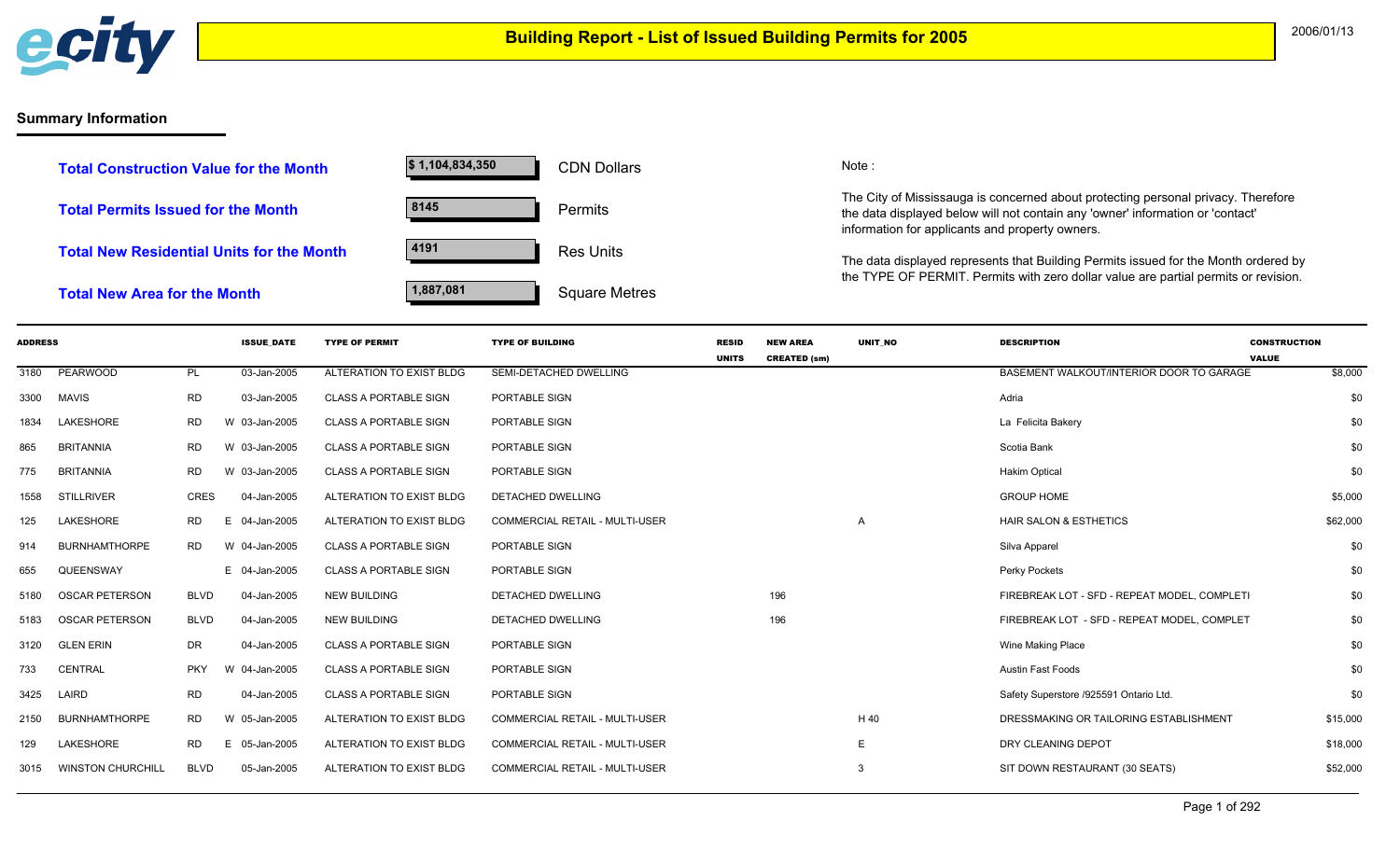| <b>ADDRESS</b> |                          |             | <b>ISSUE DATE</b> | <b>TYPE OF PERMIT</b>          | <b>TYPE OF BUILDING</b>        | <b>RESID</b><br><b>UNITS</b> | <b>NEW AREA</b><br><b>CREATED (sm)</b> | UNIT_NO        | <b>DESCRIPTION</b>                                       | <b>CONSTRUCTION</b><br><b>VALUE</b> |
|----------------|--------------------------|-------------|-------------------|--------------------------------|--------------------------------|------------------------------|----------------------------------------|----------------|----------------------------------------------------------|-------------------------------------|
| 5995           | AVEBURY                  | <b>RD</b>   | 05-Jan-2005       | ALTERATION TO EXIST BLDG       | COMMERCIAL OFFICE - MULTI-USER |                              | 192                                    | 704            | INTERIOR ALTERATIONS-THOMAS EQUIPMENT 2004               | \$55,000                            |
| 80             | <b>PORT</b>              | ST          | E 05-Jan-2005     | ALTERATION TO EXIST BLDG       | COMMERCIAL - OTHER             |                              |                                        | C              | <b>ICE CREAM RESTAURANT</b>                              | \$34,000                            |
| 3              | <b>ROBERT SPECK</b>      | <b>PKY</b>  | 05-Jan-2005       | ALTERATION TO EXIST BLDG       | COMMERCIAL OFFICE - MULTI-USER |                              |                                        | 3-FLR          | <b>BUSINESS OFFICE</b>                                   | \$30,000                            |
| 3234           | <b>RESPOND</b>           | <b>RD</b>   | 05-Jan-2005       | <b>REVISIONS</b>               | SEMI-DETACHED DWELLING         |                              |                                        |                | TRUSS REVISION - MODEL S-2 SP/S-3 SP                     | \$0                                 |
| 3240           | <b>RESPOND</b>           | <b>RD</b>   | 05-Jan-2005       | <b>REVISIONS</b>               | SEMI-DETACHED DWELLING         |                              |                                        |                | TRUSS REVISION - MODEL S-1 SP/S-3 SP                     | \$0                                 |
| 3258           | <b>RESPOND</b>           | <b>RD</b>   | 05-Jan-2005       | <b>REVISIONS</b>               | SEMI-DETACHED DWELLING         |                              |                                        |                | TRUSS REVISION - MODEL S-1 SP/S-2 SP                     | \$0                                 |
| 3050           | VEGA                     | <b>BLVD</b> | 05-Jan-2005       | <b>TENTS/AIR SUPPORT STRUC</b> | COMMERCIAL RETAIL - MULTI-USER |                              |                                        | 5              | INFLATABLE SIGN - KITCHEN STORE PLUS                     | \$2,000                             |
| 1475           | <b>DUNDAS</b>            | ST          | Е<br>05-Jan-2005  | TENTS/AIR SUPPORT STRUC        | COMMERCIAL OFFICE - MULTI-USER |                              |                                        | -1             | INFLATABLE SIGNS - FUTURE SHOP                           | \$2,000                             |
|                | ROBERT SPECK             | <b>PKY</b>  | 05-Jan-2005       | ELECTROMAG LOCK DEVICE         | COMMERCIAL OFFICE - MULTI-USER |                              |                                        |                | MAGLOCK-8                                                | \$60,000                            |
| -4             | ROBERT SPECK             | <b>PKY</b>  | 05-Jan-2005       | ELECTROMAG LOCK DEVICE         | COMMERCIAL OFFICE - MULTI-USER |                              |                                        |                | MAGLOCK-2                                                | \$16,000                            |
| 1293           | CATCHACOMA               | <b>CRT</b>  | 05-Jan-2005       | <b>REVISIONS</b>               | DETACHED DWELLING              |                              |                                        |                | HVAC REVISION - FURNACE AND DUCTWORK RELO                | \$0                                 |
| 3321           | WEATHERFORD              | <b>RD</b>   | 05-Jan-2005       | <b>NEW BUILDING</b>            | <b>DETACHED DWELLING</b>       |                              | 173                                    |                | SFD - REPEAT MODEL, FIREBREAK LOT COMPLETIC              | \$0                                 |
| 2901           | <b>EGLINTON</b>          | AVE         | W 05-Jan-2005     | <b>CLASS A PORTABLE SIGN</b>   | PORTABLE SIGN                  |                              |                                        |                | Simply Elegant                                           | \$0                                 |
| 35             | <b>BRUNEL</b>            | <b>RD</b>   | 05-Jan-2005       | <b>CLASS A PORTABLE SIGN</b>   | PORTABLE SIGN                  |                              |                                        |                | Sahara Group Inc.                                        | \$0                                 |
| 5152           | <b>OSCAR PETERSON</b>    | <b>BLVD</b> | 05-Jan-2005       | <b>NEW BUILDING</b>            | DETACHED DWELLING              |                              | 204                                    |                | SFD - REPEAT MODEL, FIREBREAK LOT COMPLETIC              | \$0                                 |
| 3357           | <b>DESTINATION</b>       | DR          | 05-Jan-2005       | <b>NEW BUILDING</b>            | DETACHED DWELLING              |                              | 25                                     |                | SFD - REPEAT MODEL - FIREBREAK LOT COMPLETION            | \$0                                 |
| 3193           | <b>RESPOND</b>           | <b>RD</b>   | 05-Jan-2005       | <b>NEW BUILDING</b>            | DETACHED DWELLING              |                              | 186                                    |                | SFD - REPEAT MODEL - FIREBREAK LOT COMPLETI(             | \$0                                 |
| $\mathbf{0}$   | <b>WINSTON CHURCHILL</b> | <b>BLVD</b> | 05-Jan-2005       | <b>CLASS A PORTABLE SIGN</b>   | PORTABLE SIGN                  |                              |                                        |                | Community Christen Reformed Church of Meadowvale         | \$0                                 |
| 6625           | <b>KENNEDY</b>           | RD          | 05-Jan-2005       | <b>CLASS A PORTABLE SIGN</b>   | PORTABLE SIGN                  |                              |                                        |                | <b>Help Unlimited</b>                                    | \$0                                 |
| 2040           | <b>DUNDAS</b>            | ST          | E 05-Jan-2005     | <b>CLASS A PORTABLE SIGN</b>   | PORTABLE SIGN                  |                              |                                        |                | Staples                                                  | \$0                                 |
| 2150           | <b>BURNHAMTHORPE</b>     | RD          | W 05-Jan-2005     | <b>CLASS A PORTABLE SIGN</b>   | PORTABLE SIGN                  |                              |                                        |                | Shoppers Drug Mart                                       | \$0                                 |
| 0              | <b>HURONTARIO</b>        | ST          | 05-Jan-2005       | <b>CLASS A PORTABLE SIGN</b>   | PORTABLE SIGN                  |                              |                                        |                | Centre for Education and Training (transferred from Perm | \$0                                 |
| 2430           | ROYAL WINDSOR            | DR          | 06-Jan-2005       | ALTERATION TO EXIST BLDG       | SINGLE TENANT INDUSTRIAL       |                              |                                        |                | INTERIOR ALTERATIONS - STORAGE ROOM                      | \$15,000                            |
| 7360           | ZINNIA                   | PL          | 06-Jan-2005       | <b>NEW BUILDING</b>            | CONDOMINIUM ROW DWELLING       | $\overline{7}$               | 920                                    | #2-14          | CONDOMINIUM ROW DWELLING - BLK 1 (7 UNITS) - F           | \$947,000                           |
| 7360           | ZINNIA                   | PL          | 06-Jan-2005       | <b>NEW BUILDING</b>            | CONDOMINIUM ROW DWELLING       | 5                            | 704                                    | #16-24 (EVEN)  | CONDOMINIUM ROW DWELLING - BLK 2 (5 UNITS) - F           | \$724,000                           |
| 7360           | ZINNIA                   | PL          | 06-Jan-2005       | <b>NEW BUILDING</b>            | CONDOMINIUM ROW DWELLING       | 5                            | 719                                    | 291-299 (ODD)  | CONDOMINIUM ROW DWELLING - BLK 3 (5 UNITS) - F           | \$740,000                           |
| 7360           | ZINNIA                   | PL          | 06-Jan-2005       | <b>NEW BUILDING</b>            | CONDOMINIUM ROW DWELLING       | 5                            | 644                                    | 292-300 (EVEN) | CONDOMINIUM ROW DWELLING - BLK 4 (5 UNITS) - F           | \$663,000                           |
| 7360           | ZINNIA                   | PL          | 06-Jan-2005       | <b>NEW BUILDING</b>            | CONDOMINIUM ROW DWELLING       | 6                            | 732                                    | #280-290 (ODD) | CONDOMINIUM ROW DWELLING - BLK 5 (6 UNITS) - F           | \$754,000                           |
|                |                          |             |                   |                                |                                |                              |                                        |                |                                                          |                                     |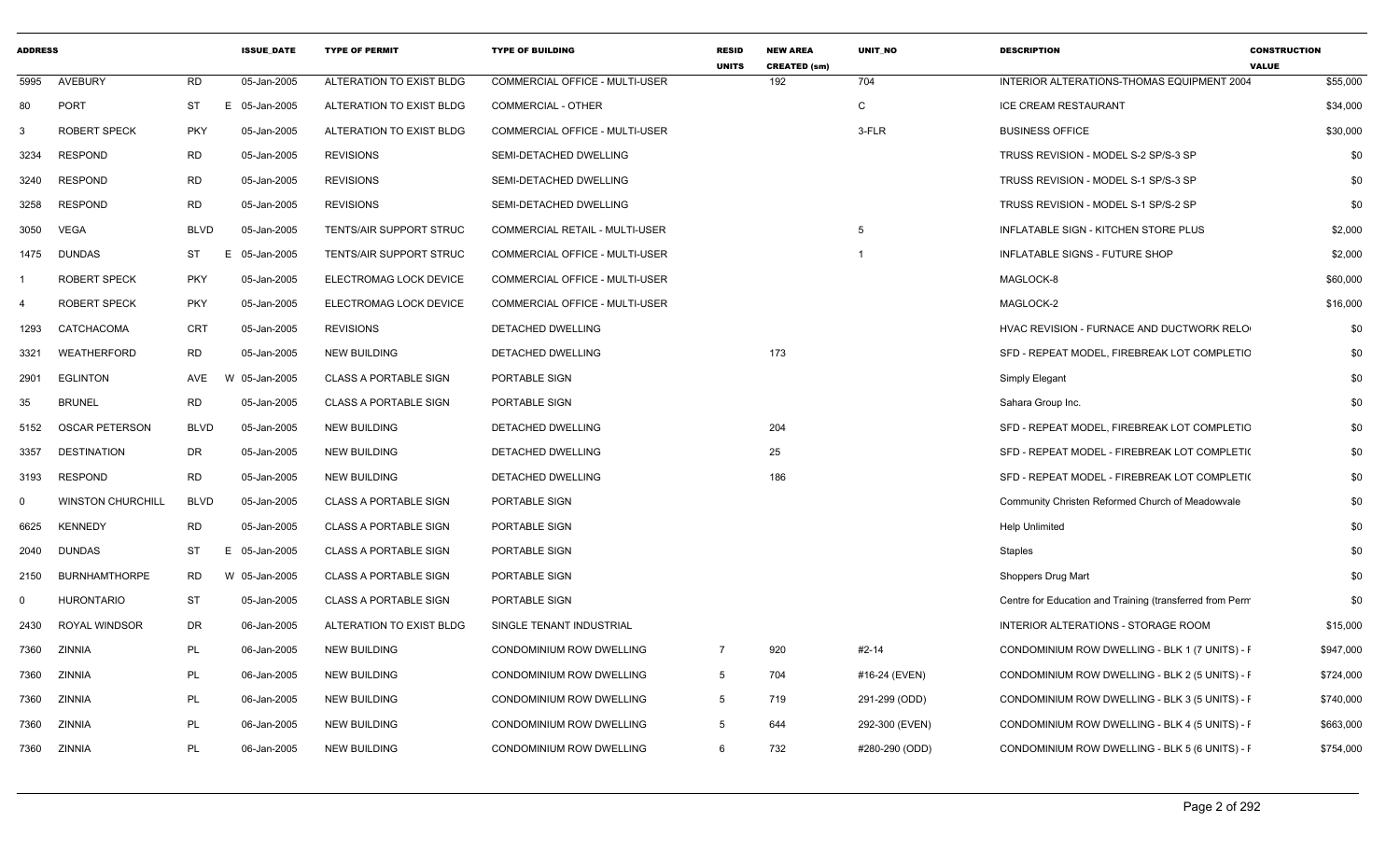| <b>ADDRESS</b> |                   |           | <b>ISSUE DATE</b> | <b>TYPE OF PERMIT</b>    | <b>TYPE OF BUILDING</b>         | <b>RESID</b><br><b>UNITS</b> | <b>NEW AREA</b><br><b>CREATED (sm)</b> | <b>UNIT NO</b>  | <b>DESCRIPTION</b>                             | <b>CONSTRUCTION</b><br><b>VALUE</b> |
|----------------|-------------------|-----------|-------------------|--------------------------|---------------------------------|------------------------------|----------------------------------------|-----------------|------------------------------------------------|-------------------------------------|
| 7360           | <b>ZINNIA</b>     | <b>PL</b> | 06-Jan-2005       | <b>NEW BUILDING</b>      | <b>CONDOMINIUM ROW DWELLING</b> |                              | 909                                    | #266-278 (EVEN) | CONDOMINIUM ROW DWELLING - BLK 6 (7 UNITS) - F | \$936,000                           |
| 7360           | ZINNIA            | PL        | 06-Jan-2005       | <b>NEW BUILDING</b>      | CONDOMINIUM ROW DWELLING        | $\overline{4}$               | 521                                    | #277-283 (ODD)  | CONDOMINIUM ROW DWELLING - BLK 7 (4 UNITS) - F | \$536,000                           |
| 7360           | ZINNIA            | <b>PL</b> | 06-Jan-2005       | <b>NEW BUILDING</b>      | CONDOMINIUM ROW DWELLING        | 5                            | 611                                    | #26-34 (EVEN)   | CONDOMINIUM ROW DWELLING - BLK 8 (5 UNITS) - F | \$630,000                           |
| 7360           | ZINNIA            | PL        | 06-Jan-2005       | <b>NEW BUILDING</b>      | CONDOMINIUM ROW DWELLING        | $\overline{4}$               | 491                                    | #36-42 (EVEN)   | CONDOMINIUM ROW DWELLING - BLK 9 (4 UNITS) - F | \$505,000                           |
| 7360           | ZINNIA            | PL        | 06-Jan-2005       | <b>NEW BUILDING</b>      | CONDOMINIUM ROW DWELLING        | $\overline{4}$               | 524                                    | #261-267 (ODD)  | CONDOMINIUM ROW DWELLING - BLK 10 (4 UNITS) -  | \$540,000                           |
| 7360           | ZINNIA            | PL        | 06-Jan-2005       | <b>NEW BUILDING</b>      | CONDOMINIUM ROW DWELLING        | 8                            | 1,072                                  | #250-264(EVEN)  | CONDOMINIUM ROW DWELLING - BLK 11 (8 UNITS) -  | \$1,103,000                         |
| 7360           | ZINNIA            | <b>PL</b> | 06-Jan-2005       | <b>NEW BUILDING</b>      | CONDOMINIUM ROW DWELLING        | 8                            | 1,073                                  | #221-235 (ODD)  | CONDOMINIUM ROW DWELLING - BLK 12 (8 UNITS) -  | \$1,104,000                         |
| 7360           | ZINNIA            | PL        | 06-Jan-2005       | <b>NEW BUILDING</b>      | CONDOMINIUM ROW DWELLING        | $\overline{7}$               | 905                                    | #237-249 (ODD)  | CONDOMINIUM ROW DWELLING - BLK 13 (7 UNITS) -  | \$932,000                           |
| 7360           | ZINNIA            | PL        | 06-Jan-2005       | NEW BUILDING             | CONDOMINIUM ROW DWELLING        | $\overline{7}$               | 942                                    | #220-232 (EVEN) | CONDOMINIUM ROW DWELLING - BLK 14 (7 UNITS) -  | \$969,000                           |
| 7360           | ZINNIA            | PL        | 06-Jan-2005       | <b>NEW BUILDING</b>      | CONDOMINIUM ROW DWELLING        | 5                            | 672                                    | #44-52 (EVEN)   | CONDOMINIUM ROW DWELLING - BLK 15 (5 UNITS) -  | \$692,000                           |
| 7360           | ZINNIA            | PL        | 06-Jan-2005       | <b>NEW BUILDING</b>      | CONDOMINIUM ROW DWELLING        | 8                            | 1,480                                  | #177-191 (ODD)  | CONDOMINIUM ROW DWELLING - BLK 16 (8 UNITS) -  | \$1,523,000                         |
| 7360           | ZINNIA            | PL        | 06-Jan-2005       | <b>NEW BUILDING</b>      | CONDOMINIUM ROW DWELLING        | $\overline{4}$               | 509                                    | #170-176 (EVEN) | CONDOMINIUM ROW DWELLING - BLK 17 (4 UNITS) -  | \$525,000                           |
| 7360           | ZINNIA            | PL        | 06-Jan-2005       | <b>NEW BUILDING</b>      | CONDOMINIUM ROW DWELLING        | $\overline{4}$               | 566                                    | #188-194 (EVEN) | CONDOMINIUM ROW DWELLING - BLK 18 (4 UNITS) -  | \$583,000                           |
| 7360           | ZINNIA            | PL        | 06-Jan-2005       | <b>NEW BUILDING</b>      | CONDOMINIUM ROW DWELLING        | 5                            | 702                                    | #53-61 (ODD)    | CONDOMINIUM ROW DWELLING - BLK 19 (5 UNITS) -  | \$723,000                           |
| 7360           | ZINNIA            | PL        | 06-Jan-2005       | <b>NEW BUILDING</b>      | <b>CONDOMINIUM ROW DWELLING</b> | 5                            | 654                                    | #63-71 (ODD)    | CONDOMINIUM ROW DWELLING - BLK 20 (5 UNITS) -  | \$673,000                           |
| 7360           | ZINNIA            | PL        | 06-Jan-2005       | <b>NEW BUILDING</b>      | CONDOMINIUM ROW DWELLING        | 6                            | 1,112                                  | #203-213 (ODD0  | CONDOMINIUM ROW DWELLING - BLK 21 (6 UNITS) -  | \$1,145,000                         |
| 7360           | ZINNIA            | PL        | 06-Jan-2005       | <b>NEW BUILDING</b>      | CONDOMINIUM ROW DWELLING        | $\overline{7}$               | 905                                    | #156-168 (EVEN) | CONDOMINIUM ROW DWELLING - BLK 22 (7 UNITS) -  | \$932,000                           |
| 7360           | ZINNIA            | PL        | 06-Jan-2005       | <b>NEW BUILDING</b>      | CONDOMINIUM ROW DWELLING        | 5                            | 673                                    | #146-154 (ODD)  | CONDOMINIUM ROW DWELLING - BLK 23 (5 UNITS) -  | \$693,000                           |
| 7360           | ZINNIA            | PL        | 06-Jan-2005       | <b>NEW BUILDING</b>      | CONDOMINIUM ROW DWELLING        | $\overline{7}$               | 985                                    | #200-212 (EVEN) | CONDOMINIUM ROW DWELLING - BLK 24 (7 UNITS),   | \$1,014,000                         |
| 7360           | ZINNIA            | <b>PL</b> | 06-Jan-2005       | <b>NEW BUILDING</b>      | CONDOMINIUM ROW DWELLING        | 8                            | 1,084                                  | #73-87 (ODD)    | CONDOMINIUM ROW DWELLING - BLK 25 (8 UNITS).   | \$1,116,000                         |
| 7360           | ZINNIA            | PL        | 06-Jan-2005       | <b>NEW BUILDING</b>      | CONDOMINIUM ROW DWELLING        | 8                            | 1,155                                  | #89-103 (ODD)   | CONDOMINIUM ROW DWELLING - BLK 26 (8 UNITS),   | \$1,189,000                         |
| 7360           | ZINNIA            | PL        | 06-Jan-2005       | <b>NEW BUILDING</b>      | CONDOMINIUM ROW DWELLING        | $\overline{4}$               | 680                                    | #125-131 (ODD)  | CONDOMINIUM ROW DWELLING - BLK 27 (4 UNITS),   | \$700,000                           |
| 7360           | ZINNIA            | PL        | 06-Jan-2005       | <b>NEW BUILDING</b>      | CONDOMINIUM ROW DWELLING        | 6                            | 828                                    | #134-144 (EVEN) | CONDOMINIUM ROW DWELLING - BLK 28 (6 UNITS),   | \$853,000                           |
| 7360           | ZINNIA            | PL        | 06-Jan-2005       | <b>NEW BUILDING</b>      | CONDOMINIUM ROW DWELLING        | 5                            | 702                                    | #124-132(EVEN)  | CONDOMINIUM ROW DWELLING - BLK 29 (5 UNITS),   | \$723,000                           |
| 7360           | ZINNIA            | PL        | 06-Jan-2005       | <b>NEW BUILDING</b>      | CONDOMINIUM ROW DWELLING        | 5                            | 649                                    | #114-122 (EVEN) | CONDOMINIUM ROW DWELLING - BLK 30 (5 UNITS),   | \$668,000                           |
| 7360           | ZINNIA            | PL        | 06-Jan-2005       | <b>NEW BUILDING</b>      | CONDOMINIUM ROW DWELLING        | -5                           | 626                                    | #104-112 (EVEN) | CONDOMINIUM ROW DWELLING - BLK 31 (5 UNITS) -  | \$645,000                           |
| 3024           | <b>HURONTARIO</b> | <b>ST</b> | 06-Jan-2005       | ALTERATION TO EXIST BLDG | <b>COMMERCIAL - OTHER</b>       |                              |                                        | 305             | <b>BUSINESS OFFICE</b>                         | \$15,000                            |
|                | 3015 EGLINTON     | AVE       | W 06-Jan-2005     | <b>OTHER</b>             | COMMERCIAL - OTHER              |                              |                                        |                 | TEMPORARY SALES TRAILER FOR GREENPARK SAL      | \$134,000                           |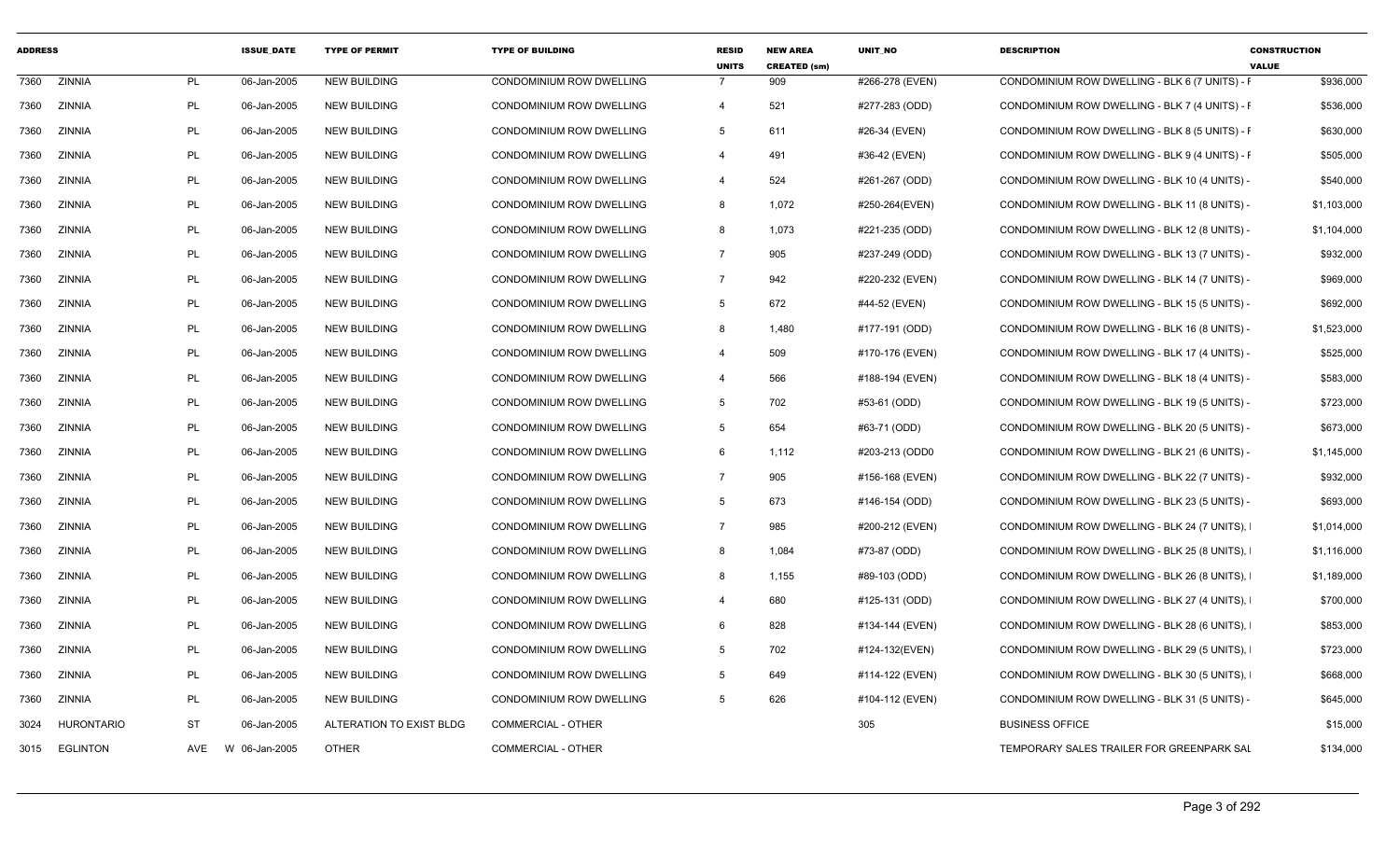| <b>ADDRESS</b> |                     |             | <b>ISSUE_DATE</b> | <b>TYPE OF PERMIT</b>        | <b>TYPE OF BUILDING</b>               | <b>RESID</b><br><b>UNITS</b> | <b>NEW AREA</b><br><b>CREATED (sm)</b> | UNIT_NO        | <b>DESCRIPTION</b>                                      | <b>CONSTRUCTION</b><br><b>VALUE</b> |
|----------------|---------------------|-------------|-------------------|------------------------------|---------------------------------------|------------------------------|----------------------------------------|----------------|---------------------------------------------------------|-------------------------------------|
| 150            | <b>COURTNEYPARK</b> | DR          | W 06-Jan-2005     | ALTERATION TO EXIST BLDG     | MULTI-TENANT INDUSTRIAL               |                              |                                        | $\mathbf{1}$   | <b>DISTRIBUTION &amp; LOGISTICS</b>                     | \$58,000                            |
| 160            | <b>DUNDAS</b>       | <b>ST</b>   | E 06-Jan-2005     | <b>OTHER</b>                 | COMMERCIAL RETAIL-SINGLE USER         |                              |                                        |                | <b>EARLY SITE SERVICING</b>                             | \$50,000                            |
| 4086           | <b>HICKORY</b>      | DR          | 06-Jan-2005       | ALTERATION TO EXIST BLDG     | DETACHED DWELLING                     |                              |                                        |                | <b>FURNACE REPLACEMENT</b>                              | \$4,000                             |
| 1116           | MID-WAY             | <b>BLVD</b> | 06-Jan-2005       | <b>CLASS A PORTABLE SIGN</b> | PORTABLE SIGN                         |                              |                                        |                | International Automotive & Custom Inc.                  | \$0                                 |
| 1116           | MID-WAY             | <b>BLVD</b> | 06-Jan-2005       | CLASS A PORTABLE SIGN        | PORTABLE SIGN                         |                              |                                        |                | Intrenational Automotive & Custom Inc./Ontario 1218881  | \$0                                 |
| 1116           | MID-WAY             | <b>BLVD</b> | 06-Jan-2005       | <b>CLASS A PORTABLE SIGN</b> | PORTABLE SIGN                         |                              |                                        |                | International Automoto & Custom Inc./ Ontario 1218881 I | \$0                                 |
| 5425           | <b>CREDITVIEW</b>   | <b>RD</b>   | 06-Jan-2005       | <b>CLASS A PORTABLE SIGN</b> | PORTABLE SIGN                         |                              |                                        |                | Creditview Cleaners (changed from Creditview Rd.)       | \$0                                 |
| 5425           | <b>CREDITVIEW</b>   | <b>RD</b>   | 06-Jan-2005       | <b>CLASS A PORTABLE SIGN</b> | PORTABLE SIGN                         |                              |                                        |                | <b>Creditview Cleaners</b>                              | \$0                                 |
| 5236           | <b>HURONTARIO</b>   | <b>ST</b>   | 06-Jan-2005       | <b>DEMOLITION</b>            | <b>COMMERCIAL - OTHER</b>             |                              |                                        |                | DEMOLITION - GAS STATION & REMOVAL OF U/G FU            | \$10,000                            |
| 1221           | SAYERS              | <b>RD</b>   | 06-Jan-2005       | <b>REVISIONS</b>             | DETACHED DWELLING                     |                              |                                        |                | <b>HEATING REVISION</b>                                 | \$0                                 |
| 260            | <b>EXPORT</b>       | <b>BLVD</b> | 06-Jan-2005       | <b>CLASS A PORTABLE SIGN</b> | PORTABLE SIGN                         |                              |                                        |                | Capital Safety Group Canada Ltd.                        | \$0                                 |
| 120            | <b>LAKESHORE</b>    | <b>RD</b>   | W<br>06-Jan-2005  | ALTERATION TO EXIST BLDG     | <b>COMMERCIAL RETAIL - MULTI-USER</b> |                              |                                        |                | UNDERGROUND PLUMBING ONLY - MODEL SUITE                 | \$1,000                             |
| 885            | <b>JOHN WATT</b>    | <b>BLVD</b> | 06-Jan-2005       | <b>DEMOLITION</b>            | <b>COMMERCIAL - OTHER</b>             |                              |                                        |                | DEMOLITION - SALES TRAILER                              | \$10,000                            |
| 3854           | <b>HENRIETTA</b>    | WAY         | 07-Jan-2005       | <b>NEW BUILDING</b>          | DETACHED DWELLING                     |                              | 287                                    |                | SFD - NEW MODEL - FIREBREAK LOT                         | \$295,000                           |
| 1865           | LAKESHORE           | <b>RD</b>   | W 07-Jan-2005     | ALTERATION TO EXIST BLDG     | COMMERCIAL - OTHER                    |                              |                                        | 12             | INTERIOR ALTERATIONS-MUSTANGS BAR & GRILL               | \$51,000                            |
| 180            | <b>FOSTER</b>       | <b>CRES</b> | 07-Jan-2005       | ALTERATION TO EXIST BLDG     | SINGLE TENANT INDUSTRIAL              |                              |                                        |                | INTERIOR ALTERATIONS - KIA CANADA INC                   | \$389,000                           |
| 1749           | <b>DUNDAS</b>       | ST          | E 07-Jan-2005     | ALTERATION TO EXIST BLDG     | DETACHED DWELLING                     |                              |                                        | 260            | 1 FIRST AVE E - ALTERATIONS-NEW ROOF                    | \$3,000                             |
| 252            | LAKESHORE           | <b>RD</b>   | W 07-Jan-2005     | ALTERATION TO EXIST BLDG     | COMMERCIAL RETAIL - MULTI-USER        |                              |                                        | $\overline{1}$ | <b>VIDEO RETAILER</b>                                   | \$112,000                           |
| 30             | <b>EGLINTON</b>     | AVE         | W 07-Jan-2005     | ALTERATION TO EXIST BLDG     | <b>COMMERCIAL - OTHER</b>             |                              |                                        |                | INTERIOR ALTERATIONS-MAPLE LEAF FOODS                   | \$15,000                            |
| 3330           | <b>RIDGEWAY</b>     | DR          | 07-Jan-2005       | ALTERATION TO EXIST BLDG     | MULTI-TENANT INDUSTRIAL               |                              |                                        | 10             | <b>WAREHOUSING &amp; DISTRIBUTION</b>                   | \$100,000                           |
| 5492           | <b>TREE CREST</b>   | <b>CRT</b>  | 07-Jan-2005       | ALTERATION TO EXIST BLDG     | SEMI-DETACHED DWELLING                |                              |                                        |                | <b>INTERIOR ALTERATIONS</b>                             | \$10,000                            |
| 6750           | MISSISSAUGA         | <b>RD</b>   | 07-Jan-2005       | <b>CLASS A PORTABLE SIGN</b> | PORTABLE SIGN                         |                              |                                        |                | Club Meadowvale                                         | \$0                                 |
| 6750           | MISSISSAUGA         | <b>RD</b>   | 07-Jan-2005       | <b>CLASS A PORTABLE SIGN</b> | PORTABLE SIGN                         |                              |                                        |                | Club Meadowvale                                         | \$0                                 |
| 3221           | <b>DERRY</b>        | <b>RD</b>   | W 07-Jan-2005     | <b>CLASS A PORTABLE SIGN</b> | PORTABLE SIGN                         |                              |                                        |                | Meadowvale West Family Chiropractic                     | \$0                                 |
| 3221           | <b>DERRY</b>        | <b>RD</b>   | W 07-Jan-2005     | <b>CLASS A PORTABLE SIGN</b> | PORTABLE SIGN                         |                              |                                        |                | Meadowvale West Family Chiropractic                     | \$0                                 |
| 325            | CENTRAL             | <b>PKY</b>  | W 07-Jan-2005     | <b>CLASS A PORTABLE SIGN</b> | PORTABLE SIGN                         |                              |                                        |                | Unicare Pharmacy                                        | \$0                                 |
| $\Omega$       | <b>EASTGATE</b>     | <b>PKY</b>  | 07-Jan-2005       | <b>CLASS A PORTABLE SIGN</b> | PORTABLE SIGN                         |                              |                                        |                | <b>Distress Centre Peel</b>                             | \$0                                 |
| 6460           | <b>MILLCREEK</b>    | <b>DR</b>   | 07-Jan-2005       | <b>CLASS A PORTABLE SIGN</b> | PORTABLE SIGN                         |                              |                                        |                | PREMIER FITNESS CENTRE                                  | \$0                                 |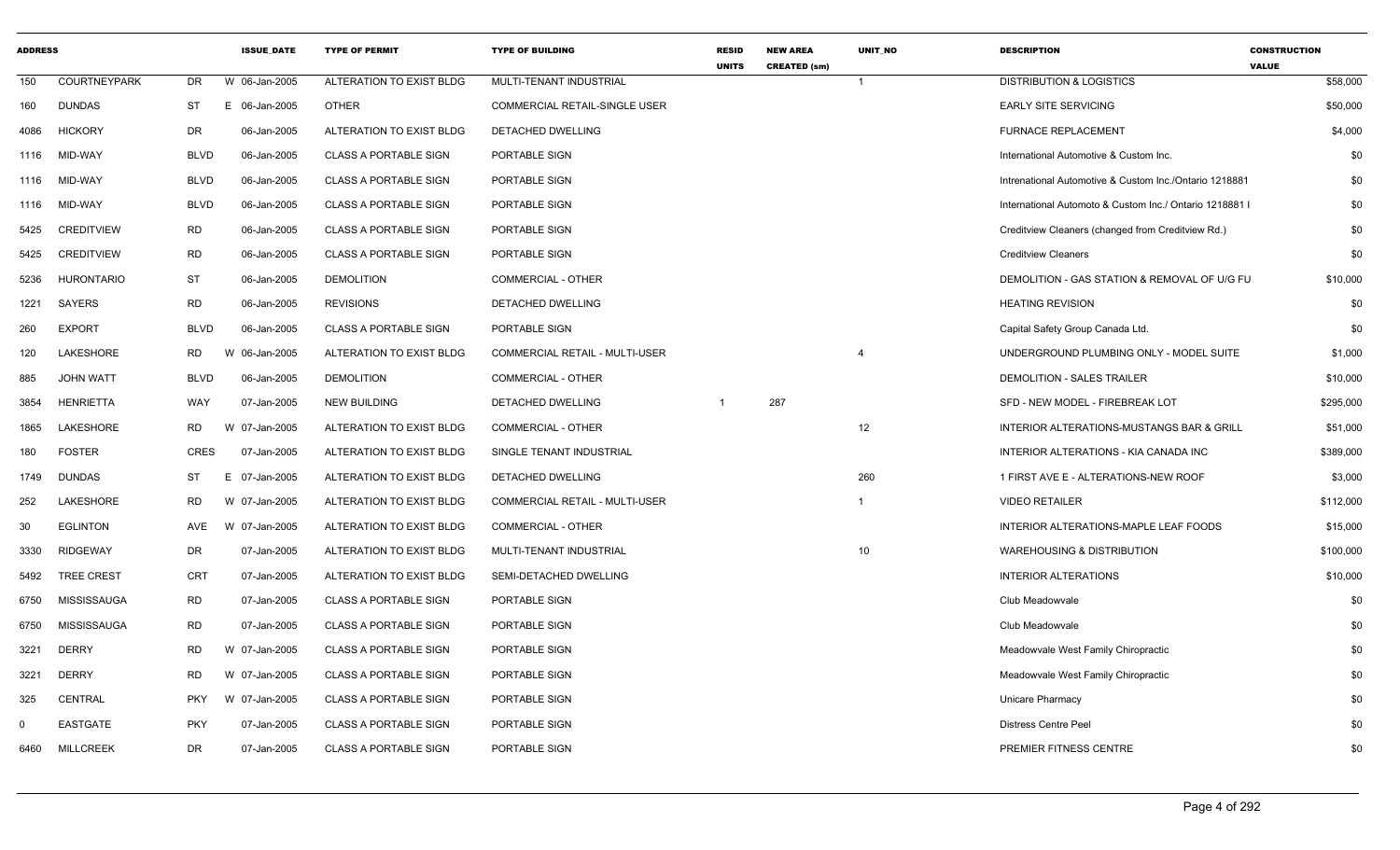| <b>ADDRESS</b> |                      |             | <b>ISSUE_DATE</b> | <b>TYPE OF PERMIT</b>        | <b>TYPE OF BUILDING</b>        | <b>RESID</b><br><b>UNITS</b> | <b>NEW AREA</b><br><b>CREATED (sm)</b> | UNIT_NO        | <b>DESCRIPTION</b>                           | <b>CONSTRUCTION</b><br><b>VALUE</b> |
|----------------|----------------------|-------------|-------------------|------------------------------|--------------------------------|------------------------------|----------------------------------------|----------------|----------------------------------------------|-------------------------------------|
| $\mathbf 0$    | <b>BRITANNIA</b>     | RD          | W 07-Jan-2005     | <b>CLASS A PORTABLE SIGN</b> | PORTABLE SIGN                  |                              |                                        |                | Distress Centre Peel                         | \$0                                 |
| 5035           | <b>HURONTARIO</b>    | <b>ST</b>   | 07-Jan-2005       | <b>CLASS A PORTABLE SIGN</b> | PORTABLE SIGN                  |                              |                                        |                | Flowers by Mira                              | \$0                                 |
| 950            | SOUTHDOWN            | RD          | 07-Jan-2005       | <b>CLASS A PORTABLE SIGN</b> | PORTABLE SIGN                  |                              |                                        |                | Chorizo Inc.                                 | \$0                                 |
| 25             | WATLINE              | AVE         | 07-Jan-2005       | <b>CLASS A PORTABLE SIGN</b> | PORTABLE SIGN                  |                              |                                        |                | <b>Herbal Magic</b>                          | \$0                                 |
| $\mathbf 0$    | <b>EGLINTON</b>      | AVE         | E 07-Jan-2005     | <b>CLASS A PORTABLE SIGN</b> | PORTABLE SIGN                  |                              |                                        |                | <b>COMMUNITY SERVICES</b>                    | \$0                                 |
| 325            | <b>BURNHAMTHORPE</b> | RD          | W 07-Jan-2005     | <b>CLASS A PORTABLE SIGN</b> | PORTABLE SIGN                  |                              |                                        |                | <b>YMCA</b>                                  | \$0                                 |
| $\mathbf 0$    | <b>BURNHAMTHORPE</b> | RD          | E 07-Jan-2005     | <b>CLASS A PORTABLE SIGN</b> | PORTABLE SIGN                  |                              |                                        |                | <b>COMMUNITY SERVICES</b>                    | \$0                                 |
| $\mathbf 0$    | <b>ERIN MILLS</b>    | <b>PKY</b>  | 07-Jan-2005       | <b>CLASS A PORTABLE SIGN</b> | PORTABLE SIGN                  |                              |                                        |                | <b>COMMUNITY SERVICES</b>                    | \$0                                 |
| $\mathbf 0$    | <b>ERIN MILLS</b>    | <b>PKY</b>  | 07-Jan-2005       | CLASS A PORTABLE SIGN        | PORTABLE SIGN                  |                              |                                        |                | <b>COMMUNITY SERVICES</b>                    | \$0                                 |
| $\overline{0}$ | <b>DUNDAS</b>        | ST          | W 07-Jan-2005     | <b>CLASS A PORTABLE SIGN</b> | PORTABLE SIGN                  |                              |                                        |                | <b>COMMUNITY SERVICES</b>                    | \$0                                 |
| $\overline{0}$ | <b>CAWTHRA</b>       | RD          | 07-Jan-2005       | <b>CLASS A PORTABLE SIGN</b> | PORTABLE SIGN                  |                              |                                        |                | <b>COMMUNITY SERVICES</b>                    | \$0                                 |
| $\mathbf 0$    | <b>BURNHAMTHORPE</b> | RD.         | E 07-Jan-2005     | <b>CLASS A PORTABLE SIGN</b> | PORTABLE SIGN                  |                              |                                        |                | <b>COMMUNITY SERVICES</b>                    | \$0                                 |
| 0              | <b>BRITANNIA</b>     | <b>RD</b>   | W 07-Jan-2005     | <b>CLASS A PORTABLE SIGN</b> | PORTABLE SIGN                  |                              |                                        |                | <b>COMMUNITY SERVICES</b>                    | \$0                                 |
| 1250           | <b>EGLINTON</b>      | AVE         | W 07-Jan-2005     | <b>CLASS A PORTABLE SIGN</b> | PORTABLE SIGN                  |                              |                                        |                | <b>ROYAL BANK</b>                            | \$0                                 |
| 1250           | <b>EGLINTON</b>      | AVE         | W 07-Jan-2005     | <b>CLASS A PORTABLE SIGN</b> | PORTABLE SIGN                  |                              |                                        |                | <b>ROYAL BANK</b>                            | \$0                                 |
| 1275           | <b>FEWSTER</b>       | DR          | 10-Jan-2005       | <b>OTHER</b>                 | SINGLE TENANT INDUSTRIAL       |                              |                                        |                | <b>MILLWORK &amp; CABINETRY</b>              | \$21,000                            |
| 4310           | SHERWOODTOWNE        | <b>BLVD</b> | 10-Jan-2005       | ALTERATION TO EXIST BLDG     | COMMERCIAL RETAIL - MULTI-USER |                              |                                        | $\overline{4}$ | <b>INTERIOR ALTERATIONS</b>                  | \$27,000                            |
| 3927           | MAYLA                | DR          | 10-Jan-2005       | <b>NEW BUILDING</b>          | <b>DETACHED DWELLING</b>       | $\overline{1}$               | 178                                    |                | <b>SFD - NEW MODEL</b>                       | \$184,000                           |
| 3115           | <b>DUNDAS</b>        | ST          | W 10-Jan-2005     | ADDITION AND ALTER           | COMMERCIAL RETAIL-SINGLE USER  |                              | 58                                     |                | ADDITION & ALTERATIONS - FURNITURE RETAIL OU | \$341,000                           |
| 950            | <b>BURNHAMTHORPE</b> | RD          | W 10-Jan-2005     | <b>DEMOLITION</b>            | INDUSTRIAL - OTHER             |                              |                                        |                | DEMOLITION - INTERIOR ONLY                   | \$46,000                            |
| 960            | SOUTHDOWN            | <b>RD</b>   | 10-Jan-2005       | <b>FASCIA SIGN</b>           | COMMERCIAL RETAIL - MULTI-USER |                              |                                        | ${\sf C5}$     | (1) FASCIA SIGN - EZ NAILS                   | \$3,000                             |
| $\mathbf 0$    | <b>MAVIS</b>         | <b>RD</b>   | 10-Jan-2005       | <b>CLASS A PORTABLE SIGN</b> | PORTABLE SIGN                  |                              |                                        |                | Coptic Orthodox Patriachate of Alexandria    | \$0                                 |
| $\Omega$       | <b>ERIN MILLS</b>    | PKY         | 10-Jan-2005       | <b>CLASS A PORTABLE SIGN</b> | PORTABLE SIGN                  |                              |                                        |                | Coptic Orthodox Patriarchate of Alexandria   | \$0                                 |
| 1240           | <b>EGLINTON</b>      | AVE         | W 10-Jan-2005     | <b>CLASS A PORTABLE SIGN</b> | PORTABLE SIGN                  |                              |                                        |                | Scotia Bank                                  | \$0                                 |
| 3450           | WOLFEDALE            | <b>RD</b>   | 10-Jan-2005       | CLASS A PORTABLE SIGN        | PORTABLE SIGN                  |                              |                                        |                | The Gateway Centre for New Canadians         | \$0                                 |
| 224            | LAKESHORE            | RD          | W 10-Jan-2005     | <b>CLASS A PORTABLE SIGN</b> | PORTABLE SIGN                  |                              |                                        |                | Flowers by Design                            | \$0                                 |
| 2993           | <b>ERIN CENTRE</b>   | <b>BLVD</b> | 10-Jan-2005       | CLASS A PORTABLE SIGN        | PORTABLE SIGN                  |                              |                                        |                | Midas Muffler                                | \$0                                 |
| 3170           | <b>RIDGEWAY</b>      | DR          | 10-Jan-2005       | <b>CLASS A PORTABLE SIGN</b> | PORTABLE SIGN                  |                              |                                        |                | Paint Warehouse                              | \$0                                 |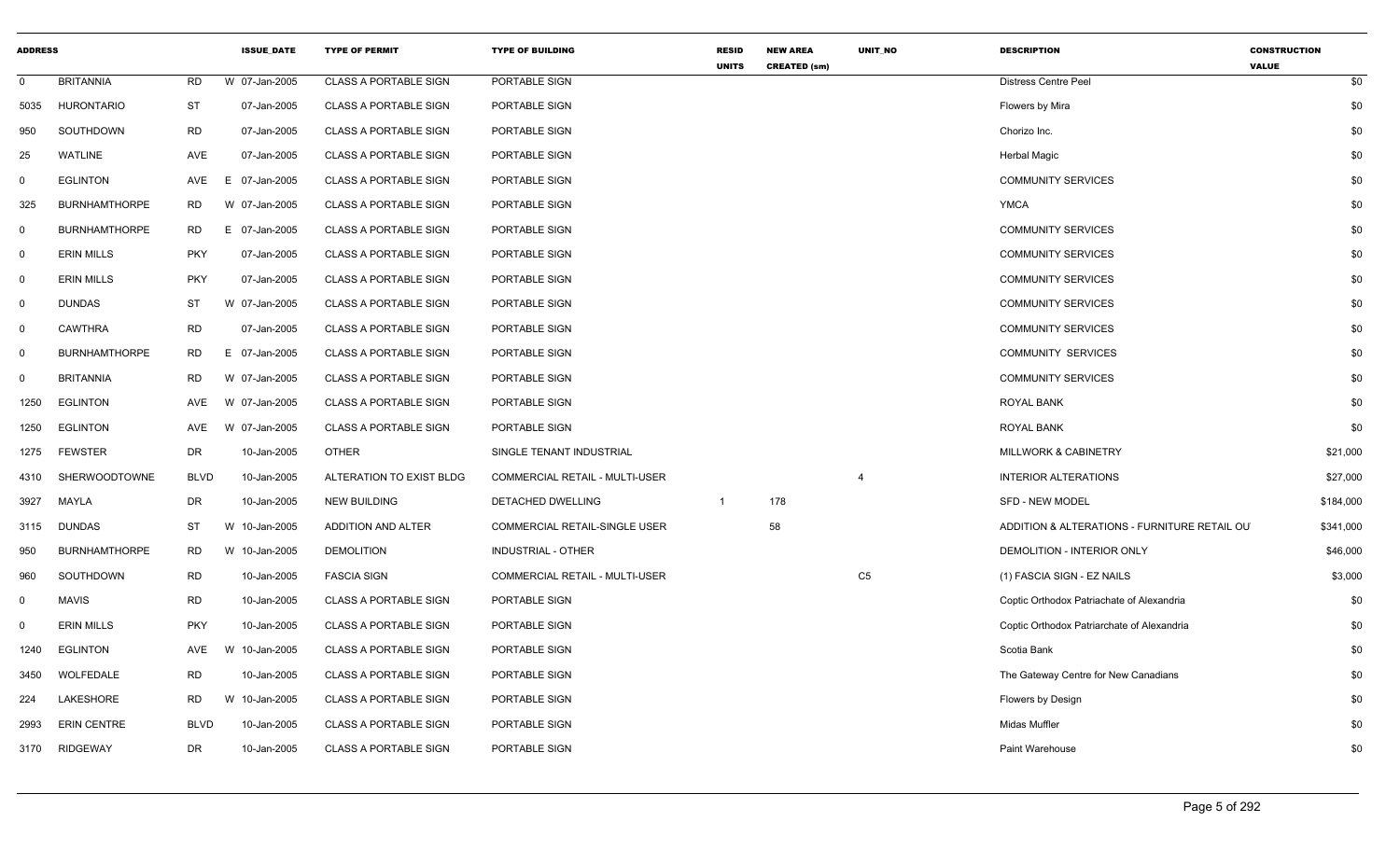| <b>ADDRESS</b> |                         |             | <b>ISSUE DATE</b> | <b>TYPE OF PERMIT</b>        | <b>TYPE OF BUILDING</b>        | <b>RESID</b><br><b>UNITS</b> | <b>NEW AREA</b><br><b>CREATED (sm)</b> | <b>UNIT NO</b> | <b>DESCRIPTION</b>                                  | <b>CONSTRUCTION</b><br><b>VALUE</b> |
|----------------|-------------------------|-------------|-------------------|------------------------------|--------------------------------|------------------------------|----------------------------------------|----------------|-----------------------------------------------------|-------------------------------------|
| 6705           | <b>TOMKEN</b>           | RD          | 10-Jan-2005       | <b>CLASS A PORTABLE SIGN</b> | PORTABLE SIGN                  |                              |                                        |                | Decorating Details Inc.                             | \$0                                 |
| 6350           | <b>TOMKEN</b>           | <b>RD</b>   | 10-Jan-2005       | <b>CLASS A PORTABLE SIGN</b> | PORTABLE SIGN                  |                              |                                        |                | roma italian restaurant                             | \$0                                 |
| 925            | <b>RATHBURN</b>         | <b>RD</b>   | E<br>10-Jan-2005  | <b>CLASS A PORTABLE SIGN</b> | PORTABLE SIGN                  |                              |                                        |                | Changes for Women                                   | \$0                                 |
| 3476           | <b>GLEN ERIN</b>        | DR          | 10-Jan-2005       | <b>CLASS A PORTABLE SIGN</b> | PORTABLE SIGN                  |                              |                                        |                | Changes for Women                                   | \$0                                 |
| 100            | <b>CITY CENTRE</b>      | DR          | 10-Jan-2005       | <b>CLASS A PORTABLE SIGN</b> | PORTABLE SIGN                  |                              |                                        |                | Square One                                          | \$0                                 |
| 100            | <b>CITY CENTRE</b>      | DR          | 10-Jan-2005       | <b>CLASS A PORTABLE SIGN</b> | PORTABLE SIGN                  |                              |                                        |                | Square One                                          | \$0                                 |
| 1553           | SHAWSON                 | DR          | 10-Jan-2005       | <b>CLASS A PORTABLE SIGN</b> | PORTABLE SIGN                  |                              |                                        |                | <b>Husky Truck Stop</b>                             | \$0                                 |
| 3920           | <b>GRAND PARK</b>       | DR          | 10-Jan-2005       | <b>CLASS A PORTABLE SIGN</b> | PORTABLE SIGN                  |                              |                                        |                | Antonio's Hair & Spa Zone - transferred from # 3304 | \$0                                 |
| 6635           | <b>BLACKHEATH RIDGE</b> |             | 10-Jan-2005       | <b>NEW BUILDING</b>          | SEMI-DETACHED DWELLING         |                              | 366                                    |                | SEMI-DETACHED - NEW MODEL, FIREBREAK COMPL          | \$0                                 |
| 6601           | <b>BLACKHEATH RIDGE</b> |             | 10-Jan-2005       | NEW BUILDING                 | SEMI-DETACHED DWELLING         |                              | 342                                    |                | SEMI-DETACHED - REPEAT MODEL, FIREBREAK COI         | \$0                                 |
| 880            | <b>RANGEVIEW</b>        | RD          | 11-Jan-2005       | ALTERATION TO EXIST BLDG     | SINGLE TENANT INDUSTRIAL       |                              |                                        |                | <b>INTERIOR ALTERATIONS</b>                         | \$1,055,000                         |
| 3040           | <b>VICTORY</b>          | <b>CRES</b> | 11-Jan-2005       | ALTERATION TO EXIST BLDG     | DETACHED DWELLING              |                              |                                        |                | ALTERATIONS-WOOD BURNING STOVE                      | \$10,000                            |
| 1465           | <b>BURNHAMTHORPE</b>    | RD          | W 11-Jan-2005     | ALTERATION TO EXIST BLDG     | <b>CITY</b>                    |                              |                                        | BLD-1          | INTERIOR ALTERATIONS-MACEWAN HOUSE, FOUND           | \$99,000                            |
| 7085           | POND                    | <b>ST</b>   | 11-Jan-2005       | <b>NEW BUILDING</b>          | DETACHED DWELLING              |                              |                                        |                | NEW-DETACHED GARAGE                                 | \$25,000                            |
| 3850           | <b>HENRIETTA</b>        | WAY         | 11-Jan-2005       | <b>NEW BUILDING</b>          | DETACHED DWELLING              |                              | 308                                    |                | SFD - NEW MODEL                                     | \$317,000                           |
| 7171           | <b>TORBRAM</b>          | <b>RD</b>   | 11-Jan-2005       | ALTERATION TO EXIST BLDG     | MULTI-TENANT INDUSTRIAL        |                              | 322                                    | C3 #17-18      | FOOD MANUFACTURER                                   | \$125,000                           |
| 2630           | <b>SKYMARK</b>          | AVE         | 11-Jan-2005       | ALTERATION TO EXIST BLDG     | COMMERCIAL - OTHER             |                              |                                        |                | INTERIOR ALTERATIONS-RANBAXY PHARMACEUTIC           | \$89,000                            |
| 80             | <b>COURTNEYPARK</b>     | DR          | E<br>11-Jan-2005  | <b>NEW BUILDING</b>          | COMMERCIAL RETAIL - MULTI-USER |                              |                                        | BLD-K          | NEW-COMM. SPEC, TENANT NOT DETERMINED, COI          | \$0                                 |
| 2150           | <b>DUNDAS</b>           | ST          | E 11-Jan-2005     | <b>CLASS A PORTABLE SIGN</b> | PORTABLE SIGN                  |                              |                                        |                | Moores The Suit People                              | \$0                                 |
| 2580           | HURONTARIO              | <b>ST</b>   | 11-Jan-2005       | <b>CLASS A PORTABLE SIGN</b> | PORTABLE SIGN                  |                              |                                        |                | TD Canada Trust                                     | \$0                                 |
| 801            | <b>MATHESON</b>         | <b>BLVD</b> | W 11-Jan-2005     | <b>CLASS A PORTABLE SIGN</b> | PORTABLE SIGN                  |                              |                                        |                | Once Upon a Child                                   | \$0                                 |
| 801            | <b>MATHESON</b>         | BLVD        | W 11-Jan-2005     | <b>CLASS A PORTABLE SIGN</b> | PORTABLE SIGN                  |                              |                                        |                | Once Upon a Child                                   | \$0                                 |
| $\Omega$       | <b>BURNHAMTHORPE</b>    | RD          | E 11-Jan-2005     | <b>CLASS A PORTABLE SIGN</b> | PORTABLE SIGN                  |                              |                                        |                | Halton Peel Futsal                                  | \$0                                 |
| 775            | <b>BRITANNIA</b>        | <b>RD</b>   | W 11-Jan-2005     | <b>CLASS A PORTABLE SIGN</b> | PORTABLE SIGN                  |                              |                                        |                | <b>Blacks Photo</b>                                 | \$0                                 |
| 2400           | <b>DUNDAS</b>           | ST          | W 11-Jan-2005     | <b>CLASS A PORTABLE SIGN</b> | PORTABLE SIGN                  |                              |                                        |                | Flowers 'N' More                                    | \$0                                 |
| 2400           | <b>DUNDAS</b>           | <b>ST</b>   | W 11-Jan-2005     | <b>CLASS A PORTABLE SIGN</b> | PORTABLE SIGN                  |                              |                                        |                | Flowers 'N' More                                    | \$0                                 |
| 1911           | <b>DUNDAS</b>           | ST          | E 11-Jan-2005     | <b>CLASS A PORTABLE SIGN</b> | PORTABLE SIGN                  |                              |                                        |                | <b>Mattress City</b>                                | \$0                                 |
| 1911           | <b>DUNDAS</b>           | ST          | E 11-Jan-2005     | <b>CLASS A PORTABLE SIGN</b> | PORTABLE SIGN                  |                              |                                        |                | <b>Mattress City</b>                                | \$0                                 |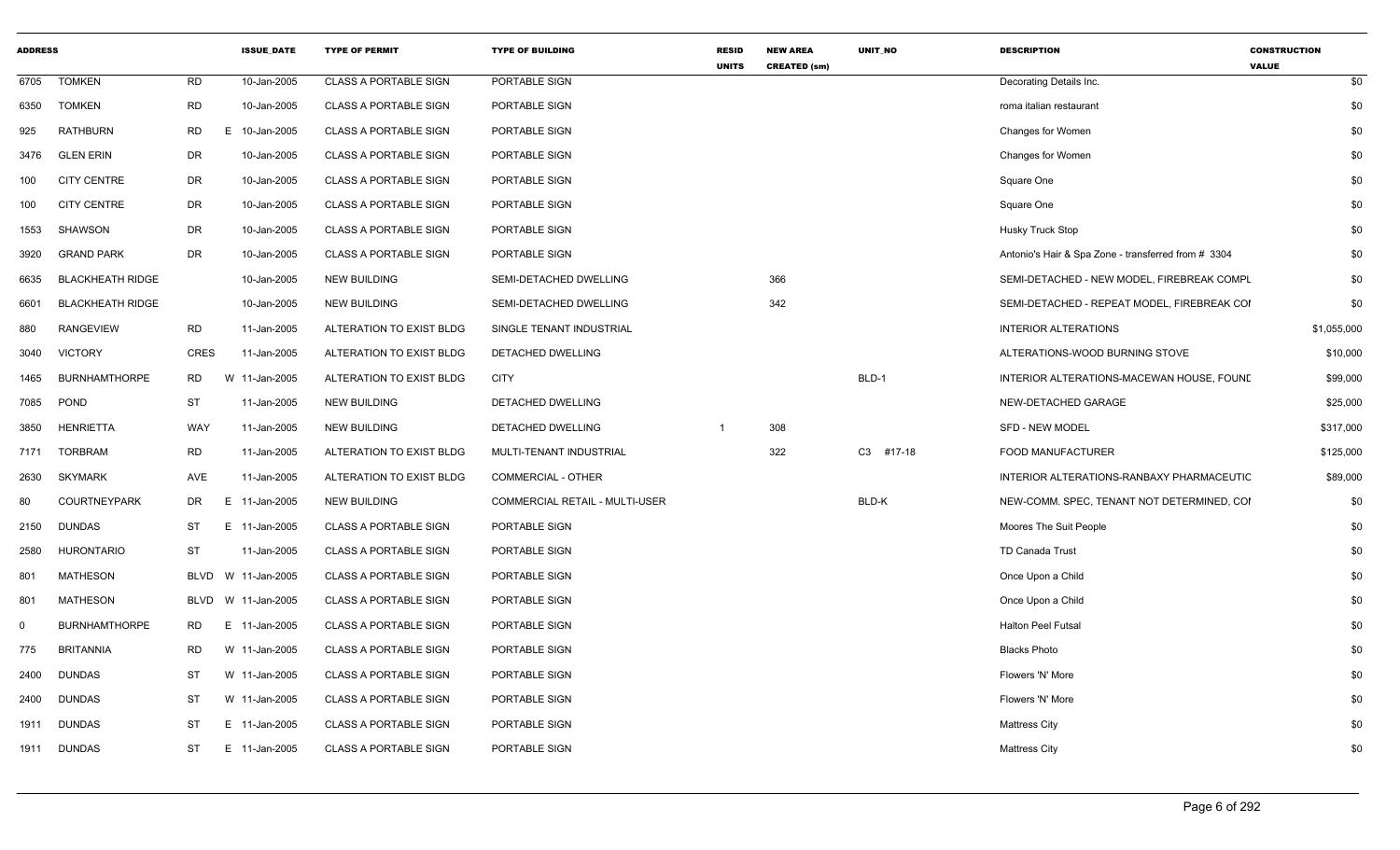| <b>ADDRESS</b> |                        |             | <b>ISSUE DATE</b> | <b>TYPE OF PERMIT</b>        | <b>TYPE OF BUILDING</b>        | <b>RESID</b><br><b>UNITS</b> | <b>NEW AREA</b><br><b>CREATED (sm)</b> | <b>UNIT NO</b> | <b>DESCRIPTION</b>                            | <b>CONSTRUCTION</b><br><b>VALUE</b> |
|----------------|------------------------|-------------|-------------------|------------------------------|--------------------------------|------------------------------|----------------------------------------|----------------|-----------------------------------------------|-------------------------------------|
| 1911           | <b>DUNDAS</b>          | ST          | E 11-Jan-2005     | <b>CLASS A PORTABLE SIGN</b> | PORTABLE SIGN                  |                              |                                        |                | <b>Mattress City</b>                          | \$0                                 |
| 3495           | LAIRD                  | <b>RD</b>   | 11-Jan-2005       | <b>CLASS A PORTABLE SIGN</b> | PORTABLE SIGN                  |                              |                                        |                | <b>Pyramid Leisure Products</b>               | \$0                                 |
| 2901           | <b>EGLINTON</b>        | AVE         | W 11-Jan-2005     | <b>CLASS A PORTABLE SIGN</b> | PORTABLE SIGN                  |                              |                                        |                | Florida Sun Tanning                           | \$0                                 |
| 735            | <b>TWAIN</b>           | AVE         | 11-Jan-2005       | <b>CLASS A PORTABLE SIGN</b> | PORTABLE SIGN                  |                              |                                        |                | Chattini House                                | \$0                                 |
| 5400           | <b>DIXIE</b>           | <b>RD</b>   | 11-Jan-2005       | <b>CLASS A PORTABLE SIGN</b> | PORTABLE SIGN                  |                              |                                        |                | Stage West Hotel                              | \$0                                 |
| 5400           | <b>DIXIE</b>           | <b>RD</b>   | 11-Jan-2005       | <b>CLASS A PORTABLE SIGN</b> | PORTABLE SIGN                  |                              |                                        |                | Stage West Hotel                              | \$0                                 |
| 5400           | <b>DIXIE</b>           | <b>RD</b>   | 11-Jan-2005       | <b>CLASS A PORTABLE SIGN</b> | <b>PORTABLE SIGN</b>           |                              |                                        |                | Stage West Hotel                              | \$0                                 |
| $\mathbf 0$    | <b>ERIN MILLS</b>      | <b>PKY</b>  | 11-Jan-2005       | <b>CLASS A PORTABLE SIGN</b> | PORTABLE SIGN                  |                              |                                        |                | Corporate Services (Ward-9 Councillor)        | \$0                                 |
| 3385           | DESTINATION            | DR          | 11-Jan-2005       | <b>NEW BUILDING</b>          | DETACHED DWELLING              |                              | 226                                    |                | SFD - REPEAT MODEL, FIREBREAK COMPLETION      | \$0                                 |
| 801            | MATHESON               | <b>BLVD</b> | 12-Jan-2005<br>W  | <b>FASCIA SIGN</b>           | COMMERCIAL RETAIL - MULTI-USER |                              |                                        | $9 - 10$       | <b>FASCIA SIGN - BIZ ELECTRONICS</b>          | \$8,000                             |
| 920            | SOUTHDOWN              | <b>RD</b>   | 12-Jan-2005       | <b>FASCIA SIGN</b>           | COMMERCIAL RETAIL - MULTI-USER |                              |                                        |                | TWO FASCIA SIGNS - ROGERS PLUS                | \$6,000                             |
| 963            | <b>PINE VALLEY</b>     | <b>CIR</b>  | 12-Jan-2005       | <b>NEW BUILDING</b>          | DETACHED DWELLING              | $\mathbf{1}$                 | 257                                    |                | SFD - REPEAT MODEL - NEW REAR UPGRADE - FIRE  | \$265,000                           |
| 5409           | CHURCHILL MEADOWS      | <b>BLVD</b> | 12-Jan-2005       | <b>NEW BUILDING</b>          | DETACHED DWELLING              | 1                            | 320                                    |                | SFD - NEW MODEL - FIREBREAK LOT               | \$330,000                           |
| 5421           | CHURCHILL MEADOWS      | <b>BLVD</b> | 12-Jan-2005       | <b>NEW BUILDING</b>          | DETACHED DWELLING              | 1                            | 320                                    |                | <b>SFD - REPEAT MODEL</b>                     | \$330,000                           |
| 5433           | CHURCHILL MEADOWS      | <b>BLVD</b> | 12-Jan-2005       | <b>NEW BUILDING</b>          | DETACHED DWELLING              | 1                            | 231                                    |                | SFD - NEW MODEL                               | \$238,000                           |
| 5437           | CHURCHILL MEADOWS      | <b>BLVD</b> | 12-Jan-2005       | <b>NEW BUILDING</b>          | DETACHED DWELLING              | 1                            | 231                                    |                | <b>SFD - REPEAT MODEL</b>                     | \$238,000                           |
| 5428           | TASHA                  | DR          | 12-Jan-2005       | <b>NEW BUILDING</b>          | DETACHED DWELLING              |                              | 231                                    |                | <b>SFD - REPEAT MODEL</b>                     | \$238,000                           |
| 3210           | <b>AIRWAY</b>          | DR          | 12-Jan-2005       | ALTERATION TO EXIST BLDG     | SINGLE TENANT INDUSTRIAL       |                              | 424                                    |                | ADDITION/ALTERATIONS-INTERIOR/PARKING AREA    | \$122,000                           |
| 6920           | COLUMBUS               | RD          | 12-Jan-2005       | ALTERATION TO EXIST BLDG     | <b>INDUSTRIAL - OTHER</b>      |                              |                                        |                | ALTERATIONS-LOADING DOCK/DOOR ENLARGEMEN      | \$60,000                            |
| 5895           | WHITTLE                | <b>RD</b>   | 12-Jan-2005       | ALTERATION TO EXIST BLDG     | SINGLE TENANT INDUSTRIAL       |                              | 808                                    |                | INTERIOR ALTERATIONS-GRAYBAR ONTARIO          | \$122,000                           |
| 100            | <b>CITY CENTRE</b>     | DR          | 12-Jan-2005       | <b>FASCIA SIGN</b>           | COMMERCIAL RETAIL - MULTI-USER |                              |                                        |                | 1 FASCIA SIGN - SCOTIABANK ABM ADHESIVE SIGN. | \$1,000                             |
| 6780           | PROFESSIONAL           | CRT         | 12-Jan-2005       | ALTERATION TO EXIST BLDG     | <b>CITY</b>                    |                              |                                        |                | ALTERATIONS-URINAL REPLACEMENT W/WATER CL     | \$10,000                            |
| 6625           | <b>TOMKEN</b>          | <b>RD</b>   | 12-Jan-2005       | <b>CLASS A PORTABLE SIGN</b> | PORTABLE SIGN                  |                              |                                        |                | <b>Botanical Illusions</b>                    | \$0                                 |
| 6590           | MEADOWVALE TOWN CENCIR |             | 12-Jan-2005       | <b>CLASS A PORTABLE SIGN</b> | PORTABLE SIGN                  |                              |                                        |                | music Art School                              | \$0                                 |
| 720            | <b>BRISTOL</b>         | <b>RD</b>   | W 12-Jan-2005     | <b>CLASS A PORTABLE SIGN</b> | PORTABLE SIGN                  |                              |                                        |                | <b>Little Ceasers Pizza</b>                   | \$0                                 |
| 6905           | <b>MILLCREEK</b>       | DR          | 12-Jan-2005       | <b>CLASS A PORTABLE SIGN</b> | PORTABLE SIGN                  |                              |                                        |                | Spunky's Plants & Flowers                     | \$0                                 |
| 1248           | <b>DUNDAS</b>          | ST          | 12-Jan-2005<br>E. | <b>CLASS A PORTABLE SIGN</b> | PORTABLE SIGN                  |                              |                                        |                | Choice In Carpets                             | \$0                                 |
| 34             | <b>BRISTOL</b>         | RD.         | 12-Jan-2005<br>E. | <b>CLASS A PORTABLE SIGN</b> | PORTABLE SIGN                  |                              |                                        |                | <b>Timeless Garden Florist</b>                | \$0                                 |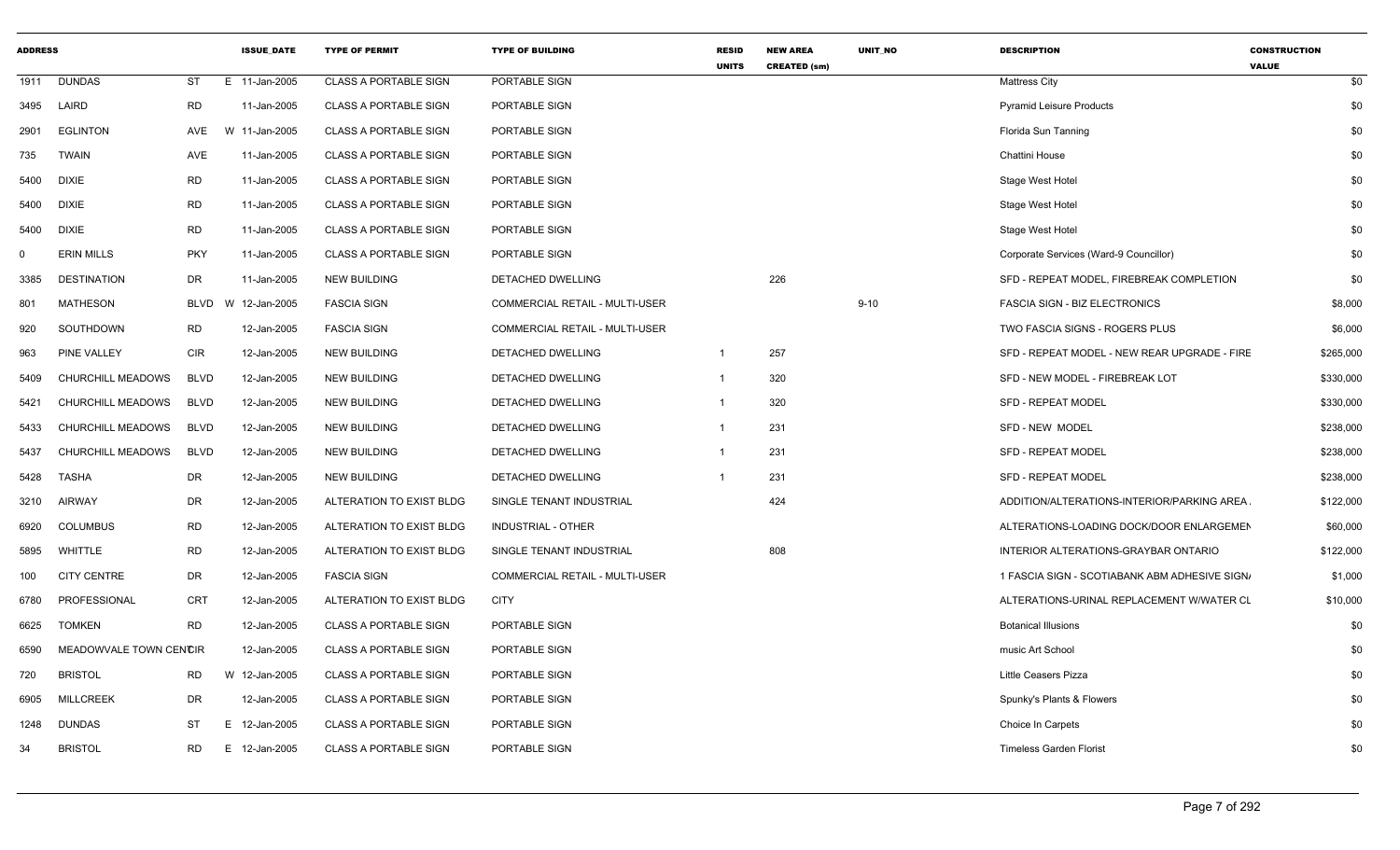| <b>ADDRESS</b> |                      |             | <b>ISSUE_DATE</b> | <b>TYPE OF PERMIT</b>        | <b>TYPE OF BUILDING</b>               | <b>RESID</b><br><b>UNITS</b> | <b>NEW AREA</b><br><b>CREATED (sm)</b> | UNIT_NO         | <b>DESCRIPTION</b>                              | <b>CONSTRUCTION</b><br><b>VALUE</b> |
|----------------|----------------------|-------------|-------------------|------------------------------|---------------------------------------|------------------------------|----------------------------------------|-----------------|-------------------------------------------------|-------------------------------------|
| 2565           | ARGENTIA             | RD          | 12-Jan-2005       | <b>CLASS A PORTABLE SIGN</b> | PORTABLE SIGN                         |                              |                                        |                 | <b>MOTIVITY CAFE</b>                            | \$0                                 |
| 34             | <b>BRISTOL</b>       | RD          | E 12-Jan-2005     | <b>CLASS A PORTABLE SIGN</b> | PORTABLE SIGN                         |                              |                                        |                 | <b>Timeless Garden Florist</b>                  | \$0                                 |
| 4099           | <b>ERIN MILLS</b>    | <b>PKY</b>  | 12-Jan-2005       | <b>CLASS A PORTABLE SIGN</b> | PORTABLE SIGN                         |                              |                                        |                 | Basketique                                      | \$0                                 |
| $\Omega$       | <b>HURONTARIO</b>    | <b>ST</b>   | 12-Jan-2005       | <b>CLASS A PORTABLE SIGN</b> | PORTABLE SIGN                         |                              |                                        |                 | <b>Credit Reserve Association</b>               | \$0                                 |
| 5165           | <b>DIXIE</b>         | RD          | 12-Jan-2005       | <b>CLASS A PORTABLE SIGN</b> | PORTABLE SIGN                         |                              |                                        |                 | <b>CLEOPATRA RESTAURANT</b>                     | \$0                                 |
| 960            | SOUTHDOWN            | <b>RD</b>   | 12-Jan-2005       | <b>CLASS A PORTABLE SIGN</b> | PORTABLE SIGN                         |                              |                                        |                 | <b>Herbal Magic</b>                             | \$0                                 |
| 960            | SOUTHDOWN            | RD          | 12-Jan-2005       | <b>CLASS A PORTABLE SIGN</b> | PORTABLE SIGN                         |                              |                                        |                 | <b>Herbal Magic</b>                             | \$0                                 |
| 780            | <b>BURNHAMTHORPE</b> | RD          | W 12-Jan-2005     | <b>CLASS A PORTABLE SIGN</b> | PORTABLE SIGN                         |                              |                                        |                 | <b>COOPERS PUB</b>                              | \$0                                 |
| 3888           | <b>BAYCROFT</b>      | DR          | 13-Jan-2005       | <b>REVISIONS</b>             | DETACHED DWELLING                     |                              |                                        |                 | <b>REVISION - INTERIOR LAYOUT - LOT 47 ONLY</b> | \$0                                 |
| 2150           | <b>BURNHAMTHORPE</b> | RD          | W 13-Jan-2005     | <b>FASCIA SIGN</b>           | COMMERCIAL RETAIL - MULTI-USER        |                              |                                        | $H-4$           | ONE (1) FASCIA SIGN - PET VALU                  | \$1,000                             |
| 3375           | <b>DERRY</b>         | <b>RD</b>   | E 13-Jan-2005     | <b>NEW BUILDING</b>          | INDUSTRIAL - OTHER                    |                              |                                        |                 | NEW-AUTOMOTIVE SERVICE CENTRE, 1532294 ONT      | \$0                                 |
| 955            | <b>PINE VALLEY</b>   | <b>CIR</b>  | 13-Jan-2005       | <b>NEW BUILDING</b>          | DETACHED DWELLING                     | $\mathbf{1}$                 | 230                                    |                 | SFD - REPEAT MODEL - NEW REAR UPGRADE           | \$237,000                           |
| 962            | PINE VALLEY          | <b>CIR</b>  | 13-Jan-2005       | <b>NEW BUILDING</b>          | DETACHED DWELLING                     |                              | 283                                    |                 | SFD - REPEAT MODEL                              | \$263,000                           |
| 947            | PINE VALLEY          | <b>CIR</b>  | 13-Jan-2005       | <b>NEW BUILDING</b>          | DETACHED DWELLING                     |                              | 275                                    |                 | <b>SFD - REPEAT MODEL</b>                       | \$256,000                           |
| 967            | PINE VALLEY          | <b>CIR</b>  | 13-Jan-2005       | <b>NEW BUILDING</b>          | DETACHED DWELLING                     | -1                           | 230                                    |                 | <b>SFD - REPEAT MODEL</b>                       | \$213,000                           |
| 1010           | <b>DREAM CREST</b>   | RD          | 13-Jan-2005       | <b>FASCIA SIGN</b>           | COMMERCIAL RETAIL - MULTI-USER        |                              |                                        | 5               | (1) FASCIA SIGN - GLOBAL FLOORING               | \$3,000                             |
| 775            | <b>BRITANNIA</b>     | <b>RD</b>   | W 13-Jan-2005     | <b>FASCIA SIGN</b>           | <b>COMMERCIAL RETAIL - MULTI-USER</b> |                              |                                        | 3               | (1) FASCIA SIGN - BEARDMORE LEATHERS            | \$7,000                             |
| 5410           | TASHA                | DR          | 13-Jan-2005       | <b>NEW BUILDING</b>          | SEMI-DETACHED DWELLING                | $\overline{2}$               | 321                                    |                 | SEMI-DETACHED - REPEAT MODEL                    | \$331,000                           |
| 5401           | CHURCHILL MEADOWS    | <b>BLVD</b> | 13-Jan-2005       | <b>NEW BUILDING</b>          | DETACHED DWELLING                     | $\mathbf 1$                  | 320                                    |                 | SFD - REPEAT MODEL                              | \$330,000                           |
| 5405           | CHURCHILL MEADOWS    | <b>BLVD</b> | 13-Jan-2005       | <b>NEW BUILDING</b>          | <b>DETACHED DWELLING</b>              |                              | 296                                    |                 | <b>SFD - NEW MODEL</b>                          | \$277,000                           |
| 5429           | CHURCHILL MEADOWS    | <b>BLVD</b> | 13-Jan-2005       | NEW BUILDING                 | DETACHED DWELLING                     |                              | 232                                    |                 | SFD - REPEAT MODEL                              | \$239,000                           |
| 3860           | HENRIETTA            | WAY         | 13-Jan-2005       | <b>NEW BUILDING</b>          | DETACHED DWELLING                     |                              | 285                                    |                 | <b>SFD - REPEAT MODEL</b>                       | \$294,000                           |
| 3864           | HENRIETTA            | WAY         | 13-Jan-2005       | <b>NEW BUILDING</b>          | DETACHED DWELLING                     |                              | 309                                    |                 | <b>SFD - REPEAT MODEL</b>                       | \$318,000                           |
| 5425           | CHURCHILL MEADOWS    | <b>BLVD</b> | 13-Jan-2005       | <b>NEW BUILDING</b>          | DETACHED DWELLING                     |                              | 309                                    |                 | <b>SFD - REPEAT MODEL</b>                       | \$318,000                           |
| 5407           | <b>ROCHELLE</b>      | WAY         | 13-Jan-2005       | <b>NEW BUILDING</b>          | DETACHED DWELLING                     | $\mathbf{1}$                 | 174                                    |                 | SFD - NEW MODEL                                 | \$180,000                           |
| 5411           | <b>ROCHELLE</b>      | WAY         | 13-Jan-2005       | NEW BUILDING                 | DETACHED DWELLING                     |                              | 232                                    |                 | <b>SFD - REPEAT MODEL</b>                       | \$239,000                           |
| 888            | <b>DUNDAS</b>        | <b>ST</b>   | E<br>13-Jan-2005  | ALTERATION TO EXIST BLDG     | COMMERCIAL RETAIL - MULTI-USER        |                              |                                        | E <sub>11</sub> | ALTERATIONS-DESIGNATED SMOKING ROOM             | \$15,000                            |
| 950            | SOUTHDOWN            | <b>RD</b>   | 13-Jan-2005       | <b>CLASS A PORTABLE SIGN</b> | PORTABLE SIGN                         |                              |                                        |                 | <b>Riocan Property Services</b>                 | \$0                                 |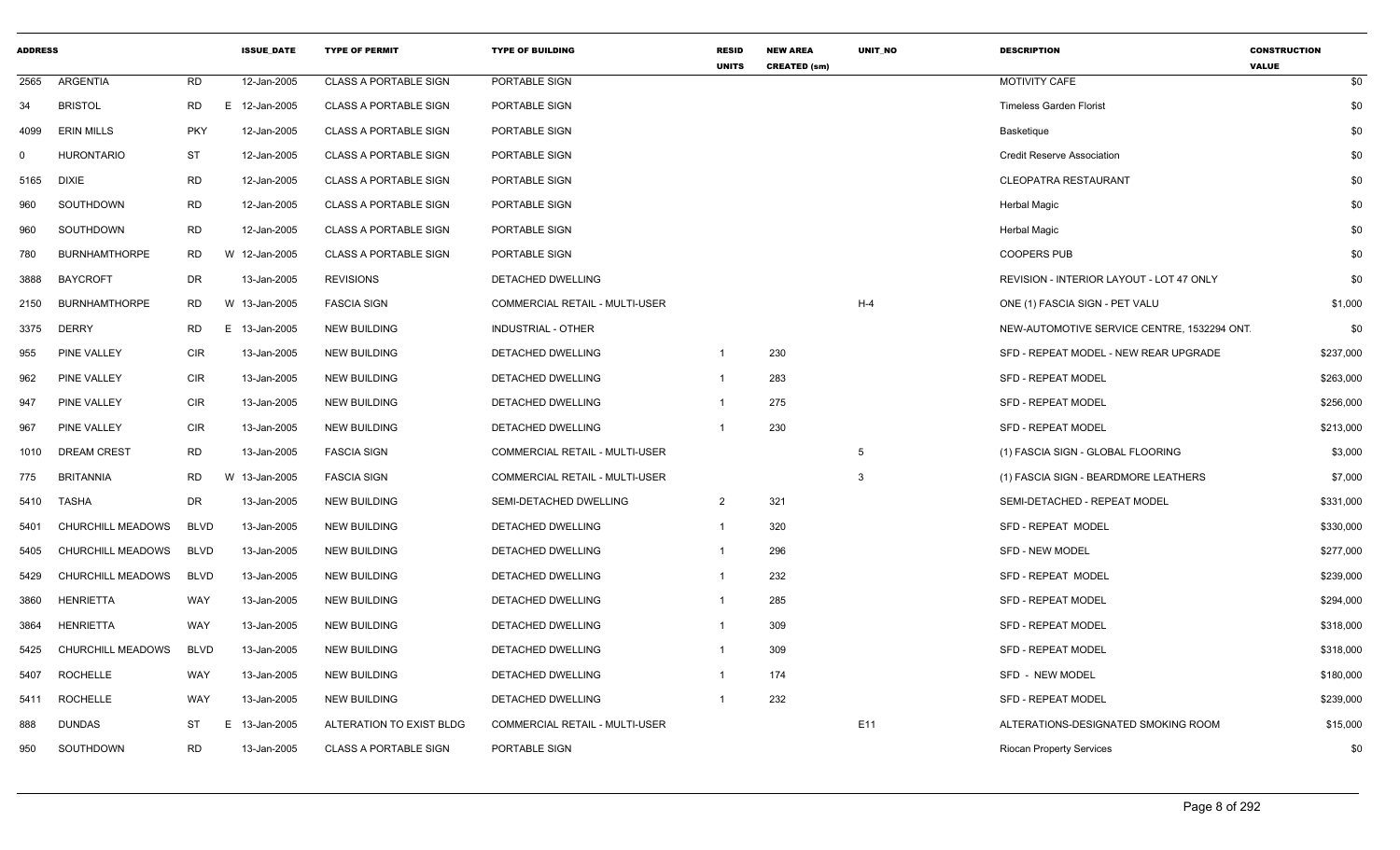| <b>ADDRESS</b> |                    |             |               | <b>ISSUE DATE</b> | <b>TYPE OF PERMIT</b>        | <b>TYPE OF BUILDING</b>        | <b>RESID</b><br><b>UNITS</b> | <b>NEW AREA</b><br><b>CREATED (sm)</b> | UNIT_NO                 | <b>DESCRIPTION</b>                           | <b>CONSTRUCTION</b><br><b>VALUE</b> |
|----------------|--------------------|-------------|---------------|-------------------|------------------------------|--------------------------------|------------------------------|----------------------------------------|-------------------------|----------------------------------------------|-------------------------------------|
| $\mathbf 0$    | <b>ERIN MILLS</b>  | <b>PKY</b>  |               | 13-Jan-2005       | <b>CLASS A PORTABLE SIGN</b> | PORTABLE SIGN                  |                              |                                        |                         | CANADIAN BLOOD SERVICES                      | \$0                                 |
| $\mathbf 0$    | <b>EGLINTON</b>    | AVE         | W 13-Jan-2005 |                   | <b>CLASS A PORTABLE SIGN</b> | PORTABLE SIGN                  |                              |                                        |                         | <b>CANADIAN BLOOD SERVICES</b>               | \$0                                 |
| 512            | <b>BRISTOL</b>     | <b>RD</b>   | W 13-Jan-2005 |                   | <b>CLASS A PORTABLE SIGN</b> | PORTABLE SIGN                  |                              |                                        |                         | Leena's Salon & Spa                          | \$0                                 |
| 700            | <b>DUNDAS</b>      | <b>ST</b>   | E 13-Jan-2005 |                   | <b>CLASS A PORTABLE SIGN</b> | PORTABLE SIGN                  |                              |                                        |                         | Aimco Labour Lease Inc                       | \$0                                 |
| 4040           | <b>CREDITVIEW</b>  | RD          |               | 13-Jan-2005       | <b>CLASS A PORTABLE SIGN</b> | PORTABLE SIGN                  |                              |                                        |                         | Glass Bucket                                 | \$0                                 |
| 5875           | CHEDWORTH          | WAY         |               | 13-Jan-2005       | ALTERATION TO EXIST BLDG     | INDUSTRIAL - OTHER             |                              |                                        |                         | INTERIOR DEMOLITION ONLY - CURRENT TENANT "I | \$15,000                            |
| 4040           | <b>CREDITVIEW</b>  | <b>RD</b>   |               | 13-Jan-2005       | <b>CLASS A PORTABLE SIGN</b> | PORTABLE SIGN                  |                              |                                        |                         | <b>Lovely Nails</b>                          | \$0                                 |
| 1224           | <b>DUNDAS</b>      | ST          | W 13-Jan-2005 |                   | <b>CLASS A PORTABLE SIGN</b> | PORTABLE SIGN                  |                              |                                        |                         | Napoli Bakery                                | \$0                                 |
| 2045           | <b>DUNDAS</b>      | <b>ST</b>   | E 13-Jan-2005 |                   | <b>CLASS A PORTABLE SIGN</b> | PORTABLE SIGN                  |                              |                                        |                         | The Church of Jesus Christ                   | \$0                                 |
| 2476           | ARGENTIA           | <b>RD</b>   |               | 13-Jan-2005       | <b>CLASS A PORTABLE SIGN</b> | PORTABLE SIGN                  |                              |                                        |                         | New Shapes Ltd                               | \$0                                 |
| 2810           | ARGENTIA           | RD          |               | 13-Jan-2005       | <b>CLASS A PORTABLE SIGN</b> | PORTABLE SIGN                  |                              |                                        |                         | Adagio Interiors                             | \$0                                 |
| 2555           | <b>ERIN CENTRE</b> | <b>BLVD</b> |               | 13-Jan-2005       | <b>CLASS A PORTABLE SIGN</b> | PORTABLE SIGN                  |                              |                                        |                         | Erin Mills Florist                           | \$0                                 |
| 1225           | <b>DUNDAS</b>      | <b>ST</b>   | E             | 13-Jan-2005       | <b>CLASS A PORTABLE SIGN</b> | PORTABLE SIGN                  |                              |                                        |                         | Cucina Bella                                 | \$0                                 |
| 0              | <b>ERIN MILLS</b>  | <b>PKY</b>  |               | 13-Jan-2005       | <b>CLASS A PORTABLE SIGN</b> | PORTABLE SIGN                  |                              |                                        |                         | Big Brothers/Sisters of Peel                 | \$0                                 |
| 3660           | <b>HURONTARIO</b>  | ST          |               | 13-Jan-2005       | <b>CLASS A PORTABLE SIGN</b> | PORTABLE SIGN                  |                              |                                        |                         | Topper Temps Inc                             | \$0                                 |
| 775            | <b>BRITANNIA</b>   | <b>RD</b>   | W 13-Jan-2005 |                   | <b>CLASS A PORTABLE SIGN</b> | PORTABLE SIGN                  |                              |                                        |                         | <b>Blacks Photo</b>                          | \$0                                 |
| 5825           | <b>DIXIE</b>       | <b>RD</b>   |               | 13-Jan-2005       | <b>CLASS A PORTABLE SIGN</b> | PORTABLE SIGN                  |                              |                                        |                         | Best Western Hotel                           | \$0                                 |
| 1510           | PINETREE           | <b>CRES</b> |               | 14-Jan-2005       | ADDITION AND ALTER           | DETACHED DWELLING              |                              |                                        |                         | SECOND STOREY ADDITION/ALTERATIONS           | \$243,000                           |
| 80             | <b>INGLEWOOD</b>   | DR          |               | 14-Jan-2005       | <b>NEW BUILDING</b>          | <b>DETACHED DWELLING</b>       | $\mathbf 1$                  | 284                                    |                         | <b>SFD - CUSTOM</b>                          | \$278,000                           |
| 775            | <b>BRITANNIA</b>   | RD          | W 14-Jan-2005 |                   | <b>FASCIA SIGN</b>           | COMMERCIAL RETAIL - MULTI-USER |                              |                                        | $\overline{\mathbf{1}}$ | (4) FASCIA SIGNS - TOMMY HILLFIGER           | \$131,000                           |
| 775            | <b>BRITANNIA</b>   | <b>RD</b>   | W 14-Jan-2005 |                   | <b>FASCIA SIGN</b>           | COMMERCIAL RETAIL - MULTI-USER |                              |                                        | 9                       | (1) FASCIA SIGN - TRANSIT                    | \$6,000                             |
| 129            | LAKESHORE          | <b>RD</b>   | E 14-Jan-2005 |                   | ALTERATION TO EXIST BLDG     | COMMERCIAL RETAIL - MULTI-USER |                              |                                        | F                       | RESTAURANT WITH ACCESSORY PATIO              | \$40,000                            |
| 3839           | <b>HENRIETTA</b>   | WAY         |               | 14-Jan-2005       | <b>NEW BUILDING</b>          | SEMI-DETACHED DWELLING         | $\overline{2}$               | 301                                    |                         | SEMI-DETACHED - REPEAT MODEL - FIREBREAK LO  | \$310,000                           |
| 3962           | <b>JANICE</b>      | DR          |               | 14-Jan-2005       | <b>NEW BUILDING</b>          | SEMI-DETACHED DWELLING         | $\overline{2}$               | 281                                    |                         | SEMI-DETACHED - REPEAT MODEL                 | \$290,000                           |
| 3987           | <b>JANICE</b>      | DR          |               | 14-Jan-2005       | <b>NEW BUILDING</b>          | SEMI-DETACHED DWELLING         | $\overline{2}$               | 345                                    |                         | SEMI-DETACHED - REPEAT MODEL                 | \$355,000                           |
| 3981           | <b>JANICE</b>      | DR          |               | 14-Jan-2005       | <b>NEW BUILDING</b>          | SEMI-DETACHED DWELLING         | $\overline{2}$               | 281                                    |                         | SEMI-DETACHED - REPEAT MODEL                 | \$289,000                           |
| 3975           | <b>JANICE</b>      | <b>DR</b>   |               | 14-Jan-2005       | <b>NEW BUILDING</b>          | SEMI-DETACHED DWELLING         | $\overline{2}$               | 321                                    |                         | SEMI-DETACHED - REPEAT MODEL                 | \$331,000                           |
| 3969           | <b>JANICE</b>      | <b>DR</b>   |               | 14-Jan-2005       | <b>NEW BUILDING</b>          | SEMI-DETACHED DWELLING         | 2                            | 345                                    |                         | SEMI-DETACHED - REPEAT MODEL                 | \$355,000                           |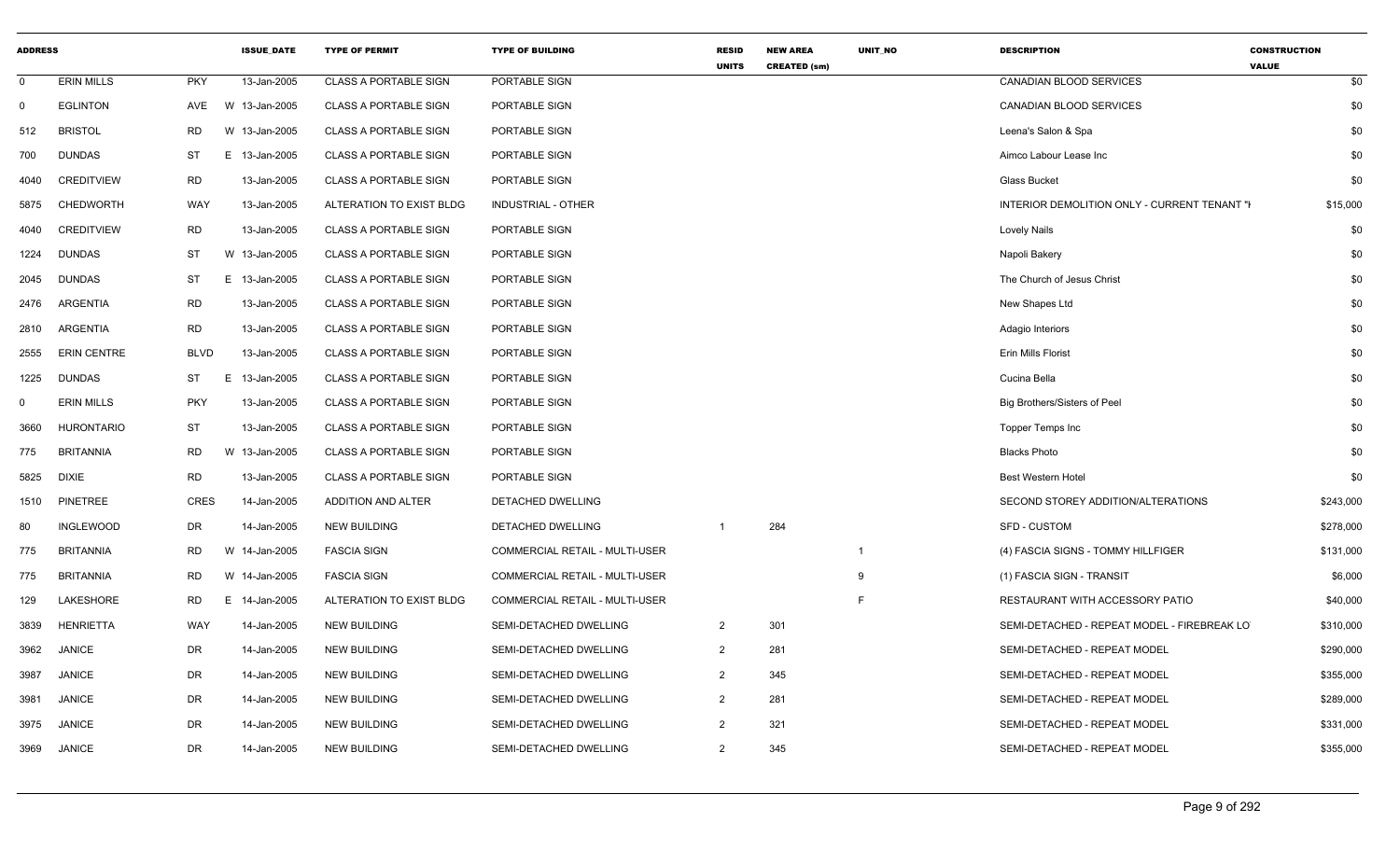| <b>ADDRESS</b> |                      |                | <b>ISSUE DATE</b> | <b>TYPE OF PERMIT</b>        | <b>TYPE OF BUILDING</b>        | <b>RESID</b><br><b>UNITS</b> | <b>NEW AREA</b><br><b>CREATED (sm)</b> | <b>UNIT NO</b> | <b>DESCRIPTION</b>                             | <b>CONSTRUCTION</b><br><b>VALUE</b> |
|----------------|----------------------|----------------|-------------------|------------------------------|--------------------------------|------------------------------|----------------------------------------|----------------|------------------------------------------------|-------------------------------------|
| 3963           | <b>JANICE</b>        | DR             | 14-Jan-2005       | <b>NEW BUILDING</b>          | SEMI-DETACHED DWELLING         | $\overline{2}$               | 306                                    |                | SEMI-DETACHED - NEW MODEL                      | \$315,000                           |
| 3957           | <b>JANICE</b>        | DR             | 14-Jan-2005       | <b>NEW BUILDING</b>          | SEMI-DETACHED DWELLING         | 2                            | 321                                    |                | SEMI-DETACHED - REPEAT MODEL                   | \$331,000                           |
| 5416           | <b>TASHA</b>         | DR             | 14-Jan-2005       | <b>NEW BUILDING</b>          | SEMI-DETACHED DWELLING         | $\overline{2}$               | 253                                    |                | SEMI-DETACHED - REPEAT MODEL                   | \$260,000                           |
| 3953           | <b>JANICE</b>        | DR             | 14-Jan-2005       | <b>NEW BUILDING</b>          | DETACHED DWELLING              |                              | 205                                    |                | <b>SFD - NEW MODEL</b>                         | \$211,000                           |
| 3941           | <b>JANICE</b>        | DR             | 14-Jan-2005       | <b>NEW BUILDING</b>          | DETACHED DWELLING              | $\overline{1}$               | 195                                    |                | <b>SFD - NEW MODEL</b>                         | \$201,000                           |
| 201            | <b>CITY CENTRE</b>   | DR             | 14-Jan-2005       | <b>FASCIA SIGN</b>           | COMMERCIAL OFFICE - MULTI-USER |                              |                                        |                | ONE (1) FASCIA SIGN - FAILTE IRISH PUB         | \$8,000                             |
| 6920           | <b>COLUMBUS</b>      | <b>RD</b>      | 14-Jan-2005       | OTHER                        | SINGLE TENANT INDUSTRIAL       |                              |                                        |                | CANC 2005/11/03 - ADDN/ALTS - LOADING DOCK/CAN | \$19,000                            |
|                | 3974 MAYLA           | DR             | 14-Jan-2005       | <b>NEW BUILDING</b>          | <b>DETACHED DWELLING</b>       | $\overline{1}$               | 225                                    |                | SFD - REPEAT MODEL - FIREBREAK LOT             | \$232,000                           |
| 3965           | MAYLA                | DR             | 14-Jan-2005       | <b>NEW BUILDING</b>          | DETACHED DWELLING              | -1                           | 199                                    |                | SFD - REPEAT MODEL - FIREBREAK LOT             | \$205,000                           |
| 3941           | MAYLA                | DR             | 14-Jan-2005       | <b>NEW BUILDING</b>          | <b>DETACHED DWELLING</b>       | $\overline{1}$               | 225                                    |                | <b>SFD - REPEAT MODEL</b>                      | \$232,000                           |
| 3937           | <b>JANICE</b>        | DR             | 14-Jan-2005       | <b>NEW BUILDING</b>          | DETACHED DWELLING              | $\overline{1}$               | 228                                    |                | SFD - REPEAT MODEL - FIREBREAK LOT             | \$235,000                           |
| 5422           | <b>TASHA</b>         | DR             | 14-Jan-2005       | <b>NEW BUILDING</b>          | SEMI-DETACHED DWELLING         | $\overline{2}$               | 345                                    |                | SEMI-DETACHED - REPEAT MODEL                   | \$355,000                           |
| 5415           | <b>ROCHELLE</b>      | WAY            | 14-Jan-2005       | <b>NEW BUILDING</b>          | SEMI-DETACHED DWELLING         | $\overline{2}$               | 345                                    |                | SEMI-DETACHED - REPEAT MODEL                   | \$355,000                           |
| 5414           | ROCHELLE             | WAY            | 14-Jan-2005       | <b>NEW BUILDING</b>          | SEMI-DETACHED DWELLING         | $\overline{2}$               | 345                                    |                | SEMI-DETACHED - REPEAT MODEL                   | \$355,000                           |
| 55             | <b>CITY CENTRE</b>   | DR             | 14-Jan-2005       | ALTERATION TO EXIST BLDG     | COMMERCIAL OFFICE - MULTI-USER |                              |                                        | #302           | ALTERATIONS - DEMISING WALL                    | \$27,000                            |
| 5100           | <b>ERIN MILLS</b>    | <b>PKY</b>     | 14-Jan-2005       | ALTERATION TO EXIST BLDG     | COMMERCIAL RETAIL - MULTI-USER |                              |                                        | R116/119A      | <b>FINANCIAL INSTITUTION</b>                   | \$15,000                            |
| 3575           | <b>MAVIS</b>         | <b>RD</b>      | 14-Jan-2005       | ALTERATION TO EXIST BLDG     | SINGLE TENANT INDUSTRIAL       |                              |                                        |                | <b>INTERIOR ALTERATIONS</b>                    | \$15,000                            |
| 1500           | <b>GULLEDEN</b>      | DR             | 14-Jan-2005       | <b>FASCIA SIGN</b>           | <b>RESIDENTIAL - OTHER</b>     |                              |                                        |                | (1) FASCIA SIGN - BURNHAMTHORPE OUTDOOR RIN    | \$3,000                             |
| 4141           | <b>DIXIE</b>         | <b>RD</b>      | 14-Jan-2005       | <b>REVISIONS</b>             | COMMERCIAL RETAIL - MULTI-USER |                              |                                        | 22B            | REVISIONS - DENTAL OFFICE                      | \$0                                 |
| 6981           | <b>MILLCREEK</b>     | DR             | 14-Jan-2005       | ALTERATION TO EXIST BLDG     | MULTI-TENANT INDUSTRIAL        |                              |                                        |                | HVAC for designated smoking room               | \$15,000                            |
| 1226           | <b>TECUMSEH PARK</b> | DR             | 14-Jan-2005       | <b>DEMOLITION</b>            | DETACHED DWELLING              |                              |                                        |                | DEMOLITION - SFD                               | \$8,000                             |
| 803            | PARKLAND             | AVE            | 14-Jan-2005       | <b>REVISIONS</b>             | <b>DETACHED DWELLING</b>       |                              |                                        |                | <b>FURNACE RELOCATION</b>                      | \$0                                 |
| $\Omega$       | <b>DIXIE</b>         | <b>RD</b>      | 14-Jan-2005       | <b>CLASS A PORTABLE SIGN</b> | PORTABLE SIGN                  |                              |                                        |                | <b>COMMUNITY SERVICES</b>                      | \$0                                 |
| 6055           | <b>MAVIS</b>         | <b>RD</b>      | 14-Jan-2005       | <b>CLASS A PORTABLE SIGN</b> | PORTABLE SIGN                  |                              |                                        |                | Mane Society                                   | \$0                                 |
| - 0            | <b>BURNHAMTHORPE</b> | <b>RD</b><br>E | 14-Jan-2005       | <b>CLASS A PORTABLE SIGN</b> | <b>PORTABLE SIGN</b>           |                              |                                        |                | <b>COMMUNITY SERVICES</b>                      | \$0                                 |
| $\Omega$       | <b>BURNHAMTHORPE</b> | RD.<br>E       | 14-Jan-2005       | <b>CLASS A PORTABLE SIGN</b> | PORTABLE SIGN                  |                              |                                        |                | CORPORATE SERVICES - WARD COUNCILLOR PREN      | \$0                                 |
| 5700           | MAVIS                | <b>RD</b>      | 14-Jan-2005       | <b>CLASS A PORTABLE SIGN</b> | PORTABLE SIGN                  |                              |                                        |                | Dr. Gina De. Gasper-Khan                       | \$0                                 |
| 963            | <b>PINE VALLEY</b>   | <b>CIR</b>     | 14-Jan-2005       | <b>NEW BUILDING</b>          | DETACHED DWELLING              |                              | 257                                    |                | SFD - REPEAT MODEL, NEW REAR UPGRADE, FIREE    | \$0                                 |
|                |                      |                |                   |                              |                                |                              |                                        |                |                                                |                                     |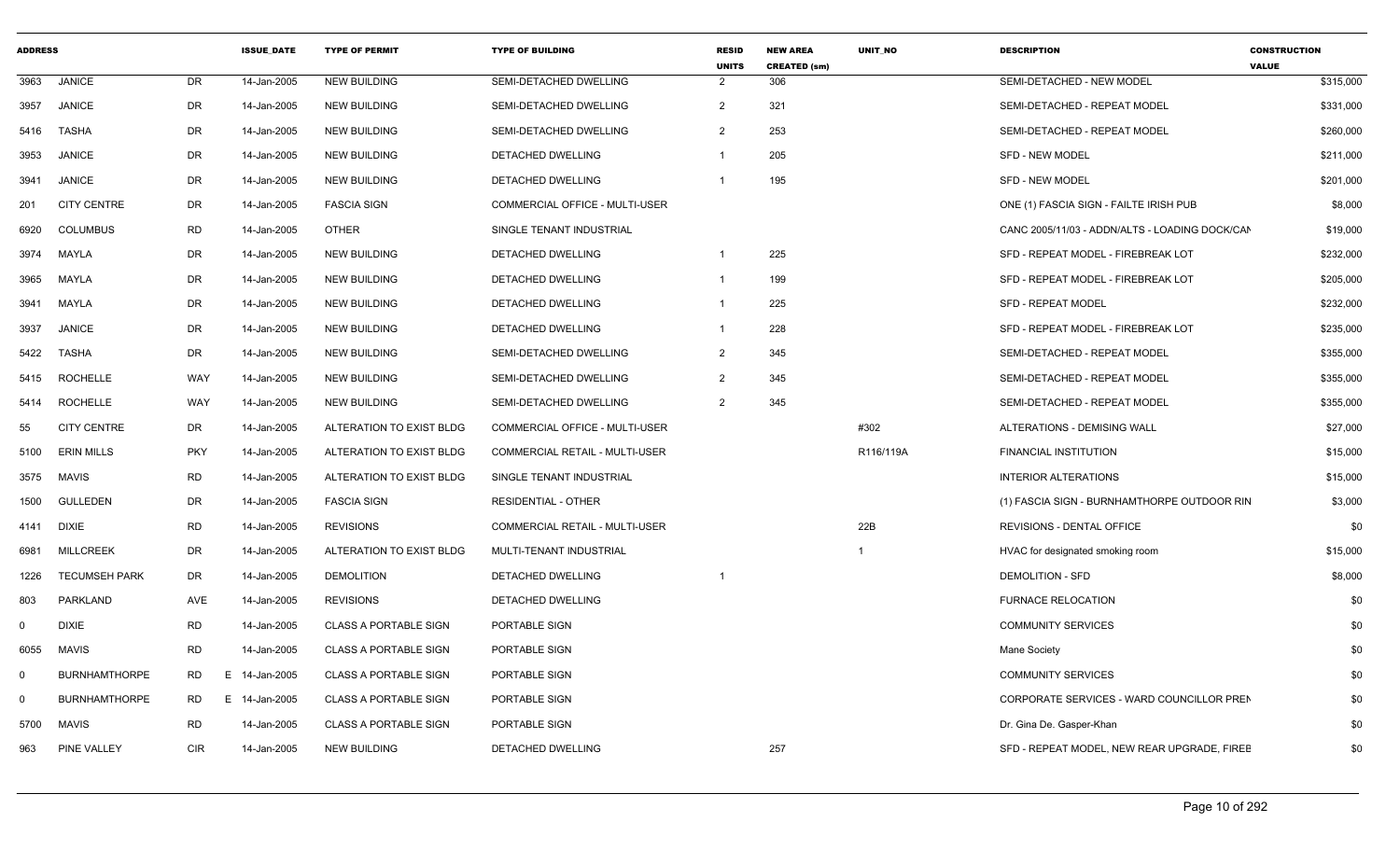| <b>ADDRESS</b> |                     |             | <b>ISSUE_DATE</b> | <b>TYPE OF PERMIT</b>        | <b>TYPE OF BUILDING</b>              | <b>RESID</b><br><b>UNITS</b> | <b>NEW AREA</b><br><b>CREATED (sm)</b> | UNIT_NO         | <b>DESCRIPTION</b>                           | <b>CONSTRUCTION</b><br><b>VALUE</b> |
|----------------|---------------------|-------------|-------------------|------------------------------|--------------------------------------|------------------------------|----------------------------------------|-----------------|----------------------------------------------|-------------------------------------|
|                | 3133 ETUDE          | DR          | 17-Jan-2005       | ADDITION TO EXIST BLDG       | DETACHED DWELLING                    |                              |                                        |                 | ADDITION-1-STOREY/BASEMENT EXCAVATION        | \$57,000                            |
|                | 1010 DREAM CREST    | RD          | 17-Jan-2005       | ALTERATION TO EXIST BLDG     | COMMERCIAL RETAIL - MULTI-USER       |                              |                                        | 11              | OPTICAL RETAIL STORE, ACUPUNCTURE OFFICE, B  | \$29,000                            |
| 6500           | KITIMAT             | RD          | 17-Jan-2005       | <b>REVISIONS</b>             | SINGLE TENANT INDUSTRIAL             |                              | 60                                     |                 | <b>REVISION</b>                              | \$0                                 |
| 160            | <b>DUNDAS</b>       | ST          | E 17-Jan-2005     | <b>NEW BUILDING</b>          | COMMERCIAL RETAIL-SINGLE USER        |                              |                                        |                 | NEW-2-STOREY COMM. SPEC, TENANT NOT DETERI   | \$0                                 |
| 1870           | <b>COURTNEYPARK</b> | DR          | E.<br>17-Jan-2005 | <b>REVISIONS</b>             | SINGLE TENANT INDUSTRIAL             |                              |                                        |                 | SPRAY BOOTH REVISION - VENTILATION ONLY      | \$0                                 |
| 7490           | <b>HOMESIDE</b>     | <b>GDNS</b> | 17-Jan-2005       | ALTERATION TO EXIST BLDG     | DETACHED DWELLING                    |                              |                                        |                 | 7 ADDITIONAL FIXTURES IN BASEMENT            | \$2,000                             |
| 3105           | DUNDAS              | ST          | W 17-Jan-2005     | <b>CLASS A PORTABLE SIGN</b> | PORTABLE SIGN                        |                              |                                        |                 | Complete Communication                       | \$0                                 |
| 5255           | HURONTARIO          | ST          | 18-Jan-2005       | OTHER                        | COMMERCIAL - OTHER                   |                              |                                        |                 | TRAILER - SALES OFFICE, TEMPORARY            | \$55,000                            |
| 3024           | HURONTARIO          | ST          | 18-Jan-2005       | ALTERATION TO EXIST BLDG     | <b>COMMERCIAL RETAIL-SINGLE USER</b> |                              |                                        | 17              | COMPUTER RETAIL STORE & INTERNET CAFE        | \$23,000                            |
| 80             | PORT                | ST          | E 18-Jan-2005     | OTHER                        | APARTMENT (> 6 UNITS)                |                              |                                        | 3RD FLR         | OCCUPANCY PRIOR TO COMPLETION - 3RD FLR - 12 | \$0                                 |
| 80             | PORT                | ST          | E 18-Jan-2005     | OTHER                        | APARTMENT (> 6 UNITS)                |                              |                                        | #217-221        | OCCUPANCY PRIOR TO COMPLETION - 2ND FLOOR    | \$0                                 |
| 80             | PORT                | ST          | E 18-Jan-2005     | OTHER                        | APARTMENT (> 6 UNITS)                |                              |                                        | 401-9,411&413-6 | OCCUPANCY PRIOR TO COMPLETION - 14 UNITS, 40 | \$0                                 |
| 80             | PORT                | ST          | E 18-Jan-2005     | OTHER                        | APARTMENT (> 6 UNITS)                |                              |                                        | 501-508,514-515 | OCCUPANCY PRIOR TO COMPLETION - 8 UNITS (#50 | \$0                                 |
| 4870           | <b>TOMKEN</b>       | RD          | 18-Jan-2005       | <b>NEW BUILDING</b>          | MULTI-TENANT INDUSTRIAL              |                              | 1,115                                  |                 | NEW - INDUSTRIAL SPEC BDLG.D, TENANT NOT DET | \$730,000                           |
| 3939           | DUKE OF YORK        | <b>BLVD</b> | 18-Jan-2005       | <b>OTHER</b>                 | APARTMENT (> 6 UNITS)                |                              |                                        | 5TH FLR-COURTYA | OCCUPANCY PRIOR TO COMPLETION - 5TH FLOOR    | \$0                                 |
| 3939           | DUKE OF YORK        | <b>BLVD</b> | 18-Jan-2005       | OTHER                        | APARTMENT (> 6 UNITS)                |                              |                                        | 2102,2202&2302  | OCCUPANCY PRIOR TO COMPLETION - 3 UNITS      | \$0                                 |
| 6860           | <b>CENTURY</b>      | AVE         | 18-Jan-2005       | ALTERATION TO EXIST BLDG     | MULTI-TENANT INDUSTRIAL              |                              | 4,080                                  | 1-3 FLR         | INTERIOR ALTERATIONS - PEEL CHILDRENS AIR    | \$1,175,000                         |
| 2700           | AQUITAINE           | AVE         | 18-Jan-2005       | FIRE DAMAGE REPAIR           | APARTMENT (> 6 UNITS)                |                              |                                        |                 | FIRE DAMAGE REPAIR                           | \$1,750,000                         |
| 3939           | DUKE OF YORK        | <b>BLVD</b> | 18-Jan-2005       | OTHER                        | APARTMENT (> 6 UNITS)                |                              |                                        | 29TH-31ST FLR   | OCCUPANCY PRIOR TO COMPLETION - 30 UNITS     | \$0                                 |
| 7075           | <b>REXWOOD</b>      | <b>RD</b>   | 18-Jan-2005       | <b>PYLON SIGN</b>            | <b>GOVERNMENTAL</b>                  |                              |                                        |                 | 1 GROUND SIGN - MALTON VILLAGE               | \$3,000                             |
| 3880           | DUKE OF YORK        | BLVD        | 18-Jan-2005       | ELECTROMAG LOCK DEVICE       | APARTMENT (> 6 UNITS)                |                              |                                        |                 | MAGLOCK-4                                    | \$32,000                            |
| 0              | <b>DERRY</b>        | RD          | 18-Jan-2005<br>W  | <b>CLASS A PORTABLE SIGN</b> | PORTABLE SIGN                        |                              |                                        |                 | Corporate Services (Councillor-9)            | \$0                                 |
| 6325           | DIXIE               | RD          | 18-Jan-2005       | <b>CLASS A PORTABLE SIGN</b> | PORTABLE SIGN                        |                              |                                        |                 | Rogers Wireless                              | \$0                                 |
| 100            | PARK                | ST          | E 19-Jan-2005     | <b>NEW BUILDING</b>          | CONDOMINIUM ROW DWELLING             | 8                            | 1,323                                  |                 | CONDOMINIUM ROW DWELLING - BLK 1(8 UNITS)    | \$1,362,000                         |
| 118            | PARK                | ST          | 19-Jan-2005<br>E  | <b>NEW BUILDING</b>          | CONDOMINIUM ROW DWELLING             | 7                            | 1,148                                  |                 | CONDOMINIUM ROW DWELLING - BLK 2 (7 UNITS)   | \$1,182,000                         |
| 34             | ROSEWOOD            | AVE         | 19-Jan-2005       | <b>NEW BUILDING</b>          | CONDOMINIUM ROW DWELLING             | $5\overline{)}$              | 812                                    |                 | CONDOMINIUM ROW DWELLING - BLK 3 (5 UNITS)   | \$836,000                           |
| 46             | <b>ROSEWOOD</b>     | AVE         | 19-Jan-2005       | NEW BUILDING                 | CONDOMINIUM ROW DWELLING             | 4                            | 652                                    |                 | CONDOMINIUM ROW DWELLING - BLK 4 (4 UNITS)   | \$671,000                           |
| 60             | <b>ROSEWOOD</b>     | AVE         | 19-Jan-2005       | <b>NEW BUILDING</b>          | CONDOMINIUM ROW DWELLING             | $\overline{4}$               | 645                                    | #200-206(EVEN)  | CONDOMINIUM ROW DWELLING - BLK 5 (4 UNITS)   | \$664,000                           |
|                |                     |             |                   |                              |                                      |                              |                                        |                 |                                              |                                     |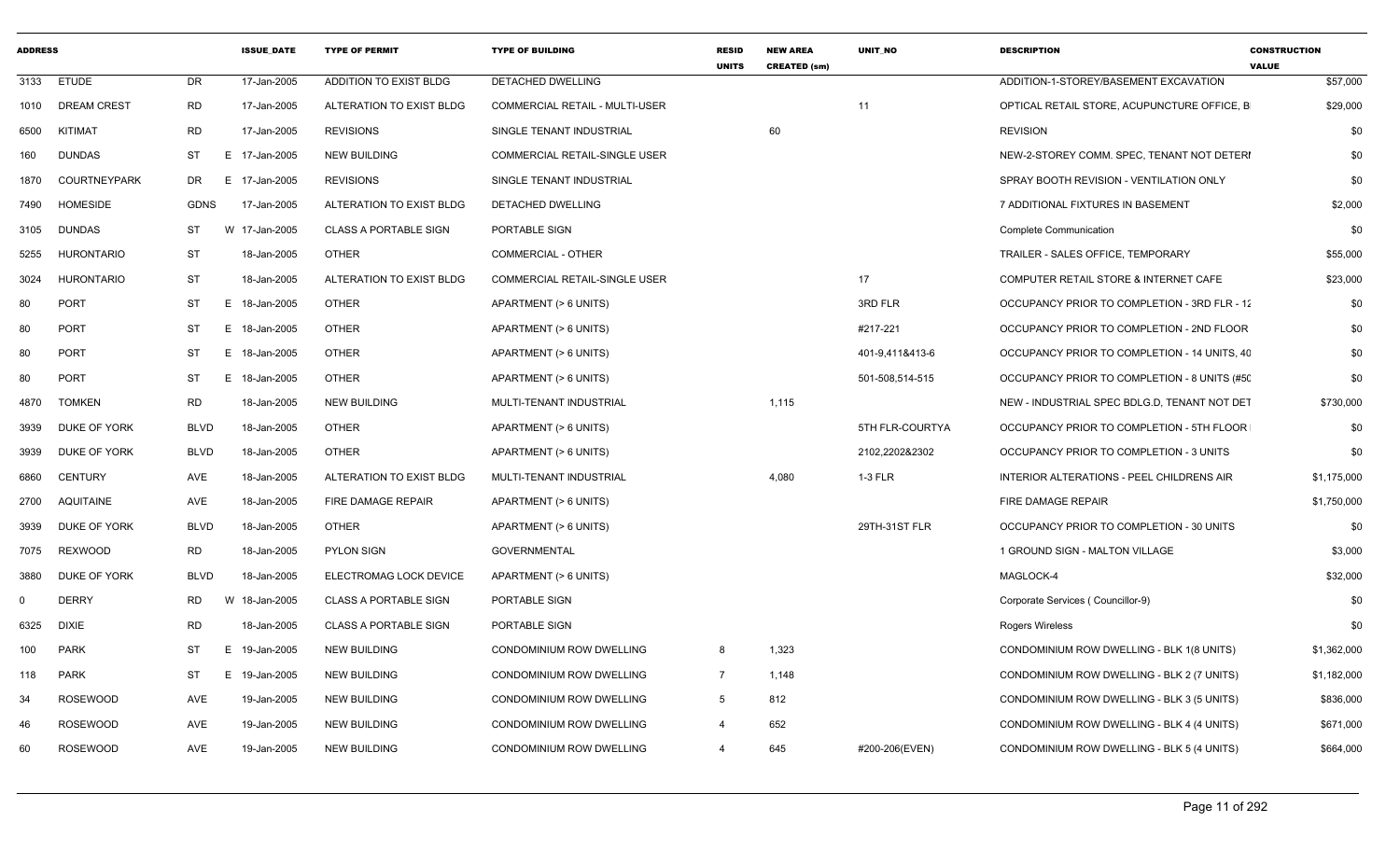| <b>ADDRESS</b> |                      |            | <b>ISSUE_DATE</b> | <b>TYPE OF PERMIT</b>        | <b>TYPE OF BUILDING</b>               | <b>RESID</b><br><b>UNITS</b> | <b>NEW AREA</b><br><b>CREATED (sm)</b> | UNIT_NO         | <b>DESCRIPTION</b>                           | <b>CONSTRUCTION</b><br><b>VALUE</b> |
|----------------|----------------------|------------|-------------------|------------------------------|---------------------------------------|------------------------------|----------------------------------------|-----------------|----------------------------------------------|-------------------------------------|
| 60             | <b>ROSEWOOD</b>      | AVE        | 19-Jan-2005       | <b>NEW BUILDING</b>          | CONDOMINIUM ROW DWELLING              | $5\overline{5}$              | 804                                    | 208-216 (EVEN)  | CONDOMINIUM ROW DWELLING - BLK 6 (5 UNITS)   | \$827,000                           |
| 60             | <b>ROSEWOOD</b>      | AVE        | 19-Jan-2005       | <b>NEW BUILDING</b>          | CONDOMINIUM ROW DWELLING              | 5                            | 871                                    | 218-226(EVEN)   | CONDOMINIUM ROW DWELLING - BLK 7 (5 UNITS)   | \$897,000                           |
| 60             | <b>ROSEWOOD</b>      | AVE        | 19-Jan-2005       | <b>NEW BUILDING</b>          | CONDOMINIUM ROW DWELLING              | $\overline{a}$               | 645                                    | 228-234 (EVEN)  | CONDOMINIUM ROW DWELLING - BLK 8 (4 UNITS)   | \$664,000                           |
| 60             | <b>ROSEWOOD</b>      | AVE        | 19-Jan-2005       | <b>NEW BUILDING</b>          | CONDOMINIUM ROW DWELLING              | 8                            | 1,672                                  | 219-233 (ODD)   | CONDOMINIUM ROW DWELLING - BLK 9 (8 UNITS)   | \$1,720,000                         |
| 5602           | TENTH LINE WEST      |            | 19-Jan-2005       | <b>FASCIA SIGN</b>           | <b>COMMERCIAL RETAIL - MULTI-USER</b> |                              |                                        |                 | (1) BANNER SIGN - BANK OF MONTREAL           | \$1,000                             |
| 959            | PINE VALLEY          | <b>CIR</b> | 19-Jan-2005       | <b>NEW BUILDING</b>          | <b>DETACHED DWELLING</b>              | $\overline{1}$               | 245                                    |                 | SFD - REPEAT MODEL - NEW REAR UPGRADE        | \$252,000                           |
| 2305           | <b>SOUTH MILLWAY</b> |            | 19-Jan-2005       | <b>REVISIONS</b>             | APARTMENT (> 6 UNITS)                 |                              |                                        |                 | ADDITION-FUEL OIL ROOM                       | \$0                                 |
| 7035           | <b>REXWOOD</b>       | <b>RD</b>  | 19-Jan-2005       | <b>NEW BUILDING</b>          | CONDOMINIUM ROW DWELLING              | 8                            | 1,182                                  | #1-15 (ODD)     | CONDO ROW DWELLING-BLK 1 (8 UNITS), FOUNDAT  | \$1,217,000                         |
| 7035           | <b>REXWOOD</b>       | <b>RD</b>  | 19-Jan-2005       | <b>NEW BUILDING</b>          | CONDOMINIUM ROW DWELLING              | 6                            | 1,040                                  | #17-27 (ODD)    | CONDO ROW DWELLING-BLK 2 (6 UNITS), FOUNDAT  | \$1,071,000                         |
| 7035           | <b>REXWOOD</b>       | <b>RD</b>  | 19-Jan-2005       | <b>NEW BUILDING</b>          | CONDOMINIUM ROW DWELLING              | $\overline{7}$               | 1,022                                  | #29-41(ODD)     | CONDO ROW DWELLING-BLK 3 (7 UNITS), FOUNDAT  | \$1,052,000                         |
| 7035           | <b>REXWOOD</b>       | <b>RD</b>  | 19-Jan-2005       | <b>NEW BUILDING</b>          | CONDOMINIUM ROW DWELLING              | 6                            | 850                                    | #43-53 (ODD)    | CONDO ROW DWELLING-BLK 4 (6 UNITS), FOUNDAT  | \$875,000                           |
| 7035           | <b>REXWOOD</b>       | <b>RD</b>  | 19-Jan-2005       | <b>NEW BUILDING</b>          | CONDOMINIUM ROW DWELLING              | 8                            | 1,179                                  | #55-69 (ODD)    | CONDO ROW DWELLING-BLK 5 (8 UNITS), FOUNDAT  | \$1,214,000                         |
| 7035           | <b>REXWOOD</b>       | <b>RD</b>  | 19-Jan-2005       | <b>NEW BUILDING</b>          | CONDOMINIUM ROW DWELLING              | 8                            | 1,179                                  | #71-85 (ODD)    | CONDO ROW DWELLING-BLK 6 (8 UNITS), FOUNDAT  | \$1,214,000                         |
| 7035           | <b>REXWOOD</b>       | <b>RD</b>  | 19-Jan-2005       | <b>NEW BUILDING</b>          | CONDOMINIUM ROW DWELLING              | 5 <sup>5</sup>               | 763                                    | #87-95 (ODD)    | CONDO ROW DWELLING-BLK 7 (5 UNITS), FOUNDAT  | \$785,000                           |
| 7035           | <b>REXWOOD</b>       | <b>RD</b>  | 19-Jan-2005       | <b>NEW BUILDING</b>          | CONDOMINIUM ROW DWELLING              | 8                            | 1,179                                  | #97-111 (ODD)   | CONDO ROW DWELLING-BLK 8 (8 UNITS), FOUNDAT  | \$1,214,000                         |
| 7035           | <b>REXWOOD</b>       | <b>RD</b>  | 19-Jan-2005       | <b>NEW BUILDING</b>          | CONDOMINIUM ROW DWELLING              | 6                            | 850                                    | #186-196(EVEN)  | CONDO ROW DWELLING-BLK 10 (6 UNITS), FOUNDA  | \$875,000                           |
| 7035           | <b>REXWOOD</b>       | <b>RD</b>  | 19-Jan-2005       | <b>NEW BUILDING</b>          | CONDOMINIUM ROW DWELLING              | 8                            | 1,179                                  | #170-184 (EVEN) | CONDO ROW DWELLING-BLK 11 (8 UNITS), FOUNDA  | \$1,214,000                         |
| 7035           | <b>REXWOOD</b>       | <b>RD</b>  | 19-Jan-2005       | <b>NEW BUILDING</b>          | CONDOMINIUM ROW DWELLING              | 8                            | 1,179                                  | #16-30 (EVEN)   | CONDO ROW DWELLING-BLK 14 (8 UNITS), FOUNDA  | \$1,214,000                         |
| 7035           | <b>REXWOOD</b>       | <b>RD</b>  | 19-Jan-2005       | <b>NEW BUILDING</b>          | CONDOMINIUM ROW DWELLING              | $\overline{7}$               | 1,022                                  | #2-14 (EVEN)    | CONDO ROW DWELLING-BLK 15 (7 UNITS), FOUNDA  | \$1,052,000                         |
| 7035           | <b>REXWOOD</b>       | <b>RD</b>  | 19-Jan-2005       | <b>NEW BUILDING</b>          | CONDOMINIUM ROW DWELLING              | 6                            | 911                                    | #123-133 (ODD)  | CONDO ROW DWELLING-BLK 20 (6 UNITS), FOUNDAY | \$938,000                           |
| 2155           | <b>DUNWIN</b>        | <b>DR</b>  | 19-Jan-2005       | ALTERATION TO EXIST BLDG     | <b>COMMERCIAL - OTHER</b>             |                              |                                        |                 | INTERIOR ALTERATIONS-CADILLAC FAIRVIEW CORF  | \$188,000                           |
| 3900           | <b>GRAND PARK</b>    | <b>DR</b>  | 19-Jan-2005       | <b>CLASS A PORTABLE SIGN</b> | PORTABLE SIGN                         |                              |                                        |                 | <b>SPORT MART</b>                            | \$0                                 |
| 1865           | LAKESHORE            | <b>RD</b>  | W 19-Jan-2005     | <b>CLASS A PORTABLE SIGN</b> | PORTABLE SIGN                         |                              |                                        |                 | <b>LAKESHORE DENTAL</b>                      | \$0                                 |
| 151            | <b>CITY CENTRE</b>   | <b>DR</b>  | 19-Jan-2005       | <b>CLASS A PORTABLE SIGN</b> | PORTABLE SIGN                         |                              |                                        |                 | <b>YMCA</b>                                  | \$0                                 |
| 40             | <b>BRISTOL</b>       | <b>RD</b>  | E.<br>19-Jan-2005 | <b>CLASS A PORTABLE SIGN</b> | PORTABLE SIGN                         |                              |                                        |                 | <b>ARIZONA TAN</b>                           | \$0                                 |
| 0              | <b>MAVIS</b>         | <b>RD</b>  | 19-Jan-2005       | <b>CLASS A PORTABLE SIGN</b> | PORTABLE SIGN                         |                              |                                        |                 | <b>YMCA</b>                                  | \$0                                 |
| 1011           | <b>EGLINTON</b>      | AVE        | 19-Jan-2005<br>E. | <b>CLASS A PORTABLE SIGN</b> | PORTABLE SIGN                         |                              |                                        |                 | <b>Texeuro Drapery</b>                       | \$0                                 |
| $\Omega$       | <b>MAVIS</b>         | <b>RD</b>  | 19-Jan-2005       | <b>CLASS A PORTABLE SIGN</b> | PORTABLE SIGN                         |                              |                                        |                 | <b>YMCA</b>                                  | \$0                                 |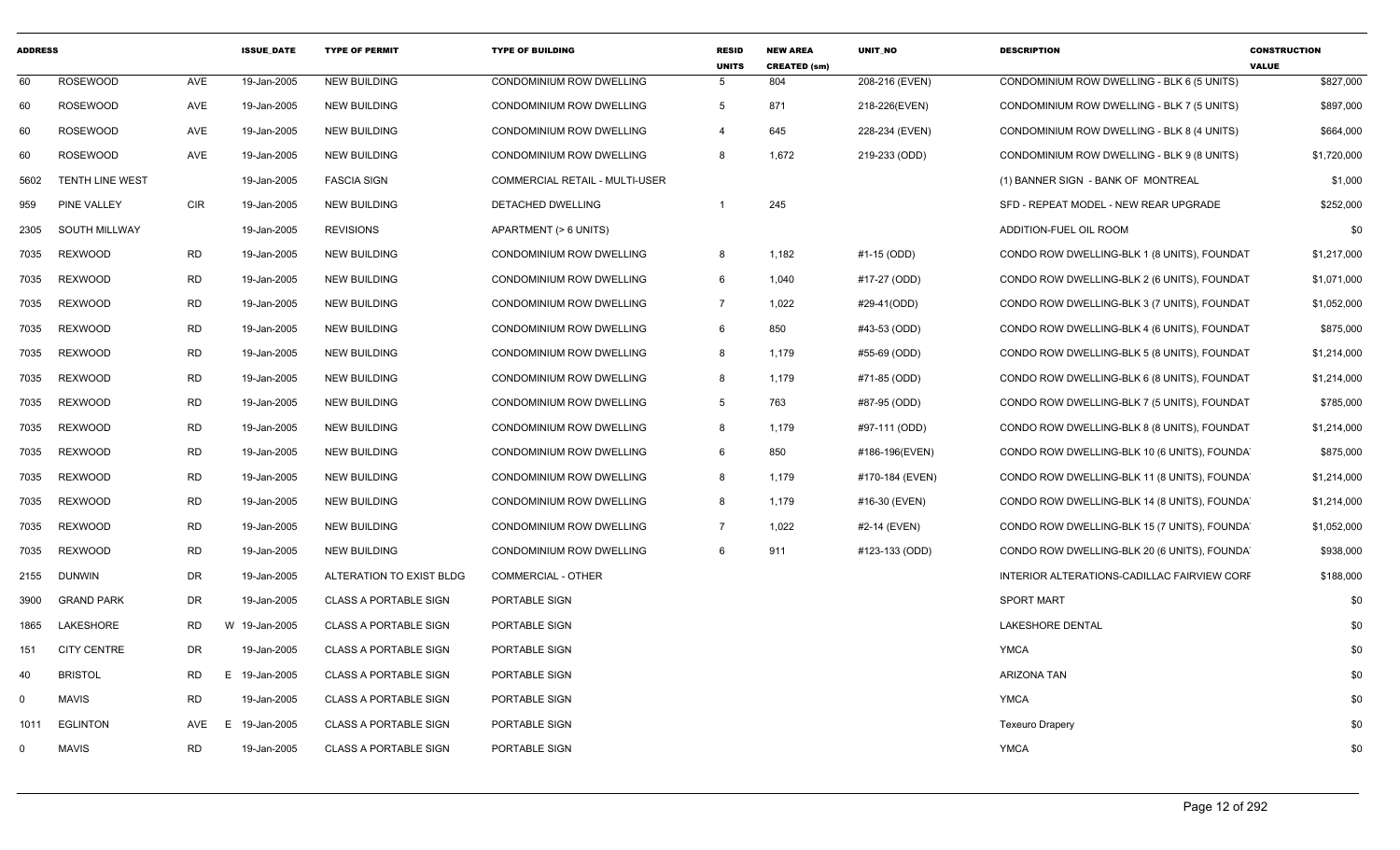| <b>ADDRESS</b> |                          |             | <b>ISSUE_DATE</b> | <b>TYPE OF PERMIT</b>        | <b>TYPE OF BUILDING</b>  | <b>RESID</b><br><b>UNITS</b> | <b>NEW AREA</b>     | UNIT_NO | <b>DESCRIPTION</b>                       | <b>CONSTRUCTION</b><br><b>VALUE</b> |
|----------------|--------------------------|-------------|-------------------|------------------------------|--------------------------|------------------------------|---------------------|---------|------------------------------------------|-------------------------------------|
| $\mathbf 0$    | <b>HURONTARIO</b>        | ST          | 19-Jan-2005       | <b>CLASS A PORTABLE SIGN</b> | PORTABLE SIGN            |                              | <b>CREATED (sm)</b> |         | <b>YMCA</b>                              | \$0                                 |
| $\mathbf 0$    | <b>DIXIE</b>             | <b>RD</b>   | 19-Jan-2005       | <b>CLASS A PORTABLE SIGN</b> | PORTABLE SIGN            |                              |                     |         | <b>YMCA</b>                              | \$0                                 |
| 40             | <b>BRISTOL</b>           | <b>RD</b>   | E.<br>19-Jan-2005 | <b>CLASS A PORTABLE SIGN</b> | PORTABLE SIGN            |                              |                     |         | <b>LANGFORD CLEANERS</b>                 | \$0                                 |
| 40             | <b>BRISTOL</b>           | <b>RD</b>   | E<br>19-Jan-2005  | <b>CLASS A PORTABLE SIGN</b> | PORTABLE SIGN            |                              |                     |         | <b>ARIZONA TAN</b>                       | \$0                                 |
| 40             | <b>BRISTOL</b>           | <b>RD</b>   | E<br>19-Jan-2005  | CLASS A PORTABLE SIGN        | PORTABLE SIGN            |                              |                     |         | <b>CARTRIDGE WORLD</b>                   | \$0                                 |
| 6750           | <b>WINSTON CHURCHILL</b> | <b>BLVD</b> | 19-Jan-2005       | <b>CLASS A PORTABLE SIGN</b> | PORTABLE SIGN            |                              |                     |         | <b>FORTELLI SALON</b>                    | \$0                                 |
| 5120           | DIXIE                    | <b>RD</b>   | 19-Jan-2005       | <b>CLASS A PORTABLE SIGN</b> | PORTABLE SIGN            |                              |                     |         | <b>Hoodoo McFiggins</b>                  | \$0                                 |
| 4140           | <b>ERIN MILLS</b>        | <b>PKY</b>  | 19-Jan-2005       | <b>CLASS A PORTABLE SIGN</b> | PORTABLE SIGN            |                              |                     |         | Pro Oil and Lube                         | \$0                                 |
| 5425           | <b>CREDITVIEW</b>        | <b>RD</b>   | 19-Jan-2005       | <b>CLASS A PORTABLE SIGN</b> | PORTABLE SIGN            |                              |                     |         | <b>Exotic Floral Design</b>              | \$0                                 |
| 5425           | <b>CREDITVIEW</b>        | <b>RD</b>   | 19-Jan-2005       | <b>CLASS A PORTABLE SIGN</b> | PORTABLE SIGN            |                              |                     |         | <b>Exotic Floral Design</b>              | \$0                                 |
| 6920           | <b>COLUMBUS</b>          | <b>RD</b>   | 19-Jan-2005       | ALTERATION TO EXIST BLDG     | SINGLE TENANT INDUSTRIAL |                              |                     |         | 1 ADDITIONAL FLOOR DRAIN                 | \$3,000                             |
| 458            | <b>MEADOW WOOD</b>       | <b>RD</b>   | 20-Jan-2005       | ALTERATION TO EXIST BLDG     | DETACHED DWELLING        |                              |                     |         | ALTERATIONS-CARPORT ENCLOSURE/STORAGE R( | \$27,000                            |
| 0              | <b>WINSTON CHURCHILL</b> | <b>BLVD</b> | 20-Jan-2005       | <b>CLASS A PORTABLE SIGN</b> | PORTABLE SIGN            |                              |                     |         | MISSISSAUGA SOUTHWEST BASEBALL           | \$0                                 |
| $\mathbf 0$    | <b>EGLINTON</b>          | AVE         | W 20-Jan-2005     | <b>CLASS A PORTABLE SIGN</b> | PORTABLE SIGN            |                              |                     |         | MISSISSAUGA SOUTHWEST BASEBALL           | \$0                                 |
| 0              | <b>ERIN MILLS</b>        | <b>PKY</b>  | 20-Jan-2005       | <b>CLASS A PORTABLE SIGN</b> | PORTABLE SIGN            |                              |                     |         | MISSISSAUGA SOUTHWEST BASEBALL           | \$0                                 |
| $\mathbf{0}$   | <b>BURNHAMTHORPE</b>     | RD.         | E.<br>20-Jan-2005 | <b>CLASS A PORTABLE SIGN</b> | PORTABLE SIGN            |                              |                     |         | <b>COMMUNITY SERVICES</b>                | \$0                                 |
| 0              | <b>ERIN MILLS</b>        | <b>PKY</b>  | 20-Jan-2005       | <b>CLASS A PORTABLE SIGN</b> | PORTABLE SIGN            |                              |                     |         | <b>COMMUNITY SERVICES</b>                | \$0                                 |
| $\mathbf 0$    | <b>ERIN MILLS</b>        | <b>PKY</b>  | 20-Jan-2005       | <b>CLASS A PORTABLE SIGN</b> | PORTABLE SIGN            |                              |                     |         | <b>COMMUNITY SERVICES</b>                | \$0                                 |
| $\Omega$       | <b>BRITANNIA</b>         | <b>RD</b>   | W 20-Jan-2005     | <b>CLASS A PORTABLE SIGN</b> | PORTABLE SIGN            |                              |                     |         | <b>COMMUNITY SERVICES</b>                | \$0                                 |
| 3631           | <b>DIXIE</b>             | <b>RD</b>   | 20-Jan-2005       | <b>CLASS A PORTABLE SIGN</b> | PORTABLE SIGN            |                              |                     |         | <b>GALERIA FLOWERS</b>                   | \$0                                 |
| 5285           | <b>TOMKEN</b>            | <b>RD</b>   | 20-Jan-2005       | <b>CLASS A PORTABLE SIGN</b> | PORTABLE SIGN            |                              |                     |         | <b>PRINT 3000</b>                        | \$0                                 |
| $\mathbf 0$    | <b>EGLINTON</b>          | AVE         | W 20-Jan-2005     | <b>CLASS A PORTABLE SIGN</b> | PORTABLE SIGN            |                              |                     |         | Erindale Lions Little League             | \$0                                 |
| 1150           | <b>EGLINTON</b>          | AVE         | E 20-Jan-2005     | <b>CLASS A PORTABLE SIGN</b> | PORTABLE SIGN            |                              |                     |         | DIXIE/EGLINTON CHIROPRACTIC              | \$0                                 |
| $\mathbf{0}$   | <b>DUNDAS</b>            | ST          | W 20-Jan-2005     | <b>CLASS A PORTABLE SIGN</b> | PORTABLE SIGN            |                              |                     |         | Erindale Lions Little League             | \$0                                 |
| $\mathbf{0}$   | <b>BURNHAMTHORPE</b>     | <b>RD</b>   | W 20-Jan-2005     | <b>CLASS A PORTABLE SIGN</b> | PORTABLE SIGN            |                              |                     |         | Erindale Lion Little League              | \$0                                 |
| $\mathbf 0$    | <b>AIRPORT</b>           | <b>RD</b>   | 20-Jan-2005       | <b>CLASS A PORTABLE SIGN</b> | PORTABLE SIGN            |                              |                     |         | Region of Peel                           | \$0                                 |
| 660            | <b>EGLINTON</b>          | AVE         | W 20-Jan-2005     | <b>CLASS A PORTABLE SIGN</b> | PORTABLE SIGN            |                              |                     |         | ANGELO'S FLOWERS                         | \$0                                 |
| 6975           | <b>MENKES</b>            | <b>DR</b>   | 20-Jan-2005       | <b>CLASS A PORTABLE SIGN</b> | PORTABLE SIGN            |                              |                     |         | SAME DAY RIGHT AWAY                      | \$0                                 |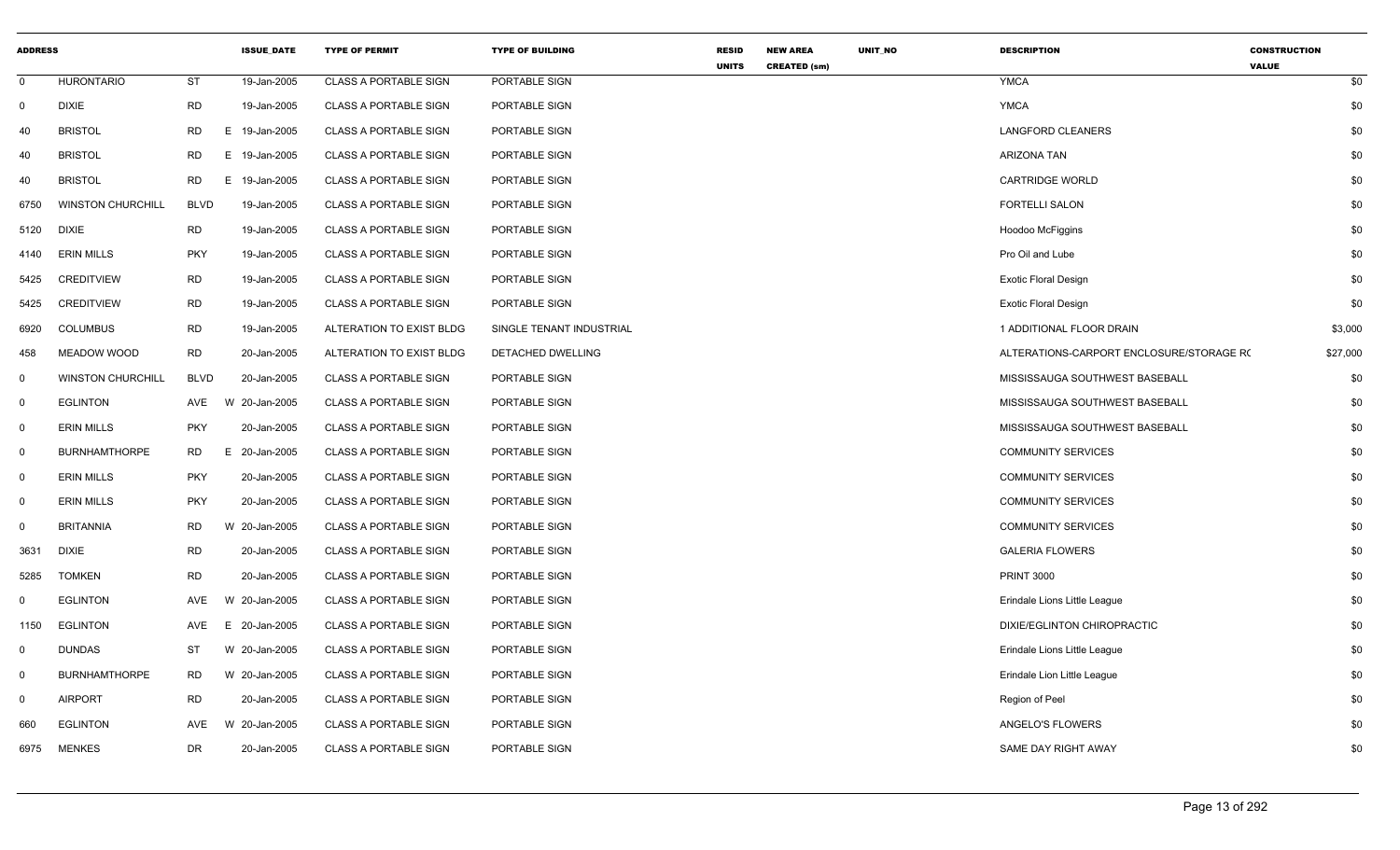| <b>ADDRESS</b> |                    |                 | <b>ISSUE DATE</b> | <b>TYPE OF PERMIT</b>        | <b>TYPE OF BUILDING</b>       | <b>RESID</b><br><b>UNITS</b> | <b>NEW AREA</b><br><b>CREATED (sm)</b> | UNIT_NO     | <b>DESCRIPTION</b>                            | <b>CONSTRUCTION</b><br><b>VALUE</b> |
|----------------|--------------------|-----------------|-------------------|------------------------------|-------------------------------|------------------------------|----------------------------------------|-------------|-----------------------------------------------|-------------------------------------|
| $\mathbf 0$    | <b>DIXIE</b>       | RD              | 20-Jan-2005       | <b>CLASS A PORTABLE SIGN</b> | PORTABLE SIGN                 |                              |                                        |             | Region of Peel                                | \$0                                 |
| $\mathbf 0$    | <b>MAVIS</b>       | RD              | 20-Jan-2005       | <b>CLASS A PORTABLE SIGN</b> | PORTABLE SIGN                 |                              |                                        |             | Region of Peel                                | \$0                                 |
| 660            | <b>EGLINTON</b>    | AVE             | W 20-Jan-2005     | <b>CLASS A PORTABLE SIGN</b> | PORTABLE SIGN                 |                              |                                        |             | <b>BANK OF NOVA SCOTIA</b>                    | \$0                                 |
| 0              | <b>MAVIS</b>       | RD              | 20-Jan-2005       | <b>CLASS A PORTABLE SIGN</b> | PORTABLE SIGN                 |                              |                                        |             | Region of Peel                                | \$0                                 |
| $\Omega$       | <b>EGLINTON</b>    | AVE             | W 20-Jan-2005     | <b>CLASS A PORTABLE SIGN</b> | PORTABLE SIGN                 |                              |                                        |             | Region of Peel                                | \$0                                 |
| 1425           | <b>DUNDAS</b>      | ST              | E 20-Jan-2005     | <b>CLASS A PORTABLE SIGN</b> | PORTABLE SIGN                 |                              |                                        |             | Living Lighting                               | \$0                                 |
| 2325           | <b>HURONTARIO</b>  | ST              | 20-Jan-2005       | <b>CLASS A PORTABLE SIGN</b> | PORTABLE SIGN                 |                              |                                        |             | <b>Corner Florist</b>                         | \$0                                 |
| 799            | <b>DUNDAS</b>      | <b>ST</b><br>Е. | 20-Jan-2005       | <b>CLASS A PORTABLE SIGN</b> | PORTABLE SIGN                 |                              |                                        |             | Extreme Tan                                   | \$0                                 |
| 3453           | <b>EGLINTON</b>    | AVE             | W 21-Jan-2005     | <b>NEW BUILDING</b>          | STREET ROW DWELLING           |                              |                                        | #1-9        | STREET ROW DWELLING/DETACHED GARAGE - BLK     | \$0                                 |
| 3487           | <b>EGLINTON</b>    | AVE<br>W        | 21-Jan-2005       | <b>NEW BUILDING</b>          | STREET ROW DWELLING           |                              |                                        | #1-8        | STREET ROW DWELLING - BLK 122 (8 UNITS)-COMPI | \$0                                 |
| 3505           | <b>EGLINTON</b>    | AVE             | W 21-Jan-2005     | NEW BUILDING                 | STREET ROW DWELLING           |                              |                                        | #1-8        | STREET ROW DWELLING/DETACHED GARAGES - BL     | \$0                                 |
| 3525           | <b>EGLINTON</b>    | AVE<br>W        | 21-Jan-2005       | <b>NEW BUILDING</b>          | STREET ROW DWELLING           |                              |                                        | #1-6        | STREET ROW DWELLING/DETACHED GARAGES -BLI     | \$0                                 |
| 3541           | <b>EGLINTON</b>    | AVE             | W 21-Jan-2005     | <b>NEW BUILDING</b>          | STREET ROW DWELLING           |                              |                                        | #1-9        | STREET ROW DWELLING - BLK 125 (7 UNITS)-COMPI | \$0                                 |
| 3559           | <b>EGLINTON</b>    | AVE             | W 21-Jan-2005     | <b>NEW BUILDING</b>          | STREET ROW DWELLING           |                              |                                        | #1-8        | STREET ROW DWELLING/DETACHED GARAGES - BL     | \$0                                 |
| 791            | LAMBE              | <b>CRT</b>      | 21-Jan-2005       | <b>NEW BUILDING</b>          | DETACHED DWELLING             | -1                           | 238                                    |             | SFD - REPEAT MODEL                            | \$237,000                           |
| 7297           | <b>MCLAUGHLIN</b>  | <b>RD</b>       | 21-Jan-2005       | <b>OTHER</b>                 | <b>COMMERCIAL - OTHER</b>     |                              | 125                                    |             | <b>TEMPORARY SALES TRAILER</b>                | \$99,000                            |
| 2446           | <b>ROSEMARY</b>    | DR              | 21-Jan-2005       | ADDITION AND ALTER           | <b>DETACHED DWELLING</b>      |                              |                                        |             | ADDITION-2-STOREY, CANOPY/DECK (2)            | \$96,000                            |
| 3060           | ARTESIAN           | DR              | 21-Jan-2005       | <b>REVISIONS</b>             | COMMERCIAL RETAIL-SINGLE USER |                              | 241                                    |             | <b>REVISION</b>                               | \$0                                 |
| 980            | SOUTHDOWN          | <b>RD</b>       | 21-Jan-2005       | ALTERATION TO EXIST BLDG     | <b>COMMERCIAL - OTHER</b>     |                              |                                        | E5-6, BLD-E | RETAIL PET FOOD & SUPPLIES SALES              | \$48,000                            |
| 842            | <b>GOODWIN</b>     | RD              | 21-Jan-2005       | ADDITION AND ALTER           | DETACHED DWELLING             |                              |                                        |             | ADDITION/ALTERATIONS-PORCH/DECK               | \$8,000                             |
| 2155           | <b>LEANNE</b>      | BLVD            | 21-Jan-2005       | ALTERATION TO EXIST BLDG     | <b>COMMERCIAL - OTHER</b>     |                              |                                        | 103B        | KITCHEN EXHAUST                               | \$35,000                            |
| 3430           | <b>DERRY</b>       | <b>RD</b>       | E 21-Jan-2005     | ALTERATION TO EXIST BLDG     | <b>CITY</b>                   |                              |                                        |             | 2 NEW FLOOR DRAINS & EMERGENCY EYEWASH &      | \$6,000                             |
| 113            | <b>QUEEN</b>       | ST              | S 21-Jan-2005     | <b>CLASS A PORTABLE SIGN</b> | PORTABLE SIGN                 |                              |                                        |             | <b>Metro Credit Union</b>                     | \$0                                 |
| 3135           | ARGENTIA           | RD              | 21-Jan-2005       | <b>CLASS A PORTABLE SIGN</b> | PORTABLE SIGN                 |                              |                                        |             | Moores The Suit People                        | \$0                                 |
| 1139           | <b>LORNE PARK</b>  | <b>RD</b>       | 21-Jan-2005       | <b>CLASS A PORTABLE SIGN</b> | PORTABLE SIGN                 |                              |                                        |             | PETRO CANADA                                  | \$0                                 |
| 885            | LAKESHORE          | RD              | E 21-Jan-2005     | <b>CLASS A PORTABLE SIGN</b> | PORTABLE SIGN                 |                              |                                        |             | <b>GARDEN PARK HOMES</b>                      | \$0                                 |
| 818            | <b>WINTERTON</b>   | WAY             | 21-Jan-2005       | ALTERATION TO EXIST BLDG     | DETACHED DWELLING             |                              |                                        |             | 4 ADDITIONAL FIXTURES IN BASEMENT             | \$1,000                             |
| 3329           | <b>DESTINATION</b> | DR              | 21-Jan-2005       | <b>NEW BUILDING</b>          | DETACHED DWELLING             |                              | 216                                    |             | SFD - REPEAT MODEL - FIREBREAK LOT COMPLETI(  | \$0                                 |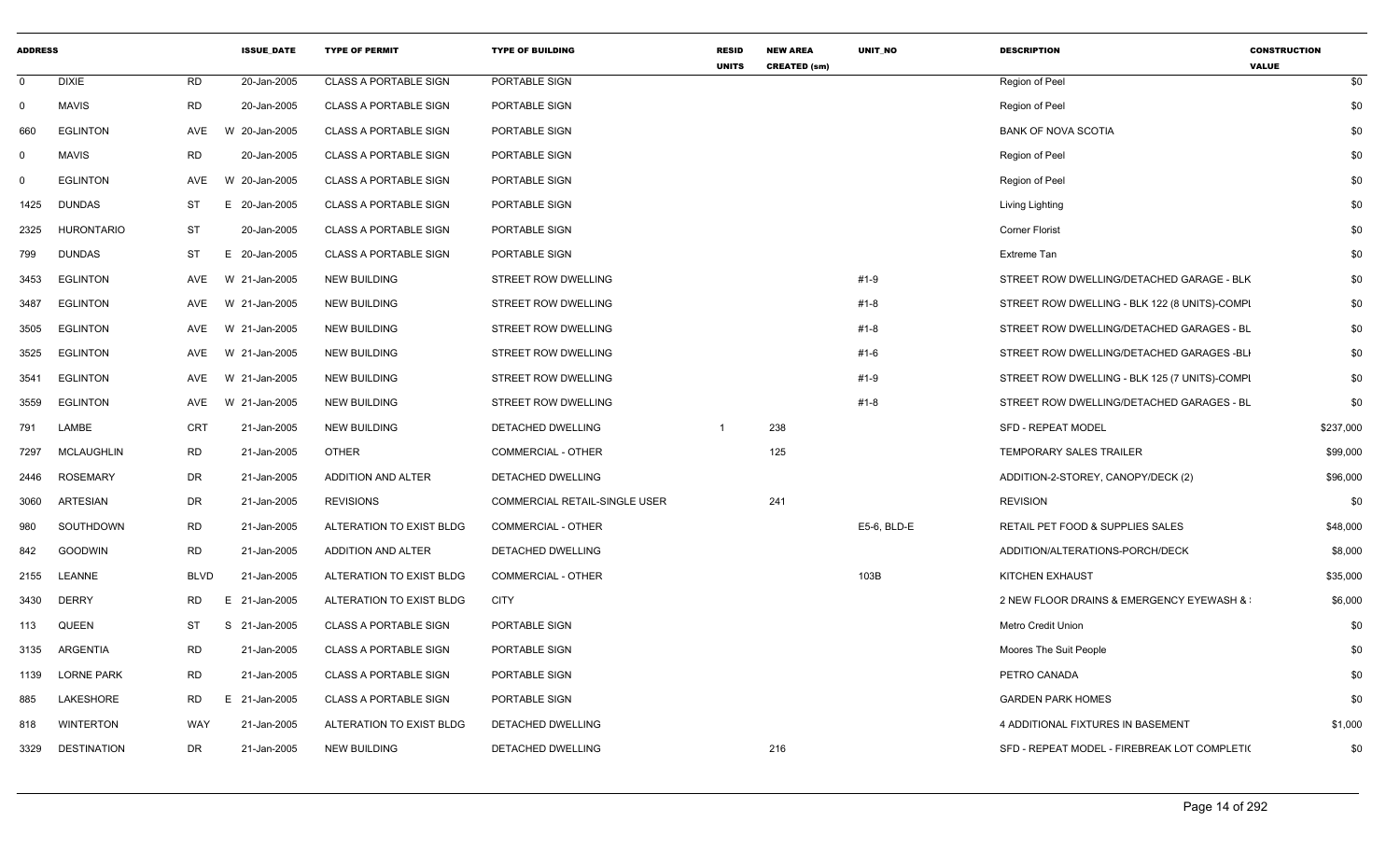| <b>ADDRESS</b> |                        |             | <b>ISSUE DATE</b> | <b>TYPE OF PERMIT</b>        | <b>TYPE OF BUILDING</b>        | <b>RESID</b><br><b>UNITS</b> | <b>NEW AREA</b><br><b>CREATED (sm)</b> | <b>UNIT NO</b> | <b>DESCRIPTION</b>                                       | <b>CONSTRUCTION</b><br><b>VALUE</b> |
|----------------|------------------------|-------------|-------------------|------------------------------|--------------------------------|------------------------------|----------------------------------------|----------------|----------------------------------------------------------|-------------------------------------|
| 3326           | <b>FLAGSTONE</b>       | <b>DR</b>   | 21-Jan-2005       | <b>NEW BUILDING</b>          | SEMI-DETACHED DWELLING         |                              | 360                                    |                | SEMI-DETACHED - NEW MODEL - FIREBREAK LOT C              | \$0                                 |
| $\Omega$       | <b>ERIN MILLS</b>      | PKY         | 21-Jan-2005       | <b>CLASS A PORTABLE SIGN</b> | PORTABLE SIGN                  |                              |                                        |                | MISSISSAUGA SOUTHWEST BASEBALL                           | \$0                                 |
| 690            | MEADOW WOOD            | RD          | 24-Jan-2005       | ALTERATION TO EXIST BLDG     | DETACHED DWELLING              |                              |                                        |                | ADDITION - 2-FLR, GARAGE/PORCH                           | \$140,000                           |
| 1320           | WOODLAND               | AVE         | 24-Jan-2005       | ADDITION AND ALTER           | DETACHED DWELLING              |                              |                                        |                | ADDITION/ALTERATIONS                                     | \$57,000                            |
| 221            | CONSULATE              | RD          | 24-Jan-2005       | ADDITION TO EXIST BLDG       | DETACHED DWELLING              |                              |                                        |                | ADDITION-2-STOREY O/ATTACHED GARAGE, FALSE               | \$30,000                            |
| 3880           | <b>GRAND PARK</b>      | DR          | 24-Jan-2005       | <b>NEW BUILDING</b>          | <b>INDUSTRIAL - OTHER</b>      |                              | 7,848                                  | <b>BLD A-F</b> | NEW - PUBLIC STORAGE FACILITY (6 BLDGS), FOUN            | \$4,749,000                         |
| 3899           | TRELAWNY               | CIR         | 24-Jan-2005       | NEW BUILDING                 | COMMERCIAL RETAIL - MULTI-USER |                              | 1,797                                  |                | NEW - COMMERCIAL SPEC RETAIL STRIP PLAZA - F(            | \$0                                 |
| 2403           | STANFIELD              | <b>RD</b>   | 24-Jan-2005       | <b>SPRINKLERS</b>            | <b>INDUSTRIAL - OTHER</b>      |                              |                                        |                | SPRINKLERS-UPGRADE                                       | \$120,000                           |
| 1332           | KHALSA                 | DR          | 24-Jan-2005       | <b>NEW BUILDING</b>          | MULTI-TENANT INDUSTRIAL        |                              | 4,548                                  |                | NEW - INDUSTRIAL SPEC BLDG.A, B&E, TENANT NOT            | \$2,620,000                         |
| 950            | SOUTHDOWN              | <b>RD</b>   | 24-Jan-2005       | ALTERATION TO EXIST BLDG     | COMMERCIAL OFFICE - MULTI-USER |                              |                                        | <b>B-08</b>    | <b>FINANCIAL INSTITUTION</b>                             | \$40,000                            |
| 2060           | <b>STONEHOUSE</b>      | CRES        | 24-Jan-2005       | PORTABLE CLASSROOM           | SCHOOL - ELEMENTARY            |                              |                                        |                | PORTABLE-RELOCATE (1)                                    | \$16,000                            |
| 350            | <b>ADMIRAL</b>         | <b>BLVD</b> | 24-Jan-2005       | ALTERATION TO EXIST BLDG     | SINGLE TENANT INDUSTRIAL       |                              | 134                                    |                | INTERIOR ALTERATIONS-CFM HOME PRODUCTS                   | \$38,000                            |
| 350            | <b>HAZELHURST</b>      | RD          | 24-Jan-2005       | ALTERATION TO EXIST BLDG     | INDUSTRIAL - OTHER             |                              |                                        |                | INTERIOR ALTERATIONS (also known as 2549 LAKESH          | \$21,000                            |
| 4              | <b>CARLIS</b>          | PL          | 24-Jan-2005       | ALTERATION TO EXIST BLDG     | DETACHED DWELLING              |                              |                                        |                | <b>INTERIOR ALTERATIONS</b>                              | \$10,000                            |
| 1315           | <b>DERRY</b>           | <b>RD</b>   | 24-Jan-2005<br>E. | <b>NEW BUILDING</b>          | <b>INDUSTRIAL - OTHER</b>      |                              | 1,390                                  |                | NEW - INDUSTRIAL SPEC BLDG.C, TENANT NOT DET             | \$911,000                           |
| 1325           | <b>DERRY</b>           | <b>RD</b>   | 24-Jan-2005<br>E. | <b>NEW BUILDING</b>          | INDUSTRIAL - OTHER             |                              | 1,616                                  |                | NEW - INDUSTRIAL SPEC BLDG.C & D, TENANT NOT             | \$1,059,000                         |
| 2310           | LAKESHORE              | RD          | W<br>24-Jan-2005  | <b>MULTIPLE SIGNS</b>        | SINGLE TENANT INDUSTRIAL       |                              |                                        |                | (1) GROUND SIGN, (1) FASCIA SIGN - PETRO CANAD.          | \$9,000                             |
| 1004           | MIDDLEGATE             | <b>RD</b>   | 24-Jan-2005       | <b>FASCIA SIGN</b>           | SINGLE TENANT INDUSTRIAL       |                              |                                        |                | (1) FASCIA SIGN - ASTRAZENECA                            | \$3,000                             |
| 1437           | <b>DUNDAS</b>          | <b>ST</b>   | 24-Jan-2005<br>E. | <b>REVISIONS</b>             | COMMERCIAL OFFICE- SINGLE USER |                              |                                        |                | 1 ADDITIONAL FIXTURE (BIDET)- 2ND FLOOR                  | \$1,000                             |
| 1188           | CANTERBURY             | <b>RD</b>   | 24-Jan-2005       | <b>REVISIONS</b>             | DETACHED DWELLING              |                              |                                        |                | <b>HVAC REVISION</b>                                     | \$0                                 |
| $\Omega$       | <b>BURNHAMTHORPE</b>   | RD          | W 24-Jan-2005     | <b>CLASS A PORTABLE SIGN</b> | PORTABLE SIGN                  |                              |                                        |                | Mississauga Southwest Baseball (transferred from Site 5) | \$0                                 |
| 2150           | <b>BURNHAMTHORPE</b>   | <b>RD</b>   | W 24-Jan-2005     | <b>CLASS A PORTABLE SIGN</b> | PORTABLE SIGN                  |                              |                                        |                | SHOPPERS DRUG MART                                       | \$0                                 |
| 5925           | <b>GROSSBEAK</b>       | <b>DR</b>   | 24-Jan-2005       | <b>CLASS A PORTABLE SIGN</b> | PORTABLE SIGN                  |                              |                                        |                | UNISTYLE SPA                                             | \$0                                 |
| 1425           | <b>DUNDAS</b>          | ST          | 24-Jan-2005<br>E  | <b>CLASS A PORTABLE SIGN</b> | PORTABLE SIGN                  |                              |                                        |                | EUROPEAN DRAPERIES/KJS EXPORT IMPORT                     | \$0                                 |
| 2555           | <b>ERIN CENTRE</b>     | <b>BLVD</b> | 24-Jan-2005       | <b>CLASS A PORTABLE SIGN</b> | PORTABLE SIGN                  |                              |                                        |                | ERIN MILLS FLORIST                                       | \$0                                 |
| 2555           | DIXIE                  | RD          | 24-Jan-2005       | CLASS A PORTABLE SIGN        | PORTABLE SIGN                  |                              |                                        |                | ONE PRICE CLEANERS                                       | \$0                                 |
| 6590           | MEADOWVALE TOWN CENCIR |             | 24-Jan-2005       | <b>CLASS A PORTABLE SIGN</b> | PORTABLE SIGN                  |                              |                                        |                | PC 2 CELL                                                | \$0                                 |
|                | 5025 HEATHERLEIGH      | AVE         | 24-Jan-2005       | <b>CLASS A PORTABLE SIGN</b> | PORTABLE SIGN                  |                              |                                        | 9              | DR. JOHN BUBANOVICH                                      | \$0                                 |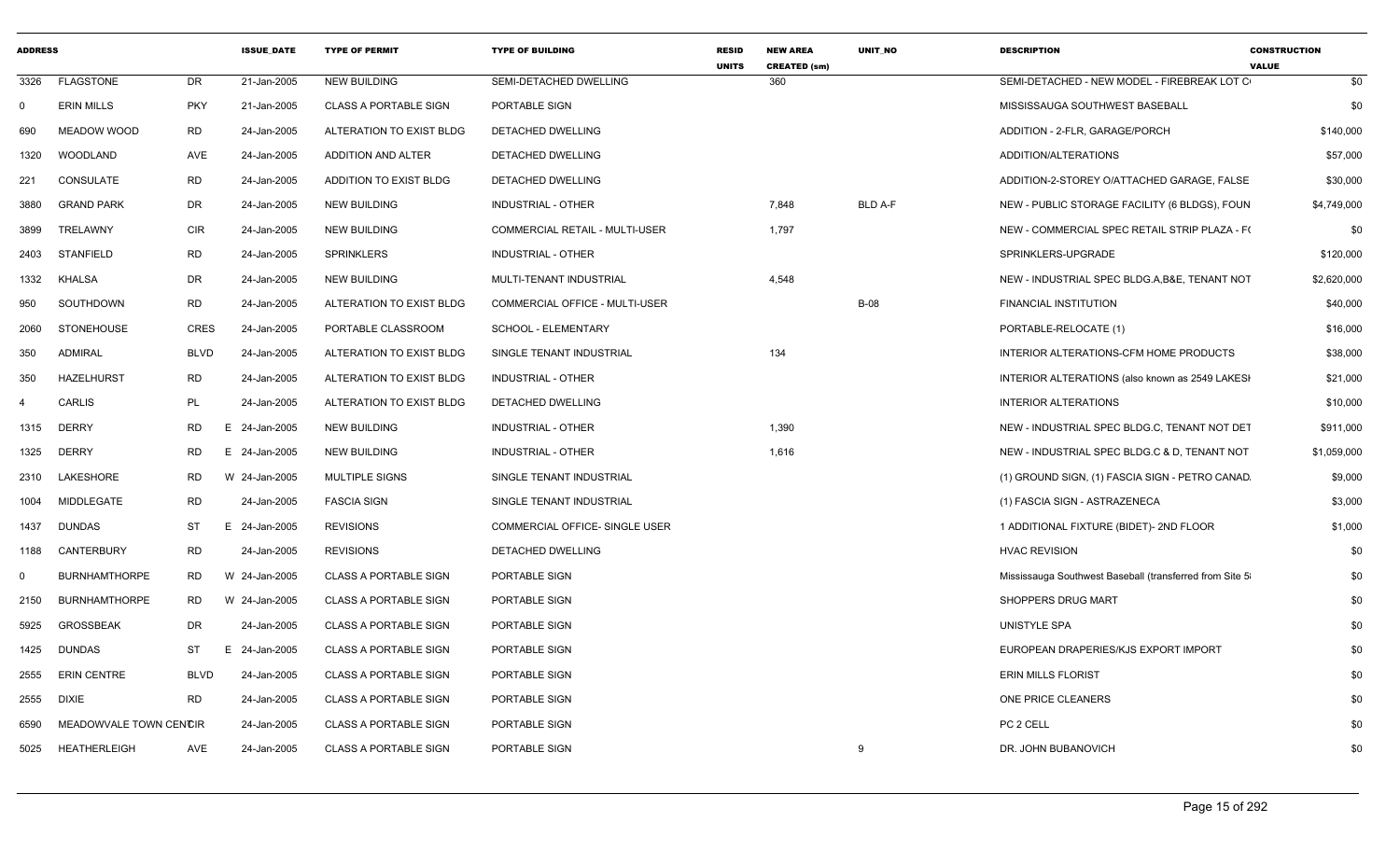| <b>ADDRESS</b> |                         |             | <b>ISSUE DATE</b> | <b>TYPE OF PERMIT</b>        | <b>TYPE OF BUILDING</b>               | <b>RESID</b><br><b>UNITS</b> | <b>NEW AREA</b><br><b>CREATED (sm)</b> | <b>UNIT NO</b> | <b>DESCRIPTION</b>                           | <b>CONSTRUCTION</b><br><b>VALUE</b> |
|----------------|-------------------------|-------------|-------------------|------------------------------|---------------------------------------|------------------------------|----------------------------------------|----------------|----------------------------------------------|-------------------------------------|
| 980            | <b>BURNHAMTHORPE</b>    | <b>RD</b>   | 24-Jan-2005<br>E. | <b>CLASS A PORTABLE SIGN</b> | PORTABLE SIGN                         |                              |                                        |                | Tina's Nails & Esthetics                     | \$0                                 |
| 4800           | EASTGATE                | <b>PKY</b>  | 25-Jan-2005       | <b>NEW BUILDING</b>          | MULTI-TENANT INDUSTRIAL               |                              |                                        |                | NEW-INDUSTRIAL SPEC, TENANT NOT DETERMINED   | \$0                                 |
| 6200           | <b>KENWAY</b>           | DR          | 25-Jan-2005       | ELECTROMAG LOCK DEVICE       | COMMERCIAL OFFICE - MULTI-USER        |                              |                                        |                | MAGLOCK (1)                                  | \$15,000                            |
| 1640           | <b>ENTERPRISE</b>       | <b>RD</b>   | 25-Jan-2005       | <b>FASCIA SIGN</b>           | <b>INDUSTRIAL - OTHER</b>             |                              |                                        |                | FASCIA SIGN - VOLVO (2)                      | \$3,000                             |
| 2601           | <b>MATHESON</b>         | <b>BLVD</b> | 25-Jan-2005<br>E. | ALTERATION TO EXIST BLDG     | MULTI-TENANT INDUSTRIAL               |                              | 158                                    | 15             | WHOLESALE & STORAGE OF AESTHETIC PRODUCT     | \$24,000                            |
| 1465           | <b>BURNHAMTHORPE</b>    | RD          | 25-Jan-2005<br>W  | ALTERATION TO EXIST BLDG     | <b>CITY</b>                           |                              |                                        | BLD-1          | INTERIOR ALTERATIONS-MACEWAN HOUSE, FOUND    | \$0                                 |
| 3670           | <b>HURONTARIO</b>       | ST          | 25-Jan-2005       | <b>CLASS A PORTABLE SIGN</b> | PORTABLE SIGN                         |                              |                                        |                | <b>NOVETEL</b>                               | \$0                                 |
| $\mathbf 0$    | <b>TRUSCOTT</b>         | DR          | 25-Jan-2005       | <b>CLASS A PORTABLE SIGN</b> | PORTABLE SIGN                         |                              |                                        |                | MINI SKOOL - A CHILDS PLACE                  | \$0                                 |
| 2933           | <b>EGLINTON</b>         | AVE         | 25-Jan-2005<br>W  | <b>CLASS A PORTABLE SIGN</b> | PORTABLE SIGN                         |                              |                                        |                | <b>RONA</b>                                  | \$0                                 |
| 7025           | <b>DANTON PROMENADE</b> |             | 25-Jan-2005       | <b>CLASS A PORTABLE SIGN</b> | PORTABLE SIGN                         |                              |                                        |                | Asante Gifts & Fragrances                    | \$0                                 |
| 3050           | ARGENTIA                | <b>RD</b>   | 25-Jan-2005       | <b>CLASS A PORTABLE SIGN</b> | PORTABLE SIGN                         |                              |                                        |                | <b>LOBLAWS</b>                               | \$0                                 |
| 170            | <b>LAKESHORE</b>        | <b>RD</b>   | 25-Jan-2005<br>E. | <b>CLASS A PORTABLE SIGN</b> | PORTABLE SIGN                         |                              |                                        |                | Nice Bistro                                  | \$0                                 |
| 1891           | RATHBURN                | RD          | E 25-Jan-2005     | <b>CLASS A PORTABLE SIGN</b> | PORTABLE SIGN                         |                              |                                        | 16             | THE PUMP RESTAURANT                          | \$0                                 |
| 6590           | MEADOWVALE TOWN CENCIR  |             | 25-Jan-2005       | <b>CLASS A PORTABLE SIGN</b> | PORTABLE SIGN                         |                              |                                        |                | Nordinis Spa                                 | \$0                                 |
| 34             | <b>BRISTOL</b>          | RD          | 25-Jan-2005<br>Е. | <b>CLASS A PORTABLE SIGN</b> | PORTABLE SIGN                         |                              |                                        |                | European Touch                               | \$0                                 |
| 1900           | <b>DUNDAS</b>           | ST          | W 25-Jan-2005     | <b>CLASS A PORTABLE SIGN</b> | PORTABLE SIGN                         |                              |                                        |                | <b>IHC Wine Studio</b>                       | \$0                                 |
| 6435           | <b>ERIN MILLS</b>       | <b>PKY</b>  | 25-Jan-2005       | <b>CLASS A PORTABLE SIGN</b> | PORTABLE SIGN                         |                              |                                        |                | Sleep Factory                                | \$0                                 |
| 100            | <b>CITY CENTRE</b>      | DR          | 26-Jan-2005       | <b>FASCIA SIGN</b>           | <b>COMMERCIAL RETAIL - MULTI-USER</b> |                              |                                        | 2-903          | ONE (1) FASCIA SIGN - BATA SHOES             | \$6,000                             |
| 4              | <b>ROBERT SPECK</b>     | <b>PKY</b>  | 26-Jan-2005       | ALTERATION TO EXIST BLDG     | COMMERCIAL OFFICE - MULTI-USER        |                              | 1,115                                  | 1200           | INTERIOR ALTERATIONS-CLARICA LIFE INSURANCE  | \$168,000                           |
| 7145           | <b>WEST CREDIT</b>      | AVE         | 26-Jan-2005       | ALTERATION TO EXIST BLDG     | COMMERCIAL OFFICE - MULTI-USER        |                              |                                        | A-102          | <b>BUSINESS OFFICE</b>                       | \$38,000                            |
| 650            | <b>MATHESON</b>         | <b>BLVD</b> | 26-Jan-2005<br>W  | ELECTROMAG LOCK DEVICE       | COMMERCIAL RETAIL-SINGLE USER         |                              |                                        |                | MAGLOCK-1                                    | \$15,000                            |
| 35             | <b>BRUNEL</b>           | <b>RD</b>   | 26-Jan-2005       | <b>CLASS A PORTABLE SIGN</b> | PORTABLE SIGN                         |                              |                                        |                | Sahara Group Inc.                            | \$0                                 |
| 655            | QUEENSWAY               |             | E 26-Jan-2005     | <b>CLASS A PORTABLE SIGN</b> | PORTABLE SIGN                         |                              |                                        |                | 2 for 1 coffee                               | \$0                                 |
| 4665           | CENTRAL                 | <b>PKY</b>  | E 26-Jan-2005     | <b>CLASS A PORTABLE SIGN</b> | PORTABLE SIGN                         |                              |                                        |                | Mum's Flowers                                | \$0                                 |
| 6185           | MCLAUGHLIN              | <b>RD</b>   | 26-Jan-2005       | <b>CLASS A PORTABLE SIGN</b> | PORTABLE SIGN                         |                              |                                        |                | LIZ CLAIBORNE                                | \$0                                 |
| 2601           | MATHESON                | BLVD        | 26-Jan-2005<br>E. | <b>CLASS A PORTABLE SIGN</b> | PORTABLE SIGN                         |                              |                                        |                | PLAKA RESTAURANT                             | \$0                                 |
| 2150           | <b>BURNHAMTHORPE</b>    | <b>RD</b>   | W 26-Jan-2005     | <b>CLASS A PORTABLE SIGN</b> | PORTABLE SIGN                         |                              |                                        |                | FIRST SOUTH COMMON SHOPPING CENTRES          | \$0                                 |
| 6400           | <b>MILLCREEK</b>        | DR          | 26-Jan-2005       | <b>CLASS A PORTABLE SIGN</b> | PORTABLE SIGN                         |                              |                                        |                | SAVIKAVI INDIAN RESTAURANT AND CHINESE CUISI | \$0                                 |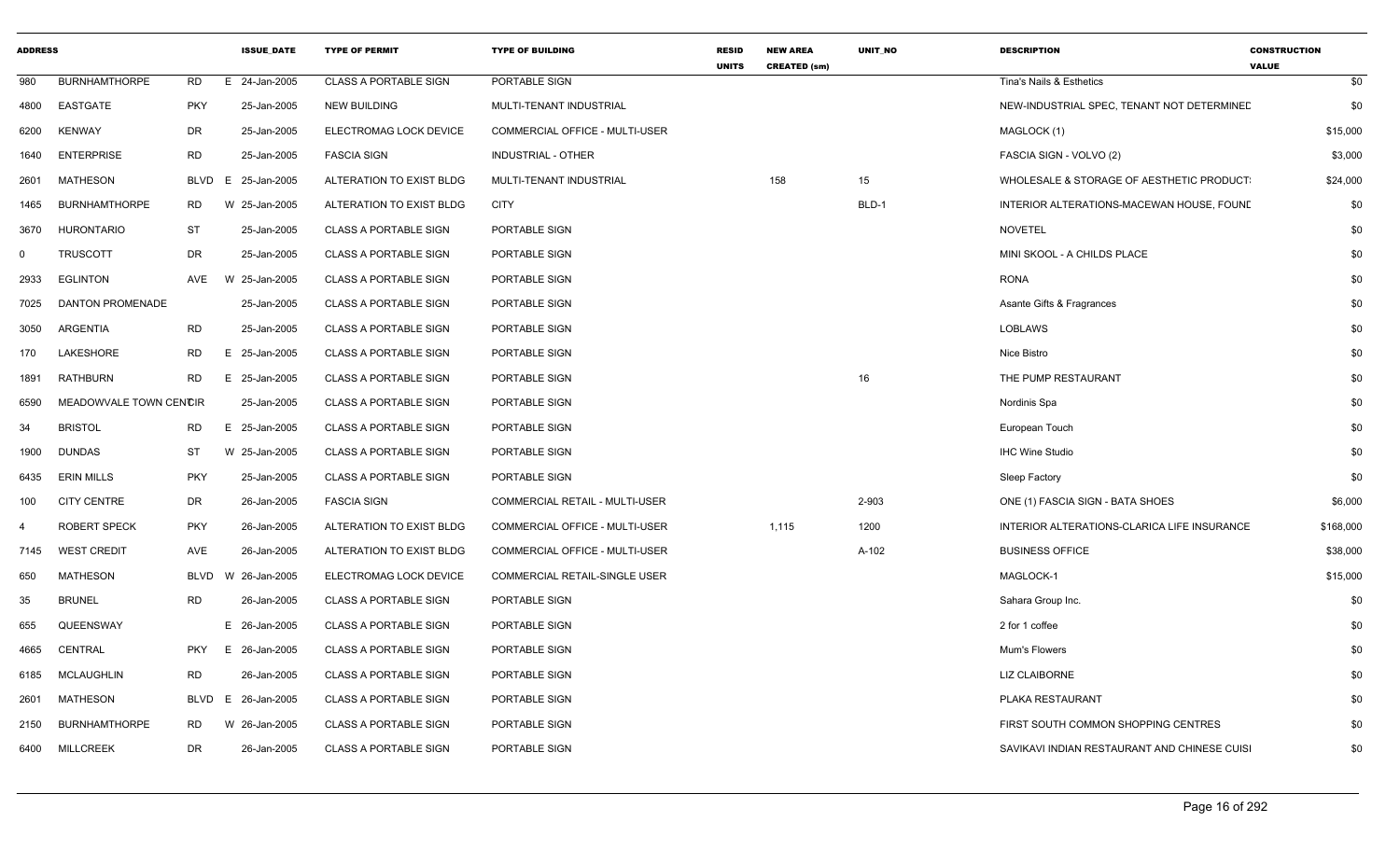| <b>ADDRESS</b> |                          |             | <b>ISSUE DATE</b> | <b>TYPE OF PERMIT</b>        | <b>TYPE OF BUILDING</b>               | <b>RESID</b><br><b>UNITS</b> | <b>NEW AREA</b><br><b>CREATED (sm)</b> | <b>UNIT NO</b>  | <b>DESCRIPTION</b>                                 | <b>CONSTRUCTION</b><br><b>VALUE</b> |
|----------------|--------------------------|-------------|-------------------|------------------------------|---------------------------------------|------------------------------|----------------------------------------|-----------------|----------------------------------------------------|-------------------------------------|
| 5980           | <b>CHURCHILL MEADOWS</b> | <b>BLVD</b> | 26-Jan-2005       | <b>CLASS A PORTABLE SIGN</b> | PORTABLE SIGN                         |                              |                                        |                 | V Clean 4 Less (transferred from permit # 05-3400) | \$0                                 |
| 7220           | <b>PACIFIC</b>           | <b>CIR</b>  | 26-Jan-2005       | <b>CLASS A PORTABLE SIGN</b> | PORTABLE SIGN                         |                              |                                        |                 | Flora Seda International Inc.                      | \$0                                 |
| 2127           | <b>HARVEST</b>           | <b>DR</b>   | 27-Jan-2005       | ADDITION TO EXIST BLDG       | <b>DETACHED DWELLING</b>              |                              | 5                                      |                 | ADDITION-DORMERS (3)                               | \$10,000                            |
| 1290           | <b>CENTRAL</b>           | <b>PKY</b>  | W 27-Jan-2005     | ALTERATION TO EXIST BLDG     | <b>COMMERCIAL OFFICE - MULTI-USER</b> |                              |                                        | 208             | MEDICAL OFFICE                                     | \$35,000                            |
| 1290           | <b>CENTRAL</b>           | <b>PKY</b>  | W 27-Jan-2005     | ALTERATION TO EXIST BLDG     | COMMERCIAL OFFICE - MULTI-USER        |                              |                                        | 103             | <b>BUSINESS OFFICE</b>                             | \$28,000                            |
| 201            | <b>CITY CENTRE</b>       | <b>DR</b>   | 27-Jan-2005       | ALTERATION TO EXIST BLDG     | COMMERCIAL - OTHER                    |                              |                                        | 6-FLR           | <b>COMMERCIAL SCHOOL</b>                           | \$38,000                            |
| 2555           | <b>DIXIE</b>             | <b>RD</b>   | 27-Jan-2005       | ALTERATION TO EXIST BLDG     | COMMERCIAL RETAIL - MULTI-USER        |                              |                                        | 6               | DELICATESSEN/RESTAURANT                            | \$26,000                            |
| 3939           | DUKE OF YORK             | <b>BLVD</b> | 27-Jan-2005       | <b>OTHER</b>                 | APARTMENT (> 6 UNITS)                 |                              |                                        | <b>AS NOTED</b> | OCCUPANCY PRIOR TO COMPLETION - 48 UNITS           | \$0                                 |
| 7460           | <b>AIRPORT</b>           | <b>RD</b>   | 27-Jan-2005       | ALTERATION TO EXIST BLDG     | MULTI-TENANT INDUSTRIAL               |                              |                                        | В               | RESTAURANT (less than 30 seats) "A" 312/95         | \$33,000                            |
| 3939           | <b>DUKE OF YORK</b>      | <b>BLVD</b> | 27-Jan-2005       | <b>OTHER</b>                 | APARTMENT (> 6 UNITS)                 |                              |                                        | 30 TOTAL        | OCCUPANCY PRIOR TO COMPLETION - 30 UNITS           | \$0                                 |
| 615            | ORWELL                   | <b>ST</b>   | 27-Jan-2005       | ALTERATION TO EXIST BLDG     | MULTI-TENANT INDUSTRIAL               |                              |                                        | A               | <b>WAREHOUSE &amp; STORAGE</b>                     | \$15,000                            |
| 252            | <b>LAKESHORE</b>         | RD.         | 27-Jan-2005<br>W  | <b>FASCIA SIGN</b>           | <b>COMMERCIAL RETAIL - MULTI-USER</b> |                              |                                        |                 | (2) FASCIA SIGNS - BLOCKBUSTER VIDEO               | \$10,000                            |
| 40             | ANNAGEM                  | <b>BLVD</b> | 27-Jan-2005       | ALTERATION TO EXIST BLDG     | COMMERCIAL RETAIL-SINGLE USER         |                              | 50                                     |                 | INTERIOR ALTERATIONS-SURF CITY SQUEEZE             | \$20,000                            |
| 3939           | DUKE OF YORK             | <b>BLVD</b> | 27-Jan-2005       | <b>OTHER</b>                 | APARTMENT (> 6 UNITS)                 |                              |                                        | 2701-10,2801-10 | OCCUPANCY PRIOR TO COMPLETION - 20 UNITS           | \$0                                 |
| 100            | <b>CITY CENTRE</b>       | <b>DR</b>   | 27-Jan-2005       | ALTERATION TO EXIST BLDG     | COMMERCIAL RETAIL - MULTI-USER        |                              |                                        | 2-125, 126      | <b>RETAIL SALES</b>                                | \$2,000                             |
| 2655           | <b>NORTH SHERIDAN</b>    | WAY         | 27-Jan-2005       | ALTERATION TO EXIST BLDG     | MULTI-TENANT INDUSTRIAL               |                              | 502                                    | 130             | <b>BUSINESS OFFICE</b>                             | \$76,000                            |
| 2159           | <b>ROGERS</b>            | <b>RD</b>   | 27-Jan-2005       | <b>OTHER</b>                 | COMMERCIAL - OTHER                    |                              |                                        |                 | <b>TRAILER-TEMPORARY</b>                           | \$77,000                            |
| 775            | <b>BRITANNIA</b>         | RD.         | W<br>27-Jan-2005  | <b>FASCIA SIGN</b>           | COMMERCIAL RETAIL - MULTI-USER        |                              |                                        | 12              | (2) FASCIA SIGNS - WEST 49                         | \$9,000                             |
| 3939           | <b>DUKE OF YORK</b>      | <b>BLVD</b> | 27-Jan-2005       | <b>OTHER</b>                 | APARTMENT (> 6 UNITS)                 |                              |                                        | 3201-3208       | OCCUPANCY PRIOR TO COMPLETION - 8 UNITS            | \$0                                 |
| 3939           | <b>DUKE OF YORK</b>      | <b>BLVD</b> | 27-Jan-2005       | <b>OTHER</b>                 | APARTMENT (> 6 UNITS)                 |                              |                                        | 3301-08&3401-08 | OCCUPANCY PRIOR TO COMPLETION - 16 UNITS           | \$0                                 |
| 6725           | <b>PACIFIC</b>           | <b>CIR</b>  | 27-Jan-2005       | <b>CLASS A PORTABLE SIGN</b> | PORTABLE SIGN                         |                              |                                        |                 | <b>Genius Tools</b>                                | \$0                                 |
| 2150           | <b>DUNDAS</b>            | ST          | E.<br>27-Jan-2005 | <b>CLASS A PORTABLE SIGN</b> | PORTABLE SIGN                         |                              |                                        |                 | Moores The Suit People                             | \$0                                 |
| 1801           | LAKESHORE                | <b>RD</b>   | W 27-Jan-2005     | <b>CLASS A PORTABLE SIGN</b> | PORTABLE SIGN                         |                              |                                        |                 | <b>Floral Crest</b>                                | \$0                                 |
| 1329           | <b>DEXTER</b>            | <b>CRES</b> | 27-Jan-2005       | <b>REVISIONS</b>             | DETACHED DWELLING                     |                              |                                        |                 | <b>HVAC REVISION</b>                               | \$0                                 |
| 5080           | <b>COMMERCE</b>          | <b>BLVD</b> | 28-Jan-2005       | ADDITION TO EXIST BLDG       | COMMERCIAL OFFICE- SINGLE USER        |                              |                                        |                 | ADDITION-COMPLETION                                | \$0                                 |
| 5080           | <b>COMMERCE</b>          | <b>BLVD</b> | 28-Jan-2005       | ALTERATION TO EXIST BLDG     | COMMERCIAL OFFICE- SINGLE USER        |                              |                                        |                 | <b>ENGINEERING &amp; CONSULTING SERVICES</b>       | \$239,000                           |
| 121            | LAKESHORE                | <b>RD</b>   | 28-Jan-2005<br>W  | ALTERATION TO EXIST BLDG     | COMMERCIAL RETAIL - MULTI-USER        |                              |                                        | 4               | FOOT MASSAGE & HAIR CUTTING                        | \$15,000                            |
| 950            | SOUTHDOWN                | <b>RD</b>   | 28-Jan-2005       | ALTERATION TO EXIST BLDG     | <b>COMMERCIAL RETAIL - MULTI-USER</b> |                              | 120                                    | <b>B4</b>       | <b>RESTAURANT</b>                                  | \$35,000                            |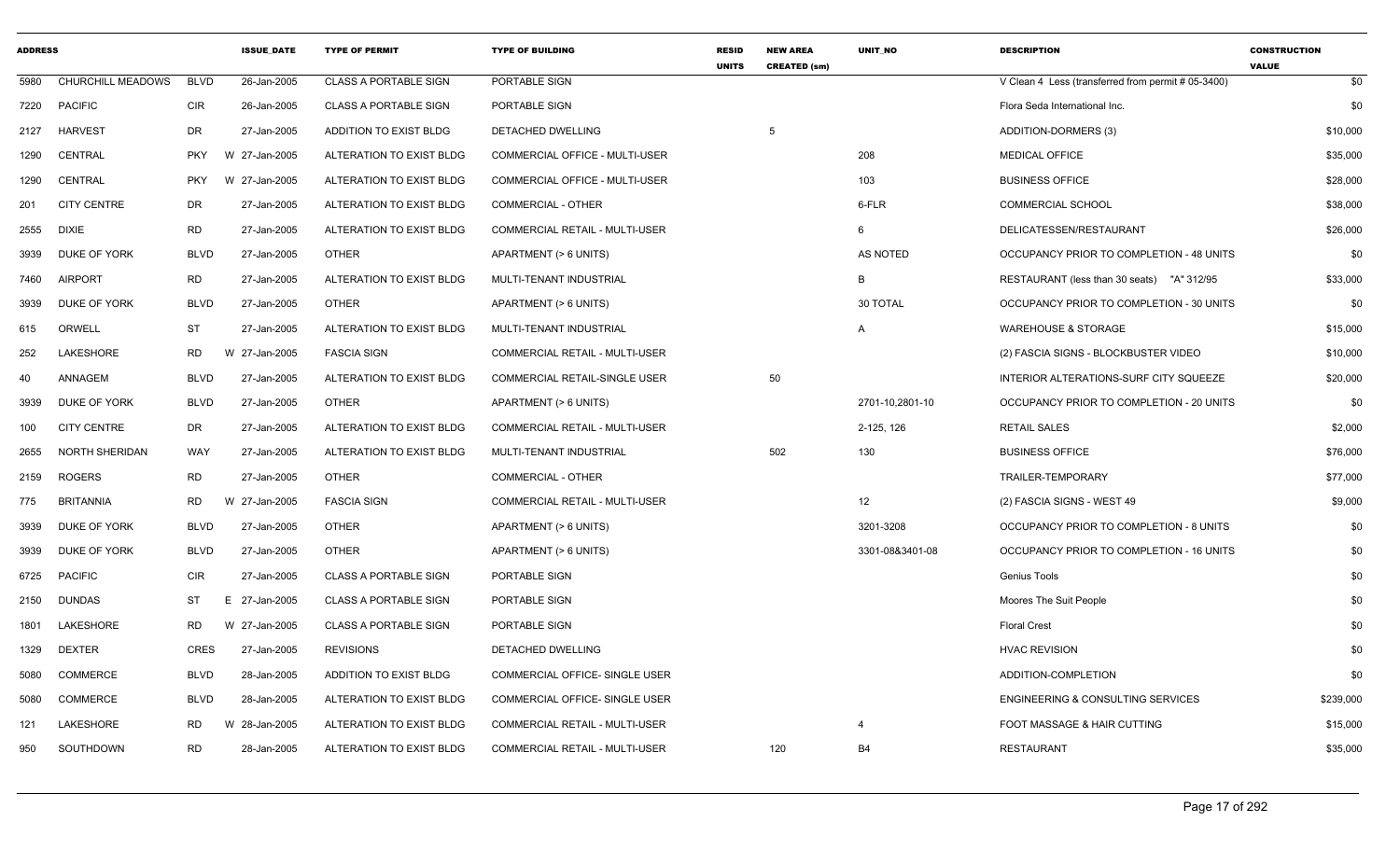| <b>ADDRESS</b> |                          |             | <b>ISSUE DATE</b> | <b>TYPE OF PERMIT</b>        | <b>TYPE OF BUILDING</b>               | <b>RESID</b><br><b>UNITS</b> | <b>NEW AREA</b><br><b>CREATED (sm)</b> | <b>UNIT NO</b>          | <b>DESCRIPTION</b>                                 | <b>CONSTRUCTION</b><br><b>VALUE</b> |
|----------------|--------------------------|-------------|-------------------|------------------------------|---------------------------------------|------------------------------|----------------------------------------|-------------------------|----------------------------------------------------|-------------------------------------|
| 2901           | <b>EGLINTON</b>          | AVE         | W 28-Jan-2005     | ALTERATION TO EXIST BLDG     | COMMERCIAL RETAIL - MULTI-USER        |                              |                                        | $C-5$                   | RETAIL STORE WITH ACCESSORY PHOTO DEVELOF          | \$36,000                            |
| 2185           | <b>DERRY</b>             | RD          | W 28-Jan-2005     | ALTERATION TO EXIST BLDG     | COMMERCIAL OFFICE- SINGLE USER        |                              | 88                                     |                         | INTERIOR ALTERATIONS-SIEMENS HEAD OFFICE           | \$105,000                           |
| 7096           | <b>BASKERVILLE</b>       | RUN         | 28-Jan-2005       | <b>NEW BUILDING</b>          | <b>DETACHED DWELLING</b>              | $\overline{1}$               | 196                                    |                         | SFD - REPEAT MODEL - NEW SIDE UPGRADE              | \$202,000                           |
| 980            | <b>BURNHAMTHORPE</b>     | RD          | 28-Jan-2005<br>Е  | ALTERATION TO EXIST BLDG     | COMMERCIAL RETAIL - MULTI-USER        |                              |                                        | $\overline{\mathbf{4}}$ | <b>GENERAL OFFICE</b>                              | \$23,000                            |
| 7546           | <b>CHINOOK</b>           | DR          | 28-Jan-2005       | <b>DEMOLITION</b>            | DETACHED DWELLING                     | -1                           |                                        |                         | DEMOLITION - SFD & GARAGE                          | \$10,000                            |
| $\mathbf 0$    | <b>WINSTON CHURCHILL</b> | <b>BLVD</b> | 28-Jan-2005       | <b>CLASS A PORTABLE SIGN</b> | PORTABLE SIGN                         |                              |                                        |                         | Erin Mills Soccer Club                             | \$0                                 |
| $\mathbf 0$    | <b>WINSTON CHURCHILL</b> | <b>BLVD</b> | 28-Jan-2005       | <b>CLASS A PORTABLE SIGN</b> | PORTABLE SIGN                         |                              |                                        |                         | Erin MIIIs Soccer Club                             | \$0                                 |
| 980            | SOUTHDOWN                | <b>RD</b>   | 28-Jan-2005       | <b>CLASS A PORTABLE SIGN</b> | PORTABLE SIGN                         |                              |                                        |                         | THE TRAINING SPOT (changed dates from Mar. 29 - Ap | \$0                                 |
| 5980           | <b>MCLAUGHLIN</b>        | <b>RD</b>   | 28-Jan-2005       | <b>CLASS A PORTABLE SIGN</b> | PORTABLE SIGN                         |                              |                                        |                         | <b>BOWRINGS</b>                                    | \$0                                 |
| 6075           | MAVIS                    | RD          | 28-Jan-2005       | <b>CLASS A PORTABLE SIGN</b> | PORTABLE SIGN                         |                              |                                        |                         | JAYSET & CO (NYGARD)                               | \$0                                 |
| 3050           | ARGENTIA                 | <b>RD</b>   | 28-Jan-2005       | <b>CLASS A PORTABLE SIGN</b> | PORTABLE SIGN                         |                              |                                        |                         | WEST MISSISSAUGA MEDICAL CLINIC                    | \$0                                 |
| 6590           | MEADOWVALE TOWN CENCIR   |             | 28-Jan-2005       | <b>CLASS A PORTABLE SIGN</b> | PORTABLE SIGN                         |                              |                                        |                         | <b>SOFTRON TAX</b>                                 | \$0                                 |
| 4646           | <b>HERITAGE HILLS</b>    | <b>BLVD</b> | 28-Jan-2005       | <b>CLASS A PORTABLE SIGN</b> | PORTABLE SIGN                         |                              |                                        |                         | <b>Mad Hatter</b>                                  | \$0                                 |
| $\mathbf 0$    | <b>KENNEDY</b>           | <b>RD</b>   | 28-Jan-2005       | <b>CLASS A PORTABLE SIGN</b> | PORTABLE SIGN                         |                              |                                        |                         | Dixie Soccer Club                                  | \$0                                 |
| 84             | SOUTH SERVICE            | <b>RD</b>   | 28-Jan-2005       | <b>CLASS A PORTABLE SIGN</b> | PORTABLE SIGN                         |                              |                                        |                         | UNITARIAN CONGREGATION OF SOUTH PEEL               | \$0                                 |
| $\mathbf 0$    | MISSISSAUGA VALLEY       | <b>BLVD</b> | 28-Jan-2005       | <b>CLASS A PORTABLE SIGN</b> | PORTABLE SIGN                         |                              |                                        |                         | Dixie Soccer Club                                  | \$0                                 |
| 5025           | <b>HEATHERLEIGH</b>      | AVE         | 28-Jan-2005       | <b>CLASS A PORTABLE SIGN</b> | PORTABLE SIGN                         |                              |                                        |                         | <b>COMPUTER PLUS</b>                               | \$0                                 |
| $\mathbf 0$    | <b>HURONTARIO</b>        | <b>ST</b>   | 28-Jan-2005       | <b>CLASS A PORTABLE SIGN</b> | PORTABLE SIGN                         |                              |                                        |                         | Centre for Education & Training                    | \$0                                 |
| 6580           | <b>NORTHWEST</b>         | DR          | 31-Jan-2005       | ALTERATION TO EXIST BLDG     | MULTI-TENANT INDUSTRIAL               |                              | 800                                    | $\mathbf{3}$            | INDUSTRIAL LAUNDRY                                 | \$5,722,000                         |
| 100            | <b>CITY CENTRE</b>       | DR          | 31-Jan-2005       | ALTERATION TO EXIST BLDG     | <b>COMMERCIAL RETAIL - MULTI-USER</b> |                              |                                        | $1 - 148$               | INTERIOR ALTERATIONS-NUTRITION HOUSE               | \$15,000                            |
| 7100           | <b>BASKERVILLE</b>       | RUN         | 31-Jan-2005       | <b>NEW BUILDING</b>          | <b>DETACHED DWELLING</b>              | $\overline{1}$               | 208                                    |                         | SFD - REPEAT MODEL - NEW 2ND FL PLAN (INDENTE      | \$214,000                           |
| 6044           | SILKEN LAUMANN           | WAY         | 31-Jan-2005       | <b>NEW BUILDING</b>          | <b>STREET ROW DWELLING</b>            | 9                            | 1,603                                  | #1-9                    | STREET ROW DWELLING - BLK A (9 UNITS) - FOUND.     | \$1,727,000                         |
| 6040           | SILKEN LAUMANN           | WAY         | 31-Jan-2005       | <b>NEW BUILDING</b>          | <b>STREET ROW DWELLING</b>            | -9                           | 1,543                                  | #10-18                  | STREET ROW DWELLING - BLK B (9 UNITS) - FOUND.     | \$1,646,000                         |
| 6016           | SILKEN LAUMANN           | WAY         | 31-Jan-2005       | <b>NEW BUILDING</b>          | STREET ROW DWELLING                   | -3                           | 530                                    | #19-21                  | STREET ROW DWELLING - BLK C (3 UNITS) - FOUND      | \$571,000                           |
| 3989           | MAYLA                    | DR          | 31-Jan-2005       | <b>NEW BUILDING</b>          | DETACHED DWELLING                     | -1                           | 219                                    |                         | <b>SFD - REPEAT MODEL</b>                          | \$255,000                           |
| 3880           | HENRIETTA                | WAY         | 31-Jan-2005       | <b>NEW BUILDING</b>          | DETACHED DWELLING                     |                              | 192                                    |                         | SFD - REPEAT MODEL, FIREBREAK LOT                  | \$192,000                           |
| 5359           | CHURCHILL MEADOWS        | <b>BLVD</b> | 31-Jan-2005       | <b>NEW BUILDING</b>          | DETACHED DWELLING                     |                              | 320                                    |                         | <b>SFD - REPEAT MODEL</b>                          | \$330,000                           |
| 5363           | <b>CHURCHILL MEADOWS</b> | <b>BLVD</b> | 31-Jan-2005       | <b>NEW BUILDING</b>          | DETACHED DWELLING                     |                              | 309                                    |                         | SFD - REPEAT MODEL                                 | \$318,000                           |
|                |                          |             |                   |                              |                                       |                              |                                        |                         |                                                    |                                     |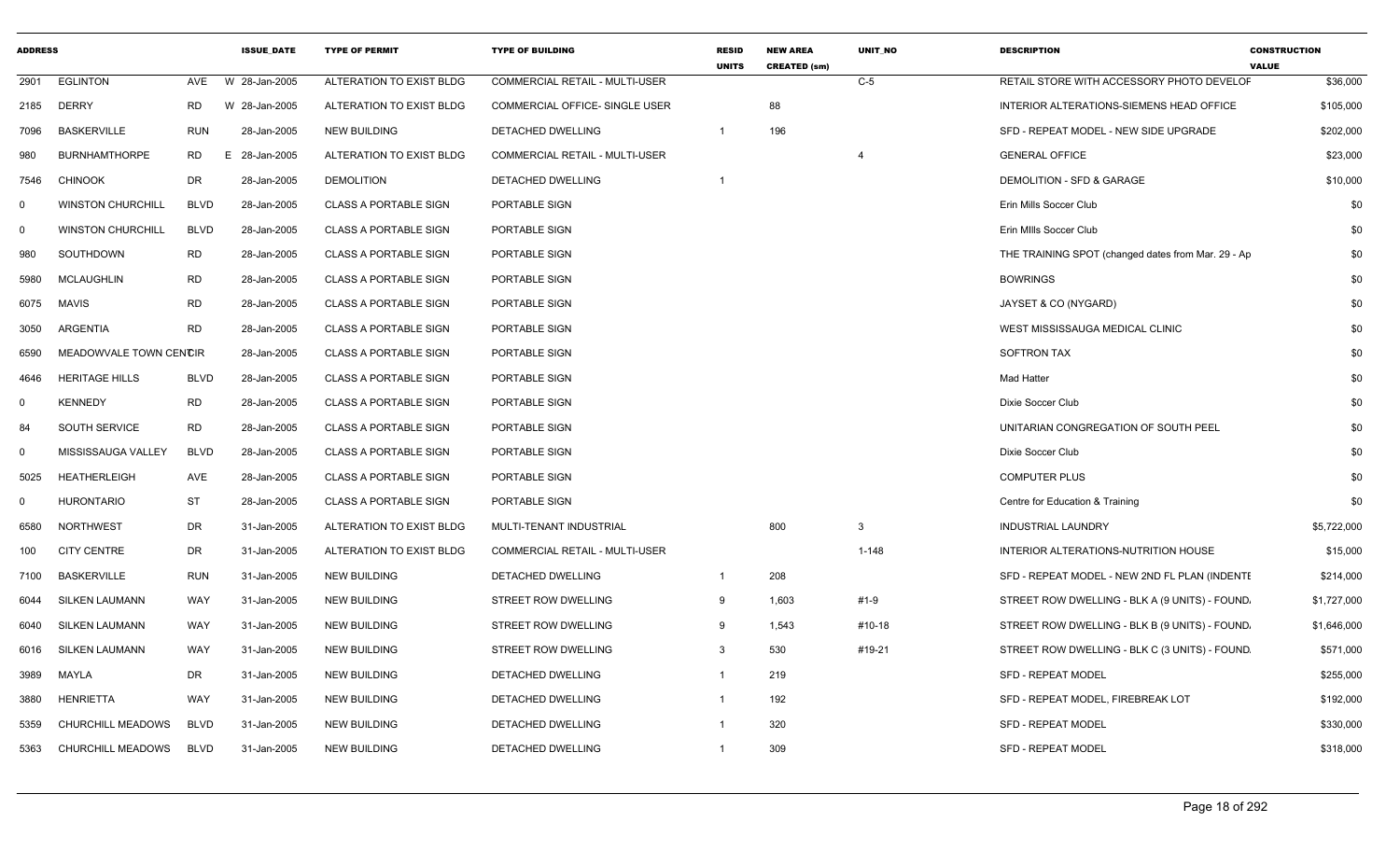| <b>ADDRESS</b> |                   |             | <b>ISSUE DATE</b> | <b>TYPE OF PERMIT</b>    | <b>TYPE OF BUILDING</b>   | <b>RESID</b><br><b>UNITS</b> | <b>NEW AREA</b><br><b>CREATED (sm)</b> | <b>UNIT NO</b> | <b>DESCRIPTION</b>                | <b>CONSTRUCTION</b><br><b>VALUE</b> |
|----------------|-------------------|-------------|-------------------|--------------------------|---------------------------|------------------------------|----------------------------------------|----------------|-----------------------------------|-------------------------------------|
| 5367           | CHURCHILL MEADOWS | <b>BLVD</b> | 31-Jan-2005       | <b>NEW BUILDING</b>      | DETACHED DWELLING         | -1                           | 320                                    |                | <b>SFD - REPEAT MODEL</b>         | \$330,000                           |
| 5371           | CHURCHILL MEADOWS | <b>BLVD</b> | 31-Jan-2005       | <b>NEW BUILDING</b>      | DETACHED DWELLING         | $\mathbf{1}$                 | 320                                    |                | <b>SFD - REPEAT MODEL</b>         | \$330,000                           |
| 3830           | ROSANNA           | DR          | 31-Jan-2005       | <b>NEW BUILDING</b>      | DETACHED DWELLING         | -1                           | 219                                    |                | <b>SFD - REPEAT MODEL</b>         | \$255,000                           |
| 5389           | CHURCHILL MEADOWS | <b>BLVD</b> | 31-Jan-2005       | <b>NEW BUILDING</b>      | DETACHED DWELLING         | $\mathbf{1}$                 | 287                                    |                | <b>SFD - REPEAT MODEL</b>         | \$295,000                           |
| 5393           | CHURCHILL MEADOWS | <b>BLVD</b> | 31-Jan-2005       | <b>NEW BUILDING</b>      | DETACHED DWELLING         | $\mathbf{1}$                 | 285                                    |                | <b>SFD - REPEAT MODEL</b>         | \$294,000                           |
| 5397           | CHURCHILL MEADOWS | <b>BLVD</b> | 31-Jan-2005       | <b>NEW BUILDING</b>      | DETACHED DWELLING         | $\mathbf{1}$                 | 309                                    |                | <b>SFD - REPEAT MODEL</b>         | \$318,000                           |
| 5406           | <b>TASHA</b>      | DR          | 31-Jan-2005       | <b>NEW BUILDING</b>      | DETACHED DWELLING         | $\mathbf{1}$                 | 178                                    |                | <b>SFD - REPEAT MODEL</b>         | \$184,000                           |
| 3911           | ROSANNA           | DR          | 31-Jan-2005       | <b>NEW BUILDING</b>      | DETACHED DWELLING         | $\mathbf{1}$                 | 205                                    |                | <b>SFD - REPEAT MODEL</b>         | \$211,000                           |
| 3915           | <b>ROSANNA</b>    | <b>DR</b>   | 31-Jan-2005       | <b>NEW BUILDING</b>      | DETACHED DWELLING         | $\mathbf{1}$                 | 188                                    |                | SFD - REPEAT MODEL, FIREBREAK LOT | \$194,000                           |
| 5401           | <b>ROCHELLE</b>   | <b>WAY</b>  | 31-Jan-2005       | <b>NEW BUILDING</b>      | DETACHED DWELLING         | $\mathbf{1}$                 | 178                                    |                | <b>SFD - REPEAT MODEL</b>         | \$184,000                           |
| 5404           | <b>ROCHELLE</b>   | WAY         | 31-Jan-2005       | <b>NEW BUILDING</b>      | DETACHED DWELLING         | $\mathbf{1}$                 | 178                                    |                | <b>SFD - REPEAT MODEL</b>         | \$184,000                           |
| 3970           | <b>MAYLA</b>      | <b>DR</b>   | 31-Jan-2005       | <b>NEW BUILDING</b>      | <b>DETACHED DWELLING</b>  | $\mathbf{1}$                 | 199                                    |                | <b>SFD - REPEAT MODEL</b>         | \$205,000                           |
| 3978           | MAYLA             | <b>DR</b>   | 31-Jan-2005       | <b>NEW BUILDING</b>      | DETACHED DWELLING         | -1                           | 199                                    |                | <b>SFD - REPEAT MODEL</b>         | \$205,000                           |
| 3982           | MAYLA             | DR          | 31-Jan-2005       | <b>NEW BUILDING</b>      | DETACHED DWELLING         | $\mathbf{1}$                 | 199                                    |                | <b>SFD - REPEAT MODEL</b>         | \$205,000                           |
| 3990           | <b>MAYLA</b>      | DR          | 31-Jan-2005       | <b>NEW BUILDING</b>      | DETACHED DWELLING         | $\mathbf{1}$                 | 219                                    |                | <b>SFD - REPEAT MODEL</b>         | \$256,000                           |
| 3961           | MAYLA             | <b>DR</b>   | 31-Jan-2005       | <b>NEW BUILDING</b>      | DETACHED DWELLING         | $\mathbf{1}$                 | 215                                    |                | <b>SFD - REPEAT MODEL</b>         | \$221,000                           |
| 3949           | <b>MAYLA</b>      | DR          | 31-Jan-2005       | <b>NEW BUILDING</b>      | <b>DETACHED DWELLING</b>  | $\mathbf{1}$                 | 215                                    |                | <b>SFD - REPEAT MODEL</b>         | \$221,000                           |
| 3888           | <b>HENRIETTA</b>  | <b>WAY</b>  | 31-Jan-2005       | <b>NEW BUILDING</b>      | DETACHED DWELLING         | $\mathbf{1}$                 | 199                                    |                | <b>SFD - REPEAT MODEL</b>         | \$205,000                           |
| 3892           | <b>HENRIETTA</b>  | WAY         | 31-Jan-2005       | <b>NEW BUILDING</b>      | DETACHED DWELLING         | $\mathbf{1}$                 | 186                                    |                | <b>SFD - REPEAT MODEL</b>         | \$192,000                           |
| 3949           | <b>JANICE</b>     | <b>DR</b>   | 31-Jan-2005       | <b>NEW BUILDING</b>      | DETACHED DWELLING         | $\mathbf{1}$                 | 188                                    |                | SFD - REPEAT MODEL                | \$194,000                           |
| 3945           | JANICE            | DR          | 31-Jan-2005       | <b>NEW BUILDING</b>      | DETACHED DWELLING         | $\mathbf{1}$                 | 220                                    |                | SFD - NEW MODEL                   | \$227,000                           |
| 3933           | <b>JANICE</b>     | <b>DR</b>   | 31-Jan-2005       | <b>NEW BUILDING</b>      | DETACHED DWELLING         | -1                           | 228                                    |                | <b>SFD - REPEAT MODEL</b>         | \$235,000                           |
| 3929           | <b>JANICE</b>     | DR          | 31-Jan-2005       | <b>NEW BUILDING</b>      | <b>DETACHED DWELLING</b>  | $\mathbf{1}$                 | 195                                    |                | <b>SFD - REPEAT MODEL</b>         | \$201,000                           |
| 5355           | CHURCHILL MEADOWS | <b>BLVD</b> | 31-Jan-2005       | <b>NEW BUILDING</b>      | DETACHED DWELLING         | -1                           | 308                                    |                | <b>SFD - REPEAT MODEL</b>         | \$317,000                           |
| 5413           | CHURCHILL MEADOWS | <b>BLVD</b> | 31-Jan-2005       | <b>NEW BUILDING</b>      | DETACHED DWELLING         | -1                           | 309                                    |                | <b>SFD - REPEAT MODEL</b>         | \$318,000                           |
| 3931           | <b>ROSANNA</b>    | DR          | 31-Jan-2005       | <b>NEW BUILDING</b>      | SEMI-DETACHED DWELLING    | 2                            | 345                                    |                | SEMI-DETACHED - REPEAT MODEL      | \$355,000                           |
| 3910           | <b>BAGGINS</b>    | <b>CRT</b>  | 31-Jan-2005       | ALTERATION TO EXIST BLDG | DETACHED DWELLING         |                              |                                        |                | ALTERATIONS-BASEMENT WALKUP       | \$10,000                            |
| 5390           | <b>TERRY FOX</b>  | <b>WAY</b>  | 31-Jan-2005       | <b>OTHER</b>             | <b>COMMERCIAL - OTHER</b> |                              |                                        | BLD-A: BLD-B   | <b>EARLY SITE SERVICING</b>       | \$100,000                           |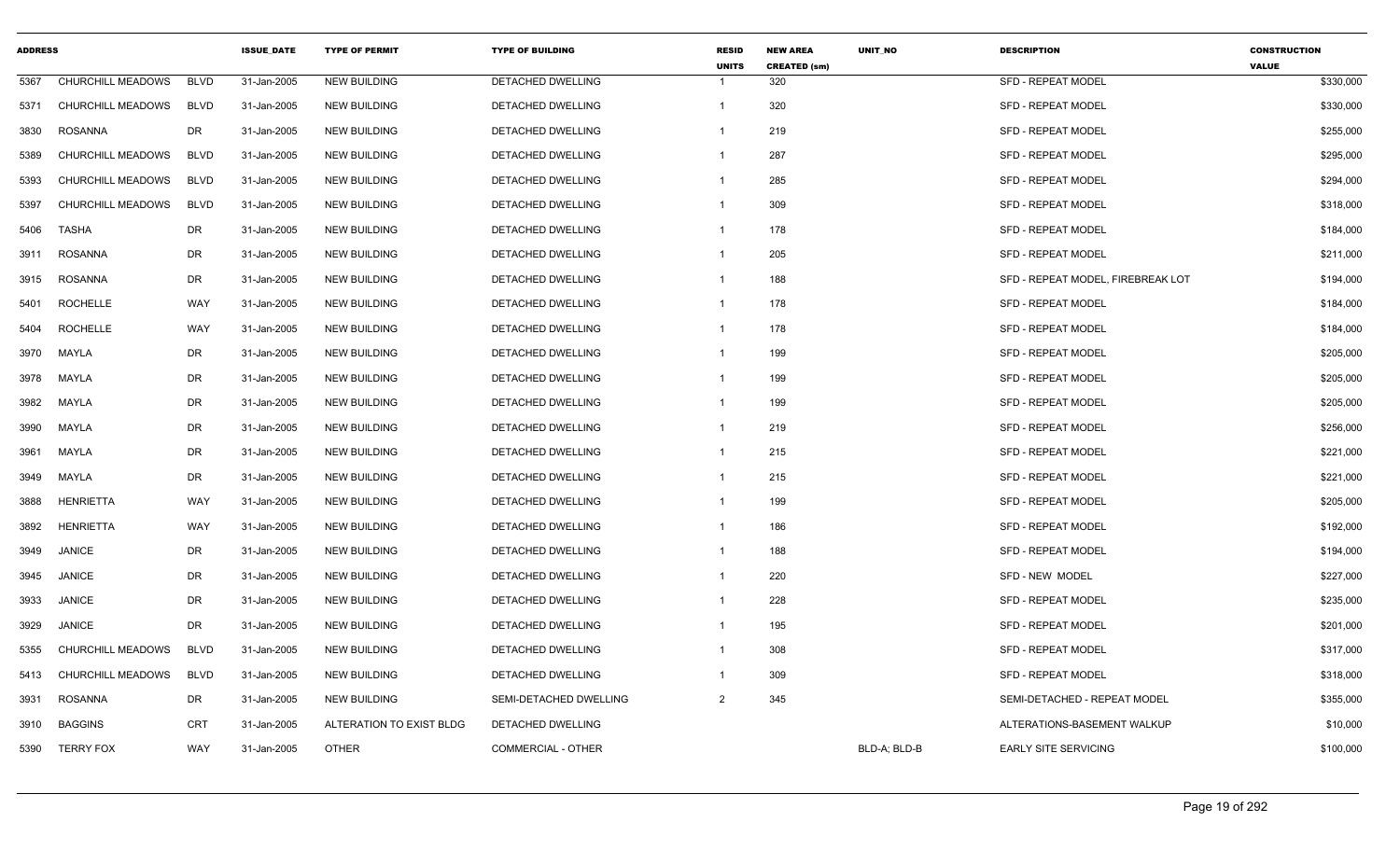| <b>ADDRESS</b> |                          |             | <b>ISSUE_DATE</b> | <b>TYPE OF PERMIT</b>        | <b>TYPE OF BUILDING</b>        | <b>RESID</b><br><b>UNITS</b> | <b>NEW AREA</b><br><b>CREATED (sm)</b> | UNIT_NO      | <b>DESCRIPTION</b>                                | <b>CONSTRUCTION</b><br><b>VALUE</b> |
|----------------|--------------------------|-------------|-------------------|------------------------------|--------------------------------|------------------------------|----------------------------------------|--------------|---------------------------------------------------|-------------------------------------|
| 1755           | ARGENTIA                 | <b>RD</b>   | 31-Jan-2005       | ALTERATION TO EXIST BLDG     | SINGLE TENANT INDUSTRIAL       |                              | 9,474                                  |              | ADDITION-1 STOREY/MEZZANINE/ALTERATIONS, CC       | \$0                                 |
| 5800           | <b>EXPLORER</b>          | <b>DR</b>   | 31-Jan-2005       | ALTERATION TO EXIST BLDG     | MULTI-TENANT INDUSTRIAL        |                              |                                        | 401          | <b>BUSINESS OFFICE</b>                            | \$126,000                           |
| 910            | SOUTHDOWN                | <b>RD</b>   | 31-Jan-2005       | <b>FASCIA SIGN</b>           | COMMERCIAL RETAIL - MULTI-USER |                              |                                        | BLD-G        | (1) FASCIA SIGN - DOMINION                        | \$4,000                             |
| 3105           | <b>WINSTON CHURCHILL</b> | <b>BLVD</b> | 31-Jan-2005       | <b>CLASS A PORTABLE SIGN</b> | PORTABLE SIGN                  |                              |                                        |              | Winner's Edge                                     | \$0                                 |
| 128            | <b>QUEEN</b>             | ST          | S 31-Jan-2005     | <b>CLASS A PORTABLE SIGN</b> | PORTABLE SIGN                  |                              |                                        |              | <b>Shoppers Drug</b>                              | \$0                                 |
| 131            | <b>QUEEN</b>             | ST          | S 31-Jan-2005     | <b>CLASS A PORTABLE SIGN</b> | PORTABLE SIGN                  |                              |                                        |              | Queens Fish and Chips                             | \$0                                 |
| 2161           | NORTH SHERIDAN           | WAY         | 31-Jan-2005       | <b>NEW BUILDING</b>          | COMMERCIAL - OTHER             |                              | 3,272                                  |              | CONDITIONAL PERMIT -HOTEL, Admiral Inn&Suites, FL | \$0                                 |
| 2359           | ROYAL WINDSOR            | DR          | 01-Feb-2005       | ALTERATION TO EXIST BLDG     | MULTI-TENANT INDUSTRIAL        |                              |                                        | 11 (LEG 34)  | ALTERATIONS-HEATING/A/C ROOF UNIT                 | \$15,000                            |
| 1585           | MISSISSAUGA VALLEY       | <b>BLVD</b> | 01-Feb-2005       | ALTERATION TO EXIST BLDG     | COMMERCIAL RETAIL - MULTI-USER |                              |                                        |              | canc 2006/01/05 - INT ALTS-THE GREAT A&P CO OF C  | \$15,000                            |
| 3550           | <b>DERRY</b>             | <b>RD</b>   | 01-Feb-2005<br>F. | <b>PYLON SIGN</b>            | SINGLE TENANT INDUSTRIAL       |                              |                                        |              | ONE (1) GROUND SIGN - VERDI'S HOSPITALITY CTR.    | \$30,000                            |
| 5675           | TIMBERLEA                | <b>BLVD</b> | 01-Feb-2005       | ALTERATION TO EXIST BLDG     | SINGLE TENANT INDUSTRIAL       |                              |                                        |              | OFFICE, WAREHOUSE & PRODUCTION ELECTRONIC         | \$52,000                            |
| 2477           | <b>MOTORWAY</b>          | <b>BLVD</b> | 01-Feb-2005       | <b>FASCIA SIGN</b>           | COMMERCIAL RETAIL-SINGLE USER  |                              |                                        |              | TWO (2) FASCIA SIGNS - SATURN                     | \$8,000                             |
| 3050           | <b>ARTESIAN</b>          | <b>DR</b>   | 01-Feb-2005       | <b>PYLON SIGN</b>            | COMMERCIAL RETAIL - MULTI-USER |                              |                                        |              | ONE (1) GROUND SIGN - MULTI-TENANT ADVERTISIN     | \$10,000                            |
| 7030           | <b>CENTURY</b>           | AVE         | 01-Feb-2005       | <b>FASCIA SIGN</b>           | SINGLE TENANT INDUSTRIAL       |                              |                                        |              | TWO (2) FASCIA SIGNS - SMITH DETECTION            | \$26,000                            |
| 224            | LAKESHORE                | <b>RD</b>   | W 01-Feb-2005     | <b>CLASS A PORTABLE SIGN</b> | PORTABLE SIGN                  |                              |                                        |              | Dr. Patricia Kmet                                 | \$0                                 |
| 4080           | <b>LIVING ARTS</b>       | <b>DR</b>   | 01-Feb-2005       | ALTERATION TO EXIST BLDG     | APARTMENT (> 6 UNITS)          |                              |                                        | BLDG-B       | HVAC AND PLUMBING ONLY                            | \$0                                 |
| 4090           | <b>LIVING ARTS</b>       | <b>DR</b>   | 01-Feb-2005       | ALTERATION TO EXIST BLDG     | APARTMENT (> 6 UNITS)          |                              |                                        | <b>BLDGA</b> | HVAC AND PLUMBING ONLY                            | \$0                                 |
| 0              | <b>ERIN MILLS</b>        | <b>PKY</b>  | 01-Feb-2005       | <b>CLASS A PORTABLE SIGN</b> | PORTABLE SIGN                  |                              |                                        |              | MISSISSAUGA SPORTS COUNCIL                        | \$0                                 |
| $\mathbf 0$    | <b>BURNHAMTHORPE</b>     | <b>RD</b>   | 01-Feb-2005<br>E. | <b>CLASS A PORTABLE SIGN</b> | PORTABLE SIGN                  |                              |                                        |              | MISSISSAUGA SPORTS COUNCIL                        | \$0                                 |
| $\mathbf 0$    | QUEENSWAY                |             | E 01-Feb-2005     | <b>CLASS A PORTABLE SIGN</b> | PORTABLE SIGN                  |                              |                                        |              | MISSISSAUGA SPORTS COUNCIL                        | \$0                                 |
| $\mathbf 0$    | <b>DUNDAS</b>            | ST          | W 01-Feb-2005     | <b>CLASS A PORTABLE SIGN</b> | PORTABLE SIGN                  |                              |                                        |              | MISSISSAUGA SPORTS COUNCIL                        | \$0                                 |
| $\mathbf 0$    | <b>ERIN MILLS</b>        | <b>PKY</b>  | 01-Feb-2005       | <b>CLASS A PORTABLE SIGN</b> | PORTABLE SIGN                  |                              |                                        |              | ERIN MILLS CO-OP NURSERY SCHOOL                   | \$0                                 |
| 0              | <b>EGLINTON</b>          | AVE         | W 01-Feb-2005     | <b>CLASS A PORTABLE SIGN</b> | PORTABLE SIGN                  |                              |                                        |              | ERIN MILLS CO-OP NURSERY SCHOOL                   | \$0                                 |
| 66             | <b>THOMAS</b>            | <b>ST</b>   | 01-Feb-2005       | <b>CLASS A PORTABLE SIGN</b> | PORTABLE SIGN                  |                              |                                        |              | Kids Konsignment                                  | \$0                                 |
| 2760           | <b>DERRY</b>             | <b>RD</b>   | W 01-Feb-2005     | <b>CLASS A PORTABLE SIGN</b> | PORTABLE SIGN                  |                              |                                        |              | Hairworks                                         | \$0                                 |
| 700            | <b>BURNHAMTHORPE</b>     | <b>RD</b>   | E 01-Feb-2005     | <b>CLASS A PORTABLE SIGN</b> | PORTABLE SIGN                  |                              |                                        |              | Shoppers Drug Mart                                | \$0                                 |
| 6131           | <b>SILKEN LAUMANN</b>    | WAY         | 02-Feb-2005       | ALTERATION TO EXIST BLDG     | DETACHED DWELLING              | $\overline{\mathbf{1}}$      |                                        |              | ALTERATIONS-BASEMENT WALKOUT/WINDOWS              | \$8,000                             |
| 567            | VANESSA                  | <b>CRES</b> | 02-Feb-2005       | ALTERATION TO EXIST BLDG     | DETACHED DWELLING              |                              |                                        |              | INTERIOR ALTERATIONS-BASEMENT                     | \$38,000                            |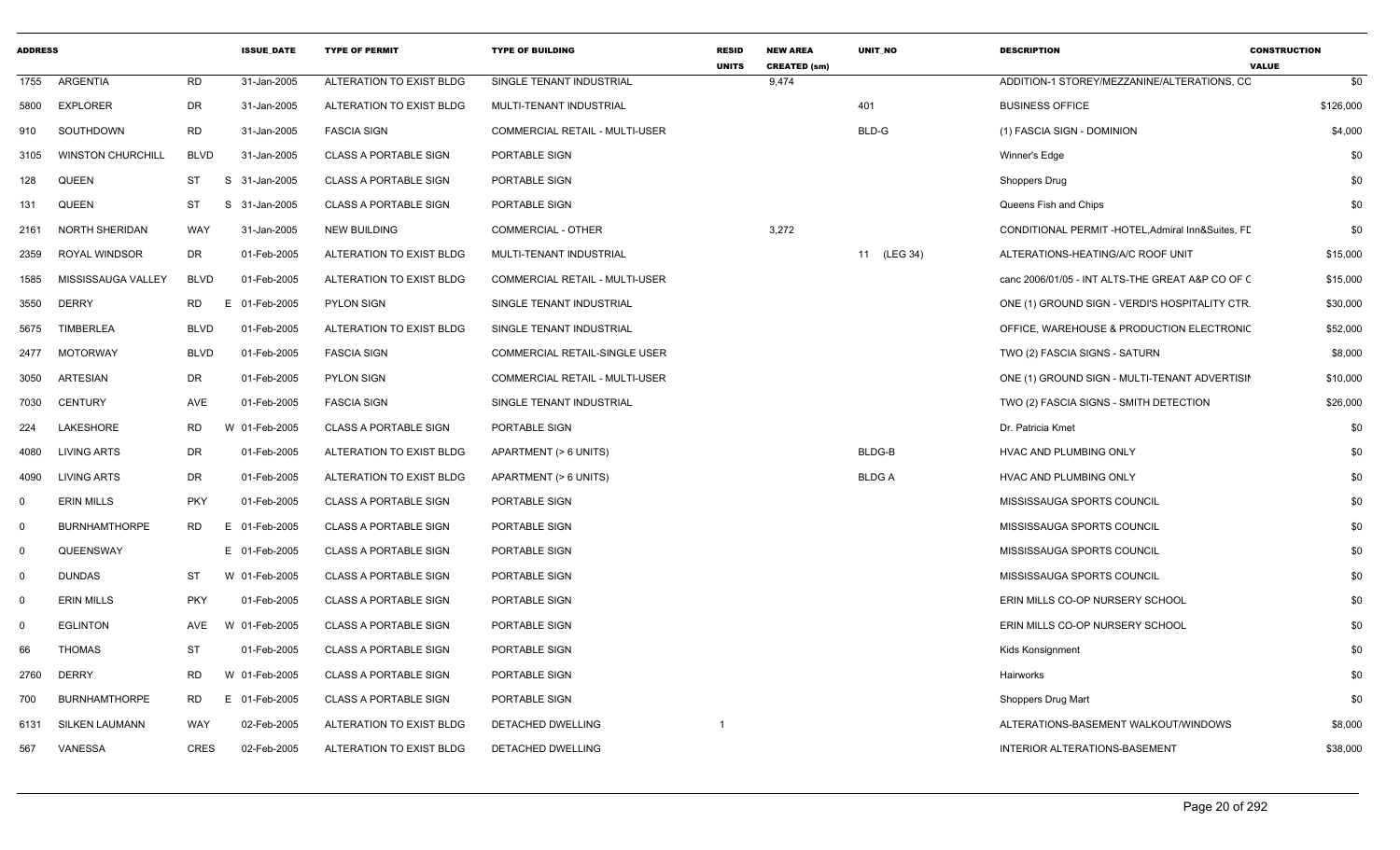| <b>ADDRESS</b> |                          |             | <b>ISSUE DATE</b> | <b>TYPE OF PERMIT</b>        | <b>TYPE OF BUILDING</b>               | <b>RESID</b> | <b>NEW AREA</b>     | UNIT_NO            | <b>DESCRIPTION</b>                                          | <b>CONSTRUCTION</b> |
|----------------|--------------------------|-------------|-------------------|------------------------------|---------------------------------------|--------------|---------------------|--------------------|-------------------------------------------------------------|---------------------|
| $\mathbf 0$    | <b>ERIN MILLS</b>        | <b>PKY</b>  | 02-Feb-2005       | <b>CLASS A PORTABLE SIGN</b> | PORTABLE SIGN                         | <b>UNITS</b> | <b>CREATED (sm)</b> |                    | <b>LIVING ARTS CENTRE</b>                                   | <b>VALUE</b><br>\$0 |
| $\mathbf 0$    | <b>MAVIS</b>             | <b>RD</b>   | 02-Feb-2005       | <b>CLASS A PORTABLE SIGN</b> | PORTABLE SIGN                         |              |                     |                    | <b>LIVING ARTS CENTRE</b>                                   | \$0                 |
| 0              | <b>CAWTHRA</b>           | <b>RD</b>   | 02-Feb-2005       | <b>CLASS A PORTABLE SIGN</b> | PORTABLE SIGN                         |              |                     |                    | <b>LIVING ARTS CENTRE</b>                                   | \$0                 |
| 0              | <b>EGLINTON</b>          | <b>AVE</b>  | W 02-Feb-2005     | <b>CLASS A PORTABLE SIGN</b> | PORTABLE SIGN                         |              |                     |                    | <b>LIVING ARTS CENTRE</b>                                   | \$0                 |
| 0              | <b>HURONTARIO</b>        | ST          | 02-Feb-2005       | <b>CLASS A PORTABLE SIGN</b> | PORTABLE SIGN                         |              |                     |                    | LIVING ARTS CENTRE                                          | \$0                 |
| 1116           | MID-WAY                  | <b>BLVD</b> | 02-Feb-2005       | <b>CLASS A PORTABLE SIGN</b> | PORTABLE SIGN                         |              |                     |                    | INTERNATIONAL AUTO & CUSTOM INC (ONT. 121888)               | \$0                 |
| $\mathbf{0}$   | <b>NORTH SERVICE</b>     | RD          | 02-Feb-2005       | <b>CLASS A PORTABLE SIGN</b> | PORTABLE SIGN                         |              |                     |                    | APPLEWOOD CO-OPERATIVE PRESCHOOL                            | \$0                 |
| 3300           | RIDGEWAY                 | DR          | 02-Feb-2005       | <b>CLASS A PORTABLE SIGN</b> | PORTABLE SIGN                         |              |                     |                    | <b>GENESIS MASSAGE</b>                                      | \$0                 |
| 6539           | MISSISSAUGA              | RD          | 02-Feb-2005       | <b>CLASS A PORTABLE SIGN</b> | PORTABLE SIGN                         |              |                     |                    | ATG COMMUNICATIONS GROUP - TELUS (TRANSFEI                  | \$0                 |
| 6539           | <b>MISSISSAUGA</b>       | <b>RD</b>   | 02-Feb-2005       | <b>CLASS A PORTABLE SIGN</b> | PORTABLE SIGN                         |              |                     |                    | ATG COMMUNICATIONS GROUP - TELUS (TRANSFEI                  | \$0                 |
| 3130           | <b>DIXIE</b>             | <b>RD</b>   | 02-Feb-2005       | <b>CLASS A PORTABLE SIGN</b> | PORTABLE SIGN                         |              |                     |                    | VALUE VILLAGE (TRANSFERRED FROM 05-3618)                    | \$0                 |
| 1646           | <b>DUNDAS</b>            | ST          | W 02-Feb-2005     | <b>CLASS A PORTABLE SIGN</b> | PORTABLE SIGN                         |              |                     |                    | HideAway Boutique                                           | \$0                 |
| 355            | <b>RATHBURN</b>          | <b>RD</b>   | E<br>03-Feb-2005  | ALTERATION TO EXIST BLDG     | APARTMENT (> 6 UNITS)                 |              |                     | <b>U/G PARKING</b> | <b>INTERIOR ALTERATIONS</b>                                 | \$260,000           |
| 7406           | <b>DARCEL</b>            | AVE         | 03-Feb-2005       | ALTERATION TO EXIST BLDG     | <b>ROW DWELLING</b>                   |              |                     |                    | ALTERATIONS-FOUNDATION UNDERPINNING                         | \$10,000            |
| 986            | PINE VALLEY              | <b>CIR</b>  | 03-Feb-2005       | <b>NEW BUILDING</b>          | DETACHED DWELLING                     |              | 283                 |                    | <b>SFD - REPEAT MODEL</b>                                   | \$263,000           |
| 4480           | <b>HAYDOCK PARK</b>      | DR          | 03-Feb-2005       | <b>ADDITION AND ALTER</b>    | DETACHED DWELLING                     |              | 116                 |                    | BASEMENT APARTMENT/WALKOUT                                  | \$40,000            |
| 1547           | MISSISSAUGA VALLEY       | <b>BLVD</b> | 03-Feb-2005       | <b>OTHER</b>                 | APARTMENT (> 6 UNITS)                 |              |                     |                    | FIRE ALARM SYSTEM                                           | \$16,000            |
| 1380           | <b>MATHESON</b>          | <b>BLVD</b> | 03-Feb-2005<br>E  | ALTERATION TO EXIST BLDG     | MULTI-TENANT INDUSTRIAL               |              |                     | $\overline{4}$     | WOODWORKING FINISHING & MANUFACTURING                       | \$36,000            |
| 2275           | SPEAKMAN                 | DR          | 03-Feb-2005       | ALTERATION TO EXIST BLDG     | <b>COMMERCIAL - OTHER</b>             |              |                     | $4 - 5$            | Day Nursery - Max. 90 children/19 staff - 1 service vehicle | \$15,000            |
| 445            | <b>EXPORT</b>            | <b>BLVD</b> | 03-Feb-2005       | <b>NEW BUILDING</b>          | SINGLE TENANT INDUSTRIAL              |              |                     |                    | REVISED SITE SERVICING                                      | \$0                 |
| 181            | <b>GLENVIEW</b>          | DR          | 03-Feb-2005       | ALTERATION TO EXIST BLDG     | DETACHED DWELLING                     |              |                     |                    | INTERIOR ALTERATIONS - NEW LAM. BEAM TO MAIN                | \$1,000             |
| 4040           | <b>CREDITVIEW</b>        | <b>RD</b>   | 03-Feb-2005       | ALTERATION TO EXIST BLDG     | <b>COMMERCIAL RETAIL - MULTI-USER</b> |              |                     |                    | HVAC AND PLUMBING ONLY                                      | \$0                 |
| 1680           | LAKESHORE                | <b>RD</b>   | W 03-Feb-2005     | <b>CLASS A PORTABLE SIGN</b> | PORTABLE SIGN                         |              |                     |                    | Dr. Deskin                                                  | \$0                 |
| 4120           | DIXIE                    | <b>RD</b>   | 03-Feb-2005       | <b>CLASS A PORTABLE SIGN</b> | PORTABLE SIGN                         |              |                     |                    | DIXIE PHARMACY (TRANSFERRED FROM # 05-3610)                 | \$0                 |
| $\mathbf{0}$   | LAKESHORE                | <b>RD</b>   | W 03-Feb-2005     | <b>CLASS A PORTABLE SIGN</b> | PORTABLE SIGN                         |              |                     |                    | <b>COMMUNITY SERVICES</b>                                   | \$0                 |
| $\mathbf 0$    | <b>WINSTON CHURCHILL</b> | <b>BLVD</b> | 03-Feb-2005       | <b>CLASS A PORTABLE SIGN</b> | PORTABLE SIGN                         |              |                     |                    | <b>COMMUNITY SERVICES</b>                                   | \$0                 |
| $\Omega$       | SOUTHDOWN                | <b>RD</b>   | 03-Feb-2005       | <b>CLASS A PORTABLE SIGN</b> | PORTABLE SIGN                         |              |                     |                    | <b>COMMUNITY SERVICES</b>                                   | \$0                 |
| $\Omega$       | <b>ERIN MILLS</b>        | <b>PKY</b>  | 03-Feb-2005       | <b>CLASS A PORTABLE SIGN</b> | PORTABLE SIGN                         |              |                     |                    | <b>COMMUNITY SERVICES</b>                                   | \$0                 |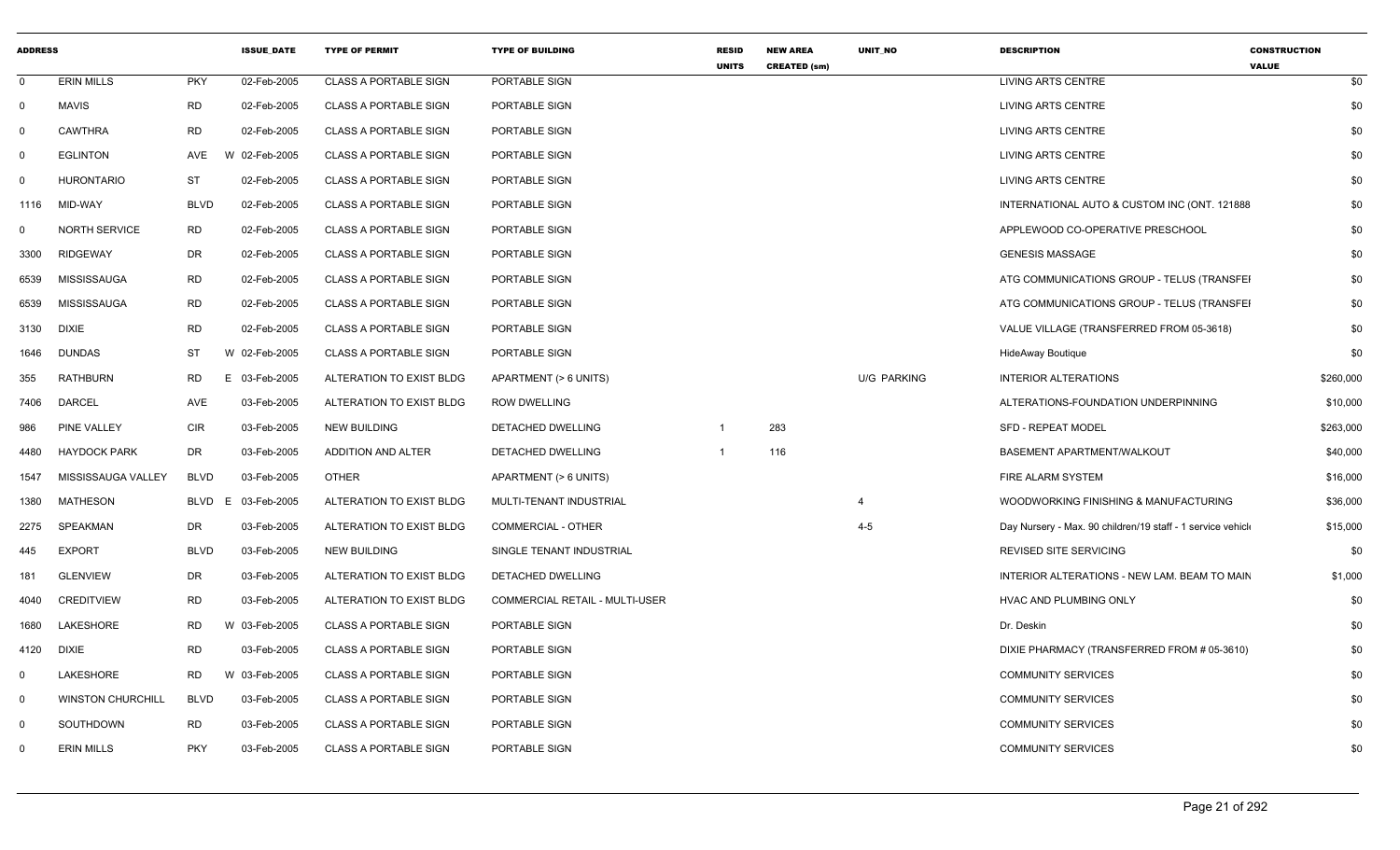| <b>ADDRESS</b> |                          |             | <b>ISSUE DATE</b> | <b>TYPE OF PERMIT</b>        | <b>TYPE OF BUILDING</b>        | <b>RESID</b><br><b>UNITS</b> | <b>NEW AREA</b><br><b>CREATED (sm)</b> | <b>UNIT NO</b> | <b>DESCRIPTION</b>               | <b>CONSTRUCTION</b><br><b>VALUE</b> |
|----------------|--------------------------|-------------|-------------------|------------------------------|--------------------------------|------------------------------|----------------------------------------|----------------|----------------------------------|-------------------------------------|
| $\Omega$       | <b>WINSTON CHURCHILL</b> | <b>BLVD</b> | 03-Feb-2005       | <b>CLASS A PORTABLE SIGN</b> | PORTABLE SIGN                  |                              |                                        |                | <b>COMMUNITY SERVICES</b>        | \$0                                 |
| 0              | <b>CAWTHRA</b>           | <b>RD</b>   | 03-Feb-2005       | <b>CLASS A PORTABLE SIGN</b> | PORTABLE SIGN                  |                              |                                        |                | Dixie Presbyterian Church        | \$0                                 |
| 0              | <b>MAVIS</b>             | <b>RD</b>   | 03-Feb-2005       | <b>CLASS A PORTABLE SIGN</b> | PORTABLE SIGN                  |                              |                                        |                | Region of Peel                   | \$0                                 |
| 1555           | <b>DUNDAS</b>            | <b>ST</b>   | W 03-Feb-2005     | CLASS A PORTABLE SIGN        | PORTABLE SIGN                  |                              |                                        |                | <b>Berkshire Furniture</b>       | \$0                                 |
| 6020           | <b>HURONTARIO</b>        | <b>ST</b>   | 03-Feb-2005       | <b>CLASS A PORTABLE SIGN</b> | PORTABLE SIGN                  |                              |                                        |                | The Fire Pit                     | \$0                                 |
| 2180           | <b>CREDIT VALLEY</b>     | <b>RD</b>   | 03-Feb-2005       | <b>CLASS A PORTABLE SIGN</b> | PORTABLE SIGN                  |                              |                                        |                | La Sani HAir Salon               | \$0                                 |
| 5100           | <b>TERRY FOX</b>         | <b>WAY</b>  | 04-Feb-2005       | ALTERATION TO EXIST BLDG     | COMMERCIAL OFFICE- SINGLE USER |                              |                                        |                | <b>INTERIOR ALTERATIONS</b>      | \$126,000                           |
| 1855           | MATTAWA                  | AVE         | 04-Feb-2005       | ALTERATION TO EXIST BLDG     | <b>COMMERCIAL - OTHER</b>      |                              |                                        |                | <b>ADDITION</b>                  | \$15,000                            |
| 2281           | NORTH SHERIDAN           | WAY         | 04-Feb-2005       | <b>FASCIA SIGN</b>           | SINGLE TENANT INDUSTRIAL       |                              |                                        |                | ONE (1) FASCIA SIGN - CLEARLINK  | \$4,000                             |
| 950            | SOUTHDOWN                | <b>RD</b>   | 04-Feb-2005       | <b>FASCIA SIGN</b>           | COMMERCIAL RETAIL - MULTI-USER |                              |                                        | <b>B08</b>     | 1 FASCIA SIGN - CITI FINACIAL    | \$3,000                             |
| 2385           | <b>MATHESON</b>          | <b>BLVD</b> | 04-Feb-2005<br>E. | ALTERATION TO EXIST BLDG     | SINGLE TENANT INDUSTRIAL       |                              |                                        |                | OFFICE, WAREHOUSE & DISTRIBUTION | \$233,000                           |
| 2580           | <b>SHARON</b>            | <b>CRES</b> | 04-Feb-2005       | ALTERATION TO EXIST BLDG     | DETACHED DWELLING              |                              | 12                                     |                | <b>GROUP HOME</b>                | \$44,000                            |
| 2170           | <b>DUNWIN</b>            | DR          | 04-Feb-2005       | ALTERATION TO EXIST BLDG     | MULTI-TENANT INDUSTRIAL        |                              |                                        | $5-6$          | <b>BUSINESS OFFICE</b>           | \$15,000                            |
| 950            | SOUTHDOWN                | <b>RD</b>   | 04-Feb-2005       | <b>FASCIA SIGN</b>           | COMMERCIAL RETAIL - MULTI-USER |                              |                                        | <b>B4</b>      | ONE (1) FASCIA SIGN - CHORIZO    | \$3,000                             |
| 6920           | <b>COLUMBUS</b>          | <b>RD</b>   | 04-Feb-2005       | ALTERATION TO EXIST BLDG     | SINGLE TENANT INDUSTRIAL       |                              |                                        |                | PLUMBING IN PLANT AND OFFICE     | \$0                                 |
| 5980           | CHURCHILL MEADOWS        | <b>BLVD</b> | 04-Feb-2005       | <b>CLASS A PORTABLE SIGN</b> | PORTABLE SIGN                  |                              |                                        |                | Goodfellas Pizza                 | \$0                                 |
| 2275           | SPEAKMAN                 | DR          | 04-Feb-2005       | <b>CLASS A PORTABLE SIGN</b> | PORTABLE SIGN                  |                              |                                        |                | Kids Zone Childcare Centre       | \$0                                 |
| 1872           | <b>DUNDAS</b>            | <b>ST</b>   | Ε<br>04-Feb-2005  | <b>CLASS A PORTABLE SIGN</b> | PORTABLE SIGN                  |                              |                                        |                | THE ROSE PLACE                   | \$0                                 |
| $\mathbf 0$    | <b>ERIN MILLS</b>        | <b>PKY</b>  | 04-Feb-2005       | <b>CLASS A PORTABLE SIGN</b> | PORTABLE SIGN                  |                              |                                        |                | Erin Mills Soccer Club           | \$0                                 |
| 1137           | <b>DERRY</b>             | <b>RD</b>   | 04-Feb-2005<br>E. | <b>CLASS A PORTABLE SIGN</b> | PORTABLE SIGN                  |                              |                                        |                | <b>DRAKKAR</b>                   | \$0                                 |
| 1137           | <b>DERRY</b>             | <b>RD</b>   | 04-Feb-2005<br>E. | <b>CLASS A PORTABLE SIGN</b> | PORTABLE SIGN                  |                              |                                        |                | <b>DRAKKAR</b>                   | \$0                                 |
| 3145           | <b>DUNDAS</b>            | ST          | W 04-Feb-2005     | <b>CLASS A PORTABLE SIGN</b> | PORTABLE SIGN                  |                              |                                        |                | <b>LIVING LIGHTING</b>           | \$0                                 |
| 1900           | <b>DUNDAS</b>            | <b>ST</b>   | W 04-Feb-2005     | <b>CLASS A PORTABLE SIGN</b> | PORTABLE SIGN                  |                              |                                        |                | <b>GRANDMA'S LITTLE DARLINGS</b> | \$0                                 |
| 980            | SOUTHDOWN                | <b>RD</b>   | 04-Feb-2005       | <b>CLASS A PORTABLE SIGN</b> | PORTABLE SIGN                  |                              |                                        |                | THE TRAINING SPOT                | \$0                                 |
| 0              | <b>EGLINTON</b>          | AVE         | W 04-Feb-2005     | <b>CLASS A PORTABLE SIGN</b> | PORTABLE SIGN                  |                              |                                        |                | CANADIAN BLOOD SERVICES          | \$0                                 |
| 0              | <b>EGLINTON</b>          | AVE         | W 04-Feb-2005     | <b>CLASS A PORTABLE SIGN</b> | PORTABLE SIGN                  |                              |                                        |                | <b>CANADIAN BLOOD SERVICES</b>   | \$0                                 |
| 0              | SPEAKMAN                 | DR          | 04-Feb-2005       | <b>CLASS A PORTABLE SIGN</b> | PORTABLE SIGN                  |                              |                                        |                | CANADIAN BLOOD SERVICES          | \$0                                 |
| 0              | <b>ERIN MILLS</b>        | <b>PKY</b>  | 04-Feb-2005       | <b>CLASS A PORTABLE SIGN</b> | PORTABLE SIGN                  |                              |                                        |                | CANADIAN BLOOD SERVICES          | \$0                                 |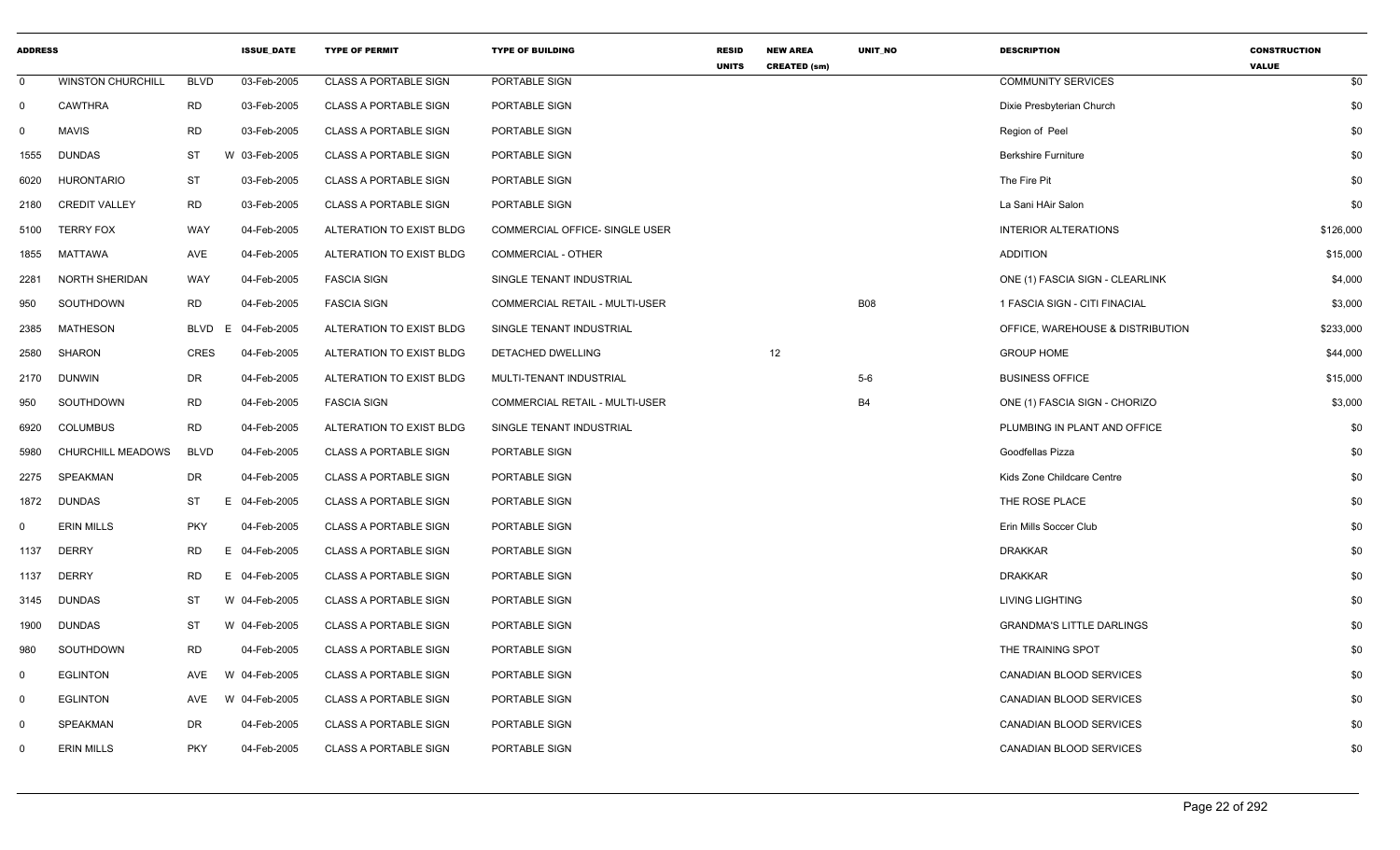| <b>ADDRESS</b> |                          |             | <b>ISSUE DATE</b> | <b>TYPE OF PERMIT</b>        | <b>TYPE OF BUILDING</b>        | <b>RESID</b><br><b>UNITS</b> | <b>NEW AREA</b><br><b>CREATED (sm)</b> | <b>UNIT NO</b>  | <b>DESCRIPTION</b>                             | <b>CONSTRUCTION</b><br><b>VALUE</b> |
|----------------|--------------------------|-------------|-------------------|------------------------------|--------------------------------|------------------------------|----------------------------------------|-----------------|------------------------------------------------|-------------------------------------|
| 4500           | <b>DIXIE</b>             | <b>RD</b>   | 04-Feb-2005       | <b>CLASS A PORTABLE SIGN</b> | PORTABLE SIGN                  |                              |                                        |                 | <b>VENATOR ELECTRONICS</b>                     | \$0                                 |
|                | 6075 MAVIS               | <b>RD</b>   | 04-Feb-2005       | <b>CLASS A PORTABLE SIGN</b> | PORTABLE SIGN                  |                              |                                        |                 | <b>RICKI'S</b>                                 | \$0                                 |
| 6535           | <b>MILLCREEK</b>         | DR          | 04-Feb-2005       | <b>CLASS A PORTABLE SIGN</b> | PORTABLE SIGN                  |                              |                                        |                 | THE ACTING STUDIO                              | \$0                                 |
| 400            | DUNDAS                   | ST          | E 04-Feb-2005     | <b>CLASS A PORTABLE SIGN</b> | PORTABLE SIGN                  |                              |                                        |                 | <b>SWEET MEMORIES FLOWERS</b>                  | \$0                                 |
| 199            | <b>HILLCREST</b>         | AVE         | 04-Feb-2005       | <b>OTHER</b>                 | CONDOMINIUM ROW DWELLING       |                              |                                        | 36              | INSTALLATION OF BACKFLOW PREVENTER FOR LAI     | \$1,000                             |
| 1041           | ALEXANDRA                | AVE         | 04-Feb-2005       | <b>DEMOLITION</b>            | DETACHED DWELLING              |                              |                                        |                 | <b>DEMOLITION - SFD</b>                        | \$8,000                             |
| 1590           | DUNDAS                   | ST          | E 04-Feb-2005     | <b>CLASS A PORTABLE SIGN</b> | PORTABLE SIGN                  |                              |                                        |                 | Hair Terrace Salon & Spa                       | \$0                                 |
| 3127           | <b>PURNELL</b>           | CRT         | 07-Feb-2005       | <b>REVISIONS</b>             | SEMI-DETACHED DWELLING         |                              |                                        |                 | REVISION-ACCESSORY DWELLING UNIT               | \$0                                 |
| 3129           | <b>PURNELL</b>           | CRT         | 07-Feb-2005       | <b>REVISIONS</b>             | SEMI-DETACHED DWELLING         |                              |                                        |                 | REVISION-ACCESSORY DWELLING UNIT               | \$0                                 |
| 3359           | MISSISSAUGA              | RD          | 07-Feb-2005       | ADDITION AND ALTER           | SCHOOL - OTHER                 |                              |                                        |                 | ADDITION/ALT - STUDENT ATHELETIC CTR, UFT, FOI | \$0                                 |
| 3425           | LAIRD                    | <b>RD</b>   | 07-Feb-2005       | ALTERATION TO EXIST BLDG     | MULTI-TENANT INDUSTRIAL        |                              |                                        | 2               | <b>WAREHOUSE &amp; OFFICE</b>                  | \$85,000                            |
| 800            | <b>NOLAN</b>             | RD          | 07-Feb-2005       | ALTERATION TO EXIST BLDG     | DETACHED DWELLING              |                              |                                        |                 | ALTERATIONS-SIDE ENTRANCE                      | \$2,000                             |
| 2307           | LAKESHORE                | RD          | W 07-Feb-2005     | ADDITION TO EXIST BLDG       | <b>GOVERNMENTAL</b>            |                              | 324                                    |                 | ADDITION-BELOW GRADE, COMPLETION               | \$0                                 |
| 2233           | ARGENTIA                 | <b>RD</b>   | 07-Feb-2005       | ALTERATION TO EXIST BLDG     | COMMERCIAL OFFICE - MULTI-USER |                              |                                        | 114,116,118&120 | INTERIOR ALTERATIONS - MAPLE LEAF FOODS        | \$72,000                            |
| 3453           | EGLINTON                 | AVE         | W 07-Feb-2005     | <b>REVISIONS</b>             | STREET ROW DWELLING            |                              |                                        | #1-9            | <b>TRUSS REVISION - BLK</b>                    | \$0                                 |
| 3487           | <b>EGLINTON</b>          | AVE         | W 07-Feb-2005     | <b>REVISIONS</b>             | STREET ROW DWELLING            |                              |                                        | #1-8            | TRUSS REVISION - BLK 122 (8 UNITS)             | \$0                                 |
| 3505           | <b>EGLINTON</b>          | AVE         | W 07-Feb-2005     | <b>REVISIONS</b>             | STREET ROW DWELLING            |                              |                                        | $#1 - 8$        | TRUSS REVISION - BLK 123 (8 UNITS)             | \$0                                 |
| 3525           | <b>EGLINTON</b>          | AVE         | W 07-Feb-2005     | <b>REVISIONS</b>             | STREET ROW DWELLING            |                              |                                        | #1-6            | TRUSS REVISION - BLK 124 (6 UNITS)             | \$0                                 |
| 3541           | <b>EGLINTON</b>          | AVE         | 07-Feb-2005<br>W  | <b>REVISIONS</b>             | STREET ROW DWELLING            |                              |                                        | $#1 - 7$        | TRUSS REVISION - BLK 125 (7 UNITS)             | \$0                                 |
| 3559           | <b>EGLINTON</b>          | AVE         | W 07-Feb-2005     | <b>REVISIONS</b>             | STREET ROW DWELLING            |                              |                                        | $#1 - 8$        | TRUSS REVISION - BLK 126 (8 UNITS)             | \$0                                 |
| 2273           | DUNDAS                   | ST          | W 07-Feb-2005     | <b>CLASS A PORTABLE SIGN</b> | PORTABLE SIGN                  |                              |                                        |                 | <b>Ontario Science</b>                         | \$0                                 |
| 3300           | RIDGEWAY                 | DR          | 07-Feb-2005       | <b>CLASS A PORTABLE SIGN</b> | PORTABLE SIGN                  |                              |                                        |                 | Ital Tile                                      | \$0                                 |
| $\Omega$       | <b>ERIN MILLS</b>        | <b>PKY</b>  | 07-Feb-2005       | <b>CLASS A PORTABLE SIGN</b> | PORTABLE SIGN                  |                              |                                        |                 | <b>LIVING ARTS CENTRE</b>                      | \$0                                 |
| $\mathbf 0$    | MAVIS                    | <b>RD</b>   | 07-Feb-2005       | <b>CLASS A PORTABLE SIGN</b> | PORTABLE SIGN                  |                              |                                        |                 | <b>LIVING ARTS CENTRE</b>                      | \$0                                 |
| $\Omega$       | <b>CAWTHRA</b>           | <b>RD</b>   | 07-Feb-2005       | <b>CLASS A PORTABLE SIGN</b> | PORTABLE SIGN                  |                              |                                        |                 | LIVING ARTS CENTRE                             | \$0                                 |
| 5985           | <b>RODEO</b>             | DR          | 07-Feb-2005       | <b>CLASS A PORTABLE SIGN</b> | PORTABLE SIGN                  |                              |                                        |                 | Sirens                                         | \$0                                 |
| $\Omega$       | <b>EGLINTON</b>          | AVE         | W 07-Feb-2005     | <b>CLASS A PORTABLE SIGN</b> | PORTABLE SIGN                  |                              |                                        |                 | <b>LIVING ARTS CENTRE</b>                      | \$0                                 |
| $\Omega$       | <b>WINSTON CHURCHILL</b> | <b>BLVD</b> | 07-Feb-2005       | <b>CLASS A PORTABLE SIGN</b> | PORTABLE SIGN                  |                              |                                        |                 | <b>LIVING ARTS CENTRE</b>                      | \$0                                 |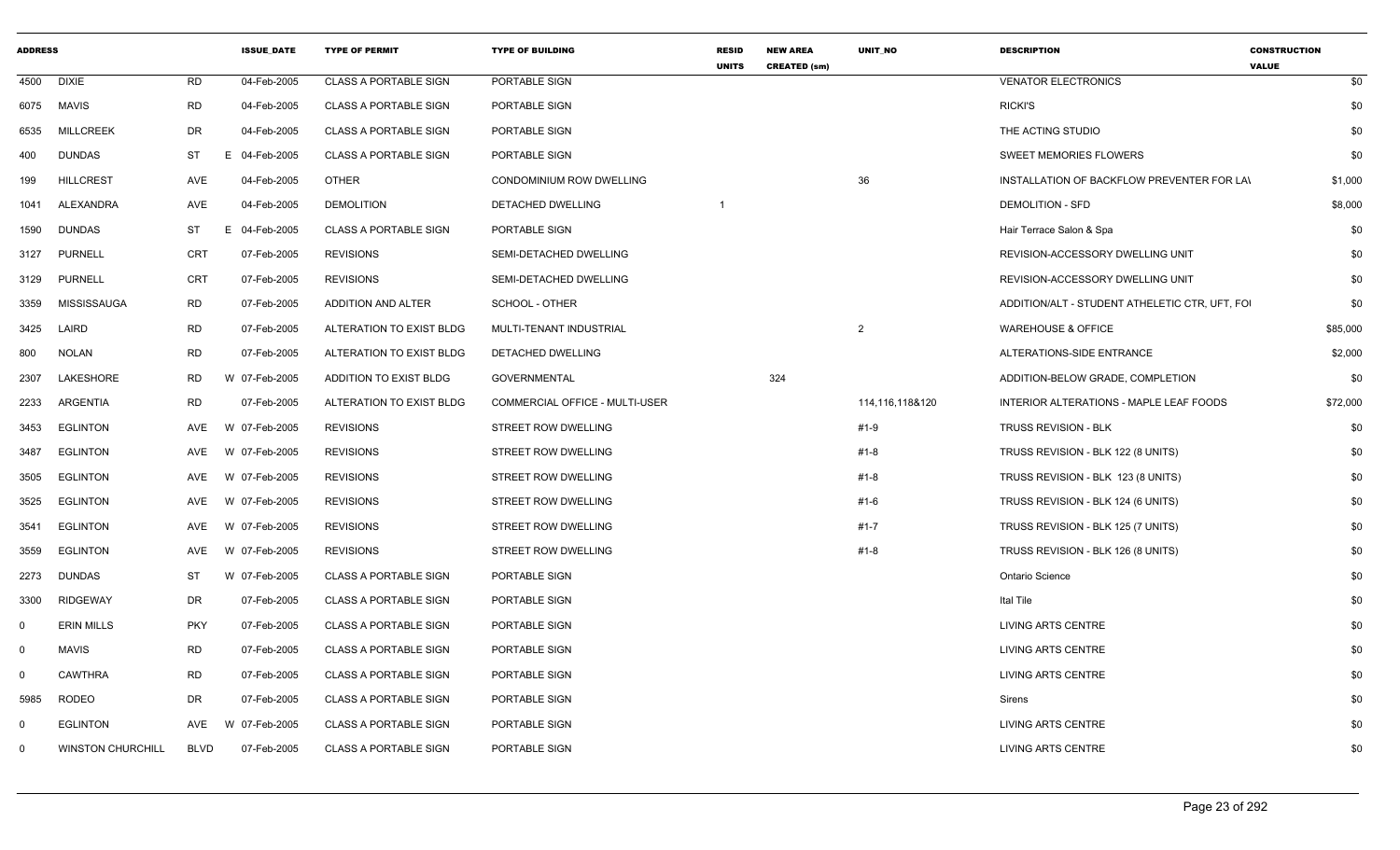| <b>ADDRESS</b> |                          |             | <b>ISSUE_DATE</b> | <b>TYPE OF PERMIT</b>        | <b>TYPE OF BUILDING</b>               | <b>RESID</b><br><b>UNITS</b> | <b>NEW AREA</b><br><b>CREATED (sm)</b> | UNIT_NO         | <b>DESCRIPTION</b>                          | <b>CONSTRUCTION</b><br><b>VALUE</b> |
|----------------|--------------------------|-------------|-------------------|------------------------------|---------------------------------------|------------------------------|----------------------------------------|-----------------|---------------------------------------------|-------------------------------------|
| $\mathbf 0$    | <b>DERRY</b>             | <b>RD</b>   | W 07-Feb-2005     | <b>CLASS A PORTABLE SIGN</b> | PORTABLE SIGN                         |                              |                                        |                 | Mississauga North Baseball Association      | \$0                                 |
| $\mathbf{0}$   | <b>HURONTARIO</b>        | <b>ST</b>   | 07-Feb-2005       | <b>CLASS A PORTABLE SIGN</b> | PORTABLE SIGN                         |                              |                                        |                 | LIVING ARTS CENTRE                          | \$0                                 |
| $\mathbf 0$    | LAKESHORE                | <b>RD</b>   | W 07-Feb-2005     | <b>CLASS A PORTABLE SIGN</b> | PORTABLE SIGN                         |                              |                                        |                 | MISSISSAUGA SOUTHWEST BASEBALL              | \$0                                 |
| $\Omega$       | <b>WINSTON CHURCHILL</b> | <b>BLVD</b> | 07-Feb-2005       | CLASS A PORTABLE SIGN        | PORTABLE SIGN                         |                              |                                        |                 | MISSISSAUGA NORTH BASEBALL ASSOCIATION      | \$0                                 |
| $\mathbf 0$    | <b>TRUSCOTT</b>          | DR          | 07-Feb-2005       | <b>CLASS A PORTABLE SIGN</b> | PORTABLE SIGN                         |                              |                                        |                 | MISSISSAUGA SOUTHWEST BASEBALL              | \$0                                 |
| $\mathbf 0$    | <b>WINSTON CHURCHILL</b> | <b>BLVD</b> | 07-Feb-2005       | <b>CLASS A PORTABLE SIGN</b> | PORTABLE SIGN                         |                              |                                        |                 | Tender Years Co-operative Nursery School    | \$0                                 |
| $\mathsf{O}$   | <b>CREDITVIEW</b>        | <b>RD</b>   | 07-Feb-2005       | <b>CLASS A PORTABLE SIGN</b> | PORTABLE SIGN                         |                              |                                        |                 | Mississauga North Baseball Association      | \$0                                 |
| $\mathbf 0$    | <b>BRITANNIA</b>         | <b>RD</b>   | W 07-Feb-2005     | <b>CLASS A PORTABLE SIGN</b> | PORTABLE SIGN                         |                              |                                        |                 | Mississauga North Baseball Association      | \$0                                 |
| $\mathsf{O}$   | <b>MISSISSAUGA</b>       | <b>RD</b>   | 07-Feb-2005       | <b>CLASS A PORTABLE SIGN</b> | PORTABLE SIGN                         |                              |                                        |                 | Mississauga North Baseball Association      | \$0                                 |
| $\mathbf 0$    | <b>EGLINTON</b>          | <b>AVE</b>  | W 07-Feb-2005     | <b>CLASS A PORTABLE SIGN</b> | PORTABLE SIGN                         |                              |                                        |                 | Erindale Lions Little League                | \$0                                 |
| 0              | <b>EGLINTON</b>          | AVE         | 07-Feb-2005<br>E. | <b>CLASS A PORTABLE SIGN</b> | PORTABLE SIGN                         |                              |                                        |                 | Erindale Lions Little League                | \$0                                 |
| $\Omega$       | <b>CAWTHRA</b>           | <b>RD</b>   | 07-Feb-2005       | <b>CLASS A PORTABLE SIGN</b> | PORTABLE SIGN                         |                              |                                        |                 | Erindale Lions Little League                | \$0                                 |
| 128            | QUEEN                    | <b>ST</b>   | 07-Feb-2005<br>S  | CLASS A PORTABLE SIGN        | PORTABLE SIGN                         |                              |                                        |                 | Cagney's Restaurant                         | \$0                                 |
| 5700           | <b>MAVIS</b>             | <b>RD</b>   | 07-Feb-2005       | CLASS A PORTABLE SIGN        | PORTABLE SIGN                         |                              |                                        |                 | Sunset Tan                                  | \$0                                 |
| 445            | <b>EGLINTON</b>          | AVE         | 07-Feb-2005<br>E. | <b>CLASS A PORTABLE SIGN</b> | PORTABLE SIGN                         |                              |                                        |                 | Kennedy Auto Services                       | \$0                                 |
| 510            | <b>DRIFTCURRENT</b>      | <b>DR</b>   | 07-Feb-2005       | <b>CLASS A PORTABLE SIGN</b> | PORTABLE SIGN                         |                              |                                        |                 | J.M.J. Computer Systems                     | \$0                                 |
| 154            | <b>INGLEWOOD</b>         | <b>DR</b>   | 08-Feb-2005       | ADDITION TO EXIST BLDG       | DETACHED DWELLING                     |                              |                                        |                 | <b>ADDITION - 2 STOREY</b>                  | \$197,000                           |
| 777            | <b>DUNDAS</b>            | <b>ST</b>   | W 08-Feb-2005     | <b>FASCIA SIGN</b>           | COMMERCIAL RETAIL - MULTI-USER        |                              |                                        | BX <sub>5</sub> | (1) FASCIA SIGN - G00D YEAR AUTO SERVICE    | \$2,000                             |
| 950            | SOUTHDOWN                | <b>RD</b>   | 08-Feb-2005       | ALTERATION TO EXIST BLDG     | <b>COMMERCIAL RETAIL - MULTI-USER</b> |                              |                                        | $B-6$           | <b>RETAIL</b>                               | \$29,000                            |
| 5972           | <b>GROSSBEAK</b>         | <b>DR</b>   | 08-Feb-2005       | ALTERATION TO EXIST BLDG     | DETACHED DWELLING                     |                              |                                        |                 | ALTERATIONS-BASEMENT WALKOUT                | \$3,000                             |
| 7205           | <b>GOREWAY</b>           | DR          | 08-Feb-2005       | ALTERATION TO EXIST BLDG     | COMMERCIAL - OTHER                    |                              |                                        | 57              | <b>RESTAURANT</b>                           | \$30,000                            |
| 5310           | <b>EXPLORER</b>          | <b>DR</b>   | 08-Feb-2005       | <b>OTHER</b>                 | COMMERCIAL OFFICE- SINGLE USER        |                              |                                        |                 | ADDITION - CANOPY, PUROLATOR COURIER LTD    | \$25,000                            |
| 6740           | CAMPOBELLO               | <b>RD</b>   | 08-Feb-2005       | ALTERATION TO EXIST BLDG     | SINGLE TENANT INDUSTRIAL              |                              | 1,200                                  |                 | INTERIOR ALTERATIONS-MAXXAM ANALYLICS INC.  | \$181,000                           |
| 1660           | <b>TECH</b>              | AVE         | 08-Feb-2005       | <b>FASCIA SIGN</b>           | MULTI-TENANT INDUSTRIAL               |                              |                                        | 3               | 2 FASCIA SIGNS - GENISYS                    | \$6,000                             |
| 730            | <b>COURTNEYPARK</b>      | DR          | W 08-Feb-2005     | <b>PYLON SIGN</b>            | SCHOOL - OTHER                        |                              |                                        |                 | (1) GROUND SIGN - COURTNEYPARK BRANCH LIBR/ | \$3,000                             |
| 3415           | <b>DIXIE</b>             | <b>RD</b>   | 08-Feb-2005       | <b>CLASS A PORTABLE SIGN</b> | PORTABLE SIGN                         |                              |                                        |                 | Tax Wide                                    | \$0                                 |
| 3415           | <b>DIXIE</b>             | <b>RD</b>   | 08-Feb-2005       | <b>CLASS A PORTABLE SIGN</b> | PORTABLE SIGN                         |                              |                                        |                 | Tax Wide                                    | \$0                                 |
| 6020           | <b>HURONTARIO</b>        | <b>ST</b>   | 08-Feb-2005       | CLASS A PORTABLE SIGN        | PORTABLE SIGN                         |                              |                                        |                 | The Fire Pit                                | \$0                                 |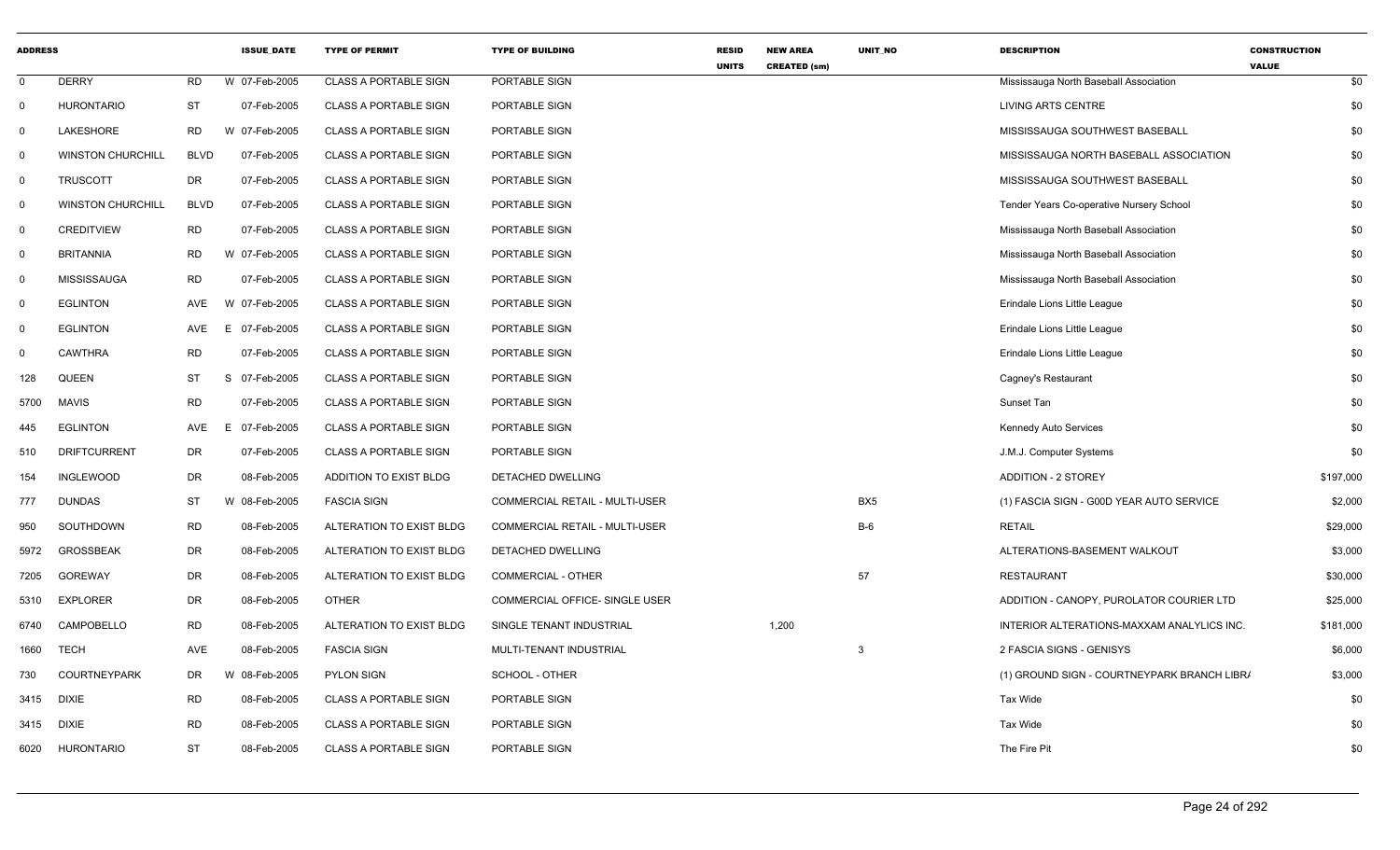| <b>ADDRESS</b> |                      |             | <b>ISSUE DATE</b> | <b>TYPE OF PERMIT</b>        | <b>TYPE OF BUILDING</b>               | <b>RESID</b><br><b>UNITS</b> | <b>NEW AREA</b><br><b>CREATED (sm)</b> | <b>UNIT NO</b> | <b>DESCRIPTION</b>                                | <b>CONSTRUCTION</b><br><b>VALUE</b> |
|----------------|----------------------|-------------|-------------------|------------------------------|---------------------------------------|------------------------------|----------------------------------------|----------------|---------------------------------------------------|-------------------------------------|
| 377            | <b>BURNHAMTHORPE</b> | <b>RD</b>   | 08-Feb-2005<br>E. | <b>CLASS A PORTABLE SIGN</b> | PORTABLE SIGN                         |                              |                                        |                | Tax Wide Inc.                                     | \$0                                 |
| 6981           | <b>MILLCREEK</b>     | DR          | 08-Feb-2005       | <b>CLASS A PORTABLE SIGN</b> | PORTABLE SIGN                         |                              |                                        |                | Kool Kats Pub & Grill                             | \$0                                 |
| 2561           | <b>HURONTARIO</b>    | ST          | 08-Feb-2005       | <b>CLASS A PORTABLE SIGN</b> | PORTABLE SIGN                         |                              |                                        |                | Tax Wide                                          | \$0                                 |
| 980            | <b>BURNHAMTHORPE</b> | RD          | E 08-Feb-2005     | <b>CLASS A PORTABLE SIGN</b> | PORTABLE SIGN                         |                              |                                        |                | Fabutan                                           | \$0                                 |
| 925            | <b>RATHBURN</b>      | <b>RD</b>   | E 08-Feb-2005     | <b>CLASS A PORTABLE SIGN</b> | PORTABLE SIGN                         |                              |                                        |                | Jack N Jill Indoor Playground                     | \$0                                 |
| 2458           | <b>DUNDAS</b>        | <b>ST</b>   | W 08-Feb-2005     | <b>CLASS A PORTABLE SIGN</b> | PORTABLE SIGN                         |                              |                                        |                | Tax Wide                                          | \$0                                 |
| 5950           | <b>RODEO</b>         | DR          | 08-Feb-2005       | <b>CLASS A PORTABLE SIGN</b> | PORTABLE SIGN                         |                              |                                        |                | SHOE CLUB                                         | \$0                                 |
| 6040           | <b>GLEN ERIN</b>     | DR          | 08-Feb-2005       | <b>CLASS A PORTABLE SIGN</b> | PORTABLE SIGN                         |                              |                                        |                | TAXWIDE INC (changed from Glen Erin to Britannia) | \$0                                 |
| 129            | LAKESHORE            | RD          | E<br>08-Feb-2005  | <b>CLASS A PORTABLE SIGN</b> | PORTABLE SIGN                         |                              |                                        |                | Academy ofr Mathematics & Science                 | \$0                                 |
| 2311           | <b>STANFIELD</b>     | <b>RD</b>   | 08-Feb-2005       | <b>DEMOLITION</b>            | DETACHED DWELLING                     |                              |                                        |                | <b>DEMOLITION - SFD</b>                           | \$8,000                             |
| 2040           | <b>DUNDAS</b>        | ST          | E 09-Feb-2005     | <b>PYLON SIGN</b>            | COMMERCIAL RETAIL - MULTI-USER        |                              |                                        |                | ONE (1) FREE STANDING FASCIA SIGN - STAPLES BI    | \$9,000                             |
| 3024           | <b>HURONTARIO</b>    | ST          | 09-Feb-2005       | ALTERATION TO EXIST BLDG     | COMMERCIAL - OTHER                    |                              |                                        | 300            | <b>FAMILY DOCTOR</b>                              | \$40,000                            |
| 3024           | <b>HURONTARIO</b>    | ST          | 09-Feb-2005       | ALTERATION TO EXIST BLDG     | <b>COMMERCIAL - OTHER</b>             |                              |                                        | 302            | <b>FAMILY DOCTOR</b>                              | \$33,000                            |
| 3024           | <b>HURONTARIO</b>    | <b>ST</b>   | 09-Feb-2005       | ALTERATION TO EXIST BLDG     | <b>COMMERCIAL - OTHER</b>             |                              |                                        | 303            | <b>FAMILY DOCTOR</b>                              | \$42,000                            |
| 3024           | <b>HURONTARIO</b>    | ST          | 09-Feb-2005       | ALTERATION TO EXIST BLDG     | <b>COMMERCIAL - OTHER</b>             |                              |                                        | 315            | <b>FAMILY DOCTOR</b>                              | \$33,000                            |
| 1172           | CLOVERBRAE           | <b>CRES</b> | 09-Feb-2005       | ADDITION TO EXIST BLDG       | DETACHED DWELLING                     |                              |                                        |                | ADDITION-2ND STOREY                               | \$186,000                           |
| 1153           | <b>GREENOAKS</b>     | DR          | 09-Feb-2005       | ADDITION TO EXIST BLDG       | DETACHED DWELLING                     |                              |                                        |                | <b>ADDITION</b>                                   | \$155,000                           |
| 2912           | <b>CAPE HILL</b>     | <b>CRES</b> | 09-Feb-2005       | ADDITION TO EXIST BLDG       | DETACHED DWELLING                     |                              |                                        |                | ADDITION-SUNROOM, HEATED                          | \$17,000                            |
| 2411           | <b>MOTORWAY</b>      | <b>BLVD</b> | 09-Feb-2005       | <b>PYLON SIGN</b>            | <b>COMMERCIAL RETAIL-SINGLE USER</b>  |                              |                                        |                | (1) PYLON SIGN - TOYOTA                           | \$3,000                             |
| 1694           | <b>DUNDAS</b>        | ST          | E.<br>09-Feb-2005 | ALTERATION TO EXIST BLDG     | <b>COMMERCIAL OFFICE- SINGLE USER</b> |                              |                                        |                | USED CAR DEALER (NO VEHICLE REPAIR)               | \$15,000                            |
| 380            | PRINCESS ROYAL       | DR          | 09-Feb-2005       | ALTERATION TO EXIST BLDG     | APARTMENT (> 6 UNITS)                 |                              | 11,220                                 | <b>BLDGA</b>   | HVAC AND PLUMBING ONLY                            | \$0                                 |
| 295            | <b>EGLINTON</b>      | AVE         | E 09-Feb-2005     | <b>CLASS A PORTABLE SIGN</b> | PORTABLE SIGN                         |                              |                                        |                | <b>NATIONAL BANK</b>                              | \$0                                 |
| 350            | <b>BURNHAMTHORPE</b> | RD          | W 09-Feb-2005     | <b>CLASS A PORTABLE SIGN</b> | PORTABLE SIGN                         |                              |                                        |                | <b>NATIONAL BANK</b>                              | \$0                                 |
| 4141           | <b>DIXIE</b>         | <b>RD</b>   | 09-Feb-2005       | <b>CLASS A PORTABLE SIGN</b> | PORTABLE SIGN                         |                              |                                        |                | <b>ROGERS VIDEO</b>                               | \$0                                 |
| 2550           | HURONTARIO           | ST          | 09-Feb-2005       | <b>CLASS A PORTABLE SIGN</b> | PORTABLE SIGN                         |                              |                                        |                | ROGERS VIDEO                                      | \$0                                 |
| 2150           | <b>BURNHAMTHORPE</b> | <b>RD</b>   | W 09-Feb-2005     | <b>CLASS A PORTABLE SIGN</b> | PORTABLE SIGN                         |                              |                                        |                | ROGERS VIDEO                                      | \$0                                 |
| 1248           | <b>DUNDAS</b>        | <b>ST</b>   | E 09-Feb-2005     | <b>CLASS A PORTABLE SIGN</b> | PORTABLE SIGN                         |                              |                                        |                | Choice in Carpets                                 | \$0                                 |
| 6400           | <b>MILLCREEK</b>     | DR          | 09-Feb-2005       | <b>CLASS A PORTABLE SIGN</b> | PORTABLE SIGN                         |                              |                                        |                | RakPak Bar & Billiards                            | \$0                                 |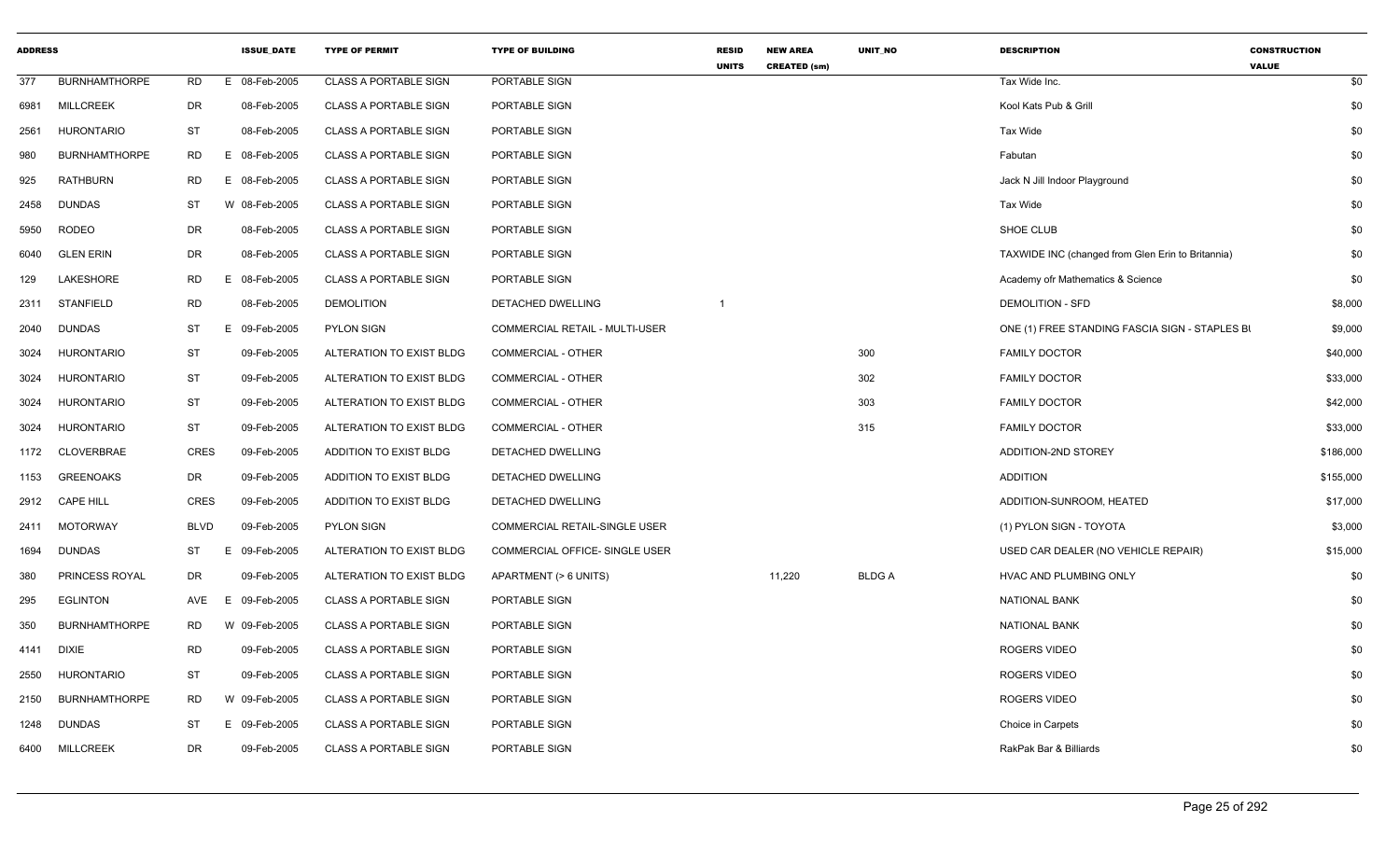| <b>ADDRESS</b> |                        |            | <b>ISSUE DATE</b> | <b>TYPE OF PERMIT</b>        | <b>TYPE OF BUILDING</b>        | <b>RESID</b><br><b>UNITS</b> | <b>NEW AREA</b><br><b>CREATED (sm)</b> | UNIT_NO        | <b>DESCRIPTION</b>                          | <b>CONSTRUCTION</b><br><b>VALUE</b> |
|----------------|------------------------|------------|-------------------|------------------------------|--------------------------------|------------------------------|----------------------------------------|----------------|---------------------------------------------|-------------------------------------|
| 30             | <b>EGLINTON</b>        | AVE        | W 09-Feb-2005     | <b>CLASS A PORTABLE SIGN</b> | PORTABLE SIGN                  |                              |                                        |                | Skymark Flowers & Gifts                     | \$0                                 |
| 5995           | <b>GLEN ERIN</b>       | DR         | 09-Feb-2005       | FIRE CODE RETROFIT           | APARTMENT (> 6 UNITS)          |                              |                                        | 1104           | FIRE - RESTORATION                          | \$26,000                            |
| $\Omega$       | <b>BURNHAMTHORPE</b>   | <b>RD</b>  | W 09-Feb-2005     | <b>CLASS A PORTABLE SIGN</b> | PORTABLE SIGN                  |                              |                                        |                | <b>Canadian Cancer Society</b>              | \$0                                 |
| $\Omega$       | <b>DUNDAS</b>          | <b>ST</b>  | W 09-Feb-2005     | <b>CLASS A PORTABLE SIGN</b> | PORTABLE SIGN                  |                              |                                        |                | <b>Community Services</b>                   | \$0                                 |
| $\mathbf 0$    | <b>MAVIS</b>           | <b>RD</b>  | 09-Feb-2005       | <b>CLASS A PORTABLE SIGN</b> | PORTABLE SIGN                  |                              |                                        |                | <b>Community Services</b>                   | \$0                                 |
| 3300           | <b>MAVIS</b>           | <b>RD</b>  | 09-Feb-2005       | <b>CLASS A PORTABLE SIGN</b> | PORTABLE SIGN                  |                              |                                        |                | Adria Auto Body                             | \$0                                 |
| 4601           | <b>TOMKEN</b>          | <b>RD</b>  | 09-Feb-2005       | <b>CLASS A PORTABLE SIGN</b> | PORTABLE SIGN                  |                              |                                        |                | Pizza Nova                                  | \$0                                 |
| $\Omega$       | <b>ERIN MILLS</b>      | <b>PKY</b> | 09-Feb-2005       | <b>CLASS A PORTABLE SIGN</b> | PORTABLE SIGN                  |                              |                                        |                | <b>Canadian Cancer Society</b>              | \$0                                 |
| $\Omega$       | LAKESHORE              | <b>RD</b>  | E 09-Feb-2005     | <b>CLASS A PORTABLE SIGN</b> | PORTABLE SIGN                  |                              |                                        |                | <b>Canadian Cancer Society</b>              | \$0                                 |
| $\mathbf 0$    | <b>HURONTARIO</b>      | <b>ST</b>  | 09-Feb-2005       | <b>CLASS A PORTABLE SIGN</b> | PORTABLE SIGN                  |                              |                                        |                | <b>COMMUNITY SERVICES</b>                   | \$0                                 |
| $\mathbf 0$    | <b>AIRPORT</b>         | <b>RD</b>  | 09-Feb-2005       | <b>CLASS A PORTABLE SIGN</b> | PORTABLE SIGN                  |                              |                                        |                | <b>Canadian Cancer Society</b>              | \$0                                 |
| $\Omega$       | <b>HURONTARIO</b>      | <b>ST</b>  | 09-Feb-2005       | <b>CLASS A PORTABLE SIGN</b> | PORTABLE SIGN                  |                              |                                        |                | <b>Canadian Cancer Society</b>              | \$0                                 |
| $\Omega$       | <b>ERIN MILLS</b>      | <b>PKY</b> | 09-Feb-2005       | <b>CLASS A PORTABLE SIGN</b> | PORTABLE SIGN                  |                              |                                        |                | <b>Canadian Cancer Society</b>              | \$0                                 |
| 40             | <b>WENONAH</b>         | DR         | 09-Feb-2005       | <b>DEMOLITION</b>            | DETACHED DWELLING              |                              |                                        |                | DEMOLITION - SFD & GARAGE                   | \$8,000                             |
| 7070           | MISSISSAUGA            | <b>RD</b>  | 10-Feb-2005       | ALTERATION TO EXIST BLDG     | MULTI-TENANT INDUSTRIAL        |                              |                                        | 2ND FLR        | INTERIOR ALTERATIONS - DUPONT CENTRE        | \$95,000                            |
| 4610           | <b>HEWICK'S</b>        | LANE       | 10-Feb-2005       | ALTERATION TO EXIST BLDG     | DETACHED DWELLING              |                              |                                        |                | ALTERATIONS-BASEMENT WALKOUT/COLUMN REPI    | \$20,000                            |
| 1891           | <b>RATHBURN</b>        | RD<br>E    | 10-Feb-2005       | ALTERATION TO EXIST BLDG     | COMMERCIAL OFFICE - MULTI-USER |                              |                                        | 7-7A           | INTERIOR ALTERATIONS-MODEL SUITE            | \$16,000                            |
| 29             | <b>INDIAN VALLEY</b>   | TR         | 10-Feb-2005       | ALTERATION TO EXIST BLDG     | <b>DETACHED DWELLING</b>       |                              |                                        |                | <b>INTERIOR ALTERATIONS</b>                 | \$10,000                            |
| 3365           | <b>MARTIN'S PINE</b>   | CRES       | 10-Feb-2005       | FIRE DAMAGE REPAIR           | DETACHED DWELLING              |                              |                                        |                | <b>FIRE DAMAGE REPAIR</b>                   | \$122,000                           |
| 100            | <b>CITY CENTRE</b>     | DR         | 10-Feb-2005       | ALTERATION TO EXIST BLDG     | COMMERCIAL RETAIL - MULTI-USER |                              |                                        | HALLWAY        | PARTIAL DEMOLITION-FLOOR FINISHES/CEILINGS  | \$35,000                            |
| 120            | LAKESHORE              | RD         | W 10-Feb-2005     | ALTERATION TO EXIST BLDG     | COMMERCIAL RETAIL - MULTI-USER |                              | 236                                    | $1 - 4$        | INTERIOR ALTERATIONS - MODEL SUITES (3)     | \$45,000                            |
| 4040           | <b>CREDITVIEW</b>      | <b>RD</b>  | 10-Feb-2005       | ADDITION AND ALTER           | COMMERCIAL RETAIL - MULTI-USER |                              | 11                                     |                | ADDITION/ALTERATIONS - ENCLOSE LOADING PLAT | \$311,000                           |
| 4880           | <b>TAHOE</b>           | BLVD       | 10-Feb-2005       | ALTERATION TO EXIST BLDG     | COMMERCIAL OFFICE- SINGLE USER |                              |                                        | 1-FLR          | ALTERATIONS-KIOSK, TIM HORTONS              | \$27,000                            |
| 4120           | <b>DIXIE</b>           | <b>RD</b>  | 10-Feb-2005       | ALTERATION TO EXIST BLDG     | COMMERCIAL RETAIL - MULTI-USER |                              | 78                                     | 8              | PHARMACEUTICAL AGENCY                       | \$2,000                             |
| 3024           | <b>HURONTARIO</b>      | <b>ST</b>  | 10-Feb-2005       | ALTERATION TO EXIST BLDG     | COMMERCIAL OFFICE - MULTI-USER |                              |                                        | 207-209        | <b>MEDICAL OFFICE</b>                       | \$59,000                            |
| 350            | PRINCESS ROYAL         | <b>DR</b>  | 10-Feb-2005       | ALTERATION TO EXIST BLDG     | APARTMENT (> 6 UNITS)          |                              | 15,135                                 | BLDG-B         | HVAC AND PLUMBING ONLY                      | \$0                                 |
| 6975           | MEADOWVALE TOWN CENCIR |            | 10-Feb-2005       | ALTERATION TO EXIST BLDG     | COMMERCIAL RETAIL - MULTI-USER |                              |                                        | $\overline{7}$ | UNDERGROUND PLUMBING ONLY                   | \$1,000                             |
| 236            | <b>DONNELLY</b>        | <b>DR</b>  | 10-Feb-2005       | ALTERATION TO EXIST BLDG     | DETACHED DWELLING              |                              |                                        |                | RELOCATION OF FIXTURES, DRAINS AND WATER PI | \$1,000                             |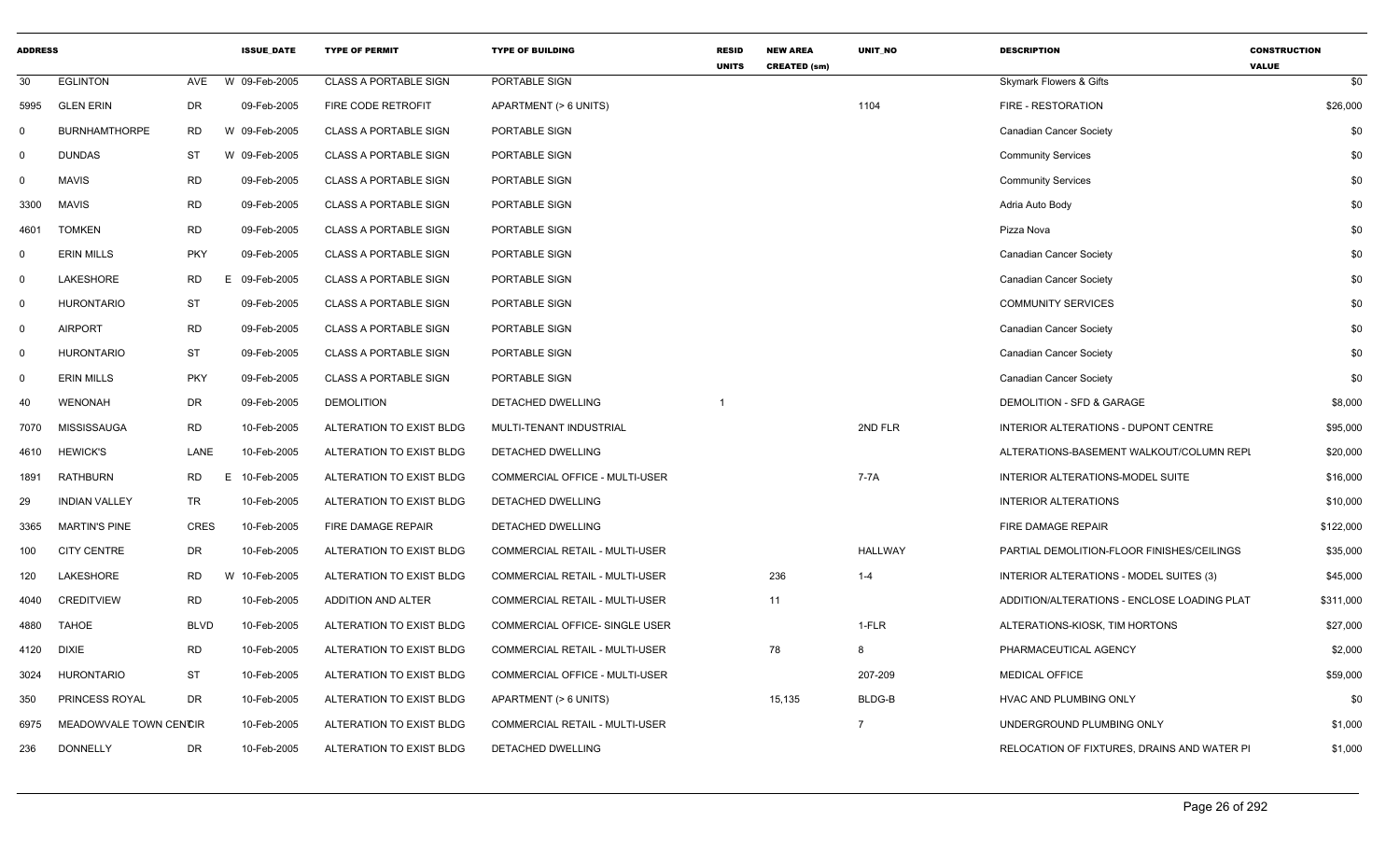| <b>ADDRESS</b> |                          |             | <b>ISSUE_DATE</b> | <b>TYPE OF PERMIT</b>        | <b>TYPE OF BUILDING</b>               | <b>RESID</b><br><b>UNITS</b> | <b>NEW AREA</b><br><b>CREATED (sm)</b> | UNIT_NO  | <b>DESCRIPTION</b>                         | <b>CONSTRUCTION</b><br><b>VALUE</b> |
|----------------|--------------------------|-------------|-------------------|------------------------------|---------------------------------------|------------------------------|----------------------------------------|----------|--------------------------------------------|-------------------------------------|
|                | 1864 DUNDAS              | ST          | E 10-Feb-2005     | CLASS A PORTABLE SIGN        | PORTABLE SIGN                         |                              |                                        |          | Sleepers                                   | \$0                                 |
|                | 5170 DIXIE               | <b>RD</b>   | 10-Feb-2005       | <b>CLASS A PORTABLE SIGN</b> | PORTABLE SIGN                         |                              |                                        |          | Down Under                                 | \$0                                 |
| 2458           | DUNDAS                   | ST          | W 10-Feb-2005     | <b>CLASS A PORTABLE SIGN</b> | PORTABLE SIGN                         |                              |                                        |          | Sheridan Baseball Association              | \$0                                 |
|                | 1473 HAIG                | BLVD        | 11-Feb-2005       | ADDITION TO EXIST BLDG       | DETACHED DWELLING                     |                              |                                        |          | ADDITION-COVERED FRONT PORCH               | \$10,000                            |
| 6470           | NORTHAM                  | DR          | 11-Feb-2005       | ALTERATION TO EXIST BLDG     | SINGLE TENANT INDUSTRIAL              |                              | 490                                    |          | <b>MANUFACTURING</b>                       | \$141,000                           |
| 955            | <b>ALBERTSON</b>         | CRES        | 11-Feb-2005       | <b>NEW BUILDING</b>          | DETACHED DWELLING                     | $\overline{1}$               | 360                                    |          | <b>SFD - CUSTOM</b>                        | \$371,000                           |
| 3050           | ARGENTIA                 | <b>RD</b>   | 11-Feb-2005       | <b>REVISIONS</b>             | <b>COMMERCIAL RETAIL-SINGLE USER</b>  |                              | 12,777                                 |          | REVISIONS - CONSTRUCT CANOPY FOR DRIVE THR | \$34,000                            |
| 987            | <b>PINE VALLEY</b>       | CIR         | 11-Feb-2005       | <b>NEW BUILDING</b>          | DETACHED DWELLING                     |                              | 238                                    |          | SFD - REPEAT MODEL - NEW REAR UPGRADE      | \$261,000                           |
| 156            | <b>HOLLYROOD HEIGHTS</b> | DR          | 11-Feb-2005       | <b>NEW BUILDING</b>          | DETACHED DWELLING                     |                              | 424                                    |          | SFD - CUSTOM                               | \$552,000                           |
| 4559           | <b>HURONTARIO</b>        | ST          | 11-Feb-2005       | ALTERATION TO EXIST BLDG     | <b>COMMERCIAL - OTHER</b>             |                              |                                        | A-12A    | <b>RESTAURANT</b>                          | \$36,000                            |
|                | 1177 CENTRAL             | <b>PKY</b>  | W 11-Feb-2005     | ALTERATION TO EXIST BLDG     | MULTI-TENANT INDUSTRIAL               |                              |                                        | 61       | <b>RESTAURANT</b>                          | \$114,000                           |
| 7006           | <b>FRONTIER</b>          | RDGE        | 11-Feb-2005       | ADDITION AND ALTER           | SEMI-DETACHED DWELLING                |                              | 24                                     |          | <b>ADDITION - 1 STOREY</b>                 | \$22,000                            |
|                | 1150 EGLINTON            |             | AVE E 11-Feb-2005 | ALTERATION TO EXIST BLDG     | COMMERCIAL - OTHER                    |                              | 59                                     | 103      | <b>DAYCARE</b>                             | \$23,000                            |
| 10             | KINGSBRIDGE GARDEN       | <b>CIR</b>  | 11-Feb-2005       | ALTERATION TO EXIST BLDG     | COMMERCIAL OFFICE - MULTI-USER        |                              | 196                                    | 505      | <b>LAW OFFICE</b>                          | \$57,000                            |
| 6860           | <b>CENTURY</b>           | AVE         | 11-Feb-2005       | ELECTROMAG LOCK DEVICE       | MULTI-TENANT INDUSTRIAL               |                              |                                        | 3-FLR    | MAGLOCK-1                                  | \$15,000                            |
| 4040           | <b>CREDITVIEW</b>        | RD          | 11-Feb-2005       | <b>FASCIA SIGN</b>           | <b>COMMERCIAL RETAIL - MULTI-USER</b> |                              |                                        |          | (4) FASCIA SIGNS - NO FRILLS MARKET        | \$12,000                            |
| 5350           | <b>CREEKBANK</b>         | <b>RD</b>   | 11-Feb-2005       | <b>FASCIA SIGN</b>           | SINGLE TENANT INDUSTRIAL              |                              |                                        |          | (1) FASCIA SIGN - KELLOGS                  | \$11,000                            |
|                | 3015 WINSTON CHURCHILL   | <b>BLVD</b> | 11-Feb-2005       | <b>CLASS A PORTABLE SIGN</b> | PORTABLE SIGN                         |                              |                                        |          | Rogers Video                               | \$0                                 |
| 5636           | <b>GLEN ERIN</b>         | DR          | 11-Feb-2005       | CLASS A PORTABLE SIGN        | PORTABLE SIGN                         |                              |                                        |          | Rogers Video                               | \$0                                 |
| 1607           | <b>DUNDAS</b>            | ST          | E 11-Feb-2005     | <b>CLASS A PORTABLE SIGN</b> | PORTABLE SIGN                         |                              |                                        |          | The Brick                                  | \$0                                 |
|                | 7171 GOREWAY             | DR          | 11-Feb-2005       | CLASS A PORTABLE SIGN        | PORTABLE SIGN                         |                              |                                        |          | Cash Now                                   | \$0                                 |
| 3100           | <b>WINSTON CHURCHILL</b> | <b>BLVD</b> | 11-Feb-2005       | <b>CLASS A PORTABLE SIGN</b> | PORTABLE SIGN                         |                              |                                        |          | Villa Salon Spa                            | \$0                                 |
| 2325           | <b>HURONTARIO</b>        | ST          | 11-Feb-2005       | <b>CLASS A PORTABLE SIGN</b> | PORTABLE SIGN                         |                              |                                        |          | Omar Optical                               | \$0                                 |
|                | 1107 LORNE PARK          | <b>RD</b>   | 11-Feb-2005       | <b>CLASS A PORTABLE SIGN</b> | PORTABLE SIGN                         |                              |                                        |          | Sumer Illusions                            | \$0                                 |
|                | 6325 DIXIE               | <b>RD</b>   | 11-Feb-2005       | CLASS A PORTABLE SIGN        | PORTABLE SIGN                         |                              |                                        | <b>q</b> | <b>EBS NOTEBOOKS</b>                       | \$0                                 |
| 1868           | <b>DUNDAS</b>            | ST          | E 11-Feb-2005     | <b>CLASS A PORTABLE SIGN</b> | PORTABLE SIGN                         |                              |                                        |          | <b>BEAM &amp; ALARM SUPERSTORE</b>         | \$0                                 |
| 1868           | <b>DUNDAS</b>            | <b>ST</b>   | E 11-Feb-2005     | <b>CLASS A PORTABLE SIGN</b> | PORTABLE SIGN                         |                              |                                        |          | <b>BEAM &amp; ALARM SUPERSTORE</b>         | \$0                                 |
|                | 1868 DUNDAS              | ST          | E 11-Feb-2005     | <b>CLASS A PORTABLE SIGN</b> | PORTABLE SIGN                         |                              |                                        |          | <b>BEAM &amp; ALARM SUPERSTORE</b>         | \$0                                 |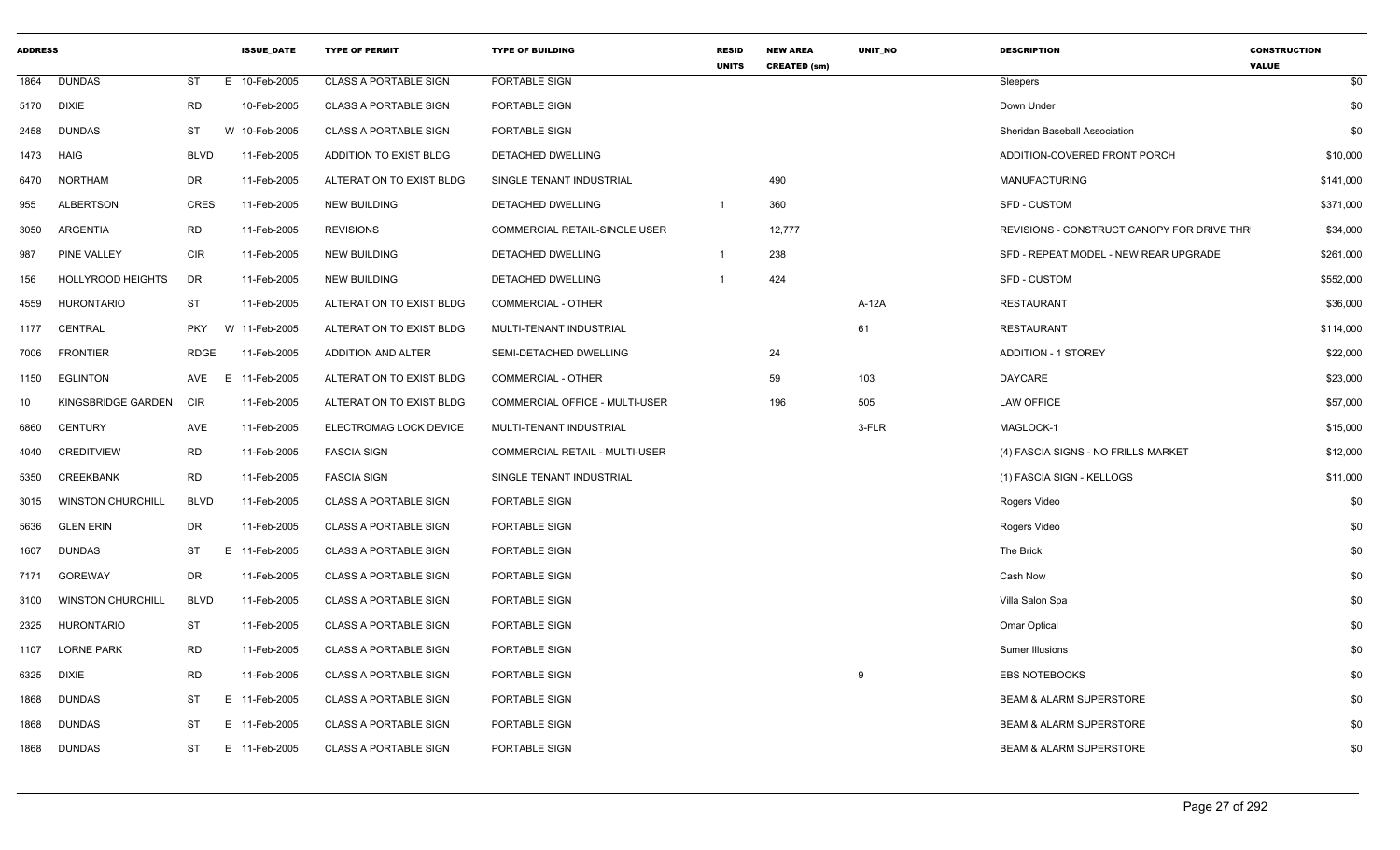| <b>ADDRESS</b> |                      |             | <b>ISSUE DATE</b> | <b>TYPE OF PERMIT</b>        | <b>TYPE OF BUILDING</b>               | <b>RESID</b><br><b>UNITS</b> | <b>NEW AREA</b><br><b>CREATED (sm)</b> | UNIT NO   | <b>DESCRIPTION</b>                            | <b>CONSTRUCTION</b><br><b>VALUE</b> |
|----------------|----------------------|-------------|-------------------|------------------------------|---------------------------------------|------------------------------|----------------------------------------|-----------|-----------------------------------------------|-------------------------------------|
| 1868           | <b>DUNDAS</b>        | ST          | E 11-Feb-2005     | <b>CLASS A PORTABLE SIGN</b> | PORTABLE SIGN                         |                              |                                        |           | <b>BEAM &amp; ALARM SUPERSTORE</b>            | \$0                                 |
| 5700           | MAVIS                | <b>RD</b>   | 11-Feb-2005       | <b>CLASS A PORTABLE SIGN</b> | PORTABLE SIGN                         |                              |                                        | 4         | SUNSET TAN                                    | \$0                                 |
| 626            | <b>BURNHAMTHORPE</b> | <b>RD</b>   | W 11-Feb-2005     | <b>CLASS A PORTABLE SIGN</b> | PORTABLE SIGN                         |                              |                                        | 102       | DR. TINA NGUYEN                               | \$0                                 |
| 644            | <b>BLOOR</b>         | ST          | 11-Feb-2005       | <b>CLASS A PORTABLE SIGN</b> | PORTABLE SIGN                         |                              |                                        |           | Little Caesars Pizza                          | \$0                                 |
| 512            | <b>BRISTOL</b>       | <b>RD</b>   | W 11-Feb-2005     | <b>CLASS A PORTABLE SIGN</b> | PORTABLE SIGN                         |                              |                                        |           | <b>Bristol Dental</b>                         | \$0                                 |
| 5800           | <b>MCLAUGHLIN</b>    | RD          | 11-Feb-2005       | <b>CLASS A PORTABLE SIGN</b> | PORTABLE SIGN                         |                              |                                        |           | The Brick                                     | \$0                                 |
| 1534           | <b>HIGHBROOK</b>     | AVE         | 14-Feb-2005       | ALTERATION TO EXIST BLDG     | DETACHED DWELLING                     |                              |                                        |           | BASEMENT ENTRANCE THROUGH GARAGE              | \$8,000                             |
| 333            | <b>COURTNEYPARK</b>  | DR          | 14-Feb-2005<br>E. | ALTERATION TO EXIST BLDG     | SINGLE TENANT INDUSTRIAL              |                              |                                        |           | INDUSTRIAL KITCHEN EXHAUST SYSTEM             | \$21,000                            |
| 6515           | KITIMAT              | RD          | 14-Feb-2005       | ALTERATION TO EXIST BLDG     | <b>INDUSTRIAL - OTHER</b>             |                              |                                        | 2-FLR     | ALTERATIONS-MECHANICAL ROOM/DIESEL GENER/     | \$36,000                            |
| 18             | <b>CUMBERLAND</b>    | DR          | 14-Feb-2005       | ADDITION TO EXIST BLDG       | DETACHED DWELLING                     |                              |                                        |           | ADDITION-FRONT PORCH                          | \$10,000                            |
| 3240           | <b>ERIN CENTRE</b>   | <b>BLVD</b> | 14-Feb-2005       | <b>NEW BUILDING</b>          | SCHOOL - ELEMENTARY                   |                              | 6,962                                  |           | NEW - SCHOOL, CHURCHILL MEADOWS JUNIOR P.S.   | \$9,831,000                         |
| 6515           | KITIMAT              | <b>RD</b>   | 14-Feb-2005       | ALTERATION TO EXIST BLDG     | SINGLE TENANT INDUSTRIAL              |                              |                                        |           | INTERIOR ALTERATIONS-MEZZANINE, CIBA VISION ( | \$112,000                           |
| 2040           | <b>DUNDAS</b>        | ST          | E 14-Feb-2005     | ALTERATION TO EXIST BLDG     | <b>COMMERCIAL RETAIL - MULTI-USER</b> |                              |                                        | -1        | <b>FOOD SUPERMARKET</b>                       | \$291,000                           |
| 1699           | LAKESHORE            | RD          | W 14-Feb-2005     | ALTERATION TO EXIST BLDG     | <b>RESIDENTIAL - OTHER</b>            |                              | 228                                    | 2-FLR     | ALTERATIONS-CONVERT 2-APARTMENT INTO ONE(1    | \$35,000                            |
| 3643           | CAWTHRA              | RD          | 14-Feb-2005       | ALTERATION TO EXIST BLDG     | <b>COMMERCIAL RETAIL - MULTI-USER</b> |                              |                                        | $17 - 18$ | RETAIL (DELI) & VIDEO STORE                   | \$38,000                            |
| 125            | LAKESHORE            | <b>RD</b>   | 14-Feb-2005<br>E. | ALTERATION TO EXIST BLDG     | COMMERCIAL RETAIL - MULTI-USER        |                              |                                        | C         | RETAIL/CONVENIENCE STORE                      | \$63,000                            |
| 1620           | <b>TECH</b>          | AVE         | 14-Feb-2005       | <b>PYLON SIGN</b>            | MULTI-TENANT INDUSTRIAL               |                              |                                        |           | (2) PYLON SIGNS - AIRPORT CORPORATE CENTRE    | \$2,000                             |
| 6860           | <b>CENTURY</b>       | AVE         | 14-Feb-2005       | ELECTROMAG LOCK DEVICE       | COMMERCIAL OFFICE - MULTI-USER        |                              |                                        | 2 FLR     | 2 MAGLOCKS                                    | \$16,000                            |
| 2825           | EGLINTON             | AVE         | 14-Feb-2005<br>W  | <b>FASCIA SIGN</b>           | COMMERCIAL OFFICE- SINGLE USER        |                              |                                        |           | 5 FASCIA SIGNS - BANK OF MONTREAL             | \$15,000                            |
| 2251           | <b>BURNHAMTHORPE</b> | <b>RD</b>   | W 14-Feb-2005     | FIRE DAMAGE REPAIR           | <b>ROW DWELLING</b>                   |                              |                                        | 50        | FIRE DAMAGE REPAIR                            | \$66,000                            |
| 3250           | <b>RIDGEWAY</b>      | DR          | 14-Feb-2005       | <b>CLASS A PORTABLE SIGN</b> | PORTABLE SIGN                         |                              |                                        |           | <b>IMAGINATION WORKS</b>                      | \$0                                 |
| 6085           | <b>CREDITVIEW</b>    | <b>RD</b>   | 14-Feb-2005       | <b>CLASS A PORTABLE SIGN</b> | PORTABLE SIGN                         |                              |                                        |           | Rogers Video                                  | \$0                                 |
| $\Omega$       | <b>MAVIS</b>         | <b>RD</b>   | 14-Feb-2005       | <b>CLASS A PORTABLE SIGN</b> | PORTABLE SIGN                         |                              |                                        |           | <b>COMMUNITY SERVICES</b>                     | \$0                                 |
| $^{\circ}$     | <b>ERIN MILLS</b>    | <b>PKY</b>  | 14-Feb-2005       | <b>CLASS A PORTABLE SIGN</b> | PORTABLE SIGN                         |                              |                                        |           | <b>COMMUNITY SERVICES</b>                     | \$0                                 |
| $\mathbf{0}$   | <b>ERIN MILLS</b>    | <b>PKY</b>  | 14-Feb-2005       | <b>CLASS A PORTABLE SIGN</b> | PORTABLE SIGN                         |                              |                                        |           | COMMUNITY SERVICES (TRANSFERRED FROM 05-3)    | \$0                                 |
| $\mathbf{0}$   | <b>BURNHAMTHORPE</b> | RD          | E.<br>14-Feb-2005 | <b>CLASS A PORTABLE SIGN</b> | PORTABLE SIGN                         |                              |                                        |           | <b>COMMUNITY SERVICES</b>                     | \$0                                 |
| $\Omega$       | <b>BURNHAMTHORPE</b> | <b>RD</b>   | 14-Feb-2005<br>E. | <b>CLASS A PORTABLE SIGN</b> | PORTABLE SIGN                         |                              |                                        |           | <b>COMMUNITY SERVICES</b>                     | \$0                                 |
| 1641           | LAKESHORE            | <b>RD</b>   | W 14-Feb-2005     | <b>CLASS A PORTABLE SIGN</b> | PORTABLE SIGN                         |                              |                                        |           | Dairy Queen                                   | \$0                                 |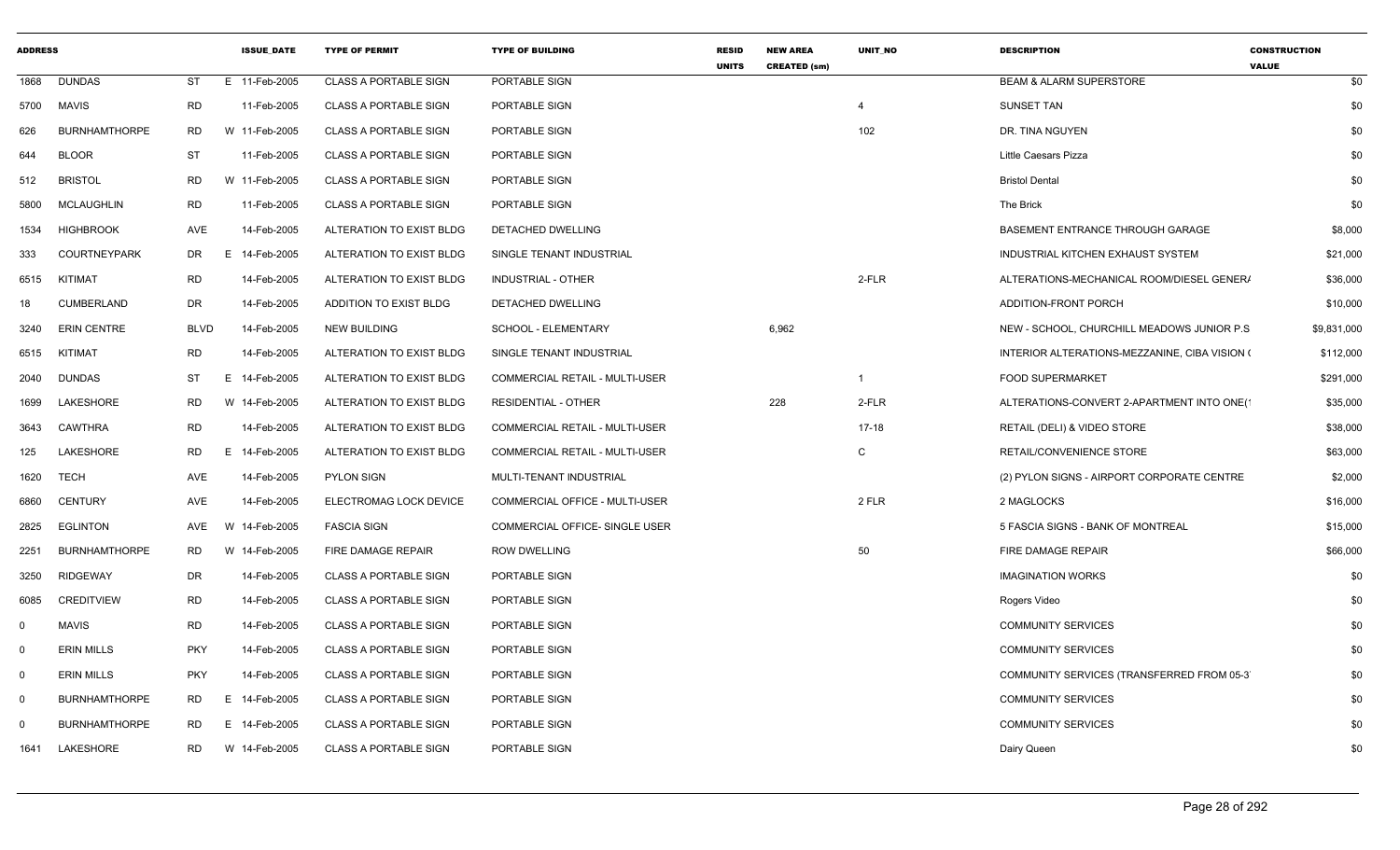| <b>ADDRESS</b> |                      |             | <b>ISSUE DATE</b> | <b>TYPE OF PERMIT</b>        | <b>TYPE OF BUILDING</b>        | <b>RESID</b><br><b>UNITS</b> | <b>NEW AREA</b><br><b>CREATED (sm)</b> | <b>UNIT NO</b> | <b>DESCRIPTION</b>                           | <b>CONSTRUCTION</b><br><b>VALUE</b> |
|----------------|----------------------|-------------|-------------------|------------------------------|--------------------------------|------------------------------|----------------------------------------|----------------|----------------------------------------------|-------------------------------------|
| $\mathbf 0$    | <b>BRITANNIA</b>     | RD          | W 14-Feb-2005     | <b>CLASS A PORTABLE SIGN</b> | PORTABLE SIGN                  |                              |                                        |                | <b>COMMUNITY SERVICES</b>                    | \$0                                 |
| $\mathbf{0}$   | <b>AQUITAINE</b>     | AVE         | 14-Feb-2005       | <b>CLASS A PORTABLE SIGN</b> | PORTABLE SIGN                  |                              |                                        |                | <b>COMMUNITY SERVICES</b>                    | \$0                                 |
| 35             | <b>BRUNEL</b>        | <b>RD</b>   | 14-Feb-2005       | <b>CLASS A PORTABLE SIGN</b> | PORTABLE SIGN                  |                              |                                        |                | SAHARA GROUP INC.                            | \$0                                 |
| 1945           | <b>DUNDAS</b>        | ST          | Е.<br>14-Feb-2005 | <b>CLASS A PORTABLE SIGN</b> | PORTABLE SIGN                  |                              |                                        |                | MMMI EMPLOYMENT SOLUTIONS                    | \$0                                 |
| 2901           | <b>EGLINTON</b>      | AVE         | W 14-Feb-2005     | <b>CLASS A PORTABLE SIGN</b> | PORTABLE SIGN                  |                              |                                        |                | <b>NYX SHOES</b>                             | \$0                                 |
| 655            | QUEENSWAY            |             | Е.<br>14-Feb-2005 | <b>CLASS A PORTABLE SIGN</b> | PORTABLE SIGN                  |                              |                                        |                | PERKY POCKETS                                | \$0                                 |
| 80             | <b>COURTNEYPARK</b>  | DR          | 14-Feb-2005<br>E. | ALTERATION TO EXIST BLDG     | COMMERCIAL RETAIL - MULTI-USER |                              |                                        | K <sub>3</sub> | RESTAURANT INTERIOR ALTERATIONS-2 SHIVA D/B  | \$0                                 |
| 5004           | <b>TIMBERLEA</b>     | <b>BLVD</b> | 14-Feb-2005       | <b>CLASS A PORTABLE SIGN</b> | PORTABLE SIGN                  |                              |                                        |                | Kimar Torino                                 | \$0                                 |
| 5456           | <b>TOMKEN</b>        | <b>RD</b>   | 14-Feb-2005       | <b>CLASS A PORTABLE SIGN</b> | PORTABLE SIGN                  |                              |                                        |                | PC Mania                                     | \$0                                 |
| -5             | <b>NORTH ALARTON</b> | ST          | 14-Feb-2005       | <b>DEMOLITION</b>            | <b>DETACHED DWELLING</b>       |                              |                                        |                | <b>DEMOLITION - SFD &amp; GARAGE</b>         | \$8,000                             |
| 109            | <b>DANIELSON</b>     | <b>CRT</b>  | 15-Feb-2005       | NEW BUILDING                 | <b>DETACHED DWELLING</b>       |                              | 221                                    |                | SFD - CUSTOM                                 | \$228,000                           |
| 113            | <b>DANIELSON</b>     | CRT         | 15-Feb-2005       | <b>NEW BUILDING</b>          | DETACHED DWELLING              |                              | 204                                    |                | <b>SFD - CUSTOM</b>                          | \$211,000                           |
| 141            | DANIELSON            | CRT         | 15-Feb-2005       | <b>NEW BUILDING</b>          | DETACHED DWELLING              | -1                           | 211                                    |                | SFD - CUSTOM                                 | \$217,000                           |
| 101            | QUEENSWAY            |             | W 15-Feb-2005     | ALTERATION TO EXIST BLDG     | COMMERCIAL OFFICE - MULTI-USER |                              |                                        | 303            | <b>MEDICAL OFFICE</b>                        | \$16,000                            |
| 3750           | <b>BRANDON GATE</b>  | DR          | 15-Feb-2005       | ALTERATION TO EXIST BLDG     | SCHOOL - ELEMENTARY            |                              |                                        |                | INTERIOR ALTERATIONS & ADDING 6 ROOFTOP UNI  | \$120,000                           |
| 2392           | THORN LODGE          | DR          | 15-Feb-2005       | <b>NEW BUILDING</b>          | DETACHED DWELLING              |                              |                                        |                | NEW-CABANA, UNHEATED                         | \$10,000                            |
| 1519           | IFIELD               | <b>RD</b>   | 15-Feb-2005       | ADDITION TO EXIST BLDG       | DETACHED DWELLING              |                              |                                        |                | ADDITION-HEATED SUNROOM                      | \$17,000                            |
| 2345           | ARGENTIA             | <b>RD</b>   | 15-Feb-2005       | ALTERATION TO EXIST BLDG     | MULTI-TENANT INDUSTRIAL        |                              |                                        | 101-02         | ALTERATIONS-DEMISING WALL, MODEL SUITE, TEN. | \$16,000                            |
| 2495           | <b>MEADOWPINE</b>    | <b>BLVD</b> | 15-Feb-2005       | ELECTROMAG LOCK DEVICE       | SINGLE TENANT INDUSTRIAL       |                              |                                        | 1-FLR          | MAGLOCK-10                                   | \$20,000                            |
| 6725           | <b>AIRPORT</b>       | <b>RD</b>   | 15-Feb-2005       | <b>FASCIA SIGN</b>           | MULTI-TENANT INDUSTRIAL        |                              |                                        |                | 1 FASCIA SIGN - WARDROP                      | \$20,000                            |
| 2991           | OSLO                 | <b>CRES</b> | 15-Feb-2005       | ALTERATION TO EXIST BLDG     | DETACHED DWELLING              |                              |                                        |                | <b>INTERIOR ALTERATIONS</b>                  | \$10,000                            |
| 2620           | <b>SLOUGH</b>        | <b>ST</b>   | 15-Feb-2005       | <b>OTHER</b>                 | SINGLE TENANT INDUSTRIAL       |                              |                                        |                | <b>SITE SERVICING</b>                        | \$0                                 |
| 5975           | <b>MAVIS</b>         | <b>RD</b>   | 15-Feb-2005       | <b>CLASS A PORTABLE SIGN</b> | PORTABLE SIGN                  |                              |                                        |                | <b>Tucker's Market Place</b>                 | \$0                                 |
| 5980           | <b>MCLAUGHLIN</b>    | <b>RD</b>   | 15-Feb-2005       | <b>CLASS A PORTABLE SIGN</b> | PORTABLE SIGN                  |                              |                                        |                | <b>Bowrings</b>                              | \$0                                 |
| 1185           | <b>DUNDAS</b>        | ST          | 15-Feb-2005<br>Е. | <b>CLASS A PORTABLE SIGN</b> | PORTABLE SIGN                  |                              |                                        |                | Siva Tax                                     | \$0                                 |
| $\mathbf 0$    | <b>BRITANNIA</b>     | RD          | W 15-Feb-2005     | <b>CLASS A PORTABLE SIGN</b> | PORTABLE SIGN                  |                              |                                        |                | Cross of Life Lutheran Chruch                | \$0                                 |
| $\Omega$       | NINTH LINE           |             | 15-Feb-2005       | <b>CLASS A PORTABLE SIGN</b> | <b>PORTABLE SIGN</b>           |                              |                                        |                | Cross of Life Lutheran Church                | \$0                                 |
| $\Omega$       | NINTH LINE           |             | 15-Feb-2005       | <b>CLASS A PORTABLE SIGN</b> | PORTABLE SIGN                  |                              |                                        |                | Cross of Life Lutheran Church                | \$0                                 |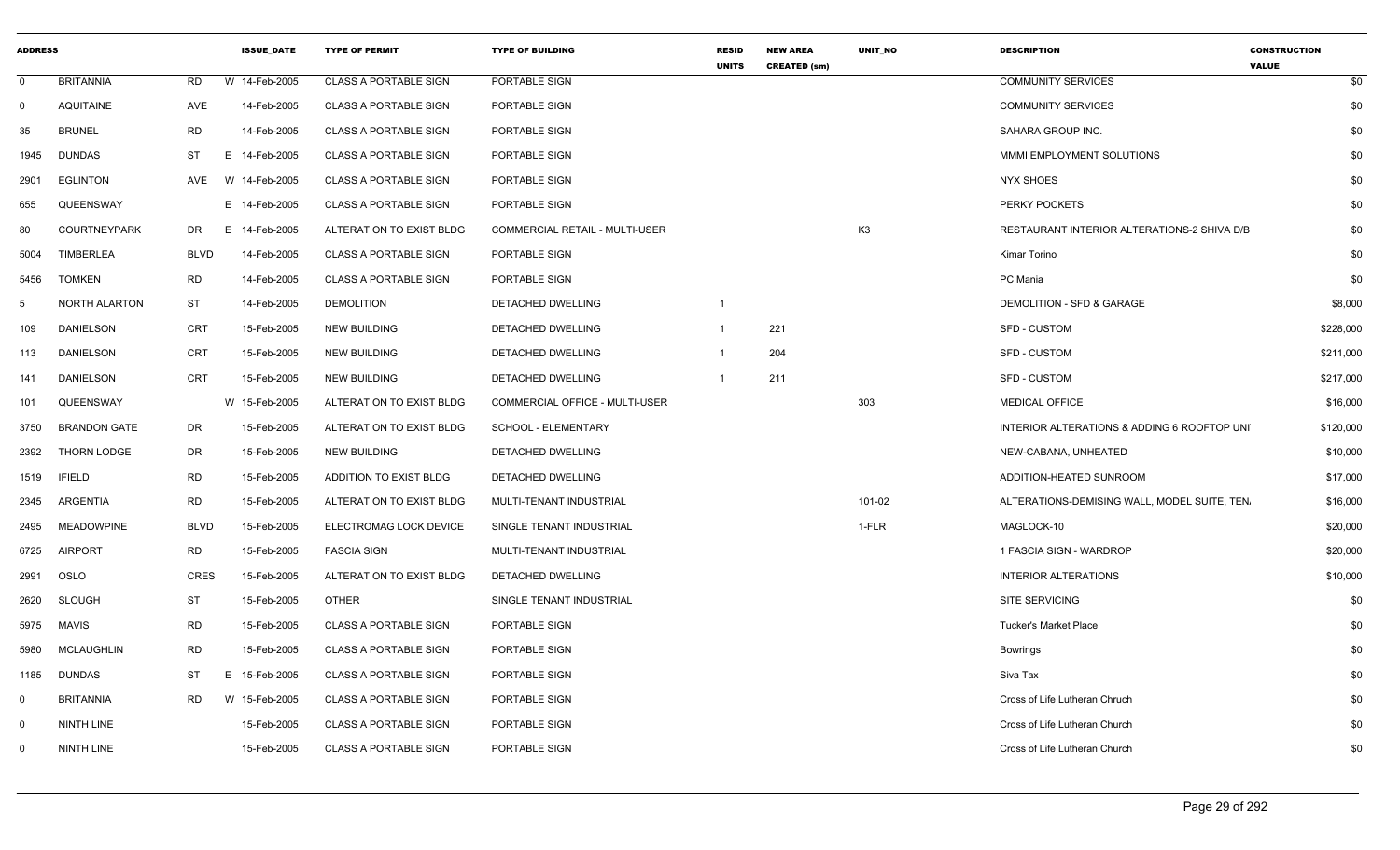| <b>ADDRESS</b> |                      |             | <b>ISSUE DATE</b> | <b>TYPE OF PERMIT</b>        | <b>TYPE OF BUILDING</b>        | <b>RESID</b><br><b>UNITS</b> | <b>NEW AREA</b><br><b>CREATED (sm)</b> | <b>UNIT NO</b> | <b>DESCRIPTION</b>                                       | <b>CONSTRUCTION</b><br><b>VALUE</b> |
|----------------|----------------------|-------------|-------------------|------------------------------|--------------------------------|------------------------------|----------------------------------------|----------------|----------------------------------------------------------|-------------------------------------|
| $\mathbf 0$    | <b>DERRY</b>         | <b>RD</b>   | W 15-Feb-2005     | <b>CLASS A PORTABLE SIGN</b> | PORTABLE SIGN                  |                              |                                        |                | Cross of Life Lutheran Church                            | \$0                                 |
| 6325           | <b>DIXIE</b>         | <b>RD</b>   | 16-Feb-2005       | ALTERATION TO EXIST BLDG     | MULTI-TENANT INDUSTRIAL        |                              | 271                                    | 2              | OFFICE FOR HOME DECOR CENTRE                             | \$41,000                            |
| 77             | <b>DUNDAS</b>        | ST          | W 16-Feb-2005     | <b>PYLON SIGN</b>            | COMMERCIAL RETAIL - MULTI-USER |                              |                                        |                | ONE (1) ADDITIONAL GROUND SIGN - MULTI TENANT            | \$8,000                             |
| 844            | SOUTHDOWN            | <b>RD</b>   | 16-Feb-2005       | ADDITION TO EXIST BLDG       | <b>INDUSTRIAL - OTHER</b>      |                              | 54                                     |                | ADDITION - 1 STOREY GARAGE                               | \$35,000                            |
| 6257           | <b>AIRPORT</b>       | <b>RD</b>   | 16-Feb-2005       | ALTERATION TO EXIST BLDG     | <b>COMMERCIAL - OTHER</b>      |                              |                                        |                | ALTERATIONS-NEW FIXTURES, SPRINKLER/ALARM :              | \$200,000                           |
| 574            | <b>MEADOW WOOD</b>   | <b>RD</b>   | 16-Feb-2005       | ADDITION AND ALTER           | DETACHED DWELLING              |                              |                                        |                | SECOND STOREY ADDITION & INTERIOR ALTERATIC              | \$128,000                           |
| 6120           | <b>MAVIS</b>         | <b>RD</b>   | 16-Feb-2005       | <b>PYLON SIGN</b>            | COMMERCIAL RETAIL-SINGLE USER  |                              |                                        |                | ONE (1) ADDITIONAL GROUND SIGN - SMART                   | \$5,000                             |
| 80             | <b>PORT</b>          | <b>ST</b>   | E<br>16-Feb-2005  | ALTERATION TO EXIST BLDG     | COMMERCIAL OFFICE - MULTI-USER |                              |                                        | F.             | BUSINES, PROFESSIONAL & ADMINISTRATIVE OFFIC             | \$31,000                            |
| 6733           | <b>MISSISSAUGA</b>   | <b>RD</b>   | 16-Feb-2005       | ALTERATION TO EXIST BLDG     | MULTI-TENANT INDUSTRIAL        |                              | 105                                    | 306            | INTERIOR ALTERATIONS - NITROCHEM                         | \$32,000                            |
| 3024           | <b>HURONTARIO</b>    | ST          | 16-Feb-2005       | ALTERATION TO EXIST BLDG     | COMMERCIAL RETAIL - MULTI-USER |                              |                                        | 308            | DRUGSTORE (PHARMACY)                                     | \$41,000                            |
| 6880           | <b>FINANCIAL</b>     | DR          | 16-Feb-2005       | ALTERATION TO EXIST BLDG     | COMMERCIAL OFFICE- SINGLE USER |                              |                                        | LINK 2-FLR.    | INTERIOR ALTERATIONS - ROYAL BANK                        | \$17,000                            |
| 2444           | <b>HURONTARIO</b>    | ST          | 16-Feb-2005       | <b>FASCIA SIGN</b>           | COMMERCIAL - OTHER             |                              |                                        |                | (1) FASCIA SIGN - GLOBAL                                 | \$3,000                             |
| $\mathbf 0$    | <b>DUNDAS</b>        | <b>ST</b>   | W 16-Feb-2005     | <b>CLASS A PORTABLE SIGN</b> | PORTABLE SIGN                  |                              |                                        |                | Kingdom Covenant Intrernational                          | \$0                                 |
| $\Omega$       | <b>DIXIE</b>         | <b>RD</b>   | 16-Feb-2005       | <b>CLASS A PORTABLE SIGN</b> | <b>PORTABLE SIGN</b>           |                              |                                        |                | Kingdom Covenant International                           | \$0                                 |
| 2979           | <b>UNITY</b>         | <b>GATE</b> | 16-Feb-2005       | <b>CLASS A PORTABLE SIGN</b> | PORTABLE SIGN                  |                              |                                        |                | Dr. Schellenberg                                         | \$0                                 |
| 5900           | <b>DIXIE</b>         | <b>RD</b>   | 16-Feb-2005       | <b>CLASS A PORTABLE SIGN</b> | PORTABLE SIGN                  |                              |                                        |                | <b>VISTA MOTORS</b>                                      | \$0                                 |
| $\mathbf 0$    | <b>CAWTHRA</b>       | <b>RD</b>   | 16-Feb-2005       | <b>CLASS A PORTABLE SIGN</b> | PORTABLE SIGN                  |                              |                                        |                | Planning & Puilding, Public Meeting                      | \$0                                 |
| $\mathbf 0$    | <b>HURONTARIO</b>    | <b>ST</b>   | 16-Feb-2005       | <b>CLASS A PORTABLE SIGN</b> | PORTABLE SIGN                  |                              |                                        |                | City of Mississauga, Planning & Building, Public Meeting | \$0                                 |
| $\mathbf 0$    | QUEENSWAY            |             | E 16-Feb-2005     | <b>CLASS A PORTABLE SIGN</b> | <b>PORTABLE SIGN</b>           |                              |                                        |                | City of Mississauga, Planning & Building, Public Meeting | \$0                                 |
| 5675           | <b>KENNEDY</b>       | <b>RD</b>   | 16-Feb-2005       | <b>CLASS A PORTABLE SIGN</b> | PORTABLE SIGN                  |                              |                                        |                | <b>INDALEX LTD</b>                                       | \$0                                 |
| 1711           | <b>BARBERTOWN</b>    | <b>RD</b>   | 16-Feb-2005       | <b>DEMOLITION</b>            | GARAGE/CARPORT                 |                              |                                        |                | DEMOLITION - GARAGE                                      | \$1,000                             |
| 2150           | <b>BURNHAMTHORPE</b> | <b>RD</b>   | W 16-Feb-2005     | <b>CLASS A PORTABLE SIGN</b> | PORTABLE SIGN                  |                              |                                        |                | Shoppers Drug Mart                                       | \$0                                 |
| 1370           | DUNDAS               | <b>ST</b>   | E 16-Feb-2005     | <b>CLASS A PORTABLE SIGN</b> | PORTABLE SIGN                  |                              |                                        |                | Can Work Corporation                                     | \$0                                 |
| 117            | <b>DANIELSON</b>     | <b>CRT</b>  | 17-Feb-2005       | <b>NEW BUILDING</b>          | <b>DETACHED DWELLING</b>       | 1                            | 203                                    |                | <b>SFD - CUSTOM</b>                                      | \$209,000                           |
| 129            | <b>DANIELSON</b>     | <b>CRT</b>  | 17-Feb-2005       | <b>NEW BUILDING</b>          | DETACHED DWELLING              | 1                            | 203                                    |                | <b>SFD - NEW MODEL</b>                                   | \$209,000                           |
| 133            | <b>DANIELSON</b>     | <b>CRT</b>  | 17-Feb-2005       | <b>NEW BUILDING</b>          | DETACHED DWELLING              | 1                            | 206                                    |                | SFD - REPEAT MODEL, FIREBREAK LOT                        | \$212,000                           |
| 137            | DANIELSON            | <b>CRT</b>  | 17-Feb-2005       | <b>NEW BUILDING</b>          | DETACHED DWELLING              |                              | 203                                    |                | SFD - REPEAT MODEL                                       | \$209,000                           |
| 993            | PELHAM               | AVE         | 17-Feb-2005       | ADDITION TO EXIST BLDG       | DETACHED DWELLING              |                              |                                        |                | ADDITION-2-STOREY                                        | \$63,000                            |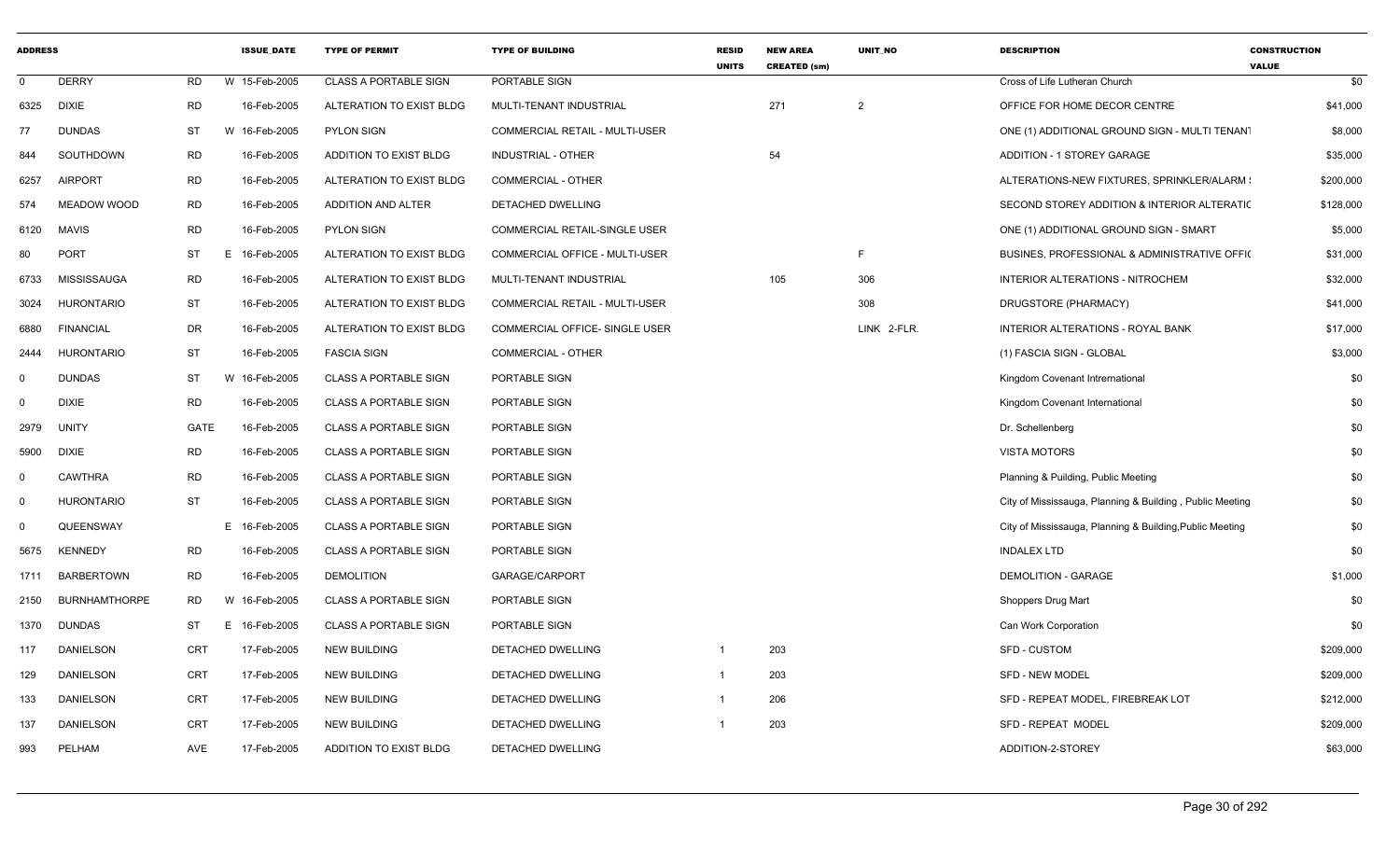| <b>ADDRESS</b> |                          |                  | <b>ISSUE DATE</b> | <b>TYPE OF PERMIT</b>                          | <b>TYPE OF BUILDING</b>        | <b>RESID</b><br><b>UNITS</b> | <b>NEW AREA</b><br><b>CREATED (sm)</b> | <b>UNIT NO</b> | <b>DESCRIPTION</b>                                       | <b>CONSTRUCTION</b><br><b>VALUE</b> |
|----------------|--------------------------|------------------|-------------------|------------------------------------------------|--------------------------------|------------------------------|----------------------------------------|----------------|----------------------------------------------------------|-------------------------------------|
| 6981           | <b>MILLCREEK</b>         | DR               | 17-Feb-2005       | ALTERATION TO EXIST BLDG                       | MULTI-TENANT INDUSTRIAL        |                              | 106                                    | $\overline{1}$ | ALTERATIONS - DESIGNATED SMOKING ROOM (PAF               | \$16,000                            |
| 3293           | WEATHERFORD              | <b>RD</b>        | 17-Feb-2005       | <b>NEW BUILDING</b>                            | DETACHED DWELLING              |                              |                                        |                | SFD - REPEAT MODEL - FIREBREAK LOT COMPLETI(             | \$0                                 |
| 3359           | MISSISSAUGA              | <b>RD</b>        | 17-Feb-2005       | <b>REVISIONS</b>                               | SCHOOL - OTHER                 |                              |                                        |                | <b>REVISIONS</b>                                         | \$0                                 |
| 6550           | MEADOWVALE TOWN CENCIR   |                  | 17-Feb-2005       | <b>REVISIONS</b>                               | COMMERCIAL RETAIL-SINGLE USER  |                              | 1,785                                  |                | <b>REVISED SITE SERVICING</b>                            | \$0                                 |
| 6075           | <b>MAVIS</b>             | <b>RD</b>        | 17-Feb-2005       | <b>CLASS A PORTABLE SIGN</b>                   | PORTABLE SIGN                  |                              |                                        |                | NYGARD (JAYSET & CO)                                     | \$0                                 |
| 6075           | <b>MAVIS</b>             | <b>RD</b>        | 17-Feb-2005       | <b>CLASS A PORTABLE SIGN</b>                   | PORTABLE SIGN                  |                              |                                        |                | NYGARD (JAYSET & CO)                                     | \$0                                 |
| 6075           | <b>MAVIS</b>             | <b>RD</b>        | 17-Feb-2005       | <b>CLASS A PORTABLE SIGN</b>                   | PORTABLE SIGN                  |                              |                                        |                | NYGARD (JAYSET & CO)                                     | \$0                                 |
| 3476           | <b>GLEN ERIN</b>         | DR               | 17-Feb-2005       | <b>CLASS A PORTABLE SIGN</b>                   | PORTABLE SIGN                  |                              |                                        |                | <b>EXCEL EMPLOYMENT</b>                                  | \$0                                 |
| $\mathbf 0$    | LAKESHORE                | <b>RD</b>        | W 17-Feb-2005     | <b>CLASS A PORTABLE SIGN</b>                   | PORTABLE SIGN                  |                              |                                        |                | City of Mississauga, Planning & Building, Public Meeting | \$0                                 |
| 3170           | <b>RIDGEWAY</b>          | DR               | 17-Feb-2005       | <b>CLASS A PORTABLE SIGN</b>                   | PORTABLE SIGN                  |                              |                                        |                | ENTERTAINMENT WAREHOUSE (TRANSFERRED FR)                 | \$0                                 |
| 2159           | <b>ROGERS</b>            | <b>RD</b>        | 17-Feb-2005       | CLASS 5 PRIVATE SEWAGE SYSTECOMMERCIAL - OTHER |                                |                              |                                        |                | TEMPORARY HOLDING TANK                                   | \$0                                 |
| 3888           | <b>PONDVIEW</b>          | WAY              | 17-Feb-2005       | ALTERATION TO EXIST BLDG                       | DETACHED DWELLING              |                              |                                        |                | 3 ADDITIONAL FIXTURES IN BASEMENT                        | \$2,000                             |
| $\Omega$       | <b>ERIN MILLS</b>        | <b>PKY</b>       | 17-Feb-2005       | <b>CLASS A PORTABLE SIGN</b>                   | PORTABLE SIGN                  |                              |                                        |                | City of Mississauga, Planning & Building, Public Meeting | \$0                                 |
| 1330           | <b>CLARKSON</b>          | <b>RD</b><br>N   | 17-Feb-2005       | <b>DEMOLITION</b>                              | <b>DETACHED DWELLING</b>       | $\overline{\mathbf{1}}$      |                                        |                | DEMOLITION - SFD & SHED                                  | \$8,000                             |
| $\mathbf 0$    | SOUTH SHERIDAN           | WAY              | 17-Feb-2005       | <b>CLASS A PORTABLE SIGN</b>                   | PORTABLE SIGN                  |                              |                                        |                | City of Mississauga, Planning & Building, Public Meeting | \$0                                 |
| 251            | <b>ISABELLA</b>          | <b>AVE</b>       | 17-Feb-2005       | <b>DEMOLITION</b>                              | <b>DETACHED DWELLING</b>       |                              |                                        |                | <b>DEMOLITION - SFD</b>                                  | \$8,000                             |
| $\mathbf 0$    | <b>WINSTON CHURCHILL</b> | <b>BLVD</b>      | 17-Feb-2005       | <b>CLASS A PORTABLE SIGN</b>                   | PORTABLE SIGN                  |                              |                                        |                | City of Mississauga, Planning & Building, Public Meeting | \$0                                 |
| 1443           | <b>HURONTARIO</b>        | <b>ST</b>        | 18-Feb-2005       | <b>PYLON SIGN</b>                              | <b>RESIDENTIAL - OTHER</b>     |                              |                                        |                | ONE GROUND SIGN - EDEN OAK                               | \$2,000                             |
| 2180           | MATHESON                 | <b>BLVD</b><br>E | 18-Feb-2005       | <b>NEW BUILDING</b>                            | <b>INDUSTRIAL - OTHER</b>      |                              |                                        |                | NEW - INDUSTRIAL SHELL BUILDING - COMPLETION             | \$0                                 |
| 7528           | <b>MAGISTRATE</b>        | <b>TERR</b>      | 18-Feb-2005       | ALTERATION TO EXIST BLDG                       | <b>DETACHED DWELLING</b>       |                              |                                        |                | ALTERATIONS-SIDE ENTRANCE/FINISHED BASEMEN               | \$22,000                            |
| 6465           | <b>MILLCREEK</b>         | DR               | 18-Feb-2005       | ALTERATION TO EXIST BLDG                       | COMMERCIAL RETAIL - MULTI-USER |                              |                                        | 105            | KITCHEN EXHAUST                                          | \$16,000                            |
| 2180           | MATHESON                 | <b>BLVD</b>      | 18-Feb-2005<br>E. | ALTERATION TO EXIST BLDG                       | MULTI-TENANT INDUSTRIAL        |                              |                                        | 3              | WAREHOUSING                                              | \$945,000                           |
| 3341           | WEATHERFORD              | <b>RD</b>        | 18-Feb-2005       | <b>NEW BUILDING</b>                            | DETACHED DWELLING              |                              |                                        |                | REVISION - INTERIOR LAYOUT - LOT 52 ONLY                 | \$0                                 |
| 4959           | <b>MAXINE</b>            | PL               | 18-Feb-2005       | ALTERATION TO EXIST BLDG                       | DETACHED DWELLING              |                              |                                        |                | 4 ADDITIONAL FIXTURES IN BASEMENT                        | \$1,000                             |
| $\Omega$       | <b>SOUTH SHERIDAN</b>    | WAY              | 18-Feb-2005       | <b>CLASS A PORTABLE SIGN</b>                   | PORTABLE SIGN                  |                              |                                        |                | Clarkson Sheridan Soccer Club                            | \$0                                 |
| 3425           | LAIRD                    | <b>RD</b>        | 18-Feb-2005       | <b>CLASS A PORTABLE SIGN</b>                   | PORTABLE SIGN                  |                              |                                        |                | Safety Store                                             | \$0                                 |
| 2155           | <b>LEANNE</b>            | <b>BLVD</b>      | 18-Feb-2005       | <b>CLASS A PORTABLE SIGN</b>                   | PORTABLE SIGN                  |                              |                                        |                | <b>Oxford Learning Centre</b>                            | \$0                                 |
| 3635           | CAWTHRA                  | <b>RD</b>        | 18-Feb-2005       | <b>CLASS A PORTABLE SIGN</b>                   | PORTABLE SIGN                  |                              |                                        |                | Euro Deli                                                | \$0                                 |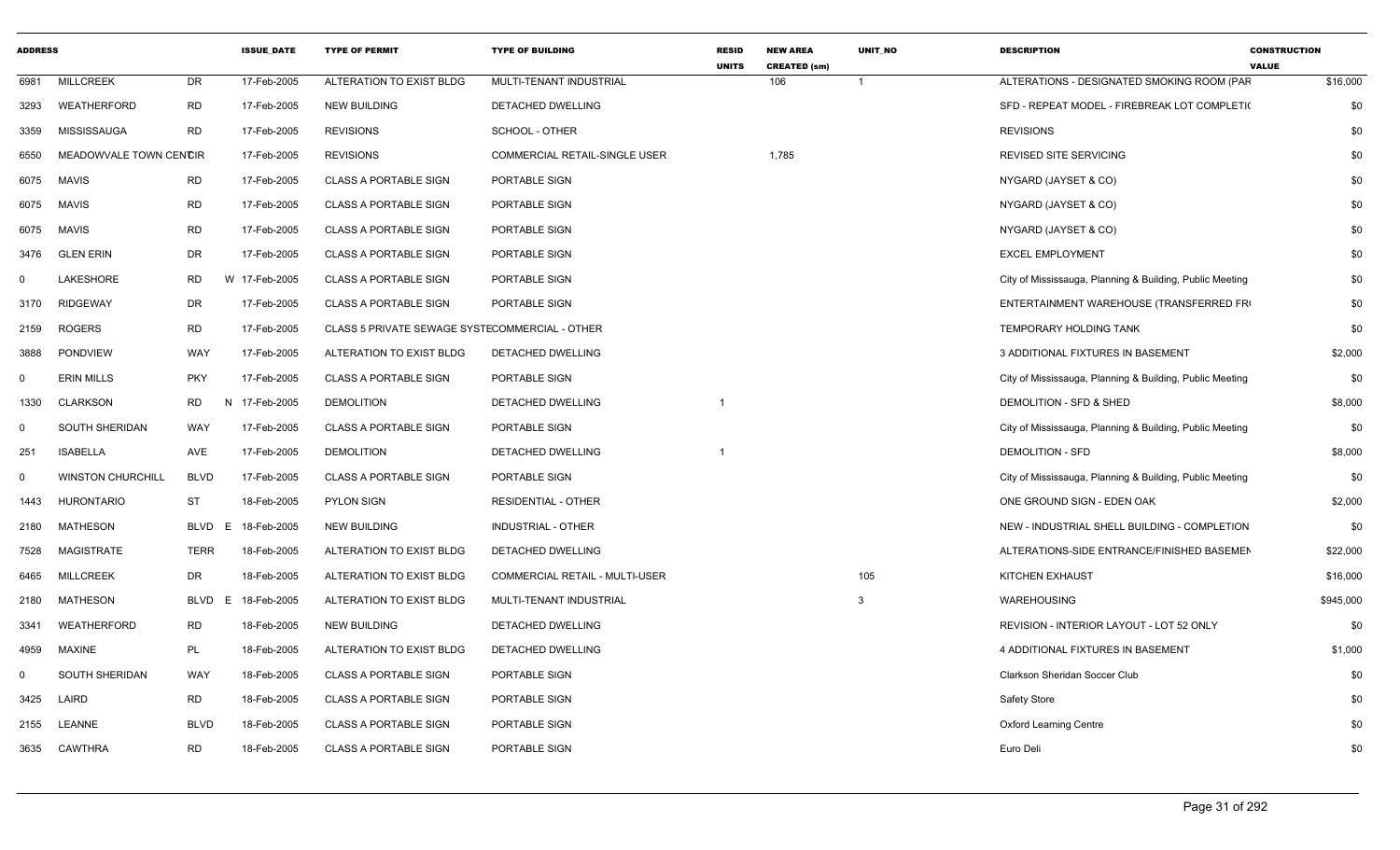| <b>ADDRESS</b> |                          |             | <b>ISSUE DATE</b> | <b>TYPE OF PERMIT</b>        | <b>TYPE OF BUILDING</b>               | <b>RESID</b><br><b>UNITS</b> | <b>NEW AREA</b><br><b>CREATED (sm)</b> | <b>UNIT NO</b>  | <b>DESCRIPTION</b>                                        | <b>CONSTRUCTION</b><br><b>VALUE</b> |
|----------------|--------------------------|-------------|-------------------|------------------------------|---------------------------------------|------------------------------|----------------------------------------|-----------------|-----------------------------------------------------------|-------------------------------------|
| $\Omega$       | <b>WINSTON CHURCHILL</b> | <b>BLVD</b> | 18-Feb-2005       | <b>CLASS A PORTABLE SIGN</b> | <b>PORTABLE SIGN</b>                  |                              |                                        |                 | Streetsville/Meadowvale Figure Skating Club               | \$0                                 |
| 5685           | <b>WHITTLE</b>           | <b>RD</b>   | 18-Feb-2005       | <b>CLASS A PORTABLE SIGN</b> | PORTABLE SIGN                         |                              |                                        |                 | NORTHSTAR MONTESSORI                                      | \$0                                 |
| 1175           | <b>HURONTARIO</b>        | ST          | 18-Feb-2005       | <b>CLASS A PORTABLE SIGN</b> | PORTABLE SIGN                         |                              |                                        |                 | PETRO-CANADA                                              | \$0                                 |
| 0              | SOUTHDOWN                | <b>RD</b>   | 18-Feb-2005       | <b>CLASS A PORTABLE SIGN</b> | PORTABLE SIGN                         |                              |                                        |                 | City of Mississauga, Planning and Building, Public Meetir | \$0                                 |
| 3435           | <b>SEMENYK</b>           | <b>CRT</b>  | 18-Feb-2005       | <b>CLASS A PORTABLE SIGN</b> | PORTABLE SIGN                         |                              |                                        |                 | Queensway Noodles                                         | \$0                                 |
| 7600           | <b>DANBRO</b>            | CRES        | 21-Feb-2005       | ALTERATION TO EXIST BLDG     | SINGLE TENANT INDUSTRIAL              |                              | 20                                     |                 | INTERIOR ALTERATIONS                                      | \$15,000                            |
| 5370           | <b>LONGFORD</b>          | <b>DR</b>   | 21-Feb-2005       | <b>NEW BUILDING</b>          | DETACHED DWELLING                     |                              | 206                                    |                 | <b>SFD - NEW MODEL</b>                                    | \$212,000                           |
| 2835           | <b>ARGENTIA</b>          | <b>RD</b>   | 21-Feb-2005       | ALTERATION TO EXIST BLDG     | <b>INDUSTRIAL - OTHER</b>             |                              |                                        | 5               | <b>STORAGE &amp; DISTRIBUTION</b>                         | \$231,000                           |
| 5385           | <b>CHURCHILL MEADOWS</b> | <b>BLVD</b> | 21-Feb-2005       | <b>NEW BUILDING</b>          | DETACHED DWELLING                     |                              | 324                                    |                 | SFD - NEW MODEL, CORNER, OPT 2-FLR/5-BEDRM                | \$334,000                           |
| 5405           | LONGFORD                 | <b>DR</b>   | 21-Feb-2005       | <b>NEW BUILDING</b>          | DETACHED DWELLING                     | -1                           | 178                                    |                 | SFD - REPEAT MODEL                                        | \$184,000                           |
| 3330           | <b>RIDGEWAY</b>          | <b>DR</b>   | 21-Feb-2005       | ALTERATION TO EXIST BLDG     | MULTI-TENANT INDUSTRIAL               |                              |                                        | 12              | INTERIOR ALTERATIONS-MODEL SUITE, PROPOSED                | \$100,000                           |
| 1525           | <b>BRISTOL</b>           | <b>RD</b>   | W 21-Feb-2005     | ALTERATION TO EXIST BLDG     | <b>COMMERCIAL - OTHER</b>             |                              |                                        | $4A-5$          | PROFESSIONAL OFFICE                                       | \$23,000                            |
| 6800           | <b>MARITZ</b>            | <b>DR</b>   | 21-Feb-2005       | ALTERATION TO EXIST BLDG     | SINGLE TENANT INDUSTRIAL              |                              | 1,411                                  |                 | INTERIOR ALTERATIONS-METRUS SOUTH PROPERT                 | \$639,000                           |
| 3050           | <b>ARTESIAN</b>          | <b>DR</b>   | 21-Feb-2005       | ALTERATION TO EXIST BLDG     | COMMERCIAL - OTHER                    |                              |                                        | 10              | PROFESSIONAL OFFICE                                       | \$50,000                            |
| 6285           | <b>NORTHAM</b>           | <b>DR</b>   | 21-Feb-2005       | ALTERATION TO EXIST BLDG     | MULTI-TENANT INDUSTRIAL               |                              |                                        | 2-FLR           | <b>BUSINESS OFFICE</b>                                    | \$381,000                           |
| 3400           | <b>RIVERSPRAY</b>        | <b>CRES</b> | 21-Feb-2005       | ALTERATION TO EXIST BLDG     | APARTMENT (> 6 UNITS)                 |                              |                                        |                 | <b>INTERIOR ALTERATIONS - AMENITY ROOM</b>                | \$29,000                            |
| 2695           | <b>NORTH SHERIDAN</b>    | WAY         | 21-Feb-2005       | ALTERATION TO EXIST BLDG     | <b>COMMERCIAL OFFICE - MULTI-USER</b> |                              |                                        | 2-FLR/PRT 1-FLR | INTERIOR ALTERATIONS-SERONO                               | \$368,000                           |
| 175            | <b>BRITANNIA</b>         | <b>RD</b>   | E.<br>21-Feb-2005 | ALTERATION TO EXIST BLDG     | MULTI-TENANT INDUSTRIAL               |                              |                                        | $\overline{4}$  | ALTERATIONS - O/H DOORS (2)                               | \$15,000                            |
| 2345           | <b>ARGENTIA</b>          | <b>RD</b>   | 21-Feb-2005       | ALTERATION TO EXIST BLDG     | MULTI-TENANT INDUSTRIAL               |                              |                                        | 101             | <b>BUSINESS OFFICE</b>                                    | \$132,000                           |
| 5372           | CHURCHILL MEADOWS        | <b>BLVD</b> | 21-Feb-2005       | <b>NEW BUILDING</b>          | DETACHED DWELLING                     |                              | 276                                    |                 | <b>SFD - NEW MODEL</b>                                    | \$284,000                           |
| 200            | <b>BARONDALE</b>         | <b>DR</b>   | 21-Feb-2005       | PORTABLE CLASSROOM           | SCHOOL - ELEMENTARY                   |                              |                                        |                 | (1) PORTABLE RELOCATION                                   | \$16,000                            |
| 603            | LAKESHORE                | <b>RD</b>   | E 21-Feb-2005     | <b>FASCIA SIGN</b>           | COMMERCIAL RETAIL - MULTI-USER        |                              |                                        |                 | ONE (1) FASCIA SIGN - SHERWIN WILLIAMS                    | \$2,000                             |
| 3963           | <b>JANICE</b>            | DR          | 21-Feb-2005       | <b>REVISIONS</b>             | SEMI-DETACHED DWELLING                |                              |                                        |                 | REVISION-TRUSS, MODEL CSSD-03 (SEMI)                      | \$0                                 |
| 5378           | LONGFORD                 | <b>DR</b>   | 21-Feb-2005       | <b>REVISIONS</b>             | SEMI-DETACHED DWELLING                |                              |                                        |                 | REVISION-TRUSS, MODEL CSSD-03/CSSD-04                     | \$0                                 |
| 3928           | <b>JANICE</b>            | <b>DR</b>   | 21-Feb-2005       | <b>REVISIONS</b>             | SEMI-DETACHED DWELLING                |                              |                                        |                 | REVISION-TRUSS, MODEL CSSD-06 (SEMI)                      | \$0                                 |
| 3968           | <b>JANICE</b>            | <b>DR</b>   | 21-Feb-2005       | <b>REVISIONS</b>             | SEMI-DETACHED DWELLING                |                              |                                        |                 | REVISION-TRUSS, MODEL CSSD-05 (SEMI)                      | \$0                                 |
| 3980           | <b>JANICE</b>            | DR          | 21-Feb-2005       | <b>REVISIONS</b>             | SEMI-DETACHED DWELLING                |                              |                                        |                 | REVISION-TRUSS, MODEL CSSD-01 (SEMI)                      | \$0                                 |
| 3986           | <b>JANICE</b>            | <b>DR</b>   | 21-Feb-2005       | <b>REVISIONS</b>             | SEMI-DETACHED DWELLING                |                              |                                        |                 | REVISION-TRUSS, MODEL CSSD-02 (SEMI)                      | \$0                                 |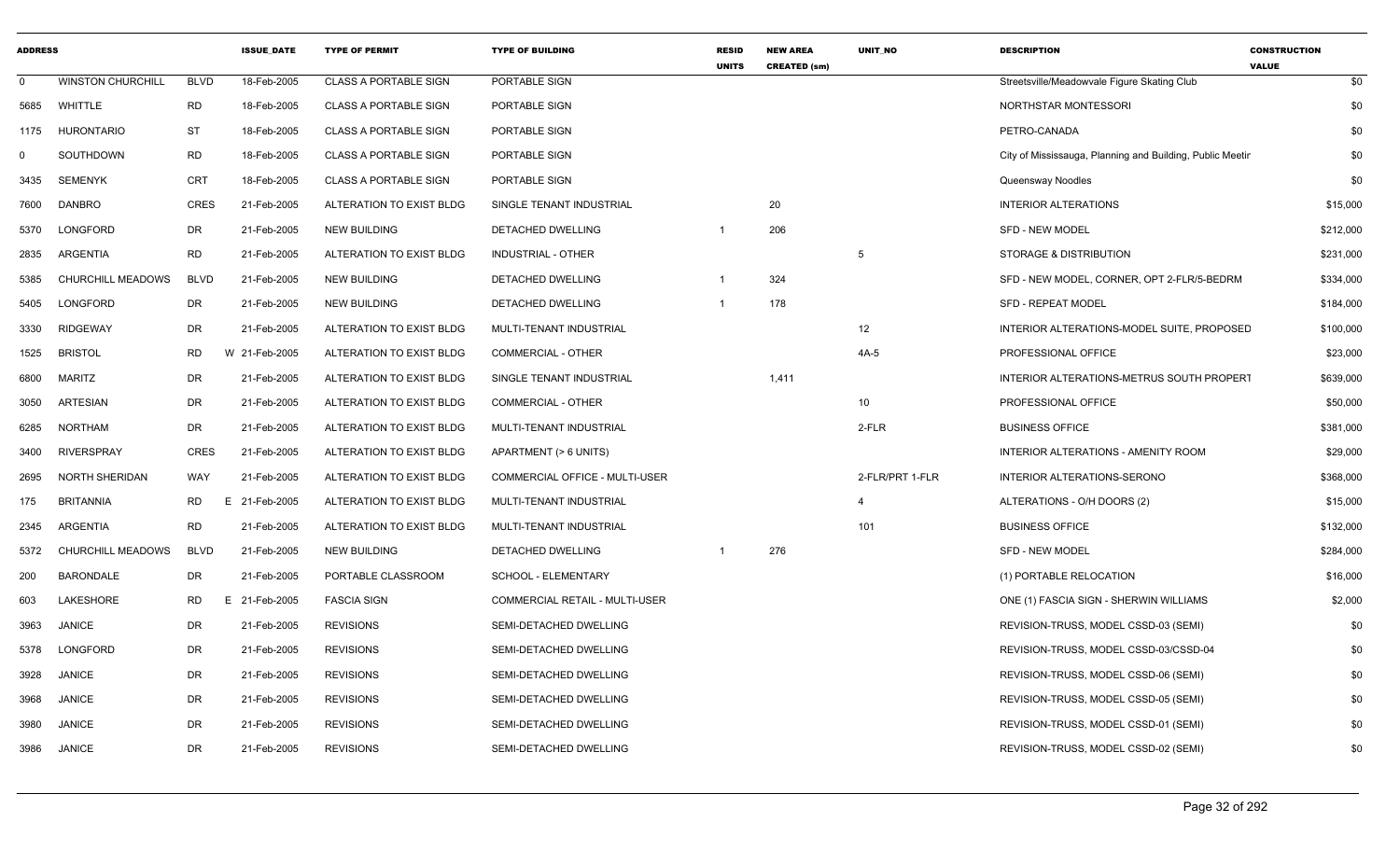| <b>ADDRESS</b> |                          |             | <b>ISSUE DATE</b> | <b>TYPE OF PERMIT</b>        | <b>TYPE OF BUILDING</b>               | <b>RESID</b><br><b>UNITS</b> | <b>NEW AREA</b><br><b>CREATED (sm)</b> | <b>UNIT NO</b>  | <b>DESCRIPTION</b>                                       | <b>CONSTRUCTION</b><br><b>VALUE</b> |
|----------------|--------------------------|-------------|-------------------|------------------------------|---------------------------------------|------------------------------|----------------------------------------|-----------------|----------------------------------------------------------|-------------------------------------|
| 3050           | <b>ARTESIAN</b>          | <b>DR</b>   | 21-Feb-2005       | ALTERATION TO EXIST BLDG     | <b>COMMERCIAL RETAIL - MULTI-USER</b> |                              |                                        | $\overline{7}$  | UNDERGROUND PLUMBING ONLY - MODEL SUITE                  | \$7,000                             |
| 0              | <b>WINSTON CHURCHILL</b> | <b>BLVD</b> | 21-Feb-2005       | <b>CLASS A PORTABLE SIGN</b> | PORTABLE SIGN                         |                              |                                        |                 | Meadowest Co-operative Pre-School Inc. (transferred fror | \$0                                 |
| 2695           | <b>NORTH SHERIDAN</b>    | <b>WAY</b>  | 21-Feb-2005       | ALTERATION TO EXIST BLDG     | COMMERCIAL OFFICE - MULTI-USER        |                              |                                        | 2-FLR/PRT 1-FLR | <b>OFFICES</b>                                           | \$0                                 |
| $\mathbf 0$    | <b>TRUSCOTT</b>          | DR          | 21-Feb-2005       | <b>CLASS A PORTABLE SIGN</b> | PORTABLE SIGN                         |                              |                                        |                 | Clarkson Sheridan Soccer Club                            | \$0                                 |
| 6300           | <b>VISCOUNT</b>          | <b>RD</b>   | 21-Feb-2005       | <b>CLASS A PORTABLE SIGN</b> | PORTABLE SIGN                         |                              |                                        |                 | Neo set                                                  | \$0                                 |
| 815            | <b>BRITANNIA</b>         | <b>RD</b>   | W 21-Feb-2005     | <b>CLASS A PORTABLE SIGN</b> | PORTABLE SIGN                         |                              |                                        |                 | Mde in Japan Restaurant                                  | \$0                                 |
| 755            | QUEENSWAY                |             | E 21-Feb-2005     | <b>CLASS A PORTABLE SIGN</b> | PORTABLE SIGN                         |                              |                                        |                 | Main Event                                               | \$0                                 |
| 6875           | MEADOWVALE TOWN CENCIR   |             | 22-Feb-2005       | <b>NEW BUILDING</b>          | <b>COMMERCIAL - OTHER</b>             |                              | 2,915                                  | BLDG "P"        | NEW - COMMERCIAL FITNESS CENTRE                          | \$4,116,000                         |
| 100            | <b>CITY CENTRE</b>       | DR          | 22-Feb-2005       | <b>FASCIA SIGN</b>           | COMMERCIAL RETAIL - MULTI-USER        |                              |                                        | 2-146A          | TWO (2) INTERIOR FASCIA SIGNS - MEXX & MEXX KI           | \$3,000                             |
| 700            | <b>BURNHAMTHORPE</b>     | <b>RD</b>   | W 22-Feb-2005     | ALTERATION TO EXIST BLDG     | COMMERCIAL RETAIL-SINGLE USER         |                              |                                        |                 | NEW OIL INTERCEPTOR                                      | \$5,000                             |
| 5430           | CHURCHILL MEADOWS        | <b>BLVD</b> | 22-Feb-2005       | <b>NEW BUILDING</b>          | DETACHED DWELLING                     | $\mathbf{1}$                 | 232                                    |                 | <b>SFD - NEW MODEL</b>                                   | \$239,000                           |
| 3846           | LARISA                   | <b>GROV</b> | 22-Feb-2005       | <b>NEW BUILDING</b>          | DETACHED DWELLING                     | $\mathbf{1}$                 | 275                                    |                 | <b>SFD - NEW MODEL</b>                                   | \$283,000                           |
| 5371           | LONGFORD                 | DR          | 22-Feb-2005       | <b>NEW BUILDING</b>          | DETACHED DWELLING                     | $\overline{1}$               | 195                                    |                 | <b>SFD - REPEAT MODEL</b>                                | \$201,000                           |
| 5367           | LONGFORD                 | <b>DR</b>   | 22-Feb-2005       | <b>NEW BUILDING</b>          | DETACHED DWELLING                     | $\mathbf{1}$                 | 195                                    |                 | SFD - REPEAT MODEL, FIREBREAK LOT                        | \$201,000                           |
| 3909           | MAYLA                    | DR          | 22-Feb-2005       | <b>NEW BUILDING</b>          | DETACHED DWELLING                     | $\mathbf{1}$                 | 178                                    |                 | <b>SFD - REPEAT MODEL</b>                                | \$184,000                           |
| 3842           | <b>KILLIAN</b>           | <b>PL</b>   | 22-Feb-2005       | <b>NEW BUILDING</b>          | DETACHED DWELLING                     | $\mathbf{1}$                 | 195                                    |                 | <b>SFD - REPEAT MODEL</b>                                | \$201,000                           |
| 3846           | <b>KILLIAN</b>           | PL          | 22-Feb-2005       | <b>NEW BUILDING</b>          | <b>DETACHED DWELLING</b>              | $\mathbf{1}$                 | 205                                    |                 | <b>SFD - REPEAT MODEL</b>                                | \$211,000                           |
| 3850           | <b>KILLIAN</b>           | PL          | 22-Feb-2005       | <b>NEW BUILDING</b>          | DETACHED DWELLING                     | $\mathbf{1}$                 | 188                                    |                 | <b>SFD - REPEAT MODEL</b>                                | \$194,000                           |
| 3854           | <b>KILLIAN</b>           | PL          | 22-Feb-2005       | <b>NEW BUILDING</b>          | DETACHED DWELLING                     | $\mathbf{1}$                 | 195                                    |                 | <b>SFD - REPEAT MODEL</b>                                | \$201,000                           |
| 3858           | <b>KILLIAN</b>           | PL          | 22-Feb-2005       | <b>NEW BUILDING</b>          | DETACHED DWELLING                     | $\mathbf{1}$                 | 231                                    |                 | <b>SFD - REPEAT MODEL</b>                                | \$238,000                           |
| 5429           | <b>TASHA</b>             | <b>DR</b>   | 22-Feb-2005       | <b>NEW BUILDING</b>          | DETACHED DWELLING                     | $\mathbf{1}$                 | 235                                    |                 | <b>SFD - REPEAT MODEL</b>                                | \$243,000                           |
| 5421           | <b>TASHA</b>             | <b>DR</b>   | 22-Feb-2005       | <b>NEW BUILDING</b>          | DETACHED DWELLING                     | $\mathbf{1}$                 | 232                                    |                 | <b>SFD - REPEAT MODEL</b>                                | \$239,000                           |
| 3845           | LARISA                   | <b>GROV</b> | 22-Feb-2005       | <b>NEW BUILDING</b>          | DETACHED DWELLING                     | $\overline{1}$               | 205                                    |                 | <b>SFD - REPEAT MODEL</b>                                | \$211,000                           |
| 3841           | LARISA                   | <b>GROV</b> | 22-Feb-2005       | <b>NEW BUILDING</b>          | DETACHED DWELLING                     | $\overline{1}$               | 220                                    |                 | <b>SFD - REPEAT MODEL</b>                                | \$227,000                           |
| 3837           | LARISA                   | <b>GROV</b> | 22-Feb-2005       | <b>NEW BUILDING</b>          | DETACHED DWELLING                     | $\mathbf{1}$                 | 205                                    |                 | <b>SFD - REPEAT MODEL</b>                                | \$211,000                           |
| 3833           | LARISA                   | <b>GROV</b> | 22-Feb-2005       | <b>NEW BUILDING</b>          | DETACHED DWELLING                     | $\mathbf{1}$                 | 188                                    |                 | <b>SFD - REPEAT MODEL</b>                                | \$194,000                           |
| 3829           | LARISA                   | <b>GROV</b> | 22-Feb-2005       | <b>NEW BUILDING</b>          | DETACHED DWELLING                     | -1                           | 195                                    |                 | <b>SFD - REPEAT MODEL</b>                                | \$201,000                           |
| 5408           | CHURCHILL MEADOWS        | <b>BLVD</b> | 22-Feb-2005       | <b>NEW BUILDING</b>          | <b>DETACHED DWELLING</b>              | $\mathbf{1}$                 | 215                                    |                 | <b>SFD - REPEAT MODEL</b>                                | \$221,000                           |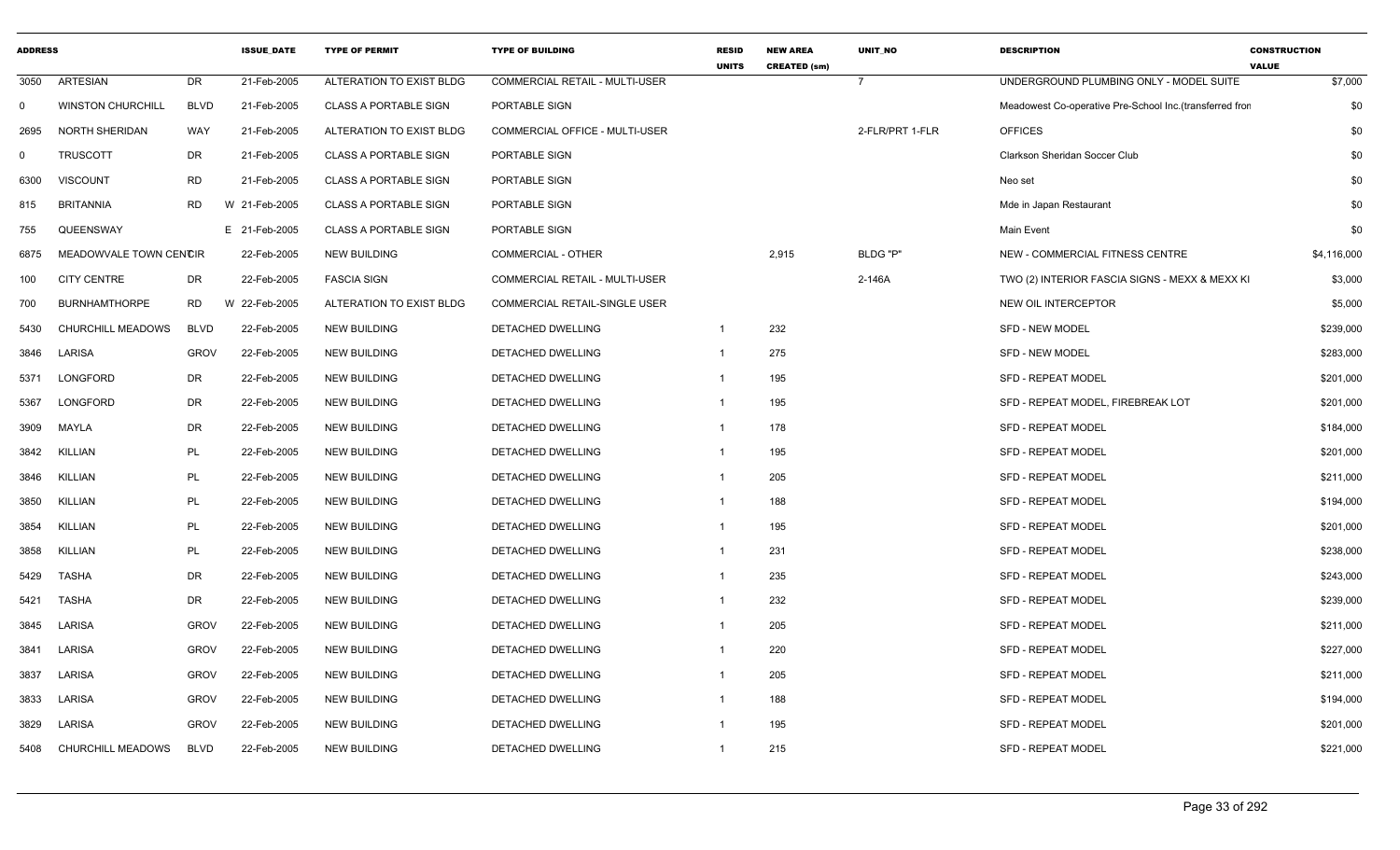| <b>ADDRESS</b> |                          |             | <b>ISSUE DATE</b> | <b>TYPE OF PERMIT</b>    | <b>TYPE OF BUILDING</b>               | <b>RESID</b><br><b>UNITS</b> | <b>NEW AREA</b><br><b>CREATED (sm)</b> | UNIT_NO          | <b>DESCRIPTION</b>                | <b>CONSTRUCTION</b><br><b>VALUE</b> |
|----------------|--------------------------|-------------|-------------------|--------------------------|---------------------------------------|------------------------------|----------------------------------------|------------------|-----------------------------------|-------------------------------------|
| 5404           | CHURCHILL MEADOWS        | <b>BLVD</b> | 22-Feb-2005       | <b>NEW BUILDING</b>      | DETACHED DWELLING                     | -1                           | 186                                    |                  | <b>SFD - REPEAT MODEL</b>         | \$192,000                           |
| 5400           | CHURCHILL MEADOWS        | <b>BLVD</b> | 22-Feb-2005       | <b>NEW BUILDING</b>      | DETACHED DWELLING                     | $\overline{1}$               | 186                                    |                  | <b>SFD - REPEAT MODEL</b>         | \$192,000                           |
| 5396           | CHURCHILL MEADOWS        | <b>BLVD</b> | 22-Feb-2005       | <b>NEW BUILDING</b>      | <b>DETACHED DWELLING</b>              | $\overline{\mathbf{1}}$      | 215                                    |                  | SFD - REPEAT MODEL, FIREBREAK LOT | \$221,000                           |
| 5392           | CHURCHILL MEADOWS        | <b>BLVD</b> | 22-Feb-2005       | <b>NEW BUILDING</b>      | DETACHED DWELLING                     | -1                           | 199                                    |                  | SFD - REPEAT MODEL                | \$205,000                           |
| 5388           | CHURCHILL MEADOWS        | <b>BLVD</b> | 22-Feb-2005       | <b>NEW BUILDING</b>      | DETACHED DWELLING                     | -1                           | 232                                    |                  | <b>SFD - REPEAT MODEL</b>         | \$239,000                           |
| 5384           | CHURCHILL MEADOWS        | <b>BLVD</b> | 22-Feb-2005       | <b>NEW BUILDING</b>      | DETACHED DWELLING                     | $\overline{1}$               | 186                                    |                  | <b>SFD - REPEAT MODEL</b>         | \$192,000                           |
| 3849           | <b>ROSANNA</b>           | <b>DR</b>   | 22-Feb-2005       | <b>NEW BUILDING</b>      | DETACHED DWELLING                     | $\overline{1}$               | 219                                    |                  | SFD - REPEAT MODEL                | \$256,000                           |
| 3865           | <b>ROSANNA</b>           | DR          | 22-Feb-2005       | <b>NEW BUILDING</b>      | DETACHED DWELLING                     | $\overline{1}$               | 269                                    |                  | SFD - REPEAT MODEL                | \$277,000                           |
| 5409           | <b>TASHA</b>             | <b>DR</b>   | 22-Feb-2005       | <b>NEW BUILDING</b>      | <b>DETACHED DWELLING</b>              | -1                           | 309                                    |                  | <b>SFD - REPEAT MODEL</b>         | \$318,000                           |
| 5411           | <b>TASHA</b>             | <b>DR</b>   | 22-Feb-2005       | <b>NEW BUILDING</b>      | <b>DETACHED DWELLING</b>              | -1                           | 308                                    |                  | <b>SFD - REPEAT MODEL</b>         | \$317,000                           |
| 3842           | LARISA                   | <b>GROV</b> | 22-Feb-2005       | <b>NEW BUILDING</b>      | DETACHED DWELLING                     | $\overline{1}$               | 320                                    |                  | SFD - REPEAT MODEL, FIREBREAK LOT | \$330,000                           |
| 3838           | LARISA                   | <b>GROV</b> | 22-Feb-2005       | <b>NEW BUILDING</b>      | DETACHED DWELLING                     | $\overline{1}$               | 320                                    |                  | SFD - REPEAT MODEL                | \$330,000                           |
| 5376           | <b>CHURCHILL MEADOWS</b> | <b>BLVD</b> | 22-Feb-2005       | <b>NEW BUILDING</b>      | DETACHED DWELLING                     | -1                           | 275                                    |                  | SFD - REPEAT MODEL                | \$283,000                           |
| 5368           | CHURCHILL MEADOWS        | <b>BLVD</b> | 22-Feb-2005       | <b>NEW BUILDING</b>      | DETACHED DWELLING                     | $\overline{\mathbf{1}}$      | 320                                    |                  | <b>SFD - REPEAT MODEL</b>         | \$330,000                           |
| 3901           | <b>JANICE</b>            | DR          | 22-Feb-2005       | <b>NEW BUILDING</b>      | DETACHED DWELLING                     | $\overline{1}$               | 195                                    |                  | <b>SFD - REPEAT MODEL</b>         | \$201,000                           |
| 3897           | <b>JANICE</b>            | DR          | 22-Feb-2005       | <b>NEW BUILDING</b>      | DETACHED DWELLING                     | $\overline{1}$               | 228                                    |                  | <b>SFD - REPEAT MODEL</b>         | \$235,000                           |
| 3889           | <b>JANICE</b>            | DR          | 22-Feb-2005       | <b>NEW BUILDING</b>      | DETACHED DWELLING                     | $\overline{1}$               | 195                                    |                  | SFD - REPEAT MODEL, FIREBREAK LOT | \$201,000                           |
| 3893           | MAYLA                    | DR          | 22-Feb-2005       | <b>NEW BUILDING</b>      | DETACHED DWELLING                     | $\overline{1}$               | 228                                    |                  | <b>SFD - REPEAT MODEL</b>         | \$235,000                           |
| 3886           | <b>ROSANNA</b>           | <b>DR</b>   | 22-Feb-2005       | <b>NEW BUILDING</b>      | DETACHED DWELLING                     | -1                           | 186                                    |                  | <b>SFD - REPEAT MODEL</b>         | \$192,000                           |
| 3882           | <b>ROSANNA</b>           | DR          | 22-Feb-2005       | <b>NEW BUILDING</b>      | DETACHED DWELLING                     |                              | 225                                    |                  | SFD - REPEAT MODEL                | \$232,000                           |
| 948            | <b>QUEEN</b>             | <b>ST</b>   | W 22-Feb-2005     | ALTERATION TO EXIST BLDG | DETACHED DWELLING                     |                              |                                        |                  | ALTERATIONS/FINISHED BASEMENT     | \$26,000                            |
| 289            | <b>DUNDAS</b>            | <b>ST</b>   | E.<br>22-Feb-2005 | ALTERATION TO EXIST BLDG | COMMERCIAL - OTHER                    |                              |                                        | $\overline{4}$   | DENTAL OFFICE                     | \$27,000                            |
| 5559           | <b>MILLBROOK</b>         | LANE        | 22-Feb-2005       | ALTERATION TO EXIST BLDG | DETACHED DWELLING                     |                              |                                        |                  | ALTERATIONS-BASEMENT ENTRANCE     | \$20,000                            |
| 3400           | <b>RIVERSPRAY</b>        | <b>CRES</b> | 22-Feb-2005       | <b>REVISIONS</b>         | APARTMENT (> 6 UNITS)                 |                              |                                        |                  | REVISIONS - LAUNDRY ROOM          | \$0                                 |
| 80             | <b>COURTNEYPARK</b>      | DR          | 22-Feb-2005<br>Ε  | ALTERATION TO EXIST BLDG | COMMERCIAL RETAIL - MULTI-USER        |                              |                                        | CRUK4            | <b>RESTAURANT</b>                 | \$49,000                            |
| 80             | <b>COURTNEYPARK</b>      | DR.         | E 22-Feb-2005     | ALTERATION TO EXIST BLDG | <b>COMMERCIAL RETAIL - MULTI-USER</b> |                              |                                        | K <sub>5</sub> A | <b>RESTAURANT</b>                 | \$33,000                            |
| 3962           | <b>MAYLA</b>             | <b>DR</b>   | 22-Feb-2005       | <b>NEW BUILDING</b>      | DETACHED DWELLING                     | $\overline{\mathbf{1}}$      | 232                                    |                  | <b>SFD - REPEAT MODEL</b>         | \$209,000                           |
| 3966           | MAYLA                    | DR          | 22-Feb-2005       | <b>NEW BUILDING</b>      | DETACHED DWELLING                     | -1                           | 199                                    |                  | <b>SFD - REPEAT MODEL</b>         | \$184,000                           |
|                |                          |             |                   |                          |                                       |                              |                                        |                  |                                   |                                     |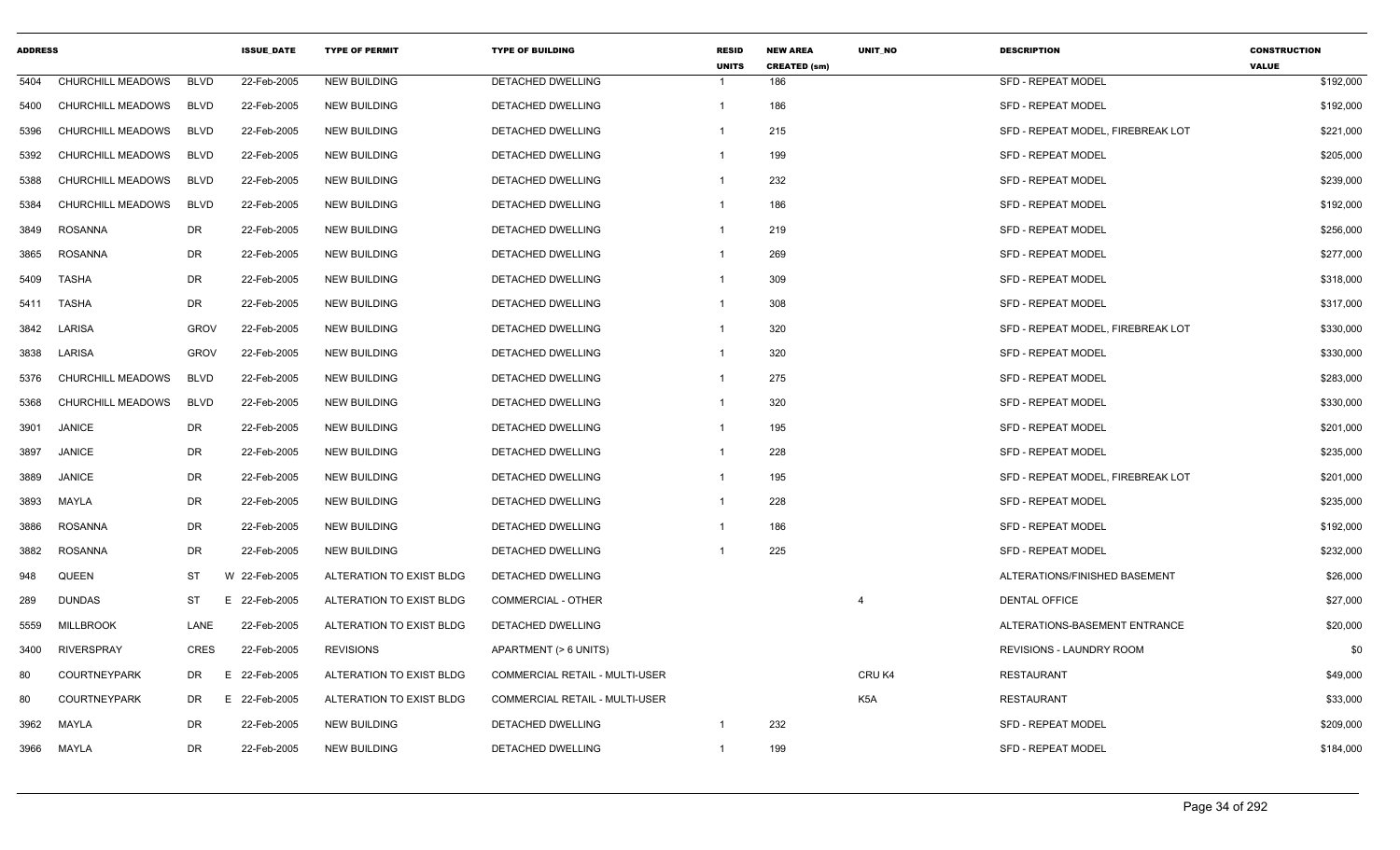| <b>ADDRESS</b> |                       |             | <b>ISSUE DATE</b> | <b>TYPE OF PERMIT</b>        | <b>TYPE OF BUILDING</b>  | <b>RESID</b><br><b>UNITS</b> | <b>NEW AREA</b><br><b>CREATED (sm)</b> | UNIT_NO | <b>DESCRIPTION</b>                | <b>CONSTRUCTION</b><br><b>VALUE</b> |
|----------------|-----------------------|-------------|-------------------|------------------------------|--------------------------|------------------------------|----------------------------------------|---------|-----------------------------------|-------------------------------------|
| 3986           | MAYLA                 | DR          | 22-Feb-2005       | <b>NEW BUILDING</b>          | DETACHED DWELLING        | $\overline{1}$               | 215                                    |         | <b>SFD - REPEAT MODEL</b>         | \$199,000                           |
| 3985           | MAYLA                 | DR          | 22-Feb-2005       | <b>NEW BUILDING</b>          | DETACHED DWELLING        | $\mathbf{1}$                 | 199                                    |         | SFD - REPEAT MODEL                | \$184,000                           |
| 3981           | MAYLA                 | <b>DR</b>   | 22-Feb-2005       | <b>NEW BUILDING</b>          | <b>DETACHED DWELLING</b> | $\mathbf 1$                  | 225                                    |         | <b>SFD - REPEAT MODEL</b>         | \$209,000                           |
| 3977           | MAYLA                 | DR          | 22-Feb-2005       | <b>NEW BUILDING</b>          | <b>DETACHED DWELLING</b> | $\mathbf 1$                  | 199                                    |         | <b>SFD - REPEAT MODEL</b>         | \$184,000                           |
| 3973           | MAYLA                 | DR          | 22-Feb-2005       | <b>NEW BUILDING</b>          | DETACHED DWELLING        | $\mathbf{1}$                 | 215                                    |         | <b>SFD - REPEAT MODEL</b>         | \$199,000                           |
| 3957           | MAYLA                 | DR          | 22-Feb-2005       | <b>NEW BUILDING</b>          | <b>DETACHED DWELLING</b> | $\overline{1}$               | 225                                    |         | <b>SFD - REPEAT MODEL</b>         | \$209,000                           |
| 5358           | LONGFORD              | <b>DR</b>   | 22-Feb-2005       | <b>NEW BUILDING</b>          | <b>DETACHED DWELLING</b> | -1                           | 174                                    |         | <b>SFD - REPEAT MODEL</b>         | \$162,000                           |
| 5417           | CHURCHILL MEADOWS     | <b>BLVD</b> | 22-Feb-2005       | <b>NEW BUILDING</b>          | <b>DETACHED DWELLING</b> | $\mathbf{1}$                 | 320                                    |         | <b>SFD - REPEAT MODEL</b>         | \$297,000                           |
| 3926           | <b>ROSANNA</b>        | DR          | 22-Feb-2005       | <b>NEW BUILDING</b>          | DETACHED DWELLING        | -1                           | 186                                    |         | <b>SFD - REPEAT MODEL</b>         | \$173,000                           |
| 3922           | <b>ROSANNA</b>        | <b>DR</b>   | 22-Feb-2005       | <b>NEW BUILDING</b>          | DETACHED DWELLING        | $\mathbf 1$                  | 225                                    |         | <b>SFD - REPEAT MODEL</b>         | \$209,000                           |
| 3918           | ROSANNA               | <b>DR</b>   | 22-Feb-2005       | <b>NEW BUILDING</b>          | DETACHED DWELLING        | -1                           | 186                                    |         | <b>SFD - REPEAT MODEL</b>         | \$173,000                           |
| 3914           | <b>ROSANNA</b>        | DR          | 22-Feb-2005       | <b>NEW BUILDING</b>          | <b>DETACHED DWELLING</b> | $\mathbf 1$                  | 186                                    |         | <b>SFD - REPEAT MODEL</b>         | \$173,000                           |
| 3910           | ROSANNA               | <b>DR</b>   | 22-Feb-2005       | <b>NEW BUILDING</b>          | DETACHED DWELLING        | -1                           | 199                                    |         | <b>SFD - REPEAT MODEL</b>         | \$184,000                           |
| 3906           | <b>ROSANNA</b>        | DR          | 22-Feb-2005       | <b>NEW BUILDING</b>          | DETACHED DWELLING        | -1                           | 225                                    |         | SFD - REPEAT MODEL, FIREBREAK LOT | \$209,000                           |
| 3902           | <b>ROSANNA</b>        | DR          | 22-Feb-2005       | <b>NEW BUILDING</b>          | <b>DETACHED DWELLING</b> | $\mathbf 1$                  | 199                                    |         | <b>SFD - REPEAT MODEL</b>         | \$184,000                           |
| 3898           | <b>ROSANNA</b>        | <b>DR</b>   | 22-Feb-2005       | <b>NEW BUILDING</b>          | DETACHED DWELLING        | -1                           | 199                                    |         | <b>SFD - REPEAT MODEL</b>         | \$184,000                           |
| 3894           | <b>ROSANNA</b>        | <b>DR</b>   | 22-Feb-2005       | <b>NEW BUILDING</b>          | <b>DETACHED DWELLING</b> | $\mathbf{1}$                 | 186                                    |         | <b>SFD - REPEAT MODEL</b>         | \$173,000                           |
| 3890           | <b>ROSANNA</b>        | DR          | 22-Feb-2005       | <b>NEW BUILDING</b>          | DETACHED DWELLING        | $\mathbf{1}$                 | 199                                    |         | <b>SFD - REPEAT MODEL</b>         | \$184,000                           |
| 3878           | ROSANNA               | DR          | 22-Feb-2005       | <b>NEW BUILDING</b>          | DETACHED DWELLING        | $\mathbf 1$                  | 199                                    |         | SFD - REPEAT MODEL, FIREBREAK LOT | \$184,000                           |
| 3874           | <b>ROSANNA</b>        | <b>DR</b>   | 22-Feb-2005       | <b>NEW BUILDING</b>          | <b>DETACHED DWELLING</b> | -1                           | 215                                    |         | <b>SFD - REPEAT MODEL</b>         | \$199,000                           |
| 3870           | <b>ROSANNA</b>        | <b>DR</b>   | 22-Feb-2005       | <b>NEW BUILDING</b>          | <b>DETACHED DWELLING</b> | -1                           | 215                                    |         | <b>SFD - REPEAT MODEL</b>         | \$199,000                           |
| 3864           | <b>ROSANNA</b>        | <b>DR</b>   | 22-Feb-2005       | <b>NEW BUILDING</b>          | <b>DETACHED DWELLING</b> | $\mathbf 1$                  | 225                                    |         | <b>SFD - REPEAT MODEL</b>         | \$209,000                           |
| 3860           | <b>ROSANNA</b>        | DR          | 22-Feb-2005       | <b>NEW BUILDING</b>          | <b>DETACHED DWELLING</b> | -1                           | 308                                    |         | <b>SFD - REPEAT MODEL</b>         | \$286,000                           |
| 3856           | <b>ROSANNA</b>        | <b>DR</b>   | 22-Feb-2005       | <b>NEW BUILDING</b>          | <b>DETACHED DWELLING</b> | $\overline{1}$               | 285                                    |         | <b>SFD - REPEAT MODEL</b>         | \$265,000                           |
| 3852           | <b>ROSANNA</b>        | <b>DR</b>   | 22-Feb-2005       | <b>NEW BUILDING</b>          | <b>DETACHED DWELLING</b> | -1                           | 320                                    |         | SFD - REPEAT MODEL, FIREBREAK LOT | \$297,000                           |
| 325            | CENTRAL               | <b>PKY</b>  | W 22-Feb-2005     | <b>CLASS A PORTABLE SIGN</b> | PORTABLE SIGN            |                              |                                        |         | Unicare Pharmacy                  | \$0                                 |
| 2344           | <b>SOUTH SHERIDAN</b> | WAY         | 22-Feb-2005       | <b>PYLON SIGN</b>            | SINGLE TENANT INDUSTRIAL |                              |                                        |         | ONE (1) GROUND SIGN - JRP         | \$30,000                            |
| 3842           | <b>HENRIETTA</b>      | WAY         | 22-Feb-2005       | <b>REVISIONS</b>             | DETACHED DWELLING        |                              |                                        |         | REVISION-TRUSS, MODEL CS-3205     | \$0                                 |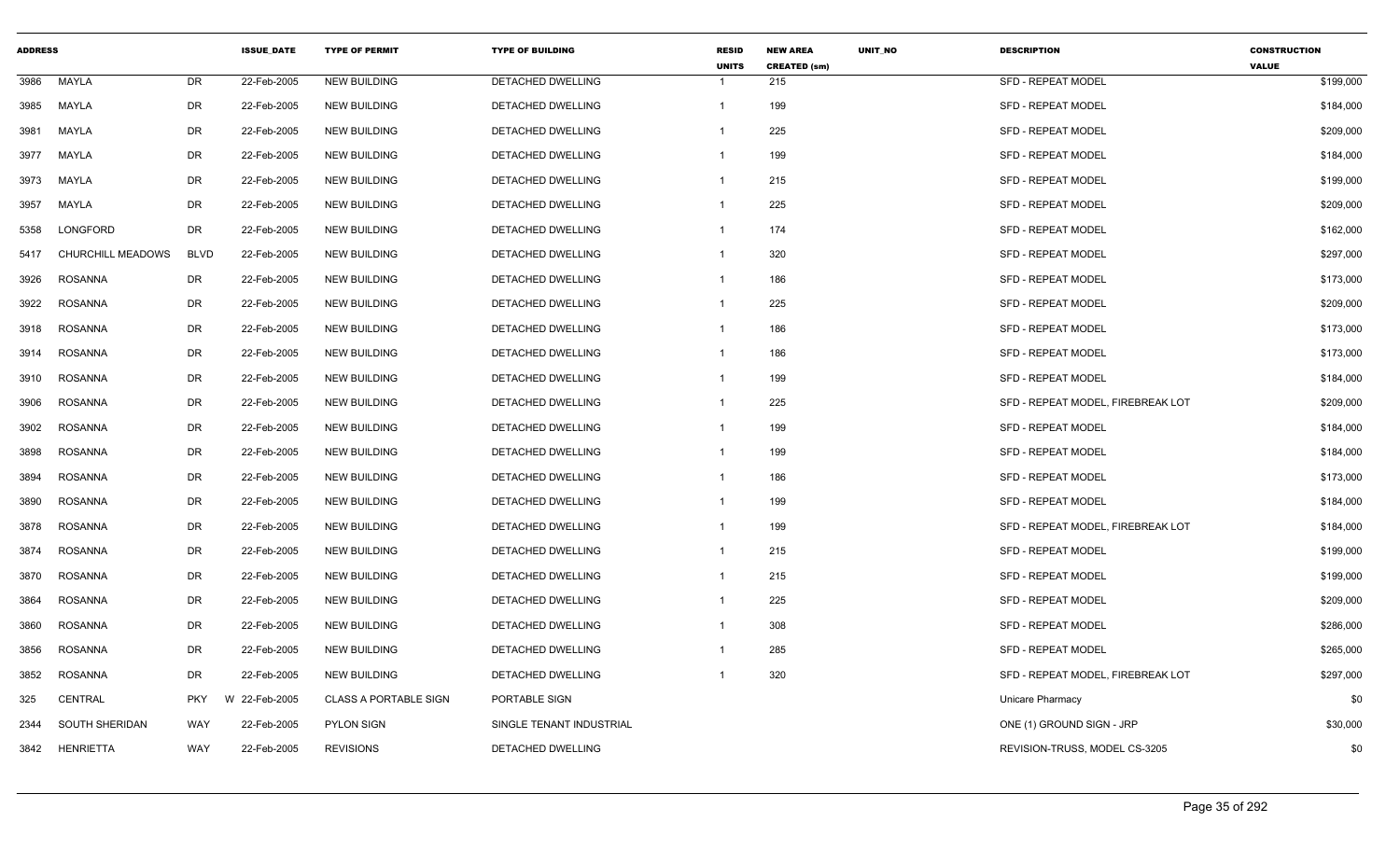| <b>ADDRESS</b> |                      |             | <b>ISSUE DATE</b> | <b>TYPE OF PERMIT</b>        | <b>TYPE OF BUILDING</b> | <b>RESID</b><br><b>UNITS</b> | <b>NEW AREA</b><br><b>CREATED (sm)</b> | UNIT_NO | <b>DESCRIPTION</b>                       | <b>CONSTRUCTION</b><br><b>VALUE</b> |
|----------------|----------------------|-------------|-------------------|------------------------------|-------------------------|------------------------------|----------------------------------------|---------|------------------------------------------|-------------------------------------|
| 3846           | <b>HENRIETTA</b>     | WAY         | 22-Feb-2005       | <b>REVISIONS</b>             | DETACHED DWELLING       |                              |                                        |         | REVISION-TRUSS, MODEL CS-3202            | \$0                                 |
| 3868           | <b>HENRIETTA</b>     | WAY         | 22-Feb-2005       | <b>REVISIONS</b>             | DETACHED DWELLING       |                              |                                        |         | REVISION-TRUSS, MODEL CS-3204            | \$0                                 |
| 3900           | <b>HENRIETTA</b>     | WAY         | 22-Feb-2005       | <b>REVISIONS</b>             | DETACHED DWELLING       |                              |                                        |         | REVISION-TRUSS, MODEL CS-3203 CNR        | \$0                                 |
| 3887           | <b>HENRIETTA</b>     | WAY         | 22-Feb-2005       | <b>REVISIONS</b>             | DETACHED DWELLING       |                              |                                        |         | REVISION-TRUSS, MODEL CS-3201            | \$0                                 |
| $\mathbf 0$    | <b>GOREWAY</b>       | <b>DR</b>   | 22-Feb-2005       | <b>CLASS A PORTABLE SIGN</b> | PORTABLE SIGN           |                              |                                        |         | Malton Soccer Club                       | \$0                                 |
| 925            | <b>RATHBURN</b>      | <b>RD</b>   | E 22-Feb-2005     | <b>CLASS A PORTABLE SIGN</b> | PORTABLE SIGN           |                              |                                        |         | OXFORD LEARNING CENTRE                   | \$0                                 |
| 925            | RATHBURN             | <b>RD</b>   | 22-Feb-2005<br>Е. | <b>CLASS A PORTABLE SIGN</b> | PORTABLE SIGN           |                              |                                        |         | OXFORD LEARNING CENTRE                   | \$0                                 |
| $\mathbf 0$    | <b>GOREWAY</b>       | DR          | 22-Feb-2005       | <b>CLASS A PORTABLE SIGN</b> | PORTABLE SIGN           |                              |                                        |         | Malton Soccer Club                       | \$0                                 |
| 6400           | <b>MILLCREEK</b>     | DR          | 22-Feb-2005       | <b>CLASS A PORTABLE SIGN</b> | PORTABLE SIGN           |                              |                                        |         | BEACHCOMBER SERVICE CENTRE INC           | \$0                                 |
| 2351           | ROYAL WINDSOR        | DR          | 22-Feb-2005       | <b>CLASS A PORTABLE SIGN</b> | PORTABLE SIGN           |                              |                                        |         | BEACHCOMBER SERVICE CENTRE INC           | \$0                                 |
| 5025           | <b>HEATHERLEIGH</b>  | AVE         | 22-Feb-2005       | <b>CLASS A PORTABLE SIGN</b> | PORTABLE SIGN           |                              |                                        |         | <b>NAILS DECOR</b>                       | \$0                                 |
| 2565           | <b>ARGENTIA</b>      | <b>RD</b>   | 22-Feb-2005       | <b>CLASS A PORTABLE SIGN</b> | PORTABLE SIGN           |                              |                                        |         | MOTIVITY CAFE                            | \$0                                 |
| 640            | <b>EGLINTON</b>      | AVE         | W 22-Feb-2005     | <b>CLASS A PORTABLE SIGN</b> | PORTABLE SIGN           |                              |                                        |         | <b>TAXWIDE</b>                           | \$0                                 |
| $\mathbf 0$    | <b>AIRPORT</b>       | <b>RD</b>   | 22-Feb-2005       | <b>CLASS A PORTABLE SIGN</b> | PORTABLE SIGN           |                              |                                        |         | <b>Community Services</b>                | \$0                                 |
| $\mathbf 0$    | <b>GOREWAY</b>       | DR          | 22-Feb-2005       | <b>CLASS A PORTABLE SIGN</b> | PORTABLE SIGN           |                              |                                        |         | <b>Community Services</b>                | \$0                                 |
| $\mathbf 0$    | <b>HURONTARIO</b>    | ST          | 22-Feb-2005       | <b>CLASS A PORTABLE SIGN</b> | PORTABLE SIGN           |                              |                                        |         | <b>Community Services</b>                | \$0                                 |
| $\mathbf{0}$   | <b>KENNEDY</b>       | <b>RD</b>   | 22-Feb-2005       | <b>CLASS A PORTABLE SIGN</b> | PORTABLE SIGN           |                              |                                        |         | <b>Community Services</b>                | \$0                                 |
| $\mathbf 0$    | <b>MAVIS</b>         | <b>RD</b>   | 22-Feb-2005       | <b>CLASS A PORTABLE SIGN</b> | PORTABLE SIGN           |                              |                                        |         | <b>Community Services</b>                | \$0                                 |
| $\mathbf 0$    | <b>MATHESON</b>      | <b>BLVD</b> | 22-Feb-2005<br>E  | <b>CLASS A PORTABLE SIGN</b> | PORTABLE SIGN           |                              |                                        |         | <b>Community Services</b>                | \$0                                 |
| 5152           | <b>DUBONET</b>       | DR          | 22-Feb-2005       | <b>NEW BUILDING</b>          | DETACHED DWELLING       |                              | 204                                    |         | SFD - REPEAT MODEL, FIREBREAK COMPLETION | \$0                                 |
| 833            | <b>WESTLOCK</b>      | <b>RD</b>   | 22-Feb-2005       | <b>CLASS A PORTABLE SIGN</b> | PORTABLE SIGN           |                              |                                        |         | Pizza Depot                              | \$0                                 |
| 1100           | <b>BURNHAMTHORPE</b> | <b>RD</b>   | W 22-Feb-2005     | <b>CLASS A PORTABLE SIGN</b> | PORTABLE SIGN           |                              |                                        |         | <b>AAA Convenience Plus</b>              | \$0                                 |
| 5420           | CHURCHILL MEADOWS    | <b>BLVD</b> | 23-Feb-2005       | <b>NEW BUILDING</b>          | DETACHED DWELLING       | -1                           | 235                                    |         | <b>SFD - REPEAT MODEL</b>                | \$243,000                           |
| 3830           | LARISA               | <b>GROV</b> | 23-Feb-2005       | <b>NEW BUILDING</b>          | DETACHED DWELLING       | $\mathbf{1}$                 | 219                                    |         | <b>SFD - REPEAT MODEL</b>                | \$256,000                           |
| 5405           | <b>TASHA</b>         | DR          | 23-Feb-2005       | <b>NEW BUILDING</b>          | DETACHED DWELLING       | $\mathbf{1}$                 | 320                                    |         | SFD - REPEAT MODEL                       | \$330,000                           |
| 3909           | <b>JANICE</b>        | DR          | 23-Feb-2005       | <b>NEW BUILDING</b>          | DETACHED DWELLING       | $\overline{1}$               | 220                                    |         | <b>SFD - REPEAT MODEL</b>                | \$227,000                           |
| 3905           | <b>JANICE</b>        | DR          | 23-Feb-2005       | <b>NEW BUILDING</b>          | DETACHED DWELLING       | -1                           | 188                                    |         | SFD - REPEAT MODEL                       | \$194,000                           |
| 3908           | <b>JANICE</b>        | <b>DR</b>   | 23-Feb-2005       | <b>NEW BUILDING</b>          | DETACHED DWELLING       | $\overline{1}$               | 178                                    |         | SFD - REPEAT MODEL                       | \$184,000                           |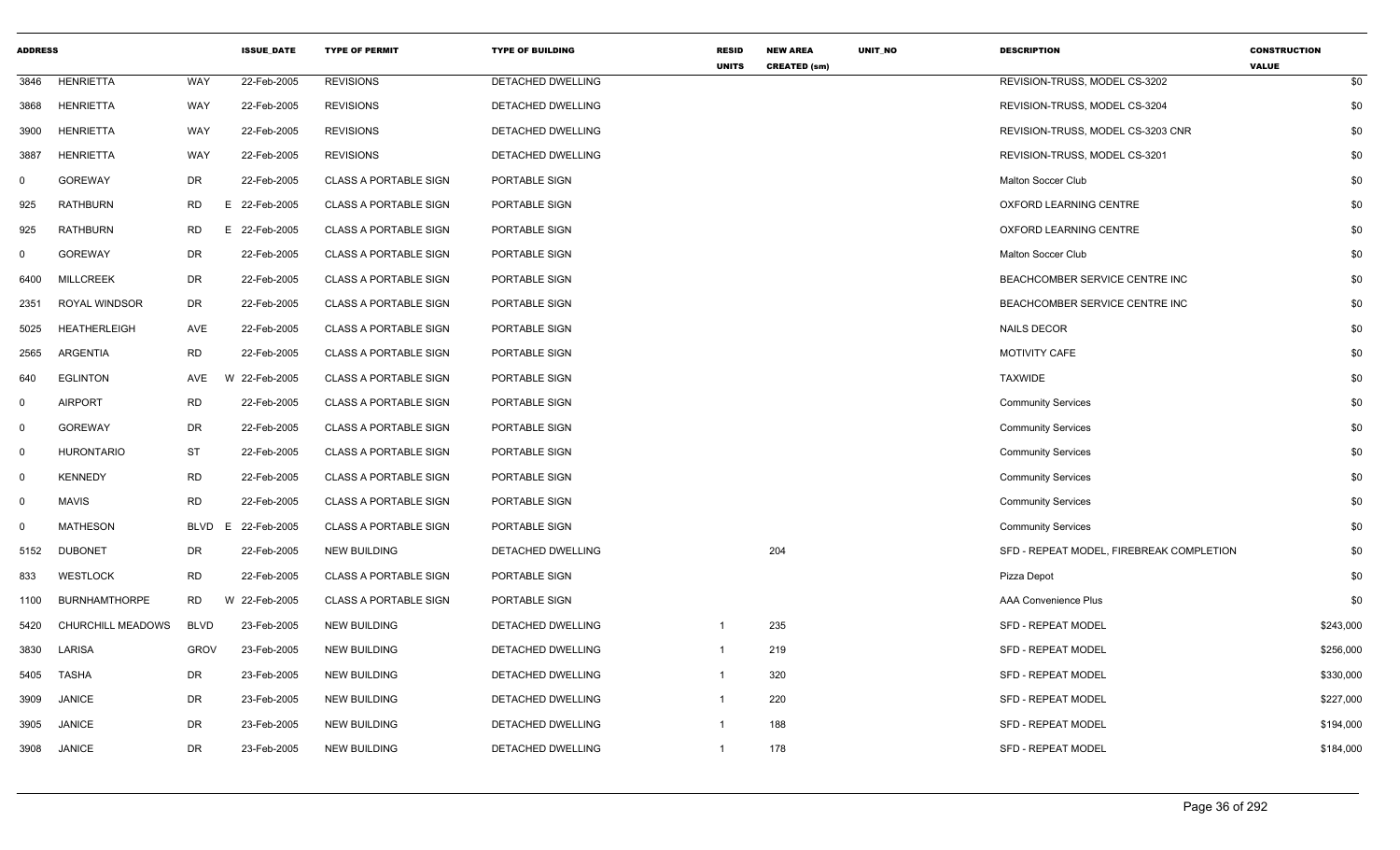| <b>ADDRESS</b> |                          |                | <b>ISSUE DATE</b> | <b>TYPE OF PERMIT</b>        | <b>TYPE OF BUILDING</b>        | <b>RESID</b><br><b>UNITS</b> | <b>NEW AREA</b><br><b>CREATED (sm)</b> | <b>UNIT NO</b> | <b>DESCRIPTION</b>                          | <b>CONSTRUCTION</b><br><b>VALUE</b> |
|----------------|--------------------------|----------------|-------------------|------------------------------|--------------------------------|------------------------------|----------------------------------------|----------------|---------------------------------------------|-------------------------------------|
| 5363           | LONGFORD                 | <b>DR</b>      | 23-Feb-2005       | <b>NEW BUILDING</b>          | DETACHED DWELLING              | -1                           | 220                                    |                | <b>SFD - REPEAT MODEL</b>                   | \$227,000                           |
| 3905           | <b>MAYLA</b>             | DR             | 23-Feb-2005       | <b>NEW BUILDING</b>          | DETACHED DWELLING              | $\mathbf 1$                  | 205                                    |                | <b>SFD - REPEAT MODEL</b>                   | \$211,000                           |
| 3901           | MAYLA                    | DR             | 23-Feb-2005       | <b>NEW BUILDING</b>          | <b>DETACHED DWELLING</b>       | -1                           | 228                                    |                | <b>SFD - REPEAT MODEL</b>                   | \$235,000                           |
| 3859           | <b>ROSANNA</b>           | DR             | 23-Feb-2005       | <b>NEW BUILDING</b>          | <b>DETACHED DWELLING</b>       | -1                           | 320                                    |                | <b>SFD - REPEAT MODEL</b>                   | \$330,000                           |
| 3871           | ROSANNA                  | DR             | 23-Feb-2005       | <b>NEW BUILDING</b>          | DETACHED DWELLING              | $\mathbf 1$                  | 320                                    |                | <b>SFD - REPEAT MODEL</b>                   | \$330,000                           |
| 1233           | <b>DERRY</b>             | <b>RD</b><br>E | 23-Feb-2005       | ALTERATION TO EXIST BLDG     | <b>COMMERCIAL - OTHER</b>      |                              |                                        | -1             | <b>KITCHEN EXHAUST</b>                      | \$40,000                            |
| 3024           | <b>HURONTARIO</b>        | <b>ST</b>      | 23-Feb-2005       | <b>FASCIA SIGN</b>           | COMMERCIAL RETAIL - MULTI-USER |                              |                                        | 200            | (3) FASCIA SIGNS - COOKSVILLE LIBRARY       | \$4,000                             |
| 350            | <b>ADMIRAL</b>           | <b>BLVD</b>    | 23-Feb-2005       | ALTERATION TO EXIST BLDG     | SINGLE TENANT INDUSTRIAL       |                              |                                        |                | <b>INTERIOR ALTERATIONS</b>                 | \$15,000                            |
| 100            | <b>CITY CENTRE</b>       | DR             | 23-Feb-2005       | ALTERATION TO EXIST BLDG     | COMMERCIAL RETAIL - MULTI-USER |                              |                                        | $2 - 112$      | INTERIOR ALTERATIONS - STANCE SHOE STORE    | \$15,000                            |
| 3443           | WOLFEDALE                | <b>RD</b>      | 23-Feb-2005       | ALTERATION TO EXIST BLDG     | MULTI-TENANT INDUSTRIAL        |                              |                                        | $\mathbf 1$    | KITCHEN EXHAUST AND PLUMBING                | \$36,000                            |
| 3934           | MAYLA                    | DR             | 23-Feb-2005       | <b>NEW BUILDING</b>          | DETACHED DWELLING              | -1                           | 199                                    |                | SFD - REPEAT MODEL                          | \$184,000                           |
| 3942           | <b>MAYLA</b>             | DR             | 23-Feb-2005       | <b>NEW BUILDING</b>          | <b>DETACHED DWELLING</b>       | $\mathbf{1}$                 | 186                                    |                | <b>SFD - REPEAT MODEL</b>                   | \$173,000                           |
| 3946           | MAYLA                    | DR             | 23-Feb-2005       | <b>NEW BUILDING</b>          | <b>DETACHED DWELLING</b>       | -1                           | 186                                    |                | <b>SFD - REPEAT MODEL</b>                   | \$173,000                           |
| 3950           | MAYLA                    | DR             | 23-Feb-2005       | <b>NEW BUILDING</b>          | DETACHED DWELLING              |                              | 199                                    |                | SFD - REPEAT MODEL, FIREBREAK LOT           | \$184,000                           |
| 3933           | MAYLA                    | DR             | 23-Feb-2005       | <b>NEW BUILDING</b>          | DETACHED DWELLING              | $\mathbf 1$                  | 215                                    |                | <b>SFD - REPEAT MODEL</b>                   | \$199,000                           |
| 3900           | <b>JANICE</b>            | <b>DR</b>      | 23-Feb-2005       | NEW BUILDING                 | DETACHED DWELLING              | $\overline{1}$               | 231                                    |                | SFD - REPEAT MODEL                          | \$214,000                           |
| 2200           | <b>EGLINTON</b>          | AVE            | 23-Feb-2005       | ALTERATION TO EXIST BLDG     | PUBLIC/INSTIT (EXCEPT SCHOOLS) |                              |                                        | 1-FLR          | INTERIOR ALTERATIONS-CREDIT VALLEY HOSPITAL | \$16,000                            |
| 1402           | ALDO                     | <b>DR</b>      | 23-Feb-2005       | <b>REVISIONS</b>             | DETACHED DWELLING              |                              |                                        |                | <b>HVAC REVISION</b>                        | \$0                                 |
| 3285           | <b>DERRY</b>             | <b>RD</b>      | W<br>23-Feb-2005  | <b>CLASS A PORTABLE SIGN</b> | PORTABLE SIGN                  |                              |                                        |                | TD Canada Trust                             | \$0                                 |
| 985            | <b>EGLINTON</b>          | AVE            | E<br>23-Feb-2005  | <b>CLASS A PORTABLE SIGN</b> | PORTABLE SIGN                  |                              |                                        |                | <b>Country Style Donuts</b>                 | \$0                                 |
| 2915           | <b>EGLINTON</b>          | AVE            | W 23-Feb-2005     | <b>CLASS A PORTABLE SIGN</b> | PORTABLE SIGN                  |                              |                                        |                | <b>TD Canada Trust</b>                      | \$0                                 |
| 5500           | <b>ROSE CHERRY</b>       | <b>PL</b>      | 23-Feb-2005       | <b>CLASS A PORTABLE SIGN</b> | PORTABLE SIGN                  |                              |                                        |                | <b>Community Services</b>                   | \$0                                 |
| 2300           | <b>SPEAKMAN</b>          | DR             | 23-Feb-2005       | <b>CLASS A PORTABLE SIGN</b> | PORTABLE SIGN                  |                              |                                        |                | Cedar Grove Public School                   | \$0                                 |
| 2040           | <b>DUNDAS</b>            | ST<br>Ε        | 23-Feb-2005       | <b>CLASS A PORTABLE SIGN</b> | PORTABLE SIGN                  |                              |                                        |                | Staples                                     | \$0                                 |
| 6750           | <b>WINSTON CHURCHILL</b> | <b>BLVD</b>    | 23-Feb-2005       | <b>CLASS A PORTABLE SIGN</b> | PORTABLE SIGN                  |                              |                                        |                | Meena Cleaners                              | \$0                                 |
| 1195           | <b>DUNDAS</b>            | ST             | 23-Feb-2005<br>E. | <b>CLASS A PORTABLE SIGN</b> | PORTABLE SIGN                  |                              |                                        |                | Lick's Home Burgers                         | \$0                                 |
| 2280           | PERRAN                   | DR.            | 23-Feb-2005       | <b>CLASS A PORTABLE SIGN</b> | PORTABLE SIGN                  |                              |                                        |                | Sheridan Park Public School                 | \$0                                 |
| 2130           | <b>ONEIDA</b>            | <b>CRES</b>    | 24-Feb-2005       | <b>REVISIONS</b>             | DETACHED DWELLING              |                              |                                        |                | <b>HEATING REVISION</b>                     | \$0                                 |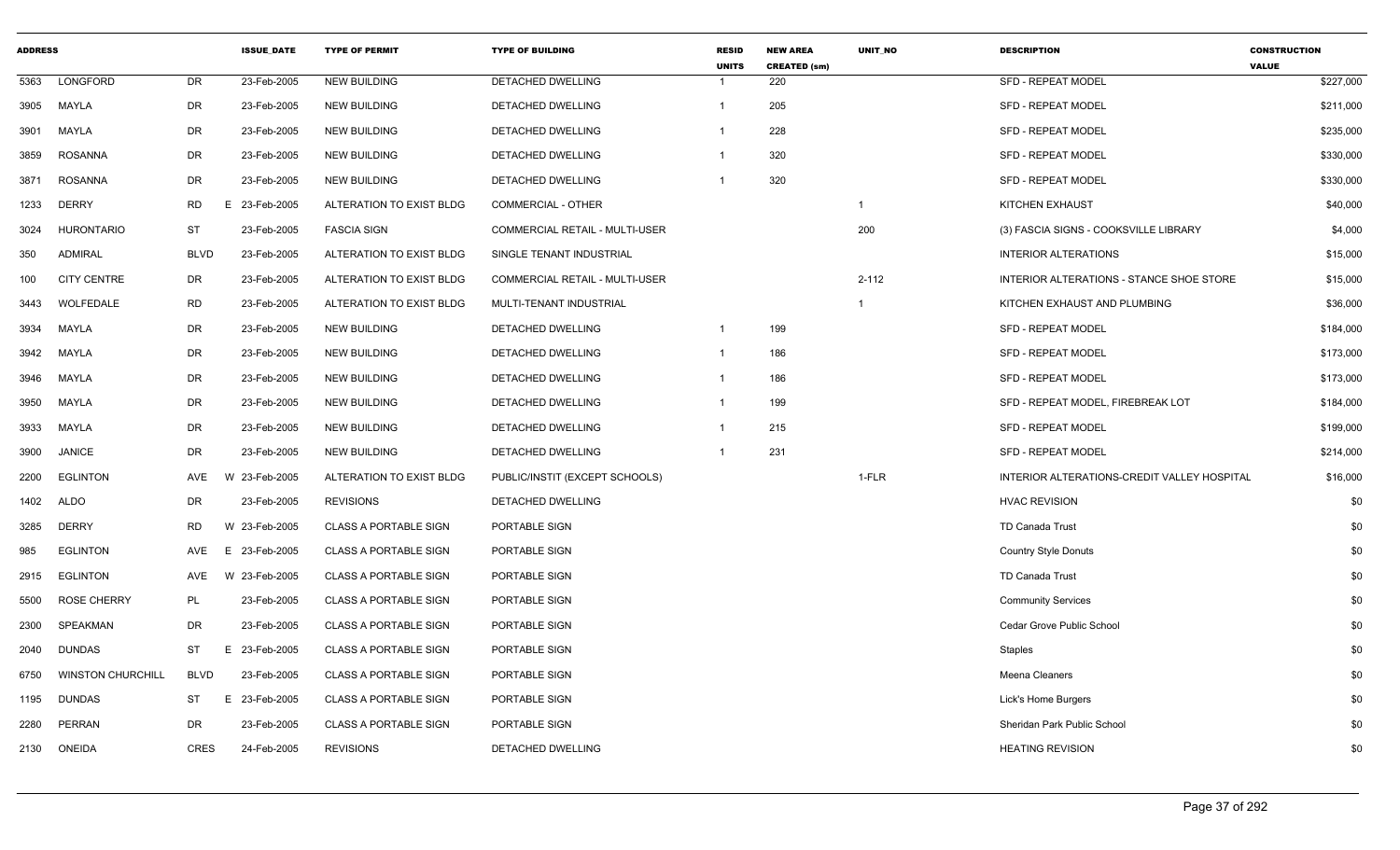| <b>ADDRESS</b> |                          |                   | <b>ISSUE DATE</b> | <b>TYPE OF PERMIT</b>        | <b>TYPE OF BUILDING</b>               | <b>RESID</b><br><b>UNITS</b> | <b>NEW AREA</b><br><b>CREATED (sm)</b> | <b>UNIT NO</b> | <b>DESCRIPTION</b>                            | <b>CONSTRUCTION</b><br><b>VALUE</b> |
|----------------|--------------------------|-------------------|-------------------|------------------------------|---------------------------------------|------------------------------|----------------------------------------|----------------|-----------------------------------------------|-------------------------------------|
| 7129           | <b>WHITE PINE</b>        | <b>CRT</b>        | 24-Feb-2005       | <b>REVISIONS</b>             | <b>DETACHED DWELLING</b>              |                              |                                        |                | REVISION - CHANGE TO NEW REPEAT MODEL 45-25   | \$0                                 |
| 1229           | <b>VERMILLION</b>        | <b>CRT</b>        | 24-Feb-2005       | ADDITION TO EXIST BLDG       | DETACHED DWELLING                     |                              |                                        |                | ADDITION-COVERED DECK                         | \$5,000                             |
| 2161           | NORTH SHERIDAN           | WAY               | 24-Feb-2005       | <b>NEW BUILDING</b>          | <b>COMMERCIAL - OTHER</b>             |                              | 3,780                                  |                | NEW - HOTEL, ADMIRAL INN & SUITES             | \$4,444,000                         |
| 4296           | <b>VILLAGE CENTRE</b>    | CRT               | 24-Feb-2005       | ALTERATION TO EXIST BLDG     | COMMERCIAL - OTHER                    |                              |                                        |                | <b>MEDICAL OFFICE</b>                         | \$48,000                            |
| 1900           | <b>MINNESOTA</b>         | CRT               | 24-Feb-2005       | ALTERATION TO EXIST BLDG     | MULTI-TENANT INDUSTRIAL               |                              |                                        | <b>1-2 FLR</b> | <b>OFFICE</b>                                 | \$393,000                           |
| 950            | SOUTHDOWN                | <b>RD</b>         | 24-Feb-2005       | ALTERATION TO EXIST BLDG     | <b>COMMERCIAL RETAIL - MULTI-USER</b> |                              |                                        | B <sub>5</sub> | NATUROPATHIC DOCTOR'S OFFICE                  | \$35,000                            |
| 4120           | DIXIE                    | <b>RD</b>         | 24-Feb-2005       | ALTERATION TO EXIST BLDG     | <b>COMMERCIAL RETAIL - MULTI-USER</b> |                              |                                        | 9A             | SOCIAL CLUB FOR FITNESS, WEIGHT LOSS          | \$15,000                            |
| 1489           | <b>HURONTARIO</b>        | <b>ST</b>         | 24-Feb-2005       | ALTERATION TO EXIST BLDG     | DETACHED DWELLING                     |                              |                                        |                | ALTERATIONS - BASEMENT WALKOUT/RAMP           | \$10,000                            |
| 1891           | <b>RATHBURN</b>          | RD<br>E.          | 24-Feb-2005       | ALTERATION TO EXIST BLDG     | COMMERCIAL OFFICE - MULTI-USER        |                              |                                        | 7B             | CHIROPRACTIC OFFICE                           | \$31,000                            |
| 1525           | <b>BRISTOL</b>           | <b>RD</b>         | W 24-Feb-2005     | ALTERATION TO EXIST BLDG     | <b>COMMERCIAL RETAIL - MULTI-USER</b> |                              |                                        | $7 - 10$       | <b>GIFT STORE/DELI</b>                        | \$42,000                            |
| 3234           | <b>RESPOND</b>           | <b>RD</b>         | 24-Feb-2005       | <b>NEW BUILDING</b>          | SEMI-DETACHED DWELLING                |                              |                                        |                | SEMI-DETACHED - NEW MODEL - FIREBREAK LOT C   | \$0                                 |
| 3139           | <b>ECLIPSE</b>           | AVE               | 24-Feb-2005       | <b>NEW BUILDING</b>          | SEMI-DETACHED DWELLING                |                              |                                        |                | SEMI-DETACHED - REPEAT MODEL - FIREBREAK LO   | \$0                                 |
| 5350           | <b>CREEKBANK</b>         | <b>RD</b>         | 24-Feb-2005       | <b>FASCIA SIGN</b>           | SINGLE TENANT INDUSTRIAL              |                              |                                        |                | (1) FASCIA SIGN - KELLOGG'S                   | \$10,000                            |
| 4141           | DIXIE                    | <b>RD</b>         | 24-Feb-2005       | <b>CLASS A PORTABLE SIGN</b> | PORTABLE SIGN                         |                              |                                        |                | Co-Operators General Insurance Company        | \$0                                 |
| 4141           | <b>DIXIE</b>             | <b>RD</b>         | 24-Feb-2005       | <b>CLASS A PORTABLE SIGN</b> | PORTABLE SIGN                         |                              |                                        |                | Co-Operators General Insurance Company        | \$0                                 |
| 305            | <b>MATHESON</b>          | <b>BLVD</b><br>E. | 24-Feb-2005       | <b>CLASS A PORTABLE SIGN</b> | PORTABLE SIGN                         |                              |                                        |                | A.B.C. Montessori                             | \$0                                 |
| $\mathbf 0$    | <b>WINSTON CHURCHILL</b> | <b>BLVD</b>       | 24-Feb-2005       | <b>CLASS A PORTABLE SIGN</b> | PORTABLE SIGN                         |                              |                                        |                | Halton Peel Futsal (Soccer Develop.)          | \$0                                 |
| $\mathbf 0$    | <b>WINSTON CHURCHILL</b> | <b>BLVD</b>       | 24-Feb-2005       | <b>CLASS A PORTABLE SIGN</b> | PORTABLE SIGN                         |                              |                                        |                | Sheridan Tennis Club                          | \$0                                 |
| $\mathbf 0$    | <b>SHERIDAN PARK</b>     | DR                | 24-Feb-2005       | <b>CLASS A PORTABLE SIGN</b> | PORTABLE SIGN                         |                              |                                        |                | Sheridan Tennis Club                          | \$0                                 |
| 3348           | <b>DESTINATION</b>       | DR                | 24-Feb-2005       | <b>NEW BUILDING</b>          | DETACHED DWELLING                     |                              | 255                                    |                | SFD - REPEAT, FIREBREAK COMPLETION            | \$0                                 |
| 2425           | TRUSCOTT                 | DR                | 24-Feb-2005       | <b>CLASS A PORTABLE SIGN</b> | PORTABLE SIGN                         |                              |                                        |                | Tax Rite                                      | \$0                                 |
| 49             | <b>MISSISSAUGA</b>       | <b>RD</b><br>N    | 24-Feb-2005       | <b>CLASS A PORTABLE SIGN</b> | PORTABLE SIGN                         |                              |                                        |                | Health First Chiropractic Group               | \$0                                 |
| 7038           | LESSARD                  | LANE              | 25-Feb-2005       | ALTERATION TO EXIST BLDG     | DETACHED DWELLING                     |                              |                                        |                | <b>HEATING REVISION - MODEL 42-2</b>          | \$0                                 |
| 1459           | <b>GLENWATSON</b>        | DR                | 25-Feb-2005       | ADDITION AND ALTER           | DETACHED DWELLING                     |                              |                                        |                | 1 STOREY ADDITION & FINISHING PORTION OF BASI | \$56,000                            |
| 121            | DANIELSON                | CRT               | 25-Feb-2005       | <b>NEW BUILDING</b>          | DETACHED DWELLING                     | -1                           | 186                                    |                | <b>SFD - NEW MODEL</b>                        | \$192,000                           |
| 125            | <b>DANIELSON</b>         | <b>CRT</b>        | 25-Feb-2005       | <b>NEW BUILDING</b>          | DETACHED DWELLING                     |                              | 186                                    |                | SFD - REPEAT MODEL                            | \$192,000                           |
| 450            | <b>MATHESON</b>          | <b>BLVD</b><br>E. | 25-Feb-2005       | <b>REVISIONS</b>             | MULTI-TENANT INDUSTRIAL               |                              |                                        | 65             | KITCHEN EXHAUST REVISION                      | \$20,000                            |
| 41             | MISSISSAUGA VALLEY       | <b>BLVD</b>       | 25-Feb-2005       | <b>REVISIONS</b>             | DETACHED DWELLING                     |                              |                                        |                | REPLACEMENT OF 6" WATERMAIN AND FIRE HYDRA    | \$58,000                            |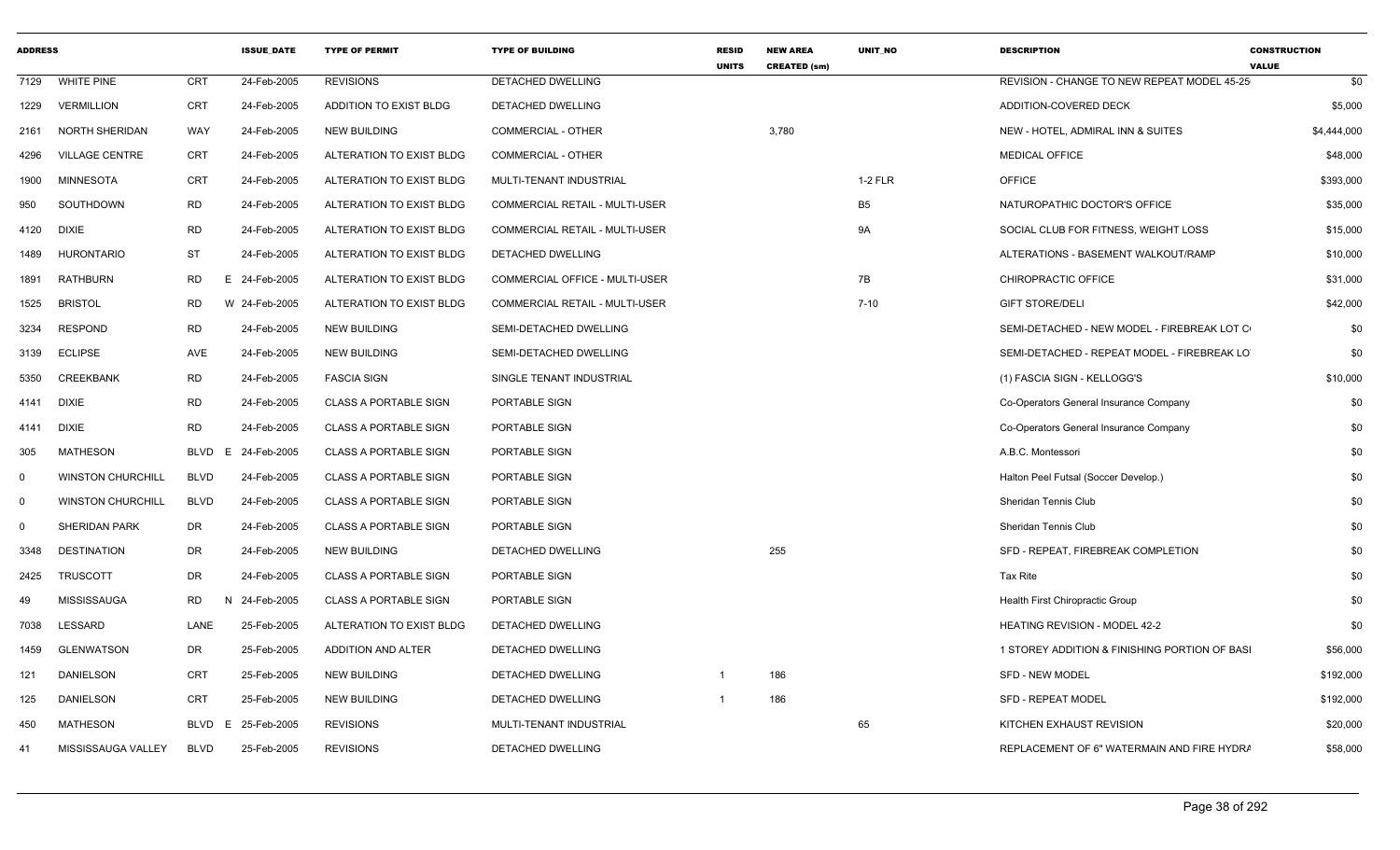| <b>ADDRESS</b> |                          |             | <b>ISSUE DATE</b>  | <b>TYPE OF PERMIT</b>        | <b>TYPE OF BUILDING</b>        | <b>RESID</b><br><b>UNITS</b> | <b>NEW AREA</b><br><b>CREATED (sm)</b> | <b>UNIT NO</b>           | <b>DESCRIPTION</b>                             | <b>CONSTRUCTION</b><br><b>VALUE</b> |           |
|----------------|--------------------------|-------------|--------------------|------------------------------|--------------------------------|------------------------------|----------------------------------------|--------------------------|------------------------------------------------|-------------------------------------|-----------|
| 264            | LAKESHORE                | RD          | E 25-Feb-2005      | ALTERATION TO EXIST BLDG     | COMMERCIAL OFFICE - MULTI-USER |                              |                                        | <b>BSMT&amp;MAIN FLR</b> | <b>BUSINESS OFFICE</b>                         |                                     | \$65,000  |
| 3945           | JANICE                   | DR          | 25-Feb-2005        | <b>REVISIONS</b>             | DETACHED DWELLING              |                              |                                        |                          | TRUSS REVISION - MODEL CS-3606                 |                                     | \$0       |
| 3937           | <b>JANICE</b>            | DR          | 25-Feb-2005        | <b>REVISIONS</b>             | DETACHED DWELLING              |                              |                                        |                          | TRUSS REVISION - MODEL CS-3605                 |                                     | \$0       |
| 3850           | <b>HENRIETTA</b>         | WAY         | 25-Feb-2005        | <b>REVISIONS</b>             | <b>DETACHED DWELLING</b>       |                              |                                        |                          | TRUSS REVISIONS - MODEL CS-4004                |                                     | \$0       |
| 5405           | CHURCHILL MEADOWS        | <b>BLVD</b> | 25-Feb-2005        | <b>REVISIONS</b>             | DETACHED DWELLING              |                              |                                        |                          | TRUSS REVISIONS - MODEL CS-4001                |                                     | \$0       |
| 2385           | MATHESON                 |             | BLVD E 25-Feb-2005 | <b>CLASS A PORTABLE SIGN</b> | PORTABLE SIGN                  |                              |                                        |                          | Green Lawn                                     |                                     | \$0       |
| 720            | <b>BRISTOL</b>           | RD          | W 25-Feb-2005      | <b>CLASS A PORTABLE SIGN</b> | PORTABLE SIGN                  |                              |                                        |                          | Salon Forte                                    |                                     | \$0       |
| 980            | <b>BURNHAMTHORPE</b>     | <b>RD</b>   | E 25-Feb-2005      | <b>CLASS A PORTABLE SIGN</b> | PORTABLE SIGN                  |                              |                                        |                          | <b>Liberty Tax Services</b>                    |                                     | \$0       |
| 5602           | <b>TENTH LINE WEST</b>   |             | 25-Feb-2005        | <b>CLASS A PORTABLE SIGN</b> | PORTABLE SIGN                  |                              |                                        |                          | Dr. Fabian Tai                                 |                                     | \$0       |
| 3854           | <b>HENRIETTA</b>         | WAY         | 25-Feb-2005        | <b>REVISIONS</b>             | DETACHED DWELLING              |                              | 287                                    |                          | TRUSS REVISIONS - MODEL CS-4003                |                                     | \$0       |
| 150            | <b>BRUNEL</b>            | <b>RD</b>   | 28-Feb-2005        | ALTERATION TO EXIST BLDG     | <b>INDUSTRIAL - OTHER</b>      |                              |                                        |                          | AUTOMOTIVE LEASING & STORAGE OF VEHICLES W     |                                     | \$15,000  |
| 4120           | <b>RIDGEWAY</b>          | DR          | 28-Feb-2005        | OTHER                        | MULTI-TENANT INDUSTRIAL        |                              |                                        | 28                       | ALTERATIONS-DUST COLLECTOR (EXTERIOR)          |                                     | \$21,000  |
| 7370           | TERRAGAR                 | <b>BLVD</b> | 28-Feb-2005        | PORTABLE CLASSROOM           | SCHOOL - ELEMENTARY            |                              |                                        |                          | NEW-PORTABLES (3)                              |                                     | \$113,000 |
| 1679           | CORAM                    | <b>CRES</b> | 28-Feb-2005        | ADDITION AND ALTER           | DETACHED DWELLING              |                              |                                        |                          | ADDITION/ALTERATIONS-2 ADDITIONS/DETACHED C    |                                     | \$130,000 |
| 6196           | <b>MILLER'S</b>          | <b>GROV</b> | 28-Feb-2005        | ALTERATION TO EXIST BLDG     | DETACHED DWELLING              |                              |                                        |                          | ALTERATIONS-BASEMENT FINISHED/ENTRANCE         |                                     | \$26,000  |
| 5119           | <b>MISTY PINE</b>        | CRES        | 28-Feb-2005        | <b>NEW BUILDING</b>          | DETACHED DWELLING              | $\mathbf{1}$                 | 203                                    |                          | <b>SFD - NEW MODEL</b>                         |                                     | \$209,000 |
|                | 5172 LITTLEBEND          | DR          | 28-Feb-2005        | <b>NEW BUILDING</b>          | DETACHED DWELLING              | $\mathbf 1$                  | 194                                    |                          | <b>SFD - NEW MODEL</b>                         |                                     | \$200,000 |
| 5176           | LITTLEBEND               | DR          | 28-Feb-2005        | <b>NEW BUILDING</b>          | DETACHED DWELLING              | -1                           | 213                                    |                          | <b>SFD - NEW MODEL</b>                         |                                     | \$219,000 |
| 3600           | LAIRD                    | <b>RD</b>   | 28-Feb-2005        | <b>FASCIA SIGN</b>           | MULTI-TENANT INDUSTRIAL        |                              |                                        | BLDGN&O                  | TWENTY-EIGHT (28) FASCIA SIGNS - MULTIPLE TEN/ |                                     | \$84,000  |
| 3858           | <b>QUIET CREEK</b>       | DR          | 28-Feb-2005        | <b>NEW BUILDING</b>          | DETACHED DWELLING              | $\mathbf{1}$                 | 194                                    |                          | <b>SFD - REPEAT MODEL</b>                      |                                     | \$200,000 |
| 3854           | <b>QUIET CREEK</b>       | DR          | 28-Feb-2005        | <b>NEW BUILDING</b>          | DETACHED DWELLING              | $\mathbf{1}$                 | 213                                    |                          | <b>SFD - REPEAT MODEL</b>                      |                                     | \$219,000 |
| 5168           | LITTLEBEND               | DR          | 28-Feb-2005        | <b>NEW BUILDING</b>          | DETACHED DWELLING              | $\overline{1}$               | 213                                    |                          | <b>SFD - REPEAT MODEL</b>                      |                                     | \$219,000 |
| 3853           | <b>QUIET CREEK</b>       | DR          | 28-Feb-2005        | <b>NEW BUILDING</b>          | DETACHED DWELLING              | $\overline{1}$               | 213                                    |                          | <b>SFD - REPEAT MODEL</b>                      |                                     | \$219,000 |
| 3857           | <b>QUIET CREEK</b>       | DR          | 28-Feb-2005        | <b>NEW BUILDING</b>          | DETACHED DWELLING              | $\mathbf{1}$                 | 213                                    |                          | <b>SFD - REPEAT MODEL</b>                      |                                     | \$219,000 |
| 5136           | TLEBEND                  | DR          | 28-Feb-2005        | <b>NEW BUILDING</b>          | DETACHED DWELLING              | -1                           | 261                                    |                          | <b>SFD - REPEAT MODEL</b>                      |                                     | \$242,000 |
|                | 5132 LITTLEBEND          | DR          | 28-Feb-2005        | <b>NEW BUILDING</b>          | DETACHED DWELLING              | $\mathbf 1$                  | 274                                    |                          | SFD - REPEAT MODEL                             |                                     | \$254,000 |
| 5116           | <b>CHURCHILL MEADOWS</b> | <b>BLVD</b> | 28-Feb-2005        | <b>NEW BUILDING</b>          | DETACHED DWELLING              | $\mathbf 1$                  | 253                                    |                          | <b>SFD - REPEAT MODEL</b>                      |                                     | \$237,000 |
|                | 3801 CANDLELIGHT         | DR          | 28-Feb-2005        | <b>NEW BUILDING</b>          | DETACHED DWELLING              | -1                           | 283                                    |                          | <b>SFD - REPEAT MODEL</b>                      |                                     | \$263,000 |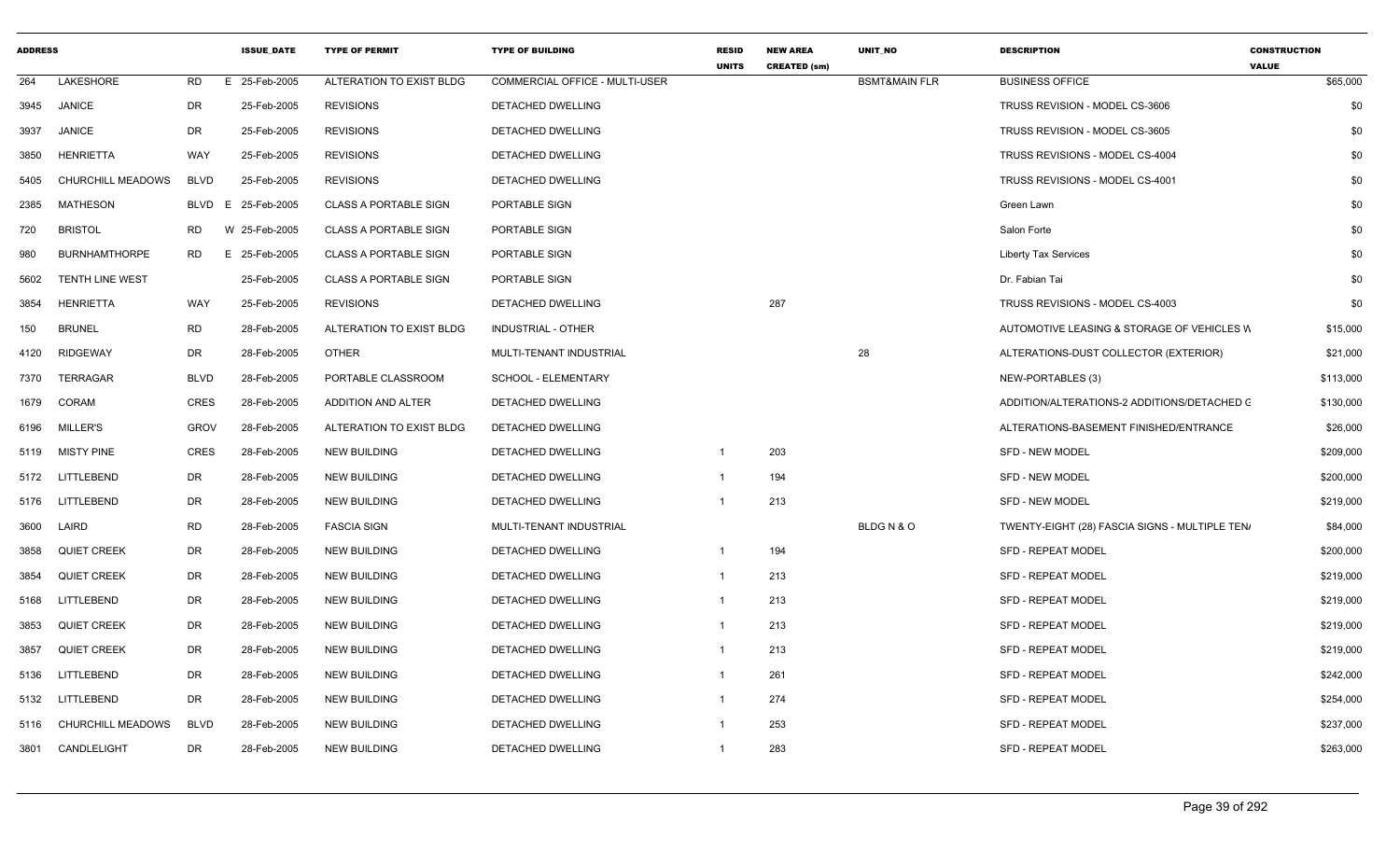| <b>ADDRESS</b> |                      |             | <b>ISSUE DATE</b> | <b>TYPE OF PERMIT</b> | <b>TYPE OF BUILDING</b>  | <b>RESID</b><br><b>UNITS</b> | <b>NEW AREA</b><br><b>CREATED (sm)</b> | UNIT_NO | <b>DESCRIPTION</b>                   | <b>CONSTRUCTION</b><br><b>VALUE</b> |
|----------------|----------------------|-------------|-------------------|-----------------------|--------------------------|------------------------------|----------------------------------------|---------|--------------------------------------|-------------------------------------|
| 3805           | CANDLELIGHT          | DR          | 28-Feb-2005       | <b>NEW BUILDING</b>   | DETACHED DWELLING        | -1                           | 274                                    |         | <b>SFD - REPEAT MODEL</b>            | \$254,000                           |
| 3809           | CANDLELIGHT          | DR          | 28-Feb-2005       | <b>NEW BUILDING</b>   | DETACHED DWELLING        | $\overline{1}$               | 274                                    |         | SFD - REPEAT MODEL                   | \$254,000                           |
| 3827           | CANDLELIGHT          | <b>DR</b>   | 28-Feb-2005       | <b>NEW BUILDING</b>   | DETACHED DWELLING        | -1                           | 259                                    |         | <b>SFD - REPEAT MODEL</b>            | \$237,000                           |
| 5110           | <b>ANCIENT STONE</b> | AVE         | 28-Feb-2005       | <b>NEW BUILDING</b>   | DETACHED DWELLING        | $\mathbf 1$                  | 276                                    |         | <b>SFD - REPEAT MODEL</b>            | \$256,000                           |
| 5111           | ANCIENT STONE        | AVE         | 28-Feb-2005       | <b>NEW BUILDING</b>   | DETACHED DWELLING        | $\mathbf 1$                  | 283                                    |         | SFD - REPEAT MODEL                   | \$263,000                           |
| 5115           | ANCIENT STONE        | AVE         | 28-Feb-2005       | <b>NEW BUILDING</b>   | DETACHED DWELLING        | -1                           | 259                                    |         | <b>SFD - REPEAT MODEL</b>            | \$237,000                           |
| 5119           | <b>ANCIENT STONE</b> | AVE         | 28-Feb-2005       | <b>NEW BUILDING</b>   | <b>DETACHED DWELLING</b> | $\mathbf 1$                  | 274                                    |         | <b>SFD - REPEAT MODEL</b>            | \$254,000                           |
| 5135           | <b>ANCIENT STONE</b> | AVE         | 28-Feb-2005       | <b>NEW BUILDING</b>   | DETACHED DWELLING        | $\mathbf 1$                  | 259                                    |         | <b>SFD - REPEAT MODEL</b>            | \$237,000                           |
| 5164           | LITTLEBEND           | DR          | 28-Feb-2005       | <b>NEW BUILDING</b>   | DETACHED DWELLING        | -1                           | 253                                    |         | <b>SFD - REPEAT MODEL</b>            | \$237,000                           |
| 5160           | LITTLEBEND           | <b>DR</b>   | 28-Feb-2005       | <b>NEW BUILDING</b>   | DETACHED DWELLING        | $\mathbf 1$                  | 283                                    |         | <b>SFD - REPEAT MODEL</b>            | \$263,000                           |
| 5156           | LITTLEBEND           | DR          | 28-Feb-2005       | <b>NEW BUILDING</b>   | DETACHED DWELLING        | $\mathbf{1}$                 | 283                                    |         | SFD - REPEAT MODEL, FIREBREAK LOT    | \$263,000                           |
| 5152           | LITTLEBEND           | <b>DR</b>   | 28-Feb-2005       | NEW BUILDING          | DETACHED DWELLING        | -1                           | 261                                    |         | <b>SFD - REPEAT MODEL</b>            | \$242,000                           |
| 5148           | LITTLEBEND           | <b>DR</b>   | 28-Feb-2005       | <b>NEW BUILDING</b>   | DETACHED DWELLING        | $\mathbf 1$                  | 276                                    |         | SFD - REPEAT MODEL                   | \$256,000                           |
| 5144           | LITTLEBEND           | <b>DR</b>   | 28-Feb-2005       | <b>NEW BUILDING</b>   | DETACHED DWELLING        | -1                           | 274                                    |         | <b>SFD - REPEAT MODEL</b>            | \$254,000                           |
| 5140           | LITTLEBEND           | DR          | 28-Feb-2005       | <b>NEW BUILDING</b>   | DETACHED DWELLING        | $\overline{1}$               | 259                                    |         | <b>SFD - REPEAT MODEL</b>            | \$237,000                           |
| 3379           | <b>ERIN CENTRE</b>   | <b>BLVD</b> | 28-Feb-2005       | <b>NEW BUILDING</b>   | DETACHED DWELLING        | $\overline{1}$               | 338                                    |         | SFD - REPEAT MODEL                   | \$314,000                           |
| 3375           | <b>ERIN CENTRE</b>   | <b>BLVD</b> | 28-Feb-2005       | <b>NEW BUILDING</b>   | DETACHED DWELLING        | -1                           | 345                                    |         | <b>SFD - REPEAT MODEL</b>            | \$320,000                           |
| 3371           | <b>ERIN CENTRE</b>   | <b>BLVD</b> | 28-Feb-2005       | <b>NEW BUILDING</b>   | DETACHED DWELLING        | -1                           | 342                                    |         | <b>SFD - REPEAT MODEL</b>            | \$317,000                           |
| 3367           | <b>ERIN CENTRE</b>   | <b>BLVD</b> | 28-Feb-2005       | <b>NEW BUILDING</b>   | <b>DETACHED DWELLING</b> | $\mathbf 1$                  | 338                                    |         | <b>SFD - REPEAT MODEL</b>            | \$314,000                           |
| 3396           | <b>ERIN CENTRE</b>   | <b>BLVD</b> | 28-Feb-2005       | <b>NEW BUILDING</b>   | DETACHED DWELLING        | $\mathbf 1$                  | 226                                    |         | CANC 2005/03/22 - SFD - REPEAT MODEL | \$210,000                           |
| 5239           | <b>MISTY PINE</b>    | <b>CRES</b> | 28-Feb-2005       | <b>NEW BUILDING</b>   | DETACHED DWELLING        | -1                           | 274                                    |         | <b>SFD - REPEAT MODEL</b>            | \$254,000                           |
| 5235           | <b>MISTY PINE</b>    | <b>CRES</b> | 28-Feb-2005       | <b>NEW BUILDING</b>   | <b>DETACHED DWELLING</b> | $\overline{1}$               | 275                                    |         | <b>SFD - REPEAT MODEL</b>            | \$256,000                           |
| 5231           | <b>MISTY PINE</b>    | <b>CRES</b> | 28-Feb-2005       | <b>NEW BUILDING</b>   | DETACHED DWELLING        | -1                           | 253                                    |         | SFD - REPEAT MODEL - FIREBREAK LOT   | \$237,000                           |
| 5227           | <b>MISTY PINE</b>    | <b>CRES</b> | 28-Feb-2005       | <b>NEW BUILDING</b>   | DETACHED DWELLING        | -1                           | 282                                    |         | <b>SFD - REPEAT MODEL</b>            | \$263,000                           |
| 5223           | <b>MISTY PINE</b>    | <b>CRES</b> | 28-Feb-2005       | <b>NEW BUILDING</b>   | DETACHED DWELLING        | $\mathbf{1}$                 | 253                                    |         | <b>SFD - REPEAT MODEL</b>            | \$237,000                           |
| 5219           | <b>MISTY PINE</b>    | <b>CRES</b> | 28-Feb-2005       | <b>NEW BUILDING</b>   | DETACHED DWELLING        | $\overline{1}$               | 274                                    |         | <b>SFD - REPEAT MODEL</b>            | \$254,000                           |
| 5215           | MISTY PINE           | <b>CRES</b> | 28-Feb-2005       | <b>NEW BUILDING</b>   | DETACHED DWELLING        | -1                           | 286                                    |         | <b>SFD - REPEAT MODEL</b>            | \$265,000                           |
| 5211           | <b>MISTY PINE</b>    | <b>CRES</b> | 28-Feb-2005       | <b>NEW BUILDING</b>   | <b>DETACHED DWELLING</b> | $\overline{1}$               | 253                                    |         | <b>SFD - REPEAT MODEL</b>            | \$237,000                           |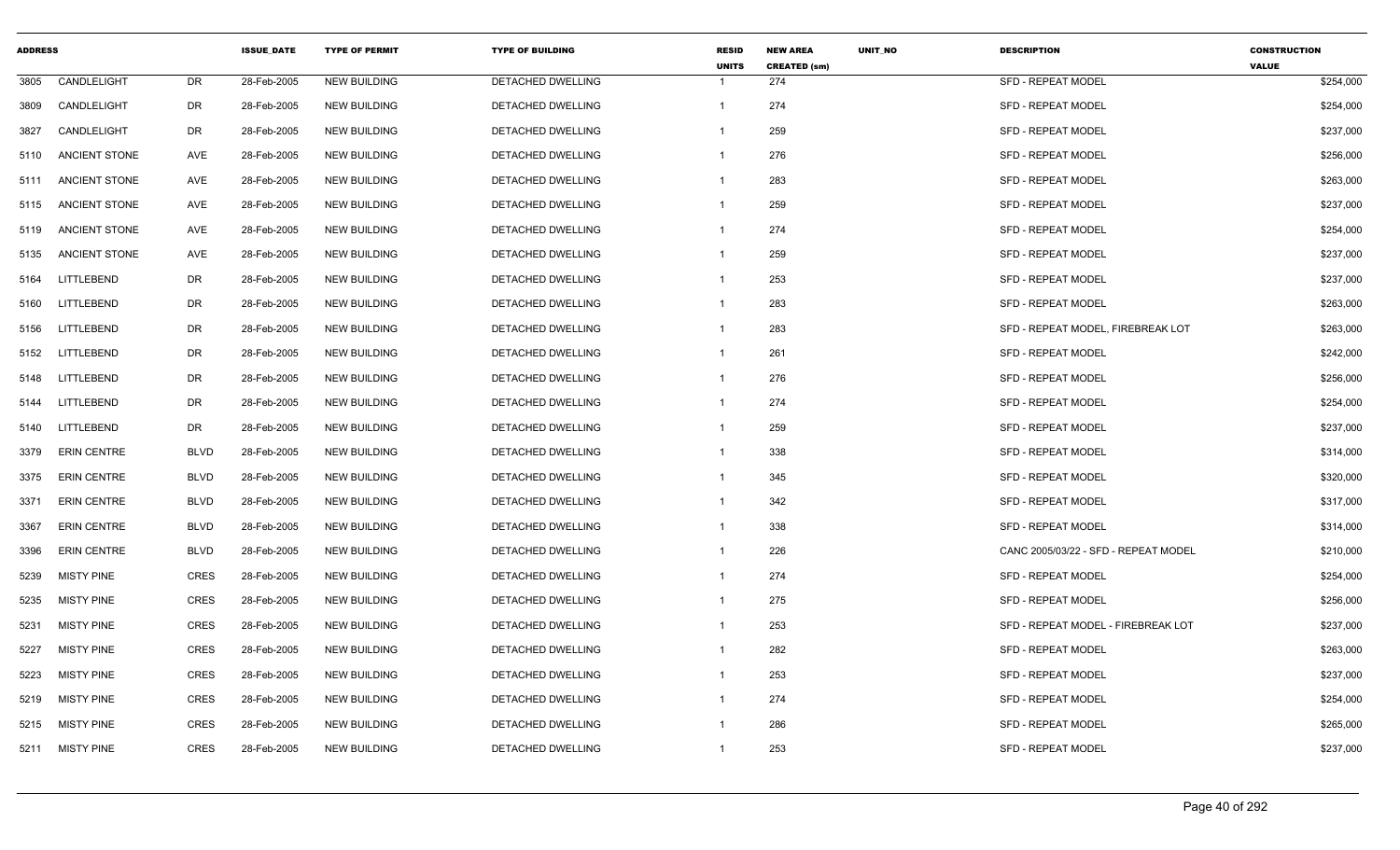| <b>ADDRESS</b> |                   |             | <b>ISSUE DATE</b> | <b>TYPE OF PERMIT</b>        | <b>TYPE OF BUILDING</b>               | <b>RESID</b><br><b>UNITS</b> | <b>NEW AREA</b><br><b>CREATED (sm)</b> | UNIT_NO        | <b>DESCRIPTION</b>                          | <b>CONSTRUCTION</b><br><b>VALUE</b> |
|----------------|-------------------|-------------|-------------------|------------------------------|---------------------------------------|------------------------------|----------------------------------------|----------------|---------------------------------------------|-------------------------------------|
| 5207           | <b>MISTY PINE</b> | <b>CRES</b> | 28-Feb-2005       | <b>NEW BUILDING</b>          | <b>DETACHED DWELLING</b>              |                              | 253                                    |                | <b>SFD - REPEAT MODEL</b>                   | \$237,000                           |
| 3573           | WOLFEDALE         | <b>RD</b>   | 28-Feb-2005       | <b>PYLON SIGN</b>            | SINGLE TENANT INDUSTRIAL              |                              |                                        |                | ONE (1) GROUND SIGN - ROGERS COMMUNICATION  | \$15,000                            |
| 3085           | <b>HURONTARIO</b> | ST          | 28-Feb-2005       | ALTERATION TO EXIST BLDG     | <b>COMMERCIAL RETAIL - MULTI-USER</b> |                              | 33                                     | 204C           | PHARMACY                                    | \$15,000                            |
| 2075           | <b>HADWEN</b>     | <b>RD</b>   | 28-Feb-2005       | <b>PYLON SIGN</b>            | SINGLE TENANT INDUSTRIAL              |                              |                                        |                | (1) GROUND SIGN - KMH                       | \$1,000                             |
| 225            | <b>DUNDAS</b>     | <b>ST</b>   | E.<br>28-Feb-2005 | <b>FASCIA SIGN</b>           | COMMERCIAL RETAIL-SINGLE USER         |                              |                                        |                | (4) FASCIA SIGNS - HAWLEY PONTIAC CADIALLAC | \$14,000                            |
| 2901           | <b>EGLINTON</b>   | AVE         | W 28-Feb-2005     | <b>FASCIA SIGN</b>           | COMMERCIAL RETAIL - MULTI-USER        |                              |                                        | C <sub>5</sub> | 2 FASCIAS SIGNS FOR DIGITAL IMAGE SOURCE    | \$15,000                            |
| 3925           | <b>BURDETTE</b>   | <b>TERR</b> | 28-Feb-2005       | <b>REVISIONS</b>             | DETACHED DWELLING                     |                              |                                        |                | REVISION-TRUSS, MODEL CS-3602               | \$0                                 |
| 1004           | MIDDLEGATE        | <b>RD</b>   | 28-Feb-2005       | ELECTROMAG LOCK DEVICE       | <b>INDUSTRIAL - OTHER</b>             |                              |                                        |                | MAGLOCK (1)                                 | \$2,000                             |
| 947            | <b>CROZIER</b>    | <b>CRT</b>  | 28-Feb-2005       | ALTERATION TO EXIST BLDG     | DETACHED DWELLING                     |                              |                                        |                | ALTERATIONS-ROOF REPLACEMENT & WATER DAM    | \$9,000                             |
| 2165           | <b>ERIN MILLS</b> | <b>PKY</b>  | 28-Feb-2005       | <b>REVISIONS</b>             | COMMERCIAL RETAIL-SINGLE USER         |                              |                                        |                | INSTALL NEW GREASE INTERCEPTOR              | \$4,000                             |
| $\mathbf 0$    | QUEENSWAY         |             | E 28-Feb-2005     | <b>CLASS A PORTABLE SIGN</b> | PORTABLE SIGN                         |                              |                                        |                | Clifton PS / Region                         | \$0                                 |
| 1865           | LAKESHORE         | <b>RD</b>   | W 28-Feb-2005     | <b>CLASS A PORTABLE SIGN</b> | PORTABLE SIGN                         |                              |                                        |                | <b>Lakeshore Dental</b>                     | \$0                                 |
| 950            | SOUTHDOWN         | <b>RD</b>   | 28-Feb-2005       | <b>CLASS A PORTABLE SIGN</b> | PORTABLE SIGN                         |                              |                                        |                | <b>Inkjet Sales</b>                         | \$0                                 |
| 4011           | <b>DIXIE</b>      | <b>RD</b>   | 28-Feb-2005       | <b>CLASS A PORTABLE SIGN</b> | PORTABLE SIGN                         |                              |                                        |                | Tim Horton's                                | \$0                                 |
| $\mathbf 0$    | <b>TERRY FOX</b>  | WAY         | 28-Feb-2005       | <b>CLASS A PORTABLE SIGN</b> | PORTABLE SIGN                         |                              |                                        |                | <b>Community Services</b>                   | \$0                                 |
| $\mathbf 0$    | QUEENSWAY         |             | W 28-Feb-2005     | <b>CLASS A PORTABLE SIGN</b> | PORTABLE SIGN                         |                              |                                        |                | Anapilis Christian Comm. Centre             | \$0                                 |
| 3495           | LAIRD             | <b>RD</b>   | 28-Feb-2005       | <b>CLASS A PORTABLE SIGN</b> | PORTABLE SIGN                         |                              |                                        |                | <b>Pyramid Leisure Services</b>             | \$0                                 |
| 865            | <b>BRITANNIA</b>  | <b>RD</b>   | W 28-Feb-2005     | <b>CLASS A PORTABLE SIGN</b> | PORTABLE SIGN                         |                              |                                        |                | Scotia Bank                                 | \$0                                 |
| 825            | <b>BRITANNIA</b>  | <b>RD</b>   | W 28-Feb-2005     | <b>CLASS A PORTABLE SIGN</b> | PORTABLE SIGN                         |                              |                                        |                | Casey's                                     | \$0                                 |
| 3050           | <b>ARGENTIA</b>   | <b>RD</b>   | 28-Feb-2005       | <b>CLASS A PORTABLE SIGN</b> | PORTABLE SIGN                         |                              |                                        |                | West Mississauga Med Clinic                 | \$0                                 |
| 775            | <b>BRITANNIA</b>  | <b>RD</b>   | W 28-Feb-2005     | <b>CLASS A PORTABLE SIGN</b> | PORTABLE SIGN                         |                              |                                        |                | <b>Hakim Optical</b>                        | \$0                                 |
| 1248           | <b>DUNDAS</b>     | ST          | E 28-Feb-2005     | <b>CLASS A PORTABLE SIGN</b> | PORTABLE SIGN                         |                              |                                        |                | Dixie Paint & Wall                          | \$0                                 |
| 4120           | <b>RIDGEWAY</b>   | DR          | 01-Mar-2005       | ALTERATION TO EXIST BLDG     | <b>COMMERCIAL OFFICE - MULTI-USER</b> |                              |                                        | #29            | ALTERATIONS - 2 HOODS/2 FANS                | \$20,000                            |
| 100            | <b>MILVERTON</b>  | DR          | 01-Mar-2005       | ALTERATION TO EXIST BLDG     | COMMERCIAL OFFICE - MULTI-USER        |                              | 1,200                                  | 701            | ACCOUNTING AND ADMINISTRATION OFFICES       | \$346,000                           |
| 777            | FOUR WINDS        | WAY         | 01-Mar-2005       | ALTERATION TO EXIST BLDG     | DETACHED DWELLING                     |                              |                                        |                | ALTERATIONS-BASEMENT W.O./RENO              | \$35,000                            |
| 2661           | <b>DUNDAS</b>     | <b>ST</b>   | W 01-Mar-2005     | ALTERATION TO EXIST BLDG     | <b>COMMERCIAL - OTHER</b>             |                              |                                        | $\overline{2}$ | <b>FINANCIAL INSTITUTION</b>                | \$68,000                            |
| 6299           | <b>AIRPORT</b>    | <b>RD</b>   | 01-Mar-2005       | ALTERATION TO EXIST BLDG     | COMMERCIAL OFFICE - MULTI-USER        |                              |                                        | 401            | <b>OFFICE</b>                               | \$15,000                            |
| 3927           | MAYLA             | DR          | 01-Mar-2005       | <b>REVISIONS</b>             | <b>DETACHED DWELLING</b>              |                              |                                        |                | TRUSS REVISIONS - MODEL CS-3601             | \$0                                 |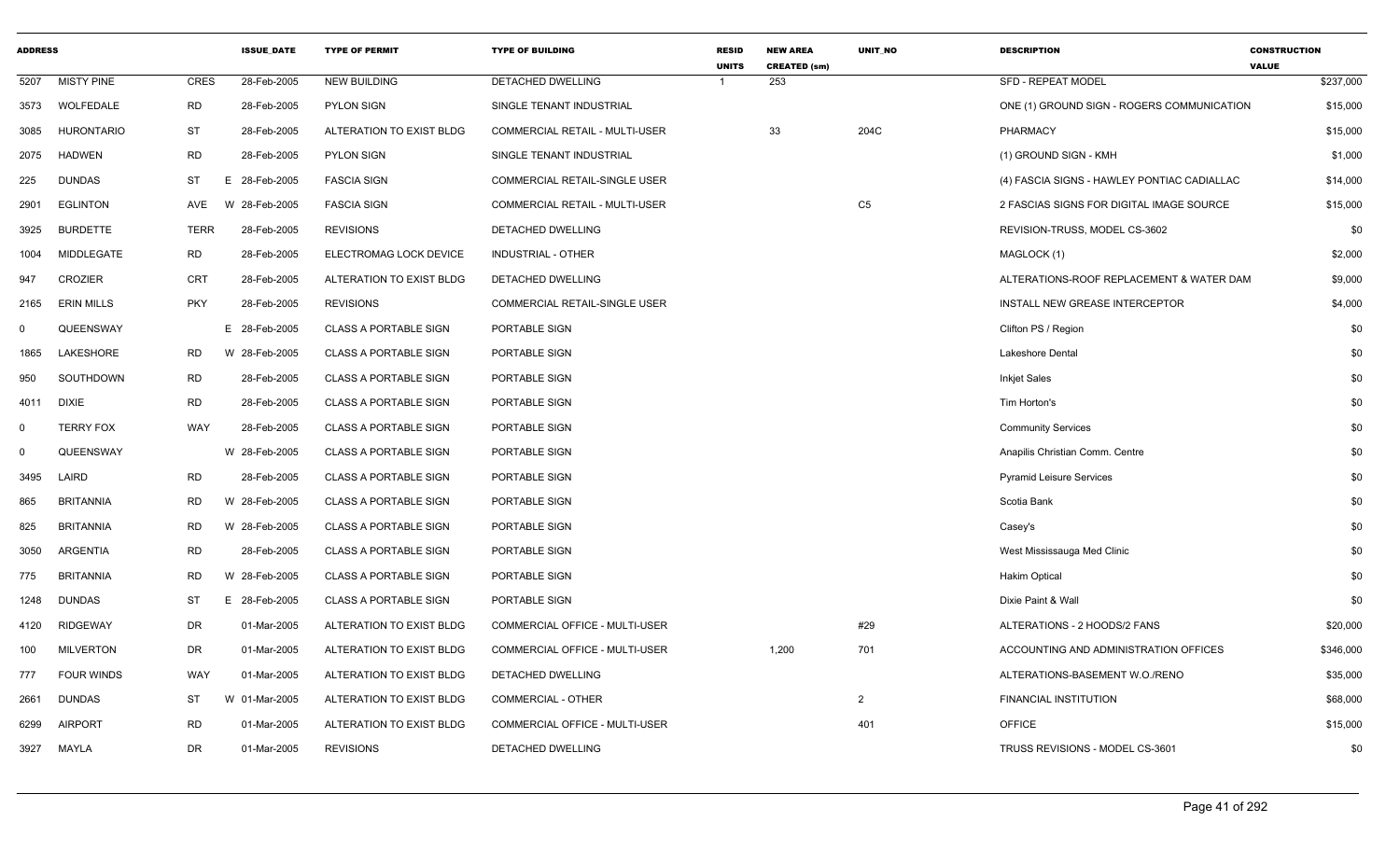| <b>ADDRESS</b> |                      |             | <b>ISSUE DATE</b> | <b>TYPE OF PERMIT</b>        | <b>TYPE OF BUILDING</b>               | <b>RESID</b><br><b>UNITS</b> | <b>NEW AREA</b><br><b>CREATED (sm)</b> | UNIT_NO | <b>DESCRIPTION</b>                              | <b>CONSTRUCTION</b><br><b>VALUE</b> |
|----------------|----------------------|-------------|-------------------|------------------------------|---------------------------------------|------------------------------|----------------------------------------|---------|-------------------------------------------------|-------------------------------------|
| 5636           | <b>GLEN ERIN</b>     | DR          | 01-Mar-2005       | <b>CLASS A PORTABLE SIGN</b> | PORTABLE SIGN                         |                              |                                        |         | Rogers Video                                    | \$0                                 |
| 2580           | <b>HURONTARIO</b>    | <b>ST</b>   | 01-Mar-2005       | <b>CLASS A PORTABLE SIGN</b> | PORTABLE SIGN                         |                              |                                        |         | <b>TD Canada Trust</b>                          | \$0                                 |
| 1125           | <b>BLOOR</b>         | <b>ST</b>   | 01-Mar-2005       | <b>CLASS A PORTABLE SIGN</b> | PORTABLE SIGN                         |                              |                                        |         | LA Weight Loss                                  | \$0                                 |
| 2150           | <b>BURNHAMTHORPE</b> | <b>RD</b>   | W 01-Mar-2005     | <b>CLASS A PORTABLE SIGN</b> | PORTABLE SIGN                         |                              |                                        |         | Rogers Video                                    | \$0                                 |
| $\mathbf 0$    | <b>DUNDAS</b>        | ST          | W 01-Mar-2005     | <b>CLASS A PORTABLE SIGN</b> | PORTABLE SIGN                         |                              |                                        |         | Erin Mills Men's Slo-pitch Baseball Association | \$0                                 |
| $\mathbf 0$    | <b>DUNDAS</b>        | <b>ST</b>   | W 01-Mar-2005     | <b>CLASS A PORTABLE SIGN</b> | PORTABLE SIGN                         |                              |                                        |         | MISSISSAUGA SOCCER CLUB                         | \$0                                 |
| 4260           | <b>CAWTHRA</b>       | <b>RD</b>   | 01-Mar-2005       | <b>CLASS A PORTABLE SIGN</b> | PORTABLE SIGN                         |                              |                                        |         | JOHN PAUL II POLISH CULTURAL CENTRE             | \$0                                 |
| 6930           | <b>PACIFIC</b>       | <b>CIR</b>  | 01-Mar-2005       | <b>CLASS A PORTABLE SIGN</b> | PORTABLE SIGN                         |                              |                                        |         | Echo Home Inc.                                  | \$0                                 |
| $\Omega$       | QUEENSWAY            |             | E 01-Mar-2005     | <b>CLASS A PORTABLE SIGN</b> | PORTABLE SIGN                         |                              |                                        |         | MISSISSAUGA SOCCER CLUB                         | \$0                                 |
| 2775           | <b>ERIN CENTRE</b>   | <b>BLVD</b> | 01-Mar-2005       | <b>CLASS A PORTABLE SIGN</b> | PORTABLE SIGN                         |                              |                                        |         | Merciful Redmeer Parish                         | \$0                                 |
| $\mathbf 0$    | <b>EGLINTON</b>      | AVE         | W 01-Mar-2005     | <b>CLASS A PORTABLE SIGN</b> | PORTABLE SIGN                         |                              |                                        |         | MISSISSAUGA SOCCER CLUB                         | \$0                                 |
| 3170           | <b>RIDGEWAY</b>      | DR          | 01-Mar-2005       | <b>CLASS A PORTABLE SIGN</b> | PORTABLE SIGN                         |                              |                                        |         | B & M Garage Door                               | \$0                                 |
| $\mathbf 0$    | <b>HURONTARIO</b>    | <b>ST</b>   | 01-Mar-2005       | <b>CLASS A PORTABLE SIGN</b> | PORTABLE SIGN                         |                              |                                        |         | MISSISSAUGA SOCCER CLUB                         | \$0                                 |
| 800            | <b>HYDRO</b>         | <b>RD</b>   | 01-Mar-2005       | PORTABLE CLASSROOM           | <b>INDUSTRIAL - OTHER</b>             |                              |                                        |         | DEMOLITION - 2 PORTABLE CLASSROOMS              | \$2,000                             |
| 6350           | <b>TOMKEN</b>        | <b>RD</b>   | 01-Mar-2005       | <b>CLASS A PORTABLE SIGN</b> | PORTABLE SIGN                         |                              |                                        |         | Tax & Accounting Experts                        | \$0                                 |
| 2601           | <b>MATHESON</b>      | <b>BLVD</b> | E 01-Mar-2005     | <b>CLASS A PORTABLE SIGN</b> | PORTABLE SIGN                         |                              |                                        |         | DARDANELLES RESTAURANT                          | \$0                                 |
| 1137           | <b>DERRY</b>         | RD          | E 01-Mar-2005     | <b>CLASS A PORTABLE SIGN</b> | PORTABLE SIGN                         |                              |                                        |         | DRAKKAR HUMAN RESOURCES                         | \$0                                 |
| 4141           | <b>DIXIE</b>         | <b>RD</b>   | 01-Mar-2005       | <b>CLASS A PORTABLE SIGN</b> | PORTABLE SIGN                         |                              |                                        |         | <b>ACADEMY 4 MATH</b>                           | \$0                                 |
| 3505           | <b>GANDHI</b>        | WAY         | 01-Mar-2005       | ALTERATION TO EXIST BLDG     | SEMI-DETACHED DWELLING                |                              |                                        |         | 3 ADDITIONAL FIXTURES IN BASEMENT               | \$2,000                             |
| 5362           | LONGFORD             | <b>DR</b>   | 02-Mar-2005       | <b>NEW BUILDING</b>          | DETACHED DWELLING                     | $\overline{1}$               | 174                                    |         | SFD - REPEAT MODEL                              | \$180,000                           |
| 5422           | <b>RED BRUSH</b>     | DR          | 02-Mar-2005       | ALTERATION TO EXIST BLDG     | DETACHED DWELLING                     |                              |                                        |         | ALTERATIONS-GARAGE, BASEMENT ENTRANCE           | \$10,000                            |
| 7070           | MISSISSAUGA          | <b>RD</b>   | 02-Mar-2005       | ALTERATION TO EXIST BLDG     | <b>COMMERCIAL OFFICE - MULTI-USER</b> |                              |                                        | 1-FLR   | INTERIOR ALTERATIONS - GOODFELLOW TECHNOL       | \$56,000                            |
| 33             | <b>CITY CENTRE</b>   | DR          | 02-Mar-2005       | ALTERATION TO EXIST BLDG     | <b>COMMERCIAL OFFICE - MULTI-USER</b> |                              |                                        | 601     | <b>BUSINESS OFFICE</b>                          | \$62,000                            |
| 5105           | CHURCHILL MEADOWS    | <b>BLVD</b> | 02-Mar-2005       | <b>NEW BUILDING</b>          | SEMI-DETACHED DWELLING                | $\overline{2}$               | 352                                    |         | SEMI-DETACHED - REPEAT MODEL                    | \$327,000                           |
| 5099           | CHURCHILL MEADOWS    | <b>BLVD</b> | 02-Mar-2005       | <b>NEW BUILDING</b>          | SEMI-DETACHED DWELLING                | $\overline{2}$               | 305                                    |         | SEMI-DETACHED - REPEAT MODEL                    | \$284,000                           |
| 5093           | CHURCHILL MEADOWS    | <b>BLVD</b> | 02-Mar-2005       | <b>NEW BUILDING</b>          | SEMI-DETACHED DWELLING                | $\overline{2}$               | 352                                    |         | SEMI-DETACHED - REPEAT MODEL                    | \$327,000                           |
| 5087           | CHURCHILL MEADOWS    | <b>BLVD</b> | 02-Mar-2005       | <b>NEW BUILDING</b>          | SEMI-DETACHED DWELLING                | $\overline{2}$               | 305                                    |         | SEMI-DETACHED - REPEAT MODEL                    | \$284,000                           |
| 5081           | CHURCHILL MEADOWS    | <b>BLVD</b> | 02-Mar-2005       | <b>NEW BUILDING</b>          | SEMI-DETACHED DWELLING                | 2                            | 352                                    |         | SEMI-DETACHED - REPEAT MODEL                    | \$327,000                           |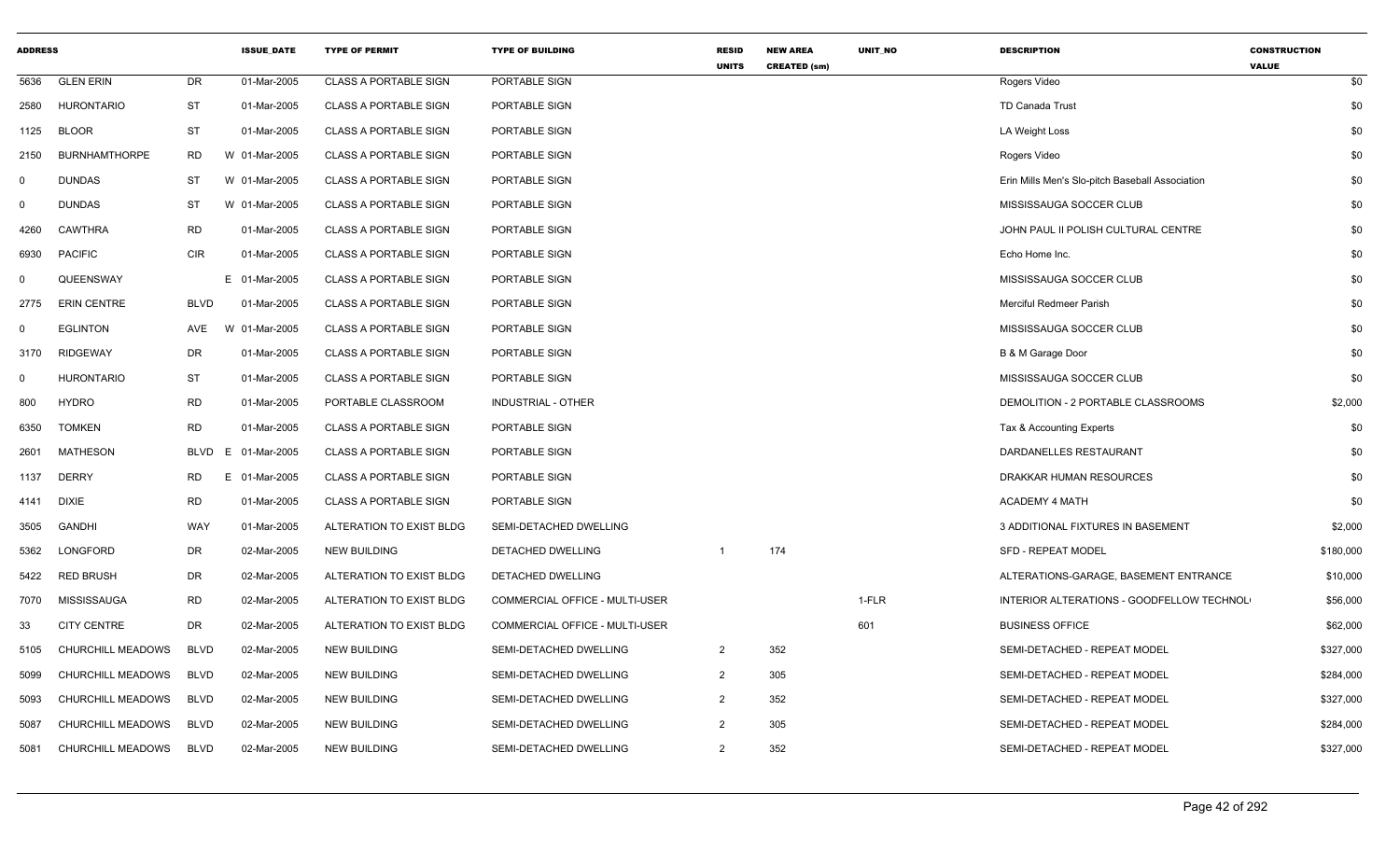| <b>ADDRESS</b> |                     |             | <b>ISSUE DATE</b> | <b>TYPE OF PERMIT</b>    | <b>TYPE OF BUILDING</b>               | <b>RESID</b><br><b>UNITS</b> | <b>NEW AREA</b><br><b>CREATED (sm)</b> | UNIT NO      | <b>DESCRIPTION</b>                          | <b>CONSTRUCTION</b><br><b>VALUE</b> |           |
|----------------|---------------------|-------------|-------------------|--------------------------|---------------------------------------|------------------------------|----------------------------------------|--------------|---------------------------------------------|-------------------------------------|-----------|
| 5075           | CHURCHILL MEADOWS   | <b>BLVD</b> | 02-Mar-2005       | <b>NEW BUILDING</b>      | SEMI-DETACHED DWELLING                | $\overline{2}$               | 353                                    |              | SEMI-DETACHED - REPEAT MODEL                |                                     | \$328,000 |
| 5069           | CHURCHILL MEADOWS   | <b>BLVD</b> | 02-Mar-2005       | <b>NEW BUILDING</b>      | SEMI-DETACHED DWELLING                | $\overline{2}$               | 308                                    |              | SEMI-DETACHED - REPEAT MODEL                |                                     | \$286,000 |
| 3867           | STARDUST            | DR          | 02-Mar-2005       | <b>NEW BUILDING</b>      | SEMI-DETACHED DWELLING                | $\overline{2}$               | 308                                    |              | SEMI-DETACHED - REPEAT MODEL                |                                     | \$286,000 |
| 3854           | <b>SKYVIEW</b>      | ST          | 02-Mar-2005       | <b>NEW BUILDING</b>      | SEMI-DETACHED DWELLING                | $\overline{2}$               | 352                                    |              | SEMI-DETACHED - REPEAT MODEL                |                                     | \$327,000 |
| 3934           | <b>SKYVIEW</b>      | ST          | 02-Mar-2005       | <b>NEW BUILDING</b>      | SEMI-DETACHED DWELLING                | $\overline{2}$               | 353                                    |              | SEMI-DETACHED - REPEAT MODEL                |                                     | \$328,000 |
| 3940           | <b>SKYVIEW</b>      | ST          | 02-Mar-2005       | <b>NEW BUILDING</b>      | SEMI-DETACHED DWELLING                | $\overline{2}$               | 305                                    |              | SEMI-DETACHED - REPEAT MODEL                |                                     | \$284,000 |
| 3946           | <b>SKYVIEW</b>      | ST          | 02-Mar-2005       | <b>NEW BUILDING</b>      | SEMI-DETACHED DWELLING                | $\overline{2}$               | 352                                    |              | SEMI-DETACHED - REPEAT MODEL                |                                     | \$327,000 |
| 3952           | <b>SKYVIEW</b>      | ST          | 02-Mar-2005       | <b>NEW BUILDING</b>      | SEMI-DETACHED DWELLING                | $\overline{2}$               | 305                                    |              | SEMI-DETACHED - REPEAT MODEL                |                                     | \$284,000 |
| 3958           | <b>SKYVIEW</b>      | ST          | 02-Mar-2005       | <b>NEW BUILDING</b>      | SEMI-DETACHED DWELLING                | $\overline{2}$               | 308                                    |              | SEMI-DETACHED - REPEAT MODEL                |                                     | \$286,000 |
| 3964           | <b>SKYVIEW</b>      | ST          | 02-Mar-2005       | <b>NEW BUILDING</b>      | SEMI-DETACHED DWELLING                | $\overline{2}$               | 353                                    |              | SEMI-DETACHED - REPEAT MODEL                |                                     | \$328,000 |
| 3970           | <b>SKYVIEW</b>      | <b>ST</b>   | 02-Mar-2005       | <b>NEW BUILDING</b>      | SEMI-DETACHED DWELLING                | $\overline{2}$               | 305                                    |              | SEMI-DETACHED - REPEAT MODEL                |                                     | \$284,000 |
| 3976           | <b>SKYVIEW</b>      | ST          | 02-Mar-2005       | <b>NEW BUILDING</b>      | SEMI-DETACHED DWELLING                | $\overline{2}$               | 352                                    |              | SEMI-DETACHED - REPEAT MODEL                |                                     | \$327,000 |
| 3982           | <b>SKYVIEW</b>      | <b>ST</b>   | 02-Mar-2005       | <b>NEW BUILDING</b>      | SEMI-DETACHED DWELLING                | $\overline{2}$               | 305                                    |              | SEMI-DETACHED - REPEAT MODEL                |                                     | \$284,000 |
| 5094           | CHURCHILL MEADOWS   | <b>BLVD</b> | 02-Mar-2005       | <b>NEW BUILDING</b>      | DETACHED DWELLING                     |                              | 205                                    |              | <b>SFD - REPEAT MODEL</b>                   |                                     | \$190,000 |
| 5098           | CHURCHILL MEADOWS   | <b>BLVD</b> | 02-Mar-2005       | <b>NEW BUILDING</b>      | DETACHED DWELLING                     | -1                           | 206                                    |              | <b>SFD - REPEAT MODEL</b>                   |                                     | \$192,000 |
| 5102           | CHURCHILL MEADOWS   | <b>BLVD</b> | 02-Mar-2005       | <b>NEW BUILDING</b>      | <b>DETACHED DWELLING</b>              |                              | 186                                    |              | <b>SFD - REPEAT MODEL</b>                   |                                     | \$172,000 |
| 5106           | CHURCHILL MEADOWS   | <b>BLVD</b> | 02-Mar-2005       | <b>NEW BUILDING</b>      | DETACHED DWELLING                     |                              | 206                                    |              | <b>SFD - REPEAT MODEL</b>                   |                                     | \$192,000 |
| 5110           | CHURCHILL MEADOWS   | <b>BLVD</b> | 02-Mar-2005       | <b>NEW BUILDING</b>      | DETACHED DWELLING                     |                              | 258                                    |              | SFD - REPEAT MODEL                          |                                     | \$240,000 |
| 3800           | CANDLELIGHT         | DR          | 02-Mar-2005       | <b>NEW BUILDING</b>      | DETACHED DWELLING                     |                              | 263                                    |              | <b>SFD - REPEAT MODEL</b>                   |                                     | \$244,000 |
| 3804           | CANDLELIGHT         | DR          | 02-Mar-2005       | <b>NEW BUILDING</b>      | DETACHED DWELLING                     |                              | 216                                    |              | <b>SFD - REPEAT MODEL</b>                   |                                     | \$201,000 |
| 3808           | CANDLELIGHT         | DR          | 02-Mar-2005       | <b>NEW BUILDING</b>      | DETACHED DWELLING                     |                              | 186                                    |              | <b>SFD - REPEAT MODEL</b>                   |                                     | \$172,000 |
| 3550           | <b>DERRY</b>        | <b>RD</b>   | E 02-Mar-2005     | ALTERATION TO EXIST BLDG | SINGLE TENANT INDUSTRIAL              |                              |                                        |              | INTERIOR ALTERATIONS TO VERDI BANQUET HALL! |                                     | \$15,000  |
| 3265           | WEATHERFORD         | <b>RD</b>   | 02-Mar-2005       | <b>NEW BUILDING</b>      | DETACHED DWELLING                     |                              |                                        |              | SFD - REPEAT MODEL, FIREBREAK COMPLETION    |                                     | \$0       |
| 60             | <b>DUNDAS</b>       | <b>ST</b>   | E 02-Mar-2005     | ALTERATION TO EXIST BLDG | <b>COMMERCIAL RETAIL - MULTI-USER</b> |                              | 54                                     | -5           | VIDEO STORE WITH ACCESSORY RETAIL           |                                     | \$15,000  |
| 150            | COURTNEYPARK        | DR          | W 02-Mar-2005     | <b>REVISIONS</b>         | MULTI-TENANT INDUSTRIAL               |                              |                                        |              | <b>REVISIONS</b>                            |                                     | \$0       |
| -3             | <b>ROBERT SPECK</b> | <b>PKY</b>  | 02-Mar-2005       | ELECTROMAG LOCK DEVICE   | <b>COMMERCIAL - OTHER</b>             |                              |                                        | 8, 11-12 FLR | MAGLOCKS-3                                  |                                     | \$3,000   |
|                | 1475 VENTA          | AVE         | 02-Mar-2005       | ALTERATION TO EXIST BLDG | DETACHED DWELLING                     |                              |                                        |              | NEW FURNACE AND DUCTWORK                    |                                     | \$9,000   |
|                | 5100 ERIN MILLS     | <b>PKY</b>  | 02-Mar-2005       | ALTERATION TO EXIST BLDG | <b>COMMERCIAL RETAIL - MULTI-USER</b> |                              |                                        |              | PLUMBING FOR FOOD COURT WASHROOMS           |                                     | \$0       |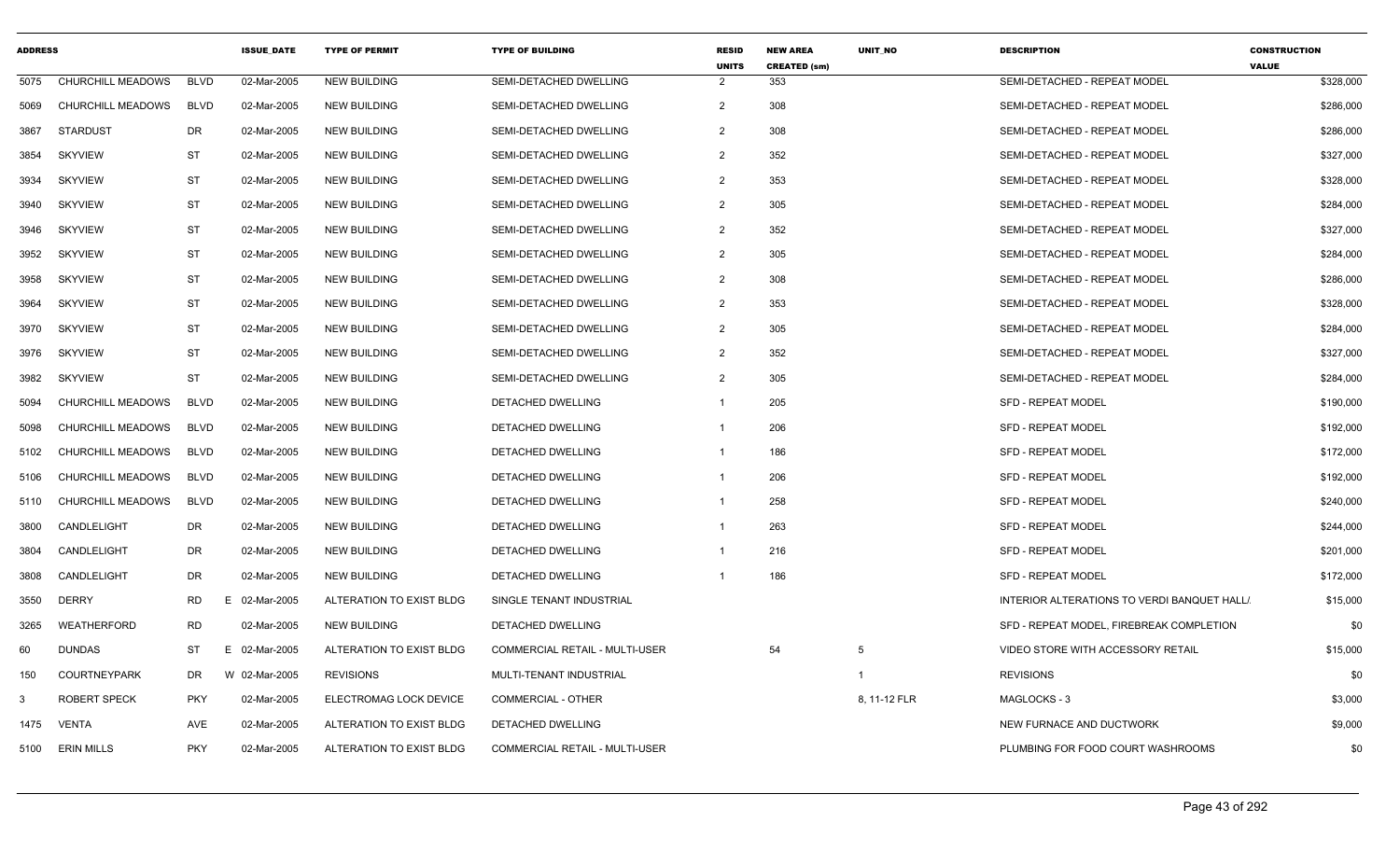| <b>ADDRESS</b> |                          |             | <b>ISSUE DATE</b> | <b>TYPE OF PERMIT</b>        | <b>TYPE OF BUILDING</b>              | <b>RESID</b><br><b>UNITS</b> | <b>NEW AREA</b><br><b>CREATED (sm)</b> | <b>UNIT NO</b> | <b>DESCRIPTION</b>                      | <b>CONSTRUCTION</b><br><b>VALUE</b> |
|----------------|--------------------------|-------------|-------------------|------------------------------|--------------------------------------|------------------------------|----------------------------------------|----------------|-----------------------------------------|-------------------------------------|
| 3180           | LAIRD                    | <b>RD</b>   | 02-Mar-2005       | ELECTROMAG LOCK DEVICE       | <b>COMMERCIAL RETAIL-SINGLE USER</b> |                              |                                        |                | 10 MAGLOCKS                             | \$30,000                            |
| 2604           | <b>BARRISDALE</b>        | <b>CRT</b>  | 02-Mar-2005       | <b>REVISIONS</b>             | DETACHED DWELLING                    |                              |                                        |                | <b>HVAC REVISION</b>                    | \$0                                 |
| 2351           | <b>ROYAL WINDSOR</b>     | DR          | 02-Mar-2005       | <b>CLASS A PORTABLE SIGN</b> | PORTABLE SIGN                        |                              |                                        |                | <b>Studio Pavis</b>                     | \$0                                 |
| 0              | <b>BURNHAMTHORPE</b>     | <b>RD</b>   | 02-Mar-2005<br>E. | <b>CLASS A PORTABLE SIGN</b> | PORTABLE SIGN                        |                              |                                        |                | <b>COMMUNITY SERVICES</b>               | \$0                                 |
| $\mathsf{O}$   | <b>MAVIS</b>             | <b>RD</b>   | 02-Mar-2005       | <b>CLASS A PORTABLE SIGN</b> | PORTABLE SIGN                        |                              |                                        |                | <b>COMMUNITY SERVICES</b>               | \$0                                 |
| $\mathbf 0$    | <b>ERIN MILLS</b>        | <b>PKY</b>  | 02-Mar-2005       | <b>CLASS A PORTABLE SIGN</b> | PORTABLE SIGN                        |                              |                                        |                | COMMUNITY SERVICES (MEADOWVALE THEATRE) | \$0                                 |
| 0              | <b>WINSTON CHURCHILL</b> | <b>BLVD</b> | 02-Mar-2005       | <b>CLASS A PORTABLE SIGN</b> | PORTABLE SIGN                        |                              |                                        |                | COMMUNITY SERVICES (MEADOWVALE THEATRE) | \$0                                 |
| 929            | <b>RED PINE</b>          | CRES        | 03-Mar-2005       | ADDITION TO EXIST BLDG       | DETACHED DWELLING                    |                              | 43                                     |                | <b>ADDITION-2 STOREY</b>                | \$39,000                            |
| 2200           | <b>EGLINTON</b>          | AVE         | W 03-Mar-2005     | <b>REVISIONS</b>             | PUBLIC/INSTIT (EXCEPT SCHOOLS)       |                              | 36,094                                 | <b>BLKF</b>    | <b>REVISIONS</b>                        | \$0                                 |
| 1455           | <b>MIRAYA</b>            | <b>CRT</b>  | 03-Mar-2005       | ADDITION TO EXIST BLDG       | DETACHED DWELLING                    |                              |                                        |                | ADDITION ABOVE GARAGE                   | \$38,000                            |
| 3363           | <b>ERIN CENTRE</b>       | <b>BLVD</b> | 03-Mar-2005       | <b>NEW BUILDING</b>          | DETACHED DWELLING                    | $\mathbf{1}$                 | 341                                    |                | <b>SFD - REPEAT MODEL</b>               | \$319,000                           |
| 3359           | <b>ERIN CENTRE</b>       | <b>BLVD</b> | 03-Mar-2005       | <b>NEW BUILDING</b>          | DETACHED DWELLING                    | $\mathbf{1}$                 | 329                                    |                | <b>SFD - REPEAT MODEL</b>               | \$305,000                           |
| 3355           | <b>ERIN CENTRE</b>       | <b>BLVD</b> | 03-Mar-2005       | <b>NEW BUILDING</b>          | DETACHED DWELLING                    | -1                           | 348                                    |                | SFD - REPEAT MODEL. FIREBREAK LOT       | \$326,000                           |
| 3351           | <b>ERIN CENTRE</b>       | <b>BLVD</b> | 03-Mar-2005       | <b>NEW BUILDING</b>          | DETACHED DWELLING                    | $\mathbf{1}$                 | 341                                    |                | <b>SFD - REPEAT MODEL</b>               | \$319,000                           |
| 3352           | <b>ERIN CENTRE</b>       | <b>BLVD</b> | 03-Mar-2005       | <b>NEW BUILDING</b>          | <b>DETACHED DWELLING</b>             | $\mathbf{1}$                 | 278                                    |                | <b>SFD - REPEAT MODEL</b>               | \$258,000                           |
| 3356           | <b>ERIN CENTRE</b>       | <b>BLVD</b> | 03-Mar-2005       | <b>NEW BUILDING</b>          | DETACHED DWELLING                    | $\mathbf{1}$                 | 263                                    |                | <b>SFD - REPEAT MODEL</b>               | \$244,000                           |
| 3360           | <b>ERIN CENTRE</b>       | <b>BLVD</b> | 03-Mar-2005       | <b>NEW BUILDING</b>          | DETACHED DWELLING                    | $\mathbf{1}$                 | 258                                    |                | <b>SFD - REPEAT MODEL</b>               | \$240,000                           |
| 3364           | <b>ERIN CENTRE</b>       | <b>BLVD</b> | 03-Mar-2005       | <b>NEW BUILDING</b>          | DETACHED DWELLING                    | $\mathbf{1}$                 | 216                                    |                | SFD - REPEAT MODEL, FIREBREAK LOT       | \$201,000                           |
| 3368           | <b>ERIN CENTRE</b>       | <b>BLVD</b> | 03-Mar-2005       | <b>NEW BUILDING</b>          | DETACHED DWELLING                    | $\mathbf{1}$                 | 278                                    |                | <b>SFD - REPEAT MODEL</b>               | \$258,000                           |
| 3372           | <b>ERIN CENTRE</b>       | <b>BLVD</b> | 03-Mar-2005       | <b>NEW BUILDING</b>          | DETACHED DWELLING                    | $\mathbf{1}$                 | 263                                    |                | <b>SFD - REPEAT MODEL</b>               | \$244,000                           |
| 3376           | <b>ERIN CENTRE</b>       | <b>BLVD</b> | 03-Mar-2005       | <b>NEW BUILDING</b>          | DETACHED DWELLING                    | $\mathbf{1}$                 | 278                                    |                | <b>SFD - REPEAT MODEL</b>               | \$258,000                           |
| 3380           | <b>ERIN CENTRE</b>       | <b>BLVD</b> | 03-Mar-2005       | <b>NEW BUILDING</b>          | DETACHED DWELLING                    | $\mathbf{1}$                 | 258                                    |                | <b>SFD - REPEAT MODEL</b>               | \$240,000                           |
| 3384           | <b>ERIN CENTRE</b>       | <b>BLVD</b> | 03-Mar-2005       | <b>NEW BUILDING</b>          | DETACHED DWELLING                    | $\mathbf{1}$                 | 263                                    |                | <b>SFD - REPEAT MODEL</b>               | \$244,000                           |
| 3388           | <b>ERIN CENTRE</b>       | <b>BLVD</b> | 03-Mar-2005       | <b>NEW BUILDING</b>          | DETACHED DWELLING                    | $\mathbf{1}$                 | 278                                    |                | <b>SFD - REPEAT MODEL</b>               | \$258,000                           |
| 3392           | <b>ERIN CENTRE</b>       | <b>BLVD</b> | 03-Mar-2005       | <b>NEW BUILDING</b>          | DETACHED DWELLING                    | $\mathbf{1}$                 | 258                                    |                | SFD - REPEAT MODEL, FIREBREAK LOT       | \$240,000                           |
| 5179           | <b>MISTY PINE</b>        | <b>CRES</b> | 03-Mar-2005       | <b>NEW BUILDING</b>          | DETACHED DWELLING                    | $\mathbf{1}$                 | 278                                    |                | <b>SFD - REPEAT MODEL</b>               | \$258,000                           |
| 5175           | <b>MISTY PINE</b>        | <b>CRES</b> | 03-Mar-2005       | <b>NEW BUILDING</b>          | DETACHED DWELLING                    | -1                           | 278                                    |                | SFD - REPEAT MODEL, FIREBREAK LOT       | \$258,000                           |
| 5171           | <b>MISTY PINE</b>        | <b>CRES</b> | 03-Mar-2005       | <b>NEW BUILDING</b>          | DETACHED DWELLING                    | $\mathbf{1}$                 | 258                                    |                | <b>SFD - REPEAT MODEL</b>               | \$240,000                           |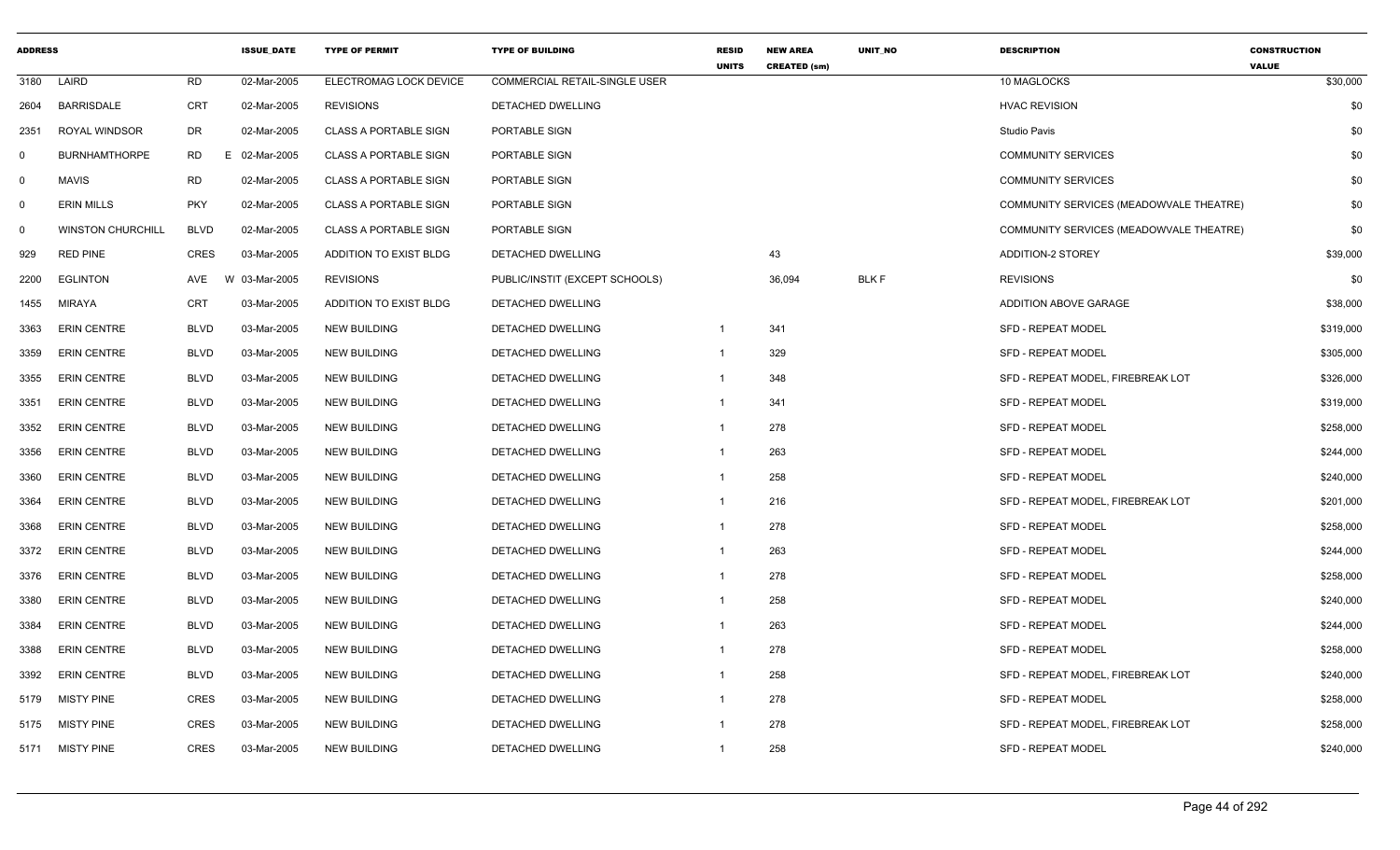| <b>ADDRESS</b> |                       |             | <b>ISSUE DATE</b> | <b>TYPE OF PERMIT</b> | <b>TYPE OF BUILDING</b>  | <b>RESID</b><br><b>UNITS</b> | <b>NEW AREA</b><br><b>CREATED (sm)</b> | <b>UNIT NO</b> | <b>DESCRIPTION</b>                 | <b>CONSTRUCTION</b><br><b>VALUE</b> |
|----------------|-----------------------|-------------|-------------------|-----------------------|--------------------------|------------------------------|----------------------------------------|----------------|------------------------------------|-------------------------------------|
| 5167           | <b>MISTY PINE</b>     | CRES        | 03-Mar-2005       | <b>NEW BUILDING</b>   | DETACHED DWELLING        | -1                           | 263                                    |                | <b>SFD - REPEAT MODEL</b>          | \$244,000                           |
| 5163           | <b>MISTY PINE</b>     | <b>CRES</b> | 03-Mar-2005       | <b>NEW BUILDING</b>   | DETACHED DWELLING        | $\mathbf{1}$                 | 280                                    |                | <b>SFD - REPEAT MODEL</b>          | \$260,000                           |
| 5159           | <b>MISTY PINE</b>     | <b>CRES</b> | 03-Mar-2005       | <b>NEW BUILDING</b>   | DETACHED DWELLING        | -1                           | 243                                    |                | <b>SFD - REPEAT MODEL</b>          | \$226,000                           |
| 5139           | <b>MISTY PINE</b>     | CRES        | 03-Mar-2005       | <b>NEW BUILDING</b>   | DETACHED DWELLING        | $\mathbf{1}$                 | 278                                    |                | <b>SFD - REPEAT MODEL</b>          | \$258,000                           |
| 5135           | <b>MISTY PINE</b>     | <b>CRES</b> | 03-Mar-2005       | <b>NEW BUILDING</b>   | DETACHED DWELLING        | $\mathbf{1}$                 | 263                                    |                | <b>SFD - REPEAT MODEL</b>          | \$244,000                           |
| 5131           | <b>MISTY PINE</b>     | <b>CRES</b> | 03-Mar-2005       | <b>NEW BUILDING</b>   | DETACHED DWELLING        | -1                           | 258                                    |                | SFD - REPEAT MODEL                 | \$240,000                           |
| 5127           | <b>MISTY PINE</b>     | <b>CRES</b> | 03-Mar-2005       | <b>NEW BUILDING</b>   | DETACHED DWELLING        | -1                           | 263                                    |                | SFD - REPEAT MODEL, FIREBREAK LOT  | \$244,000                           |
| 5110           | <b>MISTY PINE</b>     | <b>CRES</b> | 03-Mar-2005       | <b>NEW BUILDING</b>   | <b>DETACHED DWELLING</b> | $\mathbf{1}$                 | 205                                    |                | <b>SFD - REPEAT MODEL</b>          | \$190,000                           |
| 5114           | <b>MISTY PINE</b>     | <b>CRES</b> | 03-Mar-2005       | <b>NEW BUILDING</b>   | DETACHED DWELLING        | $\mathbf{1}$                 | 206                                    |                | <b>SFD - REPEAT MODEL</b>          | \$172,000                           |
| 5118           | <b>MISTY PINE</b>     | <b>CRES</b> | 03-Mar-2005       | <b>NEW BUILDING</b>   | DETACHED DWELLING        | -1                           | 206                                    |                | SFD - REPEAT MODEL                 | \$172,000                           |
| 5122           | <b>MISTY PINE</b>     | CRES        | 03-Mar-2005       | <b>NEW BUILDING</b>   | DETACHED DWELLING        | $\mathbf{1}$                 | 206                                    |                | <b>SFD - REPEAT MODEL</b>          | \$192,000                           |
| 5150           | <b>MISTY PINE</b>     | <b>CRES</b> | 03-Mar-2005       | <b>NEW BUILDING</b>   | DETACHED DWELLING        | $\overline{1}$               | 361                                    |                | <b>SFD - REPEAT MODEL</b>          | \$335,000                           |
| 5156           | <b>MISTY PINE</b>     | CRES        | 03-Mar-2005       | <b>NEW BUILDING</b>   | DETACHED DWELLING        | -1                           | 258                                    |                | SFD - REPEAT MODEL                 | \$240,000                           |
| 5160           | <b>MISTY PINE</b>     | <b>CRES</b> | 03-Mar-2005       | <b>NEW BUILDING</b>   | DETACHED DWELLING        | -1                           | 263                                    |                | SFD - REPEAT MODEL, FIREBREAK LOT  | \$244,000                           |
| 5164           | <b>MISTY PINE</b>     | <b>CRES</b> | 03-Mar-2005       | <b>NEW BUILDING</b>   | DETACHED DWELLING        | $\mathbf{1}$                 | 278                                    |                | SFD - REPEAT MODEL                 | \$258,000                           |
| 5168           | <b>MISTY PINE</b>     | <b>CRES</b> | 03-Mar-2005       | <b>NEW BUILDING</b>   | DETACHED DWELLING        | -1                           | 216                                    |                | SFD - REPEAT MODEL                 | \$201,000                           |
| 5172           | <b>MISTY PINE</b>     | <b>CRES</b> | 03-Mar-2005       | <b>NEW BUILDING</b>   | DETACHED DWELLING        | -1                           | 258                                    |                | <b>SFD - REPEAT MODEL</b>          | \$240,000                           |
| 5176           | <b>MISTY PINE</b>     | CRES        | 03-Mar-2005       | <b>NEW BUILDING</b>   | DETACHED DWELLING        | $\mathbf{1}$                 | 263                                    |                | <b>SFD - REPEAT MODEL</b>          | \$244,000                           |
| 5180           | <b>MISTY PINE</b>     | <b>CRES</b> | 03-Mar-2005       | <b>NEW BUILDING</b>   | <b>DETACHED DWELLING</b> | $\mathbf{1}$                 | 278                                    |                | <b>SFD - REPEAT MODEL</b>          | \$258,000                           |
| 5169           | CHURCHILL MEADOWS     | <b>BLVD</b> | 03-Mar-2005       | <b>NEW BUILDING</b>   | DETACHED DWELLING        | $\mathbf{1}$                 | 206                                    |                | SFD - REPEAT MODEL                 | \$192,000                           |
| 5165           | CHURCHILL MEADOWS     | <b>BLVD</b> | 03-Mar-2005       | <b>NEW BUILDING</b>   | DETACHED DWELLING        | $\mathbf{1}$                 | 186                                    |                | <b>SFD - REPEAT MODEL</b>          | \$172,000                           |
| 5161           | CHURCHILL MEADOWS     | <b>BLVD</b> | 03-Mar-2005       | <b>NEW BUILDING</b>   | DETACHED DWELLING        | $\mathbf{1}$                 | 206                                    |                | <b>SFD - REPEAT MODEL</b>          | \$192,000                           |
| 5157           | CHURCHILL MEADOWS     | <b>BLVD</b> | 03-Mar-2005       | <b>NEW BUILDING</b>   | DETACHED DWELLING        |                              | 204                                    |                | SFD - REPEAT MODEL                 | \$189,000                           |
| 5153           | CHURCHILL MEADOWS     | <b>BLVD</b> | 03-Mar-2005       | <b>NEW BUILDING</b>   | <b>DETACHED DWELLING</b> | $\mathbf{1}$                 | 186                                    |                | <b>SFD - REPEAT MODEL</b>          | \$172,000                           |
| 5149           | CHURCHILL MEADOWS     | <b>BLVD</b> | 03-Mar-2005       | <b>NEW BUILDING</b>   | DETACHED DWELLING        | -1                           | 206                                    |                | SFD - REPEAT MODEL                 | \$192,000                           |
| 5145           | CHURCHILL MEADOWS     | <b>BLVD</b> | 03-Mar-2005       | <b>NEW BUILDING</b>   | DETACHED DWELLING        | -1                           | 204                                    |                | SFD - REPEAT MODEL, FIREBEREAK LOT | \$189,000                           |
| 3170           | <b>GOLDEN ORCHARD</b> | <b>DR</b>   | 03-Mar-2005       | <b>SPRINKLERS</b>     | APARTMENT (> 6 UNITS)    |                              |                                        |                | <b>SPRINKLER SYSTEM</b>            | \$73,000                            |
| 5149           | RAYANA                | <b>RDGE</b> | 03-Mar-2005       | <b>NEW BUILDING</b>   | <b>DETACHED DWELLING</b> | -1                           | 263                                    |                | <b>SFD - REPEAT MODEL</b>          | \$244,000                           |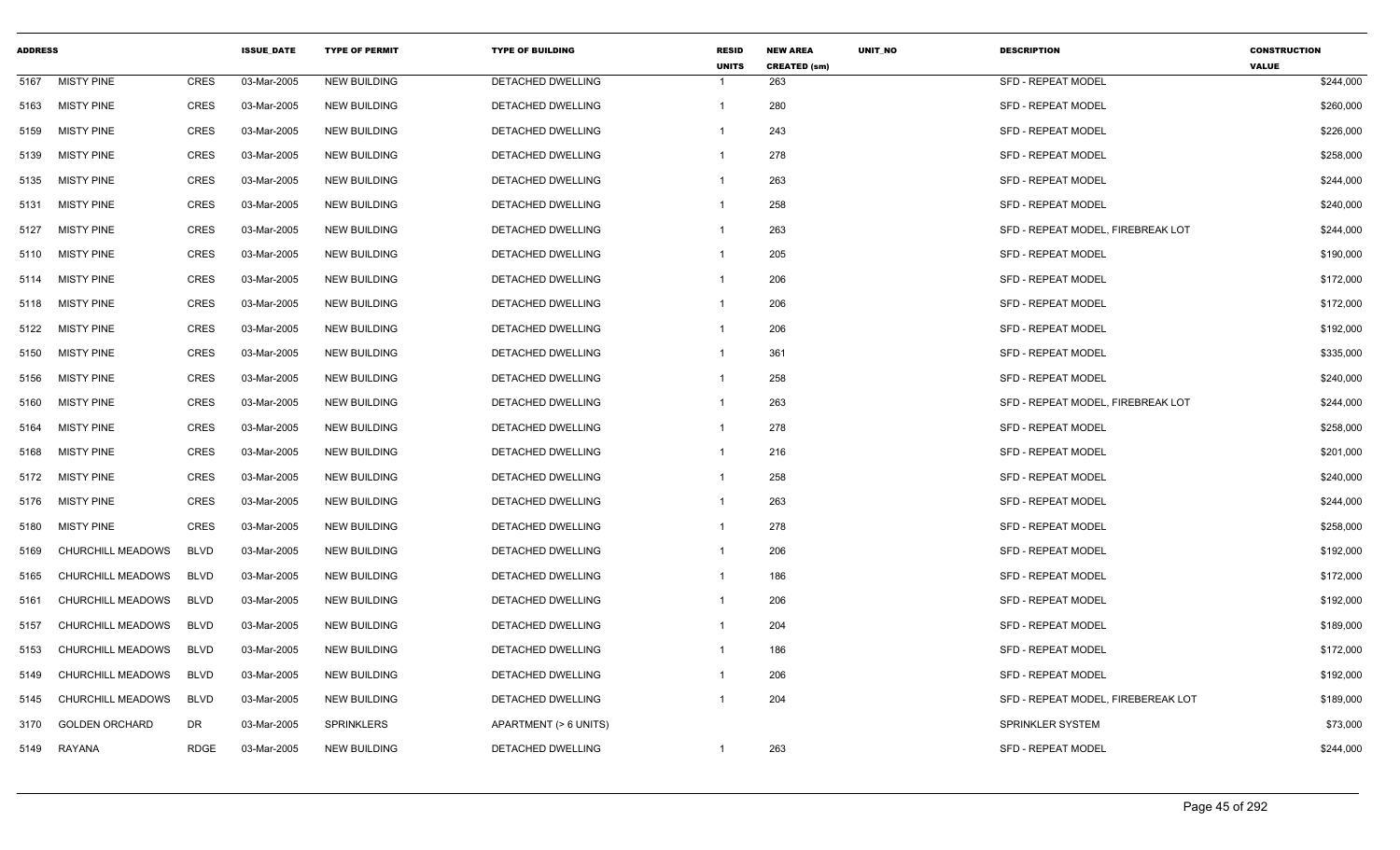| <b>ADDRESS</b> |                         |             | <b>ISSUE DATE</b> | <b>TYPE OF PERMIT</b>    | <b>TYPE OF BUILDING</b>  | <b>RESID</b><br><b>UNITS</b> | <b>NEW AREA</b><br><b>CREATED (sm)</b> | <b>UNIT NO</b> | <b>DESCRIPTION</b>                          | <b>CONSTRUCTION</b><br><b>VALUE</b> |
|----------------|-------------------------|-------------|-------------------|--------------------------|--------------------------|------------------------------|----------------------------------------|----------------|---------------------------------------------|-------------------------------------|
| 5153           | <b>RAYANA</b>           | <b>RDGE</b> | 03-Mar-2005       | <b>NEW BUILDING</b>      | DETACHED DWELLING        | -1                           | 278                                    |                | SFD - REPEAT MODEL                          | \$258,000                           |
| 5157           | RAYANA                  | <b>RDGE</b> | 03-Mar-2005       | <b>NEW BUILDING</b>      | <b>DETACHED DWELLING</b> | $\mathbf{1}$                 | 186                                    |                | <b>SFD - REPEAT MODEL</b>                   | \$172,000                           |
| 5161           | <b>RAYANA</b>           | <b>RDGE</b> | 03-Mar-2005       | <b>NEW BUILDING</b>      | <b>DETACHED DWELLING</b> | -1                           | 206                                    |                | <b>SFD - REPEAT MODEL</b>                   | \$192,000                           |
| 5165           | RAYANA                  | <b>RDGE</b> | 03-Mar-2005       | <b>NEW BUILDING</b>      | DETACHED DWELLING        | -1                           | 206                                    |                | <b>SFD - REPEAT MODEL</b>                   | \$192,000                           |
| 5169           | RAYANA                  | <b>RDGE</b> | 03-Mar-2005       | <b>NEW BUILDING</b>      | <b>DETACHED DWELLING</b> | -1                           | 186                                    |                | SFD - REPEAT MODEL - FIREBREAK LOT          | \$172,000                           |
| 3838           | <b>QUIET CREEK</b>      | DR          | 03-Mar-2005       | <b>NEW BUILDING</b>      | <b>DETACHED DWELLING</b> | -1                           | 205                                    |                | <b>SFD - REPEAT MODEL</b>                   | \$190,000                           |
| 3834           | <b>QUIET CREEK</b>      | DR          | 03-Mar-2005       | <b>NEW BUILDING</b>      | <b>DETACHED DWELLING</b> | -1                           | 186                                    |                | <b>SFD - REPEAT MODEL</b>                   | \$172,000                           |
| 3830           | <b>QUIET CREEK</b>      | DR          | 03-Mar-2005       | <b>NEW BUILDING</b>      | <b>DETACHED DWELLING</b> | $\mathbf{1}$                 | 206                                    |                | <b>SFD - REPEAT MODEL</b>                   | \$192,000                           |
| 3826           | <b>QUIET CREEK</b>      | DR          | 03-Mar-2005       | <b>NEW BUILDING</b>      | DETACHED DWELLING        | -1                           | 204                                    |                | <b>SFD - REPEAT MODEL</b>                   | \$189,000                           |
| 3822           | <b>QUIET CREEK</b>      | DR          | 03-Mar-2005       | <b>NEW BUILDING</b>      | DETACHED DWELLING        | -1                           | 206                                    |                | SFD - REPEAT MODEL                          | \$192,000                           |
| 3818           | <b>QUIET CREEK</b>      | <b>DR</b>   | 03-Mar-2005       | <b>NEW BUILDING</b>      | DETACHED DWELLING        | $\mathbf{1}$                 | 205                                    |                | <b>SFD - REPEAT MODEL</b>                   | \$190,000                           |
| 5186           | <b>DOUBLETREE</b>       | DR          | 03-Mar-2005       | <b>NEW BUILDING</b>      | DETACHED DWELLING        | -1                           | 278                                    |                | SFD - REPEAT MODEL - FIREBREAK LOT          | \$258,000                           |
| 5182           | <b>DOUBLETREE</b>       | DR          | 03-Mar-2005       | <b>NEW BUILDING</b>      | DETACHED DWELLING        |                              | 258                                    |                | <b>SFD - REPEAT MODEL</b>                   | \$240,000                           |
| 5178           | <b>DOUBLETREE</b>       | <b>DR</b>   | 03-Mar-2005       | <b>NEW BUILDING</b>      | <b>DETACHED DWELLING</b> | -1                           | 263                                    |                | <b>SFD - REPEAT MODEL</b>                   | \$244,000                           |
| 5174           | <b>DOUBLETREE</b>       | DR          | 03-Mar-2005       | <b>NEW BUILDING</b>      | <b>DETACHED DWELLING</b> | $\mathbf{1}$                 | 278                                    |                | <b>SFD - REPEAT MODEL</b>                   | \$258,000                           |
| 5170           | <b>DOUBLETREE</b>       | DR          | 03-Mar-2005       | <b>NEW BUILDING</b>      | <b>DETACHED DWELLING</b> | -1                           | 263                                    |                | <b>SFD - REPEAT MODEL</b>                   | \$244,000                           |
| 3825           | <b>QUIET CREEK</b>      | DR          | 03-Mar-2005       | <b>NEW BUILDING</b>      | <b>DETACHED DWELLING</b> | $\mathbf 1$                  | 186                                    |                | <b>SFD - REPEAT MODEL</b>                   | \$172,000                           |
| 3829           | <b>QUIET CREEK</b>      | DR          | 03-Mar-2005       | <b>NEW BUILDING</b>      | DETACHED DWELLING        | -1                           | 206                                    |                | <b>SFD - REPEAT MODEL</b>                   | \$192,000                           |
| 3833           | <b>QUIET CREEK</b>      | DR          | 03-Mar-2005       | <b>NEW BUILDING</b>      | <b>DETACHED DWELLING</b> | $\mathbf 1$                  | 206                                    |                | <b>SFD - REPEAT MODEL</b>                   | \$192,000                           |
| 3837           | <b>QUIET CREEK</b>      | <b>DR</b>   | 03-Mar-2005       | <b>NEW BUILDING</b>      | DETACHED DWELLING        | -1                           | 204                                    |                | <b>SFD - REPEAT MODEL</b>                   | \$189,000                           |
| 3841           | <b>QUIET CREEK</b>      | DR          | 03-Mar-2005       | <b>NEW BUILDING</b>      | DETACHED DWELLING        | -1                           | 186                                    |                | <b>SFD - REPEAT MODEL</b>                   | \$172,000                           |
| 3845           | <b>QUIET CREEK</b>      | DR          | 03-Mar-2005       | <b>NEW BUILDING</b>      | DETACHED DWELLING        | -1                           | 206                                    |                | <b>SFD - REPEAT MODEL</b>                   | \$192,000                           |
| 1340           | MID-WAY                 | <b>BLVD</b> | 03-Mar-2005       | ALTERATION TO EXIST BLDG | SINGLE TENANT INDUSTRIAL |                              |                                        |                | SPRAY BOOTH                                 | \$21,000                            |
| 2025           | MEADOWVALE              | <b>BLVD</b> | 03-Mar-2005       | ALTERATION TO EXIST BLDG | SINGLE TENANT INDUSTRIAL |                              |                                        |                | INTERIOR ALTERATIONS-RUMBLE AUTOMATION      | \$44,000                            |
| 6525           | <b>VISCOUNT</b>         | <b>RD</b>   | 03-Mar-2005       | ALTERATION TO EXIST BLDG | SINGLE TENANT INDUSTRIAL |                              |                                        |                | INTERIOR ALTERATIONS - COTT BEVERAGES       | \$15,000                            |
| 1460           | <b>GREGWOOD</b>         | <b>RD</b>   | 03-Mar-2005       | ALTERATION TO EXIST BLDG | DETACHED DWELLING        |                              |                                        |                | <b>INTERIOR ALTERATIONS</b>                 | \$17,000                            |
| 345            | <b>HUNTINGTON RIDGE</b> | DR          | 03-Mar-2005       | PORTABLE CLASSROOM       | SCHOOL - ELEMENTARY      |                              |                                        |                | (9) PORTABLE RE-LOCATION                    | \$90,000                            |
| 6920           | COLUMBUS                | <b>RD</b>   | 03-Mar-2005       | ALTERATION TO EXIST BLDG | MULTI-TENANT INDUSTRIAL  |                              |                                        |                | INTERIOR ALTERATIONS-DIETRICH METAL FRAMINO | \$148,000                           |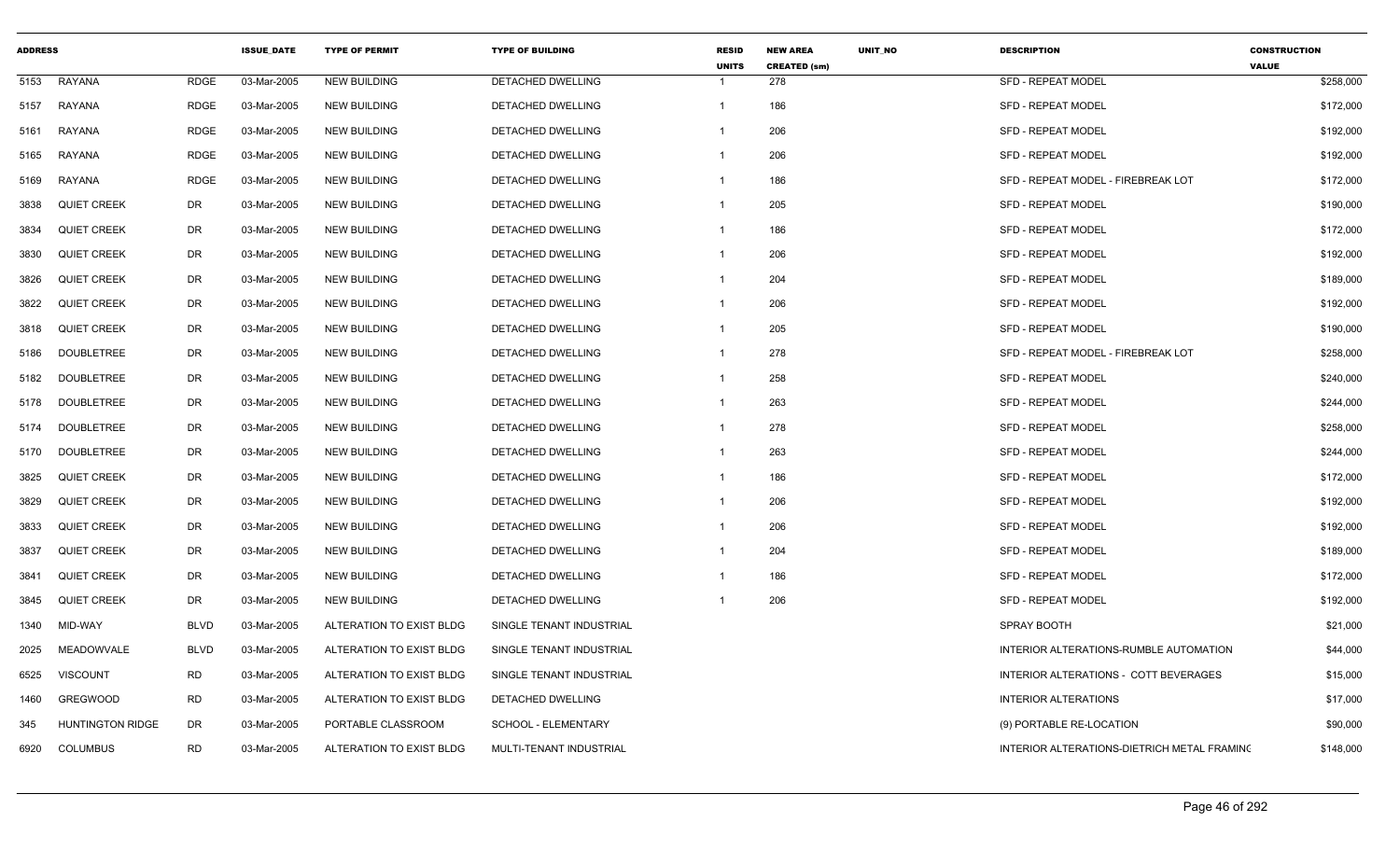| <b>ADDRESS</b> |                          |             | <b>ISSUE DATE</b> | <b>TYPE OF PERMIT</b>        | <b>TYPE OF BUILDING</b>        | <b>RESID</b><br><b>UNITS</b> | <b>NEW AREA</b><br><b>CREATED (sm)</b> | <b>UNIT NO</b> | <b>DESCRIPTION</b>                                         | <b>CONSTRUCTION</b><br><b>VALUE</b> |  |
|----------------|--------------------------|-------------|-------------------|------------------------------|--------------------------------|------------------------------|----------------------------------------|----------------|------------------------------------------------------------|-------------------------------------|--|
| 6920           | <b>COLUMBUS</b>          | <b>RD</b>   | 03-Mar-2005       | ALTERATION TO EXIST BLDG     | SINGLE TENANT INDUSTRIAL       |                              |                                        |                | <b>HVAC ONLY</b>                                           | \$0                                 |  |
| 955            | <b>ALBERTSON</b>         | <b>CRES</b> | 03-Mar-2005       | <b>REVISIONS</b>             | DETACHED DWELLING              |                              |                                        |                | HVAC REVISION - RELOCATION OF DUCTWORK                     | \$0                                 |  |
| 1230           | <b>EGLINTON</b>          | <b>AVE</b>  | 03-Mar-2005<br>W  | <b>CLASS A PORTABLE SIGN</b> | PORTABLE SIGN                  |                              |                                        |                | Temal Canada Inc. / Flowers Unlimited                      | \$0                                 |  |
| $\Omega$       | <b>WINSTON CHURCHILL</b> | <b>BLVD</b> | 03-Mar-2005       | <b>CLASS A PORTABLE SIGN</b> | <b>PORTABLE SIGN</b>           |                              |                                        |                | Erin Mills Men's Slo-pitch Baseball Association            | \$0                                 |  |
| $\mathbf 0$    | <b>MAVIS</b>             | <b>RD</b>   | 03-Mar-2005       | <b>CLASS A PORTABLE SIGN</b> | PORTABLE SIGN                  |                              |                                        |                | <b>YMCA</b>                                                | \$0                                 |  |
| 151            | <b>CITY CENTRE</b>       | DR          | 03-Mar-2005       | <b>CLASS A PORTABLE SIGN</b> | PORTABLE SIGN                  |                              |                                        |                | <b>YMCA</b>                                                | \$0                                 |  |
| 2065           | LEANNE                   | <b>BLVD</b> | 03-Mar-2005       | <b>CLASS A PORTABLE SIGN</b> | PORTABLE SIGN                  |                              |                                        |                | WENLEIGH LONG TERM CARE RESIDENCE                          | \$0                                 |  |
| 6560           | MEADOWVALE TOWN CENCIR   |             | 03-Mar-2005       | <b>CLASS A PORTABLE SIGN</b> | PORTABLE SIGN                  |                              |                                        |                | MEADOWVALE COIN LAUNDRY                                    | \$0                                 |  |
| 1250           | <b>EGLINTON</b>          | AVE         | W 03-Mar-2005     | <b>CLASS A PORTABLE SIGN</b> | PORTABLE SIGN                  |                              |                                        |                | HOMESTYLE FISH & CHIPS                                     | \$0                                 |  |
| $\Omega$       | <b>EGLINTON</b>          | <b>AVE</b>  | 03-Mar-2005<br>E. | <b>CLASS A PORTABLE SIGN</b> | PORTABLE SIGN                  |                              |                                        |                | Forest Glen Baseball Association                           | \$0                                 |  |
| 2980           | <b>CROSSCURRENT</b>      | <b>DR</b>   | 03-Mar-2005       | <b>CLASS A PORTABLE SIGN</b> | PORTABLE SIGN                  |                              |                                        | $\overline{7}$ | NIKA'S SALON & SPA INC                                     | \$0                                 |  |
| $\mathbf 0$    | <b>BURNHAMTHORPE</b>     | <b>RD</b>   | E.<br>03-Mar-2005 | <b>CLASS A PORTABLE SIGN</b> | PORTABLE SIGN                  |                              |                                        |                | Forest Glen Baseball Association                           | \$0                                 |  |
| $\mathsf{O}$   | <b>EGLINTON</b>          | <b>AVE</b>  | W 03-Mar-2005     | <b>CLASS A PORTABLE SIGN</b> | PORTABLE SIGN                  |                              |                                        |                | Erindale Lions Little League                               | \$0                                 |  |
| $\overline{0}$ | <b>DUNDAS</b>            | <b>ST</b>   | W 03-Mar-2005     | <b>CLASS A PORTABLE SIGN</b> | PORTABLE SIGN                  |                              |                                        |                | Erindale Lions Little League                               | \$0                                 |  |
| $\mathbf 0$    | <b>CREDITVIEW</b>        | <b>RD</b>   | 03-Mar-2005       | <b>CLASS A PORTABLE SIGN</b> | PORTABLE SIGN                  |                              |                                        |                | Erindale Lions Little League                               | \$0                                 |  |
| $\mathbf 0$    | <b>ERIN MILLS</b>        | <b>PKY</b>  | 03-Mar-2005       | <b>CLASS A PORTABLE SIGN</b> | PORTABLE SIGN                  |                              |                                        |                | Erin Mills Tennis Clun                                     | \$0                                 |  |
| 0              | <b>WINSTON CHURCHILL</b> | <b>BLVD</b> | 03-Mar-2005       | <b>CLASS A PORTABLE SIGN</b> | PORTABLE SIGN                  |                              |                                        |                | Erin Mills Tennis Club                                     | \$0                                 |  |
| $\mathbf 0$    | <b>DUNDAS</b>            | ST          | 03-Mar-2005<br>W  | <b>CLASS A PORTABLE SIGN</b> | PORTABLE SIGN                  |                              |                                        |                | Erindale Lions Little League                               | \$0                                 |  |
| 560            | <b>SUFFOLK</b>           | <b>CRT</b>  | 04-Mar-2005       | <b>NEW BUILDING</b>          | MULTI-TENANT INDUSTRIAL        |                              | 25,658                                 | A&B            | NEW - INDUSTRIAL SPEC, TENANT NOT DETERMINE                | \$12,188,000                        |  |
| 560            | <b>SUFFOLK</b>           | <b>CRT</b>  | 04-Mar-2005       | ALTERATION TO EXIST BLDG     | <b>INDUSTRIAL - OTHER</b>      |                              |                                        |                | <b>HEAD OFFICE &amp; WAREHOUSE</b>                         | \$3,713,000                         |  |
| 863            | LAKESHORE                | <b>RD</b>   | E.<br>04-Mar-2005 | ALTERATION TO EXIST BLDG     | COMMERCIAL RETAIL-SINGLE USER  |                              | 65                                     |                | HAIR SALON (front part of 1-fir)/existing SFD (rear/2-fir) | \$17,000                            |  |
| 888            | <b>DUNDAS</b>            | <b>ST</b>   | Е.<br>04-Mar-2005 | ALTERATION TO EXIST BLDG     | COMMERCIAL OFFICE - MULTI-USER |                              |                                        | <b>B5-3</b>    | <b>HAIR SALON</b>                                          | \$2,000                             |  |
| 782            | <b>NETHERTON</b>         | <b>CRES</b> | 04-Mar-2005       | ADDITION TO EXIST BLDG       | DETACHED DWELLING              |                              |                                        |                | ADDITION-VERANDA/STORAGE                                   | \$10,000                            |  |
| 1609           | <b>BIRCHWOOD</b>         | <b>DR</b>   | 04-Mar-2005       | ADDITION TO EXIST BLDG       | DETACHED DWELLING              |                              |                                        |                | REVISION - FLOOR SYSTEM                                    | \$149,000                           |  |
| 5600           | <b>EXPLORER</b>          | DR          | 04-Mar-2005       | ALTERATION TO EXIST BLDG     | COMMERCIAL OFFICE - MULTI-USER |                              |                                        | 101A & 101B    | INTERIOR ALTERATIONS - LAFARGE CORP.                       | \$140,000                           |  |
| 1385           | SHERWOOD MILLS           | <b>BLVD</b> | 04-Mar-2005       | PORTABLE CLASSROOM           | SCHOOL - ELEMENTARY            |                              |                                        |                | (2) PORTABLE RELOCATION                                    | \$20,000                            |  |
| 18             | <b>BROOKSIDE</b>         | DR          | 04-Mar-2005       | PORTABLE CLASSROOM           | SCHOOL - ELEMENTARY            |                              |                                        |                | PORTABLE-RELOCATE (1)                                      | \$10,000                            |  |
| 3400           | PONYTRAIL                | <b>DR</b>   | 04-Mar-2005       | PORTABLE CLASSROOM           | SCHOOL - ELEMENTARY            |                              |                                        |                | (1) PORTABLE RELOCATION                                    | \$10,000                            |  |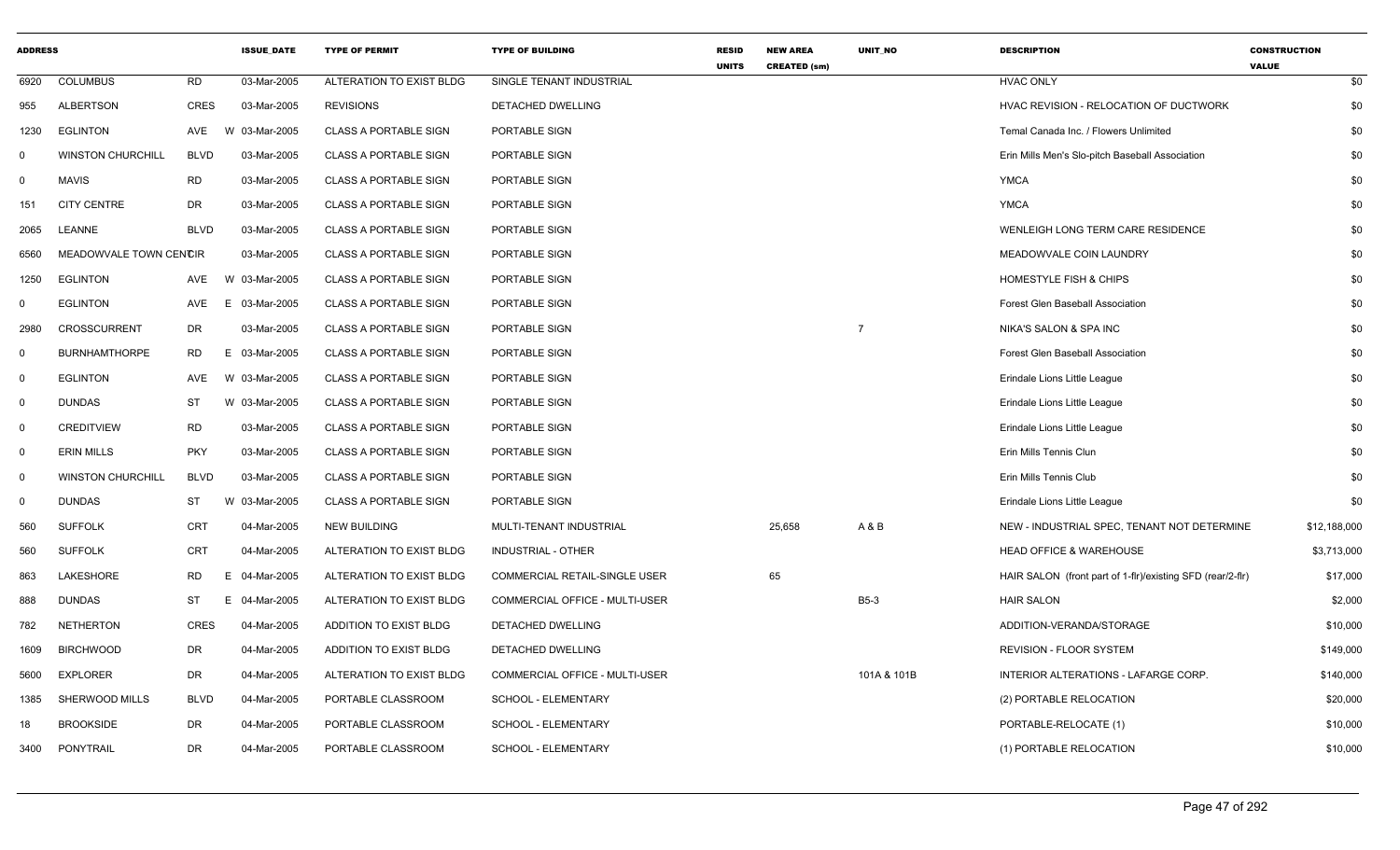| <b>ADDRESS</b> |                          |             | <b>ISSUE DATE</b> | <b>TYPE OF PERMIT</b>        | <b>TYPE OF BUILDING</b>        | <b>RESID</b><br><b>UNITS</b> | <b>NEW AREA</b><br><b>CREATED (sm)</b> | <b>UNIT NO</b> | <b>DESCRIPTION</b>                          | <b>CONSTRUCTION</b><br><b>VALUE</b> |
|----------------|--------------------------|-------------|-------------------|------------------------------|--------------------------------|------------------------------|----------------------------------------|----------------|---------------------------------------------|-------------------------------------|
| 5101           | <b>ORBITOR</b>           | DR          | 04-Mar-2005       | ALTERATION TO EXIST BLDG     | MULTI-TENANT INDUSTRIAL        |                              |                                        | $\mathbf{3}$   | WAREHOUSING                                 | \$365,000                           |
| 6303           | <b>AIRPORT</b>           | <b>RD</b>   | 04-Mar-2005       | ALTERATION TO EXIST BLDG     | COMMERCIAL OFFICE - MULTI-USER |                              |                                        | 4-FLR          | INTERIOR ALTERATIONS-CARA OPERATIONS        | \$15,000                            |
| 10             | KINGSBRIDGE GARDEN       | <b>CIR</b>  | 04-Mar-2005       | ALTERATION TO EXIST BLDG     | COMMERCIAL OFFICE - MULTI-USER |                              |                                        | 302            | <b>MANAGEMENT SOLUTIONS</b>                 | \$84,000                            |
| 1004           | <b>MIDDLEGATE</b>        | <b>RD</b>   | 04-Mar-2005       | ALTERATION TO EXIST BLDG     | INDUSTRIAL - OTHER             |                              |                                        |                | INTERIOR ALTERATIONS - ASTRA ZENECA         | \$288,000                           |
| 6970           | <b>LISGAR</b>            | DR          | 04-Mar-2005       | <b>CLASS A PORTABLE SIGN</b> | PORTABLE SIGN                  |                              |                                        |                | Shorty's Meats                              | \$0                                 |
| $\Omega$       | <b>DIXIE</b>             | <b>RD</b>   | 04-Mar-2005       | <b>CLASS A PORTABLE SIGN</b> | PORTABLE SIGN                  |                              |                                        |                | <b>Community Services</b>                   | \$0                                 |
| $\Omega$       | <b>MAVIS</b>             | <b>RD</b>   | 04-Mar-2005       | <b>CLASS A PORTABLE SIGN</b> | PORTABLE SIGN                  |                              |                                        |                | <b>Community Services</b>                   | \$0                                 |
| $\Omega$       | <b>DERRY</b>             | RD          | W 04-Mar-2005     | <b>CLASS A PORTABLE SIGN</b> | PORTABLE SIGN                  |                              |                                        |                | <b>Community Services</b>                   | \$0                                 |
| 6303           | <b>AIRPORT</b>           | <b>RD</b>   | 04-Mar-2005       | ALTERATION TO EXIST BLDG     | COMMERCIAL OFFICE- SINGLE USER |                              |                                        | 1, 4-FLR       | <b>BUSINESS OFFICE</b>                      | \$0                                 |
| 128            | QUEEN                    | <b>ST</b>   | S<br>04-Mar-2005  | <b>CLASS A PORTABLE SIGN</b> | PORTABLE SIGN                  |                              |                                        |                | Co-operators Insurance                      | \$0                                 |
| 5401           | <b>RUPERTS GATE</b>      | DR          | 07-Mar-2005       | ALTERATION TO EXIST BLDG     | DETACHED DWELLING              |                              |                                        |                | BASEMENT ALTERATIONS - 1 WASHROOM & BAR SII | \$20,000                            |
| 1330           | <b>CLARKSON</b>          | RD          | N 07-Mar-2005     | NEW BUILDING                 | DETACHED DWELLING              |                              | 266                                    |                | SFD - CUSTOM                                | \$293,000                           |
| 2382           | <b>DUNDAS</b>            | ST          | W 07-Mar-2005     | <b>PYLON SIGN</b>            | COMMERCIAL RETAIL-SINGLE USER  |                              |                                        |                | (1) GROUND SIGN - MIGA RESTAURANT           | \$8,000                             |
| 3024           | HURONTARIO               | <b>ST</b>   | 07-Mar-2005       | ALTERATION TO EXIST BLDG     | COMMERCIAL OFFICE - MULTI-USER |                              |                                        | 312            | <b>FAMILY PHYSICIAN</b>                     | \$45,000                            |
| 7546           | <b>CHINOOK</b>           | DR          | 07-Mar-2005       | <b>NEW BUILDING</b>          | DETACHED DWELLING              | $\overline{1}$               | 314                                    |                | <b>SFD - CUSTOM</b>                         | \$324,000                           |
| 180            | <b>BRUNEL</b>            | <b>RD</b>   | 07-Mar-2005       | ALTERATION TO EXIST BLDG     | SINGLE TENANT INDUSTRIAL       |                              | 2,091                                  |                | INTERIOR ALTERATIONS - SHERWIN WILLIAMS     | \$316,000                           |
| 200            | <b>ROBERT SPECK</b>      | <b>PKY</b>  | 07-Mar-2005       | ALTERATION TO EXIST BLDG     | CONDOMINIUM ROW DWELLING       |                              |                                        |                | REPLACEMENT OF 8 ROOFTOP UNITS              | \$207,000                           |
| 80             | <b>PORT</b>              | ST          | 07-Mar-2005<br>Е  | <b>FASCIA SIGN</b>           | COMMERCIAL RETAIL - MULTI-USER |                              |                                        | C              | 2 FASCIA SIGNS - BASKIN ROBBINS             | \$9,000                             |
| 100            | <b>CITY CENTRE</b>       | DR          | 07-Mar-2005       | <b>FASCIA SIGN</b>           | COMMERCIAL RETAIL - MULTI-USER |                              |                                        | $2 - 125$      | TWO (2) FASCIA SIGNS - COSTA BLANCA         | \$5,000                             |
| 129            | LAKESHORE                | RD          | E 07-Mar-2005     | <b>FASCIA SIGN</b>           | COMMERCIAL RETAIL - MULTI-USER |                              |                                        | C              | ONE (1) FASCIA SIGN - CRUISE SHIP CENTERS   | \$3,000                             |
| 2524           | <b>BROMSGROVE</b>        | <b>RD</b>   | 07-Mar-2005       | ALTERATION TO EXIST BLDG     | <b>CITY</b>                    |                              |                                        |                | POOL DECK REPAIR - CLARKSON POOL            | \$50,000                            |
| 244            | ANGELENE                 | <b>ST</b>   | 07-Mar-2005       | <b>REVISIONS</b>             | DETACHED DWELLING              |                              |                                        |                | <b>HEATING REVISION</b>                     | \$0                                 |
| 3050           | ARTESIAN                 | DR          | 07-Mar-2005       | ALTERATION TO EXIST BLDG     | COMMERCIAL RETAIL - MULTI-USER |                              |                                        | 16             | UNDERGROUND PLUMBING ONLY - MODEL SUITE     | \$5,000                             |
| 6750           | <b>WINSTON CHURCHILL</b> | <b>BLVD</b> | 07-Mar-2005       | <b>CLASS A PORTABLE SIGN</b> | PORTABLE SIGN                  |                              |                                        |                | Rogers Video                                | \$0                                 |
| 3015           | <b>WINSTON CHURCHILL</b> | <b>BLVD</b> | 07-Mar-2005       | <b>CLASS A PORTABLE SIGN</b> | PORTABLE SIGN                  |                              |                                        |                | Rogers Video                                | \$0                                 |
| 1675           | THE CHASE                |             | 07-Mar-2005       | <b>CLASS A PORTABLE SIGN</b> | PORTABLE SIGN                  |                              |                                        |                | <b>Huron Cleaners</b>                       | \$0                                 |
| 6590           | MEADOWVALE TOWN CENCIR   |             | 07-Mar-2005       | <b>CLASS A PORTABLE SIGN</b> | PORTABLE SIGN                  |                              |                                        |                | <b>Inkjet Sales</b>                         | \$0                                 |
| 3245           | COLONIAL                 | DR          | 07-Mar-2005       | <b>CLASS A PORTABLE SIGN</b> | PORTABLE SIGN                  |                              |                                        |                | <b>GARTHWOOD PARK SCHOOL</b>                | \$0                                 |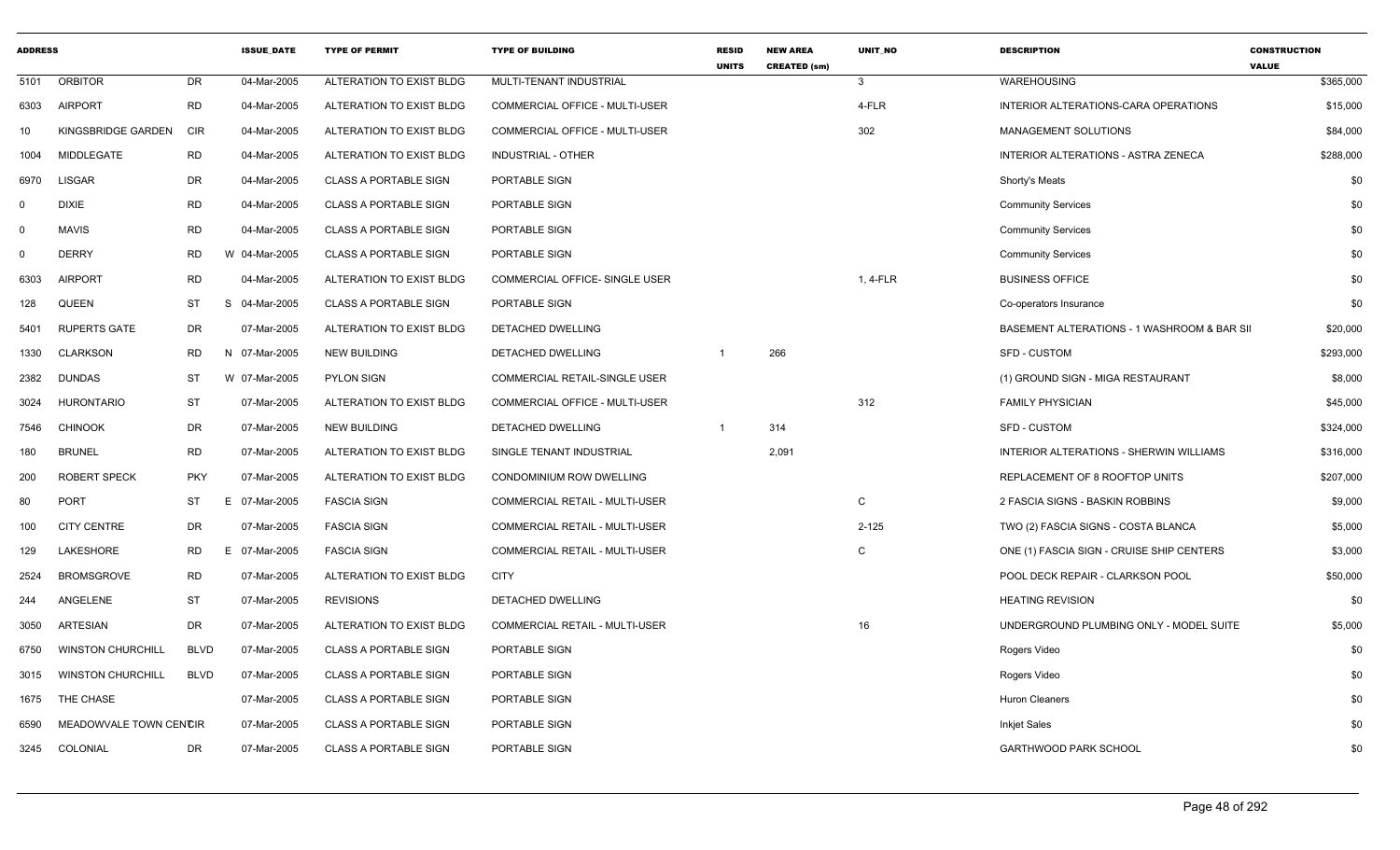| <b>ADDRESS</b> |                          |             | <b>ISSUE DATE</b> | <b>TYPE OF PERMIT</b>        | <b>TYPE OF BUILDING</b>        | <b>RESID</b><br><b>UNITS</b> | <b>NEW AREA</b><br><b>CREATED (sm)</b> | <b>UNIT NO</b> | <b>DESCRIPTION</b>                          | <b>CONSTRUCTION</b><br><b>VALUE</b> |
|----------------|--------------------------|-------------|-------------------|------------------------------|--------------------------------|------------------------------|----------------------------------------|----------------|---------------------------------------------|-------------------------------------|
| 2555           | <b>ERIN CENTRE</b>       | <b>BLVD</b> | 07-Mar-2005       | <b>CLASS A PORTABLE SIGN</b> | PORTABLE SIGN                  |                              |                                        |                | <b>NICE ONE NAILS</b>                       | \$0                                 |
| 720            | <b>BRISTOL</b>           | RD          | W 07-Mar-2005     | <b>CLASS A PORTABLE SIGN</b> | PORTABLE SIGN                  |                              |                                        | 8              | <b>FLOWERS N US</b>                         | \$0                                 |
| 6035           | <b>MCLAUGHLIN</b>        | <b>RD</b>   | 07-Mar-2005       | <b>CLASS A PORTABLE SIGN</b> | PORTABLE SIGN                  |                              |                                        |                | <b>COUNTRY STYLE</b>                        | \$0                                 |
| 755            | <b>DUNDAS</b>            | <b>ST</b>   | W 07-Mar-2005     | <b>CLASS A PORTABLE SIGN</b> | PORTABLE SIGN                  |                              |                                        |                | <b>LOOSE CHANGE CHARLIES</b>                | \$0                                 |
| $\mathbf 0$    | <b>WINSTON CHURCHILL</b> | <b>BLVD</b> | 07-Mar-2005       | <b>CLASS A PORTABLE SIGN</b> | PORTABLE SIGN                  |                              |                                        |                | COMMUNITY CHRISTIAN REFORMED CHURCH OF M    | \$0                                 |
| 7606           | <b>CHINOOK</b>           | DR          | 07-Mar-2005       | <b>DEMOLITION</b>            | <b>DETACHED DWELLING</b>       |                              |                                        |                | DEMOIITION - SFD/DETACHED GARGAGE + 2 SMALL | \$8,000                             |
| 799            | <b>DUNDAS</b>            | <b>ST</b>   | 07-Mar-2005<br>E. | <b>CLASS A PORTABLE SIGN</b> | PORTABLE SIGN                  |                              |                                        |                | Extreme Tan                                 | \$0                                 |
| 1140           | <b>BURNHAMTHORPE</b>     | <b>RD</b>   | W 07-Mar-2005     | <b>CLASS A PORTABLE SIGN</b> | PORTABLE SIGN                  |                              |                                        |                | Amazing Optical                             | \$0                                 |
| 2325           | <b>HURONTARIO</b>        | ST          | 07-Mar-2005       | <b>CLASS A PORTABLE SIGN</b> | PORTABLE SIGN                  |                              |                                        |                | <b>Curves For Women</b>                     | \$0                                 |
| 918            | <b>DUNDAS</b>            | <b>ST</b>   | 07-Mar-2005<br>E. | <b>CLASS A PORTABLE SIGN</b> | PORTABLE SIGN                  |                              |                                        |                | Vietnamese Restaurant                       | \$0                                 |
| 723            | CENTRAL                  | <b>PKY</b>  | W<br>07-Mar-2005  | <b>CLASS A PORTABLE SIGN</b> | PORTABLE SIGN                  |                              |                                        |                | Rooster & Firkin                            | \$0                                 |
| 1834           | <b>LAKESHORE</b>         | <b>RD</b>   | W 08-Mar-2005     | ALTERATION TO EXIST BLDG     | COMMERCIAL RETAIL - MULTI-USER |                              |                                        | $\overline{7}$ | ADMINISTRATIVE OFFICE                       | \$23,000                            |
| 3595           | <b>RIDGEWAY</b>          | DR          | 08-Mar-2005       | ALTERATION TO EXIST BLDG     | PUBLIC/INSTIT (EXCEPT SCHOOLS) |                              |                                        |                | <b>NEW WASHROOM</b>                         | \$5,000                             |
| 30             | <b>HANSON</b>            | <b>RD</b>   | 08-Mar-2005       | ALTERATION TO EXIST BLDG     | PUBLIC/INSTIT (EXCEPT SCHOOLS) |                              |                                        |                | RENOVATION & INSTALLATION OF NEW WASHROOM   | \$5,000                             |
| 3050           | ARGENTIA                 | <b>RD</b>   | 08-Mar-2005       | <b>CLASS A PORTABLE SIGN</b> | PORTABLE SIGN                  |                              |                                        |                | Loblaws                                     | \$0                                 |
| 5035           | <b>HURONTARIO</b>        | <b>ST</b>   | 08-Mar-2005       | <b>CLASS A PORTABLE SIGN</b> | PORTABLE SIGN                  |                              |                                        |                | Complete Dermacare                          | \$0                                 |
| 6325           | <b>DIXIE</b>             | <b>RD</b>   | 08-Mar-2005       | <b>CLASS A PORTABLE SIGN</b> | PORTABLE SIGN                  |                              |                                        |                | Rogers Wireless                             | \$0                                 |
| 350            | <b>BURNHAMTHORPE</b>     | <b>RD</b>   | 08-Mar-2005       | <b>CLASS A PORTABLE SIGN</b> | PORTABLE SIGN                  |                              |                                        |                | Dr. William Rodriguez & Assoc.              | \$0                                 |
| 6085           | <b>CREDITVIEW</b>        | <b>RD</b>   | 08-Mar-2005       | <b>CLASS A PORTABLE SIGN</b> | PORTABLE SIGN                  |                              |                                        |                | <b>Heartland Chiropractic</b>               | \$0                                 |
| 3437           | <b>FIELDGATE</b>         | <b>DR</b>   | 08-Mar-2005       | <b>CLASS A PORTABLE SIGN</b> | PORTABLE SIGN                  |                              |                                        |                | <b>Extra Care Dry Cleaners</b>              | \$0                                 |
| 2901           | <b>EGLINTON</b>          | AVE         | 08-Mar-2005<br>W  | CLASS A PORTABLE SIGN        | PORTABLE SIGN                  |                              |                                        |                | Dove Cleaners Depot                         | \$0                                 |
| 2417           | OLD CARRIAGE             | <b>RD</b>   | 09-Mar-2005       | <b>REVISIONS</b>             | DETACHED DWELLING              |                              |                                        | #9             | REVISION - INTERIOR LAYOUT - LOT 9 ONLY     | \$0                                 |
| 1580           | <b>DOUGLAS</b>           | DR          | 09-Mar-2005       | ALTERATION TO EXIST BLDG     | DETACHED DWELLING              |                              |                                        |                | ALTERATIONS-2 NEW WINDOWS, ENLARGE 6 WINDC  | \$14,000                            |
| 1300           | LAKESHORE                | <b>RD</b>   | 09-Mar-2005<br>E. | ADDITION TO EXIST BLDG       | <b>GOVERNMENTAL</b>            |                              | 457                                    |                | ADDITION-TOX BLDG. LAKEVIEW WASTEWATER TR   | \$0                                 |
| 6300           | <b>NORTHAM</b>           | DR          | 09-Mar-2005       | ADDITION TO EXIST BLDG       | SINGLE TENANT INDUSTRIAL       |                              | 1,851                                  |                | ADDITION - WAREHOUSE, FYLNN CANADA, FOUNDA  | \$1,041,000                         |
| 1300           | LAKESHORE                | <b>RD</b>   | Е.<br>09-Mar-2005 | <b>NEW BUILDING</b>          | <b>GOVERNMENTAL</b>            |                              | 394                                    |                | NEW-SOLIDS RECEIVING, LAKEVIEW WASTEWATER   | \$0                                 |
| 6219           | MULBERRY                 | <b>CRES</b> | 09-Mar-2005       | ADDITION TO EXIST BLDG       | DETACHED DWELLING              |                              |                                        |                | <b>ADDITION - 1 STOREY</b>                  | \$14,000                            |
|                | 3145 DUNDAS              | <b>ST</b>   | W 09-Mar-2005     | ALTERATION TO EXIST BLDG     | COMMERCIAL RETAIL - MULTI-USER |                              |                                        |                | <b>GOODS SOLD AT RETAIL</b>                 | \$43,000                            |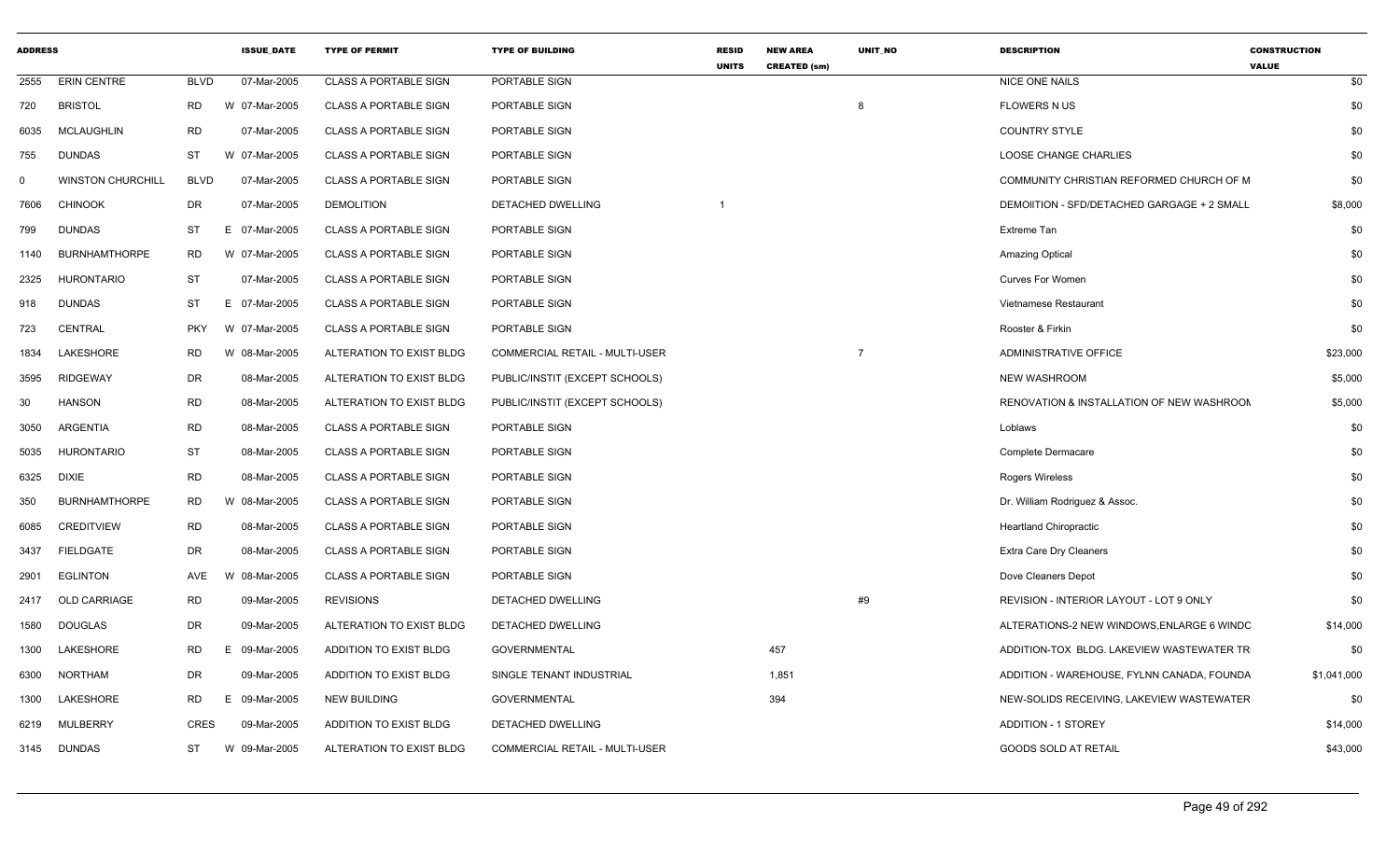| <b>ADDRESS</b> |                          |             | <b>ISSUE_DATE</b> | <b>TYPE OF PERMIT</b>        | <b>TYPE OF BUILDING</b>        | <b>RESID</b><br><b>UNITS</b> | <b>NEW AREA</b><br><b>CREATED (sm)</b> | UNIT_NO | <b>DESCRIPTION</b>                             | <b>CONSTRUCTION</b><br><b>VALUE</b> |
|----------------|--------------------------|-------------|-------------------|------------------------------|--------------------------------|------------------------------|----------------------------------------|---------|------------------------------------------------|-------------------------------------|
| 70             | <b>MINEOLA</b>           | <b>RD</b>   | E 09-Mar-2005     | ALTERATION TO EXIST BLDG     | SCHOOL - SECONDARY             |                              | 211                                    |         | INTERIOR ALTERATIONS - PORT CREDIT S.S.        | \$41,000                            |
| 775            | <b>BRITANNIA</b>         | <b>RD</b>   | W 09-Mar-2005     | <b>REVISIONS</b>             | COMMERCIAL RETAIL - MULTI-USER |                              |                                        |         | REVISIONS-CHANGE ROOMS                         | \$0                                 |
| 1180           | LAKESHORE                | <b>RD</b>   | W 09-Mar-2005     | <b>REVISIONS</b>             | <b>GOVERNMENTAL</b>            |                              |                                        |         | <b>HEATING REVISION</b>                        | \$20,000                            |
| 1425           | <b>DUNDAS</b>            | ST          | Е.<br>09-Mar-2005 | <b>CLASS A PORTABLE SIGN</b> | PORTABLE SIGN                  |                              |                                        |         | Neoset Can.                                    | \$0                                 |
| 775            | <b>BRITANNIA</b>         | <b>RD</b>   | W 09-Mar-2005     | <b>CLASS A PORTABLE SIGN</b> | PORTABLE SIGN                  |                              |                                        |         | <b>Beardmore Leather</b>                       | \$0                                 |
| $\mathbf 0$    | <b>KENNEDY</b>           | <b>RD</b>   | 09-Mar-2005       | <b>CLASS A PORTABLE SIGN</b> | PORTABLE SIGN                  |                              |                                        |         | <b>COMMUNITY SERVICES - Frank McKechnie CC</b> | \$0                                 |
| 0              | <b>MAVIS</b>             | <b>RD</b>   | 09-Mar-2005       | <b>CLASS A PORTABLE SIGN</b> | PORTABLE SIGN                  |                              |                                        |         | COMMUNITY SERVICES - Frank McKechnie CC        | \$0                                 |
| $\mathbf 0$    | <b>HURONTARIO</b>        | <b>ST</b>   | 09-Mar-2005       | <b>CLASS A PORTABLE SIGN</b> | PORTABLE SIGN                  |                              |                                        |         | COMMUNITY SERVICES - Frank McKechnie CC        | \$0                                 |
| $\mathbf{0}$   | <b>DERRY</b>             | RD          | W 09-Mar-2005     | <b>CLASS A PORTABLE SIGN</b> | PORTABLE SIGN                  |                              |                                        |         | Region of Peel                                 | \$0                                 |
| $\mathbf 0$    | <b>WINSTON CHURCHILL</b> | <b>BLVD</b> | 09-Mar-2005       | <b>CLASS A PORTABLE SIGN</b> | PORTABLE SIGN                  |                              |                                        |         | Region of Peel                                 | \$0                                 |
| 0              | <b>DUNDAS</b>            | <b>ST</b>   | W 09-Mar-2005     | CLASS A PORTABLE SIGN        | PORTABLE SIGN                  |                              |                                        |         | Region of Peel                                 | \$0                                 |
| $\mathbf 0$    | <b>AIRPORT</b>           | <b>RD</b>   | 09-Mar-2005       | <b>CLASS A PORTABLE SIGN</b> | PORTABLE SIGN                  |                              |                                        |         | Region of Peel                                 | \$0                                 |
| $\mathbf 0$    | <b>BURNHAMTHORPE</b>     | <b>RD</b>   | W 09-Mar-2005     | <b>CLASS A PORTABLE SIGN</b> | PORTABLE SIGN                  |                              |                                        |         | Region of Peel                                 | \$0                                 |
| $\mathbf 0$    | LAKESHORE                | <b>RD</b>   | E.<br>09-Mar-2005 | <b>CLASS A PORTABLE SIGN</b> | PORTABLE SIGN                  |                              |                                        |         | Region of Peel                                 | \$0                                 |
| 0              | <b>BURNHAMTHORPE</b>     | <b>RD</b>   | 09-Mar-2005<br>E. | <b>CLASS A PORTABLE SIGN</b> | PORTABLE SIGN                  |                              |                                        |         | Region of Peel                                 | \$0                                 |
| $\mathbf{0}$   | <b>EGLINTON</b>          | AVE         | W 09-Mar-2005     | <b>CLASS A PORTABLE SIGN</b> | PORTABLE SIGN                  |                              |                                        |         | Region of Peel                                 | \$0                                 |
| 0              | <b>BURNHAMTHORPE</b>     | <b>RD</b>   | W 09-Mar-2005     | <b>CLASS A PORTABLE SIGN</b> | PORTABLE SIGN                  |                              |                                        |         | Region of Peel                                 | \$0                                 |
| $\mathbf 0$    | <b>BURNHAMTHORPE</b>     | <b>RD</b>   | E.<br>09-Mar-2005 | <b>CLASS A PORTABLE SIGN</b> | PORTABLE SIGN                  |                              |                                        |         | <b>Distress Centre Peel</b>                    | \$0                                 |
| $\mathbf 0$    | QUEENSWAY                |             | W 09-Mar-2005     | <b>CLASS A PORTABLE SIGN</b> | PORTABLE SIGN                  |                              |                                        |         | <b>Distress Centre Peel</b>                    | \$0                                 |
| $\mathbf 0$    | <b>BURNHAMTHORPE</b>     | <b>RD</b>   | W 09-Mar-2005     | <b>CLASS A PORTABLE SIGN</b> | PORTABLE SIGN                  |                              |                                        |         | <b>Distress Centre Peel</b>                    | \$0                                 |
| 0              | <b>CAWTHRA</b>           | <b>RD</b>   | 09-Mar-2005       | <b>CLASS A PORTABLE SIGN</b> | PORTABLE SIGN                  |                              |                                        |         | Region of Peel                                 | \$0                                 |
| $\mathbf 0$    | <b>DIXIE</b>             | <b>RD</b>   | 09-Mar-2005       | <b>CLASS A PORTABLE SIGN</b> | PORTABLE SIGN                  |                              |                                        |         | Region of Peel                                 | \$0                                 |
| $\Omega$       | <b>BRITANNIA</b>         | <b>RD</b>   | W 09-Mar-2005     | <b>CLASS A PORTABLE SIGN</b> | PORTABLE SIGN                  |                              |                                        |         | Region of Peel                                 | \$0                                 |
| 0              | <b>MAVIS</b>             | <b>RD</b>   | 09-Mar-2005       | <b>CLASS A PORTABLE SIGN</b> | PORTABLE SIGN                  |                              |                                        |         | Region of Peel                                 | \$0                                 |
| 2283           | ARGENTIA                 | <b>RD</b>   | 09-Mar-2005       | <b>CLASS A PORTABLE SIGN</b> | PORTABLE SIGN                  |                              |                                        |         | Brian Han (Hans Furniture & Home Decor)        | \$0                                 |
| 7171           | <b>GOREWAY</b>           | <b>DR</b>   | 09-Mar-2005       | <b>CLASS A PORTABLE SIGN</b> | PORTABLE SIGN                  |                              |                                        |         | Cash Now                                       | \$0                                 |
| 2150           | <b>BURNHAMTHORPE</b>     | <b>RD</b>   | W 09-Mar-2005     | <b>CLASS A PORTABLE SIGN</b> | PORTABLE SIGN                  |                              |                                        |         | Shoppers Drug Mart                             | \$0                                 |
| 6085           | <b>CREDITVIEW</b>        | <b>RD</b>   | 09-Mar-2005       | <b>CLASS A PORTABLE SIGN</b> | PORTABLE SIGN                  |                              |                                        |         | <b>Unique Optical</b>                          | \$0                                 |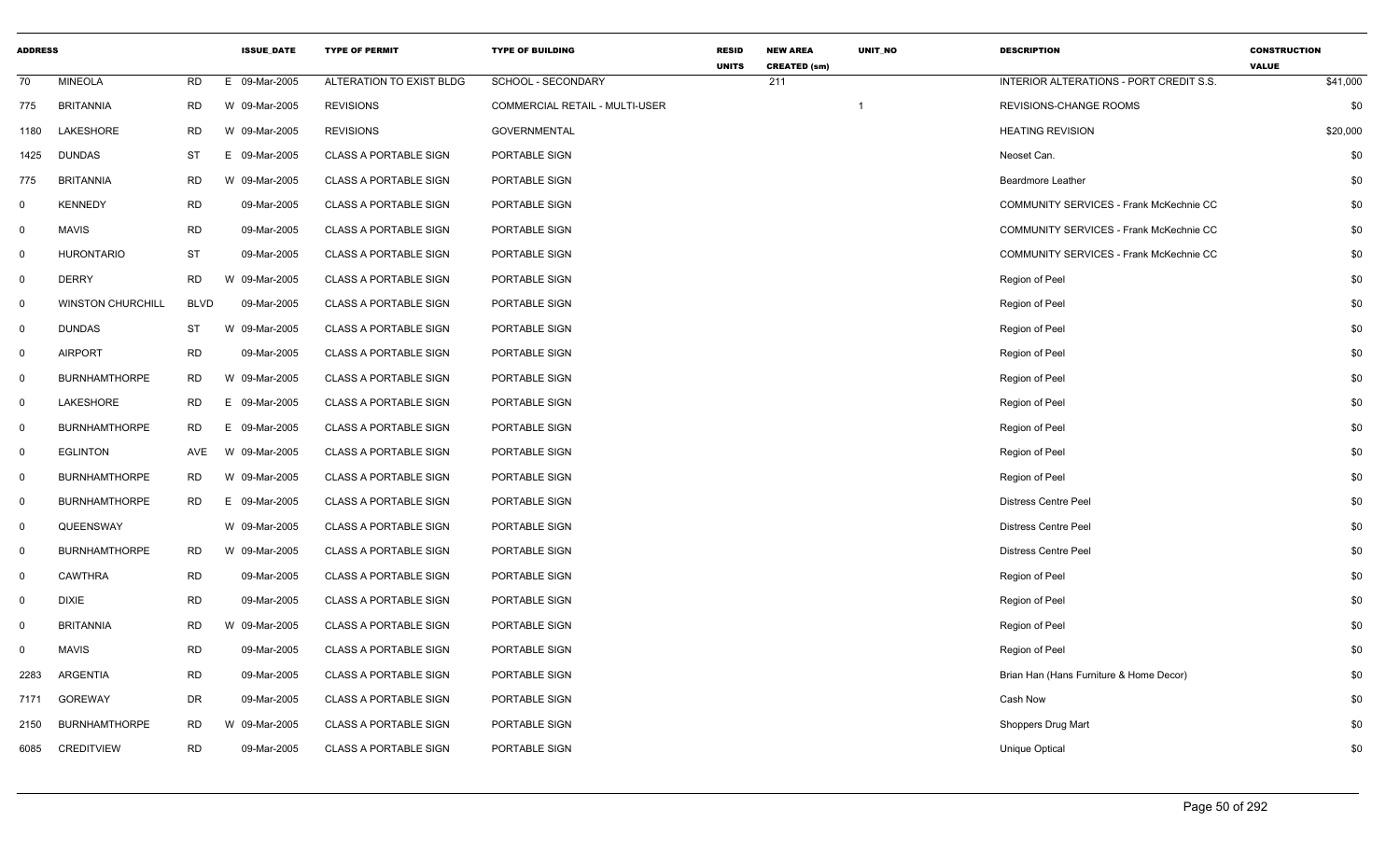| <b>ADDRESS</b> |                          |             | <b>ISSUE DATE</b> | <b>TYPE OF PERMIT</b>        | <b>TYPE OF BUILDING</b>        | <b>RESID</b><br><b>UNITS</b> | <b>NEW AREA</b><br><b>CREATED (sm)</b> | UNIT_NO       | <b>DESCRIPTION</b>                           | <b>CONSTRUCTION</b><br><b>VALUE</b> |
|----------------|--------------------------|-------------|-------------------|------------------------------|--------------------------------|------------------------------|----------------------------------------|---------------|----------------------------------------------|-------------------------------------|
| 592            | <b>RATHBURN</b>          | <b>RD</b>   | W 09-Mar-2005     | <b>CLASS A PORTABLE SIGN</b> | PORTABLE SIGN                  |                              |                                        |               | Non Tan Studio Inc.                          | \$0                                 |
| 0              | SOUTH SHERIDAN           | <b>WAY</b>  | 09-Mar-2005       | <b>CLASS A PORTABLE SIGN</b> | PORTABLE SIGN                  |                              |                                        |               | The Corporation of Lorne Park Baptist Church | \$0                                 |
| 0              | <b>SOUTH SHERIDAN</b>    | WAY         | 09-Mar-2005       | <b>CLASS A PORTABLE SIGN</b> | PORTABLE SIGN                  |                              |                                        |               | The Corporation of Lorne Park Baptist Church | \$0                                 |
| $\mathbf 0$    | <b>TRUSCOTT</b>          | <b>DR</b>   | 09-Mar-2005       | <b>CLASS A PORTABLE SIGN</b> | PORTABLE SIGN                  |                              |                                        |               | The Corporation of Lorne Park Baptist Church | \$0                                 |
| $\mathbf 0$    | <b>SOUTH SHERIDAN</b>    | <b>WAY</b>  | 09-Mar-2005       | <b>CLASS A PORTABLE SIGN</b> | PORTABLE SIGN                  |                              |                                        |               | The Corproation of Lorne Park Baptist Church | \$0                                 |
| 0              | LAKESHORE                | <b>RD</b>   | W 09-Mar-2005     | <b>CLASS A PORTABLE SIGN</b> | PORTABLE SIGN                  |                              |                                        |               | The Corporation of Lorne Park Baptist Church | \$0                                 |
| $\mathbf 0$    | <b>BRITANNIA</b>         | <b>RD</b>   | W 09-Mar-2005     | <b>CLASS A PORTABLE SIGN</b> | PORTABLE SIGN                  |                              |                                        |               | West Toronto Christian Community Church      | \$0                                 |
| 0              | <b>HURONTARIO</b>        | <b>ST</b>   | 09-Mar-2005       | <b>CLASS A PORTABLE SIGN</b> | PORTABLE SIGN                  |                              |                                        |               | Dixie Soccer Club                            | \$0                                 |
| 0              | <b>TOMKEN</b>            | <b>RD</b>   | 09-Mar-2005       | <b>CLASS A PORTABLE SIGN</b> | PORTABLE SIGN                  |                              |                                        |               | Dixie Soccer Club                            | \$0                                 |
| $\mathbf 0$    | <b>DIXIE</b>             | <b>RD</b>   | 09-Mar-2005       | <b>CLASS A PORTABLE SIGN</b> | PORTABLE SIGN                  |                              |                                        |               | Dixie Soccer Club                            | \$0                                 |
| 0              | <b>DUNDAS</b>            | <b>ST</b>   | Ε<br>09-Mar-2005  | <b>CLASS A PORTABLE SIGN</b> | PORTABLE SIGN                  |                              |                                        |               | Dixie Soccer Club                            | \$0                                 |
| $\mathbf 0$    | <b>WINSTON CHURCHILL</b> | <b>BLVD</b> | 09-Mar-2005       | <b>CLASS A PORTABLE SIGN</b> | PORTABLE SIGN                  |                              |                                        |               | Churchill Meadows Christian Church           | \$0                                 |
| $\mathbf 0$    | <b>BRITANNIA</b>         | <b>RD</b>   | W 09-Mar-2005     | <b>CLASS A PORTABLE SIGN</b> | PORTABLE SIGN                  |                              |                                        |               | Churchill Meadows Christian Church           | \$0                                 |
| 0              | <b>BRITANNIA</b>         | <b>RD</b>   | W 09-Mar-2005     | <b>CLASS A PORTABLE SIGN</b> | PORTABLE SIGN                  |                              |                                        |               | Churchill Meadows Christian Church           | \$0                                 |
| 35             | <b>BRUNEL</b>            | <b>RD</b>   | 09-Mar-2005       | <b>CLASS A PORTABLE SIGN</b> | PORTABLE SIGN                  |                              |                                        |               | SAHARA GROUP INC                             | \$0                                 |
| 655            | QUEENSWAY                |             | E 09-Mar-2005     | <b>CLASS A PORTABLE SIGN</b> | PORTABLE SIGN                  |                              |                                        |               | 2 FOR 1 COFFEE                               | \$0                                 |
| 177            | <b>DUNDAS</b>            | ST          | W 09-Mar-2005     | FIRE DAMAGE REPAIR           | APARTMENT (> 6 UNITS)          |                              |                                        | 807           | <b>FIRE DAMAGE</b>                           | \$20,000                            |
| 1090           | LORIMAR                  | DR          | 10-Mar-2005       | <b>OTHER</b>                 | SINGLE TENANT INDUSTRIAL       |                              |                                        |               | ALTERATIONS-DUST COLECTORS (2)               | \$42,000                            |
| 251            | <b>ISABELLA</b>          | AVE         | 10-Mar-2005       | <b>NEW BUILDING</b>          | <b>DETACHED DWELLING</b>       | $\overline{1}$               | 666                                    |               | <b>SFD - CUSTOM</b>                          | \$923,000                           |
| 1421           | <b>HURONTARIO</b>        | <b>ST</b>   | 10-Mar-2005       | <b>NEW BUILDING</b>          | COMMERCIAL OFFICE- SINGLE USER |                              |                                        |               | NEW-OFFICE, THE PLASTIC SURGERY CLINIC, FOUN | \$0                                 |
| 3150           | <b>ERIN CENTRE</b>       | <b>BLVD</b> | 10-Mar-2005       | <b>NEW BUILDING</b>          | CONDOMINIUM ROW DWELLING       |                              |                                        | #2-12 (EVEN)  | CONDO ROW DWELLING-BLK 1 (6 UNITS), COMPLET  | \$0                                 |
| 3150           | <b>ERIN CENTRE</b>       | <b>BLVD</b> | 10-Mar-2005       | <b>NEW BUILDING</b>          | CONDOMINIUM ROW DWELLING       |                              |                                        | #14-28 (EVEN) | CONDO ROW DWELLING-BLK 2 (8 UNITS), COMPLET  | \$0                                 |
| 3150           | <b>ERIN CENTRE</b>       | <b>BLVD</b> | 10-Mar-2005       | NEW BUILDING                 | CONDOMINIUM ROW DWELLING       |                              |                                        | #30-40 (EVEN) | CONDO ROW DWELLING-BLK 3 (6 UNITS), COMPLET  | \$0                                 |
| 3150           | ERIN CENTRE              | <b>BLVD</b> | 10-Mar-2005       | <b>NEW BUILDING</b>          | CONDOMINIUM ROW DWELLING       |                              |                                        | #15-29 (ODD0  | CONDO ROW DWELLING-BLK 4 (8 UNITS), COMPLET  | \$0                                 |
| 3150           | <b>ERIN CENTRE</b>       | <b>BLVD</b> | 10-Mar-2005       | <b>NEW BUILDING</b>          | CONDOMINIUM ROW DWELLING       |                              |                                        | #41-51 (ODD)  | CONDO ROW DWELLING-BLK 5 (6 UNITS), COMPLET  | \$0                                 |
| 3150           | <b>ERIN CENTRE</b>       | <b>BLVD</b> | 10-Mar-2005       | <b>NEW BUILDING</b>          | CONDOMINIUM ROW DWELLING       |                              |                                        | #53-67 (ODD)  | CONDO ROW DWELLING-BLK 6 (8 UNITS), COMPLET  | \$0                                 |
| 3150           | <b>ERIN CENTRE</b>       | <b>BLVD</b> | 10-Mar-2005       | <b>NEW BUILDING</b>          | CONDOMINIUM ROW DWELLING       |                              |                                        | 69-83 (ODD)   | CONDO ROW DWELLING-BLK 7 (8 UNITS), COMPLET  | \$0                                 |
| 3150           | <b>ERIN CENTRE</b>       | <b>BLVD</b> | 10-Mar-2005       | <b>NEW BUILDING</b>          | CONDOMINIUM ROW DWELLING       |                              |                                        | #85-93 (ODD)  | CONDO ROW DWELLING-BLK 8 (5 UNITS), COMPLET  | \$0                                 |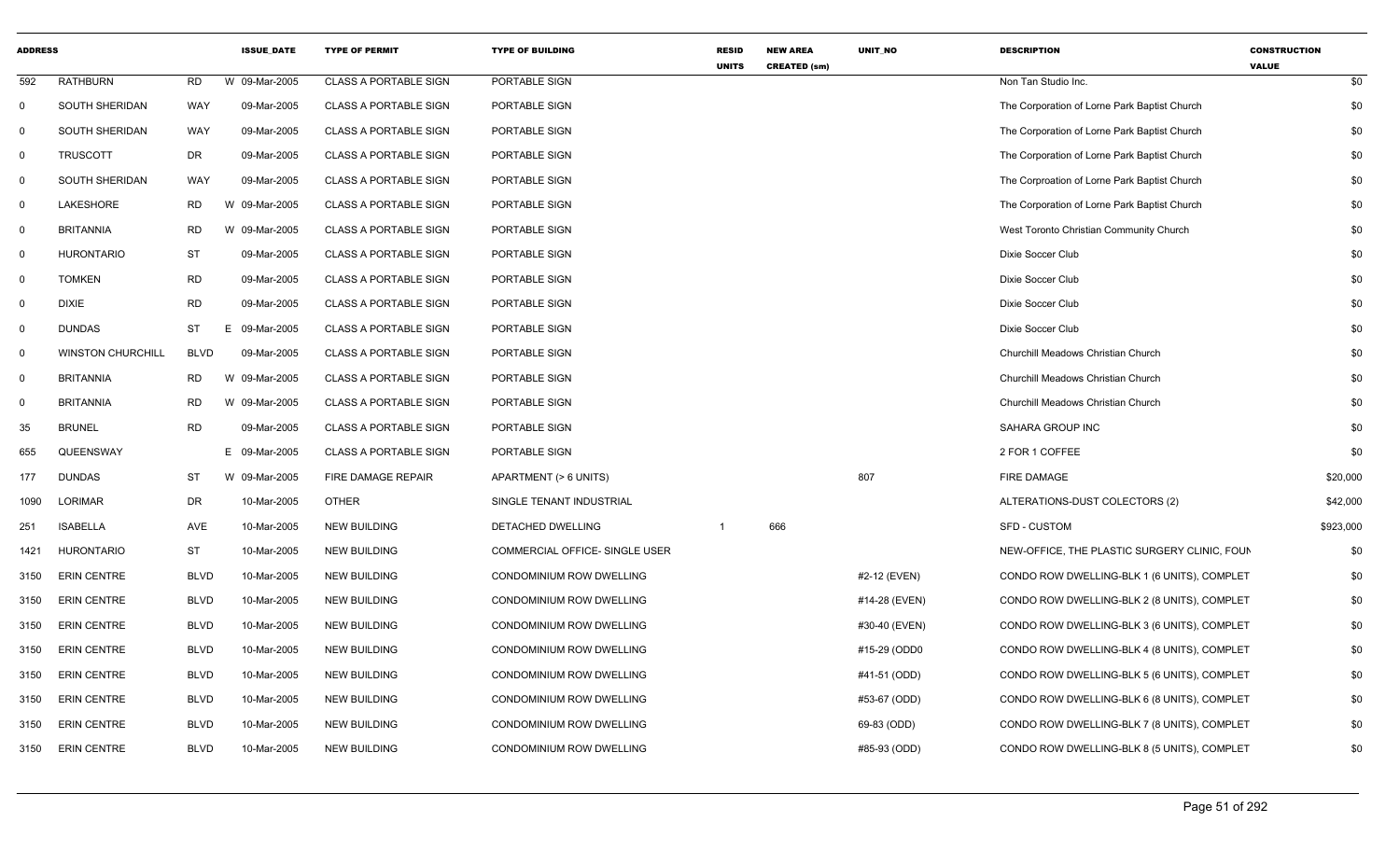| <b>ADDRESS</b> |                    |             | <b>ISSUE_DATE</b> | <b>TYPE OF PERMIT</b>        | <b>TYPE OF BUILDING</b>        | <b>RESID</b><br><b>UNITS</b> | <b>NEW AREA</b><br><b>CREATED (sm)</b> | UNIT_NO         | <b>DESCRIPTION</b>                               | <b>CONSTRUCTION</b><br><b>VALUE</b> |
|----------------|--------------------|-------------|-------------------|------------------------------|--------------------------------|------------------------------|----------------------------------------|-----------------|--------------------------------------------------|-------------------------------------|
| 3150           | <b>ERIN CENTRE</b> | <b>BLVD</b> | 10-Mar-2005       | <b>NEW BUILDING</b>          | CONDOMINIUM ROW DWELLING       |                              |                                        | #150-164 (EVEN) | CONDO ROW DWELLING-BLK 9 (8 UNITS), COMPLET      | \$0                                 |
| 3150           | <b>ERIN CENTRE</b> | <b>BLVD</b> | 10-Mar-2005       | <b>NEW BUILDING</b>          | CONDOMINIUM ROW DWELLING       |                              |                                        | #151-169(ODD)   | CONDO ROW DWELLING-BLK 10 (10 UNITS), COMPLI     | \$0                                 |
| 3150           | <b>ERIN CENTRE</b> | <b>BLVD</b> | 10-Mar-2005       | <b>NEW BUILDING</b>          | CONDOMINIUM ROW DWELLING       |                              |                                        | #92-102 (EVEN)  | CONDO ROW DWELLING-BLK 11 (6 UNITS), COMPLET     | \$0                                 |
| 3150           | <b>ERIN CENTRE</b> | <b>BLVD</b> | 10-Mar-2005       | <b>NEW BUILDING</b>          | CONDOMINIUM ROW DWELLING       |                              |                                        | #104-112 (EVEN) | CONDO ROW DWELLING-BLK 12 (5 UNITS), COMPLET     | \$0                                 |
| 3150           | <b>ERIN CENTRE</b> | <b>BLVD</b> | 10-Mar-2005       | <b>NEW BUILDING</b>          | CONDOMINIUM ROW DWELLING       |                              |                                        | #114-128(EVEN)  | CONDO ROW DWELLING-BLK 13 (8 UNITS), COMPLET     | \$0                                 |
| 3150           | <b>ERIN CENTRE</b> | <b>BLVD</b> | 10-Mar-2005       | <b>NEW BUILDING</b>          | CONDOMINIUM ROW DWELLING       |                              |                                        | #130-144 (EVEN) | CONDO ROW DWELLING-BLK 14 (8 UNITS), COMPLET     | \$0                                 |
| 128            | <b>QUEEN</b>       | <b>ST</b>   | S<br>10-Mar-2005  | ALTERATION TO EXIST BLDG     | COMMERCIAL RETAIL - MULTI-USER |                              |                                        |                 | <b>INTERIOR ALTERATIONS - LCBO</b>               | \$123,000                           |
| 3945           | MAYLA              | DR          | 10-Mar-2005       | <b>NEW BUILDING</b>          | DETACHED DWELLING              | $\overline{1}$               | 186                                    |                 | SFD - REPEAT MODEL                               | \$173,000                           |
| 3340           | ORLANDO            | <b>DR</b>   | 10-Mar-2005       | <b>OTHER</b>                 | SINGLE TENANT INDUSTRIAL       |                              | 2,000                                  | OFFICE ONLY     | OCCUPANCY PRIOR TO COMPLETION                    | \$0                                 |
| 2400           | <b>MOTORWAY</b>    | <b>BLVD</b> | 10-Mar-2005       | <b>CLASS A PORTABLE SIGN</b> | PORTABLE SIGN                  |                              |                                        |                 | Impact Ourdoor Advertising                       | \$0                                 |
| 6465           | <b>AIRPORT</b>     | <b>RD</b>   | 10-Mar-2005       | <b>CLASS A PORTABLE SIGN</b> | PORTABLE SIGN                  |                              |                                        |                 | Musclemag                                        | \$0                                 |
| 6185           | <b>MCLAUGHLIN</b>  | <b>RD</b>   | 10-Mar-2005       | <b>CLASS A PORTABLE SIGN</b> | PORTABLE SIGN                  |                              |                                        |                 | Liz Claiborne                                    | \$0                                 |
| $\mathbf 0$    | <b>ERIN MILLS</b>  | <b>PKY</b>  | 10-Mar-2005       | <b>CLASS A PORTABLE SIGN</b> | PORTABLE SIGN                  |                              |                                        |                 | Community Services - Rec & Parks                 | \$0                                 |
| 426            | <b>WATLINE</b>     | AVE         | 10-Mar-2005       | <b>CLASS A PORTABLE SIGN</b> | PORTABLE SIGN                  |                              |                                        |                 | David Robert's Food                              | \$0                                 |
| 1900           | <b>DUNDAS</b>      | <b>ST</b>   | W 10-Mar-2005     | <b>CLASS A PORTABLE SIGN</b> | PORTABLE SIGN                  |                              |                                        |                 | Calla Lily                                       | \$0                                 |
| 1405           | SOUTHDOWN          | <b>RD</b>   | 10-Mar-2005       | <b>CLASS A PORTABLE SIGN</b> | PORTABLE SIGN                  |                              |                                        |                 | <b>Masaf Services</b>                            | \$0                                 |
| $\mathbf 0$    | <b>EGLINTON</b>    | AVE         | W 10-Mar-2005     | <b>CLASS A PORTABLE SIGN</b> | PORTABLE SIGN                  |                              |                                        |                 | Region of Peel - Sandy Doyle                     | \$0                                 |
| 5425           | <b>CREDITVIEW</b>  | <b>RD</b>   | 10-Mar-2005       | <b>CLASS A PORTABLE SIGN</b> | PORTABLE SIGN                  |                              |                                        |                 | <b>Purified Water Store</b>                      | \$0                                 |
| 3060           | <b>ARTESIAN</b>    | DR          | 10-Mar-2005       | <b>CLASS A PORTABLE SIGN</b> | PORTABLE SIGN                  |                              |                                        |                 | <b>Country Style</b>                             | \$0                                 |
| 2520           | <b>BRITANNIA</b>   | <b>RD</b>   | W 11-Mar-2005     | <b>FASCIA SIGN</b>           | COMMERCIAL - OTHER             |                              |                                        |                 | FASCIA SIGNS (5) - MR LUBE                       | \$8,000                             |
| 1205           | WILDFIELD          | CRES        | 11-Mar-2005       | ADDITION AND ALTER           | DETACHED DWELLING              |                              | 43                                     |                 | <b>ADDITTION</b>                                 | \$39,000                            |
| 139            | LAKESHORE          | <b>RD</b>   | E 11-Mar-2005     | <b>REVISIONS</b>             | <b>COMMERCIAL - OTHER</b>      |                              | 645                                    |                 | REVISIONS - CHANGE IN OCCUPANCY                  | \$0                                 |
| 797            | <b>BANCROFT</b>    | DR          | 11-Mar-2005       | <b>NEW BUILDING</b>          | COMMERCIAL RETAIL-SINGLE USER  |                              | 2,440                                  |                 | NEW - VOLVO DEALERSHIP - COMPLETION              | \$0                                 |
| 1320           | <b>BANCROFT</b>    | <b>DR</b>   | 11-Mar-2005       | ALTERATION TO EXIST BLDG     | DETACHED DWELLING              |                              |                                        |                 | <b>BASEMENT RENOVATIONS</b>                      | \$24,000                            |
| 180            | <b>FOSTER</b>      | <b>CRES</b> | 11-Mar-2005       | <b>FASCIA SIGN</b>           | SINGLE TENANT INDUSTRIAL       |                              |                                        |                 | (2) FASCIA SIGNS (1) DIRECTIONAL SIGN - KIA MOTO | \$2,000                             |
| 3340           | <b>ORLANDO</b>     | DR          | 11-Mar-2005       | ALTERATION TO EXIST BLDG     | SINGLE TENANT INDUSTRIAL       |                              |                                        |                 | KITCHEN EXHAUST                                  | \$15,000                            |
| 1875           | BUCKHORN           | <b>GATE</b> | 11-Mar-2005       | ELECTROMAG LOCK DEVICE       | <b>INDUSTRIAL - OTHER</b>      |                              |                                        |                 | MAGLOCK-1                                        | \$2,000                             |
| $\mathbf 0$    | <b>ERIN MILLS</b>  | <b>PKY</b>  | 11-Mar-2005       | <b>CLASS A PORTABLE SIGN</b> | PORTABLE SIGN                  |                              |                                        |                 | <b>Community Services</b>                        | \$0                                 |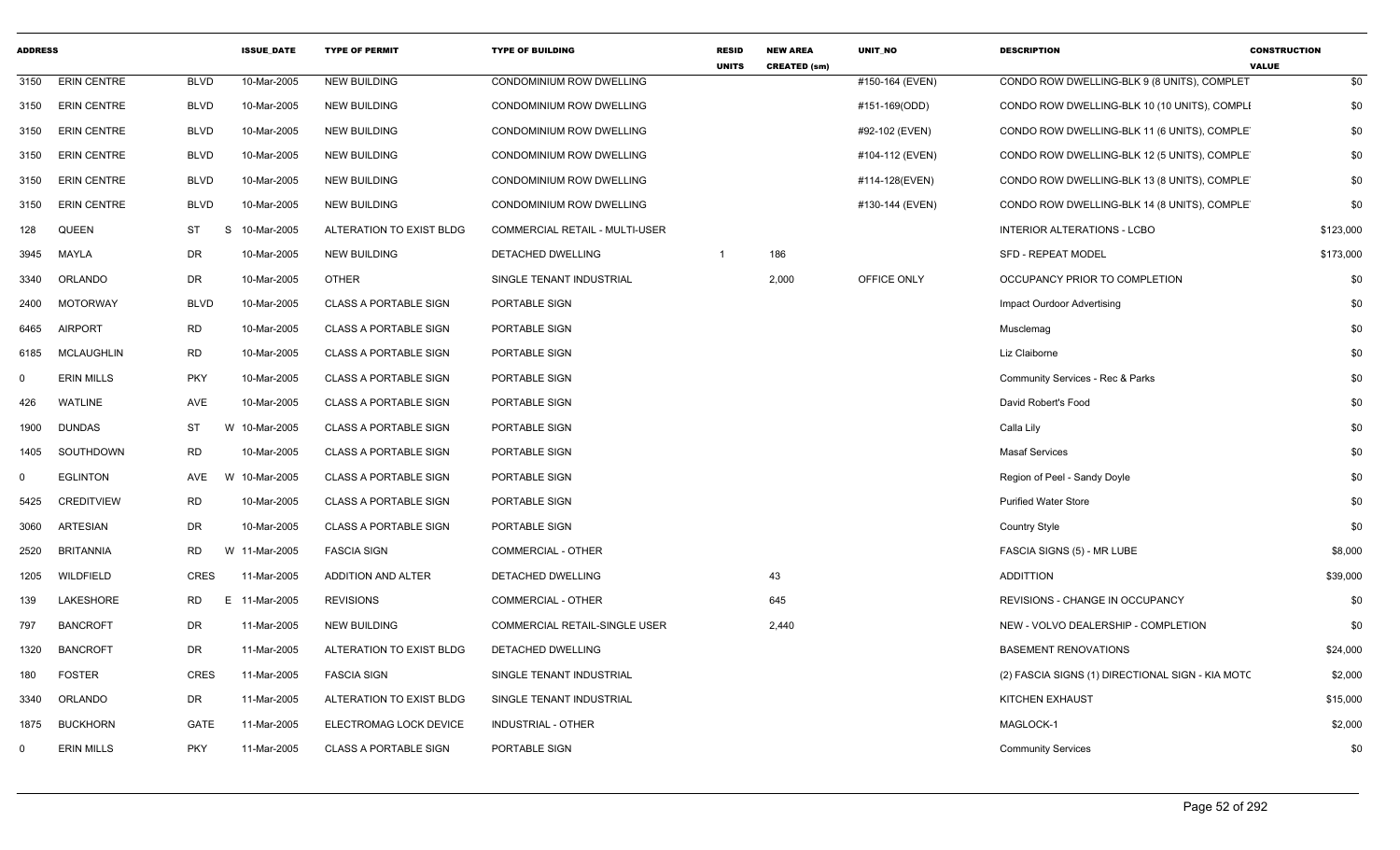| <b>ADDRESS</b> |                          |             | <b>ISSUE_DATE</b> | <b>TYPE OF PERMIT</b>        | <b>TYPE OF BUILDING</b>        | <b>RESID</b><br><b>UNITS</b> | <b>NEW AREA</b><br><b>CREATED (sm)</b> | UNIT NO   | <b>DESCRIPTION</b>                            | <b>CONSTRUCTION</b><br><b>VALUE</b> |     |
|----------------|--------------------------|-------------|-------------------|------------------------------|--------------------------------|------------------------------|----------------------------------------|-----------|-----------------------------------------------|-------------------------------------|-----|
| $\mathbf 0$    | CAWTHRA                  | <b>RD</b>   | 11-Mar-2005       | <b>CLASS A PORTABLE SIGN</b> | PORTABLE SIGN                  |                              |                                        |           | <b>Community Services</b>                     |                                     | \$0 |
| $\mathbf 0$    | <b>BURNHAMTHORPE</b>     | <b>RD</b>   | W 11-Mar-2005     | <b>CLASS A PORTABLE SIGN</b> | PORTABLE SIGN                  |                              |                                        |           | <b>Community Services</b>                     |                                     | \$0 |
| $\overline{0}$ | <b>KENNEDY</b>           | <b>RD</b>   | 11-Mar-2005       | <b>CLASS A PORTABLE SIGN</b> | PORTABLE SIGN                  |                              |                                        |           | <b>Community Services</b>                     |                                     | \$0 |
| $\Omega$       | <b>BURNHAMTHORPE</b>     | <b>RD</b>   | E 11-Mar-2005     | <b>CLASS A PORTABLE SIGN</b> | PORTABLE SIGN                  |                              |                                        |           | <b>Community Services</b>                     |                                     | \$0 |
| 2150           | <b>BURNHAMTHORPE</b>     | <b>RD</b>   | W 11-Mar-2005     | <b>CLASS A PORTABLE SIGN</b> | PORTABLE SIGN                  |                              |                                        |           | First South Common Shopping Centres           |                                     | \$0 |
| 2157           | <b>ROYAL WINDSOR</b>     | DR          | 11-Mar-2005       | <b>CLASS A PORTABLE SIGN</b> | PORTABLE SIGN                  |                              |                                        |           | Denan West Indian Bakery                      |                                     | \$0 |
| 660            | <b>EGLINTON</b>          | AVE         | W 11-Mar-2005     | <b>CLASS A PORTABLE SIGN</b> | PORTABLE SIGN                  |                              |                                        |           | Mavis Dental                                  |                                     | \$0 |
| 1224           | <b>DUNDAS</b>            | ST          | W 11-Mar-2005     | <b>CLASS A PORTABLE SIGN</b> | PORTABLE SIGN                  |                              |                                        |           | Curves                                        |                                     | \$0 |
| 0              | <b>GOREWAY</b>           | DR          | 11-Mar-2005       | <b>CLASS A PORTABLE SIGN</b> | PORTABLE SIGN                  |                              |                                        |           | Malton Neighbourhood Assoc.                   |                                     | \$0 |
| 3105           | <b>WINSTON CHURCHILL</b> | <b>BLVD</b> | 11-Mar-2005       | <b>CLASS A PORTABLE SIGN</b> | PORTABLE SIGN                  |                              |                                        |           | High Cut Hair                                 |                                     | \$0 |
| 1586           | JALNA                    | AVE         | 11-Mar-2005       | <b>DEMOLITION</b>            | <b>DETACHED DWELLING</b>       |                              |                                        |           | DEMOLITION-SFD                                | \$8,000                             |     |
| 720            | <b>BURNHAMTHORPE</b>     | <b>RD</b>   | W 11-Mar-2005     | <b>CLASS A PORTABLE SIGN</b> | PORTABLE SIGN                  |                              |                                        |           | Oasis Water                                   |                                     | \$0 |
| 755            | QUEENSWAY                |             | E 11-Mar-2005     | <b>CLASS A PORTABLE SIGN</b> | PORTABLE SIGN                  |                              |                                        |           | Event Horizon Computers (Smart Buy Computers) |                                     | \$0 |
| 0              | <b>ERIN MILLS</b>        | <b>PKY</b>  | 11-Mar-2005       | <b>CLASS A PORTABLE SIGN</b> | PORTABLE SIGN                  |                              |                                        |           | Erin Mills Soccer Club                        |                                     | \$0 |
| $\Omega$       | <b>WINSTON CHURCHILL</b> | <b>BLVD</b> | 11-Mar-2005       | <b>CLASS A PORTABLE SIGN</b> | PORTABLE SIGN                  |                              |                                        |           | Erin Mills Soccer Club                        |                                     | \$0 |
| 5288           | LONGHOUSE                | CRES        | 14-Mar-2005       | ALTERATION TO EXIST BLDG     | <b>DETACHED DWELLING</b>       |                              |                                        |           | ALTERATIONS-BASEMENT ENTRANCE                 | \$10,000                            |     |
| 1525           | SHERWAY                  | DR          | 14-Mar-2005       | ADDITION AND ALTER           | SCHOOL - ELEMENTARY            |                              | 24                                     |           | ADDN/ALTS-NEW COVERED PORCH/REPLACE EXIST     | \$228,000                           |     |
| 1259           | <b>WOODEDEN</b>          | DR          | 14-Mar-2005       | <b>NEW BUILDING</b>          | DETACHED DWELLING              |                              | 407                                    |           | SFD - CUSTOM                                  | \$538,000                           |     |
| 6355           | CANTAY                   | <b>RD</b>   | 14-Mar-2005       | ALTERATION TO EXIST BLDG     | INDUSTRIAL - OTHER             |                              |                                        |           | MANUFACTURING & WAREHOUSING                   | \$3,584,000                         |     |
| 515            | <b>TEDWYN</b>            | DR          | 14-Mar-2005       | PORTABLE CLASSROOM           | SCHOOL - ELEMENTARY            |                              |                                        |           | (1) PORTABLE RELOCATION                       | \$8,000                             |     |
| 3939           | DUKE OF YORK             | <b>BLVD</b> | 14-Mar-2005       | ELECTROMAG LOCK DEVICE       | APARTMENT (> 6 UNITS)          |                              |                                        | 3RD FLOOR | (1) MAGLOCK                                   | \$15,000                            |     |
| 3953           | <b>JANICE</b>            | DR          | 14-Mar-2005       | <b>REVISIONS</b>             | <b>DETACHED DWELLING</b>       |                              |                                        |           | TRUSS REVISION - MODEL CS-3604                |                                     | \$0 |
| 3941           | <b>JANICE</b>            | DR          | 14-Mar-2005       | <b>REVISIONS</b>             | <b>DETACHED DWELLING</b>       |                              |                                        |           | TRUSS REVISION - MODEL CS-3603                |                                     | \$0 |
| 6850           | MILLCREEK                | DR          | 14-Mar-2005       | ELECTROMAG LOCK DEVICE       | COMMERCIAL OFFICE - MULTI-USER |                              |                                        | 2ND FLOOR | (1) MAGLOCK                                   | \$15,000                            |     |
| 100            | <b>CITY CENTRE</b>       | DR          | 14-Mar-2005       | <b>FASCIA SIGN</b>           | COMMERCIAL RETAIL - MULTI-USER |                              |                                        | $2 - 112$ | ONE (1) FASCIA SIGN - STANCE                  | \$2,500                             |     |
| 5080           | <b>COMMERCE</b>          | <b>BLVD</b> | 14-Mar-2005       | ELECTROMAG LOCK DEVICE       | INDUSTRIAL - OTHER             |                              |                                        |           | (1) MAGLOCK                                   | \$1,500                             |     |
| $\Omega$       | <b>MATHESON</b>          | BLVD<br>E   | 14-Mar-2005       | <b>CLASS A PORTABLE SIGN</b> | PORTABLE SIGN                  |                              |                                        |           | <b>Community Services</b>                     |                                     | \$0 |
| 0              | CAWTHRA                  | <b>RD</b>   | 14-Mar-2005       | <b>CLASS A PORTABLE SIGN</b> | PORTABLE SIGN                  |                              |                                        |           | <b>Community Services</b>                     |                                     | \$0 |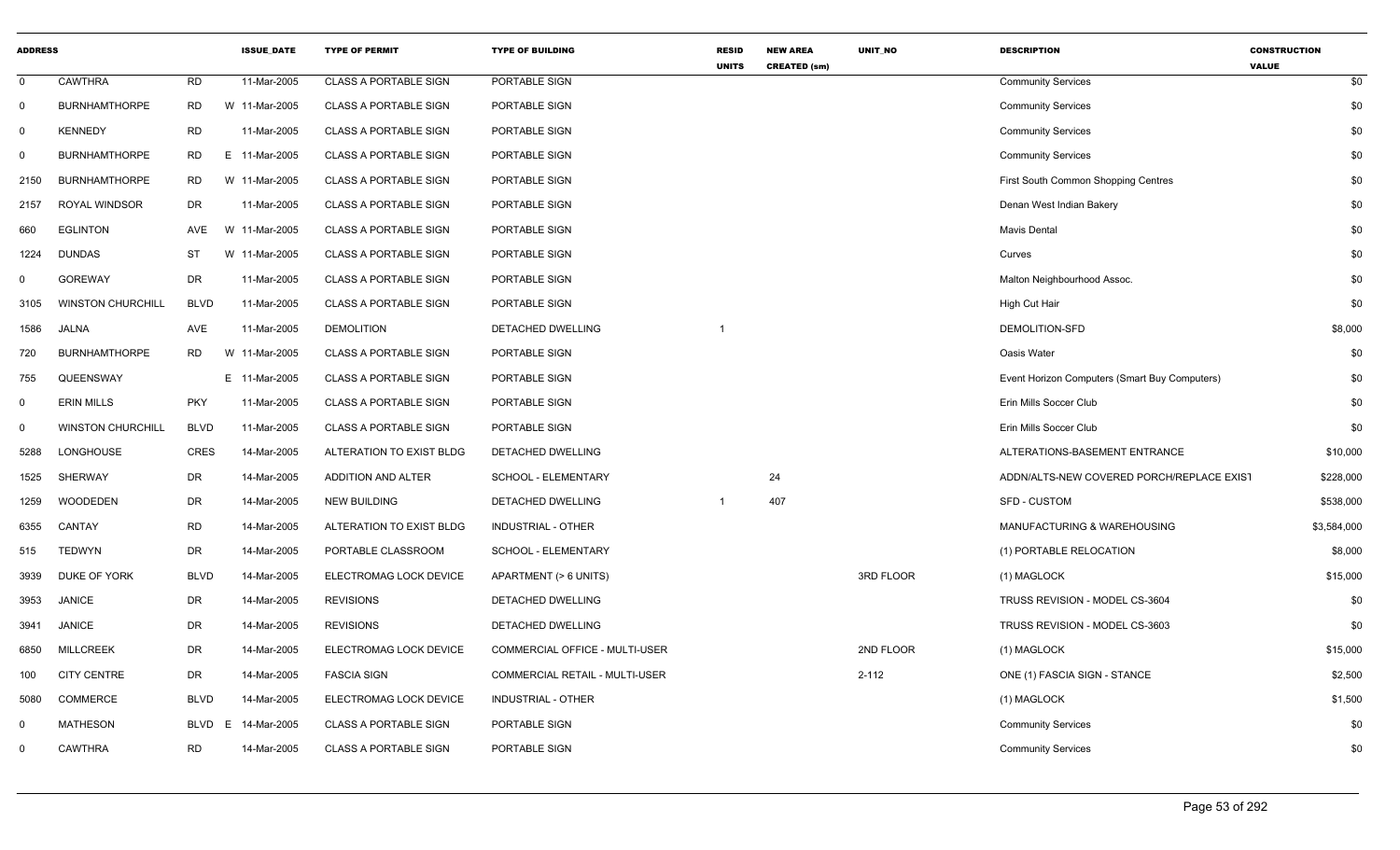| <b>ADDRESS</b> |                       |             |          | <b>ISSUE DATE</b> | <b>TYPE OF PERMIT</b>                          | <b>TYPE OF BUILDING</b>        | <b>RESID</b><br><b>UNITS</b> | <b>NEW AREA</b><br><b>CREATED (sm)</b> | <b>UNIT NO</b> | <b>DESCRIPTION</b>                                 | <b>CONSTRUCTION</b><br><b>VALUE</b> |
|----------------|-----------------------|-------------|----------|-------------------|------------------------------------------------|--------------------------------|------------------------------|----------------------------------------|----------------|----------------------------------------------------|-------------------------------------|
| - 0            | LAKESHORE             | <b>RD</b>   |          | W 14-Mar-2005     | <b>CLASS A PORTABLE SIGN</b>                   | PORTABLE SIGN                  |                              |                                        |                | <b>Community Services</b>                          | \$0                                 |
| $\Omega$       | SOUTHDOWN             | <b>RD</b>   |          | 14-Mar-2005       | <b>CLASS A PORTABLE SIGN</b>                   | PORTABLE SIGN                  |                              |                                        |                | <b>Community Services</b>                          | \$0                                 |
| 1475           | <b>DUNDAS</b>         | ST          | E.       | 15-Mar-2005       | <b>MULTIPLE SIGNS</b>                          | COMMERCIAL RETAIL - MULTI-USER |                              |                                        |                | (3) FASCIA SIGNS, (1) MENU BOARD, (4) DIRECTION    | \$5,000                             |
| 7101           | <b>SYNTEX</b>         | DR          |          | 15-Mar-2005       | ALTERATION TO EXIST BLDG                       | SINGLE TENANT INDUSTRIAL       |                              | 864                                    | 1-2 FLOORS     | <b>INTERIOR ALTERATIONS</b>                        | \$131,000                           |
| 1537           | PORTSMOUTH            | PL          |          | 15-Mar-2005       | <b>NEW BUILDING</b>                            | DETACHED DWELLING              |                              |                                        |                | SFD - REPEAT MODEL - FIREBREAK LOT COMPLETI(       | \$0                                 |
| 567            | VANESSA               | CRES        |          | 15-Mar-2005       | ALTERATION TO EXIST BLDG                       | DETACHED DWELLING              |                              |                                        |                | <b>HVAC ONLY</b>                                   | \$0                                 |
| 3435           | <b>EGLINTON</b>       | AVE         | <b>W</b> | 15-Mar-2005       | <b>OTHER</b>                                   | <b>COMMERCIAL - OTHER</b>      |                              |                                        |                | <b>EARLY SITE SERVICING</b>                        | \$100,000                           |
| 5025           | <b>CREDITVIEW</b>     | RD          |          | 15-Mar-2005       | CLASS 5 PRIVATE SEWAGE SYSTECOMMERCIAL - OTHER |                                |                              |                                        |                | TEMPORARY HOLDING TANK                             | \$4,000                             |
| 1201           | BRITANNIA             | <b>RD</b>   | W        | 15-Mar-2005       | <b>CLASS A PORTABLE SIGN</b>                   | PORTABLE SIGN                  |                              |                                        |                | <b>Vintners Cellar</b>                             | \$0                                 |
| 25             | <b>WATLINE</b>        | AVE         |          | 15-Mar-2005       | <b>CLASS A PORTABLE SIGN</b>                   | PORTABLE SIGN                  |                              |                                        |                | <b>MATHKID INC</b>                                 | \$0                                 |
| 1116           | MID-WAY               | <b>BLVD</b> |          | 15-Mar-2005       | <b>CLASS A PORTABLE SIGN</b>                   | PORTABLE SIGN                  |                              |                                        |                | INTERNATIONAL AUTO & CUSTOM INC (ONT. 121888       | \$0                                 |
| 1425           | <b>DUNDAS</b>         | ST          | E.       | 15-Mar-2005       | <b>CLASS A PORTABLE SIGN</b>                   | PORTABLE SIGN                  |                              |                                        |                | <b>KJS EXPORT/IMPORT</b>                           | \$0                                 |
| 6625           | <b>KENNEDY</b>        | <b>RD</b>   |          | 15-Mar-2005       | <b>CLASS A PORTABLE SIGN</b>                   | PORTABLE SIGN                  |                              |                                        |                | <b>HUSKY TRUCK STOP</b>                            | \$0                                 |
| 0              | <b>SOUTH SHERIDAN</b> | <b>WAY</b>  |          | 15-Mar-2005       | <b>CLASS A PORTABLE SIGN</b>                   | PORTABLE SIGN                  |                              |                                        |                | Tecumseh Tennis(Transferred from Permit # 05-3843) | \$0                                 |
| 1553           | SHAWSON               | DR          |          | 15-Mar-2005       | <b>CLASS A PORTABLE SIGN</b>                   | PORTABLE SIGN                  |                              |                                        |                | <b>HUSKY TRUCK STOP</b>                            | \$0                                 |
| 707            | LAKESHORE             | RD          | E.       | 15-Mar-2005       | <b>CLASS A PORTABLE SIGN</b>                   | PORTABLE SIGN                  |                              |                                        |                | DAVID BROWN ASSOCIATES                             | \$0                                 |
| 3300           | MAVIS                 | <b>RD</b>   |          | 15-Mar-2005       | <b>CLASS A PORTABLE SIGN</b>                   | PORTABLE SIGN                  |                              |                                        |                | TRIPLE AUTO TIRES                                  | \$0                                 |
| 565            | LAKESHORE             | <b>RD</b>   | Е.       | 15-Mar-2005       | <b>CLASS A PORTABLE SIGN</b>                   | PORTABLE SIGN                  |                              |                                        |                | <b>BEAVERBROOK HOMES</b>                           | \$0                                 |
| 4665           | CENTRAL               | <b>PKY</b>  | E.       | 15-Mar-2005       | <b>CLASS A PORTABLE SIGN</b>                   | PORTABLE SIGN                  |                              |                                        |                | <b>MUMS FLOWERS</b>                                | \$0                                 |
| 4665           | CENTRAL               | <b>PKY</b>  | E.       | 15-Mar-2005       | <b>CLASS A PORTABLE SIGN</b>                   | PORTABLE SIGN                  |                              |                                        |                | <b>MUMS FLOWERS</b>                                | \$0                                 |
| $\Omega$       | <b>DERRY</b>          | <b>RD</b>   | Е.       | 15-Mar-2005       | <b>CLASS A PORTABLE SIGN</b>                   | PORTABLE SIGN                  |                              |                                        |                | Malton Soccer Club                                 | \$0                                 |
| $\Omega$       | <b>GOREWAY</b>        | DR          |          | 15-Mar-2005       | <b>CLASS A PORTABLE SIGN</b>                   | PORTABLE SIGN                  |                              |                                        |                | Malton Soccer Club                                 | \$0                                 |
| 2543           | WHALEY                | DR          |          | 15-Mar-2005       | <b>DEMOLITION</b>                              | DETACHED DWELLING              | -1                           |                                        |                | DEMOLITION-SFD/DETACHED GARAGE                     | \$8,000                             |
| 483            | LYND                  | AVE         |          | 16-Mar-2005       | ADDITION TO EXIST BLDG                         | DETACHED DWELLING              |                              |                                        |                | ADDITION                                           | \$230,000                           |
| 90             | <b>BURNHAMTHORPE</b>  | <b>RD</b>   | W        | 16-Mar-2005       | ALTERATION TO EXIST BLDG                       | COMMERCIAL OFFICE - MULTI-USER |                              |                                        | 10TH FLR       | INTERIOR ALTERATIONS - THE KENNA GROUP             | \$40,000                            |
| 6351           | ATHERLY               | CRES        |          | 16-Mar-2005       | ADDITION TO EXIST BLDG                         | SEMI-DETACHED DWELLING         |                              |                                        |                | ADDITION-CANOPY AT FRONT                           | \$10,000                            |
| 955            | MIDDLEGATE            | <b>RD</b>   |          | 16-Mar-2005       | ADDITION TO EXIST BLDG                         | SINGLE TENANT INDUSTRIAL       |                              | 1,003                                  |                | ADDITION - WAREHOUSE, OLD TYME PALLETS LIMIT       | \$646,000                           |
| 16             | <b>DONATA</b>         | DR          |          | 16-Mar-2005       | <b>NEW BUILDING</b>                            | GARAGE/CARPORT                 |                              |                                        |                | NEW - DETACHED GARAGE                              | \$20,000                            |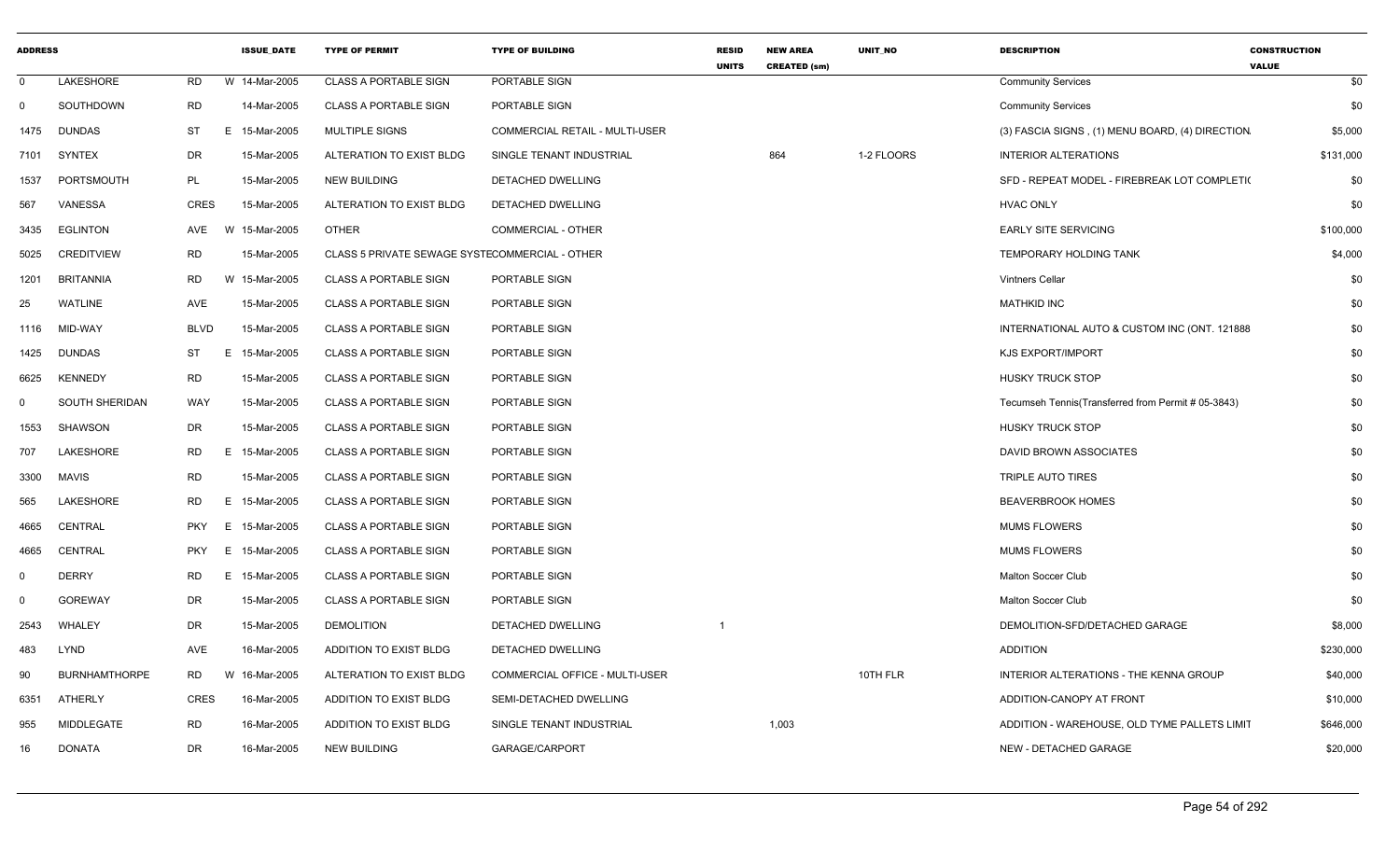| <b>ADDRESS</b> |                          |                 | <b>ISSUE DATE</b> | <b>TYPE OF PERMIT</b>        | <b>TYPE OF BUILDING</b>        | <b>RESID</b><br><b>UNITS</b> | <b>NEW AREA</b><br><b>CREATED (sm)</b> | <b>UNIT NO</b> | <b>DESCRIPTION</b>                            | <b>CONSTRUCTION</b><br><b>VALUE</b> |
|----------------|--------------------------|-----------------|-------------------|------------------------------|--------------------------------|------------------------------|----------------------------------------|----------------|-----------------------------------------------|-------------------------------------|
| 5100           | <b>ERIN MILLS</b>        | <b>PKY</b>      | 16-Mar-2005       | ALTERATION TO EXIST BLDG     | COMMERCIAL RETAIL - MULTI-USER |                              |                                        | B-216          | INTERIOR ALTERATIONS - WALKING ON A CLOUD     | \$18,000                            |
| 1616           | HAIG                     | <b>BLVD</b>     | 16-Mar-2005       | ALTERATION TO EXIST BLDG     | <b>ROW DWELLING</b>            |                              |                                        | 14             | <b>DECK REPLACEMENT</b>                       | \$10,000                            |
| 5100           | <b>ERIN MILLS</b>        | <b>PKY</b>      | 16-Mar-2005       | ALTERATION TO EXIST BLDG     | COMMERCIAL RETAIL - MULTI-USER |                              |                                        | E119A          | INTERIOR ALTERATIONS - FLIGHT CENTRE          | \$15,000                            |
| 1060           | <b>EGLINTON</b>          | AVE<br>F        | 16-Mar-2005       | ELECTROMAG LOCK DEVICE       | <b>INDUSTRIAL - OTHER</b>      |                              |                                        |                | (4) MAGLOCKS                                  | \$32,000                            |
| 5025           | <b>CREDITVIEW</b>        | RD              | 16-Mar-2005       | ALTERATION TO EXIST BLDG     | <b>COMMERCIAL - OTHER</b>      |                              |                                        |                | NEW WASHROOM IN SALES TRAILER                 | \$1,000                             |
| 3770           | <b>NASHUA</b>            | DR              | 16-Mar-2005       | <b>CLASS A PORTABLE SIGN</b> | PORTABLE SIGN                  |                              |                                        |                | Betal                                         | \$0                                 |
| 974            | <b>MCBRIDE</b>           | AVE             | 16-Mar-2005       | <b>CLASS A PORTABLE SIGN</b> | PORTABLE SIGN                  |                              |                                        |                | McBride Public School                         | \$0                                 |
| 6185           | <b>MCLAUGHLIN</b>        | <b>RD</b>       | 16-Mar-2005       | <b>CLASS A PORTABLE SIGN</b> | PORTABLE SIGN                  |                              |                                        |                | Liz Claiborne                                 | \$0                                 |
| 1911           | <b>DUNDAS</b>            | ST<br>Е.        | 16-Mar-2005       | <b>CLASS A PORTABLE SIGN</b> | PORTABLE SIGN                  |                              |                                        |                | <b>Telephone Depot</b>                        | \$0                                 |
| 2150           | <b>DUNDAS</b>            | ST              | W 16-Mar-2005     | <b>CLASS A PORTABLE SIGN</b> | PORTABLE SIGN                  |                              |                                        |                | Christ Our King Lutheran Church               | \$0                                 |
| $\mathbf 0$    | <b>WINSTON CHURCHILL</b> | <b>BLVD</b>     | 16-Mar-2005       | <b>CLASS A PORTABLE SIGN</b> | PORTABLE SIGN                  |                              |                                        |                | <b>COMMUNITY SERVICES</b>                     | \$0                                 |
| $\mathbf 0$    | <b>BURNHAMTHORPE</b>     | <b>RD</b><br>E. | 16-Mar-2005       | <b>CLASS A PORTABLE SIGN</b> | PORTABLE SIGN                  |                              |                                        |                | <b>COMMUNITY SERVICES</b>                     | \$0                                 |
| $\mathbf 0$    | <b>CAWTHRA</b>           | <b>RD</b>       | 16-Mar-2005       | <b>CLASS A PORTABLE SIGN</b> | PORTABLE SIGN                  |                              |                                        |                | <b>COMMUNITY SERVICES</b>                     | \$0                                 |
| 2915           | <b>EGLINTON</b>          | AVE<br>W        | 16-Mar-2005       | <b>CLASS A PORTABLE SIGN</b> | PORTABLE SIGN                  |                              |                                        |                | <b>National Sports</b>                        | \$0                                 |
| 801            | <b>MATHESON</b>          | <b>BLVD</b>     | W 16-Mar-2005     | <b>CLASS B PORTABLE SIGN</b> | PORTABLE SIGN                  |                              |                                        |                | Once Upon A Child                             | \$0                                 |
| 1680           | <b>MATTAWA</b>           | AVE             | 17-Mar-2005       | <b>NEW BUILDING</b>          | <b>INDUSTRIAL - OTHER</b>      |                              |                                        |                | NEW - INDUSTRIAL SPEC, TENANT NOT DETERMINE   | \$0                                 |
| 560            | <b>SUFFOLK</b>           | CRT             | 17-Mar-2005       | <b>FASCIA SIGN</b>           | SINGLE TENANT INDUSTRIAL       |                              |                                        |                | (1) FASCIA SIGN - SUBARU                      | \$30,000                            |
| 560            | <b>SUFFOLK</b>           | <b>CRT</b>      | 17-Mar-2005       | <b>PYLON SIGN</b>            | SINGLE TENANT INDUSTRIAL       |                              |                                        |                | (1) PYLON SIGN - SUBARU                       | \$34,000                            |
| 80             | <b>COURTNEYPARK</b>      | DR<br>E.        | 17-Mar-2005       | ALTERATION TO EXIST BLDG     | COMMERCIAL RETAIL - MULTI-USER |                              |                                        | K <sub>3</sub> | INTERIOR ALTERATIONS-2 SHIVA D/B CAFE SPICE T | \$60,000                            |
| 6699           | <b>BLACKHEATH RIDGE</b>  |                 | 17-Mar-2005       | <b>REVISIONS</b>             | DETACHED DWELLING              |                              |                                        |                | REVISION - INTERIOR LAYOUT/FL FRAMING/ROOF T  | \$0                                 |
| 2070           | <b>DUNDAS</b>            | ST              | E 17-Mar-2005     | <b>PYLON SIGN</b>            | SINGLE TENANT INDUSTRIAL       |                              |                                        |                | ONE (1) GROUND SIGN - OFFICE DEPOT            | \$20,000                            |
| 6477           | <b>RIVERGATE</b>         | PL              | 17-Mar-2005       | NEW BUILDING                 | CONDOMINIUM ROW DWELLING       |                              |                                        | $#1-3$         | CONDO ROW DWELLING - BLK 1 (3 UNITS) - COMPLE | \$0                                 |
| 6467           | <b>RIVERGATE</b>         | PL              | 17-Mar-2005       | <b>NEW BUILDING</b>          | CONDOMINIUM ROW DWELLING       |                              |                                        | $#4-7$         | CONDO ROW DWELLING-BLK 2 (4 UNITS) - COMPLET  | \$0                                 |
| 6455           | <b>RIVERGATE</b>         | PL              | 17-Mar-2005       | <b>NEW BUILDING</b>          | CONDOMINIUM ROW DWELLING       |                              |                                        | #8-11          | CONDO ROW DWELLING-BLK 3 (4 UNITS) - COMPLET  | \$0                                 |
| 6447           | RIVERGATE                | PL              | 17-Mar-2005       | NEW BUILDING                 | CONDOMINIUM ROW DWELLING       |                              |                                        | #12-14         | CONDO ROW DWELLING-BLK 4 (3 UNITS) - COMPLET  | \$0                                 |
| 6437           | RIVERGATE                | <b>PL</b>       | 17-Mar-2005       | <b>NEW BUILDING</b>          | CONDOMINIUM ROW DWELLING       |                              |                                        | #15-16         | CONDO ROW DWELLING-BLK 5 (2 UNITS) - COMPLET  | \$0                                 |
| 6431           | <b>RIVERGATE</b>         | <b>PL</b>       | 17-Mar-2005       | <b>NEW BUILDING</b>          | CONDOMINIUM ROW DWELLING       |                              |                                        | #17-18         | CONDO ROW DWELLING-BLK 6 (2 UNITS) - COMPLET  | \$0                                 |
| 6425           | <b>RIVERGATE</b>         | PL              | 17-Mar-2005       | <b>NEW BUILDING</b>          | CONDOMINIUM ROW DWELLING       |                              |                                        | #19-20         | CONDO ROW DWELLING-BLK 7 (2 UNITS) - COMPLET  | \$0                                 |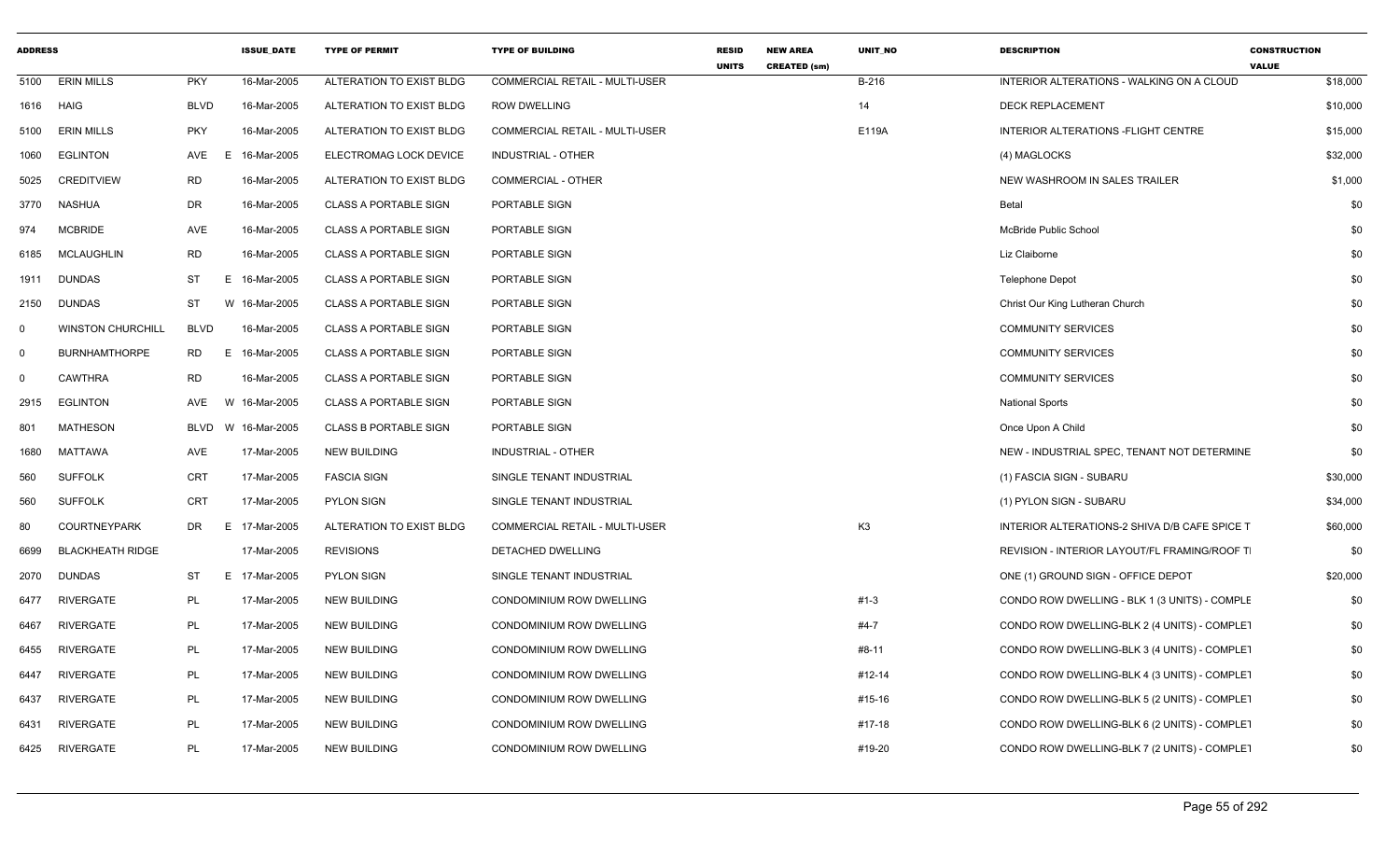| <b>ADDRESS</b> |                          |             | <b>ISSUE DATE</b> | <b>TYPE OF PERMIT</b>        | <b>TYPE OF BUILDING</b>               | <b>RESID</b><br><b>UNITS</b> | <b>NEW AREA</b><br><b>CREATED (sm)</b> | UNIT_NO        | <b>DESCRIPTION</b>                                     | <b>CONSTRUCTION</b><br><b>VALUE</b> |
|----------------|--------------------------|-------------|-------------------|------------------------------|---------------------------------------|------------------------------|----------------------------------------|----------------|--------------------------------------------------------|-------------------------------------|
| 6430           | <b>RIVERGATE</b>         | PL          | 17-Mar-2005       | <b>NEW BUILDING</b>          | CONDOMINIUM ROW DWELLING              |                              |                                        | #21-24         | CONDO ROW DWELLING-BLK 8 (4 UNITS) - COMPLET           | \$0                                 |
| 6476           | RIVERGATE                | PL          | 17-Mar-2005       | <b>NEW BUILDING</b>          | CONDOMINIUM ROW DWELLING              |                              |                                        | #25-27         | CONDO ROW DWELLING-BLK 9 (3 UNITS) - COMPLET           | \$0                                 |
| 1706           | <b>DUNDAS</b>            | <b>ST</b>   | E<br>17-Mar-2005  | ALTERATION TO EXIST BLDG     | <b>COMMERCIAL RETAIL - MULTI-USER</b> |                              |                                        |                | INTERIOR ALTERATIONS - C & DUBBS HAMBURGER:            | \$51,000                            |
| 2159           | <b>ROGERS</b>            | <b>RD</b>   | 17-Mar-2005       | <b>PYLON SIGN</b>            | COMMERCIAL - OTHER                    |                              |                                        |                | (1) CONSTRUCTION SITE SIGN FOR SUNRISE SENIO           | \$1,000                             |
| 1248           | <b>DUNDAS</b>            | <b>ST</b>   | E.<br>17-Mar-2005 | <b>FASCIA SIGN</b>           | COMMERCIAL RETAIL - MULTI-USER        |                              |                                        | $\overline{2}$ | ONE FASCIA SIGN - HSBC FINANCE                         | \$4,500                             |
| 5035           | <b>HURONTARIO</b>        | ST          | 17-Mar-2005       | <b>FASCIA SIGN</b>           | COMMERCIAL RETAIL - MULTI-USER        |                              |                                        | 13             | ONE FASCIA SIGN - HSBC FINANCE                         | \$4,500                             |
| 2688           | <b>BROMSGROVE</b>        | <b>RD</b>   | 17-Mar-2005       | ALTERATION TO EXIST BLDG     | <b>ROW DWELLING</b>                   |                              |                                        | 35             | ALTERATIONS-VEHICLE DAMAGE REPAIR                      | \$12,000                            |
| 0              | <b>ERIN MILLS</b>        | <b>PKY</b>  | 17-Mar-2005       | <b>CLASS A PORTABLE SIGN</b> | PORTABLE SIGN                         |                              |                                        |                | Coptic Orthodox Patriarchate of Alexandria             | \$0                                 |
| $\mathbf 0$    | <b>MAVIS</b>             | <b>RD</b>   | 17-Mar-2005       | <b>CLASS A PORTABLE SIGN</b> | PORTABLE SIGN                         |                              |                                        |                | Mississauga Board of Chinese Professionals & Business  | \$0                                 |
| 700            | <b>BURNHAMTHORPE</b>     | <b>RD</b>   | E.<br>17-Mar-2005 | <b>CLASS A PORTABLE SIGN</b> | PORTABLE SIGN                         |                              |                                        |                | SHOPPERS DRUG MART                                     | \$0                                 |
| 2565           | ARGENTIA                 | <b>RD</b>   | 17-Mar-2005       | <b>CLASS A PORTABLE SIGN</b> | PORTABLE SIGN                         |                              |                                        |                | MOTIVITY CAFE                                          | \$0                                 |
| 0              | <b>HURONTARIO</b>        | <b>ST</b>   | 17-Mar-2005       | <b>CLASS A PORTABLE SIGN</b> | PORTABLE SIGN                         |                              |                                        |                | Mississauga Board of Chinese Professionals & Businesse | \$0                                 |
| 0              | <b>MAVIS</b>             | <b>RD</b>   | 17-Mar-2005       | <b>CLASS A PORTABLE SIGN</b> | PORTABLE SIGN                         |                              |                                        |                | Coptic Orthodox Patriarchate of Alexandria             | \$0                                 |
| 3018           | <b>WINSTON CHURCHILL</b> | <b>BLVD</b> | 17-Mar-2005       | <b>CLASS A PORTABLE SIGN</b> | PORTABLE SIGN                         |                              |                                        |                | Top Hat Cleaners                                       | \$0                                 |
| $\mathbf 0$    | <b>ERIN MILLS</b>        | <b>PKY</b>  | 17-Mar-2005       | <b>CLASS A PORTABLE SIGN</b> | PORTABLE SIGN                         |                              |                                        |                | Reach for the Rainbow Ontario                          | \$0                                 |
| $\mathbf 0$    | <b>MISSISSAUGA</b>       | <b>RD</b>   | 17-Mar-2005       | <b>CLASS A PORTABLE SIGN</b> | PORTABLE SIGN                         |                              |                                        |                | Reach for the Rainbow Ontario                          | \$0                                 |
| $\mathbf 0$    | <b>EGLINTON</b>          | AVE         | 17-Mar-2005<br>W  | <b>CLASS A PORTABLE SIGN</b> | PORTABLE SIGN                         |                              |                                        |                | Reach for the Rainbow Ontario                          | \$0                                 |
| 0              | <b>WINSTON CHURCHILL</b> | <b>BLVD</b> | 17-Mar-2005       | <b>CLASS A PORTABLE SIGN</b> | PORTABLE SIGN                         |                              |                                        |                | Reach for the Rainbow Ontario                          | \$0                                 |
| $\mathbf 0$    | <b>DERRY</b>             | <b>RD</b>   | W 17-Mar-2005     | <b>CLASS A PORTABLE SIGN</b> | PORTABLE SIGN                         |                              |                                        |                | Reach for the Rainbow Ontario                          | \$0                                 |
| 5935           | <b>MAVIS</b>             | <b>RD</b>   | 17-Mar-2005       | <b>CLASS A PORTABLE SIGN</b> | PORTABLE SIGN                         |                              |                                        |                | <b>Bell World</b>                                      | \$0                                 |
| 5935           | <b>MAVIS</b>             | <b>RD</b>   | 17-Mar-2005       | <b>CLASS A PORTABLE SIGN</b> | PORTABLE SIGN                         |                              |                                        |                | <b>Bell World</b>                                      | \$0                                 |
| 1077           | <b>NORTH SERVICE</b>     | <b>RD</b>   | 17-Mar-2005       | <b>CLASS A PORTABLE SIGN</b> | PORTABLE SIGN                         |                              |                                        |                | Little Caesars                                         | \$0                                 |
| $\mathbf 0$    | <b>CONFEDERATION</b>     | <b>PKY</b>  | 17-Mar-2005       | <b>CLASS A PORTABLE SIGN</b> | PORTABLE SIGN                         |                              |                                        |                | <b>Fairview Tennis Club</b>                            | \$0                                 |
| $\mathbf 0$    | <b>DUNDAS</b>            | <b>ST</b>   | 17-Mar-2005<br>W  | <b>CLASS A PORTABLE SIGN</b> | PORTABLE SIGN                         |                              |                                        |                | <b>Fairview Tennis Club</b>                            | \$0                                 |
| 1150           | <b>LORNE PARK</b>        | <b>RD</b>   | 17-Mar-2005       | <b>CLASS A PORTABLE SIGN</b> | PORTABLE SIGN                         |                              |                                        |                | Dr. Robert Rhind                                       | \$0                                 |
| 980            | <b>BURNHAMTHORPE</b>     | <b>RD</b>   | E.<br>17-Mar-2005 | <b>CLASS A PORTABLE SIGN</b> | PORTABLE SIGN                         |                              |                                        |                | <b>Print N Parcel Express</b>                          | \$0                                 |
| 3100           | <b>WINSTON CHURCHILL</b> | <b>BLVD</b> | 17-Mar-2005       | <b>CLASS A PORTABLE SIGN</b> | PORTABLE SIGN                         |                              |                                        |                | <b>Little Caesars</b>                                  | \$0                                 |
| 7205           | GOREWAY                  | <b>DR</b>   | 17-Mar-2005       | <b>CLASS A PORTABLE SIGN</b> | PORTABLE SIGN                         |                              |                                        |                | Shoppers                                               | \$0                                 |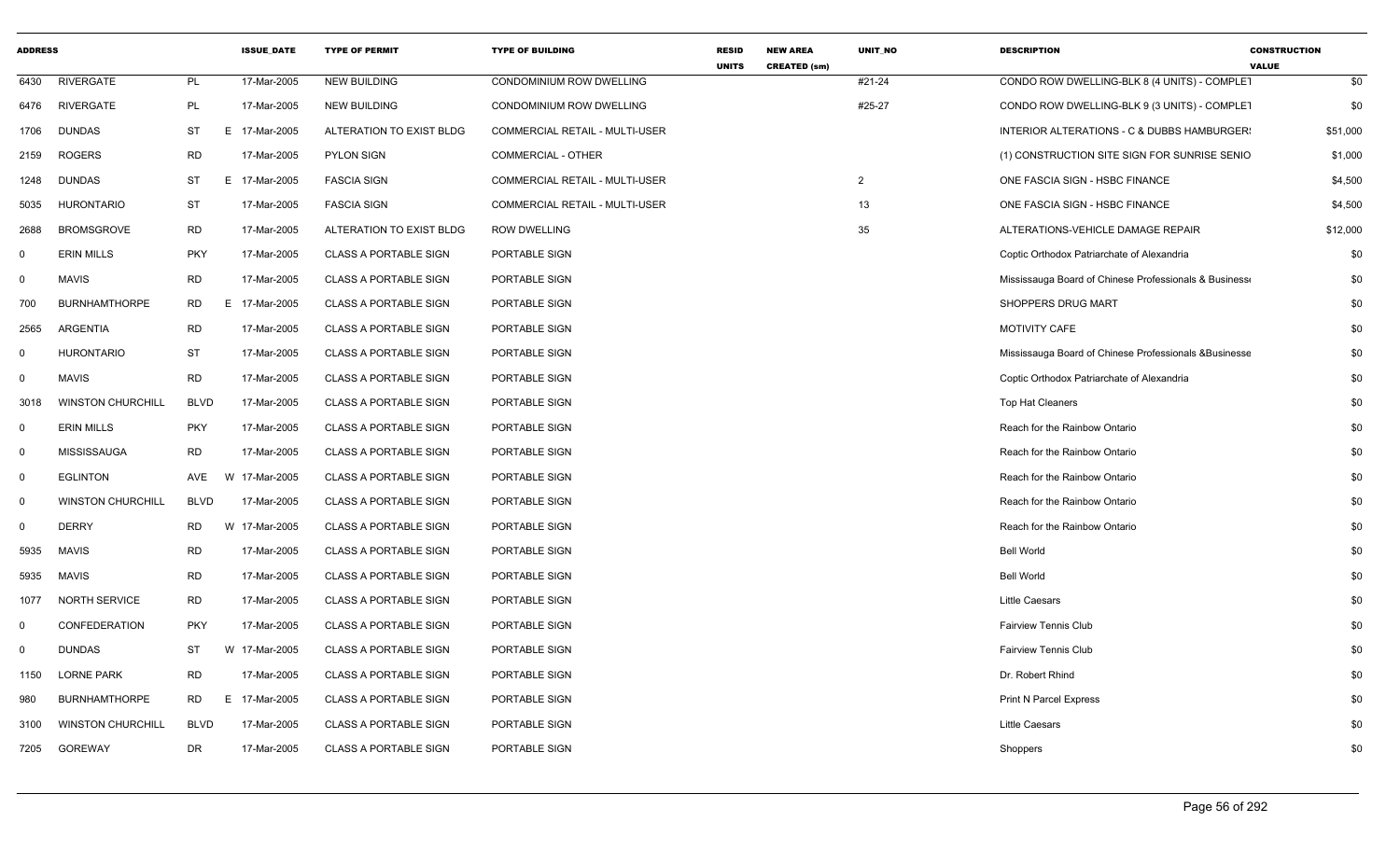| <b>ADDRESS</b> |                          |                | <b>ISSUE_DATE</b> | <b>TYPE OF PERMIT</b>        | <b>TYPE OF BUILDING</b>               | <b>RESID</b><br><b>UNITS</b> | <b>NEW AREA</b><br><b>CREATED (sm)</b> | UNIT_NO              | <b>DESCRIPTION</b>                                        | <b>CONSTRUCTION</b><br><b>VALUE</b> |
|----------------|--------------------------|----------------|-------------------|------------------------------|---------------------------------------|------------------------------|----------------------------------------|----------------------|-----------------------------------------------------------|-------------------------------------|
| 7205           | GOREWAY                  | DR             | 17-Mar-2005       | <b>CLASS A PORTABLE SIGN</b> | PORTABLE SIGN                         |                              |                                        |                      | Able Driving                                              | \$0                                 |
| 7205           | <b>GOREWAY</b>           | DR             | 17-Mar-2005       | <b>CLASS A PORTABLE SIGN</b> | PORTABLE SIGN                         |                              |                                        |                      | Food Basics                                               | \$0                                 |
| 7205           | <b>GOREWAY</b>           | <b>DR</b>      | 17-Mar-2005       | <b>CLASS A PORTABLE SIGN</b> | PORTABLE SIGN                         |                              |                                        |                      | Shoppers                                                  | \$0                                 |
| 6560           | MEADOWVALE TOWN CENCIR   |                | 18-Mar-2005       | ALTERATION TO EXIST BLDG     | COMMERCIAL OFFICE- SINGLE USER        |                              |                                        | -5                   | OFFICE (INSURANCE BROKER)                                 | \$15,000                            |
| 139            | LAKESHORE                | RD<br>E.       | 18-Mar-2005       | ALTERATION TO EXIST BLDG     | <b>COMMERCIAL - OTHER</b>             |                              |                                        |                      | SIT DOWN RESTAURANT                                       | \$260,000                           |
| 1250           | SOUTH SERVICE            | <b>RD</b>      | 18-Mar-2005       | ALTERATION TO EXIST BLDG     | <b>COMMERCIAL RETAIL - MULTI-USER</b> |                              |                                        | 83                   | <b>RETAIL STORE</b>                                       | \$45,000                            |
| 1191           | CARLO                    | <b>CRT</b>     | 18-Mar-2005       | ADDITION TO EXIST BLDG       | DETACHED DWELLING                     |                              |                                        |                      | ADDITION-UNHEATED SUNROOM                                 | \$13,000                            |
| 950            | <b>BURNHAMTHORPE</b>     | <b>RD</b><br>W | 18-Mar-2005       | ALTERATION TO EXIST BLDG     | <b>CITY</b>                           |                              |                                        | <b>COURT AREA</b>    | INTERIOR ALTERATIONS ONLY -COURT AREA OF BL               | \$1,494,000                         |
| 405            | <b>BRISTOL</b>           | RD<br>E.       | 18-Mar-2005       | ALTERATION TO EXIST BLDG     | DETACHED DWELLING                     |                              |                                        |                      | ALTERATIONS-GARAGE ENTRANCE/WASHROOM IN                   | \$10,000                            |
| 1465           | <b>BURNHAMTHORPE</b>     | <b>RD</b><br>W | 18-Mar-2005       | ALTERATION TO EXIST BLDG     | <b>CITY</b>                           |                              |                                        | BLD-1                | INTERIOR ALTERATIONS-MACEWAN HOUSE, COMPI                 | \$0                                 |
| 1616 HAIG      |                          | <b>BLVD</b>    | 18-Mar-2005       | ALTERATION TO EXIST BLDG     | <b>ROW DWELLING</b>                   |                              |                                        | 12                   | <b>DECK REPLACEMENT</b>                                   | \$10,000                            |
| 1616           | HAIG                     | <b>BLVD</b>    | 18-Mar-2005       | ALTERATION TO EXIST BLDG     | <b>ROW DWELLING</b>                   |                              |                                        | 22                   | <b>DECK REPLACEMENT</b>                                   | \$10,000                            |
| 1616 HAIG      |                          | <b>BLVD</b>    | 18-Mar-2005       | ALTERATION TO EXIST BLDG     | <b>ROW DWELLING</b>                   |                              |                                        | 21                   | <b>DECK REPLACEMENT</b>                                   | \$10,000                            |
| 1616           | <b>HAIG</b>              | <b>BLVD</b>    | 18-Mar-2005       | ALTERATION TO EXIST BLDG     | <b>ROW DWELLING</b>                   |                              |                                        | 13                   | <b>DECK REPLACEMENT</b>                                   | \$10,000                            |
| 5081           | <b>HURONTARIO</b>        | <b>ST</b>      | 18-Mar-2005       | <b>PYLON SIGN</b>            | <b>RESIDENTIAL - OTHER</b>            |                              |                                        |                      | (1) CONSTRUCTION SITE SIGN - SUMMITVIEW HOME              | \$10,000                            |
| 7200           | GOREWAY                  | DR             | 18-Mar-2005       | CLASS A PORTABLE SIGN        | PORTABLE SIGN                         |                              |                                        |                      | Food Basics (entered in error, transferred to permit #482 | \$0                                 |
| 7205           | GOREWAY                  | DR             | 18-Mar-2005       | <b>CLASS A PORTABLE SIGN</b> | PORTABLE SIGN                         |                              |                                        |                      | Able Driving                                              | \$0                                 |
| 2555           | ERIN CENTRE              | <b>BLVD</b>    | 18-Mar-2005       | <b>CLASS A PORTABLE SIGN</b> | PORTABLE SIGN                         |                              |                                        |                      | TOP HAT CLEANERS                                          | \$0                                 |
| 780            | <b>BURNHAMTHORPE</b>     | <b>RD</b><br>W | 18-Mar-2005       | <b>CLASS A PORTABLE SIGN</b> | PORTABLE SIGN                         |                              |                                        |                      | <b>COOKSVILLE MEAT &amp; CHEESE</b>                       | \$0                                 |
| 854            | <b>SIXTH</b>             | ST             | 18-Mar-2005       | <b>DEMOLITION</b>            | DETACHED DWELLING                     | $\mathbf{1}$                 |                                        |                      | DEMOLITION-SFD                                            | \$8,000                             |
| 84             | SOUTH SERVICE            | <b>RD</b>      | 18-Mar-2005       | <b>CLASS A PORTABLE SIGN</b> | PORTABLE SIGN                         |                              |                                        |                      | TINY TREASURE MONTESSORI SCHOOL                           | \$0                                 |
| 3427           | <b>DERRY</b>             | RD<br>E.       | 18-Mar-2005       | <b>CLASS A PORTABLE SIGN</b> | PORTABLE SIGN                         |                              |                                        |                      | CAN PRO TAX & ACCOUNTING                                  | \$0                                 |
| 3427           | <b>DERRY</b>             | <b>RD</b><br>E | 18-Mar-2005       | <b>CLASS A PORTABLE SIGN</b> | PORTABLE SIGN                         |                              |                                        |                      | CAN PRO TAX & ACCOUNTING                                  | \$0                                 |
| 505            | QUEENSWAY                |                | E 18-Mar-2005     | <b>CLASS A PORTABLE SIGN</b> | PORTABLE SIGN                         |                              |                                        |                      | <b>FACTORY TILE DEPOT</b>                                 | \$0                                 |
| 1465           | <b>BURNHAMTHORPE</b>     | <b>RD</b>      | W 18-Mar-2005     | <b>OTHER</b>                 | <b>CITY</b>                           |                              |                                        | <b>BLDGS 1, 2, 3</b> | <b>SITE SERVICING</b>                                     | \$120,000                           |
| 3400           | <b>RIVERSPRAY</b>        | CRES           | 18-Mar-2005       | ALTERATION TO EXIST BLDG     | APARTMENT (> 6 UNITS)                 |                              |                                        |                      | <b>HVAC ONLY</b>                                          | \$28,000                            |
| 2564           | PROUDFOOT                | ST             | 18-Mar-2005       | <b>OTHER</b>                 | DETACHED DWELLING                     |                              |                                        |                      | SEWER CONVERSION/RELOCATION OF 10 FIXTURE:                | \$2,000                             |
| $^{\circ}$     | <b>WINSTON CHURCHILL</b> | <b>BLVD</b>    | 18-Mar-2005       | <b>CLASS A PORTABLE SIGN</b> | PORTABLE SIGN                         |                              |                                        |                      | Erindake Hockey Association                               | \$0                                 |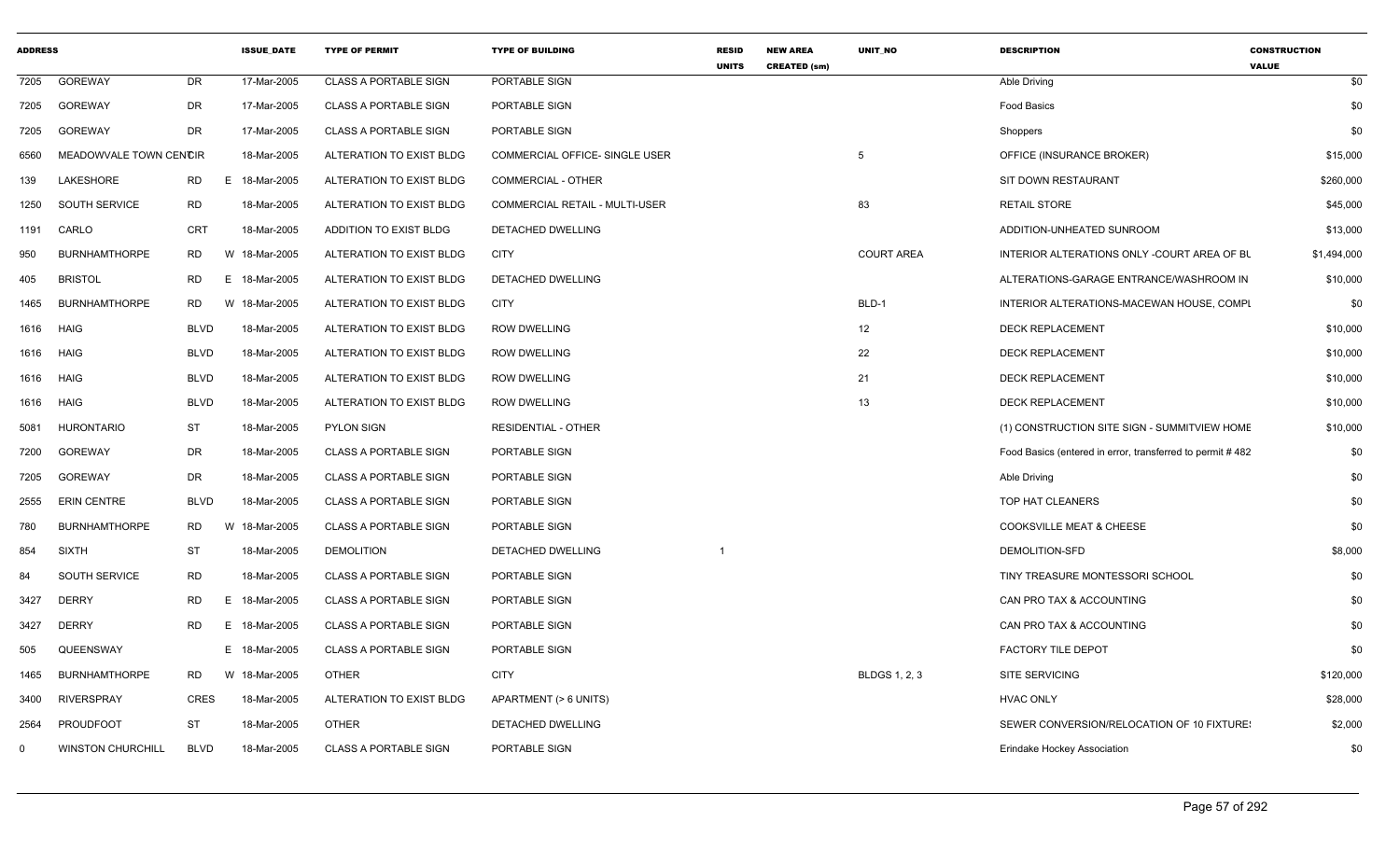| <b>ADDRESS</b> |                       |             | <b>ISSUE DATE</b> | <b>TYPE OF PERMIT</b>        | <b>TYPE OF BUILDING</b>               | <b>RESID</b><br><b>UNITS</b> | <b>NEW AREA</b><br><b>CREATED (sm)</b> | <b>UNIT NO</b> | <b>DESCRIPTION</b>                              | <b>CONSTRUCTION</b><br><b>VALUE</b> |
|----------------|-----------------------|-------------|-------------------|------------------------------|---------------------------------------|------------------------------|----------------------------------------|----------------|-------------------------------------------------|-------------------------------------|
| 1617           | <b>TROTWOOD</b>       | AVE         | 21-Mar-2005       | <b>NEW BUILDING</b>          | GARAGE/CARPORT                        |                              | 61                                     |                | NEW-DETACHED GARAGE WITH LOFT                   | \$32,000                            |
| 3176           | <b>RIDGEWAY</b>       | DR          | 21-Mar-2005       | ALTERATION TO EXIST BLDG     | MULTI-TENANT INDUSTRIAL               |                              |                                        | 60-62          | INTERIOR ALTERATIONS FOR INTELLISCENT CORP      | \$21,000                            |
| 615            | ORWELL                | ST          | 21-Mar-2005       | CHANGE OF USE                | MULTI-TENANT INDUSTRIAL               |                              |                                        | C              | ASSEMBLING & WAREHOUSING                        | \$0                                 |
| 615            | ORWELL                | ST          | 21-Mar-2005       | <b>CHANGE OF USE</b>         | MULTI-TENANT INDUSTRIAL               |                              |                                        | B              | <b>WAREHOUSE &amp; STORAGE</b>                  | \$0                                 |
| 6291           | NETHERHART            | <b>RD</b>   | 21-Mar-2005       | ALTERATION TO EXIST BLDG     | SINGLE TENANT INDUSTRIAL              |                              | 1,064                                  |                | <b>INTERIOR ALTERATIONS</b>                     | \$161,000                           |
| 5599           | <b>BRENCHLEY</b>      | AVE         | 21-Mar-2005       | ADDITION TO EXIST BLDG       | DETACHED DWELLING                     |                              |                                        |                | <b>ENCLOSED UNHEATED PORCH</b>                  | \$5,000                             |
| 1005           | CALDWELL              | AVE         | 21-Mar-2005       | ADDITION TO EXIST BLDG       | DETACHED DWELLING                     |                              |                                        |                | NEW ROOF OVER EXISTING PORCH                    | \$1,000                             |
| 3240           | <b>ERIN CENTRE</b>    | <b>BLVD</b> | 21-Mar-2005       | <b>NEW BUILDING</b>          | SCHOOL - ELEMENTARY                   |                              |                                        |                | NEW - SCHOOL, CHURCHILL MEADOWS JUNIOR P.S.     | \$0                                 |
| 129            | LAKESHORE             | RD          | 21-Mar-2005<br>Е. | <b>FASCIA SIGN</b>           | COMMERCIAL RETAIL - MULTI-USER        |                              |                                        | A              | (2) FASCIA SIGNS - QUIZNOS SUBS                 | \$9,000                             |
| 1603           | <b>CLARKSON</b>       | <b>RD</b>   | 21-Mar-2005<br>N. | TENTS/AIR SUPPORT STRUC      | COMMERCIAL - OTHER                    |                              |                                        |                | (1) TENT-TEMPORARY, 40x120, MAR 30 - APR 1/05   | \$1,000                             |
| 3484           | <b>SEMENYK</b>        | <b>CRT</b>  | 21-Mar-2005       | ALTERATION TO EXIST BLDG     | SINGLE TENANT INDUSTRIAL              |                              |                                        | 2-FLR          | <b>INTERIOR ALTERATIONS</b>                     | \$2,000                             |
| 1248           | DUNDAS                | ST          | E.<br>21-Mar-2005 | <b>CLASS A PORTABLE SIGN</b> | PORTABLE SIGN                         |                              |                                        |                | DIXIE PAINT & WALLPAPER                         | \$0                                 |
| 1834           | LAKESHORE             | RD          | W 21-Mar-2005     | <b>CLASS A PORTABLE SIGN</b> | PORTABLE SIGN                         |                              |                                        |                | <b>LAFELICITA</b>                               | \$0                                 |
| 3355           | THE COLLEGEWAY        |             | 21-Mar-2005       | <b>CLASS A PORTABLE SIGN</b> | PORTABLE SIGN                         |                              |                                        |                | HAIR DEFINITION HAIR SALON                      | \$0                                 |
| $\mathbf 0$    | <b>DERRY</b>          | RD          | W 21-Mar-2005     | <b>CLASS A PORTABLE SIGN</b> | PORTABLE SIGN                         |                              |                                        |                | Planning & Building Information Meeting         | \$0                                 |
| $\mathbf 0$    | <b>DERRY</b>          | RD          | 21-Mar-2005<br>E. | <b>CLASS A PORTABLE SIGN</b> | PORTABLE SIGN                         |                              |                                        |                | Planning & Building, Public Information Meeting | \$0                                 |
| 6895           | <b>PACIFIC</b>        | CIR         | 21-Mar-2005       | <b>CLASS A PORTABLE SIGN</b> | PORTABLE SIGN                         |                              |                                        |                | Royal Green                                     | \$0                                 |
| 3030           | <b>ARTESIAN</b>       | DR          | 21-Mar-2005       | <b>CLASS A PORTABLE SIGN</b> | PORTABLE SIGN                         |                              |                                        |                | Suncor Energy Products Inc                      | \$0                                 |
| 7105           | <b>EDWARDS</b>        | <b>BLVD</b> | 22-Mar-2005       | ALTERATION TO EXIST BLDG     | MULTI-TENANT INDUSTRIAL               |                              | 725                                    | A              | INTERIOR ALTERATIONS - MODEL SUITE              | \$164,000                           |
| 3805           | PERIWINKLE            | <b>CRES</b> | 22-Mar-2005       | ALTERATION TO EXIST BLDG     | DETACHED DWELLING                     |                              |                                        |                | ALTERATIONS-BASEMENT WALKOUT                    | \$4,000                             |
| 6044           | <b>SILKEN LAUMANN</b> | WAY         | 22-Mar-2005       | <b>NEW BUILDING</b>          | <b>STREET ROW DWELLING</b>            |                              |                                        | #1-9           | STREET ROW DWELLING - BLK A (9 UNITS) - COMPL   | \$0                                 |
| 6040           | <b>SILKEN LAUMANN</b> | WAY         | 22-Mar-2005       | <b>NEW BUILDING</b>          | STREET ROW DWELLING                   |                              |                                        | #10-18         | STREET ROW DWELLING - BLK B (9 UNITS) - COMPL   | \$0                                 |
| 6016           | <b>SILKEN LAUMANN</b> | WAY         | 22-Mar-2005       | <b>NEW BUILDING</b>          | <b>STREET ROW DWELLING</b>            |                              |                                        | #19-21         | STREET ROW DWELLING - BLK C (3 UNITS) - COMPL   | \$0                                 |
| 129            | LAKESHORE             | RD          | 22-Mar-2005<br>Е. | <b>FASCIA SIGN</b>           | <b>COMMERCIAL RETAIL - MULTI-USER</b> |                              |                                        |                | 2 FASCIA SIGNS - TIMOTHY'S                      | \$5,000                             |
| 980            | <b>BURNHAMTHORPE</b>  | RD          | 22-Mar-2005<br>Е  | <b>CLASS A PORTABLE SIGN</b> | PORTABLE SIGN                         |                              |                                        |                | TINA'S NAILS & ESTHETICS                        | \$0                                 |
| $\mathbf{0}$   | <b>ERIN MILLS</b>     | <b>PKY</b>  | 22-Mar-2005       | CLASS A PORTABLE SIGN        | PORTABLE SIGN                         |                              |                                        |                | COMMUNITY SERVICES - MEADOWVALE THEATRE         | \$0                                 |
| $\Omega$       | <b>EGLINTON</b>       | AVE         | W 22-Mar-2005     | <b>CLASS A PORTABLE SIGN</b> | PORTABLE SIGN                         |                              |                                        |                | COMMUNITY SERVICES - ICELAND                    | \$0                                 |
| 0              | <b>HURONTARIO</b>     | <b>ST</b>   | 22-Mar-2005       | <b>CLASS A PORTABLE SIGN</b> | PORTABLE SIGN                         |                              |                                        |                | <b>COMMUNITY SERVICES - ICELAND</b>             | \$0                                 |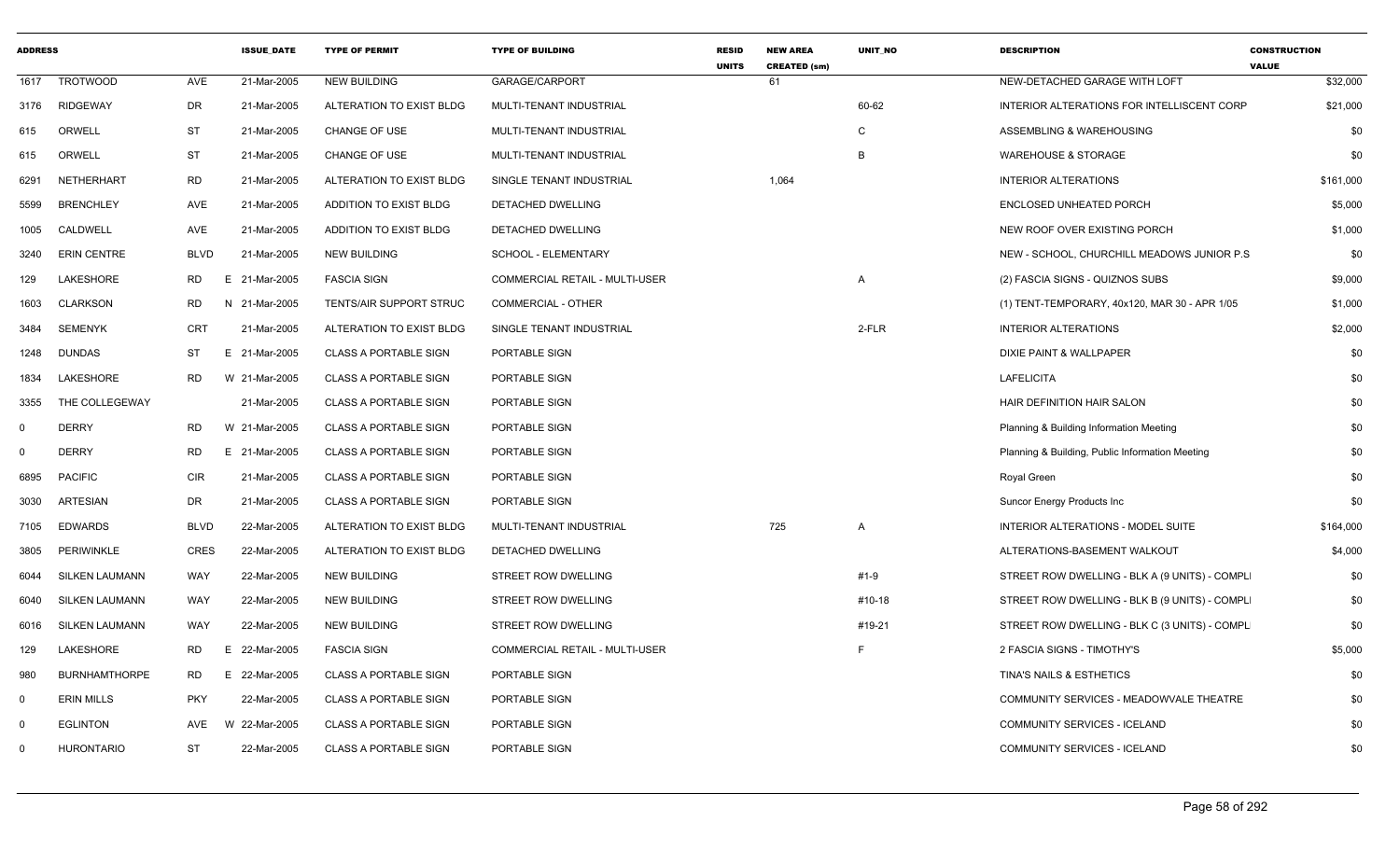| <b>ADDRESS</b> |                          |             | <b>ISSUE_DATE</b> | <b>TYPE OF PERMIT</b>        | <b>TYPE OF BUILDING</b>        | <b>RESID</b><br><b>UNITS</b> | <b>NEW AREA</b><br><b>CREATED (sm)</b> | UNIT_NO     | <b>DESCRIPTION</b>                         | <b>CONSTRUCTION</b><br><b>VALUE</b> |
|----------------|--------------------------|-------------|-------------------|------------------------------|--------------------------------|------------------------------|----------------------------------------|-------------|--------------------------------------------|-------------------------------------|
| $\mathbf 0$    | <b>ERIN MILLS</b>        | <b>PKY</b>  | 22-Mar-2005       | <b>CLASS A PORTABLE SIGN</b> | PORTABLE SIGN                  |                              |                                        |             | COMMUNITY SERVICES - ICELAND               | \$0                                 |
| $\mathbf 0$    | <b>DIXIE</b>             | <b>RD</b>   | 22-Mar-2005       | <b>CLASS A PORTABLE SIGN</b> | PORTABLE SIGN                  |                              |                                        |             | COMMUNITY SERVICES - ICELAND               | \$0                                 |
| $\mathbf 0$    | <b>WINSTON CHURCHILL</b> | <b>BLVD</b> | 22-Mar-2005       | <b>CLASS A PORTABLE SIGN</b> | PORTABLE SIGN                  |                              |                                        |             | COMMUNITY SERVICES - MEADOWVALE THEATRE    | \$0                                 |
| 0              | <b>DUNDAS</b>            | ST          | W 22-Mar-2005     | <b>CLASS A PORTABLE SIGN</b> | PORTABLE SIGN                  |                              |                                        |             | <b>LINC</b>                                | \$0                                 |
| $\mathsf{O}$   | <b>CAWTHRA</b>           | <b>RD</b>   | 22-Mar-2005       | <b>CLASS A PORTABLE SIGN</b> | PORTABLE SIGN                  |                              |                                        |             | <b>LINC</b>                                | \$0                                 |
| 2555           | <b>DIXIE</b>             | <b>RD</b>   | 22-Mar-2005       | <b>CLASS A PORTABLE SIGN</b> | PORTABLE SIGN                  |                              |                                        |             | <b>Fine Details</b>                        | \$0                                 |
| $\Omega$       | <b>ERIN MILLS</b>        | <b>PKY</b>  | 22-Mar-2005       | <b>CLASS A PORTABLE SIGN</b> | PORTABLE SIGN                  |                              |                                        |             | <b>LINC</b>                                | \$0                                 |
| 5935           | <b>MAVIS</b>             | <b>RD</b>   | 22-Mar-2005       | <b>CLASS A PORTABLE SIGN</b> | PORTABLE SIGN                  |                              |                                        |             | <b>International Clothiers</b>             | \$0                                 |
| 719            | CENTRAL                  | <b>PKY</b>  | W 22-Mar-2005     | <b>CLASS A PORTABLE SIGN</b> | PORTABLE SIGN                  |                              |                                        |             | <b>Purified Water Store</b>                | \$0                                 |
| 4120           | <b>RIDGEWAY</b>          | <b>DR</b>   | 22-Mar-2005       | <b>CLASS A PORTABLE SIGN</b> | PORTABLE SIGN                  |                              |                                        |             | Custom Orthotic Design Group Ltd.          | \$0                                 |
| 50             | <b>BRITANNIA</b>         | <b>RD</b>   | F.<br>22-Mar-2005 | <b>CLASS A PORTABLE SIGN</b> | PORTABLE SIGN                  |                              |                                        |             | Quality In Airport West                    | \$0                                 |
| 1428           | <b>BROADMOOR</b>         | <b>AVE</b>  | 23-Mar-2005       | <b>ADDITION AND ALTER</b>    | DETACHED DWELLING              |                              | 19                                     |             | ADDITIONS AND ALTERATIONS                  | \$19,000                            |
| 2342           | <b>CAMILLA</b>           | <b>RD</b>   | 23-Mar-2005       | <b>NEW BUILDING</b>          | DETACHED DWELLING              |                              | 227                                    |             | <b>SFD - CUSTOM</b>                        | \$235,000                           |
| 7070           | MISSISSAUGA              | <b>RD</b>   | 23-Mar-2005       | ALTERATION TO EXIST BLDG     | COMMERCIAL OFFICE - MULTI-USER |                              |                                        | 2ND FLR     | INTERIOR ALTERATIONS - E.I. DU PONT CANADA | \$56,000                            |
| 665            | MEADOW WOOD              | <b>RD</b>   | 23-Mar-2005       | ADDITION AND ALTER           | DETACHED DWELLING              |                              |                                        |             | <b>ADDITION</b>                            | \$255,000                           |
| 4141           | <b>DIXIE</b>             | <b>RD</b>   | 23-Mar-2005       | ALTERATION TO EXIST BLDG     | COMMERCIAL RETAIL - MULTI-USER |                              | 1,013                                  | <b>BSMT</b> | INTERIOR ALTERATIONS-MODEL SUITE, ROCKWOOI | \$153,000                           |
| 2438           | <b>DOULTON</b>           | <b>DR</b>   | 23-Mar-2005       | <b>FIRE DAMAGE REPAIR</b>    | DETACHED DWELLING              |                              |                                        |             | FIRE DAMAGE REPAIR                         | \$15,000                            |
| $\mathbf{0}$   | <b>HURONTARIO</b>        | <b>ST</b>   | 23-Mar-2005       | <b>CLASS A PORTABLE SIGN</b> | PORTABLE SIGN                  |                              |                                        |             | ST. ANDREWS PRESBYTERIAN CHURCH            | \$0                                 |
| 400            | <b>DUNDAS</b>            | <b>ST</b>   | 23-Mar-2005<br>E. | <b>CLASS A PORTABLE SIGN</b> | PORTABLE SIGN                  |                              |                                        |             | All Tan                                    | \$0                                 |
| 170            | LAKESHORE                | <b>RD</b>   | E 23-Mar-2005     | <b>CLASS A PORTABLE SIGN</b> | PORTABLE SIGN                  |                              |                                        |             | <b>Bistro Nice</b>                         | \$0                                 |
| $\mathbf 0$    | <b>BRITANNIA</b>         | <b>RD</b>   | W 23-Mar-2005     | <b>CLASS A PORTABLE SIGN</b> | PORTABLE SIGN                  |                              |                                        |             | Mississauga North Baseball Associaiton     | \$0                                 |
| $\mathsf{O}$   | <b>EGLINTON</b>          | <b>AVE</b>  | W 23-Mar-2005     | <b>CLASS A PORTABLE SIGN</b> | PORTABLE SIGN                  |                              |                                        |             | Mississauga North Baseball Association     | \$0                                 |
| $\mathbf 0$    | <b>WINSTON CHURCHILL</b> | <b>BLVD</b> | 23-Mar-2005       | <b>CLASS A PORTABLE SIGN</b> | PORTABLE SIGN                  |                              |                                        |             | Mississauga North Baseball Association     | \$0                                 |
| 700            | <b>DUNDAS</b>            | <b>ST</b>   | E.<br>23-Mar-2005 | <b>CLASS A PORTABLE SIGN</b> | PORTABLE SIGN                  |                              |                                        |             | Aimco                                      | \$0                                 |
| 0              | <b>DERRY</b>             | <b>RD</b>   | W 23-Mar-2005     | <b>CLASS A PORTABLE SIGN</b> | PORTABLE SIGN                  |                              |                                        |             | Mississauga North Baseball Association     | \$0                                 |
| 5285           | <b>TOMKEN</b>            | <b>RD</b>   | 23-Mar-2005       | <b>CLASS A PORTABLE SIGN</b> | PORTABLE SIGN                  |                              |                                        |             | PRINT 3000.COM INC                         | \$0                                 |
| 0              | <b>HURONTARIO</b>        | <b>ST</b>   | 23-Mar-2005       | <b>CLASS A PORTABLE SIGN</b> | PORTABLE SIGN                  |                              |                                        |             | Mississauga North Baseball Association     | \$0                                 |
| 660            | <b>EGLINTON</b>          | AVE         | W 23-Mar-2005     | <b>CLASS A PORTABLE SIGN</b> | PORTABLE SIGN                  |                              |                                        |             | <b>BANK OF NOVA SCOTIA</b>                 | \$0                                 |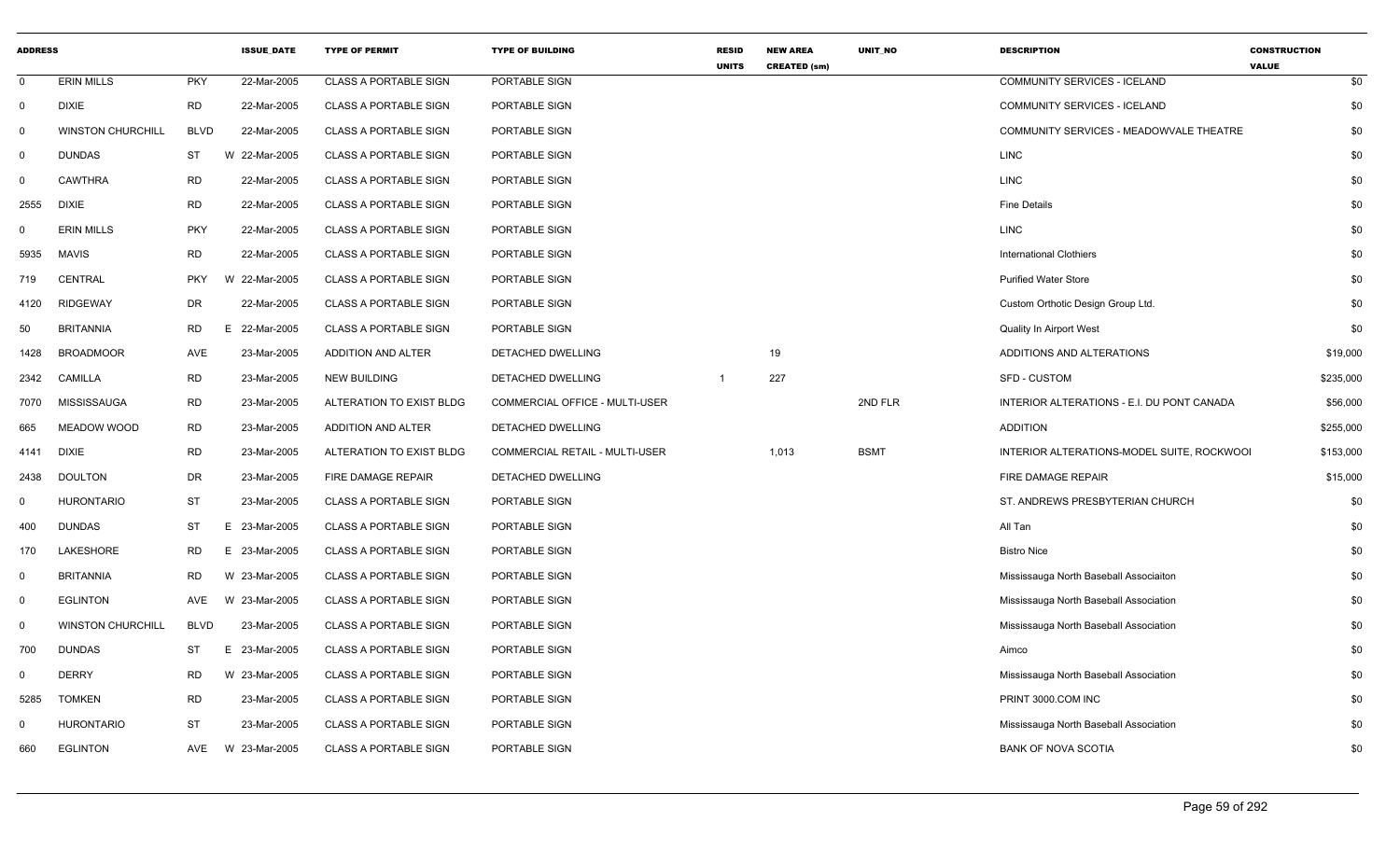| <b>ADDRESS</b> |                        |             | <b>ISSUE_DATE</b> | <b>TYPE OF PERMIT</b>        | <b>TYPE OF BUILDING</b>        | <b>RESID</b><br><b>UNITS</b> | <b>NEW AREA</b><br><b>CREATED (sm)</b> | UNIT_NO        | <b>DESCRIPTION</b>                           | <b>CONSTRUCTION</b><br><b>VALUE</b> |
|----------------|------------------------|-------------|-------------------|------------------------------|--------------------------------|------------------------------|----------------------------------------|----------------|----------------------------------------------|-------------------------------------|
| 2980           | <b>CROSSCURRENT</b>    | <b>DR</b>   | 23-Mar-2005       | <b>CLASS A PORTABLE SIGN</b> | PORTABLE SIGN                  |                              |                                        |                | TOP HAT CLEANERS                             | \$0                                 |
| $\Omega$       | CAWTHRA                | <b>RD</b>   | 23-Mar-2005       | <b>CLASS A PORTABLE SIGN</b> | PORTABLE SIGN                  |                              |                                        |                | ST. JOHN COUNCIL FOR ONTARIO                 | \$0                                 |
| 1107           | <b>LORNE PARK</b>      | <b>RD</b>   | 23-Mar-2005       | <b>CLASS A PORTABLE SIGN</b> | PORTABLE SIGN                  |                              |                                        |                | OSTEOPATHY, MASSAGE THERAPY & ORTHOTICS C    | \$0                                 |
| 6625           | <b>KENNEDY</b>         | <b>RD</b>   | 23-Mar-2005       | <b>CLASS A PORTABLE SIGN</b> | PORTABLE SIGN                  |                              |                                        |                | <b>HELP UNLIMITED</b>                        | \$0                                 |
| 3950           | <b>GRAND PARK</b>      | <b>DR</b>   | 23-Mar-2005       | <b>CLASS A PORTABLE SIGN</b> | PORTABLE SIGN                  |                              |                                        |                | Staples                                      | \$0                                 |
| 0              | <b>MISSISSAUGA</b>     | <b>RD</b>   | 23-Mar-2005       | CLASS A PORTABLE SIGN        | PORTABLE SIGN                  |                              |                                        |                | Halton District School Board                 | \$0                                 |
| 3950           | <b>GRAND PARK</b>      | <b>DR</b>   | 23-Mar-2005       | <b>CLASS A PORTABLE SIGN</b> | PORTABLE SIGN                  |                              |                                        |                | <b>Staples</b>                               | \$0                                 |
| 3950           | <b>GRAND PARK</b>      | DR          | 23-Mar-2005       | CLASS A PORTABLE SIGN        | PORTABLE SIGN                  |                              |                                        |                | Staples                                      | \$0                                 |
| 5715           | COOPERS                | AVE         | 23-Mar-2005       | <b>CLASS A PORTABLE SIGN</b> | PORTABLE SIGN                  |                              |                                        |                | Pasta International                          | \$0                                 |
| $\Omega$       | <b>EGLINTON</b>        | AVE         | W 23-Mar-2005     | CLASS A PORTABLE SIGN        | PORTABLE SIGN                  |                              |                                        |                | Kingdom Covenant International               | \$0                                 |
| 1865           | LAKESHORE              | <b>RD</b>   | W 23-Mar-2005     | <b>CLASS A PORTABLE SIGN</b> | PORTABLE SIGN                  |                              |                                        |                | Paintscapes                                  | \$0                                 |
| 0              | <b>DUNDAS</b>          | <b>ST</b>   | W 23-Mar-2005     | CLASS A PORTABLE SIGN        | PORTABLE SIGN                  |                              |                                        |                | Kingdom Covenant International               | \$0                                 |
| 0              | QUEENSWAY              |             | W 23-Mar-2005     | <b>CLASS A PORTABLE SIGN</b> | PORTABLE SIGN                  |                              |                                        |                | Kingdom Covenant International               | \$0                                 |
| 5985           | <b>RODEO</b>           | <b>DR</b>   | 23-Mar-2005       | CLASS A PORTABLE SIGN        | PORTABLE SIGN                  |                              |                                        |                | Sirens                                       | \$0                                 |
| $\Omega$       | <b>EGLINTON</b>        | AVE<br>E.   | 23-Mar-2005       | <b>CLASS A PORTABLE SIGN</b> | PORTABLE SIGN                  |                              |                                        |                | Kingdom Covenant International               | \$0                                 |
| 2425           | <b>TRUSCOTT</b>        | <b>DR</b>   | 23-Mar-2005       | <b>CLASS A PORTABLE SIGN</b> | PORTABLE SIGN                  |                              |                                        |                | Dairy Queen                                  | \$0                                 |
| 6855           | MEADOWVALE TOWN CENCIR |             | 24-Mar-2005       | ALTERATION TO EXIST BLDG     | COMMERCIAL RETAIL - MULTI-USER |                              |                                        | 101            | PHYSICAL REHABILITATION CENTRE               | \$35,000                            |
| 3504           | <b>HURONTARIO</b>      | <b>ST</b>   | 24-Mar-2005       | <b>OTHER</b>                 | APARTMENT (> 6 UNITS)          |                              |                                        | <b>BLDGA</b>   | <b>EARLY SITE SERVICING</b>                  | \$0                                 |
| 5099           | <b>CREEKBANK</b>       | <b>RD</b>   | 24-Mar-2005       | <b>STORAGE TANK</b>          | <b>COMMERCIAL - OTHER</b>      |                              |                                        |                | TANK - 2 GENERATORS, 2 OIL TANK/ROOF TOP SCR | \$99,000                            |
| 3933           | <b>BURDETTE</b>        | <b>TERR</b> | 24-Mar-2005       | <b>NEW BUILDING</b>          | DETACHED DWELLING              |                              | 220                                    |                | SFD - REPEAT MODEL                           | \$227,000                           |
| 3925           | <b>BURDETTE</b>        | <b>TERR</b> | 24-Mar-2005       | <b>NEW BUILDING</b>          | DETACHED DWELLING              | $\mathbf{1}$                 | 188                                    |                | <b>SFD - NEW MODEL</b>                       | \$194,000                           |
| 3921           | <b>BURDETTE</b>        | <b>TERR</b> | 24-Mar-2005       | <b>NEW BUILDING</b>          | DETACHED DWELLING              | $\mathbf{1}$                 | 228                                    |                | <b>SFD - NEW MODEL</b>                       | \$235,000                           |
| 6765           | <b>KENNEDY</b>         | <b>RD</b>   | 24-Mar-2005       | <b>NEW BUILDING</b>          | SINGLE TENANT INDUSTRIAL       |                              | 80,055                                 |                | NEW - CUSTOM DISTRIBUTION WAREHOUSE, THE B   | \$0                                 |
| 6733           | MISSISSAUGA            | <b>RD</b>   | 24-Mar-2005       | ALTERATION TO EXIST BLDG     | MULTI-TENANT INDUSTRIAL        |                              | 275                                    | 306A           | <b>GENERAL OFFICE</b>                        | \$42,000                            |
| 2534           | <b>KING FORREST</b>    | <b>DR</b>   | 24-Mar-2005       | ADDITION TO EXIST BLDG       | DETACHED DWELLING              |                              |                                        |                | ADDITION-1-STOREY                            | \$27,000                            |
| 2495           | <b>MEADOWPINE</b>      | <b>BLVD</b> | 24-Mar-2005       | <b>FASCIA SIGN</b>           | MULTI-TENANT INDUSTRIAL        |                              |                                        | $\overline{2}$ | (1) FASCIA SIGN - J & D SYSTEMS              | \$2,000                             |
| 2170           | PARKER                 | DR          | 24-Mar-2005       | ADDITION TO EXIST BLDG       | DETACHED DWELLING              |                              | 50                                     |                | ADDITION - HEATED SUNROOM                    | \$20,000                            |
| 2380           | <b>MOTORWAY</b>        | <b>BLVD</b> | 24-Mar-2005       | <b>FASCIA SIGN</b>           | COMMERCIAL RETAIL-SINGLE USER  |                              |                                        |                | 1 FASCIA SIGN - HONDA EXPRESS                | \$1,000                             |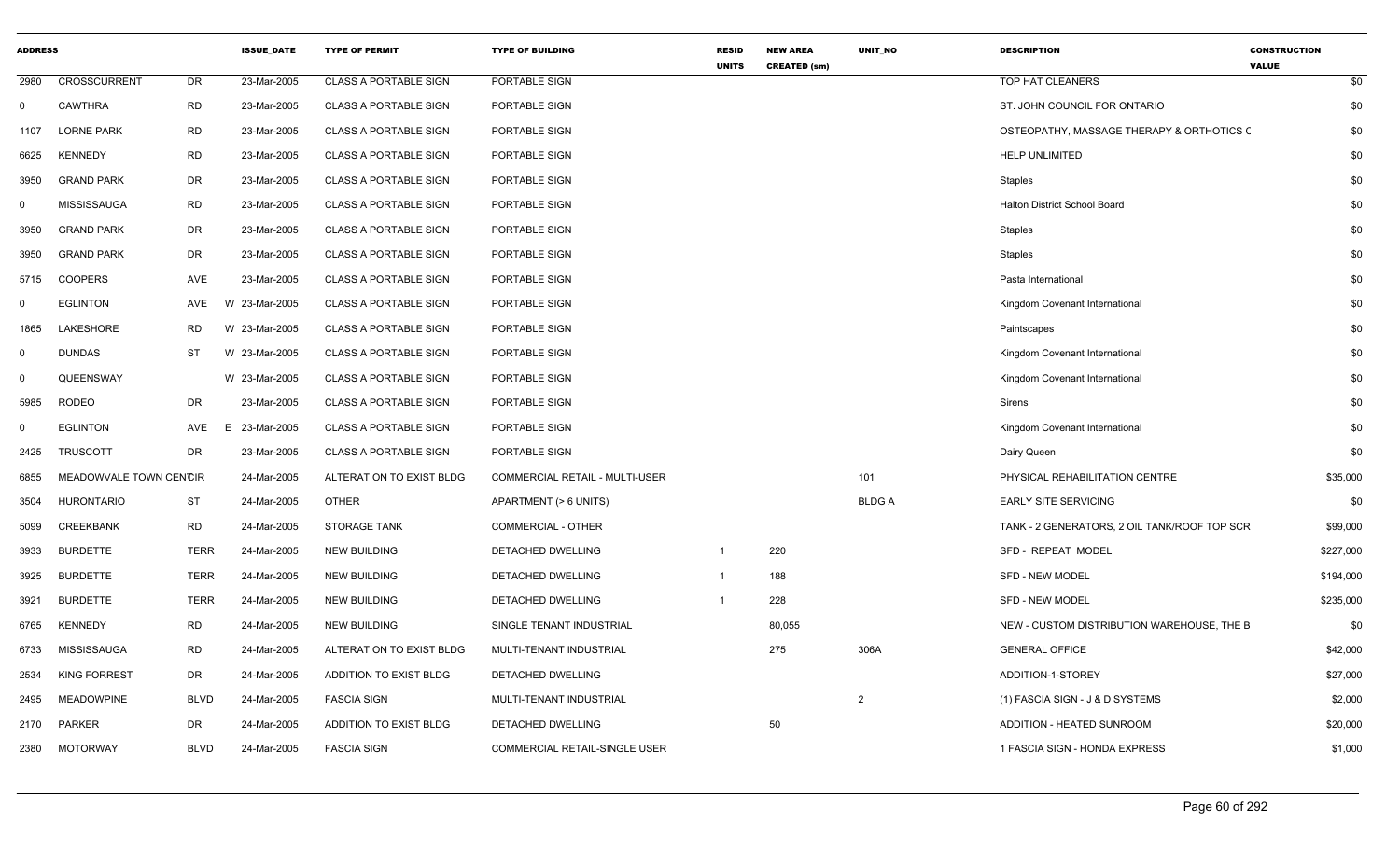| <b>ADDRESS</b> |                       |             | <b>ISSUE DATE</b> | <b>TYPE OF PERMIT</b>        | <b>TYPE OF BUILDING</b>        | <b>RESID</b><br><b>UNITS</b> | <b>NEW AREA</b><br><b>CREATED (sm)</b> | <b>UNIT NO</b> | <b>DESCRIPTION</b>                          | <b>CONSTRUCTION</b><br><b>VALUE</b> |
|----------------|-----------------------|-------------|-------------------|------------------------------|--------------------------------|------------------------------|----------------------------------------|----------------|---------------------------------------------|-------------------------------------|
| 3190           | <b>MAVIS</b>          | <b>RD</b>   | 24-Mar-2005       | <b>OTHER</b>                 | PUBLIC - OTHER                 |                              |                                        |                | <b>NEW FIRE ALARM</b>                       | \$16,000                            |
| 5100           | <b>ERIN MILLS</b>     | <b>PKY</b>  | 24-Mar-2005       | ALTERATION TO EXIST BLDG     | COMMERCIAL RETAIL - MULTI-USER |                              |                                        | <b>B-228A</b>  | <b>INTERIOR ALTERATIONS - SUZY SHIER</b>    | \$66,000                            |
| 980            | SOUTHDOWN             | <b>RD</b>   | 24-Mar-2005       | <b>FASCIA SIGN</b>           | COMMERCIAL RETAIL - MULTI-USER |                              |                                        | E6 E5          | 2 FASCIA SIGNS - PET VALUE                  | \$4,000                             |
| 2695           | <b>NORTH SHERIDAN</b> | WAY         | 24-Mar-2005       | ELECTROMAG LOCK DEVICE       | INDUSTRIAL - OTHER             |                              |                                        |                | (7) MAGLOCKS                                | \$20,000                            |
| 6020           | HURONTARIO            | ST          | 24-Mar-2005       | <b>CLASS A PORTABLE SIGN</b> | PORTABLE SIGN                  |                              |                                        |                | <b>CASH MONEY</b>                           | \$0                                 |
| 3504           | <b>HURONTARIO</b>     | <b>ST</b>   | 24-Mar-2005       | ALTERATION TO EXIST BLDG     | APARTMENT (> 6 UNITS)          |                              |                                        | <b>BLDGA</b>   | PLUMBING ONLY - PARKING LEVELS 1 & 2        | \$0                                 |
| 3135           | ARGENTIA              | <b>RD</b>   | 24-Mar-2005       | <b>CLASS A PORTABLE SIGN</b> | PORTABLE SIGN                  |                              |                                        |                | Moores the Suit People                      | \$0                                 |
| 1475           | <b>DUNDAS</b>         | ST          | E 24-Mar-2005     | <b>CLASS A PORTABLE SIGN</b> | PORTABLE SIGN                  |                              |                                        |                | <b>HOME ELEGANCE</b>                        | \$0                                 |
| 2150           | <b>DUNDAS</b>         | ST          | E 24-Mar-2005     | <b>CLASS A PORTABLE SIGN</b> | PORTABLE SIGN                  |                              |                                        |                | Moores the Suit People                      | \$0                                 |
| 1125           | <b>BLOOR</b>          | ST          | 24-Mar-2005       | <b>CLASS A PORTABLE SIGN</b> | PORTABLE SIGN                  |                              |                                        |                | La Weight Loss                              | \$0                                 |
| 48             | MISSISSAUGA           | <b>RD</b>   | 24-Mar-2005<br>N  | <b>DEMOLITION</b>            | <b>RESIDENTIAL - OTHER</b>     |                              |                                        |                | DEMOLITION-SFD                              | \$8,000                             |
| 3476           | <b>GLEN ERIN</b>      | DR          | 24-Mar-2005       | <b>CLASS A PORTABLE SIGN</b> | PORTABLE SIGN                  |                              |                                        |                | DR.TONY JAUHAL DDS                          | \$0                                 |
| 2325           | <b>HURONTARIO</b>     | <b>ST</b>   | 24-Mar-2005       | <b>CLASS A PORTABLE SIGN</b> | PORTABLE SIGN                  |                              |                                        |                | THE LOOK SALON AND SPA                      | \$0                                 |
| 4500           | <b>DIXIE</b>          | <b>RD</b>   | 24-Mar-2005       | <b>CLASS A PORTABLE SIGN</b> | PORTABLE SIGN                  |                              |                                        |                | <b>FUEL FITNESS</b>                         | \$0                                 |
| 5124           | <b>OSCAR PETERSON</b> | <b>BLVD</b> | 24-Mar-2005       | <b>NEW BUILDING</b>          | DETACHED DWELLING              |                              | 205                                    |                | SFD - REPEAT MODEL, COMPLETION              | \$0                                 |
| 5433           | <b>SWEETGRASS</b>     | <b>GATE</b> | 28-Mar-2005       | ADDITION TO EXIST BLDG       | DETACHED DWELLING              |                              |                                        |                | SIDE ENTRANCE DOOR                          | \$10,000                            |
| $\Omega$       | <b>GOREWAY</b>        | DR          | 28-Mar-2005       | <b>CLASS A PORTABLE SIGN</b> | PORTABLE SIGN                  |                              |                                        |                | <b>COMMUNITY SERVICES</b>                   | \$0                                 |
| $\mathbf{0}$   | <b>AIRPORT</b>        | <b>RD</b>   | 28-Mar-2005       | <b>CLASS A PORTABLE SIGN</b> | PORTABLE SIGN                  |                              |                                        |                | <b>COMMUNITY SERVICES</b>                   | \$0                                 |
| $\Omega$       | <b>ERIN MILLS</b>     | <b>PKY</b>  | 28-Mar-2005       | <b>CLASS A PORTABLE SIGN</b> | PORTABLE SIGN                  |                              |                                        |                | <b>COMMUNITY SERVICES</b>                   | \$0                                 |
| 6065           | <b>CREDITVIEW</b>     | <b>RD</b>   | 28-Mar-2005       | <b>CLASS A PORTABLE SIGN</b> | PORTABLE SIGN                  |                              |                                        |                | SOCCER CENTRAL                              | \$0                                 |
| 4040           | <b>CREDITVIEW</b>     | <b>RD</b>   | 28-Mar-2005       | <b>CLASS A PORTABLE SIGN</b> | PORTABLE SIGN                  |                              |                                        |                | Bellano Optical and Hearring Aid            | \$0                                 |
| 133            | <b>DANIELSON</b>      | <b>CRT</b>  | 28-Mar-2005       | <b>NEW BUILDING</b>          | DETACHED DWELLING              |                              | 206                                    |                | SFD - REPEAT MODEL, FIREBREAK LOT COMPLETIC | \$0                                 |
| 1075           | <b>GARDNER</b>        | AVE         | 28-Mar-2005       | <b>DEMOLITION</b>            | <b>RESIDENTIAL - OTHER</b>     |                              |                                        |                | DEMOLITION - SFD/GARAGE/SHED                | \$8,000                             |
| 1233           | <b>DERRY</b>          | <b>RD</b>   | E<br>29-Mar-2005  | <b>NEW BUILDING</b>          | MULTI-TENANT INDUSTRIAL        |                              |                                        |                | NEW-BANQUET HALL & SPEC INDUSTRIAL BLDG, CC | \$0                                 |
| 7042           | GAZETTE               | GATE        | 29-Mar-2005       | ADDITION TO EXIST BLDG       | DETACHED DWELLING              |                              |                                        |                | <b>REAR DECK</b>                            | \$2,000                             |
| 563            | QUEENSWAY             |             | E 29-Mar-2005     | <b>OTHER</b>                 | MULTI-TENANT INDUSTRIAL        |                              |                                        |                | <b>TANK &amp; PAD</b>                       | \$42,000                            |
| 6299           | <b>AIRPORT</b>        | RD          | 29-Mar-2005       | ALTERATION TO EXIST BLDG     | COMMERCIAL OFFICE - MULTI-USER |                              | 650                                    | 508            | <b>ADMINISTRATIVE OFFICE</b>                | \$187,000                           |
| 2400           | <b>DUNDAS</b>         | ST          | W 29-Mar-2005     | ALTERATION TO EXIST BLDG     | COMMERCIAL RETAIL - MULTI-USER |                              |                                        | $\mathbf 1$    | INTERTIOR ALTERATIONS - MARY BROWN'S RESTAI | \$16,000                            |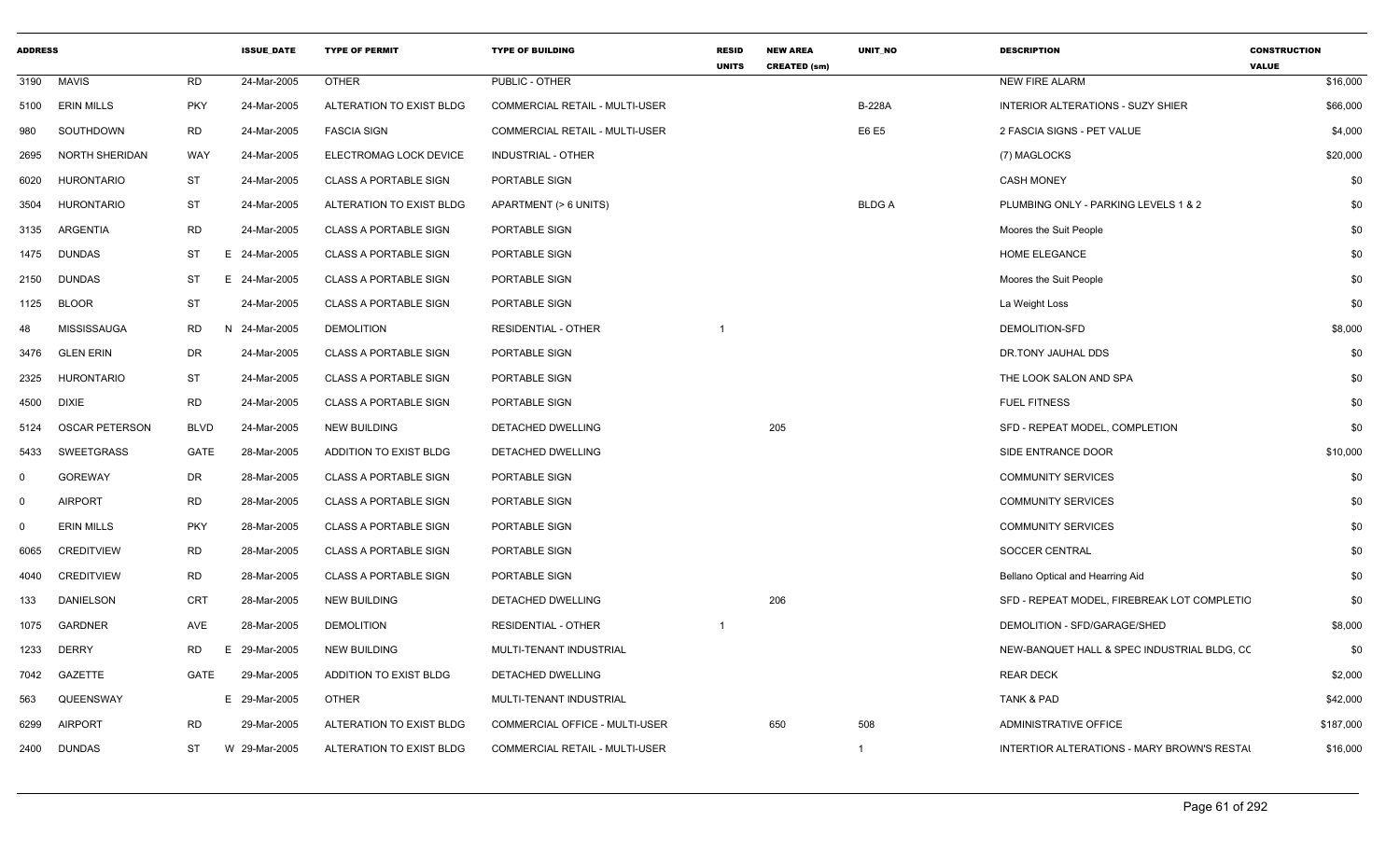| <b>ADDRESS</b> |                          |             | <b>ISSUE_DATE</b> | <b>TYPE OF PERMIT</b>        | <b>TYPE OF BUILDING</b>        | <b>RESID</b><br><b>UNITS</b> | <b>NEW AREA</b><br><b>CREATED (sm)</b> | UNIT_NO     | <b>DESCRIPTION</b>                         | <b>CONSTRUCTION</b><br><b>VALUE</b> |
|----------------|--------------------------|-------------|-------------------|------------------------------|--------------------------------|------------------------------|----------------------------------------|-------------|--------------------------------------------|-------------------------------------|
| 6733           | MISSISSAUGA              | <b>RD</b>   | 29-Mar-2005       | ALTERATION TO EXIST BLDG     | MULTI-TENANT INDUSTRIAL        |                              |                                        | 109         | INTERIOR ALTERATIONS-BTE TECHNOLOGIES      | \$27,000                            |
| 100            | <b>CITY CENTRE</b>       | DR          | 29-Mar-2005       | ALTERATION TO EXIST BLDG     | COMMERCIAL RETAIL - MULTI-USER |                              |                                        | $1 - 115$   | INTERIOR ALTERATIONS - TOYS TOYS TOYS      | \$15,000                            |
| 1290           | CENTRAL                  | <b>PKY</b>  | 29-Mar-2005<br>W  | ALTERATION TO EXIST BLDG     | COMMERCIAL OFFICE - MULTI-USER |                              |                                        | 700         | INTERIOR ALTERATIONS - CP RAIL             | \$86,000                            |
| 101            | <b>CHURCH</b>            | <b>ST</b>   | 29-Mar-2005       | ALTERATION TO EXIST BLDG     | COMMERCIAL - OTHER             |                              |                                        | <b>BSMT</b> | INTERIOR ALTERATIONS - WASHROOMS           | \$15,000                            |
| 7090           | TRANMERE                 | <b>DR</b>   | 29-Mar-2005       | ALTERATION TO EXIST BLDG     | MULTI-TENANT INDUSTRIAL        |                              | 86                                     | 5           | WAREHOUSE                                  | \$15,000                            |
| 5940           | <b>MONTEVIDEO</b>        | <b>RD</b>   | 29-Mar-2005       | <b>REVISIONS</b>             | SCHOOL - ELEMENTARY            |                              |                                        |             | <b>REVISION</b>                            | \$0                                 |
| 1801           | <b>DUNDAS</b>            | <b>ST</b>   | E.<br>29-Mar-2005 | <b>REVISIONS</b>             | MULTI-TENANT INDUSTRIAL        |                              |                                        |             | <b>REVISIONS TO PYLON SIGN</b>             | \$0                                 |
| 1100           | CENTRAL                  | <b>PKY</b>  | W 29-Mar-2005     | <b>CLASS A PORTABLE SIGN</b> | PORTABLE SIGN                  |                              |                                        |             | Laidlaw                                    | \$0                                 |
| $\mathbf 0$    | <b>MAVIS</b>             | <b>RD</b>   | 29-Mar-2005       | <b>CLASS A PORTABLE SIGN</b> | PORTABLE SIGN                  |                              |                                        |             | Big Brothers, Big Sisters of Peel.         | \$0                                 |
| $\Omega$       | <b>HURONTARIO</b>        | <b>ST</b>   | 29-Mar-2005       | <b>CLASS A PORTABLE SIGN</b> | PORTABLE SIGN                  |                              |                                        |             | Church Of St. Mark Lutheran Nursery School | \$0                                 |
| 0              | <b>EGLINTON</b>          | AVE         | 29-Mar-2005<br>W  | <b>CLASS A PORTABLE SIGN</b> | PORTABLE SIGN                  |                              |                                        |             | Dixie Soccer Club                          | \$0                                 |
| 0              | <b>DIXIE</b>             | <b>RD</b>   | 29-Mar-2005       | <b>CLASS A PORTABLE SIGN</b> | PORTABLE SIGN                  |                              |                                        |             | Dixie Soccer Club                          | \$0                                 |
| $\Omega$       | <b>ERIN MILLS</b>        | <b>PKY</b>  | 29-Mar-2005       | <b>CLASS A PORTABLE SIGN</b> | PORTABLE SIGN                  |                              |                                        |             | Big Brothers, Big Sisters of Peel.         | \$0                                 |
| $\mathbf 0$    | <b>MAVIS</b>             | <b>RD</b>   | 29-Mar-2005       | <b>CLASS A PORTABLE SIGN</b> | PORTABLE SIGN                  |                              |                                        |             | Big Brothers, Big Sisters of Peel.         | \$0                                 |
| $\Omega$       | <b>WINSTON CHURCHILL</b> | <b>BLVD</b> | 29-Mar-2005       | <b>CLASS A PORTABLE SIGN</b> | PORTABLE SIGN                  |                              |                                        |             | Big Brothers, Big Sisters of Peel.         | \$0                                 |
| $\mathbf 0$    | LAKESHORE                | <b>RD</b>   | 29-Mar-2005<br>E. | <b>CLASS A PORTABLE SIGN</b> | PORTABLE SIGN                  |                              |                                        |             | Big Brothers, Big Sisters of Peel          | \$0                                 |
| $\mathbf 0$    | QUEENSWAY                |             | E 29-Mar-2005     | <b>CLASS A PORTABLE SIGN</b> | PORTABLE SIGN                  |                              |                                        |             | Dixie Soccer Club                          | \$0                                 |
| $\mathbf 0$    | <b>CAWTHRA</b>           | <b>RD</b>   | 29-Mar-2005       | <b>CLASS A PORTABLE SIGN</b> | PORTABLE SIGN                  |                              |                                        |             | Dixie Soccer Club                          | \$0                                 |
| 1391           | <b>BIRCHVIEW</b>         | DR          | 29-Mar-2005       | <b>DEMOLITION</b>            | DETACHED DWELLING              |                              |                                        |             | DEMOLITION - SFD/GARAGE                    | \$8,000                             |
| 1004           | <b>MIDDLEGATE</b>        | <b>RD</b>   | 29-Mar-2005       | <b>DEMOLITION</b>            | <b>INDUSTRIAL - OTHER</b>      |                              |                                        |             | DEMOLITION - EXISTING OFFICE TRAILER       | \$30,000                            |
| 5025           | <b>HEATHERLEIGH</b>      | AVE         | 29-Mar-2005       | <b>CLASS A PORTABLE SIGN</b> | PORTABLE SIGN                  |                              |                                        |             | <b>Century Dental</b>                      | \$0                                 |
| 760            | <b>DUNDAS</b>            | ST          | E.<br>29-Mar-2005 | <b>CLASS A PORTABLE SIGN</b> | PORTABLE SIGN                  |                              |                                        |             | Construction Distribution & Supply Inc.    | \$0                                 |
| 35             | <b>BRUNEL</b>            | <b>RD</b>   | 29-Mar-2005       | <b>CLASS A PORTABLE SIGN</b> | PORTABLE SIGN                  |                              |                                        |             | Sahara Group Inc.                          | \$0                                 |
| 655            | QUEENSWAY                |             | E 29-Mar-2005     | <b>CLASS A PORTABLE SIGN</b> | PORTABLE SIGN                  |                              |                                        |             | Perky Pockets                              | \$0                                 |
| 550            | <b>MATHESON</b>          | <b>BLVD</b> | W 30-Mar-2005     | <b>NEW BUILDING</b>          | COMMERCIAL RETAIL - MULTI-USER |                              | 18,942                                 |             | NEW-COMMERCIAL SPEC, TENANT NOT DETERMINE  | \$0                                 |
|                | <b>CITY CENTRE</b>       | DR          | 30-Mar-2005       | ALTERATION TO EXIST BLDG     | COMMERCIAL OFFICE - MULTI-USER |                              |                                        | 1700, 1040  | INTERIOR ALTERATIONS-BDO DUNWOODY          | \$60,000                            |
| 1010           | <b>DREAM CREST</b>       | <b>RD</b>   | 30-Mar-2005       | ALTERATION TO EXIST BLDG     | COMMERCIAL RETAIL - MULTI-USER |                              |                                        | 2           | KITCHEN EXHAUST REVISION                   | \$21,000                            |
| 4141           | <b>DIXIE</b>             | <b>RD</b>   | 30-Mar-2005       | <b>FASCIA SIGN</b>           | COMMERCIAL RETAIL - MULTI-USER |                              |                                        |             | 1 FASCIA SIGN - ROCKWOOD DENTAL            | \$2,500                             |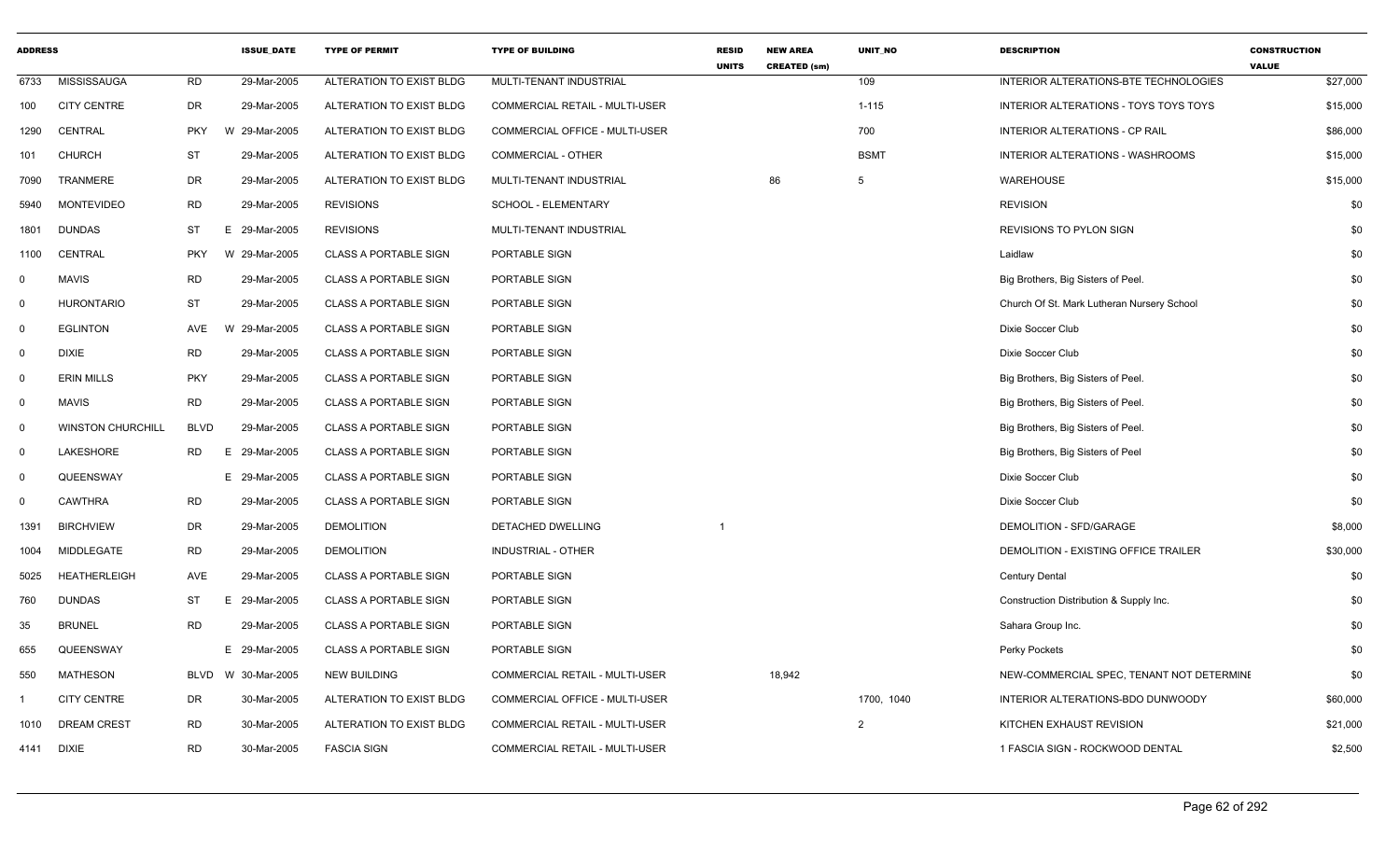| <b>ADDRESS</b> |                          |             | <b>ISSUE_DATE</b> | <b>TYPE OF PERMIT</b>        | <b>TYPE OF BUILDING</b> | <b>RESID</b> | <b>NEW AREA</b>     | UNIT_NO | <b>DESCRIPTION</b>               | <b>CONSTRUCTION</b> |     |
|----------------|--------------------------|-------------|-------------------|------------------------------|-------------------------|--------------|---------------------|---------|----------------------------------|---------------------|-----|
| $\mathbf 0$    | <b>DERRY</b>             | <b>RD</b>   | W 30-Mar-2005     | <b>CLASS A PORTABLE SIGN</b> | PORTABLE SIGN           | <b>UNITS</b> | <b>CREATED (sm)</b> |         | Region of Peel                   | <b>VALUE</b>        | \$0 |
| $\mathbf 0$    | <b>BRITANNIA</b>         | <b>RD</b>   | W 30-Mar-2005     | <b>CLASS A PORTABLE SIGN</b> | PORTABLE SIGN           |              |                     |         | Region of Peel                   |                     | \$0 |
| 0              | <b>AIRPORT</b>           | <b>RD</b>   | 30-Mar-2005       | <b>CLASS A PORTABLE SIGN</b> | PORTABLE SIGN           |              |                     |         | Region of Peel                   |                     | \$0 |
| $\mathbf 0$    | <b>CAWTHRA</b>           | <b>RD</b>   | 30-Mar-2005       | <b>CLASS A PORTABLE SIGN</b> | PORTABLE SIGN           |              |                     |         | Region of Peel                   |                     | \$0 |
| $\mathbf 0$    | <b>DIXIE</b>             | <b>RD</b>   | 30-Mar-2005       | <b>CLASS A PORTABLE SIGN</b> | PORTABLE SIGN           |              |                     |         | Region of Peel                   |                     | \$0 |
| 2150           | <b>BURNHAMTHORPE</b>     | <b>RD</b>   | W 30-Mar-2005     | <b>CLASS A PORTABLE SIGN</b> | PORTABLE SIGN           |              |                     |         | Shoppers Drug Mart               |                     | \$0 |
| 2500           | <b>MEADOWPINE</b>        | <b>BLVD</b> | 30-Mar-2005       | <b>CLASS A PORTABLE SIGN</b> | PORTABLE SIGN           |              |                     |         | Digital Pixel Inc.               |                     | \$0 |
| 1400           | <b>BRITANNIA</b>         | <b>RD</b>   | E.<br>30-Mar-2005 | <b>CLASS A PORTABLE SIGN</b> | PORTABLE SIGN           |              |                     |         | Shell                            |                     | \$0 |
| 7171           | GOREWAY                  | DR          | 30-Mar-2005       | <b>CLASS A PORTABLE SIGN</b> | PORTABLE SIGN           |              |                     |         | Cash Now                         |                     | \$0 |
| $\mathbf 0$    | QUEENSWAY                |             | W 30-Mar-2005     | <b>CLASS A PORTABLE SIGN</b> | PORTABLE SIGN           |              |                     |         | Credit Valley Lawn Tennis Club   |                     | \$0 |
| $\mathbf 0$    | QUEENSWAY                |             | E 30-Mar-2005     | <b>CLASS A PORTABLE SIGN</b> | PORTABLE SIGN           |              |                     |         | Credit Valley Lawn Tennis Club   |                     | \$0 |
| $\mathbf 0$    | <b>DUNDAS</b>            | <b>ST</b>   | W 30-Mar-2005     | <b>CLASS A PORTABLE SIGN</b> | PORTABLE SIGN           |              |                     |         | Credit Valley Lawn Tennis Club   |                     | \$0 |
| 377            | <b>BURNHAMTHORPE</b>     | <b>RD</b>   | E 30-Mar-2005     | <b>CLASS A PORTABLE SIGN</b> | PORTABLE SIGN           |              |                     |         | Tax Wide Inc.                    |                     | \$0 |
| 6040           | <b>GLEN ERIN</b>         | <b>DR</b>   | 30-Mar-2005       | <b>CLASS A PORTABLE SIGN</b> | PORTABLE SIGN           |              |                     |         | Taxwide                          |                     | \$0 |
| 2458           | <b>DUNDAS</b>            | ST          | W 30-Mar-2005     | <b>CLASS A PORTABLE SIGN</b> | PORTABLE SIGN           |              |                     |         | Tax Wide                         |                     | \$0 |
| 3415           | DIXIE                    | <b>RD</b>   | 30-Mar-2005       | <b>CLASS A PORTABLE SIGN</b> | PORTABLE SIGN           |              |                     |         | TaxWide                          |                     | \$0 |
| 3415           | <b>DIXIE</b>             | <b>RD</b>   | 30-Mar-2005       | <b>CLASS A PORTABLE SIGN</b> | PORTABLE SIGN           |              |                     |         | Tax Wide                         |                     | \$0 |
| 0              | <b>FOWLER</b>            | <b>DR</b>   | 30-Mar-2005       | <b>CLASS A PORTABLE SIGN</b> | PORTABLE SIGN           |              |                     |         | Clarkson Sheridan Soccer Club    |                     | \$0 |
| 4140           | <b>ERIN MILLS</b>        | <b>PKY</b>  | 30-Mar-2005       | <b>CLASS A PORTABLE SIGN</b> | PORTABLE SIGN           |              |                     |         | Lube Centre                      |                     | \$0 |
| 6400           | <b>MILLCREEK</b>         | <b>DR</b>   | 30-Mar-2005       | <b>CLASS A PORTABLE SIGN</b> | PORTABLE SIGN           |              |                     |         | Savikavi Indian Restr.           |                     | \$0 |
| 6075           | <b>MAVIS</b>             | <b>RD</b>   | 30-Mar-2005       | <b>CLASS A PORTABLE SIGN</b> | PORTABLE SIGN           |              |                     |         | Penningtons                      |                     | \$0 |
| 1185           | <b>DUNDAS</b>            | <b>ST</b>   | E 30-Mar-2005     | <b>CLASS A PORTABLE SIGN</b> | PORTABLE SIGN           |              |                     |         | Siva Tax                         |                     | \$0 |
| 1075           | <b>CEREMONIAL</b>        | <b>DR</b>   | 30-Mar-2005       | <b>CLASS A PORTABLE SIGN</b> | PORTABLE SIGN           |              |                     |         | <b>Heartland Dental Centre</b>   |                     | \$0 |
| 3631           | <b>DIXIE</b>             | <b>RD</b>   | 30-Mar-2005       | <b>CLASS A PORTABLE SIGN</b> | PORTABLE SIGN           |              |                     |         | Galeria Flowers/1542735 Ont.Inc. |                     | \$0 |
| 1077           | <b>NORTH SERVICE</b>     | <b>RD</b>   | 30-Mar-2005       | <b>CLASS A PORTABLE SIGN</b> | PORTABLE SIGN           |              |                     |         | Scotia Bank                      |                     | \$0 |
| $\mathbf 0$    | <b>DUNDAS</b>            | <b>ST</b>   | W 30-Mar-2005     | <b>CLASS A PORTABLE SIGN</b> | PORTABLE SIGN           |              |                     |         | COMMUNITY SERVICES - Clarkson CC |                     | \$0 |
| 0              | <b>WINSTON CHURCHILL</b> | <b>BLVD</b> | 30-Mar-2005       | <b>CLASS A PORTABLE SIGN</b> | PORTABLE SIGN           |              |                     |         | Mississauga Southwest Baseball   |                     | \$0 |
| 0              | <b>TRUSCOTT</b>          | <b>DR</b>   | 30-Mar-2005       | <b>CLASS A PORTABLE SIGN</b> | PORTABLE SIGN           |              |                     |         | Mississauga Southwest Baseball   |                     | \$0 |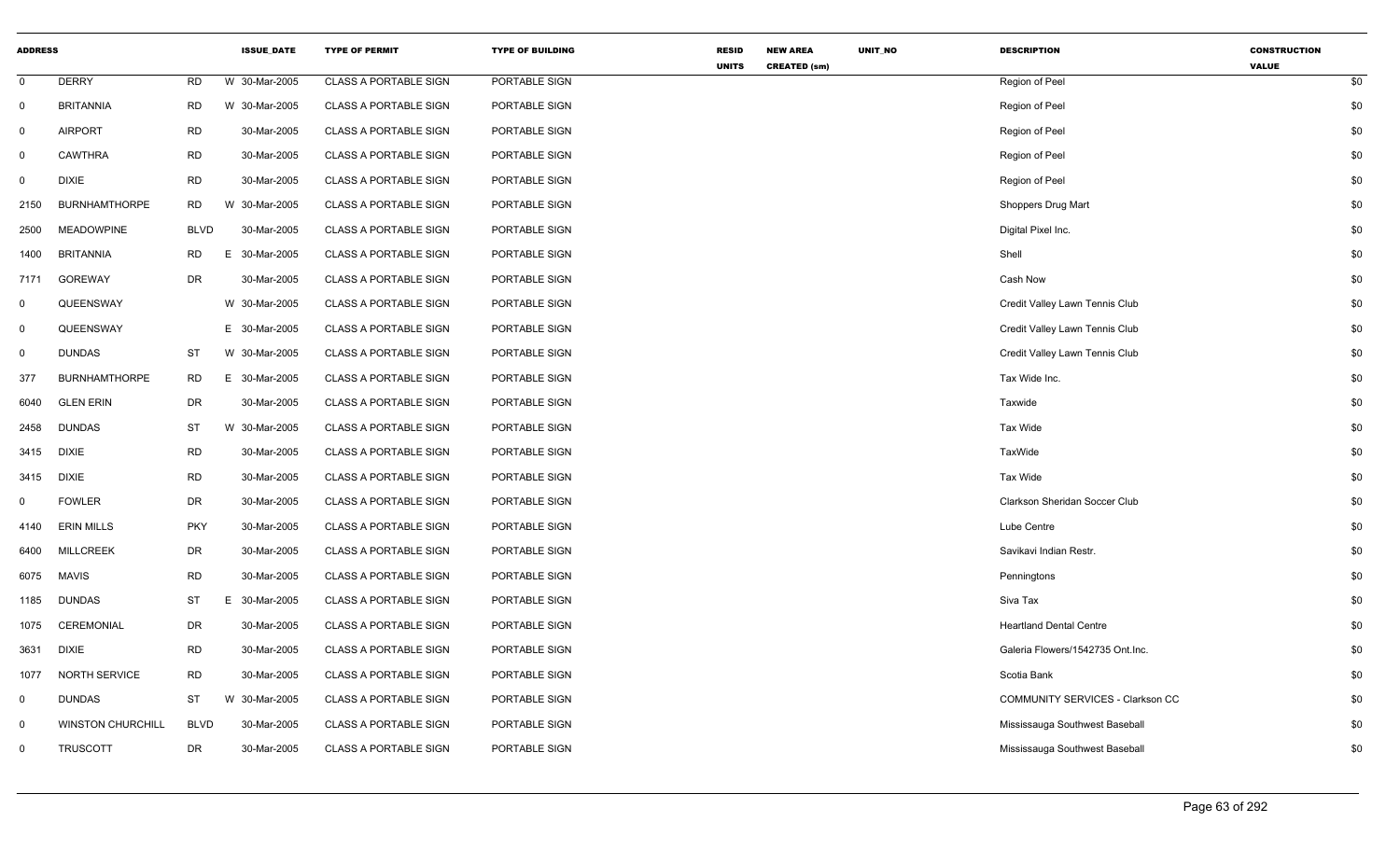| <b>ADDRESS</b> |                          |             | <b>ISSUE_DATE</b> | <b>TYPE OF PERMIT</b>         | <b>TYPE OF BUILDING</b>    | <b>RESID</b><br><b>UNITS</b> | <b>NEW AREA</b><br><b>CREATED (sm)</b> | UNIT_NO     | <b>DESCRIPTION</b>                           | <b>CONSTRUCTION</b><br><b>VALUE</b> |
|----------------|--------------------------|-------------|-------------------|-------------------------------|----------------------------|------------------------------|----------------------------------------|-------------|----------------------------------------------|-------------------------------------|
| 0              | <b>ERIN MILLS</b>        | <b>PKY</b>  | 30-Mar-2005       | <b>CLASS A PORTABLE SIGN</b>  | PORTABLE SIGN              |                              |                                        |             | Mississauga Southwest Baseball               | \$0                                 |
| $\mathbf 0$    | <b>SOUTH SHERIDAN</b>    | WAY         | 30-Mar-2005       | <b>CLASS A PORTABLE SIGN</b>  | PORTABLE SIGN              |                              |                                        |             | Clarkson Sheridan Soccer Club                | \$0                                 |
| $\Omega$       | <b>ERIN MILLS</b>        | <b>PKY</b>  | 30-Mar-2005       | <b>CLASS A PORTABLE SIGN</b>  | PORTABLE SIGN              |                              |                                        |             | COMMUNITY SERVICES - Clarkson CC             | \$0                                 |
| 0              | <b>DUNDAS</b>            | <b>ST</b>   | W 30-Mar-2005     | <b>CLASS A PORTABLE SIGN</b>  | PORTABLE SIGN              |                              |                                        |             | <b>COMMUNITY SERVICES - Clarkson CC</b>      | \$0                                 |
| 3937           | <b>JANICE</b>            | DR          | 30-Mar-2005       | <b>REVISIONS</b>              | DETACHED DWELLING          |                              | 228                                    |             | <b>MODEL REVISION</b>                        | \$0                                 |
| 32             | CUMBERLAND               | DR          | 30-Mar-2005       | <b>DEMOLITION</b>             | DETACHED DWELLING          |                              |                                        |             | DEMOLITION - SFD & DETACHED GARAGE           | \$8,000                             |
| 0              | <b>MAVIS</b>             | RD          | 30-Mar-2005       | <b>CLASS A PORTABLE SIGN</b>  | PORTABLE SIGN              |                              |                                        |             | Region of peel                               | \$0                                 |
| 2077           | <b>DUNDAS</b>            | <b>ST</b>   | E.<br>30-Mar-2005 | <b>CLASS A PORTABLE SIGN</b>  | PORTABLE SIGN              |                              |                                        |             | <b>KAS PERSONNEL</b>                         | \$0                                 |
| $\Omega$       | <b>BURNHAMTHORPE</b>     | <b>RD</b>   | E 30-Mar-2005     | <b>CLASS A PORTABLE SIGN</b>  | PORTABLE SIGN              |                              |                                        |             | Region of Peel                               | \$0                                 |
| 43             | <b>QUEEN</b>             | ST          | N 30-Mar-2005     | <b>CLASS A PORTABLE SIGN</b>  | PORTABLE SIGN              |                              |                                        |             | STREETSVILLE ELECTRONICS                     | \$0                                 |
| $\mathbf 0$    | LAKESHORE                | RD          | 30-Mar-2005<br>Е. | <b>CLASS A PORTABLE SIGN</b>  | PORTABLE SIGN              |                              |                                        |             | Region of Peel                               | \$0                                 |
| $\mathbf 0$    | <b>BURNHAMTHORPE</b>     | RD          | W 30-Mar-2005     | CLASS A PORTABLE SIGN         | PORTABLE SIGN              |                              |                                        |             | Region of Peel                               | \$0                                 |
| $\mathbf 0$    | <b>EGLINTON</b>          | AVE         | W 30-Mar-2005     | <b>CLASS A PORTABLE SIGN</b>  | PORTABLE SIGN              |                              |                                        |             | Region of Peel                               | \$0                                 |
| 0              | <b>DUNDAS</b>            | ST          | W 30-Mar-2005     | <b>CLASS A PORTABLE SIGN</b>  | PORTABLE SIGN              |                              |                                        |             | Region of Peel                               | \$0                                 |
| $\mathbf 0$    | <b>BURNHAMTHORPE</b>     | <b>RD</b>   | W 30-Mar-2005     | <b>CLASS A PORTABLE SIGN</b>  | PORTABLE SIGN              |                              |                                        |             | Region of Peel                               | \$0                                 |
| $\mathbf 0$    | <b>WINSTON CHURCHILL</b> | <b>BLVD</b> | 30-Mar-2005       | <b>CLASS A PORTABLE SIGN</b>  | PORTABLE SIGN              |                              |                                        |             | Region of Peel                               | \$0                                 |
| 6750           | <b>WINSTON CHURCHILL</b> | <b>BLVD</b> | 30-Mar-2005       | <b>CLASS A PORTABLE SIGN</b>  | PORTABLE SIGN              |                              |                                        |             | Meena Cleaners                               | \$0                                 |
| 5035           | <b>HURONTARIO</b>        | <b>ST</b>   | 30-Mar-2005       | <b>CLASS A PORTABLE SIGN</b>  | PORTABLE SIGN              |                              |                                        |             | Flowers By Mira                              | \$0                                 |
| 98             | <b>WILLIAM</b>           | <b>ST</b>   | 31-Mar-2005       | <b>NEW BUILDING</b>           | APARTMENT (> 6 UNITS)      | 23                           | 2,493                                  | 23 UNITS    | NEW - APARTMENT CONDO, DEZEN REALTY LTD, F(  | \$2,311,000                         |
| 1190           | SYLVA                    | <b>RD</b>   | 31-Mar-2005       | <b>ADDITION TO EXIST BLDG</b> | DETACHED DWELLING          |                              |                                        |             | NEW REAR SHED                                | \$2,000                             |
| 462            | CEREMONIAL               | DR          | 31-Mar-2005       | ALTERATION TO EXIST BLDG      | <b>RESIDENTIAL - OTHER</b> |                              |                                        |             | BASEMENT W/O TO EXIST "GROUP HOME" + MINOR   | \$10,000                            |
| 964            | <b>EIGHTH</b>            | <b>ST</b>   | 31-Mar-2005       | <b>NEW BUILDING</b>           | DETACHED DWELLING          |                              | 22                                     |             | NEW-SHED                                     | \$1,000                             |
| 2000           | THE COLLEGEWAY           |             | 31-Mar-2005       | ALTERATION TO EXIST BLDG      | ROW DWELLING               |                              |                                        | 23          | <b>BASEMENT RENOVATIONS</b>                  | \$32,000                            |
| 3937           | <b>JANICE</b>            | DR          | 31-Mar-2005       | <b>NEW BUILDING</b>           | <b>DETACHED DWELLING</b>   |                              |                                        |             | SFD - REPEAT MODEL - FIREBREAK LOT COMPLETI( | \$0                                 |
| 1930           | <b>DREW</b>              | <b>RD</b>   | 31-Mar-2005       | <b>OTHER</b>                  | <b>INDUSTRIAL - OTHER</b>  |                              |                                        |             | SILO PAD ONLY                                | \$21,000                            |
| 1145           | SWINBOURNE               | DR          | 31-Mar-2005       | PORTABLE CLASSROOM            | SCHOOL - ELEMENTARY        |                              |                                        |             | (2) NEW PORTABLES                            | \$75,000                            |
| 47             | <b>SUBURBAN</b>          | DR          | 31-Mar-2005       | ADDITION TO EXIST BLDG        | DETACHED DWELLING          |                              |                                        |             | KITCHEN ADDITION & UNHEATED ENTRY            | \$25,000                            |
| 2550           | <b>MATHESON</b>          | BLVD        | 31-Mar-2005<br>E. | ALTERATION TO EXIST BLDG      | MULTI-TENANT INDUSTRIAL    |                              | 353                                    | 126,136-140 | <b>BUSINESS OFFICE</b>                       | \$102,000                           |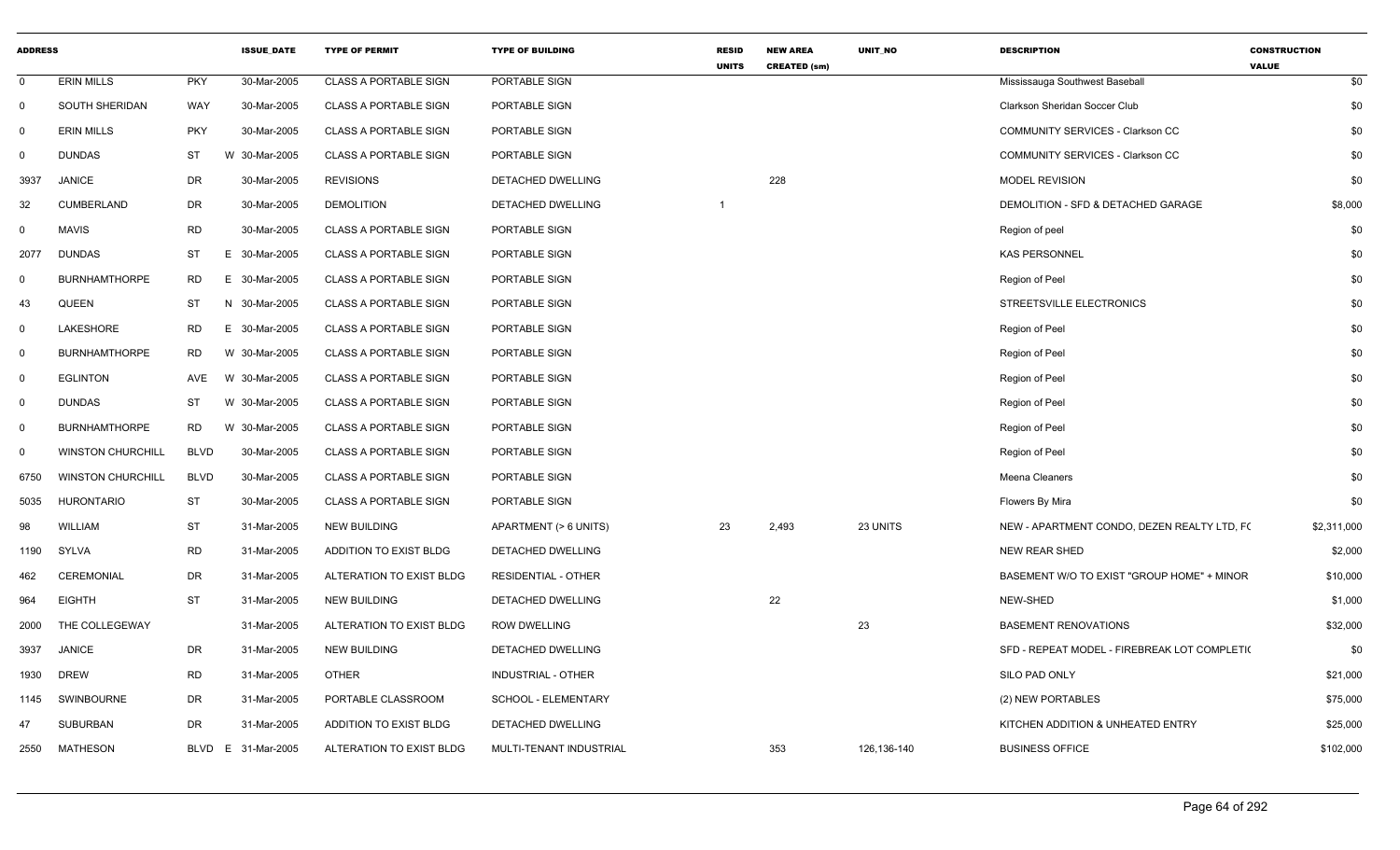| <b>ADDRESS</b> |                          |             | <b>ISSUE DATE</b> | <b>TYPE OF PERMIT</b>        | <b>TYPE OF BUILDING</b>               | <b>RESID</b><br><b>UNITS</b> | <b>NEW AREA</b><br><b>CREATED (sm)</b> | <b>UNIT NO</b> | <b>DESCRIPTION</b>                            | <b>CONSTRUCTION</b><br><b>VALUE</b> |
|----------------|--------------------------|-------------|-------------------|------------------------------|---------------------------------------|------------------------------|----------------------------------------|----------------|-----------------------------------------------|-------------------------------------|
| $\overline{1}$ | <b>CITY CENTRE</b>       | <b>DR</b>   | 31-Mar-2005       | ALTERATION TO EXIST BLDG     | <b>COMMERCIAL OFFICE - MULTI-USER</b> |                              |                                        | 1020           | INTERIOR ALTERATIONS - INVESTORS GROUP        | \$15,400                            |
| 4141           | <b>DIXIE</b>             | <b>RD</b>   | 31-Mar-2005       | ALTERATION TO EXIST BLDG     | COMMERCIAL RETAIL - MULTI-USER        |                              |                                        | 31             | INTERIOR ALTERATIONS - MODEL SUITE & DEMISIN  | \$31,000                            |
| 10             | KINGSBRIDGE GARDEN       | <b>CIR</b>  | 31-Mar-2005       | ALTERATION TO EXIST BLDG     | COMMERCIAL OFFICE - MULTI-USER        |                              |                                        | 512            | INTERIOR ALTERATIONS-MINISTRY OF LABOUR       | \$15,000                            |
| 100            | <b>CITY CENTRE</b>       | DR          | 31-Mar-2005       | ALTERATION TO EXIST BLDG     | <b>COMMERCIAL RETAIL - MULTI-USER</b> |                              |                                        | $2 - 129$      | <b>INTERIOR ALTERATIONS - SMART SET</b>       | \$44,000                            |
| 2300           | MEADOWVALE               | <b>BLVD</b> | 31-Mar-2005       | ALTERATION TO EXIST BLDG     | SINGLE TENANT INDUSTRIAL              |                              | 143                                    | 1ST FLOOR      | INTERIOR ALTERATIONS - GE CANADA INC          | \$41,000                            |
| 100            | <b>CITY CENTRE</b>       | DR          | 31-Mar-2005       | ALTERATION TO EXIST BLDG     | COMMERCIAL RETAIL - MULTI-USER        |                              | 13                                     | $UL-3$         | ALTERATIONS-TEMPORARY KIOSK, DANIELS          | \$15,000                            |
| 2325           | <b>HURONTARIO</b>        | <b>ST</b>   | 31-Mar-2005       | ALTERATION TO EXIST BLDG     | COMMERCIAL RETAIL - MULTI-USER        |                              |                                        | 8,9,10         | NEW FIRE SUPPRESSION FOR EXISTING KITCHEN E   | \$1,500                             |
| 6040           | <b>GLEN ERIN</b>         | DR          | 31-Mar-2005       | ALTERATION TO EXIST BLDG     | COMMERCIAL RETAIL - MULTI-USER        |                              |                                        | 17             | <b>BEAUTY PARLOUR</b>                         | \$15,000                            |
| 6900           | <b>GOODERHAM ESTATE</b>  | <b>BLVD</b> | 31-Mar-2005       | <b>REVISIONS</b>             | SCHOOL - ELEMENTARY                   |                              |                                        |                | <b>REVISION</b>                               | \$0                                 |
| 5407           | <b>ROCHELLE</b>          | WAY         | 31-Mar-2005       | <b>REVISIONS</b>             | <b>DETACHED DWELLING</b>              |                              |                                        |                | TRUSS REVISION - MODEL CS-4101                | \$0                                 |
| $\mathbf 0$    | <b>BURNHAMTHORPE</b>     | RD.         | E 31-Mar-2005     | <b>CLASS A PORTABLE SIGN</b> | PORTABLE SIGN                         |                              |                                        |                | Planning & Building, Public Meeting           | \$0                                 |
| $\mathbf 0$    | <b>BURNHAMTHORPE</b>     | RD          | E 31-Mar-2005     | <b>CLASS A PORTABLE SIGN</b> | PORTABLE SIGN                         |                              |                                        |                | PLANNING & BUILDING DEPT. (WARD 3 PUBLIC INFO | \$0                                 |
| 3435           | <b>SEMENYK</b>           | <b>CRT</b>  | 31-Mar-2005       | <b>CLASS A PORTABLE SIGN</b> | PORTABLE SIGN                         |                              |                                        |                | Queensway Noodle Ltd                          | \$0                                 |
| 695            | <b>BURNHAMTHORPE</b>     | <b>RD</b>   | W 31-Mar-2005     | <b>CLASS A PORTABLE SIGN</b> | PORTABLE SIGN                         |                              |                                        |                | Petro Canada                                  | \$0                                 |
| 1520           | <b>BRITANNIA</b>         | <b>RD</b>   | W 31-Mar-2005     | <b>CLASS A PORTABLE SIGN</b> | PORTABLE SIGN                         |                              |                                        |                | Petro Canada                                  | \$0                                 |
| 3880           | <b>HENRIETTA</b>         | WAY         | 31-Mar-2005       | <b>NEW BUILDING</b>          | DETACHED DWELLING                     |                              | 192                                    |                | SFD - REPEAT MODEL, FIREBREAK LOT             | \$0                                 |
| 6400           | <b>ERIN MILLS</b>        | <b>PKY</b>  | 31-Mar-2005       | <b>CLASS A PORTABLE SIGN</b> | PORTABLE SIGN                         |                              |                                        |                | Petro Canada                                  | \$0                                 |
| 3380           | <b>DIXIE</b>             | <b>RD</b>   | 31-Mar-2005       | <b>CLASS A PORTABLE SIGN</b> | PORTABLE SIGN                         |                              |                                        |                | Petro Canada                                  | \$0                                 |
| 1396           | <b>CRESCENT</b>          | <b>RD</b>   | 31-Mar-2005       | <b>DEMOLITION</b>            | <b>RESIDENTIAL - OTHER</b>            | $\mathbf 1$                  |                                        |                | <b>DEMOLITION - SFD &amp; GARAGE</b>          | \$8,000                             |
| 6536           | <b>WINSTON CHURCHILL</b> | <b>BLVD</b> | 31-Mar-2005       | <b>CLASS A PORTABLE SIGN</b> | PORTABLE SIGN                         |                              |                                        |                | Petro Canada                                  | \$0                                 |
| 1175           | <b>HURONTARIO</b>        | <b>ST</b>   | 31-Mar-2005       | <b>CLASS A PORTABLE SIGN</b> | PORTABLE SIGN                         |                              |                                        |                | Petro Canada                                  | \$0                                 |
| 1769           | <b>BRITANNIA</b>         | <b>RD</b>   | E 01-Apr-2005     | ALTERATION TO EXIST BLDG     | MULTI-TENANT INDUSTRIAL               |                              |                                        | $10 - 11$      | <b>CARPENTRY</b>                              | \$20,000                            |
| 4397           | <b>HAYDOCK PARK</b>      | <b>DR</b>   | 01-Apr-2005       | ALTERATION TO EXIST BLDG     | DETACHED DWELLING                     | -1                           | 126                                    |                | <b>BASEMENT APARTMENT &amp; STAIR</b>         | \$43,000                            |
| 2385           | ROYAL WINDSOR            | <b>DR</b>   | 01-Apr-2005       | ADDITION TO EXIST BLDG       | MULTI-TENANT INDUSTRIAL               |                              | -8                                     | #1             | <b>ADDITION - VESTIBULE</b>                   | \$25,000                            |
| 3897           | MAYLA                    | DR          | 01-Apr-2005       | <b>NEW BUILDING</b>          | <b>DETACHED DWELLING</b>              | $\mathbf{1}$                 | 195                                    |                | <b>SFD - REPEAT MODEL</b>                     | \$181,000                           |
| 3929           | <b>BURDETTE</b>          | <b>TERR</b> | 01-Apr-2005       | <b>NEW BUILDING</b>          | <b>DETACHED DWELLING</b>              | -1                           | 195                                    |                | <b>SFD - REPEAT MODEL</b>                     | \$181,000                           |
| 3938           | MAYLA                    | <b>DR</b>   | 01-Apr-2005       | <b>NEW BUILDING</b>          | DETACHED DWELLING                     |                              | 225                                    |                | <b>SFD - REPEAT MODEL</b>                     | \$209,000                           |
| 3954           | MAYLA                    | <b>DR</b>   | 01-Apr-2005       | <b>NEW BUILDING</b>          | <b>DETACHED DWELLING</b>              | $\mathbf{1}$                 | 199                                    |                | <b>SFD - REPEAT MODEL</b>                     | \$184,000                           |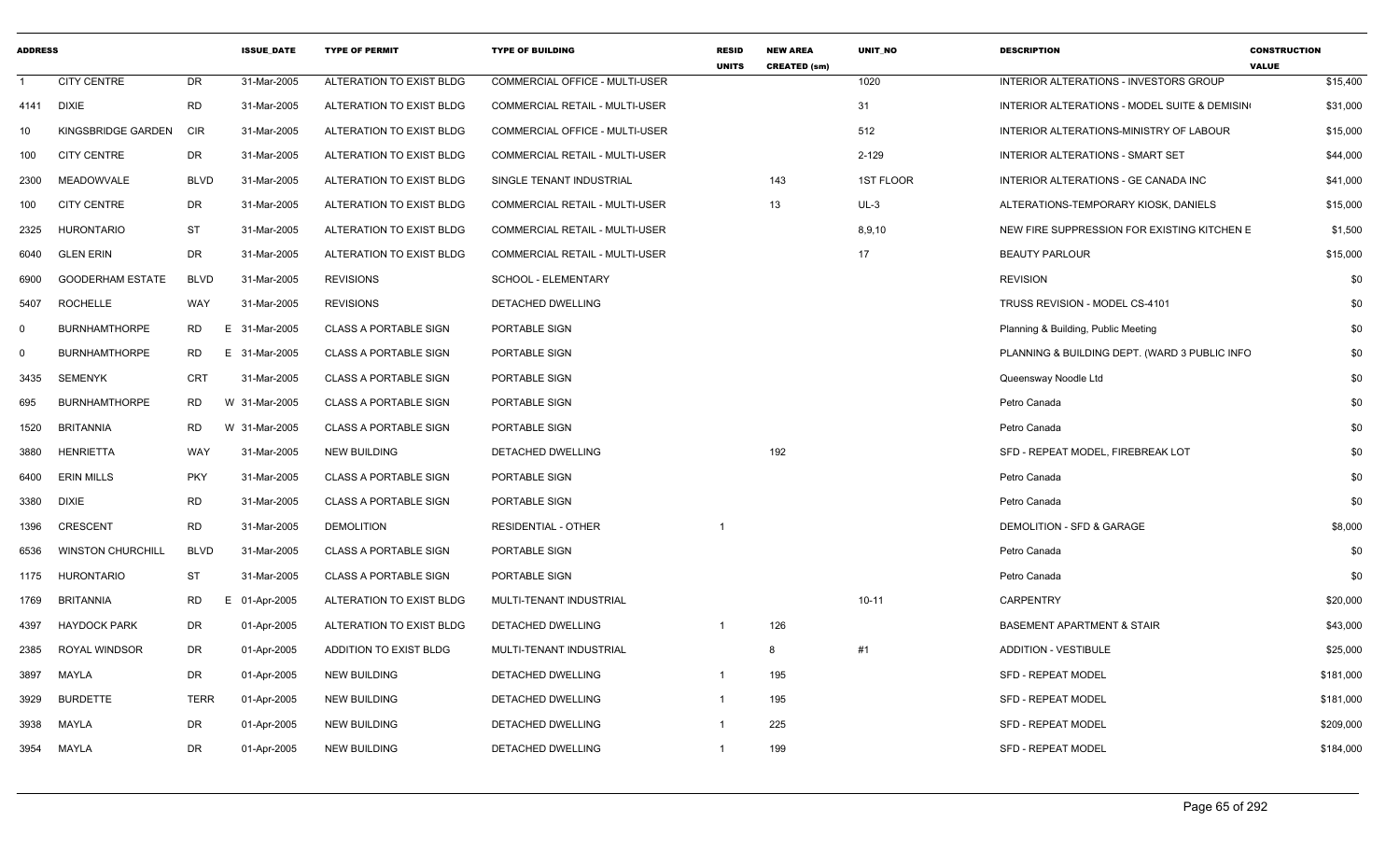| <b>ADDRESS</b> |                    |             | <b>ISSUE DATE</b> | <b>TYPE OF PERMIT</b>        | <b>TYPE OF BUILDING</b>        | <b>RESID</b><br><b>UNITS</b> | <b>NEW AREA</b><br><b>CREATED (sm)</b> | <b>UNIT NO</b>          | <b>DESCRIPTION</b>                                  | <b>CONSTRUCTION</b><br><b>VALUE</b> |
|----------------|--------------------|-------------|-------------------|------------------------------|--------------------------------|------------------------------|----------------------------------------|-------------------------|-----------------------------------------------------|-------------------------------------|
| 5388           | LONGFORD           | DR          | 01-Apr-2005       | <b>NEW BUILDING</b>          | DETACHED DWELLING              | $\mathbf 1$                  | 178                                    |                         | SFD - REPEAT MODEL                                  | \$166,000                           |
| 1193           | <b>WEST SHORE</b>  | DR          | 01-Apr-2005       | <b>NEW BUILDING</b>          | DETACHED DWELLING              | $\mathbf{1}$                 | 239                                    |                         | <b>SFD - CUSTOM</b>                                 | \$247,000                           |
| 1609           | <b>BIRCHWOOD</b>   | DR          | 01-Apr-2005       | ALTERATION TO EXIST BLDG     | DETACHED DWELLING              |                              |                                        |                         | <b>BASEMENT UNDERPINNING</b>                        | \$64,000                            |
| 450            | MATHESON           | <b>BLVD</b> | 01-Apr-2005<br>F  | ALTERATION TO EXIST BLDG     | MULTI-TENANT INDUSTRIAL        |                              |                                        | 65                      | KITCHEN EXHAUST REVISION                            | \$0                                 |
| 100            | <b>CITY CENTRE</b> | DR          | 01-Apr-2005       | <b>FASCIA SIGN</b>           | COMMERCIAL RETAIL - MULTI-USER |                              |                                        | $1 - 115$               | ONE (1) FASCIA SIGN - TOYS, TOYS, TOYS              | \$2,000                             |
| 7035           | <b>EDWARDS</b>     | <b>BLVD</b> | 01-Apr-2005       | <b>FASCIA SIGN</b>           | COMMERCIAL - OTHER             |                              |                                        |                         | 2 FASCIA SIGNS - MONTE CARLO INN                    | \$20,000                            |
| 3270           | AMERICAN           | DR          | 01-Apr-2005       | ALTERATION TO EXIST BLDG     | <b>INDUSTRIAL - OTHER</b>      |                              |                                        |                         | INTERIOR ALTERATIONS-McLAREN MORRIS & TODD          | \$15,000                            |
| 890            | <b>OLD DERRY</b>   | <b>RD</b>   | 01-Apr-2005       | <b>REVISIONS</b>             | SCHOOL - ELEMENTARY            |                              |                                        |                         | <b>REVISION</b>                                     | \$0                                 |
| 3850           | HENRIETTA          | WAY         | 01-Apr-2005       | <b>REVISIONS</b>             | DETACHED DWELLING              |                              |                                        |                         | REVISED ENG FLOOR - MODEL CS-4004                   | \$0                                 |
| 3854           | <b>HENRIETTA</b>   | WAY         | 01-Apr-2005       | <b>REVISIONS</b>             | DETACHED DWELLING              |                              |                                        |                         | REVISED ENG FLOOR - MODEL CS-4003                   | \$0                                 |
| 5405           | CHURCHILL MEADOWS  | <b>BLVD</b> | 01-Apr-2005       | <b>REVISIONS</b>             | DETACHED DWELLING              |                              |                                        |                         | REVISED ENG FLOOR - MODEL CS-4001                   | \$0                                 |
| 5433           | CHURCHILL MEADOWS  | <b>BLVD</b> | 01-Apr-2005       | <b>REVISIONS</b>             | DETACHED DWELLING              |                              |                                        |                         | TRUSS REVISION - MODEL CS-4103                      | \$0                                 |
| 6199           | <b>DANVILLE</b>    | <b>RD</b>   | 01-Apr-2005       | <b>FASCIA SIGN</b>           | MULTI-TENANT INDUSTRIAL        |                              |                                        | 2                       | ONE (1) FASCIA SIGN - COOK FASTENERS INC.           | \$2,000                             |
| 512            | <b>HANCOCK</b>     | WAY         | 01-Apr-2005       | <b>INGROUND POOL</b>         | <b>DETACHED DWELLING</b>       |                              |                                        |                         |                                                     | \$0                                 |
| 801            | MATHESON           | <b>BLVD</b> | W 01-Apr-2005     | <b>CLASS A PORTABLE SIGN</b> | PORTABLE SIGN                  |                              |                                        |                         | Once Upon a Child - Miss.                           | \$0                                 |
| 6829           | <b>PACIFIC</b>     | <b>CIR</b>  | 01-Apr-2005       | <b>CLASS A PORTABLE SIGN</b> | PORTABLE SIGN                  |                              |                                        |                         | <b>Christmas Traditions</b>                         | \$0                                 |
| 6767           | <b>PACIFIC</b>     | <b>CIR</b>  | 01-Apr-2005       | <b>CLASS A PORTABLE SIGN</b> | PORTABLE SIGN                  |                              |                                        |                         | <b>Allied Asia</b>                                  | \$0                                 |
| 6767           | <b>PACIFIC</b>     | <b>CIR</b>  | 01-Apr-2005       | <b>CLASS A PORTABLE SIGN</b> | PORTABLE SIGN                  |                              |                                        |                         | <b>Allied Asia</b>                                  | \$0                                 |
| 295            | <b>EGLINTON</b>    | AVE         | E 01-Apr-2005     | <b>CLASS A PORTABLE SIGN</b> | PORTABLE SIGN                  |                              |                                        |                         | Salon Crave                                         | \$0                                 |
| 325            | CENTRAL            | <b>PKY</b>  | W 01-Apr-2005     | <b>CLASS A PORTABLE SIGN</b> | PORTABLE SIGN                  |                              |                                        |                         | Midnight Sun                                        | \$0                                 |
| 950            | SOUTHDOWN          | <b>RD</b>   | 01-Apr-2005       | <b>CLASS A PORTABLE SIGN</b> | PORTABLE SIGN                  |                              |                                        |                         | Cartridge World Inc.                                | \$0                                 |
| 950            | SOUTHDOWN          | <b>RD</b>   | 01-Apr-2005       | <b>CLASS A PORTABLE SIGN</b> | PORTABLE SIGN                  |                              |                                        |                         | Cartridge World Inc.                                | \$0                                 |
| $\mathbf 0$    | <b>EGLINTON</b>    | AVE         | 01-Apr-2005<br>E. | <b>CLASS A PORTABLE SIGN</b> | PORTABLE SIGN                  |                              |                                        |                         | Mississauga Italian Canadian Benevolent Association | \$0                                 |
| 1519           | BALLANTRAE         | DR          | 01-Apr-2005       | ALTERATION TO EXIST BLDG     | DETACHED DWELLING              |                              |                                        |                         | 1 ADDITIONAL SINK IN BASEMENT                       | \$1,000                             |
| 992            | <b>DUNDAS</b>      | ST          | E 01-Apr-2005     | <b>CLASS A PORTABLE SIGN</b> | PORTABLE SIGN                  |                              |                                        |                         | KUDO'S HOME & DESIGN (1336889 ONT. INC.)            | \$0                                 |
| 975            | MID-WAY            | <b>BLVD</b> | 01-Apr-2005       | <b>CLASS A PORTABLE SIGN</b> | PORTABLE SIGN                  |                              |                                        | $\overline{\mathbf{1}}$ | SAKSCO TRADING LTD.                                 | \$0                                 |
| 975            | MID-WAY            | <b>BLVD</b> | 01-Apr-2005       | <b>CLASS A PORTABLE SIGN</b> | PORTABLE SIGN                  |                              |                                        | -1                      | SAKSCO TRADING LTD.                                 | \$0                                 |
| 975            | MID-WAY            | <b>BLVD</b> | 01-Apr-2005       | <b>CLASS A PORTABLE SIGN</b> | PORTABLE SIGN                  |                              |                                        | $\overline{\mathbf{1}}$ | SAKSCO TRADING LTD.                                 | \$0                                 |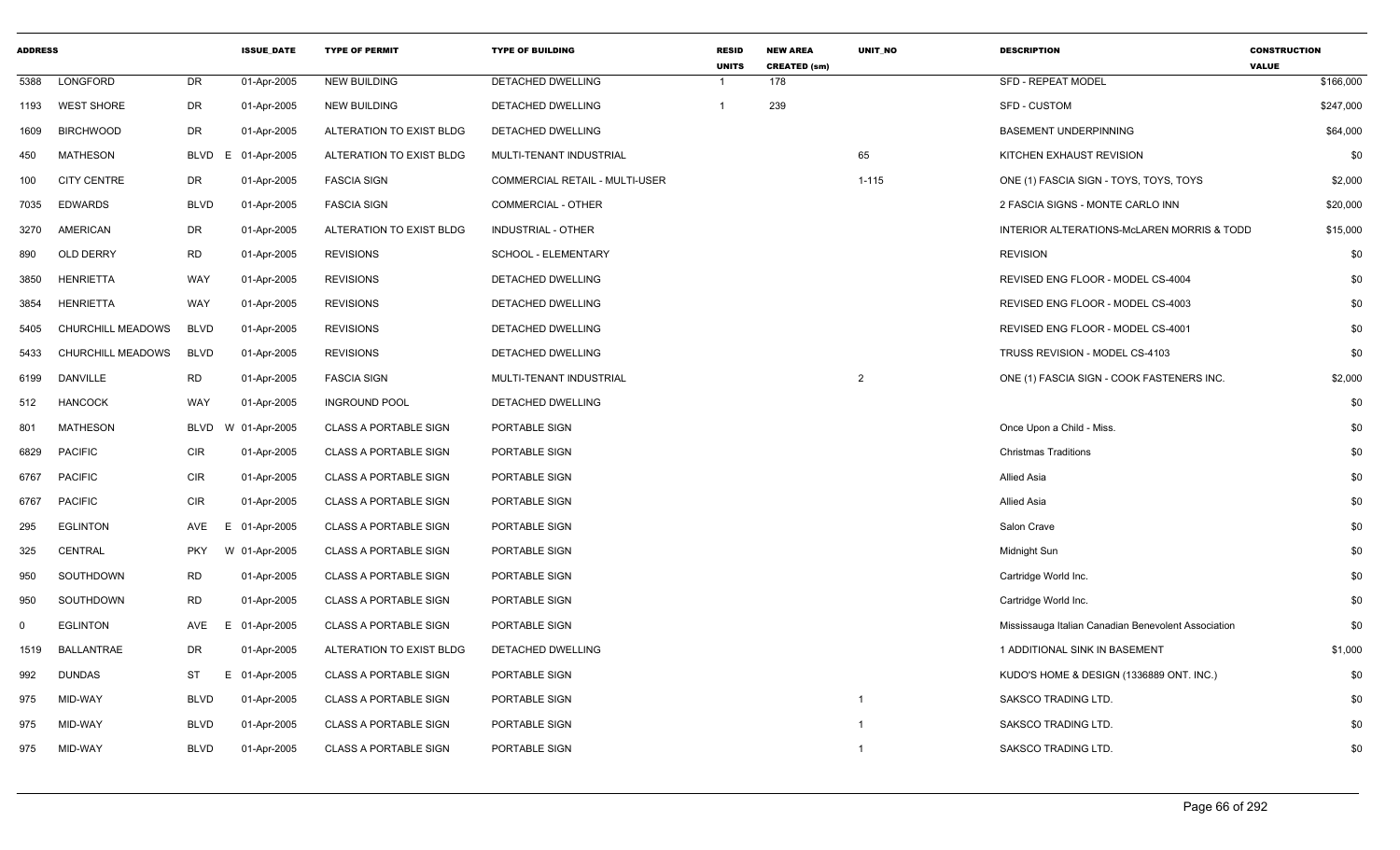| <b>ADDRESS</b> |                      |             | <b>ISSUE DATE</b> | <b>TYPE OF PERMIT</b>                         | <b>TYPE OF BUILDING</b>               | <b>RESID</b><br><b>UNITS</b> | <b>NEW AREA</b><br><b>CREATED (sm)</b> | UNIT_NO                 | <b>DESCRIPTION</b>                          | <b>CONSTRUCTION</b><br><b>VALUE</b> |
|----------------|----------------------|-------------|-------------------|-----------------------------------------------|---------------------------------------|------------------------------|----------------------------------------|-------------------------|---------------------------------------------|-------------------------------------|
| 1811           | <b>FEATHERSTON</b>   | DR          | 01-Apr-2005       | <b>DEMOLITION</b>                             | DETACHED DWELLING                     | $\mathbf{1}$                 |                                        |                         | <b>DEMOLITION - SFD</b>                     | \$10,000                            |
| 975            | MID-WAY              | <b>BLVD</b> | 01-Apr-2005       | <b>CLASS A PORTABLE SIGN</b>                  | PORTABLE SIGN                         |                              |                                        | $\overline{\mathbf{1}}$ | SAKSCO TRADING LTD.                         | \$0                                 |
| 1267           | <b>BIRCHVIEW</b>     | DR          | 01-Apr-2005       | <b>REVISIONS</b>                              | DETACHED DWELLING                     |                              |                                        |                         | HVAC REVISION - FURNACE RELOCATION          | \$0                                 |
| $\mathbf 0$    | <b>TERRY FOX</b>     | WAY         | 01-Apr-2005       | <b>CLASS A PORTABLE SIGN</b>                  | PORTABLE SIGN                         |                              |                                        |                         | <b>Comunity Services</b>                    | \$0                                 |
| 980            | <b>EGLINTON</b>      | AVE         | 01-Apr-2005<br>E. | <b>CLASS A PORTABLE SIGN</b>                  | PORTABLE SIGN                         |                              |                                        |                         | <b>Stellar Communications</b>               | \$0                                 |
| 2880           | ARGENTIA             | <b>RD</b>   | 01-Apr-2005       | <b>CLASS A PORTABLE SIGN</b>                  | PORTABLE SIGN                         |                              |                                        |                         | <b>WAF ENTERPRISES</b>                      | \$0                                 |
| 3585           | LAIRD                | <b>RD</b>   | 01-Apr-2005       | <b>CLASS A PORTABLE SIGN</b>                  | PORTABLE SIGN                         |                              |                                        |                         | Tellinks Canada                             | \$0                                 |
| 3425           | LAIRD                | <b>RD</b>   | 01-Apr-2005       | <b>CLASS A PORTABLE SIGN</b>                  | PORTABLE SIGN                         |                              |                                        |                         | <b>Safety Superstore</b>                    | \$0                                 |
| 3155           | ARGENTIA             | <b>RD</b>   | 01-Apr-2005       | <b>CLASS A PORTABLE SIGN</b>                  | PORTABLE SIGN                         |                              |                                        |                         | <b>Staples</b>                              | \$0                                 |
| 5950           | RODEO                | DR          | 01-Apr-2005       | <b>CLASS A PORTABLE SIGN</b>                  | PORTABLE SIGN                         |                              |                                        |                         | <b>Heartland Pet Hospital</b>               | \$0                                 |
| 775            | <b>BRITANNIA</b>     | <b>RD</b>   | W 01-Apr-2005     | <b>CLASS A PORTABLE SIGN</b>                  | PORTABLE SIGN                         |                              |                                        |                         | <b>Blacks</b>                               | \$0                                 |
| 150            | <b>BRUNEL</b>        | <b>RD</b>   | 04-Apr-2005       | <b>PYLON SIGN</b>                             | SINGLE TENANT INDUSTRIAL              |                              |                                        |                         | ONE (1) DOUBLE SIDED GROUND SIGN - ROSS WEM | \$2,000                             |
| 690            | <b>MEADOW WOOD</b>   | <b>RD</b>   | 04-Apr-2005       | CLASS 4 PRIVATE SEWAGE SYSTEDETACHED DWELLING |                                       |                              |                                        |                         | PRIVATE SEPTIC SYSTEM                       | \$5,000                             |
| 1250           | SOUTH SERVICE        | <b>RD</b>   | 04-Apr-2005       | ALTERATION TO EXIST BLDG                      | COMMERCIAL RETAIL - MULTI-USER        |                              |                                        | 35                      | RETAIL OUTLET                               | \$15,000                            |
| 2116           | <b>BURNHAMTHORPE</b> | <b>RD</b>   | W 04-Apr-2005     | <b>NEW BUILDING</b>                           | COMMERCIAL RETAIL - MULTI-USER        |                              | 921                                    | BLD-N                   | <b>REVISION</b>                             | \$0                                 |
| 5265           | <b>GENERAL</b>       | <b>RD</b>   | 04-Apr-2005       | ADDITION TO EXIST BLDG                        | SINGLE TENANT INDUSTRIAL              |                              | 607                                    |                         | ADDITION - WAREHOUSE, NADEAN IMPRO          | \$460,000                           |
| 2116           | <b>BURNHAMTHORPE</b> | <b>RD</b>   | W 04-Apr-2005     | ALTERATION TO EXIST BLDG                      | <b>COMMERCIAL RETAIL - MULTI-USER</b> |                              |                                        | $N-3$                   | <b>RETAIL STORE</b>                         | \$32,000                            |
| 1171           | <b>GREENOAKS</b>     | DR          | 04-Apr-2005       | ADDITION TO EXIST BLDG                        | DETACHED DWELLING                     |                              |                                        |                         | <b>ADDITION - SECOND FLOOR</b>              | \$45,000                            |
| $\mathbf{0}$   | <b>ATWATER</b>       | AVE         | 04-Apr-2005       | <b>CLASS A PORTABLE SIGN</b>                  | PORTABLE SIGN                         |                              |                                        |                         | CARASSAUGA                                  | \$0                                 |
| $\mathbf 0$    | <b>HAIG</b>          | <b>BLVD</b> | 04-Apr-2005       | <b>CLASS A PORTABLE SIGN</b>                  | PORTABLE SIGN                         |                              |                                        |                         | CARASSAUGA                                  | \$0                                 |
| $\mathbf 0$    | <b>ATWATER</b>       | AVE         | 04-Apr-2005       | <b>CLASS A PORTABLE SIGN</b>                  | PORTABLE SIGN                         |                              |                                        |                         | CARASSAUGA                                  | \$0                                 |
| $\mathbf 0$    | SOUTH SERVICE        | <b>RD</b>   | 04-Apr-2005       | <b>CLASS A PORTABLE SIGN</b>                  | PORTABLE SIGN                         |                              |                                        |                         | cARASSAUGA                                  | \$0                                 |
| $\mathbf 0$    | QUEENSWAY            |             | E 04-Apr-2005     | <b>CLASS A PORTABLE SIGN</b>                  | PORTABLE SIGN                         |                              |                                        |                         | cARASSAUGA                                  | \$0                                 |
| $\mathbf 0$    | LAKESHORE            | <b>RD</b>   | E 04-Apr-2005     | <b>CLASS A PORTABLE SIGN</b>                  | PORTABLE SIGN                         |                              |                                        |                         | CARASSAUGA                                  | \$0                                 |
| $\mathbf 0$    | <b>ORR</b>           | <b>RD</b>   | 04-Apr-2005       | <b>CLASS A PORTABLE SIGN</b>                  | PORTABLE SIGN                         |                              |                                        |                         | CARASSAUGA                                  | \$0                                 |
| $\mathbf 0$    | LAKESHORE            | <b>RD</b>   | W 04-Apr-2005     | <b>CLASS A PORTABLE SIGN</b>                  | PORTABLE SIGN                         |                              |                                        |                         | CARASSAGUA                                  | \$0                                 |
| $\mathbf 0$    | LAKESHORE            | <b>RD</b>   | W 04-Apr-2005     | <b>CLASS A PORTABLE SIGN</b>                  | PORTABLE SIGN                         |                              |                                        |                         | CARASSAUGA                                  | \$0                                 |
| $\mathbf 0$    | SOUTH SHERIDAN       | WAY         | 04-Apr-2005       | <b>CLASS A PORTABLE SIGN</b>                  | PORTABLE SIGN                         |                              |                                        |                         | CARASSAUGA                                  | \$0                                 |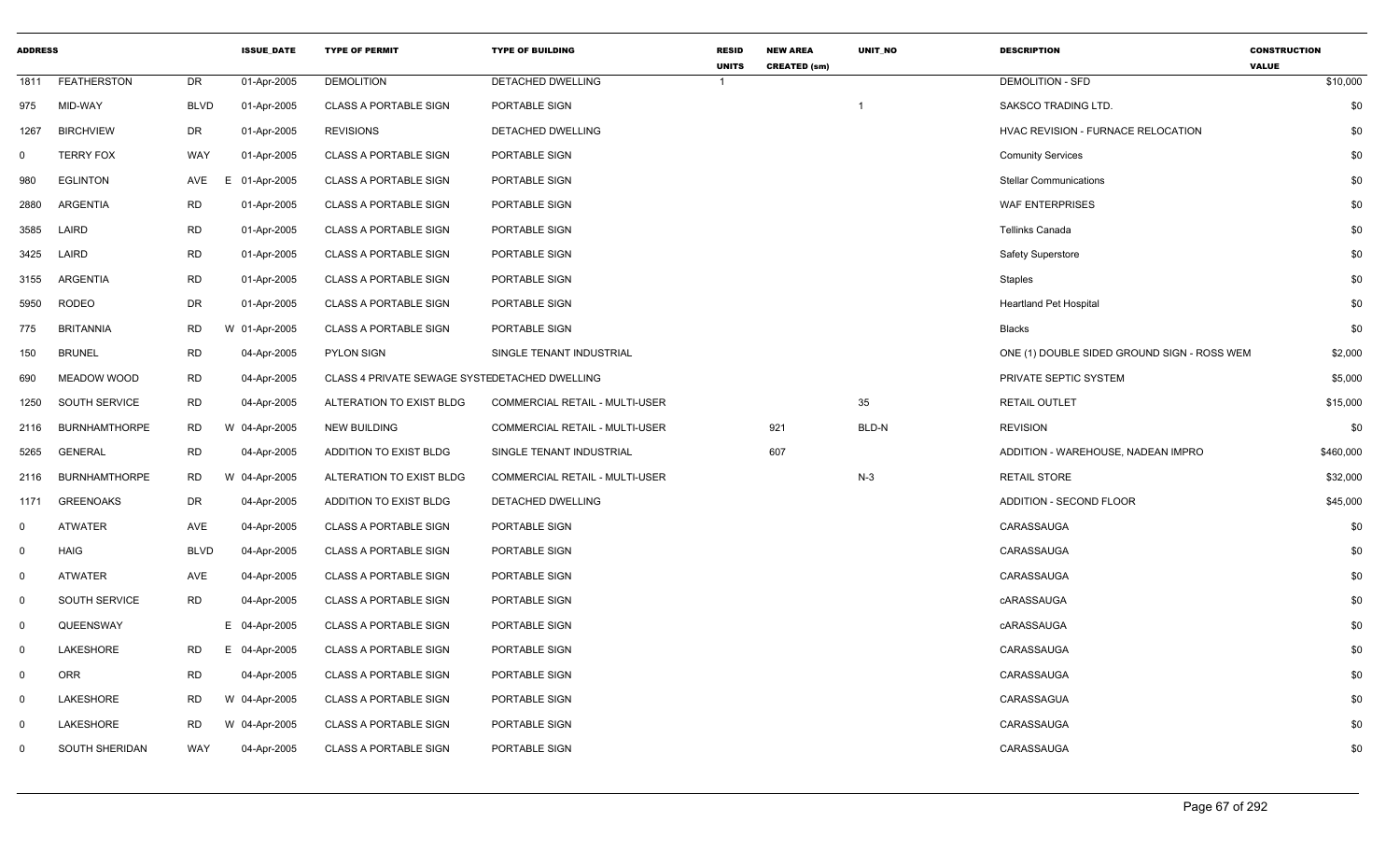| <b>ADDRESS</b> |                       |            | <b>ISSUE_DATE</b> | <b>TYPE OF PERMIT</b>        | <b>TYPE OF BUILDING</b>        | <b>RESID</b><br><b>UNITS</b> | <b>NEW AREA</b><br><b>CREATED (sm)</b> | UNIT_NO        | <b>DESCRIPTION</b>                         | <b>CONSTRUCTION</b><br><b>VALUE</b> |
|----------------|-----------------------|------------|-------------------|------------------------------|--------------------------------|------------------------------|----------------------------------------|----------------|--------------------------------------------|-------------------------------------|
| 0              | SOUTH SHERIDAN        | WAY        | 04-Apr-2005       | <b>CLASS A PORTABLE SIGN</b> | PORTABLE SIGN                  |                              |                                        |                | CARASSAUGA                                 | \$0                                 |
| $\mathbf 0$    | <b>LORNE PARK</b>     | <b>RD</b>  | 04-Apr-2005       | <b>CLASS A PORTABLE SIGN</b> | PORTABLE SIGN                  |                              |                                        |                | CARASSAUGA                                 | \$0                                 |
| 0              | <b>TRUSCOTT</b>       | <b>DR</b>  | 04-Apr-2005       | <b>CLASS A PORTABLE SIGN</b> | PORTABLE SIGN                  |                              |                                        |                | CARASSAUGA                                 | \$0                                 |
| $\mathbf 0$    | <b>BROMSGROVE</b>     | <b>RD</b>  | 04-Apr-2005       | <b>CLASS A PORTABLE SIGN</b> | PORTABLE SIGN                  |                              |                                        |                | CARASSAUGA                                 | \$0                                 |
| $\mathbf 0$    | <b>SOUTH SHERIDAN</b> | <b>WAY</b> | 04-Apr-2005       | <b>CLASS A PORTABLE SIGN</b> | PORTABLE SIGN                  |                              |                                        |                | CARASSAUGA                                 | \$0                                 |
| $\mathbf 0$    | <b>TRUSCOTT</b>       | DR         | 04-Apr-2005       | <b>CLASS A PORTABLE SIGN</b> | PORTABLE SIGN                  |                              |                                        |                | CARASSAUGA                                 | \$0                                 |
| 0              | <b>SHERIDAN PARK</b>  | <b>DR</b>  | 04-Apr-2005       | <b>CLASS A PORTABLE SIGN</b> | PORTABLE SIGN                  |                              |                                        |                | CARASSAUGA                                 | \$0                                 |
| 0              | SOUTH SERVICE         | <b>RD</b>  | 04-Apr-2005       | <b>CLASS A PORTABLE SIGN</b> | PORTABLE SIGN                  |                              |                                        |                | CARASSAUGA                                 | \$0                                 |
| 0              | QUEENSWAY             |            | E 04-Apr-2005     | <b>CLASS A PORTABLE SIGN</b> | PORTABLE SIGN                  |                              |                                        |                | CARASSAUGA                                 | \$0                                 |
| 0              | <b>MAVIS</b>          | <b>RD</b>  | 04-Apr-2005       | <b>CLASS A PORTABLE SIGN</b> | PORTABLE SIGN                  |                              |                                        |                | Streestville Bread and Honey Festival      | \$0                                 |
| $\mathbf 0$    | <b>EGLINTON</b>       | AVE        | W 04-Apr-2005     | <b>CLASS A PORTABLE SIGN</b> | PORTABLE SIGN                  |                              |                                        |                | Streestville Bread and Honey Festival      | \$0                                 |
| 0              | <b>THOMAS</b>         | ST         | 04-Apr-2005       | <b>CLASS A PORTABLE SIGN</b> | PORTABLE SIGN                  |                              |                                        |                | Streetsville Bread and Honey Festival      | \$0                                 |
| $\mathbf 0$    | <b>BRITANNIA</b>      | <b>RD</b>  | W 04-Apr-2005     | <b>CLASS A PORTABLE SIGN</b> | PORTABLE SIGN                  |                              |                                        |                | Streetsville Bread and Honey Festival      | \$0                                 |
| 0              | <b>ERIN MILLS</b>     | <b>PKY</b> | 04-Apr-2005       | <b>CLASS A PORTABLE SIGN</b> | PORTABLE SIGN                  |                              |                                        |                | Streetsville Bread and Honey Festival      | \$0                                 |
| $\mathbf 0$    | <b>BRITANNIA</b>      | <b>RD</b>  | W 04-Apr-2005     | <b>CLASS A PORTABLE SIGN</b> | PORTABLE SIGN                  |                              |                                        |                | Streetsville Bread and Honey Festival      | \$0                                 |
| 0              | <b>ERIN MILLS</b>     | <b>PKY</b> | 04-Apr-2005       | <b>CLASS A PORTABLE SIGN</b> | PORTABLE SIGN                  |                              |                                        |                | Streetsville Bread and Honey Festival      | \$0                                 |
| $\mathbf 0$    | <b>BRITANNIA</b>      | <b>RD</b>  | W 04-Apr-2005     | <b>CLASS A PORTABLE SIGN</b> | PORTABLE SIGN                  |                              |                                        |                | Streetsville Bread and Honey Festival      | \$0                                 |
| $\mathbf 0$    | <b>MISSISSAUGA</b>    | <b>RD</b>  | 04-Apr-2005       | <b>CLASS A PORTABLE SIGN</b> | PORTABLE SIGN                  |                              |                                        |                | Streetsville Bread and Honey Festival      | \$0                                 |
| 2325           | <b>MATHESON</b>       | BLVD<br>E. | 04-Apr-2005       | <b>OTHER</b>                 | MULTI-TENANT INDUSTRIAL        |                              | 1,478                                  |                | <b>EARLY SITE SERVICING</b>                | \$0                                 |
| 5100           | <b>ERIN MILLS</b>     | PKY        | 04-Apr-2005       | ALTERATION TO EXIST BLDG     | COMMERCIAL RETAIL - MULTI-USER |                              |                                        | E117-A         | 1 HANDWASH SINK ONLY                       | \$2,000                             |
| 7220           | <b>PACIFIC</b>        | <b>CIR</b> | 04-Apr-2005       | <b>CLASS A PORTABLE SIGN</b> | PORTABLE SIGN                  |                              |                                        |                | Flora Seda International Inc.              | \$0                                 |
| 3868           | <b>HENRIETTA</b>      | WAY        | 04-Apr-2005       | <b>REVISIONS</b>             | DETACHED DWELLING              |                              |                                        |                | <b>MODEL REVISION</b>                      | \$0                                 |
| 1891           | <b>RATHBURN</b>       | RD<br>E.   | 04-Apr-2005       | <b>CLASS A PORTABLE SIGN</b> | PORTABLE SIGN                  |                              |                                        |                | <b>Buduchnist Credit Union</b>             | \$0                                 |
| 6819           | <b>PACIFIC</b>        | <b>CIR</b> | 04-Apr-2005       | <b>CLASS A PORTABLE SIGN</b> | PORTABLE SIGN                  |                              |                                        |                | Camillia House Imports Inc.                | \$0                                 |
| 85             | <b>AVENTURA</b>       | CRT        | 04-Apr-2005       | <b>CLASS A PORTABLE SIGN</b> | PORTABLE SIGN                  |                              |                                        |                | The Toronto Police Credit Uniion           | \$0                                 |
| 335            | <b>CHURCH</b>         | <b>ST</b>  | 04-Apr-2005       | <b>CLASS A PORTABLE SIGN</b> | PORTABLE SIGN                  |                              |                                        |                | Streetsville Bread and Honey Festival      | \$0                                 |
| 6055           | <b>MAVIS</b>          | <b>RD</b>  | 04-Apr-2005       | <b>CLASS A PORTABLE SIGN</b> | PORTABLE SIGN                  |                              |                                        |                | <b>MANE SOCIETY</b>                        | \$0                                 |
| 198            | LAKESHORE             | RD         | W 04-Apr-2005     | ALTERATION TO EXIST BLDG     | COMMERCIAL - OTHER             |                              |                                        | $\overline{1}$ | AESTHETICS STUDIO/BEAUTY SALON - OMB ORDER | \$0                                 |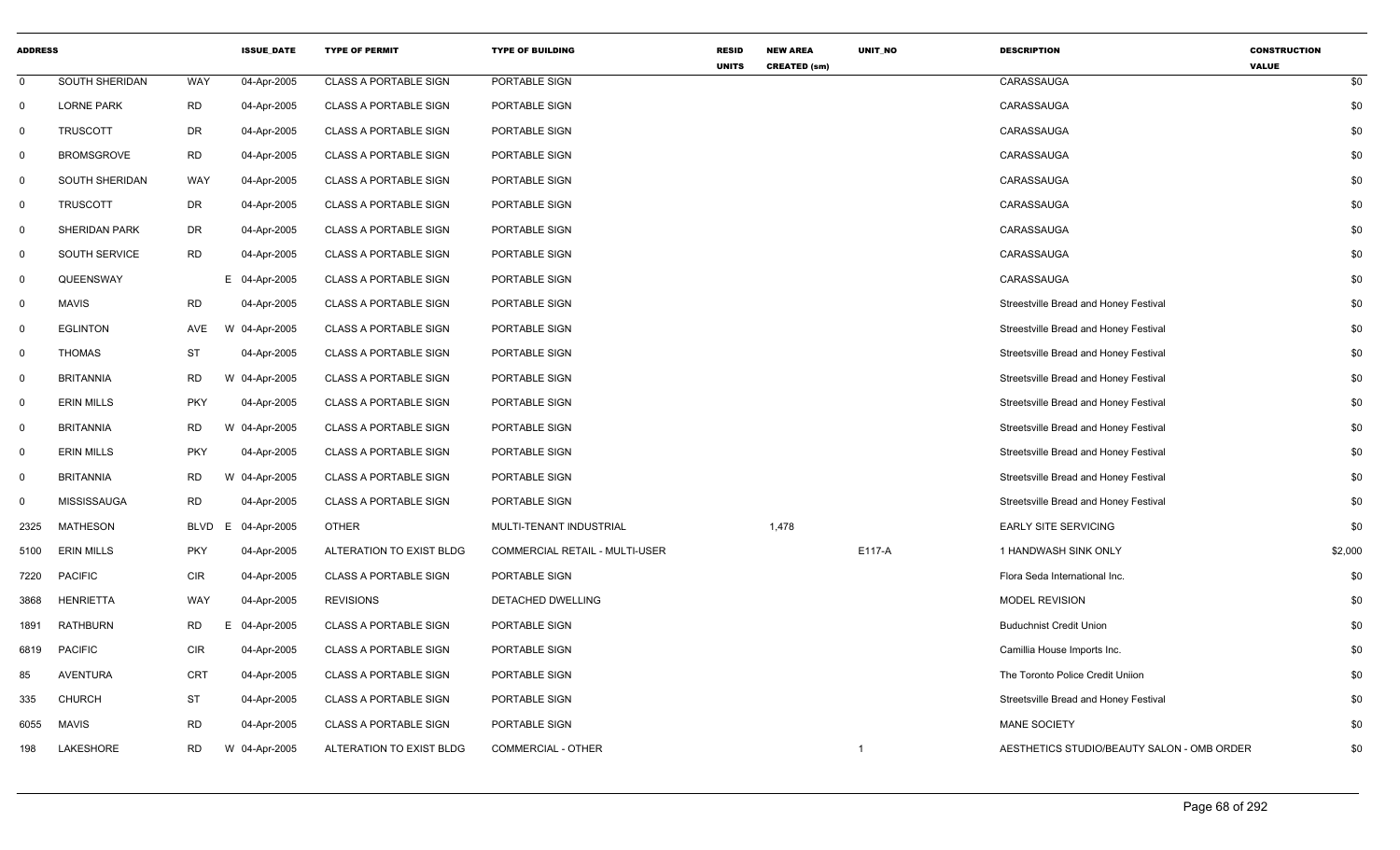| <b>ADDRESS</b> |                      |             | <b>ISSUE DATE</b> | <b>TYPE OF PERMIT</b>        | <b>TYPE OF BUILDING</b>              | <b>RESID</b><br><b>UNITS</b> | <b>NEW AREA</b><br><b>CREATED (sm)</b> | <b>UNIT NO</b>  | <b>DESCRIPTION</b>                             | <b>CONSTRUCTION</b><br><b>VALUE</b> |
|----------------|----------------------|-------------|-------------------|------------------------------|--------------------------------------|------------------------------|----------------------------------------|-----------------|------------------------------------------------|-------------------------------------|
| 731            | CENTRAL              | <b>PKY</b>  | W 04-Apr-2005     | <b>CLASS A PORTABLE SIGN</b> | PORTABLE SIGN                        |                              |                                        |                 | ARBY'S                                         | \$0                                 |
| 325            | <b>BURNHAMTHORPE</b> | <b>RD</b>   | W 04-Apr-2005     | <b>CLASS A PORTABLE SIGN</b> | PORTABLE SIGN                        |                              |                                        |                 | <b>YMCA</b>                                    | \$0                                 |
| 162            | <b>ASHRIDGE</b>      | CRT         | 05-Apr-2005       | ADDITION AND ALTER           | SEMI-DETACHED DWELLING               |                              |                                        |                 | WOOD DECK & CONVERT EXISTING WINDOW INTO \$    | \$10,000                            |
| 2660           | SPEAKMAN             | <b>DR</b>   | 05-Apr-2005       | <b>OTHER</b>                 | SINGLE TENANT INDUSTRIAL             |                              |                                        |                 | UPDATE EXISTING SPRINKER SYSTEM TO FOAM W/     | \$36,000                            |
| 6400           | NORTHWEST            | <b>DR</b>   | 05-Apr-2005       | ADDITION TO EXIST BLDG       | SINGLE TENANT INDUSTRIAL             |                              | 127                                    |                 | ADDITION - WAREHOUSE, COLGATE-PALMOLIVE CA     | \$92,000                            |
| 7279           | <b>WINDBREAK</b>     | <b>CRT</b>  | 05-Apr-2005       | ADDITION TO EXIST BLDG       | DETACHED DWELLING                    |                              |                                        |                 | SUNROOM - UNHEATED                             | \$10,000                            |
| 1226           | <b>TECUMSEH PARK</b> | <b>DR</b>   | 05-Apr-2005       | NEW BUILDING                 | DETACHED DWELLING                    | $\overline{1}$               | 376                                    |                 | SFD - CUSTOM                                   | \$489,000                           |
| 31             | <b>TOPFLIGHT</b>     | DR          | 05-Apr-2005       | NEW BUILDING                 | COMMERCIAL - OTHER                   |                              | 2,477                                  |                 | NEW-4-STOREY, 55 UNIT HOTEL, 2021939 ONTARIO   | \$0                                 |
| 550            | <b>MATHESON</b>      | <b>BLVD</b> | W 05-Apr-2005     | ALTERATION TO EXIST BLDG     | MULTI-TENANT INDUSTRIAL              |                              |                                        | <b>GRND FLR</b> | FINANCIAL INSTITUTION AND BUSINESS OFFICE      | \$188,000                           |
| 1177           | CENTRAL              | <b>PKY</b>  | 05-Apr-2005<br>W  | ALTERATION TO EXIST BLDG     | COMMERCIAL RETAIL - MULTI-USER       |                              |                                        | 22B             | <b>BAKERY</b>                                  | \$30,000                            |
| 632            | <b>BURNHAMTHORPE</b> | RD          | W 05-Apr-2005     | <b>FASCIA SIGN</b>           | COMMERCIAL RETAIL-SINGLE USER        |                              |                                        |                 | 4 FASCIA SIGNS - MR. LUBE                      | \$10,000                            |
| 2346           | <b>DUNDAS</b>        | ST          | W 05-Apr-2005     | <b>FASCIA SIGN</b>           | <b>COMMERCIAL RETAIL-SINGLE USER</b> |                              |                                        |                 | 4 FASCIA SIGNS - MR LUBE                       | \$15,000                            |
| 2191           | <b>DUNDAS</b>        | ST          | E 05-Apr-2005     | <b>FASCIA SIGN</b>           | COMMERCIAL RETAIL - MULTI-USER       |                              |                                        |                 | 4 FASCIA SIGNS - MR LUBE                       | \$15,000                            |
| 1060           | <b>EGLINTON</b>      | AVE         | E<br>05-Apr-2005  | <b>PYLON SIGN</b>            | APARTMENT (> 6 UNITS)                |                              |                                        |                 | ONE (1) GROUND SIGN - TYNDALL RETIREMENT HOI   | \$8,000                             |
| 2525           | <b>DIXIE</b>         | <b>RD</b>   | 05-Apr-2005       | <b>BILLBOARD SIGN</b>        | SINGLE TENANT INDUSTRIAL             |                              |                                        |                 | ONE (1) D/S 10'X 20' FLAG MOUNT BILLBOARD SIGN | \$15,000                            |
| 2116           | <b>BURNHAMTHORPE</b> | <b>RD</b>   | W 05-Apr-2005     | <b>FASCIA SIGN</b>           | COMMERCIAL RETAIL - MULTI-USER       |                              |                                        |                 | TWO (2) FASCIA SIGNS - GOOD FEET               | \$3,000                             |
| $\mathbf 0$    | <b>EASTGATE</b>      | <b>PKY</b>  | 05-Apr-2005       | <b>CLASS A PORTABLE SIGN</b> | PORTABLE SIGN                        |                              |                                        |                 | CARASSAUGA                                     | \$0                                 |
| $\mathbf 0$    | <b>EASTGATE</b>      | <b>PKY</b>  | 05-Apr-2005       | <b>CLASS A PORTABLE SIGN</b> | PORTABLE SIGN                        |                              |                                        |                 | CARASSAUGA                                     | \$0                                 |
| $\mathbf 0$    | <b>BURNHAMTHORPE</b> | <b>RD</b>   | E.<br>05-Apr-2005 | <b>CLASS A PORTABLE SIGN</b> | <b>PORTABLE SIGN</b>                 |                              |                                        |                 | CARASSAUGA                                     | \$0                                 |
| $\mathbf 0$    | <b>CAWTHRA</b>       | <b>RD</b>   | 05-Apr-2005       | <b>CLASS A PORTABLE SIGN</b> | PORTABLE SIGN                        |                              |                                        |                 | CARASSAUGA                                     | \$0                                 |
| $\mathbf 0$    | <b>EASTGATE</b>      | <b>PKY</b>  | 05-Apr-2005       | <b>CLASS A PORTABLE SIGN</b> | PORTABLE SIGN                        |                              |                                        |                 | CARASSAUGA                                     | \$0                                 |
| $\mathbf 0$    | <b>TOMKEN</b>        | <b>RD</b>   | 05-Apr-2005       | <b>CLASS A PORTABLE SIGN</b> | PORTABLE SIGN                        |                              |                                        |                 | CARASSAUGA                                     | \$0                                 |
| $\mathbf 0$    | <b>EGLINTON</b>      | AVE         | 05-Apr-2005<br>E. | <b>CLASS A PORTABLE SIGN</b> | PORTABLE SIGN                        |                              |                                        |                 | CARASSAUGA                                     | \$0                                 |
| $\mathbf 0$    | <b>TOMKEN</b>        | <b>RD</b>   | 05-Apr-2005       | <b>CLASS A PORTABLE SIGN</b> | PORTABLE SIGN                        |                              |                                        |                 | CARASSAUGA                                     | \$0                                 |
| $\mathbf 0$    | MISSISSAUGA VALLEY   | <b>BLVD</b> | 05-Apr-2005       | CLASS A PORTABLE SIGN        | PORTABLE SIGN                        |                              |                                        |                 | CARASSAUGA                                     | \$0                                 |
| $\mathbf 0$    | <b>DIXIE</b>         | <b>RD</b>   | 05-Apr-2005       | <b>CLASS A PORTABLE SIGN</b> | PORTABLE SIGN                        |                              |                                        |                 | CARASSAUGA                                     | \$0                                 |
| $\Omega$       | <b>TOMKEN</b>        | <b>RD</b>   | 05-Apr-2005       | <b>CLASS A PORTABLE SIGN</b> | PORTABLE SIGN                        |                              |                                        |                 | CARASSAUGA                                     | \$0                                 |
| $\mathbf 0$    | <b>TOMKEN</b>        | <b>RD</b>   | 05-Apr-2005       | <b>CLASS A PORTABLE SIGN</b> | PORTABLE SIGN                        |                              |                                        |                 | CARASSAUGA                                     | \$0                                 |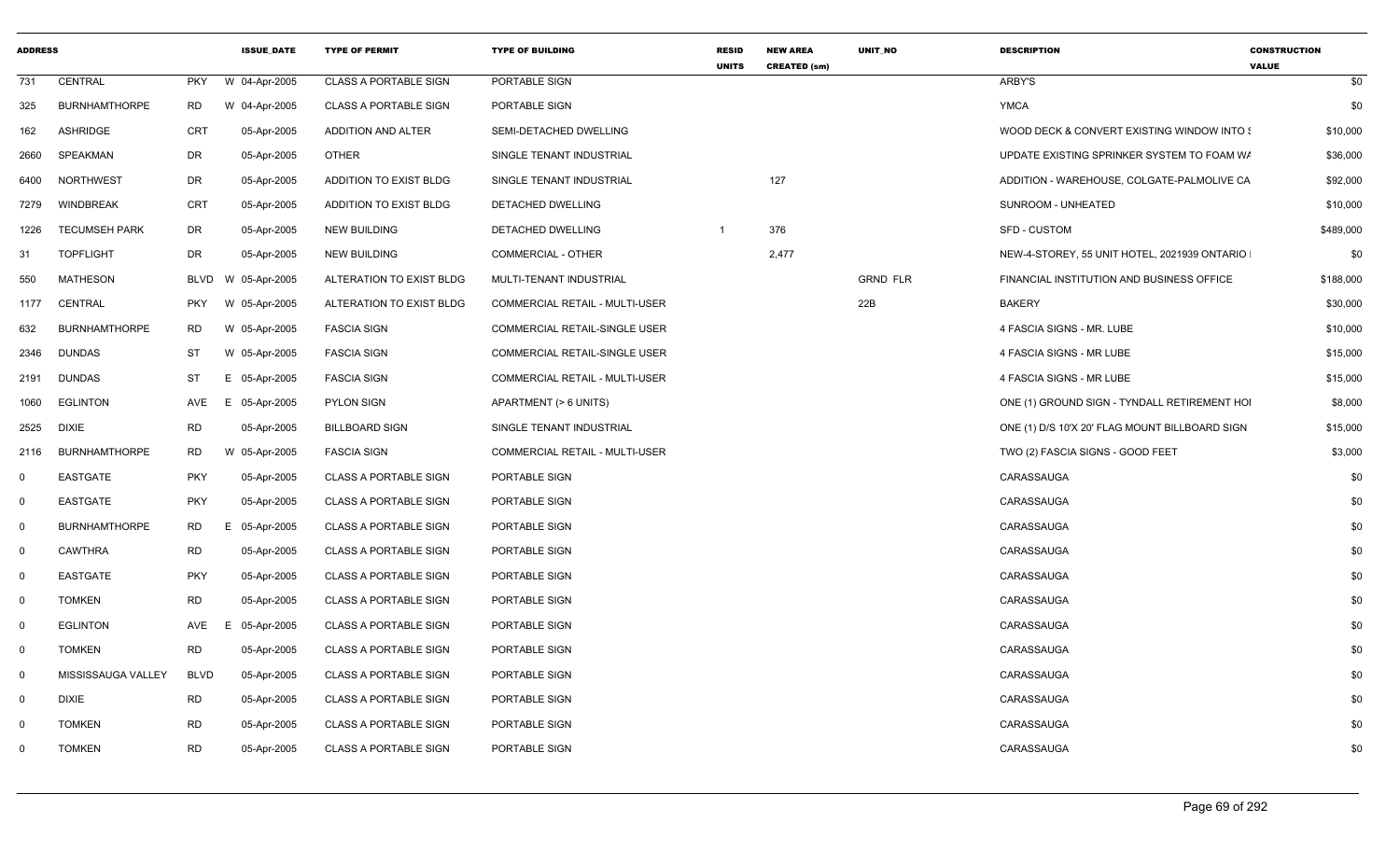| <b>ADDRESS</b> |                      |             | <b>ISSUE DATE</b> | <b>TYPE OF PERMIT</b>        | <b>TYPE OF BUILDING</b> | <b>RESID</b> | <b>NEW AREA</b>     | UNIT_NO | <b>DESCRIPTION</b>                         | <b>CONSTRUCTION</b> |     |
|----------------|----------------------|-------------|-------------------|------------------------------|-------------------------|--------------|---------------------|---------|--------------------------------------------|---------------------|-----|
| $\mathbf 0$    | <b>MATHESON</b>      | <b>BLVD</b> | 05-Apr-2005<br>E  | <b>CLASS A PORTABLE SIGN</b> | PORTABLE SIGN           | <b>UNITS</b> | <b>CREATED (sm)</b> |         | CARASSAUGA                                 | <b>VALUE</b>        | \$0 |
| $\mathbf 0$    | <b>HURONTARIO</b>    | <b>ST</b>   | 05-Apr-2005       | <b>CLASS A PORTABLE SIGN</b> | PORTABLE SIGN           |              |                     |         | CARASSAUGA                                 |                     | \$0 |
| $\mathbf 0$    | <b>MCLAUGHLIN</b>    | <b>RD</b>   | 05-Apr-2005       | <b>CLASS A PORTABLE SIGN</b> | PORTABLE SIGN           |              |                     |         | CARASSAUGA                                 |                     | \$0 |
| $\mathbf 0$    | <b>DERRY</b>         | <b>RD</b>   | 05-Apr-2005<br>Е. | <b>CLASS A PORTABLE SIGN</b> | PORTABLE SIGN           |              |                     |         | CARASSAUGA                                 |                     | \$0 |
| $\mathbf 0$    | <b>AIRPORT</b>       | <b>RD</b>   | 05-Apr-2005       | <b>CLASS A PORTABLE SIGN</b> | PORTABLE SIGN           |              |                     |         | CARASSAUGA                                 |                     | \$0 |
| $\mathbf 0$    | <b>AIRPORT</b>       | <b>RD</b>   | 05-Apr-2005       | <b>CLASS A PORTABLE SIGN</b> | PORTABLE SIGN           |              |                     |         | CARASSAUGA                                 |                     | \$0 |
| $\mathbf 0$    | <b>COURTNEYPARK</b>  | DR          | Е.<br>05-Apr-2005 | <b>CLASS A PORTABLE SIGN</b> | PORTABLE SIGN           |              |                     |         | CARASSAUGA                                 |                     | \$0 |
| $\mathsf{O}$   | <b>TOMKEN</b>        | <b>RD</b>   | 05-Apr-2005       | <b>CLASS A PORTABLE SIGN</b> | PORTABLE SIGN           |              |                     |         | CARASSAUGA                                 |                     | \$0 |
| $\mathbf 0$    | <b>DERRY</b>         | <b>RD</b>   | E.<br>05-Apr-2005 | <b>CLASS A PORTABLE SIGN</b> | PORTABLE SIGN           |              |                     |         | CARASSAUGA                                 |                     | \$0 |
| $\mathbf 0$    | <b>KENNEDY</b>       | <b>RD</b>   | 05-Apr-2005       | <b>CLASS A PORTABLE SIGN</b> | PORTABLE SIGN           |              |                     |         | CARASSAUGA                                 |                     | \$0 |
| $\mathbf 0$    | <b>HURONTARIO</b>    | <b>ST</b>   | 05-Apr-2005       | <b>CLASS A PORTABLE SIGN</b> | PORTABLE SIGN           |              |                     |         | CARASSAUGA                                 |                     | \$0 |
| $\mathbf 0$    | <b>KENNEDY</b>       | <b>RD</b>   | 05-Apr-2005       | CLASS A PORTABLE SIGN        | PORTABLE SIGN           |              |                     |         | CARASSAUGA                                 |                     | \$0 |
| $\mathbf 0$    | <b>MAVIS</b>         | <b>RD</b>   | 05-Apr-2005       | <b>CLASS A PORTABLE SIGN</b> | PORTABLE SIGN           |              |                     |         | CARASSAUGA                                 |                     | \$0 |
| $\mathbf 0$    | <b>MCLAUGHLIN</b>    | <b>RD</b>   | 05-Apr-2005       | <b>CLASS A PORTABLE SIGN</b> | PORTABLE SIGN           |              |                     |         | CARASSAUGA                                 |                     | \$0 |
| $\mathbf 0$    | <b>GOREWAY</b>       | DR          | 05-Apr-2005       | <b>CLASS A PORTABLE SIGN</b> | PORTABLE SIGN           |              |                     |         | CARASSAUGA                                 |                     | \$0 |
| $\mathbf 0$    | <b>GOREWAY</b>       | DR          | 05-Apr-2005       | <b>CLASS A PORTABLE SIGN</b> | PORTABLE SIGN           |              |                     |         | CARASSAUGA                                 |                     | \$0 |
| $\mathbf 0$    | <b>TORBRAM</b>       | <b>RD</b>   | 05-Apr-2005       | <b>CLASS A PORTABLE SIGN</b> | PORTABLE SIGN           |              |                     |         | CARASSAUGA                                 |                     | \$0 |
| $\mathsf{O}$   | <b>DERRY</b>         | <b>RD</b>   | E.<br>05-Apr-2005 | <b>CLASS A PORTABLE SIGN</b> | PORTABLE SIGN           |              |                     |         | CARASSAUGA                                 |                     | \$0 |
| $\mathbf 0$    | MCLAUGHLIN           | <b>RD</b>   | 05-Apr-2005       | <b>CLASS A PORTABLE SIGN</b> | PORTABLE SIGN           |              |                     |         | CARASSAUGA                                 |                     | \$0 |
| $\mathbf 0$    | <b>HURONTARIO</b>    | <b>ST</b>   | 05-Apr-2005       | <b>CLASS A PORTABLE SIGN</b> | PORTABLE SIGN           |              |                     |         | CARASSAUGA                                 |                     | \$0 |
| $\mathbf 0$    | <b>BURNHAMTHORPE</b> | <b>RD</b>   | W 05-Apr-2005     | <b>CLASS A PORTABLE SIGN</b> | PORTABLE SIGN           |              |                     |         | CARASSAGUA                                 |                     | \$0 |
| $\mathbf 0$    | WOLFEDALE            | <b>RD</b>   | 05-Apr-2005       | <b>CLASS A PORTABLE SIGN</b> | PORTABLE SIGN           |              |                     |         | CARASSAUGA                                 |                     | \$0 |
| $\mathbf 0$    | <b>DUNDAS</b>        | <b>ST</b>   | W 05-Apr-2005     | <b>CLASS A PORTABLE SIGN</b> | PORTABLE SIGN           |              |                     |         | CARASSAUGA                                 |                     | \$0 |
| $\mathbf 0$    | <b>EGLINTON</b>      | AVE         | W 05-Apr-2005     | <b>CLASS A PORTABLE SIGN</b> | PORTABLE SIGN           |              |                     |         | CARASSAUGA                                 |                     | \$0 |
| $\mathbf 0$    | <b>CREDITVIEW</b>    | <b>RD</b>   | 05-Apr-2005       | <b>CLASS A PORTABLE SIGN</b> | PORTABLE SIGN           |              |                     |         | CARASSAUGA                                 |                     | \$0 |
| $\mathbf 0$    | <b>EGLINTON</b>      | AVE         | W 05-Apr-2005     | <b>CLASS A PORTABLE SIGN</b> | PORTABLE SIGN           |              |                     |         | CARASSAUGA (TRANSFERRED FROM pERMIT # 05-3 |                     | \$0 |
| $\mathbf 0$    | <b>TERRY FOX</b>     | WAY         | 05-Apr-2005       | <b>CLASS A PORTABLE SIGN</b> | PORTABLE SIGN           |              |                     |         | CARASSAUGA                                 |                     | \$0 |
| $\mathbf 0$    | <b>TERRY FOX</b>     | WAY         | 05-Apr-2005       | <b>CLASS A PORTABLE SIGN</b> | PORTABLE SIGN           |              |                     |         | CARASSAUGA                                 |                     | \$0 |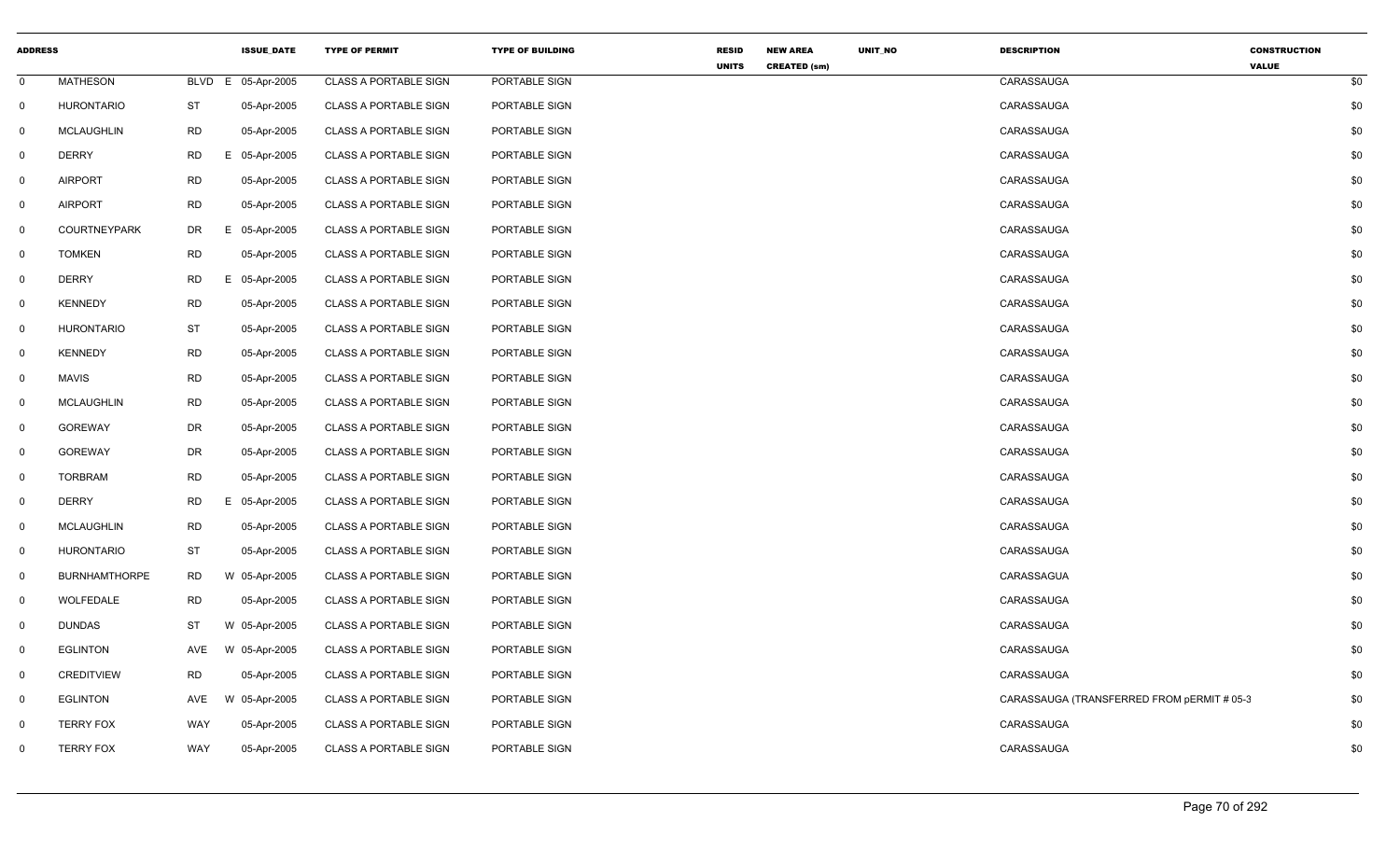| <b>ADDRESS</b> |                        |             | <b>ISSUE DATE</b> | <b>TYPE OF PERMIT</b>        | <b>TYPE OF BUILDING</b> | <b>RESID</b> | <b>NEW AREA</b>     | UNIT_NO | <b>DESCRIPTION</b> | <b>CONSTRUCTION</b> |     |
|----------------|------------------------|-------------|-------------------|------------------------------|-------------------------|--------------|---------------------|---------|--------------------|---------------------|-----|
| $\mathbf 0$    | <b>BRISTOL</b>         | RD          | W 05-Apr-2005     | <b>CLASS A PORTABLE SIGN</b> | PORTABLE SIGN           | <b>UNITS</b> | <b>CREATED (sm)</b> |         | CARASSAUGA         | <b>VALUE</b>        | \$0 |
| $\mathbf 0$    | <b>TERRY FOX</b>       | WAY         | 05-Apr-2005       | <b>CLASS A PORTABLE SIGN</b> | PORTABLE SIGN           |              |                     |         | CARASSAUGA         |                     | \$0 |
| $\mathbf 0$    | <b>EGLINTON</b>        | AVE         | W 05-Apr-2005     | <b>CLASS A PORTABLE SIGN</b> | PORTABLE SIGN           |              |                     |         | CARASSAUGA         |                     | \$0 |
| $\mathbf 0$    | <b>CREDITVIEW</b>      | <b>RD</b>   | 05-Apr-2005       | <b>CLASS A PORTABLE SIGN</b> | PORTABLE SIGN           |              |                     |         | CARASSAUGA         |                     | \$0 |
| $\mathbf 0$    | <b>BRISTOL</b>         | <b>RD</b>   | W 05-Apr-2005     | <b>CLASS A PORTABLE SIGN</b> | PORTABLE SIGN           |              |                     |         | CARASSAUGA         |                     | \$0 |
| $\mathbf 0$    | <b>EGLINTON</b>        | AVE         | W 05-Apr-2005     | <b>CLASS A PORTABLE SIGN</b> | PORTABLE SIGN           |              |                     |         | CARASSAUGA         |                     | \$0 |
| $\mathbf 0$    | <b>ERIN MILLS</b>      | <b>PKY</b>  | 05-Apr-2005       | <b>CLASS A PORTABLE SIGN</b> | PORTABLE SIGN           |              |                     |         | CARASSAUGA         |                     | \$0 |
|                | <b>THOMAS</b>          | <b>ST</b>   |                   |                              |                         |              |                     |         | CARASSAUGA         |                     |     |
| $\mathsf{O}$   |                        |             | 05-Apr-2005       | <b>CLASS A PORTABLE SIGN</b> | PORTABLE SIGN           |              |                     |         |                    |                     | \$0 |
| $\mathbf 0$    | <b>ERIN MILLS</b>      | <b>PKY</b>  | 05-Apr-2005       | <b>CLASS A PORTABLE SIGN</b> | PORTABLE SIGN           |              |                     |         | CARASSAUGA         |                     | \$0 |
| $\mathbf 0$    | <b>MAVIS</b>           | <b>RD</b>   | 05-Apr-2005       | <b>CLASS A PORTABLE SIGN</b> | PORTABLE SIGN           |              |                     |         | CARASSAUGA         |                     | \$0 |
| $\mathbf 0$    | CREDITVIEW             | <b>RD</b>   | 05-Apr-2005       | <b>CLASS A PORTABLE SIGN</b> | PORTABLE SIGN           |              |                     |         | CARASSAUGA         |                     | \$0 |
| $\mathbf 0$    | <b>DERRY</b>           | RD          | W 05-Apr-2005     | CLASS A PORTABLE SIGN        | PORTABLE SIGN           |              |                     |         | CARASSAUGA         |                     | \$0 |
| $\mathbf 0$    | <b>DERRY</b>           | <b>RD</b>   | W 05-Apr-2005     | <b>CLASS A PORTABLE SIGN</b> | PORTABLE SIGN           |              |                     |         | CARASSAUGA         |                     | \$0 |
| $\mathbf 0$    | PREMIUM                | WAY         | 05-Apr-2005       | <b>CLASS A PORTABLE SIGN</b> | PORTABLE SIGN           |              |                     |         | CARASSAUGA         |                     | \$0 |
| $\mathbf 0$    | <b>NORTH SERVICE</b>   | <b>RD</b>   | 05-Apr-2005       | <b>CLASS A PORTABLE SIGN</b> | PORTABLE SIGN           |              |                     |         | CARASSAUGA         |                     | \$0 |
| $\mathbf 0$    | QUEENSWAY              |             | E 05-Apr-2005     | <b>CLASS A PORTABLE SIGN</b> | PORTABLE SIGN           |              |                     |         | CARASSAUGA         |                     | \$0 |
| $\mathbf 0$    | <b>MAVIS</b>           | <b>RD</b>   | 05-Apr-2005       | <b>CLASS A PORTABLE SIGN</b> | PORTABLE SIGN           |              |                     |         | CARASSAUGA         |                     | \$0 |
| $\mathsf{O}$   | QUEENSWAY              |             | W 05-Apr-2005     | <b>CLASS A PORTABLE SIGN</b> | PORTABLE SIGN           |              |                     |         | CARASSAUGA         |                     | \$0 |
| $\mathbf 0$    | MISSISSAUGA HEIGHTS DR |             | 05-Apr-2005       | <b>CLASS A PORTABLE SIGN</b> | PORTABLE SIGN           |              |                     |         | CARASSAUGA         |                     | \$0 |
| $\mathbf 0$    | PAISLEY                | <b>BLVD</b> | W 05-Apr-2005     | <b>CLASS A PORTABLE SIGN</b> | PORTABLE SIGN           |              |                     |         | CARASSAUGA         |                     | \$0 |
| $\mathbf 0$    | CONFEDERATION          | <b>PKY</b>  | 05-Apr-2005       | <b>CLASS A PORTABLE SIGN</b> | PORTABLE SIGN           |              |                     |         | CARASSAUGA         |                     | \$0 |
| $\mathbf 0$    | <b>HILLCREST</b>       | AVE         | 05-Apr-2005       | <b>CLASS A PORTABLE SIGN</b> | PORTABLE SIGN           |              |                     |         | CARASSAUGA         |                     | \$0 |
| $\mathbf 0$    | NORTH SHERIDAN         | WAY         | 05-Apr-2005       | <b>CLASS A PORTABLE SIGN</b> | PORTABLE SIGN           |              |                     |         | CARASSAUGA         |                     | \$0 |
| $\mathbf 0$    | MISSISSAUGA            | <b>RD</b>   | 05-Apr-2005       | <b>CLASS A PORTABLE SIGN</b> | PORTABLE SIGN           |              |                     |         | CARASSAUGA         |                     | \$0 |
| $\mathbf{0}$   | <b>FOWLER</b>          | DR          | 05-Apr-2005       | <b>CLASS A PORTABLE SIGN</b> | PORTABLE SIGN           |              |                     |         | CARASSAUGA         |                     | \$0 |
| $\mathbf 0$    | <b>NORTH SHERIDAN</b>  | WAY         | 05-Apr-2005       | <b>CLASS A PORTABLE SIGN</b> | PORTABLE SIGN           |              |                     |         | CARASSAUGA         |                     | \$0 |
| $\mathbf{0}$   | THE COLLEGEWAY         |             | 05-Apr-2005       | <b>CLASS A PORTABLE SIGN</b> | PORTABLE SIGN           |              |                     |         | CARASSAUGA         |                     | \$0 |
| $\mathbf 0$    | <b>ERIN MILLS</b>      | <b>PKY</b>  | 05-Apr-2005       | <b>CLASS A PORTABLE SIGN</b> | PORTABLE SIGN           |              |                     |         | CARASSAUGA         |                     | \$0 |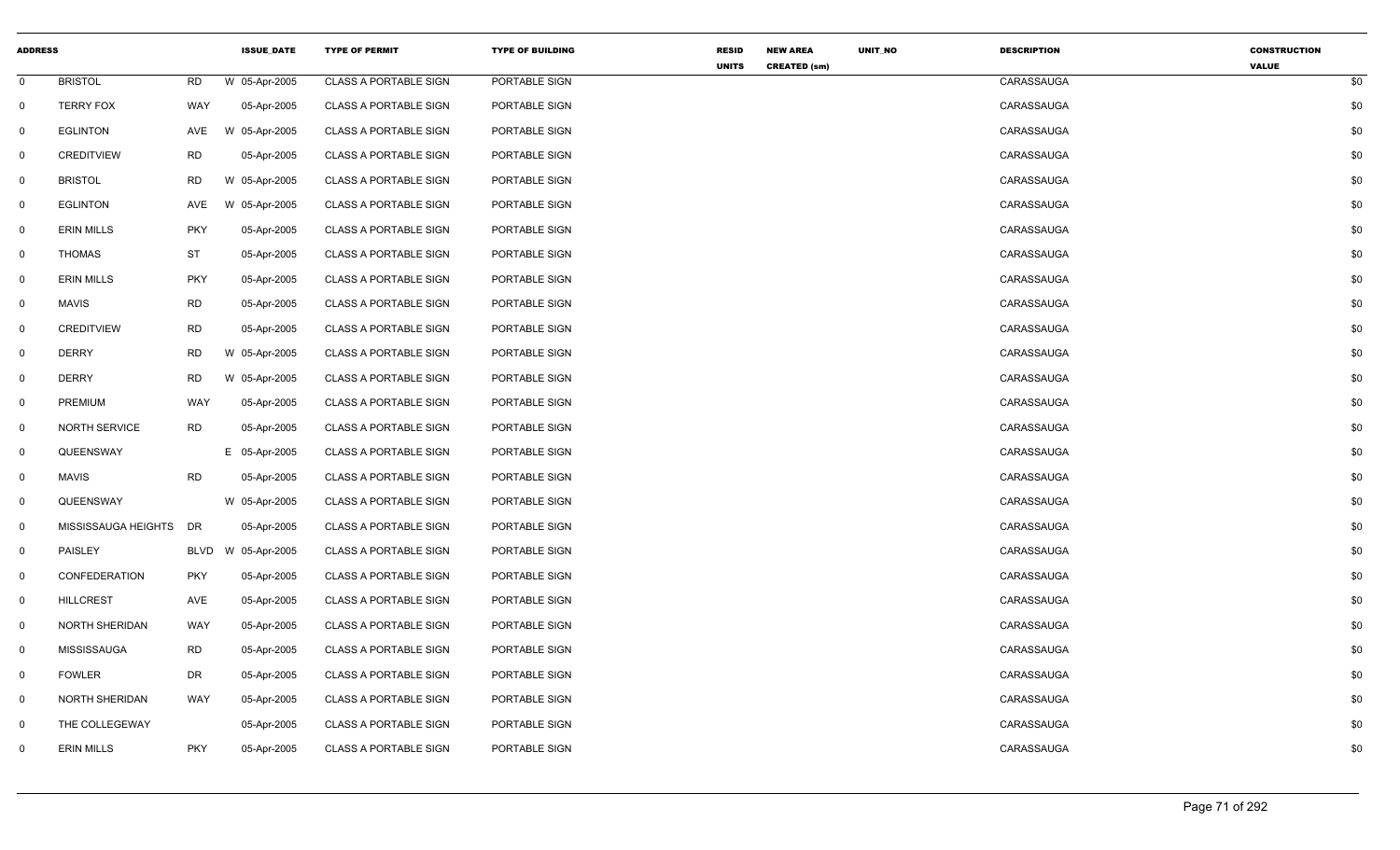| <b>ADDRESS</b> |                          |             | <b>ISSUE DATE</b> | <b>TYPE OF PERMIT</b>        | <b>TYPE OF BUILDING</b> | <b>RESID</b> | <b>NEW AREA</b>     | UNIT_NO | <b>DESCRIPTION</b> | <b>CONSTRUCTION</b> |     |
|----------------|--------------------------|-------------|-------------------|------------------------------|-------------------------|--------------|---------------------|---------|--------------------|---------------------|-----|
| $\mathbf 0$    | <b>BURNHAMTHORPE</b>     | <b>RD</b>   | W 05-Apr-2005     | <b>CLASS A PORTABLE SIGN</b> | PORTABLE SIGN           | <b>UNITS</b> | <b>CREATED (sm)</b> |         | CARASSAUGA         | <b>VALUE</b>        | \$0 |
| $\mathbf 0$    | <b>EGLINTON</b>          | AVE         | W 05-Apr-2005     | <b>CLASS A PORTABLE SIGN</b> | PORTABLE SIGN           |              |                     |         | CARASSAUGA         |                     | \$0 |
| $\mathbf 0$    | <b>GLEN ERIN</b>         | <b>DR</b>   | 05-Apr-2005       | <b>CLASS A PORTABLE SIGN</b> | PORTABLE SIGN           |              |                     |         | CARASSAUGA         |                     | \$0 |
| $\mathbf 0$    | <b>EGLINTON</b>          | AVE         | W 05-Apr-2005     | <b>CLASS A PORTABLE SIGN</b> | PORTABLE SIGN           |              |                     |         | CARASSAUGA         |                     | \$0 |
| $\mathbf 0$    | <b>BURNHAMTHORPE</b>     | <b>RD</b>   | W 05-Apr-2005     | <b>CLASS A PORTABLE SIGN</b> | PORTABLE SIGN           |              |                     |         | CARASSAUGA         |                     | \$0 |
| $\mathbf 0$    | <b>UNITY</b>             | <b>DR</b>   | 05-Apr-2005       | <b>CLASS A PORTABLE SIGN</b> | PORTABLE SIGN           |              |                     |         | CARASSAUGA         |                     | \$0 |
| $\mathbf{0}$   | RIDGEWAY                 | DR          | 05-Apr-2005       | <b>CLASS A PORTABLE SIGN</b> | PORTABLE SIGN           |              |                     |         | CARASSAUGA         |                     | \$0 |
| $\mathsf{O}$   | <b>BURNHAMTHORPE</b>     | RD          | W 05-Apr-2005     | <b>CLASS A PORTABLE SIGN</b> | PORTABLE SIGN           |              |                     |         | CARASSAUGA         |                     | \$0 |
| $\mathbf{0}$   | <b>WINSTON CHURCHILL</b> | <b>BLVD</b> | 05-Apr-2005       | <b>CLASS A PORTABLE SIGN</b> | PORTABLE SIGN           |              |                     |         | CARASSAUGA         |                     | \$0 |
| $\mathbf 0$    | <b>ERIN MILLS</b>        | <b>PKY</b>  | 05-Apr-2005       | <b>CLASS A PORTABLE SIGN</b> | PORTABLE SIGN           |              |                     |         | CARASSAUGA         |                     | \$0 |
| $\mathbf 0$    | <b>ERIN MILLS</b>        | <b>PKY</b>  | 05-Apr-2005       | <b>CLASS A PORTABLE SIGN</b> | PORTABLE SIGN           |              |                     |         | CARASSAUGA         |                     | \$0 |
| $\mathbf 0$    | <b>WINSTON CHURCHILL</b> | <b>BLVD</b> | 05-Apr-2005       | <b>CLASS A PORTABLE SIGN</b> | PORTABLE SIGN           |              |                     |         | CARASSAUGA         |                     | \$0 |
| $\mathsf{O}$   | <b>ERIN MILLS</b>        | <b>PKY</b>  | 05-Apr-2005       | <b>CLASS A PORTABLE SIGN</b> | PORTABLE SIGN           |              |                     |         | CARASSAUGA         |                     | \$0 |
| $\mathbf 0$    | ARGENTIA                 | <b>RD</b>   | 05-Apr-2005       | <b>CLASS A PORTABLE SIGN</b> | PORTABLE SIGN           |              |                     |         | CARASSAUGA         |                     | \$0 |
| $\mathbf 0$    | <b>DERRY</b>             | <b>RD</b>   | W 05-Apr-2005     | <b>CLASS A PORTABLE SIGN</b> | PORTABLE SIGN           |              |                     |         | CARASSAUGA         |                     | \$0 |
| $\mathbf 0$    | <b>WINSTON CHURCHILL</b> | <b>BLVD</b> | 05-Apr-2005       | <b>CLASS A PORTABLE SIGN</b> | PORTABLE SIGN           |              |                     |         | CARASSAUGA         |                     | \$0 |
| $\mathbf 0$    | <b>DERRY</b>             | RD          | W 05-Apr-2005     | <b>CLASS A PORTABLE SIGN</b> | PORTABLE SIGN           |              |                     |         | CARASSAUGA         |                     | \$0 |
| $\mathsf{O}$   | <b>TENTH LINE WEST</b>   |             | 05-Apr-2005       | <b>CLASS A PORTABLE SIGN</b> | PORTABLE SIGN           |              |                     |         | CARASSAUGA         |                     | \$0 |
| $\mathbf 0$    | <b>BATTLEFORD</b>        | <b>RD</b>   | 05-Apr-2005       | <b>CLASS A PORTABLE SIGN</b> | PORTABLE SIGN           |              |                     |         | CARASSAUGA         |                     | \$0 |
| $\mathbf 0$    | TENTH LINE WEST          |             | 05-Apr-2005       | <b>CLASS A PORTABLE SIGN</b> | PORTABLE SIGN           |              |                     |         | CARASSAUGA         |                     | \$0 |
| $\mathbf 0$    | <b>NINTH LINE</b>        |             | 05-Apr-2005       | <b>CLASS A PORTABLE SIGN</b> | PORTABLE SIGN           |              |                     |         | CARASSAUGA         |                     | \$0 |
| $\mathbf 0$    | <b>WINSTON CHURCHILL</b> | <b>BLVD</b> | 05-Apr-2005       | <b>CLASS A PORTABLE SIGN</b> | PORTABLE SIGN           |              |                     |         | CARASSAUGA         |                     | \$0 |
| $\mathbf 0$    | BRITANNIA                | RD          | W 05-Apr-2005     | <b>CLASS A PORTABLE SIGN</b> | PORTABLE SIGN           |              |                     |         | CARASSAUGA         |                     | \$0 |
| $\mathbf 0$    | NINTH LINE               |             | 05-Apr-2005       | <b>CLASS A PORTABLE SIGN</b> | PORTABLE SIGN           |              |                     |         | CARASSAUGA         |                     | \$0 |
| $\mathbf 0$    | <b>DUNDAS</b>            | ST          | Е.<br>05-Apr-2005 | <b>CLASS A PORTABLE SIGN</b> | PORTABLE SIGN           |              |                     |         | CARASSAUGA         |                     | \$0 |
| $\mathbf 0$    | <b>EGLINTON</b>          | AVE         | 05-Apr-2005<br>E. | <b>CLASS A PORTABLE SIGN</b> | PORTABLE SIGN           |              |                     |         | CARASSAUGA         |                     | \$0 |
| $\mathbf 0$    | <b>BURNHAMTHORPE</b>     | <b>RD</b>   | E.<br>05-Apr-2005 | <b>CLASS A PORTABLE SIGN</b> | PORTABLE SIGN           |              |                     |         | CARASSAUGA         |                     | \$0 |
| $\mathbf 0$    | <b>MAVIS</b>             | <b>RD</b>   | 05-Apr-2005       | <b>CLASS A PORTABLE SIGN</b> | PORTABLE SIGN           |              |                     |         | CARASSAUGA         |                     | \$0 |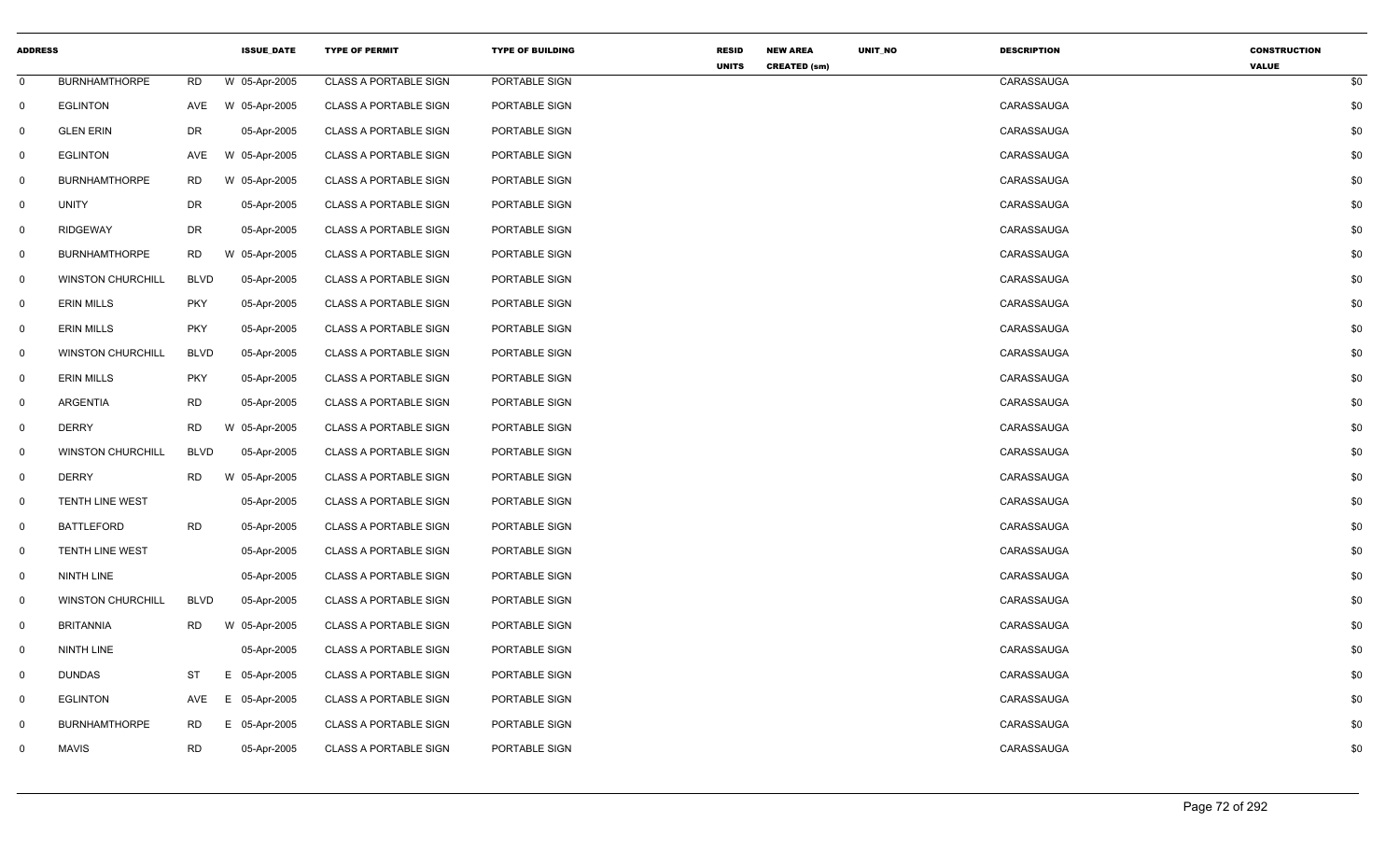| <b>ADDRESS</b> |                      |            | <b>ISSUE_DATE</b> | <b>TYPE OF PERMIT</b>        | <b>TYPE OF BUILDING</b>               | <b>RESID</b> | <b>NEW AREA</b>     | UNIT_NO | <b>DESCRIPTION</b>                         | <b>CONSTRUCTION</b> |  |
|----------------|----------------------|------------|-------------------|------------------------------|---------------------------------------|--------------|---------------------|---------|--------------------------------------------|---------------------|--|
| $\mathbf 0$    | <b>DIXIE</b>         | <b>RD</b>  | 05-Apr-2005       | <b>CLASS A PORTABLE SIGN</b> | PORTABLE SIGN                         | <b>UNITS</b> | <b>CREATED (sm)</b> |         | CARASSAUGA                                 | <b>VALUE</b><br>\$0 |  |
| $\mathbf 0$    | <b>EGLINTON</b>      | AVE        | E<br>05-Apr-2005  | <b>CLASS A PORTABLE SIGN</b> | PORTABLE SIGN                         |              |                     |         | CARASSAUGA                                 | \$0                 |  |
| $\overline{0}$ | <b>HURONTARIO</b>    | <b>ST</b>  | 05-Apr-2005       | <b>CLASS A PORTABLE SIGN</b> | PORTABLE SIGN                         |              |                     |         | CARASSAUGA                                 | \$0                 |  |
| $\mathbf 0$    | <b>COURTNEYPARK</b>  | DR.        | E 05-Apr-2005     | <b>CLASS A PORTABLE SIGN</b> | PORTABLE SIGN                         |              |                     |         | CARASSAUGA                                 | \$0                 |  |
| $\mathbf 0$    | <b>MAVIS</b>         | <b>RD</b>  | 05-Apr-2005       | <b>CLASS A PORTABLE SIGN</b> | PORTABLE SIGN                         |              |                     |         | CARASSAUGA                                 | \$0                 |  |
| $\mathbf 0$    | QUEENSWAY            |            | W 05-Apr-2005     | <b>CLASS A PORTABLE SIGN</b> | PORTABLE SIGN                         |              |                     |         | CARASSAUGA                                 | \$0                 |  |
| $\mathbf{0}$   | <b>DUNDAS</b>        | ST         | W 05-Apr-2005     | <b>CLASS A PORTABLE SIGN</b> | PORTABLE SIGN                         |              |                     |         | CARASSAUGA                                 | \$0                 |  |
| $\mathbf 0$    | <b>ERIN MILLS</b>    | <b>PKY</b> | 05-Apr-2005       | <b>CLASS A PORTABLE SIGN</b> | PORTABLE SIGN                         |              |                     |         | CARASSAUGA                                 | \$0                 |  |
| $\mathbf{0}$   | <b>DUNDAS</b>        | ST         | W 05-Apr-2005     | <b>CLASS A PORTABLE SIGN</b> | PORTABLE SIGN                         |              |                     |         | CARASSAUGA                                 | \$0                 |  |
| $\mathbf 0$    | <b>BURNHAMTHORPE</b> | <b>RD</b>  | W 05-Apr-2005     | <b>CLASS A PORTABLE SIGN</b> | PORTABLE SIGN                         |              |                     |         | CARASSAUGA                                 | \$0                 |  |
| $\mathbf 0$    | <b>BRITANNIA</b>     | <b>RD</b>  | W 05-Apr-2005     | <b>CLASS A PORTABLE SIGN</b> | PORTABLE SIGN                         |              |                     |         | CARASSAUGA                                 | \$0                 |  |
| $\overline{0}$ | <b>MISSISSAUGA</b>   | <b>RD</b>  | 05-Apr-2005       | <b>CLASS A PORTABLE SIGN</b> | PORTABLE SIGN                         |              |                     |         | CARASSAUGA                                 | \$0                 |  |
| $\mathbf 0$    | <b>EGLINTON</b>      | AVE        | W 05-Apr-2005     | <b>CLASS A PORTABLE SIGN</b> | PORTABLE SIGN                         |              |                     |         | CARASSAUGA                                 | \$0                 |  |
| 5500           | <b>ROSE CHERRY</b>   | PL         | 05-Apr-2005       | <b>CLASS A PORTABLE SIGN</b> | PORTABLE SIGN                         |              |                     |         | CARASSAUGA                                 | \$0                 |  |
| 5500           | <b>ROSE CHERRY</b>   | <b>PL</b>  | 05-Apr-2005       | <b>CLASS A PORTABLE SIGN</b> | PORTABLE SIGN                         |              |                     |         | CARASSAUGA                                 | \$0                 |  |
| 5500           | <b>ROSE CHERRY</b>   | PL         | 05-Apr-2005       | <b>CLASS A PORTABLE SIGN</b> | PORTABLE SIGN                         |              |                     |         | CARASSAUGA                                 | \$0                 |  |
| 0              | <b>KENNEDY</b>       | <b>RD</b>  | 05-Apr-2005       | <b>CLASS A PORTABLE SIGN</b> | PORTABLE SIGN                         |              |                     |         | CARASSAUGA                                 | \$0                 |  |
| $\mathbf 0$    | <b>MAVIS</b>         | <b>RD</b>  | 05-Apr-2005       | <b>CLASS A PORTABLE SIGN</b> | PORTABLE SIGN                         |              |                     |         | CARASSAUGA                                 | \$0                 |  |
| 2157           | ROYAL WINDSOR        | DR.        | 05-Apr-2005       | <b>FASCIA SIGN</b>           | MULTI-TENANT INDUSTRIAL               |              |                     |         | (1) FASCIA SIGN - ROYAL WINDSOR MONTESSORI | \$2,000             |  |
| 6355           | CANTAY               | <b>RD</b>  | 05-Apr-2005       | <b>PYLON SIGN</b>            | MULTI-TENANT INDUSTRIAL               |              |                     |         | ONE (1) GROUND SIGN - VF IMAGEWEAR         | \$10,000            |  |
| 3270           | <b>AMERICAN</b>      | <b>DR</b>  | 05-Apr-2005       | <b>FASCIA SIGN</b>           | INDUSTRIAL - OTHER                    |              |                     |         | 1 GROUND SIGN, 2 FASCIA SIGNS - CENVEO     | \$7,000             |  |
| 5945           | <b>DIXIE</b>         | <b>RD</b>  | 05-Apr-2005       | ALTERATION TO EXIST BLDG     | <b>COMMERCIAL RETAIL - MULTI-USER</b> |              | 155                 | B       | <b>RESTAURANT</b>                          | \$36,000            |  |
| 915            | <b>INVERHOUSE</b>    | DR         | 05-Apr-2005       | <b>FIRE DAMAGE REPAIR</b>    | CONDOMINIUM ROW DWELLING              |              |                     | #4      | FIRE DAMAGE REPAIR - CONDO TOWNHOUSE       | \$42,000            |  |
| 2197           | <b>COURRIER</b>      | LANE       | 05-Apr-2005       | ADDITION AND ALTER           | DETACHED DWELLING                     |              | 38                  |         | ADDITION/ALTERATIONS-2ND STOREY/ROOF OVER  | \$97,000            |  |
| 950            | SOUTHDOWN            | <b>RD</b>  | 05-Apr-2005       | <b>FASCIA SIGN</b>           | COMMERCIAL RETAIL - MULTI-USER        |              |                     |         | (2) FASCIA SIGNS - NATUROPATHIC CENTRE     | \$8,000             |  |
| 626            | <b>BURNHAMTHORPE</b> | <b>RD</b>  | W 05-Apr-2005     | <b>CLASS A PORTABLE SIGN</b> | PORTABLE SIGN                         |              |                     |         | COLALILLO AUTOMOTIVE                       | \$0                 |  |
| 7330           | <b>GOREWAY</b>       | <b>DR</b>  | 05-Apr-2005       | <b>CLASS A PORTABLE SIGN</b> | PORTABLE SIGN                         |              |                     |         | <b>Next Optical</b>                        | \$0                 |  |
| 5456           | <b>TOMKEN</b>        | <b>RD</b>  | 05-Apr-2005       | <b>CLASS A PORTABLE SIGN</b> | PORTABLE SIGN                         |              |                     |         | <b>PC</b> Maniak                           | \$0                 |  |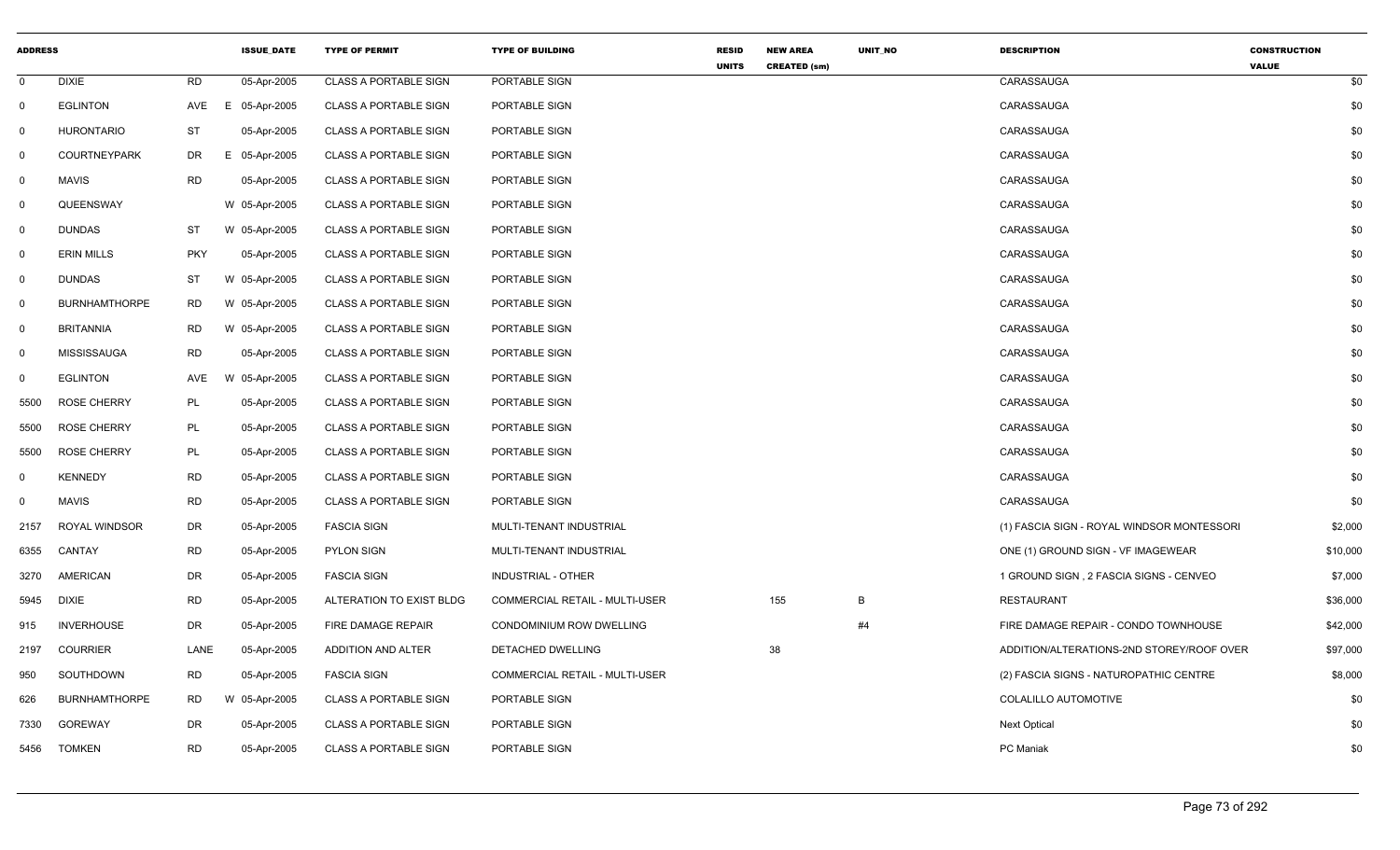| <b>ADDRESS</b> |                          |             | <b>ISSUE DATE</b> | <b>TYPE OF PERMIT</b>         | <b>TYPE OF BUILDING</b>               | <b>RESID</b><br><b>UNITS</b> | <b>NEW AREA</b><br><b>CREATED (sm)</b> | <b>UNIT NO</b> | <b>DESCRIPTION</b>                            | <b>CONSTRUCTION</b><br><b>VALUE</b> |
|----------------|--------------------------|-------------|-------------------|-------------------------------|---------------------------------------|------------------------------|----------------------------------------|----------------|-----------------------------------------------|-------------------------------------|
| 1300           | LAKESHORE                | RD          | E 06-Apr-2005     | <b>NEW BUILDING</b>           | <b>GOVERNMENTAL</b>                   |                              | 1,280                                  |                | NEW - HEADWORKS BULDING, LAKEVIEW WASTEW/     | \$969,000                           |
| 1300           | LAKESHORE                | RD          | E 06-Apr-2005     | ADDITION TO EXIST BLDG        | <b>GOVERNMENTAL</b>                   |                              | 450                                    |                | ADDITION - BLOWER BUILDING, LAKEVIEW WASTEW   | \$341,000                           |
| 335            | <b>BRITANNIA</b>         | <b>RD</b>   | 06-Apr-2005<br>Е. | ALTERATION TO EXIST BLDG      | MULTI-TENANT INDUSTRIAL               |                              |                                        |                | INTERIOR ALTERATIONS FOR SHARP ELECTRONICS    | \$200,000                           |
| 1255           | OLD DERRY                | <b>RD</b>   | 06-Apr-2005       | <b>ADDITION AND ALTER</b>     | PUBLIC - OTHER                        |                              | 179                                    |                | ADDITION/ALTERATIONS - ADMINISTRATION OFFICE  | \$231,000                           |
| 1440           | ALEXANDRA                | AVE         | 06-Apr-2005       | <b>ADDITION TO EXIST BLDG</b> | GARAGE/CARPORT                        |                              |                                        |                | NEW - DETACHED GARAGE                         | \$29,000                            |
| 151            | LAKESHORE                | RD          | W 06-Apr-2005     | MEZZANINE                     | <b>CHURCH</b>                         |                              |                                        |                | INTERIOR ALTERATIONS & MEZZANINE, FIRST UNITI | \$113,000                           |
| 7215           | <b>EDWARDS</b>           | <b>BLVD</b> | 06-Apr-2005       | <b>NEW BUILDING</b>           | <b>INDUSTRIAL - OTHER</b>             |                              |                                        |                | NEW - INDUST. SPEC, TENANT NOT DETERMINED, F  | \$0                                 |
| 445            | <b>EXPORT</b>            | <b>BLVD</b> | 06-Apr-2005       | <b>REVISIONS</b>              | SINGLE TENANT INDUSTRIAL              |                              |                                        |                | REVISION TO FOUNDATION TO ROOF - REDUCED BI   | \$0                                 |
| 7090           | <b>KENNEDY</b>           | <b>RD</b>   | 06-Apr-2005       | <b>REVISIONS</b>              | SINGLE TENANT INDUSTRIAL              |                              | 43,460                                 |                | NEW- NDUSTRIAL SPEC BLDG'A'-REVISIONS TO FDN  | \$0                                 |
| 1650           | <b>DUNDAS</b>            | <b>ST</b>   | 06-Apr-2005<br>F. | ALTERATION TO EXIST BLDG      | COMMERCIAL RETAIL - MULTI-USER        |                              |                                        | 16-22          | <b>BINGO HALL</b>                             | \$134,000                           |
| 3050           | ARTESIAN                 | DR          | 06-Apr-2005       | ALTERATION TO EXIST BLDG      | <b>COMMERCIAL RETAIL - MULTI-USER</b> |                              | 120                                    | $\overline{7}$ | <b>BEAUTY PARLOUR (SALON)</b>                 | \$61,000                            |
| 3615           | LAIRD                    | RD          | 06-Apr-2005       | ALTERATION TO EXIST BLDG      | MULTI-TENANT INDUSTRIAL               |                              |                                        | 18             | WAREHOUSING AND DISTRIBUTION                  | \$385,000                           |
| 100            | <b>CITY CENTRE</b>       | DR          | 06-Apr-2005       | ALTERATION TO EXIST BLDG      | <b>COMMERCIAL RETAIL - MULTI-USER</b> |                              | 297                                    | <b>WALMART</b> | INTERIOR ALTERATIONS - COOLERS                | \$86,000                            |
| 1303           | AEROWOOD                 | DR          | 06-Apr-2005       | ALTERATION TO EXIST BLDG      | MULTI-TENANT INDUSTRIAL               |                              |                                        | 3&4            | CANCELLED 2005-06-16, INTERIOR ALTERATIONS O  | \$320,000                           |
| 198            | <b>LAKESHORE</b>         | <b>RD</b>   | W 06-Apr-2005     | <b>FASCIA SIGN</b>            | <b>COMMERCIAL RETAIL - MULTI-USER</b> |                              |                                        | -1             | (1) FASCIA SIGN - BLISSFUL SPA & ESTHETICS    | \$1,000                             |
| 6400           | <b>MILLCREEK</b>         | DR          | 06-Apr-2005       | <b>FASCIA SIGN</b>            | COMMERCIAL RETAIL - MULTI-USER        |                              |                                        | 3              | 1 FASCIA SIGN - DRY CLEANING                  | \$2,000                             |
| 35             | <b>PLAINSMAN</b>         | <b>RD</b>   | 06-Apr-2005       | <b>REVISIONS</b>              | DETACHED DWELLING                     |                              |                                        |                | <b>HVAC REVISION</b>                          | \$5,000                             |
| 6811           | <b>PACIFIC</b>           | <b>CIR</b>  | 06-Apr-2005       | <b>CLASS A PORTABLE SIGN</b>  | PORTABLE SIGN                         |                              |                                        |                | Gaimoti of Canada Inc.                        | \$0                                 |
| 6811           | <b>PACIFIC</b>           | <b>CIR</b>  | 06-Apr-2005       | <b>CLASS A PORTABLE SIGN</b>  | PORTABLE SIGN                         |                              |                                        |                | Gajmoti of Canada Inc.                        | \$0                                 |
| 6750           | <b>WINSTON CHURCHILL</b> | <b>BLVD</b> | 06-Apr-2005       | <b>CLASS A PORTABLE SIGN</b>  | PORTABLE SIGN                         |                              |                                        |                | Rogers Video                                  | \$0                                 |
| 4120           | <b>DIXIE</b>             | <b>RD</b>   | 06-Apr-2005       | <b>CLASS A PORTABLE SIGN</b>  | PORTABLE SIGN                         |                              |                                        |                | <b>CURVES FOR WOMEN</b>                       | \$0                                 |
| 1150           | <b>EGLINTON</b>          | AVE         | 06-Apr-2005<br>F. | <b>CLASS A PORTABLE SIGN</b>  | PORTABLE SIGN                         |                              |                                        |                | SMALL WUNDERS CHILD CARE                      | \$0                                 |
| $\mathbf 0$    | LAKESHORE                | RD          | W 06-Apr-2005     | <b>CLASS A PORTABLE SIGN</b>  | PORTABLE SIGN                         |                              |                                        |                | ST. ANDREWS PRESBYTERIAN CHURCH               | \$0                                 |
| $\mathbf 0$    | <b>WINSTON CHURCHILL</b> | <b>BLVD</b> | 06-Apr-2005       | <b>CLASS A PORTABLE SIGN</b>  | PORTABLE SIGN                         |                              |                                        |                | URBAN PROMISE MINISTRIES                      | \$0                                 |
| $\mathbf 0$    | <b>EGLINTON</b>          | AVE         | W 06-Apr-2005     | <b>CLASS A PORTABLE SIGN</b>  | PORTABLE SIGN                         |                              |                                        |                | <b>URBAN PROMISE MINISTRIES</b>               | \$0                                 |
| $\mathbf 0$    | LAKESHORE                | RD          | E 06-Apr-2005     | <b>CLASS A PORTABLE SIGN</b>  | PORTABLE SIGN                         |                              |                                        |                | Rattray Marsh Protection Association          | \$0                                 |
| 3100           | <b>DIXIE</b>             | <b>RD</b>   | 06-Apr-2005       | <b>CLASS A PORTABLE SIGN</b>  | PORTABLE SIGN                         |                              |                                        |                | Town and Country                              | \$0                                 |
| 3100           | <b>DIXIE</b>             | <b>RD</b>   | 06-Apr-2005       | <b>CLASS A PORTABLE SIGN</b>  | PORTABLE SIGN                         |                              |                                        |                | Town and Country                              | \$0                                 |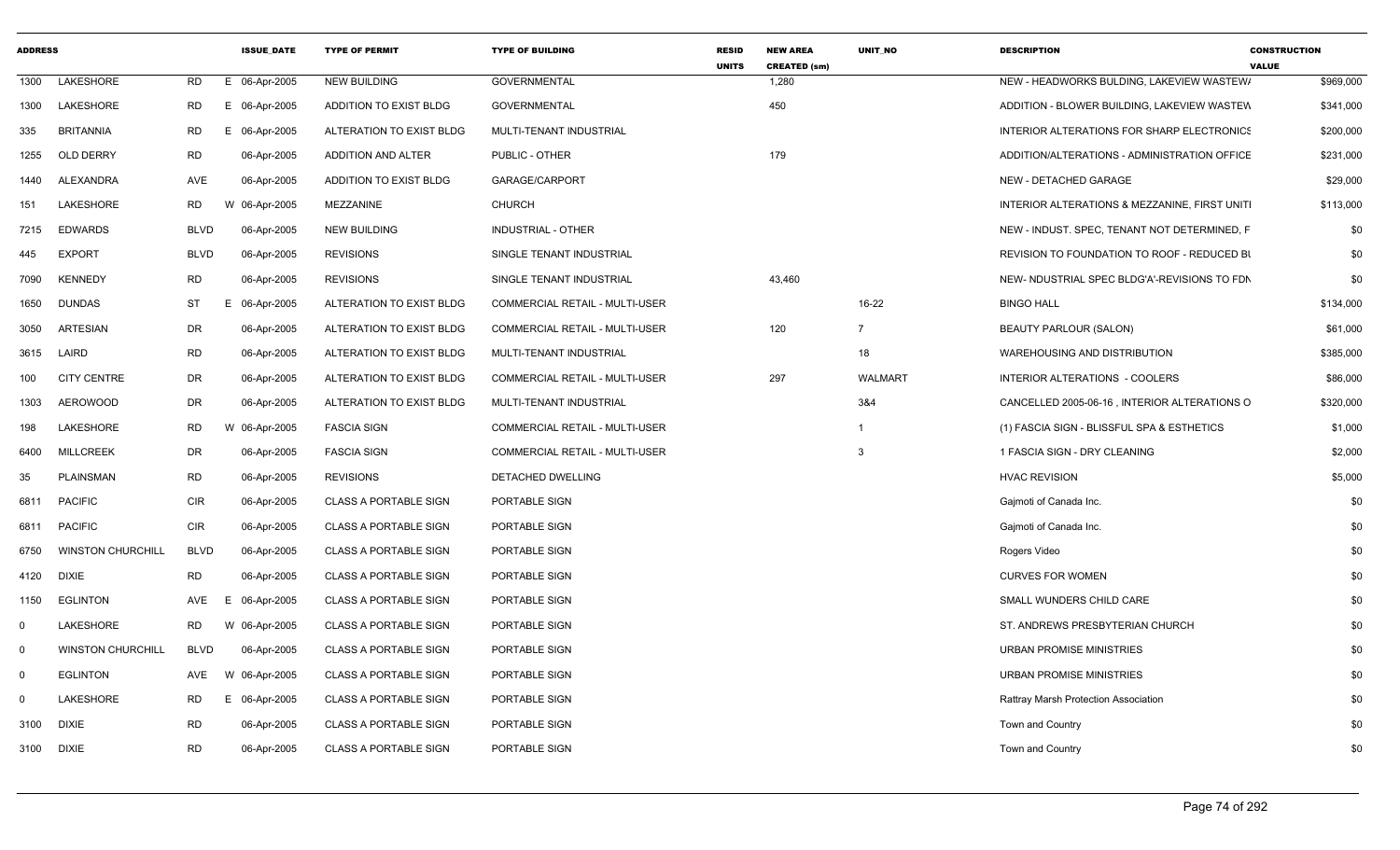| <b>ADDRESS</b> |                         |             | <b>ISSUE DATE</b> | <b>TYPE OF PERMIT</b>        | <b>TYPE OF BUILDING</b>        | <b>RESID</b><br><b>UNITS</b> | <b>NEW AREA</b><br><b>CREATED (sm)</b> | UNIT NO       | <b>DESCRIPTION</b>                         | <b>CONSTRUCTION</b><br><b>VALUE</b> |
|----------------|-------------------------|-------------|-------------------|------------------------------|--------------------------------|------------------------------|----------------------------------------|---------------|--------------------------------------------|-------------------------------------|
| 3100           | DIXIE                   | RD          | 06-Apr-2005       | <b>CLASS A PORTABLE SIGN</b> | PORTABLE SIGN                  |                              |                                        |               | Town and Country                           | \$0                                 |
| 4099           | <b>ERIN MILLS</b>       | PKY         | 06-Apr-2005       | <b>CLASS A PORTABLE SIGN</b> | PORTABLE SIGN                  |                              |                                        |               | Michael Angelo's                           | \$0                                 |
| 345            | <b>HUNTINGTON RIDGE</b> | DR          | 06-Apr-2005       | <b>DEMOLITION</b>            | <b>SCHOOL - ELEMENTARY</b>     |                              |                                        |               | PARTIAL DEMOLITION - PORTAPAK - HUNTINGDON | \$10,000                            |
| 1303           | AEROWOOD                | <b>DR</b>   | 06-Apr-2005       | ALTERATION TO EXIST BLDG     | MULTI-TENANT INDUSTRIAL        |                              |                                        | $\mathbf{3}$  | <b>OFFICE &amp; WAREHOUSE</b>              | \$0                                 |
| 6580           | <b>NORTHWEST</b>        | DR          | 07-Apr-2005       | <b>OTHER</b>                 | MULTI-TENANT INDUSTRIAL        |                              |                                        | 3             | SITE SERVICING                             | \$50,000                            |
| 5379           | MCLAUGHLIN              | <b>RD</b>   | 07-Apr-2005       | <b>NEW BUILDING</b>          | APARTMENT (> 6 UNITS)          | 57                           | 11,425                                 |               | NEW - 6 STOREY CONDO, 792542 ONTARIO LTD   | \$8,688,000                         |
| 1300           | CENTRAL                 | <b>PKY</b>  | W 07-Apr-2005     | ALTERATION TO EXIST BLDG     | MULTI-TENANT INDUSTRIAL        |                              |                                        | 3-4 FLR       | PRIVATE COLLEGE                            | \$785,000                           |
| 5123           | <b>MISTY PINE</b>       | CRES        | 07-Apr-2005       | <b>NEW BUILDING</b>          | DETACHED DWELLING              | $\overline{1}$               | 213                                    |               | <b>SFD - REPEAT MODEL</b>                  | \$219,000                           |
|                | 5115 MISTY PINE         | <b>CRES</b> | 07-Apr-2005       | NEW BUILDING                 | DETACHED DWELLING              | $\overline{1}$               | 213                                    |               | <b>SFD - REPEAT MODEL</b>                  | \$219,000                           |
| 5160           | <b>CELEBRATION</b>      | DR          | 07-Apr-2005       | <b>NEW BUILDING</b>          | SEMI-DETACHED DWELLING         | $\overline{2}$               | 278                                    |               | SEMI-DETACHED - REPEAT MODEL               | \$258,000                           |
| 5900           | <b>FALBOURNE</b>        | <b>ST</b>   | 07-Apr-2005       | <b>OTHER</b>                 | SINGLE TENANT INDUSTRIAL       |                              |                                        |               | FOUNDATION FOR GENERATOR (OUTDOOR)         | \$21,000                            |
| 2000           | ARGENTIA                | <b>RD</b>   | 07-Apr-2005       | ALTERATION TO EXIST BLDG     | COMMERCIAL OFFICE - MULTI-USER |                              |                                        | PLAZA 2, #401 | DEMISING WALL (MODEL SUITE)                | \$16,000                            |
| 5123           | <b>ANCIENT STONE</b>    | AVE         | 07-Apr-2005       | <b>NEW BUILDING</b>          | DETACHED DWELLING              | $\overline{1}$               | 274                                    |               | SFD - REPEAT MODEL - FIREBREAK LOT         | \$254,000                           |
| 5127           | <b>ANCIENT STONE</b>    | AVE         | 07-Apr-2005       | <b>NEW BUILDING</b>          | DETACHED DWELLING              | $\overline{1}$               | 286                                    |               | <b>SFD - REPEAT MODEL</b>                  | \$265,000                           |
| 5131           | <b>ANCIENT STONE</b>    | AVE         | 07-Apr-2005       | <b>NEW BUILDING</b>          | DETACHED DWELLING              | $\overline{1}$               | 282                                    |               | <b>SFD - REPEAT MODEL</b>                  | \$263,000                           |
| 5251           | <b>MISTY PINE</b>       | CRES        | 07-Apr-2005       | <b>NEW BUILDING</b>          | DETACHED DWELLING              | $\overline{1}$               | 260                                    |               | <b>SFD - REPEAT MODEL</b>                  | \$237,000                           |
| 5247           | <b>MISTY PINE</b>       | <b>CRES</b> | 07-Apr-2005       | <b>NEW BUILDING</b>          | DETACHED DWELLING              | $\overline{1}$               | 283                                    |               | <b>SFD - REPEAT MODEL</b>                  | \$263,000                           |
| 3862           | <b>QUIET CREEK</b>      | DR          | 07-Apr-2005       | <b>NEW BUILDING</b>          | DETACHED DWELLING              |                              | 213                                    |               | <b>SFD - REPEAT MODEL</b>                  | \$219,000                           |
| 3849           | <b>QUIET CREEK</b>      | DR          | 07-Apr-2005       | <b>NEW BUILDING</b>          | DETACHED DWELLING              | $\overline{1}$               | 194                                    |               | SFD - REPEAT MODEL - FIREBREAK LOT         | \$200,000                           |
| 3850           | <b>QUIET CREEK</b>      | DR          | 07-Apr-2005       | <b>NEW BUILDING</b>          | DETACHED DWELLING              | $\overline{1}$               | 201                                    |               | SFD - NEW MODEL                            | \$207,000                           |
| 5172           | RAYANA                  | <b>RDGE</b> | 07-Apr-2005       | <b>NEW BUILDING</b>          | DETACHED DWELLING              | $\overline{1}$               | 166                                    |               | <b>SFD - NEW MODEL</b>                     | \$171,000                           |
| 4120           | DIXIE                   | <b>RD</b>   | 07-Apr-2005       | ALTERATION TO EXIST BLDG     | COMMERCIAL RETAIL - MULTI-USER |                              |                                        | 9             | SIT DOWN RESTAURANT                        | \$35,000                            |
| 7205           | <b>GOREWAY</b>          | DR          | 07-Apr-2005       | ALTERATION TO EXIST BLDG     | COMMERCIAL RETAIL - MULTI-USER |                              | 73                                     | 57A           | <b>RETAIL SALES</b>                        | \$15,000                            |
| 5243           | <b>MISTY PINE</b>       | CRES        | 07-Apr-2005       | <b>NEW BUILDING</b>          | DETACHED DWELLING              |                              | 286                                    |               | <b>SFD - REPEAT MODEL</b>                  | \$265,000                           |
| 5111           | <b>MISTY PINE</b>       | CRES        | 07-Apr-2005       | NEW BUILDING                 | DETACHED DWELLING              |                              | 213                                    |               | SFD - REPEAT MODEL                         | \$198,000                           |
| 980            | SOUTHDOWN               | <b>RD</b>   | 07-Apr-2005       | <b>CLASS A PORTABLE SIGN</b> | PORTABLE SIGN                  |                              |                                        |               | Herbal magic                               | \$0                                 |
| 980            | SOUTHDOWN               | <b>RD</b>   | 07-Apr-2005       | <b>CLASS A PORTABLE SIGN</b> | PORTABLE SIGN                  |                              |                                        |               | Herbal Magic                               | \$0                                 |
| 980            | SOUTHDOWN               | <b>RD</b>   | 07-Apr-2005       | <b>CLASS A PORTABLE SIGN</b> | PORTABLE SIGN                  |                              |                                        |               | Herbal Magic                               | \$0                                 |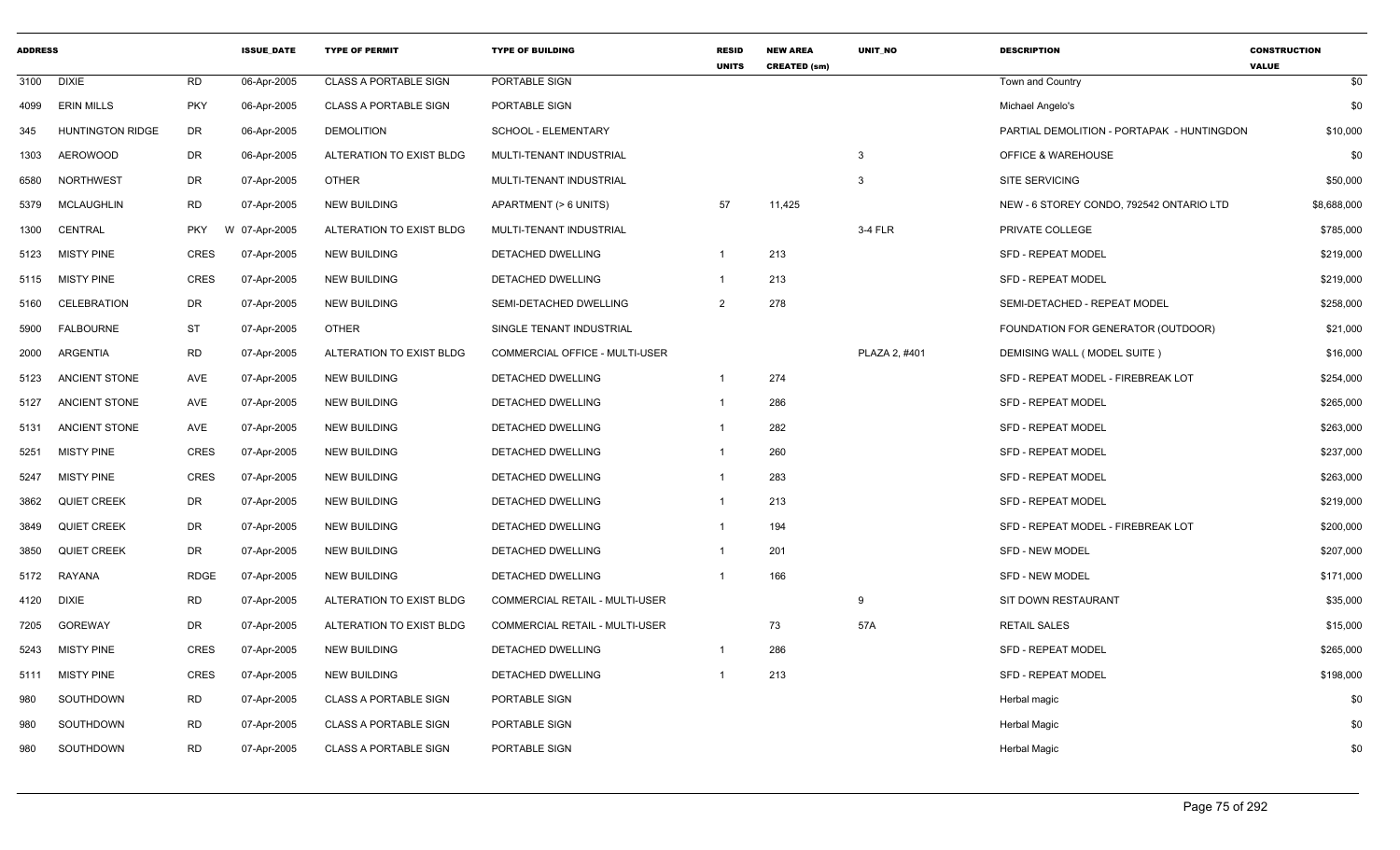| <b>ADDRESS</b> |                      |                 | <b>ISSUE_DATE</b> | <b>TYPE OF PERMIT</b>        | <b>TYPE OF BUILDING</b>       | <b>RESID</b><br><b>UNITS</b> | <b>NEW AREA</b><br><b>CREATED (sm)</b> | UNIT_NO  | <b>DESCRIPTION</b>                                         | <b>CONSTRUCTION</b><br><b>VALUE</b> |
|----------------|----------------------|-----------------|-------------------|------------------------------|-------------------------------|------------------------------|----------------------------------------|----------|------------------------------------------------------------|-------------------------------------|
|                | 4300 CAWTHRA         | RD              | 07-Apr-2005       | <b>CLASS A PORTABLE SIGN</b> | PORTABLE SIGN                 |                              |                                        |          | John Paul II Polish Cultural Centre (transferred from Perr | \$0                                 |
|                | 5700 KEATON          | CRES            | 07-Apr-2005       | <b>CLASS A PORTABLE SIGN</b> | PORTABLE SIGN                 |                              |                                        |          | Greenhawk                                                  | \$0                                 |
| 100            | <b>MILVERTON</b>     | <b>DR</b>       | 07-Apr-2005       | <b>CLASS A PORTABLE SIGN</b> | PORTABLE SIGN                 |                              |                                        |          | <b>Hearts Childcare Centre</b>                             | \$0                                 |
|                | 5900 MAVIS           | ${\sf RD}$      | 07-Apr-2005       | <b>CLASS A PORTABLE SIGN</b> | PORTABLE SIGN                 |                              |                                        |          | Staples                                                    | \$0                                 |
| $\mathbf 0$    | <b>HURONTARIO</b>    | ST              | 07-Apr-2005       | <b>CLASS A PORTABLE SIGN</b> | PORTABLE SIGN                 |                              |                                        |          | Heart & Stroke Foundation of Ontario                       | \$0                                 |
| 1680           | LAKESHORE            | <b>RD</b>       | W 07-Apr-2005     | <b>CLASS A PORTABLE SIGN</b> | PORTABLE SIGN                 |                              |                                        |          | Dr. Deskin                                                 | \$0                                 |
|                | 1125 BLOOR           | <b>ST</b>       | 07-Apr-2005       | <b>CLASS A PORTABLE SIGN</b> | PORTABLE SIGN                 |                              |                                        |          | <b>Vision Depot</b>                                        | \$0                                 |
|                | 1024 DUNDAS          | <b>ST</b><br>F. | 07-Apr-2005       | CLASS A PORTABLE SIGN        | PORTABLE SIGN                 |                              |                                        |          | Direct Home Appliances/Morley's                            | \$0                                 |
| 998            | <b>BURNHAMTHORPE</b> | <b>RD</b><br>E  | 07-Apr-2005       | <b>CLASS A PORTABLE SIGN</b> | PORTABLE SIGN                 |                              |                                        |          | Sam's Hair                                                 | \$0                                 |
|                | 2301 DIXIE           | <b>RD</b>       | 07-Apr-2005       | CLASS A PORTABLE SIGN        | PORTABLE SIGN                 |                              |                                        |          | Nightingale Inc.                                           | \$0                                 |
|                | 2565 ARGENTIA        | <b>RD</b>       | 07-Apr-2005       | <b>CLASS A PORTABLE SIGN</b> | PORTABLE SIGN                 |                              |                                        |          | <b>Motivity Cafe</b>                                       | \$0                                 |
|                | 1403 DIXIE           | <b>RD</b>       | 07-Apr-2005       | <b>CLASS A PORTABLE SIGN</b> | PORTABLE SIGN                 |                              |                                        |          | Cash Money                                                 | \$0                                 |
|                | 2340 COUNCIL RING    | <b>RD</b>       | 07-Apr-2005       | <b>CLASS A PORTABLE SIGN</b> | PORTABLE SIGN                 |                              |                                        |          | Top Hat Cleaners                                           | \$0                                 |
|                | 3010 THE COLLEGEWAY  |                 | 07-Apr-2005       | <b>CLASS A PORTABLE SIGN</b> | PORTABLE SIGN                 |                              |                                        |          | Erin Mills United Church                                   | \$0                                 |
|                | 2666 ROYAL WINDSOR   | DR              | 07-Apr-2005       | <b>CLASS A PORTABLE SIGN</b> | PORTABLE SIGN                 |                              |                                        |          | Paint Warehouse                                            | \$0                                 |
| 1525           | BRITANNIA            | <b>RD</b><br>F  | 07-Apr-2005       | <b>CLASS A PORTABLE SIGN</b> | PORTABLE SIGN                 |                              |                                        |          | Bank of Nova Scotia                                        | \$0                                 |
|                | 6820 PACIFIC         | CIR             | 07-Apr-2005       | <b>CLASS A PORTABLE SIGN</b> | PORTABLE SIGN                 |                              |                                        |          | Merchants Worldwide                                        | \$0                                 |
| 603            | LAKESHORE            | <b>RD</b><br>E  | 07-Apr-2005       | <b>CLASS A PORTABLE SIGN</b> | PORTABLE SIGN                 |                              |                                        |          | Sherwood Williams                                          | \$0                                 |
|                | 5900 RODEO           | DR              | 08-Apr-2005       | ALTERATION TO EXIST BLDG     | COMMERCIAL RETAIL-SINGLE USER |                              |                                        |          | <b>HEATING ONLY</b>                                        | \$2,000                             |
|                | 5927 SIDMOUTH        | ST              | 08-Apr-2005       | <b>REVISIONS</b>             | DETACHED DWELLING             |                              |                                        |          | REVISION - INTERIOR LAYOUT - LOT 23 ONLY                   | \$0                                 |
| 4283 LEE       |                      | DR              | 08-Apr-2005       | ALTERATION TO EXIST BLDG     | <b>RESIDENTIAL - OTHER</b>    |                              |                                        |          | <b>GROUP HOME</b>                                          | \$1,000                             |
|                | 2029 SAINT ANDREW'S  | PL              | 08-Apr-2005       | ADDITION TO EXIST BLDG       | DETACHED DWELLING             |                              | 80                                     |          | <b>ADDITION</b>                                            | \$87,000                            |
| 130            | CUMBERLAND           | DR              | 08-Apr-2005       | ADDITION AND ALTER           | DETACHED DWELLING             |                              |                                        |          | ADDITION/INTERIOR ALTERATIONS                              | \$130,000                           |
| 3893           | JANICE               | DR              | 08-Apr-2005       | <b>NEW BUILDING</b>          | DETACHED DWELLING             | $\overline{1}$               | 220                                    |          | <b>SFD - REPEAT MODEL</b>                                  | \$227,000                           |
| 5366           | LONGFORD             | DR              | 08-Apr-2005       | <b>NEW BUILDING</b>          | DETACHED DWELLING             | $\overline{1}$               | 175                                    |          | SFD - REPEAT MODEL, NEW EL. C, FIREBREAK LOT               | \$180,000                           |
|                | 3888 DUKE OF YORK    | <b>BLVD</b>     | 08-Apr-2005       | OTHER                        | APARTMENT (> 6 UNITS)         |                              |                                        | 31 UNITS | OCCUPANCY PRIOR TO COMPLETION - 31 UNITS ON                | \$0                                 |
|                | 2835 ARGENTIA        | <b>RD</b>       | 08-Apr-2005       | ALTERATION TO EXIST BLDG     | MULTI-TENANT INDUSTRIAL       |                              |                                        | 4        | WAREHOUSING AND DISTRIBUTION                               | \$103,000                           |
|                | 2835 ARGENTIA        | <b>RD</b>       | 08-Apr-2005       | ALTERATION TO EXIST BLDG     | MULTI-TENANT INDUSTRIAL       |                              |                                        |          | WAREHOUSING AND DISTRIBUTION                               | \$170,000                           |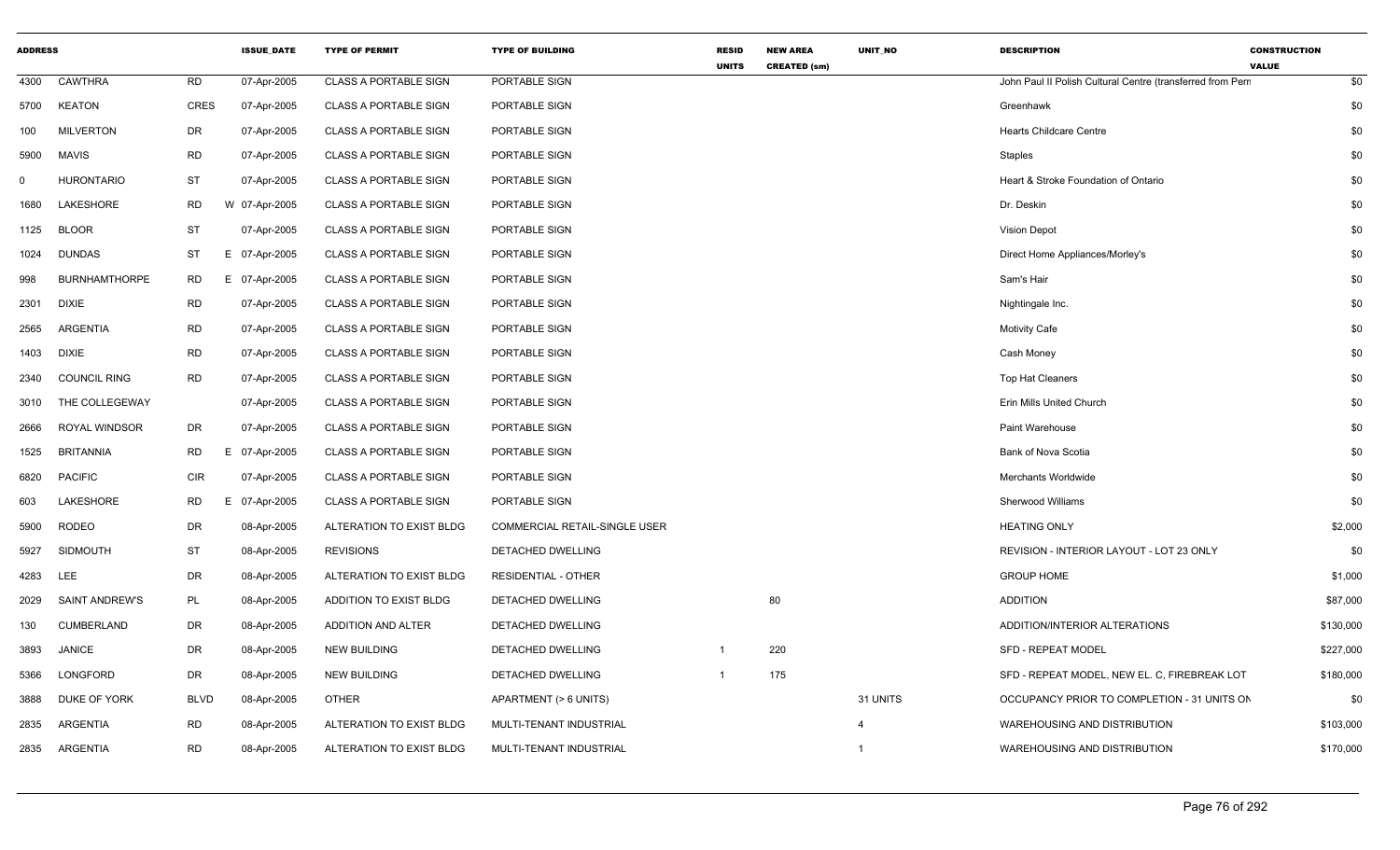| <b>ADDRESS</b> |                        |             | <b>ISSUE DATE</b> | <b>TYPE OF PERMIT</b>        | <b>TYPE OF BUILDING</b>               | <b>RESID</b><br><b>UNITS</b> | <b>NEW AREA</b><br><b>CREATED (sm)</b> | <b>UNIT NO</b> | <b>DESCRIPTION</b>                              | <b>CONSTRUCTION</b><br><b>VALUE</b> |
|----------------|------------------------|-------------|-------------------|------------------------------|---------------------------------------|------------------------------|----------------------------------------|----------------|-------------------------------------------------|-------------------------------------|
| 1104           | <b>FEWSTER</b>         | DR          | 08-Apr-2005       | <b>FASCIA SIGN</b>           | MULTI-TENANT INDUSTRIAL               |                              |                                        |                | MULTI TENANT GROUND SIGN                        | \$5,000                             |
| 3340           | ORLANDO                | DR          | 08-Apr-2005       | <b>MULTIPLE SIGNS</b>        | SINGLE TENANT INDUSTRIAL              |                              |                                        |                | (1) GROUND SIGN (1) FASCIA SIGNS - JANES FAMILY | \$16,000                            |
| 5025           | <b>CREDITVIEW</b>      | <b>RD</b>   | 08-Apr-2005       | ALTERATION TO EXIST BLDG     | COMMERCIAL - OTHER                    |                              |                                        |                | <b>HOT TUB RETAIL</b>                           | \$2,000                             |
| 5370           | LONGFORD               | <b>DR</b>   | 08-Apr-2005       | <b>REVISIONS</b>             | DETACHED DWELLING                     |                              |                                        |                | TRUSS REVISION - MODEL CS-4102                  | \$0                                 |
| 4559           | <b>HURONTARIO</b>      | <b>ST</b>   | 08-Apr-2005       | <b>FASCIA SIGN</b>           | <b>COMMERCIAL RETAIL - MULTI-USER</b> |                              |                                        | A - 12A        | (1) FASCIA SIGN - WANGS KITCHEN                 | \$5,000                             |
| 550            | <b>MATHESON</b>        | <b>BLVD</b> | W 08-Apr-2005     | <b>FASCIA SIGN</b>           | <b>COMMERCIAL RETAIL - MULTI-USER</b> |                              |                                        |                | FOUR (4) FASCIA SIGNS - PACE SAVINGS & CREDIT   | \$15,000                            |
| 2385           | <b>ROYAL WINDSOR</b>   | DR          | 08-Apr-2005       | <b>OTHER</b>                 | <b>COMMERCIAL OFFICE- SINGLE USER</b> |                              |                                        |                | <b>NEW STORM SEWER</b>                          | \$34,000                            |
| 3050           | <b>ARTESIAN</b>        | DR          | 08-Apr-2005       | ALTERATION TO EXIST BLDG     | COMMERCIAL RETAIL - MULTI-USER        |                              |                                        | $5-6$          | PLUMBING ONLY                                   | \$0                                 |
| 98             | <b>WILLIAM</b>         | <b>ST</b>   | 08-Apr-2005       | ALTERATION TO EXIST BLDG     | APARTMENT (> 6 UNITS)                 |                              |                                        | 23 UNITS       | PLUMBING ONLY                                   | \$0                                 |
| 1552           | <b>TROTWOOD</b>        | AVE         | 08-Apr-2005       | <b>DEMOLITION</b>            | DETACHED DWELLING                     | $\overline{1}$               |                                        |                | <b>DEMOLITION - SFD</b>                         | \$10,000                            |
| 1148           | <b>TECUMSEH PARK</b>   | <b>DR</b>   | 08-Apr-2005       | <b>DEMOLITION</b>            | DETACHED DWELLING                     | $\mathbf 1$                  |                                        |                | DEMOLITION - SFD/ SHED                          | \$10,000                            |
| 3875           | <b>HENRIETTA</b>       | WAY         | 08-Apr-2005       | <b>NEW BUILDING</b>          | DETACHED DWELLING                     |                              | 186                                    |                | SFD - REPEAT MODEL - FIREBREAK LOT COMPLETI(    | \$0                                 |
| 6650           | MEADOWVALE TOWN CENCIR |             | 08-Apr-2005       | <b>CLASS A PORTABLE SIGN</b> | PORTABLE SIGN                         |                              |                                        |                | <b>Inkjet Sales</b>                             | \$0                                 |
| 2911           | <b>EGLINTON</b>        | AVE         | W 08-Apr-2005     | <b>CLASS A PORTABLE SIGN</b> | PORTABLE SIGN                         |                              |                                        |                | <b>Extreme Pita</b>                             | \$0                                 |
| 6725           | <b>PACIFIC</b>         | <b>CIR</b>  | 08-Apr-2005       | <b>CLASS A PORTABLE SIGN</b> | <b>PORTABLE SIGN</b>                  |                              |                                        |                | World of Gifts                                  | \$0                                 |
| 1551           | <b>INDIAN GROVE</b>    |             | 08-Apr-2005       | <b>DEMOLITION</b>            | DETACHED DWELLING                     | $\overline{1}$               |                                        |                | DEMOLITION - SFD & GARAGE                       | \$10,000                            |
| 5280           | <b>DIXIE</b>           | <b>RD</b>   | 11-Apr-2005       | <b>STORAGE TANK</b>          | <b>INDUSTRIAL - OTHER</b>             |                              |                                        |                | TANK - ABOVE GROUND, MOTOR OIL TANK             | \$5,000                             |
| 2248           | <b>CAMILLA</b>         | <b>RD</b>   | 11-Apr-2005       | ADDITION TO EXIST BLDG       | DETACHED DWELLING                     |                              | 62                                     |                | ADDITION OF SECOND STOREY                       | \$56,000                            |
| 25             | <b>WATLINE</b>         | AVE         | 11-Apr-2005       | <b>FASCIA SIGN</b>           | <b>COMMERCIAL RETAIL - MULTI-USER</b> |                              |                                        | GR-07          | (1) FASCIA SIGN - ROGERS WIRELESS               | \$5,000                             |
| 5100           | <b>ERIN MILLS</b>      | <b>PKY</b>  | 11-Apr-2005       | <b>REVISIONS</b>             | COMMERCIAL RETAIL - MULTI-USER        |                              |                                        | E110-11        | <b>REVISIONS</b>                                | \$0                                 |
| 2519           | <b>VINELAND</b>        | <b>RD</b>   | 11-Apr-2005       | ADDITION TO EXIST BLDG       | DETACHED DWELLING                     |                              | 58                                     |                | ADDITION - 2ND STOREY                           | \$52,000                            |
| 3260           | <b>ETUDE</b>           | DR          | 11-Apr-2005       | ADDITION TO EXIST BLDG       | DETACHED DWELLING                     |                              |                                        |                | <b>DETACHED GARAGE</b>                          | \$10,000                            |
| 5100           | <b>ERIN MILLS</b>      | <b>PKY</b>  | 11-Apr-2005       | <b>OTHER</b>                 | <b>COMMERCIAL RETAIL - MULTI-USER</b> |                              |                                        | E110-11        | <b>OUTDOOR PATIO-PICKLE BARREL</b>              | \$15,000                            |
| 6580           | <b>NORTHWEST</b>       | DR          | 11-Apr-2005       | <b>REVISIONS</b>             | MULTI-TENANT INDUSTRIAL               |                              |                                        | 3              | MECHANICAL REVISION - BOILER ROOM               | \$0                                 |
| 3127           | <b>RYMAL</b>           | <b>RD</b>   | 11-Apr-2005       | ALTERATION TO EXIST BLDG     | DETACHED DWELLING                     |                              |                                        |                | ALTERATIONS-KITCHEN BEAM / DECK                 | \$10,000                            |
| 5110           | <b>CREEKBANK</b>       | <b>RD</b>   | 11-Apr-2005       | <b>OTHER</b>                 | COMMERCIAL OFFICE - MULTI-USER        |                              |                                        |                | <b>EARLY SITE SERVICING</b>                     | \$360,000                           |
| 735            | <b>TWAIN</b>           | <b>AVE</b>  | 11-Apr-2005       | <b>CLASS A PORTABLE SIGN</b> | PORTABLE SIGN                         |                              |                                        |                | <b>Alliance Travel</b>                          | \$0                                 |
| 733            | CENTRAL                | <b>PKY</b>  | W 11-Apr-2005     | <b>CLASS A PORTABLE SIGN</b> | PORTABLE SIGN                         |                              |                                        |                | Beauty Le Pare                                  | \$0                                 |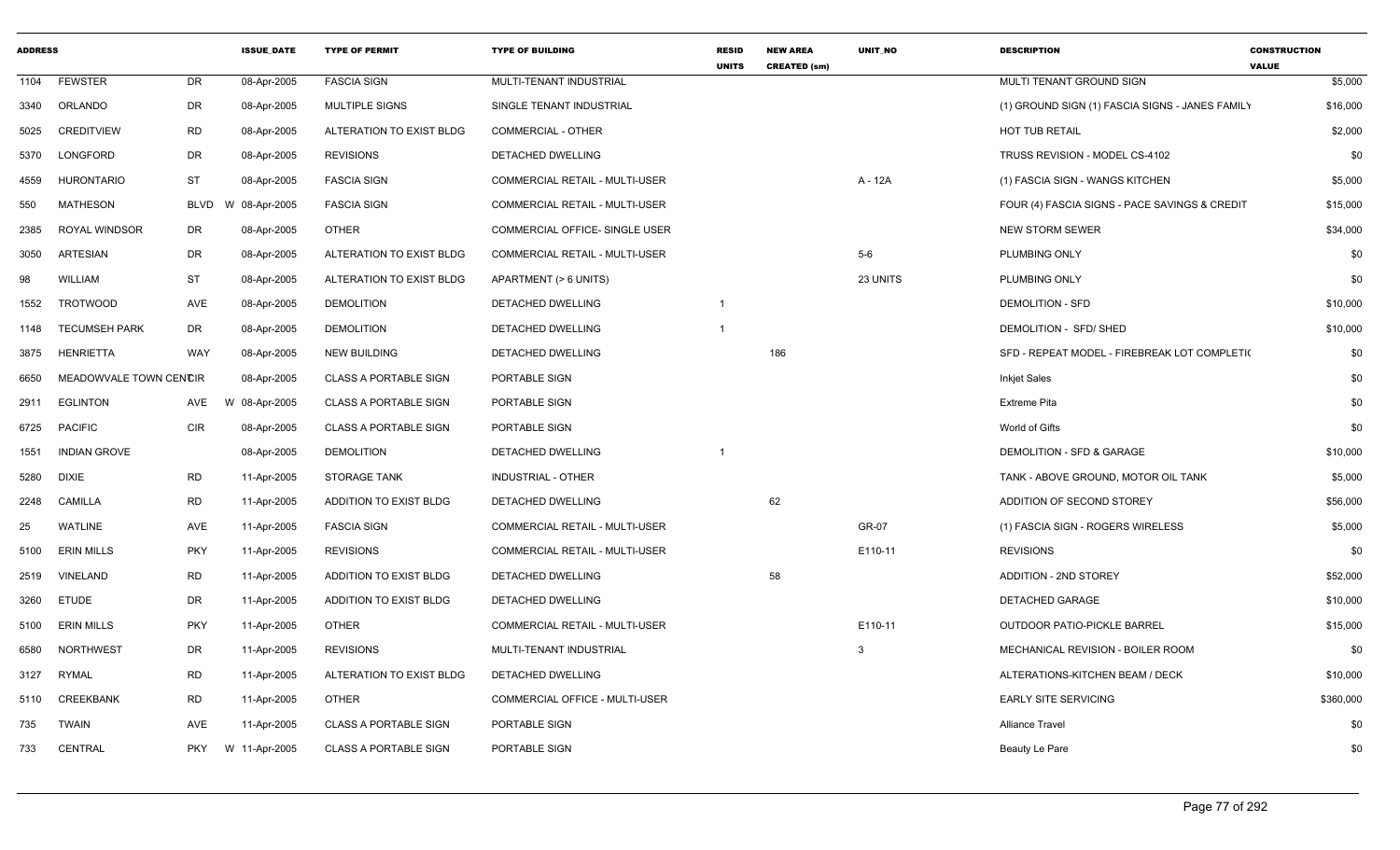| <b>ADDRESS</b> |                          |             | <b>ISSUE_DATE</b> | <b>TYPE OF PERMIT</b>        | <b>TYPE OF BUILDING</b>        | <b>RESID</b><br><b>UNITS</b> | <b>NEW AREA</b><br><b>CREATED (sm)</b> | UNIT_NO        | <b>DESCRIPTION</b>                          | <b>CONSTRUCTION</b><br><b>VALUE</b> |     |
|----------------|--------------------------|-------------|-------------------|------------------------------|--------------------------------|------------------------------|----------------------------------------|----------------|---------------------------------------------|-------------------------------------|-----|
| 6185           | <b>MCLAUGHLIN</b>        | <b>RD</b>   | 11-Apr-2005       | <b>CLASS A PORTABLE SIGN</b> | PORTABLE SIGN                  |                              |                                        |                | Liz Claiborne                               |                                     | \$0 |
| 1965           | <b>BRITANNIA</b>         | <b>RD</b>   | W 11-Apr-2005     | <b>CLASS A PORTABLE SIGN</b> | PORTABLE SIGN                  |                              |                                        |                | <b>Prestige Pools</b>                       |                                     | \$0 |
| $\Omega$       | <b>ERIN MILLS</b>        | <b>PKY</b>  | 11-Apr-2005       | <b>CLASS A PORTABLE SIGN</b> | PORTABLE SIGN                  |                              |                                        |                | Meadowyale South Rec. Centre                |                                     | \$0 |
| $\mathbf 0$    | <b>DERRY</b>             | RD          | W 11-Apr-2005     | <b>CLASS A PORTABLE SIGN</b> | PORTABLE SIGN                  |                              |                                        |                | Meadowvale South Rec. Centre                |                                     | \$0 |
| $\mathbf 0$    | <b>MAVIS</b>             | RD          | 11-Apr-2005       | <b>CLASS A PORTABLE SIGN</b> | PORTABLE SIGN                  |                              |                                        |                | Meadowvale South Rec. Centre                |                                     | \$0 |
| 1554           | PORTSMOUTH               | PL          | 11-Apr-2005       | <b>NEW BUILDING</b>          | DETACHED DWELLING              |                              | 237                                    |                | SFD - REPEAT MODEL, FIREBREAK COMPLETION    |                                     | \$0 |
| 2561           | <b>HURONTARIO</b>        | ST          | 11-Apr-2005       | <b>CLASS A PORTABLE SIGN</b> | PORTABLE SIGN                  |                              |                                        |                | Taxwide                                     |                                     | \$0 |
| 1248           | <b>DUNDAS</b>            | ST          | E 11-Apr-2005     | <b>CLASS A PORTABLE SIGN</b> | PORTABLE SIGN                  |                              |                                        |                | <b>CHOICE IN CARPETS</b>                    |                                     | \$0 |
| 1646           | <b>DUNDAS</b>            | ST          | W 11-Apr-2005     | <b>CLASS A PORTABLE SIGN</b> | PORTABLE SIGN                  |                              |                                        |                | Hydeaway Boutique Spa                       |                                     | \$0 |
| $\Omega$       | <b>WINSTON CHURCHILL</b> | <b>BLVD</b> | 11-Apr-2005       | <b>CLASS A PORTABLE SIGN</b> | PORTABLE SIGN                  |                              |                                        |                | Miss Minor Ball Hockey                      |                                     | \$0 |
| $\mathbf 0$    | <b>DERRY</b>             | RD          | E 11-Apr-2005     | <b>CLASS A PORTABLE SIGN</b> | PORTABLE SIGN                  |                              |                                        |                | Miss Minor Ball Hockey                      |                                     | \$0 |
| 3050           | <b>ARGENTIA</b>          | RD          | 11-Apr-2005       | <b>CLASS A PORTABLE SIGN</b> | PORTABLE SIGN                  |                              |                                        |                | West Miss, Medical                          |                                     | \$0 |
| 60             | <b>BRISTOL</b>           | <b>RD</b>   | E 11-Apr-2005     | <b>CLASS A PORTABLE SIGN</b> | PORTABLE SIGN                  |                              |                                        |                | <b>Langford Cleaners</b>                    |                                     | \$0 |
| 2575           | <b>DUNDAS</b>            | ST          | W 11-Apr-2005     | <b>CLASS A PORTABLE SIGN</b> | PORTABLE SIGN                  |                              |                                        |                | <b>Hearth Manor</b>                         |                                     | \$0 |
| 1865           | LAKESHORE                | RD          | W 11-Apr-2005     | <b>CLASS A PORTABLE SIGN</b> | PORTABLE SIGN                  |                              |                                        |                | Pizzaville                                  |                                     | \$0 |
| 1220           | <b>EGLINTON</b>          | AVE<br>E.   | 11-Apr-2005       | <b>CLASS A PORTABLE SIGN</b> | PORTABLE SIGN                  |                              |                                        |                | Royal Pontiac                               |                                     | \$0 |
| 2488           | <b>DUNWIN</b>            | DR          | 12-Apr-2005       | ALTERATION TO EXIST BLDG     | MULTI-TENANT INDUSTRIAL        |                              | 660                                    |                | <b>INTERIOR ALTERATIONS - BIOVAIL</b>       | \$100,000                           |     |
| 20             | <b>JOYCELYN</b>          | DR          | 12-Apr-2005       | ADDITION AND ALTER           | DETACHED DWELLING              |                              |                                        |                | ADDITION-2-STOREY/NEW DECK/INTERIOR ALTERAT | \$87,000                            |     |
| 2580           | SHEPARD                  | AVE         | 12-Apr-2005       | ALTERATION TO EXIST BLDG     | COMMERCIAL RETAIL - MULTI-USER |                              |                                        | #4             | INTERIOR ALTERATION & NEW KITCHEN EXHAUST F | \$21,000                            |     |
| 5107           | <b>MISTY PINE</b>        | CRES        | 12-Apr-2005       | <b>NEW BUILDING</b>          | DETACHED DWELLING              | $\overline{1}$               | 201                                    |                | <b>SFD - REPEAT MODEL</b>                   | \$207,000                           |     |
| 3866           | <b>QUIET CREEK</b>       | DR          | 12-Apr-2005       | <b>NEW BUILDING</b>          | DETACHED DWELLING              | $\overline{1}$               | 203                                    |                | <b>SFD - REPEAT MODEL</b>                   | \$188,000                           |     |
| 5139           | ANCIENT STONE            | AVE         | 12-Apr-2005       | <b>NEW BUILDING</b>          | DETACHED DWELLING              | $\overline{1}$               | 283                                    |                | <b>SFD - REPEAT MODEL</b>                   | \$263,000                           |     |
| 5143           | ANCIENT STONE            | AVE         | 12-Apr-2005       | <b>NEW BUILDING</b>          | DETACHED DWELLING              | -1                           | 286                                    |                | <b>SFD - REPEAT MODEL</b>                   | \$265,000                           |     |
| 3861           | <b>QUIET CREEK</b>       | DR          | 12-Apr-2005       | <b>NEW BUILDING</b>          | DETACHED DWELLING              | $\overline{1}$               | 203                                    |                | <b>SFD - REPEAT MODEL</b>                   | \$188,000                           |     |
| 3865           | <b>QUIET CREEK</b>       | DR          | 12-Apr-2005       | <b>NEW BUILDING</b>          | DETACHED DWELLING              |                              | 213                                    |                | <b>SFD - REPEAT MODEL</b>                   | \$198,000                           |     |
| 7090           | <b>TRANMERE</b>          | DR          | 12-Apr-2005       | ALTERATION TO EXIST BLDG     | MULTI-TENANT INDUSTRIAL        |                              | 311                                    | $\overline{4}$ | CAR MECHANICAL SHOP (REPAIR GARAGE)         | \$47,000                            |     |
| 1177           | CENTRAL                  | <b>PKY</b>  | W 12-Apr-2005     | ALTERATION TO EXIST BLDG     | <b>COMMERCIAL - OTHER</b>      |                              |                                        | 22A            | <b>TRAVEL AGENCY</b>                        | \$15,000                            |     |
| 2200           | <b>EGLINTON</b>          | AVE         | W 12-Apr-2005     | ELECTROMAG LOCK DEVICE       | PUBLIC/INSTIT (EXCEPT SCHOOLS) |                              |                                        |                | MAGLOCK-15                                  | \$60,000                            |     |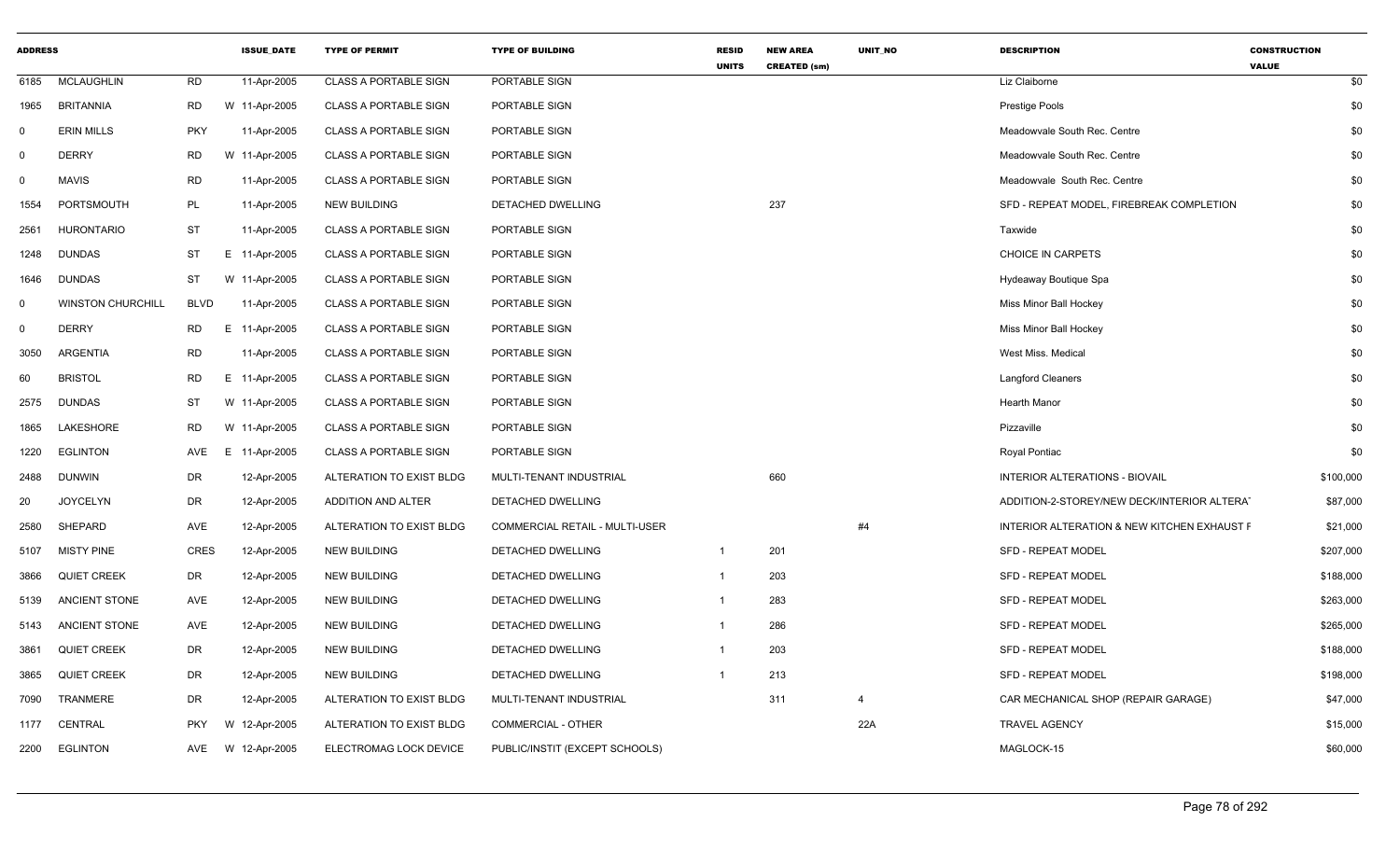| <b>ADDRESS</b> |                      |             | <b>ISSUE_DATE</b> | <b>TYPE OF PERMIT</b>                         | <b>TYPE OF BUILDING</b>        | <b>RESID</b><br><b>UNITS</b> | <b>NEW AREA</b><br><b>CREATED (sm)</b> | UNIT_NO         | <b>DESCRIPTION</b>                              | <b>CONSTRUCTION</b><br><b>VALUE</b> |
|----------------|----------------------|-------------|-------------------|-----------------------------------------------|--------------------------------|------------------------------|----------------------------------------|-----------------|-------------------------------------------------|-------------------------------------|
| $\mathbf 0$    | <b>BURNHAMTHORPE</b> | <b>RD</b>   | E 12-Apr-2005     | <b>CLASS A PORTABLE SIGN</b>                  | PORTABLE SIGN                  |                              |                                        |                 | Miss Minor Ball Hockey                          | \$0                                 |
| $\mathbf 0$    | <b>CAWTHRA</b>       | <b>RD</b>   | 12-Apr-2005       | <b>CLASS A PORTABLE SIGN</b>                  | PORTABLE SIGN                  |                              |                                        |                 | Miss Minor Ball Hockey                          | \$0                                 |
| $\mathbf 0$    | LAKESHORE            | <b>RD</b>   | W 12-Apr-2005     | <b>CLASS A PORTABLE SIGN</b>                  | PORTABLE SIGN                  |                              |                                        |                 | Miss Minor Ball Hockey                          | \$0                                 |
| 0              | SOUTHDOWN            | RD          | 12-Apr-2005       | <b>CLASS A PORTABLE SIGN</b>                  | PORTABLE SIGN                  |                              |                                        |                 | Miss Minor Ball Hockey                          | \$0                                 |
| $\mathbf 0$    | <b>CAWTHRA</b>       | <b>RD</b>   | 12-Apr-2005       | <b>CLASS A PORTABLE SIGN</b>                  | PORTABLE SIGN                  |                              |                                        |                 | <b>Community Services</b>                       | \$0                                 |
| $\mathbf 0$    | LAKESHORE            | <b>RD</b>   | W 12-Apr-2005     | <b>CLASS A PORTABLE SIGN</b>                  | PORTABLE SIGN                  |                              |                                        |                 | <b>Community Services</b>                       | \$0                                 |
| $\mathbf 0$    | <b>MAVIS</b>         | <b>RD</b>   | 12-Apr-2005       | <b>CLASS A PORTABLE SIGN</b>                  | PORTABLE SIGN                  |                              |                                        |                 | <b>COMMUNITY SERVICES</b>                       | \$0                                 |
| 0              | <b>DIXIE</b>         | <b>RD</b>   | 12-Apr-2005       | <b>CLASS A PORTABLE SIGN</b>                  | PORTABLE SIGN                  |                              |                                        |                 | <b>COMMUNITY SERVICES</b>                       | \$0                                 |
| $\mathbf 0$    | <b>CAWTHRA</b>       | <b>RD</b>   | 12-Apr-2005       | <b>CLASS A PORTABLE SIGN</b>                  | PORTABLE SIGN                  |                              |                                        |                 | <b>COMMUNITY SERVICES</b>                       | \$0                                 |
| $\mathbf 0$    | <b>ERIN MILLS</b>    | <b>PKY</b>  | 12-Apr-2005       | <b>CLASS A PORTABLE SIGN</b>                  | PORTABLE SIGN                  |                              |                                        |                 | <b>Community Services</b>                       | \$0                                 |
| $\mathbf 0$    | <b>EGLINTON</b>      | AVE         | 12-Apr-2005       | <b>CLASS A PORTABLE SIGN</b>                  | PORTABLE SIGN                  |                              |                                        |                 | <b>Community Services</b>                       | \$0                                 |
| $\mathbf 0$    | <b>ERIN MILLS</b>    | <b>PKY</b>  | 12-Apr-2005       | <b>CLASS A PORTABLE SIGN</b>                  | <b>PORTABLE SIGN</b>           |                              |                                        |                 | <b>Community Services</b>                       | \$0                                 |
| $\overline{0}$ | <b>HURONTARIO</b>    | <b>ST</b>   | 12-Apr-2005       | <b>CLASS A PORTABLE SIGN</b>                  | PORTABLE SIGN                  |                              |                                        |                 | <b>COMMUNITY SERVICES</b>                       | \$0                                 |
| $\mathbf 0$    | <b>EGLINTON</b>      | AVE         | 12-Apr-2005<br>W  | <b>CLASS A PORTABLE SIGN</b>                  | PORTABLE SIGN                  |                              |                                        |                 | Planning & Building, Public Information Meeting | \$0                                 |
| 4284           | <b>TOMKEN</b>        | <b>RD</b>   | 12-Apr-2005       | <b>DEMOLITION</b>                             | DETACHED DWELLING              |                              |                                        |                 | <b>DEMOLITION - SFD</b>                         | \$10,000                            |
| 5230           | <b>RIVER FOREST</b>  | CRT         | 12-Apr-2005       | ALTERATION TO EXIST BLDG                      | <b>CHURCH</b>                  |                              | 196                                    | <b>BASEMENT</b> | DAY NURSERY (48 children, 6 staff)              | \$0                                 |
| 2380           | <b>MOTORWAY</b>      | <b>BLVD</b> | 12-Apr-2005       | <b>CLASS A PORTABLE SIGN</b>                  | PORTABLE SIGN                  |                              |                                        |                 | Impact Media Signs & Advertising                | \$0                                 |
| 3621           | <b>DIXIE</b>         | <b>RD</b>   | 13-Apr-2005       | <b>OTHER</b>                                  | COMMERCIAL RETAIL - MULTI-USER |                              |                                        | 16              | <b>RETAIL SALES</b>                             | \$0                                 |
| 3421           | <b>JOAN</b>          | DR          | 13-Apr-2005       | <b>REVISIONS</b>                              | DETACHED DWELLING              |                              |                                        |                 | HVAC REVISION - FURNACE REPLACEMENT AND NE      | \$0                                 |
| 1609           | <b>BIRCHWOOD</b>     | <b>DR</b>   | 13-Apr-2005       | CLASS 4 PRIVATE SEWAGE SYSTEDETACHED DWELLING |                                |                              |                                        |                 | PRIVATE SEPTIC SYSTEM                           | \$1,000                             |
| 5710           | <b>KENNEDY</b>       | <b>RD</b>   | 13-Apr-2005       | ADDITION TO EXIST BLDG                        | <b>CHURCH</b>                  |                              | 2,045                                  |                 | ADDITION - MISSISSAUGA CHINESE ALLIANCE CHUF    | \$2,888,000                         |
| 1595           | <b>BROADMOOR</b>     | AVE         | 13-Apr-2005       | <b>NEW BUILDING</b>                           | DETACHED DWELLING              |                              |                                        |                 | <b>TRANSFER PERMIT</b>                          | \$0                                 |
| 3340           | ORLANDO              | DR          | 13-Apr-2005       | ALTERATION TO EXIST BLDG                      | SINGLE TENANT INDUSTRIAL       |                              |                                        |                 | KITCHEN EXHAUSTS (3)                            | \$63,000                            |
| 6870           | <b>PACIFIC</b>       | <b>CIR</b>  | 13-Apr-2005       | ALTERATION TO EXIST BLDG                      | SINGLE TENANT INDUSTRIAL       |                              |                                        |                 | NEW OIL INTERCEPTOR                             | \$8,000                             |
| 2580           | <b>HURONTARIO</b>    | <b>ST</b>   | 13-Apr-2005       | <b>CLASS A PORTABLE SIGN</b>                  | PORTABLE SIGN                  |                              |                                        |                 | <b>TD Canada Trust</b>                          | \$0                                 |
| 2550           | <b>HURONTARIO</b>    | ST          | 13-Apr-2005       | <b>CLASS A PORTABLE SIGN</b>                  | PORTABLE SIGN                  |                              |                                        |                 | Rogers Video                                    | \$0                                 |
| 2150           | <b>BURNHAMTHORPE</b> | <b>RD</b>   | W 13-Apr-2005     | <b>CLASS A PORTABLE SIGN</b>                  | PORTABLE SIGN                  |                              |                                        |                 | Rogers Video                                    | \$0                                 |
| 2150           | <b>BURNHAMTHORPE</b> | <b>RD</b>   | W 13-Apr-2005     | <b>CLASS A PORTABLE SIGN</b>                  | PORTABLE SIGN                  |                              |                                        |                 | Crabby Joe's                                    | \$0                                 |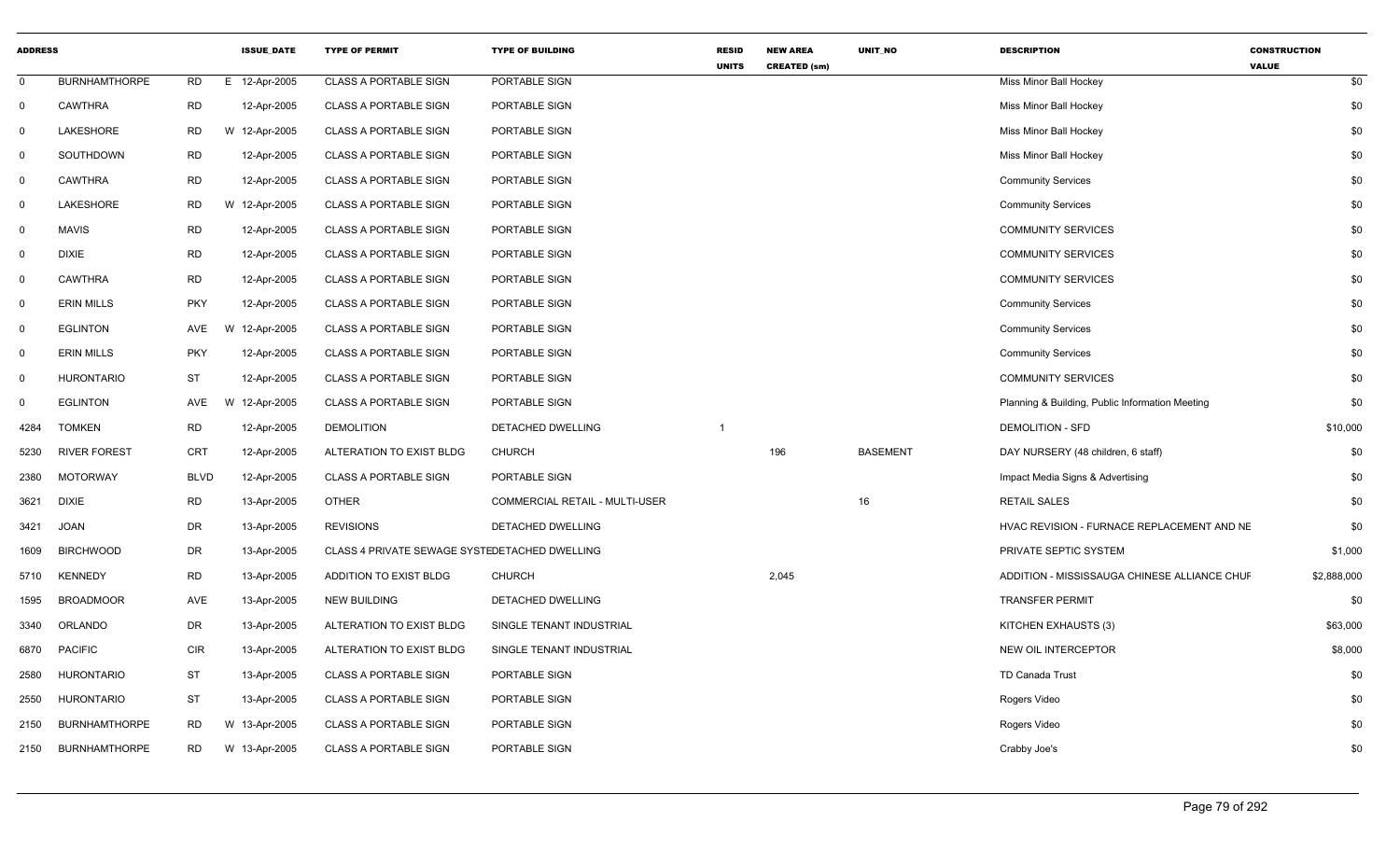| <b>ADDRESS</b> |                          |             | <b>ISSUE DATE</b> | <b>TYPE OF PERMIT</b>        | <b>TYPE OF BUILDING</b>               | <b>RESID</b><br><b>UNITS</b> | <b>NEW AREA</b><br><b>CREATED (sm)</b> | <b>UNIT NO</b> | <b>DESCRIPTION</b>                        | <b>CONSTRUCTION</b><br><b>VALUE</b> |
|----------------|--------------------------|-------------|-------------------|------------------------------|---------------------------------------|------------------------------|----------------------------------------|----------------|-------------------------------------------|-------------------------------------|
| 6550           | MEADOWVALE TOWN CENCIR   |             | 13-Apr-2005       | <b>CLASS A PORTABLE SIGN</b> | PORTABLE SIGN                         |                              |                                        |                | Nardinis Salon & Spa                      | \$0                                 |
| 6550           | MEADOWVALE TOWN CENCIR   |             | 13-Apr-2005       | <b>CLASS A PORTABLE SIGN</b> | PORTABLE SIGN                         |                              |                                        |                | Physiocare & Rehab                        | \$0                                 |
| 5889           | <b>AIRPORT</b>           | <b>RD</b>   | 13-Apr-2005       | <b>DEMOLITION</b>            | <b>COMMERCIAL - OTHER</b>             |                              |                                        |                | DEMOLITION - 1 STOREY COMMERCIAL BUILDING | \$10,000                            |
| 6750           | <b>WINSTON CHURCHILL</b> | <b>BLVD</b> | 13-Apr-2005       | <b>CLASS A PORTABLE SIGN</b> | PORTABLE SIGN                         |                              |                                        |                | <b>Oxford Learninng Centre</b>            | \$0                                 |
| $\mathbf 0$    | <b>MAVIS</b>             | <b>RD</b>   | 13-Apr-2005       | <b>CLASS A PORTABLE SIGN</b> | PORTABLE SIGN                         |                              |                                        |                | MISSISSAUGA WATERFRONT FESTIVAL           | \$0                                 |
| 1011           | <b>EGLINTON</b>          | AVE         | 13-Apr-2005<br>E  | <b>CLASS A PORTABLE SIGN</b> | PORTABLE SIGN                         |                              |                                        |                | Rawas China & Gifts                       | \$0                                 |
| 6539           | <b>MISSISSAUGA</b>       | <b>RD</b>   | 13-Apr-2005       | <b>CLASS A PORTABLE SIGN</b> | PORTABLE SIGN                         |                              |                                        |                | ATG Communications Group - Telus          | \$0                                 |
| 1200           | VANIER                   | DR          | 13-Apr-2005       | <b>CLASS A PORTABLE SIGN</b> | PORTABLE SIGN                         |                              |                                        |                | <b>Budget Professional Pools</b>          | \$0                                 |
| 2040           | <b>DUNDAS</b>            | ST          | E.<br>13-Apr-2005 | <b>CLASS A PORTABLE SIGN</b> | PORTABLE SIGN                         |                              |                                        |                | <b>Staples Business Depot</b>             | \$0                                 |
| 2575           | <b>DUNDAS</b>            | ST          | W 13-Apr-2005     | <b>CLASS A PORTABLE SIGN</b> | PORTABLE SIGN                         |                              |                                        |                | <b>Sterling House</b>                     | \$0                                 |
| 720            | <b>BURNHAMTHORPE</b>     | RD          | W 13-Apr-2005     | <b>CLASS A PORTABLE SIGN</b> | PORTABLE SIGN                         |                              |                                        |                | Oasis Water                               | \$0                                 |
| 228            | LAKESHORE                | RD          | W 13-Apr-2005     | <b>CLASS A PORTABLE SIGN</b> | PORTABLE SIGN                         |                              |                                        |                | Port Credit Optometrist                   | \$0                                 |
| $\mathbf 0$    | <b>GOREWAY</b>           | DR          | 13-Apr-2005       | <b>CLASS A PORTABLE SIGN</b> | PORTABLE SIGN                         |                              |                                        |                | <b>Malton Soccer Club</b>                 | \$0                                 |
| 490            | MEADOW WOOD              | <b>RD</b>   | 13-Apr-2005       | <b>DEMOLITION</b>            | DETACHED DWELLING                     |                              |                                        |                | <b>DEMOLITION - SFD</b>                   | \$10,000                            |
| 1114           | <b>ALGONQUIN</b>         | DR          | 13-Apr-2005       | <b>DEMOLITION</b>            | DETACHED DWELLING                     |                              |                                        |                | <b>DEMOLITION - SFD</b>                   | \$10,000                            |
| 2200           | <b>DUNDAS</b>            | ST          | E 13-Apr-2005     | <b>CLASS A PORTABLE SIGN</b> | PORTABLE SIGN                         |                              |                                        |                | Sleep Factory                             | \$0                                 |
| 3300           | <b>RIDGEWAY</b>          | DR          | 13-Apr-2005       | <b>CLASS A PORTABLE SIGN</b> | PORTABLE SIGN                         |                              |                                        |                | Italtile                                  | \$0                                 |
| 3495           | LAIRD                    | <b>RD</b>   | 13-Apr-2005       | <b>CLASS A PORTABLE SIGN</b> | PORTABLE SIGN                         |                              |                                        |                | <b>Pyramid Leisure Products</b>           | \$0                                 |
| 5602           | <b>TENTH LINE WEST</b>   |             | 13-Apr-2005       | <b>CLASS A PORTABLE SIGN</b> | PORTABLE SIGN                         |                              |                                        |                | Axis Chiropractic                         | \$0                                 |
| 2200           | DUNDAS                   | <b>ST</b>   | E<br>13-Apr-2005  | <b>CLASS A PORTABLE SIGN</b> | PORTABLE SIGN                         |                              |                                        |                | Sleep Factory                             | \$0                                 |
| 120            | LAKESHORE                | RD.         | W 13-Apr-2005     | ALTERATION TO EXIST BLDG     | COMMERCIAL RETAIL - MULTI-USER        |                              |                                        | #1&2           | UNDERGROUND PLUMBING ONLY                 | \$2,000                             |
| 6516           | <b>TISLER</b>            | <b>CRES</b> | 14-Apr-2005       | ALTERATION TO EXIST BLDG     | DETACHED DWELLING                     |                              |                                        |                | ALTERATIONS-SIDE ENTRANCE/BASEMENT W/C    | \$2,000                             |
| 3015           | <b>EGLINTON</b>          | AVE         | W 14-Apr-2005     | TEMPORARY STRUCTURE          | <b>COMMERCIAL OFFICE- SINGLE USER</b> |                              | 139                                    |                | TEMPORARY-SALES OFFICE, REGAL CRAFT HOMES | \$128,000                           |
| 3050           | ARTESIAN                 | DR          | 14-Apr-2005       | ALTERATION TO EXIST BLDG     | COMMERCIAL RETAIL - MULTI-USER        |                              |                                        | $5-6$          | PHARMACY & WALK-IN-CLINIC                 | \$69,000                            |
| 5060           | <b>SPECTRUM</b>          | WAY         | 14-Apr-2005       | ALTERATION TO EXIST BLDG     | COMMERCIAL OFFICE - MULTI-USER        |                              |                                        | 505            | <b>GENERAL OFFICE</b>                     | \$176,000                           |
| 6075           | <b>MAVIS</b>             | <b>RD</b>   | 14-Apr-2005       | ALTERATION TO EXIST BLDG     | COMMERCIAL RETAIL - MULTI-USER        |                              |                                        | $\mathbf{1}$   | INTERIOR ALTERATIONS-BEST BUY             | \$15,000                            |
| 1010           | <b>DREAM CREST</b>       | <b>RD</b>   | 14-Apr-2005       | ALTERATION TO EXIST BLDG     | COMMERCIAL RETAIL - MULTI-USER        |                              |                                        | 8              | <b>COMMERCIAL SCHOOL</b>                  | \$57,000                            |
| 7045           | <b>EDWARDS</b>           | <b>BLVD</b> | 14-Apr-2005       | ALTERATION TO EXIST BLDG     | <b>COMMERCIAL OFFICE - MULTI-USER</b> |                              | 177                                    | 401            | <b>BUSINESS OFFICE</b>                    | \$51,000                            |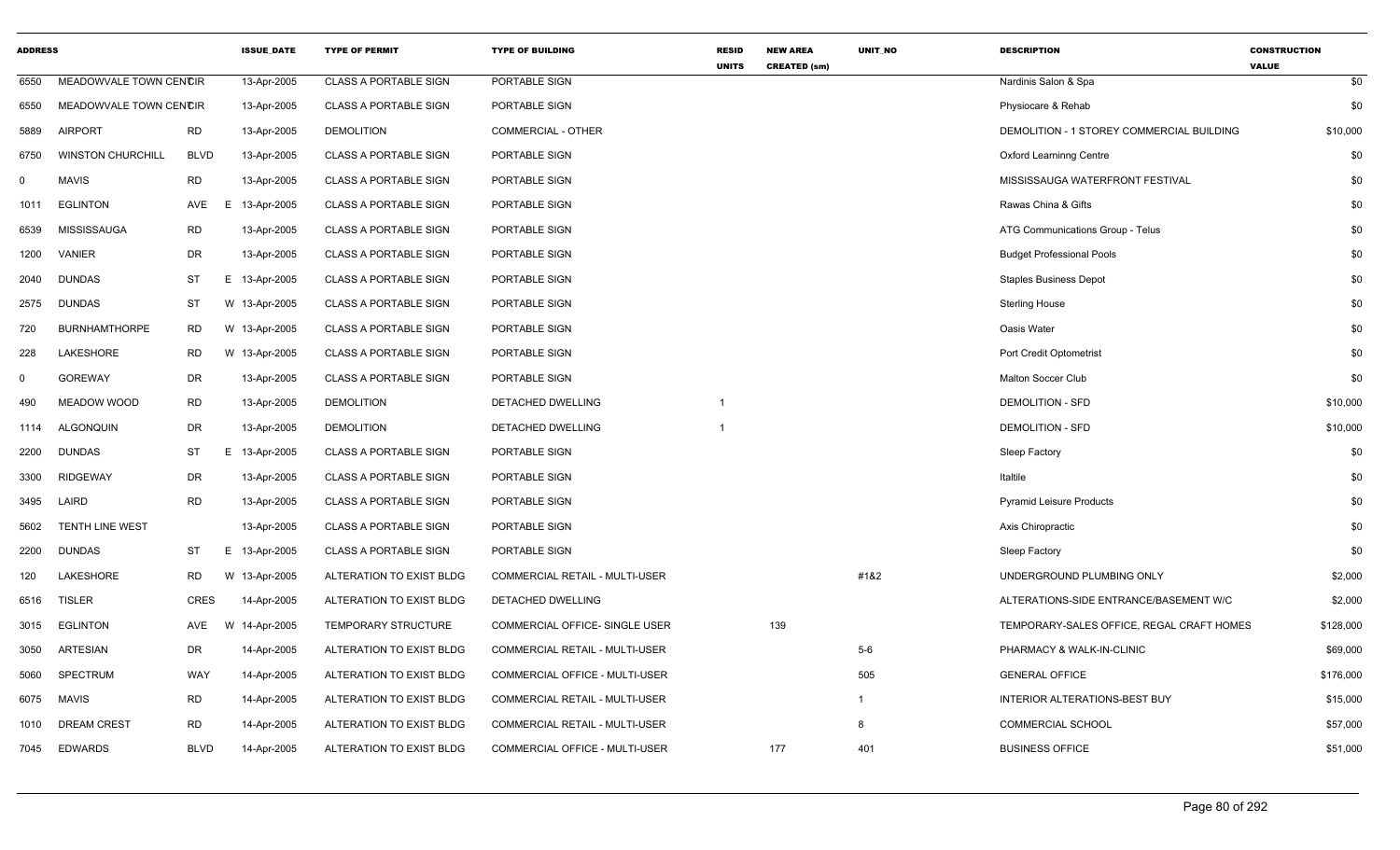| <b>ADDRESS</b> |                      |             | <b>ISSUE_DATE</b> | <b>TYPE OF PERMIT</b>        | <b>TYPE OF BUILDING</b>        | <b>RESID</b><br><b>UNITS</b> | <b>NEW AREA</b><br><b>CREATED (sm)</b> | UNIT_NO      | <b>DESCRIPTION</b>                              | <b>CONSTRUCTION</b><br><b>VALUE</b> |
|----------------|----------------------|-------------|-------------------|------------------------------|--------------------------------|------------------------------|----------------------------------------|--------------|-------------------------------------------------|-------------------------------------|
| 5700           | <b>TIMBERLEA</b>     | <b>BLVD</b> | 14-Apr-2005       | ALTERATION TO EXIST BLDG     | MULTI-TENANT INDUSTRIAL        |                              |                                        | #5           | WAREHOUSE AND BUSINESS OFFICE                   | \$20,000                            |
| 2345           | ARGENTIA             | <b>RD</b>   | 14-Apr-2005       | ALTERATION TO EXIST BLDG     | INDUSTRIAL - OTHER             |                              |                                        | 102          | <b>BUSINESS OFFICE</b>                          | \$316,000                           |
| 120            | LAKESHORE            | <b>RD</b>   | W 14-Apr-2005     | ALTERATION TO EXIST BLDG     | COMMERCIAL - OTHER             |                              |                                        | 3            | <b>BEAUTY SALON</b>                             | \$16,000                            |
| 918            | <b>GOODWIN</b>       | <b>RD</b>   | 14-Apr-2005       | <b>NEW BUILDING</b>          | DETACHED DWELLING              |                              |                                        |              | NEW-GARAGE DETACHED                             | \$16,000                            |
| 5100           | <b>ERIN MILLS</b>    | <b>PKY</b>  | 14-Apr-2005       | ALTERATION TO EXIST BLDG     | COMMERCIAL - OTHER             |                              |                                        | <b>B-115</b> | <b>CLOTHING</b>                                 | \$28,000                            |
| 3285           | <b>MAVIS</b>         | <b>RD</b>   | 14-Apr-2005       | <b>CLASS A PORTABLE SIGN</b> | PORTABLE SIGN                  |                              |                                        |              | MAVIS REALTY LTD.                               | \$0                                 |
| 2071           | <b>LYNCHMERE</b>     | AVE         | 14-Apr-2005       | <b>DEMOLITION</b>            | GARAGE/CARPORT                 |                              |                                        |              | DEMOLITION - DETACHED WOOD FRAME GARAGE         | \$1,000                             |
| 113            | QUEEN                | <b>ST</b>   | S<br>14-Apr-2005  | <b>CLASS A PORTABLE SIGN</b> | PORTABLE SIGN                  |                              |                                        |              | Subway                                          | \$0                                 |
| 5636           | <b>GLEN ERIN</b>     | <b>DR</b>   | 14-Apr-2005       | <b>CLASS A PORTABLE SIGN</b> | PORTABLE SIGN                  |                              |                                        |              | Roger's Video                                   | \$0                                 |
| 3250           | <b>RIDGEWAY</b>      | <b>DR</b>   | 14-Apr-2005       | <b>CLASS A PORTABLE SIGN</b> | <b>PORTABLE SIGN</b>           |                              |                                        |              | <b>Imagination Works</b>                        | \$0                                 |
| 3221           | <b>DERRY</b>         | <b>RD</b>   | W 14-Apr-2005     | <b>CLASS A PORTABLE SIGN</b> | PORTABLE SIGN                  |                              |                                        |              | Dr. Girn                                        | \$0                                 |
| 3615           | LAIRD                | <b>RD</b>   | 15-Apr-2005       | ALTERATION TO EXIST BLDG     | MULTI-TENANT INDUSTRIAL        |                              | 310                                    | 13           | BUSINESS OFFICE-ACCESSORY WAREHOUSE             | \$90,000                            |
| 1278           | <b>BRAMBLEWOOD</b>   | LANE        | 15-Apr-2005       | <b>NEW BUILDING</b>          | DETACHED DWELLING              |                              |                                        |              | NEW-POOL CABANA/STORAGE SHED, UNHEATED          | \$18,000                            |
| 536            | <b>COMANCHE</b>      | <b>RD</b>   | 15-Apr-2005       | ADDITION AND ALTER           | DETACHED DWELLING              |                              |                                        |              | ADDITION/ALTERATIONS - GARAGE CONVERSION &      | \$31,000                            |
| 3055           | <b>DUNDAS</b>        | <b>ST</b>   | W 15-Apr-2005     | ALTERATION TO EXIST BLDG     | COMMERCIAL RETAIL - MULTI-USER |                              |                                        | 1            | ALTERATIONS-OUTDOOR PATIO                       | \$15,000                            |
| 1057           | <b>GREENOAKS</b>     | DR          | 15-Apr-2005       | ADDITION AND ALTER           | DETACHED DWELLING              |                              | 96                                     |              | ADDITION/ALTERATIONS                            | \$113,000                           |
| 3615           | LAIRD                | <b>RD</b>   | 15-Apr-2005       | ALTERATION TO EXIST BLDG     | <b>MULTI-TENANT INDUSTRIAL</b> |                              |                                        | 17           | STORAGE/WAREHOUSING                             | \$90,000                            |
| 7195           | CAMBRETT             | <b>DR</b>   | 15-Apr-2005       | <b>NEW BUILDING</b>          | GARAGE/CARPORT                 |                              | 43                                     |              | NEW-GARAGE, DETACHED                            | \$17,000                            |
| 1303           | <b>AEROWOOD</b>      | DR          | 15-Apr-2005       | ALTERATION TO EXIST BLDG     | MULTI-TENANT INDUSTRIAL        |                              |                                        | 1 & 2        | <b>OFFICE &amp; WAREHOUSE</b>                   | \$234,000                           |
| 1293           | CATCHACOMA           | CRT         | 15-Apr-2005       | <b>REVISIONS</b>             | DETACHED DWELLING              |                              |                                        |              | <b>REVISION</b>                                 | \$0                                 |
| 3045           | <b>BREAKWATER</b>    | <b>CRT</b>  | 15-Apr-2005       | <b>OTHER</b>                 | CONDOMINIUM ROW DWELLING       |                              |                                        |              | <b>EARLY SITE SERVICING</b>                     | \$320,000                           |
| 3030           | <b>BREAKWATER</b>    | <b>CRT</b>  | 15-Apr-2005       | <b>OTHER</b>                 | CONDOMINIUM ROW DWELLING       |                              |                                        |              | <b>EARLY SITE SERVICING</b>                     | \$0                                 |
| 6430           | <b>KENNEDY</b>       | <b>RD</b>   | 15-Apr-2005       | <b>DEMOLITION</b>            | DETACHED DWELLING              |                              |                                        |              | <b>DEMOLITION - PARTIAL</b>                     | \$5,000                             |
| $\mathbf 0$    | QUEENSWAY            |             | W 15-Apr-2005     | <b>CLASS A PORTABLE SIGN</b> | PORTABLE SIGN                  |                              |                                        |              | Planning & Building, Public Information Meeting | \$0                                 |
| $\mathbf 0$    | <b>DUNDAS</b>        | <b>ST</b>   | W 15-Apr-2005     | <b>CLASS A PORTABLE SIGN</b> | PORTABLE SIGN                  |                              |                                        |              | Planning & Building, Public Information Meeting | \$0                                 |
| $\mathbf 0$    | <b>CONFEDERATION</b> | <b>PKY</b>  | 15-Apr-2005       | <b>CLASS A PORTABLE SIGN</b> | PORTABLE SIGN                  |                              |                                        |              | Planning & Building, Public Information Meeting | \$0                                 |
| 5980           | CHURCHILL MEADOWS    | <b>BLVD</b> | 15-Apr-2005       | <b>CLASS A PORTABLE SIGN</b> | PORTABLE SIGN                  |                              |                                        |              | We Clean For Less                               | \$0                                 |
| 315            | <b>DUNDAS</b>        | ST          | E 15-Apr-2005     | <b>CLASS A PORTABLE SIGN</b> | <b>PORTABLE SIGN</b>           |                              |                                        |              | Super Eight Speciality Food Inc.                | \$0                                 |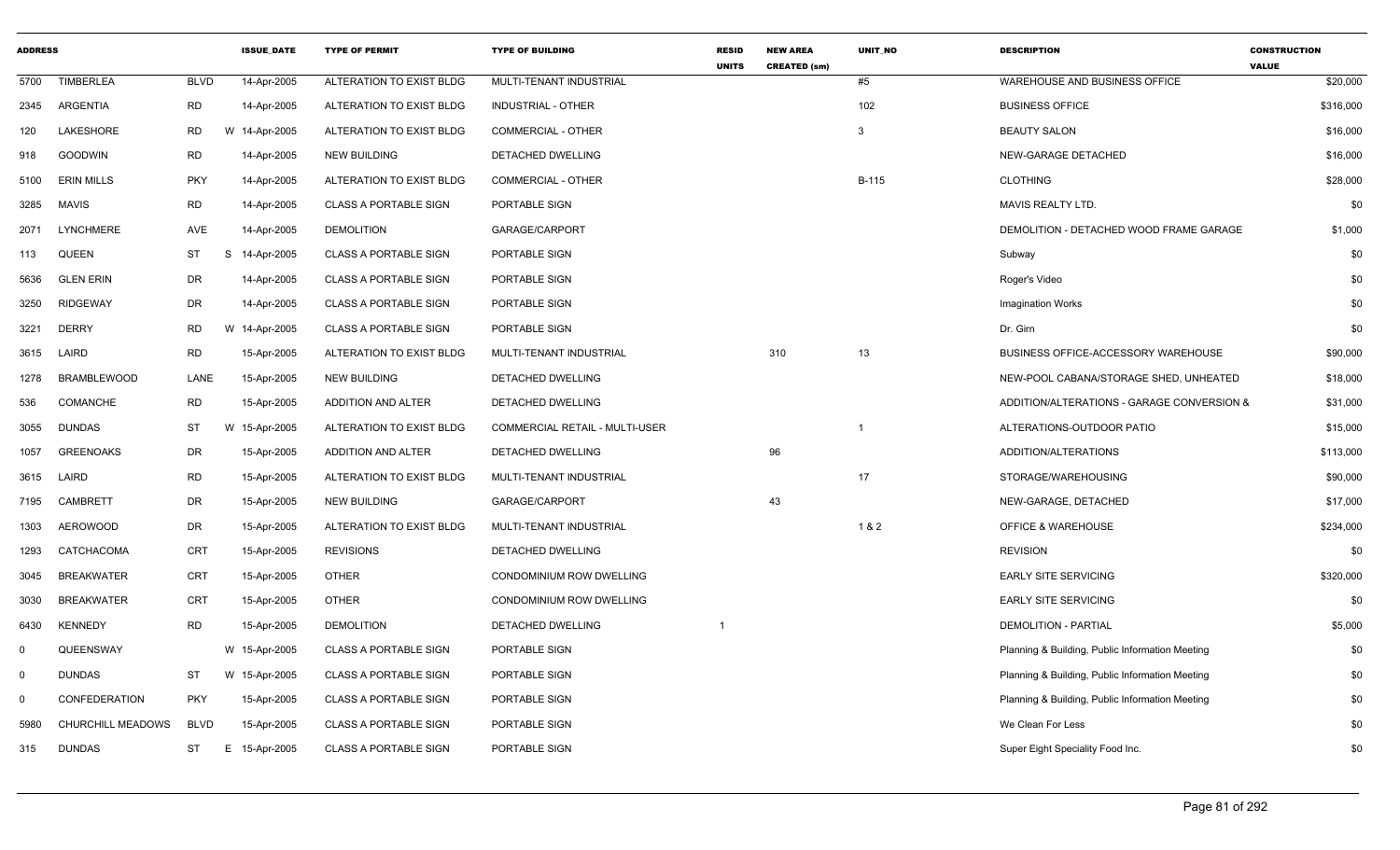| <b>ADDRESS</b> |                         |            | <b>ISSUE_DATE</b> | <b>TYPE OF PERMIT</b>        | <b>TYPE OF BUILDING</b>  | <b>RESID</b><br><b>UNITS</b> | <b>NEW AREA</b><br><b>CREATED (sm)</b> | UNIT_NO | <b>DESCRIPTION</b>                         | <b>CONSTRUCTION</b><br><b>VALUE</b> |
|----------------|-------------------------|------------|-------------------|------------------------------|--------------------------|------------------------------|----------------------------------------|---------|--------------------------------------------|-------------------------------------|
| 158            | <b>LAKESHORE</b>        | <b>RD</b>  | E 15-Apr-2005     | <b>CLASS A PORTABLE SIGN</b> | PORTABLE SIGN            |                              |                                        |         | The Bank of Nova Scotia                    | \$0                                 |
| 5950           | <b>RODEO</b>            | DR         | 15-Apr-2005       | CLASS A PORTABLE SIGN        | PORTABLE SIGN            |                              |                                        |         | Danier Leather                             | \$0                                 |
| 825            | <b>BRITANNIA</b>        | <b>RD</b>  | W 15-Apr-2005     | CLASS A PORTABLE SIGN        | PORTABLE SIGN            |                              |                                        |         | Casey's Bar & Grill                        | \$0                                 |
| 2901           | <b>EGLINTON</b>         | AVE        | W 15-Apr-2005     | <b>CLASS A PORTABLE SIGN</b> | PORTABLE SIGN            |                              |                                        |         | Florida Sun Tanning                        | \$0                                 |
| 7025           | <b>DANTON PROMENADE</b> |            | 15-Apr-2005       | CLASS A PORTABLE SIGN        | PORTABLE SIGN            |                              |                                        |         | Reo Dry Cleaners                           | \$0                                 |
| 2325           | <b>HURONTARIO</b>       | <b>ST</b>  | 15-Apr-2005       | <b>CLASS A PORTABLE SIGN</b> | PORTABLE SIGN            |                              |                                        |         | <b>Corner Florist</b>                      | \$0                                 |
| 6930           | <b>PACIFIC</b>          | <b>CIR</b> | 15-Apr-2005       | <b>CLASS A PORTABLE SIGN</b> | PORTABLE SIGN            |                              |                                        |         | Echohome Inc.                              | \$0                                 |
| 777            | <b>DUNDAS</b>           | ST         | W 15-Apr-2005     | <b>CLASS A PORTABLE SIGN</b> | PORTABLE SIGN            |                              |                                        |         | Minute Muffler                             | \$0                                 |
| 1140           | <b>BURNHAMTHORPE</b>    | <b>RD</b>  | W 15-Apr-2005     | <b>CLASS A PORTABLE SIGN</b> | PORTABLE SIGN            |                              |                                        |         | <b>Amazing Optical</b>                     | \$0                                 |
| 1475           | <b>DUNDAS</b>           | <b>ST</b>  | E 15-Apr-2005     | <b>CLASS A PORTABLE SIGN</b> | PORTABLE SIGN            |                              |                                        |         | Home Elegance                              | \$0                                 |
| 3854           | <b>HENRIETTA</b>        | WAY        | 15-Apr-2005       | <b>NEW BUILDING</b>          | <b>DETACHED DWELLING</b> |                              | 287                                    |         | SFD - FIREBREAK COMPLETION                 | \$0                                 |
| 1662           | CAROLYN                 | <b>RD</b>  | 15-Apr-2005       | <b>DEMOLITION</b>            | DETACHED DWELLING        | -1                           |                                        |         | DEMOLITION - SFD AND ALUMINIUM SHED        | \$10,000                            |
| 2021           | <b>DUNDAS</b>           | <b>ST</b>  | W 18-Apr-2005     | ALTERATION TO EXIST BLDG     | SCHOOL - SECONDARY       |                              |                                        |         | NEW ELEVATOR AND BARRIER FREE RAMP - ERIND | \$30,000                            |
| 1695           | <b>BIRCHWOOD</b>        | DR         | 18-Apr-2005       | <b>NEW BUILDING</b>          | DETACHED DWELLING        |                              | 358                                    |         | <b>SFD - CUSTOM</b>                        | \$388,000                           |
| 1495           | <b>CARMEN</b>           | DR         | 18-Apr-2005       | ADDITION AND ALTER           | <b>DETACHED DWELLING</b> |                              |                                        |         | ADDITION/ALTERATIONS                       | \$71,000                            |
| 1550           | SOUTH GATEWAY           | <b>RD</b>  | 18-Apr-2005       | ALTERATION TO EXIST BLDG     | MULTI-TENANT INDUSTRIAL  |                              |                                        | 220-22  | <b>REAL ESTATE OFFICE</b>                  | \$68,000                            |
| $\mathbf 0$    | <b>EGLINTON</b>         | AVE        | W<br>18-Apr-2005  | <b>CLASS A PORTABLE SIGN</b> | PORTABLE SIGN            |                              |                                        |         | CANADIAN BLOOD SERVICES                    | \$0                                 |
| 5685           | WHITTLE                 | <b>RD</b>  | 18-Apr-2005       | CLASS A PORTABLE SIGN        | PORTABLE SIGN            |                              |                                        |         | Mastery Academy                            | \$0                                 |
| 6435           | <b>ERIN MILLS</b>       | <b>PKY</b> | 18-Apr-2005       | <b>CLASS A PORTABLE SIGN</b> | PORTABLE SIGN            |                              |                                        |         | Alexanian Carpet                           | \$0                                 |
| 601            | <b>LAKESHORE</b>        | <b>RD</b>  | E 18-Apr-2005     | CLASS A PORTABLE SIGN        | PORTABLE SIGN            |                              |                                        |         | Curves                                     | \$0                                 |
| 5444           | <b>DIXIE</b>            | <b>RD</b>  | 18-Apr-2005       | <b>CLASS A PORTABLE SIGN</b> | PORTABLE SIGN            |                              |                                        |         | Delta Toronto Airport                      | \$0                                 |
| 601            | LAKESHORE               | <b>RD</b>  | E 18-Apr-2005     | <b>CLASS A PORTABLE SIGN</b> | PORTABLE SIGN            |                              |                                        |         | Curves                                     | \$0                                 |
| 1100           | <b>BURNHAMTHORPE</b>    | <b>RD</b>  | W 18-Apr-2005     | <b>CLASS A PORTABLE SIGN</b> | PORTABLE SIGN            |                              |                                        |         | Napoleon Home Comfort                      | \$0                                 |
| 35             | <b>BRUNEL</b>           | <b>RD</b>  | 18-Apr-2005       | <b>CLASS A PORTABLE SIGN</b> | PORTABLE SIGN            |                              |                                        |         | Sahara Group Inc.                          | \$0                                 |
| 655            | QUEENSWAY               |            | E 18-Apr-2005     | <b>CLASS A PORTABLE SIGN</b> | PORTABLE SIGN            |                              |                                        |         | Perky Pockets                              | \$0                                 |
| 2901           | <b>EGLINTON</b>         | AVE        | W 18-Apr-2005     | <b>CLASS A PORTABLE SIGN</b> | PORTABLE SIGN            |                              |                                        |         | <b>NYX Shoes</b>                           | \$0                                 |
| 1945           | <b>DUNDAS</b>           | <b>ST</b>  | E 18-Apr-2005     | <b>CLASS A PORTABLE SIGN</b> | PORTABLE SIGN            |                              |                                        |         | MMMI Employment Slutions Inc.              | \$0                                 |
| $\Omega$       | <b>DERRY</b>            | <b>RD</b>  | W 18-Apr-2005     | <b>CLASS A PORTABLE SIGN</b> | PORTABLE SIGN            |                              |                                        |         | Meadowvale West Tennis Club                | \$0                                 |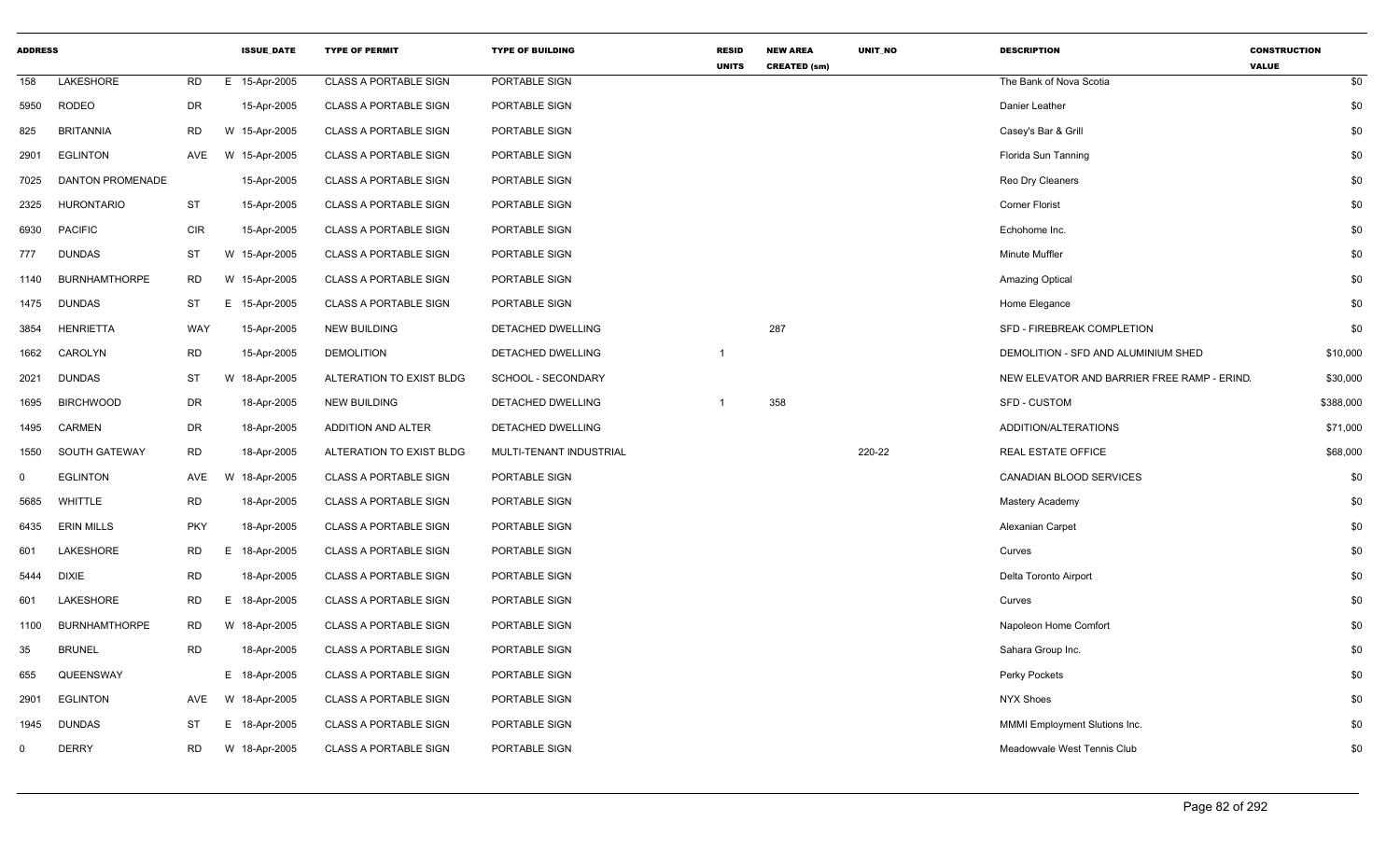| <b>ADDRESS</b> |                   |             | <b>ISSUE_DATE</b> | <b>TYPE OF PERMIT</b>        | <b>TYPE OF BUILDING</b>        | <b>RESID</b><br><b>UNITS</b> | <b>NEW AREA</b><br><b>CREATED (sm)</b> | UNIT_NO      | <b>DESCRIPTION</b>                                      | <b>CONSTRUCTION</b><br><b>VALUE</b> |
|----------------|-------------------|-------------|-------------------|------------------------------|--------------------------------|------------------------------|----------------------------------------|--------------|---------------------------------------------------------|-------------------------------------|
| 1130           | <b>CAWTHRA</b>    | <b>RD</b>   | 18-Apr-2005       | ALTERATION TO EXIST BLDG     | CONDOMINIUM ROW DWELLING       |                              |                                        | 26           | 3 ADDITIONAL FIXTURES                                   | \$2,000                             |
| $\overline{0}$ | <b>DERRY</b>      | <b>RD</b>   | E 18-Apr-2005     | <b>CLASS A PORTABLE SIGN</b> | PORTABLE SIGN                  |                              |                                        |              | <b>COMMUNITY SERVICES</b>                               | \$0                                 |
| 1378           | <b>LOCHLIN</b>    | TR          | 18-Apr-2005       | <b>DEMOLITION</b>            | DETACHED DWELLING              |                              |                                        |              | DEMOLITION - SFD/SHED                                   | \$10,000                            |
| $\Omega$       | <b>AIRPORT</b>    | <b>RD</b>   | 18-Apr-2005       | <b>CLASS A PORTABLE SIGN</b> | PORTABLE SIGN                  |                              |                                        |              | <b>COMMUNITY SERVICES</b>                               | \$0                                 |
| $\Omega$       | <b>GOREWAY</b>    | DR          | 18-Apr-2005       | <b>CLASS A PORTABLE SIGN</b> | PORTABLE SIGN                  |                              |                                        |              | <b>COMMUNITY SERVICES</b>                               | \$0                                 |
| 2155           | LEANNE            | <b>BLVD</b> | 18-Apr-2005       | <b>CLASS A PORTABLE SIGN</b> | PORTABLE SIGN                  |                              |                                        |              | Quizino's Sub                                           | \$0                                 |
| $\Omega$       | HURONTARIO        | <b>ST</b>   | 18-Apr-2005       | <b>CLASS A PORTABLE SIGN</b> | PORTABLE SIGN                  |                              |                                        |              | THE MISSISSAUGA HERITAGE FOUNDATION                     | \$0                                 |
| 4099           | <b>ERIN MILLS</b> | <b>PKY</b>  | 18-Apr-2005       | <b>CLASS A PORTABLE SIGN</b> | PORTABLE SIGN                  |                              |                                        |              | PIZZA NOVA                                              | \$0                                 |
| 1361           | ALEXANDRA         | AVE         | 18-Apr-2005       | <b>DEMOLITION</b>            | <b>DETACHED DWELLING</b>       | - 1                          |                                        |              | DEMOLITION - SFD/DETACHED GARAGE                        | \$10,000                            |
| 1403           | <b>NESDALE</b>    | CRT         | 19-Apr-2005       | ADDITION TO EXIST BLDG       | SEMI-DETACHED DWELLING         |                              |                                        |              | ADDITION-2-FLR                                          | \$12,000                            |
| 373            | <b>NAHANI</b>     | WAY         | 19-Apr-2005       | ALTERATION TO EXIST BLDG     | DETACHED DWELLING              |                              |                                        |              | ALTERATIONS-BASEMENT WALKOUT                            | \$10,000                            |
| 1043           | OLD DERRY         | <b>RD</b>   | 19-Apr-2005       | FIRE DAMAGE REPAIR           | <b>RESIDENTIAL - OTHER</b>     |                              |                                        |              | FIRE DAMAGE REPAIR                                      | \$57,000                            |
| 3839           | <b>HENRIETTA</b>  | WAY         | 19-Apr-2005       | <b>NEW BUILDING</b>          | SEMI-DETACHED DWELLING         |                              |                                        |              | SEMI-DETACHED - REPEAT MODEL - FIREBREAK LO             | \$0                                 |
| 3965           | MAYLA             | DR          | 19-Apr-2005       | <b>NEW BUILDING</b>          | <b>DETACHED DWELLING</b>       |                              |                                        |              | SFD - REPEAT MODEL - FIREBREAK LOT COMPLETI(            | \$0                                 |
| 2170           | SOUTH SHERIDAN    | <b>WAY</b>  | 19-Apr-2005       | <b>PYLON SIGN</b>            | SCHOOL - SECONDARY             |                              |                                        |              | 1 GROUND SIGN - IONA CATHOLIC SECONDARY SCI             | \$4,000                             |
| 2087           | ROYAL WINDSOR     | DR          | 19-Apr-2005       | ALTERATION TO EXIST BLDG     | MULTI-TENANT INDUSTRIAL        |                              |                                        | $\mathbf{3}$ | <b>BEAUTY SALON</b>                                     | \$15,000                            |
| 2431           | <b>WOKING</b>     | <b>CRES</b> | 19-Apr-2005       | ADDITION AND ALTER           | DETACHED DWELLING              |                              |                                        |              | ADDITION/ALTERATIONS-SUNROOM UNHEATED/DE                | \$12,000                            |
| 5800           | <b>EXPLORER</b>   | DR          | 19-Apr-2005       | <b>FASCIA SIGN</b>           | MULTI-TENANT INDUSTRIAL        |                              |                                        |              | (1) FASCIA SIGN - NETSUITE                              | \$15,000                            |
| 797            | <b>BANCROFT</b>   | DR          | 19-Apr-2005       | <b>PYLON SIGN</b>            | SINGLE TENANT INDUSTRIAL       |                              |                                        |              | (1) GROUND SIGN - VOLVO DEALERSHIP                      | \$4,000                             |
| 5580           | <b>EXPLORER</b>   | DR          | 19-Apr-2005       | ALTERATION TO EXIST BLDG     | COMMERCIAL OFFICE - MULTI-USER |                              |                                        | 101          | INSTALLATION OF FREE-STANDING WATER-COOLEI              | \$5,000                             |
| 3340           | ORLANDO           | DR          | 19-Apr-2005       | ELECTROMAG LOCK DEVICE       | INDUSTRIAL - OTHER             |                              |                                        |              | MAGLOCK-1                                               | \$2,000                             |
| $\mathbf 0$    | <b>TRUSCOTT</b>   | DR          | 19-Apr-2005       | <b>CLASS A PORTABLE SIGN</b> | PORTABLE SIGN                  |                              |                                        |              | Christ church (permit transferred from #2932)           | \$0                                 |
| $\Omega$       | LAKESHORE         | RD          | W 19-Apr-2005     | <b>CLASS A PORTABLE SIGN</b> | PORTABLE SIGN                  |                              |                                        |              | Christ Church (permit transferred from permit #04-2933) | \$0                                 |
| 2901           | <b>EGLINTON</b>   | AVE         | W 19-Apr-2005     | <b>CLASS A PORTABLE SIGN</b> | PORTABLE SIGN                  |                              |                                        |              | SIMPLY ELEGANT FLOWERS                                  | \$0                                 |
| $\mathbf 0$    | LAKESHORE         | RD          | W 19-Apr-2005     | <b>CLASS A PORTABLE SIGN</b> | PORTABLE SIGN                  |                              |                                        |              | Mississauga Canoe Club (transferred from permit # 05-42 | \$0                                 |
| $\mathbf 0$    | <b>MAVIS</b>      | RD          | 19-Apr-2005       | <b>CLASS A PORTABLE SIGN</b> | PORTABLE SIGN                  |                              |                                        |              | <b>FAITH CHRISTIAN CENTRE PEEL</b>                      | \$0                                 |
| 0              | <b>DERRY</b>      | <b>RD</b>   | W 19-Apr-2005     | <b>CLASS A PORTABLE SIGN</b> | PORTABLE SIGN                  |                              |                                        |              | <b>FAITH CHRISTIAN CENTRE PEEL</b>                      | \$0                                 |
| 1575           | <b>CLARKSON</b>   | RD          | N 19-Apr-2005     | <b>CLASS A PORTABLE SIGN</b> | PORTABLE SIGN                  |                              |                                        |              | Nirvana Day Spa                                         | \$0                                 |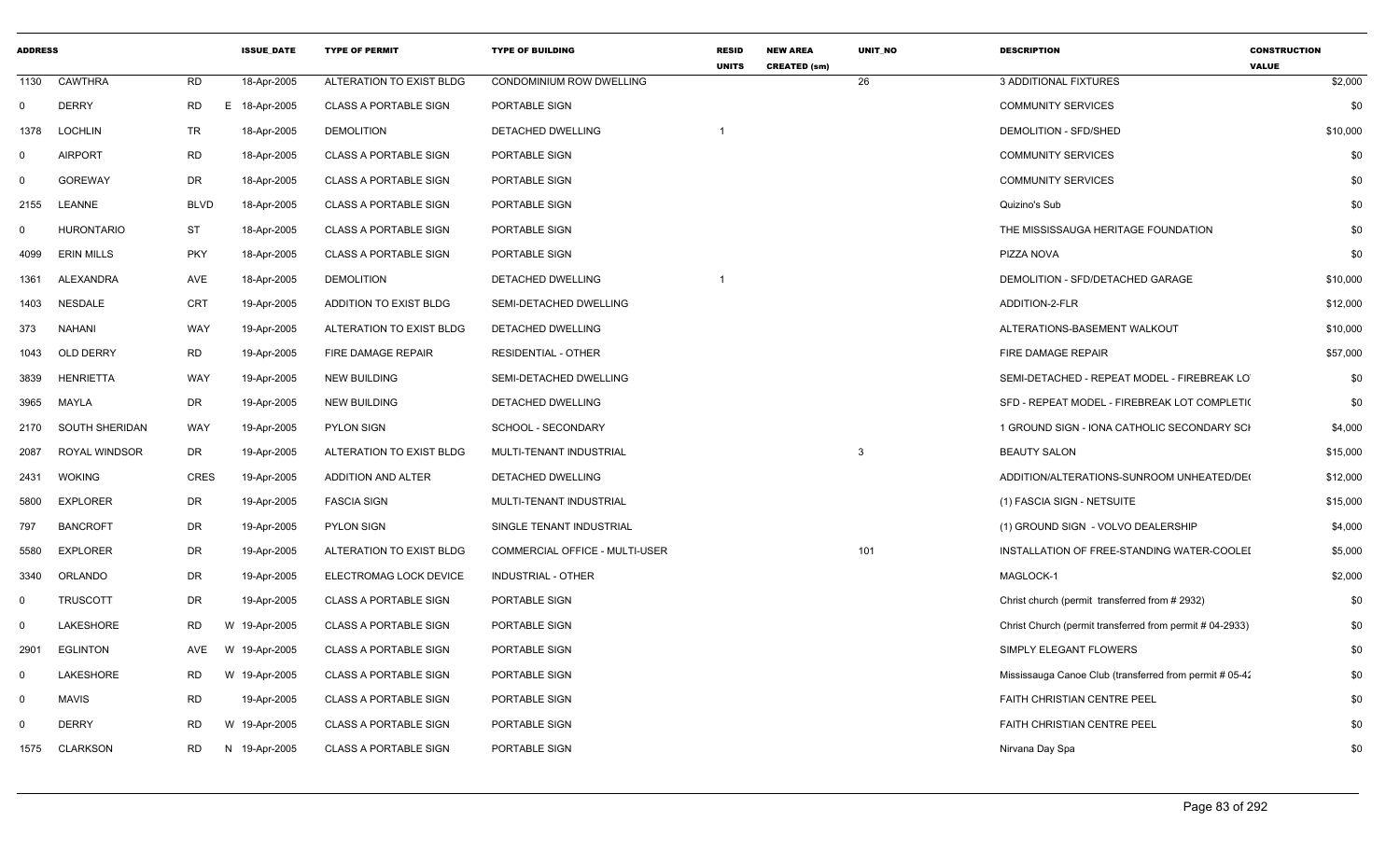| <b>ADDRESS</b> |                      |             | <b>ISSUE DATE</b> | <b>TYPE OF PERMIT</b>        | <b>TYPE OF BUILDING</b>        | <b>RESID</b><br><b>UNITS</b> | <b>NEW AREA</b><br><b>CREATED (sm)</b> | <b>UNIT NO</b> | <b>DESCRIPTION</b>                           | <b>CONSTRUCTION</b><br><b>VALUE</b> |
|----------------|----------------------|-------------|-------------------|------------------------------|--------------------------------|------------------------------|----------------------------------------|----------------|----------------------------------------------|-------------------------------------|
| 3920           | <b>GRAND PARK</b>    | <b>DR</b>   | 19-Apr-2005       | <b>CLASS A PORTABLE SIGN</b> | PORTABLE SIGN                  |                              |                                        |                | Antonio's Hair & Spa                         | \$0                                 |
| 3221           | <b>DERRY</b>         | <b>RD</b>   | W 19-Apr-2005     | <b>CLASS A PORTABLE SIGN</b> | PORTABLE SIGN                  |                              |                                        |                | MEADOWVALE WEST FAMILY CHIROPRACTIC          | \$0                                 |
| 670            | <b>EGLINTON</b>      | AVE         | W 19-Apr-2005     | <b>CLASS A PORTABLE SIGN</b> | PORTABLE SIGN                  |                              |                                        |                | <b>FUTURE GADGET</b>                         | \$0                                 |
| $\mathbf 0$    | <b>DUNDAS</b>        | ST          | W 19-Apr-2005     | <b>CLASS A PORTABLE SIGN</b> | PORTABLE SIGN                  |                              |                                        |                | Planning & Building (Public Info Mtg)        | \$0                                 |
| 1140           | <b>BURNHAMTHORPE</b> | <b>RD</b>   | W 19-Apr-2005     | <b>CLASS A PORTABLE SIGN</b> | PORTABLE SIGN                  |                              |                                        |                | European Massage                             | \$0                                 |
| 2810           | ARGENTIA             | <b>RD</b>   | 19-Apr-2005       | <b>CLASS A PORTABLE SIGN</b> | PORTABLE SIGN                  |                              |                                        |                | Adagio Interiors                             | \$0                                 |
| $\mathbf 0$    | <b>DUNDAS</b>        | <b>ST</b>   | W 19-Apr-2005     | <b>CLASS A PORTABLE SIGN</b> | PORTABLE SIGN                  |                              |                                        |                | Planning & Building (Public Info Meeting)    | \$0                                 |
| 933            | KNOTTY PINE GROVE    |             | 20-Apr-2005       | <b>NEW BUILDING</b>          | DETACHED DWELLING              | $\mathbf 1$                  | 257                                    |                | <b>SFD - CUSTOM</b>                          | \$266,000                           |
| 1582           | PORTSMOUTH           | PL          | 20-Apr-2005       | <b>NEW BUILDING</b>          | DETACHED DWELLING              |                              |                                        |                | SFD - REPEAT MODEL - FIREBREAK LOT COMPLETI( | \$0                                 |
| 1811           | <b>FEATHERSTON</b>   | <b>DR</b>   | 20-Apr-2005       | <b>NEW BUILDING</b>          | DETACHED DWELLING              |                              | 387                                    |                | <b>SFD - CUSTOM</b>                          | \$566,000                           |
| 4959           | <b>MAXINE</b>        | PL          | 20-Apr-2005       | ALTERATION TO EXIST BLDG     | DETACHED DWELLING              |                              |                                        |                | <b>BASEMENT RENOVATIONS</b>                  | \$38,000                            |
| 3185           | <b>MAVIS</b>         | <b>RD</b>   | 20-Apr-2005       | ALTERATION TO EXIST BLDG     | <b>CITY</b>                    |                              |                                        |                | INTERIOR ALTERATIONS - CITY OF MISSISSAUGA   | \$15,000                            |
| 100            | QUEENSWAY            |             | W 20-Apr-2005     | <b>OTHER</b>                 | PUBLIC/INSTIT (EXCEPT SCHOOLS) |                              |                                        |                | FIRE ALARM SYSTEM                            | \$16,000                            |
| $\mathbf 0$    | <b>BURNHAMTHORPE</b> | RD          | E 20-Apr-2005     | <b>CLASS A PORTABLE SIGN</b> | PORTABLE SIGN                  |                              |                                        |                | <b>COMMUNITY SERVICES</b>                    | \$0                                 |
| 6040           | <b>GLEN ERIN</b>     | DR          | 20-Apr-2005       | <b>CLASS A PORTABLE SIGN</b> | PORTABLE SIGN                  |                              |                                        |                | Pizza Nova                                   | \$0                                 |
| 2100           | <b>HURONTARIO</b>    | ST          | 20-Apr-2005       | <b>CLASS A PORTABLE SIGN</b> | PORTABLE SIGN                  |                              |                                        |                | HWY 10 Pharmacy                              | \$0                                 |
| 3050           | VEGA                 | <b>BLVD</b> | 20-Apr-2005       | <b>CLASS A PORTABLE SIGN</b> | PORTABLE SIGN                  |                              |                                        |                | <b>Home Outfitters</b>                       | \$0                                 |
| 4060           | <b>RIDGEWAY</b>      | DR          | 20-Apr-2005       | CLASS A PORTABLE SIGN        | PORTABLE SIGN                  |                              |                                        |                | McKee - Horrigan                             | \$0                                 |
| 6085           | <b>BELGRAVE</b>      | <b>RD</b>   | 20-Apr-2005       | <b>CLASS A PORTABLE SIGN</b> | PORTABLE SIGN                  |                              |                                        |                | <b>RMP Athletics</b>                         | \$0                                 |
| 5425           | <b>DIXIE</b>         | <b>RD</b>   | 20-Apr-2005       | <b>CLASS A PORTABLE SIGN</b> | PORTABLE SIGN                  |                              |                                        |                | <b>WEST ADS EMPLOYMENT</b>                   | \$0                                 |
| 77             | <b>MATHESON</b>      | <b>BLVD</b> | E 20-Apr-2005     | <b>CLASS A PORTABLE SIGN</b> | PORTABLE SIGN                  |                              |                                        |                | Auto Island                                  | \$0                                 |
| 5980           | <b>MCLAUGHLIN</b>    | <b>RD</b>   | 20-Apr-2005       | <b>CLASS A PORTABLE SIGN</b> | PORTABLE SIGN                  |                              |                                        |                | <b>BOWRINGS</b>                              | \$0                                 |
| 2661           | <b>DUNDAS</b>        | <b>ST</b>   | W 20-Apr-2005     | <b>CLASS A PORTABLE SIGN</b> | PORTABLE SIGN                  |                              |                                        |                | <b>Money Mart</b>                            | \$0                                 |
| 0              | <b>MATHESON</b>      | <b>BLVD</b> | E.<br>20-Apr-2005 | <b>CLASS A PORTABLE SIGN</b> | PORTABLE SIGN                  |                              |                                        |                | COMMUNITY SERVICES (TRANSFERRED FROM PER     | \$0                                 |
| 1093           | <b>SERSON</b>        | AVE         | 20-Apr-2005       | <b>DEMOLITION</b>            | DETACHED DWELLING              | $\mathbf 1$                  |                                        |                | DEMOLITION - SFD AND GARAGE                  | \$10,000                            |
| 1900           | <b>DUNDAS</b>        | ST          | E 20-Apr-2005     | <b>CLASS A PORTABLE SIGN</b> | PORTABLE SIGN                  |                              |                                        |                | LAS PEGAS FLOWER BOUTIQUE                    | \$0                                 |
| 6325           | <b>DIXIE</b>         | <b>RD</b>   | 20-Apr-2005       | <b>CLASS A PORTABLE SIGN</b> | PORTABLE SIGN                  |                              |                                        |                | <b>EBS NOTEBOOKS</b>                         | \$0                                 |
| 2180           | <b>CREDIT VALLEY</b> | <b>RD</b>   | 20-Apr-2005       | <b>CLASS A PORTABLE SIGN</b> | PORTABLE SIGN                  |                              |                                        |                | LA SANI HAIR SALON                           | \$0                                 |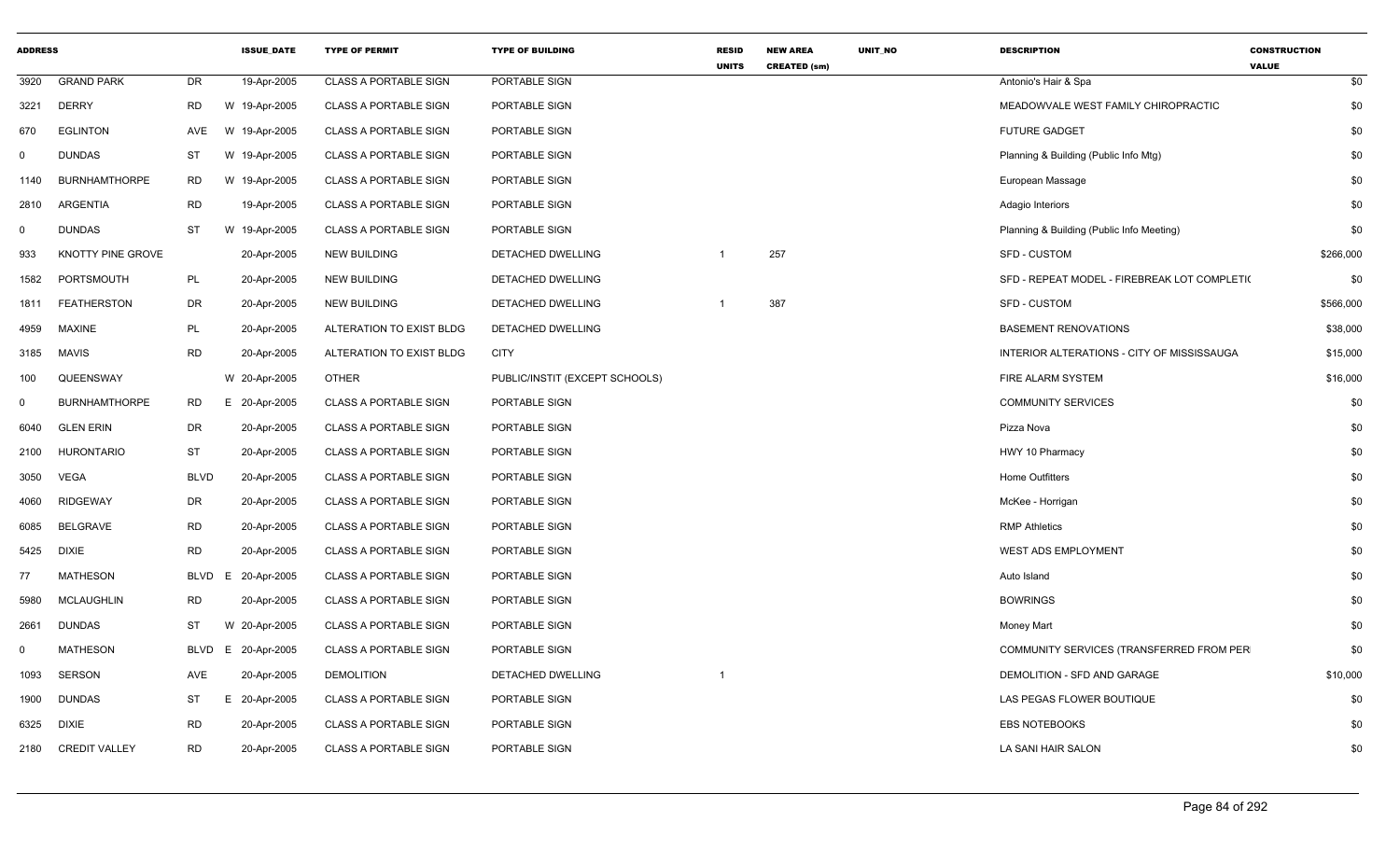| <b>ADDRESS</b> |                   |             | <b>ISSUE DATE</b> | <b>TYPE OF PERMIT</b>        | <b>TYPE OF BUILDING</b>   | <b>RESID</b><br><b>UNITS</b> | <b>NEW AREA</b><br><b>CREATED (sm)</b> | <b>UNIT NO</b> | <b>DESCRIPTION</b>                             | <b>CONSTRUCTION</b><br><b>VALUE</b> |
|----------------|-------------------|-------------|-------------------|------------------------------|---------------------------|------------------------------|----------------------------------------|----------------|------------------------------------------------|-------------------------------------|
|                | 1510 DREW         | <b>RD</b>   | 20-Apr-2005       | <b>CLASS A PORTABLE SIGN</b> | PORTABLE SIGN             |                              |                                        |                | <b>REAL TIME PERSONNEL</b>                     | \$0                                 |
| 180            | <b>DERRY</b>      | RD          | E 20-Apr-2005     | <b>CLASS A PORTABLE SIGN</b> | PORTABLE SIGN             |                              |                                        |                | PEEL REGIONAL POLICE                           | \$0                                 |
| 4040           | <b>CREDITVIEW</b> | RD          | 20-Apr-2005       | <b>CLASS A PORTABLE SIGN</b> | PORTABLE SIGN             |                              |                                        |                | <b>FLORITZ</b>                                 | \$0                                 |
|                | 3345 LAIRD        | <b>RD</b>   | 20-Apr-2005       | <b>CLASS A PORTABLE SIGN</b> | PORTABLE SIGN             |                              |                                        |                | M & V SALES                                    | \$0                                 |
| 3350           | <b>NANAK</b>      | CRT         | 21-Apr-2005       | ALTERATION TO EXIST BLDG     | DETACHED DWELLING         |                              |                                        |                | <b>BASEMENT WALKOUT</b>                        | \$8,000                             |
| 71             | <b>ADMIRAL</b>    | BLVD        | 21-Apr-2005       | SPRINKLERS                   | <b>INDUSTRIAL - OTHER</b> |                              |                                        |                | SPRINKLERS & DUST COLLECTOR                    | \$15,000                            |
| 397            | <b>TURNBERRY</b>  | CRES        | 21-Apr-2005       | ADDITION TO EXIST BLDG       | DETACHED DWELLING         |                              |                                        |                | ADDITION - SUNROOM & DECK                      | \$24,000                            |
| 3928           | MAYLA             | DR          | 21-Apr-2005       | <b>NEW BUILDING</b>          | DETACHED DWELLING         |                              | 235                                    |                | <b>SFD - REPEAT MODEL</b>                      | \$243,000                           |
| 5022           | OSCAR PETERSON    | BLVD        | 21-Apr-2005       | NEW BUILDING                 | SEMI-DETACHED DWELLING    |                              | 284                                    |                | SEMI-DETACHED - REPEAT MODEL, FIREBREAK COI    | \$0                                 |
| 2292           | <b>WISEMAN</b>    | CRT         | 21-Apr-2005       | ALTERATION TO EXIST BLDG     | SEMI-DETACHED DWELLING    |                              |                                        |                | ALTERATIONS-COVERED FRONT PORCH/COVERED        | \$20,000                            |
| 2360           | <b>BONNER</b>     | <b>RD</b>   | 21-Apr-2005       | ALTERATION TO EXIST BLDG     | APARTMENT (> 6 UNITS)     |                              |                                        |                | PARKING GARAGE REPAIRS                         | \$700,000                           |
| 943            | WHITTIER          | CRES        | 21-Apr-2005       | <b>REVISIONS</b>             | DETACHED DWELLING         |                              |                                        |                | REVISIONS - INT ALTS/INCREASE AREA IN REAR, BS | \$33,000                            |
|                | 2576 DUNWIN       | DR          | 21-Apr-2005       | MEZZANINE                    | MULTI-TENANT INDUSTRIAL   |                              |                                        | 8              | <b>WAREHOUSE</b>                               | \$21,000                            |
| 5830           | <b>DIXIE</b>      | <b>RD</b>   | 21-Apr-2005       | <b>OTHER</b>                 | SINGLE TENANT INDUSTRIAL  |                              |                                        |                | THREE NEW SILOS c/w CONCRETE FOOTINGS - FER    | \$63,000                            |
| 5110           | CREEKBANK         | RD          | 21-Apr-2005       | <b>NEW BUILDING</b>          | <b>INDUSTRIAL - OTHER</b> |                              | 9,440                                  |                | NEW - INDUSTRIAL/OFFICE SPEC.BLDG.G, TENANT I  | \$8,855,000                         |
| 1685           | TECH              | AVE         | 21-Apr-2005       | <b>NEW BUILDING</b>          | MULTI-TENANT INDUSTRIAL   |                              | 5,406                                  |                | NEW - INDUSTRIAL SPEC.BLDG.E, TENANT N/DETER   | \$2,568,000                         |
| 1705           | TECH              | AVE         | 21-Apr-2005       | <b>NEW BUILDING</b>          | MULTI-TENANT INDUSTRIAL   |                              | 5,406                                  |                | NEW - INDUSTRIAL SPEC.BLDG.F, TENANT N/DETER   | \$2,568,000                         |
| 4020           | <b>SLADEVIEW</b>  | CRES        | 21-Apr-2005       | <b>OTHER</b>                 | MULTI-TENANT INDUSTRIAL   |                              | 4,783                                  | BLDGS A & B    | <b>EARLY SITE SERVICING</b>                    | \$100,000                           |
| 330            | RATHBURN          | RD          | W 21-Apr-2005     | ALTERATION TO EXIST BLDG     | APARTMENT (> 6 UNITS)     |                              |                                        |                | ALTS - GARAGE ROOF SLAB EXPANSION JOINT REV    | \$53,000                            |
| 5100           | <b>ERIN MILLS</b> | <b>PKY</b>  | 21-Apr-2005       | ALTERATION TO EXIST BLDG     | <b>COMMERCIAL - OTHER</b> |                              |                                        | B111&B112      | RETAIL (CLOTHING/SHOES)                        | \$49,000                            |
| 2100           | SYNTEX            | CRT         | 21-Apr-2005       | ELECTROMAG LOCK DEVICE       | SINGLE TENANT INDUSTRIAL  |                              |                                        |                | MAGLOCKS, 23 ON WAREHOUSE LEVEL, 2 ON 2ND F    | \$25,000                            |
|                | 1478 HEATHFIELD   | <b>MEWS</b> | 21-Apr-2005       | ALTERATION TO EXIST BLDG     | DETACHED DWELLING         |                              | 89                                     |                | ALTERATIONS - FINISHED BASEMENT                | \$30,000                            |
| 3888           | DUKE OF YORK      | <b>BLVD</b> | 21-Apr-2005       | OTHER                        | APARTMENT (> 6 UNITS)     |                              |                                        | 4-9 FLR+       | OCCUPANCY PRIOR TO COMPLETION - 96 UNITS, RI   | \$0                                 |
|                | MAVIS             | <b>RD</b>   | 21-Apr-2005       | <b>CLASS A PORTABLE SIGN</b> | PORTABLE SIGN             |                              |                                        |                | <b>COMMUNITY SERVICES</b>                      | \$0                                 |
| $\Omega$       | <b>DUNDAS</b>     | ST          | W 21-Apr-2005     | <b>CLASS A PORTABLE SIGN</b> | PORTABLE SIGN             |                              |                                        |                | <b>COMMUNITY SERVICES</b>                      | \$0                                 |
|                | HURONTARIO        | <b>ST</b>   | 21-Apr-2005       | <b>CLASS A PORTABLE SIGN</b> | PORTABLE SIGN             |                              |                                        |                | <b>COMMUNITY SERVICES</b>                      | \$0                                 |
|                | <b>ERIN MILLS</b> | <b>PKY</b>  | 21-Apr-2005       | <b>CLASS A PORTABLE SIGN</b> | PORTABLE SIGN             |                              |                                        |                | <b>COMMUNITY SERVICES</b>                      | \$0                                 |
|                | LAKESHORE         | RD          | W 21-Apr-2005     | <b>CLASS A PORTABLE SIGN</b> | <b>PORTABLE SIGN</b>      |                              |                                        |                | <b>COMMUNITY SERVICES</b>                      | \$0                                 |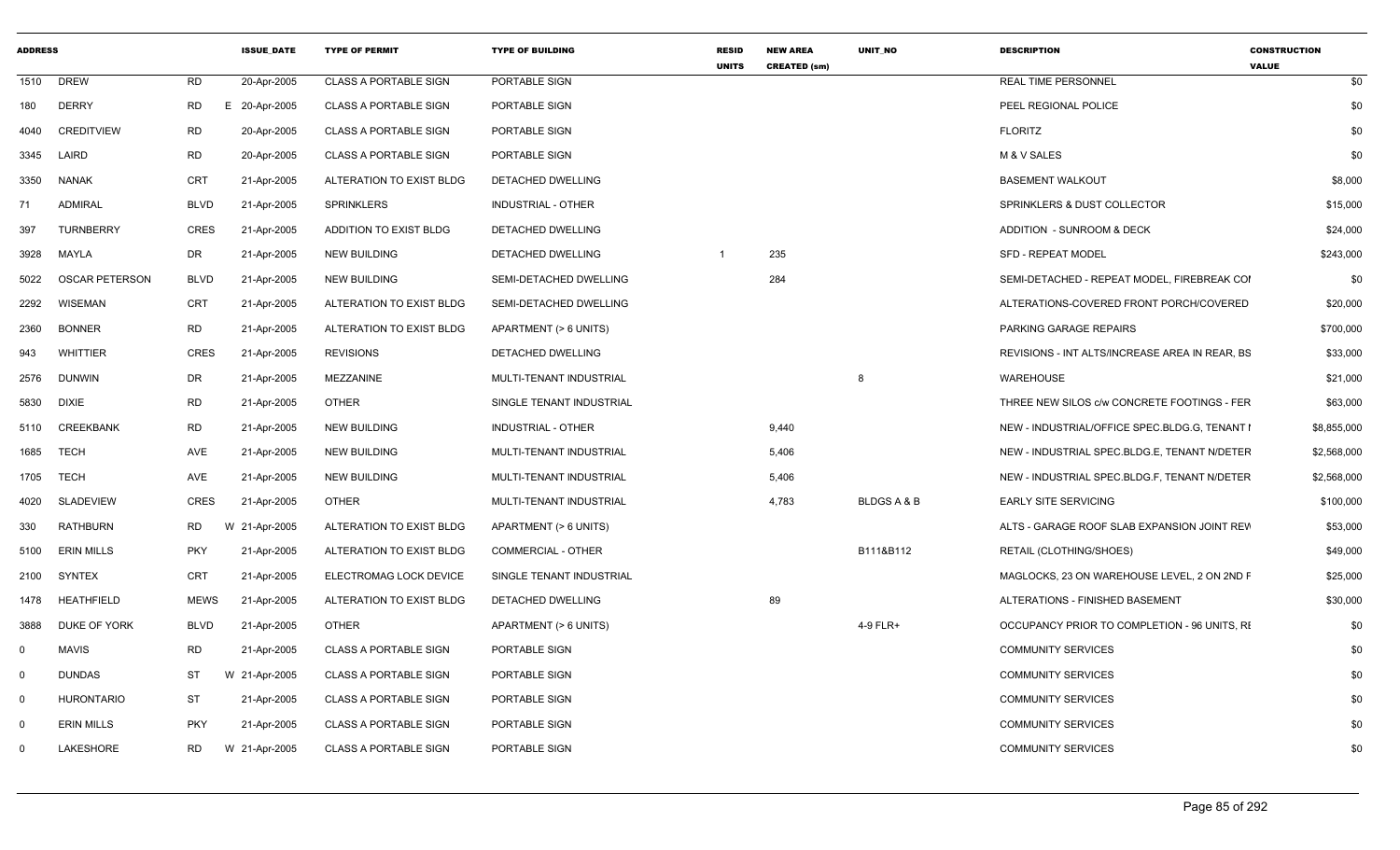| <b>ADDRESS</b> |                          |             | <b>ISSUE_DATE</b> | <b>TYPE OF PERMIT</b>        | <b>TYPE OF BUILDING</b>       | <b>RESID</b><br><b>UNITS</b> | <b>NEW AREA</b><br><b>CREATED (sm)</b> | UNIT_NO | <b>DESCRIPTION</b>                                      | <b>CONSTRUCTION</b><br><b>VALUE</b> |
|----------------|--------------------------|-------------|-------------------|------------------------------|-------------------------------|------------------------------|----------------------------------------|---------|---------------------------------------------------------|-------------------------------------|
| 4294           | <b>TOMKEN</b>            | <b>RD</b>   | 21-Apr-2005       | <b>DEMOLITION</b>            | <b>DETACHED DWELLING</b>      | $\overline{1}$               |                                        |         | <b>DEMOLITION - SFD</b>                                 | \$10,000                            |
| $\mathsf{O}$   | <b>BURNHAMTHORPE</b>     | <b>RD</b>   | E 21-Apr-2005     | <b>CLASS A PORTABLE SIGN</b> | PORTABLE SIGN                 |                              |                                        |         | <b>COMMUNITY SERVICES</b>                               | \$0                                 |
| $\mathbf 0$    | <b>EGLINTON</b>          | <b>AVE</b>  | W 21-Apr-2005     | <b>CLASS A PORTABLE SIGN</b> | PORTABLE SIGN                 |                              |                                        |         | <b>COMMUNITY SERVICES</b>                               | \$0                                 |
| $\mathsf{O}$   | <b>THOMAS</b>            | ST          | 21-Apr-2005       | <b>CLASS A PORTABLE SIGN</b> | PORTABLE SIGN                 |                              |                                        |         | Planning & Building, Public Information Meeting         | \$0                                 |
| $\overline{0}$ | <b>ERIN MILLS</b>        | <b>PKY</b>  | 21-Apr-2005       | <b>CLASS A PORTABLE SIGN</b> | PORTABLE SIGN                 |                              |                                        |         | <b>COMMUNITY SERVICES</b>                               | \$0                                 |
| $\mathbf 0$    | <b>CAWTHRA</b>           | <b>RD</b>   | 21-Apr-2005       | <b>CLASS A PORTABLE SIGN</b> | PORTABLE SIGN                 |                              |                                        |         | <b>COMMUNITY SERVICES</b>                               | \$0                                 |
| $\mathbf 0$    | <b>WINSTON CHURCHILL</b> | <b>BLVD</b> | 21-Apr-2005       | <b>CLASS A PORTABLE SIGN</b> | PORTABLE SIGN                 |                              |                                        |         | <b>COMMUNITY SERVICES</b>                               | \$0                                 |
| $\mathsf{O}$   | <b>DUNDAS</b>            | ST          | W 21-Apr-2005     | <b>CLASS A PORTABLE SIGN</b> | PORTABLE SIGN                 |                              |                                        |         | Planning & Building, Public Information Meeting         | \$0                                 |
| 545            | MEADOW WOOD              | <b>RD</b>   | 21-Apr-2005       | <b>DEMOLITION</b>            | DETACHED DWELLING             |                              |                                        |         | <b>DEMOLITION - SFD</b>                                 | \$10,000                            |
| 1801           | LAKESHORE                | <b>RD</b>   | W 21-Apr-2005     | <b>CLASS A PORTABLE SIGN</b> | PORTABLE SIGN                 |                              |                                        |         | Curves                                                  | \$0                                 |
| 1801           | LAKESHORE                | <b>RD</b>   | W 21-Apr-2005     | <b>CLASS A PORTABLE SIGN</b> | PORTABLE SIGN                 |                              |                                        |         | Curves                                                  | \$0                                 |
| 1801           | LAKESHORE                | <b>RD</b>   | W 21-Apr-2005     | <b>CLASS A PORTABLE SIGN</b> | PORTABLE SIGN                 |                              |                                        |         | Curves                                                  | \$0                                 |
| 3100           | <b>DIXIE</b>             | <b>RD</b>   | 21-Apr-2005       | <b>CLASS A PORTABLE SIGN</b> | PORTABLE SIGN                 |                              |                                        |         | Pizza Nova                                              | \$0                                 |
| 3970           | <b>GRAND PARK</b>        | <b>DR</b>   | 21-Apr-2005       | <b>CLASS A PORTABLE SIGN</b> | PORTABLE SIGN                 |                              |                                        |         | Kelsey's                                                | \$0                                 |
| 896            | <b>BURNHAMTHORPE</b>     | <b>RD</b>   | W 21-Apr-2005     | <b>CLASS A PORTABLE SIGN</b> | PORTABLE SIGN                 |                              |                                        |         | Natural nails                                           | \$0                                 |
| 3025           | <b>RIDGEWAY</b>          | DR          | 21-Apr-2005       | <b>CLASS A PORTABLE SIGN</b> | PORTABLE SIGN                 |                              |                                        |         | Costco                                                  | \$0                                 |
| $\mathbf 0$    | <b>BURNHAMTHORPE</b>     | <b>RD</b>   | E 21-Apr-2005     | <b>CLASS A PORTABLE SIGN</b> | PORTABLE SIGN                 |                              |                                        |         | Community Services (transferred from Site # 1308, permi | \$0                                 |
| $\mathsf{O}$   | <b>BRITANNIA</b>         | <b>RD</b>   | W 21-Apr-2005     | <b>CLASS A PORTABLE SIGN</b> | PORTABLE SIGN                 |                              |                                        |         | <b>COMMUNITY SERVICES</b>                               | \$0                                 |
| $\overline{0}$ | <b>BURNHAMTHORPE</b>     | <b>RD</b>   | W 21-Apr-2005     | <b>CLASS A PORTABLE SIGN</b> | PORTABLE SIGN                 |                              |                                        |         | <b>COMMUNITY SERVICES</b>                               | \$0                                 |
| 0              | <b>CAWTHRA</b>           | <b>RD</b>   | 21-Apr-2005       | <b>CLASS A PORTABLE SIGN</b> | PORTABLE SIGN                 |                              |                                        |         | <b>COMMUNITY SERVICES</b>                               | \$0                                 |
| 2681           | <b>DUNDAS</b>            | <b>ST</b>   | W 22-Apr-2005     | ADDITION TO EXIST BLDG       | COMMERCIAL RETAIL-SINGLE USER |                              | 11                                     |         | ADDITION - DRIVE UP WINDOW, HARVEYS RESTAUF             | \$20,000                            |
| 80             | <b>PORT</b>              | <b>ST</b>   | E 22-Apr-2005     | ALTERATION TO EXIST BLDG     | COMMERCIAL - OTHER            |                              |                                        | 8       | <b>DENTAL OFFICE</b>                                    | \$64,000                            |
| 1355           | <b>EVERALL</b>           | <b>RD</b>   | 22-Apr-2005       | SPRINKLERS                   | PUBLIC - OTHER                |                              |                                        |         | <b>SPRINKLERS</b>                                       | \$10,000                            |
| 3381           | <b>DRUMMOND</b>          | <b>RD</b>   | 22-Apr-2005       | <b>SPRINKLERS</b>            | PUBLIC - OTHER                |                              |                                        |         | <b>SPRINKLERS</b>                                       | \$10,000                            |
| 181            | <b>DICKSON PARK</b>      | <b>CRES</b> | 22-Apr-2005       | <b>SPRINKLERS</b>            | PUBLIC - OTHER                |                              |                                        |         | <b>SPRINKLERS</b>                                       | \$10,000                            |
| 1043           | <b>HAIG</b>              | <b>BLVD</b> | 22-Apr-2005       | <b>SPRINKLERS</b>            | PUBLIC - OTHER                |                              |                                        |         | <b>SPRINKLERS</b>                                       | \$10,000                            |
| 4195           | LASTRADA                 | <b>HTS</b>  | 22-Apr-2005       | <b>SPRINKLERS</b>            | PUBLIC - OTHER                |                              |                                        |         | <b>SPRINKLERS</b>                                       | \$10,000                            |
| 1657           | <b>TRUSCOTT</b>          | <b>DR</b>   | 22-Apr-2005       | <b>SPRINKLERS</b>            | PUBLIC - OTHER                |                              |                                        |         | SPRINKLERS                                              | \$10,000                            |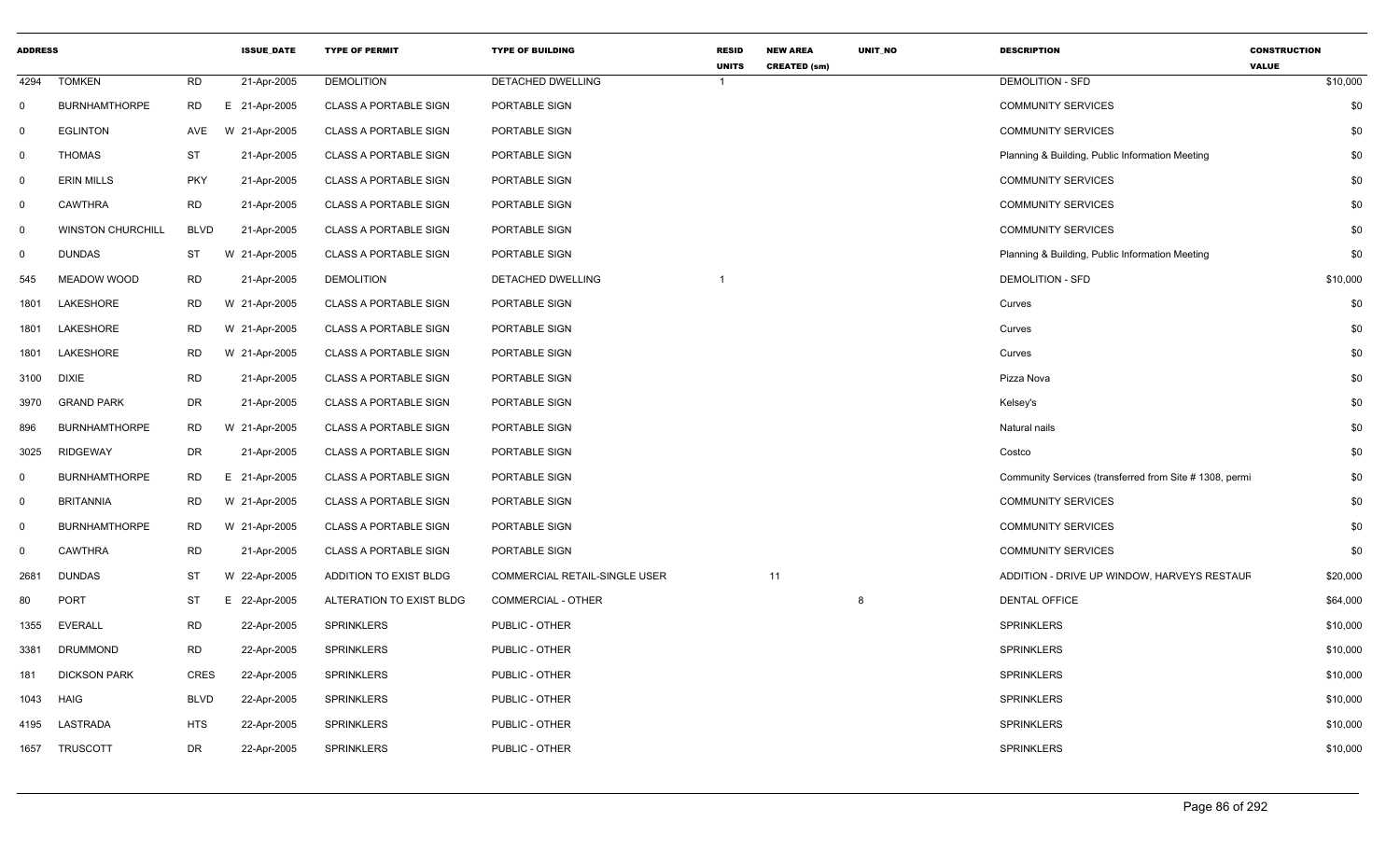| <b>ADDRESS</b> |                          |             | <b>ISSUE DATE</b> | <b>TYPE OF PERMIT</b>                         | <b>TYPE OF BUILDING</b>        | <b>RESID</b><br><b>UNITS</b> | <b>NEW AREA</b><br><b>CREATED (sm)</b> | <b>UNIT NO</b> | <b>DESCRIPTION</b>                           | <b>CONSTRUCTION</b><br><b>VALUE</b> |
|----------------|--------------------------|-------------|-------------------|-----------------------------------------------|--------------------------------|------------------------------|----------------------------------------|----------------|----------------------------------------------|-------------------------------------|
| 2159           | CORSAIR                  | <b>RD</b>   | 22-Apr-2005       | <b>SPRINKLERS</b>                             | PUBLIC - OTHER                 |                              |                                        |                | <b>SPRINKLERS</b>                            | \$10,000                            |
| 4255           | <b>SUGARBUSH</b>         | <b>RD</b>   | 22-Apr-2005       | <b>SPRINKLERS</b>                             | PUBLIC - OTHER                 |                              |                                        |                | <b>SPRINKLERS</b>                            | \$10,000                            |
| 3402           | <b>SCHOMBERG</b>         | AVE         | 22-Apr-2005       | <b>SPRINKLERS</b>                             | PUBLIC - OTHER                 |                              |                                        |                | <b>SPRINKLERS</b>                            | \$10,000                            |
| 45             | WOODLAWN                 | AVE         | 22-Apr-2005       | <b>SPRINKLERS</b>                             | PUBLIC - OTHER                 |                              |                                        |                | <b>SPRINKLERS</b>                            | \$10,000                            |
| 4048           | <b>TEA GARDEN</b>        | <b>CIR</b>  | 22-Apr-2005       | <b>SPRINKLERS</b>                             | PUBLIC - OTHER                 |                              |                                        |                | <b>SPRINKLERS</b>                            | \$10,000                            |
| 1481           | <b>LOCHLIN</b>           | <b>TR</b>   | 22-Apr-2005       | <b>SPRINKLERS</b>                             | PUBLIC - OTHER                 |                              |                                        |                | <b>SPRINKLERS</b>                            | \$10,000                            |
| 3498           | <b>CRIMSON KING</b>      | <b>CIR</b>  | 22-Apr-2005       | ALTERATION TO EXIST BLDG                      | DETACHED DWELLING              |                              |                                        |                | ALTERATIONS-SIDE GARAGE ENTRANCE             | \$1,000                             |
| 955            | MEADOW WOOD              | RD          | 22-Apr-2005       | ADDITION TO EXIST BLDG                        | DETACHED DWELLING              |                              |                                        |                | ADDITION-1 STOREY AT REAR & DECK             | \$23,000                            |
| 6289           | NETHERHART               | <b>RD</b>   | 22-Apr-2005       | ALTERATION TO EXIST BLDG                      | INDUSTRIAL - OTHER             |                              |                                        |                | <b>BRICK WAREHOUSE &amp; OPERATION</b>       | \$47,000                            |
| 6733           | <b>MISSISSAUGA</b>       | <b>RD</b>   | 22-Apr-2005       | ALTERATION TO EXIST BLDG                      | COMMERCIAL OFFICE - MULTI-USER |                              |                                        | 600            | <b>LEGAL FIRM</b>                            | \$49,000                            |
| 925            | <b>RATHBURN</b>          | <b>RD</b>   | E<br>22-Apr-2005  | TENTS/AIR SUPPORT STRUC                       | <b>COMMERCIAL - OTHER</b>      |                              |                                        |                | TENT-GARDEN CENTRE, APR 22-JUN 15/05         | \$2,000                             |
| 3050           | <b>ARTESIAN</b>          | DR          | 22-Apr-2005       | ALTERATION TO EXIST BLDG                      | <b>COMMERCIAL - OTHER</b>      |                              |                                        | 16             | TAKE-OUT RESTAURANT                          | \$32,000                            |
| 4222           | <b>DIXIE</b>             | <b>RD</b>   | 22-Apr-2005       | ADDITION TO EXIST BLDG                        | <b>ROW DWELLING</b>            |                              |                                        | 68             | ADDITION-DECK                                | \$10,000                            |
| 5366           | LONGFORD                 | <b>DR</b>   | 22-Apr-2005       | NEW BUILDING                                  | DETACHED DWELLING              |                              | 175                                    |                | SFD - REPEAT MODEL, NEW EL. C, FIREBREAK COM | \$0                                 |
| 4222           | <b>DIXIE</b>             | <b>RD</b>   | 22-Apr-2005       | ADDITION TO EXIST BLDG                        | CONDOMINIUM ROW DWELLING       |                              |                                        | 72             | ADDITION-DECK                                | \$2,000                             |
| 943            | <b>WHITTIER</b>          | <b>CRES</b> | 22-Apr-2005       | CLASS 4 PRIVATE SEWAGE SYSTEDETACHED DWELLING |                                |                              |                                        |                | PRIVATE SEWAGE SYSTEM                        | \$14,000                            |
| 570            | <b>MATHESON</b>          | <b>BLVD</b> | 22-Apr-2005<br>E. | <b>CLASS A PORTABLE SIGN</b>                  | PORTABLE SIGN                  |                              |                                        |                | Whirlpool Canada Inc.                        | \$0                                 |
| $\mathbf 0$    | <b>TRUSCOTT</b>          | <b>DR</b>   | 22-Apr-2005       | <b>CLASS A PORTABLE SIGN</b>                  | PORTABLE SIGN                  |                              |                                        |                | Park Royal Co-operative Pre-School           | \$0                                 |
| 0              | <b>CAWTHRA</b>           | <b>RD</b>   | 22-Apr-2005       | <b>CLASS A PORTABLE SIGN</b>                  | PORTABLE SIGN                  |                              |                                        |                | Mohawk Park Tennis Club                      | \$0                                 |
| $\mathbf 0$    | <b>BRITANNIA</b>         | <b>RD</b>   | W 22-Apr-2005     | <b>CLASS A PORTABLE SIGN</b>                  | PORTABLE SIGN                  |                              |                                        |                | West Toronto Christian Community Church      | \$0                                 |
| $\Omega$       | <b>EGLINTON</b>          | <b>AVE</b>  | W 22-Apr-2005     | <b>CLASS A PORTABLE SIGN</b>                  | PORTABLE SIGN                  |                              |                                        |                | <b>COMMUNITY SERVICES</b>                    | \$0                                 |
| 1872           | <b>DUNDAS</b>            | ST          | E 22-Apr-2005     | <b>CLASS A PORTABLE SIGN</b>                  | PORTABLE SIGN                  |                              |                                        |                | THE ROSE PLACE                               | \$0                                 |
| 3050           | <b>ARTESIAN</b>          | DR          | 22-Apr-2005       | <b>CLASS A PORTABLE SIGN</b>                  | PORTABLE SIGN                  |                              |                                        |                | <b>MONTESSORI WORKS</b>                      | \$0                                 |
| 0              | <b>MAVIS</b>             | <b>RD</b>   | 22-Apr-2005       | <b>CLASS A PORTABLE SIGN</b>                  | PORTABLE SIGN                  |                              |                                        |                | <b>COMMUNITY SERVICES</b>                    | \$0                                 |
| 0              | <b>WINSTON CHURCHILL</b> | <b>BLVD</b> | 22-Apr-2005       | <b>CLASS A PORTABLE SIGN</b>                  | PORTABLE SIGN                  |                              |                                        |                | <b>COMMUNITY SERVICES</b>                    | \$0                                 |
| $\mathbf 0$    | <b>ERIN MILLS</b>        | <b>PKY</b>  | 22-Apr-2005       | <b>CLASS A PORTABLE SIGN</b>                  | PORTABLE SIGN                  |                              |                                        |                | <b>COMMUNITY SERVICES</b>                    | \$0                                 |
| $\mathbf 0$    | <b>MAVIS</b>             | <b>RD</b>   | 22-Apr-2005       | <b>CLASS A PORTABLE SIGN</b>                  | PORTABLE SIGN                  |                              |                                        |                | <b>COMMUNITY SERVICES</b>                    | \$0                                 |
| $\Omega$       | <b>BRITANNIA</b>         | <b>RD</b>   | W 22-Apr-2005     | <b>CLASS A PORTABLE SIGN</b>                  | PORTABLE SIGN                  |                              |                                        |                | <b>COMMUNITY SERVICES</b>                    | \$0                                 |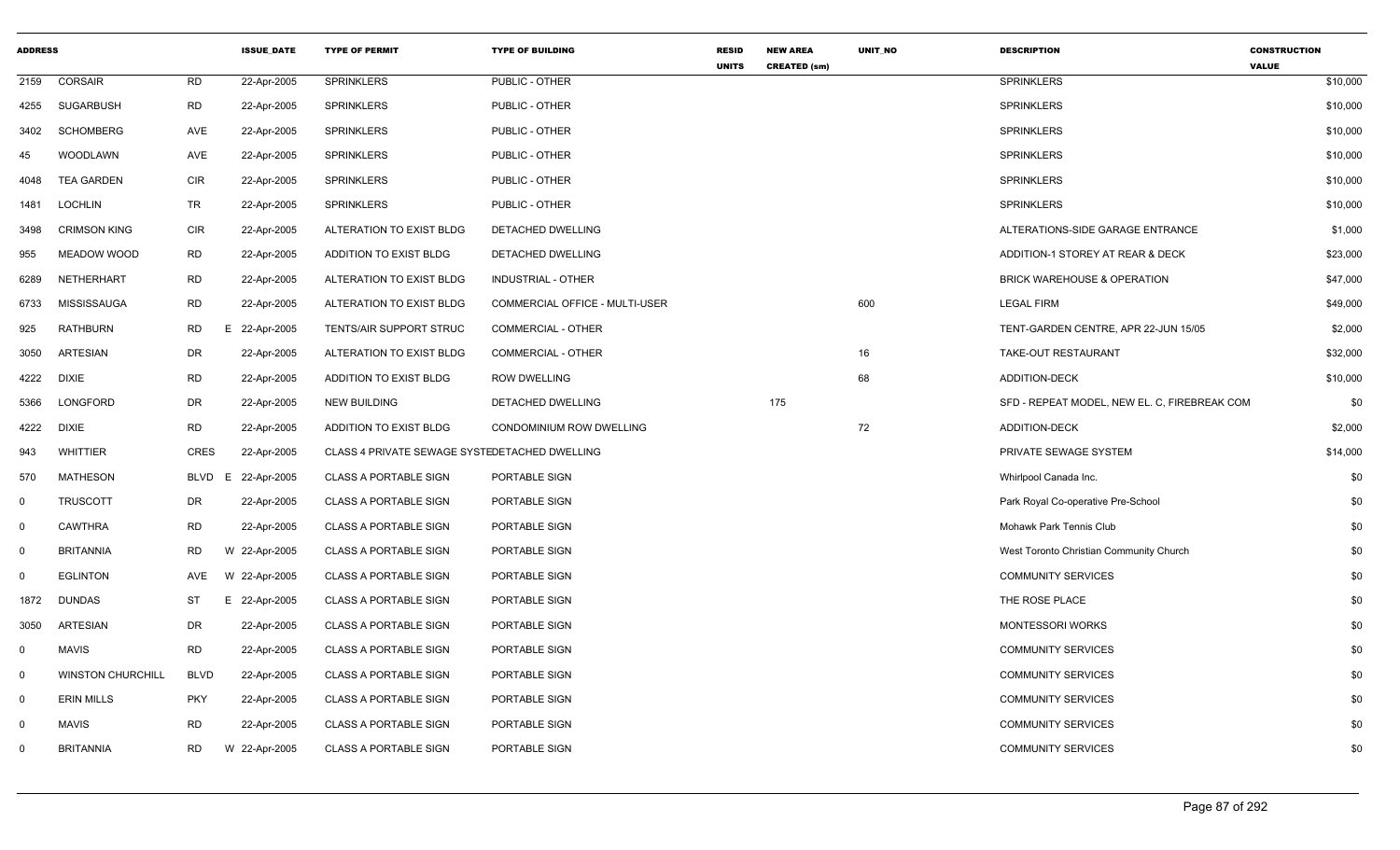| <b>ADDRESS</b> |                          |            | <b>ISSUE DATE</b> | <b>TYPE OF PERMIT</b>        | <b>TYPE OF BUILDING</b>               | <b>RESID</b><br><b>UNITS</b> | <b>NEW AREA</b><br><b>CREATED (sm)</b> | UNIT_NO         | <b>DESCRIPTION</b>                           | <b>CONSTRUCTION</b><br><b>VALUE</b> |
|----------------|--------------------------|------------|-------------------|------------------------------|---------------------------------------|------------------------------|----------------------------------------|-----------------|----------------------------------------------|-------------------------------------|
| $\mathbf 0$    | <b>BURNHAMTHORPE</b>     | RD         | E 22-Apr-2005     | <b>CLASS A PORTABLE SIGN</b> | PORTABLE SIGN                         |                              |                                        |                 | <b>COMMUNITY SERVICES</b>                    | \$0                                 |
| $\Omega$       | <b>BURNHAMTHORPE</b>     | RD         | E 22-Apr-2005     | <b>CLASS A PORTABLE SIGN</b> | PORTABLE SIGN                         |                              |                                        |                 | <b>COMMUNITY SERVICES</b>                    | \$0                                 |
| 765            | <b>BRITANNIA</b>         | RD         | W 22-Apr-2005     | <b>CLASS A PORTABLE SIGN</b> | PORTABLE SIGN                         |                              |                                        |                 | <b>MAYTAG</b>                                | \$0                                 |
| 0              | <b>EGLINTON</b>          | AVE        | W 22-Apr-2005     | <b>CLASS A PORTABLE SIGN</b> | PORTABLE SIGN                         |                              |                                        |                 | <b>HALTON PEEL FUTSAL</b>                    | \$0                                 |
| $\Omega$       | <b>WINSTON CHURCHILL</b> | BLVD       | 22-Apr-2005       | <b>CLASS A PORTABLE SIGN</b> | PORTABLE SIGN                         |                              |                                        |                 | HALTON PEEL FUTSAL                           | \$0                                 |
| 0              | <b>DIXIE</b>             | RD         | 22-Apr-2005       | <b>CLASS A PORTABLE SIGN</b> | PORTABLE SIGN                         |                              |                                        |                 | HALTON PEEL FUTSAL LEAGUE                    | \$0                                 |
| 512            | <b>BRISTOL</b>           | <b>RD</b>  | W 22-Apr-2005     | <b>CLASS A PORTABLE SIGN</b> | PORTABLE SIGN                         |                              |                                        |                 | <b>BRISTOL DENTAL</b>                        | \$0                                 |
| 6400           | <b>MILLCREEK</b>         | DR         | 22-Apr-2005       | <b>CLASS A PORTABLE SIGN</b> | PORTABLE SIGN                         |                              |                                        |                 | <b>SPORTS TRADERS</b>                        | \$0                                 |
| 2901           | EGLINTON                 | AVE        | W 22-Apr-2005     | <b>CLASS A PORTABLE SIGN</b> | PORTABLE SIGN                         |                              |                                        |                 | <b>URBAN DENTAL</b>                          | \$0                                 |
| 5732           | O'MEARA                  | ST         | 25-Apr-2005       | <b>REVISIONS</b>             | DETACHED DWELLING                     |                              |                                        |                 | REVISION - INTERIOR LAYOUT - LOT 12 ONLY     | \$0                                 |
| 35             | <b>THOMAS</b>            | <b>ST</b>  | 25-Apr-2005       | <b>NEW BUILDING</b>          | COMMERCIAL OFFICE - MULTI-USER        | $\overline{1}$               | 514                                    |                 | NEW - MEDICAL/OFFICE BLDG(395.01m2) WITH 3RD | \$484,000                           |
| 86             | <b>JOYMAR</b>            | DR         | 25-Apr-2005       | <b>NEW BUILDING</b>          | <b>ROW DWELLING</b>                   |                              |                                        | #1-15 (ODD)     | RENTAL ROW DWELLING-BLK 1 (8 UNITS), COMPLET | \$0                                 |
| 86             | <b>JOYMAR</b>            | DR         | 25-Apr-2005       | <b>NEW BUILDING</b>          | <b>ROW DWELLING</b>                   |                              |                                        | #17-31 (ODD)    | RENTAL ROW DWELLING-BLK 2 (8-UNITS), COMPLET | \$0                                 |
| 86             | <b>JOYMAR</b>            | DR         | 25-Apr-2005       | <b>NEW BUILDING</b>          | <b>ROW DWELLING</b>                   |                              |                                        | #33-47 (ODD)    | RENTAL ROW DWELLING-BLK 3 (8-UNITS), COMPLET | \$0                                 |
| 86             | <b>JOYMAR</b>            | DR         | 25-Apr-2005       | <b>NEW BUILDING</b>          | <b>ROW DWELLING</b>                   |                              |                                        | #49-65 (ODD)    | RENTAL ROW DWELLING-BLK 4 (9-UNITS), COMPLET | \$0                                 |
| 86             | <b>JOYMAR</b>            | DR         | 25-Apr-2005       | <b>NEW BUILDING</b>          | <b>ROW DWELLING</b>                   |                              |                                        | #67-81 (ODD)    | RENTAL ROW DWELLING-BLK 5 (8-UNITS), COMPLET | \$0                                 |
| 86             | <b>JOYMAR</b>            | DR         | 25-Apr-2005       | <b>NEW BUILDING</b>          | <b>ROW DWELLING</b>                   |                              |                                        | #68-82 (EVEN)   | RENTAL ROW DWELLING-BLK 6 (8-UNITS), COMPLET | \$0                                 |
| 86             | <b>JOYMAR</b>            | DR         | 25-Apr-2005       | <b>NEW BUILDING</b>          | <b>ROW DWELLING</b>                   |                              |                                        | #83-89(ODD)     | RENTAL ROW DWELLING-BLK 7 (4-UNITS), COMPLET | \$0                                 |
| 86             | <b>JOYMAR</b>            | DR         | 25-Apr-2005       | NEW BUILDING                 | <b>ROW DWELLING</b>                   |                              |                                        | #98-104 (EVEN)  | RENTAL ROW DWELLING-BLK 8 (4-UNITS), COMPLET | \$0                                 |
| 86             | <b>JOYMAR</b>            | DR         | 25-Apr-2005       | <b>NEW BUILDING</b>          | <b>ROW DWELLING</b>                   |                              |                                        | #99-109 (ODD)   | RENTAL ROW DWELLING-BLK 9 (6-UNITS), COMPLET | \$0                                 |
| 86             | <b>JOYMAR</b>            | DR         | 25-Apr-2005       | <b>NEW BUILDING</b>          | ROW DWELLING                          |                              |                                        | #110-120 (EVEN) | RENTAL ROW DWELLING-BLK 10 (6-UNITS), COMPLE | \$0                                 |
| 86             | <b>JOYMAR</b>            | DR         | 25-Apr-2005       | <b>NEW BUILDING</b>          | <b>ROW DWELLING</b>                   |                              |                                        | #111-121 (ODD)  | RENTAL ROW DWELLING-BLK 11 (6-UNITS), COMPLE | \$0                                 |
| 100            | <b>JOYMAR</b>            | DR         | 25-Apr-2005       | <b>NEW BUILDING</b>          | <b>ROW DWELLING</b>                   |                              |                                        | #1-6            | RENTAL ROW DWELLING-BLK 12 (6-UNITS), COMPLE | \$0                                 |
| 2333           | <b>MILLRACE</b>          | CRT        | 25-Apr-2005       | ALTERATION TO EXIST BLDG     | MULTI-TENANT INDUSTRIAL               |                              |                                        | $5-8$           | MANUFACTURING/WAREHOUSE & OFFICE             | \$58,000                            |
| 1476           | <b>CARMEN</b>            | DR         | 25-Apr-2005       | <b>DEMOLITION</b>            | DETACHED DWELLING                     | $\overline{1}$               |                                        |                 | <b>DEMOLITION - SFD</b>                      | \$10,000                            |
| 5100           | <b>ERIN MILLS</b>        | <b>PKY</b> | 25-Apr-2005       | ALTERATION TO EXIST BLDG     | <b>COMMERCIAL RETAIL - MULTI-USER</b> |                              |                                        | <b>R227-A</b>   | <b>INTERIOR ALTERATIONS-SMART SET</b>        | \$39,000                            |
| 2166           | <b>FOWLER</b>            | LANE       | 25-Apr-2005       | <b>NEW BUILDING</b>          | DETACHED DWELLING                     |                              |                                        |                 | NEW-SHED                                     | \$10,000                            |
| 35             | <b>BRUNEL</b>            | <b>RD</b>  | 25-Apr-2005       | ALTERATION TO EXIST BLDG     | COMMERCIAL RETAIL - MULTI-USER        |                              |                                        | 5               | KITCHEN EXHAUST                              | \$5,000                             |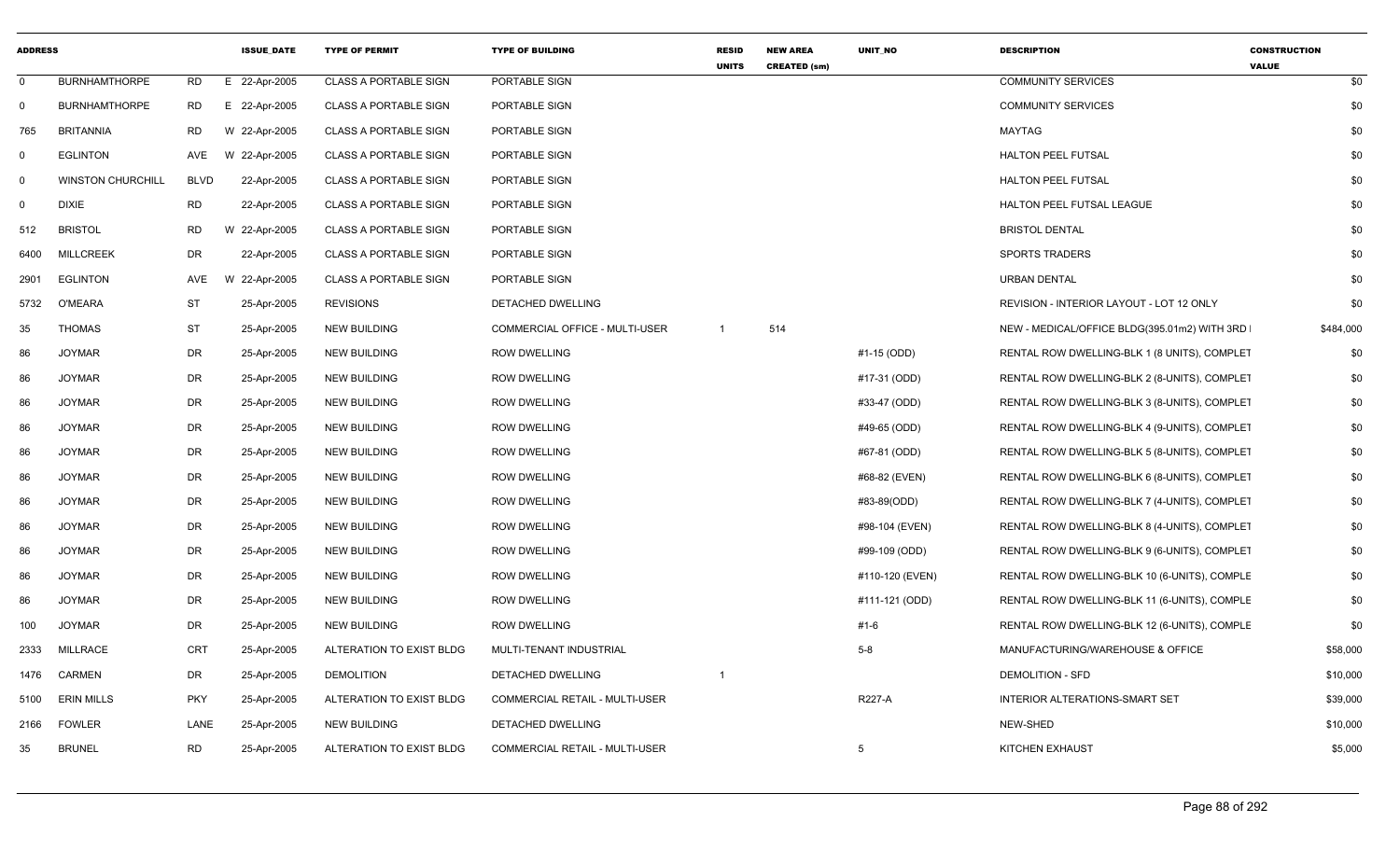| <b>ADDRESS</b> |                          |             | <b>ISSUE DATE</b> | <b>TYPE OF PERMIT</b>        | <b>TYPE OF BUILDING</b>        | <b>RESID</b><br><b>UNITS</b> | <b>NEW AREA</b><br><b>CREATED (sm)</b> | <b>UNIT NO</b> | <b>DESCRIPTION</b>                                   | <b>CONSTRUCTION</b><br><b>VALUE</b> |
|----------------|--------------------------|-------------|-------------------|------------------------------|--------------------------------|------------------------------|----------------------------------------|----------------|------------------------------------------------------|-------------------------------------|
| 3620           | <b>PONYTRAIL</b>         | <b>DR</b>   | 25-Apr-2005       | ALTERATION TO EXIST BLDG     | DETACHED DWELLING              |                              |                                        |                | NEW FURNACE AND DUCTWORK                             | \$7,000                             |
| $\mathbf 0$    | <b>WINSTON CHURCHILL</b> | <b>BLVD</b> | 25-Apr-2005       | <b>CLASS A PORTABLE SIGN</b> | PORTABLE SIGN                  |                              |                                        |                | <b>Transportation &amp; Works Department</b>         | \$0                                 |
| $\mathbf 0$    | <b>ERIN MILLS</b>        | <b>PKY</b>  | 25-Apr-2005       | <b>CLASS A PORTABLE SIGN</b> | PORTABLE SIGN                  |                              |                                        |                | Transportation & Works Department                    | \$0                                 |
| $\mathbf 0$    | <b>HURONTARIO</b>        | <b>ST</b>   | 25-Apr-2005       | <b>CLASS A PORTABLE SIGN</b> | PORTABLE SIGN                  |                              |                                        |                | Transportation & Works Department                    | \$0                                 |
| $\mathbf 0$    | <b>MISSISSAUGA</b>       | <b>RD</b>   | 25-Apr-2005       | <b>CLASS A PORTABLE SIGN</b> | PORTABLE SIGN                  |                              |                                        |                | Planning & Building Dep.                             | \$0                                 |
| 6400           | <b>MILLCREEK</b>         | DR          | 25-Apr-2005       | <b>CLASS A PORTABLE SIGN</b> | PORTABLE SIGN                  |                              |                                        |                | <b>SPORTS TRADERS</b>                                | \$0                                 |
| 1650           | <b>DUNDAS</b>            | ST          | E<br>25-Apr-2005  | <b>CLASS A PORTABLE SIGN</b> | PORTABLE SIGN                  |                              |                                        |                | <b>FABRIC FABRIC</b>                                 | \$0                                 |
| 5650           | <b>KEATON</b>            | <b>CRES</b> | 25-Apr-2005       | <b>CLASS A PORTABLE SIGN</b> | PORTABLE SIGN                  |                              |                                        |                | <b>RMP ATHLETICS</b>                                 | \$0                                 |
| 2855           | <b>ARGENTIA</b>          | <b>RD</b>   | 25-Apr-2005       | <b>CLASS A PORTABLE SIGN</b> | PORTABLE SIGN                  |                              |                                        |                | Z & S COLLECTIBLES & FINE CHINA                      | \$0                                 |
| 2455           | <b>MOTORWAY</b>          | <b>BLVD</b> | 25-Apr-2005       | <b>CLASS A PORTABLE SIGN</b> | PORTABLE SIGN                  |                              |                                        |                | ERIN MILLS VOLVO                                     | \$0                                 |
| 1150           | <b>LORNE PARK</b>        | <b>RD</b>   | 25-Apr-2005       | <b>CLASS A PORTABLE SIGN</b> | PORTABLE SIGN                  |                              |                                        |                | DR BRENDA STANTS                                     | \$0                                 |
| 6650           | MEADOWVALE TOWN CENCIR   |             | 25-Apr-2005       | <b>CLASS A PORTABLE SIGN</b> | PORTABLE SIGN                  |                              |                                        |                | PHYSIOCARE & REHAB (entered in error, see permit # 0 | \$0                                 |
| 6590           | MEADOWVALE TOWN CENCIR   |             | 25-Apr-2005       | <b>CLASS A PORTABLE SIGN</b> | PORTABLE SIGN                  |                              |                                        |                | <b>INKJET SALES</b>                                  | \$0                                 |
| 6590           | MEADOWVALE TOWN CENCIR   |             | 25-Apr-2005       | <b>CLASS A PORTABLE SIGN</b> | PORTABLE SIGN                  |                              |                                        |                | <b>INKJET SALES</b>                                  | \$0                                 |
| 3643           | <b>CAWTHRA</b>           | <b>RD</b>   | 26-Apr-2005       | ALTERATION TO EXIST BLDG     | COMMERCIAL OFFICE - MULTI-USER |                              | 173                                    | 103            | <b>MEDICAL OFFICE</b>                                | \$13,000                            |
| 2330           | SOUTHFIELD               | <b>RD</b>   | 26-Apr-2005       | <b>FASCIA SIGN</b>           | <b>COMMERCIAL - OTHER</b>      |                              |                                        |                | FASCIA-(1), ISA                                      | \$8,000                             |
| 3635           | <b>CAWTHRA</b>           | <b>RD</b>   | 26-Apr-2005       | ALTERATION TO EXIST BLDG     | <b>COMMERCIAL - OTHER</b>      |                              |                                        | <b>9A</b>      | TAKE-OUT RESTAURANT (NO SEATING AREA)                | \$15,000                            |
| 6400           | <b>NORTHAM</b>           | <b>DR</b>   | 26-Apr-2005       | ALTERATION TO EXIST BLDG     | SINGLE TENANT INDUSTRIAL       |                              |                                        |                | DESIGN, MANUFACTURE, AND MARKET SUSPENSIC            | \$15,000                            |
| 1419           | <b>APPLEWOOD</b>         | <b>RD</b>   | 26-Apr-2005       | ALTERATION TO EXIST BLDG     | DETACHED DWELLING              |                              |                                        |                | <b>COVERED PORCH &amp; WINE CELLAR</b>               | \$10,000                            |
| 441            | <b>BOB-O-LINK</b>        | <b>RD</b>   | 26-Apr-2005       | ADDITION AND ALTER           | DETACHED DWELLING              |                              |                                        |                | FAMILY ROOM AND 3 CAR GARAGE ADDITION                | \$43,000                            |
| 1355           | <b>MEYERSIDE</b>         | DR          | 26-Apr-2005       | <b>SPRINKLERS</b>            | INDUSTRIAL - OTHER             |                              |                                        |                | SPRINKLER SYSTEM UPGRADE: IN-RACK SPRINKLE           | \$20,000                            |
| 1660           | TECH                     | AVE         | 26-Apr-2005       | <b>OTHER</b>                 | INDUSTRIAL - OTHER             |                              |                                        | $\overline{1}$ | GENERATOR AND CONCRETE PAD                           | \$21,000                            |
| 2325           | <b>MATHESON</b>          | <b>BLVD</b> | 26-Apr-2005<br>E  | <b>NEW BUILDING</b>          | MULTI-TENANT INDUSTRIAL        |                              | 1,478                                  |                | NEW - INDUSTRIAL SPEC BUILDING, FOUNDATION 1         | \$968,000                           |
| 5409           | <b>CHURCHILL MEADOWS</b> | <b>BLVD</b> | 26-Apr-2005       | <b>NEW BUILDING</b>          | DETACHED DWELLING              |                              |                                        |                | SFD - NEW MODEL - FIREBREAK LOT COMPLETION           | \$0                                 |
| 99             | <b>ACORN</b>             | PL          | 26-Apr-2005       | ALTERATION TO EXIST BLDG     | APARTMENT (> 6 UNITS)          |                              |                                        |                | KITCHEN EXHAUST AND PLUMBING                         | \$0                                 |
| 3235           | <b>RYMAL</b>             | <b>RD</b>   | 26-Apr-2005       | ADDITION TO EXIST BLDG       | DETACHED DWELLING              |                              |                                        |                | ADDITION-2-STOREY                                    | \$73,000                            |
| 325            | <b>CREELMAN</b>          | <b>RD</b>   | 26-Apr-2005       | ADDITION TO EXIST BLDG       | DETACHED DWELLING              |                              |                                        |                | ADDITION - HEATED SUNROOM                            | \$17,000                            |
| 589            | <b>NORTH SERVICE</b>     | <b>RD</b>   | 26-Apr-2005       | ALTERATION TO EXIST BLDG     | COMMERCIAL RETAIL - MULTI-USER |                              | 103                                    | $\overline{4}$ | <b>RESTAURANT</b>                                    | \$4,000                             |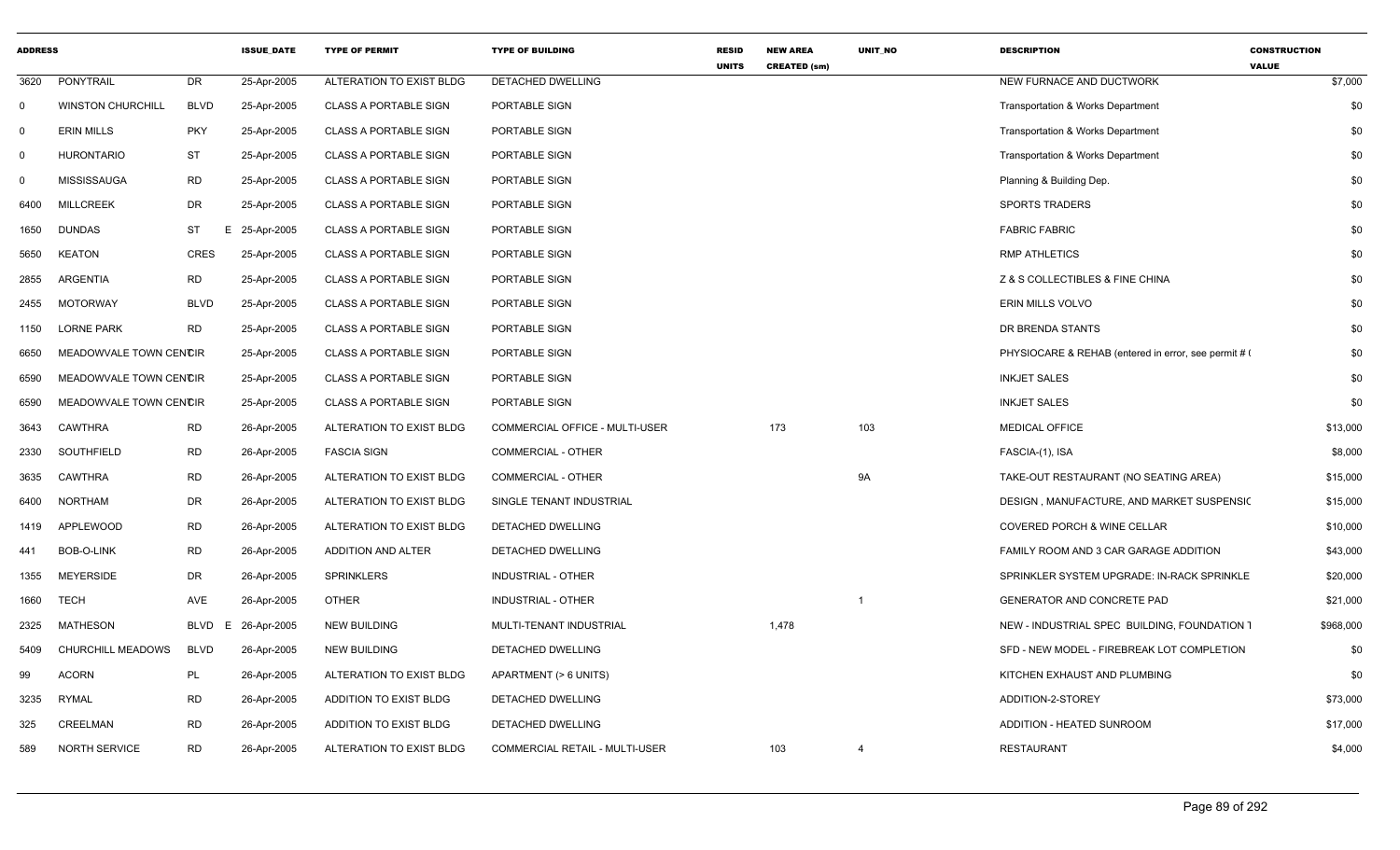| <b>ADDRESS</b> |                          |             | <b>ISSUE DATE</b> | <b>TYPE OF PERMIT</b>        | <b>TYPE OF BUILDING</b>               | <b>RESID</b><br><b>UNITS</b> | <b>NEW AREA</b><br><b>CREATED (sm)</b> | UNIT_NO       | <b>DESCRIPTION</b>                              | <b>CONSTRUCTION</b><br><b>VALUE</b> |
|----------------|--------------------------|-------------|-------------------|------------------------------|---------------------------------------|------------------------------|----------------------------------------|---------------|-------------------------------------------------|-------------------------------------|
| 228            | LAKESHORE                | RD          | W 26-Apr-2005     | ALTERATION TO EXIST BLDG     | <b>COMMERCIAL RETAIL - MULTI-USER</b> |                              | 790                                    |               | INTERIOR ALTERATIONS - SHOPPERS DRUG MART       | \$120,000                           |
| 2473           | THORN LODGE              | DR          | 26-Apr-2005       | ALTERATION TO EXIST BLDG     | <b>CHURCH</b>                         |                              |                                        |               | ALTERATIONS-ELEVATOR/SHAFT, ST FRANCIS OF A     | \$15,000                            |
| 1054           | <b>WHISPERING WOOD</b>   | DR          | 26-Apr-2005       | ADDITION TO EXIST BLDG       | DETACHED DWELLING                     |                              |                                        |               | ADDITION-DECK COVERED                           | \$10,000                            |
| 274            | QUEEN                    | ST          | S 26-Apr-2005     | <b>PYLON SIGN</b>            | <b>CHURCH</b>                         |                              |                                        |               | (1) GROUND SIGN - STREETSVILLE UNITED CHURCH    | \$6,000                             |
| 2360           | <b>BRITANNIA</b>         | RD          | W 26-Apr-2005     | <b>PYLON SIGN</b>            | <b>RESIDENTIAL - OTHER</b>            |                              |                                        |               | ONE (1) CONSTRUCTION SITE SIGN - LANCASTER H    | \$2,000                             |
| 1749           | DUNDAS                   | ST          | E 26-Apr-2005     | <b>PYLON SIGN</b>            | APARTMENT (> 6 UNITS)                 |                              |                                        |               | TWO (2) ADDRESS SIGNS - TWIN PINES & SUMMIT P   | \$4,000                             |
| 7366           | <b>DARCEL</b>            | AVE         | 26-Apr-2005       | <b>PYLON SIGN</b>            | <b>CHURCH</b>                         |                              |                                        |               | (1) GROUND SIGN - ST. MARKS PRESBYTERIAN CHU    | \$1,000                             |
| $\Omega$       | <b>WINSTON CHURCHILL</b> | <b>BLVD</b> | 26-Apr-2005       | <b>CLASS A PORTABLE SIGN</b> | PORTABLE SIGN                         |                              |                                        |               | <b>GENTLE GUIDANCE DAY CARE</b>                 | \$0                                 |
| 2760           | <b>DERRY</b>             | RD          | W 26-Apr-2005     | <b>CLASS A PORTABLE SIGN</b> | PORTABLE SIGN                         |                              |                                        |               | <b>HAIRWORKS</b>                                | \$0                                 |
| 2150           | <b>BURNHAMTHORPE</b>     | RD          | W 26-Apr-2005     | <b>CLASS A PORTABLE SIGN</b> | PORTABLE SIGN                         |                              |                                        |               | SHOPPERS DRUG MART                              | \$0                                 |
| 1345           | EGLINTON                 | AVE         | W 26-Apr-2005     | <b>CLASS A PORTABLE SIGN</b> | PORTABLE SIGN                         |                              |                                        |               | COPTIC ORTHODOX PATRIARCHATE                    | \$0                                 |
| $\Omega$       | <b>WINSTON CHURCHILL</b> | BLVD        | 26-Apr-2005       | <b>CLASS A PORTABLE SIGN</b> | PORTABLE SIGN                         |                              |                                        |               | PHILOPATEER CHRISTIAN COLLEGE                   | \$0                                 |
| $\mathbf 0$    | <b>HURONTARIO</b>        | <b>ST</b>   | 26-Apr-2005       | <b>CLASS A PORTABLE SIGN</b> | PORTABLE SIGN                         |                              |                                        |               | PHILOPATEER CHRISTIAN COLLEGE                   | \$0                                 |
| 5425           | <b>CREDITVIEW</b>        | <b>RD</b>   | 26-Apr-2005       | <b>CLASS A PORTABLE SIGN</b> | PORTABLE SIGN                         |                              |                                        |               | EXOTIC FLORAL DESIGN INC                        | \$0                                 |
| 6975           | <b>CREDITVIEW</b>        | <b>RD</b>   | 26-Apr-2005       | <b>CLASS A PORTABLE SIGN</b> | PORTABLE SIGN                         |                              |                                        |               | <b>KARCHER CANADA</b>                           | \$0                                 |
| 776            | <b>DUNDAS</b>            | <b>ST</b>   | E 26-Apr-2005     | <b>CLASS A PORTABLE SIGN</b> | PORTABLE SIGN                         |                              |                                        |               | <b>HOME DECOR</b>                               | \$0                                 |
| 550            | <b>COURTNEYPARK</b>      | DR          | W 26-Apr-2005     | ALTERATION TO EXIST BLDG     | SCHOOL - SECONDARY                    |                              |                                        |               | <b>HVAC ONLY</b>                                | \$0                                 |
| 3176           | <b>RIDGEWAY</b>          | DR          | 26-Apr-2005       | <b>CLASS A PORTABLE SIGN</b> | PORTABLE SIGN                         |                              |                                        |               | <b>INTELLISCENT CORP</b>                        | \$0                                 |
| 960            | <b>DUNDAS</b>            | <b>ST</b>   | E 26-Apr-2005     | <b>CLASS A PORTABLE SIGN</b> | PORTABLE SIGN                         |                              |                                        |               | MISSISSAUGA FURNITURE CITY                      | \$0                                 |
| 5127           | <b>OSCAR PETERSON</b>    | <b>BLVD</b> | 26-Apr-2005       | NEW BUILDING                 | DETACHED DWELLING                     |                              | 199                                    |               | SFD - REPEAT MODEL - FIREBREAK LOT COMPLETI(    | \$0                                 |
| 5129           | <b>DUBONET</b>           | DR          | 26-Apr-2005       | <b>NEW BUILDING</b>          | DETACHED DWELLING                     |                              | 155                                    |               | SFD - REPEAT MODEL - FIREBREAK LOT COMPLETI(    | \$0                                 |
| 90             | <b>CLARICA</b>           | DR          | 27-Apr-2005       | <b>NEW BUILDING</b>          | APARTMENT (> 6 UNITS)                 | 287                          | 23,432                                 | 27-STY, BLD-A | NEW-APT, 27 STY, U/G PRKG P1-P2, PHASE 1-2, FDN | \$34,213,000                        |
| 844            | SOUTHDOWN                | <b>RD</b>   | 27-Apr-2005       | NEW BUILDING                 | SINGLE TENANT INDUSTRIAL              |                              | 139                                    |               | NEW - STORAGE GARAGE, E. EDICK & SONS LANDS     | \$106,000                           |
| 345            | <b>HUNTINGTON RIDGE</b>  | DR          | 27-Apr-2005       | ADDITION AND ALTER           | SCHOOL - ELEMENTARY                   |                              | 1,976                                  |               | ADDITION/ALT/GARBAGE ENCLOSURE - HUNTINGTC      | \$2,800,000                         |
| 7125           | <b>PACIFIC</b>           | <b>CIR</b>  | 27-Apr-2005       | MEZZANINE                    | MULTI-TENANT INDUSTRIAL               |                              | 205                                    | 6             | PRIVATE SOCIAL CLUB                             | \$30,000                            |
| 3025           | <b>RIDGEWAY</b>          | DR          | 27-Apr-2005       | ALTERATION TO EXIST BLDG     | COMMERCIAL RETAIL-SINGLE USER         |                              |                                        |               | <b>RETAIL WAREHOUSE</b>                         | \$1,396,000                         |
| 3872           | <b>JANICE</b>            | DR          | 27-Apr-2005       | NEW BUILDING                 | DETACHED DWELLING                     | $\mathbf{1}$                 | 195                                    |               | SFD - REPEAT MODEL                              | \$181,000                           |
| 3884           | JANICE                   | DR          | 27-Apr-2005       | <b>NEW BUILDING</b>          | DETACHED DWELLING                     | $\mathbf{1}$                 | 231                                    |               | SFD - REPEAT MODEL                              | \$214,000                           |
|                |                          |             |                   |                              |                                       |                              |                                        |               |                                                 |                                     |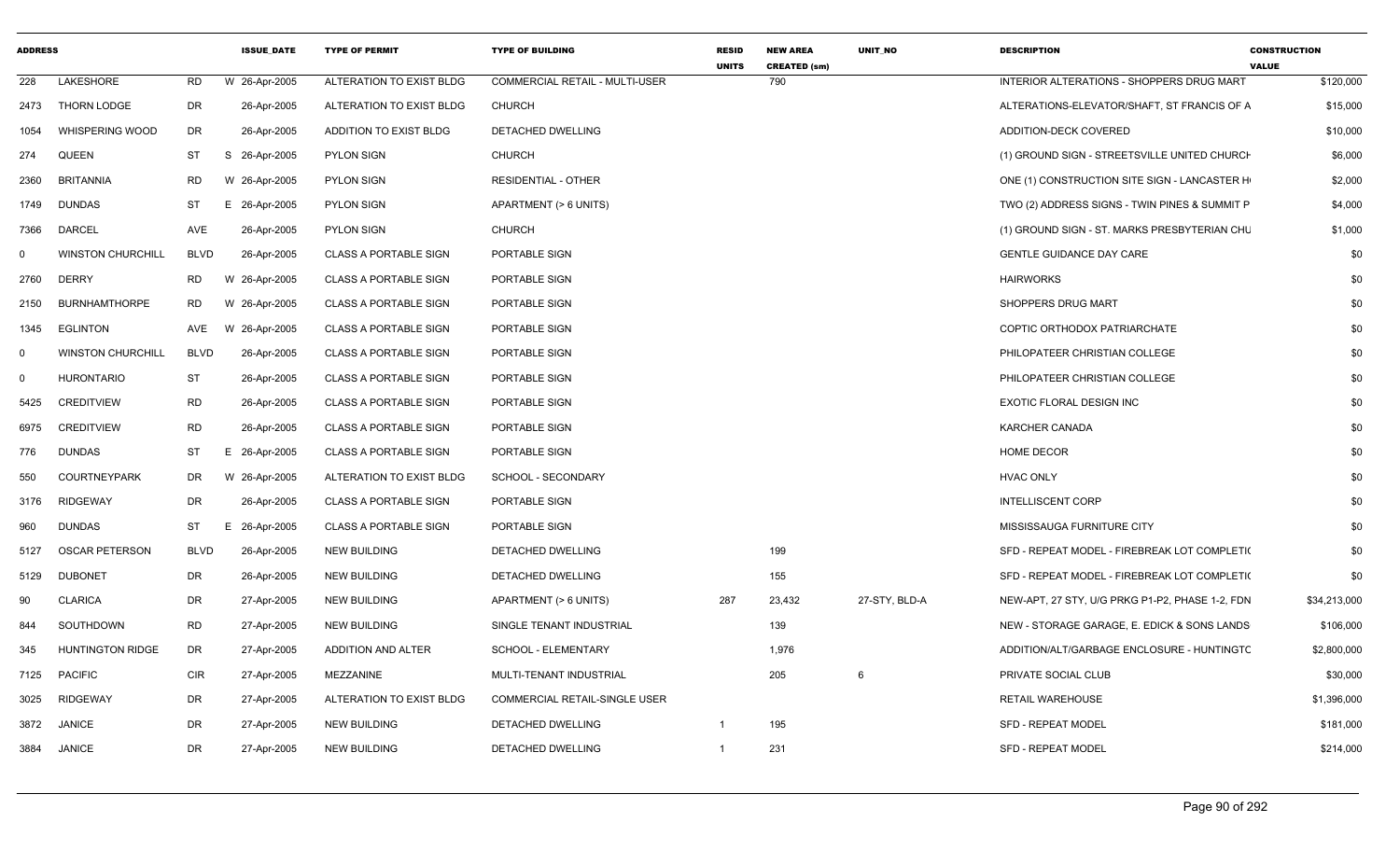| <b>ADDRESS</b> |                 |             | <b>ISSUE DATE</b> | <b>TYPE OF PERMIT</b>  | <b>TYPE OF BUILDING</b>  | <b>RESID</b><br><b>UNITS</b> | <b>NEW AREA</b><br><b>CREATED (sm)</b> | <b>UNIT NO</b> | <b>DESCRIPTION</b>                 | <b>CONSTRUCTION</b><br><b>VALUE</b> |
|----------------|-----------------|-------------|-------------------|------------------------|--------------------------|------------------------------|----------------------------------------|----------------|------------------------------------|-------------------------------------|
| 3892           | <b>JANICE</b>   | DR          | 27-Apr-2005       | <b>NEW BUILDING</b>    | DETACHED DWELLING        |                              | 232                                    |                | SFD - REPEAT MODEL                 | \$215,000                           |
| 3896           | <b>JANICE</b>   | DR          | 27-Apr-2005       | <b>NEW BUILDING</b>    | DETACHED DWELLING        | $\mathbf{1}$                 | 231                                    |                | <b>SFD - REPEAT MODEL</b>          | \$214,000                           |
| 3889           | MAYLA           | DR          | 27-Apr-2005       | NEW BUILDING           | DETACHED DWELLING        |                              | 220                                    |                | <b>SFD - REPEAT MODEL</b>          | \$205,000                           |
| 3885           | MAYLA           | DR          | 27-Apr-2005       | <b>NEW BUILDING</b>    | <b>DETACHED DWELLING</b> |                              | 228                                    |                | <b>SFD - REPEAT MODEL</b>          | \$212,000                           |
| 3877           | MAYLA           | DR          | 27-Apr-2005       | <b>NEW BUILDING</b>    | DETACHED DWELLING        |                              | 205                                    |                | <b>SFD - REPEAT MODEL</b>          | \$190,000                           |
| 5341           | LONGFORD        | DR          | 27-Apr-2005       | <b>NEW BUILDING</b>    | DETACHED DWELLING        | -1                           | 195                                    |                | <b>SFD - REPEAT MODEL</b>          | \$181,000                           |
| 3894           | MAYLA           | DR          | 27-Apr-2005       | <b>NEW BUILDING</b>    | DETACHED DWELLING        | 1                            | 235                                    |                | <b>SFD - REPEAT MODEL</b>          | \$243,000                           |
| 3910           | MAYLA           | DR          | 27-Apr-2005       | <b>NEW BUILDING</b>    | <b>DETACHED DWELLING</b> | $\mathbf{1}$                 | 232                                    |                | <b>SFD - REPEAT MODEL</b>          | \$239,000                           |
| 3881           | <b>JANICE</b>   | DR          | 27-Apr-2005       | NEW BUILDING           | DETACHED DWELLING        | 1                            | 206                                    |                | SFD - REPEAT MODEL                 | \$212,000                           |
| 3877           | <b>JANICE</b>   | DR          | 27-Apr-2005       | NEW BUILDING           | DETACHED DWELLING        | 1                            | 204                                    |                | <b>SFD - REPEAT MODEL</b>          | \$211,000                           |
| 3961           | <b>BURDETTE</b> | <b>TERR</b> | 27-Apr-2005       | <b>NEW BUILDING</b>    | DETACHED DWELLING        | $\mathbf 1$                  | 205                                    |                | <b>SFD - REPEAT MODEL</b>          | \$190,000                           |
| 3957           | <b>BURDETTE</b> | <b>TERR</b> | 27-Apr-2005       | <b>NEW BUILDING</b>    | DETACHED DWELLING        | 1                            | 195                                    |                | SFD - REPEAT MODEL                 | \$181,000                           |
| 3949           | <b>BURDETTE</b> | <b>TERR</b> | 27-Apr-2005       | <b>NEW BUILDING</b>    | DETACHED DWELLING        |                              | 231                                    |                | <b>SFD - REPEAT MODEL</b>          | \$214,000                           |
| 3941           | <b>BURDETTE</b> | <b>TERR</b> | 27-Apr-2005       | <b>NEW BUILDING</b>    | <b>DETACHED DWELLING</b> |                              | 220                                    |                | <b>SFD - REPEAT MODEL</b>          | \$205,000                           |
| 3937           | <b>BURDETTE</b> | <b>TERR</b> | 27-Apr-2005       | <b>NEW BUILDING</b>    | DETACHED DWELLING        |                              | 205                                    |                | SFD - REPEAT MODEL - FIREBREAK LOT | \$190,000                           |
| 3915           | <b>BURDETTE</b> | <b>TERR</b> | 27-Apr-2005       | <b>NEW BUILDING</b>    | DETACHED DWELLING        | -1                           | 178                                    |                | SFD - REPEAT MODEL                 | \$166,000                           |
| 5344           | LONGFORD        | DR          | 27-Apr-2005       | <b>NEW BUILDING</b>    | DETACHED DWELLING        | -1                           | 232                                    |                | SFD - REPEAT MODEL                 | \$215,000                           |
| 3885           | <b>JANICE</b>   | DR          | 27-Apr-2005       | <b>NEW BUILDING</b>    | DETACHED DWELLING        | $\mathbf{1}$                 | 232                                    |                | <b>SFD - REPEAT MODEL</b>          | \$215,000                           |
| 3873           | <b>JANICE</b>   | DR          | 27-Apr-2005       | NEW BUILDING           | DETACHED DWELLING        | $\overline{1}$               | 232                                    |                | SFD - REPEAT MODEL                 | \$215,000                           |
| 3869           | <b>JANICE</b>   | DR          | 27-Apr-2005       | <b>NEW BUILDING</b>    | DETACHED DWELLING        | 1                            | 231                                    |                | <b>SFD - REPEAT MODEL</b>          | \$214,000                           |
| 3865           | <b>JANICE</b>   | DR          | 27-Apr-2005       | <b>NEW BUILDING</b>    | DETACHED DWELLING        | $\mathbf 1$                  | 231                                    |                | <b>SFD - REPEAT MODEL</b>          | \$214,000                           |
| 3845           | <b>JANICE</b>   | DR          | 27-Apr-2005       | <b>NEW BUILDING</b>    | DETACHED DWELLING        |                              | 220                                    |                | SFD - REPEAT MODEL - FIREBREAK LOT | \$205,000                           |
| 3841           | <b>JANICE</b>   | DR          | 27-Apr-2005       | NEW BUILDING           | DETACHED DWELLING        | 1                            | 195                                    |                | <b>SFD - REPEAT MODEL</b>          | \$181,000                           |
| 3848           | <b>JANICE</b>   | DR          | 27-Apr-2005       | <b>NEW BUILDING</b>    | DETACHED DWELLING        |                              | 232                                    |                | <b>SFD - REPEAT MODEL</b>          | \$215,000                           |
| 3860           | <b>JANICE</b>   | DR          | 27-Apr-2005       | NEW BUILDING           | DETACHED DWELLING        |                              | 232                                    |                | <b>SFD - REPEAT MODEL</b>          | \$215,000                           |
| 2474           | VINELAND        | <b>RD</b>   | 27-Apr-2005       | ADDITION TO EXIST BLDG | DETACHED DWELLING        |                              | 29                                     |                | ONE STOREY ADDITION                | \$26,000                            |
| 3953           | <b>BURDETTE</b> | <b>TERR</b> | 27-Apr-2005       | <b>NEW BUILDING</b>    | DETACHED DWELLING        |                              | 204                                    |                | SFD - REPEAT MODEL                 | \$190,000                           |
| 3945           | <b>BURDETTE</b> | <b>TERR</b> | 27-Apr-2005       | <b>NEW BUILDING</b>    | DETACHED DWELLING        | 1                            | 232                                    |                | SFD - REPEAT MODEL                 | \$215,000                           |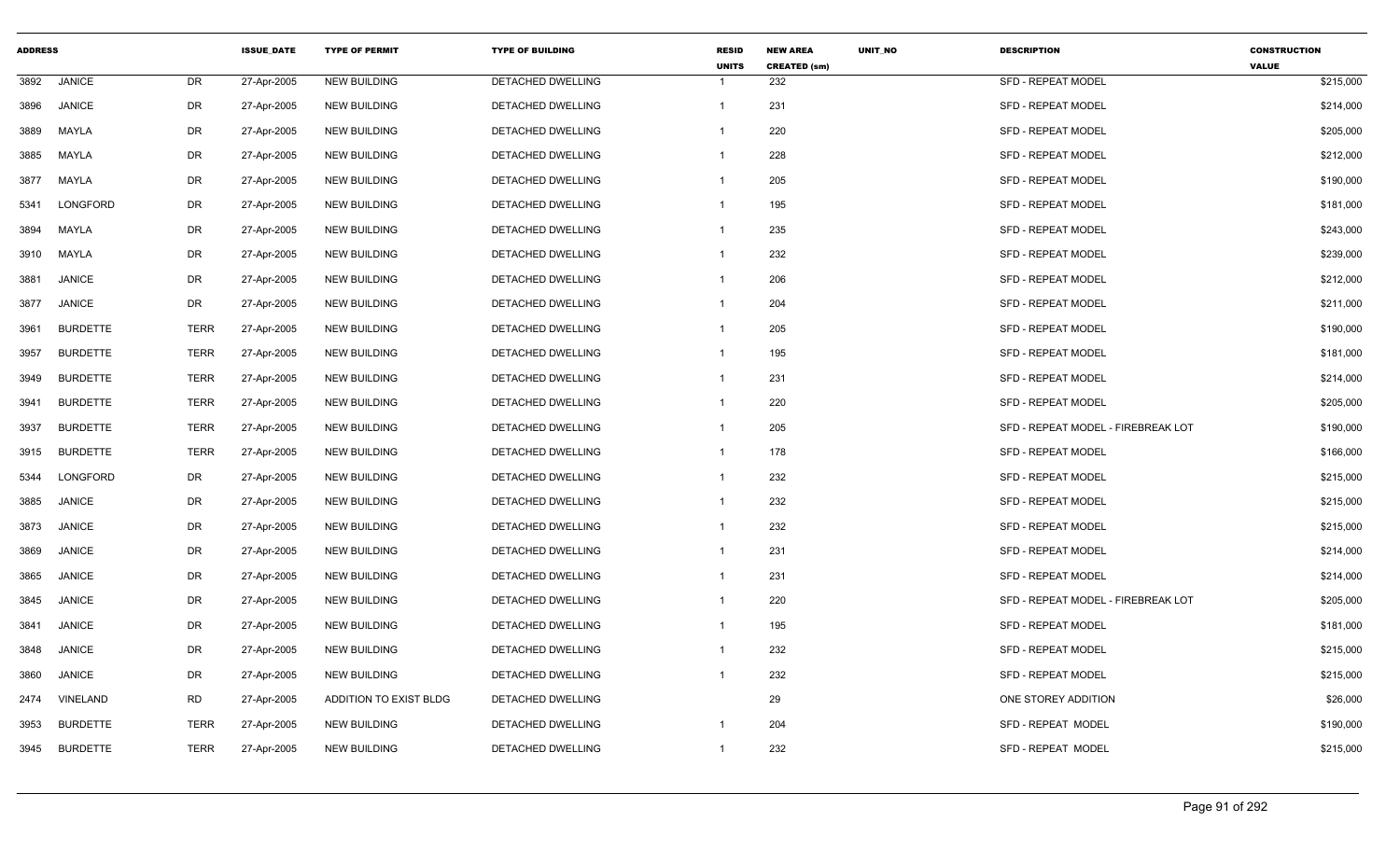| <b>ADDRESS</b> |                        |             | <b>ISSUE DATE</b> | <b>TYPE OF PERMIT</b>        | <b>TYPE OF BUILDING</b>         | <b>RESID</b><br><b>UNITS</b> | <b>NEW AREA</b><br><b>CREATED (sm)</b> | <b>UNIT NO</b>  | <b>DESCRIPTION</b>                             | <b>CONSTRUCTION</b><br><b>VALUE</b> |
|----------------|------------------------|-------------|-------------------|------------------------------|---------------------------------|------------------------------|----------------------------------------|-----------------|------------------------------------------------|-------------------------------------|
| 5348           | LONGFORD               | DR          | 27-Apr-2005       | <b>NEW BUILDING</b>          | DETACHED DWELLING               |                              | 231                                    |                 | SFD - REPEAT MODEL                             | \$214,000                           |
| 3861           | <b>JANICE</b>          | DR          | 27-Apr-2005       | <b>NEW BUILDING</b>          | DETACHED DWELLING               |                              | 220                                    |                 | <b>SFD - REPEAT MODEL</b>                      | \$205,000                           |
| 3857           | <b>JANICE</b>          | DR          | 27-Apr-2005       | <b>NEW BUILDING</b>          | DETACHED DWELLING               | -1                           | 220                                    |                 | SFD - REPEAT MODEL                             | \$205,000                           |
| 3849           | <b>JANICE</b>          | DR          | 27-Apr-2005       | <b>NEW BUILDING</b>          | DETACHED DWELLING               | $\overline{1}$               | 195                                    |                 | SFD - REPEAT MODEL - FIREBREAK LOT             | \$181,000                           |
| 3868           | <b>JANICE</b>          | DR          | 27-Apr-2005       | <b>NEW BUILDING</b>          | DETACHED DWELLING               | $\overline{1}$               | 188                                    |                 | SFD - REPEAT MODEL                             | \$175,000                           |
| 3888           | <b>JANICE</b>          | DR          | 27-Apr-2005       | <b>NEW BUILDING</b>          | DETACHED DWELLING               | $\overline{1}$               | 231                                    |                 | SFD - REPEAT MODEL                             | \$214,000                           |
| 3881           | MAYLA                  | DR          | 27-Apr-2005       | <b>NEW BUILDING</b>          | DETACHED DWELLING               | $\overline{\mathbf{1}}$      | 195                                    |                 | SFD - REPEAT MODEL                             | \$181,000                           |
| 3873           | MAYLA                  | DR          | 27-Apr-2005       | <b>NEW BUILDING</b>          | <b>DETACHED DWELLING</b>        | $\overline{\mathbf{1}}$      | 220                                    |                 | SFD - REPEAT MODEL                             | \$205,000                           |
| 3869           | MAYLA                  | DR          | 27-Apr-2005       | <b>NEW BUILDING</b>          | DETACHED DWELLING               | -1                           | 220                                    |                 | SFD - REPEAT MODEL                             | \$205,000                           |
| 90             | <b>BURNHAMTHORPE</b>   | <b>RD</b>   | W 27-Apr-2005     | ALTERATION TO EXIST BLDG     | COMMERCIAL OFFICE - MULTI-USER  |                              |                                        | 210             | INTERIOR ALTERATIONS-BMO                       | \$15,000                            |
| 35             | <b>KING</b>            | <b>ST</b>   | E 27-Apr-2005     | ALTERATION TO EXIST BLDG     | <b>COMMERCIAL - OTHER</b>       |                              |                                        | 10 <sup>1</sup> | RETAIL JEWLERY, ELECTRONICS, ANTIQUES          | \$5,000                             |
| 6920           | <b>COLUMBUS</b>        | <b>RD</b>   | 27-Apr-2005       | <b>REVISIONS</b>             | <b>INDUSTRIAL - OTHER</b>       |                              |                                        |                 | <b>REVISION</b>                                | \$0                                 |
| 1633           | NORTHMOUNT             | AVE         | 27-Apr-2005       | <b>OTHER</b>                 | CONDOMINIUM ROW DWELLING        |                              |                                        |                 | <b>EARLY SITE SERVICING</b>                    | \$500,000                           |
| 114            | <b>FALCONER</b>        | DR          | 27-Apr-2005       | ALTERATION TO EXIST BLDG     | <b>GOVERNMENTAL</b>             |                              |                                        |                 | RENOVATION OF EXISTING CHILDREN'S WASHROOI     | \$20,000                            |
| 7590           | <b>AIRPORT</b>         | <b>RD</b>   | 27-Apr-2005       | <b>DEMOLITION</b>            | PUBLIC/INSTIT (EXCEPT SCHOOLS)  |                              |                                        |                 | DEMOLITION - HYDRO SUBSTATION                  | \$10,000                            |
| 1077           | <b>NORTH SERVICE</b>   | <b>RD</b>   | 27-Apr-2005       | <b>CLASS A PORTABLE SIGN</b> | PORTABLE SIGN                   |                              |                                        |                 | LA Kiss                                        | \$0                                 |
| 2283           | ARGENTIA               | <b>RD</b>   | 27-Apr-2005       | <b>CLASS A PORTABLE SIGN</b> | PORTABLE SIGN                   |                              |                                        |                 | By Chance                                      | \$0                                 |
| 2575           | <b>DUNDAS</b>          | ST          | W 27-Apr-2005     | <b>CLASS A PORTABLE SIGN</b> | PORTABLE SIGN                   |                              |                                        |                 | Tony Roma                                      | \$0                                 |
| 4950           | RATHKEALE              | <b>RD</b>   | 28-Apr-2005       | <b>OTHER</b>                 | <b>CONDOMINIUM ROW DWELLING</b> |                              |                                        |                 | EARLY SITE SERVICING - BLKS. A, B, C, D.       | \$0                                 |
| 2200           | <b>EGLINTON</b>        | AVE         | 28-Apr-2005<br>W  | <b>MULTIPLE SIGNS</b>        | PUBLIC/INSTIT (EXCEPT SCHOOLS)  |                              |                                        |                 | 2 GROUND, 1 FASCIA, 9 DIRECTIONAL SIGNS - CREE | \$22,000                            |
| 450            | <b>EXPORT</b>          | <b>BLVD</b> | 28-Apr-2005       | <b>NEW BUILDING</b>          | SINGLE TENANT INDUSTRIAL        |                              | 11,111                                 | <b>BLDGA</b>    | NEW - INDUSTRIAL SPEC BUILDING - COMPLETION    | \$0                                 |
| 7045           | <b>BECKETT</b>         | DR          | 28-Apr-2005       | <b>NEW BUILDING</b>          | SINGLE TENANT INDUSTRIAL        |                              | 27,488                                 | <b>BLDGB</b>    | NEW - INDUSTRIAL SPEC BUILDING - COMPLETION    | \$0                                 |
| 6915           | <b>DIXIE</b>           | <b>RD</b>   | 28-Apr-2005       | ALTERATION TO EXIST BLDG     | MULTI-TENANT INDUSTRIAL         |                              | 508                                    | $17 - 22$       | <b>BANQUET HALL</b>                            | \$201,000                           |
| 3021           | ARGENTIA               | <b>RD</b>   | 28-Apr-2005       | <b>OTHER</b>                 | COMMERCIAL RETAIL - MULTI-USER  |                              |                                        |                 | <b>EARLY SITE SERVICING</b>                    | \$260,000                           |
| 1550           | <b>SOUTH GATEWAY</b>   | <b>RD</b>   | 28-Apr-2005       | ALTERATION TO EXIST BLDG     | MULTI-TENANT INDUSTRIAL         |                              |                                        | 161             | <b>BEAUTY SALON</b>                            | \$15,000                            |
| 1561           | <b>YEW</b>             | ST          | 28-Apr-2005       | ADDITION TO EXIST BLDG       | DETACHED DWELLING               |                              |                                        |                 | <b>ADDITION</b>                                | \$89,000                            |
| 6610           | MEADOWVALE TOWN CENCIR |             | 28-Apr-2005       | <b>NEW BUILDING</b>          | <b>COMMERCIAL - OTHER</b>       |                              | 515                                    |                 | NEW-RESTAURANT, TURTLE JACK'S, COMPLETION      | \$0                                 |
| 450            | <b>EXPORT</b>          | <b>BLVD</b> | 28-Apr-2005       | ALTERATION TO EXIST BLDG     | <b>INDUSTRIAL - OTHER</b>       |                              |                                        | B               | WAREHOUSE & DISTRIBUTION WITH ANCILLARY OF     | \$880,000                           |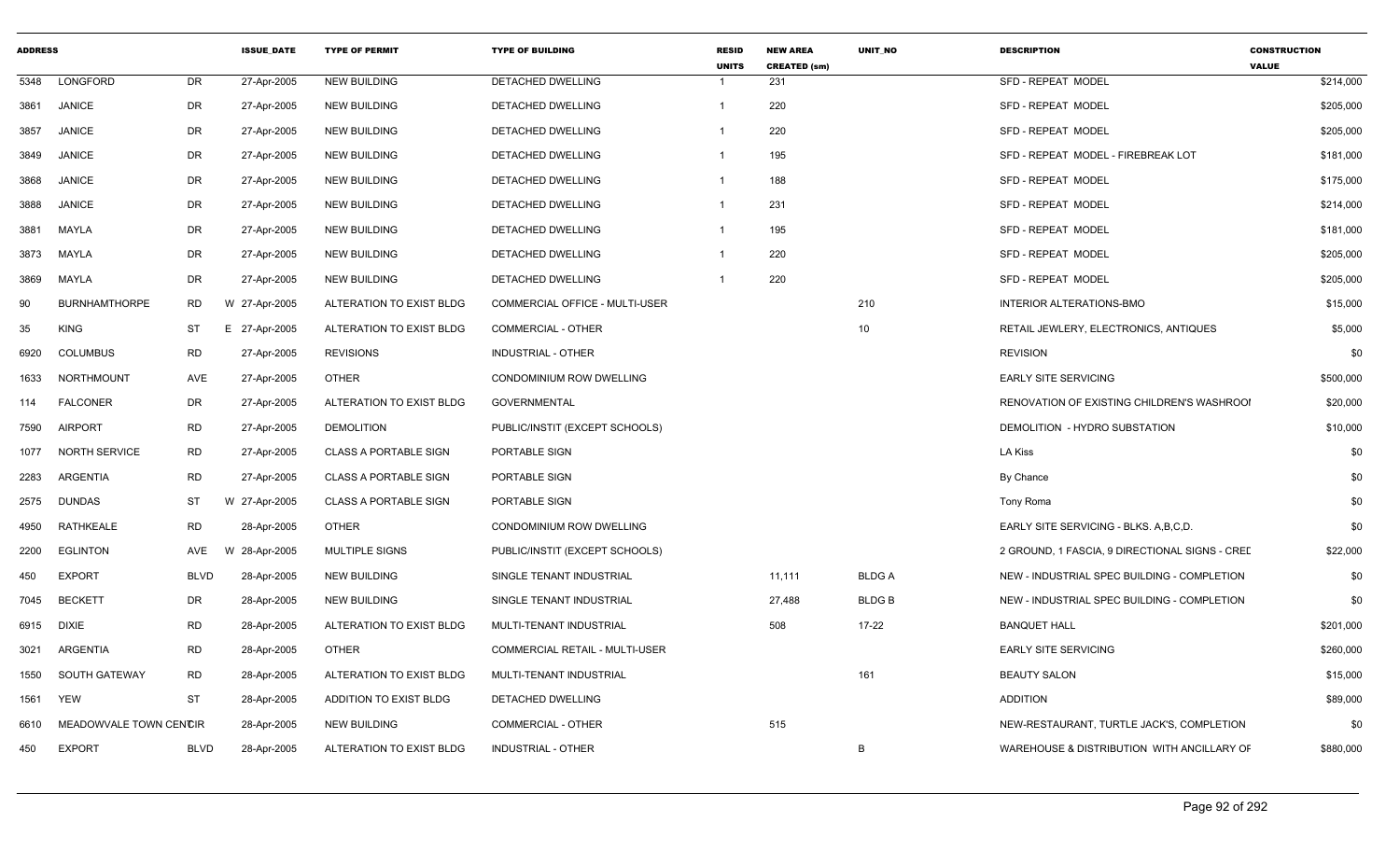| <b>ADDRESS</b> |                          |             | <b>ISSUE DATE</b> | <b>TYPE OF PERMIT</b>          | <b>TYPE OF BUILDING</b>               | <b>RESID</b><br><b>UNITS</b> | <b>NEW AREA</b><br><b>CREATED (sm)</b> | <b>UNIT NO</b> | <b>DESCRIPTION</b>                              | <b>CONSTRUCTION</b><br><b>VALUE</b> |
|----------------|--------------------------|-------------|-------------------|--------------------------------|---------------------------------------|------------------------------|----------------------------------------|----------------|-------------------------------------------------|-------------------------------------|
| 6955           | <b>MILLCREEK</b>         | DR          | 28-Apr-2005       | ADDITION TO EXIST BLDG         | <b>CHURCH</b>                         |                              | 403                                    |                | ADDITION - 1 STOREY, LOGOS BAPTIST CHURCH       | \$570,000                           |
| 550            | MATHESON                 | <b>BLVD</b> | W 28-Apr-2005     | ALTERATION TO EXIST BLDG       | MULTI-TENANT INDUSTRIAL               |                              |                                        | 101            | ESTABLISHMENT FOR THE SALE OF SPORTING AND      | \$135,000                           |
| 33             | <b>CITY CENTRE</b>       | DR          | 28-Apr-2005       | ALTERATION TO EXIST BLDG       | COMMERCIAL OFFICE - MULTI-USER        |                              | 51                                     | 604            | <b>BUSINESS OFFICE</b>                          | \$15,000                            |
| 5100           | <b>ERIN MILLS</b>        | <b>PKY</b>  | 28-Apr-2005       | ALTERATION TO EXIST BLDG       | COMMERCIAL RETAIL - MULTI-USER        |                              |                                        | $F-11$         | INTERIOR ALTERATIONS-THAI EXPRESS               | \$21,000                            |
| 7606           | <b>CHINOOK</b>           | DR          | 28-Apr-2005       | <b>NEW BUILDING</b>            | <b>DETACHED DWELLING</b>              | $\overline{1}$               | 334                                    |                | <b>SFD - CUSTOM</b>                             | \$344,000                           |
| 3476           | <b>GLEN ERIN</b>         | DR          | 28-Apr-2005       | ALTERATION TO EXIST BLDG       | COMMERCIAL - OTHER                    |                              |                                        |                | INTERIOR ALTERATIONS-FOOD BASICS                | \$50,000                            |
| 5935           | <b>MAVIS</b>             | <b>RD</b>   | 28-Apr-2005       | ALTERATION TO EXIST BLDG       | COMMERCIAL RETAIL - MULTI-USER        |                              |                                        | 2A             | <b>RETAIL</b>                                   | \$178,000                           |
| 1240           | <b>EGLINTON</b>          | AVE         | W 28-Apr-2005     | ALTERATION TO EXIST BLDG       | COMMERCIAL - OTHER                    |                              |                                        |                | INTERIOR ALTERATIONS-ROYAL BANK                 | \$61,000                            |
| 90             | <b>BURNHAMTHORPE</b>     | <b>RD</b>   | W 28-Apr-2005     | ALTERATION TO EXIST BLDG       | <b>COMMERCIAL - OTHER</b>             |                              |                                        | 14TH FLR       | INTERIOR ALTERATIONS-SCOTIA MCLEOD              | \$48,000                            |
| 100            | <b>CITY CENTRE</b>       | DR          | 28-Apr-2005       | ALTERATION TO EXIST BLDG       | COMMERCIAL - OTHER                    |                              |                                        | 115-17         | <b>RETAIL</b>                                   | \$41,000                            |
| 6455           | <b>VIPOND</b>            | DR          | 28-Apr-2005       | ALTERATION TO EXIST BLDG       | SINGLE TENANT INDUSTRIAL              |                              |                                        |                | INTERIOR ALTERATIONS-PRIMEX CUSTOMS & LOGI:     | \$15,000                            |
| 55             | <b>STANDISH</b>          | <b>CRT</b>  | 28-Apr-2005       | ALTERATION TO EXIST BLDG       | COMMERCIAL OFFICE - MULTI-USER        |                              |                                        | 9-10 FLR       | INTERIOR ALTERATIONS-SAMSUNG CANADA INC         | \$140,000                           |
| 3024           | <b>HURONTARIO</b>        | ST          | 28-Apr-2005       | ALTERATION TO EXIST BLDG       | <b>COMMERCIAL OFFICE - MULTI-USER</b> |                              |                                        | 214 B          | INTERIOR ALTERATIONS-MODEL SUITE, (INCLUDING    | \$16,000                            |
| 1695           | <b>DUNDAS</b>            | ST          | W 28-Apr-2005     | <b>TENTS/AIR SUPPORT STRUC</b> | <b>CITY</b>                           |                              |                                        |                | TENT-TEMPORARY, FROM APRIL 30 - MAY 2, 2005, (2 | \$1,000                             |
| 719            | <b>DUNDAS</b>            | ST          | E 28-Apr-2005     | <b>PYLON SIGN</b>              | <b>CHURCH</b>                         |                              |                                        |                | (1) GROUND SIGN - ST.JOHN ANGLICAN CHURCH       | \$7,000                             |
| 5035           | <b>HURONTARIO</b>        | <b>ST</b>   | 28-Apr-2005       | <b>CLASS A PORTABLE SIGN</b>   | PORTABLE SIGN                         |                              |                                        |                | <b>COMPLETE DERMA CARE</b>                      | \$0                                 |
| 780            | <b>BURNHAMTHORPE</b>     | RD.         | W 28-Apr-2005     | <b>CLASS A PORTABLE SIGN</b>   | PORTABLE SIGN                         |                              |                                        |                | <b>COOKSVILLE MEAT &amp; CHEESE</b>             | \$0                                 |
| 3915           | <b>ROSANNA</b>           | DR          | 28-Apr-2005       | <b>NEW BUILDING</b>            | DETACHED DWELLING                     |                              | 188                                    |                | SFD - REPEAT MODEL, FIREBREAK LOT COMPLETIC     | \$0                                 |
| 780            | <b>BURNHAMTHORPE</b>     | <b>RD</b>   | W 28-Apr-2005     | <b>CLASS A PORTABLE SIGN</b>   | PORTABLE SIGN                         |                              |                                        |                | <b>COOKSVILLE MEAT &amp; CHEESE</b>             | \$0                                 |
| 2575           | <b>DUNDAS</b>            | ST          | W 28-Apr-2005     | <b>CLASS A PORTABLE SIGN</b>   | PORTABLE SIGN                         |                              |                                        |                | <b>DEBLINS LINENS</b>                           | \$0                                 |
| $\mathbf 0$    | <b>HURONTARIO</b>        | ST          | 28-Apr-2005       | <b>CLASS A PORTABLE SIGN</b>   | PORTABLE SIGN                         |                              |                                        |                | <b>COMMUNITY SERVICES</b>                       | \$0                                 |
| 1900           | <b>LAKESHORE</b>         | <b>RD</b>   | W 28-Apr-2005     | <b>CLASS A PORTABLE SIGN</b>   | PORTABLE SIGN                         |                              |                                        |                | Pizza Nova                                      | \$0                                 |
| $\mathbf 0$    | <b>MISSISSAUGA</b>       | RD          | 28-Apr-2005       | <b>CLASS A PORTABLE SIGN</b>   | PORTABLE SIGN                         |                              |                                        |                | <b>COMMUNITY SERVICES</b>                       | \$0                                 |
| $\mathbf 0$    | <b>ERIN MILLS</b>        | <b>PKY</b>  | 28-Apr-2005       | <b>CLASS A PORTABLE SIGN</b>   | PORTABLE SIGN                         |                              |                                        |                | <b>COMMUNITY SERVICES</b>                       | \$0                                 |
| $\mathbf 0$    | <b>ERIN MILLS</b>        | <b>PKY</b>  | 28-Apr-2005       | <b>CLASS A PORTABLE SIGN</b>   | PORTABLE SIGN                         |                              |                                        |                | <b>COMMUNITY SERVICES</b>                       | \$0                                 |
| 1075           | <b>CEREMONIAL</b>        | DR          | 28-Apr-2005       | <b>CLASS A PORTABLE SIGN</b>   | PORTABLE SIGN                         |                              |                                        |                | <b>Heartland Dental Centre</b>                  | \$0                                 |
| 1227           | <b>QUEEN VICTORIA</b>    | AVE         | 28-Apr-2005       | <b>DEMOLITION</b>              | <b>DETACHED DWELLING</b>              |                              |                                        |                | <b>DEMOLITION - SFD</b>                         | \$10,000                            |
| $\mathbf 0$    | <b>WINSTON CHURCHILL</b> | <b>BLVD</b> | 28-Apr-2005       | <b>CLASS A PORTABLE SIGN</b>   | PORTABLE SIGN                         |                              |                                        |                | Mini-Skool 'A Child's Place" Inc.               | \$0                                 |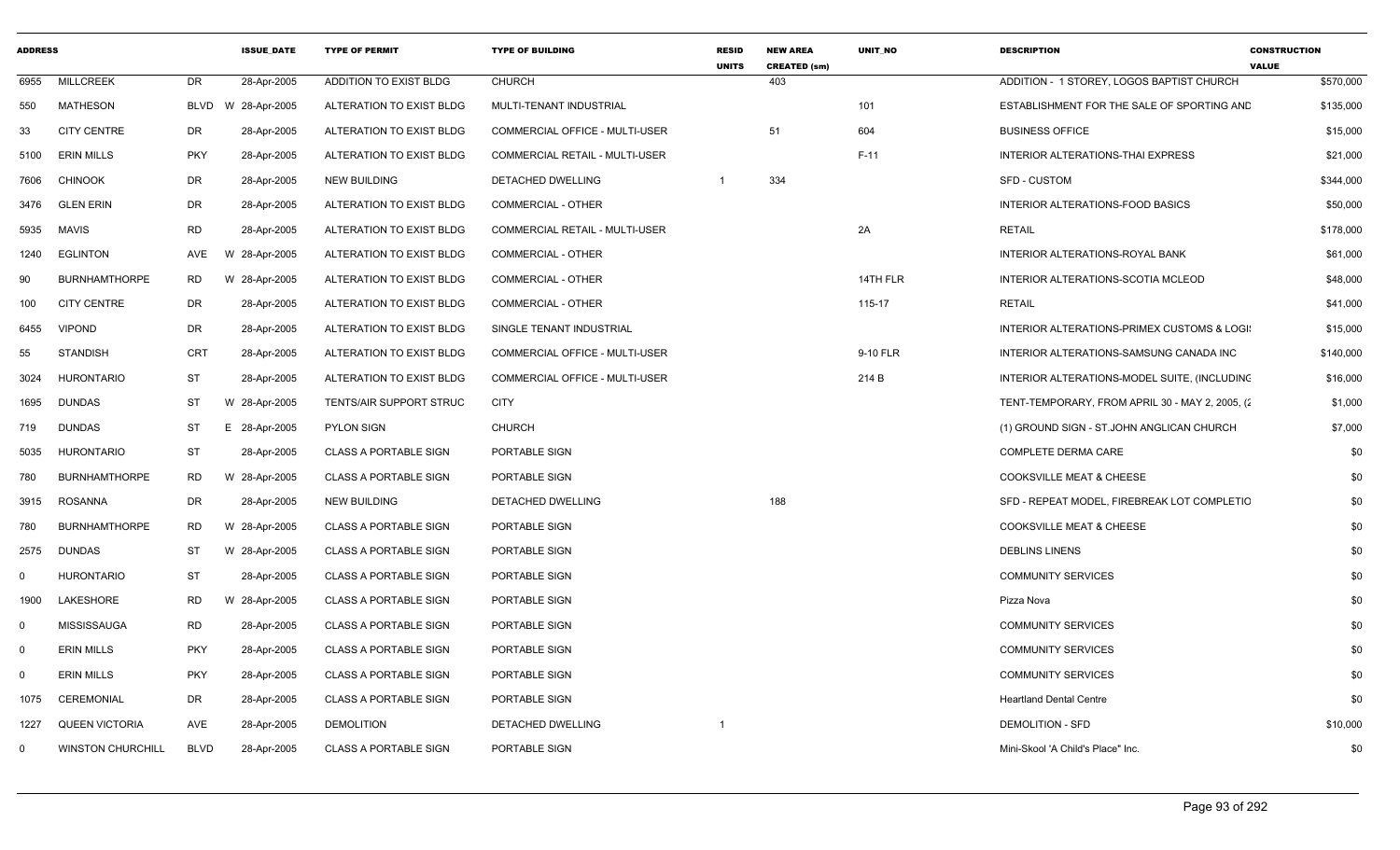| <b>ADDRESS</b> |                          |             | <b>ISSUE DATE</b> | <b>TYPE OF PERMIT</b>        | <b>TYPE OF BUILDING</b>        | <b>RESID</b><br><b>UNITS</b> | <b>NEW AREA</b><br><b>CREATED (sm)</b> | <b>UNIT NO</b> | <b>DESCRIPTION</b>                           | <b>CONSTRUCTION</b><br><b>VALUE</b> |
|----------------|--------------------------|-------------|-------------------|------------------------------|--------------------------------|------------------------------|----------------------------------------|----------------|----------------------------------------------|-------------------------------------|
| $\mathbf 0$    | <b>WINSTON CHURCHILL</b> | <b>BLVD</b> | 28-Apr-2005       | <b>CLASS A PORTABLE SIGN</b> | PORTABLE SIGN                  |                              |                                        |                | Kingdom Covenant International               | \$0                                 |
| $\mathbf 0$    | <b>MAVIS</b>             | <b>RD</b>   | 28-Apr-2005       | <b>CLASS A PORTABLE SIGN</b> | PORTABLE SIGN                  |                              |                                        |                | Kingdom Covenant International               | \$0                                 |
| 0              | <b>DIXIE</b>             | <b>RD</b>   | 28-Apr-2005       | <b>CLASS A PORTABLE SIGN</b> | PORTABLE SIGN                  |                              |                                        |                | Kingdom Covenant International               | \$0                                 |
| $\Omega$       | <b>TERRY FOX</b>         | <b>WAY</b>  | 28-Apr-2005       | <b>CLASS A PORTABLE SIGN</b> | PORTABLE SIGN                  |                              |                                        |                | Mississauga Football League                  | \$0                                 |
| $\mathbf 0$    | <b>WINSTON CHURCHILL</b> | <b>BLVD</b> | 28-Apr-2005       | <b>CLASS A PORTABLE SIGN</b> | PORTABLE SIGN                  |                              |                                        |                | Mississauga Football League                  | \$0                                 |
| 7520           | TRANMERE                 | <b>DR</b>   | 28-Apr-2005       | <b>DEMOLITION</b>            | SINGLE TENANT INDUSTRIAL       |                              |                                        |                | DEMOLITION - INDUSTRIAL BLDG                 | \$20,000                            |
| $\mathbf 0$    | <b>WINSTON CHURCHILL</b> | <b>BLVD</b> | 28-Apr-2005       | <b>CLASS A PORTABLE SIGN</b> | PORTABLE SIGN                  |                              |                                        |                | Mississauga Football League                  | \$0                                 |
| $\Omega$       | <b>ERIN MILLS</b>        | <b>PKY</b>  | 28-Apr-2005       | <b>CLASS A PORTABLE SIGN</b> | PORTABLE SIGN                  |                              |                                        |                | Mississauga Football League                  | \$0                                 |
| 599            | <b>DRYMEN</b>            | <b>CRES</b> | 28-Apr-2005       | <b>DEMOLITION</b>            | DETACHED DWELLING              |                              |                                        |                | DEMOLITION - SFD/GARAGE                      | \$10,000                            |
| 7504           | <b>TRANMERE</b>          | DR          | 28-Apr-2005       | <b>DEMOLITION</b>            | SINGLE TENANT INDUSTRIAL       |                              |                                        |                | DEMOLITION - INDUSTRIAL BUILDING             | \$20,000                            |
| 3995           | <b>SLADEVIEW</b>         | <b>CRES</b> | 29-Apr-2005       | ALTERATION TO EXIST BLDG     | MULTI-TENANT INDUSTRIAL        |                              |                                        | 6              | WAREHOUSE AND DISTRUBTION                    | \$15,000                            |
| 1506           | <b>LORNE PARK</b>        | <b>RD</b>   | 29-Apr-2005       | ADDITION TO EXIST BLDG       | DETACHED DWELLING              |                              | 92                                     |                | ADDTN-2-STOREY REAR/2-FLR O/EXISTING, COVERI | \$110,000                           |
| 1964           | LAPAD                    | <b>CRT</b>  | 29-Apr-2005       | NEW BUILDING                 | DETACHED DWELLING              | $\overline{\mathbf{1}}$      | 351                                    |                | SFD - CUSTOM                                 | \$362,000                           |
| 199            | LONGSIDE                 | DR          | 29-Apr-2005       | <b>NEW BUILDING</b>          | SINGLE TENANT INDUSTRIAL       |                              | 9,290                                  |                | NEW - CUSTOM OFFICE WAREHOUSE, NC WAREHO     | \$5,045,000                         |
| 3958           | MAYLA                    | DR          | 29-Apr-2005       | <b>NEW BUILDING</b>          | DETACHED DWELLING              |                              | 199                                    |                | <b>SFD - REPEAT MODEL</b>                    | \$184,000                           |
| 3969           | MAYLA                    | DR          | 29-Apr-2005       | <b>NEW BUILDING</b>          | DETACHED DWELLING              |                              | 225                                    |                | <b>SFD - REPEAT MODEL</b>                    | \$209,000                           |
| 3953           | MAYLA                    | DR          | 29-Apr-2005       | <b>NEW BUILDING</b>          | DETACHED DWELLING              |                              | 199                                    |                | <b>SFD - REPEAT MODEL</b>                    | \$184,000                           |
| 2531           | CAWTHRA                  | <b>RD</b>   | 29-Apr-2005       | <b>OTHER</b>                 | INDUSTRIAL - OTHER             |                              |                                        |                | NEW STORM SEWER AND CATCH BASIN              | \$11,000                            |
| 570            | <b>MATHESON</b>          | BLVD<br>E.  | 29-Apr-2005       | ALTERATION TO EXIST BLDG     | MULTI-TENANT INDUSTRIAL        |                              |                                        | 8              | INTERIOR ALTERATIONS FOR INVACARE            | \$26,000                            |
| 6299           | <b>AIRPORT</b>           | <b>RD</b>   | 29-Apr-2005       | ALTERATION TO EXIST BLDG     | COMMERCIAL OFFICE - MULTI-USER |                              |                                        | 101            | INTERIOR ALTERATIONS - WORK WEAR (G&K SERVI  | \$25,000                            |
| 769            | <b>GREYCEDAR</b>         | CRES        | 29-Apr-2005       | ADDITION TO EXIST BLDG       | SEMI-DETACHED DWELLING         |                              | 24                                     |                | ADDITION - SECOND FLOOR OVER GARAGE          | \$22,000                            |
| 30             | <b>EGLINTON</b>          | AVE         | W 29-Apr-2005     | ALTERATION TO EXIST BLDG     | COMMERCIAL RETAIL - MULTI-USER |                              |                                        | $C-12$         | <b>MEDICAL OFFICE</b>                        | \$34,000                            |
| 3988           | <b>SKYVIEW</b>           | <b>ST</b>   | 29-Apr-2005       | <b>NEW BUILDING</b>          | SEMI-DETACHED DWELLING         | $\overline{2}$               | 265                                    |                | SEMI-DETACHED -REPEAT MODEL                  | \$246,000                           |
| 3848           | <b>SKYVIEW</b>           | <b>ST</b>   | 29-Apr-2005       | NEW BUILDING                 | SEMI-DETACHED DWELLING         | 2                            | 308                                    |                | SEMI-DETACHED - REPEAT MODEL - NEW EL.C/D-CN | \$273,000                           |
| 3994           | <b>SKYVIEW</b>           | <b>ST</b>   | 29-Apr-2005       | <b>NEW BUILDING</b>          | SEMI-DETACHED DWELLING         | $\overline{2}$               | 308                                    |                | SEMI-DETACHED - REPEAT MODEL - NEW EL.C-CNR  | \$273,000                           |
| 3928           | <b>SKYVIEW</b>           | <b>ST</b>   | 29-Apr-2005       | <b>NEW BUILDING</b>          | SEMI-DETACHED DWELLING         | 2                            | 308                                    |                | SEMI-DETACHED - REPEAT MODEL                 | \$273,000                           |
| 5800           | <b>EXPLORER</b>          | DR          | 29-Apr-2005       | ALTERATION TO EXIST BLDG     | COMMERCIAL OFFICE - MULTI-USER |                              |                                        | 5-FLR          | <b>BUSINESS OFFICE</b>                       | \$281,000                           |
| 5600           | <b>EXPLORER</b>          | DR          | 29-Apr-2005       | ALTERATION TO EXIST BLDG     | COMMERCIAL OFFICE - MULTI-USER |                              |                                        | 301            | INTERIOR ALTERATIONS-CERIDAN CANADA INC      | \$27,000                            |
|                |                          |             |                   |                              |                                |                              |                                        |                |                                              |                                     |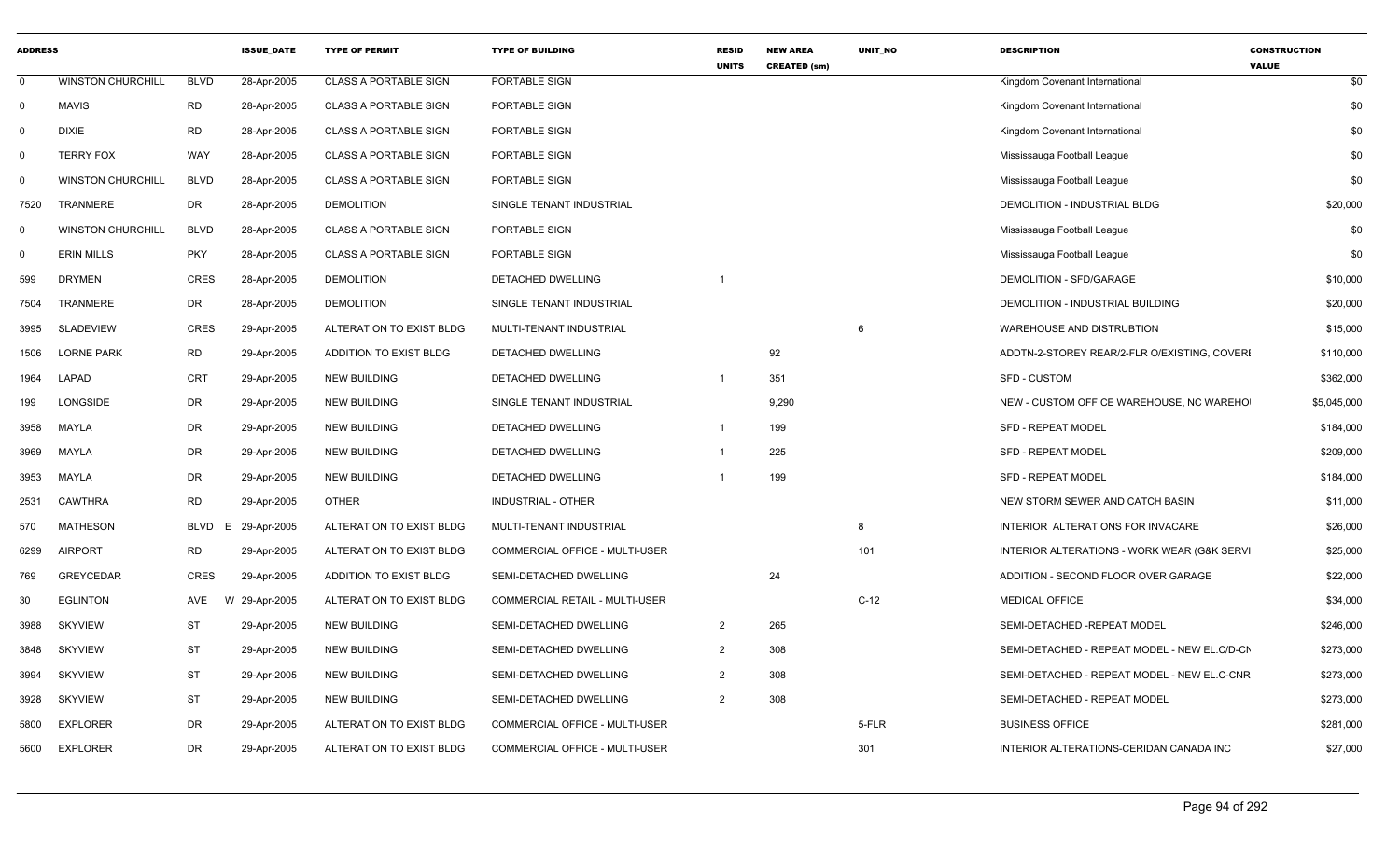| <b>ADDRESS</b> |                          |             | <b>ISSUE DATE</b> | <b>TYPE OF PERMIT</b>        | <b>TYPE OF BUILDING</b>  | <b>RESID</b><br><b>UNITS</b> | <b>NEW AREA</b><br><b>CREATED (sm)</b> | UNIT_NO        | <b>DESCRIPTION</b>                              | <b>CONSTRUCTION</b><br><b>VALUE</b> |
|----------------|--------------------------|-------------|-------------------|------------------------------|--------------------------|------------------------------|----------------------------------------|----------------|-------------------------------------------------|-------------------------------------|
| 50             | <b>CATTRICK</b>          | ST          | 29-Apr-2005       | <b>DEMOLITION</b>            | DETACHED DWELLING        | -1                           |                                        |                | <b>DEMOLITION - SFD</b>                         | \$10,000                            |
| 1417           | SHADOWA                  | <b>RD</b>   | 29-Apr-2005       | ADDITION TO EXIST BLDG       | DETACHED DWELLING        |                              | 67                                     |                | <b>ADDITION - 1 STOREY</b>                      | \$61,000                            |
| 400            | <b>DUNDAS</b>            | <b>ST</b>   | E.<br>29-Apr-2005 | <b>CLASS A PORTABLE SIGN</b> | PORTABLE SIGN            |                              |                                        |                | <b>Sweet Memories</b>                           | \$0                                 |
| 1195           | <b>CLARKSON</b>          | <b>RD</b>   | N 29-Apr-2005     | <b>CLASS A PORTABLE SIGN</b> | PORTABLE SIGN            |                              |                                        |                | St. Christoper's School                         | \$0                                 |
| $\mathbf 0$    | <b>CAWTHRA</b>           | <b>RD</b>   | 29-Apr-2005       | <b>CLASS A PORTABLE SIGN</b> | PORTABLE SIGN            |                              |                                        |                | <b>Community Services</b>                       | \$0                                 |
| $\mathbf 0$    | <b>MAVIS</b>             | <b>RD</b>   | 29-Apr-2005       | <b>CLASS A PORTABLE SIGN</b> | PORTABLE SIGN            |                              |                                        |                | <b>Community Services</b>                       | \$0                                 |
| 0              | <b>EGLINTON</b>          | AVE         | W 29-Apr-2005     | <b>CLASS A PORTABLE SIGN</b> | PORTABLE SIGN            |                              |                                        |                | <b>Community Services</b>                       | \$0                                 |
| 0              | <b>EGLINTON</b>          | <b>AVE</b>  | W 29-Apr-2005     | <b>CLASS A PORTABLE SIGN</b> | PORTABLE SIGN            |                              |                                        |                | <b>Community Services</b>                       | \$0                                 |
| $\mathbf 0$    | <b>EGLINTON</b>          | AVE         | W 29-Apr-2005     | <b>CLASS A PORTABLE SIGN</b> | PORTABLE SIGN            |                              |                                        |                | <b>Community Services</b>                       | \$0                                 |
| $\mathbf 0$    | <b>WINSTON CHURCHILL</b> | <b>BLVD</b> | 29-Apr-2005       | <b>CLASS A PORTABLE SIGN</b> | PORTABLE SIGN            |                              |                                        |                | <b>Community Services</b>                       | \$0                                 |
| $\mathbf 0$    | <b>WINSTON CHURCHILL</b> | <b>BLVD</b> | 29-Apr-2005       | <b>CLASS A PORTABLE SIGN</b> | PORTABLE SIGN            |                              |                                        |                | <b>Community Services</b>                       | \$0                                 |
| 4870           | <b>TOMKEN</b>            | <b>RD</b>   | 29-Apr-2005       | ALTERATION TO EXIST BLDG     | MULTI-TENANT INDUSTRIAL  |                              |                                        |                | UNDERGROUND PLUMBING ONLY                       | \$0                                 |
| 2234           | <b>ONEIDA</b>            | <b>CRES</b> | 29-Apr-2005       | <b>OTHER</b>                 | DETACHED DWELLING        |                              |                                        |                | SEWER CONVERSION                                | \$3,000                             |
| 3087           | <b>WINSTON CHURCHILL</b> | <b>BLVD</b> | 29-Apr-2005       | <b>CLASS A PORTABLE SIGN</b> | PORTABLE SIGN            |                              |                                        |                | Evan Greenbaum                                  | \$0                                 |
| 799            | <b>DUNDAS</b>            | ST          | E.<br>29-Apr-2005 | <b>CLASS A PORTABLE SIGN</b> | PORTABLE SIGN            |                              |                                        |                | Extreme Tan                                     | \$0                                 |
| 0              | <b>BRITANNIA</b>         | <b>RD</b>   | W 29-Apr-2005     | <b>CLASS A PORTABLE SIGN</b> | PORTABLE SIGN            |                              |                                        |                | Planning & Building, Public Information Meeting | \$0                                 |
| 1391           | <b>BIRCHVIEW</b>         | <b>DR</b>   | 02-May-2005       | <b>NEW BUILDING</b>          | DETACHED DWELLING        |                              | 384                                    |                | <b>SFD - CUSTOM</b>                             | \$506,000                           |
| 3270           | <b>RESPOND</b>           | <b>RD</b>   | 02-May-2005       | <b>NEW BUILDING</b>          | SEMI-DETACHED DWELLING   |                              |                                        |                | SEMI - REPEAT MODEL, FIREBREAK LOT COMPLETI     | \$0                                 |
| 2071           | <b>LYNCHMERE</b>         | AVE         | 02-May-2005       | ADDITION TO EXIST BLDG       | DETACHED DWELLING        |                              | 11                                     |                | ADDITION & NEW ATTACHED GARAGE (ALL 1 STORE     | \$136,000                           |
| 7035           | <b>REXWOOD</b>           | <b>RD</b>   | 02-May-2005       | <b>NEW BUILDING</b>          | CONDOMINIUM ROW DWELLING |                              |                                        | #1-15 (ODD)    | CONDO ROW DWELLING-BLK 1 (8 UNITS), COMPLET     | \$0                                 |
| 7035           | <b>REXWOOD</b>           | <b>RD</b>   | 02-May-2005       | <b>NEW BUILDING</b>          | CONDOMINIUM ROW DWELLING |                              |                                        | #17-27 (ODD)   | CONDO ROW DWELLING-BLK 2 (6 UNITS), COMPLET     | \$0                                 |
| 7035           | <b>REXWOOD</b>           | <b>RD</b>   | 02-May-2005       | <b>NEW BUILDING</b>          | CONDOMINIUM ROW DWELLING |                              |                                        | #29-41(ODD)    | CONDO ROW DWELLING-BLK 3 (7 UNITS) - COMPLET    | \$0                                 |
| 7035           | <b>REXWOOD</b>           | <b>RD</b>   | 02-May-2005       | <b>NEW BUILDING</b>          | CONDOMINIUM ROW DWELLING |                              |                                        | #43-53 (ODD)   | CONDO ROW DWELLING-BLK 4 (6 UNITS) - COMPLET    | \$0                                 |
| 7035           | <b>REXWOOD</b>           | <b>RD</b>   | 02-May-2005       | <b>NEW BUILDING</b>          | CONDOMINIUM ROW DWELLING |                              |                                        | #55-69 (ODD)   | CONDO ROW DWELLING - BLK 5 (8 UNITS), COMPLET   | \$0                                 |
| 7035           | <b>REXWOOD</b>           | <b>RD</b>   | 02-May-2005       | <b>NEW BUILDING</b>          | CONDOMINIUM ROW DWELLING |                              |                                        | #71-85 (ODD)   | CONDO ROW DWELLING-BLK 6 (8 UNITS), COMPLET     | \$0                                 |
| 7035           | REXWOOD                  | <b>RD</b>   | 02-May-2005       | <b>NEW BUILDING</b>          | CONDOMINIUM ROW DWELLING |                              |                                        | #87-95 (ODD)   | CONDO ROW DWELLING-BLK 7 (5 UNITS) - COMPLET    | \$0                                 |
| 7035           | REXWOOD                  | <b>RD</b>   | 02-May-2005       | <b>NEW BUILDING</b>          | CONDOMINIUM ROW DWELLING |                              |                                        | #97-111 (ODD)  | CONDO ROW DWELLING-BLK 8 (8 UNITS) - COMPLET    | \$0                                 |
| 7035           | <b>REXWOOD</b>           | <b>RD</b>   | 02-May-2005       | <b>NEW BUILDING</b>          | CONDOMINIUM ROW DWELLING |                              |                                        | #186-196(EVEN) | CONDO ROW DWELLING-BLK 10 (6 UNITS) - COMPLE    | \$0                                 |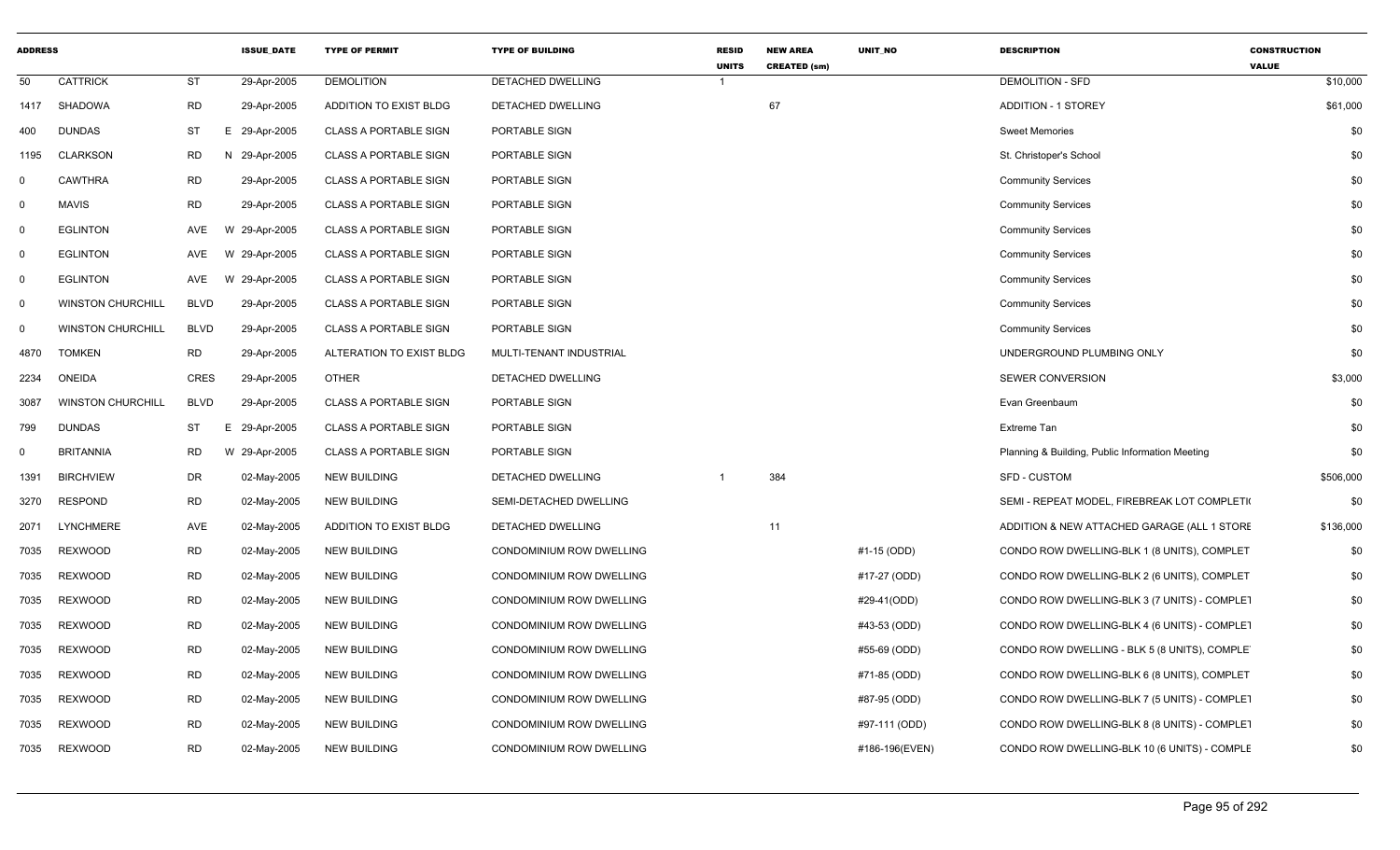| <b>ADDRESS</b> |                   |             | <b>ISSUE_DATE</b> | <b>TYPE OF PERMIT</b>        | <b>TYPE OF BUILDING</b>        | <b>RESID</b><br><b>UNITS</b> | <b>NEW AREA</b><br><b>CREATED (sm)</b> | <b>UNIT NO</b>  | <b>DESCRIPTION</b>                            | <b>CONSTRUCTION</b><br><b>VALUE</b> |
|----------------|-------------------|-------------|-------------------|------------------------------|--------------------------------|------------------------------|----------------------------------------|-----------------|-----------------------------------------------|-------------------------------------|
| 7035           | <b>REXWOOD</b>    | <b>RD</b>   | 02-May-2005       | <b>NEW BUILDING</b>          | CONDOMINIUM ROW DWELLING       |                              |                                        | #170-184 (EVEN) | CONDO ROW DWELLING-BLK 11 (8 UNITS) - COMPLE  | \$0                                 |
| 7035           | <b>REXWOOD</b>    | <b>RD</b>   | 02-May-2005       | <b>NEW BUILDING</b>          | CONDOMINIUM ROW DWELLING       |                              |                                        | #16-30 (EVEN)   | CONDO ROW DWELLING-BLK 14 (8 UNITS) - COMPLE  | \$0                                 |
| 7035           | <b>REXWOOD</b>    | <b>RD</b>   | 02-May-2005       | <b>NEW BUILDING</b>          | CONDOMINIUM ROW DWELLING       |                              |                                        | #2-14 (EVEN)    | CONDO ROW DWELLING-BLK 15 (7 UNITS) - COMPLE  | \$0                                 |
| 7035           | <b>REXWOOD</b>    | <b>RD</b>   | 02-May-2005       | <b>NEW BUILDING</b>          | CONDOMINIUM ROW DWELLING       |                              |                                        | #123-133 (ODD)  | CONDO ROW DWELLING - BLK 20 (6 UNITS) - COMPE | \$0                                 |
| 1100           | <b>CAVEN</b>      | <b>ST</b>   | 02-May-2005       | ALTERATION TO EXIST BLDG     | APARTMENT (> 6 UNITS)          |                              |                                        | <b>P1</b>       | ALTERATIONS-PARKING GARAGE STRUCTURAL REI     | \$267,000                           |
| 6685           | <b>KENNEDY</b>    | <b>RD</b>   | 02-May-2005       | ALTERATION TO EXIST BLDG     | MULTI-TENANT INDUSTRIAL        |                              |                                        | $\overline{7}$  | <b>WAREHOUSE &amp; DISTRIBUTION</b>           | \$751,000                           |
| 1799           | ARGENTIA          | <b>RD</b>   | 02-May-2005       | <b>FASCIA SIGN</b>           | SINGLE TENANT INDUSTRIAL       |                              |                                        |                 | ONE (1) FASCIA SIGN - LYNCH                   | \$5,000                             |
| 1891           | <b>RATHBURN</b>   | RD          | Е<br>02-May-2005  | <b>FASCIA SIGN</b>           | COMMERCIAL RETAIL - MULTI-USER |                              |                                        | $7 - B$         | ONE (1) FASCIA SIGN - CHIROPRACTOR            | \$2,000                             |
| 2395           | SPEAKMAN          | <b>DR</b>   | 02-May-2005       | <b>DEMOLITION</b>            | INDUSTRIAL - OTHER             |                              |                                        |                 | DEMOLITION - ENCLOSURE & PAD                  | \$5,000                             |
| 733            | CENTRAL           | <b>PKY</b>  | W 02-May-2005     | <b>CLASS A PORTABLE SIGN</b> | PORTABLE SIGN                  |                              |                                        |                 | Beauty Le Pare Inc.                           | \$0                                 |
| 4601           | <b>TOMKEN</b>     | <b>RD</b>   | 02-May-2005       | <b>CLASS A PORTABLE SIGN</b> | PORTABLE SIGN                  |                              |                                        |                 | Pizza Nova                                    | \$0                                 |
| 3355           | <b>HURONTARIO</b> | <b>ST</b>   | 02-May-2005       | <b>CLASS A PORTABLE SIGN</b> | PORTABLE SIGN                  |                              |                                        |                 | Active Resources Canada                       | \$0                                 |
| $\Omega$       | <b>TERRY FOX</b>  | WAY         | 02-May-2005       | <b>CLASS A PORTABLE SIGN</b> | PORTABLE SIGN                  |                              |                                        |                 | <b>Community Services</b>                     | \$0                                 |
| 63             | <b>QUEEN</b>      | ST          | S<br>02-May-2005  | <b>CLASS A PORTABLE SIGN</b> | PORTABLE SIGN                  |                              |                                        |                 | The Cock & Pheasant                           | \$0                                 |
| $\Omega$       | <b>BRITANNIA</b>  | <b>RD</b>   | W 02-May-2005     | <b>CLASS A PORTABLE SIGN</b> | PORTABLE SIGN                  |                              |                                        |                 | Region of Peel                                | \$0                                 |
| $\Omega$       | LAKESHORE         | RD          | E 02-May-2005     | <b>CLASS A PORTABLE SIGN</b> | PORTABLE SIGN                  |                              |                                        |                 | Region of Peel                                | \$0                                 |
| $\Omega$       | LAKESHORE         | <b>RD</b>   | E<br>02-May-2005  | CLASS A PORTABLE SIGN        | PORTABLE SIGN                  |                              |                                        |                 | Region of Peel                                | \$0                                 |
| $\mathbf 0$    | <b>EGLINTON</b>   | AVE         | W 02-May-2005     | <b>CLASS A PORTABLE SIGN</b> | PORTABLE SIGN                  |                              |                                        |                 | Sisterhood of Solel Congregation              | \$0                                 |
| $\Omega$       | <b>ERIN MILLS</b> | <b>PKY</b>  | 02-May-2005       | <b>CLASS A PORTABLE SIGN</b> | PORTABLE SIGN                  |                              |                                        |                 | Sisterhood of Solel Congregation              | \$0                                 |
| 980            | SOUTHDOWN         | RD          | 02-May-2005       | <b>CLASS A PORTABLE SIGN</b> | PORTABLE SIGN                  |                              |                                        |                 | the Training Spot                             | \$0                                 |
| 980            | SOUTHDOWN         | <b>RD</b>   | 02-May-2005       | <b>CLASS A PORTABLE SIGN</b> | PORTABLE SIGN                  |                              |                                        |                 | The Training Spot                             | \$0                                 |
| 2255           | <b>BATTLEFORD</b> | RD          | 02-May-2005       | <b>CLASS A PORTABLE SIGN</b> | PORTABLE SIGN                  |                              |                                        |                 | Region of Peel                                | \$0                                 |
| 2556           | <b>WIDEMARR</b>   | <b>RD</b>   | 02-May-2005       | <b>OTHER</b>                 | DETACHED DWELLING              |                              |                                        |                 | REPLACEMENT OF SANITARY SEWER                 | \$2,000                             |
| 730            | <b>MATHESON</b>   | <b>BLVD</b> | W 02-May-2005     | <b>CLASS A PORTABLE SIGN</b> | PORTABLE SIGN                  |                              |                                        |                 | <b>Outback Restaurant</b>                     | \$0                                 |
| 755            | <b>DUNDAS</b>     | <b>ST</b>   | W 02-May-2005     | <b>CLASS A PORTABLE SIGN</b> | PORTABLE SIGN                  |                              |                                        |                 | Pizza Nova                                    | \$0                                 |
| $\mathbf 0$    | <b>BRITANNIA</b>  | RD          | W 02-May-2005     | <b>CLASS A PORTABLE SIGN</b> | PORTABLE SIGN                  |                              |                                        |                 | <b>Community Services</b>                     | \$0                                 |
| $\mathbf 0$    | <b>HURONTARIO</b> | ST          | 02-May-2005       | <b>CLASS A PORTABLE SIGN</b> | PORTABLE SIGN                  |                              |                                        |                 | <b>Community Services</b>                     | \$0                                 |
| $\Omega$       | <b>EGLINTON</b>   | AVE         | W 02-May-2005     | <b>CLASS A PORTABLE SIGN</b> | PORTABLE SIGN                  |                              |                                        |                 | <b>Community Services</b>                     | \$0                                 |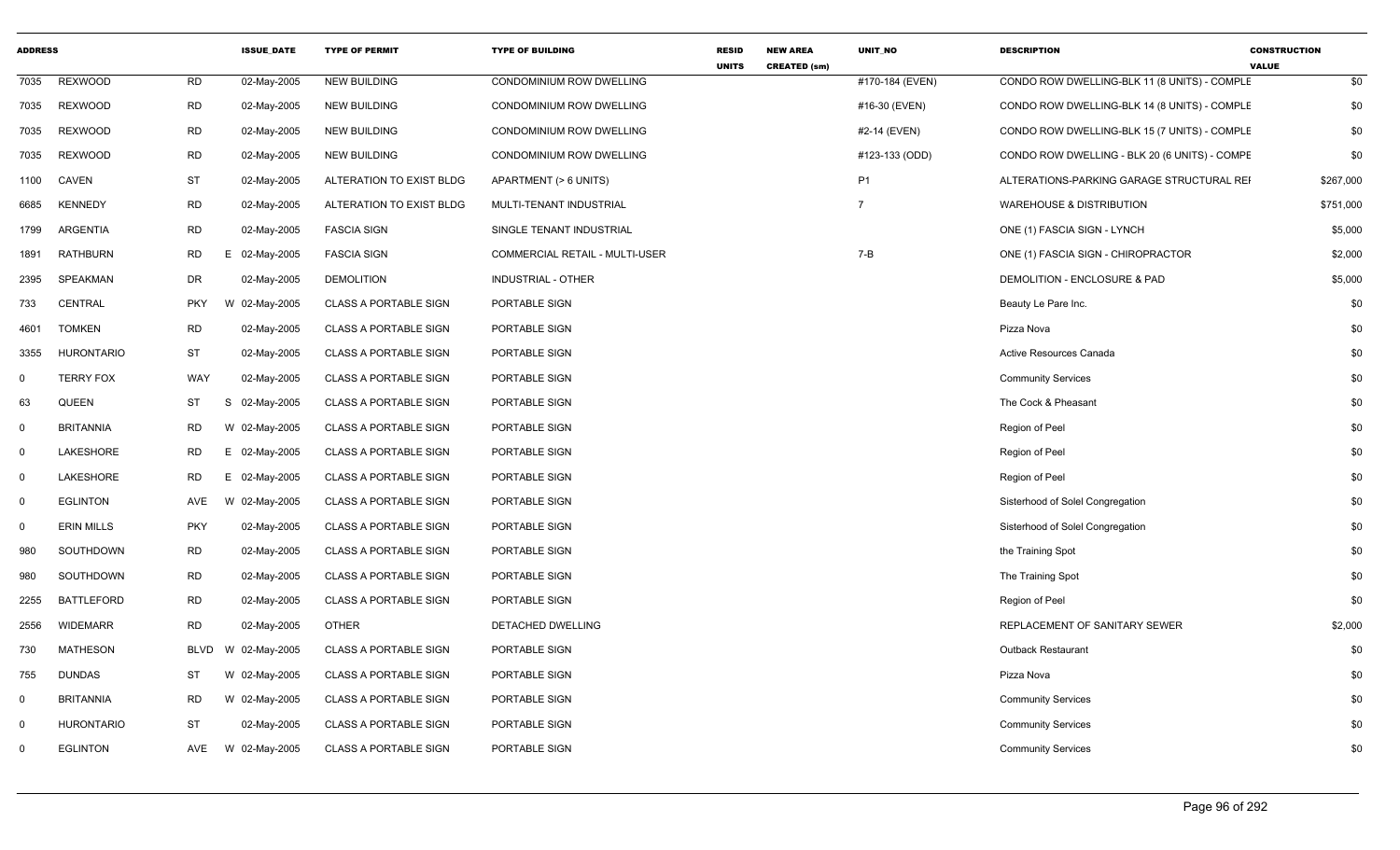| <b>ADDRESS</b> |                        |             | <b>ISSUE DATE</b> | <b>TYPE OF PERMIT</b>        | <b>TYPE OF BUILDING</b>        | <b>RESID</b><br><b>UNITS</b> | <b>NEW AREA</b><br><b>CREATED (sm)</b> | <b>UNIT NO</b>  | <b>DESCRIPTION</b>                                     | <b>CONSTRUCTION</b><br><b>VALUE</b> |
|----------------|------------------------|-------------|-------------------|------------------------------|--------------------------------|------------------------------|----------------------------------------|-----------------|--------------------------------------------------------|-------------------------------------|
| $\mathbf{0}$   | <b>ERIN MILLS</b>      | <b>PKY</b>  | 02-May-2005       | <b>CLASS A PORTABLE SIGN</b> | PORTABLE SIGN                  |                              |                                        |                 | <b>Community Services</b>                              | \$0                                 |
| 7070           | <b>GILLESPIE</b>       | LANE        | 03-May-2005       | <b>NEW BUILDING</b>          | DETACHED DWELLING              |                              |                                        |                 | REVISION - FLOOR FRAMING SYSTEM FOR MODEL 4            | \$0                                 |
| 7044           | <b>DAVIDSON</b>        | <b>WAY</b>  | 03-May-2005       | <b>NEW BUILDING</b>          | <b>DETACHED DWELLING</b>       |                              |                                        |                 | REVISION - FLOOR FRAMING SYSTEM FOR MODEL!             | \$0                                 |
| 1785           | <b>MATHESON</b>        | <b>BLVD</b> | 03-May-2005       | <b>REVISIONS</b>             | CHURCH                         |                              |                                        |                 | REVISION TO BP #01-12533 - PROPHET ELIAS GREEI         | \$0                                 |
| 4313           | <b>ROMFIELD</b>        | CRES        | 03-May-2005       | ALTERATION TO EXIST BLDG     | DETACHED DWELLING              |                              |                                        |                 | SIDE DOOR ENTRANCE                                     | \$10,000                            |
| 1680           | <b>MATTAWA</b>         | <b>AVE</b>  | 03-May-2005       | ALTERATION TO EXIST BLDG     | <b>COMMERCIAL - OTHER</b>      |                              |                                        |                 | <b>MANUFACTURING</b>                                   | \$654,000                           |
| 1662           | CAROLYN                | <b>RD</b>   | 03-May-2005       | <b>NEW BUILDING</b>          | DETACHED DWELLING              |                              | 338                                    |                 | <b>SFD - CUSTOM</b>                                    | \$348,000                           |
| 6200           | <b>DIXIE</b>           | <b>RD</b>   | 03-May-2005       | ALTERATION TO EXIST BLDG     | <b>MULTI-TENANT INDUSTRIAL</b> |                              |                                        | 112-114         | <b>BUSINESS OFFICE</b>                                 | \$68,000                            |
| 7045           | <b>BECKETT</b>         | <b>DR</b>   | 03-May-2005       | ALTERATION TO EXIST BLDG     | MULTI-TENANT INDUSTRIAL        |                              | 357                                    | #B              | WAREHOUSE & DISTRIBUTION WITH ACCESSORY O              | \$4,174,000                         |
| 6733           | <b>MISSISSAUGA</b>     | <b>RD</b>   | 03-May-2005       | ELECTROMAG LOCK DEVICE       | MULTI-TENANT INDUSTRIAL        |                              |                                        | 3-FLR           | MAGLOCK-1                                              | \$3,000                             |
| 945            | <b>MEYERSIDE</b>       | <b>DR</b>   | 03-May-2005       | ALTERATION TO EXIST BLDG     | <b>COMMERCIAL - OTHER</b>      |                              |                                        |                 | INTERIOR ALTERATIONS-MODEL SUITE, 2725312 CA           | \$31,000                            |
| 945            | <b>MEYERSIDE</b>       | <b>DR</b>   | 03-May-2005       | <b>SPRINKLERS</b>            | <b>INDUSTRIAL - OTHER</b>      |                              |                                        |                 | <b>SPRINKLERS</b>                                      | \$45,000                            |
| 221            | <b>PATHFINDER</b>      | DR          | 03-May-2005       | ALTERATION TO EXIST BLDG     | DETACHED DWELLING              |                              |                                        |                 | <b>REPLACE EXISTING DECK</b>                           | \$2,000                             |
| 2351           | AVONGATE               | <b>DR</b>   | 03-May-2005       | FIRE DAMAGE REPAIR           | <b>RESIDENTIAL - OTHER</b>     |                              |                                        |                 | FIRE DAMAGE REPAIR                                     | \$74,000                            |
| 335            | <b>CHURCH</b>          | <b>ST</b>   | 03-May-2005       | TENTS/AIR SUPPORT STRUC      | <b>CITY</b>                    |                              |                                        |                 | TENT-TEMPORARY, JUN 2-7/05, 40x60, 30x30, 20x30        | \$1,000                             |
| 5602           | <b>TENTH LINE WEST</b> |             | 03-May-2005       | <b>CLASS A PORTABLE SIGN</b> | <b>PORTABLE SIGN</b>           |                              |                                        |                 | <b>M&amp;M Meat Shops</b>                              | \$0                                 |
| 1248           | <b>DUNDAS</b>          | ST          | E.<br>03-May-2005 | <b>CLASS A PORTABLE SIGN</b> | PORTABLE SIGN                  |                              |                                        |                 | Choice In Carpets                                      | \$0                                 |
| 1553           | <b>SHAWSON</b>         | <b>DR</b>   | 03-May-2005       | <b>CLASS A PORTABLE SIGN</b> | PORTABLE SIGN                  |                              |                                        |                 | <b>Husky Truck Stop</b>                                | \$0                                 |
| 1475           | <b>DUNDAS</b>          | <b>ST</b>   | E.<br>03-May-2005 | <b>CLASS A PORTABLE SIGN</b> | PORTABLE SIGN                  |                              |                                        |                 | Future Shop                                            | \$0                                 |
| 1370           | <b>DUNDAS</b>          | ST          | 03-May-2005<br>Е  | <b>CLASS A PORTABLE SIGN</b> | PORTABLE SIGN                  |                              |                                        |                 | Wash Depot.                                            | \$0                                 |
| 1119           | <b>DERRY</b>           | <b>RD</b>   | Ε<br>03-May-2005  | <b>CLASS A PORTABLE SIGN</b> | PORTABLE SIGN                  |                              |                                        |                 | <b>Golf Clearance Warehouse</b>                        | \$0                                 |
| 325            | <b>CENTRAL</b>         | <b>PKY</b>  | W 03-May-2005     | <b>CLASS A PORTABLE SIGN</b> | PORTABLE SIGN                  |                              |                                        |                 | <b>Ruby Nails</b>                                      | \$0                                 |
| 6550           | MEADOWVALE TOWN CENCIR |             | 03-May-2005       | <b>CLASS A PORTABLE SIGN</b> | PORTABLE SIGN                  |                              |                                        |                 | Physio Care & Rehab (transferred from Permit # 05-4558 | \$0                                 |
| 6550           | MEADOWVALE TOWN CENCIR |             | 03-May-2005       | <b>CLASS A PORTABLE SIGN</b> | PORTABLE SIGN                  |                              |                                        |                 | Physiocare & Rehab (transferred fro permit # 05-4557)  | \$0                                 |
| 668            | <b>DRIFTCURRENT</b>    | DR          | 04-May-2005       | ALTERATION TO EXIST BLDG     | DETACHED DWELLING              |                              |                                        | <b>BASEMENT</b> | ALTERATIONS-WALKOUT/FINISHED BASEMENT                  | \$10,000                            |
| 5875           | <b>CHEDWORTH</b>       | WAY         | 04-May-2005       | ALTERATION TO EXIST BLDG     | SINGLE TENANT INDUSTRIAL       |                              |                                        |                 | INTERIOR ALTERATIONS - MEDICAL MART                    | \$256,000                           |
| 214            | <b>QUEEN</b>           | <b>ST</b>   | 04-May-2005<br>-S | ALTERATION TO EXIST BLDG     | <b>COMMERCIAL - OTHER</b>      |                              |                                        |                 | <b>BANK</b>                                            | \$33,000                            |
| 725            | <b>VERMOUTH</b>        | AVE         | 04-May-2005       | ALTERATION TO EXIST BLDG     | MULTI-TENANT INDUSTRIAL        |                              |                                        | <b>BASEMENT</b> | ALTERATIONS-CONC SLAB REPLACEMT/SAN PIPE R             | \$10,000                            |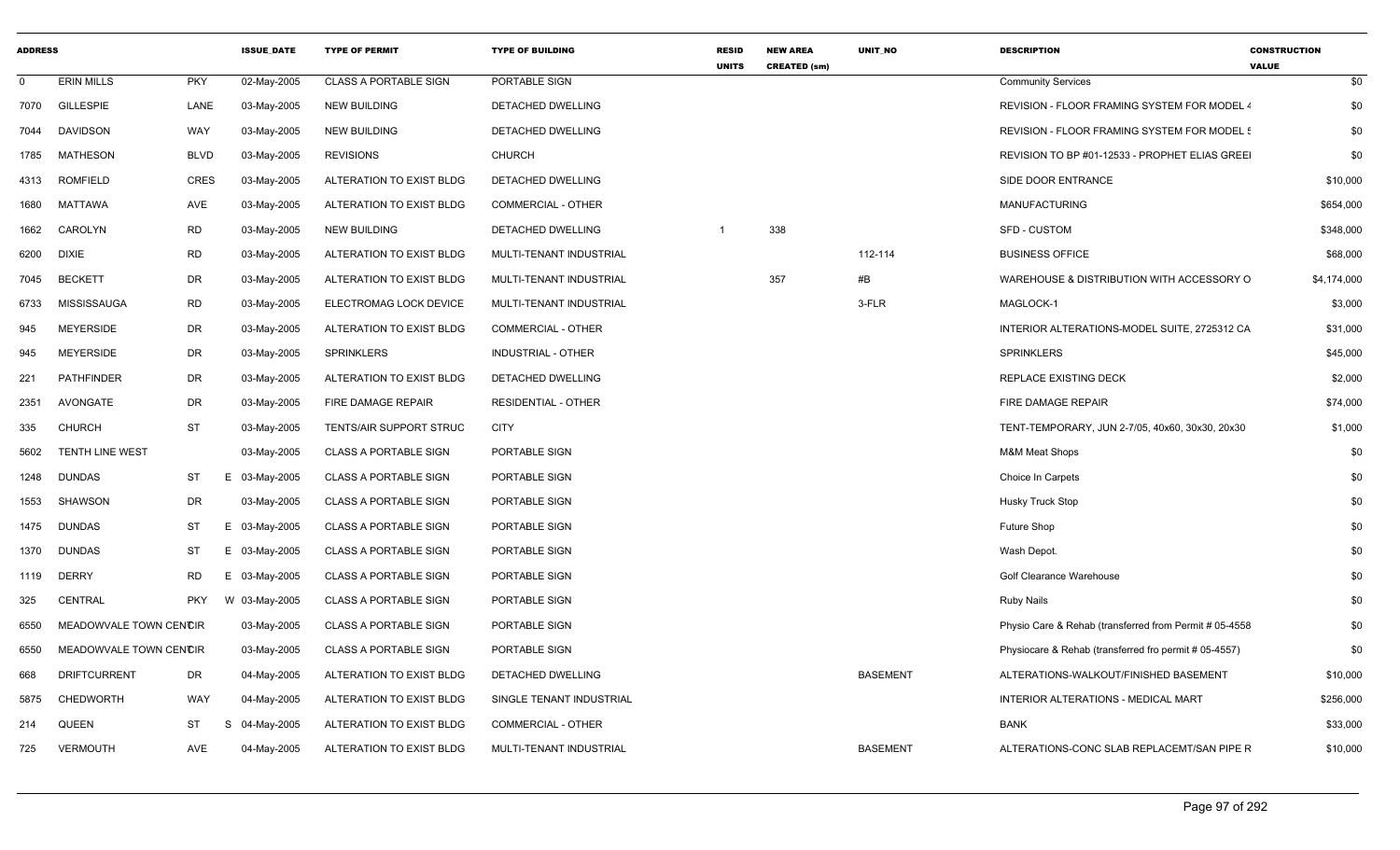| <b>ADDRESS</b> |                        |           | <b>ISSUE DATE</b> | <b>TYPE OF PERMIT</b>        | <b>TYPE OF BUILDING</b>        | <b>RESID</b><br><b>UNITS</b> | <b>NEW AREA</b><br><b>CREATED (sm)</b> | <b>UNIT NO</b> | <b>DESCRIPTION</b>                                      | <b>CONSTRUCTION</b><br><b>VALUE</b> |
|----------------|------------------------|-----------|-------------------|------------------------------|--------------------------------|------------------------------|----------------------------------------|----------------|---------------------------------------------------------|-------------------------------------|
| 940            | <b>FOCAL</b>           | <b>RD</b> | 04-May-2005       | ALTERATION TO EXIST BLDG     | DETACHED DWELLING              |                              |                                        |                | ALTERATIONS-FINISHED BASEMENT                           | \$10,000                            |
| 3025           | <b>WOODCHESTER</b>     | DR        | 04-May-2005       | <b>REVISIONS</b>             | <b>COMMERCIAL - OTHER</b>      |                              | 159                                    |                | PLUMBING REVISION                                       | \$0                                 |
| 7546           | <b>CHINOOK</b>         | <b>DR</b> | 04-May-2005       | <b>REVISIONS</b>             | DETACHED DWELLING              |                              | 314                                    |                | <b>REVISION</b>                                         | \$0                                 |
| 120            | LAKESHORE              | <b>RD</b> | W 04-May-2005     | <b>REVISIONS</b>             | COMMERCIAL RETAIL - MULTI-USER |                              | 236                                    | $1 - 4$        | <b>REVISION - MODEL SUITES</b>                          | \$0                                 |
| 4222           | <b>DIXIE</b>           | <b>RD</b> | 04-May-2005       | ADDITION TO EXIST BLDG       | CONDOMINIUM ROW DWELLING       |                              |                                        | #70            | ADDITION - 2-FLOOR DECK                                 | \$2,000                             |
| 1460           | <b>GREGWOOD</b>        | <b>RD</b> | 04-May-2005       | ALTERATION TO EXIST BLDG     | DETACHED DWELLING              |                              |                                        |                | CONVERSION - HOT AIR TO HOT WATER RADIATOR:             | \$35,000                            |
| 1119           | <b>DERRY</b>           | <b>RD</b> | Е<br>04-May-2005  | <b>CLASS A PORTABLE SIGN</b> | PORTABLE SIGN                  |                              |                                        |                | Golf Clearance Warehouse                                | \$0                                 |
| 1119           | <b>DERRY</b>           | <b>RD</b> | E 04-May-2005     | <b>CLASS A PORTABLE SIGN</b> | PORTABLE SIGN                  |                              |                                        |                | Golf Clearance Warehouse                                | \$0                                 |
| 5700           | <b>MAVIS</b>           | RD        | 04-May-2005       | <b>CLASS A PORTABLE SIGN</b> | PORTABLE SIGN                  |                              |                                        |                | Dr. Gina DeGasperis-Khan                                | \$0                                 |
| 1077           | NORTH SERVICE          | <b>RD</b> | 04-May-2005       | <b>CLASS A PORTABLE SIGN</b> | PORTABLE SIGN                  |                              |                                        |                | Little Caesars Pizza                                    | \$0                                 |
| 6550           | MEADOWVALE TOWN CENCIR |           | 04-May-2005       | <b>CLASS A PORTABLE SIGN</b> | PORTABLE SIGN                  |                              |                                        |                | Academy For Math & Science                              | \$0                                 |
| 3417           | <b>DERRY</b>           | <b>RD</b> | E 04-May-2005     | <b>CLASS A PORTABLE SIGN</b> | PORTABLE SIGN                  |                              |                                        |                | Pizza Nova                                              | \$0                                 |
| 5855           | <b>RODEO</b>           | DR        | 04-May-2005       | <b>CLASS A PORTABLE SIGN</b> | PORTABLE SIGN                  |                              |                                        |                | East Side Mario's                                       | \$0                                 |
| 6550           | MEADOWVALE TOWN CENCIR |           | 04-May-2005       | <b>CLASS A PORTABLE SIGN</b> | PORTABLE SIGN                  |                              |                                        |                | Academy For Math & Science, fee transferred to permit # | \$0                                 |
| 3427           | <b>DERRY</b>           | <b>RD</b> | E 04-May-2005     | <b>CLASS A PORTABLE SIGN</b> | PORTABLE SIGN                  |                              |                                        |                | Rehab Sciences Inc.                                     | \$0                                 |
| 1650           | <b>DUNDAS</b>          | ST        | E 04-May-2005     | <b>CLASS A PORTABLE SIGN</b> | PORTABLE SIGN                  |                              |                                        |                | Ricks Futons & Waterbeds Ltd.                           | \$0                                 |
| 2261           | <b>ROYAL WINDSOR</b>   | DR        | 04-May-2005       | <b>CLASS A PORTABLE SIGN</b> | PORTABLE SIGN                  |                              |                                        |                | FFP Laser System                                        | \$0                                 |
| 980            | <b>BURNHAMTHORPE</b>   | <b>RD</b> | F.<br>04-May-2005 | <b>CLASS A PORTABLE SIGN</b> | PORTABLE SIGN                  |                              |                                        |                | Fabutan                                                 | \$0                                 |
| 1425           | <b>CHRISEDEN</b>       | DR        | 04-May-2005       | <b>DEMOLITION</b>            | <b>DETACHED DWELLING</b>       |                              |                                        |                | <b>DEMOLITION - SFD</b>                                 | \$10,000                            |
| $\mathbf 0$    | <b>DIXIE</b>           | <b>RD</b> | 04-May-2005       | <b>CLASS A PORTABLE SIGN</b> | PORTABLE SIGN                  |                              |                                        |                | <b>YMCA</b>                                             | \$0                                 |
| $\mathbf 0$    | <b>BURNHAMTHORPE</b>   | RD        | W 04-May-2005     | <b>CLASS A PORTABLE SIGN</b> | PORTABLE SIGN                  |                              |                                        |                | Region of Peel                                          | \$0                                 |
| $\mathbf 0$    | <b>DERRY</b>           | <b>RD</b> | E 04-May-2005     | <b>CLASS A PORTABLE SIGN</b> | PORTABLE SIGN                  |                              |                                        |                | <b>YMCA</b>                                             | \$0                                 |
| 6485           | <b>MISSISSAUGA</b>     | <b>RD</b> | 04-May-2005       | <b>CLASS A PORTABLE SIGN</b> | PORTABLE SIGN                  |                              |                                        |                | Dimmi Ristorante                                        | \$0                                 |
| 2055           | <b>DUNDAS</b>          | <b>ST</b> | E 04-May-2005     | <b>CLASS A PORTABLE SIGN</b> | PORTABLE SIGN                  |                              |                                        |                | <b>Montreal Deli</b>                                    | \$0                                 |
| 10             | <b>CATTRICK</b>        | <b>ST</b> | 04-May-2005       | <b>DEMOLITION</b>            | GARAGE/CARPORT                 |                              |                                        |                | DEMOLITION - DETACHED GARAGE                            | \$1,000                             |
| 94             | <b>RUTLEDGE</b>        | <b>RD</b> | 04-May-2005       | <b>OTHER</b>                 | DETACHED DWELLING              |                              |                                        |                | SEWER CONVERSION AND UPGRADE TO 1" WATER                | \$8,000                             |
| 32             | <b>CUMBERLAND</b>      | <b>DR</b> | 05-May-2005       | <b>NEW BUILDING</b>          | DETACHED DWELLING              | -1                           | 366                                    |                | <b>SFD - CUSTOM</b>                                     | \$377,000                           |
| 2270           | <b>BRITANNIA</b>       | <b>RD</b> | W 05-May-2005     | <b>NEW BUILDING</b>          | CONDOMINIUM ROW DWELLING       |                              |                                        | 2&4            | CONDOMINIUM ROW DWELLING - BLK G (2 UNITS) -            | \$0                                 |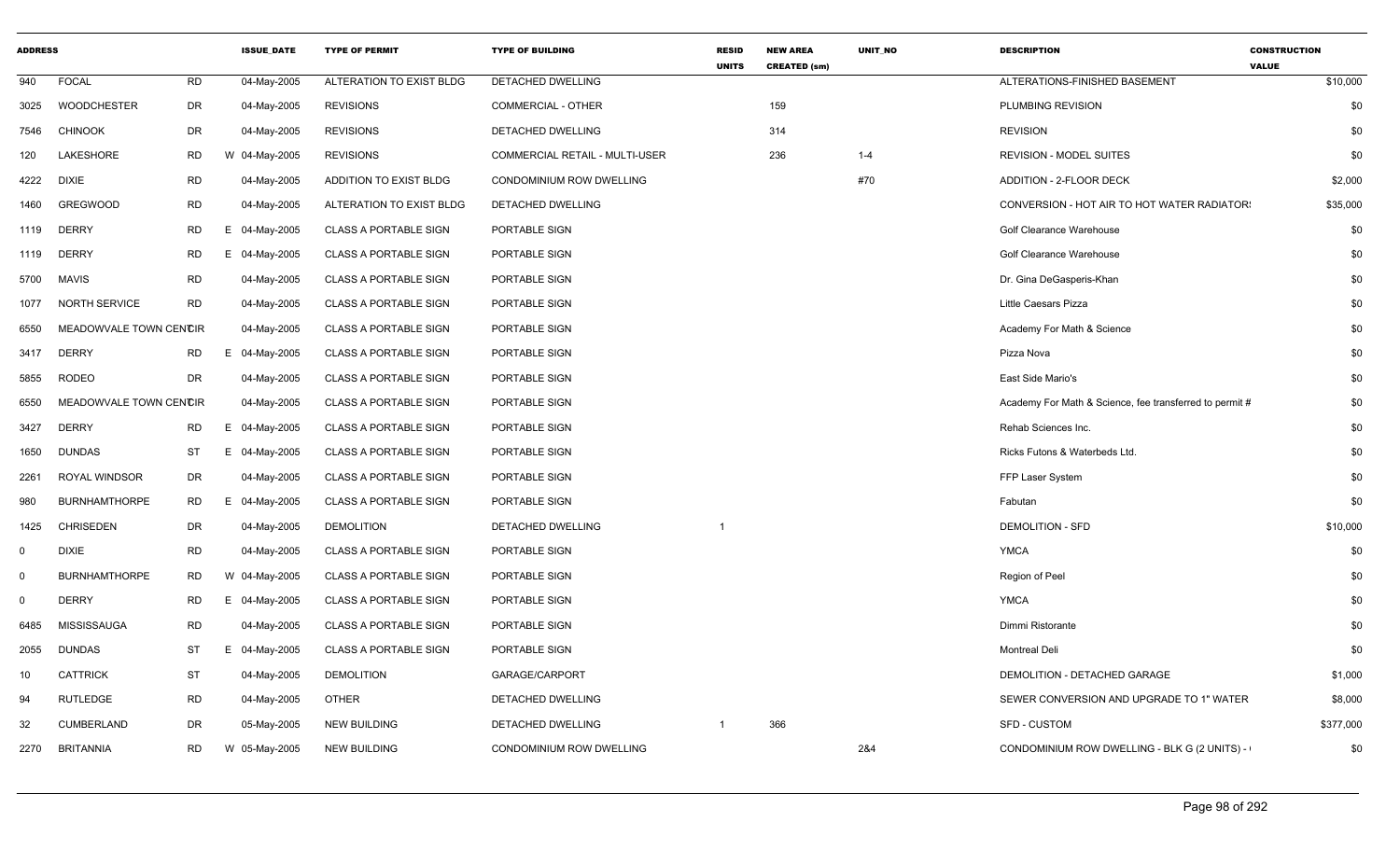| <b>ADDRESS</b> |                      |             | <b>ISSUE DATE</b> | <b>TYPE OF PERMIT</b>          | <b>TYPE OF BUILDING</b>        | <b>RESID</b><br><b>UNITS</b> | <b>NEW AREA</b><br><b>CREATED (sm)</b> | <b>UNIT NO</b> | <b>DESCRIPTION</b>                             | <b>CONSTRUCTION</b><br><b>VALUE</b> |
|----------------|----------------------|-------------|-------------------|--------------------------------|--------------------------------|------------------------------|----------------------------------------|----------------|------------------------------------------------|-------------------------------------|
| 2270           | <b>BRITANNIA</b>     | RD          | W 05-May-2005     | <b>NEW BUILDING</b>            | CONDOMINIUM ROW DWELLING       |                              |                                        | 6&8            | CONDOMINIUM ROW DWELLING - BLK H (2 UNITS) -   | \$0                                 |
| 2270           | <b>BRITANNIA</b>     | <b>RD</b>   | W 05-May-2005     | <b>NEW BUILDING</b>            | CONDOMINIUM ROW DWELLING       |                              |                                        | 10&12          | CONDOMINIUM ROW DWELLING - BLK I (2 UNITS) - C | \$0                                 |
| 2270           | <b>BRITANNIA</b>     | RD          | W 05-May-2005     | <b>NEW BUILDING</b>            | CONDOMINIUM ROW DWELLING       |                              |                                        | 14&16          | CONDOMINIUM ROW DWELLING - BLK J (2 UNITS) - ( | \$0                                 |
| 2270           | <b>BRITANNIA</b>     | <b>RD</b>   | W 05-May-2005     | <b>NEW BUILDING</b>            | CONDOMINIUM ROW DWELLING       |                              |                                        | 18 & 20        | CONDOMINIUM ROW DWELLING - BLK K (2 UNITS) - 0 | \$0                                 |
| 2270           | BRITANNIA            | <b>RD</b>   | W 05-May-2005     | <b>NEW BUILDING</b>            | CONDOMINIUM ROW DWELLING       |                              |                                        | 22 & 24        | CONDOMINIUM ROW DWELLING - BLK L (2 UNITS) - ( | \$0                                 |
| 2270           | <b>BRITANNIA</b>     | RD          | W 05-May-2005     | <b>NEW BUILDING</b>            | CONDOMINIUM ROW DWELLING       |                              |                                        | 26&28          | CONDOMINIUM ROW DWELLING - BLK M (2 UNITS) -   | \$0                                 |
| 2270           | BRITANNIA            | <b>RD</b>   | W 05-May-2005     | <b>NEW BUILDING</b>            | CONDOMINIUM ROW DWELLING       |                              |                                        | 30&32          | CONDOMINIUM ROW DWELLING - BLK N (2 UNITS) -   | \$0                                 |
| 2270           | <b>BRITANNIA</b>     | <b>RD</b>   | W 05-May-2005     | <b>NEW BUILDING</b>            | CONDOMINIUM ROW DWELLING       |                              |                                        | 1&3            | CONDOMINIUM ROW DWELLING - BLK A (2 UNITS) - ( | \$0                                 |
| 2270           | BRITANNIA            | RD          | W 05-May-2005     | <b>NEW BUILDING</b>            | CONDOMINIUM ROW DWELLING       |                              |                                        | 5 & 7          | CONDOMINIUM ROW DWELLING - BLK B (2 UNITS) - ( | \$0                                 |
| 2270           | <b>BRITANNIA</b>     | RD          | W 05-May-2005     | <b>NEW BUILDING</b>            | CONDOMINIUM ROW DWELLING       |                              |                                        | 9 & 11         | CONDOMINIUM ROW DWELLING - BLK C (2 UNITS) -   | \$0                                 |
| 2270           | BRITANNIA            | <b>RD</b>   | W 05-May-2005     | <b>NEW BUILDING</b>            | CONDOMINIUM ROW DWELLING       |                              |                                        | 13 & 15        | CONDOMINIUM ROW DWELLING - BLK D (2 UNITS) -   | \$0                                 |
| 2270           | <b>BRITANNIA</b>     | <b>RD</b>   | W 05-May-2005     | <b>NEW BUILDING</b>            | CONDOMINIUM ROW DWELLING       |                              |                                        | 17 & 19        | CONDOMINIUM ROW DWELLING - BLK E (2 UNITS) - ( | \$0                                 |
| 2270           | <b>BRITANNIA</b>     | <b>RD</b>   | W 05-May-2005     | <b>NEW BUILDING</b>            | CONDOMINIUM ROW DWELLING       |                              |                                        | 21 & 23        | CONDOMINIUM ROW DWELLING - BLK F (2 UNITS) - ( | \$0                                 |
| 129            | LAKESHORE            | <b>RD</b>   | E 05-May-2005     | ALTERATION TO EXIST BLDG       | COMMERCIAL RETAIL - MULTI-USER |                              |                                        | B              | <b>RETAIL STORE</b>                            | \$22,000                            |
| 55             | <b>STANDISH</b>      | CRT         | 05-May-2005       | ALTERATION TO EXIST BLDG       | <b>COMMERCIAL - OTHER</b>      |                              |                                        |                | INTERIOR ALTERATIONS-WELLS FARGO FINANCIAL     | \$308,000                           |
| 2225           | ERIN MILLS           | <b>PKY</b>  | 05-May-2005       | <b>TENTS/AIR SUPPORT STRUC</b> | <b>COMMERCIAL - OTHER</b>      |                              |                                        | 717            | TENT-GARDEN CENTRE, DOMINION, (APR 11-JUN 30   | \$2,000                             |
| 4880           | <b>TAHOE</b>         | <b>BLVD</b> | 05-May-2005       | ELECTROMAG LOCK DEVICE         | INDUSTRIAL - OTHER             |                              |                                        |                | MAGLOCK-1                                      | \$15,000                            |
| 1611           | <b>FINFAR</b>        | <b>CRT</b>  | 05-May-2005       | ALTERATION TO EXIST BLDG       | SINGLE TENANT INDUSTRIAL       |                              |                                        |                | KITCHEN EXHAUST                                | \$10,000                            |
| 980            | <b>BURNHAMTHORPE</b> | <b>RD</b>   | E<br>05-May-2005  | <b>CLASS A PORTABLE SIGN</b>   | PORTABLE SIGN                  |                              |                                        |                | Tina's Nails & Esthetics                       | \$0                                 |
| 5285           | <b>TOMKEN</b>        | <b>RD</b>   | 05-May-2005       | <b>CLASS A PORTABLE SIGN</b>   | PORTABLE SIGN                  |                              |                                        |                | <b>Print 2000</b>                              | \$0                                 |
| $\mathbf 0$    | <b>HURONTARIO</b>    | <b>ST</b>   | 05-May-2005       | <b>CLASS A PORTABLE SIGN</b>   | PORTABLE SIGN                  |                              |                                        |                | CENTRE FOR EDUCATION AND TRAINING              | \$0                                 |
| $\mathbf 0$    | <b>EGLINTON</b>      | AVE         | 05-May-2005<br>E  | <b>CLASS A PORTABLE SIGN</b>   | PORTABLE SIGN                  |                              |                                        |                | CENTRE FOR EDUCATION AND TRAINING              | \$0                                 |
| 6705           | <b>TOMKEN</b>        | <b>RD</b>   | 05-May-2005       | CLASS A PORTABLE SIGN          | PORTABLE SIGN                  |                              |                                        |                | Eurocrafts International                       | \$0                                 |
| 6705           | <b>TOMKEN</b>        | <b>RD</b>   | 05-May-2005       | <b>CLASS A PORTABLE SIGN</b>   | PORTABLE SIGN                  |                              |                                        |                | <b>Decorating Details</b>                      | \$0                                 |
| 510            | <b>DRIFTCURRENT</b>  | DR          | 05-May-2005       | <b>CLASS A PORTABLE SIGN</b>   | PORTABLE SIGN                  |                              |                                        |                | <b>JMJ Computer Systems</b>                    | \$0                                 |
| 6660           | <b>KENNEDY</b>       | <b>RD</b>   | 05-May-2005       | <b>CLASS A PORTABLE SIGN</b>   | PORTABLE SIGN                  |                              |                                        |                | <b>Fastenal Company</b>                        | \$0                                 |
| 592            | <b>RATHBURN</b>      | <b>RD</b>   | W 05-May-2005     | <b>CLASS A PORTABLE SIGN</b>   | PORTABLE SIGN                  |                              |                                        |                | Hot Tan Studio Inc.                            | \$0                                 |
| 2565           | ARGENTIA             | <b>RD</b>   | 05-May-2005       | <b>CLASS A PORTABLE SIGN</b>   | PORTABLE SIGN                  |                              |                                        |                | Holiday Inn Select                             | \$0                                 |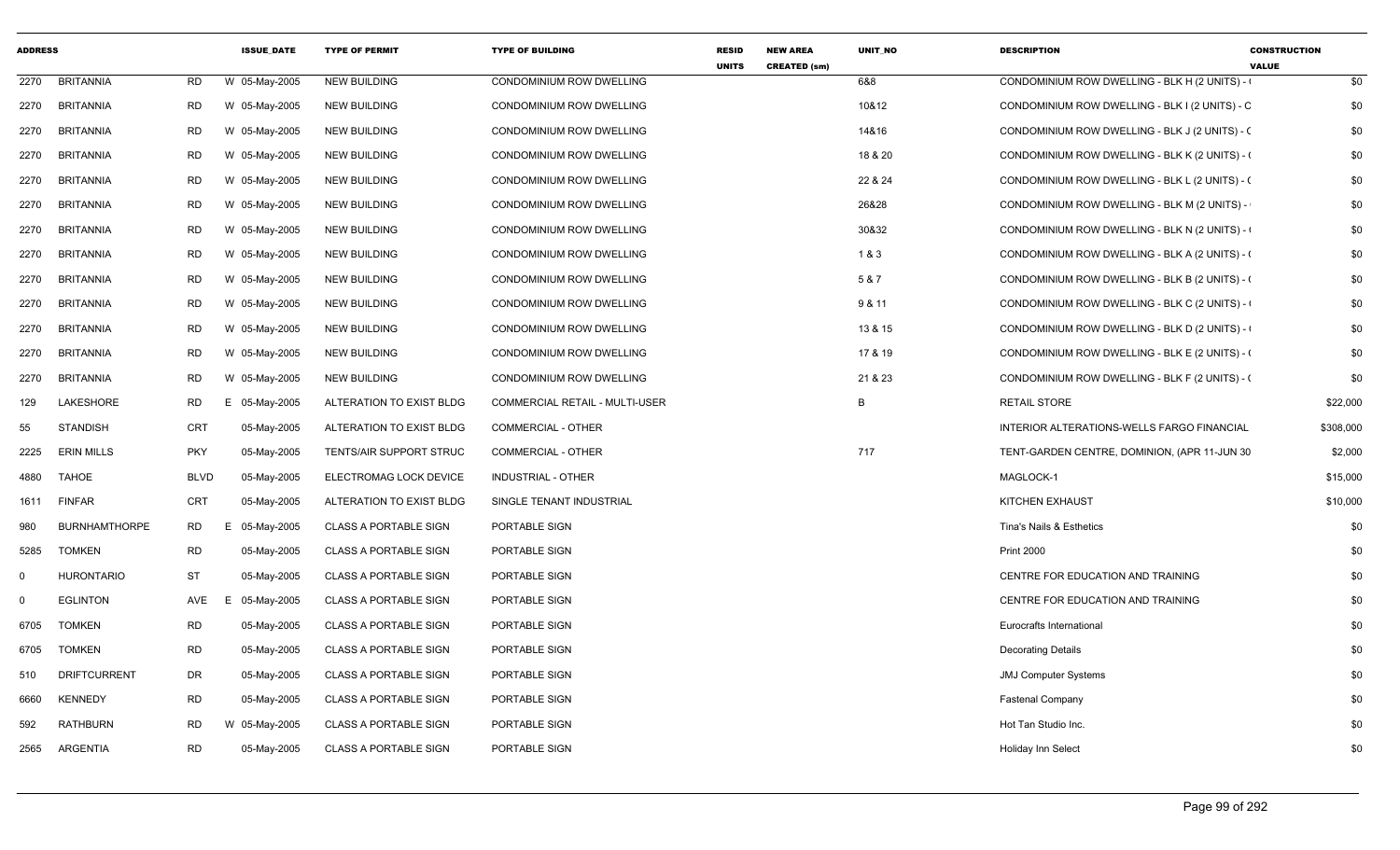| <b>ADDRESS</b> |                          |             | <b>ISSUE_DATE</b>       | <b>TYPE OF PERMIT</b>        | <b>TYPE OF BUILDING</b>  | <b>RESID</b><br><b>UNITS</b> | <b>NEW AREA</b><br><b>CREATED (sm)</b> | UNIT_NO | <b>DESCRIPTION</b>                                       | <b>CONSTRUCTION</b><br><b>VALUE</b> |             |
|----------------|--------------------------|-------------|-------------------------|------------------------------|--------------------------|------------------------------|----------------------------------------|---------|----------------------------------------------------------|-------------------------------------|-------------|
| $\Omega$       | <b>EGLINTON</b>          | AVE         | W 05-May-2005           | <b>CLASS A PORTABLE SIGN</b> | PORTABLE SIGN            |                              |                                        |         | CENTRE FOR EDUCATION AND TRAINING                        |                                     | \$0         |
| 6985           | <b>HURONTARIO</b>        | <b>ST</b>   | 05-May-2005             | <b>CLASS A PORTABLE SIGN</b> | PORTABLE SIGN            |                              |                                        |         | SHELL                                                    |                                     | \$0         |
| 745            | <b>COURTNEYPARK</b>      | DR          | 05-May-2005<br>W        | <b>CLASS A PORTABLE SIGN</b> | PORTABLE SIGN            |                              |                                        |         | SHELL                                                    |                                     | \$0         |
| 84             | SOUTH SERVICE            | <b>RD</b>   | 05-May-2005             | <b>CLASS A PORTABLE SIGN</b> | PORTABLE SIGN            |                              |                                        |         | TINY TREASURE MONTESORRI SCHOOL                          |                                     | \$0         |
| 1273           | <b>WINDING</b>           | TR          | 05-May-2005             | FIRE DAMAGE REPAIR           | DETACHED DWELLING        |                              |                                        |         | FIRE DAMAGE REPAIR                                       |                                     | \$55,000    |
| $\Omega$       | <b>MAVIS</b>             | <b>RD</b>   | 05-May-2005             | <b>CLASS A PORTABLE SIGN</b> | PORTABLE SIGN            |                              |                                        |         | Anapilis Christian Comm. Centre                          |                                     | \$0         |
| 5985           | <b>MAVIS</b>             | <b>RD</b>   | 05-May-2005             | <b>CLASS A PORTABLE SIGN</b> | PORTABLE SIGN            |                              |                                        |         | <b>Select Sandwich</b>                                   |                                     | \$0         |
| 731            | <b>CENTRAL</b>           | <b>PKY</b>  | 05-May-2005             | <b>CLASS A PORTABLE SIGN</b> | PORTABLE SIGN            |                              |                                        |         | Arby's                                                   |                                     | \$0         |
| 6465           | <b>AIRPORT</b>           | <b>RD</b>   | 05-May-2005             | CLASS A PORTABLE SIGN        | PORTABLE SIGN            |                              |                                        |         | MuscleMag Int. Inc.                                      |                                     | \$0         |
| - 0            | SOUTH SHERIDAN           | WAY         | 05-May-2005             | <b>CLASS A PORTABLE SIGN</b> | PORTABLE SIGN            |                              |                                        |         | MARILYN VAN STONE FOUNDATION                             |                                     | \$0         |
| 950            | SOUTHDOWN                | <b>RD</b>   | 05-May-2005             | <b>CLASS A PORTABLE SIGN</b> | PORTABLE SIGN            |                              |                                        |         | Chorizo Inc.                                             |                                     | \$0         |
| 49             | <b>MISSISSAUGA</b>       | RD          | 05-May-2005             | <b>CLASS A PORTABLE SIGN</b> | PORTABLE SIGN            |                              |                                        |         | Ace U Sports                                             |                                     | \$0         |
| 3100           | <b>WINSTON CHURCHILL</b> | <b>BLVD</b> | 05-May-2005             | <b>CLASS A PORTABLE SIGN</b> | PORTABLE SIGN            |                              |                                        |         | Mirror Image Inc.                                        |                                     | \$0         |
| 4500           | <b>DIXIE</b>             | <b>RD</b>   | 05-May-2005             | <b>CLASS A PORTABLE SIGN</b> | PORTABLE SIGN            |                              |                                        |         | <b>Furnishings Mate</b>                                  |                                     | \$0         |
| 30             | <b>EGLINTON</b>          | AVE         | 05-May-2005<br><b>W</b> | <b>CLASS A PORTABLE SIGN</b> | PORTABLE SIGN            |                              |                                        |         | Cruise Holidays of Mississauga                           |                                     | \$0         |
| 4665           | <b>CENTRAL</b>           | <b>PKY</b>  | 05-May-2005<br>E        | <b>CLASS A PORTABLE SIGN</b> | PORTABLE SIGN            |                              |                                        |         | Melanzane Pizza and Pasta (fee transferred to permit # 0 |                                     | \$0         |
| 1607           | <b>DUNDAS</b>            | ST          | E<br>05-May-2005        | <b>CLASS A PORTABLE SIGN</b> | PORTABLE SIGN            |                              |                                        |         | THE BRICK CORPORATION                                    |                                     | \$0         |
| 719            | CENTRAL                  | <b>PKY</b>  | W 05-May-2005           | <b>CLASS A PORTABLE SIGN</b> | PORTABLE SIGN            |                              |                                        |         | Physiocare and Rehab                                     |                                     | \$0         |
| 1484           | HURONTARIO               | ST          | 05-May-2005             | <b>DEMOLITION</b>            | GARAGE/CARPORT           |                              |                                        |         | <b>DEMOLITION - GARAGE</b>                               |                                     | \$1,000     |
| 5855           | <b>TERRY FOX</b>         | WAY         | 06-May-2005             | <b>NEW BUILDING</b>          | SINGLE TENANT INDUSTRIAL |                              |                                        |         | NEW - INDUSTRIAL SPEC, TENANT NOT DETERMINE              |                                     | \$0         |
| 1396           | <b>CRESCENT</b>          | <b>RD</b>   | 06-May-2005             | <b>NEW BUILDING</b>          | DETACHED DWELLING        |                              | 665                                    |         | <b>SFD - CUSTOM</b>                                      |                                     | \$864,000   |
| 1301           | <b>INFINITY</b>          | ST          | 06-May-2005             | <b>REVISIONS</b>             | DETACHED DWELLING        |                              | $\Omega$                               |         | REVISION-INTERIOR LAYOUT, LOT 153 ONLY                   |                                     | \$0         |
| 4130           | <b>SUNFLOWER</b>         | DR          | 06-May-2005             | ADDITION TO EXIST BLDG       | DETACHED DWELLING        |                              | 10 <sup>1</sup>                        |         | ADDITION-UNHEATED 1-STOREY SUNROOM                       |                                     | \$20,000    |
| 5855           | <b>TERRY FOX</b>         | WAY         | 06-May-2005             | MEZZANINE                    | SINGLE TENANT INDUSTRIAL |                              | 2,953                                  |         | INTERIOR ALTERATIONS & MEZZANINE - WAREHOU               |                                     | \$5,310,000 |
| 2110           | <b>BURNHAMTHORPE</b>     | RD          | 06-May-2005<br>W        | ALTERATION TO EXIST BLDG     | COMMERCIAL - OTHER       |                              |                                        | $F-02$  | BUSINESS OFFICE WITH ACCESSORY RETAIL                    |                                     | \$27,000    |
| 879            | <b>PORCUPINE</b>         | AVE         | 06-May-2005             | ADDITION AND ALTER           | DETACHED DWELLING        |                              | 77                                     |         | ADDTN/ALTER - 2STOREY, 1-FLR ADDTN, SHED, POI            |                                     | \$110,000   |
| 469            | <b>APPLE</b>             | LANE        | 06-May-2005             | ADDITION TO EXIST BLDG       | DETACHED DWELLING        |                              |                                        |         | <b>ADDITION TO EXISTING</b>                              |                                     | \$60,000    |
| 6500           | KITIMAT                  | <b>RD</b>   | 06-May-2005             | ADDITION AND ALTER           | SINGLE TENANT INDUSTRIAL |                              | 760                                    |         | ADDITION/ALTERATIONS - SECOND FLOOR & STOR/              |                                     | \$466,000   |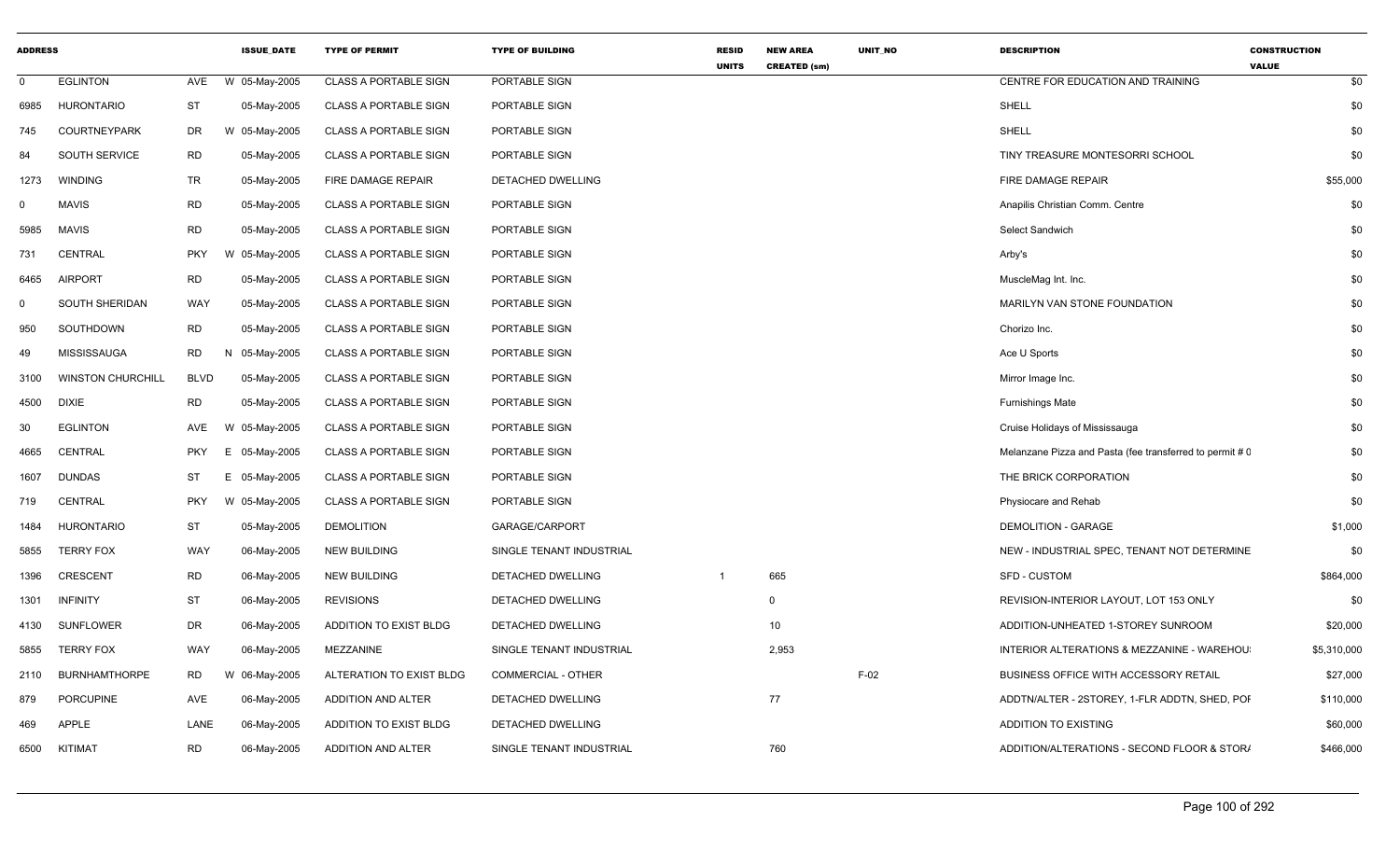| <b>ADDRESS</b> |                          |                 | <b>ISSUE DATE</b> | <b>TYPE OF PERMIT</b>        | <b>TYPE OF BUILDING</b>        | <b>RESID</b><br><b>UNITS</b> | <b>NEW AREA</b><br><b>CREATED (sm)</b> | UNIT NO         | <b>DESCRIPTION</b>                                   | <b>CONSTRUCTION</b><br><b>VALUE</b> |
|----------------|--------------------------|-----------------|-------------------|------------------------------|--------------------------------|------------------------------|----------------------------------------|-----------------|------------------------------------------------------|-------------------------------------|
| 70             | <b>MINEOLA</b>           | <b>RD</b><br>Е. | 06-May-2005       | ALTERATION TO EXIST BLDG     | SCHOOL - SECONDARY             |                              |                                        |                 | ALTERATIONS, 4 ROOFTOP UNITS, PLATE FORM & C         | \$232,000                           |
| 33             | <b>CITY CENTRE</b>       | DR              | 06-May-2005       | ALTERATION TO EXIST BLDG     | COMMERCIAL OFFICE - MULTI-USER |                              |                                        | 601             | INTERIOR ALTERATIONS-TODAYS STAFFING                 | \$15,000                            |
| 3852           | <b>JANICE</b>            | DR              | 06-May-2005       | NEW BUILDING                 | DETACHED DWELLING              | $\overline{1}$               | 231                                    |                 | <b>SFD - REPEAT MODEL</b>                            | \$214,000                           |
| 3856           | <b>JANICE</b>            | DR              | 06-May-2005       | <b>NEW BUILDING</b>          | DETACHED DWELLING              | $\overline{\mathbf{1}}$      | 206                                    |                 | <b>SFD - REPEAT MODEL</b>                            | \$191,000                           |
| 5484           | <b>TOMKEN</b>            | <b>RD</b>       | 06-May-2005       | FIRE DAMAGE REPAIR           | MULTI-TENANT INDUSTRIAL        |                              |                                        |                 | FIRE DAMAGE REPAIR - SHELL ONLY PERMIT FOR L         | \$200,000                           |
| 3853           | <b>JANICE</b>            | DR              | 06-May-2005       | <b>NEW BUILDING</b>          | DETACHED DWELLING              | $\overline{1}$               | 195                                    |                 | <b>SFD - REPEAT MODEL</b>                            | \$181,000                           |
| 3864           | <b>JANICE</b>            | DR              | 06-May-2005       | <b>NEW BUILDING</b>          | <b>DETACHED DWELLING</b>       |                              | 231                                    |                 | <b>SFD - REPEAT MODEL</b>                            | \$214,000                           |
| 2713           | <b>TRUSCOTT</b>          | DR              | 06-May-2005       | ALTERATION TO EXIST BLDG     | DETACHED DWELLING              |                              |                                        |                 | ALTERATIONS-HANDICAP ACCESSIBILITY                   | \$10,000                            |
| 6613           | JAZZY                    | <b>MEWS</b>     | 06-May-2005       | <b>OTHER</b>                 | STREET ROW DWELLING            |                              |                                        |                 | <b>REAR DECK</b>                                     | \$2,000                             |
| 77             | <b>INDIAN VALLEY</b>     | TR              | 06-May-2005       | <b>DEMOLITION</b>            | DETACHED DWELLING              |                              |                                        |                 | DEMOLITION - SFD/DETACHED GARAGE                     | \$10,000                            |
| 1532           | <b>DOUGLAS</b>           | DR              | 06-May-2005       | <b>OTHER</b>                 | DETACHED DWELLING              |                              |                                        |                 | SEWER CONVERSION AND UPGRADE TO 1" WATER             | \$25,000                            |
| 260            | <b>EXPORT</b>            | <b>BLVD</b>     | 06-May-2005       | <b>CLASS A PORTABLE SIGN</b> | PORTABLE SIGN                  |                              |                                        |                 | Capital Safety Group Canada Ltd.                     | \$0                                 |
| $\Omega$       | <b>WINSTON CHURCHILL</b> | <b>BLVD</b>     | 06-May-2005       | <b>CLASS A PORTABLE SIGN</b> | PORTABLE SIGN                  |                              |                                        |                 | MISSISSAUGA INTERNATIONAL CHILDREN'S FESTIV          | \$0                                 |
| $\mathbf 0$    | <b>WINSTON CHURCHILL</b> | <b>BLVD</b>     | 06-May-2005       | <b>CLASS A PORTABLE SIGN</b> | PORTABLE SIGN                  |                              |                                        |                 | Park Royal Co-operative Pre-school                   | \$0                                 |
| $\mathbf 0$    | <b>NORTH SERVICE</b>     | <b>RD</b>       | 06-May-2005       | <b>CLASS A PORTABLE SIGN</b> | PORTABLE SIGN                  |                              |                                        |                 | MISSISSAUGA INTERNATIONAL CHILDREN'S FESTIV          | \$0                                 |
| $\mathbf 0$    | <b>KENNEDY</b>           | RD              | 06-May-2005       | <b>CLASS A PORTABLE SIGN</b> | PORTABLE SIGN                  |                              |                                        |                 | MISSISSAUGA INTERNATIONAL CHILDREN'S FESTIV          | \$0                                 |
| $\Omega$       | <b>BURNHAMTHORPE</b>     | <b>RD</b><br>Е  | 06-May-2005       | <b>CLASS A PORTABLE SIGN</b> | PORTABLE SIGN                  |                              |                                        |                 | MISSISSAUGA INTERNATIONAL CHILDREN'S FESTIV          | \$0                                 |
| $\mathbf 0$    | <b>MAVIS</b>             | <b>RD</b>       | 06-May-2005       | <b>CLASS A PORTABLE SIGN</b> | PORTABLE SIGN                  |                              |                                        |                 | Mississauga International Children's Festival        | \$0                                 |
| $\Omega$       | QUEENSWAY                |                 | E 06-May-2005     | <b>CLASS A PORTABLE SIGN</b> | PORTABLE SIGN                  |                              |                                        |                 | MISSISSAUGA INTERNATIONAL CHILDREN'S FESTIV          | \$0                                 |
| $\Omega$       | <b>DERRY</b>             | RD              | W 06-May-2005     | <b>CLASS A PORTABLE SIGN</b> | PORTABLE SIGN                  |                              |                                        |                 | Mississauga International Children's Festival        | \$0                                 |
| 6677           | MEADOWVALE TOWN CENCIR   |                 | 09-May-2005       | <b>PYLON SIGN</b>            | COMMERCIAL RETAIL - MULTI-USER |                              |                                        |                 | 1 GROUND SIGN - MULTI TENANT (MISSISSAUGA TR         | \$10,000                            |
| 2486           | STILLMEADOW              | <b>RD</b>       | 09-May-2005       | ALTERATION TO EXIST BLDG     | DETACHED DWELLING              |                              |                                        | <b>BASEMT</b>   | ALTERAITONS-FINISH BASEMENT/ENTRANCE                 | \$25,000                            |
| 5230           | <b>RIVER FOREST</b>      | <b>CRT</b>      | 09-May-2005       | ALTERATION TO EXIST BLDG     | <b>CHURCH</b>                  |                              | 196                                    | <b>BASEMENT</b> | INTERIOR ALTERATIONS-DAY NURSERY (48 children        | \$38,000                            |
| 1032           | <b>BURNHAMTHORPE</b>     | <b>RD</b><br>Е. | 09-May-2005       | <b>CHANGE OF USE</b>         | COMMERCIAL RETAIL - MULTI-USER |                              |                                        | 1032 2-FLR      | BUSINESS OFF.-(1) agent on premises at any time, Emp | \$2,000                             |
| 1475           | <b>BURNHAMTHORPE</b>     | <b>RD</b><br>W  | 09-May-2005       | <b>NEW BUILDING</b>          | <b>CITY</b>                    |                              | 768                                    | BLD-3           | NEW-ARTS STUDIO, MAC EWAN TERRACE, COMPLE            | \$0                                 |
| 4870           | <b>TOMKEN</b>            | <b>RD</b>       | 09-May-2005       | <b>NEW BUILDING</b>          | MULTI-TENANT INDUSTRIAL        |                              | 1,115                                  |                 | NEW - INDUSTRIAL SPEC.BLDG'D'-TENANT NOT DET         | \$0                                 |
| 1292           | <b>QUEEN VICTORIA</b>    | AVE             | 09-May-2005       | <b>NEW BUILDING</b>          | DETACHED DWELLING              | $\overline{\mathbf{1}}$      | 258                                    |                 | SFD - CUSTOM                                         | \$266,000                           |
| 1093           | <b>SERSON</b>            | AVE             | 09-May-2005       | <b>NEW BUILDING</b>          | DETACHED DWELLING              | $\overline{1}$               | 226                                    |                 | <b>SFD - CUSTOM</b>                                  | \$233,000                           |
|                |                          |                 |                   |                              |                                |                              |                                        |                 |                                                      |                                     |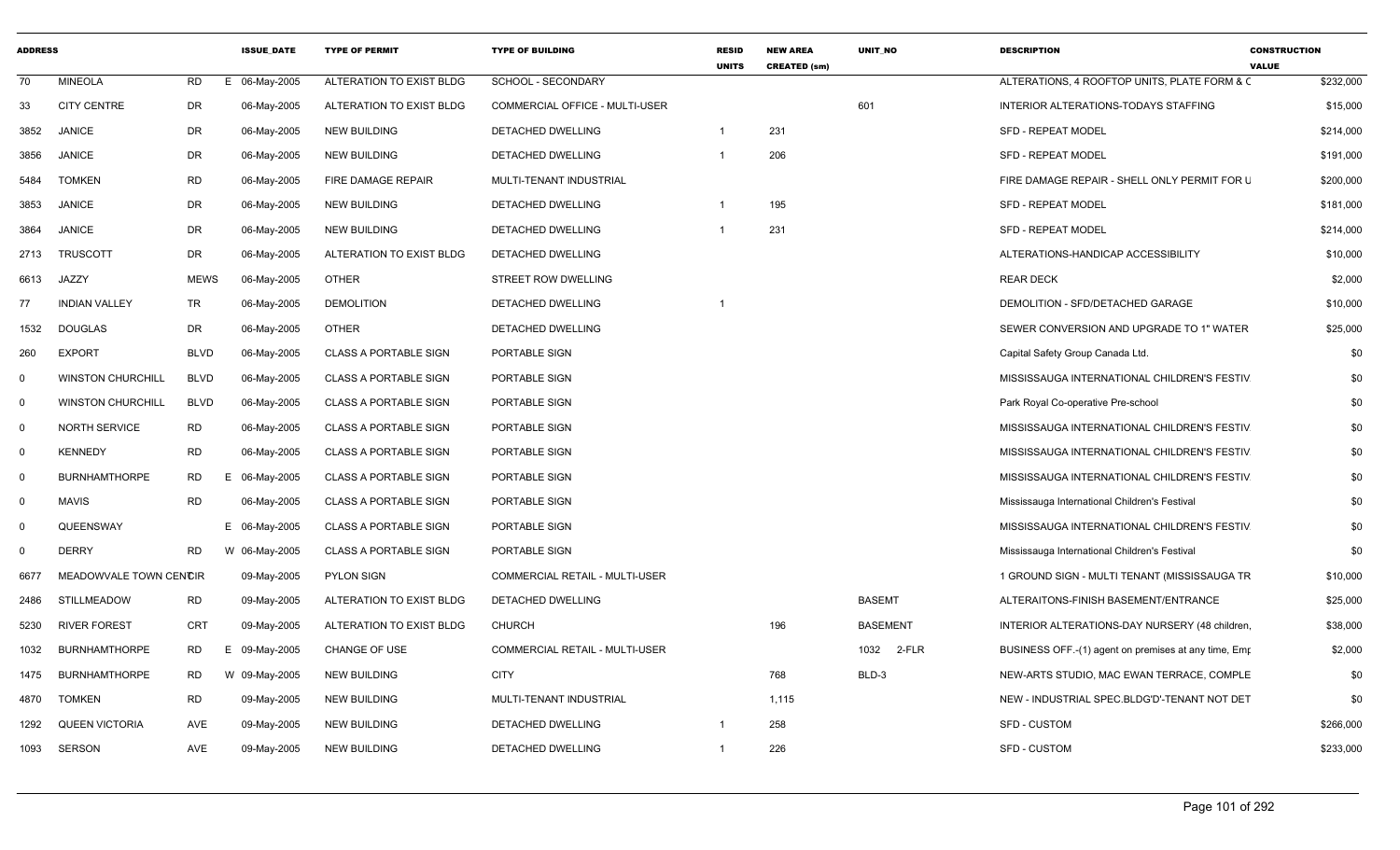| <b>ADDRESS</b> |                          |             | <b>ISSUE DATE</b> | <b>TYPE OF PERMIT</b>        | <b>TYPE OF BUILDING</b>        | <b>RESID</b><br><b>UNITS</b> | <b>NEW AREA</b><br><b>CREATED (sm)</b> | UNIT_NO | <b>DESCRIPTION</b>                    | <b>CONSTRUCTION</b><br><b>VALUE</b> |
|----------------|--------------------------|-------------|-------------------|------------------------------|--------------------------------|------------------------------|----------------------------------------|---------|---------------------------------------|-------------------------------------|
| 1392           | <b>MYRON</b>             | <b>DR</b>   | 09-May-2005       | ADDITION TO EXIST BLDG       | DETACHED DWELLING              |                              |                                        |         | ADDDITION-SUNROOM UNHEATED            | \$11,000                            |
| 554            | LAKESHORE                | <b>RD</b>   | E<br>09-May-2005  | ALTERATION TO EXIST BLDG     | COMMERCIAL RETAIL-SINGLE USER  |                              |                                        |         | ALTERATIONS-KITCHEN EXHAUST           | \$21,000                            |
| 7136           | <b>BASKERVILLE</b>       | <b>RUN</b>  | 09-May-2005       | ADDITION TO EXIST BLDG       | DETACHED DWELLING              |                              |                                        |         | ADDITION-DECK                         | \$5,000                             |
| 2333           | <b>MILLRACE</b>          | CRT         | 09-May-2005       | <b>FASCIA SIGN</b>           | MULTI-TENANT INDUSTRIAL        |                              |                                        | $5 - 8$ | ONE (1) FASCIA SIGN - BELTSERVICE     | \$1,000                             |
| 120            | LAKESHORE                | <b>RD</b>   | W 09-May-2005     | <b>FASCIA SIGN</b>           | COMMERCIAL RETAIL - MULTI-USER |                              |                                        | $1 - 4$ | FOUR (4) AWNING FASCIA SIGNS          | \$4,000                             |
| 2351           | ROYAL WINDSOR            | DR          | 09-May-2005       | <b>CLASS A PORTABLE SIGN</b> | PORTABLE SIGN                  |                              |                                        |         | Beachcomber                           | \$0                                 |
| 5020           | MCLAUGHLIN               | <b>RD</b>   | 09-May-2005       | <b>CLASS A PORTABLE SIGN</b> | PORTABLE SIGN                  |                              |                                        |         | Central Auto Pro                      | \$0                                 |
| 4120           | <b>DIXIE</b>             | <b>RD</b>   | 09-May-2005       | <b>CLASS A PORTABLE SIGN</b> | PORTABLE SIGN                  |                              |                                        |         | Quiznos                               | \$0                                 |
| 5170           | <b>DIXIE</b>             | <b>RD</b>   | 09-May-2005       | <b>CLASS A PORTABLE SIGN</b> | PORTABLE SIGN                  |                              |                                        |         | <b>Floors Direct</b>                  | \$0                                 |
| 1884           | LAKESHORE                | <b>RD</b>   | W 09-May-2005     | <b>CLASS A PORTABLE SIGN</b> | PORTABLE SIGN                  |                              |                                        |         | Chartwell Baptist Church              | \$0                                 |
| 700            | <b>BURNHAMTHORPE</b>     | <b>RD</b>   | E 09-May-2005     | <b>CLASS A PORTABLE SIGN</b> | PORTABLE SIGN                  |                              |                                        |         | Shoppers Drug Mart                    | \$0                                 |
| 649            | QUEENSWAY                |             | W 09-May-2005     | <b>CLASS A PORTABLE SIGN</b> | PORTABLE SIGN                  |                              |                                        |         | Meadowgreen Academy                   | \$0                                 |
| $\mathbf 0$    | <b>DERRY</b>             | RD          | W 09-May-2005     | <b>CLASS A PORTABLE SIGN</b> | PORTABLE SIGN                  |                              |                                        |         | <b>COMMUNITY SERVICES</b>             | \$0                                 |
| $\mathbf 0$    | <b>WINSTON CHURCHILL</b> | <b>BLVD</b> | 09-May-2005       | <b>CLASS A PORTABLE SIGN</b> | PORTABLE SIGN                  |                              |                                        |         | Hrvatsko Franjevacko Srediste Ontario | \$0                                 |
| $\mathbf 0$    | <b>DERRY</b>             | <b>RD</b>   | E 09-May-2005     | <b>CLASS A PORTABLE SIGN</b> | PORTABLE SIGN                  |                              |                                        |         | <b>COMMUNITY SERVICES</b>             | \$0                                 |
| $\mathbf 0$    | <b>BRITANNIA</b>         | <b>RD</b>   | W 09-May-2005     | <b>CLASS A PORTABLE SIGN</b> | PORTABLE SIGN                  |                              |                                        |         | Hrvatsko Franjevacko Srediste Ontario | \$0                                 |
| $\mathbf 0$    | <b>WINSTON CHURCHILL</b> | <b>BLVD</b> | 09-May-2005       | <b>CLASS A PORTABLE SIGN</b> | PORTABLE SIGN                  |                              |                                        |         | <b>COMMUNITY SERVICES</b>             | \$0                                 |
| 611            | BOB-O-LINK               | <b>RD</b>   | 09-May-2005       | <b>DEMOLITION</b>            | DETACHED DWELLING              | -1                           |                                        |         | <b>DEMOLITION - SFD</b>               | \$10,000                            |
| $\mathbf 0$    | <b>HURONTARIO</b>        | <b>ST</b>   | 09-May-2005       | <b>CLASS A PORTABLE SIGN</b> | PORTABLE SIGN                  |                              |                                        |         | <b>COMMUNITY SERVICES</b>             | \$0                                 |
| $\mathbf 0$    | <b>MATHESON</b>          | <b>BLVD</b> | 09-May-2005<br>E  | <b>CLASS A PORTABLE SIGN</b> | PORTABLE SIGN                  |                              |                                        |         | <b>COMMUNITY SERVICES</b>             | \$0                                 |
| $\mathbf 0$    | <b>BRITANNIA</b>         | <b>RD</b>   | W 09-May-2005     | <b>CLASS A PORTABLE SIGN</b> | PORTABLE SIGN                  |                              |                                        |         | <b>COMMUNITY SERVICES</b>             | \$0                                 |
| $\mathbf 0$    | LAKESHORE                | <b>RD</b>   | W 09-May-2005     | <b>CLASS A PORTABLE SIGN</b> | PORTABLE SIGN                  |                              |                                        |         | <b>COMMUNITY SERVICES</b>             | \$0                                 |
| 3300           | <b>MAVIS</b>             | <b>RD</b>   | 09-May-2005       | <b>CLASS A PORTABLE SIGN</b> | PORTABLE SIGN                  |                              |                                        |         | <b>Triple Auto Tires</b>              | \$0                                 |
| 0              | <b>BURNHAMTHORPE</b>     | <b>RD</b>   | Е.<br>09-May-2005 | <b>CLASS A PORTABLE SIGN</b> | PORTABLE SIGN                  |                              |                                        |         | <b>COMMUNITY SERVICES</b>             | \$0                                 |
| $\mathbf 0$    | <b>EGLINTON</b>          | AVE         | E.<br>09-May-2005 | <b>CLASS A PORTABLE SIGN</b> | PORTABLE SIGN                  |                              |                                        |         | <b>COMMUNITY SERVICES</b>             | \$0                                 |
| 1075           | CEREMONIAL               | DR          | 09-May-2005       | CLASS A PORTABLE SIGN        | PORTABLE SIGN                  |                              |                                        |         | <b>Heartland Wellness Cliic</b>       | \$0                                 |
| $\mathbf 0$    | LAKESHORE                | <b>RD</b>   | 09-May-2005<br>E. | <b>CLASS A PORTABLE SIGN</b> | PORTABLE SIGN                  |                              |                                        |         | HRVATSKO FRANJEVACKO SREDISTE ONTARIO | \$0                                 |
| $\mathbf 0$    | <b>CAWTHRA</b>           | <b>RD</b>   | 09-May-2005       | <b>CLASS A PORTABLE SIGN</b> | PORTABLE SIGN                  |                              |                                        |         | Hrvatsko Franevacko Spediste Ontario  | \$0                                 |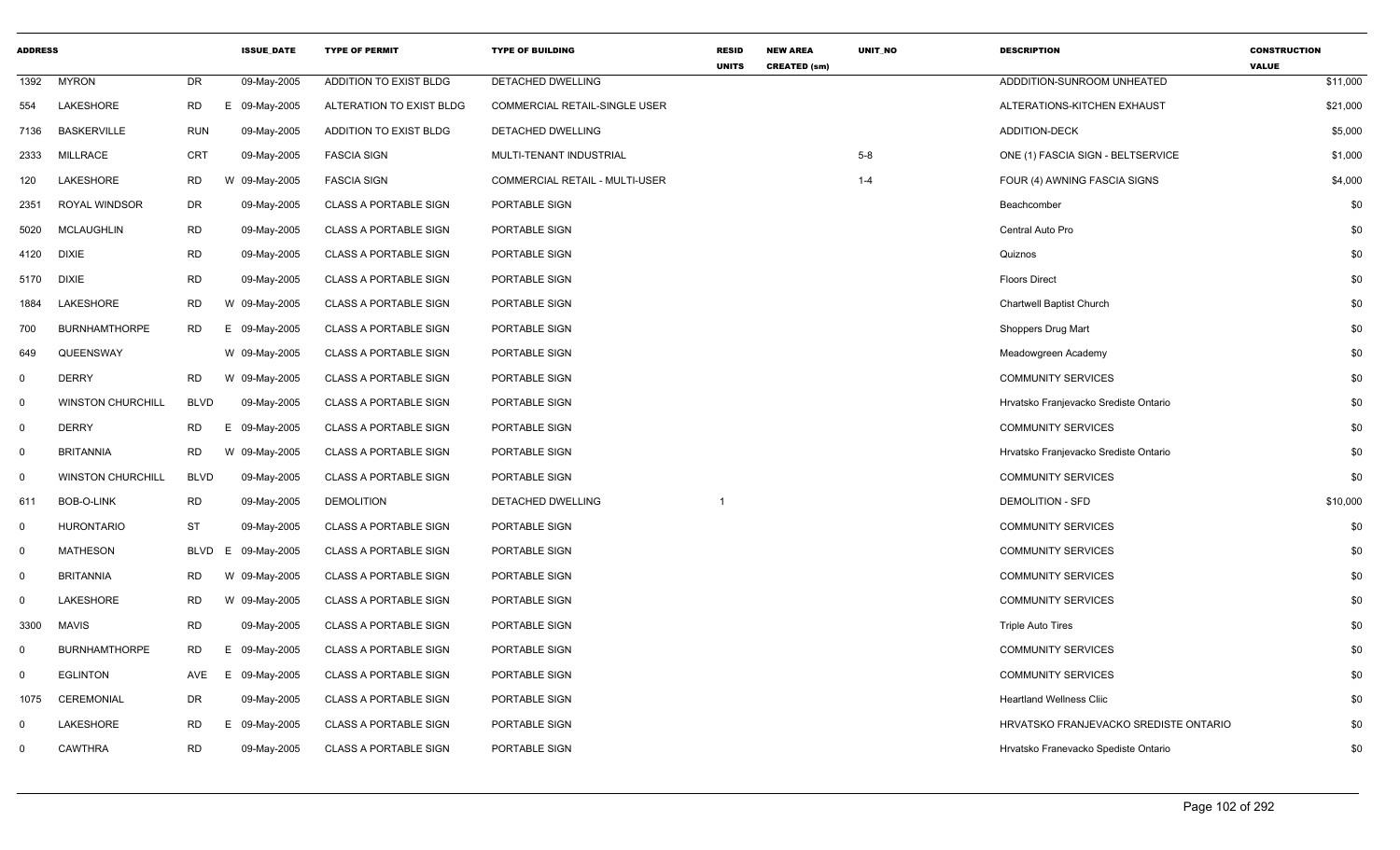| <b>ADDRESS</b> |                      |            | <b>ISSUE DATE</b> | <b>TYPE OF PERMIT</b>        | <b>TYPE OF BUILDING</b>         | <b>RESID</b><br><b>UNITS</b> | <b>NEW AREA</b><br><b>CREATED (sm)</b> | UNIT_NO  | <b>DESCRIPTION</b>                             | <b>CONSTRUCTION</b><br><b>VALUE</b> |
|----------------|----------------------|------------|-------------------|------------------------------|---------------------------------|------------------------------|----------------------------------------|----------|------------------------------------------------|-------------------------------------|
| 1100           | <b>BURNHAMTHORPE</b> | RD.        | W 09-May-2005     | <b>CLASS A PORTABLE SIGN</b> | PORTABLE SIGN                   |                              |                                        |          | <b>Premier Fitness</b>                         | \$0                                 |
| $\mathbf 0$    | <b>AQUITAINE</b>     | AVE        | 09-May-2005       | <b>CLASS A PORTABLE SIGN</b> | PORTABLE SIGN                   |                              |                                        |          | <b>Community Services</b>                      | \$0                                 |
| $\Omega$       | <b>DUNDAS</b>        | <b>ST</b>  | 09-May-2005<br>W  | <b>CLASS A PORTABLE SIGN</b> | PORTABLE SIGN                   |                              |                                        |          | <b>Community Services</b>                      | \$0                                 |
| $\Omega$       | <b>GOREWAY</b>       | <b>DR</b>  | 09-May-2005       | <b>CLASS A PORTABLE SIGN</b> | PORTABLE SIGN                   |                              |                                        |          | <b>Community Services</b>                      | \$0                                 |
| 6325           | <b>DIXIE</b>         | <b>RD</b>  | 09-May-2005       | <b>CLASS A PORTABLE SIGN</b> | PORTABLE SIGN                   |                              |                                        |          | Rogers Wireless                                | \$0                                 |
| 6855           | <b>AIRPORT</b>       | <b>RD</b>  | 10-May-2005       | ALTERATION TO EXIST BLDG     | INDUSTRIAL - OTHER              |                              |                                        | HALL 6   | <b>INTERIOR ALTERATIONS</b>                    | \$10,000                            |
| 1378           | <b>LOCHLIN</b>       | <b>TR</b>  | 10-May-2005       | <b>NEW BUILDING</b>          | <b>DETACHED DWELLING</b>        | $\mathbf{1}$                 | 370                                    |          | <b>SFD - CUSTOM</b>                            | \$381,000                           |
| 3452           | <b>REDPATH</b>       | <b>CIR</b> | 10-May-2005       | <b>NEW BUILDING</b>          | CONDOMINIUM ROW DWELLING        | 8                            | 1,194                                  | #1-8     | CONDOMINIUM ROW DWELLING - BLK 1 (8 UNITS) - F | \$1,234,000                         |
| 3434           | <b>REDPATH</b>       | <b>CIR</b> | 10-May-2005       | <b>NEW BUILDING</b>          | CONDOMINIUM ROW DWELLING        | 8                            | 1,184                                  | #9-16    | CONDOMINIUM ROW DWELLING - BLK 2 (8 UNITS) - F | \$1,223,000                         |
| 3402           | <b>REDPATH</b>       | <b>CIR</b> | 10-May-2005       | <b>NEW BUILDING</b>          | CONDOMINIUM ROW DWELLING        | 8                            | 1,185                                  | #17-24   | CONDOMINIUM ROW DWELLING - BLK 3 (8 UNITS) - F | \$1,225,000                         |
| 3398           | <b>REDPATH</b>       | <b>CIR</b> | 10-May-2005       | NEW BUILDING                 | CONDOMINIUM ROW DWELLING        | 8                            | 1,231                                  | #25-32   | CONDOMINIUM ROW DWELLING - BLK 4 (8 UNITS) - F | \$1,273,000                         |
| 3380           | <b>REDPATH</b>       | <b>CIR</b> | 10-May-2005       | <b>NEW BUILDING</b>          | CONDOMINIUM ROW DWELLING        | 8                            | 1,185                                  | #33-40   | CONDOMINIUM ROW DWELLING - BLK 5 (8 UNITS) - F | \$1,225,000                         |
| 3348           | <b>REDPATH</b>       | <b>CIR</b> | 10-May-2005       | <b>NEW BUILDING</b>          | CONDOMINIUM ROW DWELLING        | 8                            | 1,184                                  | #41-48   | CONDOMINIUM ROW DWELLING - BLK 6 (8 UNITS) - F | \$1,223,000                         |
| 3344           | <b>REDPATH</b>       | <b>CIR</b> | 10-May-2005       | NEW BUILDING                 | CONDOMINIUM ROW DWELLING        | 8                            | 1,194                                  | #49-56   | CONDOMINIUM ROW DWELLING - BLK 7 (8 UNITS) - F | \$1,234,000                         |
| 3323           | <b>REDPATH</b>       | <b>CIR</b> | 10-May-2005       | <b>NEW BUILDING</b>          | <b>CONDOMINIUM ROW DWELLING</b> | 6                            | 883                                    | #57-62   | CONDOMINIUM ROW DWELLING - BLK 8 (6 UNITS) - F | \$913,000                           |
| 3309           | <b>REDPATH</b>       | <b>CIR</b> | 10-May-2005       | <b>NEW BUILDING</b>          | CONDOMINIUM ROW DWELLING        | 6                            | 866                                    | #63-68   | CONDOMINIUM ROW DWELLING - BLK 9 (6 UNITS) - F | \$895,000                           |
| 3295           | <b>REDPATH</b>       | <b>CIR</b> | 10-May-2005       | <b>NEW BUILDING</b>          | CONDOMINIUM ROW DWELLING        | 8                            | 1,184                                  | #69-76   | CONDOMINIUM ROW DWELLING - BLK 10 (8 UNITS) -  | \$1,223,000                         |
| 3262           | <b>REDPATH</b>       | <b>CIR</b> | 10-May-2005       | <b>NEW BUILDING</b>          | CONDOMINIUM ROW DWELLING        | 6                            | 882                                    | #77-82   | CONDOMINIUM ROW DWELLING - BLK 11 (6 UNITS) -  | \$912,000                           |
| 3248           | <b>REDPATH</b>       | <b>CIR</b> | 10-May-2005       | <b>NEW BUILDING</b>          | <b>CONDOMINIUM ROW DWELLING</b> | 6                            | 866                                    | #83-88   | CONDOMINIUM ROW DWELLING - BLK 12 (6 UNITS) -  | \$895,000                           |
| 3234           | REDPATH              | <b>CIR</b> | 10-May-2005       | <b>NEW BUILDING</b>          | CONDOMINIUM ROW DWELLING        | 8                            | 1,193                                  | #89-96   | CONDOMINIUM ROW DWELLING - BLK 13 (8 UNITS) -  | \$1,233,000                         |
| 3215           | REDPATH              | <b>CIR</b> | 10-May-2005       | <b>NEW BUILDING</b>          | CONDOMINIUM ROW DWELLING        | 6                            | 882                                    | #97-102  | CONDOMINIUM ROW DWELLING - BLK 14 (6 UNITS) -  | \$912,000                           |
| 3229           | REDPATH              | <b>CIR</b> | 10-May-2005       | <b>NEW BUILDING</b>          | CONDOMINIUM ROW DWELLING        | 8                            | 1,185                                  | 103-110  | CONDOMINIUM ROW DWELLING - BLK 15 (8 UNITS) -  | \$1,225,000                         |
| 3247           | <b>REDPATH</b>       | <b>CIR</b> | 10-May-2005       | <b>NEW BUILDING</b>          | CONDOMINIUM ROW DWELLING        | 8                            | 1,159                                  | #111-118 | CONDOMINIUM ROW DWELLING - BLK 16 (8 UNITS) -  | \$1,198,000                         |
| 7123           | CHATHAM              | CRT        | 10-May-2005       | <b>NEW BUILDING</b>          | CONDOMINIUM ROW DWELLING        | 6                            | 888                                    | #119-124 | CONDO ROW DWELLING-BLK 17 (6 UNITS), FOUNDA    | \$917,000                           |
| 7105           | CHATHAM              | <b>CRT</b> | 10-May-2005       | NEW BUILDING                 | CONDOMINIUM ROW DWELLING        | 8                            | 1,161                                  | #125-132 | CONDO ROW DWELLING-BLK 18 (8 UNITS), FOUNDA    | \$1,200,000                         |
| 7087           | CHATHAM              | <b>CRT</b> | 10-May-2005       | <b>NEW BUILDING</b>          | CONDOMINIUM ROW DWELLING        | 8                            | 1,155                                  | #133-140 | CONDO ROW DWELLING-BLK 19 (8 UNITS), FOUNDA    | \$1,194,000                         |
| 7114           | CHATHAM              | <b>CRT</b> | 10-May-2005       | <b>NEW BUILDING</b>          | CONDOMINIUM ROW DWELLING        | 8                            | 1,132                                  | #141-148 | CONDO ROW DWELLING-BLK 20 (8 UNITS), FOUNDA    | \$1,170,000                         |
| 7130           | CHATHAM              | <b>CRT</b> | 10-May-2005       | <b>NEW BUILDING</b>          | CONDOMINIUM ROW DWELLING        | $\overline{a}$               | 600                                    | #149-152 | CONDO ROW DWELLING-BLK 21 (4 UNITS), FOUNDA    | \$620,000                           |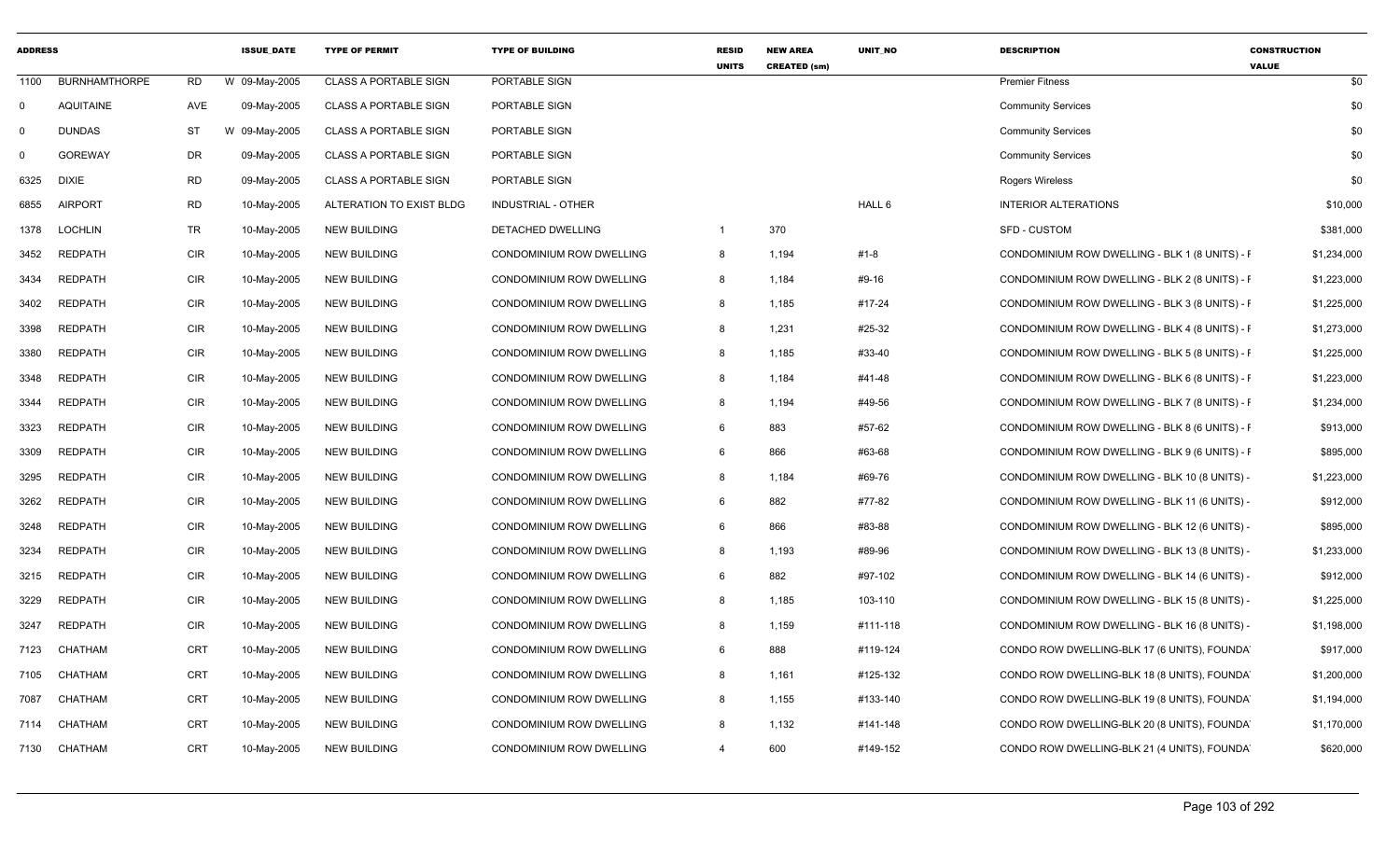| <b>ADDRESS</b> |                      |                  | <b>ISSUE DATE</b> | <b>TYPE OF PERMIT</b>        | <b>TYPE OF BUILDING</b>               | <b>RESID</b><br><b>UNITS</b> | <b>NEW AREA</b><br><b>CREATED (sm)</b> | <b>UNIT NO</b> | <b>DESCRIPTION</b>                           | <b>CONSTRUCTION</b><br><b>VALUE</b> |
|----------------|----------------------|------------------|-------------------|------------------------------|---------------------------------------|------------------------------|----------------------------------------|----------------|----------------------------------------------|-------------------------------------|
| 7216           | <b>DEANLEE</b>       | <b>CRT</b>       | 10-May-2005       | <b>NEW BUILDING</b>          | CONDOMINIUM ROW DWELLING              | 8                            | 1,159                                  | #153-160       | CONDO ROW DWELLING-BLK 22 (8 UNITS), FOUNDAY | \$1,198,000                         |
| 7198           | <b>DEANLEE</b>       | <b>CRT</b>       | 10-May-2005       | <b>NEW BUILDING</b>          | CONDOMINIUM ROW DWELLING              | 8                            | 1,184                                  | #161-168       | CONDO ROW DWELLING-BLK 23 (8 UNITS), FOUNDAY | \$1,223,000                         |
| 7184           | <b>DEANLEE</b>       | CRT              | 10-May-2005       | <b>NEW BUILDING</b>          | CONDOMINIUM ROW DWELLING              | 6                            | 883                                    | #169-174       | CONDO ROW DWELLING-BLK 24 (6 UNITS), FOUNDA  | \$913,000                           |
| 7053           | <b>FAIRMEADOW</b>    | <b>CRES</b>      | 10-May-2005       | <b>NEW BUILDING</b>          | CONDOMINIUM ROW DWELLING              | 8                            | 1,194                                  | #175-182       | CONDO ROW DWELLING-BLK 25 (8 UNITS), FOUNDA  | \$1,234,000                         |
| 7071           | <b>FAIRMEADOW</b>    | <b>CRES</b>      | 10-May-2005       | <b>NEW BUILDING</b>          | CONDOMINIUM ROW DWELLING              | 8                            | 1,161                                  | #183-190       | CONDO ROW DWELLING-BLK 26 (8 UNITS), FOUNDA  | \$1,200,000                         |
| 7089           | <b>FAIRMEADOW</b>    | <b>CRES</b>      | 10-May-2005       | <b>NEW BUILDING</b>          | CONDOMINIUM ROW DWELLING              | 6                            | 888                                    | #191-196       | CONDO ROW DWELLING-BLK 27 (6 UNITS), FOUNDAY | \$917,000                           |
| 7086           | <b>FAIRMEADOW</b>    | <b>CRES</b>      | 10-May-2005       | <b>NEW BUILDING</b>          | CONDOMINIUM ROW DWELLING              | 6                            | 883                                    | #197-202       | CONDO ROW DWELLING-BLK 28 (6 UNITS), FOUNDA  | \$913,000                           |
| 7068           | <b>FAIRMEADOW</b>    | <b>CRES</b>      | 10-May-2005       | <b>NEW BUILDING</b>          | CONDOMINIUM ROW DWELLING              | 8                            | 1,159                                  | #203-210       | CONDO ROW DWELLING-BLK 29 (8 UNITS), FOUNDA  | \$1,198,000                         |
| 7054           | <b>FAIRMEADOW</b>    | <b>CRES</b>      | 10-May-2005       | <b>NEW BUILDING</b>          | CONDOMINIUM ROW DWELLING              | 6                            | 882                                    | #211-216       | CONDO ROW DWELLING-BLK 30 (6 UNITS), FOUNDA  | \$912,000                           |
| 7149           | <b>FAIRMEADOW</b>    | <b>CRES</b>      | 10-May-2005       | <b>NEW BUILDING</b>          | CONDOMINIUM ROW DWELLING              | 8                            | 1,193                                  | #217-224       | CONDO ROW DWELLING-BLK 31 (8 UNITS), FOUNDAT | \$1,233,000                         |
| 7135           | <b>FAIRMEADOW</b>    | <b>CRES</b>      | 10-May-2005       | <b>NEW BUILDING</b>          | CONDOMINIUM ROW DWELLING              | 6                            | 866                                    | #225-230       | CONDO ROW DWELLING-BLK 32 (6 UNITS), FOUNDAY | \$895,000                           |
| 7121           | <b>FAIRMEADOW</b>    | CRES             | 10-May-2005       | <b>NEW BUILDING</b>          | CONDOMINIUM ROW DWELLING              | 6                            | 882                                    | #231-236       | CONDO ROW DWELLING-BLK 33 (6 UNITS), FOUNDAY | \$912,000                           |
| 3974           | MAYLA                | <b>DR</b>        | 10-May-2005       | <b>NEW BUILDING</b>          | DETACHED DWELLING                     |                              |                                        |                | SFD - REPEAT MODEL - FIREBREAK LOT COMPLETI( | \$0                                 |
| 5338           | <b>FOREST RIDGE</b>  | <b>DR</b>        | 10-May-2005       | ADDITION AND ALTER           | DETACHED DWELLING                     |                              |                                        |                | ADDITION/ALTERATIONS                         | \$71,000                            |
| 635            | <b>KAISER</b>        | DR               | 10-May-2005       | <b>OTHER</b>                 | <b>CITY</b>                           |                              |                                        |                | SITE SERVICING                               | \$50,000                            |
| 2601           | <b>MATHESON</b>      | <b>BLVD</b><br>E | 10-May-2005       | ALTERATION TO EXIST BLDG     | <b>INDUSTRIAL - OTHER</b>             |                              |                                        | #12            | CONTRACTORS OFFICE/WAREHOUSE                 | \$38,000                            |
| 400            | <b>DUNDAS</b>        | <b>ST</b><br>E   | 10-May-2005       | ALTERATION TO EXIST BLDG     | <b>COMMERCIAL RETAIL - MULTI-USER</b> |                              |                                        | 101            | KITCHEN EXHAUST                              | \$7,000                             |
| 10             | <b>CATTRICK</b>      | <b>ST</b>        | 10-May-2005       | <b>OTHER</b>                 | DETACHED DWELLING                     |                              |                                        |                | NEW - GARAGE DETACHED                        | \$36,000                            |
| 3265           | <b>COUNCIL RING</b>  | <b>RD</b>        | 10-May-2005       | ADDITION TO EXIST BLDG       | DETACHED DWELLING                     |                              |                                        |                | ADDITION - 1-STOREY, REAR                    | \$42,000                            |
| $\mathbf 0$    | <b>SOUTH SERVICE</b> | <b>RD</b>        | 10-May-2005       | <b>CLASS A PORTABLE SIGN</b> | PORTABLE SIGN                         |                              |                                        |                | Mississauga Waterfront Festival              | \$0                                 |
| $\mathbf 0$    | <b>ATWATER</b>       | AVE              | 10-May-2005       | <b>CLASS A PORTABLE SIGN</b> | PORTABLE SIGN                         |                              |                                        |                | Mississauga Waterfront Festival              | \$0                                 |
| $\Omega$       | <b>SOUTH SERVICE</b> | <b>RD</b>        | 10-May-2005       | <b>CLASS A PORTABLE SIGN</b> | PORTABLE SIGN                         |                              |                                        |                | Mississauga Waterfront Festival              | \$0                                 |
| $\mathbf 0$    | QUEENSWAY            |                  | E 10-May-2005     | <b>CLASS A PORTABLE SIGN</b> | PORTABLE SIGN                         |                              |                                        |                | Mississauga Waterfront Festival              | \$0                                 |
| 0              | <b>AIRPORT</b>       | <b>RD</b>        | 10-May-2005       | <b>CLASS A PORTABLE SIGN</b> | PORTABLE SIGN                         |                              |                                        |                | MISSISSAUGA WATER FRONT FESTIVAL             | \$0                                 |
| $\mathbf 0$    | <b>CAWTHRA</b>       | <b>RD</b>        | 10-May-2005       | <b>CLASS A PORTABLE SIGN</b> | PORTABLE SIGN                         |                              |                                        |                | MISSISSAUGA WATERFRONT FESTIVAL              | \$0                                 |
| $\mathbf 0$    | QUEENSWAY            |                  | E 10-May-2005     | <b>CLASS A PORTABLE SIGN</b> | PORTABLE SIGN                         |                              |                                        |                | MISSISSAUGA WATERFRONT FESTIVAL              | \$0                                 |
| $\Omega$       | <b>EGLINTON</b>      | AVE<br>E         | 10-May-2005       | <b>CLASS A PORTABLE SIGN</b> | PORTABLE SIGN                         |                              |                                        |                | MISSISSAUGA WATERFRONT FESTIVAL              | \$0                                 |
| $\Omega$       | <b>TOMKEN</b>        | <b>RD</b>        | 10-May-2005       | <b>CLASS A PORTABLE SIGN</b> | PORTABLE SIGN                         |                              |                                        |                | MISSISSAUGA WATERFRONT FESTIVAL              | \$0                                 |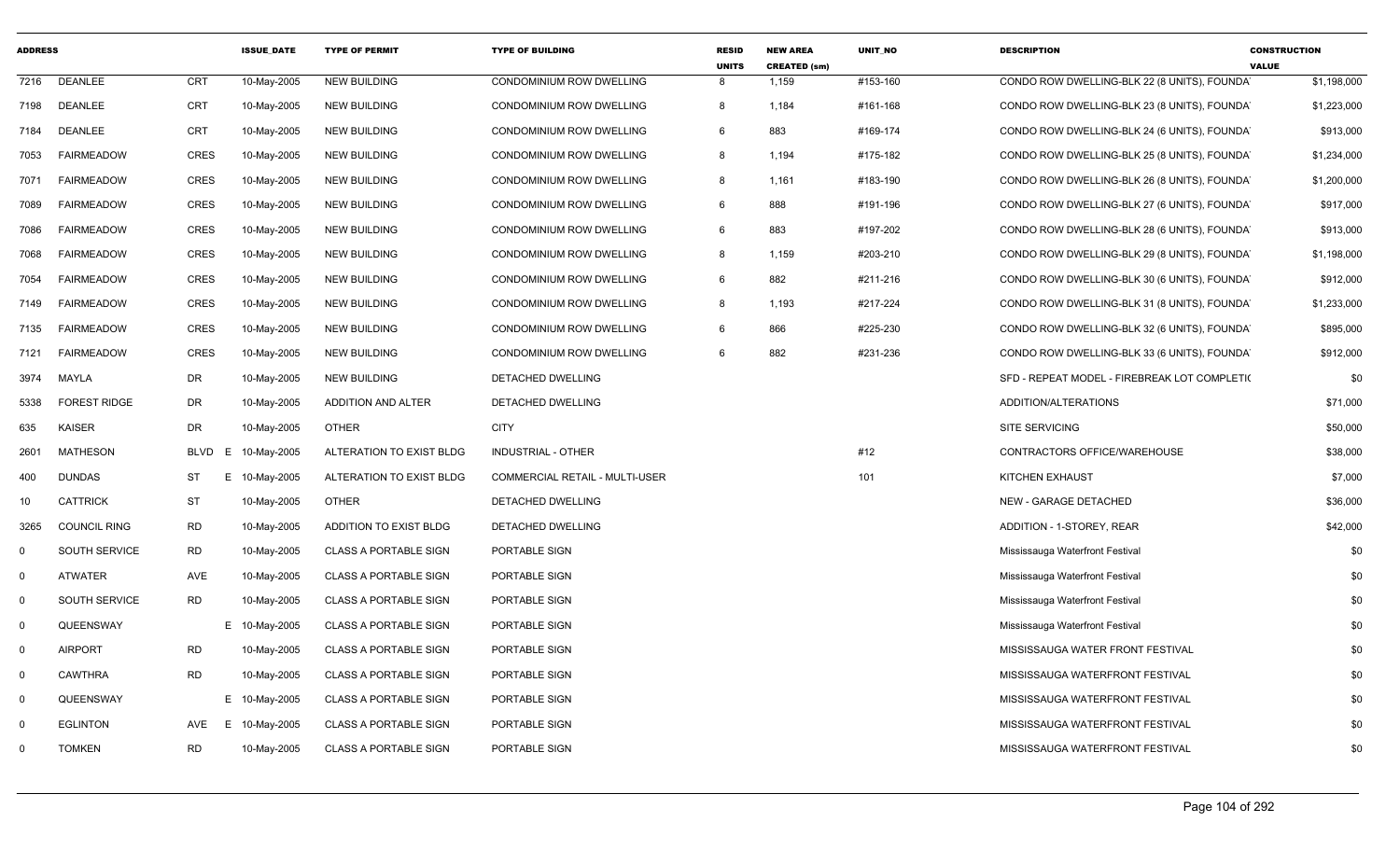| <b>ADDRESS</b> |                      |             | <b>ISSUE DATE</b> | <b>TYPE OF PERMIT</b>        | <b>TYPE OF BUILDING</b> | <b>RESID</b> | <b>NEW AREA</b>     | UNIT_NO | <b>DESCRIPTION</b>               | <b>CONSTRUCTION</b> |     |
|----------------|----------------------|-------------|-------------------|------------------------------|-------------------------|--------------|---------------------|---------|----------------------------------|---------------------|-----|
| $\mathbf{0}$   | <b>DIXIE</b>         | <b>RD</b>   | 10-May-2005       | <b>CLASS A PORTABLE SIGN</b> | PORTABLE SIGN           | <b>UNITS</b> | <b>CREATED (sm)</b> |         | MISSISSAUGA WATERFRONT FESTIVAL  | <b>VALUE</b>        | \$0 |
| $\mathsf{O}$   | <b>TOMKEN</b>        | <b>RD</b>   | 10-May-2005       | <b>CLASS A PORTABLE SIGN</b> | PORTABLE SIGN           |              |                     |         | MISSISSAUGA WATERFRONT FESTIVAL  |                     | \$0 |
| $\mathbf 0$    | <b>KENNEDY</b>       | <b>RD</b>   | 10-May-2005       | <b>CLASS A PORTABLE SIGN</b> | PORTABLE SIGN           |              |                     |         | MISSISSAUGA WATERFRONT FESTIVAL  |                     | \$0 |
| $\mathbf 0$    | <b>KENNEDY</b>       | <b>RD</b>   | 10-May-2005       | <b>CLASS A PORTABLE SIGN</b> | PORTABLE SIGN           |              |                     |         | MISSISSAUGA WATERFRONT FESTIVAL  |                     | \$0 |
| $\mathbf 0$    | <b>TOMKEN</b>        | <b>RD</b>   | 10-May-2005       | <b>CLASS A PORTABLE SIGN</b> | PORTABLE SIGN           |              |                     |         | MISSISSAUGA WATERFRONT FESTIVAL  |                     | \$0 |
| $\mathbf 0$    | <b>DUNDAS</b>        | <b>ST</b>   | E 10-May-2005     | <b>CLASS A PORTABLE SIGN</b> | PORTABLE SIGN           |              |                     |         | MISSISSAUGA WATERFRONT FESTIVAL  |                     | \$0 |
| $\mathbf 0$    | <b>EGLINTON</b>      | AVE         | 10-May-2005<br>E. | <b>CLASS A PORTABLE SIGN</b> | PORTABLE SIGN           |              |                     |         | MISSISSAUGA WATERFRONT FESTIVAL  |                     | \$0 |
| $\mathbf 0$    | <b>EGLINTON</b>      | AVE         | Е.<br>10-May-2005 | <b>CLASS A PORTABLE SIGN</b> | PORTABLE SIGN           |              |                     |         | MISSISSAUGA WATERFRONT FESTIVAL  |                     | \$0 |
| $\mathbf 0$    | <b>EASTGATE</b>      | <b>PKY</b>  | 10-May-2005       | <b>CLASS A PORTABLE SIGN</b> | PORTABLE SIGN           |              |                     |         | MISSISSAUGA WATERFRONT FESTIVAL  |                     | \$0 |
| $\mathbf 0$    | <b>EGLINTON</b>      | AVE         | W 10-May-2005     | <b>CLASS A PORTABLE SIGN</b> | PORTABLE SIGN           |              |                     |         | MISSISSAUGA WATERFRONT FESTIVAL  |                     | \$0 |
| $\mathbf 0$    | <b>BURNHAMTHORPE</b> | <b>RD</b>   | E 10-May-2005     | <b>CLASS A PORTABLE SIGN</b> | PORTABLE SIGN           |              |                     |         | MISSISSAUGA WATERFRONT FESTIVAL  |                     | \$0 |
| $\mathbf 0$    | <b>HURONTARIO</b>    | ST          | 10-May-2005       | <b>CLASS A PORTABLE SIGN</b> | PORTABLE SIGN           |              |                     |         | MISSISSAUGA WATERFRONT FESTIVAL  |                     | \$0 |
| $\mathbf 0$    | <b>CAWTHRA</b>       | <b>RD</b>   | 10-May-2005       | <b>CLASS A PORTABLE SIGN</b> | PORTABLE SIGN           |              |                     |         | MISSISSAUGA WATERFRONT FESTIVAL  |                     | \$0 |
| $\mathbf{0}$   | <b>BRITANNIA</b>     | <b>RD</b>   | W 10-May-2005     | <b>CLASS A PORTABLE SIGN</b> | PORTABLE SIGN           |              |                     |         | MISSISSAUGA WATERFRONT FESTIVAL  |                     | \$0 |
| $\mathbf 0$    | EASTGATE             | <b>PKY</b>  | 10-May-2005       | <b>CLASS A PORTABLE SIGN</b> | PORTABLE SIGN           |              |                     |         | MISSISSAUGA WATERFRONT FESTIVAL  |                     | \$0 |
| $\mathbf 0$    | <b>EGLINTON</b>      | AVE         | 10-May-2005<br>E. | <b>CLASS A PORTABLE SIGN</b> | PORTABLE SIGN           |              |                     |         | MISSISSAUGA WATERFRONT FESTIVAL  |                     | \$0 |
| $\mathbf{0}$   | <b>EGLINTON</b>      | AVE         | W 10-May-2005     | <b>CLASS A PORTABLE SIGN</b> | PORTABLE SIGN           |              |                     |         | MISSISSAUGA WATERFRONT FESTIVAL  |                     | \$0 |
| $\mathbf{0}$   | <b>DIXIE</b>         | <b>RD</b>   | 10-May-2005       | <b>CLASS A PORTABLE SIGN</b> | PORTABLE SIGN           |              |                     |         | MISSISSAUGA WATERFRONT FESTIVAL  |                     | \$0 |
| $\mathbf{0}$   | <b>TOMKEN</b>        | <b>RD</b>   | 10-May-2005       | <b>CLASS A PORTABLE SIGN</b> | PORTABLE SIGN           |              |                     |         | MISSISSAUGA WATERFRONT FESTIVAL  |                     | \$0 |
| $\mathbf 0$    | <b>MAVIS</b>         | <b>RD</b>   | 10-May-2005       | <b>CLASS A PORTABLE SIGN</b> | PORTABLE SIGN           |              |                     |         | MISSISSAUGA WATERFRONT FESTIVAL  |                     | \$0 |
| $\mathbf 0$    | MISSISSAUGA VALLEY   | <b>BLVD</b> | 10-May-2005       | <b>CLASS A PORTABLE SIGN</b> | PORTABLE SIGN           |              |                     |         | MISSISSAUGA WATERFRONT FESTIVAL  |                     | \$0 |
| $\mathbf 0$    | <b>MAVIS</b>         | <b>RD</b>   | 10-May-2005       | <b>CLASS A PORTABLE SIGN</b> | PORTABLE SIGN           |              |                     |         | MISSISSAUGA WATERFRONT FESTIVAL  |                     | \$0 |
| $\mathbf 0$    | MAVIS                | <b>RD</b>   | 10-May-2005       | <b>CLASS A PORTABLE SIGN</b> | PORTABLE SIGN           |              |                     |         | MISSISSAUGA WATERFRONT FESTIVAL  |                     | \$0 |
| $\mathbf 0$    | <b>AIRPORT</b>       | <b>RD</b>   | 10-May-2005       | <b>CLASS A PORTABLE SIGN</b> | PORTABLE SIGN           |              |                     |         | MISSISSAUGA WATERFRONT FESTIVAL  |                     | \$0 |
| $\mathbf 0$    | <b>AIRPORT</b>       | <b>RD</b>   | 10-May-2005       | <b>CLASS A PORTABLE SIGN</b> | PORTABLE SIGN           |              |                     |         | MISSISSAUGA WATER FRONT FESTIVAL |                     | \$0 |
| $\mathbf 0$    | WOLFEDALE            | <b>RD</b>   | 10-May-2005       | <b>CLASS A PORTABLE SIGN</b> | PORTABLE SIGN           |              |                     |         | MISSISSAUGA WATERFRONT FESTIVAL  |                     | \$0 |
| $\mathbf 0$    | <b>DIXIE</b>         | <b>RD</b>   | 10-May-2005       | <b>CLASS A PORTABLE SIGN</b> | PORTABLE SIGN           |              |                     |         | MISSISSAUGA WATER FRONT FESTIVAL |                     | \$0 |
| $\Omega$       | <b>DUNDAS</b>        | ST          | W 10-May-2005     | <b>CLASS A PORTABLE SIGN</b> | PORTABLE SIGN           |              |                     |         | MISSISSAUGA WATERFRONT FESTIVAL  |                     | \$0 |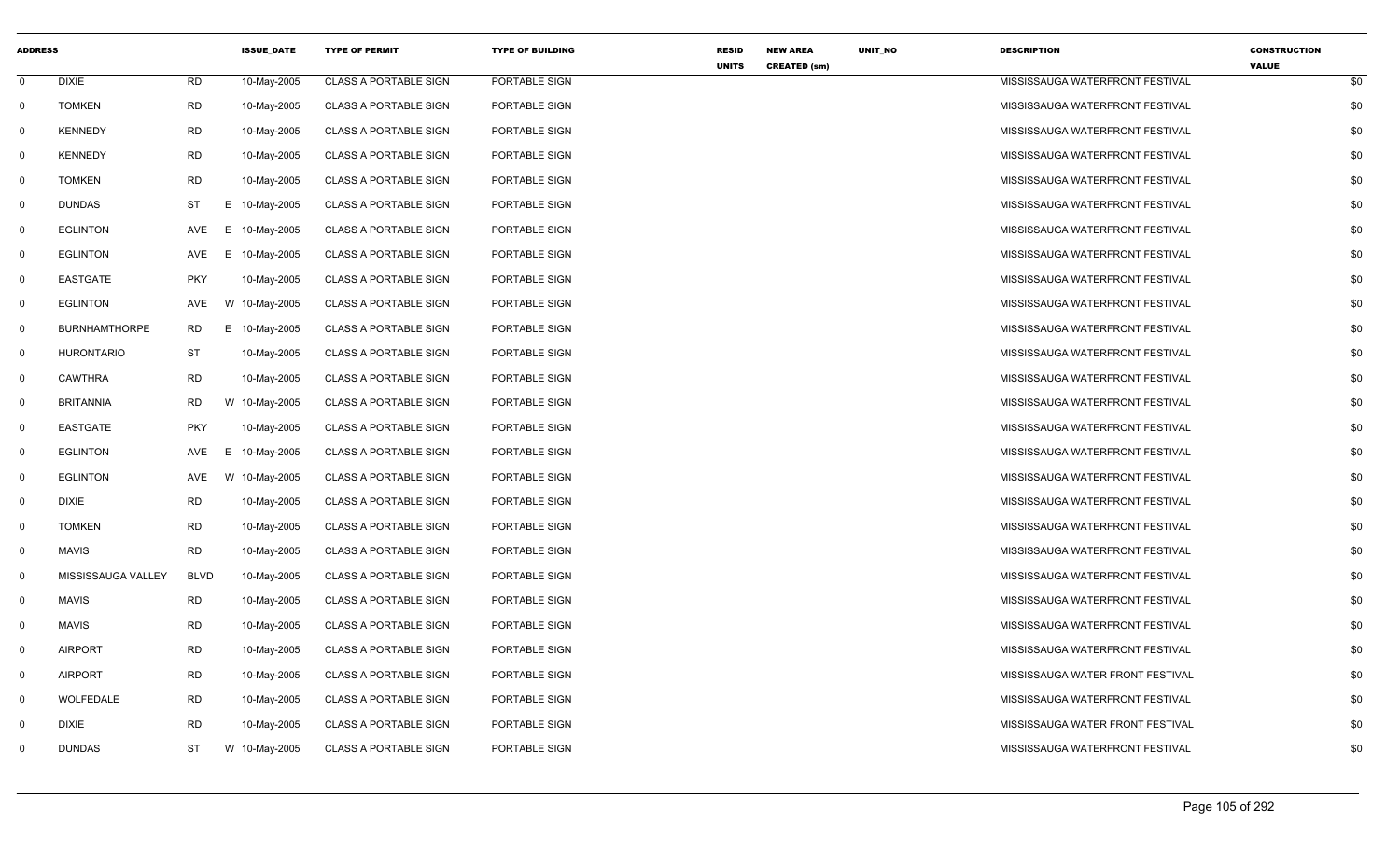| <b>ADDRESS</b> |                    |             | <b>ISSUE DATE</b> | <b>TYPE OF PERMIT</b>        | <b>TYPE OF BUILDING</b>  | <b>RESID</b> | <b>NEW AREA</b>     | UNIT_NO | <b>DESCRIPTION</b>                           | <b>CONSTRUCTION</b> |
|----------------|--------------------|-------------|-------------------|------------------------------|--------------------------|--------------|---------------------|---------|----------------------------------------------|---------------------|
| $\mathbf{0}$   | <b>DUNDAS</b>      | ST          | W 10-May-2005     | <b>CLASS A PORTABLE SIGN</b> | PORTABLE SIGN            | <b>UNITS</b> | <b>CREATED (sm)</b> |         | MISSISSAUGA WATERFRONT FESTIVAL              | <b>VALUE</b><br>\$0 |
| $\mathbf{0}$   | <b>DIXIE</b>       | <b>RD</b>   | 10-May-2005       | <b>CLASS A PORTABLE SIGN</b> | PORTABLE SIGN            |              |                     |         | MISSISSAUGA WATERFRONT FESTIVAL              | \$0                 |
| $\mathbf 0$    | <b>TOMKEN</b>      | <b>RD</b>   | 10-May-2005       | <b>CLASS A PORTABLE SIGN</b> | PORTABLE SIGN            |              |                     |         | MISSISSAUGA WATERFRONT FESTIVA;              | \$0                 |
| $\mathbf 0$    | <b>DERRY</b>       | <b>RD</b>   | E 10-May-2005     | <b>CLASS A PORTABLE SIGN</b> | PORTABLE SIGN            |              |                     |         | MISSISSAUGA WATERFRONT FESTIVAL              | \$0                 |
| $\mathbf{0}$   | <b>HURONTARIO</b>  | <b>ST</b>   | 10-May-2005       | <b>CLASS A PORTABLE SIGN</b> | PORTABLE SIGN            |              |                     |         | MISSISSAUGA WATERFRONT FESTIVAL              | \$0                 |
| $\mathbf 0$    | <b>EGLINTON</b>    | AVE         | W 10-May-2005     | <b>CLASS A PORTABLE SIGN</b> | PORTABLE SIGN            |              |                     |         | MISSISSAUGA WATERFRONT FESTIVAL              | \$0                 |
| $\mathbf{0}$   | <b>HURONTARIO</b>  | <b>ST</b>   | 10-May-2005       | <b>CLASS A PORTABLE SIGN</b> | PORTABLE SIGN            |              |                     |         | MISSISSAUGA WATERFRONT FESTIVAL              | \$0                 |
| $\mathbf 0$    | <b>CREDITVIEW</b>  | <b>RD</b>   | 10-May-2005       | <b>CLASS A PORTABLE SIGN</b> | PORTABLE SIGN            |              |                     |         | MISSISSAUGA WATERFRONT FESTIVAL              | \$0                 |
| $\mathbf{0}$   | <b>MAVIS</b>       | <b>RD</b>   | 10-May-2005       | <b>CLASS A PORTABLE SIGN</b> | PORTABLE SIGN            |              |                     |         | MISSISSAUGA WATERFRONT FESTIVAL              | \$0                 |
| $\mathbf{0}$   | <b>MAVIS</b>       | <b>RD</b>   | 10-May-2005       | <b>CLASS A PORTABLE SIGN</b> | PORTABLE SIGN            |              |                     |         | MISSISSAUGA WATERFRONT FESTIVAL              | \$0                 |
| $\mathbf{0}$   | <b>TERRY FOX</b>   | WAY         | 10-May-2005       | <b>CLASS A PORTABLE SIGN</b> | PORTABLE SIGN            |              |                     |         | MISSISSAUGA WATERFRONT FESTIVAL              | \$0                 |
| $\mathbf 0$    | <b>BRISTOL</b>     | <b>RD</b>   | W 10-May-2005     | <b>CLASS A PORTABLE SIGN</b> | PORTABLE SIGN            |              |                     |         | MISSISSAUGA WATERFRONT FESTIVAL              | \$0                 |
| $\mathbf{0}$   | <b>CREDITVIEW</b>  | <b>RD</b>   | 10-May-2005       | <b>CLASS A PORTABLE SIGN</b> | PORTABLE SIGN            |              |                     |         | MISSISSAUGA WATERFRONT FESTIVAL              | \$0                 |
| $\mathbf{0}$   | <b>MAVIS</b>       | <b>RD</b>   | 10-May-2005       | <b>CLASS A PORTABLE SIGN</b> | PORTABLE SIGN            |              |                     |         | MISSISSAUGA WATERFRONT FESTIVAL              | \$0                 |
| $\mathbf{0}$   | <b>EGLINTON</b>    | AVE         | W 10-May-2005     | <b>CLASS A PORTABLE SIGN</b> | PORTABLE SIGN            |              |                     |         | MISSISSAUGA WATERFRONT FESTIVAL              | \$0                 |
| $\mathbf 0$    | <b>ERIN MILLS</b>  | <b>PKY</b>  | 10-May-2005       | <b>CLASS A PORTABLE SIGN</b> | PORTABLE SIGN            |              |                     |         | MISSISSAUGA WATERFRONT FESTIVAL              | \$0                 |
| $\mathbf{0}$   | <b>DIXIE</b>       | <b>RD</b>   | 10-May-2005       | <b>CLASS A PORTABLE SIGN</b> | PORTABLE SIGN            |              |                     |         | MISSISSAUGA WATERFRONT FESTIVAL              | \$0                 |
| $\mathbf{0}$   | <b>MAVIS</b>       | <b>RD</b>   | 10-May-2005       | <b>CLASS A PORTABLE SIGN</b> | PORTABLE SIGN            |              |                     |         | MISSISSAUGA WATERFRONT FESTIVAL              | \$0                 |
| $\mathbf 0$    | <b>HURONTARIO</b>  | <b>ST</b>   | 10-May-2005       | <b>CLASS A PORTABLE SIGN</b> | PORTABLE SIGN            |              |                     |         | MISSISSAUGA WATERFRONT FESTIVAL              | \$0                 |
| $\mathbf 0$    | <b>MAVIS</b>       | <b>RD</b>   | 10-May-2005       | <b>CLASS A PORTABLE SIGN</b> | PORTABLE SIGN            |              |                     |         | MISSISSAUGA WATERFRONT FESTIVAL              | \$0                 |
| $\mathbf 0$    | <b>CREDITVIEW</b>  | <b>RD</b>   | 10-May-2005       | <b>CLASS A PORTABLE SIGN</b> | PORTABLE SIGN            |              |                     |         | MISSISSAUGA WATERFRONT FESTIVAL              | \$0                 |
| $\mathbf{0}$   | <b>MISSISSAUGA</b> | RD          | 10-May-2005       | <b>CLASS A PORTABLE SIGN</b> | PORTABLE SIGN            |              |                     |         | MISSISSAUGA WATERFRONT FESTIVAL              | \$0                 |
| $\mathbf 0$    | <b>ERIN MILLS</b>  | <b>PKY</b>  | 10-May-2005       | <b>CLASS A PORTABLE SIGN</b> | PORTABLE SIGN            |              |                     |         | MISSISSAUGA WATERFRONT FESTIVAL              | \$0                 |
| $\mathbf 0$    | <b>MAVIS</b>       | RD          | 10-May-2005       | <b>CLASS A PORTABLE SIGN</b> | PORTABLE SIGN            |              |                     |         | MISSISSAUGA WATERFRONT FESTIVAL              | \$0                 |
| $\mathbf 0$    | QUEENSWAY          |             | E 10-May-2005     | <b>CLASS A PORTABLE SIGN</b> | PORTABLE SIGN            |              |                     |         | MISSISSAUGA WATERFRONT FESTIVAL              | \$0                 |
| $\mathbf 0$    | EASTGATE           | <b>PKY</b>  | 10-May-2005       | <b>CLASS A PORTABLE SIGN</b> | PORTABLE SIGN            |              |                     |         | MISSISSAUGA WATERFRONT FESTIVAL              | \$0                 |
| 3501           | <b>GLEN ERIN</b>   | <b>DR</b>   | 10-May-2005       | ALTERATION TO EXIST BLDG     | APARTMENT (> 6 UNITS)    |              |                     |         | ALTERATIONS - BALCONY REPAIRS, 1256728 ONTAF | \$66,000            |
| 983            | ZANTE              | <b>CRES</b> | 10-May-2005       | FIRE DAMAGE REPAIR           | CONDOMINIUM ROW DWELLING |              |                     |         | FIRE DAMAGE REPAIR                           | \$55,000            |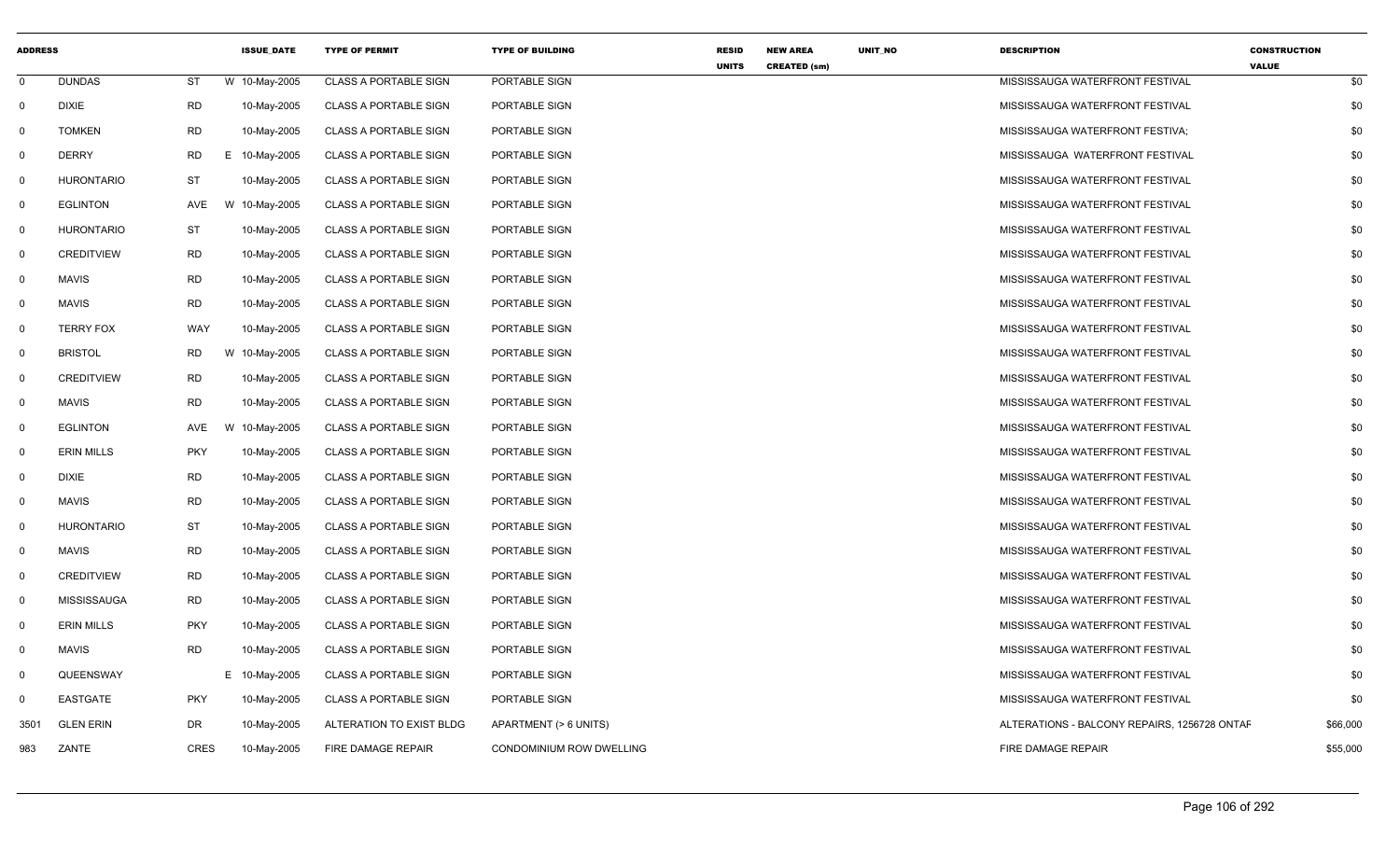| <b>ADDRESS</b> |                      |             | <b>ISSUE DATE</b> | <b>TYPE OF PERMIT</b>        | <b>TYPE OF BUILDING</b>        | <b>RESID</b><br><b>UNITS</b> | <b>NEW AREA</b><br><b>CREATED (sm)</b> | UNIT_NO      | <b>DESCRIPTION</b>                          | <b>CONSTRUCTION</b><br><b>VALUE</b> |
|----------------|----------------------|-------------|-------------------|------------------------------|--------------------------------|------------------------------|----------------------------------------|--------------|---------------------------------------------|-------------------------------------|
| $\mathbf 0$    | QUEENSWAY            |             | E 10-May-2005     | <b>CLASS A PORTABLE SIGN</b> | PORTABLE SIGN                  |                              |                                        |              | MISSISSAUGA WATER FRONT FESTIVAL            | \$0                                 |
| 3937           | MAYLA                | DR          | 10-May-2005       | <b>REVISIONS</b>             | DETACHED DWELLING              |                              |                                        |              | REVISION - SIDE ENTRANCE, LOT 42 ONLY       | \$0                                 |
| $\Omega$       | <b>BURNHAMTHORPE</b> | <b>RD</b>   | Е.<br>10-May-2005 | <b>CLASS A PORTABLE SIGN</b> | PORTABLE SIGN                  |                              |                                        |              | MISSISSAUGA WATER FRONT FESTIVAL            | \$0                                 |
| 0              | <b>CAWTHRA</b>       | <b>RD</b>   | 10-May-2005       | <b>CLASS A PORTABLE SIGN</b> | PORTABLE SIGN                  |                              |                                        |              | MISSISSAUGA WATER FRONT FESTIVAL            | \$0                                 |
| $\mathsf{O}$   | <b>MAVIS</b>         | <b>RD</b>   | 10-May-2005       | <b>CLASS A PORTABLE SIGN</b> | PORTABLE SIGN                  |                              |                                        |              | MISSISSAUGA WATER FRONT FESTIVAL            | \$0                                 |
| $\mathbf 0$    | <b>DIXIE</b>         | <b>RD</b>   | 10-May-2005       | <b>CLASS A PORTABLE SIGN</b> | PORTABLE SIGN                  |                              |                                        |              | MISSISSAUGA WATER FRONT FESTIVAL            | \$0                                 |
| 0              | <b>EGLINTON</b>      | AVE         | 10-May-2005<br>Е. | <b>CLASS A PORTABLE SIGN</b> | PORTABLE SIGN                  |                              |                                        |              | MISSISSAUGA WATER FRONT FESTIVAL            | \$0                                 |
| 0              | <b>AIRPORT</b>       | <b>RD</b>   | 10-May-2005       | <b>CLASS A PORTABLE SIGN</b> | PORTABLE SIGN                  |                              |                                        |              | MISSISSAUGA WATER FRONT FESTIVAL            | \$0                                 |
| 0              | <b>HURONTARIO</b>    | ST          | 10-May-2005       | <b>CLASS A PORTABLE SIGN</b> | PORTABLE SIGN                  |                              |                                        |              | MISSISSAUGA WATER FRONT FESTIVAL            | \$0                                 |
| 0              | CENTRAL              | <b>PKY</b>  | W 10-May-2005     | <b>CLASS A PORTABLE SIGN</b> | PORTABLE SIGN                  |                              |                                        |              | MISSISSAUGA WATER FRONT FESTIVAL            | \$0                                 |
| $\mathbf 0$    | LAKESHORE            | RD          | Е.<br>10-May-2005 | <b>CLASS A PORTABLE SIGN</b> | PORTABLE SIGN                  |                              |                                        |              | MISSISSAUGA WATERFRONT FESTIVAL             | \$0                                 |
| 0              | <b>CAWTHRA</b>       | <b>RD</b>   | 10-May-2005       | <b>CLASS A PORTABLE SIGN</b> | PORTABLE SIGN                  |                              |                                        |              | MISSISSAUGA WATR FRONT FESTIVAL             | \$0                                 |
| $\Omega$       | <b>SOUTH SERVICE</b> | <b>RD</b>   | 10-May-2005       | <b>CLASS A PORTABLE SIGN</b> | PORTABLE SIGN                  |                              |                                        |              | MISSISSAUGA WATER FRONT FESTIVAL            | \$0                                 |
| 0              | LAKESHORE            | <b>RD</b>   | W 10-May-2005     | <b>CLASS A PORTABLE SIGN</b> | PORTABLE SIGN                  |                              |                                        |              | MISSISSAUGA WATER FRONT FESTIVAL            | \$0                                 |
| 0              | <b>DUNDAS</b>        | <b>ST</b>   | E 10-May-2005     | <b>CLASS A PORTABLE SIGN</b> | PORTABLE SIGN                  |                              |                                        |              | MISSISSAUGA WATER FRONT FESTIVAL            | \$0                                 |
| $\mathbf 0$    | <b>HURONTARIO</b>    | <b>ST</b>   | 10-May-2005       | <b>CLASS A PORTABLE SIGN</b> | PORTABLE SIGN                  |                              |                                        |              | MISSISSAUGA WATER FRONT FESTIVAL            | \$0                                 |
| 0              | <b>BURNHAMTHORPE</b> | <b>RD</b>   | E 10-May-2005     | <b>CLASS B PORTABLE SIGN</b> | PORTABLE SIGN                  |                              |                                        |              | MISSISSAUGA WATER FRONT FESTIVAL            | \$0                                 |
| $\mathbf 0$    | <b>BURNHAMTHORPE</b> | <b>RD</b>   | Е.<br>10-May-2005 | <b>CLASS A PORTABLE SIGN</b> | PORTABLE SIGN                  |                              |                                        |              | MISSISSAUGA WATER FRONT FESTIVAL            | \$0                                 |
| $\mathbf 0$    | <b>EGLINTON</b>      | AVE         | W 10-May-2005     | <b>CLASS A PORTABLE SIGN</b> | PORTABLE SIGN                  |                              |                                        |              | MISSISSAUGA WATER FRONT FESTIVAL            | \$0                                 |
| 3365           | <b>MARTIN'S PINE</b> | <b>CRES</b> | 10-May-2005       | <b>REVISIONS</b>             | DETACHED DWELLING              |                              |                                        |              | <b>HVAC REVISION</b>                        | \$0                                 |
| 0              | <b>EGLINTON</b>      | AVE         | 10-May-2005<br>W  | <b>CLASS A PORTABLE SIGN</b> | PORTABLE SIGN                  |                              |                                        |              | <b>URBAN PROMISE MINISTRIES</b>             | \$0                                 |
| 0              | <b>ERIN MILLS</b>    | <b>PKY</b>  | 10-May-2005       | <b>CLASS A PORTABLE SIGN</b> | PORTABLE SIGN                  |                              |                                        |              | PEEL CHILDREN'S AID FOUNDATION              | \$0                                 |
| 1400           | <b>DUNDAS</b>        | <b>CRES</b> | 10-May-2005       | <b>CLASS A PORTABLE SIGN</b> | PORTABLE SIGN                  |                              |                                        |              | Erindale Bible Chapel                       | \$0                                 |
| 2760           | <b>DERRY</b>         | <b>RD</b>   | W 10-May-2005     | <b>CLASS A PORTABLE SIGN</b> | PORTABLE SIGN                  |                              |                                        |              | Glenderry Medical Walk-in-Clinic            | \$0                                 |
| 5367           | LONGFORD             | DR          | 10-May-2005       | <b>NEW BUILDING</b>          | DETACHED DWELLING              |                              | 195                                    |              | SFD - REPEAT MODEL, FIREBREAK COMPLETION    | \$0                                 |
| 5396           | CHURCHILL MEADOWS    | <b>BLVD</b> | 10-May-2005       | <b>NEW BUILDING</b>          | DETACHED DWELLING              |                              | 215                                    |              | SFD - REPEAT MODEL, FIREBREAK COMPLETION    | \$0                                 |
| 3095           | ARGENTIA             | <b>RD</b>   | 11-May-2005       | <b>NEW BUILDING</b>          | COMMERCIAL RETAIL - MULTI-USER |                              | 808                                    | <b>BLDGE</b> | NEW - COMMERCIAL RETAIL SPEC BLDG - COMPLET | \$0                                 |
| 1578           | <b>GREEN GLADE</b>   |             | 11-May-2005       | <b>NEW BUILDING</b>          | <b>DETACHED DWELLING</b>       | $\mathbf{1}$                 | 480                                    |              | <b>SFD - CUSTOM</b>                         | \$625,000                           |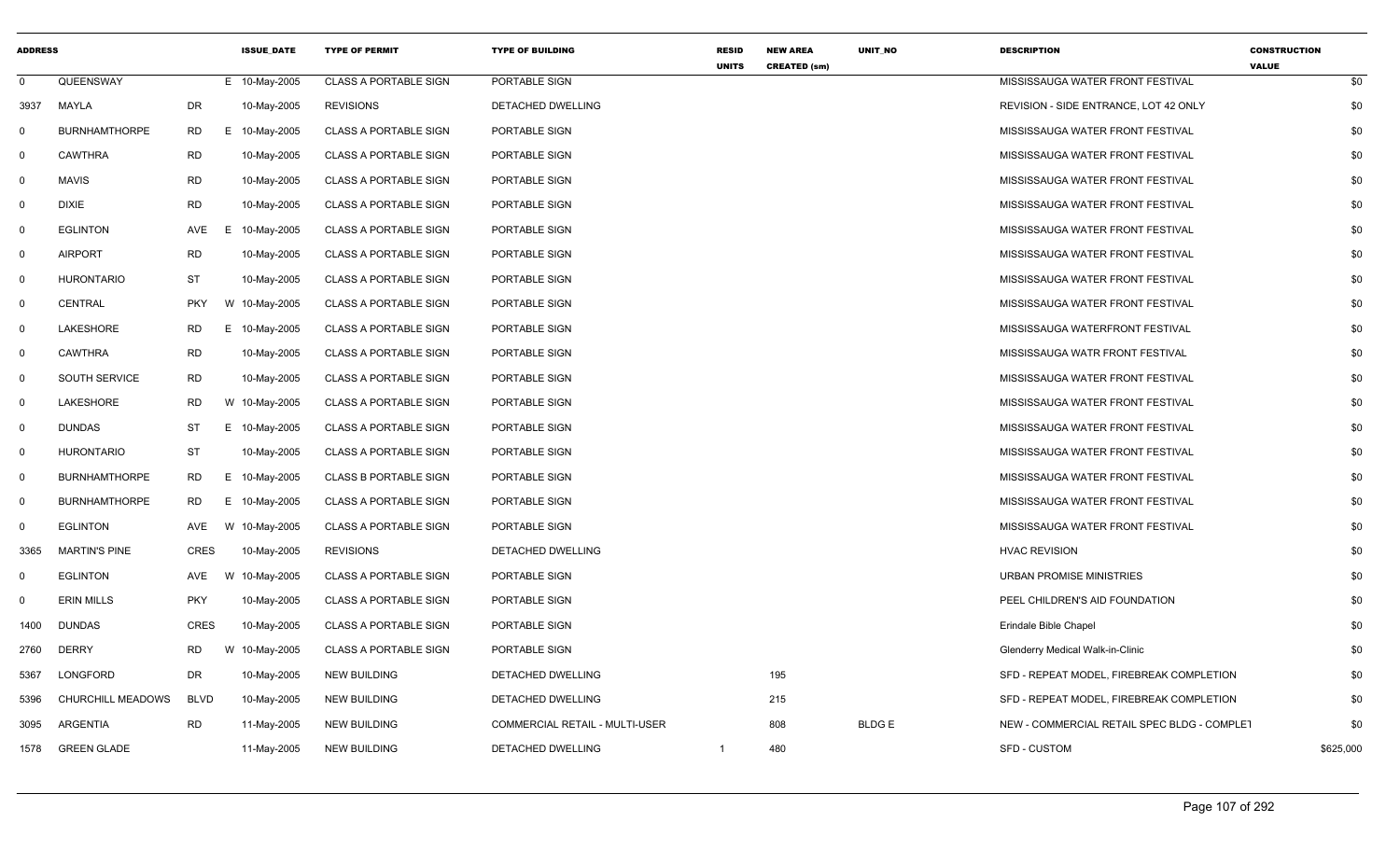| <b>ADDRESS</b> |                          |             | <b>ISSUE DATE</b> | <b>TYPE OF PERMIT</b>                         | <b>TYPE OF BUILDING</b>        | <b>RESID</b><br><b>UNITS</b> | <b>NEW AREA</b><br><b>CREATED (sm)</b> | UNIT_NO        | <b>DESCRIPTION</b>                       | <b>CONSTRUCTION</b><br><b>VALUE</b> |
|----------------|--------------------------|-------------|-------------------|-----------------------------------------------|--------------------------------|------------------------------|----------------------------------------|----------------|------------------------------------------|-------------------------------------|
| 2185           | <b>DERRY</b>             | <b>RD</b>   | W 11-May-2005     | <b>SPRINKLERS</b>                             | COMMERCIAL OFFICE- SINGLE USER |                              |                                        |                | SPRINKLER SYSTEM                         | \$15,000                            |
| 5143           | <b>MISTY PINE</b>        | <b>CRES</b> | 11-May-2005       | <b>NEW BUILDING</b>                           | DETACHED DWELLING              | $\overline{1}$               | 255                                    |                | SFD - REPEAT MODEL - NEW EL. B MOD       | \$263,000                           |
| 1578           | <b>GREEN GLADE</b>       |             | 11-May-2005       | CLASS 4 PRIVATE SEWAGE SYSTEDETACHED DWELLING |                                |                              |                                        |                | PRIVATE SEWAGE SYSTEM                    | \$0                                 |
| 70             | <b>MINEOLA</b>           | <b>RD</b>   | E 11-May-2005     | ADDITION AND ALTER                            | SCHOOL - SECONDARY             |                              | 165                                    |                | ADDITION/ALTERATIONS - PORT CREDIT S.S.  | \$251,000                           |
| 3900           | <b>GRAND PARK</b>        | DR          | 11-May-2005       | ALTERATION TO EXIST BLDG                      | COMMERCIAL RETAIL - MULTI-USER |                              |                                        | E <sub>3</sub> | INTERIOR ALTERATIONS-MARKS WORK WAREHOUS | \$15,000                            |
| $\mathbf 0$    | <b>DERRY</b>             | <b>RD</b>   | W 11-May-2005     | <b>CLASS A PORTABLE SIGN</b>                  | PORTABLE SIGN                  |                              |                                        |                | Planning & Building, Public Meeting      | \$0                                 |
| $\mathbf{0}$   | <b>MAVIS</b>             | <b>RD</b>   | 11-May-2005       | <b>CLASS A PORTABLE SIGN</b>                  | PORTABLE SIGN                  |                              |                                        |                | Pakmen Volleyball Club                   | \$0                                 |
| 6075           | <b>MAVIS</b>             | <b>RD</b>   | 11-May-2005       | <b>CLASS A PORTABLE SIGN</b>                  | PORTABLE SIGN                  |                              |                                        |                | Nygard                                   | \$0                                 |
| 6535           | <b>MILLCREEK</b>         | DR          | 11-May-2005       | <b>CLASS A PORTABLE SIGN</b>                  | PORTABLE SIGN                  |                              |                                        |                | The Acting Studio                        | \$0                                 |
| 644            | <b>BLOOR</b>             | <b>ST</b>   | 11-May-2005       | <b>CLASS A PORTABLE SIGN</b>                  | PORTABLE SIGN                  |                              |                                        |                | Little Caesars Pizza                     | \$0                                 |
| 5400           | <b>DIXIE</b>             | <b>RD</b>   | 11-May-2005       | <b>CLASS A PORTABLE SIGN</b>                  | PORTABLE SIGN                  |                              |                                        |                | Stage West Hotel                         | \$0                                 |
| 5400           | <b>DIXIE</b>             | <b>RD</b>   | 11-May-2005       | <b>CLASS A PORTABLE SIGN</b>                  | PORTABLE SIGN                  |                              |                                        |                | Stage West Hotel                         | \$0                                 |
| 2325           | <b>HURONTARIO</b>        | <b>ST</b>   | 11-May-2005       | <b>CLASS A PORTABLE SIGN</b>                  | PORTABLE SIGN                  |                              |                                        |                | <b>Washday Blues</b>                     | \$0                                 |
| 655            | QUEENSWAY                |             | E 11-May-2005     | <b>CLASS A PORTABLE SIGN</b>                  | PORTABLE SIGN                  |                              |                                        |                | 2 for 1 coffee                           | \$0                                 |
| 1675           | THE CHASE                |             | 11-May-2005       | <b>CLASS A PORTABLE SIGN</b>                  | PORTABLE SIGN                  |                              |                                        |                | Hair Mews                                | \$0                                 |
| $\mathbf 0$    | <b>CAWTHRA</b>           | <b>RD</b>   | 11-May-2005       | <b>CLASS A PORTABLE SIGN</b>                  | PORTABLE SIGN                  |                              |                                        |                | Region of Peel                           | \$0                                 |
| $\mathbf 0$    | <b>DIXIE</b>             | <b>RD</b>   | 11-May-2005       | <b>CLASS A PORTABLE SIGN</b>                  | PORTABLE SIGN                  |                              |                                        |                | Region of Peel                           | \$0                                 |
| $\mathbf 0$    | <b>AIRPORT</b>           | <b>RD</b>   | 11-May-2005       | <b>CLASS A PORTABLE SIGN</b>                  | PORTABLE SIGN                  |                              |                                        |                | Region of Peel                           | \$0                                 |
| $\mathbf 0$    | <b>BRITANNIA</b>         | <b>RD</b>   | W 11-May-2005     | <b>CLASS A PORTABLE SIGN</b>                  | PORTABLE SIGN                  |                              |                                        |                | Region of Peel                           | \$0                                 |
| 3105           | <b>DIXIE</b>             | <b>RD</b>   | 11-May-2005       | <b>CLASS A PORTABLE SIGN</b>                  | PORTABLE SIGN                  |                              |                                        |                | <b>National Logistics</b>                | \$0                                 |
| 1195           | <b>DUNDAS</b>            | ST          | E.<br>11-May-2005 | <b>CLASS A PORTABLE SIGN</b>                  | PORTABLE SIGN                  |                              |                                        |                | Lick's                                   | \$0                                 |
| 5170           | <b>DIXIE</b>             | <b>RD</b>   | 11-May-2005       | <b>CLASS A PORTABLE SIGN</b>                  | PORTABLE SIGN                  |                              |                                        |                | Down Under                               | \$0                                 |
| 1865           | LAKESHORE                | <b>RD</b>   | W 11-May-2005     | <b>CLASS A PORTABLE SIGN</b>                  | PORTABLE SIGN                  |                              |                                        |                | <b>Lakeshore Dental</b>                  | \$0                                 |
| 3100           | <b>WINSTON CHURCHILL</b> | <b>BLVD</b> | 11-May-2005       | <b>CLASS A PORTABLE SIGN</b>                  | PORTABLE SIGN                  |                              |                                        |                | <b>Little Caesars</b>                    | \$0                                 |
| $\mathbf 0$    | QUEENSWAY                |             | W 11-May-2005     | <b>CLASS A PORTABLE SIGN</b>                  | PORTABLE SIGN                  |                              |                                        |                | Region of Peel                           | \$0                                 |
| $\mathbf 0$    | <b>EGLINTON</b>          | AVE         | W 11-May-2005     | <b>CLASS A PORTABLE SIGN</b>                  | PORTABLE SIGN                  |                              |                                        |                | Region of Peel                           | \$0                                 |
| $\mathbf 0$    | <b>HURONTARIO</b>        | <b>ST</b>   | 11-May-2005       | <b>CLASS A PORTABLE SIGN</b>                  | PORTABLE SIGN                  |                              |                                        |                | <b>REGION OF PEEL</b>                    | \$0                                 |
| $\mathbf 0$    | CENTRAL                  | <b>PKY</b>  | E 11-May-2005     | <b>CLASS A PORTABLE SIGN</b>                  | PORTABLE SIGN                  |                              |                                        |                | <b>REGION OF PEEL</b>                    | \$0                                 |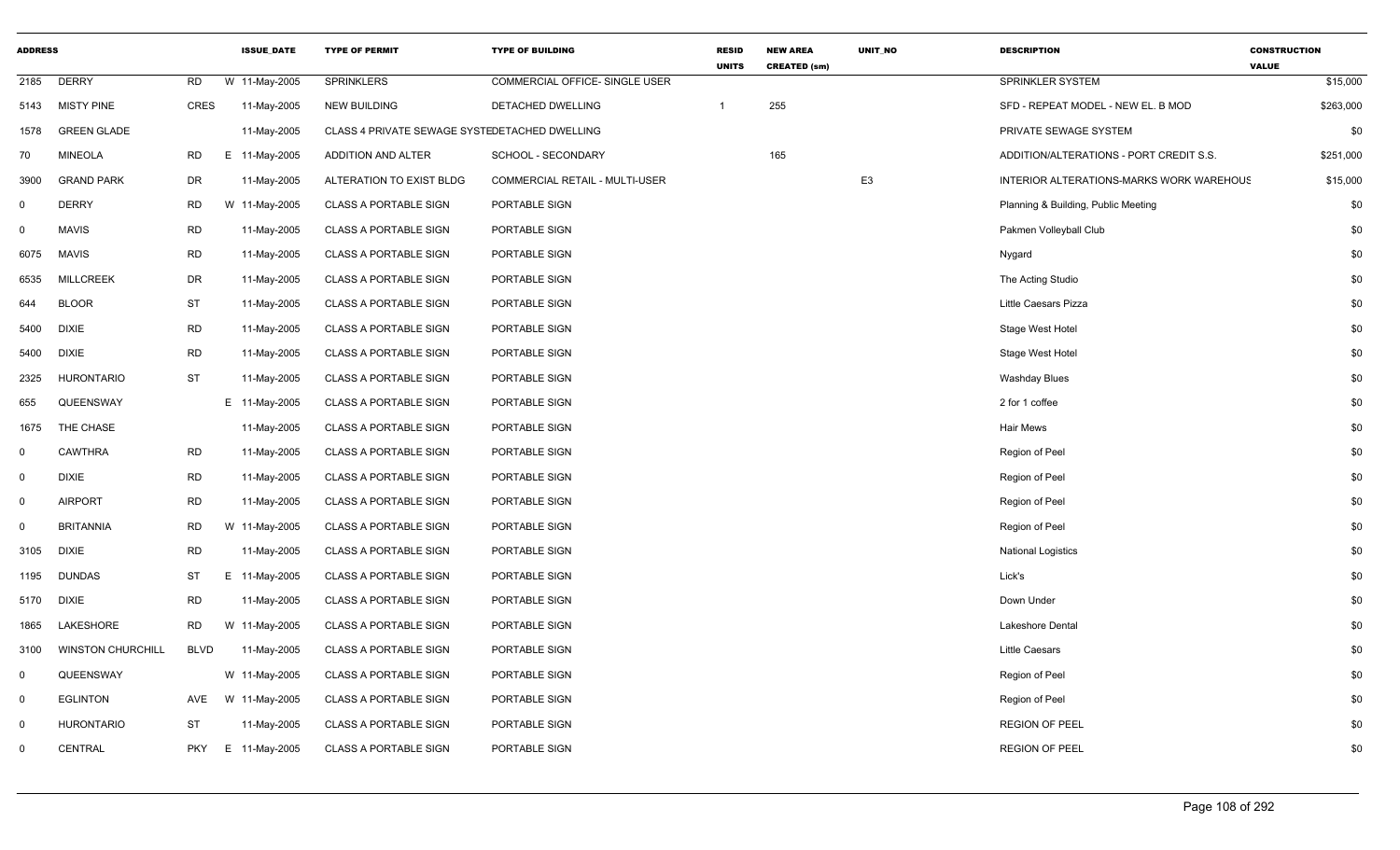| <b>ADDRESS</b> |                          |             | <b>ISSUE DATE</b> | <b>TYPE OF PERMIT</b>                         | <b>TYPE OF BUILDING</b>        | <b>RESID</b><br><b>UNITS</b> | <b>NEW AREA</b><br><b>CREATED (sm)</b> | <b>UNIT NO</b> | <b>DESCRIPTION</b>                        | <b>CONSTRUCTION</b><br><b>VALUE</b> |
|----------------|--------------------------|-------------|-------------------|-----------------------------------------------|--------------------------------|------------------------------|----------------------------------------|----------------|-------------------------------------------|-------------------------------------|
| $\mathbf 0$    | SOUTHDOWN                | <b>RD</b>   | 11-May-2005       | <b>CLASS A PORTABLE SIGN</b>                  | PORTABLE SIGN                  |                              |                                        |                | <b>REGION OF PEEL</b>                     | \$0                                 |
| 0              | LAKESHORE                | RD          | W 11-May-2005     | <b>CLASS A PORTABLE SIGN</b>                  | PORTABLE SIGN                  |                              |                                        |                | <b>REGION OF PEEL</b>                     | \$0                                 |
| 0              | LAKESHORE                | <b>RD</b>   | E 11-May-2005     | <b>CLASS A PORTABLE SIGN</b>                  | PORTABLE SIGN                  |                              |                                        |                | <b>REGION OF PEEL</b>                     | \$0                                 |
| 4180           | <b>CAWTHRA</b>           | <b>RD</b>   | 11-May-2005       | <b>OTHER</b>                                  | DETACHED DWELLING              |                              |                                        |                | <b>SEWER CONVERSION</b>                   | \$3,000                             |
| 3115           | <b>WINSTON CHURCHILL</b> | <b>BLVD</b> | 11-May-2005       | <b>CLASS A PORTABLE SIGN</b>                  | PORTABLE SIGN                  |                              |                                        |                | ALL SPICE CAFE                            | \$0                                 |
| 1551           | <b>LEWISHAM</b>          | DR          | 11-May-2005       | <b>INGROUND POOL</b>                          | DETACHED DWELLING              |                              |                                        |                |                                           | \$0                                 |
| 2150           | <b>DUNDAS</b>            | ST          | W 11-May-2005     | <b>CLASS A PORTABLE SIGN</b>                  | PORTABLE SIGN                  |                              |                                        |                | Christ our King                           | \$0                                 |
| 2921           | <b>EGLINTON</b>          | AVE         | W 11-May-2005     | <b>CLASS A PORTABLE SIGN</b>                  | PORTABLE SIGN                  |                              |                                        |                | <b>National Sports</b>                    | \$0                                 |
| 1695           | <b>BONHILL</b>           | <b>RD</b>   | 11-May-2005       | <b>CLASS A PORTABLE SIGN</b>                  | PORTABLE SIGN                  |                              |                                        |                | Globe Imports Ltd                         | \$0                                 |
| 4061           | SILVERHAZE               | <b>RD</b>   | 12-May-2005       | ADDITION TO EXIST BLDG                        | DETACHED DWELLING              |                              |                                        |                | UNHEATED ADDITION                         | \$14,000                            |
| 407            | ATWATER                  | AVE         | 12-May-2005       | ADDITION AND ALTER                            | DETACHED DWELLING              |                              | 20                                     |                | BASEMENT RENOVATIONS & BASEMENT ADDITION  | \$34,000                            |
| 3643           | <b>DIXIE</b>             | <b>RD</b>   | 12-May-2005       | ALTERATION TO EXIST BLDG                      | COMMERCIAL OFFICE - MULTI-USER |                              |                                        | #1             | <b>BUSINESS OFFICES</b>                   | \$44,000                            |
| 3643           | <b>DIXIE</b>             | <b>RD</b>   | 12-May-2005       | <b>REVISIONS</b>                              | COMMERCIAL RETAIL-SINGLE USER  |                              | 270                                    |                | <b>REVISION</b>                           | \$0                                 |
| 1100           | <b>HAULTAIN</b>          | CRT         | 12-May-2005       | ALTERATION TO EXIST BLDG                      | <b>INDUSTRIAL - OTHER</b>      |                              |                                        |                | INTERIOR ALTERATIONS-TRANSFORCE PROPERTIE | \$15,000                            |
| 2660           | <b>SPEAKMAN</b>          | <b>DR</b>   | 12-May-2005       | <b>STORAGE TANK</b>                           | <b>INDUSTRIAL - OTHER</b>      |                              |                                        |                | TANK-STORAGE TANKS REPLACEMENT (2)        | \$42,000                            |
| 1655           | <b>BLYTHE</b>            | <b>RD</b>   | 12-May-2005       | CLASS 4 PRIVATE SEWAGE SYSTEDETACHED DWELLING |                                |                              |                                        |                | PRIVATE SEPTIC SYSTEM                     | \$30,000                            |
| 30             | CENTRAL                  | <b>PKY</b>  | W 12-May-2005     | ALTERATION TO EXIST BLDG                      | APARTMENT (> 6 UNITS)          |                              |                                        |                | INTERIOR ALTERATIONS-MINK DYNASTY INC     | \$10,000                            |
| 90             | <b>CLARICA</b>           | <b>DR</b>   | 12-May-2005       | <b>OTHER</b>                                  | APARTMENT (> 6 UNITS)          |                              |                                        |                | SITE SERVICING                            | \$0                                 |
| $\overline{7}$ | <b>RIMINI</b>            | <b>MEWS</b> | 12-May-2005       | ALTERATION TO EXIST BLDG                      | SINGLE TENANT INDUSTRIAL       |                              |                                        |                | UNDERGROUND PLUMBING ONLY                 | \$0                                 |
| $\mathbf 0$    | <b>WINSTON CHURCHILL</b> | <b>BLVD</b> | 12-May-2005       | <b>CLASS A PORTABLE SIGN</b>                  | PORTABLE SIGN                  |                              |                                        |                | Planning & Building, Public Meeting       | \$0                                 |
| $\mathbf{0}$   | <b>DERRY</b>             | RD          | W 12-May-2005     | <b>CLASS A PORTABLE SIGN</b>                  | PORTABLE SIGN                  |                              |                                        |                | Planning & Building, Public Meeting       | \$0                                 |
| $\mathbf{0}$   | <b>MISSISSAUGA</b>       | <b>RD</b>   | 12-May-2005       | <b>CLASS A PORTABLE SIGN</b>                  | PORTABLE SIGN                  |                              |                                        |                | Planning & Building, Public Meeting       | \$0                                 |
| 0              | <b>BRITANNIA</b>         | <b>RD</b>   | W 12-May-2005     | <b>CLASS A PORTABLE SIGN</b>                  | PORTABLE SIGN                  |                              |                                        |                | Planning & Buidling, Public Meeting       | \$0                                 |
| $\mathbf{0}$   | TENTH LINE WEST          |             | 12-May-2005       | <b>CLASS A PORTABLE SIGN</b>                  | PORTABLE SIGN                  |                              |                                        |                | Planning & Building, Public Meeting       | \$0                                 |
| $\mathbf{0}$   | <b>WINSTON CHURCHILL</b> | <b>BLVD</b> | 12-May-2005       | <b>CLASS A PORTABLE SIGN</b>                  | PORTABLE SIGN                  |                              |                                        |                | Planning & Building, Public Meeting       | \$0                                 |
| $\mathbf{0}$   | <b>DUNDAS</b>            | ST          | W 12-May-2005     | <b>CLASS A PORTABLE SIGN</b>                  | PORTABLE SIGN                  |                              |                                        |                | Planning & Building, Public Meeting       | \$0                                 |
| $\Omega$       | <b>EGLINTON</b>          | AVE         | W 12-May-2005     | <b>CLASS A PORTABLE SIGN</b>                  | PORTABLE SIGN                  |                              |                                        |                | Planning & Building, Public meeting       | \$0                                 |
| 0              | <b>EGLINTON</b>          | AVE         | W 12-May-2005     | <b>CLASS A PORTABLE SIGN</b>                  | PORTABLE SIGN                  |                              |                                        |                | Planning & Building, Public Meeting       | \$0                                 |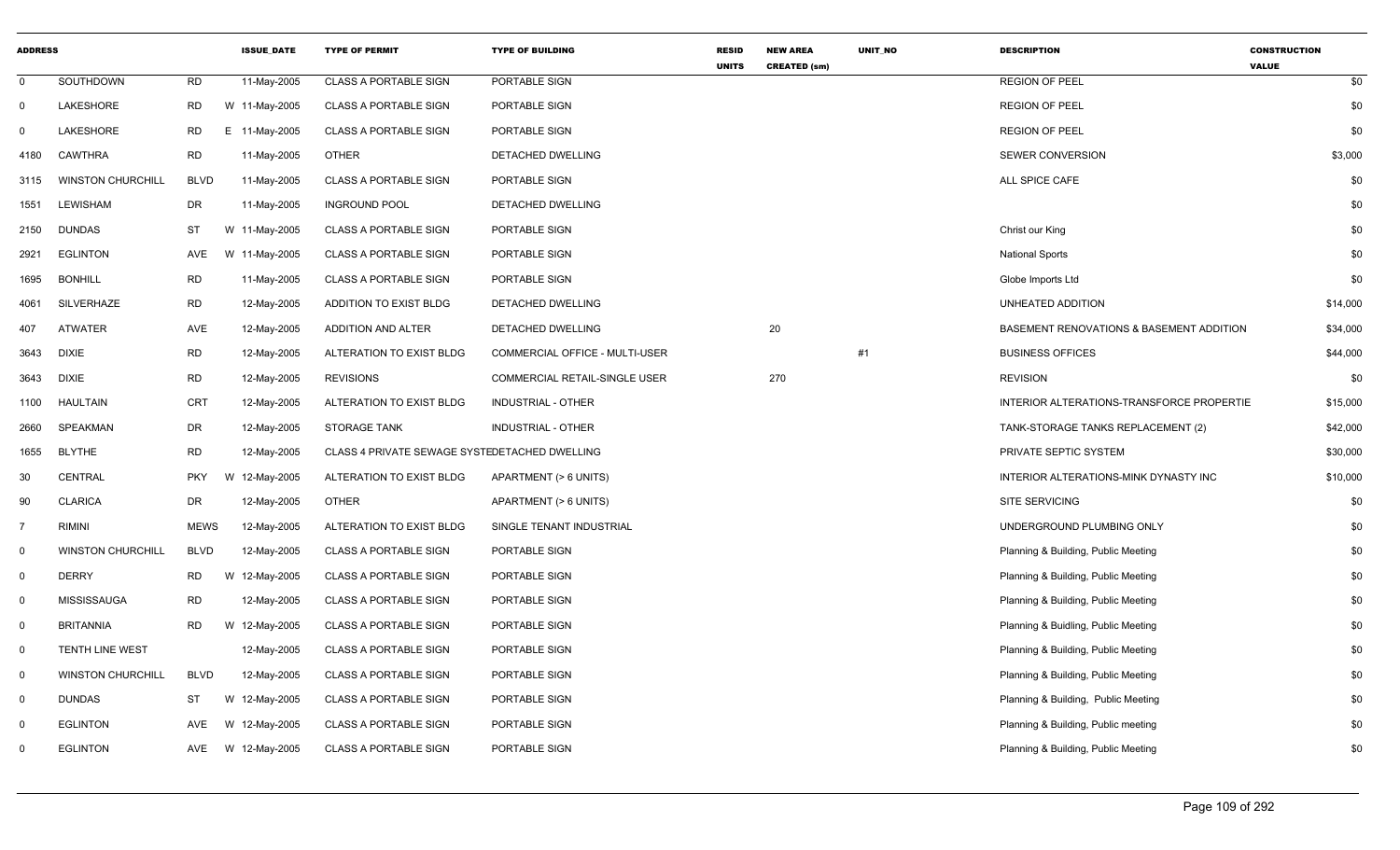| <b>ADDRESS</b> |                          |             | <b>ISSUE_DATE</b> | <b>TYPE OF PERMIT</b>        | <b>TYPE OF BUILDING</b>  | RESID<br><b>UNITS</b> | <b>NEW AREA</b><br><b>CREATED (sm)</b> | UNIT_NO | <b>DESCRIPTION</b>                           | <b>CONSTRUCTION</b><br><b>VALUE</b> |
|----------------|--------------------------|-------------|-------------------|------------------------------|--------------------------|-----------------------|----------------------------------------|---------|----------------------------------------------|-------------------------------------|
| $\mathbf 0$    | <b>MISSISSAUGA</b>       | <b>RD</b>   | 12-May-2005       | <b>CLASS A PORTABLE SIGN</b> | PORTABLE SIGN            |                       |                                        |         | Planning & Building, Public Meeting          | \$0                                 |
| $\mathbf 0$    | <b>BRITANNIA</b>         | <b>RD</b>   | W 12-May-2005     | <b>CLASS A PORTABLE SIGN</b> | PORTABLE SIGN            |                       |                                        |         | Planning & Building, Public Meeting          | \$0                                 |
| $\Omega$       | <b>CREDITVIEW</b>        | <b>RD</b>   | 12-May-2005       | CLASS A PORTABLE SIGN        | PORTABLE SIGN            |                       |                                        |         | Plannign & Building, Public Meeting          | \$0                                 |
| 0              | <b>MAVIS</b>             | <b>RD</b>   | 12-May-2005       | <b>CLASS A PORTABLE SIGN</b> | PORTABLE SIGN            |                       |                                        |         | Planning & Building, Public Meeting          | \$0                                 |
| 0              | <b>MAVIS</b>             | <b>RD</b>   | 12-May-2005       | <b>CLASS A PORTABLE SIGN</b> | PORTABLE SIGN            |                       |                                        |         | Plannign & Buidling, Public Meeting          | \$0                                 |
| 385            | SOUTHDOWN                | <b>RD</b>   | 12-May-2005       | <b>DEMOLITION</b>            | SINGLE TENANT INDUSTRIAL |                       |                                        |         | DEMOLITION - PORTABLE OFFICE TRAILERS (3)    | \$10,000                            |
| 800            | <b>BOYER</b>             | <b>BLVD</b> | 12-May-2005       | <b>CLASS A PORTABLE SIGN</b> | PORTABLE SIGN            |                       |                                        |         | <b>RONA</b>                                  | \$0                                 |
| 2880           | <b>ARGENTIA</b>          | <b>RD</b>   | 12-May-2005       | <b>CLASS A PORTABLE SIGN</b> | PORTABLE SIGN            |                       |                                        |         | <b>WAF ENTERPRISES</b>                       | \$0                                 |
| 5130           | <b>DIXIE</b>             | <b>RD</b>   | 12-May-2005       | <b>CLASS A PORTABLE SIGN</b> | PORTABLE SIGN            |                       |                                        |         | <b>HOODOO MCFIGGINS</b>                      | \$0                                 |
| 1224           | <b>DUNDAS</b>            | ST          | W 12-May-2005     | <b>CLASS A PORTABLE SIGN</b> | PORTABLE SIGN            |                       |                                        |         | <b>SUSANS FINE LINGERIE</b>                  | \$0                                 |
| 1010           | <b>DREAM CREST</b>       | <b>RD</b>   | 12-May-2005       | <b>CLASS A PORTABLE SIGN</b> | PORTABLE SIGN            |                       |                                        |         | H S DISCOUNT                                 | \$0                                 |
| 700            | <b>MATHESON</b>          | <b>BLVD</b> | W 12-May-2005     | <b>CLASS A PORTABLE SIGN</b> | PORTABLE SIGN            |                       |                                        |         | TIMBERLAND                                   | \$0                                 |
| 3425           | LAIRD                    | <b>RD</b>   | 12-May-2005       | <b>CLASS A PORTABLE SIGN</b> | PORTABLE SIGN            |                       |                                        |         | SAFETY SUPERSTORE                            | \$0                                 |
| 2310           | <b>BATTLEFORD</b>        | <b>RD</b>   | 12-May-2005       | <b>CLASS A PORTABLE SIGN</b> | PORTABLE SIGN            |                       |                                        |         | Speedy Muffler                               | \$0                                 |
| 2385           | ROYAL WINDSOR            | <b>DR</b>   | 12-May-2005       | <b>CLASS A PORTABLE SIGN</b> | PORTABLE SIGN            |                       |                                        |         | <b>BELL SPORTS</b>                           | \$0                                 |
| 925            | RATHBURN                 | <b>RD</b>   | E 12-May-2005     | <b>CLASS A PORTABLE SIGN</b> | PORTABLE SIGN            |                       |                                        |         | <b>Oxford Learning Centre</b>                | \$0                                 |
| 5315           | <b>TOMKEN</b>            | <b>RD</b>   | 12-May-2005       | <b>CLASS A PORTABLE SIGN</b> | PORTABLE SIGN            |                       |                                        |         | <b>CARTRIDGE NETWORK</b>                     | \$0                                 |
| 1245           | <b>EGLINTON</b>          | AVE         | W 12-May-2005     | <b>CLASS A PORTABLE SIGN</b> | PORTABLE SIGN            |                       |                                        |         | PHILOPATEER CHRISTIAN COLLEGE                | \$0                                 |
| 2424           | <b>CAMILLA</b>           | <b>RD</b>   | 12-May-2005       | <b>DEMOLITION</b>            | DETACHED DWELLING        |                       |                                        |         | DEMOLITION - SFD/DETACHED GARAGE             | \$10,000                            |
| 25             | <b>WATLINE</b>           | AVE         | 12-May-2005       | <b>CLASS A PORTABLE SIGN</b> | PORTABLE SIGN            |                       |                                        |         | Dr. Stana Djurdjevic                         | \$0                                 |
| 0              | <b>DUNDAS</b>            | ST          | W 12-May-2005     | <b>CLASS A PORTABLE SIGN</b> | PORTABLE SIGN            |                       |                                        |         | HRVATSKO FRANJEVACKO SREDISTE ONTARIO LTE    | \$0                                 |
| $\mathbf 0$    | <b>WINSTON CHURCHILL</b> | <b>BLVD</b> | 12-May-2005       | <b>CLASS A PORTABLE SIGN</b> | PORTABLE SIGN            |                       |                                        |         | <b>URBAN PROMISE MINISTRIES</b>              | \$0                                 |
| $\mathbf{0}$   | <b>MAVIS</b>             | <b>RD</b>   | 12-May-2005       | <b>CLASS A PORTABLE SIGN</b> | PORTABLE SIGN            |                       |                                        |         | MISSISSAUGA GIRLS HOCKEY LEAGUE              | \$0                                 |
| $\mathbf 0$    | <b>WINSTON CHURCHILL</b> | <b>BLVD</b> | 12-May-2005       | <b>CLASS A PORTABLE SIGN</b> | PORTABLE SIGN            |                       |                                        |         | MISSISSAUGA GIRLS HOCKEY LEAGUE              | \$0                                 |
| $\mathbf 0$    | <b>DUNDAS</b>            | ST          | W 12-May-2005     | <b>CLASS A PORTABLE SIGN</b> | PORTABLE SIGN            |                       |                                        |         | MISSISSAUGA GIRLS HOCKEY LEAGUE              | \$0                                 |
| $\mathbf 0$    | <b>EGLINTON</b>          | AVE         | E.<br>12-May-2005 | <b>CLASS A PORTABLE SIGN</b> | PORTABLE SIGN            |                       |                                        |         | MISSISSAUGA GIRLS HOCKEY LEAGUE              | \$0                                 |
| 58             | WESLEY                   | <b>AVE</b>  | 12-May-2005       | ALTERATION TO EXIST BLDG     | DUPLEX, 3, 4, 5 OR 6PLEX |                       |                                        |         | RELOCATION OF 6 FIXTURES (1ST AND 2ND FLOOR) | \$6,000                             |
| $\Omega$       | <b>DERRY</b>             | <b>RD</b>   | W 12-May-2005     | <b>CLASS A PORTABLE SIGN</b> | PORTABLE SIGN            |                       |                                        |         | PLANNING AND BUILDING, PUBLIC MEETING        | \$0                                 |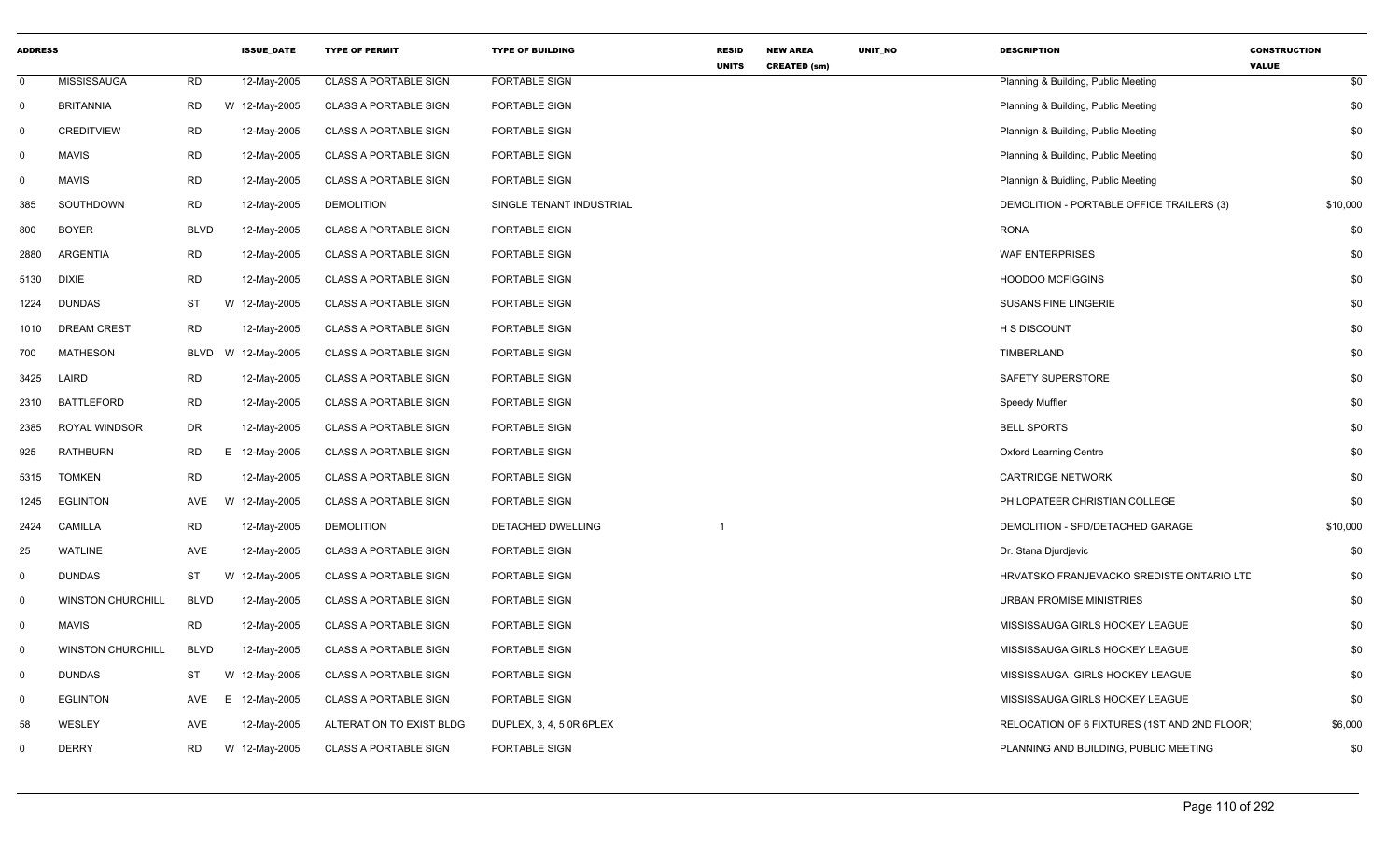| <b>ADDRESS</b> |                      |                 | <b>ISSUE DATE</b> | <b>TYPE OF PERMIT</b>        | <b>TYPE OF BUILDING</b>        | <b>RESID</b><br><b>UNITS</b> | <b>NEW AREA</b><br><b>CREATED (sm)</b> | <b>UNIT NO</b> | <b>DESCRIPTION</b>                               | <b>CONSTRUCTION</b><br><b>VALUE</b> |
|----------------|----------------------|-----------------|-------------------|------------------------------|--------------------------------|------------------------------|----------------------------------------|----------------|--------------------------------------------------|-------------------------------------|
| 1216           | <b>VERMILLION</b>    | <b>CRT</b>      | 13-May-2005       | <b>INGROUND POOL</b>         | <b>DETACHED DWELLING</b>       |                              |                                        |                |                                                  | \$0                                 |
| 3185           | <b>UNITY</b>         | DR              | 13-May-2005       | ALTERATION TO EXIST BLDG     | MULTI-TENANT INDUSTRIAL        |                              |                                        | $\overline{2}$ | INDUSTRIAL-MANUFACTURING                         | \$15,000                            |
| 1593           | <b>TROTWOOD</b>      | AVE             | 13-May-2005       | <b>INGROUND POOL</b>         | <b>DETACHED DWELLING</b>       |                              |                                        |                |                                                  | \$0                                 |
| 579            | <b>HANCOCK</b>       | <b>WAY</b>      | 13-May-2005       | <b>INGROUND POOL</b>         | DETACHED DWELLING              |                              |                                        |                |                                                  | \$0                                 |
| 7171           | <b>TORBRAM</b>       | <b>RD</b>       | 13-May-2005       | ALTERATION TO EXIST BLDG     | COMMERCIAL - OTHER             |                              |                                        | C <sub>5</sub> | KITCHEN EXHAUST RELOCATION                       | \$5,000                             |
| 689            | CANYON               | ST              | 13-May-2005       | <b>INGROUND POOL</b>         | DETACHED DWELLING              |                              |                                        |                |                                                  | \$0                                 |
| 1536           | <b>GARNET</b>        | AVE             | 13-May-2005       | <b>INGROUND POOL</b>         | DETACHED DWELLING              |                              |                                        |                |                                                  | \$0                                 |
| 1699           | <b>KENTCHESTER</b>   | PL              | 13-May-2005       | <b>INGROUND POOL</b>         | DETACHED DWELLING              |                              |                                        |                |                                                  | \$0                                 |
| 3067           | VALCOURT             | <b>CRES</b>     | 13-May-2005       | OTHER POOL                   | DETACHED DWELLING              |                              |                                        |                |                                                  | \$250                               |
| 3930           | <b>ROSANNA</b>       | DR              | 13-May-2005       | <b>NEW BUILDING</b>          | DETACHED DWELLING              | $\mathbf{1}$                 | 236                                    |                | <b>SFD - NEW MODEL</b>                           | \$243,000                           |
| 3831           | CANDLELIGHT          | DR              | 13-May-2005       | <b>NEW BUILDING</b>          | DETACHED DWELLING              | $\mathbf{1}$                 | 274                                    |                | <b>SFD - REPEAT MODEL</b>                        | \$254,000                           |
| 5168           | <b>RAYANA</b>        | <b>RDGE</b>     | 13-May-2005       | <b>NEW BUILDING</b>          | <b>DETACHED DWELLING</b>       | $\mathbf{1}$                 | 213                                    |                | <b>SFD - REPEAT MODEL</b>                        | \$198,000                           |
| 5145           | <b>DOUBLETREE</b>    | DR              | 13-May-2005       | <b>NEW BUILDING</b>          | DETACHED DWELLING              |                              | 274                                    |                | SFD - REPEAT MODEL, FIREBREAK LOT                | \$254,000                           |
| 3396           | <b>ERIN CENTRE</b>   | <b>BLVD</b>     | 13-May-2005       | <b>NEW BUILDING</b>          | DETACHED DWELLING              | 1                            | 286                                    |                | SFD - REPEAT MODEL                               | \$265,000                           |
| 3404           | <b>ERIN CENTRE</b>   | <b>BLVD</b>     | 13-May-2005       | <b>NEW BUILDING</b>          | DETACHED DWELLING              | $\mathbf{1}$                 | 274                                    |                | <b>SFD - REPEAT MODEL</b>                        | \$254,000                           |
| 3408           | <b>ERIN CENTRE</b>   | <b>BLVD</b>     | 13-May-2005       | <b>NEW BUILDING</b>          | DETACHED DWELLING              | $\mathbf{1}$                 | 275                                    |                | CANC 2005/05/30 - SFD - REPEAT MODEL             | \$256,000                           |
| 3823           | CANDLELIGHT          | DR              | 13-May-2005       | <b>NEW BUILDING</b>          | DETACHED DWELLING              | $\mathbf{1}$                 | 286                                    |                | SFD - REPEAT MODEL                               | \$266,000                           |
| 3476           | <b>GLEN ERIN</b>     | DR              | 13-May-2005       | <b>FASCIA SIGN</b>           | COMMERCIAL RETAIL - MULTI-USER |                              |                                        |                | (3) FASCIA SIGNS - FOOD BASICS                   | \$8,000                             |
| 4222           | <b>DIXIE</b>         | <b>RD</b>       | 13-May-2005       | ADDITION TO EXIST BLDG       | CONDOMINIUM ROW DWELLING       |                              |                                        | 114            | ADDITION-BALCONY                                 | \$10,000                            |
| 1380           | <b>BIRCHVIEW</b>     | DR              | 13-May-2005       | <b>INGROUND POOL</b>         | DETACHED DWELLING              |                              |                                        |                |                                                  | \$0                                 |
| 3220           | LABURNUM             | CRES            | 13-May-2005       | <b>INGROUND POOL</b>         | DETACHED DWELLING              |                              |                                        |                |                                                  | \$0                                 |
| 2255           | <b>DUNDAS</b>        | <b>ST</b>       | W 13-May-2005     | TENTS/AIR SUPPORT STRUC      | SINGLE TENANT INDUSTRIAL       |                              |                                        |                | TENT-TEMPORARY (3), MAY 30-JUN 6/05, (30x70, 20x | \$25,000                            |
| 3432           | <b>FOUNTAIN PARK</b> | AVE             | 13-May-2005       | ADDITION TO EXIST BLDG       | SEMI-DETACHED DWELLING         |                              |                                        |                | <b>WOOD DECK</b>                                 | \$2,000                             |
| 5249           | <b>DURIE</b>         | <b>RD</b>       | 13-May-2005       | ADDITION TO EXIST BLDG       | DETACHED DWELLING              |                              |                                        |                | ALTERATIONS-SLIDING DOOR 12-FOOT                 | \$2,000                             |
| 5087           | <b>FORESTWALK</b>    | <b>CIR</b>      | 13-May-2005       | <b>INGROUND POOL</b>         | DETACHED DWELLING              |                              |                                        |                |                                                  | \$0                                 |
| 5209           | <b>ELMRIDGE</b>      | DR              | 13-May-2005       | <b>INGROUND POOL</b>         | <b>DETACHED DWELLING</b>       |                              |                                        |                |                                                  | \$0                                 |
| 5835           | <b>CORNELL</b>       | <b>CRES</b>     | 13-May-2005       | <b>INGROUND POOL</b>         | DETACHED DWELLING              |                              |                                        |                |                                                  | \$0                                 |
| 925            | <b>RATHBURN</b>      | <b>RD</b><br>Е. | 13-May-2005       | <b>CLASS A PORTABLE SIGN</b> | PORTABLE SIGN                  |                              |                                        |                | Molinaro's Restaurant                            | \$0                                 |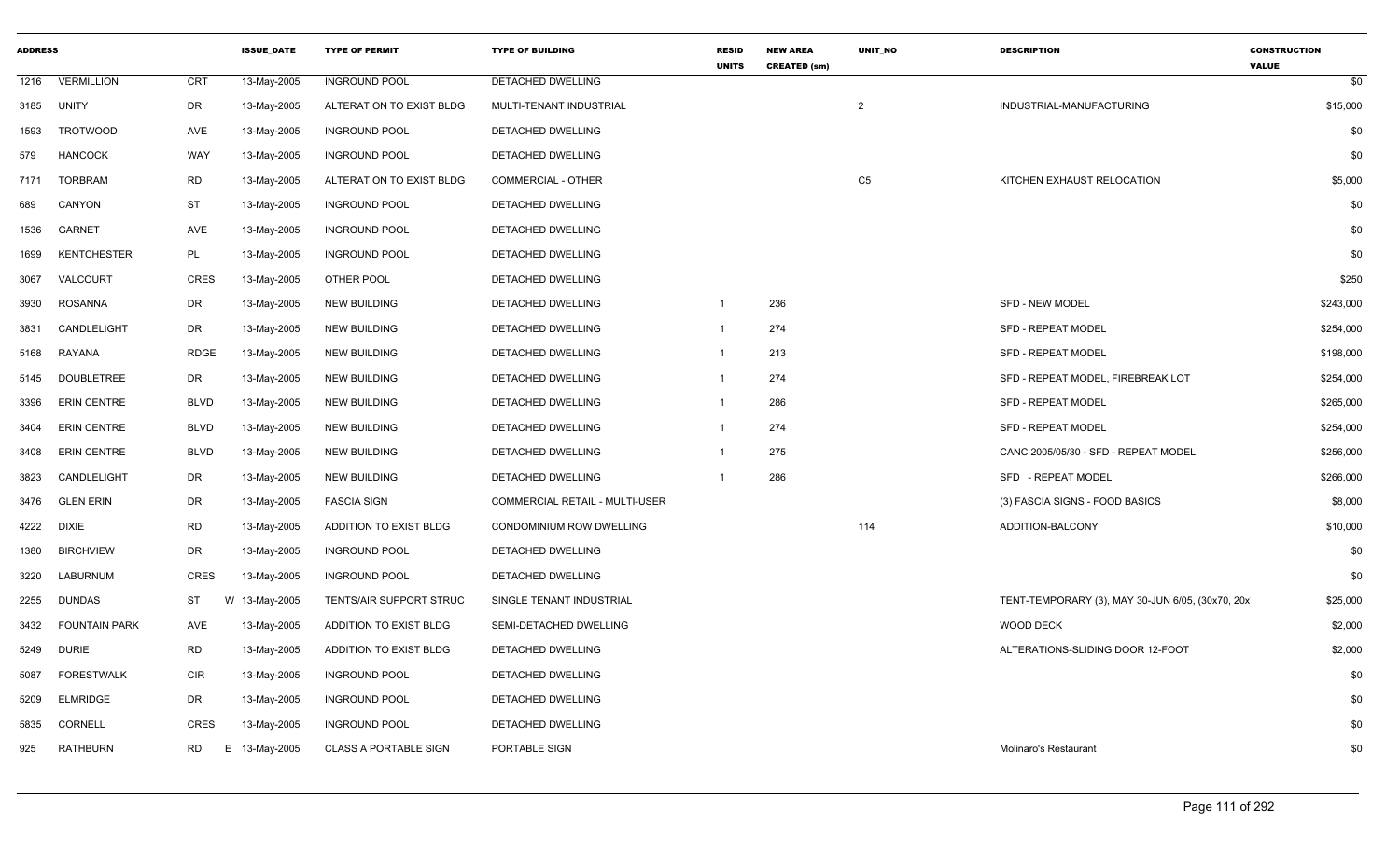| <b>ADDRESS</b> |                          |             | <b>ISSUE DATE</b> | <b>TYPE OF PERMIT</b>        | <b>TYPE OF BUILDING</b> | <b>RESID</b><br><b>UNITS</b> | <b>NEW AREA</b><br><b>CREATED (sm)</b> | UNIT_NO | <b>DESCRIPTION</b>                       | <b>CONSTRUCTION</b><br><b>VALUE</b> |
|----------------|--------------------------|-------------|-------------------|------------------------------|-------------------------|------------------------------|----------------------------------------|---------|------------------------------------------|-------------------------------------|
| 1107           | <b>LORNE PARK</b>        | <b>RD</b>   | 13-May-2005       | <b>CLASS A PORTABLE SIGN</b> | PORTABLE SIGN           |                              |                                        |         | Sumer Illusions Suntanning Salon         | \$0                                 |
| $\mathbf{0}$   | <b>WINSTON CHURCHILL</b> | <b>BLVD</b> | 13-May-2005       | <b>CLASS A PORTABLE SIGN</b> | PORTABLE SIGN           |                              |                                        |         | <b>REGION OF PEEL</b>                    | \$0                                 |
| 0              | <b>BURNHAMTHORPE</b>     | <b>RD</b>   | W 13-May-2005     | <b>CLASS A PORTABLE SIGN</b> | PORTABLE SIGN           |                              |                                        |         | <b>REGION OF PEEL</b>                    | \$0                                 |
| 0              | <b>DUNDAS</b>            | <b>ST</b>   | W 13-May-2005     | <b>CLASS A PORTABLE SIGN</b> | PORTABLE SIGN           |                              |                                        |         | <b>REGION OF PEEL</b>                    | \$0                                 |
| 0              | <b>EGLINTON</b>          | <b>AVE</b>  | W 13-May-2005     | <b>CLASS A PORTABLE SIGN</b> | PORTABLE SIGN           |                              |                                        |         | <b>REGION OF PEEL</b>                    | \$0                                 |
| 0              | <b>BURNHAMTHORPE</b>     | <b>RD</b>   | W 13-May-2005     | <b>CLASS A PORTABLE SIGN</b> | PORTABLE SIGN           |                              |                                        |         | <b>REGION OF PEEL</b>                    | \$0                                 |
| $\mathsf{O}$   | <b>MAVIS</b>             | <b>RD</b>   | 13-May-2005       | <b>CLASS A PORTABLE SIGN</b> | PORTABLE SIGN           |                              |                                        |         | <b>REGION OF PEEL</b>                    | \$0                                 |
| 0              | <b>BURNHAMTHORPE</b>     | RD          | E 13-May-2005     | <b>CLASS A PORTABLE SIGN</b> | PORTABLE SIGN           |                              |                                        |         | <b>REGION OF PEEL</b>                    | \$0                                 |
| 0              | LAKESHORE                | RD          | E 13-May-2005     | <b>CLASS A PORTABLE SIGN</b> | PORTABLE SIGN           |                              |                                        |         | <b>REGION OF PEEL</b>                    | \$0                                 |
| 980            | SOUTHDOWN                | <b>RD</b>   | 13-May-2005       | <b>CLASS A PORTABLE SIGN</b> | PORTABLE SIGN           |                              |                                        |         | <b>HERBAL MAGIC</b>                      | \$0                                 |
| $\mathbf{0}$   | <b>ERIN MILLS</b>        | <b>PKY</b>  | 13-May-2005       | <b>CLASS A PORTABLE SIGN</b> | PORTABLE SIGN           |                              |                                        |         | <b>CANADIAN BLOOD SERVICE</b>            | \$0                                 |
| 2273           | <b>DUNDAS</b>            | <b>ST</b>   | W 13-May-2005     | <b>CLASS A PORTABLE SIGN</b> | PORTABLE SIGN           |                              |                                        |         | ANTIQUES BY TIBVRCIO                     | \$0                                 |
| $\mathbf 0$    | <b>MAVIS</b>             | <b>RD</b>   | 13-May-2005       | <b>CLASS A PORTABLE SIGN</b> | PORTABLE SIGN           |                              |                                        |         | Community Services - Huron Park CC       | \$0                                 |
| 0              | <b>HURONTARIO</b>        | ST          | 13-May-2005       | <b>CLASS A PORTABLE SIGN</b> | PORTABLE SIGN           |                              |                                        |         | Community Services (Rec. & Parks)        | \$0                                 |
| 0              | <b>KENNEDY</b>           | <b>RD</b>   | 13-May-2005       | <b>CLASS A PORTABLE SIGN</b> | PORTABLE SIGN           |                              |                                        |         | COMMUNITY SERVICES (REC. & PARKS)        | \$0                                 |
| 137            | EAGLEWOOD                | <b>BLVD</b> | 13-May-2005       | <b>DEMOLITION</b>            | DETACHED DWELLING       |                              |                                        |         | <b>DEMOLITION - SFD</b>                  | \$10,000                            |
| 3475           | <b>SEMENYK</b>           | <b>CRT</b>  | 13-May-2005       | <b>CLASS A PORTABLE SIGN</b> | PORTABLE SIGN           |                              |                                        |         | QUEENSWAY NOODLES LTD                    | \$0                                 |
| 0              | <b>HURONTARIO</b>        | <b>ST</b>   | 13-May-2005       | <b>CLASS A PORTABLE SIGN</b> | PORTABLE SIGN           |                              |                                        |         | Community Services, (Rec. & Parks)       | \$0                                 |
| $\mathbf{0}$   | <b>DERRY</b>             | <b>RD</b>   | W 13-May-2005     | <b>CLASS A PORTABLE SIGN</b> | PORTABLE SIGN           |                              |                                        |         | CROSS OF LIFE LUTHERAN CHURCH            | \$0                                 |
| $\mathbf 0$    | <b>HURONTARIO</b>        | <b>ST</b>   | 13-May-2005       | <b>CLASS A PORTABLE SIGN</b> | PORTABLE SIGN           |                              |                                        |         | COMMUNITY SERVICES, (REC. & PARKS)       | \$0                                 |
| 0              | <b>NINTH LINE</b>        |             | 13-May-2005       | <b>CLASS A PORTABLE SIGN</b> | PORTABLE SIGN           |                              |                                        |         | CROSS OF LIFE LUTHERAN CHURCH            | \$0                                 |
| 0              | <b>KENNEDY</b>           | RD          | 13-May-2005       | <b>CLASS A PORTABLE SIGN</b> | PORTABLE SIGN           |                              |                                        |         | COMMUNITY SERVICES, (REC. & PARKS)       | \$0                                 |
| $\mathbf{0}$   | <b>KENNEDY</b>           | <b>RD</b>   | 13-May-2005       | <b>CLASS A PORTABLE SIGN</b> | PORTABLE SIGN           |                              |                                        |         |                                          | \$0                                 |
| 1185           | <b>DUNDAS</b>            | ST          | E 13-May-2005     | <b>CLASS A PORTABLE SIGN</b> | PORTABLE SIGN           |                              |                                        |         | <b>EMILY'S NAIL</b>                      | \$0                                 |
| $\mathbf{0}$   | <b>DIXIE</b>             | <b>RD</b>   | 13-May-2005       | <b>CLASS A PORTABLE SIGN</b> | PORTABLE SIGN           |                              |                                        |         | <b>REGION OF PEEL</b>                    | \$0                                 |
| 2933           | <b>EGLINTON</b>          | AVE         | W 13-May-2005     | <b>CLASS A PORTABLE SIGN</b> | PORTABLE SIGN           |                              |                                        |         | <b>RONA</b>                              | \$0                                 |
| 0              | <b>DERRY</b>             | <b>RD</b>   | W 13-May-2005     | <b>CLASS A PORTABLE SIGN</b> | PORTABLE SIGN           |                              |                                        |         | <b>REGION OF PEEL</b>                    | \$0                                 |
| 3842           | LARISA                   | <b>GROV</b> | 13-May-2005       | <b>NEW BUILDING</b>          | DETACHED DWELLING       |                              | 320                                    |         | SFD - REPEAT MODEL, FIREBREAK COMPLETION | \$0                                 |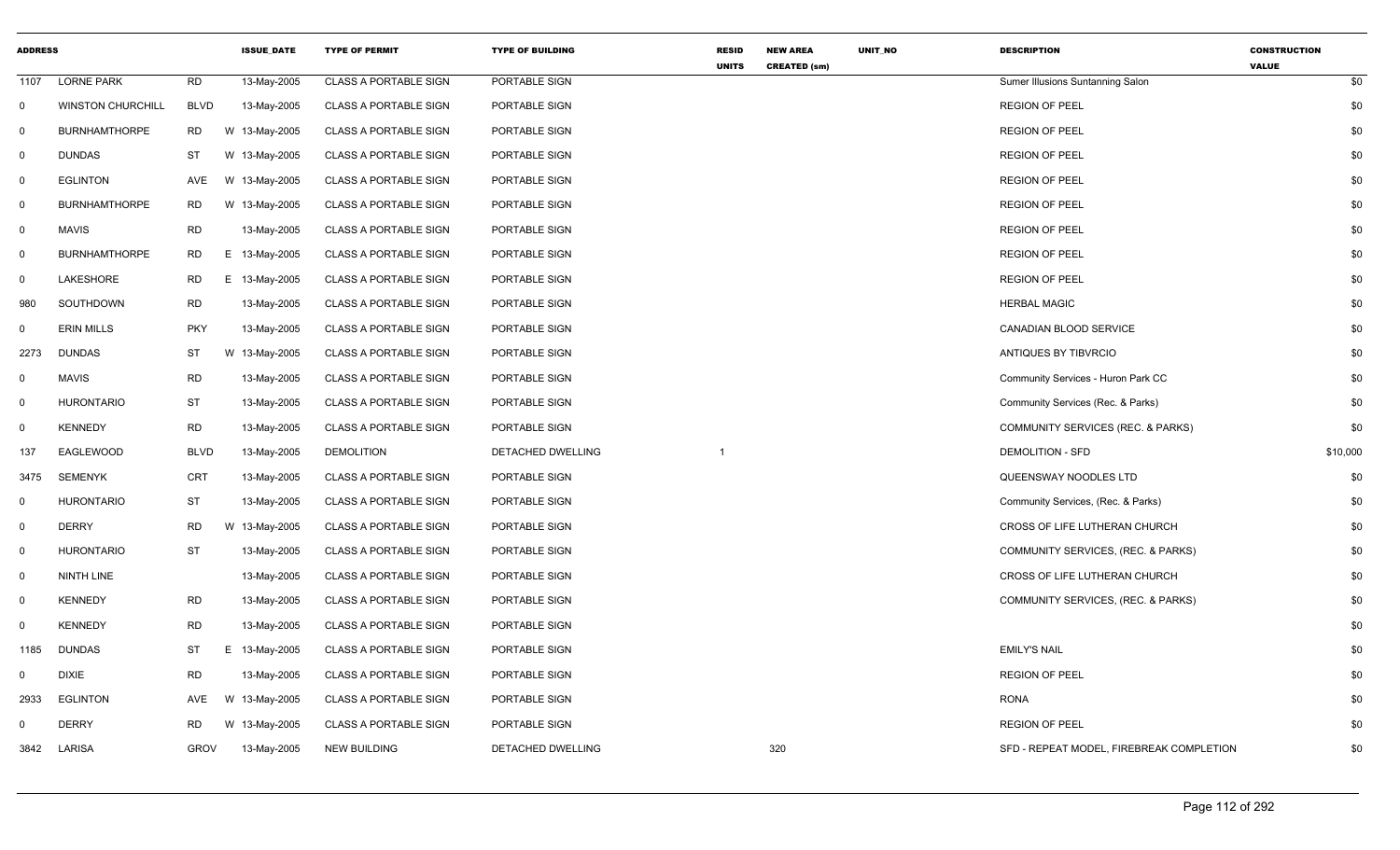| <b>ADDRESS</b> |                          |                | <b>ISSUE DATE</b> | <b>TYPE OF PERMIT</b>        | <b>TYPE OF BUILDING</b>        | <b>RESID</b><br><b>UNITS</b> | <b>NEW AREA</b><br><b>CREATED (sm)</b> | <b>UNIT NO</b> | <b>DESCRIPTION</b>                                | <b>CONSTRUCTION</b><br><b>VALUE</b> |
|----------------|--------------------------|----------------|-------------------|------------------------------|--------------------------------|------------------------------|----------------------------------------|----------------|---------------------------------------------------|-------------------------------------|
| 407            | <b>MARF</b>              | AVE            | 13-May-2005       | <b>DEMOLITION</b>            | DETACHED DWELLING              | $\mathbf{1}$                 |                                        |                | DEMOLITION - SFD/GARAGE/SHED                      | \$10,000                            |
| 1105           | <b>EASTMOUNT</b>         | <b>AVE</b>     | 16-May-2005       | <b>NEW BUILDING</b>          | GARAGE/CARPORT                 |                              |                                        |                | NEW-GARAGE, DETACHED                              | \$28,000                            |
| 5164           | RAYANA                   | <b>RDGE</b>    | 16-May-2005       | <b>NEW BUILDING</b>          | DETACHED DWELLING              | -1                           | 187                                    |                | <b>SFD - NEW MODEL</b>                            | \$193,000                           |
| 3795           | CANDLELIGHT              | DR             | 16-May-2005       | <b>NEW BUILDING</b>          | <b>DETACHED DWELLING</b>       | $\mathbf{1}$                 | 235                                    |                | SFD - REPEAT MODEL - FIREBREAK LOT                | \$217,000                           |
| 5039           | <b>CHURCHILL MEADOWS</b> | <b>BLVD</b>    | 16-May-2005       | <b>NEW BUILDING</b>          | SEMI-DETACHED DWELLING         | 2                            | 345                                    |                | SEMI-DETACHED - REPEAT MODEL                      | \$321,000                           |
| 3921           | <b>STARDUST</b>          | DR             | 16-May-2005       | <b>NEW BUILDING</b>          | SEMI-DETACHED DWELLING         | $\overline{2}$               | 278                                    |                | SEMI-DETACHED - REPEAT MODEL                      | \$258,000                           |
| 3913           | <b>STARDUST</b>          | DR             | 16-May-2005       | <b>NEW BUILDING</b>          | SEMI-DETACHED DWELLING         | $\overline{2}$               | 253                                    |                | SEMI-DETACHED - REPEAT MODEL                      | \$328,000                           |
| 3902           | <b>SKYVIEW</b>           | <b>ST</b>      | 16-May-2005       | <b>NEW BUILDING</b>          | SEMI-DETACHED DWELLING         | $\overline{2}$               | 353                                    |                | SEMI-DETACHED - REPEAT MODEL                      | \$328,000                           |
| 3914           | SKYVIEW                  | ST             | 16-May-2005       | <b>NEW BUILDING</b>          | SEMI-DETACHED DWELLING         | $\overline{2}$               | 232                                    |                | SEMI-DETACHED - REPEAT MODEL                      | \$237,000                           |
| 3920           | <b>SKYVIEW</b>           | ST             | 16-May-2005       | <b>NEW BUILDING</b>          | SEMI-DETACHED DWELLING         | $\overline{2}$               | 354                                    |                | SEMI-DETACHED - REPEAT MODEL                      | \$313,000                           |
| 191            | <b>INGLEWOOD</b>         | <b>DR</b>      | 16-May-2005       | ADDITION AND ALTER           | DETACHED DWELLING              |                              |                                        |                | ADDITION/ALTERATIONS                              | \$27,000                            |
| 151            | <b>CITY CENTRE</b>       | <b>DR</b>      | 16-May-2005       | ALTERATION TO EXIST BLDG     | COMMERCIAL OFFICE - MULTI-USER |                              | 115                                    | 700            | <b>BUSINESS OFFICE</b>                            | \$33,000                            |
| 2229           | <b>DREW</b>              | <b>RD</b>      | 16-May-2005       | ALTERATION TO EXIST BLDG     | SINGLE TENANT INDUSTRIAL       |                              |                                        |                | INTERIOR ALTERATIONS-DR OETKER LTD                | \$140,000                           |
| 4222           | <b>DIXIE</b>             | <b>RD</b>      | 16-May-2005       | ADDITION TO EXIST BLDG       | DETACHED DWELLING              |                              |                                        | 42             | <b>ADDITION-DECK</b>                              | \$5,000                             |
| 6430           | <b>EDWARDS</b>           | <b>BLVD</b>    | 16-May-2005       | <b>MULTIPLE SIGNS</b>        | COMMERCIAL - OTHER             |                              |                                        |                | (1) GROUND SIGN, (3) FASCIA SIGNS - HILTON HOTE   | \$35,000                            |
| 1080           | <b>TRISTAR</b>           | <b>DR</b>      | 16-May-2005       | ALTERATION TO EXIST BLDG     | MULTI-TENANT INDUSTRIAL        |                              | 102                                    | 15             | INTERIOR ALTERATIONS - STUDIO BLUE MOOM (BO       | \$15,000                            |
| $\mathbf 0$    | <b>ERIN MILLS</b>        | <b>PKY</b>     | 16-May-2005       | <b>CLASS A PORTABLE SIGN</b> | PORTABLE SIGN                  |                              |                                        |                | Church of St. Bride                               | \$0                                 |
| $\mathbf 0$    | <b>WINSTON CHURCHILL</b> | <b>BLVD</b>    | 16-May-2005       | CLASS A PORTABLE SIGN        | PORTABLE SIGN                  |                              |                                        |                | Community Christian Reformed Church of Meadowvale | \$0                                 |
| 6435           | <b>DIXIE</b>             | <b>RD</b>      | 16-May-2005       | <b>CLASS A PORTABLE SIGN</b> | PORTABLE SIGN                  |                              |                                        |                | Apple Jack's Restaurant                           | \$0                                 |
| $\mathbf 0$    | <b>EGLINTON</b>          | AVE            | W 16-May-2005     | <b>CLASS A PORTABLE SIGN</b> | PORTABLE SIGN                  |                              |                                        |                | Region of Peel                                    | \$0                                 |
| 0              | <b>AIRPORT</b>           | <b>RD</b>      | 16-May-2005       | <b>CLASS A PORTABLE SIGN</b> | PORTABLE SIGN                  |                              |                                        |                | Region of Peel                                    | \$0                                 |
| 2150           | <b>BURNHAMTHORPE</b>     | <b>RD</b>      | W 16-May-2005     | <b>CLASS A PORTABLE SIGN</b> | PORTABLE SIGN                  |                              |                                        |                | South Common Medical Centre                       | \$0                                 |
| $\mathbf 0$    | <b>WINSTON CHURCHILL</b> | <b>BLVD</b>    | 16-May-2005       | <b>CLASS A PORTABLE SIGN</b> | PORTABLE SIGN                  |                              |                                        |                | COMMUNITY SERVICES-REC. & PARKS (tansferred from  | \$0                                 |
| 7205           | <b>GOREWAY</b>           | DR             | 16-May-2005       | <b>CLASS A PORTABLE SIGN</b> | PORTABLE SIGN                  |                              |                                        |                | Food Basics (transferred from permit #4033)       | \$0                                 |
| $\overline{0}$ | <b>WINSTON CHURCHILL</b> | <b>BLVD</b>    | 16-May-2005       | <b>CLASS A PORTABLE SIGN</b> | PORTABLE SIGN                  |                              |                                        |                | PEEL LUNCH & AFTER SCHOOL PROGRAM                 | \$0                                 |
| $\mathbf 0$    | <b>MAVIS</b>             | <b>RD</b>      | 16-May-2005       | <b>CLASS A PORTABLE SIGN</b> | PORTABLE SIGN                  |                              |                                        |                | PEEL LUNCH & AFTER SCHOOL PROGRAM                 | \$0                                 |
| 0              | LAKESHORE                | <b>RD</b><br>Е | 16-May-2005       | <b>CLASS A PORTABLE SIGN</b> | PORTABLE SIGN                  |                              |                                        |                | PEEL LUNCH & AFTER SCHOOL PROGRAM                 | \$0                                 |
| 1420           | NORTHMOUNT               | AVE            | 16-May-2005       | <b>DEMOLITION</b>            | <b>DETACHED DWELLING</b>       | $\overline{1}$               |                                        |                | <b>DEMOLITION - SFD</b>                           | \$10,000                            |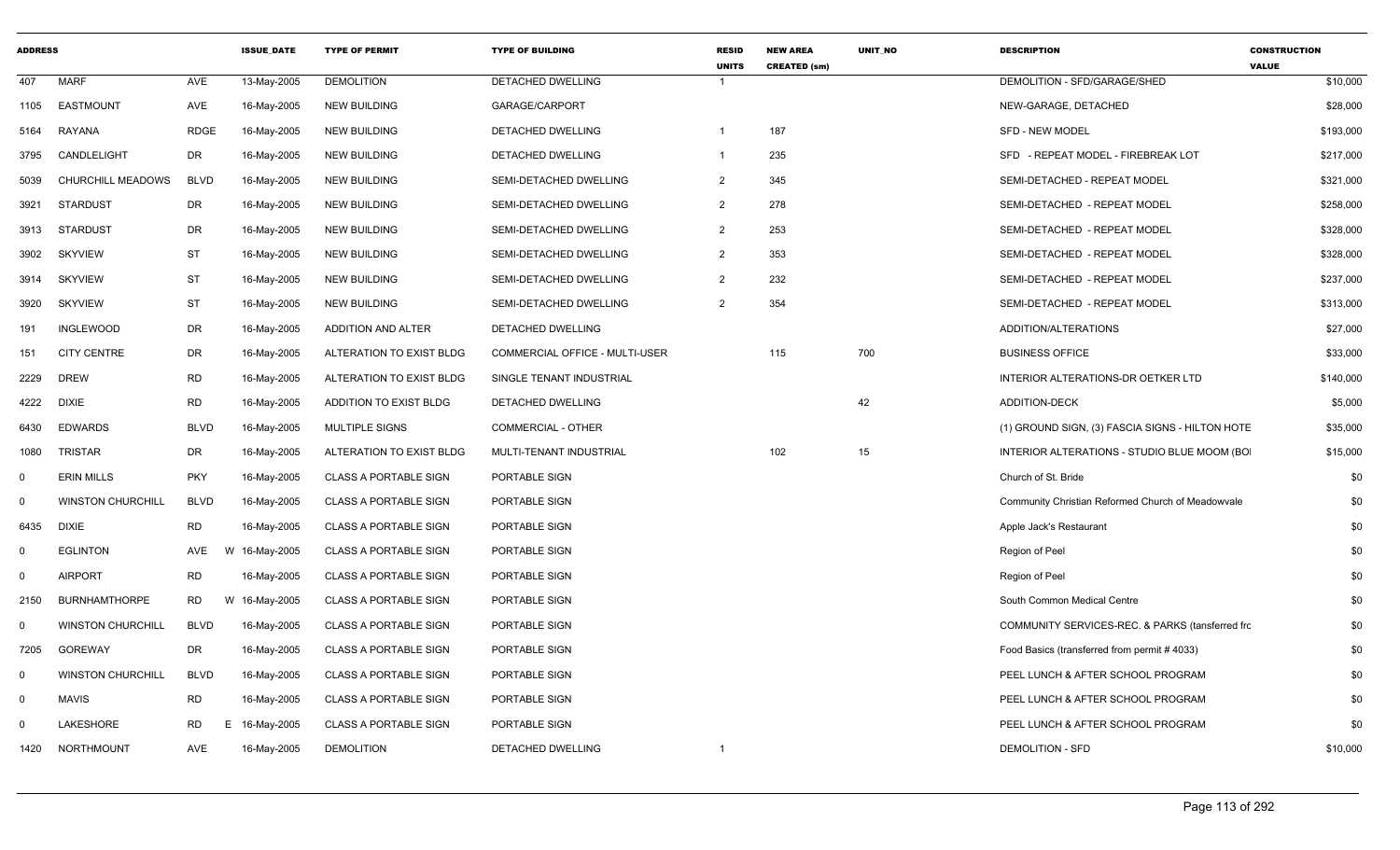| <b>ADDRESS</b> |                       |             | <b>ISSUE DATE</b> | <b>TYPE OF PERMIT</b>                         | <b>TYPE OF BUILDING</b>        | <b>RESID</b><br><b>UNITS</b> | <b>NEW AREA</b><br><b>CREATED (sm)</b> | <b>UNIT NO</b> | <b>DESCRIPTION</b>                                   | <b>CONSTRUCTION</b><br><b>VALUE</b> |
|----------------|-----------------------|-------------|-------------------|-----------------------------------------------|--------------------------------|------------------------------|----------------------------------------|----------------|------------------------------------------------------|-------------------------------------|
| 1343           | <b>BLYTHE</b>         | <b>RD</b>   | 17-May-2005       | CLASS 4 PRIVATE SEWAGE SYSTEDETACHED DWELLING |                                |                              |                                        |                | PRIVATE SEPTIC SYSTEM                                | \$40,000                            |
| 229            | <b>ANTHONY</b>        | AVE         | 17-May-2005       | ADDITION TO EXIST BLDG                        | DETACHED DWELLING              |                              |                                        |                | ADDITION TO KITCHEN EATING AREA                      | \$20,000                            |
| 1378           | <b>QUEEN VICTORIA</b> | AVE         | 17-May-2005       | ADDITION TO EXIST BLDG                        | DETACHED DWELLING              |                              | 644                                    |                | <b>ADDITION</b>                                      | \$54,000                            |
| 889            | PARKLAND              | AVE         | 17-May-2005       | ADDITION TO EXIST BLDG                        | DETACHED DWELLING              |                              |                                        |                | <b>ADDITION</b>                                      | \$10,000                            |
| 1388           | <b>WINGLOS</b>        | <b>CRT</b>  | 17-May-2005       | ADDITION TO EXIST BLDG                        | DETACHED DWELLING              |                              |                                        |                | ADDITION - 1-STOREY/DECK                             | \$31,000                            |
| 5950           | <b>RODEO</b>          | DR          | 17-May-2005       | <b>CLASS A PORTABLE SIGN</b>                  | PORTABLE SIGN                  |                              |                                        |                | Danier Leather                                       | \$0                                 |
| 5985           | <b>RODEO</b>          | <b>DR</b>   | 17-May-2005       | <b>CLASS A PORTABLE SIGN</b>                  | PORTABLE SIGN                  |                              |                                        |                | Sirens                                               | \$0                                 |
| 3514           | <b>PINESMOKE</b>      | <b>CRES</b> | 17-May-2005       | ALTERATION TO EXIST BLDG                      | <b>DETACHED DWELLING</b>       |                              |                                        |                | ADDITONAL 3 FIXTURES IN BASEMENT                     | \$3,000                             |
| 5992           | <b>GROSSBEAK</b>      | DR          | 17-May-2005       | <b>CLASS A PORTABLE SIGN</b>                  | PORTABLE SIGN                  |                              |                                        |                | CHIROPRACTIC & FITNESS (entered in error, transferre | \$0                                 |
| 1293           | <b>INDIAN</b>         | <b>RD</b>   | 17-May-2005       | <b>DEMOLITION</b>                             | DETACHED DWELLING              |                              |                                        |                | <b>DEMOLITION - SFD</b>                              | \$10,000                            |
| 2150           | <b>BURNHAMTHORPE</b>  | RD          | W 17-May-2005     | <b>CLASS A PORTABLE SIGN</b>                  | PORTABLE SIGN                  |                              |                                        |                | Crabby Joes                                          | \$0                                 |
| 3145           | <b>DUNDAS</b>         | ST          | W 17-May-2005     | <b>CLASS A PORTABLE SIGN</b>                  | PORTABLE SIGN                  |                              |                                        |                | Dr. Dabrawski                                        | \$0                                 |
| $\Omega$       | <b>EGLINTON</b>       | AVE<br>E.   | 17-May-2005       | <b>CLASS A PORTABLE SIGN</b>                  | PORTABLE SIGN                  |                              |                                        |                | MISSISSAUGA ITALIAN CANADIAN BENEVOLENT AS:          | \$0                                 |
| 1410           | <b>ALDO</b>           | DR          | 18-May-2005       | <b>INGROUND POOL</b>                          | DETACHED DWELLING              |                              |                                        |                |                                                      | \$0                                 |
| 6460           | <b>KENNEDY</b>        | <b>RD</b>   | 18-May-2005       | <b>NEW BUILDING</b>                           | MULTI-TENANT INDUSTRIAL        |                              |                                        |                | NEW - INDUST. SPEC, TENANT NOT DETERMINED, C         | \$0                                 |
| 22             | <b>STAVEBANK</b>      | <b>RD</b>   | 18-May-2005       | <b>OTHER</b>                                  | <b>CITY</b>                    |                              |                                        |                | <b>SITE SERVICING</b>                                | \$40,000                            |
| 2479           | CAMILLA               | <b>RD</b>   | 18-May-2005       | ADDITION AND ALTER                            | <b>DETACHED DWELLING</b>       |                              |                                        |                | ADDITION/ALTERATIONS - 1-STOREY REAR/FRONT I         | \$133,000                           |
| 4222           | <b>DIXIE</b>          | <b>RD</b>   | 18-May-2005       | ADDITION TO EXIST BLDG                        | CONDOMINIUM ROW DWELLING       |                              |                                        | 104            | <b>ADDITION-DECK</b>                                 | \$5,000                             |
| 5389           | <b>LONGFORD</b>       | DR          | 18-May-2005       | <b>NEW BUILDING</b>                           | DETACHED DWELLING              | $\overline{1}$               | 178                                    |                | <b>SFD - REPEAT MODEL</b>                            | \$166,000                           |
| 4222           | <b>DIXIE</b>          | <b>RD</b>   | 18-May-2005       | ADDITION TO EXIST BLDG                        | <b>ROW DWELLING</b>            |                              |                                        | 38             | <b>ADDITION-DECK</b>                                 | \$5,000                             |
| 55             | <b>STANDISH</b>       | <b>CRT</b>  | 18-May-2005       | ELECTROMAG LOCK DEVICE                        | COMMERCIAL OFFICE - MULTI-USER |                              |                                        | 9-FLR          | MAGLOCK-1                                            | \$3,000                             |
| 5500           | <b>DIXIE</b>          | <b>RD</b>   | 18-May-2005       | <b>SPRINKLERS</b>                             | <b>COMMERCIAL - OTHER</b>      |                              |                                        |                | SPRINKLER-UPGRADE                                    | \$15,000                            |
| 35             | <b>THOMAS</b>         | <b>ST</b>   | 18-May-2005       | <b>NEW BUILDING</b>                           | COMMERCIAL OFFICE - MULTI-USER |                              | 493                                    |                | NEW-MEDICAL/OFFICE W/3-FLR RESIDENTIAL, FOUN         | \$0                                 |
| 2597           | <b>PINKWELL</b>       | DR          | 18-May-2005       | ABOVE GROUND POOL                             | DETACHED DWELLING              |                              |                                        |                |                                                      | \$0                                 |
| 608            | SIR RICHARD'S         | <b>RD</b>   | 18-May-2005       | <b>INGROUND POOL</b>                          | DETACHED DWELLING              |                              |                                        |                |                                                      | \$0                                 |
| 5405           | ROYAL ABERDEEN        | DR          | 18-May-2005       | <b>INGROUND POOL</b>                          | DETACHED DWELLING              |                              |                                        |                |                                                      | \$0                                 |
| 1583           | GLENHILL              | <b>CRES</b> | 18-May-2005       | <b>INGROUND POOL</b>                          | DETACHED DWELLING              |                              |                                        |                |                                                      | \$0                                 |
| $\Omega$       | <b>TERRY FOX</b>      | WAY         | 18-May-2005       | <b>CLASS A PORTABLE SIGN</b>                  | PORTABLE SIGN                  |                              |                                        |                | Community Services/Braeben Golf Course               | \$0                                 |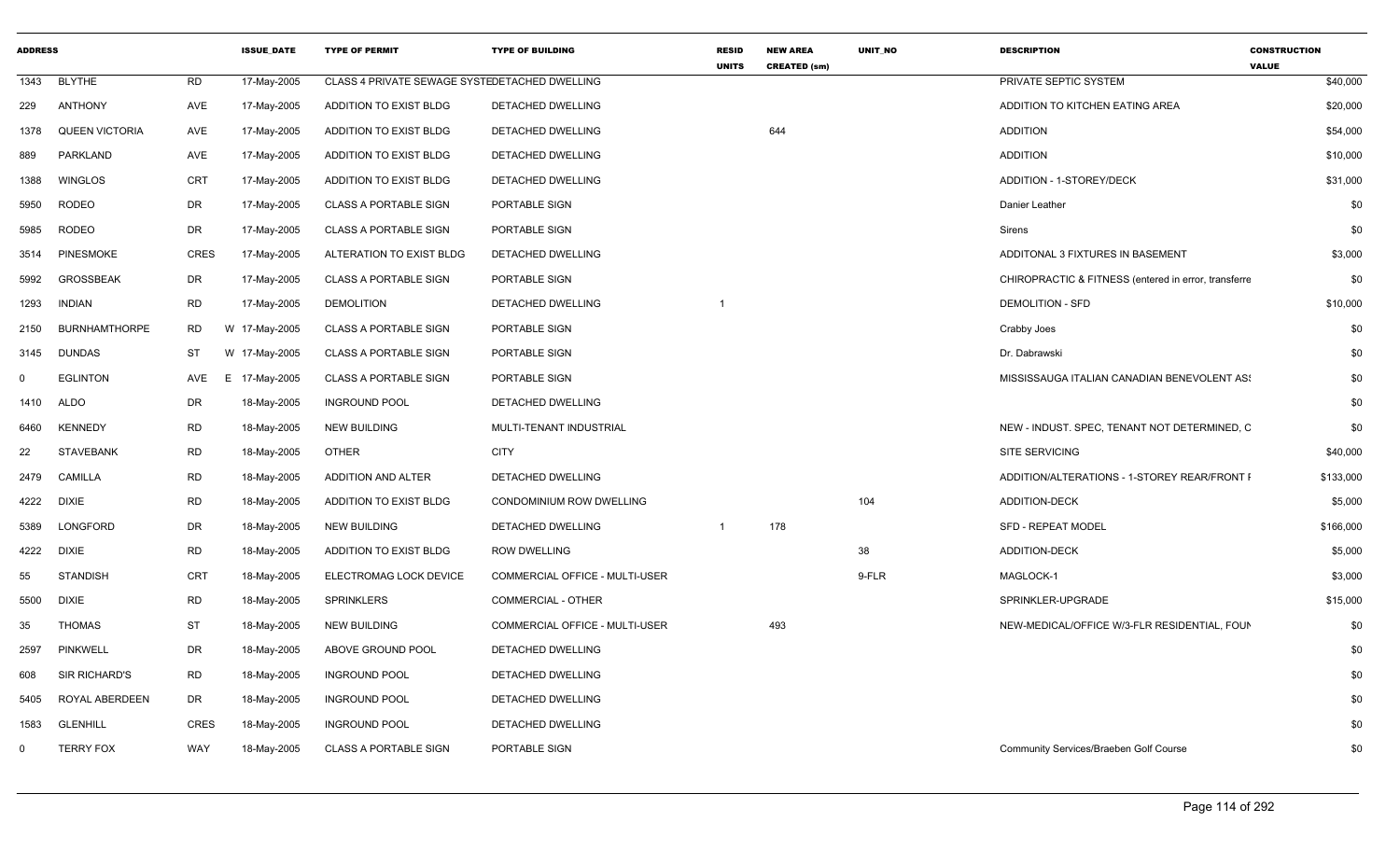| <b>ADDRESS</b> |                          |             | <b>ISSUE DATE</b> | <b>TYPE OF PERMIT</b>        | <b>TYPE OF BUILDING</b>        | <b>RESID</b><br><b>UNITS</b> | <b>NEW AREA</b><br><b>CREATED (sm)</b> | <b>UNIT NO</b>          | <b>DESCRIPTION</b>                             | <b>CONSTRUCTION</b><br><b>VALUE</b> |
|----------------|--------------------------|-------------|-------------------|------------------------------|--------------------------------|------------------------------|----------------------------------------|-------------------------|------------------------------------------------|-------------------------------------|
| 0              | <b>WINSTON CHURCHILL</b> | <b>BLVD</b> | 18-May-2005       | <b>CLASS A PORTABLE SIGN</b> | PORTABLE SIGN                  |                              |                                        |                         | NEW BEGINNINGS MINISTRIES                      | \$0                                 |
| 6215           | MISSISSAUGA              | <b>RD</b>   | 18-May-2005       | <b>CLASS A PORTABLE SIGN</b> | PORTABLE SIGN                  |                              |                                        |                         | <b>WILCOX BODIES</b>                           | \$0                                 |
| 3170           | <b>RIDGEWAY</b>          | DR.         | 18-May-2005       | <b>CLASS A PORTABLE SIGN</b> | PORTABLE SIGN                  |                              |                                        |                         | ENTERTAINMENT WAREHOUSE                        | \$0                                 |
| 0              | <b>TERRY FOX</b>         | WAY         | 18-May-2005       | <b>CLASS A PORTABLE SIGN</b> | PORTABLE SIGN                  |                              |                                        |                         | COMMUNITY SERVICES - BRAEBEN GOLF COURSE       | \$0                                 |
| $\Omega$       | <b>TERRY FOX</b>         | WAY         | 18-May-2005       | <b>CLASS A PORTABLE SIGN</b> | PORTABLE SIGN                  |                              |                                        |                         | COMMUNITY SERVICES - BRAEBEN GOLF COURSE       | \$0                                 |
| 6400           | <b>MILLCREEK</b>         | DR          | 18-May-2005       | <b>CLASS A PORTABLE SIGN</b> | PORTABLE SIGN                  |                              |                                        |                         | <b>FIRST CHOICE HAIRCUTTERS</b>                | \$0                                 |
| 3050           | ARGENTIA                 | <b>RD</b>   | 18-May-2005       | <b>CLASS A PORTABLE SIGN</b> | PORTABLE SIGN                  |                              |                                        |                         | Loblaws                                        | \$0                                 |
| 7347           | <b>KIMBEL</b>            | <b>ST</b>   | 19-May-2005       | CHANGE OF USE                | MULTI-TENANT INDUSTRIAL        |                              |                                        | $\overline{2}$          | WAREHOUSE - NO RETAIL SALES                    | \$0                                 |
| 7347           | KIMBEL                   | <b>ST</b>   | 19-May-2005       | CHANGE OF USE                | MULTI-TENANT INDUSTRIAL        |                              |                                        | $\overline{\mathbf{1}}$ | WAREHOUSE - NO RETAIL SALES                    | \$0                                 |
| 111            | QUEEN                    | ST<br>S     | 19-May-2005       | ALTERATION TO EXIST BLDG     | COMMERCIAL OFFICE - MULTI-USER |                              |                                        | 4                       | <b>BUSINESS OFFICE</b>                         | \$18,000                            |
| 7198           | <b>AIRPORT</b>           | <b>RD</b>   | 19-May-2005       | <b>NEW BUILDING</b>          | COMMERCIAL RETAIL - MULTI-USER |                              | 967                                    |                         | NEW - COMMERCIAL SPEC BLDG, TENANT NOT DET     | \$820,000                           |
| 1279           | <b>COBALT</b>            | ST          | 19-May-2005       | <b>INGROUND POOL</b>         | DETACHED DWELLING              |                              |                                        |                         |                                                | \$0                                 |
| 1476           | CARMEN                   | DR          | 19-May-2005       | <b>NEW BUILDING</b>          | DETACHED DWELLING              |                              | 456                                    |                         | <b>SFD - CUSTOM</b>                            | \$594,000                           |
| 128            | <b>DANIELSON</b>         | <b>CRT</b>  | 19-May-2005       | <b>NEW BUILDING</b>          | DETACHED DWELLING              | $\overline{1}$               | 275                                    |                         | <b>SFD - CUSTOM</b>                            | \$283,000                           |
| 7105           | <b>EDWARDS</b>           | <b>BLVD</b> | 19-May-2005       | ALTERATION TO EXIST BLDG     | <b>INDUSTRIAL - OTHER</b>      |                              |                                        | A-NORTH                 | ADMIN OFFICE, SERVICE, WAREHOUSE               | \$132,000                           |
| 3927           | <b>STARDUST</b>          | DR          | 19-May-2005       | <b>NEW BUILDING</b>          | SEMI-DETACHED DWELLING         | $\overline{2}$               | 384                                    |                         | SEMI-DETACHED - NEW MODEL                      | \$396,000                           |
| 6789           | <b>AIRPORT</b>           | <b>RD</b>   | 19-May-2005       | <b>OTHER</b>                 | <b>INDUSTRIAL - OTHER</b>      |                              |                                        |                         | MODIFICATION OF STORM SEWER                    | \$50,000                            |
| 1172           | <b>RANDOLF</b>           | GATE        | 19-May-2005       | <b>INGROUND POOL</b>         | DETACHED DWELLING              |                              |                                        |                         |                                                | \$0                                 |
| 1706           | <b>DUNDAS</b>            | ST          | E.<br>19-May-2005 | <b>REVISIONS</b>             | COMMERCIAL RETAIL - MULTI-USER |                              |                                        |                         | KITCHEN EXHAUST REVISION                       | \$0                                 |
| 1220           | EGLINTON                 | AVE         | E 19-May-2005     | TENTS/AIR SUPPORT STRUC      | COMMERCIAL - OTHER             |                              |                                        |                         | TENT-TEMPORARY, MAY 20TH 2005, (14-DAYS), 60'X | \$2,000                             |
| 3899           | TRELAWNY                 | <b>CIR</b>  | 19-May-2005       | ALTERATION TO EXIST BLDG     | COMMERCIAL OFFICE - MULTI-USER |                              |                                        | A                       | UNDERGROUND PLUMBING ONLY - MODEL SUITE        | \$4,000                             |
| 939            | LAKESHORE                | RD          | E 19-May-2005     | <b>CLASS A PORTABLE SIGN</b> | PORTABLE SIGN                  |                              |                                        |                         | Diamond & Gold Traders                         | \$0                                 |
| 640            | <b>EGLINTON</b>          | AVE         | W 19-May-2005     | <b>CLASS A PORTABLE SIGN</b> | <b>PORTABLE SIGN</b>           |                              |                                        |                         | <b>Oxford Learning Centre</b>                  | \$0                                 |
| 0              | <b>DERRY</b>             | RD          | W 19-May-2005     | <b>CLASS A PORTABLE SIGN</b> | PORTABLE SIGN                  |                              |                                        |                         | MEADOWEST C-OPERATIVE PRE SCHOOL INC           | \$0                                 |
| $\mathbf 0$    | <b>BRITANNIA</b>         | <b>RD</b>   | W 19-May-2005     | <b>CLASS A PORTABLE SIGN</b> | PORTABLE SIGN                  |                              |                                        |                         | MEADOWEST CO-OPERATIVE PRESCHOOL INC           | \$0                                 |
| $\mathbf 0$    | <b>WINSTON CHURCHILL</b> | <b>BLVD</b> | 19-May-2005       | <b>CLASS A PORTABLE SIGN</b> | PORTABLE SIGN                  |                              |                                        |                         | South West Football Association                | \$0                                 |
| 0              | <b>DERRY</b>             | <b>RD</b>   | W 19-May-2005     | <b>CLASS A PORTABLE SIGN</b> | PORTABLE SIGN                  |                              |                                        |                         | Churchill Meadows Christian Church             | \$0                                 |
| 1300           | <b>INFINITY</b>          | <b>ST</b>   | 20-May-2005       | <b>REVISIONS</b>             | DETACHED DWELLING              |                              |                                        |                         | REVISION - LAYOUT CHANGE/ADDITIONAL GFA - LO   | \$23,000                            |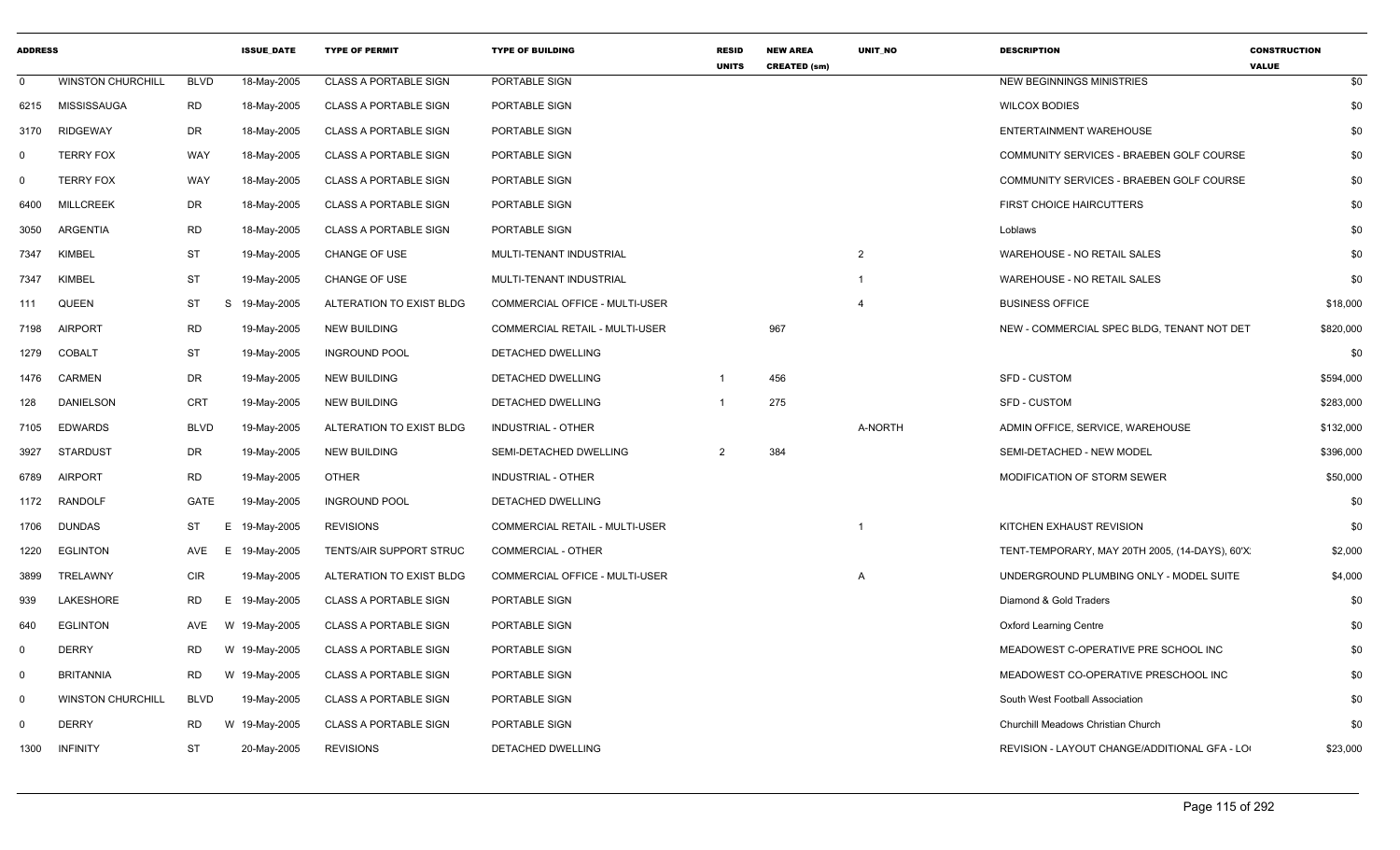| <b>ADDRESS</b> |                          |             | <b>ISSUE DATE</b> | <b>TYPE OF PERMIT</b>         | <b>TYPE OF BUILDING</b>               | <b>RESID</b><br><b>UNITS</b> | <b>NEW AREA</b><br><b>CREATED (sm)</b> | <b>UNIT NO</b> | <b>DESCRIPTION</b>                              | <b>CONSTRUCTION</b><br><b>VALUE</b> |
|----------------|--------------------------|-------------|-------------------|-------------------------------|---------------------------------------|------------------------------|----------------------------------------|----------------|-------------------------------------------------|-------------------------------------|
| 519            | <b>MATISSE</b>           | PL          | 20-May-2005       | ALTERATION TO EXIST BLDG      | <b>DETACHED DWELLING</b>              |                              |                                        |                | ALTERATIONS-SIDE ENTRANCE                       | \$10,000                            |
| 6525           | <b>MILLCREEK</b>         | <b>DR</b>   | 20-May-2005       | <b>PYLON SIGN</b>             | <b>CHURCH</b>                         |                              |                                        |                | 1 GROUND SIGN - FA GUAN SHAN TEMPOLE (SINGL)    | \$2,000                             |
| 485            | LYND                     | AVE         | 20-May-2005       | ADDITION AND ALTER            | DETACHED DWELLING                     |                              |                                        |                | ADDITION - 2-STOREY                             | \$211,000                           |
| 5796           | <b>PRAIRIE</b>           | CIR         | 20-May-2005       | ALTERATION TO EXIST BLDG      | DETACHED DWELLING                     |                              | 91                                     |                | ALTERATIONS-FINISHED BASEMENT/WALKOUT STA       | \$41,000                            |
| 1856           | <b>ROMANI</b>            | <b>CRT</b>  | 20-May-2005       | <b>OTHER</b>                  | <b>INDUSTRIAL - OTHER</b>             |                              |                                        |                | MODIFICATIONS & ADDITIONS TO EXISTING STORM     | \$10,000                            |
| 1343           | <b>BLYTHE</b>            | <b>RD</b>   | 20-May-2005       | <b>NEW BUILDING</b>           | DETACHED DWELLING                     | -1                           | 1,166                                  |                | <b>SFD - CUSTOM</b>                             | \$1,678,000                         |
| 1773           | <b>KILDARE</b>           | <b>CRT</b>  | 20-May-2005       | <b>ADDITION TO EXIST BLDG</b> | DETACHED DWELLING                     |                              |                                        |                | ADDITION-1STOREY                                | \$23,000                            |
| 1435           | <b>BIRCHWOOD</b>         | DR          | 20-May-2005       | <b>INGROUND POOL</b>          | DETACHED DWELLING                     |                              |                                        |                |                                                 | \$0                                 |
| 2575           | <b>DUNDAS</b>            | ST          | W 20-May-2005     | <b>PYLON SIGN</b>             | MULTI-TENANT INDUSTRIAL               |                              |                                        |                | (2) PYLON SIGNS - MISSISSAUGA HOME & DESIGN C   | \$80,000                            |
| 2575           | <b>DUNDAS</b>            | ST          | W 20-May-2005     | <b>FASCIA SIGN</b>            | <b>COMMERCIAL RETAIL - MULTI-USER</b> |                              |                                        |                | (55) AWNING SIGNS - MISSISSAUGA HOME & DESIGI   | \$120,000                           |
| 3876           | <b>JANICE</b>            | DR          | 20-May-2005       | <b>NEW BUILDING</b>           | DETACHED DWELLING                     |                              | 220                                    |                | SFD - REPEAT MODEL - NEW BSMT WALKOUT OPTI      | \$227,000                           |
| 3880           | <b>JANICE</b>            | <b>DR</b>   | 20-May-2005       | <b>NEW BUILDING</b>           | DETACHED DWELLING                     |                              | 220                                    |                | SFD-REPEAT, BSMT WALKOUT OPTION, FIREBREAK      | \$227,000                           |
| 100            | <b>CITY CENTRE</b>       | <b>DR</b>   | 20-May-2005       | ALTERATION TO EXIST BLDG      | <b>COMMERCIAL - OTHER</b>             |                              |                                        | $2 - 424 - 23$ | ADD/ALTER-MODEL SUITE/STORAGE AREA (LOWER       | \$540,000                           |
| 255            | <b>HILLCREST</b>         | AVE         | 20-May-2005       | ALTERATION TO EXIST BLDG      | DETACHED DWELLING                     |                              |                                        |                | ALTERATIONS-BASEMENT WALKOUT                    | \$10,000                            |
| 18             | <b>BROOKSIDE</b>         | DR          | 20-May-2005       | <b>REVISIONS</b>              | SCHOOL - ELEMENTARY                   |                              |                                        |                | <b>REVISION</b>                                 | \$0                                 |
| 6900           | <b>GOODERHAM ESTATE</b>  | <b>BLVD</b> | 20-May-2005       | <b>PYLON SIGN</b>             | SCHOOL - SECONDARY                    |                              |                                        |                | ONE (1) GROUND SIGN - DAVID LEEDER MIDDLE SCI   | \$3,000                             |
| 6685           | <b>KENNEDY</b>           | <b>RD</b>   | 20-May-2005       | ALTERATION TO EXIST BLDG      | MULTI-TENANT INDUSTRIAL               |                              |                                        | $1 - 6$        | <b>GENERAL WAREHOUSING - GENCO DISTRIBUTION</b> | \$2,175,000                         |
| 620            | <b>FOUR WINDS</b>        | WAY         | 20-May-2005       | ALTERATION TO EXIST BLDG      | DETACHED DWELLING                     |                              |                                        |                | ALTERATIONS-INCREASED ARCHWAY                   | \$3,000                             |
| 6460           | <b>MILLCREEK</b>         | DR          | 20-May-2005       | <b>CLASS A PORTABLE SIGN</b>  | PORTABLE SIGN                         |                              |                                        |                | <b>Premier Fitness</b>                          | \$0                                 |
| 1010           | <b>DREAM CREST</b>       | <b>RD</b>   | 20-May-2005       | <b>CLASS A PORTABLE SIGN</b>  | PORTABLE SIGN                         |                              |                                        |                | Dhan Yoga Centre                                | \$0                                 |
| 1150           | <b>EGLINTON</b>          | AVE         | 20-May-2005<br>F  | <b>CLASS A PORTABLE SIGN</b>  | PORTABLE SIGN                         |                              |                                        |                | Small Wonders Child Care                        | \$0                                 |
| 56             | <b>THOMAS</b>            | <b>ST</b>   | 20-May-2005       | <b>CLASS A PORTABLE SIGN</b>  | PORTABLE SIGN                         |                              |                                        |                | Streetsville Coin Op                            | \$0                                 |
| 1150           | <b>LORNE PARK</b>        | <b>RD</b>   | 20-May-2005       | <b>CLASS A PORTABLE SIGN</b>  | PORTABLE SIGN                         |                              |                                        |                | <b>Parkers Cleaners</b>                         | \$0                                 |
| $\mathbf 0$    | <b>WINSTON CHURCHILL</b> | <b>BLVD</b> | 20-May-2005       | <b>CLASS A PORTABLE SIGN</b>  | PORTABLE SIGN                         |                              |                                        |                | SOUTH WEST FOOTBALL ASSOCIATION                 | \$0                                 |
| $\mathbf 0$    | <b>WINSTON CHURCHILL</b> | <b>BLVD</b> | 20-May-2005       | <b>CLASS A PORTABLE SIGN</b>  | PORTABLE SIGN                         |                              |                                        |                | CHURCHILL MEADOWS CHRISTIAN CHURCH              | \$0                                 |
| $\mathbf 0$    | <b>WINSTON CHURCHILL</b> | <b>BLVD</b> | 20-May-2005       | <b>CLASS A PORTABLE SIGN</b>  | PORTABLE SIGN                         |                              |                                        |                | CHURCHILL MEADOWS CHRISTIAN CHURCH              | \$0                                 |
| $\mathbf 0$    | <b>ERIN MILLS</b>        | <b>PKY</b>  | 20-May-2005       | <b>CLASS A PORTABLE SIGN</b>  | PORTABLE SIGN                         |                              |                                        |                | SOUTH WEST FOOTBALL ASSOCIATION                 | \$0                                 |
| $\Omega$       | SOUTH SHERIDAN           | <b>WAY</b>  | 20-May-2005       | <b>CLASS A PORTABLE SIGN</b>  | PORTABLE SIGN                         |                              |                                        |                | SOUTH WEST FOOTBALL ASSOCIATION                 | \$0                                 |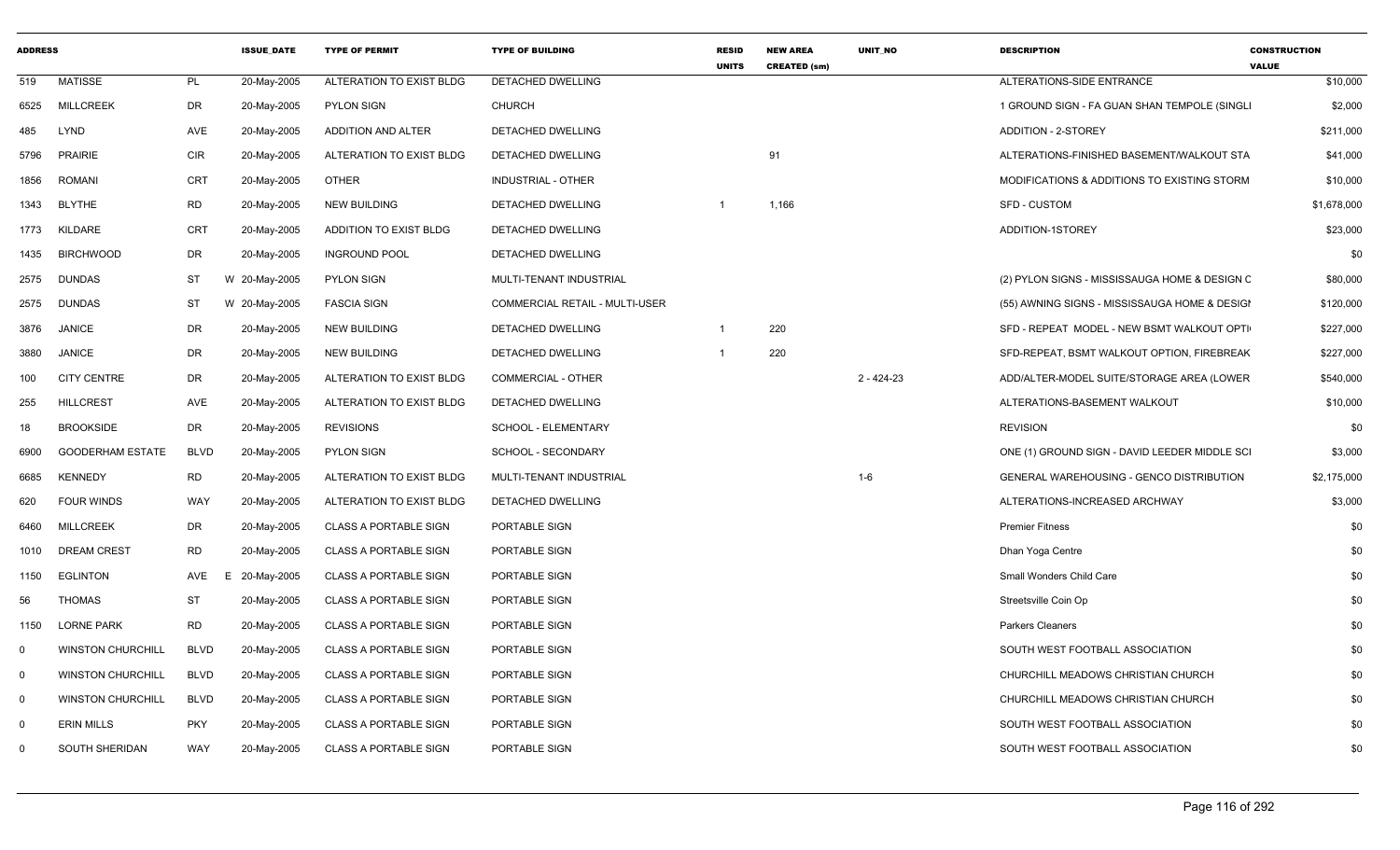| <b>ADDRESS</b> |                     |            | <b>ISSUE DATE</b> | <b>TYPE OF PERMIT</b>        | <b>TYPE OF BUILDING</b>               | <b>RESID</b><br><b>UNITS</b> | <b>NEW AREA</b><br><b>CREATED (sm)</b> | UNIT_NO        | <b>DESCRIPTION</b>                           | <b>CONSTRUCTION</b><br><b>VALUE</b> |
|----------------|---------------------|------------|-------------------|------------------------------|---------------------------------------|------------------------------|----------------------------------------|----------------|----------------------------------------------|-------------------------------------|
| $\mathbf 0$    | <b>HURONTARIO</b>   | ST         | 20-May-2005       | <b>CLASS A PORTABLE SIGN</b> | PORTABLE SIGN                         |                              |                                        |                | Community Services/Frank McKechnie CC        | \$0                                 |
| $\mathbf 0$    | <b>BRITANNIA</b>    | <b>RD</b>  | W 20-May-2005     | <b>CLASS A PORTABLE SIGN</b> | PORTABLE SIGN                         |                              |                                        |                | COMMUNITY SERVICES/FRANK MCKECHNIE CC        | \$0                                 |
| $\Omega$       | <b>EGLINTON</b>     | AVE        | W 20-May-2005     | <b>CLASS A PORTABLE SIGN</b> | PORTABLE SIGN                         |                              |                                        |                | COMMUNITY SERVICES/FRANK MCKECHNIE CC        | \$0                                 |
| 775            | <b>BRITANNIA</b>    | <b>RD</b>  | W 20-May-2005     | <b>CLASS A PORTABLE SIGN</b> | PORTABLE SIGN                         |                              |                                        |                | <b>BLACKS PHOTOGRAPHY</b>                    | \$0                                 |
| 3899           | TRELAWNY            | <b>CIR</b> | 20-May-2005       | ALTERATION TO EXIST BLDG     | <b>COMMERCIAL RETAIL - MULTI-USER</b> |                              |                                        | 8              | UNDERGROUND PLUMBING ONLY - MODEL SUITE      | \$2,000                             |
| 970            | SOUTHDOWN           | <b>RD</b>  | 20-May-2005       | <b>CLASS A PORTABLE SIGN</b> | PORTABLE SIGN                         |                              |                                        |                | Cash Money                                   | \$0                                 |
| 1590           | <b>DUNDAS</b>       | <b>ST</b>  | E 20-May-2005     | <b>CLASS A PORTABLE SIGN</b> | PORTABLE SIGN                         |                              |                                        |                | <b>Eternal Beauty</b>                        | \$0                                 |
| 0              | <b>BRITANNIA</b>    | <b>RD</b>  | W 20-May-2005     | <b>CLASS A PORTABLE SIGN</b> | PORTABLE SIGN                         |                              |                                        |                | <b>Credit Valley Wolves</b>                  | \$0                                 |
| 140            | <b>DANIELSON</b>    | <b>CRT</b> | 24-May-2005       | <b>NEW BUILDING</b>          | DETACHED DWELLING                     |                              | 249                                    |                | <b>SFD - CUSTOM</b>                          | \$256,000                           |
| 112            | <b>DANIELSON</b>    | <b>CRT</b> | 24-May-2005       | <b>NEW BUILDING</b>          | DETACHED DWELLING                     | $\overline{1}$               | 211                                    |                | <b>SFD - CUSTOM</b>                          | \$217,000                           |
| 30             | <b>BRISTOL</b>      | <b>RD</b>  | W 24-May-2005     | <b>OTHER</b>                 | CHURCH                                |                              |                                        | 1-FLR          | OCCUPANCY-PRIOR TO COMPLETION                | \$0                                 |
| 6191           | <b>ATLANTIC</b>     | <b>DR</b>  | 24-May-2005       | ADDITION TO EXIST BLDG       | SINGLE TENANT INDUSTRIAL              |                              | 187                                    |                | ADDITION - GARAGE, MID ONTARIO TRUCKING LTD. | \$144,000                           |
| 1262           | <b>MISSISSAUGA</b>  | <b>RD</b>  | 24-May-2005       | ADDITION TO EXIST BLDG       | DETACHED DWELLING                     |                              | 70                                     |                | <b>ADDITION</b>                              | \$64,000                            |
| 619            | <b>BOB-O-LINK</b>   | <b>RD</b>  | 24-May-2005       | ADDITION AND ALTER           | DETACHED DWELLING                     |                              |                                        |                | ADDITIONS/ALTERATIONS - PORCH/BASEMENT FINI  | \$280,000                           |
| 3643           | <b>DIXIE</b>        | <b>RD</b>  | 24-May-2005       | <b>FASCIA SIGN</b>           | COMMERCIAL RETAIL - MULTI-USER        |                              |                                        | #1             | (2) FASCIA SIGNS - KOMTAX FINANCIAL SERVICES | \$4,000                             |
| 136            | <b>DANIELSON</b>    | CRT        | 24-May-2005       | NEW BUILDING                 | DETACHED DWELLING                     | $\overline{1}$               | 219                                    |                | <b>SFD - CUSTOM</b>                          | \$225,000                           |
| 132            | <b>DANIELSON</b>    | CRT        | 24-May-2005       | <b>NEW BUILDING</b>          | <b>DETACHED DWELLING</b>              | $\overline{1}$               | 275                                    |                | SFD - CUSTOM                                 | \$283,000                           |
| 5939           | <b>TALISMAN</b>     | <b>CRT</b> | 24-May-2005       | <b>NEW BUILDING</b>          | DETACHED DWELLING                     |                              | 238                                    |                | SFD - REPEAT MODEL - NEW EL.C                | \$221,000                           |
| 7210           | <b>BLACK WALNUT</b> | TR         | 24-May-2005       | ALTERATION TO EXIST BLDG     | DETACHED DWELLING                     |                              |                                        |                | ALTERATIONS-SIDE ENTRANCE                    | \$10,000                            |
| 1177           | <b>CENTRAL</b>      | <b>PKY</b> | W 24-May-2005     | ALTERATION TO EXIST BLDG     | MULTI-TENANT INDUSTRIAL               |                              |                                        | 22 E-F         | INTERIOR ALTERATIONS-MODEL SUITE             | \$16,000                            |
| 1332           | <b>KHALSA</b>       | <b>DR</b>  | 24-May-2005       | <b>REVISIONS</b>             | MULTI-TENANT INDUSTRIAL               |                              | 4,548                                  |                | REVISION-FOUNDATION TO ROOF                  | \$0                                 |
| 4222           | <b>DIXIE</b>        | <b>RD</b>  | 24-May-2005       | ADDITION TO EXIST BLDG       | DETACHED DWELLING                     |                              |                                        | 151            | <b>DECK EXTENSION</b>                        | \$1,000                             |
| 6400           | <b>MILLCREEK</b>    | <b>DR</b>  | 24-May-2005       | <b>OTHER</b>                 | <b>COMMERCIAL RETAIL - MULTI-USER</b> |                              |                                        | 12             | (1) INFLATABLE SIGN - BEACHCOMBER SERVICE CE | \$1,000                             |
| 2189           | <b>DUNWIN</b>       | DR         | 24-May-2005       | ALTERATION TO EXIST BLDG     | MULTI-TENANT INDUSTRIAL               |                              |                                        | $\overline{1}$ | UNDERGROUND PLUMBING ONLY - MODEL SUITE      | \$3,000                             |
| 2975           | <b>DREW</b>         | <b>RD</b>  | 24-May-2005       | ALTERATION TO EXIST BLDG     | SINGLE TENANT INDUSTRIAL              |                              |                                        |                | UNDERGROUND PLUMBING ONLY                    | \$25,000                            |
| 2500           | ROYAL WINDSOR       | <b>DR</b>  | 24-May-2005       | <b>OTHER</b>                 | SINGLE TENANT INDUSTRIAL              |                              |                                        |                | REPAIRS AND ALTERATIONS OF EXISTING DOMEST   | \$105,000                           |
| 0              | <b>EGLINTON</b>     | AVE        | W 24-May-2005     | <b>CLASS A PORTABLE SIGN</b> | PORTABLE SIGN                         |                              |                                        |                | <b>CREDIT VALLEY WOLVES</b>                  | \$0                                 |
| $\Omega$       | <b>EASTGATE</b>     | <b>PKY</b> | 24-May-2005       | <b>CLASS A PORTABLE SIGN</b> | PORTABLE SIGN                         |                              |                                        |                | <b>CREDIT VALLEY WOLVES</b>                  | \$0                                 |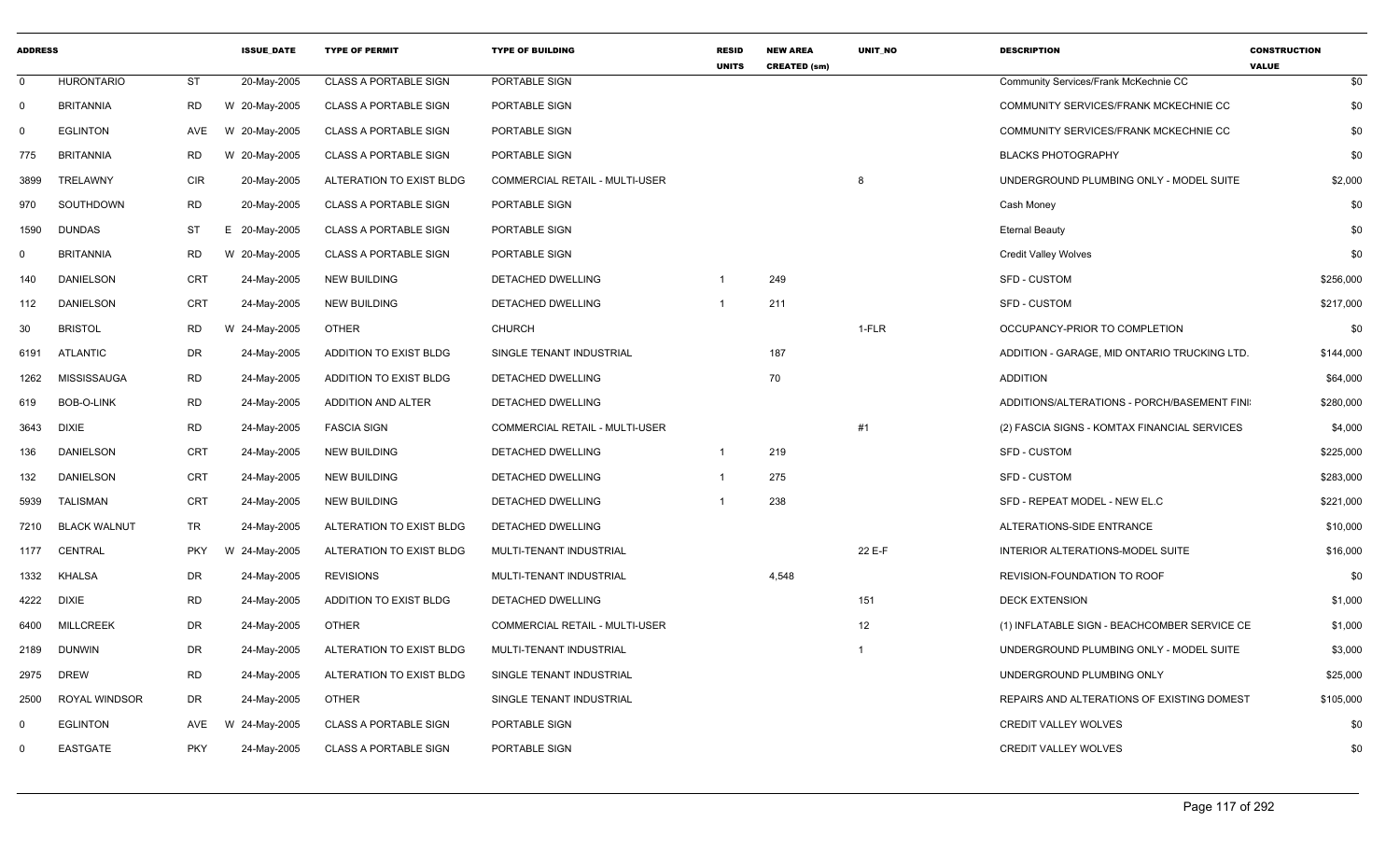| <b>ADDRESS</b> |                          |             | <b>ISSUE DATE</b> | <b>TYPE OF PERMIT</b>        | <b>TYPE OF BUILDING</b>        | <b>RESID</b><br><b>UNITS</b> | <b>NEW AREA</b><br><b>CREATED (sm)</b> | <b>UNIT NO</b> | <b>DESCRIPTION</b>                             | <b>CONSTRUCTION</b><br><b>VALUE</b> |
|----------------|--------------------------|-------------|-------------------|------------------------------|--------------------------------|------------------------------|----------------------------------------|----------------|------------------------------------------------|-------------------------------------|
| $\mathbf 0$    | <b>EGLINTON</b>          | AVE         | W 24-May-2005     | <b>CLASS A PORTABLE SIGN</b> | PORTABLE SIGN                  |                              |                                        |                | <b>Credit Valley Wolves</b>                    | \$0                                 |
| $\mathbf 0$    | <b>MATHESON</b>          | BLVD        | E 24-May-2005     | <b>CLASS A PORTABLE SIGN</b> | PORTABLE SIGN                  |                              |                                        |                | <b>CREDIT VALLEY WOLVES</b>                    | \$0                                 |
| $\Omega$       | <b>DERRY</b>             | <b>RD</b>   | W 24-May-2005     | <b>CLASS A PORTABLE SIGN</b> | PORTABLE SIGN                  |                              |                                        |                | <b>CREDIT VALLEY WOLVES</b>                    | \$0                                 |
| 720            | <b>BRISTOL</b>           | <b>RD</b>   | W 24-May-2005     | <b>CLASS A PORTABLE SIGN</b> | PORTABLE SIGN                  |                              |                                        |                | <b>SALON FORTE</b>                             | \$0                                 |
| $\mathbf 0$    | <b>EASTGATE</b>          | <b>PKY</b>  | 24-May-2005       | <b>CLASS A PORTABLE SIGN</b> | PORTABLE SIGN                  |                              |                                        |                | APPLEWOOD HOCKEY ASSOCIATION                   | \$0                                 |
| $\mathbf 0$    | QUEENSWAY                |             | E 24-May-2005     | <b>CLASS A PORTABLE SIGN</b> | PORTABLE SIGN                  |                              |                                        |                | APPLEWOOD CO-OPERATIVE PRE-SCHOOL              | \$0                                 |
| 0              | <b>MAVIS</b>             | <b>RD</b>   | 24-May-2005       | <b>CLASS A PORTABLE SIGN</b> | PORTABLE SIGN                  |                              |                                        |                | APPLEWOOD HOCKEY ASSOCIATION                   | \$0                                 |
| 0              | <b>DIXIE</b>             | <b>RD</b>   | 24-May-2005       | <b>CLASS A PORTABLE SIGN</b> | PORTABLE SIGN                  |                              |                                        |                | APPLEWOOD HOCKEY ASSOCIATION                   | \$0                                 |
| 3899           | TRELAWNY                 | <b>CIR</b>  | 24-May-2005       | ALTERATION TO EXIST BLDG     | COMMERCIAL RETAIL - MULTI-USER |                              |                                        | $#1 - 4$       | UNDERGROUND PLUMBING ONLY - MODEL SUITE        | \$4,000                             |
| $\mathbf 0$    | <b>DERRY</b>             | <b>RD</b>   | W 24-May-2005     | <b>CLASS A PORTABLE SIGN</b> | PORTABLE SIGN                  |                              |                                        |                | CORPORATE SERVICES-WARD 9 COUNCILLOR           | \$0                                 |
| $\mathbf 0$    | TENTH LINE WEST          |             | 24-May-2005       | <b>CLASS A PORTABLE SIGN</b> | PORTABLE SIGN                  |                              |                                        |                | CORPORATE SERVICES-WARD 9 COUNCILLOR           | \$0                                 |
| $\mathbf 0$    | <b>BRITANNIA</b>         | <b>RD</b>   | W 24-May-2005     | <b>CLASS A PORTABLE SIGN</b> | PORTABLE SIGN                  |                              |                                        |                | CORPORATE SERVICES-WARD 9 COUNCILLOR           | \$0                                 |
| 200            | <b>DONNELLY</b>          | <b>DR</b>   | 24-May-2005       | <b>DEMOLITION</b>            | DETACHED DWELLING              |                              |                                        |                | <b>DEMOLITION - SFD</b>                        | \$10,000                            |
| 2334           | <b>MISSISSAUGA</b>       | <b>RD</b>   | 24-May-2005       | <b>OTHER</b>                 | DETACHED DWELLING              |                              |                                        |                | <b>SEWER CONVERSION</b>                        | \$3,000                             |
| 1283           | <b>STRATHY</b>           | <b>AVE</b>  | 24-May-2005       | <b>DEMOLITION</b>            | DETACHED DWELLING              |                              |                                        |                | DEMOLITION - SFD/SHED                          | \$10,000                            |
| 1310           | <b>DUNDAS</b>            | <b>ST</b>   | E 24-May-2005     | <b>CLASS A PORTABLE SIGN</b> | PORTABLE SIGN                  |                              |                                        |                | <b>International Wholesale</b>                 | \$0                                 |
| 1425           | <b>DUNDAS</b>            | <b>ST</b>   | E 24-May-2005     | <b>CLASS A PORTABLE SIGN</b> | PORTABLE SIGN                  |                              |                                        |                | <b>KJS European Drapery</b>                    | \$0                                 |
| 185            | <b>COURTNEYPARK</b>      | DR.         | E 24-May-2005     | <b>CLASS A PORTABLE SIGN</b> | PORTABLE SIGN                  |                              |                                        |                | Catalina Lighting                              | \$0                                 |
| 3615           | <b>CHIPLOW</b>           | <b>RD</b>   | 25-May-2005       | ALTERATION TO EXIST BLDG     | DETACHED DWELLING              |                              |                                        |                | <b>BASEMENT APARTMENT</b>                      | \$37,000                            |
| 6010           | <b>DIXIE</b>             | <b>RD</b>   | 25-May-2005       | MULTIPLE SIGNS               | COMMERCIAL - OTHER             |                              |                                        |                | VARIOUS SIGNS - BURGER KING                    | \$25,000                            |
| 5050           | CREEKBANK                | <b>RD</b>   | 25-May-2005       | <b>MULTIPLE SIGNS</b>        | SINGLE TENANT INDUSTRIAL       |                              |                                        |                | TWO (2) FASCIA SIGNS - COURTYARD MARRIOTT      | \$13,000                            |
| 5050           | <b>CREEKBANK</b>         | <b>RD</b>   | 25-May-2005       | <b>FASCIA SIGN</b>           | SINGLE TENANT INDUSTRIAL       |                              |                                        |                | TWO (2) FASCIA SIGNS - COURTYARD MARRIOTT      | \$10,000                            |
| 5070           | <b>CREEKBANK</b>         | <b>RD</b>   | 25-May-2005       | <b>MULTIPLE SIGNS</b>        | SINGLE TENANT INDUSTRIAL       |                              |                                        |                | ONE (1) FASCIA & TWO (2) GROUND SIGNS - MARRIC | \$12,000                            |
| 5070           | <b>CREEKBANK</b>         | <b>RD</b>   | 25-May-2005       | <b>FASCIA SIGN</b>           | SINGLE TENANT INDUSTRIAL       |                              |                                        |                | FOUR (4) FASCIA SIGNS - MARRIOTT RESIDENCE IN  | \$31,000                            |
| 305            | PENDANT                  | <b>DR</b>   | 25-May-2005       | ADDITION AND ALTER           | SINGLE TENANT INDUSTRIAL       |                              | 2,687                                  |                | ADDITION/ALTERATIONS - PLANT & MEZZANINE, EM   | \$1,479,000                         |
| 1057           | SPRINGHILL               | <b>DR</b>   | 25-May-2005       | <b>INGROUND POOL</b>         | DETACHED DWELLING              |                              |                                        |                |                                                | \$0                                 |
| 5182           | CHURCHILL MEADOWS        | <b>BLVD</b> | 25-May-2005       | <b>NEW BUILDING</b>          | DETACHED DWELLING              | -1                           | 250                                    |                | SFD - NEW MODEL, FIREBREAK LOT                 | \$258,000                           |
| 5178           | <b>CHURCHILL MEADOWS</b> | <b>BLVD</b> | 25-May-2005       | <b>NEW BUILDING</b>          | DETACHED DWELLING              | $\mathbf{1}$                 | 323                                    |                | <b>SFD - NEW MODEL</b>                         | \$333,000                           |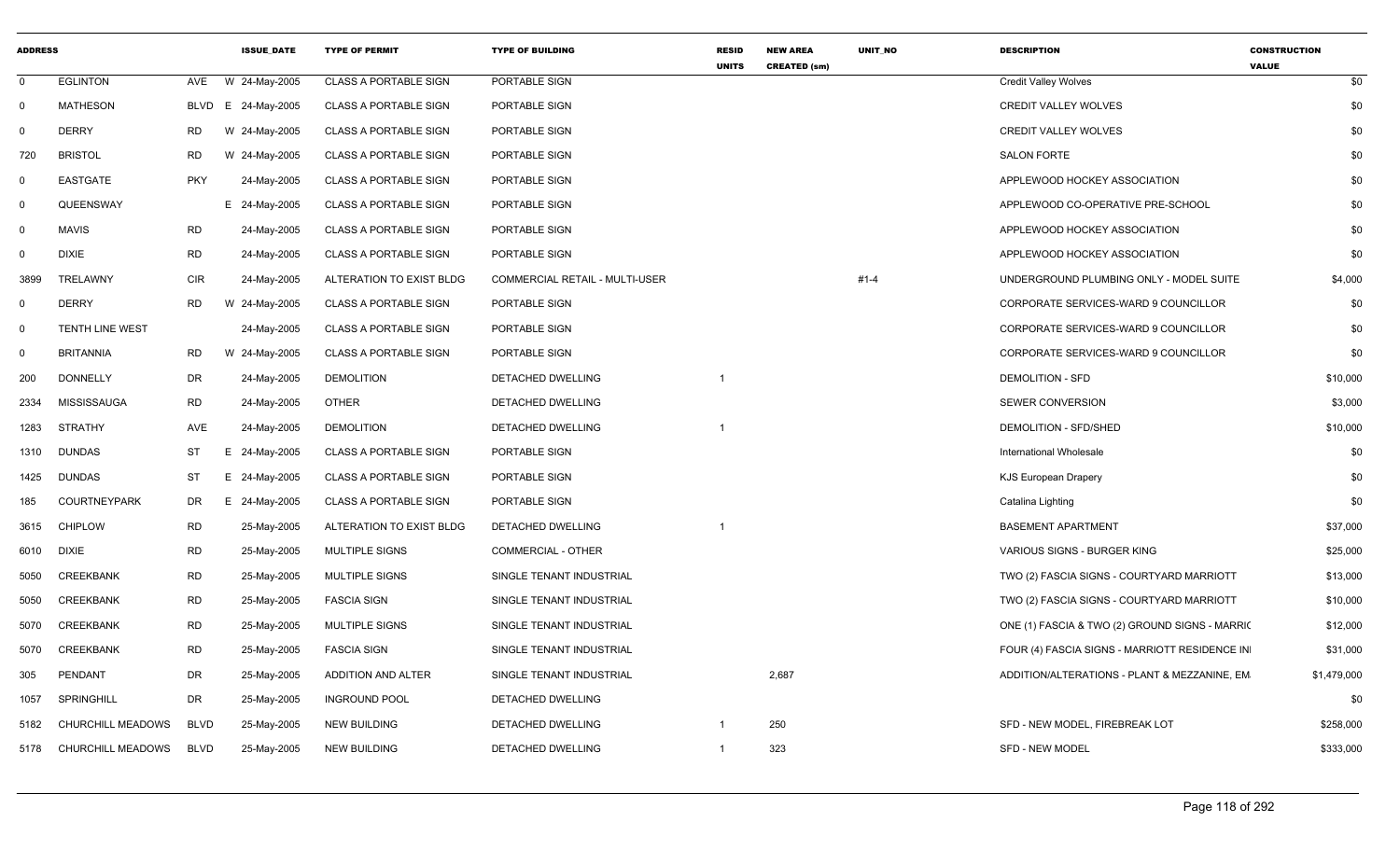| <b>ADDRESS</b> |                          |             | <b>ISSUE DATE</b> | <b>TYPE OF PERMIT</b>        | <b>TYPE OF BUILDING</b>               | <b>RESID</b><br><b>UNITS</b> | <b>NEW AREA</b><br><b>CREATED (sm)</b> | UNIT_NO | <b>DESCRIPTION</b>                | <b>CONSTRUCTION</b><br><b>VALUE</b> |
|----------------|--------------------------|-------------|-------------------|------------------------------|---------------------------------------|------------------------------|----------------------------------------|---------|-----------------------------------|-------------------------------------|
| 2543           | WHALEY                   | DR          | 25-May-2005       | <b>NEW BUILDING</b>          | DETACHED DWELLING                     |                              | 276                                    |         | <b>SFD - CUSTOM</b>               | \$286,000                           |
| 1241           | <b>WOODEDEN</b>          | DR          | 25-May-2005       | ADDITION TO EXIST BLDG       | DETACHED DWELLING                     |                              |                                        |         | <b>ADDITION</b>                   | \$81,000                            |
| -1             | <b>CITY CENTRE</b>       | <b>DR</b>   | 25-May-2005       | ALTERATION TO EXIST BLDG     | <b>COMMERCIAL OFFICE - MULTI-USER</b> |                              | 1,519                                  | 1700    | INTERIOR ALTERATIONS-BDO DUNWOODY | \$230,000                           |
| $\mathbf 0$    | LAKESHORE                | <b>RD</b>   | E 25-May-2005     | <b>CLASS A PORTABLE SIGN</b> | PORTABLE SIGN                         |                              |                                        |         | MISSISSAUGA WATERFRONT FESTIVAL   | \$0                                 |
| $\mathbf 0$    | LAKESHORE                | <b>RD</b>   | W 25-May-2005     | <b>CLASS A PORTABLE SIGN</b> | PORTABLE SIGN                         |                              |                                        |         | MISSISSAUGA WATERFRONT FESTIVAL   | \$0                                 |
| $\mathbf 0$    | LAKESHORE                | <b>RD</b>   | Е.<br>25-May-2005 | <b>CLASS A PORTABLE SIGN</b> | PORTABLE SIGN                         |                              |                                        |         | MISSISSAUGA WATERFRONT FESTIVAL   | \$0                                 |
| $\mathbf 0$    | SOUTH SHERIDAN           | WAY         | 25-May-2005       | <b>CLASS A PORTABLE SIGN</b> | PORTABLE SIGN                         |                              |                                        |         | MISSISSAUGA WATERFRONT FESTIVAL   | \$0                                 |
| $\mathbf 0$    | <b>LORNE PARK</b>        | <b>RD</b>   | 25-May-2005       | <b>CLASS A PORTABLE SIGN</b> | PORTABLE SIGN                         |                              |                                        |         | MISSISSAUGA WATERFRONT FESTIVAL   | \$0                                 |
| $\mathbf 0$    | SOUTH SHERIDAN           | WAY         | 25-May-2005       | <b>CLASS A PORTABLE SIGN</b> | PORTABLE SIGN                         |                              |                                        |         | MISSISSAUGA WATERFRONT FESTIVAL   | \$0                                 |
| $\mathbf 0$    | <b>WINSTON CHURCHILL</b> | <b>BLVD</b> | 25-May-2005       | <b>CLASS A PORTABLE SIGN</b> | PORTABLE SIGN                         |                              |                                        |         | MISSISSAUGA WATERFRONT FESTIVAL   | \$0                                 |
| $\mathbf 0$    | <b>TRUSCOTT</b>          | DR          | 25-May-2005       | <b>CLASS A PORTABLE SIGN</b> | PORTABLE SIGN                         |                              |                                        |         | MISSISSAUGA WATERFRONT FESTIVAL   | \$0                                 |
| $\mathbf 0$    | SOUTH SHERIDAN           | WAY         | 25-May-2005       | <b>CLASS A PORTABLE SIGN</b> | PORTABLE SIGN                         |                              |                                        |         | MISSISSAUGA WATERFRONT FESTIVAL   | \$0                                 |
| $\mathbf 0$    | <b>TRUSCOTT</b>          | DR          | 25-May-2005       | <b>CLASS A PORTABLE SIGN</b> | PORTABLE SIGN                         |                              |                                        |         | MISSISSAUGA WATERFRONT FESTIVAL   | \$0                                 |
| $\mathbf 0$    | <b>SHERIDAN PARK</b>     | DR          | 25-May-2005       | CLASS A PORTABLE SIGN        | PORTABLE SIGN                         |                              |                                        |         | MISSISSAUGA WATERFRONT FESTIVAL   | \$0                                 |
| $\mathbf 0$    | <b>SOUTH SHERIDAN</b>    | WAY         | 25-May-2005       | <b>CLASS A PORTABLE SIGN</b> | PORTABLE SIGN                         |                              |                                        |         | MISSISSAUGA WATERFRONT FESTIVAL   | \$0                                 |
| $\mathbf 0$    | MISSISSAUGA              | <b>RD</b>   | 25-May-2005       | <b>CLASS A PORTABLE SIGN</b> | PORTABLE SIGN                         |                              |                                        |         | MISSISSAUGA WATERFRONT FESTIVAL   | \$0                                 |
| $\mathbf 0$    | <b>ERIN MILLS</b>        | <b>PKY</b>  | 25-May-2005       | <b>CLASS A PORTABLE SIGN</b> | PORTABLE SIGN                         |                              |                                        |         | MISSISSAUGA WATERFRONT FESTIVAL   | \$0                                 |
| $\mathbf 0$    | <b>ERIN MILLS</b>        | <b>PKY</b>  | 25-May-2005       | <b>CLASS A PORTABLE SIGN</b> | PORTABLE SIGN                         |                              |                                        |         | MISSISSAUGA WATERFRONT FESTIVAL   | \$0                                 |
| $\mathbf 0$    | DUNDAS                   | <b>ST</b>   | W 25-May-2005     | <b>CLASS A PORTABLE SIGN</b> | PORTABLE SIGN                         |                              |                                        |         | MISSISSAUGA WATERFRONT FESTIVAL   | \$0                                 |
| $\mathbf 0$    | <b>ERIN MILLS</b>        | <b>PKY</b>  | 25-May-2005       | <b>CLASS A PORTABLE SIGN</b> | PORTABLE SIGN                         |                              |                                        |         | MISSISSAUGA WATERFRONT FESTIVAL   | \$0                                 |
| $\mathbf 0$    | <b>BURNHAMTHORPE</b>     | <b>RD</b>   | W 25-May-2005     | <b>CLASS A PORTABLE SIGN</b> | PORTABLE SIGN                         |                              |                                        |         | MISSISSAUGA WATERFRONT FESTIVAL   | \$0                                 |
| $\mathbf 0$    | <b>ERIN MILLS</b>        | <b>PKY</b>  | 25-May-2005       | <b>CLASS A PORTABLE SIGN</b> | PORTABLE SIGN                         |                              |                                        |         | MISSISSAUGA WATERFRONT FESTIVAL   | \$0                                 |
| $\mathbf 0$    | <b>EGLINTON</b>          | AVE         | W 25-May-2005     | <b>CLASS A PORTABLE SIGN</b> | PORTABLE SIGN                         |                              |                                        |         | MISSISSAUGA WATERFRONT FESTIVAL   | \$0                                 |
| $\mathbf 0$    | <b>EGLINTON</b>          | AVE         | W 25-May-2005     | <b>CLASS A PORTABLE SIGN</b> | PORTABLE SIGN                         |                              |                                        |         | MISSISSAUGA WATERFRONT FESTIVAL   | \$0                                 |
| $\mathbf 0$    | LAKESHORE                | <b>RD</b>   | 25-May-2005<br>Е. | <b>CLASS A PORTABLE SIGN</b> | PORTABLE SIGN                         |                              |                                        |         | MISSISSAUGA WATER FRONT FESTIVAL  | \$0                                 |
| $\mathbf 0$    | LAKESHORE                | <b>RD</b>   | W 25-May-2005     | <b>CLASS A PORTABLE SIGN</b> | PORTABLE SIGN                         |                              |                                        |         | MISSISSAUGA WATER FRONT FESTIVAL  | \$0                                 |
| $\mathbf 0$    | <b>ERIN MILLS</b>        | <b>PKY</b>  | 25-May-2005       | <b>CLASS A PORTABLE SIGN</b> | PORTABLE SIGN                         |                              |                                        |         | MISSISSAUGA WATER FRONT FESTIVAL  | \$0                                 |
| $\mathbf{0}$   | <b>ERIN MILLS</b>        | <b>PKY</b>  | 25-May-2005       | <b>CLASS A PORTABLE SIGN</b> | PORTABLE SIGN                         |                              |                                        |         | MISSISSAUGA WATER FRONT FESTIVAL  | \$0                                 |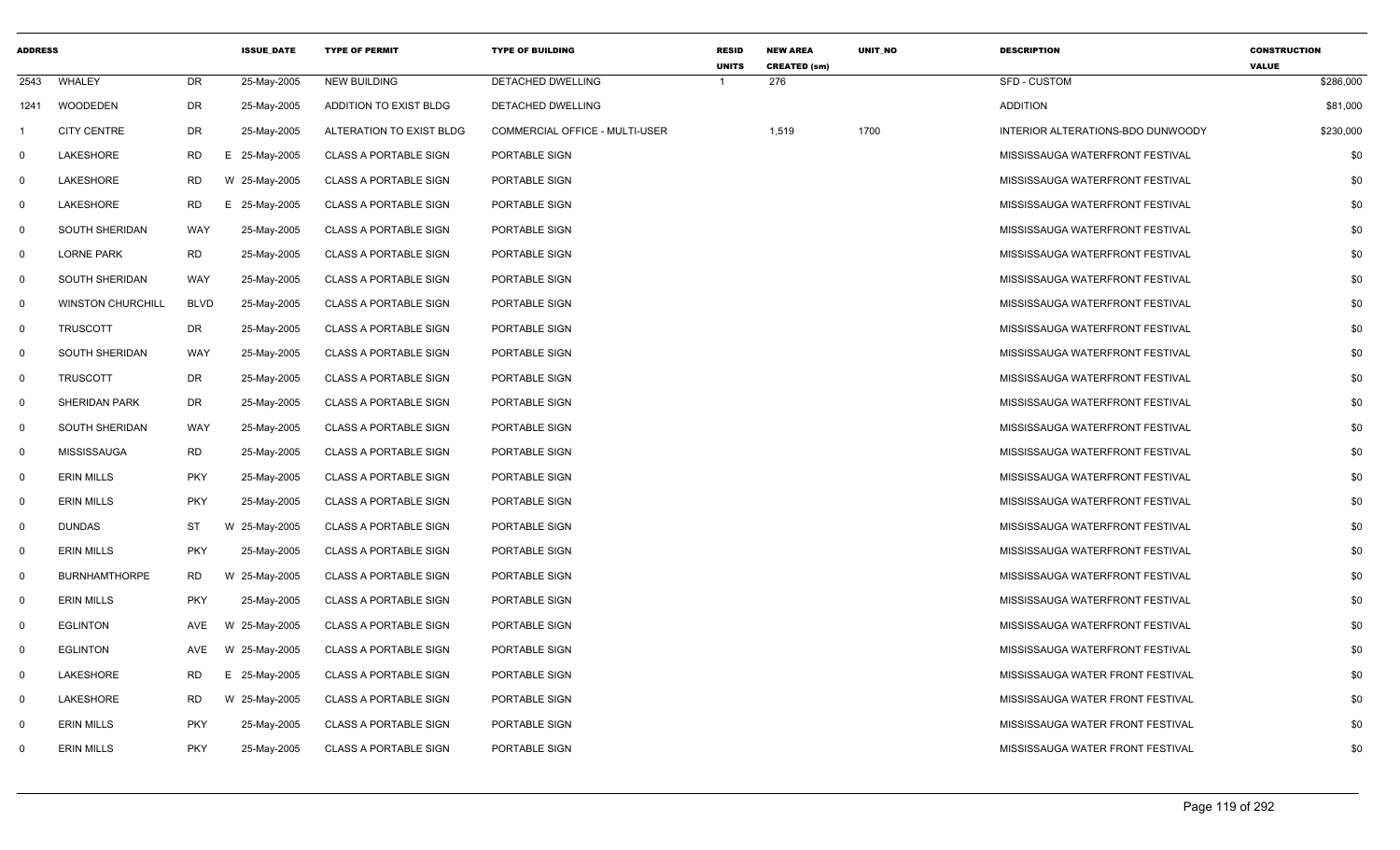| <b>ADDRESS</b> |                          |             | <b>ISSUE_DATE</b> | <b>TYPE OF PERMIT</b>        | <b>TYPE OF BUILDING</b>   | <b>RESID</b><br><b>UNITS</b> | <b>NEW AREA</b><br><b>CREATED (sm)</b> | UNIT_NO | <b>DESCRIPTION</b>                                  | <b>CONSTRUCTION</b><br><b>VALUE</b> |
|----------------|--------------------------|-------------|-------------------|------------------------------|---------------------------|------------------------------|----------------------------------------|---------|-----------------------------------------------------|-------------------------------------|
| $\Omega$       | LAKESHORE                | <b>RD</b>   | E 25-May-2005     | <b>CLASS A PORTABLE SIGN</b> | PORTABLE SIGN             |                              |                                        |         | MISSISSAUGA WATER FRONT FESTIVAL                    | \$0                                 |
| $\mathbf 0$    | <b>WINSTON CHURCHILL</b> | <b>BLVD</b> | 25-May-2005       | <b>CLASS A PORTABLE SIGN</b> | PORTABLE SIGN             |                              |                                        |         | MISSISSAUGA WATER FRONT FESTIVAL                    | \$0                                 |
| 335            | CHURCH                   | ST          | 25-May-2005       | TENTS/AIR SUPPORT STRUC      | CITY                      |                              |                                        |         | TENT-TEMPORARY, JUN 2-7/05, 44x53                   | \$1,000                             |
|                | 3331 CHARMAINE           | <b>HTS</b>  | 25-May-2005       | ABOVE GROUND POOL            | DETACHED DWELLING         |                              |                                        |         |                                                     | \$0                                 |
| 529            | CANYON                   | ST          | 25-May-2005       | <b>INGROUND POOL</b>         | DETACHED DWELLING         |                              |                                        |         |                                                     | \$0                                 |
| 7349           | SANDHURST                | DR          | 25-May-2005       | ABOVE GROUND POOL            | DETACHED DWELLING         |                              |                                        |         |                                                     | \$0                                 |
| 1775 BRISTOL   |                          | <b>RD</b>   | W 25-May-2005     | <b>NEW BUILDING</b>          | <b>CHURCH</b>             |                              | 1,304                                  |         | CONDITIONAL PERMIT - NEW-CHURCH COMPLETIOI          | \$0                                 |
| 5025           | <b>CREDITVIEW</b>        | <b>RD</b>   | 25-May-2005       | <b>CLASS A PORTABLE SIGN</b> | PORTABLE SIGN             |                              |                                        |         | <b>ARCTIC SPAS</b>                                  | \$0                                 |
| 1747 CORAM     |                          | CRES        | 25-May-2005       | FIRE DAMAGE REPAIR           | GARAGE/CARPORT            |                              |                                        |         | FIRE DAMAGE REPAIR-DETACHED GARAGE                  | \$20,000                            |
| $\mathbf 0$    | <b>BRITANNIA</b>         | RD          | W 25-May-2005     | <b>CLASS A PORTABLE SIGN</b> | PORTABLE SIGN             |                              |                                        |         | Community Services (Rec. & Parks)                   | \$0                                 |
| $\Omega$       | <b>KENNEDY</b>           | <b>RD</b>   | 25-May-2005       | <b>CLASS A PORTABLE SIGN</b> | PORTABLE SIGN             |                              |                                        |         | Corproate Services - Councillor Prentice, Ward-3    | \$0                                 |
| $\overline{0}$ | KENNEDY                  | <b>RD</b>   | 25-May-2005       | <b>CLASS A PORTABLE SIGN</b> | PORTABLE SIGN             |                              |                                        |         | Corporate Services - Councillor Prentice - Ward-3   | \$0                                 |
| $\Omega$       | <b>DUNDAS</b>            | ST          | W 25-May-2005     | <b>CLASS A PORTABLE SIGN</b> | PORTABLE SIGN             |                              |                                        |         | CORPORATE SERVICES - COUNCILLOR PRENTICE -          | \$0                                 |
| $\Omega$       | MAVIS                    | <b>RD</b>   | 25-May-2005       | <b>CLASS A PORTABLE SIGN</b> | PORTABLE SIGN             |                              |                                        |         | Community Services - Councillor Prentice - Ward - 3 | \$0                                 |
| - 0            | NORTH SERVICE            | <b>RD</b>   | 25-May-2005       | CLASS A PORTABLE SIGN        | PORTABLE SIGN             |                              |                                        |         | Corporate Services - Councillor Prentice - Ward-3   | \$0                                 |
| $\Omega$       | <b>DERRY</b>             | <b>RD</b>   | W 25-May-2005     | <b>CLASS A PORTABLE SIGN</b> | PORTABLE SIGN             |                              |                                        |         | Corporate Services - Councillor Prentice - Ward-3   | \$0                                 |
| 2835           | ARGENTIA                 | <b>RD</b>   | 25-May-2005       | CLASS A PORTABLE SIGN        | PORTABLE SIGN             |                              |                                        |         | Fasternal Canada                                    | \$0                                 |
| 3055 DUNDAS    |                          | <b>ST</b>   | W 25-May-2005     | <b>CLASS A PORTABLE SIGN</b> | PORTABLE SIGN             |                              |                                        |         | United Family Martial Arts                          | \$0                                 |
| 6625 KENNEDY   |                          | <b>RD</b>   | 25-May-2005       | <b>CLASS A PORTABLE SIGN</b> | PORTABLE SIGN             |                              |                                        |         | <b>Help Unlimited</b>                               | \$0                                 |
| 1195 DUNDAS    |                          | ST          | 25-May-2005<br>E. | <b>CLASS A PORTABLE SIGN</b> | PORTABLE SIGN             |                              |                                        |         | Lick's                                              | \$0                                 |
| 453            | LAKESHORE                | <b>RD</b>   | 25-May-2005<br>E  | <b>DEMOLITION</b>            | DETACHED DWELLING         |                              |                                        |         | <b>DEMOLITION - SFD</b>                             | \$10,000                            |
| 1195 DUNDAS    |                          | ST          | E 25-May-2005     | <b>CLASS A PORTABLE SIGN</b> | PORTABLE SIGN             |                              |                                        |         | Licks                                               | \$0                                 |
| 1195 DUNDAS    |                          | ST          | E 25-May-2005     | <b>CLASS A PORTABLE SIGN</b> | PORTABLE SIGN             |                              |                                        |         | Lick's                                              | \$0                                 |
| 1195 DUNDAS    |                          | <b>ST</b>   | 25-May-2005       | <b>CLASS A PORTABLE SIGN</b> | PORTABLE SIGN             |                              |                                        |         | Licks                                               | \$0                                 |
|                | 4099 ERIN MILLS          | PKY         | 25-May-2005       | <b>CLASS A PORTABLE SIGN</b> | PORTABLE SIGN             |                              |                                        |         | The Framing Edge                                    | \$0                                 |
| 275 RIEL       |                          | DR          | 26-May-2005       | ALTERATION TO EXIST BLDG     | DETACHED DWELLING         |                              |                                        |         | <b>BASEMENT APARTMENT</b>                           | \$14,000                            |
|                | 5676 TIMBERLEA           | <b>BLVD</b> | 26-May-2005       | STORAGE TANK                 | INDUSTRIAL - OTHER        |                              |                                        |         | TANK - ABOVE GROUND                                 | \$3,000                             |
| 7650 KIMBEL    |                          | <b>ST</b>   | 26-May-2005       | ALTERATION TO EXIST BLDG     | <b>INDUSTRIAL - OTHER</b> |                              |                                        | 7-14    | CANC 2005/11/07 - INT ALTS-MODEL SUITE              | \$17,000                            |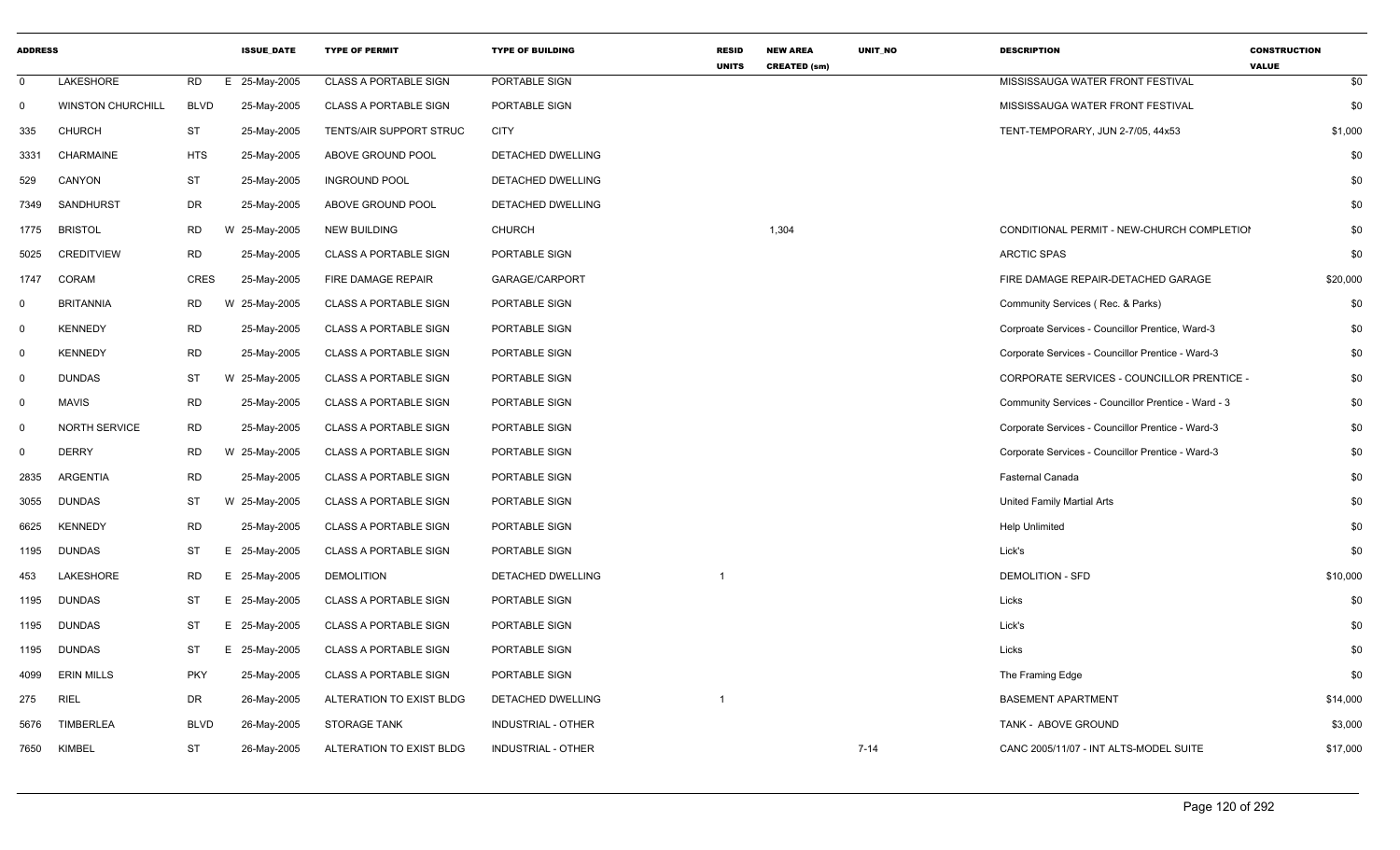| <b>ADDRESS</b> |                          |             | <b>ISSUE DATE</b> | <b>TYPE OF PERMIT</b>        | <b>TYPE OF BUILDING</b>        | <b>RESID</b><br><b>UNITS</b> | <b>NEW AREA</b><br><b>CREATED (sm)</b> | UNIT_NO | <b>DESCRIPTION</b>                          | <b>CONSTRUCTION</b><br><b>VALUE</b> |
|----------------|--------------------------|-------------|-------------------|------------------------------|--------------------------------|------------------------------|----------------------------------------|---------|---------------------------------------------|-------------------------------------|
| 5931           | <b>TALISMAN</b>          | CRT         | 26-May-2005       | <b>NEW BUILDING</b>          | DETACHED DWELLING              | -1                           | 247                                    |         | <b>SFD - NEW MODEL</b>                      | \$255,000                           |
| 571            | <b>RAPHAEL</b>           | AVE         | 26-May-2005       | ADDITION TO EXIST BLDG       | DETACHED DWELLING              |                              |                                        |         | ADDITION-SUNROOM, UNHEATED                  | \$14,000                            |
| 1325           | <b>DERRY</b>             | <b>RD</b>   | E 26-May-2005     | <b>NEW BUILDING</b>          | <b>INDUSTRIAL - OTHER</b>      |                              |                                        | BLD-D   | NEW-INDUST. SPEC, TENANT NOT DETERMINED, CO | \$0                                 |
| 1332           | KHALSA                   | DR          | 26-May-2005       | <b>NEW BUILDING</b>          | MULTI-TENANT INDUSTRIAL        |                              |                                        |         | NEW-INDUST. SPEC, TENANT NOT DETERMINED, CO | \$0                                 |
| 1315           | <b>DERRY</b>             | <b>RD</b>   | E 26-May-2005     | <b>NEW BUILDING</b>          | <b>INDUSTRIAL - OTHER</b>      |                              |                                        | BLD-C   | NEW-INDUST. SPEC, TENANT NOT DETERMINED, CO | \$0                                 |
| 5935           | TALISMAN                 | <b>CRT</b>  | 26-May-2005       | <b>NEW BUILDING</b>          | DETACHED DWELLING              |                              | 247                                    |         | <b>SFD - REPEAT MODEL</b>                   | \$254,000                           |
| 530            | LOLITA                   | <b>GDNS</b> | 26-May-2005       | ALTERATION TO EXIST BLDG     | APARTMENT (> 6 UNITS)          |                              |                                        |         | ALTERATIONS-PARKING GARAGE REPAIRS, PCC 10  | \$72,000                            |
| $\mathbf 0$    | <b>EGLINTON</b>          | AVE         | W 26-May-2005     | <b>CLASS A PORTABLE SIGN</b> | PORTABLE SIGN                  |                              |                                        |         | MISSISSAUGA WATERFRONT FESTIVAL             | \$0                                 |
| $\mathbf 0$    | <b>ERIN MILLS</b>        | <b>PKY</b>  | 26-May-2005       | <b>CLASS A PORTABLE SIGN</b> | PORTABLE SIGN                  |                              |                                        |         | MISSISSAUGA WATERFRONT FESTIVAL             | \$0                                 |
| $\mathbf 0$    | <b>WINSTON CHURCHILL</b> | <b>BLVD</b> | 26-May-2005       | <b>CLASS A PORTABLE SIGN</b> | PORTABLE SIGN                  |                              |                                        |         | MISSISSAUGA WATERFRONT FESTIVAL             | \$0                                 |
| $\mathbf 0$    | <b>WINSTON CHURCHILL</b> | <b>BLVD</b> | 26-May-2005       | <b>CLASS A PORTABLE SIGN</b> | PORTABLE SIGN                  |                              |                                        |         | MISSISSAUGA WATERFRONT FESTIVAL             | \$0                                 |
| $\mathbf 0$    | <b>PREMIUM</b>           | WAY         | 26-May-2005       | <b>CLASS A PORTABLE SIGN</b> | PORTABLE SIGN                  |                              |                                        |         | MISSISSAUGA WATERFRONT FESTIVAL             | \$0                                 |
| $\mathbf 0$    | <b>NORTH SERVICE</b>     | <b>RD</b>   | 26-May-2005       | <b>CLASS A PORTABLE SIGN</b> | PORTABLE SIGN                  |                              |                                        |         | MISSISSAUGA WATERFRONT FESTIVAL             | \$0                                 |
| $\mathbf 0$    | <b>NORTH SERVICE</b>     | <b>RD</b>   | 26-May-2005       | <b>CLASS A PORTABLE SIGN</b> | PORTABLE SIGN                  |                              |                                        |         | MISSISSAUGA WATERFRONT FESTIVAL             | \$0                                 |
| $\mathbf 0$    | QUEENSWAY                |             | E 26-May-2005     | <b>CLASS A PORTABLE SIGN</b> | PORTABLE SIGN                  |                              |                                        |         | MISSISSAUGA WATERFRONT FESTIVAL             | \$0                                 |
| $\mathbf 0$    | <b>PAISLEY</b>           | BLVD        | W 26-May-2005     | <b>CLASS A PORTABLE SIGN</b> | PORTABLE SIGN                  |                              |                                        |         | MISSISSAUGA WATERFRONT FESTIVAL             | \$0                                 |
| $\mathbf 0$    | <b>MAVIS</b>             | <b>RD</b>   | 26-May-2005       | <b>CLASS A PORTABLE SIGN</b> | PORTABLE SIGN                  |                              |                                        |         | MISSISSAUGA WATRFRONT FESTIVAL              | \$0                                 |
| $\mathbf 0$    | QUEENSWAY                |             | W 26-May-2005     | <b>CLASS A PORTABLE SIGN</b> | PORTABLE SIGN                  |                              |                                        |         | MISSISSAUGA WATERFRONT FESTIVAL             | \$0                                 |
| $\mathbf 0$    | QUEENSWAY                |             | W 26-May-2005     | <b>CLASS A PORTABLE SIGN</b> | PORTABLE SIGN                  |                              |                                        |         | MISSISSAUGA WATERFRONT FESTIVAL             | \$0                                 |
| $\mathbf 0$    | MISSISSAUGA HEIGHTS DR   |             | 26-May-2005       | <b>CLASS A PORTABLE SIGN</b> | PORTABLE SIGN                  |                              |                                        |         | MISSISSAUGA WATERFRONT FESTIVAL             | \$0                                 |
| $\mathbf 0$    | <b>PAISLEY</b>           | BLVD        | W 26-May-2005     | <b>CLASS A PORTABLE SIGN</b> | PORTABLE SIGN                  |                              |                                        |         | MISSISSAUGA WATERFRONT FESTIVAL             | \$0                                 |
| $\mathbf 0$    | CONFEDERATION            | <b>PKY</b>  | 26-May-2005       | <b>CLASS A PORTABLE SIGN</b> | PORTABLE SIGN                  |                              |                                        |         | MISSISSAUGA WATERFRONT FESTIVAL             | \$0                                 |
| $\mathbf 0$    | <b>HILLCREST</b>         | AVE         | 26-May-2005       | <b>CLASS A PORTABLE SIGN</b> | PORTABLE SIGN                  |                              |                                        |         | MISSISSAUGA WATERFRONT FESTIVAL             | \$0                                 |
| $\mathbf 0$    | <b>DUNDAS</b>            | ST          | W 26-May-2005     | <b>CLASS A PORTABLE SIGN</b> | PORTABLE SIGN                  |                              |                                        |         | MISSISSAUGA WATERFRONT FESTIVAL             | \$0                                 |
| -1             | <b>CITY CENTRE</b>       | DR          | 26-May-2005       | ALTERATION TO EXIST BLDG     | COMMERCIAL OFFICE - MULTI-USER |                              |                                        | 1010    | INTERIOR ALTERATIONS-CITY CENTRE PLAZA LTD  | \$32,000                            |
| 1325           | <b>DERRY</b>             | <b>RD</b>   | E 26-May-2005     | <b>REVISIONS</b>             | <b>INDUSTRIAL - OTHER</b>      |                              | 1,616                                  | BLD-D   | REVISION-FOUNDATION TO ROOF                 | \$0                                 |
| 1315           | <b>DERRY</b>             | <b>RD</b>   | E 26-May-2005     | <b>REVISIONS</b>             | <b>INDUSTRIAL - OTHER</b>      |                              | 1,390                                  | BLD-C   | REVISION-FOUNDATION TO ROOF                 | \$0                                 |
| 1703           | CORAM                    | <b>CRES</b> | 26-May-2005       | ADDITION AND ALTER           | <b>DETACHED DWELLING</b>       |                              |                                        |         | ADDITION-1-STOREY/ATTACHED GARAGE           | \$70,000                            |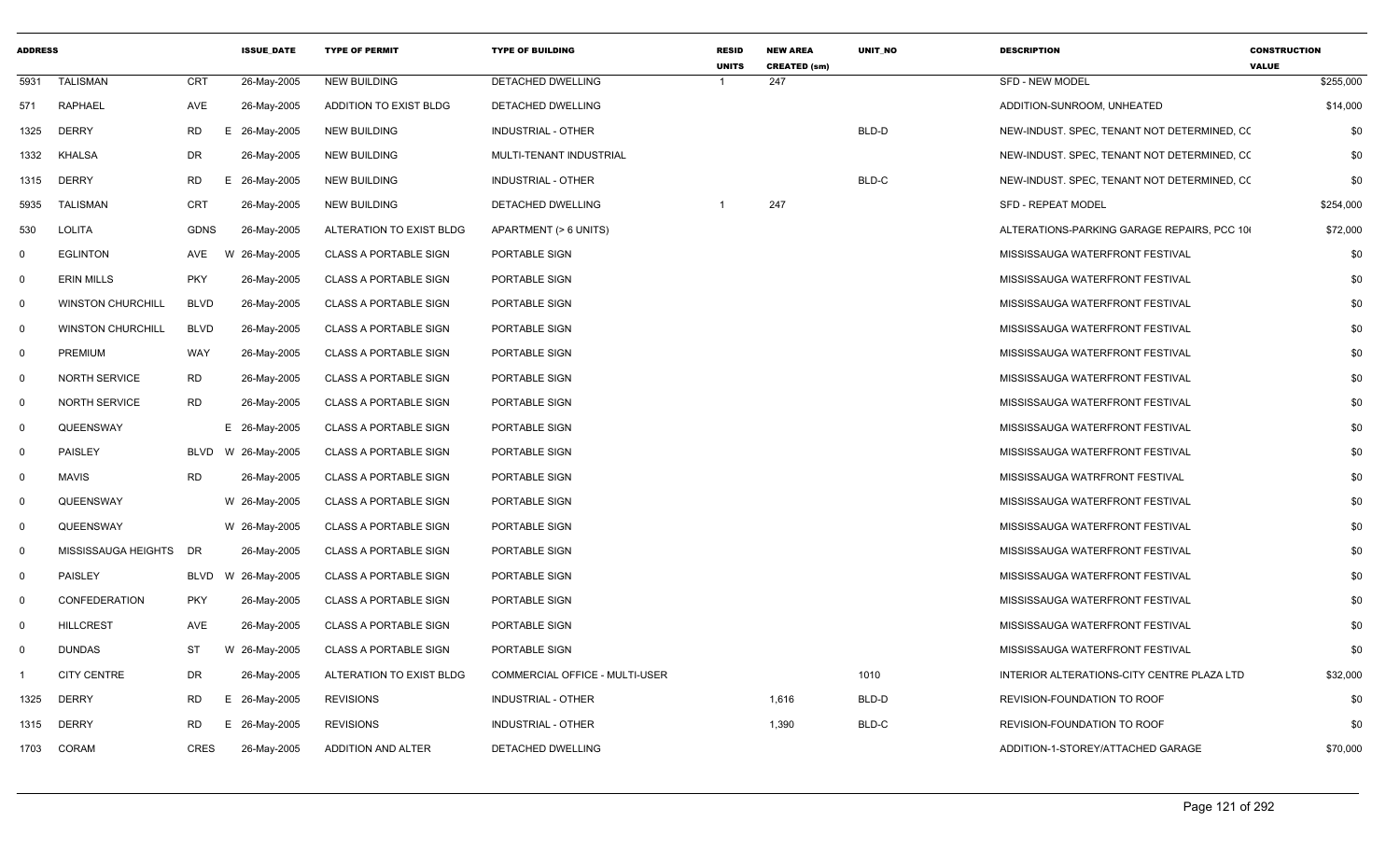| <b>ADDRESS</b> |                          |             | <b>ISSUE DATE</b> | <b>TYPE OF PERMIT</b>        | <b>TYPE OF BUILDING</b>         | <b>RESID</b><br><b>UNITS</b> | <b>NEW AREA</b><br><b>CREATED (sm)</b> | UNIT_NO         | <b>DESCRIPTION</b>               | <b>CONSTRUCTION</b><br><b>VALUE</b> |
|----------------|--------------------------|-------------|-------------------|------------------------------|---------------------------------|------------------------------|----------------------------------------|-----------------|----------------------------------|-------------------------------------|
| $\mathbf 0$    | <b>WINSTON CHURCHILL</b> | <b>BLVD</b> | 26-May-2005       | <b>CLASS A PORTABLE SIGN</b> | PORTABLE SIGN                   |                              |                                        |                 | MISSISSAUGA WATER FRONT FESTIVAL | \$0                                 |
| 6733           | MISSISSAUGA              | RD          | 26-May-2005       | ELECTROMAG LOCK DEVICE       | <b>COMMERCIAL - OTHER</b>       |                              |                                        | 8-FLR           | MAGLOCKS - 2                     | \$16,000                            |
| 6600           | <b>GOREWAY</b>           | <b>DR</b>   | 26-May-2005       | <b>FASCIA SIGN</b>           | MULTI-TENANT INDUSTRIAL         |                              |                                        |                 | (1) FASCIA SIGN - FED EX         | \$3,000                             |
| 3937           | <b>JANICE</b>            | <b>DR</b>   | 26-May-2005       | <b>REVISIONS</b>             | DETACHED DWELLING               |                              | 228                                    |                 | <b>MODEL REVISION</b>            | \$0                                 |
| 2525           | <b>KINGSBERRY</b>        | <b>CRES</b> | 26-May-2005       | ABOVE GROUND POOL            | DETACHED DWELLING               |                              |                                        |                 |                                  | \$0                                 |
| 3150           | <b>ERIN CENTRE</b>       | <b>BLVD</b> | 26-May-2005       | <b>REVISIONS</b>             | CONDOMINIUM ROW DWELLING        |                              |                                        | #2-12 (EVEN)    | <b>MODEL REVISION</b>            | \$0                                 |
| 3150           | <b>ERIN CENTRE</b>       | <b>BLVD</b> | 26-May-2005       | <b>REVISIONS</b>             | CONDOMINIUM ROW DWELLING        |                              |                                        | #14-28 (EVEN)   | <b>MODEL REVISION</b>            | \$0                                 |
| 3150           | <b>ERIN CENTRE</b>       | <b>BLVD</b> | 26-May-2005       | <b>REVISIONS</b>             | CONDOMINIUM ROW DWELLING        |                              |                                        | #30-40 (EVEN)   | <b>MODEL REVISION</b>            | \$0                                 |
| 3150           | <b>ERIN CENTRE</b>       | <b>BLVD</b> | 26-May-2005       | <b>REVISIONS</b>             | CONDOMINIUM ROW DWELLING        |                              |                                        | #15-29 (ODD)    | <b>MODEL REVISION</b>            | \$0                                 |
| 3150           | <b>ERIN CENTRE</b>       | <b>BLVD</b> | 26-May-2005       | <b>REVISIONS</b>             | CONDOMINIUM ROW DWELLING        |                              |                                        | #41-51 (ODD)    | MODEL REVISION                   | \$0                                 |
| 3150           | <b>ERIN CENTRE</b>       | <b>BLVD</b> | 26-May-2005       | <b>REVISIONS</b>             | CONDOMINIUM ROW DWELLING        |                              |                                        | #53-67 (ODD)    | <b>MODEL REVISION</b>            | \$0                                 |
| 3150           | <b>ERIN CENTRE</b>       | <b>BLVD</b> | 26-May-2005       | <b>REVISIONS</b>             | CONDOMINIUM ROW DWELLING        |                              |                                        | 69-83 (ODD)     | <b>MODEL REVISION</b>            | \$0                                 |
| 3150           | <b>ERIN CENTRE</b>       | <b>BLVD</b> | 26-May-2005       | <b>REVISIONS</b>             | CONDOMINIUM ROW DWELLING        |                              |                                        | #85-93 (ODD)    | <b>MODEL REVISION</b>            | \$0                                 |
| 3150           | <b>ERIN CENTRE</b>       | <b>BLVD</b> | 26-May-2005       | <b>REVISIONS</b>             | CONDOMINIUM ROW DWELLING        |                              |                                        | #150-164 (EVEN) | MODEL REVISION                   | \$0                                 |
| 3150           | <b>ERIN CENTRE</b>       | <b>BLVD</b> | 26-May-2005       | <b>REVISIONS</b>             | CONDOMINIUM ROW DWELLING        |                              |                                        | #151-169(ODD)   | <b>MODEL REVISION</b>            | \$0                                 |
| 3150           | <b>ERIN CENTRE</b>       | <b>BLVD</b> | 26-May-2005       | <b>REVISIONS</b>             | CONDOMINIUM ROW DWELLING        |                              |                                        | #92-102 (EVEN)  | MODEL REVISION                   | \$0                                 |
| 3150           | <b>ERIN CENTRE</b>       | <b>BLVD</b> | 26-May-2005       | <b>REVISIONS</b>             | <b>CONDOMINIUM ROW DWELLING</b> |                              |                                        | #104-112 (EVEN) | <b>MODEL REVISION</b>            | \$0                                 |
| 3150           | <b>ERIN CENTRE</b>       | <b>BLVD</b> | 26-May-2005       | <b>REVISIONS</b>             | CONDOMINIUM ROW DWELLING        |                              |                                        | #114-128(EVEN)  | MODEL REVISION                   | \$0                                 |
| 3150           | <b>ERIN CENTRE</b>       | <b>BLVD</b> | 26-May-2005       | <b>REVISIONS</b>             | CONDOMINIUM ROW DWELLING        |                              |                                        | #130-144 (EVEN) | <b>MODEL REVISION</b>            | \$0                                 |
| 1794           | <b>FELLEN</b>            | PL          | 26-May-2005       | <b>INGROUND POOL</b>         | DETACHED DWELLING               |                              |                                        |                 |                                  | \$0                                 |
| 1475           | <b>DUNDAS</b>            | <b>ST</b>   | E.<br>26-May-2005 | <b>CLASS A PORTABLE SIGN</b> | PORTABLE SIGN                   |                              |                                        |                 | Home Elegance                    | \$0                                 |
| 790            | <b>BURNHAMTHORPE</b>     | <b>RD</b>   | W 26-May-2005     | <b>CLASS A PORTABLE SIGN</b> | PORTABLE SIGN                   |                              |                                        |                 | Honey Comb Salon                 | \$0                                 |
| $\mathbf 0$    | <b>ERIN MILLS</b>        | <b>PKY</b>  | 26-May-2005       | <b>CLASS A PORTABLE SIGN</b> | PORTABLE SIGN                   |                              |                                        |                 | <b>URBAN PROMISE MINISTRIES</b>  | \$0                                 |
| 1900           | <b>DUNDAS</b>            | <b>ST</b>   | 26-May-2005<br>Е  | <b>CLASS A PORTABLE SIGN</b> | PORTABLE SIGN                   |                              |                                        |                 | Chellsey Institute of Aesthetics | \$0                                 |
| 5025           | <b>HEATHERLEIGH</b>      | <b>AVE</b>  | 26-May-2005       | <b>CLASS A PORTABLE SIGN</b> | PORTABLE SIGN                   |                              |                                        |                 | <b>Computer Plus</b>             | \$0                                 |
| 1900           | <b>DUNDAS</b>            | <b>ST</b>   | E.<br>26-May-2005 | <b>CLASS A PORTABLE SIGN</b> | PORTABLE SIGN                   |                              |                                        |                 | Chellsey Institute of Aesthetics | \$0                                 |
| 1125           | <b>DUNDAS</b>            | <b>ST</b>   | Е.<br>26-May-2005 | <b>CLASS A PORTABLE SIGN</b> | PORTABLE SIGN                   |                              |                                        |                 | Atrium Restaurant                | \$0                                 |
| 5025           | <b>HEATHERLEIGH</b>      | <b>AVE</b>  | 26-May-2005       | <b>CLASS A PORTABLE SIGN</b> | PORTABLE SIGN                   |                              |                                        |                 | <b>CAA Services</b>              | \$0                                 |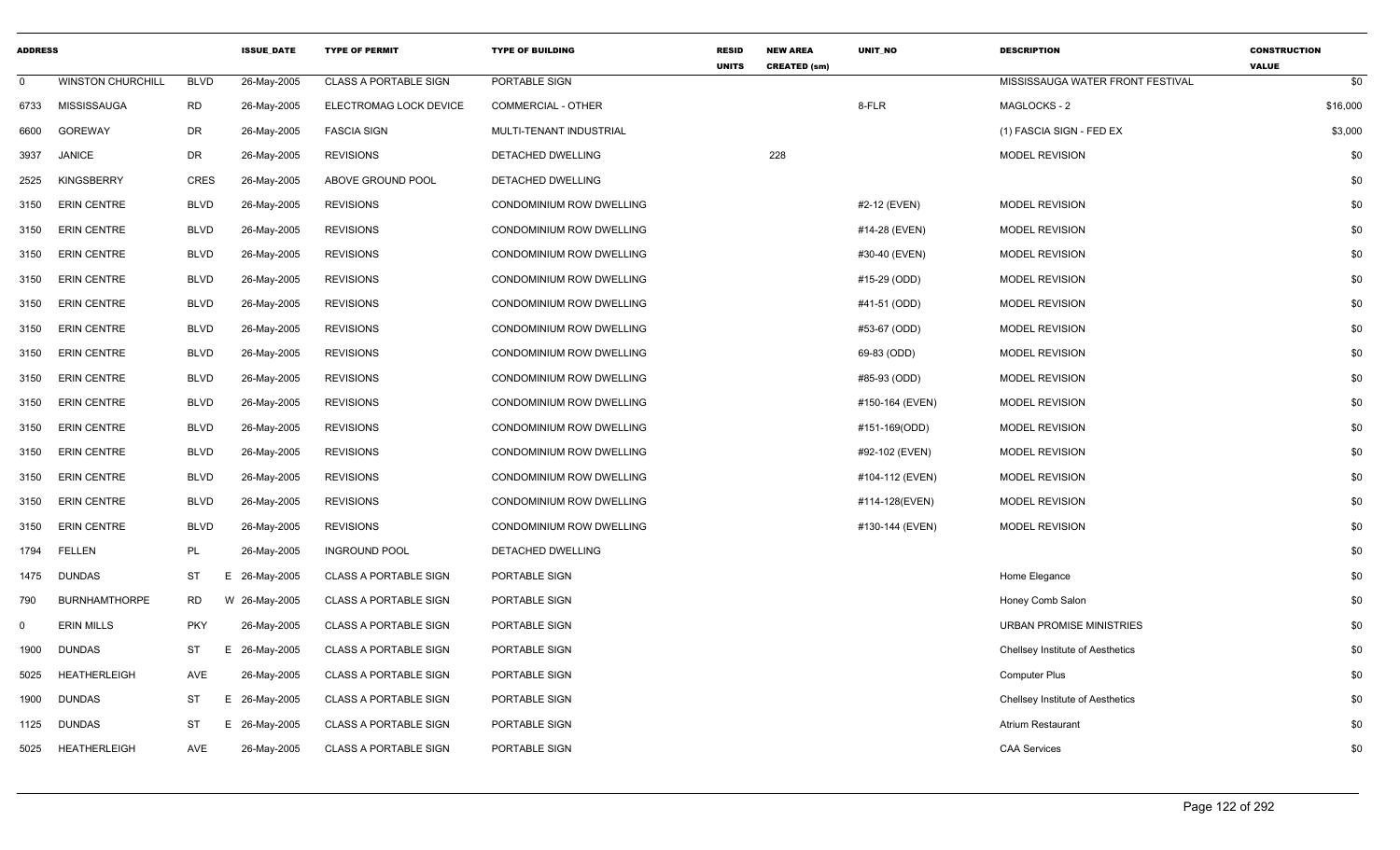| <b>ADDRESS</b> |                       |             | <b>ISSUE_DATE</b> | <b>TYPE OF PERMIT</b>        | <b>TYPE OF BUILDING</b>               | <b>RESID</b><br><b>UNITS</b> | <b>NEW AREA</b><br><b>CREATED (sm)</b> | UNIT_NO        | <b>DESCRIPTION</b>                            | <b>CONSTRUCTION</b><br><b>VALUE</b> |
|----------------|-----------------------|-------------|-------------------|------------------------------|---------------------------------------|------------------------------|----------------------------------------|----------------|-----------------------------------------------|-------------------------------------|
| 720            | <b>BRISTOL</b>        | <b>RD</b>   | W 26-May-2005     | <b>CLASS A PORTABLE SIGN</b> | PORTABLE SIGN                         |                              |                                        |                | Little Ceasar's Pizza                         | \$0                                 |
| 6020           | <b>HURONTARIO</b>     | <b>ST</b>   | 26-May-2005       | <b>CLASS A PORTABLE SIGN</b> | PORTABLE SIGN                         |                              |                                        |                | Cash Money                                    | \$0                                 |
| 3170           | <b>RIDGEWAY</b>       | <b>DR</b>   | 26-May-2005       | <b>CLASS A PORTABLE SIGN</b> | PORTABLE SIGN                         |                              |                                        |                | Paint Warehouse                               | \$0                                 |
| $\Omega$       | <b>BRITANNIA</b>      | <b>RD</b>   | W 26-May-2005     | <b>CLASS A PORTABLE SIGN</b> | PORTABLE SIGN                         |                              |                                        |                | Corporate Services - Clerk's Office           | \$0                                 |
| 2327           | <b>STANFIELD</b>      | <b>RD</b>   | 26-May-2005       | <b>CLASS A PORTABLE SIGN</b> | PORTABLE SIGN                         |                              |                                        |                | Wedlock Paper Converters Ltd.                 | \$0                                 |
| 5900           | <b>MAVIS</b>          | <b>RD</b>   | 26-May-2005       | <b>CLASS A PORTABLE SIGN</b> | PORTABLE SIGN                         |                              |                                        |                | Future Shop                                   | \$0                                 |
| 5935           | <b>MAVIS</b>          | <b>RD</b>   | 26-May-2005       | <b>CLASS A PORTABLE SIGN</b> | PORTABLE SIGN                         |                              |                                        |                | <b>Bell World</b>                             | \$0                                 |
| 3135           | ARGENTIA              | <b>RD</b>   | 26-May-2005       | <b>CLASS A PORTABLE SIGN</b> | PORTABLE SIGN                         |                              |                                        |                | Danier Leather                                | \$0                                 |
| 1560           | DUNDAS                | ST          | W 26-May-2005     | <b>CLASS A PORTABLE SIGN</b> | <b>PORTABLE SIGN</b>                  |                              |                                        |                | The Discovery Montessori                      | \$0                                 |
| $\Omega$       | <b>ERIN MILLS</b>     | <b>PKY</b>  | 26-May-2005       | <b>CLASS A PORTABLE SIGN</b> | PORTABLE SIGN                         |                              |                                        |                | CORPORATE SERVICES - CLERK'S OFFICE           | \$0                                 |
| 3075           | ARGENTIA              | <b>RD</b>   | 27-May-2005       | <b>NEW BUILDING</b>          | <b>COMMERCIAL - OTHER</b>             |                              | 494                                    | BLD-J          | NEW - EAST SIDE MARIO'S RESTAURANT, FOUNDAT   | \$699,000                           |
| 116            | <b>DANIELSON</b>      | <b>CRT</b>  | 27-May-2005       | <b>NEW BUILDING</b>          | <b>DETACHED DWELLING</b>              | $\overline{1}$               | 211                                    |                | SFD - NEW MODEL                               | \$217,000                           |
| 490            | MEADOW WOOD           | <b>RD</b>   | 27-May-2005       | <b>NEW BUILDING</b>          | DETACHED DWELLING                     |                              | 418                                    |                | <b>SFD - CUSTOM</b>                           | \$544,000                           |
| 391            | <b>MATHESON</b>       | <b>BLVD</b> | E 27-May-2005     | ALTERATION TO EXIST BLDG     | MULTI-TENANT INDUSTRIAL               |                              |                                        |                | PROFESSIONAL OFFICE (VETERINARIAN)            | \$48,000                            |
| 1232           | <b>MONA</b>           | RD          | 27-May-2005       | <b>NEW BUILDING</b>          | DETACHED DWELLING                     |                              | 254                                    |                | <b>SFD - CUSTOM</b>                           | \$261,000                           |
| 4222           | <b>DIXIE</b>          | <b>RD</b>   | 27-May-2005       | ADDITION TO EXIST BLDG       | <b>ROW DWELLING</b>                   |                              |                                        | 58             | ADDITION-DECK EXTENSION                       | \$2,000                             |
| 100            | <b>CITY CENTRE</b>    | <b>DR</b>   | 27-May-2005       | ALTERATION TO EXIST BLDG     | <b>COMMERCIAL RETAIL - MULTI-USER</b> |                              |                                        | $2 - 131$      | <b>INTERIOR ALTERATIONS - ESPRIT</b>          | \$69,000                            |
| 100            | <b>CITY CENTRE</b>    | DR          | 27-May-2005       | ALTERATION TO EXIST BLDG     | COMMERCIAL RETAIL - MULTI-USER        |                              |                                        | $2 - 416 - 17$ | <b>RETAIL STORE</b>                           | \$56,000                            |
| 1240           | <b>EGLINTON</b>       | AVE         | W 27-May-2005     | ALTERATION TO EXIST BLDG     | <b>COMMERCIAL RETAIL - MULTI-USER</b> |                              |                                        |                | INTERIOR ALTERATIONS-A&P GROCERY STORE        | \$15,000                            |
| 5520           | <b>EXPLORER</b>       | <b>DR</b>   | 27-May-2005       | ALTERATION TO EXIST BLDG     | MULTI-TENANT INDUSTRIAL               |                              |                                        | 206            | INTERIOR ALTERATIONS-MODEL SUITE, MENKES DE   | \$44,000                            |
|                | <b>CITY CENTRE</b>    | DR          | 27-May-2005       | ALTERATION TO EXIST BLDG     | COMMERCIAL OFFICE - MULTI-USER        |                              |                                        | 1010           | INTERIOR ALTERATIONS-MODEL (OFFICE) SUITE, CI | \$23,000                            |
|                | <b>CITY CENTRE</b>    | <b>DR</b>   | 27-May-2005       | ALTERATION TO EXIST BLDG     | COMMERCIAL OFFICE - MULTI-USER        |                              |                                        | 1030           | INTERIOR ALTERATIONS-MODEL (OFFICE) SUITE, CI | \$19,000                            |
| 6429           | <b>WESTERN SKIES</b>  | WAY         | 27-May-2005       | <b>INGROUND POOL</b>         | DETACHED DWELLING                     |                              |                                        |                |                                               | \$0                                 |
| 100            | <b>CITY CENTRE</b>    | DR          | 27-May-2005       | <b>FASCIA SIGN</b>           | COMMERCIAL RETAIL - MULTI-USER        |                              |                                        | $1 - 857$      | 1 INTERIOR FASCIA SIGN - ZERO EDGE            | \$5,000                             |
| 6843           | <b>SUMMER HEIGHTS</b> | DR          | 27-May-2005       | <b>INGROUND POOL</b>         | DETACHED DWELLING                     |                              |                                        |                |                                               | \$0                                 |
| 3386           | <b>ANGEL PASS</b>     | DR          | 27-May-2005       | ABOVE GROUND POOL            | SEMI-DETACHED DWELLING                |                              |                                        |                |                                               | \$0                                 |
| 7320           | <b>CORRINE</b>        | <b>CRES</b> | 27-May-2005       | <b>INGROUND POOL</b>         | DETACHED DWELLING                     |                              |                                        |                |                                               | \$0                                 |
| 3130 DIXIE     |                       | <b>RD</b>   | 27-May-2005       | <b>CLASS A PORTABLE SIGN</b> | PORTABLE SIGN                         |                              |                                        |                | Value Village                                 | \$0                                 |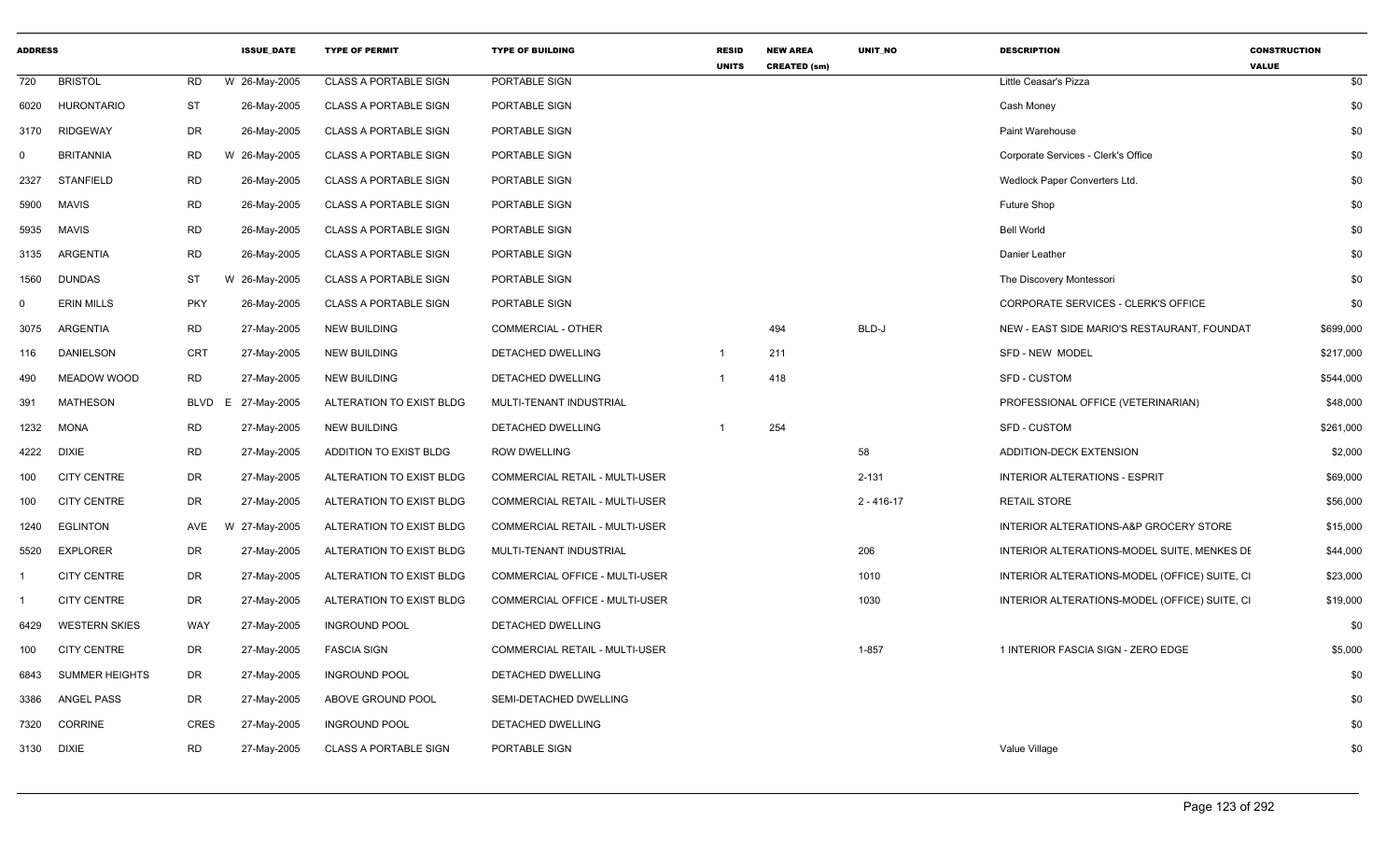| <b>ADDRESS</b> |                          |             | <b>ISSUE_DATE</b>  | <b>TYPE OF PERMIT</b>        | <b>TYPE OF BUILDING</b>        | <b>RESID</b><br><b>UNITS</b> | <b>NEW AREA</b><br><b>CREATED (sm)</b> | UNIT_NO        | <b>DESCRIPTION</b>                                         | <b>CONSTRUCTION</b><br><b>VALUE</b> |  |
|----------------|--------------------------|-------------|--------------------|------------------------------|--------------------------------|------------------------------|----------------------------------------|----------------|------------------------------------------------------------|-------------------------------------|--|
| 1425           | <b>DUNDAS</b>            | ST<br>E.    | 27-May-2005        | <b>CLASS A PORTABLE SIGN</b> | PORTABLE SIGN                  |                              |                                        |                | Neoset Canada                                              | \$0                                 |  |
| 2601           | <b>MATHESON</b>          |             | BLVD E 27-May-2005 | <b>CLASS A PORTABLE SIGN</b> | PORTABLE SIGN                  |                              |                                        |                | Matheson Massage                                           | \$0                                 |  |
| 7040           | <b>TORBRAM</b>           | <b>RD</b>   | 27-May-2005        | <b>CLASS A PORTABLE SIGN</b> | PORTABLE SIGN                  |                              |                                        |                | DL Action Automotive Ltd.                                  | \$0                                 |  |
| $\Omega$       | <b>WINSTON CHURCHILL</b> | <b>BLVD</b> | 27-May-2005        | <b>CLASS A PORTABLE SIGN</b> | PORTABLE SIGN                  |                              |                                        |                | FAITH CHRISTIAN CENTRE PEEL - (transferred to site ;       | \$0                                 |  |
| $\mathbf 0$    | MAVIS                    | <b>RD</b>   | 27-May-2005        | <b>CLASS A PORTABLE SIGN</b> | PORTABLE SIGN                  |                              |                                        |                | FAITH CHRISTIAN CENTRE PEEL                                | \$0                                 |  |
| $\Omega$       | <b>ERIN MILLS</b>        | <b>PKY</b>  | 27-May-2005        | <b>CLASS A PORTABLE SIGN</b> | PORTABLE SIGN                  |                              |                                        |                | FAITH CHRISTIAN CENTRE PEEL                                | \$0                                 |  |
| $\mathbf 0$    | MAVIS                    | <b>RD</b>   | 27-May-2005        | <b>CLASS A PORTABLE SIGN</b> | PORTABLE SIGN                  |                              |                                        |                | <b>FAITH CHRISTIAN CENTRE PEEL</b>                         | \$0                                 |  |
| $\Omega$       | <b>WINSTON CHURCHILL</b> | <b>BLVD</b> | 27-May-2005        | <b>CLASS A PORTABLE SIGN</b> | PORTABLE SIGN                  |                              |                                        |                | <b>FAITH CHRISTIAN CENTRE PEEL</b>                         | \$0                                 |  |
| 295            | QUEEN                    | ST          | S 27-May-2005      | <b>CLASS A PORTABLE SIGN</b> | PORTABLE SIGN                  |                              |                                        |                | St. Andrews Presbyterian Church                            | \$0                                 |  |
| $\Omega$       | <b>MAVIS</b>             | <b>RD</b>   | 27-May-2005        | <b>CLASS A PORTABLE SIGN</b> | PORTABLE SIGN                  |                              |                                        |                | FAITH CHRISTIAN CENTRE PEEL                                | \$0                                 |  |
| 6767           | <b>PACIFIC</b>           | CIR         | 27-May-2005        | <b>CLASS A PORTABLE SIGN</b> | PORTABLE SIGN                  |                              |                                        |                | Allied Asia                                                | \$0                                 |  |
| $\Omega$       | <b>DERRY</b>             | <b>RD</b>   | W 27-May-2005      | <b>CLASS A PORTABLE SIGN</b> | PORTABLE SIGN                  |                              |                                        |                | <b>FAITH CHRISTIAN CENTRE PEEL</b>                         | \$0                                 |  |
| 6767           | <b>PACIFIC</b>           | <b>CIR</b>  | 27-May-2005        | <b>CLASS A PORTABLE SIGN</b> | PORTABLE SIGN                  |                              |                                        |                | <b>Allied Asia</b>                                         | \$0                                 |  |
| 5602           | TENTH LINE WEST          |             | 27-May-2005        | <b>CLASS A PORTABLE SIGN</b> | PORTABLE SIGN                  |                              |                                        |                | Beach Bum                                                  | \$0                                 |  |
| $\Omega$       | QUEENSWAY                |             | W 27-May-2005      | <b>CLASS A PORTABLE SIGN</b> | PORTABLE SIGN                  |                              |                                        |                | Kingdom Covenant International                             | \$0                                 |  |
| 1645           | <b>STONEHAVEN</b>        | DR          | 27-May-2005        | <b>OTHER</b>                 | DETACHED DWELLING              |                              |                                        |                | <b>SEWER CONVERSION</b>                                    | \$2,000                             |  |
| $\mathbf{0}$   | <b>DUNDAS</b>            | ST          | W 27-May-2005      | <b>CLASS A PORTABLE SIGN</b> | PORTABLE SIGN                  |                              |                                        |                | Kingdom Convenant Community Services                       | \$0                                 |  |
| $\mathbf 0$    | <b>EGLINTON</b>          |             | AVE E 27-May-2005  | <b>CLASS A PORTABLE SIGN</b> | PORTABLE SIGN                  |                              |                                        |                | KINGDOM CONVENANT COMMUNITY SERVICES                       | \$0                                 |  |
| $\mathbf 0$    | <b>WINSTON CHURCHILL</b> | <b>BLVD</b> | 27-May-2005        | <b>CLASS A PORTABLE SIGN</b> | PORTABLE SIGN                  |                              |                                        |                | Faith Christian Centre Peel (transferred from site # 5506) | \$0                                 |  |
| 3035           | ARGENTIA                 | <b>RD</b>   | 30-May-2005        | <b>NEW BUILDING</b>          | <b>COMMERCIAL - OTHER</b>      |                              | 1,129                                  | BLD-L          | NEW - COMMERCIAL SPEC. BLDG 'L', SHELL/DEMISII             | \$960,000                           |  |
| 3041           | ARGENTIA                 | <b>RD</b>   | 30-May-2005        | <b>NEW BUILDING</b>          | COMMERCIAL - OTHER             |                              | 823                                    | BLD-M          | NEW - COMMERCIAL SPEC. BLDG 'M' SHELL/DEMISII              | \$697,000                           |  |
| 7074           | <b>AIRPORT</b>           | <b>RD</b>   | 30-May-2005        | ALTERATION TO EXIST BLDG     | <b>COMMERCIAL - OTHER</b>      |                              |                                        | 2-FLR          | INTERIOR ALTERATIONS-GURMAL BRAR                           | \$15,000                            |  |
| 6313           | MISSISSAUGA              | <b>RD</b>   | 30-May-2005        | ALTERATION TO EXIST BLDG     | SINGLE TENANT INDUSTRIAL       |                              |                                        |                | INTERIOR ALTERATIONS-TIM HORTONS                           | \$38,000                            |  |
| 1485           | <b>GULLEDEN</b>          | DR          | 30-May-2005        | ALTERATION TO EXIST BLDG     | CONDOMINIUM ROW DWELLING       |                              |                                        | 25             | <b>INTERIOR ALTERATIONS</b>                                | \$10,000                            |  |
| 100            | <b>CITY CENTRE</b>       | DR          | 30-May-2005        | ALTERATION TO EXIST BLDG     | COMMERCIAL RETAIL - MULTI-USER |                              |                                        | <b>WALMART</b> | ALTERATIONS-NEW MOVATORS                                   | \$250,000                           |  |
| 1250           | SOUTH SERVICE            | RD          | 30-May-2005        | ALTERATION TO EXIST BLDG     | <b>COMMERCIAL - OTHER</b>      |                              |                                        | 115            | <b>RETAIL STORE</b>                                        | \$24,000                            |  |
| 2057           | ANNAPOLIS                | AVE         | 30-May-2005        | ALTERATION TO EXIST BLDG     | DETACHED DWELLING              |                              |                                        |                | ALTERATIONS-BATHROOM/REC-ROOM                              | \$18,000                            |  |
| 1290           | KELLY                    | <b>RD</b>   | 30-May-2005        | <b>OTHER</b>                 | SCHOOL - OTHER                 |                              |                                        |                | FIRE ALARM UPGRADE                                         | \$16,000                            |  |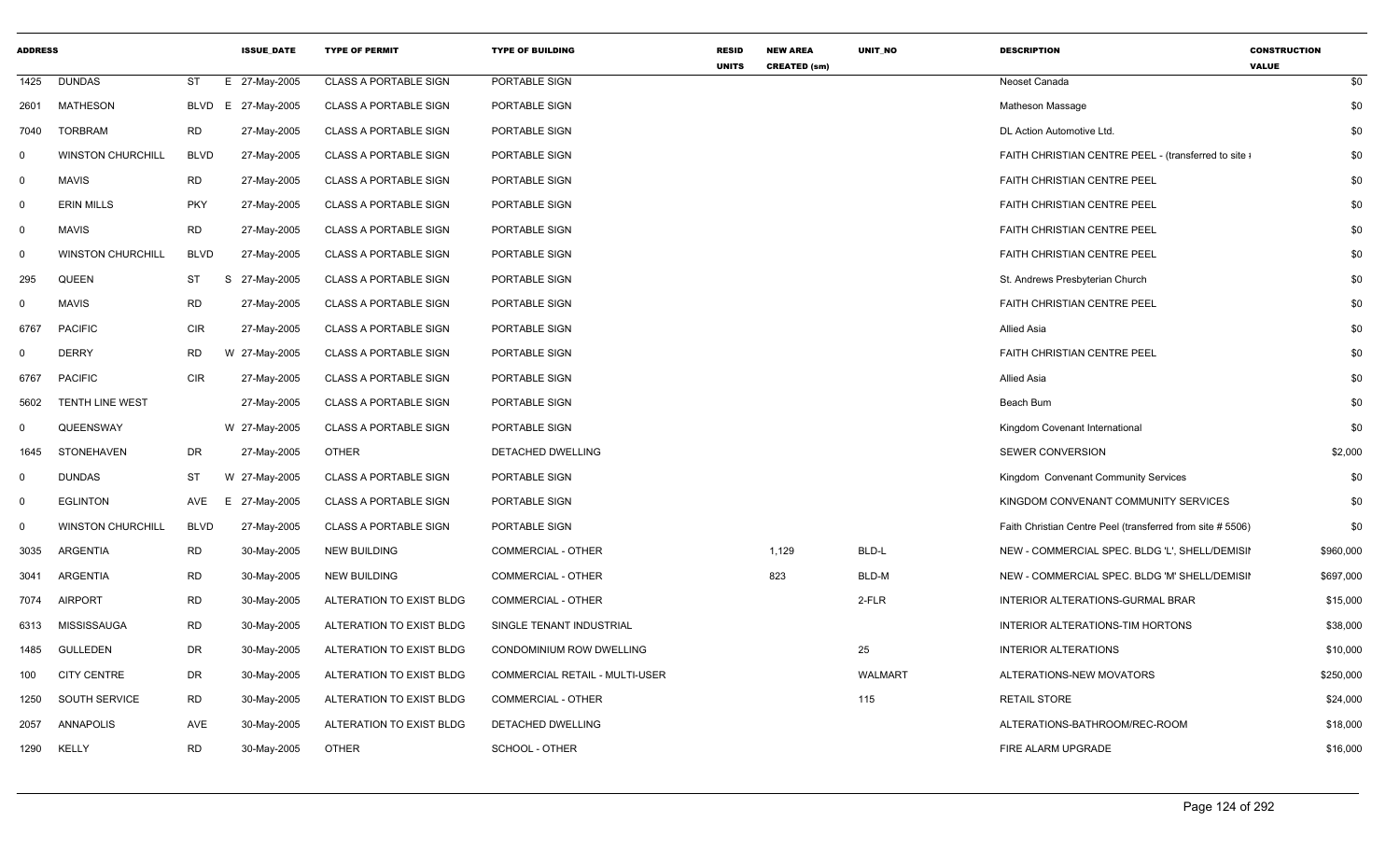| <b>ADDRESS</b> |                       |             | <b>ISSUE DATE</b> | <b>TYPE OF PERMIT</b>        | <b>TYPE OF BUILDING</b>        | <b>RESID</b><br><b>UNITS</b> | <b>NEW AREA</b><br><b>CREATED (sm)</b> | <b>UNIT NO</b> | <b>DESCRIPTION</b>                                | <b>CONSTRUCTION</b><br><b>VALUE</b> |
|----------------|-----------------------|-------------|-------------------|------------------------------|--------------------------------|------------------------------|----------------------------------------|----------------|---------------------------------------------------|-------------------------------------|
| 881            | <b>BLOOR</b>          | <b>ST</b>   | 30-May-2005       | ALTERATION TO EXIST BLDG     | PUBLIC - OTHER                 |                              |                                        |                | INTERIOR ALTERATIONS - REGION OF PEEL             | \$512,000                           |
| 3355           | THE COLLEGEWAY        |             | 30-May-2005       | <b>PYLON SIGN</b>            | COMMERCIAL RETAIL - MULTI-USER |                              |                                        |                | ONE (1) GROUND SIGN - FITNESS FANTASTIX           | \$4,000                             |
| 30             | <b>EGLINTON</b>       | AVE         | W 30-May-2005     | <b>FASCIA SIGN</b>           | COMMERCIAL RETAIL - MULTI-USER |                              |                                        | $C-12$         | (1) FASCIA SIGN- LISTEN UP                        | \$3,000                             |
| 2200           | <b>EGLINTON</b>       | AVE         | W 30-May-2005     | <b>REVISIONS</b>             | PUBLIC/INSTIT (EXCEPT SCHOOLS) |                              | 36,094                                 |                | REVISION-SPRINKLER SYSTEM, CREDIT VALLEY HO       | \$0                                 |
| 2161           | <b>NORTH SHERIDAN</b> | WAY         | 30-May-2005       | <b>REVISIONS</b>             | COMMERCIAL - OTHER             |                              |                                        |                | REVISION-WATER SERVICE REVISION                   | \$0                                 |
| 2070           | <b>HEARTWOOD</b>      | <b>CRT</b>  | 30-May-2005       | <b>DEMOLITION</b>            | DETACHED DWELLING              |                              |                                        | -1             | <b>DEMOLITION - SFD</b>                           | \$10,000                            |
| 2104           | <b>BROMSGROVE</b>     | RD          | 30-May-2005       | <b>DEMOLITION</b>            | <b>INDUSTRIAL - OTHER</b>      |                              |                                        |                | DEMOLITION - INDUSTRIAL BLDG                      | \$15,000                            |
| 2100           | <b>BROMSGROVE</b>     | RD          | 30-May-2005       | <b>DEMOLITION</b>            | <b>INDUSTRIAL - OTHER</b>      |                              |                                        |                | DEMOLITION - INDUSTRIAL BLDG                      | \$15,000                            |
| 1900           | <b>DUNDAS</b>         | ST          | W 30-May-2005     | <b>CLASS A PORTABLE SIGN</b> | PORTABLE SIGN                  |                              |                                        |                | <b>IHC Tobacconist</b>                            | \$0                                 |
| 2901           | <b>EGLINTON</b>       | AVE         | W 30-May-2005     | <b>CLASS A PORTABLE SIGN</b> | PORTABLE SIGN                  |                              |                                        |                | <b>Eglinton Churchill Medical Centre</b>          | \$0                                 |
| 655            | QUEENSWAY             |             | E 30-May-2005     | <b>CLASS A PORTABLE SIGN</b> | PORTABLE SIGN                  |                              |                                        |                | Perky Pockets (transferred from permit # 05-4744) | \$0                                 |
| 2901           | <b>EGLINTON</b>       | AVE         | W 30-May-2005     | <b>CLASS A PORTABLE SIGN</b> | PORTABLE SIGN                  |                              |                                        |                | Digital Imaging                                   | \$0                                 |
| 2901           | <b>EGLINTON</b>       | AVE         | W 30-May-2005     | <b>CLASS A PORTABLE SIGN</b> | PORTABLE SIGN                  |                              |                                        |                | Dove Cleaners                                     | \$0                                 |
| $\mathbf 0$    | <b>BURNHAMTHORPE</b>  | <b>RD</b>   | W 30-May-2005     | <b>CLASS A PORTABLE SIGN</b> | PORTABLE SIGN                  |                              |                                        |                | <b>REGION OF PEEL</b>                             | \$0                                 |
| 3075           | <b>ARGENTIA</b>       | RD          | 30-May-2005       | <b>NEW BUILDING</b>          | COMMERCIAL - OTHER             |                              |                                        | BLD-J          | NEW-EAST SIDE MARIO'S RESTAURANT, FOUNDATI        | \$0                                 |
| 3495           | LAIRD                 | <b>RD</b>   | 30-May-2005       | <b>CLASS A PORTABLE SIGN</b> | PORTABLE SIGN                  |                              |                                        |                | The Custom Club Shop                              | \$0                                 |
| 3010           | THE COLLEGEWAY        |             | 30-May-2005       | <b>CLASS A PORTABLE SIGN</b> | PORTABLE SIGN                  |                              |                                        |                | Erin Mills United Church                          | \$0                                 |
| 2666           | <b>ROYAL WINDSOR</b>  | DR          | 30-May-2005       | <b>CLASS A PORTABLE SIGN</b> | PORTABLE SIGN                  |                              |                                        |                | Paint Warehouse                                   | \$0                                 |
| 3345           | LAIRD                 | <b>RD</b>   | 30-May-2005       | <b>CLASS A PORTABLE SIGN</b> | PORTABLE SIGN                  |                              |                                        |                | M & V Sales (Fila)                                | \$0                                 |
| $\Omega$       | <b>EGLINTON</b>       | AVE         | W 30-May-2005     | <b>CLASS A PORTABLE SIGN</b> | PORTABLE SIGN                  |                              |                                        |                | National Congress of Black Women Foundation       | \$0                                 |
| 2142           | OBECK                 | <b>CRES</b> | 30-May-2005       | <b>OTHER</b>                 | DETACHED DWELLING              |                              |                                        |                | <b>SEWER CONVERSION</b>                           | \$3,000                             |
| 3469           | <b>BERTRAND</b>       | <b>RD</b>   | 31-May-2005       | <b>INGROUND POOL</b>         | DETACHED DWELLING              |                              |                                        |                |                                                   | \$0                                 |
| 3880           | <b>GRAND PARK</b>     | DR          | 31-May-2005       | <b>NEW BUILDING</b>          | INDUSTRIAL - OTHER             |                              |                                        | <b>BLD A-F</b> | NEW- PUBLIC STORAGE FACILITY, COMPLETION          | \$0                                 |
| 2245           | <b>ROYAL WINDSOR</b>  | DR          | 31-May-2005       | ALTERATION TO EXIST BLDG     | <b>INDUSTRIAL - OTHER</b>      |                              |                                        | 5              | WHOLESALE (OFFICE & WAREHOUSE)                    | \$28,000                            |
| 5130           | <b>DIXIE</b>          | <b>RD</b>   | 31-May-2005       | ALTERATION TO EXIST BLDG     | COMMERCIAL RETAIL - MULTI-USER |                              | 186                                    | 16             | <b>MANUFACTURING</b>                              | \$28,000                            |
| 6253           | <b>DONWAY</b>         | DR          | 31-May-2005       | <b>INGROUND POOL</b>         | <b>DETACHED DWELLING</b>       |                              |                                        |                |                                                   | \$0                                 |
| 5100           | <b>ERIN MILLS</b>     | <b>PKY</b>  | 31-May-2005       | <b>OTHER</b>                 | COMMERCIAL RETAIL - MULTI-USER |                              |                                        | 1-FLR          | FIRE ALARM SYSTEM                                 | \$16,000                            |
| 3519           | <b>CHERRINGTON</b>    | <b>CRES</b> | 31-May-2005       | <b>INGROUND POOL</b>         | DETACHED DWELLING              |                              |                                        |                |                                                   | \$0                                 |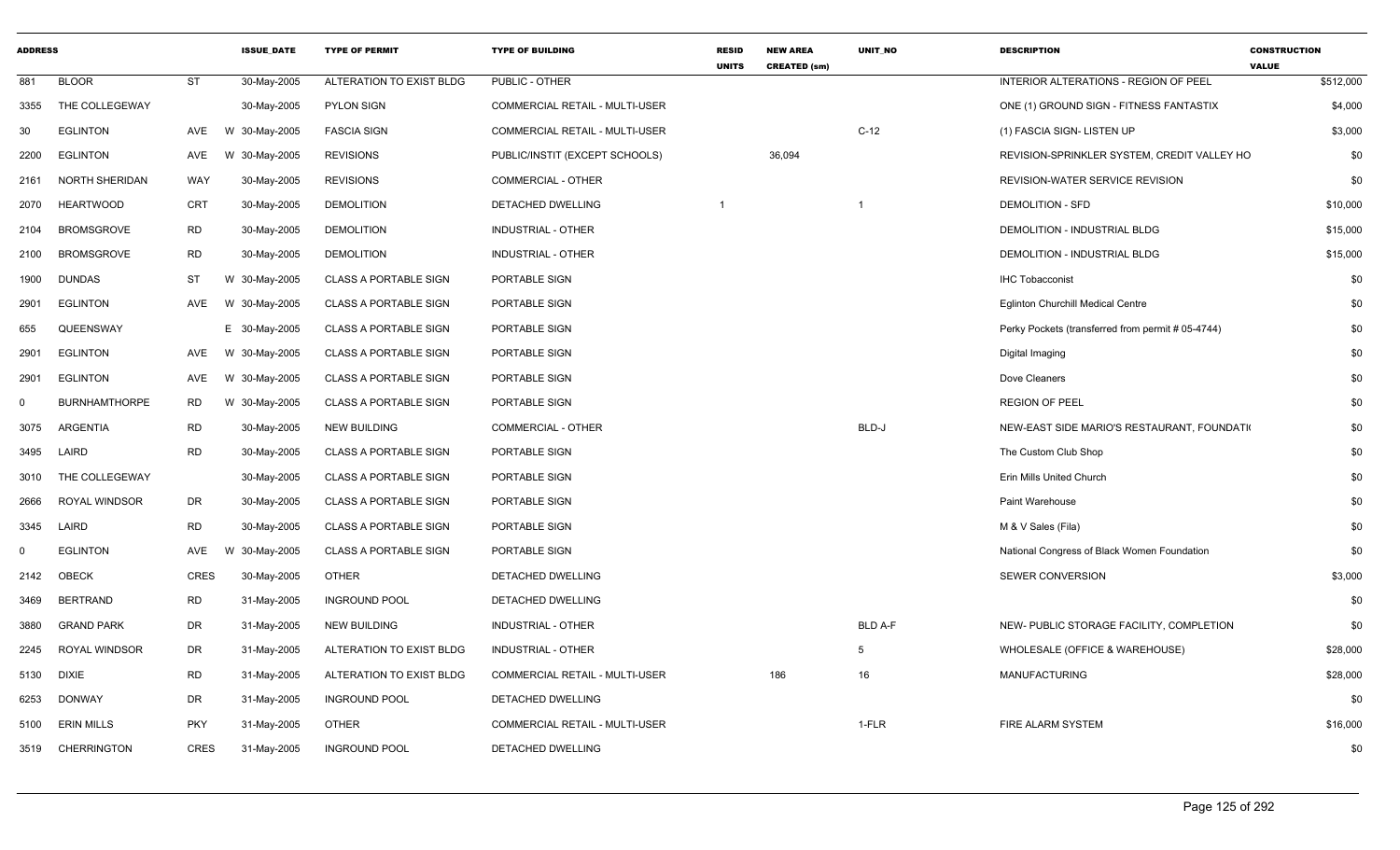| <b>ADDRESS</b> |                        |             | <b>ISSUE DATE</b> | <b>TYPE OF PERMIT</b>        | <b>TYPE OF BUILDING</b>        | <b>RESID</b><br><b>UNITS</b> | <b>NEW AREA</b><br><b>CREATED (sm)</b> | <b>UNIT NO</b> | <b>DESCRIPTION</b>                                         | <b>CONSTRUCTION</b><br><b>VALUE</b> |
|----------------|------------------------|-------------|-------------------|------------------------------|--------------------------------|------------------------------|----------------------------------------|----------------|------------------------------------------------------------|-------------------------------------|
| 1206           | <b>MOUNT VERNON</b>    | ST          | 31-May-2005       | <b>INGROUND POOL</b>         | DETACHED DWELLING              |                              |                                        |                |                                                            | \$0                                 |
| 6654           | <b>HARMONY HILL</b>    |             | 31-May-2005       | <b>INGROUND POOL</b>         | DETACHED DWELLING              |                              |                                        |                |                                                            | \$0                                 |
| 2426           | <b>DELKUS</b>          | <b>CRES</b> | 31-May-2005       | ADDITION TO EXIST BLDG       | DETACHED DWELLING              |                              |                                        |                | ADDITION - 1 STOREY AT REAR                                | \$23,000                            |
| 1459           | <b>KENMUIR</b>         | AVE         | 31-May-2005       | OTHER POOL                   | DETACHED DWELLING              |                              |                                        |                |                                                            | \$0                                 |
| 1332           | <b>KHALSA</b>          | DR          | 31-May-2005       | <b>REVISIONS</b>             | MULTI-TENANT INDUSTRIAL        |                              |                                        |                | REVISED SITE SERVICING                                     | \$0                                 |
| 5992           | <b>GROSSBEAK</b>       | DR          | 31-May-2005       | <b>CLASS A PORTABLE SIGN</b> | PORTABLE SIGN                  |                              |                                        |                | KG Grocers (entered in error, transferred to Permit # 05-4 | \$0                                 |
| 1017           | <b>DETA</b>            | <b>RD</b>   | 31-May-2005       | <b>DEMOLITION</b>            | <b>DETACHED DWELLING</b>       | -1                           |                                        |                | DEMOLITION - SFD & 2 SHEDS                                 | \$10,000                            |
| 1013           | <b>DETA</b>            | <b>RD</b>   | 31-May-2005       | <b>DEMOLITION</b>            | DETACHED DWELLING              |                              |                                        |                | DEMOLITION - SFD & DETACHED GARAGE                         | \$10,000                            |
| 1451           | LAKESHORE              | <b>RD</b>   | E 31-May-2005     | <b>DEMOLITION</b>            | COMMERCIAL - OTHER             |                              |                                        |                | DEMOLITION - 1 STOREY BLDG & SHED                          | \$10,000                            |
| 2111           | <b>DUNWIN</b>          | DR          | 31-May-2005       | <b>CLASS A PORTABLE SIGN</b> | PORTABLE SIGN                  |                              |                                        |                | Palma Brava                                                | \$0                                 |
| 3950           | MAYLA                  | DR          | 31-May-2005       | <b>NEW BUILDING</b>          | DETACHED DWELLING              |                              | 199                                    |                | SFD - REPEAT MODEL FIREBREAK LOT COMPLETIOI                | \$0                                 |
| 1430           | <b>CRESCENT</b>        | <b>RD</b>   | 31-May-2005       | <b>DEMOLITION</b>            | DETACHED DWELLING              |                              |                                        |                | DEMOLITION - SFD & 2 GARAGES                               | \$10,000                            |
| 2325           | <b>HURONTARIO</b>      | <b>ST</b>   | 31-May-2005       | <b>CLASS A PORTABLE SIGN</b> | PORTABLE SIGN                  |                              |                                        |                | The Look Salon & Spa                                       | \$0                                 |
| 3055           | <b>DUNDAS</b>          | <b>ST</b>   | W 31-May-2005     | <b>CLASS A PORTABLE SIGN</b> | PORTABLE SIGN                  |                              |                                        |                | United Family Martial Arts                                 | \$0                                 |
| 5985           | <b>RODEO</b>           | DR          | 31-May-2005       | <b>CLASS A PORTABLE SIGN</b> | PORTABLE SIGN                  |                              |                                        |                | Cotton ginny                                               | \$0                                 |
| $\mathbf 0$    | TENTH LINE WEST        |             | 31-May-2005       | <b>CLASS A PORTABLE SIGN</b> | PORTABLE SIGN                  |                              |                                        |                | MISSISSAUGA MINOR BASKETBALL ASSOCIATION                   | \$0                                 |
| $\mathbf 0$    | <b>BRISTOL</b>         | RD          | W 31-May-2005     | <b>CLASS A PORTABLE SIGN</b> | PORTABLE SIGN                  |                              |                                        |                | COMMUNITY SERVICES (REC. & PARKS)                          | \$0                                 |
| $\mathbf 0$    | <b>DUNDAS</b>          | <b>ST</b>   | W 31-May-2005     | <b>CLASS A PORTABLE SIGN</b> | PORTABLE SIGN                  |                              |                                        |                | Community Services - (Rec. & Parks)                        | \$0                                 |
| 6855           | MEADOWVALE TOWN CENCIR |             | 01-Jun-2005       | ALTERATION TO EXIST BLDG     | COMMERCIAL RETAIL - MULTI-USER |                              |                                        | 102            | PROFESSIONAL OFFICE                                        | \$15,000                            |
| 350            | <b>BURNHAMTHORPE</b>   | RD          | E 01-Jun-2005     | <b>NEW BUILDING</b>          | COMMERCIAL RETAIL - MULTI-USER |                              |                                        |                | NEW-COMM. SPEC, TENANT NOT DETERMINED, COI                 | \$0                                 |
| 990            | <b>JOHN WATT</b>       | <b>BLVD</b> | 01-Jun-2005       | <b>INGROUND POOL</b>         | DETACHED DWELLING              |                              |                                        |                |                                                            | \$0                                 |
| 6961           | <b>PACIFIC</b>         | <b>CIR</b>  | 01-Jun-2005       | ALTERATION TO EXIST BLDG     | SINGLE TENANT INDUSTRIAL       |                              |                                        | 2-FLR          | ALTERATIONS-MEZZANINE, KAGAWONG HOLDCO IN                  | \$23,000                            |
| 1586           | JALNA                  | AVE         | 01-Jun-2005       | <b>NEW BUILDING</b>          | DETACHED DWELLING              |                              | 490                                    |                | <b>SFD - CUSTOM</b>                                        | \$637,000                           |
| 1978           | <b>BALSAM</b>          | AVE         | 01-Jun-2005       | <b>NEW BUILDING</b>          | GARAGE/CARPORT                 |                              |                                        |                | NEW-GARAGE                                                 | \$42,000                            |
| 7361           | <b>PACIFIC</b>         | <b>CIR</b>  | 01-Jun-2005       | ALTERATION TO EXIST BLDG     | SINGLE TENANT INDUSTRIAL       |                              |                                        |                | WAREHOUSE AND DISTIRUTION                                  | \$98,000                            |
| 60             | <b>SOUTH SERVICE</b>   | RD          | 01-Jun-2005       | PORTABLE CLASSROOM           | SCHOOL - ELEMENTARY            |                              |                                        |                | PORTABLES-NEW (2)                                          | \$75,000                            |
| 30             | CENTRAL                | <b>PKY</b>  | W 01-Jun-2005     | ALTERATION TO EXIST BLDG     | APARTMENT (> 6 UNITS)          |                              |                                        |                | ALTERATIONS-PARKING GARAGE REPAIRS, MINK D'                | \$20,000                            |
|                | <b>CITY CENTRE</b>     | DR          | 01-Jun-2005       | ALTERATION TO EXIST BLDG     | COMMERCIAL OFFICE - MULTI-USER |                              |                                        | 900            | INTERIOR ALTERATIONS-SYNOPSYS INC                          | \$20,000                            |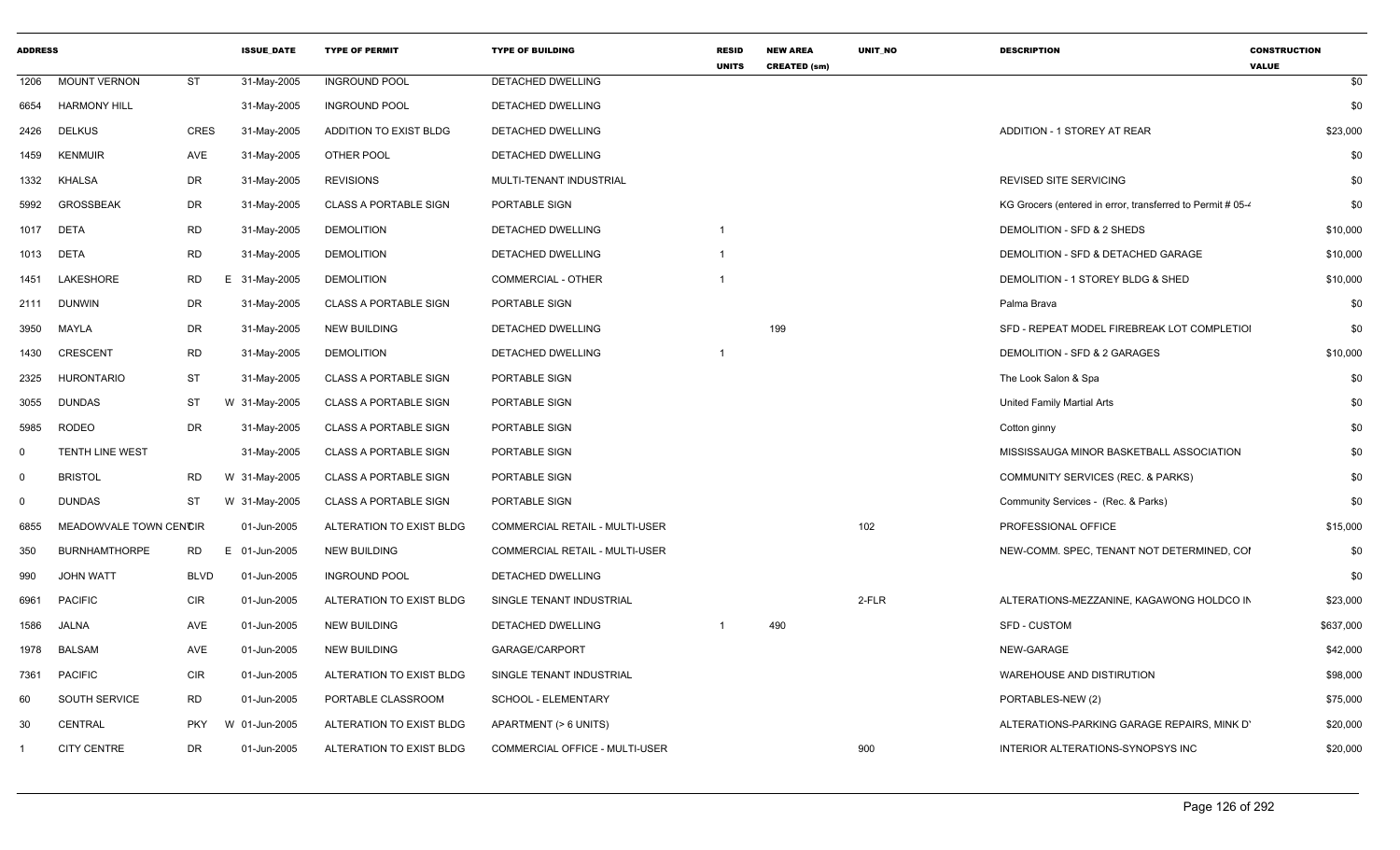| <b>ADDRESS</b> |                          |             | <b>ISSUE DATE</b> | <b>TYPE OF PERMIT</b>        | <b>TYPE OF BUILDING</b>  | <b>RESID</b><br><b>UNITS</b> | <b>NEW AREA</b><br><b>CREATED (sm)</b> | UNIT_NO | <b>DESCRIPTION</b>                          | <b>CONSTRUCTION</b><br><b>VALUE</b> |
|----------------|--------------------------|-------------|-------------------|------------------------------|--------------------------|------------------------------|----------------------------------------|---------|---------------------------------------------|-------------------------------------|
| 635            | <b>WILLOWBANK</b>        | TR          | 01-Jun-2005       | ALTERATION TO EXIST BLDG     | SCHOOL - SECONDARY       |                              |                                        |         | ALTERATIONS-REPAIR PRECAST, T-BEAM (ROOF)   | \$261,000                           |
| 3319           | <b>ERIN CENTRE</b>       | <b>BLVD</b> | 01-Jun-2005       | <b>NEW BUILDING</b>          | <b>DETACHED DWELLING</b> | $\overline{1}$               | 301                                    |         | <b>SFD - REPEAT MODEL</b>                   | \$305,000                           |
| 3311           | <b>ERIN CENTRE</b>       | <b>BLVD</b> | 01-Jun-2005       | <b>NEW BUILDING</b>          | DETACHED DWELLING        | $\mathbf{1}$                 | 311                                    |         | <b>SFD - REPEAT MODEL</b>                   | \$310,000                           |
| 3316           | <b>ERIN CENTRE</b>       | <b>BLVD</b> | 01-Jun-2005       | <b>NEW BUILDING</b>          | DETACHED DWELLING        | $\mathbf{1}$                 | 301                                    |         | <b>SFD - REPEAT MODEL</b>                   | \$305,000                           |
| 3328           | <b>ERIN CENTRE</b>       | <b>BLVD</b> | 01-Jun-2005       | <b>NEW BUILDING</b>          | DETACHED DWELLING        | -1                           | 268                                    |         | <b>SFD - REPEAT MODEL</b>                   | \$268,000                           |
| 3336           | <b>ERIN CENTRE</b>       | <b>BLVD</b> | 01-Jun-2005       | <b>NEW BUILDING</b>          | DETACHED DWELLING        |                              | 260                                    |         | SFD - REPEAT MODEL, FIREBREAK LOT           | \$261,000                           |
| 2605           | <b>QUAIL'S RUN</b>       |             | 01-Jun-2005       | <b>INGROUND POOL</b>         | DETACHED DWELLING        |                              |                                        |         |                                             | \$0                                 |
| 5744           | <b>GREENSBORO</b>        | DR          | 01-Jun-2005       | ABOVE GROUND POOL            | DETACHED DWELLING        |                              |                                        |         |                                             | \$0                                 |
| 1785           | <b>MATHESON</b>          | <b>BLVD</b> | 01-Jun-2005       | <b>REVISIONS</b>             | <b>CHURCH</b>            |                              |                                        |         | <b>HVAC REVISION</b>                        | \$0                                 |
| 6325           | <b>DIXIE</b>             | <b>RD</b>   | 01-Jun-2005       | <b>CLASS A PORTABLE SIGN</b> | PORTABLE SIGN            |                              |                                        |         | <b>EBS NOTEBOOKS</b>                        | \$0                                 |
| 2555           | <b>ERIN CENTRE</b>       | <b>BLVD</b> | 01-Jun-2005       | <b>CLASS A PORTABLE SIGN</b> | PORTABLE SIGN            |                              |                                        |         | <b>NICE ONE NAILS</b>                       | \$0                                 |
| 780            | <b>BURNHAMTHORPE</b>     | RD.         | W 01-Jun-2005     | <b>CLASS A PORTABLE SIGN</b> | PORTABLE SIGN            |                              |                                        |         | COOKSVILLE MEAT AND CHEESE                  | \$0                                 |
| 700            | <b>BURNHAMTHORPE</b>     | RD.         | E 01-Jun-2005     | <b>CLASS A PORTABLE SIGN</b> | PORTABLE SIGN            |                              |                                        |         | SHOPPERS DRUG MART                          | \$0                                 |
| 0              | SOUTHDOWN                | <b>RD</b>   | 01-Jun-2005       | <b>CLASS A PORTABLE SIGN</b> | PORTABLE SIGN            |                              |                                        |         | Community Services - Clarkson CC            | \$0                                 |
| 66             | <b>THOMAS</b>            | <b>ST</b>   | 01-Jun-2005       | <b>CLASS A PORTABLE SIGN</b> | PORTABLE SIGN            |                              |                                        |         | <b>KIDS KONSIGNMENT</b>                     | \$0                                 |
| 855            | <b>MATHESON</b>          | BLVD        | 01-Jun-2005<br>E. | <b>CLASS A PORTABLE SIGN</b> | PORTABLE SIGN            |                              |                                        |         | 123 Computers                               | \$0                                 |
| 0              | <b>WINSTON CHURCHILL</b> | <b>BLVD</b> | 01-Jun-2005       | <b>CLASS A PORTABLE SIGN</b> | PORTABLE SIGN            |                              |                                        |         | COMMUNITY SERVICES - CLARKSON CC            | \$0                                 |
| 136            | QUEEN                    | <b>ST</b>   | S<br>01-Jun-2005  | <b>CLASS A PORTABLE SIGN</b> | PORTABLE SIGN            |                              |                                        |         | Gino's Pizza                                | \$0                                 |
| $\mathbf 0$    | <b>EGLINTON</b>          | AVE         | W 01-Jun-2005     | <b>CLASS A PORTABLE SIGN</b> | PORTABLE SIGN            |                              |                                        |         | HRVATSKO FRANJEVACKO SREDISTE ONTARIO       | \$0                                 |
| 0              | LAKESHORE                | <b>RD</b>   | W 01-Jun-2005     | <b>CLASS A PORTABLE SIGN</b> | PORTABLE SIGN            |                              |                                        |         | HRVATSKO FRANJEVACKO SREDISTE ONTARIO       | \$0                                 |
| $\mathbf 0$    | <b>BRITANNIA</b>         | <b>RD</b>   | W 01-Jun-2005     | <b>CLASS A PORTABLE SIGN</b> | PORTABLE SIGN            |                              |                                        |         | HRVATSKO FRANJEVACKO SREDISTE ONTARIO       | \$0                                 |
| $\mathbf 0$    | CAWTHRA                  | <b>RD</b>   | 01-Jun-2005       | <b>CLASS A PORTABLE SIGN</b> | PORTABLE SIGN            |                              |                                        |         | HRVATSKO FRANJEVACKO SREDISTE ONTARIO       | \$0                                 |
| 0              | LAKESHORE                | <b>RD</b>   | W 01-Jun-2005     | <b>CLASS A PORTABLE SIGN</b> | PORTABLE SIGN            |                              |                                        |         | COMMUNITY SERVICES - CLARKSON CC            | \$0                                 |
| $\mathbf 0$    | LAKESHORE                | <b>RD</b>   | W 01-Jun-2005     | <b>CLASS A PORTABLE SIGN</b> | PORTABLE SIGN            |                              |                                        |         | COMMUNITY SERVICES - CLARKSON C C           | \$0                                 |
| $\overline{0}$ | <b>HURONTARIO</b>        | <b>ST</b>   | 01-Jun-2005       | <b>CLASS A PORTABLE SIGN</b> | PORTABLE SIGN            |                              |                                        |         | COMMUNITY SERVICES - CLARKSON C C           | \$0                                 |
| 0              | <b>BURNHAMTHORPE</b>     | <b>RD</b>   | W 01-Jun-2005     | <b>CLASS A PORTABLE SIGN</b> | PORTABLE SIGN            |                              |                                        |         | Community Services, Mississauga Valley C.C. | \$0                                 |
| 0              | <b>EGLINTON</b>          | AVE         | E 01-Jun-2005     | <b>CLASS A PORTABLE SIGN</b> | PORTABLE SIGN            |                              |                                        |         | COMMUNITY SERVICES - MISSISSAUGA VALLEY C.C | \$0                                 |
| $\Omega$       | <b>BURNHAMTHORPE</b>     | RD          | E 01-Jun-2005     | <b>CLASS A PORTABLE SIGN</b> | PORTABLE SIGN            |                              |                                        |         | COMMUNITY SERVICES - MISSISSAUGA VALLEY C.C | \$0                                 |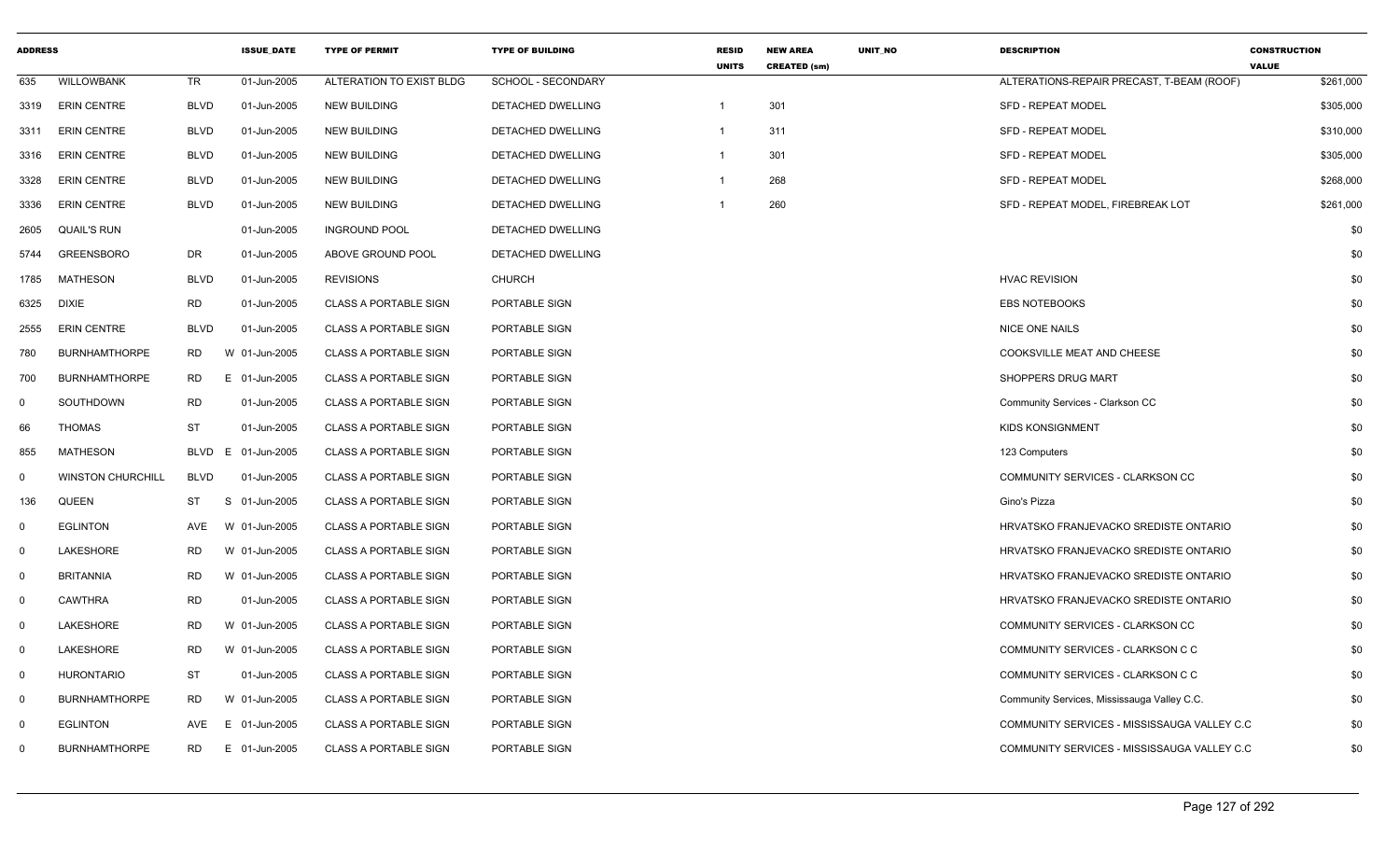| <b>ADDRESS</b> |                      |             | <b>ISSUE DATE</b> | <b>TYPE OF PERMIT</b>        | <b>TYPE OF BUILDING</b>               | <b>RESID</b><br><b>UNITS</b> | <b>NEW AREA</b><br><b>CREATED (sm)</b> | <b>UNIT NO</b> | <b>DESCRIPTION</b>                            | <b>CONSTRUCTION</b><br><b>VALUE</b> |
|----------------|----------------------|-------------|-------------------|------------------------------|---------------------------------------|------------------------------|----------------------------------------|----------------|-----------------------------------------------|-------------------------------------|
| 2115           | OBECK                | <b>CRES</b> | 01-Jun-2005       | <b>OTHER</b>                 | <b>DETACHED DWELLING</b>              |                              |                                        |                | SEWER CONVERSION                              | \$3,000                             |
| 2124           | OBECK                | CRES        | 01-Jun-2005       | <b>OTHER</b>                 | DETACHED DWELLING                     |                              |                                        |                | <b>SEWER CONVERSION</b>                       | \$3,000                             |
| $\mathbf 0$    | <b>BURNHAMTHORPE</b> | <b>RD</b>   | E 01-Jun-2005     | <b>CLASS A PORTABLE SIGN</b> | PORTABLE SIGN                         |                              |                                        |                | COMMUNITY SERVICES - MISSISSAUGA VALLEY C.C.  | \$0                                 |
| 6821           | <b>HISTORIC</b>      | <b>TR</b>   | 02-Jun-2005       | <b>REVISIONS</b>             | DETACHED DWELLING                     |                              | 178                                    |                | REVISION - BASEMENT ENTRANCE - LOT 51 ONLY.   | \$2,000                             |
| 1621           | WILLOW               | <b>WAY</b>  | 02-Jun-2005       | ALTERATION TO EXIST BLDG     | DETACHED DWELLING                     | $\overline{1}$               |                                        |                | BASEMENT APARTMENT-SIDE ENTRANCE/ALTERAT      | \$33,000                            |
| 5100           | <b>ERIN MILLS</b>    | <b>PKY</b>  | 02-Jun-2005       | <b>FASCIA SIGN</b>           | COMMERCIAL RETAIL - MULTI-USER        |                              |                                        | E110           | ONE (1) SET OF CHANNEL LETTERS - PICKLE BARRE | \$3,000                             |
| 2000           | ARGENTIA             | <b>RD</b>   | 02-Jun-2005       | ALTERATION TO EXIST BLDG     | COMMERCIAL OFFICE - MULTI-USER        |                              |                                        | PL1-200        | <b>BUSINESS OFFICE</b>                        | \$15,000                            |
| 310            | ANNAGEM              | <b>BLVD</b> | 02-Jun-2005       | <b>NEW BUILDING</b>          | MULTI-TENANT INDUSTRIAL               |                              | 4,423                                  |                | NEW - INDUSTRIAL SPEC, TENANT NOT DETERMINE   | \$2,550,000                         |
| 5059           | MANDY                | <b>CRT</b>  | 02-Jun-2005       | <b>NEW BUILDING</b>          | DETACHED DWELLING                     | $\mathbf{1}$                 | 245                                    |                | SFD - CUSTOM                                  | \$253,000                           |
| 5063           | MANDY                | <b>CRT</b>  | 02-Jun-2005       | <b>NEW BUILDING</b>          | DETACHED DWELLING                     | $\mathbf{1}$                 | 210                                    |                | <b>SFD - CUSTOM</b>                           | \$216,000                           |
| 3401           | <b>EGLINTON</b>      | AVE         | W 02-Jun-2005     | <b>NEW BUILDING</b>          | STREET ROW DWELLING                   | 10                           | 1,571                                  | $1 - 10$       | STREET ROW DWELLING-BLK 131 (10 UNITS), FOUNI | \$1,876,000                         |
| 3397           | <b>EGLINTON</b>      | AVE         | W 02-Jun-2005     | <b>NEW BUILDING</b>          | STREET ROW DWELLING                   | 8                            | 1.193                                  | $1 - 8$        | STREET ROW DWELLING-BLK 132 (8 UNITS), FOUND  | \$1,303,000                         |
| 3365           | <b>EGLINTON</b>      | AVE         | W 02-Jun-2005     | <b>NEW BUILDING</b>          | <b>STREET ROW DWELLING</b>            | 8                            | 1,179                                  | $1 - 8$        | STREET ROW DWELLING-BLK 133 (8 UNITS), FOUND  | \$1,285,000                         |
| 3347           | <b>EGLINTON</b>      | AVE         | W 02-Jun-2005     | <b>NEW BUILDING</b>          | STREET ROW DWELLING                   | 8                            | 1,283                                  | $1 - 8$        | STREET ROW DWELLING-BLK 134 (8 UNITS), FOUND  | \$1,527,000                         |
| 3329           | EGLINTON             | AVE         | W 02-Jun-2005     | <b>NEW BUILDING</b>          | STREET ROW DWELLING                   | 9                            | 1,393                                  | $1 - 9$        | STREET ROW DWELLING-BLK 135 (9 UNITS), FOUND  | \$1,666,000                         |
| 6625           | <b>KENNEDY</b>       | <b>RD</b>   | 02-Jun-2005       | ADDITION AND ALTER           | <b>COMMERCIAL - OTHER</b>             |                              | 4,158                                  |                | ADDITION/ALT - HOTEL ABOVE RESTAURANT/SERVI   | \$4,991,000                         |
| 350            | <b>BURNHAMTHORPE</b> | RD          | E 02-Jun-2005     | ALTERATION TO EXIST BLDG     | <b>COMMERCIAL - OTHER</b>             |                              |                                        | $\overline{1}$ | <b>RETAIL</b>                                 | \$69,000                            |
| 3050           | ARTESIAN             | <b>DR</b>   | 02-Jun-2005       | ALTERATION TO EXIST BLDG     | <b>COMMERCIAL RETAIL - MULTI-USER</b> |                              |                                        | 8              | RECREATIONAL ESTABLISHMENT (FITNESS CLUB)     | \$40,000                            |
| 3421           | <b>ERIN CENTRE</b>   | <b>BLVD</b> | 02-Jun-2005       | <b>NEW BUILDING</b>          | DETACHED DWELLING                     | -1                           | 223                                    |                | <b>SFD - NEW MODEL</b>                        | \$230,000                           |
| 3417           | <b>ERIN CENTRE</b>   | <b>BLVD</b> | 02-Jun-2005       | <b>NEW BUILDING</b>          | DETACHED DWELLING                     |                              | 223                                    |                | <b>SFD - REPEAT MODEL</b>                     | \$230,000                           |
| 950            | <b>BURNHAMTHORPE</b> | RD          | W 02-Jun-2005     | ELECTROMAG LOCK DEVICE       | <b>CITY</b>                           |                              |                                        |                | MAGLOCKS-13                                   | \$6,000                             |
| 3802           | <b>QUIET CREEK</b>   | DR.         | 02-Jun-2005       | <b>NEW BUILDING</b>          | DETACHED DWELLING                     | $\mathbf 1$                  | 214                                    |                | <b>SFD - REPEAT MODEL</b>                     | \$199,000                           |
| 3798           | <b>QUIET CREEK</b>   | DR          | 02-Jun-2005       | <b>NEW BUILDING</b>          | DETACHED DWELLING                     | $\mathbf 1$                  | 190                                    |                | <b>SFD - REPEAT MODEL</b>                     | \$176,000                           |
| 3793           | QUIET CREEK          | <b>DR</b>   | 02-Jun-2005       | <b>NEW BUILDING</b>          | DETACHED DWELLING                     | -1                           | 260                                    |                | SFD - REPEAT MODEL                            | \$241,000                           |
| 2233           | ARGENTIA             | <b>RD</b>   | 02-Jun-2005       | ALTERATION TO EXIST BLDG     | COMMERCIAL OFFICE - MULTI-USER        |                              |                                        | 100            | INTERIOR ALTERATIONS-BEEF INFORMATION CTR     | \$15,000                            |
| 1873           | <b>BONHILL</b>       | <b>RD</b>   | 02-Jun-2005       | <b>OTHER</b>                 | SINGLE TENANT INDUSTRIAL              |                              |                                        |                | <b>NEW FIREMAIN</b>                           | \$15,000                            |
| 3806           | <b>QUIET CREEK</b>   | <b>DR</b>   | 02-Jun-2005       | <b>NEW BUILDING</b>          | DETACHED DWELLING                     |                              | 204                                    |                | <b>SFD - REPEAT MODEL</b>                     | \$189,000                           |
| 3794           | <b>QUIET CREEK</b>   | <b>DR</b>   | 02-Jun-2005       | <b>NEW BUILDING</b>          | DETACHED DWELLING                     | -1                           | 212                                    |                | <b>SFD - REPEAT MODEL</b>                     | \$197,000                           |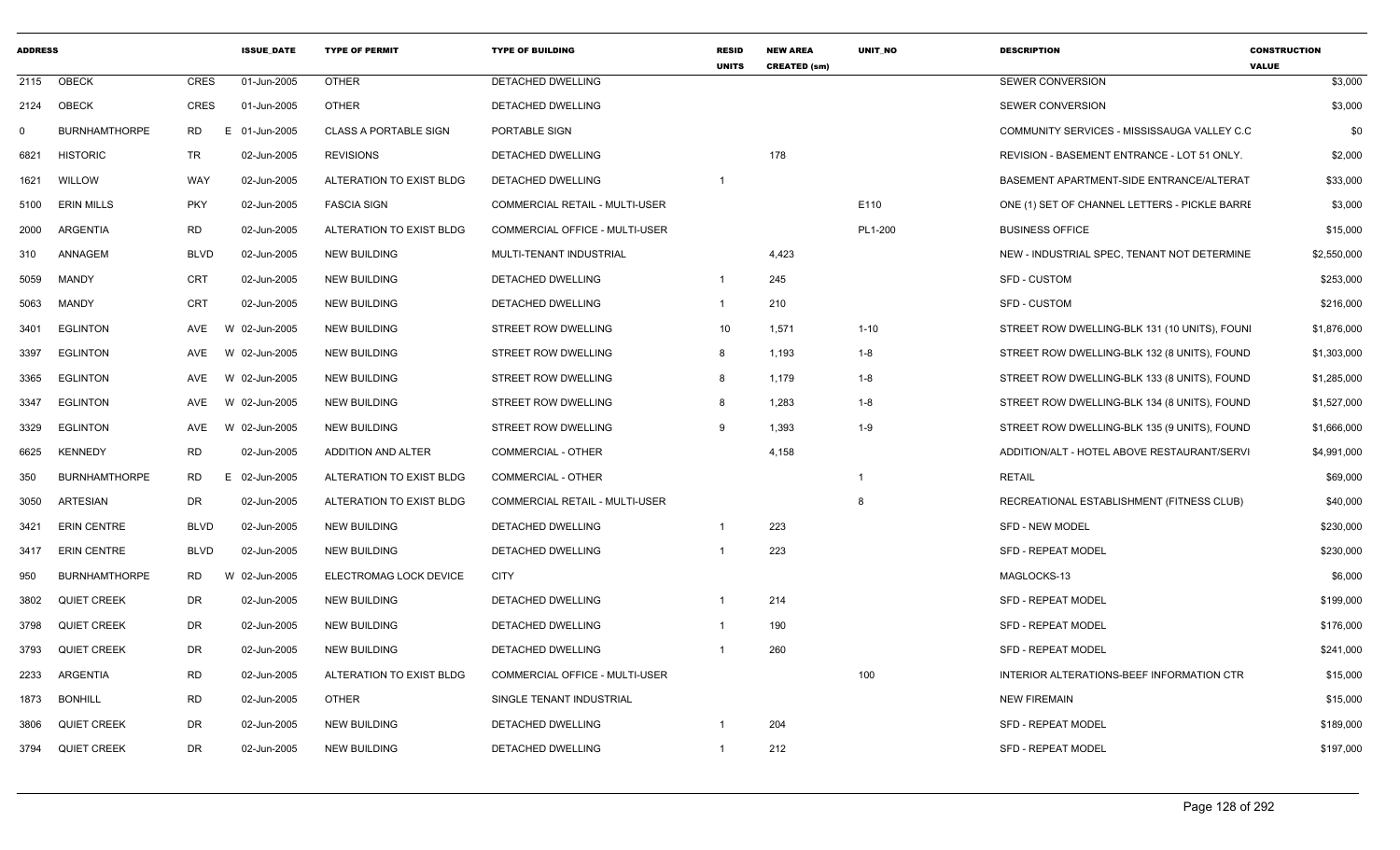| <b>ADDRESS</b> |                      |             | <b>ISSUE DATE</b> | <b>TYPE OF PERMIT</b>        | <b>TYPE OF BUILDING</b>  | <b>RESID</b><br><b>UNITS</b> | <b>NEW AREA</b><br><b>CREATED (sm)</b> | <b>UNIT NO</b> | <b>DESCRIPTION</b>                | <b>CONSTRUCTION</b><br><b>VALUE</b> |
|----------------|----------------------|-------------|-------------------|------------------------------|--------------------------|------------------------------|----------------------------------------|----------------|-----------------------------------|-------------------------------------|
| 3790           | QUIET CREEK          | <b>DR</b>   | 02-Jun-2005       | <b>NEW BUILDING</b>          | <b>DETACHED DWELLING</b> | $\overline{\mathbf{1}}$      | 214                                    |                | <b>SFD - REPEAT MODEL</b>         | \$199,000                           |
| 3785           | <b>QUIET CREEK</b>   | DR          | 02-Jun-2005       | <b>NEW BUILDING</b>          | DETACHED DWELLING        | $\mathbf{1}$                 | 299                                    |                | SFD - REPEAT MODEL, FIREBREAK LOT | \$277,000                           |
| 3789           | <b>QUIET CREEK</b>   | DR          | 02-Jun-2005       | <b>NEW BUILDING</b>          | DETACHED DWELLING        | -1                           | 228                                    |                | <b>SFD - REPEAT MODEL</b>         | \$212,000                           |
| 3797           | <b>QUIET CREEK</b>   | <b>DR</b>   | 02-Jun-2005       | <b>NEW BUILDING</b>          | DETACHED DWELLING        | $\overline{1}$               | 251                                    |                | SFD - REPEAT MODEL                | \$233,000                           |
| 3801           | <b>QUIET CREEK</b>   | <b>DR</b>   | 02-Jun-2005       | <b>NEW BUILDING</b>          | DETACHED DWELLING        | $\overline{1}$               | 251                                    |                | SFD - REPEAT MODEL                | \$233,000                           |
| 3805           | <b>QUIET CREEK</b>   | <b>DR</b>   | 02-Jun-2005       | <b>NEW BUILDING</b>          | DETACHED DWELLING        | $\overline{1}$               | 298                                    |                | <b>SFD - REPEAT MODEL</b>         | \$277,000                           |
| 3903           | STARDUST             | DR          | 02-Jun-2005       | <b>NEW BUILDING</b>          | SEMI-DETACHED DWELLING   | $\overline{2}$               | 281                                    |                | SEMI-DETACHED - REPEAT MODEL      | \$261,000                           |
| 3897           | <b>STARDUST</b>      | <b>DR</b>   | 02-Jun-2005       | <b>NEW BUILDING</b>          | SEMI-DETACHED DWELLING   | $\overline{2}$               | 284                                    |                | SEMI-DETACHED - REPEAT MODEL      | \$263,000                           |
| 3891           | STARDUST             | <b>DR</b>   | 02-Jun-2005       | <b>NEW BUILDING</b>          | SEMI-DETACHED DWELLING   | $\overline{2}$               | 303                                    |                | SEMI-DETACHED - REPEAT MODEL      | \$281,000                           |
| 3885           | <b>STARDUST</b>      | DR          | 02-Jun-2005       | <b>NEW BUILDING</b>          | SEMI-DETACHED DWELLING   | $\overline{2}$               | 281                                    |                | SEMI-DETACHED - REPEAT MODEL      | \$261,000                           |
| 3879           | <b>STARDUST</b>      | <b>DR</b>   | 02-Jun-2005       | <b>NEW BUILDING</b>          | SEMI-DETACHED DWELLING   | $\overline{2}$               | 303                                    |                | SEMI-DETACHED - REPEAT MODEL      | \$281,000                           |
| 3873           | <b>STARDUST</b>      | DR          | 02-Jun-2005       | <b>NEW BUILDING</b>          | SEMI-DETACHED DWELLING   | $\overline{2}$               | 284                                    |                | SEMI-DETACHED - REPEAT MODEL      | \$263,000                           |
| 6300           | <b>NORTHAM</b>       | <b>DR</b>   | 02-Jun-2005       | <b>PYLON SIGN</b>            | SINGLE TENANT INDUSTRIAL |                              |                                        |                | (1) GROUND SIGN - FLYNN CANADA    | \$9,000                             |
| 42             | QUEEN                | ST          | S<br>02-Jun-2005  | <b>FASCIA SIGN</b>           | COMMERCIAL - OTHER       |                              |                                        |                | FASCIA SIGN - GROCAP INC          | \$5,000                             |
| 1084           | <b>CHERRIEBELL</b>   | <b>RD</b>   | 02-Jun-2005       | ADDITION TO EXIST BLDG       | DETACHED DWELLING        |                              |                                        |                | ADDITION-DECK                     | \$3,000                             |
| 4222           | DIXIE                | <b>RD</b>   | 02-Jun-2005       | ADDITION TO EXIST BLDG       | <b>ROW DWELLING</b>      |                              |                                        | 67             | <b>ADDITION-DECK</b>              | \$10,000                            |
| 7060           | <b>MCLAUGHLIN</b>    | <b>RD</b>   | 02-Jun-2005       | <b>CLASS A PORTABLE SIGN</b> | PORTABLE SIGN            |                              |                                        |                | TD Canada Trust                   | \$0                                 |
| 1170           | <b>BURNHAMTHORPE</b> | <b>RD</b>   | W 02-Jun-2005     | <b>CLASS A PORTABLE SIGN</b> | PORTABLE SIGN            |                              |                                        |                | <b>Swiss Chalet</b>               | \$0                                 |
| 1170           | <b>BURNHAMTHORPE</b> | <b>RD</b>   | W 02-Jun-2005     | <b>CLASS A PORTABLE SIGN</b> | PORTABLE SIGN            |                              |                                        |                | <b>Swiss Chalet</b>               | \$0                                 |
| 5800           | <b>MCLAUGHLIN</b>    | <b>RD</b>   | 02-Jun-2005       | <b>CLASS A PORTABLE SIGN</b> | PORTABLE SIGN            |                              |                                        |                | The Brick                         | \$0                                 |
| $\mathbf 0$    | <b>DIXIE</b>         | <b>RD</b>   | 02-Jun-2005       | <b>CLASS A PORTABLE SIGN</b> | PORTABLE SIGN            |                              |                                        |                | <b>REGION OF PEEL</b>             | \$0                                 |
| $\mathsf{O}$   | CAWTHRA              | <b>RD</b>   | 02-Jun-2005       | <b>CLASS A PORTABLE SIGN</b> | PORTABLE SIGN            |                              |                                        |                | <b>REGION OF PEEL</b>             | \$0                                 |
| $\overline{0}$ | <b>HURONTARIO</b>    | <b>ST</b>   | 02-Jun-2005       | <b>CLASS A PORTABLE SIGN</b> | PORTABLE SIGN            |                              |                                        |                | <b>REGION OF PEEL</b>             | \$0                                 |
| 0              | <b>BRITANNIA</b>     | <b>RD</b>   | W 02-Jun-2005     | <b>CLASS A PORTABLE SIGN</b> | PORTABLE SIGN            |                              |                                        |                | <b>REGION OF PEEL</b>             | \$0                                 |
| 2047           | <b>OBECK</b>         | <b>CRES</b> | 02-Jun-2005       | <b>OTHER</b>                 | DETACHED DWELLING        |                              |                                        |                | SEWER CONVERSION                  | \$3,000                             |
| $\mathbf{0}$   | <b>EGLINTON</b>      | AVE         | W 02-Jun-2005     | <b>CLASS A PORTABLE SIGN</b> | PORTABLE SIGN            |                              |                                        |                | <b>REGION OF PEEL</b>             | \$0                                 |
| $\mathbf 0$    | <b>AIRPORT</b>       | <b>RD</b>   | 02-Jun-2005       | <b>CLASS A PORTABLE SIGN</b> | PORTABLE SIGN            |                              |                                        |                | <b>REGION OF PEEL</b>             | \$0                                 |
| $\mathbf 0$    | SOUTHDOWN            | <b>RD</b>   | 02-Jun-2005       | <b>CLASS A PORTABLE SIGN</b> | PORTABLE SIGN            |                              |                                        |                | <b>REGION OF PEEL</b>             | \$0                                 |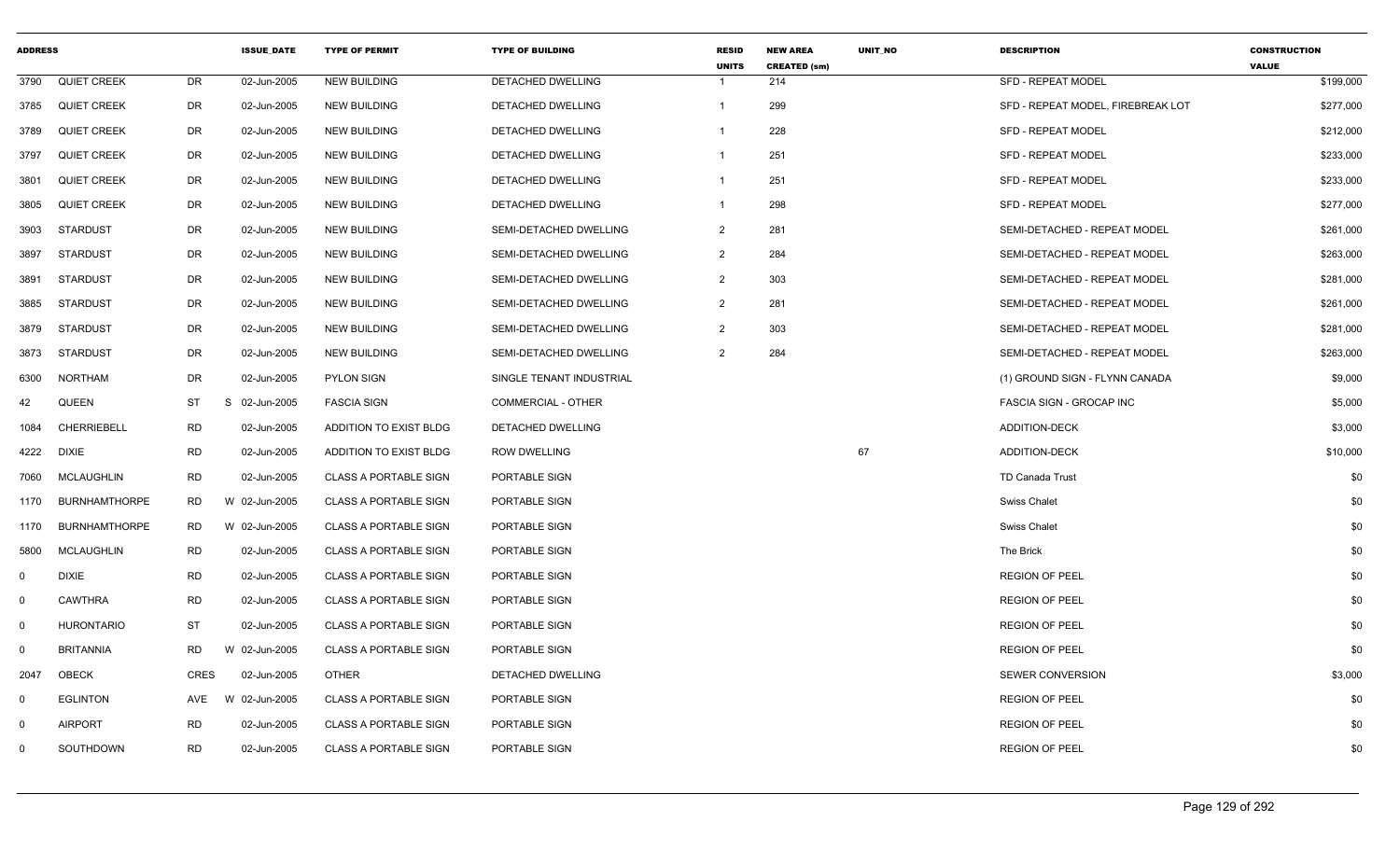| <b>ADDRESS</b> |                          |             | <b>ISSUE DATE</b> | <b>TYPE OF PERMIT</b>        | <b>TYPE OF BUILDING</b>        | <b>RESID</b><br><b>UNITS</b> | <b>NEW AREA</b><br><b>CREATED (sm)</b> | UNIT NO   | <b>DESCRIPTION</b>                                      | <b>CONSTRUCTION</b><br><b>VALUE</b> |
|----------------|--------------------------|-------------|-------------------|------------------------------|--------------------------------|------------------------------|----------------------------------------|-----------|---------------------------------------------------------|-------------------------------------|
| $\Omega$       | LAKESHORE                | RD          | E 02-Jun-2005     | <b>CLASS A PORTABLE SIGN</b> | PORTABLE SIGN                  |                              |                                        |           | <b>REGION OF PEEL</b>                                   | \$0                                 |
| 5035           | <b>HURONTARIO</b>        | ST          | 02-Jun-2005       | <b>CLASS A PORTABLE SIGN</b> | PORTABLE SIGN                  |                              |                                        |           | Nature's Source                                         | \$0                                 |
| $\Omega$       | QUEENSWAY                |             | W 02-Jun-2005     | <b>CLASS A PORTABLE SIGN</b> | PORTABLE SIGN                  |                              |                                        |           | <b>REGION OF PEEL</b>                                   | \$0                                 |
| 0              | LAKESHORE                | <b>RD</b>   | W 02-Jun-2005     | <b>CLASS A PORTABLE SIGN</b> | PORTABLE SIGN                  |                              |                                        |           | <b>REGION OF PEEL</b>                                   | \$0                                 |
| $\overline{0}$ | <b>BURNHAMTHORPE</b>     | <b>RD</b>   | W 02-Jun-2005     | <b>CLASS A PORTABLE SIGN</b> | PORTABLE SIGN                  |                              |                                        |           | <b>REGION OF PEEL</b>                                   | \$0                                 |
| 0              | CENTRAL                  | <b>PKY</b>  | E 02-Jun-2005     | <b>CLASS A PORTABLE SIGN</b> | PORTABLE SIGN                  |                              |                                        |           | <b>REGION OF PEEL</b>                                   | \$0                                 |
| 1305           | <b>INDIAN</b>            | <b>RD</b>   | 02-Jun-2005       | <b>DEMOLITION</b>            | DETACHED DWELLING              |                              |                                        |           | DEMOLITON - SFD & GARAGE                                | \$10,000                            |
| 0              | <b>MAVIS</b>             | <b>RD</b>   | 02-Jun-2005       | <b>CLASS A PORTABLE SIGN</b> | PORTABLE SIGN                  |                              |                                        |           | Planning & Building - Public Meeting Z 00/26 W6 - excep | \$0                                 |
| 1261           | <b>BRAMBLEWOOD</b>       | LANE        | 03-Jun-2005       | ADDITION AND ALTER           | <b>DETACHED DWELLING</b>       |                              |                                        |           | ADDITION & ALTERATIONS-2ND STOREY/CABANA &              | \$76,000                            |
| 3969           | <b>BURDETTE</b>          | TERR        | 03-Jun-2005       | <b>NEW BUILDING</b>          | DETACHED DWELLING              |                              | 232                                    |           | <b>SFD - REPEAT MODEL</b>                               | \$239,000                           |
| 3965           | <b>BURDETTE</b>          | <b>TERR</b> | 03-Jun-2005       | <b>NEW BUILDING</b>          | DETACHED DWELLING              | $\overline{1}$               | 188                                    |           | <b>SFD - REPEAT MODEL</b>                               | \$175,000                           |
| 3835           | <b>JANICE</b>            | DR.         | 03-Jun-2005       | <b>NEW BUILDING</b>          | <b>DETACHED DWELLING</b>       |                              | 228                                    |           | SFD - REPEAT MODEL - NEW BSMT WALKOUT OPTIC             | \$235,000                           |
| 350            | <b>BURNHAMTHORPE</b>     | <b>RD</b>   | E 03-Jun-2005     | <b>FASCIA SIGN</b>           | COMMERCIAL RETAIL - MULTI-USER |                              |                                        |           | TWO (2) FASCIA SIGNS - MAC'S CONVENIENCE STOI           | \$12,000                            |
| 120            | LAKESHORE                | <b>RD</b>   | W 03-Jun-2005     | ALTERATION TO EXIST BLDG     | COMMERCIAL - OTHER             |                              | 117                                    | $1 - 2$   | RETAIL STORE                                            | \$46,000                            |
| 5400           | <b>CHURCHILL MEADOWS</b> | <b>BLVD</b> | 03-Jun-2005       | <b>REVISIONS</b>             | DETACHED DWELLING              |                              |                                        |           | REVISION - SIDE ENTRANCE - LOT 189 ONLY                 | \$0                                 |
| 5396           | <b>CHURCHILL MEADOWS</b> | <b>BLVD</b> | 03-Jun-2005       | <b>REVISIONS</b>             | DETACHED DWELLING              |                              |                                        |           | REVISION - INTERIOR LAYOUT/SIDE ENTRANCE - LC           | \$0                                 |
| 3990           | MAYLA                    | DR          | 03-Jun-2005       | <b>REVISIONS</b>             | <b>DETACHED DWELLING</b>       |                              |                                        |           | <b>REVISION - INTERIOR LAYOUT/SIDE ENTRANCE - LC</b>    | \$0                                 |
| 3864           | <b>ROSANNA</b>           | DR          | 03-Jun-2005       | <b>REVISIONS</b>             | DETACHED DWELLING              |                              |                                        |           | REVISION - SIDE ENTRANCE - LOT 235 ONLY                 | \$0                                 |
| 1332           | <b>NORTHAVEN</b>         | DR          | 03-Jun-2005       | ADDITION TO EXIST BLDG       | GARAGE/CARPORT                 |                              |                                        |           | ADDITION-GARAGE DETACHED                                | \$20,000                            |
| $\Omega$       | <b>MAVIS</b>             | <b>RD</b>   | 03-Jun-2005       | <b>CLASS A PORTABLE SIGN</b> | PORTABLE SIGN                  |                              |                                        |           | MISSISSAUGA MINOR BASKETBALL ASSOCIATION                | \$0                                 |
| 6085           | <b>CREDITVIEW</b>        | <b>RD</b>   | 03-Jun-2005       | <b>CLASS A PORTABLE SIGN</b> | PORTABLE SIGN                  |                              |                                        |           | SOCCER CENTRAL                                          | \$0                                 |
| 644            | <b>BLOOR</b>             | <b>ST</b>   | 03-Jun-2005       | <b>CLASS A PORTABLE SIGN</b> | PORTABLE SIGN                  |                              |                                        |           | LITTLE CAESAR'S PIZZA                                   | \$0                                 |
| 1116           | MID-WAY                  | <b>BLVD</b> | 03-Jun-2005       | <b>CLASS A PORTABLE SIGN</b> | PORTABLE SIGN                  |                              |                                        |           | INTERNATIONAL AUTO & CUSTOM INC                         | \$0                                 |
| 2730           | <b>THORN LODGE</b>       | DR          | 03-Jun-2005       | <b>CLASS A PORTABLE SIGN</b> | PORTABLE SIGN                  |                              |                                        |           | THORNLODGE PUBLIC SCHOOL                                | \$0                                 |
| 1280           | <b>EGLINTON</b>          | AVE         | E 03-Jun-2005     | <b>CLASS A PORTABLE SIGN</b> | PORTABLE SIGN                  |                              |                                        |           | FASTENAL COMPANY CANADA                                 | \$0                                 |
| 5605           | <b>FRESHWATER</b>        | DR          | 03-Jun-2005       | <b>CLASS A PORTABLE SIGN</b> | PORTABLE SIGN                  |                              |                                        |           | RUTH THOMPSON MIDDLE SCHOOL                             | \$0                                 |
| 0              | <b>WINSTON CHURCHILL</b> | <b>BLVD</b> | 03-Jun-2005       | <b>CLASS A PORTABLE SIGN</b> | PORTABLE SIGN                  |                              |                                        |           | REACH FOR THE RAINBOW ONTARIO                           | \$0                                 |
| 3899           | TRELAWNY                 | <b>CIR</b>  | 03-Jun-2005       | <b>OTHER</b>                 | COMMERCIAL RETAIL - MULTI-USER |                              |                                        | $16 - 17$ | UNDERGROUND PLUMBING ONLY - MODEL SUITE                 | \$1,000                             |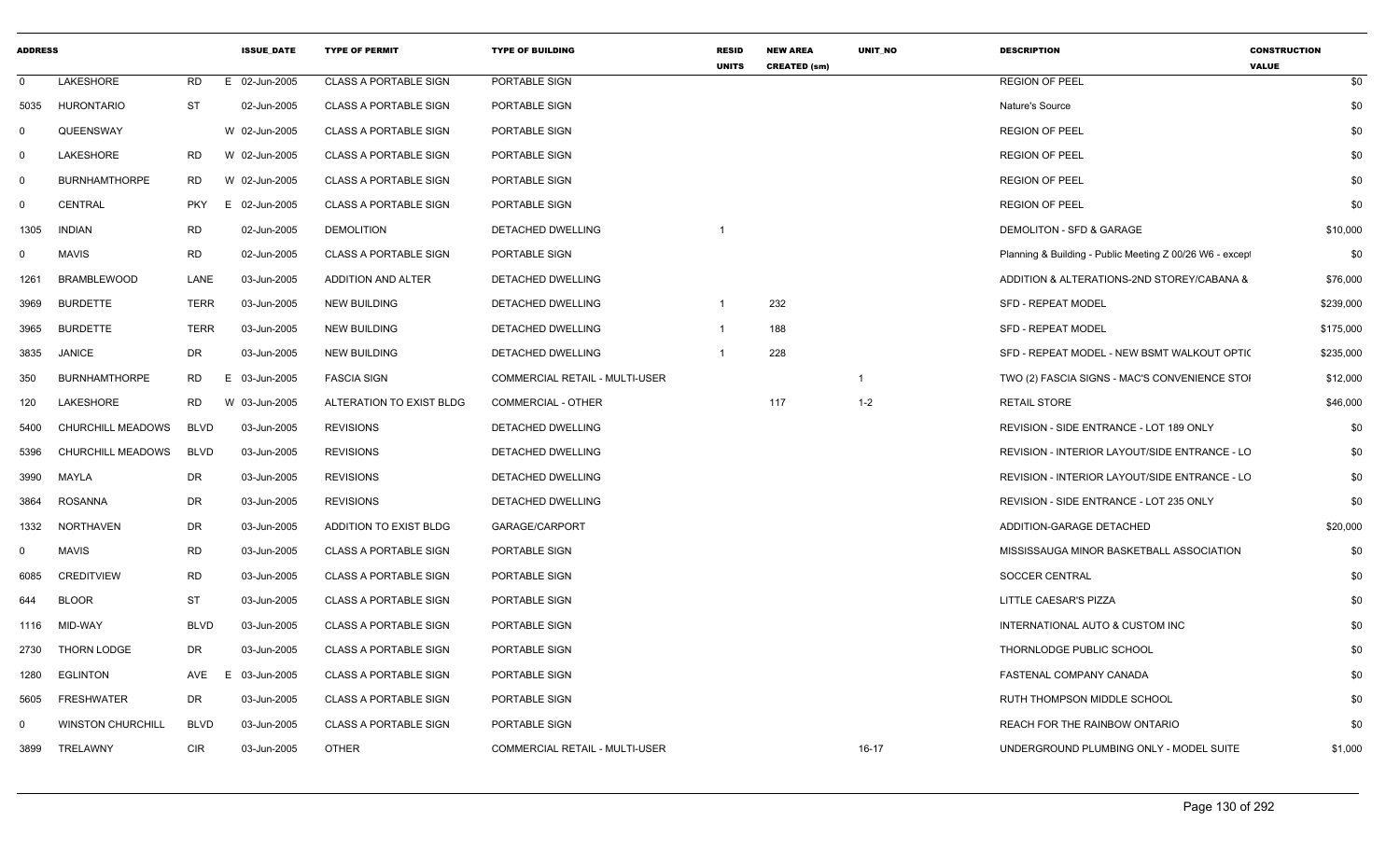| <b>ADDRESS</b> |                     |             | <b>ISSUE DATE</b> | <b>TYPE OF PERMIT</b>        | <b>TYPE OF BUILDING</b>               | <b>RESID</b><br><b>UNITS</b> | <b>NEW AREA</b><br><b>CREATED (sm)</b> | <b>UNIT NO</b> | <b>DESCRIPTION</b>                                         | <b>CONSTRUCTION</b><br><b>VALUE</b> |
|----------------|---------------------|-------------|-------------------|------------------------------|---------------------------------------|------------------------------|----------------------------------------|----------------|------------------------------------------------------------|-------------------------------------|
| 3330           | <b>RIDGEWAY</b>     | DR.         | 06-Jun-2005       | ALTERATION TO EXIST BLDG     | MULTI-TENANT INDUSTRIAL               |                              | 980                                    | 21             | MANUFACTURING AND WAREHOUSING                              | \$282,000                           |
| 2457           | LAKESHORE           | RD          | W 06-Jun-2005     | <b>OTHER</b>                 | SINGLE TENANT INDUSTRIAL              |                              |                                        |                | ALTERATIONS-MAKE-UP AIR UNIT                               | \$10,000                            |
| 1259           | <b>UNDERWOOD</b>    | DR          | 06-Jun-2005       | ADDITION TO EXIST BLDG       | DETACHED DWELLING                     |                              |                                        |                | <b>ADDITION - 1 STOREY</b>                                 | \$46,000                            |
| 1443           | <b>HURONTARIO</b>   | ST          | 06-Jun-2005       | ALTERATION TO EXIST BLDG     | <b>COMMERCIAL - OTHER</b>             |                              |                                        |                | NEW HOME DECOR CENTRE                                      | \$67,000                            |
| 2680           | <b>SKYMARK</b>      | AVE         | 06-Jun-2005       | ALTERATION TO EXIST BLDG     | MULTI-TENANT INDUSTRIAL               |                              | 30                                     |                | ALTERATIONS - REMOVAL OF STAIRS AND INFILL FL              | \$50,000                            |
| 4060           | <b>TREETOP</b>      | <b>CRES</b> | 06-Jun-2005       | <b>INGROUND POOL</b>         | DETACHED DWELLING                     |                              |                                        |                |                                                            | \$0                                 |
| 1004           | MIDDLEGATE          | <b>RD</b>   | 06-Jun-2005       | <b>REVISIONS</b>             | SINGLE TENANT INDUSTRIAL              |                              | 5,086                                  | BLD-3          | REVISION - SPRINKLERS, ASTRAZENECA CANADA II               | \$0                                 |
| -3             | <b>ROBERT SPECK</b> | <b>PKY</b>  | 06-Jun-2005       | ALTERATION TO EXIST BLDG     | COMMERCIAL OFFICE - MULTI-USER        |                              |                                        | 4,11-FLR       | INTERIOR ALTERATIONS-DESJARDINS GENERAL IN:                | \$15,000                            |
| 1049           | KNOTTY PINE GROVE   |             | 06-Jun-2005       | ADDITION TO EXIST BLDG       | DETACHED DWELLING                     |                              |                                        |                | <b>ADDITION - DECK</b>                                     | \$10,000                            |
| 5855           | <b>TERRY FOX</b>    | WAY         | 06-Jun-2005       | ALTERATION TO EXIST BLDG     | SINGLE TENANT INDUSTRIAL              |                              |                                        |                | INTERIOR ALTERATIONS-ELECTROLUX HOME PROD                  | \$190,000                           |
| 1228           | TOURMALINE          | <b>CRT</b>  | 06-Jun-2005       | <b>INGROUND POOL</b>         | DETACHED DWELLING                     |                              |                                        |                |                                                            | \$0                                 |
| 4141           | DIXIE               | <b>RD</b>   | 06-Jun-2005       | ALTERATION TO EXIST BLDG     | <b>COMMERCIAL RETAIL - MULTI-USER</b> |                              |                                        | 31A            | <b>RETAIL STORE</b>                                        | \$15,000                            |
| 80             | <b>COURTNEYPARK</b> | DR          | 06-Jun-2005<br>E. | <b>FASCIA SIGN</b>           | COMMERCIAL RETAIL - MULTI-USER        |                              |                                        | K <sub>3</sub> | (2) FASCIA SIGNS - CAFE SPICE                              | \$6,000                             |
| 5372           | CRANE               | <b>CRT</b>  | 06-Jun-2005       | <b>INGROUND POOL</b>         | <b>DETACHED DWELLING</b>              |                              |                                        |                |                                                            | \$0                                 |
| 3531           | <b>CHERRINGTON</b>  | <b>CRES</b> | 06-Jun-2005       | ABOVE GROUND POOL            | DETACHED DWELLING                     |                              |                                        |                |                                                            | \$0                                 |
| 450            | <b>EXPORT</b>       | <b>BLVD</b> | 06-Jun-2005       | <b>FASCIA SIGN</b>           | <b>INDUSTRIAL - OTHER</b>             |                              |                                        |                | FOUR FASCIA SIGNS - HITACHI                                | \$7,000                             |
| 2544           | <b>BARCELLA</b>     | <b>CRES</b> | 06-Jun-2005       | <b>INGROUND POOL</b>         | DETACHED DWELLING                     |                              |                                        |                |                                                            | \$0                                 |
| 7198           | <b>AIRPORT</b>      | <b>RD</b>   | 06-Jun-2005       | <b>NEW BUILDING</b>          | COMMERCIAL RETAIL - MULTI-USER        |                              |                                        |                | NEW - COMM. SPEC, TENANT NOT DETERMINED, FC                | \$0                                 |
| 2184           | PRINCE JOHN         | <b>BLVD</b> | 06-Jun-2005       | ALTERATION TO EXIST BLDG     | DETACHED DWELLING                     |                              |                                        |                | INTERIOR ALTERATIONS-REMOVE EXITING LOAD BE                | \$10,000                            |
| 3046           | <b>PLUM TREE</b>    | <b>CRES</b> | 06-Jun-2005       | <b>INGROUND POOL</b>         | DETACHED DWELLING                     |                              |                                        |                |                                                            | \$0                                 |
| 5925           | <b>GROSSBEAK</b>    | DR          | 06-Jun-2005       | <b>CLASS A PORTABLE SIGN</b> | PORTABLE SIGN                         |                              |                                        |                | KG Grocers (transferred from Permit # 05-4942)             | \$0                                 |
| 5925           | <b>GROSSBEAK</b>    | DR          | 06-Jun-2005       | <b>CLASS A PORTABLE SIGN</b> | PORTABLE SIGN                         |                              |                                        |                | Chiropractic and fitness (transferred from permit #05-482) | \$0                                 |
| 6075           | MAVIS               | <b>RD</b>   | 06-Jun-2005       | <b>CLASS A PORTABLE SIGN</b> | PORTABLE SIGN                         |                              |                                        |                | <b>NYGARD</b>                                              | \$0                                 |
| 5100           | <b>ERIN MILLS</b>   | <b>PKY</b>  | 06-Jun-2005       | <b>CLASS A PORTABLE SIGN</b> | PORTABLE SIGN                         |                              |                                        |                | ERIN MILLS TOWN CENTRE                                     | \$0                                 |
| 5100           | <b>ERIN MILLS</b>   | <b>PKY</b>  | 06-Jun-2005       | CLASS A PORTABLE SIGN        | PORTABLE SIGN                         |                              |                                        |                | ERIN MILLS TOWN CENTRE                                     | \$0                                 |
| 5100           | <b>ERIN MILLS</b>   | <b>PKY</b>  | 06-Jun-2005       | <b>CLASS A PORTABLE SIGN</b> | PORTABLE SIGN                         |                              |                                        |                | Erin Mills Town Centre                                     | \$0                                 |
| 5100           | <b>ERIN MILLS</b>   | <b>PKY</b>  | 06-Jun-2005       | <b>CLASS A PORTABLE SIGN</b> | PORTABLE SIGN                         |                              |                                        |                | Erin Mills Town Centre                                     | \$0                                 |
| $\Omega$       | <b>AQUITAINE</b>    | AVE         | 06-Jun-2005       | <b>CLASS A PORTABLE SIGN</b> | PORTABLE SIGN                         |                              |                                        |                | Community Services - Meadowvale CC                         | \$0                                 |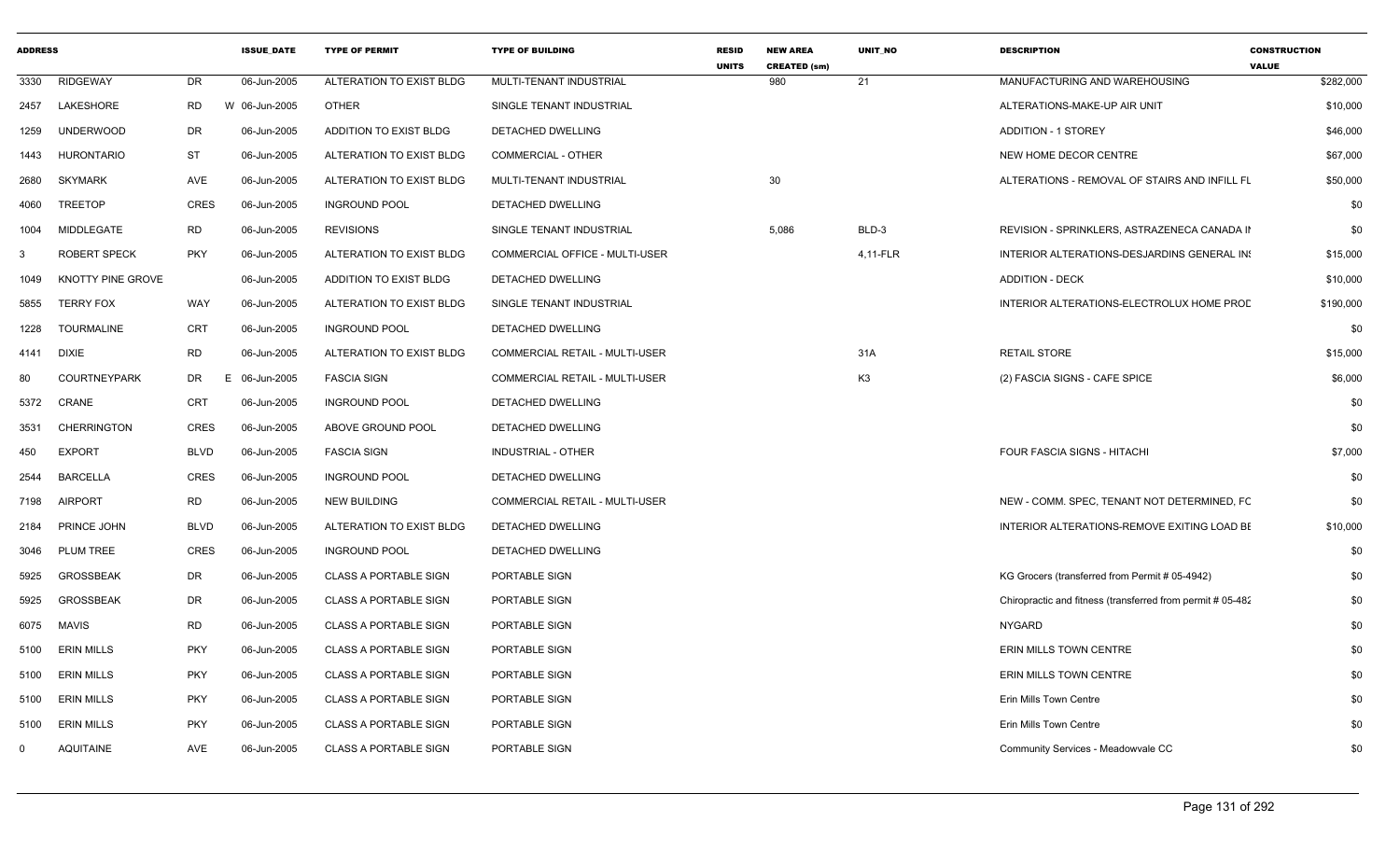| <b>ADDRESS</b> |                      |                 | <b>ISSUE DATE</b> | <b>TYPE OF PERMIT</b>                         | <b>TYPE OF BUILDING</b>               | <b>RESID</b><br><b>UNITS</b> | <b>NEW AREA</b><br><b>CREATED (sm)</b> | <b>UNIT NO</b> | <b>DESCRIPTION</b>                          | <b>CONSTRUCTION</b><br><b>VALUE</b> |
|----------------|----------------------|-----------------|-------------------|-----------------------------------------------|---------------------------------------|------------------------------|----------------------------------------|----------------|---------------------------------------------|-------------------------------------|
| $\mathbf 0$    | <b>ERIN MILLS</b>    | <b>PKY</b>      | 06-Jun-2005       | <b>CLASS A PORTABLE SIGN</b>                  | PORTABLE SIGN                         |                              |                                        |                | COMMUNITY SERVICES - SOUTH COMMON CC        | \$0                                 |
| $\mathbf 0$    | <b>MAVIS</b>         | <b>RD</b>       | 06-Jun-2005       | <b>CLASS A PORTABLE SIGN</b>                  | PORTABLE SIGN                         |                              |                                        |                | MISSISSAUGA MINOR BASKETBALL ASSOCIATION    | \$0                                 |
| 1168           | <b>STAVEBANK</b>     | <b>RD</b>       | 07-Jun-2005       | ADDITION TO EXIST BLDG                        | DETACHED DWELLING                     |                              |                                        |                | ADDITION - STORAGE SHED/GAZEBO              | \$20,000                            |
| 4143           | LASTRADA             | <b>HTS</b>      | 07-Jun-2005       | ADDITION TO EXIST BLDG                        | DETACHED DWELLING                     |                              | 8                                      |                | <b>ADDITION - 1STOREY</b>                   | \$8,000                             |
| 2085           | <b>HURONTARIO</b>    | ST              | 07-Jun-2005       | ALTERATION TO EXIST BLDG                      | COMMERCIAL OFFICE - MULTI-USER        |                              |                                        | 310            | INTERIOR ALTERATIONS-DEMISING WALL. THE PHY | \$30,000                            |
| 35             | <b>KING</b>          | ST              | E 07-Jun-2005     | ALTERATION TO EXIST BLDG                      | <b>COMMERCIAL RETAIL - MULTI-USER</b> |                              | 90                                     | 22             | <b>FINANCIAL INSTITUTION</b>                | \$15,000                            |
| 1329           | APPLEWOOD            | <b>RD</b>       | 07-Jun-2005       | <b>REVISIONS</b>                              | DETACHED DWELLING                     |                              |                                        |                | REVISIONS - ADD COLUMNS TO FRONT PORCH & RI | \$0                                 |
| 3095           | BARTHOLOMEW          | <b>CRES</b>     | 07-Jun-2005       | ADDITION TO EXIST BLDG                        | DETACHED DWELLING                     |                              |                                        |                | ADDITION-COVERED PORCH                      | \$10,000                            |
| 5100           | <b>ERIN MILLS</b>    | <b>PKY</b>      | 07-Jun-2005       | ALTERATION TO EXIST BLDG                      | COMMERCIAL RETAIL - MULTI-USER        |                              |                                        |                | <b>INTERIOR ALTERATIONS</b>                 | \$672,000                           |
| 19             | <b>OAKWOOD</b>       | AVE<br>S        | 07-Jun-2005       | <b>INGROUND POOL</b>                          | DETACHED DWELLING                     |                              |                                        |                |                                             | \$0                                 |
| 5735           | O'MEARA              | ST              | 07-Jun-2005       | ADDITION TO EXIST BLDG                        | DETACHED DWELLING                     |                              |                                        |                | <b>ADDITION-DECK</b>                        | \$10,000                            |
| 5100           | <b>ERIN MILLS</b>    | <b>PKY</b>      | 07-Jun-2005       | ALTERATION TO EXIST BLDG                      | COMMERCIAL RETAIL - MULTI-USER        |                              |                                        | R-128 A-B      | ALTERATIONS-DEMISING WALL, MODEL SUITES     | \$16,000                            |
| 760            | CANYON               | <b>ST</b>       | 07-Jun-2005       | <b>INGROUND POOL</b>                          | DETACHED DWELLING                     |                              |                                        |                |                                             | \$0                                 |
| 1203           | <b>BURROWHILL</b>    | LANE            | 07-Jun-2005       | ADDITION TO EXIST BLDG                        | DETACHED DWELLING                     |                              |                                        |                | ADDITION-DECK ELEVATED                      | \$3,000                             |
| 4260           | <b>SUGARBUSH</b>     | <b>RD</b>       | 07-Jun-2005       | <b>INGROUND POOL</b>                          | DETACHED DWELLING                     |                              |                                        |                |                                             | \$0                                 |
| 960            | <b>EAST</b>          | AVE             | 07-Jun-2005       | ALTERATION TO EXIST BLDG                      | APARTMENT (> 6 UNITS)                 |                              |                                        |                | REPLACEMENT OF MAKE-UP AIR UNIT             | \$50,000                            |
| 1478           | <b>HEATHFIELD</b>    | <b>MEWS</b>     | 07-Jun-2005       | ALTERATION TO EXIST BLDG                      | DETACHED DWELLING                     |                              |                                        |                | <b>HVAC ONLY</b>                            | \$5,000                             |
| 3859           | ROSANNA              | <b>DR</b>       | 07-Jun-2005       | <b>REVISIONS</b>                              | DETACHED DWELLING                     |                              |                                        |                | <b>HVAC REVISION</b>                        | \$0                                 |
| 945            | <b>RUNNINGBROOK</b>  | <b>DR</b>       | 07-Jun-2005       | <b>REVISIONS</b>                              | <b>DETACHED DWELLING</b>              |                              |                                        |                | <b>HVAC REVISION</b>                        | \$0                                 |
| 917            | <b>WHITTIER</b>      | <b>CRES</b>     | 07-Jun-2005       | CLASS 4 PRIVATE SEWAGE SYSTEDETACHED DWELLING |                                       |                              |                                        |                | PRIVATE SEPTIC SYSTEM                       | \$22,000                            |
| 6413           | SEAVER               | <b>RD</b>       | 07-Jun-2005       | <b>INGROUND POOL</b>                          | DETACHED DWELLING                     |                              |                                        |                |                                             | \$0                                 |
| $\mathbf 0$    | <b>MAVIS</b>         | <b>RD</b>       | 07-Jun-2005       | <b>CLASS A PORTABLE SIGN</b>                  | PORTABLE SIGN                         |                              |                                        |                | COPTIC ORTHODOX PATRIARCHATE OF ALEXANDR    | \$0                                 |
| $\Omega$       | <b>ERIN MILLS</b>    | <b>PKY</b>      | 07-Jun-2005       | <b>CLASS A PORTABLE SIGN</b>                  | PORTABLE SIGN                         |                              |                                        |                | COPTIC ORTHODOX PATRIARCHATE OF ALEXANDR    | \$0                                 |
| 1345           | <b>EGLINTON</b>      | AVE             | W 07-Jun-2005     | <b>CLASS A PORTABLE SIGN</b>                  | PORTABLE SIGN                         |                              |                                        |                | <b>Canadian Coptic Centre</b>               | \$0                                 |
| 180            | <b>DERRY</b>         | <b>RD</b><br>E. | 07-Jun-2005       | <b>CLASS A PORTABLE SIGN</b>                  | PORTABLE SIGN                         |                              |                                        |                | Peel Regional Police                        | \$0                                 |
| 2920           | <b>MATHESON</b>      | <b>BLVD</b>     | E 07-Jun-2005     | <b>CLASS A PORTABLE SIGN</b>                  | PORTABLE SIGN                         |                              |                                        |                | Unisen Inc.                                 | \$0                                 |
| 2040           | <b>DUNDAS</b>        | ST              | 07-Jun-2005       | <b>CLASS A PORTABLE SIGN</b>                  | PORTABLE SIGN                         |                              |                                        |                | <b>Staples Business Depot</b>               | \$0                                 |
| 2150           | <b>BURNHAMTHORPE</b> | <b>RD</b>       | W 07-Jun-2005     | <b>CLASS A PORTABLE SIGN</b>                  | PORTABLE SIGN                         |                              |                                        |                | South Common Medical Centre                 | \$0                                 |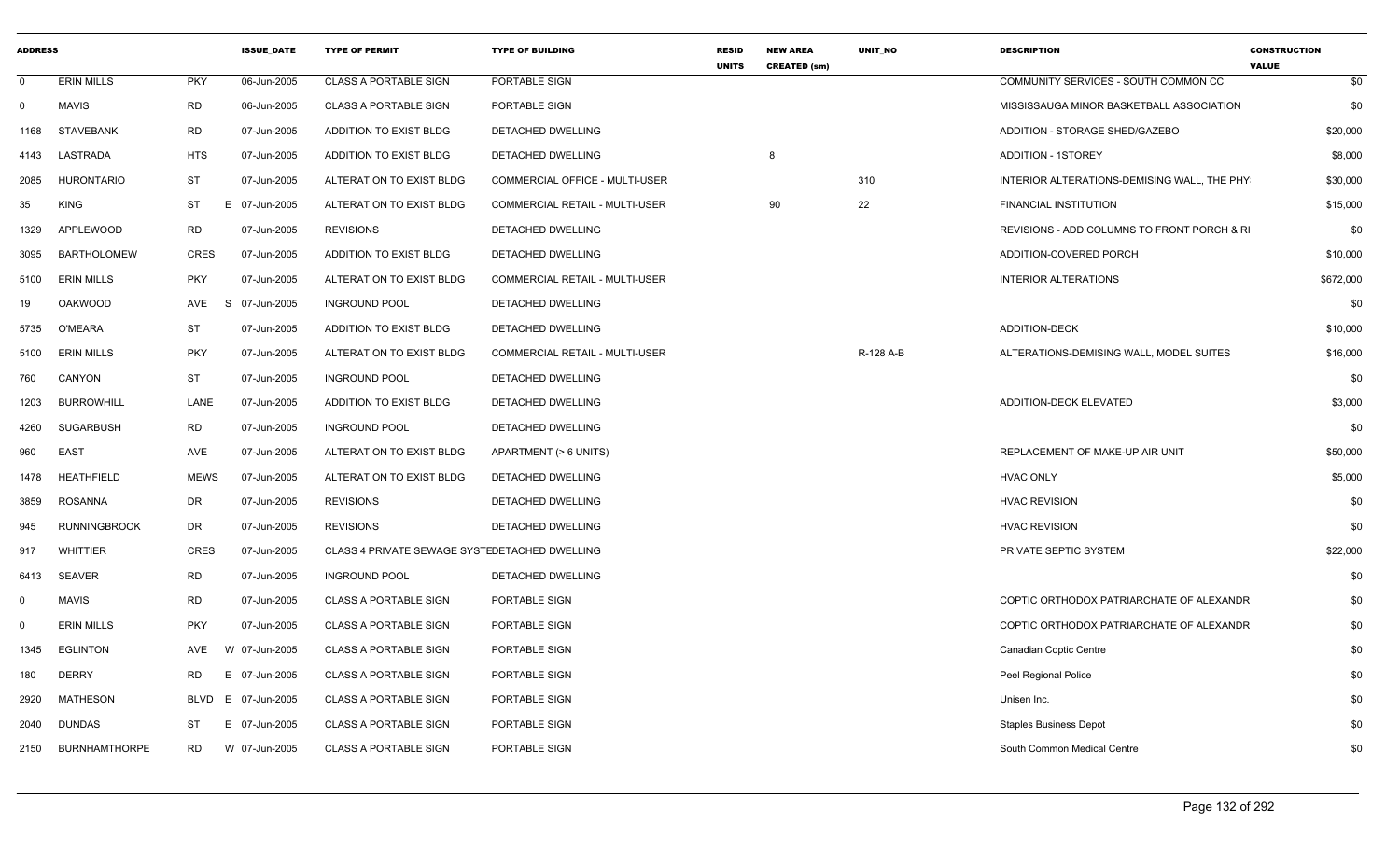| <b>ADDRESS</b> |                          |             | <b>ISSUE DATE</b> | <b>TYPE OF PERMIT</b>        | <b>TYPE OF BUILDING</b>               | <b>RESID</b><br><b>UNITS</b> | <b>NEW AREA</b><br><b>CREATED (sm)</b> | <b>UNIT NO</b> | <b>DESCRIPTION</b>                            | <b>CONSTRUCTION</b><br><b>VALUE</b> |
|----------------|--------------------------|-------------|-------------------|------------------------------|---------------------------------------|------------------------------|----------------------------------------|----------------|-----------------------------------------------|-------------------------------------|
| 943            | <b>WHITTIER</b>          | <b>CRES</b> | 07-Jun-2005       | <b>REVISIONS</b>             | <b>DETACHED DWELLING</b>              |                              |                                        |                | <b>HVAC REVISION</b>                          | \$0                                 |
| $\mathbf 0$    | <b>WINSTON CHURCHILL</b> | <b>BLVD</b> | 07-Jun-2005       | <b>CLASS A PORTABLE SIGN</b> | PORTABLE SIGN                         |                              |                                        |                | <b>TEAM FUTURES</b>                           | \$0                                 |
| $\mathbf 0$    | <b>DERRY</b>             | <b>RD</b>   | W 07-Jun-2005     | <b>CLASS A PORTABLE SIGN</b> | PORTABLE SIGN                         |                              |                                        |                | <b>TEAM FUTURES</b>                           | \$0                                 |
| 1336           | <b>NORTHMOUNT</b>        | AVE         | 07-Jun-2005       | <b>DEMOLITION</b>            | DETACHED DWELLING                     | $\overline{1}$               |                                        |                | DEMOLITION - SFD/GARAGE                       | \$10,000                            |
| $\mathbf 0$    | <b>DIXIE</b>             | <b>RD</b>   | 07-Jun-2005       | <b>CLASS A PORTABLE SIGN</b> | PORTABLE SIGN                         |                              |                                        |                | Mississauga Chinese Baptist Church            | \$0                                 |
| 1078           | <b>CEREMONIAL</b>        | <b>DR</b>   | 08-Jun-2005       | ALTERATION TO EXIST BLDG     | DETACHED DWELLING                     |                              |                                        |                | <b>BASEMENT APARTMENT</b>                     | \$48,000                            |
| 737            | CANYON                   | <b>ST</b>   | 08-Jun-2005       | <b>REVISIONS</b>             | DETACHED DWELLING                     |                              |                                        |                | REVISION - INTERIOR LAYOUT - LOT 146 ONLY     | \$0                                 |
| 3138           | <b>KEYNES</b>            | <b>CRES</b> | 08-Jun-2005       | <b>INGROUND POOL</b>         | <b>DETACHED DWELLING</b>              |                              |                                        |                |                                               | \$0                                 |
| 858            | <b>CRAIG CARRIER</b>     | <b>CRT</b>  | 08-Jun-2005       | <b>INGROUND POOL</b>         | DETACHED DWELLING                     |                              |                                        |                |                                               | \$0                                 |
| 286            | STATESMAN                | DR          | 08-Jun-2005       | ADDITION AND ALTER           | SINGLE TENANT INDUSTRIAL              |                              | 177                                    |                | ADDITION - 2-STOREY OFFICES, TRESMAN STEEL IN | \$114,000                           |
| 3045           | <b>BREAKWATER</b>        | CRT         | 08-Jun-2005       | <b>NEW BUILDING</b>          | CONDOMINIUM ROW DWELLING              | 8                            | 585                                    | #2-16 (EVEN)   | CONDOMINIUM ROW DWELLING - BLK 1 (8 UNITS)    | \$602,000                           |
| 3045           | <b>BREAKWATER</b>        | CRT         | 08-Jun-2005       | <b>NEW BUILDING</b>          | CONDOMINIUM ROW DWELLING              | $\overline{7}$               | 514                                    | #18-20 (EVEN)  | CONDOMINIUM ROW DWELLING - BLK 2 (7 UNITS)    | \$529,000                           |
| 3045           | <b>BREAKWATER</b>        | CRT         | 08-Jun-2005       | <b>NEW BUILDING</b>          | CONDOMINIUM ROW DWELLING              | 8                            | 513                                    | #1-15 (ODD)    | CONDOMINIUM ROW DWELLING - BLK 3 (8 UNITS)    | \$528,000                           |
| 3045           | <b>BREAKWATER</b>        | <b>CRT</b>  | 08-Jun-2005       | <b>NEW BUILDING</b>          | CONDOMINIUM ROW DWELLING              | 10                           | 651                                    | 32-50 (EVEN)   | CONDOMINIUM ROW DWELLING - BLK 4 (10 UNITS)   | \$670,000                           |
| 3030           | <b>BREAKWATER</b>        | <b>CRT</b>  | 08-Jun-2005       | <b>NEW BUILDING</b>          | CONDOMINIUM ROW DWELLING              | 9                            | 549                                    | 262-278 (EVEN) | CONDOMINIUM ROW DWELLING - BLK 5A (9 UNITS)   | \$565,000                           |
| 1891           | RATHBURN                 | <b>RD</b>   | 08-Jun-2005<br>E  | ALTERATION TO EXIST BLDG     | <b>COMMERCIAL RETAIL - MULTI-USER</b> |                              |                                        | 7A             | <b>BUSINESS OFFICE</b>                        | \$29,000                            |
| 2352           | <b>MANOR HOUSE</b>       | <b>CRT</b>  | 08-Jun-2005       | ADDITION TO EXIST BLDG       | DETACHED DWELLING                     |                              |                                        |                | <b>ADDITION-DECK</b>                          | \$10,000                            |
| 4141           | <b>DIXIE</b>             | <b>RD</b>   | 08-Jun-2005       | ALTERATION TO EXIST BLDG     | <b>COMMERCIAL RETAIL - MULTI-USER</b> |                              |                                        | 31B            | BEAUTY PARLOUR & TANNING SALON                | \$20,000                            |
| 3830           | LARISA                   | <b>GROV</b> | 08-Jun-2005       | <b>REVISIONS</b>             | DETACHED DWELLING                     |                              |                                        |                | REVISION - INTERIOR LAYOUT/SIDE ENTRANCE - LC | \$0                                 |
| 7045           | <b>BECKETT</b>           | <b>DR</b>   | 08-Jun-2005       | ELECTROMAG LOCK DEVICE       | SINGLE TENANT INDUSTRIAL              |                              |                                        |                | MAGLOCK-6                                     | \$48,000                            |
| 6148           | <b>MAPLE GATE</b>        | <b>CIR</b>  | 08-Jun-2005       | ABOVE GROUND POOL            | DETACHED DWELLING                     |                              |                                        |                |                                               | \$0                                 |
| 683            | CANYON                   | <b>ST</b>   | 08-Jun-2005       | <b>INGROUND POOL</b>         | DETACHED DWELLING                     |                              |                                        |                |                                               | \$0                                 |
| 261            | LAKESHORE                | <b>RD</b>   | E<br>08-Jun-2005  | <b>FASCIA SIGN</b>           | COMMERCIAL RETAIL-SINGLE USER         |                              |                                        |                | (1) FASCIA SIGN - THAI HOUSE                  | \$2,000                             |
| 3241           | <b>DOLSON</b>            | CRT         | 08-Jun-2005       | ABOVE GROUND POOL            | DETACHED DWELLING                     |                              |                                        |                |                                               | \$0                                 |
| 3869           | <b>ALTHORPE</b>          | <b>CIR</b>  | 08-Jun-2005       | ABOVE GROUND POOL            | DETACHED DWELLING                     |                              |                                        |                |                                               | \$0                                 |
| 6778           | <b>KAZOO</b>             | CRT         | 08-Jun-2005       | <b>INGROUND POOL</b>         | DETACHED DWELLING                     |                              |                                        |                |                                               | \$0                                 |
| 3055           | <b>DUNDAS</b>            | <b>ST</b>   | W 08-Jun-2005     | <b>CLASS A PORTABLE SIGN</b> | PORTABLE SIGN                         |                              |                                        |                | Something To Talk About                       | \$0                                 |
| 5975           | <b>FALBOURNE</b>         | <b>ST</b>   | 08-Jun-2005       | <b>CLASS A PORTABLE SIGN</b> | PORTABLE SIGN                         |                              |                                        |                | Sunbeam                                       | \$0                                 |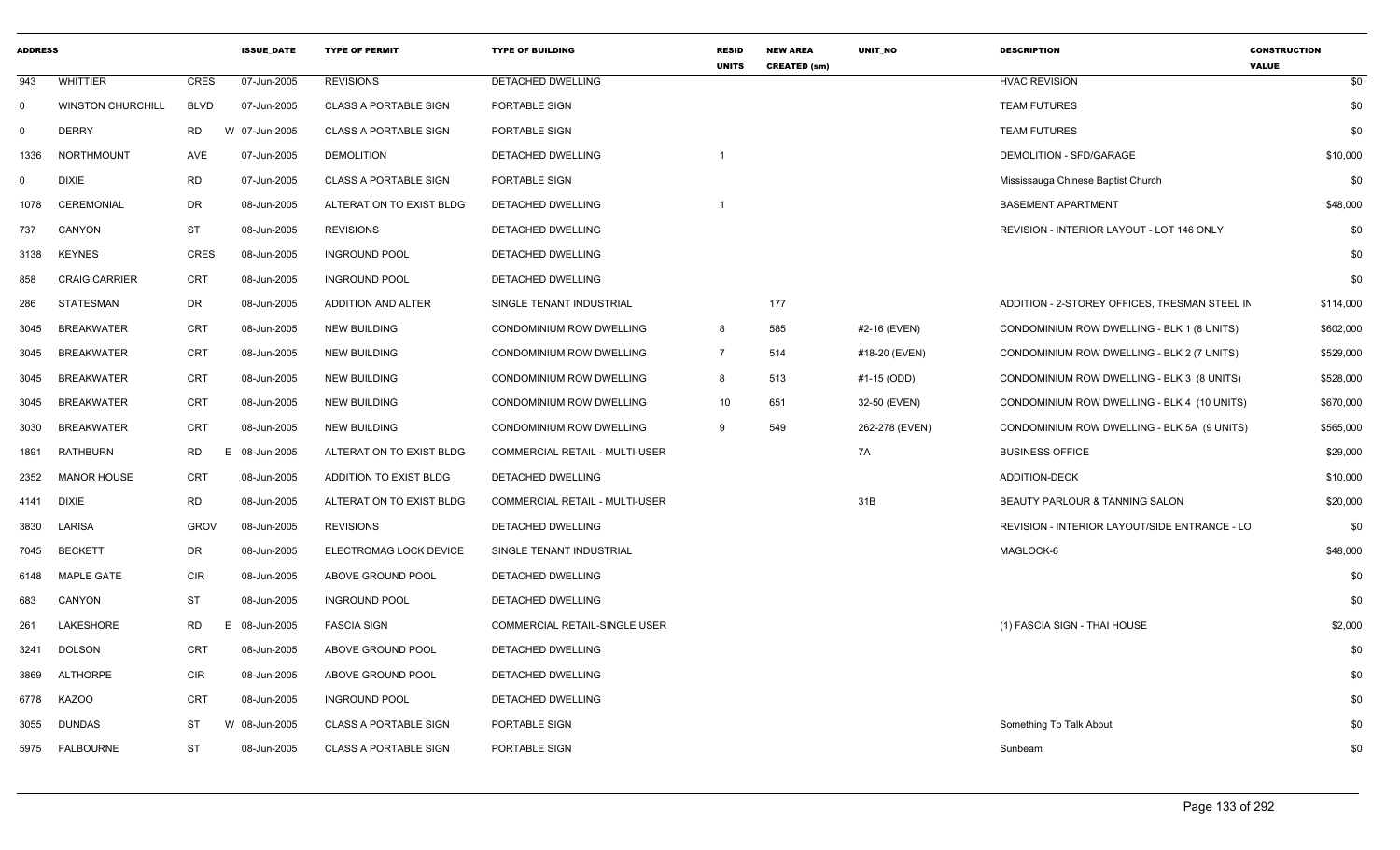| <b>ADDRESS</b> |                    |             | <b>ISSUE DATE</b> | <b>TYPE OF PERMIT</b>        | <b>TYPE OF BUILDING</b>        | <b>RESID</b><br><b>UNITS</b> | <b>NEW AREA</b><br><b>CREATED (sm)</b> | <b>UNIT NO</b> | <b>DESCRIPTION</b>                                | <b>CONSTRUCTION</b><br><b>VALUE</b> |
|----------------|--------------------|-------------|-------------------|------------------------------|--------------------------------|------------------------------|----------------------------------------|----------------|---------------------------------------------------|-------------------------------------|
| 2200           | <b>EGLINTON</b>    | AVE         | W 08-Jun-2005     | <b>CLASS A PORTABLE SIGN</b> | PORTABLE SIGN                  |                              |                                        |                | The Credit Valley Hospital                        | \$0                                 |
| 6970           | <b>LISGAR</b>      | DR          | 08-Jun-2005       | <b>CLASS A PORTABLE SIGN</b> | PORTABLE SIGN                  |                              |                                        |                | Florida Rayz Tanning Studio                       | \$0                                 |
| 660            | <b>EGLINTON</b>    | AVE         | W 08-Jun-2005     | <b>CLASS A PORTABLE SIGN</b> | PORTABLE SIGN                  |                              |                                        |                | <b>Baskin Robbins</b>                             | \$0                                 |
| 5425           | <b>CREDITVIEW</b>  | <b>RD</b>   | 08-Jun-2005       | <b>CLASS A PORTABLE SIGN</b> | PORTABLE SIGN                  |                              |                                        |                | <b>Exotic Floral Design</b>                       | \$0                                 |
| 2580           | <b>HURONTARIO</b>  | ST          | 08-Jun-2005       | <b>CLASS A PORTABLE SIGN</b> | PORTABLE SIGN                  |                              |                                        |                | TD Canada Trust                                   | \$0                                 |
| 100            | <b>CITY CENTRE</b> | DR          | 08-Jun-2005       | <b>CLASS A PORTABLE SIGN</b> | PORTABLE SIGN                  |                              |                                        |                | Sqaure One                                        | \$0                                 |
| 100            | <b>CITY CENTRE</b> | DR          | 08-Jun-2005       | <b>CLASS A PORTABLE SIGN</b> | PORTABLE SIGN                  |                              |                                        |                | Square One Shopping Centre                        | \$0                                 |
| 270            | <b>EXPORT</b>      | <b>BLVD</b> | 08-Jun-2005       | <b>CLASS A PORTABLE SIGN</b> | PORTABLE SIGN                  |                              |                                        |                | Canada Hindu Heritage Centre                      | \$0                                 |
| 2640           | ARGENTIA           | <b>RD</b>   | 08-Jun-2005       | <b>CLASS A PORTABLE SIGN</b> | PORTABLE SIGN                  |                              |                                        |                | <b>Iseco Safety Shoes</b>                         | \$0                                 |
| 3852           | <b>ROSANNA</b>     | DR          | 08-Jun-2005       | <b>NEW BUILDING</b>          | DETACHED DWELLING              |                              | 320                                    |                | SFD - REPEAT MODEL, FIREBREAK LOT COMPLETIC       | \$0                                 |
| 3075           | ARGENTIA           | RD          | 08-Jun-2005       | ALTERATION TO EXIST BLDG     | COMMERCIAL - OTHER             |                              |                                        | <b>BLD J</b>   | UNDERGROUND PLUMBING - EAST SIDE MARIO'S RI       | \$10,000                            |
| 3886           | <b>MILKWOOD</b>    | <b>CRES</b> | 08-Jun-2005       | ABOVE GROUND POOL            | SEMI-DETACHED DWELLING         |                              |                                        |                |                                                   | \$0                                 |
| 1552           | <b>TROTWOOD</b>    | AVE         | 09-Jun-2005       | <b>NEW BUILDING</b>          | DETACHED DWELLING              |                              | 267                                    |                | <b>SFD - CUSTOM</b>                               | \$275,000                           |
| 5860           | <b>MAVIS</b>       | <b>RD</b>   | 09-Jun-2005       | <b>FASCIA SIGN</b>           | COMMERCIAL RETAIL-SINGLE USER  |                              |                                        |                | FIVE (5) FASCIA SIGNS & SIX (6) AWNING - BATON RI | \$15,000                            |
| 4126           | <b>CAWTHRA</b>     | <b>RD</b>   | 09-Jun-2005       | <b>NEW BUILDING</b>          | DETACHED DWELLING              |                              | 271                                    |                | SFD - CUSTOM                                      | \$279,000                           |
| 7161           | GOREWAY            | DR          | 09-Jun-2005       | <b>FASCIA SIGN</b>           | COMMERCIAL RETAIL - MULTI-USER |                              |                                        |                | TWELVE (12) FASCIA SIGNS - KFC / TACO BELL        | \$35,000                            |
| 1165           | NORTHMOUNT         | AVE         | 09-Jun-2005       | <b>NEW BUILDING</b>          | DETACHED DWELLING              | $\mathbf 1$                  | 250                                    |                | <b>SFD - CUSTOM</b>                               | \$258,000                           |
| 3810           | <b>QUIET CREEK</b> | DR          | 09-Jun-2005       | <b>NEW BUILDING</b>          | DETACHED DWELLING              |                              | 193                                    |                | SFD - NEW MODEL                                   | \$199,000                           |
| 1699           | LAKESHORE          | RD          | W 09-Jun-2005     | <b>REVISIONS</b>             | <b>RESIDENTIAL - OTHER</b>     |                              | 228                                    | 2-FLR          | <b>REVISION</b>                                   | \$0                                 |
| 1865           | LAKESHORE          | <b>RD</b>   | W 09-Jun-2005     | ALTERATION TO EXIST BLDG     | COMMERCIAL - OTHER             |                              |                                        | 13             | PRINTING ESTABLISHMENT                            | \$19,000                            |
| 1375           | <b>BLUNDELL</b>    | RD          | 09-Jun-2005       | TENTS/AIR SUPPORT STRUC      | <b>CHURCH</b>                  |                              |                                        |                | (1) TEMPORARY TENT FROM JUNE TO JUNE 14, 2005     | \$2,000                             |
| 228            | LAKESHORE          | RD          | W 09-Jun-2005     | <b>FASCIA SIGN</b>           | COMMERCIAL RETAIL - MULTI-USER |                              |                                        |                | 3 FASCIA SIGNS - SHOPPERS DRUG MART               | \$8,000                             |
| 2660           | SPEAKMAN           | DR          | 09-Jun-2005       | <b>REVISIONS</b>             | <b>INDUSTRIAL - OTHER</b>      |                              |                                        |                | REVISIONS-STORAGE TANK REPLACEMENT                | \$0                                 |
| 335            | <b>CHURCH</b>      | ST          | 09-Jun-2005       | TENTS/AIR SUPPORT STRUC      | <b>CITY</b>                    |                              |                                        |                | TENT-TEMPORARY, JUNE 11-13/05 (40x60)             | \$1,000                             |
| 129            | LAKESHORE          | <b>RD</b>   | 09-Jun-2005<br>E. | <b>FASCIA SIGN</b>           | COMMERCIAL RETAIL - MULTI-USER |                              |                                        | B              | ONE (1) FASCIA SIGN - BARK & FITZ                 | \$5,000                             |
| 950            | SOUTHDOWN          | <b>RD</b>   | 09-Jun-2005       | <b>FASCIA SIGN</b>           | COMMERCIAL RETAIL - MULTI-USER |                              |                                        | <b>B4</b>      | ONE (1) FASCIA SIGN - CHORIZO MEXICAN GRILLE      | \$2,000                             |
| 6990           | <b>FINANCIAL</b>   | DR          | 09-Jun-2005       | <b>REVISIONS</b>             | COMMERCIAL RETAIL - MULTI-USER |                              |                                        | $6 - G$        | <b>KITCHEN EXHAUST</b>                            | \$0                                 |
| 5425           | DIXIE              | <b>RD</b>   | 09-Jun-2005       | <b>CLASS A PORTABLE SIGN</b> | PORTABLE SIGN                  |                              |                                        |                | <b>WEST ADS EMPLOYMENT</b>                        | \$0                                 |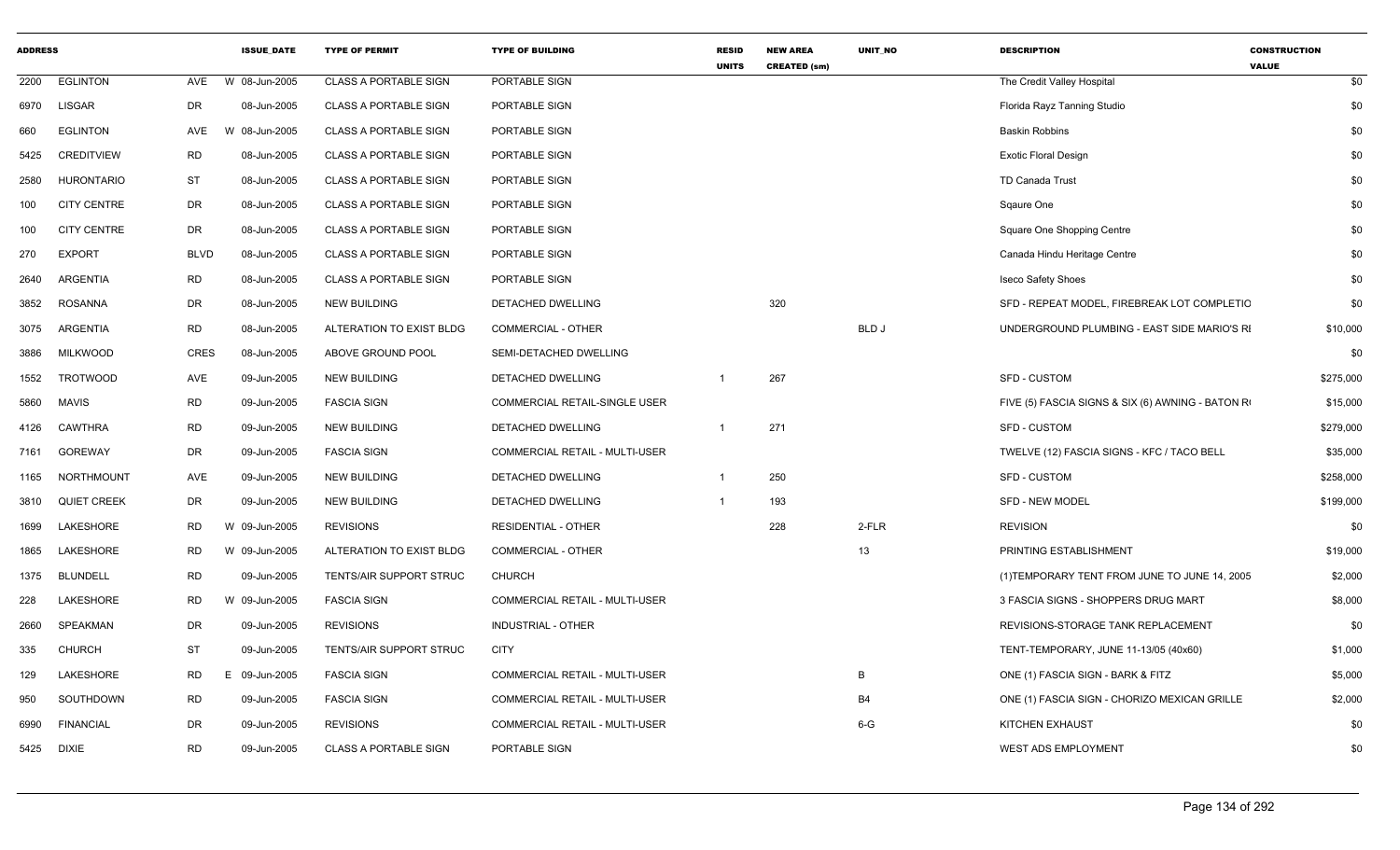| <b>ADDRESS</b> |                          |             | <b>ISSUE_DATE</b> | <b>TYPE OF PERMIT</b>        | <b>TYPE OF BUILDING</b>        | <b>RESID</b><br><b>UNITS</b> | <b>NEW AREA</b><br><b>CREATED (sm)</b> | UNIT_NO | <b>DESCRIPTION</b>                          | <b>CONSTRUCTION</b><br><b>VALUE</b> |
|----------------|--------------------------|-------------|-------------------|------------------------------|--------------------------------|------------------------------|----------------------------------------|---------|---------------------------------------------|-------------------------------------|
| $\mathbf 0$    | <b>GOREWAY</b>           | DR          | 09-Jun-2005       | <b>CLASS A PORTABLE SIGN</b> | PORTABLE SIGN                  |                              |                                        |         | Community Services - Malton CC              | \$0                                 |
| $\mathbf 0$    | <b>DERRY</b>             | <b>RD</b>   | E 09-Jun-2005     | <b>CLASS A PORTABLE SIGN</b> | PORTABLE SIGN                  |                              |                                        |         | COMMUNITY SERVICES - MALTON CC              | \$0                                 |
| $\mathbf 0$    | <b>GOREWAY</b>           | DR          | 09-Jun-2005       | <b>CLASS A PORTABLE SIGN</b> | PORTABLE SIGN                  |                              |                                        |         | COMMUNITY SERVICES - MALTON CC              | \$0                                 |
| $\mathbf 0$    | <b>AIRPORT</b>           | <b>RD</b>   | 09-Jun-2005       | <b>CLASS A PORTABLE SIGN</b> | PORTABLE SIGN                  |                              |                                        |         | COMMUNITY SERVICES - MALTON CC              | \$0                                 |
| $\mathbf 0$    | <b>DERRY</b>             | RD          | W 09-Jun-2005     | <b>CLASS A PORTABLE SIGN</b> | PORTABLE SIGN                  |                              |                                        |         | COMMUNITY SERVICES - MEADOWVALE CC          | \$0                                 |
| $\Omega$       | <b>CAWTHRA</b>           | <b>RD</b>   | 09-Jun-2005       | <b>CLASS A PORTABLE SIGN</b> | PORTABLE SIGN                  |                              |                                        |         | <b>COMMUNITY SERVICES</b>                   | \$0                                 |
| 2077           | OBECK                    | <b>CRES</b> | 09-Jun-2005       | OTHER                        | DETACHED DWELLING              |                              |                                        |         | <b>SEWER CONVERSION</b>                     | \$3,000                             |
| 585            | SOUTHDOWN                | <b>RD</b>   | 09-Jun-2005       | <b>CLASS A PORTABLE SIGN</b> | PORTABLE SIGN                  |                              |                                        |         | SelecTrucks                                 | \$0                                 |
| 6435           | ERIN MILLS               | <b>PKY</b>  | 09-Jun-2005       | <b>CLASS A PORTABLE SIGN</b> | PORTABLE SIGN                  |                              |                                        |         | Guitar World                                | \$0                                 |
| 950            | SOUTHDOWN                | <b>RD</b>   | 09-Jun-2005       | <b>CLASS A PORTABLE SIGN</b> | PORTABLE SIGN                  |                              |                                        |         | Chorizo Mexican Grill                       | \$0                                 |
| 1170           | <b>BURNHAMTHORPE</b>     | RD          | W 09-Jun-2005     | <b>CLASS A PORTABLE SIGN</b> | PORTABLE SIGN                  |                              |                                        |         | Piano Plus                                  | \$0                                 |
| 1170           | <b>BURNHAMTHORPE</b>     | RD          | W 09-Jun-2005     | <b>CLASS A PORTABLE SIGN</b> | PORTABLE SIGN                  |                              |                                        |         | Piano Plus                                  | \$0                                 |
| 626            | <b>BURNHAMTHORPE</b>     | <b>RD</b>   | W 09-Jun-2005     | <b>CLASS A PORTABLE SIGN</b> | PORTABLE SIGN                  |                              |                                        |         | Tina K. Nguyen                              | \$0                                 |
| 277            | PINETREE                 | WAY         | 09-Jun-2005       | <b>OTHER</b>                 | DETACHED DWELLING              |                              |                                        |         | <b>SEWER CONVERSION</b>                     | \$4,000                             |
| 2021           | <b>CLIFF</b>             | <b>RD</b>   | 09-Jun-2005       | <b>CLASS A PORTABLE SIGN</b> | PORTABLE SIGN                  |                              |                                        |         | <b>Willow Dental Assoc.</b>                 | \$0                                 |
| 1033           | <b>GREENOAKS</b>         | DR          | 09-Jun-2005       | ALTERATION TO EXIST BLDG     | DETACHED DWELLING              |                              |                                        |         | <b>SEWER CONVERSION</b>                     | \$5,000                             |
| $\mathbf 0$    | <b>WINSTON CHURCHILL</b> | <b>BLVD</b> | 09-Jun-2005       | <b>CLASS A PORTABLE SIGN</b> | PORTABLE SIGN                  |                              |                                        |         | ERIN MILLS SOCCER CLUB                      | \$0                                 |
| $\mathbf 0$    | <b>WINSTON CHURCHILL</b> | <b>BLVD</b> | 09-Jun-2005       | <b>CLASS A PORTABLE SIGN</b> | PORTABLE SIGN                  |                              |                                        |         | ERIN MILLS SOCCER CLUB                      | \$0                                 |
| 1356           | WOODEDEN                 | <b>DR</b>   | 10-Jun-2005       | ADDITION TO EXIST BLDG       | DETACHED DWELLING              |                              |                                        |         | ADDITIONS/DECK                              | \$53,000                            |
| 586            | MEADOW WOOD              | <b>RD</b>   | 10-Jun-2005       | ADDITION TO EXIST BLDG       | DETACHED DWELLING              |                              | 18                                     |         | ADDITION - 2-FLOOR/REAR                     | \$124,000                           |
| 690            | GANA                     | <b>CRT</b>  | 10-Jun-2005       | <b>STORAGE TANK</b>          | INDUSTRIAL - OTHER             |                              |                                        |         | TANK - (4) / FOUNDATION PAD                 | \$84,000                            |
| 6733           | MISSISSAUGA              | <b>RD</b>   | 10-Jun-2005       | ALTERATION TO EXIST BLDG     | <b>INDUSTRIAL - OTHER</b>      |                              |                                        |         | INTERIOR ALTERATIONS-MANUELIFE FINANCIAL    | \$162,000                           |
| 7205           | <b>GOREWAY</b>           | DR          | 10-Jun-2005       | ALTERATION TO EXIST BLDG     | COMMERCIAL RETAIL - MULTI-USER |                              |                                        |         | INTERIOR ALTERATIONS-FOOD BASICS            | \$19,000                            |
| 1275           | MISSISSAUGA VALLEY       | <b>BLVD</b> | 10-Jun-2005       | ALTERATION TO EXIST BLDG     | PUBLIC - OTHER                 |                              |                                        |         | INTERIOR ALTERATIONS-MISS VALLEY CHILD CARE | \$44,000                            |
| 1110           | CAVEN                    | ST          | 10-Jun-2005       | ALTERATION TO EXIST BLDG     | APARTMENT (> 6 UNITS)          |                              |                                        |         | ALTERATIONS-BALCONY REPAIRS, KASWOOD INV (  | \$280,000                           |
| 6670           | MEADOWVALE TOWN CENCIR   |             | 10-Jun-2005       | <b>FASCIA SIGN</b>           | COMMERCIAL RETAIL-SINGLE USER  |                              |                                        |         | FOUR (4) FASCIA SIGNS- CANADIAN TIRE        | \$20,000                            |
| 4496           | SHELBY                   | CRES        | 10-Jun-2005       | <b>OTHER</b>                 | DETACHED DWELLING              |                              |                                        |         | TWO NEW CATCHBASINS                         | \$20,000                            |
| 225            | <b>DUNDAS</b>            | ST          | E 10-Jun-2005     | <b>OTHER</b>                 | COMMERCIAL RETAIL-SINGLE USER  |                              |                                        |         | OCCUPANCY PRIOR TO COMPLETION - SERVICE DE  | \$0                                 |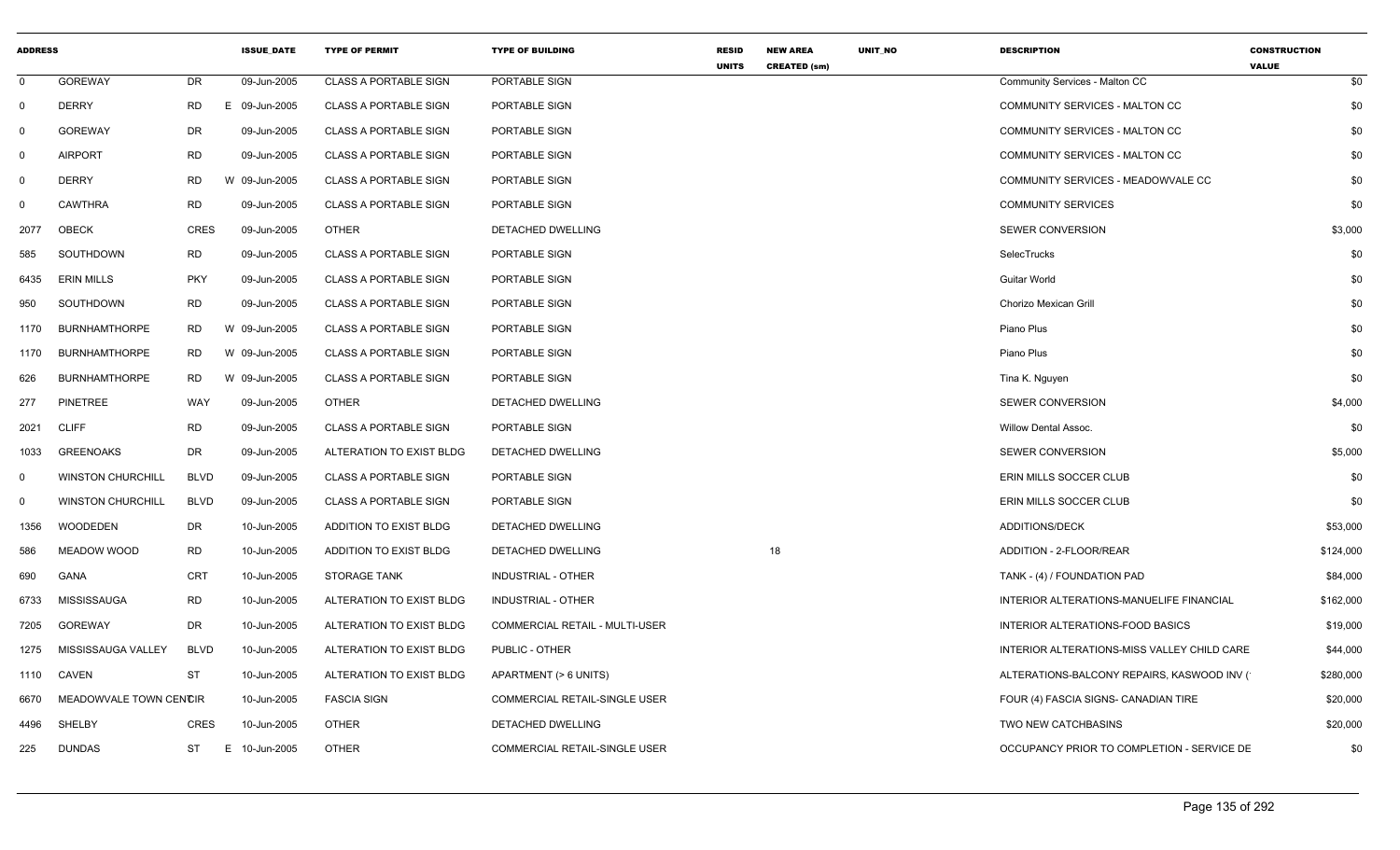| <b>ADDRESS</b> |                          |             | <b>ISSUE_DATE</b> | <b>TYPE OF PERMIT</b>        | <b>TYPE OF BUILDING</b>               | <b>RESID</b><br><b>UNITS</b> | <b>NEW AREA</b><br><b>CREATED (sm)</b> | UNIT_NO        | <b>DESCRIPTION</b>                        | <b>CONSTRUCTION</b><br><b>VALUE</b> |
|----------------|--------------------------|-------------|-------------------|------------------------------|---------------------------------------|------------------------------|----------------------------------------|----------------|-------------------------------------------|-------------------------------------|
| 777            | <b>DUNDAS</b>            | ST          | W 10-Jun-2005     | <b>CLASS A PORTABLE SIGN</b> | PORTABLE SIGN                         |                              |                                        |                | <b>Minute Muffler</b>                     | \$0                                 |
| 1970           | <b>DUNDAS</b>            | ST          | E 10-Jun-2005     | <b>CLASS A PORTABLE SIGN</b> | PORTABLE SIGN                         |                              |                                        |                | Amish Furniture Outlet                    | \$0                                 |
| 1575           | <b>CLARKSON</b>          | RD          | N 10-Jun-2005     | <b>CLASS A PORTABLE SIGN</b> | PORTABLE SIGN                         |                              |                                        |                | Labelle Fashions                          | \$0                                 |
| 377            | <b>BURNHAMTHORPE</b>     | <b>RD</b>   | E 10-Jun-2005     | <b>CLASS A PORTABLE SIGN</b> | PORTABLE SIGN                         |                              |                                        |                | Hillmond Investments Ltd                  | \$0                                 |
| 6930           | <b>PACIFIC</b>           | <b>CIR</b>  | 10-Jun-2005       | <b>CLASS A PORTABLE SIGN</b> | PORTABLE SIGN                         |                              |                                        |                | Echohome Inc.                             | \$0                                 |
| 5400           | <b>DIXIE</b>             | <b>RD</b>   | 10-Jun-2005       | <b>CLASS A PORTABLE SIGN</b> | PORTABLE SIGN                         |                              |                                        |                | Stage West Hotel                          | \$0                                 |
| $\mathbf 0$    | <b>BURNHAMTHORPE</b>     | <b>RD</b>   | W 10-Jun-2005     | <b>CLASS A PORTABLE SIGN</b> | PORTABLE SIGN                         |                              |                                        |                | Region of Peel                            | \$0                                 |
| 0              | <b>BURNHAMTHORPE</b>     | <b>RD</b>   | W 10-Jun-2005     | <b>CLASS A PORTABLE SIGN</b> | PORTABLE SIGN                         |                              |                                        |                | <b>REGION OF PEEL</b>                     | \$0                                 |
| 6811           | <b>GOREWAY</b>           | DR          | 10-Jun-2005       | <b>CLASS A PORTABLE SIGN</b> | PORTABLE SIGN                         |                              |                                        |                | Derry Food Ltd                            | \$0                                 |
| 1050           | OLD DERRY                | <b>RD</b>   | 10-Jun-2005       | <b>OTHER</b>                 | DETACHED DWELLING                     |                              |                                        |                | SEWER CONVERSION AND NEW WATER SERVICE    | \$1,000                             |
| $\Omega$       | <b>WINSTON CHURCHILL</b> | <b>BLVD</b> | 10-Jun-2005       | <b>CLASS A PORTABLE SIGN</b> | PORTABLE SIGN                         |                              |                                        |                | <b>REGION OF PEEL</b>                     | \$0                                 |
| 2102           | OBECK                    | <b>CRES</b> | 10-Jun-2005       | <b>OTHER</b>                 | <b>DETACHED DWELLING</b>              |                              |                                        |                | SEWER CONVERSION                          | \$4,000                             |
| 1600           | <b>BRITANNIA</b>         | <b>RD</b>   | Е.<br>13-Jun-2005 | <b>NEW BUILDING</b>          | SINGLE TENANT INDUSTRIAL              |                              | 189                                    |                | NEW - DUST REMOVAL BUILDING, MASONITE INC | \$118,000                           |
| 3330           | <b>RIDGEWAY</b>          | DR          | 13-Jun-2005       | ALTERATION TO EXIST BLDG     | MULTI-TENANT INDUSTRIAL               |                              | 348                                    | $\overline{7}$ | MANUFACTURING & WHOLESALE DISTRIBUTION    | \$100,000                           |
| 2085           | <b>HURONTARIO</b>        | ST          | 13-Jun-2005       | ALTERATION TO EXIST BLDG     | COMMERCIAL OFFICE - MULTI-USER        |                              |                                        | 208            | ADMINISTRATIVE OFFICE                     | \$81,000                            |
| 1517           | WATERSEDGE               | <b>RD</b>   | 13-Jun-2005       | ADDITION TO EXIST BLDG       | DETACHED DWELLING                     |                              |                                        |                | ADDITION-DECK REAR                        | \$10,000                            |
| 5430           | CHURCHILL MEADOWS        | <b>BLVD</b> | 13-Jun-2005       | <b>REVISIONS</b>             | DETACHED DWELLING                     |                              |                                        |                | TRUSS REVISION - MODEL CS-4104 CNR        | \$0                                 |
| 1430           | <b>CRESCENT</b>          | <b>RD</b>   | 13-Jun-2005       | NEW BUILDING                 | DETACHED DWELLING                     | -1                           | 452                                    |                | SFD - CUSTOM                              | \$538,000                           |
| 124            | DANIELSON                | CRT         | 13-Jun-2005       | <b>NEW BUILDING</b>          | DETACHED DWELLING                     | $\mathbf{1}$                 | 249                                    |                | <b>SFD - CUSTOM</b>                       | \$256,000                           |
| 120            | DANIELSON                | CRT         | 13-Jun-2005       | <b>NEW BUILDING</b>          | DETACHED DWELLING                     |                              | 249                                    |                | SFD - CUSTOM, FIREBREAK LOT               | \$256,000                           |
| 104            | DANIELSON                | CRT         | 13-Jun-2005       | <b>NEW BUILDING</b>          | DETACHED DWELLING                     | $\mathbf{1}$                 | 280                                    |                | <b>SFD - CUSTOM</b>                       | \$289,000                           |
| 100            | DANIELSON                | CRT         | 13-Jun-2005       | <b>NEW BUILDING</b>          | DETACHED DWELLING                     |                              | 262                                    |                | <b>SFD - CUSTOM</b>                       | \$271,000                           |
| 101            | <b>DANIELSON</b>         | <b>CRT</b>  | 13-Jun-2005       | <b>NEW BUILDING</b>          | DETACHED DWELLING                     |                              | 271                                    |                | SFD - CUSTOM                              | \$281,000                           |
| 4870           | <b>TOMKEN</b>            | <b>RD</b>   | 13-Jun-2005       | ALTERATION TO EXIST BLDG     | COMMERCIAL - OTHER                    |                              |                                        | 2, BLG-D       | <b>RESTAURANT</b>                         | \$41,000                            |
| 2865           | ARGENTIA                 | <b>RD</b>   | 13-Jun-2005       | ALTERATION TO EXIST BLDG     | MULTI-TENANT INDUSTRIAL               |                              |                                        | $\overline{2}$ | <b>WAREHOUSING &amp; DISTRIBUTION</b>     | \$118,000                           |
| 3600           | LAIRD                    | <b>RD</b>   | 13-Jun-2005       | ALTERATION TO EXIST BLDG     | MULTI-TENANT INDUSTRIAL               |                              |                                        | 3              | <b>WAREHOUSING &amp; DISTRIBUTION</b>     | \$143,000                           |
| 5100           | <b>ERIN MILLS</b>        | <b>PKY</b>  | 13-Jun-2005       | ALTERATION TO EXIST BLDG     | COMMERCIAL RETAIL - MULTI-USER        |                              |                                        | $E-109$        | INTERIOR ALTERATIONS-FRUITS & PASSION     | \$24,000                            |
| 1240           | <b>EGLINTON</b>          | AVE         | W 13-Jun-2005     | <b>FASCIA SIGN</b>           | <b>COMMERCIAL RETAIL - MULTI-USER</b> |                              |                                        | <b>B-19</b>    | ONE (1) FASCIA SIGN - ST. MARY JEWELLERY  | \$4,000                             |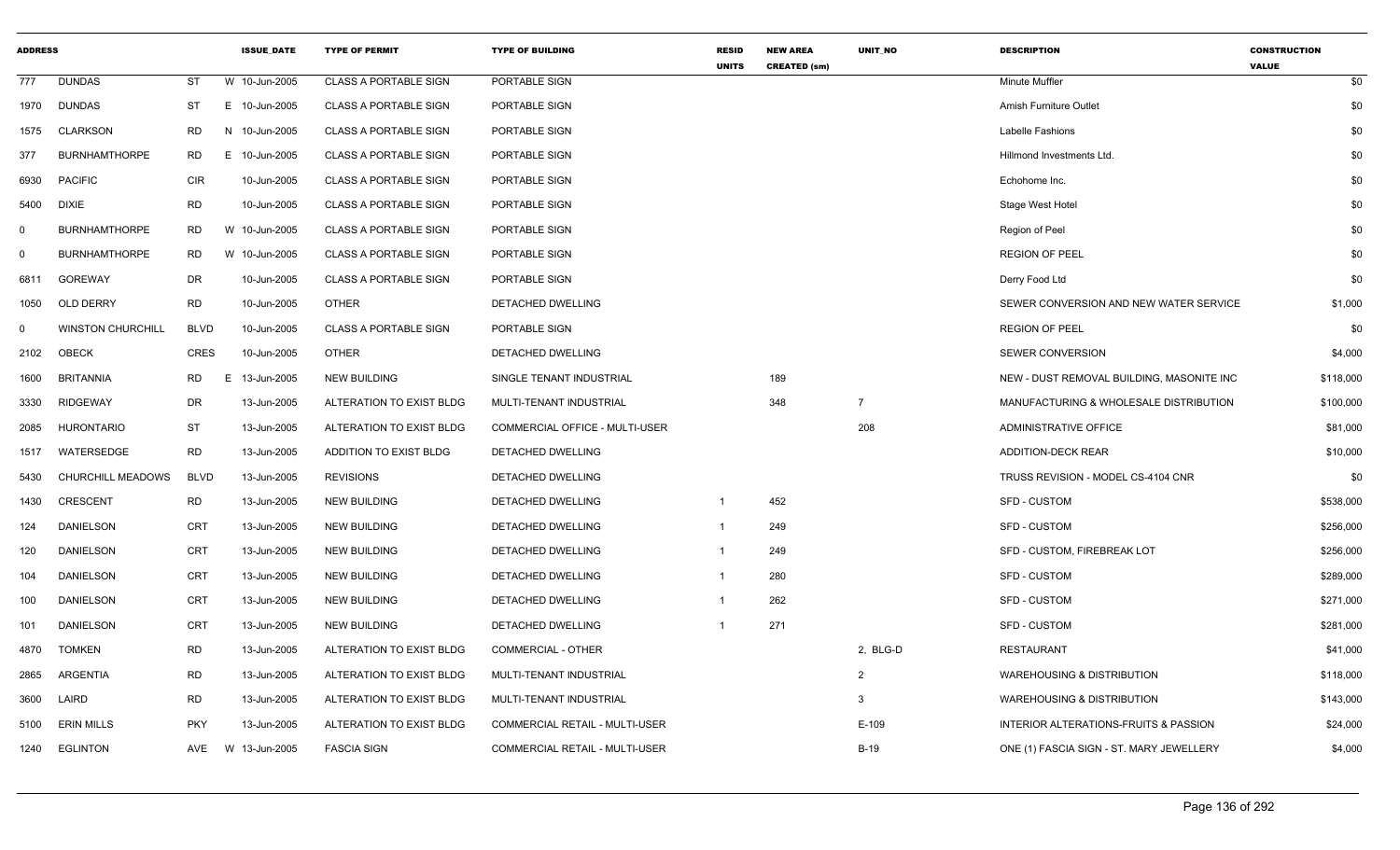| <b>ADDRESS</b> |                      |            |    | <b>ISSUE_DATE</b> | <b>TYPE OF PERMIT</b>                         | <b>TYPE OF BUILDING</b>               | <b>RESID</b><br><b>UNITS</b> | <b>NEW AREA</b><br><b>CREATED (sm)</b> | UNIT_NO | <b>DESCRIPTION</b>                             | <b>CONSTRUCTION</b><br><b>VALUE</b> |
|----------------|----------------------|------------|----|-------------------|-----------------------------------------------|---------------------------------------|------------------------------|----------------------------------------|---------|------------------------------------------------|-------------------------------------|
| 5130           | <b>DIXIE</b>         | RD         |    | 13-Jun-2005       | <b>FASCIA SIGN</b>                            | <b>COMMERCIAL RETAIL - MULTI-USER</b> |                              |                                        | 16      | ONE (1) FASCIA SIGN - FAST SIGNS               | \$4,000                             |
| 3071           | TREADWELLS           | <b>DR</b>  |    | 13-Jun-2005       | <b>OTHER</b>                                  | CONDOMINIUM ROW DWELLING              |                              |                                        |         | <b>EARLY SITE SERVICING</b>                    | \$350,000                           |
| 14             | <b>MAPLE</b>         | AVE        | N. | 13-Jun-2005       | <b>REVISIONS</b>                              | DETACHED DWELLING                     |                              |                                        |         | REVISION TO PERMIT #03-9700 - GARAGE           | \$0                                 |
| 1241           | MISSISSAUGA          | <b>RD</b>  |    | 13-Jun-2005       | CLASS 4 PRIVATE SEWAGE SYSTEDETACHED DWELLING |                                       |                              |                                        |         | PRIVATE SEPTIC SYSTEM UPGRADE                  | \$0                                 |
| $\mathbf 0$    | <b>MAVIS</b>         | <b>RD</b>  |    | 13-Jun-2005       | <b>CLASS A PORTABLE SIGN</b>                  | PORTABLE SIGN                         |                              |                                        |         | <b>REGION OF PEEL</b>                          | \$0                                 |
| $\mathbf 0$    | LAKESHORE            | RD         |    | E 13-Jun-2005     | <b>CLASS A PORTABLE SIGN</b>                  | PORTABLE SIGN                         |                              |                                        |         | <b>REGION OF PEEL</b>                          | \$0                                 |
| $\mathbf 0$    | <b>EGLINTON</b>      | AVE        |    | W 13-Jun-2005     | <b>CLASS A PORTABLE SIGN</b>                  | PORTABLE SIGN                         |                              |                                        |         | <b>REGION OF PEEL</b>                          | \$0                                 |
| $\mathbf 0$    | <b>DUNDAS</b>        | ST         |    | W 13-Jun-2005     | <b>CLASS A PORTABLE SIGN</b>                  | PORTABLE SIGN                         |                              |                                        |         | <b>REGION OF PEEL</b>                          | \$0                                 |
| $\mathbf 0$    | <b>AIRPORT</b>       | <b>RD</b>  |    | 13-Jun-2005       | <b>CLASS A PORTABLE SIGN</b>                  | PORTABLE SIGN                         |                              |                                        |         | <b>REGION OF PEEL</b>                          | \$0                                 |
| $\mathbf 0$    | <b>BURNHAMTHORPE</b> | RD.        |    | E 13-Jun-2005     | <b>CLASS A PORTABLE SIGN</b>                  | PORTABLE SIGN                         |                              |                                        |         | <b>REGION OF PEEL</b>                          | \$0                                 |
| $\mathbf 0$    | <b>DERRY</b>         | RD         |    | W 13-Jun-2005     | <b>CLASS A PORTABLE SIGN</b>                  | PORTABLE SIGN                         |                              |                                        |         | <b>REGION OF PEEL</b>                          | \$0                                 |
| $\mathbf 0$    | <b>BRITANNIA</b>     | RD         |    | W 13-Jun-2005     | <b>CLASS A PORTABLE SIGN</b>                  | PORTABLE SIGN                         |                              |                                        |         | <b>REGION OF PEEL</b>                          | \$0                                 |
| $\mathbf 0$    | <b>DIXIE</b>         | <b>RD</b>  |    | 13-Jun-2005       | <b>CLASS A PORTABLE SIGN</b>                  | PORTABLE SIGN                         |                              |                                        |         | <b>REGION OF PEEL</b>                          | \$0                                 |
| 3050           | CONFEDERATION        | <b>PKY</b> |    | 13-Jun-2005       | <b>CLASS A PORTABLE SIGN</b>                  | PORTABLE SIGN                         |                              |                                        |         | INTERCULTURAL NEIGHBOURHOOD SOCIAL SERVIC      | \$0                                 |
| 2990           | <b>BRITANNIA</b>     | <b>RD</b>  |    | W 13-Jun-2005     | <b>CLASS A PORTABLE SIGN</b>                  | PORTABLE SIGN                         |                              |                                        |         | <b>BRITANNIA CERTIGUARD</b>                    | \$0                                 |
| 4141           | <b>LIVING ARTS</b>   | DR         |    | 13-Jun-2005       | TENTS/AIR SUPPORT STRUC                       | <b>CITY</b>                           |                              |                                        |         | 3-TEMPORARY TENTS - JUNE 13-17, 2005 (3-10x40) | \$0                                 |
| 158            | LAKESHORE            | <b>RD</b>  |    | E 13-Jun-2005     | <b>CLASS A PORTABLE SIGN</b>                  | PORTABLE SIGN                         |                              |                                        |         | <b>SCOTIABANK</b>                              | \$0                                 |
| 5444           | <b>DIXIE</b>         | <b>RD</b>  |    | 13-Jun-2005       | <b>CLASS A PORTABLE SIGN</b>                  | PORTABLE SIGN                         |                              |                                        |         | DELTA TORONTO AIRPORT                          | \$0                                 |
| 3190           | <b>RIDGEWAY</b>      | DR         |    | 13-Jun-2005       | <b>CLASS A PORTABLE SIGN</b>                  | PORTABLE SIGN                         |                              |                                        |         | PRO-DOOR & DOCK SYSTEMS                        | \$0                                 |
| 1201           | <b>BRITANNIA</b>     | <b>RD</b>  |    | W 13-Jun-2005     | <b>CLASS A PORTABLE SIGN</b>                  | PORTABLE SIGN                         |                              |                                        |         | Vintner's Cellar                               | \$0                                 |
| 2261           | ROYAL WINDSOR        | DR         |    | 13-Jun-2005       | <b>CLASS A PORTABLE SIGN</b>                  | PORTABLE SIGN                         |                              |                                        |         | FFT Laser Systems                              | \$0                                 |
| 4500           | <b>DIXIE</b>         | <b>RD</b>  |    | 13-Jun-2005       | <b>CLASS A PORTABLE SIGN</b>                  | PORTABLE SIGN                         |                              |                                        |         | <b>Venetor Electronnics</b>                    | \$0                                 |
| 3250           | <b>RIDGEWAY</b>      | <b>DR</b>  |    | 13-Jun-2005       | <b>CLASS A PORTABLE SIGN</b>                  | PORTABLE SIGN                         |                              |                                        |         | Whittington Furniture Inc.                     | \$0                                 |
| 3300           | <b>RIDGEWAY</b>      | DR         |    | 13-Jun-2005       | <b>CLASS A PORTABLE SIGN</b>                  | PORTABLE SIGN                         |                              |                                        |         | Genesis Massage                                | \$0                                 |
| 53             | <b>PLAINSMAN</b>     | <b>RD</b>  |    | 14-Jun-2005       | ADDITION TO EXIST BLDG                        | DETACHED DWELLING                     |                              | 55                                     |         | <b>ADDITION</b>                                | \$69,000                            |
| 7015           | TRANMERE             | DR         |    | 14-Jun-2005       | MEZZANINE                                     | MULTI-TENANT INDUSTRIAL               |                              | 28                                     | 20      | WAREHOUSE AND ACCESSORY OFFICE                 | \$30,000                            |
| 3504           | <b>HURONTARIO</b>    | ST         |    | 14-Jun-2005       | <b>NEW BUILDING</b>                           | APARTMENT (> 6 UNITS)                 |                              | 22,800                                 | BLD-A   | NEW-APARTMENT, 33-STOREY, 289-UNITS, FOUNDA    | \$0                                 |
| 3615           | <b>MORNING STAR</b>  | DR         |    | 14-Jun-2005       | ADDITION AND ALTER                            | <b>SCHOOL - ELEMENTARY</b>            |                              | 108                                    |         | ADDITION/ALTERATIONS - STAIRS/ELEVATOR, HOLY   | \$153,000                           |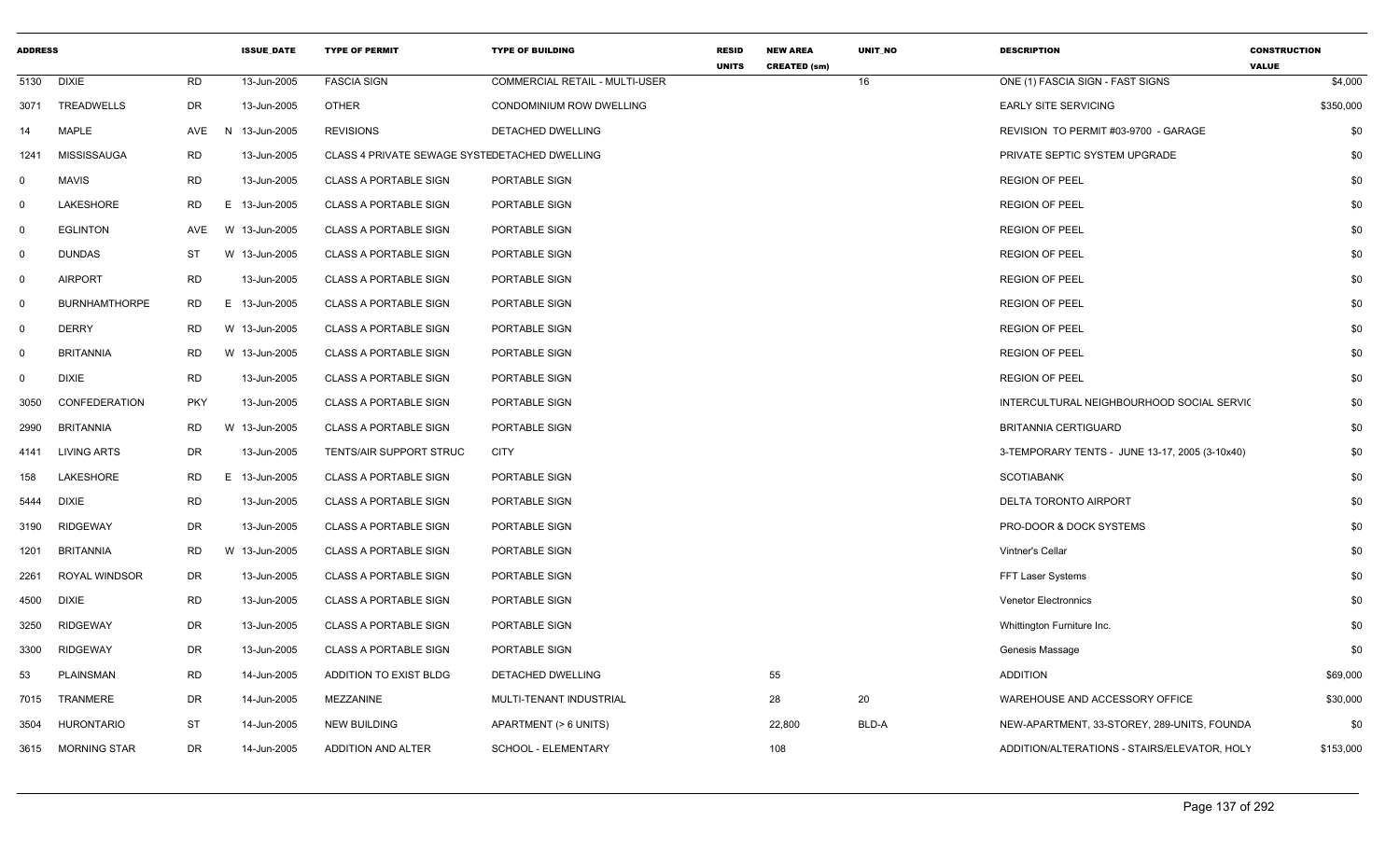| <b>ADDRESS</b> |                         |                 | <b>ISSUE DATE</b> | <b>TYPE OF PERMIT</b>        | <b>TYPE OF BUILDING</b>  | <b>RESID</b><br><b>UNITS</b> | <b>NEW AREA</b><br><b>CREATED (sm)</b> | UNIT_NO         | <b>DESCRIPTION</b>                       | <b>CONSTRUCTION</b><br><b>VALUE</b> |
|----------------|-------------------------|-----------------|-------------------|------------------------------|--------------------------|------------------------------|----------------------------------------|-----------------|------------------------------------------|-------------------------------------|
| 816            | <b>MESSENGER MEADOW</b> | CRT             | 14-Jun-2005       | ADDITION TO EXIST BLDG       | DETACHED DWELLING        |                              |                                        |                 | <b>ADDITION</b>                          | \$23,000                            |
| 4222           | <b>DIXIE</b>            | <b>RD</b>       | 14-Jun-2005       | ADDITION TO EXIST BLDG       | <b>ROW DWELLING</b>      |                              |                                        | 40              | ADDITION-DECK EXTENSION                  | \$1,000                             |
| 2264           | <b>COUNCIL RING</b>     | <b>RD</b>       | 14-Jun-2005       | ALTERATION TO EXIST BLDG     | <b>CITY</b>              |                              | 16                                     |                 | ADDITION-1STOREY, BROOKMEDE NEIGHBOURHOC | \$23,000                            |
| 2156           | <b>HARCOURT</b>         | <b>CRES</b>     | 14-Jun-2005       | ADDITION AND ALTER           | <b>DETACHED DWELLING</b> |                              |                                        |                 | ADDITION-NEW FRONT PORCH                 | \$10,000                            |
| 3292           | <b>FLAGSTONE</b>        | DR              | 14-Jun-2005       | <b>REVISIONS</b>             | STREET ROW DWELLING      |                              |                                        | $#1 - 4$        | MODEL REVISIONS                          | \$0                                 |
| 3280           | <b>FLAGSTONE</b>        | DR              | 14-Jun-2005       | <b>REVISIONS</b>             | STREET ROW DWELLING      |                              |                                        | $#1-5$          | <b>MODEL REVISIONS</b>                   | \$0                                 |
| 5233           | PRESERVATION            | <b>CIR</b>      | 14-Jun-2005       | <b>REVISIONS</b>             | STREET ROW DWELLING      |                              |                                        |                 | <b>MODEL REVISIONS</b>                   | \$0                                 |
| 5209           | <b>PRESERVATION</b>     | CIR             | 14-Jun-2005       | <b>REVISIONS</b>             | STREET ROW DWELLING      |                              |                                        |                 | <b>MODEL REVISIONS</b>                   | \$0                                 |
| 5193           | PRESERVATION            | CIR             | 14-Jun-2005       | <b>REVISIONS</b>             | STREET ROW DWELLING      |                              |                                        |                 | <b>MODEL REVISIONS</b>                   | \$0                                 |
| 1927           | <b>BARSUDA</b>          | DR              | 14-Jun-2005       | ALTERATION TO EXIST BLDG     | DETACHED DWELLING        |                              |                                        |                 | HVAC ONLY - ELECTRIC TO GAS              | \$7,000                             |
| 3150           | <b>ERIN CENTRE</b>      | <b>BLVD</b>     | 14-Jun-2005       | <b>REVISIONS</b>             | CONDOMINIUM ROW DWELLING |                              |                                        | #2-12 (EVEN)    | MODEL REVISION (HVAC)                    | \$0                                 |
| 3150           | <b>ERIN CENTRE</b>      | <b>BLVD</b>     | 14-Jun-2005       | <b>REVISIONS</b>             | CONDOMINIUM ROW DWELLING |                              |                                        | #14-28 (EVEN)   | <b>MODEL REVISION (HVAC)</b>             | \$0                                 |
| 3150           | <b>ERIN CENTRE</b>      | <b>BLVD</b>     | 14-Jun-2005       | <b>REVISIONS</b>             | CONDOMINIUM ROW DWELLING |                              |                                        | #30-40 (EVEN)   | MODEL REVISION (HVAC)                    | \$0                                 |
| 3150           | <b>ERIN CENTRE</b>      | <b>BLVD</b>     | 14-Jun-2005       | <b>REVISIONS</b>             | CONDOMINIUM ROW DWELLING |                              |                                        | #15-29 (ODD0    | MODEL REVISION (HVAC)                    | \$0                                 |
| 3150           | <b>ERIN CENTRE</b>      | <b>BLVD</b>     | 14-Jun-2005       | <b>REVISIONS</b>             | CONDOMINIUM ROW DWELLING |                              |                                        | #41-51 (ODD)    | MODEL REVISION (HVAC)                    | \$0                                 |
| 3150           | <b>ERIN CENTRE</b>      | <b>BLVD</b>     | 14-Jun-2005       | <b>REVISIONS</b>             | CONDOMINIUM ROW DWELLING |                              |                                        | #53-67 (ODD)    | MODEL REVISION (HVAC)                    | \$0                                 |
| 3150           | <b>ERIN CENTRE</b>      | <b>BLVD</b>     | 14-Jun-2005       | <b>REVISIONS</b>             | CONDOMINIUM ROW DWELLING |                              |                                        | 69-83 (ODD)     | MODEL REVISION (HVAC)                    | \$0                                 |
| 3150           | <b>ERIN CENTRE</b>      | <b>BLVD</b>     | 14-Jun-2005       | <b>REVISIONS</b>             | CONDOMINIUM ROW DWELLING |                              |                                        | #85-93 (ODD)    | MODEL REVISION (HVAC)                    | \$0                                 |
| 3150           | <b>ERIN CENTRE</b>      | <b>BLVD</b>     | 14-Jun-2005       | <b>REVISIONS</b>             | CONDOMINIUM ROW DWELLING |                              |                                        | #150-164 (EVEN) | MODEL REVISION (HVAC)                    | \$0                                 |
| 3150           | <b>ERIN CENTRE</b>      | <b>BLVD</b>     | 14-Jun-2005       | <b>REVISIONS</b>             | CONDOMINIUM ROW DWELLING |                              |                                        | #151-169(ODD)   | MODEL REVISION (HVAC)                    | \$0                                 |
| 3150           | <b>ERIN CENTRE</b>      | <b>BLVD</b>     | 14-Jun-2005       | <b>REVISIONS</b>             | CONDOMINIUM ROW DWELLING |                              |                                        | #92-102 (EVEN)  | MODEL REVISION (HVAC)                    | \$0                                 |
| 3150           | <b>ERIN CENTRE</b>      | <b>BLVD</b>     | 14-Jun-2005       | <b>REVISIONS</b>             | CONDOMINIUM ROW DWELLING |                              |                                        | #104-112 (EVEN) | MODEL REVISION (HVAC)                    | \$0                                 |
| 3150           | <b>ERIN CENTRE</b>      | <b>BLVD</b>     | 14-Jun-2005       | <b>REVISIONS</b>             | CONDOMINIUM ROW DWELLING |                              |                                        | #114-128(EVEN)  | MODEL REVISION (HVAC)                    | \$0                                 |
| 3150           | <b>ERIN CENTRE</b>      | <b>BLVD</b>     | 14-Jun-2005       | <b>REVISIONS</b>             | CONDOMINIUM ROW DWELLING |                              |                                        | #130-144 (EVEN) | MODEL REVISION (HVAC)                    | \$0                                 |
| 980            | <b>BURNHAMTHORPE</b>    | <b>RD</b><br>Е. | 14-Jun-2005       | <b>CLASS A PORTABLE SIGN</b> | PORTABLE SIGN            |                              |                                        |                 | <b>Print N Parcel Express</b>            | \$0                                 |
| 2937           | <b>INLAKE</b>           | <b>CRT</b>      | 14-Jun-2005       | ALTERATION TO EXIST BLDG     | DETACHED DWELLING        |                              |                                        |                 | 3 ADDITIONAL FIXTURES IN BASEMENT        | \$0                                 |
| 3250           | <b>RIDGEWAY</b>         | DR              | 14-Jun-2005       | <b>CLASS A PORTABLE SIGN</b> | PORTABLE SIGN            |                              |                                        |                 | <b>Imagination Works</b>                 | \$0                                 |
| $\mathbf{0}$   | <b>EGLINTON</b>         | AVE             | W 14-Jun-2005     | <b>CLASS A PORTABLE SIGN</b> | PORTABLE SIGN            |                              |                                        |                 | <b>FAITH CHRISTIAN CENTRE PEEL</b>       | \$0                                 |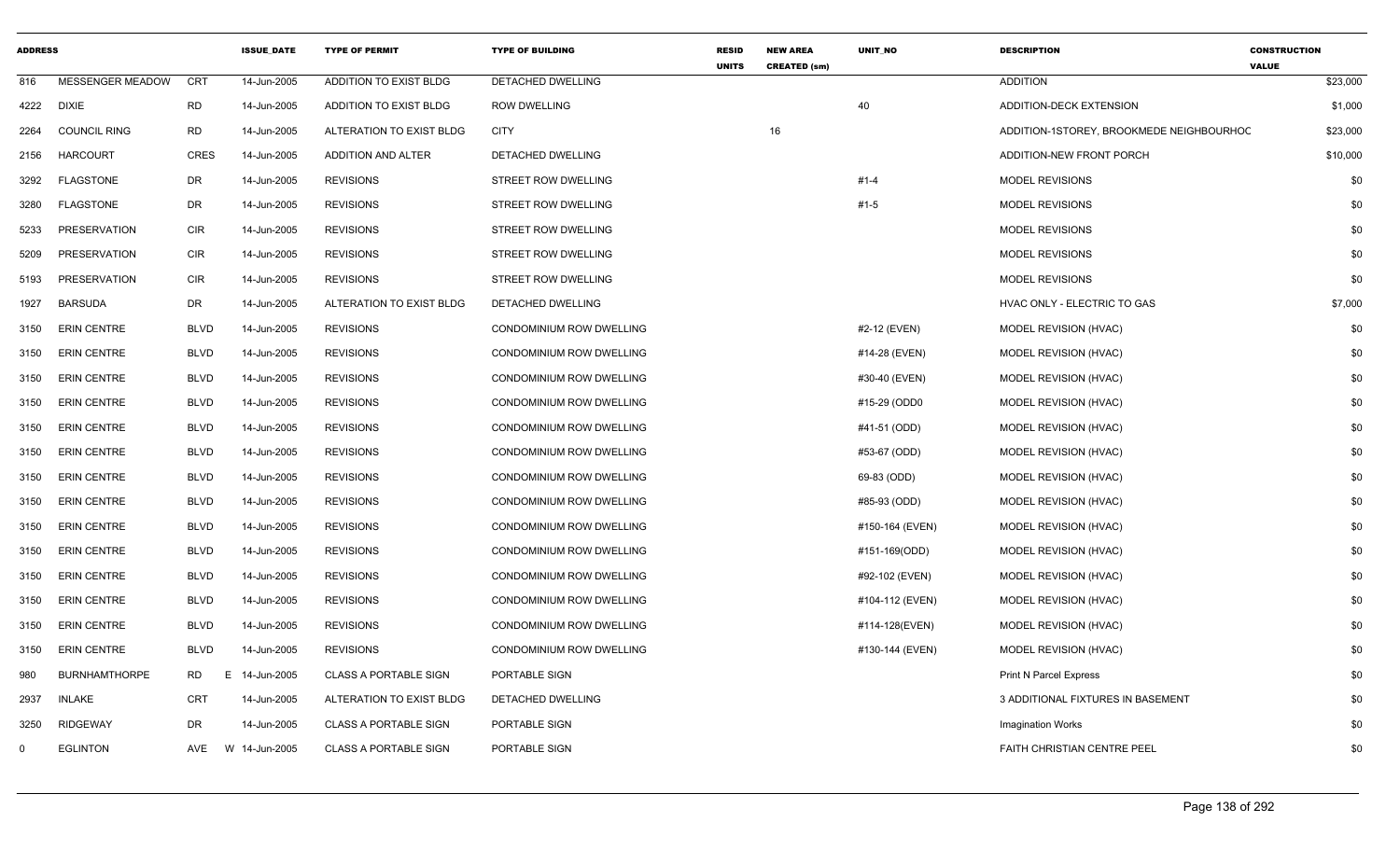| <b>ADDRESS</b> |                   |                 | <b>ISSUE DATE</b> | <b>TYPE OF PERMIT</b>        | <b>TYPE OF BUILDING</b>              | <b>RESID</b><br><b>UNITS</b> | <b>NEW AREA</b><br><b>CREATED (sm)</b> | UNIT_NO  | <b>DESCRIPTION</b>                          | <b>CONSTRUCTION</b><br><b>VALUE</b> |
|----------------|-------------------|-----------------|-------------------|------------------------------|--------------------------------------|------------------------------|----------------------------------------|----------|---------------------------------------------|-------------------------------------|
| 2455           | <b>MOTORWAY</b>   | <b>BLVD</b>     | 14-Jun-2005       | <b>CLASS A PORTABLE SIGN</b> | PORTABLE SIGN                        |                              |                                        |          | Erin Mills Volvo                            | \$0                                 |
| 5935           | MAVIS             | <b>RD</b>       | 14-Jun-2005       | <b>CLASS A PORTABLE SIGN</b> | PORTABLE SIGN                        |                              |                                        |          | <b>International Clothiers</b>              | \$0                                 |
| 2225           | <b>ERIN MILLS</b> | <b>PKY</b>      | 14-Jun-2005       | <b>CLASS A PORTABLE SIGN</b> | <b>PORTABLE SIGN</b>                 |                              |                                        |          | <b>Zellers</b>                              | \$0                                 |
| 2225           | <b>ERIN MILLS</b> | <b>PKY</b>      | 14-Jun-2005       | <b>CLASS A PORTABLE SIGN</b> | PORTABLE SIGN                        |                              |                                        |          | <b>Sheridan Centre</b>                      | \$0                                 |
| $\mathbf 0$    | TENTH LINE WEST   |                 | 14-Jun-2005       | <b>CLASS A PORTABLE SIGN</b> | PORTABLE SIGN                        |                              |                                        |          | CITY OF MISSISSAUGA                         | \$0                                 |
| 1401           | <b>MEYERSIDE</b>  | DR              | 15-Jun-2005       | ALTERATION TO EXIST BLDG     | <b>INDUSTRIAL - OTHER</b>            |                              |                                        |          | MACHINE SHOP, METAL FABRICATING             | \$15,000                            |
| 405            | <b>BRITANNIA</b>  | <b>RD</b><br>E. | 15-Jun-2005       | ALTERATION TO EXIST BLDG     | MULTI-TENANT INDUSTRIAL              |                              | 921                                    | $6 - 10$ | ADMINISTRATIVE OFFICE & RESEARCH LAB        | \$265,000                           |
| 1930           | <b>DREW</b>       | <b>RD</b>       | 15-Jun-2005       | <b>NEW BUILDING</b>          | <b>INDUSTRIAL - OTHER</b>            |                              |                                        |          | NEW-INDUSTRIAL SPEC, TENANT N/DETERMINED, C | \$0                                 |
| 3466           | <b>MAVIS</b>      | <b>RD</b>       | 15-Jun-2005       | <b>NEW BUILDING</b>          | <b>COMMERCIAL RETAIL-SINGLE USER</b> |                              | 346                                    |          | NEW - CAR WASH (COIN-OP)- FOUNDATION TO ROO | \$297,000                           |
| 3886           | CANDLELIGHT       | DR              | 15-Jun-2005       | <b>NEW BUILDING</b>          | DETACHED DWELLING                    | $\overline{1}$               | 206                                    |          | <b>SFD - NEW MODEL</b>                      | \$213,000                           |
| 3902           | CANDLELIGHT       | DR              | 15-Jun-2005       | <b>NEW BUILDING</b>          | DETACHED DWELLING                    | -1                           | 204                                    |          | <b>SFD - REPEAT MODEL</b>                   | \$190,000                           |
| 20             | <b>QUEEN</b>      | ST<br>N         | 15-Jun-2005       | ALTERATION TO EXIST BLDG     | <b>COMMERCIAL RETAIL-SINGLE USER</b> |                              |                                        |          | ALTERATIONS-EXTERIOR UPGRADE, BOBBS HIDEAL  | \$85,000                            |
| 1495           | <b>GARNET</b>     | AVE             | 15-Jun-2005       | <b>REVISIONS</b>             | DETACHED DWELLING                    |                              |                                        |          | HVAC REVISION - FURNACE AND DUCTWORK RELO   | \$0                                 |
| 3890           | CANDLELIGHT       | DR              | 15-Jun-2005       | <b>NEW BUILDING</b>          | DETACHED DWELLING                    |                              | 206                                    |          | <b>SFD - REPEAT MODEL</b>                   | \$213,000                           |
| 3965           | <b>SKYVIEW</b>    | ST              | 15-Jun-2005       | <b>NEW BUILDING</b>          | SEMI-DETACHED DWELLING               | $\overline{2}$               | 360                                    |          | SEMI-DETACHED - REPEAT MODEL, FIREBREAK LOT | \$334,000                           |
| 3961           | <b>SKYVIEW</b>    | <b>ST</b>       | 15-Jun-2005       | <b>NEW BUILDING</b>          | SEMI-DETACHED DWELLING               | $\overline{2}$               | 396                                    |          | SEMI-DETACHED - REPEAT MODEL                | \$463,000                           |
| 3955           | <b>SKYVIEW</b>    | ST              | 15-Jun-2005       | <b>NEW BUILDING</b>          | SEMI-DETACHED DWELLING               | $\overline{2}$               | 316                                    |          | SEMI-DETACHED - REPEAT MODEL                | \$293,000                           |
| 3949           | <b>SKYVIEW</b>    | ST              | 15-Jun-2005       | <b>NEW BUILDING</b>          | SEMI-DETACHED DWELLING               | $\overline{2}$               | 360                                    |          | SEMI-DETACHED - REPEAT MODEL                | \$334,000                           |
| 3943           | <b>SKYVIEW</b>    | ST              | 15-Jun-2005       | <b>NEW BUILDING</b>          | SEMI-DETACHED DWELLING               | $\overline{2}$               | 287                                    |          | SEMI-DETACHED - REPEAT MODEL                | \$266,000                           |
| 3937           | <b>SKYVIEW</b>    | <b>ST</b>       | 15-Jun-2005       | <b>NEW BUILDING</b>          | SEMI-DETACHED DWELLING               | $\overline{2}$               | 398                                    |          | SEMI-DETACHED - REPEAT MODEL                | \$463,000                           |
| 3931           | <b>SKYVIEW</b>    | <b>ST</b>       | 15-Jun-2005       | <b>NEW BUILDING</b>          | SEMI-DETACHED DWELLING               | $\overline{2}$               | 398                                    |          | SEMI-DETACHED - REPEAT MODEL                | \$463,000                           |
| 3882           | CANDLELIGHT       | DR              | 15-Jun-2005       | <b>NEW BUILDING</b>          | DETACHED DWELLING                    |                              | 210                                    |          | <b>SFD - REPEAT MODEL</b>                   | \$195,000                           |
| 3894           | CANDLELIGHT       | DR              | 15-Jun-2005       | <b>NEW BUILDING</b>          | DETACHED DWELLING                    |                              | 204                                    |          | SFD - REPEAT MODEL                          | \$190,000                           |
| 3898           | CANDLELIGHT       | DR              | 15-Jun-2005       | <b>NEW BUILDING</b>          | DETACHED DWELLING                    |                              | 205                                    |          | SFD - REPEAT MODEL - FIREBREAK LOT          | \$191,000                           |
| 3989           | <b>SKYVIEW</b>    | <b>ST</b>       | 15-Jun-2005       | <b>NEW BUILDING</b>          | SEMI-DETACHED DWELLING               | $\overline{2}$               | 398                                    |          | SEMI-DETACHED - REPEAT MODEL                | \$463,000                           |
| 3983           | <b>SKYVIEW</b>    | <b>ST</b>       | 15-Jun-2005       | <b>NEW BUILDING</b>          | SEMI-DETACHED DWELLING               | $\overline{2}$               | 360                                    |          | SEMI-DETACHED - REPEAT MODEL                | \$334,000                           |
| 3973           | <b>SKYVIEW</b>    | ST              | 15-Jun-2005       | <b>NEW BUILDING</b>          | SEMI-DETACHED DWELLING               | $\overline{2}$               | 398                                    |          | SEMI-DETACHED - REPEAT MODEL                | \$463,000                           |
| 1951           | <b>RATHBURN</b>   | <b>RD</b>       | E 15-Jun-2005     | ADDITION TO EXIST BLDG       | <b>ROW DWELLING</b>                  |                              |                                        | 226      | ALTERATIONS-INCREASE OPENING WIDTH BETWEE   | \$2,000                             |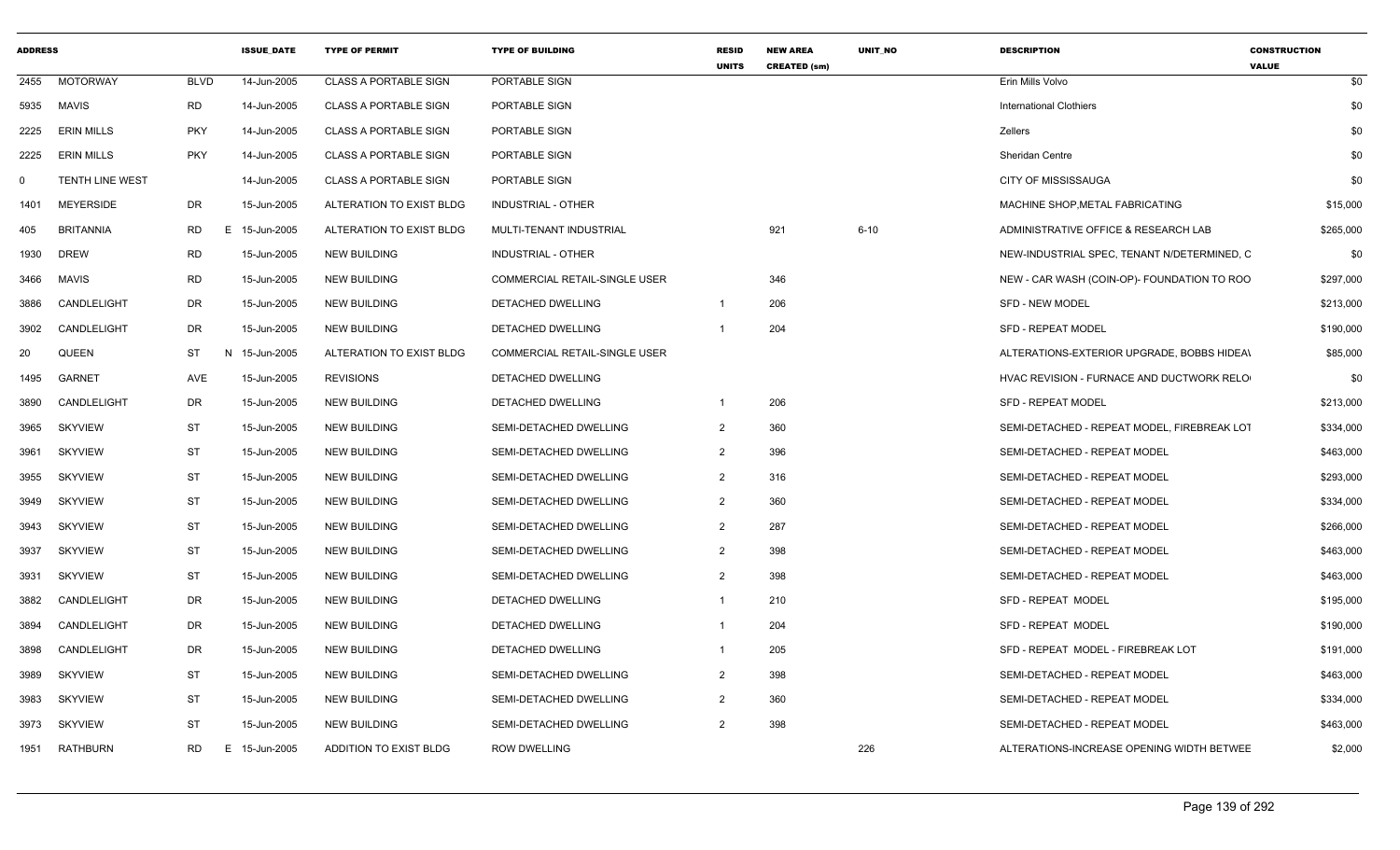| <b>ADDRESS</b> |                    |             | <b>ISSUE DATE</b> | <b>TYPE OF PERMIT</b>        | <b>TYPE OF BUILDING</b>               | <b>RESID</b><br><b>UNITS</b> | <b>NEW AREA</b><br><b>CREATED (sm)</b> | UNIT_NO | <b>DESCRIPTION</b>                                | <b>CONSTRUCTION</b><br><b>VALUE</b> |
|----------------|--------------------|-------------|-------------------|------------------------------|---------------------------------------|------------------------------|----------------------------------------|---------|---------------------------------------------------|-------------------------------------|
| 100            | PARK               | ST          | E 15-Jun-2005     | <b>REVISIONS</b>             | CONDOMINIUM ROW DWELLING              |                              |                                        | 1&8     | <b>MODEL REVISION</b>                             | \$0                                 |
| 118            | <b>PARK</b>        | ST          | E 15-Jun-2005     | <b>REVISIONS</b>             | CONDOMINIUM ROW DWELLING              |                              |                                        | 9 & 15  | <b>MODEL REVISION</b>                             | \$0                                 |
| 34             | <b>ROSEWOOD</b>    | AVE         | 15-Jun-2005       | <b>REVISIONS</b>             | CONDOMINIUM ROW DWELLING              |                              |                                        | 16 & 20 | <b>MODEL REVISION</b>                             | \$0                                 |
| 46             | <b>ROSEWOOD</b>    | AVE         | 15-Jun-2005       | <b>REVISIONS</b>             | CONDOMINIUM ROW DWELLING              |                              |                                        | 21 & 24 | <b>MODEL REVISION</b>                             | \$0                                 |
| 950            | SOUTHDOWN          | <b>RD</b>   | 15-Jun-2005       | <b>CLASS A PORTABLE SIGN</b> | PORTABLE SIGN                         |                              |                                        |         | Chorizo Mexican Grill                             | \$0                                 |
| 1801           | LAKESHORE          | RD          | W 15-Jun-2005     | <b>CLASS A PORTABLE SIGN</b> | PORTABLE SIGN                         |                              |                                        |         | Curves                                            | \$0                                 |
| $\mathbf 0$    | <b>ERIN MILLS</b>  | <b>PKY</b>  | 15-Jun-2005       | <b>CLASS A PORTABLE SIGN</b> | PORTABLE SIGN                         |                              |                                        |         | CANADIAN BLOOD SERVICES                           | \$0                                 |
| $\mathbf 0$    | <b>EGLINTON</b>    | AVE         | W 15-Jun-2005     | <b>CLASS A PORTABLE SIGN</b> | PORTABLE SIGN                         |                              |                                        |         | <b>CANADIAN BLOOD SERVICES</b>                    | \$0                                 |
| $\mathbf 0$    | <b>EGLINTON</b>    | AVE         | W 15-Jun-2005     | <b>CLASS A PORTABLE SIGN</b> | PORTABLE SIGN                         |                              |                                        |         | CANADIAN BLOOD SERVICES                           | \$0                                 |
| 25             | <b>WATLINE</b>     | AVE         | 16-Jun-2005       | <b>FASCIA SIGN</b>           | <b>COMMERCIAL RETAIL - MULTI-USER</b> |                              |                                        | GR-07   | 1 FASCIA SIGN - EMBROIDME                         | \$2,000                             |
| 4305           | <b>WILCOX</b>      | <b>RD</b>   | 16-Jun-2005       | <b>OTHER</b>                 | DETACHED DWELLING                     |                              |                                        |         | <b>ADDITION - DECK</b>                            | \$2,000                             |
| 1412           | <b>HURONTARIO</b>  | ST          | 16-Jun-2005       | ADDITION AND ALTER           | DETACHED DWELLING                     |                              | 99                                     |         | ADDITION/ALTERATIONS                              | \$110,000                           |
| 2397           | <b>HURON PARK</b>  | PL          | 16-Jun-2005       | <b>INGROUND POOL</b>         | DETACHED DWELLING                     |                              |                                        |         |                                                   | \$0                                 |
| 3888           | DUKE OF YORK       | <b>BLVD</b> | 16-Jun-2005       | <b>FASCIA SIGN</b>           | APARTMENT (> 6 UNITS)                 |                              |                                        |         | TWO (2) ROOFTOP FASCIA SIGNS & TWO (2) BANNE      | \$20,000                            |
| 2480           | MEADOWVALE         | <b>BLVD</b> | 16-Jun-2005       | PYLON SIGN                   | MULTI-TENANT INDUSTRIAL               |                              |                                        |         | (1) GROUND SIGN, (1) DIRECTIONAL SIGN - CGI       | \$10,000                            |
| 5855           | <b>TERRY FOX</b>   | WAY         | 16-Jun-2005       | <b>FASCIA SIGN</b>           | SINGLE TENANT INDUSTRIAL              |                              |                                        |         | (2) FASCIA SIGNS - ELCTROLUX                      | \$5,000                             |
| 5385           | CHURCHILL MEADOWS  | <b>BLVD</b> | 16-Jun-2005       | <b>REVISIONS</b>             | DETACHED DWELLING                     |                              |                                        |         | REVISION-TRUSS/ENG FLOOR, MODEL CS-4005 CNF       | \$0                                 |
| 3846           | LARISA             | <b>GROV</b> | 16-Jun-2005       | <b>REVISIONS</b>             | DETACHED DWELLING                     |                              |                                        |         | REVISION-TRUSS/ENG FLOOR, MODEL CS-4002 CNF       | \$0                                 |
| 894            | <b>BRASS WINDS</b> | PL          | 16-Jun-2005       | <b>INGROUND POOL</b>         | DETACHED DWELLING                     |                              |                                        |         |                                                   | \$0                                 |
| 1970           | <b>DUNDAS</b>      | ST          | E 16-Jun-2005     | <b>PYLON SIGN</b>            | COMMERCIAL RETAIL - MULTI-USER        |                              |                                        |         | ONE (1) GROUND SIGN - MULTI-TENEANT               | \$12,000                            |
| 1329           | <b>HALKIRK</b>     | CRT         | 16-Jun-2005       | <b>INGROUND POOL</b>         | DETACHED DWELLING                     |                              |                                        |         |                                                   | \$0                                 |
| 4046           | <b>ERIN MILLS</b>  | <b>PKY</b>  | 16-Jun-2005       | ELECTROMAG LOCK DEVICE       | PUBLIC - OTHER                        |                              |                                        |         | MAGLOCKS-3                                        | \$3,000                             |
| 4222           | DIXIE              | <b>RD</b>   | 16-Jun-2005       | ADDITION TO EXIST BLDG       | <b>ROW DWELLING</b>                   |                              |                                        | 13      | <b>ADDITION-DECK</b>                              | \$10,000                            |
| 2421           | <b>HURON PARK</b>  | PL          | 16-Jun-2005       | <b>INGROUND POOL</b>         | DETACHED DWELLING                     |                              |                                        |         |                                                   | \$0                                 |
| 358            | <b>JANENE</b>      | <b>CRT</b>  | 16-Jun-2005       | <b>INGROUND POOL</b>         | DETACHED DWELLING                     |                              |                                        |         |                                                   | \$0                                 |
| 53             | LAKE               | <b>ST</b>   | 16-Jun-2005       | TENTS/AIR SUPPORT STRUC      | <b>GOVERNMENTAL</b>                   |                              |                                        |         | (9) TEMPORARY TENTS FOR: Waterfront Festival June | \$1,000                             |
| 1033           | <b>LORNE PARK</b>  | RD          | 16-Jun-2005       | <b>INGROUND POOL</b>         | DETACHED DWELLING                     |                              |                                        |         |                                                   | \$0                                 |
| 7051           | GILLESPIE          | LANE        | 16-Jun-2005       | ALTERATION TO EXIST BLDG     | DETACHED DWELLING                     |                              |                                        |         | ALTAERATIONS-SIDE ENTRANCE                        | \$1,000                             |
|                |                    |             |                   |                              |                                       |                              |                                        |         |                                                   |                                     |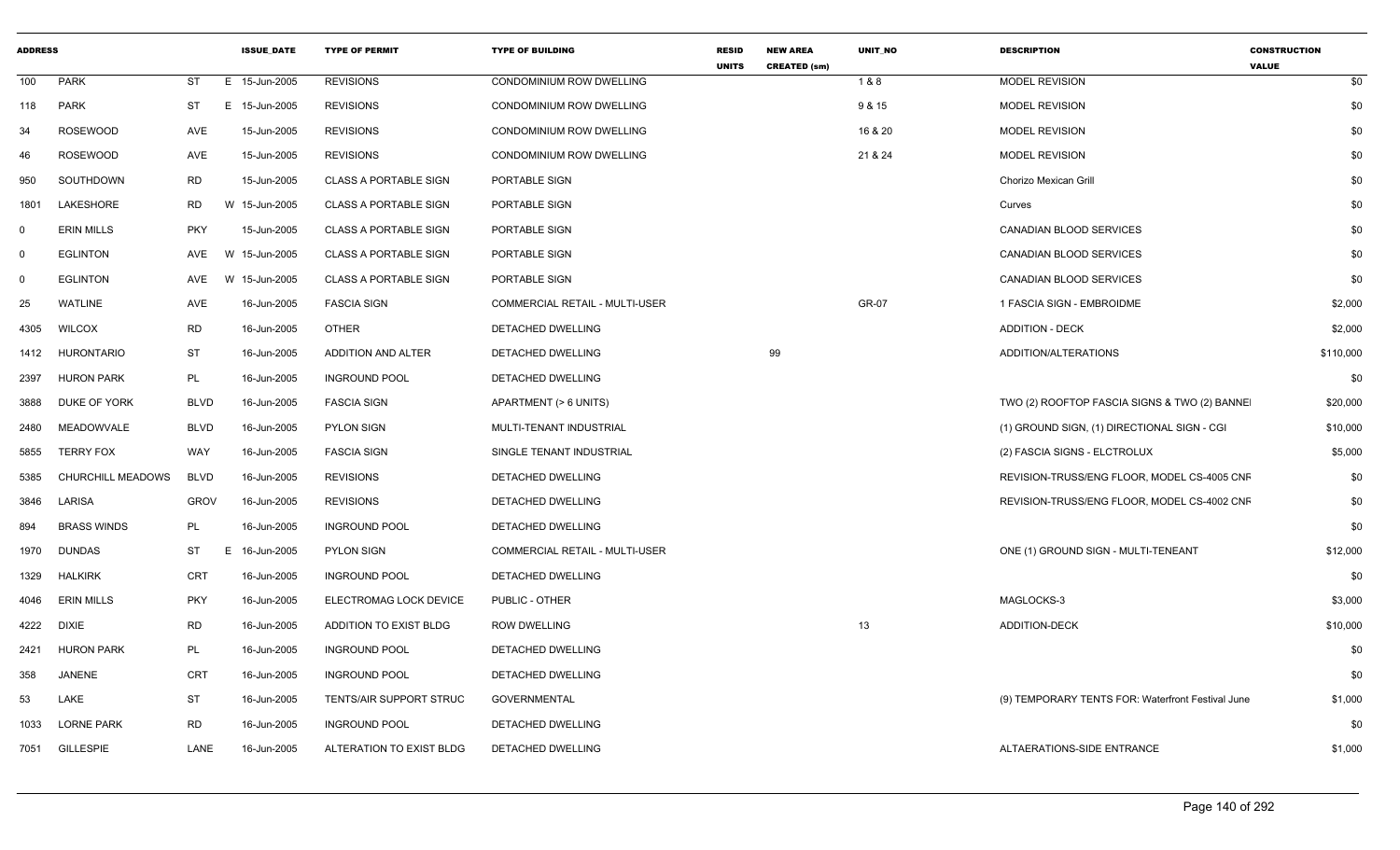| <b>ADDRESS</b> |                      |           | <b>ISSUE_DATE</b> | <b>TYPE OF PERMIT</b>        | <b>TYPE OF BUILDING</b>               | <b>RESID</b><br><b>UNITS</b> | <b>NEW AREA</b><br><b>CREATED (sm)</b> | UNIT_NO        | <b>DESCRIPTION</b>                              | <b>CONSTRUCTION</b><br><b>VALUE</b> |
|----------------|----------------------|-----------|-------------------|------------------------------|---------------------------------------|------------------------------|----------------------------------------|----------------|-------------------------------------------------|-------------------------------------|
| 6381           | CHAUMONT             | CRES      | 16-Jun-2005       | ABOVE GROUND POOL            | DETACHED DWELLING                     |                              |                                        |                |                                                 | \$0                                 |
| 5645           | <b>HURONTARIO</b>    | <b>ST</b> | 16-Jun-2005       | <b>CLASS A PORTABLE SIGN</b> | PORTABLE SIGN                         |                              |                                        |                | <b>BURGER KING</b>                              | \$0                                 |
| 325            | <b>BURNHAMTHORPE</b> | RD        | W 16-Jun-2005     | <b>CLASS A PORTABLE SIGN</b> | PORTABLE SIGN                         |                              |                                        |                | YMCA                                            | \$0                                 |
| 2150           | <b>BURNHAMTHORPE</b> | <b>RD</b> | W 16-Jun-2005     | <b>CLASS A PORTABLE SIGN</b> | PORTABLE SIGN                         |                              |                                        |                | FIRST SOUTH COMMON SHOPPING CENTRES             | \$0                                 |
| 2092           | SPRINGBANK           | RD        | 16-Jun-2005       | <b>DEMOLITION</b>            | DETACHED DWELLING                     |                              |                                        |                | DEMOLITION - SFD                                | \$10,000                            |
| 950            | SOUTHDOWN            | RD        | 16-Jun-2005       | <b>CLASS A PORTABLE SIGN</b> | PORTABLE SIGN                         |                              |                                        |                | CHORIZO MEXICAN GRILL                           | \$0                                 |
| 4145           | <b>WILCOX</b>        | RD        | 16-Jun-2005       | <b>DEMOLITION</b>            | DETACHED DWELLING                     |                              |                                        |                | DEMOLITION - SFD/GARAGE                         | \$10,000                            |
| 3100           | KIRWIN               | AVE       | 16-Jun-2005       | ALTERATION TO EXIST BLDG     | CONDOMINIUM ROW DWELLING              |                              |                                        | 2701           | REPLACE BATHTUB WITH SHOWER                     | \$1,000                             |
| 1756           | VALENTINE GARDEN     |           | 16-Jun-2005       | <b>OTHER</b>                 | DETACHED DWELLING                     |                              |                                        |                | <b>SEWER CONVERSION</b>                         | \$3,000                             |
| 5123           | ANCIENT STONE        | AVE       | 16-Jun-2005       | <b>NEW BUILDING</b>          | DETACHED DWELLING                     |                              | 274                                    |                | SFD - REPEAT MODEL - FIREBREAK LOT COMPLETI(    | \$0                                 |
| 3849           | <b>QUIET CREEK</b>   | DR        | 16-Jun-2005       | <b>NEW BUILDING</b>          | DETACHED DWELLING                     |                              | 194                                    |                | SFD - REPEAT MODEL - FIREBREAK LOT COMPLETI(    | \$0                                 |
| 3180           | <b>EDEN OAK</b>      | CRES      | 17-Jun-2005       | ADDITION TO EXIST BLDG       | DETACHED DWELLING                     |                              |                                        |                | ADDITION-SUNROOM, UNHEATED                      | \$22,000                            |
| 290            | ANNAGEM              | BLVD      | 17-Jun-2005       | <b>NEW BUILDING</b>          | SINGLE TENANT INDUSTRIAL              |                              | 2,989                                  |                | NEW - OFFICE & WAREHOUSE CUSTOM BUILDING, F     | \$1,925,000                         |
| 3402           | MAVIS                | <b>RD</b> | 17-Jun-2005       | <b>BILLBOARD SIGN</b>        | SINGLE TENANT INDUSTRIAL              |                              |                                        |                | REVOKED 2005-11-29 - 1 BILLBOARD SIGN - THIRD P | \$15,000                            |
| 3050           | ARGENTIA             | RD        | 17-Jun-2005       | TENTS/AIR SUPPORT STRUC      | <b>COMMERCIAL RETAIL - MULTI-USER</b> |                              |                                        |                | (3) TENTS - GARDEN CENTRE FROM APRIL 15-JULY    | \$38,000                            |
| 1353           | BRITANNIA            | <b>RD</b> | E 17-Jun-2005     | ALTERATION TO EXIST BLDG     | INDUSTRIAL - OTHER                    |                              |                                        |                | <b>GENERAL OFFICE/WAREHOUSE</b>                 | \$166,000                           |
| 4020           | SLADEVIEW            | CRES      | 17-Jun-2005       | <b>NEW BUILDING</b>          | MULTI-TENANT INDUSTRIAL               |                              | 4,783                                  | BLD-A          | NEW - INDUSTRIAL SPEC.BDG'A', TENANT N/DETERI   | \$2,272,000                         |
| 4020           | SLADEVIEW            | CRES      | 17-Jun-2005       | <b>NEW BUILDING</b>          | MULTI-TENANT INDUSTRIAL               |                              | 4,022                                  | BLD-B          | NEW - INDUSTRIAL SPEC.BDG'B', TENANT N/DETERI   | \$2,317,000                         |
| 2845           | ARGENTIA             | RD        | 17-Jun-2005       | ALTERATION TO EXIST BLDG     | MULTI-TENANT INDUSTRIAL               |                              |                                        | #1-4           | UNDERGROUND PLUMBING                            | \$10,000                            |
| 6679           | SHELTER BAY          | <b>RD</b> | 17-Jun-2005       | ALTERATION TO EXIST BLDG     | CONDOMINIUM ROW DWELLING              |                              |                                        | 64             | ALTERATIONS-GARAGE ENTRANCE                     | \$1,000                             |
| 1574           | LORNE WOOD           | RD        | 17-Jun-2005       | ADDITION AND ALTER           | DETACHED DWELLING                     |                              |                                        |                | ADDITION/ALTERATIONS                            | \$83,000                            |
| 737            | DUNDAS               | ST        | E 17-Jun-2005     | <b>PYLON SIGN</b>            | CHURCH                                |                              |                                        |                | (1) GROUND SIGN - ST.JOHNS DIXIE CEMETRY        | \$4,000                             |
| 200            | <b>RATHBURN</b>      | RD        | W 17-Jun-2005     | ALTERATION TO EXIST BLDG     | <b>CITY</b>                           |                              |                                        |                | INTERIOR ALTERATIONS-CITY TRANSIT TERMINAL      | \$150,000                           |
| 2486           | STILLMEADOW          | RD        | 17-Jun-2005       | ADDITION TO EXIST BLDG       | DETACHED DWELLING                     |                              |                                        |                | ADDITION - GARAGE EXTENSION                     | \$10,000                            |
| 3643           | DIXIE                | <b>RD</b> | 17-Jun-2005       | ALTERATION TO EXIST BLDG     | <b>COMMERCIAL RETAIL - MULTI-USER</b> |                              |                                        | $\overline{2}$ | <b>CONVENIENCE STORE</b>                        | \$26,000                            |
| 4975           | SOUTHAMPTON          | DR        | 17-Jun-2005       | <b>OTHER</b>                 | APARTMENT (> 6 UNITS)                 |                              |                                        |                | <b>EARLY SITE SERVICING</b>                     | \$1,000,000                         |
| 7370           | TERRAGAR             | BLVD      | 17-Jun-2005       | <b>OTHER</b>                 | SCHOOL - ELEMENTARY                   |                              |                                        |                | RELOCATION OF FIRE HYDRANT                      | \$25,000                            |
|                | 2336 ROSEMARY        | DR        | 17-Jun-2005       | <b>OTHER</b>                 | DETACHED DWELLING                     |                              |                                        |                | TWO NEW CATCHBASINS                             | \$10,000                            |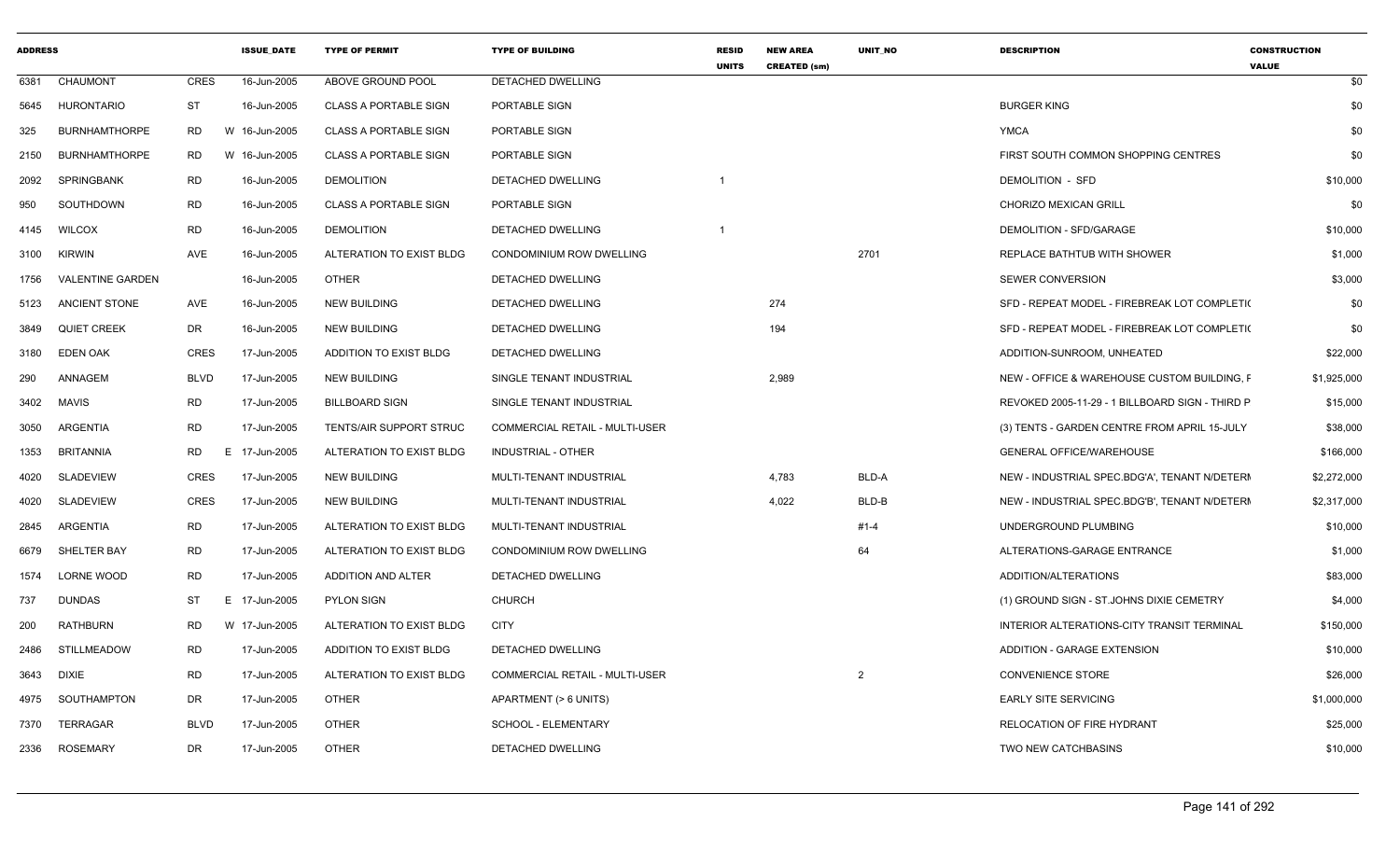| <b>ADDRESS</b> |                      |             | <b>ISSUE_DATE</b> | <b>TYPE OF PERMIT</b>        | <b>TYPE OF BUILDING</b>        | <b>RESID</b><br><b>UNITS</b> | <b>NEW AREA</b><br><b>CREATED (sm)</b> | UNIT_NO | <b>DESCRIPTION</b>                             | <b>CONSTRUCTION</b><br><b>VALUE</b> |
|----------------|----------------------|-------------|-------------------|------------------------------|--------------------------------|------------------------------|----------------------------------------|---------|------------------------------------------------|-------------------------------------|
| 6980           | <b>CREDITVIEW</b>    | RD          | 17-Jun-2005       | ALTERATION TO EXIST BLDG     | SINGLE TENANT INDUSTRIAL       |                              |                                        |         | NEW ROOFTOP UNIT                               | \$6,000                             |
| 1356           | WOODEDEN             | DR          | 17-Jun-2005       | <b>REVISIONS</b>             | DETACHED DWELLING              |                              |                                        |         | <b>HEATING ONLY</b>                            | \$6,000                             |
| 6933           | <b>TOMKEN</b>        | <b>RD</b>   | 17-Jun-2005       | <b>DEMOLITION</b>            | PUBLIC - OTHER                 |                              | 20                                     |         | DEMOLITION - WASHROOM SHELTER                  | \$1,000                             |
| 1370           | <b>DUNDAS</b>        | ST          | E 17-Jun-2005     | <b>CLASS A PORTABLE SIGN</b> | PORTABLE SIGN                  |                              |                                        |         | Wash Depot                                     | \$0                                 |
| 3657           | PONYTRAIL            | DR          | 17-Jun-2005       | <b>CLASS A PORTABLE SIGN</b> | PORTABLE SIGN                  |                              |                                        |         | Sunshine Children's Centre                     | \$0                                 |
| 80             | <b>KING</b>          | ST          | W 17-Jun-2005     | <b>CLASS A PORTABLE SIGN</b> | PORTABLE SIGN                  |                              |                                        |         | Tiny Treasure Montessori School                | \$0                                 |
| 2980           | CROSSCURRENT         | DR          | 17-Jun-2005       | <b>CLASS A PORTABLE SIGN</b> | PORTABLE SIGN                  |                              |                                        |         | Mika's Salon & Spa Inc.                        | \$0                                 |
| 4120           | <b>DIXIE</b>         | <b>RD</b>   | 17-Jun-2005       | <b>CLASS A PORTABLE SIGN</b> | PORTABLE SIGN                  |                              |                                        |         | <b>Curves For Women</b>                        | \$0                                 |
| 2325           | <b>HURONTARIO</b>    | <b>ST</b>   | 17-Jun-2005       | <b>CLASS A PORTABLE SIGN</b> | PORTABLE SIGN                  |                              |                                        |         | <b>Curves For Women</b>                        | \$0                                 |
| 1170           | <b>BURNHAMTHORPE</b> | RD          | W 17-Jun-2005     | <b>CLASS A PORTABLE SIGN</b> | PORTABLE SIGN                  |                              |                                        |         | <b>Bioped</b>                                  | \$0                                 |
| 512            | <b>BRISTOL</b>       | RD          | W 17-Jun-2005     | <b>CLASS A PORTABLE SIGN</b> | PORTABLE SIGN                  |                              |                                        |         | Leena's Salon & Spa                            | \$0                                 |
| $\Omega$       | QUEENSWAY            |             | E 17-Jun-2005     | <b>CLASS A PORTABLE SIGN</b> | PORTABLE SIGN                  |                              |                                        |         | Corproate Services - Ward - 1                  | \$0                                 |
| $\mathbf 0$    | <b>BURNHAMTHORPE</b> | RD          | W 17-Jun-2005     | <b>CLASS A PORTABLE SIGN</b> | PORTABLE SIGN                  |                              |                                        |         | ERINDALE HOCKEY ASSOCIATION                    | \$0                                 |
| $\mathbf 0$    | <b>EGLINTON</b>      | AVE         | W 17-Jun-2005     | <b>CLASS A PORTABLE SIGN</b> | PORTABLE SIGN                  |                              |                                        |         | ERINDALE HOCKEY ASSOCIATION                    | \$0                                 |
| 2400           | <b>DUNDAS</b>        | ST          | W 17-Jun-2005     | <b>CLASS A PORTABLE SIGN</b> | PORTABLE SIGN                  |                              |                                        |         | DR OHORODNYK                                   | \$0                                 |
| $\Omega$       | <b>DUNDAS</b>        | ST          | W 17-Jun-2005     | <b>CLASS A PORTABLE SIGN</b> | PORTABLE SIGN                  |                              |                                        |         | <b>Community Services - Museums</b>            | \$0                                 |
| 3300           | <b>MAVIS</b>         | <b>RD</b>   | 17-Jun-2005       | <b>CLASS A PORTABLE SIGN</b> | PORTABLE SIGN                  |                              |                                        |         | TRIPLE AUTO                                    | \$0                                 |
| $\Omega$       | LAKESHORE            | <b>RD</b>   | E 17-Jun-2005     | <b>CLASS A PORTABLE SIGN</b> | PORTABLE SIGN                  |                              |                                        |         | COMMUNITY SERVICES - CLARKSON C C              | \$0                                 |
| 7220           | <b>PACIFIC</b>       | <b>CIR</b>  | 17-Jun-2005       | <b>CLASS A PORTABLE SIGN</b> | PORTABLE SIGN                  |                              |                                        |         | Flora Seda Internation Inc.                    | \$0                                 |
| 4094           | <b>TOMKEN</b>        | <b>RD</b>   | 17-Jun-2005       | <b>CLASS A PORTABLE SIGN</b> | PORTABLE SIGN                  |                              |                                        |         | <b>Westminster United Church</b>               | \$0                                 |
| 5100           | <b>ERIN MILLS</b>    | <b>PKY</b>  | 20-Jun-2005       | ALTERATION TO EXIST BLDG     | COMMERCIAL RETAIL - MULTI-USER |                              |                                        | R-115 A | <b>RETAIL STORE</b>                            | \$15,000                            |
| 1293           | <b>INDIAN</b>        | RD          | 20-Jun-2005       | <b>NEW BUILDING</b>          | DETACHED DWELLING              | $\mathbf{1}$                 | 268                                    |         | <b>SFD - CUSTOM</b>                            | \$276,000                           |
| 1361           | ALEXANDRA            | AVE         | 20-Jun-2005       | <b>NEW BUILDING</b>          | DETACHED DWELLING              | 1                            | 270                                    |         | <b>SFD - CUSTOM</b>                            | \$339,000                           |
| 1114           | <b>ALGONQUIN</b>     | DR          | 20-Jun-2005       | <b>NEW BUILDING</b>          | DETACHED DWELLING              |                              | 431                                    |         | SFD - CUSTOM                                   | \$572,000                           |
| 1551           | <b>INDIAN GROVE</b>  |             | 20-Jun-2005       | <b>NEW BUILDING</b>          | DETACHED DWELLING              |                              | 408                                    |         | <b>SFD - CUSTOM</b>                            | \$531,000                           |
| 963            | <b>TENNYSON</b>      | AVE         | 20-Jun-2005       | ADDITION AND ALTER           | DETACHED DWELLING              |                              |                                        |         | ADDITION - 1 STOREY W/GARAGE, FAMLIY RM, INT-/ | \$79,000                            |
| 3100           | <b>KIRWIN</b>        | AVE         | 20-Jun-2005       | <b>PYLON SIGN</b>            | <b>RESIDENTIAL - OTHER</b>     |                              |                                        |         | (1) GROUND SIGN - LYNWOOD LANE APTS.           | \$1,000                             |
| 7045           | <b>EDWARDS</b>       | <b>BLVD</b> | 20-Jun-2005       | ALTERATION TO EXIST BLDG     | <b>COMMERCIAL - OTHER</b>      |                              |                                        | 303     | <b>GENERAL OFFICE USE</b>                      | \$15,000                            |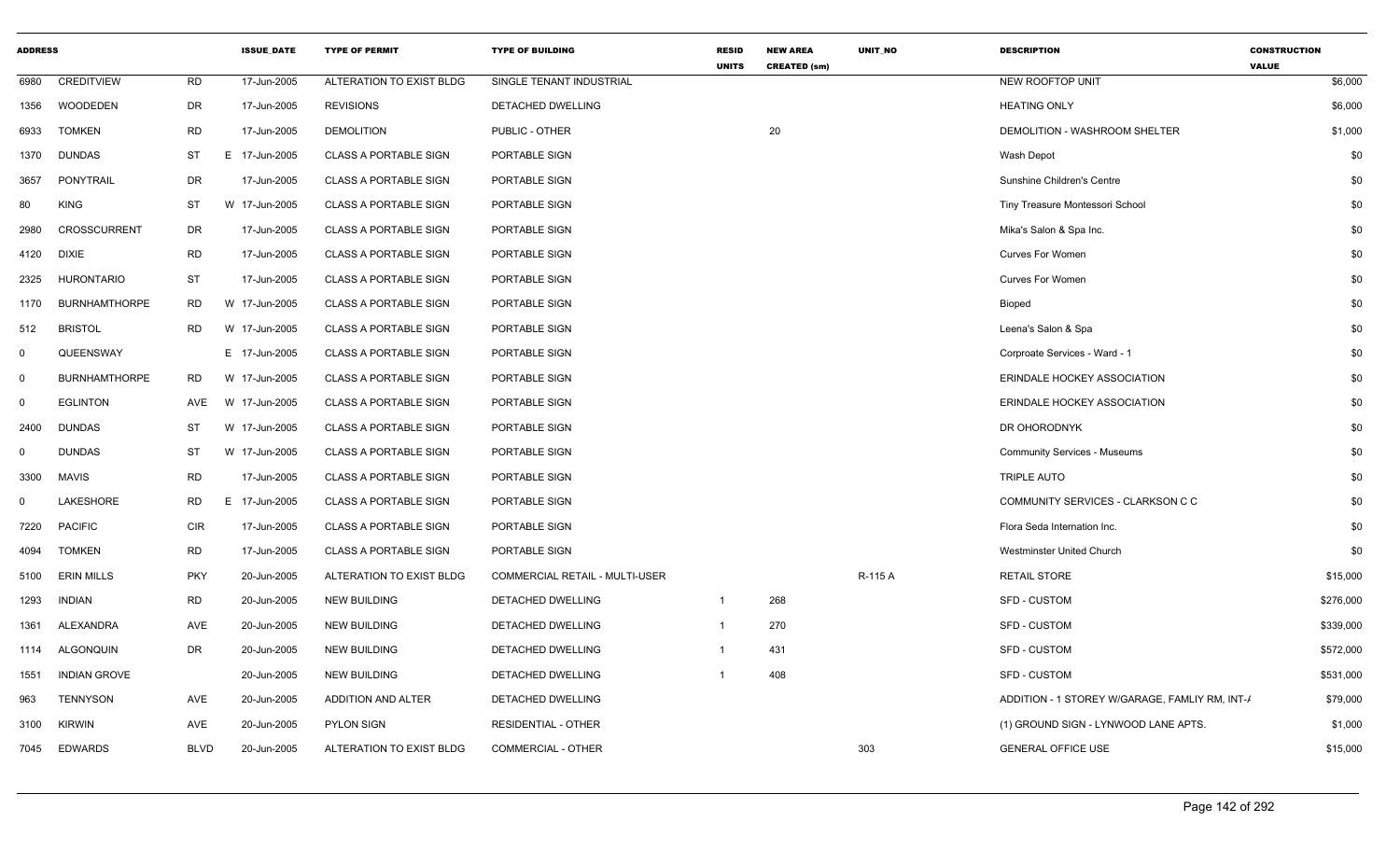| <b>ADDRESS</b> |                          |             | <b>ISSUE DATE</b> | <b>TYPE OF PERMIT</b>        | <b>TYPE OF BUILDING</b>               | <b>RESID</b><br><b>UNITS</b> | <b>NEW AREA</b><br><b>CREATED (sm)</b> | <b>UNIT NO</b> | <b>DESCRIPTION</b>                                          | <b>CONSTRUCTION</b><br><b>VALUE</b> |
|----------------|--------------------------|-------------|-------------------|------------------------------|---------------------------------------|------------------------------|----------------------------------------|----------------|-------------------------------------------------------------|-------------------------------------|
| 2485           | <b>SURVEYOR</b>          | <b>RD</b>   | 20-Jun-2005       | ALTERATION TO EXIST BLDG     | <b>INDUSTRIAL - OTHER</b>             |                              |                                        |                | ALTERATIONS-ROOF SNOW SHED                                  | \$70,000                            |
| 115            | MATHESON                 | BLVD        | W 20-Jun-2005     | ALTERATION TO EXIST BLDG     | <b>COMMERCIAL OFFICE - MULTI-USER</b> |                              |                                        | 15A            | ADMINISTRATIVE OFFICE                                       | \$192,000                           |
| 330            | CENTRAL                  | <b>PKY</b>  | W 20-Jun-2005     | ALTERATION TO EXIST BLDG     | SCHOOL - SECONDARY                    |                              | 140                                    |                | INTERIOR ALTERATIONS-FATHER MICHAEL GOETZ :                 | \$27,000                            |
| 7132           | <b>BASKERVILLE</b>       | <b>RUN</b>  | 20-Jun-2005       | ADDITION TO EXIST BLDG       | DETACHED DWELLING                     |                              |                                        |                | ADDITION-DECK ELEVATED                                      | \$10,000                            |
| 88             | <b>FOSTER</b>            | <b>CRES</b> | 20-Jun-2005       | <b>FASCIA SIGN</b>           | MULTI-TENANT INDUSTRIAL               |                              |                                        |                | ONE (1) FASCIA SIGN - INGRAM MICRO                          | \$2,000                             |
| 880            | <b>CLARKSON</b>          | RD          | S<br>20-Jun-2005  | <b>OTHER</b>                 | PUBLIC/INSTIT (EXCEPT SCHOOLS)        |                              |                                        |                | FIRE ALARM SYSTEM                                           | \$16,000                            |
| 5800           | <b>EXPLORER</b>          | DR          | 20-Jun-2005       | ELECTROMAG LOCK DEVICE       | INDUSTRIAL - OTHER                    |                              |                                        | 5-FLR          | MAGLOCK-1                                                   | \$15,000                            |
| 2312           | <b>ROSEMARY</b>          | DR          | 20-Jun-2005       | <b>TEMPORARY STRUCTURE</b>   | <b>ROW DWELLING</b>                   |                              |                                        |                | ONE (1) CONSTRUCTION SITE SIGN - THE ESTATES,               | \$6,000                             |
| 2035           | ASTA                     | DR          | 20-Jun-2005       | OTHER                        | RESIDENTIAL - OTHER                   |                              |                                        |                | ADDRESS SIGN - 2035 ASTA DR                                 | \$1,000                             |
| 214            | QUEEN                    | ST          | S<br>20-Jun-2005  | <b>FASCIA SIGN</b>           | COMMERCIAL OFFICE- SINGLE USER        |                              |                                        |                | ONE (1) FASCIA SIGN - DESJARDIN CREDIT UNION                | \$4,000                             |
| 3087           | <b>WINSTON CHURCHILL</b> | <b>BLVD</b> | 20-Jun-2005       | <b>CLASS A PORTABLE SIGN</b> | PORTABLE SIGN                         |                              |                                        |                | Kaboom Fireworks                                            | \$0                                 |
| $\mathbf 0$    | LAKESHORE                | <b>RD</b>   | W 20-Jun-2005     | <b>CLASS A PORTABLE SIGN</b> | PORTABLE SIGN                         |                              |                                        |                | Orchestras Mississauga                                      | \$0                                 |
| 5285           | <b>TOMKEN</b>            | <b>RD</b>   | 20-Jun-2005       | <b>CLASS A PORTABLE SIGN</b> | PORTABLE SIGN                         |                              |                                        |                | <b>PRINT 3000</b>                                           | \$0                                 |
| $\mathbf 0$    | <b>BRAMALEA</b>          | <b>RD</b>   | 20-Jun-2005       | <b>CLASS A PORTABLE SIGN</b> | PORTABLE SIGN                         |                              |                                        |                | ORCHESTRAS MISSISSAUGA                                      | \$0                                 |
| $\mathbf 0$    | <b>BURNHAMTHORPE</b>     | <b>RD</b>   | E 20-Jun-2005     | <b>CLASS A PORTABLE SIGN</b> | PORTABLE SIGN                         |                              |                                        |                | Orchestras Mississauga                                      | \$0                                 |
| 2850           | <b>ARGENTIA</b>          | <b>RD</b>   | 20-Jun-2005       | <b>CLASS A PORTABLE SIGN</b> | PORTABLE SIGN                         |                              |                                        |                | BEANIES FAMILY DAY CARE INC                                 | \$0                                 |
| $\mathbf 0$    | <b>ERIN MILLS</b>        | <b>PKY</b>  | 20-Jun-2005       | <b>CLASS A PORTABLE SIGN</b> | PORTABLE SIGN                         |                              |                                        |                | ORCHESTRAS MISSISSAUGA                                      | \$0                                 |
| $\mathbf 0$    | <b>MAVIS</b>             | <b>RD</b>   | 20-Jun-2005       | <b>CLASS A PORTABLE SIGN</b> | PORTABLE SIGN                         |                              |                                        |                | ORCHESTRAS MISSISSAUGA                                      | \$0                                 |
| 1325           | <b>EGLINTON</b>          | AVE         | 20-Jun-2005<br>E  | <b>CLASS A PORTABLE SIGN</b> | PORTABLE SIGN                         |                              |                                        |                | DIXIE-EGLINTON CONSTRUCTION                                 | \$0                                 |
| $\mathbf 0$    | <b>CAWTHRA</b>           | <b>RD</b>   | 20-Jun-2005       | <b>CLASS A PORTABLE SIGN</b> | PORTABLE SIGN                         |                              |                                        |                | ORCHESTRAS MISSISSAUGA                                      | \$0                                 |
| 720            | <b>BRISTOL</b>           | <b>RD</b>   | W 20-Jun-2005     | <b>CLASS A PORTABLE SIGN</b> | PORTABLE SIGN                         |                              |                                        |                | <b>FLOWERS N US</b>                                         | \$0                                 |
| $\mathbf 0$    | <b>MISSISSAUGA</b>       | <b>RD</b>   | 20-Jun-2005       | <b>CLASS A PORTABLE SIGN</b> | PORTABLE SIGN                         |                              |                                        |                | ORCHESTRAS MISSISSAUGA                                      | \$0                                 |
| 720            | <b>BRISTOL</b>           | RD          | W 20-Jun-2005     | <b>CLASS A PORTABLE SIGN</b> | PORTABLE SIGN                         |                              |                                        |                | <b>FLOWERS N US</b>                                         | \$0                                 |
| $\mathbf 0$    | <b>WINSTON CHURCHILL</b> | <b>BLVD</b> | 20-Jun-2005       | <b>CLASS A PORTABLE SIGN</b> | PORTABLE SIGN                         |                              |                                        |                | ORCHESTRAS MISSISSAUGA                                      | \$0                                 |
| $\mathbf 0$    | <b>HURONTARIO</b>        | <b>ST</b>   | 20-Jun-2005       | <b>CLASS A PORTABLE SIGN</b> | PORTABLE SIGN                         |                              |                                        |                | ORCHESTRAS MISSISSAUGA                                      | \$0                                 |
| 1020           | <b>JOHNSON'S</b>         | LANE        | 20-Jun-2005       | <b>CLASS A PORTABLE SIGN</b> | PORTABLE SIGN                         |                              |                                        |                | Salon At the Spa                                            | \$0                                 |
| 2458           | <b>DUNDAS</b>            | <b>ST</b>   | W 20-Jun-2005     | <b>CLASS A PORTABLE SIGN</b> | PORTABLE SIGN                         |                              |                                        |                | <b>SUBWAY</b>                                               | \$0                                 |
| 1400           | <b>DUNDAS</b>            | <b>CRES</b> | 20-Jun-2005       | <b>CLASS A PORTABLE SIGN</b> | PORTABLE SIGN                         |                              |                                        |                | Erindale Bible Chapel (entered in error - transferred to pe | \$0                                 |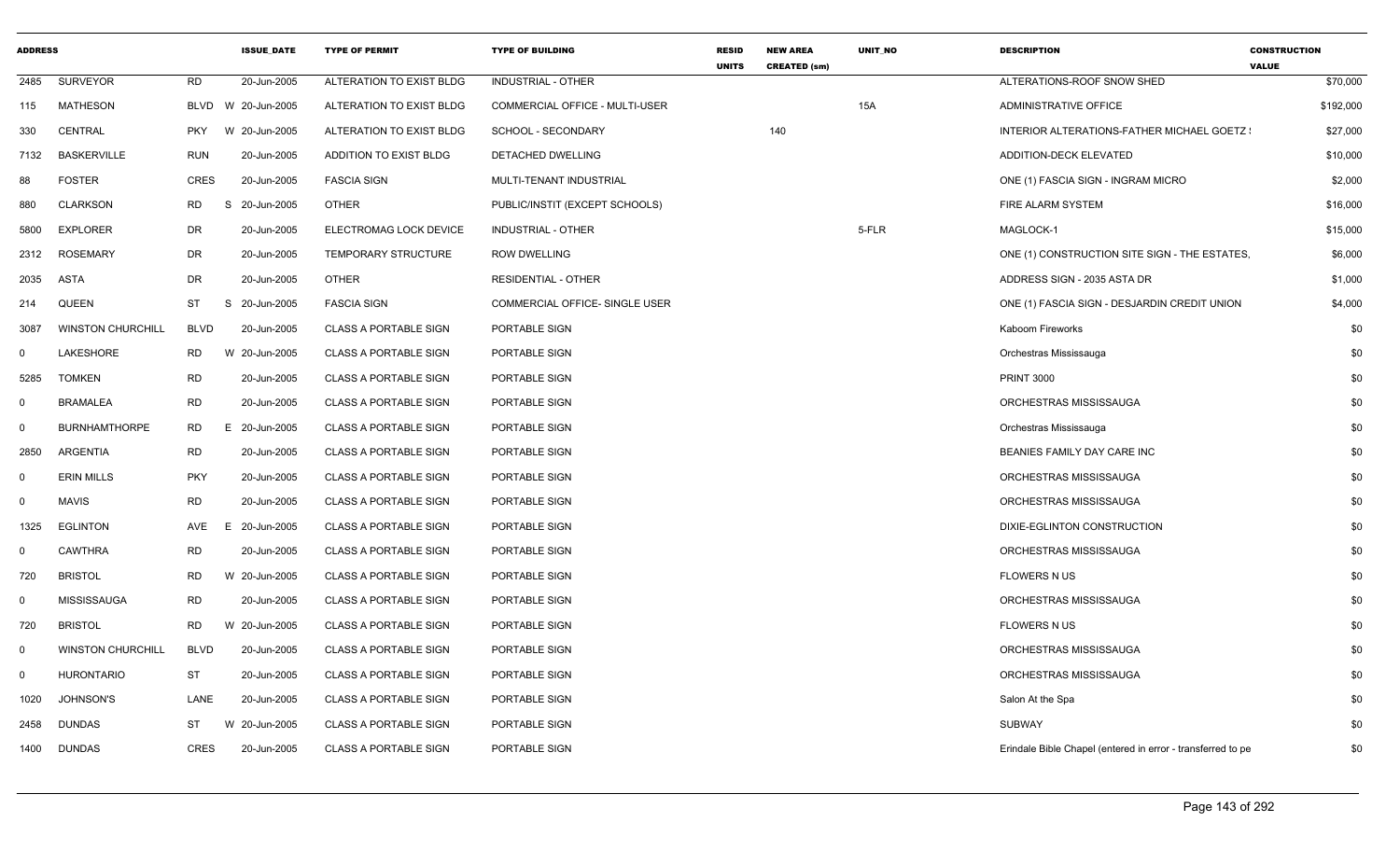| <b>ADDRESS</b> |                     |             | <b>ISSUE DATE</b> | <b>TYPE OF PERMIT</b>        | <b>TYPE OF BUILDING</b>               | <b>RESID</b><br><b>UNITS</b> | <b>NEW AREA</b><br><b>CREATED (sm)</b> | <b>UNIT NO</b> | <b>DESCRIPTION</b>                                     | <b>CONSTRUCTION</b><br><b>VALUE</b> |
|----------------|---------------------|-------------|-------------------|------------------------------|---------------------------------------|------------------------------|----------------------------------------|----------------|--------------------------------------------------------|-------------------------------------|
| 1400           | <b>DUNDAS</b>       | CRES        | 20-Jun-2005       | <b>CLASS A PORTABLE SIGN</b> | PORTABLE SIGN                         |                              |                                        |                | Erindale Bible Chapel (transferred from permit # 5224) | \$0                                 |
| $\mathbf 0$    | <b>BRITANNIA</b>    | RD          | W 20-Jun-2005     | <b>CLASS A PORTABLE SIGN</b> | PORTABLE SIGN                         |                              |                                        |                | <b>REGION OF PEEL</b>                                  | \$0                                 |
| $\mathbf 0$    | <b>BRITANNIA</b>    | RD          | 20-Jun-2005<br>W  | <b>CLASS A PORTABLE SIGN</b> | PORTABLE SIGN                         |                              |                                        |                | Region of Peel                                         | \$0                                 |
| 474            | SOUTHDOWN           | <b>RD</b>   | 20-Jun-2005       | <b>CLASS A PORTABLE SIGN</b> | PORTABLE SIGN                         |                              |                                        |                | <b>National Tank Cleaning Service</b>                  | \$0                                 |
| 6485           | <b>MISSISSAUGA</b>  | <b>RD</b>   | 20-Jun-2005       | <b>CLASS A PORTABLE SIGN</b> | PORTABLE SIGN                         |                              |                                        |                | Dimmi Ristorante                                       | \$0                                 |
| 585            | <b>INDIAN</b>       | <b>RD</b>   | 20-Jun-2005       | <b>OTHER</b>                 | DETACHED DWELLING                     |                              |                                        |                | PLUMBING ONLY                                          | \$3,000                             |
| 5413           | LONGFORD            | <b>DR</b>   | 21-Jun-2005       | <b>NEW BUILDING</b>          | SEMI-DETACHED DWELLING                | $\overline{2}$               | 345                                    |                | SEMI-DETACHED - REPEAT MODEL                           | \$320,000                           |
| 5421           | <b>ROCHELLE</b>     | WAY         | 21-Jun-2005       | <b>NEW BUILDING</b>          | SEMI-DETACHED DWELLING                | 2                            | 321                                    |                | SEMI-DETACHED - REPEAT MODEL                           | \$298,000                           |
| 3198           | PARKERHILL          | RD          | 21-Jun-2005       | <b>REVISIONS</b>             | DETACHED DWELLING                     |                              |                                        |                | <b>REVISION</b>                                        | \$0                                 |
| 2100           | <b>MATHESON</b>     | <b>BLVD</b> | 21-Jun-2005<br>E. | ALTERATION TO EXIST BLDG     | COMMERCIAL - OTHER                    |                              |                                        | 100            | <b>GENERAL OFFICE</b>                                  | \$167,000                           |
| 1177           | CENTRAL             | <b>PKY</b>  | W 21-Jun-2005     | ALTERATION TO EXIST BLDG     | <b>COMMERCIAL RETAIL - MULTI-USER</b> |                              | 143                                    | 65             | <b>HAIR CUTTING SALON</b>                              | \$22,000                            |
| 1880           | <b>LAKESHORE</b>    | RD          | W 21-Jun-2005     | ALTERATION TO EXIST BLDG     | <b>CHURCH</b>                         |                              |                                        | <b>OFFICE</b>  | INTERIOR ALTERATIONS-CHARTWELL BAPTIST CHL             | \$20,000                            |
| 855            | CALDWELL            | AVE         | 21-Jun-2005       | <b>ADDITION AND ALTER</b>    | <b>DETACHED DWELLING</b>              |                              |                                        |                | ADDITION/ALTERATIONS - 2-REAR ADDITIONS/COVE           | \$76,000                            |
| 7170           | TRANMERE            | DR          | 21-Jun-2005       | ALTERATION TO EXIST BLDG     | SINGLE TENANT INDUSTRIAL              |                              |                                        |                | INTERIOR ALTERATIONS - DEMISING WALL (MODEL            | \$16,000                            |
| 3875           | CANDLELIGHT         | DR          | 21-Jun-2005       | <b>NEW BUILDING</b>          | DETACHED DWELLING                     | -1                           | 260                                    |                | <b>SFD - REPEAT MODEL</b>                              | \$261,000                           |
| 951            | <b>VERBENA</b>      | <b>RD</b>   | 21-Jun-2005       | ELECTROMAG LOCK DEVICE       | <b>INDUSTRIAL - OTHER</b>             |                              |                                        |                | (13) MAGLOCKS                                          | \$60,000                            |
| 3615           | <b>MORNING STAR</b> | DR          | 21-Jun-2005       | <b>OTHER</b>                 | <b>SCHOOL - ELEMENTARY</b>            |                              |                                        |                | REPLACEMENT OF EXISTING WATERMAIN AT CHUR              | \$19,000                            |
| 2562           | <b>GLENGARRY</b>    | <b>RD</b>   | 21-Jun-2005       | <b>DEMOLITION</b>            | GARAGE/CARPORT                        |                              |                                        |                | DEMOLITION - GARAGE AND REAR COVERED DECK              | \$2,000                             |
| 3221           | <b>DERRY</b>        | <b>RD</b>   | W 21-Jun-2005     | <b>CLASS A PORTABLE SIGN</b> | PORTABLE SIGN                         |                              |                                        |                | DR GIRN                                                | \$0                                 |
| 1125           | <b>BLOOR</b>        | <b>ST</b>   | 21-Jun-2005       | <b>CLASS A PORTABLE SIGN</b> | PORTABLE SIGN                         |                              |                                        |                | <b>VISION DEPOT</b>                                    | \$0                                 |
| 6725           | <b>PACIFIC</b>      | <b>CIR</b>  | 21-Jun-2005       | <b>CLASS A PORTABLE SIGN</b> | PORTABLE SIGN                         |                              |                                        |                | <b>WORLD OF GIFTS</b>                                  | \$0                                 |
| 6750           | MISSISSAUGA         | <b>RD</b>   | 21-Jun-2005       | <b>CLASS A PORTABLE SIGN</b> | PORTABLE SIGN                         |                              |                                        |                | DELTA MEADOWVALE                                       | \$0                                 |
| 3937           | <b>BURDETTE</b>     | TERR        | 21-Jun-2005       | <b>NEW BUILDING</b>          | DETACHED DWELLING                     |                              | 205                                    |                | SFD - REPEAT MODEL - FIREBREAK LOT COMPLETIO           | \$0                                 |
| 113            | QUEEN               | ST          | S 21-Jun-2005     | <b>CLASS A PORTABLE SIGN</b> | PORTABLE SIGN                         |                              |                                        |                | ALTERNA SAVINGS                                        | \$0                                 |
| 655            | QUEENSWAY           |             | E 21-Jun-2005     | <b>CLASS A PORTABLE SIGN</b> | PORTABLE SIGN                         |                              |                                        |                | 2 For 1 Coffee                                         | \$0                                 |
| 6819           | <b>PACIFIC</b>      | <b>CIR</b>  | 21-Jun-2005       | <b>CLASS A PORTABLE SIGN</b> | PORTABLE SIGN                         |                              |                                        |                | <b>CAMILLA HOUSE</b>                                   | \$0                                 |
| 4040           | <b>CREDITVIEW</b>   | <b>RD</b>   | 21-Jun-2005       | <b>CLASS A PORTABLE SIGN</b> | PORTABLE SIGN                         |                              |                                        |                | <b>PNN Nail &amp; Beauty Supply</b>                    | \$0                                 |
| 2170           | OBECK               | <b>CRES</b> | 21-Jun-2005       | <b>OTHER</b>                 | <b>DETACHED DWELLING</b>              |                              |                                        |                | SEWER CONVERSION: 4 ADDITIONAL FIXTURES IN E           | \$3,000                             |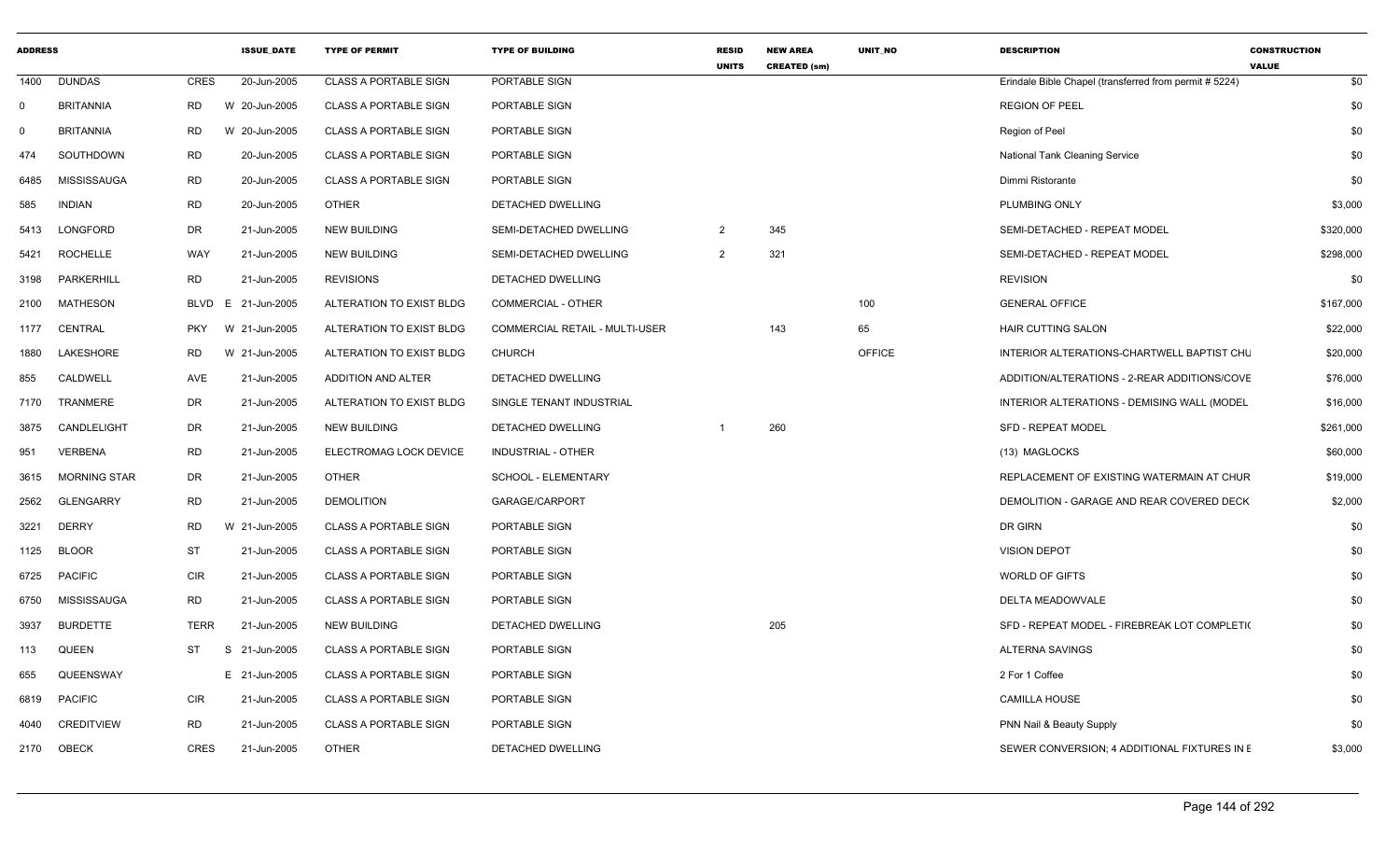| <b>ADDRESS</b> |                      |             | <b>ISSUE DATE</b> | <b>TYPE OF PERMIT</b>        | <b>TYPE OF BUILDING</b>               | <b>RESID</b><br><b>UNITS</b> | <b>NEW AREA</b><br><b>CREATED (sm)</b> | <b>UNIT NO</b> | <b>DESCRIPTION</b>                               | <b>CONSTRUCTION</b><br><b>VALUE</b> |
|----------------|----------------------|-------------|-------------------|------------------------------|---------------------------------------|------------------------------|----------------------------------------|----------------|--------------------------------------------------|-------------------------------------|
| 1248           | <b>DUNDAS</b>        | ST          | E 21-Jun-2005     | <b>CLASS A PORTABLE SIGN</b> | PORTABLE SIGN                         |                              |                                        |                | CHOICE IN CARPETS                                | \$0                                 |
| 4040           | <b>CREDITVIEW</b>    | <b>RD</b>   | 21-Jun-2005       | <b>CLASS A PORTABLE SIGN</b> | PORTABLE SIGN                         |                              |                                        |                | PNN Nail & Beauty Supply                         | \$0                                 |
| 2351           | ROYAL WINDSOR        | <b>DR</b>   | 21-Jun-2005       | <b>CLASS A PORTABLE SIGN</b> | PORTABLE SIGN                         |                              |                                        |                | BEACHCOMBER HOT TUB & HOME                       | \$0                                 |
| 733            | CENTRAL              | <b>PKY</b>  | W 21-Jun-2005     | <b>CLASS A PORTABLE SIGN</b> | PORTABLE SIGN                         |                              |                                        |                | <b>Essential Beauty</b>                          | \$0                                 |
| $\mathbf 0$    | <b>MAVIS</b>         | <b>RD</b>   | 21-Jun-2005       | <b>CLASS A PORTABLE SIGN</b> | PORTABLE SIGN                         |                              |                                        |                | Peel Lunch & After School Program                | \$0                                 |
| $\mathbf 0$    | MISSISSAUGA VALLEY   | <b>BLVD</b> | 21-Jun-2005       | <b>CLASS A PORTABLE SIGN</b> | PORTABLE SIGN                         |                              |                                        |                | Peel Lunch & After School Program                | \$0                                 |
| $\mathbf 0$    | <b>DERRY</b>         | <b>RD</b>   | W 21-Jun-2005     | <b>CLASS A PORTABLE SIGN</b> | PORTABLE SIGN                         |                              |                                        |                | Peel Lunch & After School Program                | \$0                                 |
| $\mathbf 0$    | LAKESHORE            | <b>RD</b>   | W 21-Jun-2005     | <b>CLASS A PORTABLE SIGN</b> | PORTABLE SIGN                         |                              |                                        |                | Peel Lunch & After School Program                | \$0                                 |
| $\mathbf 0$    | <b>BURNHAMTHORPE</b> | <b>RD</b>   | E 21-Jun-2005     | <b>CLASS A PORTABLE SIGN</b> | PORTABLE SIGN                         |                              |                                        |                | <b>COMMUNITY SERVICES -Mississauga Valley CC</b> | \$0                                 |
| $\mathbf 0$    | <b>TERRY FOX</b>     | WAY         | 21-Jun-2005       | <b>CLASS A PORTABLE SIGN</b> | PORTABLE SIGN                         |                              |                                        |                | Community Services-Braeben Golf Course           | \$0                                 |
| 2900           | <b>ARGENTIA</b>      | <b>RD</b>   | 22-Jun-2005       | ALTERATION TO EXIST BLDG     | <b>INDUSTRIAL - OTHER</b>             |                              |                                        | $5 - 7$        | STORAGE & DISTRIBUTION                           | \$288,000                           |
| 3505           | LAIRD                | <b>RD</b>   | 22-Jun-2005       | ALTERATION TO EXIST BLDG     | MULTI-TENANT INDUSTRIAL               |                              |                                        | 12             | INTERIOR ALTERATION - MODEL SUITE                | \$15,000                            |
| 3505           | LAIRD                | <b>RD</b>   | 22-Jun-2005       | ALTERATION TO EXIST BLDG     | MULTI-TENANT INDUSTRIAL               |                              |                                        | $3 - 4$        | <b>INTERIOR ALTERATIONS</b>                      | \$15,000                            |
| 3615           | LAIRD                | <b>RD</b>   | 22-Jun-2005       | ALTERATION TO EXIST BLDG     | MULTI-TENANT INDUSTRIAL               |                              |                                        | $14 - 16$      | STORAGE & DISTRIBUTION                           | \$268,000                           |
| 760            | <b>HILLMAN</b>       | <b>CRES</b> | 22-Jun-2005       | <b>INGROUND POOL</b>         | DETACHED DWELLING                     |                              |                                        |                |                                                  | \$0                                 |
| 6733           | MISSISSAUGA          | <b>RD</b>   | 22-Jun-2005       | ALTERATION TO EXIST BLDG     | MULTI-TENANT INDUSTRIAL               |                              |                                        |                | INTERIOR ALTERATIONS-NO TENANT                   | \$15,000                            |
| 7070           | MISSISSAUGA          | <b>RD</b>   | 22-Jun-2005       | ALTERATION TO EXIST BLDG     | COMMERCIAL OFFICE - MULTI-USER        |                              |                                        | 1-FLR          | INTERIOR ALTERATIONS-DUPONT                      | \$21,000                            |
| 295            | <b>EGLINTON</b>      | AVE         | F<br>22-Jun-2005  | ALTERATION TO EXIST BLDG     | <b>COMMERCIAL RETAIL - MULTI-USER</b> |                              |                                        | $5-6$          | <b>GROCERY STORE</b>                             | \$19,000                            |
| 100            | <b>CITY CENTRE</b>   | DR          | 22-Jun-2005       | ALTERATION TO EXIST BLDG     | COMMERCIAL RETAIL - MULTI-USER        |                              | 314                                    | 1-830          | <b>RESTAURANT</b>                                | \$124,000                           |
| 625            | <b>ATWATER</b>       | AVE         | 22-Jun-2005       | ALTERATION TO EXIST BLDG     | <b>CHURCH</b>                         |                              |                                        |                | INTERIOR ALTERATIONS-ST DOMINICS R.C.C.          | \$15,000                            |
| 2855           | <b>ARGENTIA</b>      | <b>RD</b>   | 22-Jun-2005       | ALTERATION TO EXIST BLDG     | MULTI-TENANT INDUSTRIAL               |                              |                                        | 2              | <b>WAREHOUSING &amp; DISTRIBUTION</b>            | \$103,000                           |
| 1625           | <b>TECH</b>          | AVE         | 22-Jun-2005       | <b>FASCIA SIGN</b>           | MULTI-TENANT INDUSTRIAL               |                              |                                        |                | (1) FASCIA SIGN - SYMCOR                         | \$5,000                             |
| 2855           | <b>ARGENTIA</b>      | <b>RD</b>   | 22-Jun-2005       | ALTERATION TO EXIST BLDG     | MULTI-TENANT INDUSTRIAL               |                              |                                        | 3              | <b>WAREHOUSE &amp; DISTRIBUTION</b>              | \$103,000                           |
| 2945           | ARGENTIA             | <b>RD</b>   | 22-Jun-2005       | <b>OTHER</b>                 | COMMERCIAL - OTHER                    |                              |                                        |                | <b>EARLY SITE SERVICING</b>                      | \$300,000                           |
| 5115           | <b>CREEKBANK</b>     | <b>RD</b>   | 22-Jun-2005       | ELECTROMAG LOCK DEVICE       | COMMERCIAL OFFICE - MULTI-USER        |                              |                                        |                | MAGLOCK-9                                        | \$30,000                            |
| 5099           | <b>CREEKBANK</b>     | <b>RD</b>   | 22-Jun-2005       | ELECTROMAG LOCK DEVICE       | SINGLE TENANT INDUSTRIAL              |                              |                                        |                | MAGLOCKS-20                                      | \$60,000                            |
| 3075           | ARGENTIA             | <b>RD</b>   | 22-Jun-2005       | <b>NEW BUILDING</b>          | COMMERCIAL - OTHER                    |                              |                                        | BLD-J          | NEW-EAST SIDE MARIO'S RESTAURANT, COMPLETI       | \$0                                 |
| 3041           | ARGENTIA             | <b>RD</b>   | 22-Jun-2005       | <b>NEW BUILDING</b>          | <b>COMMERCIAL - OTHER</b>             |                              | 823                                    | BLD-M          | NEW - COMMERCIAL SPEC BLDG'M' SHELL/DEMISIN      | \$0                                 |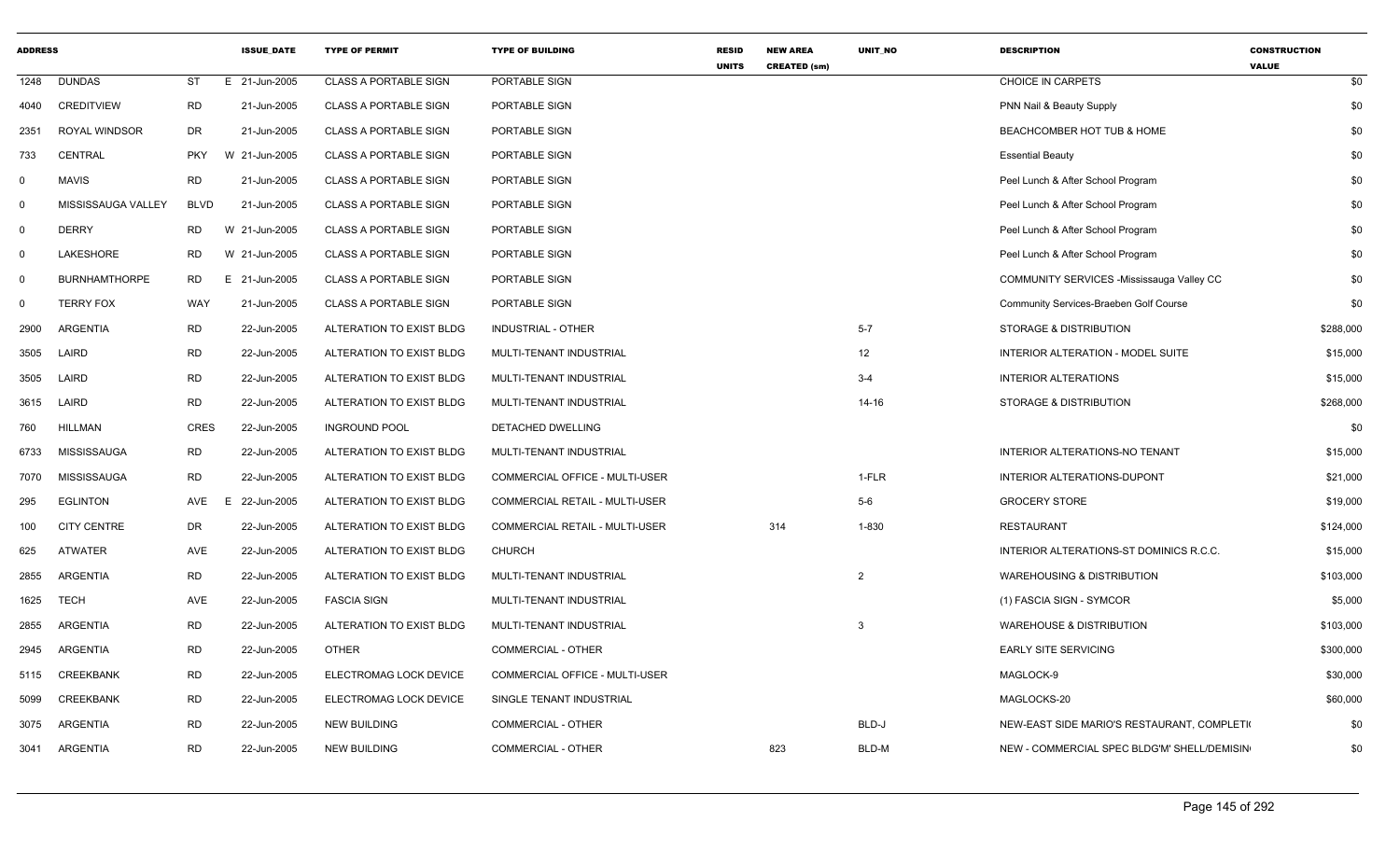| <b>ADDRESS</b> |                          |             | <b>ISSUE_DATE</b> | <b>TYPE OF PERMIT</b>        | <b>TYPE OF BUILDING</b>               | <b>RESID</b> | <b>NEW AREA</b>              | UNIT_NO | <b>DESCRIPTION</b>                           | <b>CONSTRUCTION</b> |
|----------------|--------------------------|-------------|-------------------|------------------------------|---------------------------------------|--------------|------------------------------|---------|----------------------------------------------|---------------------|
| 3035           | ARGENTIA                 | <b>RD</b>   | 22-Jun-2005       | <b>NEW BUILDING</b>          | <b>COMMERCIAL - OTHER</b>             | <b>UNITS</b> | <b>CREATED (sm)</b><br>1,129 | BLD-L   | NEW - COMMERCIAL SHELL BLDG'L', W/DEMISING V | <b>VALUE</b><br>\$0 |
| 6920           | <b>COLUMBUS</b>          | RD          | 22-Jun-2005       | <b>PYLON SIGN</b>            | SINGLE TENANT INDUSTRIAL              |              |                              |         | (1) GROUND SIGN - DIETRICH                   | \$2,000             |
| 6055           | <b>MAVIS</b>             | RD          | 22-Jun-2005       | TEMPORARY STRUCTURE          | <b>COMMERCIAL RETAIL - MULTI-USER</b> |              |                              |         | TENT-TEMPORARY, JUNE 13-21, 2005. (1) 30x60  | \$12,000            |
| 3129           | <b>OLYMPUS</b>           | <b>MEWS</b> | 22-Jun-2005       | ALTERATION TO EXIST BLDG     | DETACHED DWELLING                     |              |                              |         | ALTERATIONS-FINISHED BASEMENT                | \$10,000            |
| 0              | <b>MAVIS</b>             | <b>RD</b>   | 22-Jun-2005       | <b>CLASS A PORTABLE SIGN</b> | PORTABLE SIGN                         |              |                              |         | MISSISSAUGA ROTARY RIBFEST                   | \$0                 |
| $\mathbf 0$    | <b>TOMKEN</b>            | <b>RD</b>   | 22-Jun-2005       | CLASS A PORTABLE SIGN        | PORTABLE SIGN                         |              |                              |         | MISSISSAUGA ROTARY RIBFEST                   | \$0                 |
| 0              | <b>TOMKEN</b>            | <b>RD</b>   | 22-Jun-2005       | <b>CLASS A PORTABLE SIGN</b> | PORTABLE SIGN                         |              |                              |         | MISSISSAUGA ROTARY RIBFEST                   | \$0                 |
| 0              | EASTGATE                 | <b>PKY</b>  | 22-Jun-2005       | <b>CLASS A PORTABLE SIGN</b> | PORTABLE SIGN                         |              |                              |         | MISSISSAUGA ROTARY RIBFEST                   | \$0                 |
| 0              | <b>TOMKEN</b>            | <b>RD</b>   | 22-Jun-2005       | <b>CLASS A PORTABLE SIGN</b> | PORTABLE SIGN                         |              |                              |         | MISSISSAUGA ROTARY RIBFEST                   | \$0                 |
| 0              | <b>TOMKEN</b>            | <b>RD</b>   | 22-Jun-2005       | <b>CLASS A PORTABLE SIGN</b> | PORTABLE SIGN                         |              |                              |         | MISSISSAUGA ROTARY RIBFEST                   | \$0                 |
| 0              | <b>BURNHAMTHORPE</b>     | <b>RD</b>   | E.<br>22-Jun-2005 | <b>CLASS A PORTABLE SIGN</b> | PORTABLE SIGN                         |              |                              |         | MISSISSAUGA ROTARY RIBFEST                   | \$0                 |
| 0              | <b>DIXIE</b>             | <b>RD</b>   | 22-Jun-2005       | CLASS A PORTABLE SIGN        | PORTABLE SIGN                         |              |                              |         | MISSISSAUGA ROTARY RIBFEST                   | \$0                 |
| $\mathbf 0$    | <b>BURNHAMTHORPE</b>     | RD.         | E 22-Jun-2005     | <b>CLASS A PORTABLE SIGN</b> | PORTABLE SIGN                         |              |                              |         | MISSISSAUGA ROTARY RIBFEST                   | \$0                 |
| 0              | <b>BURNHAMTHORPE</b>     | RD          | Е.<br>22-Jun-2005 | <b>CLASS A PORTABLE SIGN</b> | PORTABLE SIGN                         |              |                              |         | MISSISSAUGA ROTARY RIBFEST                   | \$0                 |
| $\mathbf 0$    | EASTGATE                 | <b>PKY</b>  | 22-Jun-2005       | <b>CLASS A PORTABLE SIGN</b> | PORTABLE SIGN                         |              |                              |         | MISSISSAUGA ROTARY RIBFEST                   | \$0                 |
| $\mathbf 0$    | EASTGATE                 | <b>PKY</b>  | 22-Jun-2005       | <b>CLASS A PORTABLE SIGN</b> | PORTABLE SIGN                         |              |                              |         | MISSISSAUGA ROTARY RIBFEST                   | \$0                 |
| $\mathbf 0$    | <b>ERIN MILLS</b>        | <b>PKY</b>  | 22-Jun-2005       | <b>CLASS A PORTABLE SIGN</b> | PORTABLE SIGN                         |              |                              |         | MISSISSAUGA ROTARY RIBFEST                   | \$0                 |
| $\mathbf 0$    | <b>ERIN MILLS</b>        | <b>PKY</b>  | 22-Jun-2005       | <b>CLASS A PORTABLE SIGN</b> | PORTABLE SIGN                         |              |                              |         | MISSISSAUGA ROTARY RIBFEST                   | \$0                 |
| 0              | <b>ERIN MILLS</b>        | <b>PKY</b>  | 22-Jun-2005       | <b>CLASS A PORTABLE SIGN</b> | PORTABLE SIGN                         |              |                              |         | MISSISSAUGA ROTARY RIBFEST                   | \$0                 |
| $\mathbf 0$    | <b>WINSTON CHURCHILL</b> | <b>BLVD</b> | 22-Jun-2005       | <b>CLASS A PORTABLE SIGN</b> | PORTABLE SIGN                         |              |                              |         | MISSISSAUGA ROTARY RIBFEST                   | \$0                 |
| 0              | <b>WINSTON CHURCHILL</b> | <b>BLVD</b> | 22-Jun-2005       | <b>CLASS A PORTABLE SIGN</b> | PORTABLE SIGN                         |              |                              |         | MISSISSAUGA ROTARY RIBFEST                   | \$0                 |
| $\mathbf 0$    | <b>WINSTON CHURCHILL</b> | <b>BLVD</b> | 22-Jun-2005       | <b>CLASS A PORTABLE SIGN</b> | PORTABLE SIGN                         |              |                              |         | MISSISSAUGA ROTARY RIBFEST                   | \$0                 |
| $\mathbf 0$    | <b>WINSTON CHURCHILL</b> | <b>BLVD</b> | 22-Jun-2005       | <b>CLASS A PORTABLE SIGN</b> | PORTABLE SIGN                         |              |                              |         | MISSISSAUGA ROTARY RIBFEST                   | \$0                 |
| $\mathbf 0$    | <b>BRITANNIA</b>         | <b>RD</b>   | W 22-Jun-2005     | <b>CLASS A PORTABLE SIGN</b> | PORTABLE SIGN                         |              |                              |         | MISSISSAUGA ROTARY RIBFEST                   | \$0                 |
| $\mathbf 0$    | <b>BRITANNIA</b>         | <b>RD</b>   | W 22-Jun-2005     | <b>CLASS A PORTABLE SIGN</b> | PORTABLE SIGN                         |              |                              |         | MISSISSAUGA ROTARY RIBFEST                   | \$0                 |
| 0              | <b>BRITANNIA</b>         | <b>RD</b>   | W 22-Jun-2005     | <b>CLASS A PORTABLE SIGN</b> | PORTABLE SIGN                         |              |                              |         | MISSISSAUGA ROTARY RIBFEST                   | \$0                 |
| 0              | NINTH LINE               |             | 22-Jun-2005       | <b>CLASS A PORTABLE SIGN</b> | PORTABLE SIGN                         |              |                              |         | MISSISSAUGA ROTARY RIBFEST                   | \$0                 |
| $^{\circ}$     | <b>NINTH LINE</b>        |             | 22-Jun-2005       | <b>CLASS A PORTABLE SIGN</b> | PORTABLE SIGN                         |              |                              |         | MISSISSAUGA ROTARY RIBFEST                   | \$0                 |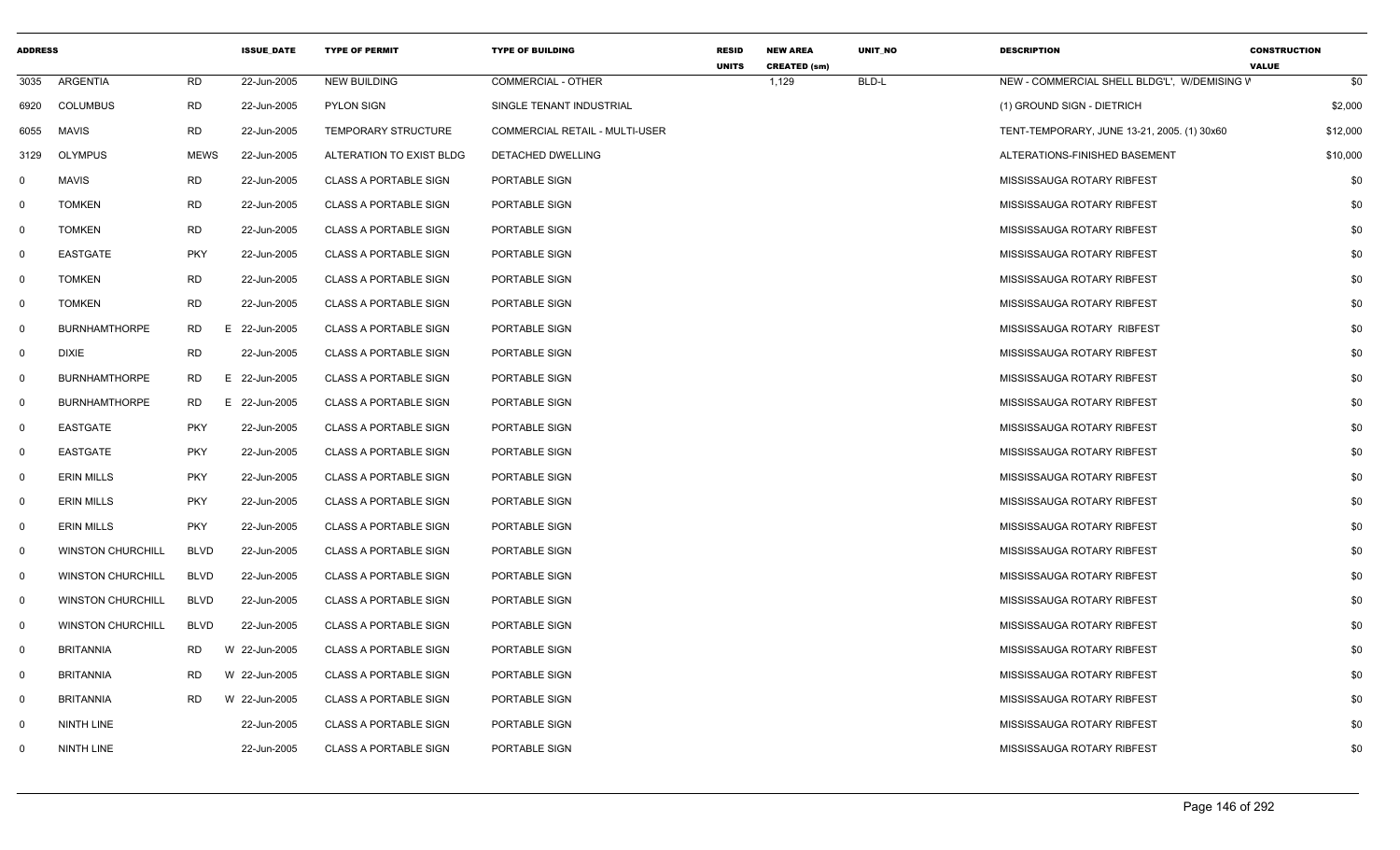| <b>ADDRESS</b> |                          |             | <b>ISSUE_DATE</b> | <b>TYPE OF PERMIT</b>        | <b>TYPE OF BUILDING</b>   | <b>RESID</b><br><b>UNITS</b> | <b>NEW AREA</b><br><b>CREATED (sm)</b> | UNIT_NO              | <b>DESCRIPTION</b>                | <b>CONSTRUCTION</b><br><b>VALUE</b> |
|----------------|--------------------------|-------------|-------------------|------------------------------|---------------------------|------------------------------|----------------------------------------|----------------------|-----------------------------------|-------------------------------------|
| $\mathbf 0$    | <b>PLANTATION</b>        | PL          | 22-Jun-2005       | <b>CLASS A PORTABLE SIGN</b> | PORTABLE SIGN             |                              |                                        |                      | MISSISSAUGA ROTARY RIBFEST        | \$0                                 |
| $\mathbf{0}$   | <b>WINSTON CHURCHILL</b> | <b>BLVD</b> | 22-Jun-2005       | <b>CLASS A PORTABLE SIGN</b> | PORTABLE SIGN             |                              |                                        |                      | MISSISSAUGA ROTARY RIBFEST        | \$0                                 |
| 0              | <b>WINSTON CHURCHILL</b> | <b>BLVD</b> | 22-Jun-2005       | <b>CLASS A PORTABLE SIGN</b> | PORTABLE SIGN             |                              |                                        |                      | MISSISSAUGA ROTARY RIBFEST        | \$0                                 |
| 5602           | <b>TENTH LINE WEST</b>   |             | 22-Jun-2005       | <b>REVISIONS</b>             | <b>COMMERCIAL - OTHER</b> |                              |                                        | <b>BLDG "G" ONLY</b> | REVISED SITE SERVICING            | \$0                                 |
| 733            | CENTRAL                  | <b>PKY</b>  | W 22-Jun-2005     | <b>CLASS A PORTABLE SIGN</b> | PORTABLE SIGN             |                              |                                        |                      | <b>Essential Beauty</b>           | \$0                                 |
| 733            | <b>CENTRAL</b>           | <b>PKY</b>  | W 22-Jun-2005     | <b>CLASS A PORTABLE SIGN</b> | PORTABLE SIGN             |                              |                                        |                      | Beauty Le Parc                    | \$0                                 |
| 733            | CENTRAL                  | <b>PKY</b>  | W 22-Jun-2005     | <b>CLASS A PORTABLE SIGN</b> | PORTABLE SIGN             |                              |                                        |                      | Beauty Le Parc                    | \$0                                 |
| 733            | <b>CENTRAL</b>           | <b>PKY</b>  | W 22-Jun-2005     | <b>CLASS A PORTABLE SIGN</b> | PORTABLE SIGN             |                              |                                        |                      | <b>Essential Beauty</b>           | \$0                                 |
| 5985           | <b>RODEO</b>             | <b>DR</b>   | 22-Jun-2005       | <b>CLASS A PORTABLE SIGN</b> | PORTABLE SIGN             |                              |                                        |                      | <b>Tip Top Tailors</b>            | \$0                                 |
| 775            | <b>BRITANNIA</b>         | <b>RD</b>   | W 22-Jun-2005     | <b>CLASS A PORTABLE SIGN</b> | PORTABLE SIGN             |                              |                                        |                      | <b>Blacks Photo</b>               | \$0                                 |
| 775            | <b>BRITANNIA</b>         | RD          | W 22-Jun-2005     | <b>CLASS A PORTABLE SIGN</b> | PORTABLE SIGN             |                              |                                        |                      | <b>Blacks Photo</b>               | \$0                                 |
| 3155           | ARGENTIA                 | <b>RD</b>   | 22-Jun-2005       | <b>CLASS A PORTABLE SIGN</b> | PORTABLE SIGN             |                              |                                        |                      | <b>Staples Business Depot</b>     | \$0                                 |
| 5130           | <b>DIXIE</b>             | <b>RD</b>   | 22-Jun-2005       | <b>CLASS A PORTABLE SIGN</b> | PORTABLE SIGN             |                              |                                        |                      | <b>Tymonth Business Furniture</b> | \$0                                 |
| 3105           | <b>WINSTON CHURCHILL</b> | <b>BLVD</b> | 22-Jun-2005       | <b>CLASS A PORTABLE SIGN</b> | PORTABLE SIGN             |                              |                                        |                      | Luxor Beauty Salon                | \$0                                 |
| 2933           | <b>EGLINTON</b>          | AVE         | W 22-Jun-2005     | <b>CLASS A PORTABLE SIGN</b> | PORTABLE SIGN             |                              |                                        |                      | Rona                              | \$0                                 |
| 733            | <b>CENTRAL</b>           | <b>PKY</b>  | W 22-Jun-2005     | <b>CLASS A PORTABLE SIGN</b> | PORTABLE SIGN             |                              |                                        |                      | Beauty Le Parc                    | \$0                                 |
| 0              | <b>DIXIE</b>             | <b>RD</b>   | 22-Jun-2005       | <b>CLASS A PORTABLE SIGN</b> | PORTABLE SIGN             |                              |                                        |                      | Region of Peel                    | \$0                                 |
| $\mathbf{0}$   | <b>EGLINTON</b>          | AVE         | W 22-Jun-2005     | <b>CLASS A PORTABLE SIGN</b> | PORTABLE SIGN             |                              |                                        |                      | <b>REGION OF PEEL</b>             | \$0                                 |
| $\mathbf{0}$   | <b>HURONTARIO</b>        | ST          | 22-Jun-2005       | <b>CLASS A PORTABLE SIGN</b> | PORTABLE SIGN             |                              |                                        |                      | <b>REGION OF PEEL</b>             | \$0                                 |
| $\mathbf 0$    | CENTRAL                  | <b>PKY</b>  | 22-Jun-2005<br>E. | <b>CLASS A PORTABLE SIGN</b> | PORTABLE SIGN             |                              |                                        |                      | <b>REGION OF PEEL</b>             | \$0                                 |
| $\Omega$       | <b>CAWTHRA</b>           | <b>RD</b>   | 22-Jun-2005       | <b>CLASS A PORTABLE SIGN</b> | PORTABLE SIGN             |                              |                                        |                      | Region of Peel                    | \$0                                 |
| $\mathbf 0$    | <b>BURNHAMTHORPE</b>     | <b>RD</b>   | W 22-Jun-2005     | <b>CLASS A PORTABLE SIGN</b> | PORTABLE SIGN             |                              |                                        |                      | <b>REGION OF PEEL</b>             | \$0                                 |
| $\mathbf 0$    | SOUTHDOWN                | RD          | 22-Jun-2005       | <b>CLASS A PORTABLE SIGN</b> | PORTABLE SIGN             |                              |                                        |                      | <b>REGION OF PEEL</b>             | \$0                                 |
| $\mathbf 0$    | QUEENSWAY                |             | W 22-Jun-2005     | <b>CLASS A PORTABLE SIGN</b> | PORTABLE SIGN             |                              |                                        |                      | <b>REGION OF PEEL</b>             | \$0                                 |
| $\mathbf 0$    | LAKESHORE                | RD          | E 22-Jun-2005     | <b>CLASS A PORTABLE SIGN</b> | PORTABLE SIGN             |                              |                                        |                      | <b>REGION OF PEEL</b>             | \$0                                 |
| $\mathbf 0$    | <b>BRITANNIA</b>         | RD          | W 22-Jun-2005     | <b>CLASS A PORTABLE SIGN</b> | PORTABLE SIGN             |                              |                                        |                      | Region of Peel                    | \$0                                 |
| 0              | LAKESHORE                | <b>RD</b>   | W 22-Jun-2005     | <b>CLASS A PORTABLE SIGN</b> | PORTABLE SIGN             |                              |                                        |                      | <b>REGION OF PEEL</b>             | \$0                                 |
| 190            | <b>DONNELLY</b>          | DR          | 22-Jun-2005       | <b>DEMOLITION</b>            | DETACHED DWELLING         | $\mathbf{1}$                 |                                        |                      | <b>DEMOLITION - SFD</b>           | \$10,000                            |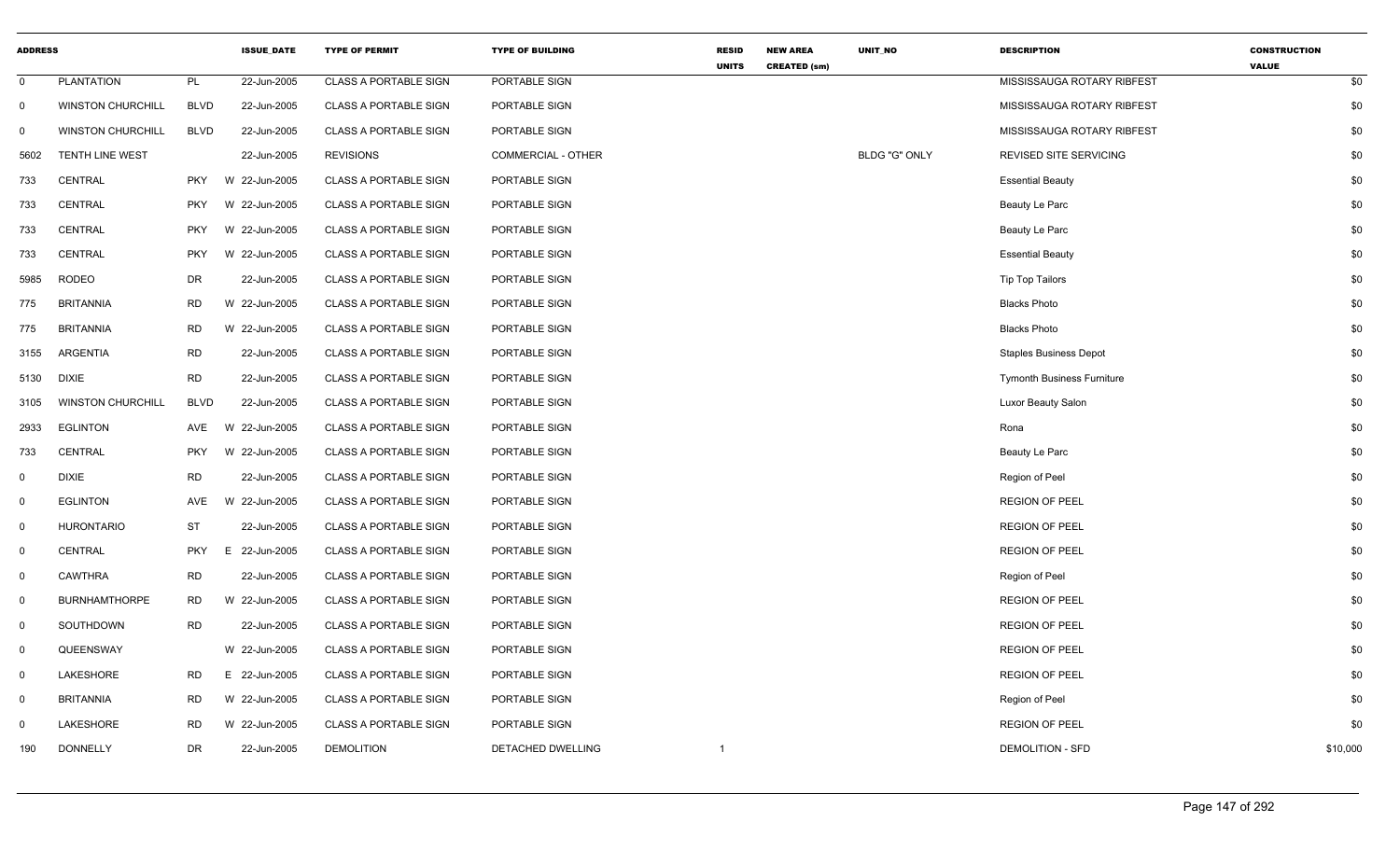| <b>ADDRESS</b> |                      |             | <b>ISSUE DATE</b> | <b>TYPE OF PERMIT</b>        | <b>TYPE OF BUILDING</b>        | <b>RESID</b><br><b>UNITS</b> | <b>NEW AREA</b><br><b>CREATED (sm)</b> | <b>UNIT NO</b>  | <b>DESCRIPTION</b>                             | <b>CONSTRUCTION</b><br><b>VALUE</b> |
|----------------|----------------------|-------------|-------------------|------------------------------|--------------------------------|------------------------------|----------------------------------------|-----------------|------------------------------------------------|-------------------------------------|
| 1403           | <b>DUNDAS</b>        | <b>ST</b>   | E 22-Jun-2005     | <b>CLASS A PORTABLE SIGN</b> | PORTABLE SIGN                  |                              |                                        |                 | <b>CASH MONEY</b>                              | \$0                                 |
| 5315           | <b>TOMKEN</b>        | <b>RD</b>   | 22-Jun-2005       | <b>CLASS A PORTABLE SIGN</b> | PORTABLE SIGN                  |                              |                                        |                 | <b>CARTRIDGE NETWORK</b>                       | \$0                                 |
| 3435           | <b>SEMENYK</b>       | <b>CRT</b>  | 22-Jun-2005       | <b>CLASS A PORTABLE SIGN</b> | PORTABLE SIGN                  |                              |                                        |                 | Queensway Noodles Ltd.                         | \$0                                 |
| 0              | <b>BURNHAMTHORPE</b> | RD          | W 22-Jun-2005     | <b>CLASS A PORTABLE SIGN</b> | PORTABLE SIGN                  |                              |                                        |                 | <b>Brampton Multicultural Community Centre</b> | \$0                                 |
| 98             | <b>WILLIAM</b>       | <b>ST</b>   | 22-Jun-2005       | ALTERATION TO EXIST BLDG     | APARTMENT (> 6 UNITS)          |                              |                                        | 23 UNITS        | <b>HVAC ONLY</b>                               | \$0                                 |
| 0              | <b>BRITANNIA</b>     | RD          | W 22-Jun-2005     | <b>CLASS A PORTABLE SIGN</b> | PORTABLE SIGN                  |                              |                                        |                 | <b>REGION OF PEEL</b>                          | \$0                                 |
| $\mathbf 0$    | <b>BRITANNIA</b>     | RD          | W 22-Jun-2005     | <b>CLASS A PORTABLE SIGN</b> | PORTABLE SIGN                  |                              |                                        |                 | Region of Peel                                 | \$0                                 |
| 7070           | MISSISSAUGA          | <b>RD</b>   | 23-Jun-2005       | ALTERATION TO EXIST BLDG     | COMMERCIAL OFFICE - MULTI-USER |                              |                                        | 2-3 FLR         | INTERIOR ALTERATIONS - DUPONT CANADA INC       | \$203,000                           |
| 385            | SOUTHDOWN            | RD          | 23-Jun-2005       | SPRINKLERS                   | INDUSTRIAL - OTHER             |                              |                                        |                 | <b>SPRINKLERS</b>                              | \$15,000                            |
| 100            | <b>CITY CENTRE</b>   | DR          | 23-Jun-2005       | ALTERATION TO EXIST BLDG     | COMMERCIAL RETAIL - MULTI-USER |                              |                                        |                 | ALTERATIONS - EXTERIOR/VESTIBULE/CANOPY        | \$520,000                           |
| 3345           | LAIRD                | <b>RD</b>   | 23-Jun-2005       | ALTERATION TO EXIST BLDG     | MULTI-TENANT INDUSTRIAL        |                              |                                        | $2 - 3$         | <b>FITNESS CLUB</b>                            | \$269,000                           |
| 600            | <b>COURTNEYPARK</b>  | DR          | 23-Jun-2005<br>W  | <b>OTHER</b>                 | <b>CITY</b>                    |                              |                                        |                 | <b>NEW STORM SEWER</b>                         | \$1,477,000                         |
| 2665           | <b>ERIN CENTRE</b>   | <b>BLVD</b> | 23-Jun-2005       | TENTS/AIR SUPPORT STRUC      | SCHOOL - SECONDARY             |                              |                                        |                 | TENT - TEMPORARY (4), JUNE 24-25/05            | \$8,000                             |
| 2150           | <b>BURNHAMTHORPE</b> | RD.         | W 23-Jun-2005     | <b>CLASS A PORTABLE SIGN</b> | PORTABLE SIGN                  |                              |                                        |                 | SOUTH COMMON MEDICAL CENTRES                   | \$0                                 |
| 3356           | ARTESIAN             | DR          | 23-Jun-2005       | <b>CLASS A PORTABLE SIGN</b> | PORTABLE SIGN                  |                              |                                        |                 | Montessori Works Inc                           | \$0                                 |
| 3025           | <b>RIDGEWAY</b>      | DR          | 23-Jun-2005       | <b>CLASS A PORTABLE SIGN</b> | PORTABLE SIGN                  |                              |                                        |                 | Home Show Canada                               | \$0                                 |
| 1220           | <b>EGLINTON</b>      | AVE         | 23-Jun-2005       | <b>CLASS A PORTABLE SIGN</b> | PORTABLE SIGN                  |                              |                                        |                 | Royal Pontiac Buick GMC                        | \$0                                 |
| 1300           | LAKESHORE            | RD          | 24-Jun-2005       | ADDITION TO EXIST BLDG       | <b>GOVERNMENTAL</b>            |                              | 2,013                                  |                 | ADDTN-SOLIDS HANDLING BLD, LAKEVIEW WASTEV     | \$0                                 |
| 220            | <b>BURNHAMTHORPE</b> | RD          | W 24-Jun-2005     | <b>NEW BUILDING</b>          | APARTMENT (> 6 UNITS)          |                              | 30,547                                 |                 | NEW - CONDO APARTMENT, CITYGATE 2, COMPLET     | \$0                                 |
| 7360           | ZINNIA               | PL          | 24-Jun-2005       | <b>NEW BUILDING</b>          | CONDOMINIUM ROW DWELLING       |                              |                                        | #2-14           | CONDO ROW DWELLING - BLK 1 (7 UNITS), COMPLET  | \$0                                 |
| 7360           | ZINNIA               | PL          | 24-Jun-2005       | NEW BUILDING                 | CONDOMINIUM ROW DWELLING       |                              |                                        | #16-24 (EVEN)   | CONDO ROW DWELLING - BLK 2 (5 UNITS), COMPLET  | \$0                                 |
| 7360           | ZINNIA               | PL          | 24-Jun-2005       | <b>NEW BUILDING</b>          | CONDOMINIUM ROW DWELLING       |                              |                                        | 291-299 (ODD)   | CONDO ROW DWELLING - BLK 3 (5 UNITS), COMPLET  | \$0                                 |
| 7360           | ZINNIA               | PL          | 24-Jun-2005       | <b>NEW BUILDING</b>          | CONDOMINIUM ROW DWELLING       |                              |                                        | 292-300 (EVEN)  | CONDO ROW DWELLING - BLK 4 (5 UNITS), COMPLET  | \$0                                 |
| 7360           | ZINNIA               | PL          | 24-Jun-2005       | NEW BUILDING                 | CONDOMINIUM ROW DWELLING       |                              |                                        | #280-290 (ODD)  | CONDO ROW DWELLING - BLK 5 (6 UNITS), COMPLET  | \$0                                 |
| 7360           | ZINNIA               | PL          | 24-Jun-2005       | <b>NEW BUILDING</b>          | CONDOMINIUM ROW DWELLING       |                              |                                        | #266-278 (EVEN) | CONDO ROW DWELLING - BLK 6 (7 UNITS), COMPLET  | \$0                                 |
| 7360           | ZINNIA               | PL          | 24-Jun-2005       | <b>NEW BUILDING</b>          | CONDOMINIUM ROW DWELLING       |                              |                                        | #277-283 (ODD)  | CONDO ROW DWELLING - BLK 7 (4 UNITS), COMPLET  | \$0                                 |
| 7360           | ZINNIA               | PL          | 24-Jun-2005       | <b>NEW BUILDING</b>          | CONDOMINIUM ROW DWELLING       |                              |                                        | #26-34 (EVEN)   | CONDO ROW DWELLING - BLK 8 (5 UNITS), COMPLET  | \$0                                 |
| 7360           | ZINNIA               | PL          | 24-Jun-2005       | <b>NEW BUILDING</b>          | CONDOMINIUM ROW DWELLING       |                              |                                        | #36-42 (EVEN)   | CONDO ROW DWELLING - BLK 9 (4 UNITS), COMPLET  | \$0                                 |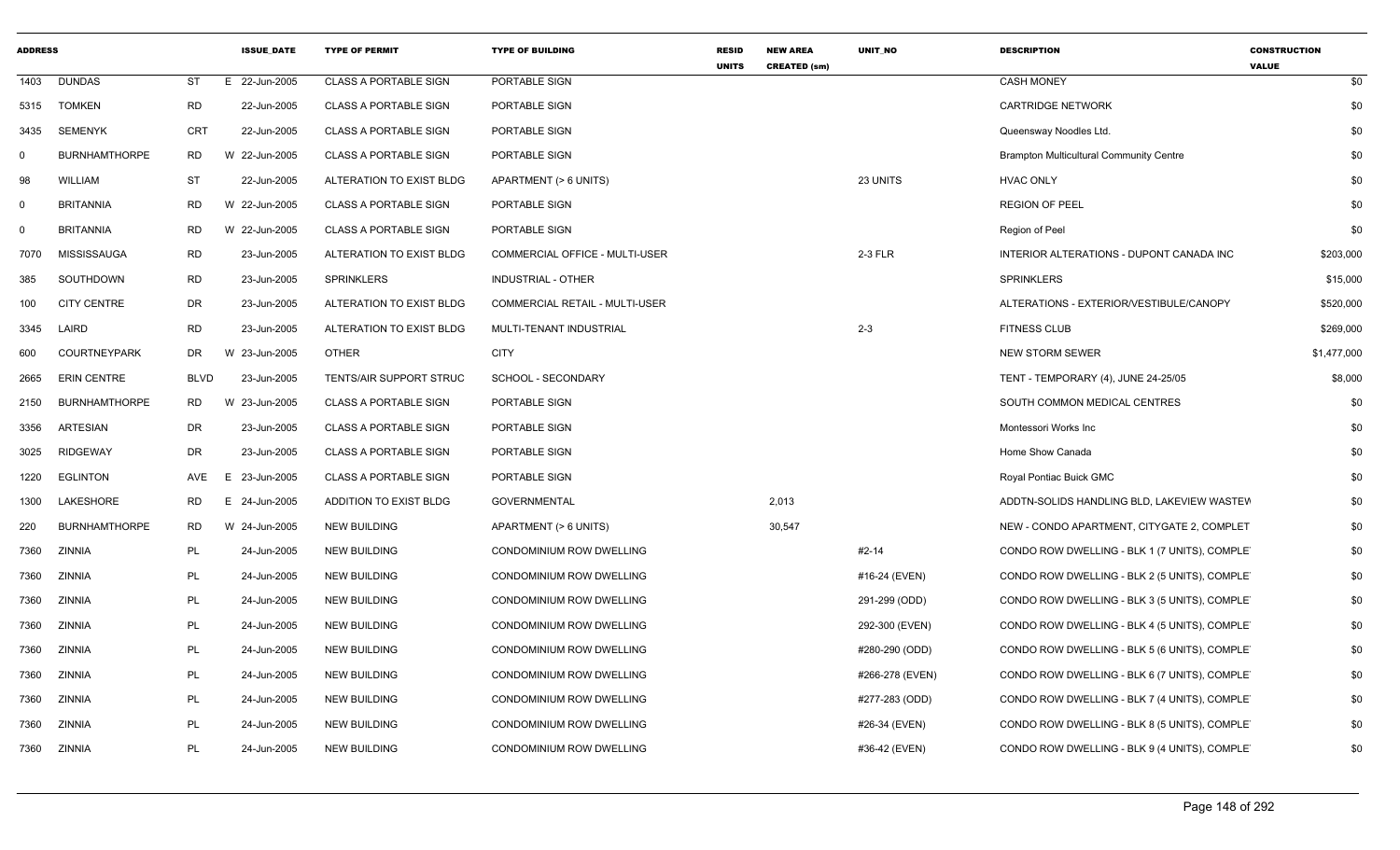| <b>ADDRESS</b> |                    |           | <b>ISSUE DATE</b> | <b>TYPE OF PERMIT</b>    | <b>TYPE OF BUILDING</b>        | <b>RESID</b><br><b>UNITS</b> | <b>NEW AREA</b><br><b>CREATED (sm)</b> | <b>UNIT NO</b>  | <b>DESCRIPTION</b>                            | <b>CONSTRUCTION</b><br><b>VALUE</b> |           |
|----------------|--------------------|-----------|-------------------|--------------------------|--------------------------------|------------------------------|----------------------------------------|-----------------|-----------------------------------------------|-------------------------------------|-----------|
| 7360           | ZINNIA             | <b>PL</b> | 24-Jun-2005       | <b>NEW BUILDING</b>      | CONDOMINIUM ROW DWELLING       |                              |                                        | #261-267 (ODD)  | CONDO ROW DWELLING - BLK 10 (4 UNITS), COMPLI |                                     | \$0       |
| 7360           | ZINNIA             | PL        | 24-Jun-2005       | <b>NEW BUILDING</b>      | CONDOMINIUM ROW DWELLING       |                              |                                        | #250-264(EVEN)  | CONDO ROW DWELLING - BLK 11 (8 UNITS), COMPLI |                                     | \$0       |
| 7360           | ZINNIA             | PL        | 24-Jun-2005       | <b>NEW BUILDING</b>      | CONDOMINIUM ROW DWELLING       |                              |                                        | #221-235 (ODD)  | CONDO ROW DWELLING - BLK 12 (8 UNITS), COMPLI |                                     | \$0       |
| 7360           | ZINNIA             | PL        | 24-Jun-2005       | <b>NEW BUILDING</b>      | CONDOMINIUM ROW DWELLING       |                              |                                        | #237-249 (ODD)  | CONDO ROW DWELLING - BLK 13 (7 UNITS), COMPLI |                                     | \$0       |
| 7360           | ZINNIA             | PL        | 24-Jun-2005       | <b>NEW BUILDING</b>      | CONDOMINIUM ROW DWELLING       |                              |                                        | #220-232 (EVEN) | CONDO ROW DWELLING - BLK 14 (7 UNITS), COMPLI |                                     | \$0       |
| 7360           | ZINNIA             | PL        | 24-Jun-2005       | <b>NEW BUILDING</b>      | CONDOMINIUM ROW DWELLING       |                              |                                        | #44-52 (EVEN)   | CONDO ROW DWELLING - BLK 15 (5 UNITS), COMPLI |                                     | \$0       |
| 7360           | ZINNIA             | PL        | 24-Jun-2005       | <b>NEW BUILDING</b>      | CONDOMINIUM ROW DWELLING       |                              |                                        | #177-191 (ODD)  | CONDO ROW DWELLING - BLK 16 (8 UNITS), COMPLI |                                     | \$0       |
| 7360           | ZINNIA             | PL        | 24-Jun-2005       | <b>NEW BUILDING</b>      | CONDOMINIUM ROW DWELLING       |                              |                                        | #170-176 (EVEN) | CONDO ROW DWELLING - BLK 17 (4 UNITS), COMPLI |                                     | \$0       |
| 7360           | ZINNIA             | PL        | 24-Jun-2005       | <b>NEW BUILDING</b>      | CONDOMINIUM ROW DWELLING       |                              |                                        | #188-194 (EVEN) | CONDO ROW DWELLING - BLK 18 (4 UNITS), COMPLI |                                     | \$0       |
| 7360           | ZINNIA             | PL        | 24-Jun-2005       | <b>NEW BUILDING</b>      | CONDOMINIUM ROW DWELLING       |                              |                                        | #53-61 (ODD)    | CONDO ROW DWELLING - BLK 19 (5 UNITS), COMPLI |                                     | \$0       |
| 7360           | ZINNIA             | PL        | 24-Jun-2005       | <b>NEW BUILDING</b>      | CONDOMINIUM ROW DWELLING       |                              |                                        | #63-71 (ODD)    | CONDO ROW DWELLING - BLK 20 (5 UNITS), COMPLI |                                     | \$0       |
| 7360           | ZINNIA             | PL        | 24-Jun-2005       | <b>NEW BUILDING</b>      | CONDOMINIUM ROW DWELLING       |                              |                                        | #203-213 (ODD0  | CONDO ROW DWELLING - BLK 21 (6 UNITS), COMPLI |                                     | \$0       |
| 7360           | ZINNIA             | PL        | 24-Jun-2005       | <b>NEW BUILDING</b>      | CONDOMINIUM ROW DWELLING       |                              |                                        | #156-168 (EVEN) | CONDO ROW DWELLING - BLK 22 (7 UNITS), COMPLI |                                     | \$0       |
| 7360           | ZINNIA             | PL        | 24-Jun-2005       | <b>NEW BUILDING</b>      | CONDOMINIUM ROW DWELLING       |                              |                                        | #146-154 (ODD)  | CONDO ROW DWELLING - BLK 23 (5 UNITS), COMPLI |                                     | \$0       |
| 7360           | ZINNIA             | PL        | 24-Jun-2005       | <b>NEW BUILDING</b>      | CONDOMINIUM ROW DWELLING       |                              |                                        | #200-212 (EVEN) | CONDO ROW DWELLING - BLK 24 (7 UNITS), COMPLI |                                     | \$0       |
| 7360           | ZINNIA             | PL        | 24-Jun-2005       | <b>NEW BUILDING</b>      | CONDOMINIUM ROW DWELLING       |                              |                                        | #73-87 (ODD)    | CONDO ROW DWELLING - BLK 25 (8 UNITS), COMPLI |                                     | \$0       |
| 7360           | ZINNIA             | PL        | 24-Jun-2005       | <b>NEW BUILDING</b>      | CONDOMINIUM ROW DWELLING       |                              |                                        | #89-103 (ODD)   | CONDO ROW DWELLING - BLK 26 (8 UNITS), COMPLI |                                     | \$0       |
| 7360           | ZINNIA             | PL        | 24-Jun-2005       | <b>NEW BUILDING</b>      | CONDOMINIUM ROW DWELLING       |                              |                                        | #125-131 (ODD)  | CONDO ROW DWELLING - BLK 27 (4 UNITS), COMPLI |                                     | \$0       |
| 7360           | ZINNIA             | PL        | 24-Jun-2005       | <b>NEW BUILDING</b>      | CONDOMINIUM ROW DWELLING       |                              |                                        | #134-144 (EVEN) | CONDO ROW DWELLING - BLK 28 (6 UNITS), COMPLI |                                     | \$0       |
| 7360           | ZINNIA             | PL        | 24-Jun-2005       | <b>NEW BUILDING</b>      | CONDOMINIUM ROW DWELLING       |                              |                                        | #124-132(EVEN)  | CONDO ROW DWELLING - BLK 29 (5 UNITS), COMPLI |                                     | \$0       |
| 7360           | ZINNIA             | PL        | 24-Jun-2005       | <b>NEW BUILDING</b>      | CONDOMINIUM ROW DWELLING       |                              |                                        | #114-122 (EVEN) | CONDO ROW DWELLING - BLK 30 (5 UNITS), COMPLI |                                     | \$0       |
| 7360           | ZINNIA             | PL        | 24-Jun-2005       | <b>NEW BUILDING</b>      | CONDOMINIUM ROW DWELLING       |                              |                                        | #104-112 (EVEN) | CONDO ROW DWELLING - BLK 31 (5 UNITS), COMPLI |                                     | \$0       |
| 1357           | <b>NOCTURNE</b>    | CRT       | 24-Jun-2005       | <b>NEW BUILDING</b>      | GARAGE/CARPORT                 |                              |                                        |                 | NEW - GARAGE DETACHED                         |                                     | \$36,000  |
| 292            | <b>RUDAR</b>       | <b>RD</b> | 24-Jun-2005       | ADDITION TO EXIST BLDG   | DETACHED DWELLING              |                              |                                        |                 | <b>ADDITION</b>                               |                                     | \$26,000  |
| 100            | <b>CITY CENTRE</b> | DR        | 24-Jun-2005       | <b>FASCIA SIGN</b>       | COMMERCIAL RETAIL - MULTI-USER |                              |                                        |                 | (2) FASCIA SIGN - BELL                        |                                     | \$3,000   |
| 2244           | <b>DREW</b>        | <b>RD</b> | 24-Jun-2005       | ALTERATION TO EXIST BLDG | MULTI-TENANT INDUSTRIAL        |                              | 440                                    | 3               | MANUFACTURING AND DISTRIBUTION                |                                     | \$67,000  |
| 3600           | LAIRD              | RD        | 24-Jun-2005       | ALTERATION TO EXIST BLDG | MULTI-TENANT INDUSTRIAL        |                              |                                        | $9 - 11$        | <b>WAREHOUSE &amp; DISTRIBUTION</b>           |                                     | \$408,000 |
| 2655           | NORTH SHERIDAN     | WAY       | 24-Jun-2005       | ALTERATION TO EXIST BLDG | MULTI-TENANT INDUSTRIAL        |                              |                                        | 180             | INTERIOR ALTERATIONS - CANATOM NPM INC - ADN  |                                     | \$15,000  |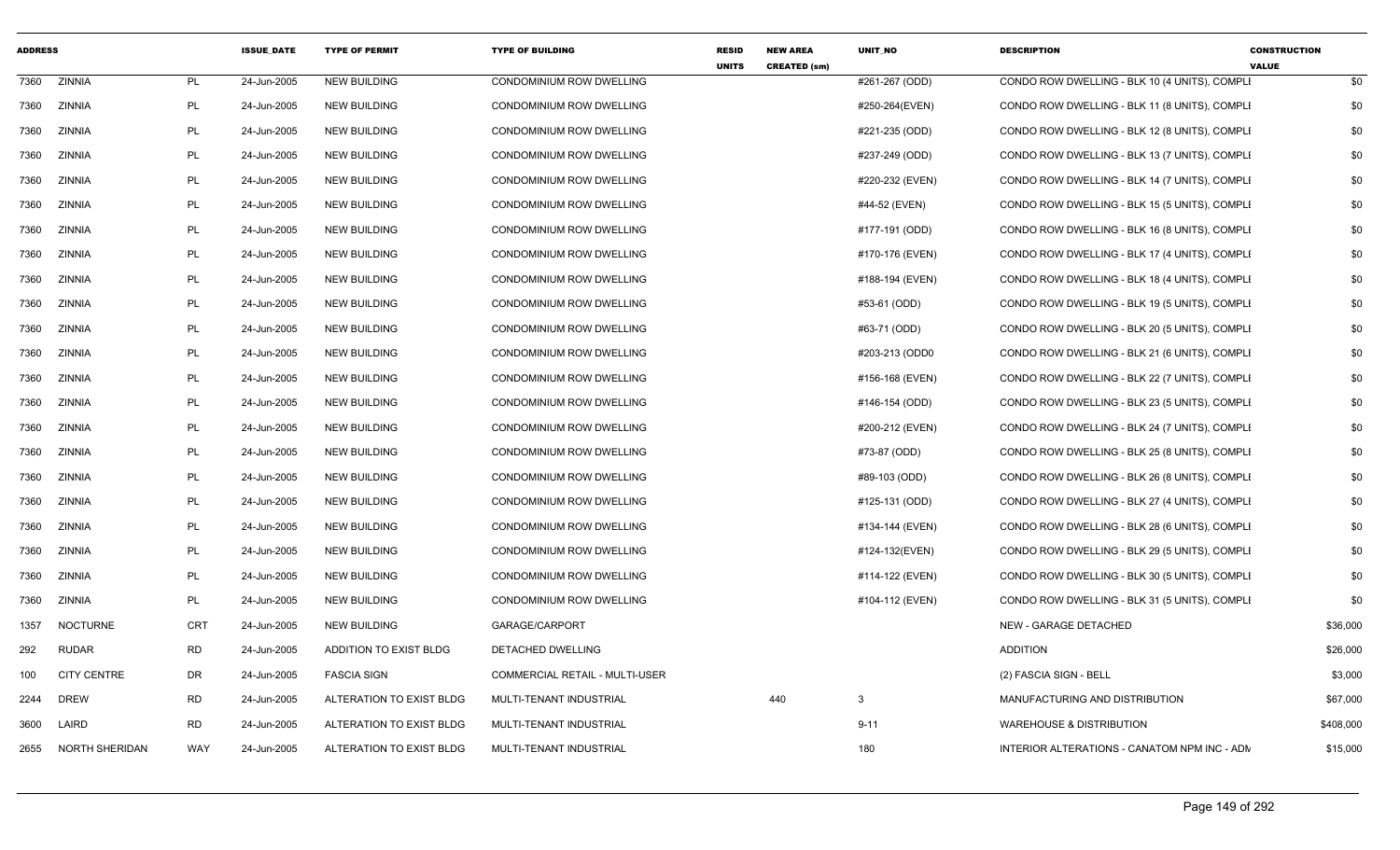| <b>ADDRESS</b> |                      |             | <b>ISSUE_DATE</b> | <b>TYPE OF PERMIT</b>        | <b>TYPE OF BUILDING</b>        | <b>RESID</b><br><b>UNITS</b> | <b>NEW AREA</b><br><b>CREATED (sm)</b> | UNIT_NO | <b>DESCRIPTION</b>                             | <b>CONSTRUCTION</b><br><b>VALUE</b> |
|----------------|----------------------|-------------|-------------------|------------------------------|--------------------------------|------------------------------|----------------------------------------|---------|------------------------------------------------|-------------------------------------|
| 4222           | <b>DIXIE</b>         | <b>RD</b>   | 24-Jun-2005       | ADDITION TO EXIST BLDG       | <b>ROW DWELLING</b>            |                              |                                        | 147     | <b>ADDITION-DECK</b>                           | \$5,000                             |
| 1335           | <b>GLENBURNIE</b>    | <b>RD</b>   | 24-Jun-2005       | ALTERATION TO EXIST BLDG     | DETACHED DWELLING              |                              |                                        |         | <b>NEW PORCH</b>                               | \$10,000                            |
| 1864           | <b>DEER'S WOLD</b>   |             | 24-Jun-2005       | TENTS/AIR SUPPORT STRUC      | <b>CITY</b>                    |                              |                                        |         | TENT-TEMPORARY, JUNE 25-26/05 (1) 20x60        | \$1,000                             |
| 6740           | CAMPOBELLO           | <b>RD</b>   | 24-Jun-2005       | <b>OTHER</b>                 | MULTI-TENANT INDUSTRIAL        |                              |                                        |         | TENT-TEMPORARY, JUNE 22-24/05, (1) 40'x40'     | \$1,000                             |
| 6700           | CAMPOBELLO           | <b>RD</b>   | 24-Jun-2005       | TENTS/AIR SUPPORT STRUC      | MULTI-TENANT INDUSTRIAL        |                              |                                        |         | TENT-TEMPORARY, 22-24/05 (1) 120x40            | \$1,000                             |
| 3219           | SIR JOHN'S HOMESTEAD |             | 24-Jun-2005       | ALTERATION TO EXIST BLDG     | DETACHED DWELLING              |                              |                                        |         | ALTERATIONS-BASEMENT ENTRANCE                  | \$10,000                            |
| 3355           | THE COLLEGEWAY       |             | 24-Jun-2005       | <b>CLASS A PORTABLE SIGN</b> | PORTABLE SIGN                  |                              |                                        |         | HAIR DEFINITION HAIR SALON                     | \$0                                 |
| 1834           | <b>LAKESHORE</b>     | <b>RD</b>   | W 24-Jun-2005     | <b>CLASS A PORTABLE SIGN</b> | PORTABLE SIGN                  |                              |                                        |         | <b>LA FELICITA</b>                             | \$0                                 |
| 2067           | OBECK                | CRES        | 24-Jun-2005       | <b>OTHER</b>                 | DETACHED DWELLING              |                              |                                        |         | <b>SEWER CONVE; RSION</b>                      | \$3,000                             |
| 2400           | <b>MOTORWAY</b>      | <b>BLVD</b> | 24-Jun-2005       | <b>CLASS A PORTABLE SIGN</b> | PORTABLE SIGN                  |                              |                                        |         | Impact Media                                   | \$0                                 |
| 7200           | <b>GOREWAY</b>       | DR          | 24-Jun-2005       | <b>CLASS A PORTABLE SIGN</b> | PORTABLE SIGN                  |                              |                                        |         | The Tutoring Centre Inc.                       | \$0                                 |
| 5145           | <b>DOUBLETREE</b>    | <b>DR</b>   | 24-Jun-2005       | <b>NEW BUILDING</b>          | <b>DETACHED DWELLING</b>       |                              | 274                                    |         | SFD - REPEAT MODEL, FIREBREAK LOT COMPLETIC    | \$0                                 |
| 3795           | CANDLELIGHT          | <b>DR</b>   | 24-Jun-2005       | <b>NEW BUILDING</b>          | DETACHED DWELLING              |                              | 235                                    |         | SFD - REPEAT MODEL - FIREBREAK LOT COMPLET     | \$0                                 |
| 376            | MEADOW WOOD          | LANE        | 24-Jun-2005       | <b>DEMOLITION</b>            | DETACHED DWELLING              | $\overline{1}$               |                                        |         | DEMOLITION - SFD & 2 SHEDS                     | \$10,000                            |
| 3719           | <b>NIGHTSTAR</b>     | DR          | 27-Jun-2005       | <b>NEW BUILDING</b>          | <b>STREET ROW DWELLING</b>     | 6                            | 933                                    | #1-6    | STREET ROW DWELLING - BLK 128 (6 UNITS) - FOUN | \$961,000                           |
| 3737           | NIGHTSTAR            | DR          | 27-Jun-2005       | <b>NEW BUILDING</b>          | STREET ROW DWELLING            | -8                           | 1,188                                  | #1-8    | STREET ROW DWELLING - BLK 129 (8 UNITS) - FOUN | \$1,224,000                         |
| 3755           | <b>NIGHTSTAR</b>     | <b>DR</b>   | 27-Jun-2005       | <b>NEW BUILDING</b>          | STREET ROW DWELLING            | -8                           | 1,205                                  | $#1-8$  | STREET ROW DWELLING - BLK 130 (8 UNITS) - FOUN | \$1,240,000                         |
| 3771           | NIGHTSTAR            | DR          | 27-Jun-2005       | <b>NEW BUILDING</b>          | STREET ROW DWELLING            | $\overline{7}$               | 1,079                                  | #1-7    | STREET ROW DWELLING - BLK 131 (7 UNITS) - FOUN | \$1,110,000                         |
| 552            | <b>BOB-O-LINK</b>    | <b>RD</b>   | 27-Jun-2005       | <b>OTHER</b>                 | DETACHED DWELLING              |                              |                                        |         | NEW - SHED                                     | \$1,000                             |
| 259            | <b>TRADERS</b>       | BLVD        | E 27-Jun-2005     | MEZZANINE                    | MULTI-TENANT INDUSTRIAL        |                              |                                        | 11      | INTERIOR ALTERATIONS-MEZZANINE, CUPE LOCAL     | \$27,000                            |
| 1277           | <b>WOODEDEN</b>      | <b>DR</b>   | 27-Jun-2005       | <b>INGROUND POOL</b>         | DETACHED DWELLING              |                              |                                        |         |                                                | \$0                                 |
| 325            | CENTRAL              | <b>PKY</b>  | W 27-Jun-2005     | ALTERATION TO EXIST BLDG     | COMMERCIAL RETAIL - MULTI-USER |                              |                                        | 40      | <b>BEAUTY PARLOUR</b>                          | \$15,000                            |
| -4             | <b>ROBERT SPECK</b>  | <b>PKY</b>  | 27-Jun-2005       | ELECTROMAG LOCK DEVICE       | COMMERCIAL OFFICE - MULTI-USER |                              |                                        | 7-9     | MAGLOCK-9 (3 EACH FLR)                         | \$20,000                            |
| 730            | ST. NICHOLAS         | CRT         | 27-Jun-2005       | <b>INGROUND POOL</b>         | DETACHED DWELLING              |                              |                                        |         |                                                | \$0                                 |
| 1377           | <b>GOLDTHORPE</b>    | <b>RD</b>   | 27-Jun-2005       | <b>INGROUND POOL</b>         | DETACHED DWELLING              |                              |                                        |         |                                                | \$0                                 |
| 1290           | <b>CRESTLAWN</b>     | DR          | 27-Jun-2005       | ALTERATION TO EXIST BLDG     | SINGLE TENANT INDUSTRIAL       |                              |                                        |         | <b>TAKE-OUT RESTAURANT</b>                     | \$45,000                            |
| 325            | ANNAGEM              | <b>BLVD</b> | 27-Jun-2005       | <b>MULTIPLE SIGNS</b>        | SINGLE TENANT INDUSTRIAL       |                              |                                        |         | (1) FASCIA SIGN & (1) GROUND SIGN - SHERWAY W/ | \$10,000                            |
| 2674           | AMBERCROFT           | TR          | 27-Jun-2005       | ALTERATION TO EXIST BLDG     | DETACHED DWELLING              |                              |                                        |         | ALTER - REMOVE EXISTING SUPPORT WALLS, REPL    | \$10,000                            |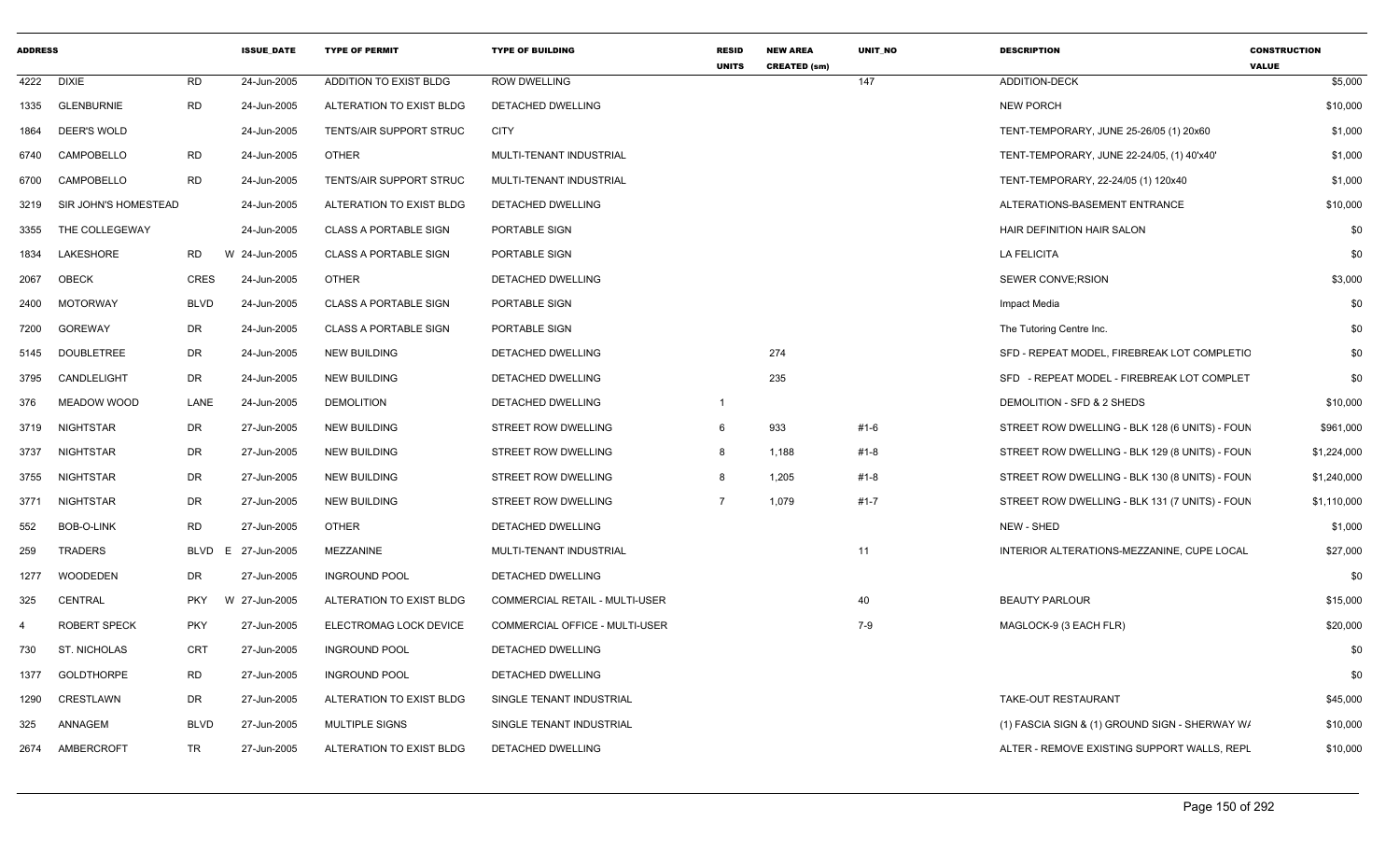| <b>ADDRESS</b> |                        |             | <b>ISSUE_DATE</b> | <b>TYPE OF PERMIT</b>        | <b>TYPE OF BUILDING</b>        | <b>RESID</b><br><b>UNITS</b> | <b>NEW AREA</b><br><b>CREATED (sm)</b> | <b>UNIT NO</b> | <b>DESCRIPTION</b>                        | <b>CONSTRUCTION</b><br><b>VALUE</b> |
|----------------|------------------------|-------------|-------------------|------------------------------|--------------------------------|------------------------------|----------------------------------------|----------------|-------------------------------------------|-------------------------------------|
| 4222           | <b>DIXIE</b>           | <b>RD</b>   | 27-Jun-2005       | ADDITION TO EXIST BLDG       | <b>ROW DWELLING</b>            |                              |                                        | 144            | <b>ADDITION-DECK</b>                      | \$3,000                             |
| 6932           | <b>BILBAO</b>          | LANE        | 27-Jun-2005       | ABOVE GROUND POOL            | DETACHED DWELLING              |                              |                                        |                |                                           | \$0                                 |
| 1210           | <b>TOURMALINE</b>      | <b>CRT</b>  | 27-Jun-2005       | <b>INGROUND POOL</b>         | DETACHED DWELLING              |                              |                                        |                |                                           | \$0                                 |
| 3370           | <b>MCDOWELL</b>        | DR          | 27-Jun-2005       | <b>OTHER</b>                 | <b>CITY</b>                    |                              |                                        |                | SPRAY PAD - WATER AND STORM SEWER CONNECT | \$20,000                            |
| 7226           | <b>BLACK WALNUT</b>    | <b>TR</b>   | 27-Jun-2005       | <b>INGROUND POOL</b>         | DETACHED DWELLING              |                              |                                        |                |                                           | \$0                                 |
| 2344           | <b>BROOKHURST</b>      | <b>RD</b>   | 27-Jun-2005       | ABOVE GROUND POOL            | DETACHED DWELLING              |                              |                                        |                |                                           | \$0                                 |
| 3184           | <b>RIDGEWAY</b>        | DR          | 27-Jun-2005       | <b>TEMPORARY STRUCTURE</b>   | INDUSTRIAL - OTHER             |                              |                                        |                | TENT-TEMPORARY, JUNE 23-24/05, 40x100 (1) | \$1,000                             |
| 2838           | <b>TERMINI</b>         | <b>TERR</b> | 27-Jun-2005       | <b>INGROUND POOL</b>         | DETACHED DWELLING              |                              |                                        |                |                                           | \$0                                 |
| 100            | <b>CITY CENTRE</b>     | DR          | 27-Jun-2005       | <b>FASCIA SIGN</b>           | COMMERCIAL RETAIL - MULTI-USER |                              |                                        | $1 - 847$      | ONE (1) FASCIA SIGN - MILLENIUM NAIL CARE | \$3,000                             |
| 1690           | <b>MAZO</b>            | <b>CRES</b> | 27-Jun-2005       | <b>PYLON SIGN</b>            | SCHOOL - ELEMENTARY            |                              |                                        |                | ONE GROUND SIGN - WHITEOAKS SCHOOL        | \$1,000                             |
| 2701           | <b>AQUITAINE</b>       | AVE         | 27-Jun-2005       | FIRE DAMAGE REPAIR           | RESIDENTIAL - OTHER            |                              |                                        |                | FIRE DAMAGE REPAIR                        | \$15,000                            |
| 7389           | <b>JAYSNEST</b>        | <b>RD</b>   | 27-Jun-2005       | ABOVE GROUND POOL            | DETACHED DWELLING              |                              |                                        |                |                                           | \$0                                 |
| 7208           | <b>HARDING</b>         | <b>CRES</b> | 27-Jun-2005       | <b>INGROUND POOL</b>         | DETACHED DWELLING              |                              |                                        |                |                                           | \$0                                 |
| 3067           | <b>WINDWOOD</b>        | DR          | 27-Jun-2005       | <b>INGROUND POOL</b>         | DETACHED DWELLING              |                              |                                        |                |                                           | \$0                                 |
| 3811           | LAURENCLAIRE           | DR          | 27-Jun-2005       | ABOVE GROUND POOL            | DETACHED DWELLING              |                              |                                        |                |                                           | \$0                                 |
| 3300           | <b>ANGEL PASS</b>      | <b>DR</b>   | 27-Jun-2005       | <b>INGROUND POOL</b>         | SEMI-DETACHED DWELLING         |                              |                                        |                |                                           | \$0                                 |
| 2855           | <b>ARGENTIA</b>        | <b>RD</b>   | 27-Jun-2005       | <b>CLASS A PORTABLE SIGN</b> | PORTABLE SIGN                  |                              |                                        |                | Z & S COLLECTIBLES                        | \$0                                 |
| 2155           | LEANNE                 | <b>BLVD</b> | 27-Jun-2005       | <b>CLASS A PORTABLE SIGN</b> | PORTABLE SIGN                  |                              |                                        |                | OXFORD LEARNING CENTRE                    | \$0                                 |
| 1077           | NORTH SERVICE          | <b>RD</b>   | 27-Jun-2005       | <b>CLASS A PORTABLE SIGN</b> | PORTABLE SIGN                  |                              |                                        |                | LITTLE CAESARS PIZZA                      | \$0                                 |
| 650            | <b>MATHESON</b>        | <b>BLVD</b> | W 27-Jun-2005     | <b>CLASS A PORTABLE SIGN</b> | PORTABLE SIGN                  |                              |                                        |                | HOME DEPOT                                | \$0                                 |
| 735            | <b>TWAIN</b>           | AVE         | 27-Jun-2005       | <b>CLASS A PORTABLE SIGN</b> | PORTABLE SIGN                  |                              |                                        |                | Aroma Salon                               | \$0                                 |
| 799            | <b>DUNDAS</b>          | ST<br>E.    | 27-Jun-2005       | <b>CLASS A PORTABLE SIGN</b> | PORTABLE SIGN                  |                              |                                        |                | Extreme Tan                               | \$0                                 |
| 7238           | <b>DISHLEY</b>         | CRT         | 27-Jun-2005       | <b>INGROUND POOL</b>         | DETACHED DWELLING              |                              |                                        |                |                                           | \$0                                 |
| 649            | QUEENSWAY              |             | W 27-Jun-2005     | <b>CLASS A PORTABLE SIGN</b> | PORTABLE SIGN                  |                              |                                        |                | <b>Meadow Green Academy</b>               | \$0                                 |
| 1190           | <b>MEYERSIDE</b>       | DR.         | 27-Jun-2005       | <b>CLASS A PORTABLE SIGN</b> | PORTABLE SIGN                  |                              |                                        |                | <b>Adco Logistics</b>                     | \$0                                 |
| 5602           | <b>TENTH LINE WEST</b> |             | 27-Jun-2005       | <b>CLASS A PORTABLE SIGN</b> | PORTABLE SIGN                  |                              |                                        |                | Dr. Fabian Tai                            | \$0                                 |
| 2375           | <b>TEDLO</b>           | <b>ST</b>   | 27-Jun-2005       | <b>CLASS A PORTABLE SIGN</b> | PORTABLE SIGN                  |                              |                                        |                | T.D.S. Dance Studio                       | \$0                                 |
| 718            | ST. NICHOLAS           | <b>CRT</b>  | 28-Jun-2005       | <b>INGROUND POOL</b>         | DETACHED DWELLING              |                              |                                        |                |                                           | \$0                                 |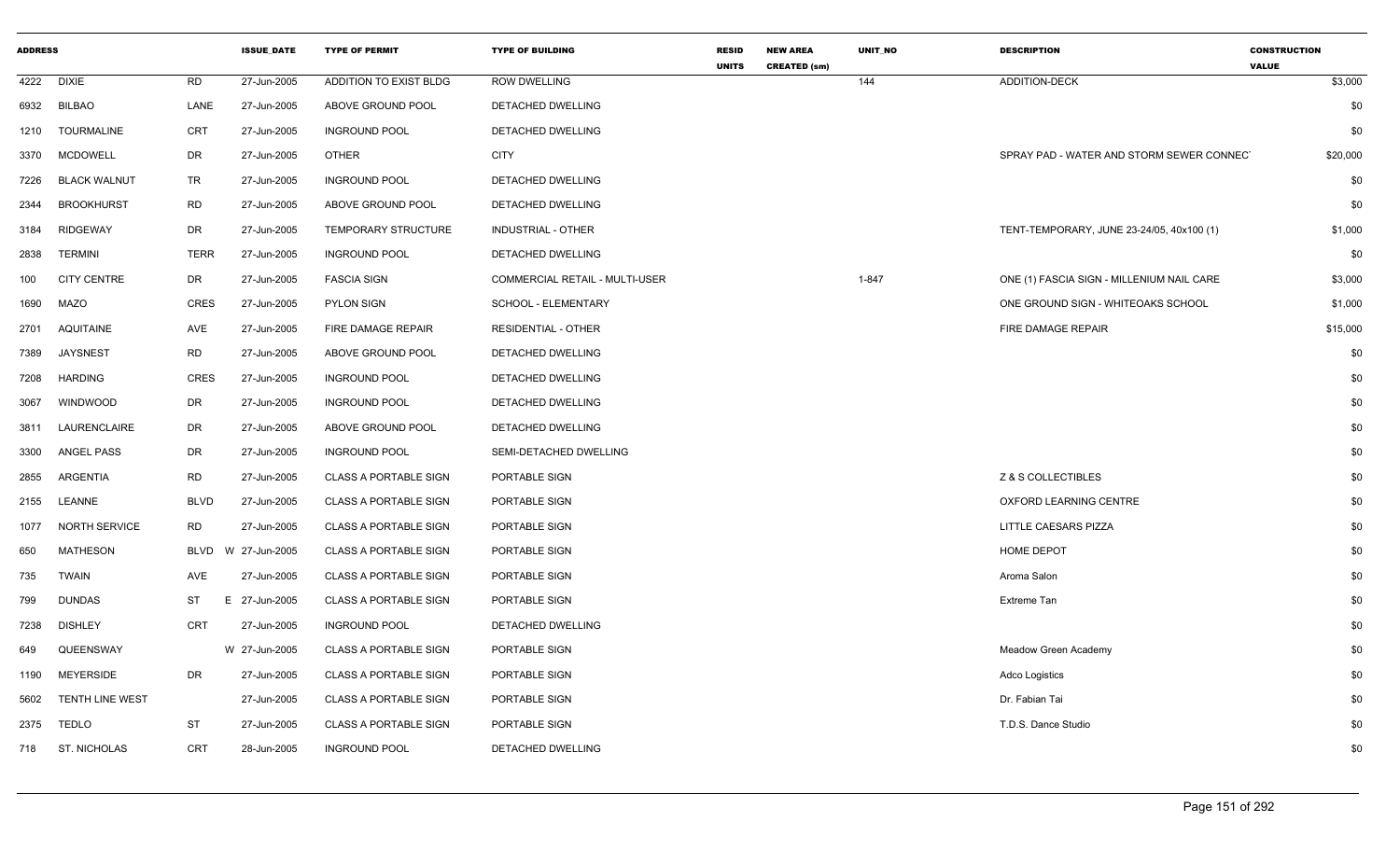| <b>ADDRESS</b> |                      |             | <b>ISSUE DATE</b> | <b>TYPE OF PERMIT</b>        | <b>TYPE OF BUILDING</b>        | <b>RESID</b><br><b>UNITS</b> | <b>NEW AREA</b><br><b>CREATED (sm)</b> | <b>UNIT NO</b> | <b>DESCRIPTION</b>                           | <b>CONSTRUCTION</b><br><b>VALUE</b> |
|----------------|----------------------|-------------|-------------------|------------------------------|--------------------------------|------------------------------|----------------------------------------|----------------|----------------------------------------------|-------------------------------------|
| 365            | <b>ORANO</b>         | AVE         | 28-Jun-2005       | <b>NEW BUILDING</b>          | <b>DETACHED DWELLING</b>       |                              | 258                                    |                | <b>SFD - CUSTOM</b>                          | \$266,000                           |
| 255            | <b>NORTH SERVICE</b> | <b>RD</b>   | 28-Jun-2005       | ALTERATION TO EXIST BLDG     | APARTMENT (> 6 UNITS)          |                              |                                        | 1-FLOOR        | INTERIOR ALTERATIONS-TREVI INVESTMENTS LTD   | \$15,000                            |
| 2487           | <b>BURNFORD</b>      | TR          | 28-Jun-2005       | <b>INGROUND POOL</b>         | DETACHED DWELLING              |                              |                                        |                |                                              | \$0                                 |
| 5114           | <b>FOREST HILL</b>   | DR          | 28-Jun-2005       | <b>INGROUND POOL</b>         | DETACHED DWELLING              |                              |                                        |                |                                              | \$0                                 |
| 2480           | STANFIELD            | <b>RD</b>   | 28-Jun-2005       | ALTERATION TO EXIST BLDG     | MULTI-TENANT INDUSTRIAL        |                              | 279                                    | B              | INTERIOR ALTERATIONS - SAMUEL STRAPPING SYS  | \$95,000                            |
| 3100           | <b>HURONTARIO</b>    | ST          | 28-Jun-2005       | ALTERATION TO EXIST BLDG     | SCHOOL - SECONDARY             |                              |                                        |                | INTERIOR ALTERATIONS - TL KENNEDY S.S.       | \$94,000                            |
| 2325           | MATHESON             | BLVD        | 28-Jun-2005<br>E. | <b>NEW BUILDING</b>          | MULTI-TENANT INDUSTRIAL        |                              | 1,478                                  |                | NEW - INDUST SPEC, TENTANT N/DETERMINED, COI | \$0                                 |
| 100            | <b>CITY CENTRE</b>   | DR          | 28-Jun-2005       | ALTERATION TO EXIST BLDG     | COMMERCIAL RETAIL - MULTI-USER |                              |                                        | $2 - 145$      | INTERIOR ALTERATIONS - BEDO                  | \$34,000                            |
| 5315           | <b>FOREST HILL</b>   | DR          | 28-Jun-2005       | <b>INGROUND POOL</b>         | DETACHED DWELLING              |                              |                                        |                |                                              | \$0                                 |
| 1691           | MATHESON             | <b>BLVD</b> | 28-Jun-2005       | <b>SPRINKLERS</b>            | SINGLE TENANT INDUSTRIAL       |                              |                                        |                | <b>SPRINKLERS</b>                            | \$54,000                            |
| 5402           | ROYAL ABERDEEN       | DR          | 28-Jun-2005       | <b>INGROUND POOL</b>         | DETACHED DWELLING              |                              |                                        |                |                                              | \$0                                 |
| 5784           | <b>GREENSBORO</b>    | DR          | 28-Jun-2005       | <b>INGROUND POOL</b>         | DETACHED DWELLING              |                              |                                        |                |                                              | \$0                                 |
| 4184           | <b>CAWTHRA</b>       | <b>RD</b>   | 28-Jun-2005       | <b>INGROUND POOL</b>         | DETACHED DWELLING              |                              |                                        |                |                                              | \$0                                 |
| 3240           | <b>SEAFIELD</b>      | <b>RD</b>   | 28-Jun-2005       | <b>INGROUND POOL</b>         | DETACHED DWELLING              |                              |                                        |                |                                              | \$0                                 |
| 3820           | <b>PERIWINKLE</b>    | <b>CRES</b> | 28-Jun-2005       | <b>INGROUND POOL</b>         | DETACHED DWELLING              |                              |                                        |                |                                              | \$0                                 |
| 3429           | PINTAIL              | <b>CIR</b>  | 28-Jun-2005       | <b>INGROUND POOL</b>         | DETACHED DWELLING              |                              |                                        |                |                                              | \$0                                 |
| 5201           | <b>EXPLORER</b>      | DR          | 28-Jun-2005       | ELECTROMAG LOCK DEVICE       | INDUSTRIAL - OTHER             |                              |                                        |                | MAGLOCKS - 5                                 | \$15,000                            |
| 2938           | ARLES                | <b>MEWS</b> | 28-Jun-2005       | ABOVE GROUND POOL            | DETACHED DWELLING              |                              |                                        |                |                                              | \$0                                 |
| $\mathbf 0$    | <b>EGLINTON</b>      | AVE         | W 28-Jun-2005     | <b>CLASS A PORTABLE SIGN</b> | PORTABLE SIGN                  |                              |                                        |                | MISSISSAUGA ROTARY RIBFEST                   | \$0                                 |
| $\mathbf 0$    | <b>EGLINTON</b>      | <b>AVE</b>  | W 28-Jun-2005     | <b>CLASS A PORTABLE SIGN</b> | PORTABLE SIGN                  |                              |                                        |                | MISSISSAUGA ROTARY RIBFEST                   | \$0                                 |
| $\mathbf 0$    | <b>CREDITVIEW</b>    | RD          | 28-Jun-2005       | <b>CLASS A PORTABLE SIGN</b> | PORTABLE SIGN                  |                              |                                        |                | MISSISSAUGA ROTARY RIBFEST                   | \$0                                 |
| $\mathbf 0$    | <b>BRISTOL</b>       | <b>RD</b>   | W 28-Jun-2005     | <b>CLASS A PORTABLE SIGN</b> | PORTABLE SIGN                  |                              |                                        |                | MISSISSAUGA ROTARY RIBFEST                   | \$0                                 |
| $\mathbf 0$    | <b>BRISTOL</b>       | RD          | W 28-Jun-2005     | <b>CLASS A PORTABLE SIGN</b> | PORTABLE SIGN                  |                              |                                        |                | MISSISSAUGA ROTARY RIBFEST                   | \$0                                 |
| $\mathbf 0$    | <b>BRISTOL</b>       | <b>RD</b>   | W 28-Jun-2005     | <b>CLASS A PORTABLE SIGN</b> | PORTABLE SIGN                  |                              |                                        |                | MISSISSAUGA ROTARY RIBFEST                   | \$0                                 |
| $\mathbf 0$    | <b>TERRY FOX</b>     | WAY         | 28-Jun-2005       | <b>CLASS A PORTABLE SIGN</b> | PORTABLE SIGN                  |                              |                                        |                | MISSISSAUGA ROTARY RIBFEST                   | \$0                                 |
| $\mathbf 0$    | <b>TERRY FOX</b>     | WAY         | 28-Jun-2005       | <b>CLASS A PORTABLE SIGN</b> | PORTABLE SIGN                  |                              |                                        |                | MISSISSAUGA ROTARY RIBFEST                   | \$0                                 |
| $\mathbf 0$    | <b>TERRY FOX</b>     | WAY         | 28-Jun-2005       | <b>CLASS A PORTABLE SIGN</b> | PORTABLE SIGN                  |                              |                                        |                | MISSISSAUGA ROTARY RIBFEST                   | \$0                                 |
| 0              | <b>BRITANNIA</b>     | RD          | W 28-Jun-2005     | <b>CLASS A PORTABLE SIGN</b> | PORTABLE SIGN                  |                              |                                        |                | MISSISSAUGA ROTARY RIBFEST                   | \$0                                 |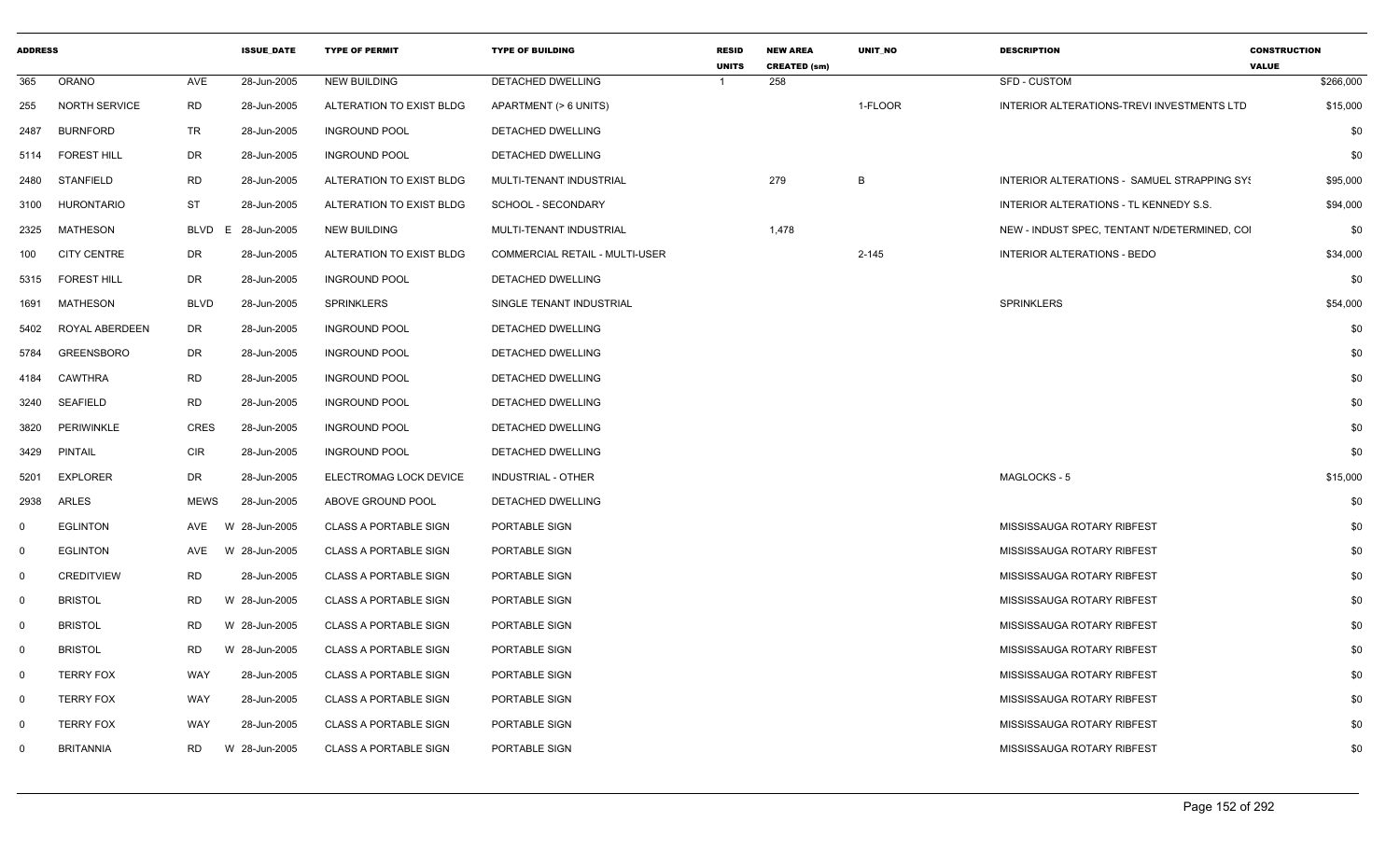| <b>ADDRESS</b> |                          |             | <b>ISSUE DATE</b> | <b>TYPE OF PERMIT</b>        | <b>TYPE OF BUILDING</b>              | <b>RESID</b><br><b>UNITS</b> | <b>NEW AREA</b><br><b>CREATED (sm)</b> | <b>UNIT NO</b> | <b>DESCRIPTION</b>                          | <b>CONSTRUCTION</b><br><b>VALUE</b> |
|----------------|--------------------------|-------------|-------------------|------------------------------|--------------------------------------|------------------------------|----------------------------------------|----------------|---------------------------------------------|-------------------------------------|
| $\mathbf 0$    | <b>BRITANNIA</b>         | <b>RD</b>   | W 28-Jun-2005     | <b>CLASS A PORTABLE SIGN</b> | PORTABLE SIGN                        |                              |                                        |                | MISSISSAUGA ROTARY RIBFEST                  | \$0                                 |
| 0              | <b>TERRY FOX</b>         | WAY         | 28-Jun-2005       | <b>CLASS A PORTABLE SIGN</b> | PORTABLE SIGN                        |                              |                                        |                | MISSISSAUGA ROTARY RIBFEST                  | \$0                                 |
| 0              | <b>BRISTOL</b>           | <b>RD</b>   | W 28-Jun-2005     | <b>CLASS A PORTABLE SIGN</b> | PORTABLE SIGN                        |                              |                                        |                | MISSISSAUGA ROTARY RIBFEST                  | \$0                                 |
| 3411           | <b>MAVIS</b>             | <b>RD</b>   | 28-Jun-2005       | <b>FASCIA SIGN</b>           | COMMERCIAL RETAIL - MULTI-USER       |                              |                                        |                | (1) FASCIA SIGN - WENDY'S                   | \$3,000                             |
| 125            | LAKESHORE                | RD          | E 28-Jun-2005     | <b>FASCIA SIGN</b>           | COMMERCIAL RETAIL - MULTI-USER       |                              |                                        | A              | ONE (1) FASCIA SIGN - SALON DOLCE VITA      | \$1,000                             |
| 3030           | KILBRIDE                 | CRT         | 28-Jun-2005       | ABOVE GROUND POOL            | DETACHED DWELLING                    |                              |                                        |                |                                             | \$0                                 |
| 3675           | THOMAS                   | <b>ST</b>   | 28-Jun-2005       | <b>OTHER</b>                 | SCHOOL - SECONDARY                   |                              |                                        |                | <b>EARLY SITE SERVICING</b>                 | \$0                                 |
| $\mathbf{0}$   | <b>MAVIS</b>             | <b>RD</b>   | 28-Jun-2005       | <b>CLASS A PORTABLE SIGN</b> | PORTABLE SIGN                        |                              |                                        |                | COMMUNITY SERVICES - FRANK MCKECHNIE CC     | \$0                                 |
| $\mathbf{0}$   | <b>MAVIS</b>             | <b>RD</b>   | 28-Jun-2005       | <b>CLASS A PORTABLE SIGN</b> | PORTABLE SIGN                        |                              |                                        |                | COMMUNITY SERVICES - FRANK MCKECHNIE CC     | \$0                                 |
| $\mathbf{0}$   | <b>WINSTON CHURCHILL</b> | <b>BLVD</b> | 28-Jun-2005       | <b>CLASS A PORTABLE SIGN</b> | PORTABLE SIGN                        |                              |                                        |                | COMMUNITY CHRISTIAN REFORMED CHURCH OF M    | \$0                                 |
| $\mathbf 0$    | LAKESHORE                | RD          | E 28-Jun-2005     | <b>CLASS A PORTABLE SIGN</b> | PORTABLE SIGN                        |                              |                                        |                | COMMUNITY SERVICES/BRAEBEN GOLF COURSE      | \$0                                 |
| $\mathbf 0$    | QUEENSWAY                |             | E 28-Jun-2005     | <b>CLASS A PORTABLE SIGN</b> | PORTABLE SIGN                        |                              |                                        |                | COMMUNITY SERVICES/BRAEBEN GOLF COURSE      | \$0                                 |
| 1225           | DUNDAS                   | ST          | E 28-Jun-2005     | <b>CLASS A PORTABLE SIGN</b> | PORTABLE SIGN                        |                              |                                        |                | Stitches Mega Warehouse                     | \$0                                 |
| 3599           | WOLFEDALE                | RD          | 28-Jun-2005       | <b>CLASS A PORTABLE SIGN</b> | PORTABLE SIGN                        |                              |                                        |                | LAIDLAW EDUCATIONAL SERVICES                | \$0                                 |
| $\mathbf{0}$   | <b>DERRY</b>             | RD.         | E 28-Jun-2005     | <b>CLASS A PORTABLE SIGN</b> | PORTABLE SIGN                        |                              |                                        |                | COMMUNITY SERVICES/BRAEBEN GOLF COURSE      | \$0                                 |
| 1880           | <b>LAKESHORE</b>         | RD.         | W 28-Jun-2005     | <b>CLASS A PORTABLE SIGN</b> | PORTABLE SIGN                        |                              |                                        |                | <b>Chartwell Baptist Church</b>             | \$0                                 |
| 1458           | <b>DUNDAS</b>            | ST          | E 28-Jun-2005     | <b>CLASS A PORTABLE SIGN</b> | PORTABLE SIGN                        |                              |                                        |                | The Salvation Army Thrift                   | \$0                                 |
| 0              | <b>WINSTON CHURCHILL</b> | <b>BLVD</b> | 28-Jun-2005       | <b>CLASS A PORTABLE SIGN</b> | PORTABLE SIGN                        |                              |                                        |                | Community Services - Braeben Golf Course    | \$0                                 |
| 0              | <b>WINSTON CHURCHILL</b> | <b>BLVD</b> | 28-Jun-2005       | <b>CLASS A PORTABLE SIGN</b> | PORTABLE SIGN                        |                              |                                        |                | <b>COMMUNITY SERVICES - Erin Meadows CC</b> | \$0                                 |
| 5700           | <b>MAVIS</b>             | <b>RD</b>   | 28-Jun-2005       | <b>CLASS A PORTABLE SIGN</b> | PORTABLE SIGN                        |                              |                                        |                | Dr. Gina DeGasperis-Khan                    | \$0                                 |
| 210            | <b>BURNHAMTHORPE</b>     | RD          | W 29-Jun-2005     | ALTERATION TO EXIST BLDG     | APARTMENT (> 6 UNITS)                |                              |                                        |                | ALTERATIONS-INDOOR PUBLIC SWIMMING POOL     | \$60,000                            |
| 2210           | <b>ONEIDA</b>            | <b>CRT</b>  | 29-Jun-2005       | NEW BUILDING                 | DETACHED DWELLING                    |                              | 494                                    |                | SFD - CUSTOM                                | \$642,000                           |
| 2411           | MOTORWAY                 | <b>BLVD</b> | 29-Jun-2005       | ADDITION AND ALTER           | <b>COMMERCIAL RETAIL-SINGLE USER</b> |                              | 836                                    |                | ADDITION - CANOPY ENCLOSURE, RACKING SYSTEI | \$870,000                           |
| 1580           | <b>DUNDAS</b>            | ST          | E 29-Jun-2005     | ALTERATION TO EXIST BLDG     | <b>COMMERCIAL - OTHER</b>            |                              |                                        |                | INTERIOR ALTERATIONS ONLY - BEAVER & BULLDO | \$101,000                           |
| 1177           | CENTRAL                  | <b>PKY</b>  | W 29-Jun-2005     | ALTERATION TO EXIST BLDG     | MULTI-TENANT INDUSTRIAL              |                              |                                        | 20             | ALTERATIONS-PATIO ACCESSORY TO BILLARDS     | \$15,000                            |
| 3989           | STARDUST                 | DR          | 29-Jun-2005       | <b>NEW BUILDING</b>          | STREET ROW DWELLING                  |                              | 915                                    | #1-6           | STREET ROW DWELLING - BLK 140 (6 UNITS)     | \$942,000                           |
| 3975           | STARDUST                 | DR          | 29-Jun-2005       | NEW BUILDING                 | STREET ROW DWELLING                  | 6                            | 909                                    | #11-16         | STREET ROW DWELLING - BLK 141 (6 UNITS)     | \$935,000                           |
| 3957           | STARDUST                 | DR          | 29-Jun-2005       | <b>NEW BUILDING</b>          | STREET ROW DWELLING                  | 8                            | 1,213                                  | #21-28         | STREET ROW DWELLING - BLK 142 (8 UNITS)     | \$1,249,000                         |
|                |                          |             |                   |                              |                                      |                              |                                        |                |                                             |                                     |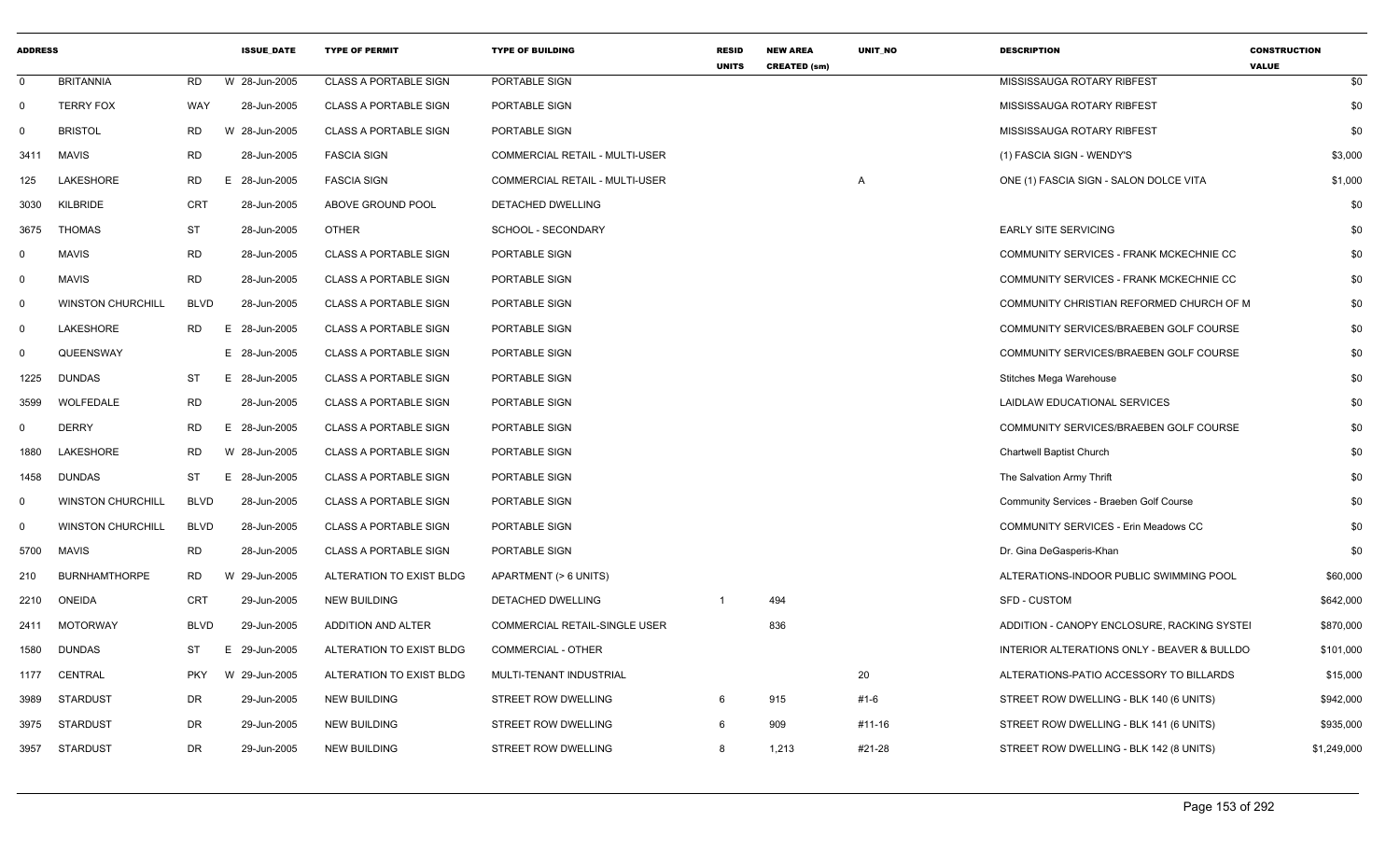| <b>ADDRESS</b> |                         |             | <b>ISSUE DATE</b> | <b>TYPE OF PERMIT</b>    | <b>TYPE OF BUILDING</b>         | <b>RESID</b><br><b>UNITS</b> | <b>NEW AREA</b><br><b>CREATED (sm)</b> | <b>UNIT NO</b> | <b>DESCRIPTION</b>                             | <b>CONSTRUCTION</b><br><b>VALUE</b> |
|----------------|-------------------------|-------------|-------------------|--------------------------|---------------------------------|------------------------------|----------------------------------------|----------------|------------------------------------------------|-------------------------------------|
| 3941           | <b>STARDUST</b>         | DR          | 29-Jun-2005       | <b>NEW BUILDING</b>      | STREET ROW DWELLING             |                              | 1,078                                  | #31-37         | STREET ROW DWELLING - BLK 143 (7 UNITS)        | \$1,109,000                         |
| 80             | <b>COURTNEYPARK</b>     | DR          | E 29-Jun-2005     | ALTERATION TO EXIST BLDG | COMMERCIAL RETAIL - MULTI-USER  |                              |                                        | K7             | RESTAURANT                                     | \$54,000                            |
| 2845           | ARGENTIA                | <b>RD</b>   | 29-Jun-2005       | ALTERATION TO EXIST BLDG | MULTI-TENANT INDUSTRIAL         |                              |                                        | $\overline{2}$ | WAREHOUSE & DISTRIBUTION                       | \$103,000                           |
| 345            | <b>HUNTINGTON RIDGE</b> | DR          | 29-Jun-2005       | ADDITION AND ALTER       | SCHOOL - ELEMENTARY             |                              |                                        |                | ADD/ALT-GARBAGE ENCLOSURE, HUNTINGTON RID      | \$0                                 |
| 3212           | TRELAWNY                | <b>CIR</b>  | 29-Jun-2005       | ALTERATION TO EXIST BLDG | DETACHED DWELLING               |                              |                                        |                | ALTERATIONS-VEHICLE IMPACT RESTORATION         | \$23,000                            |
| 947            | <b>CROZIER</b>          | CRT         | 29-Jun-2005       | ADDITION AND ALTER       | DETACHED DWELLING               |                              |                                        |                | ALTERATIONS-INTERIOR/EXTERIOR, 2-DORMERS, F    | \$51,000                            |
| 2487           | <b>BURNFORD</b>         | TR          | 29-Jun-2005       | ADDITION TO EXIST BLDG   | DETACHED DWELLING               |                              |                                        |                | <b>ADDITION</b>                                | \$10,000                            |
| 2480           | <b>MEADOWVALE</b>       | <b>BLVD</b> | 29-Jun-2005       | ELECTROMAG LOCK DEVICE   | MULTI-TENANT INDUSTRIAL         |                              |                                        |                | MAGLOCK-3                                      | \$10,000                            |
| 1183           | <b>MEANDER</b>          | <b>CRT</b>  | 29-Jun-2005       | ADDITION TO EXIST BLDG   | SEMI-DETACHED DWELLING          |                              |                                        |                | <b>ADDITION-DECK</b>                           | \$5,000                             |
| 7055           | <b>KENNEDY</b>          | <b>RD</b>   | 29-Jun-2005       | ELECTROMAG LOCK DEVICE   | COMMERCIAL OFFICE - MULTI-USER  |                              |                                        |                | MAGLOCK-1                                      | \$10,000                            |
| 3452           | <b>REDPATH</b>          | <b>CIR</b>  | 29-Jun-2005       | <b>NEW BUILDING</b>      | CONDOMINIUM ROW DWELLING        |                              |                                        | $#1 - 8$       | CONDOMINIUM ROW DWELLING - BLK 1 (8 UNITS) - ( | \$0                                 |
| 3434           | <b>REDPATH</b>          | <b>CIR</b>  | 29-Jun-2005       | <b>NEW BUILDING</b>      | CONDOMINIUM ROW DWELLING        |                              |                                        | #9-16          | CONDOMINIUM ROW DWELLING - BLK 2 (8 UNITS) - ( | \$0                                 |
| 3402           | <b>REDPATH</b>          | <b>CIR</b>  | 29-Jun-2005       | <b>NEW BUILDING</b>      | CONDOMINIUM ROW DWELLING        |                              |                                        | #17-24         | CONDOMINIUM ROW DWELLING - BLK 3 (8 UNITS) - 0 | \$0                                 |
| 3398           | <b>REDPATH</b>          | <b>CIR</b>  | 29-Jun-2005       | <b>NEW BUILDING</b>      | CONDOMINIUM ROW DWELLING        |                              |                                        | #25-32         | CONDOMINIUM ROW DWELLING - BLK 4 (8 UNITS) - 0 | \$0                                 |
| 3380           | <b>REDPATH</b>          | <b>CIR</b>  | 29-Jun-2005       | <b>NEW BUILDING</b>      | CONDOMINIUM ROW DWELLING        |                              |                                        | #33-40         | CONDOMINIUM ROW DWELLING - BLK 5 (8 UNITS) - ( | \$0                                 |
| 3348           | <b>REDPATH</b>          | <b>CIR</b>  | 29-Jun-2005       | <b>NEW BUILDING</b>      | <b>CONDOMINIUM ROW DWELLING</b> |                              |                                        | #41-48         | CONDOMINIUM ROW DWELLING - BLK 6 (8 UNITS) - 0 | \$0                                 |
| 3344           | <b>REDPATH</b>          | <b>CIR</b>  | 29-Jun-2005       | <b>NEW BUILDING</b>      | CONDOMINIUM ROW DWELLING        |                              |                                        | #49-56         | CONDOMINIUM ROW DWELLING - BLK 7 (8 UNITS) - ( | \$0                                 |
| 3323           | <b>REDPATH</b>          | <b>CIR</b>  | 29-Jun-2005       | <b>NEW BUILDING</b>      | CONDOMINIUM ROW DWELLING        |                              |                                        | #57-62         | CONDOMINIUM ROW DWELLING - BLK 8 (6 UNITS) - 0 | \$0                                 |
| 3309           | <b>REDPATH</b>          | <b>CIR</b>  | 29-Jun-2005       | <b>NEW BUILDING</b>      | CONDOMINIUM ROW DWELLING        |                              |                                        | #63-68         | CONDOMINIUM ROW DWELLING - BLK 9 (6 UNITS) - 0 | \$0                                 |
| 3295           | <b>REDPATH</b>          | <b>CIR</b>  | 29-Jun-2005       | <b>NEW BUILDING</b>      | CONDOMINIUM ROW DWELLING        |                              |                                        | #69-76         | CONDOMINIUM ROW DWELLING - BLK 10 (8 UNITS) -  | \$0                                 |
| 3262           | <b>REDPATH</b>          | <b>CIR</b>  | 29-Jun-2005       | <b>NEW BUILDING</b>      | <b>CONDOMINIUM ROW DWELLING</b> |                              |                                        | #77-82         | CONDOMINIUM ROW DWELLING - BLK 11 (6 UNITS) -  | \$0                                 |
| 3248           | <b>REDPATH</b>          | <b>CIR</b>  | 29-Jun-2005       | <b>NEW BUILDING</b>      | CONDOMINIUM ROW DWELLING        |                              |                                        | #83-88         | CONDOMINIUM ROW DWELLING - BLK 12 (6 UNITS) -  | \$0                                 |
| 3234           | <b>REDPATH</b>          | CIR         | 29-Jun-2005       | <b>NEW BUILDING</b>      | CONDOMINIUM ROW DWELLING        |                              |                                        | #89-96         | CONDOMINIUM ROW DWELLING - BLK 13 (8 UNITS) -  | \$0                                 |
| 3215           | <b>REDPATH</b>          | <b>CIR</b>  | 29-Jun-2005       | <b>NEW BUILDING</b>      | CONDOMINIUM ROW DWELLING        |                              |                                        | #97-102        | CONDOMINIUM ROW DWELLING - BLK 14 (6 UNITS) -  | \$0                                 |
| 3229           | <b>REDPATH</b>          | <b>CIR</b>  | 29-Jun-2005       | <b>NEW BUILDING</b>      | CONDOMINIUM ROW DWELLING        |                              |                                        | 103-110        | CONDOMINIUM ROW DWELLING - BLK 15 (8 UNITS) -  | \$0                                 |
| 3247           | <b>REDPATH</b>          | <b>CIR</b>  | 29-Jun-2005       | <b>NEW BUILDING</b>      | <b>CONDOMINIUM ROW DWELLING</b> |                              |                                        | #111-118       | CONDOMINIUM ROW DWELLING - BLK 16 (8 UNITS) -  | \$0                                 |
| 7123           | CHATHAM                 | <b>CRT</b>  | 29-Jun-2005       | <b>NEW BUILDING</b>      | CONDOMINIUM ROW DWELLING        |                              |                                        | #119-124       | CONDO ROW DWELLING-BLK 17 (6 UNITS) - COMPLE   | \$0                                 |
| 7105           | CHATHAM                 | <b>CRT</b>  | 29-Jun-2005       | <b>NEW BUILDING</b>      | CONDOMINIUM ROW DWELLING        |                              |                                        | #125-132       | CONDO ROW DWELLING-BLK 18 (8 UNITS) - COMPLE   | \$0                                 |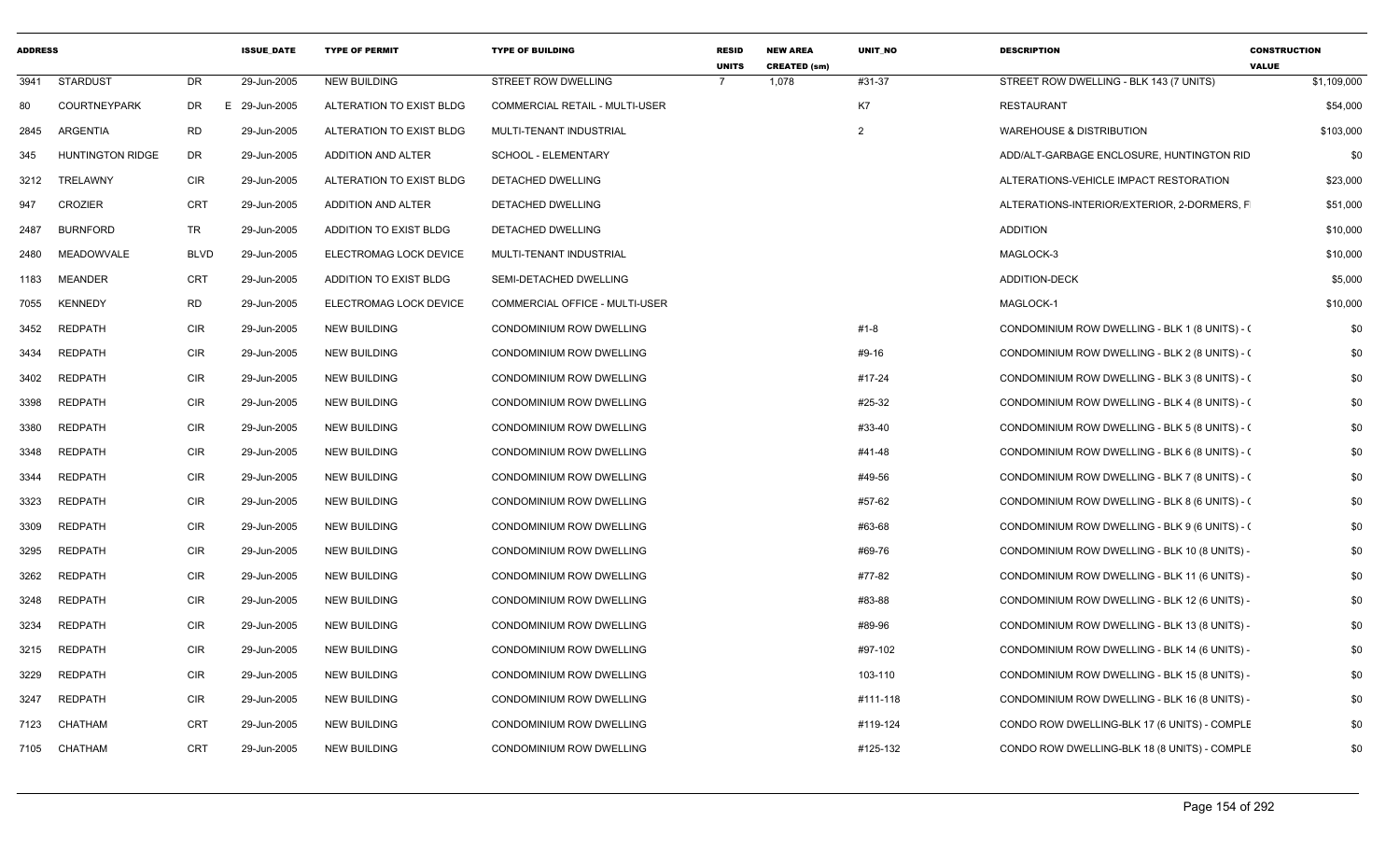| <b>ADDRESS</b> |                          |             | <b>ISSUE DATE</b> | <b>TYPE OF PERMIT</b>        | <b>TYPE OF BUILDING</b>         | <b>RESID</b><br><b>UNITS</b> | <b>NEW AREA</b><br><b>CREATED (sm)</b> | <b>UNIT NO</b> | <b>DESCRIPTION</b>                           | <b>CONSTRUCTION</b><br><b>VALUE</b> |
|----------------|--------------------------|-------------|-------------------|------------------------------|---------------------------------|------------------------------|----------------------------------------|----------------|----------------------------------------------|-------------------------------------|
| 7087           | CHATHAM                  | CRT         | 29-Jun-2005       | <b>NEW BUILDING</b>          | <b>CONDOMINIUM ROW DWELLING</b> |                              |                                        | #133-140       | CONDO ROW DWELLING-BLK 19 (8 UNITS) - COMPLE | \$0                                 |
| 7114           | CHATHAM                  | CRT         | 29-Jun-2005       | <b>NEW BUILDING</b>          | CONDOMINIUM ROW DWELLING        |                              |                                        | #141-148       | CONDO ROW DWELLING-BLK 20 (8 UNITS) - COMPLE | \$0                                 |
| 7130           | CHATHAM                  | <b>CRT</b>  | 29-Jun-2005       | <b>NEW BUILDING</b>          | CONDOMINIUM ROW DWELLING        |                              |                                        | #149-152       | CONDO ROW DWELLING-BLK 21 (4 UNITS) - COMPLE | \$0                                 |
| 7216           | DEANLEE                  | <b>CRT</b>  | 29-Jun-2005       | <b>NEW BUILDING</b>          | CONDOMINIUM ROW DWELLING        |                              |                                        | #153-160       | CONDO ROW DWELLING-BLK 22 (8 UNITS) - COMPLE | \$0                                 |
| 7198           | DEANLEE                  | CRT         | 29-Jun-2005       | <b>NEW BUILDING</b>          | CONDOMINIUM ROW DWELLING        |                              |                                        | #161-168       | CONDO ROW DWELLING-BLK 23 (8 UNITS) - COMPLE | \$0                                 |
| 7184           | <b>DEANLEE</b>           | <b>CRT</b>  | 29-Jun-2005       | <b>NEW BUILDING</b>          | CONDOMINIUM ROW DWELLING        |                              |                                        | #169-174       | CONDO ROW DWELLING-BLK 24 (6 UNITS) - COMPLE | \$0                                 |
| 7053           | FAIRMEADOW               | <b>CRES</b> | 29-Jun-2005       | <b>NEW BUILDING</b>          | CONDOMINIUM ROW DWELLING        |                              |                                        | #175-182       | CONDO ROW DWELLING-BLK 25 (8 UNITS) - COMPLE | \$0                                 |
| 7071           | <b>FAIRMEADOW</b>        | CRES        | 29-Jun-2005       | <b>NEW BUILDING</b>          | CONDOMINIUM ROW DWELLING        |                              |                                        | #183-190       | CONDO ROW DWELLING-BLK 26 (8 UNITS) - COMPLE | \$0                                 |
| 7089           | <b>FAIRMEADOW</b>        | <b>CRES</b> | 29-Jun-2005       | <b>NEW BUILDING</b>          | CONDOMINIUM ROW DWELLING        |                              |                                        | #191-196       | CONDO ROW DWELLING-BLK 27 (6 UNITS) - COMPLE | \$0                                 |
| 7086           | <b>FAIRMEADOW</b>        | <b>CRES</b> | 29-Jun-2005       | <b>NEW BUILDING</b>          | CONDOMINIUM ROW DWELLING        |                              |                                        | #197-202       | CONDO ROW DWELLING-BLK 28 (6 UNITS) - COMPLE | \$0                                 |
| 7068           | <b>FAIRMEADOW</b>        | <b>CRES</b> | 29-Jun-2005       | <b>NEW BUILDING</b>          | CONDOMINIUM ROW DWELLING        |                              |                                        | #203-210       | CONDO ROW DWELLING-BLK 29 (8 UNITS) - COMPLE | \$0                                 |
| 7054           | <b>FAIRMEADOW</b>        | <b>CRES</b> | 29-Jun-2005       | <b>NEW BUILDING</b>          | CONDOMINIUM ROW DWELLING        |                              |                                        | #211-216       | CONDO ROW DWELLING-BLK 30 (6 UNITS) - COMPLE | \$0                                 |
| 7149           | <b>FAIRMEADOW</b>        | <b>CRES</b> | 29-Jun-2005       | <b>NEW BUILDING</b>          | CONDOMINIUM ROW DWELLING        |                              |                                        | #217-224       | CONDO ROW DWELLING-BLK 31 (8 UNITS) - COMPLE | \$0                                 |
| 7135           | <b>FAIRMEADOW</b>        | <b>CRES</b> | 29-Jun-2005       | <b>NEW BUILDING</b>          | <b>CONDOMINIUM ROW DWELLING</b> |                              |                                        | #225-230       | CONDO ROW DWELLING-BLK 32 (6 UNITS) - COMPLE | \$0                                 |
| 7121           | <b>FAIRMEADOW</b>        | <b>CRES</b> | 29-Jun-2005       | <b>NEW BUILDING</b>          | CONDOMINIUM ROW DWELLING        |                              |                                        | #231-236       | CONDO ROW DWELLING-BLK 33 (6 UNITS) - COMPLE | \$0                                 |
| 1480           | <b>DUNDAS</b>            | <b>ST</b>   | 29-Jun-2005<br>E. | TENTS/AIR SUPPORT STRUC      | COMMERCIAL RETAIL - MULTI-USER  |                              |                                        |                | TENT - TEMPORARY, JUNE 10-18/05, 20x50 (1)   | \$1,000                             |
| 1053           | <b>HENLEY</b>            | <b>RD</b>   | 29-Jun-2005       | ALTERATION TO EXIST BLDG     | <b>RESIDENTIAL - OTHER</b>      |                              |                                        |                | <b>NEW TRUSS ROOF</b>                        | \$20,000                            |
| $\Omega$       | <b>CONFEDERATION</b>     | <b>PKY</b>  | 29-Jun-2005       | <b>CLASS A PORTABLE SIGN</b> | PORTABLE SIGN                   |                              |                                        |                | MISSISSAUGA ROTARY RIBFEST                   | \$0                                 |
| 0              | <b>CONFEDERATION</b>     | <b>PKY</b>  | 29-Jun-2005       | <b>CLASS A PORTABLE SIGN</b> | PORTABLE SIGN                   |                              |                                        |                | MISSISSAUGA ROTARY RIBFEST                   | \$0                                 |
| $\mathbf 0$    | <b>MAVIS</b>             | <b>RD</b>   | 29-Jun-2005       | <b>CLASS A PORTABLE SIGN</b> | PORTABLE SIGN                   |                              |                                        |                | MISSISSAUGA ROTARY RIBFEST                   | \$0                                 |
| $\mathbf 0$    | <b>NORTH SHERIDAN</b>    | <b>WAY</b>  | 29-Jun-2005       | <b>CLASS A PORTABLE SIGN</b> | PORTABLE SIGN                   |                              |                                        |                | MISSISSAUGA ROTARY RIBFEST                   | \$0                                 |
| $\mathbf 0$    | <b>NORTH SHERIDAN</b>    | WAY         | 29-Jun-2005       | <b>CLASS A PORTABLE SIGN</b> | PORTABLE SIGN                   |                              |                                        |                | MISSISSAUGA ROTARY RIBFEST                   | \$0                                 |
| $\mathbf 0$    | <b>NORTH SHERIDAN</b>    | WAY         | 29-Jun-2005       | <b>CLASS A PORTABLE SIGN</b> | PORTABLE SIGN                   |                              |                                        |                | MISSISSAUGA ROTARY RIBFEST                   | \$0                                 |
| 0              | <b>RIDGEWAY</b>          | DR          | 29-Jun-2005       | <b>CLASS A PORTABLE SIGN</b> | PORTABLE SIGN                   |                              |                                        |                | MISSISSAUGA ROTARY RIBFEST                   | \$0                                 |
| $\overline{0}$ | RIDGEWAY                 | DR          | 29-Jun-2005       | <b>CLASS A PORTABLE SIGN</b> | PORTABLE SIGN                   |                              |                                        |                | MISSISSAUGA ROTARY RIBFEST                   | \$0                                 |
| 0              | <b>RIDGEWAY</b>          | DR          | 29-Jun-2005       | <b>CLASS A PORTABLE SIGN</b> | PORTABLE SIGN                   |                              |                                        |                | MISSISSAUGA ROTARY RIBFEST                   | \$0                                 |
| $\Omega$       | LAIRD                    | <b>RD</b>   | 29-Jun-2005       | <b>CLASS A PORTABLE SIGN</b> | PORTABLE SIGN                   |                              |                                        |                | MISSISSAUGA ROTARY RIBFEST                   | \$0                                 |
| $\Omega$       | <b>WINSTON CHURCHILL</b> | <b>BLVD</b> | 29-Jun-2005       | <b>CLASS A PORTABLE SIGN</b> | PORTABLE SIGN                   |                              |                                        |                | MISSISSAUGA ROTARY RIBFEST                   | \$0                                 |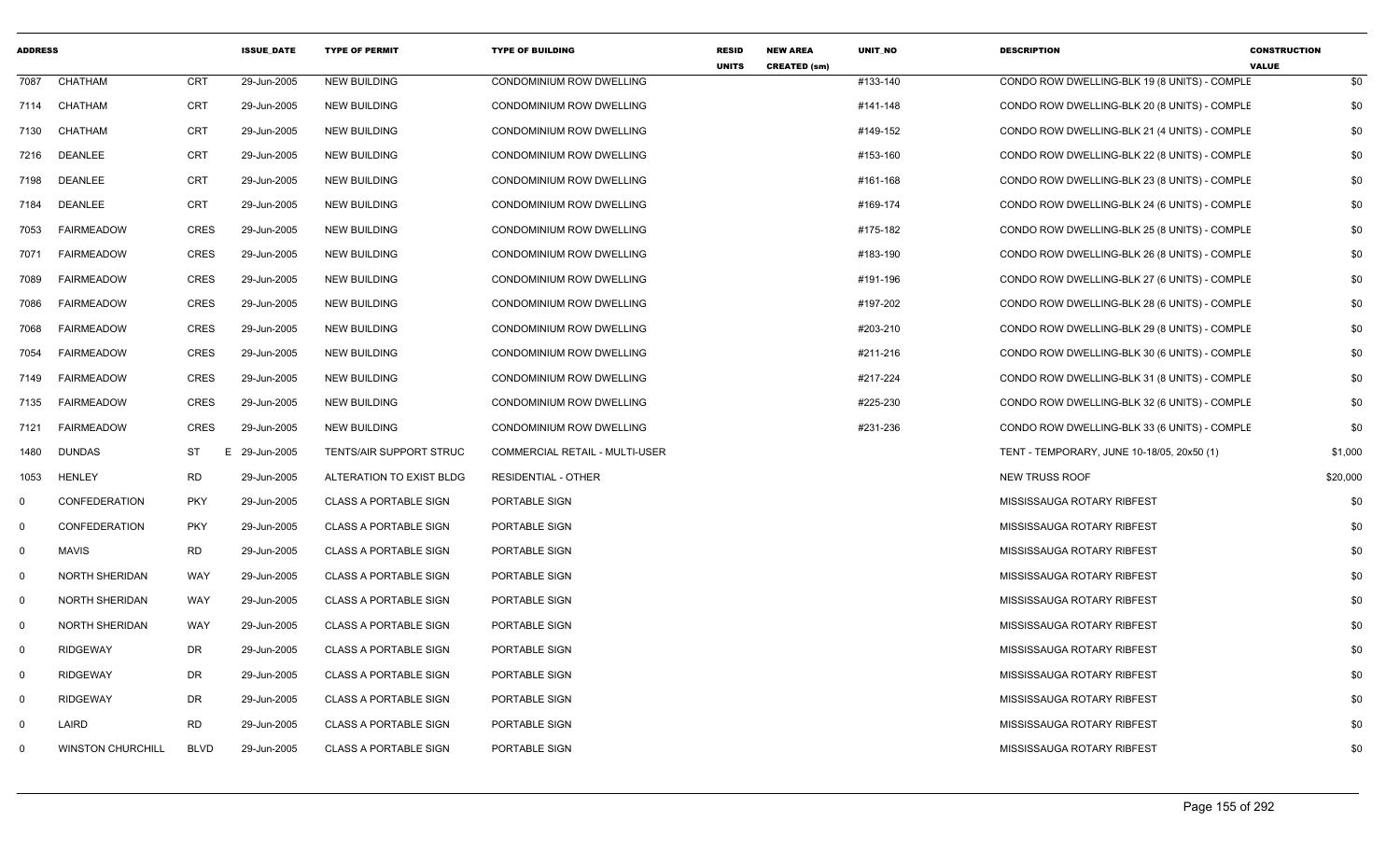| <b>ADDRESS</b> |                          |             | <b>ISSUE_DATE</b>  | <b>TYPE OF PERMIT</b>        | <b>TYPE OF BUILDING</b> | <b>RESID</b><br><b>UNITS</b> | <b>NEW AREA</b><br><b>CREATED (sm)</b> | UNIT_NO | <b>DESCRIPTION</b>         | <b>CONSTRUCTION</b><br><b>VALUE</b> |
|----------------|--------------------------|-------------|--------------------|------------------------------|-------------------------|------------------------------|----------------------------------------|---------|----------------------------|-------------------------------------|
| $\mathbf 0$    | <b>WINSTON CHURCHILL</b> | <b>BLVD</b> | 29-Jun-2005        | <b>CLASS A PORTABLE SIGN</b> | PORTABLE SIGN           |                              |                                        |         | MISSISSAUGA ROTARY RIBFEST | \$0                                 |
| $\mathbf 0$    | <b>WINSTON CHURCHILL</b> | <b>BLVD</b> | 29-Jun-2005        | <b>CLASS A PORTABLE SIGN</b> | PORTABLE SIGN           |                              |                                        |         | MISSISSAUGA ROTARY RIBFEST | \$0                                 |
| 0              | <b>BURNHAMTHORPE</b>     | RD          | W 29-Jun-2005      | <b>CLASS A PORTABLE SIGN</b> | PORTABLE SIGN           |                              |                                        |         | MISSISSAUGA ROTARY RIBFEST | \$0                                 |
| $\mathbf 0$    | <b>BURNHAMTHORPE</b>     | RD          | W 29-Jun-2005      | <b>CLASS A PORTABLE SIGN</b> | PORTABLE SIGN           |                              |                                        |         | MISSISSAUGA ROTARY RIBFEST | \$0                                 |
| 0              | <b>BURNHAMTHORPE</b>     | RD          | W 29-Jun-2005      | <b>CLASS A PORTABLE SIGN</b> | PORTABLE SIGN           |                              |                                        |         | MISSISSAUGA ROTARY RIBFEST | \$0                                 |
| $\mathbf 0$    | <b>DUNDAS</b>            | ST          | W 29-Jun-2005      | <b>CLASS A PORTABLE SIGN</b> | PORTABLE SIGN           |                              |                                        |         | MISSISSAUGA ROTARY RIBFEST | \$0                                 |
| $\mathbf 0$    | <b>ERIN MILLS</b>        | <b>PKY</b>  | 29-Jun-2005        | <b>CLASS A PORTABLE SIGN</b> | PORTABLE SIGN           |                              |                                        |         | MISSISSAUGA ROTARY RIBFEST | \$0                                 |
| $\mathbf 0$    | QUEENSWAY                |             | W 29-Jun-2005      | <b>CLASS A PORTABLE SIGN</b> | PORTABLE SIGN           |                              |                                        |         | MISSISSAUGA ROTARY RIBFEST | \$0                                 |
| $\mathbf 0$    | <b>MAVIS</b>             | RD          | 29-Jun-2005        | <b>CLASS A PORTABLE SIGN</b> | PORTABLE SIGN           |                              |                                        |         | MISSISSAUGA ROTARY RIBFEST | \$0                                 |
| $\mathbf 0$    | QUEENSWAY                |             | W 29-Jun-2005      | <b>CLASS A PORTABLE SIGN</b> | PORTABLE SIGN           |                              |                                        |         | MISSISSAUGA ROTARY RIBFEST | \$0                                 |
| 0              | QUEENSWAY                |             | W 29-Jun-2005      | <b>CLASS A PORTABLE SIGN</b> | PORTABLE SIGN           |                              |                                        |         | MISSISSAUGA ROTARY RIBFEST | \$0                                 |
| $\mathbf 0$    | QUEENSWAY                |             | W 29-Jun-2005      | <b>CLASS A PORTABLE SIGN</b> | PORTABLE SIGN           |                              |                                        |         | MISSISSAUGA ROTARY RIBFEST | \$0                                 |
| $\mathbf 0$    | PAISLEY                  |             | BLVD W 29-Jun-2005 | <b>CLASS A PORTABLE SIGN</b> | PORTABLE SIGN           |                              |                                        |         | MISSISSAUGA ROTARY RIBFEST | \$0                                 |
| $\mathbf 0$    | <b>PAISLEY</b>           | BLVD        | W 29-Jun-2005      | <b>CLASS A PORTABLE SIGN</b> | PORTABLE SIGN           |                              |                                        |         | MISSISSAUGA ROTARY RIBFEST | \$0                                 |
| 0              | DUNDAS                   | ST          | W 29-Jun-2005      | <b>CLASS A PORTABLE SIGN</b> | PORTABLE SIGN           |                              |                                        |         | MISSISSAUGA ROTARY RIBFEST | \$0                                 |
| $\mathbf 0$    | <b>DUNDAS</b>            | <b>ST</b>   | W 29-Jun-2005      | <b>CLASS A PORTABLE SIGN</b> | PORTABLE SIGN           |                              |                                        |         | MISSISSAUGA ROTARY RIBFEST | \$0                                 |
| 0              | <b>DUNDAS</b>            | ST          | W 29-Jun-2005      | <b>CLASS A PORTABLE SIGN</b> | PORTABLE SIGN           |                              |                                        |         | MISSISSAUGA ROTARY RIBFEST | \$0                                 |
| $\mathbf 0$    | <b>DUNDAS</b>            | <b>ST</b>   | W 29-Jun-2005      | <b>CLASS A PORTABLE SIGN</b> | PORTABLE SIGN           |                              |                                        |         | MISSISSAUGA ROTARY RIBFEST | \$0                                 |
| 0              | <b>NORTH SERVICE</b>     | <b>RD</b>   | 29-Jun-2005        | <b>CLASS A PORTABLE SIGN</b> | PORTABLE SIGN           |                              |                                        |         | MISSISSAUGA ROTARY RIBFEST | \$0                                 |
| 3050           | <b>ARTESIAN</b>          | DR          | 29-Jun-2005        | <b>CLASS A PORTABLE SIGN</b> | PORTABLE SIGN           |                              |                                        |         | Dr. Lloyd - Pedris         | \$0                                 |
| $\mathbf 0$    | <b>HURONTARIO</b>        | ST          | 29-Jun-2005        | <b>CLASS A PORTABLE SIGN</b> | PORTABLE SIGN           |                              |                                        |         | <b>REGION OF PEEL</b>      | \$0                                 |
| $\mathbf 0$    | <b>EGLINTON</b>          | AVE         | W 29-Jun-2005      | <b>CLASS A PORTABLE SIGN</b> | PORTABLE SIGN           |                              |                                        |         | <b>REGION OF PEEL</b>      | \$0                                 |
| 0              | ERIN MILLS               | <b>PKY</b>  | 29-Jun-2005        | <b>CLASS A PORTABLE SIGN</b> | PORTABLE SIGN           |                              |                                        |         | <b>REGION OF PEEL</b>      | \$0                                 |
| 0              | QUEENSWAY                |             | W 29-Jun-2005      | <b>CLASS A PORTABLE SIGN</b> | PORTABLE SIGN           |                              |                                        |         | <b>REGION OF PEEL</b>      | \$0                                 |
| $\mathbf 0$    | <b>AIRPORT</b>           | <b>RD</b>   | 29-Jun-2005        | <b>CLASS A PORTABLE SIGN</b> | PORTABLE SIGN           |                              |                                        |         | <b>REGION OF PEEL</b>      | \$0                                 |
| 800            | <b>BOYER</b>             | <b>BLVD</b> | 29-Jun-2005        | <b>CLASS A PORTABLE SIGN</b> | PORTABLE SIGN           |                              |                                        |         | <b>RONA</b>                | \$0                                 |
| 2458           | <b>DUNDAS</b>            | <b>ST</b>   | W 29-Jun-2005      | <b>CLASS A PORTABLE SIGN</b> | PORTABLE SIGN           |                              |                                        |         |                            | \$0                                 |
| $\mathbf 0$    | <b>DIXIE</b>             | <b>RD</b>   | 29-Jun-2005        | <b>CLASS A PORTABLE SIGN</b> | PORTABLE SIGN           |                              |                                        |         | <b>COMMUNITY SERVICES</b>  | \$0                                 |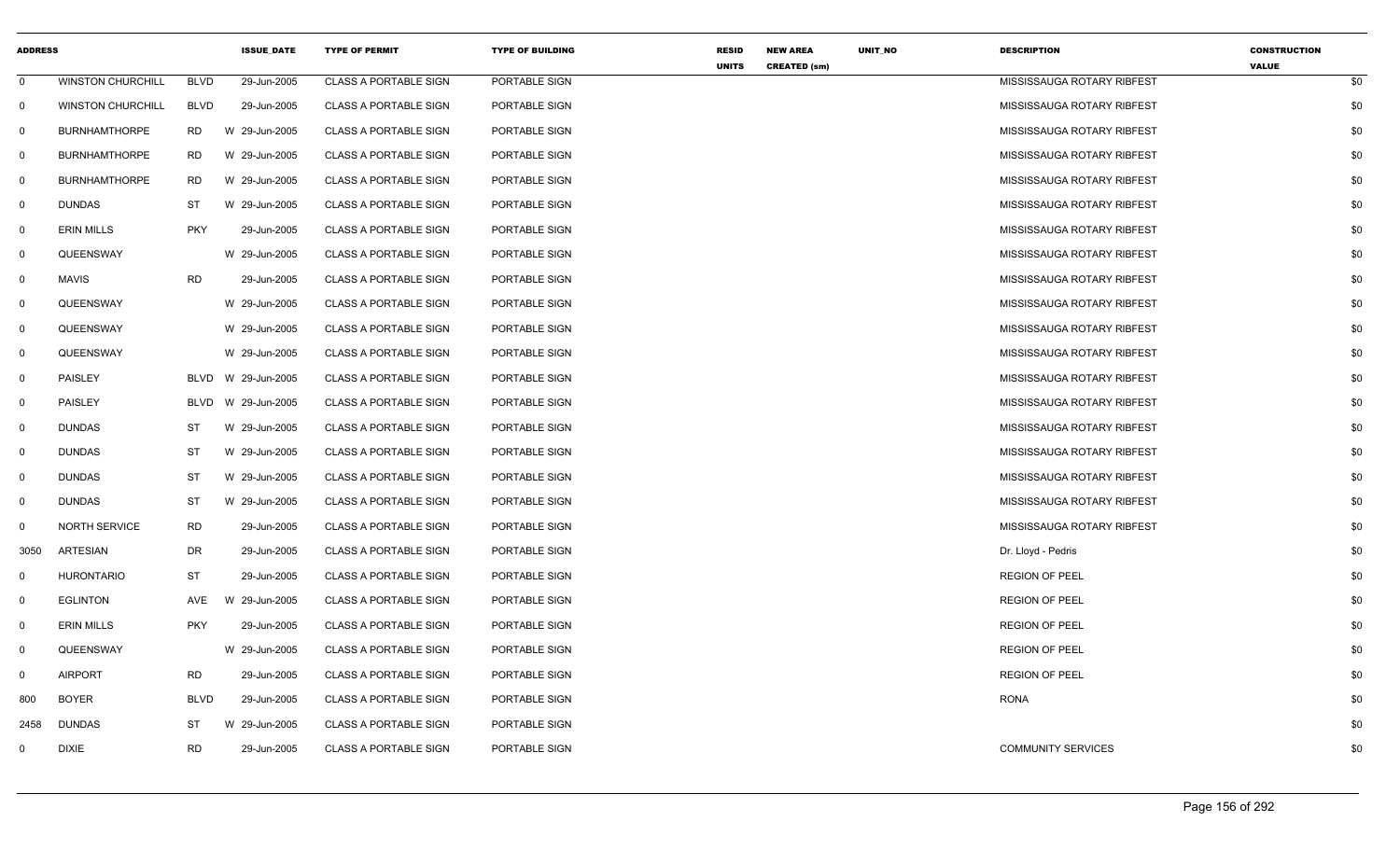| <b>ADDRESS</b> |                      |            | <b>ISSUE DATE</b> | <b>TYPE OF PERMIT</b>        | <b>TYPE OF BUILDING</b>        | <b>RESID</b><br><b>UNITS</b> | <b>NEW AREA</b><br><b>CREATED (sm)</b> | <b>UNIT NO</b> | <b>DESCRIPTION</b>                      | <b>CONSTRUCTION</b><br><b>VALUE</b> |
|----------------|----------------------|------------|-------------------|------------------------------|--------------------------------|------------------------------|----------------------------------------|----------------|-----------------------------------------|-------------------------------------|
| 5025           | <b>HEATHERLEIGH</b>  | AVE        | 29-Jun-2005       | <b>CLASS A PORTABLE SIGN</b> | PORTABLE SIGN                  |                              |                                        |                | Century City Dental - Dr. J. Bubanovich | \$0                                 |
| 215            | <b>ENFIELD</b>       | PL         | 30-Jun-2005       | <b>TEMPORARY STRUCTURE</b>   | <b>COMMERCIAL - OTHER</b>      |                              |                                        |                | TENT - TEMPORARY JUL 20-21/04, 40x100   | \$1,000                             |
| 35             | <b>KING</b>          | ST         | E.<br>30-Jun-2005 | ALTERATION TO EXIST BLDG     | COMMERCIAL RETAIL - MULTI-USER |                              |                                        | 18             | <b>RETAIL</b>                           | \$2,000                             |
| 80             | <b>PORT</b>          | ST         | E 30-Jun-2005     | ALTERATION TO EXIST BLDG     | COMMERCIAL OFFICE - MULTI-USER |                              |                                        | E              | PROFESSIONAL OFFICE                     | \$18,000                            |
| 1556           | <b>DUNDAS</b>        | ST         | W 30-Jun-2005     | ALTERATION TO EXIST BLDG     | COMMERCIAL OFFICE- SINGLE USER |                              |                                        |                | INTERIOR ALTERATIONS - DENTIST OFFICE   | \$37,000                            |
| 950            | <b>BURNHAMTHORPE</b> | <b>RD</b>  | W 30-Jun-2005     | <b>SPRINKLERS</b>            | <b>CITY</b>                    |                              |                                        |                | <b>REVISION - SPRINKLERS</b>            | \$0                                 |
| 1874           | <b>SNOW BUNTING</b>  | <b>CRT</b> | 30-Jun-2005       | <b>INGROUND POOL</b>         | DETACHED DWELLING              |                              |                                        |                |                                         | \$0                                 |
| 100            | <b>CITY CENTRE</b>   | DR         | 30-Jun-2005       | TENTS/AIR SUPPORT STRUC      | COMMERCIAL RETAIL - MULTI-USER |                              |                                        |                | TENT-TEMPORARY, JUN 30-JUL 5, 2005      | \$2,000                             |
| 1303           | AEROWOOD             | DR         | 30-Jun-2005       | ALTERATION TO EXIST BLDG     | MULTI-TENANT INDUSTRIAL        |                              | 5,504                                  | $5 - 7$        | OFFICE. SHOWROOM & WAREHOUSE            | \$831,000                           |
| 1951           | <b>RATHBURN</b>      | RD         | E 30-Jun-2005     | ADDITION TO EXIST BLDG       | <b>ROW DWELLING</b>            |                              |                                        | 99             | ADDITION-DECK REPLACEMENT               | \$10,000                            |
| 1951           | RATHBURN             | RD         | E 30-Jun-2005     | ADDITION TO EXIST BLDG       | <b>ROW DWELLING</b>            |                              |                                        | 98             | ADDITION-DECK REPLACEMENT               | \$10,000                            |
| 1951           | <b>RATHBURN</b>      | <b>RD</b>  | E 30-Jun-2005     | ADDITION TO EXIST BLDG       | <b>ROW DWELLING</b>            |                              |                                        | 97             | ADDITION-DECK REPLACEMENT               | \$10,000                            |
| 1951           | <b>RATHBURN</b>      | <b>RD</b>  | E 30-Jun-2005     | ADDITION TO EXIST BLDG       | <b>ROW DWELLING</b>            |                              |                                        | 96             | ADDITION-DECK REPLACEMENT               | \$10,000                            |
| 1951           | <b>RATHBURN</b>      | RD         | E 30-Jun-2005     | ADDITION TO EXIST BLDG       | <b>ROW DWELLING</b>            |                              |                                        | 95             | ADDITION-DECK REPLACEMENT               | \$10,000                            |
| 1951           | RATHBURN             | <b>RD</b>  | E 30-Jun-2005     | ADDITION TO EXIST BLDG       | <b>ROW DWELLING</b>            |                              |                                        | 94             | ADDITION-DECK REPLACEMENT               | \$10,000                            |
| 1951           | <b>RATHBURN</b>      | <b>RD</b>  | E 30-Jun-2005     | ADDITION TO EXIST BLDG       | <b>ROW DWELLING</b>            |                              |                                        | 93             | ADDITION-DECK REPLACEMENT               | \$10,000                            |
| 1951           | <b>RATHBURN</b>      | RD         | E 30-Jun-2005     | ADDITION TO EXIST BLDG       | <b>ROW DWELLING</b>            |                              |                                        | 92             | ADDITION-DECK REPLACEMENT               | \$10,000                            |
| 1951           | RATHBURN             | RD         | E 30-Jun-2005     | ADDITION TO EXIST BLDG       | <b>ROW DWELLING</b>            |                              |                                        | 91             | ADDITION-DECK REPLACEMENT               | \$10,000                            |
| 1951           | <b>RATHBURN</b>      | RD         | E 30-Jun-2005     | ADDITION TO EXIST BLDG       | <b>ROW DWELLING</b>            |                              |                                        | 159            | ADDITION-DECK REPLACEMENT               | \$10,000                            |
| 1951           | RATHBURN             | <b>RD</b>  | E 30-Jun-2005     | ADDITION TO EXIST BLDG       | <b>ROW DWELLING</b>            |                              |                                        | 158            | ADDITION-DECK REPLACEMENT               | \$10,000                            |
| 1951           | <b>RATHBURN</b>      | RD         | E 30-Jun-2005     | ADDITION TO EXIST BLDG       | <b>ROW DWELLING</b>            |                              |                                        | 157            | ADDITION-DECK                           | \$10,000                            |
| 1951           | <b>RATHBURN</b>      | RD         | E 30-Jun-2005     | ADDITION TO EXIST BLDG       | <b>ROW DWELLING</b>            |                              |                                        | 156            | ADDITION-DECK REPLACEMENT               | \$10,000                            |
| 1951           | <b>RATHBURN</b>      | <b>RD</b>  | E 30-Jun-2005     | ADDITION TO EXIST BLDG       | <b>ROW DWELLING</b>            |                              |                                        | 150            | ADDITION-DECK REPLACEMENT               | \$10,000                            |
| 1951           | <b>RATHBURN</b>      | <b>RD</b>  | E 30-Jun-2005     | ADDITION TO EXIST BLDG       | <b>ROW DWELLING</b>            |                              |                                        | 149            | ADDITION-DECK REPLACEMENT               | \$10,000                            |
| 1951           | RATHBURN             | RD         | E 30-Jun-2005     | ADDITION TO EXIST BLDG       | <b>ROW DWELLING</b>            |                              |                                        | 148            | ADDITION-DECK REPLACEMENT               | \$10,000                            |
| 1951           | RATHBURN             | <b>RD</b>  | E 30-Jun-2005     | ADDITION TO EXIST BLDG       | <b>ROW DWELLING</b>            |                              |                                        | 147            | ADDITION-DECK REPLACEMENT               | \$10,000                            |
| 1951           | <b>RATHBURN</b>      | <b>RD</b>  | E 30-Jun-2005     | ADDITION TO EXIST BLDG       | <b>ROW DWELLING</b>            |                              |                                        | 155            | ADDITION-DECK REPLACEMENT               | \$10,000                            |
| 1951           | RATHBURN             | RD         | E 30-Jun-2005     | ADDITION TO EXIST BLDG       | <b>ROW DWELLING</b>            |                              |                                        | 154            | ADDITION-DECK REPLACEMENT               | \$10,000                            |
|                |                      |            |                   |                              |                                |                              |                                        |                |                                         |                                     |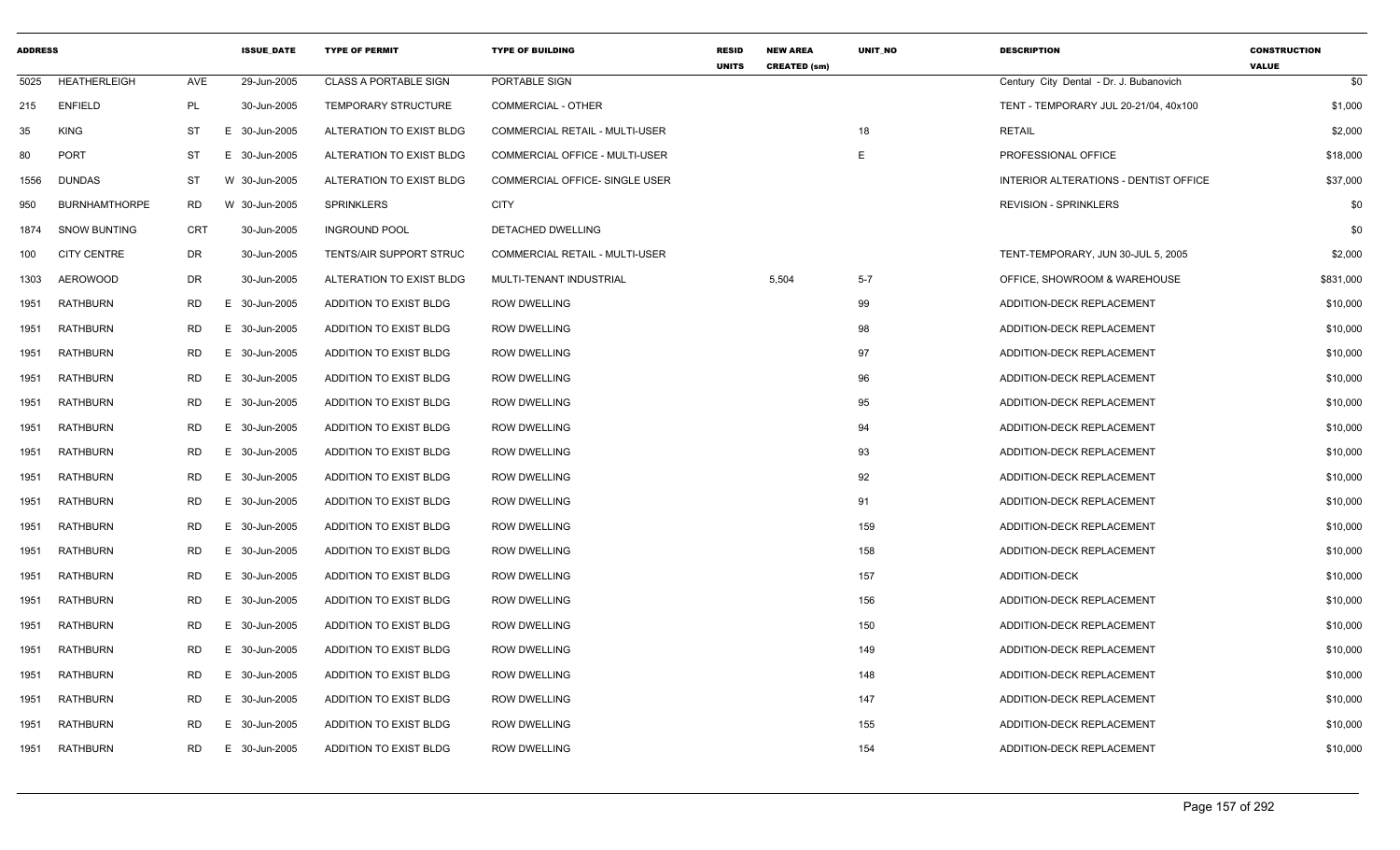| <b>ADDRESS</b> |                      |            | <b>ISSUE_DATE</b> | <b>TYPE OF PERMIT</b>          | <b>TYPE OF BUILDING</b>               | <b>RESID</b><br><b>UNITS</b> | <b>NEW AREA</b><br><b>CREATED (sm)</b> | UNIT_NO | <b>DESCRIPTION</b>                                  | <b>CONSTRUCTION</b><br><b>VALUE</b> |
|----------------|----------------------|------------|-------------------|--------------------------------|---------------------------------------|------------------------------|----------------------------------------|---------|-----------------------------------------------------|-------------------------------------|
| 1951           | RATHBURN             | RD         | E 30-Jun-2005     | ADDITION TO EXIST BLDG         | <b>ROW DWELLING</b>                   |                              |                                        | 153     | ADDITION-DECK REPLACEMENT                           | \$10,000                            |
| 1951           | RATHBURN             | RD         | E 30-Jun-2005     | ADDITION TO EXIST BLDG         | <b>ROW DWELLING</b>                   |                              |                                        | 152     | ADDITION-DECK REPLACEMENT                           | \$10,000                            |
| 1951           | <b>RATHBURN</b>      | RD         | E 30-Jun-2005     | ADDITION TO EXIST BLDG         | <b>ROW DWELLING</b>                   |                              |                                        | 151     | ADDITION-DECK REPLACEMENT                           | \$10,000                            |
| 1951           | <b>RATHBURN</b>      | RD         | E 30-Jun-2005     | ADDITION TO EXIST BLDG         | <b>ROW DWELLING</b>                   |                              |                                        | 116     | ADDITION-DECK REPLACEMENT                           | \$10,000                            |
| 1951           | <b>RATHBURN</b>      | RD         | E 30-Jun-2005     | ADDITION TO EXIST BLDG         | <b>ROW DWELLING</b>                   |                              |                                        | 115     | ADDITION-DECK REPLACEMENT                           | \$10,000                            |
| 1951           | RATHBURN             | RD         | E 30-Jun-2005     | ADDITION TO EXIST BLDG         | <b>ROW DWELLING</b>                   |                              |                                        | 114     | ADDITION-DECK REPLACEMENT                           | \$10,000                            |
| 1951           | RATHBURN             | RD         | E 30-Jun-2005     | ADDITION TO EXIST BLDG         | <b>ROW DWELLING</b>                   |                              |                                        | 113     | ADDITION-DECK REPLACEMENT                           | \$10,000                            |
| 1951           | RATHBURN             | RD         | E 30-Jun-2005     | ADDITION TO EXIST BLDG         | <b>ROW DWELLING</b>                   |                              |                                        | 110     | ADDITION-DECK REPLACEMENT                           | \$10,000                            |
| 1951           | RATHBURN             | RD         | E 30-Jun-2005     | ADDITION TO EXIST BLDG         | <b>ROW DWELLING</b>                   |                              |                                        | 109     | ADDITION-DECK REPLACEMENT                           | \$10,000                            |
| 1951           | <b>RATHBURN</b>      | RD         | E 30-Jun-2005     | ADDITION TO EXIST BLDG         | <b>ROW DWELLING</b>                   |                              |                                        | 106     | ADDITION-DECK REPLACEMENT                           | \$10,000                            |
| 3700           | DUNRANKIN            | DR         | 30-Jun-2005       | ALTERATION TO EXIST BLDG       | SCHOOL - ELEMENTARY                   |                              | 455                                    |         | INTERIOR ALTERATIONS - DUNRANKIN DRIVE P.S.         | \$88,000                            |
| 7455           | <b>REDSTONE</b>      | RD         | 30-Jun-2005       | ALTERATION TO EXIST BLDG       | SCHOOL - ELEMENTARY                   |                              | 140                                    |         | INTERIOR ALTERATIONS - MARVIN HEIGHTS P.S.          | \$27,000                            |
| 589            | <b>NORTH SERVICE</b> | <b>RD</b>  | 30-Jun-2005       | ALTERATION TO EXIST BLDG       | <b>COMMERCIAL RETAIL - MULTI-USER</b> |                              | 187                                    | 2, 3    | PRIVATE SOCIAL CLUB                                 | \$28,000                            |
| 1125           | DUNDAS               | ST         | E 30-Jun-2005     | FIRE DAMAGE REPAIR             | COMMERCIAL - OTHER                    |                              |                                        | 2-FLR   | FIRE DAMAGE REPAIR                                  | \$140,000                           |
| 6600           | GOREWAY              | DR         | 30-Jun-2005       | ALTERATION TO EXIST BLDG       | MULTI-TENANT INDUSTRIAL               |                              |                                        | C       | <b>WAREHOUSE &amp; DISTRIBUTION</b>                 | \$15,000                            |
| 7205           | GOREWAY              | DR         | 30-Jun-2005       | <b>FASCIA SIGN</b>             | <b>COMMERCIAL RETAIL - MULTI-USER</b> |                              |                                        |         | 4 FASCIA SIGNS - FOOD BASICS                        | \$50,000                            |
| 1245           | TOURMALINE           | CRT        | 30-Jun-2005       | <b>INGROUND POOL</b>           | DETACHED DWELLING                     |                              |                                        |         |                                                     | \$0                                 |
| 1646           | SIR MONTY'S          | DR         | 30-Jun-2005       | <b>INGROUND POOL</b>           | DETACHED DWELLING                     |                              |                                        |         |                                                     | \$0                                 |
| 597            | CANYON               | ST         | 30-Jun-2005       | <b>INGROUND POOL</b>           | DETACHED DWELLING                     |                              |                                        |         |                                                     | \$0                                 |
| 6801           | <b>GOLDEN HILLS</b>  | WAY        | 30-Jun-2005       | <b>INGROUND POOL</b>           | DETACHED DWELLING                     |                              |                                        |         |                                                     | \$0                                 |
| 1775           | BONHILL              | RD         | 30-Jun-2005       | <b>TENTS/AIR SUPPORT STRUC</b> | INDUSTRIAL - OTHER                    |                              |                                        |         | TENT - TEMPORARY JUNE 7-8/05, 20x50 (1)             | \$2,000                             |
| 6705           | MILLCREEK            | DR         | 30-Jun-2005       | TENTS/AIR SUPPORT STRUC        | MULTI-TENANT INDUSTRIAL               |                              |                                        |         | TENT - TEMPORARY, JUNE 30-JULY 1/05, (1) 30x45, (1) | \$4,000                             |
| 4              | <b>ROBERT SPECK</b>  | <b>PKY</b> | 30-Jun-2005       | <b>TENTS/AIR SUPPORT STRUC</b> | COMMERCIAL OFFICE - MULTI-USER        |                              |                                        |         | TENT-TEMPORARY, JULY 13-14/05, 40x40 (1)            | \$2,000                             |
| 148            | KINGSBRIDGE GARDEN   | CIR        | 30-Jun-2005       | <b>FIRE DAMAGE REPAIR</b>      | DETACHED DWELLING                     |                              |                                        |         | FIRE DAMAGE REPAIR                                  | \$65,000                            |
|                | 6744 KAZOO           | CRT        | 30-Jun-2005       | <b>INGROUND POOL</b>           | DETACHED DWELLING                     |                              |                                        |         |                                                     | \$0                                 |
| 3413           | AUTUMNLEAF           | CRES       | 30-Jun-2005       | ALTERATION TO EXIST BLDG       | DETACHED DWELLING                     |                              |                                        |         | <b>INTERIOR ALTERATIONS</b>                         | \$20,000                            |
| 2489           | OLINDA               | CRT        | 30-Jun-2005       | <b>INGROUND POOL</b>           | DETACHED DWELLING                     |                              |                                        |         |                                                     | \$0                                 |
| 2666           | <b>INNISFIL</b>      | RD         | 30-Jun-2005       | ABOVE GROUND POOL              | DETACHED DWELLING                     |                              |                                        |         |                                                     | \$0                                 |
|                |                      |            |                   |                                |                                       |                              |                                        |         |                                                     |                                     |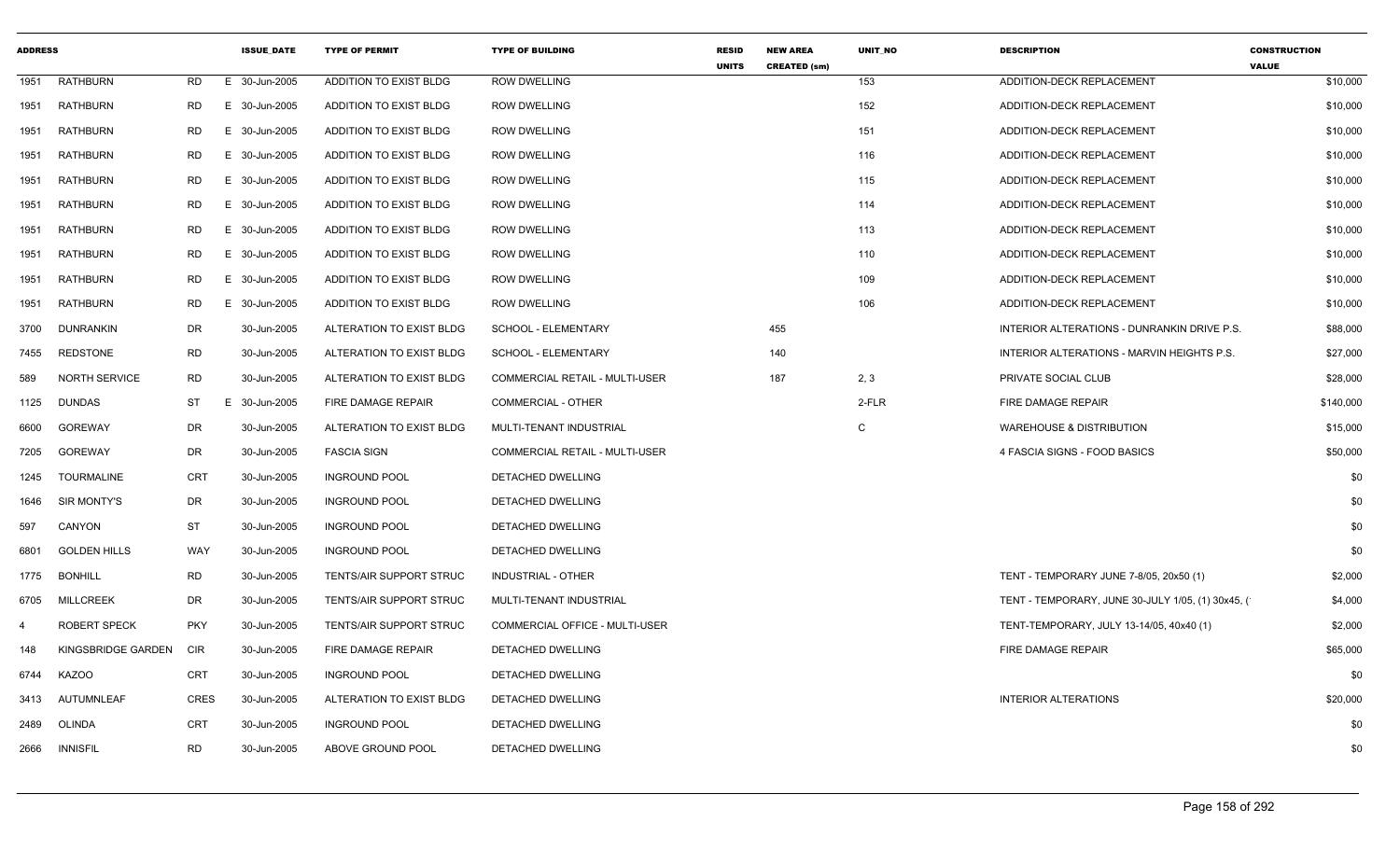| <b>ADDRESS</b> |                    |             | <b>ISSUE DATE</b> | <b>TYPE OF PERMIT</b>        | <b>TYPE OF BUILDING</b> | <b>RESID</b> | <b>NEW AREA</b>     | UNIT_NO | <b>DESCRIPTION</b>                               | <b>CONSTRUCTION</b>      |
|----------------|--------------------|-------------|-------------------|------------------------------|-------------------------|--------------|---------------------|---------|--------------------------------------------------|--------------------------|
| 300            | <b>CITY CENTRE</b> | DR          | 30-Jun-2005       | TENTS/AIR SUPPORT STRUC      | PUBLIC - OTHER          | <b>UNITS</b> | <b>CREATED (sm)</b> |         | TENT - TEMPORARY TENTS (4-20x20, 1-10x10, 1-50x3 | <b>VALUE</b><br>\$10,000 |
| $\mathbf 0$    | <b>LORNE PARK</b>  | <b>RD</b>   | 30-Jun-2005       | <b>CLASS A PORTABLE SIGN</b> | PORTABLE SIGN           |              |                     |         | MISSISSAUGA ROTARY RIBFEST                       | \$0                      |
| $\mathbf 0$    | <b>TRUSCOTT</b>    | DR          | 30-Jun-2005       | <b>CLASS A PORTABLE SIGN</b> | PORTABLE SIGN           |              |                     |         | MISSISSAUGA ROTARY RIBFEST                       | \$0                      |
| $\mathbf 0$    | <b>TRUSCOTT</b>    | <b>DR</b>   | 30-Jun-2005       | <b>CLASS A PORTABLE SIGN</b> | PORTABLE SIGN           |              |                     |         | MISSISSAUGA ROTARY RIBFEST                       | \$0                      |
| $\mathbf 0$    | SOUTH SHERIDAN     | WAY         | 30-Jun-2005       | <b>CLASS A PORTABLE SIGN</b> | PORTABLE SIGN           |              |                     |         | MISSISSAUGA ROTARY RIBFEST                       | \$0                      |
| $\mathbf{0}$   | SOUTH SHERIDAN     | WAY         | 30-Jun-2005       | <b>CLASS A PORTABLE SIGN</b> | PORTABLE SIGN           |              |                     |         | MISSISSAUGA ROTARY RIBFEST                       | \$0                      |
| $\mathbf 0$    | SOUTH SHERIDAN     | WAY         | 30-Jun-2005       | <b>CLASS A PORTABLE SIGN</b> | PORTABLE SIGN           |              |                     |         | MISSISSAUGA ROTARY RIBFEST                       | \$0                      |
| $\mathbf{0}$   | <b>DIXIE</b>       | RD          | 30-Jun-2005       | <b>CLASS A PORTABLE SIGN</b> | PORTABLE SIGN           |              |                     |         | MISSISSAUGA ROTARY RIBFEST                       | \$0                      |
| $\mathbf 0$    | <b>MATHESON</b>    | <b>BLVD</b> | 30-Jun-2005       | <b>CLASS A PORTABLE SIGN</b> | PORTABLE SIGN           |              |                     |         | MISSISSAUGA ROTARY RIBFEST                       | \$0                      |
| $\mathbf{0}$   | MATHESON           | <b>BLVD</b> | 30-Jun-2005       | <b>CLASS A PORTABLE SIGN</b> | PORTABLE SIGN           |              |                     |         | MISSISSAUGA ROTARY RIBFEST                       | \$0                      |
| $\mathbf{0}$   | <b>TOMKEN</b>      | <b>RD</b>   | 30-Jun-2005       | CLASS A PORTABLE SIGN        | PORTABLE SIGN           |              |                     |         | MISSISSAUGA ROTARY RIBFEST                       | \$0                      |
| $\mathbf 0$    | <b>TOMKEN</b>      | RD          | 30-Jun-2005       | CLASS A PORTABLE SIGN        | PORTABLE SIGN           |              |                     |         | MISSISSAUGA ROTARY RIBFEST                       | \$0                      |
| $\mathbf 0$    | TOMKEN             | <b>RD</b>   | 30-Jun-2005       | <b>CLASS A PORTABLE SIGN</b> | PORTABLE SIGN           |              |                     |         | MISSISSAUGA ROTARY RIBFEST                       | \$0                      |
| $\mathbf 0$    | <b>EGLINTON</b>    | AVE         | Е<br>30-Jun-2005  | <b>CLASS A PORTABLE SIGN</b> | PORTABLE SIGN           |              |                     |         | MISSISSAUGA ROTARY RIBFEST                       | \$0                      |
| $\mathbf 0$    | <b>BRISTOL</b>     | <b>RD</b>   | 30-Jun-2005<br>E. | <b>CLASS A PORTABLE SIGN</b> | PORTABLE SIGN           |              |                     |         | MISSISSAUGA ROTARY RIBFEST                       | \$0                      |
| $\mathbf 0$    | <b>MATHESON</b>    | <b>BLVD</b> | 30-Jun-2005<br>E. | <b>CLASS A PORTABLE SIGN</b> | PORTABLE SIGN           |              |                     |         | MISSISSAUGA ROTARY RIBFEST                       | \$0                      |
| $\mathbf{0}$   | <b>KENNEDY</b>     | <b>RD</b>   | 30-Jun-2005       | <b>CLASS A PORTABLE SIGN</b> | PORTABLE SIGN           |              |                     |         | MISSISSAUGA ROTARY RIBFEST                       | \$0                      |
| $\mathbf{0}$   | <b>TOMKEN</b>      | <b>RD</b>   | 30-Jun-2005       | <b>CLASS A PORTABLE SIGN</b> | PORTABLE SIGN           |              |                     |         | MISSISSAUGA ROTARY RIBFEST                       | \$0                      |
| $\mathbf{0}$   | <b>BRISTOL</b>     | <b>RD</b>   | Е<br>30-Jun-2005  | <b>CLASS A PORTABLE SIGN</b> | PORTABLE SIGN           |              |                     |         | MISSISSAUGA ROTARY RIBFEST                       | \$0                      |
| $\mathbf 0$    | <b>HURONTARIO</b>  | <b>ST</b>   | 30-Jun-2005       | <b>CLASS A PORTABLE SIGN</b> | PORTABLE SIGN           |              |                     |         | MISSISSAUGA ROTARY RIBFEST                       | \$0                      |
| $\mathbf{0}$   | <b>HURONTARIO</b>  | <b>ST</b>   | 30-Jun-2005       | <b>CLASS A PORTABLE SIGN</b> | PORTABLE SIGN           |              |                     |         | MISSISSAUGA ROTARY RIBFEST                       | \$0                      |
| $\mathbf 0$    | <b>MATHESON</b>    | <b>BLVD</b> | 30-Jun-2005<br>E  | <b>CLASS A PORTABLE SIGN</b> | PORTABLE SIGN           |              |                     |         | MISSISSAUGA ROTARY RIBFEST                       | \$0                      |
| $\mathbf 0$    | <b>HURONTARIO</b>  | ST          | 30-Jun-2005       | <b>CLASS A PORTABLE SIGN</b> | PORTABLE SIGN           |              |                     |         | MISSISSAUGA ROTARY RIBFEST                       | \$0                      |
| $\mathbf 0$    | <b>BRITANNIA</b>   | <b>RD</b>   | W 30-Jun-2005     | <b>CLASS A PORTABLE SIGN</b> | PORTABLE SIGN           |              |                     |         | MISSISSAUGA ROTARY RIBFEST                       | \$0                      |
| $\mathbf 0$    | <b>BRITANNIA</b>   | <b>RD</b>   | W 30-Jun-2005     | <b>CLASS A PORTABLE SIGN</b> | PORTABLE SIGN           |              |                     |         | MISSISSAUGA ROTARY RIBFEST                       | \$0                      |
| $\mathbf 0$    | <b>BRITANNIA</b>   | <b>RD</b>   | W 30-Jun-2005     | <b>CLASS A PORTABLE SIGN</b> | PORTABLE SIGN           |              |                     |         | MISSISSAUGA ROTARY RIBFEST                       | \$0                      |
| $\mathbf 0$    | <b>BRITANNIA</b>   | <b>RD</b>   | W 30-Jun-2005     | <b>CLASS A PORTABLE SIGN</b> | PORTABLE SIGN           |              |                     |         | MISSISSAUGA ROTARY RIBFEST                       | \$0                      |
| $\mathbf{0}$   | <b>MCLAUGHLIN</b>  | <b>RD</b>   | 30-Jun-2005       | <b>CLASS A PORTABLE SIGN</b> | PORTABLE SIGN           |              |                     |         | MISSISSAUGA ROTARY RIBFEST                       | \$0                      |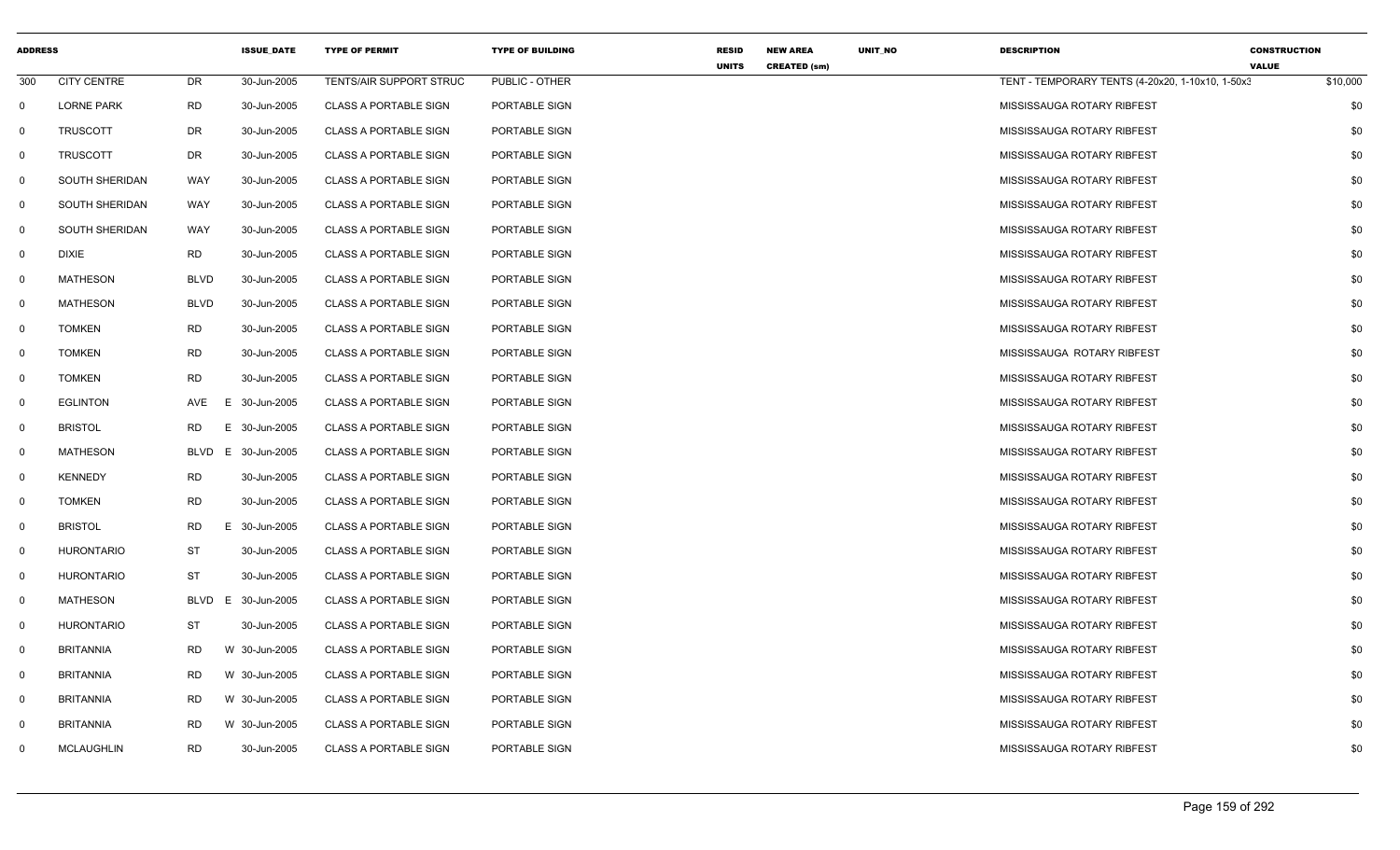| <b>ADDRESS</b> |                      |             | <b>ISSUE DATE</b> | <b>TYPE OF PERMIT</b>        | <b>TYPE OF BUILDING</b>        | <b>RESID</b><br><b>UNITS</b> | <b>NEW AREA</b><br><b>CREATED (sm)</b> | UNIT_NO | <b>DESCRIPTION</b>                   | <b>CONSTRUCTION</b><br><b>VALUE</b> |
|----------------|----------------------|-------------|-------------------|------------------------------|--------------------------------|------------------------------|----------------------------------------|---------|--------------------------------------|-------------------------------------|
| $\mathbf 0$    | <b>MCLAUGHLIN</b>    | <b>RD</b>   | 30-Jun-2005       | <b>CLASS A PORTABLE SIGN</b> | PORTABLE SIGN                  |                              |                                        |         | MISSISSAUGA ROTARY RIBFEST           | \$0                                 |
| $\mathbf 0$    | <b>MCLAUGHLIN</b>    | <b>RD</b>   | 30-Jun-2005       | <b>CLASS A PORTABLE SIGN</b> | PORTABLE SIGN                  |                              |                                        |         | MISSISSAUGA ROTARY RIBFEST           | \$0                                 |
| 0              | <b>MCLAUGHLIN</b>    | RD          | 30-Jun-2005       | <b>CLASS A PORTABLE SIGN</b> | PORTABLE SIGN                  |                              |                                        |         | MISSISSAUGA ROTARY RIBFEST           | \$0                                 |
| 3549           | NUTCRACKER           | DR          | 30-Jun-2005       | <b>INGROUND POOL</b>         | DETACHED DWELLING              |                              |                                        |         |                                      | \$0                                 |
| 3170           | FORRESTDALE          | <b>CIR</b>  | 30-Jun-2005       | ABOVE GROUND POOL            | DETACHED DWELLING              |                              |                                        |         |                                      | \$0                                 |
| 863            | LAKESHORE            | RD          | E 30-Jun-2005     | <b>FASCIA SIGN</b>           | COMMERCIAL RETAIL-SINGLE USER  |                              |                                        |         | (1) FASCIA SIGN - SPAVENUE           | \$2,000                             |
| 3798           | SPICEWOOD            | <b>WAY</b>  | 30-Jun-2005       | ABOVE GROUND POOL            | SEMI-DETACHED DWELLING         |                              |                                        |         |                                      | \$0                                 |
| 801            | <b>MATHESON</b>      | <b>BLVD</b> | W 30-Jun-2005     | ALTERATION TO EXIST BLDG     | COMMERCIAL RETAIL - MULTI-USER |                              |                                        | 15      | ALTERAITONS - T-BAR CEILING          | \$1,000                             |
| $\mathbf{0}$   | <b>EGLINTON</b>      | AVE         | E 30-Jun-2005     | <b>CLASS A PORTABLE SIGN</b> | PORTABLE SIGN                  |                              |                                        |         | Kingdom Convenant Community Services | \$0                                 |
| $\mathbf 0$    | <b>DUNDAS</b>        | ST          | Е.<br>30-Jun-2005 | <b>CLASS A PORTABLE SIGN</b> | PORTABLE SIGN                  |                              |                                        |         | KINGDOM CONVENANT COMMUNITY SERVICES | \$0                                 |
| $\mathbf 0$    | <b>MAVIS</b>         | <b>RD</b>   | 30-Jun-2005       | <b>CLASS A PORTABLE SIGN</b> | PORTABLE SIGN                  |                              |                                        |         | KINGDOM CONVENANT COMMUNITY SERVICES | \$0                                 |
| $\mathbf 0$    | <b>DUNDAS</b>        | ST          | E 30-Jun-2005     | <b>CLASS A PORTABLE SIGN</b> | PORTABLE SIGN                  |                              |                                        |         | <b>REGION OF PEEL</b>                | \$0                                 |
| 0              | LAKESHORE            | <b>RD</b>   | E 30-Jun-2005     | <b>CLASS A PORTABLE SIGN</b> | PORTABLE SIGN                  |                              |                                        |         | <b>REGION OF PEEL</b>                | \$0                                 |
| $\mathbf 0$    | <b>SOUTH SERVICE</b> | <b>RD</b>   | 30-Jun-2005       | <b>CLASS A PORTABLE SIGN</b> | PORTABLE SIGN                  |                              |                                        |         | <b>REGION OF PEEL</b>                | \$0                                 |
| 0              | <b>HURONTARIO</b>    | <b>ST</b>   | 30-Jun-2005       | <b>CLASS A PORTABLE SIGN</b> | PORTABLE SIGN                  |                              |                                        |         | <b>REGION OF PEEL</b>                | \$0                                 |
| $\mathbf{0}$   | <b>GOREWAY</b>       | DR          | 30-Jun-2005       | <b>CLASS A PORTABLE SIGN</b> | PORTABLE SIGN                  |                              |                                        |         | <b>REGION OF PEEL</b>                | \$0                                 |
| $\mathbf{0}$   | SOUTH SHERIDAN       | WAY         | 30-Jun-2005       | <b>CLASS A PORTABLE SIGN</b> | PORTABLE SIGN                  |                              |                                        |         | <b>REGION OF PEEL</b>                | \$0                                 |
| $\mathbf{0}$   | PAISLEY              | <b>BLVD</b> | W 30-Jun-2005     | <b>CLASS A PORTABLE SIGN</b> | PORTABLE SIGN                  |                              |                                        |         | <b>REGION OF PEEL</b>                | \$0                                 |
| $\mathbf 0$    | <b>NORTH SERVICE</b> | RD          | 30-Jun-2005       | <b>CLASS A PORTABLE SIGN</b> | PORTABLE SIGN                  |                              |                                        |         | <b>REGION OF PEEL</b>                | \$0                                 |
| 0              | <b>NORTH SERVICE</b> | <b>RD</b>   | 30-Jun-2005       | <b>CLASS A PORTABLE SIGN</b> | PORTABLE SIGN                  |                              |                                        |         | <b>REGION OF PEEL</b>                | \$0                                 |
| $\mathbf 0$    | HAIG                 | <b>BLVD</b> | 30-Jun-2005       | <b>CLASS A PORTABLE SIGN</b> | PORTABLE SIGN                  |                              |                                        |         | <b>REGION OF PEEL</b>                | \$0                                 |
| 0              | ATWATER              | AVE         | 30-Jun-2005       | CLASS A PORTABLE SIGN        | PORTABLE SIGN                  |                              |                                        |         | <b>REGION OF PEEL</b>                | \$0                                 |
| $\mathbf 0$    | SOUTH SHERIDAN       | WAY         | 30-Jun-2005       | <b>CLASS A PORTABLE SIGN</b> | PORTABLE SIGN                  |                              |                                        |         | <b>REGION OF PEEL</b>                | \$0                                 |
| 0              | SOUTH SHERIDAN       | WAY         | 30-Jun-2005       | <b>CLASS A PORTABLE SIGN</b> | PORTABLE SIGN                  |                              |                                        |         | <b>REGION OF PEEL</b>                | \$0                                 |
| 0              | <b>TRUSCOTT</b>      | DR          | 30-Jun-2005       | <b>CLASS A PORTABLE SIGN</b> | PORTABLE SIGN                  |                              |                                        |         | <b>REGION OF PEEL</b>                | \$0                                 |
| $\mathbf{0}$   | <b>ERIN MILLS</b>    | <b>PKY</b>  | 30-Jun-2005       | CLASS A PORTABLE SIGN        | PORTABLE SIGN                  |                              |                                        |         | <b>REGION OF PEEL</b>                | \$0                                 |
| $\Omega$       | LAKESHORE            | <b>RD</b>   | W 30-Jun-2005     | <b>CLASS A PORTABLE SIGN</b> | PORTABLE SIGN                  |                              |                                        |         | Region of Peel                       | \$0                                 |
| 0              | LAKESHORE            | RD          | E 30-Jun-2005     | <b>CLASS A PORTABLE SIGN</b> | PORTABLE SIGN                  |                              |                                        |         | <b>REGION OF PEEL</b>                | \$0                                 |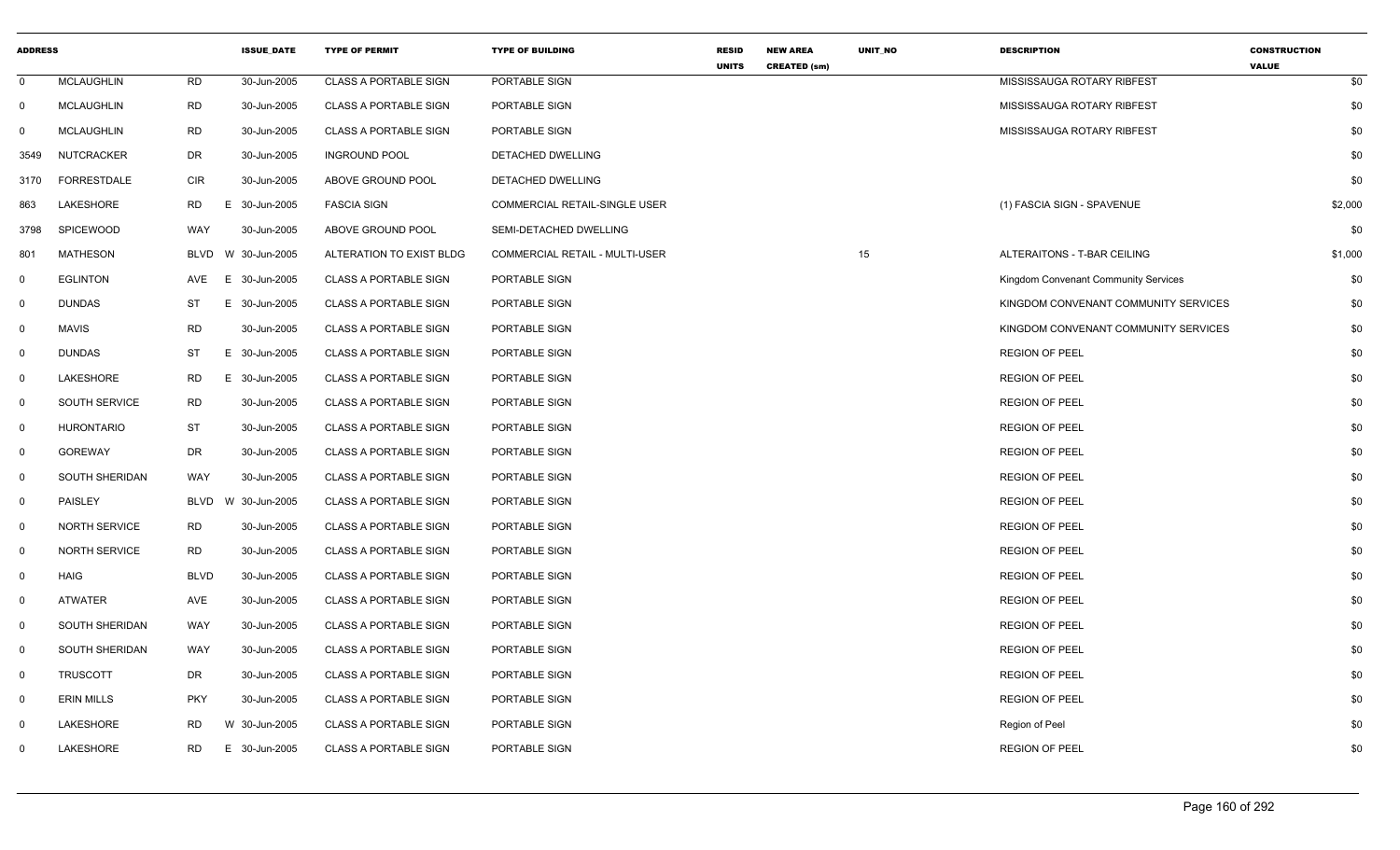| <b>ADDRESS</b> |                          |             | <b>ISSUE DATE</b> | <b>TYPE OF PERMIT</b>        | <b>TYPE OF BUILDING</b>        | <b>RESID</b><br><b>UNITS</b> | <b>NEW AREA</b><br><b>CREATED (sm)</b> | <b>UNIT NO</b> | <b>DESCRIPTION</b>                          | <b>CONSTRUCTION</b><br><b>VALUE</b> |
|----------------|--------------------------|-------------|-------------------|------------------------------|--------------------------------|------------------------------|----------------------------------------|----------------|---------------------------------------------|-------------------------------------|
| $\Omega$       | <b>DERRY</b>             | RD          | E 30-Jun-2005     | <b>CLASS A PORTABLE SIGN</b> | PORTABLE SIGN                  |                              |                                        |                | <b>REGION OF PEEL</b>                       | \$0                                 |
| $\Omega$       | QUEENSWAY                |             | E 30-Jun-2005     | <b>CLASS A PORTABLE SIGN</b> | PORTABLE SIGN                  |                              |                                        |                | <b>REGION OF PEEL</b>                       | \$0                                 |
| 0              | <b>WINSTON CHURCHILL</b> | <b>BLVD</b> | 30-Jun-2005       | <b>CLASS A PORTABLE SIGN</b> | PORTABLE SIGN                  |                              |                                        |                | <b>REGION OF PEEL</b>                       | \$0                                 |
| 0              | <b>DERRY</b>             | RD          | E 30-Jun-2005     | <b>CLASS A PORTABLE SIGN</b> | PORTABLE SIGN                  |                              |                                        |                | <b>REGION OF PEEL</b>                       | \$0                                 |
| 0              | <b>DUNDAS</b>            | ST          | W 30-Jun-2005     | <b>CLASS A PORTABLE SIGN</b> | PORTABLE SIGN                  |                              |                                        |                | <b>REGION OF PEEL</b>                       | \$0                                 |
| 5390           | <b>TERRY FOX</b>         | WAY         | 04-Jul-2005       | <b>NEW BUILDING</b>          | COMMERCIAL RETAIL - MULTI-USER |                              | 1,040                                  | BLD-A          | NEW - COMMERCIAL SPEC, TENANT N/DETERMINED  | \$881,000                           |
| 5380           | <b>TERRY FOX</b>         | WAY         | 04-Jul-2005       | <b>NEW BUILDING</b>          | COMMERCIAL RETAIL - MULTI-USER |                              | 570                                    | BLD-B          | NEW - COMMERCIAL SPEC, TENANT N/DETERMINED  | \$483,000                           |
| 3952           | STARDUST                 | DR          | 04-Jul-2005       | <b>NEW BUILDING</b>          | STREET ROW DWELLING            | 8                            | 1,245                                  | #1-8           | STREET ROW DWELLING - BLK 136 (8 UNITS)     | \$1,281,000                         |
| 3984           | STARDUST                 | DR          | 04-Jul-2005       | <b>NEW BUILDING</b>          | STREET ROW DWELLING            | -8                           | 1,245                                  | #1=8           | STREET ROW DWELLING - BLK 137 (8 UNITS)     | \$1,281,000                         |
| 3998           | <b>STARDUST</b>          | DR          | 04-Jul-2005       | <b>NEW BUILDING</b>          | STREET ROW DWELLING            | 6                            | 837                                    | #1-6           | STREET ROW DWELLING - BLK 138 (6 UNITS)     | \$861,000                           |
| 1665           | SHAWSON                  | DR          | 04-Jul-2005       | ADDITION TO EXIST BLDG       | SINGLE TENANT INDUSTRIAL       |                              | 1,262                                  |                | ADDITION - WAREHOUSE & TRUCK SHOP(551.04m2) | \$677,000                           |
| 80             | <b>COURTNEYPARK</b>      | DR          | 04-Jul-2005<br>Е. | ALTERATION TO EXIST BLDG     | <b>COMMERCIAL - OTHER</b>      |                              |                                        | K <sub>1</sub> | RESTAURANT                                  | \$136,000                           |
| 5139           | <b>DOUBLETREE</b>        | DR          | 04-Jul-2005       | <b>NEW BUILDING</b>          | <b>DETACHED DWELLING</b>       | -1                           | 295                                    |                | <b>SFD - NEW MODEL</b>                      | \$304,000                           |
| 2338           | CAMILLA                  | RD          | 04-Jul-2005       | <b>NEW BUILDING</b>          | <b>DETACHED DWELLING</b>       | $\overline{1}$               | 246                                    |                | <b>SFD - CUSTOM</b>                         | \$254,000                           |
| 3870           | <b>QUIET CREEK</b>       | DR          | 04-Jul-2005       | <b>NEW BUILDING</b>          | DETACHED DWELLING              | $\overline{1}$               | 201                                    |                | <b>SFD - REPEAT MODEL</b>                   | \$187,000                           |
| 5051           | CHURCHILL MEADOWS        | <b>BLVD</b> | 04-Jul-2005       | <b>NEW BUILDING</b>          | SEMI-DETACHED DWELLING         | $\overline{2}$               | 353                                    |                | SEMI-DETACHED - REPEAT MODEL                | \$328,000                           |
| 5033           | <b>CHURCHILL MEADOWS</b> | <b>BLVD</b> | 04-Jul-2005       | <b>NEW BUILDING</b>          | SEMI-DETACHED DWELLING         | $\overline{2}$               | 337                                    |                | SEMI-DETACHED - REPEAT MODEL                | \$298,000                           |
| 3400           | <b>ERIN CENTRE</b>       | <b>BLVD</b> | 04-Jul-2005       | <b>NEW BUILDING</b>          | DETACHED DWELLING              | $\overline{1}$               | 238                                    |                | SFD - REPEAT MODEL                          | \$221,000                           |
| 3408           | <b>ERIN CENTRE</b>       | <b>BLVD</b> | 04-Jul-2005       | <b>NEW BUILDING</b>          | DETACHED DWELLING              | $\overline{1}$               | 283                                    |                | <b>SFD - REPEAT MODEL</b>                   | \$263,000                           |
| 3412           | <b>ERIN CENTRE</b>       | <b>BLVD</b> | 04-Jul-2005       | <b>NEW BUILDING</b>          | DETACHED DWELLING              | $\overline{1}$               | 286                                    |                | <b>SFD - REPEAT MODEL</b>                   | \$265,000                           |
| 3909           | <b>STARDUST</b>          | DR          | 04-Jul-2005       | <b>NEW BUILDING</b>          | SEMI-DETACHED DWELLING         | 2                            | 384                                    |                | SEMI-DETACHED - REPEAT MODEL                | \$357,000                           |
| 3908           | SKYVIEW                  | ST          | 04-Jul-2005       | <b>NEW BUILDING</b>          | SEMI-DETACHED DWELLING         | 2                            | 384                                    |                | SEMI-DETACHED - REPEAT MODEL                | \$357,000                           |
| 5104           | <b>ANCIENT STONE</b>     | AVE         | 04-Jul-2005       | <b>NEW BUILDING</b>          | DETACHED DWELLING              | $\overline{1}$               | 234                                    |                | SFD - REPEAT MODEL                          | \$217,000                           |
| 5153           | <b>CELEBRATION</b>       | DR          | 04-Jul-2005       | <b>NEW BUILDING</b>          | DETACHED DWELLING              | $\overline{1}$               | 213                                    |                | <b>SFD - REPEAT MODEL</b>                   | \$198,000                           |
| 5157           | CELEBRATION              | DR          | 04-Jul-2005       | <b>NEW BUILDING</b>          | DETACHED DWELLING              | $\overline{1}$               | 203                                    |                | <b>SFD - REPEAT MODEL</b>                   | \$188,000                           |
| 5120           | <b>CHURCHILL MEADOWS</b> | <b>BLVD</b> | 04-Jul-2005       | <b>NEW BUILDING</b>          | <b>DETACHED DWELLING</b>       | $\overline{1}$               | 295                                    |                | <b>SFD - REPEAT MODEL</b>                   | \$304,000                           |
| 397            | <b>TURNBERRY</b>         | CRES        | 04-Jul-2005       | ALTERATION TO EXIST BLDG     | DETACHED DWELLING              |                              |                                        |                | <b>BASEMENT WALKOUT</b>                     | \$10,000                            |
| 1480           | <b>CLARKSON</b>          | RD          | 04-Jul-2005<br>N  | ALTERATION TO EXIST BLDG     | DETACHED DWELLING              |                              |                                        |                | <b>INTERIOR ALTERATIONS</b>                 | \$25,000                            |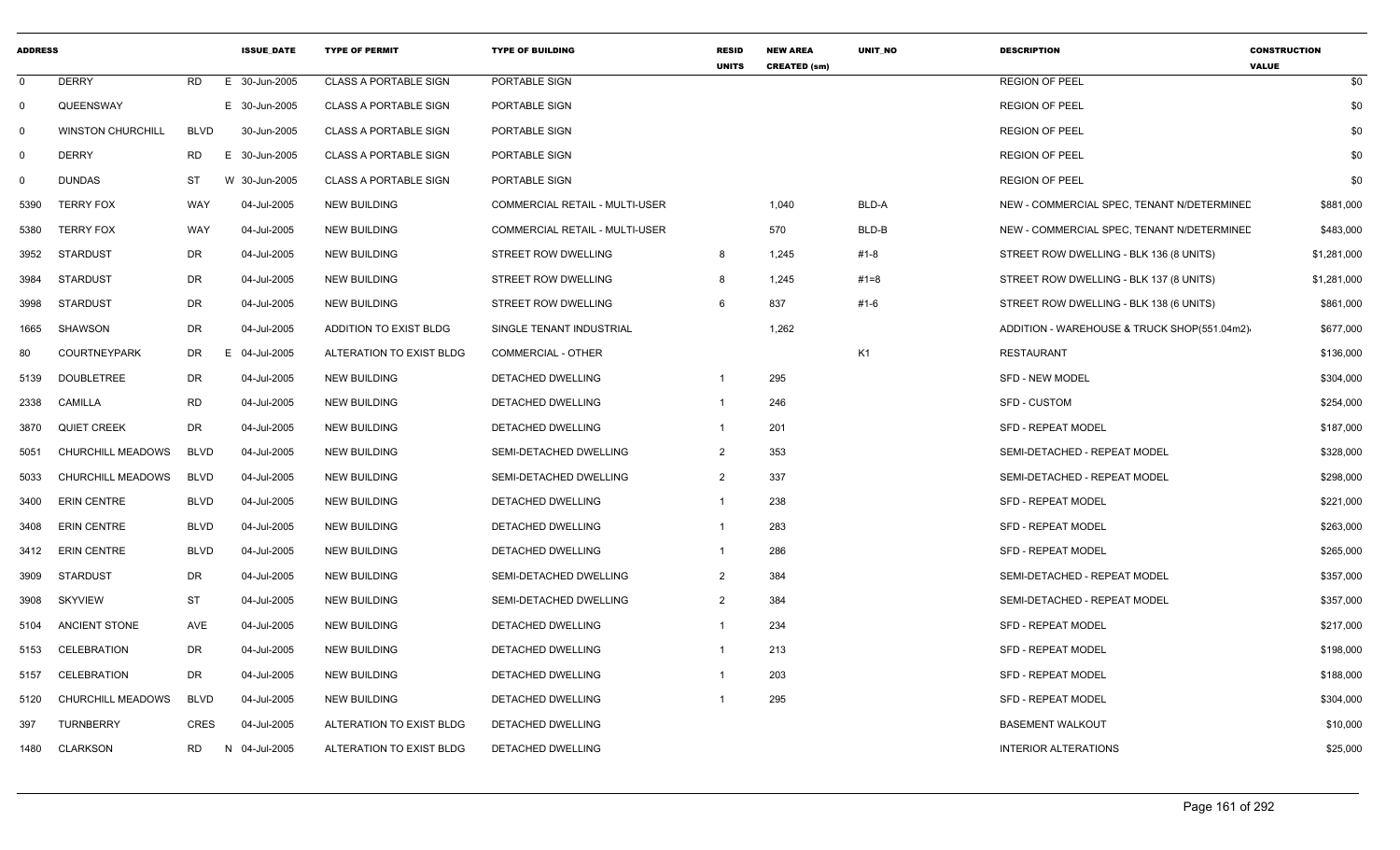| <b>ADDRESS</b> |                          |             | <b>ISSUE DATE</b> | <b>TYPE OF PERMIT</b>                         | <b>TYPE OF BUILDING</b>               | <b>RESID</b><br><b>UNITS</b> | <b>NEW AREA</b><br><b>CREATED (sm)</b> | <b>UNIT NO</b> | <b>DESCRIPTION</b>                                       | <b>CONSTRUCTION</b><br><b>VALUE</b> |
|----------------|--------------------------|-------------|-------------------|-----------------------------------------------|---------------------------------------|------------------------------|----------------------------------------|----------------|----------------------------------------------------------|-------------------------------------|
| 24             | <b>CATTRICK</b>          | ST          | 04-Jul-2005       | <b>DEMOLITION</b>                             | GARAGE/CARPORT                        |                              |                                        |                | <b>DEMOLITION - GARAGE</b>                               | \$1,000                             |
| 1261           | SOUTHDOWN                | <b>RD</b>   | 04-Jul-2005       | CLASS 4 PRIVATE SEWAGE SYSTEDETACHED DWELLING |                                       |                              |                                        |                | PRIVATE SEPTIC SYSTEM REPAIRS                            | \$8,000                             |
| 1417           | <b>OGDEN</b>             | AVE         | 04-Jul-2005       | <b>INGROUND POOL</b>                          | DETACHED DWELLING                     |                              |                                        |                |                                                          | \$0                                 |
| 6435           | DIXIE                    | <b>RD</b>   | 04-Jul-2005       | <b>CLASS A PORTABLE SIGN</b>                  | PORTABLE SIGN                         |                              |                                        |                | Apple Jack's Restaurant (transferred from spermit # 05-5 | \$0                                 |
| 7182           | <b>BLACK WALNUT</b>      | TR          | 04-Jul-2005       | <b>INGROUND POOL</b>                          | <b>DETACHED DWELLING</b>              |                              |                                        |                |                                                          | \$0                                 |
| 1420           | <b>QUEEN VICTORIA</b>    | AVE         | 04-Jul-2005       | <b>DEMOLITION</b>                             | DETACHED DWELLING                     |                              |                                        |                | DEMOLITION - SFD, SHED & PLAY STRUCTURE                  | \$10,000                            |
| 2725           | <b>BARNSTONE</b>         | <b>CRES</b> | 04-Jul-2005       | <b>INGROUND POOL</b>                          | DETACHED DWELLING                     |                              |                                        |                |                                                          | \$0                                 |
| 2894           | <b>TERMINI</b>           | <b>TERR</b> | 04-Jul-2005       | <b>INGROUND POOL</b>                          | <b>DETACHED DWELLING</b>              |                              |                                        |                |                                                          | \$0                                 |
| 1761           | THE LOFT                 |             | 04-Jul-2005       | <b>INGROUND POOL</b>                          | DETACHED DWELLING                     |                              |                                        |                |                                                          | \$0                                 |
| $\mathbf 0$    | <b>DUNDAS</b>            | ST          | W 04-Jul-2005     | <b>CLASS A PORTABLE SIGN</b>                  | PORTABLE SIGN                         |                              |                                        |                | ENERSOURCE. FEE TRANSFERRED FROM PERMIT #                | \$0                                 |
| $\mathbf 0$    | <b>GLEN ERIN</b>         | DR          | 04-Jul-2005       | <b>CLASS A PORTABLE SIGN</b>                  | PORTABLE SIGN                         |                              |                                        |                | ENERSOURCE HYDRO MISSISSAUGA                             | \$0                                 |
| $\mathbf 0$    | <b>ERIN MILLS</b>        | <b>PKY</b>  | 04-Jul-2005       | <b>CLASS A PORTABLE SIGN</b>                  | PORTABLE SIGN                         |                              |                                        |                | ENERSOURCE HYDRO MISSISSAUGA                             | \$0                                 |
| $\mathbf 0$    | QUEENSWAY                |             | W 04-Jul-2005     | <b>CLASS A PORTABLE SIGN</b>                  | PORTABLE SIGN                         |                              |                                        |                | ENERSOURCE HYDRO MISSISSAUGA                             | \$0                                 |
| $\mathbf 0$    | <b>ERIN MILLS</b>        | <b>PKY</b>  | 04-Jul-2005       | <b>CLASS A PORTABLE SIGN</b>                  | PORTABLE SIGN                         |                              |                                        |                | ENERSOURCE HYDRO MISSISSAUGA                             | \$0                                 |
| 3240           | <b>MAVIS</b>             | <b>RD</b>   | 04-Jul-2005       | <b>CLASS A PORTABLE SIGN</b>                  | PORTABLE SIGN                         |                              |                                        |                | eNERSOURCE                                               | \$0                                 |
| 188            | <b>BRETON</b>            | AVE         | 04-Jul-2005       | <b>NEW BUILDING</b>                           | SEMI-DETACHED DWELLING                |                              | 372                                    |                | SEMI-DETACHED - REPEAT MODEL - FIREBREAK LO              | \$0                                 |
| 660            | <b>EGLINTON</b>          | AVE         | W<br>04-Jul-2005  | <b>CLASS A PORTABLE SIGN</b>                  | PORTABLE SIGN                         |                              |                                        |                | <b>Mavis Dental Centre</b>                               | \$0                                 |
| $\mathbf 0$    | <b>WINSTON CHURCHILL</b> | <b>BLVD</b> | 04-Jul-2005       | <b>CLASS A PORTABLE SIGN</b>                  | PORTABLE SIGN                         |                              |                                        |                | <b>NEW BEGINNINGS MINISTRIES</b>                         | \$0                                 |
| 5636           | <b>SHILLINGTON</b>       | DR          | 05-Jul-2005       | <b>INGROUND POOL</b>                          | DETACHED DWELLING                     |                              |                                        |                |                                                          | \$0                                 |
| 2255           | <b>BATTLEFORD</b>        | <b>RD</b>   | 05-Jul-2005       | <b>PYLON SIGN</b>                             | SINGLE TENANT INDUSTRIAL              |                              |                                        |                | ONE (1) GROUND SIGN - BATTLEFORD RECYCLING (             | \$6,000                             |
| 980            | <b>EGLINTON</b>          | AVE         | 05-Jul-2005<br>F. | <b>NEW BUILDING</b>                           | <b>COMMERCIAL RETAIL - MULTI-USER</b> |                              |                                        |                | NEW-COMMERCIAL SPEC BLDG-TENANT NOT DETE                 | \$0                                 |
| 6035           | <b>BIDWELL</b>           | <b>TR</b>   | 05-Jul-2005       | <b>NEW BUILDING</b>                           | CONDOMINIUM ROW DWELLING              | 6                            | 940                                    | #1-11 (ODD)    | CONDOMINIUM ROW DWELLING - BLK A (6 UNITS)               | \$968,000                           |
| 6035           | <b>BIDWELL</b>           | TR          | 05-Jul-2005       | <b>NEW BUILDING</b>                           | CONDOMINIUM ROW DWELLING              | 6                            | 940                                    | #13-23 (ODD)   | CONDOMINIUM ROW DWELLING - BLK B (6 UNITS)               | \$968,000                           |
| 6035           | <b>BIDWELL</b>           | TR          | 05-Jul-2005       | <b>NEW BUILDING</b>                           | CONDOMINIUM ROW DWELLING              | 6                            | 940                                    | #25-35 (ODD)   | CONDOMINIUM ROW DWELLING - BLK C (6 UNITS)               | \$968,000                           |
| 6035           | <b>BIDWELL</b>           | TR          | 05-Jul-2005       | <b>NEW BUILDING</b>                           | CONDOMINIUM ROW DWELLING              | 6                            | 940                                    | #37-47 (ODD)   | CONDOMINIUM ROW DWELLING - BLK D (6 UNITS)               | \$968,000                           |
| 6035           | <b>BIDWELL</b>           | <b>TR</b>   | 05-Jul-2005       | <b>NEW BUILDING</b>                           | CONDOMINIUM ROW DWELLING              | $\overline{7}$               | 1,080                                  | #49-61 (ODD)   | CONDOMINIUM ROW DWELLING - BLK E (7 UNITS)               | \$1,113,000                         |
| 6035           | <b>BIDWELL</b>           | <b>TR</b>   | 05-Jul-2005       | <b>NEW BUILDING</b>                           | CONDOMINIUM ROW DWELLING              | 5                            | 779                                    | #63-71 (ODD)   | CONDOMINIUM ROW DWELLING - BLK F (5 UNITS)               | \$802,000                           |
| 6035           | BIDWELL                  | <b>TR</b>   | 05-Jul-2005       | <b>NEW BUILDING</b>                           | CONDOMINIUM ROW DWELLING              | 8                            | 1,105                                  | #60-74 (EVEN)  | CONDOMINIUM ROW DWELLING - BLK G (8 UNITS)               | \$1,220,000                         |
|                |                          |             |                   |                                               |                                       |                              |                                        |                |                                                          |                                     |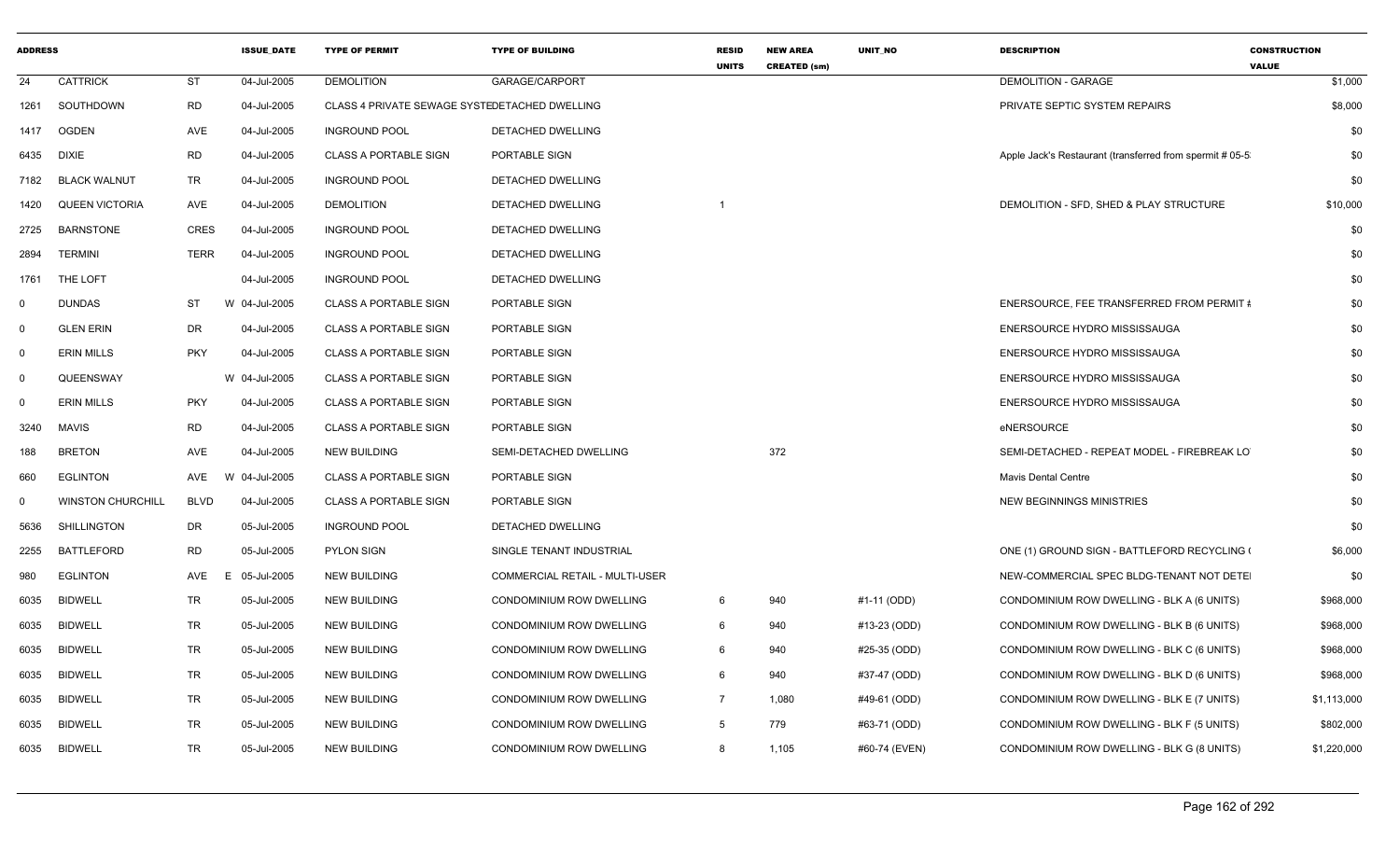| <b>ADDRESS</b> |                       |             | <b>ISSUE_DATE</b> | <b>TYPE OF PERMIT</b>        | <b>TYPE OF BUILDING</b>               | <b>RESID</b><br><b>UNITS</b> | <b>NEW AREA</b><br><b>CREATED (sm)</b> | <b>UNIT NO</b>  | <b>DESCRIPTION</b>                            | <b>CONSTRUCTION</b><br><b>VALUE</b> |
|----------------|-----------------------|-------------|-------------------|------------------------------|---------------------------------------|------------------------------|----------------------------------------|-----------------|-----------------------------------------------|-------------------------------------|
| 6035           | <b>BIDWELL</b>        | TR          | 05-Jul-2005       | <b>NEW BUILDING</b>          | CONDOMINIUM ROW DWELLING              | $\overline{4}$               | 623                                    | #121-127 (ODD)  | CONDOMINIUM ROW DWELLING - BLK H (4 UNITS)    | \$642,000                           |
| 6035           | <b>BIDWELL</b>        | TR          | 05-Jul-2005       | <b>NEW BUILDING</b>          | CONDOMINIUM ROW DWELLING              | 5                            | 688                                    | #120-128 (EVEN) | CONDOMINIUM ROW DWELLING - BLK I (5 UNITS)    | \$709,000                           |
| 6035           | <b>BIDWELL</b>        | <b>TR</b>   | 05-Jul-2005       | <b>NEW BUILDING</b>          | <b>CONDOMINIUM ROW DWELLING</b>       | 6                            | 924                                    | #101-111 (ODD)  | CONDOMINIUM ROW DWELLING - BLK J (5 UNITS)    | \$952,000                           |
| 6035           | <b>BIDWELL</b>        | TR          | 05-Jul-2005       | <b>NEW BUILDING</b>          | CONDOMINIUM ROW DWELLING              | $\overline{7}$               | 1,029                                  | #100-112 (EVEN) | CONDOMINIUM ROW DWELLING - BLK K (7 UNITS)    | \$1,060,000                         |
| 6035           | <b>BIDWELL</b>        | <b>TR</b>   | 05-Jul-2005       | <b>NEW BUILDING</b>          | CONDOMINIUM ROW DWELLING              | $\overline{7}$               | 1,029                                  | #81-93 (ODD0    | CONDOMINIUM ROW DWELLING - BLK L (7 UNITS)    | \$1,060,000                         |
| 6035           | <b>BIDWELL</b>        | TR          | 05-Jul-2005       | <b>NEW BUILDING</b>          | <b>CONDOMINIUM ROW DWELLING</b>       | $5^{\circ}$                  | 916                                    | #80-88 (EVEN)   | CONDOMINIUM ROW DWELLING - BLK M (5 UNITS)    | \$943,000                           |
| 1148           | <b>TECUMSEH PARK</b>  | DR          | 05-Jul-2005       | <b>NEW BUILDING</b>          | <b>DETACHED DWELLING</b>              |                              | 477                                    |                 | <b>SFD - CUSTOM</b>                           | \$620,000                           |
| 980            | <b>EGLINTON</b>       | AVE         | 05-Jul-2005<br>E  | ALTERATION TO EXIST BLDG     | COMMERCIAL RETAIL - MULTI-USER        |                              |                                        | 3               | <b>FINANCIAL INSTITUTION</b>                  | \$43,000                            |
| 1417           | SHADOWA               | <b>RD</b>   | 05-Jul-2005       | <b>REVISIONS</b>             | <b>DETACHED DWELLING</b>              |                              | 25                                     |                 | <b>REVISION-FAMILY ROOM</b>                   | \$25,000                            |
| 5980           | SHAWSON               | DR          | 05-Jul-2005       | ALTERATION TO EXIST BLDG     | MULTI-TENANT INDUSTRIAL               |                              |                                        | 15              | INTERIOR ALTERATIONS - HARMONY AUTO SERVICI   | \$15,000                            |
| 100            | QUEENSWAY             |             | W 05-Jul-2005     | ALTERATION TO EXIST BLDG     | PUBLIC/INSTIT (EXCEPT SCHOOLS)        |                              |                                        | 1-FLR           | INTERIOR ALTERATIONS - WASHROOMS              | \$15,000                            |
| 12             | <b>STAVEBANK</b>      | RD          | 05-Jul-2005       | <b>OTHER</b>                 | <b>CITY</b>                           |                              |                                        |                 | TEMPORARY-TENT, JULY-11, 2005 (30X40)         | \$2,000                             |
| 219            | <b>RADLEY</b>         | RD          | 05-Jul-2005       | ALTERATION TO EXIST BLDG     | <b>DETACHED DWELLING</b>              |                              |                                        |                 | ALTERATIONS-GABLE ROOF                        | \$25,000                            |
| 2695           | <b>NORTH SHERIDAN</b> | WAY         | 05-Jul-2005       | <b>FASCIA SIGN</b>           | MULTI-TENANT INDUSTRIAL               |                              |                                        |                 | TWO (2) FASCIA SIGNS - SERONO                 | \$2,000                             |
| 966            | <b>DUNDAS</b>         | ST          | E 05-Jul-2005     | <b>REVISIONS</b>             | <b>COMMERCIAL RETAIL - MULTI-USER</b> |                              |                                        | $\overline{2}$  | <b>REVISIONS</b>                              | \$0                                 |
| 1177           | CENTRAL               | <b>PKY</b>  | W 05-Jul-2005     | <b>FASCIA SIGN</b>           | <b>COMMERCIAL RETAIL - MULTI-USER</b> |                              |                                        | 61 (22E&F)      | 1 FASCIA SIGN - SHANGHAI CUISINE              | \$5,000                             |
| 1177           | CENTRAL               | <b>PKY</b>  | W 05-Jul-2005     | <b>FASCIA SIGN</b>           | COMMERCIAL RETAIL - MULTI-USER        |                              |                                        | 61              | ONE FASCIA SIGN - TONG'S CHILLI PEPPER AND SH | \$2,000                             |
| 254            | OAKHILL               | <b>RD</b>   | 05-Jul-2005       | <b>DEMOLITION</b>            | DETACHED DWELLING                     |                              |                                        |                 | DEMOLITION - SFD/SHED                         | \$10,000                            |
| 2660           | <b>MEADOWPINE</b>     | <b>BLVD</b> | 05-Jul-2005       | ELECTROMAG LOCK DEVICE       | SINGLE TENANT INDUSTRIAL              |                              |                                        |                 | MAGLOCKS - 5                                  | \$20,000                            |
| 2360           | <b>BRITANNIA</b>      | RD          | W 05-Jul-2005     | <b>OTHER</b>                 | CONDOMINIUM ROW DWELLING              |                              |                                        |                 | <b>EARLY SITE SERVICING</b>                   | \$142,000                           |
| 980            | <b>EGLINTON</b>       | AVE         | E 05-Jul-2005     | <b>PYLON SIGN</b>            | COMMERCIAL RETAIL - MULTI-USER        |                              |                                        |                 | ONE (1) GROUND SIGN - MULTI-TENANT            | \$8,000                             |
| 350            | <b>BURNHAMTHORPE</b>  | RD          | E 05-Jul-2005     | <b>PYLON SIGN</b>            | <b>COMMERCIAL RETAIL - MULTI-USER</b> |                              |                                        |                 | ONE (1) GROUND SIGN - MULTI-TENANT            | \$15,000                            |
| 100            | <b>CITY CENTRE</b>    | DR          | 05-Jul-2005       | ALTERATION TO EXIST BLDG     | COMMERCIAL RETAIL - MULTI-USER        |                              |                                        | 1-733           | <b>TWO PEDICURE CHAIRS</b>                    | \$1,000                             |
| 3050           | <b>ARTESIAN</b>       | DR          | 05-Jul-2005       | <b>CLASS A PORTABLE SIGN</b> | PORTABLE SIGN                         |                              |                                        |                 | EN Style Salon & Spa                          | \$0                                 |
| 6325           | DIXIE                 | RD          | 05-Jul-2005       | <b>CLASS A PORTABLE SIGN</b> | PORTABLE SIGN                         |                              |                                        |                 | <b>Rogers Wireless</b>                        | \$0                                 |
| $\Omega$       | <b>BURNHAMTHORPE</b>  | RD          | E 05-Jul-2005     | <b>CLASS A PORTABLE SIGN</b> | PORTABLE SIGN                         |                              |                                        |                 | COMMUNITY SERVICES - MISSISSAUGA VALLEY C.C.  | \$0                                 |
| $\Omega$       | <b>ERIN MILLS</b>     | <b>PKY</b>  | 05-Jul-2005       | <b>CLASS A PORTABLE SIGN</b> | PORTABLE SIGN                         |                              |                                        |                 | COMMUNITY SERVICES - SOUTH COMMON CC          | \$0                                 |
| 3081           | CONSTITUTION          | <b>BLVD</b> | 05-Jul-2005       | <b>DEMOLITION</b>            | DETACHED DWELLING                     | -1                           |                                        |                 | <b>DEMOLITION - SFD</b>                       | \$10,000                            |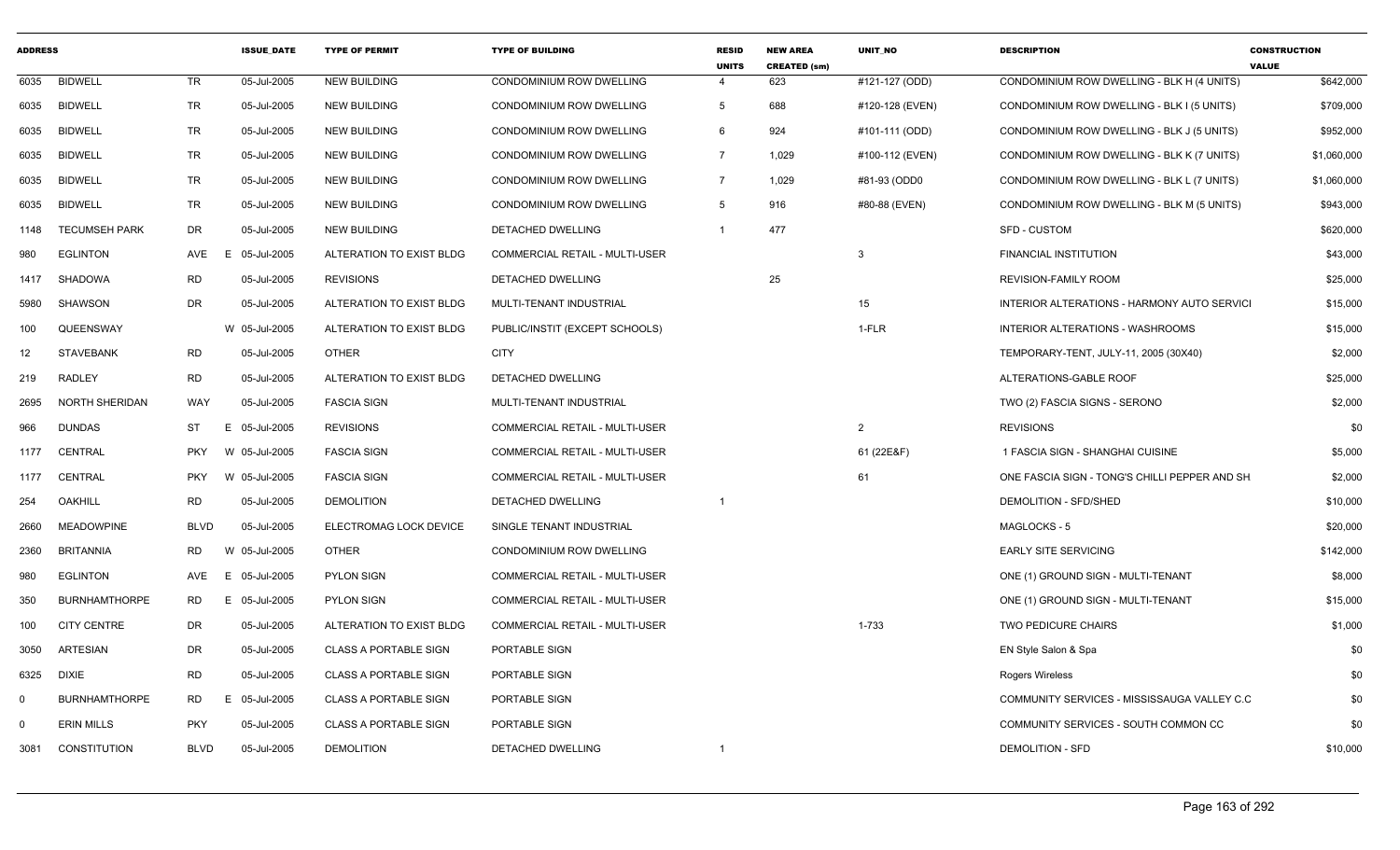| <b>ADDRESS</b> |                          |             | <b>ISSUE DATE</b> | <b>TYPE OF PERMIT</b>        | <b>TYPE OF BUILDING</b>        | <b>RESID</b><br><b>UNITS</b> | <b>NEW AREA</b><br><b>CREATED (sm)</b> | <b>UNIT NO</b> | <b>DESCRIPTION</b>                           | <b>CONSTRUCTION</b><br><b>VALUE</b> |
|----------------|--------------------------|-------------|-------------------|------------------------------|--------------------------------|------------------------------|----------------------------------------|----------------|----------------------------------------------|-------------------------------------|
| 1127           | <b>DUNDAS</b>            | <b>ST</b>   | E 05-Jul-2005     | <b>DEMOLITION</b>            | DETACHED DWELLING              | $\overline{1}$               | 219                                    |                | <b>DEMOLITION - SFD</b>                      | \$10,000                            |
| $\mathbf 0$    | LAKESHORE                | RD          | W 05-Jul-2005     | <b>CLASS A PORTABLE SIGN</b> | PORTABLE SIGN                  |                              |                                        |                | <b>Clarkson Hockey Association</b>           | \$0                                 |
| 3050           | PALSTAN                  | RD          | 05-Jul-2005       | <b>DEMOLITION</b>            | DETACHED DWELLING              |                              | 280                                    |                | <b>DEMOLITION - SFD</b>                      | \$10,000                            |
| $\mathbf 0$    | <b>WINSTON CHURCHILL</b> | <b>BLVD</b> | 05-Jul-2005       | <b>CLASS A PORTABLE SIGN</b> | PORTABLE SIGN                  |                              |                                        |                | CLARKSON HOCKEY ASSOCIATION                  | \$0                                 |
| 3200           | <b>RIDGEWAY</b>          | DR          | 06-Jul-2005       | ALTERATION TO EXIST BLDG     | MULTI-TENANT INDUSTRIAL        |                              |                                        | 6              | IMPORT, EXPORT, STORAGE & DISTRIBUTION       | \$83,000                            |
| 77             | <b>INDIAN VALLEY</b>     | <b>TR</b>   | 06-Jul-2005       | <b>NEW BUILDING</b>          | DETACHED DWELLING              | - 1                          | 897                                    |                | <b>SFD - CUSTOM</b>                          | \$1,243,000                         |
| 7171           | <b>TORBRAM</b>           | RD          | 06-Jul-2005       | ALTERATION TO EXIST BLDG     | MULTI-TENANT INDUSTRIAL        |                              |                                        | B 53-55        | MANUFACTURING & DISTRIBUTION                 | \$174,000                           |
| 6975           | <b>TRANMERE</b>          | DR          | 06-Jul-2005       | <b>NEW BUILDING</b>          | MULTI-TENANT INDUSTRIAL        |                              | 2,187                                  |                | NEW - INDUSTRIAL SPEC SHELL BLDG, FOUNDATION | \$1,259,000                         |
| 2825           | <b>ARGENTIA</b>          | <b>RD</b>   | 06-Jul-2005       | ALTERATION TO EXIST BLDG     | MULTI-TENANT INDUSTRIAL        |                              |                                        | $3 - 4$        | WAREHOUSING AND DISTRIBUTION                 | \$480,000                           |
| 4870           | <b>TOMKEN</b>            | RD          | 06-Jul-2005       | ALTERATION TO EXIST BLDG     | MULTI-TENANT INDUSTRIAL        |                              |                                        |                | <b>RESTAURANT</b>                            | \$40,000                            |
| 3995           | <b>SKYVIEW</b>           | ST          | 06-Jul-2005       | <b>NEW BUILDING</b>          | SEMI-DETACHED DWELLING         | $\overline{2}$               | 398                                    |                | SEMI-DETACHED - NEW MODEL                    | \$410,000                           |
| 5208           | CHURCHILL MEADOWS        | <b>BLVD</b> | 06-Jul-2005       | <b>NEW BUILDING</b>          | DETACHED DWELLING              | $\overline{1}$               | 295                                    |                | <b>SFD - NEW MODEL</b>                       | \$304,000                           |
| 5204           | <b>MISTY PINE</b>        | CRES        | 06-Jul-2005       | <b>NEW BUILDING</b>          | DETACHED DWELLING              | - 1                          | 291                                    |                | SFD - NEW MODEL                              | \$300,000                           |
| 3777           | <b>QUIET CREEK</b>       | DR          | 06-Jul-2005       | <b>NEW BUILDING</b>          | DETACHED DWELLING              | - 1                          | 235                                    |                | <b>SFD - REPEAT MODEL</b>                    | \$218,000                           |
| 5060           | SPECTRUM                 | WAY         | 06-Jul-2005       | ALTERATION TO EXIST BLDG     | COMMERCIAL OFFICE - MULTI-USER |                              |                                        | 400            | <b>BUSINESS OFFICE</b>                       | \$240,000                           |
| 6363           | <b>MILLCREEK</b>         | DR          | 06-Jul-2005       | ALTERATION TO EXIST BLDG     | INDUSTRIAL - OTHER             |                              |                                        |                | ALTERATIONS-SNOW SHED/ROOF REMOBAL, LOBL/    | \$90,000                            |
| 100            | <b>CITY CENTRE</b>       | DR          | 06-Jul-2005       | <b>FASCIA SIGN</b>           | COMMERCIAL RETAIL - MULTI-USER |                              |                                        | 1-830          | TWO (2) FASCIA SIGNS - BURGER KING           | \$5,000                             |
| 3500           | LAIRD                    | <b>RD</b>   | 06-Jul-2005       | ALTERATION TO EXIST BLDG     | MULTI-TENANT INDUSTRIAL        |                              |                                        | $\mathcal{P}$  | <b>WAREHOUSING &amp; DISTRIBUTION</b>        | \$170,000                           |
| 3906           | CANDLELIGHT              | DR          | 06-Jul-2005       | <b>NEW BUILDING</b>          | DETACHED DWELLING              | $\overline{1}$               | 223                                    |                | <b>SFD - NEW MODEL</b>                       | \$229,000                           |
| 5200           | <b>CHURCHILL MEADOWS</b> | <b>BLVD</b> | 06-Jul-2005       | <b>NEW BUILDING</b>          | DETACHED DWELLING              | $\overline{1}$               | 291                                    |                | <b>SFD - REPEAT MODEL</b>                    | \$300,000                           |
| 5192           | <b>MISTY PINE</b>        | CRES        | 06-Jul-2005       | <b>NEW BUILDING</b>          | DETACHED DWELLING              | $\overline{1}$               | 268                                    |                | <b>SFD - NEW MODEL</b>                       | \$276,000                           |
| 3769           | <b>QUIET CREEK</b>       | DR          | 06-Jul-2005       | <b>NEW BUILDING</b>          | DETACHED DWELLING              | $\overline{1}$               | 266                                    |                | SFD - REPEAT MODEL                           | \$274,000                           |
| 3773           | <b>QUIET CREEK</b>       | DR          | 06-Jul-2005       | <b>NEW BUILDING</b>          | DETACHED DWELLING              | $\overline{1}$               | 295                                    |                | <b>SFD - REPEAT MODEL</b>                    | \$304,000                           |
| 3761           | <b>QUIET CREEK</b>       | DR          | 06-Jul-2005       | <b>NEW BUILDING</b>          | DETACHED DWELLING              | $\overline{1}$               | 251                                    |                | SFD - REPEAT MODEL                           | \$233,000                           |
| 3781           | <b>QUIET CREEK</b>       | DR          | 06-Jul-2005       | <b>NEW BUILDING</b>          | DETACHED DWELLING              | $\overline{1}$               | 251                                    |                | SFD - REPEAT MODEL                           | \$233,000                           |
| 5188           | <b>MISTY PINE</b>        | <b>CRES</b> | 06-Jul-2005       | <b>NEW BUILDING</b>          | DETACHED DWELLING              | $\overline{1}$               | 235                                    |                | SFD - REPEAT MODEL - FIREBREAK LOT           | \$218,000                           |
| 5196           | <b>MISTY PINE</b>        | <b>CRES</b> | 06-Jul-2005       | <b>NEW BUILDING</b>          | DETACHED DWELLING              | $\overline{1}$               | 251                                    |                | SFD - REPEAT MODEL                           | \$233,000                           |
| 5200           | <b>MISTY PINE</b>        | <b>CRES</b> | 06-Jul-2005       | <b>NEW BUILDING</b>          | DETACHED DWELLING              | $\overline{1}$               | 235                                    |                | SFD - REPEAT MODEL                           | \$218,000                           |
|                |                          |             |                   |                              |                                |                              |                                        |                |                                              |                                     |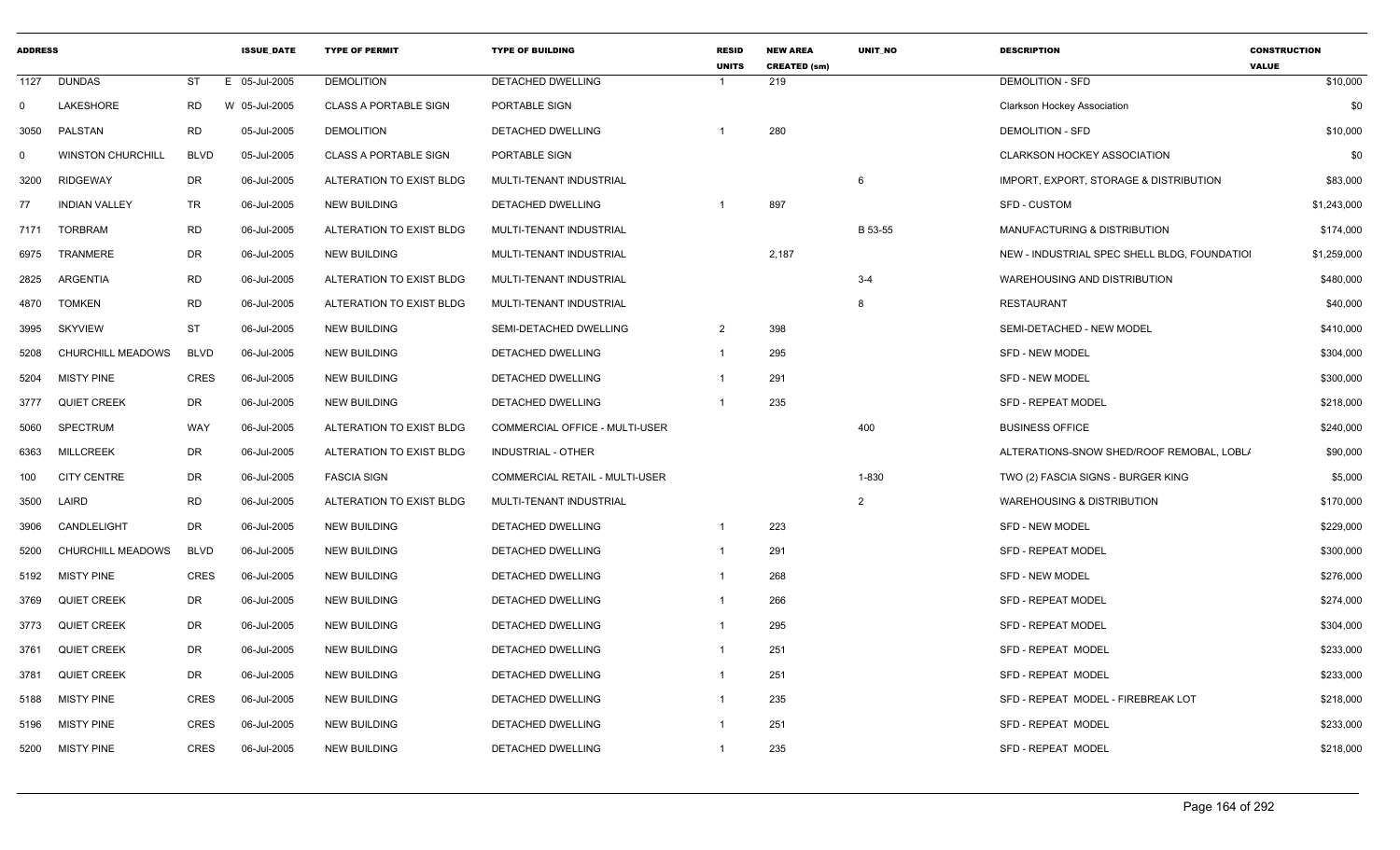| <b>ADDRESS</b> |                          |             | <b>ISSUE_DATE</b> | <b>TYPE OF PERMIT</b>        | <b>TYPE OF BUILDING</b>               | <b>RESID</b><br><b>UNITS</b> | <b>NEW AREA</b><br><b>CREATED (sm)</b> | <b>UNIT NO</b> | <b>DESCRIPTION</b>                                   | <b>CONSTRUCTION</b><br><b>VALUE</b> |
|----------------|--------------------------|-------------|-------------------|------------------------------|---------------------------------------|------------------------------|----------------------------------------|----------------|------------------------------------------------------|-------------------------------------|
| 4800           | <b>EASTGATE</b>          | <b>PKY</b>  | 06-Jul-2005       | ALTERATION TO EXIST BLDG     | MULTI-TENANT INDUSTRIAL               |                              |                                        | $3 - 4$        | <b>OFFICE &amp; WAREHOUSE</b>                        | \$380,000                           |
| 5950           | <b>RODEO</b>             | DR          | 06-Jul-2005       | ALTERATION TO EXIST BLDG     | <b>COMMERCIAL RETAIL - MULTI-USER</b> |                              |                                        | 3              | <b>INTERIOR ALTERATIONS - NEW "ESPRIT" RETAIL ST</b> | \$73,000                            |
| 55             | <b>STANDISH</b>          | <b>CRT</b>  | 06-Jul-2005       | <b>FASCIA SIGN</b>           | MULTI-TENANT INDUSTRIAL               |                              |                                        |                | ONE (1) FASCIA SIGN - SAMSUNG                        | \$6,000                             |
| 6143           | <b>BANKHEAD</b>          | <b>CRT</b>  | 06-Jul-2005       | ADDITION TO EXIST BLDG       | DETACHED DWELLING                     |                              |                                        |                | ADDITION-DECK                                        | \$5,000                             |
| 5813           | DALEBROOK                | <b>CRES</b> | 06-Jul-2005       | <b>INGROUND POOL</b>         | <b>DETACHED DWELLING</b>              |                              |                                        |                |                                                      | \$0                                 |
| 4302           | <b>FOREST FIRE</b>       | LANE        | 06-Jul-2005       | <b>INGROUND POOL</b>         | DETACHED DWELLING                     |                              |                                        |                |                                                      | \$0                                 |
| 4040           | <b>CREDITVIEW</b>        | <b>RD</b>   | 06-Jul-2005       | <b>PYLON SIGN</b>            | COMMERCIAL RETAIL - MULTI-USER        |                              |                                        |                | ONE (1) REPLACEMENT GROUND SIGN - MULTI-TEN          | \$10,000                            |
| 1170           | EGLINTON                 | AVE<br>E    | 06-Jul-2005       | <b>FASCIA SIGN</b>           | MULTI-TENANT INDUSTRIAL               |                              |                                        | $1 - 3$        | ONE (1) FASCIA SIGN - BRIDGESTONE                    | \$4,000                             |
| 1170           | EGLINTON                 | AVE<br>E.   | 06-Jul-2005       | <b>FASCIA SIGN</b>           | MULTI-TENANT INDUSTRIAL               |                              |                                        | $1 - 3$        | TWO (2) FASCIA SIGNS - MTC & MICHELIN                | \$8,000                             |
| 3751           | <b>BISHOP STRACHAN</b>   | <b>CRT</b>  | 06-Jul-2005       | <b>INGROUND POOL</b>         | <b>DETACHED DWELLING</b>              |                              |                                        |                |                                                      | \$0                                 |
| 358            | ABRUZ                    | <b>BLVD</b> | 06-Jul-2005       | <b>INGROUND POOL</b>         | DETACHED DWELLING                     |                              |                                        |                |                                                      | \$0                                 |
| 6750           | <b>WINSTON CHURCHILL</b> | <b>BLVD</b> | 06-Jul-2005       | <b>CLASS A PORTABLE SIGN</b> | PORTABLE SIGN                         |                              |                                        |                | Rogers video                                         | \$0                                 |
| 3221           | <b>DERRY</b>             | <b>RD</b>   | W 06-Jul-2005     | <b>CLASS A PORTABLE SIGN</b> | PORTABLE SIGN                         |                              |                                        |                | MEADOWVALE WEST FAMILY CHIROPRACTIC                  | \$0                                 |
| 6550           | MEADOWVALE TOWN CENCIR   |             | 06-Jul-2005       | <b>CLASS A PORTABLE SIGN</b> | PORTABLE SIGN                         |                              |                                        |                | Physiocare & Rehab                                   | \$0                                 |
| 350            | <b>BURNHAMTHORPE</b>     | RD<br>E.    | 06-Jul-2005       | <b>CLASS A PORTABLE SIGN</b> | PORTABLE SIGN                         |                              |                                        | $\mathbf{3}$   | <b>CENTRAL PARK SALON &amp; SPA</b>                  | \$0                                 |
| 2810           | ARGENTIA                 | <b>RD</b>   | 06-Jul-2005       | <b>CLASS A PORTABLE SIGN</b> | PORTABLE SIGN                         |                              |                                        | $\overline{4}$ | <b>ADAGIO INTERIORS</b>                              | \$0                                 |
| 3060           | ARTESIAN                 | DR          | 06-Jul-2005       | <b>CLASS A PORTABLE SIGN</b> | PORTABLE SIGN                         |                              |                                        |                | <b>Country Style Donuts</b>                          | \$0                                 |
| 3135           | ARGENTIA                 | <b>RD</b>   | 06-Jul-2005       | <b>CLASS A PORTABLE SIGN</b> | PORTABLE SIGN                         |                              |                                        |                | MOORES THE SUIT PEOPLE                               | \$0                                 |
| 6400           | <b>MILLCREEK</b>         | DR          | 06-Jul-2005       | <b>CLASS A PORTABLE SIGN</b> | PORTABLE SIGN                         |                              |                                        |                | <b>MCDONALDS</b>                                     | \$0                                 |
| 3015           | <b>WINSTON CHURCHILL</b> | <b>BLVD</b> | 06-Jul-2005       | <b>CLASS A PORTABLE SIGN</b> | PORTABLE SIGN                         |                              |                                        |                | <b>BURNS TV</b>                                      | \$0                                 |
| 6400           | <b>MILLCREEK</b>         | DR          | 06-Jul-2005       | <b>CLASS A PORTABLE SIGN</b> | PORTABLE SIGN                         |                              |                                        |                | <b>MCDONALDS</b>                                     | \$0                                 |
| 3412           | SOUTHWICK                | <b>ST</b>   | 06-Jul-2005       | ALTERATION TO EXIST BLDG     | SEMI-DETACHED DWELLING                |                              |                                        |                | 4 ADDITIONAL FIXTURES                                | \$8,000                             |
| 5925           | <b>MCLAUGHLIN</b>        | <b>RD</b>   | 07-Jul-2005       | ALTERATION TO EXIST BLDG     | <b>INDUSTRIAL - OTHER</b>             |                              |                                        |                | ALTERATIONS-SPRAY BOOTH (BENCH TYPE), COOP           | \$21,000                            |
| 2333           | MILLRACE                 | CRT         | 07-Jul-2005       | ALTERATION TO EXIST BLDG     | MULTI-TENANT INDUSTRIAL               |                              |                                        | $\overline{2}$ | <b>IMAGE WEAR</b>                                    | \$53,000                            |
| 77             | <b>CITY CENTRE</b>       | DR          | 07-Jul-2005       | ALTERATION TO EXIST BLDG     | COMMERCIAL OFFICE - MULTI-USER        |                              |                                        | 7-FLR          | INTERIOR ATLERATIONS-2-DEMISING WALLS/MODE           | \$32,000                            |
| 3650           | <b>KANEFF</b>            | <b>CRES</b> | 07-Jul-2005       | ALTERATION TO EXIST BLDG     | APARTMENT (> 6 UNITS)                 |                              |                                        |                | ALTEARTIONS-PARKING GARAGE REPAIRS, PCC 23:          | \$76,000                            |
| 2330           | ARGENTIA                 | <b>RD</b>   | 07-Jul-2005       | ALTERATION TO EXIST BLDG     | SINGLE TENANT INDUSTRIAL              |                              | 392                                    | 1-2 FLOORS     | MODEL SUITE ALTERATIONS-NO TENANT                    | \$348,000                           |
| 5030           | <b>TENTH LINE WEST</b>   |             | 07-Jul-2005       | <b>NEW BUILDING</b>          | COMMERCIAL - OTHER                    |                              | 904                                    | BLD-A          | NEW - COMMERCIAL SPEC. BLDG A, TENANT N/DETI         | \$765,000                           |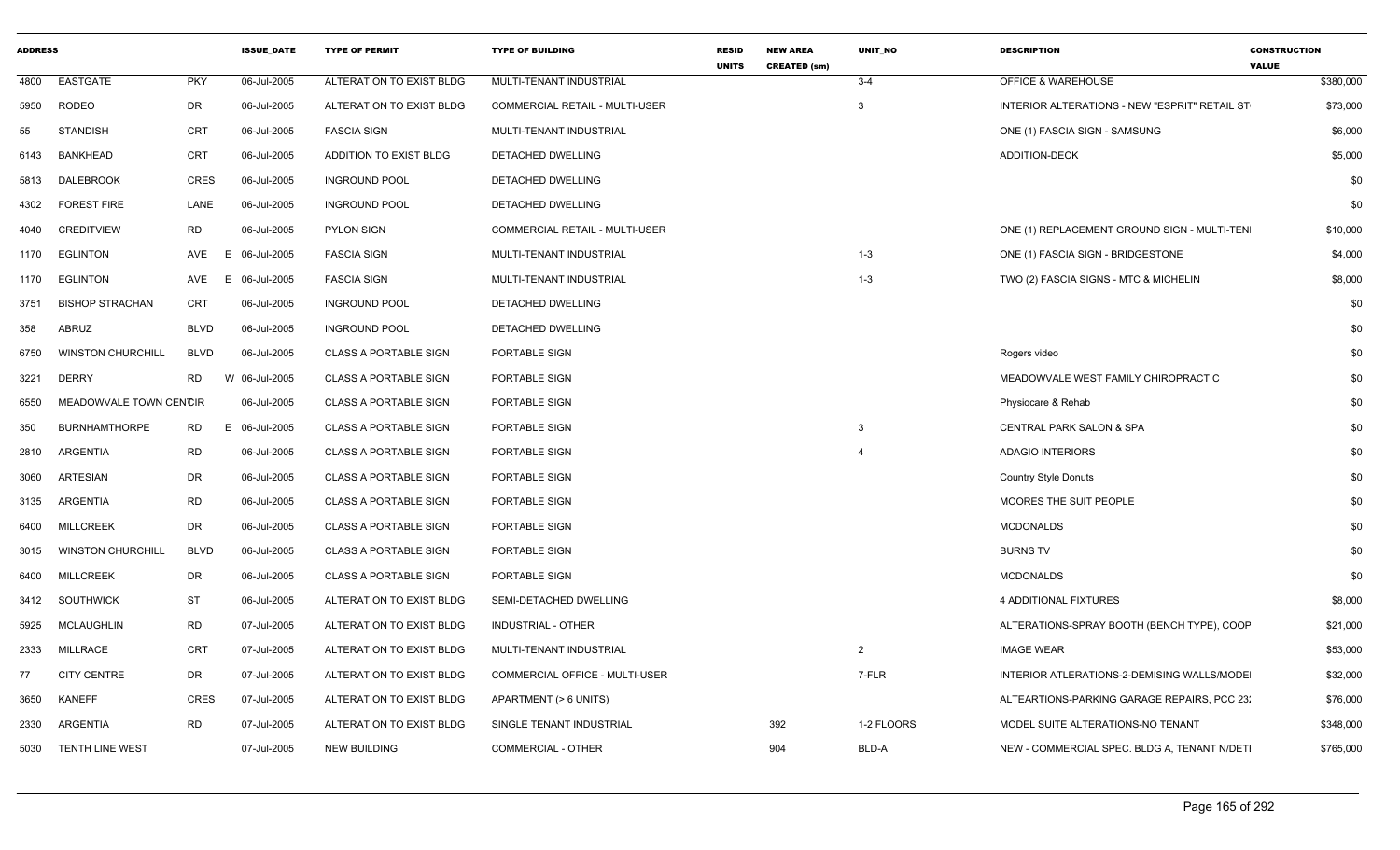| <b>EGLINTON</b><br>3435<br><b>SKYMARK</b><br>2400<br>5125<br>RAYANA<br><b>CAPITAL</b><br>150 | AVE<br>AVE<br><b>RDGE</b><br>CRT | W 07-Jul-2005<br>07-Jul-2005<br>07-Jul-2005<br>07-Jul-2005 | <b>NEW BUILDING</b><br>ALTERATION TO EXIST BLDG<br><b>NEW BUILDING</b> | <b>COMMERCIAL - OTHER</b><br>SINGLE TENANT INDUSTRIAL |    | 536 | BLD-B          | NEW - COMMERCIAL SPEC BLDG.B - TENANT NOT D | \$454,000 |
|----------------------------------------------------------------------------------------------|----------------------------------|------------------------------------------------------------|------------------------------------------------------------------------|-------------------------------------------------------|----|-----|----------------|---------------------------------------------|-----------|
|                                                                                              |                                  |                                                            |                                                                        |                                                       |    |     |                |                                             |           |
|                                                                                              |                                  |                                                            |                                                                        |                                                       |    |     |                | INTERIOR ALTERATIONS-DEMISING WALL, NEW MAI | \$77,000  |
|                                                                                              |                                  |                                                            |                                                                        | <b>DETACHED DWELLING</b>                              |    | 268 |                | SFD - REPEAT MODEL - FIREBREAK LOT          | \$268,000 |
|                                                                                              |                                  |                                                            | <b>PYLON SIGN</b>                                                      | SINGLE TENANT INDUSTRIAL                              |    |     |                | ONE (1) GROUND SIGN - DESIGN LABEL SYSTEMS  | \$5,000   |
| <b>BROMSGROVE</b><br><b>RD</b><br>2524                                                       |                                  | 07-Jul-2005                                                | ALTERATION TO EXIST BLDG                                               | SCHOOL - SECONDARY                                    |    |     |                | <b>INTERIOR ALTERATIONS</b>                 | \$161,000 |
| <b>COLEBROOK</b><br>6387                                                                     | CRES                             | 07-Jul-2005                                                | ADDITION TO EXIST BLDG                                                 | DETACHED DWELLING                                     |    |     |                | ALTERATIONS-WINDOW INSTALLATIONA (1)        | \$1,000   |
| DR<br>VESTA<br>1190                                                                          |                                  | 07-Jul-2005                                                | <b>DEMOLITION</b>                                                      | DETACHED DWELLING                                     |    |     |                | <b>DEMOLITION - SFD</b>                     | \$10,000  |
| SOUTH SHERIDAN<br>2640                                                                       | WAY                              | 07-Jul-2005                                                | <b>CLASS A PORTABLE SIGN</b>                                           | PORTABLE SIGN                                         |    |     |                | Factory Shoe                                | \$0       |
| <b>ERIN MILLS</b><br>$\Omega$                                                                | <b>PKY</b>                       | 07-Jul-2005                                                | <b>CLASS A PORTABLE SIGN</b>                                           | PORTABLE SIGN                                         |    |     |                | ERINOAK SERVING YOUNG PEOPLE WITH PHISICAL  | \$0       |
| <b>MATHESON</b><br>1015                                                                      | <b>BLVD</b><br>E                 | 07-Jul-2005                                                | <b>CLASS A PORTABLE SIGN</b>                                           | PORTABLE SIGN                                         |    |     |                | LAURA'S DREAM BRIDAL GALLERY                | \$0       |
| 3145 DUNDAS<br>ST                                                                            |                                  | W 07-Jul-2005                                              | CLASS A PORTABLE SIGN                                                  | PORTABLE SIGN                                         |    |     |                | Living Lighting                             | \$0       |
| <b>DUNDAS</b><br>1224<br><b>ST</b>                                                           |                                  | W 07-Jul-2005                                              | <b>CLASS A PORTABLE SIGN</b>                                           | PORTABLE SIGN                                         |    |     |                | <b>NAPOLI BAKERY</b>                        | \$0       |
| DR<br>LOANNE<br>2441                                                                         |                                  | 07-Jul-2005                                                | <b>DEMOLITION</b>                                                      | DETACHED DWELLING                                     |    |     |                | <b>DEMOLITION - SFD</b>                     | \$10,000  |
| <b>BRITANNIA</b><br><b>RD</b><br>$\Omega$                                                    |                                  | W 07-Jul-2005                                              | CLASS A PORTABLE SIGN                                                  | PORTABLE SIGN                                         |    |     |                | WEST TORONTO CHRISTIAN COMMUNITY CHURCH     | \$0       |
| LAIRD<br><b>RD</b><br>3425                                                                   |                                  | 07-Jul-2005                                                | <b>CLASS A PORTABLE SIGN</b>                                           | PORTABLE SIGN                                         |    |     |                | Safety Super Store                          | \$0       |
| LAIRD<br>RD<br>3495                                                                          |                                  | 07-Jul-2005                                                | <b>CLASS A PORTABLE SIGN</b>                                           | PORTABLE SIGN                                         |    |     |                | <b>Pyramid Leisure Products</b>             | \$0       |
| DR<br>SOUTH ALDO<br>1304                                                                     |                                  | 07-Jul-2005                                                | <b>DEMOLITION</b>                                                      | DETACHED DWELLING                                     |    |     |                | <b>DEMOLITION - SFD/SHED</b>                | \$10,000  |
| DUNDAS<br>ST<br>1425                                                                         | E                                | 07-Jul-2005                                                | CLASS A PORTABLE SIGN                                                  | PORTABLE SIGN                                         |    |     |                | Living Lighting                             | \$0       |
| <b>CIR</b><br>6695<br>PACIFIC                                                                |                                  | 07-Jul-2005                                                | CLASS A PORTABLE SIGN                                                  | PORTABLE SIGN                                         |    |     |                | John G. Hofland Ltd.                        | \$0       |
| <b>RD</b><br>1233 MINAKI                                                                     |                                  | 08-Jul-2005                                                | <b>NEW BUILDING</b>                                                    | DETACHED DWELLING                                     |    | 444 |                | <b>SFD - CUSTOM</b>                         | \$578,000 |
| <b>RD</b><br>6375 DIXIE                                                                      |                                  | 08-Jul-2005                                                | ALTERATION TO EXIST BLDG                                               | <b>COMMERCIAL - OTHER</b>                             |    |     | 3-FLR, BLD-B   | INTERIOR ALTERATIONS-ONTARIO ENGERGY SAVIN  | \$168,000 |
| MILLRACE<br>2333                                                                             | CRT                              | 08-Jul-2005                                                | <b>FASCIA SIGN</b>                                                     | MULTI-TENANT INDUSTRIAL                               |    |     | $\overline{2}$ | (1) FASCIA SIGN - IMAGEWEAR                 | \$2,000   |
| SPEAKMAN<br>DR<br>2395                                                                       |                                  | 08-Jul-2005                                                | ADDITION AND ALTER                                                     | SINGLE TENANT INDUSTRIAL                              |    | 872 |                | ADDITION/ALT - RESEARCH & DEVELOPMENT W/ME. | \$445,000 |
| <b>RD</b><br>ARGENTIA<br>2865                                                                |                                  | 08-Jul-2005                                                | ALTERATION TO EXIST BLDG                                               | MULTI-TENANT INDUSTRIAL                               |    |     |                | <b>WAREHOUSING &amp; DISTRIBUTION</b>       | \$286,000 |
| <b>RD</b><br><b>AIRPORT</b><br>6855                                                          |                                  | 08-Jul-2005                                                | ALTERATION TO EXIST BLDG                                               | <b>INDUSTRIAL - OTHER</b>                             |    |     |                | INTERIOR ALTERATIONS-INTERNATIONAL CENTRE   | \$350,000 |
| <b>CHRISEDEN</b><br>DR<br>1425                                                               |                                  | 08-Jul-2005                                                | <b>NEW BUILDING</b>                                                    | DETACHED DWELLING                                     |    | 382 |                | SFD - CUSTOM                                | \$497,000 |
| EASTGATE<br>4800                                                                             | <b>PKY</b>                       | 08-Jul-2005                                                | ALTERATION TO EXIST BLDG                                               | MULTI-TENANT INDUSTRIAL                               |    |     | $1 - 2$        | <b>OFFICE &amp; WAREHOUSE</b>               | \$837,000 |
| <b>INGLEWOOD</b><br>DR<br>210                                                                |                                  | 08-Jul-2005                                                | <b>NEW BUILDING</b>                                                    | DETACHED DWELLING                                     | -1 | 453 |                | SFD - CUSTOM                                | \$600,000 |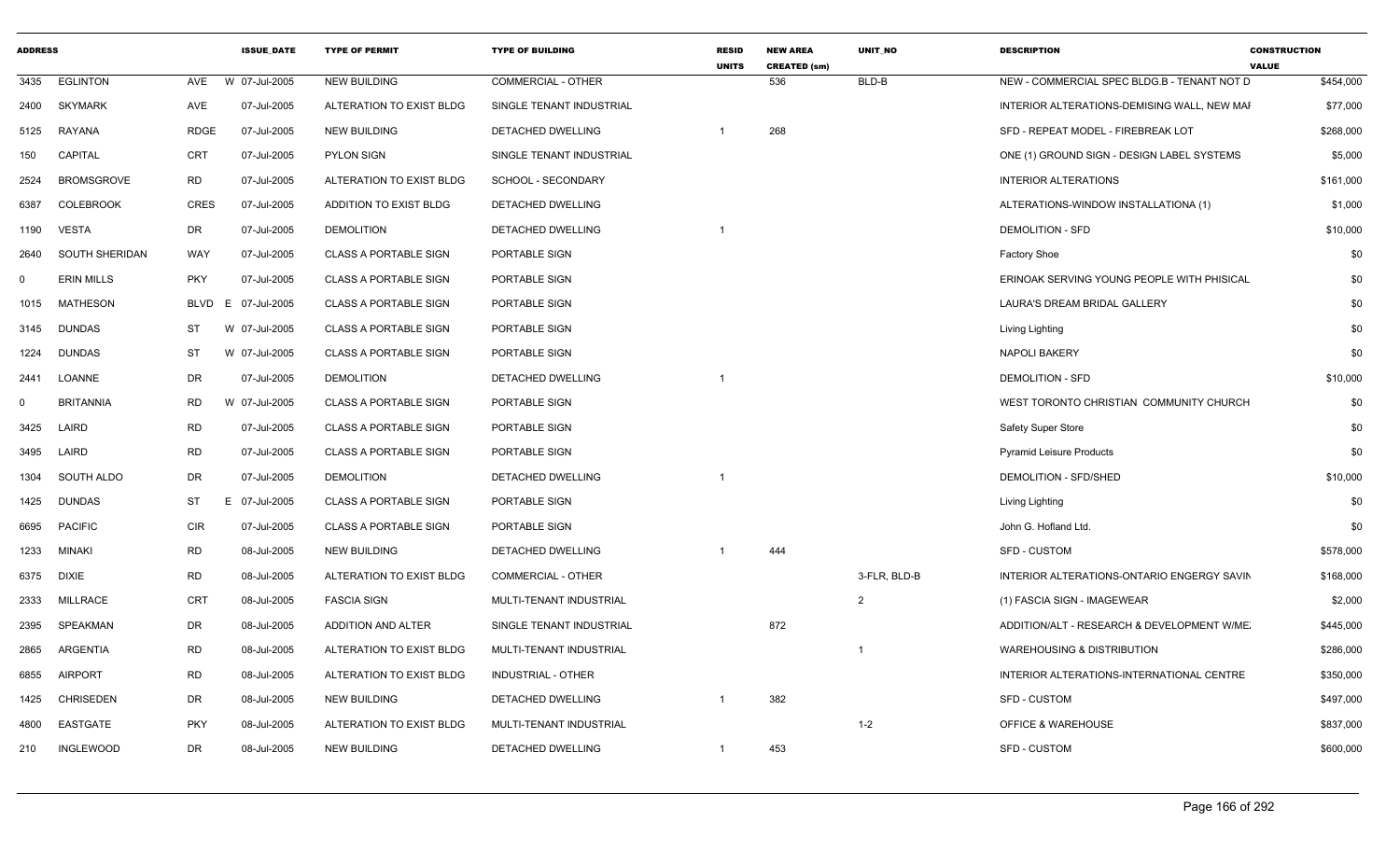| <b>ROBERT SPECK</b><br><b>PKY</b><br>08-Jul-2005<br>200, 2-FLR<br>ALTERATION TO EXIST BLDG<br><b>COMMERCIAL - OTHER</b><br><b>BUSINESS OFFICE</b><br>186<br>W 08-Jul-2005<br><b>RETAIL RESTAURANT</b><br>670<br><b>EGLINTON</b><br>AVE<br>ALTERATION TO EXIST BLDG<br><b>COMMERCIAL RETAIL - MULTI-USER</b><br>$\overline{4}$<br>THE CREDIT WOODLANDS<br>08-Jul-2005<br>SCHOOL - ELEMENTARY<br>INTERIOR ALTERATIONS-SPRINGFIELD P.S.<br>3251<br>ALTERATION TO EXIST BLDG<br>704<br><b>GENERAL OFFICE</b><br><b>BURNHAMTHORPE</b><br><b>RD</b><br>W 08-Jul-2005<br>ALTERATION TO EXIST BLDG<br><b>COMMERCIAL - OTHER</b><br>50<br><b>DR</b><br>08-Jul-2005<br><b>FLAGSHIP</b><br>ALTERATION TO EXIST BLDG<br>SCHOOL - ELEMENTARY<br>INTERIOR ALTERATIONS & ENTRANCE CANOPY, DIX<br>1120<br><b>CRT</b><br><b>BABY GRAN</b><br>08-Jul-2005<br>DETACHED DWELLING<br><b>INGROUND POOL</b><br>6739<br><b>CIR</b><br>08-Jul-2005<br>TRELAWNY<br><b>INGROUND POOL</b><br>DETACHED DWELLING<br>3608<br><b>CRT</b><br><b>DECK EXTENSION</b><br><b>MARZIPAN</b><br>08-Jul-2005<br>ADDITION TO EXIST BLDG<br><b>DETACHED DWELLING</b><br>2280<br><b>MINEOLA</b><br>RD.<br>E.<br>08-Jul-2005<br>ALTERATION TO EXIST BLDG<br>CONDOMINIUM ROW DWELLING<br>43<br>ALTERATIONS-NEW DOOR<br>20<br><b>DUNDAS</b><br>ST<br>E.<br>08-Jul-2005<br><b>CLASS A PORTABLE SIGN</b><br>PORTABLE SIGN<br><b>International Wholesale</b><br>1310<br><b>RD</b><br>08-Jul-2005<br>6<br><b>EBS NOTEBOOKS</b><br>6325<br>DIXIE<br><b>CLASS A PORTABLE SIGN</b><br>PORTABLE SIGN<br><b>RD</b><br><b>MAVIS</b><br>08-Jul-2005<br><b>CLASS A PORTABLE SIGN</b><br>PORTABLE SIGN<br>NEW LIFE PENTECOSTAL CHURCH<br>$\Omega$<br>CRES<br><b>EDISTEL</b><br>08-Jul-2005<br><b>INGROUND POOL</b><br>DETACHED DWELLING<br>789<br><b>TROTWOOD</b><br><b>AVE</b><br>08-Jul-2005<br><b>DEMOLITION</b><br>DETACHED DWELLING<br>DEMOLITION - SFD & GARAGE<br>1647<br>-1<br><b>MAVIS</b><br>RD<br>08-Jul-2005<br><b>CLASS A PORTABLE SIGN</b><br>PAKMEN VOLLEYBALL CLUB<br>0<br>PORTABLE SIGN<br>CENTRAL<br><b>PKY</b><br>W 08-Jul-2005<br>731<br><b>CLASS A PORTABLE SIGN</b><br>PORTABLE SIGN<br>Arby's<br><b>AIRPORT</b><br><b>RD</b><br>08-Jul-2005<br><b>CLASS A PORTABLE SIGN</b><br>PORTABLE SIGN<br>Vitran Logistics<br>6485<br><b>EGLINTON</b><br>AVE<br>08-Jul-2005<br><b>CLASS A PORTABLE SIGN</b><br>PORTABLE SIGN<br>2901<br>W<br>Florida Sun Tanning Studio<br>ST<br><b>POND</b><br>11-Jul-2005<br><b>INGROUND POOL</b><br>DETACHED DWELLING<br>7057<br>RD<br>11-Jul-2005<br>552<br>BOB-O-LINK<br><b>INGROUND POOL</b><br>DETACHED DWELLING<br><b>RIDGEWAY</b><br>DR<br>11-Jul-2005<br>$3 - 4$<br>LIGHT MANUFACTURING, STORAGE & DISTRIBUTIOI<br>3350<br>ALTERATION TO EXIST BLDG<br>INDUSTRIAL - OTHER<br><b>RD</b><br>11-Jul-2005<br>2,918<br>BLD-A<br><b>TOMKEN</b><br><b>NEW BUILDING</b><br>SINGLE TENANT INDUSTRIAL<br>NEW-INDUSTRIAL SPEC, TENANT NOT DETERMINED<br>7195<br><b>RD</b><br>11-Jul-2005<br>3,362<br>BLD-B<br><b>TOMKEN</b><br><b>NEW BUILDING</b><br>SINGLE TENANT INDUSTRIAL<br>NEW-INDUST SPEC, TENANT NOT DETERMINED, CO<br>7175<br><b>BLDG-C</b><br><b>CARDIFF</b><br><b>BLVD</b><br>11-Jul-2005<br><b>NEW BUILDING</b><br>3,611<br>NEW-INDUSTRIAL BUILDING 'C' SPEC ONLY - COMPL<br>SINGLE TENANT INDUSTRIAL<br>1039<br><b>TERR</b><br>17<br><b>COVINGTON</b><br>11-Jul-2005<br>ADDITION TO EXIST BLDG<br>DETACHED DWELLING<br>ADDITION - UNHEATED SURNOOM<br>1665<br>RD<br><b>MONTEVIDEO</b><br>11-Jul-2005<br>ALTERATION TO EXIST BLDG<br>SCHOOL - SECONDARY<br>INTERIOR ALTERATIONS-WEST CREDIT S.S.<br>6325<br><b>DR</b><br>ARTESIAN<br>11-Jul-2005<br>ALTERATION TO EXIST BLDG<br><b>COMMERCIAL - OTHER</b><br>$\overline{4}$<br><b>BEAUTY SALON</b><br>3050<br>1039 CARDIFF<br><b>BLVD</b><br>11-Jul-2005<br>ALTERATION TO EXIST BLDG<br><b>INDUSTRIAL - OTHER</b><br><b>WAREHOUSE &amp; DISTRIBUTION</b> | <b>ADDRESS</b> |  | <b>ISSUE_DATE</b> | <b>TYPE OF PERMIT</b> | <b>TYPE OF BUILDING</b> | <b>RESID</b><br><b>UNITS</b> | <b>NEW AREA</b><br><b>CREATED (sm)</b> | UNIT_NO | <b>DESCRIPTION</b> | <b>CONSTRUCTION</b><br><b>VALUE</b> |
|-------------------------------------------------------------------------------------------------------------------------------------------------------------------------------------------------------------------------------------------------------------------------------------------------------------------------------------------------------------------------------------------------------------------------------------------------------------------------------------------------------------------------------------------------------------------------------------------------------------------------------------------------------------------------------------------------------------------------------------------------------------------------------------------------------------------------------------------------------------------------------------------------------------------------------------------------------------------------------------------------------------------------------------------------------------------------------------------------------------------------------------------------------------------------------------------------------------------------------------------------------------------------------------------------------------------------------------------------------------------------------------------------------------------------------------------------------------------------------------------------------------------------------------------------------------------------------------------------------------------------------------------------------------------------------------------------------------------------------------------------------------------------------------------------------------------------------------------------------------------------------------------------------------------------------------------------------------------------------------------------------------------------------------------------------------------------------------------------------------------------------------------------------------------------------------------------------------------------------------------------------------------------------------------------------------------------------------------------------------------------------------------------------------------------------------------------------------------------------------------------------------------------------------------------------------------------------------------------------------------------------------------------------------------------------------------------------------------------------------------------------------------------------------------------------------------------------------------------------------------------------------------------------------------------------------------------------------------------------------------------------------------------------------------------------------------------------------------------------------------------------------------------------------------------------------------------------------------------------------------------------------------------------------------------------------------------------------------------------------------------------------------------------------------------------------------------------------------------------------------------------------------------------------------------------------------------------------------------------------------------------------------------------------------------------------------------------------------------------------------------------------------------------------------------------------------------------------------------------------------------------------------------------|----------------|--|-------------------|-----------------------|-------------------------|------------------------------|----------------------------------------|---------|--------------------|-------------------------------------|
|                                                                                                                                                                                                                                                                                                                                                                                                                                                                                                                                                                                                                                                                                                                                                                                                                                                                                                                                                                                                                                                                                                                                                                                                                                                                                                                                                                                                                                                                                                                                                                                                                                                                                                                                                                                                                                                                                                                                                                                                                                                                                                                                                                                                                                                                                                                                                                                                                                                                                                                                                                                                                                                                                                                                                                                                                                                                                                                                                                                                                                                                                                                                                                                                                                                                                                                                                                                                                                                                                                                                                                                                                                                                                                                                                                                                                                                                                                       |                |  |                   |                       |                         |                              |                                        |         |                    | \$78,000                            |
|                                                                                                                                                                                                                                                                                                                                                                                                                                                                                                                                                                                                                                                                                                                                                                                                                                                                                                                                                                                                                                                                                                                                                                                                                                                                                                                                                                                                                                                                                                                                                                                                                                                                                                                                                                                                                                                                                                                                                                                                                                                                                                                                                                                                                                                                                                                                                                                                                                                                                                                                                                                                                                                                                                                                                                                                                                                                                                                                                                                                                                                                                                                                                                                                                                                                                                                                                                                                                                                                                                                                                                                                                                                                                                                                                                                                                                                                                                       |                |  |                   |                       |                         |                              |                                        |         |                    | \$34,000                            |
|                                                                                                                                                                                                                                                                                                                                                                                                                                                                                                                                                                                                                                                                                                                                                                                                                                                                                                                                                                                                                                                                                                                                                                                                                                                                                                                                                                                                                                                                                                                                                                                                                                                                                                                                                                                                                                                                                                                                                                                                                                                                                                                                                                                                                                                                                                                                                                                                                                                                                                                                                                                                                                                                                                                                                                                                                                                                                                                                                                                                                                                                                                                                                                                                                                                                                                                                                                                                                                                                                                                                                                                                                                                                                                                                                                                                                                                                                                       |                |  |                   |                       |                         |                              |                                        |         |                    | \$130,000                           |
|                                                                                                                                                                                                                                                                                                                                                                                                                                                                                                                                                                                                                                                                                                                                                                                                                                                                                                                                                                                                                                                                                                                                                                                                                                                                                                                                                                                                                                                                                                                                                                                                                                                                                                                                                                                                                                                                                                                                                                                                                                                                                                                                                                                                                                                                                                                                                                                                                                                                                                                                                                                                                                                                                                                                                                                                                                                                                                                                                                                                                                                                                                                                                                                                                                                                                                                                                                                                                                                                                                                                                                                                                                                                                                                                                                                                                                                                                                       |                |  |                   |                       |                         |                              |                                        |         |                    | \$52,000                            |
|                                                                                                                                                                                                                                                                                                                                                                                                                                                                                                                                                                                                                                                                                                                                                                                                                                                                                                                                                                                                                                                                                                                                                                                                                                                                                                                                                                                                                                                                                                                                                                                                                                                                                                                                                                                                                                                                                                                                                                                                                                                                                                                                                                                                                                                                                                                                                                                                                                                                                                                                                                                                                                                                                                                                                                                                                                                                                                                                                                                                                                                                                                                                                                                                                                                                                                                                                                                                                                                                                                                                                                                                                                                                                                                                                                                                                                                                                                       |                |  |                   |                       |                         |                              |                                        |         |                    | \$44,000                            |
|                                                                                                                                                                                                                                                                                                                                                                                                                                                                                                                                                                                                                                                                                                                                                                                                                                                                                                                                                                                                                                                                                                                                                                                                                                                                                                                                                                                                                                                                                                                                                                                                                                                                                                                                                                                                                                                                                                                                                                                                                                                                                                                                                                                                                                                                                                                                                                                                                                                                                                                                                                                                                                                                                                                                                                                                                                                                                                                                                                                                                                                                                                                                                                                                                                                                                                                                                                                                                                                                                                                                                                                                                                                                                                                                                                                                                                                                                                       |                |  |                   |                       |                         |                              |                                        |         |                    | \$0                                 |
|                                                                                                                                                                                                                                                                                                                                                                                                                                                                                                                                                                                                                                                                                                                                                                                                                                                                                                                                                                                                                                                                                                                                                                                                                                                                                                                                                                                                                                                                                                                                                                                                                                                                                                                                                                                                                                                                                                                                                                                                                                                                                                                                                                                                                                                                                                                                                                                                                                                                                                                                                                                                                                                                                                                                                                                                                                                                                                                                                                                                                                                                                                                                                                                                                                                                                                                                                                                                                                                                                                                                                                                                                                                                                                                                                                                                                                                                                                       |                |  |                   |                       |                         |                              |                                        |         |                    | \$0                                 |
|                                                                                                                                                                                                                                                                                                                                                                                                                                                                                                                                                                                                                                                                                                                                                                                                                                                                                                                                                                                                                                                                                                                                                                                                                                                                                                                                                                                                                                                                                                                                                                                                                                                                                                                                                                                                                                                                                                                                                                                                                                                                                                                                                                                                                                                                                                                                                                                                                                                                                                                                                                                                                                                                                                                                                                                                                                                                                                                                                                                                                                                                                                                                                                                                                                                                                                                                                                                                                                                                                                                                                                                                                                                                                                                                                                                                                                                                                                       |                |  |                   |                       |                         |                              |                                        |         |                    | \$5,000                             |
|                                                                                                                                                                                                                                                                                                                                                                                                                                                                                                                                                                                                                                                                                                                                                                                                                                                                                                                                                                                                                                                                                                                                                                                                                                                                                                                                                                                                                                                                                                                                                                                                                                                                                                                                                                                                                                                                                                                                                                                                                                                                                                                                                                                                                                                                                                                                                                                                                                                                                                                                                                                                                                                                                                                                                                                                                                                                                                                                                                                                                                                                                                                                                                                                                                                                                                                                                                                                                                                                                                                                                                                                                                                                                                                                                                                                                                                                                                       |                |  |                   |                       |                         |                              |                                        |         |                    | \$1,000                             |
|                                                                                                                                                                                                                                                                                                                                                                                                                                                                                                                                                                                                                                                                                                                                                                                                                                                                                                                                                                                                                                                                                                                                                                                                                                                                                                                                                                                                                                                                                                                                                                                                                                                                                                                                                                                                                                                                                                                                                                                                                                                                                                                                                                                                                                                                                                                                                                                                                                                                                                                                                                                                                                                                                                                                                                                                                                                                                                                                                                                                                                                                                                                                                                                                                                                                                                                                                                                                                                                                                                                                                                                                                                                                                                                                                                                                                                                                                                       |                |  |                   |                       |                         |                              |                                        |         |                    | \$0                                 |
|                                                                                                                                                                                                                                                                                                                                                                                                                                                                                                                                                                                                                                                                                                                                                                                                                                                                                                                                                                                                                                                                                                                                                                                                                                                                                                                                                                                                                                                                                                                                                                                                                                                                                                                                                                                                                                                                                                                                                                                                                                                                                                                                                                                                                                                                                                                                                                                                                                                                                                                                                                                                                                                                                                                                                                                                                                                                                                                                                                                                                                                                                                                                                                                                                                                                                                                                                                                                                                                                                                                                                                                                                                                                                                                                                                                                                                                                                                       |                |  |                   |                       |                         |                              |                                        |         |                    | \$0                                 |
|                                                                                                                                                                                                                                                                                                                                                                                                                                                                                                                                                                                                                                                                                                                                                                                                                                                                                                                                                                                                                                                                                                                                                                                                                                                                                                                                                                                                                                                                                                                                                                                                                                                                                                                                                                                                                                                                                                                                                                                                                                                                                                                                                                                                                                                                                                                                                                                                                                                                                                                                                                                                                                                                                                                                                                                                                                                                                                                                                                                                                                                                                                                                                                                                                                                                                                                                                                                                                                                                                                                                                                                                                                                                                                                                                                                                                                                                                                       |                |  |                   |                       |                         |                              |                                        |         |                    | \$0                                 |
|                                                                                                                                                                                                                                                                                                                                                                                                                                                                                                                                                                                                                                                                                                                                                                                                                                                                                                                                                                                                                                                                                                                                                                                                                                                                                                                                                                                                                                                                                                                                                                                                                                                                                                                                                                                                                                                                                                                                                                                                                                                                                                                                                                                                                                                                                                                                                                                                                                                                                                                                                                                                                                                                                                                                                                                                                                                                                                                                                                                                                                                                                                                                                                                                                                                                                                                                                                                                                                                                                                                                                                                                                                                                                                                                                                                                                                                                                                       |                |  |                   |                       |                         |                              |                                        |         |                    | \$0                                 |
|                                                                                                                                                                                                                                                                                                                                                                                                                                                                                                                                                                                                                                                                                                                                                                                                                                                                                                                                                                                                                                                                                                                                                                                                                                                                                                                                                                                                                                                                                                                                                                                                                                                                                                                                                                                                                                                                                                                                                                                                                                                                                                                                                                                                                                                                                                                                                                                                                                                                                                                                                                                                                                                                                                                                                                                                                                                                                                                                                                                                                                                                                                                                                                                                                                                                                                                                                                                                                                                                                                                                                                                                                                                                                                                                                                                                                                                                                                       |                |  |                   |                       |                         |                              |                                        |         |                    | \$10,000                            |
|                                                                                                                                                                                                                                                                                                                                                                                                                                                                                                                                                                                                                                                                                                                                                                                                                                                                                                                                                                                                                                                                                                                                                                                                                                                                                                                                                                                                                                                                                                                                                                                                                                                                                                                                                                                                                                                                                                                                                                                                                                                                                                                                                                                                                                                                                                                                                                                                                                                                                                                                                                                                                                                                                                                                                                                                                                                                                                                                                                                                                                                                                                                                                                                                                                                                                                                                                                                                                                                                                                                                                                                                                                                                                                                                                                                                                                                                                                       |                |  |                   |                       |                         |                              |                                        |         |                    | \$0                                 |
|                                                                                                                                                                                                                                                                                                                                                                                                                                                                                                                                                                                                                                                                                                                                                                                                                                                                                                                                                                                                                                                                                                                                                                                                                                                                                                                                                                                                                                                                                                                                                                                                                                                                                                                                                                                                                                                                                                                                                                                                                                                                                                                                                                                                                                                                                                                                                                                                                                                                                                                                                                                                                                                                                                                                                                                                                                                                                                                                                                                                                                                                                                                                                                                                                                                                                                                                                                                                                                                                                                                                                                                                                                                                                                                                                                                                                                                                                                       |                |  |                   |                       |                         |                              |                                        |         |                    | \$0                                 |
|                                                                                                                                                                                                                                                                                                                                                                                                                                                                                                                                                                                                                                                                                                                                                                                                                                                                                                                                                                                                                                                                                                                                                                                                                                                                                                                                                                                                                                                                                                                                                                                                                                                                                                                                                                                                                                                                                                                                                                                                                                                                                                                                                                                                                                                                                                                                                                                                                                                                                                                                                                                                                                                                                                                                                                                                                                                                                                                                                                                                                                                                                                                                                                                                                                                                                                                                                                                                                                                                                                                                                                                                                                                                                                                                                                                                                                                                                                       |                |  |                   |                       |                         |                              |                                        |         |                    | \$0                                 |
|                                                                                                                                                                                                                                                                                                                                                                                                                                                                                                                                                                                                                                                                                                                                                                                                                                                                                                                                                                                                                                                                                                                                                                                                                                                                                                                                                                                                                                                                                                                                                                                                                                                                                                                                                                                                                                                                                                                                                                                                                                                                                                                                                                                                                                                                                                                                                                                                                                                                                                                                                                                                                                                                                                                                                                                                                                                                                                                                                                                                                                                                                                                                                                                                                                                                                                                                                                                                                                                                                                                                                                                                                                                                                                                                                                                                                                                                                                       |                |  |                   |                       |                         |                              |                                        |         |                    | \$0                                 |
|                                                                                                                                                                                                                                                                                                                                                                                                                                                                                                                                                                                                                                                                                                                                                                                                                                                                                                                                                                                                                                                                                                                                                                                                                                                                                                                                                                                                                                                                                                                                                                                                                                                                                                                                                                                                                                                                                                                                                                                                                                                                                                                                                                                                                                                                                                                                                                                                                                                                                                                                                                                                                                                                                                                                                                                                                                                                                                                                                                                                                                                                                                                                                                                                                                                                                                                                                                                                                                                                                                                                                                                                                                                                                                                                                                                                                                                                                                       |                |  |                   |                       |                         |                              |                                        |         |                    | \$0                                 |
|                                                                                                                                                                                                                                                                                                                                                                                                                                                                                                                                                                                                                                                                                                                                                                                                                                                                                                                                                                                                                                                                                                                                                                                                                                                                                                                                                                                                                                                                                                                                                                                                                                                                                                                                                                                                                                                                                                                                                                                                                                                                                                                                                                                                                                                                                                                                                                                                                                                                                                                                                                                                                                                                                                                                                                                                                                                                                                                                                                                                                                                                                                                                                                                                                                                                                                                                                                                                                                                                                                                                                                                                                                                                                                                                                                                                                                                                                                       |                |  |                   |                       |                         |                              |                                        |         |                    | \$0                                 |
|                                                                                                                                                                                                                                                                                                                                                                                                                                                                                                                                                                                                                                                                                                                                                                                                                                                                                                                                                                                                                                                                                                                                                                                                                                                                                                                                                                                                                                                                                                                                                                                                                                                                                                                                                                                                                                                                                                                                                                                                                                                                                                                                                                                                                                                                                                                                                                                                                                                                                                                                                                                                                                                                                                                                                                                                                                                                                                                                                                                                                                                                                                                                                                                                                                                                                                                                                                                                                                                                                                                                                                                                                                                                                                                                                                                                                                                                                                       |                |  |                   |                       |                         |                              |                                        |         |                    | \$258,000                           |
|                                                                                                                                                                                                                                                                                                                                                                                                                                                                                                                                                                                                                                                                                                                                                                                                                                                                                                                                                                                                                                                                                                                                                                                                                                                                                                                                                                                                                                                                                                                                                                                                                                                                                                                                                                                                                                                                                                                                                                                                                                                                                                                                                                                                                                                                                                                                                                                                                                                                                                                                                                                                                                                                                                                                                                                                                                                                                                                                                                                                                                                                                                                                                                                                                                                                                                                                                                                                                                                                                                                                                                                                                                                                                                                                                                                                                                                                                                       |                |  |                   |                       |                         |                              |                                        |         |                    | \$0                                 |
|                                                                                                                                                                                                                                                                                                                                                                                                                                                                                                                                                                                                                                                                                                                                                                                                                                                                                                                                                                                                                                                                                                                                                                                                                                                                                                                                                                                                                                                                                                                                                                                                                                                                                                                                                                                                                                                                                                                                                                                                                                                                                                                                                                                                                                                                                                                                                                                                                                                                                                                                                                                                                                                                                                                                                                                                                                                                                                                                                                                                                                                                                                                                                                                                                                                                                                                                                                                                                                                                                                                                                                                                                                                                                                                                                                                                                                                                                                       |                |  |                   |                       |                         |                              |                                        |         |                    | \$0                                 |
|                                                                                                                                                                                                                                                                                                                                                                                                                                                                                                                                                                                                                                                                                                                                                                                                                                                                                                                                                                                                                                                                                                                                                                                                                                                                                                                                                                                                                                                                                                                                                                                                                                                                                                                                                                                                                                                                                                                                                                                                                                                                                                                                                                                                                                                                                                                                                                                                                                                                                                                                                                                                                                                                                                                                                                                                                                                                                                                                                                                                                                                                                                                                                                                                                                                                                                                                                                                                                                                                                                                                                                                                                                                                                                                                                                                                                                                                                                       |                |  |                   |                       |                         |                              |                                        |         |                    | \$0                                 |
|                                                                                                                                                                                                                                                                                                                                                                                                                                                                                                                                                                                                                                                                                                                                                                                                                                                                                                                                                                                                                                                                                                                                                                                                                                                                                                                                                                                                                                                                                                                                                                                                                                                                                                                                                                                                                                                                                                                                                                                                                                                                                                                                                                                                                                                                                                                                                                                                                                                                                                                                                                                                                                                                                                                                                                                                                                                                                                                                                                                                                                                                                                                                                                                                                                                                                                                                                                                                                                                                                                                                                                                                                                                                                                                                                                                                                                                                                                       |                |  |                   |                       |                         |                              |                                        |         |                    | \$13,000                            |
|                                                                                                                                                                                                                                                                                                                                                                                                                                                                                                                                                                                                                                                                                                                                                                                                                                                                                                                                                                                                                                                                                                                                                                                                                                                                                                                                                                                                                                                                                                                                                                                                                                                                                                                                                                                                                                                                                                                                                                                                                                                                                                                                                                                                                                                                                                                                                                                                                                                                                                                                                                                                                                                                                                                                                                                                                                                                                                                                                                                                                                                                                                                                                                                                                                                                                                                                                                                                                                                                                                                                                                                                                                                                                                                                                                                                                                                                                                       |                |  |                   |                       |                         |                              |                                        |         |                    | \$15,000                            |
|                                                                                                                                                                                                                                                                                                                                                                                                                                                                                                                                                                                                                                                                                                                                                                                                                                                                                                                                                                                                                                                                                                                                                                                                                                                                                                                                                                                                                                                                                                                                                                                                                                                                                                                                                                                                                                                                                                                                                                                                                                                                                                                                                                                                                                                                                                                                                                                                                                                                                                                                                                                                                                                                                                                                                                                                                                                                                                                                                                                                                                                                                                                                                                                                                                                                                                                                                                                                                                                                                                                                                                                                                                                                                                                                                                                                                                                                                                       |                |  |                   |                       |                         |                              |                                        |         |                    | \$35,000                            |
|                                                                                                                                                                                                                                                                                                                                                                                                                                                                                                                                                                                                                                                                                                                                                                                                                                                                                                                                                                                                                                                                                                                                                                                                                                                                                                                                                                                                                                                                                                                                                                                                                                                                                                                                                                                                                                                                                                                                                                                                                                                                                                                                                                                                                                                                                                                                                                                                                                                                                                                                                                                                                                                                                                                                                                                                                                                                                                                                                                                                                                                                                                                                                                                                                                                                                                                                                                                                                                                                                                                                                                                                                                                                                                                                                                                                                                                                                                       |                |  |                   |                       |                         |                              |                                        |         |                    | \$1,076,000                         |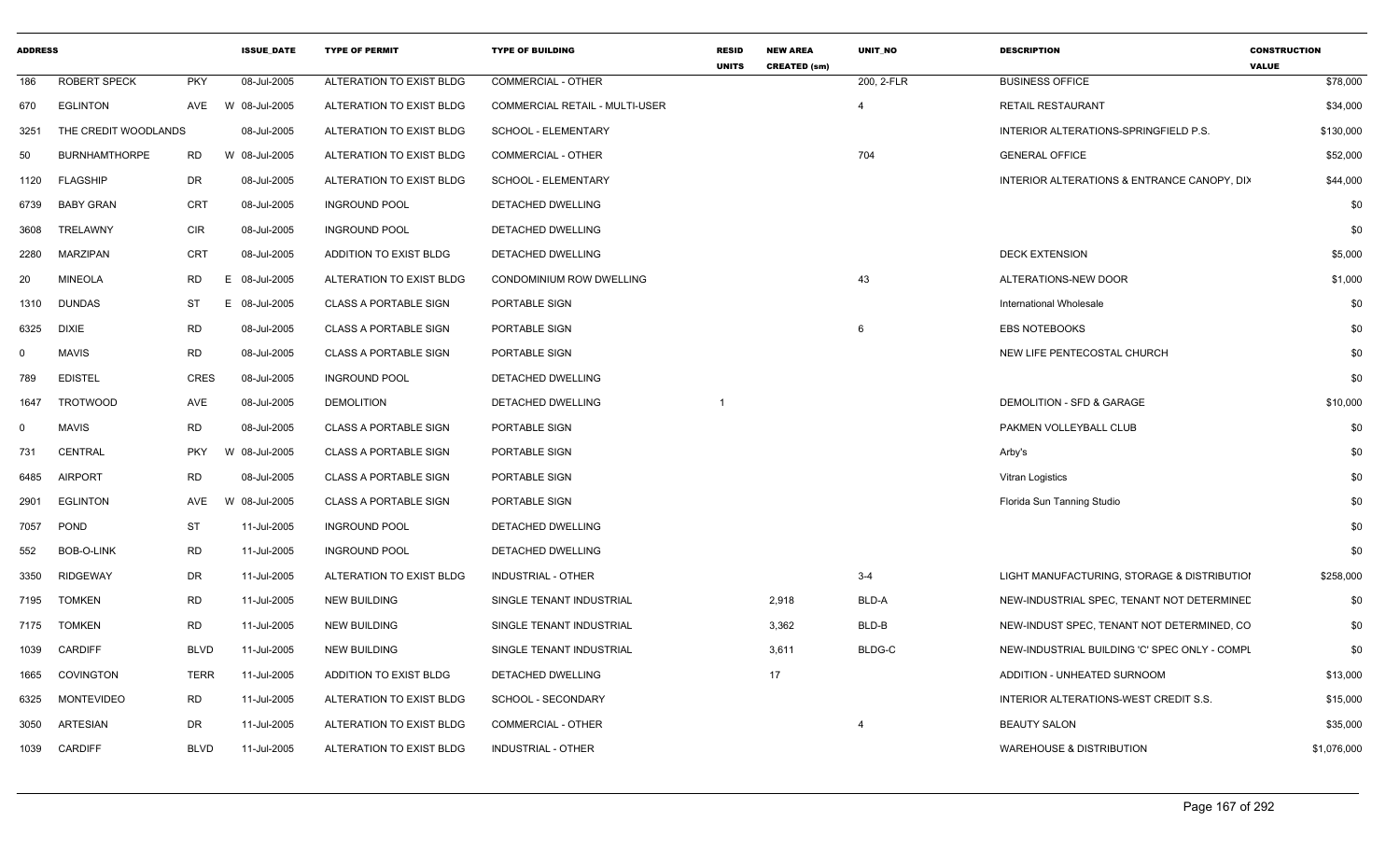| <b>ADDRESS</b> |                          |             | <b>ISSUE DATE</b> | <b>TYPE OF PERMIT</b>        | <b>TYPE OF BUILDING</b>               | <b>RESID</b><br><b>UNITS</b> | <b>NEW AREA</b><br><b>CREATED (sm)</b> | <b>UNIT NO</b> | <b>DESCRIPTION</b>                             | <b>CONSTRUCTION</b><br><b>VALUE</b> |
|----------------|--------------------------|-------------|-------------------|------------------------------|---------------------------------------|------------------------------|----------------------------------------|----------------|------------------------------------------------|-------------------------------------|
| 268            | LAKESHORE                | RD          | E 11-Jul-2005     | ALTERATION TO EXIST BLDG     | COMMERCIAL OFFICE - MULTI-USER        |                              |                                        | 100            | PROFESSIONAL OFFICE (MEDICAL)                  | \$33,000                            |
| 1704           | <b>MEYERSIDE</b>         | DR          | 11-Jul-2005       | <b>OTHER</b>                 | MULTI-TENANT INDUSTRIAL               |                              |                                        | $4 - 5$        | <b>DEMISING WALL ONLY</b>                      | \$16,000                            |
| 1423           | <b>CRESCENT</b>          | RD          | 11-Jul-2005       | <b>INGROUND POOL</b>         | DETACHED DWELLING                     |                              |                                        |                |                                                | \$0                                 |
| 55             | <b>CITY CENTRE</b>       | DR          | 11-Jul-2005       | ALTERATION TO EXIST BLDG     | <b>COMMERCIAL OFFICE - MULTI-USER</b> |                              |                                        | 300            | INTERIOR ALTERATIONS - FUNDSERV INC            | \$95,000                            |
| 973            | <b>DORMER</b>            | ST          | 11-Jul-2005       | ADDITION TO EXIST BLDG       | DETACHED DWELLING                     |                              |                                        |                | ADDITION/ALTERATIONS-2-STOREY ADDTN/ALTER      | \$196,000                           |
| 3025           | <b>RIDGEWAY</b>          | DR          | 11-Jul-2005       | <b>FASCIA SIGN</b>           | COMMERCIAL RETAIL-SINGLE USER         |                              |                                        |                | 15 FASCIA SIGNS - HOMESHOW                     | \$187,000                           |
| 3982           | PASSWAY                  | <b>RD</b>   | 11-Jul-2005       | ALTERATION TO EXIST BLDG     | DETACHED DWELLING                     |                              |                                        |                | VEHICLE IMPACT DAMAGE REPAIR TO GARAGE WAI     | \$10,000                            |
|                | <b>HIAWATHA</b>          | <b>PKY</b>  | 11-Jul-2005       | <b>NEW BUILDING</b>          | GARAGE/CARPORT                        |                              |                                        |                | <b>DETACHED GARAGE</b>                         | \$10,000                            |
| $\mathbf 0$    | <b>MISSISSAUGA</b>       | <b>RD</b>   | 11-Jul-2005       | <b>CLASS A PORTABLE SIGN</b> | PORTABLE SIGN                         |                              |                                        |                | Enersource                                     | \$0                                 |
| $\mathbf 0$    | <b>THOMAS</b>            | ST          | 11-Jul-2005       | <b>CLASS A PORTABLE SIGN</b> | PORTABLE SIGN                         |                              |                                        |                | Enersource                                     | \$0                                 |
| $\Omega$       | <b>ERIN MILLS</b>        | <b>PKY</b>  | 11-Jul-2005       | <b>CLASS A PORTABLE SIGN</b> | PORTABLE SIGN                         |                              |                                        |                | Enersource (Exception)                         | \$0                                 |
| 4141           | <b>DIXIE</b>             | <b>RD</b>   | 11-Jul-2005       | <b>CLASS A PORTABLE SIGN</b> | PORTABLE SIGN                         |                              |                                        |                | Academy 4 Math                                 | \$0                                 |
| 4141           | <b>DIXIE</b>             | <b>RD</b>   | 11-Jul-2005       | <b>CLASS A PORTABLE SIGN</b> | PORTABLE SIGN                         |                              |                                        |                | Acardemy 4 Math                                | \$0                                 |
| $\mathbf 0$    | <b>DUNDAS</b>            | ST          | W 11-Jul-2005     | <b>CLASS A PORTABLE SIGN</b> | <b>PORTABLE SIGN</b>                  |                              |                                        |                | <b>COMMUNITY SERVICES - REC. &amp; PARKS</b>   | \$0                                 |
| 255            | <b>DUNDAS</b>            | ST          | W 11-Jul-2005     | <b>CLASS A PORTABLE SIGN</b> | PORTABLE SIGN                         |                              |                                        |                | Cash Market                                    | \$0                                 |
| $\mathbf 0$    | <b>DUNDAS</b>            | ST          | W 11-Jul-2005     | <b>CLASS A PORTABLE SIGN</b> | PORTABLE SIGN                         |                              |                                        |                | COMMUNITY SERVICES - REC. & PARKS              | \$0                                 |
| $\mathbf 0$    | SOUTHDOWN                | <b>RD</b>   | 11-Jul-2005       | <b>CLASS A PORTABLE SIGN</b> | PORTABLE SIGN                         |                              |                                        |                | COMMUNITY SERVICES - REC. & PARKS              | \$0                                 |
| $\mathbf 0$    | SOUTHDOWN                | <b>RD</b>   | 11-Jul-2005       | <b>CLASS A PORTABLE SIGN</b> | PORTABLE SIGN                         |                              |                                        |                | COMMUNITY SERVICES - REC & PARKS               | \$0                                 |
| $\mathbf 0$    | <b>WINSTON CHURCHILL</b> | <b>BLVD</b> | 11-Jul-2005       | <b>CLASS A PORTABLE SIGN</b> | PORTABLE SIGN                         |                              |                                        |                | COMMUNITY SERVICES - REC & PARKS               | \$0                                 |
| $\mathbf 0$    | LAKESHORE                | <b>RD</b>   | W 11-Jul-2005     | <b>CLASS A PORTABLE SIGN</b> | PORTABLE SIGN                         |                              |                                        |                | COMMUNITY SERVICES - REC. & PARKS              | \$0                                 |
| 5100           | <b>ERIN MILLS</b>        | <b>PKY</b>  | 11-Jul-2005       | <b>CLASS A PORTABLE SIGN</b> | PORTABLE SIGN                         |                              |                                        |                | THE PICKLE BARREL                              | \$0                                 |
| 790            | <b>BURNHAMTHORPE</b>     | RD.         | W 11-Jul-2005     | <b>CLASS A PORTABLE SIGN</b> | PORTABLE SIGN                         |                              |                                        | 15             | <b>HONEY COMB SALON</b>                        | \$0                                 |
| 7171           | <b>GOREWAY</b>           | DR          | 11-Jul-2005       | <b>CLASS A PORTABLE SIGN</b> | PORTABLE SIGN                         |                              |                                        |                | PIZZA DEPOT                                    | \$0                                 |
| 3719           | <b>NIGHTSTAR</b>         | DR          | 11-Jul-2005       | <b>NEW BUILDING</b>          | STREET ROW DWELLING                   |                              | 933                                    | #1-6           | STREET ROW DWELLING - BLK 128 (6 UNITS) - COMF | \$0                                 |
| 3737           | NIGHTSTAR                | DR          | 11-Jul-2005       | <b>NEW BUILDING</b>          | STREET ROW DWELLING                   |                              | 1,188                                  | #1-8           | STREET ROW DWELLING - BLK 129 (8 UNITS) - COMF | \$0                                 |
| 3755           | NIGHTSTAR                | DR          | 11-Jul-2005       | <b>NEW BUILDING</b>          | STREET ROW DWELLING                   |                              | 1,205                                  | #1-8           | STREET ROW DWELLING - BLK 130 (8 UNITS) - COME | \$0                                 |
| 3771           | NIGHTSTAR                | <b>DR</b>   | 11-Jul-2005       | <b>NEW BUILDING</b>          | STREET ROW DWELLING                   |                              | 1,079                                  | $#1 - 7$       | STREET ROW DWELLING - BLK 131 (7 UNITS) - COMF | \$0                                 |
| 1820           | SOUTH SHERIDAN           | WAY         | 11-Jul-2005       | <b>OTHER</b>                 | DETACHED DWELLING                     |                              |                                        |                | <b>SEWER CONVERSION</b>                        | \$4,000                             |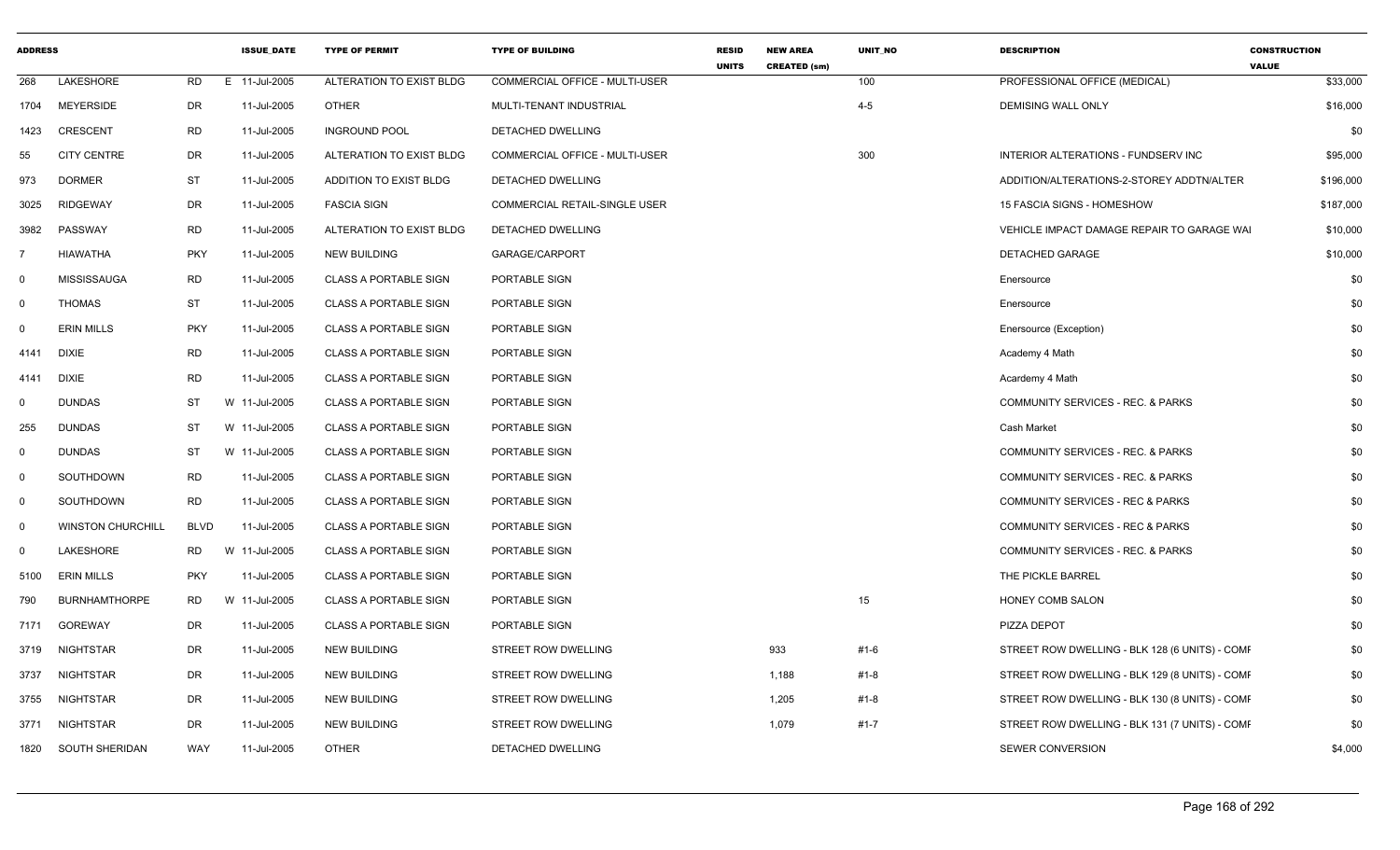| <b>ADDRESS</b> |                   |             | <b>ISSUE DATE</b>  | <b>TYPE OF PERMIT</b>        | <b>TYPE OF BUILDING</b>   | <b>RESID</b><br><b>UNITS</b> | <b>NEW AREA</b><br><b>CREATED (sm)</b> | <b>UNIT NO</b> | <b>DESCRIPTION</b>                            | <b>CONSTRUCTION</b><br><b>VALUE</b> |
|----------------|-------------------|-------------|--------------------|------------------------------|---------------------------|------------------------------|----------------------------------------|----------------|-----------------------------------------------|-------------------------------------|
| 550            | <b>MATHESON</b>   |             | BLVD W 11-Jul-2005 | <b>CLASS A PORTABLE SIGN</b> | PORTABLE SIGN             |                              |                                        |                | Medicalmart                                   | \$0                                 |
| 3585           | LAIRD             | RD          | 11-Jul-2005        | <b>CLASS A PORTABLE SIGN</b> | PORTABLE SIGN             |                              |                                        |                | Telinks Canada Ltd.                           | \$0                                 |
| 1241           | MISSISSAUGA       | RD          | 12-Jul-2005        | ADDITION AND ALTER           | DETACHED DWELLING         |                              | 195                                    |                | ADDITION - SECOND FLOOR & ALTERATIONS         | \$133,000                           |
| 33             | <b>ELM</b>        | DR          | W 12-Jul-2005      | <b>OTHER</b>                 | APARTMENT (> 6 UNITS)     |                              |                                        | 8 UNITS        | OCCUPANCY PRIOR TO COMPLETION - 8 UNITS       | \$0                                 |
| 6955           | CREDITVIEW        | RD          | 12-Jul-2005        | <b>NEW BUILDING</b>          | SINGLE TENANT INDUSTRIAL  |                              | 16,714                                 |                | NEW-INDUST. SPEC, TENANT NOT DETERMINED, CC   | \$0                                 |
| 3359           | MISSISSAUGA       | <b>RD</b>   | 12-Jul-2005        | <b>NEW BUILDING</b>          | SCHOOL - OTHER            |                              |                                        |                | NEW-LIBRARY, ERINDALE CAMPUS, COMPLETION      | \$0                                 |
| 3831           | <b>JANICE</b>     | DR          | 12-Jul-2005        | <b>NEW BUILDING</b>          | DETACHED DWELLING         |                              | 195                                    |                | SFD - REPEAT MODEL - NEW BSMT WALKOUT OPTI    | \$201,000                           |
| 1578           | <b>GLENHILL</b>   | <b>CRES</b> | 12-Jul-2005        | ADDITION AND ALTER           | DETACHED DWELLING         |                              |                                        |                | ADD/ALT-2-FLOOR, REAR/ALTERATIONS TO MAIN FI  | \$181,000                           |
| 3925           | <b>JANICE</b>     | DR          | 12-Jul-2005        | <b>NEW BUILDING</b>          | DETACHED DWELLING         | -1                           | 228                                    |                | <b>SFD - REPEAT MODEL</b>                     | \$212,000                           |
| 5398           | <b>MALLORY</b>    | RD          | 12-Jul-2005        | <b>NEW BUILDING</b>          | DETACHED DWELLING         |                              | 188                                    |                | SFD - REPEAT MODEL                            | \$175,000                           |
| 5402           | MALLORY           | RD          | 12-Jul-2005        | <b>NEW BUILDING</b>          | DETACHED DWELLING         |                              | 195                                    |                | <b>SFD - REPEAT MODEL</b>                     | \$181,000                           |
| 5349           | LONGFORD          | DR          | 12-Jul-2005        | <b>NEW BUILDING</b>          | DETACHED DWELLING         |                              | 206                                    |                | <b>SFD - REPEAT MODEL</b>                     | \$191,000                           |
| 5345           | LONGFORD          | DR          | 12-Jul-2005        | <b>NEW BUILDING</b>          | DETACHED DWELLING         |                              | 231                                    |                | <b>SFD - REPEAT MODEL</b>                     | \$214,000                           |
| 5337           | LONGFORD          | DR          | 12-Jul-2005        | <b>NEW BUILDING</b>          | DETACHED DWELLING         |                              | 220                                    |                | <b>SFD - REPEAT MODEL</b>                     | \$205,000                           |
| 5333           | LONGFORD          | DR          | 12-Jul-2005        | <b>NEW BUILDING</b>          | DETACHED DWELLING         |                              | 228                                    |                | <b>SFD - REPEAT MODEL</b>                     | \$212,000                           |
| 1685           | <b>TECH</b>       | AVE         | 12-Jul-2005        | <b>NEW BUILDING</b>          | MULTI-TENANT INDUSTRIAL   |                              | 5,406                                  |                | NEW - INDUSTRIAL SPEC.BLDG.E, TENANT N/DETER  | \$0                                 |
| 1705           | TECH              | AVE         | 12-Jul-2005        | <b>NEW BUILDING</b>          | MULTI-TENANT INDUSTRIAL   |                              | 5,406                                  |                | NEW - INDUSTRIAL SPEC. BLDG.F, TENANT N/DETEF | \$0                                 |
| 5110           | CREEKBANK         | RD          | 12-Jul-2005        | <b>NEW BUILDING</b>          | INDUSTRIAL - OTHER        |                              | 9,440                                  |                | NEW - INDUSTRIAL/OFFICE SPEC.BLDG.G, TENANT I | \$0                                 |
| 7175           | <b>TOMKEN</b>     | RD          | 12-Jul-2005        | ALTERATION TO EXIST BLDG     | SINGLE TENANT INDUSTRIAL  |                              |                                        |                | <b>WAREHOUSE &amp; DISTRIBUTION</b>           | \$1,007,000                         |
| 1135           | <b>MEYERSIDE</b>  | DR          | 12-Jul-2005        | ALTERATION TO EXIST BLDG     | SINGLE TENANT INDUSTRIAL  |                              |                                        |                | KITCHEN EXHAUST                               | \$10,000                            |
| 318            | ANTIGUA           | RD          | 12-Jul-2005        | ALTERATION TO EXIST BLDG     | DETACHED DWELLING         |                              | 89                                     |                | <b>BASEMENT APARTMENT &amp; WALKOUT</b>       | \$40,000                            |
| 3038           | <b>OLYMPUS</b>    | <b>MEWS</b> | 12-Jul-2005        | ADDITION TO EXIST BLDG       | DETACHED DWELLING         |                              |                                        |                | <b>DECK</b>                                   | \$10,000                            |
| 1705           | TECH              | AVE         | 12-Jul-2005        | ALTERATION TO EXIST BLDG     | MULTI-TENANT INDUSTRIAL   |                              | 5,406                                  |                | REVISED UNDERGROUND PLUMBING ONLY             | \$20,000                            |
| 5110           | CREEKBANK         | RD          | 12-Jul-2005        | ALTERATION TO EXIST BLDG     | <b>INDUSTRIAL - OTHER</b> |                              | 9,440                                  |                | REVISED UNDERGROUND PLUMBING ONLY             | \$0                                 |
| $\Omega$       | <b>DUNDAS</b>     | ST          | W 12-Jul-2005      | <b>CLASS A PORTABLE SIGN</b> | PORTABLE SIGN             |                              |                                        |                | COMMUNITY SERVICES - TENNIS EVERYONE          | \$0                                 |
| $\Omega$       | <b>ERIN MILLS</b> | <b>PKY</b>  | 12-Jul-2005        | <b>CLASS A PORTABLE SIGN</b> | PORTABLE SIGN             |                              |                                        |                | COMMUNITY SERVICES - TENNIS EVERYONE          | \$0                                 |
| $\Omega$       | <b>EGLINTON</b>   | AVE         | W 12-Jul-2005      | <b>CLASS A PORTABLE SIGN</b> | PORTABLE SIGN             |                              |                                        |                | COMMUNITY SERVICES - TENNIS EVERYONE          | \$0                                 |
| $\Omega$       | <b>HURONTARIO</b> | ST          | 12-Jul-2005        | <b>CLASS A PORTABLE SIGN</b> | PORTABLE SIGN             |                              |                                        |                | COMMUNITY SERVICES - TENNIS EVERYONE          | \$0                                 |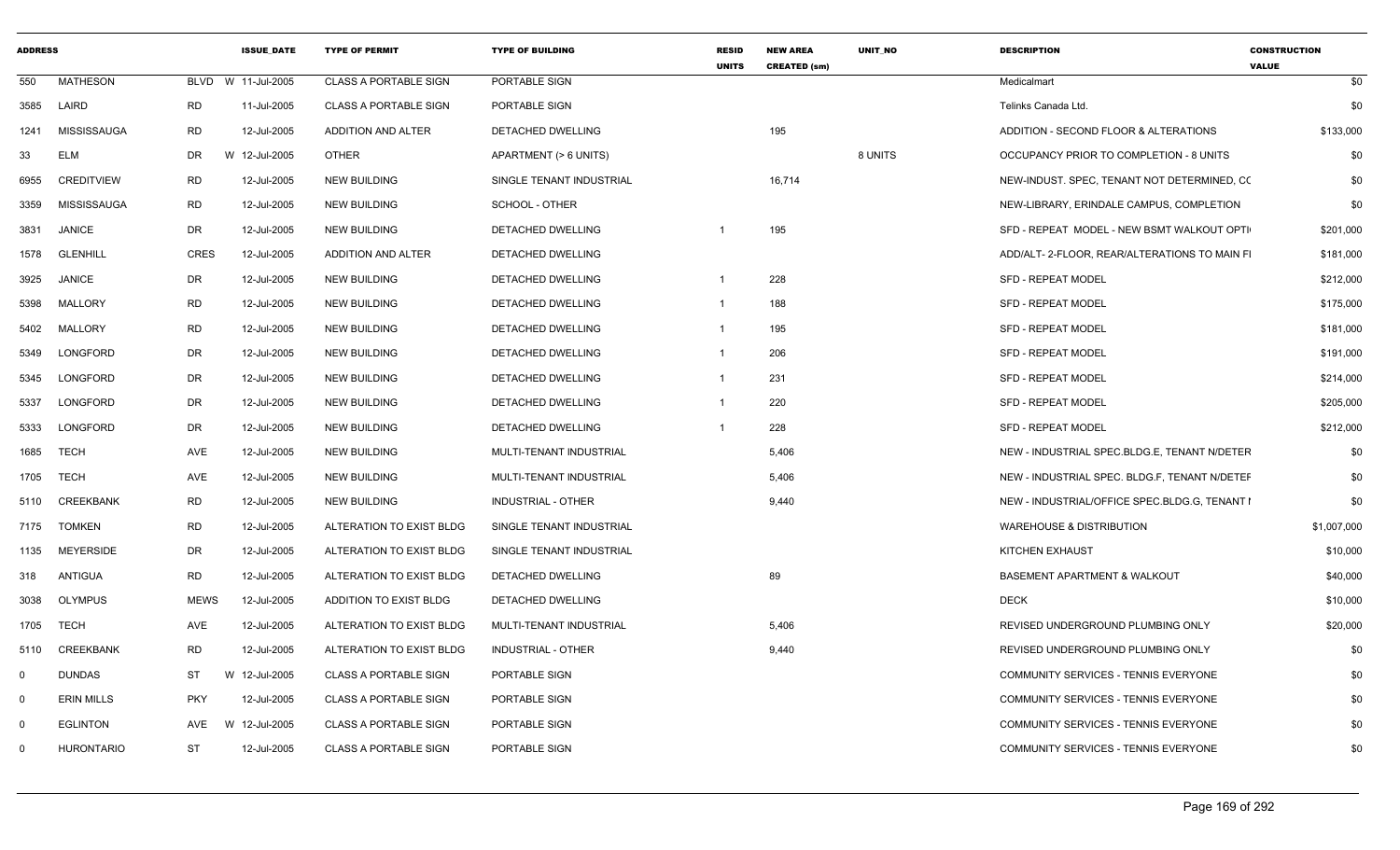| <b>ADDRESS</b> |                        |             | <b>ISSUE DATE</b> | <b>TYPE OF PERMIT</b>        | <b>TYPE OF BUILDING</b>   | <b>RESID</b><br><b>UNITS</b> | <b>NEW AREA</b><br><b>CREATED (sm)</b> | UNIT_NO | <b>DESCRIPTION</b>                              | <b>CONSTRUCTION</b><br><b>VALUE</b> |
|----------------|------------------------|-------------|-------------------|------------------------------|---------------------------|------------------------------|----------------------------------------|---------|-------------------------------------------------|-------------------------------------|
| 655            | QUEENSWAY              |             | E 12-Jul-2005     | <b>CLASS A PORTABLE SIGN</b> | PORTABLE SIGN             |                              |                                        |         | 2 for 1 coffee                                  | \$0                                 |
| 2087           | OBECK                  | <b>CRES</b> | 12-Jul-2005       | <b>OTHER</b>                 | DETACHED DWELLING         |                              |                                        |         | SEWER CONVERSION                                | \$3,000                             |
| 230            | <b>BRETON</b>          | AVE         | 12-Jul-2005       | <b>NEW BUILDING</b>          | SEMI-DETACHED DWELLING    |                              | 372                                    |         | SEMI-DETACHED - REPEAT MODEL - FIREBREAK LO     | \$0                                 |
| 5760           | <b>INVERGORDON</b>     | LANE        | 12-Jul-2005       | ALTERATION TO EXIST BLDG     | DETACHED DWELLING         |                              |                                        |         | ALTERATIONS-NEW WINDOW, SIDE ELEVATION          | \$10,000                            |
| 810            | <b>BRITANNIA</b>       | RD          | W 12-Jul-2005     | <b>DEMOLITION</b>            | <b>COMMERCIAL - OTHER</b> |                              |                                        |         | DEMOLITION - SFD/OFFICE & GARAGE (2) BUILDING:  | \$10,000                            |
| 2150           | <b>BURNHAMTHORPE</b>   | RD          | W 12-Jul-2005     | <b>CLASS A PORTABLE SIGN</b> | PORTABLE SIGN             |                              |                                        |         | Crabby Joe's                                    | \$0                                 |
| 6550           | MEADOWVALE TOWN CENCIR |             | 12-Jul-2005       | <b>CLASS A PORTABLE SIGN</b> | PORTABLE SIGN             |                              |                                        |         | Nardins Salon & Spa                             | \$0                                 |
| 2150           | <b>DUNDAS</b>          | ST          | E 12-Jul-2005     | <b>CLASS A PORTABLE SIGN</b> | PORTABLE SIGN             |                              |                                        |         | Moores The Suit People                          | \$0                                 |
| $\mathbf{0}$   | <b>DUNDAS</b>          | <b>ST</b>   | W 12-Jul-2005     | <b>CLASS A PORTABLE SIGN</b> | PORTABLE SIGN             |                              |                                        |         | KINGDOM CONVENANT COMMUNITY SERVICES            | \$0                                 |
| 2593           | <b>QUAIL'S RUN</b>     |             | 12-Jul-2005       | ABOVE GROUND POOL            | <b>DETACHED DWELLING</b>  |                              |                                        |         |                                                 | \$0                                 |
| $\overline{0}$ | <b>BURNHAMTHORPE</b>   | RD<br>E     | 12-Jul-2005       | <b>CLASS A PORTABLE SIGN</b> | PORTABLE SIGN             |                              |                                        |         | KINGDOM CONVENANT COMMUNITY SERVICES            | \$0                                 |
| $\mathbf 0$    | <b>EGLINTON</b>        | AVE         | E 12-Jul-2005     | <b>CLASS A PORTABLE SIGN</b> | PORTABLE SIGN             |                              |                                        |         | KINGDOM CONVENANT COMMUNITY SERVICES            | \$0                                 |
| $\mathbf 0$    | QUEENSWAY              |             | E 12-Jul-2005     | <b>CLASS A PORTABLE SIGN</b> | PORTABLE SIGN             |                              |                                        |         | KINGDOM CONVENANT COMMUNITY SERVICES            | \$0                                 |
| 6550           | MEADOWVALE TOWN CENCIR |             | 12-Jul-2005       | <b>CLASS A PORTABLE SIGN</b> | PORTABLE SIGN             |                              |                                        |         | Nardinis Salon & Spa                            | \$0                                 |
| 1355           | MEYERSIDE              | DR          | 13-Jul-2005       | ALTERATION TO EXIST BLDG     | INDUSTRIAL - OTHER        |                              |                                        |         | <b>LOADING DOCK CANOPY</b>                      | \$15,000                            |
| 640            | <b>KEDLESTON</b>       | WAY         | 13-Jul-2005       | ALTERATION TO EXIST BLDG     | DETACHED DWELLING         |                              |                                        |         | BASEMENBT RENOVATIONS & INTERIOR ALTERATIC      | \$75,000                            |
| 1411           | STRATHY                | AVE         | 13-Jul-2005       | ADDITION TO EXIST BLDG       | <b>DETACHED DWELLING</b>  |                              |                                        |         | ADDITION-HEATED SUNROOM                         | \$16,000                            |
| 2680           | <b>SKYMARK</b>         | AVE         | 13-Jul-2005       | ALTERATION TO EXIST BLDG     | MULTI-TENANT INDUSTRIAL   |                              | 505                                    | 201     | SOFTWARE APPLICATION DEVELOPMENT SERVICE:       | \$76,000                            |
| 3765           | <b>QUIET CREEK</b>     | DR          | 13-Jul-2005       | <b>NEW BUILDING</b>          | <b>DETACHED DWELLING</b>  | -1                           | 268                                    |         | <b>SFD - REPEAT MODEL</b>                       | \$276,000                           |
| 3382           | MOCHA                  | <b>MEWS</b> | 13-Jul-2005       | <b>NEW BUILDING</b>          | DETACHED DWELLING         | $\overline{1}$               | 227                                    |         | <b>SFD - NEW MODEL</b>                          | \$234,000                           |
| 5187           | <b>MISTY PINE</b>      | CRES        | 13-Jul-2005       | <b>NEW BUILDING</b>          | <b>DETACHED DWELLING</b>  |                              | 268                                    |         | SFD - REPEAT MODEL - NEW WALKOUT BSMT OPTI(     | \$276,000                           |
| 94             | <b>RUTLEDGE</b>        | <b>RD</b>   | 13-Jul-2005       | ADDITION TO EXIST BLDG       | DETACHED DWELLING         |                              |                                        |         | <b>ADDITION</b>                                 | \$22,000                            |
| 5390           | <b>WESTHAMPTON</b>     | RD          | 13-Jul-2005       | ALTERATION TO EXIST BLDG     | DETACHED DWELLING         |                              |                                        |         | <b>BASEMENT RENOVATIONS</b>                     | \$33,000                            |
| 1785           | <b>MATHESON</b>        | <b>BLVD</b> | 13-Jul-2005       | TENTS/AIR SUPPORT STRUC      | MULTI-TENANT INDUSTRIAL   |                              |                                        |         | (2) TEMPORARY TENTS - FROM JULY 15-19, 2005 (1) | \$2,000                             |
| 1645           | <b>AIMCO</b>           | <b>BLVD</b> | 13-Jul-2005       | TENTS/AIR SUPPORT STRUC      | PUBLIC - OTHER            |                              |                                        |         | TEMPORARY TENT FROM JULY 5-6, 2005 (1) 40x40    | \$1,000                             |
| 1300           | LAKESHORE              | RD          | 13-Jul-2005<br>Е. | TENTS/AIR SUPPORT STRUC      | PUBLIC - OTHER            |                              |                                        |         | TEMPORARY TENT FROM JULY 14-15, 2005 (1) 30x45  | \$1,000                             |
| 2187           | <b>STIR</b>            | <b>CRES</b> | 13-Jul-2005       | TENTS/AIR SUPPORT STRUC      | <b>CITY</b>               |                              |                                        |         | TEMPORARY TENT FROM JULY 22-25, 2005 (1)30x80   | \$1,000                             |
| 2981           | <b>BALFOUR</b>         | CRT         | 13-Jul-2005       | <b>INGROUND POOL</b>         | <b>DETACHED DWELLING</b>  |                              |                                        |         |                                                 | \$0                                 |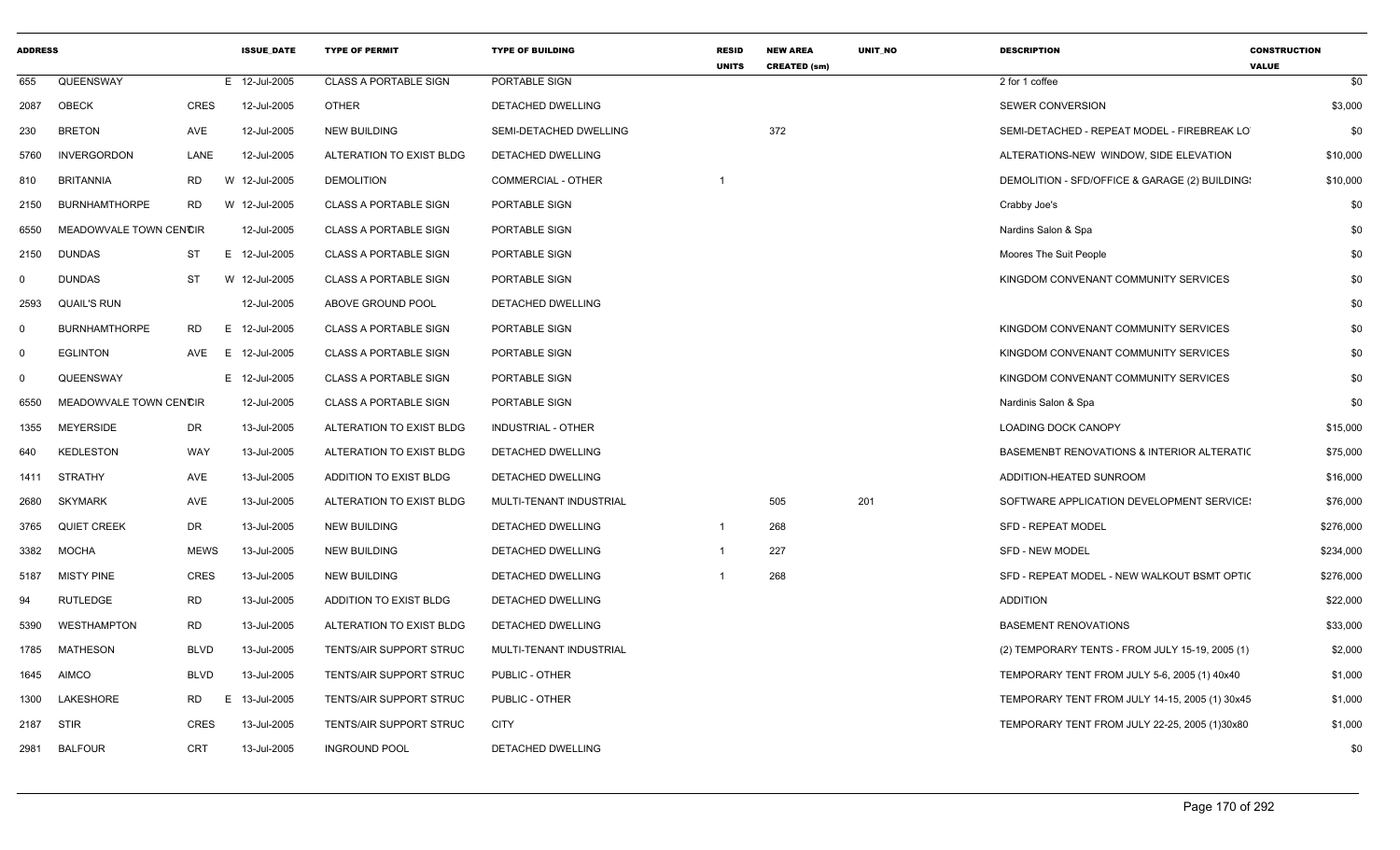| <b>ADDRESS</b> |                        |                  | <b>ISSUE DATE</b> | <b>TYPE OF PERMIT</b>        | <b>TYPE OF BUILDING</b>        | <b>RESID</b><br><b>UNITS</b> | <b>NEW AREA</b><br><b>CREATED (sm)</b> | <b>UNIT NO</b> | <b>DESCRIPTION</b>                           | <b>CONSTRUCTION</b><br><b>VALUE</b> |
|----------------|------------------------|------------------|-------------------|------------------------------|--------------------------------|------------------------------|----------------------------------------|----------------|----------------------------------------------|-------------------------------------|
| 3258           | RAINDANCE              | <b>CRES</b>      | 13-Jul-2005       | ALTERATION TO EXIST BLDG     | DETACHED DWELLING              |                              |                                        |                | ALTERATIONS - GARAGE ENTRANCE                | \$1,000                             |
| 4229           | PHEASANT RUN           |                  | 13-Jul-2005       | <b>INGROUND POOL</b>         | DETACHED DWELLING              |                              |                                        |                |                                              | \$0                                 |
| 690            | MEADOW WOOD            | RD               | 13-Jul-2005       | <b>REVISIONS</b>             | DETACHED DWELLING              |                              |                                        |                | <b>REVISION</b>                              | \$0                                 |
| 7171           | <b>GOREWAY</b>         | DR               | 13-Jul-2005       | <b>CLASS A PORTABLE SIGN</b> | PORTABLE SIGN                  |                              |                                        |                | <b>JESSICA BEAUTY SALON</b>                  | \$0                                 |
| 2901           | <b>EGLINTON</b>        | AVE              | W 13-Jul-2005     | <b>CLASS A PORTABLE SIGN</b> | PORTABLE SIGN                  |                              |                                        |                | NYX SHOES                                    | \$0                                 |
| 1926           | <b>SILVERBERRY</b>     | <b>CRES</b>      | 13-Jul-2005       | ABOVE GROUND POOL            | DETACHED DWELLING              |                              |                                        |                |                                              | \$0                                 |
| 4100           | <b>SLADEVIEW</b>       | <b>CRES</b>      | 14-Jul-2005       | ALTERATION TO EXIST BLDG     | <b>INDUSTRIAL - OTHER</b>      |                              |                                        | $\overline{4}$ | STORAGE WAREHOUSE                            | \$141,000                           |
| 5070           | <b>CREEKBANK</b>       | <b>RD</b>        | 14-Jul-2005       | <b>NEW BUILDING</b>          | COMMERCIAL - OTHER             |                              | 8,966                                  |                | NEW - 6 STOREY MARRIOTT HOTEL - RESIDENCE IN | \$0                                 |
| 985            | <b>EGLINTON</b>        | AVE<br>E.        | 14-Jul-2005       | ADDITION TO EXIST BLDG       | COMMERCIAL RETAIL - MULTI-USER |                              | 13                                     |                | ADDITION - DRIVE-THRU WINDOW, COUNTRY STYLE  | \$25,000                            |
| 1519           | PETRIE                 | WAY              | 14-Jul-2005       | ADDITION AND ALTER           | DETACHED DWELLING              |                              | 88                                     |                | ADDITION-2 STOREY/ALTERATIONS/BASEMENT REN   | \$117,000                           |
|                | <b>ROBERT SPECK</b>    | <b>PKY</b>       | 14-Jul-2005       | ALTERATION TO EXIST BLDG     | COMMERCIAL - OTHER             |                              |                                        | <b>14 FLR</b>  | INTERIOR ALTERATIONS-CMA CANADA              | \$67,000                            |
| 7095           | ORDAN                  | DR               | 14-Jul-2005       | ALTERATION TO EXIST BLDG     | SINGLE TENANT INDUSTRIAL       |                              |                                        | B              | ADMINISTRATION, WAREHOUSE & DISTRIBUTION     | \$43,000                            |
| 1775           | <b>PICKMERE</b>        | CRT              | 14-Jul-2005       | ADDITION AND ALTER           | DETACHED DWELLING              |                              |                                        |                | ADDITION/ALTERATIONS-ADDITION OVER GARAGE/I  | \$31,000                            |
| 968            | <b>FLETCHER VALLEY</b> | <b>CRES</b>      | 14-Jul-2005       | ADDITION TO EXIST BLDG       | <b>DETACHED DWELLING</b>       |                              |                                        |                | <b>NEW SHED</b>                              | \$10,000                            |
| 550            | <b>MATHESON</b>        | <b>BLVD</b><br>W | 14-Jul-2005       | ALTERATION TO EXIST BLDG     | COMMERCIAL RETAIL - MULTI-USER |                              | 197                                    | 107            | <b>MEDICAL OFFICE</b>                        | \$57,000                            |
| 5045           | PLANTATION             | PL               | 14-Jul-2005       | <b>NEW BUILDING</b>          | COMMERCIAL - OTHER             |                              | 818                                    | <b>BLDGB</b>   | NEW - COMMERCIAL SPEC BUILDING,              | \$1,154,000                         |
| 6610           | MEADOWVALE TOWN CENCIR |                  | 14-Jul-2005       | <b>FASCIA SIGN</b>           | COMMERCIAL RETAIL-SINGLE USER  |                              |                                        |                | 3 FASCIAS SIGNS - TURTLE JACK'S              | \$24,000                            |
| 170            | <b>BRUNEL</b>          | <b>RD</b>        | 14-Jul-2005       | <b>FASCIA SIGN</b>           | SINGLE TENANT INDUSTRIAL       |                              |                                        |                | (3) FASCIA SIGNS - SHERWIN WILLIAMS          | \$9,000                             |
| 1422           | <b>MISSISSAUGA</b>     | <b>RD</b>        | 14-Jul-2005       | ADDITION TO EXIST BLDG       | DETACHED DWELLING              |                              |                                        |                | <b>DECK</b>                                  | \$2,000                             |
| 2330           | ARGENTIA               | <b>RD</b>        | 14-Jul-2005       | ALTERATION TO EXIST BLDG     | COMMERCIAL OFFICE- SINGLE USER |                              |                                        |                | UNDERGROUND PLUMBING ONLY - MODEL SUITE      | \$0                                 |
| $\mathbf 0$    | <b>DIXIE</b>           | <b>RD</b>        | 14-Jul-2005       | <b>CLASS A PORTABLE SIGN</b> | PORTABLE SIGN                  |                              |                                        |                | <b>REGION OF PEEL</b>                        | \$0                                 |
| $\mathbf 0$    | <b>AIRPORT</b>         | <b>RD</b>        | 14-Jul-2005       | <b>CLASS A PORTABLE SIGN</b> | PORTABLE SIGN                  |                              |                                        |                | <b>REGION OF PEEL</b>                        | \$0                                 |
| $\overline{0}$ | <b>BRITANNIA</b>       | <b>RD</b>        | W 14-Jul-2005     | <b>CLASS A PORTABLE SIGN</b> | PORTABLE SIGN                  |                              |                                        |                | <b>REGION OF PEEL</b>                        | \$0                                 |
| $\mathbf 0$    | <b>CENTRAL</b>         | <b>PKY</b>       | E 14-Jul-2005     | <b>CLASS A PORTABLE SIGN</b> | PORTABLE SIGN                  |                              |                                        |                | Region of Peel                               | \$0                                 |
| $\mathbf 0$    | HURONTARIO             | <b>ST</b>        | 14-Jul-2005       | <b>CLASS A PORTABLE SIGN</b> | PORTABLE SIGN                  |                              |                                        |                | <b>REGION OF PEEL</b>                        | \$0                                 |
| $\mathbf 0$    | <b>EGLINTON</b>        | AVE              | W 14-Jul-2005     | <b>CLASS A PORTABLE SIGN</b> | PORTABLE SIGN                  |                              |                                        |                | <b>REGION OF PEEL</b>                        | \$0                                 |
| $\Omega$       | <b>BURNHAMTHORPE</b>   | RD               | W 14-Jul-2005     | <b>CLASS A PORTABLE SIGN</b> | PORTABLE SIGN                  |                              |                                        |                | <b>REGION OF PEEL</b>                        | \$0                                 |
| 0              | SOUTHDOWN              | <b>RD</b>        | 14-Jul-2005       | <b>CLASS A PORTABLE SIGN</b> | PORTABLE SIGN                  |                              |                                        |                | <b>REGION OF PEEL</b>                        | \$0                                 |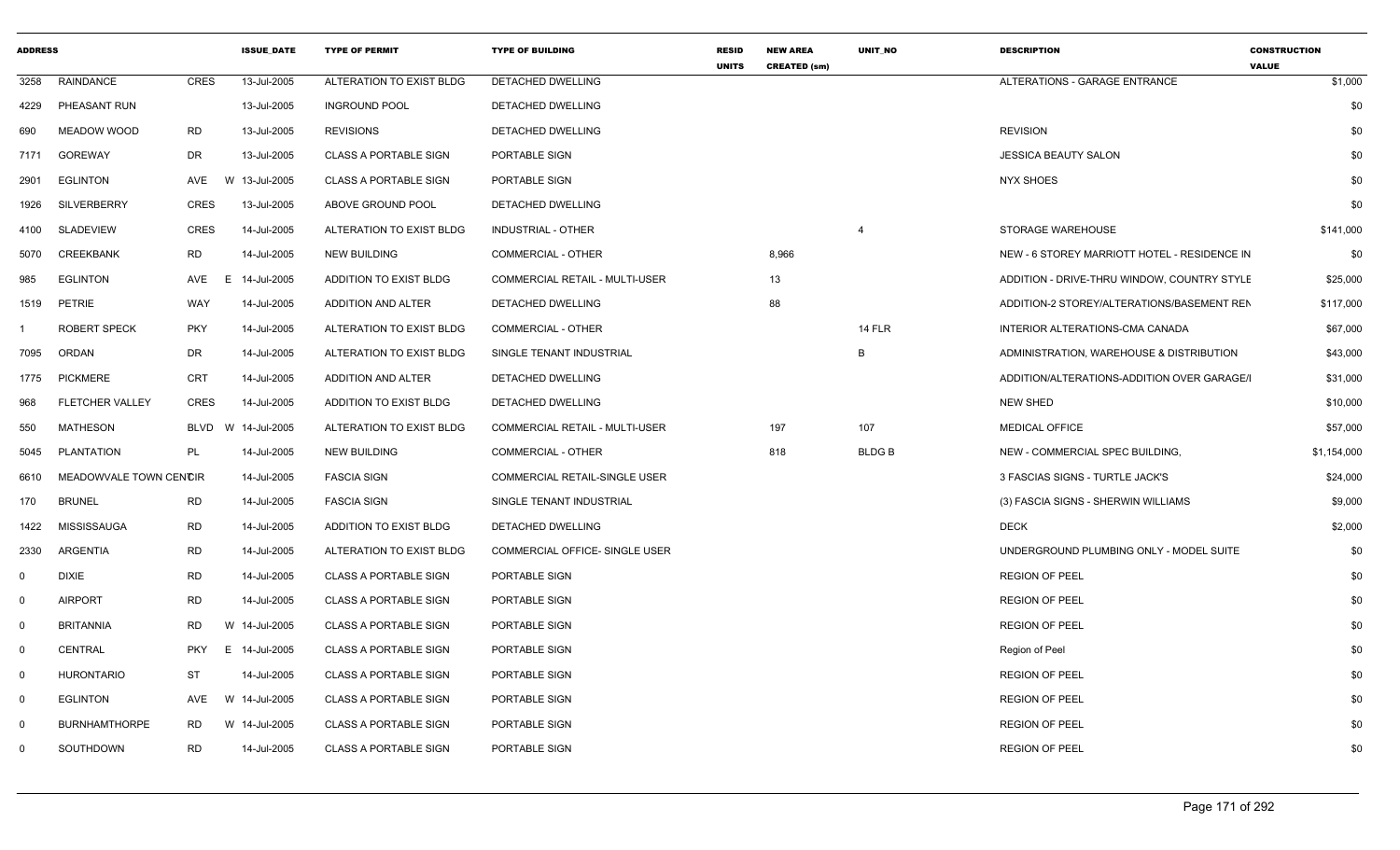| <b>ADDRESS</b> |                          |             | <b>ISSUE DATE</b> | <b>TYPE OF PERMIT</b>        | <b>TYPE OF BUILDING</b>        | <b>RESID</b><br><b>UNITS</b> | <b>NEW AREA</b><br><b>CREATED (sm)</b> | <b>UNIT NO</b> | <b>DESCRIPTION</b>                            | <b>CONSTRUCTION</b><br><b>VALUE</b> |
|----------------|--------------------------|-------------|-------------------|------------------------------|--------------------------------|------------------------------|----------------------------------------|----------------|-----------------------------------------------|-------------------------------------|
| $\Omega$       | LAKESHORE                | RD          | W 14-Jul-2005     | <b>CLASS A PORTABLE SIGN</b> | PORTABLE SIGN                  |                              |                                        |                | <b>REGION OF PEEL</b>                         | \$0                                 |
| $\Omega$       | <b>LAKESHORE</b>         | <b>RD</b>   | E 14-Jul-2005     | <b>CLASS A PORTABLE SIGN</b> | PORTABLE SIGN                  |                              |                                        |                | <b>REGION OF PEEL</b>                         | \$0                                 |
| $\Omega$       | QUEENSWAY                |             | W 14-Jul-2005     | <b>CLASS A PORTABLE SIGN</b> | PORTABLE SIGN                  |                              |                                        |                | <b>REGION OF PEEL</b>                         | \$0                                 |
| $\Omega$       | <b>MAVIS</b>             | <b>RD</b>   | 14-Jul-2005       | <b>CLASS A PORTABLE SIGN</b> | PORTABLE SIGN                  |                              |                                        |                | YMCA                                          | \$0                                 |
| 3050           | ARGENTIA                 | RD          | 14-Jul-2005       | <b>CLASS A PORTABLE SIGN</b> | PORTABLE SIGN                  |                              |                                        |                | WEST MISSISSAUGA MEDICAL                      | \$0                                 |
| 6750           | <b>WINSTON CHURCHILL</b> | <b>BLVD</b> | 14-Jul-2005       | <b>CLASS A PORTABLE SIGN</b> | PORTABLE SIGN                  |                              |                                        |                | <b>BUTT RHETTLERS</b>                         | \$0                                 |
| 3504           | <b>HURONTARIO</b>        | ST          | 15-Jul-2005       | <b>OTHER</b>                 | COMMERCIAL - OTHER             |                              |                                        |                | RELOCATION OF SALES TRAILER                   | \$249,000                           |
| 5050           | <b>CREEKBANK</b>         | RD          | 15-Jul-2005       | NEW BUILDING                 | COMMERCIAL - OTHER             |                              | 5,482                                  |                | NEW - 4 STOREY HOTEL (94 UNITS), MARRIOTT COL | \$0                                 |
| 6880           | FINANCIAL                | DR          | 15-Jul-2005       | ALTERATION TO EXIST BLDG     | COMMERCIAL - OTHER             |                              |                                        | 8TH FLR        | INTERIOR ALTERATIONS-ROYAL BANK FINANCIAL G   | \$18,000                            |
| 5058           | <b>MANDY</b>             | CRT         | 15-Jul-2005       | ADDITION TO EXIST BLDG       | DETACHED DWELLING              |                              |                                        |                | <b>ADDITION - SUNROOM HEATED</b>              | \$17,000                            |
| 77             | <b>CITY CENTRE</b>       | DR          | 15-Jul-2005       | ALTERATION TO EXIST BLDG     | <b>COMMERCIAL - OTHER</b>      |                              |                                        | 7-FLR          | <b>OFFICE</b>                                 | \$133,000                           |
| 100            | <b>CITY CENTRE</b>       | DR          | 15-Jul-2005       | <b>FASCIA SIGN</b>           | COMMERCIAL RETAIL - MULTI-USER |                              |                                        | 2-416          | ONE (1) FASCIA SIGN - BOATHOUSE               | \$3,000                             |
| 257            | <b>DUNDAS</b>            | ST          | E 15-Jul-2005     | ALTERATION TO EXIST BLDG     | COMMERCIAL RETAIL - MULTI-USER |                              |                                        | 12             | RESTAURANT                                    | \$52,000                            |
| 3842           | HENRIETTA                | <b>WAY</b>  | 15-Jul-2005       | <b>REVISIONS</b>             | DETACHED DWELLING              |                              |                                        |                | REVISION - SIDE ENTRANCE - LOT 52 ONLY        | \$0                                 |
| 5632           | <b>TENTH LINE WEST</b>   |             | 15-Jul-2005       | NEW BUILDING                 | COMMERCIAL RETAIL - MULTI-USER |                              | 373                                    |                | NEW - COMMERCIAL SPEC BLDG'G', BRITTANY GLEI  | \$316,000                           |
| 1235           | MISSISSAUGA VALLEY       | BLVD        | 15-Jul-2005       | PORTABLE CLASSROOM           | PUBLIC - OTHER                 |                              |                                        |                | (1) PORTABLE RELOCATE                         | \$2,000                             |
| 100            | <b>CITY CENTRE</b>       | DR          | 15-Jul-2005       | <b>FASCIA SIGN</b>           | COMMERCIAL RETAIL - MULTI-USER |                              |                                        | 1-860          | ONE (1) FASCIA SIGN - ARMAND JEWELLERS        | \$2,000                             |
| 6515           | KITIMAT                  | <b>RD</b>   | 15-Jul-2005       | ALTERATION TO EXIST BLDG     | SINGLE TENANT INDUSTRIAL       |                              |                                        |                | <b>INSIDE PLUMBING</b>                        | \$28,000                            |
| 441            | BOB-O-LINK               | RD          | 15-Jul-2005       | <b>REVISIONS</b>             | <b>DETACHED DWELLING</b>       |                              |                                        |                | <b>REVISIONS</b>                              | \$0                                 |
| 1170           | <b>BURNHAMTHORPE</b>     | RD          | W 15-Jul-2005     | <b>OTHER</b>                 | COMMERCIAL RETAIL - MULTI-USER |                              |                                        | 17             | RETAIL-WAREHOUSE (CARPET & FLOORING)          | \$0                                 |
|                | 1292 KANE                | RD          | 15-Jul-2005       | ALTERATION TO EXIST BLDG     | DETACHED DWELLING              |                              |                                        |                | ALTS-NEW BAY WINDOW/ENLARGE WINDOWS/NEW       | \$32,000                            |
| 1478           | HEATHFIELD               | <b>MEWS</b> | 15-Jul-2005       | ALTERATION TO EXIST BLDG     | DETACHED DWELLING              |                              |                                        |                | ALTERATIONS-WINDOW INSTALLATION               | \$1,000                             |
| 800            | HYDRO                    | <b>RD</b>   | 15-Jul-2005       | <b>DEMOLITION</b>            | <b>INDUSTRIAL - OTHER</b>      |                              |                                        |                | DEMOLITION-STORAGE BUILDING TO GRADE          | \$10,000                            |
| 6219           | MULBERRY                 | CRES        | 15-Jul-2005       | <b>REVISIONS</b>             | DETACHED DWELLING              |                              |                                        |                | <b>REVISION</b>                               | \$0                                 |
| 1800           | SOUTH SHERIDAN           | WAY         | 15-Jul-2005       | <b>OTHER</b>                 | DETACHED DWELLING              |                              |                                        |                | <b>SEWER CONVERISON</b>                       | \$2,000                             |
| $\Omega$       | <b>GOREWAY</b>           | DR          | 15-Jul-2005       | <b>CLASS A PORTABLE SIGN</b> | PORTABLE SIGN                  |                              |                                        |                | COMMUNITY SERVICES - MALTON CC                | \$0                                 |
| $\Omega$       | <b>AIRPORT</b>           | <b>RD</b>   | 15-Jul-2005       | <b>CLASS A PORTABLE SIGN</b> | PORTABLE SIGN                  |                              |                                        |                | COMMUNITY SERVICES - MALTON CC                | \$0                                 |
|                | 6075 MAVIS               | <b>RD</b>   | 15-Jul-2005       | <b>CLASS A PORTABLE SIGN</b> | PORTABLE SIGN                  |                              |                                        |                | The Children's Place                          | \$0                                 |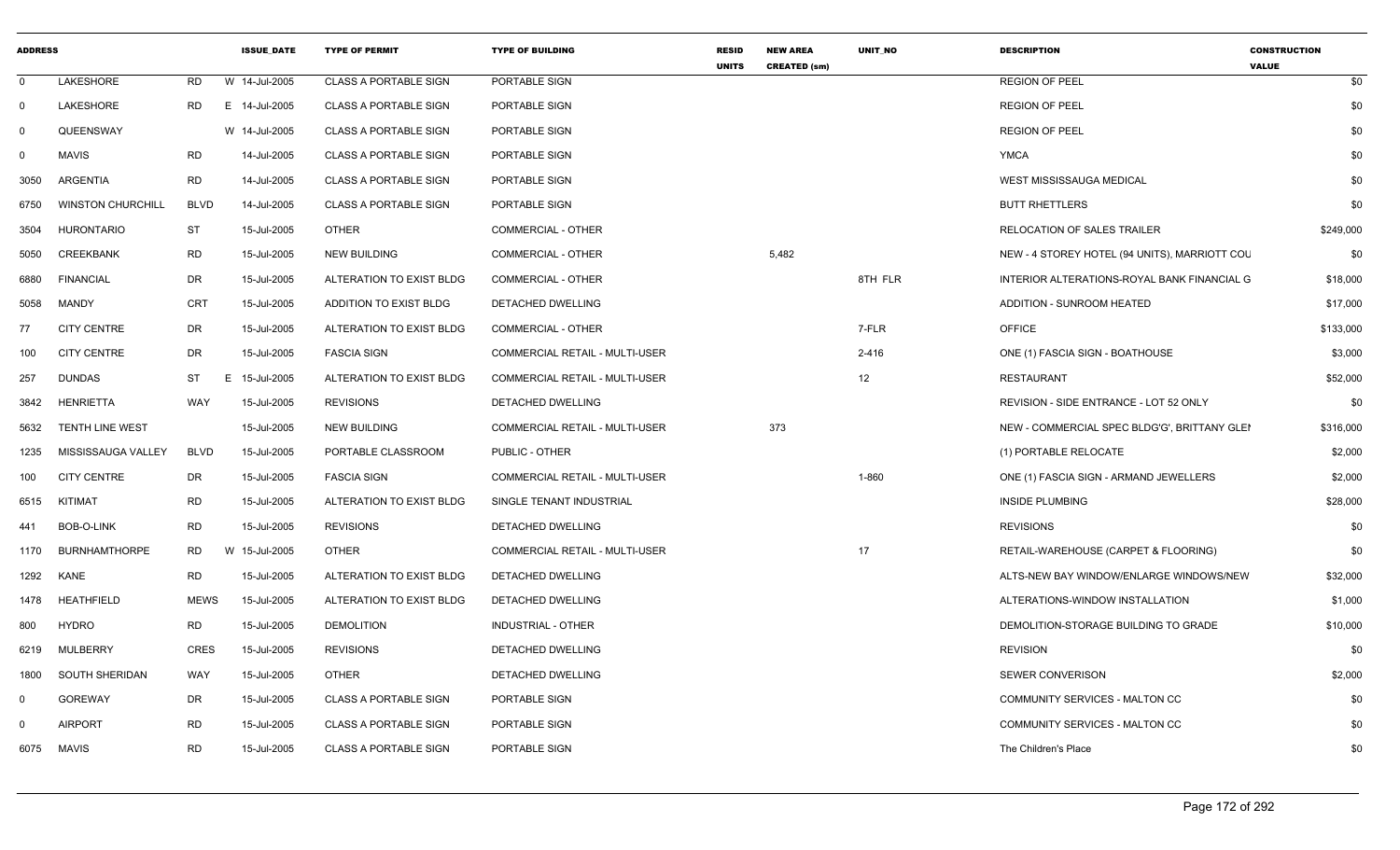| <b>ADDRESS</b> |                       |             | <b>ISSUE_DATE</b> | <b>TYPE OF PERMIT</b>        | <b>TYPE OF BUILDING</b>        | <b>RESID</b> | <b>NEW AREA</b>            | UNIT_NO | <b>DESCRIPTION</b>                          | <b>CONSTRUCTION</b> |
|----------------|-----------------------|-------------|-------------------|------------------------------|--------------------------------|--------------|----------------------------|---------|---------------------------------------------|---------------------|
| 3878           | <b>ROSANNA</b>        | DR          | 15-Jul-2005       | <b>NEW BUILDING</b>          | DETACHED DWELLING              | <b>UNITS</b> | <b>CREATED (sm)</b><br>199 |         | SFD - REPEAT MODEL, FIREBREAK LOT COMPLETIC | <b>VALUE</b><br>\$0 |
| 3906           | <b>ROSANNA</b>        | <b>DR</b>   | 15-Jul-2005       | <b>NEW BUILDING</b>          | DETACHED DWELLING              |              | 225                        |         | SFD - REPEAT MODEL, FIREBREAK LOT COMPLETIC | \$0                 |
| 5340           | <b>THORNWOOD</b>      | <b>DR</b>   | 18-Jul-2005       | ALTERATION TO EXIST BLDG     | DETACHED DWELLING              |              | 50                         |         | <b>BASEMENT RENOVATIONS</b>                 | \$27,000            |
| 2425           | <b>TRUSCOTT</b>       | <b>DR</b>   | 18-Jul-2005       | ALTERATION TO EXIST BLDG     | COMMERCIAL RETAIL - MULTI-USER |              |                            | 28      | ALTERATIONS-KITCHEN EXHAUST SYSTEM, DANVIV  | \$21,000            |
| 2835           | ARGENTIA              | <b>RD</b>   | 18-Jul-2005       | ALTERATION TO EXIST BLDG     | MULTI-TENANT INDUSTRIAL        |              |                            | 3       | <b>WAREHOUSING &amp; DISTRIBUTION</b>       | \$103,000           |
| 3585           | LAIRD                 | <b>RD</b>   | 18-Jul-2005       | ALTERATION TO EXIST BLDG     | MULTI-TENANT INDUSTRIAL        |              |                            | 12      | <b>WAREHOUSING &amp; DISTRIBUTION</b>       | \$15,000            |
| 235            | <b>NAHANI</b>         | WAY         | 18-Jul-2005       | PORTABLE CLASSROOM           | SCHOOL - OTHER                 |              |                            |         | (3) PORTABLE RELOCATE                       | \$5,000             |
| 5390           | <b>ROYAL ABERDEEN</b> | <b>DR</b>   | 18-Jul-2005       | <b>INGROUND POOL</b>         | <b>DETACHED DWELLING</b>       |              |                            |         |                                             | \$0                 |
| 3585           | TRELAWNY              | <b>CIR</b>  | 18-Jul-2005       | <b>INGROUND POOL</b>         | DETACHED DWELLING              |              |                            |         |                                             | \$0                 |
| 3195           | <b>AIRWAY</b>         | <b>DR</b>   | 18-Jul-2005       | <b>FASCIA SIGN</b>           | SINGLE TENANT INDUSTRIAL       |              |                            |         | 2 FASCIA SIGNS, 3 DIRECTIONAL SIGNS - UPS   | \$10,000            |
| 6685           | <b>KENNEDY</b>        | <b>RD</b>   | 18-Jul-2005       | ALTERATION TO EXIST BLDG     | MULTI-TENANT INDUSTRIAL        |              | 1,332                      | $1 - 6$ | INTERIOR ALTERATIONS-GENCO DISTRIBUTION SYS | \$201,000           |
| 828            | CATCAY                | <b>CRT</b>  | 18-Jul-2005       | <b>INGROUND POOL</b>         | DETACHED DWELLING              |              |                            |         |                                             | \$0                 |
| 2626           | AMBERCROFT            | TR          | 18-Jul-2005       | <b>INGROUND POOL</b>         | DETACHED DWELLING              |              |                            |         |                                             | \$0                 |
| 1548           | <b>PRINCELEA</b>      | PL          | 18-Jul-2005       | <b>INGROUND POOL</b>         | DETACHED DWELLING              |              |                            |         |                                             | \$0                 |
| 5276           | <b>MIDDLEBURY</b>     | <b>DR</b>   | 18-Jul-2005       | <b>INGROUND POOL</b>         | DETACHED DWELLING              |              |                            |         |                                             | \$0                 |
| 3576           | <b>NUTCRACKER</b>     | <b>DR</b>   | 18-Jul-2005       | <b>INGROUND POOL</b>         | DETACHED DWELLING              |              |                            |         |                                             | \$0                 |
| 202            | <b>WINDY OAKS</b>     |             | 18-Jul-2005       | ABOVE GROUND POOL            | <b>DETACHED DWELLING</b>       |              |                            |         |                                             | \$0                 |
|                | DUKE OF YORK          | <b>BLVD</b> | 18-Jul-2005       | <b>CLASS A PORTABLE SIGN</b> | PORTABLE SIGN                  |              |                            |         | Inflatable - Remax (Ribfest)                | \$0                 |
| 1328           | <b>WHITEWATER</b>     | LANE        | 18-Jul-2005       | ABOVE GROUND POOL            | DETACHED DWELLING              |              |                            |         |                                             | \$0                 |
| 6851           | <b>ESTORIL</b>        | <b>RD</b>   | 18-Jul-2005       | <b>INGROUND POOL</b>         | SEMI-DETACHED DWELLING         |              |                            |         |                                             | \$0                 |
| 1100           | <b>BURNHAMTHORPE</b>  | <b>RD</b>   | W 18-Jul-2005     | <b>CLASS A PORTABLE SIGN</b> | PORTABLE SIGN                  |              |                            |         | BEAM AND ALARM SUPERSTORE                   | \$0                 |
| 5025           | <b>HEATHERLEIGH</b>   | <b>AVE</b>  | 18-Jul-2005       | <b>CLASS A PORTABLE SIGN</b> | PORTABLE SIGN                  |              |                            |         | DRY CLEAN 4U                                | \$0                 |
| $\mathbf 0$    | LAKESHORE             | <b>RD</b>   | E.<br>18-Jul-2005 | <b>CLASS A PORTABLE SIGN</b> | PORTABLE SIGN                  |              |                            |         | <b>REGION OF PEEL</b>                       | \$0                 |
| $\mathbf 0$    | <b>CAWTHRA</b>        | <b>RD</b>   | 18-Jul-2005       | <b>CLASS A PORTABLE SIGN</b> | PORTABLE SIGN                  |              |                            |         | <b>REGION OF PEEL</b>                       | \$0                 |
| 0              | <b>DUNDAS</b>         | ST          | W 18-Jul-2005     | <b>CLASS A PORTABLE SIGN</b> | PORTABLE SIGN                  |              |                            |         | <b>REGION OF PEEL</b>                       | \$0                 |
| - 0            | <b>BURNHAMTHORPE</b>  | <b>RD</b>   | E 18-Jul-2005     | <b>CLASS A PORTABLE SIGN</b> | PORTABLE SIGN                  |              |                            |         | <b>REGION OF PEEL</b>                       | \$0                 |
| 0              | <b>BURNHAMTHORPE</b>  | <b>RD</b>   | W 18-Jul-2005     | <b>CLASS A PORTABLE SIGN</b> | PORTABLE SIGN                  |              |                            |         | <b>REGION OF PEEL</b>                       | \$0                 |
| $\Omega$       | <b>MAVIS</b>          | <b>RD</b>   | 18-Jul-2005       | <b>CLASS A PORTABLE SIGN</b> | PORTABLE SIGN                  |              |                            |         | <b>REGION OF PEEL</b>                       | \$0                 |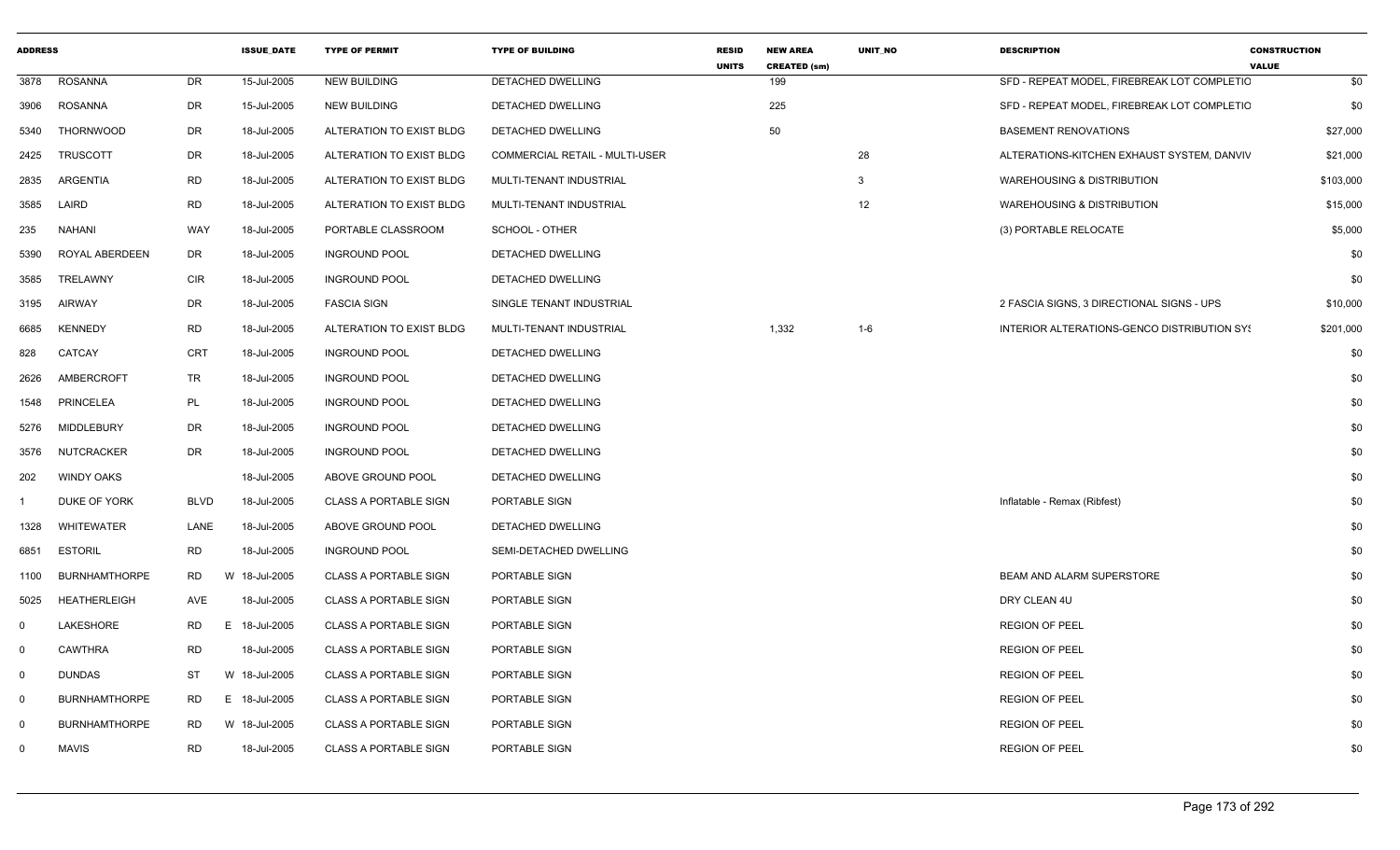| <b>ADDRESS</b> |                          |             | <b>ISSUE DATE</b> | <b>TYPE OF PERMIT</b>        | <b>TYPE OF BUILDING</b>   | <b>RESID</b><br><b>UNITS</b> | <b>NEW AREA</b><br><b>CREATED (sm)</b> | <b>UNIT NO</b> | <b>DESCRIPTION</b>                          | <b>CONSTRUCTION</b><br><b>VALUE</b> |
|----------------|--------------------------|-------------|-------------------|------------------------------|---------------------------|------------------------------|----------------------------------------|----------------|---------------------------------------------|-------------------------------------|
| $\mathbf 0$    | <b>BURNHAMTHORPE</b>     | RD          | W 18-Jul-2005     | <b>CLASS A PORTABLE SIGN</b> | PORTABLE SIGN             |                              |                                        |                | <b>REGION OF PEEL</b>                       | \$0                                 |
| $\mathbf 0$    | <b>DIXIE</b>             | <b>RD</b>   | 18-Jul-2005       | <b>CLASS A PORTABLE SIGN</b> | PORTABLE SIGN             |                              |                                        |                | <b>REGION OF PEEL</b>                       | \$0                                 |
| 0              | <b>EGLINTON</b>          | AVE         | W 18-Jul-2005     | <b>CLASS A PORTABLE SIGN</b> | PORTABLE SIGN             |                              |                                        |                | <b>REGION OF PEEL</b>                       | \$0                                 |
| 0              | <b>WINSTON CHURCHILL</b> | <b>BLVD</b> | 18-Jul-2005       | <b>CLASS A PORTABLE SIGN</b> | PORTABLE SIGN             |                              |                                        |                | <b>REGION OF PEEL</b>                       | \$0                                 |
| 2425           | <b>TRUSCOTT</b>          | DR          | 18-Jul-2005       | <b>CLASS A PORTABLE SIGN</b> | PORTABLE SIGN             |                              |                                        |                | TD CANADA TRUST                             | \$0                                 |
| 1150           | <b>LORNE PARK</b>        | <b>RD</b>   | 18-Jul-2005       | <b>CLASS A PORTABLE SIGN</b> | PORTABLE SIGN             |                              |                                        |                | Lorne Park Chiropractic                     | \$0                                 |
| 2640           | SOUTH SHERIDAN           | WAY         | 18-Jul-2005       | <b>CLASS A PORTABLE SIGN</b> | PORTABLE SIGN             |                              |                                        |                | <b>Factory Shoes</b>                        | \$0                                 |
| 0              | <b>DERRY</b>             | <b>RD</b>   | W 18-Jul-2005     | <b>CLASS A PORTABLE SIGN</b> | PORTABLE SIGN             |                              |                                        |                | <b>REGION OF PEEL</b>                       | \$0                                 |
| 3379           | MULCASTER                | <b>RD</b>   | 18-Jul-2005       | <b>INGROUND POOL</b>         | DETACHED DWELLING         |                              |                                        |                |                                             | \$0                                 |
| 7486           | <b>HOMESIDE</b>          | GDNS        | 18-Jul-2005       | <b>DEMOLITION</b>            | DETACHED DWELLING         |                              |                                        |                | <b>DEMOLITION - SFD</b>                     | \$10,000                            |
| $\mathbf{0}$   | <b>AIRPORT</b>           | <b>RD</b>   | 18-Jul-2005       | <b>CLASS A PORTABLE SIGN</b> | PORTABLE SIGN             |                              |                                        |                | <b>REGION OF PEEL</b>                       | \$0                                 |
| 1331           | <b>BLUNDELL</b>          | RD          | 19-Jul-2005       | <b>OTHER</b>                 | COMMERCIAL - OTHER        |                              |                                        |                | REPLACE EXISTING FIRE ALARM SYSTEM          | \$0                                 |
| 155            | <b>HILLCREST</b>         | AVE         | 19-Jul-2005       | <b>OTHER</b>                 | APARTMENT (> 6 UNITS)     |                              |                                        |                | FIRE ALARM PANEL                            | \$15,000                            |
| 3025           | THE CREDIT WOODLANDS     |             | 19-Jul-2005       | ELECTROMAG LOCK DEVICE       | APARTMENT (> 6 UNITS)     |                              |                                        |                | (1) MAGLOCK                                 | \$5,000                             |
| 1947           | ROY IVOR                 | <b>CRES</b> | 19-Jul-2005       | <b>OTHER</b>                 | DETACHED DWELLING         |                              |                                        |                | <b>REAR DECK</b>                            | \$3,000                             |
| 863            | <b>AVIATION</b>          | RD          | 19-Jul-2005       | <b>NEW BUILDING</b>          | DETACHED DWELLING         |                              | 262                                    |                | <b>SFD - CUSTOM</b>                         | \$312,000                           |
| 341            | <b>DICKSON PARK</b>      | <b>CRES</b> | 19-Jul-2005       | ALTERATION TO EXIST BLDG     | DETACHED DWELLING         |                              |                                        |                | ALTERATIONS - REBUILD ROOF + REFACE EXTERIO | \$48,000                            |
| 4140           | <b>SLADEVIEW</b>         | <b>CRES</b> | 19-Jul-2005       | ALTERATION TO EXIST BLDG     | <b>INDUSTRIAL - OTHER</b> |                              |                                        | 7-8            | STORAGE & DISTRIBUTION                      | \$45,000                            |
| 986            | <b>WHITTIER</b>          | CRES        | 19-Jul-2005       | ADDITION AND ALTER           | DETACHED DWELLING         |                              |                                        |                | ADDITION-2ND FLOOR & FRONT PORCH            | \$144,000                           |
| 1355           | <b>STRATHY</b>           | AVE         | 19-Jul-2005       | ALTERATION TO EXIST BLDG     | DETACHED DWELLING         |                              |                                        |                | REAR VERANDA WITH COLD ROOM                 | \$10,000                            |
| 3868           | <b>STARDUST</b>          | DR          | 19-Jul-2005       | <b>NEW BUILDING</b>          | SEMI-DETACHED DWELLING    | $\overline{2}$               | 328                                    |                | SEMI-DETACHED - NEW MODEL                   | \$338,000                           |
| 3872           | <b>STARDUST</b>          | <b>DR</b>   | 19-Jul-2005       | <b>NEW BUILDING</b>          | SEMI-DETACHED DWELLING    | $\overline{2}$               | 358                                    |                | SEMI-DETACHED - NEW MODEL                   | \$367,000                           |
| 3878           | <b>STARDUST</b>          | DR          | 19-Jul-2005       | <b>NEW BUILDING</b>          | SEMI-DETACHED DWELLING    | $\overline{2}$               | 293                                    |                | SEMI-DETACHED - NEW MODEL                   | \$302,000                           |
| 3884           | <b>STARDUST</b>          | DR          | 19-Jul-2005       | <b>NEW BUILDING</b>          | SEMI-DETACHED DWELLING    | $\overline{2}$               | 322                                    |                | SEMI-DETACHED - NEW MODEL                   | \$332,000                           |
| 3896           | <b>STARDUST</b>          | DR          | 19-Jul-2005       | <b>NEW BUILDING</b>          | SEMI-DETACHED DWELLING    | $\overline{2}$               | 333                                    |                | SEMI-DETACHED - NEW MODEL                   | \$343,000                           |
| 3926           | <b>STARDUST</b>          | DR          | 19-Jul-2005       | <b>NEW BUILDING</b>          | SEMI-DETACHED DWELLING    | 2                            | 309                                    |                | SEMI-DETACHED - NEW MODEL                   | \$318,000                           |
| 3932           | <b>STARDUST</b>          | DR          | 19-Jul-2005       | <b>NEW BUILDING</b>          | SEMI-DETACHED DWELLING    | $\overline{2}$               | 336                                    |                | SEMI-DETACHED - NEW MODEL                   | \$346,000                           |
| 3890           | STARDUST                 | <b>DR</b>   | 19-Jul-2005       | <b>NEW BUILDING</b>          | SEMI-DETACHED DWELLING    | $\overline{2}$               | 357                                    |                | SEMI-DETACHED - REPEAT MODEL                | \$367,000                           |
|                |                          |             |                   |                              |                           |                              |                                        |                |                                             |                                     |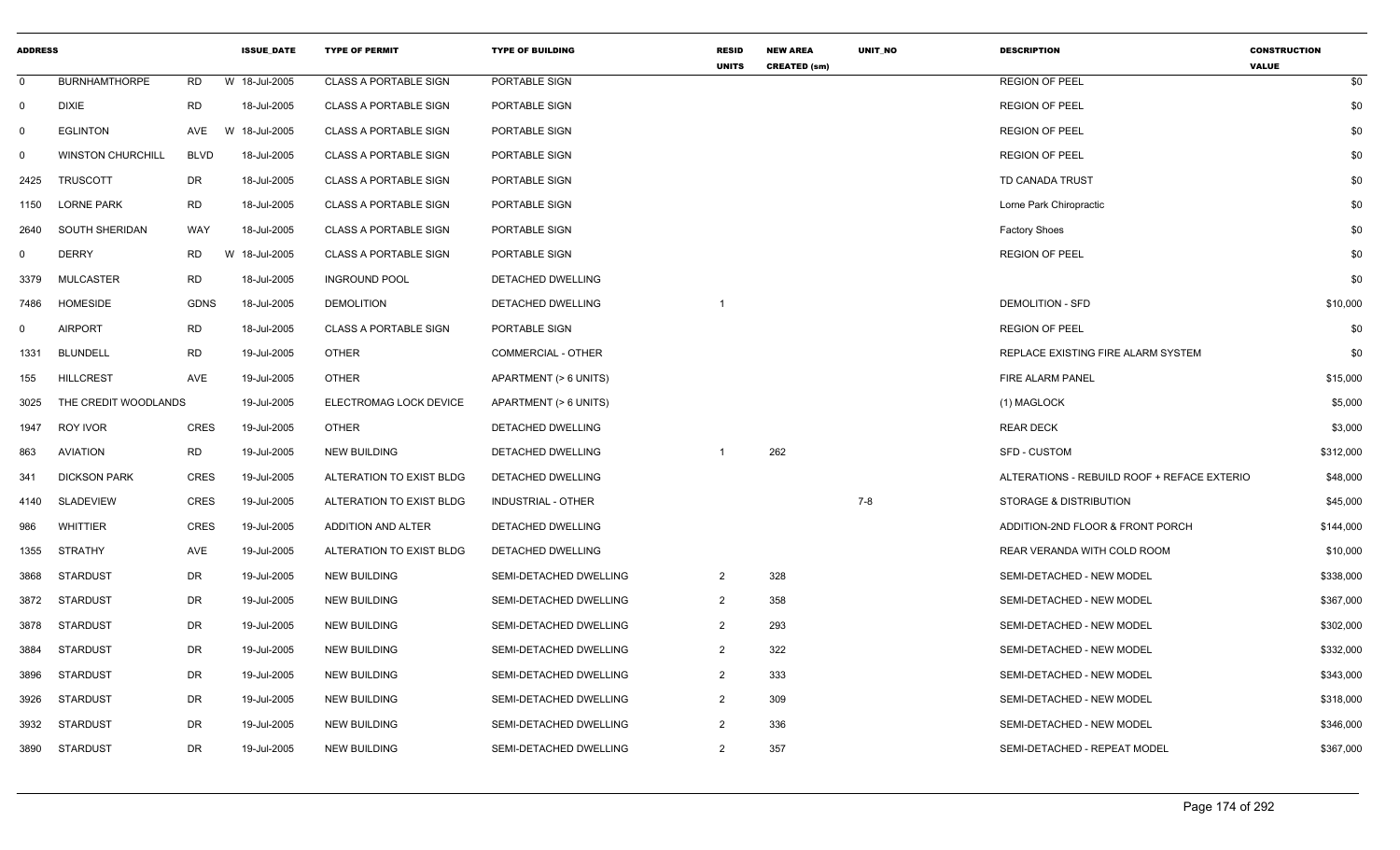| <b>ADDRESS</b> |                          |             | <b>ISSUE DATE</b> | <b>TYPE OF PERMIT</b>         | <b>TYPE OF BUILDING</b>               | <b>RESID</b><br><b>UNITS</b> | <b>NEW AREA</b><br><b>CREATED (sm)</b> | <b>UNIT NO</b> | <b>DESCRIPTION</b>                           | <b>CONSTRUCTION</b><br><b>VALUE</b> |
|----------------|--------------------------|-------------|-------------------|-------------------------------|---------------------------------------|------------------------------|----------------------------------------|----------------|----------------------------------------------|-------------------------------------|
| 3902           | STARDUST                 | DR          | 19-Jul-2005       | <b>NEW BUILDING</b>           | SEMI-DETACHED DWELLING                | $\overline{2}$               | 293                                    |                | SEMI-DETACHED - REPEAT MODEL                 | \$302,000                           |
| 3908           | STARDUST                 | DR          | 19-Jul-2005       | <b>NEW BUILDING</b>           | SEMI-DETACHED DWELLING                | $\overline{2}$               | 357                                    |                | SEMI-DETACHED - REPEAT MODEL                 | \$367,000                           |
| 3914           | STARDUST                 | DR          | 19-Jul-2005       | <b>NEW BUILDING</b>           | SEMI-DETACHED DWELLING                | $\overline{2}$               | 322                                    |                | SEMI-DETACHED - REPEAT MODEL                 | \$332,000                           |
| 3920           | STARDUST                 | DR          | 19-Jul-2005       | <b>NEW BUILDING</b>           | SEMI-DETACHED DWELLING                | $\overline{2}$               | 333                                    |                | SEMI-DETACHED - REPEAT MODEL                 | \$343,000                           |
| 6709           | <b>BARRISDALE</b>        | DR          | 19-Jul-2005       | <b>ADDITION TO EXIST BLDG</b> | <b>DETACHED DWELLING</b>              |                              |                                        |                | ADDITION - HEATED SUNROOM                    | \$11,000                            |
| 5100           | <b>ERIN MILLS</b>        | <b>PKY</b>  | 19-Jul-2005       | ALTERATION TO EXIST BLDG      | COMMERCIAL - OTHER                    |                              |                                        | 128B           | <b>RETAIL SALES</b>                          | \$15,000                            |
| 30             | <b>CENTRAL</b>           | <b>PKY</b>  | W<br>19-Jul-2005  | ALTERATION TO EXIST BLDG      | APARTMENT (> 6 UNITS)                 |                              |                                        | 1-FLR          | ALTERATIONS-REPAIR/REPLACEMENT OF JOIST SU   | \$10,000                            |
| 2555           | <b>ERIN CENTRE</b>       | <b>BLVD</b> | 19-Jul-2005       | CHANGE OF USE                 | <b>COMMERCIAL RETAIL - MULTI-USER</b> |                              |                                        | 14             | LASER HAIR REMOVAL & VEIN TREATMENT          | \$0                                 |
| 5925           | <b>AIRPORT</b>           | RD          | 19-Jul-2005       | ALTERATION TO EXIST BLDG      | COMMERCIAL OFFICE - MULTI-USER        |                              |                                        |                | <b>FIXTURE REPLACEMENTS</b>                  | \$200,000                           |
| 2273           | <b>DUNDAS</b>            | ST          | W 19-Jul-2005     | <b>CLASS A PORTABLE SIGN</b>  | PORTABLE SIGN                         |                              |                                        |                | Ontario Carrpet                              | \$0                                 |
| $\Omega$       | <b>BRITANNIA</b>         | RD          | W 19-Jul-2005     | <b>CLASS A PORTABLE SIGN</b>  | PORTABLE SIGN                         |                              |                                        |                | <b>REGION OF PEEL</b>                        | \$0                                 |
| 5425           | <b>CREDITVIEW</b>        | <b>RD</b>   | 19-Jul-2005       | <b>CLASS A PORTABLE SIGN</b>  | PORTABLE SIGN                         |                              |                                        |                | <b>BEAU SKIN LASER CLINIC</b>                | \$0                                 |
| 2200           | <b>BURNHAMTHORPE</b>     | <b>RD</b>   | W 19-Jul-2005     | <b>CLASS A PORTABLE SIGN</b>  | PORTABLE SIGN                         |                              |                                        |                | TD CANADA TRUST                              | \$0                                 |
| 1607           | DUNDAS                   | ST          | E.<br>19-Jul-2005 | <b>CLASS A PORTABLE SIGN</b>  | PORTABLE SIGN                         |                              |                                        |                | THE BRICK                                    | \$0                                 |
| 4140           | <b>ERIN MILLS</b>        | <b>PKY</b>  | 19-Jul-2005       | <b>CLASS A PORTABLE SIGN</b>  | PORTABLE SIGN                         |                              |                                        |                | PRO OIL & LUBE SHOPPE LTD.                   | \$0                                 |
| 2355           | <b>ROYAL WINDSOR</b>     | DR          | 19-Jul-2005       | <b>CLASS A PORTABLE SIGN</b>  | PORTABLE SIGN                         |                              |                                        |                | ACADEMY OF YOSHUKAN KARATE                   | \$0                                 |
| 2355           | <b>ROYAL WINDSOR</b>     | DR          | 19-Jul-2005       | <b>CLASS A PORTABLE SIGN</b>  | PORTABLE SIGN                         |                              |                                        |                | ACADEMY OF YOSHUKAN KARATE                   | \$0                                 |
| 3345           | LAIRD                    | <b>RD</b>   | 19-Jul-2005       | CLASS A PORTABLE SIGN         | PORTABLE SIGN                         |                              |                                        |                | M & V Sales                                  | \$0                                 |
| $\mathbf 0$    | <b>WINSTON CHURCHILL</b> | <b>BLVD</b> | 19-Jul-2005       | <b>CLASS A PORTABLE SIGN</b>  | PORTABLE SIGN                         |                              |                                        |                | COMMUNITY CHRISTIAN REFORMED CHURCH OF M     | \$0                                 |
| 84             | SOUTH SERVICE            | <b>RD</b>   | 19-Jul-2005       | <b>CLASS A PORTABLE SIGN</b>  | PORTABLE SIGN                         |                              |                                        |                | Tiny Treasure Montessori School              | \$0                                 |
| 780            | <b>BURNHAMTHORPE</b>     | RD          | 19-Jul-2005<br>W  | <b>CLASS A PORTABLE SIGN</b>  | PORTABLE SIGN                         |                              |                                        |                | Coopers Pub                                  | \$0                                 |
| 3520           | LAIRD                    | <b>RD</b>   | 20-Jul-2005       | ALTERATION TO EXIST BLDG      | MULTI-TENANT INDUSTRIAL               |                              |                                        | 2              | MANUFACTURING, STORAGE & DISTRIBUTION        | \$448,000                           |
| 1873           | <b>BONHILL</b>           | <b>RD</b>   | 20-Jul-2005       | <b>SPRINKLERS</b>             | <b>INDUSTRIAL - OTHER</b>             |                              |                                        |                | <b>SPRINKLERS</b>                            | \$15,000                            |
| 26             | <b>WENONAH</b>           | DR          | 20-Jul-2005       | ADDITION TO EXIST BLDG        | DETACHED DWELLING                     |                              | 162                                    |                | <b>ADDITION</b>                              | \$179,000                           |
| 350            | ADMIRAL                  | <b>BLVD</b> | 20-Jul-2005       | <b>SPRINKLERS</b>             | SINGLE TENANT INDUSTRIAL              |                              |                                        |                | SPRINKLER UPGRADE                            | \$50,000                            |
| 585            | <b>SECRETARIAT</b>       | CRT         | 20-Jul-2005       | <b>NEW BUILDING</b>           | SINGLE TENANT INDUSTRIAL              |                              |                                        |                | NEW - OFFICE/WAREHOUSE, CELCO INC., COMPLET  | \$0                                 |
| 577            | <b>SECRETARIAT</b>       | <b>CRT</b>  | 20-Jul-2005       | <b>NEW BUILDING</b>           | SINGLE TENANT INDUSTRIAL              |                              |                                        |                | NEW-INDUSTRIAL CUSTOM BLDG- AIB ASSOCIATED   | \$0                                 |
| 1352           | STAVEBANK                | <b>RD</b>   | 20-Jul-2005       | <b>REVISIONS</b>              | <b>DETACHED DWELLING</b>              |                              |                                        |                | REVISION - ROOF DESIGN & ADDITION OF SKYLIGH | \$0                                 |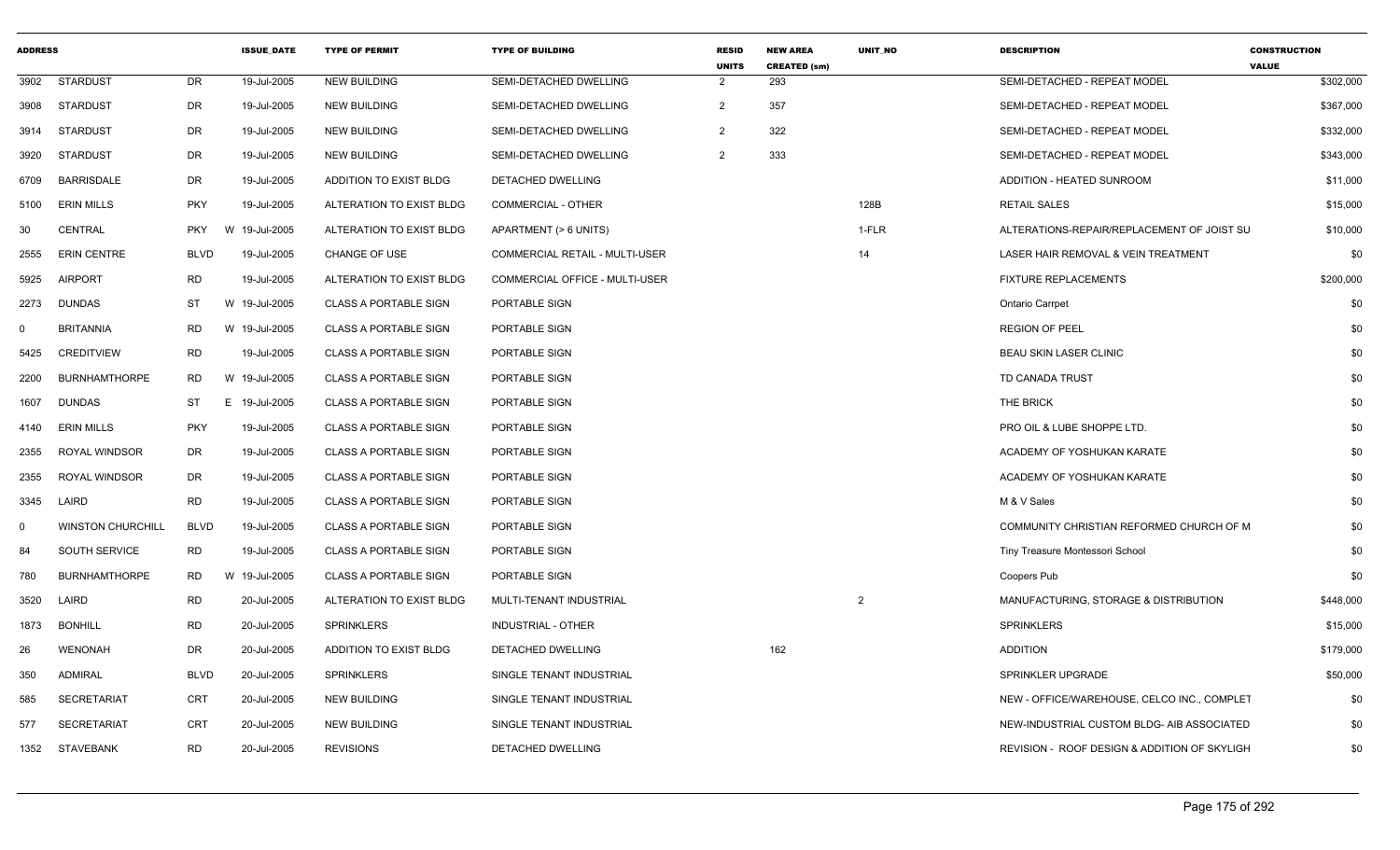| <b>ADDRESS</b> |                      |                 | <b>ISSUE DATE</b> | <b>TYPE OF PERMIT</b>        | <b>TYPE OF BUILDING</b>               | <b>RESID</b><br><b>UNITS</b> | <b>NEW AREA</b><br><b>CREATED (sm)</b> | <b>UNIT NO</b> | <b>DESCRIPTION</b>                              | <b>CONSTRUCTION</b><br><b>VALUE</b> |
|----------------|----------------------|-----------------|-------------------|------------------------------|---------------------------------------|------------------------------|----------------------------------------|----------------|-------------------------------------------------|-------------------------------------|
| 2156           | HAYGATE              | CRES            | 20-Jul-2005       | ADDITION TO EXIST BLDG       | DETACHED DWELLING                     |                              | 67                                     |                | <b>ADDITION</b>                                 | \$61,000                            |
| 350            | <b>BURNHAMTHORPE</b> | <b>RD</b><br>E. | 20-Jul-2005       | ALTERATION TO EXIST BLDG     | <b>COMMERCIAL RETAIL - MULTI-USER</b> |                              |                                        | 2              | <b>MEDICAL OFIICE</b>                           | \$51,000                            |
| 3600           | LAIRD                | <b>RD</b>       | 20-Jul-2005       | ALTERATION TO EXIST BLDG     | MULTI-TENANT INDUSTRIAL               |                              |                                        |                | <b>COMMERCIAL SCHOOL</b>                        | \$134,000                           |
| 3600           | LAIRD                | <b>RD</b>       | 20-Jul-2005       | ALTERATION TO EXIST BLDG     | MULTI-TENANT INDUSTRIAL               |                              |                                        | 12             | <b>WAREHOUSING &amp; DISTRIBUTION</b>           | \$136,000                           |
| 2580           | <b>SHARON</b>        | <b>CRES</b>     | 20-Jul-2005       | ELECTROMAG LOCK DEVICE       | DETACHED DWELLING                     |                              |                                        |                | (3) MAGLOCKS                                    | \$24,000                            |
| 3963           | <b>QUIET CREEK</b>   | DR              | 20-Jul-2005       | <b>NEW BUILDING</b>          | SEMI-DETACHED DWELLING                | $\overline{2}$               | 338                                    |                | SEMI-DETACHED - NEW MODEL                       | \$348,000                           |
| 3969           | <b>QUIET CREEK</b>   | DR              | 20-Jul-2005       | <b>NEW BUILDING</b>          | SEMI-DETACHED DWELLING                | $\overline{2}$               | 293                                    |                | SEMI-DETACHED - REPEAT MODEL                    | \$302,000                           |
| 3973           | <b>QUIET CREEK</b>   | DR              | 20-Jul-2005       | <b>NEW BUILDING</b>          | SEMI-DETACHED DWELLING                | 2                            | 322                                    |                | SEMI-DETACHED - REPEAT MODEL                    | \$332,000                           |
| 3981           | <b>QUIET CREEK</b>   | DR              | 20-Jul-2005       | <b>NEW BUILDING</b>          | SEMI-DETACHED DWELLING                | $\overline{2}$               | 293                                    |                | SEMI-DETACHED - REPEAT MODEL                    | \$302,000                           |
| 3985           | <b>QUIET CREEK</b>   | DR              | 20-Jul-2005       | <b>NEW BUILDING</b>          | SEMI-DETACHED DWELLING                | $\overline{2}$               | 335                                    |                | SEMI-DETACHED - REPEAT MODEL                    | \$345,000                           |
| 3050           | CONFEDERATION        | <b>PKY</b>      | 20-Jul-2005       | ALTERATION TO EXIST BLDG     | COMMERCIAL OFFICE - MULTI-USER        |                              |                                        | 107-08         | PROFESSIONAL OFFICE W/ ANCILLARY DRUGSTOF       | \$35,000                            |
| 2189           | <b>DUNWIN</b>        | <b>DR</b>       | 20-Jul-2005       | ALTERATION TO EXIST BLDG     | MULTI-TENANT INDUSTRIAL               |                              | 251                                    |                | <b>ADMINISTRATIVE OFFICE</b>                    | \$38,000                            |
| 2480           | MEADOWVALE           | <b>BLVD</b>     | 20-Jul-2005       | ALTERATION TO EXIST BLDG     | MULTI-TENANT INDUSTRIAL               |                              |                                        |                | INTERIOR ALTERATIONS-DEMISING WALL- MODEL S     | \$16,000                            |
| 5100           | <b>ERIN MILLS</b>    | <b>PKY</b>      | 20-Jul-2005       | ALTERATION TO EXIST BLDG     | COMMERCIAL RETAIL - MULTI-USER        |                              |                                        | R228-R229      | INTERIOR ALTERATIONS - DEMISING WALL ONLY       | \$16,000                            |
| 301            | <b>BURNHAMTHORPE</b> | RD.             | W 20-Jul-2005     | TENTS/AIR SUPPORT STRUC      | <b>CITY</b>                           |                              |                                        |                | (4) TEMPORARY TENTS FROM JULY 21-26, 2005 (1)3( | \$2,000                             |
| 6990           | <b>CREDITVIEW</b>    | <b>RD</b>       | 20-Jul-2005       | ALTERATION TO EXIST BLDG     | MULTI-TENANT INDUSTRIAL               |                              |                                        | 3              | UNDERGROUND PLUMBING ONLY - MODEL SUITE         | \$3,000                             |
| 2150           | <b>BURNHAMTHORPE</b> | <b>RD</b>       | W 20-Jul-2005     | <b>CLASS A PORTABLE SIGN</b> | PORTABLE SIGN                         |                              |                                        |                | SOUTH COMMON MEDICAL CENTRE                     | \$0                                 |
| 481            | <b>COUNTRY CLUB</b>  | <b>CRES</b>     | 20-Jul-2005       | <b>DEMOLITION</b>            | DETACHED DWELLING                     | -1                           |                                        |                | <b>DEMOLITION - SFD</b>                         | \$10,000                            |
| 279            | <b>INDIAN VALLEY</b> | TR              | 20-Jul-2005       | <b>DEMOLITION</b>            | DETACHED DWELLING                     | -1                           |                                        |                | <b>DEMOLITION - SFD</b>                         | \$10,000                            |
| 1486           | <b>CLARKSON</b>      | <b>RD</b><br>N. | 20-Jul-2005       | <b>DEMOLITION</b>            | DETACHED DWELLING                     |                              |                                        |                | <b>DEMOLITION - SFD</b>                         | \$10,000                            |
| 1551           | DOUGLAS              | DR              | 20-Jul-2005       | <b>DEMOLITION</b>            | DETACHED DWELLING                     |                              |                                        |                | <b>DEMOLITION - SFD</b>                         | \$10,000                            |
| 721            | <b>SIR RICHARD'S</b> | <b>RD</b>       | 20-Jul-2005       | <b>DEMOLITION</b>            | DETACHED DWELLING                     |                              |                                        |                | DEMOLITION - SFD + SHED                         | \$10,000                            |
| 3615           | LAIRD                | <b>RD</b>       | 21-Jul-2005       | ALTERATION TO EXIST BLDG     | MULTI-TENANT INDUSTRIAL               |                              | 696                                    | $11 - 12$      | MANUFACTURING, WAREHOUSE & WHOLESALE DIS        | \$201,000                           |
| 2620           | SLOUGH               | ST              | 21-Jul-2005       | ADDITION TO EXIST BLDG       | SINGLE TENANT INDUSTRIAL              |                              | 882                                    |                | ADDITION - WAREHOUSE, SOUTHERN GRAPHIC SYS      | \$668,000                           |
| 6955           | <b>CREDITVIEW</b>    | <b>RD</b>       | 21-Jul-2005       | ALTERATION TO EXIST BLDG     | SINGLE TENANT INDUSTRIAL              |                              |                                        |                | INDUSTRIAL WAREHOUSE                            | \$4,814,000                         |
| 975            | <b>CENTRAL</b>       | <b>PKY</b>      | W 21-Jul-2005     | ALTERATION TO EXIST BLDG     | SINGLE TENANT INDUSTRIAL              |                              |                                        |                | ALTERATIONS-CONCRETE MAINTENACE PIT             | \$15,000                            |
| 7280           | <b>WEST CREDIT</b>   | AVE             | 21-Jul-2005       | ADDITION AND ALTER           | SINGLE TENANT INDUSTRIAL              |                              | 1,002                                  |                | ADDITION& ALTERATONS - MANUFACTURING AREA,      | \$759,000                           |
|                | 4025 BRANDON GATE    | DR              | 21-Jul-2005       | ALTERATION TO EXIST BLDG     | COMMERCIAL RETAIL - MULTI-USER        |                              |                                        | A&B            | INTERIOR ALTERATIONS & RELOCATE KITCHEN EXH     | \$42,000                            |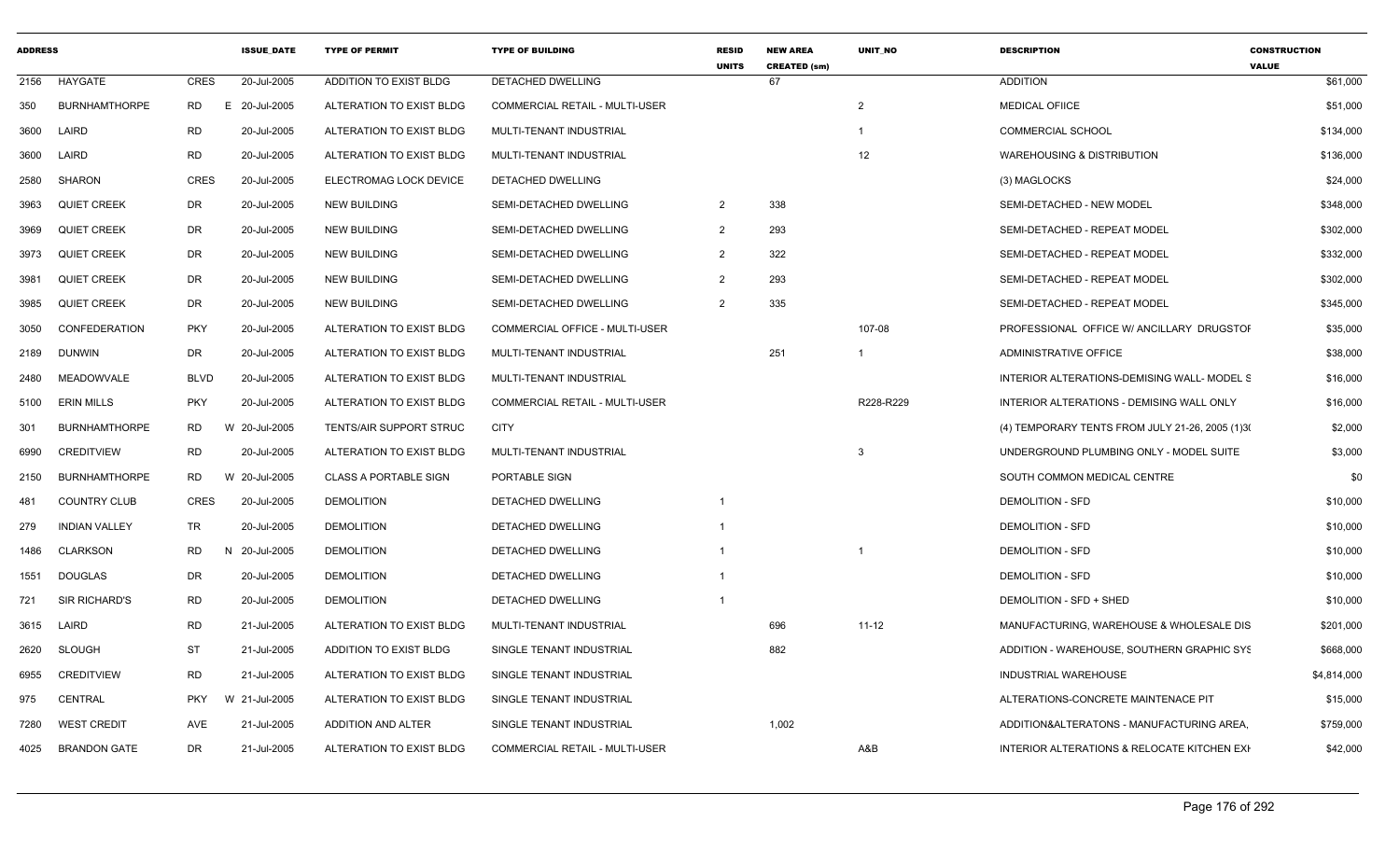| <b>ADDRESS</b> |                      |             | <b>ISSUE DATE</b> | <b>TYPE OF PERMIT</b>        | <b>TYPE OF BUILDING</b>        | <b>RESID</b><br><b>UNITS</b> | <b>NEW AREA</b><br><b>CREATED (sm)</b> | UNIT NO        | <b>DESCRIPTION</b>                          | <b>CONSTRUCTION</b><br><b>VALUE</b> |
|----------------|----------------------|-------------|-------------------|------------------------------|--------------------------------|------------------------------|----------------------------------------|----------------|---------------------------------------------|-------------------------------------|
| 2580           | <b>SHARON</b>        | <b>CRES</b> | 21-Jul-2005       | <b>OTHER</b>                 | <b>DETACHED DWELLING</b>       |                              |                                        |                | FIRE ALARM SYSTEM                           | \$16,000                            |
| 2657           | <b>DUNDAS</b>        | ST          | W 21-Jul-2005     | <b>REVISIONS</b>             | COMMERCIAL RETAIL-SINGLE USER  |                              |                                        |                | <b>REVISIONS</b>                            | \$0                                 |
| 1303           | <b>AEROWOOD</b>      | <b>DR</b>   | 21-Jul-2005       | ALTERATION TO EXIST BLDG     | MULTI-TENANT INDUSTRIAL        |                              |                                        | 3              | INTERIOR ALTERATIONS-TAYLOR TRANSPORT       | \$27,000                            |
| 191            | <b>INGLEWOOD</b>     | <b>DR</b>   | 21-Jul-2005       | <b>REVISIONS</b>             | DETACHED DWELLING              |                              |                                        |                | <b>HVAC REVISION</b>                        | \$0                                 |
| 1591           | <b>MAPLE RIDGE</b>   | DR          | 21-Jul-2005       | ALTERATION TO EXIST BLDG     | DETACHED DWELLING              |                              |                                        |                | ALTEARTIONS-STAIRCASE OPENING               | \$5,000                             |
| 93             | <b>MINEOLA</b>       | <b>RD</b>   | W 21-Jul-2005     | <b>DEMOLITION</b>            | DETACHED DWELLING              |                              |                                        |                | <b>DEMOLITION - SFD</b>                     | \$10,000                            |
| 34             | <b>BRISTOL</b>       | <b>RD</b>   | E 21-Jul-2005     | <b>CLASS A PORTABLE SIGN</b> | PORTABLE SIGN                  |                              |                                        |                | EUROPEAN TOUCH CENTRE                       | \$0                                 |
| 3176           | <b>RIDGEWAY</b>      | DR          | 21-Jul-2005       | <b>CLASS A PORTABLE SIGN</b> | PORTABLE SIGN                  |                              |                                        |                | Intelliscent Corp.                          | \$0                                 |
| 40             | <b>BRISTOL</b>       | <b>RD</b>   | E 21-Jul-2005     | <b>CLASS A PORTABLE SIGN</b> | PORTABLE SIGN                  |                              |                                        |                | <b>ARIZONA TAN</b>                          | \$0                                 |
| 40             | <b>BRISTOL</b>       | <b>RD</b>   | E.<br>21-Jul-2005 | <b>CLASS A PORTABLE SIGN</b> | PORTABLE SIGN                  |                              |                                        |                | <b>CARTRIDGE WORLD</b>                      | \$0                                 |
| 5170           | DIXIE                | <b>RD</b>   | 21-Jul-2005       | <b>CLASS A PORTABLE SIGN</b> | PORTABLE SIGN                  |                              |                                        |                | DOWN UNDER WAREHOUSE                        | \$0                                 |
| 5145           | CHURCHILL MEADOWS    | <b>BLVD</b> | 21-Jul-2005       | <b>NEW BUILDING</b>          | DETACHED DWELLING              |                              | 204                                    |                | SFD - REPEAT MODEL, FIREBEREAK LOT COMPLETI | \$0                                 |
| 5127           | <b>MISTY PINE</b>    | <b>CRES</b> | 21-Jul-2005       | <b>NEW BUILDING</b>          | DETACHED DWELLING              |                              | 263                                    |                | SFD - REPEAT MODEL, FIREBREAK LOT COMPLETIC | \$0                                 |
| 5160           | <b>MISTY PINE</b>    | <b>CRES</b> | 21-Jul-2005       | <b>NEW BUILDING</b>          | DETACHED DWELLING              |                              | 263                                    |                | SFD - REPEAT MODEL, FIREBREAK LOT COMPLETIC | \$0                                 |
| 5175           | <b>MISTY PINE</b>    | <b>CRES</b> | 21-Jul-2005       | <b>NEW BUILDING</b>          | DETACHED DWELLING              |                              | 278                                    |                | SFD - REPEAT MODEL. FIREBREAK LOT COMPLETIC | \$0                                 |
| 1165           | ALEXANDRA            | <b>AVE</b>  | 22-Jul-2005       | <b>NEW BUILDING</b>          | GARAGE/CARPORT                 |                              |                                        |                | NEW - DETACHED GARAGE                       | \$27,000                            |
| 4              | <b>ROBERT SPECK</b>  | <b>PKY</b>  | 22-Jul-2005       | ALTERATION TO EXIST BLDG     | COMMERCIAL OFFICE - MULTI-USER |                              |                                        | 650/110        | INTERIOR ALTERATIONS-CANADA CUSTOMS         | \$371,000                           |
| 712            | <b>ST. NICHOLAS</b>  | <b>CRT</b>  | 22-Jul-2005       | <b>REVISIONS</b>             | DETACHED DWELLING              |                              |                                        |                | REVISION - INTERIOR LAYOUT - LOT 64 ONLY    | \$0                                 |
| 96             | <b>MINEOLA</b>       | <b>RD</b>   | W 22-Jul-2005     | <b>NEW BUILDING</b>          | DETACHED DWELLING              | -1                           | 498                                    |                | <b>SFD - CUSTOM</b>                         | \$648,000                           |
| 5425           | DIXIE                | <b>RD</b>   | 22-Jul-2005       | <b>OTHER</b>                 | SINGLE TENANT INDUSTRIAL       |                              |                                        |                | <b>NEW STORM SEWERS</b>                     | \$200,000                           |
| 2000           | <b>ARGENTIA</b>      | <b>RD</b>   | 22-Jul-2005       | ALTERATION TO EXIST BLDG     | COMMERCIAL OFFICE - MULTI-USER |                              |                                        | 400            | INTERIOR ALTERATIONS - MODEL SUITE          | \$15,000                            |
| 165            | <b>DUNDAS</b>        | <b>ST</b>   | W 22-Jul-2005     | ALTERATION TO EXIST BLDG     | COMMERCIAL RETAIL - MULTI-USER |                              | 13                                     | 115            | NEWSTAND                                    | \$2,000                             |
| 1004           | MIDDLEGATE           | <b>RD</b>   | 22-Jul-2005       | ALTERATION TO EXIST BLDG     | INDUSTRIAL - OTHER             |                              |                                        |                | INTERIOR ALTERATIONS-ASTRA ZENECA CANADA II | \$100,000                           |
| 90             | <b>BURNHAMTHORPE</b> | <b>RD</b>   | W 22-Jul-2005     | ALTERATION TO EXIST BLDG     | COMMERCIAL OFFICE - MULTI-USER |                              | 86                                     | 1204           | INTERIOR ALTERATIONS - SINO FOREST CORP     | \$25,000                            |
|                | <b>WORLD</b>         | DR          | 22-Jul-2005       | ALTERATION TO EXIST BLDG     | COMMERCIAL OFFICE- SINGLE USER |                              |                                        |                | INTERIOR ALTERATIONS - GROUND FLOOR         | \$15,000                            |
| 2825           | ARGENTIA             | <b>RD</b>   | 22-Jul-2005       | ALTERATION TO EXIST BLDG     | MULTI-TENANT INDUSTRIAL        |                              |                                        | $\overline{2}$ | <b>WAREHOUSE &amp; DISTRIBUTION</b>         | \$124,000                           |
| 6380           | <b>NEWCOMBE</b>      | <b>DR</b>   | 22-Jul-2005       | ADDITION TO EXIST BLDG       | DETACHED DWELLING              |                              |                                        |                | <b>DECK</b>                                 | \$5,000                             |
| 3087           | <b>REDSTART</b>      | <b>DR</b>   | 22-Jul-2005       | ALTERATION TO EXIST BLDG     | DETACHED DWELLING              |                              |                                        |                | <b>INTERIOR ALTERATIONS</b>                 | \$10,000                            |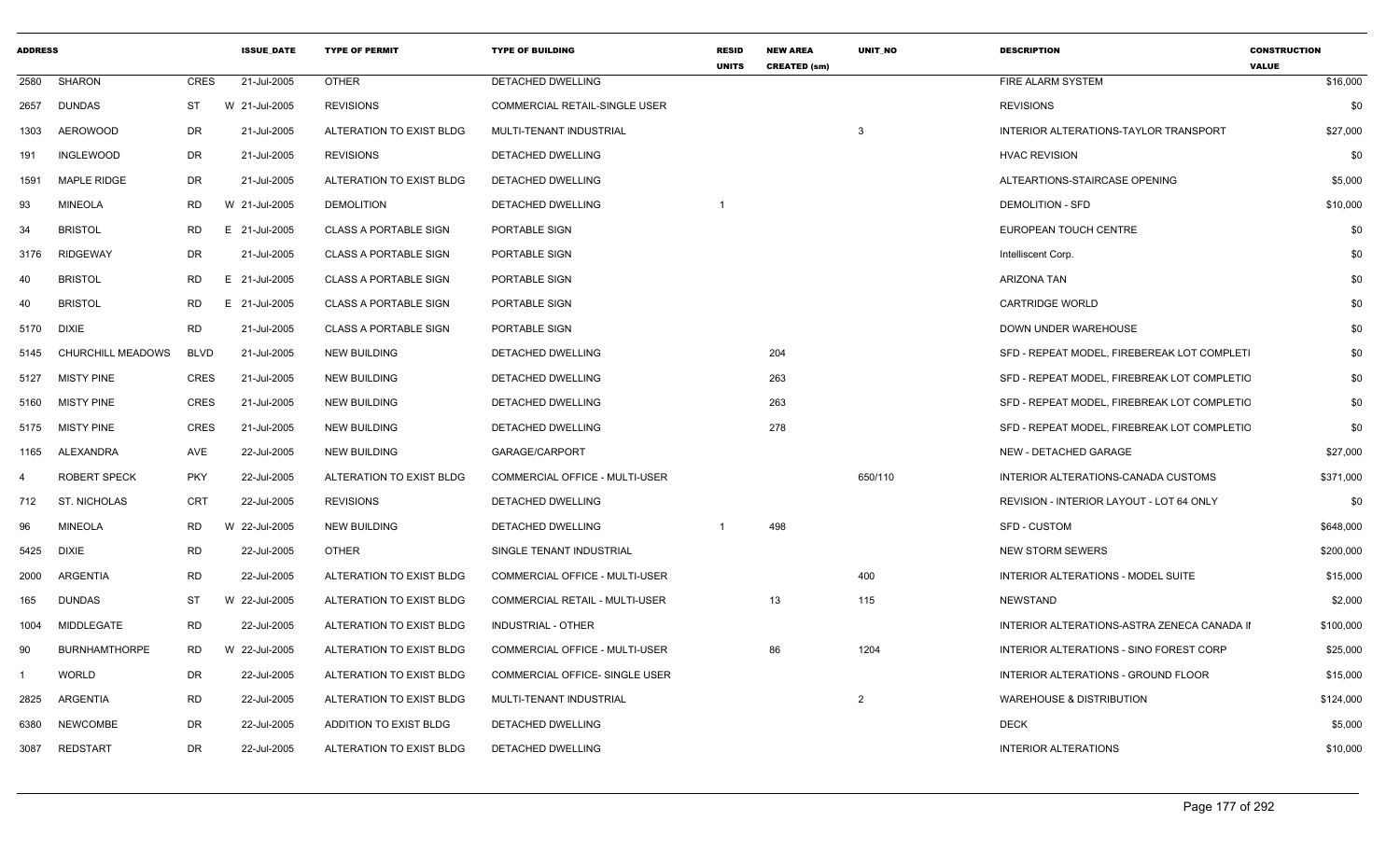| <b>ADDRESS</b> |                        |             | <b>ISSUE_DATE</b> | <b>TYPE OF PERMIT</b>        | <b>TYPE OF BUILDING</b> | <b>RESID</b><br><b>UNITS</b> | <b>NEW AREA</b><br><b>CREATED (sm)</b> | UNIT_NO | <b>DESCRIPTION</b>                                          | <b>CONSTRUCTION</b><br><b>VALUE</b> |
|----------------|------------------------|-------------|-------------------|------------------------------|-------------------------|------------------------------|----------------------------------------|---------|-------------------------------------------------------------|-------------------------------------|
| 1490           | <b>OGDEN</b>           | AVE         | 22-Jul-2005       | PORTABLE CLASSROOM           | SCHOOL - OTHER          |                              |                                        |         | PORTABLE - RELOCATE (4), GORDON GRAYDON ME                  | \$40,000                            |
| 6980           | <b>MARITZ</b>          | <b>DR</b>   | 22-Jul-2005       | <b>OTHER</b>                 | MULTI-TENANT INDUSTRIAL |                              |                                        |         | <b>EARLY SITE SERVICING</b>                                 | \$10,000                            |
| 224            | LAKESHORE              | <b>RD</b>   | W 22-Jul-2005     | <b>CLASS A PORTABLE SIGN</b> | PORTABLE SIGN           |                              |                                        |         | CHOCLATA                                                    | \$0                                 |
| 0              | <b>EASTGATE</b>        | <b>PKY</b>  | 22-Jul-2005       | <b>CLASS A PORTABLE SIGN</b> | PORTABLE SIGN           |                              |                                        |         | MISSISSAUGA ICE PUPPIES                                     | \$0                                 |
| $\mathbf 0$    | <b>ERIN MILLS</b>      | <b>PKY</b>  | 22-Jul-2005       | <b>CLASS A PORTABLE SIGN</b> | PORTABLE SIGN           |                              |                                        |         | MISSISSAUGA ICE PUPPIES                                     | \$0                                 |
| $\mathbf 0$    | <b>EGLINTON</b>        | AVE         | W 22-Jul-2005     | <b>CLASS A PORTABLE SIGN</b> | PORTABLE SIGN           |                              |                                        |         | MISSISSAUGA ICE PUPPIES                                     | \$0                                 |
| $\mathbf 0$    | <b>MAVIS</b>           | <b>RD</b>   | 22-Jul-2005       | <b>CLASS A PORTABLE SIGN</b> | PORTABLE SIGN           |                              |                                        |         | MISSISSAUGA ICE PUPPIES                                     | \$0                                 |
| 128            | QUEEN                  | ST          | S<br>22-Jul-2005  | <b>CLASS A PORTABLE SIGN</b> | PORTABLE SIGN           |                              |                                        |         | De Zen Realty Co. Ltd.                                      | \$0                                 |
| $\mathbf 0$    | <b>DERRY</b>           | <b>RD</b>   | W 22-Jul-2005     | <b>CLASS A PORTABLE SIGN</b> | PORTABLE SIGN           |                              |                                        |         | <b>GIRL GUIDES OF CANADA</b>                                | \$0                                 |
| 1460           | <b>HAIG</b>            | <b>BLVD</b> | 22-Jul-2005       | <b>DEMOLITION</b>            | DETACHED DWELLING       |                              |                                        |         | <b>DEMOLITION - SFD</b>                                     | \$10,000                            |
| 0              | <b>DUNDAS</b>          | ST          | W 22-Jul-2005     | <b>CLASS A PORTABLE SIGN</b> | PORTABLE SIGN           |                              |                                        |         | <b>GIRL GUIDES OF CANADA</b>                                | \$0                                 |
| 980            | <b>BURNHAMTHORPE</b>   | <b>RD</b>   | E 22-Jul-2005     | <b>CLASS A PORTABLE SIGN</b> | PORTABLE SIGN           |                              |                                        |         | Fabutan                                                     | \$0                                 |
| 0              | <b>TENTH LINE WEST</b> |             | 22-Jul-2005       | <b>CLASS A PORTABLE SIGN</b> | PORTABLE SIGN           |                              |                                        |         | <b>GIRL GUIDES OF CANADA</b>                                | \$0                                 |
| $\mathbf 0$    | <b>ERIN MILLS</b>      | <b>PKY</b>  | 22-Jul-2005       | <b>CLASS A PORTABLE SIGN</b> | PORTABLE SIGN           |                              |                                        |         | <b>GIRL GUIDES OF CANADA</b>                                | \$0                                 |
| 2111           | <b>DUNWIN</b>          | DR          | 22-Jul-2005       | <b>CLASS A PORTABLE SIGN</b> | PORTABLE SIGN           |                              |                                        |         | Charms Lighting                                             | \$2,111                             |
| 5425           | <b>DIXIE</b>           | <b>RD</b>   | 22-Jul-2005       | <b>CLASS A PORTABLE SIGN</b> | PORTABLE SIGN           |                              |                                        |         | <b>WEST ADS EMPLOYMENT</b>                                  | \$0                                 |
| 1855           | <b>DUNDAS</b>          | <b>ST</b>   | E.<br>22-Jul-2005 | <b>CLASS A PORTABLE SIGN</b> | PORTABLE SIGN           |                              |                                        |         | TELEPHONE DEPOT                                             | \$0                                 |
| 3105           | <b>UNITY</b>           | <b>DR</b>   | 22-Jul-2005       | <b>CLASS A PORTABLE SIGN</b> | PORTABLE SIGN           |                              |                                        |         | 1604775 ONTARIO LTD                                         | \$0                                 |
| 2760           | <b>DERRY</b>           | <b>RD</b>   | W 22-Jul-2005     | <b>CLASS A PORTABLE SIGN</b> | PORTABLE SIGN           |                              |                                        |         | <b>HAIRWORKS</b>                                            | \$0                                 |
| 1160           | <b>CLARKSON</b>        | <b>RD</b>   | N 22-Jul-2005     | <b>CLASS A PORTABLE SIGN</b> | PORTABLE SIGN           |                              |                                        |         | Bistro 1603 (entered in error - permit transferred to Permi | \$0                                 |
| 6625           | <b>KENNEDY</b>         | <b>RD</b>   | 22-Jul-2005       | <b>CLASS A PORTABLE SIGN</b> | PORTABLE SIGN           |                              |                                        |         | <b>HUSKY TRUCK STOP</b>                                     | \$0                                 |
| 1603           | <b>CLARKSON</b>        | <b>RD</b>   | N 22-Jul-2005     | <b>CLASS A PORTABLE SIGN</b> | PORTABLE SIGN           |                              |                                        |         | Bistro 1603 (transferred from permit # 05-5487)             | \$0                                 |
| 113            | QUEEN                  | ST          | S<br>22-Jul-2005  | <b>CLASS A PORTABLE SIGN</b> | PORTABLE SIGN           |                              |                                        |         | Alternia Savings                                            | \$0                                 |
| 228            | LAKESHORE              | RD          | W 22-Jul-2005     | <b>CLASS A PORTABLE SIGN</b> | PORTABLE SIGN           |                              |                                        |         | <b>Shoppers Drug</b>                                        | \$0                                 |
| 2555           | <b>ERIN CENTRE</b>     | <b>BLVD</b> | 22-Jul-2005       | <b>CLASS A PORTABLE SIGN</b> | PORTABLE SIGN           |                              |                                        |         | Skin Laser Clinic                                           | \$0                                 |
| 797            | <b>BANCROFT</b>        | <b>DR</b>   | 22-Jul-2005       | <b>CLASS A PORTABLE SIGN</b> | PORTABLE SIGN           |                              |                                        |         | Volvo of Mississauga                                        | \$0                                 |
| 228            | LAKESHORE              | <b>RD</b>   | W 22-Jul-2005     | <b>CLASS A PORTABLE SIGN</b> | PORTABLE SIGN           |                              |                                        |         | Shoppers Drug                                               | \$0                                 |
| 2979           | <b>UNITY</b>           | GATE        | 22-Jul-2005       | <b>CLASS A PORTABLE SIGN</b> | PORTABLE SIGN           |                              |                                        |         | Dr. Schellenberg                                            | \$0                                 |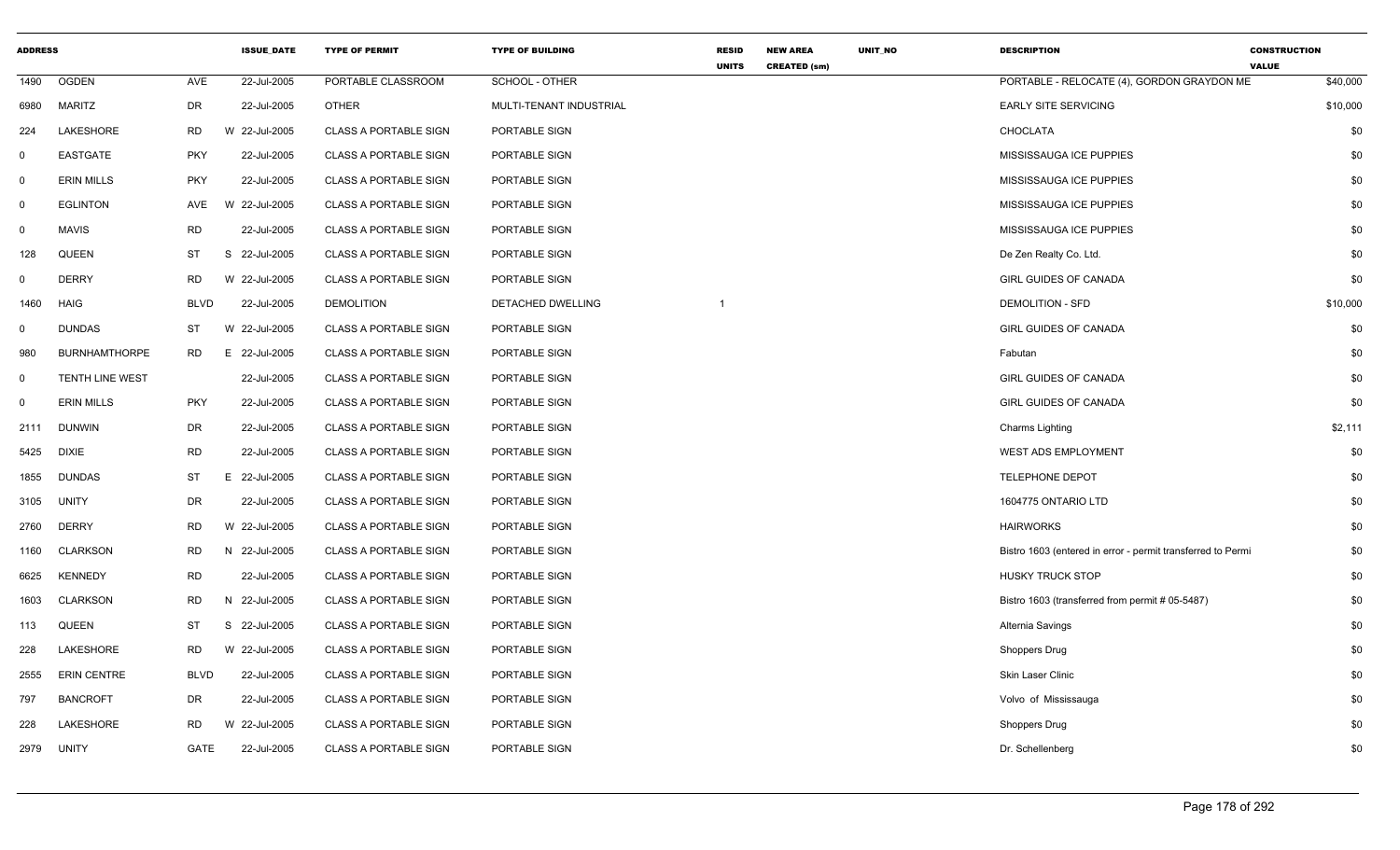| <b>ADDRESS</b> |                      |             | <b>ISSUE DATE</b> | <b>TYPE OF PERMIT</b>         | <b>TYPE OF BUILDING</b>        | <b>RESID</b><br><b>UNITS</b> | <b>NEW AREA</b><br><b>CREATED (sm)</b> | <b>UNIT NO</b> | <b>DESCRIPTION</b>                           | <b>CONSTRUCTION</b><br><b>VALUE</b> |
|----------------|----------------------|-------------|-------------------|-------------------------------|--------------------------------|------------------------------|----------------------------------------|----------------|----------------------------------------------|-------------------------------------|
| 2921           | <b>EGLINTON</b>      | AVE         | W 22-Jul-2005     | <b>CLASS A PORTABLE SIGN</b>  | PORTABLE SIGN                  |                              |                                        |                | <b>National Sports</b>                       | \$0                                 |
| 465            | <b>BURNHAMTHORPE</b> | RD          | W 25-Jul-2005     | <b>TEMPORARY STRUCTURE</b>    | <b>COMMERCIAL - OTHER</b>      |                              |                                        |                | NEW-SALES OFFICE, AMACON DEV. (CITY CENTRE)  | \$827,000                           |
| 198            | <b>LAKESHORE</b>     | RD.         | W 25-Jul-2005     | ALTERATION TO EXIST BLDG      | <b>COMMERCIAL - OTHER</b>      |                              |                                        |                | INTERIOR ALTERATIONS-BLISSFUL SPA & ESTHETIC | \$15,000                            |
| 325            | ANNAGEM              | <b>BLVD</b> | 25-Jul-2005       | <b>REVISIONS</b>              | SINGLE TENANT INDUSTRIAL       |                              |                                        |                | REVISION TO BP #04-1998.                     | \$0                                 |
| 3753           | <b>QUIET CREEK</b>   | DR          | 25-Jul-2005       | <b>NEW BUILDING</b>           | DETACHED DWELLING              | $\overline{1}$               | 312                                    |                | SFD - NEW MODEL                              | \$322,000                           |
| 5204           | CHURCHILL MEADOWS    | <b>BLVD</b> | 25-Jul-2005       | <b>NEW BUILDING</b>           | DETACHED DWELLING              | $\overline{1}$               | 312                                    |                | <b>SFD - REPEAT MODEL</b>                    | \$322,000                           |
| 5212           | CHURCHILL MEADOWS    | <b>BLVD</b> | 25-Jul-2005       | <b>NEW BUILDING</b>           | DETACHED DWELLING              | $\overline{1}$               | 312                                    |                | <b>SFD - REPEAT MODEL</b>                    | \$322,000                           |
| 3757           | <b>QUIET CREEK</b>   | DR          | 25-Jul-2005       | <b>NEW BUILDING</b>           | DETACHED DWELLING              |                              | 312                                    |                | SFD - REPEAT MODEL - FIREBREAK LOT           | \$322,000                           |
| 4330           | <b>FOREST FIRE</b>   | LANE        | 25-Jul-2005       | ADDITION TO EXIST BLDG        | DETACHED DWELLING              |                              |                                        |                | ADDITION-1STOREY                             | \$29,000                            |
| 835            | <b>BEXHILL</b>       | <b>RD</b>   | 25-Jul-2005       | <b>ADDITION TO EXIST BLDG</b> | DETACHED DWELLING              |                              |                                        |                | ADDITION AND REAR DECK                       | \$121,000                           |
| 5184           | <b>MISTY PINE</b>    | CRES        | 25-Jul-2005       | <b>NEW BUILDING</b>           | DETACHED DWELLING              | - 1                          | 312                                    |                | <b>SFD - REPEAT MODEL</b>                    | \$322,000                           |
| 5195           | <b>MISTY PINE</b>    | <b>CRES</b> | 25-Jul-2005       | <b>NEW BUILDING</b>           | DETACHED DWELLING              |                              | 312                                    |                | SFD - REPEATMODEL - NEW BSMT WALKOUT OPTIC   | \$322,000                           |
| 5191           | <b>MISTY PINE</b>    | <b>CRES</b> | 25-Jul-2005       | <b>NEW BUILDING</b>           | DETACHED DWELLING              |                              | 251                                    |                | SFD - REPEAT MODEL - NEW OPTIONAL BSMT WALK  | \$258,000                           |
| 7206           | SPYGLASS             | <b>CRES</b> | 25-Jul-2005       | ALTERATION TO EXIST BLDG      | DETACHED DWELLING              |                              |                                        |                | ALTERATIONS-BASEMENT RENOVATIONS/SIDE ENT    | \$25,000                            |
| 3425           | <b>CLARA</b>         | DR          | 25-Jul-2005       | <b>ADDITION TO EXIST BLDG</b> | DETACHED DWELLING              |                              |                                        |                | ADDITION-FRONT COVERED PORCH                 | \$10,000                            |
| 3914           | <b>QUIET CREEK</b>   | DR          | 25-Jul-2005       | <b>NEW BUILDING</b>           | SEMI-DETACHED DWELLING         | 2                            | 318                                    |                | SEMI-DETACHED - REPEAT MODEL                 | \$295,000                           |
| 5161           | <b>CELEBRATION</b>   | DR          | 25-Jul-2005       | <b>NEW BUILDING</b>           | DETACHED DWELLING              | $\overline{1}$               | 213                                    |                | SFD - REPEAT MODEL, FIREBREAK LOT            | \$198,000                           |
| 2250           | <b>HURONTARIO</b>    | <b>ST</b>   | 25-Jul-2005       | ELECTROMAG LOCK DEVICE        | PUBLIC/INSTIT (EXCEPT SCHOOLS) |                              |                                        |                | MAGLOCK-10                                   | \$30,000                            |
| 301            | <b>BURNHAMTHORPE</b> | RD          | W 25-Jul-2005     | ALTERATION TO EXIST BLDG      | <b>CITY</b>                    |                              |                                        |                | ALTERATIONS-MISSISSAUGA CENTRAL LIBRARY (LC  | \$33,000                            |
| 1412           | <b>HURONTARIO</b>    | <b>ST</b>   | 25-Jul-2005       | <b>REVISIONS</b>              | DETACHED DWELLING              |                              | 99                                     |                | <b>HVAC REVISION</b>                         | \$0                                 |
| 0              | <b>AIRPORT</b>       | RD          | 25-Jul-2005       | <b>CLASS A PORTABLE SIGN</b>  | PORTABLE SIGN                  |                              |                                        |                | <b>REGION OF PEEL</b>                        | \$0                                 |
| $\mathbf 0$    | <b>ERIN MILLS</b>    | <b>PKY</b>  | 25-Jul-2005       | <b>CLASS A PORTABLE SIGN</b>  | PORTABLE SIGN                  |                              |                                        |                | <b>REGION OF PEEL</b>                        | \$0                                 |
| $\overline{0}$ | <b>HURONTARIO</b>    | <b>ST</b>   | 25-Jul-2005       | <b>CLASS A PORTABLE SIGN</b>  | PORTABLE SIGN                  |                              |                                        |                | <b>REGION OF PEEL</b>                        | \$0                                 |
| $\mathbf 0$    | LAKESHORE            | RD          | W 25-Jul-2005     | <b>CLASS A PORTABLE SIGN</b>  | PORTABLE SIGN                  |                              |                                        |                | <b>REGION OF PEEL</b>                        | \$0                                 |
| $\mathbf 0$    | QUEENSWAY            |             | E 25-Jul-2005     | <b>CLASS A PORTABLE SIGN</b>  | PORTABLE SIGN                  |                              |                                        |                | <b>REGION OF PEEL</b>                        | \$0                                 |
| 0              | <b>TRUSCOTT</b>      | DR          | 25-Jul-2005       | <b>CLASS A PORTABLE SIGN</b>  | PORTABLE SIGN                  |                              |                                        |                | Boy Scouts of Canada                         | \$0                                 |
| 1865           | LAKESHORE            | RD.         | W 25-Jul-2005     | <b>CLASS A PORTABLE SIGN</b>  | PORTABLE SIGN                  |                              |                                        |                | LAKESHORE DENTAL                             | \$0                                 |
| 1865           | LAKESHORE            | RD.         | W 25-Jul-2005     | <b>CLASS A PORTABLE SIGN</b>  | PORTABLE SIGN                  |                              |                                        |                | <b>LAKESHORE DENTAL</b>                      | \$0                                 |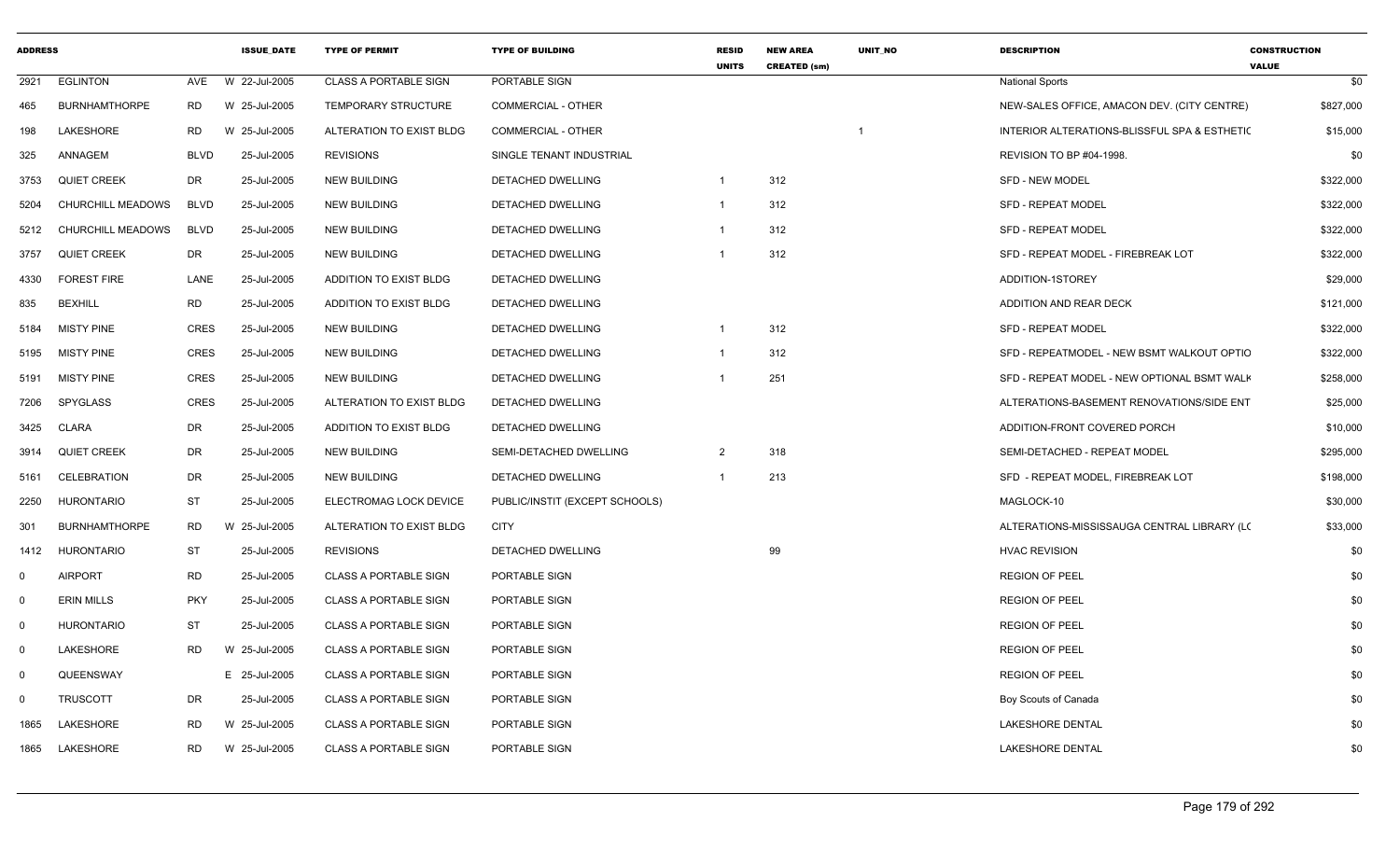| <b>ADDRESS</b> |                          |             | <b>ISSUE DATE</b> | <b>TYPE OF PERMIT</b>        | <b>TYPE OF BUILDING</b>        | <b>RESID</b><br><b>UNITS</b> | <b>NEW AREA</b><br><b>CREATED (sm)</b> | UNIT NO      | <b>DESCRIPTION</b>                            | <b>CONSTRUCTION</b><br><b>VALUE</b> |
|----------------|--------------------------|-------------|-------------------|------------------------------|--------------------------------|------------------------------|----------------------------------------|--------------|-----------------------------------------------|-------------------------------------|
| 1865           | LAKESHORE                | RD          | W 25-Jul-2005     | CLASS A PORTABLE SIGN        | PORTABLE SIGN                  |                              |                                        |              | <b>LAKESHORE DENTAL</b>                       | \$0                                 |
| $\Omega$       | <b>WINSTON CHURCHILL</b> | <b>BLVD</b> | 25-Jul-2005       | <b>CLASS A PORTABLE SIGN</b> | PORTABLE SIGN                  |                              |                                        |              | BOY SCOUTS OF CANADA                          | \$0                                 |
| 980            | SOUTHDOWN                | RD          | 25-Jul-2005       | <b>CLASS A PORTABLE SIGN</b> | PORTABLE SIGN                  |                              |                                        |              | THE TRAINING SPOT                             | \$0                                 |
| 5935           | <b>AIRPORT</b>           | <b>RD</b>   | 25-Jul-2005       | ALTERATION TO EXIST BLDG     | COMMERCIAL OFFICE- SINGLE USER |                              |                                        | PART 2ND FLR | INSTALLATION OF RESIDENTIAL KITCHEN EXHAUST   | \$1,000                             |
| 6855           | <b>AIRPORT</b>           | <b>RD</b>   | 26-Jul-2005       | ALTERATION TO EXIST BLDG     | MULTI-TENANT INDUSTRIAL        |                              | 210                                    | 6B & 120     | WHOLESALE AND DISTRIBUTION                    | \$59,000                            |
| 524            | LUZON                    | <b>CRES</b> | 26-Jul-2005       | ABOVE GROUND POOL            | DETACHED DWELLING              |                              |                                        |              |                                               | \$0                                 |
| 331            | MISSISSAUGA VALLEY       | <b>BLVD</b> | 26-Jul-2005       | ABOVE GROUND POOL            | DETACHED DWELLING              |                              |                                        |              |                                               | \$0                                 |
| 5505           | AMBLER                   | DR          | 26-Jul-2005       | ADDITION TO EXIST BLDG       | COMMERCIAL RETAIL-SINGLE USER  |                              | 637                                    |              | ADDITION - REPAIR GARAGE & OFFICES, KIA DEALE | \$542,000                           |
| 3615           | <b>MORNING STAR</b>      | DR          | 26-Jul-2005       | ALTERATION TO EXIST BLDG     | SCHOOL - ELEMENTARY            |                              |                                        |              | INTERIOR ALTERATIONS - HOLY CROSS CATHOLIC :  | \$890,000                           |
| 5640           | <b>KENNEDY</b>           | <b>RD</b>   | 26-Jul-2005       | ALTERATION TO EXIST BLDG     | SINGLE TENANT INDUSTRIAL       |                              |                                        |              | DATA PROCESSING STORAGE                       | \$97,000                            |
|                | <b>RIMINI</b>            | <b>MEWS</b> | 26-Jul-2005       | ALTERATION TO EXIST BLDG     | SINGLE TENANT INDUSTRIAL       |                              |                                        |              | INTERIOR ALTERATIONS - CIBA VISION CANADA INC | \$483,000                           |
| 2255           | <b>KILGORIE</b>          | CRT         | 26-Jul-2005       | <b>INGROUND POOL</b>         | DETACHED DWELLING              |                              |                                        |              |                                               | \$0                                 |
| 100            | <b>CITY CENTRE</b>       | DR          | 26-Jul-2005       | ALTERATION TO EXIST BLDG     | COMMERCIAL RETAIL - MULTI-USER |                              | 59                                     | 2-429        | <b>BARBER SHOP</b>                            | \$17,000                            |
| 1395           | <b>BLYTHE</b>            | RD          | 26-Jul-2005       | <b>REVISIONS</b>             | DETACHED DWELLING              |                              | 50                                     |              | <b>REVISION - INTERIOR LAYOUT</b>             | \$70,000                            |
| 1288           | <b>INFINITY</b>          | ST          | 26-Jul-2005       | <b>INGROUND POOL</b>         | DETACHED DWELLING              |                              |                                        |              |                                               | \$0                                 |
| 100            | ELM                      | DR          | W 26-Jul-2005     | ALTERATION TO EXIST BLDG     | SCHOOL - SECONDARY             |                              |                                        |              | INTERIOR ALTERATIONS AND 2 MECH. SYSTEMS O    | \$48,000                            |
| 1215           | SAYERS                   | RD          | 26-Jul-2005       | <b>INGROUND POOL</b>         | DETACHED DWELLING              |                              |                                        |              |                                               | \$0                                 |
| 1749           | FENGATE                  | DR          | 26-Jul-2005       | <b>INGROUND POOL</b>         | DETACHED DWELLING              |                              |                                        |              |                                               | \$0                                 |
| 2984           | <b>KEYNES</b>            | CRES        | 26-Jul-2005       | <b>INGROUND POOL</b>         | DETACHED DWELLING              |                              |                                        |              |                                               | \$0                                 |
| 1340           | <b>FESTAVON</b>          | CRT         | 26-Jul-2005       | <b>INGROUND POOL</b>         | DETACHED DWELLING              |                              |                                        |              |                                               | \$0                                 |
| 350            | <b>BURNHAMTHORPE</b>     | RD<br>E.    | 26-Jul-2005       | <b>FASCIA SIGN</b>           | COMMERCIAL RETAIL - MULTI-USER |                              |                                        | 2            | 1 FASCIA SIGN - DENTIST                       | \$5,000                             |
| 3370           | CHARTRAND                | CRES        | 26-Jul-2005       | <b>INGROUND POOL</b>         | DETACHED DWELLING              |                              |                                        |              |                                               | \$0                                 |
| 4223           | PHEASANT RUN             |             | 26-Jul-2005       | <b>INGROUND POOL</b>         | DETACHED DWELLING              |                              |                                        |              |                                               | \$0                                 |
| 273            | WILDGRASS                | RD          | 26-Jul-2005       | ABOVE GROUND POOL            | DETACHED DWELLING              |                              |                                        |              |                                               | \$0                                 |
| 7287           | <b>CORK TREE ROW</b>     |             | 26-Jul-2005       | <b>INGROUND POOL</b>         | DETACHED DWELLING              |                              |                                        |              |                                               | \$0                                 |
| 3518           | <b>MARMAC</b>            | CRES        | 26-Jul-2005       | <b>INGROUND POOL</b>         | DETACHED DWELLING              |                              |                                        |              |                                               | \$0                                 |
| 3408           | <b>WATER LILY</b>        | CRT         | 26-Jul-2005       | ABOVE GROUND POOL            | DETACHED DWELLING              |                              |                                        |              |                                               | \$0                                 |
| 1221           | SAYERS                   | <b>RD</b>   | 26-Jul-2005       | <b>INGROUND POOL</b>         | <b>DETACHED DWELLING</b>       |                              |                                        |              |                                               | \$0                                 |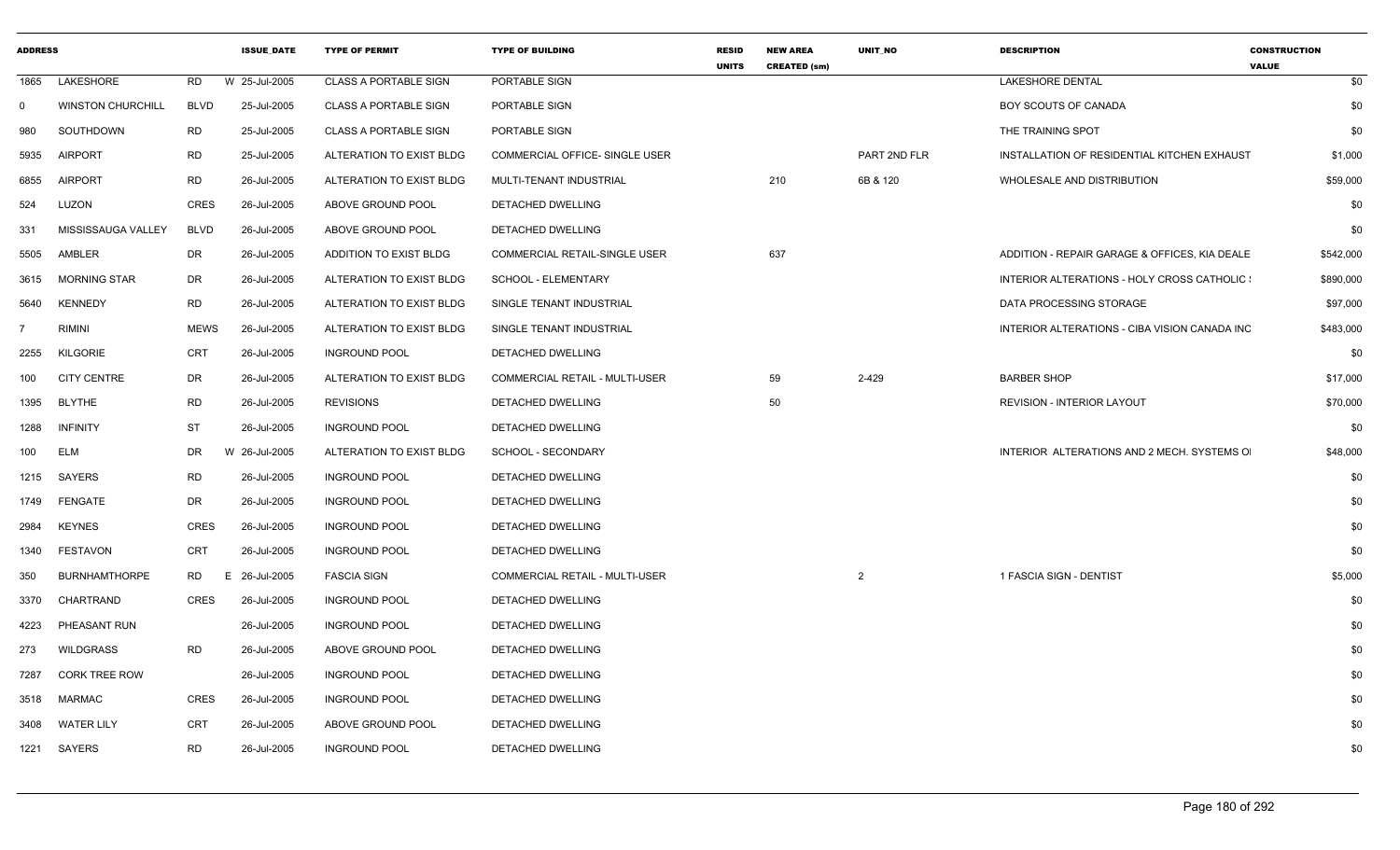| <b>ADDRESS</b> |                          |             | <b>ISSUE_DATE</b> | <b>TYPE OF PERMIT</b>        | <b>TYPE OF BUILDING</b>               | <b>RESID</b><br><b>UNITS</b> | <b>NEW AREA</b><br><b>CREATED (sm)</b> | UNIT_NO        | <b>DESCRIPTION</b>                               | <b>CONSTRUCTION</b><br><b>VALUE</b> |
|----------------|--------------------------|-------------|-------------------|------------------------------|---------------------------------------|------------------------------|----------------------------------------|----------------|--------------------------------------------------|-------------------------------------|
| 5425           | <b>DIXIE</b>             | RD          | 26-Jul-2005       | <b>CLASS A PORTABLE SIGN</b> | PORTABLE SIGN                         |                              |                                        |                | <b>WEST ADS EMPLOYMENT</b>                       | \$0                                 |
| 5425           | <b>DIXIE</b>             | <b>RD</b>   | 26-Jul-2005       | <b>CLASS A PORTABLE SIGN</b> | PORTABLE SIGN                         |                              |                                        |                | WEST ADS EMPLOYMENT                              | \$0                                 |
| 5425           | <b>DIXIE</b>             | <b>RD</b>   | 26-Jul-2005       | <b>CLASS A PORTABLE SIGN</b> | PORTABLE SIGN                         |                              |                                        |                | <b>WEST ADS EMPLOYMENT</b>                       | \$0                                 |
|                | <b>MAVIS</b>             | <b>RD</b>   | 26-Jul-2005       | <b>CLASS A PORTABLE SIGN</b> | PORTABLE SIGN                         |                              |                                        |                | GRACE COMMUNITY CHURCH (transferred to site #441 | \$0                                 |
| $\mathbf 0$    | <b>TERRY FOX</b>         | WAY         | 26-Jul-2005       | <b>CLASS A PORTABLE SIGN</b> | PORTABLE SIGN                         |                              |                                        |                | COMMUNITY SERVICES - BRAEBEN GOLF COURSE         | \$0                                 |
| $\Omega$       | <b>BRITANNIA</b>         | <b>RD</b>   | W 26-Jul-2005     | <b>CLASS A PORTABLE SIGN</b> | PORTABLE SIGN                         |                              |                                        |                | Community Service - River Grove CC               | \$0                                 |
| 2560           | SOUTH SHERIDAN           | WAY         | 27-Jul-2005       | ALTERATION TO EXIST BLDG     | SINGLE TENANT INDUSTRIAL              |                              |                                        |                | ALTERATIONS - DUST COLLECTOR, ROOF TOP VAC       | \$48,000                            |
| 787            | <b>BANCROFT</b>          | DR          | 27-Jul-2005       | <b>FASCIA SIGN</b>           | SINGLE TENANT INDUSTRIAL              |                              |                                        |                | SIX (6) FASCIA & ONE (1) GROUND SIGN - AUDI OF M | \$25,000                            |
| 945            | <b>BLOOR</b>             | ST          | 27-Jul-2005       | ALTERATION TO EXIST BLDG     | <b>SCHOOL - SECONDARY</b>             |                              |                                        |                | ALTERATIONS-DUST COLLECTOR UPGRADE, APPLE        | \$21,000                            |
| 3546           | SOUTH COMMON             | CRT         | 27-Jul-2005       | <b>DEMOLITION</b>            | <b>COMMERCIAL - OTHER</b>             |                              |                                        |                | <b>DEMOLITION</b>                                | \$10,000                            |
| 2564           | PADSTOW                  | CRES        | 27-Jul-2005       | ALTERATION TO EXIST BLDG     | DETACHED DWELLING                     |                              |                                        |                | ADDITION-COVERED PORCH                           | \$10,000                            |
| 2108           | <b>OBECK</b>             | CRES        | 27-Jul-2005       | <b>REVISIONS</b>             | DETACHED DWELLING                     |                              |                                        |                | <b>HEATING REVISION</b>                          | \$0                                 |
| 100            | <b>CITY CENTRE</b>       | DR          | 27-Jul-2005       | ALTERATION TO EXIST BLDG     | <b>COMMERCIAL - OTHER</b>             |                              |                                        | 2-903          | INTERIOR ALTERATIONS-STEVE MADDEN                | \$27,000                            |
| 1220           | <b>EGLINTON</b>          | AVE<br>E.   | 27-Jul-2005       | TENTS/AIR SUPPORT STRUC      | <b>COMMERCIAL - OTHER</b>             |                              |                                        |                | TENT-TEMPORARY, JUL 25 (10 DAYS)                 | \$2,000                             |
| 3345           | LAIRD                    | <b>RD</b>   | 27-Jul-2005       | <b>FASCIA SIGN</b>           | MULTI-TENANT INDUSTRIAL               |                              |                                        | 3              | ONE (1) FASCIA SIGN - PLANET WORKOUT             | \$7,000                             |
| 1170           | <b>EGLINTON</b>          | AVE<br>E    | 27-Jul-2005       | <b>FASCIA SIGN</b>           | SINGLE TENANT INDUSTRIAL              |                              |                                        | $1 - 3$        | ONE (1) FASCIA SIGN - CONTINENTAL                | \$3,000                             |
| 6685           | KENNEDY                  | RD          | 27-Jul-2005       | <b>FASCIA SIGN</b>           | MULTI-TENANT INDUSTRIAL               |                              |                                        | $\overline{7}$ | TWO (2) FASCIA SIGNS- SDV LOGISTICS              | \$6,000                             |
| $\Omega$       | <b>WINSTON CHURCHILL</b> | <b>BLVD</b> | 27-Jul-2005       | <b>CLASS A PORTABLE SIGN</b> | PORTABLE SIGN                         |                              |                                        |                | <b>REGION OF PEEL</b>                            | \$0                                 |
| $\Omega$       | <b>HURONTARIO</b>        | ST          | 27-Jul-2005       | <b>CLASS A PORTABLE SIGN</b> | PORTABLE SIGN                         |                              |                                        |                | <b>GRACE BRETHERN CANADA</b>                     | \$0                                 |
| 1323           | <b>CANVEY</b>            | CRES        | 27-Jul-2005       | ALTERATION TO EXIST BLDG     | DETACHED DWELLING                     |                              |                                        |                | REPLACE 1" UNDERGROUND WATER PIPE                | \$3,000                             |
| 6853           | <b>AIRPORT</b>           | <b>RD</b>   | 28-Jul-2005       | ADDITION TO EXIST BLDG       | COMMERCIAL - OTHER                    |                              | 297                                    |                | ADDITION - COLD STORAGE SHED, HALL #5, INTERN    | \$191,000                           |
| 1094           | <b>WESTPORT</b>          | CRES        | 28-Jul-2005       | ALTERATION TO EXIST BLDG     | MULTI-TENANT INDUSTRIAL               |                              | 571                                    | $\overline{1}$ | AUTOMOBILE REPAIR GARAGE                         | \$118,000                           |
| 6510           | <b>KENNEDY</b>           | <b>RD</b>   | 28-Jul-2005       | <b>NEW BUILDING</b>          | INDUSTRIAL - OTHER                    |                              | 4,166                                  |                | NEW - INDUSTRIAL SPEC, TENANT N/DETERMINED,      | \$0                                 |
| 2150           | <b>HURONTARIO</b>        | ST          | 28-Jul-2005       | <b>NEW BUILDING</b>          | <b>COMMERCIAL OFFICE- SINGLE USER</b> |                              | 686                                    |                | NEW - COMMERCIAL OFFICE, PLM HOLDINGS INC, F     | \$1,128,000                         |
| 70             | <b>CLARICA</b>           | DR          | 28-Jul-2005       | <b>NEW BUILDING</b>          | APARTMENT (> 6 UNITS)                 | 311                          |                                        | BLD-B          | NEW-CONDO, PHASE-2, FERNBROOK (BURHAMTHO         | \$26,977,000                        |
| 1825           | DUNDAS                   | ST<br>Е.    | 28-Jul-2005       | ADDITION TO EXIST BLDG       | <b>COMMERCIAL RETAIL - MULTI-USER</b> |                              |                                        |                | ADDITION-COMMERCIAL SPEC, COMPLETION             | \$0                                 |
| 310            | <b>BURNHAMTHORPE</b>     | <b>RD</b>   | W 28-Jul-2005     | <b>NEW BUILDING</b>          | APARTMENT (> 6 UNITS)                 | 446                          | 40,606                                 |                | NEW - 34 STOREY CONDO APT/U/G PARKING, PHASI     | \$38,400,000                        |
| 1519           | <b>KENMUIR</b>           | AVE         | 28-Jul-2005       | ADDITION AND ALTER           | DETACHED DWELLING                     |                              |                                        |                | ADDITION-SUNROOM/DECK                            | \$32,000                            |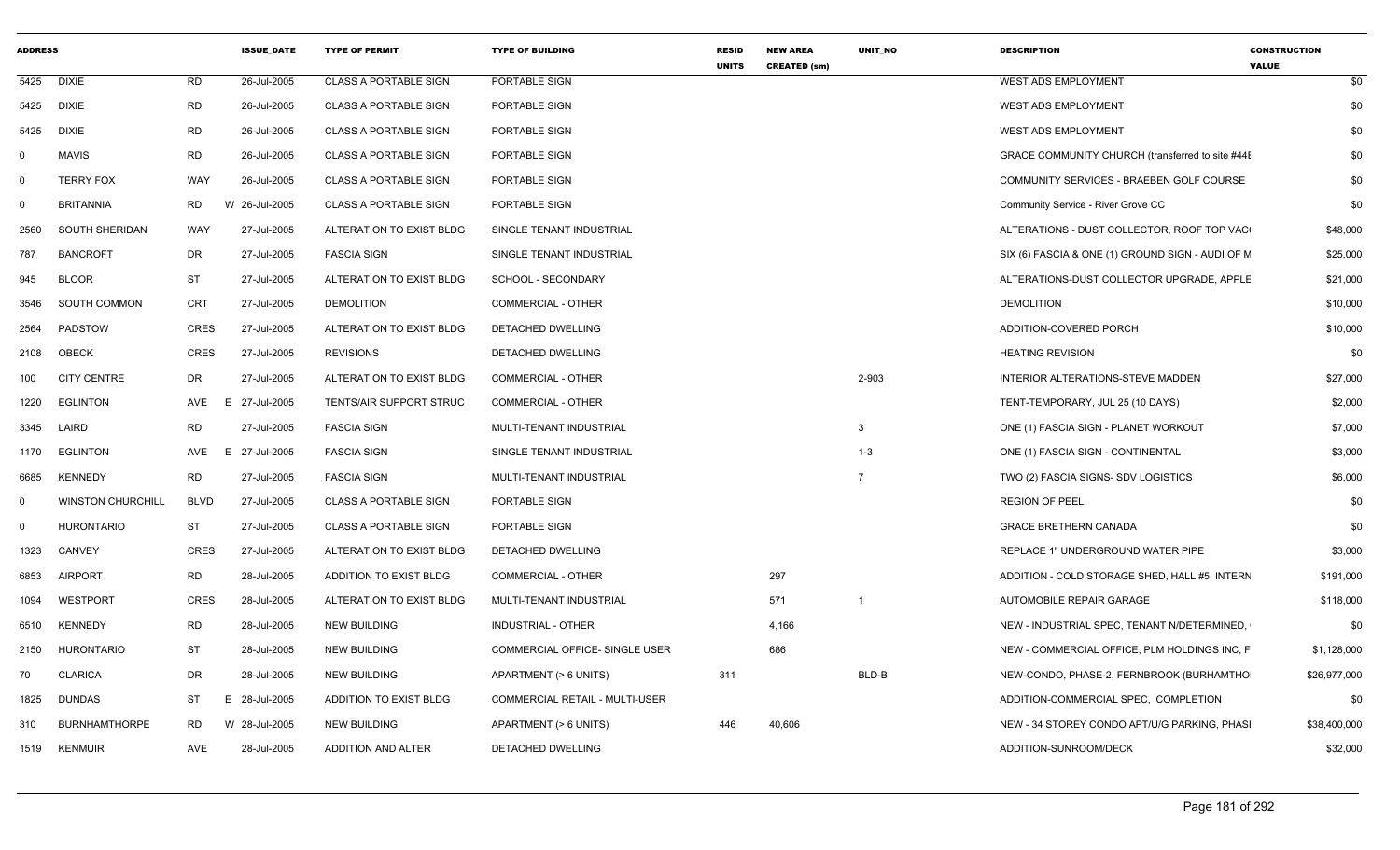| <b>ADDRESS</b> |                        |             | <b>ISSUE_DATE</b> | <b>TYPE OF PERMIT</b>        | <b>TYPE OF BUILDING</b>        | <b>RESID</b><br><b>UNITS</b> | <b>NEW AREA</b><br><b>CREATED (sm)</b> | UNIT_NO        | <b>DESCRIPTION</b>                              | <b>CONSTRUCTION</b><br><b>VALUE</b> |
|----------------|------------------------|-------------|-------------------|------------------------------|--------------------------------|------------------------------|----------------------------------------|----------------|-------------------------------------------------|-------------------------------------|
| 7107           | TERRAGAR               | <b>BLVD</b> | 28-Jul-2005       | <b>NEW BUILDING</b>          | DETACHED DWELLING              |                              | 190                                    |                | <b>SFD - REPEAT MODEL</b>                       | \$176,000                           |
| 175            | LAKESHORE              | RD          | 28-Jul-2005<br>Е. | <b>FASCIA SIGN</b>           | COMMERCIAL RETAIL - MULTI-USER |                              |                                        | 16             | (1) FASCIA SIGN - OASIS FALLS                   | \$1,000                             |
| 350            | <b>BURNHAMTHORPE</b>   | <b>RD</b>   | 28-Jul-2005<br>Е. | ALTERATION TO EXIST BLDG     | COMMERCIAL RETAIL - MULTI-USER |                              | 111                                    | $\overline{4}$ | <b>HAIRSTYLING SALON</b>                        | \$32,000                            |
| 2040           | <b>DUNDAS</b>          | <b>ST</b>   | 28-Jul-2005<br>E. | ALTERATION TO EXIST BLDG     | MULTI-TENANT INDUSTRIAL        |                              |                                        |                | CANOPY & EXTERIOR AND INTERIOR ALTERATIONS      | \$200,000                           |
| 1804           | MATENA                 | AVE         | 28-Jul-2005       | ALTERATION TO EXIST BLDG     | DETACHED DWELLING              |                              |                                        |                | FURNACE AND DUCTWORK RELOCATION                 | \$12,000                            |
| 1707           | THE PINES              |             | 28-Jul-2005       | <b>INGROUND POOL</b>         | DETACHED DWELLING              |                              |                                        |                |                                                 | \$0                                 |
| 3420           | <b>ERIN CENTRE</b>     | <b>BLVD</b> | 28-Jul-2005       | NEW BUILDING                 | DETACHED DWELLING              | $\overline{1}$               | 325                                    |                | FIREBREAK LOT - SFD - REPEAT MODEL, FOUNDATI    | \$300,000                           |
| 3436           | <b>ERIN CENTRE</b>     | <b>BLVD</b> | 28-Jul-2005       | <b>NEW BUILDING</b>          | DETACHED DWELLING              | $\overline{1}$               | 248                                    |                | <b>SFD - REPEAT MODEL</b>                       | \$230,000                           |
| 5243           | CHURCHILL MEADOWS      | <b>BLVD</b> | 28-Jul-2005       | <b>NEW BUILDING</b>          | DETACHED DWELLING              | $\overline{1}$               | 248                                    |                | FIREBREAK LOT - SFD - REPEAT MODEL, FOUNDATI    | \$230,000                           |
| 5135           | LITTLEBEND             | DR          | 28-Jul-2005       | <b>NEW BUILDING</b>          | DETACHED DWELLING              |                              | 248                                    |                | SFD - REPEAT MODEL                              | \$230,000                           |
| 5231           | CHURCHILL MEADOWS      | <b>BLVD</b> | 28-Jul-2005       | <b>NEW BUILDING</b>          | DETACHED DWELLING              | $\overline{1}$               | 219                                    |                | <b>SFD - REPEAT MODEL</b>                       | \$194,000                           |
| 3416           | <b>ERIN CENTRE</b>     | <b>BLVD</b> | 28-Jul-2005       | NEW BUILDING                 | DETACHED DWELLING              |                              | 248                                    |                | <b>SFD - REPEAT MODEL</b>                       | \$230,000                           |
| 100            | <b>CITY CENTRE</b>     | DR          | 28-Jul-2005       | <b>FASCIA SIGN</b>           | COMMERCIAL RETAIL - MULTI-USER |                              |                                        | 2-925          | ONE (1) INTERIOR FASCIA SIGN - THE VICTORIA COI | \$1,000                             |
| 6590           | MEADOWVALE TOWN CENCIR |             | 28-Jul-2005       | <b>FASCIA SIGN</b>           | COMMERCIAL RETAIL - MULTI-USER |                              |                                        | 6              | TWO (2) FASCIA SIGNS - CREDIT VALLEY X-RAY & UI | \$6,000                             |
| 3395           | <b>CLIFF</b>           | RD          | N 28-Jul-2005     | <b>OTHER</b>                 | CONDOMINIUM ROW DWELLING       |                              |                                        |                | REPLACEMENT OF WATERMAINS                       | \$20,000                            |
| 3888           | DUKE OF YORK           | <b>BLVD</b> | 28-Jul-2005       | ALTERATION TO EXIST BLDG     | COMMERCIAL - OTHER             |                              |                                        |                | ALTERATIONS-PLUMBING ONLY                       | \$10,000                            |
| 790            | <b>BURNHAMTHORPE</b>   | RD          | 28-Jul-2005<br>W  | <b>CLASS A PORTABLE SIGN</b> | PORTABLE SIGN                  |                              |                                        |                | <b>BRITAIN INSTITUTE</b>                        | \$0                                 |
| 5685           | <b>WHITTLE</b>         | <b>RD</b>   | 28-Jul-2005       | <b>CLASS A PORTABLE SIGN</b> | PORTABLE SIGN                  |                              |                                        |                | MISSISSAUGA MONTESSORI SCHOOL                   | \$0                                 |
| $\mathbf 0$    | <b>HURONTARIO</b>      | <b>ST</b>   | 28-Jul-2005       | <b>CLASS A PORTABLE SIGN</b> | PORTABLE SIGN                  |                              |                                        |                | CENTRAL PENTECOSTAL CHURCH                      | \$0                                 |
| 5700           | MAVIS                  | <b>RD</b>   | 28-Jul-2005       | <b>CLASS A PORTABLE SIGN</b> | PORTABLE SIGN                  |                              |                                        |                | <b>SUNSET TAN</b>                               | \$0                                 |
| $\Omega$       | HURONTARIO             | <b>ST</b>   | 28-Jul-2005       | <b>CLASS A PORTABLE SIGN</b> | PORTABLE SIGN                  |                              |                                        |                | CENTRAL PENTECOSTAL CHURCH                      | \$0                                 |
| 5700           | <b>MAVIS</b>           | <b>RD</b>   | 28-Jul-2005       | <b>CLASS A PORTABLE SIGN</b> | PORTABLE SIGN                  |                              |                                        |                | <b>SUNSET TAN</b>                               | \$0                                 |
| 2040           | <b>DUNDAS</b>          | <b>ST</b>   | 28-Jul-2005<br>E. | <b>CLASS A PORTABLE SIGN</b> | PORTABLE SIGN                  |                              |                                        |                | <b>Staples Business Depot</b>                   | \$0                                 |
| 4120           | DIXIE                  | RD          | 28-Jul-2005       | <b>CLASS A PORTABLE SIGN</b> | PORTABLE SIGN                  |                              |                                        |                | QUIZNO'S SUB                                    | \$0                                 |
| 5700           | <b>MAVIS</b>           | <b>RD</b>   | 28-Jul-2005       | <b>CLASS A PORTABLE SIGN</b> | PORTABLE SIGN                  |                              |                                        |                | <b>SUNSET TAN</b>                               | \$0                                 |
| 6020           | <b>HURONTARIO</b>      | <b>ST</b>   | 28-Jul-2005       | <b>CLASS A PORTABLE SIGN</b> | PORTABLE SIGN                  |                              |                                        |                | <b>CASH MONEY</b>                               | \$0                                 |
| 855            | <b>MATHESON</b>        | BLVD        | 28-Jul-2005<br>E  | <b>CLASS A PORTABLE SIGN</b> | PORTABLE SIGN                  |                              |                                        |                | 123 COMPUTERS                                   | \$0                                 |
| 4192           | TREETOP                | <b>CRES</b> | 28-Jul-2005       | ABOVE GROUND POOL            | DETACHED DWELLING              |                              |                                        |                |                                                 | \$0                                 |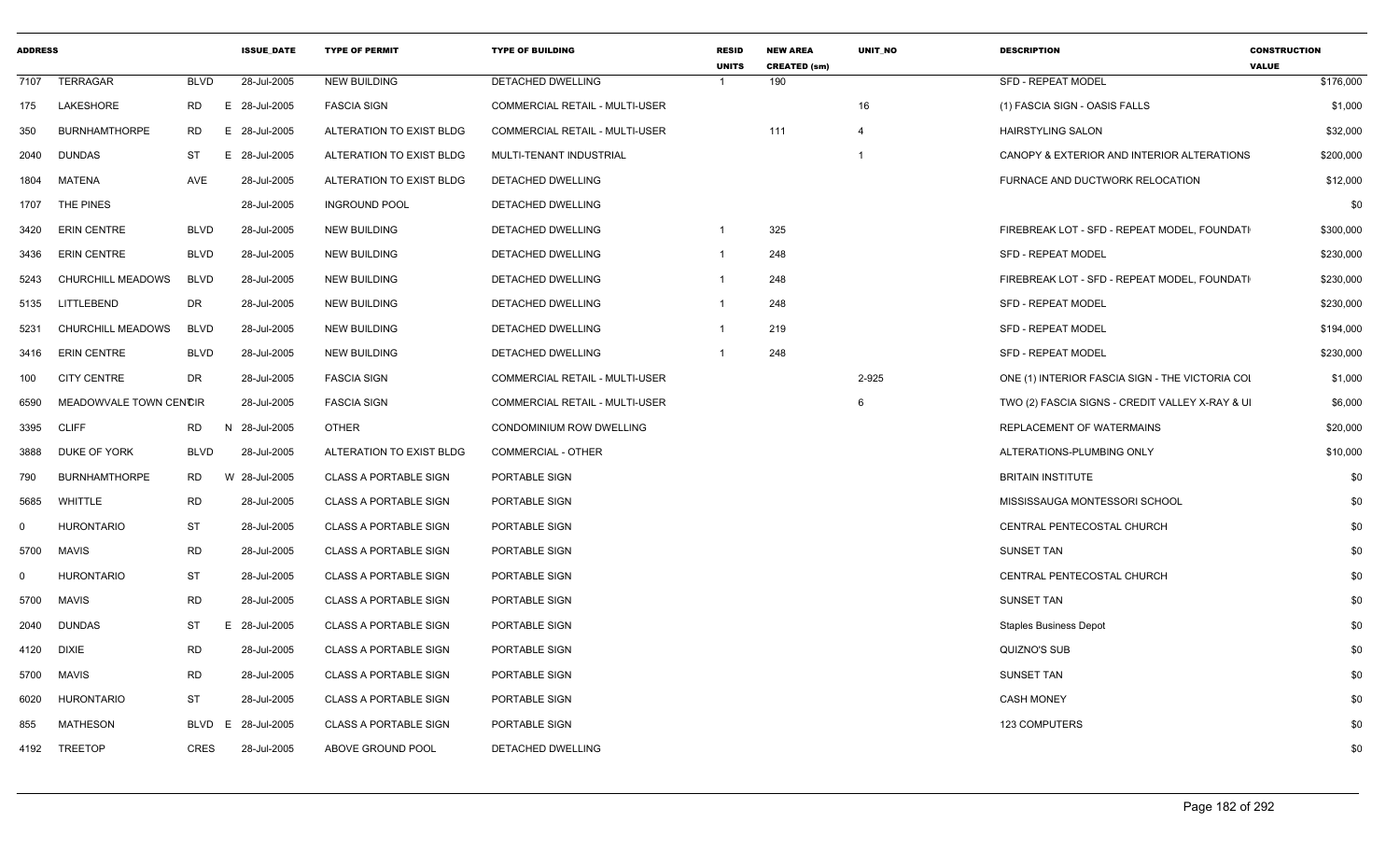| <b>ADDRESS</b> |                        |             | <b>ISSUE DATE</b> | <b>TYPE OF PERMIT</b>        | <b>TYPE OF BUILDING</b>               | <b>RESID</b><br><b>UNITS</b> | <b>NEW AREA</b><br><b>CREATED (sm)</b> | UNIT_NO        | <b>DESCRIPTION</b>                             | <b>CONSTRUCTION</b><br><b>VALUE</b> |
|----------------|------------------------|-------------|-------------------|------------------------------|---------------------------------------|------------------------------|----------------------------------------|----------------|------------------------------------------------|-------------------------------------|
| 5844           | TAYSIDE                | <b>CRES</b> | 28-Jul-2005       | <b>INGROUND POOL</b>         | <b>DETACHED DWELLING</b>              |                              |                                        |                |                                                | \$0                                 |
| 3431           | PEACHTREE              | <b>CRT</b>  | 28-Jul-2005       | <b>INGROUND POOL</b>         | DETACHED DWELLING                     |                              |                                        |                |                                                | \$0                                 |
| 991            | <b>FAIR BIRCH</b>      | DR          | 28-Jul-2005       | <b>INGROUND POOL</b>         | DETACHED DWELLING                     |                              |                                        |                |                                                | \$0                                 |
| 0              | <b>GOREWAY</b>         | DR          | 28-Jul-2005       | <b>CLASS A PORTABLE SIGN</b> | PORTABLE SIGN                         |                              |                                        |                |                                                | \$0                                 |
| 0              | <b>MAVIS</b>           | <b>RD</b>   | 28-Jul-2005       | <b>CLASS A PORTABLE SIGN</b> | PORTABLE SIGN                         |                              |                                        |                | PAKMEN VOLLEY BALL CLUB                        | \$0                                 |
| 6610           | MEADOWVALE TOWN CENCIR |             | 28-Jul-2005       | <b>CLASS A PORTABLE SIGN</b> | PORTABLE SIGN                         |                              |                                        |                | Turtle Jack's                                  | \$0                                 |
| 3300           | <b>RIDGEWAY</b>        | DR          | 28-Jul-2005       | <b>CLASS A PORTABLE SIGN</b> | PORTABLE SIGN                         |                              |                                        |                | Genesis Massage                                | \$0                                 |
| 3355           | <b>HURONTARIO</b>      | <b>ST</b>   | 28-Jul-2005       | <b>CLASS A PORTABLE SIGN</b> | PORTABLE SIGN                         |                              |                                        |                | Active Resources Canada                        | \$0                                 |
| 5935           | <b>MAVIS</b>           | <b>RD</b>   | 28-Jul-2005       | <b>CLASS A PORTABLE SIGN</b> | PORTABLE SIGN                         |                              |                                        |                | Laura CDA                                      | \$0                                 |
| 512            | <b>BRISTOL</b>         | RD          | W 28-Jul-2005     | <b>CLASS A PORTABLE SIGN</b> | PORTABLE SIGN                         |                              |                                        |                | <b>Bristol Dental</b>                          | \$0                                 |
| 588            | NEEDHAM                | LANE        | 29-Jul-2005       | <b>NEW BUILDING</b>          | <b>CHURCH</b>                         |                              | 294                                    |                | NEW - PLACE OF RELIGIOUS ASSEMBLY - HINDU MA   | \$415,000                           |
| 895            | <b>RANGEVIEW</b>       | <b>RD</b>   | 29-Jul-2005       | <b>REVISIONS</b>             | <b>INDUSTRIAL - OTHER</b>             |                              |                                        |                | <b>REVISION TO BP #03-8180</b>                 | \$2,000                             |
| 6791           | <b>HURONTARIO</b>      | ST          | 29-Jul-2005       | <b>NEW BUILDING</b>          | COMMERCIAL - OTHER                    |                              | 6,271                                  |                | NEW - 4 STOREY, 84 UNIT-HOTEL, STAYBRIDGE SUIT | \$8,522,000                         |
| 1250           | SOUTH SERVICE          | <b>RD</b>   | 29-Jul-2005       | <b>FASCIA SIGN</b>           | <b>COMMERCIAL RETAIL - MULTI-USER</b> |                              |                                        | 107            | ONE (1) FASCIA SIGN - BELL WORLD               | \$5,000                             |
|                | 1110 CAVEN             | <b>ST</b>   | 29-Jul-2005       | ELECTROMAG LOCK DEVICE       | <b>RESIDENTIAL - OTHER</b>            |                              |                                        |                | MAGLOCK - 3                                    | \$3,000                             |
| 3546           | SOUTH COMMON           | CRT         | 29-Jul-2005       | ADDITION AND ALTER           | SCHOOL - ELEMENTARY                   |                              | 1,000                                  |                | ADDITION/ALTERATION - 2 STOREY, ERIN MILLS SEN | \$1,808,000                         |
| 2462           | <b>ROSEMARY</b>        | DR          | 29-Jul-2005       | ADDITION AND ALTER           | <b>DETACHED DWELLING</b>              |                              |                                        |                | CANC 2005/11/02 - ADDN/ALTS - BETWEEN GARAGE   | \$98,000                            |
| 3050           | ARTESIAN               | DR          | 29-Jul-2005       | ALTERATION TO EXIST BLDG     | <b>COMMERCIAL - OTHER</b>             |                              |                                        | 1,2,3          | DAY NURSERY - (72 children with 9 staff)       | \$110,000                           |
| 435            | <b>HENSALL</b>         | <b>CIR</b>  | 29-Jul-2005       | <b>NEW BUILDING</b>          | CONDOMINIUM ROW DWELLING              | 10                           | 1,564                                  | #207-225 (ODD) | CONDOMINIUM ROW DWELLING - BLK 3 (10 UNITS) -  | \$1,411,000                         |
| 435            | <b>HENSALL</b>         | <b>CIR</b>  | 29-Jul-2005       | <b>NEW BUILDING</b>          | CONDOMINIUM ROW DWELLING              | 11                           | 1,719                                  | #48-68 (EVEN)  | CONDOMINIUM ROW DWELLING - BLK 6 (11 UNITS) -  | \$1,746,000                         |
| 3145           | <b>DUNDAS</b>          | ST          | W 29-Jul-2005     | ALTERATION TO EXIST BLDG     | COMMERCIAL RETAIL - MULTI-USER        |                              | 184                                    | 10             | RESTAURANT                                     | \$73,000                            |
| 4141           | DIXIE                  | <b>RD</b>   | 29-Jul-2005       | <b>FASCIA SIGN</b>           | COMMERCIAL RETAIL - MULTI-USER        |                              |                                        |                | TWO (2) FASCIA SIGNS - THE BEER STORE          | \$3,000                             |
| 1177           | CENTRAL                | <b>PKY</b>  | W 29-Jul-2005     | ALTERATION TO EXIST BLDG     | <b>COMMERCIAL RETAIL - MULTI-USER</b> |                              |                                        | 22 E&F         | PET STORE                                      | \$18,000                            |
| 3424           | ERIN CENTRE            | <b>BLVD</b> | 29-Jul-2005       | <b>NEW BUILDING</b>          | DETACHED DWELLING                     | $\mathbf{1}$                 | 337                                    |                | SFD - NEW MODEL                                | \$347,000                           |
| 3428           | <b>ERIN CENTRE</b>     | <b>BLVD</b> | 29-Jul-2005       | <b>NEW BUILDING</b>          | DETACHED DWELLING                     | -1                           | 286                                    |                | SFD - NEW MODEL                                | \$294,000                           |
| 3432           | <b>ERIN CENTRE</b>     | <b>BLVD</b> | 29-Jul-2005       | <b>NEW BUILDING</b>          | DETACHED DWELLING                     | $\overline{1}$               | 260                                    |                | <b>SFD - NEW MODEL</b>                         | \$268,000                           |
| 5251           | CHURCHILL MEADOWS      | <b>BLVD</b> | 29-Jul-2005       | <b>NEW BUILDING</b>          | DETACHED DWELLING                     | -1                           | 272                                    |                | <b>SFD - NEW MODEL</b>                         | \$280,000                           |
| 5271           | MISTY PINE             | CRES        | 29-Jul-2005       | <b>NEW BUILDING</b>          | DETACHED DWELLING                     | $\mathbf{1}$                 | 300                                    |                | <b>SFD - NEW MODEL</b>                         | \$309,000                           |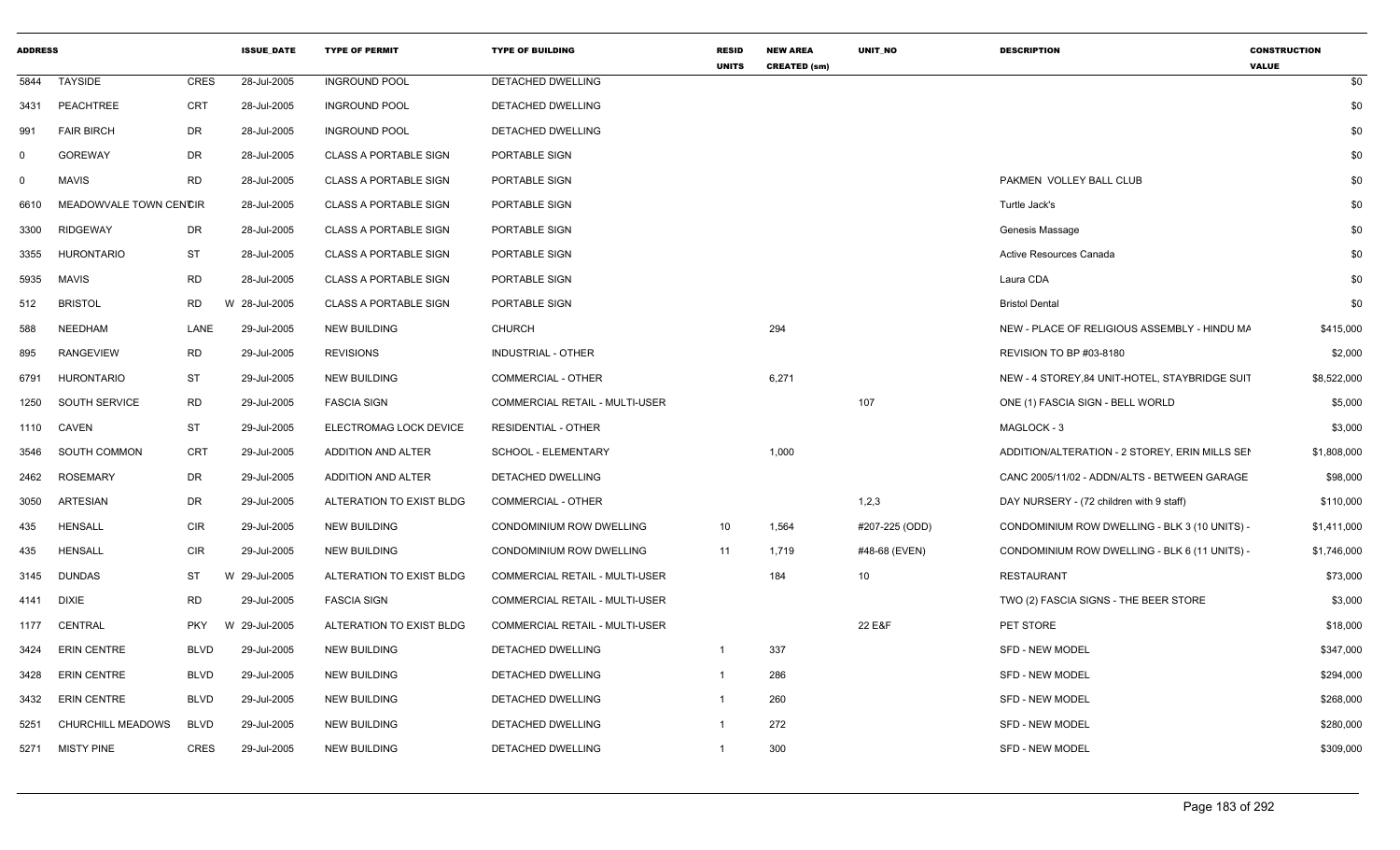| <b>ADDRESS</b> |                          |             | <b>ISSUE DATE</b> | <b>TYPE OF PERMIT</b>        | <b>TYPE OF BUILDING</b>        | <b>RESID</b><br><b>UNITS</b> | <b>NEW AREA</b><br><b>CREATED (sm)</b> | <b>UNIT NO</b> | <b>DESCRIPTION</b>                             | <b>CONSTRUCTION</b><br><b>VALUE</b> |
|----------------|--------------------------|-------------|-------------------|------------------------------|--------------------------------|------------------------------|----------------------------------------|----------------|------------------------------------------------|-------------------------------------|
| 5131           | LITTLEBEND               | <b>DR</b>   | 29-Jul-2005       | <b>NEW BUILDING</b>          | <b>DETACHED DWELLING</b>       | -1                           | 256                                    |                | <b>SFD - NEW MODEL</b>                         | \$264,000                           |
| 5157           | LITTLEBEND               | <b>DR</b>   | 29-Jul-2005       | <b>NEW BUILDING</b>          | DETACHED DWELLING              | $\overline{1}$               | 265                                    |                | <b>SFD - NEW MODEL</b>                         | \$273,000                           |
| 3724           | <b>QUIET CREEK</b>       | DR          | 29-Jul-2005       | <b>NEW BUILDING</b>          | DETACHED DWELLING              | -1                           | 229                                    |                | <b>SFD - NEW MODEL</b>                         | \$236,000                           |
| 5170           | <b>CHURCHILL MEADOWS</b> | <b>BLVD</b> | 29-Jul-2005       | <b>NEW BUILDING</b>          | DETACHED DWELLING              | $\overline{1}$               | 192                                    |                | <b>SFD - NEW MODEL</b>                         | \$197,000                           |
| 3740           | <b>QUIET CREEK</b>       | DR.         | 29-Jul-2005       | <b>NEW BUILDING</b>          | DETACHED DWELLING              | $\overline{1}$               | 219                                    |                | SFD - REPEAT MODEL                             | \$194,000                           |
| 5267           | <b>MISTY PINE</b>        | <b>CRES</b> | 29-Jul-2005       | <b>NEW BUILDING</b>          | DETACHED DWELLING              | -1                           | 286                                    |                | <b>SFD - REPEAT MODEL</b>                      | \$294,000                           |
| 642            | <b>SHORELINE</b>         | <b>DR</b>   | 29-Jul-2005       | <b>OTHER</b>                 | CONDOMINIUM ROW DWELLING       |                              |                                        |                | <b>EARLY SITE SERVICING</b>                    | \$100,000                           |
| 5247           | CHURCHILL MEADOWS        | <b>BLVD</b> | 29-Jul-2005       | <b>NEW BUILDING</b>          | DETACHED DWELLING              | $\overline{1}$               | 337                                    |                | <b>SFD - REPEAT MODEL</b>                      | \$347,000                           |
| 5239           | CHURCHILL MEADOWS        | <b>BLVD</b> | 29-Jul-2005       | <b>NEW BUILDING</b>          | DETACHED DWELLING              | $\overline{1}$               | 286                                    |                | SFD - REPEAT MODEL                             | \$294,000                           |
| 5255           | <b>MISTY PINE</b>        | <b>CRES</b> | 29-Jul-2005       | <b>NEW BUILDING</b>          | DETACHED DWELLING              | $\overline{1}$               | 300                                    |                | SFD - REPEAT MODEL                             | \$309,000                           |
| 5161           | LITTLEBEND               | <b>DR</b>   | 29-Jul-2005       | <b>NEW BUILDING</b>          | DETACHED DWELLING              | $\overline{1}$               | 300                                    |                | SFD - REPEAT MODEL                             | \$309,000                           |
| 5165           | LITTLEBEND               | DR          | 29-Jul-2005       | <b>NEW BUILDING</b>          | <b>DETACHED DWELLING</b>       |                              | 263                                    |                | <b>SFD - REPEAT MODEL</b>                      | \$271,000                           |
| 3732           | <b>QUIET CREEK</b>       | DR          | 29-Jul-2005       | <b>NEW BUILDING</b>          | DETACHED DWELLING              | $\overline{1}$               | 192                                    |                | SFD - REPEAT MODEL - FIREBREAK LOT             | \$197,000                           |
| 3728           | <b>QUIET CREEK</b>       | <b>DR</b>   | 29-Jul-2005       | <b>NEW BUILDING</b>          | DETACHED DWELLING              | $\mathbf{1}$                 | 192                                    |                | <b>SFD - REPEAT MODEL</b>                      | \$197,000                           |
| 5174           | CHURCHILL MEADOWS        | <b>BLVD</b> | 29-Jul-2005       | <b>NEW BUILDING</b>          | DETACHED DWELLING              | $\overline{1}$               | 233                                    |                | SFD - CUSTOM                                   | \$240,000                           |
| 5139           | LITTLEBEND               | <b>DR</b>   | 29-Jul-2005       | <b>NEW BUILDING</b>          | DETACHED DWELLING              |                              | 226                                    |                | <b>SFD - NEW MODEL</b>                         | \$233,000                           |
| 4256           | <b>JEFTON</b>            | <b>CRES</b> | 29-Jul-2005       | FIRE DAMAGE REPAIR           | SEMI-DETACHED DWELLING         |                              |                                        |                | FIRE DAMAGE REPAIR - GARAGE                    | \$27,000                            |
| 28             | <b>VILLAGE CENTRE</b>    | PL          | 29-Jul-2005       | <b>OTHER</b>                 | COMMERCIAL OFFICE - MULTI-USER |                              |                                        | 28-34          | ROOFTOP UNIT REPLACEMENT (8 UNITS)             | \$80,000                            |
| 5153           | LITTLEBEND               | DR          | 29-Jul-2005       | <b>NEW BUILDING</b>          | DETACHED DWELLING              | -1                           | 248                                    |                | SFD - REPEAT MODEL - NEW EL 4 - FIREBREAK LOT  | \$256,000                           |
| 1490           | <b>OGDEN</b>             | AVE         | 29-Jul-2005       | ALTERATION TO EXIST BLDG     | SCHOOL - SECONDARY             |                              |                                        | 2-FLR          | INTERIOR ALTERATIONS-FAMILY STUDIES RM & RE!   | \$82,000                            |
| 1500           | <b>OGDEN</b>             | AVE         | 29-Jul-2005       | ALTERATION TO EXIST BLDG     | SCHOOL - SECONDARY             |                              |                                        |                | $\Omega$                                       | \$15,000                            |
| 1195           | CLARKSON                 | <b>RD</b>   | N 29-Jul-2005     | <b>OTHER</b>                 | SCHOOL - ELEMENTARY            |                              |                                        |                | WATER & FIRE MAIN REPLACEMENT                  | \$50,000                            |
| 5875           | <b>CHEDWORTH</b>         | <b>WAY</b>  | 29-Jul-2005       | <b>FASCIA SIGN</b>           | SINGLE TENANT INDUSTRIAL       |                              |                                        |                | TWO (2) FASCIA SIGNS & ONE (1) GROUND SIGN - M | \$10,000                            |
| 550            | <b>MATHESON</b>          | <b>BLVD</b> | W 29-Jul-2005     | <b>FASCIA SIGN</b>           | COMMERCIAL RETAIL - MULTI-USER |                              |                                        | 101            | TWO (2) FASCIA SIGNS - MEDICAL MART            | \$8,000                             |
| 1970           | <b>DUNDAS</b>            | <b>ST</b>   | E.<br>29-Jul-2005 | <b>CLASS A PORTABLE SIGN</b> | PORTABLE SIGN                  |                              |                                        |                | Astoria Shish Kebob House Inc.                 | \$0                                 |
| 6930           | <b>PACIFIC</b>           | <b>CIR</b>  | 29-Jul-2005       | <b>CLASS A PORTABLE SIGN</b> | PORTABLE SIGN                  |                              |                                        |                | Echo Home Inc.                                 | \$0                                 |
| 6970           | <b>LISGAR</b>            | <b>DR</b>   | 29-Jul-2005       | <b>CLASS A PORTABLE SIGN</b> | PORTABLE SIGN                  |                              |                                        |                | SHORTY'S MEAT CO.                              | \$0                                 |
| 1525           | <b>DUNDAS</b>            | ST          | 29-Jul-2005<br>E. | <b>CLASS A PORTABLE SIGN</b> | PORTABLE SIGN                  |                              |                                        |                | Addison On Dundas Ltd.                         | \$0                                 |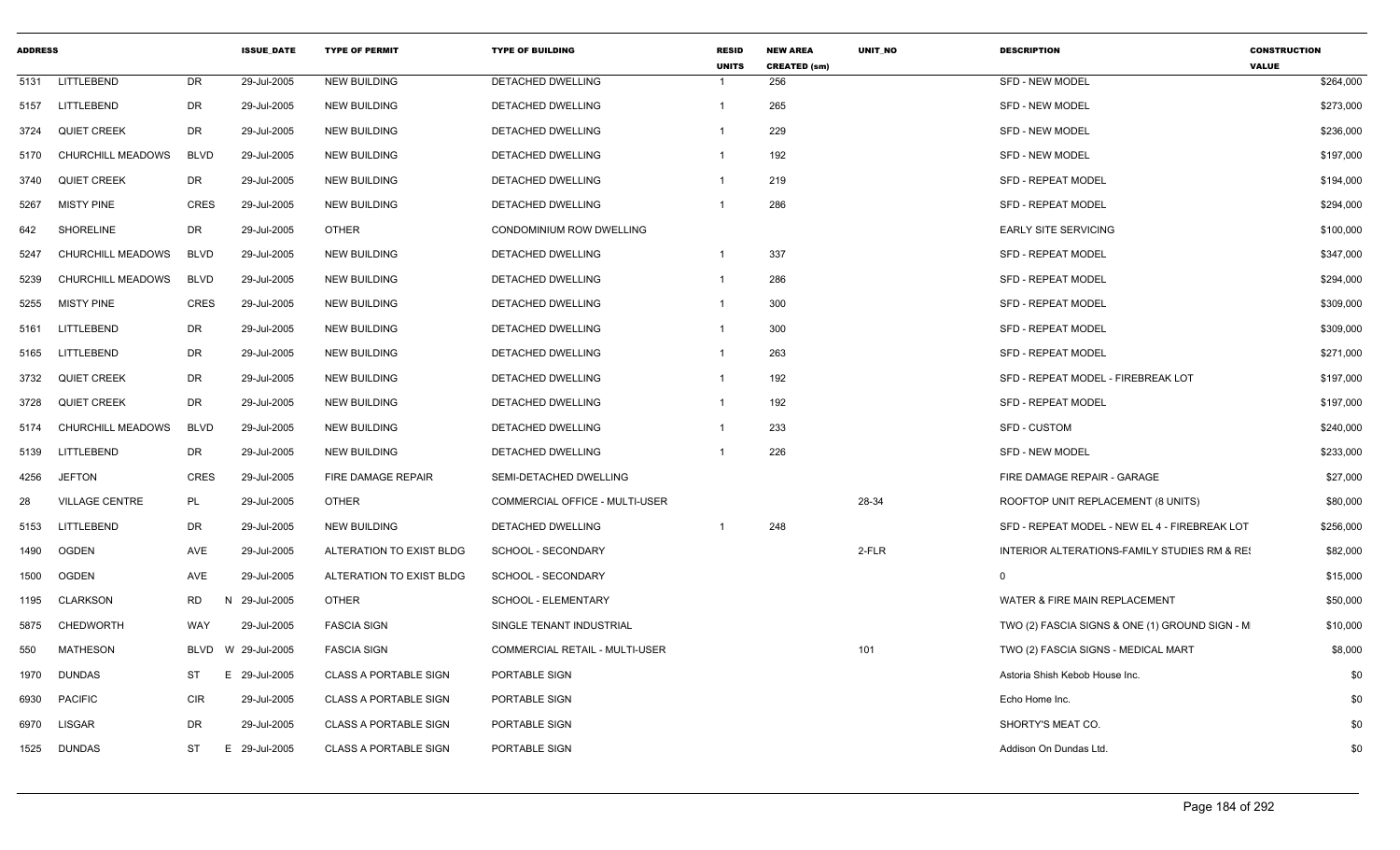| <b>ADDRESS</b> |                      |             | <b>ISSUE_DATE</b> | <b>TYPE OF PERMIT</b>        | <b>TYPE OF BUILDING</b>               | <b>RESID</b><br><b>UNITS</b> | <b>NEW AREA</b><br><b>CREATED (sm)</b> | UNIT_NO        | <b>DESCRIPTION</b>                          | <b>CONSTRUCTION</b><br><b>VALUE</b> |
|----------------|----------------------|-------------|-------------------|------------------------------|---------------------------------------|------------------------------|----------------------------------------|----------------|---------------------------------------------|-------------------------------------|
| 6970           | <b>LISGAR</b>        | <b>DR</b>   | 29-Jul-2005       | <b>CLASS A PORTABLE SIGN</b> | PORTABLE SIGN                         |                              |                                        |                | SHORTY'S MEAT CO.                           | \$0                                 |
| 2200           | <b>DUNDAS</b>        | <b>ST</b>   | E 29-Jul-2005     | <b>CLASS A PORTABLE SIGN</b> | PORTABLE SIGN                         |                              |                                        |                | THE SLEEP FACTORY                           | \$0                                 |
| 3663           | <b>MAVIS</b>         | <b>RD</b>   | 29-Jul-2005       | ALTERATION TO EXIST BLDG     | <b>COMMERCIAL RETAIL - MULTI-USER</b> |                              |                                        | 3A             | PLUMBING PERMIT - NEW WASHROOM              | \$2,000                             |
| 2200           | <b>DUNDAS</b>        | ST          | E 29-Jul-2005     | <b>CLASS A PORTABLE SIGN</b> | PORTABLE SIGN                         |                              |                                        |                | THE SLEEP FACTORY                           | \$0                                 |
| 2200           | <b>DUNDAS</b>        | <b>ST</b>   | E 29-Jul-2005     | <b>CLASS A PORTABLE SIGN</b> | PORTABLE SIGN                         |                              |                                        |                | THE SLEEP FACTORY                           | \$0                                 |
| 3050           | <b>VEGA</b>          | <b>BLVD</b> | 29-Jul-2005       | <b>CLASS A PORTABLE SIGN</b> | PORTABLE SIGN                         |                              |                                        |                | KITCHEN STUFF PLUS                          | \$0                                 |
| 7220           | <b>PACIFIC</b>       | <b>CIR</b>  | 29-Jul-2005       | <b>CLASS A PORTABLE SIGN</b> | PORTABLE SIGN                         |                              |                                        |                | FLORA SEDA INT'L INC                        | \$0                                 |
| 4141           | <b>DIXIE</b>         | <b>RD</b>   | 29-Jul-2005       | ALTERATION TO EXIST BLDG     | <b>COMMERCIAL RETAIL - MULTI-USER</b> |                              |                                        | 31B            | PLUMBING ONLY - BEAUTY PARLOUR & TANNING S/ | \$2,000                             |
| 4141           | DIXIE                | <b>RD</b>   | 29-Jul-2005       | ALTERATION TO EXIST BLDG     | COMMERCIAL RETAIL - MULTI-USER        |                              |                                        | 31A            | PLUMBING PERMIT - RETAIL STORE              | \$1,000                             |
| $\mathbf 0$    | LAKESHORE            | <b>RD</b>   | E 29-Jul-2005     | <b>CLASS A PORTABLE SIGN</b> | PORTABLE SIGN                         |                              |                                        |                | <b>REGION OF PEEL</b>                       | \$0                                 |
| $\mathbf 0$    | LAKESHORE            | RD          | W 29-Jul-2005     | <b>CLASS A PORTABLE SIGN</b> | PORTABLE SIGN                         |                              |                                        |                | <b>REGION OF PEEL</b>                       | \$0                                 |
| 0              | SOUTHDOWN            | <b>RD</b>   | 29-Jul-2005       | <b>CLASS A PORTABLE SIGN</b> | PORTABLE SIGN                         |                              |                                        |                | Region of Peel                              | \$0                                 |
| $\mathbf 0$    | QUEENSWAY            |             | W 29-Jul-2005     | <b>CLASS A PORTABLE SIGN</b> | PORTABLE SIGN                         |                              |                                        |                | <b>REGION OF PEEL</b>                       | \$0                                 |
| $\overline{0}$ | CENTRAL              | <b>PKY</b>  | E 29-Jul-2005     | <b>CLASS A PORTABLE SIGN</b> | PORTABLE SIGN                         |                              |                                        |                | <b>REGION OF PEEL</b>                       | \$0                                 |
| 0              | <b>ERIN MILLS</b>    | <b>PKY</b>  | 29-Jul-2005       | <b>CLASS A PORTABLE SIGN</b> | PORTABLE SIGN                         |                              |                                        |                | <b>REGION OF PEEL</b>                       | \$0                                 |
| $\overline{0}$ | <b>BURNHAMTHORPE</b> | <b>RD</b>   | E 29-Jul-2005     | <b>CLASS A PORTABLE SIGN</b> | PORTABLE SIGN                         |                              |                                        |                | <b>REGION OF PEEL</b>                       | \$0                                 |
| $\mathbf 0$    | <b>HURONTARIO</b>    | <b>ST</b>   | 29-Jul-2005       | <b>CLASS A PORTABLE SIGN</b> | PORTABLE SIGN                         |                              |                                        |                | <b>REGION OF PEEL</b>                       | \$0                                 |
| $\overline{0}$ | <b>EGLINTON</b>      | AVE         | W 29-Jul-2005     | <b>CLASS A PORTABLE SIGN</b> | PORTABLE SIGN                         |                              |                                        |                | <b>REGION OF PEEL</b>                       | \$0                                 |
| $\mathsf{O}$   | <b>BURNHAMTHORPE</b> | RD          | W 29-Jul-2005     | <b>CLASS A PORTABLE SIGN</b> | PORTABLE SIGN                         |                              |                                        |                | <b>REGION OF PEEL</b>                       | \$0                                 |
| 3680           | <b>HURONTARIO</b>    | <b>ST</b>   | 29-Jul-2005       | <b>CLASS A PORTABLE SIGN</b> | PORTABLE SIGN                         |                              |                                        |                | Petro Canada                                | \$0                                 |
| $\mathbf 0$    | <b>AIRPORT</b>       | <b>RD</b>   | 29-Jul-2005       | <b>CLASS A PORTABLE SIGN</b> | PORTABLE SIGN                         |                              |                                        |                | <b>REGION OF PEEL</b>                       | \$0                                 |
| $\mathbf 0$    | <b>BRITANNIA</b>     | <b>RD</b>   | W 29-Jul-2005     | <b>CLASS A PORTABLE SIGN</b> | PORTABLE SIGN                         |                              |                                        |                | <b>REGION OF PEEL</b>                       | \$0                                 |
| $\overline{0}$ | DIXIE                | RD          | 29-Jul-2005       | <b>CLASS A PORTABLE SIGN</b> | PORTABLE SIGN                         |                              |                                        |                | <b>REGION OF PEEL</b>                       | \$0                                 |
| 5              | NORTH ALARTON        | <b>ST</b>   | 02-Aug-2005       | <b>NEW BUILDING</b>          | DETACHED DWELLING                     | $\overline{1}$               | 298                                    |                | <b>SFD - CUSTOM</b>                         | \$307,000                           |
| 376            | MEADOW WOOD          | LANE        | 02-Aug-2005       | <b>NEW BUILDING</b>          | DETACHED DWELLING                     | -1                           | 382                                    |                | <b>SFD - CUSTOM</b>                         | \$497,000                           |
| 895            | <b>HAMPTON</b>       | <b>CRES</b> | 02-Aug-2005       | ADDITION AND ALTER           | DETACHED DWELLING                     |                              |                                        |                | ADDITION - 2-STOREY, BALCONY, DECK          | \$89,000                            |
| 100            | QUEENSWAY            |             | W 02-Aug-2005     | TENTS/AIR SUPPORT STRUC      | PUBLIC/INSTIT (EXCEPT SCHOOLS)        |                              |                                        |                | TEMPORARY TENT FROM JULY 29/05 to AUG.11/05 | \$1,000                             |
| 6990           | <b>CREDITVIEW</b>    | <b>RD</b>   | 02-Aug-2005       | ALTERATION TO EXIST BLDG     | MULTI-TENANT INDUSTRIAL               |                              |                                        | $\overline{1}$ | <b>BUSINESS OFFICE</b>                      | \$397,000                           |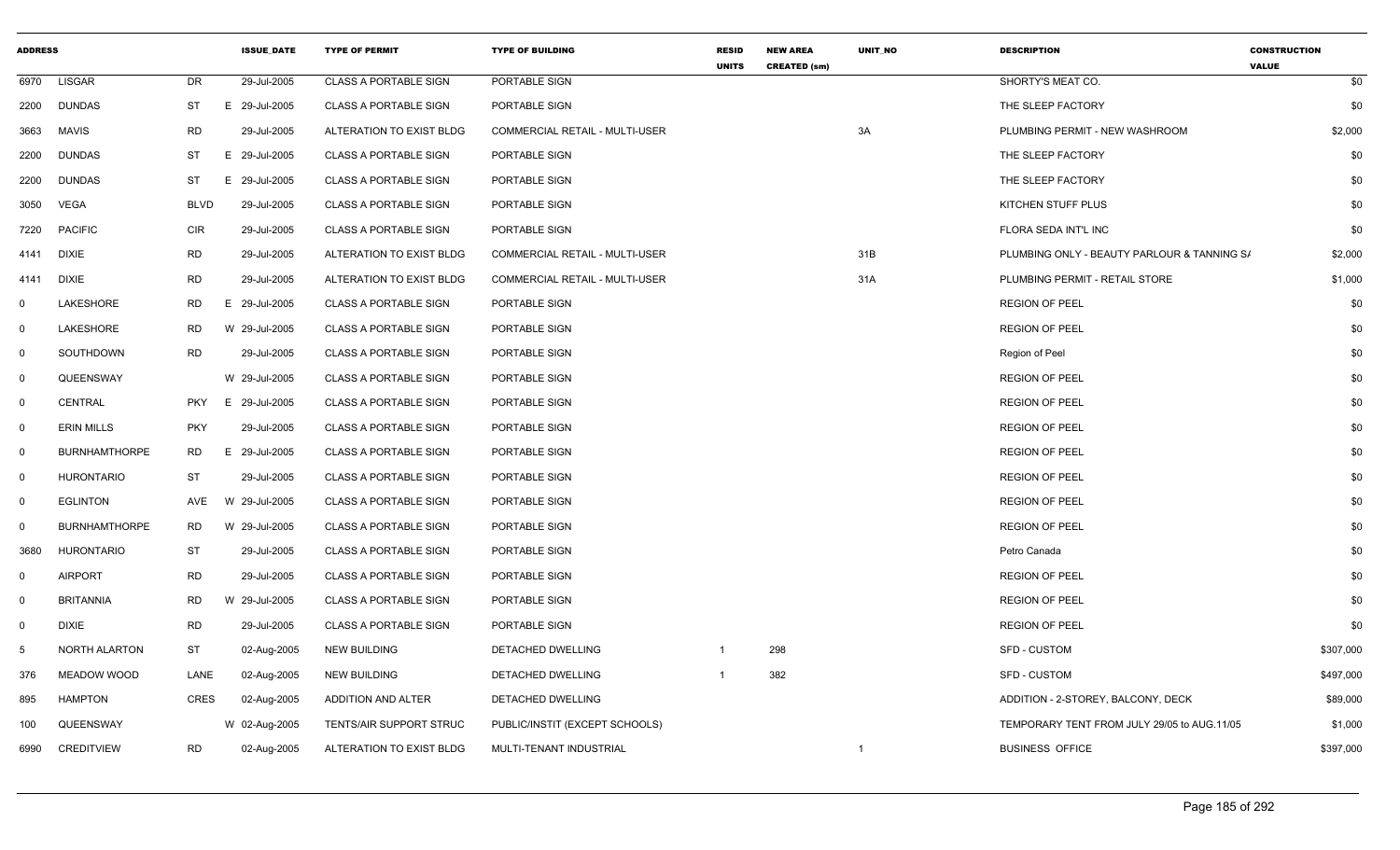| <b>ADDRESS</b> |                      |                 | <b>ISSUE DATE</b> | <b>TYPE OF PERMIT</b>        | <b>TYPE OF BUILDING</b>              | <b>RESID</b><br><b>UNITS</b> | <b>NEW AREA</b><br><b>CREATED (sm)</b> | <b>UNIT NO</b> | <b>DESCRIPTION</b>                                      | <b>CONSTRUCTION</b><br><b>VALUE</b> |
|----------------|----------------------|-----------------|-------------------|------------------------------|--------------------------------------|------------------------------|----------------------------------------|----------------|---------------------------------------------------------|-------------------------------------|
| 3570           | <b>HAVENWOOD</b>     | DR              | 02-Aug-2005       | ALTERATION TO EXIST BLDG     | <b>SCHOOL - ELEMENTARY</b>           |                              |                                        |                | ALTERATIONS/ROOF TOP UNIT (1), GLENHAVEN SEI            | \$97,000                            |
| 1703           | <b>CORAM</b>         | <b>CRES</b>     | 02-Aug-2005       | <b>REVISIONS</b>             | DETACHED DWELLING                    |                              |                                        |                | <b>HVAC REVISION</b>                                    | \$0                                 |
| 1580           | <b>DUNDAS</b>        | <b>ST</b><br>Е. | 02-Aug-2005       | <b>FASCIA SIGN</b>           | <b>COMMERCIAL RETAIL-SINGLE USER</b> |                              |                                        |                | 4 FASCIA SIGNS - BEAVER AND BULLDOG                     | \$16,000                            |
| 574            | <b>MEADOW WOOD</b>   | <b>RD</b>       | 02-Aug-2005       | <b>REVISIONS</b>             | DETACHED DWELLING                    |                              |                                        |                | <b>HVAC REVISION</b>                                    | \$0                                 |
| 6780           | DAVAND               | DR              | 03-Aug-2005       | ALTERATION TO EXIST BLDG     | INDUSTRIAL - OTHER                   |                              |                                        | 22             | <b>WHOLESALE BAKERY</b>                                 | \$34,000                            |
| 846            | <b>BURNS</b>         | AVE             | 03-Aug-2005       | ADDITION AND ALTER           | DETACHED DWELLING                    |                              | 75                                     |                | ADD/ALTS-GARAGE, 2nd FLOOR LOFT, 1st FLOOR AI           | \$102,000                           |
| 5982           | RIVER GROVE          | AVE             | 03-Aug-2005       | <b>NEW BUILDING</b>          | DETACHED DWELLING                    | $\overline{1}$               | 246                                    |                | <b>SFD - REPEAT MODEL</b>                               | \$228,000                           |
| 5936           | <b>RIVER GROVE</b>   | AVE             | 03-Aug-2005       | <b>NEW BUILDING</b>          | DETACHED DWELLING                    |                              | 238                                    |                | <b>SFD - REPEAT MODEL</b>                               | \$221,000                           |
| 7333           | MISSISSAUGA          | <b>RD</b>       | 03-Aug-2005       | <b>OTHER</b>                 | SINGLE TENANT INDUSTRIAL             |                              |                                        |                | FIRE ALARM SYSTEM UPGRADE                               | \$128,000                           |
| 3909           | <b>NASHUA</b>        | DR              | 03-Aug-2005       | <b>FASCIA SIGN</b>           | SINGLE TENANT INDUSTRIAL             |                              |                                        |                | ONE (1) FASCIA SIGN - BLANCO                            | \$2,000                             |
| 242            | QUEEN                | <b>ST</b>       | S 03-Aug-2005     | <b>FASCIA SIGN</b>           | COMMERCIAL RETAIL-SINGLE USER        |                              |                                        |                | 3 FASCIA SIGNS - STARBUCKS                              | \$8,000                             |
| 29             | <b>INDIAN VALLEY</b> | <b>TR</b>       | 03-Aug-2005       | <b>DEMOLITION</b>            | GARAGE/CARPORT                       |                              |                                        |                | DEMOLITION - DETACHED GARAGE                            | \$1,000                             |
| $\mathbf 0$    | <b>EGLINTON</b>      | AVE             | W 03-Aug-2005     | <b>CLASS A PORTABLE SIGN</b> | PORTABLE SIGN                        |                              |                                        |                | <b>GIRL GUIDES OF CANADA</b>                            | \$0                                 |
| $\Omega$       | <b>CAWTHRA</b>       | <b>RD</b>       | 03-Aug-2005       | <b>CLASS A PORTABLE SIGN</b> | PORTABLE SIGN                        |                              |                                        |                | GIRL GUIDES OF CANADA                                   | \$0                                 |
| $\Omega$       | LAKESHORE            | <b>RD</b>       | W 03-Aug-2005     | <b>CLASS A PORTABLE SIGN</b> | PORTABLE SIGN                        |                              |                                        |                | <b>GIRL GUIDES OF CANADA</b>                            | \$0                                 |
| $\Omega$       | <b>MISSISSAUGA</b>   | <b>RD</b>       | 03-Aug-2005       | <b>CLASS A PORTABLE SIGN</b> | PORTABLE SIGN                        |                              |                                        |                | <b>BIG BROTHERS/SISTERS OF PEEL</b>                     | \$0                                 |
| 6100           | <b>VIPOND</b>        | DR              | 03-Aug-2005       | <b>CLASS A PORTABLE SIGN</b> | <b>PORTABLE SIGN</b>                 |                              |                                        |                | Moore Canada                                            | \$0                                 |
| 670            | <b>EGLINTON</b>      | AVE             | W 03-Aug-2005     | <b>CLASS A PORTABLE SIGN</b> | PORTABLE SIGN                        |                              |                                        |                | Body Rayz Tanning Salon                                 | \$0                                 |
| $\mathbf 0$    | <b>MAVIS</b>         | <b>RD</b>       | 03-Aug-2005       | <b>CLASS A PORTABLE SIGN</b> | PORTABLE SIGN                        |                              |                                        |                | <b>BIG BROTHERS/SISTERS OF PEEL</b>                     | \$0                                 |
| 5675           | <b>KENNEDY</b>       | <b>RD</b>       | 03-Aug-2005       | <b>CLASS A PORTABLE SIGN</b> | PORTABLE SIGN                        |                              |                                        |                | <b>Indalex Ltd</b>                                      | \$0                                 |
| 211            | <b>BRETON</b>        | AVE             | 03-Aug-2005       | <b>NEW BUILDING</b>          | SEMI-DETACHED DWELLING               |                              |                                        |                | SEMI-DETACHED - REPEAT MODEL - FIREBREAK LO             | \$0                                 |
| 655            | QUEENSWAY            |                 | E 03-Aug-2005     | <b>CLASS A PORTABLE SIGN</b> | PORTABLE SIGN                        |                              |                                        |                | Perky Pockets                                           | \$0                                 |
| 3045           | <b>GLEN ERIN</b>     | DR              | 03-Aug-2005       | <b>CLASS A PORTABLE SIGN</b> | PORTABLE SIGN                        |                              |                                        |                | Laurie William Pontiac Buick                            | \$0                                 |
| 3221           | <b>DERRY</b>         | <b>RD</b>       | W 03-Aug-2005     | <b>CLASS A PORTABLE SIGN</b> | PORTABLE SIGN                        |                              |                                        |                | Dr. Girn                                                | \$0                                 |
| 2455           | <b>MOTORWAY</b>      | <b>BLVD</b>     | 03-Aug-2005       | <b>CLASS A PORTABLE SIGN</b> | PORTABLE SIGN                        |                              |                                        |                | Erin Mills Volvo                                        | \$0                                 |
| 6625           | <b>TOMKEN</b>        | <b>RD</b>       | 03-Aug-2005       | <b>CLASS A PORTABLE SIGN</b> | PORTABLE SIGN                        |                              |                                        |                | <b>KTO Pottery</b>                                      | \$0                                 |
| 1156           | <b>CLARKSON</b>      | <b>RD</b>       | N 03-Aug-2005     | <b>CLASS A PORTABLE SIGN</b> | PORTABLE SIGN                        |                              |                                        |                | Can Dance Academy (entered in error - transferred to Pe | \$0                                 |
| 1575           | <b>CLARKSON</b>      | RD              | N 03-Aug-2005     | <b>CLASS A PORTABLE SIGN</b> | PORTABLE SIGN                        |                              |                                        |                | Can Dance Academy                                       | \$0                                 |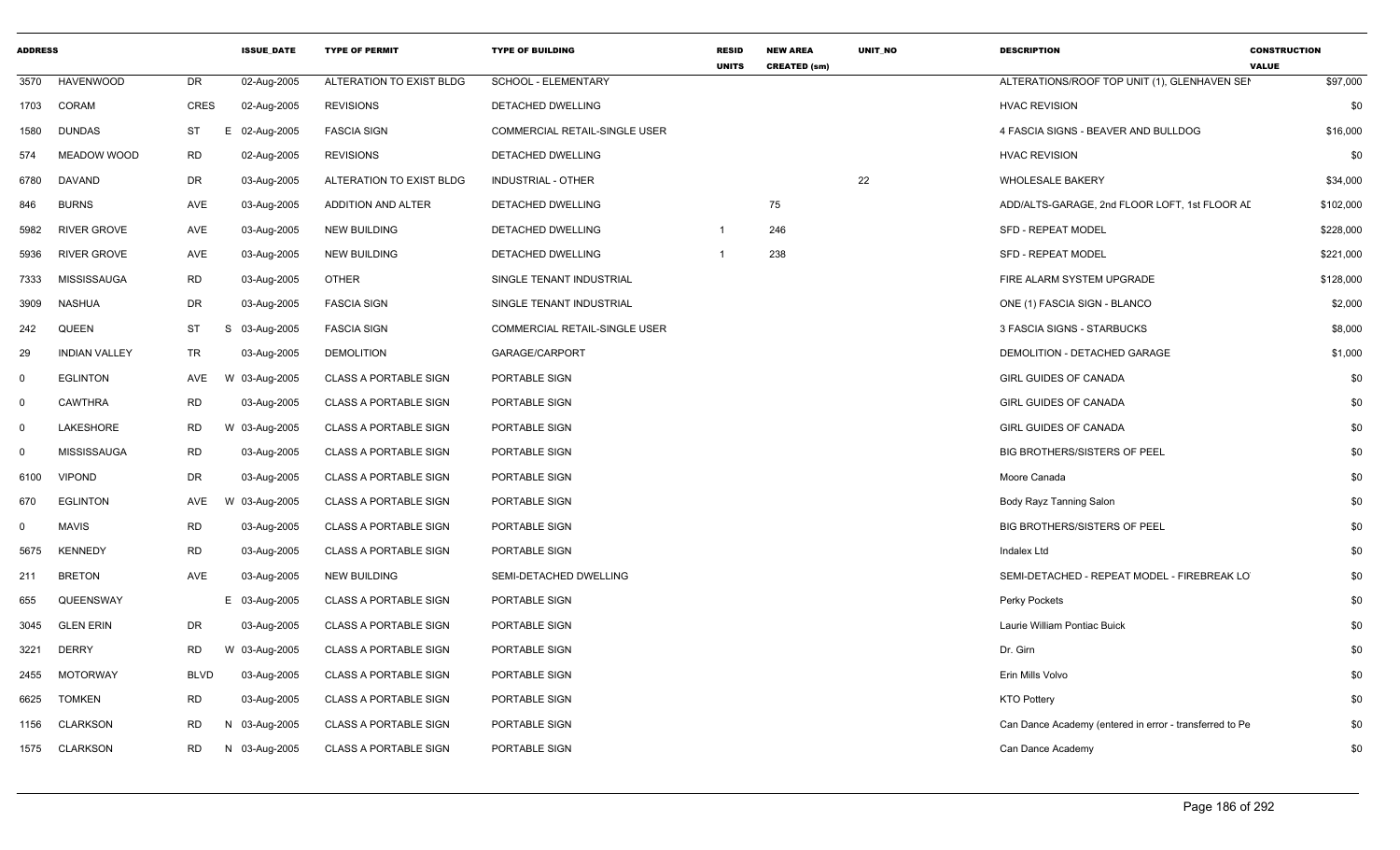| <b>ADDRESS</b> |                          |             | <b>ISSUE DATE</b> | <b>TYPE OF PERMIT</b>        | <b>TYPE OF BUILDING</b>               | <b>RESID</b><br><b>UNITS</b> | <b>NEW AREA</b><br><b>CREATED (sm)</b> | UNIT_NO | <b>DESCRIPTION</b>                            | <b>CONSTRUCTION</b><br><b>VALUE</b> |
|----------------|--------------------------|-------------|-------------------|------------------------------|---------------------------------------|------------------------------|----------------------------------------|---------|-----------------------------------------------|-------------------------------------|
| $\mathbf 0$    | <b>WINSTON CHURCHILL</b> | <b>BLVD</b> | 03-Aug-2005       | <b>CLASS A PORTABLE SIGN</b> | PORTABLE SIGN                         |                              |                                        |         | ERIN MILLS SOCCER CLUB                        | \$0                                 |
| 800            | <b>BOYER</b>             | <b>BLVD</b> | 04-Aug-2005       | <b>OTHER</b>                 | COMMERCIAL RETAIL-SINGLE USER         |                              |                                        |         | KIOSK-SHADE COVER                             | \$0                                 |
| 720            | <b>BURNHAMTHORPE</b>     | RD.         | W 04-Aug-2005     | ALTERATION TO EXIST BLDG     | <b>COMMERCIAL RETAIL - MULTI-USER</b> |                              |                                        |         | RETAIL STORE FOR HEALTH & SAFETY PRODUCTS     | \$73,000                            |
| 1635           | <b>STOCKBRIDGE</b>       | <b>CRT</b>  | 04-Aug-2005       | ADDITION TO EXIST BLDG       | DETACHED DWELLING                     |                              |                                        |         | ADDITION-DECK, MULTI LEVEL                    | \$10,000                            |
| 3400           | PONYTRAIL                | DR          | 04-Aug-2005       | ALTERATION TO EXIST BLDG     | SCHOOL - ELEMENTARY                   |                              |                                        |         | INTERIOR ALTERATIONS - FOREST GLEN PUBLIC SC  | \$99,000                            |
| 1240           | <b>EGLINTON</b>          | AVE         | W 04-Aug-2005     | <b>FASCIA SIGN</b>           | COMMERCIAL RETAIL - MULTI-USER        |                              |                                        |         | FIVE (5) FASCIA SIGNS - VARIOUS DOMINION      | \$18,000                            |
| 855            | <b>MATHESON</b>          | BLVD        | 04-Aug-2005<br>E. | <b>FASCIA SIGN</b>           | MULTI-TENANT INDUSTRIAL               |                              |                                        | 14      | ONE (1) FASCIA SIGN - VOXCOM                  | \$6,000                             |
| 3050           | ARGENTIA                 | <b>RD</b>   | 04-Aug-2005       | <b>FASCIA SIGN</b>           | <b>COMMERCIAL RETAIL-SINGLE USER</b>  |                              |                                        |         | THREE (3) FASCIA SIGNS - REAL CANADIAN SUPERS | \$25,000                            |
| $\mathbf 0$    | <b>BRITANNIA</b>         | <b>RD</b>   | W 04-Aug-2005     | <b>CLASS A PORTABLE SIGN</b> | PORTABLE SIGN                         |                              |                                        |         | MEADOWEST CO-OPERATIVE PRESCHOOL INC.         | \$0                                 |
| $\mathbf 0$    | <b>DERRY</b>             | <b>RD</b>   | W 04-Aug-2005     | <b>CLASS A PORTABLE SIGN</b> | PORTABLE SIGN                         |                              |                                        |         | MEADOWEST CO-OPERATIVE PRESCHOOL INC.         | \$0                                 |
| $\mathbf 0$    | <b>BURNHAMTHORPE</b>     | <b>RD</b>   | E 04-Aug-2005     | <b>CLASS A PORTABLE SIGN</b> | PORTABLE SIGN                         |                              |                                        |         | COMMUNITY SERVICES (REC. & PARKS)             | \$0                                 |
| 0              | <b>ERIN MILLS</b>        | <b>PKY</b>  | 04-Aug-2005       | <b>CLASS A PORTABLE SIGN</b> | PORTABLE SIGN                         |                              |                                        |         | COMMUNITY SERVICES (REC. & PARKS)             | \$0                                 |
| $\mathbf 0$    | <b>BRITANNIA</b>         | <b>RD</b>   | W 04-Aug-2005     | <b>CLASS A PORTABLE SIGN</b> | PORTABLE SIGN                         |                              |                                        |         | COMMUNITY SERVICES (REC. & PARKS)             | \$0                                 |
| $\mathbf 0$    | <b>DIXIE</b>             | <b>RD</b>   | 04-Aug-2005       | <b>CLASS A PORTABLE SIGN</b> | PORTABLE SIGN                         |                              |                                        |         | COMMUNITY SERVICES (REC. & PARKS)             | \$0                                 |
| $\mathbf 0$    | <b>CAWTHRA</b>           | <b>RD</b>   | 04-Aug-2005       | <b>CLASS A PORTABLE SIGN</b> | PORTABLE SIGN                         |                              |                                        |         | MINI SKOOL "A CHILD'S PLACE" INC.             | \$0                                 |
| 5025           | <b>CREDITVIEW</b>        | <b>RD</b>   | 04-Aug-2005       | <b>CLASS A PORTABLE SIGN</b> | PORTABLE SIGN                         |                              |                                        |         | Artic Spas                                    | \$0                                 |
| 5800           | <b>MAVIS</b>             | RD          | 04-Aug-2005       | <b>CLASS A PORTABLE SIGN</b> | PORTABLE SIGN                         |                              |                                        |         | <b>Bank of Montreal</b>                       | \$0                                 |
| 3105           | <b>WINSTON CHURCHILL</b> | <b>BLVD</b> | 04-Aug-2005       | <b>CLASS A PORTABLE SIGN</b> | PORTABLE SIGN                         |                              |                                        |         | Hauser & So.                                  | \$0                                 |
| 5985           | <b>RODEO</b>             | <b>DR</b>   | 04-Aug-2005       | <b>CLASS A PORTABLE SIGN</b> | PORTABLE SIGN                         |                              |                                        |         | <b>Cotton Ginny</b>                           | \$0                                 |
| 2900           | <b>ARGENTIA</b>          | <b>RD</b>   | 04-Aug-2005       | <b>CLASS A PORTABLE SIGN</b> | PORTABLE SIGN                         |                              |                                        |         | Dance PAc                                     | \$0                                 |
| 5985           | <b>RODEO</b>             | DR          | 04-Aug-2005       | <b>CLASS A PORTABLE SIGN</b> | PORTABLE SIGN                         |                              |                                        |         | Additionellee                                 | \$0                                 |
| 3100           | <b>WINSTON CHURCHILL</b> | <b>BLVD</b> | 04-Aug-2005       | <b>CLASS A PORTABLE SIGN</b> | PORTABLE SIGN                         |                              |                                        |         | Mirror Image Inc.                             | \$0                                 |
| 1077           | <b>NORTH SERVICE</b>     | <b>RD</b>   | 04-Aug-2005       | <b>CLASS A PORTABLE SIGN</b> | PORTABLE SIGN                         |                              |                                        |         | L.A. Kiss                                     | \$0                                 |
| 0              | <b>GOREWAY</b>           | DR          | 04-Aug-2005       | CLASS A PORTABLE SIGN        | PORTABLE SIGN                         |                              |                                        |         | <b>REGION OF PEEL</b>                         | \$0                                 |
| $\mathbf 0$    | <b>AQUITAINE</b>         | AVE         | 04-Aug-2005       | <b>CLASS A PORTABLE SIGN</b> | PORTABLE SIGN                         |                              |                                        |         | <b>REGION OF PEEL</b>                         | \$0                                 |
| $\mathbf 0$    | MISSISSAUGA VALLEY       | <b>BLVD</b> | 04-Aug-2005       | <b>CLASS A PORTABLE SIGN</b> | PORTABLE SIGN                         |                              |                                        |         | <b>REGION OF PEEL</b>                         | \$0                                 |
| $\Omega$       | <b>EASTGATE</b>          | <b>PKY</b>  | 04-Aug-2005       | <b>CLASS A PORTABLE SIGN</b> | PORTABLE SIGN                         |                              |                                        |         | <b>DISTRESS CENTRE PEEL</b>                   | \$0                                 |
| 3100           | <b>WINSTON CHURCHILL</b> | <b>BLVD</b> | 04-Aug-2005       | <b>CLASS A PORTABLE SIGN</b> | PORTABLE SIGN                         |                              |                                        |         | <b>Little Ceasers</b>                         | \$0                                 |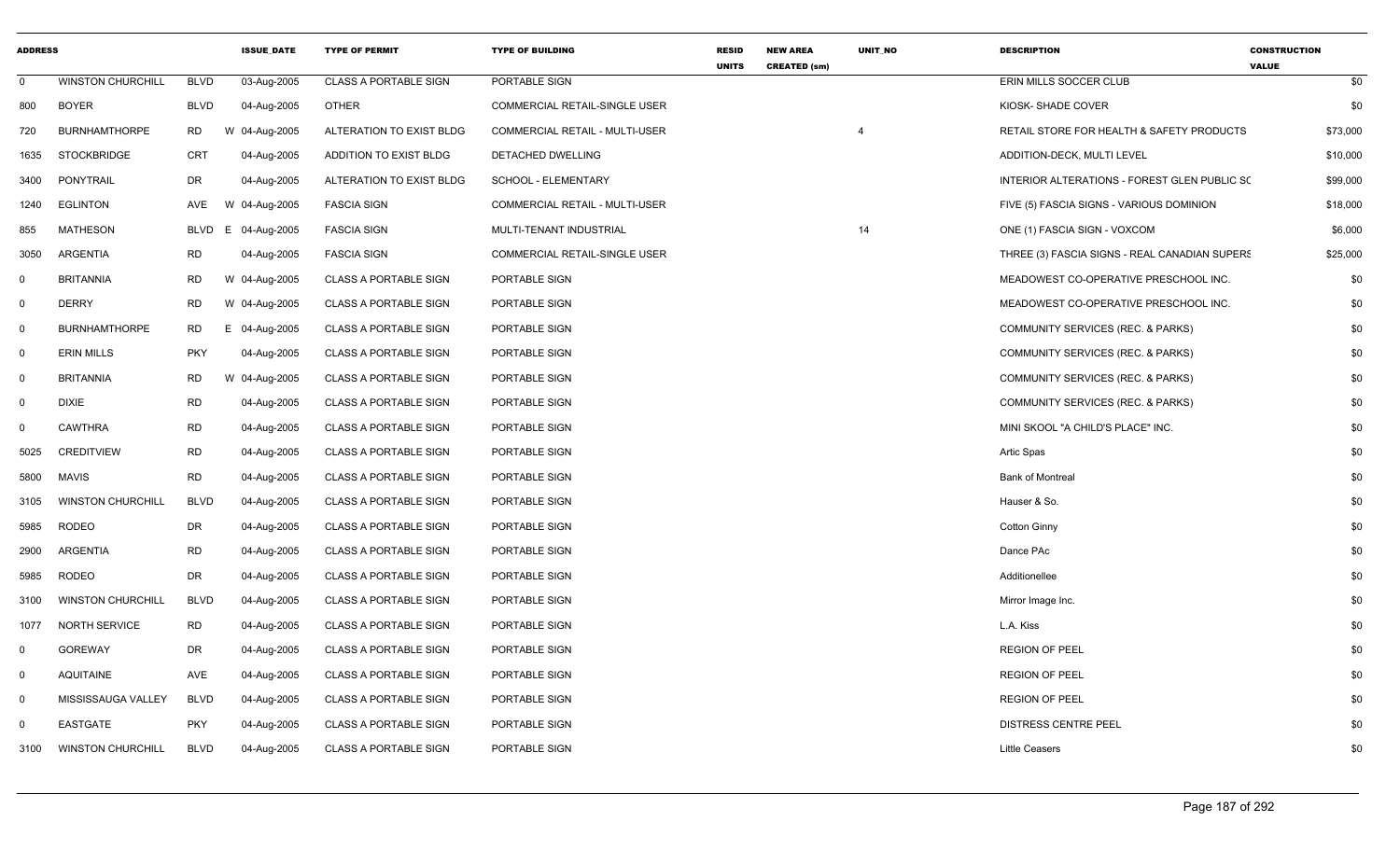| <b>ADDRESS</b> |                          |             | <b>ISSUE DATE</b> | <b>TYPE OF PERMIT</b>        | <b>TYPE OF BUILDING</b>               | <b>RESID</b><br><b>UNITS</b> | <b>NEW AREA</b><br><b>CREATED (sm)</b> | <b>UNIT NO</b> | <b>DESCRIPTION</b>                                        | <b>CONSTRUCTION</b><br><b>VALUE</b> |
|----------------|--------------------------|-------------|-------------------|------------------------------|---------------------------------------|------------------------------|----------------------------------------|----------------|-----------------------------------------------------------|-------------------------------------|
| 1075           | <b>GARDNER</b>           | AVE         | 05-Aug-2005       | <b>NEW BUILDING</b>          | <b>DETACHED DWELLING</b>              |                              | 292                                    |                | <b>SFD - CUSTOM</b>                                       | \$300,000                           |
| 1032           | <b>CHERRIEBELL</b>       | RD          | 05-Aug-2005       | <b>NEW BUILDING</b>          | GARAGE/CARPORT                        |                              |                                        |                | <b>NEW ARBOUR</b>                                         | \$10,000                            |
| 1250           | SOUTH SERVICE            | <b>RD</b>   | 05-Aug-2005       | ALTERATION TO EXIST BLDG     | COMMERCIAL RETAIL - MULTI-USER        |                              |                                        | 77B            | <b>RESTAURANT/DELI</b>                                    | \$29,000                            |
| 2200           | <b>EGLINTON</b>          | AVE         | W 05-Aug-2005     | ALTERATION TO EXIST BLDG     | PUBLIC/INSTIT (EXCEPT SCHOOLS)        |                              |                                        | 1-FLR          | INTERIOR ALTERATIONS-DIGITAL IMAGING AREA, C              | \$30,000                            |
| 5978           | RIVER GROVE              | <b>AVE</b>  | 05-Aug-2005       | <b>NEW BUILDING</b>          | DETACHED DWELLING                     | $\mathbf{1}$                 | 290                                    |                | <b>SFD - REPEAT MODEL</b>                                 | \$299,000                           |
| 5970           | <b>RIVER GROVE</b>       | AVE         | 05-Aug-2005       | <b>NEW BUILDING</b>          | DETACHED DWELLING                     | $\mathbf{1}$                 | 290                                    |                | <b>SFD - REPEAT MODEL</b>                                 | \$298,000                           |
| 5932           | <b>RIVER GROVE</b>       | <b>AVE</b>  | 05-Aug-2005       | <b>NEW BUILDING</b>          | DETACHED DWELLING                     | -1                           | 246                                    |                | SFD - NEW MODEL                                           | \$253,000                           |
| 5928           | RIVER GROVE              | <b>AVE</b>  | 05-Aug-2005       | <b>NEW BUILDING</b>          | DETACHED DWELLING                     |                              | 246                                    |                | <b>SFD - REPEAT MODEL</b>                                 | \$253,000                           |
| 2389           | <b>CLIFF</b>             | <b>RD</b>   | 05-Aug-2005       | ALTERATION TO EXIST BLDG     | SCHOOL - ELEMENTARY                   |                              |                                        |                | <b>INTERIOR ALTERATIONS</b>                               | \$26,000                            |
| 210            | PAISLEY                  | <b>BLVD</b> | W 05-Aug-2005     | ALTERATION TO EXIST BLDG     | SCHOOL - ELEMENTARY                   |                              |                                        |                | INTERIOR ALTERATIONS & INSTALLATION OF A/C UI             | \$61,000                            |
| 100            | <b>CITY CENTRE</b>       | DR          | 05-Aug-2005       | ALTERATION TO EXIST BLDG     | COMMERCIAL RETAIL - MULTI-USER        |                              |                                        | $2 - 423 - 24$ | <b>RETAIL STORE</b>                                       | \$281,000                           |
| 100            | <b>CITY CENTRE</b>       | <b>DR</b>   | 05-Aug-2005       | ALTERATION TO EXIST BLDG     | <b>COMMERCIAL RETAIL - MULTI-USER</b> |                              |                                        | 1-849          | INTERIOR ALTERATIONS-VICTORIAN SHOP                       | \$2,000                             |
| 429            | <b>KAREN PARK</b>        | <b>CRES</b> | 05-Aug-2005       | ALTERATION TO EXIST BLDG     | DETACHED DWELLING                     |                              |                                        |                | ALTERATIONS-WINDOW REPLACED W/PATIO DOOR                  | \$10,000                            |
| 550            | <b>MATHESON</b>          | <b>BLVD</b> | W 05-Aug-2005     | <b>FASCIA SIGN</b>           | COMMERCIAL RETAIL - MULTI-USER        |                              |                                        | 107            | ONE (1) FASCIA SIGN - SALDANHA HEALTH CENTRE              | \$4,000                             |
| 100            | <b>CITY CENTRE</b>       | DR          | 05-Aug-2005       | <b>FASCIA SIGN</b>           | COMMERCIAL RETAIL - MULTI-USER        |                              |                                        | $2 - 128$      | ONE (1) INTERIOR FASCIA SIGN - STITCHES                   | \$3,000                             |
| 255            | <b>HILLCREST</b>         | <b>AVE</b>  | 05-Aug-2005       | ADDITION TO EXIST BLDG       | DETACHED DWELLING                     |                              |                                        |                | ALTERATIONS-ROOF OVER BASEMENT WALKOUT                    | \$5,000                             |
| 2459           | YEOVIL                   | <b>RD</b>   | 05-Aug-2005       | ALTERATION TO EXIST BLDG     | <b>DETACHED DWELLING</b>              |                              |                                        |                | ALTERATIONS-PATIO ENTRANCE                                | \$2,000                             |
| 4920           | <b>TOMKEN</b>            | <b>RD</b>   | 05-Aug-2005       | <b>NEW BUILDING</b>          | MULTI-TENANT INDUSTRIAL               |                              | 805                                    |                | PLUMBING ONLY                                             | \$0                                 |
| 6750           | <b>WINSTON CHURCHILL</b> | <b>BLVD</b> | 05-Aug-2005       | <b>CLASS A PORTABLE SIGN</b> | PORTABLE SIGN                         |                              |                                        |                | Dr. Amid (entered in error, permit transfered to #05-5595 | \$0                                 |
| 6975           | MEADOWVALE TOWN CENCIR   |             | 05-Aug-2005       | <b>CLASS A PORTABLE SIGN</b> | PORTABLE SIGN                         |                              |                                        |                | Dr. Amid (transferred from Permit # 05-5594)              | \$0                                 |
| 3350           | <b>RIDGEWAY</b>          | DR          | 08-Aug-2005       | ALTERATION TO EXIST BLDG     | <b>INDUSTRIAL - OTHER</b>             |                              |                                        |                | STORAGE & DISTRIBUTION                                    | \$418,000                           |
| 6721           | <b>EDWARDS</b>           | <b>BLVD</b> | 08-Aug-2005       | <b>NEW BUILDING</b>          | <b>COMMERCIAL - OTHER</b>             |                              | 2,888                                  |                | NEW - BANQUET HALL 1579240 ONTARIO INC - FOUN             | \$4,078,000                         |
| 242            | QUEEN                    | ST          | 08-Aug-2005<br>S  | ALTERATION TO EXIST BLDG     | <b>COMMERCIAL - OTHER</b>             |                              |                                        |                | INTERIOR ALTERATIONS ONLY-STARBUCKS                       | \$25,000                            |
| 325            | ANNAGEM                  | <b>BLVD</b> | 08-Aug-2005       | ALTERATION TO EXIST BLDG     | MULTI-TENANT INDUSTRIAL               |                              |                                        |                | KITCHEN EXHAUST                                           | \$5,000                             |
| 2325           | <b>MATHESON</b>          | <b>BLVD</b> | E<br>08-Aug-2005  | ALTERATION TO EXIST BLDG     | COMMERCIAL OFFICE - MULTI-USER        |                              |                                        | -1             | ADULT ENTERTAINMENT PARLOUR                               | \$216,000                           |
| 5640           | <b>KENNEDY</b>           | <b>RD</b>   | 08-Aug-2005       | ELECTROMAG LOCK DEVICE       | COMMERCIAL RETAIL-SINGLE USER         |                              |                                        |                | MAGLOCKS - 25                                             | \$40,000                            |
| 100            | <b>CITY CENTRE</b>       | <b>DR</b>   | 08-Aug-2005       | ALTERATION TO EXIST BLDG     | <b>COMMERCIAL RETAIL - MULTI-USER</b> |                              |                                        | $2 - 128$      | INTERIOR ALTERATIONS - STITCHES                           | \$47,000                            |
| 498            | LAKESHORE                | RD          | E 08-Aug-2005     | PYLON SIGN                   | COMMERCIAL - OTHER                    |                              |                                        |                | (1) GROUND SIGN - CARMEN'S AUTO SERVICE                   | \$1,000                             |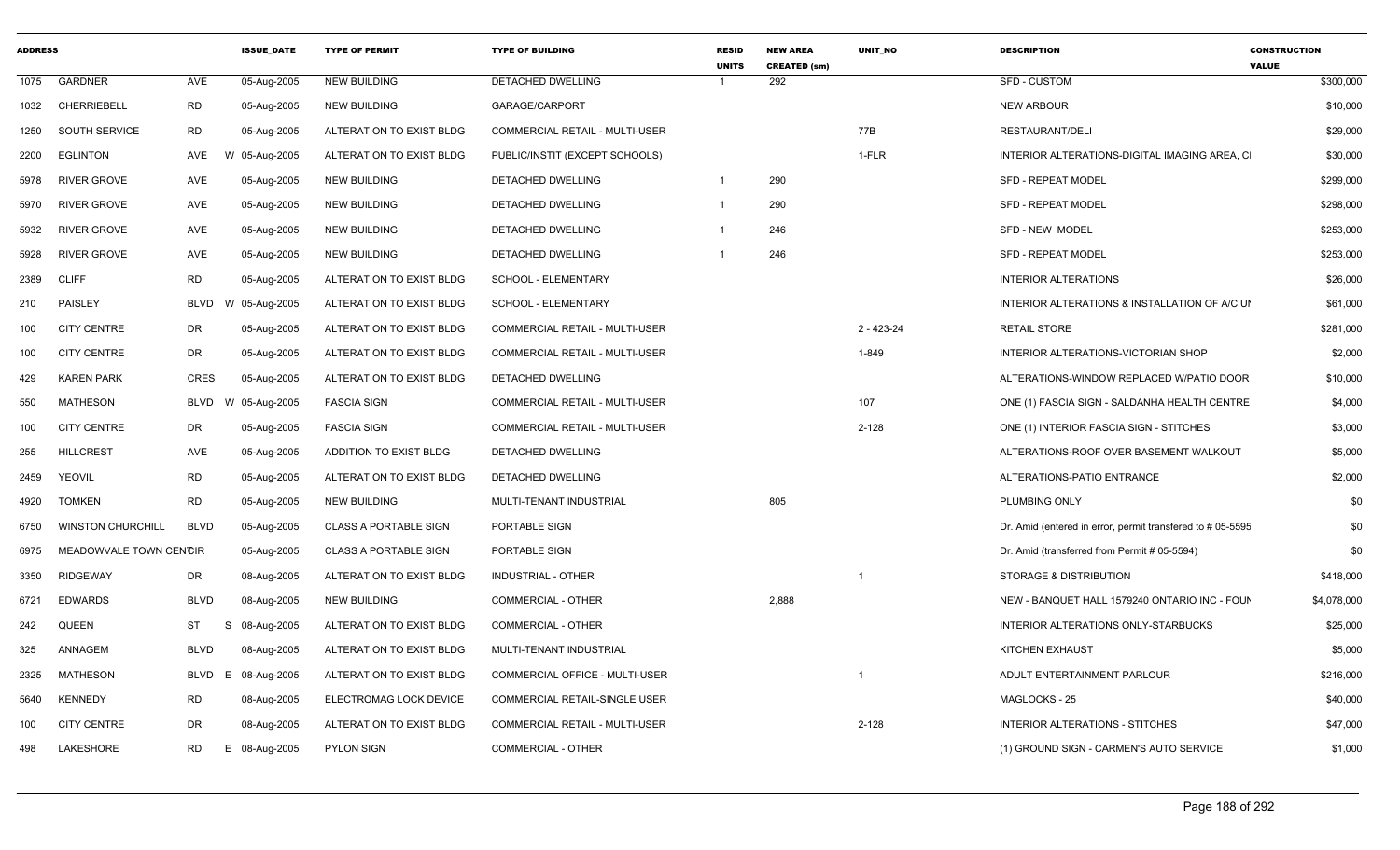| <b>ADDRESS</b> |                     |                  | <b>ISSUE_DATE</b> | <b>TYPE OF PERMIT</b>        | <b>TYPE OF BUILDING</b>        | <b>RESID</b><br><b>UNITS</b> | <b>NEW AREA</b><br><b>CREATED (sm)</b> | UNIT_NO | <b>DESCRIPTION</b>                            | <b>CONSTRUCTION</b><br><b>VALUE</b> |
|----------------|---------------------|------------------|-------------------|------------------------------|--------------------------------|------------------------------|----------------------------------------|---------|-----------------------------------------------|-------------------------------------|
| 1480           | <b>CHRISEDEN</b>    | DR               | 08-Aug-2005       | PORTABLE CLASSROOM           | SCHOOL - OTHER                 |                              |                                        |         | PORTABLE - RELOCATE (2), TECUMSEH P.S.        | \$10,000                            |
| 2150           | HURONTARIO          | ST               | 08-Aug-2005       | <b>OTHER</b>                 | COMMERCIAL OFFICE- SINGLE USER |                              |                                        |         | <b>EARLY SITE SERVICING</b>                   | \$0                                 |
| 3050           | ARGENTIA            | <b>RD</b>        | 08-Aug-2005       | <b>CLASS A PORTABLE SIGN</b> | PORTABLE SIGN                  |                              |                                        |         | Loblaws                                       | \$0                                 |
| 3300           | <b>MAVIS</b>        | <b>RD</b>        | 08-Aug-2005       | <b>CLASS A PORTABLE SIGN</b> | PORTABLE SIGN                  |                              |                                        |         | <b>Triple Auto</b>                            | \$0                                 |
| 3495           | LAIRD               | RD               | 08-Aug-2005       | <b>CLASS A PORTABLE SIGN</b> | PORTABLE SIGN                  |                              |                                        |         | <b>Pyramid Leisure Products</b>               | \$0                                 |
| $\mathbf 0$    | <b>MAVIS</b>        | <b>RD</b>        | 08-Aug-2005       | <b>CLASS A PORTABLE SIGN</b> | PORTABLE SIGN                  |                              |                                        |         | Credit Valley Hockey Association              | \$0                                 |
| $\Omega$       | <b>CAWTHRA</b>      | <b>RD</b>        | 08-Aug-2005       | <b>CLASS A PORTABLE SIGN</b> | PORTABLE SIGN                  |                              |                                        |         | CREDIT VALLEY HOCKEY ASSOCIATION              | \$0                                 |
| 0              | <b>MATHESON</b>     | <b>BLVD</b><br>Е | 08-Aug-2005       | <b>CLASS A PORTABLE SIGN</b> | PORTABLE SIGN                  |                              |                                        |         | CREDIT VALLEY HOCKEY ASSOCIATION              | \$0                                 |
| 1455           | <b>DUNDAS</b>       | ST<br>Е.         | 08-Aug-2005       | <b>CLASS A PORTABLE SIGN</b> | PORTABLE SIGN                  |                              |                                        |         | <b>Swiss Chalet</b>                           | \$0                                 |
| 3427           | <b>DERRY</b>        | RD               | 08-Aug-2005       | <b>CLASS A PORTABLE SIGN</b> | PORTABLE SIGN                  |                              |                                        |         | Rehab Sciences Inc.                           | \$0                                 |
| 7575           | <b>KIMBEL</b>       | <b>ST</b>        | 09-Aug-2005       | ALTERATION TO EXIST BLDG     | SINGLE TENANT INDUSTRIAL       |                              |                                        | $1 - 2$ | ALTERATIONS-DUST COLLECTOR, DECOR PILLARS     | \$20,000                            |
| 3190           | <b>RIDGEWAY</b>     | DR               | 09-Aug-2005       | TENTS/AIR SUPPORT STRUC      | INDUSTRIAL - OTHER             |                              |                                        |         | (1) TEMPORARY TENT FOR JUNE 11-12/03          | \$1,000                             |
| 6150           | <b>MCLAUGHLIN</b>   | <b>RD</b>        | 09-Aug-2005       | TENTS/AIR SUPPORT STRUC      | MULTI-TENANT INDUSTRIAL        |                              |                                        |         | (1) TEMPORARY TENT JULY 12 - 14, 2004         | \$1,000                             |
| 190            | <b>DONNELLY</b>     | DR               | 09-Aug-2005       | NEW BUILDING                 | DETACHED DWELLING              | $\mathbf{1}$                 | 411                                    |         | <b>SFD - CUSTOM</b>                           | \$542,000                           |
| 3050           | <b>ARTESIAN</b>     | DR               | 09-Aug-2005       | ALTERATION TO EXIST BLDG     | COMMERCIAL RETAIL - MULTI-USER |                              |                                        | 11      | DRY CLEANING DEPOT                            | \$17,000                            |
| 2230           | <b>CORSAIR</b>      | <b>RD</b>        | 09-Aug-2005       | ALTERATION TO EXIST BLDG     | SCHOOL - OTHER                 |                              |                                        |         | ADDITION-MECHANICAL ROOM                      | \$15,000                            |
| 3700           | DUNRANKIN           | DR               | 09-Aug-2005       | ALTERATION TO EXIST BLDG     | SCHOOL - OTHER                 |                              |                                        |         | ADDITION. - MECHANICAL ROOM                   | \$15,000                            |
| 3480           | <b>ELLENGALE</b>    | DR               | 09-Aug-2005       | ALTERATION TO EXIST BLDG     | SCHOOL - OTHER                 |                              |                                        |         | ADDITION - ELECTRICAL ROOM                    | \$15,000                            |
| 5846           | CHURCHILL MEADOWS   | <b>BLVD</b>      | 09-Aug-2005       | ADDITION TO EXIST BLDG       | DETACHED DWELLING              |                              |                                        |         | ADDITION-REAR CONCRETE DECK                   | \$4,000                             |
| 2449           | <b>DUNWIN</b>       | DR               | 09-Aug-2005       | ALTERATION TO EXIST BLDG     | SINGLE TENANT INDUSTRIAL       |                              |                                        |         | INTERIOR ALTERATIONS "KABAN MONTESSORI PRE    | \$15,000                            |
| 4222           | DIXIE               | <b>RD</b>        | 09-Aug-2005       | ADDITION TO EXIST BLDG       | <b>ROW DWELLING</b>            |                              |                                        | 94      | <b>ADDITION - DECK EXTENSION</b>              | \$2,000                             |
| 37             | <b>PINE</b>         | AVE              | 09-Aug-2005       | ADDITION TO EXIST BLDG       | DETACHED DWELLING              |                              |                                        |         | ROOF COVER                                    | \$1,000                             |
| 560            | <b>SUFFOLK</b>      | <b>CRT</b>       | 09-Aug-2005       | ELECTROMAG LOCK DEVICE       | COMMERCIAL RETAIL-SINGLE USER  |                              |                                        |         | (6) MAGLOCKS                                  | \$20,000                            |
| 4              | <b>ROBERT SPECK</b> | <b>PKY</b>       | 09-Aug-2005       | ELECTROMAG LOCK DEVICE       | COMMERCIAL OFFICE - MULTI-USER |                              |                                        |         | (2) MAGLOCKS                                  | \$8,000                             |
| 5099           | CREEKBANK           | <b>RD</b>        | 09-Aug-2005       | ELECTROMAG LOCK DEVICE       | INDUSTRIAL - OTHER             |                              |                                        | 4TH FLR | (2) MAGLOCKS                                  | \$8,000                             |
| 2560           | <b>MATHESON</b>     | BLVD<br>E        | 09-Aug-2005       | ALTERATION TO EXIST BLDG     | COMMERCIAL OFFICE- SINGLE USER |                              |                                        |         | ALTERATIONS-REMOVE CONCRETE WALKWAY & RE      | \$75,000                            |
| 3359           | MISSISSAUGA         | <b>RD</b>        | 09-Aug-2005       | ADDITION AND ALTER           | SCHOOL - OTHER                 |                              | 7,967                                  |         | ADDITION& ALT-STUDENT ATHELETIC CTR, UFT, COI | \$0                                 |
|                | 3055 DUNDAS         | ST               | W 09-Aug-2005     | <b>CLASS A PORTABLE SIGN</b> | PORTABLE SIGN                  |                              |                                        |         | Play It Again Sports                          | \$0                                 |
|                |                     |                  |                   |                              |                                |                              |                                        |         |                                               |                                     |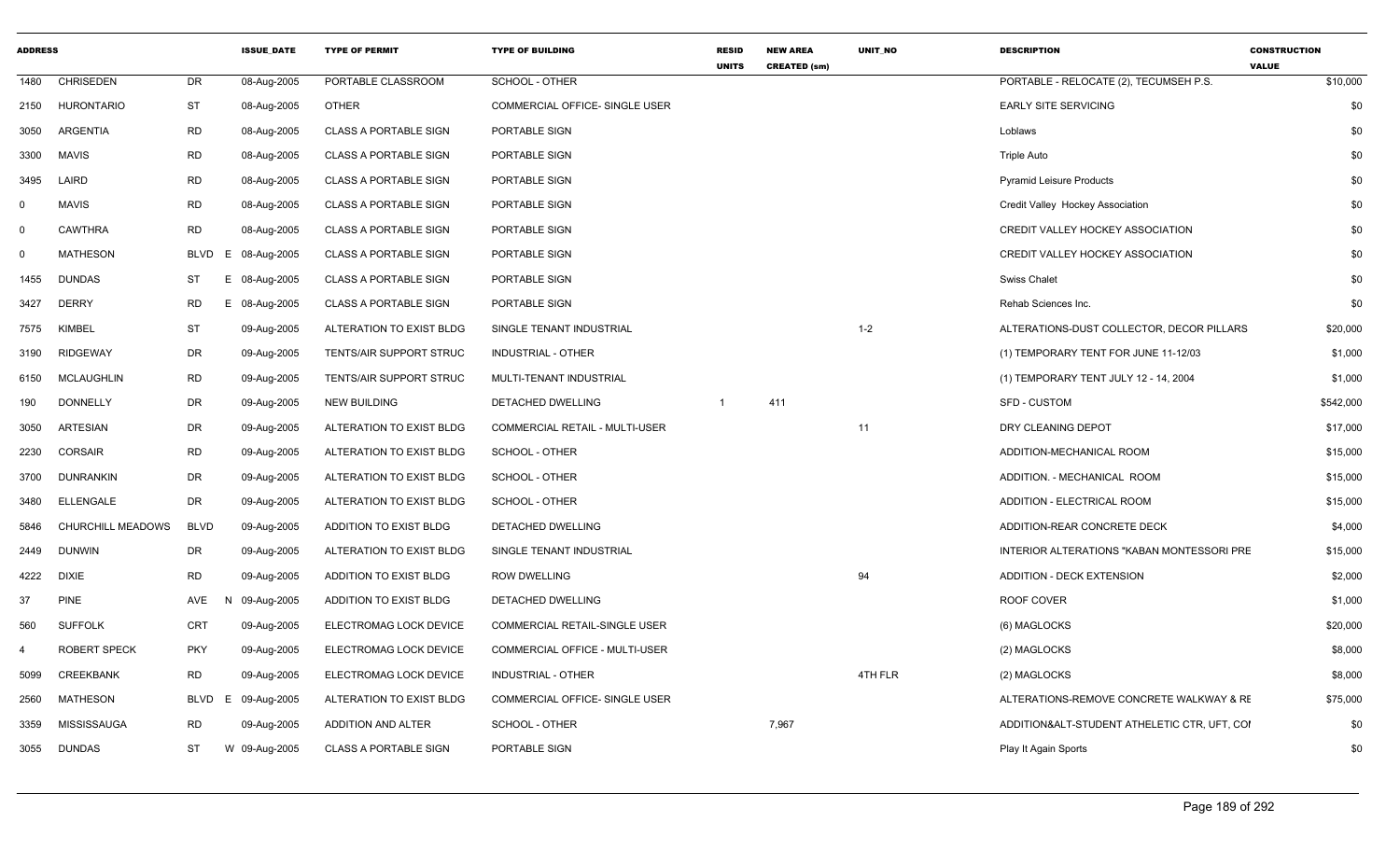| <b>ADDRESS</b> |                          |             | <b>ISSUE DATE</b> | <b>TYPE OF PERMIT</b>        | <b>TYPE OF BUILDING</b>  | <b>RESID</b><br><b>UNITS</b> | <b>NEW AREA</b><br><b>CREATED (sm)</b> | <b>UNIT NO</b> | <b>DESCRIPTION</b>                                    | <b>CONSTRUCTION</b><br><b>VALUE</b> |
|----------------|--------------------------|-------------|-------------------|------------------------------|--------------------------|------------------------------|----------------------------------------|----------------|-------------------------------------------------------|-------------------------------------|
| $\mathbf 0$    | <b>TRUSCOTT</b>          | DR          | 09-Aug-2005       | <b>CLASS A PORTABLE SIGN</b> | PORTABLE SIGN            |                              |                                        |                | PARK ROYAL CO-OPERATIVE NURSERY SCHOOL                | \$0                                 |
| 6975           | <b>MENKES</b>            | DR          | 09-Aug-2005       | <b>CLASS A PORTABLE SIGN</b> | PORTABLE SIGN            |                              |                                        |                | Same Day Right Away                                   | \$0                                 |
| 1458           | <b>DUNDAS</b>            | ST          | E 09-Aug-2005     | <b>CLASS A PORTABLE SIGN</b> | PORTABLE SIGN            |                              |                                        |                | The Salvation Army Thrift                             | \$0                                 |
| 40             | <b>DUNDAS</b>            | ST          | W 09-Aug-2005     | <b>CLASS A PORTABLE SIGN</b> | PORTABLE SIGN            |                              |                                        |                | Arco Computers                                        | \$0                                 |
| 1010           | <b>DREAM CREST</b>       | <b>RD</b>   | 09-Aug-2005       | <b>CLASS A PORTABLE SIGN</b> | PORTABLE SIGN            |                              |                                        |                | <b>Premier Cleaners</b>                               | \$0                                 |
| 780            | <b>CENTRAL</b>           | <b>PKY</b>  | W<br>09-Aug-2005  | <b>CLASS A PORTABLE SIGN</b> | PORTABLE SIGN            |                              |                                        |                | Denny's Carwash                                       | \$0                                 |
| 3435           | <b>SEMENYK</b>           | <b>CRT</b>  | 09-Aug-2005       | <b>CLASS A PORTABLE SIGN</b> | PORTABLE SIGN            |                              |                                        |                | Queensway Noodles Ltd                                 | \$0                                 |
| $\mathbf 0$    | <b>MAVIS</b>             | <b>RD</b>   | 09-Aug-2005       | <b>CLASS A PORTABLE SIGN</b> | PORTABLE SIGN            |                              |                                        |                | MISSISSAUGA MINOR BASKETBALL ASSOCIATIO               | \$0                                 |
| $\mathbf 0$    | <b>CAWTHRA</b>           | <b>RD</b>   | 09-Aug-2005       | <b>CLASS A PORTABLE SIGN</b> | PORTABLE SIGN            |                              |                                        |                | MISSISSAUGA MINOR BASKETBALL ASSOCIATION              | \$0                                 |
| 2084           | <b>OBECK</b>             | <b>CRES</b> | 09-Aug-2005       | OTHER                        | DETACHED DWELLING        |                              |                                        |                | <b>SEWER CONVERSION</b>                               | \$2,000                             |
| $\mathbf 0$    | <b>WINSTON CHURCHILL</b> | <b>BLVD</b> | 09-Aug-2005       | <b>CLASS A PORTABLE SIGN</b> | PORTABLE SIGN            |                              |                                        |                | MISSISSAUGA MINOR BASKETBALL ASSOCIATION              | \$0                                 |
| $\mathbf 0$    | <b>DUNDAS</b>            | ST          | W<br>09-Aug-2005  | <b>CLASS A PORTABLE SIGN</b> | PORTABLE SIGN            |                              |                                        |                | COMMUNITY SERVICES - REC. & PARKS                     | \$0                                 |
| 3130           | <b>DIXIE</b>             | RD          | 09-Aug-2005       | <b>CLASS A PORTABLE SIGN</b> | PORTABLE SIGN            |                              |                                        |                | Value Village                                         | \$0                                 |
| 5900           | <b>MAVIS</b>             | <b>RD</b>   | 09-Aug-2005       | <b>CLASS A PORTABLE SIGN</b> | PORTABLE SIGN            |                              |                                        |                | <b>Staples</b>                                        | \$0                                 |
| 545            | MEADOW WOOD              | <b>RD</b>   | 10-Aug-2005       | <b>NEW BUILDING</b>          | DETACHED DWELLING        | -1                           | 370                                    |                | <b>SFD - CUSTOM</b>                                   | \$381,000                           |
| 611            | BOB-O-LINK               | RD          | 10-Aug-2005       | <b>NEW BUILDING</b>          | DETACHED DWELLING        |                              | 743                                    |                | <b>SFD - CUSTOM</b>                                   | \$966,000                           |
| 331            | MISSISSAUGA VALLEY       | <b>BLVD</b> | 10-Aug-2005       | ADDITION TO EXIST BLDG       | DETACHED DWELLING        |                              | 73                                     |                | ADDITION-1 & 2 STOREY                                 | \$94,000                            |
| 2660           | <b>MEADOWPINE</b>        | <b>BLVD</b> | 10-Aug-2005       | ALTERATION TO EXIST BLDG     | SINGLE TENANT INDUSTRIAL |                              |                                        |                | <b>INTERIOR ALTERATIONS</b>                           | \$42,000                            |
| 2045           | MISSISSAUGA              | <b>RD</b>   | 10-Aug-2005       | ADDITION TO EXIST BLDG       | DETACHED DWELLING        |                              |                                        |                | <b>ADDITION - 1-STOREY</b>                            | \$20,000                            |
| 3051           | VEGA                     | <b>BLVD</b> | 10-Aug-2005       | <b>CLASS A PORTABLE SIGN</b> | PORTABLE SIGN            |                              |                                        |                | <b>Milestones</b>                                     | \$0                                 |
| 4489           | WEYMOUTH COMMONS         | CRES        | 11-Aug-2005       | ALTERATION TO EXIST BLDG     | DETACHED DWELLING        |                              |                                        |                | ALTERATIONS-DECK ENCLOSURE                            | \$10,000                            |
| 1331           | <b>BLUNDELL</b>          | <b>RD</b>   | 11-Aug-2005       | ALTERATION TO EXIST BLDG     | INDUSTRIAL - OTHER       |                              |                                        | $1 - 4$        | <b>MANUFACTURING</b>                                  | \$140,000                           |
| 1490           | OGDEN                    | AVE         | 11-Aug-2005       | OTHER                        | SCHOOL - SECONDARY       |                              |                                        |                | DUST COLLECTOR UPGRADE                                | \$21,000                            |
| 3225           | <b>ERINDALE STATION</b>  | <b>RD</b>   | 11-Aug-2005       | ALTERATION TO EXIST BLDG     | SCHOOL - SECONDARY       |                              |                                        |                | ALTERATIONS-DUST COLLECTOR UPGRADE                    | \$21,000                            |
| 1830           | MEADOWVALE               | <b>BLVD</b> | 11-Aug-2005       | ALTERATION TO EXIST BLDG     | SCHOOL - ELEMENTARY      |                              |                                        | $1-2$ FLR      | DAYCARE - (32 children and 5 staff members) (before a | \$41,000                            |
| 2524           | <b>BROMSGROVE</b>        | <b>RD</b>   | 11-Aug-2005       | ALTERATION TO EXIST BLDG     | SCHOOL - SECONDARY       |                              |                                        |                | ENCLOSE DUST COLLECTOR/UPGRADE - CLARKSOI             | \$21,000                            |
| 3880           | <b>JANICE</b>            | DR          | 11-Aug-2005       | <b>NEW BUILDING</b>          | DETACHED DWELLING        |                              | 220                                    |                | SFD-FIREBREAK LOT COMPLETION                          | \$0                                 |
| 930            | <b>PORCUPINE</b>         | AVE         | 11-Aug-2005       | <b>DEMOLITION</b>            | DETACHED DWELLING        |                              |                                        |                | DEMOLITION - SFD/SHED                                 | \$10,000                            |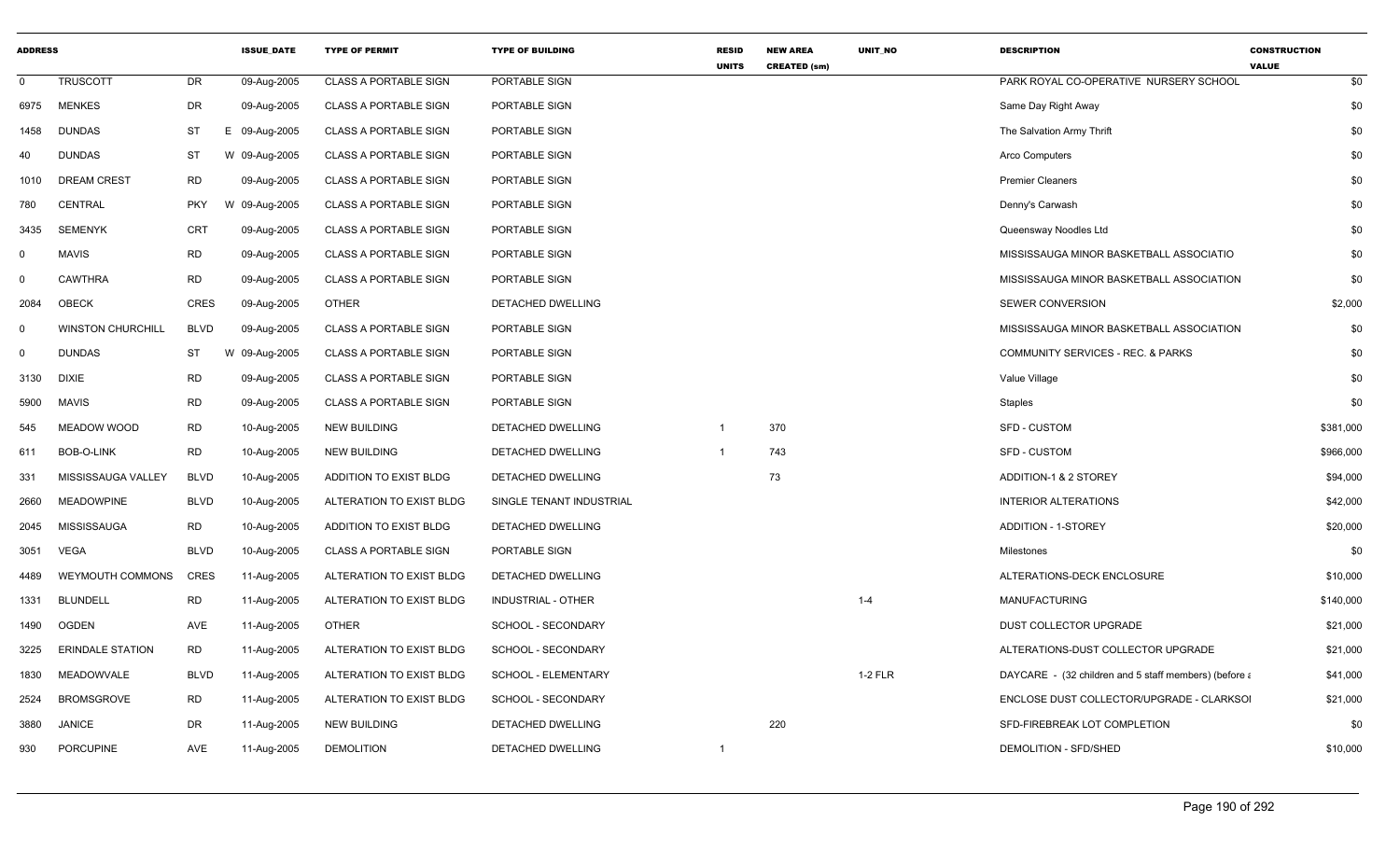| <b>ADDRESS</b> |                        |             | <b>ISSUE DATE</b> | <b>TYPE OF PERMIT</b>        | <b>TYPE OF BUILDING</b>               | <b>RESID</b><br><b>UNITS</b> | <b>NEW AREA</b><br><b>CREATED (sm)</b> | <b>UNIT NO</b> | <b>DESCRIPTION</b>                              | <b>CONSTRUCTION</b><br><b>VALUE</b> |
|----------------|------------------------|-------------|-------------------|------------------------------|---------------------------------------|------------------------------|----------------------------------------|----------------|-------------------------------------------------|-------------------------------------|
| 1665           | SHAWSON                | DR          | 11-Aug-2005       | ADDITION TO EXIST BLDG       | SINGLE TENANT INDUSTRIAL              |                              |                                        |                | ADDITION - WAREHOUSE&TRUCK SHOP & MEZZANII      | \$0                                 |
| 325            | CENTRAL                | <b>PKY</b>  | W 11-Aug-2005     | ALTERATION TO EXIST BLDG     | COMMERCIAL RETAIL - MULTI-USER        |                              |                                        | 11             | UNDERGROUND PLUMBING ONLY - MODEL SUITE         | \$6,000                             |
| 3930           | ROSANNA                | DR          | 11-Aug-2005       | <b>REVISIONS</b>             | DETACHED DWELLING                     |                              |                                        |                | <b>MODEL REVISION</b>                           | \$0                                 |
| 5029           | <b>HURONTARIO</b>      | ST          | 11-Aug-2005       | <b>CLASS A PORTABLE SIGN</b> | PORTABLE SIGN                         |                              |                                        |                | Licks                                           | \$0                                 |
| 3240           | <b>ERIN CENTRE</b>     | <b>BLVD</b> | 11-Aug-2005       | <b>CLASS A PORTABLE SIGN</b> | PORTABLE SIGN                         |                              |                                        |                | Oscar Peterson Public School                    | \$0                                 |
| $\Omega$       | <b>HURONTARIO</b>      | <b>ST</b>   | 11-Aug-2005       | CLASS A PORTABLE SIGN        | PORTABLE SIGN                         |                              |                                        |                | COMMUNITY SERVICES - DIXIE CURLING CLUB         | \$0                                 |
| $\Omega$       | <b>EGLINTON</b>        | AVE         | W 11-Aug-2005     | <b>CLASS A PORTABLE SIGN</b> | PORTABLE SIGN                         |                              |                                        |                | COMMUNITY SERVICES - DIXIE CURLING CLUB         | \$0                                 |
| $\Omega$       | <b>BURNHAMTHORPE</b>   | <b>RD</b>   | W 11-Aug-2005     | <b>CLASS A PORTABLE SIGN</b> | PORTABLE SIGN                         |                              |                                        |                | COMMUNITY SERVICES - DIXIE CURLING CLUB         | \$0                                 |
| $\Omega$       | <b>MCLAUGHLIN</b>      | <b>RD</b>   | 11-Aug-2005       | <b>CLASS A PORTABLE SIGN</b> | PORTABLE SIGN                         |                              |                                        |                | COMMUNITY SERVICES - DIXIE CURLING CLUB         | \$0                                 |
| - 0            | <b>CAWTHRA</b>         | <b>RD</b>   | 11-Aug-2005       | <b>CLASS A PORTABLE SIGN</b> | PORTABLE SIGN                         |                              |                                        |                | COMMUNITY SERVICES - DIXIE CURLING CLUB         | \$0                                 |
| 3050           | <b>ARTESIAN</b>        | DR          | 11-Aug-2005       | <b>CLASS A PORTABLE SIGN</b> | PORTABLE SIGN                         |                              |                                        |                | Churchill Meadows Pharmacy                      | \$0                                 |
| 3105           | UNITY                  | DR          | 11-Aug-2005       | CLASS A PORTABLE SIGN        | PORTABLE SIGN                         |                              |                                        |                | <b>Absolutely Dentures</b>                      | \$0                                 |
| 3050           | ARTESIAN               | DR          | 11-Aug-2005       | <b>CLASS A PORTABLE SIGN</b> | PORTABLE SIGN                         |                              |                                        |                | <b>NAtural Cleaners</b>                         | \$0                                 |
| 3600           | LAIRD                  | <b>RD</b>   | 11-Aug-2005       | <b>CLASS A PORTABLE SIGN</b> | PORTABLE SIGN                         |                              |                                        |                | Studio X                                        | \$0                                 |
| 1675           | THE CHASE              |             | 12-Aug-2005       | <b>FASCIA SIGN</b>           | <b>COMMERCIAL RETAIL - MULTI-USER</b> |                              |                                        |                | ONE (1) FASCIA SIGN - HSBC                      | \$2,000                             |
| 254            | OAKHILL                | <b>RD</b>   | 12-Aug-2005       | <b>NEW BUILDING</b>          | DETACHED DWELLING                     |                              | 624                                    |                | <b>SFD - CUSTOM</b>                             | \$812,000                           |
| 145            | TRADERS                | BLVD E      | 12-Aug-2005       | ALTERATION TO EXIST BLDG     | MULTI-TENANT INDUSTRIAL               |                              |                                        | $14 - 15$      | <b>OFFICES &amp; STORAGE</b>                    | \$86,000                            |
| 1530           | SPRINGWELL             | AVE         | 12-Aug-2005       | ALTERATION TO EXIST BLDG     | SCHOOL - ELEMENTARY                   |                              |                                        |                | INTERIOR ALTERATIONS - HILLCREST PUBLIC SCHC    | \$91,000                            |
| 6655           | KITIMAT                | <b>RD</b>   | 12-Aug-2005       | ALTERATION TO EXIST BLDG     | MULTI-TENANT INDUSTRIAL               |                              |                                        | $\overline{1}$ | <b>OFFICE</b>                                   | \$21,000                            |
| 2200           | EGLINTON               | AVE         | W 12-Aug-2005     | ALTERATION TO EXIST BLDG     | PUBLIC - OTHER                        |                              |                                        | 5              | <b>RESTAURANT</b>                               | \$22,000                            |
|                | 2214 CLIFF             | RD          | 12-Aug-2005       | <b>DEMOLITION</b>            | SCHOOL - ELEMENTARY                   |                              |                                        |                | DEMOLITION OF PERMANENT SCHOOL AND SECUR        | \$43,000                            |
| 2480           | THORN LODGE            | DR          | 12-Aug-2005       | <b>OTHER</b>                 | SCHOOL - ELEMENTARY                   |                              |                                        |                | ADDITION OF STORM SEWER IN PARKING LOT          | \$10,000                            |
| 927            | MEADOW WOOD            | <b>RD</b>   | 12-Aug-2005       | <b>OTHER</b>                 | PUBLIC/INSTIT (EXCEPT SCHOOLS)        |                              |                                        |                | REPLACING FIRE ALARM PANEL                      | \$16,000                            |
| 1705           | <b>KENTCHESTER</b>     | PL          | 12-Aug-2005       | ALTERATION TO EXIST BLDG     | DETACHED DWELLING                     |                              |                                        |                | <b>BASEMENT RENOVATIONS</b>                     | \$21,000                            |
| 787            | <b>BANCROFT</b>        | DR          | 12-Aug-2005       | <b>REVISIONS</b>             | COMMERCIAL RETAIL-SINGLE USER         |                              | 2,162                                  |                | REVISION - BASEMENT REDUCTION/STAIR RELOCAT     | \$0                                 |
| 385            | SOUTHDOWN              | <b>RD</b>   | 12-Aug-2005       | TENTS/AIR SUPPORT STRUC      | INDUSTRIAL - OTHER                    |                              |                                        |                | (1) TENT-TEMPORARY, 20x40, AUGUST 15-28, 2005   | \$1,000                             |
| 6855           | <b>TENTH LINE WEST</b> |             | 12-Aug-2005       | PORTABLE CLASSROOM           | SCHOOL - ELEMENTARY                   |                              |                                        |                | PORTABLE - RELOCATE (3), PLUM TREE PARK P.S.    | \$15,000                            |
|                | 2480 STANFIELD         | <b>RD</b>   | 12-Aug-2005       | MULTIPLE SIGNS               | MULTI-TENANT INDUSTRIAL               |                              |                                        | B              | ONE (1) FASCIA SIGN & ONE (1) GROUND SIGN - SAM | \$6,000                             |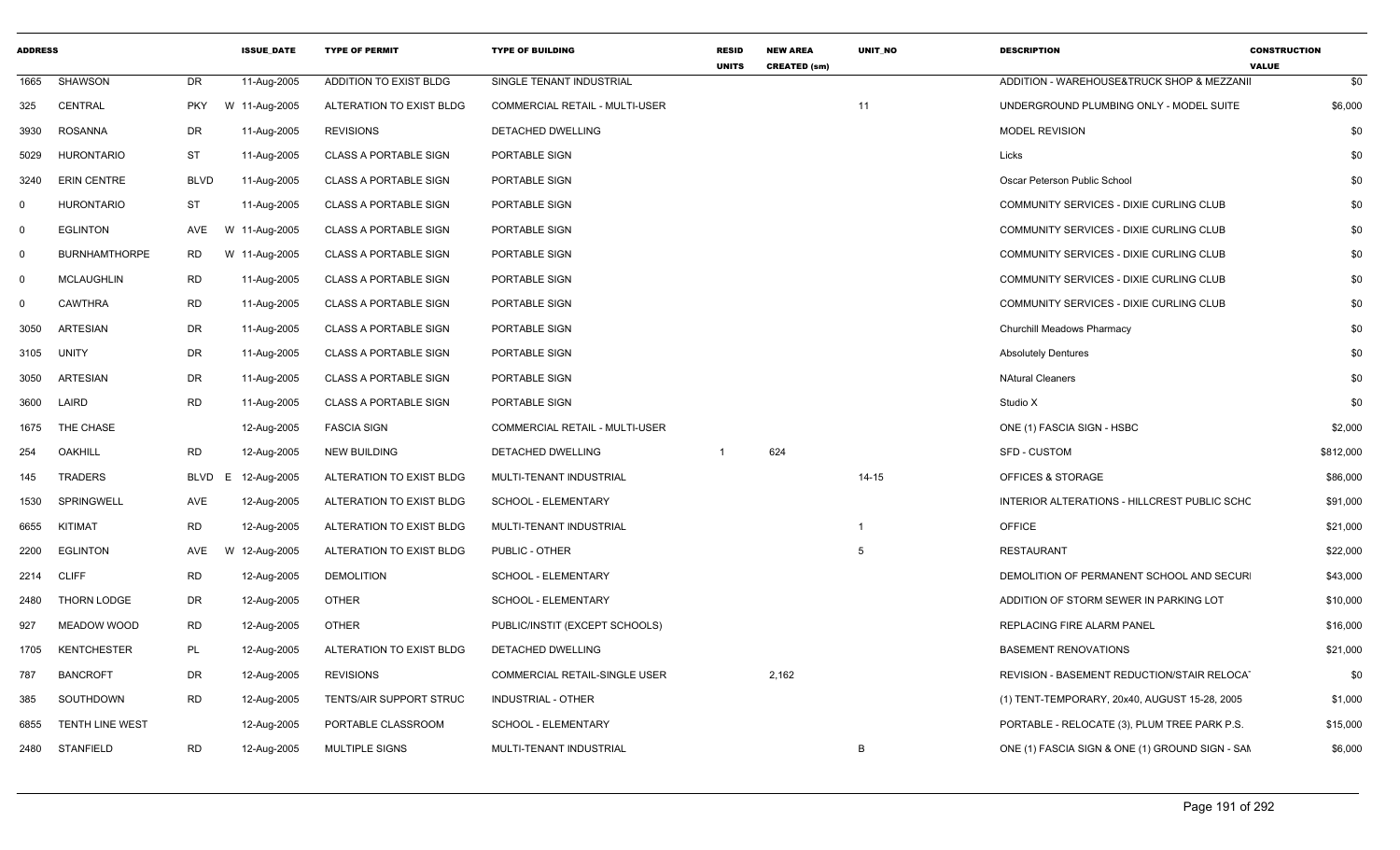| <b>ADDRESS</b>          |                          |             | <b>ISSUE DATE</b> | <b>TYPE OF PERMIT</b>        | <b>TYPE OF BUILDING</b>               | <b>RESID</b><br><b>UNITS</b> | <b>NEW AREA</b><br><b>CREATED (sm)</b> | <b>UNIT NO</b> | <b>DESCRIPTION</b>                            | <b>CONSTRUCTION</b><br><b>VALUE</b> |
|-------------------------|--------------------------|-------------|-------------------|------------------------------|---------------------------------------|------------------------------|----------------------------------------|----------------|-----------------------------------------------|-------------------------------------|
| 80                      | <b>COURTNEYPARK</b>      | DR          | 12-Aug-2005<br>E  | <b>FASCIA SIGN</b>           | <b>COMMERCIAL - OTHER</b>             |                              |                                        | $K-1$          | FOUR (4) FASCIA SIGNS - SHOELESS JOE'S        | \$6,000                             |
| 0                       | <b>HURONTARIO</b>        | <b>ST</b>   | 12-Aug-2005       | <b>CLASS A PORTABLE SIGN</b> | PORTABLE SIGN                         |                              |                                        |                | CENTRE FOR EDUCATION AND TRAINING             | \$0                                 |
| 0                       | <b>HURONTARIO</b>        | ST          | 12-Aug-2005       | <b>CLASS A PORTABLE SIGN</b> | PORTABLE SIGN                         |                              |                                        |                | CENTRE FOR EDUCATION AND TRAINING             | \$0                                 |
| $\mathsf{O}$            | <b>BRITANNIA</b>         | <b>RD</b>   | W 12-Aug-2005     | <b>CLASS A PORTABLE SIGN</b> | PORTABLE SIGN                         |                              |                                        |                | CENTRE FOR EDUCATION AND TRAINING             | \$0                                 |
| $\overline{\mathbf{0}}$ | <b>KENNEDY</b>           | <b>RD</b>   | 12-Aug-2005       | <b>CLASS A PORTABLE SIGN</b> | PORTABLE SIGN                         |                              |                                        |                | CENTRE FOR EDUCATION AND TRAINING             | \$0                                 |
| 0                       | <b>CAWTHRA</b>           | <b>RD</b>   | 12-Aug-2005       | <b>CLASS A PORTABLE SIGN</b> | PORTABLE SIGN                         |                              |                                        |                | APPLEWOOD CO-OPERATIVE PRESCHOOL              | \$0                                 |
| 720                     | <b>BURNHAMTHORPE</b>     | <b>RD</b>   | W 12-Aug-2005     | <b>CLASS A PORTABLE SIGN</b> | PORTABLE SIGN                         |                              |                                        |                | Oasis Water                                   | \$0                                 |
| 2157                    | ROYAL WINDSOR            | DR          | 12-Aug-2005       | <b>CLASS A PORTABLE SIGN</b> | PORTABLE SIGN                         |                              |                                        |                | Royal Windsor Montesorri & Day Care           | \$0                                 |
| 2555                    | <b>ERIN CENTRE</b>       | <b>BLVD</b> | 12-Aug-2005       | <b>CLASS A PORTABLE SIGN</b> | PORTABLE SIGN                         |                              |                                        |                | Top Hat Cleaners                              | \$0                                 |
| 2980                    | CROSSCURRENT             | DR          | 12-Aug-2005       | <b>CLASS A PORTABLE SIGN</b> | PORTABLE SIGN                         |                              |                                        |                | <b>Top Hat Cleaners</b>                       | \$0                                 |
| 2340                    | <b>COUNCIL RING</b>      | <b>RD</b>   | 12-Aug-2005       | <b>CLASS A PORTABLE SIGN</b> | PORTABLE SIGN                         |                              |                                        |                | <b>Top Hat Cleaners</b>                       | \$0                                 |
| 700                     | <b>BURNHAMTHORPE</b>     | <b>RD</b>   | Е.<br>12-Aug-2005 | <b>CLASS A PORTABLE SIGN</b> | PORTABLE SIGN                         |                              |                                        |                | Shoppers Drug Mart                            | \$0                                 |
| 3018                    | <b>WINSTON CHURCHILL</b> | <b>BLVD</b> | 12-Aug-2005       | <b>CLASS A PORTABLE SIGN</b> | PORTABLE SIGN                         |                              |                                        |                | Flite Hockey                                  | \$0                                 |
| 2655                    | LIRUMA                   | <b>RD</b>   | 12-Aug-2005       | <b>CLASS A PORTABLE SIGN</b> | PORTABLE SIGN                         |                              |                                        |                | <b>Bikini International</b>                   | \$0                                 |
| 4500                    | <b>DIXIE</b>             | <b>RD</b>   | 12-Aug-2005       | <b>CLASS A PORTABLE SIGN</b> | PORTABLE SIGN                         |                              |                                        |                | <b>Fuel Fitness</b>                           | \$0                                 |
| 1140                    | <b>BURNHAMTHORPE</b>     | <b>RD</b>   | W 12-Aug-2005     | <b>CLASS A PORTABLE SIGN</b> | PORTABLE SIGN                         |                              |                                        |                | <b>Amazing Optical</b>                        | \$0                                 |
| 255                     | <b>DUNDAS</b>            | <b>ST</b>   | W 15-Aug-2005     | <b>REVISIONS</b>             | <b>COMMERCIAL RETAIL - MULTI-USER</b> |                              | 86                                     | 8              | <b>REVISION</b>                               | \$0                                 |
| 1290                    | CRESTLAWN                | DR          | 15-Aug-2005       | <b>REVISIONS</b>             | SINGLE TENANT INDUSTRIAL              |                              | 1,135                                  |                | REVISION - KITCHEN EXHAUST                    | \$0                                 |
| 680                     | <b>SILVER CREEK</b>      | <b>BLVD</b> | 15-Aug-2005       | ALTERATION TO EXIST BLDG     | <b>COMMERCIAL - OTHER</b>             |                              |                                        | 7,8,9          | DEMISING WALL - MODEL SUITE (NO TENANT)       | \$2,000                             |
| 3279                    | CAROGA                   | <b>DR</b>   | 15-Aug-2005       | ADDITION TO EXIST BLDG       | <b>COMMERCIAL - OTHER</b>             |                              | 2,224                                  |                | ADDITION - HAMPTON INN (54 ROOMS) - FOUNDATIC | \$3,020,000                         |
| 1233                    | <b>DERRY</b>             | <b>RD</b>   | Е.<br>15-Aug-2005 | ALTERATION TO EXIST BLDG     | <b>INDUSTRIAL - OTHER</b>             |                              |                                        | 1, BLD-1       | <b>BANQUET HALL</b>                           | \$147,000                           |
| 7875                    | TRANMERE                 | <b>DR</b>   | 15-Aug-2005       | ALTERATION TO EXIST BLDG     | MULTI-TENANT INDUSTRIAL               |                              |                                        | #1             | INTERIOR ALTERATIONS - SCALI'S QUALITY MEATS  | \$50,000                            |
| 279                     | <b>INDIAN VALLEY</b>     | TR          | 15-Aug-2005       | <b>NEW BUILDING</b>          | DETACHED DWELLING                     |                              | 554                                    |                | <b>SFD - CUSTOM</b>                           | \$722,000                           |
| 6933                    | <b>TOMKEN</b>            | <b>RD</b>   | 15-Aug-2005       | ADDITION TO EXIST BLDG       | PUBLIC - OTHER                        |                              | 176                                    |                | ADDITION - 1 STOREY OFFICE, ASSUMPTION CEMET  | \$209,000                           |
| 29                      | <b>INDIAN VALLEY</b>     | TR          | 15-Aug-2005       | ADDITION TO EXIST BLDG       | GARAGE/CARPORT                        |                              |                                        |                | <b>NEW GARAGE</b>                             | \$28,000                            |
| 5057                    | CHURCHILL MEADOWS        | <b>BLVD</b> | 15-Aug-2005       | <b>NEW BUILDING</b>          | SEMI-DETACHED DWELLING                | $\overline{2}$               | 384                                    |                | SEMI-DETACHED - REPEAT MODEL                  | \$357,000                           |
| 5045                    | CHURCHILL MEADOWS        | <b>BLVD</b> | 15-Aug-2005       | <b>NEW BUILDING</b>          | SEMI-DETACHED DWELLING                | $\overline{2}$               | 384                                    |                | SEMI-DETACHED - REPEAT MODEL                  | \$357,000                           |
| 5105                    | ANCIENT STONE            | AVE         | 15-Aug-2005       | <b>NEW BUILDING</b>          | <b>DETACHED DWELLING</b>              | $\overline{1}$               | 295                                    |                | <b>SFD - REPEAT MODEL</b>                     | \$304,000                           |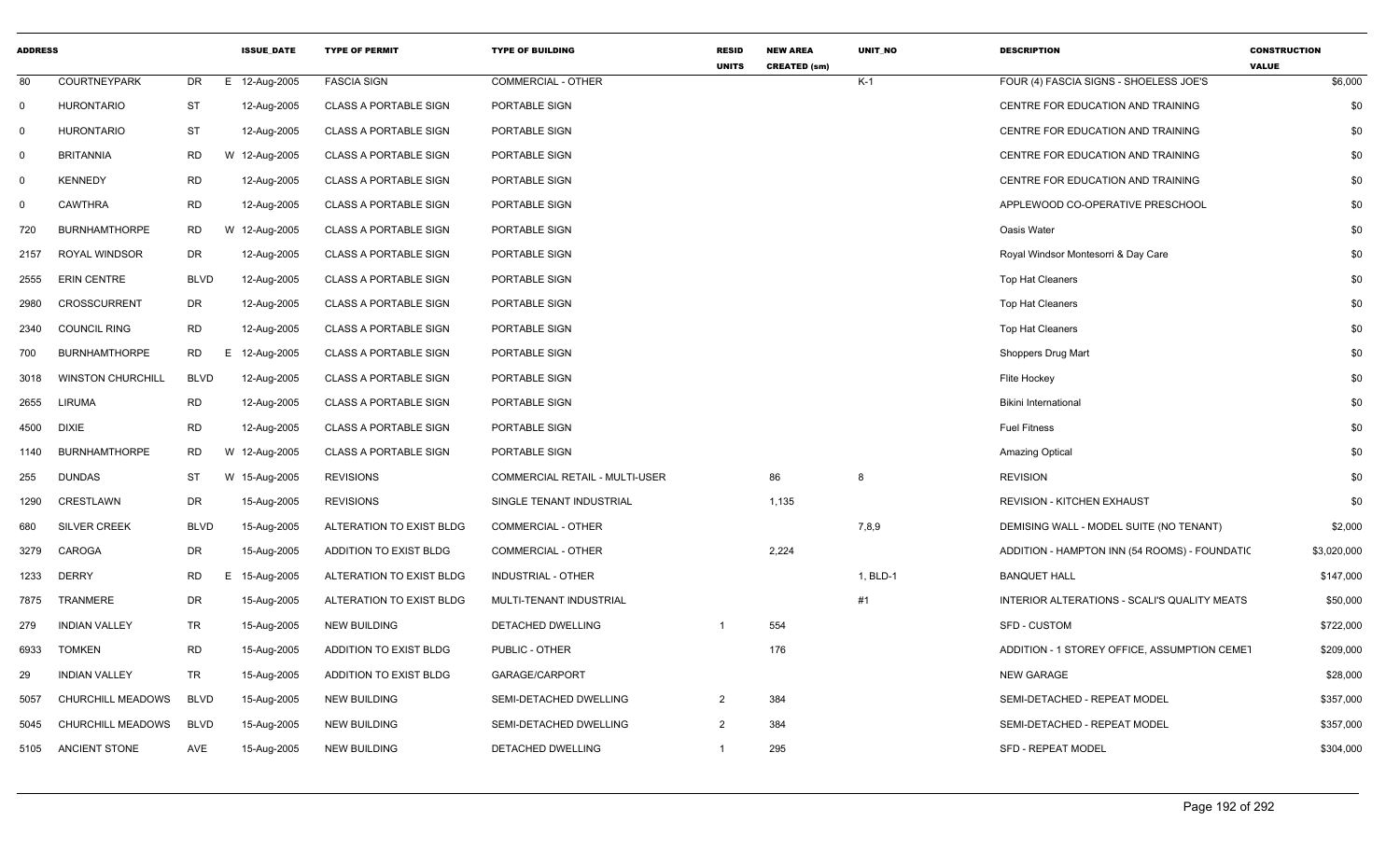| <b>ADDRESS</b> |                        |                 | <b>ISSUE DATE</b> | <b>TYPE OF PERMIT</b>        | <b>TYPE OF BUILDING</b>               | <b>RESID</b><br><b>UNITS</b> | <b>NEW AREA</b><br><b>CREATED (sm)</b> | <b>UNIT NO</b> | <b>DESCRIPTION</b>                               | <b>CONSTRUCTION</b><br><b>VALUE</b> |
|----------------|------------------------|-----------------|-------------------|------------------------------|---------------------------------------|------------------------------|----------------------------------------|----------------|--------------------------------------------------|-------------------------------------|
| 20             | <b>MILVERTON</b>       | DR              | 15-Aug-2005       | ALTERATION TO EXIST BLDG     | <b>COMMERCIAL OFFICE- SINGLE USER</b> |                              |                                        |                | INTERIOR ALTERATIONS-TD CANADA TRUST             | \$137,000                           |
| 655            | VANESSA                | <b>CRES</b>     | 15-Aug-2005       | ADDITION AND ALTER           | DETACHED DWELLING                     |                              |                                        |                | ADDITION/ALTERATIONS-1STOREY REAR/2-STOREY       | \$151,000                           |
| 100            | <b>CITY CENTRE</b>     | DR              | 15-Aug-2005       | <b>FASCIA SIGN</b>           | <b>COMMERCIAL RETAIL - MULTI-USER</b> |                              |                                        | 2-429          | ONE (1) INTERIOR FASCIA SIGN - MELONHEAD         | \$1,000                             |
| 3926           | <b>QUIET CREEK</b>     | DR              | 15-Aug-2005       | <b>NEW BUILDING</b>          | SEMI-DETACHED DWELLING                | $\overline{2}$               | 384                                    |                | SEMI-DETACHED - REPEAT MODEL                     | \$357,000                           |
| 3920           | <b>QUIET CREEK</b>     | DR              | 15-Aug-2005       | <b>NEW BUILDING</b>          | SEMI-DETACHED DWELLING                | $\overline{2}$               | 384                                    |                | SEMI-DETACHED - REPEAT MODEL                     | \$357,000                           |
| 3908           | <b>QUIET CREEK</b>     | DR              | 15-Aug-2005       | <b>NEW BUILDING</b>          | SEMI-DETACHED DWELLING                | $\overline{2}$               | 286                                    |                | SEMI-DETACHED - REPEAT MODEL                     | \$253,000                           |
| 5172           | CELEBRATION            | DR              | 15-Aug-2005       | <b>NEW BUILDING</b>          | SEMI-DETACHED DWELLING                | 2                            | 286                                    |                | SEMI-DETACHED - REPEAT MODEL                     | \$253,000                           |
| 5166           | <b>CELEBRATION</b>     | DR              | 15-Aug-2005       | <b>NEW BUILDING</b>          | SEMI-DETACHED DWELLING                | $\overline{2}$               | 384                                    |                | SEMI-DETACHED - REPEAT MODEL                     | \$357,000                           |
| 5154           | <b>CELEBRATION</b>     | DR              | 15-Aug-2005       | <b>NEW BUILDING</b>          | SEMI-DETACHED DWELLING                | 2                            | 384                                    |                | SEMI-DETACHED - REPEAT MODEL                     | \$357,000                           |
| 1093           | <b>SERSON</b>          | AVE             | 15-Aug-2005       | <b>REVISIONS</b>             | DETACHED DWELLING                     |                              | 226                                    |                | <b>HVAC REVISION</b>                             | \$0                                 |
| 31             | <b>TOPFLIGHT</b>       | DR              | 15-Aug-2005       | <b>CLASS A PORTABLE SIGN</b> | PORTABLE SIGN                         |                              |                                        |                | Travellodge                                      | \$0                                 |
| 1510           | <b>DREW</b>            | <b>RD</b>       | 15-Aug-2005       | <b>CLASS A PORTABLE SIGN</b> | PORTABLE SIGN                         |                              |                                        |                | <b>REAL TIME PERSONNEL</b>                       | \$0                                 |
| 348            | LAKESHORE              | RD              | E 15-Aug-2005     | <b>CLASS A PORTABLE SIGN</b> | PORTABLE SIGN                         |                              |                                        |                | 1 HOUR PHOTO DEPOT                               | \$0                                 |
| 125            | LAKESHORE              | <b>RD</b><br>E  | 16-Aug-2005       | MULTIPLE SIGNS               | COMMERCIAL RETAIL - MULTI-USER        |                              |                                        |                | (22) BANNERS, (1) FASCIA SIGN, 20 PROJECTING SIO | \$35,000                            |
| 65             | <b>PORT</b>            | <b>ST</b><br>Е. | 16-Aug-2005       | <b>OTHER</b>                 | COMMERCIAL RETAIL - MULTI-USER        |                              |                                        |                | (8) BANNERS - PORT STREET MARKET                 | \$20,000                            |
| 1080           | WALDEN                 | <b>CIR</b>      | 16-Aug-2005       | <b>OTHER</b>                 | <b>ROW DWELLING</b>                   |                              |                                        | 68             | <b>ADDITION - DECK EXTENSION</b>                 | \$2,000                             |
| 1551           | <b>DOUGLAS</b>         | DR              | 16-Aug-2005       | <b>NEW BUILDING</b>          | <b>DETACHED DWELLING</b>              | $\overline{\mathbf{1}}$      | 414                                    |                | <b>SFD - CUSTOM</b>                              | \$577,000                           |
| 2318           | <b>ROSEMARY</b>        | DR              | 16-Aug-2005       | <b>NEW BUILDING</b>          | DETACHED DWELLING                     | $\overline{1}$               | 363                                    |                | <b>SFD - NEW MODEL</b>                           | \$378,000                           |
| 2200           | <b>EGLINTON</b>        | AVE             | W 16-Aug-2005     | ALTERATION TO EXIST BLDG     | PUBLIC/INSTIT (EXCEPT SCHOOLS)        |                              |                                        | $1-2$ FLR      | INTERIOR ALTERATIONS                             | \$263,000                           |
| 2825           | ARGENTIA               | <b>RD</b>       | 16-Aug-2005       | ALTERATION TO EXIST BLDG     | MULTI-TENANT INDUSTRIAL               |                              |                                        | $\overline{1}$ | <b>WAREHOUSING &amp; DISTRIBUTION</b>            | \$315,000                           |
| 3505           | LAIRD                  | <b>RD</b>       | 16-Aug-2005       | ALTERATION TO EXIST BLDG     | MULTI-TENANT INDUSTRIAL               |                              |                                        | 10             | <b>WAREHOUSE &amp; DISTRIBUTION</b>              | \$15,000                            |
| 1045           | MIDDLEGATE             | <b>RD</b>       | 16-Aug-2005       | ALTERATION TO EXIST BLDG     | MULTI-TENANT INDUSTRIAL               |                              |                                        | <b>BLDGF</b>   | INTERIOR ALTERATIONS - AMG LOGISTICS             | \$62,000                            |
| 30             | <b>JOHN</b>            | ST              | N 16-Aug-2005     | ALTERATION TO EXIST BLDG     | SCHOOL - ELEMENTARY                   |                              |                                        |                | INTERIOR ALTERATIONS - RIVERSIDE PUBLIC SCHO     | \$84,000                            |
| 3085           | <b>QUEEN FREDERICA</b> | DR              | 16-Aug-2005       | ALTERATION TO EXIST BLDG     | APARTMENT (> 6 UNITS)                 |                              |                                        |                | ALTERATIONS-REPAIR EX. MASONARY WALLS/CLAD       | \$150,000                           |
| 2655           | NORTH SHERIDAN         | WAY             | 16-Aug-2005       | ALTERATION TO EXIST BLDG     | MULTI-TENANT INDUSTRIAL               |                              | 650                                    | 280            | ADMINISTRATIVE OFFICE                            | \$98,000                            |
| 2333           | <b>KENBARB</b>         | <b>RD</b>       | 16-Aug-2005       | ADDITION TO EXIST BLDG       | DETACHED DWELLING                     |                              |                                        |                | <b>ADDITION</b>                                  | \$23,000                            |
| 225            | <b>DUNDAS</b>          | ST<br>Е         | 16-Aug-2005       | <b>OTHER</b>                 | COMMERCIAL RETAIL-SINGLE USER         |                              |                                        | <b>BLDGB</b>   | OCCUPANCY PRIOR TO COMPLETION - SHOWROON         | \$0                                 |
| 5600           | <b>EXPLORER</b>        | DR              | 16-Aug-2005       | ALTERATION TO EXIST BLDG     | MULTI-TENANT INDUSTRIAL               |                              |                                        | 101-102        | INTERIOR ALTERATIONS-LAFARGE CORP                | \$15,000                            |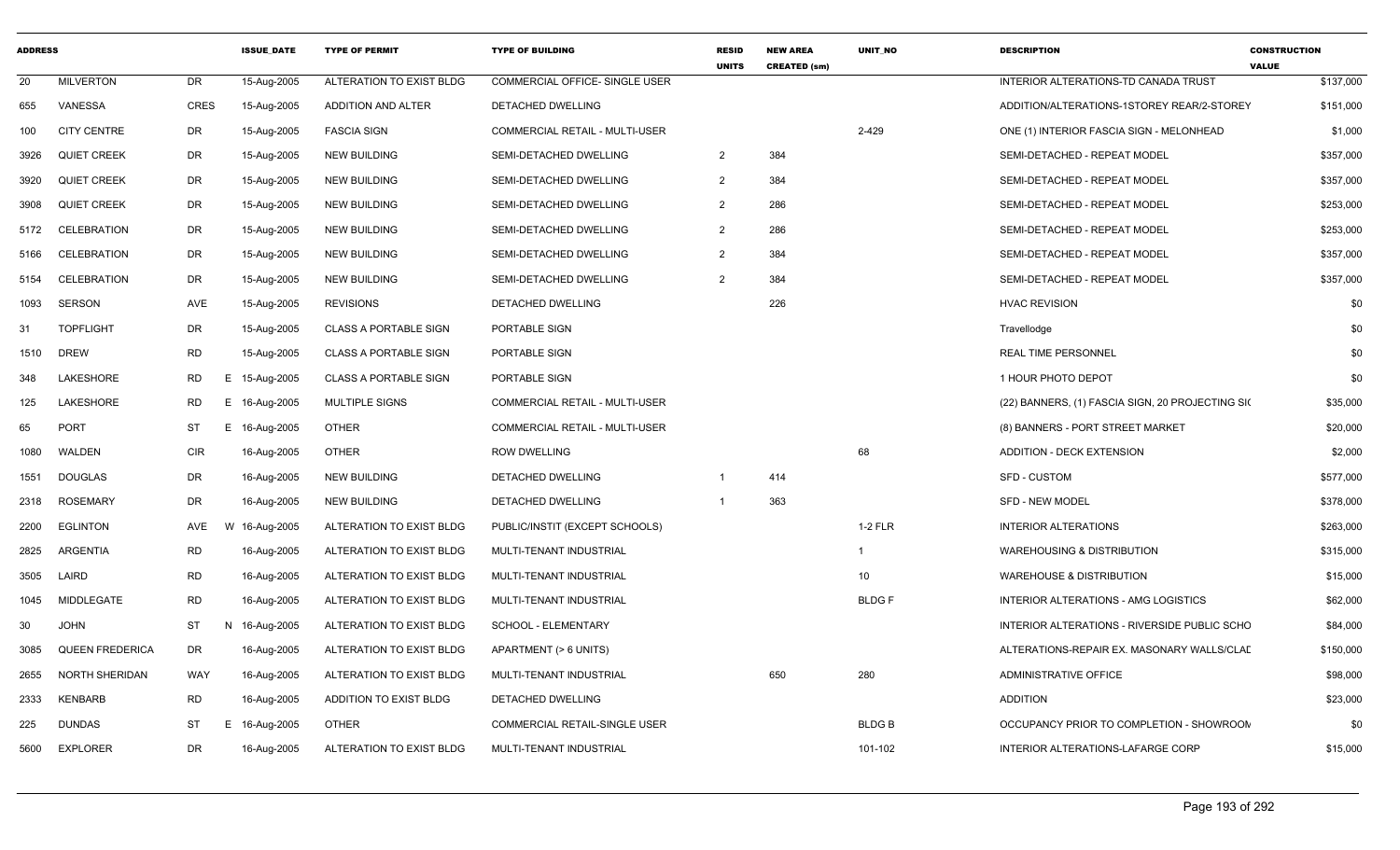| <b>ADDRESS</b> |                      |             | <b>ISSUE DATE</b> | <b>TYPE OF PERMIT</b>        | <b>TYPE OF BUILDING</b>               | <b>RESID</b><br><b>UNITS</b> | <b>NEW AREA</b><br><b>CREATED (sm)</b> | UNIT_NO     | <b>DESCRIPTION</b>                             | <b>CONSTRUCTION</b><br><b>VALUE</b> |
|----------------|----------------------|-------------|-------------------|------------------------------|---------------------------------------|------------------------------|----------------------------------------|-------------|------------------------------------------------|-------------------------------------|
| 3644           | WOLFEDALE            | <b>RD</b>   | 16-Aug-2005       | <b>OTHER</b>                 | SINGLE TENANT INDUSTRIAL              |                              |                                        |             | FIRE SPRINKLER UPGRADE                         | \$90,000                            |
| 100            | <b>CITY CENTRE</b>   | DR          | 16-Aug-2005       | ALTERATION TO EXIST BLDG     | <b>COMMERCIAL RETAIL - MULTI-USER</b> |                              |                                        | $2 - 210$   | INTERIOR ALTERATIONS - HENRY BIRKS & SONS      | \$43,000                            |
| 1093           | <b>DUNDAS</b>        | ST          | W 16-Aug-2005     | <b>FASCIA SIGN</b>           | <b>COMMERCIAL RETAIL-SINGLE USER</b>  |                              |                                        |             | 2 FASCIA SIGNS - PIZZA PIZZA                   | \$5,000                             |
| 1221           | SAYERS               | RD          | 16-Aug-2005       | ADDITION TO EXIST BLDG       | DETACHED DWELLING                     |                              |                                        |             | ADDITION - CONCRETE DECK                       | \$15,000                            |
| 1646           | DUNDAS               | ST          | W 16-Aug-2005     | <b>CLASS A PORTABLE SIGN</b> | PORTABLE SIGN                         |                              |                                        |             | <b>HYDEAWAY BOUTIQUE SPA</b>                   | \$0                                 |
| 300            | <b>BURNHAMTHORPE</b> | RD.         | W 16-Aug-2005     | <b>DEMOLITION</b>            | PUBLIC - OTHER                        |                              |                                        |             | DEMOLITION - SALES TRAILER, EXISTING           | \$1,000                             |
| 5100           | <b>ERIN MILLS</b>    | <b>PKY</b>  | 17-Aug-2005       | ALTERATION TO EXIST BLDG     | COMMERCIAL OFFICE - MULTI-USER        |                              |                                        | F15         | <b>RETAIL STORE</b>                            | \$13,000                            |
| 5100           | <b>ERIN MILLS</b>    | <b>PKY</b>  | 17-Aug-2005       | ALTERATION TO EXIST BLDG     | COMMERCIAL OFFICE - MULTI-USER        |                              |                                        | R-210       | <b>RETAIL</b>                                  | \$20,000                            |
| 5100           | TIMBERLEA            | <b>BLVD</b> | 17-Aug-2005       | ADDITION TO EXIST BLDG       | SINGLE TENANT INDUSTRIAL              |                              | 446                                    |             | ADDITION - INDUSTRIAL PLANT, RICHARD-WILCOX (  | \$242,000                           |
| 60             | <b>SOUTH SERVICE</b> | RD          | 17-Aug-2005       | ALTERATION TO EXIST BLDG     | SCHOOL - ELEMENTARY                   |                              | 1,394                                  |             | ALTERATIONS-ROOF TOP UNITS, QUEEN ELIZABETH    | \$762,000                           |
| 3071           | TREADWELLS           | DR          | 17-Aug-2005       | <b>NEW BUILDING</b>          | CONDOMINIUM ROW DWELLING              | $\overline{7}$               | 1,159                                  | 33-45 (ODD) | CONDOMINIUM ROW DWELLING - BLK 1 (7 UNITS) - F | \$1,193,000                         |
| 3071           | TREADWELLS           | DR          | 17-Aug-2005       | <b>NEW BUILDING</b>          | CONDOMINIUM ROW DWELLING              | 8                            | 1,320                                  | #17-31(ODD) | CONDOMINIUM ROW DWELLING - BLK 2 (8 UNITS) - F | \$1,357,000                         |
| 3071           | TREADWELLS           | DR          | 17-Aug-2005       | NEW BUILDING                 | CONDOMINIUM ROW DWELLING              | 8                            | 1,319                                  | #1-15 (ODD) | CONDOMINIUM ROW DWELLING - BLK 3 (8 UNITS) - ( | \$1,357,000                         |
| 3059           | TREADWELLS           | DR          | 17-Aug-2005       | NEW BUILDING                 | DETACHED DWELLING                     | $\mathbf{1}$                 | 188                                    |             | CONDOMINIUM SFD - FOUNDATION TO ROOF           | \$194,000                           |
| 3063           | TREADWELLS           | DR          | 17-Aug-2005       | <b>NEW BUILDING</b>          | DETACHED DWELLING                     | -1                           | 184                                    |             | CONDOMINIUM SFD - FOUNDATION TO ROOF           | \$190,000                           |
| 3067           | TREADWELLS           | DR          | 17-Aug-2005       | <b>NEW BUILDING</b>          | DETACHED DWELLING                     | -1                           | 188                                    |             | CONDOMINIUM SFD - FOUNDATION TO ROOF           | \$194,000                           |
| 3075           | TREADWELLS           | DR          | 17-Aug-2005       | <b>NEW BUILDING</b>          | DETACHED DWELLING                     | -1                           | 188                                    |             | CONDOMINIUM SFD - FOUNDATION TO ROOF           | \$194,000                           |
| 3079           | TREADWELLS           | DR          | 17-Aug-2005       | <b>NEW BUILDING</b>          | DETACHED DWELLING                     | -1                           | 184                                    |             | CONDOMINIUM SFD - FOUNDATION TO ROOF           | \$190,000                           |
| 3083           | TREADWELLS           | DR          | 17-Aug-2005       | <b>NEW BUILDING</b>          | DETACHED DWELLING                     | -1                           | 188                                    |             | CONDOMINIUM SFD - FOUNDATION TO ROOF           | \$194,000                           |
| 3087           | TREADWELLS           | DR          | 17-Aug-2005       | <b>NEW BUILDING</b>          | DETACHED DWELLING                     | -1                           | 188                                    |             | CONDOMINIUM SFD - FOUNDATION TO ROOF           | \$194,000                           |
| 3091           | TREADWELLS           | DR          | 17-Aug-2005       | NEW BUILDING                 | DETACHED DWELLING                     | -1                           | 184                                    |             | CONDOMINIUM SFD - FOUNDATION TO ROOF           | \$190,000                           |
| 3095           | TREADWELLS           | DR          | 17-Aug-2005       | NEW BUILDING                 | DETACHED DWELLING                     | -1                           | 188                                    |             | CONDOMINIUM SFD - FOUNDATION TO ROOF           | \$194,000                           |
| 2092           | SPRINGBANK           | <b>RD</b>   | 17-Aug-2005       | <b>NEW BUILDING</b>          | DETACHED DWELLING                     |                              | 371                                    |             | <b>SFD - CUSTOM</b>                            | \$382,000                           |
| 826            | CANYON               | <b>ST</b>   | 17-Aug-2005       | <b>INGROUND POOL</b>         | <b>DETACHED DWELLING</b>              |                              |                                        |             |                                                | \$0                                 |
| 566            | WARHOL               | WAY         | 17-Aug-2005       | ALTERATION TO EXIST BLDG     | DETACHED DWELLING                     |                              |                                        |             | SIDE DOOR ENTRANCE                             | \$5,000                             |
| 2153           | <b>MANOR HILL</b>    | DR          | 17-Aug-2005       | <b>INGROUND POOL</b>         | DETACHED DWELLING                     |                              |                                        |             |                                                | \$0                                 |
| 1902           | DEER'S WOLD          |             | 17-Aug-2005       | <b>INGROUND POOL</b>         | DETACHED DWELLING                     |                              |                                        |             |                                                | \$0                                 |
| 4238           | SUNFLOWER            | DR          | 17-Aug-2005       | <b>INGROUND POOL</b>         | DETACHED DWELLING                     |                              |                                        |             |                                                | \$0                                 |
|                |                      |             |                   |                              |                                       |                              |                                        |             |                                                |                                     |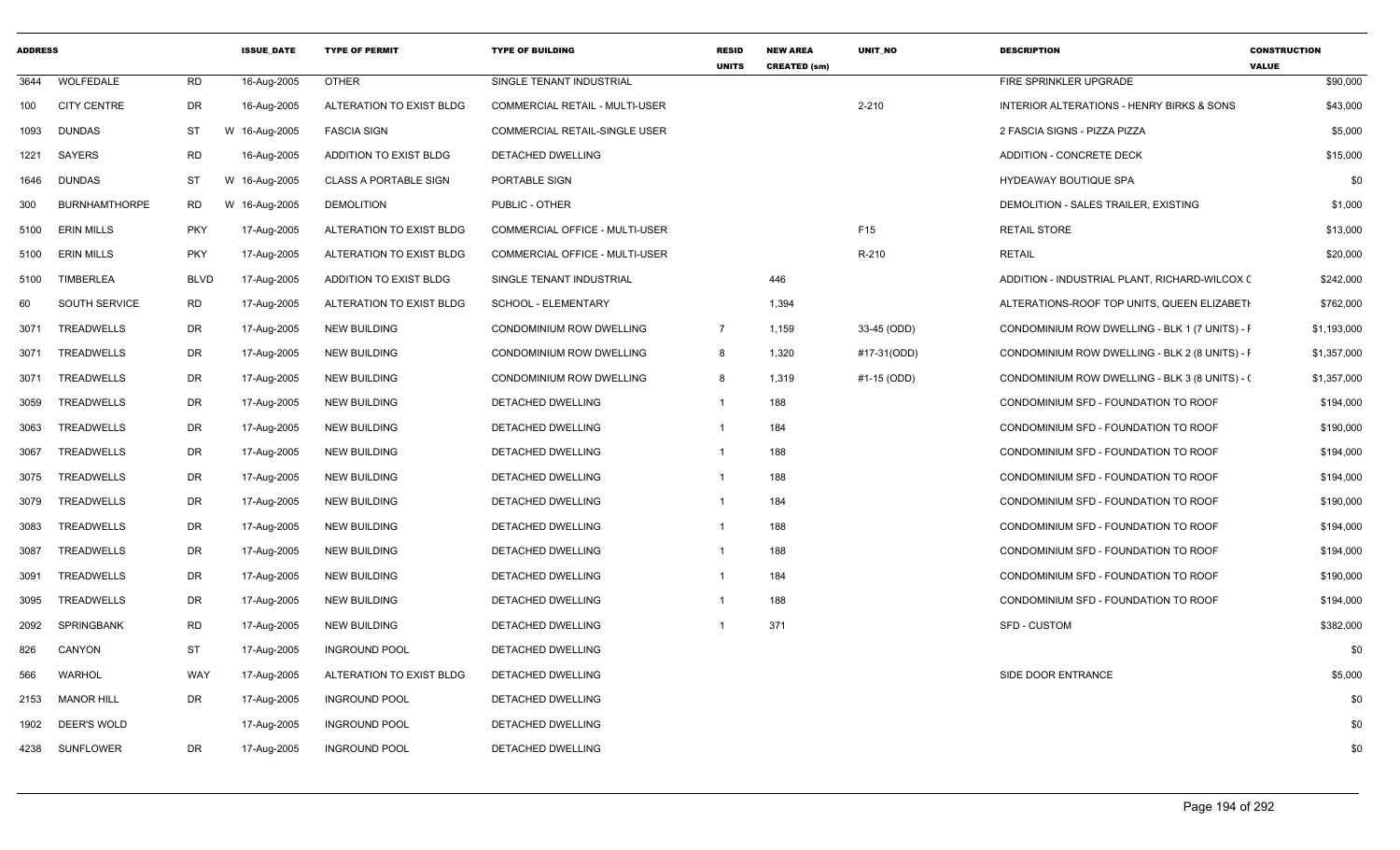| <b>ADDRESS</b> |                         |             | <b>ISSUE DATE</b> | <b>TYPE OF PERMIT</b>        | <b>TYPE OF BUILDING</b>       | <b>RESID</b><br><b>UNITS</b> | <b>NEW AREA</b><br><b>CREATED (sm)</b> | <b>UNIT NO</b> | <b>DESCRIPTION</b>                                    | <b>CONSTRUCTION</b><br><b>VALUE</b> |
|----------------|-------------------------|-------------|-------------------|------------------------------|-------------------------------|------------------------------|----------------------------------------|----------------|-------------------------------------------------------|-------------------------------------|
| 644            | CRANLEIGH               | <b>CRT</b>  | 17-Aug-2005       | <b>INGROUND POOL</b>         | DETACHED DWELLING             |                              |                                        |                |                                                       | \$0                                 |
| 3381           | <b>AZELIA</b>           | CRT         | 17-Aug-2005       | <b>INGROUND POOL</b>         | DETACHED DWELLING             |                              |                                        |                |                                                       | \$0                                 |
| 4005           | <b>POWDERHORN</b>       | <b>CRT</b>  | 17-Aug-2005       | <b>INGROUND POOL</b>         | DETACHED DWELLING             |                              |                                        |                |                                                       | \$0                                 |
| 3327           | <b>ERIN CENTRE</b>      | <b>BLVD</b> | 17-Aug-2005       | <b>NEW BUILDING</b>          | <b>DETACHED DWELLING</b>      | -1                           | 302                                    |                | SFD - REPEAT MODEL - FIREBREAK LOT                    | \$302,000                           |
| 3340           | <b>ERIN CENTRE</b>      | <b>BLVD</b> | 17-Aug-2005       | <b>NEW BUILDING</b>          | <b>DETACHED DWELLING</b>      | $\overline{1}$               | 295                                    |                | <b>SFD - REPEAT MODEL</b>                             | \$295,000                           |
| 3115           | <b>DUNDAS</b>           | ST          | W 17-Aug-2005     | <b>FASCIA SIGN</b>           | COMMERCIAL RETAIL-SINGLE USER |                              |                                        |                | 2 FASCIA SIGNS - STANWEST INTERIORS                   | \$25,000                            |
| 2917           | <b>NIPIWIN</b>          | DR          | 17-Aug-2005       | <b>INGROUND POOL</b>         | DETACHED DWELLING             |                              |                                        |                |                                                       | \$0                                 |
| 253            | <b>HUNTINGTON RIDGE</b> | DR          | 17-Aug-2005       | <b>INGROUND POOL</b>         | DETACHED DWELLING             |                              |                                        |                |                                                       | \$0                                 |
| 516            | <b>KAREN PARK</b>       | <b>CRES</b> | 17-Aug-2005       | <b>INGROUND POOL</b>         | DETACHED DWELLING             |                              |                                        |                |                                                       | \$0                                 |
| 2785           | <b>RAINBOW</b>          | <b>CRES</b> | 17-Aug-2005       | <b>INGROUND POOL</b>         | DETACHED DWELLING             |                              |                                        |                |                                                       | \$0                                 |
| 5513           | <b>TURNEY</b>           | DR          | 17-Aug-2005       | <b>NEW BUILDING</b>          | DETACHED DWELLING             |                              |                                        |                | NEW-GARAGE DETACHED                                   | \$10,000                            |
| 1459           | <b>BEEMER</b>           | AVE         | 17-Aug-2005       | <b>INGROUND POOL</b>         | DETACHED DWELLING             |                              |                                        |                |                                                       | \$0                                 |
| 3168           | <b>OSBOURNE</b>         | <b>RD</b>   | 17-Aug-2005       | <b>INGROUND POOL</b>         | DETACHED DWELLING             |                              |                                        |                |                                                       | \$0                                 |
| 1841           | <b>FEATHERSTON</b>      | DR          | 17-Aug-2005       | <b>INGROUND POOL</b>         | DETACHED DWELLING             |                              |                                        |                |                                                       | \$0                                 |
| 3426           | CLAYTON                 | RD          | 17-Aug-2005       | <b>INGROUND POOL</b>         | DETACHED DWELLING             |                              |                                        |                |                                                       | \$0                                 |
| $\mathbf 0$    | <b>DIXIE</b>            | <b>RD</b>   | 17-Aug-2005       | <b>CLASS A PORTABLE SIGN</b> | PORTABLE SIGN                 |                              |                                        |                | <b>REGION OF PEEL</b>                                 | \$0                                 |
| $\mathbf 0$    | SOUTHDOWN               | <b>RD</b>   | 17-Aug-2005       | <b>CLASS A PORTABLE SIGN</b> | PORTABLE SIGN                 |                              |                                        |                | <b>REGION OF PEEL</b>                                 | \$0                                 |
| $\mathbf 0$    | <b>AIRPORT</b>          | <b>RD</b>   | 17-Aug-2005       | <b>CLASS A PORTABLE SIGN</b> | PORTABLE SIGN                 |                              |                                        |                | <b>REGION OF PEEL</b>                                 | \$0                                 |
| $\mathbf 0$    | <b>BRITANNIA</b>        | <b>RD</b>   | W 17-Aug-2005     | <b>CLASS A PORTABLE SIGN</b> | PORTABLE SIGN                 |                              |                                        |                | <b>REGION OF PEEL</b>                                 | \$0                                 |
| 5186           | <b>DOUBLETREE</b>       | DR          | 17-Aug-2005       | <b>NEW BUILDING</b>          | DETACHED DWELLING             |                              | 278                                    |                | SFD - REPEAT MODEL - FIREBREAK LOT COMPLETI(          | \$0                                 |
| $\mathbf 0$    | <b>DERRY</b>            | <b>RD</b>   | W 17-Aug-2005     | <b>CLASS A PORTABLE SIGN</b> | PORTABLE SIGN                 |                              |                                        |                | <b>REGION OF PEEL</b>                                 | \$0                                 |
| $\mathbf 0$    | <b>HURONTARIO</b>       | ST          | 17-Aug-2005       | <b>CLASS A PORTABLE SIGN</b> | PORTABLE SIGN                 |                              |                                        |                | <b>REGION OF PEEL</b>                                 | \$0                                 |
| $\mathbf 0$    | <b>CENTRAL</b>          | <b>PKY</b>  | E 17-Aug-2005     | <b>CLASS A PORTABLE SIGN</b> | PORTABLE SIGN                 |                              |                                        |                | <b>REGION OF PEEL</b>                                 | \$0                                 |
| 1370           | DUNDAS                  | ST          | E 17-Aug-2005     | <b>CLASS A PORTABLE SIGN</b> | PORTABLE SIGN                 |                              |                                        |                | WASH DEPOT (permit fee transferred to Permit # 05-582 | \$0                                 |
| 3055           | <b>DUNDAS</b>           | <b>ST</b>   | W 17-Aug-2005     | <b>CLASS A PORTABLE SIGN</b> | PORTABLE SIGN                 |                              |                                        |                | PLAY IT AGAIN SPORTS                                  | \$0                                 |
| 3055           | <b>DUNDAS</b>           | ST          | W 17-Aug-2005     | <b>CLASS A PORTABLE SIGN</b> | PORTABLE SIGN                 |                              |                                        |                | PLAY IT AGAIN SPORTS                                  | \$0                                 |
| 649            | QUEENSWAY               |             | W 17-Aug-2005     | <b>CLASS A PORTABLE SIGN</b> | PORTABLE SIGN                 |                              |                                        |                | MEADOW GREEN ACADEMY                                  | \$0                                 |
| $\mathbf{0}$   | QUEENSWAY               |             | W 17-Aug-2005     | <b>CLASS A PORTABLE SIGN</b> | PORTABLE SIGN                 |                              |                                        |                | <b>REGION OF PEEL</b>                                 | \$0                                 |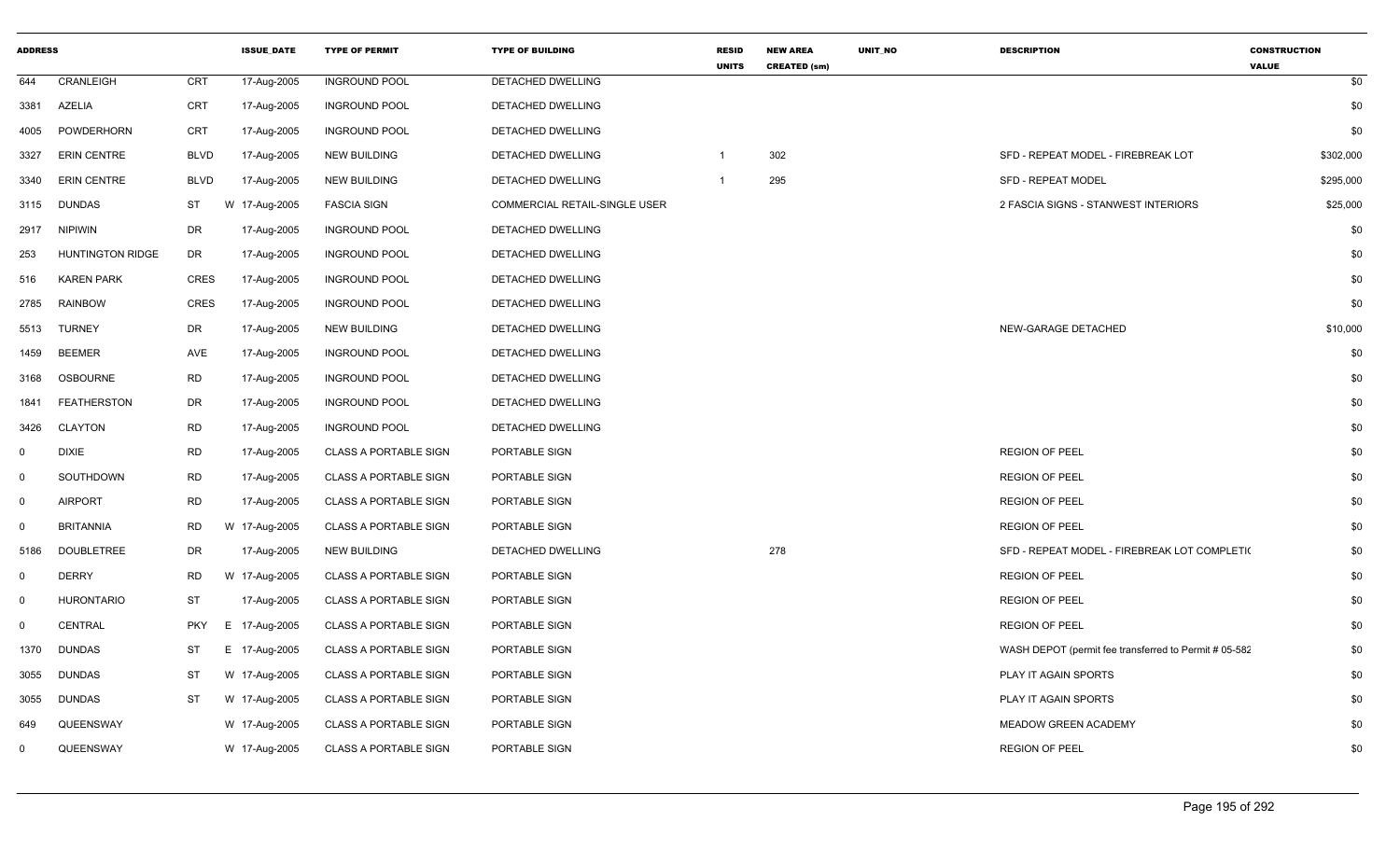| <b>ADDRESS</b> |                          |             | <b>ISSUE_DATE</b> | <b>TYPE OF PERMIT</b>        | <b>TYPE OF BUILDING</b>        | <b>RESID</b><br><b>UNITS</b> | <b>NEW AREA</b><br><b>CREATED (sm)</b> | UNIT_NO | <b>DESCRIPTION</b>                          | <b>CONSTRUCTION</b><br><b>VALUE</b> |
|----------------|--------------------------|-------------|-------------------|------------------------------|--------------------------------|------------------------------|----------------------------------------|---------|---------------------------------------------|-------------------------------------|
| 3018           | <b>WINSTON CHURCHILL</b> | <b>BLVD</b> | 17-Aug-2005       | <b>CLASS A PORTABLE SIGN</b> | PORTABLE SIGN                  |                              |                                        |         | TOP HAT CLEANERS                            | \$0                                 |
| 1020           | <b>JOHNSON'S</b>         | LANE        | 17-Aug-2005       | <b>CLASS A PORTABLE SIGN</b> | PORTABLE SIGN                  |                              |                                        |         | SALON AT THE SPA                            | \$0                                 |
| $\Omega$       | <b>EGLINTON</b>          | AVE         | W 17-Aug-2005     | <b>CLASS A PORTABLE SIGN</b> | PORTABLE SIGN                  |                              |                                        |         | <b>REGION OF PEEL</b>                       | \$0                                 |
| 7205           | <b>GOREWAY</b>           | DR          | 17-Aug-2005       | <b>CLASS A PORTABLE SIGN</b> | PORTABLE SIGN                  |                              |                                        |         | <b>WESTWOOD MALL</b>                        | \$0                                 |
| 7205           | <b>GOREWAY</b>           | DR          | 17-Aug-2005       | <b>CLASS A PORTABLE SIGN</b> | PORTABLE SIGN                  |                              |                                        |         | <b>WESTWOOD MALL</b>                        | \$0                                 |
| $\Omega$       | <b>BURNHAMTHORPE</b>     | <b>RD</b>   | W 17-Aug-2005     | <b>CLASS A PORTABLE SIGN</b> | PORTABLE SIGN                  |                              |                                        |         | <b>REGION OF PEEL</b>                       | \$0                                 |
| 7205           | GOREWAY                  | DR          | 17-Aug-2005       | <b>CLASS A PORTABLE SIGN</b> | PORTABLE SIGN                  |                              |                                        |         | <b>WESTWOOD MALL</b>                        | \$0                                 |
| 7205           | <b>GOREWAY</b>           | DR          | 17-Aug-2005       | <b>CLASS A PORTABLE SIGN</b> | PORTABLE SIGN                  |                              |                                        |         | <b>WESTWOOD MALL</b>                        | \$0                                 |
| $\mathbf 0$    | LAKESHORE                | <b>RD</b>   | E 17-Aug-2005     | <b>CLASS A PORTABLE SIGN</b> | PORTABLE SIGN                  |                              |                                        |         | <b>REGION OF PEEL</b>                       | \$0                                 |
| $\Omega$       | LAKESHORE                | <b>RD</b>   | W 17-Aug-2005     | <b>CLASS A PORTABLE SIGN</b> | PORTABLE SIGN                  |                              |                                        |         | <b>REGION OF PEEL</b>                       | \$0                                 |
| 100            | <b>CITY CENTRE</b>       | DR          | 17-Aug-2005       | <b>CLASS A PORTABLE SIGN</b> | PORTABLE SIGN                  |                              |                                        |         | SQUARE ONE MANAGEMENT OFFICE                | \$0                                 |
| 100            | <b>CITY CENTRE</b>       | DR          | 17-Aug-2005       | <b>CLASS A PORTABLE SIGN</b> | PORTABLE SIGN                  |                              |                                        |         | Square One Management                       | \$0                                 |
| 3361           | <b>FORRESTDALE</b>       | <b>CIR</b>  | 17-Aug-2005       | <b>INGROUND POOL</b>         | DETACHED DWELLING              |                              |                                        |         |                                             | \$0                                 |
| 729            | <b>MACBETH</b>           | <b>HTS</b>  | 17-Aug-2005       | <b>INGROUND POOL</b>         | DETACHED DWELLING              |                              |                                        |         |                                             | \$0                                 |
| 4604           | <b>HEWICK'S</b>          | LANE        | 17-Aug-2005       | <b>INGROUND POOL</b>         | DETACHED DWELLING              |                              |                                        |         |                                             | \$0                                 |
| 7205           | <b>GOREWAY</b>           | DR          | 17-Aug-2005       | <b>CLASS A PORTABLE SIGN</b> | PORTABLE SIGN                  |                              |                                        |         | Westwood Mall                               | \$0                                 |
| 5793           | <b>TURNEY</b>            | DR          | 17-Aug-2005       | <b>INGROUND POOL</b>         | DETACHED DWELLING              |                              |                                        |         |                                             | \$0                                 |
| 1744           | <b>VALENTINE GARDEN</b>  |             | 17-Aug-2005       | <b>OTHER</b>                 | DETACHED DWELLING              |                              |                                        |         | SEWER CONVERSION                            | \$2,000                             |
| 6173           | <b>TOWNWOOD</b>          | CRT         | 17-Aug-2005       | <b>INGROUND POOL</b>         | DETACHED DWELLING              |                              |                                        |         |                                             | \$0                                 |
| 6345           | ATHERLY                  | <b>CRES</b> | 17-Aug-2005       | <b>INGROUND POOL</b>         | DETACHED DWELLING              |                              |                                        |         |                                             | \$0                                 |
| 7205           | GOREWAY                  | DR          | 17-Aug-2005       | <b>CLASS A PORTABLE SIGN</b> | PORTABLE SIGN                  |                              |                                        |         | Westwood Mall                               | \$0                                 |
| 980            | <b>BURNHAMTHORPE</b>     | RD          | E 17-Aug-2005     | <b>CLASS A PORTABLE SIGN</b> | PORTABLE SIGN                  |                              |                                        |         | Fabutan                                     | \$0                                 |
| 5100           | <b>ERIN MILLS</b>        | <b>PKY</b>  | 18-Aug-2005       | ALTERATION TO EXIST BLDG     | COMMERCIAL RETAIL - MULTI-USER |                              |                                        | V202    | <b>RETAIL SALES</b>                         | \$13,000                            |
| 1486           | <b>CLARKSON</b>          | RD          | N<br>18-Aug-2005  | NEW BUILDING                 | DETACHED DWELLING              |                              | 299                                    |         | SFD - CUSTOM                                | \$308,000                           |
| 1303           | CANVEY                   | <b>CRES</b> | 18-Aug-2005       | ADDITION TO EXIST BLDG       | DETACHED DWELLING              |                              |                                        |         | ADDITION-ATTACHED GARAGE, 2-STOREY/DECK     | \$46,000                            |
| 3794           | TRELAWNY                 | <b>CIR</b>  | 18-Aug-2005       | ADDITION TO EXIST BLDG       | DETACHED DWELLING              |                              |                                        |         | ADDITION-FRONT COVERED PORCH/BASEMENT WA    | \$5,000                             |
| 6425           | <b>AIRPORT</b>           | <b>RD</b>   | 18-Aug-2005       | ALTERATION TO EXIST BLDG     | SINGLE TENANT INDUSTRIAL       |                              |                                        |         | INTERIOR ALTERATIONS - FUJI GRAPHIC SYSTEMS | \$15,000                            |
| 5063           | CHURCHILL MEADOWS        | <b>BLVD</b> | 18-Aug-2005       | <b>NEW BUILDING</b>          | SEMI-DETACHED DWELLING         | $\overline{2}$               | 384                                    |         | SEMI-DETACHED - REPEAT MODEL                | \$357,000                           |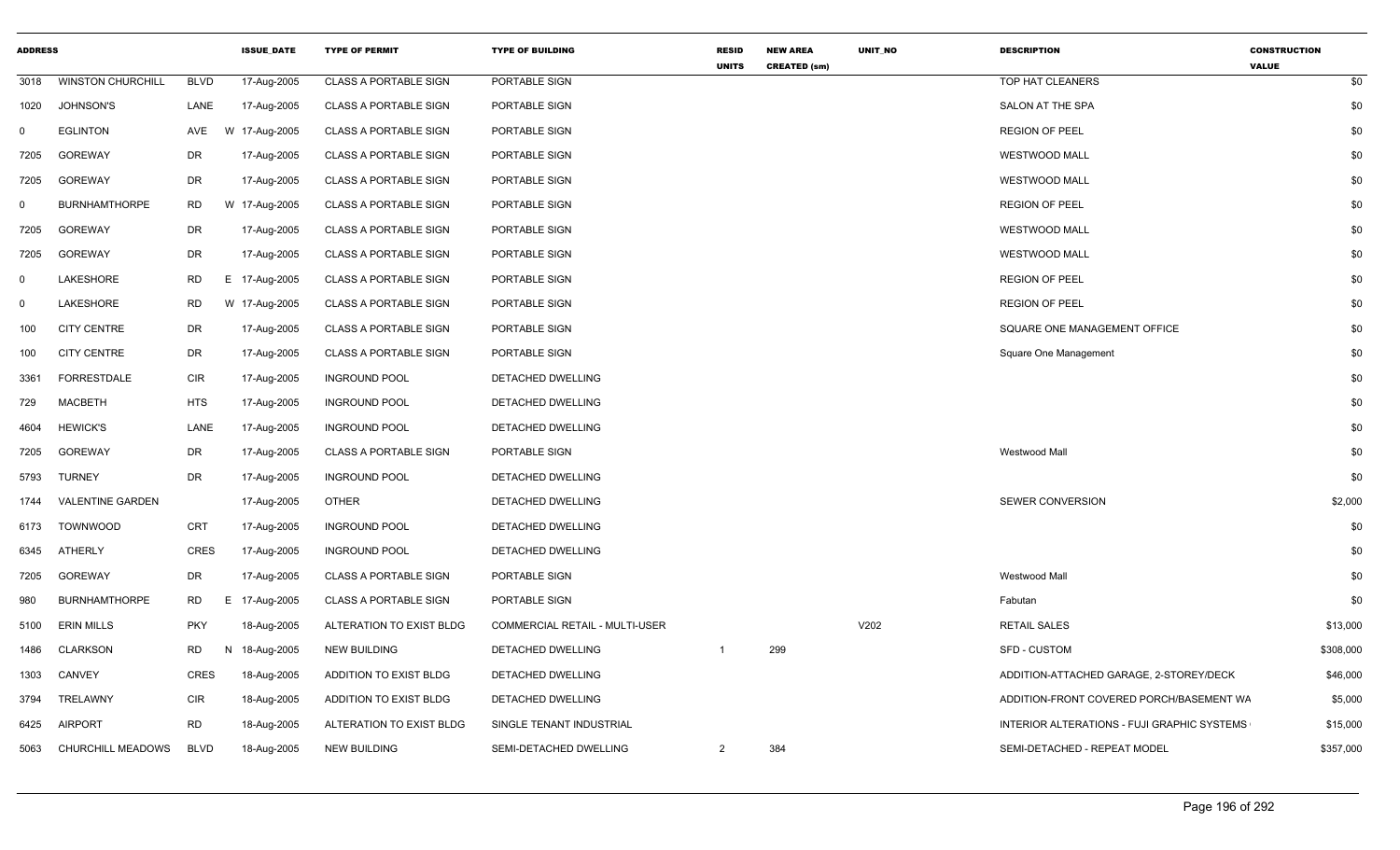| <b>ADDRESS</b> |                    |             | <b>ISSUE DATE</b> | <b>TYPE OF PERMIT</b>        | <b>TYPE OF BUILDING</b>        | <b>RESID</b><br><b>UNITS</b> | <b>NEW AREA</b><br><b>CREATED (sm)</b> | <b>UNIT NO</b> | <b>DESCRIPTION</b>                       | <b>CONSTRUCTION</b><br><b>VALUE</b> |
|----------------|--------------------|-------------|-------------------|------------------------------|--------------------------------|------------------------------|----------------------------------------|----------------|------------------------------------------|-------------------------------------|
| 3933           | <b>STARDUST</b>    | DR          | 18-Aug-2005       | <b>NEW BUILDING</b>          | SEMI-DETACHED DWELLING         | $\overline{2}$               | 286                                    |                | SEMI-DETACHED - REPEAT MODEL             | \$253,000                           |
| 3896           | <b>SKYVIEW</b>     | <b>ST</b>   | 18-Aug-2005       | <b>NEW BUILDING</b>          | SEMI-DETACHED DWELLING         | $\overline{2}$               | 384                                    |                | SEMI-DETACHED - REPEAT MODEL             | \$357,000                           |
| 2060           | <b>STONEHOUSE</b>  | <b>CRES</b> | 18-Aug-2005       | ALTERATION TO EXIST BLDG     | SCHOOL - ELEMENTARY            |                              | 151                                    |                | <b>INTERIOR ALTERATIONS</b>              | \$60,000                            |
| 26             | <b>PETER</b>       | ST          | N 18-Aug-2005     | ELECTROMAG LOCK DEVICE       | <b>RESIDENTIAL - OTHER</b>     |                              |                                        |                | (5) MAGLOCKS                             | \$20,000                            |
| 100            | <b>CITY CENTRE</b> | DR          | 18-Aug-2005       | ALTERATION TO EXIST BLDG     | COMMERCIAL RETAIL - MULTI-USER |                              |                                        | 2-923          | <b>BEAUTY PARLOUR</b>                    | \$20,000                            |
| 2200           | <b>EGLINTON</b>    | AVE         | W 18-Aug-2005     | ALTERATION TO EXIST BLDG     | PUBLIC/INSTIT (EXCEPT SCHOOLS) |                              | 21                                     | 1722           | ALTERATIONS-STERILIZERS REPLACEMENT      | \$10,000                            |
| 7766           | WILDFERN           | DR          | 18-Aug-2005       | ADDITION TO EXIST BLDG       | DETACHED DWELLING              |                              |                                        |                | ADDITION-CONCRETE PORCH                  | \$8,000                             |
| 139            | LAKESHORE          | <b>RD</b>   | E 18-Aug-2005     | <b>FASCIA SIGN</b>           | COMMERCIAL RETAIL-SINGLE USER  |                              |                                        |                | SIX (6) AWNING SIGNS - TEN               | \$5,000                             |
| 720            | <b>BRISTOL</b>     | <b>RD</b>   | W 18-Aug-2005     | <b>CLASS A PORTABLE SIGN</b> | PORTABLE SIGN                  |                              |                                        |                | <b>FLOWERS N US</b>                      | \$0                                 |
| 644            | <b>BLOOR</b>       | <b>ST</b>   | 18-Aug-2005       | <b>CLASS A PORTABLE SIGN</b> | PORTABLE SIGN                  |                              |                                        |                | <b>Little Ceasers</b>                    | \$0                                 |
| 640            | <b>EGLINTON</b>    | AVE         | W 18-Aug-2005     | <b>CLASS A PORTABLE SIGN</b> | PORTABLE SIGN                  |                              |                                        |                | OXFORD LEARNING CENTRE                   | \$0                                 |
| 6900           | <b>MILLCREEK</b>   | DR          | 18-Aug-2005       | <b>CLASS A PORTABLE SIGN</b> | PORTABLE SIGN                  |                              |                                        |                | PLAY & LEARN CHILDREN'S CENTRE           | \$0                                 |
| 2225           | <b>ERIN MILLS</b>  | <b>PKY</b>  | 18-Aug-2005       | <b>CLASS A PORTABLE SIGN</b> | PORTABLE SIGN                  |                              |                                        |                | Sheridan Centre                          | \$0                                 |
| 1077           | NORTH SERVICE      | <b>RD</b>   | 18-Aug-2005       | <b>CLASS A PORTABLE SIGN</b> | PORTABLE SIGN                  |                              |                                        |                | <b>LITTLE CAESARS PIZZA</b>              | \$0                                 |
| 2225           | <b>ERIN MILLS</b>  | <b>PKY</b>  | 18-Aug-2005       | <b>CLASS A PORTABLE SIGN</b> | PORTABLE SIGN                  |                              |                                        |                | <b>Sheridan Centre</b>                   | \$0                                 |
| 128            | QUEEN              | ST          | S<br>18-Aug-2005  | <b>CLASS A PORTABLE SIGN</b> | PORTABLE SIGN                  |                              |                                        |                | SIMPLY DOLLAR & MORE                     | \$0                                 |
| 6055           | MAVIS              | <b>RD</b>   | 18-Aug-2005       | <b>CLASS A PORTABLE SIGN</b> | PORTABLE SIGN                  |                              |                                        |                | Mane Society                             | \$0                                 |
| 3150           | <b>RIDGEWAY</b>    | <b>DR</b>   | 18-Aug-2005       | <b>CLASS A PORTABLE SIGN</b> | PORTABLE SIGN                  |                              |                                        |                | MAGNITUDE WELL BEING CENTRE INC          | \$0                                 |
| 5950           | <b>RODEO</b>       | <b>DR</b>   | 18-Aug-2005       | <b>CLASS A PORTABLE SIGN</b> | PORTABLE SIGN                  |                              |                                        |                | <b>DANIER LEATHER</b>                    | \$0                                 |
| 5935           | <b>MAVIS</b>       | <b>RD</b>   | 18-Aug-2005       | <b>CLASS A PORTABLE SIGN</b> | PORTABLE SIGN                  |                              |                                        |                | <b>LAURA CANADA</b>                      | \$0                                 |
| 131            | <b>DUNDAS</b>      | ST          | E.<br>18-Aug-2005 | <b>CLASS A PORTABLE SIGN</b> | PORTABLE SIGN                  |                              |                                        |                | <b>J&amp;S ORGANIC CLEANERS</b>          | \$0                                 |
| 1560           | <b>DUNDAS</b>      | ST          | W 18-Aug-2005     | <b>CLASS A PORTABLE SIGN</b> | PORTABLE SIGN                  |                              |                                        |                | ERINDALE PRESBYTERIAN CHURCH             | \$0                                 |
| $\mathbf 0$    | <b>CAWTHRA</b>     | <b>RD</b>   | 18-Aug-2005       | <b>CLASS A PORTABLE SIGN</b> | PORTABLE SIGN                  |                              |                                        |                | <b>REGION OF PEEL</b>                    | \$0                                 |
| $\mathbf 0$    | <b>DIXIE</b>       | RD          | 18-Aug-2005       | <b>CLASS A PORTABLE SIGN</b> | PORTABLE SIGN                  |                              |                                        |                | <b>REGION OF PEEL</b>                    | \$0                                 |
| $\Omega$       | <b>BRITANNIA</b>   | <b>RD</b>   | W 18-Aug-2005     | <b>CLASS A PORTABLE SIGN</b> | PORTABLE SIGN                  |                              |                                        |                | <b>REGION OF PEEL</b>                    | \$0                                 |
| $\mathbf 0$    | <b>DERRY</b>       | <b>RD</b>   | W 18-Aug-2005     | <b>CLASS A PORTABLE SIGN</b> | PORTABLE SIGN                  |                              |                                        |                | <b>REGION OF PEEL</b>                    | \$0                                 |
| 7005           | <b>POND</b>        | <b>ST</b>   | 19-Aug-2005       | ADDITION AND ALTER           | DETACHED DWELLING              |                              |                                        |                | ADDTN/ALTER-DORMER REMOVAL, NEW FOUNDATI | \$40,000                            |
|                | 6970 VICAR         | GATE        | 19-Aug-2005       | ALTERATION TO EXIST BLDG     | COMMERCIAL - OTHER             |                              |                                        |                | DAY NURSERY                              | \$41,000                            |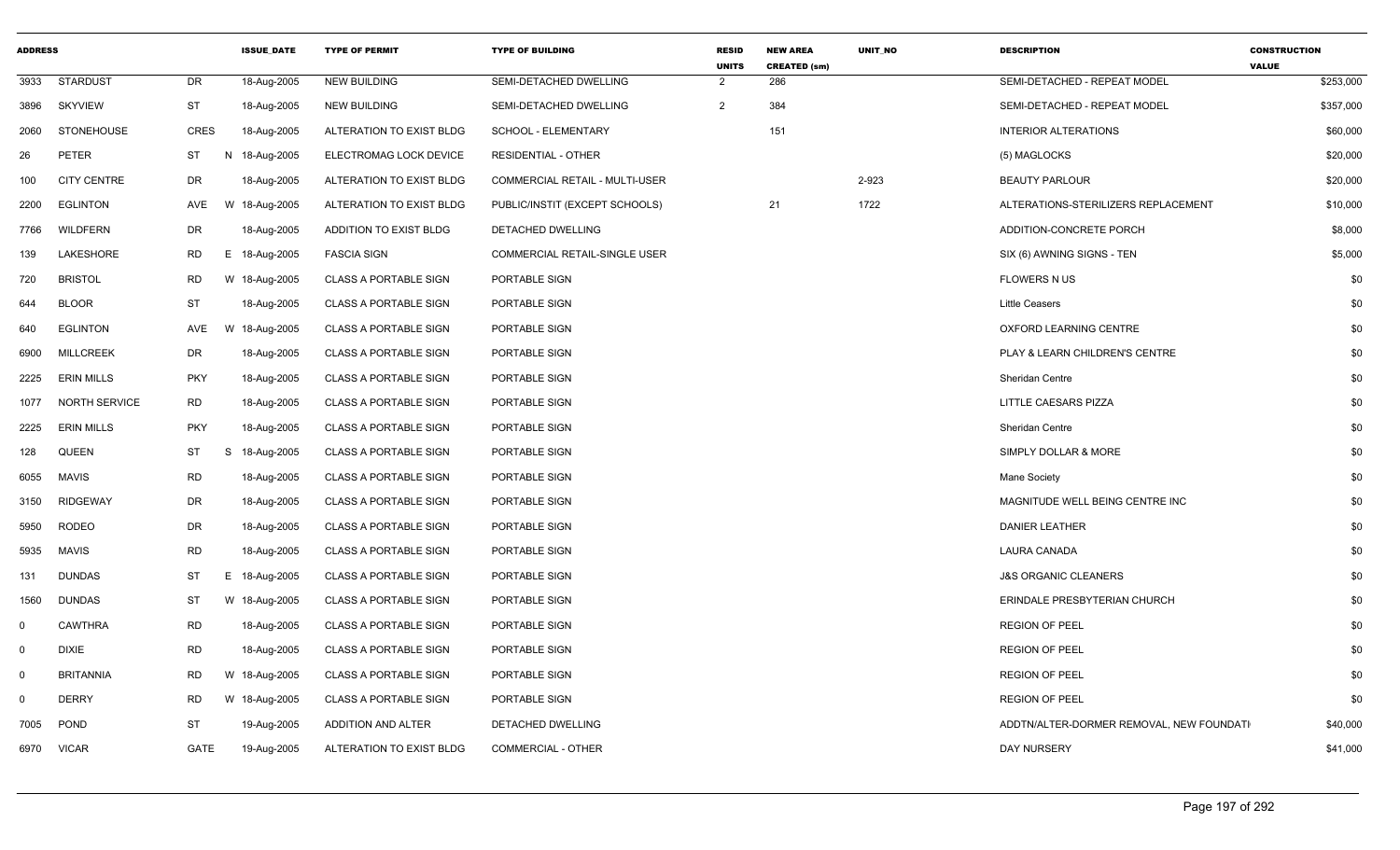| <b>ADDRESS</b> |                          |            | <b>ISSUE_DATE</b> | <b>TYPE OF PERMIT</b>        | <b>TYPE OF BUILDING</b>        | <b>RESID</b><br><b>UNITS</b> | <b>NEW AREA</b><br><b>CREATED (sm)</b> | UNIT_NO | <b>DESCRIPTION</b>                              | <b>CONSTRUCTION</b><br><b>VALUE</b> |           |
|----------------|--------------------------|------------|-------------------|------------------------------|--------------------------------|------------------------------|----------------------------------------|---------|-------------------------------------------------|-------------------------------------|-----------|
| 2343           | <b>MANOR HOUSE</b>       | CRT        | 19-Aug-2005       | <b>INGROUND POOL</b>         | DETACHED DWELLING              |                              |                                        |         |                                                 |                                     | \$0       |
| 907            | PARKLAND                 | AVE        | 19-Aug-2005       | <b>ADDITION AND ALTER</b>    | DETACHED DWELLING              |                              |                                        |         | ADD/ALT-PARTIAL FINISHED BASEMENT/NEW REAR.     |                                     | \$364,000 |
| 215            | <b>ENFIELD</b>           | PL         | 19-Aug-2005       | TENTS/AIR SUPPORT STRUC      | <b>COMMERCIAL - OTHER</b>      |                              |                                        |         | TENT-TEMPORARY, JULY 19-21/2005 (1)40x100       |                                     | \$2,000   |
| 5919           | LADYBURN                 | CRES       | 19-Aug-2005       | ALTERATION TO EXIST BLDG     | DETACHED DWELLING              |                              |                                        |         | <b>BASEMENT WALKOUT</b>                         |                                     | \$10,000  |
| 2330           | MILLRACE                 | <b>CRT</b> | 19-Aug-2005       | ALTERATION TO EXIST BLDG     | COMMERCIAL OFFICE - MULTI-USER |                              |                                        | 3       | OFFICE & WAREHOUSE                              |                                     | \$40,000  |
| 6791           | <b>HURONTARIO</b>        | ST         | 19-Aug-2005       | ALTERATION TO EXIST BLDG     | <b>COMMERCIAL - OTHER</b>      |                              |                                        |         | UNDERGROUND PLUMBING ONLY                       |                                     | \$0       |
| 6791           | <b>HURONTARIO</b>        | ST         | 19-Aug-2005       | <b>OTHER</b>                 | COMMERCIAL - OTHER             |                              |                                        |         | <b>EARLY SITE SERVICING</b>                     |                                     | \$0       |
| 510            | <b>DRIFTCURRENT</b>      | DR         | 19-Aug-2005       | <b>CLASS A PORTABLE SIGN</b> | PORTABLE SIGN                  |                              |                                        |         | JMJ Computer Systems                            |                                     | \$0       |
| 6325           | <b>DIXIE</b>             | <b>RD</b>  | 19-Aug-2005       | <b>CLASS A PORTABLE SIGN</b> | PORTABLE SIGN                  |                              |                                        |         | ROGERS WIRELESS                                 |                                     | \$0       |
| 7171           | <b>GOREWAY</b>           | DR         | 19-Aug-2005       | <b>CLASS A PORTABLE SIGN</b> | PORTABLE SIGN                  |                              |                                        |         | <b>JESSICA BEAUTY SALON</b>                     |                                     | \$0       |
| 5602           | TENTH LINE WEST          |            | 19-Aug-2005       | <b>CLASS A PORTABLE SIGN</b> | PORTABLE SIGN                  |                              |                                        |         | Shoppers Drug Mart                              |                                     | \$0       |
| 2901           | <b>EGLINTON</b>          | AVE        | W 19-Aug-2005     | <b>CLASS A PORTABLE SIGN</b> | PORTABLE SIGN                  |                              |                                        |         | <b>DIGITAL IMAGING</b>                          |                                     | \$0       |
| $^{\circ}$     | <b>ERIN MILLS</b>        | PKY        | 19-Aug-2005       | <b>CLASS A PORTABLE SIGN</b> | PORTABLE SIGN                  |                              |                                        |         | ORCHESTRAS MISSISSAUGA                          |                                     | \$0       |
| 2901           | <b>EGLINTON</b>          | AVE        | W 19-Aug-2005     | <b>CLASS A PORTABLE SIGN</b> | PORTABLE SIGN                  |                              |                                        |         | <b>NYX SHOES</b>                                |                                     | \$0       |
| $\mathbf 0$    | <b>ERIN MILLS</b>        | PKY        | 19-Aug-2005       | <b>CLASS A PORTABLE SIGN</b> | PORTABLE SIGN                  |                              |                                        |         | BOY SCOUTS OF CANADA                            |                                     | \$0       |
| $\Omega$       | <b>ERIN MILLS</b>        | <b>PKY</b> | 19-Aug-2005       | <b>CLASS A PORTABLE SIGN</b> | PORTABLE SIGN                  |                              |                                        |         | COPTIC ORTHODOX PATRIARCHATE OF ALEXANDR        |                                     | \$0       |
| $\mathbf 0$    | <b>DUNDAS</b>            | ST         | W 19-Aug-2005     | <b>CLASS A PORTABLE SIGN</b> | PORTABLE SIGN                  |                              |                                        |         | <b>REGION OF PEEL</b>                           |                                     | \$0       |
| $\mathbf 0$    | <b>EGLINTON</b>          | AVE        | E 19-Aug-2005     | <b>CLASS A PORTABLE SIGN</b> | PORTABLE SIGN                  |                              |                                        |         | PHILOPATEER CHRISTIAN COLLEGE -enetered in erro |                                     | \$0       |
| $\Omega$       | <b>BURNHAMTHORPE</b>     | RD         | E 19-Aug-2005     | <b>CLASS A PORTABLE SIGN</b> | PORTABLE SIGN                  |                              |                                        |         | <b>REGION OF PEEL</b>                           |                                     | \$0       |
| $\mathbf 0$    | <b>ERIN MILLS</b>        | <b>PKY</b> | 19-Aug-2005       | <b>CLASS A PORTABLE SIGN</b> | PORTABLE SIGN                  |                              |                                        |         | Port Credit Volleyball                          |                                     | \$0       |
| $\Omega$       | <b>BURNHAMTHORPE</b>     | RD         | W 19-Aug-2005     | <b>CLASS A PORTABLE SIGN</b> | PORTABLE SIGN                  |                              |                                        |         | <b>REGION OF PEEL</b>                           |                                     | \$0       |
| $\mathbf 0$    | <b>MAVIS</b>             | RD         | 19-Aug-2005       | <b>CLASS A PORTABLE SIGN</b> | PORTABLE SIGN                  |                              |                                        |         | <b>REGION OF PEEL</b>                           |                                     | \$0       |
| $\mathbf 0$    | QUEENSWAY                |            | E 19-Aug-2005     | <b>CLASS A PORTABLE SIGN</b> | PORTABLE SIGN                  |                              |                                        |         | PORT CREDIT VOLLEYBALL                          |                                     | \$0       |
| $\mathbf 0$    | <b>BURNHAMTHORPE</b>     | RD         | W 19-Aug-2005     | <b>CLASS A PORTABLE SIGN</b> | PORTABLE SIGN                  |                              |                                        |         | <b>REGION OF PEEL</b>                           |                                     | \$0       |
| 5025           | <b>HEATHERLEIGH</b>      | AVE        | 19-Aug-2005       | <b>CLASS A PORTABLE SIGN</b> | PORTABLE SIGN                  |                              |                                        |         | <b>Computers Plus</b>                           |                                     | \$0       |
| $\Omega$       | <b>EGLINTON</b>          | AVE        | W 19-Aug-2005     | <b>CLASS A PORTABLE SIGN</b> | PORTABLE SIGN                  |                              |                                        |         | <b>REGION OF PEEL</b>                           |                                     | \$0       |
| $\Omega$       | <b>WINSTON CHURCHILL</b> | BLVD       | 19-Aug-2005       | <b>CLASS A PORTABLE SIGN</b> | PORTABLE SIGN                  |                              |                                        |         | <b>REGION OF PEEL</b>                           |                                     | \$0       |
| $\Omega$       | LAKESHORE                | <b>RD</b>  | E 19-Aug-2005     | <b>CLASS A PORTABLE SIGN</b> | PORTABLE SIGN                  |                              |                                        |         | <b>REGION OF PEEL</b>                           |                                     | \$0       |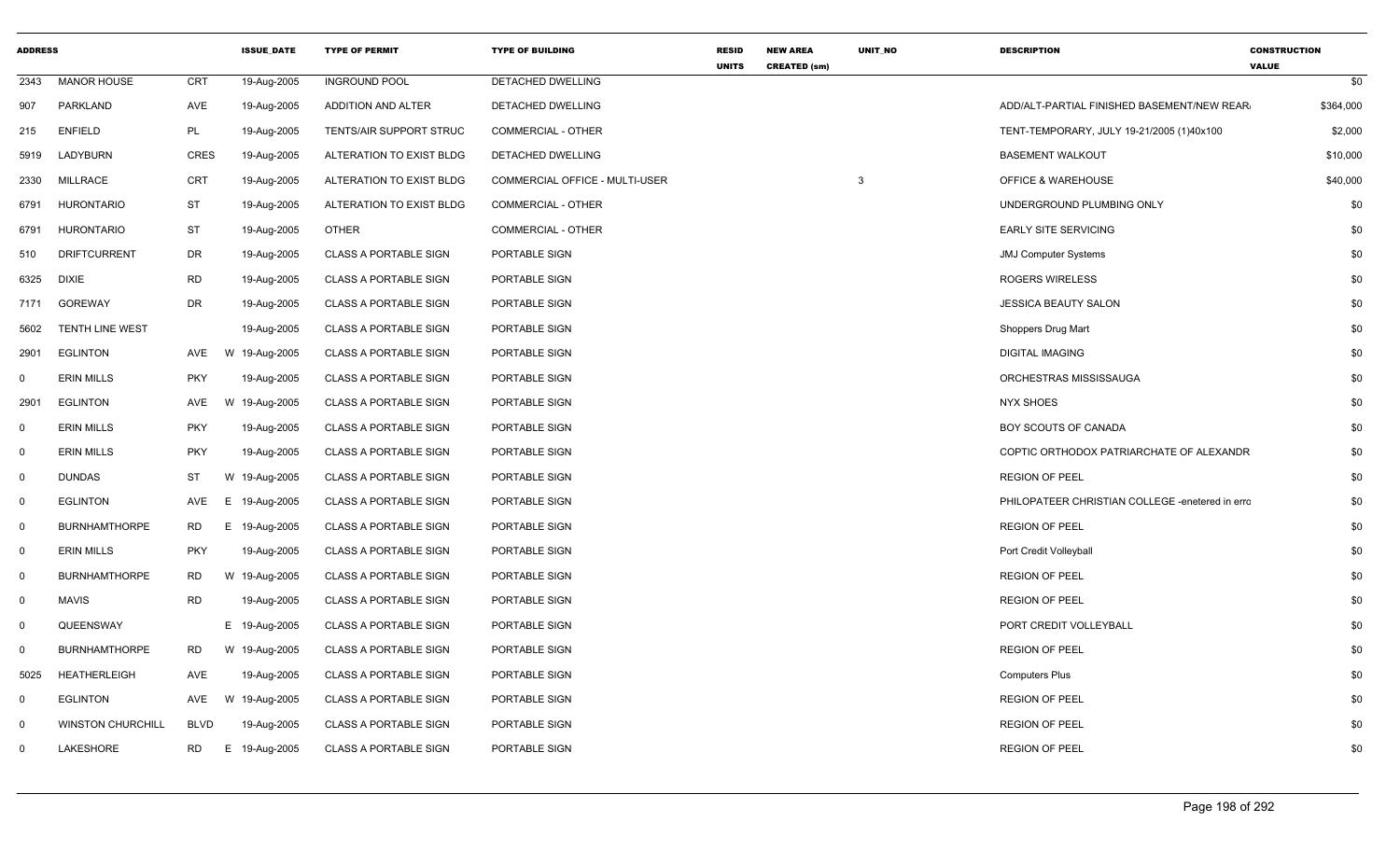| <b>ADDRESS</b> |                        |             | <b>ISSUE_DATE</b> | <b>TYPE OF PERMIT</b>        | <b>TYPE OF BUILDING</b>        | <b>RESID</b><br><b>UNITS</b> | <b>NEW AREA</b><br><b>CREATED (sm)</b> | UNIT_NO | <b>DESCRIPTION</b>                            | <b>CONSTRUCTION</b><br><b>VALUE</b> |
|----------------|------------------------|-------------|-------------------|------------------------------|--------------------------------|------------------------------|----------------------------------------|---------|-----------------------------------------------|-------------------------------------|
| 626            | <b>BURNHAMTHORPE</b>   | <b>RD</b>   | W 19-Aug-2005     | <b>CLASS A PORTABLE SIGN</b> | PORTABLE SIGN                  |                              |                                        |         | Jim Colalillo                                 | \$0                                 |
| 4007           | MISSISSAUGA            | <b>RD</b>   | 19-Aug-2005       | <b>DEMOLITION</b>            | DETACHED DWELLING              | -1                           |                                        |         | <b>DEMOLTION - SFD</b>                        | \$10,000                            |
| 3100           | <b>RIDGEWAY</b>        | <b>DR</b>   | 19-Aug-2005       | <b>CLASS A PORTABLE SIGN</b> | PORTABLE SIGN                  |                              |                                        |         | Mississauga School of Music                   | \$0                                 |
| 787            | <b>BANCROFT</b>        | DR          | 19-Aug-2005       | CLASS A PORTABLE SIGN        | PORTABLE SIGN                  |                              |                                        |         | Audi of Mississauga                           | \$0                                 |
| 6075           | <b>MAVIS</b>           | <b>RD</b>   | 19-Aug-2005       | <b>CLASS A PORTABLE SIGN</b> | PORTABLE SIGN                  |                              |                                        |         | Penningtons                                   | \$0                                 |
| 2327           | STANFIELD              | <b>RD</b>   | 19-Aug-2005       | <b>CLASS A PORTABLE SIGN</b> | PORTABLE SIGN                  |                              |                                        |         | <b>Wedlock Paper Converters</b>               | \$0                                 |
| $\mathbf 0$    | <b>BURNHAMTHORPE</b>   | <b>RD</b>   | E.<br>19-Aug-2005 | <b>CLASS A PORTABLE SIGN</b> | PORTABLE SIGN                  |                              |                                        |         | COMMUNITY SERVICES (REC. & PARKS)             | \$0                                 |
| 2400           | <b>DUNDAS</b>          | ST          | W 19-Aug-2005     | <b>CLASS A PORTABLE SIGN</b> | PORTABLE SIGN                  |                              |                                        |         | TD Canada Trust                               | \$0                                 |
| 2150           | <b>BURNHAMTHORPE</b>   | RD          | W 19-Aug-2005     | <b>CLASS A PORTABLE SIGN</b> | PORTABLE SIGN                  |                              |                                        |         | <b>TD Canada Trust</b>                        | \$0                                 |
| 350            | <b>BURNHAMTHORPE</b>   | <b>RD</b>   | E 19-Aug-2005     | <b>CLASS A PORTABLE SIGN</b> | PORTABLE SIGN                  |                              |                                        |         | Mississauga Dental Arts                       | \$0                                 |
| 350            | <b>BURNHAMTHORPE</b>   | <b>RD</b>   | E 19-Aug-2005     | <b>CLASS A PORTABLE SIGN</b> | PORTABLE SIGN                  |                              |                                        |         | Central Park Salon & Spa                      | \$0                                 |
| 777            | <b>DUNDAS</b>          | <b>ST</b>   | W 19-Aug-2005     | <b>CLASS A PORTABLE SIGN</b> | PORTABLE SIGN                  |                              |                                        |         | Oil Changers                                  | \$0                                 |
| 5602           | <b>TENTH LINE WEST</b> |             | 19-Aug-2005       | <b>CLASS A PORTABLE SIGN</b> | PORTABLE SIGN                  |                              |                                        |         | Dr. Fabian Tai & Assoc.                       | \$0                                 |
| 3050           | <b>VEGA</b>            | <b>BLVD</b> | 19-Aug-2005       | <b>CLASS A PORTABLE SIGN</b> | PORTABLE SIGN                  |                              |                                        |         | <b>Goemans Appliances</b>                     | \$0                                 |
| 1052           | SOUTHDOWN              | RD          | 19-Aug-2005       | <b>CLASS A PORTABLE SIGN</b> | PORTABLE SIGN                  |                              |                                        |         | TD Canada Trust                               | \$0                                 |
| 2580           | <b>HURONTARIO</b>      | ST          | 19-Aug-2005       | <b>CLASS A PORTABLE SIGN</b> | PORTABLE SIGN                  |                              |                                        |         | TD Canada Trust                               | \$0                                 |
| 3037           | CLAYHILL               | <b>RD</b>   | 19-Aug-2005       | <b>CLASS A PORTABLE SIGN</b> | PORTABLE SIGN                  |                              |                                        |         | <b>TD Canada Trust</b>                        | \$0                                 |
| 254            | LAKESHORE              | RD          | W<br>19-Aug-2005  | <b>CLASS A PORTABLE SIGN</b> | PORTABLE SIGN                  |                              |                                        |         | <b>TD Canada Trust</b>                        | \$0                                 |
| 4141           | <b>DIXIE</b>           | <b>RD</b>   | 19-Aug-2005       | <b>CLASS A PORTABLE SIGN</b> | PORTABLE SIGN                  |                              |                                        |         | <b>TD Canada Trust</b>                        | \$0                                 |
| $\mathbf 0$    | <b>ERIN MILLS</b>      | <b>PKY</b>  | 19-Aug-2005       | <b>CLASS A PORTABLE SIGN</b> | PORTABLE SIGN                  |                              |                                        |         | <b>Trillium Health Centre</b>                 | \$0                                 |
| $\mathbf 0$    | QUEENSWAY              |             | E 19-Aug-2005     | <b>CLASS A PORTABLE SIGN</b> | PORTABLE SIGN                  |                              |                                        |         | TRILLIUM HEALTH CENTRE                        | \$0                                 |
| 5100           | <b>ERIN MILLS</b>      | <b>PKY</b>  | 22-Aug-2005       | ALTERATION TO EXIST BLDG     | COMMERCIAL RETAIL - MULTI-USER |                              |                                        | E225    | INTERIOR ATLERATIONS-COLES BOOKSTORE          | \$50,000                            |
| 1149           | UPPER RIVER            | <b>CRT</b>  | 22-Aug-2005       | <b>OTHER</b>                 | DETACHED DWELLING              |                              |                                        |         | <b>ADDITION - DECK</b>                        | \$5,000                             |
| 2560           | SOUTH SHERIDAN         | <b>WAY</b>  | 22-Aug-2005       | ADDITION TO EXIST BLDG       | SINGLE TENANT INDUSTRIAL       |                              | 185                                    |         | ADDITION - 1 STOREY OFFICE AREA, C & B CORRUC | \$146,000                           |
| 5099           | <b>CREEKBANK</b>       | <b>RD</b>   | 22-Aug-2005       | ALTERATION TO EXIST BLDG     | COMMERCIAL OFFICE- SINGLE USER |                              | 230                                    | P2 LVL  | INTERIOR ALTERATIONS-BELL MOBILITY            | \$66,000                            |
| 55             | <b>CITY CENTRE</b>     | DR          | 22-Aug-2005       | ELECTROMAG LOCK DEVICE       | COMMERCIAL OFFICE - MULTI-USER |                              |                                        | 300     | (6) MAGLOCKS                                  | \$25,000                            |
| 1486           | ORCHARD HAVEN RIDGE    |             | 22-Aug-2005       | ADDITION TO EXIST BLDG       | DETACHED DWELLING              |                              | 327                                    |         | <b>ADDITION - SECOND STOREY</b>               | \$337,000                           |
| 3065           | CAWTHRA                | <b>RD</b>   | 22-Aug-2005       | <b>PYLON SIGN</b>            | <b>CHURCH</b>                  |                              |                                        |         | 1 GROUND SIGN - DIXIE PRESBYTERIAN CHURCH     | \$4,000                             |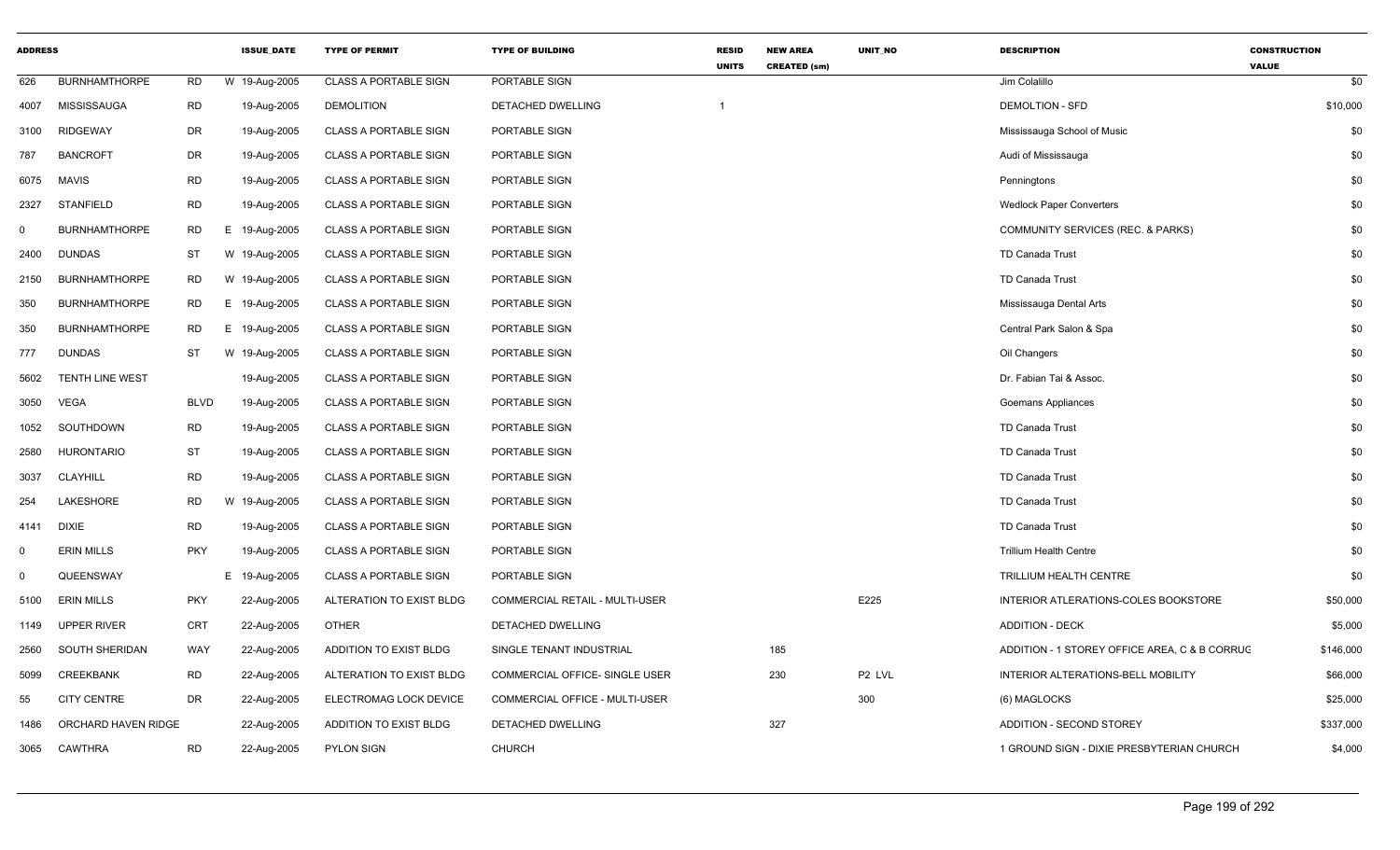| <b>ADDRESS</b> |                      |                 | <b>ISSUE DATE</b> | <b>TYPE OF PERMIT</b>        | <b>TYPE OF BUILDING</b>        | <b>RESID</b><br><b>UNITS</b> | <b>NEW AREA</b><br><b>CREATED (sm)</b> | <b>UNIT NO</b> | <b>DESCRIPTION</b>                        | <b>CONSTRUCTION</b><br><b>VALUE</b> |
|----------------|----------------------|-----------------|-------------------|------------------------------|--------------------------------|------------------------------|----------------------------------------|----------------|-------------------------------------------|-------------------------------------|
| 730            | <b>MATHESON</b>      | <b>BLVD</b>     | W 22-Aug-2005     | ALTERATION TO EXIST BLDG     | COMMERCIAL RETAIL-SINGLE USER  |                              |                                        |                | INTERIOR ALTERATIONS-REMOVE FRONT CANOPY  | \$88,000                            |
| 6325           | MONTEVIDEO           | RD              | 22-Aug-2005       | ALTERATION TO EXIST BLDG     | SCHOOL - SECONDARY             |                              |                                        |                | <b>INTERIOR ALTERATIONS</b>               | \$37,000                            |
| 2000           | ARGENTIA             | <b>RD</b>       | 22-Aug-2005       | ALTERATION TO EXIST BLDG     | MULTI-TENANT INDUSTRIAL        |                              | 202                                    | 406, BLD-5     | <b>GENERAL OFFICE</b>                     | \$30,000                            |
| 100            | <b>CITY CENTRE</b>   | DR              | 22-Aug-2005       | ALTERATION TO EXIST BLDG     | COMMERCIAL - OTHER             |                              |                                        | 2-906          | INTERIOR ALTERATIONS-SPRING               | \$45,000                            |
| 5146           | <b>DOUBLETREE</b>    | DR              | 22-Aug-2005       | <b>NEW BUILDING</b>          | DETACHED DWELLING              |                              | 268                                    |                | SFD - REPEAT MODEL - FIREBREAK LOT        | \$267,000                           |
| 1715           | WILLOW               | WAY             | 22-Aug-2005       | PORTABLE CLASSROOM           | SCHOOL - SECONDARY             |                              |                                        |                | PORTABLE-RELOCATE (3), WILLOW WAY P.S.    | \$6,000                             |
| 2060           | STONEHOUSE           | <b>CRES</b>     | 22-Aug-2005       | PORTABLE CLASSROOM           | SCHOOL - SECONDARY             |                              |                                        |                | PORTABLE-RELOCATE (2), OAKRIDGE P.S.      | \$6,000                             |
| 32             | SUBURBAN             | DR              | 22-Aug-2005       | PORTABLE CLASSROOM           | SCHOOL - OTHER                 |                              |                                        |                | PORTABLE-RELOCATE (2) RAY UNDERHILL P.S.  | \$32,000                            |
| 1150           | <b>DREAM CREST</b>   | <b>RD</b>       | 22-Aug-2005       | PORTABLE CLASSROOM           | SCHOOL - OTHER                 |                              |                                        |                | PORTABLE-RELOCATE (4) RICK HANSEN S.S.    | \$64,000                            |
| 700            | <b>BURNHAMTHORPE</b> | <b>RD</b><br>E. | 22-Aug-2005       | OTHER                        | <b>COMMERCIAL - OTHER</b>      |                              |                                        |                | CONSTRUCTION 25m TELECOM. MONOPOLE WITH E | \$60,000                            |
| 5477           | WILDERNESS           | TR              | 22-Aug-2005       | ALTERATION TO EXIST BLDG     | DETACHED DWELLING              |                              |                                        |                | ALTERATIONS-BASEMENT ENTRANCE             | \$1,000                             |
| 3540           | HAVENWOOD            | DR              | 22-Aug-2005       | PORTABLE CLASSROOM           | SCHOOL - SECONDARY             |                              |                                        |                | PORTABLE-RELOCATE (2), ST SOPHIA E.S.     | \$10,000                            |
| 80             | <b>COURTNEYPARK</b>  | DR<br>E.        | 22-Aug-2005       | <b>FASCIA SIGN</b>           | COMMERCIAL RETAIL - MULTI-USER |                              |                                        | K7             | 3 FASCIA SIGNS - SO SAGE                  | \$12,000                            |
| 3069           | <b>HAROLD SHEARD</b> | DR              | 22-Aug-2005       | ALTERATION TO EXIST BLDG     | DETACHED DWELLING              |                              |                                        |                | ALTERATIONS-SLIDING PATIO DOOR            | \$1,000                             |
| 5990           | <b>FALBOURNE</b>     | <b>ST</b>       | 22-Aug-2005       | <b>FASCIA SIGN</b>           | SINGLE TENANT INDUSTRIAL       |                              |                                        |                | ONE (1) FASCIA SIGN - RP GRAPHICS         | \$2,000                             |
| 2170           | SOUTH SHERIDAN       | WAY             | 22-Aug-2005       | PORTABLE CLASSROOM           | SCHOOL - OTHER                 |                              |                                        |                | PORTABLE-RELOCATE (2)                     | \$1,000                             |
| 1403           | <b>DUNDAS</b>        | ST<br>Е.        | 22-Aug-2005       | <b>CLASS A PORTABLE SIGN</b> | PORTABLE SIGN                  |                              |                                        |                | <b>CASH MONEY</b>                         | \$0                                 |
| 7091           | <b>HURONTARIO</b>    | <b>ST</b>       | 22-Aug-2005       | <b>CLASS A PORTABLE SIGN</b> | PORTABLE SIGN                  |                              |                                        |                | <b>ACTIVE GREEN &amp; ROSS</b>            | \$0                                 |
| 0              | <b>ERIN MILLS</b>    | <b>PKY</b>      | 22-Aug-2005       | <b>CLASS A PORTABLE SIGN</b> | PORTABLE SIGN                  |                              |                                        |                | ST THOMAS A BECKET ANGLICAN CHURCH        | \$0                                 |
| 6325           | <b>DIXIE</b>         | <b>RD</b>       | 22-Aug-2005       | <b>CLASS A PORTABLE SIGN</b> | PORTABLE SIGN                  |                              |                                        |                | <b>EBS NOTEBOOKS</b>                      | \$0                                 |
| 6685           | <b>TOMKEN</b>        | <b>RD</b>       | 22-Aug-2005       | <b>CLASS A PORTABLE SIGN</b> | PORTABLE SIGN                  |                              |                                        |                | HOME PLUS GROUP INC                       | \$0                                 |
| 1208           | OGDEN                | AVE             | 22-Aug-2005       | <b>DEMOLITION</b>            | DETACHED DWELLING              |                              |                                        |                | <b>DEMOLITION - SFD</b>                   | \$10,000                            |
| $\Omega$       | <b>MAVIS</b>         | <b>RD</b>       | 22-Aug-2005       | <b>CLASS A PORTABLE SIGN</b> | PORTABLE SIGN                  |                              |                                        |                | COPTIC ORTHODOX PATRIARCHATE OF ALEXANDR  | \$0                                 |
| 1036           | LAKESHORE            | <b>RD</b><br>E  | 22-Aug-2005       | <b>CLASS A PORTABLE SIGN</b> | PORTABLE SIGN                  |                              |                                        |                | OASIS CONVENTION CENTRE/1207038 LTD       | \$0                                 |
| 1585           | MISSISSAUGA VALLEY   | BLVD            | 22-Aug-2005       | <b>CLASS A PORTABLE SIGN</b> | PORTABLE SIGN                  |                              |                                        |                | TD CANADA TRUST                           | \$0                                 |
| 1145           | <b>DUNDAS</b>        | ST<br>E.        | 22-Aug-2005       | <b>CLASS A PORTABLE SIGN</b> | PORTABLE SIGN                  |                              |                                        |                | TD CANADA TRUST                           | \$0                                 |
| 5004           | TIMBERLEA            | <b>BLVD</b>     | 23-Aug-2005       | ALTERATION TO EXIST BLDG     | MULTI-TENANT INDUSTRIAL        |                              |                                        | 45             | <b>MACHINE SHOP</b>                       | \$3,000                             |
| 5004           | <b>TIMBERLEA</b>     | <b>BLVD</b>     | 23-Aug-2005       | ALTERATION TO EXIST BLDG     | MULTI-TENANT INDUSTRIAL        |                              |                                        | 43-44          | <b>MACHINE SHOP</b>                       | \$4,000                             |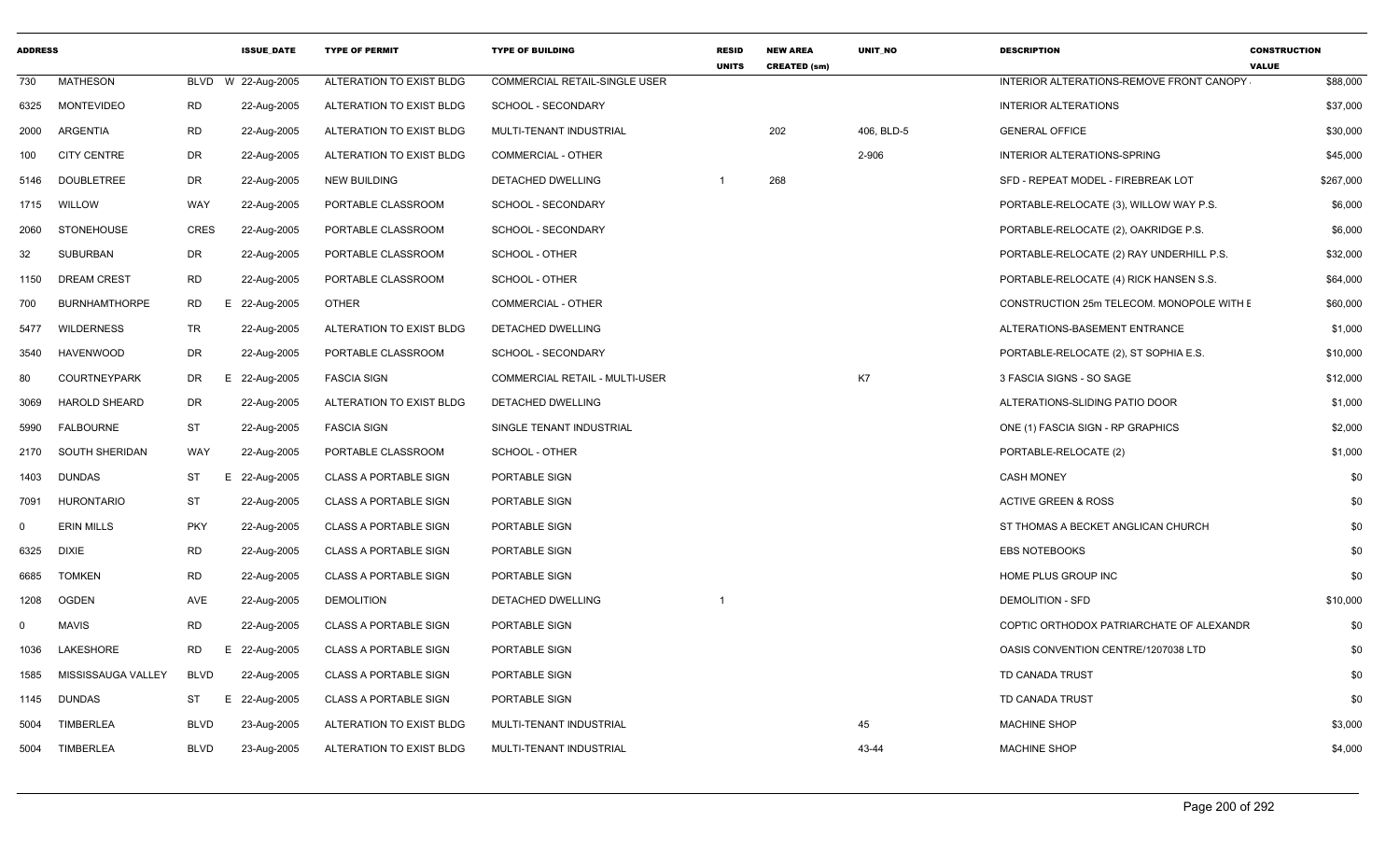| <b>ADDRESS</b> |                      |                | <b>ISSUE_DATE</b> | <b>TYPE OF PERMIT</b>         | <b>TYPE OF BUILDING</b>        | <b>RESID</b><br><b>UNITS</b> | <b>NEW AREA</b><br><b>CREATED (sm)</b> | UNIT_NO         | <b>DESCRIPTION</b>                          | <b>CONSTRUCTION</b><br><b>VALUE</b> |
|----------------|----------------------|----------------|-------------------|-------------------------------|--------------------------------|------------------------------|----------------------------------------|-----------------|---------------------------------------------|-------------------------------------|
| 5004           | <b>TIMBERLEA</b>     | <b>BLVD</b>    | 23-Aug-2005       | ALTERATION TO EXIST BLDG      | MULTI-TENANT INDUSTRIAL        |                              |                                        | 42              | <b>BASEMENT FINISHING</b>                   | \$2,000                             |
| 5100           | <b>ERIN MILLS</b>    | PKY            | 23-Aug-2005       | ALTERATION TO EXIST BLDG      | COMMERCIAL RETAIL - MULTI-USER |                              |                                        | <b>B217</b>     | <b>RETAIL SALES</b>                         | \$17,000                            |
| 6755           | TATTINGER            | AVE            | 23-Aug-2005       | ALTERATION TO EXIST BLDG      | DETACHED DWELLING              |                              |                                        |                 | BASEMENT RENOVATIONS/WALKOUT                | \$10,000                            |
| 3675           | THOMAS               | ST             | 23-Aug-2005       | NEW BUILDING                  | SCHOOL - SECONDARY             |                              | 20,414                                 |                 | NEW - CHURCHILL MEADOWS S.S & APPLEWOOD A   | \$28,825,000                        |
| 99             | <b>AGNES</b>         | <b>ST</b>      | 23-Aug-2005       | ALTERATION TO EXIST BLDG      | APARTMENT (> 6 UNITS)          |                              |                                        | <b>U/GROUND</b> | ALTERATIONS-PARKING GARAGE CONCRETE REPA    | \$165,000                           |
| 1432           | ALEXANDRA            | AVE            | 23-Aug-2005       | ADDITION AND ALTER            | DETACHED DWELLING              |                              |                                        |                 | ALTERATIONS, 2ND STOREY ADDITION, BREEZEWA  | \$192,000                           |
|                | 1576 LIVEOAK         | DR             | 23-Aug-2005       | ADDITION TO EXIST BLDG        | DETACHED DWELLING              |                              |                                        |                 | ADDITION - SUNROOM                          | \$22,000                            |
| 984            | OWENWOOD             | DR             | 23-Aug-2005       | ADDITION AND ALTER            | DETACHED DWELLING              |                              |                                        |                 | ADDITION & INTERIOR ALTERATIONS             | \$129,000                           |
| 80             | <b>COURTNEYPARK</b>  | DR             | E 23-Aug-2005     | ALTERATION TO EXIST BLDG      | COMMERCIAL RETAIL - MULTI-USER |                              | 166                                    | K <sub>2</sub>  | <b>RESTAURANT</b>                           | \$66,000                            |
| 1567           | <b>OLD SPAR</b>      | CRT            | 23-Aug-2005       | ADDITION TO EXIST BLDG        | DETACHED DWELLING              |                              | 17                                     |                 | ADDITION-HEATED SUNROOM                     | \$15,000                            |
| 5350           | <b>FOXMILL</b>       | CRT            | 23-Aug-2005       | <b>INGROUND POOL</b>          | DETACHED DWELLING              |                              |                                        |                 |                                             | \$0                                 |
| 950            | <b>BURNHAMTHORPE</b> | <b>RD</b>      | W 23-Aug-2005     | <b>PYLON SIGN</b>             | <b>CITY</b>                    |                              |                                        |                 | 1 GROUND SIGN - PROVINCIAL OFFENCES COURT   | \$74,000                            |
| 2460           | <b>BARCELLA</b>      | <b>CRES</b>    | 23-Aug-2005       | <b>INGROUND POOL</b>          | DETACHED DWELLING              |                              |                                        |                 |                                             | \$0                                 |
| $\Omega$       | <b>AIRPORT</b>       | RD             | 23-Aug-2005       | <b>CLASS A PORTABLE SIGN</b>  | PORTABLE SIGN                  |                              |                                        |                 | <b>REGION OF PEEL</b>                       | \$0                                 |
| 527            | <b>PARKVIEW</b>      | <b>BLVD</b>    | 23-Aug-2005       | ALTERATION TO EXIST BLDG      | DETACHED DWELLING              |                              |                                        |                 | 3 ADDITIONAL FIXTURES IN BASEMENT           | \$7,000                             |
| 6981           | <b>MILLCREEK</b>     | <b>DR</b>      | 23-Aug-2005       | <b>CLASS A PORTABLE SIGN</b>  | PORTABLE SIGN                  |                              |                                        |                 | Kinder Kampus                               | \$0                                 |
| 5099           | <b>CREEKBANK</b>     | RD             | 24-Aug-2005       | ELECTROMAG LOCK DEVICE        | INDUSTRIAL - OTHER             |                              |                                        |                 | MAGLOCKS-2                                  | \$15,000                            |
| 111            | LAKESHORE            | <b>RD</b><br>W | 24-Aug-2005       | ALTERATION TO EXIST BLDG      | <b>COMMERCIAL - OTHER</b>      |                              |                                        |                 | ALTERATIONS-OUTDOOR PATIO, STARBUCKS COFF   | \$15,000                            |
| 825            | <b>BEXHILL</b>       | <b>RD</b>      | 24-Aug-2005       | ADDITION AND ALTER            | DETACHED DWELLING              |                              |                                        |                 | ADDITION/ALTERATIONS                        | \$36,000                            |
| 2021           | <b>DUNDAS</b>        | ST<br>W        | 24-Aug-2005       | CHANGE OF USE                 | SCHOOL - SECONDARY             |                              |                                        |                 | DUST COLLECTOR UPGRADE                      | \$21,000                            |
| 3310           | <b>DWIGGIN</b>       | AVE            | 24-Aug-2005       | ABOVE GROUND POOL             | DETACHED DWELLING              |                              |                                        |                 |                                             | \$0                                 |
| 1605           | <b>TIPPERARY</b>     | CRT            | 24-Aug-2005       | <b>ADDITION TO EXIST BLDG</b> | DETACHED DWELLING              |                              |                                        |                 | ADDITION-SUNROOM, HEATED                    | \$20,000                            |
| 1261           | <b>COBALT</b>        | <b>ST</b>      | 24-Aug-2005       | <b>INGROUND POOL</b>          | DETACHED DWELLING              |                              |                                        |                 |                                             | \$0                                 |
| 1938           | <b>DUNDAS</b>        | ST<br>E.       | 24-Aug-2005       | ALTERATION TO EXIST BLDG      | MULTI-TENANT INDUSTRIAL        |                              |                                        |                 | INTERIOR ALTERATIONS - MISSISSAUGA GATE INN | \$18,000                            |
| 6750           | MISSISSAUGA          | RD             | 24-Aug-2005       | ALTERATION TO EXIST BLDG      | <b>COMMERCIAL - OTHER</b>      |                              |                                        |                 | ALTERATIONS-LOAD DOCK EXTENSION             | \$15,000                            |
| 5381           | ANVIL                | LANE           | 24-Aug-2005       | ADDITION TO EXIST BLDG        | DETACHED DWELLING              |                              |                                        |                 | ADDITION-DECK                               | \$10,000                            |
| 888            | <b>DUNDAS</b>        | ST<br>E.       | 24-Aug-2005       | CHANGE OF USE                 | COMMERCIAL RETAIL - MULTI-USER |                              |                                        | <b>B3-3</b>     | RETAIL CLOTHING STORE                       | \$0                                 |
| 1259           | LAKEBREEZE           | <b>DR</b>      | 24-Aug-2005       | <b>INGROUND POOL</b>          | DETACHED DWELLING              |                              |                                        |                 |                                             | \$0                                 |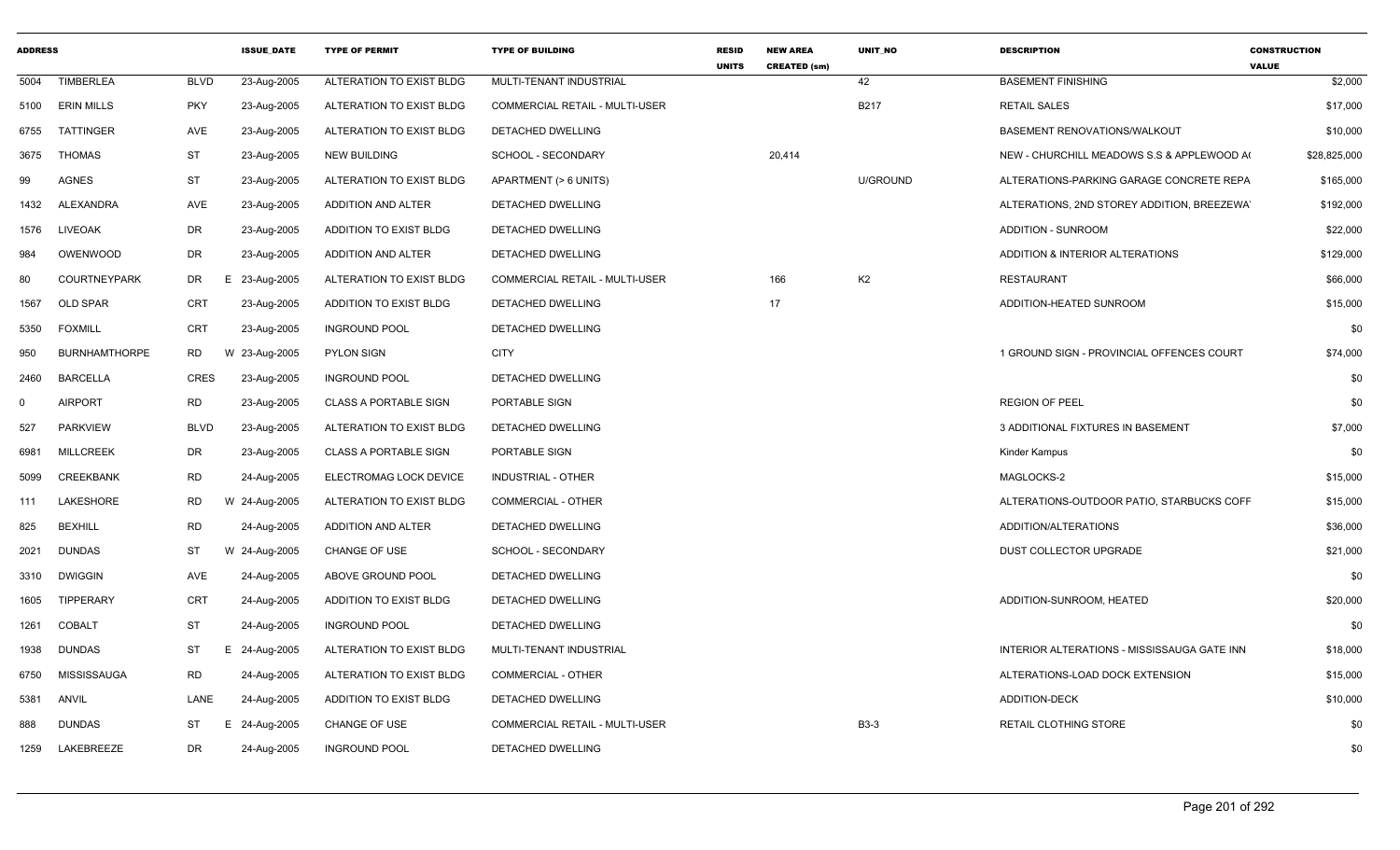| <b>ADDRESS</b> |                          |             | <b>ISSUE DATE</b> | <b>TYPE OF PERMIT</b>        | <b>TYPE OF BUILDING</b>               | <b>RESID</b><br><b>UNITS</b> | <b>NEW AREA</b><br><b>CREATED (sm)</b> | <b>UNIT NO</b> | <b>DESCRIPTION</b>                           | <b>CONSTRUCTION</b><br><b>VALUE</b> |
|----------------|--------------------------|-------------|-------------------|------------------------------|---------------------------------------|------------------------------|----------------------------------------|----------------|----------------------------------------------|-------------------------------------|
| 55             | <b>STANDISH</b>          | <b>CRT</b>  | 24-Aug-2005       | ALTERATION TO EXIST BLDG     | <b>COMMERCIAL OFFICE - MULTI-USER</b> |                              |                                        | $10-FLR$       | <b>INTERIOR ALTERATIONS-SAMSUNG</b>          | \$64,000                            |
| 2395           | SPEAKMAN                 | <b>DR</b>   | 24-Aug-2005       | <b>REVISIONS</b>             | SINGLE TENANT INDUSTRIAL              |                              |                                        |                | <b>REVISION</b>                              | \$0                                 |
| 3869           | <b>QUIET CREEK</b>       | <b>DR</b>   | 24-Aug-2005       | <b>NEW BUILDING</b>          | DETACHED DWELLING                     | -1                           | 214                                    |                | <b>SFD - REPEAT MODEL</b>                    | \$199,000                           |
| 5228           | CHURCHILL MEADOWS        | <b>BLVD</b> | 24-Aug-2005       | <b>NEW BUILDING</b>          | DETACHED DWELLING                     | $\overline{1}$               | 212                                    |                | <b>SFD - REPEAT MODEL</b>                    | \$197,000                           |
| 5232           | CHURCHILL MEADOWS        | BLVD        | 24-Aug-2005       | NEW BUILDING                 | DETACHED DWELLING                     | $\mathbf{1}$                 | 190                                    |                | SFD - REPEAT MODEL                           | \$176,000                           |
| 5236           | CHURCHILL MEADOWS        | <b>BLVD</b> | 24-Aug-2005       | <b>NEW BUILDING</b>          | <b>DETACHED DWELLING</b>              | $\overline{1}$               | 214                                    |                | <b>SFD - REPEAT MODEL</b>                    | \$199,000                           |
| 5248           | CHURCHILL MEADOWS        | <b>BLVD</b> | 24-Aug-2005       | <b>NEW BUILDING</b>          | DETACHED DWELLING                     | $\overline{1}$               | 260                                    |                | SFD - REPEAT MODEL                           | \$241,000                           |
| 3425           | <b>ERIN CENTRE</b>       | <b>BLVD</b> | 24-Aug-2005       | <b>NEW BUILDING</b>          | DETACHED DWELLING                     | -1                           | 259                                    |                | <b>SFD - REPEAT MODEL</b>                    | \$240,000                           |
| 2230           | <b>CORSAIR</b>           | <b>RD</b>   | 24-Aug-2005       | PORTABLE CLASSROOM           | SCHOOL - ELEMENTARY                   |                              |                                        |                | PORTABLE-RELOCATE (1), CORSAIR P.S.          | \$16,000                            |
| 6408           | <b>WESTERN SKIES</b>     | <b>WAY</b>  | 24-Aug-2005       | <b>INGROUND POOL</b>         | DETACHED DWELLING                     |                              |                                        |                |                                              | \$0                                 |
| 3245           | <b>AMERICAN</b>          | <b>DR</b>   | 24-Aug-2005       | <b>OTHER</b>                 | SINGLE TENANT INDUSTRIAL              |                              |                                        |                | NEW STORM SEWER CONNECTION                   | \$40,000                            |
| 7207           | <b>CAMBRETT</b>          | DR          | 24-Aug-2005       | PORTABLE CLASSROOM           | SCHOOL - ELEMENTARY                   |                              |                                        |                | PORTABLE-RELOCATE (3)                        | \$6,000                             |
| 3251           | THE CREDIT WOODLANDS     |             | 24-Aug-2005       | PORTABLE CLASSROOM           | <b>SCHOOL - ELEMENTARY</b>            |                              |                                        |                | PORTABLE-RELOCATE (1)                        | \$2,000                             |
| 5216           | CHURCHILL MEADOWS        | <b>BLVD</b> | 24-Aug-2005       | <b>NEW BUILDING</b>          | DETACHED DWELLING                     | $\overline{1}$               | 212                                    |                | <b>SFD - REPEAT MODEL</b>                    | \$197,000                           |
| 5220           | CHURCHILL MEADOWS        | BLVD        | 24-Aug-2005       | <b>NEW BUILDING</b>          | DETACHED DWELLING                     | $\overline{1}$               | 214                                    |                | SFD - REPEAT MODEL                           | \$199,000                           |
| 5224           | CHURCHILL MEADOWS        | <b>BLVD</b> | 24-Aug-2005       | <b>NEW BUILDING</b>          | DETACHED DWELLING                     |                              | 190                                    |                | SFD - REPEAT MODEL - FIREBREAK LOT           | \$176,000                           |
| 1842           | FELLEN                   | PL          | 24-Aug-2005       | <b>INGROUND POOL</b>         | DETACHED DWELLING                     |                              |                                        |                |                                              | \$0                                 |
| 6660           | <b>KENNEDY</b>           | <b>RD</b>   | 24-Aug-2005       | <b>CLASS A PORTABLE SIGN</b> | PORTABLE SIGN                         |                              |                                        |                | FASTENAL COMPANY                             | \$0                                 |
| $\mathbf 0$    | <b>WINSTON CHURCHILL</b> | <b>BLVD</b> | 24-Aug-2005       | <b>CLASS A PORTABLE SIGN</b> | PORTABLE SIGN                         |                              |                                        |                | <b>BIG BROTHERS/SISTERS OF PEEL</b>          | \$0                                 |
| 3785           | <b>QUIET CREEK</b>       | DR          | 24-Aug-2005       | <b>NEW BUILDING</b>          | DETACHED DWELLING                     |                              | 299                                    |                | SFD - REPEAT MODEL, FIREBREAK LOT COMPLETIC  | \$0                                 |
| 0              | <b>MAVIS</b>             | <b>RD</b>   | 24-Aug-2005       | <b>CLASS A PORTABLE SIGN</b> | PORTABLE SIGN                         |                              |                                        |                | BIG BROTHERS/SISTERS OF PEEL                 | \$0                                 |
| 655            | QUEENSWAY                |             | E 24-Aug-2005     | <b>CLASS A PORTABLE SIGN</b> | PORTABLE SIGN                         |                              |                                        |                | 2 FOR 1 COFFEE                               | \$0                                 |
| 7167           | <b>MADIERA</b>           | <b>RD</b>   | 24-Aug-2005       | <b>DEMOLITION</b>            | DETACHED DWELLING                     | -1                           |                                        |                | DEMOLITION - SFD/SHED                        | \$10,000                            |
| $\Omega$       | <b>AIRPORT</b>           | <b>RD</b>   | 24-Aug-2005       | <b>CLASS A PORTABLE SIGN</b> | PORTABLE SIGN                         |                              |                                        |                | <b>COMMUNITY SERVICES - REC. &amp; PARKS</b> | \$0                                 |
| 925            | RATHBURN                 | <b>RD</b>   | E 24-Aug-2005     | <b>CLASS A PORTABLE SIGN</b> | PORTABLE SIGN                         |                              |                                        |                | TD CANADA TRUST                              | \$0                                 |
| 925            | RATHBURN                 | RD          | E 24-Aug-2005     | <b>CLASS A PORTABLE SIGN</b> | PORTABLE SIGN                         |                              |                                        |                | <b>CARTRIDGE WORLD</b>                       | \$0                                 |
| $\Omega$       | <b>GOREWAY</b>           | <b>DR</b>   | 24-Aug-2005       | <b>CLASS A PORTABLE SIGN</b> | PORTABLE SIGN                         |                              |                                        |                | COMMUNITY SERVICES (REC. & PARKS)            | \$0                                 |
| 755            | QUEENSWAY                |             | E 24-Aug-2005     | <b>CLASS A PORTABLE SIGN</b> | PORTABLE SIGN                         |                              |                                        |                | VANBUSKIRK STUDIO OF DANCE                   | \$0                                 |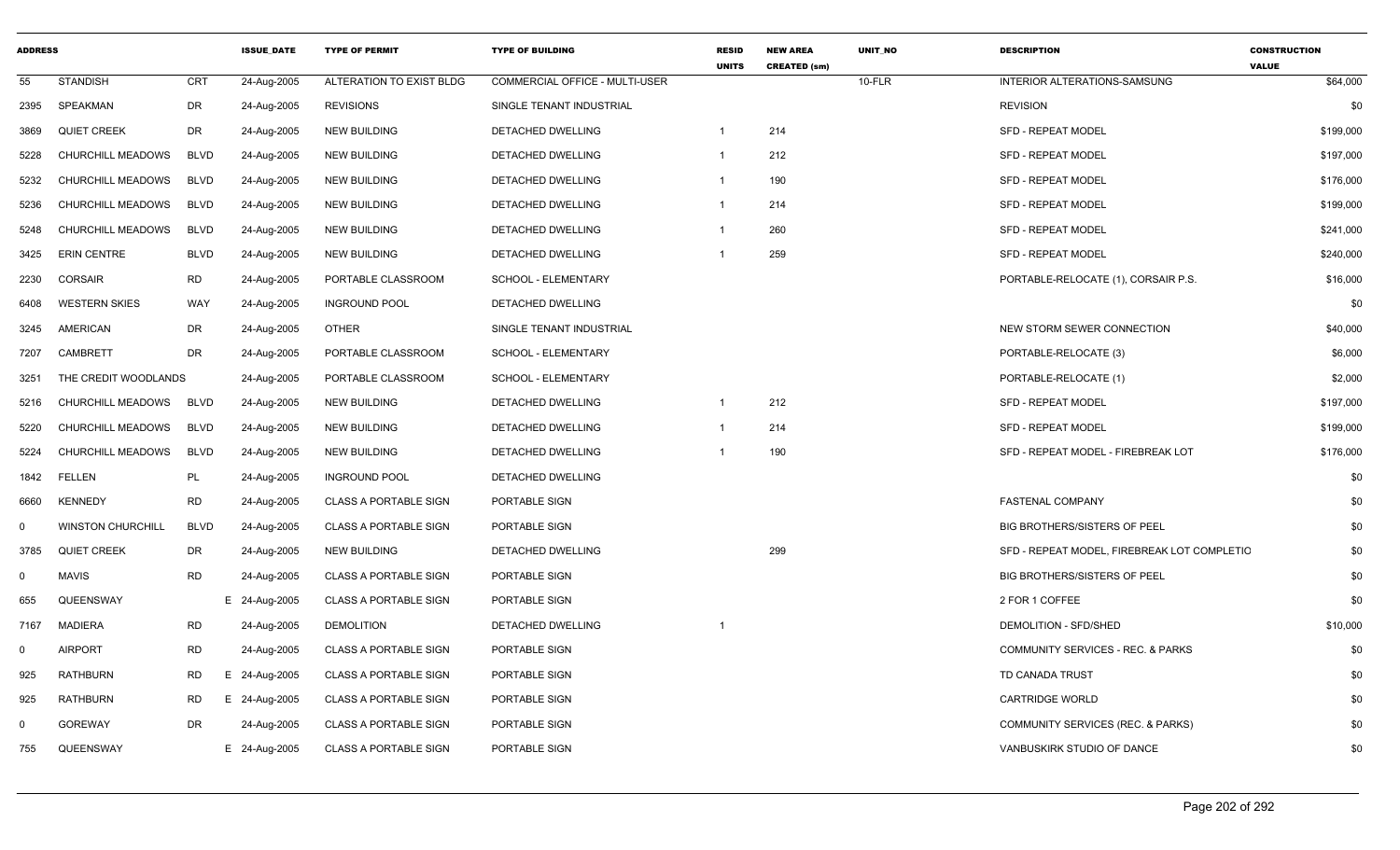| <b>ADDRESS</b> |                      |             | <b>ISSUE DATE</b> | <b>TYPE OF PERMIT</b>           | <b>TYPE OF BUILDING</b>        | <b>RESID</b><br><b>UNITS</b> | <b>NEW AREA</b><br><b>CREATED (sm)</b> | UNIT NO | <b>DESCRIPTION</b>                             | <b>CONSTRUCTION</b><br><b>VALUE</b> |
|----------------|----------------------|-------------|-------------------|---------------------------------|--------------------------------|------------------------------|----------------------------------------|---------|------------------------------------------------|-------------------------------------|
| $\Omega$       | LAKESHORE            | <b>RD</b>   | W 24-Aug-2005     | <b>CLASS A PORTABLE SIGN</b>    | PORTABLE SIGN                  |                              |                                        |         | CORPORATE SERVICES - CLERK'S OFFICE            | \$0                                 |
| 2325           | <b>HURONTARIO</b>    | <b>ST</b>   | 24-Aug-2005       | <b>CLASS A PORTABLE SIGN</b>    | PORTABLE SIGN                  |                              |                                        |         | <b>CURVES FOR WOMEN</b>                        | \$0                                 |
| $\mathbf 0$    | <b>HURONTARIO</b>    | ST          | 24-Aug-2005       | <b>CLASS A PORTABLE SIGN</b>    | PORTABLE SIGN                  |                              |                                        |         | corporate services - clerk's office            | \$0                                 |
| 2385           | <b>BURNHAMTHORPE</b> | <b>RD</b>   | W 24-Aug-2005     | <b>CLASS A PORTABLE SIGN</b>    | PORTABLE SIGN                  |                              |                                        |         | <b>MACS CONVENIENCE</b>                        | \$0                                 |
| 151            | <b>CITY CENTRE</b>   | DR          | 24-Aug-2005       | <b>CLASS A PORTABLE SIGN</b>    | PORTABLE SIGN                  |                              |                                        |         | <b>Adecco Employment Services</b>              | \$0                                 |
| 733            | CENTRAL              | <b>PKY</b>  | W 24-Aug-2005     | <b>CLASS A PORTABLE SIGN</b>    | PORTABLE SIGN                  |                              |                                        |         | PITA FACTORY                                   | \$0                                 |
|                | 5310 DIXIE           | <b>RD</b>   | 24-Aug-2005       | <b>CLASS A PORTABLE SIGN</b>    | PORTABLE SIGN                  |                              |                                        |         | McDonald's                                     | \$0                                 |
| 6075           | MAVIS                | RD          | 24-Aug-2005       | <b>CLASS A PORTABLE SIGN</b>    | PORTABLE SIGN                  |                              |                                        |         | <b>NYGARD</b>                                  | \$0                                 |
| 6970           | <b>LISGAR</b>        | DR          | 25-Aug-2005       | FIRE CODE RETROFIT              | COMMERCIAL OFFICE - MULTI-USER |                              |                                        |         | FIRE CODE RETROFIT                             | \$13,000                            |
| 6400           | NORTHAM              | DR          | 25-Aug-2005       | ALTERATION TO EXIST BLDG        | SINGLE TENANT INDUSTRIAL       |                              |                                        |         | (3) SPRAY BOOTHS                               | \$63,000                            |
| 2505           | MEADOWVALE           | <b>BLVD</b> | 25-Aug-2005       | ALTERATION TO EXIST BLDG        | SINGLE TENANT INDUSTRIAL       |                              |                                        |         | INTERIOR ALTERATIONS - VASOGEN INC             | \$260,000                           |
| 21             | <b>TROY</b>          | <b>ST</b>   | 25-Aug-2005       | <b>REVISIONS</b>                | DETACHED DWELLING              |                              | 258                                    |         | REVISION-2-FLOOR INCREASED AREA 9.82 M2        | \$23,000                            |
| 5100           | <b>TIMBERLEA</b>     | <b>BLVD</b> | 25-Aug-2005       | <b>ALTERATION TO EXIST BLDG</b> | SINGLE TENANT INDUSTRIAL       |                              | 139                                    |         | OFFICE MANUFACTURING & DISTRIBUTION            | \$617,000                           |
| 1600           | <b>JALNA</b>         | AVE         | 25-Aug-2005       | <b>INGROUND POOL</b>            | DETACHED DWELLING              |                              |                                        |         |                                                | \$0                                 |
| 2335           | ARGENTIA             | <b>RD</b>   | 25-Aug-2005       | <b>NEW BUILDING</b>             | COMMERCIAL OFFICE- SINGLE USER |                              | 1,357                                  |         | NEW - ONE STOREY OFFICE,"CIAC" (CHRISTIAN LAB( | \$1,611,000                         |
| 2040           | <b>DUNDAS</b>        | ST          | E 25-Aug-2005     | <b>FASCIA SIGN</b>              | COMMERCIAL RETAIL - MULTI-USER |                              |                                        |         | (1) FASCIA SIGN - STARSKY FOODS                | \$30,000                            |
| 6430           | <b>EDWARDS</b>       | <b>BLVD</b> | 25-Aug-2005       | <b>FASCIA SIGN</b>              | <b>RESIDENTIAL - OTHER</b>     |                              |                                        |         | (2) FASCIA SIGNS - HILTON HOTEL                | \$14,000                            |
| 137            | EAGLEWOOD            | <b>BLVD</b> | 25-Aug-2005       | <b>NEW BUILDING</b>             | DETACHED DWELLING              |                              | 302                                    |         | SFD - CUSTOM                                   | \$311,000                           |
| 4989           | SEBASTIAN            | DR          | 25-Aug-2005       | ADDITION TO EXIST BLDG          | DETACHED DWELLING              |                              |                                        |         | <b>ADDITION-DECK</b>                           | \$6,000                             |
| 6920           | COLUMBUS             | <b>RD</b>   | 25-Aug-2005       | <b>FASCIA SIGN</b>              | SINGLE TENANT INDUSTRIAL       |                              |                                        |         | ONE (1) FASCIA SIGN - DIETRICH                 | \$1,000                             |
| 151            | <b>CITY CENTRE</b>   | DR          | 25-Aug-2005       | ALTERATION TO EXIST BLDG        | COMMERCIAL RETAIL - MULTI-USER |                              |                                        |         | INTERIOR ALTERATIONS-TIM HORTON'S              | \$27,000                            |
| 560            | SHORELINE            | DR          | 25-Aug-2005       | NEW BUILDING                    | APARTMENT (> 6 UNITS)          | 12                           | 1,335                                  |         | CONDOMINIUM SKYLIGHT APARTMENTS - BLK 6 (12)   | \$1,345,000                         |
| 1160           | RANDOLF              | GATE        | 25-Aug-2005       | <b>INGROUND POOL</b>            | DETACHED DWELLING              |                              |                                        |         |                                                | \$0                                 |
| 1195           | CLARKSON             | <b>RD</b>   | 25-Aug-2005<br>N  | <b>OTHER</b>                    | SCHOOL - ELEMENTARY            |                              |                                        |         | REVISED SITE SERVICING - NEW CATCHBASIN        | \$0                                 |
| 950            | PLYMOUTH             | DR          | 25-Aug-2005       | <b>FASCIA SIGN</b>              | SINGLE TENANT INDUSTRIAL       |                              |                                        |         | 1 FASCIA SIGN - GAS RECOVERY                   | \$2,000                             |
| 7030           | <b>CENTURY</b>       | AVE         | 25-Aug-2005       | TENTS/AIR SUPPORT STRUC         | <b>INDUSTRIAL - OTHER</b>      |                              |                                        |         | (1) TEMPORARY TENT FROM AUG 31-SEP 2/2005, (1) | \$3,000                             |
| 700            | <b>MATHESON</b>      | BLVD        | W 25-Aug-2005     | <b>CLASS A PORTABLE SIGN</b>    | PORTABLE SIGN                  |                              |                                        |         | Omni Jewel Crafters                            | \$0                                 |
| 6465           | MILLCREEK            | DR          | 25-Aug-2005       | <b>CLASS A PORTABLE SIGN</b>    | PORTABLE SIGN                  |                              |                                        |         | PARTY SUPERCENTRE                              | \$0                                 |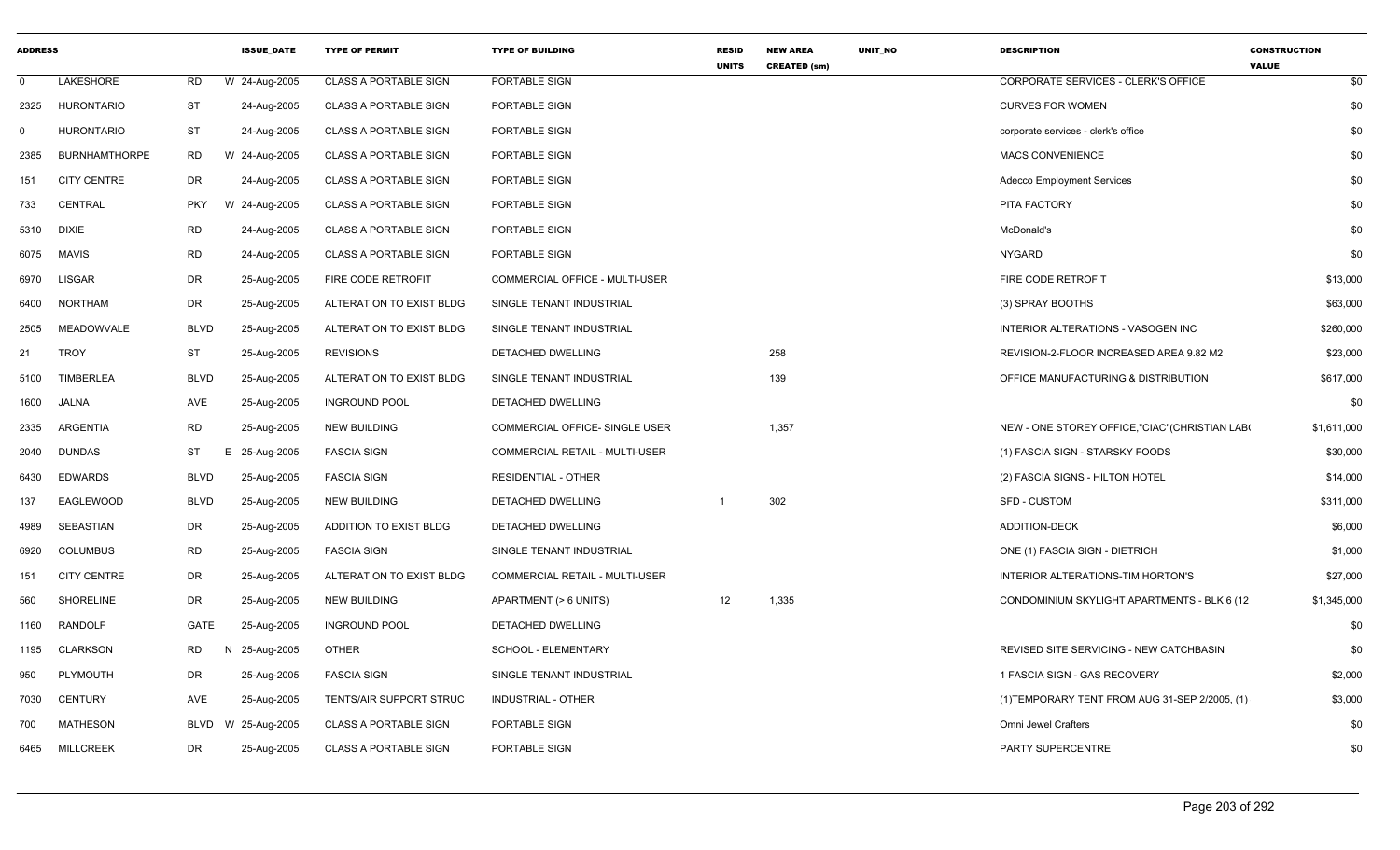| <b>ADDRESS</b> |                      |             | <b>ISSUE DATE</b> | <b>TYPE OF PERMIT</b>        | <b>TYPE OF BUILDING</b>               | <b>RESID</b><br><b>UNITS</b> | <b>NEW AREA</b><br><b>CREATED (sm)</b> | <b>UNIT NO</b> | <b>DESCRIPTION</b>                             | <b>CONSTRUCTION</b><br><b>VALUE</b> |
|----------------|----------------------|-------------|-------------------|------------------------------|---------------------------------------|------------------------------|----------------------------------------|----------------|------------------------------------------------|-------------------------------------|
| 6465           | <b>MILLCREEK</b>     | DR          | 25-Aug-2005       | <b>CLASS A PORTABLE SIGN</b> | PORTABLE SIGN                         |                              |                                        |                | PARTY SUPERCENTRE                              | \$0                                 |
| $\mathbf 0$    | <b>ERIN MILLS</b>    | <b>PKY</b>  | 25-Aug-2005       | <b>CLASS A PORTABLE SIGN</b> | PORTABLE SIGN                         |                              |                                        |                | <b>CANADIAN CANCER SOCIETY</b>                 | \$0                                 |
| $\mathbf 0$    | QUEENSWAY            |             | W 25-Aug-2005     | <b>CLASS A PORTABLE SIGN</b> | PORTABLE SIGN                         |                              |                                        |                | <b>CANADIAN CANCER SOCIETY</b>                 | \$0                                 |
| 800            | <b>BURNHAMTHORPE</b> | <b>RD</b>   | W 25-Aug-2005     | <b>CLASS A PORTABLE SIGN</b> | PORTABLE SIGN                         |                              |                                        |                | TD Canada                                      | \$0                                 |
| 2425           | <b>TRUSCOTT</b>      | DR          | 25-Aug-2005       | <b>CLASS A PORTABLE SIGN</b> | PORTABLE SIGN                         |                              |                                        |                | TD Canada Trust                                | \$0                                 |
| 1700           | <b>BRAMSEY</b>       | DR          | 26-Aug-2005       | ADDITION AND ALTER           | DETACHED DWELLING                     |                              |                                        |                | ADDITION AND ALTERATIONS                       | \$46,000                            |
| 4805           | <b>YORKSHIRE</b>     | AVE         | 26-Aug-2005       | ALTERATION TO EXIST BLDG     | DETACHED DWELLING                     |                              |                                        |                | <b>REAR BASEMENT WALKOUT</b>                   | \$7,000                             |
| 4920           | <b>TOMKEN</b>        | <b>RD</b>   | 26-Aug-2005       | <b>NEW BUILDING</b>          | MULTI-TENANT INDUSTRIAL               |                              | 813                                    |                | NEW - INDUSTRIAL SPEC BLDG 'B' - FOUNDATION T( | \$532,000                           |
| 3620           | LAIRD                | RD          | 26-Aug-2005       | ALTERATION TO EXIST BLDG     | MULTI-TENANT INDUSTRIAL               |                              |                                        | 14             | <b>WAREHOUSE &amp; DISTRIBUTION</b>            | \$123,000                           |
| 3700           | <b>KANEFF</b>        | CRES        | 26-Aug-2005       | <b>PYLON SIGN</b>            | APARTMENT (> 6 UNITS)                 |                              |                                        |                | <b>ADDRESS SIGN</b>                            | \$41,000                            |
| 580            | <b>SECRETARIAT</b>   | <b>CRT</b>  | 26-Aug-2005       | <b>NEW BUILDING</b>          | SINGLE TENANT INDUSTRIAL              |                              | 13,772                                 |                | NEW - WAREHOUSE & OFFICE BLDG, DGM LTD - FOI   | \$7,050,000                         |
| 5099           | <b>CREEKBANK</b>     | <b>RD</b>   | 26-Aug-2005       | ALTERATION TO EXIST BLDG     | SINGLE TENANT INDUSTRIAL              |                              |                                        | 4-FLR          | <b>OFFICE</b>                                  | \$117,000                           |
| 520            | <b>SLATE</b>         | DR          | 26-Aug-2005       | <b>NEW BUILDING</b>          | SINGLE TENANT INDUSTRIAL              |                              | 7,053                                  |                | NEW - MANUFACTURING & WAREHOUSE, PURATOS       | \$3,830,000                         |
| 1325           | <b>KILLABY</b>       | DR          | 26-Aug-2005       | ALTERATION TO EXIST BLDG     | DETACHED DWELLING                     |                              |                                        |                | ALTERATIONS - GARAGE ENTRANCE & ENTRANCE T     | \$10,000                            |
| 6140           | <b>HARDESTY</b>      | CRES        | 26-Aug-2005       | ADDITION AND ALTER           | DETACHED DWELLING                     |                              |                                        |                | <b>BASEMENT WALKOUT &amp; DECK</b>             | \$20,000                            |
| 3272           | <b>BARCHESTER</b>    | CRT         | 26-Aug-2005       | <b>NEW BUILDING</b>          | DETACHED DWELLING                     |                              | 400                                    |                | <b>SFD - CUSTOM</b>                            | \$520,000                           |
| 931            | <b>RUNNINGBROOK</b>  | DR          | 26-Aug-2005       | ADDITION TO EXIST BLDG       | DETACHED DWELLING                     |                              |                                        |                | <b>ADDITION-DECK</b>                           | \$7,000                             |
| 465            | <b>BURNHAMTHORPE</b> | RD          | W 26-Aug-2005     | TEMPORARY STRUCTURE          | <b>COMMERCIAL - OTHER</b>             |                              |                                        |                | NEW SALES OFFICE FOR AMACON DEV. (CITY CENT    | \$0                                 |
| $\overline{7}$ | <b>RIMINI</b>        | <b>MEWS</b> | 26-Aug-2005       | ALTERATION TO EXIST BLDG     | SINGLE TENANT INDUSTRIAL              |                              |                                        |                | PLUMBING ONLY IN CAFETERIA                     | \$13,000                            |
| 1970           | DUNDAS               | <b>ST</b>   | E 26-Aug-2005     | <b>FASCIA SIGN</b>           | <b>COMMERCIAL RETAIL - MULTI-USER</b> |                              |                                        |                | TWO (2) FASCIA SIGNS - ASTORIA SHISH KEBAB HO  | \$16,000                            |
| -31            | <b>TOPFLIGHT</b>     | DR          | 26-Aug-2005       | MULTIPLE SIGNS               | SINGLE TENANT INDUSTRIAL              |                              |                                        |                | MULTIPLE SIGNS - TRAVEL LODGE HOTEL            | \$10,000                            |
| 5800           | <b>HURONTARIO</b>    | <b>ST</b>   | 26-Aug-2005       | <b>FASCIA SIGN</b>           | COMMERCIAL OFFICE - MULTI-USER        |                              |                                        |                | ONE (1) FASCIA SIGN - KUEHNE + NAGEL           | \$12,000                            |
| 112            | DANIELSON            | CRT         | 26-Aug-2005       | <b>REVISIONS</b>             | DETACHED DWELLING                     |                              |                                        |                | <b>HVAC REVISION</b>                           | \$0                                 |
| 116            | <b>DANIELSON</b>     | CRT         | 26-Aug-2005       | <b>REVISIONS</b>             | DETACHED DWELLING                     |                              |                                        |                | <b>HVAC REVISION</b>                           | \$0                                 |
| $\mathbf 0$    | <b>AIRPORT</b>       | <b>RD</b>   | 26-Aug-2005       | <b>CLASS A PORTABLE SIGN</b> | PORTABLE SIGN                         |                              |                                        |                | <b>REGION OF PEEL</b>                          | \$0                                 |
| 4040           | <b>CREDITVIEW</b>    | <b>RD</b>   | 26-Aug-2005       | <b>CLASS A PORTABLE SIGN</b> | PORTABLE SIGN                         |                              |                                        |                | NATY'S PARTY & GIFT                            | \$0                                 |
| 1240           | EGLINTON             | AVE         | W 26-Aug-2005     | <b>CLASS A PORTABLE SIGN</b> | PORTABLE SIGN                         |                              |                                        |                | A&P (DOMINION PLUS)                            | \$0                                 |
| 6685           | <b>MILLCREEK</b>     | DR          | 26-Aug-2005       | <b>CLASS A PORTABLE SIGN</b> | PORTABLE SIGN                         |                              |                                        |                | KINDER KAMPUS                                  | \$0                                 |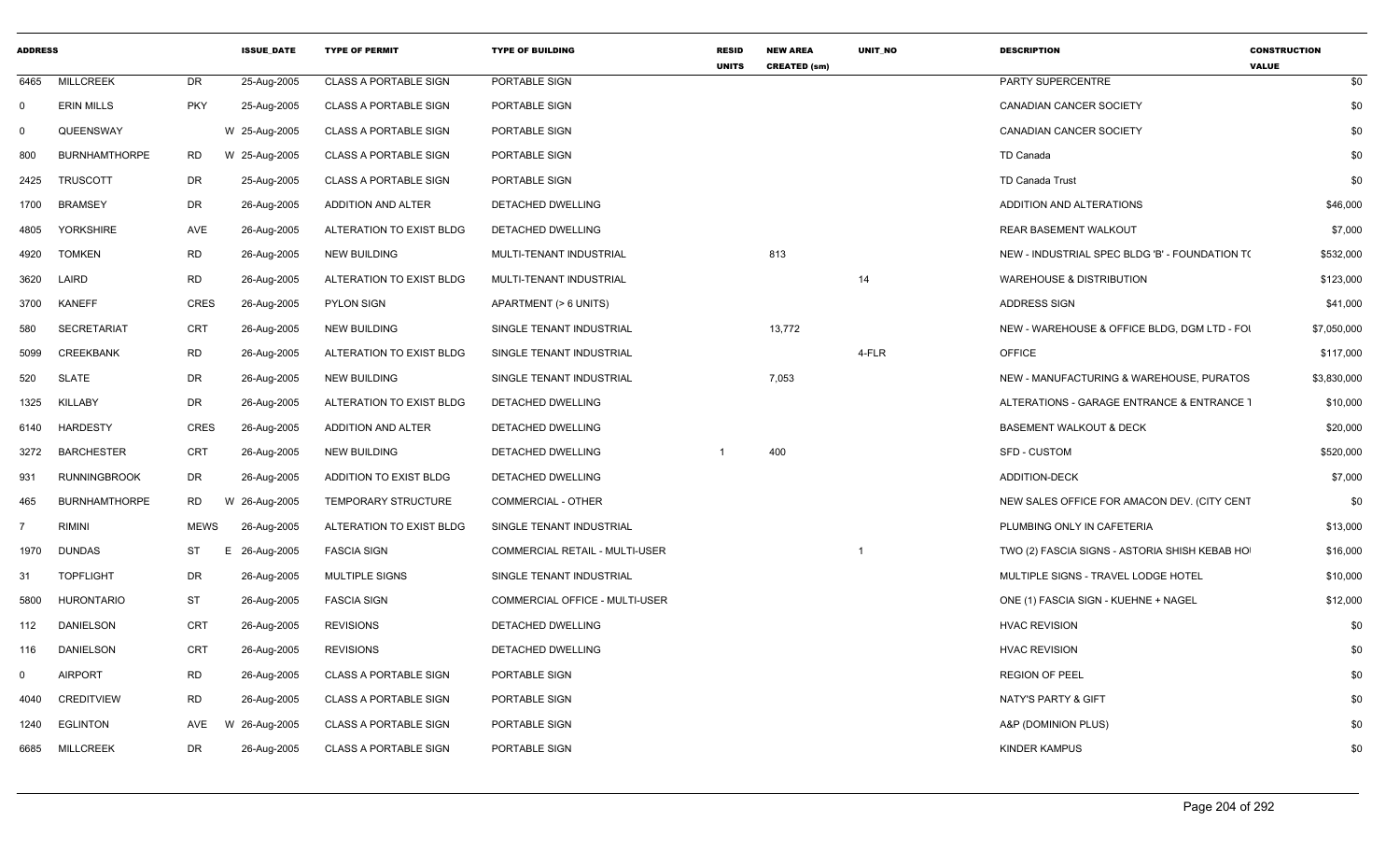| <b>ADDRESS</b> |                          |             | <b>ISSUE DATE</b> | <b>TYPE OF PERMIT</b>        | <b>TYPE OF BUILDING</b>               | <b>RESID</b><br><b>UNITS</b> | <b>NEW AREA</b><br><b>CREATED (sm)</b> | UNIT NO        | <b>DESCRIPTION</b>                           | <b>CONSTRUCTION</b><br><b>VALUE</b> |
|----------------|--------------------------|-------------|-------------------|------------------------------|---------------------------------------|------------------------------|----------------------------------------|----------------|----------------------------------------------|-------------------------------------|
| 2180           | <b>CREDIT VALLEY</b>     | <b>RD</b>   | 26-Aug-2005       | <b>CLASS A PORTABLE SIGN</b> | PORTABLE SIGN                         |                              |                                        |                | LA SANI HAIR SALON                           | \$0                                 |
| 2575           | <b>DUNDAS</b>            | ST          | W 26-Aug-2005     | <b>CLASS A PORTABLE SIGN</b> | PORTABLE SIGN                         |                              |                                        |                | STERLING HOUSE INTERIORS                     | \$0                                 |
| 5100           | <b>ERIN MILLS</b>        | <b>PKY</b>  | 26-Aug-2005       | ALTERATION TO EXIST BLDG     | COMMERCIAL RETAIL - MULTI-USER        |                              |                                        | $N-06$         | UNDERGROUND PLUMBING ONLY                    | \$1,000                             |
| 6750           | <b>WINSTON CHURCHILL</b> | <b>BLVD</b> | 26-Aug-2005       | <b>CLASS A PORTABLE SIGN</b> | PORTABLE SIGN                         |                              |                                        |                | OXFORD LEARNING CENTRE                       | \$0                                 |
| 6075           | <b>MAVIS</b>             | <b>RD</b>   | 26-Aug-2005       | <b>CLASS A PORTABLE SIGN</b> | PORTABLE SIGN                         |                              |                                        |                | Kodiak Plus                                  | \$0                                 |
| 0              | <b>WINSTON CHURCHILL</b> | <b>BLVD</b> | 26-Aug-2005       | <b>CLASS A PORTABLE SIGN</b> | PORTABLE SIGN                         |                              |                                        |                | ERIN MILLS CO-OPERATIVE NURSERY SCHOOL INC.  | \$0                                 |
| $\mathbf 0$    | <b>WINSTON CHURCHILL</b> | <b>BLVD</b> | 26-Aug-2005       | CLASS A PORTABLE SIGN        | PORTABLE SIGN                         |                              |                                        |                | <b>TEAM FUTURES</b>                          | \$0                                 |
| $\mathbf 0$    | <b>ERIN MILLS</b>        | <b>PKY</b>  | 26-Aug-2005       | <b>CLASS A PORTABLE SIGN</b> | PORTABLE SIGN                         |                              |                                        |                | <b>TEAM FUTURES</b>                          | \$0                                 |
| $\mathbf 0$    | <b>DERRY</b>             | <b>RD</b>   | W 26-Aug-2005     | <b>CLASS A PORTABLE SIGN</b> | PORTABLE SIGN                         |                              |                                        |                | <b>TEAM FUTURES</b>                          | \$0                                 |
| $\Omega$       | <b>DUNDAS</b>            | <b>ST</b>   | W 26-Aug-2005     | <b>CLASS A PORTABLE SIGN</b> | PORTABLE SIGN                         |                              |                                        |                | <b>TEAM FUTURES</b>                          | \$0                                 |
| 3899           | TRELAWNY                 | <b>CIR</b>  | 29-Aug-2005       | ALTERATION TO EXIST BLDG     | <b>COMMERCIAL RETAIL - MULTI-USER</b> |                              |                                        | 8              | <b>BEAUTY SALON</b>                          | \$35,000                            |
| 2385           | <b>BURNHAMTHORPE</b>     | <b>RD</b>   | W 29-Aug-2005     | ALTERATION TO EXIST BLDG     | COMMERCIAL - OTHER                    |                              |                                        | 6              | DAY NURSERY                                  | \$73,000                            |
| 3899           | <b>TRELAWNY</b>          | <b>CIR</b>  | 29-Aug-2005       | <b>NEW BUILDING</b>          | <b>COMMERCIAL RETAIL - MULTI-USER</b> |                              | 1,797                                  |                | NEW - COMMERCIAL SPEC RETAIL STRIP PLAZA - C | \$0                                 |
| 5602           | <b>TENTH LINE WEST</b>   |             | 29-Aug-2005       | <b>FASCIA SIGN</b>           | <b>COMMERCIAL RETAIL - MULTI-USER</b> |                              |                                        |                | ONE (1) FASCIA SIGN - MULTI-ADVERTISING      | \$3,000                             |
| 1375           | <b>ALEXANDRA</b>         | AVE         | 29-Aug-2005       | <b>NEW BUILDING</b>          | <b>DETACHED DWELLING</b>              |                              |                                        |                | NEW-GAZEBO                                   | \$10,000                            |
| 2428           | <b>OLD CARRIAGE</b>      | RD          | 29-Aug-2005       | ADDITION TO EXIST BLDG       | DETACHED DWELLING                     |                              |                                        |                | ADDITION-FAMILY ROOM ABOVE GARAGE            | \$33,000                            |
| 1227           | <b>WEST SHORE</b>        | DR          | 29-Aug-2005       | <b>NEW BUILDING</b>          | DETACHED DWELLING                     | -1                           | 250                                    |                | <b>SFD - CUSTOM</b>                          | \$258,000                           |
| 4443           | ROMFIELD                 | <b>CRES</b> | 29-Aug-2005       | ADDITION TO EXIST BLDG       | DETACHED DWELLING                     |                              |                                        |                | ALTERATIONS - SIDE ENTRANCE                  | \$1,000                             |
| 4222           | <b>DIXIE</b>             | <b>RD</b>   | 29-Aug-2005       | <b>OTHER</b>                 | <b>ROW DWELLING</b>                   |                              |                                        | $\overline{7}$ | <b>DECK</b>                                  | \$2,000                             |
| 1208           | <b>OGDEN</b>             | AVE         | 29-Aug-2005       | <b>NEW BUILDING</b>          | DETACHED DWELLING                     |                              | 268                                    |                | <b>SFD - CUSTOM</b>                          | \$277,000                           |
| 7069           | <b>CRICKLEY HILL</b>     | <b>CRT</b>  | 29-Aug-2005       | ALTERATION TO EXIST BLDG     | DETACHED DWELLING                     |                              |                                        |                | <b>INTERIOR ALTERATIONS</b>                  | \$10,000                            |
| 100            | <b>CITY CENTRE</b>       | DR          | 29-Aug-2005       | ALTERATION TO EXIST BLDG     | COMMERCIAL - OTHER                    |                              |                                        | $2 - 211$      | INTERIOR ALTERATIONS-STARS MENSWEAR          | \$15,000                            |
| 3700           | TRELAWNY                 | <b>CIR</b>  | 29-Aug-2005       | PORTABLE CLASSROOM           | SCHOOL - OTHER                        |                              |                                        |                | PORTABLE-RELOCATE (1)                        | \$1,000                             |
| 1802           | <b>BRIDLINGTON</b>       | <b>CRT</b>  | 29-Aug-2005       | ALTERATION TO EXIST BLDG     | <b>DETACHED DWELLING</b>              |                              |                                        |                | <b>BASEMENT RENOVATIONS</b>                  | \$1,000                             |
| $\mathbf 0$    | <b>CAWTHRA</b>           | <b>RD</b>   | 29-Aug-2005       | <b>CLASS A PORTABLE SIGN</b> | PORTABLE SIGN                         |                              |                                        |                | COMMUNITY SERVICES (REC. & PARKS)            | \$0                                 |
| 0              | LAKESHORE                | <b>RD</b>   | Е.<br>29-Aug-2005 | <b>CLASS A PORTABLE SIGN</b> | PORTABLE SIGN                         |                              |                                        |                | COMMUNITY SERVICES (REC. & PARKS)            | \$0                                 |
| $\Omega$       | <b>DIXIE</b>             | <b>RD</b>   | 29-Aug-2005       | <b>CLASS A PORTABLE SIGN</b> | PORTABLE SIGN                         |                              |                                        |                | COMMUNITY SERVICES (REC. & PARKS)            | \$0                                 |
| 0              | <b>WINSTON CHURCHILL</b> | <b>BLVD</b> | 29-Aug-2005       | <b>CLASS A PORTABLE SIGN</b> | PORTABLE SIGN                         |                              |                                        |                | COMMUNITY SERVICES (REC. & PARKS)            | \$0                                 |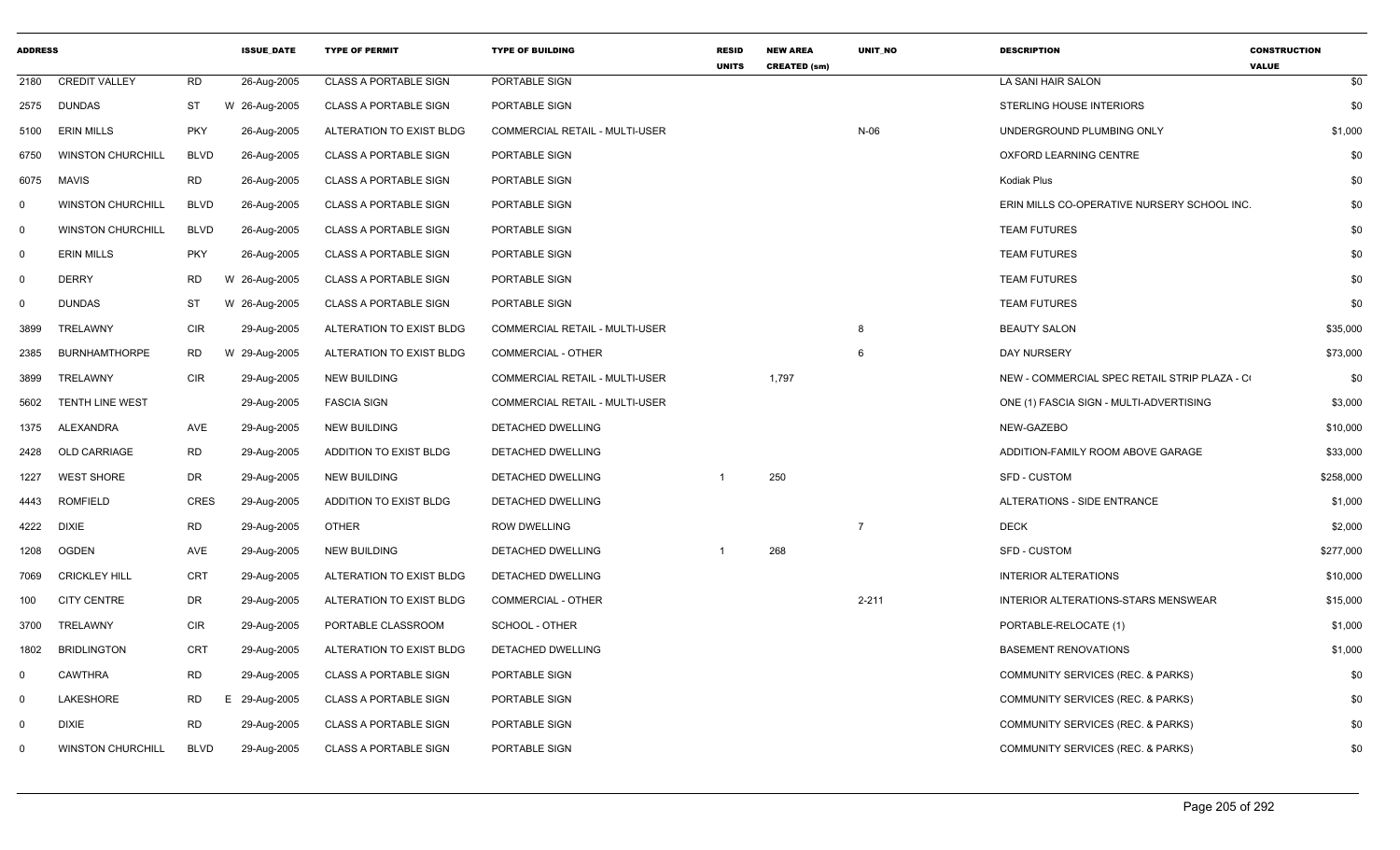| <b>ADDRESS</b> |                      |             | <b>ISSUE DATE</b> | <b>TYPE OF PERMIT</b>        | <b>TYPE OF BUILDING</b> | <b>RESID</b><br><b>UNITS</b> | <b>NEW AREA</b><br><b>CREATED (sm)</b> | UNIT_NO | <b>DESCRIPTION</b>                           | <b>CONSTRUCTION</b><br><b>VALUE</b> |
|----------------|----------------------|-------------|-------------------|------------------------------|-------------------------|------------------------------|----------------------------------------|---------|----------------------------------------------|-------------------------------------|
| $\mathbf 0$    | SOUTHDOWN            | <b>RD</b>   | 29-Aug-2005       | <b>CLASS A PORTABLE SIGN</b> | PORTABLE SIGN           |                              |                                        |         | COMMUNITY SERVICES (REC. & PARKS)            | \$0                                 |
| $\mathbf 0$    | <b>GOREWAY</b>       | DR          | 29-Aug-2005       | <b>CLASS A PORTABLE SIGN</b> | PORTABLE SIGN           |                              |                                        |         | COMMUNITY SERVICES (REC. & PARKS)            | \$0                                 |
| 0              | <b>GOREWAY</b>       | DR          | 29-Aug-2005       | <b>CLASS A PORTABLE SIGN</b> | PORTABLE SIGN           |                              |                                        |         | COMMUNITY SERVICES (REC. & PARKS)            | \$0                                 |
| $\mathbf 0$    | <b>MAVIS</b>         | <b>RD</b>   | 29-Aug-2005       | <b>CLASS A PORTABLE SIGN</b> | PORTABLE SIGN           |                              |                                        |         | COMMUNITY SERVICES (REC. & PARKS)            | \$0                                 |
| 0              | <b>ERIN MILLS</b>    | <b>PKY</b>  | 29-Aug-2005       | <b>CLASS A PORTABLE SIGN</b> | PORTABLE SIGN           |                              |                                        |         | COMMUNITY SERVICES (REC. & PARKS)            | \$0                                 |
| 6991           | <b>MILLCREEK</b>     | <b>DR</b>   | 29-Aug-2005       | <b>CLASS A PORTABLE SIGN</b> | PORTABLE SIGN           |                              |                                        |         | <b>GOOD LIFE FITNESS</b>                     | \$0                                 |
| $\mathbf{0}$   | <b>EGLINTON</b>      | AVE         | 29-Aug-2005<br>Е. | <b>CLASS A PORTABLE SIGN</b> | PORTABLE SIGN           |                              |                                        |         | CANADIAN CANCER SOCIETY                      | \$0                                 |
| 5025           | <b>HEATHERLEIGH</b>  | AVE         | 29-Aug-2005       | <b>CLASS A PORTABLE SIGN</b> | PORTABLE SIGN           |                              |                                        |         | CENTURY CITY DENTAL - DR. JOHN BUBANOVICH    | \$0                                 |
| 825            | <b>BRITANNIA</b>     | <b>RD</b>   | W 29-Aug-2005     | <b>CLASS A PORTABLE SIGN</b> | PORTABLE SIGN           |                              |                                        |         | <b>CASEY'S BAR &amp; GRILL</b>               | \$0                                 |
| 5800           | <b>MCLAUGHLIN</b>    | <b>RD</b>   | 29-Aug-2005       | <b>CLASS A PORTABLE SIGN</b> | PORTABLE SIGN           |                              |                                        |         | THE BRICK                                    | \$0                                 |
| 700            | <b>MATHESON</b>      | <b>BLVD</b> | W 29-Aug-2005     | <b>CLASS A PORTABLE SIGN</b> | PORTABLE SIGN           |                              |                                        |         | <b>OMNI JEWEL CRAFTERS</b>                   | \$0                                 |
| 50             | <b>CATTRICK</b>      | <b>ST</b>   | 30-Aug-2005       | <b>NEW BUILDING</b>          | DETACHED DWELLING       | $\mathbf{1}$                 | 305                                    |         | <b>SFD - CUSTOM</b>                          | \$314,000                           |
| 1872           | <b>STONEPATH</b>     | <b>CRES</b> | 30-Aug-2005       | ADDITION TO EXIST BLDG       | DETACHED DWELLING       |                              |                                        |         | ADDITION - BREAKFAST AREA AT REAR            | \$10,000                            |
| 3894           | <b>ROSANNA</b>       | DR          | 30-Aug-2005       | <b>REVISIONS</b>             | DETACHED DWELLING       |                              |                                        |         | REVISION - SIDE ENTRANCE, LOT 228 ONLY       | \$0                                 |
| $\mathbf 0$    | <b>CAWTHRA</b>       | <b>RD</b>   | 30-Aug-2005       | <b>CLASS A PORTABLE SIGN</b> | PORTABLE SIGN           |                              |                                        |         | LORNE PARK HOCKEY ASSOCIATION (MISSISSAUG/   | \$0                                 |
| $\mathbf 0$    | <b>LORNE PARK</b>    | <b>RD</b>   | 30-Aug-2005       | <b>CLASS A PORTABLE SIGN</b> | PORTABLE SIGN           |                              |                                        |         | LORNE PARK HOCKEY ASSOCIATION (MISSISSAUG/   | \$0                                 |
| $\mathbf 0$    | SOUTH SHERIDAN       | <b>WAY</b>  | 30-Aug-2005       | <b>CLASS A PORTABLE SIGN</b> | PORTABLE SIGN           |                              |                                        |         | LORNE PARK HOCKEY ASSOCIATION (MISSISSAUG/   | \$0                                 |
| 0              | <b>DERRY</b>         | <b>RD</b>   | Е.<br>30-Aug-2005 | <b>CLASS A PORTABLE SIGN</b> | PORTABLE SIGN           |                              |                                        |         | COMMUNITY SERVICES (REC. & PARKS)            | \$0                                 |
| 1095           | LAKESHORE            | <b>RD</b>   | Е.<br>30-Aug-2005 | <b>CLASS A PORTABLE SIGN</b> | PORTABLE SIGN           |                              |                                        |         | <b>Teamwork Supply &amp; Services</b>        | \$0                                 |
| 1220           | <b>EGLINTON</b>      | AVE         | E.<br>30-Aug-2005 | <b>CLASS A PORTABLE SIGN</b> | PORTABLE SIGN           |                              |                                        |         | Royal Pontiac                                | \$0                                 |
| 1280           | <b>AIMCO</b>         | <b>BLVD</b> | 30-Aug-2005       | <b>CLASS A PORTABLE SIGN</b> | PORTABLE SIGN           |                              |                                        |         | <b>Windsor Factory Supply</b>                | \$0                                 |
| 1177           | CENTRAL              | <b>PKY</b>  | W 30-Aug-2005     | <b>CLASS A PORTABLE SIGN</b> | PORTABLE SIGN           |                              |                                        |         | <b>TD Canada Trust</b>                       | \$0                                 |
| 1607           | <b>DUNDAS</b>        | ST          | E 30-Aug-2005     | <b>CLASS A PORTABLE SIGN</b> | PORTABLE SIGN           |                              |                                        |         | The Brick                                    | \$0                                 |
| 1991           | SOUTH MILLWAY        |             | 30-Aug-2005       | <b>CLASS A PORTABLE SIGN</b> | PORTABLE SIGN           |                              |                                        |         | Erin Mills Baptist Church                    | \$0                                 |
| 0              | <b>HURONTARIO</b>    | ST          | 30-Aug-2005       | <b>CLASS A PORTABLE SIGN</b> | PORTABLE SIGN           |                              |                                        |         | VISUAL ARTS MISSISSUGA / CITY OF MISSISSAUGA | \$0                                 |
| $\Omega$       | <b>BURNHAMTHORPE</b> | <b>RD</b>   | W 30-Aug-2005     | <b>CLASS A PORTABLE SIGN</b> | PORTABLE SIGN           |                              |                                        |         | VISUAL ARTS MISSISSUGA / CITY OF MISSISSAUGA | \$0                                 |
| 550            | <b>MATHESON</b>      | BLVD        | W 30-Aug-2005     | <b>CLASS A PORTABLE SIGN</b> | PORTABLE SIGN           |                              |                                        |         | <b>Medical Mart</b>                          | \$0                                 |
| 5985           | <b>RODEO</b>         | <b>DR</b>   | 30-Aug-2005       | <b>CLASS A PORTABLE SIGN</b> | PORTABLE SIGN           |                              |                                        |         | Sirens                                       | \$0                                 |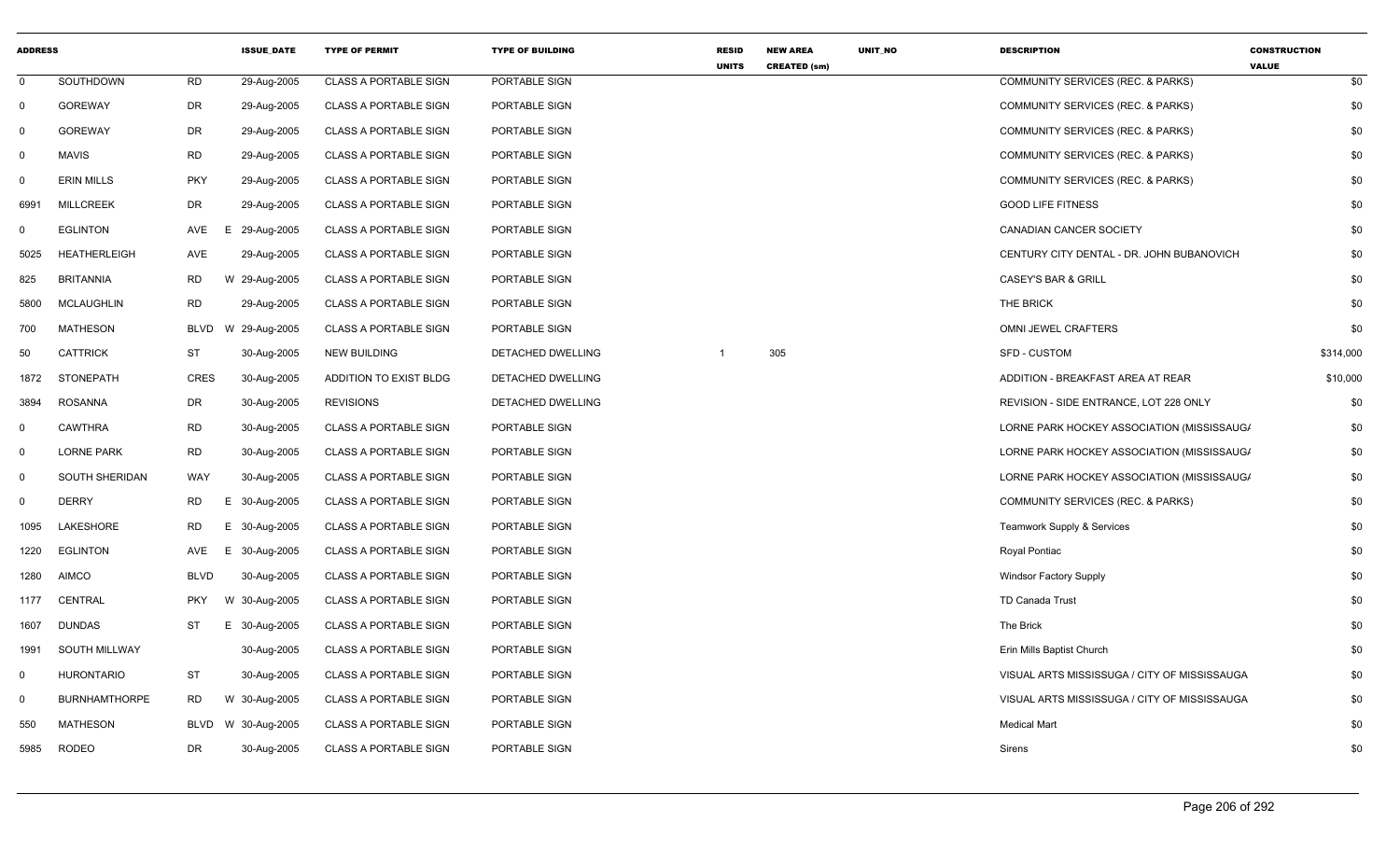| <b>ADDRESS</b> |                       |             | <b>ISSUE DATE</b> | <b>TYPE OF PERMIT</b>    | <b>TYPE OF BUILDING</b>               | <b>RESID</b><br><b>UNITS</b> | <b>NEW AREA</b><br><b>CREATED (sm)</b> | <b>UNIT NO</b>  | <b>DESCRIPTION</b>                          | <b>CONSTRUCTION</b><br><b>VALUE</b> |
|----------------|-----------------------|-------------|-------------------|--------------------------|---------------------------------------|------------------------------|----------------------------------------|-----------------|---------------------------------------------|-------------------------------------|
| 1528           | <b>CAWTHRA</b>        | <b>RD</b>   | 31-Aug-2005       | ALTERATION TO EXIST BLDG | DETACHED DWELLING                     |                              |                                        |                 | REBUILD SECOND FLOOR (WATER DAMAGE)         | \$30,000                            |
| 6764           | <b>LISGAR</b>         | <b>DR</b>   | 31-Aug-2005       | ABOVE GROUND POOL        | DETACHED DWELLING                     |                              |                                        |                 |                                             | \$0                                 |
| 4870           | <b>TOMKEN</b>         | <b>RD</b>   | 31-Aug-2005       | ALTERATION TO EXIST BLDG | COMMERCIAL RETAIL - MULTI-USER        |                              |                                        | $\mathbf 1$     | <b>RESTAURANT</b>                           | \$61,000                            |
| 2965           | ARGENTIA              | <b>RD</b>   | 31-Aug-2005       | NEW BUILDING             | COMMERCIAL - OTHER                    |                              | 699                                    | BLD-A           | NEW - BANK, ROYAL BANK OF CANADA, FOUNDATIC | \$885,000                           |
| 1930           | <b>DREW</b>           | <b>RD</b>   | 31-Aug-2005       | ALTERATION TO EXIST BLDG | MULTI-TENANT INDUSTRIAL               |                              |                                        | <b>TENANT A</b> | MANUFACTURE PLASTIC PRODUCTS                | \$931,000                           |
| 1930           | <b>DREW</b>           | <b>RD</b>   | 31-Aug-2005       | ALTERATION TO EXIST BLDG | MULTI-TENANT INDUSTRIAL               |                              |                                        | <b>TENANT B</b> | WAREHOUSING & DISTRIBUTION PLASTIC PRODUCT  | \$520,000                           |
| 1169           | <b>DEER RUN</b>       |             | 31-Aug-2005       | ALTERATION TO EXIST BLDG | DETACHED DWELLING                     |                              |                                        |                 | <b>INTERIOR ALTERATIONS</b>                 | \$32,000                            |
| 1295           | <b>QUEEN VICTORIA</b> | AVE         | 31-Aug-2005       | <b>INGROUND POOL</b>     | DETACHED DWELLING                     |                              |                                        |                 |                                             | \$0                                 |
| 1293           | CATCHACOMA            | <b>CRT</b>  | 31-Aug-2005       | <b>INGROUND POOL</b>     | DETACHED DWELLING                     |                              |                                        |                 |                                             | \$0                                 |
| 1252           | <b>TOURMALINE</b>     | <b>CRT</b>  | 31-Aug-2005       | <b>INGROUND POOL</b>     | DETACHED DWELLING                     |                              |                                        |                 |                                             | \$0                                 |
| 29             | <b>GAFNEY</b>         | DR          | 31-Aug-2005       | NEW BUILDING             | DETACHED DWELLING                     | $\mathbf{1}$                 | 282                                    |                 | <b>SFD - NEW MODEL</b>                      | \$290,000                           |
| 25             | <b>GAFNEY</b>         | DR          | 31-Aug-2005       | <b>NEW BUILDING</b>      | DETACHED DWELLING                     | -1                           | 307                                    |                 | <b>SFD - NEW MODEL</b>                      | \$317,000                           |
| 26             | <b>CALLISTO</b>       | <b>CRT</b>  | 31-Aug-2005       | <b>NEW BUILDING</b>      | DETACHED DWELLING                     |                              | 290                                    |                 | <b>SFD - NEW MODEL</b>                      | \$299,000                           |
| 2262           | <b>WISEMAN</b>        | <b>CRT</b>  | 31-Aug-2005       | <b>INGROUND POOL</b>     | DETACHED DWELLING                     |                              |                                        |                 |                                             | \$0                                 |
| 2465           | <b>DUNWIN</b>         | DR          | 31-Aug-2005       | ALTERATION TO EXIST BLDG | <b>COMMERCIAL - OTHER</b>             |                              |                                        | 1A&1B           | DAY NURSERY- 44 children & 6 staff members  | \$65,000                            |
| 1711           | THE PINES             |             | 31-Aug-2005       | <b>INGROUND POOL</b>     | DETACHED DWELLING                     |                              |                                        |                 |                                             | \$0                                 |
| 604            | CANYON                | <b>ST</b>   | 31-Aug-2005       | <b>INGROUND POOL</b>     | DETACHED DWELLING                     |                              |                                        |                 |                                             | \$0                                 |
| 6748           | <b>GOLDEN HILLS</b>   | WAY         | 31-Aug-2005       | <b>REVISIONS</b>         | DETACHED DWELLING                     |                              | 295                                    |                 | REVISION-FLOOR AREA INCREASE                | \$0                                 |
| 4870           | <b>TOMKEN</b>         | <b>RD</b>   | 31-Aug-2005       | ALTERATION TO EXIST BLDG | COMMERCIAL RETAIL - MULTI-USER        |                              |                                        | $\overline{7}$  | <b>CONVENIENCE STORE</b>                    | \$39,000                            |
| 503            | <b>MEADOW WOOD</b>    | <b>RD</b>   | 31-Aug-2005       | <b>INGROUND POOL</b>     | DETACHED DWELLING                     |                              |                                        |                 |                                             | \$0                                 |
| 100            | <b>CITY CENTRE</b>    | DR          | 31-Aug-2005       | ALTERATION TO EXIST BLDG | <b>COMMERCIAL RETAIL - MULTI-USER</b> |                              |                                        | $2 - 133$       | INTERIOR ALTERATIONS-FRENCH CONNECTION CA   | \$34,000                            |
| 2929           | COULSON               | <b>CRT</b>  | 31-Aug-2005       | OTHER POOL               | DETACHED DWELLING                     |                              |                                        |                 |                                             | \$0                                 |
| 1701           | CHESBRO               | CRT         | 31-Aug-2005       | <b>INGROUND POOL</b>     | DETACHED DWELLING                     |                              |                                        |                 |                                             | \$0                                 |
| 5260           | CHARNWOOD             | <b>CRES</b> | 31-Aug-2005       | <b>INGROUND POOL</b>     | DETACHED DWELLING                     |                              |                                        |                 |                                             | \$0                                 |
| 1655           | ANGELA                | <b>CRES</b> | 31-Aug-2005       | <b>INGROUND POOL</b>     | DETACHED DWELLING                     |                              |                                        |                 |                                             | \$0                                 |
| 610            | CANYON                | <b>ST</b>   | 31-Aug-2005       | <b>INGROUND POOL</b>     | DETACHED DWELLING                     |                              |                                        |                 |                                             | \$0                                 |
| 3283           | <b>BOBWHITE</b>       | <b>MEWS</b> | 31-Aug-2005       | <b>INGROUND POOL</b>     | DETACHED DWELLING                     |                              |                                        |                 |                                             | \$0                                 |
|                | 5718 WELLS            | PL          | 31-Aug-2005       | <b>INGROUND POOL</b>     | DETACHED DWELLING                     |                              |                                        |                 |                                             | \$0                                 |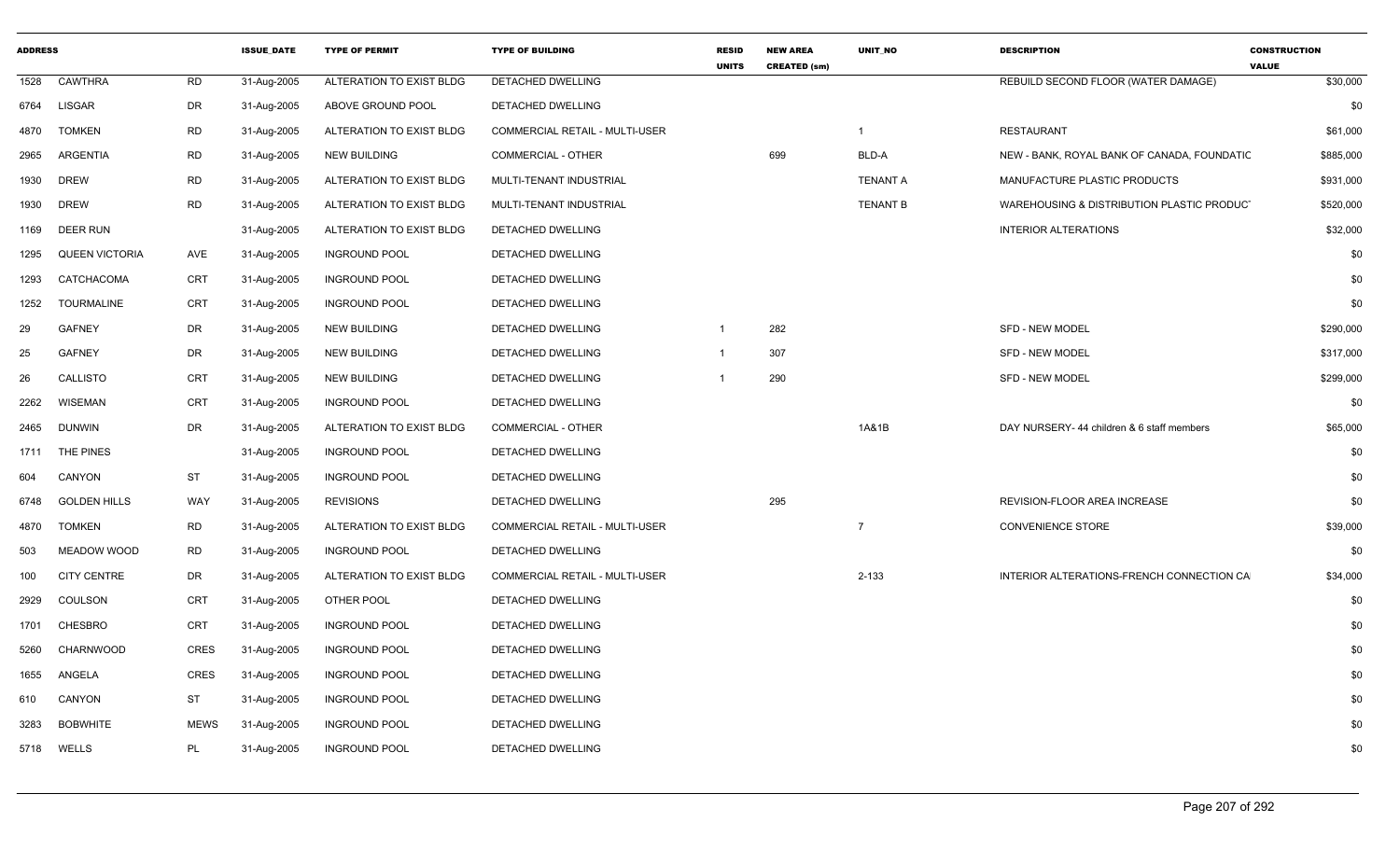| <b>ADDRESS</b> |                      |             | <b>ISSUE DATE</b> | <b>TYPE OF PERMIT</b>        | <b>TYPE OF BUILDING</b>        | <b>RESID</b>   | <b>NEW AREA</b>     | UNIT_NO            | <b>DESCRIPTION</b>                           | <b>CONSTRUCTION</b>     |
|----------------|----------------------|-------------|-------------------|------------------------------|--------------------------------|----------------|---------------------|--------------------|----------------------------------------------|-------------------------|
| 275            | <b>MCGILL</b>        | ST          | 31-Aug-2005       | ALTERATION TO EXIST BLDG     | DETACHED DWELLING              | <b>UNITS</b>   | <b>CREATED (sm)</b> |                    | HVAC AND 3-PIECE WASHROOM IN BASEMENT        | <b>VALUE</b><br>\$2,000 |
| 2375           | <b>TEDLO</b>         | <b>ST</b>   | 31-Aug-2005       | <b>CLASS A PORTABLE SIGN</b> | PORTABLE SIGN                  |                |                     |                    | T.D.S. DANCE STUDIO                          | \$0                     |
| 3300           | <b>RIDGEWAY</b>      | <b>DR</b>   | 31-Aug-2005       | <b>CLASS A PORTABLE SIGN</b> | PORTABLE SIGN                  |                |                     |                    | Canadian wushu Athletic Assoc.               | \$0                     |
| $\mathbf 0$    | QUEENSWAY            |             | E 31-Aug-2005     | <b>CLASS A PORTABLE SIGN</b> | PORTABLE SIGN                  |                |                     |                    | CANADIAN POWER AND SAIL SQUADRON             | \$0                     |
| $\overline{0}$ | <b>HURONTARIO</b>    | ST          | 31-Aug-2005       | <b>CLASS A PORTABLE SIGN</b> | PORTABLE SIGN                  |                |                     |                    | CANADIAN POWER AND SAIL SQUADRON             | \$0                     |
| $\mathsf{O}$   | <b>EGLINTON</b>      | <b>AVE</b>  | W 31-Aug-2005     | <b>CLASS A PORTABLE SIGN</b> | PORTABLE SIGN                  |                |                     |                    | COMMUNITY SERVICES (REC. & PARKS)            | \$0                     |
| $\mathbf 0$    | <b>KENNEDY</b>       | <b>RD</b>   | 31-Aug-2005       | <b>CLASS A PORTABLE SIGN</b> | PORTABLE SIGN                  |                |                     |                    | COMMUNITY SERVICES (REC. & PARKS)            | \$0                     |
| $\mathbf 0$    | <b>BURNHAMTHORPE</b> | <b>RD</b>   | E 31-Aug-2005     | <b>CLASS A PORTABLE SIGN</b> | PORTABLE SIGN                  |                |                     |                    | COMMUNITY SERVICES (REC. & PARKS)            | \$0                     |
| $\mathbf 0$    | <b>MISSISSAUGA</b>   | <b>RD</b>   | 31-Aug-2005       | <b>CLASS A PORTABLE SIGN</b> | PORTABLE SIGN                  |                |                     |                    | VISUAL ARTS MISSISSUGA / CITY OF MISSISSAUGA | \$0                     |
| $\mathbf 0$    | <b>ERIN MILLS</b>    | <b>PKY</b>  | 31-Aug-2005       | <b>CLASS A PORTABLE SIGN</b> | PORTABLE SIGN                  |                |                     |                    | VISUAL ARTS MISSISSUGA / CITY OF MISSISSAUGA | \$0                     |
| $\mathsf{O}$   | QUEENSWAY            |             | E 31-Aug-2005     | <b>CLASS A PORTABLE SIGN</b> | PORTABLE SIGN                  |                |                     |                    | COMMUNITY SERVICES - BURNHAMTHORPE CC        | \$0                     |
| $\mathbf 0$    | <b>CAWTHRA</b>       | <b>RD</b>   | 31-Aug-2005       | <b>CLASS A PORTABLE SIGN</b> | PORTABLE SIGN                  |                |                     |                    | COMMUNITY SERVICES - MISSISSAUGA VALLEY C.C  | \$0                     |
| 2760           | <b>DERRY</b>         | <b>RD</b>   | W 31-Aug-2005     | <b>CLASS A PORTABLE SIGN</b> | PORTABLE SIGN                  |                |                     |                    | Hairworks - Transferred from 05-5656         | \$0                     |
| 0              | <b>KENNEDY</b>       | <b>RD</b>   | 31-Aug-2005       | <b>CLASS A PORTABLE SIGN</b> | PORTABLE SIGN                  |                |                     |                    | COMMUNITY SERVICES (REC. & PARKS)            | \$0                     |
| 3599           | <b>WOLFEDALE</b>     | <b>RD</b>   | 31-Aug-2005       | <b>CLASS A PORTABLE SIGN</b> | PORTABLE SIGN                  |                |                     |                    | <b>Laidlaw Education Services</b>            | \$0                     |
| 6895           | <b>PACIFIC</b>       | <b>CIR</b>  | 31-Aug-2005       | <b>CLASS A PORTABLE SIGN</b> | PORTABLE SIGN                  |                |                     |                    | Royal Green Enterprises                      | \$0                     |
| 0              | <b>EGLINTON</b>      | AVE         | W 31-Aug-2005     | <b>CLASS A PORTABLE SIGN</b> | PORTABLE SIGN                  |                |                     |                    | ERIN MILLS CO-OPERATIVE NURSERY SCHOOL INC.  | \$0                     |
| 1615           | <b>KENMUIR</b>       | AVE         | 31-Aug-2005       | <b>INGROUND POOL</b>         | DETACHED DWELLING              |                |                     |                    |                                              | \$0                     |
| 3906           | <b>MIDHURST</b>      | LANE        | 01-Sep-2005       | ADDITION TO EXIST BLDG       | SEMI-DETACHED DWELLING         |                |                     |                    | <b>ADDITION</b>                              | \$59,000                |
| 1775           | <b>BRISTOL</b>       | <b>RD</b>   | W 01-Sep-2005     | <b>NEW BUILDING</b>          | <b>CHURCH</b>                  |                | 1,304               |                    | NEW - CHURCH, ST ILIJA MACEDONIAN CHURCH, CO | \$0                     |
| 935            | <b>GOLDEN FARMER</b> | <b>WAY</b>  | 01-Sep-2005       | ALTERATION TO EXIST BLDG     | SEMI-DETACHED DWELLING         |                |                     |                    | ALTERATIONS-BASEMENT RENO/WALKOUT            | \$30,000                |
| 100            | <b>CITY CENTRE</b>   | DR          | 01-Sep-2005       | ALTERATION TO EXIST BLDG     | COMMERCIAL RETAIL - MULTI-USER |                |                     | <b>UPPER LEVEL</b> | INTERIOR ALTERATIONS-SQUARE ONE              | \$1,650,000             |
| 481            | <b>COUNTRY CLUB</b>  | <b>CRES</b> | 01-Sep-2005       | <b>NEW BUILDING</b>          | DETACHED DWELLING              | $\overline{1}$ | 608                 |                    | <b>SFD - CUSTOM</b>                          | \$859,000               |
| 1336           | NORTHMOUNT           | AVE         | 01-Sep-2005       | NEW BUILDING                 | DETACHED DWELLING              | $\mathbf{1}$   | 275                 |                    | SFD - CUSTOM                                 | \$284,000               |
| 23             | <b>GAFNEY</b>        | <b>DR</b>   | 01-Sep-2005       | <b>NEW BUILDING</b>          | DETACHED DWELLING              | -1             | 249                 |                    | <b>SFD - REPEAT MODEL</b>                    | \$231,000               |
| 21             | <b>GAFNEY</b>        | <b>DR</b>   | 01-Sep-2005       | <b>NEW BUILDING</b>          | DETACHED DWELLING              | $\mathbf{1}$   | 249                 |                    | SFD - REPEAT MODEL                           | \$231,000               |
| 19             | <b>GAFNEY</b>        | DR          | 01-Sep-2005       | <b>NEW BUILDING</b>          | DETACHED DWELLING              |                | 205                 |                    | <b>SFD - REPEAT MODEL</b>                    | \$181,000               |
| 17             | <b>GAFNEY</b>        | DR          | 01-Sep-2005       | <b>NEW BUILDING</b>          | DETACHED DWELLING              | -1             | 221                 |                    | SFD - REPEAT MODEL                           | \$195,000               |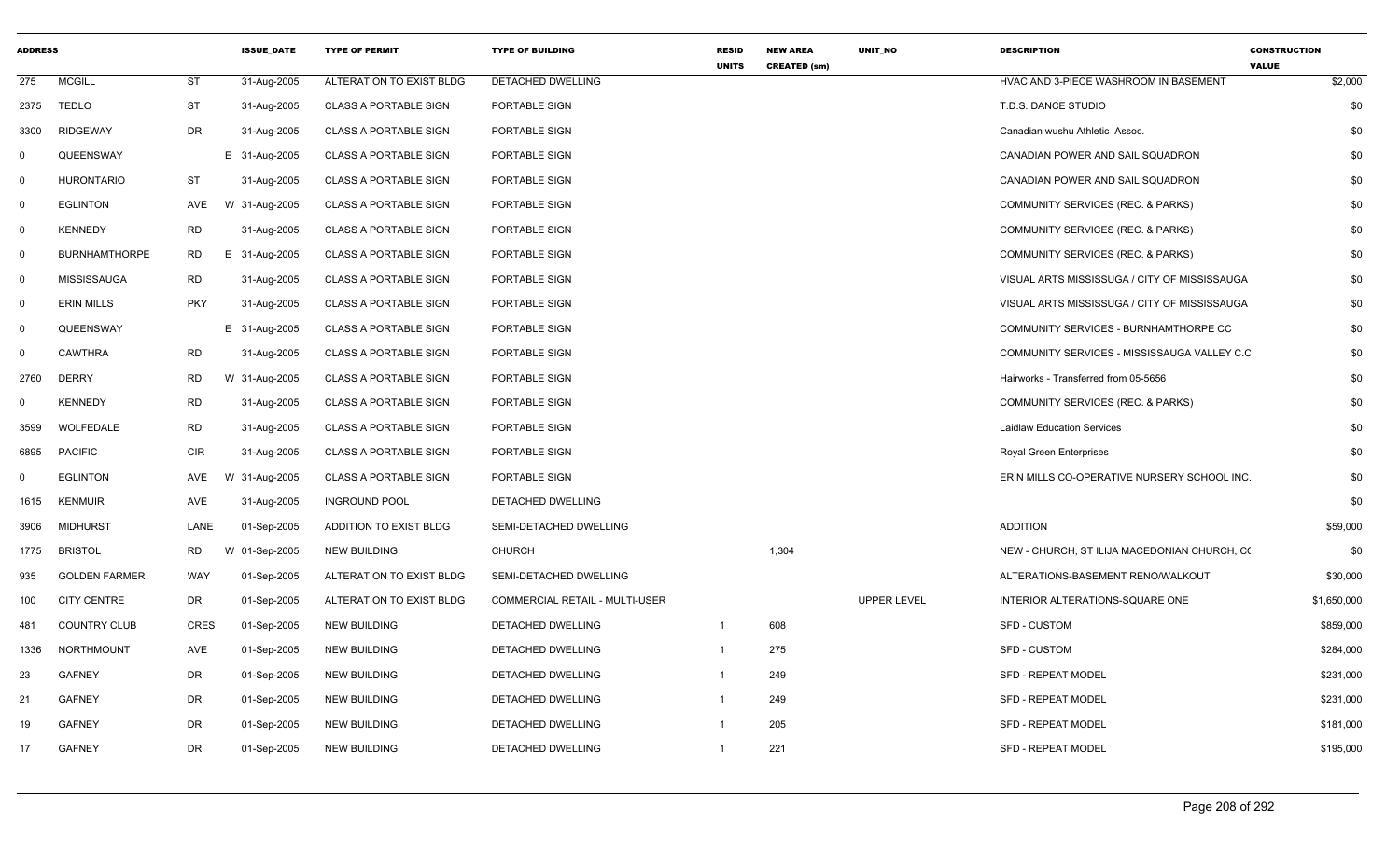| <b>ADDRESS</b> |                     |            | <b>ISSUE DATE</b> | <b>TYPE OF PERMIT</b>         | <b>TYPE OF BUILDING</b>        | <b>RESID</b><br><b>UNITS</b> | <b>NEW AREA</b><br><b>CREATED (sm)</b> | UNIT_NO | <b>DESCRIPTION</b>                             | <b>CONSTRUCTION</b><br><b>VALUE</b> |
|----------------|---------------------|------------|-------------------|-------------------------------|--------------------------------|------------------------------|----------------------------------------|---------|------------------------------------------------|-------------------------------------|
| 24             | <b>CALLISTO</b>     | <b>CRT</b> | 01-Sep-2005       | <b>NEW BUILDING</b>           | <b>DETACHED DWELLING</b>       | -1                           | 273                                    |         | <b>SFD - REPEAT MODEL</b>                      | \$254,000                           |
| 28             | CALLISTO            | CRT        | 01-Sep-2005       | <b>NEW BUILDING</b>           | DETACHED DWELLING              | $\overline{\mathbf{1}}$      | 249                                    |         | <b>SFD - REPEAT MODEL</b>                      | \$231,000                           |
| 4048           | <b>HICKORY</b>      | DR         | 01-Sep-2005       | <b>NEW BUILDING</b>           | DETACHED DWELLING              | - 1                          | 291                                    |         | <b>SFD - CUSTOM</b>                            | \$300,000                           |
| 2580           | SHARON              | CRES       | 01-Sep-2005       | <b>ADDITION TO EXIST BLDG</b> | DETACHED DWELLING              |                              |                                        |         | ADDITION-1-STOREY, DECK, ALZHEIMER SOCIETY C   | \$44,000                            |
| 2500           | <b>OLD CARRIAGE</b> | RD         | 01-Sep-2005       | ALTERATION TO EXIST BLDG      | COMMERCIAL - OTHER             |                              |                                        |         | RELOCATE WATERMAIN                             | \$5,000                             |
| 3024           | <b>HURONTARIO</b>   | <b>ST</b>  | 01-Sep-2005       | ALTERATION TO EXIST BLDG      | COMMERCIAL OFFICE - MULTI-USER |                              |                                        | G8      | TRAVEL AGENCY (BUSINESS OFFICE)                | \$17,000                            |
| 7370           | <b>TERRAGAR</b>     | BLVD       | 01-Sep-2005       | PORTABLE CLASSROOM            | SCHOOL - ELEMENTARY            |                              |                                        |         | PORTABLE CLASSROOM RELOCATION (1) KINDREE      | \$2,000                             |
| 1245           | <b>EGLINTON</b>     | AVE        | W 01-Sep-2005     | <b>REVISIONS</b>              | <b>CHURCH</b>                  |                              |                                        |         | KITCHEN EXHAUST REVISION                       | \$5,000                             |
| 5636           | <b>GLEN ERIN</b>    | DR         | 01-Sep-2005       | <b>CLASS A PORTABLE SIGN</b>  | PORTABLE SIGN                  |                              |                                        |         | Dollar Discount Centre                         | \$0                                 |
| $\mathbf 0$    | <b>EGLINTON</b>     | AVE<br>E.  | 01-Sep-2005       | <b>CLASS A PORTABLE SIGN</b>  | PORTABLE SIGN                  |                              |                                        |         | FORUM ITALIA DAYCARE                           | \$0                                 |
| $\mathbf 0$    | <b>EGLINTON</b>     | AVE        | W 01-Sep-2005     | <b>CLASS A PORTABLE SIGN</b>  | PORTABLE SIGN                  |                              |                                        |         | CENTRE FOR EDUCATION AND TRAINING              | \$0                                 |
| $\mathbf 0$    | <b>MAVIS</b>        | RD         | 01-Sep-2005       | <b>CLASS A PORTABLE SIGN</b>  | PORTABLE SIGN                  |                              |                                        |         | PEEL REGIONAL POLICE (BRAMPTON)                | \$0                                 |
| 2470           | LUCKNOW             | DR         | 01-Sep-2005       | <b>CLASS A PORTABLE SIGN</b>  | PORTABLE SIGN                  |                              |                                        |         | <b>Kresslor Personnel</b>                      | \$0                                 |
| $\mathbf 0$    | <b>THOMAS</b>       | <b>ST</b>  | 01-Sep-2005       | <b>CLASS A PORTABLE SIGN</b>  | PORTABLE SIGN                  |                              |                                        |         | THE PEEL BOARD OF EDUCATION (STREETSVILLE S    | \$0                                 |
| $\mathbf 0$    | <b>ERIN MILLS</b>   | <b>PKY</b> | 01-Sep-2005       | <b>CLASS A PORTABLE SIGN</b>  | PORTABLE SIGN                  |                              |                                        |         | THE PEEL BOARD OF EDUCATION (STREETSVILLE S)   | \$0                                 |
| $\mathbf 0$    | <b>BRITANNIA</b>    | RD         | W 01-Sep-2005     | <b>CLASS A PORTABLE SIGN</b>  | PORTABLE SIGN                  |                              |                                        |         | WEST TORONTO CHRISTIAN COMMUNITY CHURCH        | \$0                                 |
| 6400           | <b>MILLCREEK</b>    | DR         | 01-Sep-2005       | <b>CLASS A PORTABLE SIGN</b>  | PORTABLE SIGN                  |                              |                                        |         | <b>Sports Traders</b>                          | \$0                                 |
| 60             | <b>BRISTOL</b>      | RD         | E 01-Sep-2005     | <b>CLASS A PORTABLE SIGN</b>  | PORTABLE SIGN                  |                              |                                        |         | Rogers Video                                   | \$0                                 |
| 611            | <b>DERRY</b>        | RD         | W 01-Sep-2005     | ALTERATION TO EXIST BLDG      | DETACHED DWELLING              |                              |                                        |         | <b>SEWER CONVERSION</b>                        | \$5,000                             |
| 5156           | LITTLEBEND          | DR         | 01-Sep-2005       | <b>NEW BUILDING</b>           | DETACHED DWELLING              |                              |                                        |         | SFD - REPEAT MODEL, FIREBREAK LOT COMPLETIC    | \$0                                 |
| 1160           | ALGONQUIN           | DR         | 01-Sep-2005       | ALTERATION TO EXIST BLDG      | DETACHED DWELLING              |                              |                                        |         | <b>SEWER CONVERSION</b>                        | \$8,000                             |
| 808            | <b>BRITANNIA</b>    | RD         | W 02-Sep-2005     | <b>OTHER</b>                  | COMMERCIAL - OTHER             |                              |                                        |         | <b>EARLY SITE SERVICING</b>                    | \$200,000                           |
| 2200           | ARGENTIA            | RD         | 02-Sep-2005       | ADDITION TO EXIST BLDG        | COMMERCIAL OFFICE- SINGLE USER |                              | 1,720                                  |         | ADDITION - 2 STOREY OFFICES, UFCW LOCAL 175, F | \$2,042,000                         |
| 2722           | <b>COUNCIL RING</b> | <b>RD</b>  | 02-Sep-2005       | ADDITION AND ALTER            | <b>DETACHED DWELLING</b>       |                              | 22                                     |         | ADDN/ALTS - GARAGE/FRONT PORCH/KITCHEN EXT     | \$25,000                            |
| 6              | <b>PINE CLIFF</b>   | DR         | 02-Sep-2005       | <b>INGROUND POOL</b>          | DETACHED DWELLING              |                              |                                        |         |                                                | \$0                                 |
| 1605           | <b>BRAMSEY</b>      | DR         | 02-Sep-2005       | <b>ADDITION AND ALTER</b>     | DETACHED DWELLING              |                              | 62                                     |         | ADDITION-1&2 STOREY & ALTERATIONS              | \$66,000                            |
| 1089           | <b>BORDEAUX</b>     | CRT        | 02-Sep-2005       | ABOVE GROUND POOL             | DETACHED DWELLING              |                              |                                        |         |                                                | \$0                                 |
| 1287           | <b>BIRCHVIEW</b>    | DR         | 02-Sep-2005       | <b>DEMOLITION</b>             | DETACHED DWELLING              | $\overline{1}$               |                                        |         | <b>DEMOLITION - SFD</b>                        | \$10,000                            |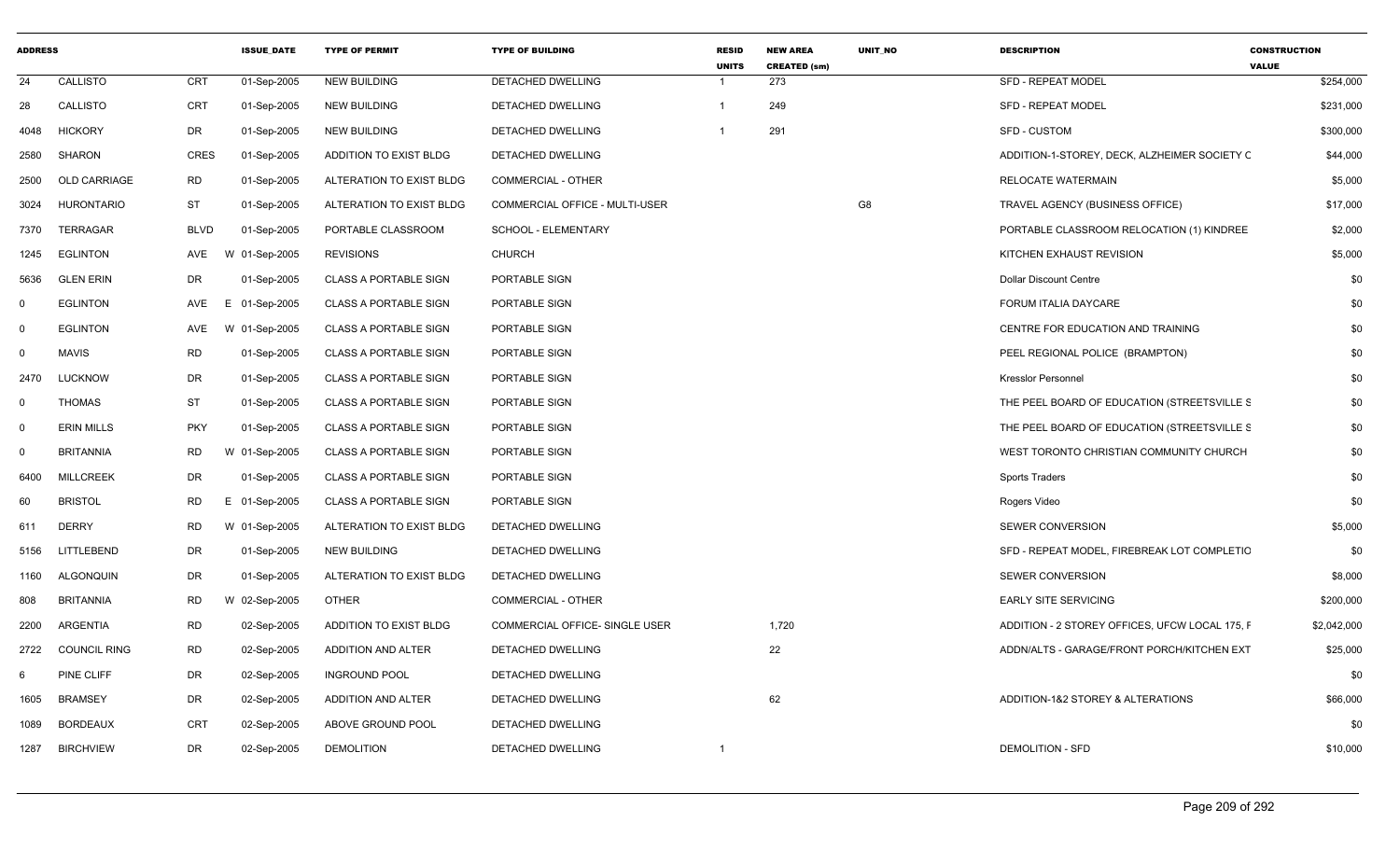| <b>ADDRESS</b> |                          |             | <b>ISSUE_DATE</b> | <b>TYPE OF PERMIT</b>          | <b>TYPE OF BUILDING</b>               | <b>RESID</b><br><b>UNITS</b> | <b>NEW AREA</b><br><b>CREATED (sm)</b> | UNIT_NO | <b>DESCRIPTION</b>                            | <b>CONSTRUCTION</b><br><b>VALUE</b> |
|----------------|--------------------------|-------------|-------------------|--------------------------------|---------------------------------------|------------------------------|----------------------------------------|---------|-----------------------------------------------|-------------------------------------|
| 974            | <b>MCBRIDE</b>           | AVE         | 02-Sep-2005       | PORTABLE CLASSROOM             | SCHOOL - ELEMENTARY                   |                              |                                        |         | PORTABLE - RELOCATE (2), MCBRIDGE AVENUE P.S. | \$4,000                             |
|                | 7108 GABLEHURST          | <b>CRES</b> | 02-Sep-2005       | <b>INGROUND POOL</b>           | DETACHED DWELLING                     |                              |                                        |         |                                               | \$0                                 |
| 3861           | <b>JANICE</b>            | <b>DR</b>   | 02-Sep-2005       | <b>REVISIONS</b>               | <b>DETACHED DWELLING</b>              |                              |                                        |         | REVISION - INTERIOR LAYOUT/SIDE ENTRANCE - LC | \$0                                 |
| 3853           | <b>JANICE</b>            | DR          | 02-Sep-2005       | <b>REVISIONS</b>               | DETACHED DWELLING                     |                              |                                        |         | REVISION - SIDE ENTRANCE - LOT 113 ONLY       | \$0                                 |
| 6985           | <b>FINANCIAL</b>         | DR          | 02-Sep-2005       | <b>OTHER</b>                   | COMMERCIAL OFFICE - MULTI-USER        |                              |                                        |         | NEW - SITE SERVICING ONLY FOR COMMERCIAL OF   | \$10,000                            |
| 6535           | <b>MILLCREEK</b>         | DR          | 02-Sep-2005       | ALTERATION TO EXIST BLDG       | MULTI-TENANT INDUSTRIAL               |                              |                                        | 38      | INTERIOR ALTERATIONS - MODEL SUITE            | \$53,000                            |
| 100            | QUEENSWAY                |             | W 02-Sep-2005     | <b>TENTS/AIR SUPPORT STRUC</b> | PUBLIC - OTHER                        |                              |                                        |         | ONE TENT-TEMPORARY, SEPT 1-15, 2005           | \$1,000                             |
| 0              | <b>WINSTON CHURCHILL</b> | <b>BLVD</b> | 02-Sep-2005       | <b>CLASS A PORTABLE SIGN</b>   | PORTABLE SIGN                         |                              |                                        |         | <b>IMPACT ONTARIO</b>                         | \$0                                 |
| $\mathbf 0$    | NINTH LINE               |             | 02-Sep-2005       | <b>CLASS A PORTABLE SIGN</b>   | PORTABLE SIGN                         |                              |                                        |         | <b>IMPACT ONTARIO</b>                         | \$0                                 |
| - 0            | <b>BRITANNIA</b>         | RD          | W 02-Sep-2005     | <b>CLASS A PORTABLE SIGN</b>   | PORTABLE SIGN                         |                              |                                        |         | <b>IMPACT ONTARIO</b>                         | \$0                                 |
| $\Omega$       | <b>EGLINTON</b>          | AVE         | W 02-Sep-2005     | <b>CLASS A PORTABLE SIGN</b>   | PORTABLE SIGN                         |                              |                                        |         | <b>IMPACT ONTARIO</b>                         | \$0                                 |
| 1616           | APPLEWOOD                | RD          | 02-Sep-2005       | <b>INGROUND POOL</b>           | DETACHED DWELLING                     |                              |                                        |         |                                               | \$0                                 |
| 1077           | <b>NORTH SERVICE</b>     | <b>RD</b>   | 02-Sep-2005       | <b>CLASS A PORTABLE SIGN</b>   | PORTABLE SIGN                         |                              |                                        |         | TD CANADA TRUST                               | \$0                                 |
| $\mathbf 0$    | <b>DUNDAS</b>            | ST          | W 02-Sep-2005     | <b>CLASS A PORTABLE SIGN</b>   | PORTABLE SIGN                         |                              |                                        |         | VISUAL ARTS MISSISSUGA / CITY OF MISSISSAUGA  | \$0                                 |
| 80             | <b>COURTNEYPARK</b>      | DR          | 02-Sep-2005<br>Е. | <b>CLASS A PORTABLE SIGN</b>   | PORTABLE SIGN                         |                              |                                        |         | SHOELESS JOE'S                                | \$0                                 |
| $\mathbf{0}$   | <b>CAWTHRA</b>           | <b>RD</b>   | 02-Sep-2005       | <b>CLASS A PORTABLE SIGN</b>   | PORTABLE SIGN                         |                              |                                        |         | VISUAL ARTS MISSISSUGA / CITY OF MISSISSAUGA  | \$0                                 |
| $\Omega$       | LAKESHORE                | <b>RD</b>   | W 02-Sep-2005     | <b>CLASS A PORTABLE SIGN</b>   | PORTABLE SIGN                         |                              |                                        |         | VISUAL ARTS MISSISSUGA / CITY OF MISSISSAUGA  | \$0                                 |
| $\Omega$       | <b>MAVIS</b>             | <b>RD</b>   | 02-Sep-2005       | <b>CLASS A PORTABLE SIGN</b>   | PORTABLE SIGN                         |                              |                                        |         | VISUAL ARTS MISSISSUGA / CITY OF MISSISSAUGA  | \$0                                 |
| $\mathbf 0$    | <b>CAWTHRA</b>           | <b>RD</b>   | 02-Sep-2005       | <b>CLASS A PORTABLE SIGN</b>   | PORTABLE SIGN                         |                              |                                        |         | MISSISSAUGA FIGURE SKATING CLUB               | \$0                                 |
| $\Omega$       | <b>ERIN MILLS</b>        | <b>PKY</b>  | 02-Sep-2005       | <b>CLASS A PORTABLE SIGN</b>   | PORTABLE SIGN                         |                              |                                        |         | THE PEEL BOARD OF EDUCATION (STREETSVILLE S   | \$0                                 |
| 3535           | SOUTH COMMON             | CRT         | 02-Sep-2005       | <b>CLASS A PORTABLE SIGN</b>   | PORTABLE SIGN                         |                              |                                        |         | ST THOMAS A BECKET ANGLICAN CHURCH            | \$0                                 |
| 2273           | <b>DUNDAS</b>            | <b>ST</b>   | 02-Sep-2005<br>W  | <b>CLASS A PORTABLE SIGN</b>   | PORTABLE SIGN                         |                              |                                        |         | <b>BOHM FURNITURE</b>                         | \$0                                 |
| 9              | <b>OAKINGTON</b>         | <b>PL</b>   | 03-Sep-2005       | <b>INGROUND POOL</b>           | <b>DETACHED DWELLING</b>              |                              |                                        |         |                                               | \$0                                 |
| 775            | <b>BRITANNIA</b>         | RD          | W 06-Sep-2005     | <b>FASCIA SIGN</b>             | <b>COMMERCIAL RETAIL - MULTI-USER</b> |                              |                                        | 8       | TWO (2) FASCIA SIGNS - ARDENE/MISS TEEN       | \$3,000                             |
| 100            | <b>CITY CENTRE</b>       | DR          | 06-Sep-2005       | <b>FASCIA SIGN</b>             | COMMERCIAL RETAIL - MULTI-USER        |                              |                                        |         | MULTIPLE SIGNS (CITY SIDE) - CHANNEL LETTERS, | \$5,000                             |
| 7045           | <b>EDWARDS</b>           | <b>BLVD</b> | 06-Sep-2005       | ALTERATION TO EXIST BLDG       | COMMERCIAL - OTHER                    |                              |                                        | 305     | <b>MEDICAL OFFICE</b>                         | \$27,000                            |
| 7045           | EDWARDS                  | <b>BLVD</b> | 06-Sep-2005       | ALTERATION TO EXIST BLDG       | COMMERCIAL OFFICE - MULTI-USER        |                              |                                        | 4-FLR   | <b>SOFTWARE OFFICE</b>                        | \$42,000                            |
|                | 2955 ARGENTIA            | RD          | 06-Sep-2005       | <b>NEW BUILDING</b>            | COMMERCIAL OFFICE - MULTI-USER        |                              | 424                                    |         | NEW - COMMERCIAL SPEC BUILDING 'D', FOUNDATI  | \$398,000                           |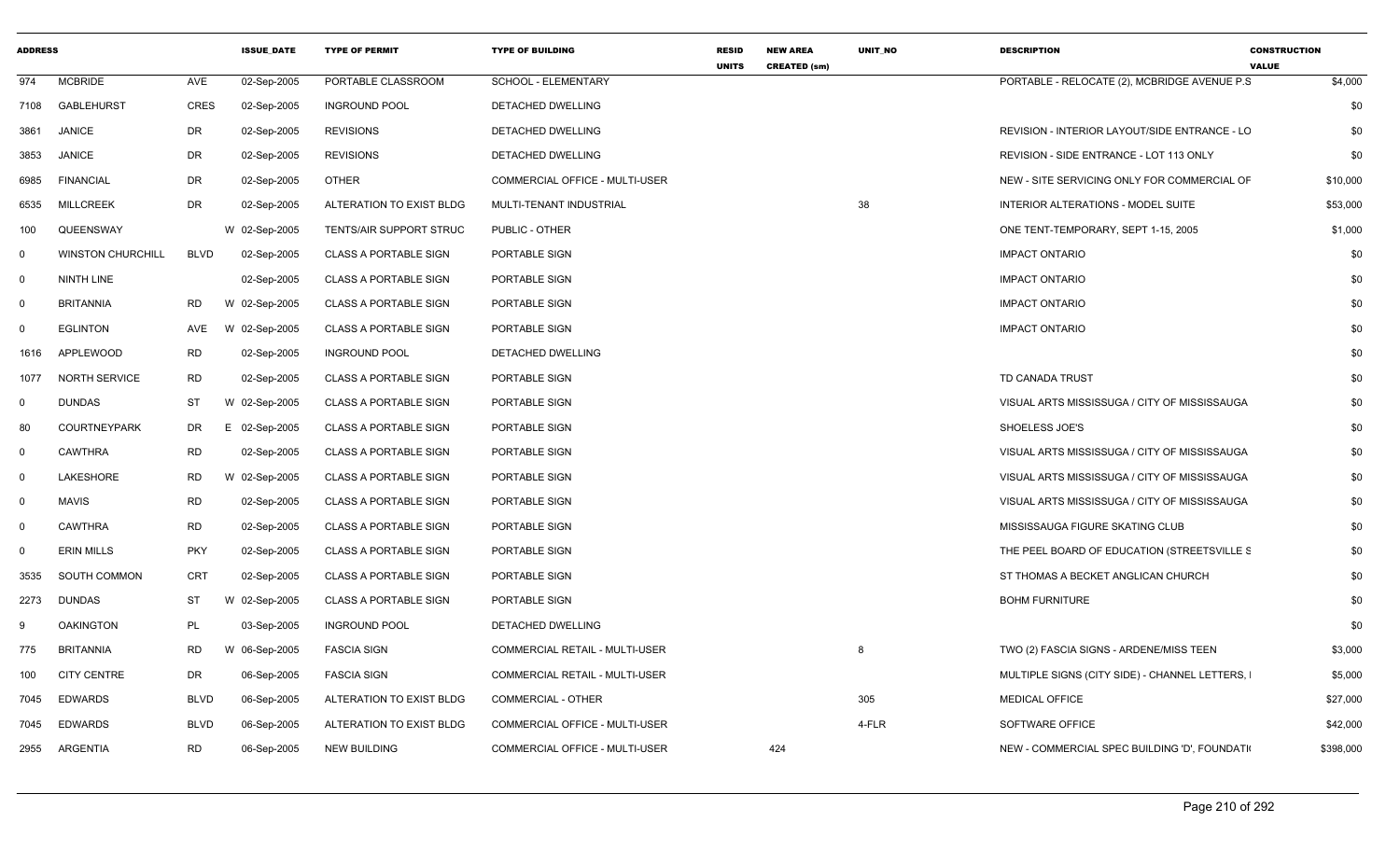| <b>ADDRESS</b> |                          |                 | <b>ISSUE DATE</b> | <b>TYPE OF PERMIT</b>          | <b>TYPE OF BUILDING</b>               | <b>RESID</b><br><b>UNITS</b> | <b>NEW AREA</b><br><b>CREATED (sm)</b> | <b>UNIT NO</b> | <b>DESCRIPTION</b>                            | <b>CONSTRUCTION</b><br><b>VALUE</b> |
|----------------|--------------------------|-----------------|-------------------|--------------------------------|---------------------------------------|------------------------------|----------------------------------------|----------------|-----------------------------------------------|-------------------------------------|
| 27             | <b>GAFNEY</b>            | <b>DR</b>       | 06-Sep-2005       | <b>NEW BUILDING</b>            | <b>DETACHED DWELLING</b>              |                              | 282                                    |                | <b>SFD - REPEAT MODEL</b>                     | \$290,000                           |
| 22             | CALLISTO                 | <b>CRT</b>      | 06-Sep-2005       | <b>NEW BUILDING</b>            | DETACHED DWELLING                     |                              | 282                                    |                | <b>SFD - REPEAT MODEL</b>                     | \$290,000                           |
| 3075           | ARGENTIA                 | RD              | 06-Sep-2005       | <b>FASCIA SIGN</b>             | <b>COMMERCIAL - OTHER</b>             |                              |                                        | BLD-J          | MULTIPLE FASCIA SIGNS - EAST SIDE MARIO'S     | \$12,000                            |
| 1145           | <b>NORTH SERVICE</b>     | <b>RD</b>       | 06-Sep-2005       | <b>PYLON SIGN</b>              | COMMERCIAL - OTHER                    |                              |                                        |                | ONE (1) GROUND SIGN - AUTOTEX                 | \$5,000                             |
| 6660           | <b>KENNEDY</b>           | <b>RD</b>       | 06-Sep-2005       | ALTERATION TO EXIST BLDG       | MULTI-TENANT INDUSTRIAL               |                              |                                        | 10             | FOOD PROCESSING FACILITY                      | \$81,000                            |
| 733            | <b>MONTBECK</b>          | CRES            | 06-Sep-2005       | ALTERATION TO EXIST BLDG       | DETACHED DWELLING                     |                              |                                        |                | ADDITION - ENCLOSE EXISTING PORCH & NEW CON   | \$10,000                            |
| 55             | <b>CITY CENTRE</b>       | DR              | 06-Sep-2005       | <b>FASCIA SIGN</b>             | COMMERCIAL OFFICE - MULTI-USER        |                              |                                        |                | TWO (2) FASCIA SIGNS - MORGUARD               | \$70,000                            |
| 220            | <b>TRADERS</b>           | BLVD<br>E       | 06-Sep-2005       | ALTERATION TO EXIST BLDG       | MULTI-TENANT INDUSTRIAL               |                              |                                        |                | INTERIOR ALTERATIONS-NOTHSTAR MONTESSORI      | \$15,000                            |
| 75             | ALDRIDGE                 | ST              | 06-Sep-2005       | <b>OTHER</b>                   | COMMERCIAL OFFICE- SINGLE USER        |                              |                                        |                | <b>EARLY SITE SERVICING</b>                   | \$320,000                           |
| 30             | <b>HANSON</b>            | <b>RD</b>       | 06-Sep-2005       | ALTERATION TO EXIST BLDG       | <b>GOVERNMENTAL</b>                   |                              |                                        |                | ELECTRIC TO GAS-FIRED HYDRONIC HEAT PUMP S'   | \$20,000                            |
| 520            | SLATE                    | DR              | 06-Sep-2005       | <b>OTHER</b>                   | SINGLE TENANT INDUSTRIAL              |                              |                                        |                | <b>EARLY SITE SERVICING</b>                   | \$0                                 |
| 3649           | <b>ERINDALE STATION</b>  | <b>RD</b>       | 06-Sep-2005       | <b>DEMOLITION</b>              | <b>INDUSTRIAL - OTHER</b>             |                              |                                        |                | DEMOLITION - BATCHING PLANT & SILOS           | \$20,000                            |
| 1270           | EGLINTON                 | AVE             | E 06-Sep-2005     | <b>CLASS A PORTABLE SIGN</b>   | PORTABLE SIGN                         |                              |                                        |                | Mississauga Hardware                          | \$0                                 |
| 1195           | <b>DUNDAS</b>            | ST              | E 06-Sep-2005     | <b>CLASS A PORTABLE SIGN</b>   | PORTABLE SIGN                         |                              |                                        |                | Licks                                         | \$0                                 |
| 5182           | <b>CHURCHILL MEADOWS</b> | <b>BLVD</b>     | 06-Sep-2005       | <b>NEW BUILDING</b>            | DETACHED DWELLING                     |                              | 250                                    |                | SFD - NEW MODEL, FIREBREAK LOT COMPLETION     | \$0                                 |
| 2945           | ARGENTIA                 | RD              | 07-Sep-2005       | NEW BUILDING                   | <b>COMMERCIAL - OTHER</b>             |                              | 1,195                                  |                | NEW - COMMERCIAL BUILDING FOR "CHUCK E CHEE   | \$1,698,000                         |
| 100            | QUEENSWAY                |                 | W 07-Sep-2005     | ALTERATION TO EXIST BLDG       | PUBLIC/INSTIT (EXCEPT SCHOOLS)        |                              |                                        |                | INTERIOR ALTERATIONS-MRI SUITE RENOVATIONS    | \$59,000                            |
| 2680           | <b>SKYMARK</b>           | <b>AVE</b>      | 07-Sep-2005       | ALTERATION TO EXIST BLDG       | INDUSTRIAL - OTHER                    |                              |                                        | 3-FLR          | INTERIOR ALTERATIONS - NOVO NORDISK           | \$243,000                           |
| 4343           | <b>BRANDON GATE</b>      | DR              | 07-Sep-2005       | ADDITION AND ALTER             | DETACHED DWELLING                     |                              |                                        |                | ADDITION-2ND FLOOR & ALTERATIONS TO 1ST FLOO  | \$128,000                           |
| 537            | <b>WARHOL</b>            | WAY             | 07-Sep-2005       | ALTERATION TO EXIST BLDG       | DETACHED DWELLING                     |                              |                                        |                | ALTERATIONS-SIDE BASEMENT ENTRANCE            | \$10,000                            |
| 49             | <b>MATHESON</b>          | BLVD            | E 07-Sep-2005     | ALTERATION TO EXIST BLDG       | COMMERCIAL OFFICE - MULTI-USER        |                              |                                        | 49A            | PROFESSIONAL OFFICE (DENTIST)                 | \$42,000                            |
| 181            | <b>INDIAN VALLEY</b>     | TR              | 07-Sep-2005       | ADDITION TO EXIST BLDG         | DETACHED DWELLING                     |                              |                                        |                | ADDITION - 2-FLOOR O/GARAGE                   | \$51,000                            |
| 385            | SOUTHDOWN                | <b>RD</b>       | 07-Sep-2005       | <b>NEW BUILDING</b>            | SINGLE TENANT INDUSTRIAL              |                              | 39                                     |                | NEW - BLAST SHELTER, BURNER MANAGEMENT SY     | \$25,000                            |
| 374            | <b>PINETREE</b>          | WAY             | 07-Sep-2005       | ADDITION AND ALTER             | DETACHED DWELLING                     |                              |                                        |                | ADDITION-2 STOREY/NEW ROOF                    | \$86,000                            |
| 20             | LAKESHORE                | <b>RD</b><br>Е. | 07-Sep-2005       | <b>TENTS/AIR SUPPORT STRUC</b> | <b>CITY</b>                           |                              |                                        |                | (2) TEMPORARY TENTS FROM SEPT. 8 TO SEPT. 12, | \$1,000                             |
| 325            | CENTRAL                  | <b>PKY</b>      | W 07-Sep-2005     | ALTERATION TO EXIST BLDG       | <b>COMMERCIAL RETAIL - MULTI-USER</b> |                              |                                        | 11             | <b>COMMERCIAL SCHOOL</b>                      | \$55,000                            |
|                | <b>CITY CENTRE</b>       | DR              | 07-Sep-2005       | ALTERATION TO EXIST BLDG       | COMMERCIAL OFFICE- SINGLE USER        |                              |                                        | 0002A          | INTERIOR ALTERATIONS-CIBC                     | \$250,000                           |
| 5600           | <b>EXPLORER</b>          | DR              | 07-Sep-2005       | ELECTROMAG LOCK DEVICE         | MULTI-TENANT INDUSTRIAL               |                              |                                        |                | MAGLOCK-1                                     | \$3,000                             |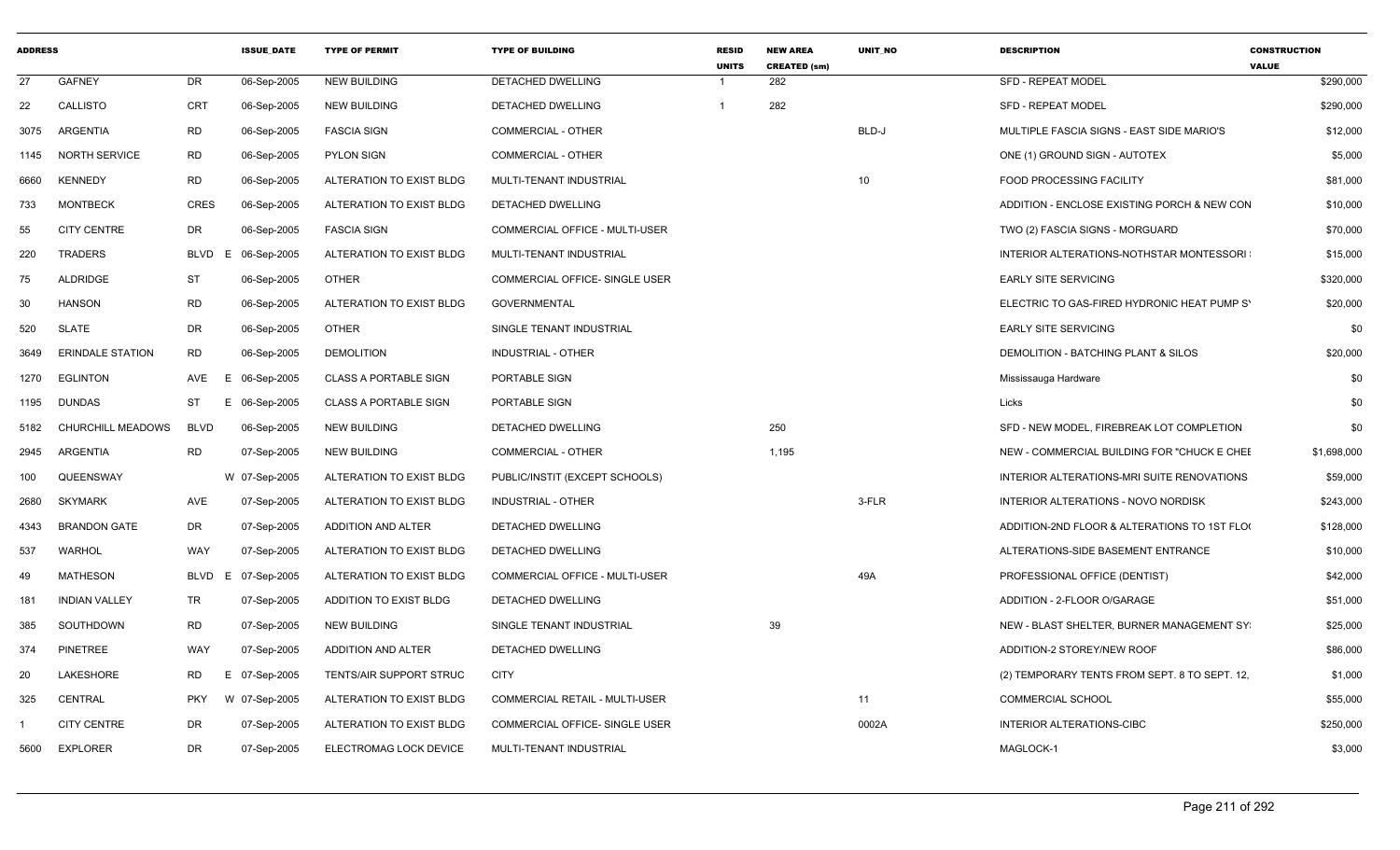| ADDRESS  |                    |             | <b>ISSUE_DATE</b> | <b>TYPE OF PERMIT</b>        | <b>TYPE OF BUILDING</b>        | <b>RESID</b><br><b>UNITS</b> | <b>NEW AREA</b><br><b>CREATED (sm)</b> | UNIT_NO | <b>DESCRIPTION</b>                            | <b>CONSTRUCTION</b><br><b>VALUE</b> |
|----------|--------------------|-------------|-------------------|------------------------------|--------------------------------|------------------------------|----------------------------------------|---------|-----------------------------------------------|-------------------------------------|
| 33       | <b>CITY CENTRE</b> | DR          | 07-Sep-2005       | ELECTROMAG LOCK DEVICE       | <b>COMMERCIAL - OTHER</b>      |                              |                                        | 200     | MAGLOCK-1                                     | \$3,000                             |
| 5100     | <b>ERIN MILLS</b>  | <b>PKY</b>  | 07-Sep-2005       | <b>CLASS A PORTABLE SIGN</b> | PORTABLE SIGN                  |                              |                                        |         | MILLY'S MART (SHERIDAN CONVENIENCE)           | \$0                                 |
| 1060     | <b>TRISTAR</b>     | DR          | 07-Sep-2005       | <b>CLASS A PORTABLE SIGN</b> | PORTABLE SIGN                  |                              |                                        |         | ANNAN & BIRD LITHOGRAPHERS                    | \$0                                 |
| 1900     | <b>DUNDAS</b>      | <b>ST</b>   | 07-Sep-2005<br>Е  | <b>CLASS A PORTABLE SIGN</b> | PORTABLE SIGN                  |                              |                                        |         | <b>SUBWAY SANDWICH</b>                        | \$0                                 |
|          | 7110 PACIFIC       | <b>CIR</b>  | 07-Sep-2005       | <b>CLASS A PORTABLE SIGN</b> | PORTABLE SIGN                  |                              |                                        |         | <b>BOTANICO</b>                               | \$0                                 |
| 6625     | <b>KENNEDY</b>     | <b>RD</b>   | 07-Sep-2005       | <b>CLASS A PORTABLE SIGN</b> | PORTABLE SIGN                  |                              |                                        |         | <b>HELP UNLIMITED</b>                         | \$0                                 |
| 1224     | <b>DUNDAS</b>      | <b>ST</b>   | 07-Sep-2005<br>W  | <b>CLASS A PORTABLE SIGN</b> | PORTABLE SIGN                  |                              |                                        |         | Curves                                        | \$0                                 |
| 3120     | <b>GLEN ERIN</b>   | DR          | 07-Sep-2005       | <b>CLASS A PORTABLE SIGN</b> | PORTABLE SIGN                  |                              |                                        |         | Wine Making Place                             | \$0                                 |
| 5130     | <b>DIXIE</b>       | <b>RD</b>   | 07-Sep-2005       | <b>CLASS A PORTABLE SIGN</b> | PORTABLE SIGN                  |                              |                                        |         | Hoodoo McFiggins                              | \$0                                 |
| $\Omega$ | <b>EGLINTON</b>    | AVE         | 07-Sep-2005<br>E  | <b>CLASS A PORTABLE SIGN</b> | PORTABLE SIGN                  |                              |                                        |         | HALTON PEEL FUTSAL LEAGUE                     | \$0                                 |
| $\Omega$ | <b>PLANTATION</b>  | <b>PL</b>   | 07-Sep-2005       | <b>CLASS A PORTABLE SIGN</b> | PORTABLE SIGN                  |                              |                                        |         | HALTON PEEL FUTSAL LEAGUE                     | \$0                                 |
| 1283     | <b>STRATHY</b>     | AVE         | 08-Sep-2005       | <b>NEW BUILDING</b>          | DETACHED DWELLING              |                              | 189                                    |         | <b>SFD - CUSTOM</b>                           | \$221,000                           |
| 827      | <b>BLOOR</b>       | <b>ST</b>   | 08-Sep-2005       | ADDITION TO EXIST BLDG       | DETACHED DWELLING              |                              |                                        |         | <b>ADDITION</b>                               | \$125,000                           |
| 6300     | <b>NORTHAM</b>     | DR          | 08-Sep-2005       | ADDITION TO EXIST BLDG       | INDUSTRIAL - OTHER             |                              |                                        |         | ADDITION - WAREHOUSE, FYLNN CANADA, COMPLE    | \$0                                 |
| 98       | WILLIAM            | <b>ST</b>   | 08-Sep-2005       | <b>NEW BUILDING</b>          | APARTMENT (> 6 UNITS)          |                              | 2,493                                  |         | NEW - 23 UNITS APARTMENT CONDO, DEZEN REALT   | \$0                                 |
| 3899     | TRELAWNY           | CIR         | 08-Sep-2005       | ALTERATION TO EXIST BLDG     | COMMERCIAL RETAIL - MULTI-USER |                              |                                        | $#1-3$  | <b>FOOD STORE</b>                             | \$115,000                           |
| 6300     | <b>NORTHAM</b>     | DR          | 08-Sep-2005       | ALTERATION TO EXIST BLDG     | SINGLE TENANT INDUSTRIAL       |                              |                                        |         | ALTERATIONS-SHELF/RACK STORAGE SYSTEM         | \$60,000                            |
| 171      | <b>SUPERIOR</b>    | <b>BLVD</b> | 08-Sep-2005       | ALTERATION TO EXIST BLDG     | SINGLE TENANT INDUSTRIAL       |                              |                                        | $1 - 6$ | INTERIOR ALTERATIONS-ARROW ELECTRONICS,       | \$122,000                           |
| 2035     | <b>LUSHES</b>      | AVE         | 08-Sep-2005       | <b>ADDITION AND ALTER</b>    | <b>CITY</b>                    |                              | 41                                     |         | ADDITION - 1 STOREY, INT.ALTERATIONS & CONCRE | \$88,000                            |
| 55       | STANDISH           | <b>CRT</b>  | 08-Sep-2005       | <b>FASCIA SIGN</b>           | COMMERCIAL OFFICE - MULTI-USER |                              |                                        |         | ONE (1) FASCIA SIGN - WELLS FARGO FINANCIAL   | \$6,000                             |
| 55       | <b>STANDISH</b>    | CRT         | 08-Sep-2005       | <b>FASCIA SIGN</b>           | COMMERCIAL OFFICE - MULTI-USER |                              |                                        |         | ONE (1) FASCIA SIGN - WELLS FARGO FINANCIAL   | \$6,000                             |
| 6285     | <b>NORTHAM</b>     | DR          | 08-Sep-2005       | ALTERATION TO EXIST BLDG     | COMMERCIAL OFFICE - MULTI-USER |                              |                                        | 3-FLR   | INTERIOR ALTERATIONS-MILGRAM & COMPANY INC    | \$67,000                            |
| 290      | ANNAGEM            | <b>BLVD</b> | 08-Sep-2005       | <b>NEW BUILDING</b>          | SINGLE TENANT INDUSTRIAL       |                              | 2,989                                  |         | NEW - CUSTOM OFFICE/WAREHOUSE, PACKAGING      | \$0                                 |
| 1260     | <b>KAMATO</b>      | <b>RD</b>   | 08-Sep-2005       | ALTERATION TO EXIST BLDG     | MULTI-TENANT INDUSTRIAL        |                              |                                        |         | ALTERATIONS-SPRAY BOOTH RELOCATE              | \$21,000                            |
| 2576     | DUNWIN             | DR          | 08-Sep-2005       | ALTERATION TO EXIST BLDG     | MULTI-TENANT INDUSTRIAL        |                              |                                        |         | WHOLESALE PHOTOFINISHING ESTABLISHMENT        | \$15,000                            |
| 6985     | FINANCIAL          | DR          | 08-Sep-2005       | NEW BUILDING                 | COMMERCIAL OFFICE - MULTI-USER |                              | 17,301                                 |         | NEW - OFFICE SPEC, TENANT N/DETERMINED, FOUI  | \$16,228,000                        |
| 1190     | <b>CLARINGTON</b>  | RD          | 08-Sep-2005       | <b>NEW BUILDING</b>          | <b>RESIDENTIAL - OTHER</b>     |                              |                                        |         | NEW - SHED                                    | \$6,000                             |
| 101      | CHURCH             | <b>ST</b>   | 08-Sep-2005       | ALTERATION TO EXIST BLDG     | <b>INDUSTRIAL - OTHER</b>      |                              |                                        | 2-FLR   | INTERIOR ALTERATIONS-ROYAL CANADIAN LEGTIO    | \$30,000                            |
|          |                    |             |                   |                              |                                |                              |                                        |         |                                               |                                     |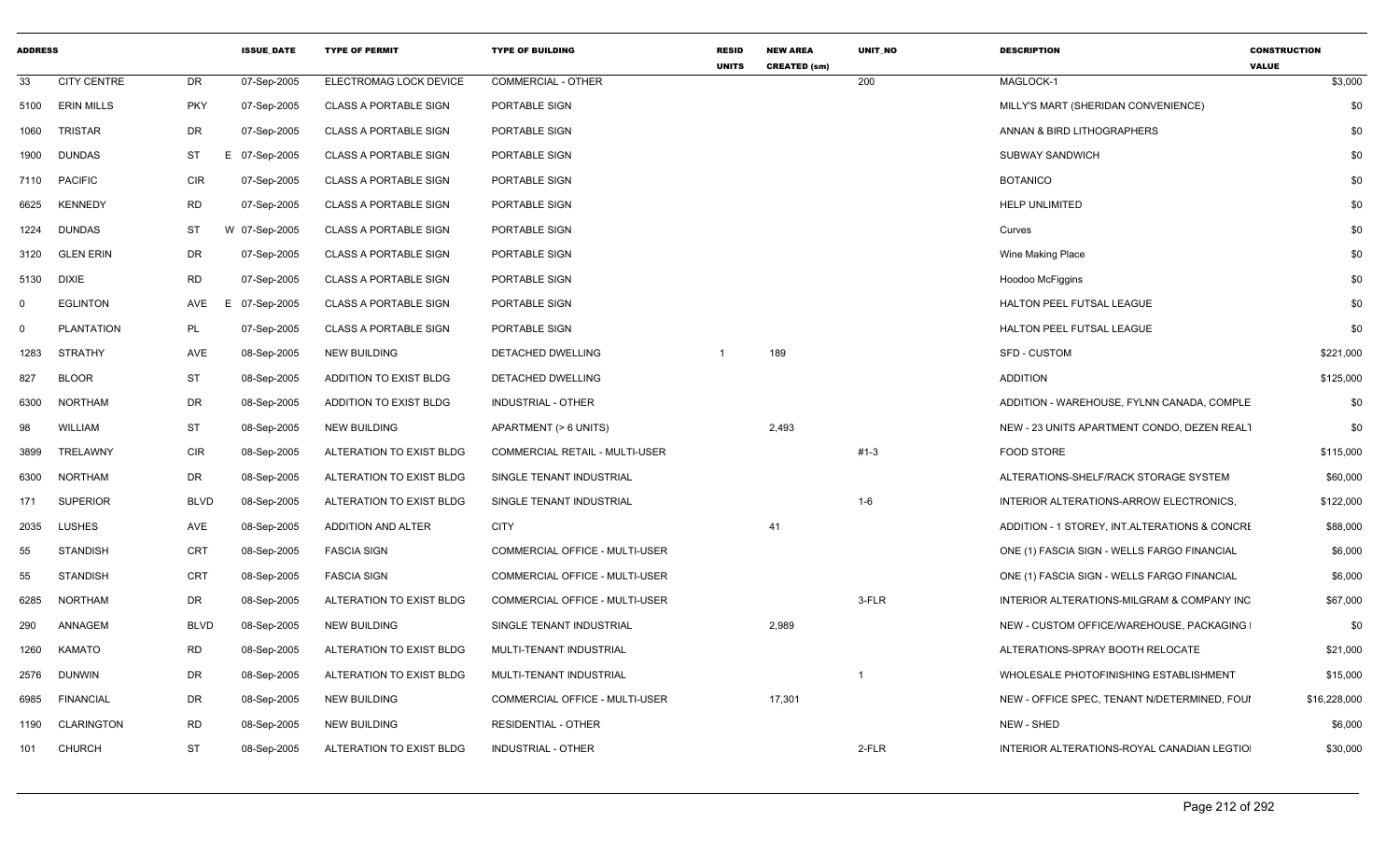| <b>ADDRESS</b> |                        |             | <b>ISSUE DATE</b> | <b>TYPE OF PERMIT</b>        | <b>TYPE OF BUILDING</b>   | <b>RESID</b><br><b>UNITS</b> | <b>NEW AREA</b><br><b>CREATED (sm)</b> | <b>UNIT NO</b> | <b>DESCRIPTION</b>                         | <b>CONSTRUCTION</b><br><b>VALUE</b> |
|----------------|------------------------|-------------|-------------------|------------------------------|---------------------------|------------------------------|----------------------------------------|----------------|--------------------------------------------|-------------------------------------|
| 2200           | <b>EGLINTON</b>        | AVE         | W 08-Sep-2005     | ALTERATION TO EXIST BLDG     | <b>COMMERCIAL - OTHER</b> |                              |                                        | $\overline{1}$ | <b>RESTAURANT - KIOSK</b>                  | \$40,000                            |
| 6300           | NORTHAM                | DR          | 08-Sep-2005       | ALTERATION TO EXIST BLDG     | SINGLE TENANT INDUSTRIAL  |                              |                                        |                | ALTERATIONS-GENERATOR/CONCRETE PAD, FLYNI  | \$50,000                            |
| 5252           | CHURCHILL MEADOWS      | <b>BLVD</b> | 08-Sep-2005       | NEW BUILDING                 | DETACHED DWELLING         |                              | 302                                    |                | SFD - REPEAT MODEL - NEW EL.B              | \$311,000                           |
| 2680           | <b>SKYMARK</b>         | AVE         | 08-Sep-2005       | ELECTROMAG LOCK DEVICE       | <b>INDUSTRIAL - OTHER</b> |                              |                                        | 300            | MAGLOCK-1                                  | \$3,000                             |
| 99             | <b>DUNDAS</b>          | <b>ST</b>   | 08-Sep-2005<br>Е  | ALTERATION TO EXIST BLDG     | COMMERCIAL - OTHER        |                              |                                        | #125           | KITCHEN EXHAUST SYSTEM                     | \$0                                 |
| 3853           | CANDLELIGHT            | DR          | 08-Sep-2005       | NEW BUILDING                 | DETACHED DWELLING         | $\overline{1}$               | 250                                    |                | <b>SFD - REPEAT MODEL</b>                  | \$251,000                           |
| 3344           | <b>ERIN CENTRE</b>     | <b>BLVD</b> | 08-Sep-2005       | NEW BUILDING                 | DETACHED DWELLING         |                              | 250                                    |                | <b>SFD - REPEAT MODEL</b>                  | \$251,000                           |
| 2200           | <b>EGLINTON</b>        | AVE         | 08-Sep-2005<br>w  | ELECTROMAG LOCK DEVICE       | PUBLIC - OTHER            |                              |                                        |                | MAGLOCK-6                                  | \$18,000                            |
| 236            | <b>QUEEN</b>           | ST          | S<br>08-Sep-2005  | ALTERATION TO EXIST BLDG     | COMMERCIAL - OTHER        |                              |                                        |                | KITCHEN EXHAUST                            | \$11,000                            |
| 2640           | <b>THOMAS</b>          | <b>ST</b>   | 08-Sep-2005       | PORTABLE CLASSROOM           | SCHOOL - SECONDARY        |                              |                                        |                | (1) PORTABLE-RELOCATE - THOMAS STREET M.S. | \$2,000                             |
| 2365           | <b>CREDIT VALLEY</b>   | <b>RD</b>   | 08-Sep-2005       | PORTABLE CLASSROOM           | SCHOOL - ELEMENTARY       |                              |                                        |                | PORTABLE-RELOCATE (21), CREDIT VALLEY P.S. | \$42,000                            |
| 1325           | <b>INDIAN</b>          | <b>RD</b>   | 08-Sep-2005       | ALTERATION TO EXIST BLDG     | SCHOOL - ELEMENTARY       |                              |                                        |                | DEMO OF CHIMNEY/CHANGE RMS/PT OF CORRIDOF  | \$10,000                            |
| 56             | QUEEN                  | ST          | S<br>08-Sep-2005  | <b>DEMOLITION</b>            | <b>DETACHED DWELLING</b>  |                              |                                        |                | <b>DEMOLITION - SFD</b>                    | \$10,000                            |
| 1381           | LAKESHORE              | <b>RD</b>   | 08-Sep-2005<br>E  | <b>CLASS A PORTABLE SIGN</b> | PORTABLE SIGN             |                              |                                        |                | Keep the Page                              | \$0                                 |
| 6570           | MEADOWVALE TOWN CENCIR |             | 08-Sep-2005       | <b>CLASS A PORTABLE SIGN</b> | PORTABLE SIGN             |                              |                                        |                | SHOELESS JOE'S                             | \$0                                 |
| $\Omega$       | <b>DERRY</b>           | <b>RD</b>   | W 08-Sep-2005     | <b>CLASS A PORTABLE SIGN</b> | PORTABLE SIGN             |                              |                                        |                | CORPORATE SERVICES - WARD 9 COUNCILLOR     | \$0                                 |
| 0              | <b>EGLINTON</b>        | AVE         | W 08-Sep-2005     | <b>CLASS A PORTABLE SIGN</b> | PORTABLE SIGN             |                              |                                        |                | ISLAMIC PRIVATE BOARD OF EDUCATION         | \$0                                 |
| $\Omega$       | <b>MAVIS</b>           | <b>RD</b>   | 08-Sep-2005       | <b>CLASS A PORTABLE SIGN</b> | PORTABLE SIGN             |                              |                                        |                | CHILD DEVELOPMENT RESOURCE CONNECTION PE   | \$0                                 |
| 0              | <b>ERIN MILLS</b>      | <b>PKY</b>  | 08-Sep-2005       | <b>CLASS A PORTABLE SIGN</b> | PORTABLE SIGN             |                              |                                        |                | CORPORATE SERVICES-WARD 9 COUNCILLOR       | \$0                                 |
| 0              | <b>EGLINTON</b>        | AVE         | W 08-Sep-2005     | CLASS A PORTABLE SIGN        | PORTABLE SIGN             |                              |                                        |                | CHILD DEVELOPMENT RESOURCE CONNECTION PE   | \$0                                 |
| 0              | <b>MAVIS</b>           | <b>RD</b>   | 08-Sep-2005       | <b>CLASS A PORTABLE SIGN</b> | PORTABLE SIGN             |                              |                                        |                | COMMUNITY SERVICES - MEADOWVALE CC         | \$0                                 |
| 1553           | <b>SHAWSON</b>         | DR          | 08-Sep-2005       | <b>CLASS A PORTABLE SIGN</b> | PORTABLE SIGN             |                              |                                        |                | <b>HUSKY TRUCK STOP</b>                    | \$0                                 |
| $\Omega$       | <b>BRITANNIA</b>       | <b>RD</b>   | W 08-Sep-2005     | <b>CLASS A PORTABLE SIGN</b> | PORTABLE SIGN             |                              |                                        |                | <b>REGION OF PEEL</b>                      | \$0                                 |
| 1065           | <b>HALLIDAY</b>        | AVE         | 08-Sep-2005       | NEW BUILDING                 | DETACHED DWELLING         |                              |                                        |                | <b>DEMOLITION - SFD</b>                    | \$10,000                            |
| 3436           | LADDIE                 | CRES        | 08-Sep-2005       | ALTERATION TO EXIST BLDG     | SEMI-DETACHED DWELLING    |                              |                                        |                | ONE ADDITIONAL FIXTURE (SHOWER)            | \$1,000                             |
| 720            | <b>BRISTOL</b>         | <b>RD</b>   | W 08-Sep-2005     | <b>CLASS A PORTABLE SIGN</b> | PORTABLE SIGN             |                              |                                        |                | <b>Model Cleaners</b>                      | \$0                                 |
| 2810           | ARGENTIA               | <b>RD</b>   | 08-Sep-2005       | <b>CLASS A PORTABLE SIGN</b> | PORTABLE SIGN             |                              |                                        |                | Adagio Interiors                           | \$0                                 |
| 2555           | <b>ERIN CENTRE</b>     | <b>BLVD</b> | 08-Sep-2005       | <b>CLASS A PORTABLE SIGN</b> | PORTABLE SIGN             |                              |                                        |                | <b>Skinn Laser Clinic</b>                  | \$0                                 |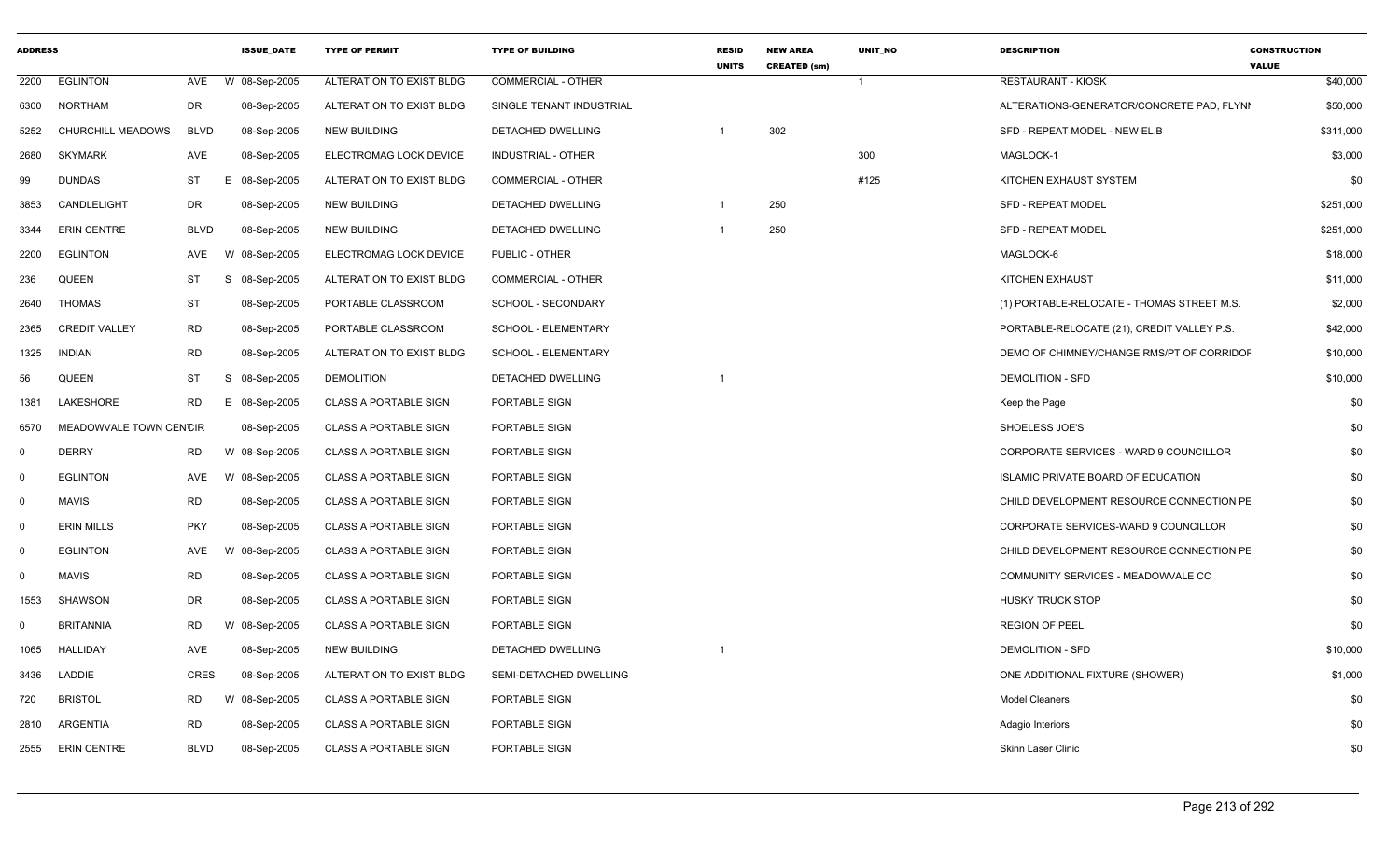| <b>ADDRESS</b> |                        |            | <b>ISSUE DATE</b> | <b>TYPE OF PERMIT</b>          | <b>TYPE OF BUILDING</b>               | <b>RESID</b><br><b>UNITS</b> | <b>NEW AREA</b><br><b>CREATED (sm)</b> | UNIT_NO   | <b>DESCRIPTION</b>                            | <b>CONSTRUCTION</b><br><b>VALUE</b> |
|----------------|------------------------|------------|-------------------|--------------------------------|---------------------------------------|------------------------------|----------------------------------------|-----------|-----------------------------------------------|-------------------------------------|
| 5525           | AMBLER                 | DR         | 09-Sep-2005       | <b>FASCIA SIGN</b>             | SINGLE TENANT INDUSTRIAL              |                              |                                        |           | (2) FASCIA SIGNS, (1) DIRECTIONAL - SUZUKI    | \$19,000                            |
| 53             | <b>MINEOLA</b>         | RD         | E 09-Sep-2005     | ADDITION AND ALTER             | DETACHED DWELLING                     |                              | 93                                     |           | ADDITION - 2-STOREY                           | \$84,000                            |
| 1242           | ALEXANDRA              | AVE        | 09-Sep-2005       | ADDITION TO EXIST BLDG         | DETACHED DWELLING                     |                              |                                        |           | <b>ADDITION - SECOND FLOOR</b>                | \$65,000                            |
| 4161           | <b>SLADEVIEW</b>       | CRES       | 09-Sep-2005       | ALTERATION TO EXIST BLDG       | MULTI-TENANT INDUSTRIAL               |                              |                                        | 4         | INTERIOR ALTERATIONS-MODEL SUITE              | \$15,000                            |
| 5505           | AMBLER                 | DR         | 09-Sep-2005       | ADDITION TO EXIST BLDG         | <b>COMMERCIAL RETAIL-SINGLE USER</b>  |                              |                                        |           | ADDITION - REPAIR GARAGE & OFFICES, KIA DEALE | \$0                                 |
| 100            | <b>CITY CENTRE</b>     | DR         | 09-Sep-2005       | ALTERATION TO EXIST BLDG       | <b>COMMERCIAL RETAIL - MULTI-USER</b> |                              |                                        | $1 - 146$ | INTERIOR ALTERATIONS - RETAIL STORE (HEADQU)  | \$30,000                            |
| 715            | CENTRAL                | <b>PKY</b> | W 09-Sep-2005     | <b>OTHER</b>                   | COMMERCIAL RETAIL-SINGLE USER         |                              |                                        |           | <b>EARLY SITE SERVICING</b>                   | \$50,000                            |
| 5419           | STARWOOD               | DR         | 09-Sep-2005       | ADDITION TO EXIST BLDG         | DETACHED DWELLING                     |                              |                                        |           | <b>ADDITION-DECK</b>                          | \$5,000                             |
| 5130           | DIXIE                  | RD         | 09-Sep-2005       | <b>TENTS/AIR SUPPORT STRUC</b> | INDUSTRIAL - OTHER                    |                              |                                        |           | TEMPORARY - TENT, SEP 6-19/05                 | \$1,000                             |
| 5161           | <b>CELEBRATION</b>     | DR         | 09-Sep-2005       | <b>NEW BUILDING</b>            | DETACHED DWELLING                     |                              |                                        |           | SFD - REPEAT MODEL, FIREBREAK LOT COMPLETIC   | \$0                                 |
| 4870           | TOMKEN                 | RD         | 09-Sep-2005       | ALTERATION TO EXIST BLDG       | INDUSTRIAL - OTHER                    |                              |                                        | $3-6$     | <b>OFFICES</b>                                | \$0                                 |
| 0              | <b>TENTH LINE WEST</b> |            | 09-Sep-2005       | <b>CLASS A PORTABLE SIGN</b>   | PORTABLE SIGN                         |                              |                                        |           | CORPORATE SERVICES-WARD 9 COUNCILLOR          | \$0                                 |
| 3055           | DUNDAS                 | ST         | W 09-Sep-2005     | <b>CLASS A PORTABLE SIGN</b>   | PORTABLE SIGN                         |                              |                                        |           | <b>CLASSIC BOWL LIMITED</b>                   | \$0                                 |
| 0              | <b>BRITANNIA</b>       | RD         | W 09-Sep-2005     | <b>CLASS A PORTABLE SIGN</b>   | PORTABLE SIGN                         |                              |                                        |           | CORPORATE SERVICES-WARD 9 COUNCILLOR          | \$0                                 |
| 2601           | <b>MATHESON</b>        | BLVD       | E 09-Sep-2005     | <b>CLASS A PORTABLE SIGN</b>   | PORTABLE SIGN                         |                              |                                        |           | <b>MATHESON MASSAGE</b>                       | \$0                                 |
| 3105           | UNITY                  | DR         | 09-Sep-2005       | <b>CLASS A PORTABLE SIGN</b>   | PORTABLE SIGN                         |                              |                                        |           | ABSOLUTELY DENTURES                           | \$0                                 |
| 5935           | MAVIS                  | RD         | 09-Sep-2005       | <b>CLASS A PORTABLE SIGN</b>   | PORTABLE SIGN                         |                              |                                        |           | <b>BELL WORLD</b>                             | \$0                                 |
| 900            | <b>RATHBURN</b>        | RD         | W 09-Sep-2005     | <b>CLASS A PORTABLE SIGN</b>   | PORTABLE SIGN                         |                              |                                        |           | LITTLE TEDDY'S PET STORE                      | \$0                                 |
| 0              | <b>DERRY</b>           | RD         | W 09-Sep-2005     | <b>CLASS A PORTABLE SIGN</b>   | PORTABLE SIGN                         |                              |                                        |           | <b>GRACE BRETHREN CANADA</b>                  | \$0                                 |
| 0              | <b>CREDITVIEW</b>      | RD         | 09-Sep-2005       | <b>CLASS A PORTABLE SIGN</b>   | PORTABLE SIGN                         |                              |                                        |           | MISSISSAUGA MINOR BASKETBALL ASSOCIATION      | \$0                                 |
| 0              | <b>HURONTARIO</b>      | ST         | 09-Sep-2005       | <b>CLASS A PORTABLE SIGN</b>   | PORTABLE SIGN                         |                              |                                        |           | <b>GRACE BRETHREN CANADA</b>                  | \$0                                 |
| 765            | <b>BRITANNIA</b>       | RD         | W 09-Sep-2005     | <b>CLASS A PORTABLE SIGN</b>   | PORTABLE SIGN                         |                              |                                        |           | MAYTAG                                        | \$0                                 |
| 0              | <b>BRITANNIA</b>       | RD         | W 09-Sep-2005     | <b>CLASS A PORTABLE SIGN</b>   | PORTABLE SIGN                         |                              |                                        |           | MISSISSAUGA MINOR BASKETBALL ASSOCIATION      | \$0                                 |
| 0              | <b>BRITANNIA</b>       | RD.        | W 09-Sep-2005     | <b>CLASS A PORTABLE SIGN</b>   | PORTABLE SIGN                         |                              |                                        |           | MISSISSAUGA MINOR BASKETBALL ASSOCIATION      | \$0                                 |
| 0              | <b>DERRY</b>           | RD         | W 09-Sep-2005     | <b>CLASS A PORTABLE SIGN</b>   | PORTABLE SIGN                         |                              |                                        |           | CORPORATE SERVICES-WARD 9 COUNCILLOR          | \$0                                 |
| 5915           | <b>RODEO</b>           | DR         | 09-Sep-2005       | <b>CLASS A PORTABLE SIGN</b>   | PORTABLE SIGN                         |                              |                                        |           | <b>LAZY BOY</b>                               | \$0                                 |
| 0              | <b>HURONTARIO</b>      | ST         | 09-Sep-2005       | <b>CLASS A PORTABLE SIGN</b>   | PORTABLE SIGN                         |                              |                                        |           | MISSISSAUGA MINOR BASKETBALL ASSOCIATION      | \$0                                 |
| 0              | <b>ERIN MILLS</b>      | <b>PKY</b> | 09-Sep-2005       | <b>CLASS A PORTABLE SIGN</b>   | PORTABLE SIGN                         |                              |                                        |           | MISSISSAUGA MINOR BASKETBALL ASSOCIATION      | \$0                                 |
|                |                        |            |                   |                                |                                       |                              |                                        |           |                                               |                                     |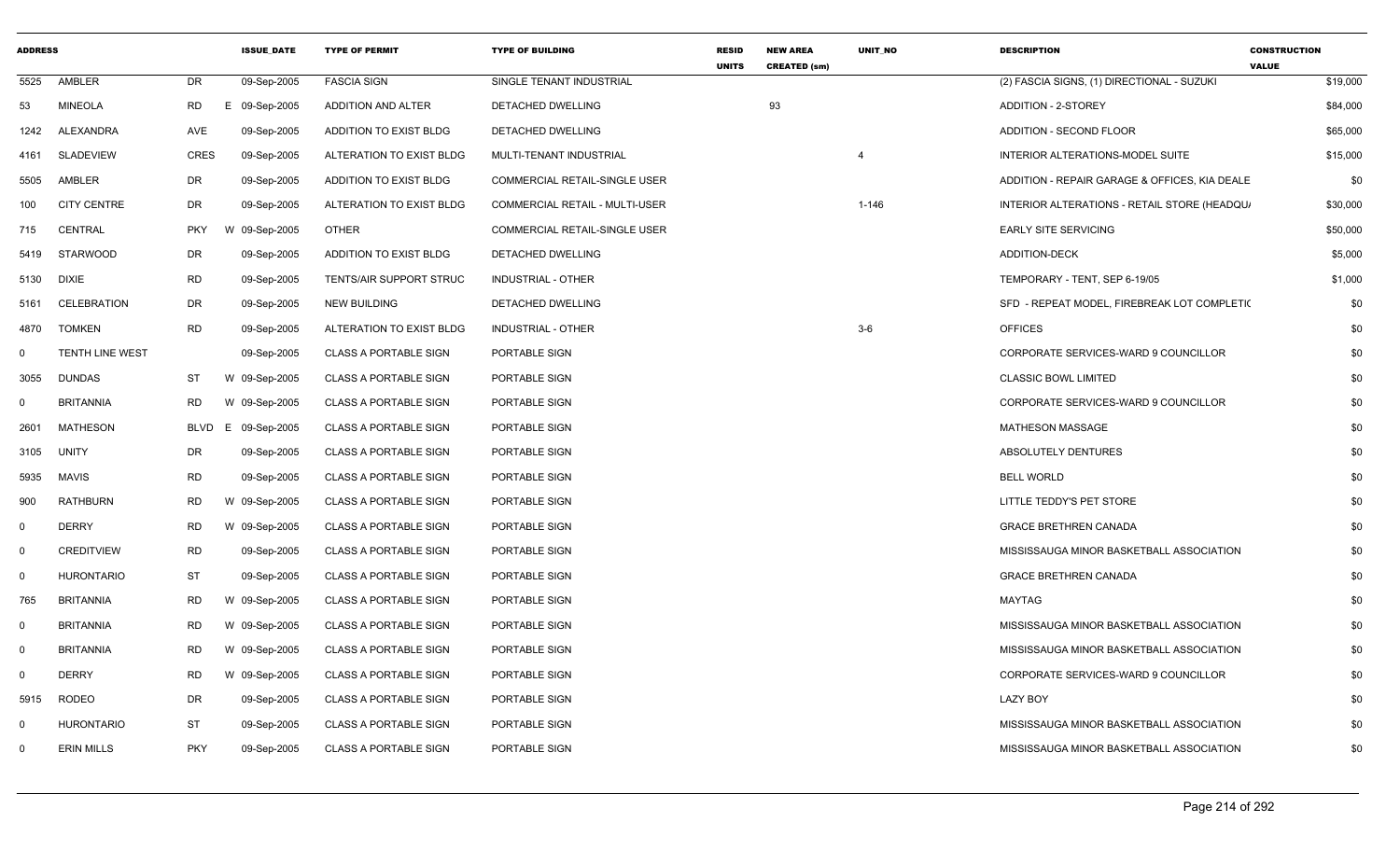| <b>ADDRESS</b> |                      |                | <b>ISSUE DATE</b> | <b>TYPE OF PERMIT</b>        | <b>TYPE OF BUILDING</b>               | <b>RESID</b><br><b>UNITS</b> | <b>NEW AREA</b><br><b>CREATED (sm)</b> | <b>UNIT NO</b>    | <b>DESCRIPTION</b>                            | <b>CONSTRUCTION</b><br><b>VALUE</b> |
|----------------|----------------------|----------------|-------------------|------------------------------|---------------------------------------|------------------------------|----------------------------------------|-------------------|-----------------------------------------------|-------------------------------------|
| 0              | <b>MAVIS</b>         | <b>RD</b>      | 09-Sep-2005       | <b>CLASS A PORTABLE SIGN</b> | PORTABLE SIGN                         |                              |                                        |                   | <b>GRACE BRETHREN CANADA</b>                  | \$0                                 |
| 7035           | <b>BASKERVILLE</b>   | <b>RUN</b>     | 09-Sep-2005       | SPA/WHIRLPOOL/HOTTUB         | DETACHED DWELLING                     |                              |                                        |                   |                                               | \$0                                 |
| 1250           | SOUTH SERVICE        | <b>RD</b>      | 12-Sep-2005       | <b>DEMOLITION</b>            | COMMERCIAL - OTHER                    |                              |                                        | 54                | DEMOLITION - INTERIOR ONLY, DIXIE VALUE MALL  | \$10,000                            |
| 106            | <b>FAIRVIEW</b>      | RD             | W 12-Sep-2005     | NEW BUILDING                 | DETACHED DWELLING                     |                              | 301                                    |                   | SFD - CUSTOM                                  | \$311,000                           |
| 1153           | <b>FAIR BIRCH</b>    | DR             | 12-Sep-2005       | ADDITION AND ALTER           | <b>DETACHED DWELLING</b>              |                              | 97                                     |                   | ADDITIONS-1 STOREY/2-STOREY / INTERIOR ALTER. | \$105,000                           |
| 265            | <b>EXPORT</b>        | <b>BLVD</b>    | 12-Sep-2005       | <b>NEW BUILDING</b>          | SINGLE TENANT INDUSTRIAL              |                              | 6,203                                  |                   | NEW - CUSTOM OFFICE WAREHOUSE WITH MEZZAN     | \$3,330,000                         |
| 6465           | <b>MISSISSAUGA</b>   | <b>RD</b>      | 12-Sep-2005       | ALTERATION TO EXIST BLDG     | <b>COMMERCIAL - OTHER</b>             |                              |                                        |                   | INTERIOR ALTERATIONS-BURGER KING              | \$15,000                            |
| 5935           | <b>MAVIS</b>         | <b>RD</b>      | 12-Sep-2005       | ALTERATION TO EXIST BLDG     | <b>COMMERCIAL RETAIL - MULTI-USER</b> |                              |                                        | CRU <sub>1A</sub> | RETAIL CLOTHING STORE                         | \$145,000                           |
| 3025           | <b>RIDGEWAY</b>      | DR             | 12-Sep-2005       | <b>PYLON SIGN</b>            | COMMERCIAL RETAIL-SINGLE USER         |                              |                                        |                   | ONE (1) GROUND SIGN - THE HOME SHOW           | \$7,000                             |
| 2514           | <b>SHARON</b>        | <b>CRES</b>    | 12-Sep-2005       | ALTERATION TO EXIST BLDG     | DETACHED DWELLING                     |                              |                                        |                   | ALTERATIONS-BALCONY REPAIRS                   | \$12,000                            |
| 1291           | MINAKI               | <b>RD</b>      | 12-Sep-2005       | <b>DEMOLITION</b>            | DETACHED DWELLING                     |                              |                                        |                   | DEMOLITION - SFD/GARAGE/SHED                  | \$10,000                            |
| 1405           | <b>MILTON</b>        | AVE            | 12-Sep-2005       | <b>DEMOLITION</b>            | DETACHED DWELLING                     |                              |                                        |                   | <b>DEMOLITION - SFD</b>                       | \$10,000                            |
| 1416           | MARSHWOOD            | PL             | 12-Sep-2005       | ALTERATION TO EXIST BLDG     | DETACHED DWELLING                     |                              |                                        |                   | 4 ADDITIONAL FIXTURES                         | \$10,000                            |
| 3330           | <b>RIDGEWAY</b>      | DR             | 13-Sep-2005       | ALTERATION TO EXIST BLDG     | MULTI-TENANT INDUSTRIAL               |                              |                                        |                   | STORAGE WAREHOUSE                             | \$107,000                           |
| 445            | <b>EGLINTON</b>      | AVE<br>Е       | 13-Sep-2005       | ALTERATION TO EXIST BLDG     | <b>COMMERCIAL - OTHER</b>             |                              |                                        |                   | ADD/ALT-SUNOCO GAS BAR/CONVIENCE STORE, FO    | \$151,000                           |
| 1638           | <b>KENMUIR</b>       | AVE            | 13-Sep-2005       | ADDITION TO EXIST BLDG       | DETACHED DWELLING                     |                              |                                        |                   | <b>ADDITION</b>                               | \$95,000                            |
| 1755           | <b>ARGENTIA</b>      | <b>RD</b>      | 13-Sep-2005       | <b>REVISIONS</b>             | SINGLE TENANT INDUSTRIAL              |                              | 9,474                                  |                   | <b>REVISION</b>                               | \$242,000                           |
| -31            | <b>GAFNEY</b>        | DR             | 13-Sep-2005       | NEW BUILDING                 | DETACHED DWELLING                     | $\overline{1}$               | 277                                    |                   | <b>SFD - REPEAT MODEL</b>                     | \$245,000                           |
| 15             | <b>GAFNEY</b>        | DR             | 13-Sep-2005       | <b>NEW BUILDING</b>          | <b>DETACHED DWELLING</b>              |                              | 270                                    |                   | <b>SFD - REPEAT MODEL</b>                     | \$250,000                           |
| 6535           | <b>MILLCREEK</b>     | DR             | 13-Sep-2005       | <b>SPRINKLERS</b>            | INDUSTRIAL - OTHER                    |                              |                                        |                   | SPRINKLER SYSTEM                              | \$15,000                            |
| 20             | <b>CALLISTO</b>      | <b>CRT</b>     | 13-Sep-2005       | <b>NEW BUILDING</b>          | DETACHED DWELLING                     |                              | 310                                    |                   | <b>SFD - NEW MODEL</b>                        | \$319,000                           |
| 1867           | <b>BLOOR</b>         | <b>ST</b>      | 13-Sep-2005       | ALTERATION TO EXIST BLDG     | APARTMENT (> 6 UNITS)                 |                              |                                        |                   | ALTERATIONS-BALCONY REPAIRS (150 BALCONIES)   | \$150,000                           |
| 225            | <b>DUNDAS</b>        | ST             | E 13-Sep-2005     | <b>REVISIONS</b>             | <b>COMMERCIAL - OTHER</b>             |                              | 321                                    | BLD-B             | <b>REVISION</b>                               | \$0                                 |
| 6885           | <b>KENNEDY</b>       | <b>RD</b>      | 13-Sep-2005       | ALTERATION TO EXIST BLDG     | SINGLE TENANT INDUSTRIAL              |                              |                                        |                   | ALTERATIONS-ENLARGE EXISTING GARAGE CHUTE     | \$15,000                            |
| 50             | <b>BURNHAMTHORPE</b> | <b>RD</b><br>W | 13-Sep-2005       | ALTERATION TO EXIST BLDG     | COMMERCIAL OFFICE - MULTI-USER        |                              |                                        | 9-FLR             | INTERIOR ALTERATIONS-TOTAL ENVIRONMENTAL F    | \$186,000                           |
| 3846           | <b>BLOOMINGTON</b>   | CRES           | 13-Sep-2005       | <b>NEW BUILDING</b>          | SEMI-DETACHED DWELLING                | $\overline{2}$               | 324                                    |                   | SEMI-DETACHED - NEW MODEL                     | \$362,000                           |
| 3852           | <b>BLOOMINGTON</b>   | CRES           | 13-Sep-2005       | <b>NEW BUILDING</b>          | SEMI-DETACHED DWELLING                | $\overline{2}$               | 281                                    |                   | SEMI-DETACHED - NEW MODEL                     | \$312,000                           |
| 3708           | <b>BLOOMINGTON</b>   | <b>CRES</b>    | 13-Sep-2005       | <b>NEW BUILDING</b>          | SEMI-DETACHED DWELLING                | $\overline{2}$               | 324                                    |                   | SEMI-DETACHED - REPEAT MODEL                  | \$362,000                           |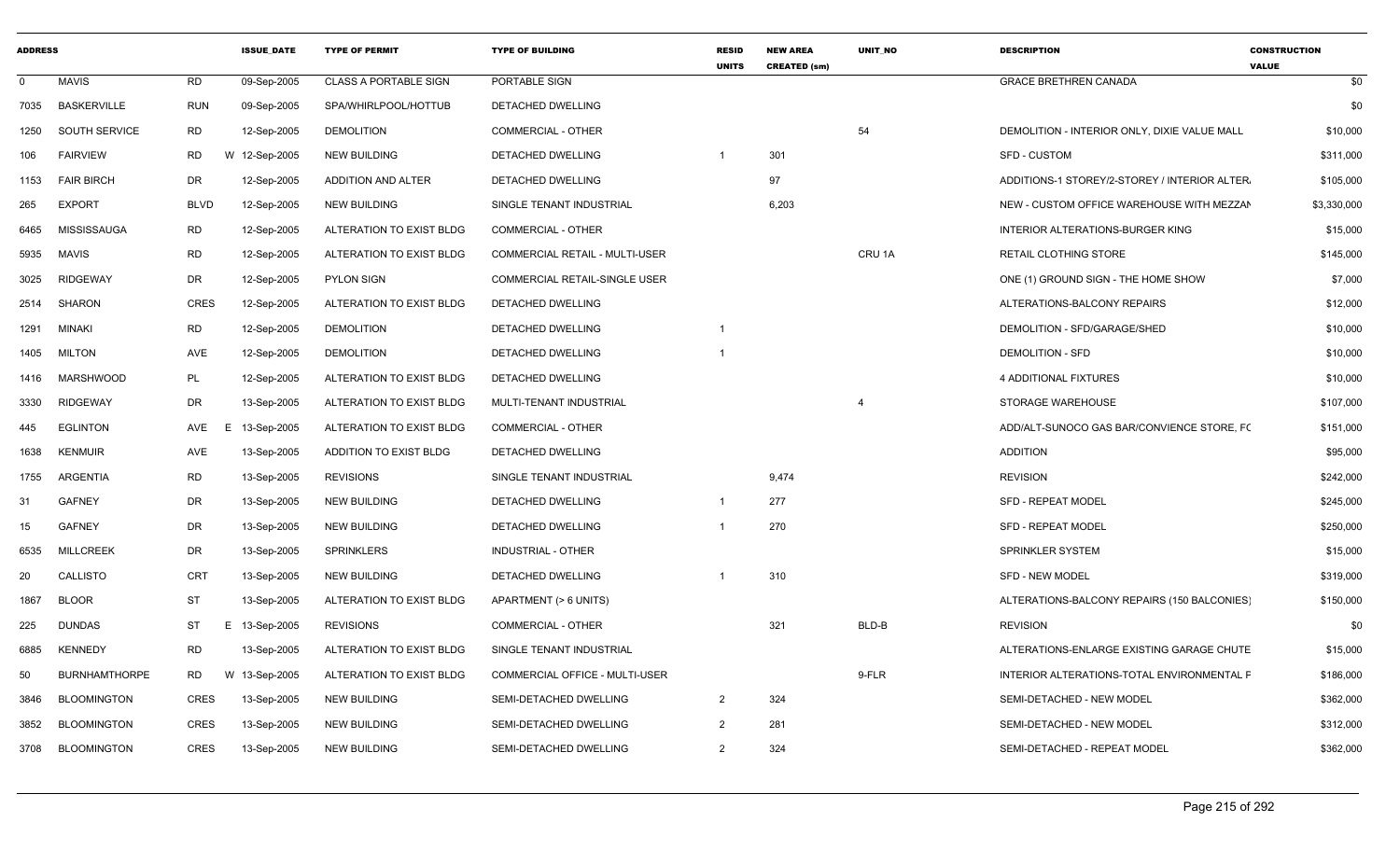| <b>ADDRESS</b> |                          |             | <b>ISSUE DATE</b> | <b>TYPE OF PERMIT</b>          | <b>TYPE OF BUILDING</b>               | <b>RESID</b><br><b>UNITS</b> | <b>NEW AREA</b><br><b>CREATED (sm)</b> | <b>UNIT NO</b> | <b>DESCRIPTION</b>                           | <b>CONSTRUCTION</b><br><b>VALUE</b> |
|----------------|--------------------------|-------------|-------------------|--------------------------------|---------------------------------------|------------------------------|----------------------------------------|----------------|----------------------------------------------|-------------------------------------|
| 888            | <b>DUNDAS</b>            | <b>ST</b>   | E 13-Sep-2005     | ALTERATION TO EXIST BLDG       | <b>COMMERCIAL RETAIL - MULTI-USER</b> |                              |                                        |                | INTERIOR ALTERATIONS-MISSISSAUGA CHINESE CT  | \$66,000                            |
| 2021           | <b>DUNDAS</b>            | <b>ST</b>   | W 13-Sep-2005     | ALTERATION TO EXIST BLDG       | SCHOOL - SECONDARY                    |                              |                                        |                | INTERIOR ALTERAITONS-ERIDALE S.S.            | \$25,000                            |
| 220            | <b>BURNHAMTHORPE</b>     | <b>RD</b>   | W 13-Sep-2005     | ELECTROMAG LOCK DEVICE         | APARTMENT (> 6 UNITS)                 |                              |                                        | MEZZ, 2-4-FLR  | MAGLOCK-7                                    | \$21,000                            |
| 1467           | <b>MYRON</b>             | DR          | 13-Sep-2005       | <b>REVISIONS</b>               | DETACHED DWELLING                     |                              |                                        |                | <b>HVAC REVISION</b>                         | \$0                                 |
| 5770           | <b>TIMBERLEA</b>         | <b>BLVD</b> | 13-Sep-2005       | <b>OTHER</b>                   | MULTI-TENANT INDUSTRIAL               |                              |                                        |                | NEW - OUTDOOR PATIO                          | \$10,000                            |
| 1375           | <b>BLUNDELL</b>          | <b>RD</b>   | 13-Sep-2005       | <b>TENTS/AIR SUPPORT STRUC</b> | <b>INDUSTRIAL - OTHER</b>             |                              |                                        |                | TENT-TEMPORARY, SEPT 9-12/05, (1) 60x80      | \$3,000                             |
| 7205           | <b>GOREWAY</b>           | DR          | 13-Sep-2005       | <b>FASCIA SIGN</b>             | COMMERCIAL RETAIL - MULTI-USER        |                              |                                        |                | ONE (1) FASCIA SIGN - SHOPPERS DRUGMART      | \$25,000                            |
| 2330           | <b>MILLRACE</b>          | <b>CRT</b>  | 13-Sep-2005       | <b>FASCIA SIGN</b>             | MULTI-TENANT INDUSTRIAL               |                              |                                        | 3              | ONE (1) FASCIA SIGN - SKYLINE                | \$1,000                             |
| 100            | <b>CITY CENTRE</b>       | DR          | 13-Sep-2005       | <b>FASCIA SIGN</b>             | COMMERCIAL RETAIL - MULTI-USER        |                              |                                        | $2 - 211$      | ONE (1) FASCIA SIGN - STARS MENSWEAR         | \$4,000                             |
| 580            | <b>SECRETARIAT</b>       | <b>CRT</b>  | 13-Sep-2005       | <b>NEW BUILDING</b>            | SINGLE TENANT INDUSTRIAL              |                              | 13,772                                 |                | NEW - WAREHOUSE & OFFICE BLDG, DGM LTD - CO  | \$0                                 |
| 2595           | <b>RUGBY</b>             | <b>RD</b>   | 13-Sep-2005       | <b>DEMOLITION</b>              | <b>RESIDENTIAL - OTHER</b>            | $\overline{1}$               |                                        |                | <b>DEMOLITION - SFD</b>                      | \$10,000                            |
| 3425           | LAIRD                    | RD          | 13-Sep-2005       | <b>CLASS A PORTABLE SIGN</b>   | PORTABLE SIGN                         |                              |                                        |                | <b>Safety Superstore</b>                     | \$0                                 |
| 700            | <b>DUNDAS</b>            | ST          | E 13-Sep-2005     | <b>CLASS A PORTABLE SIGN</b>   | PORTABLE SIGN                         |                              |                                        |                | Aimco Labour Lease Inc.                      | \$0                                 |
| $\Omega$       | <b>WINSTON CHURCHILL</b> | <b>BLVD</b> | 13-Sep-2005       | <b>CLASS A PORTABLE SIGN</b>   | PORTABLE SIGN                         |                              |                                        |                | STREETSVILLE/MEASOWVALE SKATING CLUB         | \$0                                 |
| 2077           | <b>DUNDAS</b>            | <b>ST</b>   | E 13-Sep-2005     | <b>CLASS A PORTABLE SIGN</b>   | PORTABLE SIGN                         |                              |                                        |                | Canadian E, ployment Contractors             | \$0                                 |
| 512            | <b>BRISTOL</b>           | <b>RD</b>   | W 13-Sep-2005     | <b>CLASS A PORTABLE SIGN</b>   | PORTABLE SIGN                         |                              |                                        |                | SO-USE CREDIT UNION                          | \$0                                 |
| 670            | <b>EGLINTON</b>          | AVE         | W 13-Sep-2005     | <b>CLASS A PORTABLE SIGN</b>   | PORTABLE SIGN                         |                              |                                        |                | ADVANCE OPTICIANS                            | \$0                                 |
| 1173           | <b>WOODEDEN</b>          | DR          | 13-Sep-2005       | <b>DEMOLITION</b>              | DETACHED DWELLING                     |                              |                                        |                | <b>DEMOLITION - SFD</b>                      | \$10,000                            |
| 6665           | <b>TOMKEN</b>            | RD          | 13-Sep-2005       | <b>CLASS A PORTABLE SIGN</b>   | PORTABLE SIGN                         |                              |                                        |                | <b>Gourmet Depot</b>                         | \$0                                 |
| 3364           | <b>ERIN CENTRE</b>       | <b>BLVD</b> | 13-Sep-2005       | <b>NEW BUILDING</b>            | DETACHED DWELLING                     |                              |                                        |                | SFD - REPEAT MODEL - FIREBREAK LOT COMPLETI( | \$0                                 |
| 3355           | <b>ERIN CENTRE</b>       | <b>BLVD</b> | 13-Sep-2005       | <b>NEW BUILDING</b>            | <b>DETACHED DWELLING</b>              |                              |                                        |                | SFD - REPEAT MODEL - FIREBREAK LOT COMPLETI( | \$0                                 |
| 5169           | RAYANA                   | <b>RDGE</b> | 13-Sep-2005       | <b>NEW BUILDING</b>            | DETACHED DWELLING                     |                              |                                        |                | SFD - REPEAT MODEL - FIREBREAK LOT COMPLETI( | \$0                                 |
| 3392           | <b>ERIN CENTRE</b>       | <b>BLVD</b> | 13-Sep-2005       | <b>NEW BUILDING</b>            | DETACHED DWELLING                     |                              |                                        |                | SFD - REPEAT MODEL - FIREBREAK LOT COMPLETI( | \$0                                 |
| 765            | <b>BRITANNIA</b>         | RD          | W 14-Sep-2005     | <b>FASCIA SIGN</b>             | <b>COMMERCIAL - OTHER</b>             |                              |                                        | B              | ONE (1) FASCIA SIGN - 2001 AUDIO VIDEO       | \$50,000                            |
| 2720           | <b>MEADOWVALE</b>        | <b>BLVD</b> | 14-Sep-2005       | NEW BUILDING                   | <b>GOVERNMENTAL</b>                   |                              | 5,733                                  |                | NEW - RESERVOIR WATER STORAGE EXPANSION, F   | \$3,755,000                         |
| 1227           | <b>QUEEN VICTORIA</b>    | AVE         | 14-Sep-2005       | <b>NEW BUILDING</b>            | <b>DETACHED DWELLING</b>              | -1                           | 474                                    |                | SFD - CUSTOM                                 | \$616,000                           |
| 2116           | <b>BURNHAMTHORPE</b>     | <b>RD</b>   | W 14-Sep-2005     | ALTERATION TO EXIST BLDG       | COMMERCIAL RETAIL - MULTI-USER        |                              |                                        | 9              | <b>RETAIL STORE</b>                          | \$77,000                            |
| 5              | CALLISTO                 | <b>CRT</b>  | 14-Sep-2005       | <b>NEW BUILDING</b>            | DETACHED DWELLING                     | -1                           | 303                                    |                | <b>SFD - CUSTOM</b>                          | \$312,000                           |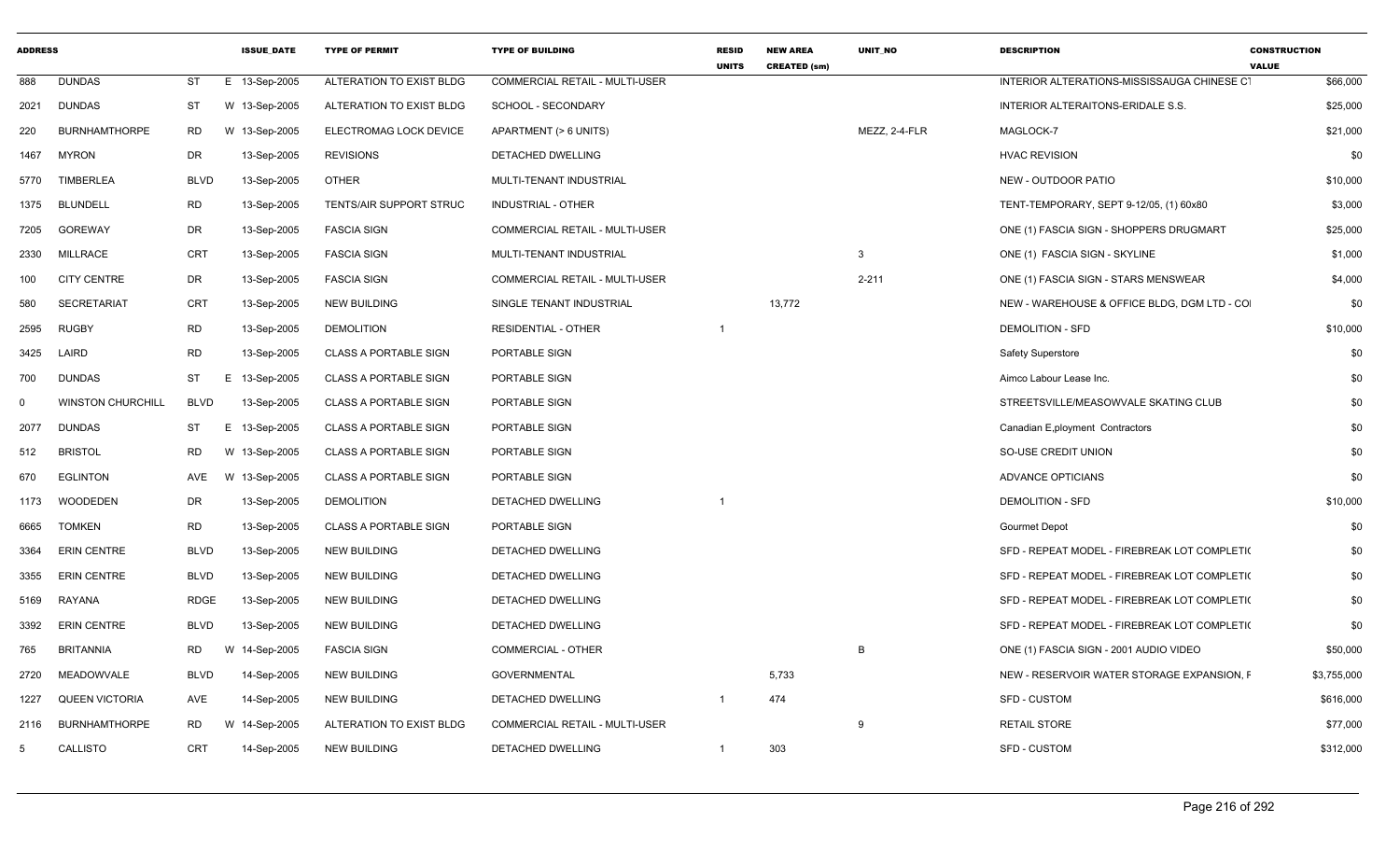| <b>ADDRESS</b> |                      |            | <b>ISSUE DATE</b> | <b>TYPE OF PERMIT</b>        | <b>TYPE OF BUILDING</b>   | <b>RESID</b><br><b>UNITS</b> | <b>NEW AREA</b><br><b>CREATED (sm)</b> | <b>UNIT NO</b> | <b>DESCRIPTION</b>                             | <b>CONSTRUCTION</b><br><b>VALUE</b> |
|----------------|----------------------|------------|-------------------|------------------------------|---------------------------|------------------------------|----------------------------------------|----------------|------------------------------------------------|-------------------------------------|
| 777            | <b>BANCROFT</b>      | DR         | 14-Sep-2005       | <b>NEW BUILDING</b>          | <b>COMMERCIAL - OTHER</b> |                              | 2,935                                  |                | NEW - MOTOR VEHICLE DEALERSHIP CENTRE, DAIN    | \$3,019,000                         |
| 1304           | SOUTH ALDO           | DR         | 14-Sep-2005       | <b>NEW BUILDING</b>          | DETACHED DWELLING         | $\overline{1}$               | 459                                    |                | <b>SFD - CUSTOM</b>                            | \$598,000                           |
| 2316           | <b>HURONTARIO</b>    | ST         | 14-Sep-2005       | ADDITION AND ALTER           | <b>CITY</b>               |                              | 41                                     |                | ADDITION - 1 STOREY, INT ALTERATIONS & CONCRE  | \$88,000                            |
| 1330           | MEYERSIDE            | DR         | 14-Sep-2005       | ALTERATION TO EXIST BLDG     | SINGLE TENANT INDUSTRIAL  |                              |                                        |                | ALTERATIONS-ROOF TOP UNITS (15)                | \$1,000,000                         |
| 6955           | <b>CREDITVIEW</b>    | <b>RD</b>  | 14-Sep-2005       | <b>FASCIA SIGN</b>           | SINGLE TENANT INDUSTRIAL  |                              |                                        |                | ONE (1) FASCIA SIGN & ONE (1) DIRECTIONAL SIGN | \$9,000                             |
| 7169           | LANCASTER            | AVE        | 14-Sep-2005       | <b>DEMOLITION</b>            | <b>DETACHED DWELLING</b>  | -1                           |                                        |                | DEMOLITION - SFD & GARAGE                      | \$10,000                            |
| 119            | DUNDAS               | ST         | E 14-Sep-2005     | <b>CLASS A PORTABLE SIGN</b> | PORTABLE SIGN             |                              |                                        |                | Dubai Beauty Salon                             | \$0                                 |
| 0              | <b>BURNHAMTHORPE</b> | RD         | E 14-Sep-2005     | <b>CLASS A PORTABLE SIGN</b> | PORTABLE SIGN             |                              |                                        |                | COMMUNITY SERVICES (REC. & PARKS)              | \$0                                 |
| $\mathbf 0$    | <b>ERIN MILLS</b>    | <b>PKY</b> | 14-Sep-2005       | <b>CLASS A PORTABLE SIGN</b> | PORTABLE SIGN             |                              |                                        |                | COMMUNITY SERVICES - MUSEUMS                   | \$0                                 |
| 0              | <b>BURNHAMTHORPE</b> | RD         | E 14-Sep-2005     | <b>CLASS A PORTABLE SIGN</b> | PORTABLE SIGN             |                              |                                        |                | COMMUNITY SERVICES (REC. & PARKS)              | \$0                                 |
| $\Omega$       | <b>BURNHAMTHORPE</b> | <b>RD</b>  | E 14-Sep-2005     | <b>CLASS A PORTABLE SIGN</b> | PORTABLE SIGN             |                              |                                        |                | Community Services - Hershey Centre            | \$0                                 |
| $\mathbf 0$    | <b>DIXIE</b>         | <b>RD</b>  | 14-Sep-2005       | <b>CLASS A PORTABLE SIGN</b> | PORTABLE SIGN             |                              |                                        |                | Community Services - Hershey Centre            | \$0                                 |
| 0              | QUEENSWAY            |            | E 14-Sep-2005     | <b>CLASS A PORTABLE SIGN</b> | PORTABLE SIGN             |                              |                                        |                | <b>Community Services - Hershey Centre</b>     | \$0                                 |
| $\mathbf 0$    | <b>HURONTARIO</b>    | ST         | 14-Sep-2005       | <b>CLASS A PORTABLE SIGN</b> | PORTABLE SIGN             |                              |                                        |                | Community Services - Hershey Centre            | \$0                                 |
| 0              | <b>MATHESON</b>      | BLVD E     | 14-Sep-2005       | <b>CLASS A PORTABLE SIGN</b> | PORTABLE SIGN             |                              |                                        |                | Community Services - Hershey Centre            | \$0                                 |
| 0              | <b>ERIN MILLS</b>    | <b>PKY</b> | 14-Sep-2005       | <b>CLASS A PORTABLE SIGN</b> | PORTABLE SIGN             |                              |                                        |                | Community Services - Hershey Centre            | \$0                                 |
| 0              | <b>EGLINTON</b>      | AVE<br>E   | 14-Sep-2005       | <b>CLASS A PORTABLE SIGN</b> | PORTABLE SIGN             |                              |                                        |                | Community Services - Hershey Centre            | \$0                                 |
| 655            | QUEENSWAY            |            | E 14-Sep-2005     | <b>CLASS A PORTABLE SIGN</b> | PORTABLE SIGN             |                              |                                        |                | 2027651 Ontario Inc.                           | \$0                                 |
| 0              | DUNDAS               | ST         | W 14-Sep-2005     | <b>CLASS A PORTABLE SIGN</b> | PORTABLE SIGN             |                              |                                        |                | <b>COMMUNITY SERVICES (MUSEUMS)</b>            | \$0                                 |
| 6930           | <b>PACIFIC</b>       | CIR        | 14-Sep-2005       | <b>CLASS A PORTABLE SIGN</b> | PORTABLE SIGN             |                              |                                        |                | <b>ECHOHOME INC</b>                            | \$0                                 |
| 6650           | <b>TOMKEN</b>        | <b>RD</b>  | 14-Sep-2005       | <b>CLASS A PORTABLE SIGN</b> | PORTABLE SIGN             |                              |                                        |                | HOME DECOR INC                                 | \$0                                 |
| 0              | LAKESHORE            | <b>RD</b>  | W 14-Sep-2005     | <b>CLASS A PORTABLE SIGN</b> | PORTABLE SIGN             |                              |                                        |                | <b>REGION OF PEEL</b>                          | \$0                                 |
| $\Omega$       | LAKESHORE            | <b>RD</b>  | E 14-Sep-2005     | <b>CLASS A PORTABLE SIGN</b> | PORTABLE SIGN             |                              |                                        |                | <b>REGION OF PEEL</b>                          | \$0                                 |
| 1100           | <b>BURNHAMTHORPE</b> | <b>RD</b>  | W 14-Sep-2005     | <b>CLASS A PORTABLE SIGN</b> | PORTABLE SIGN             |                              |                                        |                | Napoleon Home Confort                          | \$0                                 |
| 1375           | SOUTHDOWN            | <b>RD</b>  | 14-Sep-2005       | <b>CLASS A PORTABLE SIGN</b> | PORTABLE SIGN             |                              |                                        |                | Sketchley's Dry Cleaning                       | \$0                                 |
| 920            | DUNDAS               | ST         | E 14-Sep-2005     | <b>CLASS A PORTABLE SIGN</b> | PORTABLE SIGN             |                              |                                        |                | Leao D'ouro Restaurant                         | \$0                                 |
| $\mathbf{0}$   | <b>HURONTARIO</b>    | <b>ST</b>  | 14-Sep-2005       | <b>CLASS A PORTABLE SIGN</b> | PORTABLE SIGN             |                              |                                        |                | MISSISSAUGA RECREATIONAL SPORTS CLUB           | \$0                                 |
| 2040           | DUNDAS               | ST         | E 14-Sep-2005     | <b>CLASS A PORTABLE SIGN</b> | PORTABLE SIGN             |                              |                                        |                | <b>Staples Business Depot</b>                  | \$0                                 |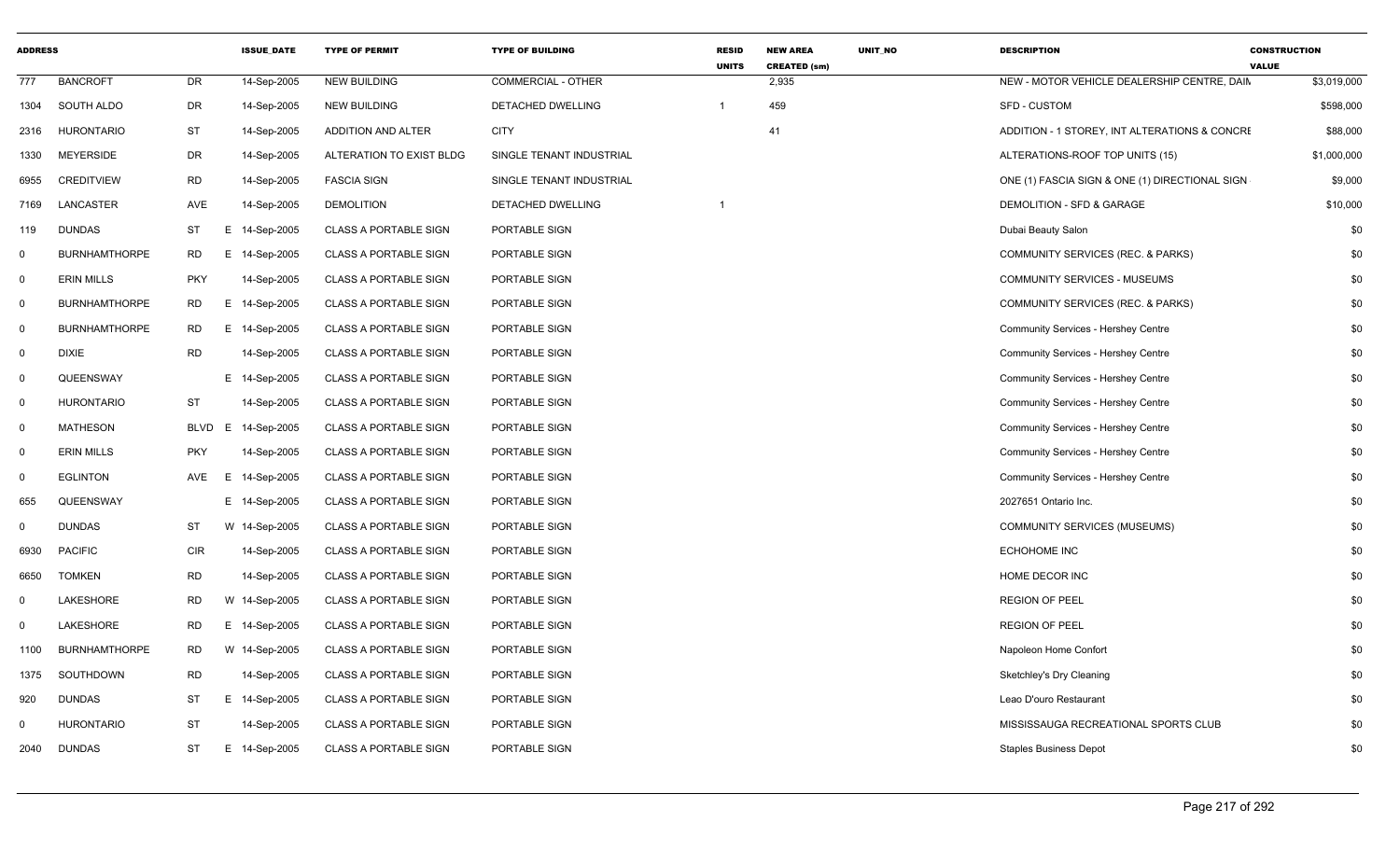| <b>ADDRESS</b> |                          |             | <b>ISSUE DATE</b> | <b>TYPE OF PERMIT</b>         | <b>TYPE OF BUILDING</b>        | <b>RESID</b><br><b>UNITS</b> | <b>NEW AREA</b><br><b>CREATED (sm)</b> | <b>UNIT NO</b> | <b>DESCRIPTION</b>                             | <b>CONSTRUCTION</b><br><b>VALUE</b> |
|----------------|--------------------------|-------------|-------------------|-------------------------------|--------------------------------|------------------------------|----------------------------------------|----------------|------------------------------------------------|-------------------------------------|
| 7811           | KITTRIDGE                | <b>DR</b>   | 15-Sep-2005       | ALTERATION TO EXIST BLDG      | <b>DETACHED DWELLING</b>       |                              |                                        |                | ALTERATIONS - BASEMENT WALKOUT                 | \$8,000                             |
| 929            | PANTERA                  | DR          | 15-Sep-2005       | <b>ADDITION TO EXIST BLDG</b> | SINGLE TENANT INDUSTRIAL       |                              | 83                                     |                | ADDITION - STORAGE, TOP GRADE MOULDS           | \$63,000                            |
| 5100           | <b>ERIN MILLS</b>        | <b>PKY</b>  | 15-Sep-2005       | PYLON SIGN                    | COMMERCIAL RETAIL - MULTI-USER |                              |                                        |                | NINE (9) V-SHAPED BILLBOARD GROUND SIGNS - EF  | \$115,000                           |
| 1600           | <b>DREW</b>              | RD.         | 15-Sep-2005       | ALTERATION TO EXIST BLDG      | SINGLE TENANT INDUSTRIAL       |                              |                                        |                | MANUFACTURING, WAREHOUSE & DISTRIBUTION        | \$1,200,000                         |
| 1600           | <b>DREW</b>              | <b>RD</b>   | 15-Sep-2005       | ELECTROMAG LOCK DEVICE        | INDUSTRIAL - OTHER             |                              |                                        |                | MAGLOCK-6                                      | \$18,000                            |
| 2116           | <b>BURNHAMTHORPE</b>     | RD.         | W 15-Sep-2005     | <b>FASCIA SIGN</b>            | COMMERCIAL RETAIL - MULTI-USER |                              |                                        | - 9            | TWO (2) FASCIA SIGNS - RAWAS CHINA & GIFTS     | \$28,000                            |
| 203            | <b>DAPHNE</b>            | AVE         | 15-Sep-2005       | <b>INGROUND POOL</b>          | DETACHED DWELLING              |                              |                                        |                |                                                | \$0                                 |
| 3520           | QUEENSTON                | <b>DR</b>   | 15-Sep-2005       | ALTERATION TO EXIST BLDG      | SCHOOL - ELEMENTARY            |                              |                                        |                | ALTERATIONS-FIRE RATED DOOR, QUEENSTON P.S.    | \$15,000                            |
| 600            | <b>MATHESON</b>          | BLVD        | W 15-Sep-2005     | ALTERATION TO EXIST BLDG      | COMMERCIAL OFFICE - MULTI-USER |                              |                                        | $\overline{2}$ | <b>RETAIL OF PARTY ITEMS</b>                   | \$185,000                           |
| 5100           | <b>ERIN MILLS</b>        | <b>PKY</b>  | 15-Sep-2005       | ALTERATION TO EXIST BLDG      | COMMERCIAL RETAIL - MULTI-USER |                              |                                        | $N-06$         | INTERIOR ALTERATIONS-AMERICAN EAGLE OUTFIT     | \$250,000                           |
| 5100           | <b>ERIN MILLS</b>        | <b>PKY</b>  | 15-Sep-2005       | ALTERATION TO EXIST BLDG      | COMMERCIAL RETAIL - MULTI-USER |                              | 111                                    | N-003          | <b>RETAIL</b>                                  | \$65,000                            |
| 100            | <b>CITY CENTRE</b>       | DR          | 15-Sep-2005       | ALTERATION TO EXIST BLDG      | COMMERCIAL RETAIL - MULTI-USER |                              |                                        | $2 - 956 - 57$ | <b>RETAIL</b>                                  | \$90,000                            |
| 4054           | SUMMIT                   | <b>CRT</b>  | 15-Sep-2005       | <b>INGROUND POOL</b>          | DETACHED DWELLING              |                              |                                        |                |                                                | \$0                                 |
| 5536           | <b>MONTEVIDEO</b>        | <b>RD</b>   | 15-Sep-2005       | SPA/WHIRLPOOL/HOTTUB          | <b>ROW DWELLING</b>            |                              |                                        |                |                                                | \$0                                 |
| 1331           | <b>BLUNDELL</b>          | <b>RD</b>   | 15-Sep-2005       | <b>REVISIONS</b>              | INDUSTRIAL - OTHER             |                              |                                        | $1 - 4$        | <b>REVISION</b>                                | \$0                                 |
| 1569           | <b>HURONTARIO</b>        | <b>ST</b>   | 15-Sep-2005       | PYLON SIGN                    | <b>RESIDENTIAL - OTHER</b>     |                              |                                        |                | ONE (1) GROUND SIGN - SILVER CREEK DENTAL      | \$2,000                             |
| 5725           | <b>MCLAUGHLIN</b>        | <b>RD</b>   | 15-Sep-2005       | <b>CLASS A PORTABLE SIGN</b>  | PORTABLE SIGN                  |                              |                                        |                | <b>Staedtler Mars</b>                          | \$0                                 |
|                | 1310 DUNDAS              | ST          | E 15-Sep-2005     | <b>CLASS A PORTABLE SIGN</b>  | PORTABLE SIGN                  |                              |                                        |                | <b>XPolice</b>                                 | \$0                                 |
| 0              | <b>EGLINTON</b>          | AVE         | W 15-Sep-2005     | <b>CLASS A PORTABLE SIGN</b>  | PORTABLE SIGN                  |                              |                                        |                | <b>VITA MANOR</b>                              | \$0                                 |
| 0              | <b>ERIN MILLS</b>        | <b>PKY</b>  | 15-Sep-2005       | CLASS A PORTABLE SIGN         | PORTABLE SIGN                  |                              |                                        |                | <b>VITA MANOR</b>                              | \$0                                 |
| $\Omega$       | LAKESHORE                | <b>RD</b>   | W 15-Sep-2005     | <b>CLASS A PORTABLE SIGN</b>  | PORTABLE SIGN                  |                              |                                        |                | <b>COMMUNITY SERVICES - REC. &amp; PARKS</b>   | \$0                                 |
| 3105           | <b>WINSTON CHURCHILL</b> | <b>BLVD</b> | 15-Sep-2005       | <b>CLASS A PORTABLE SIGN</b>  | PORTABLE SIGN                  |                              |                                        |                | Fabutan                                        | \$0                                 |
| 5725           | MCLAUGHLIN               | <b>RD</b>   | 15-Sep-2005       | <b>CLASS A PORTABLE SIGN</b>  | PORTABLE SIGN                  |                              |                                        |                | Staedler Mars (duplicated - see permit # 5914) | \$0                                 |
| 1425           | <b>DUNDAS</b>            | ST          | E 15-Sep-2005     | <b>CLASS A PORTABLE SIGN</b>  | PORTABLE SIGN                  |                              |                                        |                | <b>KJS EXPORT &amp; IMPORT</b>                 | \$0                                 |
| 2064           | OBECK                    | CRES        | 15-Sep-2005       | <b>OTHER</b>                  | DETACHED DWELLING              |                              |                                        |                | SEWER CONVERSION                               | \$2,000                             |
| 2666           | <b>ROYAL WINDSOR</b>     | <b>DR</b>   | 15-Sep-2005       | <b>CLASS A PORTABLE SIGN</b>  | PORTABLE SIGN                  |                              |                                        |                | PAINT WAREHOUSE                                | \$0                                 |
| 780            | <b>BURNHAMTHORPE</b>     | RD.         | W 15-Sep-2005     | <b>CLASS A PORTABLE SIGN</b>  | PORTABLE SIGN                  |                              |                                        |                | Mr. Sub                                        | \$0                                 |
| 720            | <b>BURNHAMTHORPE</b>     | <b>RD</b>   | W 15-Sep-2005     | <b>CLASS A PORTABLE SIGN</b>  | PORTABLE SIGN                  |                              |                                        |                | <b>OASIS WATER</b>                             | \$0                                 |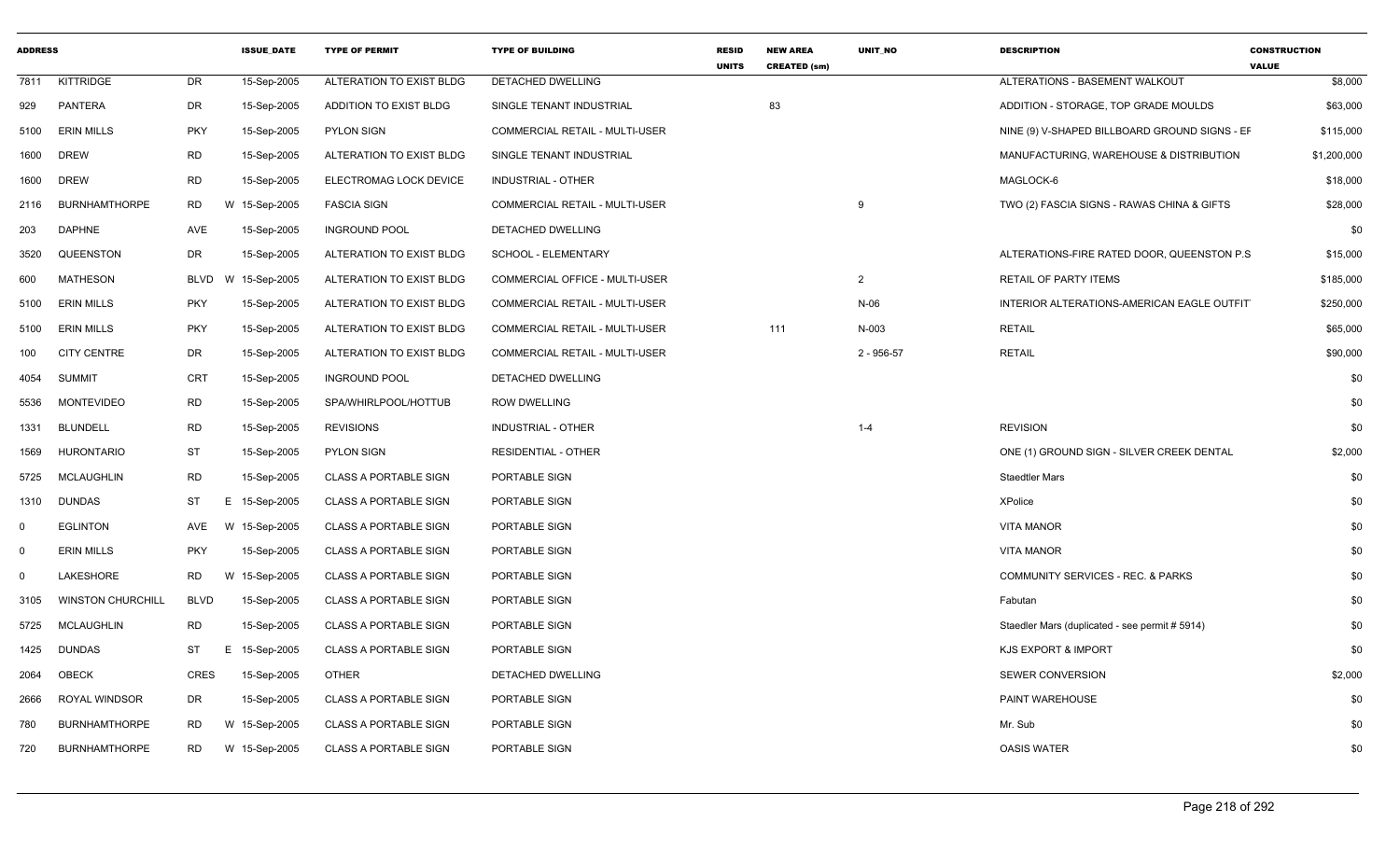| <b>ADDRESS</b> |                          |             | <b>ISSUE DATE</b> | <b>TYPE OF PERMIT</b>        | <b>TYPE OF BUILDING</b>        | <b>RESID</b><br><b>UNITS</b> | <b>NEW AREA</b><br><b>CREATED (sm)</b> | UNIT_NO | <b>DESCRIPTION</b>                             | <b>CONSTRUCTION</b><br><b>VALUE</b> |
|----------------|--------------------------|-------------|-------------------|------------------------------|--------------------------------|------------------------------|----------------------------------------|---------|------------------------------------------------|-------------------------------------|
| 2265           | <b>DREW</b>              | <b>RD</b>   | 15-Sep-2005       | <b>CLASS A PORTABLE SIGN</b> | PORTABLE SIGN                  |                              |                                        |         | MAPLE LEAF CONSUMER FOODS                      | \$0                                 |
| 6215           | MISSISSAUGA              | <b>RD</b>   | 15-Sep-2005       | <b>CLASS A PORTABLE SIGN</b> | PORTABLE SIGN                  |                              |                                        |         | <b>Wilcox Bodies</b>                           | \$0                                 |
| 1945           | <b>DUNDAS</b>            | ST          | E 15-Sep-2005     | <b>CLASS A PORTABLE SIGN</b> | PORTABLE SIGN                  |                              |                                        |         | <b>MMMI Employment Solutions</b>               | \$0                                 |
| 785            | <b>BRITANNIA</b>         | RD          | W 16-Sep-2005     | <b>FASCIA SIGN</b>           | COMMERCIAL RETAIL - MULTI-USER |                              |                                        | 17      | TWO (2) FASCIA SIGNS - EVERYTHING FOR A DOLLA  | \$10,000                            |
| 1405           | <b>MILTON</b>            | AVE         | 16-Sep-2005       | NEW BUILDING                 | DETACHED DWELLING              | -1                           | 314                                    |         | <b>SFD - CUSTOM</b>                            | \$324,000                           |
| 3094           | <b>MERRITT</b>           | AVE         | 16-Sep-2005       | ADDITION AND ALTER           | DETACHED DWELLING              |                              |                                        |         | ADDITION-2ND STOREY & ALTERATIONS TO EXIST 1   | \$92,000                            |
| 5100           | <b>ERIN MILLS</b>        | <b>PKY</b>  | 16-Sep-2005       | ALTERATION TO EXIST BLDG     | COMMERCIAL RETAIL - MULTI-USER |                              |                                        | N09     | RETAIL CLOTHING STORE                          | \$292,000                           |
| 53             | LAKE                     | ST          | 16-Sep-2005       | TENTS/AIR SUPPORT STRUC      | <b>GOVERNMENTAL</b>            |                              |                                        |         | TENT-TEMPORARY, 15-17/2005, (1) 40x100         | \$1,000                             |
| 6510           | <b>KENNEDY</b>           | RD          | 16-Sep-2005       | ALTERATION TO EXIST BLDG     | SINGLE TENANT INDUSTRIAL       |                              |                                        |         | <b>WAREHOUSING &amp; DISTRIBUTION</b>          | \$1,174,000                         |
| 5003           | <b>ROSEBUSH</b>          | <b>RD</b>   | 16-Sep-2005       | ALTERATION TO EXIST BLDG     | DETACHED DWELLING              |                              | 125                                    |         | BASEMENT APARTMENT/SIDE ENTRANCE               | \$43,000                            |
| 1303           | AEROWOOD                 | DR          | 16-Sep-2005       | ALTERATION TO EXIST BLDG     | MULTI-TENANT INDUSTRIAL        |                              |                                        | 4       | WAREHOUSE and SERVICE OF CAMERAS               | \$127,000                           |
| 3420           | SOUTH MILLWAY            |             | 16-Sep-2005       | ALTERATION TO EXIST BLDG     | DETACHED DWELLING              |                              |                                        |         | <b>INTERIOR ALTERATIONS</b>                    | \$10,000                            |
| 3233           | ETUDE                    | DR          | 16-Sep-2005       | <b>NEW BUILDING</b>          | GARAGE/CARPORT                 |                              |                                        |         | NEW-GARAGE DETACHED                            | \$16,000                            |
| 2875           | ARGENTIA                 | <b>RD</b>   | 16-Sep-2005       | <b>OTHER</b>                 | INDUSTRIAL - OTHER             |                              |                                        |         | <b>EARLY SITE SERVICING</b>                    | \$200,000                           |
| 1075           | CEREMONIAL               | DR          | 16-Sep-2005       | <b>CLASS A PORTABLE SIGN</b> | PORTABLE SIGN                  |                              |                                        |         | Pizza Depot                                    | \$0                                 |
| $\Omega$       | CONFEDERATION            | <b>PKY</b>  | 16-Sep-2005       | <b>CLASS A PORTABLE SIGN</b> | PORTABLE SIGN                  |                              |                                        |         | COMMUNITY SERVICES - REC. & PARKS              | \$0                                 |
| 4170           | POWDERHORN               | <b>CRES</b> | 16-Sep-2005       | <b>OTHER</b>                 | <b>DETACHED DWELLING</b>       |                              |                                        |         | <b>REPLACE 4" SANITARY SEWER</b>               | \$1,000                             |
| $\Omega$       | <b>MAVIS</b>             | <b>RD</b>   | 16-Sep-2005       | <b>CLASS A PORTABLE SIGN</b> | PORTABLE SIGN                  |                              |                                        |         | COMMUNITY SERVICES - REC. & PARKS              | \$0                                 |
| 0              | <b>ERIN MILLS</b>        | <b>PKY</b>  | 16-Sep-2005       | <b>CLASS A PORTABLE SIGN</b> | PORTABLE SIGN                  |                              |                                        |         | COMMUNITY SERVICES - REC. & PARKS              | \$0                                 |
| $\Omega$       | <b>BURNHAMTHORPE</b>     | <b>RD</b>   | E 16-Sep-2005     | <b>CLASS A PORTABLE SIGN</b> | PORTABLE SIGN                  |                              |                                        |         | COMMUNITY SERVICES - REC. & PARKS              | \$0                                 |
| 0              | <b>WINSTON CHURCHILL</b> | <b>BLVD</b> | 16-Sep-2005       | <b>CLASS A PORTABLE SIGN</b> | PORTABLE SIGN                  |                              |                                        |         | COMMUNITY SERVICES - REC. & PARKS              | \$0                                 |
| 2074           | <b>OBECK</b>             | CRES        | 16-Sep-2005       | <b>OTHER</b>                 | <b>DETACHED DWELLING</b>       |                              |                                        |         | SEWER CONVERSION                               | \$2,000                             |
| 0              | <b>BURNHAMTHORPE</b>     | <b>RD</b>   | W 16-Sep-2005     | <b>CLASS A PORTABLE SIGN</b> | PORTABLE SIGN                  |                              |                                        |         | SOLEL CONGREGATION (FOLKWAY DR, MISS)          | \$0                                 |
| 0              | <b>EGLINTON</b>          | AVE         | W 16-Sep-2005     | <b>CLASS A PORTABLE SIGN</b> | PORTABLE SIGN                  |                              |                                        |         | SOLEL CONGREGATION (FOLKWAY DR, MISS)          | \$0                                 |
| 2411           | <b>MOTORWAY</b>          | <b>BLVD</b> | 19-Sep-2005       | MULTIPLE SIGNS               | COMMERCIAL RETAIL-SINGLE USER  |                              |                                        |         | (1) GROUND SIGN, (1) DIRECTIONAL SIGN - TOYOTA | \$5,000                             |
| 5935           | <b>MAVIS</b>             | <b>RD</b>   | 19-Sep-2005       | <b>FASCIA SIGN</b>           | COMMERCIAL RETAIL - MULTI-USER |                              |                                        | 1A      | 2 FASCIA SIGNS - LAURA                         | \$35,000                            |
| 200            | <b>MATHESON</b>          | BLVD        | W 19-Sep-2005     | ALTERATION TO EXIST BLDG     | MULTI-TENANT INDUSTRIAL        |                              |                                        | 201     | <b>BUSINESS OFFICE</b>                         | \$266,000                           |
|                | 1039 ALBERTSON           | <b>CRES</b> | 19-Sep-2005       | ADDITION AND ALTER           | DETACHED DWELLING              |                              |                                        |         | ADDITION/ALTERATIONS                           | \$122,000                           |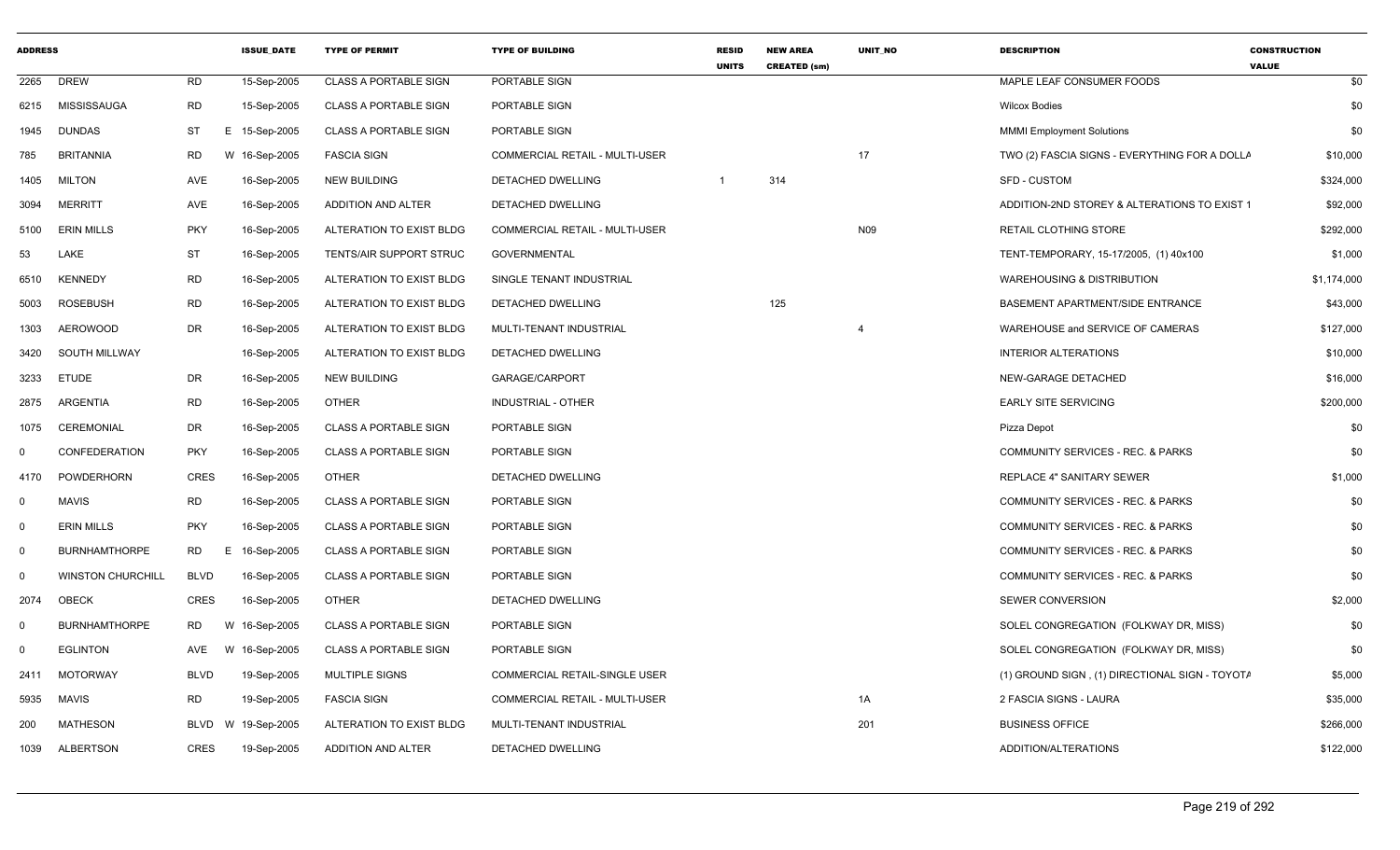| <b>ADDRESS</b> |                          |                 | <b>ISSUE DATE</b> | <b>TYPE OF PERMIT</b>          | <b>TYPE OF BUILDING</b>        | <b>RESID</b><br><b>UNITS</b> | <b>NEW AREA</b><br><b>CREATED (sm)</b> | <b>UNIT NO</b> | <b>DESCRIPTION</b>                           | <b>CONSTRUCTION</b><br><b>VALUE</b> |
|----------------|--------------------------|-----------------|-------------------|--------------------------------|--------------------------------|------------------------------|----------------------------------------|----------------|----------------------------------------------|-------------------------------------|
| 6880           | <b>FINANCIAL</b>         | DR.             | 19-Sep-2005       | <b>TENTS/AIR SUPPORT STRUC</b> | <b>COMMERCIAL - OTHER</b>      |                              |                                        |                | TENT-TEMPORARY, (2) SEPT 8-9/05              | \$25,000                            |
| 1970           | <b>DUNDAS</b>            | <b>ST</b>       | E 19-Sep-2005     | ALTERATION TO EXIST BLDG       | COMMERCIAL RETAIL - MULTI-USER |                              | 491                                    |                | PLUMBING ONLY - ASTORIA SHISH KEBOB HOUSE    | \$5,000                             |
| 6690           | CAMPOBELLO               | <b>RD</b>       | 19-Sep-2005       | <b>TENTS/AIR SUPPORT STRUC</b> | <b>INDUSTRIAL - OTHER</b>      |                              |                                        |                | TENT-TEMPORARY, SEP 20-21/05                 | \$1,000                             |
| 1208           | <b>BIRCHVIEW</b>         | DR              | 19-Sep-2005       | <b>DEMOLITION</b>              | <b>DETACHED DWELLING</b>       |                              |                                        |                | <b>DEMOLITION - SFD</b>                      | \$10,000                            |
| 3345           | LAIRD                    | <b>RD</b>       | 19-Sep-2005       | CLASS A PORTABLE SIGN          | PORTABLE SIGN                  |                              |                                        |                | M & V Sales                                  | \$0                                 |
| 1125           | <b>BLOOR</b>             | <b>ST</b>       | 19-Sep-2005       | <b>CLASS A PORTABLE SIGN</b>   | PORTABLE SIGN                  |                              |                                        |                | <b>LA Weight Loss</b>                        | \$0                                 |
| 3845           | <b>JANICE</b>            | <b>DR</b>       | 19-Sep-2005       | <b>NEW BUILDING</b>            | DETACHED DWELLING              |                              | 220                                    |                | SFD - REPEAT MODEL - FIREBREAK LOT COMPLETI( | \$0                                 |
| 3849           | <b>JANICE</b>            | DR              | 19-Sep-2005       | <b>NEW BUILDING</b>            | <b>DETACHED DWELLING</b>       |                              | 195                                    |                | SFD - REPEAT MODEL - FIREBREAK LOT COMPLETI  | \$0                                 |
| 301            | <b>BURNHAMTHORPE</b>     | RD              | W 19-Sep-2005     | <b>CLASS A PORTABLE SIGN</b>   | PORTABLE SIGN                  |                              |                                        |                | Corporate Services - Economic Dev.           | \$0                                 |
| 301            | <b>BURNHAMTHORPE</b>     | <b>RD</b>       | W 19-Sep-2005     | <b>CLASS A PORTABLE SIGN</b>   | PORTABLE SIGN                  |                              |                                        |                | Corporate Services - Economic Development    | \$0                                 |
| 1653           | STONEHAVEN               | DR              | 19-Sep-2005       | <b>OTHER</b>                   | DETACHED DWELLING              |                              |                                        |                | <b>SEWER CONVERSION</b>                      | \$3,000                             |
| $\mathbf 0$    | <b>BURNHAMTHORPE</b>     | <b>RD</b><br>E. | 19-Sep-2005       | <b>CLASS A PORTABLE SIGN</b>   | PORTABLE SIGN                  |                              |                                        |                | COMMUNITY SERVICES - REC. & PARKS            | \$0                                 |
| $\mathbf 0$    | <b>HILLCREST</b>         | <b>AVE</b>      | 19-Sep-2005       | CLASS A PORTABLE SIGN          | PORTABLE SIGN                  |                              |                                        |                | COMMUNITY SERVICES - REC. & PARKS            | \$0                                 |
| $\mathbf 0$    | <b>ERIN MILLS</b>        | <b>PKY</b>      | 19-Sep-2005       | <b>CLASS A PORTABLE SIGN</b>   | PORTABLE SIGN                  |                              |                                        |                | <b>COMMUNITY SERVICES - PARKS &amp; REC</b>  | \$0                                 |
| $\mathbf 0$    | <b>WINSTON CHURCHILL</b> | <b>BLVD</b>     | 19-Sep-2005       | <b>CLASS A PORTABLE SIGN</b>   | PORTABLE SIGN                  |                              |                                        |                | COMMUNITY SERVICES - PARKS & REC             | \$0                                 |
| 2560           | <b>PROUDFOOT</b>         | <b>ST</b>       | 20-Sep-2005       | <b>NEW BUILDING</b>            | <b>DETACHED DWELLING</b>       | -1                           | 264                                    |                | <b>SFD - CUSTOM</b>                          | \$272,000                           |
| 2583           | <b>FIFTH LINE WEST</b>   |                 | 20-Sep-2005       | ADDITION AND ALTER             | <b>DETACHED DWELLING</b>       |                              |                                        |                | ADDITION/ALTERATIONS - 2 FLOOR O/GARAGE      | \$61,000                            |
| 4985           | SOUTHAMPTON              | DR              | 20-Sep-2005       | <b>NEW BUILDING</b>            | CONDOMINIUM ROW DWELLING       | 9                            | 930                                    | 40-48          | CONDO STACKED ROW DWELL-BLK 1 (9 UNITS), FOI | \$862,000                           |
| 3108           | <b>EGLINTON</b>          | AVE             | W 20-Sep-2005     | <b>NEW BUILDING</b>            | CONDOMINIUM ROW DWELLING       | 9                            | 930                                    | 100-108        | CONDO STACKED ROW DWELLING-BLK 2 (9 UNITS),  | \$862,000                           |
| 3098           | <b>EGLINTON</b>          | AVE             | W 20-Sep-2005     | <b>NEW BUILDING</b>            | CONDOMINIUM ROW DWELLING       | 9                            | 929                                    | 91-99          | CONDO STACKED ROW DWELLING-BLK 3 (9 UNITS),  | \$862,000                           |
| 3088           | <b>EGLINTON</b>          | AVE             | W 20-Sep-2005     | <b>NEW BUILDING</b>            | CONDOMINIUM ROW DWELLING       | 9                            | 930                                    | 82-90          | CONDO STACKED ROW DWELLING-BLK 4 (9 UNITS),  | \$862,000                           |
| 4861           | <b>HALF MOON</b>         | <b>GROV</b>     | 20-Sep-2005       | <b>NEW BUILDING</b>            | CONDOMINIUM ROW DWELLING       | 12                           | 1,237                                  | $10 - 21$      | CONDO STACKED ROW DWELLING-BLK 10 (12 UNITS  | \$1,147,000                         |
| 4869           | <b>HALF MOON</b>         | <b>GROV</b>     | 20-Sep-2005       | <b>NEW BUILDING</b>            | CONDOMINIUM ROW DWELLING       | 9                            | 931                                    | 22-30          | CONDO STACKED ROW DWELLING-BLK 16 (9 UNITS)  | \$863,000                           |
| 4965           | SOUTHAMPTON              | DR              | 20-Sep-2005       | <b>NEW BUILDING</b>            | CONDOMINIUM ROW DWELLING       | 9                            | 930                                    | 31-39          | CONDO STACKED ROW DWELLING-BLK 17 (9 UNITS)  | \$862,000                           |
| 4975           | SOUTHAMPTON              | <b>DR</b>       | 20-Sep-2005       | <b>NEW BUILDING</b>            | CONDOMINIUM ROW DWELLING       | 28                           | 1,866                                  | 327-354        | CONDO STACKED ROW DWELLING-BLK 18 (28 UNITS  | \$1,730,000                         |
| 4975           | SOUTHAMPTON              | DR              | 20-Sep-2005       | NEW BUILDING                   | CONDOMINIUM ROW DWELLING       | 28                           | 1.866                                  | 161-188        | CONDO STACKED ROW DWELLING-BLK 23 (28 UNITS  | \$1,730,000                         |
| 4975           | SOUTHAMPTON              | DR              | 20-Sep-2005       | <b>NEW BUILDING</b>            | CONDOMINIUM ROW DWELLING       | 28                           | 1,866                                  | 133-160        | CONDO STACKED ROW DWELLING-BLK 24 (28 UNITS  | \$1,730,000                         |
| 2085           | <b>HURONTARIO</b>        | ST              | 20-Sep-2005       | ALTERATION TO EXIST BLDG       | COMMERCIAL OFFICE - MULTI-USER |                              |                                        | 210            | <b>INTERIOR ALTERATIONS - PRAXIS</b>         | \$33,000                            |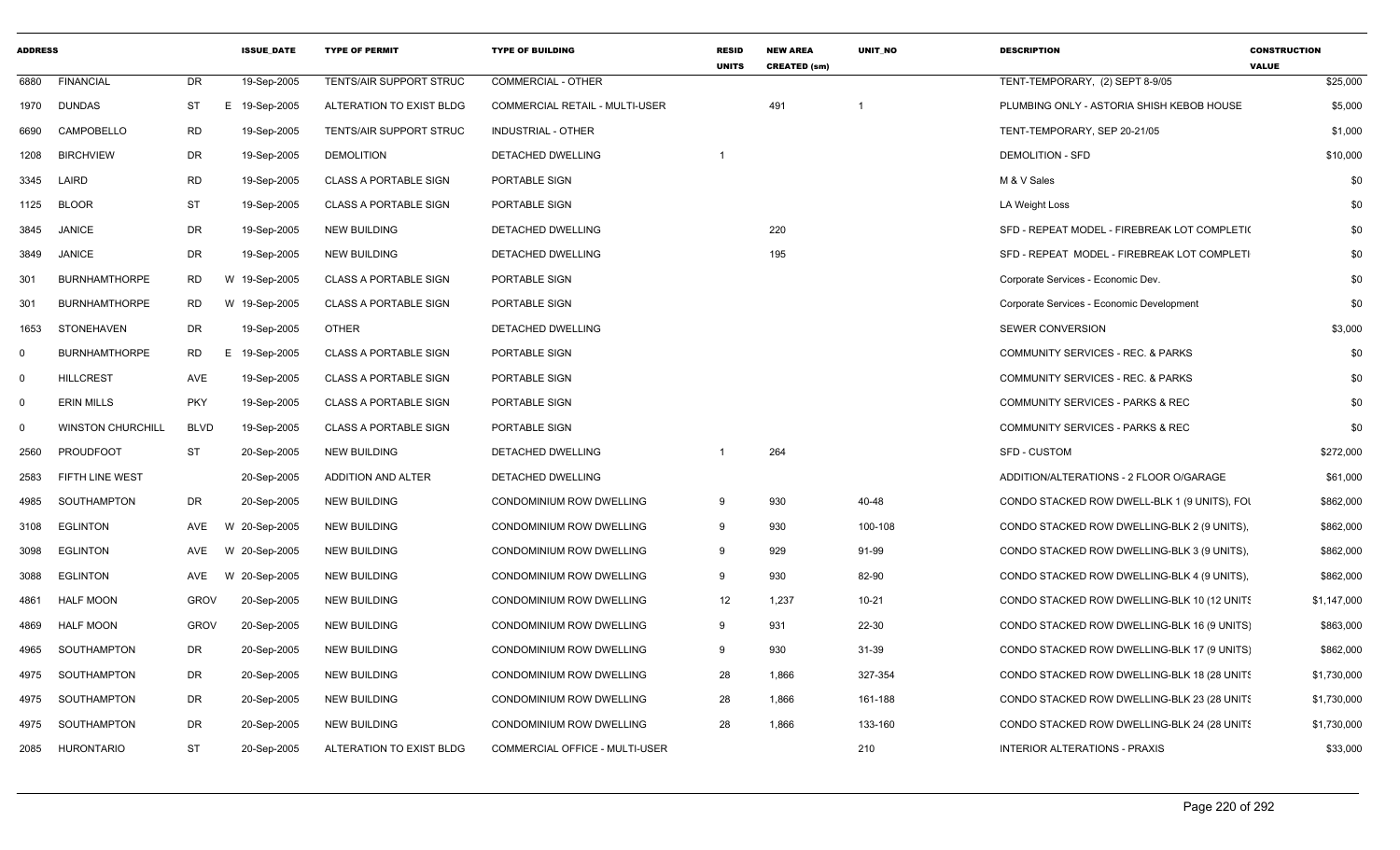| <b>ADDRESS</b> |                   |             | <b>ISSUE_DATE</b>  | <b>TYPE OF PERMIT</b>        | <b>TYPE OF BUILDING</b>               | <b>RESID</b><br><b>UNITS</b> | <b>NEW AREA</b><br><b>CREATED (sm)</b> | UNIT_NO        | <b>DESCRIPTION</b>                           | <b>CONSTRUCTION</b><br><b>VALUE</b> |
|----------------|-------------------|-------------|--------------------|------------------------------|---------------------------------------|------------------------------|----------------------------------------|----------------|----------------------------------------------|-------------------------------------|
| 7220           | LANCASTER         | AVE         | 20-Sep-2005        | <b>NEW BUILDING</b>          | GARAGE/CARPORT                        |                              |                                        |                | NEW - GARAGE, DETACHED                       | \$8,000                             |
| 600            | <b>MATHESON</b>   |             | BLVD W 20-Sep-2005 | <b>FASCIA SIGN</b>           | <b>COMMERCIAL RETAIL - MULTI-USER</b> |                              |                                        | $\overline{2}$ | ONE (1) FASCIA SIGN - PARTY PACKAGERS        | \$3,000                             |
| 539            | <b>BLUESKY</b>    | CRES        | 20-Sep-2005        | ADDITION AND ALTER           | DETACHED DWELLING                     |                              |                                        |                | ALTERATIONS-PORCH/SIDE ENTRANCE              | \$20,000                            |
| 33             | <b>CALLISTO</b>   | <b>CRT</b>  | 20-Sep-2005        | <b>NEW BUILDING</b>          | DETACHED DWELLING                     |                              | 307                                    |                | <b>SFD - REPEAT MODEL</b>                    | \$317,000                           |
| 5349           | VAIL              | <b>CRT</b>  | 20-Sep-2005        | ADDITION TO EXIST BLDG       | DETACHED DWELLING                     |                              |                                        |                | ADDITION-SUNROOM, HEATED                     | \$19,000                            |
| 3349           | MISSISSAUGA       | <b>RD</b>   | 20-Sep-2005        | <b>DEMOLITION</b>            | PUBLIC - OTHER                        |                              |                                        |                | DEMOLITION - WOOD FRAME STRUCTURE/REMOVA     | \$10,000                            |
| 3150           | <b>RIDGEWAY</b>   | DR          | 20-Sep-2005        | <b>CLASS A PORTABLE SIGN</b> | PORTABLE SIGN                         |                              |                                        |                | HOTSHOTS CANADA                              | \$0                                 |
| 3150           | <b>RIDGEWAY</b>   | DR          | 20-Sep-2005        | <b>CLASS A PORTABLE SIGN</b> | PORTABLE SIGN                         |                              |                                        |                | <b>HOTSHOTS CANADA</b>                       | \$0                                 |
| 5985           | RODEO             | DR          | 20-Sep-2005        | <b>CLASS A PORTABLE SIGN</b> | PORTABLE SIGN                         |                              |                                        |                | <b>COTTON GINNY</b>                          | \$0                                 |
| 5800           | <b>MCLAUGHLIN</b> | <b>RD</b>   | 20-Sep-2005        | <b>CLASS A PORTABLE SIGN</b> | PORTABLE SIGN                         |                              |                                        |                | <b>LINENS &amp; THINGS</b>                   | \$0                                 |
| 3300           | MAVIS             | <b>RD</b>   | 20-Sep-2005        | <b>CLASS A PORTABLE SIGN</b> | PORTABLE SIGN                         |                              |                                        |                | ADRIA AUTO BODY                              | \$0                                 |
| 1675           | THE CHASE         |             | 20-Sep-2005        | <b>CLASS A PORTABLE SIGN</b> | PORTABLE SIGN                         |                              |                                        |                | <b>HAIR MEWS</b>                             | \$0                                 |
| 2480           | CAWTHRA           | <b>RD</b>   | 20-Sep-2005        | <b>CLASS A PORTABLE SIGN</b> | PORTABLE SIGN                         |                              |                                        |                | <b>COSTA PRODUCE</b>                         | \$0                                 |
| $\Omega$       | <b>HURONTARIO</b> | <b>ST</b>   | 20-Sep-2005        | <b>CLASS A PORTABLE SIGN</b> | PORTABLE SIGN                         |                              |                                        |                | MISSISSAUGA MINOR BASKETBALL ASSOCIATION     | \$0                                 |
| 5800           | MAVIS             | <b>RD</b>   | 20-Sep-2005        | <b>CLASS A PORTABLE SIGN</b> | PORTABLE SIGN                         |                              |                                        |                | <b>Bank of Montreal</b>                      | \$0                                 |
| 692            | <b>ESPRIT</b>     | CRES        | 21-Sep-2005        | ALTERATION TO EXIST BLDG     | DETACHED DWELLING                     |                              |                                        |                | ALTERATIONS-BASEMENT FINISHED/WALKOUT        | \$1,000                             |
| 3190           | <b>ECLIPSE</b>    | AVE         | 21-Sep-2005        | <b>NEW BUILDING</b>          | STREET ROW DWELLING                   | 6                            | 1,261                                  | #1-6           | STREET ROW DWELLING/DETACHED GARAGES - BL    | \$1,389,000                         |
| 3186           | <b>ECLIPSE</b>    | AVE         | 21-Sep-2005        | <b>NEW BUILDING</b>          | STREET ROW DWELLING                   | $\overline{7}$               | 1,400                                  | #7-13          | STREET ROW DWELLING/DETACHED GARAGES - BL    | \$1,547,000                         |
| 3170           | <b>ECLIPSE</b>    | AVE         | 21-Sep-2005        | <b>NEW BUILDING</b>          | STREET ROW DWELLING                   | - 8                          | 1,624                                  | #14-21         | STREET ROW DWELLING/DETACHED GARAGES - BL    | \$1,792,000                         |
| 3152           | <b>ECLIPSE</b>    | AVE         | 21-Sep-2005        | <b>NEW BUILDING</b>          | STREET ROW DWELLING                   | -8                           | 1,621                                  | #22-29         | STREET ROW DWELLING/DETACHED GARAGES - BL    | \$1,789,000                         |
| 3134           | <b>ECLIPSE</b>    | AVE         | 21-Sep-2005        | <b>NEW BUILDING</b>          | STREET ROW DWELLING                   | -8                           | 1,643                                  | #30-37         | STREET ROW DWELLING/DETACHED GARAGES - BL    | \$1,812,000                         |
| 3106           | <b>ECLIPSE</b>    | AVE         | 21-Sep-2005        | <b>NEW BUILDING</b>          | STREET ROW DWELLING                   | -6                           | 1,261                                  | #38-43         | STREET ROW DWELLING/DETACHED GARAGES - BL    | \$1,389,000                         |
| 1655           | <b>BLYTHE</b>     | <b>RD</b>   | 21-Sep-2005        | NEW BUILDING                 | DETACHED DWELLING                     |                              | 825                                    |                | SFD - CUSTOM & DEMOLITION OF EXISTING DWELLI | \$1,192,000                         |
| 7486           | <b>HOMESIDE</b>   | <b>GDNS</b> | 21-Sep-2005        | <b>NEW BUILDING</b>          | DETACHED DWELLING                     |                              | 349                                    |                | <b>SFD - CUSTOM</b>                          | \$360,000                           |
| 2420           | HOMELANDS         | DR          | 21-Sep-2005        | ALTERATION TO EXIST BLDG     | SCHOOL - OTHER                        |                              |                                        |                | INTERIOR ALTERATIONS-HOMELANDS SENIOR P.S.   | \$55,000                            |
| 3883           | TRELAWNY          | CIR         | 21-Sep-2005        | ALTERATION TO EXIST BLDG     | DETACHED DWELLING                     |                              |                                        |                | ALTERATIONS-WINDOW INSTALLATION              | \$3,000                             |
| 3539           | LOYALIST          | <b>DR</b>   | 21-Sep-2005        | ADDITION AND ALTER           | DETACHED DWELLING                     |                              |                                        |                | ADDITION - UNHEATED SUNROOM                  | \$15,000                            |
|                | 4181 SLADEVIEW    | CRES        | 21-Sep-2005        | ALTERATION TO EXIST BLDG     | COMMERCIAL RETAIL - MULTI-USER        |                              |                                        | 46-47          | <b>INTERIOR ALTERATIONS</b>                  | \$15,000                            |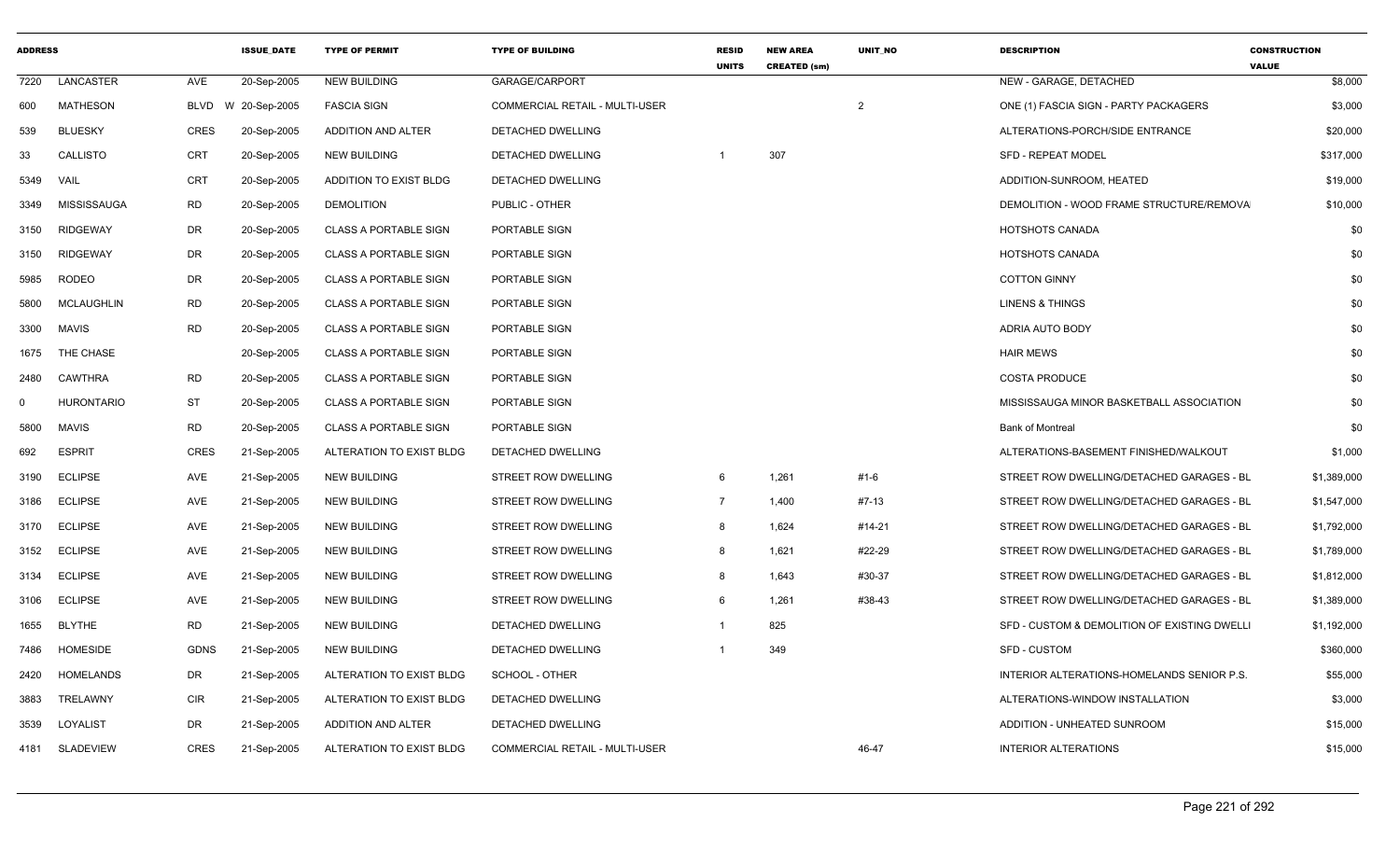| <b>ADDRESS</b> |                          |             | <b>ISSUE DATE</b> | <b>TYPE OF PERMIT</b>        | <b>TYPE OF BUILDING</b>               | <b>RESID</b><br><b>UNITS</b> | <b>NEW AREA</b><br><b>CREATED (sm)</b> | <b>UNIT NO</b> | <b>DESCRIPTION</b>                           | <b>CONSTRUCTION</b><br><b>VALUE</b> |
|----------------|--------------------------|-------------|-------------------|------------------------------|---------------------------------------|------------------------------|----------------------------------------|----------------|----------------------------------------------|-------------------------------------|
| 1250           | SOUTH SERVICE            | <b>RD</b>   | 21-Sep-2005       | <b>FASCIA SIGN</b>           | <b>COMMERCIAL RETAIL - MULTI-USER</b> |                              |                                        |                | TWO (2) FASCIA SIGNS - BANK OF MONTREAL      | \$8,000                             |
| 6035           | <b>PRAIRIE</b>           | <b>CIR</b>  | 21-Sep-2005       | ALTERATION TO EXIST BLDG     | DETACHED DWELLING                     |                              | 72                                     |                | ALTERATIONS-BASEMENT FINISH/ENTRANCE         | \$8,000                             |
| 1657           | CARRINGTON               | <b>RD</b>   | 21-Sep-2005       | ALTERATION TO EXIST BLDG     | DETACHED DWELLING                     |                              |                                        |                | ALTERATIONS-BASEMENT FINISHED/WALKOUT        | \$20,000                            |
| 1250           | <b>SOUTH SERVICE</b>     | <b>RD</b>   | 21-Sep-2005       | ALTERATION TO EXIST BLDG     | COMMERCIAL RETAIL - MULTI-USER        |                              | 19                                     | $K-7$          | RETAIL SALES COFFEE KIOSK                    | \$50,000                            |
| 100            | <b>MILVERTON</b>         | DR          | 21-Sep-2005       | ELECTROMAG LOCK DEVICE       | COMMERCIAL - OTHER                    |                              |                                        |                | MAGLOCKS-2                                   | \$2,000                             |
| 6450           | CANTAY                   | <b>RD</b>   | 21-Sep-2005       | <b>PYLON SIGN</b>            | <b>COMMERCIAL RETAIL-SINGLE USER</b>  |                              |                                        |                | 1 GROUND SIGN - JOHNSON CONTROLS             | \$18,000                            |
| 4141           | <b>LIVING ARTS</b>       | DR          | 21-Sep-2005       | TENTS/AIR SUPPORT STRUC      | <b>COMMERCIAL - OTHER</b>             |                              |                                        |                | TENT-TEMPORARY, (1), SEPT 19-22/05           | \$1,000                             |
| 1465           | <b>BURNHAMTHORPE</b>     | <b>RD</b>   | W 21-Sep-2005     | <b>REVISIONS</b>             | <b>CITY</b>                           |                              |                                        | BLD-1          | HVAC REVISION - DUCTWORK RELOCATION          | \$0                                 |
| 23             | <b>GAFNEY</b>            | DR          | 21-Sep-2005       | <b>REVISIONS</b>             | DETACHED DWELLING                     |                              |                                        |                | <b>REVISION - ELEVATION CHANGE</b>           | \$0                                 |
| 780            | <b>BURNHAMTHORPE</b>     | RD.         | W 21-Sep-2005     | <b>CLASS A PORTABLE SIGN</b> | PORTABLE SIGN                         |                              |                                        |                | Cooksville Meat & Cheese                     | \$0                                 |
| 700            | <b>BURNHAMTHORPE</b>     | RD          | E 21-Sep-2005     | <b>CLASS A PORTABLE SIGN</b> | <b>PORTABLE SIGN</b>                  |                              |                                        |                | Shopers Drug Mart                            | \$0                                 |
| 4120           | <b>DIXIE</b>             | <b>RD</b>   | 21-Sep-2005       | <b>CLASS A PORTABLE SIGN</b> | <b>PORTABLE SIGN</b>                  |                              |                                        |                | <b>CURVES FOR WOMEN</b>                      | \$0                                 |
| 5700           | <b>MAVIS</b>             | <b>RD</b>   | 21-Sep-2005       | <b>CLASS A PORTABLE SIGN</b> | PORTABLE SIGN                         |                              |                                        |                | APPLEBEE'S NEIGHBOURHOOD GRILL               | \$0                                 |
| $\mathbf 0$    | <b>MAVIS</b>             | <b>RD</b>   | 21-Sep-2005       | <b>CLASS A PORTABLE SIGN</b> | PORTABLE SIGN                         |                              |                                        |                | MISSISSAUGA ICE PUPPIES                      | \$0                                 |
| $\mathbf 0$    | <b>EASTGATE</b>          | <b>PKY</b>  | 21-Sep-2005       | <b>CLASS A PORTABLE SIGN</b> | PORTABLE SIGN                         |                              |                                        |                | MISSISSAUGA ICE PUPPIES                      | \$0                                 |
| $\mathbf 0$    | <b>WINSTON CHURCHILL</b> | <b>BLVD</b> | 21-Sep-2005       | <b>CLASS A PORTABLE SIGN</b> | PORTABLE SIGN                         |                              |                                        |                | <b>REGION OF PEEL</b>                        | \$0                                 |
| 1900           | DUNDAS                   | ST          | W 21-Sep-2005     | <b>CLASS A PORTABLE SIGN</b> | PORTABLE SIGN                         |                              |                                        |                | CALLA FINE LINGERIE (CALLA LILY)             | \$0                                 |
| 3100           | <b>WINSTON CHURCHILL</b> | <b>BLVD</b> | 21-Sep-2005       | <b>CLASS A PORTABLE SIGN</b> | PORTABLE SIGN                         |                              |                                        |                | LITTLE CAESAR'S PIZZA                        | \$0                                 |
| 960            | SOUTHDOWN                | <b>RD</b>   | 21-Sep-2005       | <b>CLASS A PORTABLE SIGN</b> | PORTABLE SIGN                         |                              |                                        |                | <b>MODA OPTICAL</b>                          | \$0                                 |
| 341            | <b>PINETREE</b>          | WAY         | 21-Sep-2005       | <b>OTHER</b>                 | DETACHED DWELLING                     |                              |                                        |                | <b>SEWER CONVERSION</b>                      | \$5,000                             |
| 980            | <b>BURNHAMTHORPE</b>     | RD          | E 21-Sep-2005     | <b>CLASS A PORTABLE SIGN</b> | <b>PORTABLE SIGN</b>                  |                              |                                        |                | TINA'S NAILS & ESTHETICS                     | \$0                                 |
| 980            | <b>BURNHAMTHORPE</b>     | RD.         | E 21-Sep-2005     | <b>CLASS A PORTABLE SIGN</b> | PORTABLE SIGN                         |                              |                                        |                | <b>TINA'S NAILS &amp; ESTHETICS</b>          | \$0                                 |
| $\mathbf 0$    | QUEENSWAY                |             | E 21-Sep-2005     | <b>CLASS A PORTABLE SIGN</b> | PORTABLE SIGN                         |                              |                                        |                | COMMUNITY SERVICES - REC. & PARKS            | \$0                                 |
| $\mathbf 0$    | <b>ERIN MILLS</b>        | <b>PKY</b>  | 21-Sep-2005       | <b>CLASS A PORTABLE SIGN</b> | PORTABLE SIGN                         |                              |                                        |                | COMMUNITY SERVICES - REC. & PARKS            | \$0                                 |
| $\mathbf 0$    | <b>GOREWAY</b>           | DR          | 21-Sep-2005       | <b>CLASS A PORTABLE SIGN</b> | PORTABLE SIGN                         |                              |                                        |                | COMMUNITY SERVICES - REC. & PARKS            | \$0                                 |
| $\mathbf 0$    | <b>HURONTARIO</b>        | ST          | 21-Sep-2005       | <b>CLASS A PORTABLE SIGN</b> | <b>PORTABLE SIGN</b>                  |                              |                                        |                | <b>COMMUNITY SERVICES - REC. &amp; PARKS</b> | \$0                                 |
| 100            | <b>CITY CENTRE</b>       | DR          | 21-Sep-2005       | TENTS/AIR SUPPORT STRUC      | COMMERCIAL RETAIL - MULTI-USER        |                              |                                        |                | 1 INFLATABLE SIGN - GOLDEN GRIDDLE           | \$8,000                             |
| 600            | <b>MATHESON</b>          | BLVD        | W 22-Sep-2005     | <b>FASCIA SIGN</b>           | <b>COMMERCIAL RETAIL - MULTI-USER</b> |                              |                                        | $\overline{2}$ | (1) FASCIA SIGN - PARTY PACKAGERS            | \$8,000                             |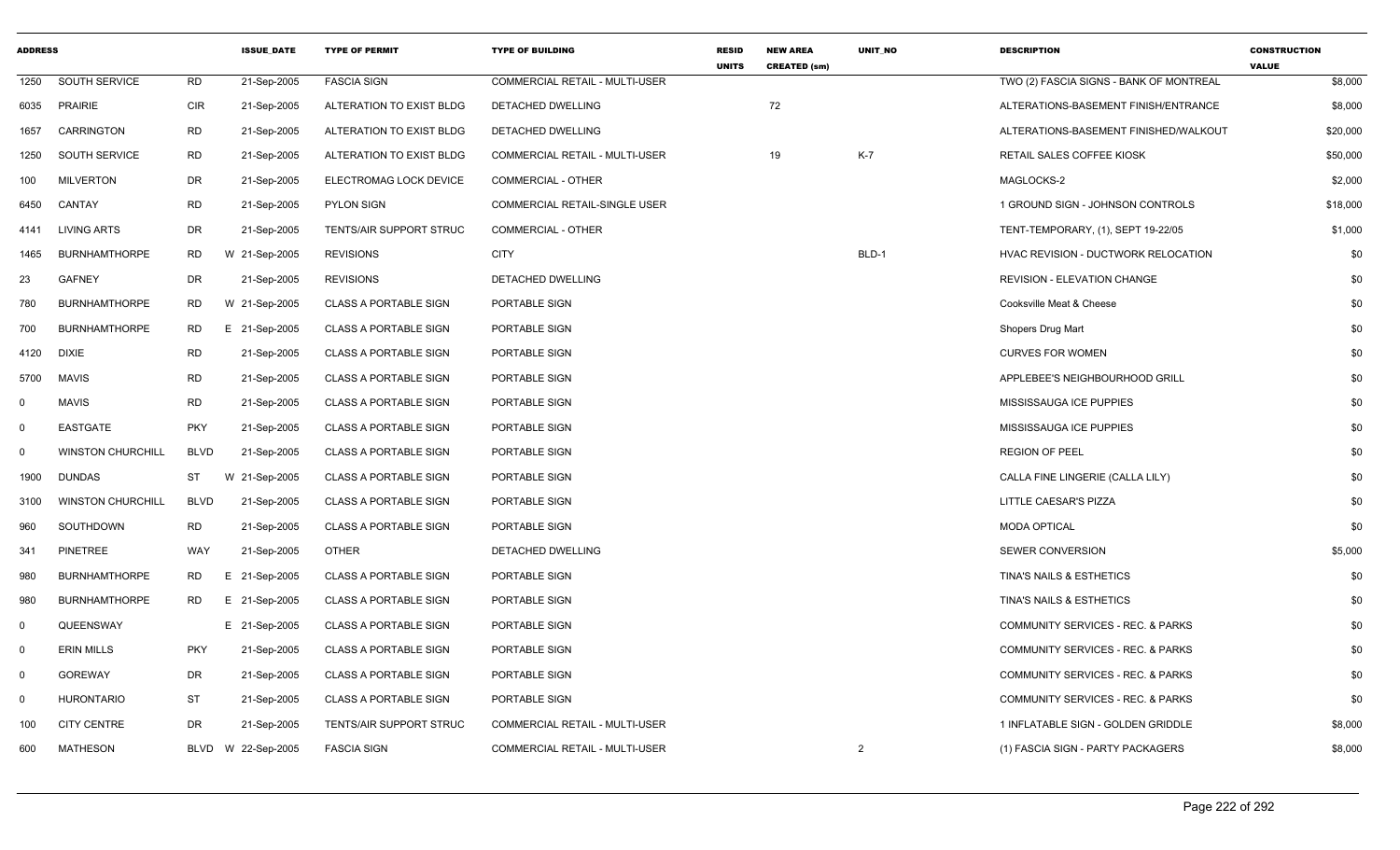| <b>ADDRESS</b> |                     |             | <b>ISSUE DATE</b> | <b>TYPE OF PERMIT</b>        | <b>TYPE OF BUILDING</b>        | <b>RESID</b><br><b>UNITS</b> | <b>NEW AREA</b><br><b>CREATED (sm)</b> | <b>UNIT NO</b> | <b>DESCRIPTION</b>                                        | <b>CONSTRUCTION</b><br><b>VALUE</b> |
|----------------|---------------------|-------------|-------------------|------------------------------|--------------------------------|------------------------------|----------------------------------------|----------------|-----------------------------------------------------------|-------------------------------------|
| 295            | <b>EGLINTON</b>     | AVE<br>E    | 22-Sep-2005       | <b>FASCIA SIGN</b>           | COMMERCIAL RETAIL - MULTI-USER |                              |                                        |                | 4 FASCIA SIGNS - NATIONAL BANK                            | \$5,000                             |
| 30             | CALLISTO            | <b>CRT</b>  | 22-Sep-2005       | <b>NEW BUILDING</b>          | <b>DETACHED DWELLING</b>       | $\mathbf 1$                  | 282                                    |                | <b>SFD - NEW MODEL</b>                                    | \$290,000                           |
| 6990           | <b>CREDITVIEW</b>   | <b>RD</b>   | 22-Sep-2005       | <b>FASCIA SIGN</b>           | MULTI-TENANT INDUSTRIAL        |                              |                                        |                | ONE (1) FASCIA SIGN - GIBRALTOR SOLUTIONS                 | \$10,000                            |
| 3336           | <b>ELMBANK</b>      | <b>RD</b>   | 22-Sep-2005       | <b>DEMOLITION</b>            | <b>INDUSTRIAL - OTHER</b>      |                              |                                        |                | DEMOLITION - INDUSTRIAL BUILDING                          | \$11,000                            |
| 6755           | <b>LISGAR</b>       | <b>DR</b>   | 22-Sep-2005       | PORTABLE CLASSROOM           | SCHOOL - SECONDARY             |                              |                                        |                | PORTABLE-RELOCATE (7) - LISGAR SENIOR P.S.                | \$14,000                            |
| 40             | <b>BRISTOL</b>      | <b>RD</b>   | E 22-Sep-2005     | <b>FASCIA SIGN</b>           | COMMERCIAL RETAIL - MULTI-USER |                              |                                        |                | THREE (3) FASCIA SIGNS - BANK OF MONTREAL                 | \$11,000                            |
| 150            | <b>COURTNEYPARK</b> | DR          | W 22-Sep-2005     | ALTERATION TO EXIST BLDG     | MULTI-TENANT INDUSTRIAL        |                              |                                        | $\overline{2}$ | UNDERGROUND PLUMBING ONLY - MODEL SUITE                   | \$5,000                             |
| 3250           | <b>RIDGEWAY</b>     | DR          | 22-Sep-2005       | <b>CLASS A PORTABLE SIGN</b> | PORTABLE SIGN                  |                              |                                        |                | <b>IMAGINATION WORKS</b>                                  | \$0                                 |
| 5231           | <b>MISTY PINE</b>   | <b>CRES</b> | 22-Sep-2005       | <b>NEW BUILDING</b>          | DETACHED DWELLING              |                              | 253                                    |                | SFD - REPEAT MODEL, FIREBREAK COMPLETION                  | \$0                                 |
| 5425           | <b>CREDITVIEW</b>   | <b>RD</b>   | 22-Sep-2005       | <b>CLASS A PORTABLE SIGN</b> | PORTABLE SIGN                  |                              |                                        |                | <b>BEAU SKIN LASER CLINIC</b>                             | \$0                                 |
| $\mathbf 0$    | <b>ERIN MILLS</b>   | <b>PKY</b>  | 22-Sep-2005       | CLASS A PORTABLE SIGN        | PORTABLE SIGN                  |                              |                                        |                | <b>REGION OF PEEL</b>                                     | \$0                                 |
| $\Omega$       | LAKESHORE           | <b>RD</b>   | E 22-Sep-2005     | <b>CLASS A PORTABLE SIGN</b> | PORTABLE SIGN                  |                              |                                        |                | <b>REGION OF PEEL</b>                                     | \$0                                 |
| 3356           | <b>ARTESIAN</b>     | DR          | 22-Sep-2005       | <b>CLASS A PORTABLE SIGN</b> | PORTABLE SIGN                  |                              |                                        |                | Dentistry @ Churchill Meadows (entered in error -transfer | \$0                                 |
| 6970           | <b>LISGAR</b>       | <b>DR</b>   | 23-Sep-2005       | ALTERATION TO EXIST BLDG     | COMMERCIAL RETAIL - MULTI-USER |                              |                                        | B <sub>2</sub> | HEATING - DUCT WORK ONLY                                  | \$3,000                             |
| 2150           | <b>DUNDAS</b>       | <b>ST</b>   | W 23-Sep-2005     | ALTERATION TO EXIST BLDG     | <b>CHURCH</b>                  |                              |                                        |                | PRIVATE SCHOOL                                            | \$15,000                            |
| 2459           | MISSISSAUGA         | <b>RD</b>   | 23-Sep-2005       | ADDITION TO EXIST BLDG       | DETACHED DWELLING              |                              |                                        |                | ADDITION - UNHEATED/FRONT PORCH ADDTN                     | \$24,000                            |
| 225            | <b>EXPORT</b>       | <b>BLVD</b> | 23-Sep-2005       | ALTERATION TO EXIST BLDG     | <b>INDUSTRIAL - OTHER</b>      |                              |                                        |                | INTERIOR ALTERATIONS-TELCO STEELWORKS LTD                 | \$15,000                            |
| 2326           | CAMILLA             | <b>RD</b>   | 23-Sep-2005       | ALTERATION TO EXIST BLDG     | <b>RESIDENTIAL - OTHER</b>     |                              | 102                                    |                | <b>DENTAL OFFICE</b>                                      | \$57,000                            |
| 580            | BOB-O-LINK          | <b>RD</b>   | 23-Sep-2005       | ADDITION TO EXIST BLDG       | <b>DETACHED DWELLING</b>       |                              |                                        |                | <b>ADDITION</b>                                           | \$72,000                            |
| 4855           | <b>HALF MOON</b>    | <b>GROV</b> | 23-Sep-2005       | <b>NEW BUILDING</b>          | CONDOMINIUM ROW DWELLING       | -9                           | 931                                    | #1-9           | <b>CONDOMINIUM STACKED ROW DWELLING - BLK 14 (</b>        | \$863,000                           |
| 93             | <b>MINEOLA</b>      | RD.         | W<br>23-Sep-2005  | <b>NEW BUILDING</b>          | DETACHED DWELLING              |                              | 354                                    |                | <b>SFD - CUSTOM</b>                                       | \$364,000                           |
| 2500           | <b>OLD CARRIAGE</b> | <b>RD</b>   | 23-Sep-2005       | ALTERATION TO EXIST BLDG     | <b>COMMERCIAL - OTHER</b>      |                              |                                        |                | ADD/ALT-CREDIT VALLEY GOLF & COUNTRY CLUB, F              | \$1,367,000                         |
| 4              | WANITA              | <b>RD</b>   | 23-Sep-2005       | ADDITION TO EXIST BLDG       | DETACHED DWELLING              |                              |                                        |                | <b>ADDITION</b>                                           | \$77,000                            |
| 221            | <b>KENOLLIE</b>     | <b>AVE</b>  | 23-Sep-2005       | <b>INGROUND POOL</b>         | DETACHED DWELLING              |                              |                                        |                |                                                           | \$0                                 |
| 5203           | <b>MISTY PINE</b>   | CRES        | 23-Sep-2005       | <b>NEW BUILDING</b>          | DETACHED DWELLING              |                              | 268                                    |                | SFD - REPEAT MODEL, FIREBREAK LOT                         | \$248,000                           |
| 5199           | <b>MISTY PINE</b>   | CRES        | 23-Sep-2005       | <b>NEW BUILDING</b>          | <b>DETACHED DWELLING</b>       | -1                           | 295                                    |                | <b>SFD - REPEAT MODEL</b>                                 | \$274,000                           |
| 5183           | <b>MISTY PINE</b>   | <b>CRES</b> | 23-Sep-2005       | <b>NEW BUILDING</b>          | DETACHED DWELLING              | $\mathbf{1}$                 | 312                                    |                | <b>SFD - REPEAT MODEL</b>                                 | \$322,000                           |
| 3891           | <b>SKYVIEW</b>      | <b>ST</b>   | 23-Sep-2005       | <b>NEW BUILDING</b>          | SEMI-DETACHED DWELLING         | $\overline{2}$               |                                        |                | SEMI-DETACHED - REPEAT MODEL                              | \$367,000                           |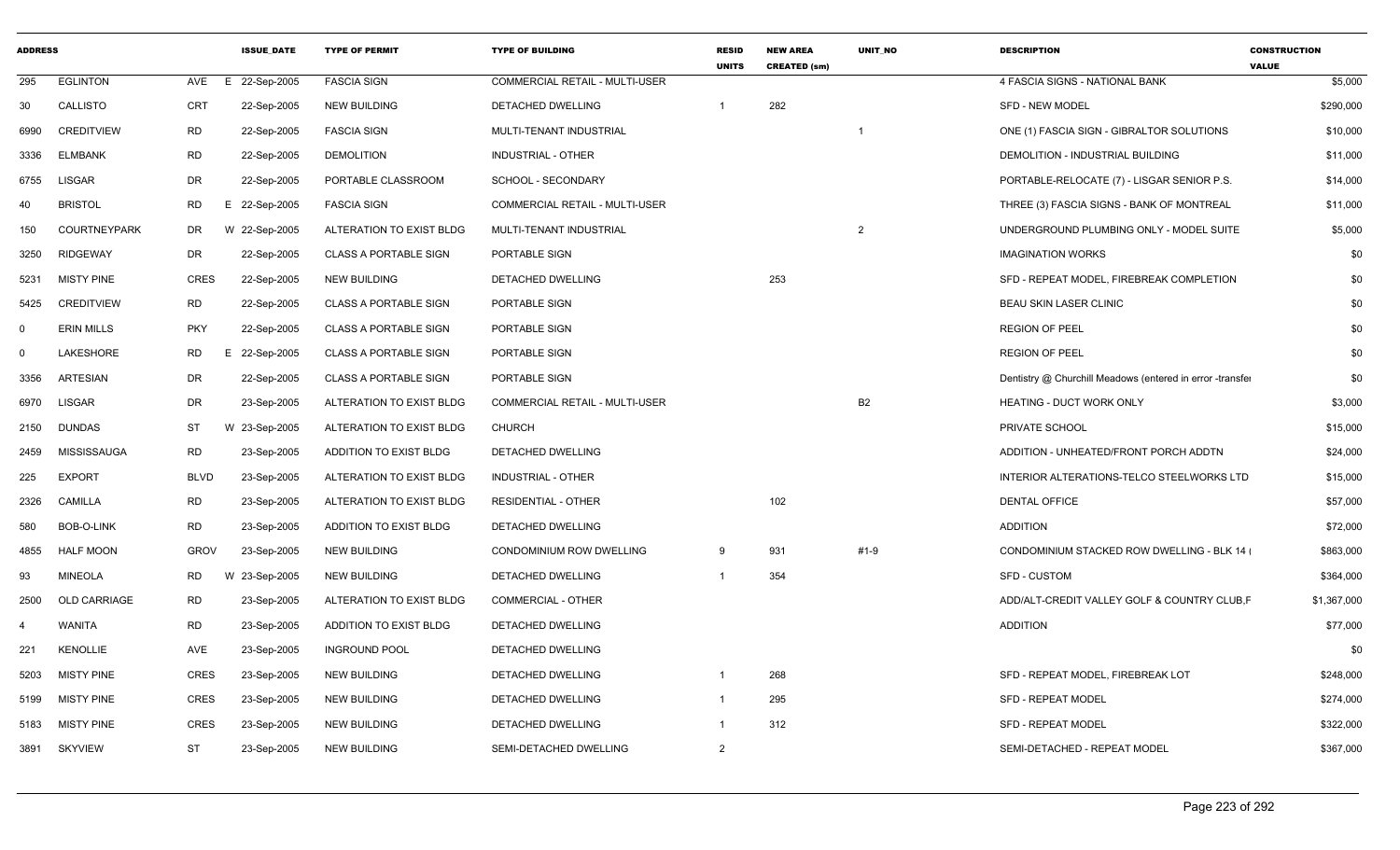| <b>ADDRESS</b> |                          |             | <b>ISSUE DATE</b>       | <b>TYPE OF PERMIT</b>        | <b>TYPE OF BUILDING</b>        | <b>RESID</b><br><b>UNITS</b> | <b>NEW AREA</b><br><b>CREATED (sm)</b> | <b>UNIT NO</b> | <b>DESCRIPTION</b>                                     | <b>CONSTRUCTION</b><br><b>VALUE</b> |
|----------------|--------------------------|-------------|-------------------------|------------------------------|--------------------------------|------------------------------|----------------------------------------|----------------|--------------------------------------------------------|-------------------------------------|
| 3867           | <b>SKYVIEW</b>           | <b>ST</b>   | 23-Sep-2005             | <b>NEW BUILDING</b>          | SEMI-DETACHED DWELLING         | $\overline{2}$               | 398                                    |                | SEMI-DETACHED - REPEAT MODEL                           | \$368,000                           |
| 355            | <b>BRUNEL</b>            | <b>RD</b>   | 23-Sep-2005             | ALTERATION TO EXIST BLDG     | INDUSTRIAL - OTHER             |                              |                                        |                | INTERIOR ALTERATIONS-BECALO INDUSTRIES INC             | \$28,000                            |
| 5580           | <b>EXPLORER</b>          | DR          | 23-Sep-2005             | ALTERATION TO EXIST BLDG     | MULTI-TENANT INDUSTRIAL        |                              | 1,233                                  | 6-FLR          | INTERIOR ALTERATIONS-WSI INTERNET CONSULTIN            | \$186,000                           |
| 325            | CENTRAL                  | PKY         | 23-Sep-2005<br><b>W</b> | ALTERATION TO EXIST BLDG     | COMMERCIAL RETAIL - MULTI-USER |                              |                                        | 26             | INTERIOR ALTERATIONS - LONDON CLEANERS                 | \$31,000                            |
| 4193           | GARNETWOOD CHASE         |             | 23-Sep-2005             | ALTERATION TO EXIST BLDG     | DETACHED DWELLING              |                              |                                        |                | <b>INTERIOR ALTERATIONS</b>                            | \$10,000                            |
|                | 3416 CEDAR CREEK         | DR          | 23-Sep-2005             | ALTERATION TO EXIST BLDG     | DETACHED DWELLING              |                              |                                        |                | ALTERATIONS-SIDE ENTRANCE                              | \$3,000                             |
| 5231           | <b>BUTTERMILL</b>        | CRT         | 23-Sep-2005             | <b>INGROUND POOL</b>         | DETACHED DWELLING              |                              |                                        |                |                                                        | \$0                                 |
| 1545           | TYANDAGA                 | CRT         | 23-Sep-2005             | <b>INGROUND POOL</b>         | DETACHED DWELLING              |                              |                                        |                |                                                        | \$0                                 |
| 1694           | <b>RIVERWAY</b>          | CRES        | 23-Sep-2005             | <b>INGROUND POOL</b>         | DETACHED DWELLING              |                              |                                        |                |                                                        | \$0                                 |
| 1476           | BALLANTRAE               | DR          | 23-Sep-2005             | FIRE DAMAGE REPAIR           | DETACHED DWELLING              |                              |                                        |                | FIRE DAMAGE REPAIR                                     | \$200,000                           |
| 1525           | SHERWAY                  | DR          | 23-Sep-2005             | OTHER                        | SCHOOL - ELEMENTARY            |                              |                                        | AS NOTED BELOW | OCCUPANCY PRIOR TO COMPLETION - 9 Classrooms           | \$0                                 |
| 100            | ELM                      | DR          | W 23-Sep-2005           | <b>REVISIONS</b>             | SCHOOL - SECONDARY             |                              |                                        |                | <b>REVISIONS</b>                                       | \$0                                 |
| 1349           | BURNHAMTHORPE            | RD          | E 23-Sep-2005           | <b>DEMOLITION</b>            | COMMERCIAL - OTHER             |                              |                                        |                | DEMOLITION - CANOPY/2 SHEDS/PUMPS/ISLAND & L           | \$16,000                            |
| 3888           | DUKE OF YORK             | BLVD        | 23-Sep-2005             | OTHER                        | APARTMENT (> 6 UNITS)          |                              |                                        | 39 UNITS       | OCCUPANCY PRIOR TO COMPLETION - 39 units (#25          | \$0                                 |
| 5500           | <b>ROSE CHERRY</b>       | <b>PL</b>   | 23-Sep-2005             | TENTS/AIR SUPPORT STRUC      | <b>CITY</b>                    |                              |                                        |                | (1) TEMPORARY TENT - SEPT.23 to SEPT.26/05 - HEF       | \$1,000                             |
| 2485           | DUNWIN                   | DR          | 23-Sep-2005             | <b>CLASS A PORTABLE SIGN</b> | PORTABLE SIGN                  |                              |                                        |                | Jameson Pool & Spa                                     | \$0                                 |
| 3050           | ARTESIAN                 | DR          | 23-Sep-2005             | <b>CLASS A PORTABLE SIGN</b> | PORTABLE SIGN                  |                              |                                        |                | Dentistry @ Churchill Meadows (transferred from Permit | \$0                                 |
| $\Omega$       | <b>CAWTHRA</b>           | <b>RD</b>   | 23-Sep-2005             | <b>CLASS A PORTABLE SIGN</b> | PORTABLE SIGN                  |                              |                                        |                | COMMUNITY SERVICES - REC. & PARKS                      | \$0                                 |
| $\Omega$       | <b>ERIN MILLS</b>        | <b>PKY</b>  | 23-Sep-2005             | <b>CLASS A PORTABLE SIGN</b> | PORTABLE SIGN                  |                              |                                        |                | CORPORATE SERVICES-WARD 9 COUNCILLOR                   | \$0                                 |
| $\Omega$       | <b>WINSTON CHURCHILL</b> | <b>BLVD</b> | 23-Sep-2005             | <b>CLASS A PORTABLE SIGN</b> | PORTABLE SIGN                  |                              |                                        |                | CORPORATE SERVICES-WARD 9 COUNCILLOR                   | \$0                                 |
| 0              | <b>ERIN MILLS</b>        | <b>PKY</b>  | 23-Sep-2005             | <b>CLASS A PORTABLE SIGN</b> | PORTABLE SIGN                  |                              |                                        |                | <b>COMMUNITY SERVICES - REC. &amp; PARKS</b>           | \$0                                 |
| 1150           | LORNE PARK               | <b>RD</b>   | 23-Sep-2005             | <b>CLASS A PORTABLE SIGN</b> | PORTABLE SIGN                  |                              |                                        |                | Lorne Park Chiropractic                                | \$0                                 |
| $\Omega$       | <b>WINSTON CHURCHILL</b> | BLVD        | 23-Sep-2005             | <b>CLASS A PORTABLE SIGN</b> | PORTABLE SIGN                  |                              |                                        |                | COMMUNITY SERVICES - REC. & PARKS                      | \$0                                 |
| 1230           | <b>EGLINTON</b>          | AVE         | W 23-Sep-2005           | <b>CLASS A PORTABLE SIGN</b> | PORTABLE SIGN                  |                              |                                        |                | <b>Flowers Unlimited</b>                               | \$0                                 |
| 1420           | MID-WAY                  | BLVD        | 23-Sep-2005             | <b>CLASS A PORTABLE SIGN</b> | PORTABLE SIGN                  |                              |                                        |                | WENDY'S RESTAURANTS OF CANADA INC.                     | \$0                                 |
| 3161           | WOLFEDALE                | RD          | 23-Sep-2005             | <b>CLASS A PORTABLE SIGN</b> | PORTABLE SIGN                  |                              |                                        |                | PROG-DIE TOOL & STAMPING                               | \$0                                 |
| 100            | MILVERTON                | DR          | 23-Sep-2005             | <b>CLASS A PORTABLE SIGN</b> | PORTABLE SIGN                  |                              |                                        |                | HEARTS CHILD CARE CENTRE                               | \$0                                 |
| -0             | <b>BURNHAMTHORPE</b>     | RD          | E 23-Sep-2005           | <b>CLASS A PORTABLE SIGN</b> | PORTABLE SIGN                  |                              |                                        |                | MINI SKOOL "A CHILD'S PLACE" INC.                      | \$0                                 |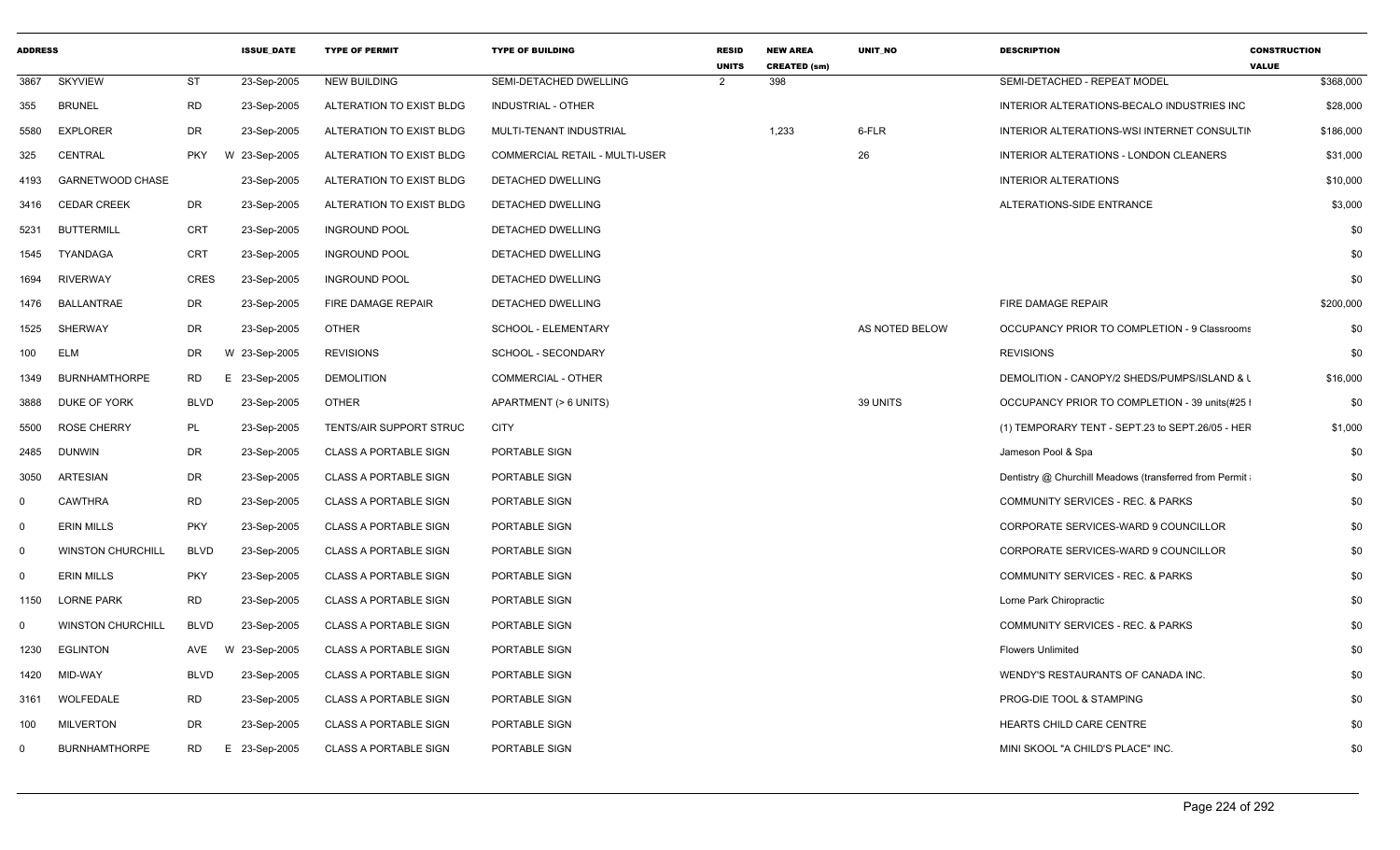| <b>ADDRESS</b> |                     |             | <b>ISSUE DATE</b> | <b>TYPE OF PERMIT</b>        | <b>TYPE OF BUILDING</b>               | RESID<br><b>UNITS</b> | <b>NEW AREA</b><br><b>CREATED (sm)</b> | UNIT_NO        | <b>DESCRIPTION</b>                            | <b>CONSTRUCTION</b><br><b>VALUE</b> |
|----------------|---------------------|-------------|-------------------|------------------------------|---------------------------------------|-----------------------|----------------------------------------|----------------|-----------------------------------------------|-------------------------------------|
| $\mathbf 0$    | <b>DUNDAS</b>       | ST          | W 23-Sep-2005     | <b>CLASS A PORTABLE SIGN</b> | PORTABLE SIGN                         |                       |                                        |                | COMMUNITY SERVICES - REC. & PARKS             | \$0                                 |
| $\mathbf 0$    | LAKESHORE           | RD          | W 23-Sep-2005     | <b>CLASS A PORTABLE SIGN</b> | PORTABLE SIGN                         |                       |                                        |                | COMMUNITY SERVICES - REC. & PARKS             | \$0                                 |
| 0              | <b>HURONTARIO</b>   | <b>ST</b>   | 23-Sep-2005       | <b>CLASS A PORTABLE SIGN</b> | PORTABLE SIGN                         |                       |                                        |                | <b>COMMUNITY SERVICES - REC. &amp; PARKS</b>  | \$0                                 |
| 0              | <b>ERIN MILLS</b>   | <b>PKY</b>  | 23-Sep-2005       | <b>CLASS A PORTABLE SIGN</b> | PORTABLE SIGN                         |                       |                                        |                | COMMUNITY SERVICES - SOUTH COMMON CC          | \$0                                 |
| 2455           | <b>MOTORWAY</b>     | <b>BLVD</b> | 23-Sep-2005       | <b>CLASS A PORTABLE SIGN</b> | PORTABLE SIGN                         |                       |                                        |                | Erin Mills Volvo                              | \$0                                 |
| 150            | <b>COURTNEYPARK</b> | DR          | W 26-Sep-2005     | <b>REVISIONS</b>             | MULTI-TENANT INDUSTRIAL               |                       |                                        |                | REVISIONS - FIRE RATED DOORS (2)              | \$0                                 |
| 930            | <b>PORCUPINE</b>    | <b>AVE</b>  | 26-Sep-2005       | <b>NEW BUILDING</b>          | DETACHED DWELLING                     | -1                    | 417                                    |                | <b>SFD - CUSTOM</b>                           | \$543,000                           |
| 4              | <b>ROBERT SPECK</b> | <b>PKY</b>  | 26-Sep-2005       | ALTERATION TO EXIST BLDG     | COMMERCIAL OFFICE - MULTI-USER        |                       |                                        | 1500           | INTERIOR ALTERATIONS-INTERACTIVE EXECUTIVE    | \$486,000                           |
| 1201           | <b>BRITANNIA</b>    | <b>RD</b>   | W 26-Sep-2005     | <b>FASCIA SIGN</b>           | <b>COMMERCIAL RETAIL - MULTI-USER</b> |                       |                                        | 18             | 4 FASCIA SIGNS - NATIONAL BANK                | \$5,000                             |
| 3939           | DUKE OF YORK        | <b>BLVD</b> | 26-Sep-2005       | <b>FASCIA SIGN</b>           | APARTMENT (> 6 UNITS)                 |                       |                                        |                | TWO (2) FASCIA SIGNS - MEDICAL CENTRE & DENTA | \$5,000                             |
| 3401           | <b>EGLINTON</b>     | AVE         | W 26-Sep-2005     | <b>NEW BUILDING</b>          | STREET ROW DWELLING                   |                       |                                        | $1 - 10$       | STREET ROW DWELLING - BLK 131 (10 UNITS), COM | \$0                                 |
| 3397           | <b>EGLINTON</b>     | AVE         | W 26-Sep-2005     | <b>NEW BUILDING</b>          | STREET ROW DWELLING                   |                       |                                        | $1 - 8$        | STREET ROW DWELLING - BLK 132 (8 UNITS), COMP | \$0                                 |
| 3365           | <b>EGLINTON</b>     | AVE         | W 26-Sep-2005     | <b>NEW BUILDING</b>          | STREET ROW DWELLING                   |                       |                                        | $1 - 8$        | STREET ROW DWELLING - BLK 133 (8 UNITS), COMP | \$0                                 |
| 3347           | <b>EGLINTON</b>     | AVE         | W 26-Sep-2005     | <b>NEW BUILDING</b>          | STREET ROW DWELLING                   |                       |                                        | $1 - 8$        | STREET ROW DWELLING - BLK 134 (8 UNITS), COMP | \$0                                 |
| 3329           | <b>EGLINTON</b>     | AVE         | W 26-Sep-2005     | <b>NEW BUILDING</b>          | STREET ROW DWELLING                   |                       |                                        | $1 - 9$        | STREET ROW DWELLING - BLK 135 (9 UNITS), COMP | \$0                                 |
| 3182           | <b>ANGEL PASS</b>   | DR          | 26-Sep-2005       | ADDITION TO EXIST BLDG       | <b>DETACHED DWELLING</b>              |                       |                                        |                | <b>DECK</b>                                   | \$2,000                             |
| 1450           | <b>MEYERSIDE</b>    | DR          | 26-Sep-2005       | ALTERATION TO EXIST BLDG     | INDUSTRIAL - OTHER                    |                       |                                        | 300            | <b>INTERIOR ALTERATIONS-IBEW</b>              | \$49,000                            |
| 201            | <b>CITY CENTRE</b>  | DR          | 26-Sep-2005       | ALTERATION TO EXIST BLDG     | COMMERCIAL OFFICE - MULTI-USER        |                       |                                        | 100            | ADMINISTRATIVE OFFICE                         | \$82,000                            |
| 6990           | <b>CREDITVIEW</b>   | <b>RD</b>   | 26-Sep-2005       | ALTERATION TO EXIST BLDG     | <b>INDUSTRIAL - OTHER</b>             |                       |                                        | 3              | OFFICE WAREHOUSE                              | \$1,129,000                         |
| 5100           | <b>ERIN MILLS</b>   | <b>PKY</b>  | 26-Sep-2005       | ALTERATION TO EXIST BLDG     | <b>COMMERCIAL RETAIL - MULTI-USER</b> |                       |                                        | N007-CRU       | INTERIOR ALTERATIONS-LaSENZA                  | \$46,000                            |
| 33             | QUEENSWAY           |             | W 26-Sep-2005     | ALTERATION TO EXIST BLDG     | <b>COMMERCIAL - OTHER</b>             |                       |                                        |                | ALTERATIONS-ABM INSTALLATION, CIBC RETAIL BA  | \$23,000                            |
| 100            | <b>CITY CENTRE</b>  | <b>DR</b>   | 26-Sep-2005       | ALTERATION TO EXIST BLDG     | <b>COMMERCIAL RETAIL - MULTI-USER</b> |                       | 210                                    | 2-948          | INTERIOR ALTERATIONS-TENANT N/AVAILABLE       | \$32,000                            |
| 3570           | COLONIAL            | DR          | 26-Sep-2005       | ALTERATION TO EXIST BLDG     | APARTMENT (> 6 UNITS)                 |                       |                                        |                | ALTERATIONS-EXTERIOR REPAIRS, SPRINGFIELD G   | \$15,000                            |
| 7567           | <b>DISCUS</b>       | <b>CRES</b> | 26-Sep-2005       | <b>ADDITION AND ALTER</b>    | DETACHED DWELLING                     |                       |                                        |                | <b>ADDITION</b>                               | \$90,000                            |
| 60             | <b>ROSEWOOD</b>     | AVE         | 26-Sep-2005       | <b>REVISIONS</b>             | CONDOMINIUM ROW DWELLING              |                       |                                        | #200-206(EVEN) | <b>MODEL REVISION</b>                         | \$0                                 |
| 60             | <b>ROSEWOOD</b>     | AVE         | 26-Sep-2005       | <b>REVISIONS</b>             | <b>CONDOMINIUM ROW DWELLING</b>       |                       |                                        | 208-216 (EVEN) | <b>MODEL REVISION</b>                         | \$0                                 |
| 60             | <b>ROSEWOOD</b>     | <b>AVE</b>  | 26-Sep-2005       | <b>REVISIONS</b>             | CONDOMINIUM ROW DWELLING              |                       |                                        | 218-226(EVEN)  | <b>MODEL REVISION</b>                         | \$0                                 |
| 60             | <b>ROSEWOOD</b>     | AVE         | 26-Sep-2005       | <b>REVISIONS</b>             | CONDOMINIUM ROW DWELLING              |                       |                                        | 228-234 (EVEN) | MODEL REVISION                                | \$0                                 |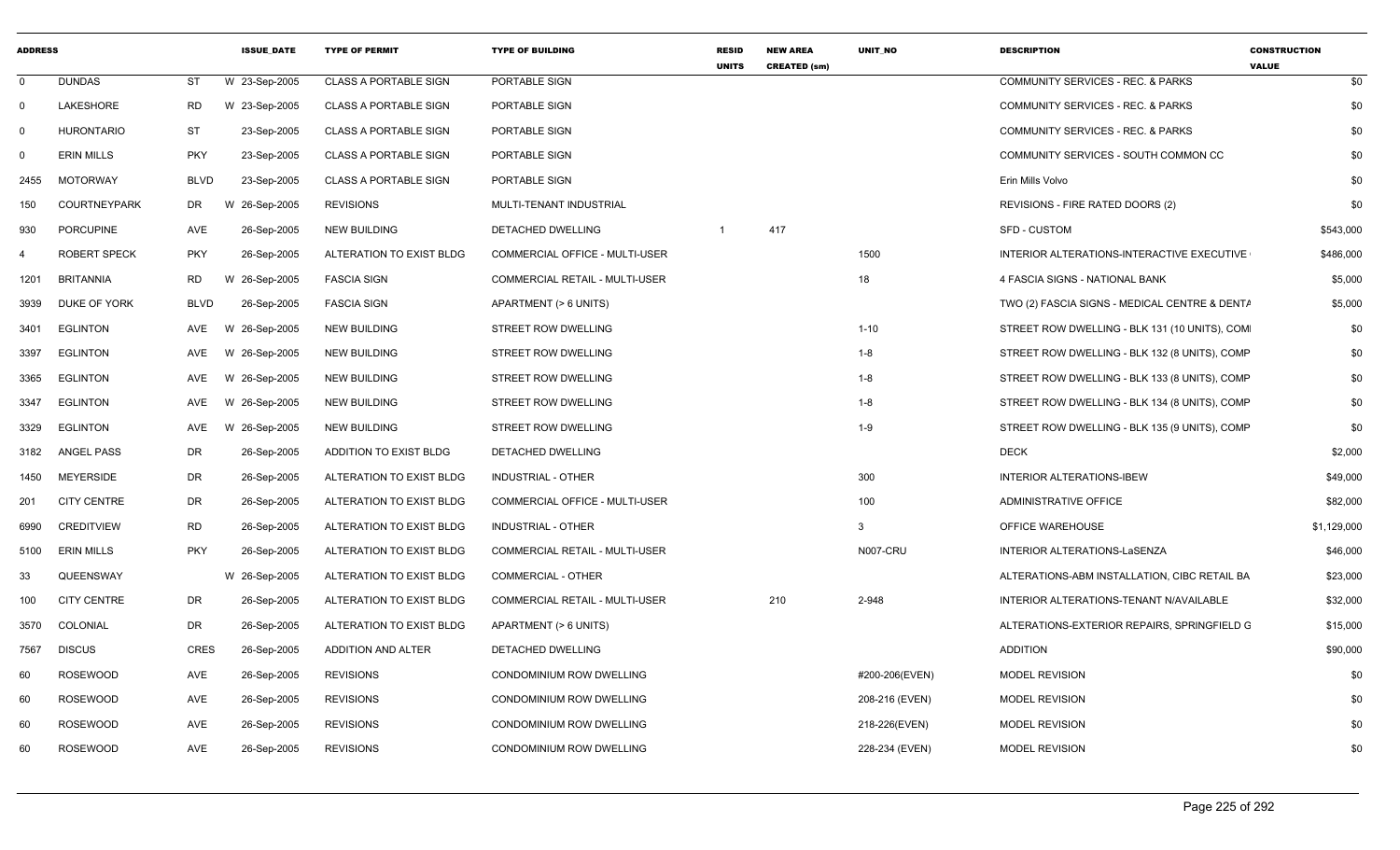| <b>ADDRESS</b> |                          |             | <b>ISSUE DATE</b> | <b>TYPE OF PERMIT</b>        | <b>TYPE OF BUILDING</b>               | <b>RESID</b><br><b>UNITS</b> | <b>NEW AREA</b><br><b>CREATED (sm)</b> | <b>UNIT NO</b> | <b>DESCRIPTION</b>                           | <b>CONSTRUCTION</b><br><b>VALUE</b> |
|----------------|--------------------------|-------------|-------------------|------------------------------|---------------------------------------|------------------------------|----------------------------------------|----------------|----------------------------------------------|-------------------------------------|
| 60             | <b>ROSEWOOD</b>          | <b>AVE</b>  | 26-Sep-2005       | <b>REVISIONS</b>             | CONDOMINIUM ROW DWELLING              |                              |                                        | 219-233 (ODD)  | <b>MODEL REVISION</b>                        | \$0                                 |
| 1459           | <b>GLENWATSON</b>        | DR          | 26-Sep-2005       | <b>REVISIONS</b>             | DETACHED DWELLING                     |                              |                                        |                | <b>HVAC REVISION</b>                         | \$0                                 |
| 6974           | <b>FINANCIAL</b>         | DR          | 26-Sep-2005       | <b>FASCIA SIGN</b>           | COMMERCIAL RETAIL - MULTI-USER        |                              |                                        | $4 - 5$        | 3 FASCIA SIGNS - FEDEX KINKOS                | \$8,000                             |
| 4553           | <b>HURONTARIO</b>        | <b>ST</b>   | 26-Sep-2005       | <b>FASCIA SIGN</b>           | <b>COMMERCIAL RETAIL - MULTI-USER</b> |                              |                                        | $E-1$          | THREE (3) FASCIA SIGNS - FEDEX KINKOS        | \$5,000                             |
| 80             | <b>COURTNEYPARK</b>      | DR          | E.<br>26-Sep-2005 | <b>FASCIA SIGN</b>           | <b>COMMERCIAL RETAIL - MULTI-USER</b> |                              |                                        | $K-5$          | TWO (2) FASCIA SIGNS - WORLD SHAWERMA KING   | \$3,000                             |
| 1352           | <b>BIRCHWOOD HEIGHTS</b> | DR          | 26-Sep-2005       | <b>DEMOLITION</b>            | DETACHED DWELLING                     | $\overline{1}$               |                                        |                | <b>DEMOLITION - SFD</b>                      | \$10,000                            |
| 86             | <b>VERONICA</b>          | DR          | 26-Sep-2005       | <b>DEMOLITION</b>            | <b>DETACHED DWELLING</b>              | $\mathbf 1$                  |                                        |                | <b>DEMOLITION - SFD</b>                      | \$10,000                            |
| 3620           | LAIRD                    | <b>RD</b>   | 26-Sep-2005       | <b>CLASS A PORTABLE SIGN</b> | PORTABLE SIGN                         |                              |                                        | 6              | PEEL TILE & MARBLE                           | \$0                                 |
| 2385           | ROYAL WINDSOR            | DR          | 26-Sep-2005       | <b>CLASS A PORTABLE SIGN</b> | PORTABLE SIGN                         |                              |                                        |                | <b>BELL SPORTS</b>                           | \$0                                 |
| 151            | <b>CITY CENTRE</b>       | DR          | 26-Sep-2005       | <b>CLASS A PORTABLE SIGN</b> | PORTABLE SIGN                         |                              |                                        |                | People Source Staffing Solutions             | \$0                                 |
| 720            | <b>BRISTOL</b>           | <b>RD</b>   | W 26-Sep-2005     | <b>CLASS A PORTABLE SIGN</b> | PORTABLE SIGN                         |                              |                                        |                | LITTLE CAESARS PIZZA                         | \$0                                 |
| 975            | MID-WAY                  | <b>BLVD</b> | 26-Sep-2005       | <b>CLASS A PORTABLE SIGN</b> | PORTABLE SIGN                         |                              |                                        |                | <b>SAKSCO TRADING LTD</b>                    | \$0                                 |
| 975            | MID-WAY                  | <b>BLVD</b> | 26-Sep-2005       | <b>CLASS A PORTABLE SIGN</b> | PORTABLE SIGN                         |                              |                                        |                | GIFT-O-CRAT                                  | \$0                                 |
| 975            | MID-WAY                  | <b>BLVD</b> | 26-Sep-2005       | <b>CLASS A PORTABLE SIGN</b> | PORTABLE SIGN                         |                              |                                        |                | <b>SAKSCO TRADING LTD.</b>                   | \$0                                 |
| 1476           | <b>JALNA</b>             | <b>AVE</b>  | 26-Sep-2005       | <b>OTHER</b>                 | DETACHED DWELLING                     |                              |                                        |                | <b>SEWER CONVERSION</b>                      | \$3,000                             |
| 1500           | <b>DUNDAS</b>            | <b>ST</b>   | E 27-Sep-2005     | <b>NEW BUILDING</b>          | SINGLE TENANT INDUSTRIAL              |                              | 71                                     |                | NEW - 1 STOREY PORTABLE OFFICE BUILDING, LOA | \$54,000                            |
| 2123           | <b>AUTUMN BREEZE</b>     | DR          | N 27-Sep-2005     | <b>NEW BUILDING</b>          | DETACHED DWELLING                     | -1                           | 326                                    |                | <b>SFD - CUSTOM</b>                          | \$379,000                           |
| 35             | <b>BRUNEL</b>            | <b>RD</b>   | 27-Sep-2005       | <b>REVISIONS</b>             | COMMERCIAL RETAIL-SINGLE USER         |                              |                                        | $\overline{4}$ | KITCHEN EXHAUST REVISION                     | \$0                                 |
| 3041           | <b>ARGENTIA</b>          | <b>RD</b>   | 27-Sep-2005       | ALTERATION TO EXIST BLDG     | <b>COMMERCIAL RETAIL - MULTI-USER</b> |                              | 121                                    | $M-02$         | <b>RETAIL</b>                                | \$35,000                            |
| 3864           | <b>BLOOMINGTON</b>       | <b>CRES</b> | 27-Sep-2005       | <b>NEW BUILDING</b>          | DETACHED DWELLING                     | $\overline{1}$               | 215                                    |                | FIREBREAK LOT - SFD - NEW MODEL, FOUNDATION  | \$242,000                           |
| 3868           | <b>BLOOMINGTON</b>       | <b>CRES</b> | 27-Sep-2005       | <b>NEW BUILDING</b>          | DETACHED DWELLING                     | $\mathbf{1}$                 | 219                                    |                | <b>SFD - NEW MODEL</b>                       | \$247,000                           |
| 3876           | <b>BLOOMINGTON</b>       | CRES        | 27-Sep-2005       | <b>NEW BUILDING</b>          | DETACHED DWELLING                     | $\overline{1}$               | 215                                    |                | <b>SFD - REPEAT MODEL</b>                    | \$242,000                           |
| 3880           | <b>BLOOMINGTON</b>       | <b>CRES</b> | 27-Sep-2005       | <b>NEW BUILDING</b>          | <b>DETACHED DWELLING</b>              | $\mathbf 1$                  | 219                                    |                | <b>SFD - REPEAT MODEL</b>                    | \$247,000                           |
| 3840           | <b>BLOOMINGTON</b>       | <b>CRES</b> | 27-Sep-2005       | <b>NEW BUILDING</b>          | SEMI-DETACHED DWELLING                | $\overline{2}$               | 307                                    |                | SEMI-DETACHED - NEW MODEL                    | \$346,000                           |
| 3702           | <b>BLOOMINGTON</b>       | <b>CRES</b> | 27-Sep-2005       | <b>NEW BUILDING</b>          | SEMI-DETACHED DWELLING                | $\overline{2}$               | 273                                    |                | SEMI-DETACHED - REPEAT MODEL                 | \$312,000                           |
| 3714           | <b>BLOOMINGTON</b>       | <b>CRES</b> | 27-Sep-2005       | <b>NEW BUILDING</b>          | SEMI-DETACHED DWELLING                | $\overline{2}$               | 307                                    |                | SEMI-DETACHED - REPEAT MODEL                 | \$346,000                           |
| 3831           | <b>BLOOMINGTON</b>       | <b>CRES</b> | 27-Sep-2005       | <b>NEW BUILDING</b>          | SEMI-DETACHED DWELLING                | $\overline{2}$               | 273                                    |                | SEMI-DETACHED - REPEAT MODEL                 | \$312,000                           |
| 3843           | <b>BLOOMINGTON</b>       | <b>CRES</b> | 27-Sep-2005       | <b>NEW BUILDING</b>          | SEMI-DETACHED DWELLING                | $\overline{2}$               | 307                                    |                | SEMI-DETACHED - REPEAT MODEL                 | \$346,000                           |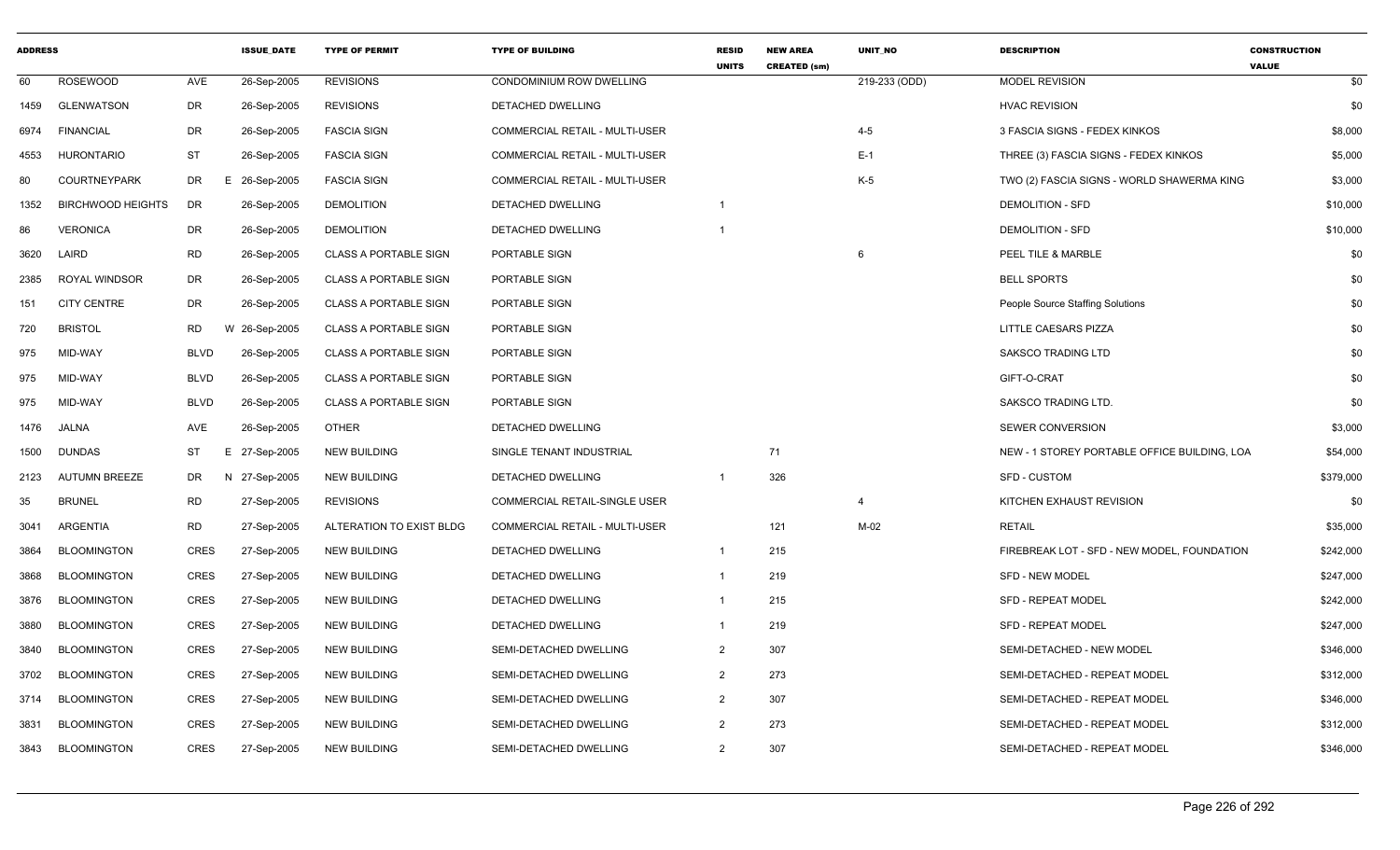| <b>ADDRESS</b> |                          |             | <b>ISSUE_DATE</b> | <b>TYPE OF PERMIT</b>         | <b>TYPE OF BUILDING</b>  | <b>RESID</b><br><b>UNITS</b> | <b>NEW AREA</b><br><b>CREATED (sm)</b> | UNIT_NO | <b>DESCRIPTION</b>                           | <b>CONSTRUCTION</b><br><b>VALUE</b> |
|----------------|--------------------------|-------------|-------------------|-------------------------------|--------------------------|------------------------------|----------------------------------------|---------|----------------------------------------------|-------------------------------------|
| 179            | <b>GLENVIEW</b>          | DR          | 27-Sep-2005       | ALTERATION TO EXIST BLDG      | DETACHED DWELLING        |                              |                                        |         | ALTERATIONS - WIDEN EXISTING OPENING BETWEE  | \$10,000                            |
| 1330           | <b>EGLINTON</b>          | AVE         | E 27-Sep-2005     | <b>CLASS A PORTABLE SIGN</b>  | PORTABLE SIGN            |                              |                                        |         | RMP ATHLETIC LOCKER LTD.                     | \$0                                 |
| 1510           | <b>DREW</b>              | <b>RD</b>   | 27-Sep-2005       | <b>CLASS A PORTABLE SIGN</b>  | PORTABLE SIGN            |                              |                                        |         | Real Time Personnel                          | \$0                                 |
| 2657           | <b>DUNDAS</b>            | ST          | W 27-Sep-2005     | <b>CLASS A PORTABLE SIGN</b>  | PORTABLE SIGN            |                              |                                        |         | LA-Z-BOY FURNITURE GALLERIES METROWEST       | \$0                                 |
| $\overline{0}$ | LAKESHORE                | <b>RD</b>   | W 27-Sep-2005     | <b>CLASS A PORTABLE SIGN</b>  | PORTABLE SIGN            |                              |                                        |         | WEST EDGE COMMUNITY CHRUCH                   | \$0                                 |
| 3018           | <b>WINSTON CHURCHILL</b> | <b>BLVD</b> | 27-Sep-2005       | <b>CLASS A PORTABLE SIGN</b>  | PORTABLE SIGN            |                              |                                        |         | <b>FLITE HOCKEY</b>                          | \$0                                 |
| 3018           | <b>WINSTON CHURCHILL</b> | <b>BLVD</b> | 27-Sep-2005       | <b>CLASS A PORTABLE SIGN</b>  | PORTABLE SIGN            |                              |                                        |         | <b>FLITE HOCKEY</b>                          | \$0                                 |
| 5170           | <b>DIXIE</b>             | <b>RD</b>   | 27-Sep-2005       | <b>CLASS A PORTABLE SIGN</b>  | PORTABLE SIGN            |                              |                                        |         | Darton                                       | \$0                                 |
| 3145           | <b>DUNDAS</b>            | ST          | W 27-Sep-2005     | CLASS A PORTABLE SIGN         | PORTABLE SIGN            |                              |                                        |         | Metrus                                       | \$0                                 |
| $\mathbf 0$    | LAKESHORE                | RD          | E 27-Sep-2005     | <b>CLASS A PORTABLE SIGN</b>  | PORTABLE SIGN            |                              |                                        |         | <b>REGION OF PEEL</b>                        | \$0                                 |
| $\mathbf 0$    | <b>DUNDAS</b>            | ST          | W 27-Sep-2005     | <b>CLASS A PORTABLE SIGN</b>  | PORTABLE SIGN            |                              |                                        |         | <b>REGION OF PEEL</b>                        | \$0                                 |
| $\mathbf 0$    | <b>BURNHAMTHORPE</b>     | RD.         | E 27-Sep-2005     | <b>CLASS A PORTABLE SIGN</b>  | PORTABLE SIGN            |                              |                                        |         | <b>REGION OF PEEL</b>                        | \$0                                 |
| $\mathbf 0$    | <b>BURNHAMTHORPE</b>     | RD          | W 27-Sep-2005     | <b>CLASS A PORTABLE SIGN</b>  | PORTABLE SIGN            |                              |                                        |         | <b>REGION OF PEEL</b>                        | \$0                                 |
| $\mathbf 0$    | <b>MAVIS</b>             | <b>RD</b>   | 27-Sep-2005       | <b>CLASS A PORTABLE SIGN</b>  | PORTABLE SIGN            |                              |                                        |         | <b>REGION OF PEEL</b>                        | \$0                                 |
| $\mathbf 0$    | <b>BURNHAMTHORPE</b>     | <b>RD</b>   | W 27-Sep-2005     | <b>CLASS A PORTABLE SIGN</b>  | PORTABLE SIGN            |                              |                                        |         | <b>REGION OF PEEL</b>                        | \$0                                 |
| $\mathbf 0$    | <b>WINSTON CHURCHILL</b> | <b>BLVD</b> | 27-Sep-2005       | <b>CLASS A PORTABLE SIGN</b>  | PORTABLE SIGN            |                              |                                        |         | <b>REGION OF PEEL</b>                        | \$0                                 |
| $\mathbf 0$    | <b>EGLINTON</b>          | AVE         | W 27-Sep-2005     | <b>CLASS A PORTABLE SIGN</b>  | PORTABLE SIGN            |                              |                                        |         | <b>REGION OF PEEL</b>                        | \$0                                 |
| $\mathbf 0$    | <b>CAWTHRA</b>           | <b>RD</b>   | 27-Sep-2005       | <b>CLASS A PORTABLE SIGN</b>  | PORTABLE SIGN            |                              |                                        |         | <b>REGION OF PEEL</b>                        | \$0                                 |
| $\mathbf 0$    | <b>DIXIE</b>             | <b>RD</b>   | 27-Sep-2005       | <b>CLASS A PORTABLE SIGN</b>  | PORTABLE SIGN            |                              |                                        |         | <b>REGION OF PEEL</b>                        | \$0                                 |
| $\mathbf 0$    | <b>BRITANNIA</b>         | <b>RD</b>   | W 27-Sep-2005     | <b>CLASS A PORTABLE SIGN</b>  | PORTABLE SIGN            |                              |                                        |         | <b>REGION OF PEEL</b>                        | \$0                                 |
| $\mathbf 0$    | <b>AIRPORT</b>           | <b>RD</b>   | 27-Sep-2005       | <b>CLASS A PORTABLE SIGN</b>  | PORTABLE SIGN            |                              |                                        |         | <b>REGION OF PEEL</b>                        | \$0                                 |
| $\mathbf 0$    | <b>DERRY</b>             | <b>RD</b>   | W 27-Sep-2005     | <b>CLASS A PORTABLE SIGN</b>  | PORTABLE SIGN            |                              |                                        |         | <b>REGION OF PEEL</b>                        | \$0                                 |
| 3889           | <b>JANICE</b>            | DR.         | 27-Sep-2005       | <b>NEW BUILDING</b>           | <b>DETACHED DWELLING</b> |                              | 195                                    |         | SFD - REPEAT MODEL, FIREBREAK LOT COMPLETIC  | \$0                                 |
| $\mathbf 0$    | <b>BURNHAMTHORPE</b>     | RD          | E 27-Sep-2005     | <b>CLASS A PORTABLE SIGN</b>  | PORTABLE SIGN            |                              |                                        |         | COMMUNITY SERVICES (REC. & PARKS)            | \$0                                 |
| $\mathbf 0$    | <b>DIXIE</b>             | <b>RD</b>   | 27-Sep-2005       | <b>CLASS A PORTABLE SIGN</b>  | PORTABLE SIGN            |                              |                                        |         | COMMUNITY SERVICES (REC. & PARKS)            | \$0                                 |
| 335            | <b>BRUNEL</b>            | <b>RD</b>   | 28-Sep-2005       | SPRINKLERS                    | MULTI-TENANT INDUSTRIAL  |                              |                                        |         | SPRINKLER SYSTEM                             | \$38,000                            |
| 5329           | COSENTINO                | <b>GDNS</b> | 28-Sep-2005       | <b>ADDITION TO EXIST BLDG</b> | DETACHED DWELLING        |                              |                                        |         | ADDITION-SUNROOM, UNHEATED, REAR             | \$13,000                            |
| 445            | <b>EXPORT</b>            | <b>BLVD</b> | 28-Sep-2005       | <b>NEW BUILDING</b>           | SINGLE TENANT INDUSTRIAL |                              | 39,410                                 |         | NEW - INDUST SPEC BLD-B, TENANT N/DETERMINEI | \$0                                 |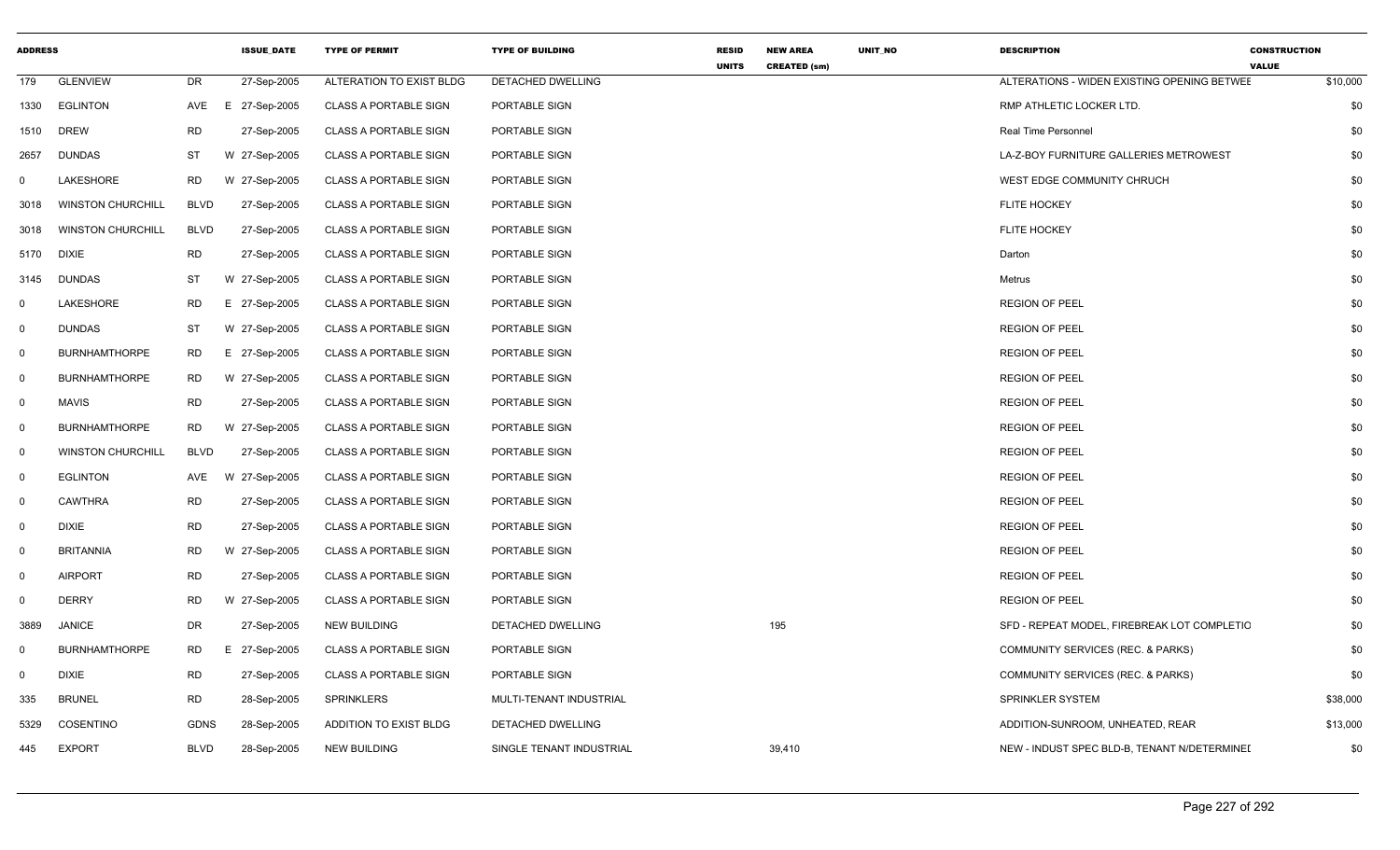| <b>ADDRESS</b> |                      |                | <b>ISSUE_DATE</b> | <b>TYPE OF PERMIT</b>        | <b>TYPE OF BUILDING</b>               | <b>RESID</b><br><b>UNITS</b> | <b>NEW AREA</b><br><b>CREATED (sm)</b> | UNIT_NO | <b>DESCRIPTION</b>                              | <b>CONSTRUCTION</b><br><b>VALUE</b> |
|----------------|----------------------|----------------|-------------------|------------------------------|---------------------------------------|------------------------------|----------------------------------------|---------|-------------------------------------------------|-------------------------------------|
| 7090           | <b>KENNEDY</b>       | <b>RD</b>      | 28-Sep-2005       | <b>NEW BUILDING</b>          | SINGLE TENANT INDUSTRIAL              |                              | 43,460                                 |         | NEW - INDUST SPEC BLD-A, TENANT N/DETERMINEI    | \$0                                 |
| 1550           | <b>MEYERSIDE</b>     | DR             | 28-Sep-2005       | <b>CHANGE OF USE</b>         | MULTI-TENANT INDUSTRIAL               |                              |                                        | 5       | <b>AUTO DETAILING</b>                           | \$15,000                            |
| 6485           | ORDAN                | DR             | 28-Sep-2005       | <b>NEW BUILDING</b>          | INDUSTRIAL - OTHER                    |                              | 3,536                                  |         | NEW - INDUST. SPEC, SHELL ONLY, TENANT NOT DE   | \$2,055,000                         |
| 445            | <b>EXPORT</b>        | <b>BLVD</b>    | 28-Sep-2005       | ALTERATION TO EXIST BLDG     | SINGLE TENANT INDUSTRIAL              |                              |                                        |         | WAREHOUSE & DISTRIBUTION W/ACCESSORY OFFI       | \$4,350,000                         |
| 7070           | MISSISSAUGA          | <b>RD</b>      | 28-Sep-2005       | ALTERATION TO EXIST BLDG     | <b>COMMERCIAL OFFICE - MULTI-USER</b> |                              |                                        | 100     | <b>OFFICE</b>                                   | \$28,000                            |
| 2200           | <b>EGLINTON</b>      | AVE<br>w       | 28-Sep-2005       | <b>MULTIPLE SIGNS</b>        | PUBLIC/INSTIT (EXCEPT SCHOOLS)        |                              |                                        |         | TWO (2) FASCIA SIGNS, 1 GROUND SIGN             | \$8,000                             |
| 98             | <b>FAIRVIEW</b>      | RD<br>W        | 28-Sep-2005       | <b>NEW BUILDING</b>          | DETACHED DWELLING                     | -1                           | 307                                    |         | <b>SFD - CUSTOM</b>                             | \$316,000                           |
| 114            | <b>FAIRVIEW</b>      | <b>RD</b><br>W | 28-Sep-2005       | <b>NEW BUILDING</b>          | DETACHED DWELLING                     | $\mathbf{1}$                 | 312                                    |         | <b>SFD - CUSTOM</b>                             | \$321,000                           |
| 808            | PRESTON MANOR        | DR             | 28-Sep-2005       | ADDITION TO EXIST BLDG       | DETACHED DWELLING                     |                              |                                        |         | ADDITION-1 STOREY & DECK                        | \$32,000                            |
| 2112           | GRANGE               | DR             | 28-Sep-2005       | ALTERATION TO EXIST BLDG     | DETACHED DWELLING                     |                              |                                        |         | ADDITION-GARAGE CONVERSION TO LIVING SPACE      | \$10,000                            |
| 100            | <b>CITY CENTRE</b>   | DR             | 28-Sep-2005       | ALTERATION TO EXIST BLDG     | <b>COMMERCIAL RETAIL - MULTI-USER</b> |                              |                                        | 2-237   | INTERIOR ALTERATIONS-SWAROVSKI                  | \$31,000                            |
| 80             | <b>PORT</b>          | ST<br>Е.       | 28-Sep-2005       | <b>FASCIA SIGN</b>           | COMMERCIAL RETAIL - MULTI-USER        |                              |                                        | F,G,H   | FIVE (5) FASCIA SIGNS - MULTI-TENANT ADVERTISIN | \$10,000                            |
| 3095           | ARGENTIA             | <b>RD</b>      | 28-Sep-2005       | ALTERATION TO EXIST BLDG     | COMMERCIAL RETAIL - MULTI-USER        |                              |                                        | $E-2$   | <b>RETAIL</b>                                   | \$86,000                            |
| 1140           | <b>BURNHAMTHORPE</b> | <b>RD</b>      | W 28-Sep-2005     | <b>CLASS A PORTABLE SIGN</b> | PORTABLE SIGN                         |                              |                                        |         | EUROPEAN MASSAGE CENTRE INC                     | \$0                                 |
| 4500           | <b>DIXIE</b>         | RD             | 28-Sep-2005       | <b>CLASS A PORTABLE SIGN</b> | PORTABLE SIGN                         |                              |                                        |         | <b>FURNISHINGS MATE</b>                         | \$0                                 |
| 1310           | <b>DUNDAS</b>        | ST<br>Е.       | 28-Sep-2005       | <b>CLASS A PORTABLE SIGN</b> | PORTABLE SIGN                         |                              |                                        |         | <b>ENDEAVOUR PERSONNEL</b>                      | \$0                                 |
| 154            | <b>QUEEN</b>         | <b>ST</b><br>S | 28-Sep-2005       | <b>CLASS A PORTABLE SIGN</b> | PORTABLE SIGN                         |                              |                                        |         | MC PERSONNEL (TRANSFERRED FROM 05-5980)         | \$0                                 |
| $\mathbf{0}$   | <b>TRUSCOTT</b>      | DR             | 28-Sep-2005       | <b>CLASS A PORTABLE SIGN</b> | PORTABLE SIGN                         |                              |                                        |         | MINI SKOOL "A CHILD'S PLACE" INC.               | \$0                                 |
| 3101           | <b>CONSTITUTION</b>  | <b>BLVD</b>    | 28-Sep-2005       | <b>DEMOLITION</b>            | <b>CHURCH</b>                         |                              |                                        |         | DEMOLITION - CHURCH, FRAME MEETING HALL & SI    | \$18,000                            |
| 7169           | LANCASTER            | AVE            | 29-Sep-2005       | <b>NEW BUILDING</b>          | DETACHED DWELLING                     | $\overline{1}$               | 231                                    |         | <b>SFD - CUSTOM</b>                             | \$238,000                           |
| 2355           | ROYAL WINDSOR        | DR             | 29-Sep-2005       | ALTERATION TO EXIST BLDG     | MULTI-TENANT INDUSTRIAL               |                              |                                        | 6       | WAREHOUSE AND OFFICE                            | \$56,000                            |
| 7198           | <b>AIRPORT</b>       | <b>RD</b>      | 29-Sep-2005       | <b>NEW BUILDING</b>          | COMMERCIAL RETAIL - MULTI-USER        |                              |                                        |         | NEW - COMM. SPEC, TENANT N/DETERMINED, COMI     | \$0                                 |
| 1060           | WALDEN               | <b>CIR</b>     | 29-Sep-2005       | ADDITION TO EXIST BLDG       | <b>CONDOMINIUM ROW DWELLING</b>       |                              |                                        | 48      | <b>NEW - DECK</b>                               | \$5,000                             |
| 2645           | <b>SKYMARK</b>       | AVE            | 29-Sep-2005       | ALTERATION TO EXIST BLDG     | INDUSTRIAL - OTHER                    |                              |                                        | 2-FLR   | INTERIOR ALTERATIONS-DIRECT ENERGY              | \$70,000                            |
| 1300           | <b>BLOOR</b>         | ST             | 29-Sep-2005       | ALTERATION TO EXIST BLDG     | APARTMENT (> 6 UNITS)                 |                              |                                        |         | ALTERATIONS-GARAGE ROOF REPAIRS, CANLIGHT       | \$150,000                           |
| 2527           | <b>MORRISON</b>      | AVE            | 29-Sep-2005       | <b>INGROUND POOL</b>         | DETACHED DWELLING                     |                              |                                        |         |                                                 | \$0                                 |
| 6972           | <b>AIRPORT</b>       | <b>RD</b>      | 29-Sep-2005       | <b>DEMOLITION</b>            | <b>INDUSTRIAL - OTHER</b>             |                              |                                        |         | DEMOLITION - 6 INDUSTRIAL BUILDINGS             | \$100,000                           |
|                | 1092 DIAMOND         | <b>CRT</b>     | 29-Sep-2005       | ALTERATION TO EXIST BLDG     | DETACHED DWELLING                     |                              |                                        |         | <b>INTERIOR ALTERATIONS</b>                     | \$34,000                            |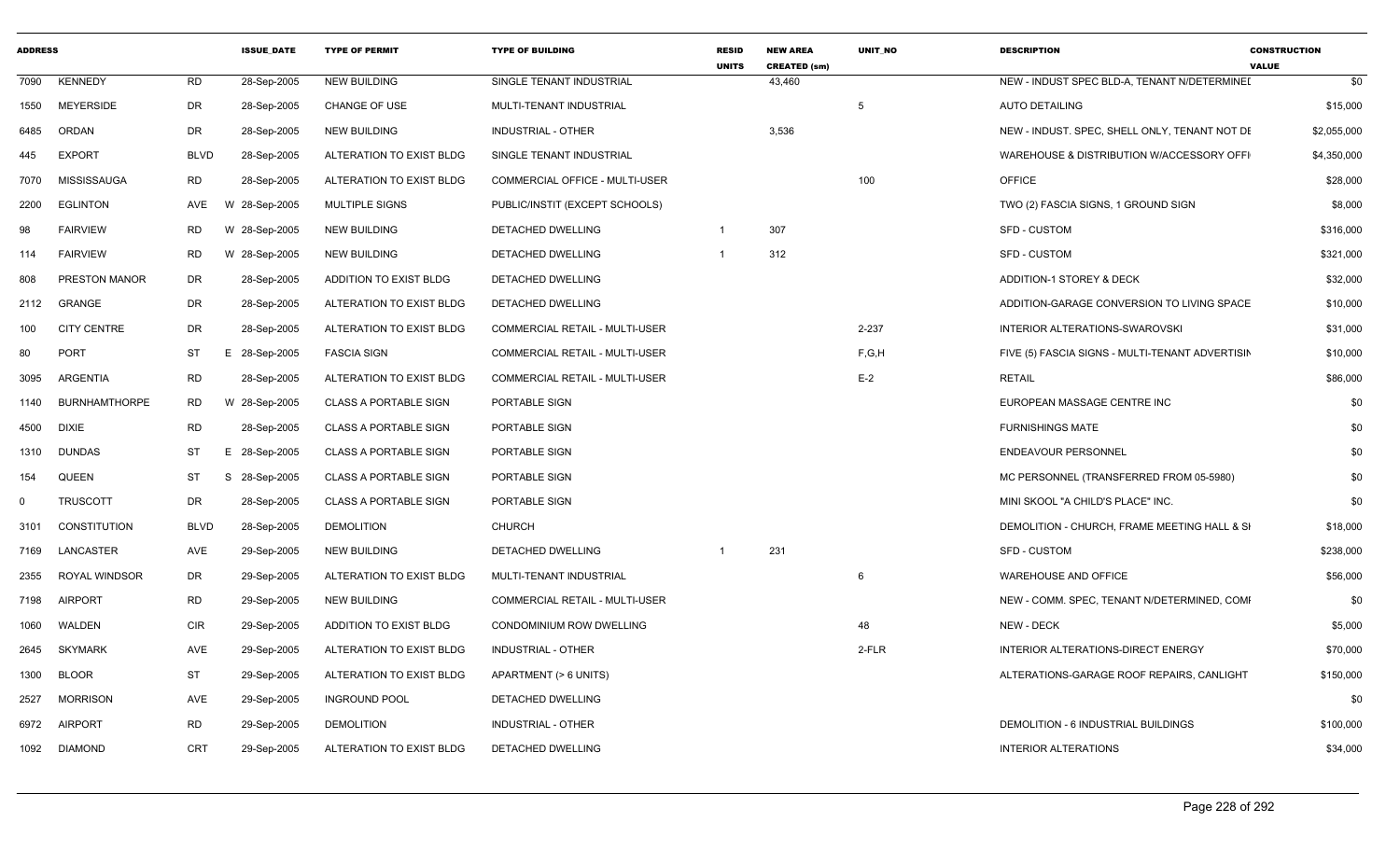| <b>ADDRESS</b> |                        |             | <b>ISSUE DATE</b> | <b>TYPE OF PERMIT</b>        | <b>TYPE OF BUILDING</b>        | <b>RESID</b><br><b>UNITS</b> | <b>NEW AREA</b><br><b>CREATED (sm)</b> | <b>UNIT NO</b> | <b>DESCRIPTION</b>                           | <b>CONSTRUCTION</b><br><b>VALUE</b> |
|----------------|------------------------|-------------|-------------------|------------------------------|--------------------------------|------------------------------|----------------------------------------|----------------|----------------------------------------------|-------------------------------------|
| 6780           | MEADOWVALE TOWN CENCIR |             | 29-Sep-2005       | <b>FASCIA SIGN</b>           | COMMERCIAL RETAIL - MULTI-USER |                              |                                        |                | THREE (3) FASCIA SIGNS - BANK OF MONTREAL    | \$10,000                            |
| 3024           | <b>HURONTARIO</b>      | <b>ST</b>   | 29-Sep-2005       | ALTERATION TO EXIST BLDG     | COMMERCIAL RETAIL - MULTI-USER |                              |                                        |                | ALTERATIONS-GARBAGE ENCLOSURE, MORSAL DE     | \$15,000                            |
| 2496           | <b>RENZONI</b>         | <b>RD</b>   | 29-Sep-2005       | ALTERATION TO EXIST BLDG     | DETACHED DWELLING              |                              |                                        |                | ELECTRIC TO GAS                              | \$9,000                             |
| 4870           | <b>TOMKEN</b>          | <b>RD</b>   | 29-Sep-2005       | <b>FASCIA SIGN</b>           | MULTI-TENANT INDUSTRIAL        |                              |                                        | $\overline{2}$ | 2 FASCIA SIGNS - NICKS FAMOUS PITAS          | \$6,000                             |
| 2245           | ROYAL WINDSOR          | DR          | 29-Sep-2005       | <b>CLASS A PORTABLE SIGN</b> | PORTABLE SIGN                  |                              |                                        |                | Construct                                    | \$0                                 |
| 1834           | LAKESHORE              | <b>RD</b>   | 29-Sep-2005<br>W  | <b>CLASS A PORTABLE SIGN</b> | PORTABLE SIGN                  |                              |                                        |                | La Felicita                                  | \$0                                 |
| 985            | <b>EGLINTON</b>        | AVE         | 29-Sep-2005<br>E  | <b>CLASS A PORTABLE SIGN</b> | PORTABLE SIGN                  |                              |                                        |                | <b>Country Style Donuts</b>                  | \$0                                 |
| 251            | <b>OAKHILL</b>         | <b>RD</b>   | 29-Sep-2005       | <b>DEMOLITION</b>            | DETACHED DWELLING              |                              |                                        |                | DEMOLITION - SFD/GARAGE                      | \$10,000                            |
| 1829           | LAKESHORE              | <b>RD</b>   | W 29-Sep-2005     | <b>CLASS A PORTABLE SIGN</b> | PORTABLE SIGN                  |                              |                                        |                | McDonalds                                    | \$0                                 |
| 6767           | <b>PACIFIC</b>         | <b>CIR</b>  | 29-Sep-2005       | <b>CLASS A PORTABLE SIGN</b> | PORTABLE SIGN                  |                              |                                        |                | <b>Allied Asia</b>                           | \$0                                 |
| 6767           | <b>PACIFIC</b>         | CIR         | 29-Sep-2005       | <b>CLASS A PORTABLE SIGN</b> | PORTABLE SIGN                  |                              |                                        |                | Allied Asia                                  | \$0                                 |
| 7171           | <b>GOREWAY</b>         | DR          | 29-Sep-2005       | <b>CLASS A PORTABLE SIGN</b> | PORTABLE SIGN                  |                              |                                        |                | <b>Malton Pizza Depot</b>                    | \$0                                 |
| $\mathbf 0$    | <b>CAWTHRA</b>         | <b>RD</b>   | 29-Sep-2005       | <b>CLASS A PORTABLE SIGN</b> | PORTABLE SIGN                  |                              |                                        |                | PORT CREDIT YACHT CLUB                       | \$0                                 |
| 84             | SOUTH SERVICE          | <b>RD</b>   | 30-Sep-2005       | ADDITION AND ALTER           | <b>CHURCH</b>                  |                              | 435                                    |                | ADDITION/ALTERATIONS - CHURCH & ADD FIRE SYS | \$643,000                           |
| 4080           | <b>SLADEVIEW</b>       | CRES        | 30-Sep-2005       | ALTERATION TO EXIST BLDG     | MULTI-TENANT INDUSTRIAL        |                              |                                        | $1 - 2$        | <b>WAREHOUSING &amp; DISTRIBUTION</b>        | \$17,000                            |
| 108            | <b>DANIELSON</b>       | CRT         | 30-Sep-2005       | <b>NEW BUILDING</b>          | <b>DETACHED DWELLING</b>       |                              | 262                                    |                | <b>SFD - CUSTOM</b>                          | \$270,000                           |
| -3             | <b>ROBERT SPECK</b>    | <b>PKY</b>  | 30-Sep-2005       | FIRE DAMAGE REPAIR           | COMMERCIAL OFFICE - MULTI-USER |                              |                                        |                | FIRE ALARM SYSTEM                            | \$15,000                            |
| 715            | <b>CENTRAL</b>         | <b>PKY</b>  | 30-Sep-2005<br>W  | <b>NEW BUILDING</b>          | COMMERCIAL RETAIL-SINGLE USER  |                              | 4,162                                  |                | NEW - SPEC.SUPERMARKET W/MEZZANINE, TENANT   | \$3,525,000                         |
| 1574           | LORNE WOOD             | RD          | 30-Sep-2005       | <b>REVISIONS</b>             | DETACHED DWELLING              |                              |                                        |                | REVISION - HVAC ONLY                         | \$0                                 |
| 7136           | <b>AIRPORT</b>         | <b>RD</b>   | 30-Sep-2005       | ALTERATION TO EXIST BLDG     | COMMERCIAL RETAIL - MULTI-USER |                              |                                        |                | <b>INTERIOR ALTERATIONS</b>                  | \$8,000                             |
| 7425           | NETHERWOOD             | RD          | 30-Sep-2005       | ALTERATION TO EXIST BLDG     | SCHOOL - ELEMENTARY            |                              | 2,350                                  |                | ADDITION/ALTERATIONS-LANCASTER P.S. FOUNDA   | \$3,318,000                         |
| 6700           | <b>CENTURY</b>         | AVE         | 30-Sep-2005       | ALTERATION TO EXIST BLDG     | MULTI-TENANT INDUSTRIAL        |                              | 1,646                                  | 300            | <b>INTERIOR ALTERATIONS</b>                  | \$249,000                           |
| 7379           | DAVEMARK               | CRT         | 30-Sep-2005       | <b>INGROUND POOL</b>         | DETACHED DWELLING              |                              |                                        |                |                                              | \$0                                 |
| 5240           | CHURCHILL MEADOWS      | <b>BLVD</b> | 30-Sep-2005       | <b>NEW BUILDING</b>          | DETACHED DWELLING              | 1                            | 298                                    |                | SFD - REPEAT MODEL                           | \$277,000                           |
| 5244           | CHURCHILL MEADOWS      | <b>BLVD</b> | 30-Sep-2005       | <b>NEW BUILDING</b>          | DETACHED DWELLING              |                              | 259                                    |                | SFD - REPEAT MODEL                           | \$240,000                           |
| 3441           | <b>ERIN CENTRE</b>     | <b>BLVD</b> | 30-Sep-2005       | <b>NEW BUILDING</b>          | DETACHED DWELLING              |                              | 260                                    |                | <b>SFD - REPEAT MODEL</b>                    | \$241,000                           |
| 3437           | <b>ERIN CENTRE</b>     | <b>BLVD</b> | 30-Sep-2005       | <b>NEW BUILDING</b>          | DETACHED DWELLING              |                              | 228                                    |                | <b>SFD - REPEAT MODEL</b>                    | \$212,000                           |
|                | 3433 ERIN CENTRE       | BLVD        | 30-Sep-2005       | <b>NEW BUILDING</b>          | DETACHED DWELLING              |                              | 298                                    |                | SFD - REPEAT MODEL                           | \$277,000                           |
|                |                        |             |                   |                              |                                |                              |                                        |                |                                              |                                     |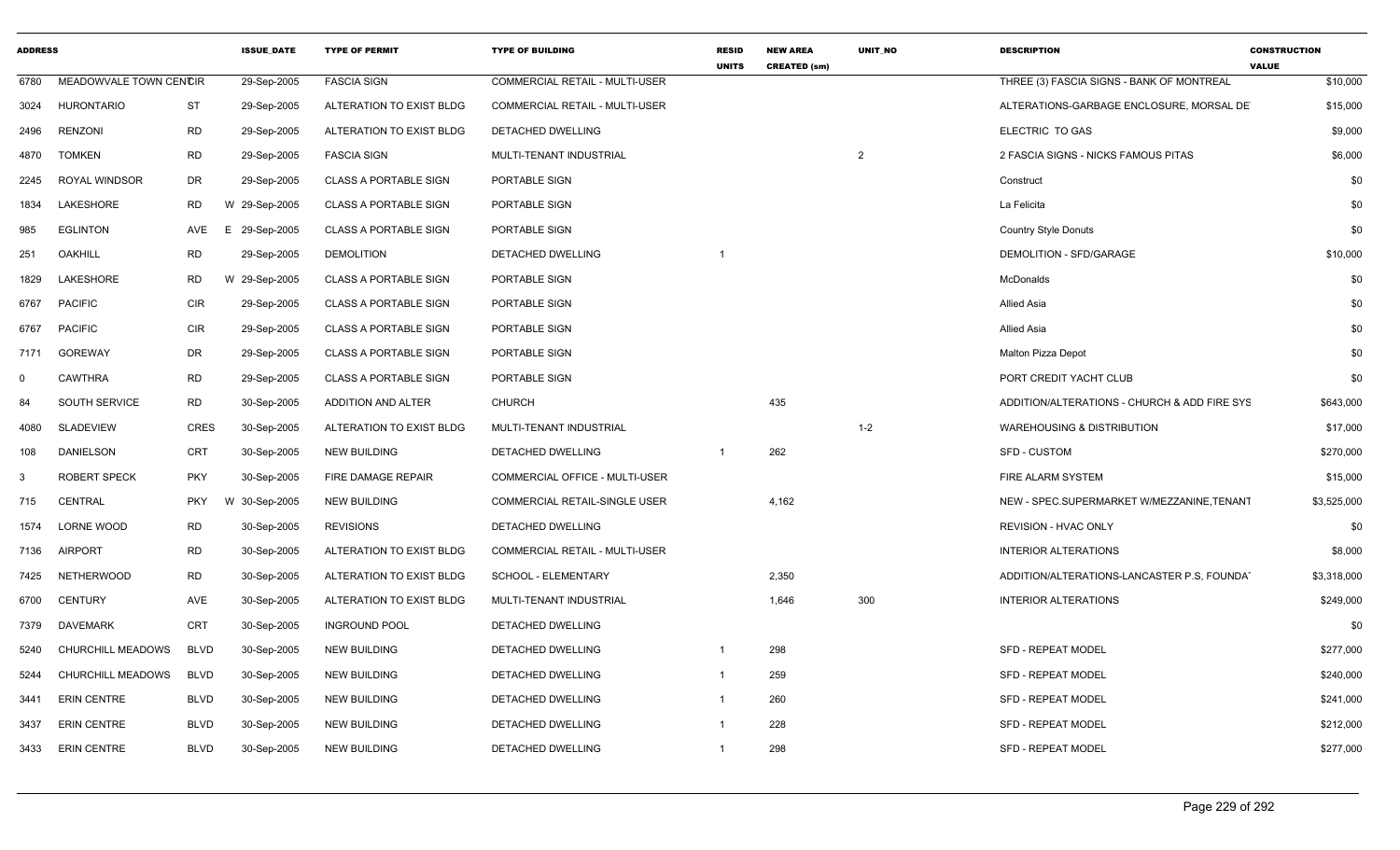| <b>ADDRESS</b> |                        |             | <b>ISSUE_DATE</b> | <b>TYPE OF PERMIT</b>        | <b>TYPE OF BUILDING</b>        | <b>RESID</b><br><b>UNITS</b> | <b>NEW AREA</b><br><b>CREATED (sm)</b> | UNIT_NO        | <b>DESCRIPTION</b>                           | <b>CONSTRUCTION</b><br><b>VALUE</b> |
|----------------|------------------------|-------------|-------------------|------------------------------|--------------------------------|------------------------------|----------------------------------------|----------------|----------------------------------------------|-------------------------------------|
| 3429           | <b>ERIN CENTRE</b>     | <b>BLVD</b> | 30-Sep-2005       | <b>NEW BUILDING</b>          | DETACHED DWELLING              | $\overline{1}$               | 299                                    |                | SFD - REPEAT MODEL,                          | \$277,000                           |
| 5110           | CREEKBANK              | RD          | 30-Sep-2005       | <b>REVISIONS</b>             | INDUSTRIAL - OTHER             |                              | 9,440                                  |                | REVISED UNDERGROUND PLUMBING ONLY            | \$0                                 |
| 3359           | <b>MISSISSAUGA</b>     | <b>RD</b>   | 30-Sep-2005       | <b>SPRINKLERS</b>            | <b>SCHOOL - OTHER</b>          |                              |                                        |                | <b>REVISION-SPRINKLER SYSTEM</b>             | \$24,000                            |
| 128            | QUEEN                  | ST          | S 30-Sep-2005     | <b>CLASS A PORTABLE SIGN</b> | PORTABLE SIGN                  |                              |                                        |                | DE ZEN REALTY COMPANY LIMITED                | \$0                                 |
| 5205           | <b>TOMKEN</b>          | RD          | 30-Sep-2005       | <b>CLASS A PORTABLE SIGN</b> | PORTABLE SIGN                  |                              |                                        |                | DARBERT MACHINERY                            | \$0                                 |
| 790            | <b>BURNHAMTHORPE</b>   | <b>RD</b>   | W 30-Sep-2005     | <b>CLASS A PORTABLE SIGN</b> | PORTABLE SIGN                  |                              |                                        |                | HONEY COMB SALON                             | \$0                                 |
| 780            | <b>BANCROFT</b>        | <b>DR</b>   | 30-Sep-2005       | <b>CLASS A PORTABLE SIGN</b> | PORTABLE SIGN                  |                              |                                        |                | <b>ESSO STATION</b>                          | \$0                                 |
| 6590           | MEADOWVALE TOWN CENCIR |             | 30-Sep-2005       | <b>CLASS A PORTABLE SIGN</b> | PORTABLE SIGN                  |                              |                                        |                | MUSIC ART SCHOOL                             | \$0                                 |
| 5025           | <b>HEATHERLEIGH</b>    | <b>AVE</b>  | 30-Sep-2005       | <b>CLASS A PORTABLE SIGN</b> | PORTABLE SIGN                  |                              |                                        |                | <b>COMPUTERS PLUS</b>                        | \$0                                 |
| 3050           | VEGA                   | <b>BLVD</b> | 30-Sep-2005       | <b>CLASS A PORTABLE SIGN</b> | PORTABLE SIGN                  |                              |                                        |                | Kitchen Stuff Plus                           | \$0                                 |
| 512            | <b>BRISTOL</b>         | <b>RD</b>   | W 30-Sep-2005     | <b>CLASS A PORTABLE SIGN</b> | PORTABLE SIGN                  |                              |                                        |                | <b>Bristol Dental</b>                        | \$0                                 |
| 644            | <b>BLOOR</b>           | <b>ST</b>   | 30-Sep-2005       | <b>CLASS A PORTABLE SIGN</b> | PORTABLE SIGN                  |                              |                                        |                | Little Caesars Pizza                         | \$0                                 |
| 1041           | ALEXANDRA              | <b>AVE</b>  | 03-Oct-2005       | <b>NEW BUILDING</b>          | DETACHED DWELLING              | -1                           | 206                                    |                | SFD-CUSTOM                                   | \$212,000                           |
| 1051           | <b>OLD DERRY</b>       | <b>RD</b>   | 03-Oct-2005       | ADDITION TO EXIST BLDG       | <b>DETACHED DWELLING</b>       |                              |                                        |                | ADDITION-2-STOREY FRONT PORCH                | \$10,000                            |
| 1752           | CORAM                  | CRES        | 03-Oct-2005       | ADDITION AND ALTER           | DETACHED DWELLING              |                              |                                        |                | ADDITION/ALTERATIONS                         | \$148,000                           |
| 1749           | <b>DUNDAS</b>          | ST<br>E     | 03-Oct-2005       | ADDITION AND ALTER           | DETACHED DWELLING              |                              |                                        | 4280           | 36 MAIN ST - ADDITION/ALTERATIONS            | \$10,000                            |
| 2166           | <b>FOWLER</b>          | LANE        | 03-Oct-2005       | <b>DEMOLITION</b>            | <b>RESIDENTIAL - OTHER</b>     |                              |                                        |                | <b>DEMOLITION - SFD</b>                      | \$10,000                            |
| 1476           | CARMEN                 | DR          | 03-Oct-2005       | <b>REVISIONS</b>             | DETACHED DWELLING              |                              |                                        |                | <b>HVAC REVISION</b>                         | \$0                                 |
| 380            | PRINCESS ROYAL         | DR          | 04-Oct-2005       | <b>NEW BUILDING</b>          | APARTMENT (> 6 UNITS)          |                              |                                        |                | NEW - U/G PARKING GARAGE FOR 350/380 PRINCES | \$0                                 |
| 380            | PRINCESS ROYAL         | <b>DR</b>   | 04-Oct-2005       | <b>NEW BUILDING</b>          | APARTMENT (> 6 UNITS)          |                              | 11,220                                 | BLD-A          | NEW-7 STOREY RETIREMENT FACILITY, COMPLETIC  | \$0                                 |
| 350            | PRINCESS ROYAL         | DR          | 04-Oct-2005       | <b>NEW BUILDING</b>          | APARTMENT (> 6 UNITS)          |                              | 15,135                                 | BLD-B          | NEW-CONDO APT BUILDING 17-STOREY, AMICA(CIT  | \$0                                 |
| 6785           | <b>MILLCREEK</b>       | DR          | 04-Oct-2005       | <b>REVISIONS</b>             | <b>CHURCH</b>                  |                              | 2,616                                  |                | <b>REVISION</b>                              | \$67,000                            |
| 1291           | <b>MINAKI</b>          | <b>RD</b>   | 04-Oct-2005       | <b>NEW BUILDING</b>          | <b>DETACHED DWELLING</b>       | $\mathbf{1}$                 | 459                                    |                | <b>SFD - CUSTOM</b>                          | \$597,000                           |
| 3977           | <b>SKYVIEW</b>         | <b>ST</b>   | 04-Oct-2005       | <b>NEW BUILDING</b>          | SEMI-DETACHED DWELLING         | $\overline{2}$               | 397                                    |                | SEMI-DETACHED - REPEAT MODEL - NEW EL. E/F   | \$408,000                           |
| 1900           | SHAWSON                | DR          | 04-Oct-2005       | ADDITION TO EXIST BLDG       | SINGLE TENANT INDUSTRIAL       |                              | 431                                    |                | ADDITION - WAREHOUSE, L. M. POWER HOLDINGS I | \$278,000                           |
| 6880           | <b>FINANCIAL</b>       | DR          | 04-Oct-2005       | ALTERATION TO EXIST BLDG     | COMMERCIAL OFFICE- SINGLE USER |                              |                                        |                | INTERIOR ALTERATIONS - ROYAL BANK            | \$53,000                            |
| 1735           | <b>FIFESHIRE</b>       | <b>CRT</b>  | 04-Oct-2005       | <b>NEW BUILDING</b>          | DETACHED DWELLING              | -1                           | 331                                    |                | <b>SFD - CUSTOM</b>                          | \$341,000                           |
|                | 5100 ERIN MILLS        | <b>PKY</b>  | 04-Oct-2005       | ALTERATION TO EXIST BLDG     | <b>COMMERCIAL - OTHER</b>      |                              |                                        | N <sub>8</sub> | <b>JEWELLRY RETAIL</b>                       | \$45,000                            |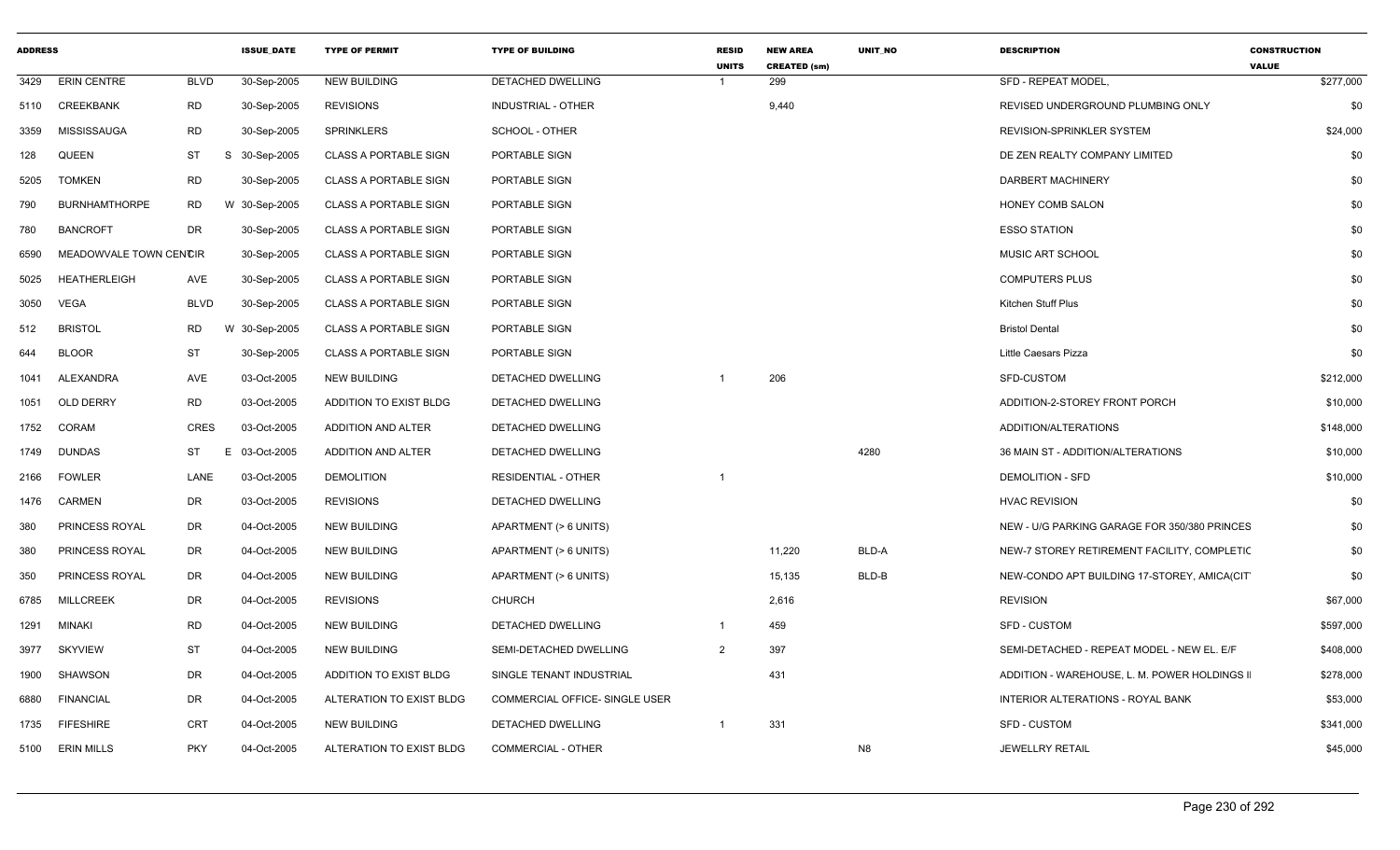| <b>ADDRESS</b> |                      |            | <b>ISSUE DATE</b> | <b>TYPE OF PERMIT</b>        | <b>TYPE OF BUILDING</b>               | <b>RESID</b><br><b>UNITS</b> | <b>NEW AREA</b><br><b>CREATED (sm)</b> | <b>UNIT NO</b> | <b>DESCRIPTION</b>                           | <b>CONSTRUCTION</b><br><b>VALUE</b> |
|----------------|----------------------|------------|-------------------|------------------------------|---------------------------------------|------------------------------|----------------------------------------|----------------|----------------------------------------------|-------------------------------------|
| 100            | <b>CITY CENTRE</b>   | DR         | 04-Oct-2005       | ALTERATION TO EXIST BLDG     | <b>COMMERCIAL RETAIL - MULTI-USER</b> |                              |                                        | $1 - 203$      | RETAIL COSTUME JEWELLRY                      | \$25,000                            |
|                | 5100 ERIN MILLS      | <b>PKY</b> | 04-Oct-2005       | ALTERATION TO EXIST BLDG     | COMMERCIAL RETAIL - MULTI-USER        |                              |                                        | $N-04$         | <b>RETAIL</b>                                | \$27,000                            |
| 3136           | OSBOURNE             | <b>RD</b>  | 04-Oct-2005       | ALTERATION TO EXIST BLDG     | DETACHED DWELLING                     |                              |                                        |                | ALTERATIONS-SIDE ENTRANCE                    | \$10,000                            |
|                | 1161 DUNDAS          | ST         | E 04-Oct-2005     | ALTERATION TO EXIST BLDG     | COMMERCIAL OFFICE- SINGLE USER        |                              |                                        |                | ALTERATIONS-ABM INSTALLATION, CIBC RETAIL BA | \$15,000                            |
| 1039           | EASTMOUNT            | AVE        | 04-Oct-2005       | ALTERATION TO EXIST BLDG     | DETACHED DWELLING                     |                              |                                        |                | ALTERATIONS - ROOF REPAIR OVER KITCHEN       | \$10,000                            |
| 2284           | <b>GORDON</b>        | DR         | 04-Oct-2005       | <b>DEMOLITION</b>            | DETACHED DWELLING                     |                              |                                        |                | <b>DEMOLITION - SFD</b>                      | \$10,000                            |
| 1932           | DELANEY              | DR         | 04-Oct-2005       | ALTERATION TO EXIST BLDG     | DETACHED DWELLING                     |                              |                                        | 1-FLR          | ALTERATIONS- REMOVE WALLS/REPLACE W/BEAM     | \$10,000                            |
| 6725           | <b>PACIFIC</b>       | CIR        | 04-Oct-2005       | CLASS A PORTABLE SIGN        | PORTABLE SIGN                         |                              |                                        |                | World of Gifts                               | \$0                                 |
| 350            | <b>BURNHAMTHORPE</b> | <b>RD</b>  | E 04-Oct-2005     | <b>CLASS A PORTABLE SIGN</b> | PORTABLE SIGN                         |                              |                                        |                | Central Park Salon & Spa                     | \$0                                 |
| 120            | <b>DANIELSON</b>     | CRT        | 04-Oct-2005       | <b>NEW BUILDING</b>          | DETACHED DWELLING                     |                              | 249                                    |                | SFD - CUSTOM, FIREBREAK COMPLETION           | \$0                                 |
| 1325           | <b>EGLINTON</b>      | AVE        | 04-Oct-2005<br>E  | <b>CLASS A PORTABLE SIGN</b> | PORTABLE SIGN                         |                              |                                        |                | Maple Banquet Hall                           | \$0                                 |
| 775            | <b>BRITANNIA</b>     | RD         | W 04-Oct-2005     | <b>CLASS A PORTABLE SIGN</b> | PORTABLE SIGN                         |                              |                                        |                | <b>Blacks Photo</b>                          | \$0                                 |
| 925            | <b>RATHBURN</b>      | RD         | E 04-Oct-2005     | <b>CLASS A PORTABLE SIGN</b> | PORTABLE SIGN                         |                              |                                        |                | <b>Oxford Learning Centre</b>                | \$0                                 |
| 6485           | MISSISSAUGA          | <b>RD</b>  | 04-Oct-2005       | <b>CLASS A PORTABLE SIGN</b> | PORTABLE SIGN                         |                              |                                        |                | Dimmi Ristorante                             | \$0                                 |
|                | 3105 DIXIE           | <b>RD</b>  | 04-Oct-2005       | <b>CLASS A PORTABLE SIGN</b> | PORTABLE SIGN                         |                              |                                        |                | <b>National Logistics</b>                    | \$0                                 |
|                | 1474 PICKWICK        | DR         | 04-Oct-2005       | <b>CLASS A PORTABLE SIGN</b> | PORTABLE SIGN                         |                              |                                        |                | Dr. Grazyna Wolf                             | \$0                                 |
| 2575           | <b>DUNDAS</b>        | <b>ST</b>  | W 04-Oct-2005     | <b>CLASS A PORTABLE SIGN</b> | PORTABLE SIGN                         |                              |                                        |                | <b>Hearth Manor</b>                          | \$0                                 |
| 2150           | <b>BURNHAMTHORPE</b> | RD         | W 04-Oct-2005     | CLASS A PORTABLE SIGN        | PORTABLE SIGN                         |                              |                                        |                | L AWeight Loss                               | \$0                                 |
| 3965           | <b>SKYVIEW</b>       | <b>ST</b>  | 04-Oct-2005       | <b>NEW BUILDING</b>          | SEMI-DETACHED DWELLING                |                              | 360                                    |                | SEMI-DETACHED - REPEAT MODEL, FIREBREAK LOT  | \$0                                 |
| 3221           | DERRY                | RD         | W 04-Oct-2005     | <b>CLASS A PORTABLE SIGN</b> | PORTABLE SIGN                         |                              |                                        |                | Meadowvale West Family Chiropractic          | \$0                                 |
| 2025           | <b>DUNDAS</b>        | ST         | E 04-Oct-2005     | <b>CLASS A PORTABLE SIGN</b> | PORTABLE SIGN                         |                              |                                        |                | <b>Glidden ICI Paints</b>                    | \$0                                 |
| 6965           | DAVAND               | DR         | 04-Oct-2005       | <b>CLASS A PORTABLE SIGN</b> | PORTABLE SIGN                         |                              |                                        |                | International Wholesale Inc.                 | \$0                                 |
| 1020           | <b>MEYERSIDE</b>     | DR         | 04-Oct-2005       | CLASS A PORTABLE SIGN        | PORTABLE SIGN                         |                              |                                        |                | Cost-Rite Office Furniture Inc.              | \$0                                 |
| 1420           | NORTHMOUNT           | AVE        | 05-Oct-2005       | <b>NEW BUILDING</b>          | DETACHED DWELLING                     |                              | 326                                    |                | <b>SFD - CUSTOM</b>                          | \$345,000                           |
| 3801           | THOMAS               | ST         | 05-Oct-2005       | NEW BUILDING                 | SCHOOL - SECONDARY                    |                              | 18,093                                 |                | NEW - ST JOAN OF ARC S.S./CHURCHILL MEADOWS  | \$25,547,000                        |
| 55             | <b>CITY CENTRE</b>   | DR         | 05-Oct-2005       | ALTERATION TO EXIST BLDG     | COMMERCIAL OFFICE- SINGLE USER        |                              |                                        | $11-FLR$       | INTERIOR ALTERATIONS-MORGUARD INVESTMENT!    | \$250,000                           |
| 1025           | PANTERA              | DR         | 05-Oct-2005       | ALTERATION TO EXIST BLDG     | SINGLE TENANT INDUSTRIAL              |                              |                                        |                | ALTERATIONS-ROOF DAMAGE REPAIR, QHN CORP     | \$65,000                            |
|                | 1004 MIDDLEGATE      | <b>RD</b>  | 05-Oct-2005       | ELECTROMAG LOCK DEVICE       | INDUSTRIAL - OTHER                    |                              |                                        |                | MAGLOCKS-3                                   | \$9,000                             |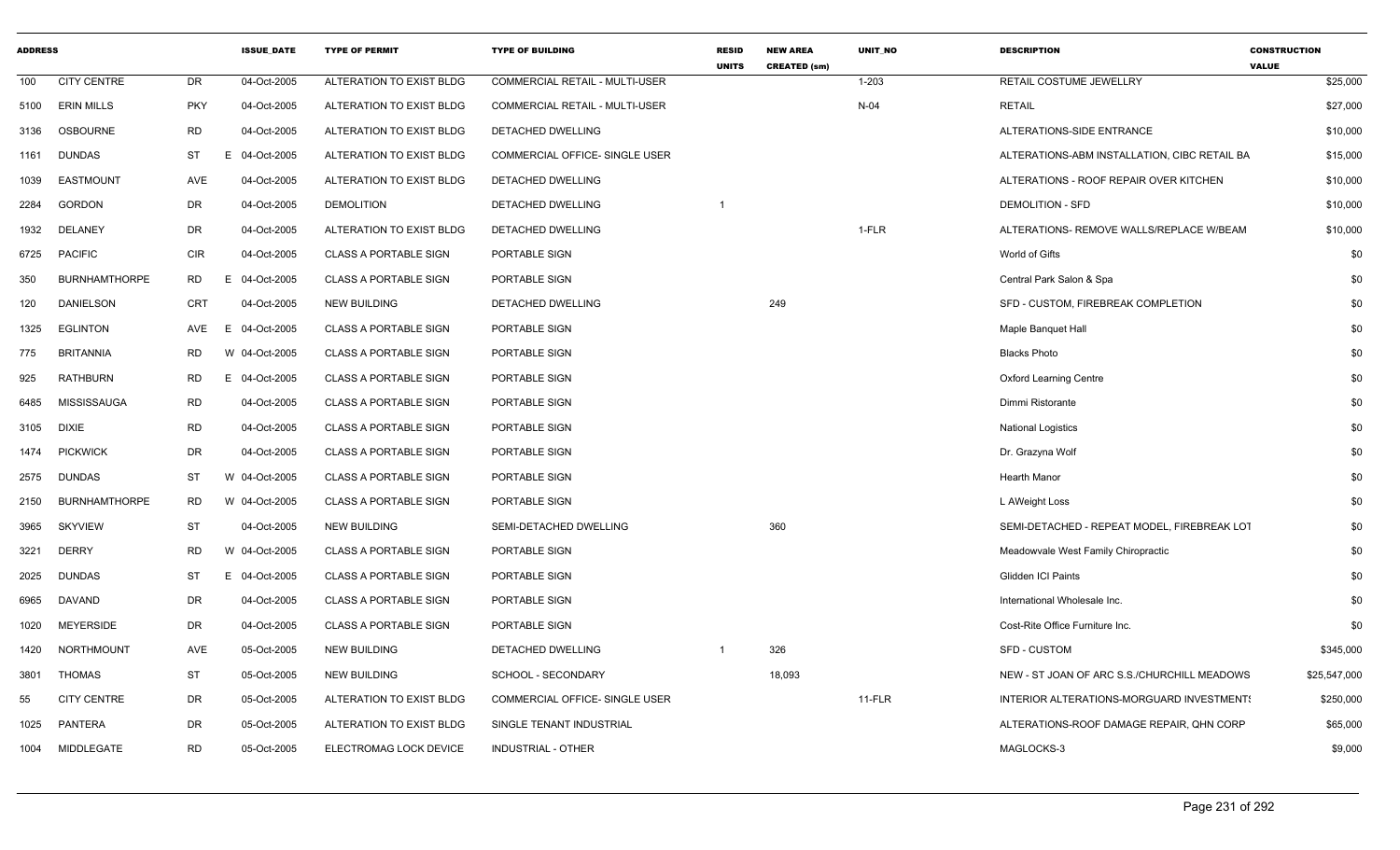| <b>ADDRESS</b> |                         |                | <b>ISSUE DATE</b> | <b>TYPE OF PERMIT</b>        | <b>TYPE OF BUILDING</b>        | <b>RESID</b><br><b>UNITS</b> | <b>NEW AREA</b><br><b>CREATED (sm)</b> | <b>UNIT NO</b> | <b>DESCRIPTION</b>                               | <b>CONSTRUCTION</b><br><b>VALUE</b> |
|----------------|-------------------------|----------------|-------------------|------------------------------|--------------------------------|------------------------------|----------------------------------------|----------------|--------------------------------------------------|-------------------------------------|
| 7088           | <b>FINANCIAL</b>        | DR             | 05-Oct-2005       | <b>OTHER</b>                 | SINGLE TENANT INDUSTRIAL       |                              |                                        |                | FIRE ALARAM SYSTEM                               | \$16,000                            |
|                | <b>ROBERT SPECK</b>     | <b>PKY</b>     | 05-Oct-2005       | ALTERATION TO EXIST BLDG     | COMMERCIAL OFFICE - MULTI-USER |                              |                                        | 960            | INTERIOR ALTERATIONS-TSI INTERNATIONAL GROU      | \$31,000                            |
| 2432           | <b>ROBIN</b>            | DR             | 05-Oct-2005       | SPA/WHIRLPOOL/HOTTUB         | DETACHED DWELLING              |                              |                                        |                |                                                  | \$0                                 |
| 100            | <b>ROBERT SPECK</b>     | <b>PKY</b>     | 05-Oct-2005       | <b>OTHER</b>                 | PUBLIC - OTHER                 |                              | 9,693                                  |                | <b>EARLY SITE SERVICING</b>                      | \$0                                 |
| 879            | <b>PORCUPINE</b>        | AVE            | 05-Oct-2005       | <b>OTHER</b>                 | DETACHED DWELLING              |                              |                                        |                | UPGRADE TO 1" WATER SERVICE                      | \$3,000                             |
| 925            | MID-WAY                 | <b>BLVD</b>    | 05-Oct-2005       | <b>CLASS A PORTABLE SIGN</b> | PORTABLE SIGN                  |                              |                                        |                | Top Line Living Inc.                             | \$0                                 |
| 6809           | <b>INVADER</b>          | <b>CRES</b>    | 05-Oct-2005       | <b>CLASS A PORTABLE SIGN</b> | PORTABLE SIGN                  |                              |                                        |                | Vince Fulgenzi-Midway Invader Cafe               | \$0                                 |
| 6965           | <b>HISTORIC</b>         | TR             | 05-Oct-2005       | <b>CLASS A PORTABLE SIGN</b> | PORTABLE SIGN                  |                              |                                        |                | Jeff Borg (Pumkin Fair) CANCELLED IN CONTRAVENTI | \$0                                 |
| 5935           | <b>MAVIS</b>            | <b>RD</b>      | 05-Oct-2005       | <b>CLASS A PORTABLE SIGN</b> | PORTABLE SIGN                  |                              |                                        |                | <b>Adidas Outlet</b>                             | \$0                                 |
| 3100           | <b>RIDGEWAY</b>         | DR             | 05-Oct-2005       | <b>CLASS A PORTABLE SIGN</b> | PORTABLE SIGN                  |                              |                                        |                | Sonya's Collection                               | \$0                                 |
| 2933           | <b>EGLINTON</b>         | AVE            | W 05-Oct-2005     | <b>CLASS A PORTABLE SIGN</b> | PORTABLE SIGN                  |                              |                                        |                | Rona                                             | \$0                                 |
| 6045           | <b>MAVIS</b>            | <b>RD</b>      | 05-Oct-2005       | <b>CLASS A PORTABLE SIGN</b> | PORTABLE SIGN                  |                              |                                        |                | <b>Extreme Pita</b>                              | \$0                                 |
|                | <b>BURNHAMTHORPE</b>    | <b>RD</b>      | E 05-Oct-2005     | <b>CLASS A PORTABLE SIGN</b> | PORTABLE SIGN                  |                              |                                        |                | <b>Councillor Prentice</b>                       | \$0                                 |
| 7203           | <b>SECOND LINE WEST</b> |                | 06-Oct-2005       | <b>NEW BUILDING</b>          | DETACHED DWELLING              |                              | 379                                    |                | <b>SFD - CUSTOM</b>                              | \$438,000                           |
| 1211           | <b>TOURMALINE</b>       | CRT            | 06-Oct-2005       | <b>INGROUND POOL</b>         | DETACHED DWELLING              |                              |                                        |                |                                                  | \$0                                 |
| 816            | <b>BRITANNIA</b>        | <b>RD</b>      | W 06-Oct-2005     | <b>NEW BUILDING</b>          | COMMERCIAL RETAIL - MULTI-USER |                              | 522                                    | BLDG.C         | NEW - COMMERCIAL SPEC BLDG.C, TENANT N/DETE      | \$442,000                           |
| 808            | <b>BRITANNIA</b>        | <b>RD</b>      | W 06-Oct-2005     | <b>NEW BUILDING</b>          | COMMERCIAL RETAIL - MULTI-USER |                              | 2,386                                  | BLDG. A        | NEW - COMMERCIAL STRIP PLAZA BLDG.A - FOUND.     | \$2,021,000                         |
| 1259           | <b>WOODEDEN</b>         | DR             | 06-Oct-2005       | <b>INGROUND POOL</b>         | DETACHED DWELLING              |                              |                                        |                |                                                  | \$0                                 |
| 2698           | <b>LOS PALMAS</b>       | <b>CRT</b>     | 06-Oct-2005       | ADDITION TO EXIST BLDG       | DETACHED DWELLING              |                              | 10                                     |                | ADDITION-1-STOREY                                | \$15,000                            |
| 100            | <b>CITY CENTRE</b>      | DR             | 06-Oct-2005       | ALTERATION TO EXIST BLDG     | COMMERCIAL RETAIL - MULTI-USER |                              |                                        |                | INTERIOR ALTERATIONS - CLAIRES ACCESSORIES       | \$15,000                            |
| 2389           | <b>CLIFF</b>            | <b>RD</b>      | 06-Oct-2005       | <b>REVISIONS</b>             | SCHOOL - ELEMENTARY            |                              |                                        |                | REVISION TO SANITARY LINE                        | \$0                                 |
| 242            | QUEEN                   | <b>ST</b><br>S | 06-Oct-2005       | ALTERATION TO EXIST BLDG     | <b>COMMERCIAL - OTHER</b>      |                              |                                        |                | ALTERATIONS-BARRIER FREE RAMP, STARBUCKS         | \$12,000                            |
| 2481           | <b>JARVIS</b>           | <b>ST</b>      | 06-Oct-2005       | ADDITION TO EXIST BLDG       | DETACHED DWELLING              |                              | 19                                     |                | ADDITION-SUNROOM                                 | \$25,000                            |
| 4160           | <b>SLADEVIEW</b>        | <b>CRES</b>    | 06-Oct-2005       | <b>OTHER</b>                 | INDUSTRIAL - OTHER             |                              |                                        |                | <b>EARLY SITE SERVICING</b>                      | \$140,000                           |
| 400            | <b>WEBB</b>             | DR             | 06-Oct-2005       | <b>OTHER</b>                 | APARTMENT (> 6 UNITS)          |                              |                                        |                | ALTERATIONS-PARKING GARAGE REPAIR (one (1) co    | \$15,000                            |
| 2127           | DANUBE                  | <b>CRT</b>     | 06-Oct-2005       | <b>INGROUND POOL</b>         | DETACHED DWELLING              |                              |                                        |                |                                                  | \$0                                 |
| 7194           | APPLETREE               | LANE           | 06-Oct-2005       | <b>INGROUND POOL</b>         | DETACHED DWELLING              |                              |                                        |                |                                                  | \$0                                 |
| 5730           | <b>MONTEVIDEO</b>       | <b>RD</b>      | 06-Oct-2005       | <b>OTHER</b>                 | CONDOMINIUM ROW DWELLING       |                              |                                        |                | REPLACEMENT OF STORM, SANITARY AND WATERM        | \$3,000                             |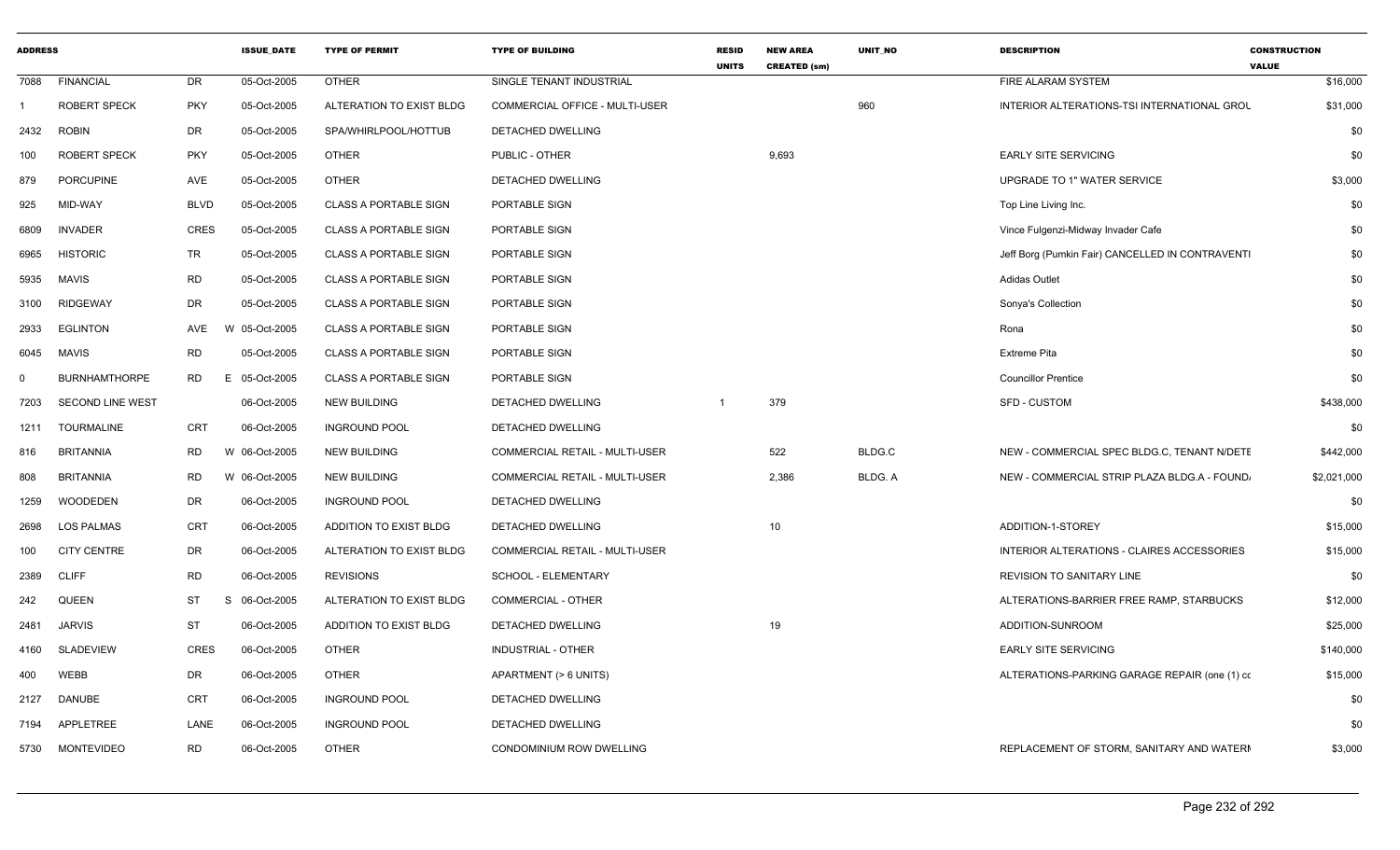| <b>ADDRESS</b> |                          |             | <b>ISSUE DATE</b> | <b>TYPE OF PERMIT</b>         | <b>TYPE OF BUILDING</b>        | <b>RESID</b><br><b>UNITS</b> | <b>NEW AREA</b><br><b>CREATED (sm)</b> | <b>UNIT NO</b> | <b>DESCRIPTION</b>                        | <b>CONSTRUCTION</b><br><b>VALUE</b> |
|----------------|--------------------------|-------------|-------------------|-------------------------------|--------------------------------|------------------------------|----------------------------------------|----------------|-------------------------------------------|-------------------------------------|
| 885            | <b>MELTON</b>            | DR          | 06-Oct-2005       | <b>ADDITION TO EXIST BLDG</b> | <b>DETACHED DWELLING</b>       |                              |                                        |                | <b>ADDITION</b>                           | \$10,000                            |
| 2955           | <b>HAZELTON</b>          | PL          | 06-Oct-2005       | <b>OTHER</b>                  | COMMERCIAL RETAIL-SINGLE USER  |                              |                                        |                | <b>EARLY SITE SERVICING</b>               | \$75,000                            |
| 1788           | PAGEHURST                | AVE         | 06-Oct-2005       | OTHER POOL                    | DETACHED DWELLING              |                              |                                        |                |                                           | \$0                                 |
| 1036           | WENLEIGH                 | <b>CRT</b>  | 06-Oct-2005       | <b>OTHER</b>                  | DETACHED DWELLING              |                              |                                        |                | <b>SEWER CONVERSION</b>                   | \$2,000                             |
| 2441           | THORN LODGE              | DR          | 06-Oct-2005       | <b>DEMOLITION</b>             | DETACHED DWELLING              | $\overline{1}$               |                                        |                | <b>DEMOLITON - SFD</b>                    | \$10,000                            |
| 3475           | <b>SEMENYK</b>           | <b>CRT</b>  | 06-Oct-2005       | <b>CLASS A PORTABLE SIGN</b>  | PORTABLE SIGN                  |                              |                                        |                | Queensway Noodles - Anthony Petrucci      | \$0                                 |
| $\Omega$       | <b>WINSTON CHURCHILL</b> | <b>BLVD</b> | 06-Oct-2005       | <b>CLASS A PORTABLE SIGN</b>  | PORTABLE SIGN                  |                              |                                        |                | <b>REGION OF PEEL</b>                     | \$0                                 |
| 1252           | <b>EGLINTON</b>          | AVE         | 06-Oct-2005<br>W  | <b>CLASS A PORTABLE SIGN</b>  | PORTABLE SIGN                  |                              |                                        |                | Curves                                    | \$0                                 |
| 4665           | CENTRAL                  | <b>PKY</b>  | 06-Oct-2005<br>E. | <b>CLASS A PORTABLE SIGN</b>  | PORTABLE SIGN                  |                              |                                        |                | Curves                                    | \$0                                 |
| 1201           | <b>BRITANNIA</b>         | <b>RD</b>   | W 06-Oct-2005     | <b>CLASS A PORTABLE SIGN</b>  | PORTABLE SIGN                  |                              |                                        |                | Vintner's Cellar                          | \$0                                 |
| 3058           | <b>HURONTARIO</b>        | <b>ST</b>   | 07-Oct-2005       | ALTERATION TO EXIST BLDG      | COMMERCIAL RETAIL - MULTI-USER |                              |                                        | 3062           | INTERIOR ALTERATIONS-PIZZA PROS           | \$10,000                            |
| 1173           | <b>WOODEDEN</b>          | DR          | 07-Oct-2005       | <b>NEW BUILDING</b>           | <b>DETACHED DWELLING</b>       | $\overline{1}$               | 446                                    |                | <b>SFD - CUSTOM</b>                       | \$618,000                           |
| 199            | LONGSIDE                 | DR          | 07-Oct-2005       | <b>NEW BUILDING</b>           | SINGLE TENANT INDUSTRIAL       |                              | 9,440                                  |                | NEW - OFFICE WAREHOUSE, NC WAREHOUSE INC. | \$0                                 |
| 5169           | LITTLEBEND               | DR          | 07-Oct-2005       | <b>NEW BUILDING</b>           | DETACHED DWELLING              | $\overline{1}$               | 207                                    |                | SFD - NEW MODEL                           | \$213,000                           |
| 5177           | LITTLEBEND               | DR          | 07-Oct-2005       | <b>NEW BUILDING</b>           | DETACHED DWELLING              | $\overline{1}$               | 207                                    |                | <b>SFD - REPEAT MODEL</b>                 | \$213,000                           |
| 3736           | <b>QUIET CREEK</b>       | DR          | 07-Oct-2005       | <b>NEW BUILDING</b>           | DETACHED DWELLING              | $\overline{1}$               | 207                                    |                | <b>SFD - REPEAT MODEL</b>                 | \$213,000                           |
| 5166           | CHURCHILL MEADOWS        | <b>BLVD</b> | 07-Oct-2005       | <b>NEW BUILDING</b>           | DETACHED DWELLING              |                              | 207                                    |                | <b>SFD - REPEAT MODEL</b>                 | \$213,000                           |
| 5154           | CHURCHILL MEADOWS        | <b>BLVD</b> | 07-Oct-2005       | <b>NEW BUILDING</b>           | DETACHED DWELLING              |                              | 207                                    |                | <b>SFD - REPEAT MODEL</b>                 | \$213,000                           |
| 5235           | CHURCHILL MEADOWS        | <b>BLVD</b> | 07-Oct-2005       | <b>NEW BUILDING</b>           | DETACHED DWELLING              | $\overline{1}$               | 223                                    |                | <b>SFD - NEW MODEL</b>                    | \$230,000                           |
| 5162           | <b>CHURCHILL MEADOWS</b> | <b>BLVD</b> | 07-Oct-2005       | <b>NEW BUILDING</b>           | DETACHED DWELLING              | -1                           | 233                                    |                | <b>SFD - NEW MODEL</b>                    | \$240,000                           |
| 5158           | CHURCHILL MEADOWS        | <b>BLVD</b> | 07-Oct-2005       | <b>NEW BUILDING</b>           | DETACHED DWELLING              |                              | 222                                    |                | SFD - NEW MODEL                           | \$229,000                           |
| 2562           | <b>GLENGARRY</b>         | <b>RD</b>   | 07-Oct-2005       | <b>ADDITION AND ALTER</b>     | DETACHED DWELLING              |                              |                                        |                | ADDITION/ALTERATIONS                      | \$102,000                           |
| 3050           | ARTESIAN                 | DR          | 07-Oct-2005       | ALTERATION TO EXIST BLDG      | COMMERCIAL RETAIL - MULTI-USER |                              | 325                                    | $13 - 15$      | <b>GROCERY STORE</b>                      | \$94,000                            |
| 7226           | LOWVILLE                 | <b>HTS</b>  | 07-Oct-2005       | <b>INGROUND POOL</b>          | DETACHED DWELLING              |                              |                                        |                |                                           | \$0                                 |
| 6433           | <b>WESTERN SKIES</b>     | WAY         | 07-Oct-2005       | <b>INGROUND POOL</b>          | <b>DETACHED DWELLING</b>       |                              |                                        |                |                                           | \$0                                 |
| 1229           | MINAKI                   | <b>RD</b>   | 07-Oct-2005       | <b>INGROUND POOL</b>          | DETACHED DWELLING              |                              |                                        |                |                                           | \$0                                 |
| 3339           | FORRESTDALE              | <b>CIR</b>  | 07-Oct-2005       | <b>INGROUND POOL</b>          | DETACHED DWELLING              |                              |                                        |                |                                           | \$0                                 |
| 2370           | <b>HAMMOND</b>           | <b>RD</b>   | 07-Oct-2005       | ALTERATION TO EXIST BLDG      | DETACHED DWELLING              |                              |                                        |                | ALTERATIONS-BASEMENT WALKOUT, REAR        | \$10,000                            |
|                |                          |             |                   |                               |                                |                              |                                        |                |                                           |                                     |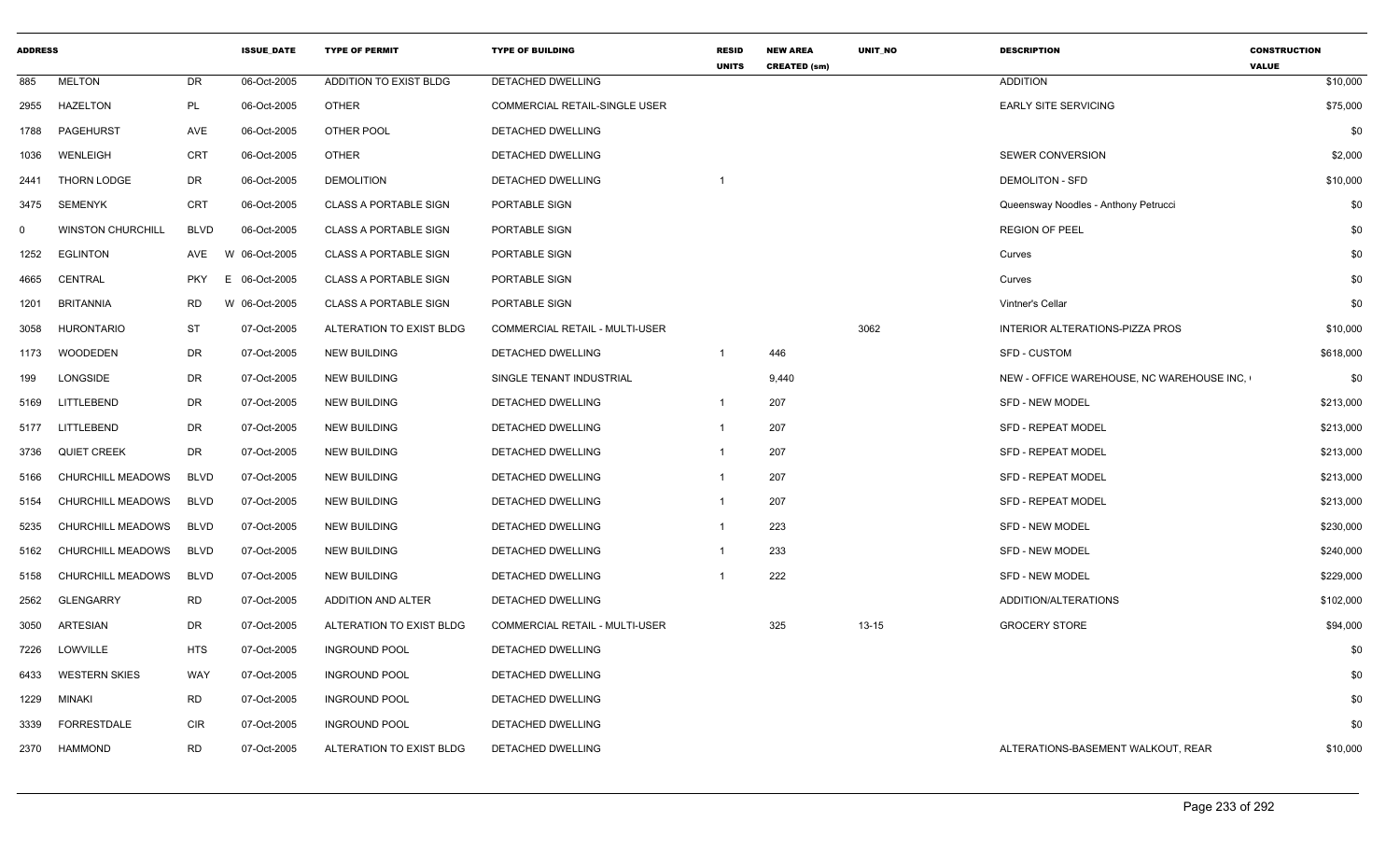| <b>ADDRESS</b> |                          |             | <b>ISSUE_DATE</b> | <b>TYPE OF PERMIT</b>        | <b>TYPE OF BUILDING</b>        | <b>RESID</b><br><b>UNITS</b> | <b>NEW AREA</b><br><b>CREATED (sm)</b> | UNIT_NO | <b>DESCRIPTION</b>                                      | <b>CONSTRUCTION</b><br><b>VALUE</b> |           |
|----------------|--------------------------|-------------|-------------------|------------------------------|--------------------------------|------------------------------|----------------------------------------|---------|---------------------------------------------------------|-------------------------------------|-----------|
| 2187           | HAYGATE                  | <b>CRES</b> | 07-Oct-2005       | ALTERATION TO EXIST BLDG     | <b>DETACHED DWELLING</b>       |                              |                                        |         | ELECTRIC TO GAS                                         |                                     | \$15,000  |
| 5650           | <b>TIMBERLEA</b>         | <b>BLVD</b> | 07-Oct-2005       | <b>SPRINKLERS</b>            | MULTI-TENANT INDUSTRIAL        |                              |                                        |         | <b>SPRINKLER</b>                                        |                                     | \$50,000  |
| 5067           | <b>DIXIE</b>             | <b>RD</b>   | 07-Oct-2005       | <b>NEW BUILDING</b>          | COMMERCIAL RETAIL-SINGLE USER  |                              |                                        |         | CONDITIONAL PERMIT- NEW COMMERCIAL SPEC, F              |                                     | \$0       |
| 489            | AVONWOOD                 | DR          | 07-Oct-2005       | <b>DEMOLITION</b>            | <b>DETACHED DWELLING</b>       |                              |                                        |         | <b>DEMOLITION - SFD</b>                                 |                                     | \$10,000  |
| 3130           | <b>DIXIE</b>             | <b>RD</b>   | 07-Oct-2005       | <b>CLASS A PORTABLE SIGN</b> | PORTABLE SIGN                  |                              |                                        |         | Value Village                                           |                                     | \$0       |
| 3495           | LAIRD                    | RD          | 07-Oct-2005       | <b>CLASS A PORTABLE SIGN</b> | PORTABLE SIGN                  |                              |                                        |         | The Picture Shoppe                                      |                                     | \$0       |
| 1911           | <b>DUNDAS</b>            | ST          | E 07-Oct-2005     | <b>CLASS A PORTABLE SIGN</b> | PORTABLE SIGN                  |                              |                                        |         | <b>Mattress City</b>                                    |                                     | \$0       |
| 1090           | <b>DUNDAS</b>            | <b>ST</b>   | E 07-Oct-2005     | <b>CLASS A PORTABLE SIGN</b> | PORTABLE SIGN                  |                              |                                        |         | Trebor Personnel Inc.                                   |                                     | \$0       |
| 6819           | <b>PACIFIC</b>           | <b>CIR</b>  | 07-Oct-2005       | <b>CLASS A PORTABLE SIGN</b> | PORTABLE SIGN                  |                              |                                        |         | Camilla House Imports Inc.                              |                                     | \$0       |
| 980            | <b>PACIFIC</b>           | GATE        | 07-Oct-2005       | <b>CLASS A PORTABLE SIGN</b> | PORTABLE SIGN                  |                              |                                        |         | The Pine Centre Ltd.                                    |                                     | \$0       |
| $\Omega$       | <b>WINSTON CHURCHILL</b> | <b>BLVD</b> | 07-Oct-2005       | CLASS A PORTABLE SIGN        | PORTABLE SIGN                  |                              |                                        |         | Freshwater Christian Church                             |                                     | \$0       |
| $\mathbf 0$    | <b>MAVIS</b>             | <b>RD</b>   | 07-Oct-2005       | <b>CLASS A PORTABLE SIGN</b> | PORTABLE SIGN                  |                              |                                        |         | The Sanctuary Church of Oakville c/o Mosaic Church (tra |                                     | \$0       |
| $\mathbf 0$    | <b>WINSTON CHURCHILL</b> | <b>BLVD</b> | 07-Oct-2005       | <b>CLASS A PORTABLE SIGN</b> | PORTABLE SIGN                  |                              |                                        |         | FRESHWATER CHRISTIAN CHURCH                             |                                     | \$0       |
| $\mathbf 0$    | <b>BRITANNIA</b>         | <b>RD</b>   | W 07-Oct-2005     | <b>CLASS A PORTABLE SIGN</b> | PORTABLE SIGN                  |                              |                                        |         | FRESHWATER CHRISTIAN CHURCH                             |                                     | \$0       |
| $\mathbf 0$    | MAVIS                    | <b>RD</b>   | 07-Oct-2005       | CLASS A PORTABLE SIGN        | PORTABLE SIGN                  |                              |                                        |         | THE SANCTUARY CHURCH OF OAKVILLE C/O MOSA               |                                     | \$0       |
| $\mathbf 0$    | <b>WINSTON CHURCHILL</b> | <b>BLVD</b> | 07-Oct-2005       | <b>CLASS A PORTABLE SIGN</b> | PORTABLE SIGN                  |                              |                                        |         | FRESHWATER CHRISTIAN CHURCH                             |                                     | \$0       |
| $\mathbf 0$    | NINTH LINE               |             | 07-Oct-2005       | <b>CLASS A PORTABLE SIGN</b> | PORTABLE SIGN                  |                              |                                        |         | FRESHWATER CHRISTIAN CHURCH                             |                                     | \$0       |
| 2150           | <b>BURNHAMTHORPE</b>     | <b>RD</b>   | W 07-Oct-2005     | <b>CLASS A PORTABLE SIGN</b> | PORTABLE SIGN                  |                              |                                        |         | Crabby Joe's                                            |                                     | \$0       |
| 6829           | <b>PACIFIC</b>           | <b>CIR</b>  | 07-Oct-2005       | <b>CLASS A PORTABLE SIGN</b> | PORTABLE SIGN                  |                              |                                        |         | <b>Christmas Traditions</b>                             |                                     | \$0       |
| 2915           | EGLINTON                 | AVE         | W 07-Oct-2005     | <b>CLASS A PORTABLE SIGN</b> | PORTABLE SIGN                  |                              |                                        |         | <b>Boston Pizza</b>                                     |                                     | \$0       |
| 3100           | <b>WINSTON CHURCHILL</b> | <b>BLVD</b> | 11-Oct-2005       | <b>FASCIA SIGN</b>           | COMMERCIAL RETAIL - MULTI-USER |                              |                                        |         | ONE (1) FASCIA SIGN - NATIONAL BANK                     |                                     | \$5,000   |
| 1307           | MID-WAY                  | <b>BLVD</b> | 11-Oct-2005       | ALTERATION TO EXIST BLDG     | MULTI-TENANT INDUSTRIAL        |                              |                                        |         | ADDITION-MEZZANINE, ENGLISH BAY BATTER                  |                                     | \$59,000  |
| 3221           | <b>DERRY</b>             | RD.         | W 11-Oct-2005     | ADDITION TO EXIST BLDG       | COMMERCIAL RETAIL - MULTI-USER |                              | 954                                    |         | ADDITION - COMMERCIAL PLAZA, SHELL ONLY                 |                                     | \$808,000 |
| 1265           | AEROWOOD                 | DR          | 11-Oct-2005       | OTHER                        | SINGLE TENANT INDUSTRIAL       |                              |                                        |         | ALTERATIONS-DUST COLLECTOR                              |                                     | \$10,000  |
| 36             | <b>CUMBERLAND</b>        | DR.         | 11-Oct-2005       | ALTERATION TO EXIST BLDG     | DETACHED DWELLING              |                              |                                        |         | ALTERATIONS-NEW WINDOW                                  |                                     | \$1,000   |
| 1307           | ST.JAMES                 | AVE         | 11-Oct-2005       | <b>NEW BUILDING</b>          | GARAGE/CARPORT                 |                              |                                        |         | DEMOLITION - GARAGE/PROPOSED NEW DETACHEI               |                                     | \$28,000  |
| 3062           | <b>HURONTARIO</b>        | ST          | 11-Oct-2005       | ALTERATION TO EXIST BLDG     | <b>COMMERCIAL - OTHER</b>      |                              |                                        |         | <b>KITCHEN EXHAUST</b>                                  |                                     | \$15,000  |
| 6780           | <b>FORMENTERA</b>        | AVE         | 11-Oct-2005       | ALTERATION TO EXIST BLDG     | CONDOMINIUM ROW DWELLING       |                              |                                        | 18      | <b>ELECTRIC TO GAS</b>                                  |                                     | \$10,000  |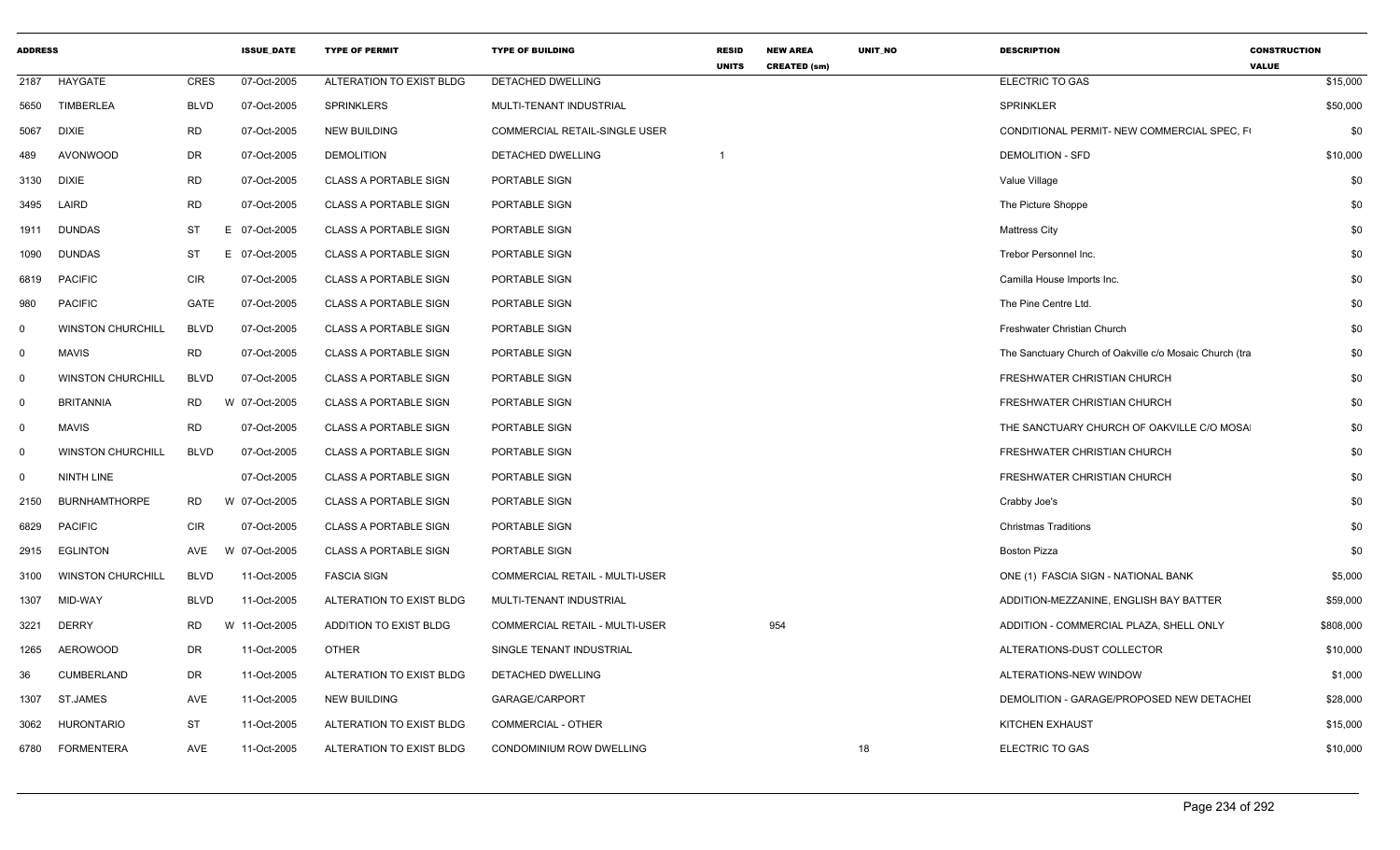| <b>ADDRESS</b> |                          |             | <b>ISSUE DATE</b> | <b>TYPE OF PERMIT</b>        | <b>TYPE OF BUILDING</b>        | <b>RESID</b><br><b>UNITS</b> | <b>NEW AREA</b><br><b>CREATED (sm)</b> | <b>UNIT NO</b>           | <b>DESCRIPTION</b>                        | <b>CONSTRUCTION</b><br><b>VALUE</b> |
|----------------|--------------------------|-------------|-------------------|------------------------------|--------------------------------|------------------------------|----------------------------------------|--------------------------|-------------------------------------------|-------------------------------------|
| 1660           | <b>TECH</b>              | AVE         | 11-Oct-2005       | ALTERATION TO EXIST BLDG     | COMMERCIAL OFFICE- SINGLE USER |                              |                                        |                          | OFFICES - BLOOD BANK/STEM CELL RESEARCH   | \$250,000                           |
| 301            | <b>BURNHAMTHORPE</b>     | <b>RD</b>   | W 11-Oct-2005     | ALTERATION TO EXIST BLDG     | <b>CITY</b>                    |                              |                                        |                          | INTERIOR ALTERATIONS-LIBRARY CITY CENTRE  | \$15,000                            |
| 2057           | <b>ROYAL WINDSOR</b>     | DR          | 11-Oct-2005       | <b>FASCIA SIGN</b>           | COMMERCIAL RETAIL - MULTI-USER |                              |                                        |                          | TWO (2) FASCIA SIGNS - BMO                | \$7,000                             |
| 5970           | MAVIS                    | RD          | 11-Oct-2005       | <b>FASCIA SIGN</b>           | COMMERCIAL RETAIL-SINGLE USER  |                              |                                        |                          | TWELVE (12) FASCIA SIGNS - CANADIAN TIRE  | \$20,000                            |
| 1156           | <b>DUNDAS</b>            | ST          | E 11-Oct-2005     | <b>FASCIA SIGN</b>           | COMMERCIAL RETAIL-SINGLE USER  |                              |                                        |                          | TEN (10) FASCIA SIGNS - CANADIAN TIRE     | \$20,000                            |
| 3050           | <b>MAVIS</b>             | <b>RD</b>   | 11-Oct-2005       | <b>FASCIA SIGN</b>           | COMMERCIAL RETAIL-SINGLE USER  |                              |                                        |                          | TEN (10) FASCIA SIGNS - CANADIAN TIRE     | \$20,000                            |
| 100            | <b>CITY CENTRE</b>       | DR          | 11-Oct-2005       | <b>FASCIA SIGN</b>           | COMMERCIAL RETAIL - MULTI-USER |                              |                                        | 2-947                    | ONE (1) FASCIA SIGN - TABI                | \$4,000                             |
| 1864           | <b>DUNDAS</b>            | ST          | E 11-Oct-2005     | <b>CLASS A PORTABLE SIGN</b> | PORTABLE SIGN                  |                              |                                        |                          | ICE INC & ICE CANADA                      | \$0                                 |
| 4870           | <b>TOMKEN</b>            | <b>RD</b>   | 11-Oct-2005       | <b>FASCIA SIGN</b>           | MULTI-TENANT INDUSTRIAL        |                              |                                        | $\overline{\phantom{0}}$ | 3 FASCIA SIGNS - FISH AND CHIPS           | \$6,000                             |
| 691            | <b>BURNHAMTHORPE</b>     | <b>RD</b>   | E 11-Oct-2005     | <b>DEMOLITION</b>            | <b>COMMERCIAL - OTHER</b>      |                              |                                        |                          | DEMOLITION-GAS STATION CANOPY ONLY/UNDERC | \$10,000                            |
| 1349           | <b>FREEPORT</b>          | DR          | 11-Oct-2005       | <b>NEW BUILDING</b>          | GARAGE/CARPORT                 |                              | 49                                     |                          | DETACHED GARAGE                           | \$7,000                             |
| 2400           | <b>DUNDAS</b>            | <b>ST</b>   | W 11-Oct-2005     | <b>CLASS A PORTABLE SIGN</b> | PORTABLE SIGN                  |                              |                                        |                          | <b>Total Home Flooring</b>                | \$0                                 |
| $\Omega$       | <b>WINSTON CHURCHILL</b> | <b>BLVD</b> | 11-Oct-2005       | <b>CLASS A PORTABLE SIGN</b> | PORTABLE SIGN                  |                              |                                        |                          | <b>REGION OF PEEL</b>                     | \$0                                 |
| $\mathbf 0$    | QUEENSWAY                |             | E 11-Oct-2005     | <b>CLASS A PORTABLE SIGN</b> | PORTABLE SIGN                  |                              |                                        |                          | <b>REGION OF PEEL</b>                     | \$0                                 |
| 0              | QUEENSWAY                |             | E 11-Oct-2005     | <b>CLASS A PORTABLE SIGN</b> | PORTABLE SIGN                  |                              |                                        |                          | <b>REGION OF PEEL</b>                     | \$0                                 |
| $\Omega$       | QUEENSWAY                |             | E 11-Oct-2005     | <b>CLASS A PORTABLE SIGN</b> | PORTABLE SIGN                  |                              |                                        |                          | <b>REGION OF PEEL</b>                     | \$0                                 |
| $\Omega$       | QUEENSWAY                |             | E 11-Oct-2005     | <b>CLASS A PORTABLE SIGN</b> | PORTABLE SIGN                  |                              |                                        |                          | <b>REGION OF PEEL</b>                     | \$0                                 |
| 4099           | <b>ERIN MILLS</b>        | <b>PKY</b>  | 11-Oct-2005       | <b>CLASS A PORTABLE SIGN</b> | PORTABLE SIGN                  |                              |                                        |                          | Palma Pasta                               | \$0                                 |
| 5636           | <b>GLEN ERIN</b>         | DR          | 11-Oct-2005       | <b>CLASS A PORTABLE SIGN</b> | PORTABLE SIGN                  |                              |                                        |                          | Painters Place                            | \$0                                 |
| 2100           | <b>BURNHAMTHORPE</b>     | <b>RD</b>   | W 11-Oct-2005     | <b>CLASS A PORTABLE SIGN</b> | PORTABLE SIGN                  |                              |                                        |                          | Petro Canada                              | \$0                                 |
| 650            | <b>DUNDAS</b>            | ST          | E 12-Oct-2005     | ALTERATION TO EXIST BLDG     | SINGLE TENANT INDUSTRIAL       |                              |                                        |                          | <b>INTERIOR ALTERATIONS</b>               | \$250,000                           |
| 8              | <b>FALCONER</b>          | DR          | 12-Oct-2005       | ALTERATION TO EXIST BLDG     | SINGLE TENANT INDUSTRIAL       |                              |                                        |                          | <b>HEATING REVISION</b>                   | \$5,000                             |
| 670            | <b>EGLINTON</b>          | AVE         | 12-Oct-2005<br>W  | <b>FASCIA SIGN</b>           | <b>COMMERCIAL - OTHER</b>      |                              |                                        | -3                       | 1 FASCIA SIGN - BODYRAYZ                  | \$2,000                             |
| 5359           | <b>TIMBERLEA</b>         | <b>BLVD</b> | 12-Oct-2005       | ALTERATION TO EXIST BLDG     | MULTI-TENANT INDUSTRIAL        |                              |                                        | 20                       | STORAGE WAREHOUSE                         | \$24,000                            |
| 6345           | <b>KESTREL</b>           | <b>RD</b>   | 12-Oct-2005       | ALTERATION TO EXIST BLDG     | MULTI-TENANT INDUSTRIAL        |                              |                                        |                          | WAREHOUSING & WHOLESALE                   | \$86,000                            |
| 550            | COURTNEYPARK             | DR          | W 12-Oct-2005     | NEW BUILDING                 | SCHOOL - SECONDARY             |                              | 18,550                                 |                          | NEW - MEADOWVALE VILLAGE SECONDARY SCHOC  | \$0                                 |
| 415            | ANNAGEM                  | <b>BLVD</b> | 12-Oct-2005       | <b>REVISIONS</b>             | SINGLE TENANT INDUSTRIAL       |                              | 4,772                                  |                          | <b>REVISION</b>                           | \$0                                 |
| 2355           | <b>ROYAL WINDSOR</b>     | DR          | 12-Oct-2005       | CHANGE OF USE                | MULTI-TENANT INDUSTRIAL        |                              |                                        | $\overline{2}$           | <b>AUTOMOTIVE REPAIRS</b>                 | \$15,000                            |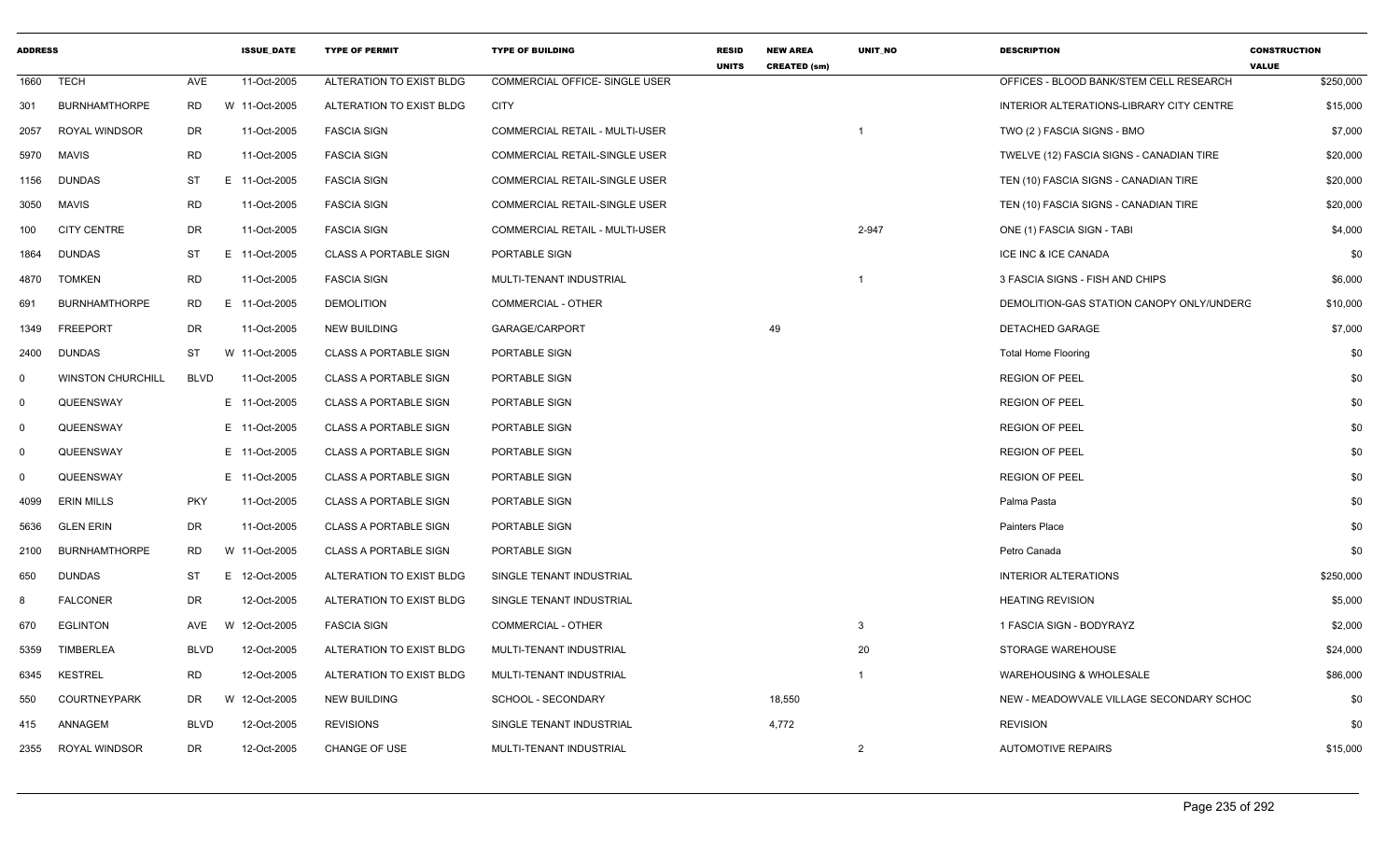| <b>BURNHAMTHORPE</b><br>W 12-Oct-2005<br>ALTERATION TO EXIST BLDG<br>COMMERCIAL OFFICE - MULTI-USER<br>1600<br>INTERIOR ALTERATIONS - PALLETT VALO<br>\$38,000<br>90<br>RD<br>3575 FIELDGATE<br><b>DR</b><br>12-Oct-2005<br>ALTERATION TO EXIST BLDG<br><b>SCHOOL - SECONDARY</b><br><b>KITCHEN EXHAUST</b><br>\$21,000<br><b>DR</b><br>12-Oct-2005<br>12-FLR<br><b>CITY CENTRE</b><br>ELECTROMAG LOCK DEVICE<br><b>COMMERCIAL OFFICE - MULTI-USER</b><br>MAGLOCK-2<br>\$30,000<br><b>EGLINTON</b><br>W 12-Oct-2005<br>COMMERCIAL RETAIL - MULTI-USER<br>474<br><b>B1</b><br>INTERIOR ALTERATIONS-MODEL SUITE<br>\$72,000<br>AVE<br>ALTERATION TO EXIST BLDG<br>1240<br>RD<br>12-Oct-2005<br>COMMERCIAL OFFICE - MULTI-USER<br>$\overline{7}$<br>ALTEATIONS-ABM INSTALLATION, CIBC RETAIL BAN<br>\$15,000<br><b>CREDITVIEW</b><br>ALTERATION TO EXIST BLDG<br>4040<br>12-Oct-2005<br>204<br>CANDLELIGHT<br>DR<br><b>NEW BUILDING</b><br>DETACHED DWELLING<br>$\overline{1}$<br><b>SFD - REPEAT MODEL</b><br>\$190,000<br>3910<br>DR<br>12-Oct-2005<br>205<br>SFD - REPEAT MODEL<br>\$190,000<br>CANDLELIGHT<br>NEW BUILDING<br>DETACHED DWELLING<br>3914<br>CANDLELIGHT<br>DR<br>12-Oct-2005<br><b>NEW BUILDING</b><br>223<br><b>SFD - REPEAT MODEL</b><br>\$207,000<br>DETACHED DWELLING<br>3918<br>223<br>CANDLELIGHT<br>DR<br>12-Oct-2005<br><b>NEW BUILDING</b><br><b>DETACHED DWELLING</b><br><b>SFD - REPEAT MODEL</b><br>\$207,000<br>3930<br>DR<br>12-Oct-2005<br>177<br>\$164,000<br>CANDLELIGHT<br><b>NEW BUILDING</b><br>DETACHED DWELLING<br><b>SFD - REPEAT MODEL</b><br>3938<br>$\overline{1}$<br><b>ST</b><br><b>SKYVIEW</b><br>12-Oct-2005<br><b>NEW BUILDING</b><br>$\overline{2}$<br>396<br>SEMI-DETACHED - REPEAT MODEL<br>\$367,000<br>3885<br>SEMI-DETACHED DWELLING<br><b>SKYVIEW</b><br>ST<br>12-Oct-2005<br>360<br>SEMI-DETACHED - REPEAT MODEL<br>\$334,000<br><b>NEW BUILDING</b><br>SEMI-DETACHED DWELLING<br>$\overline{2}$<br>3881<br><b>ST</b><br>397<br>12-Oct-2005<br>$\mathcal{P}$<br>SEMI-DETACHED - REPEAT MODEL. FIREBREAK LOT<br><b>SKYVIEW</b><br><b>NEW BUILDING</b><br>SEMI-DETACHED DWELLING<br>\$367,000<br>3861<br><b>DUNDAS</b><br>ST<br>W 12-Oct-2005<br>MULTIPLE SIGNS<br><b>COMMERCIAL RETAIL-SINGLE USER</b><br>ONE (1) FASCIA & ONE (1) GROUND SIGN - LAZ BOY<br>\$70,000<br>2657<br>HURONTARIO<br>ST<br>12-Oct-2005<br>OTHER<br>SCHOOL - SECONDARY<br>OCCUPANCY PRIOR TO COMPLETION - 544m2 renov<br>\$0<br>3100<br>SOUTHAMPTON<br>DR<br>12-Oct-2005<br><b>NEW BUILDING</b><br>CONDOMINIUM ROW DWELLING<br>40-48<br>CONDO STACKED ROW DWELL-BLK 1, 9-UNITS, FOU<br>\$0<br>4985<br>W 12-Oct-2005<br>\$0<br>EGLINTON<br>AVE<br><b>NEW BUILDING</b><br>100-108<br>CONDO STACKED ROW DWELL-BLK 2 (9-UNITS), FOI<br><b>CONDOMINIUM ROW DWELLING</b><br>91-99<br>\$0<br><b>EGLINTON</b><br>AVE<br><b>W</b><br>12-Oct-2005<br>NEW BUILDING<br><b>CONDOMINIUM ROW DWELLING</b><br>CONDO STACKED ROW DWELL-BLK 3 (9-UNITS), FOI<br>3098<br><b>EGLINTON</b><br>AVE<br>W 12-Oct-2005<br><b>NEW BUILDING</b><br>CONDOMINIUM ROW DWELLING<br>930<br>82-90<br>CONDO STACKED ROW DWELL-BLK 4 (9-UNITS), FOI<br>\$0<br>3088<br>12-Oct-2005<br>133-160<br>\$0<br>SOUTHAMPTON<br>DR<br><b>NEW BUILDING</b><br>CONDOMINIUM ROW DWELLING<br>1,866<br>CONDO STACKED ROW DWELL-BLK 24 (28-UNITS), F<br>4975<br>12-Oct-2005<br>SOUTHAMPTON<br>DR<br><b>NEW BUILDING</b><br>CONDOMINIUM ROW DWELLING<br>1,866<br>161-188<br>CONDO STACKED ROW DWELL-BLK 23 (28-UNITS), F<br>\$0<br>4975<br><b>DR</b><br>12-Oct-2005<br>1,866<br>327-354<br>SOUTHAMPTON<br><b>NEW BUILDING</b><br>CONDOMINIUM ROW DWELLING<br>CONDO STACKED ROW DWELL-BLK 18 (28-UNITS), F<br>\$0<br>4975<br>DR<br>12-Oct-2005<br>930<br>31-39<br>\$0<br>SOUTHAMPTON<br><b>NEW BUILDING</b><br>CONDOMINIUM ROW DWELLING<br>CONDO STACKED ROW DWELL-BLK 17 (9-UNITS), FO<br>4965<br><b>GROV</b><br><b>HALF MOON</b><br>12-Oct-2005<br><b>NEW BUILDING</b><br><b>CONDOMINIUM ROW DWELLING</b><br>931<br>22-30<br>CONDO STACKED ROW DWELL-BLK 16 (9-UNITS), FO<br>\$0<br>4869<br><b>GROV</b><br>12-Oct-2005<br><b>NEW BUILDING</b><br>CONDOMINIUM ROW DWELLING<br>1,237<br>$10 - 21$<br>CONDO STACKED ROW DWELL-BLK 10 (12-UNITS), F<br>\$0<br>4861<br>HALF MOON<br><b>HALF MOON</b><br><b>GROV</b><br>12-Oct-2005<br><b>NEW BUILDING</b><br>CONDOMINIUM ROW DWELLING<br>$1 - 9$<br>CONDO STACKED ROW DWELL - BLK 14, FOUNDATI<br>\$0<br>4855<br>TR<br>12-Oct-2005<br>\$0<br>SHAWANAGA<br><b>INGROUND POOL</b><br>DETACHED DWELLING<br>2315<br>W 12-Oct-2005<br><b>CLASS A PORTABLE SIGN</b><br>THE SANCTUARY CHURCH OF OAKVILLE C/O MOSA<br>\$0<br><b>EGLINTON</b><br>AVE<br>PORTABLE SIGN<br>$\Omega$ | <b>ADDRESS</b> |  | <b>ISSUE DATE</b> | <b>TYPE OF PERMIT</b> | <b>TYPE OF BUILDING</b> | <b>RESID</b><br><b>UNITS</b> | <b>NEW AREA</b><br><b>CREATED (sm)</b> | <b>UNIT NO</b> | <b>DESCRIPTION</b> | <b>CONSTRUCTION</b><br><b>VALUE</b> |
|-----------------------------------------------------------------------------------------------------------------------------------------------------------------------------------------------------------------------------------------------------------------------------------------------------------------------------------------------------------------------------------------------------------------------------------------------------------------------------------------------------------------------------------------------------------------------------------------------------------------------------------------------------------------------------------------------------------------------------------------------------------------------------------------------------------------------------------------------------------------------------------------------------------------------------------------------------------------------------------------------------------------------------------------------------------------------------------------------------------------------------------------------------------------------------------------------------------------------------------------------------------------------------------------------------------------------------------------------------------------------------------------------------------------------------------------------------------------------------------------------------------------------------------------------------------------------------------------------------------------------------------------------------------------------------------------------------------------------------------------------------------------------------------------------------------------------------------------------------------------------------------------------------------------------------------------------------------------------------------------------------------------------------------------------------------------------------------------------------------------------------------------------------------------------------------------------------------------------------------------------------------------------------------------------------------------------------------------------------------------------------------------------------------------------------------------------------------------------------------------------------------------------------------------------------------------------------------------------------------------------------------------------------------------------------------------------------------------------------------------------------------------------------------------------------------------------------------------------------------------------------------------------------------------------------------------------------------------------------------------------------------------------------------------------------------------------------------------------------------------------------------------------------------------------------------------------------------------------------------------------------------------------------------------------------------------------------------------------------------------------------------------------------------------------------------------------------------------------------------------------------------------------------------------------------------------------------------------------------------------------------------------------------------------------------------------------------------------------------------------------------------------------------------------------------------------------------------------------------------------------------------------------------------------------------------------------------------------------------------------------------------------------------------------------------------------------------------------------------------------------------------------------------------------------------------------------------------------------------------------------------------------------------------------------------------------------------------------------------------------------------------------------------------------------------------------------------------------------------------------------------------------------------------------------------------------------------------------------------------------------------------------------------------------------------------------------|----------------|--|-------------------|-----------------------|-------------------------|------------------------------|----------------------------------------|----------------|--------------------|-------------------------------------|
|                                                                                                                                                                                                                                                                                                                                                                                                                                                                                                                                                                                                                                                                                                                                                                                                                                                                                                                                                                                                                                                                                                                                                                                                                                                                                                                                                                                                                                                                                                                                                                                                                                                                                                                                                                                                                                                                                                                                                                                                                                                                                                                                                                                                                                                                                                                                                                                                                                                                                                                                                                                                                                                                                                                                                                                                                                                                                                                                                                                                                                                                                                                                                                                                                                                                                                                                                                                                                                                                                                                                                                                                                                                                                                                                                                                                                                                                                                                                                                                                                                                                                                                                                                                                                                                                                                                                                                                                                                                                                                                                                                                                                                                                                               |                |  |                   |                       |                         |                              |                                        |                |                    |                                     |
|                                                                                                                                                                                                                                                                                                                                                                                                                                                                                                                                                                                                                                                                                                                                                                                                                                                                                                                                                                                                                                                                                                                                                                                                                                                                                                                                                                                                                                                                                                                                                                                                                                                                                                                                                                                                                                                                                                                                                                                                                                                                                                                                                                                                                                                                                                                                                                                                                                                                                                                                                                                                                                                                                                                                                                                                                                                                                                                                                                                                                                                                                                                                                                                                                                                                                                                                                                                                                                                                                                                                                                                                                                                                                                                                                                                                                                                                                                                                                                                                                                                                                                                                                                                                                                                                                                                                                                                                                                                                                                                                                                                                                                                                                               |                |  |                   |                       |                         |                              |                                        |                |                    |                                     |
|                                                                                                                                                                                                                                                                                                                                                                                                                                                                                                                                                                                                                                                                                                                                                                                                                                                                                                                                                                                                                                                                                                                                                                                                                                                                                                                                                                                                                                                                                                                                                                                                                                                                                                                                                                                                                                                                                                                                                                                                                                                                                                                                                                                                                                                                                                                                                                                                                                                                                                                                                                                                                                                                                                                                                                                                                                                                                                                                                                                                                                                                                                                                                                                                                                                                                                                                                                                                                                                                                                                                                                                                                                                                                                                                                                                                                                                                                                                                                                                                                                                                                                                                                                                                                                                                                                                                                                                                                                                                                                                                                                                                                                                                                               |                |  |                   |                       |                         |                              |                                        |                |                    |                                     |
|                                                                                                                                                                                                                                                                                                                                                                                                                                                                                                                                                                                                                                                                                                                                                                                                                                                                                                                                                                                                                                                                                                                                                                                                                                                                                                                                                                                                                                                                                                                                                                                                                                                                                                                                                                                                                                                                                                                                                                                                                                                                                                                                                                                                                                                                                                                                                                                                                                                                                                                                                                                                                                                                                                                                                                                                                                                                                                                                                                                                                                                                                                                                                                                                                                                                                                                                                                                                                                                                                                                                                                                                                                                                                                                                                                                                                                                                                                                                                                                                                                                                                                                                                                                                                                                                                                                                                                                                                                                                                                                                                                                                                                                                                               |                |  |                   |                       |                         |                              |                                        |                |                    |                                     |
|                                                                                                                                                                                                                                                                                                                                                                                                                                                                                                                                                                                                                                                                                                                                                                                                                                                                                                                                                                                                                                                                                                                                                                                                                                                                                                                                                                                                                                                                                                                                                                                                                                                                                                                                                                                                                                                                                                                                                                                                                                                                                                                                                                                                                                                                                                                                                                                                                                                                                                                                                                                                                                                                                                                                                                                                                                                                                                                                                                                                                                                                                                                                                                                                                                                                                                                                                                                                                                                                                                                                                                                                                                                                                                                                                                                                                                                                                                                                                                                                                                                                                                                                                                                                                                                                                                                                                                                                                                                                                                                                                                                                                                                                                               |                |  |                   |                       |                         |                              |                                        |                |                    |                                     |
|                                                                                                                                                                                                                                                                                                                                                                                                                                                                                                                                                                                                                                                                                                                                                                                                                                                                                                                                                                                                                                                                                                                                                                                                                                                                                                                                                                                                                                                                                                                                                                                                                                                                                                                                                                                                                                                                                                                                                                                                                                                                                                                                                                                                                                                                                                                                                                                                                                                                                                                                                                                                                                                                                                                                                                                                                                                                                                                                                                                                                                                                                                                                                                                                                                                                                                                                                                                                                                                                                                                                                                                                                                                                                                                                                                                                                                                                                                                                                                                                                                                                                                                                                                                                                                                                                                                                                                                                                                                                                                                                                                                                                                                                                               |                |  |                   |                       |                         |                              |                                        |                |                    |                                     |
|                                                                                                                                                                                                                                                                                                                                                                                                                                                                                                                                                                                                                                                                                                                                                                                                                                                                                                                                                                                                                                                                                                                                                                                                                                                                                                                                                                                                                                                                                                                                                                                                                                                                                                                                                                                                                                                                                                                                                                                                                                                                                                                                                                                                                                                                                                                                                                                                                                                                                                                                                                                                                                                                                                                                                                                                                                                                                                                                                                                                                                                                                                                                                                                                                                                                                                                                                                                                                                                                                                                                                                                                                                                                                                                                                                                                                                                                                                                                                                                                                                                                                                                                                                                                                                                                                                                                                                                                                                                                                                                                                                                                                                                                                               |                |  |                   |                       |                         |                              |                                        |                |                    |                                     |
|                                                                                                                                                                                                                                                                                                                                                                                                                                                                                                                                                                                                                                                                                                                                                                                                                                                                                                                                                                                                                                                                                                                                                                                                                                                                                                                                                                                                                                                                                                                                                                                                                                                                                                                                                                                                                                                                                                                                                                                                                                                                                                                                                                                                                                                                                                                                                                                                                                                                                                                                                                                                                                                                                                                                                                                                                                                                                                                                                                                                                                                                                                                                                                                                                                                                                                                                                                                                                                                                                                                                                                                                                                                                                                                                                                                                                                                                                                                                                                                                                                                                                                                                                                                                                                                                                                                                                                                                                                                                                                                                                                                                                                                                                               |                |  |                   |                       |                         |                              |                                        |                |                    |                                     |
|                                                                                                                                                                                                                                                                                                                                                                                                                                                                                                                                                                                                                                                                                                                                                                                                                                                                                                                                                                                                                                                                                                                                                                                                                                                                                                                                                                                                                                                                                                                                                                                                                                                                                                                                                                                                                                                                                                                                                                                                                                                                                                                                                                                                                                                                                                                                                                                                                                                                                                                                                                                                                                                                                                                                                                                                                                                                                                                                                                                                                                                                                                                                                                                                                                                                                                                                                                                                                                                                                                                                                                                                                                                                                                                                                                                                                                                                                                                                                                                                                                                                                                                                                                                                                                                                                                                                                                                                                                                                                                                                                                                                                                                                                               |                |  |                   |                       |                         |                              |                                        |                |                    |                                     |
|                                                                                                                                                                                                                                                                                                                                                                                                                                                                                                                                                                                                                                                                                                                                                                                                                                                                                                                                                                                                                                                                                                                                                                                                                                                                                                                                                                                                                                                                                                                                                                                                                                                                                                                                                                                                                                                                                                                                                                                                                                                                                                                                                                                                                                                                                                                                                                                                                                                                                                                                                                                                                                                                                                                                                                                                                                                                                                                                                                                                                                                                                                                                                                                                                                                                                                                                                                                                                                                                                                                                                                                                                                                                                                                                                                                                                                                                                                                                                                                                                                                                                                                                                                                                                                                                                                                                                                                                                                                                                                                                                                                                                                                                                               |                |  |                   |                       |                         |                              |                                        |                |                    |                                     |
|                                                                                                                                                                                                                                                                                                                                                                                                                                                                                                                                                                                                                                                                                                                                                                                                                                                                                                                                                                                                                                                                                                                                                                                                                                                                                                                                                                                                                                                                                                                                                                                                                                                                                                                                                                                                                                                                                                                                                                                                                                                                                                                                                                                                                                                                                                                                                                                                                                                                                                                                                                                                                                                                                                                                                                                                                                                                                                                                                                                                                                                                                                                                                                                                                                                                                                                                                                                                                                                                                                                                                                                                                                                                                                                                                                                                                                                                                                                                                                                                                                                                                                                                                                                                                                                                                                                                                                                                                                                                                                                                                                                                                                                                                               |                |  |                   |                       |                         |                              |                                        |                |                    |                                     |
|                                                                                                                                                                                                                                                                                                                                                                                                                                                                                                                                                                                                                                                                                                                                                                                                                                                                                                                                                                                                                                                                                                                                                                                                                                                                                                                                                                                                                                                                                                                                                                                                                                                                                                                                                                                                                                                                                                                                                                                                                                                                                                                                                                                                                                                                                                                                                                                                                                                                                                                                                                                                                                                                                                                                                                                                                                                                                                                                                                                                                                                                                                                                                                                                                                                                                                                                                                                                                                                                                                                                                                                                                                                                                                                                                                                                                                                                                                                                                                                                                                                                                                                                                                                                                                                                                                                                                                                                                                                                                                                                                                                                                                                                                               |                |  |                   |                       |                         |                              |                                        |                |                    |                                     |
|                                                                                                                                                                                                                                                                                                                                                                                                                                                                                                                                                                                                                                                                                                                                                                                                                                                                                                                                                                                                                                                                                                                                                                                                                                                                                                                                                                                                                                                                                                                                                                                                                                                                                                                                                                                                                                                                                                                                                                                                                                                                                                                                                                                                                                                                                                                                                                                                                                                                                                                                                                                                                                                                                                                                                                                                                                                                                                                                                                                                                                                                                                                                                                                                                                                                                                                                                                                                                                                                                                                                                                                                                                                                                                                                                                                                                                                                                                                                                                                                                                                                                                                                                                                                                                                                                                                                                                                                                                                                                                                                                                                                                                                                                               |                |  |                   |                       |                         |                              |                                        |                |                    |                                     |
|                                                                                                                                                                                                                                                                                                                                                                                                                                                                                                                                                                                                                                                                                                                                                                                                                                                                                                                                                                                                                                                                                                                                                                                                                                                                                                                                                                                                                                                                                                                                                                                                                                                                                                                                                                                                                                                                                                                                                                                                                                                                                                                                                                                                                                                                                                                                                                                                                                                                                                                                                                                                                                                                                                                                                                                                                                                                                                                                                                                                                                                                                                                                                                                                                                                                                                                                                                                                                                                                                                                                                                                                                                                                                                                                                                                                                                                                                                                                                                                                                                                                                                                                                                                                                                                                                                                                                                                                                                                                                                                                                                                                                                                                                               |                |  |                   |                       |                         |                              |                                        |                |                    |                                     |
|                                                                                                                                                                                                                                                                                                                                                                                                                                                                                                                                                                                                                                                                                                                                                                                                                                                                                                                                                                                                                                                                                                                                                                                                                                                                                                                                                                                                                                                                                                                                                                                                                                                                                                                                                                                                                                                                                                                                                                                                                                                                                                                                                                                                                                                                                                                                                                                                                                                                                                                                                                                                                                                                                                                                                                                                                                                                                                                                                                                                                                                                                                                                                                                                                                                                                                                                                                                                                                                                                                                                                                                                                                                                                                                                                                                                                                                                                                                                                                                                                                                                                                                                                                                                                                                                                                                                                                                                                                                                                                                                                                                                                                                                                               |                |  |                   |                       |                         |                              |                                        |                |                    |                                     |
|                                                                                                                                                                                                                                                                                                                                                                                                                                                                                                                                                                                                                                                                                                                                                                                                                                                                                                                                                                                                                                                                                                                                                                                                                                                                                                                                                                                                                                                                                                                                                                                                                                                                                                                                                                                                                                                                                                                                                                                                                                                                                                                                                                                                                                                                                                                                                                                                                                                                                                                                                                                                                                                                                                                                                                                                                                                                                                                                                                                                                                                                                                                                                                                                                                                                                                                                                                                                                                                                                                                                                                                                                                                                                                                                                                                                                                                                                                                                                                                                                                                                                                                                                                                                                                                                                                                                                                                                                                                                                                                                                                                                                                                                                               |                |  |                   |                       |                         |                              |                                        |                |                    |                                     |
|                                                                                                                                                                                                                                                                                                                                                                                                                                                                                                                                                                                                                                                                                                                                                                                                                                                                                                                                                                                                                                                                                                                                                                                                                                                                                                                                                                                                                                                                                                                                                                                                                                                                                                                                                                                                                                                                                                                                                                                                                                                                                                                                                                                                                                                                                                                                                                                                                                                                                                                                                                                                                                                                                                                                                                                                                                                                                                                                                                                                                                                                                                                                                                                                                                                                                                                                                                                                                                                                                                                                                                                                                                                                                                                                                                                                                                                                                                                                                                                                                                                                                                                                                                                                                                                                                                                                                                                                                                                                                                                                                                                                                                                                                               | 3108           |  |                   |                       |                         |                              |                                        |                |                    |                                     |
|                                                                                                                                                                                                                                                                                                                                                                                                                                                                                                                                                                                                                                                                                                                                                                                                                                                                                                                                                                                                                                                                                                                                                                                                                                                                                                                                                                                                                                                                                                                                                                                                                                                                                                                                                                                                                                                                                                                                                                                                                                                                                                                                                                                                                                                                                                                                                                                                                                                                                                                                                                                                                                                                                                                                                                                                                                                                                                                                                                                                                                                                                                                                                                                                                                                                                                                                                                                                                                                                                                                                                                                                                                                                                                                                                                                                                                                                                                                                                                                                                                                                                                                                                                                                                                                                                                                                                                                                                                                                                                                                                                                                                                                                                               |                |  |                   |                       |                         |                              |                                        |                |                    |                                     |
|                                                                                                                                                                                                                                                                                                                                                                                                                                                                                                                                                                                                                                                                                                                                                                                                                                                                                                                                                                                                                                                                                                                                                                                                                                                                                                                                                                                                                                                                                                                                                                                                                                                                                                                                                                                                                                                                                                                                                                                                                                                                                                                                                                                                                                                                                                                                                                                                                                                                                                                                                                                                                                                                                                                                                                                                                                                                                                                                                                                                                                                                                                                                                                                                                                                                                                                                                                                                                                                                                                                                                                                                                                                                                                                                                                                                                                                                                                                                                                                                                                                                                                                                                                                                                                                                                                                                                                                                                                                                                                                                                                                                                                                                                               |                |  |                   |                       |                         |                              |                                        |                |                    |                                     |
|                                                                                                                                                                                                                                                                                                                                                                                                                                                                                                                                                                                                                                                                                                                                                                                                                                                                                                                                                                                                                                                                                                                                                                                                                                                                                                                                                                                                                                                                                                                                                                                                                                                                                                                                                                                                                                                                                                                                                                                                                                                                                                                                                                                                                                                                                                                                                                                                                                                                                                                                                                                                                                                                                                                                                                                                                                                                                                                                                                                                                                                                                                                                                                                                                                                                                                                                                                                                                                                                                                                                                                                                                                                                                                                                                                                                                                                                                                                                                                                                                                                                                                                                                                                                                                                                                                                                                                                                                                                                                                                                                                                                                                                                                               |                |  |                   |                       |                         |                              |                                        |                |                    |                                     |
|                                                                                                                                                                                                                                                                                                                                                                                                                                                                                                                                                                                                                                                                                                                                                                                                                                                                                                                                                                                                                                                                                                                                                                                                                                                                                                                                                                                                                                                                                                                                                                                                                                                                                                                                                                                                                                                                                                                                                                                                                                                                                                                                                                                                                                                                                                                                                                                                                                                                                                                                                                                                                                                                                                                                                                                                                                                                                                                                                                                                                                                                                                                                                                                                                                                                                                                                                                                                                                                                                                                                                                                                                                                                                                                                                                                                                                                                                                                                                                                                                                                                                                                                                                                                                                                                                                                                                                                                                                                                                                                                                                                                                                                                                               |                |  |                   |                       |                         |                              |                                        |                |                    |                                     |
|                                                                                                                                                                                                                                                                                                                                                                                                                                                                                                                                                                                                                                                                                                                                                                                                                                                                                                                                                                                                                                                                                                                                                                                                                                                                                                                                                                                                                                                                                                                                                                                                                                                                                                                                                                                                                                                                                                                                                                                                                                                                                                                                                                                                                                                                                                                                                                                                                                                                                                                                                                                                                                                                                                                                                                                                                                                                                                                                                                                                                                                                                                                                                                                                                                                                                                                                                                                                                                                                                                                                                                                                                                                                                                                                                                                                                                                                                                                                                                                                                                                                                                                                                                                                                                                                                                                                                                                                                                                                                                                                                                                                                                                                                               |                |  |                   |                       |                         |                              |                                        |                |                    |                                     |
|                                                                                                                                                                                                                                                                                                                                                                                                                                                                                                                                                                                                                                                                                                                                                                                                                                                                                                                                                                                                                                                                                                                                                                                                                                                                                                                                                                                                                                                                                                                                                                                                                                                                                                                                                                                                                                                                                                                                                                                                                                                                                                                                                                                                                                                                                                                                                                                                                                                                                                                                                                                                                                                                                                                                                                                                                                                                                                                                                                                                                                                                                                                                                                                                                                                                                                                                                                                                                                                                                                                                                                                                                                                                                                                                                                                                                                                                                                                                                                                                                                                                                                                                                                                                                                                                                                                                                                                                                                                                                                                                                                                                                                                                                               |                |  |                   |                       |                         |                              |                                        |                |                    |                                     |
|                                                                                                                                                                                                                                                                                                                                                                                                                                                                                                                                                                                                                                                                                                                                                                                                                                                                                                                                                                                                                                                                                                                                                                                                                                                                                                                                                                                                                                                                                                                                                                                                                                                                                                                                                                                                                                                                                                                                                                                                                                                                                                                                                                                                                                                                                                                                                                                                                                                                                                                                                                                                                                                                                                                                                                                                                                                                                                                                                                                                                                                                                                                                                                                                                                                                                                                                                                                                                                                                                                                                                                                                                                                                                                                                                                                                                                                                                                                                                                                                                                                                                                                                                                                                                                                                                                                                                                                                                                                                                                                                                                                                                                                                                               |                |  |                   |                       |                         |                              |                                        |                |                    |                                     |
|                                                                                                                                                                                                                                                                                                                                                                                                                                                                                                                                                                                                                                                                                                                                                                                                                                                                                                                                                                                                                                                                                                                                                                                                                                                                                                                                                                                                                                                                                                                                                                                                                                                                                                                                                                                                                                                                                                                                                                                                                                                                                                                                                                                                                                                                                                                                                                                                                                                                                                                                                                                                                                                                                                                                                                                                                                                                                                                                                                                                                                                                                                                                                                                                                                                                                                                                                                                                                                                                                                                                                                                                                                                                                                                                                                                                                                                                                                                                                                                                                                                                                                                                                                                                                                                                                                                                                                                                                                                                                                                                                                                                                                                                                               |                |  |                   |                       |                         |                              |                                        |                |                    |                                     |
|                                                                                                                                                                                                                                                                                                                                                                                                                                                                                                                                                                                                                                                                                                                                                                                                                                                                                                                                                                                                                                                                                                                                                                                                                                                                                                                                                                                                                                                                                                                                                                                                                                                                                                                                                                                                                                                                                                                                                                                                                                                                                                                                                                                                                                                                                                                                                                                                                                                                                                                                                                                                                                                                                                                                                                                                                                                                                                                                                                                                                                                                                                                                                                                                                                                                                                                                                                                                                                                                                                                                                                                                                                                                                                                                                                                                                                                                                                                                                                                                                                                                                                                                                                                                                                                                                                                                                                                                                                                                                                                                                                                                                                                                                               |                |  |                   |                       |                         |                              |                                        |                |                    |                                     |
|                                                                                                                                                                                                                                                                                                                                                                                                                                                                                                                                                                                                                                                                                                                                                                                                                                                                                                                                                                                                                                                                                                                                                                                                                                                                                                                                                                                                                                                                                                                                                                                                                                                                                                                                                                                                                                                                                                                                                                                                                                                                                                                                                                                                                                                                                                                                                                                                                                                                                                                                                                                                                                                                                                                                                                                                                                                                                                                                                                                                                                                                                                                                                                                                                                                                                                                                                                                                                                                                                                                                                                                                                                                                                                                                                                                                                                                                                                                                                                                                                                                                                                                                                                                                                                                                                                                                                                                                                                                                                                                                                                                                                                                                                               |                |  |                   |                       |                         |                              |                                        |                |                    |                                     |
|                                                                                                                                                                                                                                                                                                                                                                                                                                                                                                                                                                                                                                                                                                                                                                                                                                                                                                                                                                                                                                                                                                                                                                                                                                                                                                                                                                                                                                                                                                                                                                                                                                                                                                                                                                                                                                                                                                                                                                                                                                                                                                                                                                                                                                                                                                                                                                                                                                                                                                                                                                                                                                                                                                                                                                                                                                                                                                                                                                                                                                                                                                                                                                                                                                                                                                                                                                                                                                                                                                                                                                                                                                                                                                                                                                                                                                                                                                                                                                                                                                                                                                                                                                                                                                                                                                                                                                                                                                                                                                                                                                                                                                                                                               |                |  |                   |                       |                         |                              |                                        |                |                    |                                     |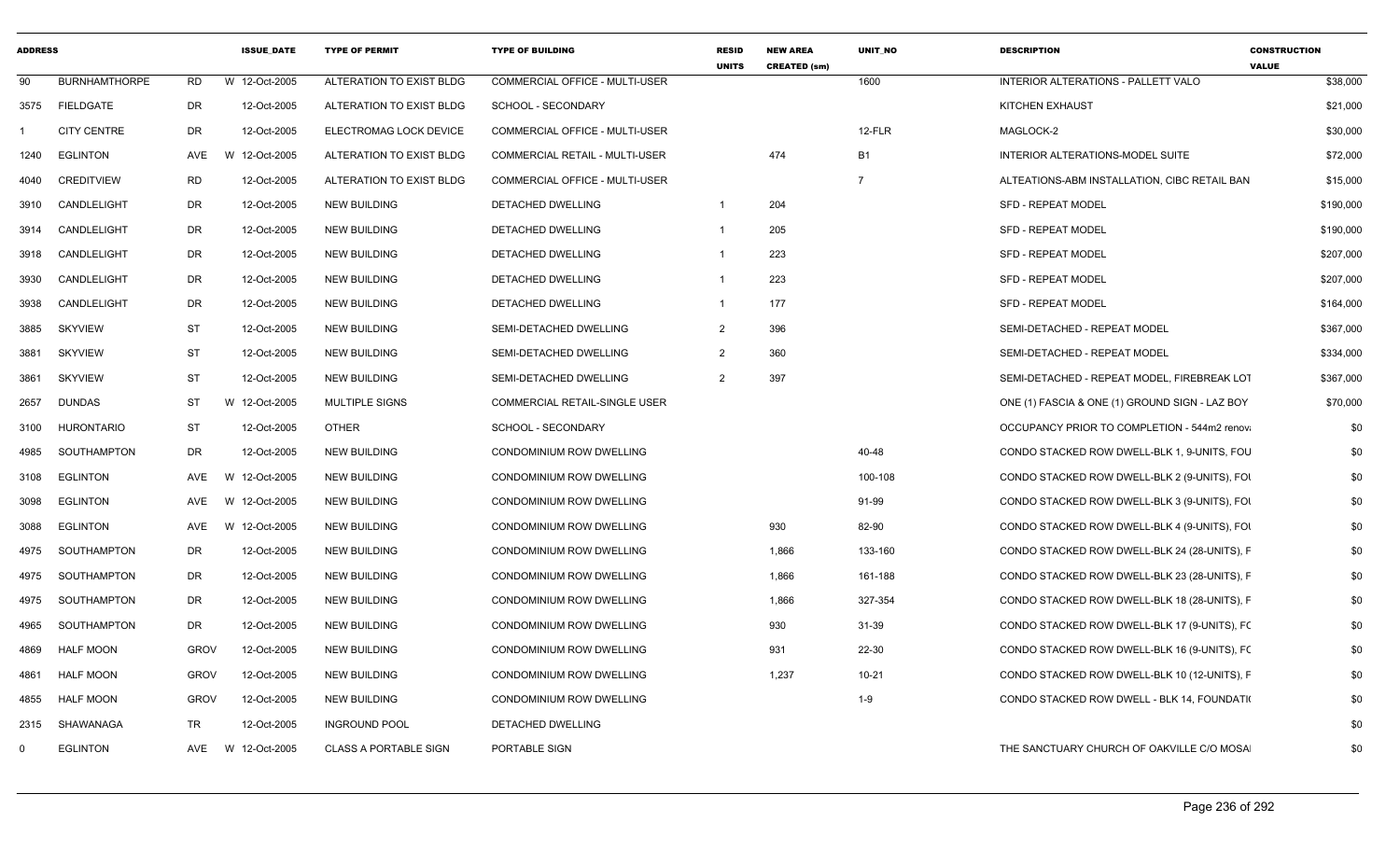| <b>ADDRESS</b> |                      |             |    | <b>ISSUE DATE</b> | <b>TYPE OF PERMIT</b>        | <b>TYPE OF BUILDING</b>   | <b>RESID</b><br><b>UNITS</b> | <b>NEW AREA</b><br><b>CREATED (sm)</b> | UNIT NO | <b>DESCRIPTION</b>                             | <b>CONSTRUCTION</b><br><b>VALUE</b> |
|----------------|----------------------|-------------|----|-------------------|------------------------------|---------------------------|------------------------------|----------------------------------------|---------|------------------------------------------------|-------------------------------------|
| 1035           | QUEENSWAY            |             |    | E 12-Oct-2005     | <b>CLASS A PORTABLE SIGN</b> | PORTABLE SIGN             |                              |                                        |         | <b>CRAWFORD APPLIANCES</b>                     | \$0                                 |
| 1225           | <b>DUNDAS</b>        | <b>ST</b>   |    | E 12-Oct-2005     | <b>CLASS A PORTABLE SIGN</b> | PORTABLE SIGN             |                              |                                        |         | <b>CREEPERS INC</b>                            | \$0                                 |
| 2980           | CROSSCURRENT         | DR          |    | 12-Oct-2005       | <b>CLASS A PORTABLE SIGN</b> | PORTABLE SIGN             |                              |                                        |         | NIKA'S SALON & SPA INC                         | \$0                                 |
| 6685           | <b>TOMKEN</b>        | <b>RD</b>   |    | 12-Oct-2005       | <b>CLASS A PORTABLE SIGN</b> | PORTABLE SIGN             |                              |                                        |         | HOME PLUS GROUP INC                            | \$0                                 |
| 93             | <b>DUNDAS</b>        | <b>ST</b>   |    | E 12-Oct-2005     | <b>CLASS A PORTABLE SIGN</b> | PORTABLE SIGN             |                              |                                        |         | TEN FOUR TRAINERS                              | \$0                                 |
| 1170           | <b>BURNHAMTHORPE</b> | <b>RD</b>   |    | W 12-Oct-2005     | <b>CLASS A PORTABLE SIGN</b> | PORTABLE SIGN             |                              |                                        |         | DESIGNERS CARPET & HARDWOOD FLOORING LTD       | \$0                                 |
| 4094           | <b>TOMKEN</b>        | RD          |    | 12-Oct-2005       | <b>CLASS A PORTABLE SIGN</b> | PORTABLE SIGN             |                              |                                        |         | Westminster United church                      | \$0                                 |
| $\mathbf 0$    | <b>ERIN MILLS</b>    | <b>PKY</b>  |    | 12-Oct-2005       | <b>CLASS A PORTABLE SIGN</b> | PORTABLE SIGN             |                              |                                        |         | THE CRAFT GUILD OF MISSISSAUGA                 | \$0                                 |
| $\mathbf 0$    | <b>MAVIS</b>         | RD          |    | 12-Oct-2005       | <b>CLASS A PORTABLE SIGN</b> | PORTABLE SIGN             |                              |                                        |         | THE CRAFT GUILD OF MISSISSAUGA                 | \$0                                 |
| 7045           | <b>EDWARDS</b>       | <b>BLVD</b> |    | 13-Oct-2005       | ALTERATION TO EXIST BLDG     | <b>COMMERCIAL - OTHER</b> |                              |                                        | 101     | <b>GENERAL OFFICE USE</b>                      | \$34,000                            |
| 4070           | CENTRAL              | <b>PKY</b>  | E  | 13-Oct-2005       | ADDITION AND ALTER           | <b>CHURCH</b>             |                              | 351                                    |         | ADDITION/ALTER - PARISH HALL, STS.PETER & PAUL | \$558,000                           |
| 5966           | <b>RIVER GROVE</b>   | AVE         |    | 13-Oct-2005       | <b>NEW BUILDING</b>          | DETACHED DWELLING         |                              | 290                                    |         | <b>SFD - REPEAT MODEL</b>                      | \$299,000                           |
| 6725           | <b>AIRPORT</b>       | RD          |    | 13-Oct-2005       | ALTERATION TO EXIST BLDG     | MULTI-TENANT INDUSTRIAL   |                              |                                        | 200     | <b>OFFICE</b>                                  | \$106,000                           |
| 210            | <b>BRISTOL</b>       | RD          | E. | 13-Oct-2005       | PORTABLE CLASSROOM           | SCHOOL - SECONDARY        |                              |                                        |         | PORTABLE-RELOCATE (1)/NEW (1), BRISTOL ROAD I  | \$40,000                            |
| 5466           | <b>RED BRUSH</b>     | DR          |    | 13-Oct-2005       | FIRE DAMAGE REPAIR           | <b>DETACHED DWELLING</b>  |                              |                                        |         | FIRE DAMAGE REPAIR                             | \$145,000                           |
| 2360           | <b>BRITANNIA</b>     | <b>RD</b>   |    | W 13-Oct-2005     | TEMPORARY STRUCTURE          | COMMERCIAL - OTHER        |                              | 48                                     |         | TEMPORARY-SALES TRAILER, LANCASTER HOMES       | \$36,000                            |
| 3392           | <b>FELLMORE</b>      | DR          |    | 13-Oct-2005       | <b>INGROUND POOL</b>         | SEMI-DETACHED DWELLING    |                              |                                        |         |                                                | \$0                                 |
| 3934           | <b>FOXWOOD</b>       | AVE         |    | 13-Oct-2005       | ADDITION TO EXIST BLDG       | DETACHED DWELLING         |                              |                                        |         | ALTERATIONS-SIDE WINDOW AT 2ND FLOOR           | \$10,000                            |
| 2385           | <b>STANFIELD</b>     | <b>RD</b>   |    | 13-Oct-2005       | <b>DEMOLITION</b>            | DETACHED DWELLING         |                              |                                        |         | <b>DEMOLITION - SFD</b>                        | \$10,000                            |
| 2110           | <b>BURNHAMTHORPE</b> | RD          |    | W 13-Oct-2005     | <b>CLASS A PORTABLE SIGN</b> | PORTABLE SIGN             |                              |                                        |         | LA Weight Loss                                 | \$0                                 |
| 1125           | <b>BLOOR</b>         | ST          |    | 13-Oct-2005       | <b>CLASS A PORTABLE SIGN</b> | PORTABLE SIGN             |                              |                                        |         | LA Weight Loss                                 | \$0                                 |
| 3221           | <b>DERRY</b>         | RD          |    | W 13-Oct-2005     | <b>CLASS A PORTABLE SIGN</b> | PORTABLE SIGN             |                              |                                        |         | Dr. GIRN                                       | \$0                                 |
| 0              | <b>ERIN MILLS</b>    | <b>PKY</b>  |    | 13-Oct-2005       | <b>CLASS A PORTABLE SIGN</b> | PORTABLE SIGN             |                              |                                        |         | PEEL BOARD OF EDUCATION                        | \$0                                 |
| 6981           | <b>MILLCREEK</b>     | DR          |    | 13-Oct-2005       | <b>CLASS A PORTABLE SIGN</b> | PORTABLE SIGN             |                              |                                        |         | KINDER KAMPUS                                  | \$0                                 |
| 40             | <b>BRISTOL</b>       | RD          |    | E 13-Oct-2005     | <b>CLASS A PORTABLE SIGN</b> | PORTABLE SIGN             |                              |                                        |         | THE GRAND BOMBAY                               | \$0                                 |
| 40             | <b>BRISTOL</b>       | RD          |    | E 13-Oct-2005     | <b>CLASS A PORTABLE SIGN</b> | PORTABLE SIGN             |                              |                                        |         | THE GRAND BOMBAY                               | \$0                                 |
| 5975           | <b>MAVIS</b>         | <b>RD</b>   |    | 13-Oct-2005       | <b>CLASS A PORTABLE SIGN</b> | PORTABLE SIGN             |                              |                                        |         | <b>TUCKERS MARKETPLACE</b>                     | \$0                                 |
| 3100           | <b>RIDGEWAY</b>      | <b>DR</b>   |    | 13-Oct-2005       | <b>CLASS A PORTABLE SIGN</b> | PORTABLE SIGN             |                              |                                        |         | THE EPICUREAN BASKET                           | \$0                                 |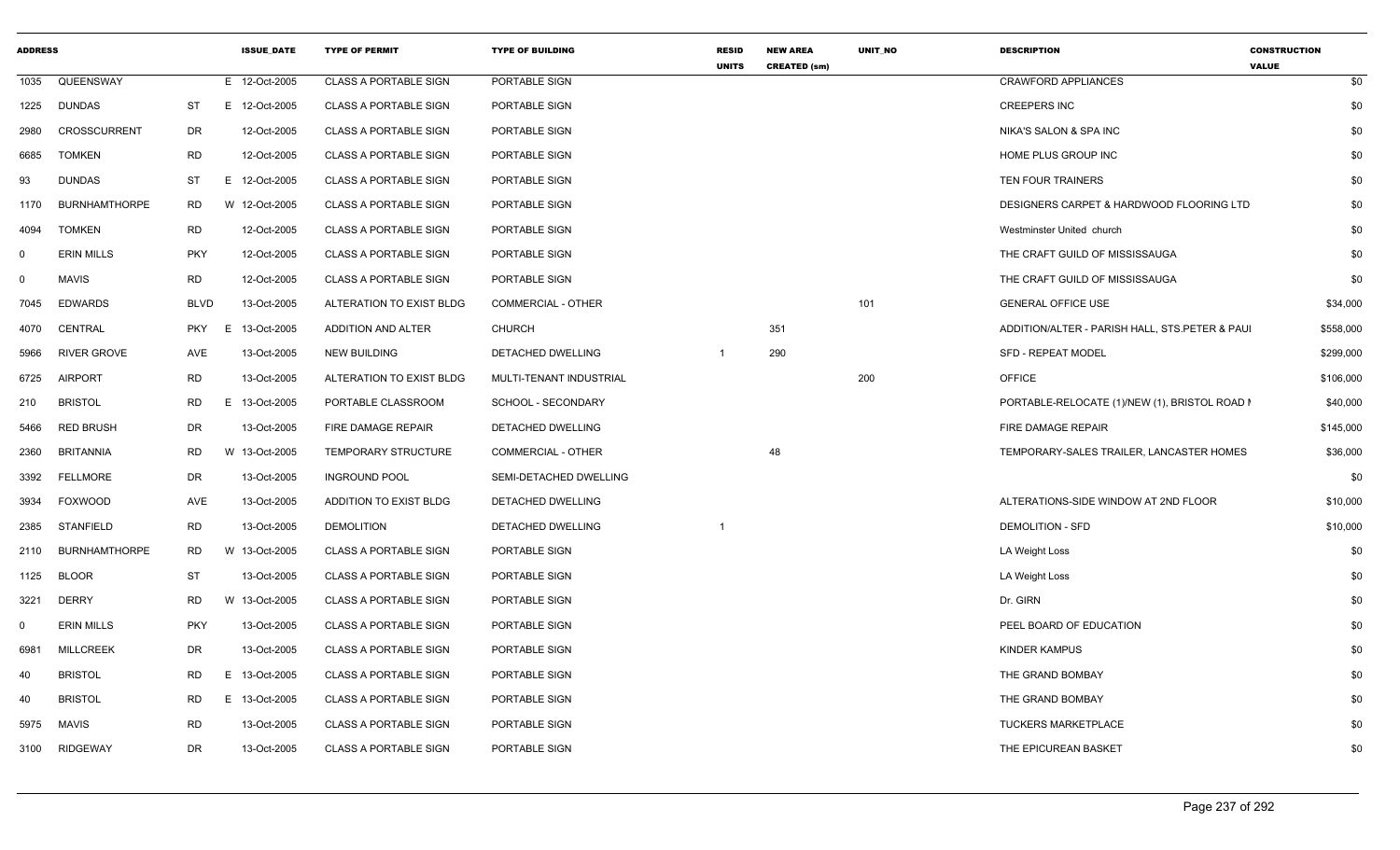| <b>ADDRESS</b> |                      |             | <b>ISSUE DATE</b> | <b>TYPE OF PERMIT</b>        | <b>TYPE OF BUILDING</b>        | <b>RESID</b><br><b>UNITS</b> | <b>NEW AREA</b><br><b>CREATED (sm)</b> | <b>UNIT NO</b> | <b>DESCRIPTION</b>                              | <b>CONSTRUCTION</b><br><b>VALUE</b> |
|----------------|----------------------|-------------|-------------------|------------------------------|--------------------------------|------------------------------|----------------------------------------|----------------|-------------------------------------------------|-------------------------------------|
| 5985           | RODEO                | DR          | 13-Oct-2005       | <b>CLASS A PORTABLE SIGN</b> | PORTABLE SIGN                  |                              |                                        |                | TIP TOP TAILORS                                 | \$0                                 |
| 731            | CENTRAL              | <b>PKY</b>  | W 13-Oct-2005     | <b>CLASS A PORTABLE SIGN</b> | PORTABLE SIGN                  |                              |                                        |                | ARBY'S                                          | \$0                                 |
| 2385           | <b>BURNHAMTHORPE</b> | RD          | W 13-Oct-2005     | <b>CLASS A PORTABLE SIGN</b> | PORTABLE SIGN                  |                              |                                        |                | GIGGLES & SCRIBBLES CHILD DEV                   | \$0                                 |
| 1107           | <b>LORNE PARK</b>    | <b>RD</b>   | 13-Oct-2005       | <b>CLASS A PORTABLE SIGN</b> | PORTABLE SIGN                  |                              |                                        |                | Osteopathy, Massage Therapy & Orthotic Clinic   | \$0                                 |
| 5975           | MAVIS                | <b>RD</b>   | 13-Oct-2005       | <b>CLASS A PORTABLE SIGN</b> | PORTABLE SIGN                  |                              |                                        |                | <b>TUCKER'S MARKETPLACE</b>                     | \$0                                 |
| 1300           | LAKESHORE            | RD<br>E.    | 14-Oct-2005       | <b>NEW BUILDING</b>          | <b>GOVERNMENTAL</b>            |                              | 300                                    |                | ADDITION - UNDERGROUND WALKWAY STRUCTURE        | \$80,000                            |
| 2250           | <b>CREDIT VALLEY</b> | RD          | 14-Oct-2005       | ADDITION TO EXIST BLDG       | <b>CHURCH</b>                  |                              | 1,080                                  |                | ADDITION - GYMNASIUM, SEVENTH-DAY ADVENTIST     | \$1,530,000                         |
|                | RIMINI               | <b>MEWS</b> | 14-Oct-2005       | ALTERATION TO EXIST BLDG     | SINGLE TENANT INDUSTRIAL       |                              |                                        |                | PACKAGING                                       | \$707,000                           |
| 980            | <b>EGLINTON</b>      | AVE E       | 14-Oct-2005       | ALTERATION TO EXIST BLDG     | MULTI-TENANT INDUSTRIAL        |                              |                                        | $\overline{2}$ | TAKE-OUT RESTAURANT                             | \$55,000                            |
| 2180           | MATHESON             | BLVD E      | 14-Oct-2005       | <b>FASCIA SIGN</b>           | MULTI-TENANT INDUSTRIAL        |                              |                                        |                | ONE (1) FASCIA SIGN - CLOPAY                    | \$1,000                             |
| 86             | <b>VERONICA</b>      | DR          | 14-Oct-2005       | <b>NEW BUILDING</b>          | DETACHED DWELLING              |                              | 326                                    |                | SFD - CUSTOM                                    | \$335,000                           |
| 1191           | <b>FLAGSHIP</b>      | DR          | 14-Oct-2005       | ADDITION AND ALTER           | SEMI-DETACHED DWELLING         |                              |                                        |                | ADDITION/ALTERATIONS - DECK / CONVERT WINDO'    | \$10,000                            |
| 2946           | RAINWATER            | DR          | 14-Oct-2005       | ADDITION TO EXIST BLDG       | DETACHED DWELLING              |                              |                                        |                | ADDITION - SUNROOM, UNHEATED                    | \$22,000                            |
| 5125           | RAYANA               | <b>RDGE</b> | 14-Oct-2005       | <b>NEW BUILDING</b>          | DETACHED DWELLING              |                              | 268                                    |                | SFD-FIREBREAK LOT COMPLETION                    | \$0                                 |
| 18             | <b>BROOKSIDE</b>     | DR          | 14-Oct-2005       | PORTABLE CLASSROOM           | SCHOOL - OTHER                 |                              |                                        |                | PORTABLE-RELOCATE (7), DOLPHIN SENIOR P.S.      | \$30,000                            |
| 1110           | CAVEN                | <b>ST</b>   | 14-Oct-2005       | ALTERATION TO EXIST BLDG     | <b>RESIDENTIAL - OTHER</b>     |                              |                                        |                | ALTERATIONS-PARKING GARAGE REPAIRS              | \$20,000                            |
| 7185           | <b>MILLCREEK</b>     | DR          | 14-Oct-2005       | ALTERATION TO EXIST BLDG     | INDUSTRIAL - OTHER             |                              |                                        |                | INTERIOR ALTERATIONS-CANADIAN BAPTIST MINIST    | \$35,000                            |
| 4800           | EASTGATE             | <b>PKY</b>  | 14-Oct-2005       | ALTERATION TO EXIST BLDG     | MULTI-TENANT INDUSTRIAL        |                              |                                        | $5-6$          | <b>WAREHOUSING &amp; DISTRIBUTION</b>           | \$822,000                           |
| 3115           | <b>GLEN ERIN</b>     | DR          | 14-Oct-2005       | ALTERATION TO EXIST BLDG     | COMMERCIAL OFFICE - MULTI-USER |                              |                                        | -5             | INTERIOR ALTERATIONS-DR. IRENE ALMAZAN-MAGI     | \$15,000                            |
| 3035           | ARGENTIA             | <b>RD</b>   | 14-Oct-2005       | ALTERATION TO EXIST BLDG     | COMMERCIAL RETAIL - MULTI-USER |                              | 93                                     | 6, BLD-L       | <b>HAIR CUTTING SALON</b>                       | \$27,000                            |
| 855            | <b>INDIAN</b>        | RD          | 14-Oct-2005       | ADDITION TO EXIST BLDG       | DETACHED DWELLING              |                              | 13                                     |                | ADDITION-1STOREY                                | \$50,000                            |
|                | ROBERT SPECK         | <b>PKY</b>  | 14-Oct-2005       | ALTERATION TO EXIST BLDG     | <b>COMMERCIAL - OTHER</b>      |                              |                                        |                | INTERIOR ALTERATIONS-PRICEWATERHOUSE COO        | \$15,000                            |
| 1809           | KIRKWALL             | CRES        | 14-Oct-2005       | ADDITION TO EXIST BLDG       | DETACHED DWELLING              |                              |                                        |                | ADDITION-PORCH COVERED FRONT                    | \$10,000                            |
| 3095           | ARGENTIA             | <b>RD</b>   | 14-Oct-2005       | ALTERATION TO EXIST BLDG     | COMMERCIAL RETAIL - MULTI-USER |                              | 472                                    | $\mathbf{1}$   | <b>RETAIL</b>                                   | \$136,000                           |
| 3041           | ARGENTIA             | <b>RD</b>   | 14-Oct-2005       | ALTERATION TO EXIST BLDG     | COMMERCIAL RETAIL - MULTI-USER |                              |                                        | M-4            | <b>DENTAL OFFICE</b>                            | \$40,000                            |
| 5100           | <b>ERIN MILLS</b>    | <b>PKY</b>  | 14-Oct-2005       | <b>FASCIA SIGN</b>           | COMMERCIAL RETAIL - MULTI-USER |                              |                                        | $N-06$         | TWO (2) FASCIA SIGNS - AMERICAN EAGLE           | \$2,000                             |
| 2130           | <b>DUNDAS</b>        | ST<br>E     | 14-Oct-2005       | <b>FASCIA SIGN</b>           | COMMERCIAL RETAIL-SINGLE USER  |                              |                                        |                | ONE (1) ADDITIONAL FASCIA SIGN - PIER 1 IMPORTS | \$5,000                             |
| 888            | <b>DUNDAS</b>        | ST<br>E     | 14-Oct-2005       | <b>REVISIONS</b>             | COMMERCIAL RETAIL - MULTI-USER |                              |                                        |                | <b>REVISIONS</b>                                | \$0                                 |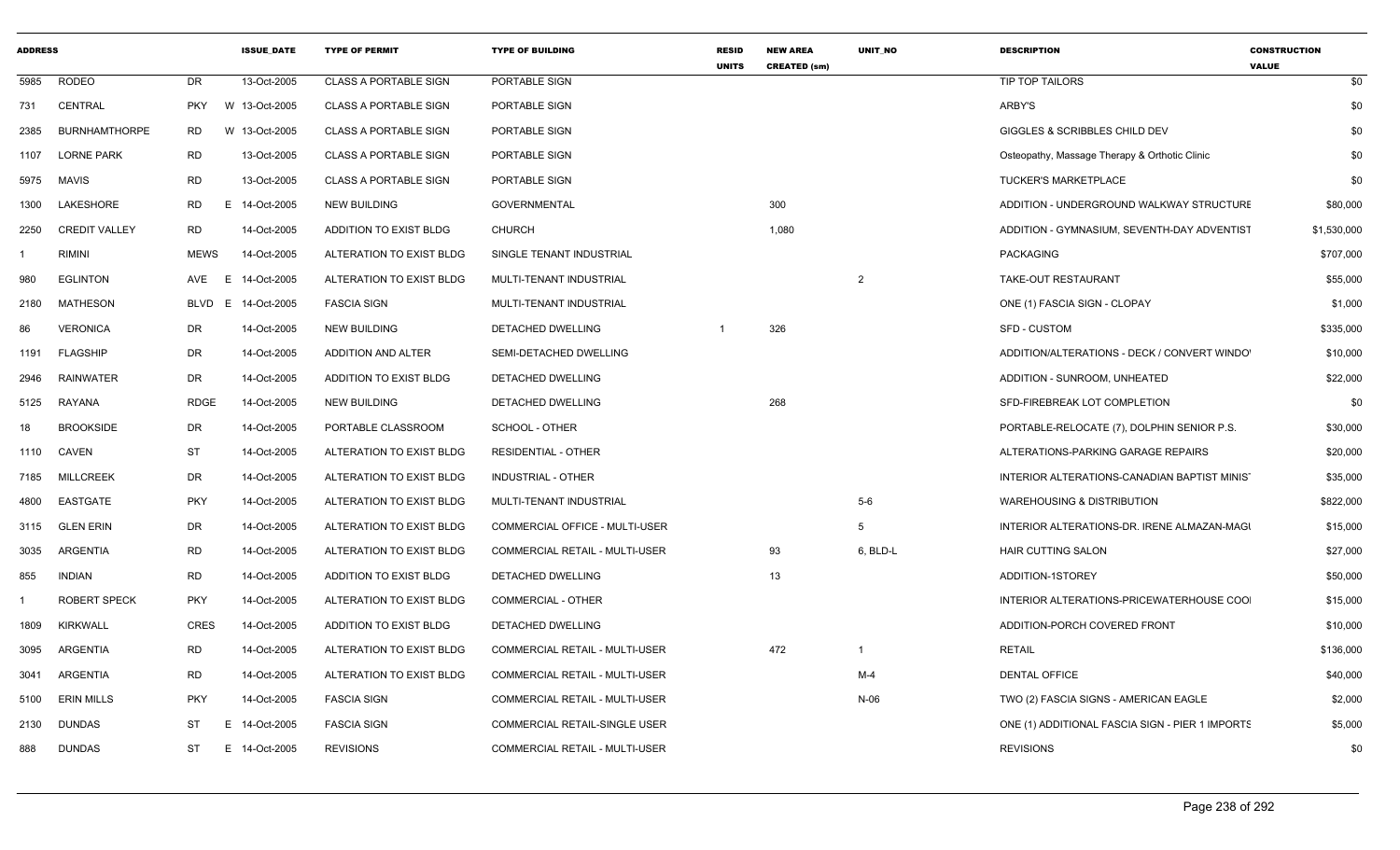| <b>ADDRESS</b> |                      |                | <b>ISSUE DATE</b>  | <b>TYPE OF PERMIT</b>        | <b>TYPE OF BUILDING</b>       | <b>RESID</b><br><b>UNITS</b> | <b>NEW AREA</b><br><b>CREATED (sm)</b> | <b>UNIT NO</b> | <b>DESCRIPTION</b>                                 | <b>CONSTRUCTION</b><br><b>VALUE</b> |
|----------------|----------------------|----------------|--------------------|------------------------------|-------------------------------|------------------------------|----------------------------------------|----------------|----------------------------------------------------|-------------------------------------|
| 3336           | <b>ERIN CENTRE</b>   | <b>BLVD</b>    | 14-Oct-2005        | <b>NEW BUILDING</b>          | DETACHED DWELLING             |                              | 260                                    |                | SFD - REPEAT MODEL, FIREBREAK LOT COMPLETIC        | \$0                                 |
| 6280           | NORTHWEST            | DR             | 14-Oct-2005        | <b>PYLON SIGN</b>            | MULTI-TENANT INDUSTRIAL       |                              |                                        |                | TWO (2) GROUND SIGNS - SUMMIT REIT                 | \$15,000                            |
| 6275           | NORTHAM              | DR             | 14-Oct-2005        | <b>PYLON SIGN</b>            | MULTI-TENANT INDUSTRIAL       |                              |                                        |                | TWO (2) GROUND SIGNS - MULTI-TENANT                | \$24,000                            |
| 855            | <b>MATHESON</b>      | BLVD<br>E      | 14-Oct-2005        | PYLON SIGN                   | MULTI-TENANT INDUSTRIAL       |                              |                                        |                | ONE (1) GROUND SIGN - SUMMIT REIT                  | \$8,000                             |
| 903            | MATHESON             | BLVD E         | 14-Oct-2005        | <b>PYLON SIGN</b>            | MULTI-TENANT INDUSTRIAL       |                              |                                        |                | ONE (1) GROUND SIGN - SUMMIT REIT                  | \$8,000                             |
| 5420           | TIMBERLEA            | <b>BLVD</b>    | 14-Oct-2005        | <b>PYLON SIGN</b>            | MULTI-TENANT INDUSTRIAL       |                              |                                        |                | ONE (1) GROUND SIGN - SUMMIT REIT                  | \$8,000                             |
| 1611           | SANDGATE             | CRES           | 14-Oct-2005        | FIRE DAMAGE REPAIR           | SEMI-DETACHED DWELLING        |                              |                                        |                | FIRE DAMAGE REPAIR                                 | \$75,000                            |
| 55             | <b>CITY CENTRE</b>   | DR             | 14-Oct-2005        | ELECTROMAG LOCK DEVICE       | COMMERCIAL - OTHER            |                              |                                        |                | <b>MAGLOCK</b>                                     | \$3,000                             |
| 589            | <b>RENSHAW</b>       | CRT            | 14-Oct-2005        | <b>INGROUND POOL</b>         | DETACHED DWELLING             |                              |                                        |                |                                                    | \$0                                 |
| 325            | <b>BURNHAMTHORPE</b> | <b>RD</b><br>W | 14-Oct-2005        | <b>CLASS A PORTABLE SIGN</b> | PORTABLE SIGN                 |                              |                                        |                | <b>YMCA</b>                                        | \$0                                 |
| 5067           | <b>DIXIE</b>         | RD             | 14-Oct-2005        | <b>OTHER</b>                 | COMMERCIAL RETAIL-SINGLE USER |                              |                                        |                | <b>EARLY SITE SERVICING</b>                        | \$0                                 |
| 7220           | <b>PACIFIC</b>       | CIR            | 14-Oct-2005        | <b>CLASS A PORTABLE SIGN</b> | PORTABLE SIGN                 |                              |                                        |                | Flora Sepa International Inc.                      | \$0                                 |
| 25             | <b>WATLINE</b>       | AVE            | 14-Oct-2005        | <b>CLASS A PORTABLE SIGN</b> | PORTABLE SIGN                 |                              |                                        |                | DR STANA DJURDJEVIC                                | \$0                                 |
| 720            | <b>BRISTOL</b>       | <b>RD</b><br>W | 14-Oct-2005        | <b>CLASS A PORTABLE SIGN</b> | PORTABLE SIGN                 |                              |                                        |                | SALON FORTE                                        | \$0                                 |
| 1900           | <b>DUNDAS</b>        | ST<br>E.       | 14-Oct-2005        | <b>CLASS A PORTABLE SIGN</b> | PORTABLE SIGN                 |                              |                                        |                | <b>SUBWAY</b>                                      | \$0                                 |
| 2065           | <b>DUNDAS</b>        | ST<br>E        | 14-Oct-2005        | <b>CLASS A PORTABLE SIGN</b> | PORTABLE SIGN                 |                              |                                        |                | DR MILCHMAN                                        | \$0                                 |
| 5146           | <b>DOUBLETREE</b>    | DR             | 14-Oct-2005        | <b>NEW BUILDING</b>          | DETACHED DWELLING             |                              | 268                                    |                | SFD - REPEAT MODEL, FIREBREAK COMPLETION           | \$0                                 |
|                | 1171 TALKA           | CRT            | 14-Oct-2005        | <b>INGROUND POOL</b>         | DETACHED DWELLING             |                              |                                        |                |                                                    | \$0                                 |
| 3427           | <b>DERRY</b>         | <b>RD</b><br>E | 14-Oct-2005        | <b>CLASS A PORTABLE SIGN</b> | PORTABLE SIGN                 |                              |                                        |                | <b><i>rEHABILITATION SCIENCES INC.</i></b>         | \$0                                 |
| 1267           | <b>COBALT</b>        | ST             | 14-Oct-2005        | <b>INGROUND POOL</b>         | DETACHED DWELLING             |                              |                                        |                |                                                    | \$0                                 |
| 2200           | <b>SHERIDAN PARK</b> | DR             | 17-Oct-2005        | ADDITION TO EXIST BLDG       | <b>GOVERNMENTAL</b>           |                              | 872                                    |                | ADDITION - PUMPING STATION WITH MEZZANINE, R       | \$571,000                           |
| 5255           | CREEKBANK            | <b>RD</b>      | 17-Oct-2005        | <b>SPRINKLERS</b>            | SINGLE TENANT INDUSTRIAL      |                              |                                        |                | <b>SPRINKLERS</b>                                  | \$15,000                            |
| 854            | <b>SIXTH</b>         | <b>ST</b>      | 17-Oct-2005        | <b>NEW BUILDING</b>          | DETACHED DWELLING             |                              | 200                                    |                | <b>SFD - CUSTOM</b>                                | \$206,000                           |
|                | 2975 DREW            | <b>RD</b>      | 17-Oct-2005        | <b>NEW BUILDING</b>          | SINGLE TENANT INDUSTRIAL      |                              | 810                                    |                | <b>REVISION - TO FOUNDATION TO ROOF -SECOND ST</b> | \$367,000                           |
| 2439           | <b>WOKING</b>        | <b>CRES</b>    | 17-Oct-2005        | ALTERATION TO EXIST BLDG     | DETACHED DWELLING             |                              |                                        |                | ALTERATIONS - SUNROOM (ENCLOSE EXISTING PAT        | \$10,000                            |
|                | 7275 CORRINE         | CRES           | 17-Oct-2005        | ADDITION TO EXIST BLDG       | SEMI-DETACHED DWELLING        |                              | 19                                     |                | ADDITION-SUNROOM                                   | \$40,000                            |
| 127            | <b>BLACKFOOT</b>     | TR             | 17-Oct-2005        | ALTERATION TO EXIST BLDG     | DETACHED DWELLING             |                              |                                        |                | ALTERATIONS-SIDE ENTRANCE                          | \$1,000                             |
| 830            | PAISLEY              |                | BLVD W 17-Oct-2005 | ADDITION TO EXIST BLDG       | <b>CITY</b>                   |                              | 45                                     |                | ADDITION - STAFF OFFICE, LUNCH & WASHROOM AF       | \$63,000                            |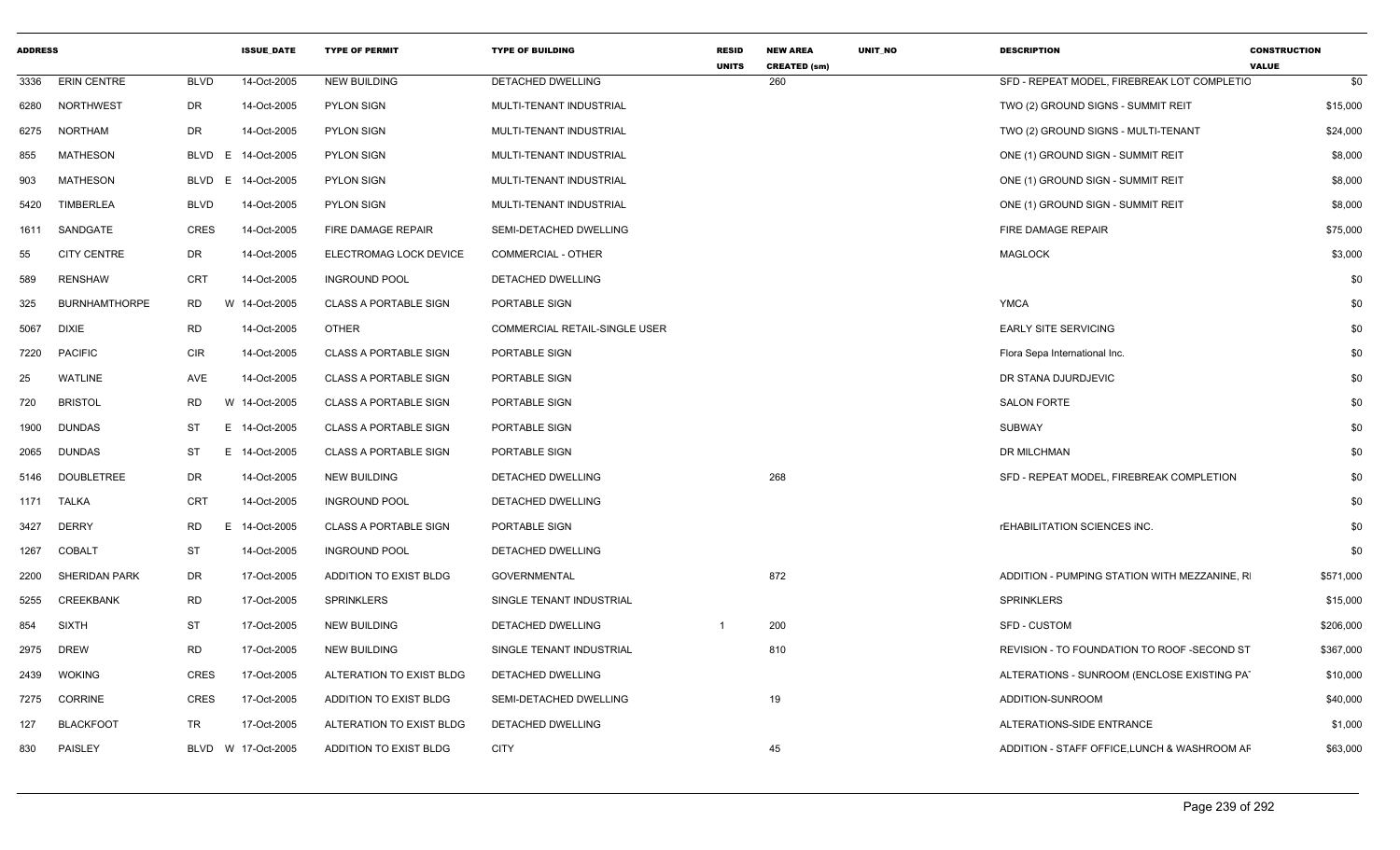| <b>ADDRESS</b> |                        |             | <b>ISSUE DATE</b> | <b>TYPE OF PERMIT</b>        | <b>TYPE OF BUILDING</b>        | <b>RESID</b><br><b>UNITS</b> | <b>NEW AREA</b><br><b>CREATED (sm)</b> | <b>UNIT NO</b> | <b>DESCRIPTION</b>                         | <b>CONSTRUCTION</b><br><b>VALUE</b> |
|----------------|------------------------|-------------|-------------------|------------------------------|--------------------------------|------------------------------|----------------------------------------|----------------|--------------------------------------------|-------------------------------------|
| 47             | QUEEN                  | <b>ST</b>   | S 17-Oct-2005     | <b>FASCIA SIGN</b>           | COMMERCIAL OFFICE- SINGLE USER |                              |                                        |                | 1 FASCIA SIGN - VITAL CENTRE               | \$3,000                             |
| 5045           | <b>PLANTATION</b>      | PL          | 17-Oct-2005       | ALTERATION TO EXIST BLDG     | COMMERCIAL RETAIL - MULTI-USER |                              |                                        | $\mathbf 1$    | UNDERGROUND PLUMBING ONLY - MODEL SUITE    | \$22,000                            |
| 325            | <b>CENTRAL</b>         | <b>PKY</b>  | W 17-Oct-2005     | ALTERATION TO EXIST BLDG     | COMMERCIAL RETAIL - MULTI-USER |                              |                                        | 25             | UNDERGROUND PLUMBING ONLY - MODEL SUITE    | \$2,000                             |
| 380            | LAKESHORE              | RD          | E 17-Oct-2005     | <b>CLASS A PORTABLE SIGN</b> | PORTABLE SIGN                  |                              |                                        |                | Europa Restaurant & Cafe                   | \$0                                 |
| 1175           | <b>MEYERSIDE</b>       | DR          | 17-Oct-2005       | <b>CLASS A PORTABLE SIGN</b> | PORTABLE SIGN                  |                              |                                        |                | Wynns Auto Link                            | \$0                                 |
| 6970           | <b>LISGAR</b>          | <b>DR</b>   | 17-Oct-2005       | <b>CLASS A PORTABLE SIGN</b> | PORTABLE SIGN                  |                              |                                        |                | Dr. Henien Dentar Office                   | \$0                                 |
| 2800           | MATHESON               | <b>BLVD</b> | E.<br>17-Oct-2005 | <b>CLASS A PORTABLE SIGN</b> | PORTABLE SIGN                  |                              |                                        |                | Cotton Ginny                               | \$0                                 |
| 3495           | LAIRD                  | <b>RD</b>   | 17-Oct-2005       | <b>CLASS A PORTABLE SIGN</b> | PORTABLE SIGN                  |                              |                                        |                | The Picture Shoppe                         | \$0                                 |
| 5700           | <b>KEATON</b>          | <b>CRES</b> | 17-Oct-2005       | <b>CLASS A PORTABLE SIGN</b> | PORTABLE SIGN                  |                              |                                        |                | Greenhawk                                  | \$0                                 |
| 2155           | LEANNE                 | <b>BLVD</b> | 17-Oct-2005       | <b>CLASS A PORTABLE SIGN</b> | PORTABLE SIGN                  |                              |                                        |                | <b>Oxford Learning Centre</b>              | \$0                                 |
| 1075           | CEREMONIAL             | DR          | 17-Oct-2005       | <b>CLASS A PORTABLE SIGN</b> | PORTABLE SIGN                  |                              |                                        |                | <b>Heartland Dental</b>                    | \$0                                 |
| 3025           | <b>RIDGEWAY</b>        | <b>DR</b>   | 17-Oct-2005       | <b>CLASS A PORTABLE SIGN</b> | PORTABLE SIGN                  |                              |                                        |                | Costco Wholesale                           | \$0                                 |
| 6975           | MEADOWVALE TOWN CENCIR |             | 17-Oct-2005       | <b>CLASS A PORTABLE SIGN</b> | PORTABLE SIGN                  |                              |                                        |                | Nice One Nails                             | \$0                                 |
| $\mathbf 0$    | <b>MAVIS</b>           | RD          | 17-Oct-2005       | <b>CLASS A PORTABLE SIGN</b> | PORTABLE SIGN                  |                              |                                        |                | COMMUNITY SERVICES (REC. & PARKS)          | \$0                                 |
| $\mathbf 0$    | <b>DERRY</b>           | <b>RD</b>   | W 17-Oct-2005     | <b>CLASS A PORTABLE SIGN</b> | PORTABLE SIGN                  |                              |                                        |                |                                            | \$0                                 |
| 1170           | <b>EGLINTON</b>        | AVE         | E 17-Oct-2005     | <b>CLASS A PORTABLE SIGN</b> | PORTABLE SIGN                  |                              |                                        |                | <b>FINE DETAILS</b>                        | \$0                                 |
| $\mathbf 0$    | <b>EGLINTON</b>        | AVE         | W 17-Oct-2005     | <b>CLASS A PORTABLE SIGN</b> | PORTABLE SIGN                  |                              |                                        |                | CREDIT VALLEY COUNCIL, KNIGHTS OF COLUMBUS | \$0                                 |
| $\mathbf 0$    | <b>DUNDAS</b>          | <b>ST</b>   | W 17-Oct-2005     | <b>CLASS A PORTABLE SIGN</b> | PORTABLE SIGN                  |                              |                                        |                | <b>CREDIT VALLEY COUNCIL</b>               | \$0                                 |
| 1970           | <b>DUNDAS</b>          | ST          | E 17-Oct-2005     | <b>CLASS A PORTABLE SIGN</b> | PORTABLE SIGN                  |                              |                                        |                | ASTORIA SHISH KEBOB HOUSE                  | \$0                                 |
| $\mathbf 0$    | SOUTH SERVICE          | <b>RD</b>   | 17-Oct-2005       | <b>CLASS A PORTABLE SIGN</b> | PORTABLE SIGN                  |                              |                                        |                | CORPORATE SERVICES - PUBLIC AFFAIRS        | \$0                                 |
| 5285           | <b>TOMKEN</b>          | <b>RD</b>   | 17-Oct-2005       | <b>CLASS A PORTABLE SIGN</b> | PORTABLE SIGN                  |                              |                                        |                | <b>PRINT 3000</b>                          | \$0                                 |
| 1250           | SOUTH SERVICE          | <b>RD</b>   | 18-Oct-2005       | ALTERATION TO EXIST BLDG     | COMMERCIAL RETAIL - MULTI-USER |                              |                                        | 99-100         | INTERIOR ALTERATIONS-LA VIE EN ROSE        | \$48,000                            |
| 1373           | ALDO                   | DR          | 18-Oct-2005       | ADDITION TO EXIST BLDG       | DETACHED DWELLING              |                              | 61                                     |                | ADDITION-1 STOREY                          | \$59,000                            |
| 1275           | <b>FEWSTER</b>         | <b>DR</b>   | 18-Oct-2005       | ALTERATION TO EXIST BLDG     | SINGLE TENANT INDUSTRIAL       |                              |                                        |                | ALTERATIONS-DUST COLLECTOR                 | \$21,000                            |
| 1609           | <b>NORTHMOUNT</b>      | AVE         | 18-Oct-2005       | <b>NEW BUILDING</b>          | DETACHED DWELLING              | $\mathbf 1$                  | 233                                    |                | SFD CONDOMINIUM - CUSTOM                   | \$240,000                           |
| 1613           | NORTHMOUNT             | AVE         | 18-Oct-2005       | <b>NEW BUILDING</b>          | DETACHED DWELLING              | $\mathbf{1}$                 | 222                                    |                | SFD CONDOMINIUM - CUSTOM                   | \$229,000                           |
| 1617           | NORTHMOUNT             | <b>AVE</b>  | 18-Oct-2005       | <b>NEW BUILDING</b>          | DETACHED DWELLING              | $\mathbf{1}$                 | 222                                    |                | SFD CONDOMINIUM - CUSTOM                   | \$229,000                           |
| 1621           | NORTHMOUNT             | AVE         | 18-Oct-2005       | <b>NEW BUILDING</b>          | <b>DETACHED DWELLING</b>       | $\mathbf{1}$                 | 222                                    |                | SFD CONDOMINIUM - CUSTOM                   | \$229,000                           |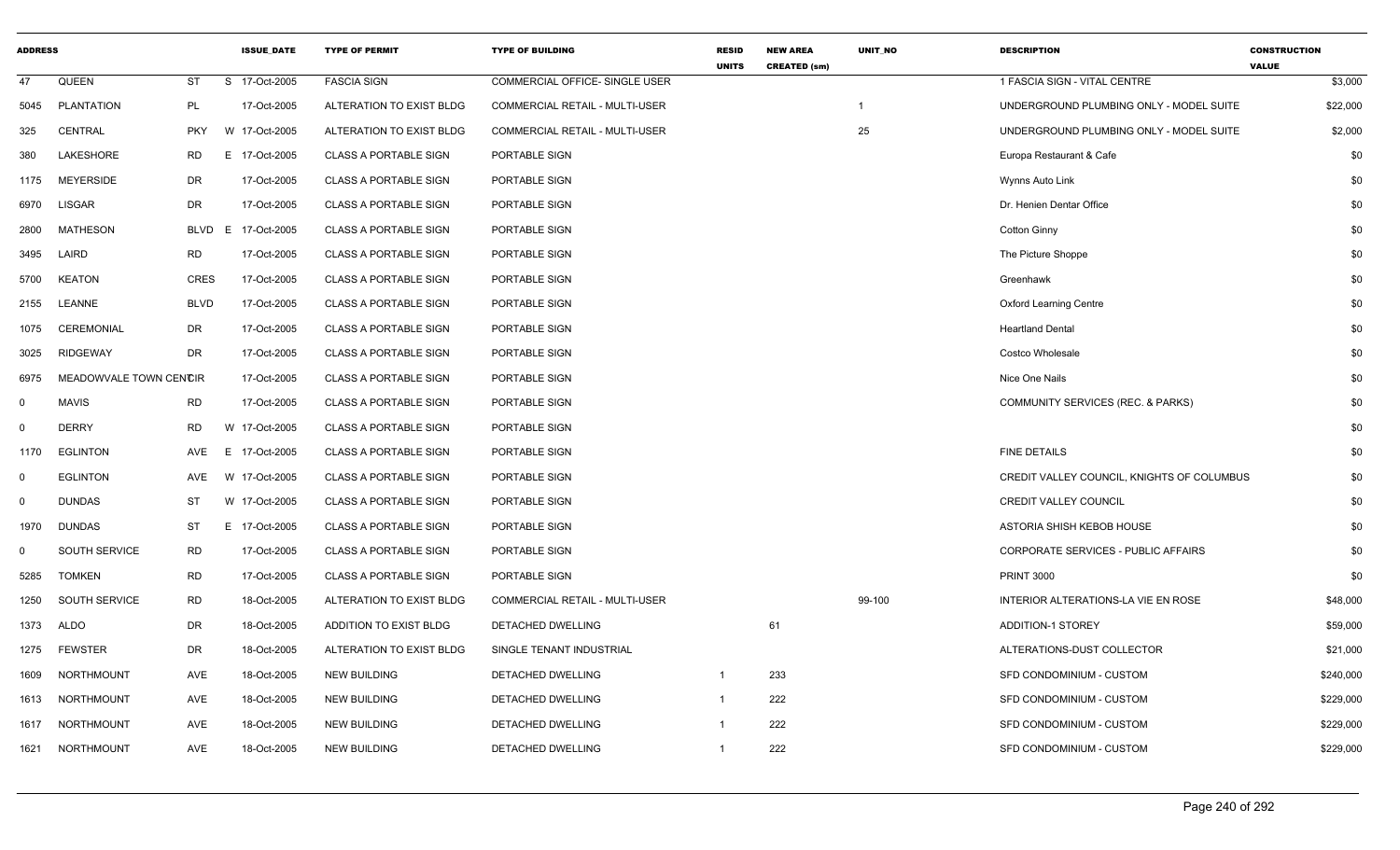| <b>ADDRESS</b> |                         |            | <b>ISSUE DATE</b> | <b>TYPE OF PERMIT</b>                         | <b>TYPE OF BUILDING</b>               | <b>RESID</b><br><b>UNITS</b> | <b>NEW AREA</b><br><b>CREATED (sm)</b> | <b>UNIT NO</b> | <b>DESCRIPTION</b>                            | <b>CONSTRUCTION</b><br><b>VALUE</b> |
|----------------|-------------------------|------------|-------------------|-----------------------------------------------|---------------------------------------|------------------------------|----------------------------------------|----------------|-----------------------------------------------|-------------------------------------|
|                | 1625 NORTHMOUNT         | AVE        | 18-Oct-2005       | <b>NEW BUILDING</b>                           | DETACHED DWELLING                     |                              | 233                                    |                | SFD CONDOMINIUM - CUSTOM                      | \$240,000                           |
| 3649           | <b>ERINDALE STATION</b> | RD         | 18-Oct-2005       | NEW BUILDING                                  | SINGLE TENANT INDUSTRIAL              |                              | 1,000                                  |                | NEW - OPERATIONS BLDG, LOADING POINT & BOILE  | \$833,000                           |
| 2395           | SPEAKMAN                | DR         | 18-Oct-2005       | ALTERATION TO EXIST BLDG                      | MULTI-TENANT INDUSTRIAL               |                              |                                        | 2002           | ALPHORA RESEARCH INC                          | \$250,000                           |
| 100            | <b>CITY CENTRE</b>      | DR         | 18-Oct-2005       | ALTERATION TO EXIST BLDG                      | COMMERCIAL RETAIL - MULTI-USER        |                              |                                        | $1 - 125$      | MODEL SUITE                                   | \$136,000                           |
| 5100           | <b>ERIN MILLS</b>       | <b>PKY</b> | 18-Oct-2005       | ALTERATION TO EXIST BLDG                      | <b>COMMERCIAL RETAIL - MULTI-USER</b> |                              |                                        | F-014          | RETAIL (JEWELLERY)                            | \$18,000                            |
| 3035           | ARGENTIA                | <b>RD</b>  | 18-Oct-2005       | ALTERATION TO EXIST BLDG                      | COMMERCIAL RETAIL - MULTI-USER        |                              |                                        | L <sub>3</sub> | <b>DIET &amp; WELLNESS CLINIC</b>             | \$26,000                            |
| 478            | TREMBLANT               | CRT        | 18-Oct-2005       | <b>INGROUND POOL</b>                          | DETACHED DWELLING                     |                              |                                        |                |                                               | \$0                                 |
| 5608           | <b>TENTH LINE WEST</b>  |            | 18-Oct-2005       | OTHER                                         | COMMERCIAL - OTHER                    |                              |                                        |                | <b>NE - SALES TRAILER</b>                     | \$53,000                            |
|                | 4131 JEFTON             | CRES       | 18-Oct-2005       | <b>ADDITION TO EXIST BLDG</b>                 | DETACHED DWELLING                     |                              |                                        |                | <b>ADDITION-DECK</b>                          | \$10,000                            |
|                | 2184 ONEIDA             | CRES       | 18-Oct-2005       | OTHER                                         | DETACHED DWELLING                     |                              |                                        |                | PUMPING STATION AND FORCEMAIN INTO NEW MAI    | \$5,000                             |
|                | 1618 NORTHMOUNT         | AVE        | 18-Oct-2005       | <b>DEMOLITION</b>                             | GARAGE/CARPORT                        |                              |                                        |                | <b>DEMOLITION - GARAGE</b>                    | \$1,000                             |
|                | 5321 DURIE              | <b>RD</b>  | 18-Oct-2005       | <b>INGROUND POOL</b>                          | UNKNOWN FROM DATA CONVERSION          |                              |                                        |                |                                               | \$0                                 |
|                | 1580 DUNDAS             | ST         | E 18-Oct-2005     | <b>REVISIONS</b>                              | COMMERCIAL - OTHER                    |                              |                                        |                | REVISIONS-REMOVE FIRE ALARM SYSTEMS FROM (    | \$0                                 |
|                | 2144 PORTWAY            | AVE        | 18-Oct-2005       | CLASS 4 PRIVATE SEWAGE SYSTEDETACHED DWELLING |                                       |                              |                                        |                | REPAIR TO SEPTIC SYSTEM                       | \$5,000                             |
|                | 2061 PORTWAY            | AVE        | 18-Oct-2005       | CLASS 4 PRIVATE SEWAGE SYSTEDETACHED DWELLING |                                       |                              |                                        |                | REPAIR TO SEPTIC SYSTEM                       | \$10,000                            |
| 6507           | MISSISSAUGA             | <b>RD</b>  | 18-Oct-2005       | ALTERATION TO EXIST BLDG                      | COMMERCIAL RETAIL - MULTI-USER        |                              |                                        | C              | UNDERGROUND PLUMBING ONLY - MODEL SUITE       | \$3,000                             |
| 3205           | ROLLING STONE           | CRT        | 18-Oct-2005       | <b>DEMOLITION</b>                             | GARAGE/CARPORT                        |                              |                                        |                | DEMOLITION - DETACHED GARAGE                  | \$1,000                             |
| 3899           | TRELAWNY                | CIR        | 18-Oct-2005       | <b>CLASS A PORTABLE SIGN</b>                  | PORTABLE SIGN                         |                              |                                        |                | INDO CANADA BEAUTY SALON                      | \$0                                 |
| 3899           | TRELAWNY                | CIR        | 18-Oct-2005       | <b>CLASS A PORTABLE SIGN</b>                  | PORTABLE SIGN                         |                              |                                        |                | INDO CANADA BEAUTY SALON                      | \$0                                 |
| 1641           | LAKESHORE               | RD         | W<br>18-Oct-2005  | <b>CLASS A PORTABLE SIGN</b>                  | PORTABLE SIGN                         |                              |                                        |                | <b>DAIRY QUEEN</b>                            | \$0                                 |
| 1200           | <b>MEYERSIDE</b>        | DR         | 19-Oct-2005       | ALTERATION TO EXIST BLDG                      | SINGLE TENANT INDUSTRIAL              |                              |                                        |                | ALTER-SUPPORT F/MECH. EQUIP. (6) MAKEUP AIR-L | \$600,000                           |
| 5099           | CREEKBANK               | RD         | 19-Oct-2005       | ALTERATION TO EXIST BLDG                      | SINGLE TENANT INDUSTRIAL              |                              |                                        |                | INTERIOR ALTERATIONS - BELL MOBILITY          | \$135,000                           |
| 1093           | ALGONQUIN               | DR         | 19-Oct-2005       | <b>REVISIONS</b>                              | DETACHED DWELLING                     |                              | 436                                    |                | REVISIONS-RETAINING WALLS ONLY                | \$0                                 |
|                | <b>ELMWOOD</b>          |            | AVE N 19-Oct-2005 | <b>NEW BUILDING</b>                           | GARAGE/CARPORT                        |                              |                                        |                | NEW-GARAGE DETACHED                           | \$16,000                            |
|                | 2470 STANFIELD          | RD         | 19-Oct-2005       | ALTERATION TO EXIST BLDG                      | MULTI-TENANT INDUSTRIAL               |                              | 427                                    | C, BLD-B       | INTERIOR ALTERATIONS-AMG LOGISTICS            | \$123,000                           |
| 900            | SOUTHDOWN               | RD         | 19-Oct-2005       | ADDITION AND ALTER                            | COMMERCIAL RETAIL-SINGLE USER         |                              | 658                                    |                | ADDITION/ALTERATIONS - CANADIAN TIRE #241     | \$1,400,000                         |
| 1650           | DUNDAS                  | ST         | E 19-Oct-2005     | <b>PYLON SIGN</b>                             | COMMERCIAL RETAIL - MULTI-USER        |                              |                                        | 16-22          | ONE (1) GROUND SIGN - DELTA BINGO             | \$35,000                            |
|                | 2200 EGLINTON           | AVE        | W 19-Oct-2005     | ALTERATION TO EXIST BLDG                      | INDUSTRIAL - OTHER                    |                              | 17                                     | KIOSK          | TAKE-OUT RESTAURANT                           | \$25,000                            |
|                |                         |            |                   |                                               |                                       |                              |                                        |                |                                               |                                     |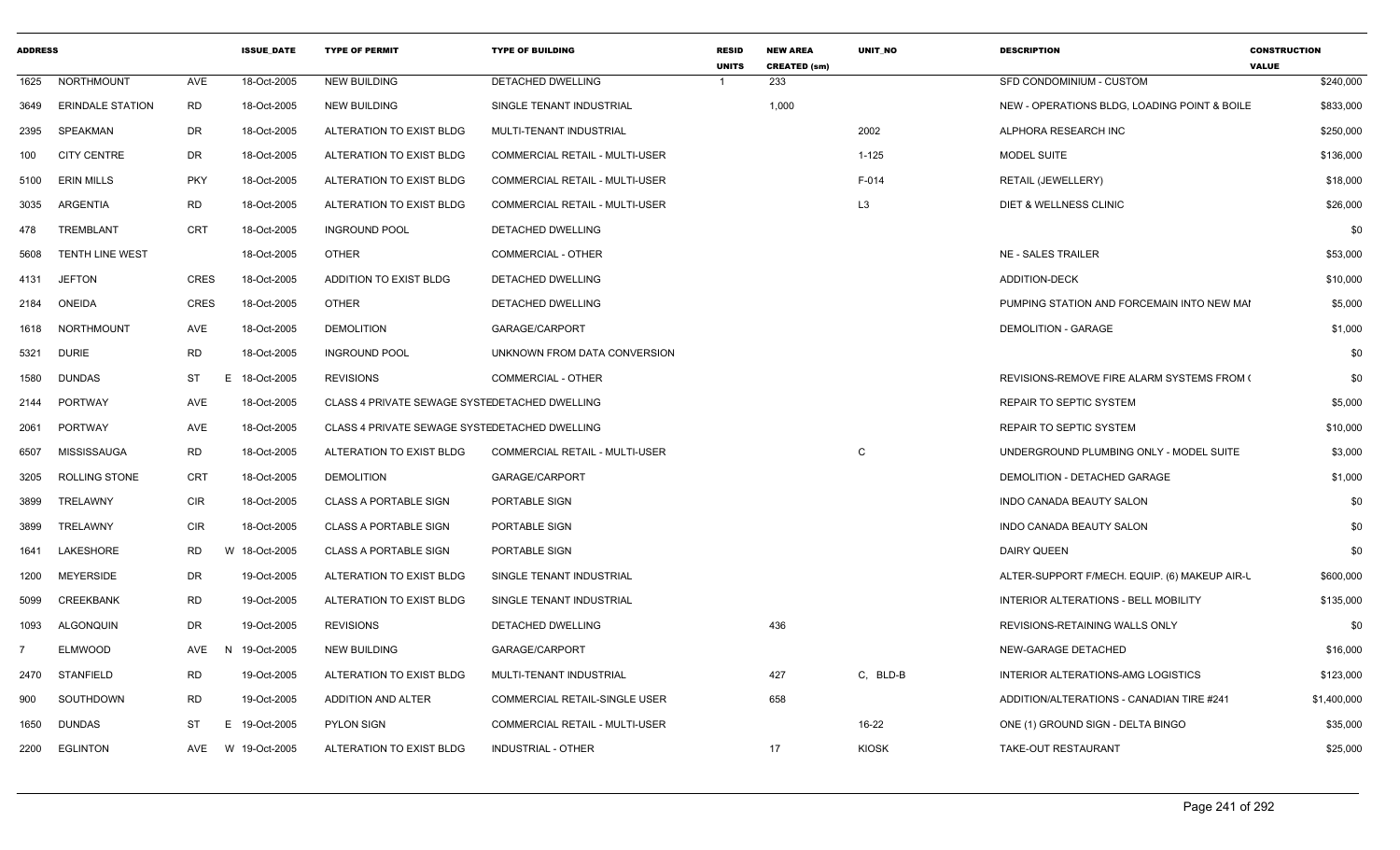| <b>ADDRESS</b> |                          |                 | <b>ISSUE DATE</b> | <b>TYPE OF PERMIT</b>        | <b>TYPE OF BUILDING</b>               | <b>RESID</b><br><b>UNITS</b> | <b>NEW AREA</b><br><b>CREATED (sm)</b> | <b>UNIT NO</b> | <b>DESCRIPTION</b>                           | <b>CONSTRUCTION</b><br><b>VALUE</b> |
|----------------|--------------------------|-----------------|-------------------|------------------------------|---------------------------------------|------------------------------|----------------------------------------|----------------|----------------------------------------------|-------------------------------------|
| 100            | <b>CITY CENTRE</b>       | <b>DR</b>       | 19-Oct-2005       | ALTERATION TO EXIST BLDG     | <b>COMMERCIAL RETAIL - MULTI-USER</b> |                              |                                        |                | <b>INTERIOR ALTERATIONS-WALMART</b>          | \$15,000                            |
| 6800           | MARITZ                   | DR              | 19-Oct-2005       | ALTERATION TO EXIST BLDG     | SINGLE TENANT INDUSTRIAL              |                              | $\overline{7}$                         |                | <b>INTERIOR ALTERATIONS - SCM</b>            | \$15,000                            |
| 777            | <b>BANCROFT</b>          | DR              | 19-Oct-2005       | <b>PYLON SIGN</b>            | COMMERCIAL RETAIL-SINGLE USER         |                              |                                        |                | ONE (1) GROUND SIGN - DAIMLER CHRYSLER       | \$4,000                             |
| 6355           | <b>AIRPORT</b>           | <b>RD</b>       | 19-Oct-2005       | ALTERATION TO EXIST BLDG     | COMMERCIAL OFFICE - MULTI-USER        |                              |                                        |                | ALTERATIONS-OUTDOOR PATIO                    | \$15,000                            |
| 1209           | <b>DUNDAS</b>            | ST              | W 19-Oct-2005     | <b>MULTIPLE SIGNS</b>        | COMMERCIAL RETAIL-SINGLE USER         |                              |                                        |                | NEW CANOPY SIGNS AND GROUND SIGN REPLACEI    | \$8,000                             |
| 2264           | <b>GORDON</b>            | DR              | 19-Oct-2005       | OTHER                        | CONDOMINIUM ROW DWELLING              |                              |                                        |                | <b>EARLY SITE SERVICING</b>                  | \$300,000                           |
| 593            | <b>RENSHAW</b>           | CRT             | 19-Oct-2005       | <b>INGROUND POOL</b>         | DETACHED DWELLING                     |                              |                                        |                |                                              | \$0                                 |
| 70             | PAISLEY                  | BLVD            | W 19-Oct-2005     | <b>OTHER</b>                 | APARTMENT (> 6 UNITS)                 |                              |                                        |                | UNDERGROUND GARAGE RESTORATION               | \$100,000                           |
| 6035           | MCLAUGHLIN               | RD              | 19-Oct-2005       | <b>CLASS A PORTABLE SIGN</b> | PORTABLE SIGN                         |                              |                                        |                | COUNTRY STYLE DONUTS                         | \$0                                 |
| 377            | <b>BURNHAMTHORPE</b>     | <b>RD</b><br>E. | 19-Oct-2005       | <b>CLASS A PORTABLE SIGN</b> | PORTABLE SIGN                         |                              |                                        |                | <b>HAIR WAVES</b>                            | \$0                                 |
| 6750           | <b>WINSTON CHURCHILL</b> | <b>BLVD</b>     | 19-Oct-2005       | <b>CLASS A PORTABLE SIGN</b> | PORTABLE SIGN                         |                              |                                        |                | OXFORD LEARNING CENTRE                       | \$0                                 |
| 1345           | EGLINTON                 | AVE             | W 19-Oct-2005     | <b>CLASS A PORTABLE SIGN</b> | PORTABLE SIGN                         |                              |                                        |                | PHILOPATEER CHRISTIAN COLLEGE                | \$0                                 |
| 2500           | HURONTARIO               | <b>ST</b>       | 19-Oct-2005       | <b>CLASS A PORTABLE SIGN</b> | PORTABLE SIGN                         |                              |                                        |                | <b>GOOD MORNING MOBILE PHONES</b>            | \$0                                 |
| 6435           | <b>DIXIE</b>             | <b>RD</b>       | 19-Oct-2005       | <b>CLASS A PORTABLE SIGN</b> | PORTABLE SIGN                         |                              |                                        |                | Apple Jack's Restaurant                      | \$0                                 |
| 6124           | <b>SHAWSON</b>           | <b>DR</b>       | 20-Oct-2005       | ADDITION TO EXIST BLDG       | SINGLE TENANT INDUSTRIAL              |                              |                                        | 6124 & 6140    | ADDITION - WAREHOUSE BDG LINK, ARCESE FINE F | \$0                                 |
| 6980           | MARITZ                   | DR              | 20-Oct-2005       | <b>NEW BUILDING</b>          | MULTI-TENANT INDUSTRIAL               |                              | 2,356                                  |                | NEW - INDUSTRIAL SPEC, TENANT N/DETERMINED,  | \$1,360,000                         |
| 4263           | <b>TOMKEN</b>            | <b>RD</b>       | 20-Oct-2005       | ADDITION TO EXIST BLDG       | DETACHED DWELLING                     |                              |                                        |                | <b>ADDITION - UNHEATED</b>                   | \$20,000                            |
| 2605           | <b>TRUSCOTT</b>          | DR              | 20-Oct-2005       | ADDITION TO EXIST BLDG       | DETACHED DWELLING                     |                              |                                        |                | ADDITION - SUNROOM, HEATED                   | \$15,000                            |
| 1596           | <b>SPRING</b>            | <b>RD</b>       | 20-Oct-2005       | <b>NEW BUILDING</b>          | <b>DETACHED DWELLING</b>              |                              | 445                                    |                | <b>SFD - CUSTOM</b>                          | \$653,000                           |
| 6257           | <b>AIRPORT</b>           | <b>RD</b>       | 20-Oct-2005       | <b>MULTIPLE SIGNS</b>        | <b>COMMERCIAL - OTHER</b>             |                              |                                        |                | MULTIPLE SIGNS - FOUR POINTS SHERATON        | \$12,000                            |
| 3245           | AMERICAN                 | DR              | 20-Oct-2005       | ALTERATION TO EXIST BLDG     | SINGLE TENANT INDUSTRIAL              |                              |                                        |                | ALTERATIONS-LOADING AREA/DOORS (3), ORLAND(  | \$450,000                           |
| 1949           | LAPAD                    | <b>CRT</b>      | 20-Oct-2005       | ALTERATION TO EXIST BLDG     | DETACHED DWELLING                     |                              |                                        |                | ALTERATIONS-FRONT ENTRANCE STAIRS            | \$10,000                            |
| 32             | <b>CUMBERLAND</b>        | DR              | 20-Oct-2005       | <b>REVISIONS</b>             | DETACHED DWELLING                     |                              | 366                                    |                | REVISION-LAYOUT MODIFICATIONS                | \$0                                 |
| 2815           | THAMESGATE               | DR              | 20-Oct-2005       | <b>PYLON SIGN</b>            | MULTI-TENANT INDUSTRIAL               |                              |                                        |                | ONE (1) GROUND SIGN - MALTON BUSINESS PARK   | \$7,000                             |
| 7560           | <b>AIRPORT</b>           | <b>RD</b>       | 20-Oct-2005       | <b>PYLON SIGN</b>            | MULTI-TENANT INDUSTRIAL               |                              |                                        |                | ONE (1) GROUND SIGN - MULTI-TENANT           | \$12,000                            |
| 2798           | THAMESGATE               | DR              | 20-Oct-2005       | <b>PYLON SIGN</b>            | MULTI-TENANT INDUSTRIAL               |                              |                                        |                | ONE (1) GROUND SIGN - MULTI-TENANT           | \$10,000                            |
| 2751           | THAMESGATE               | <b>DR</b>       | 20-Oct-2005       | <b>PYLON SIGN</b>            | MULTI-TENANT INDUSTRIAL               |                              |                                        |                | ONE (1) GROUND SIGN - MULTI-TENANT           | \$15,000                            |
|                | 2679 SLOUGH              | <b>ST</b>       | 20-Oct-2005       | <b>PYLON SIGN</b>            | MULTI-TENANT INDUSTRIAL               |                              |                                        |                | ONE (1) GROUND SIGN - MALTON BUSINESS PARK   | \$8,000                             |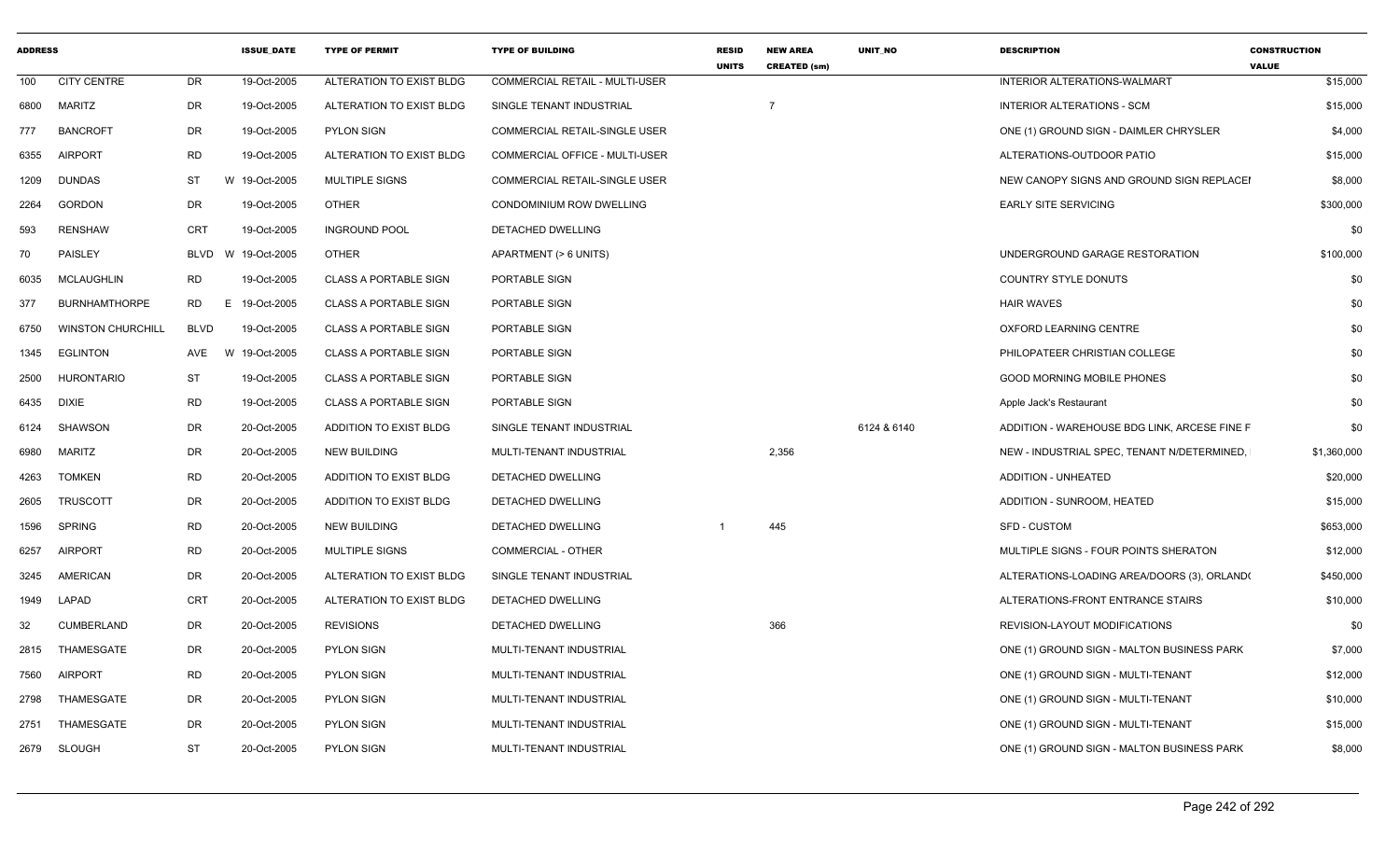| <b>ADDRESS</b> |                          |                 | <b>ISSUE_DATE</b> | <b>TYPE OF PERMIT</b>        | <b>TYPE OF BUILDING</b>               | <b>RESID</b><br><b>UNITS</b> | <b>NEW AREA</b><br><b>CREATED (sm)</b> | UNIT_NO | <b>DESCRIPTION</b>                           | <b>CONSTRUCTION</b><br><b>VALUE</b> |
|----------------|--------------------------|-----------------|-------------------|------------------------------|---------------------------------------|------------------------------|----------------------------------------|---------|----------------------------------------------|-------------------------------------|
| 2766           | <b>SLOUGH</b>            | ST              | 20-Oct-2005       | <b>PYLON SIGN</b>            | MULTI-TENANT INDUSTRIAL               |                              |                                        |         | ONE (1) GROUND SIGN - MULTI-TENANT           | \$3,980                             |
| 2896           | <b>SLOUGH</b>            | ST              | 20-Oct-2005       | PYLON SIGN                   | MULTI-TENANT INDUSTRIAL               |                              |                                        |         | ONE (1) GROUND SIGN - MULTI-TENANT           | \$10,000                            |
| 4665           | <b>CENTRAL</b>           | <b>PKY</b><br>E | 20-Oct-2005       | <b>CLASS A PORTABLE SIGN</b> | PORTABLE SIGN                         |                              |                                        |         | <b>MUMS FLOWERS</b>                          | \$0                                 |
| 4665           | CENTRAL                  | <b>PKY</b><br>E | 20-Oct-2005       | <b>CLASS A PORTABLE SIGN</b> | PORTABLE SIGN                         |                              |                                        |         | <b>MUM'S FLOWERS</b>                         | \$0                                 |
| $\mathbf 0$    | <b>DERRY</b>             | RD              | W 20-Oct-2005     | <b>CLASS A PORTABLE SIGN</b> | PORTABLE SIGN                         |                              |                                        |         | COMMUNITY SERVICES - MEADOWVALE CC           | \$0                                 |
| 0              | <b>WINSTON CHURCHILL</b> | <b>BLVD</b>     | 20-Oct-2005       | <b>CLASS A PORTABLE SIGN</b> | PORTABLE SIGN                         |                              |                                        |         | <b>Community Services</b>                    | \$0                                 |
| 3190           | <b>RIDGEWAY</b>          | DR              | 20-Oct-2005       | <b>CLASS A PORTABLE SIGN</b> | PORTABLE SIGN                         |                              |                                        |         | PRO-DOOR & DOCK SYSTEMS                      | \$0                                 |
| 3050           | <b>ARGENTIA</b>          | RD              | 20-Oct-2005       | <b>CLASS A PORTABLE SIGN</b> | PORTABLE SIGN                         |                              |                                        |         | WEST MISSISSAUGA MEDICAL CENTRE              | \$0                                 |
| 5935           | MAVIS                    | <b>RD</b>       | 20-Oct-2005       | <b>CLASS A PORTABLE SIGN</b> | PORTABLE SIGN                         |                              |                                        |         | <b>BELL WORLD</b>                            | \$0                                 |
| $\Omega$       | <b>CAWTHRA</b>           | <b>RD</b>       | 20-Oct-2005       | <b>CLASS A PORTABLE SIGN</b> | PORTABLE SIGN                         |                              |                                        |         | PEEL BOARD OF EDUCATION - WESTACRES PUBLIC   | \$0                                 |
| 2604           | <b>WIDEMARR</b>          | RD              | 20-Oct-2005       | <b>OTHER</b>                 | SEMI-DETACHED DWELLING                |                              |                                        |         | REPLACE SANITARY SEWER                       | \$6,000                             |
| 3625           | WATERFALL                | <b>CRES</b>     | 21-Oct-2005       | ABOVE GROUND POOL            | DETACHED DWELLING                     |                              |                                        |         |                                              | \$8,600                             |
| 1900           | <b>DERRY</b>             | <b>RD</b>       | E 21-Oct-2005     | ALTERATION TO EXIST BLDG     | <b>INDUSTRIAL - OTHER</b>             |                              |                                        |         | OFFICE AND WAREHOUSE                         | \$142,000                           |
| 812            | <b>BRITANNIA</b>         | RD              | W 21-Oct-2005     | <b>NEW BUILDING</b>          | COMMERCIAL RETAIL - MULTI-USER        |                              | 1,363                                  | BLDG. B | NEW - COMM. PLAZA BLDG.B, JANPATH PLAZA, FOU | \$1,154,000                         |
| 469            | APPLE                    | LANE            | 21-Oct-2005       | <b>INGROUND POOL</b>         | DETACHED DWELLING                     |                              |                                        |         |                                              | \$0                                 |
| 3205           | <b>ROLLING STONE</b>     | <b>CRT</b>      | 21-Oct-2005       | <b>NEW BUILDING</b>          | DETACHED DWELLING                     | $\overline{1}$               | 298                                    |         | <b>SFD - CUSTOM</b>                          | \$318,000                           |
| 151            | LAKESHORE                | RD              | W 21-Oct-2005     | <b>REVISIONS</b>             | <b>CHURCH</b>                         |                              |                                        |         | <b>REVISION</b>                              | \$0                                 |
| 950            | <b>AVIATION</b>          | RD              | 21-Oct-2005       | <b>NEW BUILDING</b>          | GARAGE/CARPORT                        |                              |                                        |         | NEW - GARAGE, DETACHED                       | \$10,000                            |
| 2335           | <b>DUNWIN</b>            | DR              | 21-Oct-2005       | ADDITION AND ALTER           | SINGLE TENANT INDUSTRIAL              |                              | - 6                                    |         | ADDITION/ALTERATIONS - REDSTONE FOODS        | \$50,000                            |
| 3688           | <b>BLOOMINGTON</b>       | <b>CRES</b>     | 21-Oct-2005       | <b>NEW BUILDING</b>          | DETACHED DWELLING                     | $\overline{1}$               | 215                                    |         | SFD - REPEAT MODEL                           | \$242,000                           |
| 3692           | <b>BLOOMINGTON</b>       | <b>CRES</b>     | 21-Oct-2005       | <b>NEW BUILDING</b>          | DETACHED DWELLING                     | $\overline{1}$               | 215                                    |         | <b>SFD - REPEAT MODEL</b>                    | \$242,000                           |
| 3041           | ARGENTIA                 | <b>RD</b>       | 21-Oct-2005       | ALTERATION TO EXIST BLDG     | COMMERCIAL RETAIL - MULTI-USER        |                              |                                        | $M-3$   | RESTAURANT                                   | \$32,000                            |
| 3221           | <b>DERRY</b>             | <b>RD</b>       | W 21-Oct-2005     | ALTERATION TO EXIST BLDG     | <b>COMMERCIAL RETAIL - MULTI-USER</b> |                              |                                        | 20      | OFFICE OF REGULATED HEALTH PROFESSIONALS     | \$41,000                            |
| 100            | <b>CITY CENTRE</b>       | DR              | 21-Oct-2005       | <b>FASCIA SIGN</b>           | COMMERCIAL RETAIL - MULTI-USER        |                              |                                        | 2-957   | ONE (1) FASCIA SIGN - RICKI'S                | \$2,000                             |
| 1253           | <b>BLOOR</b>             | ST              | 21-Oct-2005       | ALTERATION TO EXIST BLDG     | DETACHED DWELLING                     |                              |                                        |         | <b>ELECTRIC TO GAS</b>                       | \$10,000                            |
| 4800           | EASTGATE                 | <b>PKY</b>      | 21-Oct-2005       | <b>FASCIA SIGN</b>           | MULTI-TENANT INDUSTRIAL               |                              |                                        | $3 - 4$ | TWO (2) FASCIA SIGNS - FASTREK EXPRESS       | \$9,000                             |
| 1250           | EGLINTON                 |                 | AVE E 21-Oct-2005 | ALTERATION TO EXIST BLDG     | <b>COMMERCIAL - OTHER</b>             |                              |                                        |         | ALTERATIONS-NEW WINDOWS ALONG SIDE AND FR    | \$40,000                            |
| 3858           | <b>BLOOMINGTON</b>       | <b>CRES</b>     | 21-Oct-2005       | NEW BUILDING                 | SEMI-DETACHED DWELLING                | $\overline{2}$               | 324                                    |         | SEMI-DETACHED - REPEAT MODEL                 | \$329,000                           |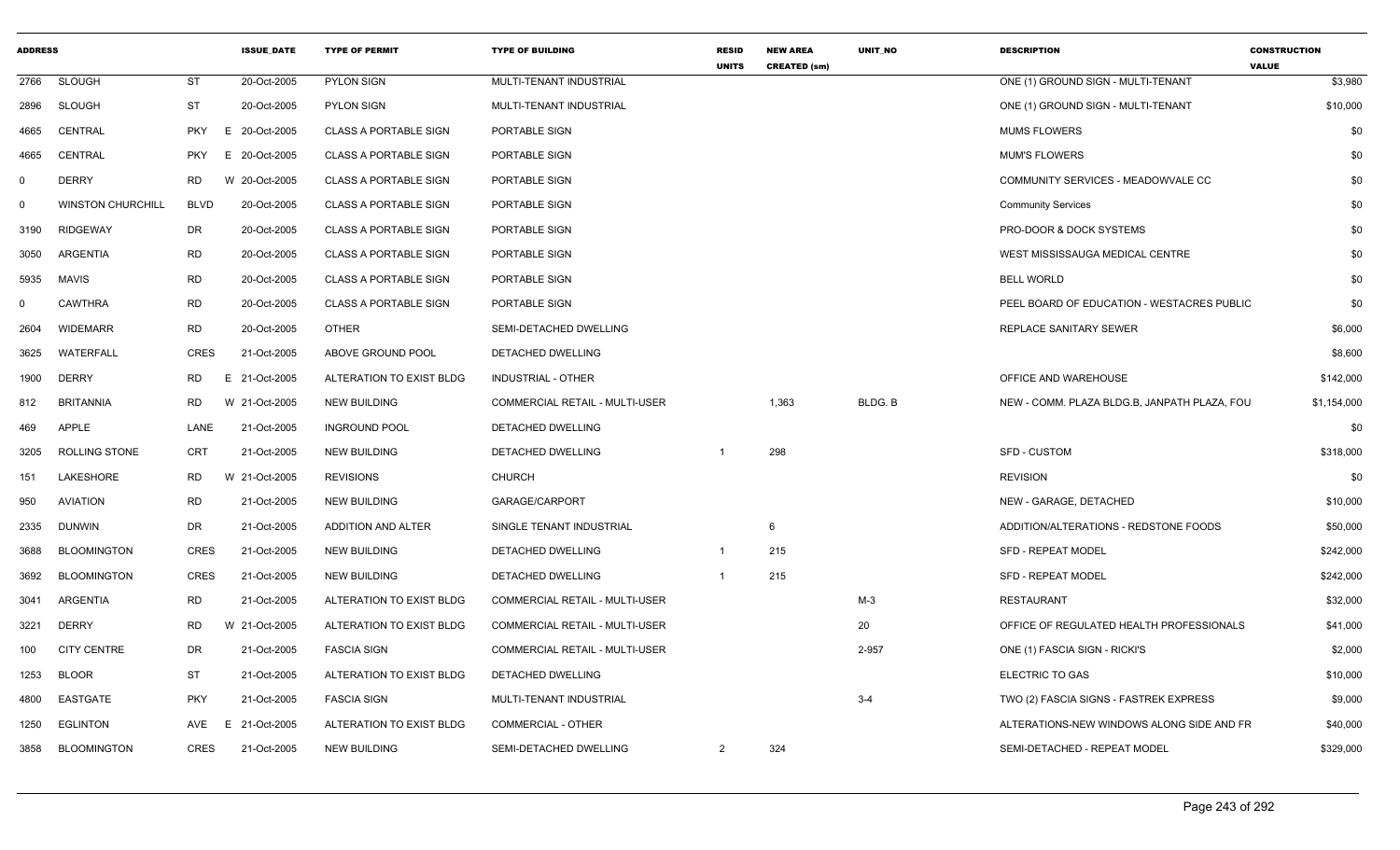| <b>ADDRESS</b> |                      |             | <b>ISSUE_DATE</b> | <b>TYPE OF PERMIT</b>        | <b>TYPE OF BUILDING</b>              | <b>RESID</b><br><b>UNITS</b> | <b>NEW AREA</b><br><b>CREATED (sm)</b> | UNIT_NO       | <b>DESCRIPTION</b>                                     | <b>CONSTRUCTION</b><br><b>VALUE</b> |           |
|----------------|----------------------|-------------|-------------------|------------------------------|--------------------------------------|------------------------------|----------------------------------------|---------------|--------------------------------------------------------|-------------------------------------|-----------|
| 3872           | <b>BLOOMINGTON</b>   | <b>CRES</b> | 21-Oct-2005       | <b>NEW BUILDING</b>          | DETACHED DWELLING                    |                              | 201                                    |               | SFD - NEW MODEL                                        |                                     | \$226,000 |
| 1326           | CANFORD              | CRES        | 21-Oct-2005       | <b>INGROUND POOL</b>         | DETACHED DWELLING                    |                              |                                        |               |                                                        |                                     | \$0       |
| 626            | <b>BURNHAMTHORPE</b> | <b>RD</b>   | W 21-Oct-2005     | <b>CLASS A PORTABLE SIGN</b> | PORTABLE SIGN                        |                              |                                        |               | Jim Colalillo - 1321266 Ontario Itd.                   |                                     | \$0       |
| 720            | <b>BRISTOL</b>       | RD          | W 21-Oct-2005     | <b>CLASS A PORTABLE SIGN</b> | PORTABLE SIGN                        |                              |                                        |               | Mavis Bristol Dental Care                              |                                     | \$0       |
| 6975           | <b>MENKES</b>        | DR          | 21-Oct-2005       | <b>CLASS A PORTABLE SIGN</b> | PORTABLE SIGN                        |                              |                                        |               | Same Day Right Away                                    |                                     | \$0       |
| $\Omega$       | <b>DERRY</b>         | <b>RD</b>   | W 21-Oct-2005     | <b>CLASS A PORTABLE SIGN</b> | PORTABLE SIGN                        |                              |                                        |               | <b>REGION OF PEEL</b>                                  |                                     | \$0       |
| - 0            | <b>NORTH SERVICE</b> | <b>RD</b>   | 21-Oct-2005       | <b>CLASS A PORTABLE SIGN</b> | PORTABLE SIGN                        |                              |                                        |               | PEEL BOARD OF EDUCATION - WESTACRES PUBLIC             |                                     | \$0       |
| 5425           | <b>CREDITVIEW</b>    | <b>RD</b>   | 21-Oct-2005       | <b>CLASS A PORTABLE SIGN</b> | PORTABLE SIGN                        |                              |                                        |               | <b>Creditview Creek Dental Care</b>                    |                                     | \$0       |
| 5025           | HEATHERLEIGH         | AVE         | 21-Oct-2005       | <b>CLASS A PORTABLE SIGN</b> | PORTABLE SIGN                        |                              |                                        |               | <b>CENTURY CITY DENTAL</b>                             |                                     | \$0       |
| 3495           | LAIRD                | <b>RD</b>   | 21-Oct-2005       | <b>CLASS A PORTABLE SIGN</b> | PORTABLE SIGN                        |                              |                                        |               | PYRAMID LEISURE PRODUCTS                               |                                     | \$0       |
| 2077           | <b>DUNDAS</b>        | ST          | 21-Oct-2005<br>E. | <b>CLASS A PORTABLE SIGN</b> | PORTABLE SIGN                        |                              |                                        |               | <b>KAS PERSONNEL</b>                                   |                                     | \$0       |
|                | <b>ERIN MILLS</b>    | PKY         | 21-Oct-2005       | <b>CLASS A PORTABLE SIGN</b> | PORTABLE SIGN                        |                              |                                        |               | STREETSVILLE BIA                                       |                                     | \$0       |
|                | <b>EGLINTON</b>      | AVE         | W 21-Oct-2005     | <b>CLASS A PORTABLE SIGN</b> | PORTABLE SIGN                        |                              |                                        |               | <b>STREETSVILLE BIA</b>                                |                                     | \$0       |
| 640            | <b>EGLINTON</b>      | AVE         | W 21-Oct-2005     | <b>CLASS A PORTABLE SIGN</b> | PORTABLE SIGN                        |                              |                                        |               | OXFORD LEARNING CENTRE                                 |                                     | \$0       |
| 3045           | <b>HURONTARIO</b>    | <b>ST</b>   | 21-Oct-2005       | <b>CLASS A PORTABLE SIGN</b> | PORTABLE SIGN                        |                              |                                        |               | H & R BLOCK                                            |                                     | \$0       |
| 7015           | TRANMERE             | DR          | 21-Oct-2005       | <b>CLASS A PORTABLE SIGN</b> | PORTABLE SIGN                        |                              |                                        |               | Advantage Personnel (transferred from permit # 05-6185 |                                     | \$0       |
| - ()           | <b>BRITANNIA</b>     | <b>RD</b>   | W 21-Oct-2005     | <b>CLASS A PORTABLE SIGN</b> | PORTABLE SIGN                        |                              |                                        |               | WEST TORONTO CHRISTIAN COMMUNITY CHURCH                |                                     | \$0       |
| 1069           | <b>DUNDAS</b>        | ST          | W 21-Oct-2005     | <b>OTHER</b>                 | COMMERCIAL RETAIL - MULTI-USER       |                              |                                        |               | UPGRADE KITCHEN SUPRESSION SYSTEM                      |                                     | \$15,000  |
| $\Omega$       | CAWTHRA              | RD          | 21-Oct-2005       | <b>CLASS A PORTABLE SIGN</b> | PORTABLE SIGN                        |                              |                                        |               | CORPORATE SERVICES - COUNCILLOR PRENTICE -             |                                     | \$0       |
| $\Omega$       | <b>HURONTARIO</b>    | <b>ST</b>   | 21-Oct-2005       | <b>CLASS A PORTABLE SIGN</b> | PORTABLE SIGN                        |                              |                                        |               | CORPORATE SERVICES - COUNCILLOR PRENTICE -             |                                     | \$0       |
| 1588           | SOUTH PARADE         | CRT         | 24-Oct-2005       | <b>REVISIONS</b>             | CONDOMINIUM ROW DWELLING             |                              |                                        | 15            | ROW DWELLING - BLK 3, KITCHEN REVISIONS                |                                     | \$0       |
| 910            | SOUTHDOWN            | <b>RD</b>   | 24-Oct-2005       | ALTERATION TO EXIST BLDG     | <b>COMMERCIAL RETAIL-SINGLE USER</b> |                              |                                        | <b>BLDG-G</b> | <b>PLUMBING ONLY</b>                                   |                                     | \$0       |
| 2975           | <b>DREW</b>          | RD          | 24-Oct-2005       | <b>NEW BUILDING</b>          | SINGLE TENANT INDUSTRIAL             |                              |                                        |               | NEW - CUSTOM INDUSTRIAL BUILDING FOR GOLDEI            |                                     | \$0       |
| 135            | <b>CAPITAL</b>       | CRT         | 24-Oct-2005       | ADDITION TO EXIST BLDG       | SINGLE TENANT INDUSTRIAL             |                              |                                        |               | ADDITION - WAREHOUSE, DEACRO INDUSTRIES, CC            |                                     | \$0       |
| 580            | MISSISSAUGA VALLEY   | <b>BLVD</b> | 24-Oct-2005       | ADDITION TO EXIST BLDG       | DETACHED DWELLING                    |                              |                                        |               | ADDITION-OVER GARAGE                                   |                                     | \$23,000  |
| 1349           | <b>BURNHAMTHORPE</b> | RD          | 24-Oct-2005<br>E  | <b>MULTIPLE SIGNS</b>        | <b>COMMERCIAL RETAIL-SINGLE USER</b> |                              |                                        |               | 2 CANOPY, 2 GROUND, 7 FASCIA, 8 PUMP ISLAND - {        |                                     | \$8,000   |
| 2161           | NORTH SHERIDAN       | WAY         | 24-Oct-2005       | <b>REVISIONS</b>             | COMMERCIAL - OTHER                   |                              | 3,780                                  |               | NEW - HOTEL, ADMIRAL INN & SUITES - REVISIONS          |                                     | \$0       |
| 2069           | <b>BURNHAMTHORPE</b> | <b>RD</b>   | 24-Oct-2005<br>E  | <b>DEMOLITION</b>            | <b>COMMERCIAL - OTHER</b>            |                              |                                        |               | DEMOLITION - GREENHOUSE, LIGHT STEEL FRAME             |                                     | \$5,000   |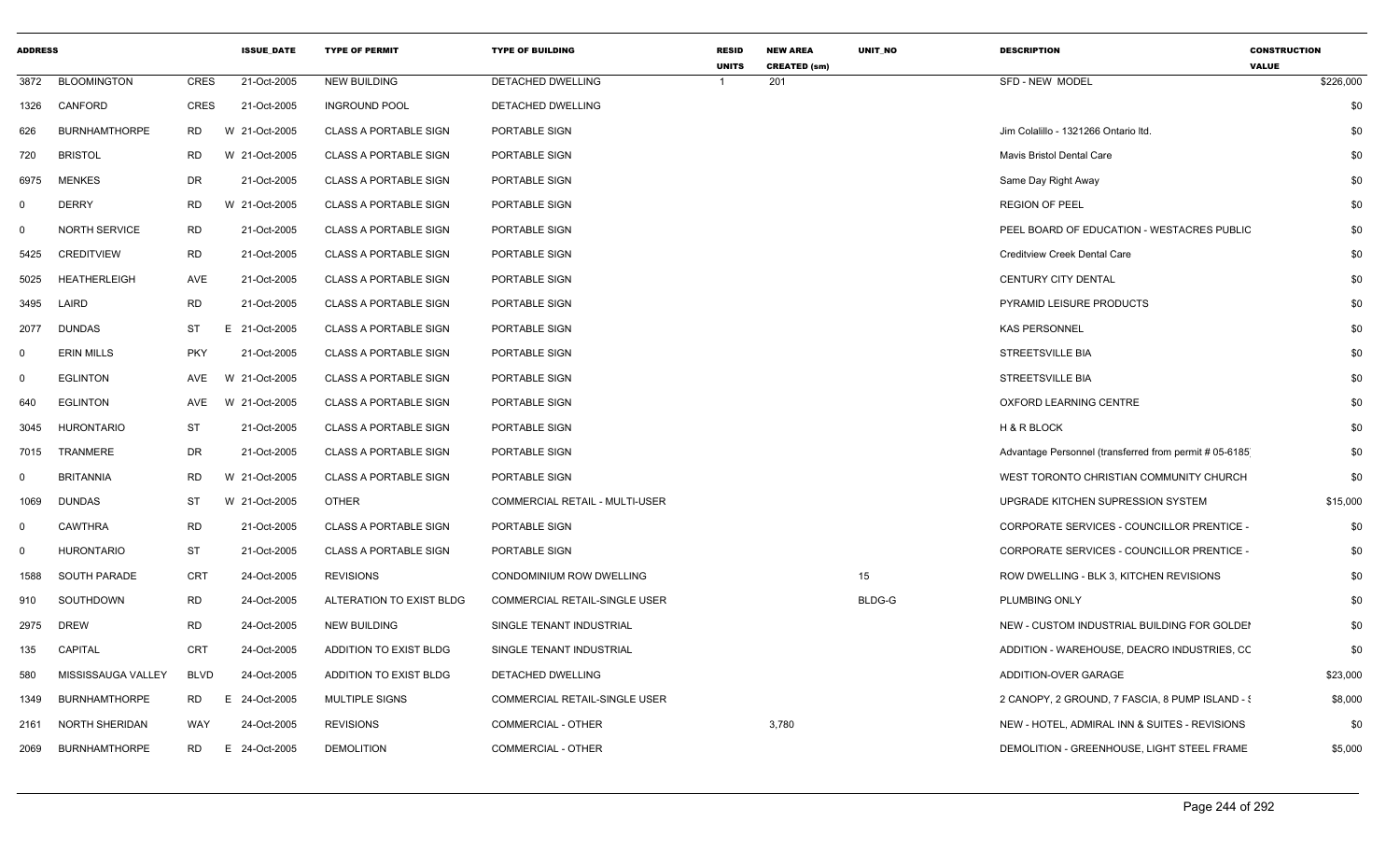| <b>ADDRESS</b> |                      |             | <b>ISSUE_DATE</b> | <b>TYPE OF PERMIT</b>         | <b>TYPE OF BUILDING</b>         | <b>RESID</b><br><b>UNITS</b> | <b>NEW AREA</b><br><b>CREATED (sm)</b> | UNIT_NO | <b>DESCRIPTION</b>                              | <b>CONSTRUCTION</b><br><b>VALUE</b> |
|----------------|----------------------|-------------|-------------------|-------------------------------|---------------------------------|------------------------------|----------------------------------------|---------|-------------------------------------------------|-------------------------------------|
| 100            | <b>CITY CENTRE</b>   | DR          | 24-Oct-2005       | <b>FASCIA SIGN</b>            | COMMERCIAL RETAIL - MULTI-USER  |                              |                                        | 2-903   | ONE (1) FASCIA SIGN - STEVE MADDEN              | \$4,000                             |
| 2550           | <b>HURONTARIO</b>    | ST          | 24-Oct-2005       | <b>FASCIA SIGN</b>            | COMMERCIAL RETAIL-SINGLE USER   |                              |                                        |         | 4 NEW FASCIA SIGNS FOR FOOD BASIC               | \$22,000                            |
| 4247           | ALTA                 | PL          | 24-Oct-2005       | ALTERATION TO EXIST BLDG      | DETACHED DWELLING               |                              |                                        |         | <b>INTERIOR ALTERATIONS</b>                     | \$10,000                            |
| 3684           | <b>BLUESTREAM</b>    | <b>CRES</b> | 24-Oct-2005       | ALTERATION TO EXIST BLDG      | DETACHED DWELLING               |                              |                                        |         | ELECTRIC TO GAS                                 | \$8,000                             |
| $\mathbf 0$    | LAKESHORE            | RD.         | W 24-Oct-2005     | <b>CLASS A PORTABLE SIGN</b>  | PORTABLE SIGN                   |                              |                                        |         | Corporate Services-Councillor Prentice - Ward 3 | \$0                                 |
| 760            | <b>DUNDAS</b>        | <b>ST</b>   | E 24-Oct-2005     | <b>CLASS A PORTABLE SIGN</b>  | PORTABLE SIGN                   |                              |                                        |         | Discounters Pool & spa                          | \$0                                 |
| 0              | QUEENSWAY            |             | E 24-Oct-2005     | <b>CLASS A PORTABLE SIGN</b>  | PORTABLE SIGN                   |                              |                                        |         | CORPORATE SERVICES-COUNCILLOR PRENTICE-W        | \$0                                 |
| $\mathsf{O}$   | <b>BURNHAMTHORPE</b> | <b>RD</b>   | E 24-Oct-2005     | <b>CLASS A PORTABLE SIGN</b>  | PORTABLE SIGN                   |                              |                                        |         | CORPORATE SERVICES-COUNCILLOR PRENTICE-W        | \$0                                 |
| $\mathbf 0$    | LAKESHORE            | RD.         | E 24-Oct-2005     | <b>CLASS A PORTABLE SIGN</b>  | PORTABLE SIGN                   |                              |                                        |         | CORPORATE SERVICES-COUNCILLOR PRENTICE-W        | \$0                                 |
| 0              | <b>ERIN MILLS</b>    | <b>PKY</b>  | 24-Oct-2005       | <b>CLASS A PORTABLE SIGN</b>  | PORTABLE SIGN                   |                              |                                        |         | CORPORATE SERVICES - COUNCILLOR PRENTICE -      | \$0                                 |
| $\mathbf 0$    | <b>ERIN MILLS</b>    | <b>PKY</b>  | 24-Oct-2005       | <b>CLASS A PORTABLE SIGN</b>  | PORTABLE SIGN                   |                              |                                        |         | CORPORATE SERVICES-COUNCILLOR PRENTICE-W        | \$0                                 |
| 0              | <b>BURNHAMTHORPE</b> | <b>RD</b>   | 24-Oct-2005<br>Е. | <b>CLASS A PORTABLE SIGN</b>  | PORTABLE SIGN                   |                              |                                        |         | CORPORATE SERVICES-COUNCILLOR PRENTICE-W        | \$0                                 |
| $\mathbf 0$    | <b>MAVIS</b>         | <b>RD</b>   | 24-Oct-2005       | <b>CLASS A PORTABLE SIGN</b>  | PORTABLE SIGN                   |                              |                                        |         | CORPORATE SERVICES - COUNCILLOR PRENTICE -      | \$0                                 |
| 1801           | LAKESHORE            | <b>RD</b>   | W 24-Oct-2005     | <b>CLASS A PORTABLE SIGN</b>  | PORTABLE SIGN                   |                              |                                        |         | <b>CURVES</b>                                   | \$0                                 |
| 601            | LAKESHORE            | <b>RD</b>   | E 24-Oct-2005     | <b>CLASS A PORTABLE SIGN</b>  | PORTABLE SIGN                   |                              |                                        |         | <b>CURVES</b>                                   | \$0                                 |
| 900            | SOUTHDOWN            | <b>RD</b>   | 24-Oct-2005       | <b>CLASS A PORTABLE SIGN</b>  | PORTABLE SIGN                   |                              |                                        |         | <b>CANADIAN TIRE</b>                            | \$0                                 |
| 1801           | LAKESHORE            | <b>RD</b>   | W 24-Oct-2005     | <b>CLASS A PORTABLE SIGN</b>  | PORTABLE SIGN                   |                              |                                        |         | <b>CURVES</b>                                   | \$0                                 |
| 720            | <b>BRISTOL</b>       | <b>RD</b>   | W 24-Oct-2005     | <b>CLASS A PORTABLE SIGN</b>  | PORTABLE SIGN                   |                              |                                        |         | <b>Model Cleaners</b>                           | \$0                                 |
| 720            | <b>BRISTOL</b>       | <b>RD</b>   | W 24-Oct-2005     | <b>CLASS A PORTABLE SIGN</b>  | PORTABLE SIGN                   |                              |                                        |         | <b>Model Cleaners</b>                           | \$0                                 |
| 80             | <b>COURTNEYPARK</b>  | DR.         | E 24-Oct-2005     | <b>CLASS A PORTABLE SIGN</b>  | PORTABLE SIGN                   |                              |                                        |         | Shoeless Joe's                                  | \$0                                 |
| 3355           | <b>HURONTARIO</b>    | <b>ST</b>   | 24-Oct-2005       | <b>CLASS A PORTABLE SIGN</b>  | PORTABLE SIGN                   |                              |                                        |         | <b>Active Resources</b>                         | \$0                                 |
| 2225           | <b>ERIN MILLS</b>    | <b>PKY</b>  | 24-Oct-2005       | <b>CLASS A PORTABLE SIGN</b>  | PORTABLE SIGN                   |                              |                                        |         | <b>Bentall Real estate</b>                      | \$0                                 |
| 1588           | SOUTH PARADE         | <b>CRT</b>  | 25-Oct-2005       | <b>REVISIONS</b>              | <b>CONDOMINIUM ROW DWELLING</b> |                              |                                        | 30      | ROW DWELLING - KITCHEN REVISION, BLK 5          | \$0                                 |
| 1588           | SOUTH PARADE         | CRT         | 25-Oct-2005       | <b>REVISIONS</b>              | <b>CONDOMINIUM ROW DWELLING</b> |                              |                                        | 67      | ROW DWELLING-KITCHEN REVISION, BLK 6            | \$0                                 |
| 1588           | SOUTH PARADE         | <b>CRT</b>  | 25-Oct-2005       | <b>REVISIONS</b>              | CONDOMINIUM ROW DWELLING        |                              |                                        | 67-69   | ROW DWELLINGS-KITCHEN REVISION, BLK 11          | \$0                                 |
| 1183           | <b>MISSISSAUGA</b>   | RD          | 25-Oct-2005       | <b>NEW BUILDING</b>           | DETACHED DWELLING               | $\overline{1}$               | 352                                    |         | <b>SFD - CUSTOM</b>                             | \$363,000                           |
| 2945           | <b>ARGENTIA</b>      | <b>RD</b>   | 25-Oct-2005       | <b>PYLON SIGN</b>             | COMMERCIAL RETAIL - MULTI-USER  |                              |                                        |         | TWO (2) GROUND SIGNS - MULTI-TENANT             | \$18,000                            |
| 1130           | <b>CAWTHRA</b>       | <b>RD</b>   | 25-Oct-2005       | <b>ADDITION TO EXIST BLDG</b> | STREET ROW DWELLING             |                              |                                        | BLD-A#8 | ADDITION-DECK                                   | \$10,000                            |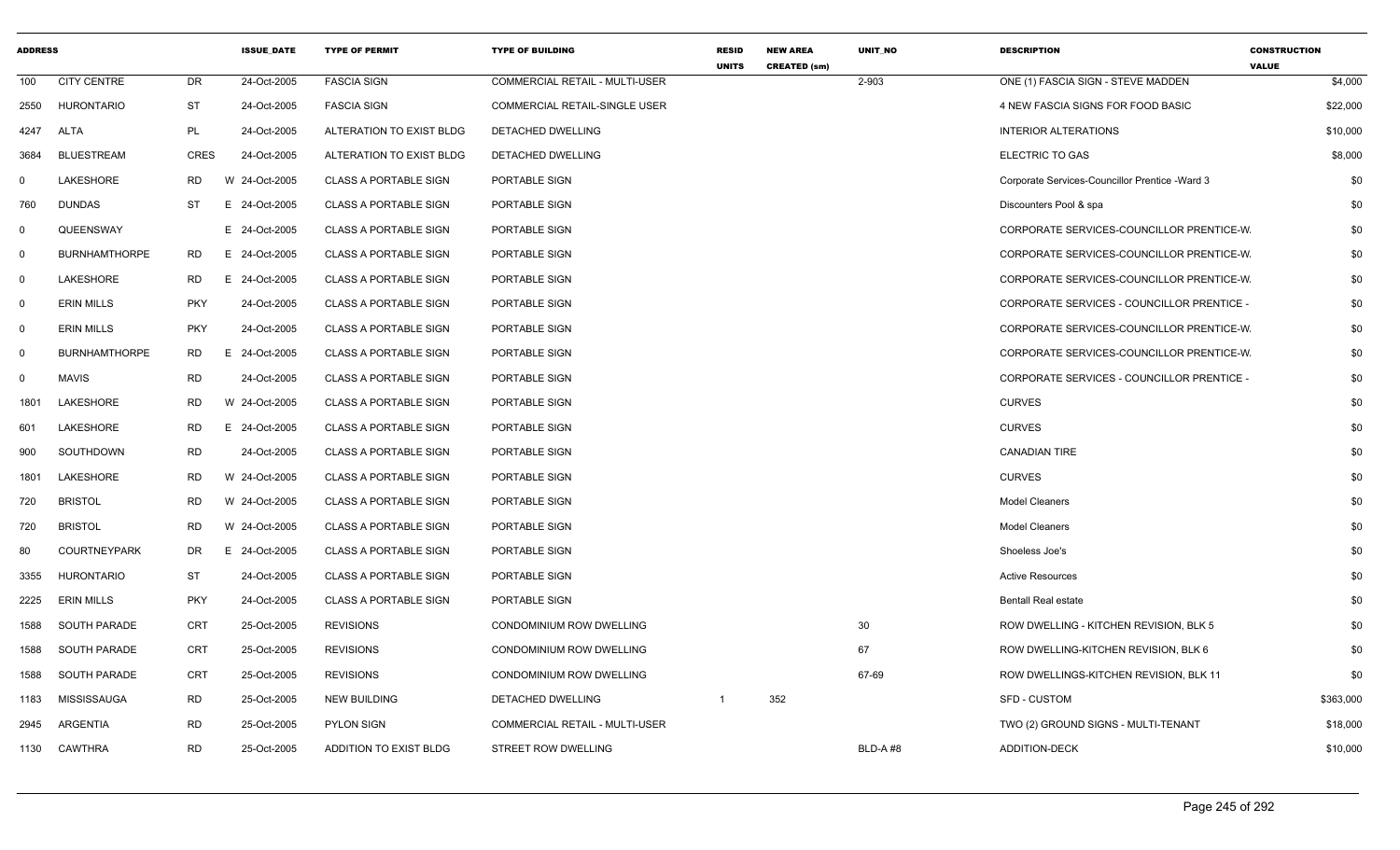| <b>ADDRESS</b> |                      |             | <b>ISSUE DATE</b> | <b>TYPE OF PERMIT</b>    | <b>TYPE OF BUILDING</b>        | <b>RESID</b><br><b>UNITS</b> | <b>NEW AREA</b><br><b>CREATED (sm)</b> | <b>UNIT NO</b>   | <b>DESCRIPTION</b>                            | <b>CONSTRUCTION</b><br><b>VALUE</b> |
|----------------|----------------------|-------------|-------------------|--------------------------|--------------------------------|------------------------------|----------------------------------------|------------------|-----------------------------------------------|-------------------------------------|
| 1130           | <b>CAWTHRA</b>       | <b>RD</b>   | 25-Oct-2005       | ADDITION TO EXIST BLDG   | STREET ROW DWELLING            |                              |                                        | <b>BLD-A#10</b>  | ADDITION-DECK                                 | \$10,000                            |
| 1130           | <b>CAWTHRA</b>       | <b>RD</b>   | 25-Oct-2005       | ADDITION TO EXIST BLDG   | <b>STREET ROW DWELLING</b>     |                              |                                        | <b>BLD-A#12</b>  | ADDITION-DECK                                 | \$10,000                            |
| 1130           | <b>CAWTHRA</b>       | <b>RD</b>   | 25-Oct-2005       | ADDITION TO EXIST BLDG   | <b>STREET ROW DWELLING</b>     |                              |                                        | <b>BLD-A#14</b>  | <b>ADDITION-DECK</b>                          | \$10,000                            |
| 1130           | <b>CAWTHRA</b>       | RD          | 25-Oct-2005       | ADDITION TO EXIST BLDG   | <b>STREET ROW DWELLING</b>     |                              |                                        | <b>BLD-A#16</b>  | ADDITION-DECK                                 | \$10,000                            |
| 1130           | <b>CAWTHRA</b>       | <b>RD</b>   | 25-Oct-2005       | ADDITION TO EXIST BLDG   | STREET ROW DWELLING            |                              |                                        | 18, BLD-A        | ADDITION-DECK                                 | \$10,000                            |
| 1130           | <b>CAWTHRA</b>       | <b>RD</b>   | 25-Oct-2005       | ADDITION TO EXIST BLDG   | STREET ROW DWELLING            |                              |                                        | <b>BLD-A#20</b>  | ADDITION-DECK                                 | \$10,000                            |
| 1130           | <b>CAWTHRA</b>       | <b>RD</b>   | 25-Oct-2005       | ADDITION TO EXIST BLDG   | STREET ROW DWELLING            |                              |                                        | <b>BLD-A#22</b>  | <b>ADDITION-DECK</b>                          | \$10,000                            |
| 1130           | <b>CAWTHRA</b>       | <b>RD</b>   | 25-Oct-2005       | ADDITION TO EXIST BLDG   | <b>STREET ROW DWELLING</b>     |                              |                                        | <b>BLD-A#24</b>  | ADDITION-DECK                                 | \$10,000                            |
| 1130           | <b>CAWTHRA</b>       | <b>RD</b>   | 25-Oct-2005       | ADDITION TO EXIST BLDG   | STREET ROW DWELLING            |                              |                                        | <b>BLD-A#26</b>  | ADDITION-DECK                                 | \$10,000                            |
| 1130           | <b>CAWTHRA</b>       | RD          | 25-Oct-2005       | ADDITION TO EXIST BLDG   | STREET ROW DWELLING            |                              |                                        | <b>BLD-A#28</b>  | ADDITION-DECK                                 | \$10,000                            |
| 1130           | <b>CAWTHRA</b>       | <b>RD</b>   | 25-Oct-2005       | ADDITION TO EXIST BLDG   | STREET ROW DWELLING            |                              |                                        | <b>BLD-C #46</b> | ADDITION-DECK                                 | \$10,000                            |
| 1130           | <b>CAWTHRA</b>       | <b>RD</b>   | 25-Oct-2005       | ADDITION TO EXIST BLDG   | STREET ROW DWELLING            |                              |                                        | <b>BLD-C #48</b> | ADDITION-DECK                                 | \$10,000                            |
| 1130           | <b>CAWTHRA</b>       | <b>RD</b>   | 25-Oct-2005       | ADDITION TO EXIST BLDG   | <b>STREET ROW DWELLING</b>     |                              |                                        | <b>BLD-C #52</b> | ADDITION-DECK                                 | \$10,000                            |
| 1130           | <b>CAWTHRA</b>       | <b>RD</b>   | 25-Oct-2005       | ADDITION TO EXIST BLDG   | <b>STREET ROW DWELLING</b>     |                              |                                        | <b>BLD-C #54</b> | ADDITION-DECK                                 | \$10,000                            |
| 1130           | CAWTHRA              | <b>RD</b>   | 25-Oct-2005       | ADDITION TO EXIST BLDG   | STREET ROW DWELLING            |                              |                                        | <b>BLD-C#60</b>  | <b>ADDITION-DECK</b>                          | \$10,000                            |
| 5173           | LITTLEBEND           | DR          | 25-Oct-2005       | <b>NEW BUILDING</b>      | DETACHED DWELLING              |                              | 233                                    |                  | SFD - CUSTOM                                  | \$240,000                           |
| 1331           | <b>BLUNDELL</b>      | <b>RD</b>   | 25-Oct-2005       | <b>SPRINKLERS</b>        | <b>INDUSTRIAL - OTHER</b>      |                              |                                        |                  | <b>SPRINKLERS</b>                             | \$74,000                            |
| 3035           | ARGENTIA             | <b>RD</b>   | 25-Oct-2005       | ALTERATION TO EXIST BLDG | COMMERCIAL RETAIL - MULTI-USER |                              |                                        | L#1              | <b>BULK FOOD STORE</b>                        | \$122,000                           |
| 3              | <b>ROBERT SPECK</b>  | <b>PKY</b>  | 25-Oct-2005       | ALTERATION TO EXIST BLDG | <b>COMMERCIAL - OTHER</b>      |                              |                                        |                  | <b>INTERIOR ALTERATIONS</b>                   | \$15,000                            |
| 798            | <b>BURNHAMTHORPE</b> | <b>RD</b>   | E 25-Oct-2005     | ALTERATION TO EXIST BLDG | DETACHED DWELLING              |                              |                                        |                  | <b>INTERIOR ALTERATIONS</b>                   | \$10,000                            |
| 7271           | <b>DIME</b>          | <b>CRES</b> | 25-Oct-2005       | ADDITION TO EXIST BLDG   | DETACHED DWELLING              |                              |                                        |                  | NEW - SUNROOM, UNHEATED/DECK                  | \$10,000                            |
| 27             | <b>REID</b>          | DR          | 25-Oct-2005       | <b>OTHER</b>             | SINGLE TENANT INDUSTRIAL       |                              |                                        |                  | SANITARY SEWER EXTENSION, NEW MANHOLE AND     | \$5,000                             |
| 50             | <b>BRISTOL</b>       | RD          | W 25-Oct-2005     | PORTABLE CLASSROOM       | SCHOOL - OTHER                 |                              |                                        |                  | PORTABLE-RELOCATE (5) ST FRANCIS XAVIER S.S.  | \$20,000                            |
| 1332           | <b>KHALSA</b>        | DR          | 25-Oct-2005       | <b>REVISIONS</b>         | MULTI-TENANT INDUSTRIAL        |                              | 4,548                                  |                  | REVISION - FOUNDATION TO ROOF                 | \$0                                 |
| 150            | <b>COURTNEYPARK</b>  | DR          | W 25-Oct-2005     | ALTERATION TO EXIST BLDG | MULTI-TENANT INDUSTRIAL        |                              |                                        |                  | <b>WAREHOUSE &amp; DISTRIBUTION</b>           | \$0                                 |
| 3066           | <b>EGLINTON</b>      | AVE         | W 26-Oct-2005     | <b>NEW BUILDING</b>      | CONDOMINIUM ROW DWELLING       | 12                           | 1,237                                  | #70-81           | CONDO STACKED ROW DWELL - BLK 5 (12 UNITS), F | \$1,147,000                         |
| 3056           | <b>EGLINTON</b>      | AVE         | W 26-Oct-2005     | <b>NEW BUILDING</b>      | CONDOMINIUM ROW DWELLING       | 12                           | 1,238                                  | #58-69           | CONDO STACKED ROW DWELL - BLK 6 (12 UNITS), F | \$1,148,000                         |
| 3046           | <b>EGLINTON</b>      | AVE         | W 26-Oct-2005     | <b>NEW BUILDING</b>      | CONDOMINIUM ROW DWELLING       | 9                            | 930                                    | #49-57           | CONDO STACKED ROW DWELL-BLK 7 (9 UNITS), FOI  | \$862,000                           |
|                |                      |             |                   |                          |                                |                              |                                        |                  |                                               |                                     |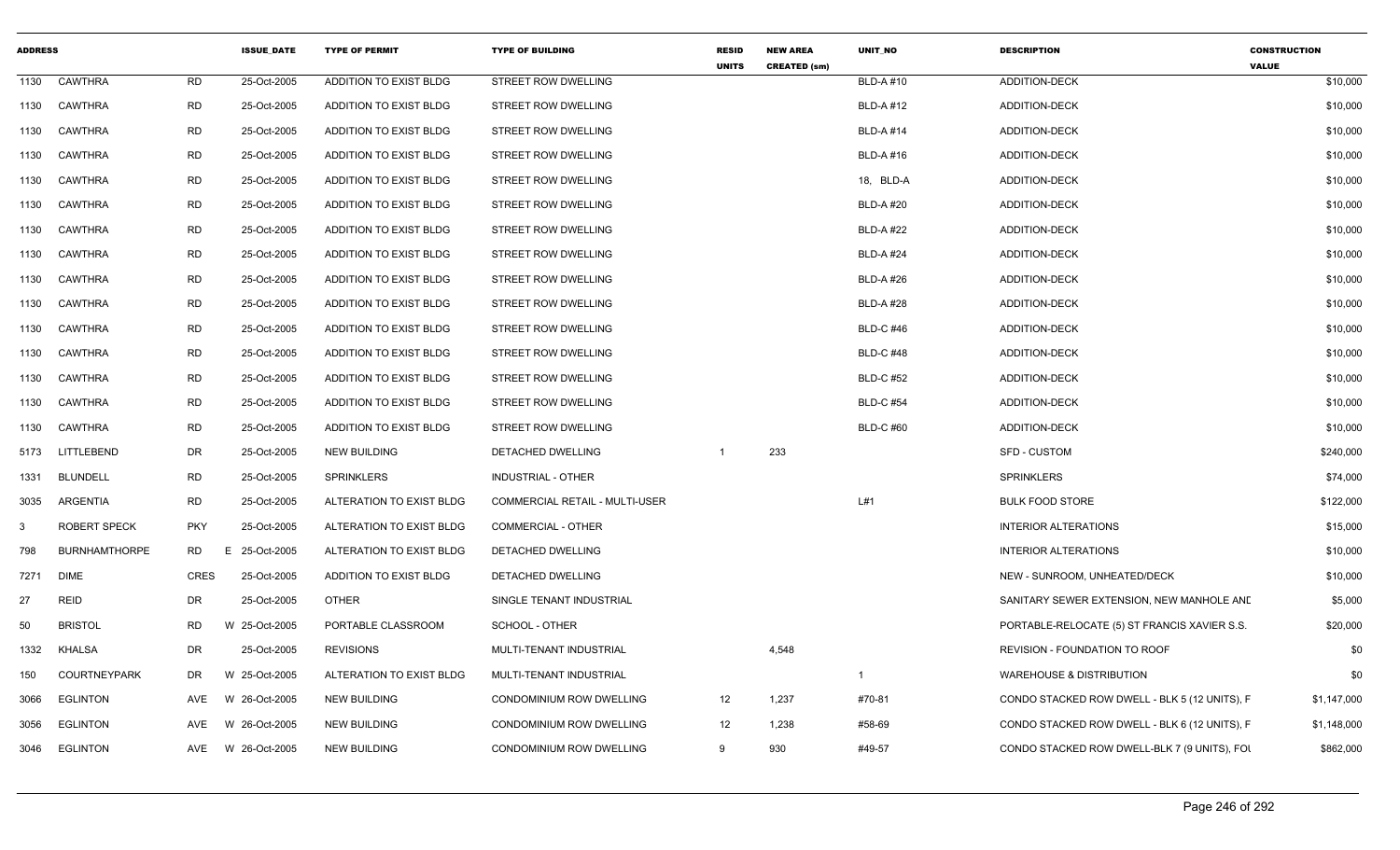| <b>ADDRESS</b> |                          |             | <b>ISSUE_DATE</b> | <b>TYPE OF PERMIT</b>        | <b>TYPE OF BUILDING</b>    | <b>RESID</b><br><b>UNITS</b> | <b>NEW AREA</b><br><b>CREATED (sm)</b> | UNIT_NO      | <b>DESCRIPTION</b>                           | <b>CONSTRUCTION</b><br><b>VALUE</b> |
|----------------|--------------------------|-------------|-------------------|------------------------------|----------------------------|------------------------------|----------------------------------------|--------------|----------------------------------------------|-------------------------------------|
| 4970           | <b>WINSTON CHURCHILL</b> | <b>BLVD</b> | 26-Oct-2005       | <b>NEW BUILDING</b>          | CONDOMINIUM ROW DWELLING   | -6                           | 624                                    | #127-132     | CONDO STACKED ROW DWELL-BLK 8 (6 UNITS), FOI | \$578,000                           |
| 4960           | <b>WINSTON CHURCHILL</b> | <b>BLVD</b> | 26-Oct-2005       | <b>NEW BUILDING</b>          | CONDOMINIUM ROW DWELLING   | 9                            | 929                                    | #118-126     | CONDO STACKED ROW DWELL-BLK 9 (9 UNITS), FOI | \$578,000                           |
| 4950           | <b>WINSTON CHURCHILL</b> | <b>BLVD</b> | 26-Oct-2005       | <b>NEW BUILDING</b>          | CONDOMINIUM ROW DWELLING   | 9                            | 930                                    | #109-117     | CONDO STACKED ROW DWELL-BLK 10 (9 UNITS), FC | \$862,000                           |
| 4975           | SOUTHAMPTON              | DR          | 26-Oct-2005       | <b>NEW BUILDING</b>          | CONDOMINIUM ROW DWELLING   | 9                            | 932                                    | #262-270     | CONDO STACKED ROW DWELL-BLK 11 (9 UNITS), FC | \$864,000                           |
| 4975           | SOUTHAMPTON              | DR          | 26-Oct-2005       | <b>NEW BUILDING</b>          | CONDOMINIUM ROW DWELLING   | -9                           | 930                                    | #253-261     | CONDO STACKED ROW DWELL-BLK 12 (9 UNITS), FC | \$863,000                           |
| 4975           | SOUTHAMPTON              | DR          | 26-Oct-2005       | <b>NEW BUILDING</b>          | CONDOMINIUM ROW DWELLING   | 12                           | 1,237                                  | #241-252     | CONDO STACKED ROW DWELL-BLK 13 (12 UNITS), F | \$1,147,000                         |
| 4975           | SOUTHAMPTON              | DR          | 26-Oct-2005       | <b>NEW BUILDING</b>          | CONDOMINIUM ROW DWELLING   | 28                           | 1,866                                  | #299-326     | CONDO STACKED ROW DWELL-BLK 19 (28 UNITS), F | \$1,730,000                         |
| 4975           | SOUTHAMPTON              | DR          | 26-Oct-2005       | <b>NEW BUILDING</b>          | CONDOMINIUM ROW DWELLING   | 28                           | 1,866                                  | #271-98      | CONDO STACKED ROW DWELL-BLK 20 (28 UNITS), F | \$1,730,000                         |
| 4975           | SOUTHAMPTON              | <b>DR</b>   | 26-Oct-2005       | <b>NEW BUILDING</b>          | CONDOMINIUM ROW DWELLING   | 24                           | 1,748                                  | #217-240     | CONDO STACKED ROW DWELL-BLK 21 (24 UNITS), F | \$1,620,000                         |
| 4975           | <b>SOUTHAMPTON</b>       | <b>DR</b>   | 26-Oct-2005       | <b>NEW BUILDING</b>          | CONDOMINIUM ROW DWELLING   | 28                           | 1,866                                  | #189-216     | CONDO STACKED ROW DWELL-BLK 22 (28 UNITS), F | \$1,730,000                         |
| 3600           | LAIRD                    | <b>RD</b>   | 26-Oct-2005       | ALTERATION TO EXIST BLDG     | MULTI-TENANT INDUSTRIAL    |                              |                                        | $5-6$        | <b>WAREHOUSING &amp; DISTRIBUTION</b>        | \$280,000                           |
| 599            | <b>DRYMEN</b>            | <b>CRES</b> | 26-Oct-2005       | <b>NEW BUILDING</b>          | DETACHED DWELLING          |                              | 296                                    |              | SFD - CUSTOM                                 | \$305,000                           |
| 200            | <b>COURTNEYPARK</b>      | DR          | W 26-Oct-2005     | <b>OTHER</b>                 | <b>INDUSTRIAL - OTHER</b>  |                              |                                        |              | <b>EARLY SITE SERVICING</b>                  | \$500,000                           |
| 7185           | <b>ROSEHURST</b>         | DR          | 26-Oct-2005       | <b>ADDITION AND ALTER</b>    | SCHOOL - ELEMENTARY        |                              | 2,033                                  |              | ADDITION/ALTERATIONS - ST ALBERT OF JERUSALE | \$2,877,000                         |
| 1705           | <b>TECH</b>              | AVE         | 26-Oct-2005       | ALTERATION TO EXIST BLDG     | MULTI-TENANT INDUSTRIAL    |                              | 1,719                                  | - 1          | PRINTING AND WAREHOUSING                     | \$495,000                           |
| 3873           | <b>SKYVIEW</b>           | <b>ST</b>   | 26-Oct-2005       | <b>NEW BUILDING</b>          | SEMI-DETACHED DWELLING     | 2                            | 396                                    |              | SEMI-DETACHED - REPEAT MODEL                 | \$408,000                           |
| 3855           | <b>SKYVIEW</b>           | ST          | 26-Oct-2005       | <b>NEW BUILDING</b>          | SEMI-DETACHED DWELLING     | 2                            | 360                                    |              | SEMI-DETACHED - REPEAT MODEL                 | \$370,000                           |
| 3950           | <b>ERIN CENTRE</b>       | <b>BLVD</b> | 26-Oct-2005       | <b>OTHER</b>                 | CONDOMINIUM ROW DWELLING   |                              |                                        |              | <b>EARLY SITE SERVICING</b>                  | \$1,000,000                         |
| 1325           | <b>DERRY</b>             | RD.<br>E    | 26-Oct-2005       | <b>FASCIA SIGN</b>           | MULTI-TENANT INDUSTRIAL    |                              |                                        | <b>BLDGD</b> | 7 FASCIA SIGNS - MULTI TENANT                | \$15,000                            |
| 1315           | DERRY                    | <b>RD</b>   | 26-Oct-2005<br>E. | <b>FASCIA SIGN</b>           | MULTI-TENANT INDUSTRIAL    |                              |                                        |              | 6 FASCIA SIGNS - MULTI TENANT                | \$15,000                            |
| 1332           | <b>KHALSA</b>            | <b>DR</b>   | 26-Oct-2005       | <b>FASCIA SIGN</b>           | MULTI-TENANT INDUSTRIAL    |                              |                                        |              | 24 FASCIA SIGNS - MULTI TENANT               | \$15,000                            |
| 6087           | <b>COXSWAIN</b>          | <b>CRES</b> | 26-Oct-2005       | PYLON SIGN                   | <b>RESIDENTIAL - OTHER</b> |                              |                                        |              | ONE (1) CONSTRUCTION SITE SIGN - BROOKSIDE   | \$4,000                             |
| 3041           | <b>ARGENTIA</b>          | <b>RD</b>   | 26-Oct-2005       | <b>CLASS A PORTABLE SIGN</b> | PORTABLE SIGN              |                              |                                        |              | Te;lus Mobility                              | \$0                                 |
| 1352           | <b>BIRCHWOOD HEIGHTS</b> | DR          | 27-Oct-2005       | <b>NEW BUILDING</b>          | DETACHED DWELLING          | -1                           | 393                                    |              | SFD - CUSTOM                                 | \$583,000                           |
| 615            | <b>SECRETARIAT</b>       | <b>CRT</b>  | 27-Oct-2005       | <b>NEW BUILDING</b>          | SINGLE TENANT INDUSTRIAL   |                              | 1,462                                  |              | NEW - INDUSTRIAL ELECTRONIC ASSEMBLY FACILIT | \$1,107,000                         |
| 1333           | <b>TONOLLI</b>           | <b>RD</b>   | 27-Oct-2005       | ALTERATION TO EXIST BLDG     | SINGLE TENANT INDUSTRIAL   |                              |                                        |              | ALTERATIONS - OVERHEAD DOOR (2), DONTEX CON  | \$30,000                            |
| 1331           | ST.JAMES                 | AVE         | 27-Oct-2005       | ADDITION TO EXIST BLDG       | GARAGE/CARPORT             |                              |                                        |              | ADDITION TO EXISTING DETACHED GARAGE         | \$34,000                            |
| 5110           | CREEKBANK                | <b>RD</b>   | 27-Oct-2005       | ALTERATION TO EXIST BLDG     | MULTI-TENANT INDUSTRIAL    |                              | 8,175                                  |              | ADMINISTRATIVE OFFICE                        | \$1,232,000                         |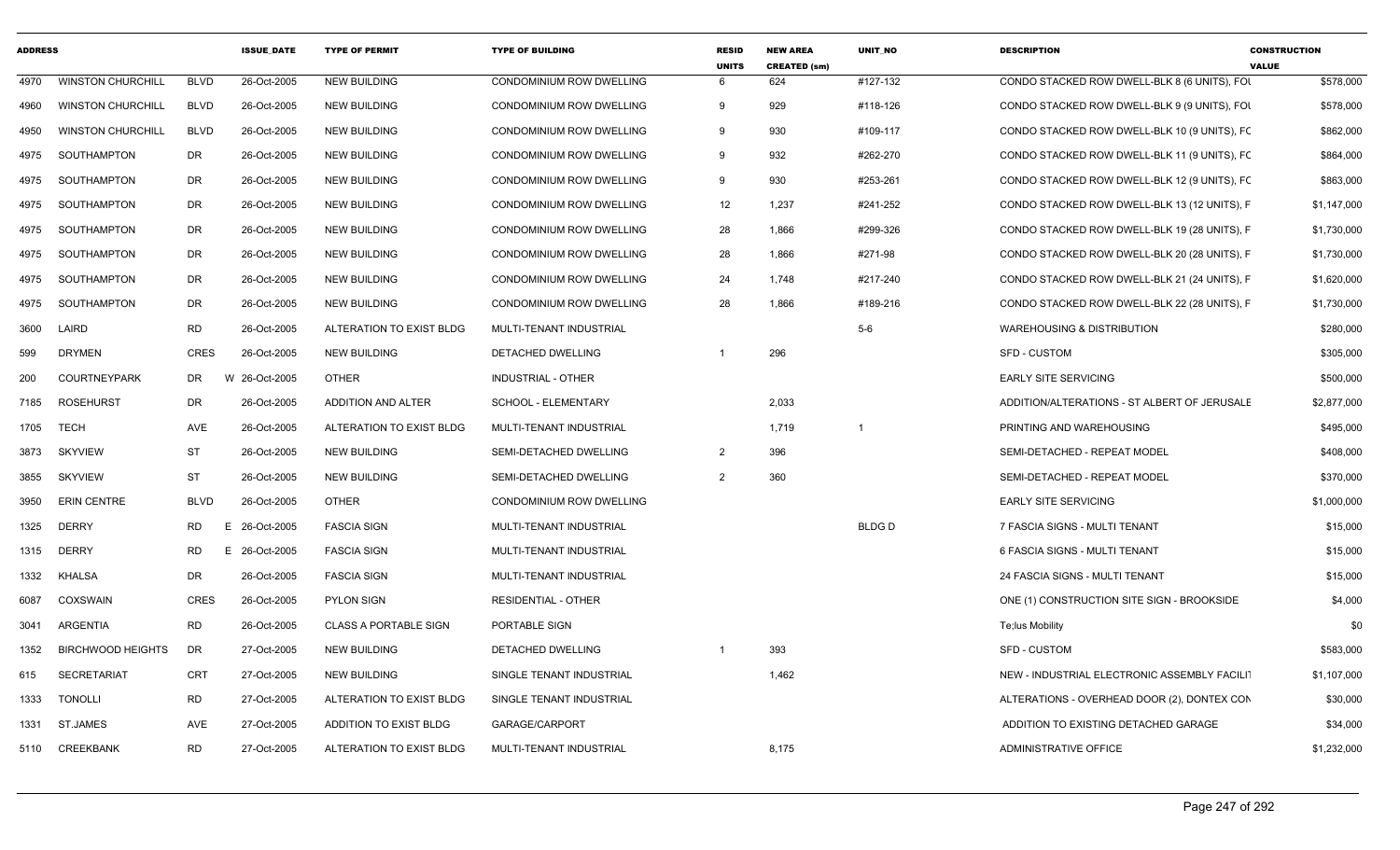| <b>ADDRESS</b> |                      |            | <b>ISSUE DATE</b> | <b>TYPE OF PERMIT</b>        | <b>TYPE OF BUILDING</b>        | <b>RESID</b><br><b>UNITS</b> | <b>NEW AREA</b><br><b>CREATED (sm)</b> | UNIT NO | <b>DESCRIPTION</b>                            | <b>CONSTRUCTION</b><br><b>VALUE</b> |
|----------------|----------------------|------------|-------------------|------------------------------|--------------------------------|------------------------------|----------------------------------------|---------|-----------------------------------------------|-------------------------------------|
| 100            | <b>CITY CENTRE</b>   | DR         | 27-Oct-2005       | ALTERATION TO EXIST BLDG     | COMMERCIAL RETAIL - MULTI-USER |                              | 174                                    | 2-905   | INTERIOR ALTERATIONS - JAZZ URBAN STYLE       | \$26,000                            |
| 5203           | <b>MISTY PINE</b>    | CRES       | 27-Oct-2005       | <b>NEW BUILDING</b>          | DETACHED DWELLING              |                              | 268                                    |         | SFD - REPEAT MODEL, FIREBREAK LOT COMPLETIC   | \$0                                 |
| 5188           | <b>MISTY PINE</b>    | CRES       | 27-Oct-2005       | <b>NEW BUILDING</b>          | DETACHED DWELLING              |                              | 235                                    |         | SFD - REPEAT MODEL - FIREBREAK LOT COMPLETI   | \$0                                 |
| 1475           | DUNDAS               | ST<br>E    | 27-Oct-2005       | CLASS A PORTABLE SIGN        | PORTABLE SIGN                  |                              |                                        |         | <b>FUTURE SHOP</b>                            | \$0                                 |
| $^{\circ}$     | <b>DERRY</b>         | RD         | E 27-Oct-2005     | <b>CLASS A PORTABLE SIGN</b> | PORTABLE SIGN                  |                              |                                        |         | Canadian Diabetes Association                 | \$0                                 |
| 3010           | THE COLLEGEWAY       |            | 27-Oct-2005       | <b>CLASS A PORTABLE SIGN</b> | PORTABLE SIGN                  |                              |                                        |         | Erin Mills United Church                      | \$0                                 |
| 224            | LAKESHORE            | RD         | W 27-Oct-2005     | <b>CLASS A PORTABLE SIGN</b> | PORTABLE SIGN                  |                              |                                        |         | Chocolata                                     | \$0                                 |
| 3145           | <b>DUNDAS</b>        | ST         | W 27-Oct-2005     | <b>CLASS A PORTABLE SIGN</b> | PORTABLE SIGN                  |                              |                                        |         | Bamboo Legen                                  | \$0                                 |
| 1175           | HURONTARIO           | <b>ST</b>  | 27-Oct-2005       | <b>CLASS A PORTABLE SIGN</b> | PORTABLE SIGN                  |                              |                                        |         | Petro Canada                                  | \$0                                 |
| 7015           | <b>KENNEDY</b>       | RD         | 27-Oct-2005       | <b>CLASS A PORTABLE SIGN</b> | PORTABLE SIGN                  |                              |                                        |         | Petro Canada                                  | \$0                                 |
| 3535           | SOUTH COMMON         | <b>CRT</b> | 27-Oct-2005       | <b>CLASS A PORTABLE SIGN</b> | PORTABLE SIGN                  |                              |                                        |         | St. Thomas A Becket Anglican Church           | \$0                                 |
| 0              | <b>BURNHAMTHORPE</b> | RD         | E 27-Oct-2005     | <b>CLASS A PORTABLE SIGN</b> | PORTABLE SIGN                  |                              |                                        |         | <b>COMMUNITY SERVICES (REC. &amp; PARKS)</b>  | \$0                                 |
| 0              | <b>DUNDAS</b>        | <b>ST</b>  | W 27-Oct-2005     | <b>CLASS A PORTABLE SIGN</b> | PORTABLE SIGN                  |                              |                                        |         | COMMUNITY SERVICES (REC. & PARKS)             | \$0                                 |
| $\Omega$       | SOUTHDOWN            | <b>RD</b>  | 27-Oct-2005       | CLASS A PORTABLE SIGN        | PORTABLE SIGN                  |                              |                                        |         | COMMUNITY SERVICES (REC. & PARKS)             | \$0                                 |
| 6325           | DIXIE                | <b>RD</b>  | 27-Oct-2005       | <b>CLASS A PORTABLE SIGN</b> | PORTABLE SIGN                  |                              |                                        |         | <b>Rogers Wireless</b>                        | \$0                                 |
| 6325           | DIXIE                | <b>RD</b>  | 27-Oct-2005       | <b>CLASS A PORTABLE SIGN</b> | PORTABLE SIGN                  |                              |                                        |         | <b>GWL Realty Services</b>                    | \$0                                 |
| 1300           | LAKESHORE            | RD         | E 28-Oct-2005     | ADDITION TO EXIST BLDG       | <b>GOVERNMENTAL</b>            |                              | 540                                    |         | ADDITION - UNDERGROUND WALKWAY STRUCTURE      | \$110,000                           |
| 6381           | PLOWMANS HEATH       |            | 28-Oct-2005       | ADDITION AND ALTER           | DETACHED DWELLING              |                              |                                        |         | ADDITIONS/ALTERATIONS                         | \$110,000                           |
| 22             | <b>STAVEBANK</b>     | <b>RD</b>  | 28-Oct-2005       | ALTERATION TO EXIST BLDG     | <b>CITY</b>                    |                              |                                        |         | ALTERATIONS-OPEN AIR PAVILLION, PORT CREDIT   | \$68,000                            |
| 6955           | <b>CREDITVIEW</b>    | <b>RD</b>  | 28-Oct-2005       | MEZZANINE                    | INDUSTRIAL - OTHER             |                              |                                        |         | ADDITION/ALTERATIONS - MEZZANINE AREA (646 S/ | \$29,000                            |
| 5263           | <b>MISTY PINE</b>    | CRES       | 28-Oct-2005       | <b>NEW BUILDING</b>          | <b>DETACHED DWELLING</b>       |                              | 283                                    |         | SFD - CUSTOM                                  | \$291,000                           |
| 5259           | <b>MISTY PINE</b>    | CRES       | 28-Oct-2005       | <b>NEW BUILDING</b>          | DETACHED DWELLING              |                              | 285                                    |         | SFD - CUSTOM - FIREBREAK LOT                  | \$294,000                           |
| 3590           | COLONIAL             | DR         | 28-Oct-2005       | ALTERATION TO EXIST BLDG     | APARTMENT (> 6 UNITS)          |                              |                                        |         | ALTERATIONS - EXTERIOR REPAIRS, REGION OF PE  | \$15,000                            |
| 2655           | NORTH SHERIDAN       | WAY        | 28-Oct-2005       | ALTERATION TO EXIST BLDG     | MULTI-TENANT INDUSTRIAL        |                              | 72                                     | 130     | INTERIOR ALTERATIONS-BENTALL REAL ESTATE SE   | \$21,000                            |
| 2166           | FOWLER               | LANE       | 28-Oct-2005       | <b>NEW BUILDING</b>          | DETACHED DWELLING              |                              | 312                                    |         | SFD - CUSTOM                                  | \$321,000                           |
| 4920           | <b>TOMKEN</b>        | RD         | 28-Oct-2005       | <b>NEW BUILDING</b>          | MULTI-TENANT INDUSTRIAL        |                              |                                        |         | NEW - INDUSTRIAL SPEC BLDG B, TENANT NOT DET  | \$0                                 |
| 7045           | EDWARDS              | BLVD       | 28-Oct-2005       | ALTERATION TO EXIST BLDG     | COMMERCIAL OFFICE - MULTI-USER |                              |                                        | 301     | <b>OFFICE</b>                                 | \$46,000                            |
|                | 1250 SOUTH SERVICE   | <b>RD</b>  | 28-Oct-2005       | ALTERATION TO EXIST BLDG     | COMMERCIAL RETAIL - MULTI-USER |                              |                                        | 18      | <b>INTERIOR ALTERATIONS - RADIO SHACK</b>     | \$15,000                            |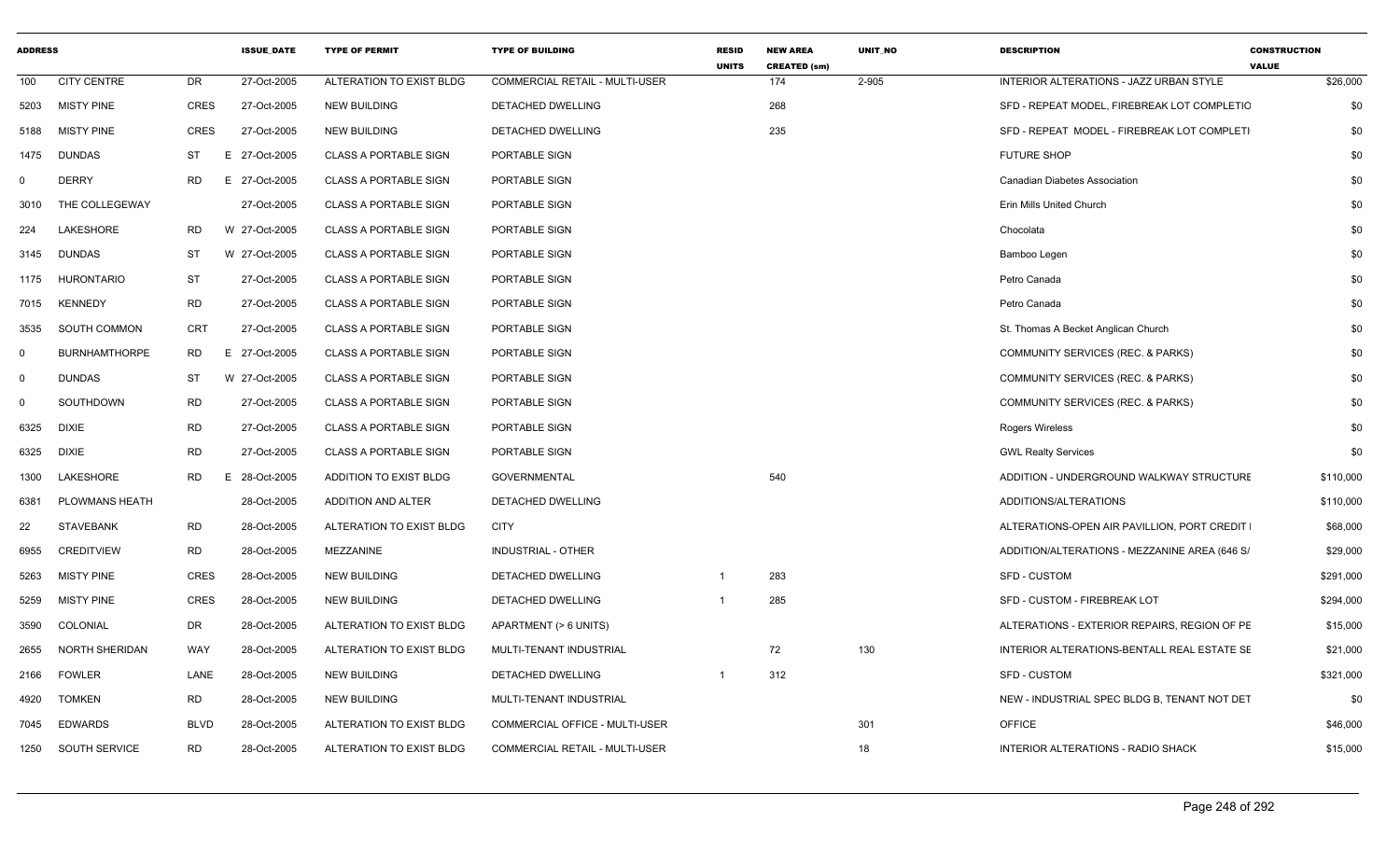|             | <b>ADDRESS</b>       |             | <b>ISSUE DATE</b> | <b>TYPE OF PERMIT</b>        | <b>TYPE OF BUILDING</b>        | <b>RESID</b><br><b>UNITS</b> | <b>NEW AREA</b><br><b>CREATED (sm)</b> | <b>UNIT NO</b> | <b>DESCRIPTION</b>                              | <b>CONSTRUCTION</b><br><b>VALUE</b> |
|-------------|----------------------|-------------|-------------------|------------------------------|--------------------------------|------------------------------|----------------------------------------|----------------|-------------------------------------------------|-------------------------------------|
| 88          | <b>FOSTER</b>        | <b>CRES</b> | 28-Oct-2005       | MEZZANINE                    | SINGLE TENANT INDUSTRIAL       |                              |                                        |                | ADDITION/ALTERATIONS - MEZZANINE, SHELF RACK    | \$370,000                           |
| 3726        | <b>BLOOMINGTON</b>   | <b>CRES</b> | 28-Oct-2005       | <b>NEW BUILDING</b>          | SEMI-DETACHED DWELLING         | $\overline{2}$               | 307                                    |                | SEMI-DETACHED - REPEAT MODEL                    | \$315,000                           |
| 3720        | <b>BLOOMINGTON</b>   | <b>CRES</b> | 28-Oct-2005       | <b>NEW BUILDING</b>          | SEMI-DETACHED DWELLING         | $\overline{2}$               | 303                                    |                | SEMI-DETACHED - NEW MODEL                       | \$342,000                           |
| 6126        | <b>BANKHEAD</b>      | <b>CRT</b>  | 28-Oct-2005       | <b>INGROUND POOL</b>         | DETACHED DWELLING              |                              |                                        |                |                                                 | \$0                                 |
| 3041        | ARGENTIA             | <b>RD</b>   | 28-Oct-2005       | <b>FASCIA SIGN</b>           | COMMERCIAL RETAIL - MULTI-USER |                              |                                        | $M-02$         | 2 FASCIA SIGNS - TELUS                          | \$4,000                             |
| 7455        | <b>REDSTONE</b>      | <b>RD</b>   | 28-Oct-2005       | PORTABLE CLASSROOM           | SCHOOL - ELEMENTARY            |                              |                                        |                | PORTABLE-RELOCATE (2), MARVIN HEIGHTS PS        | \$8,000                             |
| 3860        | <b>SKYVIEW</b>       | <b>ST</b>   | 28-Oct-2005       | NEW BUILDING                 | SEMI-DETACHED DWELLING         | $\overline{2}$               | 281                                    |                | SEMI-DETACHED - REPEAT MODEL                    | \$261,000                           |
| 3866        | <b>SKYVIEW</b>       | <b>ST</b>   | 28-Oct-2005       | <b>NEW BUILDING</b>          | SEMI-DETACHED DWELLING         | 2                            | 242                                    |                | SEMI-DETACHED -REPEAT MODEL                     | \$224,000                           |
| 3872        | <b>SKYVIEW</b>       | <b>ST</b>   | 28-Oct-2005       | NEW BUILDING                 | SEMI-DETACHED DWELLING         | 2                            | 303                                    |                | SEMI-DETACHED -REPEAT MODEL                     | \$281,000                           |
| 3878        | <b>SKYVIEW</b>       | ST          | 28-Oct-2005       | <b>NEW BUILDING</b>          | SEMI-DETACHED DWELLING         | 2                            | 284                                    |                | SEMI-DETACHED -REPEAT MODEL                     | \$263,000                           |
| 3884        | <b>SKYVIEW</b>       | <b>ST</b>   | 28-Oct-2005       | <b>NEW BUILDING</b>          | SEMI-DETACHED DWELLING         | $\overline{2}$               | 281                                    |                | SEMI-DETACHED -REPEAT MODEL                     | \$261,000                           |
| 3890        | <b>SKYVIEW</b>       | <b>ST</b>   | 28-Oct-2005       | <b>NEW BUILDING</b>          | SEMI-DETACHED DWELLING         | $\overline{2}$               | 303                                    |                | SEMI-DETACHED - REPEAT MODEL, FIREBREAK LOT     | \$281,000                           |
| 302         | <b>QUEEN</b>         | <b>ST</b>   | S 28-Oct-2005     | <b>DEMOLITION</b>            | GARAGE/CARPORT                 |                              |                                        |                | DEMOLITION - ATTACHED CARPORT                   | \$1,000                             |
| 2300        | <b>BURNHAMTHORPE</b> | <b>RD</b>   | W 28-Oct-2005     | <b>CLASS A PORTABLE SIGN</b> | PORTABLE SIGN                  |                              |                                        |                | St. Ignatius Loyola Church                      | \$0                                 |
| 5495        | <b>DIXIE</b>         | <b>RD</b>   | 28-Oct-2005       | <b>CLASS A PORTABLE SIGN</b> | PORTABLE SIGN                  |                              |                                        |                | Dixie Ford                                      | \$0                                 |
| 512         | <b>BRISTOL</b>       | <b>RD</b>   | W 28-Oct-2005     | <b>CLASS A PORTABLE SIGN</b> | PORTABLE SIGN                  |                              |                                        |                | <b>Bristol Dental</b>                           | \$0                                 |
| 289         | <b>DUNDAS</b>        | ST          | E 28-Oct-2005     | <b>CLASS A PORTABLE SIGN</b> | PORTABLE SIGN                  |                              |                                        |                | <b>Heavenly Scent Creation</b>                  | \$0                                 |
| $\mathbf 0$ | <b>ERIN MILLS</b>    | <b>PKY</b>  | 28-Oct-2005       | <b>CLASS A PORTABLE SIGN</b> | PORTABLE SIGN                  |                              |                                        |                | COMMUNITY SERVICES (REC. & PARKS)duplicated,tra | \$0                                 |
| $\mathbf 0$ | <b>DIXIE</b>         | <b>RD</b>   | 28-Oct-2005       | <b>CLASS A PORTABLE SIGN</b> | PORTABLE SIGN                  |                              |                                        |                | COMMUNITY SERVICES (REC. & PARKS)               | \$0                                 |
| $\mathbf 0$ | <b>BRITANNIA</b>     | <b>RD</b>   | W 28-Oct-2005     | <b>CLASS A PORTABLE SIGN</b> | PORTABLE SIGN                  |                              |                                        |                | COMMUNITY SERVICES (REC. & PARKS)               | \$0                                 |
| $\mathbf 0$ | CAWTHRA              | <b>RD</b>   | 28-Oct-2005       | <b>CLASS A PORTABLE SIGN</b> | PORTABLE SIGN                  |                              |                                        |                | COMMUNITY SERVICES (REC. & PARKS)               | \$0                                 |
| 6199        | <b>TREMAINE</b>      | <b>CRT</b>  | 28-Oct-2005       | <b>INGROUND POOL</b>         | DETACHED DWELLING              |                              |                                        |                |                                                 | \$0                                 |
| $\Omega$    | <b>ERIN MILLS</b>    | <b>PKY</b>  | 28-Oct-2005       | <b>CLASS A PORTABLE SIGN</b> | PORTABLE SIGN                  |                              |                                        |                | OMMUNITY SERVICES (REC. & PARKS)entered in erro | \$0                                 |
| $\mathbf 0$ | <b>ERIN MILLS</b>    | <b>PKY</b>  | 28-Oct-2005       | <b>CLASS A PORTABLE SIGN</b> | PORTABLE SIGN                  |                              |                                        |                | COMMUNITY SERVICES (REC. & PARKS)               | \$0                                 |
| 6765        | <b>KENNEDY</b>       | <b>RD</b>   | 31-Oct-2005       | ALTERATION TO EXIST BLDG     | INDUSTRIAL - OTHER             |                              |                                        |                | <b>WAREHOUSE DISTRIBUTION FACILITY</b>          | \$1,000,000                         |
| 174         | <b>KING</b>          | ST          | E 31-Oct-2005     | <b>DEMOLITION</b>            | <b>RESIDENTIAL - OTHER</b>     | -1                           |                                        |                | DEMOLITION - GARAGE AND BARN ONLY. HISTORIC     | \$10,000                            |
| 1208        | <b>BIRCHVIEW</b>     | DR          | 31-Oct-2005       | <b>NEW BUILDING</b>          | DETACHED DWELLING              |                              | 354                                    |                | <b>SFD - CUSTOM</b>                             | \$371,000                           |
| 383         | CHIEFTAN             | <b>CIR</b>  | 31-Oct-2005       | ADDITION TO EXIST BLDG       | DETACHED DWELLING              |                              |                                        |                | <b>ADDITION</b>                                 | \$21,000                            |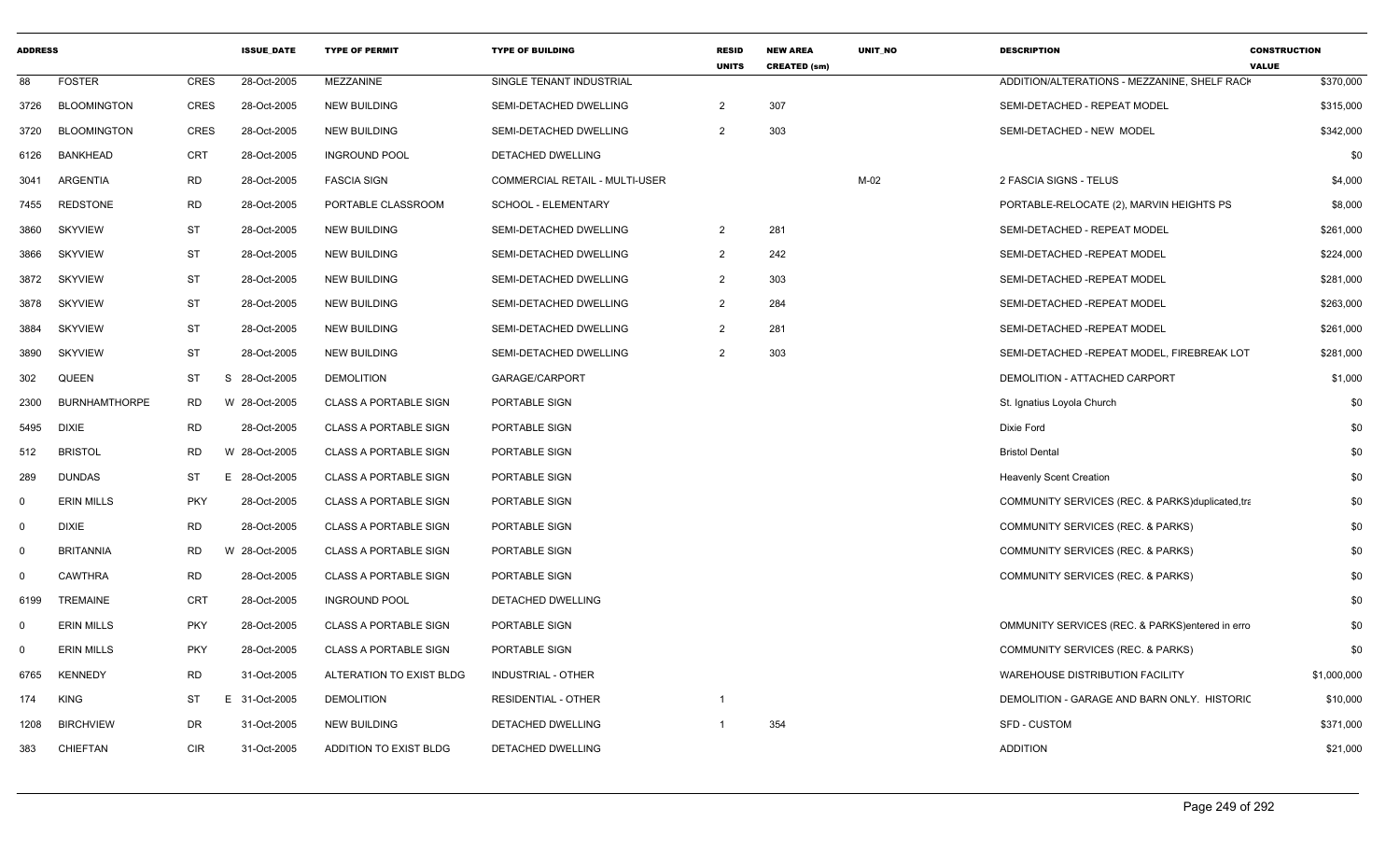| <b>ADDRESS</b> |                    |             | <b>ISSUE DATE</b>             | <b>TYPE OF PERMIT</b>        | <b>TYPE OF BUILDING</b>        | <b>RESID</b><br><b>UNITS</b> | <b>NEW AREA</b><br><b>CREATED (sm)</b> | <b>UNIT NO</b> | <b>DESCRIPTION</b>                           | <b>CONSTRUCTION</b><br><b>VALUE</b> |
|----------------|--------------------|-------------|-------------------------------|------------------------------|--------------------------------|------------------------------|----------------------------------------|----------------|----------------------------------------------|-------------------------------------|
| 1947           | <b>DAVEBROOK</b>   | <b>RD</b>   | 31-Oct-2005                   | <b>NEW BUILDING</b>          | GARAGE/CARPORT                 |                              |                                        |                | NEW-GARAGE DETACHED                          | \$22,000                            |
| 1487           | LARCHVIEW          | <b>TR</b>   | 31-Oct-2005                   | ADDITION AND ALTER           | <b>DETACHED DWELLING</b>       |                              | 101                                    |                | ADDITION/ALTERATIONS-ADDITION/FINISHED BASEI | \$120,000                           |
| 445            | <b>EGLINTON</b>    | AVE         | E<br>31-Oct-2005              | ALTERATION TO EXIST BLDG     | <b>COMMERCIAL - OTHER</b>      |                              |                                        |                | ADD/ALT-SUNOCO GAS BAR/CONVIENCE STORE, CO   | \$0                                 |
| 5180           | <b>ORBITOR</b>     | DR          | 31-Oct-2005                   | <b>FASCIA SIGN</b>           | MULTI-TENANT INDUSTRIAL        |                              |                                        |                | ONE (1) FASCIA SIGN - ESPRIDA                | \$3,000                             |
| 1840           | <b>ARGENTIA</b>    | <b>RD</b>   | 31-Oct-2005                   | <b>OTHER</b>                 | INDUSTRIAL - OTHER             |                              |                                        |                | FIRE ALARM SYSTEM                            | \$4,000                             |
| 3435           | <b>EGLINTON</b>    | AVE         | W 31-Oct-2005                 | <b>OTHER</b>                 | COMMERCIAL RETAIL - MULTI-USER |                              |                                        | $\overline{2}$ | UNDERGROUND PLUMBING ONLY - MODEL SUITE      | \$5,000                             |
| 6487           | <b>DIXIE</b>       | <b>RD</b>   | 31-Oct-2005                   | <b>CLASS A PORTABLE SIGN</b> | PORTABLE SIGN                  |                              |                                        |                | <b>FENICE HOME SPA</b>                       | \$0                                 |
| 5425           | <b>CREDITVIEW</b>  | <b>RD</b>   | 31-Oct-2005                   | <b>CLASS A PORTABLE SIGN</b> | PORTABLE SIGN                  |                              |                                        |                | PURIFIED WATER STORES                        | \$0                                 |
| $\mathbf{0}$   | <b>BRITANNIA</b>   | <b>RD</b>   | W 31-Oct-2005                 | <b>CLASS A PORTABLE SIGN</b> | PORTABLE SIGN                  |                              |                                        |                | MEADOWEST CO-OPERATIVE PRESCHOOL INC.        | \$0                                 |
| 2666           | ROYAL WINDSOR      | DR          | 31-Oct-2005                   | <b>CLASS A PORTABLE SIGN</b> | PORTABLE SIGN                  |                              |                                        |                | PAINT WAREHOUSE                              | \$0                                 |
| $\mathbf 0$    | <b>DERRY</b>       | <b>RD</b>   | W 31-Oct-2005                 | <b>CLASS A PORTABLE SIGN</b> | PORTABLE SIGN                  |                              |                                        |                | MEADOWEST CO-OPERATIVE PRESCHOOL INC.        | \$0                                 |
| 790            | <b>DUNDAS</b>      | <b>ST</b>   | $\mathsf{E}^-$<br>31-Oct-2005 | <b>CLASS A PORTABLE SIGN</b> | PORTABLE SIGN                  |                              |                                        |                | UNITED FURNITURE WAREHOUSE                   | \$0                                 |
| 251            | <b>ISABELLA</b>    | AVE         | 01-Nov-2005                   | <b>INGROUND POOL</b>         | DETACHED DWELLING              |                              |                                        |                |                                              | \$0                                 |
| 2526           | <b>CAWTHRA</b>     | <b>RD</b>   | 01-Nov-2005                   | ALTERATION TO EXIST BLDG     | <b>INDUSTRIAL - OTHER</b>      |                              |                                        |                | ALTERATIONS-SPRAYBOOTH, ROSS HAWLEY LEASI    | \$21,000                            |
| 39             | <b>GAFNEY</b>      | <b>DR</b>   | 01-Nov-2005                   | <b>NEW BUILDING</b>          | DETACHED DWELLING              | $\mathbf 1$                  | 294                                    |                | <b>SFD - REPEAT MODEL</b>                    | \$273,000                           |
| 90             | <b>THOMAS</b>      | <b>ST</b>   | 01-Nov-2005                   | <b>NEW BUILDING</b>          | DETACHED DWELLING              | -1                           | 263                                    |                | SFD - CUSTOM W/GARAGE DETACHED               | \$288,000                           |
| 94             | <b>THOMAS</b>      | <b>ST</b>   | 01-Nov-2005                   | <b>NEW BUILDING</b>          | DETACHED DWELLING              | -1                           | 235                                    |                | SFD - CUSTOM WITH DETACHED GARAGE.           | \$260,000                           |
| 98             | <b>THOMAS</b>      | <b>ST</b>   | 01-Nov-2005                   | <b>NEW BUILDING</b>          | DETACHED DWELLING              | -1                           | 212                                    |                | SFD - CUSTOM W/GARAGE DETACHED               | \$236,000                           |
| 100            | <b>THOMAS</b>      | <b>ST</b>   | 01-Nov-2005                   | <b>NEW BUILDING</b>          | DETACHED DWELLING              | $\overline{1}$               | 212                                    |                | SFD - CUSTOM WITH DETACHED GARAGE            | \$236,000                           |
| 4920           | <b>TOMKEN</b>      | <b>RD</b>   | 01-Nov-2005                   | ALTERATION TO EXIST BLDG     | COMMERCIAL OFFICE - MULTI-USER |                              |                                        | -1             | CONVENIENCE RESTAURANT                       | \$27,000                            |
| 1133           | <b>MESA</b>        | <b>CRES</b> | 01-Nov-2005                   | <b>INGROUND POOL</b>         | DETACHED DWELLING              |                              |                                        |                |                                              | \$0                                 |
| 6203           | <b>TREMAINE</b>    | <b>CRT</b>  | 01-Nov-2005                   | <b>INGROUND POOL</b>         | DETACHED DWELLING              |                              |                                        |                |                                              | \$0                                 |
| 3116           | <b>FIELDGATE</b>   | <b>DR</b>   | 01-Nov-2005                   | ADDITION AND ALTER           | SEMI-DETACHED DWELLING         |                              | 10                                     |                | ADDITION-1 STOREY/FRONT PORCH/INTERIOR ALTE  | \$20,000                            |
| 3849           | CANDLELIGHT        | <b>DR</b>   | 01-Nov-2005                   | <b>NEW BUILDING</b>          | DETACHED DWELLING              | -1                           | 252                                    |                | SFD - REPEAT MODEL                           | \$253,000                           |
| 3879           | CANDLELIGHT        | <b>DR</b>   | 01-Nov-2005                   | <b>NEW BUILDING</b>          | DETACHED DWELLING              | -1                           | 250                                    |                | <b>SFD - REPEAT MODEL</b>                    | \$252,000                           |
| 3883           | CANDLELIGHT        | DR          | 01-Nov-2005                   | <b>NEW BUILDING</b>          | DETACHED DWELLING              | $\mathbf 1$                  | 268                                    |                | <b>SFD - REPEAT MODEL</b>                    | \$268,000                           |
| 3312           | <b>ERIN CENTRE</b> | <b>BLVD</b> | 01-Nov-2005                   | <b>NEW BUILDING</b>          | DETACHED DWELLING              | -1                           | 301                                    |                | <b>SFD - REPEAT MODEL</b>                    | \$305,000                           |
| 3348           | <b>ERIN CENTRE</b> | <b>BLVD</b> | 01-Nov-2005                   | <b>NEW BUILDING</b>          | DETACHED DWELLING              | -1                           | 301                                    |                | <b>SFD - REPEAT MODEL</b>                    | \$305,000                           |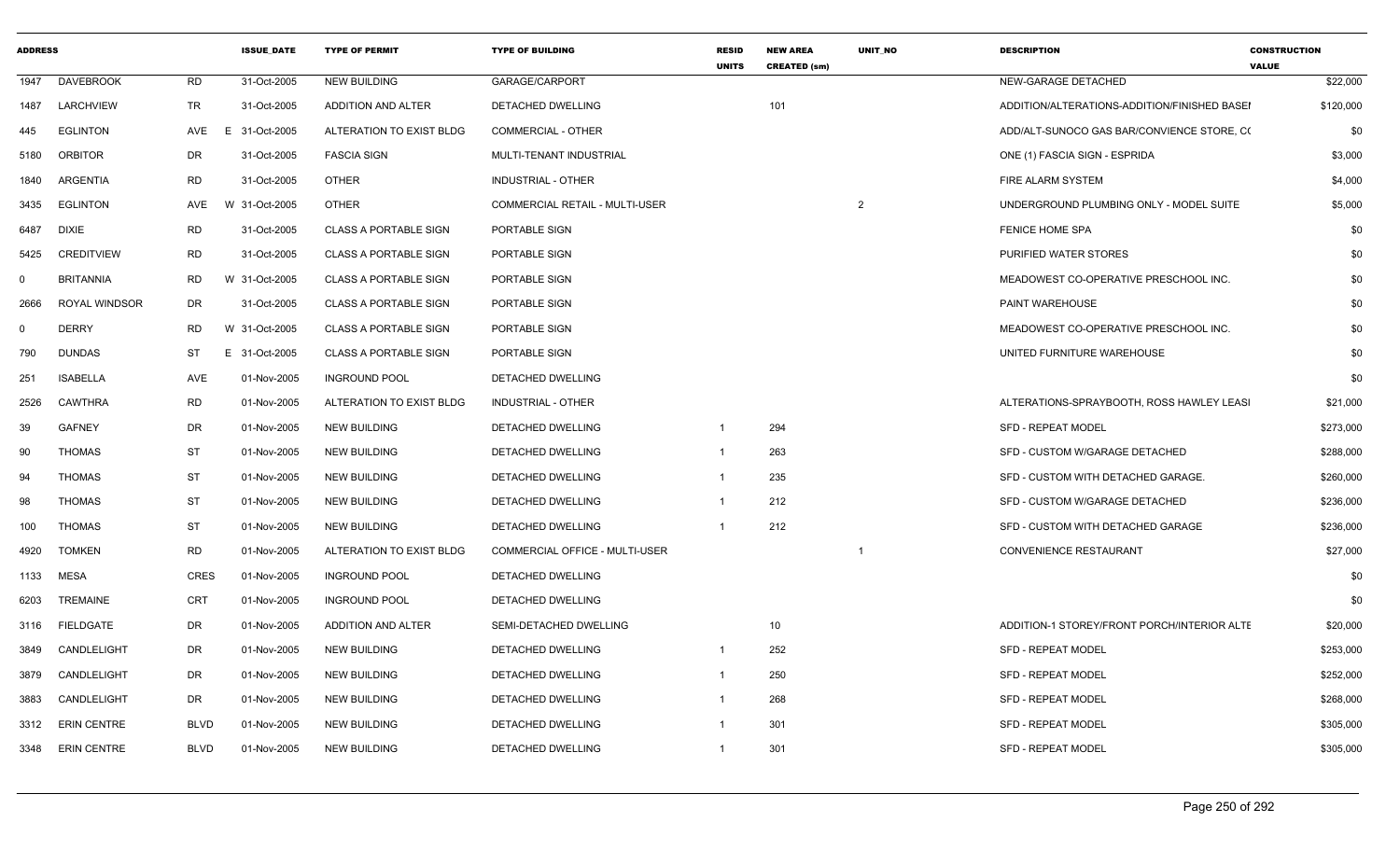| <b>ADDRESS</b> |                      |             | <b>ISSUE DATE</b> | <b>TYPE OF PERMIT</b>        | <b>TYPE OF BUILDING</b>               | <b>RESID</b><br><b>UNITS</b> | <b>NEW AREA</b><br><b>CREATED (sm)</b> | UNIT_NO | <b>DESCRIPTION</b>                         | <b>CONSTRUCTION</b><br><b>VALUE</b> |
|----------------|----------------------|-------------|-------------------|------------------------------|---------------------------------------|------------------------------|----------------------------------------|---------|--------------------------------------------|-------------------------------------|
| 2123           | <b>AUTUMN BREEZE</b> | DR          | 01-Nov-2005<br>N  | <b>REVISIONS</b>             | DETACHED DWELLING                     |                              | 326                                    |         | <b>REVISION-ROOF FRAMING</b>               | \$0                                 |
| 862            | CANYON               | <b>ST</b>   | 01-Nov-2005       | <b>INGROUND POOL</b>         | DETACHED DWELLING                     |                              |                                        |         |                                            | \$0                                 |
| 1504           | <b>INDIAN GROVE</b>  |             | 01-Nov-2005       | <b>INGROUND POOL</b>         | <b>DETACHED DWELLING</b>              |                              |                                        |         |                                            | \$0                                 |
| 6155           | <b>FREEMONT</b>      | <b>BLVD</b> | 01-Nov-2005       | <b>CLASS A PORTABLE SIGN</b> | PORTABLE SIGN                         |                              |                                        |         | Mattel Canada                              | \$0                                 |
| 1240           | <b>EGLINTON</b>      | AVE         | W 01-Nov-2005     | <b>CLASS A PORTABLE SIGN</b> | PORTABLE SIGN                         |                              |                                        |         | The Dress People Inc.                      | \$0                                 |
| 2701           | <b>DERRY</b>         | RD.         | 01-Nov-2005<br>E. | <b>CLASS A PORTABLE SIGN</b> | PORTABLE SIGN                         |                              |                                        |         | Pepis BBQ                                  | \$0                                 |
| 6465           | <b>MILLCREEK</b>     | DR          | 01-Nov-2005       | <b>CLASS A PORTABLE SIGN</b> | PORTABLE SIGN                         |                              |                                        |         | Apple One Employment                       | \$0                                 |
| 7200           | <b>GOREWAY</b>       | DR          | 01-Nov-2005       | <b>CLASS A PORTABLE SIGN</b> | <b>PORTABLE SIGN</b>                  |                              |                                        |         | The Tutoring Corner                        | \$0                                 |
| 202            | <b>HARBORN</b>       | <b>TR</b>   | 01-Nov-2005       | <b>OTHER</b>                 | DETACHED DWELLING                     |                              |                                        |         | <b>UPGRADE WATER SERVICE</b>               | \$2,000                             |
| 0              | <b>AIRPORT</b>       | <b>RD</b>   | 01-Nov-2005       | <b>CLASS A PORTABLE SIGN</b> | PORTABLE SIGN                         |                              |                                        |         | COMMUNITY SERVICES - MALTON CC             | \$0                                 |
| 0              | <b>DERRY</b>         | <b>RD</b>   | E.<br>01-Nov-2005 | <b>CLASS A PORTABLE SIGN</b> | PORTABLE SIGN                         |                              |                                        |         | COMMUNITY SERVICES - MALTON CC             | \$0                                 |
| 0              | <b>AIRPORT</b>       | <b>RD</b>   | 01-Nov-2005       | <b>CLASS A PORTABLE SIGN</b> | PORTABLE SIGN                         |                              |                                        |         | Region of Peel                             | \$0                                 |
| 3025           | THE CREDIT WOODLANDS |             | 01-Nov-2005       | ALTERATION TO EXIST BLDG     | CONDOMINIUM ROW DWELLING              |                              |                                        |         | 1 ADDITIONAL FIXTURE - SHOWER              | \$2,000                             |
| 92             | <b>THOMAS</b>        | ST          | 02-Nov-2005       | <b>NEW BUILDING</b>          | DETACHED DWELLING                     | $\overline{1}$               | 263                                    |         | SFD - CUSTOM W/GARAGE DETACHED             | \$289,000                           |
| 96             | <b>THOMAS</b>        | <b>ST</b>   | 02-Nov-2005       | <b>NEW BUILDING</b>          | DETACHED DWELLING                     | $\overline{\mathbf{1}}$      | 236                                    |         | SFD - CUSTOM W/GARAGE DETACHED             | \$261,000                           |
| 2441           | THORN LODGE          | DR          | 02-Nov-2005       | <b>NEW BUILDING</b>          | DETACHED DWELLING                     | $\overline{1}$               | 325                                    |         | <b>SFD - CUSTOM</b>                        | \$337,000                           |
| 2200           | <b>EGLINTON</b>      | AVE         | 02-Nov-2005<br>W  | ALTERATION TO EXIST BLDG     | <b>COMMERCIAL - OTHER</b>             |                              |                                        | 9       | <b>RESTAURANT</b>                          | \$60,000                            |
| 4299           | <b>WILCOX</b>        | <b>RD</b>   | 02-Nov-2005       | ADDITION TO EXIST BLDG       | DETACHED DWELLING                     |                              |                                        |         | SECOND FLOOR ADDITION, GARAGE PLUS DECK AN | \$250,000                           |
| 1348           | <b>DUVAL</b>         | DR          | 02-Nov-2005       | <b>INGROUND POOL</b>         | DETACHED DWELLING                     |                              |                                        |         |                                            | \$0                                 |
| 6170           | BELGRAVE             | RD          | 02-Nov-2005       | ALTERATION TO EXIST BLDG     | SINGLE TENANT INDUSTRIAL              |                              |                                        |         | <b>INTERIOR ALTERATIONS</b>                | \$15,000                            |
| 310            | <b>BURNHAMTHORPE</b> | <b>RD</b>   | 02-Nov-2005<br>W  | <b>OTHER</b>                 | APARTMENT (> 6 UNITS)                 |                              |                                        |         | EARLY SITE SERVICING                       | \$0                                 |
| 7555           | <b>TRANMERE</b>      | DR          | 02-Nov-2005       | ALTERATION TO EXIST BLDG     | SINGLE TENANT INDUSTRIAL              |                              |                                        |         | ALTERATIONS-LOADING DOORS (5), ORLANDO COR | \$75,000                            |
| 1930           | <b>DREW</b>          | <b>RD</b>   | 02-Nov-2005       | <b>FASCIA SIGN</b>           | SINGLE TENANT INDUSTRIAL              |                              |                                        | A       | 2 FASCIA SIGNS - STAR PLASTICS INC.        | \$11,000                            |
| 1177           | CENTRAL              | <b>PKY</b>  | W 02-Nov-2005     | <b>FASCIA SIGN</b>           | COMMERCIAL RETAIL - MULTI-USER        |                              |                                        | 22 E&F  | 2 FASCIA SIGNS - PET STORE                 | \$1,000                             |
| 100            | <b>CITY CENTRE</b>   | DR          | 02-Nov-2005       | <b>FASCIA SIGN</b>           | COMMERCIAL RETAIL - MULTI-USER        |                              |                                        | 1-849   | TWO (2) FASCIA SIGNS - VICTORIAN SHOP      | \$2,000                             |
| 3035           | <b>ARGENTIA</b>      | <b>RD</b>   | 02-Nov-2005       | <b>FASCIA SIGN</b>           | COMMERCIAL RETAIL - MULTI-USER        |                              |                                        | 3       | 2 FASCIA SIGNS - SURESLIM WELLNESS CLINIC  | \$4,000                             |
| 888            | <b>DUNDAS</b>        | ST          | 02-Nov-2005<br>E. | ALTERATION TO EXIST BLDG     | <b>COMMERCIAL RETAIL - MULTI-USER</b> |                              |                                        | A1-2    | UNDERGROUND PLUMBING ONLY - MODEL SUITE    | \$3,000                             |
| 1325           | <b>EGLINTON</b>      | AVE         | 02-Nov-2005<br>E. | <b>CLASS A PORTABLE SIGN</b> | PORTABLE SIGN                         |                              |                                        |         | Anser Law Office                           | \$0                                 |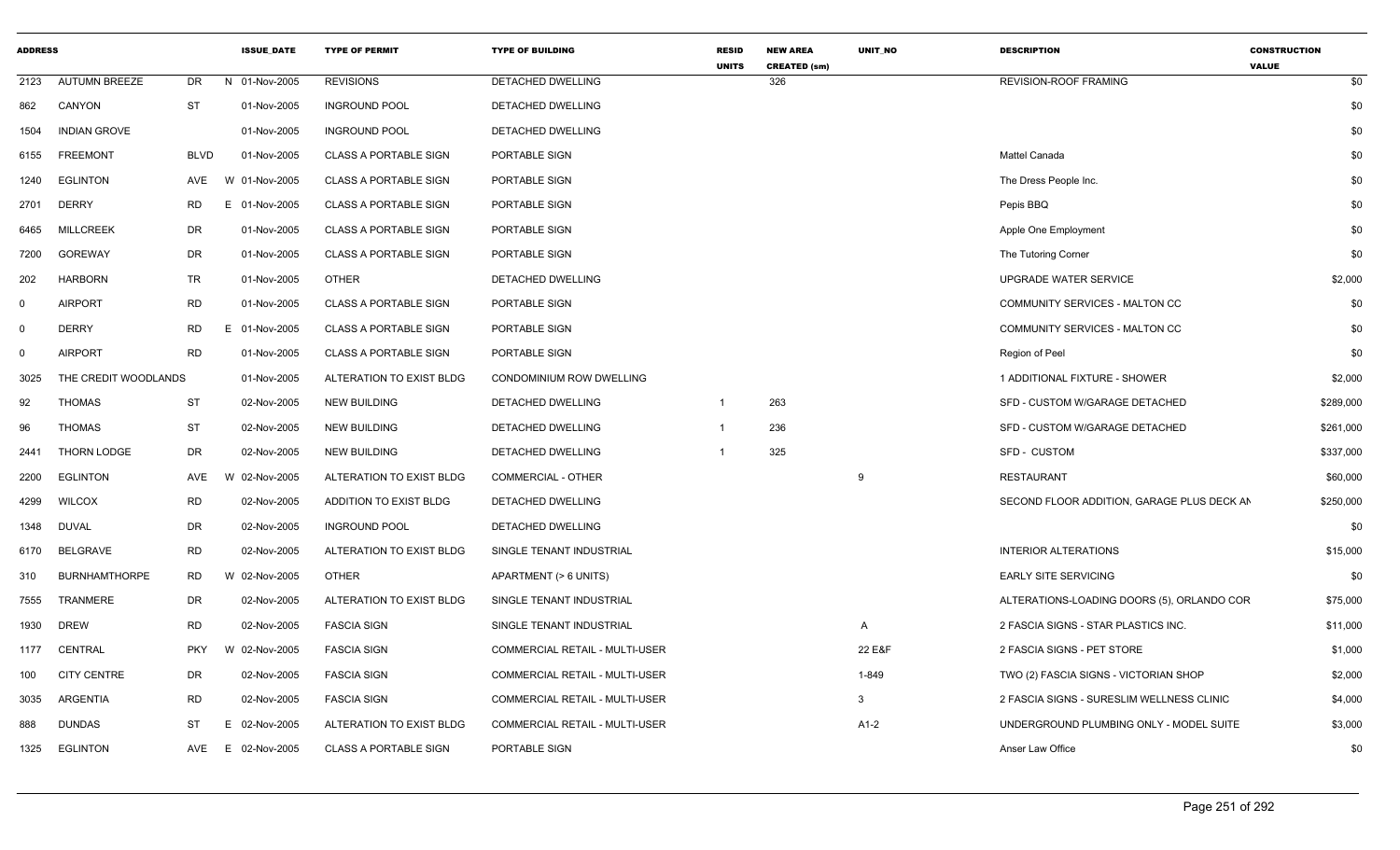| ADDRESS    |                          |             | <b>ISSUE_DATE</b> | <b>TYPE OF PERMIT</b>        | <b>TYPE OF BUILDING</b>        | <b>RESID</b><br><b>UNITS</b> | <b>NEW AREA</b><br><b>CREATED (sm)</b> | UNIT_NO                 | <b>DESCRIPTION</b>                          | <b>CONSTRUCTION</b><br><b>VALUE</b> |     |
|------------|--------------------------|-------------|-------------------|------------------------------|--------------------------------|------------------------------|----------------------------------------|-------------------------|---------------------------------------------|-------------------------------------|-----|
| 2301       | <b>DIXIE</b>             | <b>RD</b>   | 02-Nov-2005       | <b>CLASS A PORTABLE SIGN</b> | PORTABLE SIGN                  |                              |                                        |                         | NIGHTINGALE CORP                            |                                     | \$0 |
| 2191       | <b>DUNDAS</b>            | ST          | E 02-Nov-2005     | <b>CLASS A PORTABLE SIGN</b> | PORTABLE SIGN                  |                              |                                        |                         | MR LUBE                                     |                                     | \$0 |
| 4090       | <b>RIDGEWAY</b>          | DR          | 02-Nov-2005       | <b>CLASS A PORTABLE SIGN</b> | PORTABLE SIGN                  |                              |                                        |                         | Nettlewoods                                 |                                     | \$0 |
| 2520       | BRITANNIA                | <b>RD</b>   | W 02-Nov-2005     | <b>CLASS A PORTABLE SIGN</b> | PORTABLE SIGN                  |                              |                                        |                         | <b>MR LUBE</b>                              |                                     | \$0 |
| 3235       | <b>DUNDAS</b>            | ST          | W 02-Nov-2005     | <b>CLASS A PORTABLE SIGN</b> | PORTABLE SIGN                  |                              |                                        |                         | The Shoe Company                            |                                     | \$0 |
| 4120       | <b>DIXIE</b>             | RD          | 02-Nov-2005       | <b>CLASS A PORTABLE SIGN</b> | PORTABLE SIGN                  |                              |                                        |                         | <b>CURVES FOR WOMEN</b>                     |                                     | \$0 |
| 5444       | <b>DIXIE</b>             | RD          | 02-Nov-2005       | <b>CLASS A PORTABLE SIGN</b> | PORTABLE SIGN                  |                              |                                        |                         | Delta Toronto Airport                       |                                     | \$0 |
| 3415 DIXIE |                          | <b>RD</b>   | 02-Nov-2005       | <b>CLASS A PORTABLE SIGN</b> | PORTABLE SIGN                  |                              |                                        |                         | <b>High Point Family Restaurant</b>         |                                     | \$0 |
| 3105       | <b>WINSTON CHURCHILL</b> | <b>BLVD</b> | 02-Nov-2005       | <b>CLASS A PORTABLE SIGN</b> | PORTABLE SIGN                  |                              |                                        |                         | Fabutan                                     |                                     | \$0 |
| 4120       | <b>DIXIE</b>             | RD          | 02-Nov-2005       | <b>CLASS A PORTABLE SIGN</b> | PORTABLE SIGN                  |                              |                                        |                         | <b>Curves for Women</b>                     |                                     | \$0 |
| 3285       | MAVIS                    | RD          | 02-Nov-2005       | <b>CLASS A PORTABLE SIGN</b> | PORTABLE SIGN                  |                              |                                        |                         | Whiteoak Ford Lincoln                       |                                     | \$0 |
| 1125       | <b>BLOOR</b>             | <b>ST</b>   | 02-Nov-2005       | <b>CLASS A PORTABLE SIGN</b> | PORTABLE SIGN                  |                              |                                        |                         | <b>Vision Depot</b>                         |                                     | \$0 |
| 1757       | ROWNTREE                 | CRT         | 03-Nov-2005       | ADDITION TO EXIST BLDG       | DETACHED DWELLING              |                              |                                        |                         | ADDITION-SUNROOM/POOL ENCLOSURE             | \$77,000                            |     |
| 8          | <b>ROSEWOOD</b>          | AVE         | 03-Nov-2005       | ALTERATION TO EXIST BLDG     | COMMERCIAL OFFICE- SINGLE USER |                              | 53                                     |                         | <b>BUSINESS OFFICE</b>                      | \$64,000                            |     |
| 1351       | <b>HURONTARIO</b>        | ST          | 03-Nov-2005       | ADDITION TO EXIST BLDG       | DETACHED DWELLING              |                              | 46                                     |                         | ADDITION-1-STOREY, ATTACHED GARAGE, REAR PO | \$66,000                            |     |
| 4          | <b>ROBERT SPECK</b>      | <b>PKY</b>  | 03-Nov-2005       | ALTERATION TO EXIST BLDG     | COMMERCIAL OFFICE - MULTI-USER |                              |                                        | 1000                    | INTERIOR ALTERATIONS-GILLETTE               | \$15,000                            |     |
| 1332       | <b>KHALSA</b>            | DR          | 03-Nov-2005       | ALTERATION TO EXIST BLDG     | MULTI-TENANT INDUSTRIAL        |                              |                                        | 2, BLD-A                | OFFICE AND NEW MEZZANINE                    | \$64,000                            |     |
| 1548       | NARVA                    | CRT         | 03-Nov-2005       | ADDITION AND ALTER           | DETACHED DWELLING              |                              |                                        |                         | ADDITION/ALTERATIONS                        | \$22,000                            |     |
| 1551       | <b>INDIAN GROVE</b>      |             | 03-Nov-2005       | <b>REVISIONS</b>             | DETACHED DWELLING              |                              | 408                                    |                         | <b>REVISION</b>                             |                                     | \$0 |
| 6755       | <b>LISGAR</b>            | DR          | 03-Nov-2005       | ADDITION AND ALTER           | SCHOOL - SECONDARY             |                              | 1,983                                  |                         | ADDITION/ALTERATIONS - LISGAR MIDDLE SCHOOL | \$3,422,000                         |     |
| 1970       | <b>DUNDAS</b>            | ST<br>E.    | 03-Nov-2005       | ALTERATION TO EXIST BLDG     | COMMERCIAL RETAIL - MULTI-USER |                              | 491                                    | $\overline{\mathbf{1}}$ | INTERIOR ALTERATIONS-ASTORJA SHJSH KEBOB H  | \$95,000                            |     |
| 2845       | ARGENTIA                 | <b>RD</b>   | 03-Nov-2005       | ALTERATION TO EXIST BLDG     | INDUSTRIAL - OTHER             |                              |                                        | $2 - 3$                 | <b>WAREHOUSE &amp; DISTRIBUTION</b>         | \$206,000                           |     |
| 3476       | GLEN ERIN                | DR          | 03-Nov-2005       | ALTERATION TO EXIST BLDG     | COMMERCIAL RETAIL - MULTI-USER |                              |                                        | -6                      | RESTAURANT                                  | \$15,000                            |     |
| 4141       | <b>DIXIE</b>             | <b>RD</b>   | 03-Nov-2005       | ALTERATION TO EXIST BLDG     | COMMERCIAL RETAIL - MULTI-USER |                              | 236                                    |                         | INTERIOR ALTERATIONS - MODEL SUITE          | \$36,000                            |     |
| 6200       | <b>KENNEDY</b>           | RD          | 03-Nov-2005       | ALTERATION TO EXIST BLDG     | MULTI-TENANT INDUSTRIAL        |                              |                                        | 3                       | ALTERATIONS & NEW O/H DOOR FOR MODEL SUITE  | \$30,000                            |     |
| 2085       | <b>HURONTARIO</b>        | ST          | 03-Nov-2005       | ALTERATION TO EXIST BLDG     | COMMERCIAL OFFICE - MULTI-USER |                              |                                        | 202                     | <b>OFFICE</b>                               | \$27,000                            |     |
| 5486       | WOODCHASE                | <b>CRES</b> | 03-Nov-2005       | <b>REVISIONS</b>             | DETACHED DWELLING              |                              | 30                                     |                         | <b>REVISION - PANEL ENCLOSURE</b>           | \$3,000                             |     |
| 445        | EGLINTON                 | AVE<br>E.   | 03-Nov-2005       | <b>MULTIPLE SIGNS</b>        | COMMERCIAL - OTHER             |                              |                                        |                         | MULTIPLE SIGNS - SIX (6) SUNOCO             | \$111,000                           |     |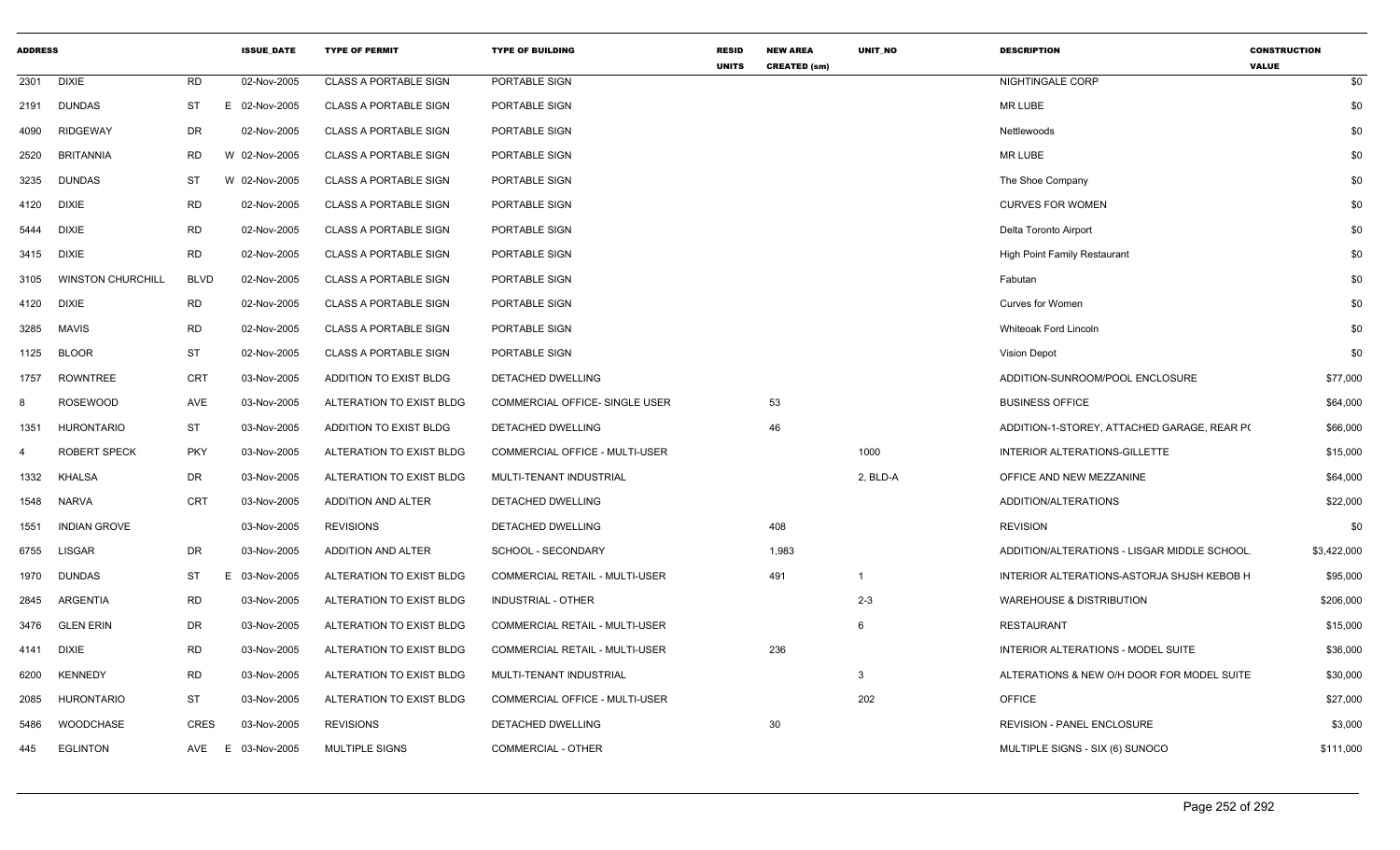| <b>ADDRESS</b> |                        |             | <b>ISSUE_DATE</b> | <b>TYPE OF PERMIT</b>        | <b>TYPE OF BUILDING</b>        | <b>RESID</b><br><b>UNITS</b> | <b>NEW AREA</b><br><b>CREATED (sm)</b> | UNIT_NO      | <b>DESCRIPTION</b>                            | <b>CONSTRUCTION</b><br><b>VALUE</b> |             |
|----------------|------------------------|-------------|-------------------|------------------------------|--------------------------------|------------------------------|----------------------------------------|--------------|-----------------------------------------------|-------------------------------------|-------------|
| 3242           | <b>BLOOMFIELD</b>      | DR          | 03-Nov-2005       | <b>INGROUND POOL</b>         | DETACHED DWELLING              |                              |                                        |              |                                               |                                     | \$0         |
| 3853           | JANICE                 | DR          | 03-Nov-2005       | <b>REVISIONS</b>             | DETACHED DWELLING              |                              |                                        |              | <b>HVAC REVISION</b>                          |                                     | \$0         |
| 210            | PAISLEY                | BLVD        | W 03-Nov-2005     | PORTABLE CLASSROOM           | SCHOOL - ELEMENTARY            |                              |                                        |              | (1) PORTABLE RELOCATE                         |                                     | \$2,000     |
| 1829           | LAKESHORE              | <b>RD</b>   | W 03-Nov-2005     | <b>CLASS A PORTABLE SIGN</b> | PORTABLE SIGN                  |                              |                                        |              | <b>McDONALDS</b>                              |                                     | \$0         |
| 2580           | <b>HURONTARIO</b>      | ST          | 03-Nov-2005       | <b>CLASS A PORTABLE SIGN</b> | PORTABLE SIGN                  |                              |                                        |              | TD CANADA TRUST                               |                                     | \$0         |
| 1305           | <b>INDIAN</b>          | <b>RD</b>   | 03-Nov-2005       | <b>OTHER</b>                 | DETACHED DWELLING              |                              | 403                                    |              | <b>REAR LOT CATCHBASIN</b>                    |                                     | \$6,000     |
| 4485           | <b>IDLEWILDE</b>       | <b>CRES</b> | 04-Nov-2005       | ADDITION TO EXIST BLDG       | DETACHED DWELLING              |                              |                                        |              | ALTERATIONS - BASEMENT APARTMENT              |                                     | \$6,000     |
| 2380           | SPEAKMAN               | DR          | 04-Nov-2005       | ALTERATION TO EXIST BLDG     | SINGLE TENANT INDUSTRIAL       |                              |                                        |              | MECHANICAL ONLY (PLUMBING AND HVAC)           |                                     | \$0         |
| 5915           | AIRPORT                | <b>RD</b>   | 04-Nov-2005       | ALTERATION TO EXIST BLDG     | COMMERCIAL OFFICE - MULTI-USER |                              |                                        | 200          | <b>INTERIOR ALTERATION</b>                    |                                     | \$166,000   |
| 780            | <b>BURNHAMTHORPE</b>   | <b>RD</b>   | W 04-Nov-2005     | ALTERATION TO EXIST BLDG     | INDUSTRIAL - OTHER             |                              |                                        | 1            | INTERIOR ALTERATIONS-NOVELTY FINE INDIAN CUI  |                                     | \$15,000    |
| 1406           | <b>CHRISEDEN</b>       | DR          | 04-Nov-2005       | SPA/WHIRLPOOL/HOTTUB         | DETACHED DWELLING              |                              |                                        |              |                                               |                                     | \$0         |
| 350            | <b>BURNHAMTHORPE</b>   | RD          | W 04-Nov-2005     | <b>PYLON SIGN</b>            | COMMERCIAL OFFICE - MULTI-USER |                              |                                        |              | ONE (1) REAL ESTATE GROUND SIGN - CITY CENTRI |                                     | \$2,000     |
| 5550           | <b>MCADAM</b>          | <b>RD</b>   | 04-Nov-2005       | ALTERATION TO EXIST BLDG     | SINGLE TENANT INDUSTRIAL       |                              |                                        |              | PLACE OF RELIGIOUS ASSEMBLY                   |                                     | \$15,000    |
| 489            | AVONWOOD               | DR          | 04-Nov-2005       | <b>NEW BUILDING</b>          | DETACHED DWELLING              | $\overline{1}$               | 340                                    |              | SFD - CUSTOM                                  |                                     | \$350,000   |
| 910            | SOUTHDOWN              | RD          | 04-Nov-2005       | <b>FASCIA SIGN</b>           | COMMERCIAL RETAIL - MULTI-USER |                              |                                        | <b>KIOSK</b> | TWO (2) FASCIA SIGNS - TIM HORTONS            |                                     | \$5,000     |
| 1350           | CRESTLAWN              | DR          | 04-Nov-2005       | <b>FASCIA SIGN</b>           | COMMERCIAL RETAIL-SINGLE USER  |                              |                                        |              | 2 FASCIA SIGNS - BMO                          |                                     | \$8,000     |
| 2215           | <b>DUNDAS</b>          | ST          | E.<br>04-Nov-2005 | <b>FASCIA SIGN</b>           | COMMERCIAL RETAIL-SINGLE USER  |                              |                                        |              | ONE (1) FASCIA SIGN - TOYOTA TRUCK            |                                     | \$8,000     |
| 4555           | <b>TOMKEN</b>          | <b>RD</b>   | 04-Nov-2005       | ALTERATION TO EXIST BLDG     | SCHOOL - SECONDARY             |                              |                                        |              | <b>INTERIOR ALTERATIONS</b>                   |                                     | \$52,000    |
| 3035           | ARGENTIA               | RD          | 04-Nov-2005       | <b>FASCIA SIGN</b>           | COMMERCIAL RETAIL - MULTI-USER |                              |                                        | L6           | 2 FASCIA SIGNS - FIRST CHOICE HAIR CUTTERS    |                                     | \$8,000     |
| 1648           | SUNNYCOVE              | DR          | 04-Nov-2005       | ADDITION TO EXIST BLDG       | DETACHED DWELLING              |                              |                                        |              | ROOF COVER OVER PORCH                         |                                     | \$4,000     |
| 3600           | LAIRD                  | <b>RD</b>   | 04-Nov-2005       | ALTERATION TO EXIST BLDG     | MULTI-TENANT INDUSTRIAL        |                              |                                        | #16          | <b>WAREHOUSE &amp; DISTRIBUTION</b>           |                                     | \$145,000   |
| 4085           | SLADEVIEW              | CRES        | 04-Nov-2005       | ALTERATION TO EXIST BLDG     | MULTI-TENANT INDUSTRIAL        |                              |                                        | $1-6$        | <b>NEW DEMISING WALL</b>                      |                                     | \$16,000    |
| 3020           | <b>QUEEN FREDERICA</b> | DR          | 04-Nov-2005       | <b>OTHER</b>                 | <b>RESIDENTIAL - OTHER</b>     |                              |                                        |              | FIRE ALARM SYSTEM                             |                                     | \$29,000    |
| 2111           | <b>DUNWIN</b>          | DR          | 04-Nov-2005       | ALTERATION TO EXIST BLDG     | COMMERCIAL RETAIL - MULTI-USER |                              |                                        | 11           | EJECTOR PUMP FOR DISPLAY-MODE DISHWASHER      |                                     | \$5,000     |
| 980            | <b>BURNHAMTHORPE</b>   | RD          | E<br>04-Nov-2005  | <b>CLASS A PORTABLE SIGN</b> | PORTABLE SIGN                  |                              |                                        |              | PRINT-N-PARCEL                                |                                     | \$0         |
| 4141           | DIXIE                  | <b>RD</b>   | 04-Nov-2005       | <b>CLASS A PORTABLE SIGN</b> | PORTABLE SIGN                  |                              |                                        |              | Rogers Video                                  |                                     | \$0         |
| 80             | COURTNEYPARK           | DR          | E 04-Nov-2005     | <b>CLASS A PORTABLE SIGN</b> | PORTABLE SIGN                  |                              |                                        |              | S0-Sage                                       |                                     | \$0         |
| 920            | <b>EAST</b>            | AVE         | 07-Nov-2005       | <b>NEW BUILDING</b>          | PUBLIC - OTHER                 |                              | 4,154                                  |              | NEW - WATER TREATMENT WORKS EXPANSION, PR     |                                     | \$2,675,000 |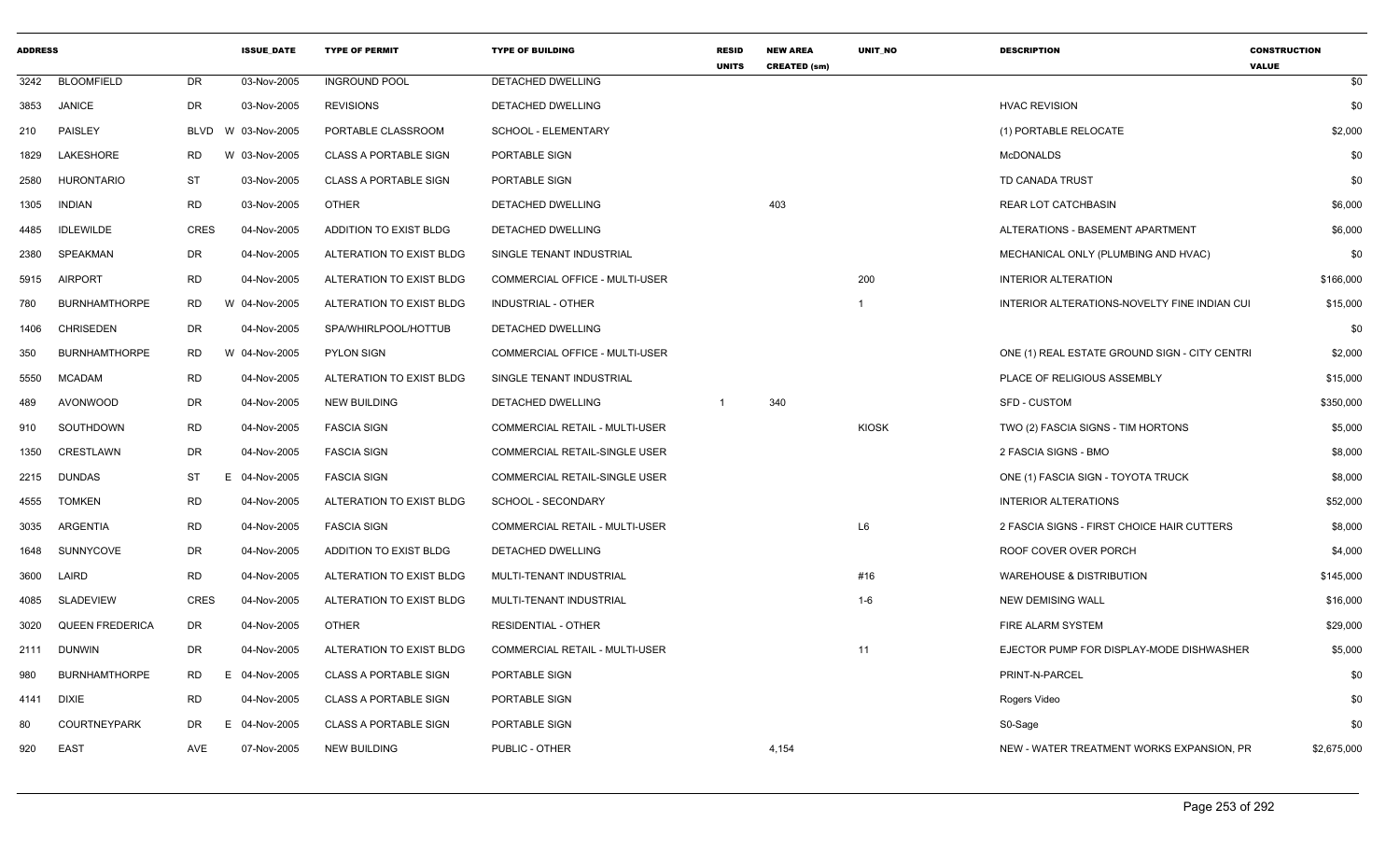| <b>ADDRESS</b> |                     |             | <b>ISSUE_DATE</b>       | <b>TYPE OF PERMIT</b>        | <b>TYPE OF BUILDING</b>        | <b>RESID</b><br><b>UNITS</b> | <b>NEW AREA</b><br><b>CREATED (sm)</b> | UNIT_NO         | <b>DESCRIPTION</b>                             | <b>CONSTRUCTION</b><br><b>VALUE</b> |
|----------------|---------------------|-------------|-------------------------|------------------------------|--------------------------------|------------------------------|----------------------------------------|-----------------|------------------------------------------------|-------------------------------------|
| 7035           | <b>REXWOOD</b>      | <b>RD</b>   | 07-Nov-2005             | <b>NEW BUILDING</b>          | CONDOMINIUM ROW DWELLING       | 8                            | 1,179                                  | #154-168(EVEN)  | CONDO ROW DWELLING - BLK 12 (8 UNITS)          | \$1,214,000                         |
| 7035           | <b>REXWOOD</b>      | <b>RD</b>   | 07-Nov-2005             | <b>NEW BUILDING</b>          | CONDOMINIUM ROW DWELLING       | $\overline{7}$               | 1,022                                  | #140-152 (EVEN) | CONDO ROW DWELLING - BLK 13 (7 UNITS)          | \$1,052,000                         |
| 7035           | <b>REXWOOD</b>      | <b>RD</b>   | 07-Nov-2005             | <b>NEW BUILDING</b>          | CONDOMINIUM ROW DWELLING       | 6                            | 850                                    | 237-247 (ODD)   | CONDO ROW DWELLING - BLK 16 (6 UNITS)          | \$875,000                           |
| 7035           | REXWOOD             | <b>RD</b>   | 07-Nov-2005             | <b>NEW BUILDING</b>          | CONDOMINIUM ROW DWELLING       | 6                            | 850                                    | #225-235(ODD)   | CONDO ROW DWELLING - BLK 17 (6 UNITS)          | \$875,000                           |
| 7035           | <b>REXWOOD</b>      | <b>RD</b>   | 07-Nov-2005             | <b>NEW BUILDING</b>          | CONDOMINIUM ROW DWELLING       | 6                            | 850                                    | #213-223 (ODD)  | CONDO ROW DWELLING - BLK 18 (6 UNITS)          | \$875,000                           |
| 7035           | <b>REXWOOD</b>      | RD          | 07-Nov-2005             | <b>NEW BUILDING</b>          | CONDOMINIUM ROW DWELLING       | 6                            | 850                                    | #201-211(ODD)   | CONDO ROW DWELLING - BLK 19 (6 UNITS)          | \$875,000                           |
| 1646           | SIR MONTY'S         | DR          | 07-Nov-2005             | ADDITION AND ALTER           | DETACHED DWELLING              |                              |                                        |                 | ADDITION - DECK W/STAIR RELOCATE               | \$10,000                            |
| 3859           | <b>BLOOMINGTON</b>  | <b>CRES</b> | 07-Nov-2005             | <b>NEW BUILDING</b>          | DETACHED DWELLING              | $\mathbf 1$                  | 219                                    |                 | <b>SFD - REPEAT MODEL</b>                      | \$247,000                           |
| 3863           | <b>BLOOMINGTON</b>  | <b>CRES</b> | 07-Nov-2005             | <b>NEW BUILDING</b>          | DETACHED DWELLING              | -1                           | 215                                    |                 | <b>SFD - REPEAT MODEL</b>                      | \$242,000                           |
| 3837           | <b>BLOOMINGTON</b>  | <b>CRES</b> | 07-Nov-2005             | <b>NEW BUILDING</b>          | SEMI-DETACHED DWELLING         | $\overline{2}$               | 303                                    |                 | SEMI-DETACHED - REPEAT MODEL                   | \$342,000                           |
| 3825           | <b>BLOOMINGTON</b>  | <b>CRES</b> | 07-Nov-2005             | <b>NEW BUILDING</b>          | SEMI-DETACHED DWELLING         | $\overline{2}$               | 307                                    |                 | SEMI-DETACHED - NEW MODEL                      | \$346,000                           |
| 3693           | <b>BLOOMINGTON</b>  | CRES        | 07-Nov-2005             | <b>NEW BUILDING</b>          | SEMI-DETACHED DWELLING         | $\overline{2}$               | 307                                    |                 | SEMI-DETACHED - REPEAT MODEL                   | \$346,000                           |
| 3699           | <b>BLOOMINGTON</b>  | <b>CRES</b> | 07-Nov-2005             | <b>NEW BUILDING</b>          | SEMI-DETACHED DWELLING         | 2                            | 303                                    |                 | SEMI-DETACHED - REPEAT MODEL                   | \$342,000                           |
| 3705           | <b>BLOOMINGTON</b>  | <b>CRES</b> | 07-Nov-2005             | <b>NEW BUILDING</b>          | SEMI-DETACHED DWELLING         | 2                            | 307                                    |                 | SEMI-DETACHED - REPEAT MODEL                   | \$346,000                           |
| 3725           | <b>BLOOMINGTON</b>  | <b>CRES</b> | 07-Nov-2005             | <b>NEW BUILDING</b>          | SEMI-DETACHED DWELLING         | $\overline{2}$               | 307                                    |                 | SEMI-DETACHED - REPEAT MODEL                   | \$346,000                           |
| 2446           | <b>ROSEMARY</b>     | <b>DR</b>   | 07-Nov-2005             | <b>REVISIONS</b>             | DETACHED DWELLING              |                              |                                        |                 | REVISION - 2ND FL ADDITION/INTERIOR ALTERATIOI | \$77,000                            |
| 100            | <b>CITY CENTRE</b>  | DR          | 07-Nov-2005             | ALTERATION TO EXIST BLDG     | COMMERCIAL RETAIL - MULTI-USER |                              |                                        | $2 - 431$       | INTERIOR ALTERATIONS - JOHNNY ROCKETS REST.    | \$150,000                           |
| 5179           | <b>MICMAC</b>       | <b>CRES</b> | 07-Nov-2005             | ADDITION TO EXIST BLDG       | DETACHED DWELLING              |                              |                                        |                 | <b>CONCRETE &amp; WOOD DECKS</b>               | \$15,000                            |
| 150            | <b>COURTNEYPARK</b> | <b>DR</b>   | 07-Nov-2005<br><b>W</b> | ALTERATION TO EXIST BLDG     | MULTI-TENANT INDUSTRIAL        |                              |                                        | -1              | <b>WAREHOUSE &amp; DISTRIBUTION</b>            | \$525,000                           |
| 2455           | <b>MOTORWAY</b>     | <b>BLVD</b> | 07-Nov-2005             | <b>CLASS A PORTABLE SIGN</b> | PORTABLE SIGN                  |                              |                                        |                 | Erin Mills Volvo                               | \$0                                 |
| 113            | <b>QUEEN</b>        | ST          | -S<br>07-Nov-2005       | <b>CLASS A PORTABLE SIGN</b> | PORTABLE SIGN                  |                              |                                        |                 | Subway                                         | \$0                                 |
| 4141           | <b>DIXIE</b>        | <b>RD</b>   | 07-Nov-2005             | <b>CLASS A PORTABLE SIGN</b> | PORTABLE SIGN                  |                              |                                        |                 | Rogers Video                                   | \$0                                 |
| $\mathbf 0$    | <b>HURONTARIO</b>   | <b>ST</b>   | 07-Nov-2005             | <b>CLASS A PORTABLE SIGN</b> | PORTABLE SIGN                  |                              |                                        |                 | ST ANDREWS PRESBYTERIAN CHURCH                 | \$0                                 |
| $\mathbf 0$    | NINTH LINE          |             | 07-Nov-2005             | <b>CLASS A PORTABLE SIGN</b> | PORTABLE SIGN                  |                              |                                        |                 | CROSS OF LIFE LUTHERAN CHURCH                  | \$0                                 |
| $\mathbf 0$    | <b>BRITANNIA</b>    | <b>RD</b>   | W 07-Nov-2005           | <b>CLASS A PORTABLE SIGN</b> | PORTABLE SIGN                  |                              |                                        |                 | CROSS OF LIFE LUTHERAN CHURCH                  | \$0                                 |
| $\mathbf 0$    | <b>DERRY</b>        | <b>RD</b>   | W 07-Nov-2005           | <b>CLASS A PORTABLE SIGN</b> | PORTABLE SIGN                  |                              |                                        |                 | CROSS OF LIFE LUTHERAN CHURCH                  | \$0                                 |
| 2760           | <b>DERRY</b>        | <b>RD</b>   | W 07-Nov-2005           | <b>CLASS A PORTABLE SIGN</b> | PORTABLE SIGN                  |                              |                                        |                 | <b>Manchester Arms</b>                         | \$0                                 |
| $\mathbf 0$    | NINTH LINE          |             | 07-Nov-2005             | <b>CLASS A PORTABLE SIGN</b> | PORTABLE SIGN                  |                              |                                        |                 | CROSS OF LIFE LUTHERAN CHURCH                  | \$0                                 |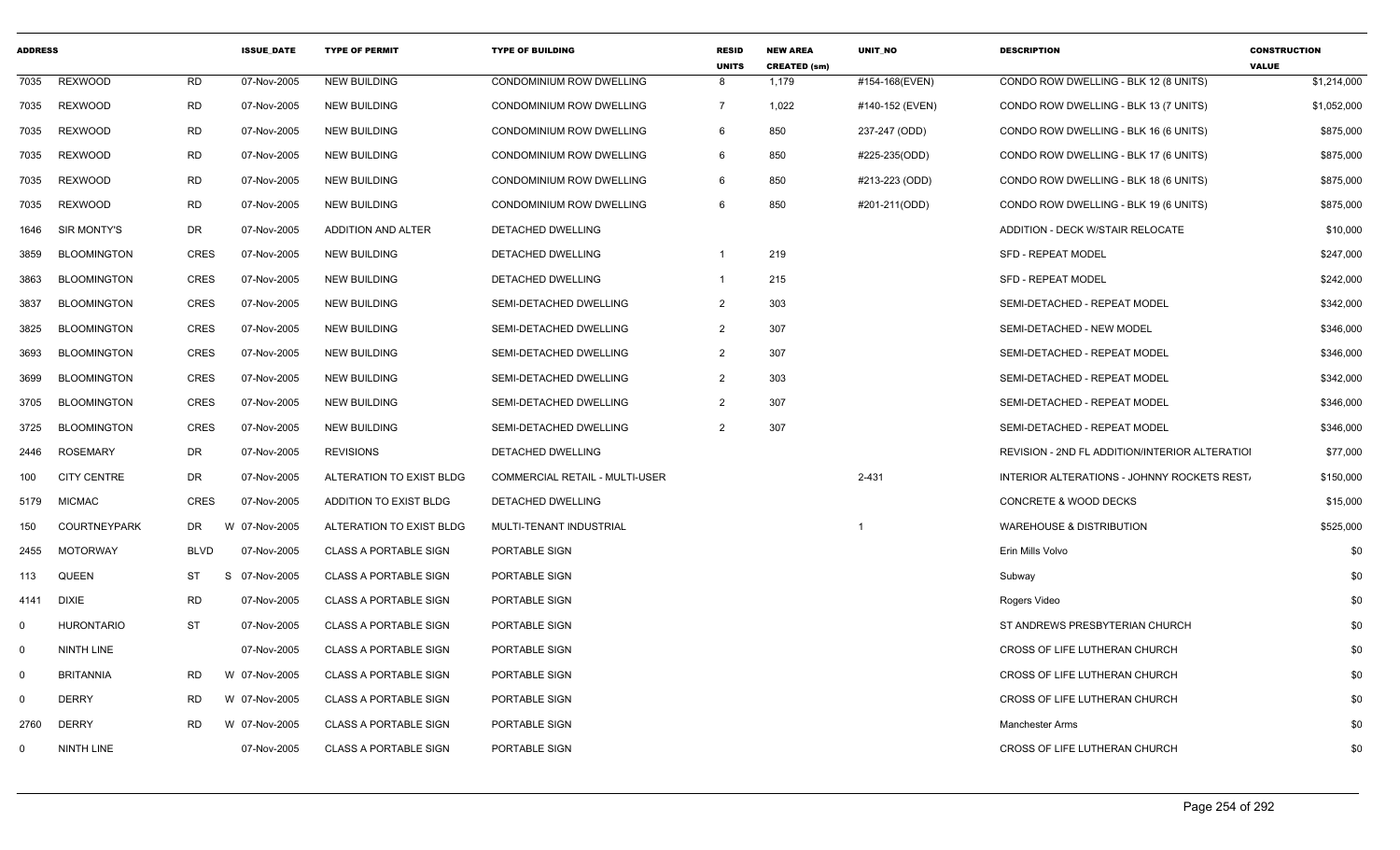| <b>ADDRESS</b> |                      |             | <b>ISSUE_DATE</b> | <b>TYPE OF PERMIT</b>        | <b>TYPE OF BUILDING</b>               | <b>RESID</b><br><b>UNITS</b> | <b>NEW AREA</b><br><b>CREATED (sm)</b> | UNIT_NO      | <b>DESCRIPTION</b>                           | <b>CONSTRUCTION</b><br><b>VALUE</b> |
|----------------|----------------------|-------------|-------------------|------------------------------|---------------------------------------|------------------------------|----------------------------------------|--------------|----------------------------------------------|-------------------------------------|
| 224            | LAKESHORE            | <b>RD</b>   | W 07-Nov-2005     | <b>CLASS A PORTABLE SIGN</b> | PORTABLE SIGN                         |                              |                                        |              | Dr. Patricia Kmet                            | \$0                                 |
| 5602           | TENTH LINE WEST      |             | 07-Nov-2005       | <b>CLASS A PORTABLE SIGN</b> | PORTABLE SIGN                         |                              |                                        |              | <b>BRITTANY DENTAL</b>                       | \$0                                 |
| 2155           | LEANNE               | <b>BLVD</b> | 07-Nov-2005       | <b>CLASS A PORTABLE SIGN</b> | PORTABLE SIGN                         |                              |                                        |              | <b>HAIR BY JEFFREY</b>                       | \$0                                 |
| $\Omega$       | <b>GOREWAY</b>       | DR          | 07-Nov-2005       | <b>CLASS A PORTABLE SIGN</b> | PORTABLE SIGN                         |                              |                                        |              | COMMUNITY SERVICES - MALTON CC               | \$0                                 |
| $\mathbf 0$    | <b>GOREWAY</b>       | DR          | 07-Nov-2005       | <b>CLASS A PORTABLE SIGN</b> | PORTABLE SIGN                         |                              |                                        |              | COMMUNITY SERVICES - MALTON CC               | \$0                                 |
| $\Omega$       | <b>EGLINTON</b>      | AVE         | W 07-Nov-2005     | <b>CLASS A PORTABLE SIGN</b> | PORTABLE SIGN                         |                              |                                        |              | <b>COMMUNITY SERVICES (REC. &amp; PARKS)</b> | \$0                                 |
| 3300           | MAVIS                | <b>RD</b>   | 07-Nov-2005       | <b>CLASS A PORTABLE SIGN</b> | PORTABLE SIGN                         |                              |                                        |              | ADRIA AUTO BODY                              | \$0                                 |
| $\Omega$       | <b>BURNHAMTHORPE</b> | RD.         | F.<br>07-Nov-2005 | <b>CLASS A PORTABLE SIGN</b> | PORTABLE SIGN                         |                              |                                        |              | COMMUNITY SERVICES (REC. & PARKS)            | \$0                                 |
| 3105           | UNITY                | DR          | 07-Nov-2005       | <b>CLASS A PORTABLE SIGN</b> | PORTABLE SIGN                         |                              |                                        |              | <b>FISHERMAN'S PLACE</b>                     | \$0                                 |
| $\Omega$       | <b>HURONTARIO</b>    | <b>ST</b>   | 07-Nov-2005       | <b>CLASS A PORTABLE SIGN</b> | PORTABLE SIGN                         |                              |                                        |              | COMMUNITY SERVICES (REC. & PARKS)            | \$0                                 |
| 6085           | <b>BELGRAVE</b>      | <b>RD</b>   | 07-Nov-2005       | <b>CLASS A PORTABLE SIGN</b> | PORTABLE SIGN                         |                              |                                        |              | <b>RMP ATHLETIC</b>                          | \$0                                 |
| 733            | <b>CENTRAL</b>       | <b>PKY</b>  | W 07-Nov-2005     | <b>CLASS A PORTABLE SIGN</b> | PORTABLE SIGN                         |                              |                                        |              | A & W                                        | \$0                                 |
| 660            | <b>ROSELAIRE</b>     | TR          | 08-Nov-2005       | <b>INGROUND POOL</b>         | DETACHED DWELLING                     |                              |                                        |              |                                              | \$0                                 |
| 1318           | CAWTHRA              | <b>RD</b>   | 08-Nov-2005       | ADDITION TO EXIST BLDG       | DETACHED DWELLING                     |                              |                                        |              | ADDITION - NEW SUNROOM & ATTACHED GARAGE     | \$85,000                            |
| 1600           | <b>COURTNEYPARK</b>  | DR          | 08-Nov-2005<br>E  | <b>OTHER</b>                 | MULTI-TENANT INDUSTRIAL               |                              |                                        | 2            | <b>PRINTING</b>                              | \$21,000                            |
| 5100           | <b>ERIN MILLS</b>    | <b>PKY</b>  | 08-Nov-2005       | ALTERATION TO EXIST BLDG     | <b>COMMERCIAL RETAIL - MULTI-USER</b> |                              |                                        | E227-A       | PROFESSIONAL OFFICE                          | \$31,000                            |
| 2329           | <b>DOULTON</b>       | DR          | 08-Nov-2005       | ADDITION TO EXIST BLDG       | DETACHED DWELLING                     |                              |                                        |              | ADDITION - ONE STOREY                        | \$24,000                            |
| 863            | <b>DRYSDALE</b>      | DR          | 08-Nov-2005       | ADDITION TO EXIST BLDG       | DETACHED DWELLING                     |                              | 18                                     |              | <b>ADDITION - 1 STOREY</b>                   | \$25,000                            |
| 7147           | <b>MADIERA</b>       | <b>RD</b>   | 08-Nov-2005       | ADDITION TO EXIST BLDG       | DETACHED DWELLING                     |                              | 20                                     |              | ADDITION - UNHEATED                          | \$25,000                            |
| 3801           | THOMAS               | ST          | 08-Nov-2005       | <b>NEW BUILDING</b>          | SCHOOL - SECONDARY                    |                              | 17,751                                 |              | NEW-ST JOAN OF ARC S.S./CHURCHILL MDWS. LBR' | \$0                                 |
| 720            | <b>BURNHAMTHORPE</b> | <b>RD</b>   | W 08-Nov-2005     | <b>OTHER</b>                 | COMMERCIAL RETAIL - MULTI-USER        |                              |                                        |              | KITCHEN EXHAUST SYSTEM                       | \$12,000                            |
| 1653           | STONEHAVEN           | DR          | 08-Nov-2005       | <b>INGROUND POOL</b>         | DETACHED DWELLING                     |                              |                                        |              |                                              | \$0                                 |
| 1233           | MINAKI               | <b>RD</b>   | 08-Nov-2005       | <b>REVISIONS</b>             | DETACHED DWELLING                     |                              |                                        |              | <b>HVAC REVISION</b>                         | \$0                                 |
| 300            | STATESMAN            | DR          | 08-Nov-2005       | <b>OTHER</b>                 | SINGLE TENANT INDUSTRIAL              |                              |                                        | <b>BLDGA</b> | SITE SERVICING - ADDITION                    | \$0                                 |
| 1140           | <b>BURNHAMTHORPE</b> | <b>RD</b>   | W 08-Nov-2005     | <b>CLASS A PORTABLE SIGN</b> | PORTABLE SIGN                         |                              |                                        |              | <b>Amazing Optical</b>                       | \$0                                 |
| 6085           | <b>CREDITVIEW</b>    | <b>RD</b>   | 08-Nov-2005       | <b>CLASS A PORTABLE SIGN</b> | PORTABLE SIGN                         |                              |                                        |              | UNIQUE OPTICAL                               | \$0                                 |
| 356            | LAKESHORE            | <b>RD</b>   | W 08-Nov-2005     | <b>CLASS A PORTABLE SIGN</b> | PORTABLE SIGN                         |                              |                                        |              | ACES-T-KICKS                                 | \$0                                 |
| 3415 DIXIE     |                      | <b>RD</b>   | 08-Nov-2005       | <b>CLASS A PORTABLE SIGN</b> | PORTABLE SIGN                         |                              |                                        |              | <b>MAIL BOXES ETC</b>                        | \$0                                 |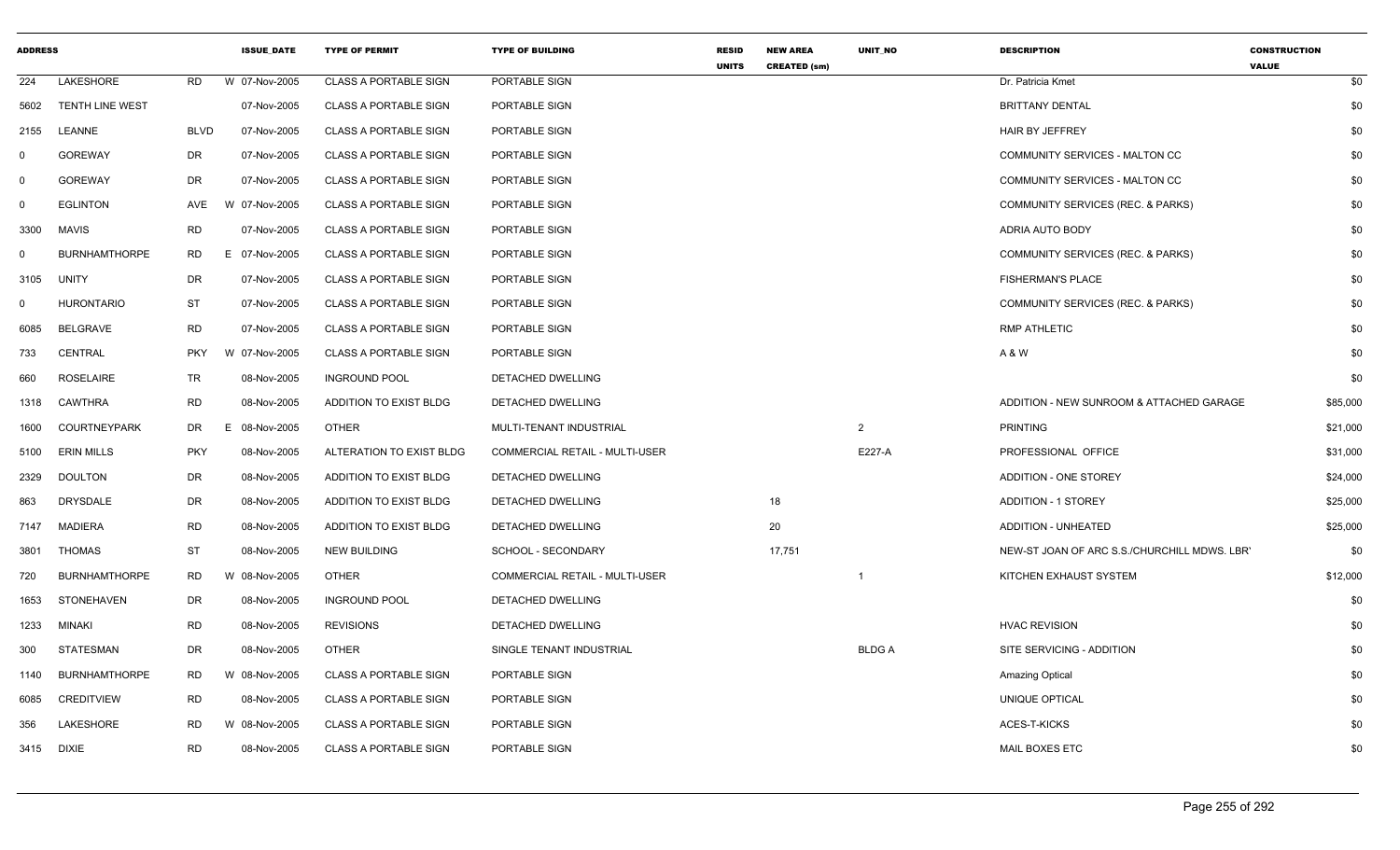| <b>ADDRESS</b> |                          |             | <b>ISSUE DATE</b> | <b>TYPE OF PERMIT</b>        | <b>TYPE OF BUILDING</b>        | <b>RESID</b><br><b>UNITS</b> | <b>NEW AREA</b><br><b>CREATED (sm)</b> | UNIT_NO | <b>DESCRIPTION</b>                     | <b>CONSTRUCTION</b><br><b>VALUE</b> |
|----------------|--------------------------|-------------|-------------------|------------------------------|--------------------------------|------------------------------|----------------------------------------|---------|----------------------------------------|-------------------------------------|
| 6895           | <b>PACIFIC</b>           | CIR         | 08-Nov-2005       | <b>CLASS A PORTABLE SIGN</b> | PORTABLE SIGN                  |                              |                                        |         | ROYAL GREEN                            | \$0                                 |
| 6895           | <b>PACIFIC</b>           | CIR         | 08-Nov-2005       | <b>CLASS A PORTABLE SIGN</b> | PORTABLE SIGN                  |                              |                                        |         | ROYAL GREEN                            | \$0                                 |
| 1646           | <b>DUNDAS</b>            | <b>ST</b>   | W 08-Nov-2005     | <b>CLASS A PORTABLE SIGN</b> | PORTABLE SIGN                  |                              |                                        |         | Hydeaway Boutique Spa                  | \$0                                 |
| 1607           | <b>DUNDAS</b>            | <b>ST</b>   | E 08-Nov-2005     | <b>CLASS A PORTABLE SIGN</b> | PORTABLE SIGN                  |                              |                                        |         | The Brick Warehouse                    | \$0                                 |
| 3015           | <b>WINSTON CHURCHILL</b> | <b>BLVD</b> | 08-Nov-2005       | <b>CLASS A PORTABLE SIGN</b> | PORTABLE SIGN                  |                              |                                        |         | Rogers Video                           | \$0                                 |
| 4140           | <b>ERIN MILLS</b>        | <b>PKY</b>  | 08-Nov-2005       | <b>CLASS A PORTABLE SIGN</b> | PORTABLE SIGN                  |                              |                                        |         | Pro-oil                                | \$0                                 |
| 6085           | <b>CREDITVIEW</b>        | <b>RD</b>   | 08-Nov-2005       | <b>CLASS A PORTABLE SIGN</b> | PORTABLE SIGN                  |                              |                                        |         | Rogers Video                           | \$0                                 |
| 5915           | <b>AIRPORT</b>           | <b>RD</b>   | 09-Nov-2005       | ALTERATION TO EXIST BLDG     | COMMERCIAL OFFICE - MULTI-USER |                              | 541                                    | 415     | <b>OFFICE</b>                          | \$156,000                           |
| 400            | <b>DUNDAS</b>            | ST          | E<br>09-Nov-2005  | ALTERATION TO EXIST BLDG     | COMMERCIAL RETAIL - MULTI-USER |                              |                                        | 103     | TAKE-OUT RESTAURANT                    | \$21,000                            |
| 3855           | <b>BLOOMINGTON</b>       | <b>CRES</b> | 09-Nov-2005       | <b>NEW BUILDING</b>          | DETACHED DWELLING              | $\mathbf{1}$                 | 201                                    |         | SFD - REPEAT MODEL                     | \$225,000                           |
| 3323           | <b>ERIN CENTRE</b>       | <b>BLVD</b> | 09-Nov-2005       | <b>NEW BUILDING</b>          | <b>DETACHED DWELLING</b>       | $\mathbf{1}$                 | 310                                    |         | <b>SFD - CUSTOM</b>                    | \$340,000                           |
| 3320           | <b>ERIN CENTRE</b>       | <b>BLVD</b> | 09-Nov-2005       | <b>NEW BUILDING</b>          | DETACHED DWELLING              | -1                           | 271                                    |         | <b>SFD - CUSTOM</b>                    | \$316,000                           |
| 2458           | <b>DUNDAS</b>            | ST          | W 09-Nov-2005     | <b>FASCIA SIGN</b>           | COMMERCIAL RETAIL - MULTI-USER |                              |                                        | A       | ONE (1) FASCIA SIGN - BANK OF MONTREAL | \$3,000                             |
| 3849           | <b>BLOOMINGTON</b>       | <b>CRES</b> | 09-Nov-2005       | <b>NEW BUILDING</b>          | SEMI-DETACHED DWELLING         | $\overline{2}$               | 303                                    |         | SEMI-DETACHED - REPEAT MODEL           | \$342,000                           |
| 3684           | <b>BLOOMINGTON</b>       | <b>CRES</b> | 09-Nov-2005       | <b>NEW BUILDING</b>          | <b>DETACHED DWELLING</b>       | $\mathbf 1$                  | 223                                    |         | SFD - REPEAT MODEL                     | \$227,000                           |
| 5934           | <b>TWEED</b>             | CRT         | 09-Nov-2005       | <b>INGROUND POOL</b>         | DETACHED DWELLING              |                              |                                        |         |                                        | \$0                                 |
| 40             | <b>DUNDAS</b>            | ST          | W 09-Nov-2005     | <b>CLASS A PORTABLE SIGN</b> | PORTABLE SIGN                  |                              |                                        |         | Arco Computers                         | \$0                                 |
| 7030           | <b>MCLAUGHLIN</b>        | <b>RD</b>   | 09-Nov-2005       | <b>CLASS A PORTABLE SIGN</b> | PORTABLE SIGN                  |                              |                                        |         | <b>Esso Station</b>                    | \$0                                 |
| 111            | <b>BRUNEL</b>            | <b>RD</b>   | 09-Nov-2005       | <b>CLASS A PORTABLE SIGN</b> | PORTABLE SIGN                  |                              |                                        |         | <b>Enchante Accessories</b>            | \$0                                 |
| 2155           | LEANNE                   | <b>BLVD</b> | 09-Nov-2005       | <b>CLASS A PORTABLE SIGN</b> | PORTABLE SIGN                  |                              |                                        |         | Healing Art Massage Therapy Clinic     | \$0                                 |
| 5425           | <b>CREDITVIEW</b>        | <b>RD</b>   | 09-Nov-2005       | <b>CLASS A PORTABLE SIGN</b> | PORTABLE SIGN                  |                              |                                        |         | <b>Creditview Creek Dental Care</b>    | \$0                                 |
| 5025           | <b>HEATHERLEIGH</b>      | AVE         | 09-Nov-2005       | <b>CLASS A PORTABLE SIGN</b> | PORTABLE SIGN                  |                              |                                        |         | <b>Computers Plus</b>                  | \$0                                 |
| $\mathbf 0$    | SOUTHDOWN                | <b>RD</b>   | 09-Nov-2005       | <b>CLASS A PORTABLE SIGN</b> | PORTABLE SIGN                  |                              |                                        |         | <b>REGION OF PEEL</b>                  | \$0                                 |
| $\mathbf 0$    | LAKESHORE                | <b>RD</b>   | W 09-Nov-2005     | <b>CLASS A PORTABLE SIGN</b> | PORTABLE SIGN                  |                              |                                        |         | <b>REGION OF PEEL</b>                  | \$0                                 |
| $\mathbf 0$    | LAKESHORE                | <b>RD</b>   | Е<br>09-Nov-2005  | <b>CLASS A PORTABLE SIGN</b> | PORTABLE SIGN                  |                              |                                        |         | <b>REGION OF PEEL</b>                  | \$0                                 |
| $\mathbf 0$    | <b>EGLINTON</b>          | AVE         | W 09-Nov-2005     | <b>CLASS A PORTABLE SIGN</b> | PORTABLE SIGN                  |                              |                                        |         | <b>REGION OF PEEL</b>                  | \$0                                 |
| 720            | <b>BRISTOL</b>           | <b>RD</b>   | W 09-Nov-2005     | <b>CLASS A PORTABLE SIGN</b> | PORTABLE SIGN                  |                              |                                        |         | <b>MAvis Bristol Dental Care</b>       | \$0                                 |
| $\mathbf 0$    | <b>HURONTARIO</b>        | <b>ST</b>   | 09-Nov-2005       | <b>CLASS A PORTABLE SIGN</b> | PORTABLE SIGN                  |                              |                                        |         | <b>REGION OF PEEL</b>                  | \$0                                 |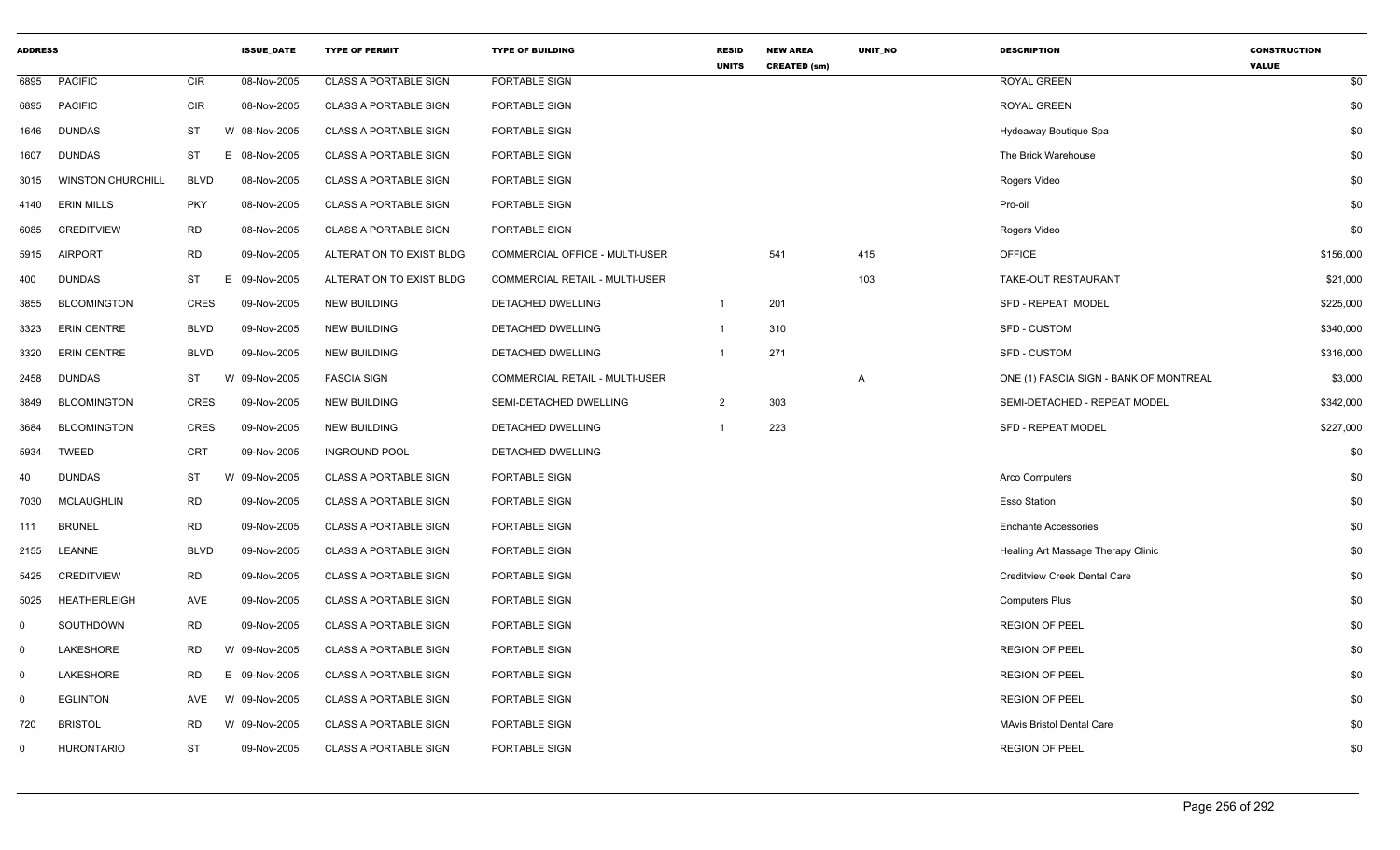| <b>ADDRESS</b> |                          |             | <b>ISSUE DATE</b> | <b>TYPE OF PERMIT</b>        | <b>TYPE OF BUILDING</b>        | <b>RESID</b>   | <b>NEW AREA</b>     | UNIT_NO   | <b>DESCRIPTION</b>                          | <b>CONSTRUCTION</b> |
|----------------|--------------------------|-------------|-------------------|------------------------------|--------------------------------|----------------|---------------------|-----------|---------------------------------------------|---------------------|
| $\mathbf 0$    | CENTRAL                  | <b>PKY</b>  | E 09-Nov-2005     | <b>CLASS A PORTABLE SIGN</b> | PORTABLE SIGN                  | <b>UNITS</b>   | <b>CREATED (sm)</b> |           | <b>REGION OF PEEL</b>                       | <b>VALUE</b><br>\$0 |
| 0              | QUEENSWAY                |             | W 09-Nov-2005     | <b>CLASS A PORTABLE SIGN</b> | PORTABLE SIGN                  |                |                     |           | <b>REGION OF PEEL</b>                       | \$0                 |
| 0              | <b>BURNHAMTHORPE</b>     | <b>RD</b>   | W 09-Nov-2005     | <b>CLASS A PORTABLE SIGN</b> | PORTABLE SIGN                  |                |                     |           | <b>REGION OF PEEL</b>                       | \$0                 |
| 6085           | <b>CREDITVIEW</b>        | RD          | 09-Nov-2005       | CLASS A PORTABLE SIGN        | PORTABLE SIGN                  |                |                     |           | Rogers Video                                | \$0                 |
| 2458           | <b>DUNDAS</b>            | <b>ST</b>   | W 09-Nov-2005     | <b>CLASS A PORTABLE SIGN</b> | PORTABLE SIGN                  |                |                     |           | <b>SUBWAY</b>                               | \$0                 |
| 720            | <b>BRISTOL</b>           | <b>RD</b>   | W 09-Nov-2005     | <b>CLASS A PORTABLE SIGN</b> | PORTABLE SIGN                  |                |                     |           | <b>FLOWERS N US</b>                         | \$0                 |
| 0              | <b>AIRPORT</b>           | <b>RD</b>   | 09-Nov-2005       | <b>CLASS A PORTABLE SIGN</b> | PORTABLE SIGN                  |                |                     |           | <b>REGION OF PEEL</b>                       | \$0                 |
| 3035           | ARGENTIA                 | <b>RD</b>   | 09-Nov-2005       | <b>CLASS A PORTABLE SIGN</b> | PORTABLE SIGN                  |                |                     |           | <b>FIRST CHOICE HAIRCUTTERS</b>             | \$0                 |
| $\mathbf 0$    | <b>BRITANNIA</b>         | <b>RD</b>   | W 09-Nov-2005     | <b>CLASS A PORTABLE SIGN</b> | PORTABLE SIGN                  |                |                     |           | <b>REGION OF PEEL</b>                       | \$0                 |
| 0              | <b>DIXIE</b>             | <b>RD</b>   | 09-Nov-2005       | <b>CLASS A PORTABLE SIGN</b> | PORTABLE SIGN                  |                |                     |           | <b>REGION OF PEEL</b>                       | \$0                 |
| $\Omega$       | <b>ERIN MILLS</b>        | <b>PKY</b>  | 09-Nov-2005       | <b>CLASS A PORTABLE SIGN</b> | PORTABLE SIGN                  |                |                     |           | COMMUNITY SERVICES - REC. & PARKS           | \$0                 |
| $\mathbf 0$    | <b>WINSTON CHURCHILL</b> | <b>BLVD</b> | 09-Nov-2005       | <b>CLASS A PORTABLE SIGN</b> | PORTABLE SIGN                  |                |                     |           | COMMUNITY SERVICES - REC. & PARKS           | \$0                 |
| 3265           | WOLFEDALE                | <b>RD</b>   | 09-Nov-2005       | <b>OTHER</b>                 | SINGLE TENANT INDUSTRIAL       |                |                     |           | <b>INSTALL NEW 8" WATERMAIN</b>             | \$110,000           |
| 3157           | CANTELON                 | <b>CRES</b> | 09-Nov-2005       | ABOVE GROUND POOL            | DETACHED DWELLING              |                |                     |           |                                             | \$0                 |
| 7025           | <b>MILLCREEK</b>         | DR          | 10-Nov-2005       | <b>REVISIONS</b>             | <b>COMMERCIAL - OTHER</b>      |                |                     |           | REVISIONS-MECHANICAL                        | \$0                 |
| 5406           | MALLORY                  | <b>RD</b>   | 10-Nov-2005       | <b>NEW BUILDING</b>          | DETACHED DWELLING              |                | 204                 |           | <b>SFD - REPEAT MODEL</b>                   | \$190,000           |
| 3702           | MISSISSAUGA              | RD          | 10-Nov-2005       | <b>NEW BUILDING</b>          | DETACHED DWELLING              | $\overline{1}$ | 495                 |           | <b>SFD - CUSTOM</b>                         | \$645,000           |
| 35             | <b>KING</b>              | <b>ST</b>   | E.<br>10-Nov-2005 | ALTERATION TO EXIST BLDG     | COMMERCIAL RETAIL - MULTI-USER |                | 82                  | 15, 18A   | <b>NAILS &amp; WAXING</b>                   | \$15,000            |
| 2300           | MEADOWVALE               | <b>BLVD</b> | 10-Nov-2005       | ALTERATION TO EXIST BLDG     | SINGLE TENANT INDUSTRIAL       |                | 678                 |           | INTERIOR ALTERATIONS-GE CANADA INC          | \$102,000           |
| 2027           | <b>DICKSON</b>           | <b>RD</b>   | 10-Nov-2005       | ADDITION TO EXIST BLDG       | DETACHED DWELLING              |                | 160                 |           | ADDITION - 2 STOREY/ATTACHED GARAGE & DECK  | \$144,000           |
| 3055           | THE CREDIT WOODLANDS     |             | 10-Nov-2005       | <b>INGROUND POOL</b>         | DETACHED DWELLING              |                |                     |           |                                             | \$0                 |
| 3429           | <b>ETUDE</b>             | DR          | 10-Nov-2005       | ADDITION TO EXIST BLDG       | DETACHED DWELLING              |                |                     |           | NEW-PATIO ROOF COVER                        | \$5,000             |
| 1715           | SUNNINGDALE BEND         |             | 10-Nov-2005       | ADDITION TO EXIST BLDG       | DETACHED DWELLING              |                |                     |           | <b>ADDITION</b>                             | \$94,000            |
| 2150           | <b>HURONTARIO</b>        | <b>ST</b>   | 10-Nov-2005       | NEW BUILDING                 | COMMERCIAL OFFICE- SINGLE USER |                | 686                 |           | NEW-COMMERCIAL OFFICE, PLM HOLDINGS INC, CO | \$0                 |
| 1876           | <b>TRUSCOTT</b>          | <b>DR</b>   | 10-Nov-2005       | ADDITION AND ALTER           | DETACHED DWELLING              |                |                     |           | ADDITION/ALTERATIONS                        | \$93,000            |
| 245            | <b>BRITANNIA</b>         | <b>RD</b>   | 10-Nov-2005<br>E. | SPRINKLERS                   | SINGLE TENANT INDUSTRIAL       |                |                     |           | SPRINKLERS UPGRADE                          | \$155,000           |
| 5632           | TENTH LINE WEST          |             | 10-Nov-2005       | ALTERATION TO EXIST BLDG     | COMMERCIAL RETAIL - MULTI-USER |                | 268                 | $G1-3$    | OFFICE (COMMERCIAL SCHOOL)                  | \$98,000            |
| 90             | <b>BURNHAMTHORPE</b>     | RD.         | W 10-Nov-2005     | ALTERATION TO EXIST BLDG     | INDUSTRIAL - OTHER             |                |                     | 1502-1506 | <b>BUSINESS OFFICE</b>                      | \$33,000            |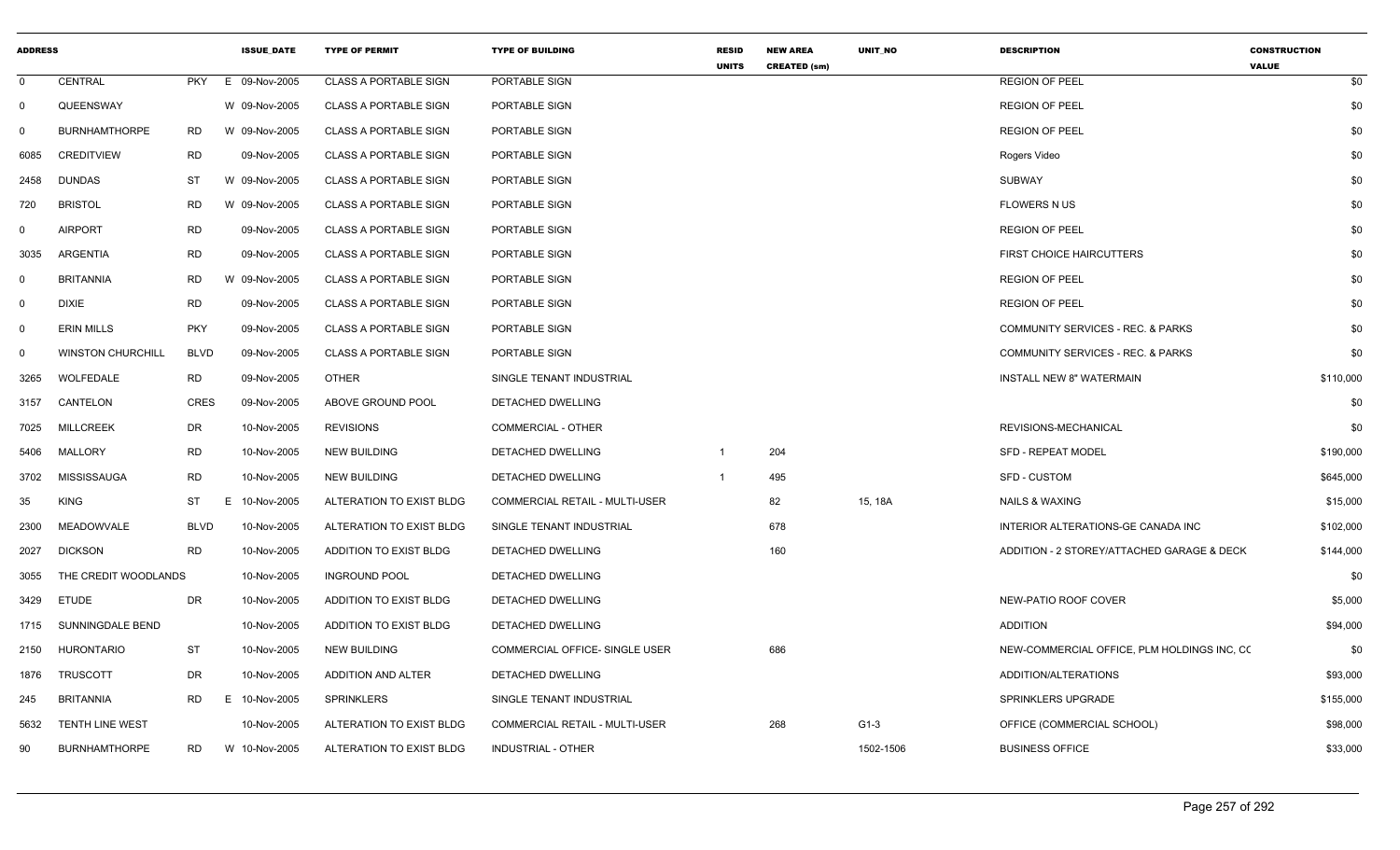| <b>ADDRESS</b> |                      |             | <b>ISSUE DATE</b> | <b>TYPE OF PERMIT</b>        | <b>TYPE OF BUILDING</b>               | <b>RESID</b><br><b>UNITS</b> | <b>NEW AREA</b><br><b>CREATED (sm)</b> | <b>UNIT NO</b> | <b>DESCRIPTION</b>                           | <b>CONSTRUCTION</b><br><b>VALUE</b> |
|----------------|----------------------|-------------|-------------------|------------------------------|---------------------------------------|------------------------------|----------------------------------------|----------------|----------------------------------------------|-------------------------------------|
| 2645           | SKYMARK              | AVE         | 10-Nov-2005       | ALTERATION TO EXIST BLDG     | COMMERCIAL OFFICE- SINGLE USER        |                              |                                        | 2 FLR          | INTERIOR ALTERATIONS-DIRECT ENERGY           | \$15,000                            |
| 1106           | HAWTHORNE            | <b>CRT</b>  | 10-Nov-2005       | <b>INGROUND POOL</b>         | DETACHED DWELLING                     |                              |                                        |                |                                              | \$0                                 |
| 2411           | <b>MOTORWAY</b>      | <b>BLVD</b> | 10-Nov-2005       | <b>FASCIA SIGN</b>           | <b>COMMERCIAL RETAIL - MULTI-USER</b> |                              |                                        |                | FOUR (4) FASCIA SIGN - TOYOTA DEALER.        | \$96,000                            |
| 6565           | <b>SPINNAKER</b>     | <b>CIR</b>  | 10-Nov-2005       | ADDITION TO EXIST BLDG       | DETACHED DWELLING                     |                              |                                        |                | <b>DECK</b>                                  | \$2,000                             |
| 935            | <b>EGLINTON</b>      | AVE         | W 10-Nov-2005     | <b>PYLON SIGN</b>            | <b>CHURCH</b>                         |                              |                                        |                | 1 CONSTRUCTION SITE SIGN - AL-FAROOQ MOSQUI  | \$2,000                             |
| 3061           | THE CREDIT WOODLANDS |             | 10-Nov-2005       | <b>INGROUND POOL</b>         | <b>DETACHED DWELLING</b>              |                              |                                        |                |                                              | \$0                                 |
| 2156           | HAYGATE              | <b>CRES</b> | 10-Nov-2005       | <b>REVISIONS</b>             | <b>DETACHED DWELLING</b>              |                              | 67                                     |                | <b>REVISION - HEATING</b>                    | \$0                                 |
| 803            | LAKESHORE            | RD<br>Е.    | 10-Nov-2005       | ALTERATION TO EXIST BLDG     | COMMERCIAL RETAIL - MULTI-USER        |                              |                                        |                | KITCHEN EXHAUST                              | \$13,000                            |
|                | <b>CITY CENTRE</b>   | DR          | 10-Nov-2005       | ELECTROMAG LOCK DEVICE       | <b>COMMERCIAL - OTHER</b>             |                              |                                        | 2ND FLOOR      | (4) MAGLOCKS                                 | \$6,000                             |
| 4075           | WHEELWRIGHT          | <b>CRES</b> | 10-Nov-2005       | ALTERATION TO EXIST BLDG     | DETACHED DWELLING                     |                              |                                        |                | INTERIOR ALTERATIONS - NEW BEAM ON FIRST FLC | \$5,000                             |
| 2645           | <b>SKYMARK</b>       | AVE         | 10-Nov-2005       | ELECTROMAG LOCK DEVICE       | INDUSTRIAL - OTHER                    |                              |                                        |                | (1) MAGLOCK                                  | \$1,000                             |
| 6240           | <b>MONTEVIDEO</b>    | <b>RD</b>   | 10-Nov-2005       | ALTERATION TO EXIST BLDG     | CONDOMINIUM ROW DWELLING              |                              |                                        |                | ELECTRIC TO GAS                              | \$10,000                            |
| 6535           | <b>MILLCREEK</b>     | <b>DR</b>   | 10-Nov-2005       | ALTERATION TO EXIST BLDG     | <b>INDUSTRIAL - OTHER</b>             |                              |                                        | 71             | <b>MANUFACTURING</b>                         | \$59,000                            |
| 2579           | <b>HAMMOND</b>       | <b>RD</b>   | 10-Nov-2005       | <b>INGROUND POOL</b>         | DETACHED DWELLING                     |                              |                                        |                |                                              | \$0                                 |
| 2389           | <b>CLIFF</b>         | <b>RD</b>   | 10-Nov-2005       | PORTABLE CLASSROOM           | SCHOOL - ELEMENTARY                   |                              |                                        |                | (1) PORTABLE RELOCATE                        | \$2,000                             |
| 3050           | <b>ARTESIAN</b>      | DR          | 10-Nov-2005       | <b>CLASS A PORTABLE SIGN</b> | PORTABLE SIGN                         |                              |                                        |                | <b>CURVES</b>                                | \$0                                 |
| 1248           | <b>DUNDAS</b>        | <b>ST</b>   | E 10-Nov-2005     | <b>CLASS A PORTABLE SIGN</b> | PORTABLE SIGN                         |                              |                                        |                | Dixie Paint                                  | \$0                                 |
| 2901           | <b>EGLINTON</b>      | AVE         | W 10-Nov-2005     | <b>CLASS A PORTABLE SIGN</b> | PORTABLE SIGN                         |                              |                                        |                | <b>NYX Shoes</b>                             | \$0                                 |
| 400            | <b>TRADERS</b>       | <b>BLVD</b> | E 11-Nov-2005     | <b>STORAGE TANK</b>          | <b>INDUSTRIAL - OTHER</b>             |                              |                                        |                | <b>SILO PAD</b>                              | \$15,000                            |
| 1480           | <b>BRITANNIA</b>     | RD.         | W 11-Nov-2005     | ADDITION TO EXIST BLDG       | <b>ROW DWELLING</b>                   |                              |                                        | 75             | <b>ADDITION - DECK</b>                       | \$2,000                             |
| 1480           | <b>BRITANNIA</b>     | <b>RD</b>   | W 11-Nov-2005     | ADDITION TO EXIST BLDG       | <b>ROW DWELLING</b>                   |                              |                                        | 69             | <b>ADDITION - DECK</b>                       | \$2,000                             |
| 1480           | <b>BRITANNIA</b>     | <b>RD</b>   | W 11-Nov-2005     | ADDITION TO EXIST BLDG       | <b>ROW DWELLING</b>                   |                              |                                        | 160            | <b>ADDITION - DECK</b>                       | \$2,000                             |
| 2360           | <b>MISSISSAUGA</b>   | <b>RD</b>   | 11-Nov-2005       | <b>INGROUND POOL</b>         | <b>DETACHED DWELLING</b>              |                              |                                        |                |                                              | \$20,000                            |
| 3176           | <b>RIDGEWAY</b>      | <b>DR</b>   | 11-Nov-2005       | ALTERATION TO EXIST BLDG     | MULTI-TENANT INDUSTRIAL               |                              |                                        | 59, BLD-D      | <b>BUSINESS OFFICE</b>                       | \$15,000                            |
| 6990           | <b>CREDITVIEW</b>    | RD          | 11-Nov-2005       | ALTERATION TO EXIST BLDG     | MULTI-TENANT INDUSTRIAL               |                              |                                        | #1             | UNDERGROUND PLUMBING ONLY - MODEL SUITE      | \$18,000                            |
| 3026           | <b>CLAYHILL</b>      | <b>RD</b>   | 11-Nov-2005       | <b>NEW BUILDING</b>          | APARTMENT (> 6 UNITS)                 | 18                           | 2,652                                  |                | CONDO SKYLIGHT APARTMENTS - BLK 7 (18 UNITS) | \$2,487,000                         |
| 4349           | <b>IDLEWILDE</b>     | <b>CRES</b> | 11-Nov-2005       | FIRE DAMAGE REPAIR           | DETACHED DWELLING                     |                              |                                        |                | FIRE DAMAGE REPAIR                           | \$260,000                           |
| 1416           | RADCLIFFE            | <b>BLVD</b> | 11-Nov-2005       | ADDITION AND ALTER           | DETACHED DWELLING                     |                              |                                        |                | <b>INTERIOR ALTERATIONS</b>                  | \$77,000                            |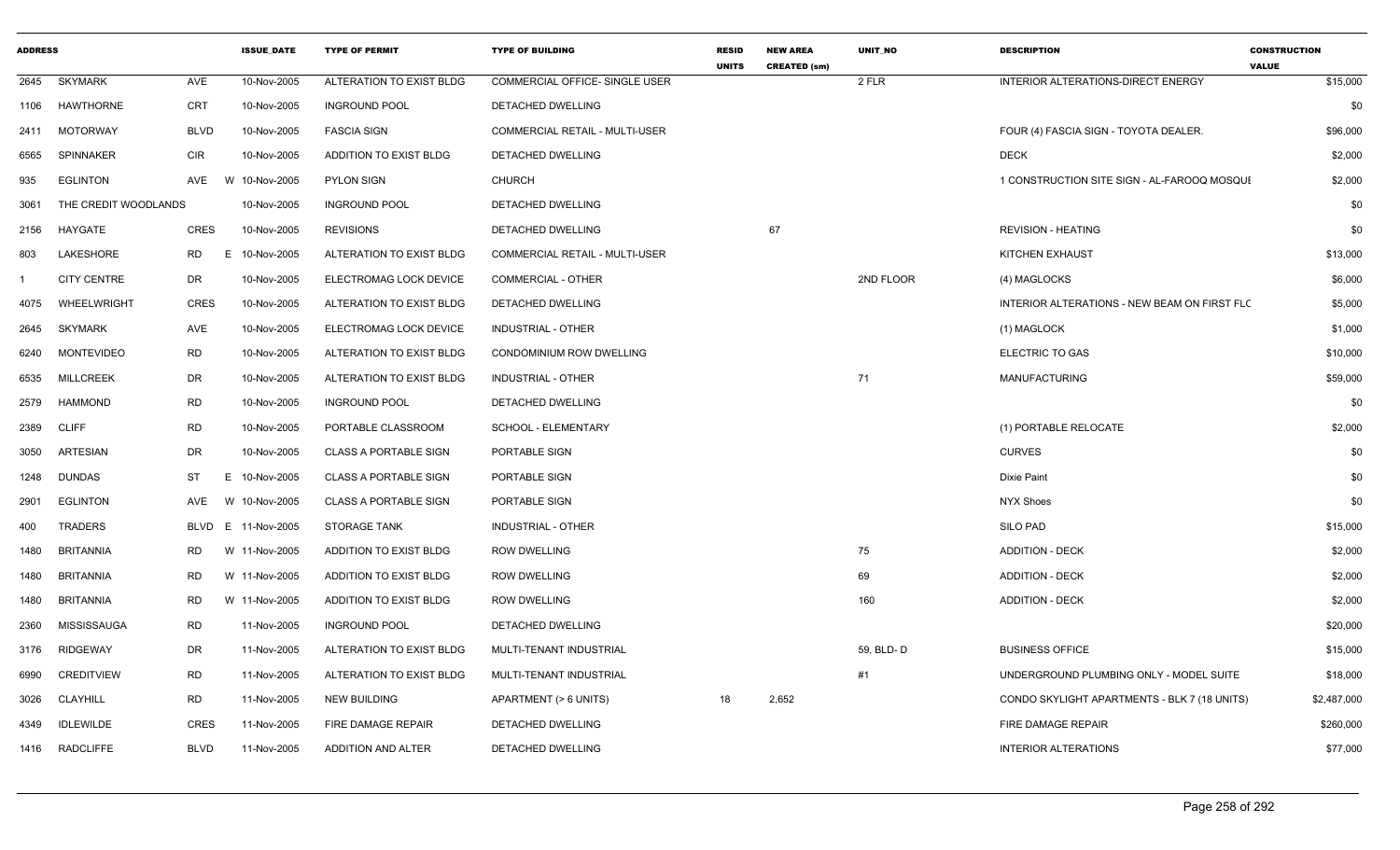| <b>ADDRESS</b> |                          |             | <b>ISSUE DATE</b> | <b>TYPE OF PERMIT</b>         | <b>TYPE OF BUILDING</b>        | <b>RESID</b><br><b>UNITS</b> | <b>NEW AREA</b><br><b>CREATED (sm)</b> | <b>UNIT NO</b> | <b>DESCRIPTION</b>                            | <b>CONSTRUCTION</b><br><b>VALUE</b> |
|----------------|--------------------------|-------------|-------------------|-------------------------------|--------------------------------|------------------------------|----------------------------------------|----------------|-----------------------------------------------|-------------------------------------|
| 1399           | <b>MILTON</b>            | AVE         | 11-Nov-2005       | <b>ADDITION TO EXIST BLDG</b> | DETACHED DWELLING              |                              |                                        |                | <b>ADDITION</b>                               | \$29,000                            |
| 1695           | BAYMILL                  | <b>CRT</b>  | 11-Nov-2005       | ADDITION TO EXIST BLDG        | DETACHED DWELLING              |                              |                                        |                | ADDITION-ELEVATOR SHAFT                       | \$20,000                            |
| 1325           | <b>EGLINTON</b>          | AVE<br>E    | 11-Nov-2005       | ALTERATION TO EXIST BLDG      | <b>COMMERCIAL - OTHER</b>      |                              |                                        | #14            | <b>RESTAURANT</b>                             | \$54,000                            |
| 30             | <b>BRISTOL</b>           | RD          | E 11-Nov-2005     | ALTERATION TO EXIST BLDG      | <b>COMMERCIAL - OTHER</b>      |                              |                                        | $\overline{4}$ | <b>INTERIOR ALTERATIONS - CIBC BANK</b>       | \$21,000                            |
| 3861           | CANDLELIGHT              | DR          | 11-Nov-2005       | <b>NEW BUILDING</b>           | DETACHED DWELLING              |                              | 292                                    |                | <b>SFD - NEW MODEL</b>                        | \$320,000                           |
| 3857           | CANDLELIGHT              | DR          | 11-Nov-2005       | <b>NEW BUILDING</b>           | DETACHED DWELLING              |                              | 265                                    |                | <b>SFD - NEW MODEL</b>                        | \$292,000                           |
| 3871           | CANDLELIGHT              | DR          | 11-Nov-2005       | <b>NEW BUILDING</b>           | DETACHED DWELLING              |                              | 294                                    |                | <b>SFD - REPEAT MODEL</b>                     | \$322,000                           |
| 3887           | CANDLELIGHT              | DR          | 11-Nov-2005       | <b>NEW BUILDING</b>           | <b>DETACHED DWELLING</b>       |                              | 292                                    |                | <b>SFD - REPEAT MODEL</b>                     | \$320,000                           |
| 3696           | <b>BLOOMINGTON</b>       | CRES        | 11-Nov-2005       | <b>NEW BUILDING</b>           | SEMI-DETACHED DWELLING         | 2                            | 307                                    |                | SEMI-DETACHED - REPEAT MODEL                  | \$315,000                           |
| 100            | <b>CITY CENTRE</b>       | DR          | 11-Nov-2005       | <b>FASCIA SIGN</b>            | COMMERCIAL RETAIL - MULTI-USER |                              |                                        | $2 - 129$      | ONE (1) FASCIA SIGN - SMARTSET                | \$1,000                             |
| 100            | <b>CITY CENTRE</b>       | <b>DR</b>   | 11-Nov-2005       | <b>FASCIA SIGN</b>            | COMMERCIAL RETAIL - MULTI-USER |                              |                                        | $2 - 145$      | ONE (1) FASCIA SIGN - BEDO                    | \$1,000                             |
| 1199           | WHITEOAKS                | AVE         | 11-Nov-2005       | <b>DEMOLITION</b>             | DETACHED DWELLING              |                              |                                        |                | <b>DEMOLITION - SFD</b>                       | \$10,000                            |
| 1541           | <b>GARNET</b>            | AVE         | 11-Nov-2005       | <b>DEMOLITION</b>             | <b>DETACHED DWELLING</b>       |                              |                                        |                | DEMOLITION - SFD/DETACHED GARAGE              | \$10,000                            |
| 3047           | <b>VICTORY</b>           | CRES        | 11-Nov-2005       | <b>DEMOLITION</b>             | DETACHED DWELLING              |                              |                                        |                | <b>DEMOLITION - SFD</b>                       | \$10,000                            |
| 2158           | <b>FOWLER</b>            | LANE        | 11-Nov-2005       | <b>DEMOLITION</b>             | GARAGE/CARPORT                 |                              |                                        |                | DEMOLITION - ATTACHED GARAGE (PARTIAL)        | \$2,000                             |
| 4967           | SOUTHAMPTON              | DR          | 11-Nov-2005       | <b>OTHER</b>                  | CONDOMINIUM ROW DWELLING       |                              |                                        |                | ALTERATIONS-GARBAGE ENCLOSURE, DANIELS NC     | \$55,000                            |
| 212            | ANGELENE                 | ST          | 11-Nov-2005       | <b>DEMOLITION</b>             | <b>RESIDENTIAL - OTHER</b>     |                              |                                        |                | DEMOLITION - SFD/GARAGE                       | \$10,000                            |
| $\Omega$       | <b>BRITANNIA</b>         | RD          | W 11-Nov-2005     | <b>CLASS A PORTABLE SIGN</b>  | PORTABLE SIGN                  |                              |                                        |                | CORPORATE SERVICES-WARD 9 COUNCILLOR          | \$0                                 |
| $\Omega$       | <b>WINSTON CHURCHILL</b> | BLVD        | 11-Nov-2005       | <b>CLASS A PORTABLE SIGN</b>  | PORTABLE SIGN                  |                              |                                        |                | CORPORATE SERVICES-WARD 9 COUNCILLOR          | \$0                                 |
| 315            | <b>DUNDAS</b>            | <b>ST</b>   | E 11-Nov-2005     | <b>CLASS A PORTABLE SIGN</b>  | PORTABLE SIGN                  |                              |                                        |                | Galati Fine Foods Inc.                        | \$0                                 |
| 1525           | <b>BRISTOL</b>           | RD          | W 11-Nov-2005     | <b>CLASS A PORTABLE SIGN</b>  | PORTABLE SIGN                  |                              |                                        |                | <b>Fantastic Sams</b>                         | \$0                                 |
| 5965           | <b>COOPERS</b>           | AVE         | 11-Nov-2005       | <b>DEMOLITION</b>             | INDUSTRIAL - OTHER             |                              |                                        |                | INTERIOR DEMOLITION ONLY IN EXISTING BUILDING | \$53,000                            |
| 435            | <b>HENSALL</b>           | <b>CIR</b>  | 11-Nov-2005       | <b>DEMOLITION</b>             | <b>COMMERCIAL - OTHER</b>      |                              |                                        |                | DEMOLITION OF SALES TRAILER                   | \$5,000                             |
| 1570           | <b>STEVELES</b>          | CRES        | 11-Nov-2005       | <b>OTHER</b>                  | DETACHED DWELLING              |                              |                                        |                | <b>SEWER CONVERSION</b>                       | \$2,000                             |
| $\Omega$       | LAKESHORE                | RD<br>E     | 11-Nov-2005       | <b>CLASS A PORTABLE SIGN</b>  | PORTABLE SIGN                  |                              |                                        |                | <b>REGION OF PEEL</b>                         | \$0                                 |
| $\Omega$       | LAKESHORE                | RD          | W 11-Nov-2005     | <b>CLASS A PORTABLE SIGN</b>  | PORTABLE SIGN                  |                              |                                        |                | <b>REGION OF PEEL</b>                         | \$0                                 |
| 2065           | LEANNE                   | <b>BLVD</b> | 11-Nov-2005       | <b>CLASS A PORTABLE SIGN</b>  | PORTABLE SIGN                  |                              |                                        |                | THE WENLEIGH                                  | \$0                                 |
| 3050           | ARGENTIA                 | <b>RD</b>   | 11-Nov-2005       | <b>CLASS A PORTABLE SIGN</b>  | PORTABLE SIGN                  |                              |                                        |                | WEST MISSISSAUGA MEDICAL CENTRE               | \$0                                 |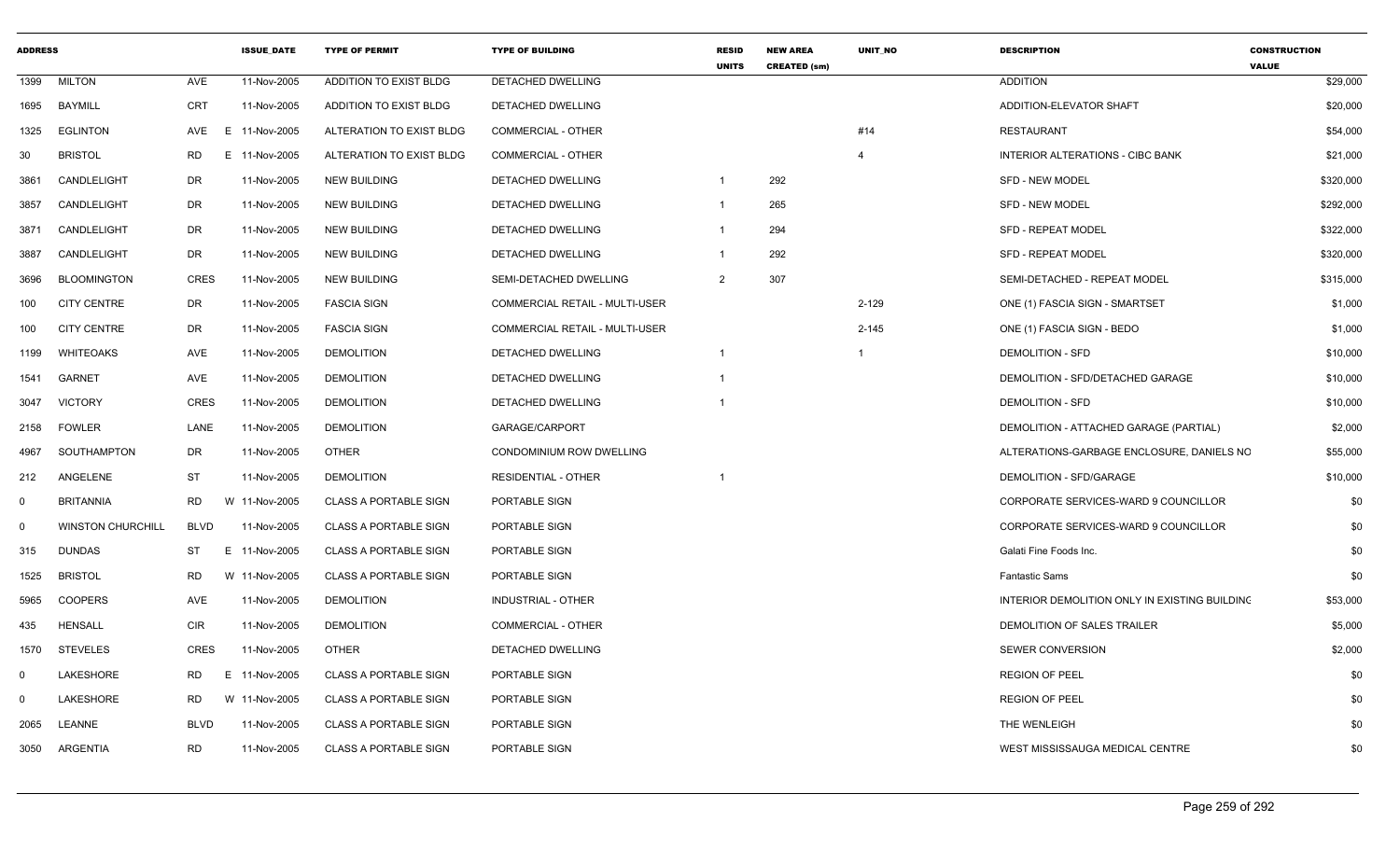| <b>ADDRESS</b> |                          |             | <b>ISSUE_DATE</b>  | <b>TYPE OF PERMIT</b>        | <b>TYPE OF BUILDING</b> | <b>RESID</b><br><b>UNITS</b> | <b>NEW AREA</b><br><b>CREATED (sm)</b> | UNIT_NO | <b>DESCRIPTION</b>                            | <b>CONSTRUCTION</b><br><b>VALUE</b> |     |
|----------------|--------------------------|-------------|--------------------|------------------------------|-------------------------|------------------------------|----------------------------------------|---------|-----------------------------------------------|-------------------------------------|-----|
| 5800           | <b>MCLAUGHLIN</b>        | <b>RD</b>   | 11-Nov-2005        | <b>CLASS A PORTABLE SIGN</b> | PORTABLE SIGN           |                              |                                        |         | THE BRICK                                     |                                     | \$0 |
| 650            | <b>MATHESON</b>          |             | BLVD W 11-Nov-2005 | <b>CLASS A PORTABLE SIGN</b> | PORTABLE SIGN           |                              |                                        |         | <b>HOME DEPOT</b>                             |                                     | \$0 |
| 0              | <b>ERIN MILLS</b>        | <b>PKY</b>  | 11-Nov-2005        | <b>CLASS A PORTABLE SIGN</b> | PORTABLE SIGN           |                              |                                        |         | COMMUNITY SERVICES (REC. & PARKS)             |                                     | \$0 |
| 0              | <b>BRITANNIA</b>         | <b>RD</b>   | W 11-Nov-2005      | <b>CLASS A PORTABLE SIGN</b> | PORTABLE SIGN           |                              |                                        |         | COMMUNITY SERVICES (REC. & PARKS)             |                                     | \$0 |
| 0              | <b>AQUITAINE</b>         | AVE         | 11-Nov-2005        | <b>CLASS A PORTABLE SIGN</b> | PORTABLE SIGN           |                              |                                        |         | COMMUNITY SERVICES (REC. & PARKS)             |                                     | \$0 |
| 0              | <b>WINSTON CHURCHILL</b> | <b>BLVD</b> | 11-Nov-2005        | <b>CLASS A PORTABLE SIGN</b> | PORTABLE SIGN           |                              |                                        |         | COMMUNITY SERVICES (REC. & PARKS)             |                                     | \$0 |
| 0              | <b>HURONTARIO</b>        | ST          | 11-Nov-2005        | <b>CLASS A PORTABLE SIGN</b> | PORTABLE SIGN           |                              |                                        |         | COMMUNITY SERVICES (REC & PARKS)              |                                     | \$0 |
| 0              | <b>AIRPORT</b>           | <b>RD</b>   | 11-Nov-2005        | <b>CLASS A PORTABLE SIGN</b> | PORTABLE SIGN           |                              |                                        |         | COMMUNITY SERVICES (REC. & PARKS)             |                                     | \$0 |
| 0              | <b>GOREWAY</b>           | <b>DR</b>   | 11-Nov-2005        | <b>CLASS A PORTABLE SIGN</b> | PORTABLE SIGN           |                              |                                        |         | COMMUNITY SERVICES (REC. & PARKS)             |                                     | \$0 |
| 0              | <b>BURNHAMTHORPE</b>     | <b>RD</b>   | W 11-Nov-2005      | <b>CLASS A PORTABLE SIGN</b> | PORTABLE SIGN           |                              |                                        |         | COMMUNITY SERVICES (REC. & PARKS)             |                                     | \$0 |
| 0              | <b>KENNEDY</b>           | <b>RD</b>   | 11-Nov-2005        | <b>CLASS A PORTABLE SIGN</b> | PORTABLE SIGN           |                              |                                        |         | COMMUNITY SERVICES (REC. & PARKS)             |                                     | \$0 |
| 0              | <b>CAWTHRA</b>           | <b>RD</b>   | 11-Nov-2005        | CLASS A PORTABLE SIGN        | PORTABLE SIGN           |                              |                                        |         | COMMUNITY SERVICES (REC. & PARKS)             |                                     | \$0 |
| $\mathbf 0$    | <b>WINSTON CHURCHILL</b> | <b>BLVD</b> | 11-Nov-2005        | <b>CLASS A PORTABLE SIGN</b> | PORTABLE SIGN           |                              |                                        |         | COMMUNITY SERVICES (REC. & PARKS)             |                                     | \$0 |
| 0              | <b>BURNHAMTHORPE</b>     | RD.<br>E.   | 11-Nov-2005        | <b>CLASS A PORTABLE SIGN</b> | PORTABLE SIGN           |                              |                                        |         | COMMUNITY SERVICES (REC. & PARKS)             |                                     | \$0 |
| 0              | <b>EGLINTON</b>          | AVE<br>E.   | 11-Nov-2005        | <b>CLASS A PORTABLE SIGN</b> | PORTABLE SIGN           |                              |                                        |         | COMMUNITY SERVICES (REC. & PARKS)             |                                     | \$0 |
| 0              | <b>EGLINTON</b>          | AVE         | W 11-Nov-2005      | CLASS A PORTABLE SIGN        | PORTABLE SIGN           |                              |                                        |         | COMMUNITY SERVICES (REC. & PARKS)             |                                     | \$0 |
| 0              | <b>MAVIS</b>             | <b>RD</b>   | 11-Nov-2005        | <b>CLASS A PORTABLE SIGN</b> | PORTABLE SIGN           |                              |                                        |         | COMMUNITY SERVICES (REC. & PARKS)             |                                     | \$0 |
| 0              | MISSISSAUGA VALLEY       | <b>BLVD</b> | 11-Nov-2005        | <b>CLASS A PORTABLE SIGN</b> | PORTABLE SIGN           |                              |                                        |         | COMMUNITY SERVICES (REC. & PARKS)             |                                     | \$0 |
| 0              | <b>DERRY</b>             | RD          | W 11-Nov-2005      | <b>CLASS A PORTABLE SIGN</b> | PORTABLE SIGN           |                              |                                        |         | <b>REGION OF PEEL</b>                         |                                     | \$0 |
| 0              | <b>HURONTARIO</b>        | ST          | 11-Nov-2005        | <b>CLASS A PORTABLE SIGN</b> | PORTABLE SIGN           |                              |                                        |         | COMMUNITY SERVICES (REC & PARKS)              |                                     | \$0 |
| 7245           | <b>MILANO</b>            | <b>CRT</b>  | 11-Nov-2005        | <b>NEW BUILDING</b>          | DETACHED DWELLING       |                              | 323                                    |         | CONDITIONAL PERMIT - SFD - REPEAT MODEL - COM |                                     | \$0 |
| 7249           | <b>MILANO</b>            | CRT         | 11-Nov-2005        | <b>NEW BUILDING</b>          | DETACHED DWELLING       |                              | 322                                    |         | CONDITIONAL PERMIT - SFD - REPEAT MODEL - CO  |                                     | \$0 |
| 6750           | <b>WINSTON CHURCHILL</b> | <b>BLVD</b> | 11-Nov-2005        | <b>CLASS A PORTABLE SIGN</b> | PORTABLE SIGN           |                              |                                        |         | Fortelli Salon                                |                                     | \$0 |
| 7237           | <b>MILANO</b>            | <b>CRT</b>  | 11-Nov-2005        | <b>NEW BUILDING</b>          | DETACHED DWELLING       |                              | 323                                    |         | CONDITIONAL PERMIT - SFD - REPEAT MODEL - COM |                                     | \$0 |
| 7233           | <b>MILANO</b>            | <b>CRT</b>  | 11-Nov-2005        | <b>NEW BUILDING</b>          | DETACHED DWELLING       |                              | 213                                    |         | CONDITIONAL PERMIT - SFD - REPEAT MODEL -CON  |                                     | \$0 |
| 7228           | <b>MILANO</b>            | <b>CRT</b>  | 11-Nov-2005        | <b>NEW BUILDING</b>          | DETACHED DWELLING       |                              | 192                                    |         | CONDITIONAL PERMIT - SFD - REPEAT MODEL, CON  |                                     | \$0 |
| 7232           | MILANO                   | <b>CRT</b>  | 11-Nov-2005        | <b>NEW BUILDING</b>          | DETACHED DWELLING       |                              | 193                                    |         | CONDITIONAL PERMIT - SFD - REPEAT MODEL, CON  |                                     | \$0 |
| 7236           | MILANO                   | CRT         | 11-Nov-2005        | <b>NEW BUILDING</b>          | DETACHED DWELLING       |                              | 192                                    |         | CONDITIONAL PERMIT - SFD - REPEAT MODEL, CON  |                                     | \$0 |
|                |                          |             |                    |                              |                         |                              |                                        |         |                                               |                                     |     |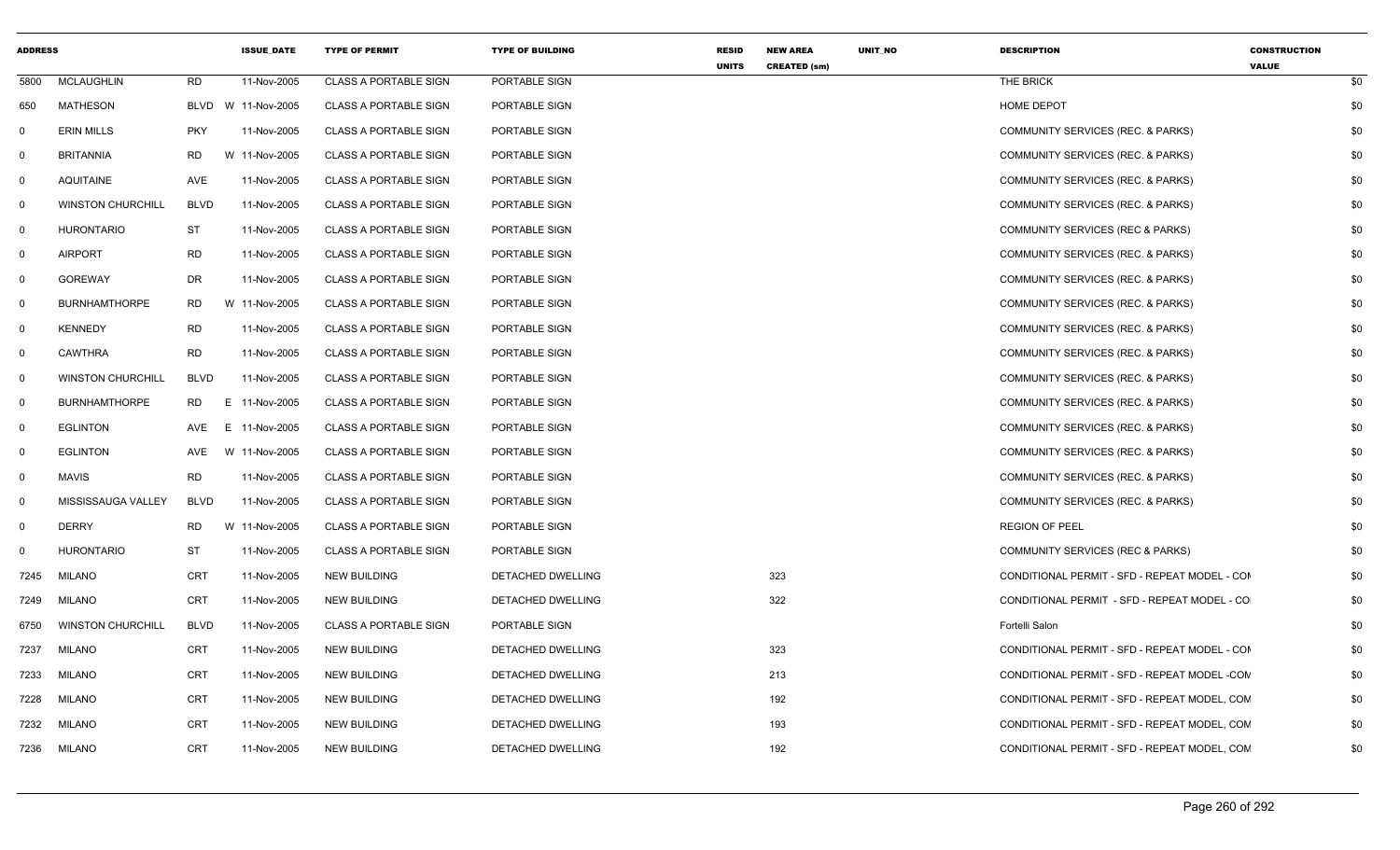| <b>ADDRESS</b> |                      |                 | <b>ISSUE_DATE</b> | <b>TYPE OF PERMIT</b>        | <b>TYPE OF BUILDING</b>               | <b>RESID</b><br><b>UNITS</b> | <b>NEW AREA</b><br><b>CREATED (sm)</b> | UNIT_NO | <b>DESCRIPTION</b>                            | <b>CONSTRUCTION</b><br><b>VALUE</b> |
|----------------|----------------------|-----------------|-------------------|------------------------------|---------------------------------------|------------------------------|----------------------------------------|---------|-----------------------------------------------|-------------------------------------|
| 7240           | <b>MILANO</b>        | <b>CRT</b>      | 11-Nov-2005       | <b>NEW BUILDING</b>          | <b>DETACHED DWELLING</b>              |                              | 193                                    |         | CONDITIONAL PERMIT - SFD - REPEAT MODEL, CON  | \$0                                 |
| 7244           | <b>MILANO</b>        | <b>CRT</b>      | 11-Nov-2005       | <b>NEW BUILDING</b>          | DETACHED DWELLING                     |                              | 192                                    |         | CONDITIONAL PERMIT - SFD - REPEAT MODEL, CON  | \$0                                 |
| 7248           | <b>MILANO</b>        | <b>CRT</b>      | 11-Nov-2005       | <b>NEW BUILDING</b>          | DETACHED DWELLING                     |                              | 192                                    |         | CONDITIONAL PERMIT - SFD - REPEAT MODEL, CON  | \$0                                 |
| 7252           | <b>MILANO</b>        | <b>CRT</b>      | 11-Nov-2005       | <b>NEW BUILDING</b>          | DETACHED DWELLING                     |                              | 192                                    |         | CONDITIONAL PERMIT - SFD - REPEAT MODEL, CON  | \$0                                 |
| 7256           | <b>MILANO</b>        | CRT             | 11-Nov-2005       | <b>NEW BUILDING</b>          | DETACHED DWELLING                     |                              | 194                                    |         | CONDITIONAL PERMIT - SFD - REPEAT MODEL, CON  | \$0                                 |
| 7260           | <b>MILANO</b>        | <b>CRT</b>      | 11-Nov-2005       | <b>NEW BUILDING</b>          | <b>DETACHED DWELLING</b>              |                              | 192                                    |         | CONDITIONAL PERMIT - SFD - REPEAT MODEL, CON  | \$0                                 |
| 7264           | <b>MILANO</b>        | <b>CRT</b>      | 11-Nov-2005       | <b>NEW BUILDING</b>          | DETACHED DWELLING                     |                              | 192                                    |         | CONDITIONAL PERMIT - SFD - NEW MODEL, COMPLI  | \$0                                 |
| 7272           | <b>MILANO</b>        | <b>CRT</b>      | 11-Nov-2005       | <b>NEW BUILDING</b>          | DETACHED DWELLING                     |                              | 322                                    |         | CONDITIONAL PERMIT - NEW SFD, COMPLIANCE BY   | \$0                                 |
| 742            | CARDINAL             | PL              | 14-Nov-2005       | ADDITION AND ALTER           | DETACHED DWELLING                     |                              | 148                                    |         | ADDITION-2ND FLR./2-STOREY ADD./1-STOREY ADD  | \$158,000                           |
| 727            | <b>WINTERTON</b>     | WAY             | 14-Nov-2005       | ADDITION TO EXIST BLDG       | <b>DETACHED DWELLING</b>              |                              |                                        |         | <b>BASEMENT WALKOUT</b>                       | \$10,000                            |
| 3325           | <b>ACALA</b>         | <b>CRES</b>     | 14-Nov-2005       | ADDITION TO EXIST BLDG       | DETACHED DWELLING                     |                              |                                        |         | ADDITION-FRONT COVERED PORCH EXTENSION        | \$10,000                            |
| 155            | <b>MATHESON</b>      | BLVD<br>W       | 14-Nov-2005       | ALTERATION TO EXIST BLDG     | <b>INDUSTRIAL - OTHER</b>             |                              |                                        | 102     | INTERIOR ALTERATIONS-ESA                      | \$10,000                            |
| 63             | WANITA               | <b>RD</b>       | 14-Nov-2005       | <b>ADDITION AND ALTER</b>    | DETACHED DWELLING                     |                              | 11                                     |         | PORCH ADDITION/GARAGE EXTENSION/ENCLOSE E     | \$25,000                            |
| 2003           | THE CHASE            |                 | 14-Nov-2005       | ADDITION TO EXIST BLDG       | DETACHED DWELLING                     |                              |                                        |         | NEW PATIO DOOR & DECK                         | \$10,000                            |
| 5045           | PLANTATION           | PL              | 14-Nov-2005       | ALTERATION TO EXIST BLDG     | <b>COMMERCIAL RETAIL - MULTI-USER</b> |                              |                                        | 2 & 3   | UNDERGROUND PLUMBING ONLY - MODEL SUITE       | \$10,000                            |
| 3845           | CANDLELIGHT          | DR.             | 14-Nov-2005       | <b>NEW BUILDING</b>          | DETACHED DWELLING                     | $\overline{1}$               | 287                                    |         | <b>SFD - CUSTOM</b>                           | \$314,000                           |
| 44             | <b>BRITANNIA</b>     | <b>RD</b><br>E. | 14-Nov-2005       | ALTERATION TO EXIST BLDG     | <b>COMMERCIAL RETAIL - MULTI-USER</b> |                              |                                        |         | INTERIOR ALTERATIONS TO EXISTING TIM HORTON   | \$115,000                           |
| 3255           | <b>HAVENWOOD</b>     | <b>DR</b>       | 14-Nov-2005       | PORTABLE CLASSROOM           | SCHOOL - ELEMENTARY                   |                              |                                        |         | (1) PORTABLE RELOCATE                         | \$2,000                             |
| 777            | <b>BANCROFT</b>      | DR              | 14-Nov-2005       | <b>FASCIA SIGN</b>           | SINGLE TENANT INDUSTRIAL              |                              |                                        |         | TEN (10) FASCIA SIGNS - DAIMLER CHRYSLER      | \$20,000                            |
| 4920           | <b>TOMKEN</b>        | <b>RD</b>       | 14-Nov-2005       | <b>PYLON SIGN</b>            | MULTI-TENANT INDUSTRIAL               |                              |                                        |         | TWO (2) GROUND SIGNS - MULTI-TENANT           | \$30,000                            |
| 199            | LONGSIDE             | <b>DR</b>       | 14-Nov-2005       | <b>PYLON SIGN</b>            | SINGLE TENANT INDUSTRIAL              |                              |                                        |         | 1 GROUND SIGN FOR ROE LOGISTICS.              | \$3,000                             |
| 2365           | <b>CREDIT VALLEY</b> | <b>RD</b>       | 14-Nov-2005       | <b>DEMOLITION</b>            | <b>SCHOOL - OTHER</b>                 |                              |                                        |         | DEMOLITION - PARTIAL OF SCHOOL                | \$180,000                           |
| 5500           | <b>ROSE CHERRY</b>   | PL              | 14-Nov-2005       | TENTS/AIR SUPPORT STRUC      | <b>CITY</b>                           |                              |                                        |         | (1) TEMPORARY TENT FROM NOVEMBER 9-13/05      | \$1,000                             |
| 1460           | <b>GLENWOOD</b>      | DR              | 14-Nov-2005       | <b>DEMOLITION</b>            | <b>DETACHED DWELLING</b>              |                              |                                        |         | DEMOLITION - SFD & SHED                       | \$10,000                            |
| 350            | PRINCESS ROYAL       | <b>DR</b>       | 14-Nov-2005       | <b>FASCIA SIGN</b>           | APARTMENT (> 6 UNITS)                 |                              |                                        |         | THREE (3) FASCIA SIGNS - AMICA AT CITY CENTRE | \$6,000                             |
| 3050           | <b>VEGA</b>          | <b>BLVD</b>     | 14-Nov-2005       | <b>CLASS A PORTABLE SIGN</b> | PORTABLE SIGN                         |                              |                                        |         | Kitchen Stuff Plus                            | \$0                                 |
| 169            | <b>DUNDAS</b>        | ST<br>E.        | 14-Nov-2005       | <b>CLASS A PORTABLE SIGN</b> | PORTABLE SIGN                         |                              |                                        |         | 888 Nails Design                              | \$0                                 |
| 2901           | <b>EGLINTON</b>      | AVE             | W 14-Nov-2005     | <b>CLASS A PORTABLE SIGN</b> | PORTABLE SIGN                         |                              |                                        |         | Florida Sun                                   | \$0                                 |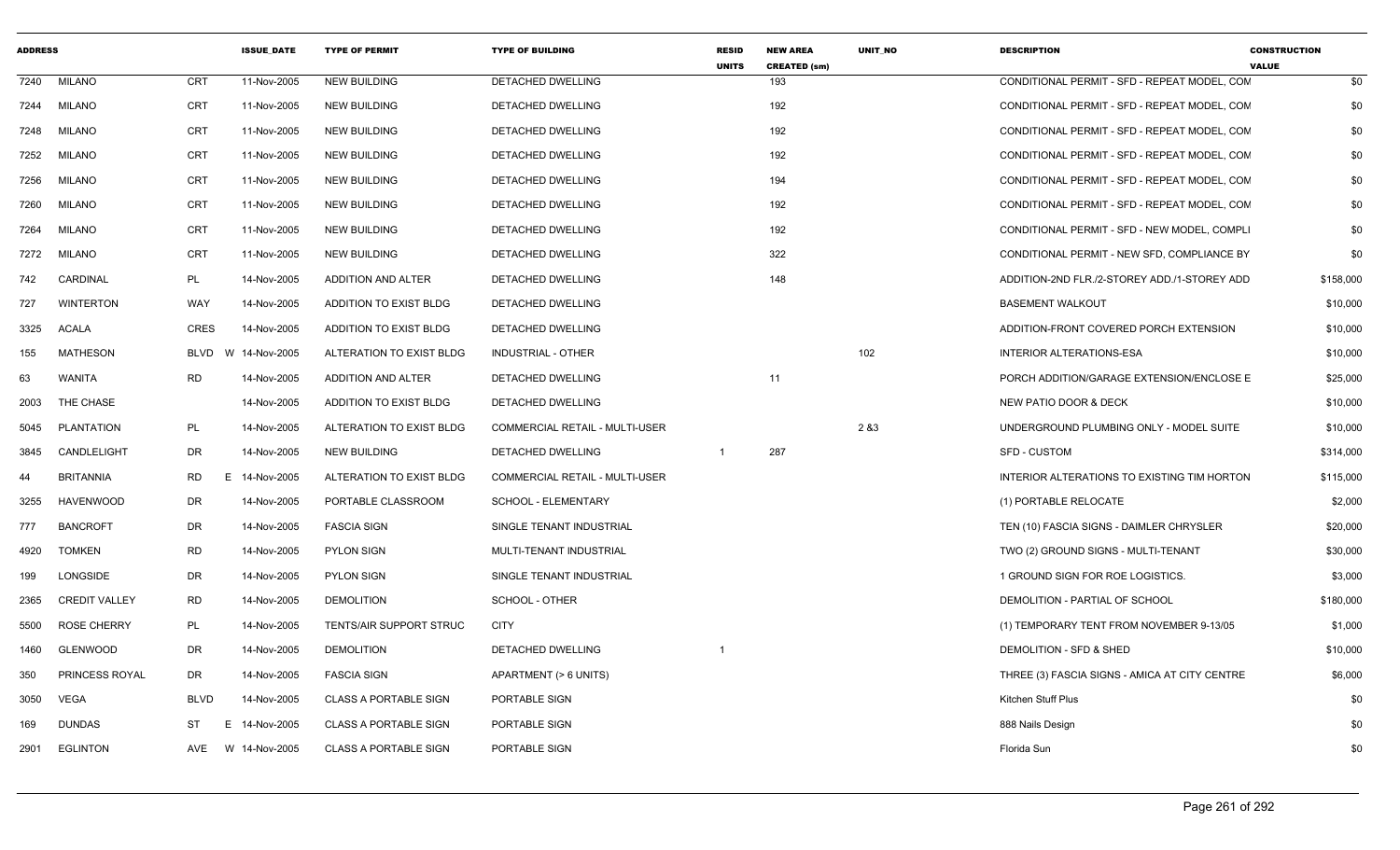| <b>ADDRESS</b> |                          |             | <b>ISSUE DATE</b> | <b>TYPE OF PERMIT</b>        | <b>TYPE OF BUILDING</b> | <b>RESID</b> | <b>NEW AREA</b>     | <b>UNIT NO</b> | <b>DESCRIPTION</b>                         | <b>CONSTRUCTION</b> |     |
|----------------|--------------------------|-------------|-------------------|------------------------------|-------------------------|--------------|---------------------|----------------|--------------------------------------------|---------------------|-----|
| 3161           | WOLFEDALE                | <b>RD</b>   | 14-Nov-2005       | <b>CLASS A PORTABLE SIGN</b> | PORTABLE SIGN           | <b>UNITS</b> | <b>CREATED (sm)</b> |                | Prog-Die Tool & Stamping                   | <b>VALUE</b>        | \$0 |
| 60             | <b>BRISTOL</b>           | RD          | E 14-Nov-2005     | <b>CLASS A PORTABLE SIGN</b> | PORTABLE SIGN           |              |                     |                | Rogers Video                               |                     | \$0 |
| 3190           | <b>RIDGEWAY</b>          | DR          | 14-Nov-2005       | <b>CLASS A PORTABLE SIGN</b> | PORTABLE SIGN           |              |                     |                | June Lawrence, School of Dance             |                     | \$0 |
| 1575           | <b>CLARKSON</b>          | <b>RD</b>   | N 14-Nov-2005     | <b>CLASS A PORTABLE SIGN</b> | PORTABLE SIGN           |              |                     |                | Nirvana Spa                                |                     | \$0 |
| 960            | SOUTHDOWN                | <b>RD</b>   | 14-Nov-2005       | <b>CLASS A PORTABLE SIGN</b> | PORTABLE SIGN           |              |                     |                | Rogers Video                               |                     | \$0 |
| 3920           | <b>GRAND PARK</b>        | DR          | 14-Nov-2005       | <b>CLASS A PORTABLE SIGN</b> | PORTABLE SIGN           |              |                     |                | Family Cosmetic Dental Centre              |                     | \$0 |
| 985            | <b>DUNDAS</b>            | ST          | E 14-Nov-2005     | <b>CLASS A PORTABLE SIGN</b> | PORTABLE SIGN           |              |                     |                | <b>BMO</b>                                 |                     | \$0 |
| 1077           | <b>NORTH SERVICE</b>     | <b>RD</b>   | 14-Nov-2005       | <b>CLASS A PORTABLE SIGN</b> | PORTABLE SIGN           |              |                     |                | L.A. Kiss Tanning                          |                     | \$0 |
| 900            | RATHBURN                 | <b>RD</b>   | W 14-Nov-2005     | <b>CLASS A PORTABLE SIGN</b> | PORTABLE SIGN           |              |                     |                | 5 Star Computers                           |                     | \$0 |
| 601            | LAKESHORE                | <b>RD</b>   | Е<br>14-Nov-2005  | <b>CLASS A PORTABLE SIGN</b> | PORTABLE SIGN           |              |                     |                | Curves                                     |                     | \$0 |
| 5715           | <b>COOPERS</b>           | AVE         | 14-Nov-2005       | <b>CLASS A PORTABLE SIGN</b> | PORTABLE SIGN           |              |                     |                | PASTA INTERNATIONAL                        |                     | \$0 |
| $\mathbf 0$    | <b>CAWTHRA</b>           | <b>RD</b>   | 14-Nov-2005       | <b>CLASS A PORTABLE SIGN</b> | PORTABLE SIGN           |              |                     |                | <b>REGION OF PEEL</b>                      |                     | \$0 |
| $\mathbf 0$    | <b>AIRPORT</b>           | <b>RD</b>   | 14-Nov-2005       | <b>CLASS A PORTABLE SIGN</b> | PORTABLE SIGN           |              |                     |                | <b>REGION OF PEEL</b>                      |                     | \$0 |
| $\mathbf 0$    | <b>DIXIE</b>             | <b>RD</b>   | 14-Nov-2005       | <b>CLASS A PORTABLE SIGN</b> | PORTABLE SIGN           |              |                     |                | <b>REGION OF PEEL</b>                      |                     | \$0 |
| $\mathbf 0$    | <b>EGLINTON</b>          | AVE         | W 14-Nov-2005     | <b>CLASS A PORTABLE SIGN</b> | PORTABLE SIGN           |              |                     |                | <b>REGION OF PEEL</b>                      |                     | \$0 |
| $\mathbf{0}$   | <b>BRITANNIA</b>         | <b>RD</b>   | W 14-Nov-2005     | <b>CLASS A PORTABLE SIGN</b> | PORTABLE SIGN           |              |                     |                | <b>REGION OF PEEL</b>                      |                     | \$0 |
| 4085           | <b>SLADEVIEW</b>         | <b>CRES</b> | 14-Nov-2005       | <b>CLASS A PORTABLE SIGN</b> | PORTABLE SIGN           |              |                     |                | Dunwoody Booth Packagaing                  |                     | \$0 |
| $\mathbf 0$    | <b>DUNDAS</b>            | <b>ST</b>   | W 14-Nov-2005     | <b>CLASS A PORTABLE SIGN</b> | PORTABLE SIGN           |              |                     |                | <b>EGION OF PEEL</b>                       |                     | \$0 |
| $\mathbf 0$    | <b>WINSTON CHURCHILL</b> | <b>BLVD</b> | 14-Nov-2005       | <b>CLASS A PORTABLE SIGN</b> | PORTABLE SIGN           |              |                     |                | <b>EGION OF PEEL</b>                       |                     | \$0 |
| $\mathbf 0$    | <b>BURNHAMTHORPE</b>     | RD.         | W 14-Nov-2005     | <b>CLASS A PORTABLE SIGN</b> | PORTABLE SIGN           |              |                     |                | <b>EGION OF PEEL</b>                       |                     | \$0 |
| $\mathbf 0$    | <b>BURNHAMTHORPE</b>     | RD          | W 14-Nov-2005     | <b>CLASS A PORTABLE SIGN</b> | PORTABLE SIGN           |              |                     |                | <b>REGION OF PEEL</b>                      |                     | \$0 |
| $\mathbf 0$    | LAKESHORE                | RD          | E 14-Nov-2005     | <b>CLASS A PORTABLE SIGN</b> | PORTABLE SIGN           |              |                     |                | <b>REGION OF PEEL</b>                      |                     | \$0 |
| $\mathbf 0$    | <b>BURNHAMTHORPE</b>     | <b>RD</b>   | E 14-Nov-2005     | <b>CLASS A PORTABLE SIGN</b> | PORTABLE SIGN           |              |                     |                | <b>REGION OF PEEL</b>                      |                     | \$0 |
| $\mathbf 0$    | <b>MAVIS</b>             | <b>RD</b>   | 14-Nov-2005       | <b>CLASS A PORTABLE SIGN</b> | PORTABLE SIGN           |              |                     |                | <b>REGION OF PEEL</b>                      |                     | \$0 |
| 5602           | <b>TENTH LINE WEST</b>   |             | 14-Nov-2005       | <b>CLASS A PORTABLE SIGN</b> | PORTABLE SIGN           |              |                     |                | Beach Bum                                  |                     | \$0 |
| 2116           | <b>BURNHAMTHORPE</b>     | RD          | W 14-Nov-2005     | <b>CLASS A PORTABLE SIGN</b> | PORTABLE SIGN           |              |                     |                | Rogers Video                               |                     | \$0 |
| 2116           | <b>BURNHAMTHORPE</b>     | RD.         | W 14-Nov-2005     | <b>CLASS A PORTABLE SIGN</b> | PORTABLE SIGN           |              |                     |                | Rogers Video                               |                     | \$0 |
| 2179           | DUNDAS                   | ST          | E 15-Nov-2005     | <b>OTHER</b>                 | COMMERCIAL - OTHER      |              |                     |                | RESTAURANT (EXISTING)/SEASONAL OUTDOOR PAT | \$15,000            |     |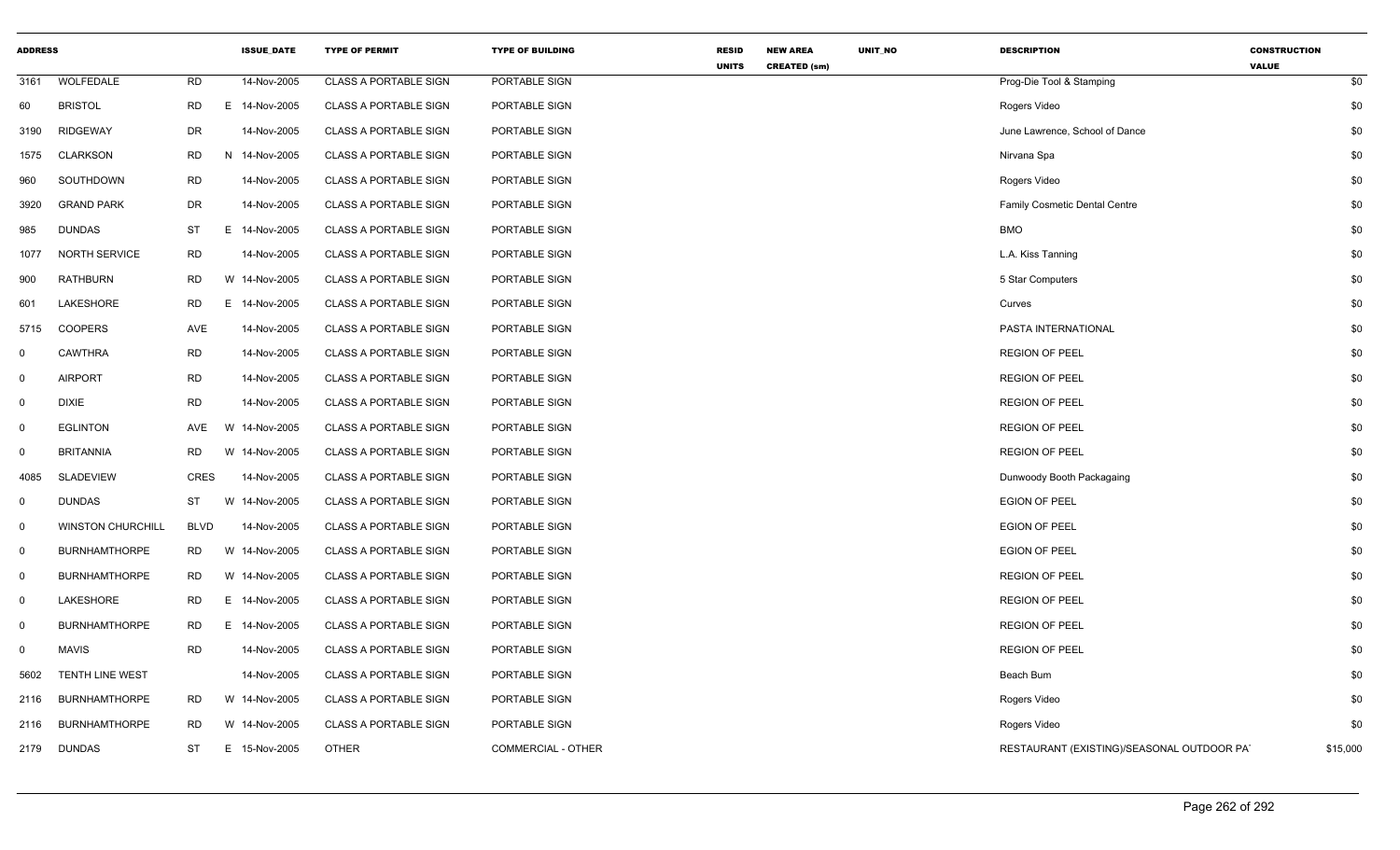| <b>ADDRESS</b> |                     |             | <b>ISSUE DATE</b> | <b>TYPE OF PERMIT</b>                         | <b>TYPE OF BUILDING</b>               | <b>RESID</b><br><b>UNITS</b> | <b>NEW AREA</b><br><b>CREATED (sm)</b> | <b>UNIT NO</b>  | <b>DESCRIPTION</b>                           | <b>CONSTRUCTION</b><br><b>VALUE</b> |
|----------------|---------------------|-------------|-------------------|-----------------------------------------------|---------------------------------------|------------------------------|----------------------------------------|-----------------|----------------------------------------------|-------------------------------------|
| 3024           | <b>HURONTARIO</b>   | <b>ST</b>   | 15-Nov-2005       | ALTERATION TO EXIST BLDG                      | <b>COMMERCIAL RETAIL - MULTI-USER</b> |                              |                                        | 301             | MANGEMENT OFFICE                             | \$15,000                            |
| 55             | <b>STANDISH</b>     | <b>CRT</b>  | 15-Nov-2005       | ALTERATION TO EXIST BLDG                      | <b>COMMERCIAL OFFICE - MULTI-USER</b> |                              |                                        | 8-FLR           | INTERIOR ALTERATIONS-ADMIN. OFFICES ONLY     | \$625,000                           |
| 479            | <b>LYND</b>         | AVE         | 15-Nov-2005       | <b>NEW BUILDING</b>                           | GARAGE/CARPORT                        |                              | 49                                     |                 | NEW - GARAGE, DETACHED AND DEMOLISH EXISTIN  | \$20,000                            |
| 3024           | <b>HURONTARIO</b>   | <b>ST</b>   | 15-Nov-2005       | ALTERATION TO EXIST BLDG                      | <b>COMMERCIAL RETAIL - MULTI-USER</b> |                              |                                        | 206             | <b>OFFICE</b>                                | \$70,000                            |
| 742            | CARDINAL            | PL          | 15-Nov-2005       | CLASS 4 PRIVATE SEWAGE SYSTEDETACHED DWELLING |                                       |                              |                                        |                 | PRIVATE SEWAGE SYSTEM                        | \$21,000                            |
| 1900           | <b>DUNDAS</b>       | ST          | W 15-Nov-2005     | ALTERATION TO EXIST BLDG                      | <b>COMMERCIAL RETAIL - MULTI-USER</b> |                              |                                        | 10 <sup>1</sup> | <b>INTERIOR ALTERATIONS - APRICOT TREE</b>   | \$19,000                            |
| 2125           | <b>ERIN CENTRE</b>  | <b>BLVD</b> | 15-Nov-2005       | <b>OTHER</b>                                  | <b>CHURCH</b>                         |                              |                                        |                 | <b>EARLY SITE SERVICING</b>                  | \$0                                 |
| 3024           | HURONTARIO          | ST          | 15-Nov-2005       | ALTERATION TO EXIST BLDG                      | COMMERCIAL OFFICE - MULTI-USER        |                              |                                        | 307A            | PROFESSIONAL OFFICE                          | \$19,000                            |
| 6755           | MISSISSAUGA         | RD          | 15-Nov-2005       | ALTERATION TO EXIST BLDG                      | COMMERCIAL OFFICE - MULTI-USER        |                              |                                        | 103             | MECH. CHANGES TO EXISTING BUILDING ON GROU   | \$30,000                            |
| -5             | CALLISTO            | <b>CRT</b>  | 15-Nov-2005       | <b>REVISIONS</b>                              | DETACHED DWELLING                     |                              |                                        |                 | <b>HEATING REVISION - FURNACE RELOCATION</b> | \$0                                 |
| 2550           | HURONTARIO          | <b>ST</b>   | 15-Nov-2005       | <b>CLASS A PORTABLE SIGN</b>                  | PORTABLE SIGN                         |                              |                                        |                 | Rogers Video                                 | \$0                                 |
| 5980           | CHURCHILL MEADOWS   | <b>BLVD</b> | 15-Nov-2005       | CLASS A PORTABLE SIGN                         | PORTABLE SIGN                         |                              |                                        |                 | Arora Optometry                              | \$0                                 |
| $\Omega$       | <b>ERIN MILLS</b>   | <b>PKY</b>  | 15-Nov-2005       | <b>CLASS A PORTABLE SIGN</b>                  | PORTABLE SIGN                         |                              |                                        |                 | CANADIAN POWER & SAIL SQUADRON               | \$0                                 |
| $\Omega$       | QUEENSWAY           |             | E 15-Nov-2005     | <b>CLASS A PORTABLE SIGN</b>                  | PORTABLE SIGN                         |                              |                                        |                 | CANADIAN POWER & SAIL SQUADRON               | \$0                                 |
| $\Omega$       | LAKESHORE           | RD.         | W 15-Nov-2005     | <b>CLASS A PORTABLE SIGN</b>                  | PORTABLE SIGN                         |                              |                                        |                 | CANADIAN POWER & SAIL SQUADRON               | \$0                                 |
| 1520           | <b>COURTNEYPARK</b> | DR          | E 15-Nov-2005     | <b>CLASS A PORTABLE SIGN</b>                  | PORTABLE SIGN                         |                              |                                        |                 | SHELL CANADA                                 | \$0                                 |
| 1520           | <b>COURTNEYPARK</b> | DR          | E.<br>15-Nov-2005 | <b>CLASS A PORTABLE SIGN</b>                  | PORTABLE SIGN                         |                              |                                        |                 | <b>SHELL CANADA</b>                          | \$0                                 |
| $\Omega$       | <b>AIRPORT</b>      | RD          | 15-Nov-2005       | <b>CLASS A PORTABLE SIGN</b>                  | PORTABLE SIGN                         |                              |                                        |                 | REGION OF PEEL CHILDREN'S SERVICES           | \$0                                 |
| 151            | <b>CITY CENTRE</b>  | DR          | 15-Nov-2005       | <b>CLASS A PORTABLE SIGN</b>                  | PORTABLE SIGN                         |                              |                                        |                 | ACCESSIBLE COMMUNITY COUNSELLING             | \$0                                 |
| 1075           | QUEENSWAY           |             | E 15-Nov-2005     | <b>CLASS A PORTABLE SIGN</b>                  | PORTABLE SIGN                         |                              |                                        |                 | <b>MEGA WHEELS INCORPORATED</b>              | \$0                                 |
| $\Omega$       | <b>MAVIS</b>        | RD          | 15-Nov-2005       | <b>CLASS A PORTABLE SIGN</b>                  | PORTABLE SIGN                         |                              |                                        |                 | <b>REGION OF PEEL CHILDREN'S SERVICES</b>    | \$0                                 |
| 1553           | <b>SHAWSON</b>      | DR          | 15-Nov-2005       | <b>CLASS A PORTABLE SIGN</b>                  | PORTABLE SIGN                         |                              |                                        |                 | <b>HUSKY TRUCK STOP</b>                      | \$0                                 |
| 2273           | <b>DUNDAS</b>       | ST          | W 15-Nov-2005     | <b>CLASS A PORTABLE SIGN</b>                  | PORTABLE SIGN                         |                              |                                        |                 | Asian Persian Rug                            | \$0                                 |
| 6539           | MISSISSAUGA         | <b>RD</b>   | 15-Nov-2005       | <b>CLASS A PORTABLE SIGN</b>                  | PORTABLE SIGN                         |                              |                                        |                 | ATG COMMUNICATIONS GROUP                     | \$0                                 |
| 6630           | <b>DAVAND</b>       | DR          | 15-Nov-2005       | <b>CLASS A PORTABLE SIGN</b>                  | PORTABLE SIGN                         |                              |                                        |                 | <b>VIMAN LTD</b>                             | \$0                                 |
| $\Omega$       | <b>DIXIE</b>        | RD          | 15-Nov-2005       | <b>CLASS A PORTABLE SIGN</b>                  | PORTABLE SIGN                         |                              |                                        |                 | <b>REGION OF PEEL CHILDREN'S SERVICES</b>    | \$0                                 |
| 2555           | <b>ERIN CENTRE</b>  | <b>BLVD</b> | 15-Nov-2005       | <b>CLASS A PORTABLE SIGN</b>                  | PORTABLE SIGN                         |                              |                                        |                 | Erin Mills Florist                           | \$0                                 |
| $\Omega$       | <b>BRITANNIA</b>    | <b>RD</b>   | W 15-Nov-2005     | <b>CLASS A PORTABLE SIGN</b>                  | PORTABLE SIGN                         |                              |                                        |                 | REGION OF PEEL CHILDREN'S SERVICES           | \$0                                 |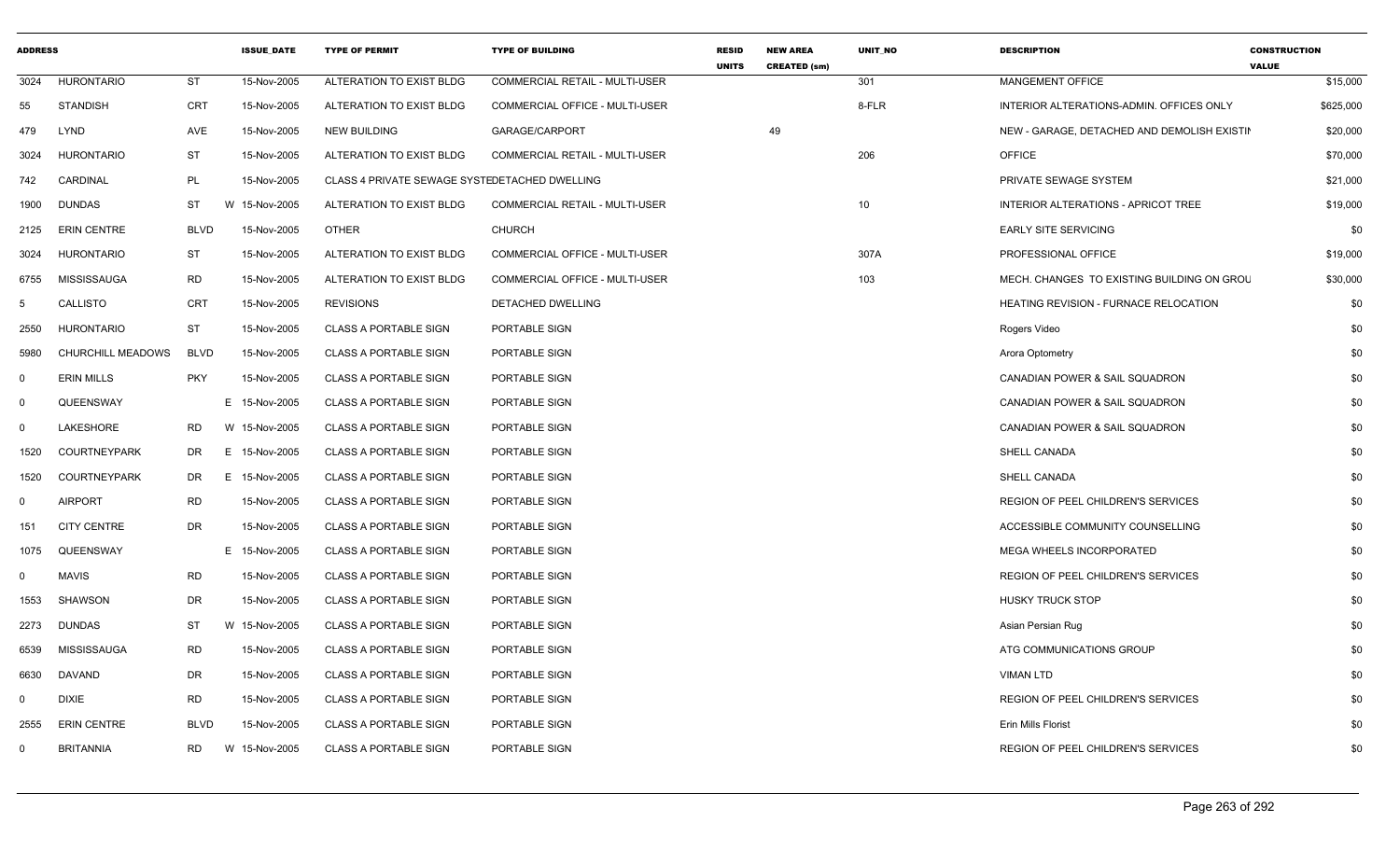| <b>ADDRESS</b> |                      |                  | <b>ISSUE DATE</b> | <b>TYPE OF PERMIT</b>        | <b>TYPE OF BUILDING</b>               | <b>RESID</b><br><b>UNITS</b> | <b>NEW AREA</b><br><b>CREATED (sm)</b> | <b>UNIT NO</b> | <b>DESCRIPTION</b>                             | <b>CONSTRUCTION</b><br><b>VALUE</b> |
|----------------|----------------------|------------------|-------------------|------------------------------|---------------------------------------|------------------------------|----------------------------------------|----------------|------------------------------------------------|-------------------------------------|
| 310            | ANNAGEM              | <b>BLVD</b>      | 16-Nov-2005       | <b>NEW BUILDING</b>          | MULTI-TENANT INDUSTRIAL               |                              |                                        |                | NEW-INDUST. SPEC, TENANT N/DETERMINED, COMI    | \$0                                 |
| 1575           | MARIONVILLE          | DR               | 16-Nov-2005       | ADDITION TO EXIST BLDG       | DETACHED DWELLING                     |                              |                                        |                | <b>ADDITION</b>                                | \$36,000                            |
| 1606           | WATERSEDGE           | <b>RD</b>        | 16-Nov-2005       | <b>INGROUND POOL</b>         | DETACHED DWELLING                     |                              |                                        |                |                                                | \$0                                 |
| 1692           | DANTHORPE            | DR               | 16-Nov-2005       | <b>INGROUND POOL</b>         | DETACHED DWELLING                     |                              |                                        |                |                                                | \$0                                 |
| 310            | <b>BURNHAMTHORPE</b> | <b>RD</b><br>W   | 16-Nov-2005       | <b>REVISIONS</b>             | APARTMENT (> 6 UNITS)                 |                              | 40,606                                 |                | REVISION - FROM 3 TO 5 LEVEL UNDERGROUND PA    | \$165,000                           |
| 1154           | <b>STRATHY</b>       | AVE              | 16-Nov-2005       | ADDITION AND ALTER           | DETACHED DWELLING                     |                              |                                        |                | ADDITION - 2ND STOREY/ALTERATIONS              | \$121,000                           |
| 621            | LAKESIDE             | <b>AVE</b>       | 16-Nov-2005       | ADDITION AND ALTER           | DETACHED DWELLING                     |                              |                                        |                | ADDITION/ALTERATIONS-REAR ADD/ 2ND. FL. /COVE  | \$50,000                            |
| 2425           | MATHESON             | <b>BLVD</b><br>E | 16-Nov-2005       | ALTERATION TO EXIST BLDG     | <b>COMMERCIAL OFFICE - MULTI-USER</b> |                              |                                        | 6TH. FL.       | INTERIOR ALTERATIONS - ALCATEL                 | \$17,000                            |
| 1336           | NORTHMOUNT           | AVE              | 16-Nov-2005       | <b>REVISIONS</b>             | DETACHED DWELLING                     |                              | 275                                    |                | <b>REVISIONS</b>                               | \$0                                 |
| 5566           | <b>HEATHERLEIGH</b>  | AVE              | 16-Nov-2005       | <b>INGROUND POOL</b>         | DETACHED DWELLING                     |                              |                                        |                |                                                | \$0                                 |
| 385            | SOUTHDOWN            | <b>RD</b>        | 16-Nov-2005       | TENTS/AIR SUPPORT STRUC      | <b>INDUSTRIAL - OTHER</b>             |                              |                                        |                | TENT-TEMPORARY, AUG 15 - DEC 15-/05, (20mx40m) | \$1,000                             |
| 1250           | <b>MELTON</b>        | <b>DR</b>        | 16-Nov-2005       | PORTABLE CLASSROOM           | SCHOOL - ELEMENTARY                   |                              |                                        |                | PORTABLE-RELOCATE (5), ST EDMUND C.S.          | \$15,000                            |
| 325            | CENTRAL              | <b>PKY</b>       | W 16-Nov-2005     | <b>OTHER</b>                 | COMMERCIAL - OTHER                    |                              |                                        |                | TELECOMMUNICATION TOWER + EQUIPTMENT PLAT      | \$36,000                            |
| 6940           | <b>HISTORIC</b>      | <b>TR</b>        | 16-Nov-2005       | SPA/WHIRLPOOL/HOTTUB         | DETACHED DWELLING                     |                              |                                        |                |                                                | \$0                                 |
| 3221           | <b>DERRY</b>         | <b>RD</b>        | W 16-Nov-2005     | <b>CLASS A PORTABLE SIGN</b> | PORTABLE SIGN                         |                              |                                        |                | Flowers N Us                                   | \$0                                 |
| 6991           | <b>MILLCREEK</b>     | <b>DR</b>        | 16-Nov-2005       | <b>CLASS A PORTABLE SIGN</b> | PORTABLE SIGN                         |                              |                                        |                | UNIVERSAL FLOORING                             | \$0                                 |
| 5602           | TENTH LINE WEST      |                  | 16-Nov-2005       | <b>CLASS A PORTABLE SIGN</b> | PORTABLE SIGN                         |                              |                                        |                | AXIS CHIROPRACTIC                              | \$0                                 |
| 2045           | DUNDAS               | <b>ST</b><br>E   | 16-Nov-2005       | <b>CLASS A PORTABLE SIGN</b> | PORTABLE SIGN                         |                              |                                        |                | Asian Persian Rug Co                           | \$0                                 |
| 2395           | <b>MOTORWAY</b>      | <b>BLVD</b>      | 16-Nov-2005       | <b>CLASS A PORTABLE SIGN</b> | PORTABLE SIGN                         |                              |                                        |                | ERINWOOD FORD                                  | \$0                                 |
| 520            | ABILENE              | <b>DR</b>        | 16-Nov-2005       | <b>CLASS A PORTABLE SIGN</b> | PORTABLE SIGN                         |                              |                                        |                | <b>RMP LOCKER</b>                              | \$0                                 |
| 6075           | <b>MAVIS</b>         | <b>RD</b>        | 16-Nov-2005       | <b>CLASS A PORTABLE SIGN</b> | PORTABLE SIGN                         |                              |                                        |                | Nygard                                         | \$0                                 |
| 6075           | <b>MAVIS</b>         | <b>RD</b>        | 16-Nov-2005       | <b>CLASS A PORTABLE SIGN</b> | PORTABLE SIGN                         |                              |                                        |                | Buck or Two                                    | \$0                                 |
| 1442           | <b>STAVEBANK</b>     | <b>RD</b>        | 16-Nov-2005       | <b>OTHER</b>                 | DETACHED DWELLING                     |                              |                                        |                | REPLACE WATER SERVICE                          | \$4,000                             |
| 4162           | PERIVALE             | <b>RD</b>        | 17-Nov-2005       | ALTERATION TO EXIST BLDG     | DETACHED DWELLING                     |                              |                                        |                | ALTERATIONS-WASHROOM ONLY (NO BASEMENT A       | \$32,000                            |
| 7640           | ANAKA                | <b>DR</b>        | 17-Nov-2005       | <b>NEW BUILDING</b>          | SCHOOL - SECONDARY                    |                              | 10,720                                 |                | NEW-SCHOOL, ASCENSION OF OUR LORD S.S. COM     | \$0                                 |
| 181            | <b>SUPERIOR</b>      | <b>BLVD</b>      | 17-Nov-2005       | ALTERATION TO EXIST BLDG     | <b>INDUSTRIAL - OTHER</b>             |                              |                                        |                | MANUFACTURING / WAREHOUSING                    | \$22,000                            |
| 26             | PETER                | ST               | N 17-Nov-2005     | <b>OTHER</b>                 | <b>RESIDENTIAL - OTHER</b>            |                              |                                        |                | FIRE ALARM SYSTEM                              | \$2,000                             |
| 1201           | WALDEN               | <b>CIR</b>       | 17-Nov-2005       | ELECTROMAG LOCK DEVICE       | CONDOMINIUM ROW DWELLING              |                              |                                        |                | (1) MAGLOCK                                    | \$1,000                             |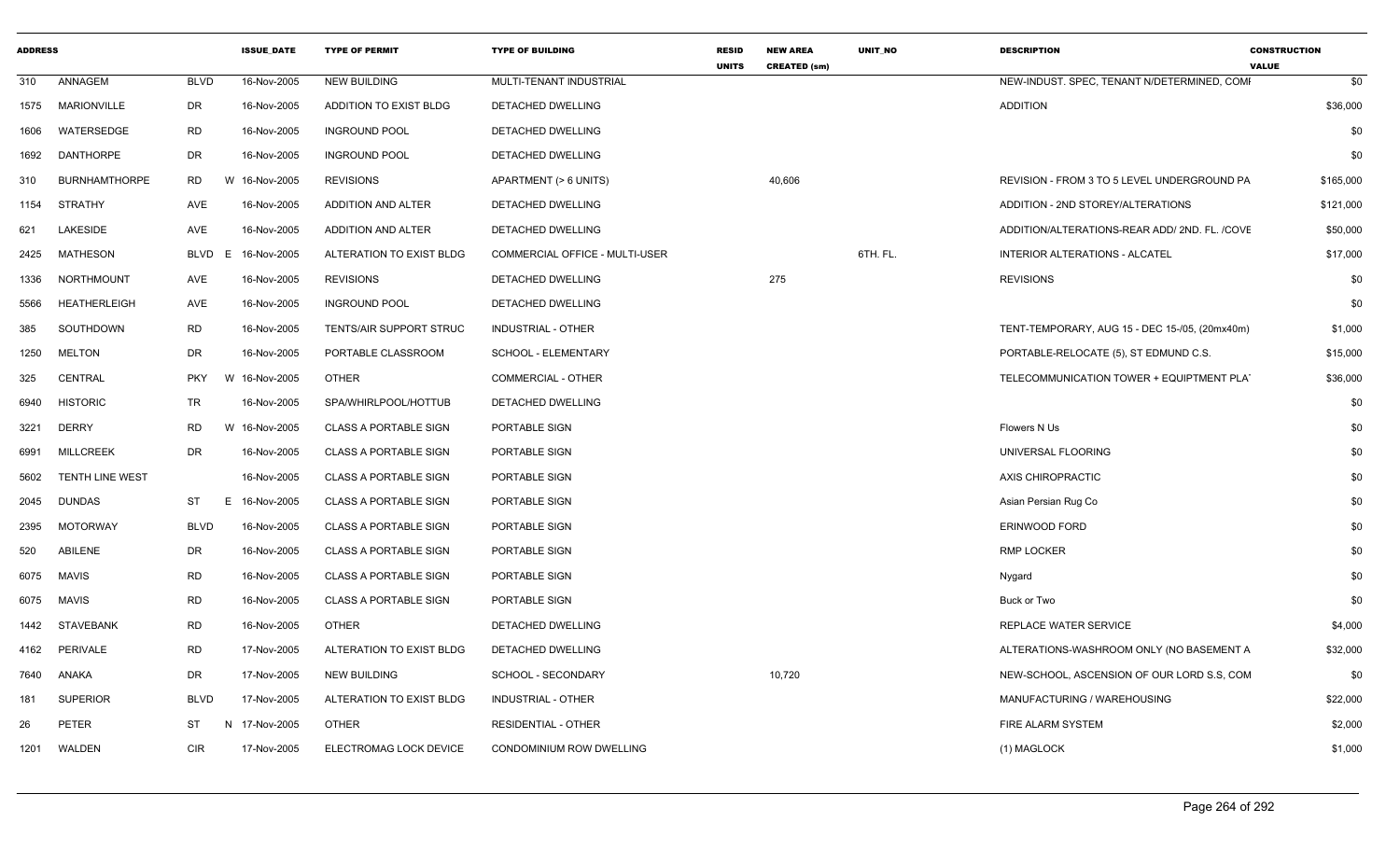| <b>ADDRESS</b> |                          |             | <b>ISSUE DATE</b> | <b>TYPE OF PERMIT</b>        | <b>TYPE OF BUILDING</b>               | <b>RESID</b><br><b>UNITS</b> | <b>NEW AREA</b><br><b>CREATED (sm)</b> | <b>UNIT NO</b> | <b>DESCRIPTION</b>                            | <b>CONSTRUCTION</b><br><b>VALUE</b> |
|----------------|--------------------------|-------------|-------------------|------------------------------|---------------------------------------|------------------------------|----------------------------------------|----------------|-----------------------------------------------|-------------------------------------|
| 4007           | MISSISSAUGA              | RD          | 17-Nov-2005       | <b>NEW BUILDING</b>          | DETACHED DWELLING                     |                              | 397                                    |                | SFD - CUSTOM                                  | \$516,000                           |
| 1551           | <b>MERROW</b>            | RD          | 17-Nov-2005       | ADDITION AND ALTER           | DETACHED DWELLING                     |                              | 113                                    |                | ADDITION/ALTERATIONS                          | \$46,000                            |
| 2534           | <b>BURSLEM</b>           | RD          | 17-Nov-2005       | ADDITION AND ALTER           | DETACHED DWELLING                     |                              |                                        |                | ADDITION - 2ND STOREY/2 CAR GARAGE            | \$185,000                           |
| 3041           | ARGENTIA                 | <b>RD</b>   | 17-Nov-2005       | ALTERATION TO EXIST BLDG     | COMMERCIAL RETAIL - MULTI-USER        |                              |                                        | $M-1$          | RETAIL W/ ACCESSORY BEAUTY PARLOUR            | \$40,000                            |
| 1142           | <b>BANCROFT</b>          | DR          | 17-Nov-2005       | ALTERATION TO EXIST BLDG     | DETACHED DWELLING                     |                              |                                        |                | INTERIOR ALTERATIONS - ENLARGE 2 OPENINGS O   | \$4,000                             |
| 730            | <b>MATHESON</b>          | <b>BLVD</b> | W 17-Nov-2005     | <b>FASCIA SIGN</b>           | <b>COMMERCIAL RETAIL-SINGLE USER</b>  |                              |                                        |                | SEVEN (7) FASCIA SIGNS - MILESTONE'S RESTAURA | \$116,000                           |
| 3816           | CANDLELIGHT              | DR          | 17-Nov-2005       | <b>NEW BUILDING</b>          | DETACHED DWELLING                     | $\overline{1}$               | 220                                    |                | <b>SFD - REPEAT MODEL</b>                     | \$204,000                           |
| 3824           | CANDLELIGHT              | DR          | 17-Nov-2005       | <b>NEW BUILDING</b>          | DETACHED DWELLING                     | -1                           | 223                                    |                | SFD - REPEAT MODEL - FIREBREAK LOT            | \$207,000                           |
| 3828           | CANDLELIGHT              | DR          | 17-Nov-2005       | <b>NEW BUILDING</b>          | <b>DETACHED DWELLING</b>              | 1                            | 220                                    |                | <b>SFD - REPEAT MODEL</b>                     | \$204,000                           |
| 3832           | CANDLELIGHT              | DR          | 17-Nov-2005       | <b>NEW BUILDING</b>          | <b>DETACHED DWELLING</b>              |                              | 206                                    |                | <b>SFD - REPEAT MODEL</b>                     | \$191,000                           |
| 3836           | CANDLELIGHT              | DR          | 17-Nov-2005       | <b>NEW BUILDING</b>          | DETACHED DWELLING                     |                              | 223                                    |                | <b>SFD - REPEAT MODEL</b>                     | \$206,000                           |
| 3926           | CANDLELIGHT              | DR          | 17-Nov-2005       | <b>NEW BUILDING</b>          | DETACHED DWELLING                     |                              | 220                                    |                | SFD - REPEAT MODEL                            | \$204,000                           |
| 1613           | SANDGATE                 | <b>CRES</b> | 17-Nov-2005       | FIRE DAMAGE REPAIR           | SEMI-DETACHED DWELLING                |                              |                                        |                | FIRE DAMAGE REPAIR (RESTORE TO ORIGINAL)      | \$170,000                           |
| 3620           | LAIRD                    | <b>RD</b>   | 17-Nov-2005       | ALTERATION TO EXIST BLDG     | MULTI-TENANT INDUSTRIAL               |                              |                                        | #12            | <b>WHOLESALE WAREHOUSE</b>                    | \$227,000                           |
| 5380           | <b>TERRY FOX</b>         | WAY         | 17-Nov-2005       | ALTERATION TO EXIST BLDG     | <b>COMMERCIAL RETAIL - MULTI-USER</b> |                              | 315                                    | $9 - 11$       | <b>FOOD STORE</b>                             | \$95,000                            |
| 6750           | <b>WINSTON CHURCHILL</b> | <b>BLVD</b> | 17-Nov-2005       | ALTERATION TO EXIST BLDG     | COMMERCIAL RETAIL - MULTI-USER        |                              |                                        | 10             | MONEY LENDING AGENCY                          | \$42,000                            |
| 3848           | CANDLELIGHT              | DR          | 17-Nov-2005       | <b>NEW BUILDING</b>          | DETACHED DWELLING                     |                              | 206                                    |                | SFD - REPEAT MODEL - NEW EL.A SIDE UPGRADE    | \$212,000                           |
| 1520           | <b>COURTNEYPARK</b>      | DR          | E.<br>17-Nov-2005 | <b>FASCIA SIGN</b>           | COMMERCIAL RETAIL-SINGLE USER         |                              |                                        |                | ONE (1) FASCIA SIGN - SHELL CAR WASH          | \$3,000                             |
| 3520           | LAIRD                    | RD          | 17-Nov-2005       | <b>FASCIA SIGN</b>           | MULTI-TENANT INDUSTRIAL               |                              |                                        | $3 - 4$        | 1 FASCIA SIGN - CLAYBROOKE                    | \$3,000                             |
| 2863           | <b>TERMINI</b>           | <b>TERR</b> | 17-Nov-2005       | <b>INGROUND POOL</b>         | DETACHED DWELLING                     |                              |                                        |                |                                               | \$0                                 |
| 1135           | CENTRAL                  | <b>PKY</b>  | W 17-Nov-2005     | <b>CLASS A PORTABLE SIGN</b> | PORTABLE SIGN                         |                              |                                        |                | Somerville Manor School                       | \$0                                 |
| 1655           | QUEENSWAY                |             | E 17-Nov-2005     | <b>CLASS A PORTABLE SIGN</b> | PORTABLE SIGN                         |                              |                                        |                | Vision 24 hr. Fitness                         | \$0                                 |
| 3898           | CANDLELIGHT              | DR          | 17-Nov-2005       | <b>NEW BUILDING</b>          | DETACHED DWELLING                     |                              | 205                                    |                | SFD - REPEAT MODEL - FIREBREAK LOT COMPLETI   | \$0                                 |
| 1051           | <b>DUNDAS</b>            | ST          | W 18-Nov-2005     | ALTERATION TO EXIST BLDG     | COMMERCIAL - OTHER                    | $\mathbf 0$                  |                                        |                | <b>HVAC ONLY</b>                              | \$10,000                            |
| 3200           | <b>RIDGEWAY</b>          | DR          | 18-Nov-2005       | ALTERATION TO EXIST BLDG     | MULTI-TENANT INDUSTRIAL               |                              |                                        | $14 - 15$      | <b>MANUFACTURING</b>                          | \$10,000                            |
| 2550           | <b>HURONTARIO</b>        | <b>ST</b>   | 18-Nov-2005       | ALTERATION TO EXIST BLDG     | <b>COMMERCIAL RETAIL - MULTI-USER</b> |                              |                                        |                | INTERIOR ALTERATIONS-A&P GROCERY STORE        | \$150,000                           |
| 5060           | <b>SPECTRUM</b>          | WAY         | 18-Nov-2005       | ALTERATION TO EXIST BLDG     | <b>COMMERCIAL OFFICE - MULTI-USER</b> |                              |                                        | 405            | INTERIOR ALTERATIONS-VIVENTIA BIOTECH INC     | \$150,000                           |
| 144            | DANIELSON                | CRT         | 18-Nov-2005       | <b>NEW BUILDING</b>          | DETACHED DWELLING                     |                              | 249                                    |                | SFD - CUSTOM                                  | \$256,000                           |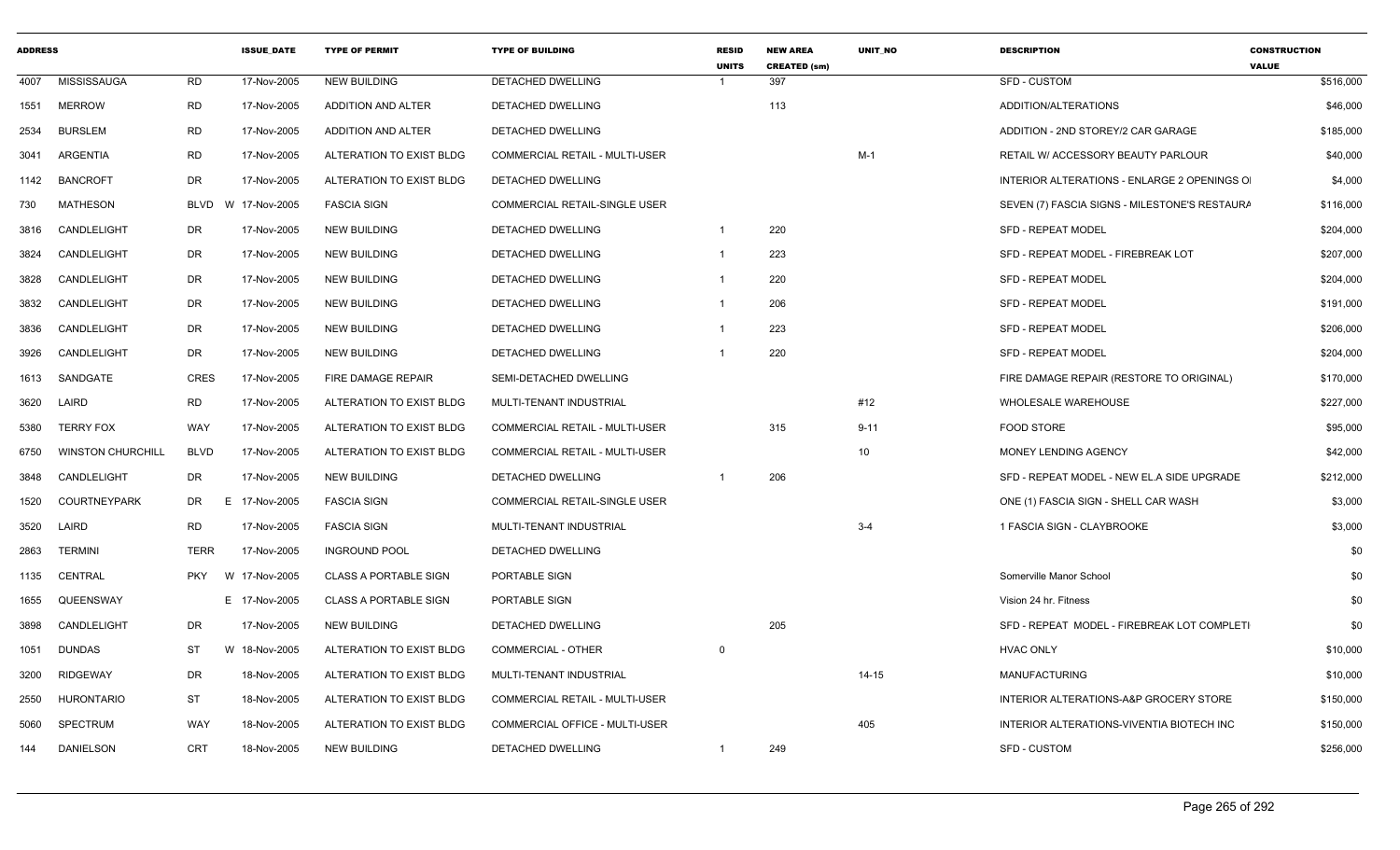| ADDRESS |                      |            | <b>ISSUE_DATE</b> | <b>TYPE OF PERMIT</b>        | <b>TYPE OF BUILDING</b>               | <b>RESID</b><br><b>UNITS</b> | <b>NEW AREA</b><br><b>CREATED (sm)</b> | UNIT_NO        | <b>DESCRIPTION</b>                          | <b>CONSTRUCTION</b><br><b>VALUE</b> |
|---------|----------------------|------------|-------------------|------------------------------|---------------------------------------|------------------------------|----------------------------------------|----------------|---------------------------------------------|-------------------------------------|
|         | 1077 NORTH SERVICE   | <b>RD</b>  | 18-Nov-2005       | ALTERATION TO EXIST BLDG     | <b>COMMERCIAL - OTHER</b>             |                              |                                        | 26             | <b>FINANCIAL INSTITUTION</b>                | \$30,000                            |
| 3823    | <b>TACC</b>          | DR         | 18-Nov-2005       | ADDITION TO EXIST BLDG       | DETACHED DWELLING                     |                              |                                        |                | ADDITION - PORCH ENCLOSURE                  | \$5,000                             |
| 5055    | PLANTATION           | <b>PL</b>  | 18-Nov-2005       | <b>NEW BUILDING</b>          | <b>COMMERCIAL RETAIL - MULTI-USER</b> |                              | 1,687                                  | BLD-C          | NEW - COMMERCIAL SPEC RETAIL PLAZA          | \$1,430,000                         |
|         | <b>ROBERT SPECK</b>  | <b>PKY</b> | 18-Nov-2005       | <b>OTHER</b>                 | COMMERCIAL OFFICE - MULTI-USER        |                              |                                        | 7 TH FL        | INTERIOR PARTITION DEMOLITION/MODEL SUITE   | \$15,000                            |
| 7045    | <b>EDWARDS</b>       | BLVD       | 18-Nov-2005       | ALTERATION TO EXIST BLDG     | COMMERCIAL OFFICE - MULTI-USER        |                              | 102                                    | 204            | <b>ADMINISTRATIVE OFFICE</b>                | \$29,000                            |
| 1325    | <b>EGLINTON</b>      | AVE<br>E   | 18-Nov-2005       | <b>FASCIA SIGN</b>           | COMMERCIAL RETAIL - MULTI-USER        |                              |                                        | 14             | ONE (1) FASCIA SIGN - SHIRIN MAHAL          | \$6,000                             |
| 2227    | <b>SOUTH MILLWAY</b> |            | 18-Nov-2005       | <b>PYLON SIGN</b>            | <b>COMMERCIAL OFFICE - MULTI-USER</b> |                              |                                        |                | 1 GROUND SIGN - REGION OF PEEL              | \$5,000                             |
| 80      | <b>COURTNEYPARK</b>  | DR         | E 18-Nov-2005     | <b>FASCIA SIGN</b>           | COMMERCIAL RETAIL - MULTI-USER        |                              |                                        | $K-2$          | TWO (2) FASCIA SIGNS - CHEZ VIET            | \$6,000                             |
| 4920    | <b>TOMKEN</b>        | <b>RD</b>  | 18-Nov-2005       | MULTIPLE SIGNS               | MULTI-TENANT INDUSTRIAL               |                              |                                        |                | MULTIPLE SIGNS - TIM HORTONS                | \$22,000                            |
| 1245    | EGLINTON             | AVE        | 18-Nov-2005<br>W  | <b>CLASS A PORTABLE SIGN</b> | PORTABLE SIGN                         |                              |                                        |                | Philopateer Christian College               | \$0                                 |
| 680     | <b>SILVER CREEK</b>  | BLVD       | 18-Nov-2005       | <b>CLASS A PORTABLE SIGN</b> | PORTABLE SIGN                         |                              |                                        |                | <b>Cherry Hill Restaruant</b>               | \$0                                 |
| 1224    | <b>DUNDAS</b>        | ST         | W 18-Nov-2005     | <b>CLASS A PORTABLE SIGN</b> | PORTABLE SIGN                         |                              |                                        |                | Susan's Fine Lingerie                       | \$0                                 |
|         | 2470 LUCKNOW         | DR         | 18-Nov-2005       | <b>CLASS A PORTABLE SIGN</b> | PORTABLE SIGN                         |                              |                                        |                | <b>Kresslor Personnel</b>                   | \$0                                 |
|         | 1618 BONHILL         | RD         | 18-Nov-2005       | <b>CLASS A PORTABLE SIGN</b> | PORTABLE SIGN                         |                              |                                        |                | Snap--On-Tools of Canada Ltd.               | \$0                                 |
| 4040    | CREDITVIEW           | RD         | 18-Nov-2005       | <b>CLASS A PORTABLE SIGN</b> | PORTABLE SIGN                         |                              |                                        |                | <b>National Dry-Cleaners</b>                | \$0                                 |
| 2380    | SPEAKMAN             | DR         | 21-Nov-2005       | <b>SPRINKLERS</b>            | SINGLE TENANT INDUSTRIAL              |                              |                                        |                | SPRINKLERS TO NEW ADDITION - 1 STOREY WAREH | \$75,000                            |
|         | 5745 ATLANTIC        | <b>DR</b>  | 21-Nov-2005       | PYLON SIGN                   | SINGLE TENANT INDUSTRIAL              |                              |                                        |                | (1) GROUND SIGN - TREASURES                 | \$35,000                            |
| 2210    | BATTLEFORD           | <b>RD</b>  | 21-Nov-2005       | <b>NEW BUILDING</b>          | COMMERCIAL RETAIL-SINGLE USER         |                              | 1,937                                  |                | NEW - COMMERCIAL BLDG. "MAZADA DEALERSHIP"  | \$2,015,000                         |
| 205     | <b>COURTNEYPARK</b>  | DR         | W 21-Nov-2005     | <b>OTHER</b>                 | INDUSTRIAL - OTHER                    |                              |                                        |                | <b>EARLY SITE SERVICING</b>                 | \$500,000                           |
| 425     | <b>COURTNEYPARK</b>  | DR         | W 21-Nov-2005     | <b>OTHER</b>                 | <b>INDUSTRIAL - OTHER</b>             |                              |                                        |                | <b>EARLY SITE SERVICING</b>                 | \$250,000                           |
| 3050    | MAVIS                | <b>RD</b>  | 21-Nov-2005       | ALTERATION TO EXIST BLDG     | COMMERCIAL RETAIL-SINGLE USER         |                              |                                        |                | ALTERATIONS-CANOPY INSTALLATION, CANADIAN 1 | \$340,000                           |
| 1349    | <b>BURNHAMTHORPE</b> | RD         | E 21-Nov-2005     | NEW BUILDING                 | COMMERCIAL RETAIL-SINGLE USER         |                              | 291                                    |                | NEW - GAS BAR/CARWASH, SHELL CANADA PROPEI  | \$950,000                           |
| 1620    | TECH                 | AVE        | 21-Nov-2005       | <b>FASCIA SIGN</b>           | MULTI-TENANT INDUSTRIAL               |                              |                                        | $\overline{2}$ | TWO (2) FASCIA SIGNS - SCHAWK               | \$18,000                            |
| 1690    | <b>MAZO</b>          | CRES       | 21-Nov-2005       | PORTABLE CLASSROOM           | <b>SCHOOL - ELEMENTARY</b>            |                              |                                        |                | (2) PORTABLE-RELOCATES                      | \$4,000                             |
| 2925    | STRATA               | <b>CRT</b> | 21-Nov-2005       | ALTERATION TO EXIST BLDG     | <b>DETACHED DWELLING</b>              |                              |                                        |                | ALTERATIONS-WINDOW ON SIDE ELEVATION        | \$1,000                             |
| 7205    | GOREWAY              | DR         | 21-Nov-2005       | ALTERATION TO EXIST BLDG     | <b>COMMERCIAL RETAIL - MULTI-USER</b> |                              |                                        | 6F             | SINK RELOCATION AND GREASE INTERCEPTOR      | \$2,000                             |
| 925     | <b>RATHBURN</b>      | RD         | E 21-Nov-2005     | <b>CLASS A PORTABLE SIGN</b> | PORTABLE SIGN                         |                              |                                        |                | OXFORD LEARNING CENTER                      | \$0                                 |
| 777     | <b>DUNDAS</b>        | ST         | W 21-Nov-2005     | <b>CLASS A PORTABLE SIGN</b> | PORTABLE SIGN                         |                              |                                        |                | OIL CHANGERS                                | \$0                                 |
|         |                      |            |                   |                              |                                       |                              |                                        |                |                                             |                                     |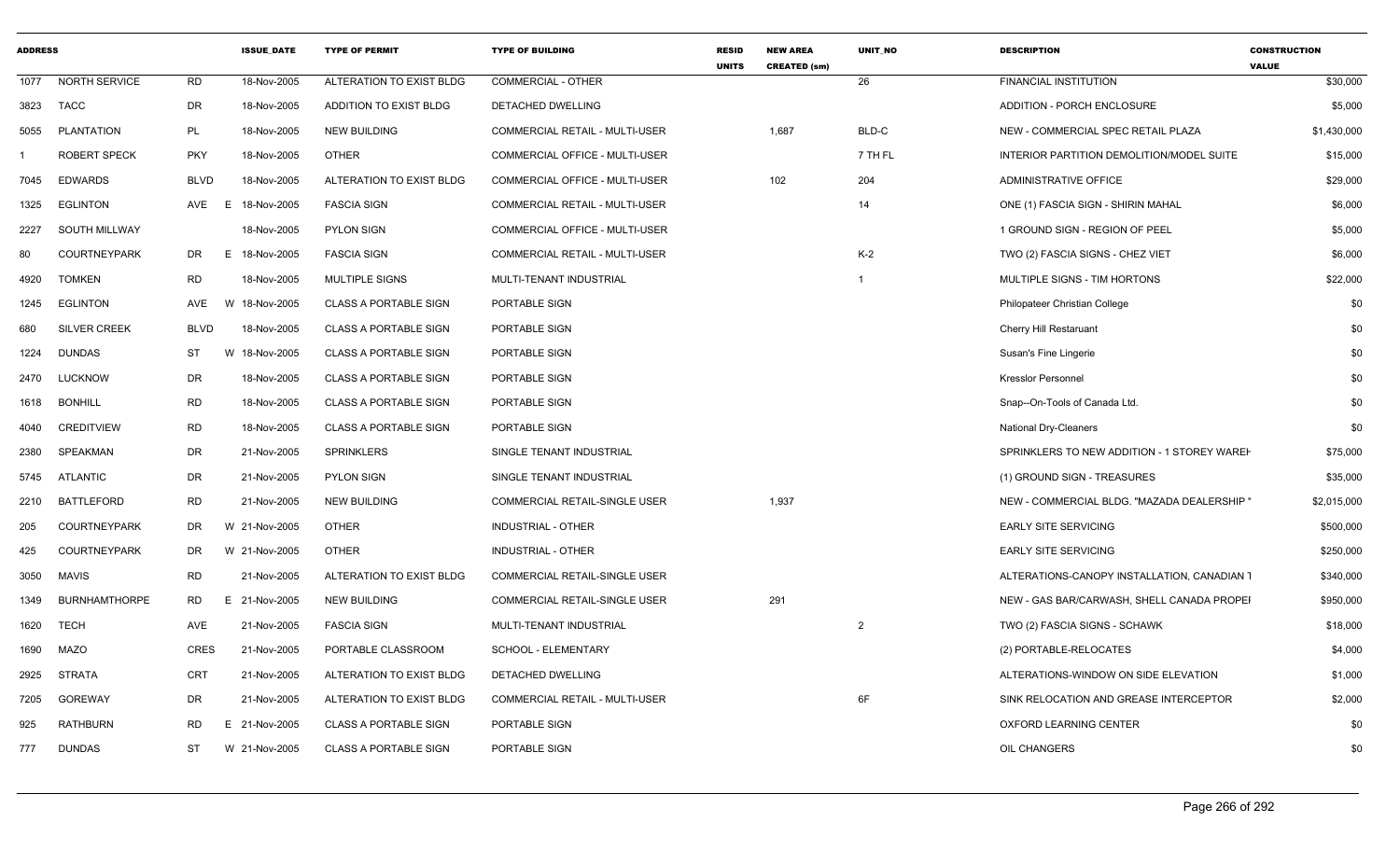| <b>ADDRESS</b> |                      |             | <b>ISSUE DATE</b> | <b>TYPE OF PERMIT</b>        | <b>TYPE OF BUILDING</b>               | <b>RESID</b><br><b>UNITS</b> | <b>NEW AREA</b><br><b>CREATED (sm)</b> | <b>UNIT NO</b> | <b>DESCRIPTION</b>                           | <b>CONSTRUCTION</b><br><b>VALUE</b> |
|----------------|----------------------|-------------|-------------------|------------------------------|---------------------------------------|------------------------------|----------------------------------------|----------------|----------------------------------------------|-------------------------------------|
| 6750           | <b>MISSISSAUGA</b>   | <b>RD</b>   | 21-Nov-2005       | <b>CLASS A PORTABLE SIGN</b> | PORTABLE SIGN                         |                              |                                        |                | DELTA MEADOWVALE                             | \$0                                 |
| 2955           | ARGENTIA             | <b>RD</b>   | 21-Nov-2005       | ALTERATION TO EXIST BLDG     | <b>COMMERCIAL - OTHER</b>             |                              |                                        |                | UNDERGROUND PLUMBING ONLY - MODEL SUITE      | \$4,000                             |
| 5636           | <b>GLEN ERIN</b>     | DR.         | 21-Nov-2005       | <b>CLASS A PORTABLE SIGN</b> | PORTABLE SIGN                         |                              |                                        |                | ROGERS VIDEO                                 | \$0                                 |
| 1336           | HAIG                 | <b>BLVD</b> | 21-Nov-2005       | <b>OTHER</b>                 | <b>DETACHED DWELLING</b>              |                              |                                        |                | SEWER CONVERSION                             | \$3,000                             |
| 4100           | SLADEVIEW            | <b>CRES</b> | 22-Nov-2005       | ALTERATION TO EXIST BLDG     | MULTI-TENANT INDUSTRIAL               |                              |                                        | 3              | RECREATION ESTABLISHMENT (TRAMPOLINES)       | \$143,000                           |
| 564            | <b>NISBET</b>        | <b>CRT</b>  | 22-Nov-2005       | ALTERATION TO EXIST BLDG     | DETACHED DWELLING                     |                              |                                        |                | ALTERATIONS-BASEMENT WALKOUT                 | \$10,000                            |
| 1307           | MID-WAY              | <b>BLVD</b> | 22-Nov-2005       | ADDITION TO EXIST BLDG       | SINGLE TENANT INDUSTRIAL              |                              | 242                                    |                | ADDITION - WARESHOUSE, ENGLISH BAY BATTER    | \$156,000                           |
| 710            | <b>NEIGHBOURHOOD</b> | <b>CIR</b>  | 22-Nov-2005       | <b>NEW BUILDING</b>          | APARTMENT (> 6 UNITS)                 | 12                           | 1,181                                  |                | CONDOMINIUM SKYLIGHT APARTMENTS - BLK 19 (1) | \$1,148,000                         |
| 5224           | CHURCHILL MEADOWS    | <b>BLVD</b> | 22-Nov-2005       | NEW BUILDING                 | DETACHED DWELLING                     |                              | 190                                    |                | SFD - FIREBREAK COMPLETION                   | \$0                                 |
| 6711           | <b>MISSISSAUGA</b>   | <b>RD</b>   | 22-Nov-2005       | ALTERATION TO EXIST BLDG     | COMMERCIAL OFFICE- SINGLE USER        |                              |                                        | 404            | INTERIOR ALTERAITONS-MED EMERG               | \$20,000                            |
| 2845           | ARGENTIA             | <b>RD</b>   | 22-Nov-2005       | ALTERATION TO EXIST BLDG     | MULTI-TENANT INDUSTRIAL               |                              |                                        | #4             | WAREHOUSE                                    | \$96,000                            |
| 100            | <b>CITY CENTRE</b>   | DR.         | 22-Nov-2005       | ALTERATION TO EXIST BLDG     | <b>COMMERCIAL RETAIL - MULTI-USER</b> |                              |                                        | $1 - 815$      | <b>RETAIL</b>                                | \$126,000                           |
| 2029           | <b>BOUGH BEECHES</b> | <b>BLVD</b> | 22-Nov-2005       | <b>FIRE DAMAGE REPAIR</b>    | <b>DETACHED DWELLING</b>              |                              |                                        |                | FIRE DAMAGE REPAIR                           | \$40,000                            |
| 2800           | SPEAKMAN             | DR.         | 22-Nov-2005       | ALTERATION TO EXIST BLDG     | <b>COMMERCIAL - OTHER</b>             |                              |                                        |                | INTERIOR ALTERATIONS TO EXISTING FITNESS CEN | \$15,000                            |
| 5650           | <b>HURONTARIO</b>    | ST          | 22-Nov-2005       | ALTERATION TO EXIST BLDG     | COMMERCIAL OFFICE- SINGLE USER        |                              |                                        |                | <b>INTERIOR ALTERATIONS</b>                  | \$86,000                            |
| 350            | PRINCESS ROYAL       | DR          | 22-Nov-2005       | ELECTROMAG LOCK DEVICE       | APARTMENT (> 6 UNITS)                 |                              |                                        |                | (3) MAGLOCKS                                 | \$9,000                             |
| 3875           | <b>QUIET CREEK</b>   | DR          | 22-Nov-2005       | <b>NEW BUILDING</b>          | SEMI-DETACHED DWELLING                | $\overline{2}$               | 382                                    |                | SEMI-DETACHED - REPEAT MODEL                 | \$354,000                           |
| 3881           | <b>QUIET CREEK</b>   | DR          | 22-Nov-2005       | NEW BUILDING                 | SEMI-DETACHED DWELLING                | $\overline{2}$               | 348                                    |                | SEMI-DETACHED - REPEAT MODEL                 | \$323,000                           |
| 3887           | <b>QUIET CREEK</b>   | DR          | 22-Nov-2005       | <b>NEW BUILDING</b>          | SEMI-DETACHED DWELLING                | 2                            | 419                                    |                | SEMI-DETACHED - REPEAT MODEL                 | \$389,000                           |
| 3893           | <b>QUIET CREEK</b>   | DR          | 22-Nov-2005       | <b>NEW BUILDING</b>          | SEMI-DETACHED DWELLING                | 2                            | 330                                    |                | SEMI-DETACHED - REPEAT MODEL                 | \$306,000                           |
| 3899           | <b>QUIET CREEK</b>   | DR.         | 22-Nov-2005       | NEW BUILDING                 | SEMI-DETACHED DWELLING                | 2                            | 450                                    |                | SEMI-DETACHED - REPEAT MODEL                 | \$418,000                           |
| 3905           | <b>QUIET CREEK</b>   | DR          | 22-Nov-2005       | <b>NEW BUILDING</b>          | SEMI-DETACHED DWELLING                | $\overline{2}$               | 382                                    |                | SEMI-DETACHED - REPEAT MODEL                 | \$354,000                           |
| 3476           | <b>GLEN ERIN</b>     | DR          | 22-Nov-2005       | <b>OTHER</b>                 | COMMERCIAL RETAIL - MULTI-USER        |                              |                                        | 6              | FIRE ONLY-FIRE SUPPRESSION SYSTEM            | \$15,000                            |
| $\Omega$       | CAWTHRA              | <b>RD</b>   | 22-Nov-2005       | <b>CLASS A PORTABLE SIGN</b> | PORTABLE SIGN                         |                              |                                        |                | COMMUNITY SERVICES - REC. & PARKS            | \$0                                 |
| $\mathbf 0$    | <b>BURNHAMTHORPE</b> | RD<br>E.    | 22-Nov-2005       | <b>CLASS A PORTABLE SIGN</b> | PORTABLE SIGN                         |                              |                                        |                | COMMUNITY SERVICES - REC. & PARKS            | \$0                                 |
| 1220           | <b>EGLINTON</b>      | AVE<br>E.   | 22-Nov-2005       | <b>CLASS A PORTABLE SIGN</b> | PORTABLE SIGN                         |                              |                                        |                | ROYAL PONTIAC BUICK                          | \$0                                 |
| 920            | <b>DUNDAS</b>        | ST          | E 22-Nov-2005     | <b>CLASS A PORTABLE SIGN</b> | PORTABLE SIGN                         |                              |                                        |                | LEAO D'OURO                                  | \$0                                 |
| 735            | TWAIN                | AVE         | 22-Nov-2005       | <b>CLASS A PORTABLE SIGN</b> | PORTABLE SIGN                         |                              |                                        |                | AROMA BEAUTY SALON                           | \$0                                 |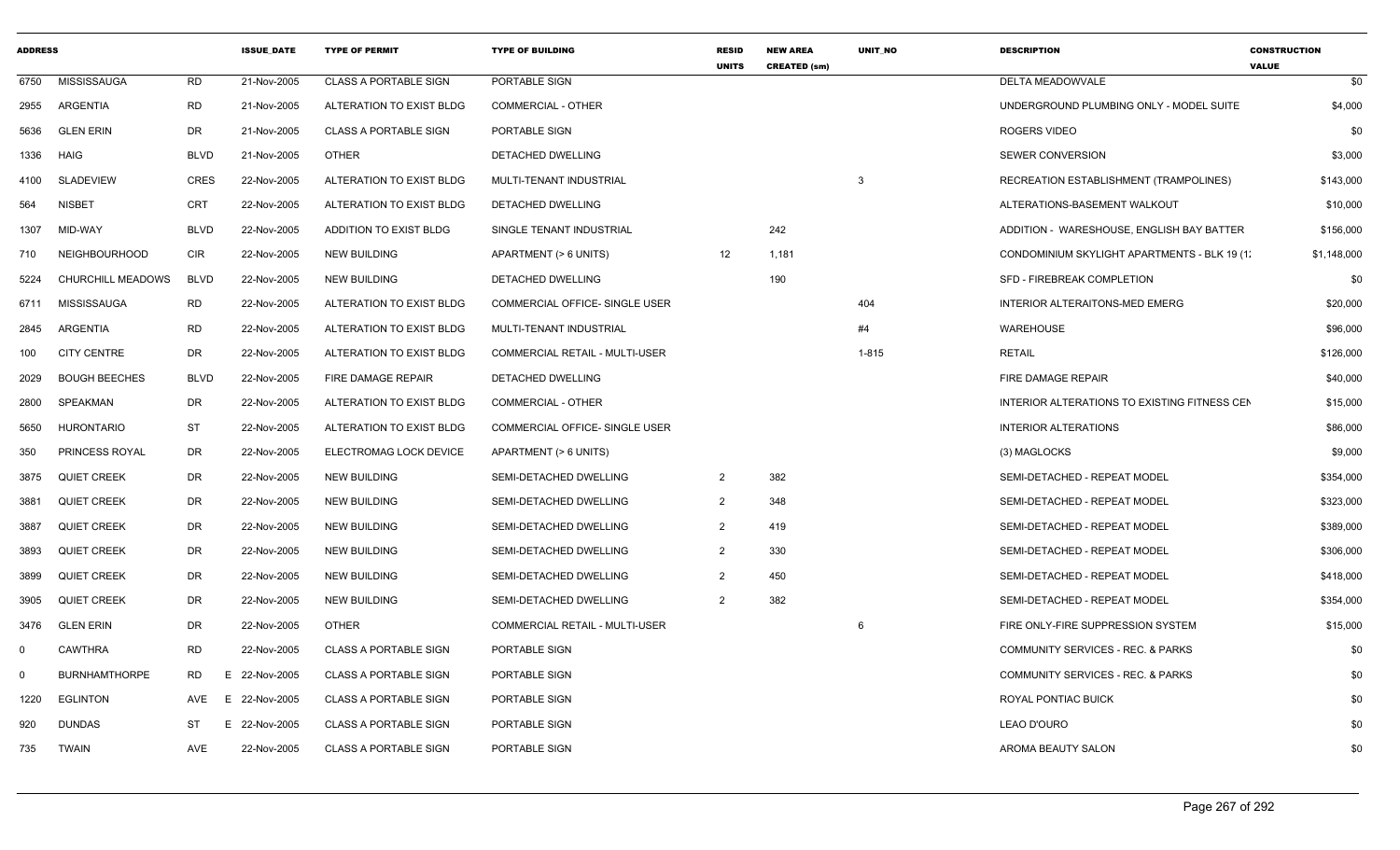| <b>ADDRESS</b> |                      |                         | <b>ISSUE DATE</b> | <b>TYPE OF PERMIT</b>        | <b>TYPE OF BUILDING</b>        | <b>RESID</b><br><b>UNITS</b> | <b>NEW AREA</b><br><b>CREATED (sm)</b> | <b>UNIT NO</b> | <b>DESCRIPTION</b>                             | <b>CONSTRUCTION</b><br><b>VALUE</b> |
|----------------|----------------------|-------------------------|-------------------|------------------------------|--------------------------------|------------------------------|----------------------------------------|----------------|------------------------------------------------|-------------------------------------|
| 1528           | <b>DUNDAS</b>        | <b>ST</b>               | W 22-Nov-2005     | <b>CLASS A PORTABLE SIGN</b> | PORTABLE SIGN                  |                              |                                        |                | THE PRINTED COPY                               | \$0                                 |
| 1474           | <b>PICKWICK</b>      | DR                      | 22-Nov-2005       | <b>CLASS A PORTABLE SIGN</b> | PORTABLE SIGN                  |                              |                                        |                | DR GRAZYNA WOLF                                | \$0                                 |
| 1310           | <b>DUNDAS</b>        | ST                      | 22-Nov-2005<br>Е. | <b>CLASS A PORTABLE SIGN</b> | PORTABLE SIGN                  |                              |                                        |                | <b>Endeavour Personnel</b>                     | \$0                                 |
| 90             | <b>CLARICA</b>       | DR                      | 22-Nov-2005       | ALTERATION TO EXIST BLDG     | APARTMENT (> 6 UNITS)          |                              |                                        |                | PLUMBING ONLY                                  | \$0                                 |
| 70             | <b>CLARICA</b>       | <b>DR</b>               | 22-Nov-2005       | ALTERATION TO EXIST BLDG     | APARTMENT (> 6 UNITS)          |                              |                                        | BLD-B          | PLUMBING ONLY                                  | \$0                                 |
| 2021           | <b>CLIFF</b>         | <b>RD</b>               | 22-Nov-2005       | <b>CLASS A PORTABLE SIGN</b> | PORTABLE SIGN                  |                              |                                        |                | <b>Willow Dental Associates</b>                | \$0                                 |
| 100            | <b>CITY CENTRE</b>   | DR                      | 23-Nov-2005       | ALTERATION TO EXIST BLDG     | COMMERCIAL RETAIL - MULTI-USER |                              |                                        | 2-409          | INTERIOR ALTERATIONS-DESIGNATED SMOKING RO     | \$19,000                            |
| 5623           | <b>MCADAM</b>        | <b>RD</b>               | 23-Nov-2005       | ADDITION TO EXIST BLDG       | SINGLE TENANT INDUSTRIAL       |                              | 232                                    |                | ADDITION - WAREHOUSE, AGAT LABORATORIES LTI    | \$175,000                           |
| 5264           | PEDALINA             | DR                      | 23-Nov-2005       | <b>NEW BUILDING</b>          | STREET ROW DWELLING            | -5                           | 882                                    | #1-5           | STREET ROW DWELLING - BLK 2 (5 UNITS) FOUNDAT  | \$908,000                           |
| 5271           | PEDALINA             | DR                      | 23-Nov-2005       | <b>NEW BUILDING</b>          | STREET ROW DWELLING            | 6                            | 1,021                                  | #1-6           | STREET ROW DWELLING - BLK 3 (6 UNITS) - FOUND, | \$1,051,000                         |
| 5257           | PEDALINA             | DR                      | 23-Nov-2005       | <b>NEW BUILDING</b>          | <b>STREET ROW DWELLING</b>     | 6                            | 1,041                                  | #1-6           | STREET ROW DWELLING - BLK 4 (6 UNITS) - FOUND, | \$1,071,000                         |
| 38             | <b>BRETON</b>        | AVE                     | 23-Nov-2005       | <b>NEW BUILDING</b>          | STREET ROW DWELLING            | 5                            | 871                                    | #1-5           | STREET ROW DWELLING - BLK 5 (5 UNITS) - FOUND, | \$896,000                           |
| 50             | <b>BRETON</b>        | AVE                     | 23-Nov-2005       | <b>NEW BUILDING</b>          | STREET ROW DWELLING            | 5                            | 853                                    | #1-5           | STREET ROW DWELLING - BLK 6 (5 UNITS) - FOUND, | \$878,000                           |
| 3311           | <b>FIELDGATE</b>     | DR                      | 23-Nov-2005       | <b>DEMOLITION</b>            | <b>CHURCH</b>                  |                              |                                        |                | DEMOLITION - CHURCH/SHEDS                      | \$15,000                            |
| 7304           | MILANO               | CRT                     | 23-Nov-2005       | <b>NEW BUILDING</b>          | DETACHED DWELLING              | $\overline{1}$               | 280                                    |                | <b>SFD - NEW MODEL</b>                         | \$288,000                           |
| 1150           | <b>LORNE PARK</b>    | <b>RD</b>               | 23-Nov-2005       | ALTERATION TO EXIST BLDG     | COMMERCIAL RETAIL - MULTI-USER |                              |                                        | #7             | <b>INTERIOR ALTERATIONS - CIBC BANK</b>        | \$15,000                            |
| 7301           | <b>MILANO</b>        | <b>CRT</b>              | 23-Nov-2005       | <b>NEW BUILDING</b>          | DETACHED DWELLING              | $\overline{1}$               | 183                                    |                | <b>SFD - NEW MODEL</b>                         | \$189,000                           |
| 55             | <b>STANDISH</b>      | CRT                     | 23-Nov-2005       | ALTERATION TO EXIST BLDG     | COMMERCIAL OFFICE - MULTI-USER |                              |                                        | 9TH FLR        | INTERIOR ALTERATIONS - IMGRAM MICRO            | \$310,000                           |
| 155            | MATHESON             | BLVD<br><b>W</b>        | 23-Nov-2005       | ALTERATION TO EXIST BLDG     | COMMERCIAL OFFICE - MULTI-USER |                              |                                        | #202           | INTERIOR ALTERATIONS - E.S.A.                  | \$40,000                            |
| 2900           | <b>BATTLEFORD</b>    | <b>RD</b>               | 23-Nov-2005       | ALTERATION TO EXIST BLDG     | APARTMENT (> 6 UNITS)          |                              |                                        |                | PLUMBING UPGRADE                               | \$52,000                            |
| 6720           | <b>GLEN ERIN</b>     | DR                      | 23-Nov-2005       | ALTERATION TO EXIST BLDG     | APARTMENT (> 6 UNITS)          |                              |                                        |                | PLUMBING UPGRADE                               | \$44,000                            |
| 3501           | <b>GLEN ERIN</b>     | DR                      | 23-Nov-2005       | ALTERATION TO EXIST BLDG     | APARTMENT (> 6 UNITS)          |                              |                                        |                | PLUMBING UPGRADE                               | \$45,000                            |
| 2376           | <b>CORSICA</b>       | <b>CRT</b>              | 23-Nov-2005       | <b>INGROUND POOL</b>         | DETACHED DWELLING              |                              |                                        |                |                                                | \$0                                 |
| 801            | <b>MATHESON</b>      | <b>BLVD</b><br><b>W</b> | 23-Nov-2005       | CLASS A PORTABLE SIGN        | PORTABLE SIGN                  |                              |                                        |                | Once Upon a Child                              | \$0                                 |
| 3250           | RIDGEWAY             | DR                      | 23-Nov-2005       | <b>CLASS A PORTABLE SIGN</b> | PORTABLE SIGN                  |                              |                                        |                | <b>Imagination Works</b>                       | \$0                                 |
| $\Omega$       | <b>GOREWAY</b>       | DR                      | 23-Nov-2005       | <b>CLASS A PORTABLE SIGN</b> | PORTABLE SIGN                  |                              |                                        |                | <b>MALTON SOCCER CLUB</b>                      | \$0                                 |
| 1170           | <b>BURNHAMTHORPE</b> | <b>RD</b>               | W<br>23-Nov-2005  | <b>CLASS A PORTABLE SIGN</b> | PORTABLE SIGN                  |                              |                                        |                | <b>DESIGNER'S CARPET</b>                       | \$0                                 |
| 6625           | <b>TOMKEN</b>        | <b>RD</b>               | 23-Nov-2005       | <b>CLASS A PORTABLE SIGN</b> | PORTABLE SIGN                  |                              |                                        |                | <b>BOTANICAL ILLUSIONS</b>                     | \$0                                 |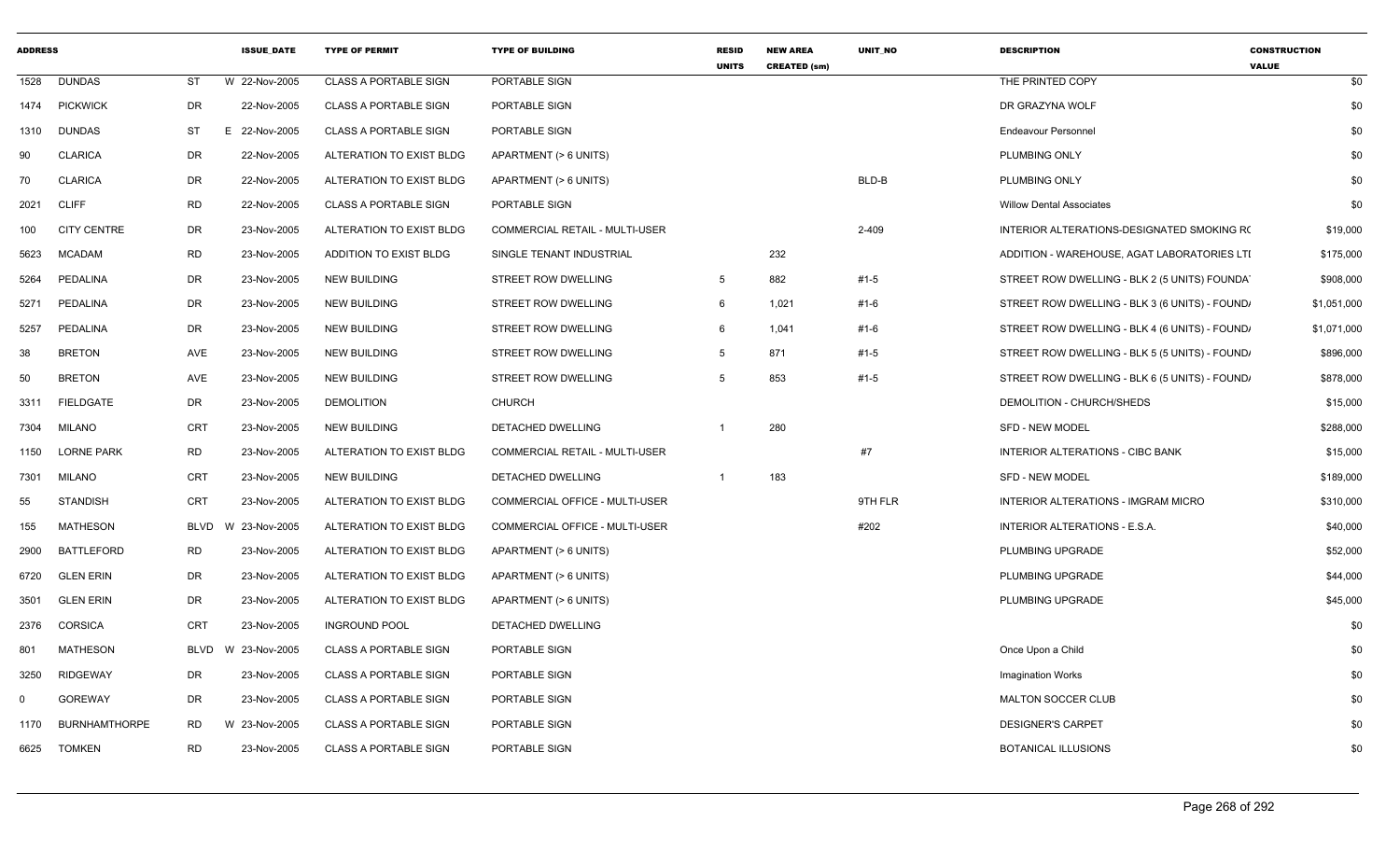| <b>ADDRESS</b> |                    |                 | <b>ISSUE DATE</b> | <b>TYPE OF PERMIT</b>        | <b>TYPE OF BUILDING</b>               | <b>RESID</b><br><b>UNITS</b> | <b>NEW AREA</b><br><b>CREATED (sm)</b> | <b>UNIT NO</b>  | <b>DESCRIPTION</b>                               | <b>CONSTRUCTION</b><br><b>VALUE</b> |
|----------------|--------------------|-----------------|-------------------|------------------------------|---------------------------------------|------------------------------|----------------------------------------|-----------------|--------------------------------------------------|-------------------------------------|
| 1011           | <b>EGLINTON</b>    | AVE             | E 23-Nov-2005     | <b>CLASS A PORTABLE SIGN</b> | PORTABLE SIGN                         |                              |                                        |                 | RAWAS CO LIMITED                                 | \$0                                 |
| 5350           | SAN REMO           | CRT             | 24-Nov-2005       | <b>INGROUND POOL</b>         | DETACHED DWELLING                     |                              |                                        |                 |                                                  | \$0                                 |
| 100            | <b>CITY CENTRE</b> | DR              | 24-Nov-2005       | ALTERATION TO EXIST BLDG     | <b>COMMERCIAL RETAIL - MULTI-USER</b> |                              |                                        | 2-821           | <b>INTERIOR ALTERATIONS-FRUITS &amp; PASSION</b> | \$15,000                            |
| 1875           | <b>BUCKHORN</b>    | GATE            | 24-Nov-2005       | ALTERATION TO EXIST BLDG     | COMMERCIAL OFFICE - MULTI-USER        |                              | 125                                    | 5-6 FLR         | INTERIOR ALTERATIONS-TD BANK FINANCIAL GROU      | \$36,000                            |
| 7300           | <b>MILANO</b>      | CRT             | 24-Nov-2005       | <b>NEW BUILDING</b>          | DETACHED DWELLING                     | $\overline{1}$               | 280                                    |                 | <b>SFD - REPEAT MODEL</b>                        | \$288,000                           |
| 7305           | <b>MILANO</b>      | <b>CRT</b>      | 24-Nov-2005       | <b>NEW BUILDING</b>          | DETACHED DWELLING                     | $\overline{1}$               | 183                                    |                 | SFD - REPEAT MODEL - FIREBREAK LOT               | \$189,000                           |
| 3719           | <b>BLOOMINGTON</b> | <b>CRES</b>     | 24-Nov-2005       | NEW BUILDING                 | SEMI-DETACHED DWELLING                | $\overline{2}$               | 303                                    |                 | SEMI-DETACHED - REPEAT MODEL - NEW CNR UPG       | \$342,000                           |
| 1235           | <b>VERMILLION</b>  | CRT             | 24-Nov-2005       | <b>INGROUND POOL</b>         | DETACHED DWELLING                     |                              |                                        |                 |                                                  | \$0                                 |
| 1855           | <b>BUCKHORN</b>    | GATE            | 24-Nov-2005       | <b>PYLON SIGN</b>            | MULTI-TENANT INDUSTRIAL               |                              |                                        |                 | ONE (1) CONSTRUCTION SITE SIGN                   | \$9,000                             |
|                | 1111 TALKA         | CRT             | 24-Nov-2005       | <b>INGROUND POOL</b>         | DETACHED DWELLING                     |                              |                                        |                 |                                                  | \$0                                 |
| 1572           | ALEXANDRA          | <b>BLVD</b>     | 24-Nov-2005       | <b>ADDITION AND ALTER</b>    | DETACHED DWELLING                     |                              |                                        |                 | ADDITION/ALTERATIONS-DORMER/FRONT PORTICO        | \$12,000                            |
| 6863           | <b>ROUND LEAF</b>  | CRT             | 24-Nov-2005       | <b>NEW BUILDING</b>          | DETACHED DWELLING                     |                              |                                        |                 |                                                  | \$0                                 |
| 520            | <b>SLATE</b>       | DR              | 24-Nov-2005       | ALTERATION TO EXIST BLDG     | SINGLE TENANT INDUSTRIAL              |                              | 7,053                                  |                 | UNDERGROUND PLUMBING ONLY                        | \$0                                 |
| 3050           | ARTESIAN           | DR              | 24-Nov-2005       | ALTERATION TO EXIST BLDG     | COMMERCIAL RETAIL - MULTI-USER        |                              |                                        |                 | COMMERCIAL SCHOOL WITH RETAIL SALES              | \$37,000                            |
| 1075           | CEREMONIAL         | DR              | 24-Nov-2005       | <b>CLASS A PORTABLE SIGN</b> | PORTABLE SIGN                         |                              |                                        |                 | <b>Heartland Wellness Clinic</b>                 | \$0                                 |
| 380            | <b>LAKESHORE</b>   | <b>RD</b><br>E. | 24-Nov-2005       | <b>CLASS A PORTABLE SIGN</b> | PORTABLE SIGN                         |                              |                                        |                 | Europa Restaurant                                | \$0                                 |
| 1675           | THE CHASE          |                 | 24-Nov-2005       | <b>CLASS A PORTABLE SIGN</b> | PORTABLE SIGN                         |                              |                                        |                 | The Hair Mews                                    | \$0                                 |
| 1090           | MISSISSAUGA VALLEY | <b>BLVD</b>     | 25-Nov-2005       | <b>NEW BUILDING</b>          | DETACHED DWELLING                     |                              |                                        |                 | NEW-SHED                                         | \$2,000                             |
| 574            | <b>SHORELINE</b>   | DR              | 25-Nov-2005       | NEW BUILDING                 | APARTMENT (> 6 UNITS)                 | 12                           | 1,337                                  |                 | CONDO SKYLIGHT APT - BLK 5 (12 UNITS), FOUNDAT   | \$1,345,000                         |
| 6257           | <b>AIRPORT</b>     | <b>RD</b>       | 25-Nov-2005       | ALTERATION TO EXIST BLDG     | <b>COMMERCIAL - OTHER</b>             |                              |                                        |                 | INTERIOR ALTERATIONS & CANOPY - FOUR POINTS      | \$186,000                           |
| 5100           | <b>ERIN MILLS</b>  | <b>PKY</b>      | 25-Nov-2005       | ALTERATION TO EXIST BLDG     | <b>COMMERCIAL RETAIL - MULTI-USER</b> |                              |                                        | N01-02          | <b>RETAIL STORE</b>                              | \$80,000                            |
| 3899           | TRELAWNY           | <b>CIR</b>      | 25-Nov-2005       | ALTERATION TO EXIST BLDG     | COMMERCIAL RETAIL - MULTI-USER        |                              | 131                                    | 10 <sup>1</sup> | INTERIOR ALTERATIONS - DR. BATH'S MEDICAL OFF    | \$38,000                            |
| 1539           | <b>AGNEW</b>       | RD              | 25-Nov-2005       | ADDITION AND ALTER           | DETACHED DWELLING                     |                              | 43                                     |                 | ADDITION-1 STOREY REAR ADDITION/DECK             | \$59,000                            |
| 3844           | CANDLELIGHT        | DR              | 25-Nov-2005       | <b>NEW BUILDING</b>          | DETACHED DWELLING                     | $\overline{1}$               | 221                                    |                 | SFD - NEW MODEL                                  | \$228,000                           |
| 3942           | CANDLELIGHT        | DR              | 25-Nov-2005       | <b>NEW BUILDING</b>          | DETACHED DWELLING                     | $\overline{1}$               | 220                                    |                 | SFD - REPEAT MODEL                               | \$204,000                           |
| 3946           | CANDLELIGHT        | DR              | 25-Nov-2005       | <b>NEW BUILDING</b>          | DETACHED DWELLING                     | $\overline{1}$               | 210                                    |                 | <b>SFD - REPEAT MODEL</b>                        | \$195,000                           |
| 3897           | <b>SKYVIEW</b>     | <b>ST</b>       | 25-Nov-2005       | NEW BUILDING                 | SEMI-DETACHED DWELLING                | $\overline{2}$               | 396                                    |                 | SEMI-DETACHED - REPEAT MODEL - NEW SIDE UPG      | \$408,000                           |
| 6080           | <b>VIPOND</b>      | <b>DR</b>       | 25-Nov-2005       | <b>STORAGE TANK</b>          | INDUSTRIAL - OTHER                    |                              |                                        |                 | TANK-ABOVE GROUND TANKS (2)/CONC. PADS           | \$84,000                            |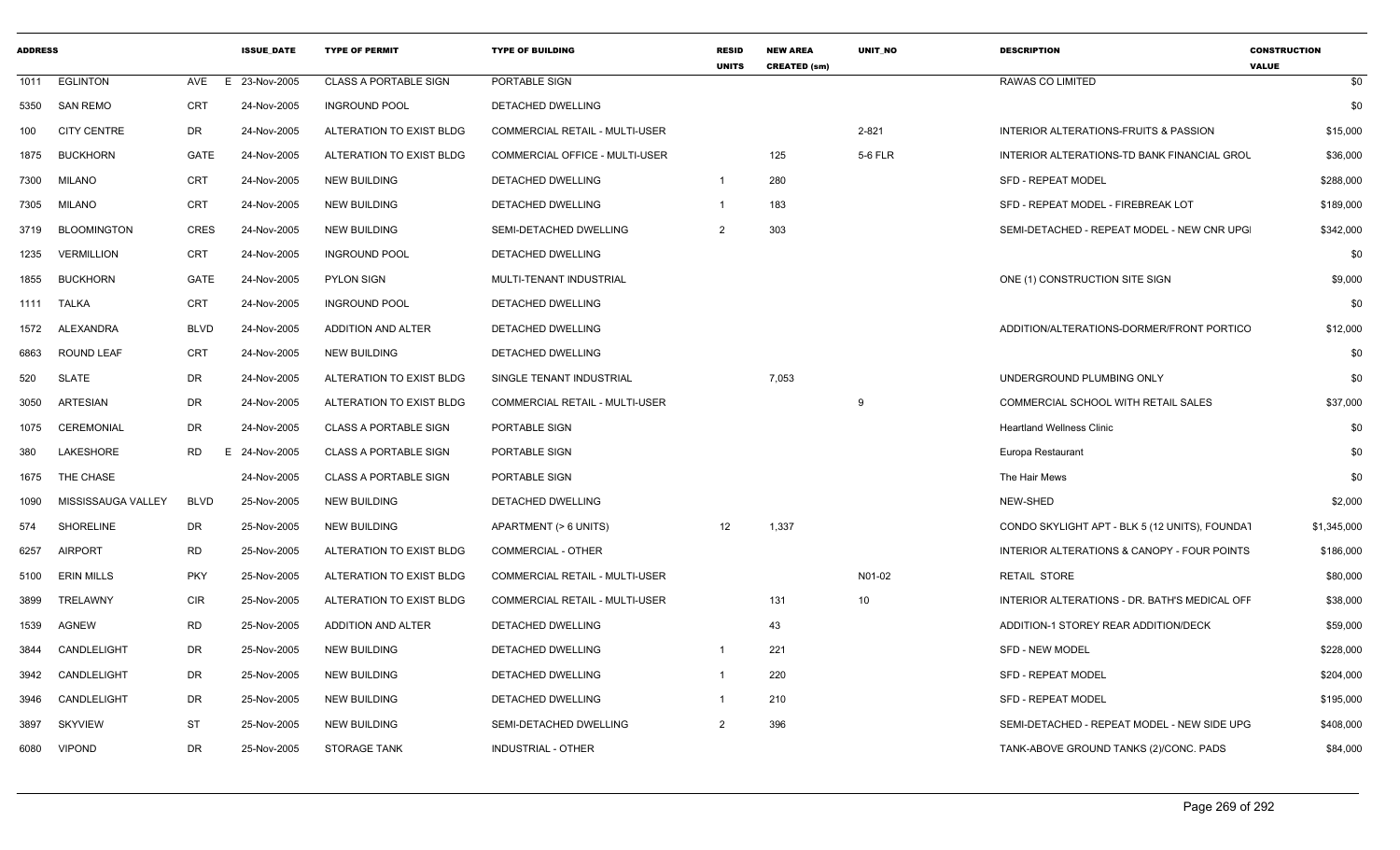| <b>ADDRESS</b> |                          |             | <b>ISSUE DATE</b> | <b>TYPE OF PERMIT</b>         | <b>TYPE OF BUILDING</b>   | <b>RESID</b><br><b>UNITS</b> | <b>NEW AREA</b><br><b>CREATED (sm)</b> | <b>UNIT NO</b> | <b>DESCRIPTION</b>                             | <b>CONSTRUCTION</b><br><b>VALUE</b> |
|----------------|--------------------------|-------------|-------------------|-------------------------------|---------------------------|------------------------------|----------------------------------------|----------------|------------------------------------------------|-------------------------------------|
| 3820           | CANDLELIGHT              | <b>DR</b>   | 25-Nov-2005       | <b>NEW BUILDING</b>           | DETACHED DWELLING         | 1                            | 221                                    |                | <b>SFD - REPEAT MODEL</b>                      | \$228,000                           |
| 3675           | <b>BEECHOLLOW</b>        | CRES        | 25-Nov-2005       | <b>ADDITION TO EXIST BLDG</b> | <b>DETACHED DWELLING</b>  |                              |                                        |                | ADDITION-SUNROOM, HEATED                       | \$21,000                            |
| 2479           | CAMILLA                  | <b>RD</b>   | 25-Nov-2005       | <b>REVISIONS</b>              | DETACHED DWELLING         |                              |                                        |                | ADDITIONAL FURNACE                             | \$0                                 |
| 236            | <b>QUEEN</b>             | <b>ST</b>   | S 25-Nov-2005     | <b>REVISIONS</b>              | COMMERCIAL - OTHER        |                              |                                        |                | REVISION-KITCHEN EXHAUST WORK MOVED FROM       | \$0                                 |
| 6655           | <b>GLEN ERIN</b>         | <b>DR</b>   | 25-Nov-2005       | ALTERATION TO EXIST BLDG      | PUBLIC - OTHER            |                              |                                        |                | INSTALLATION OF NEW SHOWER VALVES              | \$34,000                            |
| 6020           | <b>HURONTARIO</b>        | ST          | 25-Nov-2005       | <b>CLASS A PORTABLE SIGN</b>  | PORTABLE SIGN             |                              |                                        |                | Cash Money                                     | \$0                                 |
| 1020           | <b>JOHNSON'S</b>         | LANE        | 25-Nov-2005       | <b>CLASS A PORTABLE SIGN</b>  | PORTABLE SIGN             |                              |                                        |                | Salon At The Spa                               | \$0                                 |
| 295            | <b>EGLINTON</b>          | AVE<br>E    | 25-Nov-2005       | <b>CLASS A PORTABLE SIGN</b>  | PORTABLE SIGN             |                              |                                        |                | Salon Crave                                    | \$0                                 |
| 6809           | <b>INVADER</b>           | <b>CRES</b> | 25-Nov-2005       | <b>CLASS A PORTABLE SIGN</b>  | PORTABLE SIGN             |                              |                                        |                | Midway Cafe                                    | \$0                                 |
| 0              | <b>WINSTON CHURCHILL</b> | <b>BLVD</b> | 25-Nov-2005       | <b>CLASS A PORTABLE SIGN</b>  | PORTABLE SIGN             |                              |                                        |                | URCHILL MEADOWS CHRISTIAN CHURCH               | \$0                                 |
| $\Omega$       | <b>BRITANNIA</b>         | <b>RD</b>   | W 25-Nov-2005     | <b>CLASS A PORTABLE SIGN</b>  | PORTABLE SIGN             |                              |                                        |                | URCHILL MEADOWS CHRISTIAN CHURCH               | \$0                                 |
| 0              | <b>DERRY</b>             | RD.         | W 25-Nov-2005     | <b>CLASS A PORTABLE SIGN</b>  | PORTABLE SIGN             |                              |                                        |                | URCHILL MEADOWS CHRISTIAN CHURCH               | \$0                                 |
| 0              | <b>WINSTON CHURCHILL</b> | <b>BLVD</b> | 25-Nov-2005       | <b>CLASS A PORTABLE SIGN</b>  | PORTABLE SIGN             |                              |                                        |                | URCHILL MEADOWS CHRISTIAN CHURCH               | \$0                                 |
| 3611           | MAVIS                    | <b>RD</b>   | 25-Nov-2005       | <b>CLASS A PORTABLE SIGN</b>  | PORTABLE SIGN             |                              |                                        |                | <b>LIATA COMPUTER</b>                          | \$0                                 |
| 1900           | LAKESHORE                | <b>RD</b>   | W 25-Nov-2005     | <b>CLASS A PORTABLE SIGN</b>  | PORTABLE SIGN             |                              |                                        |                | SECOND CHANCE HEALTH FOOD STORE                | \$0                                 |
| 3100           | <b>WINSTON CHURCHILL</b> | <b>BLVD</b> | 25-Nov-2005       | <b>CLASS A PORTABLE SIGN</b>  | PORTABLE SIGN             |                              |                                        |                | MIRROR IMAGE INC                               | \$0                                 |
| $\Omega$       | <b>BURNHAMTHORPE</b>     | <b>RD</b>   | W 25-Nov-2005     | <b>CLASS A PORTABLE SIGN</b>  | PORTABLE SIGN             |                              |                                        |                | <b>REGION OF PEEL</b>                          | \$0                                 |
| $\Omega$       | <b>EGLINTON</b>          | AVE         | W 25-Nov-2005     | <b>CLASS A PORTABLE SIGN</b>  | PORTABLE SIGN             |                              |                                        |                | <b>PORTICO</b>                                 | \$0                                 |
| 1107           | <b>LORNE PARK</b>        | <b>RD</b>   | 25-Nov-2005       | <b>CLASS A PORTABLE SIGN</b>  | PORTABLE SIGN             |                              |                                        |                | Summer Illusions Suntanning Studio             | \$0                                 |
| 0              | <b>WINSTON CHURCHILL</b> | <b>BLVD</b> | 25-Nov-2005       | <b>CLASS A PORTABLE SIGN</b>  | PORTABLE SIGN             |                              |                                        |                | <b>PORTICO</b>                                 | \$0                                 |
| 4099           | <b>ERIN MILLS</b>        | <b>PKY</b>  | 25-Nov-2005       | <b>CLASS A PORTABLE SIGN</b>  | PORTABLE SIGN             |                              |                                        |                | Michael Angelo                                 | \$0                                 |
| $\Omega$       | <b>BRITANNIA</b>         | <b>RD</b>   | W 25-Nov-2005     | <b>CLASS A PORTABLE SIGN</b>  | <b>PORTABLE SIGN</b>      |                              |                                        |                | <b>PORTICO</b>                                 | \$0                                 |
| 6355           | CANTAY                   | RD          | 25-Nov-2005       | <b>CLASS A PORTABLE SIGN</b>  | PORTABLE SIGN             |                              |                                        |                | VF Imageware                                   | \$0                                 |
| 5035           | HURONTARIO               | ST          | 25-Nov-2005       | <b>CLASS A PORTABLE SIGN</b>  | PORTABLE SIGN             |                              |                                        |                | <b>FLOWERS BY MIRA</b>                         | \$0                                 |
| 3151           | MALHAM                   | GATE        | 28-Nov-2005       | ALTERATION TO EXIST BLDG      | DETACHED DWELLING         |                              | 97                                     |                | ALTERATIONS-FINISHED BASEMENT                  | \$33,000                            |
| 6490           | MELTZER                  | <b>MEWS</b> | 28-Nov-2005       | ALTERATION TO EXIST BLDG      | DETACHED DWELLING         | -1                           |                                        |                | <b>BASEMENT APARTMENT</b>                      | \$18,000                            |
| 3279           | CAROGA                   | DR          | 28-Nov-2005       | ADDITION TO EXIST BLDG        | <b>COMMERCIAL - OTHER</b> |                              |                                        |                | ADDITION - HAMPTON INN, COMPLETION             | \$0                                 |
| 5124           | <b>WINSTON CHURCHILL</b> | <b>BLVD</b> | 28-Nov-2005       | <b>BILLBOARD SIGN</b>         | <b>INDUSTRIAL - OTHER</b> |                              |                                        |                | ONE (1) THIRD PARTY CONSTRUCTION SITE SIGN - I | \$6,000                             |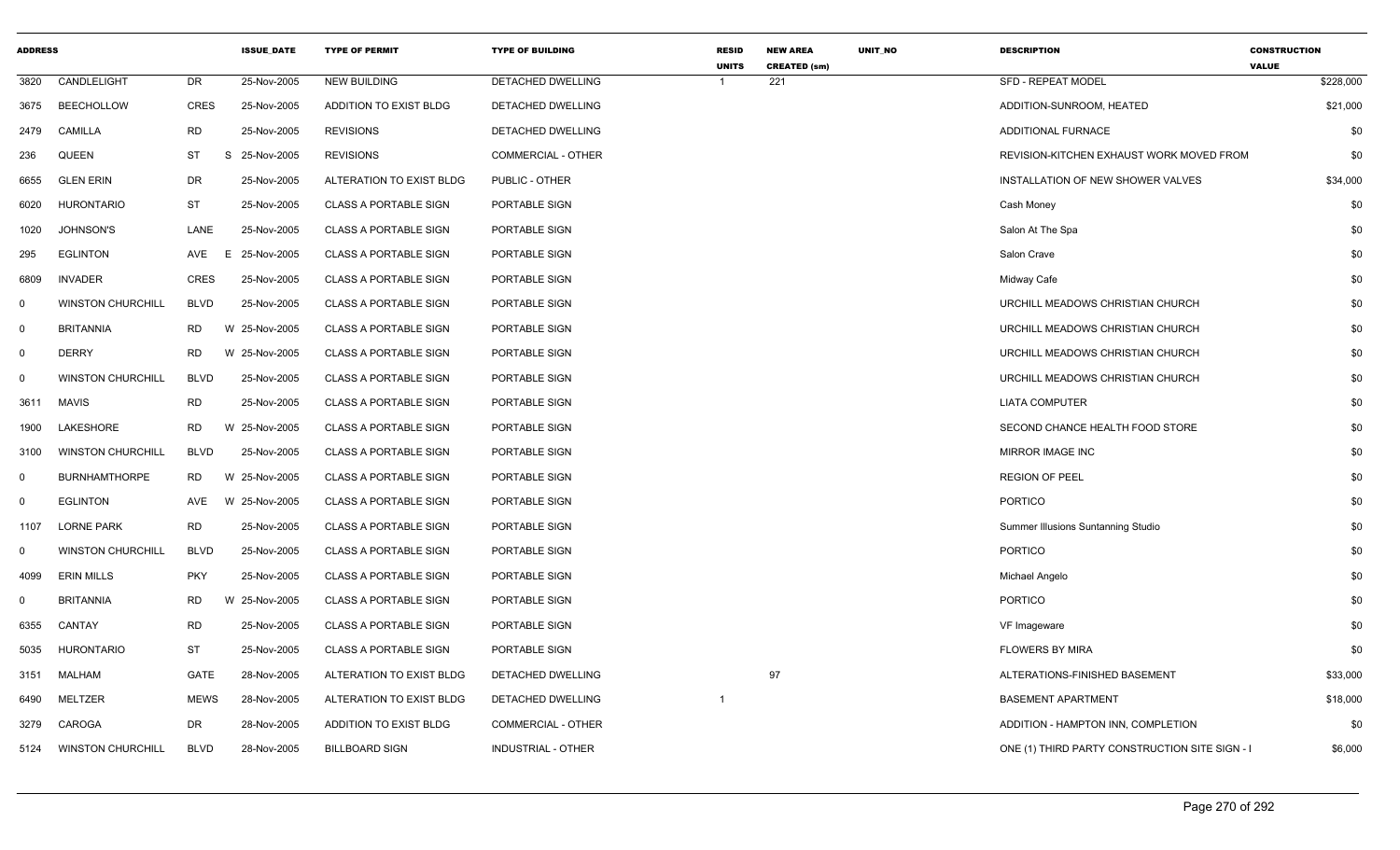| <b>ADDRESS</b> |                        |             | <b>ISSUE_DATE</b> | <b>TYPE OF PERMIT</b>        | <b>TYPE OF BUILDING</b>        | <b>RESID</b><br><b>UNITS</b> | <b>NEW AREA</b><br><b>CREATED (sm)</b> | UNIT_NO        | <b>DESCRIPTION</b>                               | <b>CONSTRUCTION</b><br><b>VALUE</b> |
|----------------|------------------------|-------------|-------------------|------------------------------|--------------------------------|------------------------------|----------------------------------------|----------------|--------------------------------------------------|-------------------------------------|
| 2900           | <b>ARGENTIA</b>        | <b>RD</b>   | 28-Nov-2005       | ALTERATION TO EXIST BLDG     | MULTI-TENANT INDUSTRIAL        |                              |                                        | $\overline{7}$ | MANUFACTURING AND WAREHOUSING                    | \$97,000                            |
| 291            | <b>HILLSIDE</b>        | DR          | 28-Nov-2005       | ALTERATION TO EXIST BLDG     | DETACHED DWELLING              | $\overline{1}$               |                                        |                | LEGALIZE BASEMENT APARTMENT                      | \$21,000                            |
| 3279           | CAROGA                 | DR          | 28-Nov-2005       | <b>REVISIONS</b>             | <b>COMMERCIAL - OTHER</b>      |                              | 2,224                                  |                | REVISION-HAMPTON INN (54 ROOMS), FOUNDATION      | \$0                                 |
| 1199           | <b>WHITEOAKS</b>       | AVE         | 28-Nov-2005       | <b>NEW BUILDING</b>          | DETACHED DWELLING              | -1                           | 422                                    |                | <b>SFD - CUSTOM</b>                              | \$549,000                           |
| 930            | <b>PORCUPINE</b>       | AVE         | 28-Nov-2005       | <b>REVISIONS</b>             | DETACHED DWELLING              |                              | 417                                    |                | <b>REVISION</b>                                  | \$0                                 |
| $\Omega$       | <b>NINTH LINE</b>      |             | 28-Nov-2005       | <b>CLASS A PORTABLE SIGN</b> | PORTABLE SIGN                  |                              |                                        |                | CORPORATE SERVICES-WARD 9 COUNCILLOR             | \$0                                 |
| 636            | <b>TWAIN</b>           | AVE         | 28-Nov-2005       | <b>NEW BUILDING</b>          | DETACHED DWELLING              |                              | 322                                    |                | CONDITIONAL PERMIT - SFD-REPEAT MODEL, COMF      | \$0                                 |
| 560            | SHORELINE              | DR          | 28-Nov-2005       | <b>NEW BUILDING</b>          | APARTMENT (> 6 UNITS)          |                              | 1,335                                  |                | CONDITIONAL PERMIT - Complete Condo Skylight APT | \$0                                 |
| 6677           | MEADOWVALE TOWN CENCIR |             | 29-Nov-2005       | ALTERATION TO EXIST BLDG     | COMMERCIAL RETAIL - MULTI-USER |                              |                                        |                | <b>OFFICE</b>                                    | \$27,000                            |
| 1460           | <b>HAIG</b>            | <b>BLVD</b> | 29-Nov-2005       | <b>NEW BUILDING</b>          | <b>DETACHED DWELLING</b>       |                              | 425                                    |                | <b>SFD - CUSTOM</b>                              | \$365,000                           |
| 200            | <b>COURTNEYPARK</b>    | DR          | W 29-Nov-2005     | <b>NEW BUILDING</b>          | INDUSTRIAL - OTHER             |                              | 60,379                                 |                | NEW - INDUSTRIAL SPEC BUILDING - FOUNDATION      | \$28,680,000                        |
| 5970           | <b>MAVIS</b>           | <b>RD</b>   | 29-Nov-2005       | ADDITION AND ALTER           | COMMERCIAL RETAIL-SINGLE USER  |                              | 1,354                                  |                | ADDITION/ALTERATIONS - RETAIL COMMERCIAL, CA     | \$1,450,000                         |
| 6599           | <b>GLEN ERIN</b>       | DR          | 29-Nov-2005       | ALTERATION TO EXIST BLDG     | APARTMENT (> 6 UNITS)          |                              |                                        |                | ALTERATIONS-PARKING GARAGE REPAIRS, DANAV        | \$200,000                           |
| 3922           | CANDLELIGHT            | DR          | 29-Nov-2005       | <b>NEW BUILDING</b>          | DETACHED DWELLING              | -1                           | 221                                    |                | <b>SFD - REPEAT MODEL</b>                        | \$228,000                           |
| 5030           | TENTH LINE WEST        |             | 29-Nov-2005       | ALTERATION TO EXIST BLDG     | COMMERCIAL RETAIL - MULTI-USER |                              |                                        | 8              | TAKE OUT RESTAURANT                              | \$60,000                            |
| 7045           | <b>EDWARDS</b>         | <b>BLVD</b> | 29-Nov-2005       | ALTERATION TO EXIST BLDG     | COMMERCIAL OFFICE - MULTI-USER |                              | 59                                     | 302            | PROFESSIONAL OFFICE                              | \$17,000                            |
| 239            | CHANTENAY              | DR          | 29-Nov-2005       | <b>INGROUND POOL</b>         | DETACHED DWELLING              |                              |                                        |                |                                                  | \$0                                 |
| 100            | <b>BRITANNIA</b>       | RD          | E 29-Nov-2005     | ADDITION AND ALTER           | <b>COMMERCIAL - OTHER</b>      |                              | 79                                     |                | ADDITION - SUNROOM & ALTERATIONS, HOLIDAY IN     | \$204,000                           |
| 350            | <b>BURNHAMTHORPE</b>   | RD<br>E.    | 29-Nov-2005       | ALTERATION TO EXIST BLDG     | COMMERCIAL RETAIL - MULTI-USER |                              |                                        | #4             | MEDICAL OFFICE/DRUG STORE                        | \$43,000                            |
| 3333           | UNITY                  | DR          | 29-Nov-2005       | <b>STORAGE TANK</b>          | INDUSTRIAL - OTHER             |                              |                                        |                | TANK - ABOVE GROUND & CONCRETE PAD               | \$42,000                            |
| 2825           | <b>EGLINTON</b>        | AVE<br>W    | 29-Nov-2005       | <b>PYLON SIGN</b>            | COMMERCIAL OFFICE - MULTI-USER |                              |                                        |                | 1 GROUND SIGN - MULTI TENANT                     | \$20,000                            |
| 592            | <b>RATHBURN</b>        | <b>RD</b>   | W 29-Nov-2005     | ALTERATION TO EXIST BLDG     | COMMERCIAL RETAIL - MULTI-USER |                              |                                        |                | <b>TANNING SALON</b>                             | \$20,000                            |
| 1345           | EGLINTON               | AVE         | W 29-Nov-2005     | <b>CLASS A PORTABLE SIGN</b> | PORTABLE SIGN                  |                              |                                        |                | Coptic Orthodox Patriarchate                     | \$0                                 |
| 3599           | WOLFEDALE              | RD          | 29-Nov-2005       | <b>CLASS A PORTABLE SIGN</b> | PORTABLE SIGN                  |                              |                                        |                | <b>Laidlaw Education Services</b>                | \$0                                 |
| 2425           | <b>TRUSCOTT</b>        | DR          | 29-Nov-2005       | <b>CLASS A PORTABLE SIGN</b> | PORTABLE SIGN                  |                              |                                        |                | Park Royal Dentistry                             | \$0                                 |
| 3043           | <b>HURONTARIO</b>      | ST          | 29-Nov-2005       | <b>CLASS A PORTABLE SIGN</b> | PORTABLE SIGN                  |                              |                                        |                | The Tanning Resort                               | \$0                                 |
| 6325           | <b>DIXIE</b>           | <b>RD</b>   | 29-Nov-2005       | <b>CLASS A PORTABLE SIGN</b> | PORTABLE SIGN                  |                              |                                        |                | <b>EBS Notebooks</b>                             | \$0                                 |
| 800            | <b>DUNDAS</b>          | ST<br>Е.    | 29-Nov-2005       | <b>CLASS A PORTABLE SIGN</b> | PORTABLE SIGN                  |                              |                                        |                | Young & Beauty Spa                               | \$0                                 |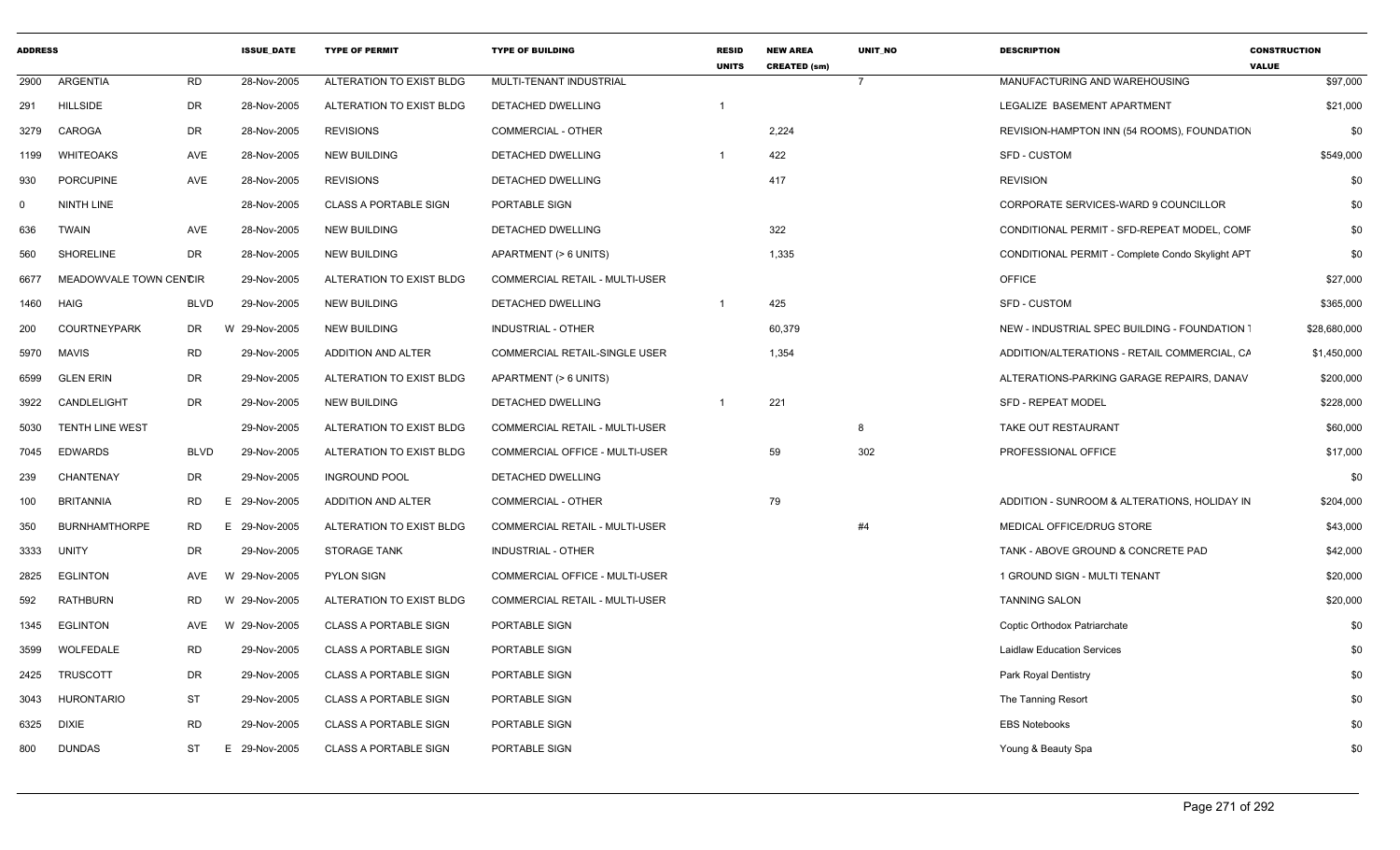| <b>ADDRESS</b> |                         |             | <b>ISSUE_DATE</b> | <b>TYPE OF PERMIT</b>        | <b>TYPE OF BUILDING</b>              | <b>RESID</b><br><b>UNITS</b> | <b>NEW AREA</b><br><b>CREATED (sm)</b> | UNIT_NO        | <b>DESCRIPTION</b>                            | <b>CONSTRUCTION</b><br><b>VALUE</b> |
|----------------|-------------------------|-------------|-------------------|------------------------------|--------------------------------------|------------------------------|----------------------------------------|----------------|-----------------------------------------------|-------------------------------------|
| 670            | <b>EGLINTON</b>         | AVE         | W 29-Nov-2005     | <b>CLASS A PORTABLE SIGN</b> | PORTABLE SIGN                        |                              |                                        |                | <b>Future Gadget</b>                          | \$0                                 |
| 134            | <b>CAMILLA</b>          | PL          | 29-Nov-2005       | <b>OTHER</b>                 | DETACHED DWELLING                    |                              |                                        |                | SEWER CONVERSION                              | \$3,000                             |
| 4141           | <b>DIXIE</b>            | <b>RD</b>   | 29-Nov-2005       | <b>CLASS A PORTABLE SIGN</b> | PORTABLE SIGN                        |                              |                                        |                | Rogers Video                                  | \$0                                 |
| 6400           | <b>MILLCREEK</b>        | <b>DR</b>   | 29-Nov-2005       | <b>CLASS A PORTABLE SIGN</b> | PORTABLE SIGN                        |                              |                                        |                | <b>McDonalds</b>                              | \$0                                 |
| 3417           | <b>DERRY</b>            | <b>RD</b>   | E 29-Nov-2005     | <b>CLASS A PORTABLE SIGN</b> | PORTABLE SIGN                        |                              |                                        |                | Coffee Time                                   | \$0                                 |
| 980            | <b>BURNHAMTHORPE</b>    | RD.         | E 29-Nov-2005     | <b>CLASS A PORTABLE SIGN</b> | PORTABLE SIGN                        |                              |                                        |                | Tina's Nails & Aesthetics                     | \$0                                 |
| 350            | <b>BURNHAMTHORPE</b>    | RD.         | E 29-Nov-2005     | <b>CLASS A PORTABLE SIGN</b> | PORTABLE SIGN                        |                              |                                        |                | Dr. Citoppra                                  | \$0                                 |
| 2116           | <b>BURNHAMTHORPE</b>    | <b>RD</b>   | W 29-Nov-2005     | <b>CLASS A PORTABLE SIGN</b> | <b>PORTABLE SIGN</b>                 |                              |                                        |                | Rogers Video                                  | \$0                                 |
| 2550           | <b>HURONTARIO</b>       | ST          | 29-Nov-2005       | <b>CLASS A PORTABLE SIGN</b> | PORTABLE SIGN                        |                              |                                        |                | Rogers Video                                  | \$0                                 |
| 1562           | OLD SPAR                | <b>CRT</b>  | 30-Nov-2005       | ADDITION TO EXIST BLDG       | DETACHED DWELLING                    |                              | 71                                     |                | ADDITION - SECOND STOREY                      | \$65,000                            |
| 2855           | ARGENTIA                | <b>RD</b>   | 30-Nov-2005       | ALTERATION TO EXIST BLDG     | MULTI-TENANT INDUSTRIAL              |                              |                                        | $\overline{1}$ | <b>WAREHOUSING &amp; DISTRIBUTION</b>         | \$289,000                           |
| 35             | <b>THOMAS</b>           | <b>ST</b>   | 30-Nov-2005       | <b>NEW BUILDING</b>          | COMMERCIAL OFFICE - MULTI-USER       |                              | 514                                    |                | NEW-MEDICAL/OFFICE (395.01m2)/3-FLR RESIDENTL | \$0                                 |
| 1225           | <b>MINEOLA</b>          | <b>GDNS</b> | 30-Nov-2005       | ADDITION AND ALTER           | DETACHED DWELLING                    |                              |                                        |                | ADDITION/ALTERATIONS                          | \$220,000                           |
| 3324           | <b>ERIN CENTRE</b>      | <b>BLVD</b> | 30-Nov-2005       | <b>NEW BUILDING</b>          | DETACHED DWELLING                    |                              | 301                                    |                | <b>SFD - CUSTOM</b>                           | \$346,000                           |
| 1770           | ARGENTIA                | <b>RD</b>   | 30-Nov-2005       | ALTERATION TO EXIST BLDG     | <b>INDUSTRIAL - OTHER</b>            |                              |                                        |                | INTERIOR ALTERATIONS-PENTEX CANADA INC        | \$65,000                            |
| 35             | <b>THOMAS</b>           | <b>ST</b>   | 30-Nov-2005       | ALTERATION TO EXIST BLDG     | COMMERCIAL OFFICE - MULTI-USER       |                              |                                        | $1-2$ FLR      | INTERIOR ALTERATIONS-LEN HEALTH SERVICES LT   | \$126,000                           |
| 3345           | <b>ESCADA</b>           | DR          | 30-Nov-2005       | <b>OTHER</b>                 | SCHOOL - ELEMENTARY                  |                              |                                        |                | <b>EARLY SITE SERVICING</b>                   | \$1,058,000                         |
| 2214           | <b>CLIFF</b>            | <b>RD</b>   | 30-Nov-2005       | <b>NEW BUILDING</b>          | SCHOOL - ELEMENTARY                  |                              | 4,546                                  |                | NEW - ST. TIMOTHY CATHOLIC ELEMENTORAY SCHO   | \$5,694,000                         |
| 6177           | <b>MILLER'S</b>         | <b>GROV</b> | 30-Nov-2005       | ADDITION TO EXIST BLDG       | DETACHED DWELLING                    |                              |                                        |                | ADDITION - HEATED SUNROOM                     | \$17,000                            |
| 35             | CALLISTO                | CRT         | 30-Nov-2005       | <b>NEW BUILDING</b>          | DETACHED DWELLING                    | $\mathbf{1}$                 | 307                                    |                | <b>SFD - REPEAT MODEL</b>                     | \$285,000                           |
| 2283           | <b>ARGENTIA</b>         | <b>RD</b>   | 30-Nov-2005       | ALTERATION TO EXIST BLDG     | MULTI-TENANT INDUSTRIAL              |                              |                                        | 6              | INTERIOR ALTERATION AND REPLACEMENT HVAC I    | \$84,000                            |
| 3300           | <b>HUNTERS</b>          | <b>GLEN</b> | 30-Nov-2005       | <b>ADDITION AND ALTER</b>    | DETACHED DWELLING                    |                              |                                        |                | ROOF OVER EXISTING FRONT PORCH                | \$10,000                            |
| 3069           | <b>HURONTARIO</b>       | ST          | 30-Nov-2005       | ALTERATION TO EXIST BLDG     | <b>COMMERCIAL RETAIL-SINGLE USER</b> |                              |                                        |                | <b>JEWELLERY RETAILER</b>                     | \$32,000                            |
| 3899           | TRELAWNY                | <b>CIR</b>  | 30-Nov-2005       | ALTERATION TO EXIST BLDG     | COMMERCIAL RETAIL - MULTI-USER       |                              |                                        | 5              | RETAIL DRYCLEANERS (DEPOT ONLY)               | \$26,000                            |
| 6770           | <b>SECOND LINE WEST</b> |             | 30-Nov-2005       | <b>REVISIONS</b>             | DETACHED DWELLING                    |                              |                                        |                | HVAC REVISION - DUCTWORK CHANGES              | \$0                                 |
| 1170           | <b>BURNHAMTHORPE</b>    | <b>RD</b>   | W 30-Nov-2005     | <b>CLASS A PORTABLE SIGN</b> | PORTABLE SIGN                        |                              |                                        |                | <b>Fine Details</b>                           | \$0                                 |
| 3345           | LAIRD                   | <b>RD</b>   | 30-Nov-2005       | <b>CLASS A PORTABLE SIGN</b> | PORTABLE SIGN                        |                              |                                        |                | (Fila Outlet) M & V Sales                     | \$0                                 |
| 6435           | DIXIE                   | <b>RD</b>   | 30-Nov-2005       | <b>CLASS A PORTABLE SIGN</b> | PORTABLE SIGN                        |                              |                                        |                | The Supply Room                               | \$0                                 |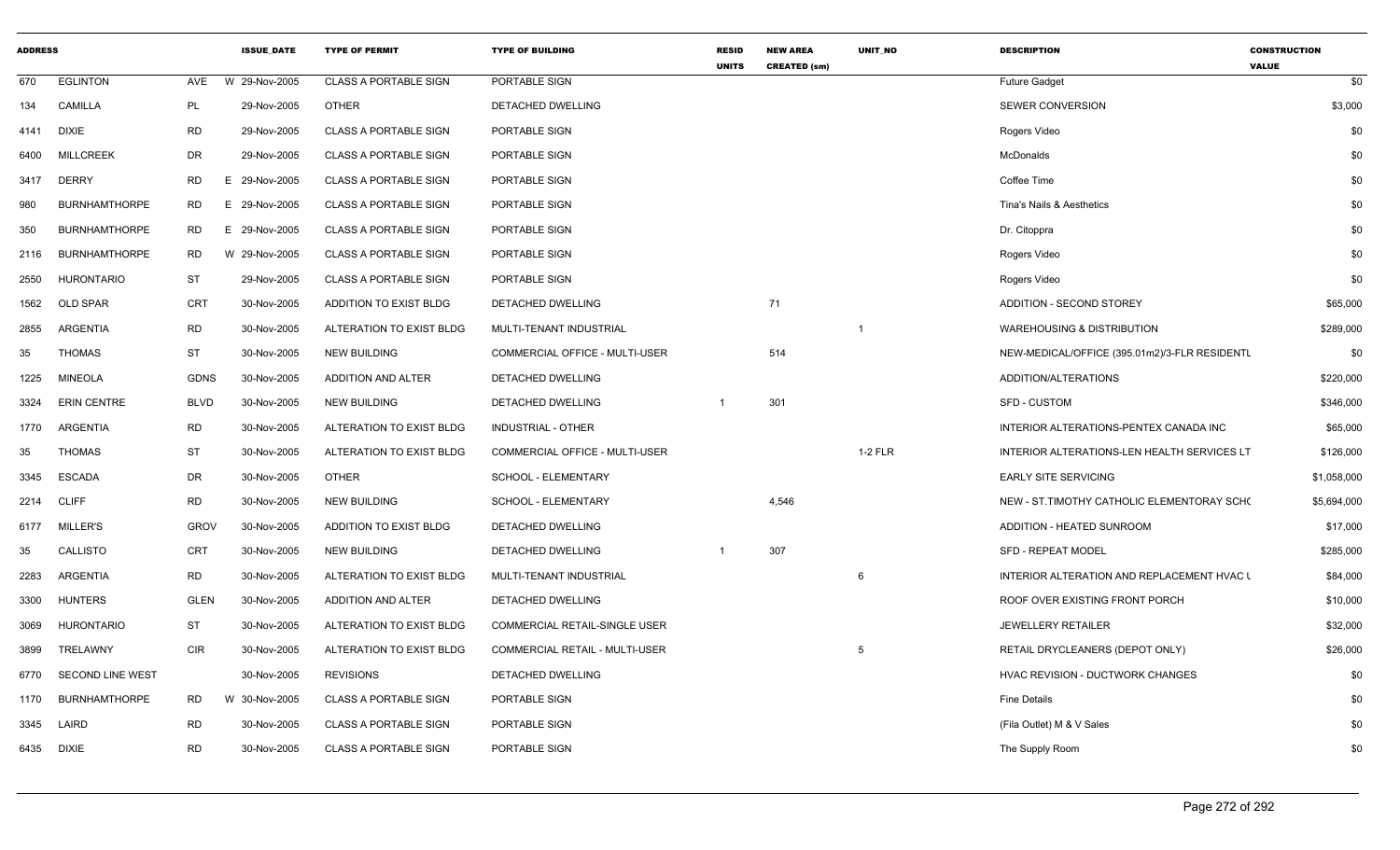| <b>ADDRESS</b> |                          |             | <b>ISSUE DATE</b> | <b>TYPE OF PERMIT</b>        | <b>TYPE OF BUILDING</b>        | <b>RESID</b><br><b>UNITS</b> | <b>NEW AREA</b><br><b>CREATED (sm)</b> | <b>UNIT NO</b> | <b>DESCRIPTION</b>                           | <b>CONSTRUCTION</b><br><b>VALUE</b> |
|----------------|--------------------------|-------------|-------------------|------------------------------|--------------------------------|------------------------------|----------------------------------------|----------------|----------------------------------------------|-------------------------------------|
|                | 1119 DERRY               | RD          | E 30-Nov-2005     | <b>CLASS A PORTABLE SIGN</b> | PORTABLE SIGN                  |                              |                                        |                | Golf Clearance Warehouse                     | \$0                                 |
| $\mathbf 0$    | LAKESHORE                | RD          | W 30-Nov-2005     | <b>CLASS A PORTABLE SIGN</b> | PORTABLE SIGN                  |                              |                                        |                | WEST EDGE COMMUNITY CHURCH                   | \$0                                 |
| 84             | HIGH                     | ST          | E 01-Dec-2005     | ALTERATION TO EXIST BLDG     | DUPLEX, 3, 4, 5 0R 6PLEX       | 6                            | 366                                    |                | ALTERATIONS-CONVERT EXISTING OFFICE TO 6 DW  | \$106,000                           |
| 5115           | <b>CREEKBANK</b>         | RD          | 01-Dec-2005       | ALTERATION TO EXIST BLDG     | COMMERCIAL OFFICE- SINGLE USER |                              |                                        | 2&3 FLR        | INTERIOR ALTERATIONS-BELL CANADA             | \$321,000                           |
| 2501           | ARGENTIA                 | <b>RD</b>   | 01-Dec-2005       | <b>SPRINKLERS</b>            | COMMERCIAL - OTHER             |                              |                                        |                | SPRINKLER RETRO-FIT OF HOTEL                 | \$114,000                           |
| 49             | <b>MATHESON</b>          | BLVD        | E 01-Dec-2005     | ALTERATION TO EXIST BLDG     | COMMERCIAL - OTHER             |                              |                                        | 5              | <b>GROCERY STORE</b>                         | \$126,000                           |
| 3399           | <b>CEDAR CREEK</b>       | DR          | 01-Dec-2005       | ADDITION TO EXIST BLDG       | <b>DETACHED DWELLING</b>       |                              |                                        |                | ADDITION- HEATED SUNROOM                     | \$27,000                            |
| 5259           | <b>MISTY PINE</b>        | <b>CRES</b> | 01-Dec-2005       | <b>NEW BUILDING</b>          | <b>DETACHED DWELLING</b>       |                              | 285                                    |                | SFD - CUSTOM - FIREBREAK LOT COMPLETION      | \$0                                 |
| 985            | <b>DUNDAS</b>            | <b>ST</b>   | W 01-Dec-2005     | <b>FASCIA SIGN</b>           | SINGLE TENANT INDUSTRIAL       |                              |                                        |                | SEVEN (7) FASCIA SIGNS - BANK OF MONTREAL    | \$20,000                            |
| 3340           | ORLANDO                  | DR          | 01-Dec-2005       | ALTERATION TO EXIST BLDG     | SINGLE TENANT INDUSTRIAL       |                              | 37                                     |                | INTERIOR ALTERATIONS-JANES FAMILY FOODS LTL  | \$15,000                            |
| 1640           | <b>CRESTVIEW</b>         | AVE         | 01-Dec-2005       | <b>FASCIA SIGN</b>           | COMMERCIAL - OTHER             |                              |                                        |                | REVISION-1 GROUND SIGN, HUF EXECUTIVE FITNES | \$2,000                             |
| 2318           | <b>ROSEMARY</b>          | DR          | 01-Dec-2005       | <b>REVISIONS</b>             | DETACHED DWELLING              |                              |                                        |                | <b>HVAC REVISION</b>                         | \$0                                 |
| 0              | LAKESHORE                | RD          | W 01-Dec-2005     | CLASS A PORTABLE SIGN        | PORTABLE SIGN                  |                              |                                        |                | <b>LIVING ARTS CENTRE</b>                    | \$0                                 |
| $\Omega$       | QUEENSWAY                |             | E 01-Dec-2005     | CLASS A PORTABLE SIGN        | PORTABLE SIGN                  |                              |                                        |                | <b>LIVING ARTS CENTRE</b>                    | \$0                                 |
| $\Omega$       | <b>MAVIS</b>             | RD          | 01-Dec-2005       | <b>CLASS A PORTABLE SIGN</b> | PORTABLE SIGN                  |                              |                                        |                | <b>LIVING ARTS CENTRE</b>                    | \$0                                 |
| $\mathbf 0$    | <b>NORTH SERVICE</b>     | RD          | 01-Dec-2005       | <b>CLASS A PORTABLE SIGN</b> | PORTABLE SIGN                  |                              |                                        |                | <b>LIVING ARTS CENTRE</b>                    | \$0                                 |
| $\mathbf 0$    | <b>HURONTARIO</b>        | <b>ST</b>   | 01-Dec-2005       | <b>CLASS A PORTABLE SIGN</b> | PORTABLE SIGN                  |                              |                                        |                | LIVING ARTS CENTRE                           | \$0                                 |
| $\mathbf 0$    | <b>EGLINTON</b>          | AVE         | W 01-Dec-2005     | <b>CLASS A PORTABLE SIGN</b> | PORTABLE SIGN                  |                              |                                        |                | Living Arts Centre                           | \$0                                 |
| $\Omega$       | <b>CAWTHRA</b>           | RD          | 01-Dec-2005       | <b>CLASS A PORTABLE SIGN</b> | PORTABLE SIGN                  |                              |                                        |                | <b>LIVING ARTS CENTRE</b>                    | \$0                                 |
| $\mathbf{0}$   | <b>NORTH SHERIDAN</b>    | WAY         | 01-Dec-2005       | <b>CLASS A PORTABLE SIGN</b> | PORTABLE SIGN                  |                              |                                        |                | <b>LIVING ARTS CENTRE</b>                    | \$0                                 |
| $\mathbf{0}$   | MAVIS                    | <b>RD</b>   | 01-Dec-2005       | CLASS A PORTABLE SIGN        | PORTABLE SIGN                  |                              |                                        |                | <b>LINC</b>                                  | \$0                                 |
| $\Omega$       | <b>HURONTARIO</b>        | <b>ST</b>   | 01-Dec-2005       | <b>CLASS A PORTABLE SIGN</b> | PORTABLE SIGN                  |                              |                                        |                | <b>LINC</b>                                  | \$0                                 |
| $\Omega$       | <b>WINSTON CHURCHILL</b> | BLVD        | 01-Dec-2005       | <b>CLASS A PORTABLE SIGN</b> | PORTABLE SIGN                  |                              |                                        |                | <b>LINC</b>                                  | \$0                                 |
| 3420           | <b>ERIN CENTRE</b>       | BLVD        | 01-Dec-2005       | <b>NEW BUILDING</b>          | DETACHED DWELLING              |                              |                                        |                | SFD - REPEAT MODEL - FIREBREAK COMPLETION    | \$0                                 |
| 5243           | CHURCHILL MEADOWS        | <b>BLVD</b> | 01-Dec-2005       | <b>NEW BUILDING</b>          | DETACHED DWELLING              |                              |                                        |                | SFD - REPEAT MODEL - FIREBREAK COMPLETION    | \$0                                 |
| $\Omega$       | <b>BURNHAMTHORPE</b>     | RD          | E 01-Dec-2005     | <b>CLASS A PORTABLE SIGN</b> | PORTABLE SIGN                  |                              |                                        |                | <b>LINC</b>                                  | \$0                                 |
| $\Omega$       | <b>DERRY</b>             | RD          | E 01-Dec-2005     | <b>CLASS A PORTABLE SIGN</b> | PORTABLE SIGN                  |                              |                                        |                | <b>LINC</b>                                  | \$0                                 |
|                | 3732 QUIET CREEK         | DR          | 01-Dec-2005       | <b>NEW BUILDING</b>          | DETACHED DWELLING              |                              | 192                                    |                | SFD - REPEAT MODEL - FIREBREAK LOT COMPLETI( | \$0                                 |
|                |                          |             |                   |                              |                                |                              |                                        |                |                                              |                                     |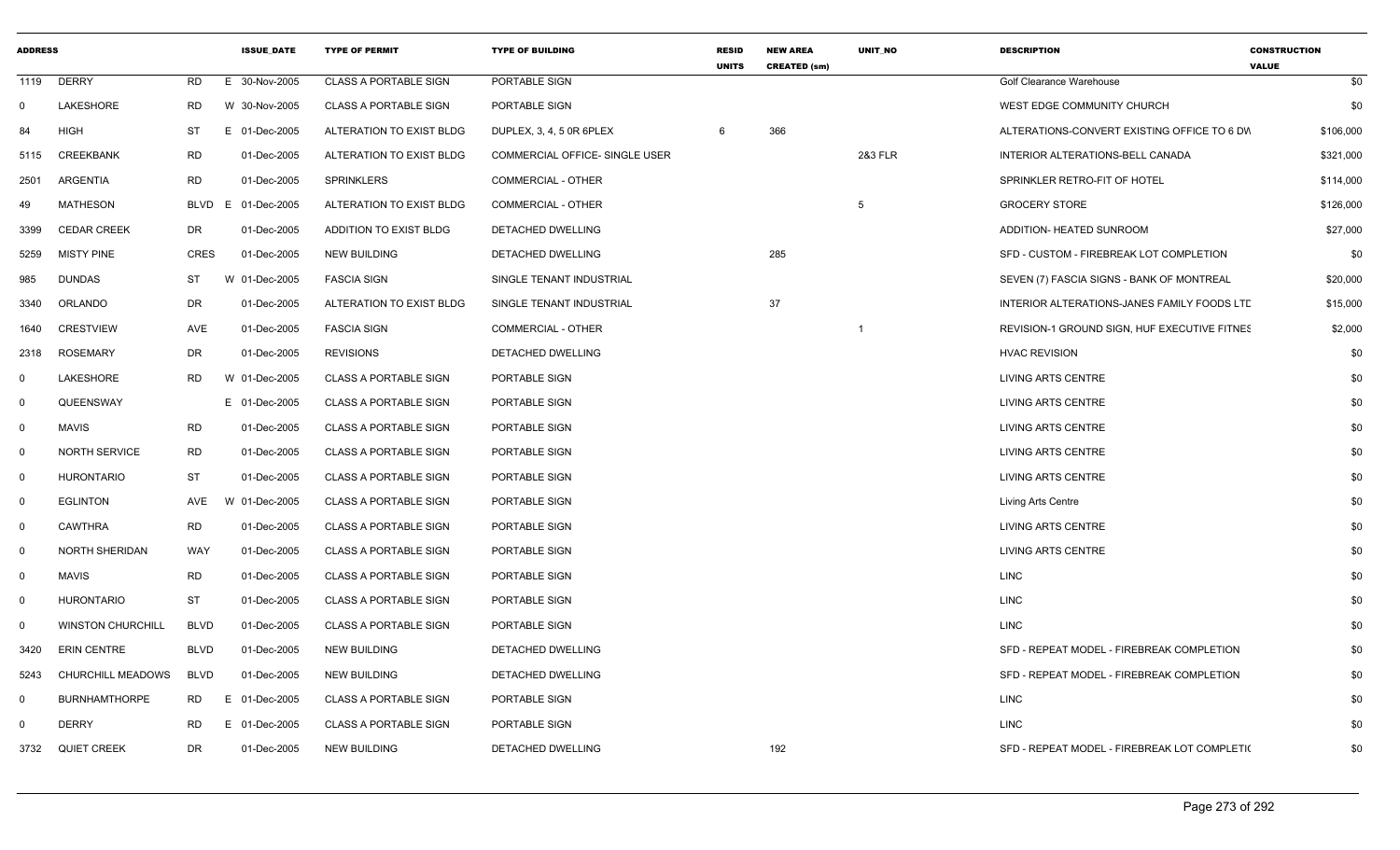| <b>ADDRESS</b> |                          |             | <b>ISSUE DATE</b> | <b>TYPE OF PERMIT</b>        | <b>TYPE OF BUILDING</b>               | <b>RESID</b><br><b>UNITS</b> | <b>NEW AREA</b><br><b>CREATED (sm)</b> | <b>UNIT NO</b> | <b>DESCRIPTION</b>                              | <b>CONSTRUCTION</b><br><b>VALUE</b> |
|----------------|--------------------------|-------------|-------------------|------------------------------|---------------------------------------|------------------------------|----------------------------------------|----------------|-------------------------------------------------|-------------------------------------|
| $\mathbf{0}$   | NORTH SERVICE            | <b>RD</b>   | 01-Dec-2005       | <b>CLASS A PORTABLE SIGN</b> | PORTABLE SIGN                         |                              |                                        |                | <b>LINC</b>                                     | \$0                                 |
| 5153           | LITTLEBEND               | <b>DR</b>   | 01-Dec-2005       | <b>NEW BUILDING</b>          | DETACHED DWELLING                     |                              | 248                                    |                | SFD - REPEAT MODEL - NEW EL 4 - FIREBREAK LOT   | \$0                                 |
| $\mathbf 0$    | <b>DUNDAS</b>            | ST          | W 01-Dec-2005     | <b>CLASS A PORTABLE SIGN</b> | PORTABLE SIGN                         |                              |                                        |                | COMMUNITY SERVICES - HURON PARK CC              | \$0                                 |
| 320            | LAKESHORE                | RD          | E 01-Dec-2005     | <b>DEMOLITION</b>            | <b>COMMERCIAL - OTHER</b>             |                              |                                        |                | DEMOLITION - GARAGE/SHED                        | \$2,000                             |
| 5985           | <b>MAVIS</b>             | <b>RD</b>   | 01-Dec-2005       | <b>CLASS A PORTABLE SIGN</b> | PORTABLE SIGN                         |                              |                                        |                | Select Sandwich                                 | \$0                                 |
| 5935           | <b>MAVIS</b>             | <b>RD</b>   | 01-Dec-2005       | <b>CLASS A PORTABLE SIGN</b> | PORTABLE SIGN                         |                              |                                        |                | Fairweather                                     | \$0                                 |
| $\mathbf{0}$   | <b>MAVIS</b>             | <b>RD</b>   | 01-Dec-2005       | <b>CLASS A PORTABLE SIGN</b> | PORTABLE SIGN                         |                              |                                        |                | COMMUNITY SERVICES - HURON PARK CC              | \$0                                 |
| 3300           | <b>RIDGEWAY</b>          | DR          | 01-Dec-2005       | <b>CLASS A PORTABLE SIGN</b> | PORTABLE SIGN                         |                              |                                        |                | Genesis Massage                                 | \$0                                 |
| 4161           | <b>SLADEVIEW</b>         | <b>CRES</b> | 01-Dec-2005       | <b>CLASS A PORTABLE SIGN</b> | PORTABLE SIGN                         |                              |                                        |                | <b>Strickly Custom Creations</b>                | \$0                                 |
| $\mathbf 0$    | <b>MAVIS</b>             | <b>RD</b>   | 01-Dec-2005       | <b>CLASS A PORTABLE SIGN</b> | PORTABLE SIGN                         |                              |                                        |                | <b>COMMUNITY SERVICES - MUSEUMS</b>             | \$0                                 |
| $\mathbf 0$    | ERIN MILLS               | <b>PKY</b>  | 01-Dec-2005       | <b>CLASS A PORTABLE SIGN</b> | PORTABLE SIGN                         |                              |                                        |                | <b>COMMUNITY SERVICES - MUSEUMS</b>             | \$0                                 |
| 2133           | ROYAL WINDSOR            | DR          | 01-Dec-2005       | ALTERATION TO EXIST BLDG     | INDUSTRIAL - OTHER                    |                              |                                        | 41             | MANUFACTURING                                   | \$0                                 |
| $\mathbf{0}$   | <b>WINSTON CHURCHILL</b> | <b>BLVD</b> | 01-Dec-2005       | <b>CLASS A PORTABLE SIGN</b> | PORTABLE SIGN                         |                              |                                        |                | LIVING ARTS CENTRE                              | \$0                                 |
| 1077           | <b>NORTH SERVICE</b>     | <b>RD</b>   | 01-Dec-2005       | <b>CLASS A PORTABLE SIGN</b> | PORTABLE SIGN                         |                              |                                        |                | Bed & Bath Plus                                 | \$0                                 |
| 2575           | <b>DUNDAS</b>            | ST          | W 01-Dec-2005     | <b>CLASS A PORTABLE SIGN</b> | PORTABLE SIGN                         |                              |                                        |                | <b>Hearth Manor</b>                             | \$0                                 |
| 3160           | <b>DERRY</b>             | <b>RD</b>   | E 01-Dec-2005     | <b>CLASS A PORTABLE SIGN</b> | PORTABLE SIGN                         |                              |                                        |                | <b>Action Inventory SMS</b>                     | \$0                                 |
| 6175           | <b>EDWARDS</b>           | <b>BLVD</b> | 01-Dec-2005       | <b>CLASS A PORTABLE SIGN</b> | PORTABLE SIGN                         |                              |                                        |                | A & P                                           | \$0                                 |
| 1248           | <b>DUNDAS</b>            | ST          | 01-Dec-2005<br>F. | <b>CLASS A PORTABLE SIGN</b> | PORTABLE SIGN                         |                              |                                        |                | Dixie Paint                                     | \$0                                 |
| $\mathbf 0$    | <b>ERIN MILLS</b>        | <b>PKY</b>  | 01-Dec-2005       | <b>CLASS A PORTABLE SIGN</b> | PORTABLE SIGN                         |                              |                                        |                | <b>LIVING ARTS CENTRE</b>                       | \$0                                 |
| 100            | <b>ROBERT SPECK</b>      | <b>PKY</b>  | 02-Dec-2005       | <b>NEW BUILDING</b>          | PUBLIC - OTHER                        |                              | 9,693                                  |                | NEW - RETIREMENT HOME, FOUNDATION TO ROOF       | \$0                                 |
| 980            | <b>EGLINTON</b>          | AVE         | 02-Dec-2005       | ALTERATION TO EXIST BLDG     | <b>COMMERCIAL OFFICE - MULTI-USER</b> |                              |                                        | $\overline{1}$ | OFFICE WITH ACCESSORY RETAIL - "A" 216/05 Exp N | \$66,000                            |
| 1285           | MID-WAY                  | <b>BLVD</b> | 02-Dec-2005       | <b>OTHER</b>                 | <b>INDUSTRIAL - OTHER</b>             |                              |                                        |                | ABOVE GROUND TANK & CONCRETE PAD                | \$45,000                            |
| 435            | <b>HENSALL</b>           | <b>CIR</b>  | 02-Dec-2005       | <b>NEW BUILDING</b>          | CONDOMINIUM ROW DWELLING              |                              |                                        | #207-225 (ODD) | CONDOMINIUM ROW DWELLING - BLK 3 (10 UNITS) -   | \$0                                 |
| 435            | <b>HENSALL</b>           | <b>CIR</b>  | 02-Dec-2005       | <b>NEW BUILDING</b>          | CONDOMINIUM ROW DWELLING              |                              |                                        | #48-68 (EVEN)  | CONDOMINIUM ROW DWELLING - BLK 6 (11 UNITS) -   | \$0                                 |
| 900            | <b>ATWATER</b>           | AVE         | 02-Dec-2005       | <b>INGROUND POOL</b>         | DETACHED DWELLING                     |                              |                                        |                |                                                 | \$0                                 |
| 186            | <b>ROBERT SPECK</b>      | <b>PKY</b>  | 02-Dec-2005       | ALTERATION TO EXIST BLDG     | COMMERCIAL OFFICE - MULTI-USER        |                              |                                        | 201            | <b>REAL ESTATE OFFICE</b>                       | \$65,000                            |
| 5425           | <b>CREDITVIEW</b>        | RD          | 02-Dec-2005       | ALTERATION TO EXIST BLDG     | COMMERCIAL RETAIL - MULTI-USER        |                              |                                        | 13, BLDG.-C    | <b>RESTAURANT</b>                               | \$26,000                            |
| 278            | <b>MINEOLA</b>           | <b>RD</b>   | E 02-Dec-2005     | <b>INGROUND POOL</b>         | DETACHED DWELLING                     |                              |                                        |                |                                                 | \$0                                 |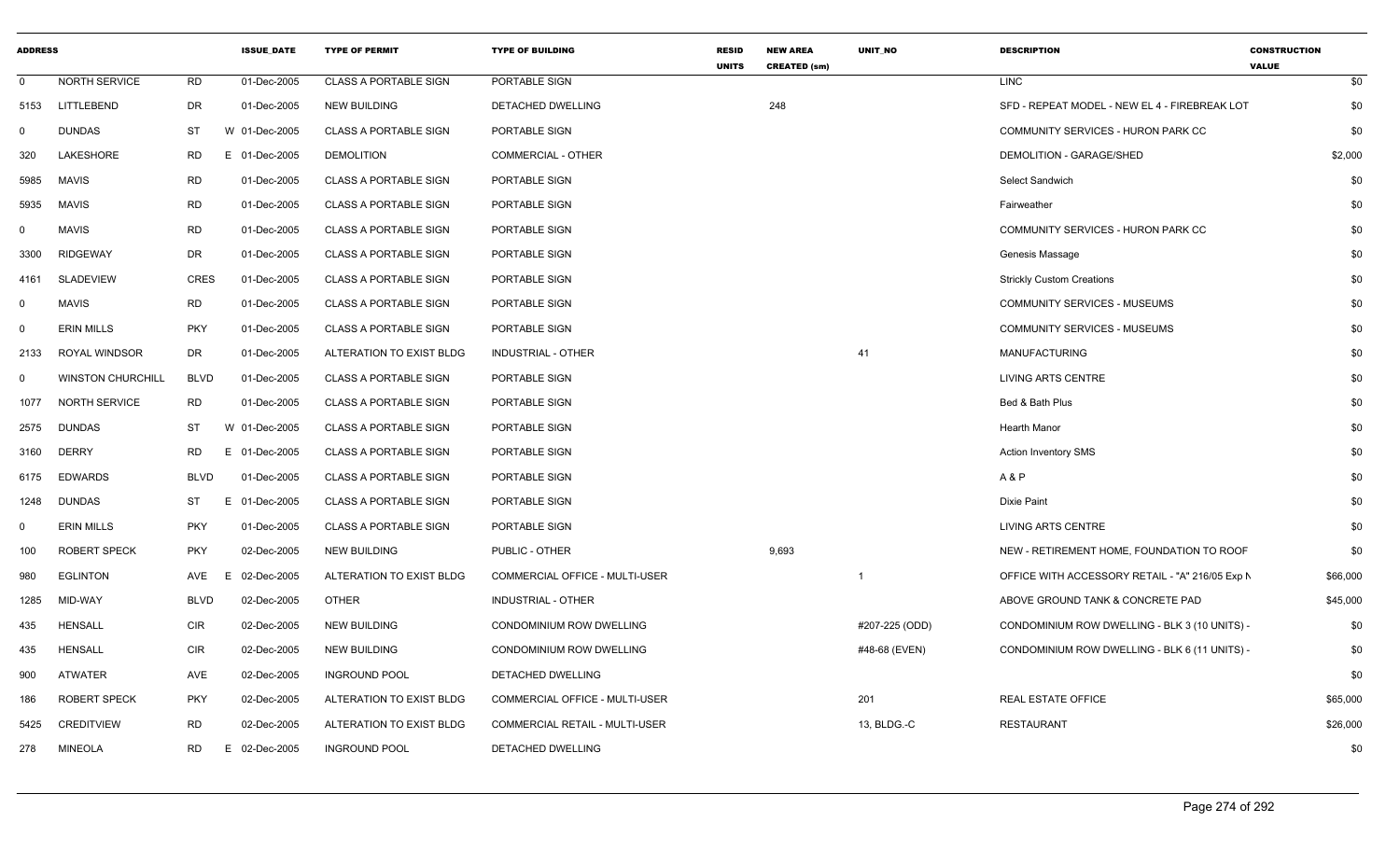| <b>ADDRESS</b> |                          |             | <b>ISSUE_DATE</b> | <b>TYPE OF PERMIT</b>        | <b>TYPE OF BUILDING</b>        | RESID<br><b>UNITS</b> | <b>NEW AREA</b><br><b>CREATED (sm)</b> | UNIT_NO        | <b>DESCRIPTION</b>                                  | <b>CONSTRUCTION</b><br><b>VALUE</b> |
|----------------|--------------------------|-------------|-------------------|------------------------------|--------------------------------|-----------------------|----------------------------------------|----------------|-----------------------------------------------------|-------------------------------------|
| 6845           | <b>MILLCREEK</b>         | <b>DR</b>   | 02-Dec-2005       | <b>STORAGE TANK</b>          | INDUSTRIAL - OTHER             |                       |                                        |                | TANK-ABOVEGROUND GENERATOR, CONC.PAD                | \$63,000                            |
| 4060           | <b>RIDGEWAY</b>          | DR          | 02-Dec-2005       | <b>CLASS A PORTABLE SIGN</b> | PORTABLE SIGN                  |                       |                                        |                | Nettlewoods                                         | \$0                                 |
| 1900           | <b>DUNDAS</b>            | ST          | W 02-Dec-2005     | <b>CLASS A PORTABLE SIGN</b> | PORTABLE SIGN                  |                       |                                        |                | Sherwood Forest Inc.                                | \$0                                 |
| 5495           | <b>DIXIE</b>             | <b>RD</b>   | 02-Dec-2005       | <b>CLASS A PORTABLE SIGN</b> | PORTABLE SIGN                  |                       |                                        |                | Dixie Ford                                          | \$0                                 |
| 2735           | <b>MATHESON</b>          | <b>BLVD</b> | E 02-Dec-2005     | <b>CLASS A PORTABLE SIGN</b> | PORTABLE SIGN                  |                       |                                        |                | Swanson Group                                       | \$0                                 |
| $^{\circ}$     | SOUTHDOWN                | RD          | 02-Dec-2005       | <b>CLASS A PORTABLE SIGN</b> | PORTABLE SIGN                  |                       |                                        |                | COMMUNITY SERVICES (REC. & PARKS)                   | \$0                                 |
| $\mathbf 0$    | <b>MAVIS</b>             | RD          | 02-Dec-2005       | <b>CLASS A PORTABLE SIGN</b> | PORTABLE SIGN                  |                       |                                        |                | COMMUNITY SERVICES (REC. & PARKS)                   | \$0                                 |
| $\mathbf 0$    | LAKESHORE                | <b>RD</b>   | W 02-Dec-2005     | <b>CLASS A PORTABLE SIGN</b> | PORTABLE SIGN                  |                       |                                        |                | COMMUNITY SERVICES (REC. & PARKS)                   | \$0                                 |
| $\mathbf 0$    | <b>HURONTARIO</b>        | ST          | 02-Dec-2005       | <b>CLASS A PORTABLE SIGN</b> | PORTABLE SIGN                  |                       |                                        |                | COMMUNITY SERVICES (REC. & PARKS)                   | \$0                                 |
| $\mathbf 0$    | SOUTH SERVICE            | <b>RD</b>   | 02-Dec-2005       | <b>CLASS A PORTABLE SIGN</b> | PORTABLE SIGN                  |                       |                                        |                | COMMUNITY SERVICES (permit transferred to permit #  | \$0                                 |
| $\mathbf 0$    | <b>WINSTON CHURCHILL</b> | <b>BLVD</b> | 02-Dec-2005       | <b>CLASS A PORTABLE SIGN</b> | PORTABLE SIGN                  |                       |                                        |                | COMMUNITY SERVICES (permit transfered to permit # 0 | \$0                                 |
| $\mathbf 0$    | LAKESHORE                | <b>RD</b>   | E 02-Dec-2005     | <b>CLASS A PORTABLE SIGN</b> | PORTABLE SIGN                  |                       |                                        |                | <b>COMMUNITY SERVICES</b>                           | \$0                                 |
| $\mathbf 0$    | <b>MAVIS</b>             | <b>RD</b>   | 02-Dec-2005       | <b>CLASS A PORTABLE SIGN</b> | PORTABLE SIGN                  |                       |                                        |                | COMMUNITY SERVICES- (see permit #                   | \$0                                 |
| $\mathbf 0$    | <b>MAVIS</b>             | RD          | 02-Dec-2005       | <b>CLASS A PORTABLE SIGN</b> | PORTABLE SIGN                  |                       |                                        |                | <b>COMMUNITY SERVICES</b>                           | \$0                                 |
| 855            | <b>PARKLAND</b>          | AVE         | 05-Dec-2005       | ADDITION AND ALTER           | <b>DETACHED DWELLING</b>       |                       |                                        |                | ONE STOREY ADDITION/COVERED FRONT PORCH/N           | \$46,000                            |
| 6559           | SONG BIRD                | <b>CRES</b> | 05-Dec-2005       | ALTERATION TO EXIST BLDG     | SEMI-DETACHED DWELLING         |                       |                                        |                | BASEMENT RENOVATIONS AND WALKOUT                    | \$30,000                            |
| 3657           | PONYTRAIL                | DR          | 05-Dec-2005       | ADDITION AND ALTER           | <b>CHURCH</b>                  |                       | 164                                    |                | ADDITION - OFFICE, BETHEL CHURCH OF THE NAZA        | \$232,000                           |
| 500            | <b>HENSALL</b>           | <b>CIR</b>  | 05-Dec-2005       | ALTERATION TO EXIST BLDG     | MULTI-TENANT INDUSTRIAL        |                       | 741                                    | $4 - 5$        | COMMERCIAL BAKERY (NO RETAIL)                       | \$112,000                           |
|                | <b>ROBERT SPECK</b>      | <b>PKY</b>  | 05-Dec-2005       | ALTERATION TO EXIST BLDG     | COMMERCIAL OFFICE - MULTI-USER |                       |                                        | 4TH & 7TH FLRS | <b>INTERIOR ALTERATIONS</b>                         | \$226,000                           |
| 2660           | <b>MEADOWPINE</b>        | <b>BLVD</b> | 05-Dec-2005       | ELECTROMAG LOCK DEVICE       | SINGLE TENANT INDUSTRIAL       |                       |                                        |                | (4) MAGLOCKS                                        | \$12,000                            |
| 6975           | MEADOWVALE TOWN CENCIR   |             | 05-Dec-2005       | ALTERATION TO EXIST BLDG     | <b>COMMERCIAL - OTHER</b>      |                       |                                        | N2             | TUTORING SCHOOL & OFFICE, 'A'384/05 Exp'y Oct. 3'   | \$162,000                           |
| 6975           | MEADOWVALE TOWN CENCIR   |             | 05-Dec-2005       | ALTERATION TO EXIST BLDG     | <b>COMMERCIAL - OTHER</b>      |                       |                                        | 1, BLD-N       | RECREATIONAL ESTABLISHMENT                          | \$58,000                            |
| 21             | <b>GAFNEY</b>            | DR          | 05-Dec-2005       | <b>REVISIONS</b>             | DETACHED DWELLING              |                       |                                        |                | MODEL REVISION - HVAC                               | \$0                                 |
| 19             | <b>GAFNEY</b>            | DR          | 05-Dec-2005       | <b>REVISIONS</b>             | DETACHED DWELLING              |                       |                                        |                | MODEL REVISION - HVAC                               | \$0                                 |
| 17             | <b>GAFNEY</b>            | DR          | 05-Dec-2005       | <b>REVISIONS</b>             | DETACHED DWELLING              |                       |                                        |                | MODEL REVISION - HVAC                               | \$0                                 |
| 15             | <b>GAFNEY</b>            | DR          | 05-Dec-2005       | <b>REVISIONS</b>             | DETACHED DWELLING              |                       |                                        |                | MODEL REVISION - HVAC                               | \$0                                 |
| 24             | <b>CALLISTO</b>          | <b>CRT</b>  | 05-Dec-2005       | <b>REVISIONS</b>             | DETACHED DWELLING              |                       |                                        |                | MODEL REVISION - HVAC                               | \$0                                 |
| 39             | <b>GAFNEY</b>            | DR.         | 05-Dec-2005       | <b>REVISIONS</b>             | <b>DETACHED DWELLING</b>       |                       |                                        |                | MODEL REVISION - HVAC                               | \$0                                 |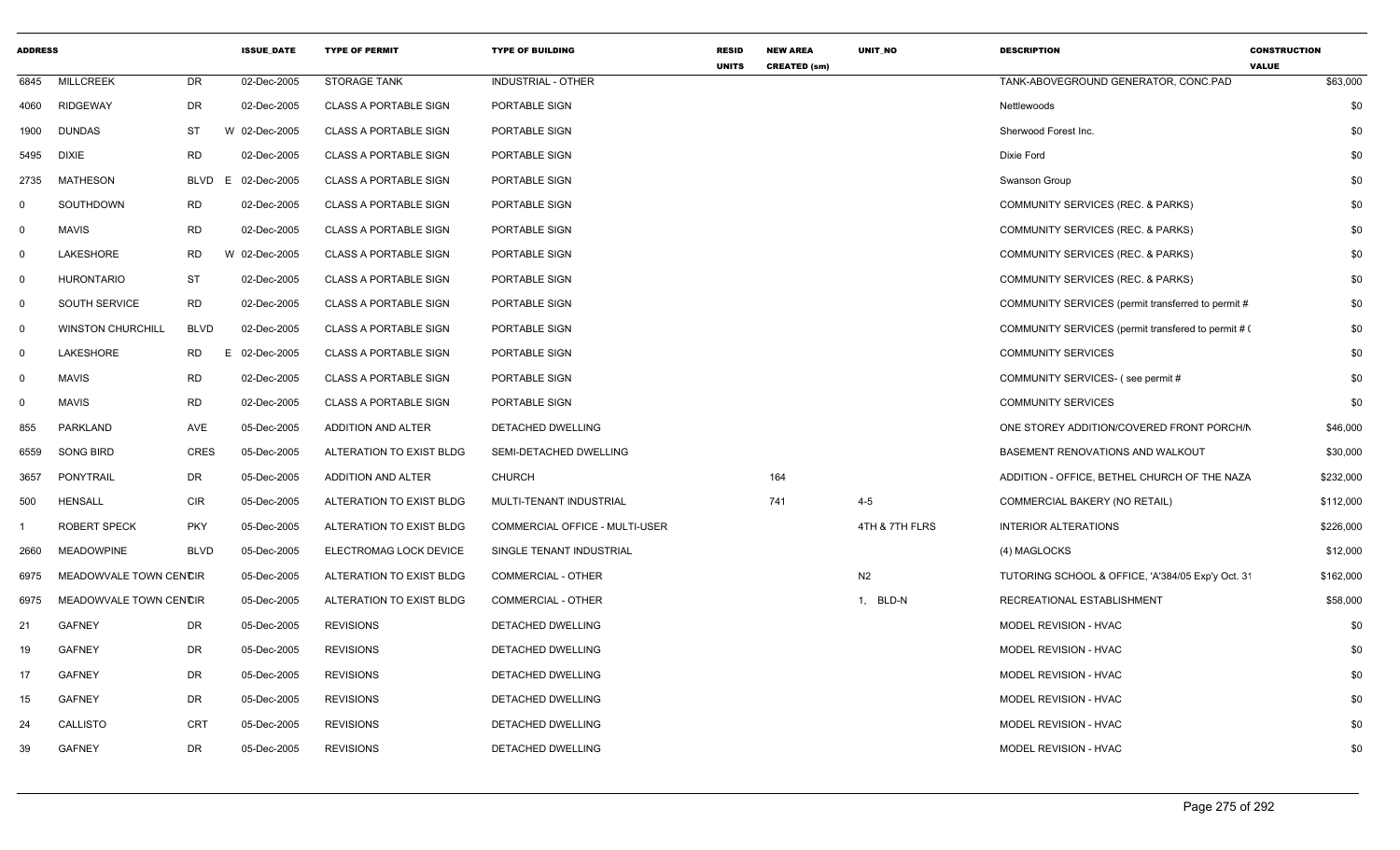| <b>ADDRESS</b> |                      |             | <b>ISSUE DATE</b> | <b>TYPE OF PERMIT</b>        | <b>TYPE OF BUILDING</b>        | <b>RESID</b><br><b>UNITS</b> | <b>NEW AREA</b><br><b>CREATED (sm)</b> | UNIT_NO | <b>DESCRIPTION</b>                                 | <b>CONSTRUCTION</b><br><b>VALUE</b> |
|----------------|----------------------|-------------|-------------------|------------------------------|--------------------------------|------------------------------|----------------------------------------|---------|----------------------------------------------------|-------------------------------------|
| 7171           | GOREWAY              | DR          | 05-Dec-2005       | <b>CLASS A PORTABLE SIGN</b> | PORTABLE SIGN                  |                              |                                        |         | Kas Fashlon Cents                                  | \$0                                 |
| 7125           | <b>PACIFIC</b>       | <b>CIR</b>  | 05-Dec-2005       | <b>CLASS A PORTABLE SIGN</b> | PORTABLE SIGN                  |                              |                                        |         | Canada Scents                                      | \$0                                 |
| 6930           | <b>PACIFIC</b>       | <b>CIR</b>  | 05-Dec-2005       | <b>CLASS A PORTABLE SIGN</b> | PORTABLE SIGN                  |                              |                                        |         | Echohome Inc.                                      | \$0                                 |
| 0              | <b>ERIN MILLS</b>    | <b>PKY</b>  | 05-Dec-2005       | <b>CLASS A PORTABLE SIGN</b> | PORTABLE SIGN                  |                              |                                        |         | MISSISSAUGA RECREATIONAL SPORTS CLUB               | \$0                                 |
| 1020           | OLD DERRY            | <b>RD</b>   | 05-Dec-2005       | <b>OTHER</b>                 | DETACHED DWELLING              |                              |                                        |         | <b>NEW WATER SERVICE</b>                           | \$2,000                             |
| $\mathbf 0$    | TRUSCOTT             | DR          | 05-Dec-2005       | <b>CLASS A PORTABLE SIGN</b> | PORTABLE SIGN                  |                              |                                        |         | COMMUNITY SERVICES (transferred from permit # 652  | \$0                                 |
| $\mathbf 0$    | SOUTH SHERIDAN       | WAY         | 05-Dec-2005       | <b>CLASS A PORTABLE SIGN</b> | PORTABLE SIGN                  |                              |                                        |         | COMMUNITY SERVICES (transferred from permit # 0704 | \$0                                 |
| 715            | <b>BURNHAMTHORPE</b> | RD          | W 06-Dec-2005     | <b>PYLON SIGN</b>            | COMMERCIAL RETAIL-SINGLE USER  |                              |                                        |         | 1 GROUND SIGN - HARVEY'S                           | \$5,000                             |
| 711            | GALLOWAY             | <b>CRES</b> | 06-Dec-2005       | ADDITION TO EXIST BLDG       | SEMI-DETACHED DWELLING         |                              |                                        |         | <b>ADDITION</b>                                    | \$19,000                            |
| 5381           | <b>FOXMILL</b>       | CRT         | 06-Dec-2005       | ADDITION AND ALTER           | DETACHED DWELLING              |                              |                                        |         | <b>ADDITION &amp; ALTERATIONS</b>                  | \$128,000                           |
| 797            | PARKLAND             | AVE         | 06-Dec-2005       | <b>REVISIONS</b>             | DETACHED DWELLING              |                              |                                        |         | <b>REVISIONS</b>                                   | \$0                                 |
| 1660           | <b>TECH</b>          | AVE         | 06-Dec-2005       | ALTERATION TO EXIST BLDG     | COMMERCIAL OFFICE - MULTI-USER |                              |                                        | 6       | <b>OFFICE</b>                                      | \$190,000                           |
| 1660           | TECH                 | AVE         | 06-Dec-2005       | ALTERATION TO EXIST BLDG     | COMMERCIAL OFFICE - MULTI-USER |                              |                                        | 8       | <b>BUSINESS OFFICE</b>                             | \$338,000                           |
| 4310           | SHERWOODTOWNE        | <b>BLVD</b> | 06-Dec-2005       | <b>PYLON SIGN</b>            | COMMERCIAL RETAIL - MULTI-USER |                              |                                        |         | ONE GROUND SIGN - MULTI TENANT                     | \$12,000                            |
| 1192           | MEADOWGROVE          | CRT         | 06-Dec-2005       | ADDITION TO EXIST BLDG       | SEMI-DETACHED DWELLING         |                              |                                        |         | <b>ADDITION-DECK</b>                               | \$8,000                             |
| 875            | <b>CENTRAL</b>       | <b>PKY</b>  | W 06-Dec-2005     | <b>PYLON SIGN</b>            | MULTI-TENANT INDUSTRIAL        |                              |                                        |         | ONE (1) GROUND SIGN - A1 MISSISSAUGA AUTO CO       | \$5,000                             |
| 1940           | ARGENTIA             | <b>RD</b>   | 06-Dec-2005       | ALTERATION TO EXIST BLDG     | INDUSTRIAL - OTHER             |                              |                                        | 2-FLR   | INTERIOR ALTERATIONS-WALMART, FOUNDATION (         | \$3,197,000                         |
| 2316           | <b>HURONTARIO</b>    | <b>ST</b>   | 06-Dec-2005       | <b>PYLON SIGN</b>            | <b>CITY</b>                    |                              |                                        |         | 1 GROUND SIGN - FIRE HOUSE                         | \$10,000                            |
| 7220           | <b>PACIFIC</b>       | <b>CIR</b>  | 06-Dec-2005       | <b>CLASS A PORTABLE SIGN</b> | PORTABLE SIGN                  |                              |                                        |         | <b>FLORA SEDA</b>                                  | \$0                                 |
| 1441           | FALCONRIDGE          | <b>CRT</b>  | 06-Dec-2005       | <b>OTHER</b>                 | DETACHED DWELLING              |                              |                                        |         | SEWER CONVERSION                                   | \$2,000                             |
| 2911           | <b>EGLINTON</b>      | AVE         | W 06-Dec-2005     | <b>CLASS A PORTABLE SIGN</b> | PORTABLE SIGN                  |                              |                                        |         | <b>Extreme Pita</b>                                | \$9                                 |
| 2810           | ARGENTIA             | <b>RD</b>   | 06-Dec-2005       | <b>CLASS A PORTABLE SIGN</b> | PORTABLE SIGN                  |                              |                                        |         | Adagio Interiors                                   | \$0                                 |
| 2965           | <b>EGLINTON</b>      | <b>AVE</b>  | W 06-Dec-2005     | <b>CLASS A PORTABLE SIGN</b> | PORTABLE SIGN                  |                              |                                        |         | McDonalds                                          | \$0                                 |
| 2355           | ROYAL WINDSOR        | DR          | 06-Dec-2005       | <b>CLASS A PORTABLE SIGN</b> | PORTABLE SIGN                  |                              |                                        |         | Yoshukan Karate                                    | \$0                                 |
| 801            | MATHESON             | <b>BLVD</b> | W 06-Dec-2005     | <b>CLASS A PORTABLE SIGN</b> | PORTABLE SIGN                  |                              |                                        |         | Once Upon A Child                                  | \$0                                 |
| 1250           | <b>EGLINTON</b>      | AVE         | W 06-Dec-2005     | <b>CLASS A PORTABLE SIGN</b> | PORTABLE SIGN                  |                              |                                        |         | Rogers Video                                       | \$0                                 |
| 801            | <b>MATHESON</b>      | BLVD        | W 06-Dec-2005     | <b>CLASS A PORTABLE SIGN</b> | PORTABLE SIGN                  |                              |                                        |         | Once Upon A Child                                  | \$0                                 |
| 5285           | <b>TOMKEN</b>        | <b>RD</b>   | 06-Dec-2005       | <b>CLASS A PORTABLE SIGN</b> | PORTABLE SIGN                  |                              |                                        |         | <b>Print 3000</b>                                  | \$0                                 |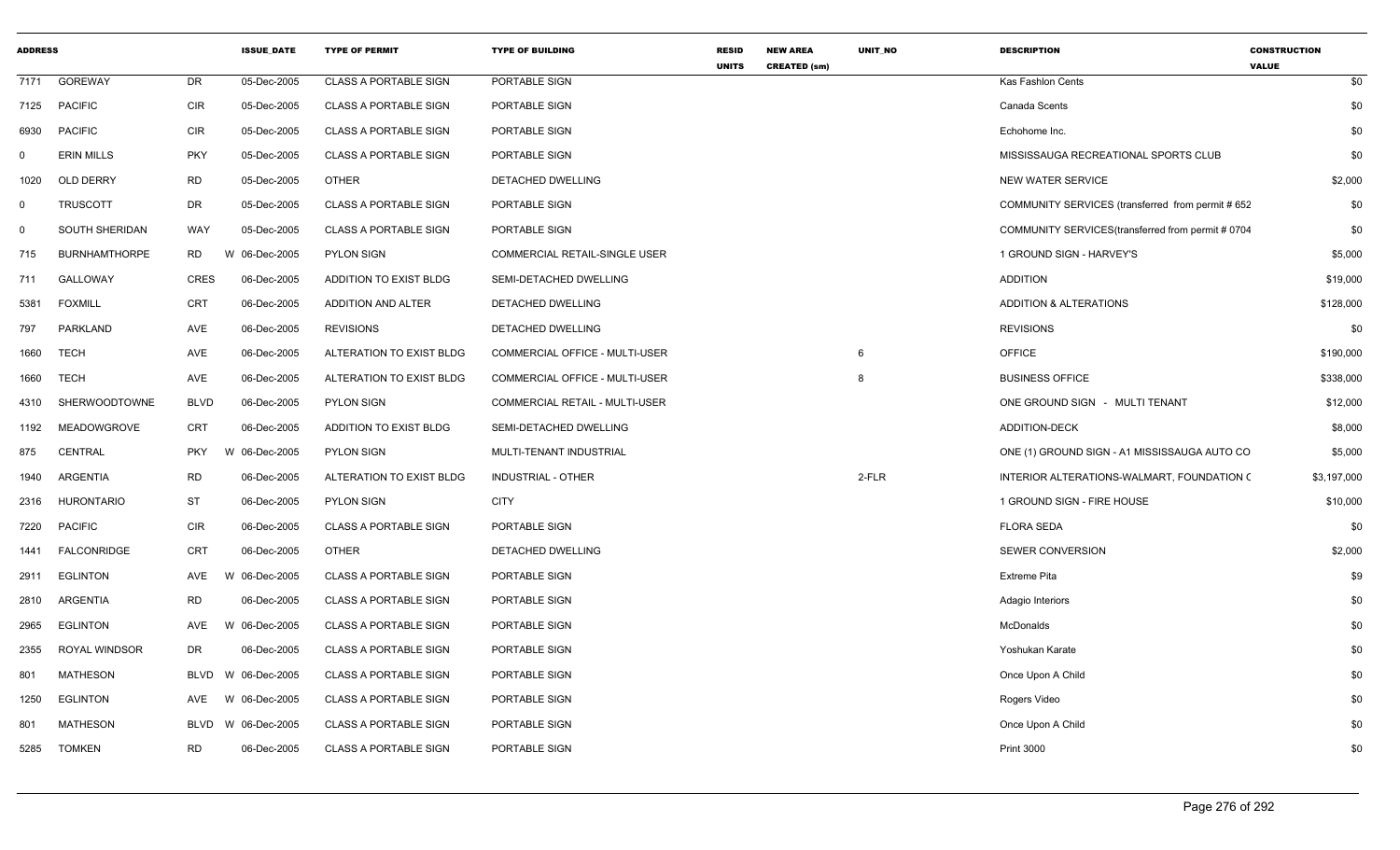| <b>ADDRESS</b> |                    |                 | <b>ISSUE DATE</b> | <b>TYPE OF PERMIT</b>        | <b>TYPE OF BUILDING</b>               | <b>RESID</b><br><b>UNITS</b> | <b>NEW AREA</b><br><b>CREATED (sm)</b> | UNIT NO     | <b>DESCRIPTION</b>                             | <b>CONSTRUCTION</b><br><b>VALUE</b> |
|----------------|--------------------|-----------------|-------------------|------------------------------|---------------------------------------|------------------------------|----------------------------------------|-------------|------------------------------------------------|-------------------------------------|
| 5510           | <b>MAVIS</b>       | RD              | 07-Dec-2005       | <b>PYLON SIGN</b>            | <b>RESIDENTIAL - OTHER</b>            |                              |                                        |             | TWO ADDRESS GROUND SIGNS - YEE HONG CENTF      | \$3,000                             |
| 2991           | VALCOURT           | <b>CRES</b>     | 07-Dec-2005       | ALTERATION TO EXIST BLDG     | DETACHED DWELLING                     |                              |                                        |             | <b>COVERED BASEMENT ENTRANCE</b>               | \$4,000                             |
| 4319           | MIA                | <b>CRT</b>      | 07-Dec-2005       | <b>REVISIONS</b>             | <b>DETACHED DWELLING</b>              |                              |                                        |             | <b>HVAC REVISION</b>                           | \$0                                 |
| 3071           | TREADWELLS         | DR              | 07-Dec-2005       | <b>NEW BUILDING</b>          | CONDOMINIUM ROW DWELLING              |                              | 1,159                                  | 33-45 (ODD) | CONDOMINIUM ROW DWELLING - BLK 1 (7 UNITS) - ( | \$0                                 |
| 3071           | TREADWELLS         | DR              | 07-Dec-2005       | <b>NEW BUILDING</b>          | CONDOMINIUM ROW DWELLING              |                              | 1,320                                  | #17-31(ODD) | CONDOMINIUM ROW DWELLING - BLK 2 (8 UNITS) - ( | \$0                                 |
| 3071           | <b>TREADWELLS</b>  | DR              | 07-Dec-2005       | <b>NEW BUILDING</b>          | CONDOMINIUM ROW DWELLING              |                              | 1,319                                  | #1-15 (ODD) | CONDOMINIUM ROW DWELLING - BLK 3 (8 UNITS) - ( | \$0                                 |
| 3059           | TREADWELLS         | DR              | 07-Dec-2005       | <b>NEW BUILDING</b>          | DETACHED DWELLING                     |                              | 188                                    |             | CONDOMINIUM SFD - COMPLETION                   | \$0                                 |
| 3063           | TREADWELLS         | DR              | 07-Dec-2005       | <b>NEW BUILDING</b>          | <b>DETACHED DWELLING</b>              |                              | 184                                    |             | CONDOMINIUM SFD - COMPLETION                   | \$0                                 |
| 3067           | TREADWELLS         | DR              | 07-Dec-2005       | <b>NEW BUILDING</b>          | DETACHED DWELLING                     |                              | 188                                    |             | CONDOMINIUM SFD - COMPLETION                   | \$0                                 |
| 3075           | TREADWELLS         | DR              | 07-Dec-2005       | <b>NEW BUILDING</b>          | <b>DETACHED DWELLING</b>              |                              | 188                                    |             | CONDOMINIUM SFD - COMPLETION                   | \$0                                 |
| 3079           | TREADWELLS         | DR              | 07-Dec-2005       | <b>NEW BUILDING</b>          | DETACHED DWELLING                     |                              | 184                                    |             | CONDOMINIUM SFD - COMPLETION                   | \$0                                 |
| 3083           | TREADWELLS         | DR              | 07-Dec-2005       | <b>NEW BUILDING</b>          | DETACHED DWELLING                     |                              | 188                                    |             | CONDOMINIUM SFD - COMPLETION                   | \$0                                 |
| 3087           | TREADWELLS         | DR              | 07-Dec-2005       | <b>NEW BUILDING</b>          | DETACHED DWELLING                     |                              | 188                                    |             | CONDOMINIUM SFD - COMPLETION                   | \$0                                 |
| 3091           | TREADWELLS         | DR              | 07-Dec-2005       | <b>NEW BUILDING</b>          | DETACHED DWELLING                     |                              | 184                                    |             | CONDOMINIUM SFD - COMPLETION                   | \$0                                 |
| 3095           | TREADWELLS         | DR              | 07-Dec-2005       | <b>NEW BUILDING</b>          | <b>DETACHED DWELLING</b>              |                              | 188                                    |             | CONDOMINIUM SFD - COMPLETION                   | \$0                                 |
| 1396           | <b>CRESCENT</b>    | <b>RD</b>       | 07-Dec-2005       | <b>INGROUND POOL</b>         | <b>DETACHED DWELLING</b>              |                              |                                        |             |                                                | \$0                                 |
| 7425           | <b>NETHERWOOD</b>  | RD              | 07-Dec-2005       | ALTERATION TO EXIST BLDG     | SCHOOL - ELEMENTARY                   |                              | 2,350                                  |             | ADDITION/ALTERATIONS - LANCASTER P.S. - COMPL  | \$0                                 |
| 277            | QUEEN              | <b>ST</b><br>S. | 07-Dec-2005       | ALTERATION TO EXIST BLDG     | COMMERCIAL RETAIL-SINGLE USER         |                              |                                        |             | ALTERATIONS-KITCHEN EXHAUST FAN                | \$4,000                             |
| 791            | CANYON             | <b>ST</b>       | 07-Dec-2005       | <b>INGROUND POOL</b>         | DETACHED DWELLING                     |                              |                                        |             |                                                | \$0                                 |
| 911            | PINE VALLEY        | <b>CIR</b>      | 07-Dec-2005       | <b>INGROUND POOL</b>         | DETACHED DWELLING                     |                              |                                        |             |                                                | \$0                                 |
| 7280           | <b>WEST CREDIT</b> | AVE             | 07-Dec-2005       | <b>OTHER</b>                 | <b>INDUSTRIAL - OTHER</b>             |                              |                                        |             | (4) NEW SILOS                                  | \$84,000                            |
| 2235           | WAYCROSS           | <b>CRES</b>     | 07-Dec-2005       | <b>INGROUND POOL</b>         | DETACHED DWELLING                     |                              |                                        |             |                                                | \$0                                 |
| 2175           | <b>STAVEBANK</b>   | <b>RD</b>       | 07-Dec-2005       | SPA/WHIRLPOOL/HOTTUB         | DETACHED DWELLING                     |                              |                                        |             |                                                | \$0                                 |
| 1479           | <b>CRESCENT</b>    | RD              | 07-Dec-2005       | ALTERATION TO EXIST BLDG     | DETACHED DWELLING                     |                              |                                        |             | ALTERATIONS-SIDE ENTRANCE                      | \$10,000                            |
| 7271           | <b>DIME</b>        | <b>CRES</b>     | 07-Dec-2005       | <b>REVISIONS</b>             | DETACHED DWELLING                     |                              |                                        |             | <b>REVISION</b>                                | \$0                                 |
| 135            | MATHESON           | BLVD            | W 07-Dec-2005     | ELECTROMAG LOCK DEVICE       | <b>COMMERCIAL OFFICE- SINGLE USER</b> |                              |                                        | 1-FLR       | $(1)$ - MAGLOCK                                | \$5,000                             |
| 6685           | <b>TOMKEN</b>      | RD              | 07-Dec-2005       | <b>CLASS A PORTABLE SIGN</b> | PORTABLE SIGN                         |                              |                                        |             | Home Plus Group Inc.                           | \$0                                 |
| 6705           | <b>TOMKEN</b>      | <b>RD</b>       | 07-Dec-2005       | CLASS A PORTABLE SIGN        | PORTABLE SIGN                         |                              |                                        |             | Home Plus Group Inc.                           | \$0                                 |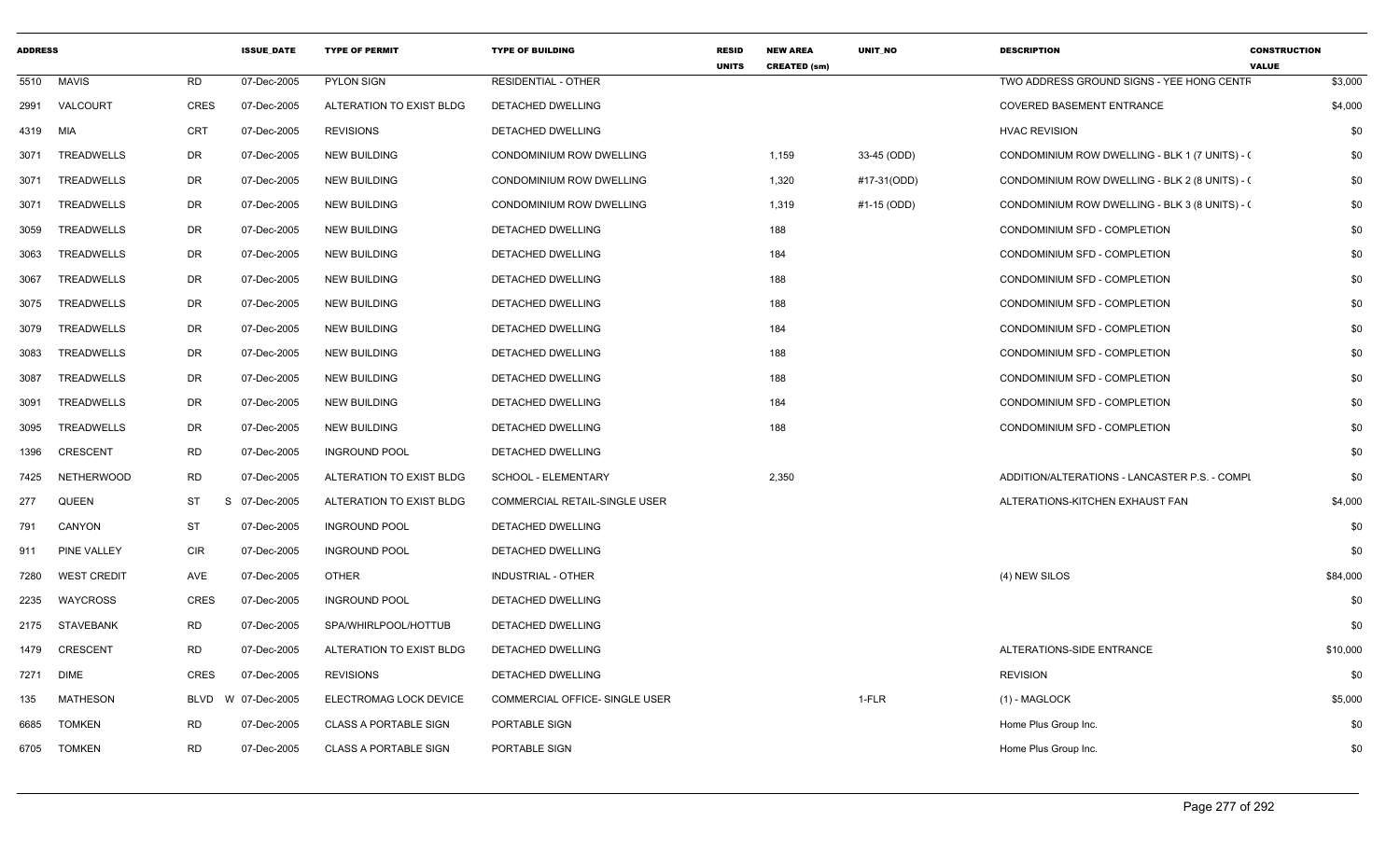| <b>ADDRESS</b> |                          |             | <b>ISSUE_DATE</b> | <b>TYPE OF PERMIT</b>        | <b>TYPE OF BUILDING</b> | <b>RESID</b><br><b>UNITS</b> | <b>NEW AREA</b><br><b>CREATED (sm)</b> | UNIT_NO | <b>DESCRIPTION</b>                          | <b>CONSTRUCTION</b><br><b>VALUE</b> |
|----------------|--------------------------|-------------|-------------------|------------------------------|-------------------------|------------------------------|----------------------------------------|---------|---------------------------------------------|-------------------------------------|
| 151            | <b>CITY CENTRE</b>       | DR          | 07-Dec-2005       | <b>CLASS A PORTABLE SIGN</b> | PORTABLE SIGN           |                              |                                        |         | People Source Staffing Solutions            | \$0                                 |
| 228            | LAKESHORE                | <b>RD</b>   | W 07-Dec-2005     | <b>CLASS A PORTABLE SIGN</b> | PORTABLE SIGN           |                              |                                        |         | <b>Port Credit Optometrists</b>             | \$0                                 |
| 5636           | <b>GLEN ERIN</b>         | <b>DR</b>   | 07-Dec-2005       | <b>CLASS A PORTABLE SIGN</b> | PORTABLE SIGN           |                              |                                        |         | <b>FABUTAN</b>                              | \$0                                 |
| 720            | <b>BURNHAMTHORPE</b>     | <b>RD</b>   | W 07-Dec-2005     | <b>CLASS A PORTABLE SIGN</b> | PORTABLE SIGN           |                              |                                        |         | Oasis Water Ltd                             | \$0                                 |
| $\overline{0}$ | <b>HURONTARIO</b>        | <b>ST</b>   | 07-Dec-2005       | <b>CLASS A PORTABLE SIGN</b> | PORTABLE SIGN           |                              |                                        |         | COMMUNITY SERVICES - REC. & PARKS           | \$0                                 |
| 0              | <b>AIRPORT</b>           | <b>RD</b>   | 07-Dec-2005       | <b>CLASS A PORTABLE SIGN</b> | PORTABLE SIGN           |                              |                                        |         | <b>OMMUNITY SERVICES - REC. &amp; PARKS</b> | \$0                                 |
| $\mathsf{O}$   | <b>ERIN MILLS</b>        | <b>PKY</b>  | 07-Dec-2005       | <b>CLASS A PORTABLE SIGN</b> | PORTABLE SIGN           |                              |                                        |         | COMMUNITY SERVICES - REC & PARKS            | \$0                                 |
| $\mathsf{O}$   | <b>BRITANNIA</b>         | <b>RD</b>   | W 07-Dec-2005     | <b>CLASS A PORTABLE SIGN</b> | PORTABLE SIGN           |                              |                                        |         | COMMUNITY SERVICES - PARKS & REC            | \$0                                 |
| $\mathbf 0$    | <b>DERRY</b>             | <b>RD</b>   | W 07-Dec-2005     | <b>CLASS A PORTABLE SIGN</b> | PORTABLE SIGN           |                              |                                        |         | COMMUNITY SERVICES - REC & PARKS            | \$0                                 |
| $\mathbf 0$    | <b>BRITANNIA</b>         | <b>RD</b>   | W 07-Dec-2005     | <b>CLASS A PORTABLE SIGN</b> | PORTABLE SIGN           |                              |                                        |         | COMMUNITY SERVICES - PARKS & REC            | \$0                                 |
| $\mathbf 0$    | <b>GOREWAY</b>           | <b>DR</b>   | 07-Dec-2005       | <b>CLASS A PORTABLE SIGN</b> | PORTABLE SIGN           |                              |                                        |         | COMMUNITY SERVICES - REC & PARKS            | \$0                                 |
| $\overline{0}$ | <b>WINSTON CHURCHILL</b> | <b>BLVD</b> | 07-Dec-2005       | <b>CLASS A PORTABLE SIGN</b> | PORTABLE SIGN           |                              |                                        |         | COMMUNITY SERVICES - PARKS & REC            | \$0                                 |
| $\overline{0}$ | <b>BURNHAMTHORPE</b>     | <b>RD</b>   | E 07-Dec-2005     | <b>CLASS A PORTABLE SIGN</b> | PORTABLE SIGN           |                              |                                        |         | COMMUNITY SERVICES - REC & PARKS            | \$0                                 |
| $\overline{0}$ | <b>WINSTON CHURCHILL</b> | <b>BLVD</b> | 07-Dec-2005       | <b>CLASS A PORTABLE SIGN</b> | PORTABLE SIGN           |                              |                                        |         | COMMUNITY SERVICES - PARKS & REC            | \$0                                 |
| $\mathbf 0$    | CAWTHRA                  | <b>RD</b>   | 07-Dec-2005       | <b>CLASS A PORTABLE SIGN</b> | PORTABLE SIGN           |                              |                                        |         |                                             | \$0                                 |
| $\overline{0}$ | <b>WINSTON CHURCHILL</b> | <b>BLVD</b> | 07-Dec-2005       | <b>CLASS A PORTABLE SIGN</b> | PORTABLE SIGN           |                              |                                        |         | COMMUNITY SERVICES - PARKS & REC            | \$0                                 |
| $\mathbf 0$    | <b>ERIN MILLS</b>        | <b>PKY</b>  | 07-Dec-2005       | <b>CLASS A PORTABLE SIGN</b> | PORTABLE SIGN           |                              |                                        |         | COMMUNITY SERVICES - ERIN MEADOWS CC        | \$0                                 |
| $\mathsf{O}$   | <b>GOREWAY</b>           | DR          | 07-Dec-2005       | <b>CLASS A PORTABLE SIGN</b> | PORTABLE SIGN           |                              |                                        |         | OMMUNITY SERVICES - MALTON CC               | \$0                                 |
| $\overline{0}$ | <b>DERRY</b>             | <b>RD</b>   | E 07-Dec-2005     | <b>CLASS A PORTABLE SIGN</b> | PORTABLE SIGN           |                              |                                        |         | COMMUNITY SERVICES - MALTON CCA             | \$0                                 |
| $\mathbf 0$    | <b>GOREWAY</b>           | <b>DR</b>   | 07-Dec-2005       | <b>CLASS A PORTABLE SIGN</b> | PORTABLE SIGN           |                              |                                        |         | COMMUNITY SERVICES - MALTON CC              | \$0                                 |
| 700            | MATHESON                 | BLVD        | W 07-Dec-2005     | <b>CLASS A PORTABLE SIGN</b> | PORTABLE SIGN           |                              |                                        |         | OMNI JEWEL CRAFTERS                         | \$0                                 |
| 77             | <b>MATHESON</b>          | BLVD        | E 07-Dec-2005     | <b>CLASS A PORTABLE SIGN</b> | PORTABLE SIGN           |                              |                                        |         | <b>MASTER MECHANIC</b>                      | \$0                                 |
| 2100           | <b>BURNHAMTHORPE</b>     | RD          | W 07-Dec-2005     | <b>CLASS A PORTABLE SIGN</b> | PORTABLE SIGN           |                              |                                        |         | Petro Canada                                | \$0                                 |
| 6400           | <b>MILLCREEK</b>         | DR          | 07-Dec-2005       | <b>CLASS A PORTABLE SIGN</b> | PORTABLE SIGN           |                              |                                        |         | SAVIKAVI INDIAN RESTAURANT                  | \$0                                 |
| 3011           | WOLFEDALE                | <b>RD</b>   | 07-Dec-2005       | <b>CLASS A PORTABLE SIGN</b> | PORTABLE SIGN           |                              |                                        |         | Petro Canada                                | \$0                                 |
| 3041           | ARGENTIA                 | <b>RD</b>   | 07-Dec-2005       | <b>CLASS A PORTABLE SIGN</b> | PORTABLE SIGN           |                              |                                        |         | <b>TRADE SECRETS</b>                        | \$0                                 |
| 350            | <b>BURNHAMTHORPE</b>     | <b>RD</b>   | E 07-Dec-2005     | <b>CLASS A PORTABLE SIGN</b> | PORTABLE SIGN           |                              |                                        |         | Dr. Raj Chopra                              | \$0                                 |
| 995            | <b>EGLINTON</b>          | AVE         | E 07-Dec-2005     | <b>CLASS A PORTABLE SIGN</b> | PORTABLE SIGN           |                              |                                        |         | Petro Canada                                | \$0                                 |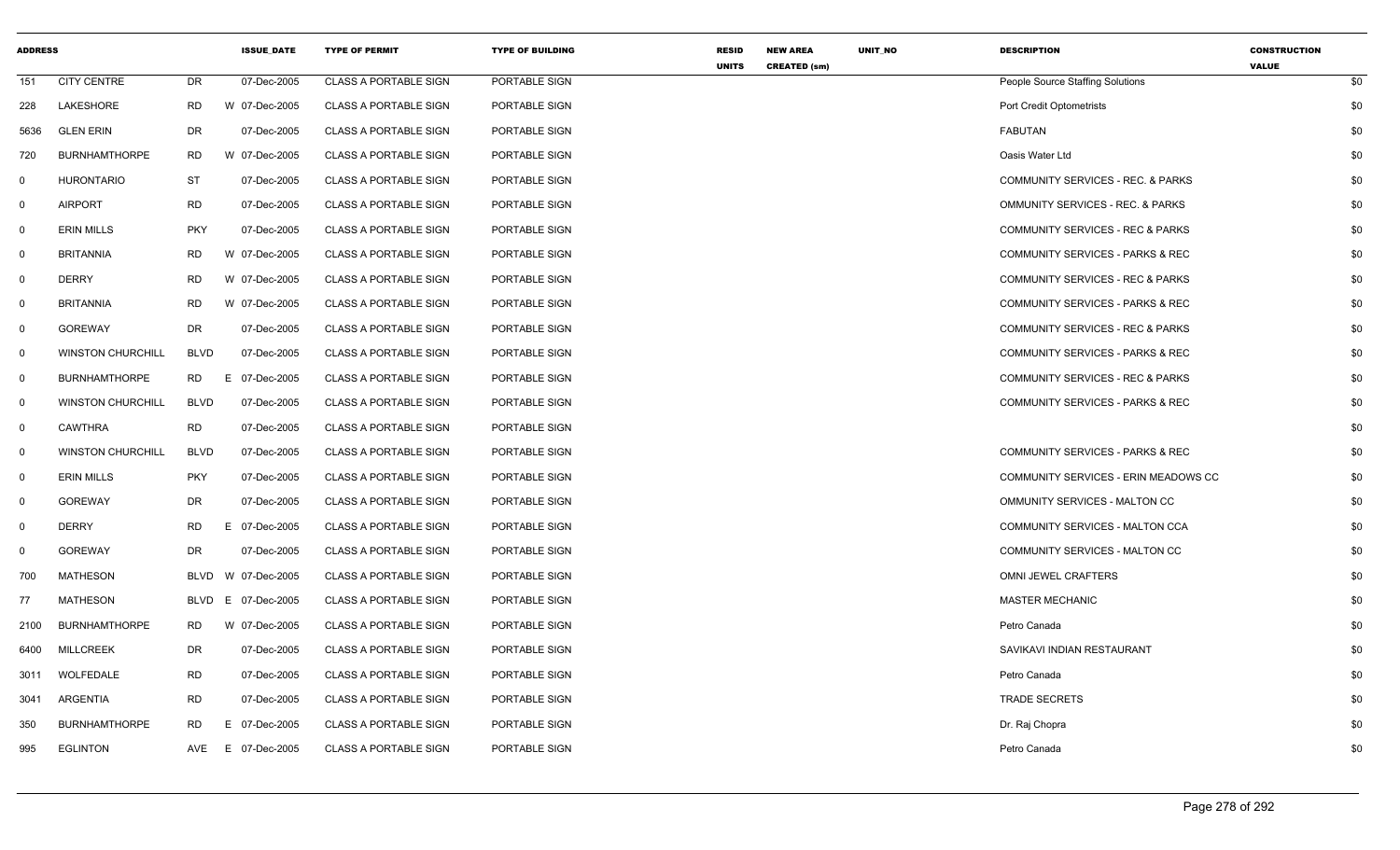| <b>ADDRESS</b> |                    |             | <b>ISSUE_DATE</b> | <b>TYPE OF PERMIT</b>        | <b>TYPE OF BUILDING</b>        | <b>RESID</b><br><b>UNITS</b> | <b>NEW AREA</b><br><b>CREATED (sm)</b> | UNIT_NO       | <b>DESCRIPTION</b>                              | <b>CONSTRUCTION</b><br><b>VALUE</b> |           |
|----------------|--------------------|-------------|-------------------|------------------------------|--------------------------------|------------------------------|----------------------------------------|---------------|-------------------------------------------------|-------------------------------------|-----------|
|                | 7015 KENNEDY       | <b>RD</b>   | 07-Dec-2005       | <b>CLASS A PORTABLE SIGN</b> | PORTABLE SIGN                  |                              |                                        |               | Petro Canada                                    |                                     | \$0       |
| 601            | LAKESHORE          | <b>RD</b>   | E 07-Dec-2005     | <b>CLASS A PORTABLE SIGN</b> | PORTABLE SIGN                  |                              |                                        |               | Curves                                          |                                     | \$0       |
| 3920           | <b>GRAND PARK</b>  | <b>DR</b>   | 07-Dec-2005       | <b>CLASS A PORTABLE SIGN</b> | PORTABLE SIGN                  |                              |                                        |               | Antonio's Hair & Spa                            |                                     | \$0       |
| 3920           | <b>GRAND PARK</b>  | DR          | 07-Dec-2005       | <b>CLASS A PORTABLE SIGN</b> | PORTABLE SIGN                  |                              |                                        |               | Antonio's Hair & Spa                            |                                     | \$0       |
| 2945           | ARGENTIA           | RD          | 07-Dec-2005       | <b>CLASS A PORTABLE SIGN</b> | PORTABLE SIGN                  |                              |                                        |               | Chuck & Cheese                                  |                                     | \$0       |
|                | 2125 DUNDAS        | ST          | W 07-Dec-2005     | <b>CLASS A PORTABLE SIGN</b> | PORTABLE SIGN                  |                              |                                        |               | Petro Canada                                    |                                     | \$0       |
| 2945           | ARGENTIA           | RD          | 07-Dec-2005       | <b>CLASS A PORTABLE SIGN</b> | PORTABLE SIGN                  |                              |                                        |               | Chuck & Cheese                                  |                                     | \$0       |
| 2225           | <b>ERIN MILLS</b>  | <b>PKY</b>  | 07-Dec-2005       | <b>CLASS A PORTABLE SIGN</b> | PORTABLE SIGN                  |                              |                                        |               | Sheridan Centre                                 |                                     | \$0       |
| 1855           | DUNDAS             | ST          | E 07-Dec-2005     | <b>CLASS A PORTABLE SIGN</b> | PORTABLE SIGN                  |                              |                                        |               | <b>Telephone Depot</b>                          |                                     | \$0       |
| 3495           | LAIRD              | <b>RD</b>   | 07-Dec-2005       | <b>CLASS A PORTABLE SIGN</b> | PORTABLE SIGN                  |                              |                                        |               | Factory Golf Centre                             |                                     | \$0       |
| $\Omega$       | <b>ERIN MILLS</b>  | <b>PKY</b>  | 07-Dec-2005       | <b>CLASS A PORTABLE SIGN</b> | PORTABLE SIGN                  |                              |                                        |               | COMMUNITY SERVICES - MALTON CC - entered in err |                                     | \$0       |
| 797            | CANYON             | ST          | 07-Dec-2005       | <b>INGROUND POOL</b>         | DETACHED DWELLING              |                              |                                        |               |                                                 |                                     | \$0       |
| 5930           | RODEO              | DR          | 07-Dec-2005       | <b>CLASS A PORTABLE SIGN</b> | PORTABLE SIGN                  |                              |                                        |               | The Shoe Company                                |                                     | \$0       |
| 3255           | <b>HAVENWOOD</b>   | DR          | 08-Dec-2005       | <b>REVISIONS</b>             | PUBLIC - OTHER                 |                              |                                        |               | <b>REVISION</b>                                 |                                     | \$0       |
|                | 1503 CLARKSON      | RD          | N 08-Dec-2005     | OTHER                        | <b>CITY</b>                    |                              |                                        |               | INSTALLATION OF ONE BACKFLOW PREVENTER FO       |                                     | \$1,000   |
| 110            | <b>BRETON</b>      | AVE         | 08-Dec-2005       | <b>NEW BUILDING</b>          | SEMI-DETACHED DWELLING         | $\overline{2}$               | 372                                    |               | SEMI-DETACHED - CUSTOM - FIREBREAK LOT          |                                     | \$383,000 |
| 435            | HENSALL            | <b>CIR</b>  | 08-Dec-2005       | <b>NEW BUILDING</b>          | CONDOMINIUM ROW DWELLING       | 12                           | 1,448                                  | 230-252(EVEN) | CONDOMINIUM ROW DWELLING - BLK 1 (12 UNITS)     | \$1,581,000                         |           |
| 2400           | <b>DUNDAS</b>      | ST          | W 08-Dec-2005     | TEMPORARY STRUCTURE          | COMMERCIAL RETAIL - MULTI-USER |                              |                                        |               | 1 INFLATABLE SIGN - SANTA CLAUS                 |                                     | \$0       |
| 2330           | ARGENTIA           | RD          | 08-Dec-2005       | ADDITION AND ALTER           | SINGLE TENANT INDUSTRIAL       |                              | 730                                    |               | ADDITION - INT.ALTERATIONS TO CREATE SECOND     | \$1,397,000                         |           |
|                | 3315 ERIN CENTRE   | <b>BLVD</b> | 08-Dec-2005       | <b>NEW BUILDING</b>          | DETACHED DWELLING              |                              | 309                                    |               | <b>SFD - NEW MODEL</b>                          |                                     | \$343,000 |
| 6750           | MISSISSAUGA        | <b>RD</b>   | 08-Dec-2005       | ALTERATION TO EXIST BLDG     | <b>COMMERCIAL - OTHER</b>      |                              |                                        |               | <b>BOILER REPLACEMENTS (3)</b>                  |                                     | \$100,000 |
| 2391           | LAKESHORE          | RD          | W 08-Dec-2005     | <b>DEMOLITION</b>            | SINGLE TENANT INDUSTRIAL       |                              |                                        |               | DEMOLITION - FOUR SLURRY TANKS                  |                                     | \$5,000   |
| 1010           | <b>DREAM CREST</b> | <b>RD</b>   | 08-Dec-2005       | <b>CLASS A PORTABLE SIGN</b> | PORTABLE SIGN                  |                              |                                        |               | CANADIAN MARTIAL ARTS CENTRE                    |                                     | \$0       |
| 6855           | <b>COLUMBUS</b>    | <b>RD</b>   | 08-Dec-2005       | <b>CLASS A PORTABLE SIGN</b> | PORTABLE SIGN                  |                              |                                        |               | T.P.T                                           |                                     | \$0       |
| 354            | LAKESHORE          | RD          | W 08-Dec-2005     | <b>CLASS A PORTABLE SIGN</b> | PORTABLE SIGN                  |                              |                                        |               | ALBION ART GALLERY                              |                                     | \$0       |
| 2300           | DREW               | RD          | 08-Dec-2005       | <b>CLASS A PORTABLE SIGN</b> | PORTABLE SIGN                  |                              |                                        |               | <b>BODY BLUE</b>                                |                                     | \$0       |
|                | 3170 RIDGEWAY      | <b>DR</b>   | 08-Dec-2005       | <b>CLASS A PORTABLE SIGN</b> | PORTABLE SIGN                  |                              |                                        |               | ENTERTAINMENT WAREHOUSE                         |                                     | \$0       |
|                | 5444 DIXIE         | <b>RD</b>   | 08-Dec-2005       | <b>CLASS A PORTABLE SIGN</b> | PORTABLE SIGN                  |                              |                                        |               | DELTA TORONTO AIRPORT WEST                      |                                     | \$0       |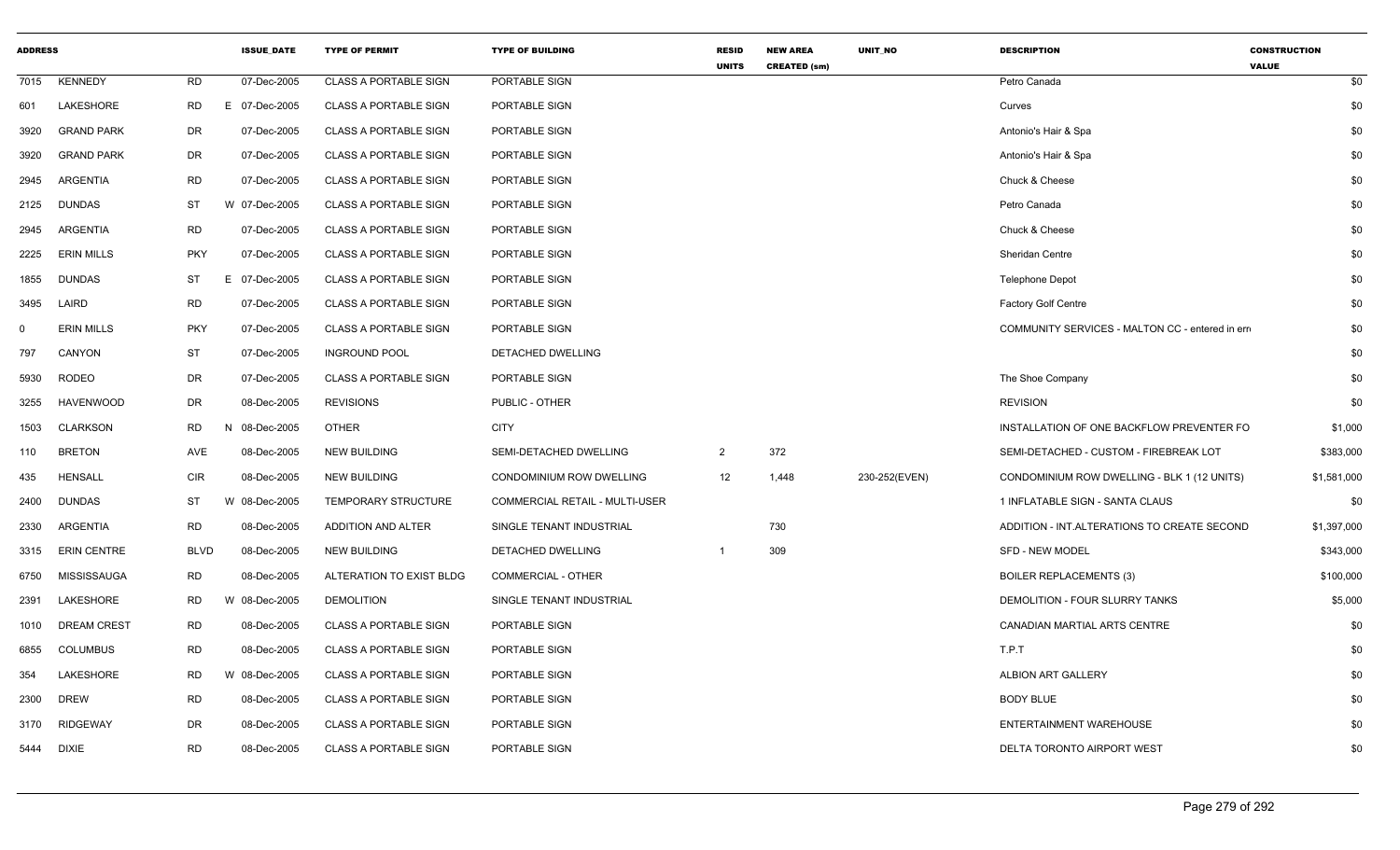| <b>ADDRESS</b> |                          |             | <b>ISSUE_DATE</b> | <b>TYPE OF PERMIT</b>        | <b>TYPE OF BUILDING</b>               | <b>RESID</b><br><b>UNITS</b> | <b>NEW AREA</b><br><b>CREATED (sm)</b> | UNIT_NO | <b>DESCRIPTION</b>                                | <b>CONSTRUCTION</b><br><b>VALUE</b> |             |
|----------------|--------------------------|-------------|-------------------|------------------------------|---------------------------------------|------------------------------|----------------------------------------|---------|---------------------------------------------------|-------------------------------------|-------------|
| $\mathbf 0$    | <b>WINSTON CHURCHILL</b> | <b>BLVD</b> | 08-Dec-2005       | <b>CLASS A PORTABLE SIGN</b> | PORTABLE SIGN                         |                              |                                        |         | NORTH MISSISSAUGA SOCCER CLUB                     |                                     | \$0         |
| $\Omega$       | <b>ERIN MILLS</b>        | <b>PKY</b>  | 08-Dec-2005       | <b>CLASS A PORTABLE SIGN</b> | PORTABLE SIGN                         |                              |                                        |         | NORTH MISSISSAUGA SOCCER CLUB                     |                                     | \$0         |
| $\Omega$       | <b>EGLINTON</b>          | AVE         | W 08-Dec-2005     | <b>CLASS A PORTABLE SIGN</b> | PORTABLE SIGN                         |                              |                                        |         | NORTH MISSISSAUGA SOCCER CLUB                     |                                     | \$0         |
| 0              | MISSISSAUGA              | <b>RD</b>   | 08-Dec-2005       | <b>CLASS A PORTABLE SIGN</b> | PORTABLE SIGN                         |                              |                                        |         | NORTH MISSISSAUGA SOCCER CLUB                     |                                     | \$0         |
| 128            | QUEEN                    | ST          | -S<br>08-Dec-2005 | <b>CLASS A PORTABLE SIGN</b> | PORTABLE SIGN                         |                              |                                        |         | Tijuana Tan                                       |                                     | \$0         |
| $\Omega$       | <b>MAVIS</b>             | <b>RD</b>   | 08-Dec-2005       | <b>CLASS A PORTABLE SIGN</b> | PORTABLE SIGN                         |                              |                                        |         | <b>REGION OF PEEL</b>                             |                                     | \$0         |
| $\Omega$       | <b>BURNHAMTHORPE</b>     | <b>RD</b>   | E 08-Dec-2005     | <b>CLASS A PORTABLE SIGN</b> | PORTABLE SIGN                         |                              |                                        |         | <b>REGION OF PEEL</b>                             |                                     | \$0         |
| $\Omega$       | LAKESHORE                | <b>RD</b>   | E 08-Dec-2005     | <b>CLASS A PORTABLE SIGN</b> | PORTABLE SIGN                         |                              |                                        |         | REGION OF PEEL (duplicate - see permit # 05-6594) |                                     | \$0         |
| 0              | LAKESHORE                | <b>RD</b>   | E 08-Dec-2005     | <b>CLASS A PORTABLE SIGN</b> | PORTABLE SIGN                         |                              |                                        |         | <b>REGION OF PEEL</b>                             |                                     | \$0         |
| $\Omega$       | <b>BURNHAMTHORPE</b>     | <b>RD</b>   | W 08-Dec-2005     | <b>CLASS A PORTABLE SIGN</b> | PORTABLE SIGN                         |                              |                                        |         | <b>REGION OF PEEL</b>                             |                                     | \$0         |
| 0              | <b>EGLINTON</b>          | AVE         | W 08-Dec-2005     | <b>CLASS A PORTABLE SIGN</b> | PORTABLE SIGN                         |                              |                                        |         | <b>REGION OF PEEL</b>                             |                                     | \$0         |
| $\Omega$       | <b>DUNDAS</b>            | <b>ST</b>   | W 08-Dec-2005     | <b>CLASS A PORTABLE SIGN</b> | PORTABLE SIGN                         |                              |                                        |         | <b>REGION OF PEEL</b>                             |                                     | \$0         |
| 0              | <b>BURNHAMTHORPE</b>     | <b>RD</b>   | W 08-Dec-2005     | <b>CLASS A PORTABLE SIGN</b> | PORTABLE SIGN                         |                              |                                        |         | <b>REGION OF PEEL</b>                             |                                     | \$0         |
| 0              | <b>WINSTON CHURCHILL</b> | BLVD        | 08-Dec-2005       | <b>CLASS A PORTABLE SIGN</b> | PORTABLE SIGN                         |                              |                                        |         | Region of Peel                                    |                                     | \$0         |
| $\Omega$       | <b>BRITANNIA</b>         | <b>RD</b>   | W 08-Dec-2005     | <b>CLASS A PORTABLE SIGN</b> | PORTABLE SIGN                         |                              |                                        |         | <b>REGION OF PEEL</b>                             |                                     | \$0         |
| 5965           | <b>COOPERS</b>           | AVE         | 09-Dec-2005       | ALTERATION TO EXIST BLDG     | SINGLE TENANT INDUSTRIAL              |                              |                                        |         | <b>BUSINESS OFFICE &amp; WAREHOUSE</b>            |                                     | \$586,000   |
| 1820           | <b>FEATHERSTON</b>       | DR          | 09-Dec-2005       | ADDITION AND ALTER           | DETACHED DWELLING                     |                              |                                        |         | ADDITION - 2 STOREY & ALTERATIONS                 |                                     | \$359,000   |
| 1391           | <b>VICTOR</b>            | AVE         | 09-Dec-2005       | ADDITION AND ALTER           | DETACHED DWELLING                     |                              |                                        |         | ADDITION/ALTERATIONS                              |                                     | \$115,000   |
| 5965           | <b>COOPERS</b>           | AVE         | 09-Dec-2005       | ALTERATION TO EXIST BLDG     | SINGLE TENANT INDUSTRIAL              |                              | 4,724                                  |         | INTERIOR ALTERATIONS - C&H PROPERTIES INC         |                                     | \$1,361,000 |
| 6941           | <b>KENNEDY</b>           | <b>RD</b>   | 09-Dec-2005       | ADDITION TO EXIST BLDG       | SINGLE TENANT INDUSTRIAL              |                              | 16,757                                 |         | ADDITION - WAREHOUSE W/MEZZANINE(392.03m2),       |                                     | \$9,064,000 |
| 3035           | ARGENTIA                 | <b>RD</b>   | 09-Dec-2005       | ALTERATION TO EXIST BLDG     | COMMERCIAL RETAIL - MULTI-USER        |                              |                                        | #7      | <b>RESTAURANT</b>                                 |                                     | \$53,000    |
| 1526           | ALEXANDRA                | <b>BLVD</b> | 09-Dec-2005       | ADDITION TO EXIST BLDG       | DETACHED DWELLING                     |                              |                                        |         | GARAGE ADDITION + 2ND FLOOR ABOVE/RE-ROOFI        |                                     | \$55,000    |
| 3600           | LAIRD                    | <b>RD</b>   | 09-Dec-2005       | ALTERATION TO EXIST BLDG     | MULTI-TENANT INDUSTRIAL               |                              |                                        | #8      | <b>WAREHOUSE &amp; DISTRIBUTION</b>               |                                     | \$140,000   |
| 7205           | <b>GOREWAY</b>           | DR          | 09-Dec-2005       | ALTERATION TO EXIST BLDG     | <b>COMMERCIAL RETAIL - MULTI-USER</b> |                              |                                        | 6F      | <b>KITCHEN EXHAUST</b>                            |                                     | \$6,000     |
| 6765           | <b>KENNEDY</b>           | <b>RD</b>   | 09-Dec-2005       | ELECTROMAG LOCK DEVICE       | INDUSTRIAL - OTHER                    |                              |                                        |         | (18) MAGLOCKS                                     |                                     | \$60,000    |
| 1556           | <b>DUNDAS</b>            | ST          | W 09-Dec-2005     | <b>REVISIONS</b>             | COMMERCIAL OFFICE- SINGLE USER        |                              |                                        |         | <b>REVISION</b>                                   |                                     | \$46,000    |
| 0              | <b>DERRY</b>             | <b>RD</b>   | W 09-Dec-2005     | <b>CLASS A PORTABLE SIGN</b> | PORTABLE SIGN                         |                              |                                        |         | <b>REGION OF PEEL</b>                             |                                     | \$0         |
| 0              | <b>CAWTHRA</b>           | <b>RD</b>   | 09-Dec-2005       | <b>CLASS A PORTABLE SIGN</b> | PORTABLE SIGN                         |                              |                                        |         | <b>REGION OF PEEL</b>                             |                                     | \$0         |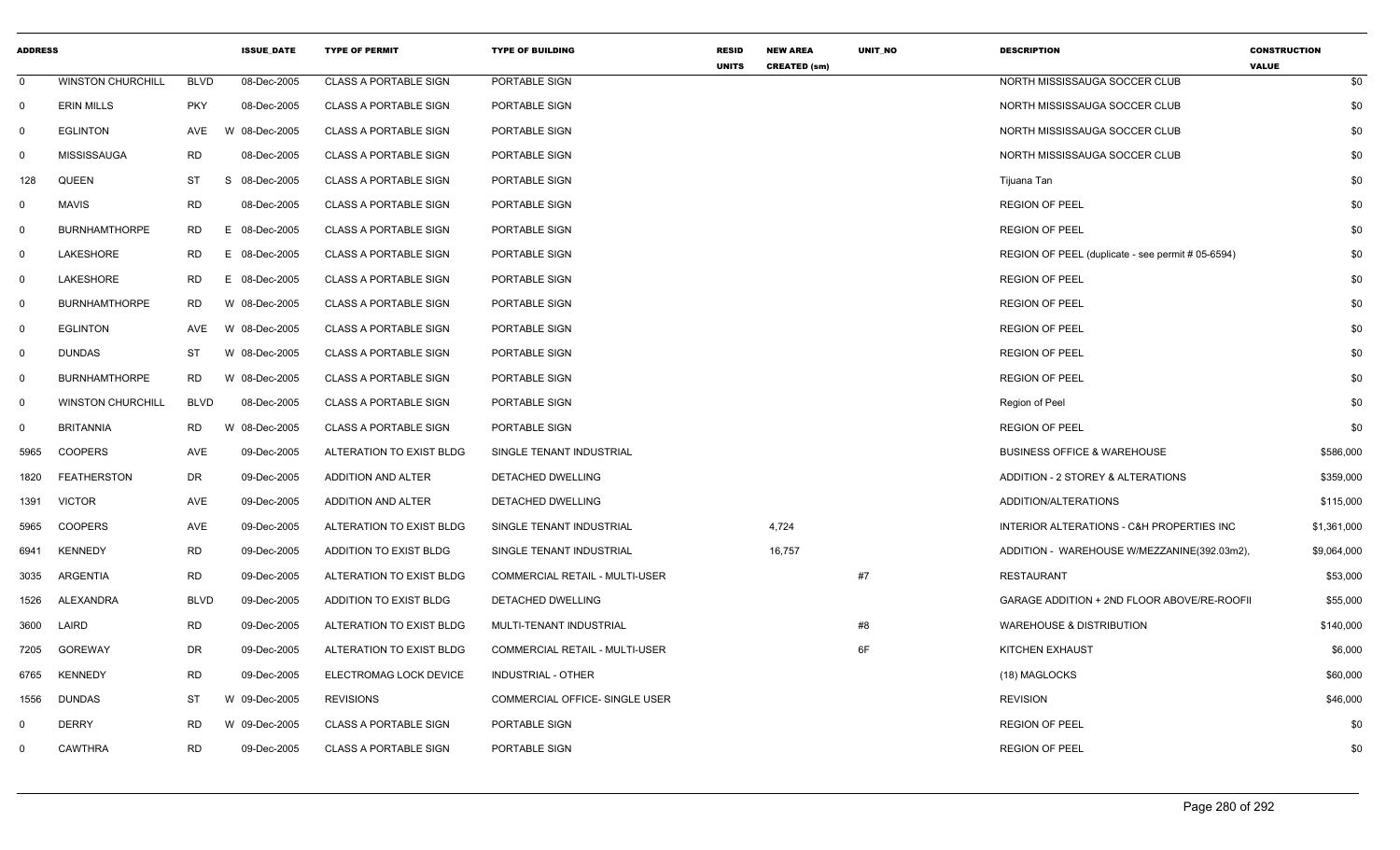| <b>ADDRESS</b> |                    |             | <b>ISSUE_DATE</b> | <b>TYPE OF PERMIT</b>        | <b>TYPE OF BUILDING</b>        | <b>RESID</b><br><b>UNITS</b> | <b>NEW AREA</b><br><b>CREATED (sm)</b> | UNIT_NO          | <b>DESCRIPTION</b>                             | <b>CONSTRUCTION</b><br><b>VALUE</b> |
|----------------|--------------------|-------------|-------------------|------------------------------|--------------------------------|------------------------------|----------------------------------------|------------------|------------------------------------------------|-------------------------------------|
| $\mathbf{0}$   | <b>DIXIE</b>       | <b>RD</b>   | 09-Dec-2005       | <b>CLASS A PORTABLE SIGN</b> | PORTABLE SIGN                  |                              |                                        |                  | <b>REGION OF PEEL</b>                          | \$0                                 |
| $\mathbf 0$    | <b>AIRPORT</b>     | <b>RD</b>   | 09-Dec-2005       | <b>CLASS A PORTABLE SIGN</b> | PORTABLE SIGN                  |                              |                                        |                  | <b>REGION OF PEEL</b>                          | \$0                                 |
| 6905           | <b>MILLCREEK</b>   | DR          | 09-Dec-2005       | <b>CLASS A PORTABLE SIGN</b> | PORTABLE SIGN                  |                              |                                        |                  | Academy of Marshal Arts                        | \$0                                 |
| 5990           | <b>RIVER GROVE</b> | AVE         | 12-Dec-2005       | <b>NEW BUILDING</b>          | DETACHED DWELLING              | -1                           | 238                                    |                  | SFD - REPEAT MODEL - NEW WALKOUT OPTION        | \$245,000                           |
| 5986           | <b>RIVER GROVE</b> | AVE         | 12-Dec-2005       | <b>NEW BUILDING</b>          | DETACHED DWELLING              |                              | 238                                    |                  | SFD - REPEAT MODEL - NEW WALKOUT OPTION        | \$245,000                           |
| 100            | QUEENSWAY          |             | W 12-Dec-2005     | ALTERATION TO EXIST BLDG     | PUBLIC/INSTIT (EXCEPT SCHOOLS) |                              | 570                                    |                  | <b>INTERIOR ALTERATIONS</b>                    | \$164,000                           |
| 1460           | <b>GLENWOOD</b>    | DR          | 12-Dec-2005       | <b>NEW BUILDING</b>          | DETACHED DWELLING              |                              | 340                                    |                  | SFD - CUSTOM                                   | \$387,000                           |
| 1325           | <b>INDIAN</b>      | <b>RD</b>   | 12-Dec-2005       | ADDITION AND ALTER           | SCHOOL - ELEMENTARY            |                              | 888                                    |                  | ADDITION/ALTERATIONS - LORNE PARK P.S. - FOUN  | \$1,401,000                         |
| 2480           | ROYAL WINDSOR      | DR          | 12-Dec-2005       | <b>DEMOLITION</b>            | INDUSTRIAL - OTHER             |                              |                                        | <b>BLDGS A-E</b> | DEMOLITION - INDUSTRIAL BUILDINGS A-E          | \$30,000                            |
| 5160           | RAYANA             | <b>RDGE</b> | 12-Dec-2005       | <b>NEW BUILDING</b>          | DETACHED DWELLING              |                              | 192                                    |                  | SFD - REPEAT MODEL                             | \$178,000                           |
| 3647           | DIXIE              | <b>RD</b>   | 12-Dec-2005       | <b>PYLON SIGN</b>            | COMMERCIAL RETAIL - MULTI-USER |                              |                                        |                  | ONE (1) GROUND SIGN - 'MULTI-TENANT'           | \$2,000                             |
| 1094           | MEREDITH           | AVE         | 12-Dec-2005       | ALTERATION TO EXIST BLDG     | DETACHED DWELLING              |                              |                                        |                  | <b>BASEMENT WALKOUT</b>                        | \$10,000                            |
| 435            | LANA               | <b>TERR</b> | 12-Dec-2005       | ALTERATION TO EXIST BLDG     | SEMI-DETACHED DWELLING         |                              |                                        |                  | ALTERATIONS - FRONT PORCH REPAIRS              | \$10,000                            |
| 6170           | <b>EDWARDS</b>     | <b>BLVD</b> | 12-Dec-2005       | <b>FASCIA SIGN</b>           | SINGLE TENANT INDUSTRIAL       |                              |                                        |                  | ONE (1) FASCIA SIGN - KUEHNE & NAGEL           | \$7,000                             |
| 1490           | <b>OGDEN</b>       | AVE         | 12-Dec-2005       | <b>REVISIONS</b>             | SCHOOL - SECONDARY             |                              |                                        | 2-FLR            | <b>REVISION</b>                                | \$0                                 |
| 7205           | GOREWAY            | DR          | 12-Dec-2005       | <b>FASCIA SIGN</b>           | COMMERCIAL RETAIL - MULTI-USER |                              |                                        |                  | 1 FASCIA SIGN - SHOPPERS DRUG MART             | \$3,000                             |
| 2210           | BATTLEFORD         | RD          | 12-Dec-2005       | <b>NEW BUILDING</b>          | COMMERCIAL RETAIL-SINGLE USER  |                              | 1,937                                  |                  | NEW - COMMERCIAL BUILDING, MAZADA DEALERSH     | \$0                                 |
| 3476           | <b>GLEN ERIN</b>   | DR          | 12-Dec-2005       | <b>REVISIONS</b>             | COMMERCIAL RETAIL - MULTI-USER |                              |                                        | 6                | KITCHEN EXHAUST REVISION                       | \$0                                 |
| 30             | <b>HANSON</b>      | RD          | 12-Dec-2005       | ALTERATION TO EXIST BLDG     | APARTMENT (> 6 UNITS)          |                              |                                        |                  | <b>NEW FLOOR DRAIN</b>                         | \$2,000                             |
| 1641           | LAKESHORE          | RD          | W 12-Dec-2005     | <b>CLASS A PORTABLE SIGN</b> | PORTABLE SIGN                  |                              |                                        |                  | Dairy Queen                                    | \$0                                 |
| 7195           | <b>TOMKEN</b>      | RD          | 13-Dec-2005       | ALTERATION TO EXIST BLDG     | SINGLE TENANT INDUSTRIAL       |                              | 2,700                                  |                  | WAREHOUSE & DISTRIBUTION                       | \$440,000                           |
| 555            | <b>DUNDAS</b>      | ST          | W 13-Dec-2005     | <b>NEW BUILDING</b>          | APARTMENT (> 6 UNITS)          | 18                           | 1,999                                  |                  | CONDOMINIUM SKYLIGHT APARTMENTS - BLK 8(18     | \$1,874,000                         |
| 1332           | KHALSA             | DR          | 13-Dec-2005       | ALTERATION TO EXIST BLDG     | MULTI-TENANT INDUSTRIAL        |                              |                                        | A-9              | OFFICE AND MEZZANINE - TRAVEL AGENCY           | \$54,000                            |
| 3950           | ERIN CENTRE        | <b>BLVD</b> | 13-Dec-2005       | <b>NEW BUILDING</b>          | CONDOMINIUM ROW DWELLING       | 6                            | 793                                    | 82-92 (EVEN)     | CONDOMINIUM ROW DWELLING - BLK 1 (6 UNITS) - F | \$901,000                           |
| 3950           | <b>ERIN CENTRE</b> | <b>BLVD</b> | 13-Dec-2005       | <b>NEW BUILDING</b>          | CONDOMINIUM ROW DWELLING       | 8                            | 1,015                                  | 66-80 (EVEN)     | CONDOMINIUM ROW DWELLING - BLK 2 (8 UNITS) - F | \$1,154,000                         |
| 3950           | <b>ERIN CENTRE</b> | <b>BLVD</b> | 13-Dec-2005       | <b>NEW BUILDING</b>          | CONDOMINIUM ROW DWELLING       | 5                            | 665                                    | 56-64 (EVEN      | CONDOMINIUM ROW DWELLING - BLK 3 (5 UNITS) - F | \$755,000                           |
| 3950           | <b>ERIN CENTRE</b> | <b>BLVD</b> | 13-Dec-2005       | <b>NEW BUILDING</b>          | CONDOMINIUM ROW DWELLING       | 6                            | 741                                    | 44-54 (EVEN)     | CONDOMINIUM ROW DWELLING - BLK 4 (6 UNITS) - F | \$842,000                           |
| 3950           | <b>ERIN CENTRE</b> | BLVD        | 13-Dec-2005       | <b>NEW BUILDING</b>          | CONDOMINIUM ROW DWELLING       | 5                            | 665                                    | 45-53 (ODD)      | CONDOMINIUM ROW DWELLING - BLK 5 (5 UNITS) - F | \$698,000                           |
|                |                    |             |                   |                              |                                |                              |                                        |                  |                                                |                                     |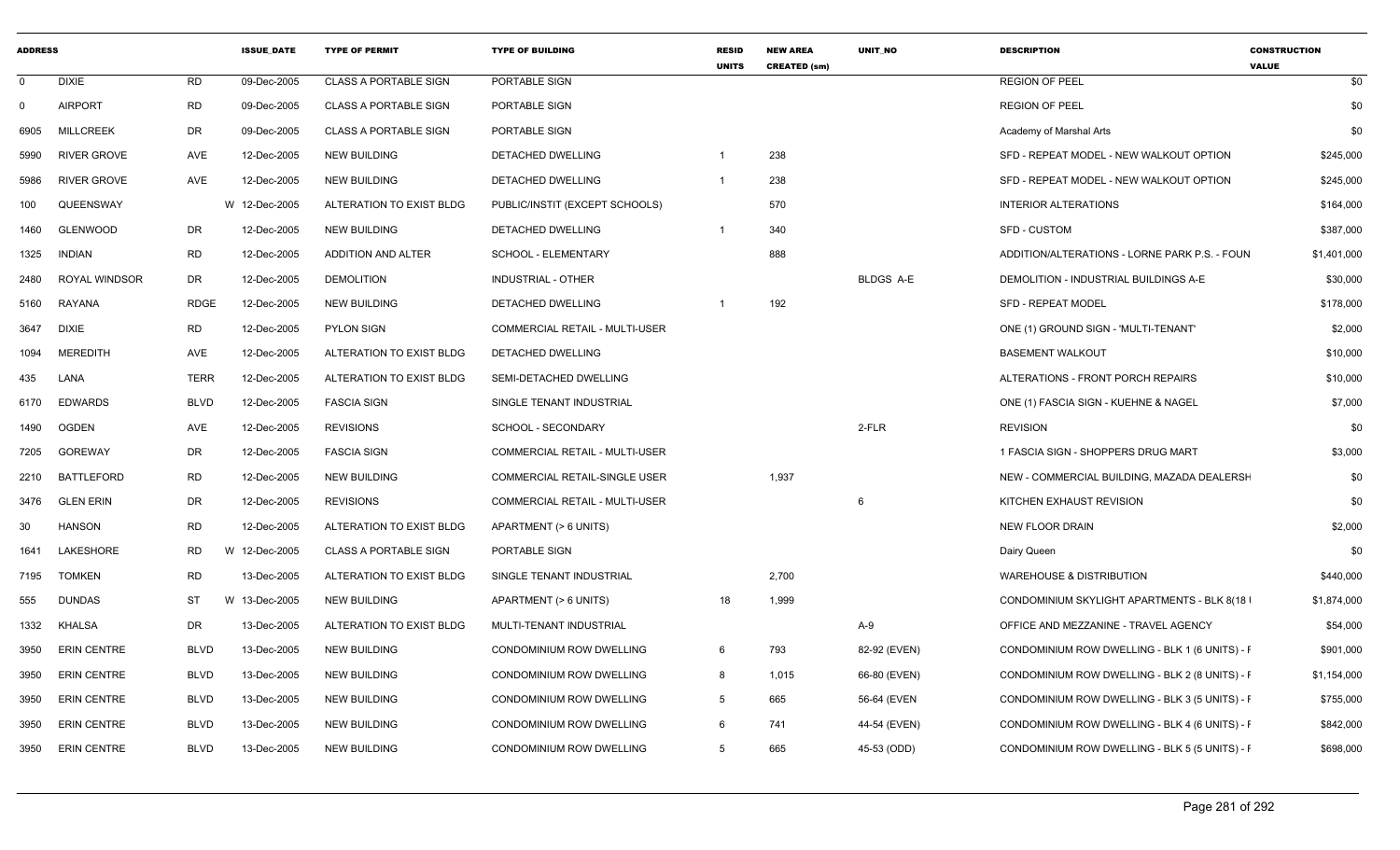| <b>ADDRESS</b> |                          |                        | <b>ISSUE_DATE</b> | <b>TYPE OF PERMIT</b>     | <b>TYPE OF BUILDING</b>         | <b>RESID</b><br><b>UNITS</b> | <b>NEW AREA</b><br><b>CREATED (sm)</b> | UNIT_NO      | <b>DESCRIPTION</b>                             | <b>CONSTRUCTION</b><br><b>VALUE</b> |
|----------------|--------------------------|------------------------|-------------------|---------------------------|---------------------------------|------------------------------|----------------------------------------|--------------|------------------------------------------------|-------------------------------------|
| 3950           | <b>ERIN CENTRE</b>       | <b>BLVD</b>            | 13-Dec-2005       | <b>NEW BUILDING</b>       | CONDOMINIUM ROW DWELLING        | 6                            | 793                                    | 32-42 (EVEN) | CONDOMINIUM ROW DWELLING - BLK 6 (6 UNITS) - F | \$900,000                           |
| 3950           | <b>ERIN CENTRE</b>       | <b>BLVD</b>            | 13-Dec-2005       | <b>NEW BUILDING</b>       | CONDOMINIUM ROW DWELLING        | 6                            | 793                                    | 21-31 (ODD)  | CONDOMINIUM ROW DWELLING - BLK 7 (6 UNITS) - F | \$833,000                           |
| 3950           | <b>ERIN CENTRE</b>       | <b>BLVD</b>            | 13-Dec-2005       | <b>NEW BUILDING</b>       | CONDOMINIUM ROW DWELLING        | 5                            | 680                                    | 11-19 (ODD)  | CONDOMINIUM ROW DWELLING - BLK 8 (5 UNITS) - F | \$713,000                           |
| 3950           | <b>ERIN CENTRE</b>       | <b>BLVD</b>            | 13-Dec-2005       | <b>NEW BUILDING</b>       | <b>CONDOMINIUM ROW DWELLING</b> | 5                            | 680                                    | 1-9 (ODD)    | CONDOMINIUM ROW DWELLING - BLK 9 (5 UNITS) - F | \$713,000                           |
| 1500           | MATHESON                 | BLVD<br>E              | 13-Dec-2005       | <b>FIRE DAMAGE REPAIR</b> | <b>COMMERCIAL - OTHER</b>       |                              |                                        | 158, 265     | FIRE DAMAGE REPAIR                             | \$50,000                            |
| 1420           | <b>BIRCHVIEW</b>         | DR                     | 13-Dec-2005       | <b>DEMOLITION</b>         | DETACHED DWELLING               |                              |                                        |              | <b>DEMOLITION - SFD</b>                        | \$10,000                            |
| 100            | <b>MILVERTON</b>         | <b>DR</b>              | 13-Dec-2005       | ELECTROMAG LOCK DEVICE    | COMMERCIAL OFFICE - MULTI-USER  |                              |                                        | 5TH FLOOR    | FIRE ONLY-MAGLOCKS (3)                         | \$12,000                            |
| 4985           | SOUTHAMPTON              | DR                     | 13-Dec-2005       | <b>REVISIONS</b>          | CONDOMINIUM ROW DWELLING        |                              |                                        | 40-48        | REVISION - TRUSS & FLOOR LAYOUT - BLK 1        | \$0                                 |
| 3108           | <b>EGLINTON</b>          | AVE                    | W 13-Dec-2005     | <b>REVISIONS</b>          | CONDOMINIUM ROW DWELLING        |                              |                                        | 100-108      | REVISION - TRUSS & FLOOR LAYOUT - BLK 2        | \$0                                 |
| 3098           | <b>EGLINTON</b>          | <b>AVE</b><br><b>W</b> | 13-Dec-2005       | <b>REVISIONS</b>          | <b>CONDOMINIUM ROW DWELLING</b> |                              |                                        | 91-99        | REVISION - TRUSS & FLOOR LAYOUT - BLK 3        | \$0                                 |
| 3088           | <b>EGLINTON</b>          | AVE                    | W 13-Dec-2005     | <b>REVISIONS</b>          | <b>CONDOMINIUM ROW DWELLING</b> |                              |                                        | 82-90        | REVISION - TRUSS & FLOOR LAYOUT - BLK 4        | \$0                                 |
| 3066           | <b>EGLINTON</b>          | AVE                    | W 13-Dec-2005     | <b>REVISIONS</b>          | CONDOMINIUM ROW DWELLING        |                              |                                        | #70-81       | REVISION - TRUSS & FLOOR LAYOUT - BLK 5        | \$0                                 |
| 3056           | <b>EGLINTON</b>          | AVE                    | W 13-Dec-2005     | <b>REVISIONS</b>          | <b>CONDOMINIUM ROW DWELLING</b> |                              |                                        | #58-69       | REVISION - TRUSS & FLOOR LAYOUT - BLK 6        | \$0                                 |
| 3046           | <b>EGLINTON</b>          | <b>AVE</b>             | W 13-Dec-2005     | <b>REVISIONS</b>          | <b>CONDOMINIUM ROW DWELLING</b> |                              |                                        | #49-57       | REVISION - TRUSS & FLOOR LAYOUT - BLK 7        | \$0                                 |
| 4970           | <b>WINSTON CHURCHILL</b> | <b>BLVD</b>            | 13-Dec-2005       | <b>REVISIONS</b>          | <b>CONDOMINIUM ROW DWELLING</b> |                              |                                        | #127-132     | REVISION - TRUSS & FLOOR LAYOUT - BLK 8        | \$0                                 |
| 4960           | <b>WINSTON CHURCHILL</b> | <b>BLVD</b>            | 13-Dec-2005       | <b>REVISIONS</b>          | CONDOMINIUM ROW DWELLING        |                              |                                        | #118-126     | REVISION - TRUSS & FLOOR LAYOUT - BLK 9        | \$0                                 |
| 4950           | <b>WINSTON CHURCHILL</b> | <b>BLVD</b>            | 13-Dec-2005       | <b>REVISIONS</b>          | <b>CONDOMINIUM ROW DWELLING</b> |                              |                                        | #109-117     | REVISION - TRUSS & FLOOR LAYOUT - BLK 10       | \$0                                 |
| 4975           | SOUTHAMPTON              | DR                     | 13-Dec-2005       | <b>REVISIONS</b>          | CONDOMINIUM ROW DWELLING        |                              |                                        | #262-270     | REVISION - TRUSS & FLOOR LAYOUT - BLK 11       | \$0                                 |
| 4975           | SOUTHAMPTON              | DR                     | 13-Dec-2005       | <b>REVISIONS</b>          | CONDOMINIUM ROW DWELLING        |                              |                                        | #253-261     | REVISION - TRUSS & FLOOR LAYOUT - BLK 12       | \$0                                 |
| 4975           | SOUTHAMPTON              | <b>DR</b>              | 13-Dec-2005       | <b>REVISIONS</b>          | CONDOMINIUM ROW DWELLING        |                              |                                        | #241-252     | REVISION - TRUSS & FLOOR LAYOUT - BLK 13       | \$0                                 |
| 4855           | <b>HALF MOON</b>         | <b>GROV</b>            | 13-Dec-2005       | <b>REVISIONS</b>          | <b>CONDOMINIUM ROW DWELLING</b> |                              |                                        | $#1-9$       | REVISION - TRUSS & FLOOR LAYOUT - BLK 14       | \$0                                 |
| 4861           | <b>HALF MOON</b>         | <b>GROV</b>            | 13-Dec-2005       | <b>REVISIONS</b>          | <b>CONDOMINIUM ROW DWELLING</b> |                              |                                        | $10 - 21$    | REVISION - TRUSS & FLOOR LAYOUT - BLK 15       | \$0                                 |
| 4869           | <b>HALF MOON</b>         | <b>GROV</b>            | 13-Dec-2005       | <b>REVISIONS</b>          | <b>CONDOMINIUM ROW DWELLING</b> |                              |                                        | 22-30        | REVISION - TRUSS & FLOOR LAYOUT - BLK 16       | \$0                                 |
| 4965           | SOUTHAMPTON              | DR                     | 13-Dec-2005       | <b>REVISIONS</b>          | <b>CONDOMINIUM ROW DWELLING</b> |                              |                                        | 31-39        | REVISION - TRUSS & FLOOR LAYOUT - BLK 17       | \$0                                 |
| 4975           | SOUTHAMPTON              | <b>DR</b>              | 13-Dec-2005       | <b>REVISIONS</b>          | <b>CONDOMINIUM ROW DWELLING</b> |                              |                                        | 327-354      | REVISION - TRUSS & FLOOR LAYOUT - BLK 18       | \$0                                 |
| 4975           | SOUTHAMPTON              | DR                     | 13-Dec-2005       | <b>REVISIONS</b>          | <b>CONDOMINIUM ROW DWELLING</b> |                              |                                        | #299-326     | REVISION - TRUSS & FLOOR LAYOUT - BLK 19       | \$0                                 |
| 4975           | SOUTHAMPTON              | <b>DR</b>              | 13-Dec-2005       | <b>REVISIONS</b>          | CONDOMINIUM ROW DWELLING        |                              |                                        | #271-98      | REVISION - TRUSS & FLOOR LAYOUT - BLK 20       | \$0                                 |
| 4975           | SOUTHAMPTON              | DR.                    | 13-Dec-2005       | <b>REVISIONS</b>          | <b>CONDOMINIUM ROW DWELLING</b> |                              |                                        | #217-240     | REVISION - TRUSS & FLOOR LAYOUT - BLK 21       | \$0                                 |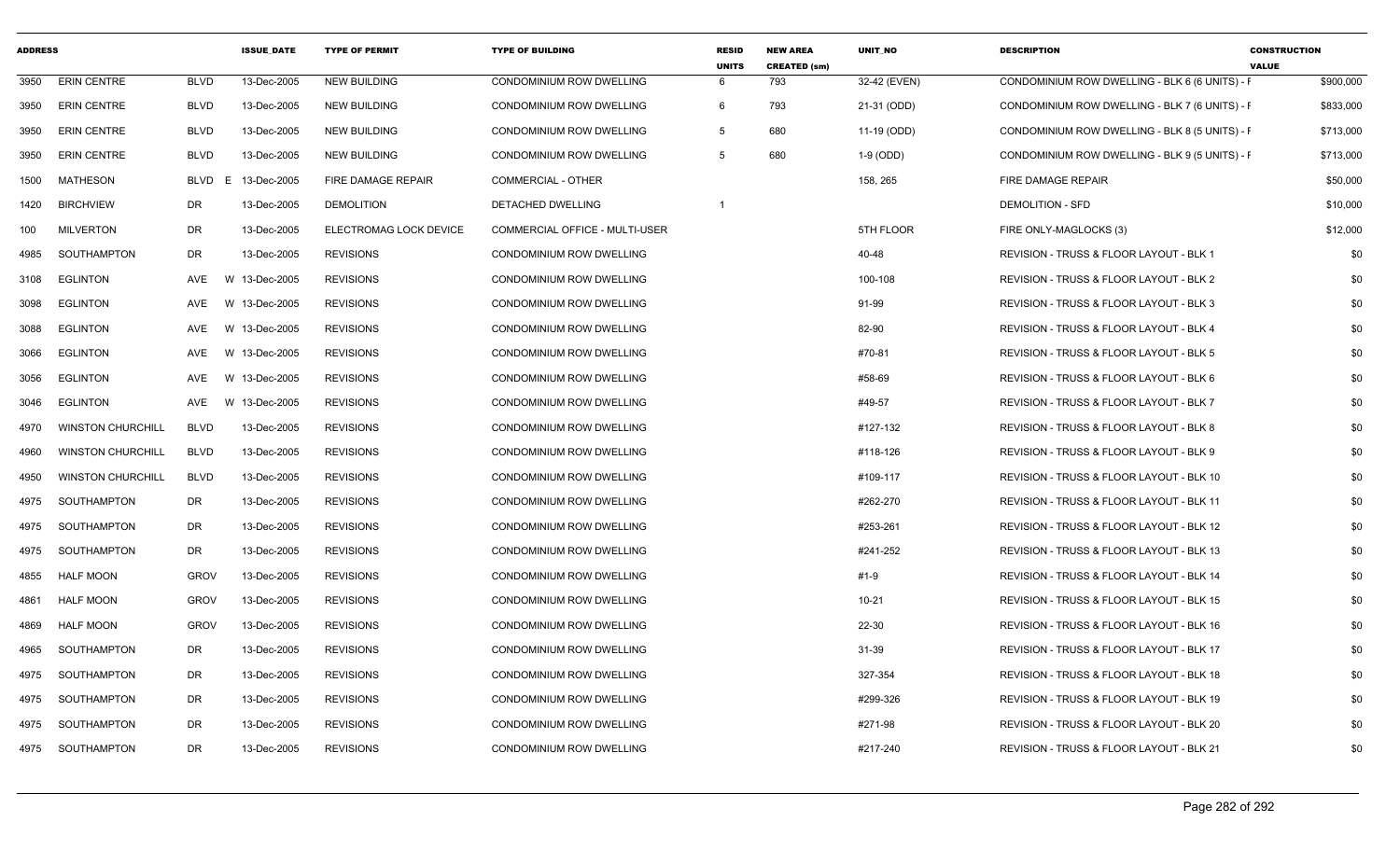| <b>ADDRESS</b> |                          |             | <b>ISSUE_DATE</b> | <b>TYPE OF PERMIT</b>        | <b>TYPE OF BUILDING</b>        | <b>RESID</b><br><b>UNITS</b> | <b>NEW AREA</b><br><b>CREATED (sm)</b> | UNIT_NO        | <b>DESCRIPTION</b>                          | <b>CONSTRUCTION</b><br><b>VALUE</b> |
|----------------|--------------------------|-------------|-------------------|------------------------------|--------------------------------|------------------------------|----------------------------------------|----------------|---------------------------------------------|-------------------------------------|
|                | 4975 SOUTHAMPTON         | DR          | 13-Dec-2005       | <b>REVISIONS</b>             | CONDOMINIUM ROW DWELLING       |                              |                                        | #189-216       | REVISION - TRUSS & FLOOR LAYOUT - BLK 22    | \$0                                 |
|                | 4975 SOUTHAMPTON         | DR          | 13-Dec-2005       | <b>REVISIONS</b>             | CONDOMINIUM ROW DWELLING       |                              |                                        | 161-188        | REVISION - TRUSS & FLOOR LAYOUT - BLK 23    | \$0                                 |
| 4975           | SOUTHAMPTON              | DR          | 13-Dec-2005       | <b>REVISIONS</b>             | CONDOMINIUM ROW DWELLING       |                              |                                        | 133-160        | REVISION - TRUSS & FLOOR LAYOUT - BLK 24    | \$0                                 |
| 1432           | ALEXANDRA                | AVE         | 13-Dec-2005       | <b>REVISIONS</b>             | DETACHED DWELLING              |                              |                                        |                | HVAC REVISION - FURNACE RELOCATION          | \$0                                 |
| $\Omega$       | <b>HURONTARIO</b>        | <b>ST</b>   | 13-Dec-2005       | <b>CLASS A PORTABLE SIGN</b> | PORTABLE SIGN                  |                              |                                        |                | SEAN RYAN CHILDRENS FUND                    | \$0                                 |
| 6539           | MISSISSAUGA              | <b>RD</b>   | 13-Dec-2005       | <b>CLASS A PORTABLE SIGN</b> | PORTABLE SIGN                  |                              |                                        |                |                                             | \$0                                 |
| 2980           | <b>CROSSCURRENT</b>      | DR          | 13-Dec-2005       | <b>CLASS A PORTABLE SIGN</b> | PORTABLE SIGN                  |                              |                                        |                | Top Hat Cleaners/Club Value Cleaners        | \$0                                 |
| 5029           | HURONTARIO               | ST          | 13-Dec-2005       | <b>CLASS A PORTABLE SIGN</b> | PORTABLE SIGN                  |                              |                                        |                | <b>LICKS</b>                                | \$0                                 |
| 2340           | <b>COUNCIL RING</b>      | <b>RD</b>   | 13-Dec-2005       | <b>CLASS A PORTABLE SIGN</b> | PORTABLE SIGN                  |                              |                                        |                | Top Hats Cleaners/Club Value Cleaners       | \$0                                 |
| 1403           | <b>DUNDAS</b>            | ST          | 13-Dec-2005<br>E. | <b>CLASS A PORTABLE SIGN</b> | PORTABLE SIGN                  |                              |                                        |                | Cash Money # 512                            | \$0                                 |
| $\Omega$       | QUEENSWAY                |             | W 13-Dec-2005     | <b>CLASS A PORTABLE SIGN</b> | PORTABLE SIGN                  |                              |                                        |                | <b>REGION OF PEEL</b>                       | \$0                                 |
| $\Omega$       | <b>WINSTON CHURCHILL</b> | <b>BLVD</b> | 13-Dec-2005       | <b>CLASS A PORTABLE SIGN</b> | PORTABLE SIGN                  |                              |                                        |                | <b>REGION OF PEEL</b>                       | \$0                                 |
|                | 2775 ERIN CENTRE         | <b>BLVD</b> | 13-Dec-2005       | <b>CLASS A PORTABLE SIGN</b> | PORTABLE SIGN                  |                              |                                        |                | Merciful Redeemer                           | \$0                                 |
| 2054           | STAVEBANK                | RD          | 14-Dec-2005       | ADDITION TO EXIST BLDG       | DETACHED DWELLING              |                              | 16                                     |                | <b>ADDITION</b>                             | \$15,000                            |
| 1752           | CRATELY                  | CRT         | 14-Dec-2005       | <b>INGROUND POOL</b>         | <b>DETACHED DWELLING</b>       |                              |                                        |                |                                             | \$0                                 |
| 388            | <b>PRINCE OF WALES</b>   | DR          | 14-Dec-2005       | <b>NEW BUILDING</b>          | APARTMENT (> 6 UNITS)          | 404                          | 47,619                                 |                | NEW - 38 STOREY-CONDO APARTMENT WITH RETAIL | \$52,766,000                        |
| 7312           | MILANO                   | CRT         | 14-Dec-2005       | <b>NEW BUILDING</b>          | DETACHED DWELLING              | -1                           | 255                                    |                | SFD - NEW MODEL                             | \$263,000                           |
| 7308           | <b>MILANO</b>            | CRT         | 14-Dec-2005       | <b>NEW BUILDING</b>          | DETACHED DWELLING              | -1                           | 213                                    |                | SFD - NEW MODEL                             | \$220,000                           |
| 7272           | <b>MILANO</b>            | CRT         | 14-Dec-2005       | <b>NEW BUILDING</b>          | DETACHED DWELLING              | -1                           | 322                                    |                | <b>SFD - NEW MODEL</b>                      | \$332,000                           |
| 7264           | MILANO                   | CRT         | 14-Dec-2005       | <b>NEW BUILDING</b>          | DETACHED DWELLING              |                              | 192                                    |                | SFD - NEW MODEL, FIREBREAK LOT              | \$197,000                           |
| 7255           | MILANO                   | CRT         | 14-Dec-2005       | <b>NEW BUILDING</b>          | DETACHED DWELLING              |                              | 171                                    |                | SFD - NEW MODEL                             | \$176,000                           |
| 7297           | <b>MILANO</b>            | CRT         | 14-Dec-2005       | <b>NEW BUILDING</b>          | DETACHED DWELLING              | -1                           | 192                                    |                | SFD - NEW MODEL                             | \$198,000                           |
| 211            | LAKESHORE                | <b>RD</b>   | Ε.<br>14-Dec-2005 | ALTERATION TO EXIST BLDG     | COMMERCIAL RETAIL - MULTI-USER |                              |                                        | $\overline{A}$ | RETAIL STORE OF COFFEE BEANS ONLY           | \$15,000                            |
| 7292           | <b>MILANO</b>            | CRT         | 14-Dec-2005       | <b>NEW BUILDING</b>          | DETACHED DWELLING              | $\overline{1}$               | 192                                    |                | SFD - REPEAT MODEL - FIREBREAK LOT          | \$198,000                           |
| 7284           | <b>MILANO</b>            | CRT         | 14-Dec-2005       | <b>NEW BUILDING</b>          | DETACHED DWELLING              | -1                           | 192                                    |                | <b>SFD - REPEAT MODEL</b>                   | \$198,000                           |
| 7252           | <b>MILANO</b>            | CRT         | 14-Dec-2005       | <b>NEW BUILDING</b>          | DETACHED DWELLING              |                              | 192                                    |                | <b>SFD - REPEAT MODEL</b>                   | \$198,000                           |
| 7248           | MILANO                   | CRT         | 14-Dec-2005       | <b>NEW BUILDING</b>          | DETACHED DWELLING              |                              | 192                                    |                | <b>SFD - REPEAT MODEL</b>                   | \$198,000                           |
|                | 7244 MILANO              | CRT         | 14-Dec-2005       | <b>NEW BUILDING</b>          | DETACHED DWELLING              | -1                           | 192                                    |                | SFD - REPEAT MODEL                          | \$198,000                           |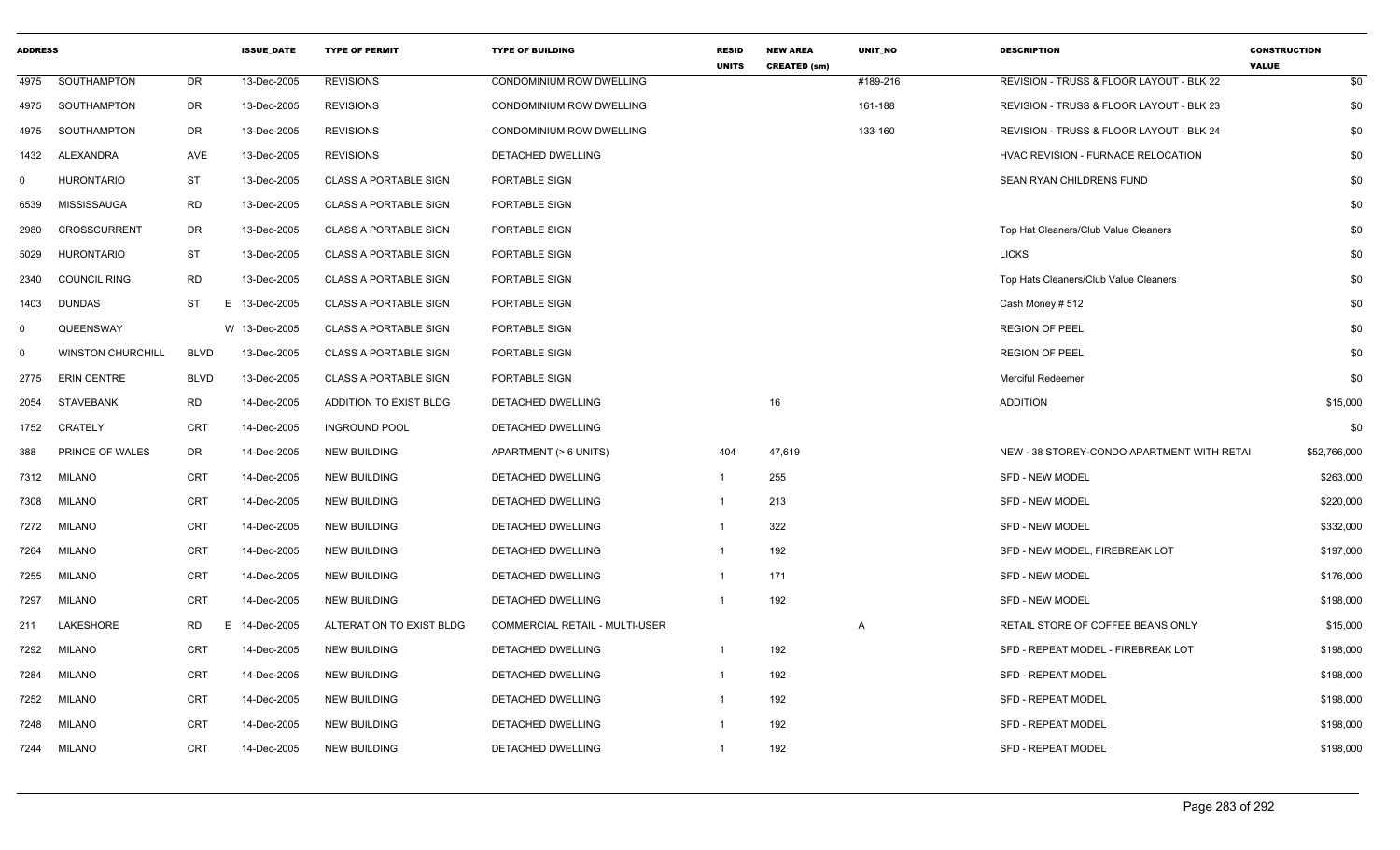| <b>ADDRESS</b> |               |            | <b>ISSUE DATE</b> | <b>TYPE OF PERMIT</b> | <b>TYPE OF BUILDING</b>  | <b>RESID</b><br><b>UNITS</b> | <b>NEW AREA</b><br><b>CREATED (sm)</b> | <b>UNIT NO</b> | <b>DESCRIPTION</b>                 | <b>CONSTRUCTION</b><br><b>VALUE</b> |
|----------------|---------------|------------|-------------------|-----------------------|--------------------------|------------------------------|----------------------------------------|----------------|------------------------------------|-------------------------------------|
| 7240           | <b>MILANO</b> | <b>CRT</b> | 14-Dec-2005       | <b>NEW BUILDING</b>   | <b>DETACHED DWELLING</b> | $\mathbf 1$                  | 193                                    |                | SFD - REPEAT MODEL - FIREBREAK LOT | \$199,000                           |
| 7236           | <b>MILANO</b> | <b>CRT</b> | 14-Dec-2005       | <b>NEW BUILDING</b>   | DETACHED DWELLING        | $\mathbf{1}$                 | 192                                    |                | <b>SFD - REPEAT MODEL</b>          | \$198,000                           |
| 7232           | MILANO        | <b>CRT</b> | 14-Dec-2005       | <b>NEW BUILDING</b>   | <b>DETACHED DWELLING</b> | -1                           | 193                                    |                | <b>SFD - REPEAT MODEL</b>          | \$199,000                           |
| 7228           | MILANO        | CRT        | 14-Dec-2005       | <b>NEW BUILDING</b>   | DETACHED DWELLING        | $\overline{1}$               | 192                                    |                | <b>SFD - REPEAT MODEL</b>          | \$198,000                           |
| 7233           | <b>MILANO</b> | <b>CRT</b> | 14-Dec-2005       | <b>NEW BUILDING</b>   | DETACHED DWELLING        | $\mathbf{1}$                 | 213                                    |                | <b>SFD - REPEAT MODEL</b>          | \$220,000                           |
| 7237           | MILANO        | <b>CRT</b> | 14-Dec-2005       | <b>NEW BUILDING</b>   | <b>DETACHED DWELLING</b> | $\mathbf 1$                  | 323                                    |                | <b>SFD - REPEAT MODEL</b>          | \$333,000                           |
| 7241           | MILANO        | <b>CRT</b> | 14-Dec-2005       | <b>NEW BUILDING</b>   | DETACHED DWELLING        | $\mathbf{1}$                 | 322                                    |                | <b>SFD - REPEAT MODEL</b>          | \$332,000                           |
| 7245           | MILANO        | <b>CRT</b> | 14-Dec-2005       | <b>NEW BUILDING</b>   | DETACHED DWELLING        | -1                           | 323                                    |                | <b>SFD - REPEAT MODEL</b>          | \$333,000                           |
| 7249           | <b>MILANO</b> | CRT        | 14-Dec-2005       | <b>NEW BUILDING</b>   | DETACHED DWELLING        | $\mathbf{1}$                 | 322                                    |                | <b>SFD - REPEAT MODEL</b>          | \$332,000                           |
| 7285           | MILANO        | CRT        | 14-Dec-2005       | <b>NEW BUILDING</b>   | DETACHED DWELLING        | $\mathbf{1}$                 | 192                                    |                | <b>SFD - REPEAT MODEL</b>          | \$198,000                           |
| 7289           | MILANO        | CRT        | 14-Dec-2005       | <b>NEW BUILDING</b>   | DETACHED DWELLING        | -1                           | 192                                    |                | <b>SFD - REPEAT MODEL</b>          | \$198,000                           |
| 644            | <b>TWAIN</b>  | AVE        | 14-Dec-2005       | <b>NEW BUILDING</b>   | <b>DETACHED DWELLING</b> | -1                           | 323                                    |                | <b>SFD - REPEAT MODEL</b>          | \$333,000                           |
| 636            | <b>TWAIN</b>  | AVE        | 14-Dec-2005       | <b>NEW BUILDING</b>   | DETACHED DWELLING        | $\mathbf 1$                  | 322                                    |                | <b>SFD - REPEAT MODEL</b>          | \$332,000                           |
| 632            | <b>TWAIN</b>  | AVE        | 14-Dec-2005       | <b>NEW BUILDING</b>   | DETACHED DWELLING        | $\mathbf{1}$                 | 323                                    |                | <b>SFD - REPEAT MODEL</b>          | \$333,000                           |
| 7293           | <b>MILANO</b> | CRT        | 14-Dec-2005       | <b>NEW BUILDING</b>   | DETACHED DWELLING        | -1                           | 194                                    |                | SFD - NEW MODEL                    | \$200,000                           |
| 656            | <b>TWAIN</b>  | AVE        | 14-Dec-2005       | <b>NEW BUILDING</b>   | DETACHED DWELLING        | -1                           | 200                                    |                | SFD - NEW MODEL                    | \$206,000                           |
| 7296           | MILANO        | <b>CRT</b> | 14-Dec-2005       | <b>NEW BUILDING</b>   | <b>DETACHED DWELLING</b> | $\mathbf{1}$                 | 213                                    |                | <b>SFD - REPEAT MODEL</b>          | \$220,000                           |
| 7280           | MILANO        | <b>CRT</b> | 14-Dec-2005       | <b>NEW BUILDING</b>   | <b>DETACHED DWELLING</b> | $\mathbf{1}$                 | 193                                    |                | <b>SFD - REPEAT MODEL</b>          | \$199,000                           |
| 7276           | MILANO        | CRT        | 14-Dec-2005       | <b>NEW BUILDING</b>   | DETACHED DWELLING        | -1                           | 192                                    |                | <b>SFD - REPEAT MODEL</b>          | \$198,000                           |
| 7256           | MILANO        | CRT        | 14-Dec-2005       | <b>NEW BUILDING</b>   | DETACHED DWELLING        | $\mathbf{1}$                 | 194                                    |                | <b>SFD - REPEAT MODEL</b>          | \$200,000                           |
| 7224           | MILANO        | CRT        | 14-Dec-2005       | <b>NEW BUILDING</b>   | DETACHED DWELLING        | $\mathbf{1}$                 | 193                                    |                | <b>SFD - REPEAT MODEL</b>          | \$199,000                           |
| 7229           | MILANO        | CRT        | 14-Dec-2005       | <b>NEW BUILDING</b>   | DETACHED DWELLING        | -1                           | 192                                    |                | <b>SFD - REPEAT MODEL</b>          | \$198,000                           |
| 652            | <b>TWAIN</b>  | AVE        | 14-Dec-2005       | <b>NEW BUILDING</b>   | DETACHED DWELLING        | -1                           | 213                                    |                | <b>SFD - REPEAT MODEL</b>          | \$220,000                           |
| 648            | <b>TWAIN</b>  | AVE        | 14-Dec-2005       | <b>NEW BUILDING</b>   | DETACHED DWELLING        | $\mathbf 1$                  | 211                                    |                | <b>SFD - REPEAT MODEL</b>          | \$218,000                           |
| 640            | <b>TWAIN</b>  | AVE        | 14-Dec-2005       | <b>NEW BUILDING</b>   | DETACHED DWELLING        | $\overline{1}$               | 213                                    |                | <b>SFD - REPEAT MODEL</b>          | \$220,000                           |
| 628            | TWAIN         | AVE        | 14-Dec-2005       | <b>NEW BUILDING</b>   | DETACHED DWELLING        | -1                           | 322                                    |                | <b>SFD - REPEAT MODEL</b>          | \$332,000                           |
| 7288           | <b>MILANO</b> | <b>CRT</b> | 14-Dec-2005       | <b>NEW BUILDING</b>   | DETACHED DWELLING        | -1                           | 192                                    |                | SFD - REPEAT MODEL                 | \$198,000                           |
| 7260           | MILANO        | <b>CRT</b> | 14-Dec-2005       | <b>NEW BUILDING</b>   | DETACHED DWELLING        | $\overline{1}$               | 192                                    |                | <b>SFD - REPEAT MODEL</b>          | \$198,000                           |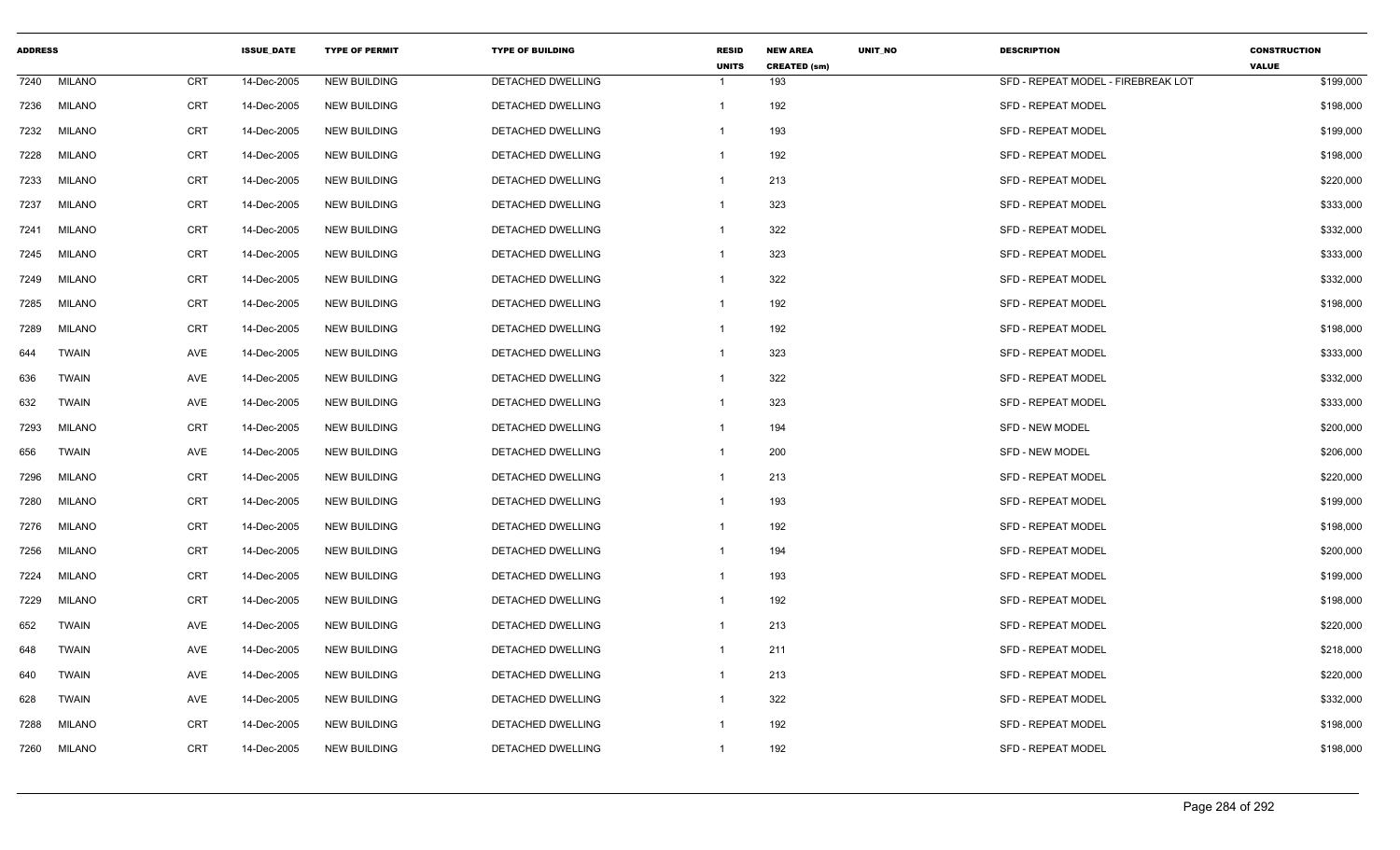| 89<br><b>VISTA</b><br><b>BLVD</b><br>14-Dec-2005<br>PORTABLE CLASSROOM<br>SCHOOL - ELEMENTARY<br>PORTABLE-RELOCATE (2), VISTA HEIGHTS P.S.<br>351<br>4070 CENTRAL<br>PKY E 14-Dec-2005<br>ADDITION AND ALTER<br><b>CHURCH</b><br>ADDITION/ALTER - PARISH HALL, R.C. EPISCOPAL C<br><b>BRITANNIA</b><br>W 14-Dec-2005<br><b>CLASS A PORTABLE SIGN</b><br>PORTABLE SIGN<br>785<br>RD.<br>Solutions<br><b>TASCO APPLIANCES</b><br>2111 DUNWIN<br>DR<br>14-Dec-2005<br><b>CLASS A PORTABLE SIGN</b><br>PORTABLE SIGN<br><b>RD</b><br>14-Dec-2005<br><b>CLASS A PORTABLE SIGN</b><br>PORTABLE SIGN<br><b>EXOTIC FLORAL DESIGN</b><br>CREDITVIEW<br>5425<br>1230 EGLINTON<br>AVE<br>W 14-Dec-2005<br><b>CLASS A PORTABLE SIGN</b><br>PORTABLE SIGN<br><b>FLOWERS UNLIMITED</b><br><b>RD</b><br>W 14-Dec-2005<br>PORTABLE SIGN<br>3221<br>DERRY<br><b>CLASS A PORTABLE SIGN</b><br><b>FLOWERS N US</b><br>W 14-Dec-2005<br>PORTABLE SIGN<br>3221<br><b>DERRY</b><br>RD.<br><b>CLASS A PORTABLE SIGN</b><br><b>FLOWERS N US</b><br>ST<br><b>BLOOR</b><br>14-Dec-2005<br><b>CLASS A PORTABLE SIGN</b><br>PORTABLE SIGN<br>LITTLE CAESARS PIZZA<br>644<br>MISSISSAUGA<br><b>RD</b><br>14-Dec-2005<br><b>CLASS A PORTABLE SIGN</b><br>PORTABLE SIGN<br>6485<br>Dimmi Ristorante<br>765<br><b>BRITANNIA</b><br>RD.<br>W 14-Dec-2005<br><b>CLASS A PORTABLE SIGN</b><br>PORTABLE SIGN<br>MAYTAG<br>3115 DUNDAS<br><b>ST</b><br>W 14-Dec-2005<br><b>CLASS A PORTABLE SIGN</b><br>PORTABLE SIGN<br>STAN WEST INTERIORS<br>W 14-Dec-2005<br><b>EGLINTON</b><br>AVE<br><b>CLASS A PORTABLE SIGN</b><br>PORTABLE SIGN<br>660<br>Mavis Dental<br>LAIRD<br><b>RD</b><br>3425<br>14-Dec-2005<br><b>CLASS A PORTABLE SIGN</b><br>PORTABLE SIGN<br><b>Brintex Marketing Ltd.</b><br>ST<br>5035 HURONTARIO<br>14-Dec-2005<br><b>CLASS A PORTABLE SIGN</b><br>PORTABLE SIGN<br>NATURE'S SOURCE<br>LANE<br>296<br>SFD - CUSTOM/GARAGE DETACHED + DEMOLITION<br>1115 WILLOW<br>15-Dec-2005<br><b>NEW BUILDING</b><br>DETACHED DWELLING |           |
|-------------------------------------------------------------------------------------------------------------------------------------------------------------------------------------------------------------------------------------------------------------------------------------------------------------------------------------------------------------------------------------------------------------------------------------------------------------------------------------------------------------------------------------------------------------------------------------------------------------------------------------------------------------------------------------------------------------------------------------------------------------------------------------------------------------------------------------------------------------------------------------------------------------------------------------------------------------------------------------------------------------------------------------------------------------------------------------------------------------------------------------------------------------------------------------------------------------------------------------------------------------------------------------------------------------------------------------------------------------------------------------------------------------------------------------------------------------------------------------------------------------------------------------------------------------------------------------------------------------------------------------------------------------------------------------------------------------------------------------------------------------------------------------------------------------------------------------------------------------------------------------------------------------------------------------------------------------------------------------------------------------|-----------|
|                                                                                                                                                                                                                                                                                                                                                                                                                                                                                                                                                                                                                                                                                                                                                                                                                                                                                                                                                                                                                                                                                                                                                                                                                                                                                                                                                                                                                                                                                                                                                                                                                                                                                                                                                                                                                                                                                                                                                                                                             | \$10,000  |
|                                                                                                                                                                                                                                                                                                                                                                                                                                                                                                                                                                                                                                                                                                                                                                                                                                                                                                                                                                                                                                                                                                                                                                                                                                                                                                                                                                                                                                                                                                                                                                                                                                                                                                                                                                                                                                                                                                                                                                                                             | \$0       |
|                                                                                                                                                                                                                                                                                                                                                                                                                                                                                                                                                                                                                                                                                                                                                                                                                                                                                                                                                                                                                                                                                                                                                                                                                                                                                                                                                                                                                                                                                                                                                                                                                                                                                                                                                                                                                                                                                                                                                                                                             | \$0       |
|                                                                                                                                                                                                                                                                                                                                                                                                                                                                                                                                                                                                                                                                                                                                                                                                                                                                                                                                                                                                                                                                                                                                                                                                                                                                                                                                                                                                                                                                                                                                                                                                                                                                                                                                                                                                                                                                                                                                                                                                             | \$0       |
|                                                                                                                                                                                                                                                                                                                                                                                                                                                                                                                                                                                                                                                                                                                                                                                                                                                                                                                                                                                                                                                                                                                                                                                                                                                                                                                                                                                                                                                                                                                                                                                                                                                                                                                                                                                                                                                                                                                                                                                                             | \$0       |
|                                                                                                                                                                                                                                                                                                                                                                                                                                                                                                                                                                                                                                                                                                                                                                                                                                                                                                                                                                                                                                                                                                                                                                                                                                                                                                                                                                                                                                                                                                                                                                                                                                                                                                                                                                                                                                                                                                                                                                                                             | \$0       |
|                                                                                                                                                                                                                                                                                                                                                                                                                                                                                                                                                                                                                                                                                                                                                                                                                                                                                                                                                                                                                                                                                                                                                                                                                                                                                                                                                                                                                                                                                                                                                                                                                                                                                                                                                                                                                                                                                                                                                                                                             | \$0       |
|                                                                                                                                                                                                                                                                                                                                                                                                                                                                                                                                                                                                                                                                                                                                                                                                                                                                                                                                                                                                                                                                                                                                                                                                                                                                                                                                                                                                                                                                                                                                                                                                                                                                                                                                                                                                                                                                                                                                                                                                             | \$0       |
|                                                                                                                                                                                                                                                                                                                                                                                                                                                                                                                                                                                                                                                                                                                                                                                                                                                                                                                                                                                                                                                                                                                                                                                                                                                                                                                                                                                                                                                                                                                                                                                                                                                                                                                                                                                                                                                                                                                                                                                                             | \$0       |
|                                                                                                                                                                                                                                                                                                                                                                                                                                                                                                                                                                                                                                                                                                                                                                                                                                                                                                                                                                                                                                                                                                                                                                                                                                                                                                                                                                                                                                                                                                                                                                                                                                                                                                                                                                                                                                                                                                                                                                                                             | \$0       |
|                                                                                                                                                                                                                                                                                                                                                                                                                                                                                                                                                                                                                                                                                                                                                                                                                                                                                                                                                                                                                                                                                                                                                                                                                                                                                                                                                                                                                                                                                                                                                                                                                                                                                                                                                                                                                                                                                                                                                                                                             | \$0       |
|                                                                                                                                                                                                                                                                                                                                                                                                                                                                                                                                                                                                                                                                                                                                                                                                                                                                                                                                                                                                                                                                                                                                                                                                                                                                                                                                                                                                                                                                                                                                                                                                                                                                                                                                                                                                                                                                                                                                                                                                             | \$0       |
|                                                                                                                                                                                                                                                                                                                                                                                                                                                                                                                                                                                                                                                                                                                                                                                                                                                                                                                                                                                                                                                                                                                                                                                                                                                                                                                                                                                                                                                                                                                                                                                                                                                                                                                                                                                                                                                                                                                                                                                                             | \$0       |
|                                                                                                                                                                                                                                                                                                                                                                                                                                                                                                                                                                                                                                                                                                                                                                                                                                                                                                                                                                                                                                                                                                                                                                                                                                                                                                                                                                                                                                                                                                                                                                                                                                                                                                                                                                                                                                                                                                                                                                                                             | \$0       |
|                                                                                                                                                                                                                                                                                                                                                                                                                                                                                                                                                                                                                                                                                                                                                                                                                                                                                                                                                                                                                                                                                                                                                                                                                                                                                                                                                                                                                                                                                                                                                                                                                                                                                                                                                                                                                                                                                                                                                                                                             | \$0       |
|                                                                                                                                                                                                                                                                                                                                                                                                                                                                                                                                                                                                                                                                                                                                                                                                                                                                                                                                                                                                                                                                                                                                                                                                                                                                                                                                                                                                                                                                                                                                                                                                                                                                                                                                                                                                                                                                                                                                                                                                             | \$272,000 |
| MAINGATE<br>DR<br>15-Dec-2005<br>ALTERATION TO EXIST BLDG<br><b>CHURCH</b><br>INTERIOR ALTERATIONS - ANATOLIA ISLAMIC CENT<br>5280                                                                                                                                                                                                                                                                                                                                                                                                                                                                                                                                                                                                                                                                                                                                                                                                                                                                                                                                                                                                                                                                                                                                                                                                                                                                                                                                                                                                                                                                                                                                                                                                                                                                                                                                                                                                                                                                          | \$248,000 |
| <b>CRES</b><br>15-Dec-2005<br><b>TECUMSEH PARK</b><br><b>INGROUND POOL</b><br>DETACHED DWELLING<br>1231                                                                                                                                                                                                                                                                                                                                                                                                                                                                                                                                                                                                                                                                                                                                                                                                                                                                                                                                                                                                                                                                                                                                                                                                                                                                                                                                                                                                                                                                                                                                                                                                                                                                                                                                                                                                                                                                                                     | \$0       |
| <b>RD</b><br>440<br>ARGENTIA<br>15-Dec-2005<br>ALTERATION TO EXIST BLDG<br>COMMERCIAL OFFICE - MULTI-USER<br>INTERIOR ALTERATIONS-PARTNERS IN MEDICINE<br>2000                                                                                                                                                                                                                                                                                                                                                                                                                                                                                                                                                                                                                                                                                                                                                                                                                                                                                                                                                                                                                                                                                                                                                                                                                                                                                                                                                                                                                                                                                                                                                                                                                                                                                                                                                                                                                                              | \$75,000  |
| CRT<br>SOUTH COMMON<br>15-Dec-2005<br><b>ADDITION AND ALTER</b><br>SCHOOL - ELEMENTARY<br>ADDTN/ALTER-2 STOREY, ERIN MILLS SENIOR P.S, (<br>3546                                                                                                                                                                                                                                                                                                                                                                                                                                                                                                                                                                                                                                                                                                                                                                                                                                                                                                                                                                                                                                                                                                                                                                                                                                                                                                                                                                                                                                                                                                                                                                                                                                                                                                                                                                                                                                                            | \$0       |
| <b>REID</b><br>DR<br>27<br>15-Dec-2005<br>ALTERATION TO EXIST BLDG<br>SINGLE TENANT INDUSTRIAL<br>ALTERATIONS-TRUCK ENCLOSURE, KRAFT CANAD/                                                                                                                                                                                                                                                                                                                                                                                                                                                                                                                                                                                                                                                                                                                                                                                                                                                                                                                                                                                                                                                                                                                                                                                                                                                                                                                                                                                                                                                                                                                                                                                                                                                                                                                                                                                                                                                                 | \$34,000  |
| LAKESHORE<br><b>RD</b><br>15-Dec-2005<br><b>FASCIA SIGN</b><br>COMMERCIAL RETAIL-SINGLE USER<br>139<br>E.<br>ONE (1) ROOF SIGN, ONE (1) FASCIA SIGN - TEN RES                                                                                                                                                                                                                                                                                                                                                                                                                                                                                                                                                                                                                                                                                                                                                                                                                                                                                                                                                                                                                                                                                                                                                                                                                                                                                                                                                                                                                                                                                                                                                                                                                                                                                                                                                                                                                                               | \$6,000   |
| W 15-Dec-2005<br><b>FASCIA SIGN</b><br>19-20<br>2273<br><b>DUNDAS</b><br>ST<br>MULTI-TENANT INDUSTRIAL<br>ONE (1) FASCIA SIGN - NAPA AUTO PARTS                                                                                                                                                                                                                                                                                                                                                                                                                                                                                                                                                                                                                                                                                                                                                                                                                                                                                                                                                                                                                                                                                                                                                                                                                                                                                                                                                                                                                                                                                                                                                                                                                                                                                                                                                                                                                                                             | \$6,000   |
| 635<br>NORTHAM<br>DR<br>15-Dec-2005<br>ALTERATION TO EXIST BLDG<br>6295<br>MULTI-TENANT INDUSTRIAL<br>INTERIOR ALTERATIONS - SUMMIT REIT<br>$\overline{1}$                                                                                                                                                                                                                                                                                                                                                                                                                                                                                                                                                                                                                                                                                                                                                                                                                                                                                                                                                                                                                                                                                                                                                                                                                                                                                                                                                                                                                                                                                                                                                                                                                                                                                                                                                                                                                                                  | \$96,000  |
| <b>DONNELLY</b><br>DR<br>15-Dec-2005<br>ADDITION AND ALTER<br>ADDITION-2ND FLOOR + 1ST FLOOR /NEW GARAGE/<br>211<br>DETACHED DWELLING                                                                                                                                                                                                                                                                                                                                                                                                                                                                                                                                                                                                                                                                                                                                                                                                                                                                                                                                                                                                                                                                                                                                                                                                                                                                                                                                                                                                                                                                                                                                                                                                                                                                                                                                                                                                                                                                       | \$285,000 |
| <b>MILLCREEK</b><br>DR<br>15-Dec-2005<br>ALTERATION TO EXIST BLDG<br><b>COMMERCIAL - OTHER</b><br>6855<br>ALTERATIONS - RECONSTRUCT FLOOR SLAB FOR V                                                                                                                                                                                                                                                                                                                                                                                                                                                                                                                                                                                                                                                                                                                                                                                                                                                                                                                                                                                                                                                                                                                                                                                                                                                                                                                                                                                                                                                                                                                                                                                                                                                                                                                                                                                                                                                        | \$400,000 |
| 32<br>CALLISTO<br>CRT<br>15-Dec-2005<br><b>NEW BUILDING</b><br>280<br>SFD - CUSTOM<br>DETACHED DWELLING<br>$\overline{1}$                                                                                                                                                                                                                                                                                                                                                                                                                                                                                                                                                                                                                                                                                                                                                                                                                                                                                                                                                                                                                                                                                                                                                                                                                                                                                                                                                                                                                                                                                                                                                                                                                                                                                                                                                                                                                                                                                   | \$288,000 |
| 15-Dec-2005<br>ALTERATION TO EXIST BLDG<br>COMMERCIAL RETAIL - MULTI-USER<br><b>INTERIOR ALTERATIONS-HASTY MARKET</b><br>4665 CENTRAL<br><b>PKY</b><br>E<br>-1                                                                                                                                                                                                                                                                                                                                                                                                                                                                                                                                                                                                                                                                                                                                                                                                                                                                                                                                                                                                                                                                                                                                                                                                                                                                                                                                                                                                                                                                                                                                                                                                                                                                                                                                                                                                                                              | \$20,000  |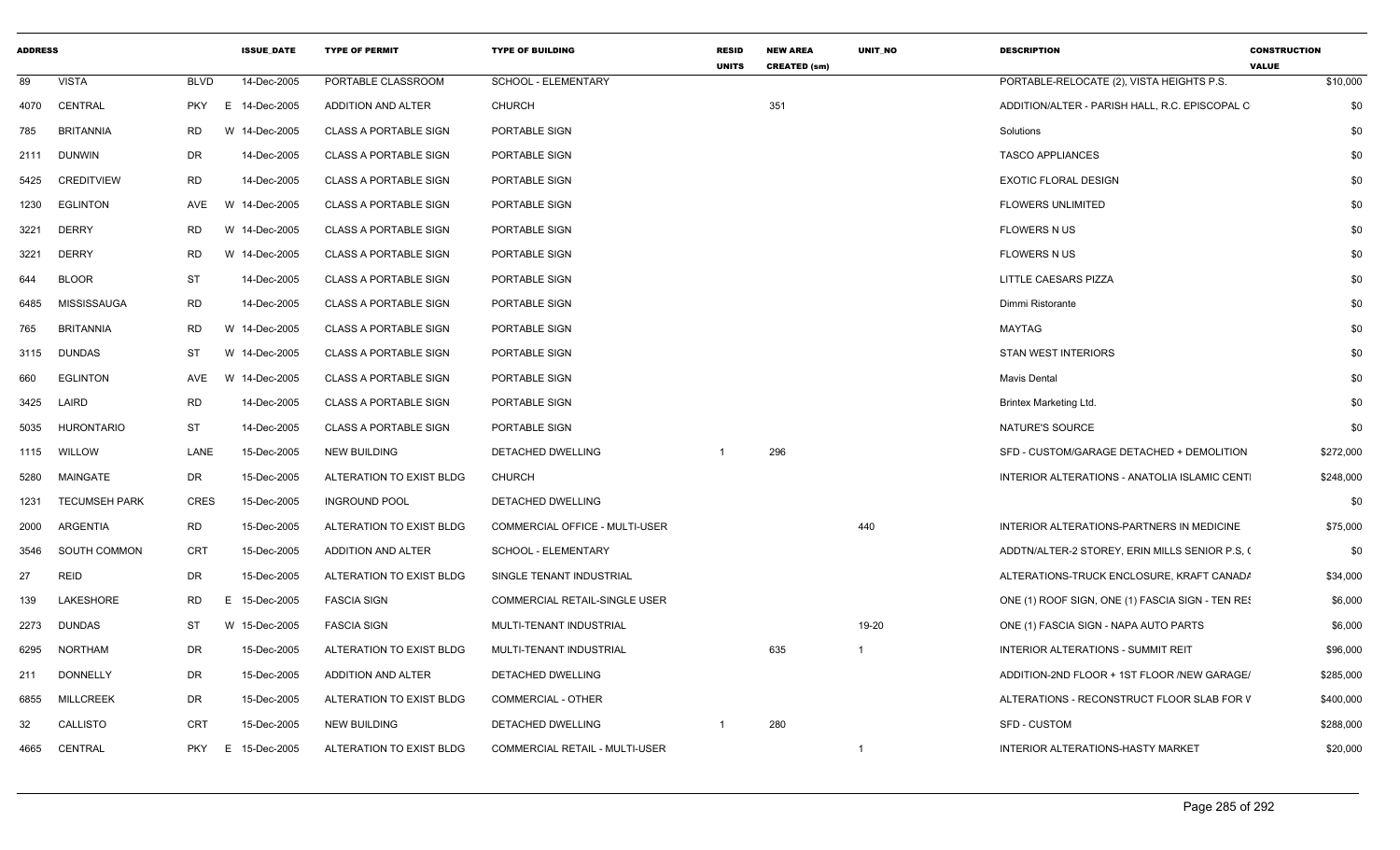| <b>ADDRESS</b> |                      |             | <b>ISSUE DATE</b> | <b>TYPE OF PERMIT</b>        | <b>TYPE OF BUILDING</b>               | <b>RESID</b><br><b>UNITS</b> | <b>NEW AREA</b><br><b>CREATED (sm)</b> | UNIT_NO        | <b>DESCRIPTION</b>                             | <b>CONSTRUCTION</b><br><b>VALUE</b> |
|----------------|----------------------|-------------|-------------------|------------------------------|---------------------------------------|------------------------------|----------------------------------------|----------------|------------------------------------------------|-------------------------------------|
| 4126           | CAWTHRA              | RD          | 15-Dec-2005       | <b>REVISIONS</b>             | <b>DETACHED DWELLING</b>              |                              | 271                                    |                | <b>REVISION</b>                                | \$0                                 |
| 5100           | <b>ERIN MILLS</b>    | <b>PKY</b>  | 15-Dec-2005       | ALTERATION TO EXIST BLDG     | COMMERCIAL RETAIL - MULTI-USER        |                              |                                        | <b>N05</b>     | <b>RETAIL</b>                                  | \$15,000                            |
| 100            | <b>CITY CENTRE</b>   | DR          | 15-Dec-2005       | ALTERATION TO EXIST BLDG     | <b>COMMERCIAL RETAIL - MULTI-USER</b> |                              |                                        | 2-955          | INTERIOR ALTERATIONS-CARLY BAKER VISAGE        | \$17,000                            |
| 1315           | <b>DERRY</b>         | RD          | E.<br>15-Dec-2005 | MEZZANINE                    | MULTI-TENANT INDUSTRIAL               |                              | 87                                     | $\overline{4}$ | <b>REAL ESTATE OFFICE</b>                      | \$100,000                           |
| 3255           | HAVENWOOD            | DR          | 15-Dec-2005       | <b>TEMPORARY STRUCTURE</b>   | <b>SCHOOL - ELEMENTARY</b>            |                              |                                        |                | (1) PORTABLE OFFICE RELOCATE                   | \$36,000                            |
| 225            | <b>DUNDAS</b>        | ST          | E 15-Dec-2005     | <b>FASCIA SIGN</b>           | <b>COMMERCIAL RETAIL-SINGLE USER</b>  |                              |                                        |                | ONE (1) FASCIA SIGN - HAWLEY PONTIAC CADILAC   | \$5,000                             |
| 3220           | CARAVELLE            | DR          | 15-Dec-2005       | <b>SPRINKLERS</b>            | SINGLE TENANT INDUSTRIAL              |                              |                                        |                | <b>SPRINKLERS</b>                              | \$74,000                            |
| 7117           | <b>WHITE PINE</b>    | CRT         | 15-Dec-2005       | <b>INGROUND POOL</b>         | DETACHED DWELLING                     |                              |                                        |                |                                                | \$0                                 |
| 7268           | MILANO               | CRT         | 15-Dec-2005       | NEW BUILDING                 | DETACHED DWELLING                     |                              | 322                                    |                | <b>SFD - REPEAT MODEL</b>                      | \$332,000                           |
| 2064           | OBECK                | <b>CRES</b> | 15-Dec-2005       | ALTERATION TO EXIST BLDG     | DETACHED DWELLING                     |                              |                                        |                | ADDITION-COVERED PORCH                         | \$10,000                            |
| 100            | <b>BRITANNIA</b>     | RD          | 15-Dec-2005<br>E. | <b>FASCIA SIGN</b>           | SINGLE TENANT INDUSTRIAL              |                              |                                        |                | ONE (1) CANOPY FASCIA SIGN - HOLIDAY INN       | \$5,000                             |
| 6981           | <b>MILLCREEK</b>     | DR          | 15-Dec-2005       | <b>CLASS A PORTABLE SIGN</b> | PORTABLE SIGN                         |                              |                                        |                | Selective Sound                                | \$0                                 |
| $\mathbf 0$    | HURONTARIO           | <b>ST</b>   | 15-Dec-2005       | <b>CLASS A PORTABLE SIGN</b> | PORTABLE SIGN                         |                              |                                        |                | CENTRAL PENTECOSTAL CHURCH                     | \$0                                 |
| 2555           | <b>ERIN CENTRE</b>   | <b>BLVD</b> | 15-Dec-2005       | <b>CLASS A PORTABLE SIGN</b> | PORTABLE SIGN                         |                              |                                        |                | TOP HAT CLEANERS                               | \$0                                 |
| 790            | <b>DUNDAS</b>        | ST          | E.<br>15-Dec-2005 | <b>CLASS A PORTABLE SIGN</b> | PORTABLE SIGN                         |                              |                                        |                | UNITED FURNITURE WAREHOUSE                     | \$0                                 |
| 800            | CONSTELLATION        | DR          | 15-Dec-2005       | ALTERATION TO EXIST BLDG     | CONDOMINIUM ROW DWELLING              |                              |                                        | 16             | 3 ADDITIONAL FIXTURES                          | \$3,000                             |
| 2400           | DUNDAS               | ST          | W 15-Dec-2005     | <b>CLASS A PORTABLE SIGN</b> | PORTABLE SIGN                         |                              |                                        |                | DRAGOONANAN/GARDEN HILLS ART GALLERY           | \$0                                 |
| 1850           | <b>BRITANNIA</b>     | RD          | Е<br>16-Dec-2005  | ALTERATION TO EXIST BLDG     | MULTI-TENANT INDUSTRIAL               |                              |                                        | 6              | <b>REPAIR TRUCK &amp; TRAILERS</b>             | \$94,000                            |
| 2614           | <b>TRUSCOTT</b>      | DR          | 16-Dec-2005       | ADDITION AND ALTER           | DETACHED DWELLING                     |                              |                                        |                | ADDN - FRONT ENTRANCE & 2ND STOREY /ALTS       | \$78,000                            |
| 310            | ANNAGEM              | <b>BLVD</b> | 16-Dec-2005       | ALTERATION TO EXIST BLDG     | MULTI-TENANT INDUSTRIAL               |                              |                                        | $\overline{2}$ | OFFICE/WAREHOUSE & DISTRIBUTION                | \$140,000                           |
| 4920           | <b>TOMKEN</b>        | RD          | 16-Dec-2005       | ALTERATION TO EXIST BLDG     | <b>COMMERCIAL RETAIL - MULTI-USER</b> |                              |                                        | 3              | OPTICIAN OFFICE/GLASSES MANUFACTURE 40% AC     | \$50,000                            |
| 1349           | <b>BURNHAMTHORPE</b> | RD          | Е<br>16-Dec-2005  | <b>PYLON SIGN</b>            | COMMERCIAL RETAIL-SINGLE USER         |                              |                                        |                | 1 ADDITIONAL GROUND SIGN - SHELL               | \$3,000                             |
| 3095           | ARGENTIA             | RD          | 16-Dec-2005       | <b>FASCIA SIGN</b>           | <b>COMMERCIAL RETAIL - MULTI-USER</b> |                              |                                        | E <sub>1</sub> | 1 FASCIA SIGN - URBAN BARN                     | \$8,000                             |
| 5264           | PEDALINA             | DR          | 16-Dec-2005       | NEW BUILDING                 | STREET ROW DWELLING                   |                              |                                        | #1-5           | STREET ROW DWELLING - BLK 2 (5 UNITS) - COMPLI | \$0                                 |
| 5271           | PEDALINA             | DR          | 16-Dec-2005       | <b>NEW BUILDING</b>          | STREET ROW DWELLING                   |                              |                                        | $#1-6$         | STREET ROW DWELLING - BLK 3 (6 UNITS) - COMPLI | \$0                                 |
| 5257           | PEDALINA             | DR          | 16-Dec-2005       | NEW BUILDING                 | STREET ROW DWELLING                   |                              |                                        | #1-6           | STREET ROW DWELLING - BLK 4 (6 UNITS) - COMPLI | \$0                                 |
| 38             | <b>BRETON</b>        | AVE         | 16-Dec-2005       | NEW BUILDING                 | STREET ROW DWELLING                   |                              |                                        | #1-5           | STREET ROW DWELLING - BLK 5 (5 UNITS) - COMPLI | \$0                                 |
| 50             | <b>BRETON</b>        | AVE         | 16-Dec-2005       | <b>NEW BUILDING</b>          | STREET ROW DWELLING                   |                              |                                        | #1-5           | STREET ROW DWELLING - BLK 6 (5 UNITS) - COMPLI | \$0                                 |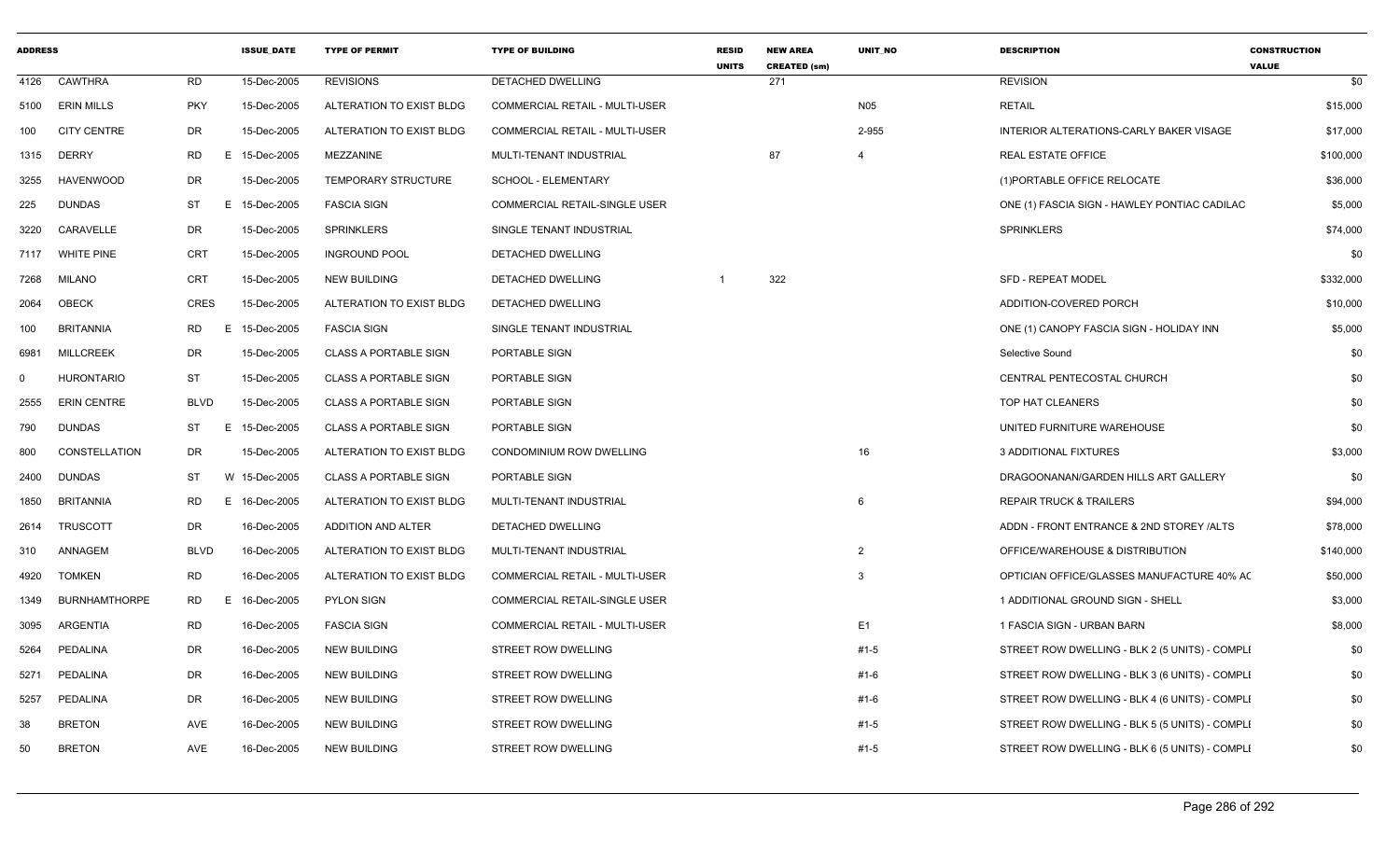| <b>ADDRESS</b> |                          |             | <b>ISSUE DATE</b> | <b>TYPE OF PERMIT</b>        | <b>TYPE OF BUILDING</b> | <b>RESID</b><br><b>UNITS</b> | <b>NEW AREA</b><br><b>CREATED (sm)</b> | UNIT_NO | <b>DESCRIPTION</b>                        | <b>CONSTRUCTION</b><br><b>VALUE</b> |     |
|----------------|--------------------------|-------------|-------------------|------------------------------|-------------------------|------------------------------|----------------------------------------|---------|-------------------------------------------|-------------------------------------|-----|
| 5425           | <b>CREDITVIEW</b>        | <b>RD</b>   | 16-Dec-2005       | <b>CLASS A PORTABLE SIGN</b> | PORTABLE SIGN           |                              |                                        |         | <b>Beauskin Laser Clinic</b>              |                                     | \$0 |
| 6550           | MEADOWVALE TOWN CENCIR   |             | 16-Dec-2005       | <b>CLASS A PORTABLE SIGN</b> | PORTABLE SIGN           |                              |                                        |         | Nardinis Salon & Spa                      |                                     | \$0 |
| 3050           | ARTESIAN                 | DR          | 16-Dec-2005       | <b>CLASS A PORTABLE SIGN</b> | PORTABLE SIGN           |                              |                                        |         | Golden Palace Chineese                    |                                     | \$0 |
| 0              | <b>MATHESON</b>          | <b>BLVD</b> | E<br>16-Dec-2005  | <b>CLASS A PORTABLE SIGN</b> | PORTABLE SIGN           |                              |                                        |         | COMMUNITY SERVICES - REC & PARKS          |                                     | \$0 |
| $\mathbf 0$    | <b>HURONTARIO</b>        | ST          | 16-Dec-2005       | <b>CLASS A PORTABLE SIGN</b> | PORTABLE SIGN           |                              |                                        |         | COMMUNITY SERVICES - REC & PARKS          |                                     | \$0 |
| $\mathbf 0$    | <b>BURNHAMTHORPE</b>     | <b>RD</b>   | E<br>16-Dec-2005  | <b>CLASS A PORTABLE SIGN</b> | PORTABLE SIGN           |                              |                                        |         | COMMUNITY SERVICES - REC & PARKS          |                                     | \$0 |
| 3300           | <b>MAVIS</b>             | <b>RD</b>   | 16-Dec-2005       | <b>CLASS A PORTABLE SIGN</b> | PORTABLE SIGN           |                              |                                        |         | Adria Auto Body                           |                                     | \$0 |
| 0              | <b>WINSTON CHURCHILL</b> | <b>BLVD</b> | 16-Dec-2005       | <b>CLASS A PORTABLE SIGN</b> | PORTABLE SIGN           |                              |                                        |         | COMMUNITY SERVICES - REC & PARKS          |                                     | \$0 |
| $\mathbf{0}$   | <b>DUNDAS</b>            | ST          | W 16-Dec-2005     | <b>CLASS A PORTABLE SIGN</b> | PORTABLE SIGN           |                              |                                        |         | COMMUNITY SERVICES - REC & PARKS          |                                     | \$0 |
| 6045           | <b>MAVIS</b>             | <b>RD</b>   | 16-Dec-2005       | <b>CLASS A PORTABLE SIGN</b> | PORTABLE SIGN           |                              |                                        |         | Ponti Menswear                            |                                     | \$0 |
| 0              | <b>GOREWAY</b>           | <b>DR</b>   | 16-Dec-2005       | <b>CLASS A PORTABLE SIGN</b> | PORTABLE SIGN           |                              |                                        |         | COMMUNITY SERVICES - REC & PARKS          |                                     | \$0 |
| 1233           | <b>DERRY</b>             | RD          | E.<br>16-Dec-2005 | <b>CLASS A PORTABLE SIGN</b> | PORTABLE SIGN           |                              |                                        |         | Red Rose Convention Crt.                  |                                     | \$0 |
| 0              | <b>WINSTON CHURCHILL</b> | <b>BLVD</b> | 16-Dec-2005       | <b>CLASS A PORTABLE SIGN</b> | PORTABLE SIGN           |                              |                                        |         |                                           |                                     | \$0 |
| 44             | <b>BRITANNIA</b>         | <b>RD</b>   | E<br>16-Dec-2005  | <b>CLASS A PORTABLE SIGN</b> | PORTABLE SIGN           |                              |                                        |         | Tim Hortons                               |                                     | \$0 |
| 700            | <b>DUNDAS</b>            | <b>ST</b>   | E.<br>16-Dec-2005 | <b>CLASS A PORTABLE SIGN</b> | PORTABLE SIGN           |                              |                                        |         | Rattan Furniture                          |                                     | \$0 |
| $\mathbf{0}$   | SOUTHDOWN                | <b>RD</b>   | 16-Dec-2005       | <b>CLASS A PORTABLE SIGN</b> | PORTABLE SIGN           |                              |                                        |         | COMMUNITY SERVICES - REC & PARKS          |                                     | \$0 |
| 0              | <b>DUNDAS</b>            | ST          | W 16-Dec-2005     | <b>CLASS A PORTABLE SIGN</b> | PORTABLE SIGN           |                              |                                        |         |                                           |                                     | \$0 |
| $\mathbf 0$    | <b>MAVIS</b>             | <b>RD</b>   | 16-Dec-2005       | <b>CLASS A PORTABLE SIGN</b> | PORTABLE SIGN           |                              |                                        |         |                                           |                                     | \$0 |
| 0              | <b>ERIN MILLS</b>        | <b>PKY</b>  | 16-Dec-2005       | <b>CLASS A PORTABLE SIGN</b> | PORTABLE SIGN           |                              |                                        |         | COMMUNITY SERVICES - REC & PARKS          |                                     | \$0 |
| 3145           | <b>DUNDAS</b>            | ST          | W 16-Dec-2005     | <b>CLASS A PORTABLE SIGN</b> | PORTABLE SIGN           |                              |                                        |         | <b>Fine Details</b>                       |                                     | \$0 |
| 1170           | <b>BURNHAMTHORPE</b>     | <b>RD</b>   | W 16-Dec-2005     | <b>CLASS A PORTABLE SIGN</b> | PORTABLE SIGN           |                              |                                        |         | Piano Plus                                |                                     | \$0 |
| 0              | <b>EGLINTON</b>          | AVE         | W 16-Dec-2005     | <b>CLASS A PORTABLE SIGN</b> | PORTABLE SIGN           |                              |                                        |         | COMMUNITY SERVICES - FRANK McKECHNIE COMM |                                     | \$0 |
| 2640           | <b>SOUTH SHERIDAN</b>    | WAY         | 16-Dec-2005       | <b>CLASS A PORTABLE SIGN</b> | PORTABLE SIGN           |                              |                                        |         | <b>Factory Shoe</b>                       |                                     | \$0 |
| 848            | <b>BURNHAMTHORPE</b>     | <b>RD</b>   | W<br>16-Dec-2005  | <b>CLASS A PORTABLE SIGN</b> | PORTABLE SIGN           |                              |                                        |         | <b>Apcot Computers</b>                    |                                     | \$0 |
| $\mathbf 0$    | <b>EGLINTON</b>          | AVE         | E.<br>16-Dec-2005 | <b>CLASS A PORTABLE SIGN</b> | PORTABLE SIGN           |                              |                                        |         | COMMUNITY SERVICES - FRANK MCKECHNIE COMN |                                     | \$0 |
| 620            | <b>BLOOR</b>             | ST          | 16-Dec-2005       | <b>CLASS A PORTABLE SIGN</b> | PORTABLE SIGN           |                              |                                        |         | Carafe Wine Makers                        |                                     | \$0 |
| $\Omega$       | <b>DUNDAS</b>            | <b>ST</b>   | W 16-Dec-2005     | <b>CLASS A PORTABLE SIGN</b> | PORTABLE SIGN           |                              |                                        |         | COMMUNITY SERVICES - REC & PARKS          |                                     | \$0 |
| 0              | <b>GOREWAY</b>           | <b>DR</b>   | 16-Dec-2005       | <b>CLASS A PORTABLE SIGN</b> | PORTABLE SIGN           |                              |                                        |         | COMMUNITY SERVICES - REC & PARKS          |                                     | \$0 |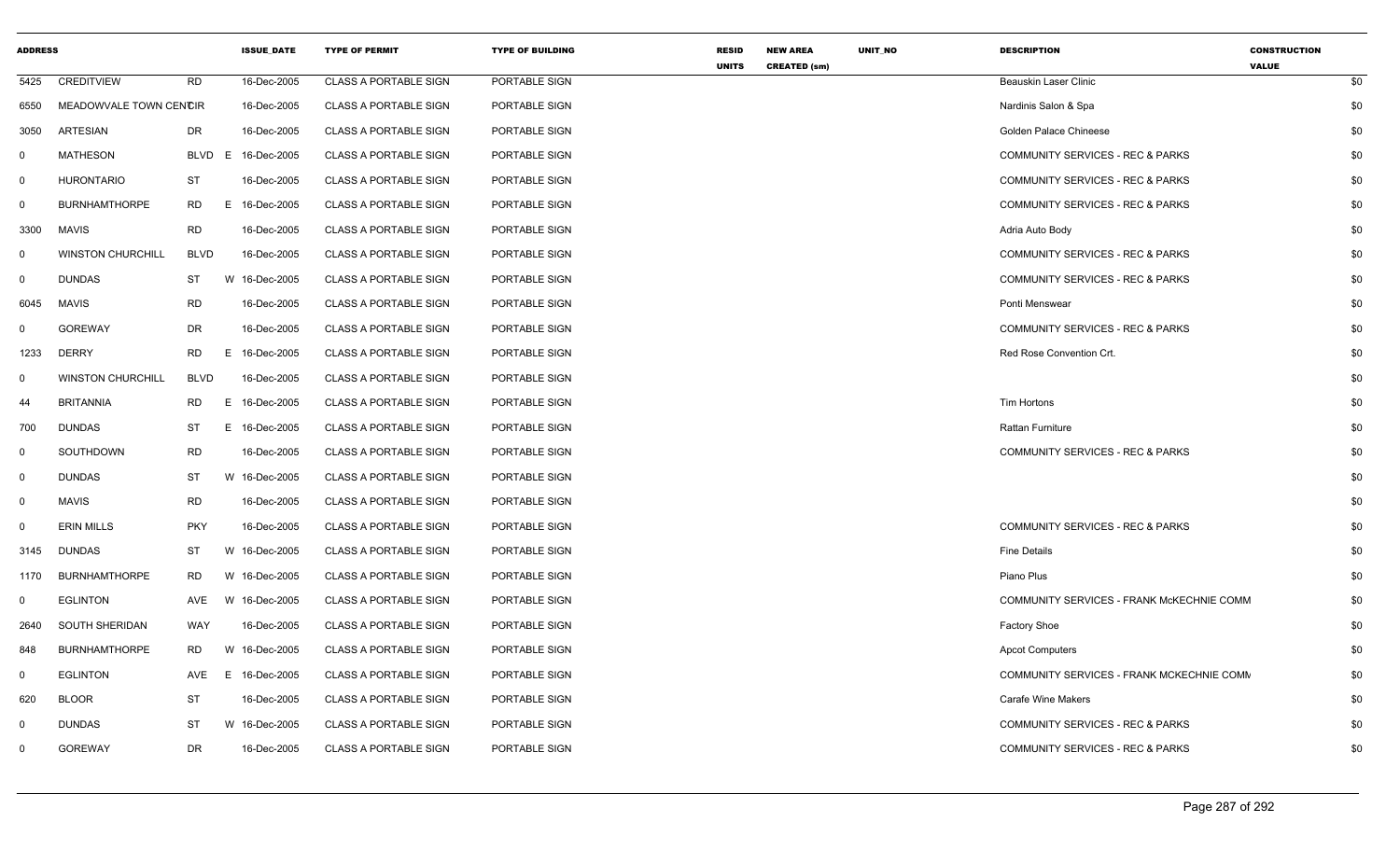| <b>ADDRESS</b> |                          |             | <b>ISSUE DATE</b> | <b>TYPE OF PERMIT</b>        | <b>TYPE OF BUILDING</b>        | <b>RESID</b><br><b>UNITS</b> | <b>NEW AREA</b><br><b>CREATED (sm)</b> | <b>UNIT NO</b> | <b>DESCRIPTION</b>                             | <b>CONSTRUCTION</b><br><b>VALUE</b> |
|----------------|--------------------------|-------------|-------------------|------------------------------|--------------------------------|------------------------------|----------------------------------------|----------------|------------------------------------------------|-------------------------------------|
| 5025           | HEATHERLEIGH             | AVE         | 16-Dec-2005       | <b>CLASS A PORTABLE SIGN</b> | PORTABLE SIGN                  |                              |                                        |                | <b>Computer Plus</b>                           | \$0                                 |
| $\Omega$       | <b>EGLINTON</b>          | AVE         | W 16-Dec-2005     | <b>CLASS A PORTABLE SIGN</b> | PORTABLE SIGN                  |                              |                                        |                | CHABAD OF MISSISSAUGA                          | \$0                                 |
| 2273           | <b>DUNDAS</b>            | ST<br>W     | 16-Dec-2005       | <b>CLASS A PORTABLE SIGN</b> | PORTABLE SIGN                  |                              |                                        |                | <b>ASIAN PERSIAN RUG</b>                       | \$0                                 |
| 6045           | MAVIS                    | RD          | 16-Dec-2005       | <b>CLASS A PORTABLE SIGN</b> | PORTABLE SIGN                  |                              |                                        |                | PONTI MENSWEAR                                 | \$0                                 |
| 3055           | VEGA                     | <b>BLVD</b> | 19-Dec-2005       | ALTERATION TO EXIST BLDG     | COMMERCIAL RETAIL-SINGLE USER  |                              |                                        |                | INTERIOR ALTERATIONS-KRISPY KREME              | \$15,000                            |
| 1161           | NORTHMOUNT               | AVE         | 19-Dec-2005       | <b>NEW BUILDING</b>          | DETACHED DWELLING              | $\overline{1}$               | 250                                    |                | <b>SFD - CUSTOM</b>                            | \$258,000                           |
| 575            | <b>DUNDAS</b>            | ST          | W 19-Dec-2005     | <b>NEW BUILDING</b>          | APARTMENT (> 6 UNITS)          | 18                           | 1,992                                  |                | CONDO SKYLIGHT APT - BLK 9 (18 UNITS)-FOUNDAT  | \$2,004,000                         |
| 33             | <b>CITY CENTRE</b>       | <b>DR</b>   | 19-Dec-2005       | ALTERATION TO EXIST BLDG     | COMMERCIAL OFFICE - MULTI-USER |                              |                                        | 210            | INTERIOR ALTERATIONS-RBC FINANCIAL GROUP       | \$68,000                            |
| 2069           | <b>BURNHAMTHORPE</b>     | RD          | E 19-Dec-2005     | TENTS/AIR SUPPORT STRUC      | COMMERCIAL RETAIL-SINGLE USER  |                              | 894                                    |                | GARDEN CENTRE-GREENHOUSE/CANOPY-SHERIDA        | \$303,000                           |
| 37             | <b>CALLISTO</b>          | CRT         | 19-Dec-2005       | <b>NEW BUILDING</b>          | DETACHED DWELLING              | $\overline{1}$               | 270                                    |                | <b>SFD - REPEAT MODEL</b>                      | \$250,000                           |
| 7567           | <b>DISCUS</b>            | CRES        | 19-Dec-2005       | <b>REVISIONS</b>             | DETACHED DWELLING              |                              |                                        |                | RELOCATION OF DUCTWORK                         | \$0                                 |
| $\Omega$       | <b>MAVIS</b>             | <b>RD</b>   | 19-Dec-2005       | <b>CLASS A PORTABLE SIGN</b> | PORTABLE SIGN                  |                              |                                        |                | COMMUNITY SERVICES - FRANK MCKECHINE CC        | \$0                                 |
| $\Omega$       | <b>HURONTARIO</b>        | ST          | 19-Dec-2005       | <b>CLASS A PORTABLE SIGN</b> | PORTABLE SIGN                  |                              |                                        |                | COMMUNITY SERVICES - FRANK MCKECHINE CC        | \$0                                 |
| $\Omega$       | BRITANNIA                | RD<br>W     | 19-Dec-2005       | <b>CLASS A PORTABLE SIGN</b> | PORTABLE SIGN                  |                              |                                        |                | COMMUNITY SERVICES - FRANK MCKECHNIE CC        | \$0                                 |
| $\Omega$       | <b>CAWTHRA</b>           | RD          | 19-Dec-2005       | <b>CLASS A PORTABLE SIGN</b> | PORTABLE SIGN                  |                              |                                        |                | COMMUNITY SERVICES - REC & PARKS               | \$0                                 |
| $\Omega$       | <b>CAWTHRA</b>           | RD          | 19-Dec-2005       | <b>CLASS A PORTABLE SIGN</b> | PORTABLE SIGN                  |                              |                                        |                | COMMUNITY SERVICES - REC & PARKS               | \$0                                 |
| $\Omega$       | <b>ERIN MILLS</b>        | <b>PKY</b>  | 19-Dec-2005       | <b>CLASS A PORTABLE SIGN</b> | PORTABLE SIGN                  |                              |                                        |                | COMMUNITY SERVICES - REC & PARKS               | \$0                                 |
| $\Omega$       | <b>WINSTON CHURCHILL</b> | <b>BLVD</b> | 19-Dec-2005       | <b>CLASS A PORTABLE SIGN</b> | PORTABLE SIGN                  |                              |                                        |                | COMMUNITY SERVICES - REC & PARKS               | \$0                                 |
| $\Omega$       | <b>BRITANNIA</b>         | RD          | W 19-Dec-2005     | <b>CLASS A PORTABLE SIGN</b> | PORTABLE SIGN                  |                              |                                        |                | <b>COMMUNITY SERVICES - REC &amp; PARKS</b>    | \$0                                 |
| $\Omega$       | <b>BRITANNIA</b>         | RD          | W 19-Dec-2005     | <b>CLASS A PORTABLE SIGN</b> | PORTABLE SIGN                  |                              |                                        |                | COMMUNITY SERVICES - REC                       | \$0                                 |
| $\Omega$       | <b>ERIN MILLS</b>        | <b>PKY</b>  | 19-Dec-2005       | <b>CLASS A PORTABLE SIGN</b> | PORTABLE SIGN                  |                              |                                        |                | COMMUNITY SERVICES - REC & PARKS               | \$0                                 |
| $\Omega$       | <b>BURNHAMTHORPE</b>     | <b>RD</b>   | E 19-Dec-2005     | <b>CLASS A PORTABLE SIGN</b> | PORTABLE SIGN                  |                              |                                        |                | COMMUNITY SERVICES - REC & PARKS               | \$0                                 |
| 231            | LAKESHORE                | RD<br>E.    | 20-Dec-2005       | ALTERATION TO EXIST BLDG     | COMMERCIAL RETAIL-SINGLE USER  |                              | 77                                     |                | <b>RESTAURANT</b>                              | \$30,000                            |
| 1780           | MEADOWVALE               | <b>BLVD</b> | 20-Dec-2005       | ADDITION TO EXIST BLDG       | SCHOOL - SECONDARY             |                              | 1,256                                  |                | ADDITION - NOTRE PLACE-ECOLE STE.FAMILLE, FOI  | \$1,774,000                         |
| 17             | <b>OAKWOOD</b>           | AVE<br>- S  | 20-Dec-2005       | ADDITION TO EXIST BLDG       | DETACHED DWELLING              |                              |                                        |                | ADDITION - SECOND STOREY                       | \$88,000                            |
| 69             | <b>BRETON</b>            | AVE         | 20-Dec-2005       | <b>NEW BUILDING</b>          | STREET ROW DWELLING            | 5                            | 891                                    | $#1-5$         | STREET ROW DWELLING - BLK 1 (5 UNITS)          | \$917,000                           |
| 2200           | ARGENTIA                 | <b>RD</b>   | 20-Dec-2005       | ADDITION TO EXIST BLDG       | SINGLE TENANT INDUSTRIAL       |                              | 1,720                                  |                | ADDITION - 2 STOREY OFFICES, UFCW LOCAL 175, 0 | \$0                                 |
|                | 3934 CANDLELIGHT         | <b>DR</b>   | 20-Dec-2005       | <b>NEW BUILDING</b>          | <b>DETACHED DWELLING</b>       | $\overline{1}$               | 221                                    |                | <b>SFD - REPEAT MODEL</b>                      | \$228,000                           |
|                |                          |             |                   |                              |                                |                              |                                        |                |                                                |                                     |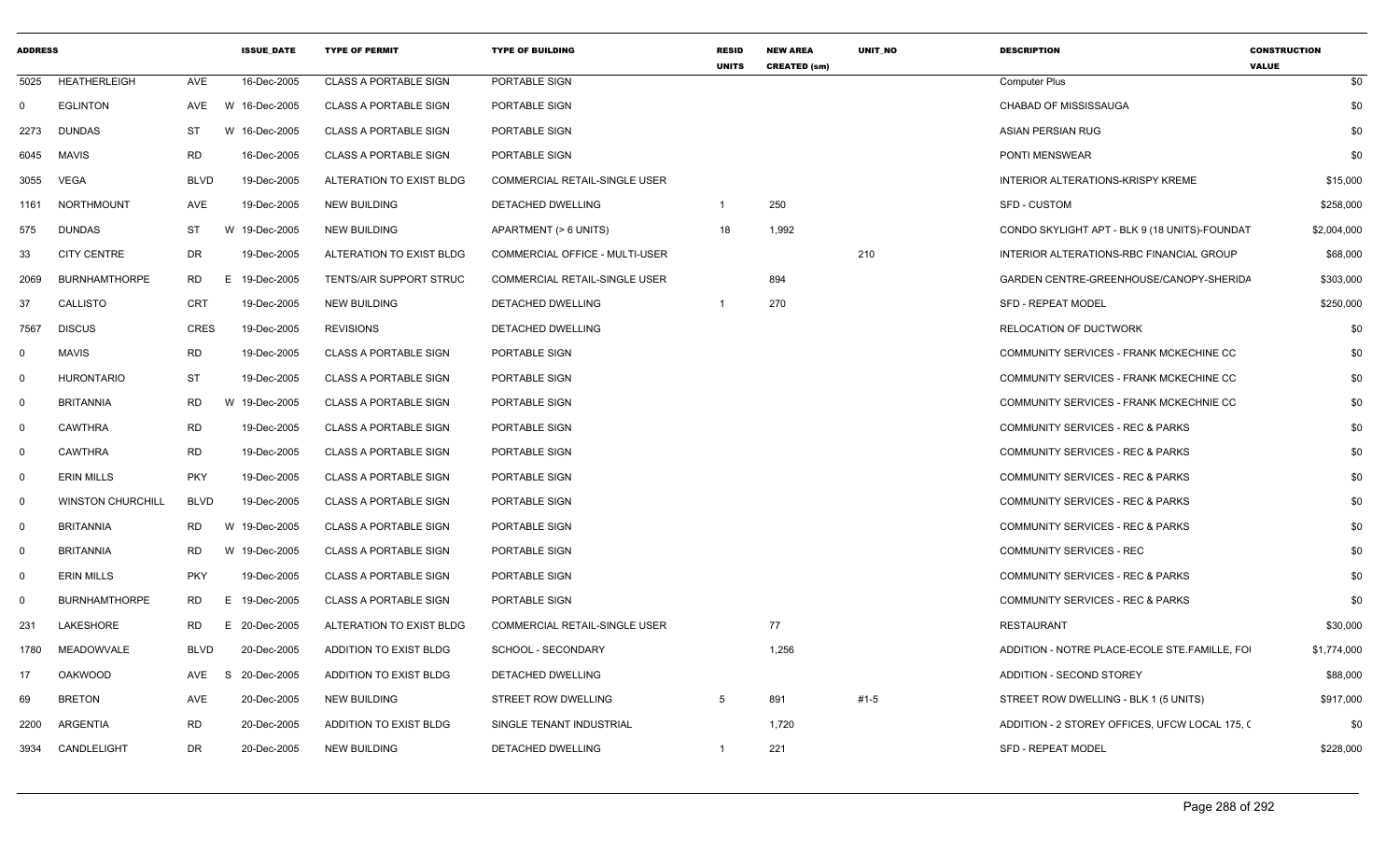| <b>ADDRESS</b> |                    |             | <b>ISSUE DATE</b> | <b>TYPE OF PERMIT</b>        | <b>TYPE OF BUILDING</b>              | <b>RESID</b><br><b>UNITS</b> | <b>NEW AREA</b><br><b>CREATED (sm)</b> | <b>UNIT NO</b> | <b>DESCRIPTION</b>                             | <b>CONSTRUCTION</b><br><b>VALUE</b> |
|----------------|--------------------|-------------|-------------------|------------------------------|--------------------------------------|------------------------------|----------------------------------------|----------------|------------------------------------------------|-------------------------------------|
| 910            | <b>LAKESHORE</b>   | <b>RD</b>   | 20-Dec-2005<br>E  | ALTERATION TO EXIST BLDG     | <b>COMMERCIAL RETAIL-SINGLE USER</b> |                              |                                        |                | INTERIOR ALTERATIONS-TIM HORTONS               | \$72,000                            |
| 29             | <b>AVENTURA</b>    | <b>CRT</b>  | 20-Dec-2005       | <b>FASCIA SIGN</b>           | COMMERCIAL RETAIL - MULTI-USER       |                              |                                        | $\mathbf{3}$   | 2 FASCIA SIGN FOR PITA & GRILL                 | \$3,000                             |
| 25             | <b>PARK</b>        | ST          | E 20-Dec-2005     | ADDITION AND ALTER           | DETACHED DWELLING                    |                              |                                        |                | ADDITION/ALTERATIONS-BASEMENT W/O / 2-STORE    | \$20,000                            |
| 2200           | <b>EGLINTON</b>    | AVE         | W 20-Dec-2005     | ALTERATION TO EXIST BLDG     | PUBLIC/INSTIT (EXCEPT SCHOOLS)       |                              |                                        | 8              | <b>WIG BOUTIQUE</b>                            | \$15,000                            |
| 3620           | LAIRD              | <b>RD</b>   | 20-Dec-2005       | ALTERATION TO EXIST BLDG     | MULTI-TENANT INDUSTRIAL              |                              |                                        | $\overline{7}$ | <b>OFFICE</b>                                  | \$106,000                           |
| 469            | LYND               | AVE         | 20-Dec-2005       | <b>DEMOLITION</b>            | DETACHED DWELLING                    |                              |                                        |                | <b>DEMOLIITON - SFD</b>                        | \$10,000                            |
| 2901           | <b>EGLINTON</b>    | AVE         | W 20-Dec-2005     | <b>CLASS A PORTABLE SIGN</b> | PORTABLE SIGN                        |                              |                                        |                | Digital Image Source                           | \$0                                 |
| 2901           | <b>EGLINTON</b>    | AVE         | W 20-Dec-2005     | <b>CLASS A PORTABLE SIGN</b> | PORTABLE SIGN                        |                              |                                        |                | <b>NYX Shoes</b>                               | \$0                                 |
| 4090           | <b>LIVING ARTS</b> | DR          | 21-Dec-2005       | <b>NEW BUILDING</b>          | APARTMENT (> 6 UNITS)                |                              |                                        | BLD-A          | NEW-APARTMT 30-STOREY (336 units) RETAIL GROU  | \$0                                 |
| 4080           | <b>LIVING ARTS</b> | <b>DR</b>   | 21-Dec-2005       | <b>NEW BUILDING</b>          | APARTMENT (> 6 UNITS)                |                              |                                        | BLD-B          | NEW-APARTMT 30-STOREY, (339-units) RETAIL GROI | \$0                                 |
| 3504           | <b>HURONTARIO</b>  | <b>ST</b>   | 21-Dec-2005       | <b>NEW BUILDING</b>          | APARTMENT (> 6 UNITS)                |                              | 22,800                                 | BLD-A, PHASE 1 | NEW-APT 33-STOREY, 289 UNITS, EDEN PARK (AMA)  | \$0                                 |
| 3059           | <b>TREADWELLS</b>  | <b>DR</b>   | 21-Dec-2005       | <b>REVISIONS</b>             | <b>DETACHED DWELLING</b>             |                              |                                        |                | <b>HVAC REVISION - FURNACE RELOCATION</b>      | \$0                                 |
| 3063           | TREADWELLS         | DR          | 21-Dec-2005       | <b>REVISIONS</b>             | DETACHED DWELLING                    |                              |                                        |                | HVAC REVISION - FURNACE RELOCATION             | \$0                                 |
| 3067           | <b>TREADWELLS</b>  | <b>DR</b>   | 21-Dec-2005       | <b>REVISIONS</b>             | DETACHED DWELLING                    |                              |                                        |                | HVAC REVISION - FURNACE RELOCATION             | \$0                                 |
| 3075           | TREADWELLS         | <b>DR</b>   | 21-Dec-2005       | <b>REVISIONS</b>             | DETACHED DWELLING                    |                              |                                        |                | HVAC REVISION - FURNACE RELOCATION             | \$0                                 |
| 3079           | TREADWELLS         | <b>DR</b>   | 21-Dec-2005       | <b>REVISIONS</b>             | DETACHED DWELLING                    |                              |                                        |                | HVAC REVISION - FURNACE RELOCATION             | \$0                                 |
| 3083           | TREADWELLS         | DR          | 21-Dec-2005       | <b>REVISIONS</b>             | DETACHED DWELLING                    |                              |                                        |                | HVAC REVISION - FURNACE RELOCATION             | \$0                                 |
| 3087           | TREADWELLS         | <b>DR</b>   | 21-Dec-2005       | <b>REVISIONS</b>             | DETACHED DWELLING                    |                              |                                        |                | HVAC REVISION - FURNACE RELOCATION             | \$0                                 |
| 3091           | TREADWELLS         | <b>DR</b>   | 21-Dec-2005       | <b>REVISIONS</b>             | DETACHED DWELLING                    |                              |                                        |                | HVAC REVISION - FURNACE RELOCATION             | \$0                                 |
| 3095           | TREADWELLS         | <b>DR</b>   | 21-Dec-2005       | <b>REVISIONS</b>             | DETACHED DWELLING                    |                              |                                        |                | HVAC REVISION - FURNACE RELOCATION             | \$0                                 |
| 1177           | <b>CENTRAL</b>     | <b>PKY</b>  | W 21-Dec-2005     | <b>REVISIONS</b>             | MULTI-TENANT INDUSTRIAL              |                              |                                        | 61             | KITCHEN EXHAUST REVISION                       | \$0                                 |
| 6990           | <b>CREDITVIEW</b>  | <b>RD</b>   | 21-Dec-2005       | ALTERATION TO EXIST BLDG     | MULTI-TENANT INDUSTRIAL              |                              |                                        | $\overline{a}$ | UNDERGROUND PLUMBING ONLY - MODEL SUITE        | \$3,000                             |
| 1156           | <b>DUNDAS</b>      | ST          | E 21-Dec-2005     | <b>CLASS A PORTABLE SIGN</b> | PORTABLE SIGN                        |                              |                                        |                | Canadian Tire Store #152                       | \$0                                 |
| 1515           | <b>MATHESON</b>    | <b>BLVD</b> | E 21-Dec-2005     | <b>CLASS A PORTABLE SIGN</b> | PORTABLE SIGN                        |                              |                                        |                | <b>Teak Gallery</b>                            | \$0                                 |
| 2575           | <b>DUNDAS</b>      | ST          | W 21-Dec-2005     | <b>CLASS A PORTABLE SIGN</b> | PORTABLE SIGN                        |                              |                                        |                | <b>Sterling House Interiors</b>                | \$0                                 |
| $\Omega$       | <b>DERRY</b>       | <b>RD</b>   | W 21-Dec-2005     | <b>CLASS A PORTABLE SIGN</b> | PORTABLE SIGN                        |                              |                                        |                | <b>REGION OF PEEL</b>                          | \$0                                 |
| $\Omega$       | <b>DIXIE</b>       | <b>RD</b>   | 21-Dec-2005       | <b>CLASS A PORTABLE SIGN</b> | PORTABLE SIGN                        |                              |                                        |                | <b>REGION OF PEEL</b>                          | \$0                                 |
| $\Omega$       | CAWTHRA            | <b>RD</b>   | 21-Dec-2005       | <b>CLASS A PORTABLE SIGN</b> | PORTABLE SIGN                        |                              |                                        |                | <b>REGION OF PEEL</b>                          | \$0                                 |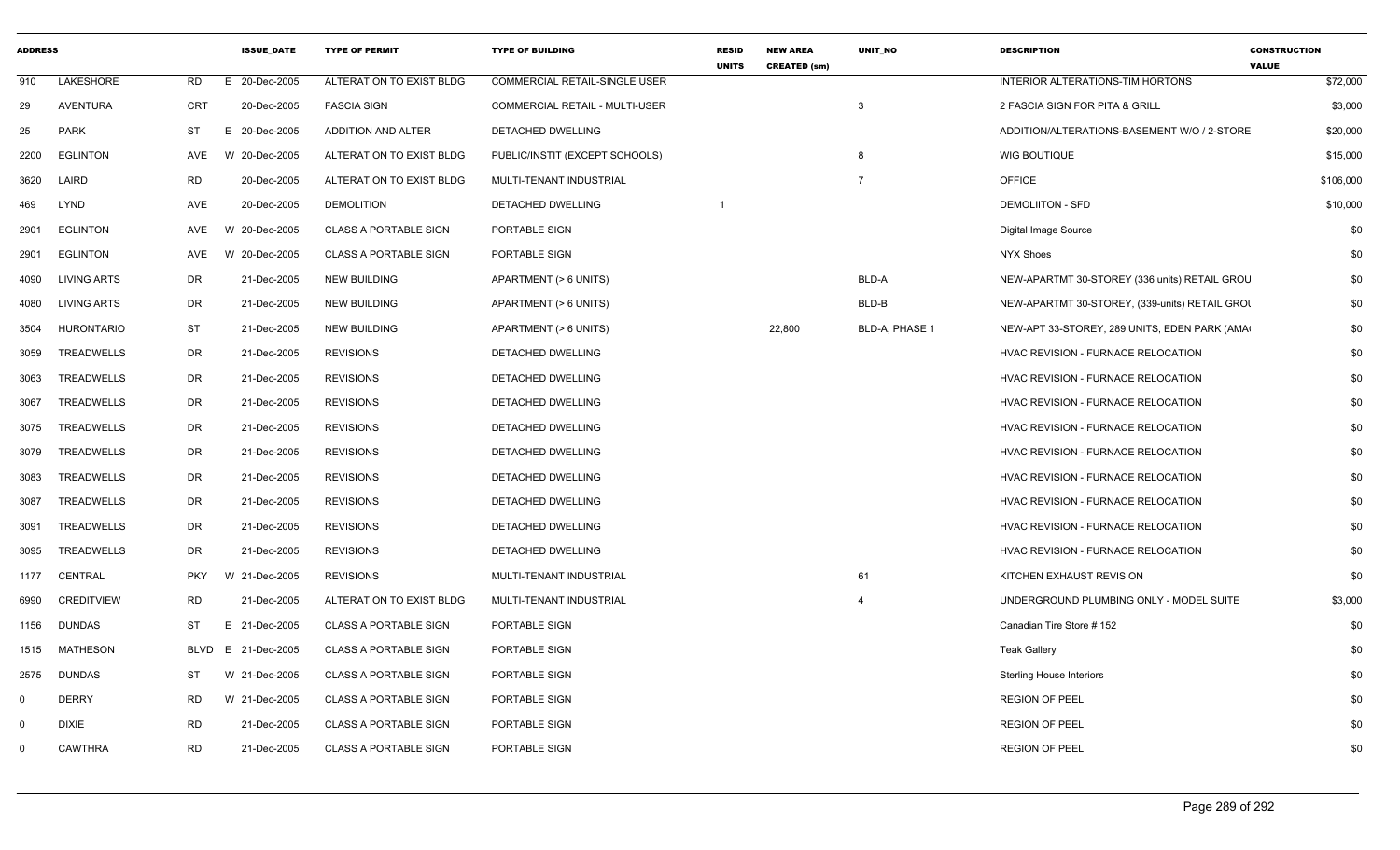| <b>ADDRESS</b> |                          |             | <b>ISSUE_DATE</b> | <b>TYPE OF PERMIT</b>        | <b>TYPE OF BUILDING</b>               | <b>RESID</b><br><b>UNITS</b> | <b>NEW AREA</b><br><b>CREATED (sm)</b> | UNIT_NO | <b>DESCRIPTION</b>                        | <b>CONSTRUCTION</b><br><b>VALUE</b> |  |
|----------------|--------------------------|-------------|-------------------|------------------------------|---------------------------------------|------------------------------|----------------------------------------|---------|-------------------------------------------|-------------------------------------|--|
| $\mathbf 0$    | <b>AIRPORT</b>           | <b>RD</b>   | 21-Dec-2005       | <b>CLASS A PORTABLE SIGN</b> | PORTABLE SIGN                         |                              |                                        |         | <b>REGION OF PEEL</b>                     | \$0                                 |  |
| $\mathbf 0$    | <b>BRITANNIA</b>         | <b>RD</b>   | W 21-Dec-2005     | <b>CLASS A PORTABLE SIGN</b> | PORTABLE SIGN                         |                              |                                        |         | <b>REGION OF PEEL</b>                     | \$0                                 |  |
| 2225           | <b>ERIN MILLS</b>        | <b>PKY</b>  | 21-Dec-2005       | <b>CLASS A PORTABLE SIGN</b> | PORTABLE SIGN                         |                              |                                        |         | SHERIDAN CENTRE                           | \$0                                 |  |
| 730            | <b>MATHESON</b>          | BLVD        | W 21-Dec-2005     | <b>CLASS A PORTABLE SIGN</b> | PORTABLE SIGN                         |                              |                                        |         | MILESTONE'S RESTAURANT                    | \$0                                 |  |
| 2933           | <b>EGLINTON</b>          | AVE         | W 21-Dec-2005     | <b>CLASS A PORTABLE SIGN</b> | PORTABLE SIGN                         |                              |                                        |         | <b>RONA</b>                               | \$0                                 |  |
| 0              | <b>EGLINTON</b>          | AVE         | W 21-Dec-2005     | <b>CLASS A PORTABLE SIGN</b> | PORTABLE SIGN                         |                              |                                        |         | CANADIAN BLOOD SERVICES                   | \$0                                 |  |
| $\mathbf{0}$   | <b>EGLINTON</b>          | AVE         | W 21-Dec-2005     | <b>CLASS A PORTABLE SIGN</b> | PORTABLE SIGN                         |                              |                                        |         | <b>CANADIAN BLOOD SERVICES</b>            | \$0                                 |  |
| $\mathbf 0$    | <b>DIXIE</b>             | <b>RD</b>   | 21-Dec-2005       | <b>CLASS A PORTABLE SIGN</b> | PORTABLE SIGN                         |                              |                                        |         | <b>HALTON INDUSTRY EDUCATION COUNCIL</b>  | \$0                                 |  |
| 0              | <b>HURONTARIO</b>        | ST          | 21-Dec-2005       | <b>CLASS A PORTABLE SIGN</b> | PORTABLE SIGN                         |                              |                                        |         | <b>HALTON INDUSTRY EDUCATION COUNCIL</b>  | \$0                                 |  |
| 6435           | <b>ERIN MILLS</b>        | <b>PKY</b>  | 21-Dec-2005       | <b>CLASS A PORTABLE SIGN</b> | PORTABLE SIGN                         |                              |                                        |         | The Sleep Factory                         | \$0                                 |  |
| 7205           | <b>GOREWAY</b>           | <b>DR</b>   | 21-Dec-2005       | <b>CLASS A PORTABLE SIGN</b> | PORTABLE SIGN                         |                              |                                        |         | Food Basics                               | \$0                                 |  |
| 7205           | <b>GOREWAY</b>           | <b>DR</b>   | 21-Dec-2005       | <b>CLASS A PORTABLE SIGN</b> | PORTABLE SIGN                         |                              |                                        |         | Shoppers Drug Mart                        | \$0                                 |  |
| 7205           | <b>GOREWAY</b>           | <b>DR</b>   | 21-Dec-2005       | <b>CLASS A PORTABLE SIGN</b> | PORTABLE SIGN                         |                              |                                        |         | Able Driving                              | \$0                                 |  |
| 7205           | <b>GOREWAY</b>           | <b>DR</b>   | 21-Dec-2005       | <b>CLASS A PORTABLE SIGN</b> | PORTABLE SIGN                         |                              |                                        |         | Able Driving                              | \$0                                 |  |
| 7205           | <b>GOREWAY</b>           | DR          | 21-Dec-2005       | <b>CLASS A PORTABLE SIGN</b> | PORTABLE SIGN                         |                              |                                        |         | Food Basics                               | \$0                                 |  |
| 7205           | <b>GOREWAY</b>           | <b>DR</b>   | 21-Dec-2005       | <b>CLASS A PORTABLE SIGN</b> | PORTABLE SIGN                         |                              |                                        |         | Shoppers Drug Mart                        | \$0                                 |  |
| 7205           | <b>GOREWAY</b>           | <b>DR</b>   | 21-Dec-2005       | <b>CLASS A PORTABLE SIGN</b> | PORTABLE SIGN                         |                              |                                        |         | Food Basics                               | \$0                                 |  |
| $\mathbf 0$    | <b>WINSTON CHURCHILL</b> | <b>BLVD</b> | 21-Dec-2005       | <b>CLASS A PORTABLE SIGN</b> | PORTABLE SIGN                         |                              |                                        |         | <b>REGION OF PEEL</b>                     | \$0                                 |  |
| $\mathbf{0}$   | <b>BURNHAMTHORPE</b>     | RD          | W 21-Dec-2005     | <b>CLASS A PORTABLE SIGN</b> | PORTABLE SIGN                         |                              |                                        |         | <b>REGION OF PEEL</b>                     | \$0                                 |  |
| $\mathbf{0}$   | <b>EGLINTON</b>          | AVE         | W 21-Dec-2005     | <b>CLASS A PORTABLE SIGN</b> | PORTABLE SIGN                         |                              |                                        |         | <b>REGION OF PEEL</b>                     | \$0                                 |  |
| $\overline{0}$ | <b>DUNDAS</b>            | ST          | W 21-Dec-2005     | <b>CLASS A PORTABLE SIGN</b> | PORTABLE SIGN                         |                              |                                        |         | <b>REGION OF PEEL</b>                     | \$0                                 |  |
| 0              | <b>BURNHAMTHORPE</b>     | <b>RD</b>   | E 21-Dec-2005     | <b>CLASS A PORTABLE SIGN</b> | PORTABLE SIGN                         |                              |                                        |         | <b>REGION OF PEEL</b>                     | \$0                                 |  |
| $\mathbf{0}$   | <b>LAKESHORE</b>         | RD          | E 21-Dec-2005     | <b>CLASS A PORTABLE SIGN</b> | PORTABLE SIGN                         |                              |                                        |         | <b>REGION OF PEEL</b>                     | \$0                                 |  |
| 0              | <b>BURNHAMTHORPE</b>     | <b>RD</b>   | W 21-Dec-2005     | <b>CLASS A PORTABLE SIGN</b> | PORTABLE SIGN                         |                              |                                        |         | <b>REGION OF PEEL</b>                     | \$0                                 |  |
| 0              | <b>MAVIS</b>             | <b>RD</b>   | 21-Dec-2005       | CLASS A PORTABLE SIGN        | PORTABLE SIGN                         |                              |                                        |         | <b>REGION OF PEEL</b>                     | \$0                                 |  |
| 125            | LAKESHORE                | <b>RD</b>   | E 22-Dec-2005     | ALTERATION TO EXIST BLDG     | <b>COMMERCIAL RETAIL - MULTI-USER</b> |                              |                                        |         | INTERIOR ALTERATIONS-SHERIDAN CONVENIENCE | \$25,000                            |  |
| 3190           | <b>ECLIPSE</b>           | <b>AVE</b>  | 22-Dec-2005       | <b>NEW BUILDING</b>          | STREET ROW DWELLING                   |                              |                                        | #1-6    | STREET ROW DWELLING/DETACHED GARAGES - BL | \$0                                 |  |
| 3186           | <b>ECLIPSE</b>           | AVE         | 22-Dec-2005       | <b>NEW BUILDING</b>          | <b>STREET ROW DWELLING</b>            |                              |                                        | #7-13   | STREET ROW DWELLING/DETACHED GARAGES - BL | \$0                                 |  |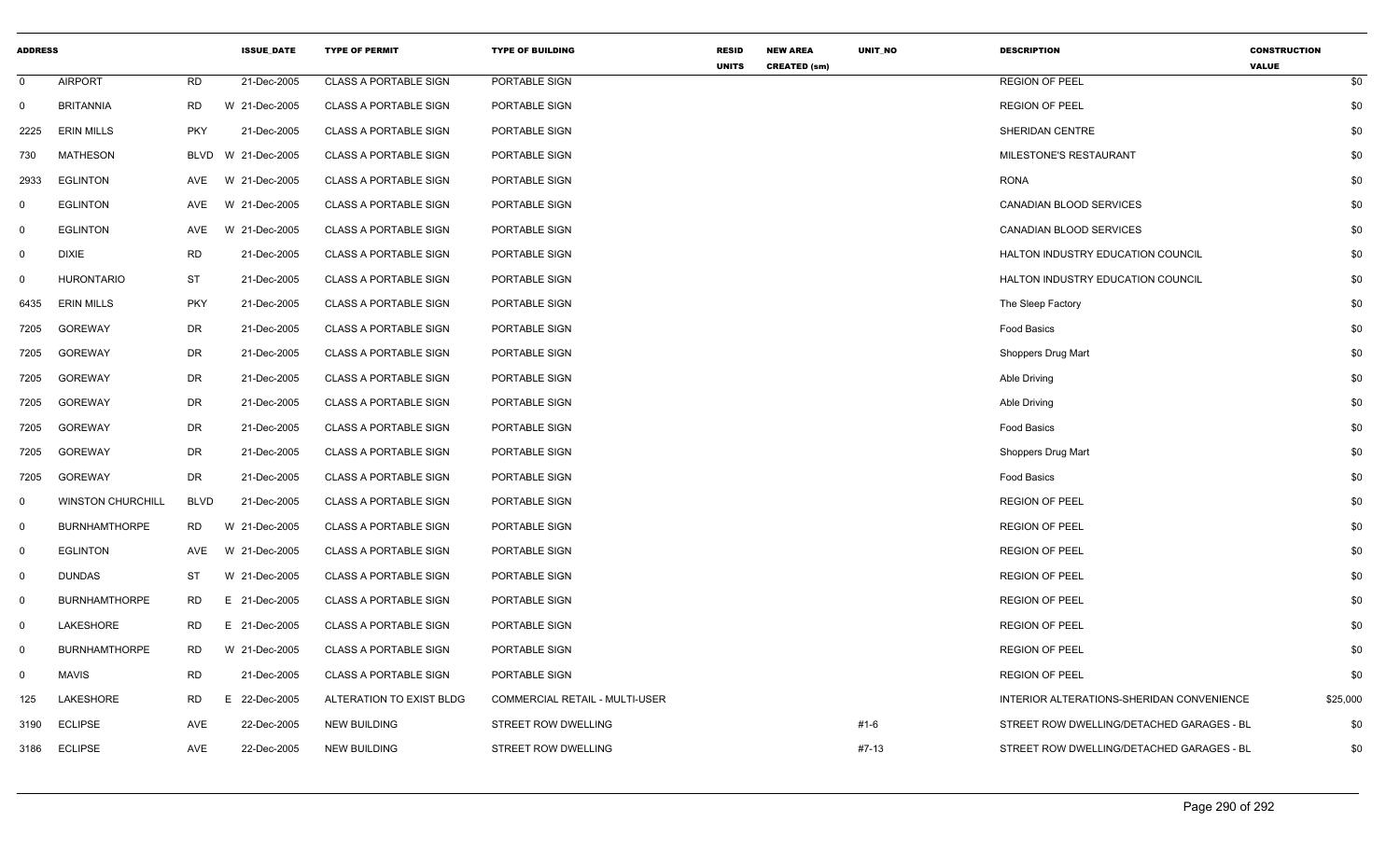| <b>ADDRESS</b> |                      |             | <b>ISSUE_DATE</b>  | <b>TYPE OF PERMIT</b>        | <b>TYPE OF BUILDING</b>               | <b>RESID</b><br><b>UNITS</b> | <b>NEW AREA</b><br><b>CREATED (sm)</b> | UNIT_NO        | <b>DESCRIPTION</b>                             | <b>CONSTRUCTION</b><br><b>VALUE</b> |
|----------------|----------------------|-------------|--------------------|------------------------------|---------------------------------------|------------------------------|----------------------------------------|----------------|------------------------------------------------|-------------------------------------|
|                | 3170 ECLIPSE         | AVE         | 22-Dec-2005        | <b>NEW BUILDING</b>          | <b>STREET ROW DWELLING</b>            |                              |                                        | #14-21         | STREET ROW DWELLING/DETACHED GARAGES - BL      | \$0                                 |
| 3152           | <b>ECLIPSE</b>       | AVE         | 22-Dec-2005        | <b>NEW BUILDING</b>          | STREET ROW DWELLING                   |                              |                                        | #22-29         | STREET ROW DWELLING/DETACHED GARAGES - BL      | \$0                                 |
| 3134           | <b>ECLIPSE</b>       | AVE         | 22-Dec-2005        | <b>NEW BUILDING</b>          | STREET ROW DWELLING                   |                              |                                        | #30-37         | STREET ROW DWELLING/DETACHED GARAGES - BL      | \$0                                 |
| 3106           | <b>ECLIPSE</b>       | AVE         | 22-Dec-2005        | NEW BUILDING                 | STREET ROW DWELLING                   |                              |                                        | #38-43         | STREET ROW DWELLING/DETACHED GARAGES - BL      | \$0                                 |
| 3041           | ARGENTIA             | RD          | 22-Dec-2005        | ALTERATION TO EXIST BLDG     | <b>COMMERCIAL RETAIL - MULTI-USER</b> |                              |                                        | $M-05$         | <b>CONVENIENCE STORE</b>                       | \$38,000                            |
| 2900           | <b>BATTLEFORD</b>    | RD          | 22-Dec-2005        | ALTERATION TO EXIST BLDG     | APARTMENT (> 6 UNITS)                 |                              |                                        |                | ALTERATIONS-PARKING GARAGE REPAIRS, MISSIS!    | \$314,000                           |
| 5770           | <b>HURONTARIO</b>    | ST          | 22-Dec-2005        | ALTERATION TO EXIST BLDG     | <b>COMMERCIAL - OTHER</b>             |                              |                                        | 710            | <b>BUSINESS OFFICE</b>                         | \$39,000                            |
| 115            | <b>MATHESON</b>      | BLVD        | W 22-Dec-2005      | <b>FASCIA SIGN</b>           | COMMERCIAL OFFICE - MULTI-USER        |                              |                                        |                | ONE (1) GROUND SIGN - MULTI-TENANT             | \$10,000                            |
| 100            | <b>CITY CENTRE</b>   | DR          | 22-Dec-2005        | <b>FASCIA SIGN</b>           | <b>COMMERCIAL RETAIL - MULTI-USER</b> |                              |                                        | 2-431          | THIRTEEN (13) FASCIA SIGNS - JOHNNY ROCKETS    | \$18,000                            |
| 2855           | ARGENTIA             | RD          | 22-Dec-2005        | ALTERATION TO EXIST BLDG     | MULTI-TENANT INDUSTRIAL               |                              |                                        | B <sub>4</sub> | UNDERGROUND PLUMBING ONLY - MODEL SUITE        | \$25,000                            |
| 5700           | MAVIS                | <b>RD</b>   | 22-Dec-2005        | <b>CLASS A PORTABLE SIGN</b> | PORTABLE SIGN                         |                              |                                        |                | Dr. Isaac Gabay, Crossroads Dental Office      | \$0                                 |
| 6295           | <b>MISSISSAUGA</b>   | RD          | 22-Dec-2005        | <b>CLASS A PORTABLE SIGN</b> | PORTABLE SIGN                         |                              |                                        |                | S.S. Cell Phone Centre                         | \$0                                 |
| 512            | <b>BRISTOL</b>       | RD          | W 22-Dec-2005      | <b>CLASS A PORTABLE SIGN</b> | PORTABLE SIGN                         |                              |                                        |                | <b>Edward Jones Financial Services</b>         | \$0                                 |
| 1475           | DUNDAS               | ST          | 22-Dec-2005        | <b>CLASS A PORTABLE SIGN</b> | PORTABLE SIGN                         |                              |                                        |                | Future Shop                                    | \$0                                 |
| 840            | <b>BRITANNIA</b>     | RD          | W 22-Dec-2005      | <b>DEMOLITION</b>            | INDUSTRIAL - OTHER                    |                              |                                        |                | DEMOLITION - WAREHOUSE BUILDING                | \$10,000                            |
| 4252           | <b>HICKORY</b>       | DR          | 23-Dec-2005        | <b>NEW BUILDING</b>          | DETACHED DWELLING                     |                              | 523                                    |                | <b>SFD - CUSTOM</b>                            | \$499,000                           |
| 7211           | SECOND LINE WEST     |             | 23-Dec-2005        | NEW BUILDING                 | DETACHED DWELLING                     |                              | 394                                    |                | SFD - CUSTOM                                   | \$522,000                           |
| 7180           | TRANSMARK            | CRT         | 23-Dec-2005        | ALTERATION TO EXIST BLDG     | INDUSTRIAL - OTHER                    |                              |                                        |                | ALTERATIONS-SPRAY BOOTH, THE BIG RIG PLACE I   | \$21,000                            |
| 775            | BRITANNIA            | RD          | W 23-Dec-2005      | ALTERATION TO EXIST BLDG     | COMMERCIAL RETAIL - MULTI-USER        |                              |                                        | 3              | INTERIOR ALTERATIONS-PINSTRIPE MENS CLOTHIN    | \$110,000                           |
| 7215           | CORRINE              | <b>CRES</b> | 23-Dec-2005        | ADDITION TO EXIST BLDG       | SEMI-DETACHED DWELLING                |                              |                                        |                | ROOF OVER DECK                                 | \$1,000                             |
| 700            | <b>NEIGHBOURHOOD</b> | CIR         | 23-Dec-2005        | NEW BUILDING                 | APARTMENT (> 6 UNITS)                 | 12                           | 1,258                                  |                | CONDOMINIUM SKYLIGHT APARTMENTS - BLK 20(12    | \$1,228,000                         |
| 100            | <b>CITY CENTRE</b>   | DR          | 23-Dec-2005        | ALTERATION TO EXIST BLDG     | COMMERCIAL RETAIL - MULTI-USER        |                              | 15                                     | K1-14A         | REPLACE EXISTING KIOSK FOR NEW                 | \$15,000                            |
| 2359           | <b>ROYAL WINDSOR</b> | DR          | 23-Dec-2005        | ALTERATION TO EXIST BLDG     | MULTI-TENANT INDUSTRIAL               |                              |                                        | $14 - 15$      | ALTER-RAISE SLAB TO MATCH EXIST/FILL 1-O.H. DC | \$36,000                            |
| 6097           | COXSWAIN             | <b>CRES</b> | 23-Dec-2005        | NEW BUILDING                 | <b>STREET ROW DWELLING</b>            | 6                            | 1,053                                  |                | STREET ROW DWELLING - BLK 1 (6 UNITS)          | \$1,084,000                         |
|                | 2700 MATHESON        |             | BLVD E 23-Dec-2005 | ALTERATION TO EXIST BLDG     | <b>COMMERCIAL OFFICE - MULTI-USER</b> |                              |                                        | 8TH FLOOR      | <b>OFFICE</b>                                  | \$273,000                           |
| 3501           | <b>GLEN ERIN</b>     | DR          | 23-Dec-2005        | ALTERATION TO EXIST BLDG     | APARTMENT (> 6 UNITS)                 |                              |                                        |                | ALTERATIONS - PARKING GARAGE REPAIRS           | \$125,000                           |
| 3890           | <b>SKYVIEW</b>       | ST          | 23-Dec-2005        | NEW BUILDING                 | SEMI-DETACHED DWELLING                |                              | 303                                    |                | SEMI-DETACHED -REPEAT MODEL, FIREBREAK CON     | \$0                                 |
|                | 3024 HURONTARIO      | ST          | 23-Dec-2005        | ALTERATION TO EXIST BLDG     | COMMERCIAL - OTHER                    |                              |                                        | 16G            | RETAIL CELL PHONE                              | \$27,000                            |